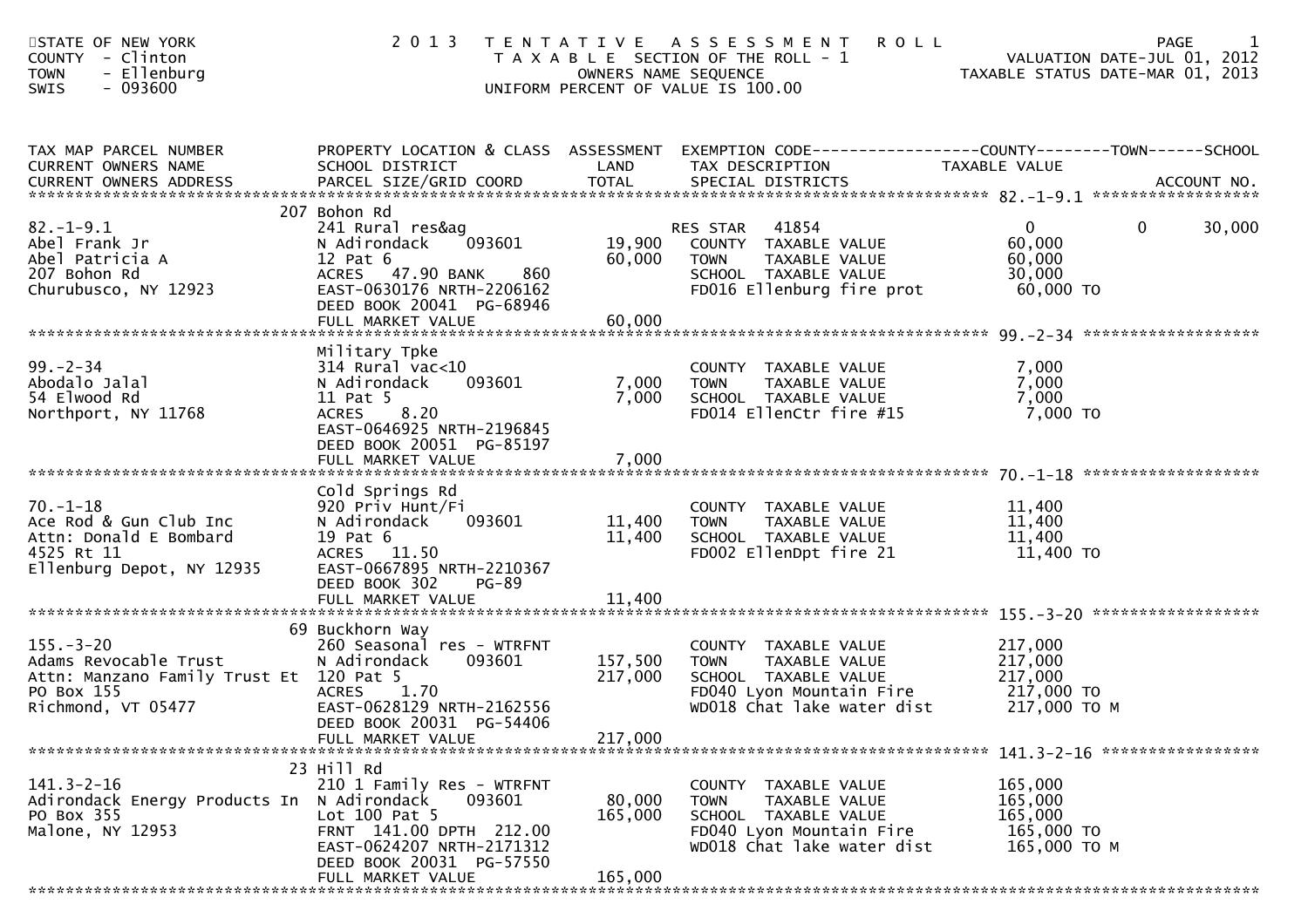| STATE OF NEW YORK<br>COUNTY - Clinton<br>- Ellenburg<br><b>TOWN</b><br><b>SWIS</b><br>- 093600         | 2 0 1 3                                                                                                                                                                                |                              | <b>ROLL</b><br>TENTATIVE ASSESSMENT<br>T A X A B L E SECTION OF THE ROLL - 1<br>OWNERS NAME SEQUENCE<br>UNIFORM PERCENT OF VALUE IS 100.00         | 2<br>PAGE<br>VALUATION DATE-JUL 01, 2012<br>VALUATION DATE-JUL UI, 2012<br>TAXABLE STATUS DATE-MAR 01, 2013 |
|--------------------------------------------------------------------------------------------------------|----------------------------------------------------------------------------------------------------------------------------------------------------------------------------------------|------------------------------|----------------------------------------------------------------------------------------------------------------------------------------------------|-------------------------------------------------------------------------------------------------------------|
| TAX MAP PARCEL NUMBER<br>CURRENT OWNERS NAME                                                           | PROPERTY LOCATION & CLASS ASSESSMENT<br>SCHOOL DISTRICT                                                                                                                                | LAND                         | TAX DESCRIPTION                                                                                                                                    | EXEMPTION CODE------------------COUNTY--------TOWN------SCHOOL<br>TAXABLE VALUE                             |
| $155. - 1 - 7.2$<br>Adventure Bound Camps Inc<br>PO Box 202<br>Roxbury, CT 06783                       | Gadway Rd<br>$314$ Rural vac<10<br>N Adirondack<br>093601<br>Lot 120 Pat 5<br>2.70<br><b>ACRES</b><br>EAST-0626135 NRTH-2162299<br>DEED BOOK 20082 PG-16249                            | 6,100<br>6,100               | COUNTY TAXABLE VALUE<br><b>TOWN</b><br>TAXABLE VALUE<br>SCHOOL TAXABLE VALUE<br>FD040 Lyon Mountain Fire                                           | 6,100<br>6,100<br>6,100<br>6,100 TO                                                                         |
| $155. - 1 - 9$<br>Adventure Bound Camps Inc<br>Attn: Bernie Rowland<br>PO Box 202<br>Roxbury, CT 06783 | 233 Gadway Rd<br>581 Chd/adt camp - WTRFNT<br>093601<br>N Adirondack<br>120 Pat 5<br>ACRES 41.00<br>EAST-0625629 NRTH-2161390<br>DEED BOOK 20047 PG-74691                              | 426,700<br>1755,000          | COUNTY TAXABLE VALUE<br><b>TOWN</b><br>TAXABLE VALUE<br>SCHOOL TAXABLE VALUE<br>FD040 Lyon Mountain Fire 1755,000 TO<br>WD018 Chat lake water dist | 1755,000<br>1755,000<br>1755,000<br>1316,250 то м                                                           |
| $155.3 - 1 - 1$<br>Adventure Bound Camps Inc<br>PO Box 202<br>Roxbury, CT 06783                        | 29 Birch Way<br>260 Seasonal res - WTRFNT<br>093601<br>N Adirondack<br>120 Pat 5<br>1.00<br><b>ACRES</b><br>EAST-0626993 NRTH-2162605<br>DEED BOOK 20072 PG-10092                      | 92,400<br>143,000            | COUNTY TAXABLE VALUE<br>TAXABLE VALUE<br><b>TOWN</b><br>SCHOOL TAXABLE VALUE<br>FD040 Lyon Mountain Fire<br>WD018 Chat lake water dist             | 143,000<br>143,000<br>143,000<br>143,000 TO<br>143,000 ТО М                                                 |
| $155.3 - 1 - 2$<br>Adventure Bound Camps Inc<br>PO Box 202<br>Roxbury, CT 06783                        | 25 Birch Way<br>260 Seasonal res - WTRFNT<br>093601<br>N Adirondack<br>120 Pat 5<br>1.00<br><b>ACRES</b><br>EAST-0626975 NRTH-2162684<br>DEED BOOK 20072 PG-10093<br>FULL MARKET VALUE | 92,400<br>124,000<br>124,000 | COUNTY TAXABLE VALUE<br>TAXABLE VALUE<br><b>TOWN</b><br>SCHOOL TAXABLE VALUE<br>FD040 Lyon Mountain Fire<br>WD018 Chat lake water dist             | 124,000<br>124,000<br>124,000<br>124,000 TO<br>124,000 TO M                                                 |
| $155.4 - 1 - 4$<br>Adventure Bound Camps Inc<br>PO Box 202<br>Roxbury, CT 06783                        | Rt 374<br>$314$ Rural vac<10<br>093601<br>N Adirondack<br>19 Pat 6<br><b>ACRES</b><br>1.00<br>EAST-0634299 NRTH-2160131<br>DEED BOOK 20001 PG-20996<br>FULL MARKET VALUE               | 500<br>500<br>500            | COUNTY TAXABLE VALUE<br><b>TOWN</b><br>TAXABLE VALUE<br>SCHOOL TAXABLE VALUE<br>FD040 Lyon Mountain Fire                                           | 500<br>500<br>500<br>500 TO                                                                                 |
| STATE OF NEW YORK                                                                                      | 2013                                                                                                                                                                                   |                              | TENTATIVE ASSESSMENT<br>ROLL                                                                                                                       | 3.<br>PAGE                                                                                                  |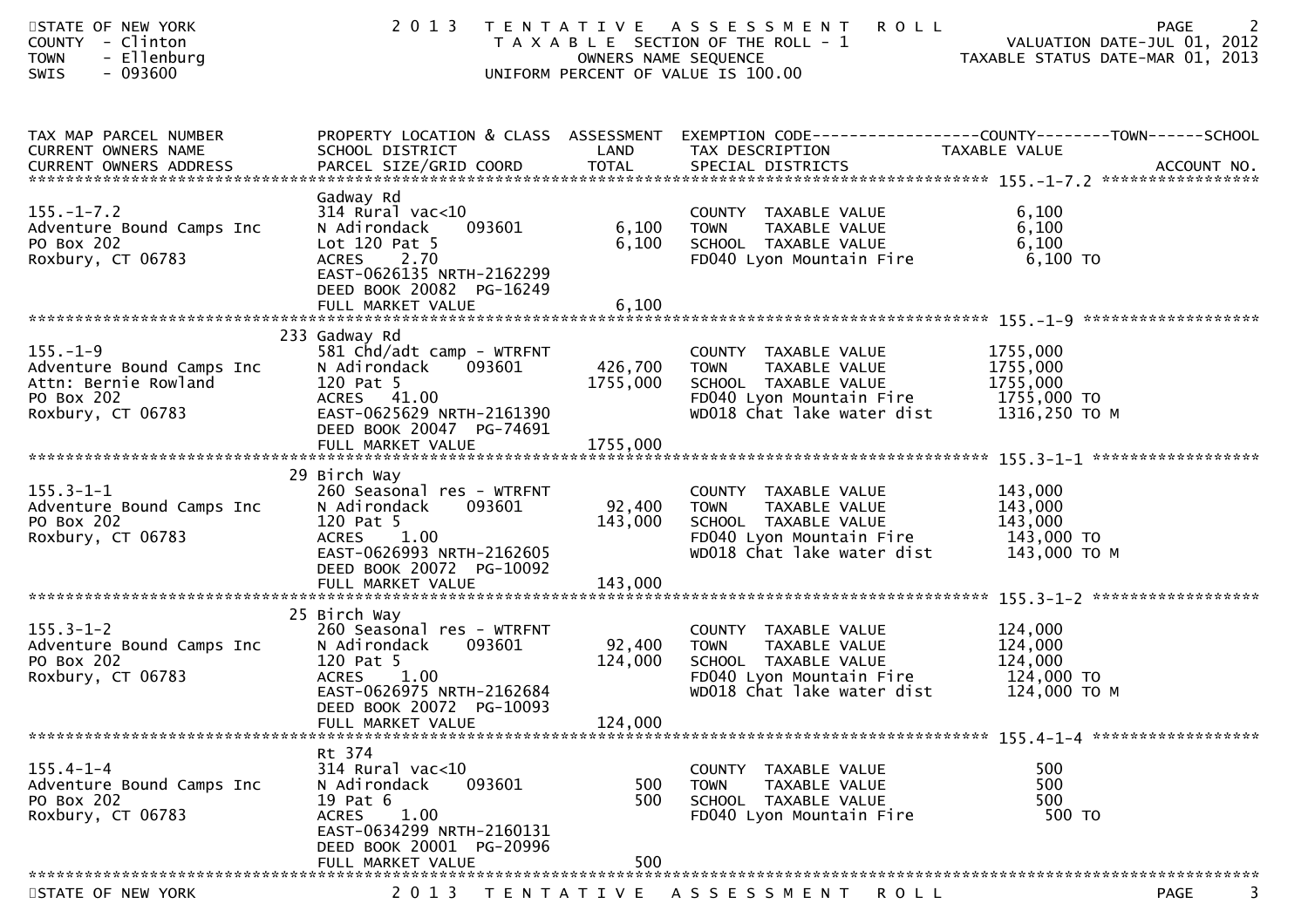| Clinton  |
|----------|
| Ellenbur |
|          |

### COUNTY - Clinton T A X A B L E SECTION OF THE ROLL - 1 VALUATION DATE-JUL 01, 2012 TOWN - Ellenburg OWNERS NAME SEQUENCE TAXABLE STATUS DATE-MAR 01, 2013SWIS - 093600 UNIFORM PERCENT OF VALUE IS 100.00

| TAX MAP PARCEL NUMBER<br><b>CURRENT OWNERS NAME</b>                                                       | PROPERTY LOCATION & CLASS ASSESSMENT<br>SCHOOL DISTRICT                                                                                                                              | LAND                      | EXEMPTION        CODE------------------COUNTY-------TOWN------SCHOOL<br>TAX DESCRIPTION                                                                 | <b>TAXABLE VALUE</b>                                            |             |        |
|-----------------------------------------------------------------------------------------------------------|--------------------------------------------------------------------------------------------------------------------------------------------------------------------------------------|---------------------------|---------------------------------------------------------------------------------------------------------------------------------------------------------|-----------------------------------------------------------------|-------------|--------|
|                                                                                                           |                                                                                                                                                                                      |                           |                                                                                                                                                         |                                                                 |             |        |
| $114. - 1 - 2.1$<br>Agoney Brian K<br>Mayes Julie D<br>1899 Bradley Pond Rd<br>Ellenburg Center, NY 12934 | 1899 Bradley Pond Rd<br>210 1 Family Res<br>093601<br>N Adirondack<br>30 Pat 5<br><b>ACRES</b><br>4.20<br>EAST-0649951 NRTH-2192095<br>DEED BOOK 20102 PG-32583<br>FULL MARKET VALUE | 6,900<br>90,000<br>90,000 | 41854<br>RES STAR<br>COUNTY TAXABLE VALUE<br><b>TOWN</b><br>TAXABLE VALUE<br>SCHOOL TAXABLE VALUE<br>FD014 EllenCtr fire #15                            | $\mathbf{0}$<br>90,000<br>90,000<br>60,000<br>90,000 TO         | $\Omega$    | 30,000 |
|                                                                                                           | Rt 11                                                                                                                                                                                |                           |                                                                                                                                                         |                                                                 |             |        |
| $71.3 - 2 - 19.3$<br>Agoney Donna J<br>PO Box 35<br>Ellenburg Depot, NY 12935                             | 311 Res vac land<br>N Adirondack<br>093601<br>Lot 21 T6omt<br>FRNT 200.00 DPTH 200.00<br>EAST-0674976 NRTH-2213769<br>DEED BOOK 20031 PG-60728                                       | 4,900<br>4.900            | COUNTY TAXABLE VALUE<br>TAXABLE VALUE<br><b>TOWN</b><br>SCHOOL TAXABLE VALUE<br>FD002 EllenDpt fire 21<br>LT011 Ellenburg Light 21                      | 4,900<br>4,900<br>4,900<br>$4,900$ TO<br>$4,900$ TO             |             |        |
|                                                                                                           | FULL MARKET VALUE                                                                                                                                                                    | 4,900                     |                                                                                                                                                         |                                                                 |             |        |
|                                                                                                           | 5018 Rt 11                                                                                                                                                                           |                           |                                                                                                                                                         |                                                                 |             |        |
| $71.3 - 2 - 25$<br>Agoney Donna J<br>PO Box 35<br>Ellenburg Depot, NY 12935                               | 210 1 Family Res<br>093601<br>N Adirondack<br>20 Pat 6<br>FRNT 214.00 DPTH 100.00<br>EAST-0674927 NRTH-2213648<br>DEED BOOK 99001 PG-13427                                           | 3,700<br>34,400           | 41854<br>RES STAR<br>COUNTY TAXABLE VALUE<br>TAXABLE VALUE<br><b>TOWN</b><br>SCHOOL TAXABLE VALUE<br>FD002 EllenDpt fire 21<br>LT011 Ellenburg Light 21 | $\Omega$<br>34,400<br>34,400<br>4,400<br>34,400 TO<br>34,400 TO | $\Omega$    | 30,000 |
|                                                                                                           |                                                                                                                                                                                      |                           |                                                                                                                                                         |                                                                 |             |        |
| $159. - 1 - 12$<br>Agoney Nicole L<br>317 Plank Rd<br>Ellenburg Depot, NY 12935                           | 317 Plank Rd<br>280 Res Multiple<br>093601<br>N Adirondack<br>Lot 111 Pat 5<br>1.70<br><b>ACRES</b><br>EAST-0682544 NRTH-2168133<br>DEED BOOK 20082 PG-12370                         | 5,100<br>71,000           | 41854<br><b>RES STAR</b><br>COUNTY TAXABLE VALUE<br>TAXABLE VALUE<br><b>TOWN</b><br>SCHOOL TAXABLE VALUE<br>FD016 Ellenburg fire prot                   | $\mathbf 0$<br>71,000<br>71,000<br>41,000<br>71,000 TO          | $\Omega$    | 30,000 |
|                                                                                                           | FULL MARKET VALUE                                                                                                                                                                    | 71,000                    |                                                                                                                                                         |                                                                 |             |        |
| $83. - 1 - 9.21$<br>Al-Saleh Hadi<br>6 Lancaster<br>Dol Des Ormeaux QC, Canada<br>H9B1J9                  | Star Rd<br>321 Abandoned ag<br>093601<br>N Adirondack<br>15 T6omt<br>ACRES 50.30<br>EAST-0644438 NRTH-2204623<br>DEED BOOK 915<br>PG-140                                             | 20,200<br>20, 200         | COUNTY TAXABLE VALUE<br><b>TOWN</b><br>TAXABLE VALUE<br>SCHOOL TAXABLE VALUE<br>FD014 EllenCtr fire #15                                                 | 20,200<br>20, 200<br>20,200<br>20,200 TO                        |             |        |
|                                                                                                           |                                                                                                                                                                                      |                           |                                                                                                                                                         |                                                                 |             |        |
| STATE OF NEW YORK<br>$COUNTY - Clinton$                                                                   | 2 0 1 3                                                                                                                                                                              |                           | TENTATIVE ASSESSMENT<br>R O L L<br>T A X A B L E SECTION OF THE ROLL - 1                                                                                | VALUATION DATE-JUL 01, 2012                                     | <b>PAGE</b> |        |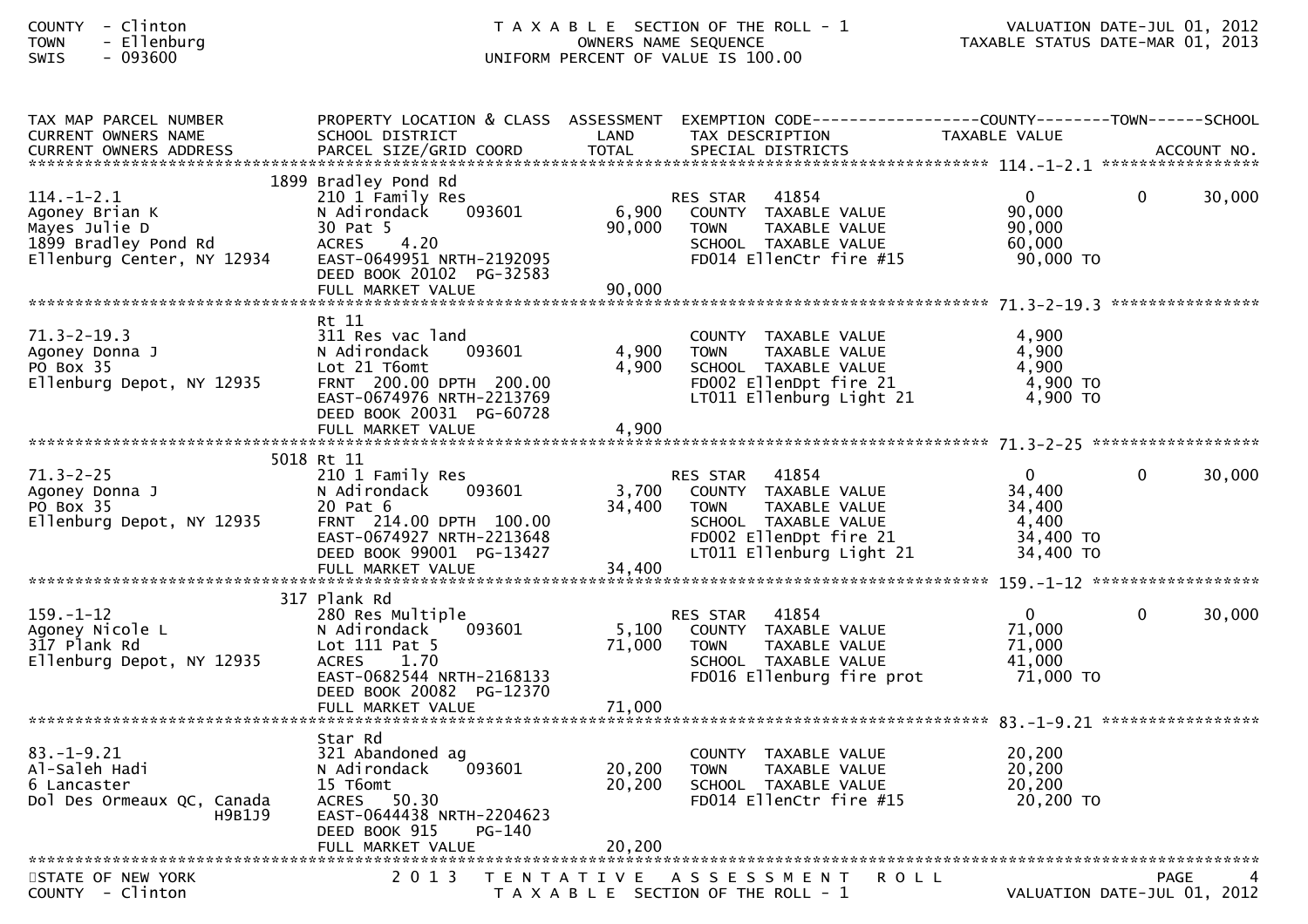| TAX MAP PARCEL NUMBER<br><b>CURRENT OWNERS NAME</b><br><b>CURRENT OWNERS ADDRESS</b>                                                                 | SCHOOL DISTRICT<br>PARCEL SIZE/GRID COORD                                                                                                                                          | LAND<br><b>TOTAL</b>       | TAX DESCRIPTION<br>SPECIAL DISTRICTS                                                                                                   | PROPERTY LOCATION & CLASS ASSESSMENT EXEMPTION CODE----------------COUNTY-------TOWN------SCHOOL<br>TAXABLE VALUE<br>ACCOUNT NO. |
|------------------------------------------------------------------------------------------------------------------------------------------------------|------------------------------------------------------------------------------------------------------------------------------------------------------------------------------------|----------------------------|----------------------------------------------------------------------------------------------------------------------------------------|----------------------------------------------------------------------------------------------------------------------------------|
| $112. - 1 - 7.3$<br>Albanks Lawrence S Sr<br>Albanks Patricia J<br>115 Clover St<br>Roselle, NJ 05302                                                | Spear Hill Rd<br>322 Rural vac>10<br>N Adirondack<br>093601<br>22 & 23 T5omt<br>ACRES 14.30<br>EAST-0626318 NRTH-2187125<br>DEED BOOK 20051 PG-81372<br>FULL MARKET VALUE          | 12,300<br>12,300<br>12,300 | COUNTY TAXABLE VALUE<br>TAXABLE VALUE<br><b>TOWN</b><br>SCHOOL TAXABLE VALUE<br>FD016 Ellenburg fire prot                              | 12,300<br>12,300<br>12,300<br>12,300 TO                                                                                          |
| $155.1 - 1 - 20$<br>Alexander John J<br>480 Rt 374<br>Cadyville, NY 12918                                                                            | 62 Narrows Rd<br>260 Seasonal res - WTRFNT<br>N Adirondack<br>093601<br>Lot 101 T5omt<br>1.10 BANK<br>850<br><b>ACRES</b><br>EAST-0625595 NRTH-2167619<br>DEED BOOK 20122 PG-52821 | 94,500<br>174,000          | COUNTY TAXABLE VALUE<br><b>TOWN</b><br>TAXABLE VALUE<br>SCHOOL TAXABLE VALUE<br>FD040 Lyon Mountain Fire<br>WD018 Chat lake water dist | 174,000<br>174,000<br>174,000<br>174,000 то<br>174,000 то м                                                                      |
|                                                                                                                                                      | 7047 Star Rd                                                                                                                                                                       |                            |                                                                                                                                        |                                                                                                                                  |
| $84. - 1 - 19.227$<br>Allen Dennis<br>Allen Julie A<br>790 Jockey Ln<br>North Ferrisburg, VT                                                         | 322 Rural vac>10<br>093601<br>N Adirondack<br>Lot 5 T6omt<br>Cersosimo Sub Lot 7<br>ACRES 17.00<br>05473-9356 EAST-0653308 NRTH-2204536<br>DEED BOOK 983<br>PG-182                 | 14,600<br>14,600           | COUNTY TAXABLE VALUE<br>TAXABLE VALUE<br><b>TOWN</b><br>SCHOOL TAXABLE VALUE<br>FD016 Ellenburg fire prot                              | 14,600<br>14,600<br>14,600<br>14,600 TO                                                                                          |
|                                                                                                                                                      |                                                                                                                                                                                    |                            |                                                                                                                                        |                                                                                                                                  |
| $70. -1 - 5.3$<br>Allen Harold<br>Allen Lorraine<br>Attn: Cory Larock & Trudey Cas FRNT 165.00 DPTH 215.00<br>PO Box 33<br>Ellenburg Depot, NY 12935 | Rt 11<br>311 Res vac land<br>N Adirondack<br>093601<br>Lot 19 T6omt<br>EAST-0669270 NRTH-2211901<br>DEED BOOK 20051 PG-79960                                                       | 5,000<br>5,000             | COUNTY TAXABLE VALUE<br><b>TOWN</b><br>TAXABLE VALUE<br>SCHOOL TAXABLE VALUE<br>FD002 EllenDpt fire 21<br>LT011 Ellenburg Light 21     | 5,000<br>5,000<br>5,000<br>5,000 TO<br>$5,000$ TO                                                                                |
|                                                                                                                                                      | FULL MARKET VALUE                                                                                                                                                                  | 5,000                      |                                                                                                                                        |                                                                                                                                  |
|                                                                                                                                                      |                                                                                                                                                                                    |                            |                                                                                                                                        |                                                                                                                                  |
| $70. - 1 - 12.2$<br>Allen Harold<br>Allen Lorraine<br>PO Box 33<br>Ellenburg Depot, NY 12935                                                         | 5276 Rt 11<br>270 Mfg housing<br>093601<br>N Adirondack<br>19 Pat 6<br>FRNT 160.00 DPTH 177.00<br>EAST-0669136 NRTH-2211844<br>DEED BOOK 20051 PG-79960                            | 4,600<br>54,000            | COUNTY TAXABLE VALUE<br><b>TOWN</b><br>TAXABLE VALUE<br>SCHOOL TAXABLE VALUE<br>FD002 EllenDpt fire 21<br>LT011 Ellenburg Light 21     | 54.000<br>54,000<br>54,000<br>54,000 TO<br>54,000 TO                                                                             |
|                                                                                                                                                      |                                                                                                                                                                                    |                            |                                                                                                                                        |                                                                                                                                  |
| STATE OF NEW YORK<br>COUNTY - Clinton                                                                                                                | 2 0 1 3                                                                                                                                                                            |                            | TENTATIVE ASSESSMENT<br><b>ROLL</b><br>T A X A B L E SECTION OF THE ROLL - 1                                                           | <b>PAGE</b><br>VALUATION DATE-JUL 01, 2012                                                                                       |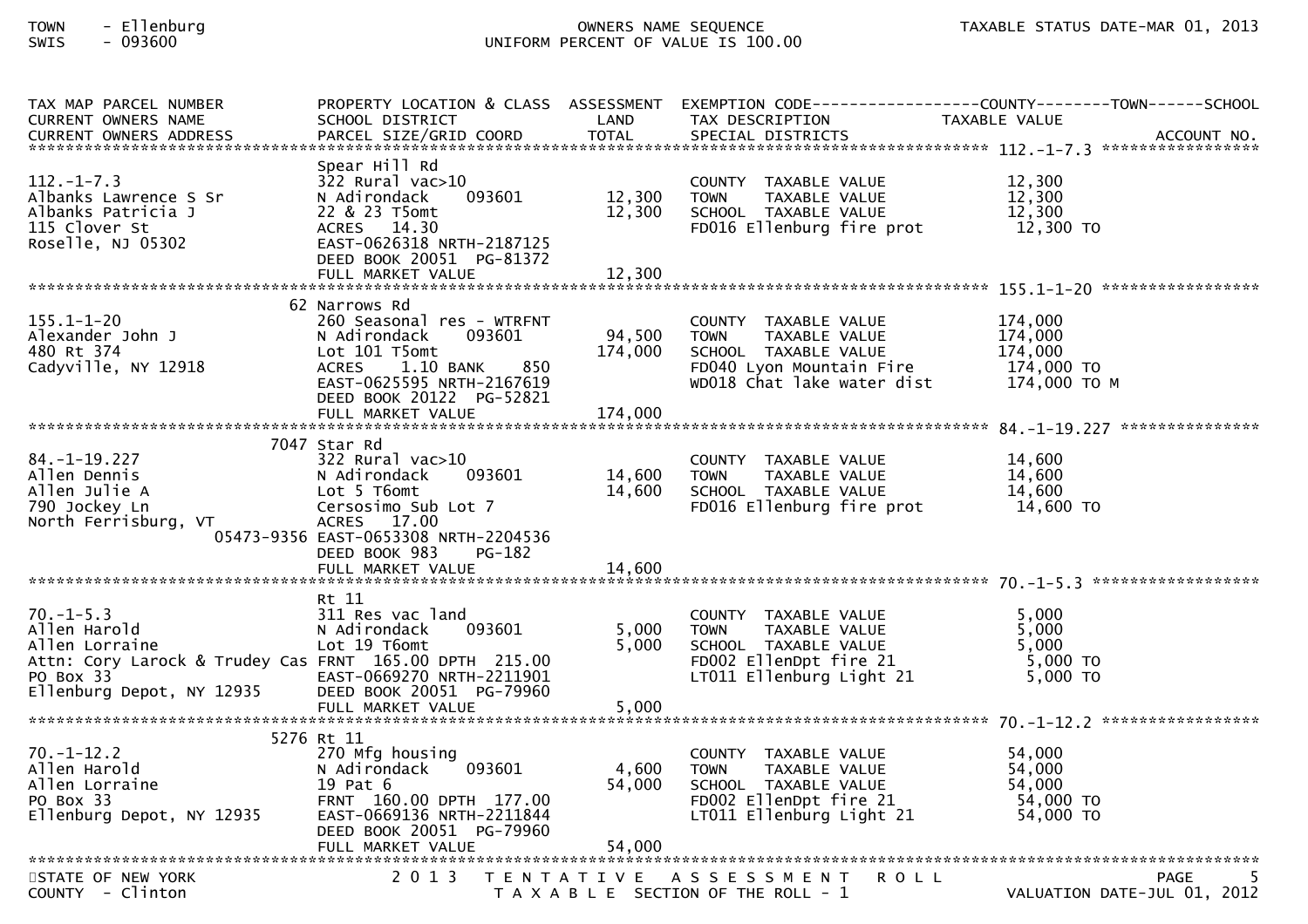| TAX MAP PARCEL NUMBER         |                           |              |                                             | PROPERTY LOCATION & CLASS ASSESSMENT EXEMPTION CODE----------------COUNTY-------TOWN------SCHOOL |                  |
|-------------------------------|---------------------------|--------------|---------------------------------------------|--------------------------------------------------------------------------------------------------|------------------|
| <b>CURRENT OWNERS NAME</b>    | SCHOOL DISTRICT           | LAND         | TAX DESCRIPTION                             | TAXABLE VALUE                                                                                    |                  |
| <b>CURRENT OWNERS ADDRESS</b> | PARCEL SIZE/GRID COORD    | <b>TOTAL</b> | SPECIAL DISTRICTS                           |                                                                                                  | ACCOUNT NO.      |
|                               |                           |              |                                             |                                                                                                  |                  |
|                               | 5271 Rt 374               |              |                                             |                                                                                                  |                  |
| $141.3 - 2 - 39$              | 270 Mfg housing - WTRFNT  |              | COUNTY TAXABLE VALUE                        | 53.600                                                                                           |                  |
| Allen Lara                    | N Adirondack<br>093601    | 41,600       | TAXABLE VALUE<br><b>TOWN</b>                | 53,600                                                                                           |                  |
| Allen-Decker Amy              | 100 Pat 5                 | 53,600       | SCHOOL TAXABLE VALUE                        | 53,600                                                                                           |                  |
| 89 Washington St              | FRNT 77.00 DPTH 60.00     |              | FD040 Lyon Mountain Fire                    | 53,600 TO                                                                                        |                  |
| Denver, CO 80203              | EAST-0623483 NRTH-2172617 |              | WD018 Chat lake water dist                  | 53,600 TO M                                                                                      |                  |
|                               | DEED BOOK 20102 PG-35209  |              |                                             |                                                                                                  |                  |
|                               | FULL MARKET VALUE         | 53,600       |                                             |                                                                                                  |                  |
|                               |                           |              |                                             |                                                                                                  |                  |
|                               | 373 Trombley Rd           |              |                                             |                                                                                                  |                  |
| $129. - 1 - 2.1$              | 240 Rural res             |              | RES STAR 41854                              | $\overline{0}$<br>$\Omega$                                                                       | 30,000           |
| Allen Paul G                  | N Adirondack<br>093601    | 20,300       | COUNTY TAXABLE VALUE                        | 135,000                                                                                          |                  |
| Allen Robin A                 | Lot $73/74$ Pat 5         | 135,000      | TAXABLE VALUE<br><b>TOWN</b>                | 135,000                                                                                          |                  |
| 373 Trombley Rd               | ACRES 51.50 BANK 115      |              | SCHOOL TAXABLE VALUE                        | 105,000                                                                                          |                  |
| Ellenburg Center, NY 12934    | EAST-0660967 NRTH-2182599 |              | FD016 Ellenburg fire prot                   | 135,000 TO                                                                                       |                  |
|                               | DEED BOOK 20102 PG-30724  |              |                                             |                                                                                                  |                  |
|                               |                           |              |                                             |                                                                                                  |                  |
|                               |                           |              |                                             |                                                                                                  |                  |
|                               | Military Tpke             |              |                                             |                                                                                                  |                  |
| $85. - 1 - 7$                 | 321 Abandoned ag          |              | COUNTY TAXABLE VALUE                        | 45,800                                                                                           |                  |
| Allen Warren                  | 093601<br>N Adirondack    | 45,800       | <b>TOWN</b><br>TAXABLE VALUE                | 45,800                                                                                           |                  |
| Allen Eleanor                 | $3/18$ Pat 6              | 45,800       | SCHOOL TAXABLE VALUE                        | 45,800                                                                                           |                  |
| 1404 State St                 | ACRES 141.10              |              | FD016 Ellenburg fire prot                   | 45,800 TO                                                                                        |                  |
| Watertown, NY 13601           | EAST-0663891 NRTH-2205900 |              | LT012 Ellenburg Light 5                     | 4,580 TO                                                                                         |                  |
|                               | DEED BOOK 556<br>$PG-36$  |              |                                             |                                                                                                  |                  |
|                               | FULL MARKET VALUE         | 45,800       |                                             |                                                                                                  |                  |
|                               |                           |              |                                             |                                                                                                  |                  |
|                               | Spear Hill Rd             |              |                                             |                                                                                                  |                  |
| $126. - 1 - 5$                | 910 Priv forest           |              | COUNTY TAXABLE VALUE                        | 33,700                                                                                           |                  |
| Allen William                 | N Adirondack<br>093601    | 33,700       | <b>TOWN</b><br>TAXABLE VALUE                | 33,700                                                                                           |                  |
| 1404 State St                 | 59 Pat                    | 33,700       | SCHOOL TAXABLE VALUE                        | 33,700                                                                                           |                  |
| Watertown, NY 13601           | ACRES 120.00              |              | FD016 Ellenburg fire prot                   | 33,700 TO                                                                                        |                  |
|                               | EAST-0627069 NRTH-2183462 |              |                                             |                                                                                                  |                  |
|                               | DEED BOOK 577<br>PG-620   |              |                                             |                                                                                                  |                  |
|                               |                           |              |                                             |                                                                                                  |                  |
|                               |                           |              |                                             |                                                                                                  |                  |
|                               | 614 Spear Hill Rd         |              | 72 PCT OF VALUE USED FOR EXEMPTION PURPOSES |                                                                                                  |                  |
| $126. - 1 - 9.2$              | 240 Rural res             |              | WARCOMALL 41131                             | 11,232<br>11,232                                                                                 | $\Omega$         |
| Altmore R Charles             | 093601<br>N Adirondack    |              | 22,300 WARDISALL 41141                      | 8,986<br>8,986                                                                                   | $\Omega$         |
| 614 Spear Hill Rd             | Lot 58 T5omt              |              | 62,400 AGED COUN 41802                      | 12,355<br>$\Omega$                                                                               | $\Omega$         |
| Merrill, NY 12955             | 48.00<br>ACRES            |              | 41834<br>SR STAR                            | $\Omega$<br>$\overline{\mathbf{0}}$                                                              | 62,400           |
|                               | EAST-0630361 NRTH-2183777 |              | COUNTY TAXABLE VALUE                        | 29,827                                                                                           |                  |
|                               | DEED BOOK 20122 PG-48516  |              | <b>TOWN</b><br>TAXABLE VALUE                | 42,182                                                                                           |                  |
|                               | FULL MARKET VALUE         | 62,400       | SCHOOL TAXABLE VALUE                        | $\Omega$                                                                                         |                  |
|                               |                           |              |                                             |                                                                                                  |                  |
|                               |                           |              |                                             |                                                                                                  |                  |
| STATE OF NEW YORK             | 2 0 1 3                   |              | TENTATIVE ASSESSMENT<br><b>ROLL</b>         |                                                                                                  | <b>PAGE</b><br>6 |
| COUNTY - Clinton              |                           |              | T A X A B L E SECTION OF THE ROLL - 1       | VALUATION DATE-JUL 01, 2012                                                                      |                  |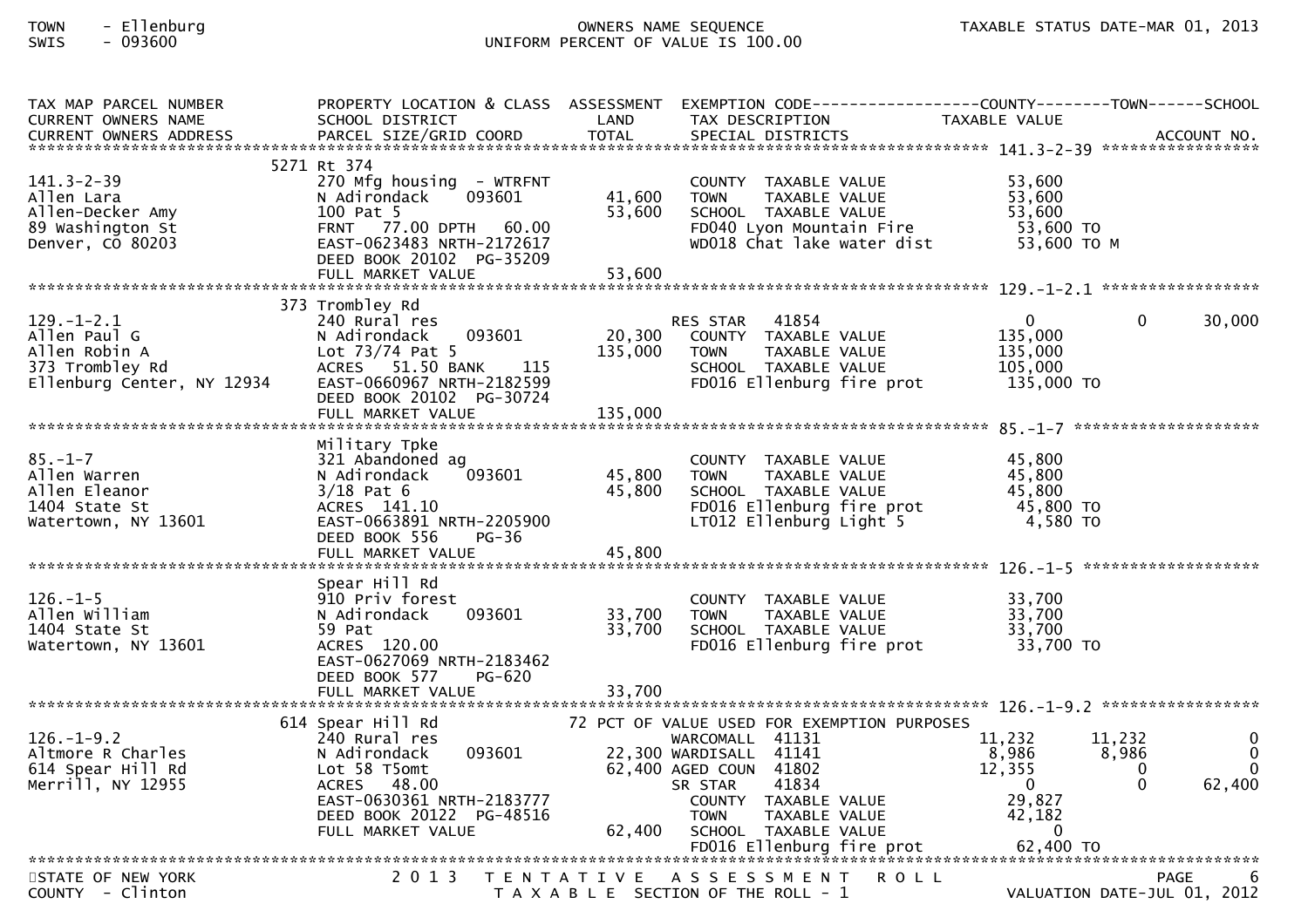| TAX MAP PARCEL NUMBER                                 |                                                     |                   |                                                      | PROPERTY LOCATION & CLASS ASSESSMENT EXEMPTION CODE----------------COUNTY-------TOWN------SCHOOL |
|-------------------------------------------------------|-----------------------------------------------------|-------------------|------------------------------------------------------|--------------------------------------------------------------------------------------------------|
| <b>CURRENT OWNERS NAME</b>                            | SCHOOL DISTRICT                                     | LAND              | TAX DESCRIPTION                                      | TAXABLE VALUE                                                                                    |
| <b>CURRENT OWNERS ADDRESS</b>                         | PARCEL SIZE/GRID COORD                              | <b>TOTAL</b>      | SPECIAL DISTRICTS                                    | ACCOUNT NO.                                                                                      |
|                                                       | Bigelow Rd                                          |                   |                                                      |                                                                                                  |
| $127. - 1 - 1$                                        | 910 Priv forest                                     |                   | COUNTY TAXABLE VALUE                                 | 60.900                                                                                           |
| Amwell Valley Farm Inc                                | 093601<br>N Adirondack                              | 60,900            | TAXABLE VALUE<br><b>TOWN</b>                         | 60,900                                                                                           |
| 195 Nassau St                                         | $55/56$ Pat 6                                       | 60,900            | SCHOOL TAXABLE VALUE                                 | 60,900                                                                                           |
| Princeton, NJ 08542                                   | ACRES 206.00                                        |                   | FD016 Ellenburg fire prot                            | 60,900 TO                                                                                        |
|                                                       | EAST-0636559 NRTH-2184483                           |                   |                                                      |                                                                                                  |
|                                                       | DEED BOOK 20031 PG-60456                            |                   |                                                      |                                                                                                  |
|                                                       | FULL MARKET VALUE                                   | 60,900            |                                                      |                                                                                                  |
|                                                       |                                                     |                   |                                                      |                                                                                                  |
| $85. - 1 - 10.4$                                      | 6781 Star Rd                                        |                   |                                                      | 10,400                                                                                           |
| Ancona Vito                                           | 260 Seasonal res<br>093601<br>N Adirondack          | 6,500             | COUNTY TAXABLE VALUE<br><b>TOWN</b><br>TAXABLE VALUE | 10,400                                                                                           |
| Ancona Antoinette                                     | 3 T5omt                                             | 10,400            | SCHOOL TAXABLE VALUE                                 | 10,400                                                                                           |
| 12295 Wood                                            | <b>ACRES</b><br>4.00                                |                   | FD016 Ellenburg fire prot                            | 10,400 TO                                                                                        |
| Montreal QC, Canada H4K2C1                            | EAST-0660006 NRTH-2205851                           |                   |                                                      |                                                                                                  |
|                                                       | DEED BOOK 590<br>PG-1066                            |                   |                                                      |                                                                                                  |
|                                                       |                                                     |                   |                                                      |                                                                                                  |
|                                                       |                                                     |                   |                                                      |                                                                                                  |
|                                                       | 167 Gadway Rd                                       |                   |                                                      |                                                                                                  |
| $155.3 - 1 - 7$<br>Anthony Richard J                  | 260 Seasonal res - WTRFNT<br>N Adirondack<br>093601 | 102,100           | COUNTY TAXABLE VALUE<br><b>TOWN</b><br>TAXABLE VALUE | 231,500<br>231,500                                                                               |
| 3286 old State Rd                                     | 120 Pat 5                                           | 231,500           | SCHOOL TAXABLE VALUE                                 | 231,500                                                                                          |
| Schenectady, NY 12303                                 | ACRES 1.70                                          |                   | FD040 Lyon Mountain Fire                             | 231,500 TO                                                                                       |
|                                                       | EAST-0626716 NRTH-2163529                           |                   | WD018 Chat lake water dist                           | 231,500 ТО М                                                                                     |
|                                                       | DEED BOOK 20041 PG-65328                            |                   |                                                      |                                                                                                  |
|                                                       | FULL MARKET VALUE                                   | 231,500           |                                                      |                                                                                                  |
|                                                       |                                                     |                   |                                                      |                                                                                                  |
|                                                       | 5337 Rt 374                                         |                   |                                                      |                                                                                                  |
| $141.3 - 2 - 54$                                      | 210 1 Family Res - WTRFNT                           |                   | COUNTY TAXABLE VALUE                                 | 378,000                                                                                          |
| Aqua Nature of USA Inc<br>Attn: Luc Lalonde President | Chateaugay 1<br>163401<br>Lot 100 T5omt             | 95,000<br>378,000 | TAXABLE VALUE<br><b>TOWN</b><br>SCHOOL TAXABLE VALUE | 378,000<br>378,000                                                                               |
| 5337 Rt 374                                           | Survey Map 20092/27172                              |                   | FD040 Lyon Mountain Fire                             | 378,000 TO                                                                                       |
| Merrill, NY 12955                                     | FRNT 128.00 DPTH 210.00                             |                   | WD018 Chat lake water dist                           | 378,000 ТО М                                                                                     |
|                                                       | EAST-0622387 NRTH-2173756                           |                   |                                                      |                                                                                                  |
|                                                       | DEED BOOK 983<br>$PG-44$                            |                   |                                                      |                                                                                                  |
|                                                       | FULL MARKET VALUE                                   | 378,000           |                                                      |                                                                                                  |
|                                                       |                                                     |                   |                                                      |                                                                                                  |
|                                                       | 5341 Rt 374                                         |                   |                                                      |                                                                                                  |
| $141.3 - 2 - 55$<br>Aqua Nature of USA Inc            | 312 Vac w/imprv - WTRFNT<br>Chateaugay 1<br>163401  | 58,100            | COUNTY TAXABLE VALUE<br><b>TOWN</b><br>TAXABLE VALUE | 122,000<br>122,000                                                                               |
| 5337 Rt 374                                           | Lot $100$ Pat 5                                     | 122,000           | SCHOOL TAXABLE VALUE                                 | 122,000                                                                                          |
| Merrill, NY 12955                                     | Survey Map 20092/27172                              |                   | FD040 Lyon Mountain Fire                             | 122,000 TO                                                                                       |
|                                                       | FRNT 68.61 DPTH 201.00                              |                   | WD018 Chat lake water dist                           | 122,000 TO M                                                                                     |
|                                                       | EAST-0622310 NRTH-2173822                           |                   |                                                      |                                                                                                  |
|                                                       | DEED BOOK 20092 PG-27174                            |                   |                                                      |                                                                                                  |
|                                                       | FULL MARKET VALUE                                   | 122,000           |                                                      |                                                                                                  |
|                                                       |                                                     |                   |                                                      |                                                                                                  |
| STATE OF NEW YORK                                     | 2 0 1 3                                             |                   | TENTATIVE ASSESSMENT ROLL                            | 7<br><b>PAGE</b>                                                                                 |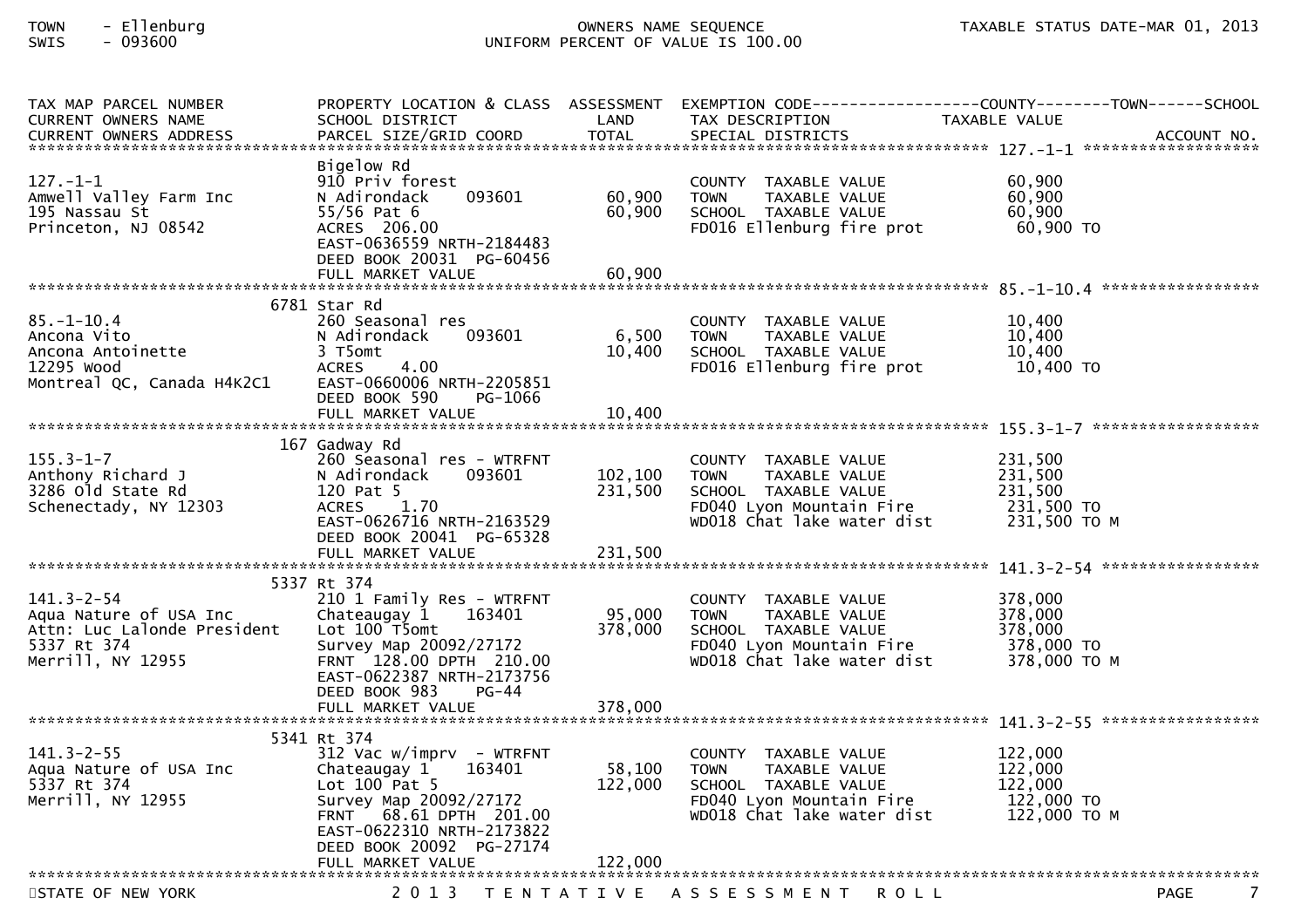| - Clinton<br><b>COUNTY</b><br>- Ellenburg<br><b>TOWN</b><br>$-093600$<br><b>SWIS</b>               |                                                                                                                                                                            |                            | T A X A B L E SECTION OF THE ROLL - 1<br>OWNERS NAME SEQUENCE<br>UNIFORM PERCENT OF VALUE IS 100.00                                                                                                    | VALUATION DATE-JUL 01, 2012<br>TAXABLE STATUS DATE-MAR 01, 2013                  |             |
|----------------------------------------------------------------------------------------------------|----------------------------------------------------------------------------------------------------------------------------------------------------------------------------|----------------------------|--------------------------------------------------------------------------------------------------------------------------------------------------------------------------------------------------------|----------------------------------------------------------------------------------|-------------|
| TAX MAP PARCEL NUMBER<br>CURRENT OWNERS NAME<br>CURRENT OWNERS ADDRESS                             | PROPERTY LOCATION & CLASS ASSESSMENT<br>SCHOOL DISTRICT                                                                                                                    | LAND                       | TAX DESCRIPTION                                                                                                                                                                                        | EXEMPTION CODE------------------COUNTY--------TOWN------SCHOOL<br>TAXABLE VALUE  |             |
| $82. - 1 - 4.5$<br>Arel Mark H<br>PO Box 66<br>St. Albans, VT 05481                                | Ryan Rd<br>321 Abandoned ag<br>163401<br>Chateaugay 1<br>Lot 11 T6omt<br>ACRES 10.00<br>EAST-0624856 NRTH-2205394<br>DEED BOOK 20102 PG-30373<br>FULL MARKET VALUE         | 10,600<br>10,600<br>10,600 | COUNTY TAXABLE VALUE<br>TAXABLE VALUE<br><b>TOWN</b><br>SCHOOL TAXABLE VALUE<br>FD016 Ellenburg fire prot                                                                                              | 10,600<br>10,600<br>10,600<br>10,600 TO                                          |             |
| $82. - 1 - 4.6$<br>Arel Mark H<br>PO Box 66<br>St. Albans, VT 05481                                | Ryan Rd<br>321 Abandoned ag<br>Chateaugay 1<br>163401<br>Lot 11 T6omt<br>ACRES 10.00<br>EAST-0624897 NRTH-2204808<br>DEED BOOK 20102 PG-30373<br>FULL MARKET VALUE         | 10,600<br>10,600<br>10,600 | COUNTY TAXABLE VALUE<br><b>TOWN</b><br>TAXABLE VALUE<br>SCHOOL TAXABLE VALUE<br>FD016 Ellenburg fire prot                                                                                              | 10,600<br>10,600<br>10,600<br>10,600 TO                                          |             |
| $84. - 1 - 7.12$<br>Armellino John R<br>Geloso Giuseppe<br>1622 New Haven Ave<br>Milford, CT 06460 | 5849 Rt 11<br>240 Rural res<br>093601<br>N Adirondack<br>17 Pat 6<br>ACRES 194.90<br>EAST-0656007 NRTH-2207777<br>DEED BOOK 20061 PG-92203                                 | 84,300<br>188,000          | 42100<br>483A EX<br>COUNTY TAXABLE VALUE<br><b>TOWN</b><br>TAXABLE VALUE<br>SCHOOL TAXABLE VALUE<br>FD016 Ellenburg fire prot<br>6,500 EX                                                              | 6,500<br>6,500<br>181,500<br>181,500<br>181,500<br>181,500 TO                    | 6,500       |
| $141.-1-2.1$<br>Arnesen Christopher<br>Arnesen Diane<br>38 Harris Rd<br>Merrill, NY 12955          | 38 Harris Rd<br>240 Rural res<br>163401<br>Chateaugay 1<br>Lot $100$ Pat $5$<br>ACRES 15.50<br>EAST-0623709 NRTH-2174348<br>DEED BOOK 668<br>$PG-213$<br>FULL MARKET VALUE | 82,600<br>82,600           | 91 PCT OF VALUE USED FOR EXEMPTION PURPOSES<br>WARNONALL 41121<br>12,700 RES STAR<br>41854<br>COUNTY TAXABLE VALUE<br>TAXABLE VALUE<br><b>TOWN</b><br>SCHOOL TAXABLE VALUE<br>FD040 Lyon Mountain Fire | 11,275<br>11,275<br>$\mathbf{0}$<br>0<br>71,325<br>71,325<br>52,600<br>82,600 TO | 0<br>30,000 |
| $141. - 1 - 4.21$<br>Arnesen Christopher<br>Arnesen Diane M<br>38 Harris Rd<br>Merrill, NY 12955   | Harris Rd<br>321 Abandoned ag<br>163401<br>Chateaugay 1<br>Lot 100 T5omt<br>ACRES 53.20<br>EAST-0625271 NRTH-2174968<br>DEED BOOK 20051 PG-84157<br>FULL MARKET VALUE      | 18,000<br>18,000<br>18,000 | COUNTY TAXABLE VALUE<br><b>TOWN</b><br>TAXABLE VALUE<br>SCHOOL TAXABLE VALUE<br>FD040 Lyon Mountain Fire                                                                                               | 18,000<br>18,000<br>18,000<br>18,000 TO                                          |             |
| STATE OF NEW YORK<br>$\sim$ $\sim$ $\sim$ $\sim$                                                   | 2 0 1 3                                                                                                                                                                    | T E N T A T I V E          | A S S E S S M E N T<br>ROLL                                                                                                                                                                            | <b>PAGE</b><br><b>BATE 500 01</b>                                                | 2012        |

COUNTY - Clinton T A X A B L E SECTION OF THE ROLL - 1 VALUATION DATE-JUL 01, 2012

 $\bf 8$ 8 PAGE 8<br>VALUATION DATE-JUL 01, 2012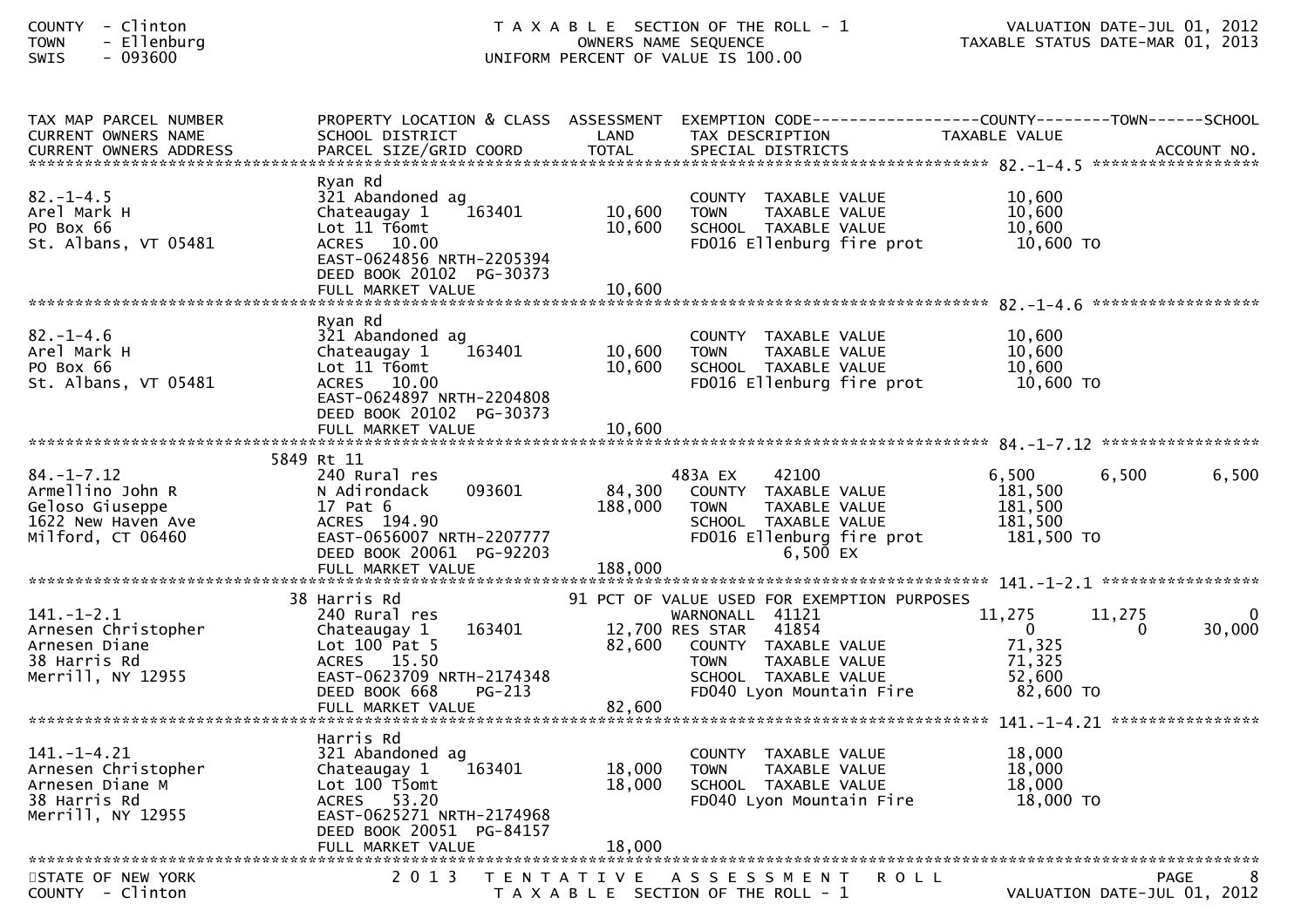| TAX MAP PARCEL NUMBER<br><b>CURRENT OWNERS NAME</b> | SCHOOL DISTRICT                                       | LAND                 | TAX DESCRIPTION                                                              | PROPERTY LOCATION & CLASS ASSESSMENT EXEMPTION CODE----------------COUNTY-------TOWN------SCHOOL<br>TAXABLE VALUE                                                                                          |
|-----------------------------------------------------|-------------------------------------------------------|----------------------|------------------------------------------------------------------------------|------------------------------------------------------------------------------------------------------------------------------------------------------------------------------------------------------------|
|                                                     |                                                       |                      |                                                                              | -CURRENT OWNERS ADDRESS PARCEL SIZE/GRID COORD TOTAL SPECIAL DISTRICTS AND MONERS ADDRESS PARCEL SIZE/GRID COORD TOTAL SPECIAL DISTRICTS AND MONERS ADDRESS PARCEL SIZE/GRID COORD TOTAL SPECIAL DISTRICTS |
|                                                     | 154 Harris Rd                                         |                      |                                                                              |                                                                                                                                                                                                            |
| $141. - 1 - 4.23$<br>Arnesen Christopher            | 260 Seasonal res<br>163401                            | 6,900                | COUNTY TAXABLE VALUE<br>TAXABLE VALUE<br><b>TOWN</b>                         | 28,500<br>28,500                                                                                                                                                                                           |
| Arnesen Diane M                                     | Chateaugay 1<br>Lot $100$ $\overline{15}$ Omt         | 28,500               | SCHOOL TAXABLE VALUE                                                         | 28,500                                                                                                                                                                                                     |
| 38 Harris Rd                                        | 8.00<br><b>ACRES</b>                                  |                      | FD040 Lyon Mountain Fire                                                     | 28,500 TO                                                                                                                                                                                                  |
| Merrill, NY 12955                                   | EAST-0625741 NRTH-2175510<br>DEED BOOK 20051 PG-84157 |                      |                                                                              |                                                                                                                                                                                                            |
|                                                     | FULL MARKET VALUE                                     | 28,500               |                                                                              |                                                                                                                                                                                                            |
|                                                     | 204 Arno Rd                                           |                      |                                                                              |                                                                                                                                                                                                            |
| $85. - 1 - 9.4$                                     | 240 Rural res                                         |                      | COUNTY TAXABLE VALUE                                                         | 53,000                                                                                                                                                                                                     |
| Arno Andrew A<br>195 Arno Rd                        | 093601<br>N Adirondack<br>Lot 6 T5omt                 | 12,600<br>53,000     | <b>TOWN</b><br>TAXABLE VALUE<br>SCHOOL TAXABLE VALUE                         | 53,000<br>53,000                                                                                                                                                                                           |
| Ellenburg Center, NY 12934                          | ACRES 13.60                                           |                      | FD016 Ellenburg fire prot                                                    | 53,000 TO                                                                                                                                                                                                  |
|                                                     | EAST-0661327 NRTH-2200808<br>DEED BOOK 99001 PG-12069 |                      |                                                                              |                                                                                                                                                                                                            |
|                                                     |                                                       |                      |                                                                              |                                                                                                                                                                                                            |
|                                                     | 195/199 Arno Rd                                       |                      |                                                                              |                                                                                                                                                                                                            |
| $85. - 1 - 9.11$                                    | 271 Mfg housings                                      |                      | COUNTY TAXABLE VALUE                                                         | 42,000                                                                                                                                                                                                     |
| Arno Andrew A                                       | 093601<br>N Adirondack                                | 6,100                | TAXABLE VALUE<br><b>TOWN</b>                                                 | 42,000                                                                                                                                                                                                     |
| Arno Shana<br>195 Arno Rd                           | Lot 3 T6omt<br>ACRES 2.90                             | 42,000               | SCHOOL TAXABLE VALUE<br>FD016 Ellenburg fire prot                            | 42,000<br>42,000 TO                                                                                                                                                                                        |
| Ellenburg Center, NY 12934                          | EAST-0661146 NRTH-2201385                             |                      |                                                                              |                                                                                                                                                                                                            |
|                                                     | DEED BOOK 20102 PG-33612<br>FULL MARKET VALUE         | 42,000               |                                                                              |                                                                                                                                                                                                            |
|                                                     |                                                       |                      |                                                                              |                                                                                                                                                                                                            |
| $155.1 - 2 - 3.1$                                   | Rt 374                                                |                      |                                                                              | 104,900                                                                                                                                                                                                    |
| Ashline Karl R                                      | $314$ Rural vac<10 - WTRFNT<br>N Adirondack<br>093601 | 104,900              | COUNTY TAXABLE VALUE<br><b>TOWN</b><br>TAXABLE VALUE                         | 104,900                                                                                                                                                                                                    |
| Jones Shirley L                                     | Lot 101                                               | 104,900              | SCHOOL TAXABLE VALUE                                                         | 104,900                                                                                                                                                                                                    |
| 1209 Rt 122<br>Constable, NY 12926                  | 2.12<br><b>ACRES</b><br>EAST-0627182 NRTH-2165595     |                      | FD040 Lyon Mountain Fire<br>WD018 Chat lake water dist                       | 104,900 TO<br>103,903 то м                                                                                                                                                                                 |
|                                                     | DEED BOOK 20051 PG-88858                              |                      |                                                                              |                                                                                                                                                                                                            |
|                                                     |                                                       |                      |                                                                              |                                                                                                                                                                                                            |
|                                                     | 20 Steam Mill Rd                                      |                      |                                                                              |                                                                                                                                                                                                            |
| $114. - 1 - 1$                                      | 240 Rural res                                         |                      | COUNTY TAXABLE VALUE                                                         | 48,000                                                                                                                                                                                                     |
| Avery Ada M<br>2543 Rt 3                            | 093601<br>N Adirondack<br>Lot 29 T5omt                | 11,800<br>48,000     | TAXABLE VALUE<br><b>TOWN</b><br>SCHOOL TAXABLE VALUE                         | 48,000<br>48,000                                                                                                                                                                                           |
| Cadyville, NY 12918                                 | ACRES 12.00                                           |                      | FD014 EllenCtr fire #15                                                      | 48,000 TO                                                                                                                                                                                                  |
|                                                     | EAST-0646966 NRTH-2189219<br>DEED BOOK 814<br>$PG-25$ |                      |                                                                              |                                                                                                                                                                                                            |
|                                                     | FULL MARKET VALUE                                     | 48,000               |                                                                              |                                                                                                                                                                                                            |
|                                                     |                                                       |                      |                                                                              | q                                                                                                                                                                                                          |
| STATE OF NEW YORK<br>COUNTY - Clinton               | 2 0 1 3                                               |                      | TENTATIVE ASSESSMENT<br><b>ROLL</b><br>T A X A B L E SECTION OF THE ROLL - 1 | <b>PAGE</b><br>VALUATION DATE-JUL 01, 2012                                                                                                                                                                 |
| - Ellenburg<br><b>TOWN</b>                          |                                                       | OWNERS NAME SEQUENCE |                                                                              | TAXABLE STATUS DATE-MAR 01, 2013                                                                                                                                                                           |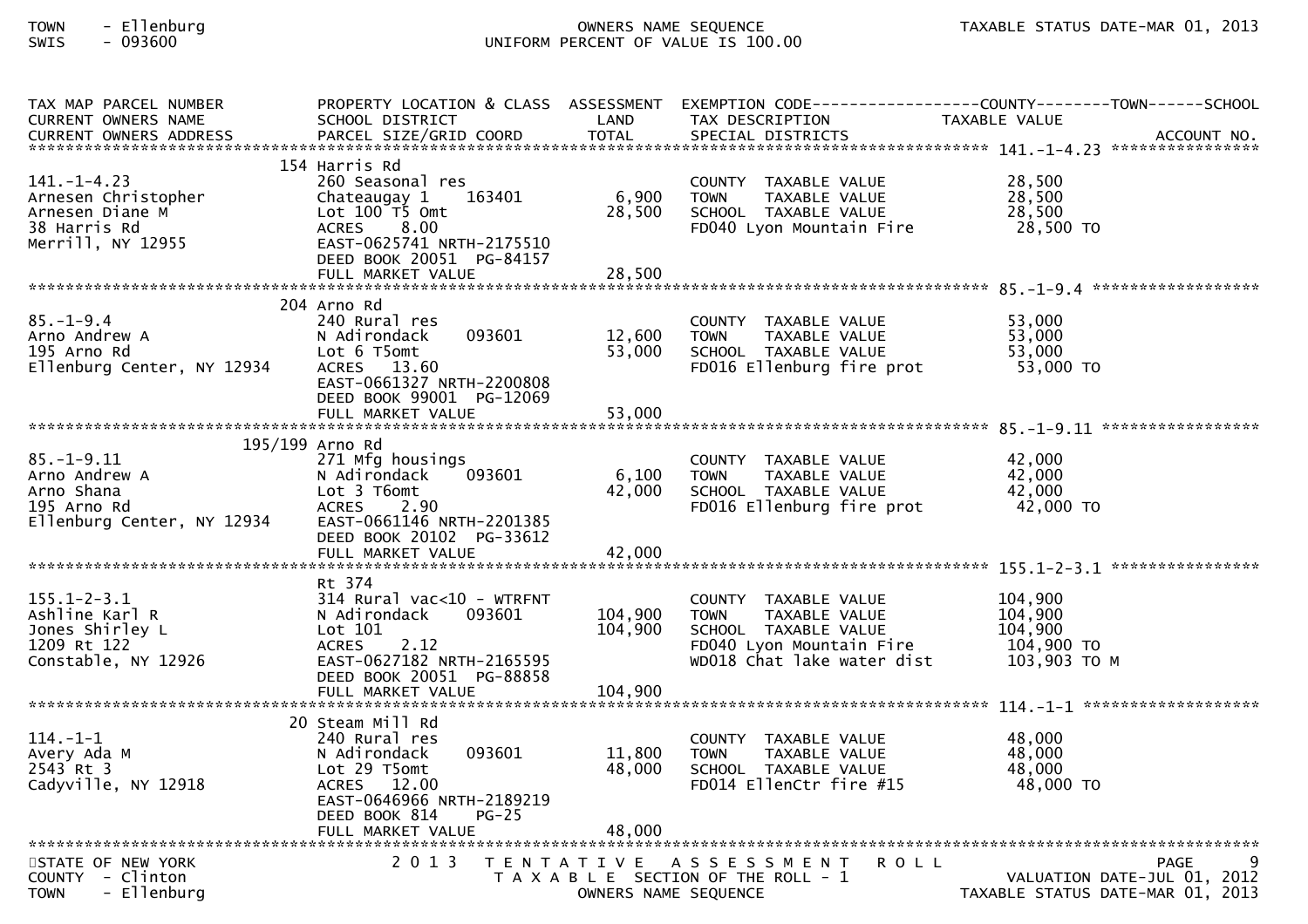| TAX MAP PARCEL NUMBER<br>CURRENT OWNERS NAME                                | PROPERTY LOCATION & CLASS ASSESSMENT<br>SCHOOL DISTRICT                                                              | LAND             | TAX DESCRIPTION                                                                                          | EXEMPTION        CODE------------------COUNTY-------TOWN------SCHOOL<br><b>TAXABLE VALUE</b> |
|-----------------------------------------------------------------------------|----------------------------------------------------------------------------------------------------------------------|------------------|----------------------------------------------------------------------------------------------------------|----------------------------------------------------------------------------------------------|
| $71.3 - 3 - 12$                                                             | Lake Roxanne Rd<br>311 Res vac land - WTRFNT                                                                         |                  | COUNTY TAXABLE VALUE                                                                                     | 13,100                                                                                       |
| Avery Gary M<br>Hunter Hazel I<br>PO Box 491                                | N Adirondack<br>093601<br>20 Pat 6 Lot 12<br>Sunset Shores Ii Lot 12                                                 | 13,100<br>13,100 | TAXABLE VALUE<br>TOWN<br>SCHOOL TAXABLE VALUE<br>FD002 EllenDpt fire 21                                  | 13,100<br>13,100<br>13,100 TO                                                                |
| West Chesterfield, NH 03466                                                 | FRNT 107.70 DPTH 198.00<br>EAST-0673158 NRTH-2210288<br>DEED BOOK 20062 PG-38<br>FULL MARKET VALUE                   | 13,100           | LT011 Ellenburg Light 21                                                                                 | 13,100 TO                                                                                    |
|                                                                             |                                                                                                                      |                  |                                                                                                          |                                                                                              |
| $155. - 2 - 2.3$<br>Babbie Jon E<br>385 County Route 25<br>Malone, NY 12953 | Bigelow Rd<br>910 Priv forest<br>093601<br>N Adirondack<br>Lot 102 T5omt<br>ACRES 51.00<br>EAST-0631248 NRTH-2168621 | 20,300<br>45,500 | COUNTY TAXABLE VALUE<br>TAXABLE VALUE<br><b>TOWN</b><br>SCHOOL TAXABLE VALUE<br>FD040 Lyon Mountain Fire | 45,500<br>45,500<br>45,500<br>45,500 TO                                                      |
|                                                                             | DEED BOOK 20082 PG-18382                                                                                             |                  |                                                                                                          |                                                                                              |
|                                                                             | Bigelow Rd                                                                                                           |                  |                                                                                                          |                                                                                              |
| $126. - 1 - 15.2$<br>Backus Alan                                            | 321 Abandoned ag<br>093601<br>N Adirondack                                                                           | 11,800           | COUNTY TAXABLE VALUE<br><b>TOWN</b><br>TAXABLE VALUE                                                     | 11,800<br>11,800                                                                             |
| 229 School St                                                               | Lot 64 T5omt                                                                                                         | 11,800           | SCHOOL TAXABLE VALUE                                                                                     | 11,800                                                                                       |
| Harbor Beach, MI 48441                                                      | ACRES 12.60<br>EAST-0633096 NRTH-2179591<br>DEED BOOK 605<br>PG-840                                                  |                  | FD016 Ellenburg fire prot                                                                                | 11,800 TO                                                                                    |
|                                                                             |                                                                                                                      |                  |                                                                                                          |                                                                                              |
|                                                                             | 5745 Rt 11                                                                                                           |                  |                                                                                                          |                                                                                              |
| $70. - 1 - 35.2$                                                            | 210 1 Family Res                                                                                                     |                  | RES STAR<br>41854                                                                                        | $\mathbf{0}$<br>30,000<br>$\Omega$                                                           |
| Baker Amy<br>Slade Joshua                                                   | 093601<br>N Adirondack<br>Lot 17 T6omt                                                                               | 5,500<br>81,000  | COUNTY TAXABLE VALUE<br><b>TOWN</b><br>TAXABLE VALUE                                                     | 81,000<br>81,000                                                                             |
| 5745 Rt 11                                                                  | <b>ACRES</b><br>2.00                                                                                                 |                  | SCHOOL TAXABLE VALUE                                                                                     | 51,000                                                                                       |
| Ellenburg Center, NY 12934                                                  | EAST-0658791 NRTH-2208778                                                                                            |                  | FD016 Ellenburg fire prot                                                                                | 81,000 TO                                                                                    |
|                                                                             | DEED BOOK 20082 PG-14354                                                                                             |                  |                                                                                                          |                                                                                              |
|                                                                             |                                                                                                                      |                  |                                                                                                          |                                                                                              |
|                                                                             | 323 Trombley Rd                                                                                                      |                  |                                                                                                          |                                                                                              |
| $129. - 1 - 1.4$<br>Baker Ernest D                                          | 210 1 Family Res<br>093601<br>N Adirondack                                                                           |                  | CW_10_VET/ 41152<br>8,600 SR STAR<br>41834                                                               | 8,000<br>0<br>0<br>63,300<br>$\Omega$<br>$\Omega$                                            |
| Baker Patricia                                                              | Lot 47 T5omt                                                                                                         |                  | 114,000 COUNTY TAXABLE VALUE                                                                             | 106,000                                                                                      |
| 323 Trombley Rd                                                             | Survey S/deed Bk 645 Pg 1                                                                                            |                  | TAXABLE VALUE<br><b>TOWN</b>                                                                             | 114,000                                                                                      |
| Ellenburg Center, NY 12934                                                  | 6.68 BANK<br><b>ACRES</b><br>320<br>EAST-0660642 NRTH-2183996<br>DEED BOOK 645<br>$PG-14$                            |                  | SCHOOL TAXABLE VALUE<br>FD016 Ellenburg fire prot                                                        | 50,700<br>114,000 TO                                                                         |
|                                                                             | FULL MARKET VALUE                                                                                                    | 114,000          |                                                                                                          |                                                                                              |
| STATE OF NEW YORK<br>COUNTY - Clinton                                       | 2 0 1 3                                                                                                              |                  | TENTATIVE ASSESSMENT<br><b>ROLL</b><br>T A X A B L E SECTION OF THE ROLL - 1                             | PAGE<br>10<br>VALUATION DATE-JUL 01, 2012                                                    |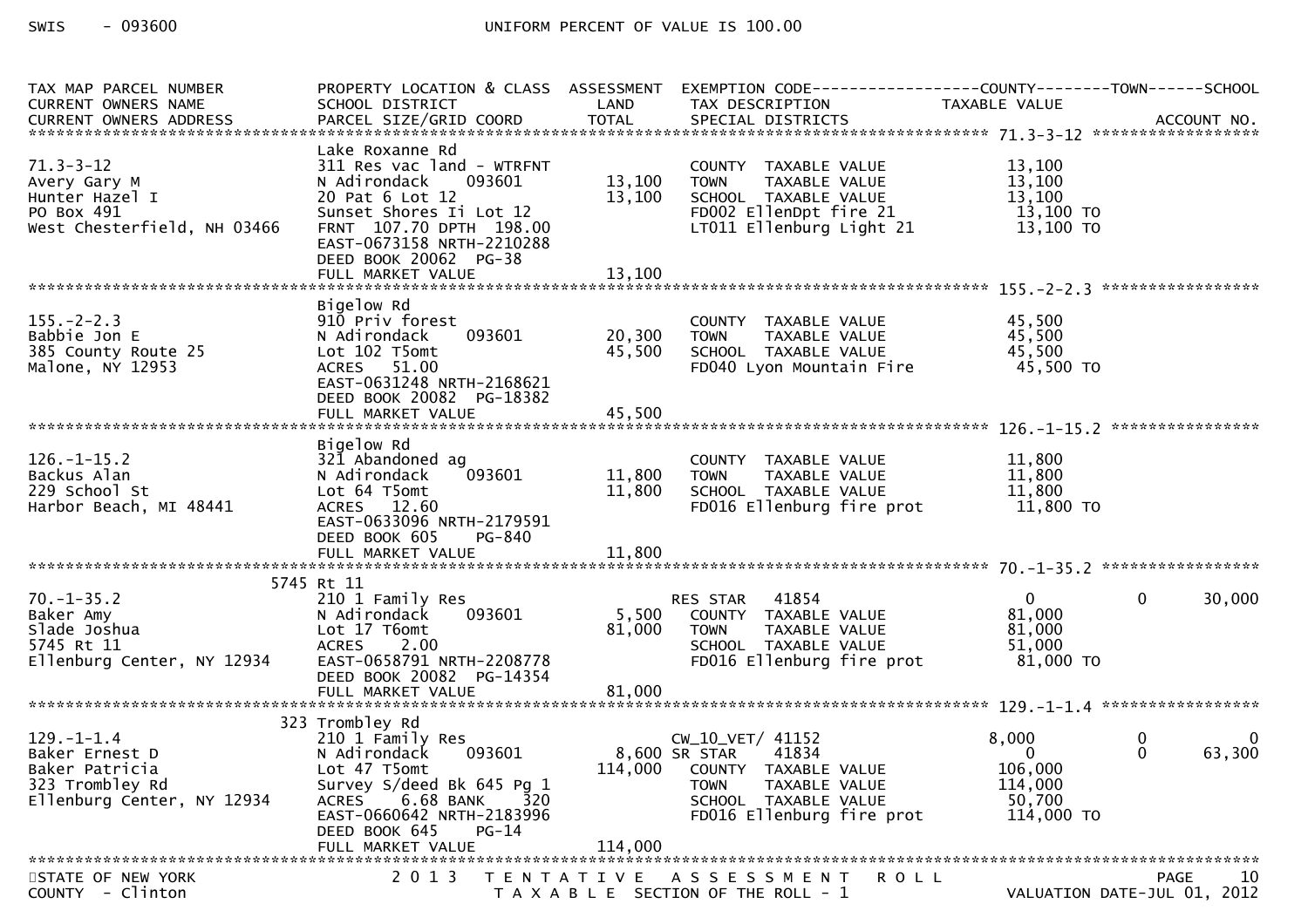| TAX MAP PARCEL NUMBER                                       |                                                       |                      |                                                        | PROPERTY LOCATION & CLASS ASSESSMENT EXEMPTION CODE----------------COUNTY-------TOWN------SCHOOL |  |
|-------------------------------------------------------------|-------------------------------------------------------|----------------------|--------------------------------------------------------|--------------------------------------------------------------------------------------------------|--|
| <b>CURRENT OWNERS NAME</b><br><b>CURRENT OWNERS ADDRESS</b> | SCHOOL DISTRICT<br>PARCEL SIZE/GRID COORD             | LAND<br><b>TOTAL</b> | TAX DESCRIPTION<br>SPECIAL DISTRICTS                   | TAXABLE VALUE<br>ACCOUNT NO.                                                                     |  |
|                                                             |                                                       |                      |                                                        |                                                                                                  |  |
| Smith Rd                                                    |                                                       |                      |                                                        |                                                                                                  |  |
| $115. - 1 - 3$                                              | 312 Vac w/imprv                                       |                      | COUNTY TAXABLE VALUE                                   | 21,400                                                                                           |  |
| Baker Judith                                                | N Adirondack<br>093601                                | 16,300               | TAXABLE VALUE<br><b>TOWN</b>                           | 21,400                                                                                           |  |
| 101 Hurds Corner Rd                                         | Lot 34 T5omt                                          | 21,400               | SCHOOL TAXABLE VALUE                                   | 21,400                                                                                           |  |
| Pawling, NY 12564                                           | ACRES 26.60                                           |                      | FD016 Ellenburg fire prot                              | 21,400 TO                                                                                        |  |
|                                                             | EAST-0659594 NRTH-2190726<br>DEED BOOK 20041 PG-74715 |                      |                                                        |                                                                                                  |  |
|                                                             |                                                       |                      |                                                        |                                                                                                  |  |
|                                                             |                                                       |                      |                                                        |                                                                                                  |  |
|                                                             | 131 Gadway Rd                                         |                      |                                                        |                                                                                                  |  |
| $155.1 - 1 - 4$                                             | 210 1 Family Res - WTRFNT                             |                      | RES STAR 41854                                         | $\mathbf{0}$<br>30,000<br>$\Omega$                                                               |  |
| Baker Lyndon                                                | 093601<br>N Adirondack                                | 107,400              | COUNTY TAXABLE VALUE                                   | 275,000                                                                                          |  |
| Baker Phyllis                                               | 101 Pat 5                                             | 275,000              | TAXABLE VALUE<br><b>TOWN</b>                           | 275,000                                                                                          |  |
| 131 Gadway Rd<br>Merrill, NY 12955                          | 1.90<br>ACRES<br>EAST-0626298 NRTH-2164993            |                      | SCHOOL TAXABLE VALUE                                   | 245,000<br>275,000 TO                                                                            |  |
|                                                             | PG-333<br>DEED BOOK 966                               |                      | FD040 Lyon Mountain Fire<br>WD018 Chat lake water dist | 275,000 ТО М                                                                                     |  |
|                                                             |                                                       |                      |                                                        |                                                                                                  |  |
|                                                             |                                                       |                      |                                                        |                                                                                                  |  |
|                                                             | 60 Narrows Rd                                         |                      |                                                        |                                                                                                  |  |
| $155.1 - 1 - 19$                                            | 260 Seasonal res - WTRFNT                             |                      | COUNTY TAXABLE VALUE                                   | 141.000                                                                                          |  |
| Baker Norman                                                | N Adirondack<br>093601                                | 94,500               | <b>TOWN</b><br>TAXABLE VALUE                           | 141,000                                                                                          |  |
| Baker Elizabeth                                             | 101 Pat 5                                             | 141,000              | SCHOOL TAXABLE VALUE                                   | 141,000                                                                                          |  |
| 264 Rt 374<br>Cadyville, NY 12918                           | ACRES 1.16<br>EAST-0625650 NRTH-2167532               |                      | FD040 Lyon Mountain Fire<br>WD018 Chat lake water dist | 141,000 TO<br>141,000 то м                                                                       |  |
|                                                             | DEED BOOK 2001 PG-35601                               |                      |                                                        |                                                                                                  |  |
|                                                             |                                                       |                      |                                                        |                                                                                                  |  |
|                                                             |                                                       |                      |                                                        |                                                                                                  |  |
|                                                             | 582 Spear Hill Rd                                     |                      |                                                        |                                                                                                  |  |
| $126. - 1 - 8$                                              | 241 Rural res&ag                                      |                      | COUNTY TAXABLE VALUE                                   | 52,900                                                                                           |  |
| Baker Robert<br>Baker Judith                                | 093601<br>N Adirondack<br>58 Pat 5                    | 35,500<br>52,900     | <b>TOWN</b><br>TAXABLE VALUE<br>SCHOOL TAXABLE VALUE   | 52,900<br>52,900                                                                                 |  |
| 103 Hurds Corner Rd                                         | ACRES 116.00                                          |                      | FD016 Ellenburg fire prot                              | 52,900 TO                                                                                        |  |
| Pawling, NY 12564                                           | EAST-0629390 NRTH-2183779                             |                      |                                                        |                                                                                                  |  |
|                                                             | DEED BOOK 837<br>PG-151                               |                      |                                                        |                                                                                                  |  |
|                                                             |                                                       |                      |                                                        |                                                                                                  |  |
|                                                             |                                                       |                      |                                                        |                                                                                                  |  |
| $126. - 1 - 9.1$                                            | Spear Hill Rd<br>321 Abandoned ag                     |                      |                                                        | 22,400                                                                                           |  |
| Baker Robert P                                              | 093601<br>N Adirondack                                | 22,400               | COUNTY TAXABLE VALUE<br>TAXABLE VALUE<br><b>TOWN</b>   | 22,400                                                                                           |  |
| Baker Judith A                                              | Lot 58 T5omt                                          | 22,400               | SCHOOL TAXABLE VALUE                                   | 22,400                                                                                           |  |
| 103 Hurds Corner Rd                                         | ACRES 49.50                                           |                      | FD016 Ellenburg fire prot                              | 22,400 TO                                                                                        |  |
| Pawling, NY 12564                                           | EAST-0630004 NRTH-2183816                             |                      |                                                        |                                                                                                  |  |
|                                                             | DEED BOOK 971<br>PG-118                               |                      |                                                        |                                                                                                  |  |
|                                                             |                                                       |                      |                                                        |                                                                                                  |  |
| STATE OF NEW YORK                                           |                                                       |                      | 2013 TENTATIVE ASSESSMENT<br><b>ROLL</b>               | 11<br><b>PAGE</b>                                                                                |  |
| COUNTY - Clinton                                            |                                                       |                      | T A X A B L E SECTION OF THE ROLL - 1                  | VALUATION DATE-JUL 01, 2012                                                                      |  |
| - Ellenburg<br><b>TOWN</b>                                  |                                                       | OWNERS NAME SEQUENCE |                                                        | TAXABLE STATUS DATE-MAR 01, 2013                                                                 |  |
|                                                             |                                                       |                      |                                                        |                                                                                                  |  |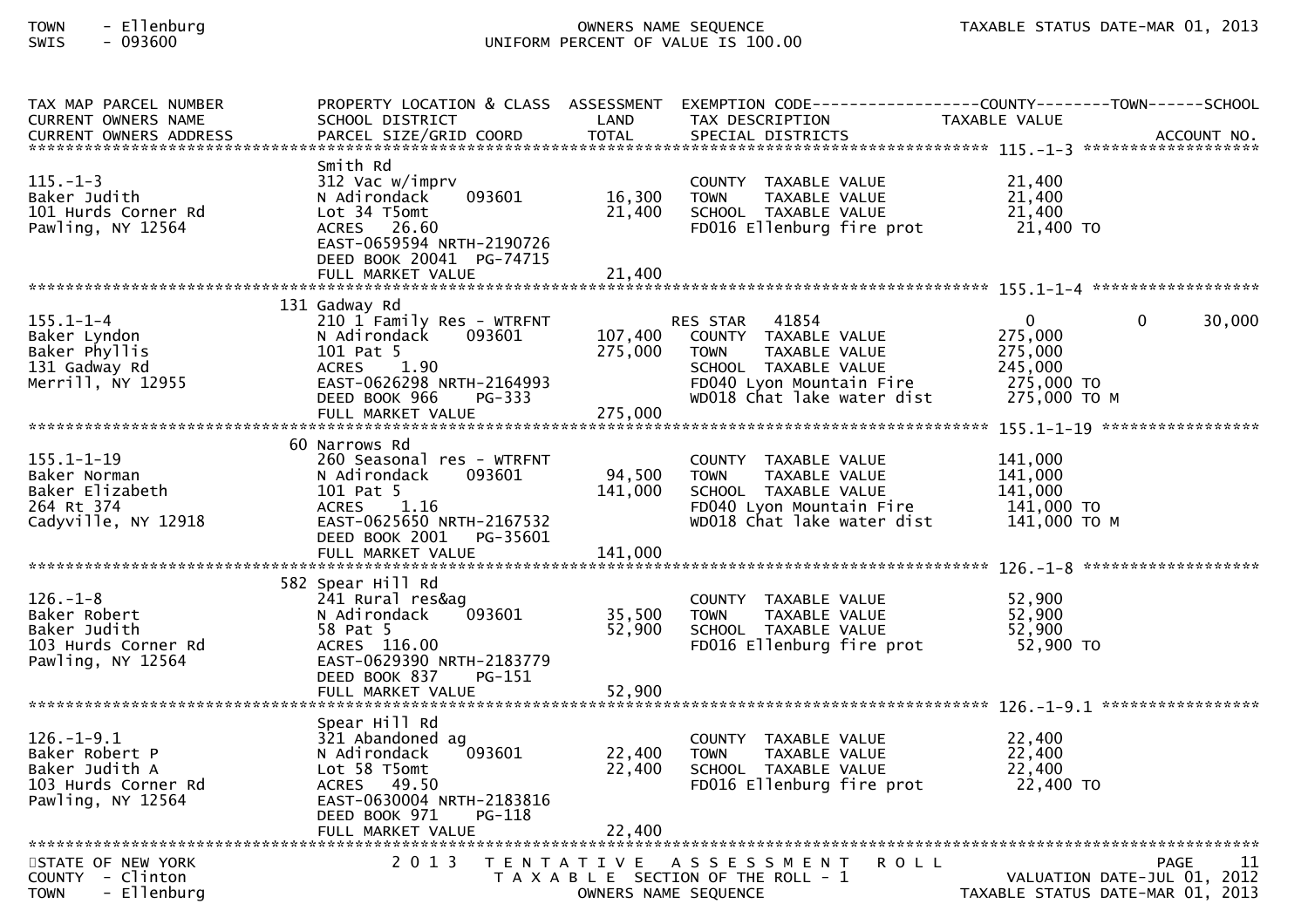| TAX MAP PARCEL NUMBER<br>CURRENT OWNERS NAME                                                     | SCHOOL DISTRICT                                                                                                                                                               | LAND                       | TAX DESCRIPTION                                                                                                                                                                         | PROPERTY LOCATION & CLASS ASSESSMENT EXEMPTION CODE----------------COUNTY-------TOWN------SCHOOL<br>TAXABLE VALUE                                           |
|--------------------------------------------------------------------------------------------------|-------------------------------------------------------------------------------------------------------------------------------------------------------------------------------|----------------------------|-----------------------------------------------------------------------------------------------------------------------------------------------------------------------------------------|-------------------------------------------------------------------------------------------------------------------------------------------------------------|
|                                                                                                  |                                                                                                                                                                               |                            |                                                                                                                                                                                         |                                                                                                                                                             |
| $155.2 - 1 - 16$<br>Ball Robert A<br>10 Gleneagles Blvd<br>Ballston Lake, NY 12019               | 125 Blanche Rd<br>270 Mfg housing<br>093601<br>N Adirondack<br>Lot 119 T5omt<br>FRNT 150.00 DPTH 150.00<br>EAST-0632826 NRTH-2164273<br>DEED BOOK 822<br>PG-87                | 4,300<br>15,900            | COUNTY TAXABLE VALUE<br>TAXABLE VALUE<br><b>TOWN</b><br>SCHOOL TAXABLE VALUE<br>FD040 Lyon Mountain Fire                                                                                | 15,900<br>15,900<br>15,900<br>15,900 TO                                                                                                                     |
|                                                                                                  |                                                                                                                                                                               |                            |                                                                                                                                                                                         |                                                                                                                                                             |
|                                                                                                  |                                                                                                                                                                               |                            |                                                                                                                                                                                         |                                                                                                                                                             |
|                                                                                                  | 5083 Rt 374                                                                                                                                                                   |                            |                                                                                                                                                                                         |                                                                                                                                                             |
| $155.1 - 2 - 31$<br>Bancroft Bruce<br>Bancroft Susan<br>5083 Rt 374<br>Merrill, NY 12955         | 210 1 Family Res - WTRFNT<br>N Adirondack<br>093601<br>Lot 101 Pat 5<br>FRNT 186.89 DPTH 123.00<br>EAST-0625783 NRTH-2168720<br>DEED BOOK 609<br>PG-1198<br>FULL MARKET VALUE |                            | WARNONALL 41121<br>79,300 WARDISALL 41141<br>195,000 RES STAR 41854<br>COUNTY TAXABLE VALUE<br><b>TOWN</b><br>TAXABLE VALUE<br>SCHOOL TAXABLE VALUE<br>195,000 FD040 Lyon Mountain Fire | 27,000<br>27,000<br>$\mathbf{0}$<br>39,000<br>39,000<br>$\mathbf{0}$<br>$\overline{0}$<br>30,000<br>$\Omega$<br>129,000<br>129,000<br>165,000<br>195,000 TO |
|                                                                                                  |                                                                                                                                                                               |                            | WD018 Chat lake water dist                                                                                                                                                              | 195,000 TO M                                                                                                                                                |
| $127. - 1 - 21$<br>Barber James W<br>PO Box 83<br>Dannemora, NY 12929-0083                       | Bigelow Rd<br>312 Vac w/imprv<br>093601<br>N Adirondack<br>56 T5 Omt<br>ACRES 50.00<br>EAST-0635943 NRTH-2181757<br>DEED BOOK 993<br>PG-189<br>FULL MARKET VALUE              | 20,100<br>30,000<br>30,000 | COUNTY TAXABLE VALUE<br>TAXABLE VALUE<br><b>TOWN</b><br>SCHOOL TAXABLE VALUE<br>FD016 Ellenburg fire prot                                                                               | 30,000<br>30,000<br>30,000<br>30,000 TO                                                                                                                     |
|                                                                                                  |                                                                                                                                                                               |                            |                                                                                                                                                                                         |                                                                                                                                                             |
| $99. - 2 - 17$<br>Barcomb Daniel F<br>Barcomb Doreen E<br>PO Box 1<br>Ellenburg Center, NY 12934 | Military Tpke<br>120 Field crops<br>093601<br>N Adirondack<br>Lot $8/10$ Pat 5<br>ACRES 230.00<br>EAST-0655020 NRTH-2197153                                                   | 85,400<br>85,400           | AGRI DISTR 41720<br>COUNTY TAXABLE VALUE<br>TAXABLE VALUE<br><b>TOWN</b><br>SCHOOL TAXABLE VALUE<br>FD014 EllenCtr fire #15                                                             | $\overline{0}$<br>$\mathbf{0}$<br>$\mathbf{0}$<br>85,400<br>85,400<br>85,400<br>85,400 TO                                                                   |
| MAY BE SUBJECT TO PAYMENT<br>UNDER AGDIST LAW TIL 2017                                           | DEED BOOK 20082 PG-15773<br>FULL MARKET VALUE                                                                                                                                 | 85,400                     |                                                                                                                                                                                         |                                                                                                                                                             |
| STATE OF NEW YORK<br>COUNTY - Clinton<br>- Ellenburg<br><b>TOWN</b><br>$-093600$<br>SWIS         | 2 0 1 3                                                                                                                                                                       |                            | TENTATIVE ASSESSMENT<br><b>ROLL</b><br>T A X A B L E SECTION OF THE ROLL - 1<br>OWNERS NAME SEQUENCE<br>UNIFORM PERCENT OF VALUE IS 100.00                                              | 12<br><b>PAGE</b><br>VALUATION DATE-JUL 01, 2012<br>TAXABLE STATUS DATE-MAR 01, 2013                                                                        |
| TAX MAP PARCEL NUMBER<br>CURRENT OWNERS NAME<br><b>CURRENT OWNERS ADDRESS</b>                    | PROPERTY LOCATION & CLASS ASSESSMENT<br>SCHOOL DISTRICT<br>PARCEL SIZE/GRID COORD                                                                                             | LAND<br><b>TOTAL</b>       | TAX DESCRIPTION<br>SPECIAL DISTRICTS                                                                                                                                                    | EXEMPTION CODE-----------------COUNTY-------TOWN------SCHOOL<br>TAXABLE VALUE<br>ACCOUNT NO.                                                                |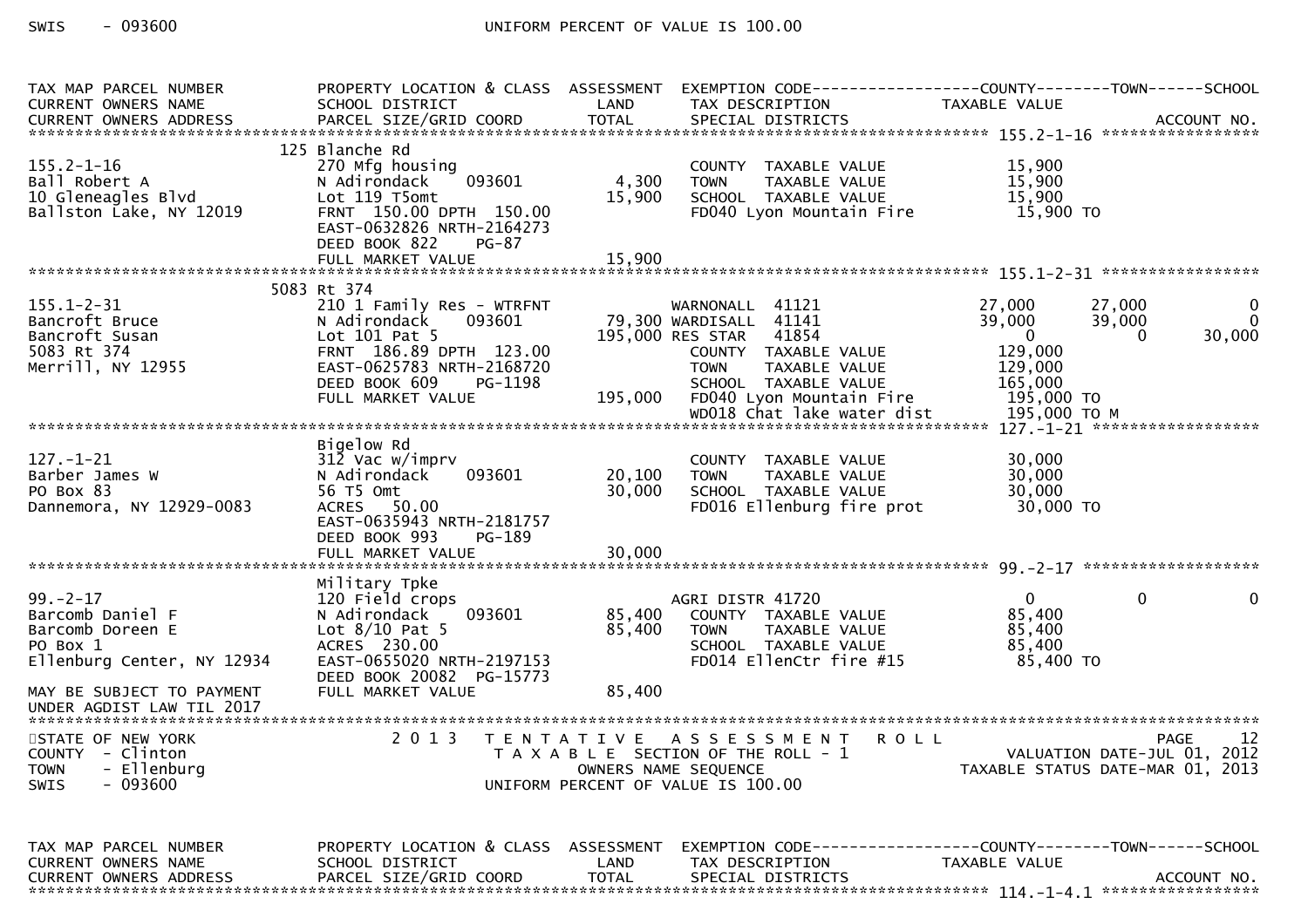|                            | 25/56 Barcomb Rd                           |                 |                      |                           |         |             |                                  |             |
|----------------------------|--------------------------------------------|-----------------|----------------------|---------------------------|---------|-------------|----------------------------------|-------------|
| $114. - 1 - 4.1$           | 241 Rural res&ag                           |                 | AGRI DISTR 41720     |                           |         | 0           | 0                                | $\mathbf 0$ |
| Barcomb Daniel F           | N Adirondack<br>093601                     |                 | 114,900 RES STAR     | 41854                     |         | $\Omega$    | $\Omega$                         | 30,000      |
| Barcomb Doreen E           | 31 Pat 5                                   | 222,000 483A EX |                      | 42100                     |         | 5,400       | 5,400                            | 5,400       |
| PO Box 1                   | ACRES 392.90                               |                 |                      | COUNTY TAXABLE VALUE      |         | 216,600     |                                  |             |
| Ellenburg Center, NY 12934 | EAST-0652193 NRTH-2192147                  |                 | <b>TOWN</b>          | <b>TAXABLE VALUE</b>      |         | 216,600     |                                  |             |
|                            | DEED BOOK 20082 PG-15772                   |                 |                      | SCHOOL TAXABLE VALUE      |         | 186,600     |                                  |             |
| MAY BE SUBJECT TO PAYMENT  | FULL MARKET VALUE                          | 222,000         |                      | FD014 EllenCtr fire #15   |         | 151,620 TO  |                                  |             |
| UNDER AGDIST LAW TIL 2017  |                                            |                 |                      | 3,780 EX                  |         |             |                                  |             |
|                            |                                            |                 |                      | FD016 Ellenburg fire prot |         | 64,980 TO   |                                  |             |
|                            |                                            |                 |                      | $1,620$ EX                |         |             |                                  |             |
|                            |                                            |                 |                      |                           |         |             |                                  |             |
|                            | 39 Carlson St                              |                 |                      |                           |         |             |                                  |             |
| $99.1 - 1 - 16$            | 210 1 Family Res                           |                 | WARNONALL 41121      |                           |         | 12,150      | 12,150                           | $\bf{0}$    |
| Barcomb Doreen S           | N Adirondack<br>093601                     |                 | 5,000 RES STAR       | 41854                     |         | $\mathbf 0$ | 0                                | 30,000      |
| Magoon Wayne C             | 11 Pat 5                                   | 81,000          |                      | COUNTY TAXABLE VALUE      |         | 68,850      |                                  |             |
| 39 Carlson St              | 1.00<br><b>ACRES</b>                       |                 | <b>TOWN</b>          | TAXABLE VALUE             |         | 68,850      |                                  |             |
| Ellenburg Center, NY 12934 | EAST-0648440 NRTH-2198798                  |                 |                      | SCHOOL TAXABLE VALUE      |         | 51,000      |                                  |             |
|                            | DEED BOOK 20051 PG-89986                   |                 |                      | FD014 EllenCtr fire #15   |         | 81,000 TO   |                                  |             |
|                            |                                            |                 |                      |                           |         |             |                                  |             |
|                            | 1206 Smith Rd                              |                 |                      |                           |         |             |                                  |             |
| $114. - 1 - 4.2$           |                                            |                 | SR STAR              |                           |         | 0           | $\mathbf 0$                      | 62,800      |
| Barcomb Lawrence           | 210 1 Family Res<br>N Adirondack<br>093601 | 8,500           | COUNTY               | 41834<br>TAXABLE VALUE    |         | 62,800      |                                  |             |
| 1206 Smith St              | Lot 32 T5omt                               | 62,800          | <b>TOWN</b>          | TAXABLE VALUE             |         | 62,800      |                                  |             |
| Ellenburg Center, NY 12934 | 1.70<br><b>ACRES</b>                       |                 |                      | SCHOOL TAXABLE VALUE      |         | $\Omega$    |                                  |             |
|                            | EAST-0653898 NRTH-2193073                  |                 |                      | FD014 EllenCtr fire #15   |         | 62,800 TO   |                                  |             |
|                            | DEED BOOK 20001 PG-18365                   |                 |                      |                           |         |             |                                  |             |
|                            | FULL MARKET VALUE                          | 62,800          |                      |                           |         |             |                                  |             |
|                            |                                            |                 |                      |                           |         |             |                                  |             |
|                            | 131 Bombard Rd                             |                 |                      |                           |         |             |                                  |             |
| $70. - 1 - 26$             | 120 Field crops                            |                 | AGRI DISTR 41720     |                           |         | 4,163       | 4,163                            | 4,163       |
| Barcomb Life Estate Danny  | 093601<br>N Adirondack                     | 6,200           |                      | COUNTY TAXABLE VALUE      |         | 5,737       |                                  |             |
| Bresett Ardyce             | 18 Pat 6                                   | 9,900           | <b>TOWN</b>          | TAXABLE VALUE             |         | 5,737       |                                  |             |
| PO Box 1                   | <b>ACRES</b><br>3.00                       |                 |                      | SCHOOL TAXABLE VALUE      |         | 5,737       |                                  |             |
| Ellenburg Center, NY 12934 | EAST-0663655 NRTH-2211971                  |                 |                      | FD002 EllenDpt fire 21    |         | 9,900 TO    |                                  |             |
|                            | DEED BOOK 20001 PG-23828                   |                 |                      |                           |         |             |                                  |             |
| MAY BE SUBJECT TO PAYMENT  | FULL MARKET VALUE                          | 9,900           |                      |                           |         |             |                                  |             |
| UNDER AGDIST LAW TIL 2017  |                                            |                 |                      |                           |         |             |                                  |             |
|                            |                                            |                 |                      |                           |         |             |                                  |             |
|                            | 7621 Star Rd                               |                 |                      |                           |         |             |                                  |             |
| $83. - 1 - 25.1$           | 270 Mfg housing                            |                 | <b>COUNTY</b>        | <b>TAXABLE VALUE</b>      |         | 28,000      |                                  |             |
| Barcomb Life Use Elizabeth | N Adirondack<br>093601                     | 5,100           | <b>TOWN</b>          | TAXABLE VALUE             |         | 28,000      |                                  |             |
| Barton Shannon             | $7$ Pat $6$                                | 28,000          |                      | SCHOOL TAXABLE VALUE      |         | 28,000      |                                  |             |
| 7621 Star Rd               | <b>ACRES</b><br>1.60                       |                 |                      | FD016 Ellenburg fire prot |         | 28,000 TO   |                                  |             |
| Ellenburg Center, NY 12934 | EAST-0639791 NRTH-2202644                  |                 |                      |                           |         |             |                                  |             |
|                            | DEED BOOK 20041 PG-75880                   |                 |                      |                           |         |             |                                  |             |
|                            | FULL MARKET VALUE                          | 28,000          |                      |                           |         |             |                                  |             |
| STATE OF NEW YORK          | 2 0 1 3<br>T E N T A T I V E               |                 |                      | A S S E S S M E N T       | R O L L |             | PAGE                             | 13          |
| COUNTY - Clinton           | T A X A B L E SECTION OF THE ROLL - 1      |                 |                      |                           |         |             | VALUATION DATE-JUL 01, 2012      |             |
| - Ellenburg<br><b>TOWN</b> |                                            |                 | OWNERS NAME SEQUENCE |                           |         |             | TAXABLE STATUS DATE-MAR 01, 2013 |             |
| $-093600$<br>SWIS          | UNIFORM PERCENT OF VALUE IS 100.00         |                 |                      |                           |         |             |                                  |             |
|                            |                                            |                 |                      |                           |         |             |                                  |             |

TAX MAP PARCEL NUMBER PROPERTY LOCATION & CLASS ASSESSMENT EXEMPTION CODE------------------COUNTY--------TOWN------SCHOOL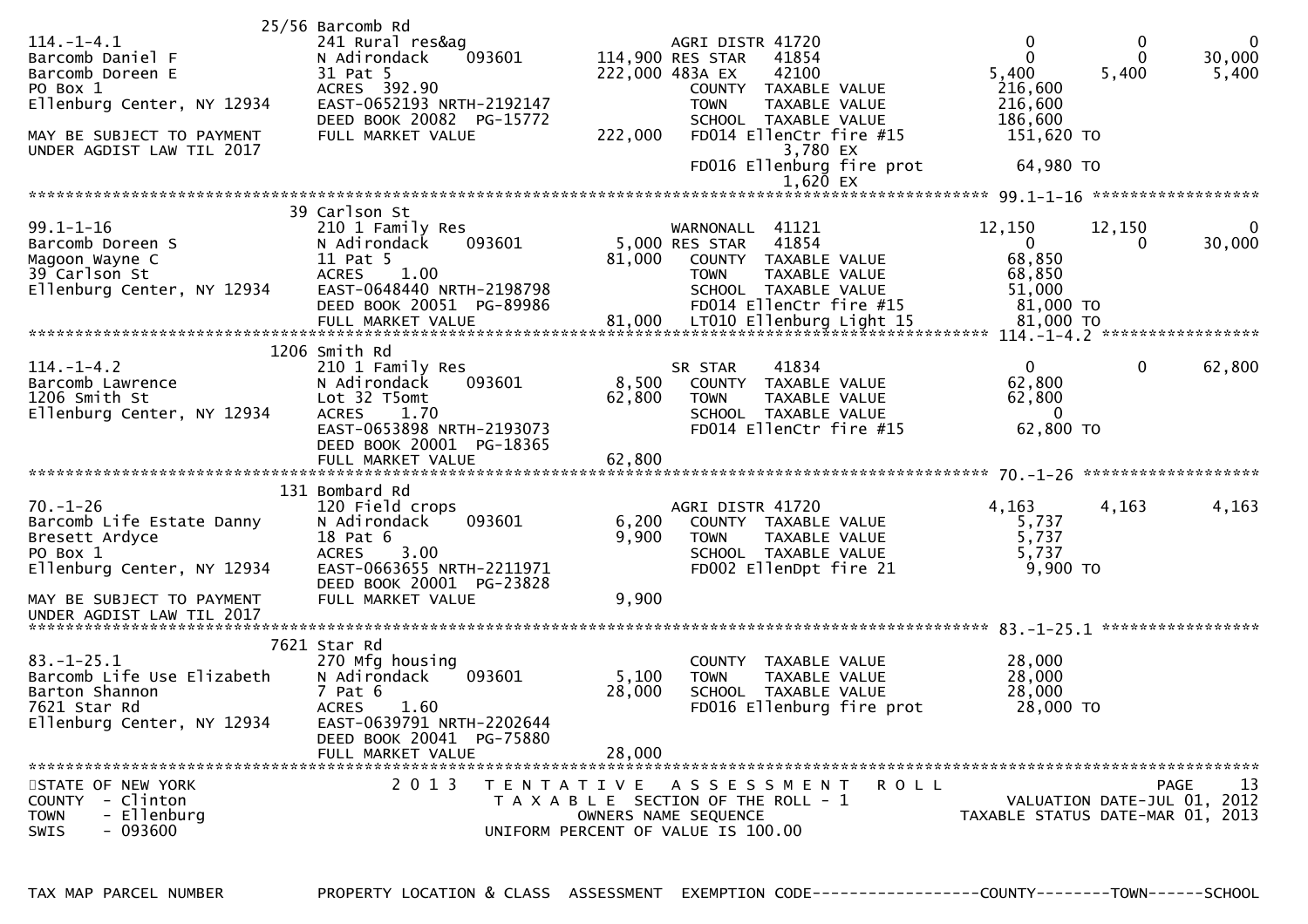| <b>CURRENT OWNERS NAME</b>                                                                               | SCHOOL DISTRICT                                                                                                                                                                         | LAND                       | TAX DESCRIPTION                                                                                                                                             | TAXABLE VALUE                                                               |                                                                                      |
|----------------------------------------------------------------------------------------------------------|-----------------------------------------------------------------------------------------------------------------------------------------------------------------------------------------|----------------------------|-------------------------------------------------------------------------------------------------------------------------------------------------------------|-----------------------------------------------------------------------------|--------------------------------------------------------------------------------------|
| $129. - 1 - 4$<br>Barcomb Richard J<br>Barcomb Roland F<br>7127 College St<br>Lima, NY $14485$           | Trombley Rd<br>260 Seasonal res<br>093601<br>N Adirondack<br>Lot $74$ Pat $5$<br>ACRES 12.80<br>EAST-0667192 NRTH-2177455<br>DEED BOOK 779<br><b>PG-76</b><br>FULL MARKET VALUE         | 11,800<br>22,600<br>22,600 | COUNTY TAXABLE VALUE<br><b>TOWN</b><br>TAXABLE VALUE<br>SCHOOL TAXABLE VALUE<br>FD016 Ellenburg fire prot                                                   | 22,600<br>22,600<br>22,600<br>22,600 TO                                     |                                                                                      |
|                                                                                                          |                                                                                                                                                                                         |                            |                                                                                                                                                             |                                                                             |                                                                                      |
| $82 - 1 - 3$<br>Barcombe Life Use Allen<br>Barcombe Life Use Gail<br>287 No 5 Rd<br>Chateaugay, NY 12920 | 287 Number 5 Rd<br>240 Rural res<br>163401<br>Chateaugay 1<br>Lot $11$ Pat $6$<br>ACRES 40.00<br>EAST-0624164 NRTH-2204953<br>DEED BOOK 20051 PG-84703                                  | 18,900<br>102,700          | 41834<br>SR STAR<br>COUNTY TAXABLE VALUE<br>TAXABLE VALUE<br><b>TOWN</b><br>SCHOOL TAXABLE VALUE<br>FD016 Ellenburg fire prot                               | $\mathbf{0}$<br>102,700<br>102,700<br>39,400<br>102,700 TO                  | $\mathbf{0}$<br>63,300                                                               |
|                                                                                                          | FULL MARKET VALUE                                                                                                                                                                       | 102,700                    |                                                                                                                                                             |                                                                             |                                                                                      |
| $85. - 2 - 7.4$<br>Barnaby Donald W<br>Barnaby Linda<br>6378 Military Tpke<br>Ellenburg Depot, NY 12935  | 6378 Military Tpke<br>210 1 Family Res<br>093601<br>N Adirondack<br>Lot 20 T6omt<br>ACRES 7.60<br>EAST-0668862 NRTH-2208037                                                             | 9,100 VFF C                | 93 PCT OF VALUE USED FOR EXEMPTION PURPOSES<br>WARNONALL 41121<br>41642<br>41854<br>62,000 RES STAR<br>COUNTY TAXABLE VALUE<br>TAXABLE VALUE<br><b>TOWN</b> | 8,649<br>5,766<br>$\Omega$<br>47,585<br>53,351                              | 8,649<br>0<br>$\Omega$<br>0<br>$\Omega$<br>30,000                                    |
|                                                                                                          | DEED BOOK 634<br>PG-318                                                                                                                                                                 |                            | SCHOOL TAXABLE VALUE                                                                                                                                        | 32,000                                                                      |                                                                                      |
| $141.3 - 3 - 11$<br>Barnewall John S<br>Barnewall Virginia J<br>Box 15<br>Brainardsville, NY 12915       | 14 Spruce Way<br>210 1 Family Res - WTRFNT<br>093601<br>N Adirondack<br>Lot 101<br><b>ACRES</b><br>1.60<br>EAST-0623831 NRTH-2170680<br>DEED BOOK 20092 PG-28819                        | 119,700<br>237,000         | 41854<br>RES STAR<br>COUNTY TAXABLE VALUE<br><b>TOWN</b><br>TAXABLE VALUE<br>SCHOOL TAXABLE VALUE<br>FD040 Lyon Mountain Fire<br>WD018 Chat lake water dist | $\mathbf{0}$<br>237,000<br>237,000<br>207,000<br>237,000 TO<br>237,000 TO M | $\mathbf{0}$<br>30,000                                                               |
|                                                                                                          | FULL MARKET VALUE                                                                                                                                                                       | 237,000                    |                                                                                                                                                             |                                                                             |                                                                                      |
| $155.1 - 2 - 10$<br>Barney Helen S<br>18 Wilson Rd<br>Malone, NY 12953                                   | 4970 Rt 374<br>210 1 Family Res<br>093601<br>N Adirondack<br>Lot $120$ Pat 5<br>FRNT 232.00 DPTH<br>92.00<br>EAST-0627192 NRTH-2166343<br>DEED BOOK 20021 PG-41630<br>FULL MARKET VALUE | 3,700<br>52,000<br>52,000  | COUNTY TAXABLE VALUE<br><b>TOWN</b><br>TAXABLE VALUE<br>SCHOOL TAXABLE VALUE<br>FD040 Lyon Mountain Fire                                                    | 52,000<br>52,000<br>52,000<br>52,000 TO                                     |                                                                                      |
| STATE OF NEW YORK<br>COUNTY - Clinton<br>- Ellenburg<br><b>TOWN</b><br>$-093600$<br><b>SWIS</b>          | 2 0 1 3                                                                                                                                                                                 |                            | TENTATIVE ASSESSMENT<br>ROLL<br>T A X A B L E SECTION OF THE ROLL - 1<br>OWNERS NAME SEQUENCE<br>UNIFORM PERCENT OF VALUE IS 100.00                         |                                                                             | 14<br><b>PAGE</b><br>VALUATION DATE-JUL 01, 2012<br>TAXABLE STATUS DATE-MAR 01, 2013 |
| TAX MAP PARCEL NUMBER<br>CURRENT OWNERS NAME                                                             | PROPERTY LOCATION & CLASS ASSESSMENT<br>SCHOOL DISTRICT                                                                                                                                 | LAND                       | TAX DESCRIPTION                                                                                                                                             | TAXABLE VALUE                                                               |                                                                                      |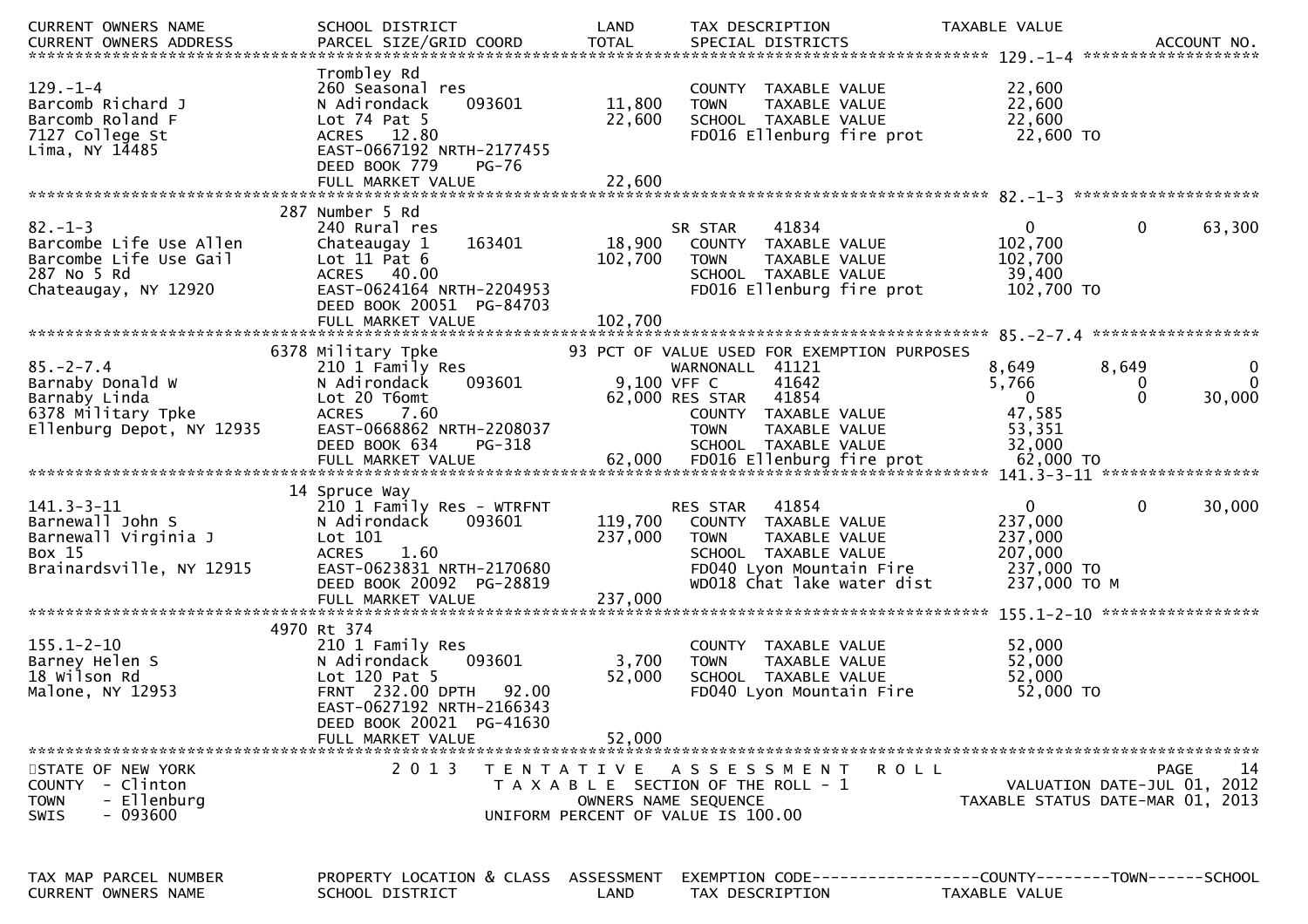| $112. - 2 - 11$<br>Baron Guy J<br>Baron Ghislain J<br>4374 NW 103rd Ave<br>Sunrise, FL 33351-8200         | Spear Hill Rd<br>321 Abandoned ag<br>093601<br>N Adirondack<br>Lot $23$ Pat $5$<br>ACRES 29.10<br>EAST-0632928 NRTH-2187711<br>DEED BOOK 511<br>$PG-1$       | 17,100<br>17,100                   | COUNTY TAXABLE VALUE<br><b>TOWN</b><br>TAXABLE VALUE<br>SCHOOL TAXABLE VALUE<br>FD016 Ellenburg fire prot                   | 17,100<br>17,100<br>17,100<br>17,100 TO                                                              |
|-----------------------------------------------------------------------------------------------------------|--------------------------------------------------------------------------------------------------------------------------------------------------------------|------------------------------------|-----------------------------------------------------------------------------------------------------------------------------|------------------------------------------------------------------------------------------------------|
|                                                                                                           |                                                                                                                                                              |                                    |                                                                                                                             |                                                                                                      |
|                                                                                                           | 4875 Rt 374                                                                                                                                                  |                                    |                                                                                                                             |                                                                                                      |
| $155.3 - 2 - 8.1$<br>Barrett Thomas J<br>Arno Barrett Susan L<br>154 Ashley Road<br>Plattsburgh, NY 12901 | 270 Mfg housing<br>N Adirondack<br>093601<br>120 Pat 5<br>1.23<br><b>ACRES</b><br>EAST-0627941 NRTH-2164177<br>DEED BOOK 20102 PG-35034                      | 5,100<br>36,200                    | COUNTY TAXABLE VALUE<br>TAXABLE VALUE<br><b>TOWN</b><br>SCHOOL TAXABLE VALUE<br>FD040 Lyon Mountain Fire                    | 36,200<br>36,200<br>36,200<br>36,200 TO                                                              |
|                                                                                                           |                                                                                                                                                              |                                    |                                                                                                                             |                                                                                                      |
| $40. -1 - 17$<br>Barthelmes Robert<br>Barthemles Kathleen<br>1401 Longview Ave<br>Peekskill, NY 10566     | 124 Baker Rd<br>260 Seasonal res<br>093601<br>N Adirondack<br>Lot $41$ Pat $6$<br>ACRES 94.90<br>EAST-0669381 NRTH-2225148<br>DEED BOOK 20051 PG-90267       | 54,200<br>63,200                   | COUNTY TAXABLE VALUE<br>TAXABLE VALUE<br><b>TOWN</b><br>SCHOOL TAXABLE VALUE<br>FD016 Ellenburg fire prot                   | 63,200<br>63,200<br>63,200<br>63,200 TO                                                              |
|                                                                                                           |                                                                                                                                                              |                                    |                                                                                                                             |                                                                                                      |
| $83. - 1 - 2$<br>Barton Gary<br>Barton Karen<br>7622 Star Rd Rt 190<br>Ellenburg Center, NY 12934         | 7622 Star Rd<br>210 1 Family Res<br>093601<br>N Adirondack<br>14 Pat 6<br>2.60<br><b>ACRES</b><br>EAST-0639859 NRTH-2203016<br>DEED BOOK 734<br>$PG-5$       | 6,000<br>61,000                    | RES STAR 41854<br>COUNTY TAXABLE VALUE<br><b>TOWN</b><br>TAXABLE VALUE<br>SCHOOL TAXABLE VALUE<br>FD016 Ellenburg fire prot | 0<br>30,000<br>$\overline{0}$<br>61,000<br>61,000<br>31,000<br>61,000 TO                             |
|                                                                                                           |                                                                                                                                                              |                                    |                                                                                                                             |                                                                                                      |
| $155. - 4 - 9$<br>Baumgardner Kathleen E<br>4476 Rt 374<br>Merrill, NY 12955                              | Rt 374<br>$314$ Rural vac<10<br>N Adirondack<br>093601<br>Lot 119 T5 Omt<br>ACRES 10.00 BANK<br>320<br>EAST-0636482 NRTH-2160846<br>DEED BOOK 20011 PG-33861 | 6,300<br>6,300                     | COUNTY TAXABLE VALUE<br>TAXABLE VALUE<br><b>TOWN</b><br>SCHOOL TAXABLE VALUE<br>FD040 Lyon Mountain Fire                    | 6,300<br>6,300<br>6,300<br>6,300 ТО                                                                  |
|                                                                                                           | FULL MARKET VALUE                                                                                                                                            | 6,300                              |                                                                                                                             |                                                                                                      |
| STATE OF NEW YORK<br>COUNTY - Clinton<br><b>TOWN</b><br>- Ellenburg<br>$-093600$<br><b>SWIS</b>           | 2 0 1 3                                                                                                                                                      | OWNERS NAME SEQUENCE               | TENTATIVE ASSESSMENT<br><b>ROLL</b><br>T A X A B L E SECTION OF THE ROLL - 1<br>UNIFORM PERCENT OF VALUE IS 100.00          | 15<br><b>PAGE</b><br>VALUATION DATE-JUL 01, 2012<br>TAXABLE STATUS DATE-MAR 01, 2013                 |
| TAX MAP PARCEL NUMBER<br><b>CURRENT OWNERS NAME</b><br>CURRENT OWNERS ADDRESS                             | PROPERTY LOCATION & CLASS<br>SCHOOL DISTRICT<br>PARCEL SIZE/GRID COORD                                                                                       | ASSESSMENT<br>LAND<br><b>TOTAL</b> | TAX DESCRIPTION<br>SPECIAL DISTRICTS                                                                                        | EXEMPTION        CODE------------------COUNTY-------TOWN------SCHOOL<br>TAXABLE VALUE<br>ACCOUNT NO. |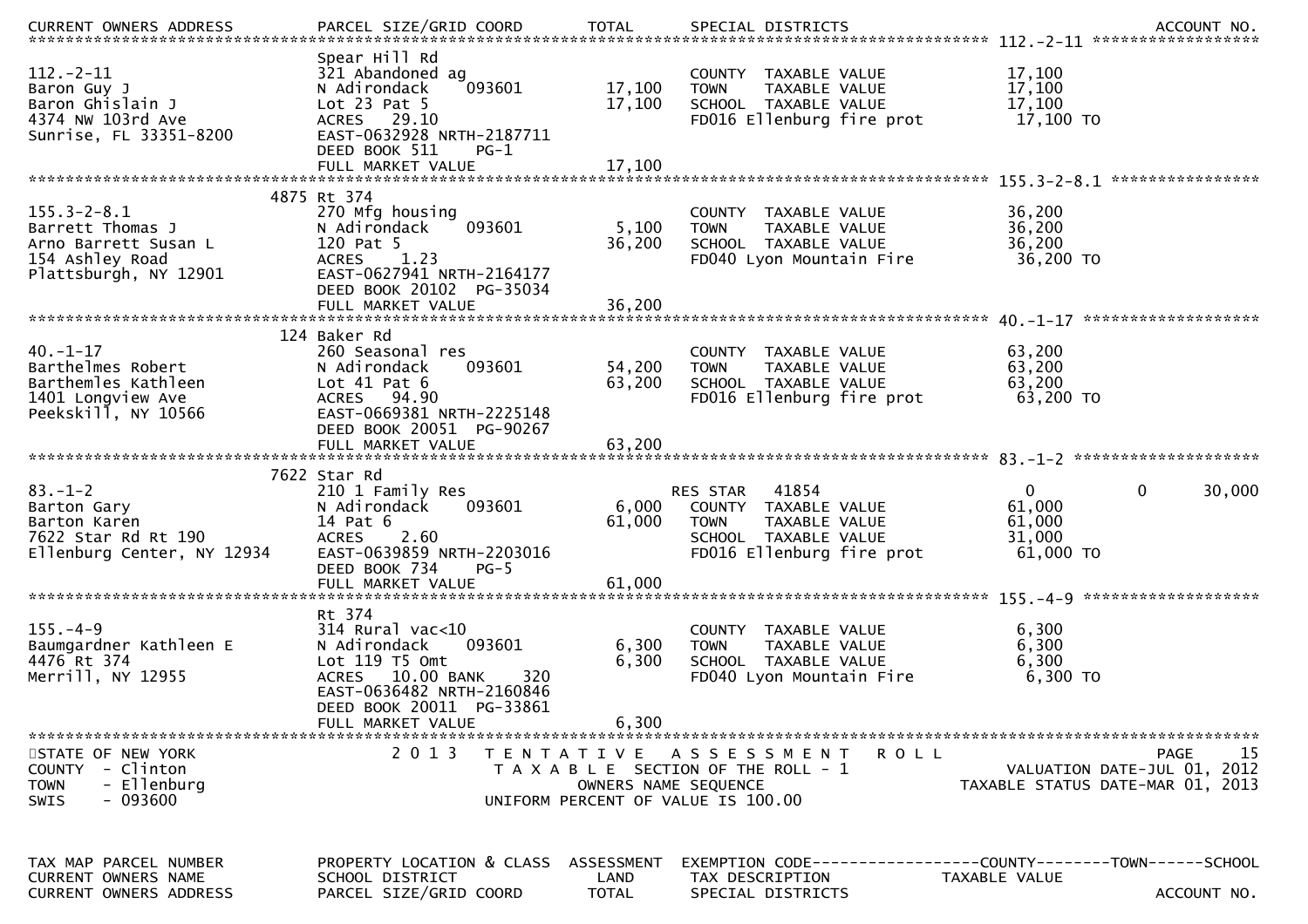| $155.1 - 2 - 37$<br>Beach Scott D<br>Beach Jane M<br>20 Taylor Rd<br>Burke, NY 12917           | 5105 Rt 374<br>260 Seasonal res - WTRFNT<br>093601<br>N Adirondack<br>Lot 101 Pat 5<br>FRNT 30.00 DPTH 100.00<br>EAST-0625556 NRTH-2169189<br>DEED BOOK 20072 PG-9916<br>FULL MARKET VALUE | 22,900<br>79,000<br>79,000    | COUNTY TAXABLE VALUE<br>TAXABLE VALUE<br><b>TOWN</b><br>SCHOOL TAXABLE VALUE<br>FD040 Lyon Mountain Fire<br>WD018 Chat lake water dist                      | 79,000<br>79,000<br>79,000<br>79,000 TO<br>79,000 ТО М                     |                          |
|------------------------------------------------------------------------------------------------|--------------------------------------------------------------------------------------------------------------------------------------------------------------------------------------------|-------------------------------|-------------------------------------------------------------------------------------------------------------------------------------------------------------|----------------------------------------------------------------------------|--------------------------|
|                                                                                                | 1130 Bradley Pond Rd                                                                                                                                                                       |                               |                                                                                                                                                             |                                                                            |                          |
| $142. - 1 - 15$<br>Bechard Edward A<br>Bechard Beverly J<br>1 Dumont Rd<br>Champlain, NY 12919 | 210 1 Family Res<br>N Adirondack<br>093601<br>Land Contract - Jutta Sur<br>7.00<br><b>ACRES</b><br>EAST-0646597 NRTH-2176402<br>DEED BOOK 20082 PG-13720                                   | 8,800<br>72,000               | RES STAR 41854<br>COUNTY TAXABLE VALUE<br>TAXABLE VALUE<br><b>TOWN</b><br>SCHOOL TAXABLE VALUE<br>FD016 Ellenburg fire prot                                 | $\overline{0}$<br>72,000<br>72,000<br>42,000<br>72,000 TO                  | $\overline{0}$<br>30,000 |
|                                                                                                |                                                                                                                                                                                            |                               |                                                                                                                                                             |                                                                            |                          |
| $155.1 - 1 - 12$<br>Becker Dawn<br>27 Gadway Rd<br>Lyon Mountain, NY 12955                     | 27 Gadway Rd<br>210 1 Family Res - WTRFNT<br>N Adirondack<br>093601<br>101 Pat 5<br><b>ACRES</b><br>1.90<br>EAST-0626080 NRTH-2166379<br>DEED BOOK 20021 PG-41968<br>FULL MARKET VALUE     | 121,800<br>274,000<br>274,000 | RES STAR<br>41854<br>COUNTY TAXABLE VALUE<br>TAXABLE VALUE<br><b>TOWN</b><br>SCHOOL TAXABLE VALUE<br>FD040 Lyon Mountain Fire<br>WD018 Chat lake water dist | $\mathbf 0$<br>274,000<br>274,000<br>244,000<br>274,000 TO<br>274,000 ТО М | $\mathbf 0$<br>30,000    |
|                                                                                                |                                                                                                                                                                                            |                               |                                                                                                                                                             |                                                                            |                          |
|                                                                                                |                                                                                                                                                                                            |                               |                                                                                                                                                             |                                                                            |                          |
| $141.3 - 2 - 37$<br>Begor Larry<br>Begor Norma<br>2704 Rt 11<br>Mooers, NY 12958               | 5259 Rt 374<br>260 Seasonal res - WTRFNT<br>093601<br>N Adirondack<br>Lot 100 Pat 5<br>FRNT 122.00 DPTH 138.00<br>EAST-0623607 NRTH-2172394<br>DEED BOOK 20061 PG-98179                    | 85,800<br>135,000             | COUNTY TAXABLE VALUE<br><b>TOWN</b><br>TAXABLE VALUE<br>SCHOOL TAXABLE VALUE<br>FD040 Lyon Mountain Fire<br>WD018 Chat lake water dist                      | 135,000<br>135,000<br>135,000<br>135,000 TO<br>135,000 ТО М                |                          |
|                                                                                                |                                                                                                                                                                                            |                               |                                                                                                                                                             |                                                                            |                          |
|                                                                                                |                                                                                                                                                                                            |                               |                                                                                                                                                             |                                                                            |                          |
| $71.3 - 2 - 35$<br>Begore Karen M<br>5017 Rt 11<br>Ellenburg Depot, NY 12935                   | 5017 Rt 11<br>210 1 Family Res<br>093601<br>N Adirondack<br>20 Pat 6<br><b>ACRES</b><br>3.40<br>EAST-0674946 NRTH-2213261<br>DEED BOOK 98000 PG-99415<br>FULL MARKET VALUE                 | 17,000<br>55,600<br>55,600    | RES STAR<br>41854<br>COUNTY TAXABLE VALUE<br><b>TOWN</b><br>TAXABLE VALUE<br>SCHOOL TAXABLE VALUE<br>FD002 EllenDpt fire 21<br>LT011 Ellenburg Light 21     | $\overline{0}$<br>55,600<br>55,600<br>25,600<br>55,600 TO<br>55,600 TO     | $\mathbf{0}$<br>30,000   |
|                                                                                                |                                                                                                                                                                                            |                               |                                                                                                                                                             |                                                                            |                          |
| STATE OF NEW YORK<br>COUNTY - Clinton<br>- Ellenburg<br><b>TOWN</b><br>- 093600<br>SWIS        | 2 0 1 3                                                                                                                                                                                    | T E N T A T I V E             | <b>ROLL</b><br>A S S E S S M E N T<br>T A X A B L E SECTION OF THE ROLL - 1<br>OWNERS NAME SEQUENCE<br>UNIFORM PERCENT OF VALUE IS 100.00                   | VALUATION DATE-JUL 01, 2012<br>TAXABLE STATUS DATE-MAR 01, 2013            | 16<br>PAGE               |
| TAX MAP PARCEL NUMBER<br>CURRENT OWNERS NAME                                                   | PROPERTY LOCATION & CLASS ASSESSMENT<br>SCHOOL DISTRICT                                                                                                                                    | LAND                          | EXEMPTION CODE------------------COUNTY--------TOWN------SCHOOL<br>TAX DESCRIPTION                                                                           | TAXABLE VALUE                                                              |                          |
| CURRENT OWNERS ADDRESS                                                                         | PARCEL SIZE/GRID COORD                                                                                                                                                                     | <b>TOTAL</b>                  | SPECIAL DISTRICTS                                                                                                                                           |                                                                            | ACCOUNT NO.              |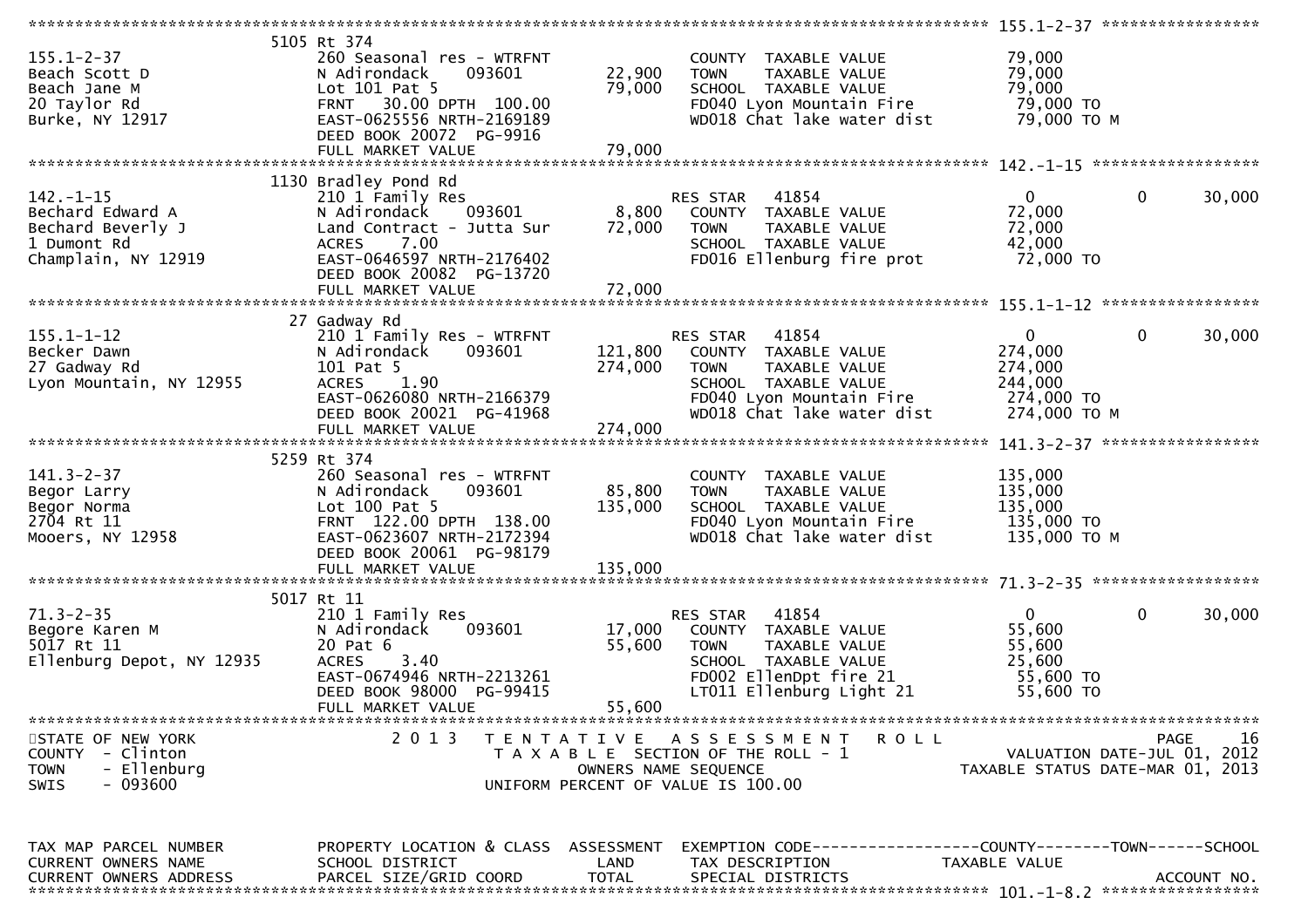| $101. -1 - 8.2$<br>Belair Irving F<br>Belair Hilda<br>2029 Alder Bend Rd<br>Altona, NY 12910                                        | Plank Rd<br>910 Priv forest<br>093601<br>N Adirondack<br>ACRES 95.60<br>EAST-0675461 NRTH-2194199<br>DEED BOOK 992<br><b>PG-266</b><br>FULL MARKET VALUE                                                                            | 29,600<br>29,600<br>29,600    | COUNTY TAXABLE VALUE<br>TAXABLE VALUE<br><b>TOWN</b><br>SCHOOL TAXABLE VALUE<br>FD016 Ellenburg fire prot                              | 29,600<br>29,600<br>29,600<br>29,600 TO                                                             |        |
|-------------------------------------------------------------------------------------------------------------------------------------|-------------------------------------------------------------------------------------------------------------------------------------------------------------------------------------------------------------------------------------|-------------------------------|----------------------------------------------------------------------------------------------------------------------------------------|-----------------------------------------------------------------------------------------------------|--------|
| $155.1 - 1 - 23.4$<br>Benjamin David J<br>Linney Karen C<br>PO Box 892<br>Dannemora, NY 12929                                       | Narrows Rd<br>$314$ Rural vac<10 - WTRFNT<br>N Adirondack<br>093601<br>Survey Map 20072/01831 Lo<br>5.87<br><b>ACRES</b><br>EAST-0624802 NRTH-2168970<br>DEED BOOK 20102 PG-31783<br>FULL MARKET VALUE                              | 195,500<br>195,500<br>195,500 | COUNTY TAXABLE VALUE<br><b>TOWN</b><br>TAXABLE VALUE<br>SCHOOL TAXABLE VALUE<br>FD040 Lyon Mountain Fire<br>WD018 Chat lake water dist | 195,500<br>195,500<br>195,500<br>195,500 TO<br>195,500 ТО М                                         |        |
| $155.1 - 1 - 23.5$<br>Benjamin David J<br>Linney Karen C<br>PO Box 892<br>Dannemora, NY 12929                                       | Narrows Rd<br>$314$ Rural vac<10 - WTRFNT<br>N Adirondack<br>093601<br>Survey Map 20072/01831 Lo<br>3.94<br>ACRES<br>EAST-0624573 NRTH-2169138<br>DEED BOOK 20102 PG-31783<br>FULL MARKET VALUE                                     | 124,500<br>124,500<br>124,500 | COUNTY TAXABLE VALUE<br><b>TOWN</b><br>TAXABLE VALUE<br>SCHOOL TAXABLE VALUE<br>FD040 Lyon Mountain Fire<br>WD018 Chat lake water dist | 124,500<br>124,500<br>124,500<br>124,500 TO<br>124,500 TO M                                         |        |
| $155. - 3 - 7$<br>Benjamin William J<br>Benjamin Cheryl A<br>330 Parker Rd<br>West Sand Lake, NY 12196                              | Rt 374<br>$314$ Rural vac<10<br>093601<br>N Adirondack<br>119 Pat 5<br>1.20<br><b>ACRES</b><br>EAST-0631034 NRTH-2163515<br>DEED BOOK 98001 PG-02850<br>FULL MARKET VALUE                                                           | 5,000<br>5,000<br>5,000       | COUNTY TAXABLE VALUE<br><b>TOWN</b><br>TAXABLE VALUE<br>SCHOOL TAXABLE VALUE<br>FD040 Lyon Mountain Fire                               | 5,000<br>5,000<br>5,000<br>5,000 TO                                                                 |        |
| $112. - 2 - 6$<br>Bennett Bruce<br>82 So Plain Rd<br>Sunderland, MA 01375<br>MAY BE SUBJECT TO PAYMENT<br>UNDER RPTL480A UNTIL 2022 | Tacey Rd<br>912 Forest s480a<br>093601<br>N Adirondack<br>Lot $23$ Pat $5$<br>59.32ac Cert 480 El 2/94<br>(15600/58.32)x59.32x.8<br>ACRES 59.32<br>EAST-0629770 NRTH-2189520<br>DEED BOOK 888<br><b>PG-101</b><br>FULL MARKET VALUE | 23,600<br>23,600<br>23,600    | 480A EX<br>47460<br>COUNTY TAXABLE VALUE<br><b>TOWN</b><br>TAXABLE VALUE<br>SCHOOL TAXABLE VALUE<br>FD016 Ellenburg fire prot          | 15,153<br>15,153<br>8,447<br>8,447<br>8,447<br>23,600 TO                                            | 15,153 |
| STATE OF NEW YORK<br>COUNTY - Clinton<br>- Ellenburg<br><b>TOWN</b><br>$-093600$<br><b>SWIS</b>                                     | 2 0 1 3                                                                                                                                                                                                                             |                               | TENTATIVE ASSESSMENT<br>ROLL<br>T A X A B L E SECTION OF THE ROLL - 1<br>OWNERS NAME SEQUENCE<br>UNIFORM PERCENT OF VALUE IS 100.00    | PAGE<br>VALUATION DATE-JUL 01, 2012<br>TAXABLE STATUS DATE-MAR 01, 2013                             | 17     |
| TAX MAP PARCEL NUMBER<br>CURRENT OWNERS NAME<br><b>CURRENT OWNERS ADDRESS</b>                                                       | PROPERTY LOCATION & CLASS ASSESSMENT<br>SCHOOL DISTRICT<br>PARCEL SIZE/GRID COORD                                                                                                                                                   | LAND<br><b>TOTAL</b>          | TAX DESCRIPTION<br>SPECIAL DISTRICTS                                                                                                   | EXEMPTION        CODE-----------------COUNTY-------TOWN------SCHOOL<br>TAXABLE VALUE<br>ACCOUNT NO. |        |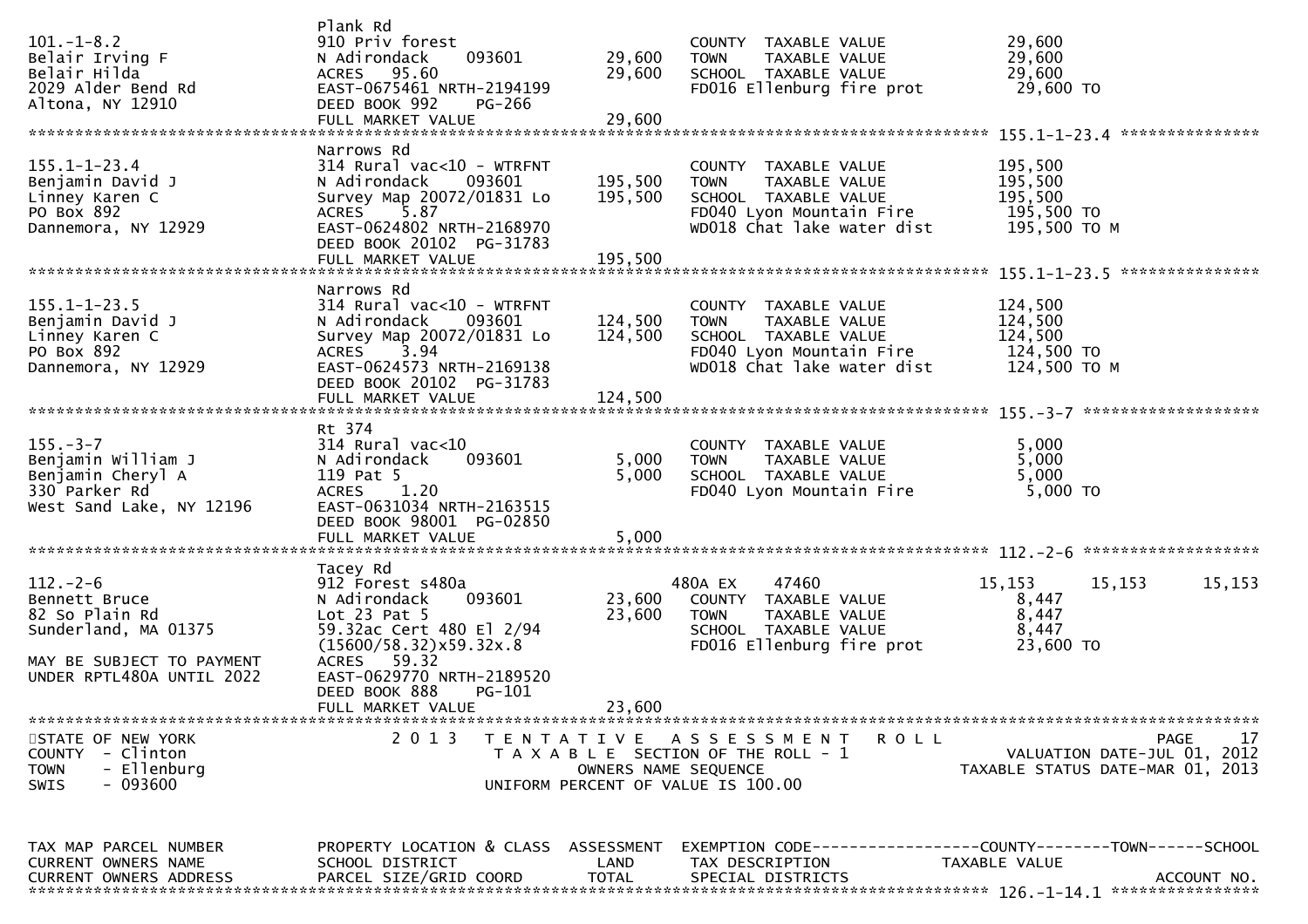| $126. - 1 - 14.1$<br>Bennett Bruce<br>Bennett Debra<br>82 So Plain Rd<br>Sunderland, MA 01375-9469        | Bigelow Rd<br>912 Forest s480a<br>N Adirondack<br>093601<br>57 Pat 5 lot #3&4 Subdiv<br>14 Acres Cert elig $2/27/0$<br>$(5100/13)$ 14x.80<br>ACRES 14.00     | 12,800<br>12,800     | 480A EX<br><b>TOWN</b>                                                                              | 47460<br>COUNTY TAXABLE VALUE<br>TAXABLE VALUE<br>SCHOOL TAXABLE VALUE<br>FD016 Ellenburg fire prot | 6,673<br>6,127<br>6,127<br>6,127<br>12,800 TO                                          | 6,673  | 6,673                                     |
|-----------------------------------------------------------------------------------------------------------|--------------------------------------------------------------------------------------------------------------------------------------------------------------|----------------------|-----------------------------------------------------------------------------------------------------|-----------------------------------------------------------------------------------------------------|----------------------------------------------------------------------------------------|--------|-------------------------------------------|
| MAY BE SUBJECT TO PAYMENT<br>UNDER RPTL480A UNTIL 2022                                                    | EAST-0633760 NRTH-2182373<br>DEED BOOK 751<br>PG-326<br>FULL MARKET VALUE                                                                                    | 12,800               |                                                                                                     |                                                                                                     |                                                                                        |        |                                           |
|                                                                                                           |                                                                                                                                                              |                      |                                                                                                     |                                                                                                     |                                                                                        |        |                                           |
| $126. - 1 - 14.4$<br>Bennett Bruce<br>Bennett Debra<br>82 So Plain Rd<br>Sunderland, MA 01375             | 775 Bigelow Rd<br>260 Seasonal res<br>093601<br>N Adirondack<br>Lot 57 T5omT Sub L<br>4.0 Acres Cert Elig 02/27<br>$(1800/4)$ x4x.80<br>5.00<br><b>ACRES</b> | 7,500<br>34,200      | 480A EX<br><b>TOWN</b>                                                                              | 47460<br>COUNTY TAXABLE VALUE<br>TAXABLE VALUE<br>SCHOOL TAXABLE VALUE<br>FD016 Ellenburg fire prot | 2,128<br>32,072<br>32,072<br>32,072<br>34,200 TO                                       | 2,128  | 2,128                                     |
| MAY BE SUBJECT TO PAYMENT<br>UNDER RPTL480A UNTIL 2022                                                    | EAST-0633694 NRTH-2183150<br>DEED BOOK 751<br>PG-326                                                                                                         |                      |                                                                                                     |                                                                                                     |                                                                                        |        |                                           |
|                                                                                                           | Bigelow Rd                                                                                                                                                   |                      |                                                                                                     |                                                                                                     |                                                                                        |        |                                           |
| $127. - 1 - 16$<br>Bennett Bruce<br>Bennett Debra<br>82 So Plain Rd<br>Sunderland, MA 01375               | 912 Forest s480a<br>N Adirondack<br>093601<br>$65/66$ Pat 5<br>140a Cert 480A Elig 2/93<br>$(33500/186 - 40x1)x140$<br>ACRES 187.00                          | 44,700<br>44,700     | 480A EX<br><b>TOWN</b>                                                                              | 47460<br>COUNTY TAXABLE VALUE<br>TAXABLE VALUE<br>SCHOOL TAXABLE VALUE<br>FD016 Ellenburg fire prot | 23,901<br>20,799<br>20,799<br>20,799<br>44,700 TO                                      | 23,901 | 23,901                                    |
| MAY BE SUBJECT TO PAYMENT<br>UNDER RPTL480A UNTIL 2022                                                    | EAST-0637886 NRTH-2178561<br>DEED BOOK 744<br><b>PG-102</b>                                                                                                  |                      |                                                                                                     |                                                                                                     |                                                                                        |        |                                           |
|                                                                                                           | Bigelow Rd                                                                                                                                                   |                      |                                                                                                     |                                                                                                     |                                                                                        |        |                                           |
| $127. - 1 - 20$<br>Bennett Bruce<br>Bennett Debra<br>82 So Plain Rd<br>Sunderland, MA 01375               | 912 Forest s480a<br>093601<br>N Adirondack<br>56 Pat<br>62.5 Acres Cert Elig 02/2<br>(16110/61.5)x62.5x80<br>ACRES 62.50                                     | 24,100<br>24,100     | 480A EX<br><b>TOWN</b>                                                                              | 47460<br>COUNTY TAXABLE VALUE<br>TAXABLE VALUE<br>SCHOOL TAXABLE VALUE<br>FD016 Ellenburg fire prot | 15,565<br>8,535<br>8,535<br>8,535<br>24,100 TO                                         | 15,565 | 15,565                                    |
| MAY BE SUBJECT TO PAYMENT<br>UNDER RPTL480A UNTIL 2022                                                    | EAST-0635007 NRTH-2182803<br>DEED BOOK 20001 PG-27170                                                                                                        |                      |                                                                                                     |                                                                                                     |                                                                                        |        |                                           |
|                                                                                                           |                                                                                                                                                              |                      |                                                                                                     |                                                                                                     |                                                                                        |        |                                           |
| STATE OF NEW YORK<br>- Clinton<br><b>COUNTY</b><br><b>TOWN</b><br>- Ellenburg<br>$-093600$<br><b>SWIS</b> | 2013 TENTATIVE ASSESSMENT ROLL                                                                                                                               |                      | T A X A B L E SECTION OF THE ROLL - 1<br>OWNERS NAME SEQUENCE<br>UNIFORM PERCENT OF VALUE IS 100.00 |                                                                                                     | TAXABLE STATUS DATE-MAR 01, 2013                                                       |        | PAGE<br>18<br>VALUATION DATE-JUL 01, 2012 |
| TAX MAP PARCEL NUMBER<br>CURRENT OWNERS NAME<br><b>CURRENT OWNERS ADDRESS</b>                             | PROPERTY LOCATION & CLASS ASSESSMENT<br>SCHOOL DISTRICT<br>PARCEL SIZE/GRID COORD                                                                            | LAND<br><b>TOTAL</b> | TAX DESCRIPTION                                                                                     | SPECIAL DISTRICTS                                                                                   | EXEMPTION CODE------------------COUNTY--------TOWN------SCHOOL<br><b>TAXABLE VALUE</b> |        | ACCOUNT NO.                               |
| $84. -1 - 18.111$                                                                                         | Arno Rd<br>910 Priv forest                                                                                                                                   |                      | 480A EX                                                                                             | 47460                                                                                               | 20,140                                                                                 | 20,140 | 20,140                                    |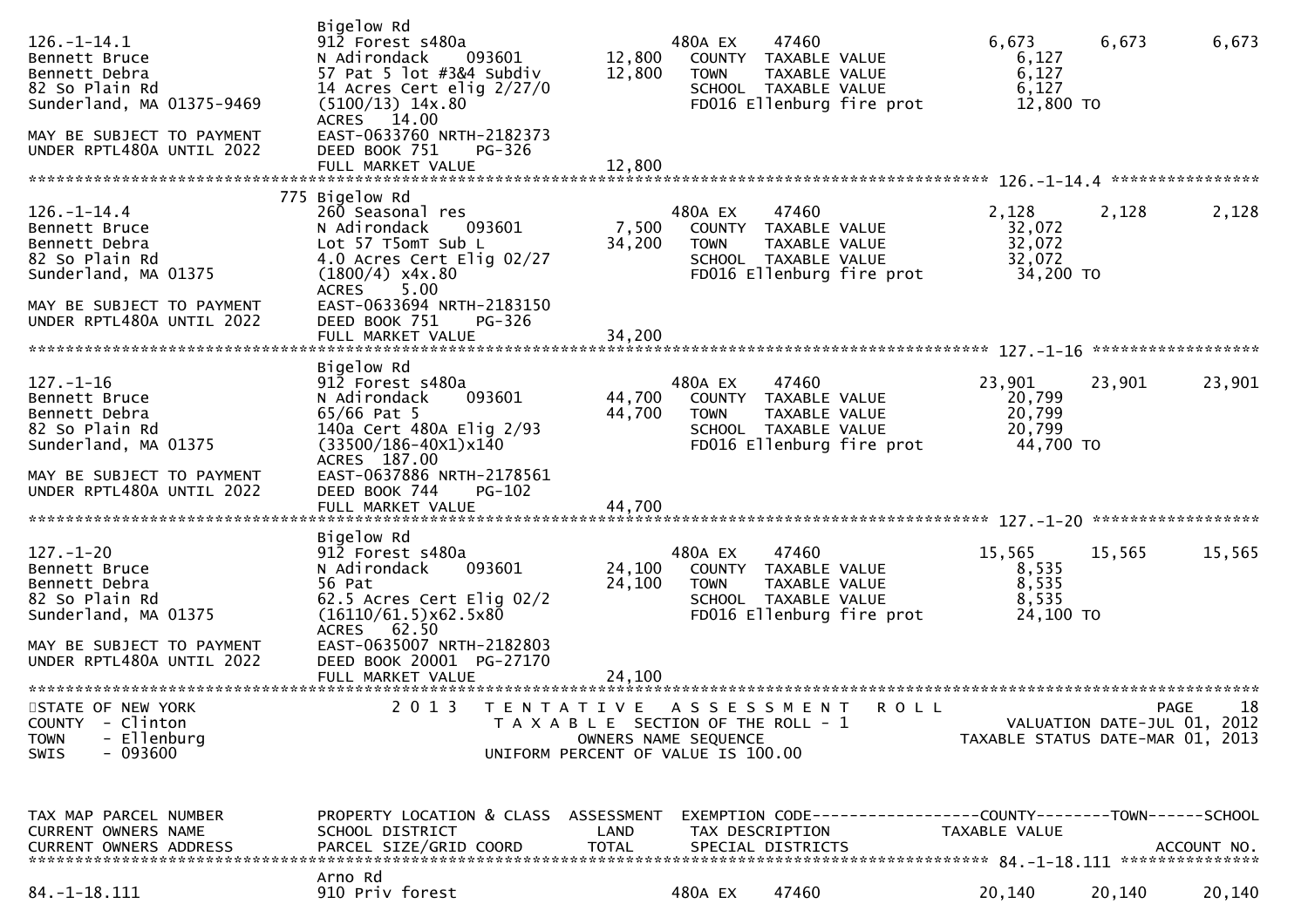| Bennett Bruce A<br>82 South Plain Rd<br>Sunderland, MA 01375                                                                                                     | N Adirondack<br>093601<br>Unfiled HSBC Lot E<br>ACRES 113.88<br>EAST-0695295 NRTH-2199026                                                                                                                | 32,600<br>32,600     | COUNTY TAXABLE VALUE<br><b>TOWN</b><br>TAXABLE VALUE<br>SCHOOL TAXABLE VALUE<br>FD014 EllenCtr fire #15                                                    | 12,460<br>12,460<br>12,460<br>32,600 TO                                |        |             |
|------------------------------------------------------------------------------------------------------------------------------------------------------------------|----------------------------------------------------------------------------------------------------------------------------------------------------------------------------------------------------------|----------------------|------------------------------------------------------------------------------------------------------------------------------------------------------------|------------------------------------------------------------------------|--------|-------------|
| MAY BE SUBJECT TO PAYMENT                                                                                                                                        | DEED BOOK 20051 PG-85853                                                                                                                                                                                 |                      |                                                                                                                                                            |                                                                        |        |             |
| $126. - 1 - 14.2$<br>Bennett Bruce A<br>Bennett Debra M<br>82 So Plain Rd<br>Sunderland, MA 01375-9469<br>MAY BE SUBJECT TO PAYMENT<br>UNDER RPTL480A UNTIL 2022 | Bigelow Rd<br>912 Forest s480a<br>093601<br>N Adirondack<br>57 Pat 5<br>5.0 Acres Cert Elig 02/27<br>$(1800/4)$ x5.0x.80<br><b>ACRES</b><br>5.00<br>EAST-0633715 NRTH-2182886<br>DEED BOOK 997<br>PG-288 | 7,700<br>7,700       | 480A EX<br>47460<br>COUNTY TAXABLE VALUE<br>TAXABLE VALUE<br><b>TOWN</b><br>SCHOOL TAXABLE VALUE<br>FD016 Ellenburg fire prot                              | 2,660<br>5,040<br>5,040<br>5,040<br>7,700 TO                           | 2,660  | 2,660       |
|                                                                                                                                                                  | Bigelow Rd                                                                                                                                                                                               |                      |                                                                                                                                                            |                                                                        |        |             |
| $127. - 1 - 18.1$<br>Bennett Bruce A<br>Bennett Debra M<br>82 South Plain Rd<br>Sunderland, MA 01375-9469                                                        | 910 Priv forest<br>093601<br>N Adirondack<br>$65/66$ Pat 5<br>215 eligible acres<br>ACRES 236.30<br>EAST-0637903 NRTH-2179998                                                                            | 52,900<br>52,900     | 480A EX<br>47460<br>COUNTY TAXABLE VALUE<br>TAXABLE VALUE<br><b>TOWN</b><br>SCHOOL TAXABLE VALUE<br>FD016 Ellenburg fire prot                              | 34,950<br>17,950<br>17,950<br>17,950<br>52,900 TO                      | 34,950 | 34,950      |
| MAY BE SUBJECT TO PAYMENT                                                                                                                                        | DEED BOOK 20031 PG-61627                                                                                                                                                                                 |                      |                                                                                                                                                            |                                                                        |        |             |
| $97. - 1 - 20$<br>Benware Elizabeth<br>656 West Hill Rd<br>Ellenburg Center, NY 12934                                                                            | 656 West Hill Rd<br>270 Mfg housing<br>093601<br>N Adirondack<br>16 Pat 5<br>FRNT 66.00 DPTH 390.00<br>EAST-0634038 NRTH-2194497<br>DEED BOOK 1017<br>PG-124                                             | 3,600<br>28,000      | <b>RES STAR 41854</b><br>COUNTY TAXABLE VALUE<br>TAXABLE VALUE<br><b>TOWN</b><br>SCHOOL TAXABLE VALUE<br>FD016 Ellenburg fire prot                         | $\Omega$<br>28,000<br>28,000<br>$\overline{0}$<br>28,000 TO            | 0      | 28,000      |
|                                                                                                                                                                  |                                                                                                                                                                                                          |                      |                                                                                                                                                            |                                                                        |        |             |
| $155.1 - 1 - 18$<br>Benware Gary<br>Benware Ruth<br>56 Narrows Rd<br>Chateaugay, NY 12920                                                                        | 56 Narrows Rd<br>210 1 Family Res - WTRFNT<br>093601<br>N Adirondack<br>Lot 101 Pat 5<br>2.20<br><b>ACRES</b><br>EAST-0625717 NRTH-2167397<br>DEED BOOK 702<br>PG-194                                    | 108,600<br>161,000   | 41834<br>SR STAR<br>COUNTY TAXABLE VALUE<br><b>TOWN</b><br>TAXABLE VALUE<br>SCHOOL TAXABLE VALUE<br>FD040 Lyon Mountain Fire<br>WD018 Chat lake water dist | $\Omega$<br>161,000<br>161,000<br>97,700<br>161,000 TO<br>161,000 ТО М | 0      | 63,300      |
|                                                                                                                                                                  | FULL MARKET VALUE                                                                                                                                                                                        | 161,000              |                                                                                                                                                            |                                                                        |        |             |
| STATE OF NEW YORK<br>COUNTY - Clinton<br>- Ellenburg<br><b>TOWN</b><br>- 093600<br><b>SWIS</b>                                                                   | 2 0 1 3                                                                                                                                                                                                  | T E N T A T I V E    | <b>ROLL</b><br>A S S E S S M E N T<br>T A X A B L E SECTION OF THE ROLL - 1<br>OWNERS NAME SEQUENCE<br>UNIFORM PERCENT OF VALUE IS 100.00                  | VALUATION DATE-JUL 01, 2012<br>TAXABLE STATUS DATE-MAR 01, 2013        |        | 19<br>PAGE  |
| TAX MAP PARCEL NUMBER<br>CURRENT OWNERS NAME<br><b>CURRENT OWNERS ADDRESS</b>                                                                                    | PROPERTY LOCATION & CLASS ASSESSMENT<br>SCHOOL DISTRICT<br>PARCEL SIZE/GRID COORD                                                                                                                        | LAND<br><b>TOTAL</b> | EXEMPTION CODE-----------------COUNTY--------TOWN------SCHOOL<br>TAX DESCRIPTION<br>SPECIAL DISTRICTS                                                      | TAXABLE VALUE                                                          |        | ACCOUNT NO. |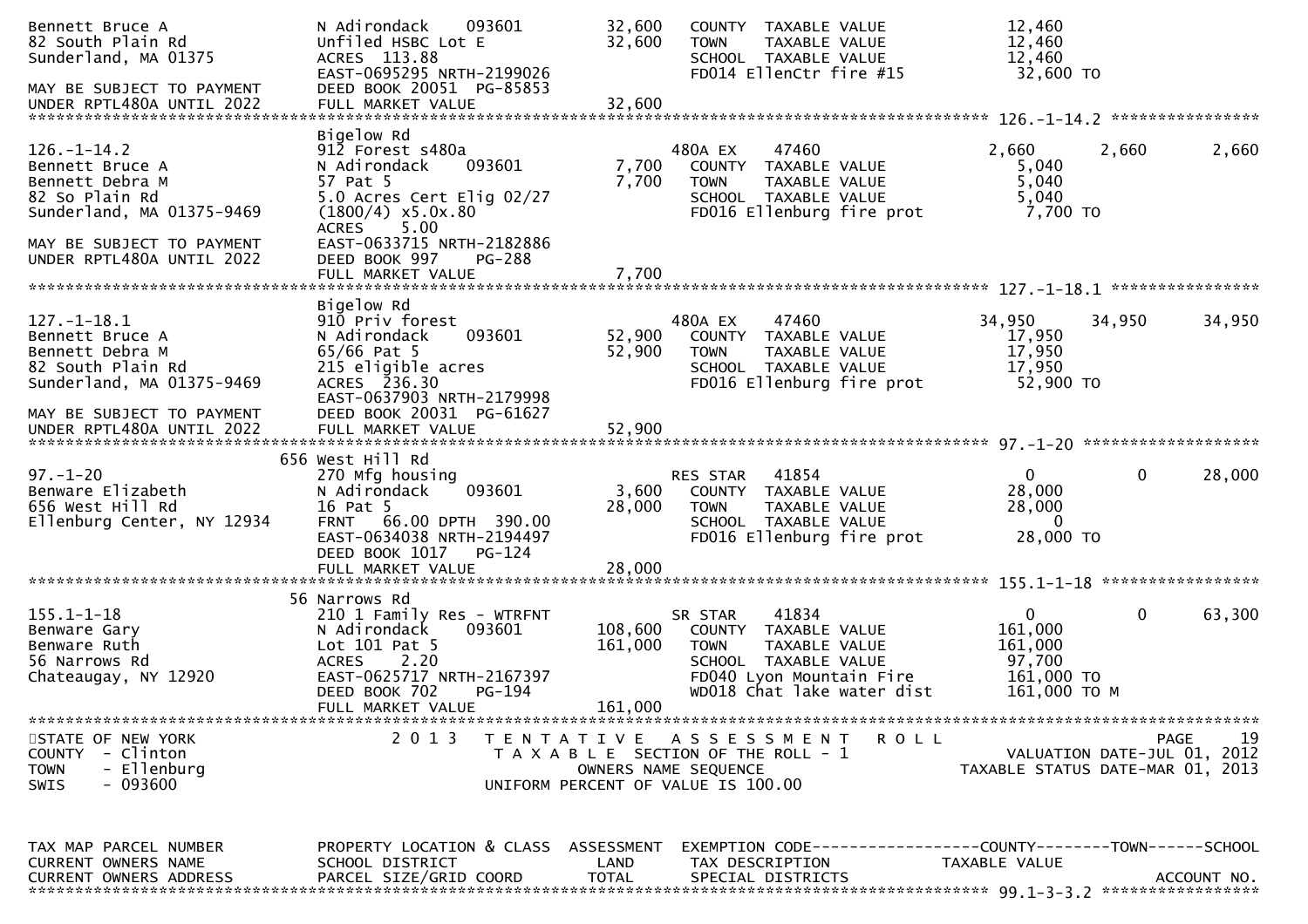| $99.1 - 3 - 3.2$<br>Benware Kimberly<br>Ryan James<br>107 West Hill Rd<br>Ellenburg Center, NY 12934 | 107 West Hill Rd<br>210 1 Family Res<br>N Adirondack<br>093601<br>Lot 11 T5omt<br>86.72 DPTH 128.87<br><b>FRNT</b><br><b>BANK</b><br>080<br>EAST-0647018 NRTH-2197544<br>DEED BOOK 99001 PG-13878<br>FULL MARKET VALUE | 3,400<br>56,700<br>56,700     | RES STAR 41854<br>COUNTY TAXABLE VALUE<br><b>TOWN</b><br>TAXABLE VALUE<br>SCHOOL TAXABLE VALUE<br>FD014 EllenCtr fire #15<br>LT010 Ellenburg Light 15 | $\mathbf{0}$<br>$\mathbf 0$<br>56,700<br>56,700<br>26,700<br>56,700 TO<br>56,700 TO | 30,000      |
|------------------------------------------------------------------------------------------------------|------------------------------------------------------------------------------------------------------------------------------------------------------------------------------------------------------------------------|-------------------------------|-------------------------------------------------------------------------------------------------------------------------------------------------------|-------------------------------------------------------------------------------------|-------------|
| $113. - 1 - 6.3$<br>Benware Robert F<br>Benware Sandra<br>1105 West Hill Rd<br>Merrill, NY 12955     | Steam Mill Rd<br>312 Vac w/imprv<br>093601<br>N Adirondack<br>28 Pat 5<br>9.90<br><b>ACRES</b><br>EAST-0644079 NRTH-2189734<br>DEED BOOK 20062 PG-1121<br>FULL MARKET VALUE                                            | 10,600<br>16,600<br>16,600    | COUNTY TAXABLE VALUE<br><b>TOWN</b><br>TAXABLE VALUE<br>SCHOOL TAXABLE VALUE<br>FD016 Ellenburg fire prot                                             | 16,600<br>16,600<br>16,600<br>16,600 TO                                             |             |
| $130. - 1 - 9$<br>Bergey Luke<br>885 Mill Rd<br>Harleysville, PA 19438                               | 56 Rock Rd<br>240 Rural res<br>093601<br>N Adirondack<br>125 Pat 5<br>ACRES 357.50<br>EAST-0678527 NRTH-2178898<br>DEED BOOK 20082 PG-13643<br>FULL MARKET VALUE                                                       | 94,200<br>140,000<br>140,000  | COUNTY TAXABLE VALUE<br><b>TOWN</b><br>TAXABLE VALUE<br>SCHOOL TAXABLE VALUE<br>FD016 Ellenburg fire prot                                             | 140,000<br>140,000<br>140,000<br>140,000 TO                                         |             |
| $83. - 1 - 24.2$<br>Bessette Richard<br>Bessette Jason<br>93 Siminary St<br>Ft Edward, NY 12828      | 7605 Star Rd<br>270 Mfg housing<br>093601<br>N Adirondack<br>Lot 7 T6omt<br>1.60<br><b>ACRES</b><br>EAST-0640047 NRTH-2202681<br>DEED BOOK 20021 PG-48747<br>FULL MARKET VALUE                                         | 5,100<br>30,000<br>30,000     | COUNTY TAXABLE VALUE<br>TAXABLE VALUE<br><b>TOWN</b><br>SCHOOL TAXABLE VALUE<br>FD016 Ellenburg fire prot                                             | 30,000<br>30,000<br>30,000<br>30,000 TO                                             |             |
| $155.4 - 1 - 14$<br>Bessette William S<br>Bessette Robert Q<br>PO Box 452<br>Chateaugay, NY 12920    | 67 Youngs Rd<br>210 1 Family Res - WTRFNT<br>093601<br>N Adirondack<br>119 Pat<br>1.10<br><b>ACRES</b><br>EAST-0632917 NRTH-2161358<br>DEED BOOK 879<br>$PG-191$<br>FULL MARKET VALUE                                  | 135,000<br>257,500<br>257,500 | COUNTY TAXABLE VALUE<br><b>TOWN</b><br>TAXABLE VALUE<br>SCHOOL TAXABLE VALUE<br>FD040 Lyon Mountain Fire<br>WD018 Chat lake water dist                | 257,500<br>257,500<br>257,500<br>257,500 TO<br>256,290 ТО М                         |             |
| STATE OF NEW YORK<br>COUNTY - Clinton<br>- Ellenburg<br><b>TOWN</b><br>- 093600<br><b>SWIS</b>       | 2 0 1 3                                                                                                                                                                                                                |                               | TENTATIVE ASSESSMENT<br><b>ROLL</b><br>T A X A B L E SECTION OF THE ROLL - 1<br>OWNERS NAME SEQUENCE<br>UNIFORM PERCENT OF VALUE IS 100.00            | VALUATION DATE-JUL 01, 2012<br>TAXABLE STATUS DATE-MAR 01, 2013                     | 20<br>PAGE  |
| TAX MAP PARCEL NUMBER<br>CURRENT OWNERS NAME<br><b>CURRENT OWNERS ADDRESS</b>                        | PROPERTY LOCATION & CLASS ASSESSMENT<br>SCHOOL DISTRICT<br>PARCEL SIZE/GRID COORD                                                                                                                                      | LAND<br><b>TOTAL</b>          | EXEMPTION        CODE-----------------COUNTY-------TOWN------SCHOOL<br>TAX DESCRIPTION<br>SPECIAL DISTRICTS                                           | TAXABLE VALUE                                                                       | ACCOUNT NO. |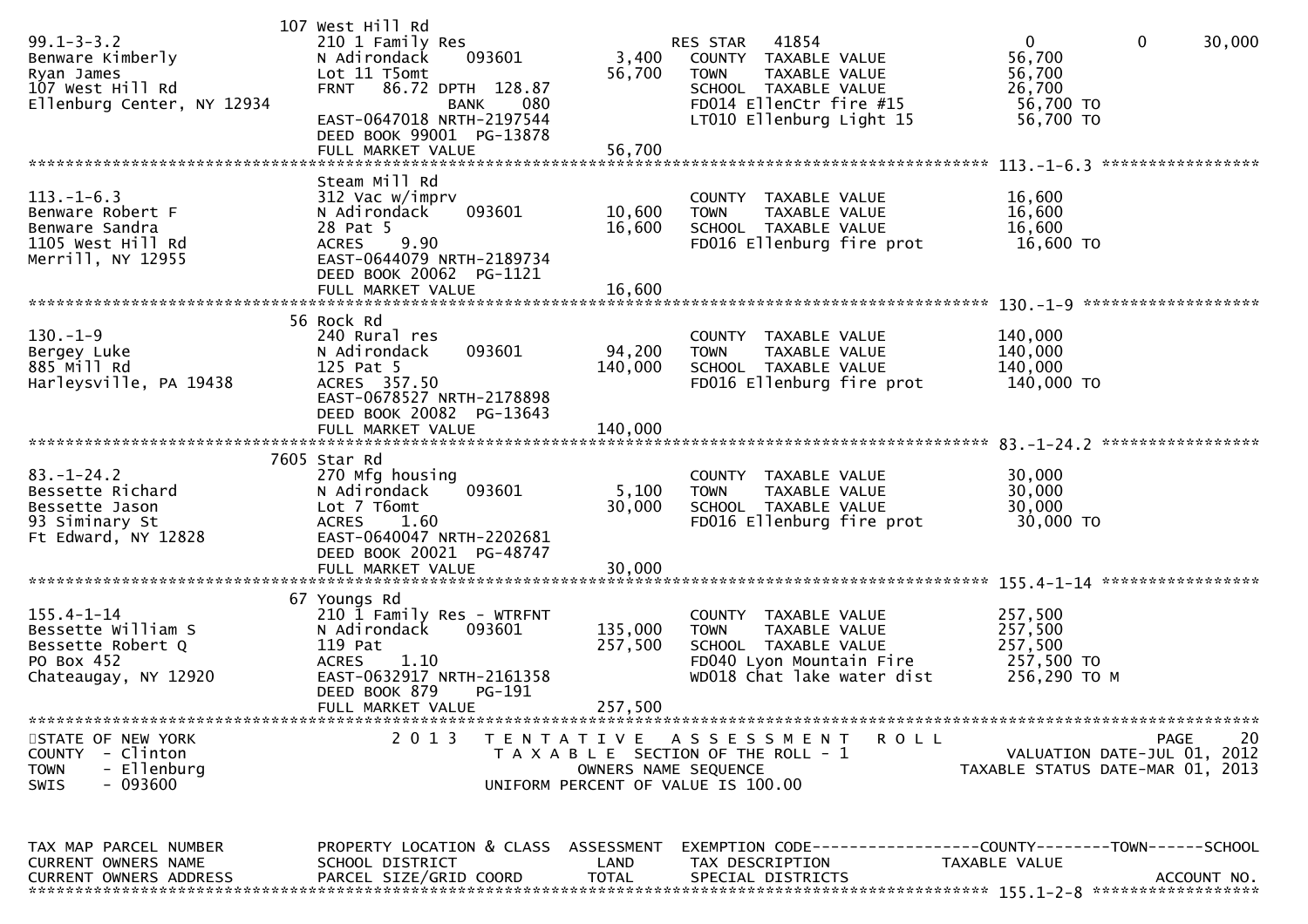| $155.1 - 2 - 8$<br>Best Marvin R<br>Best Kathryn A<br>PO Box 68<br>Saranac Lake, NY 12983                                 | 4973 Rt 374<br>260 Seasonal res - WTRFNT<br>N Adirondack<br>093601<br>101 Pat 5<br><b>ACRES</b><br>1.90<br>EAST-0626997 NRTH-2166045<br>DEED BOOK 966<br>$PG-9$<br>FULL MARKET VALUE                        | 120,400<br>161,000<br>161,000      | COUNTY TAXABLE VALUE<br><b>TOWN</b><br>TAXABLE VALUE<br>SCHOOL TAXABLE VALUE<br>FD040 Lyon Mountain Fire<br>WD018 Chat lake water dist | 161,000<br>161,000<br>161,000<br>161,000 TO<br>160,420 ТО М     |             |
|---------------------------------------------------------------------------------------------------------------------------|-------------------------------------------------------------------------------------------------------------------------------------------------------------------------------------------------------------|------------------------------------|----------------------------------------------------------------------------------------------------------------------------------------|-----------------------------------------------------------------|-------------|
|                                                                                                                           | 2045 Plank Rd                                                                                                                                                                                               |                                    |                                                                                                                                        |                                                                 |             |
| $71. - 3 - 3.1$<br>Bilow Life Estate James & Barb N Adirondack<br>Bilow Allan J<br>PO Box 93<br>Ellenburg Depot, NY 12935 | 240 Rural res<br>093601<br>20 Pat 6<br>ACRES 34.50<br>EAST-0674667 NRTH-2209927<br>DEED BOOK 20072 PG-5161                                                                                                  | 18,200<br>75,400                   | 41834<br>SR STAR<br>COUNTY TAXABLE VALUE<br><b>TOWN</b><br>TAXABLE VALUE<br>SCHOOL TAXABLE VALUE<br>FD002 EllenDpt fire 21             | $\Omega$<br>75,400<br>75,400<br>12,100<br>75,400 TO             | 0<br>63,300 |
|                                                                                                                           |                                                                                                                                                                                                             |                                    |                                                                                                                                        |                                                                 |             |
| $71. - 3 - 3.21$<br>Bilow Russell<br>Bilow Darlene<br>2035 Plank Rd<br>Ellenburg Depot, NY 12935                          | 2035 Plank Rd<br>210 1 Family Res<br>093601<br>N Adirondack<br>Lot 20 T6omt<br>Survey Map 20092/25028<br>1.18<br><b>ACRES</b><br>EAST-0675754 NRTH-2209613                                                  | 5,100<br>112,600                   | 41854<br><b>RES STAR</b><br>COUNTY TAXABLE VALUE<br>TAXABLE VALUE<br><b>TOWN</b><br>SCHOOL TAXABLE VALUE<br>FD002 EllenDpt fire 21     | $\mathbf{0}$<br>112,600<br>112,600<br>82,600<br>112,600 TO      | 30,000<br>0 |
|                                                                                                                           | DEED BOOK 607<br>PG-1132                                                                                                                                                                                    |                                    |                                                                                                                                        |                                                                 |             |
|                                                                                                                           |                                                                                                                                                                                                             |                                    |                                                                                                                                        |                                                                 |             |
| $71.-3-3.22$<br>Bilow Russell<br>Bilow Darlene<br>2035 Plank Rd<br>Ellenburg Depot, NY 12935                              | 2025 Plank Rd<br>210 1 Family Res<br>N Adirondack<br>093601<br>Lot 20 T6omt<br>Survey Map 20092/25028<br>2.59<br><b>ACRES</b><br>EAST-0675564 NRTH-2209668<br>DEED BOOK 607<br>PG-1132<br>FULL MARKET VALUE | 5,800<br>131,000<br>131,000        | RES STAR 41854<br>COUNTY TAXABLE VALUE<br>TAXABLE VALUE<br><b>TOWN</b><br>SCHOOL TAXABLE VALUE<br>FD002 EllenDpt fire 21               | $\mathbf{0}$<br>131,000<br>131,000<br>101,000<br>131,000 TO     | 0<br>30,000 |
|                                                                                                                           |                                                                                                                                                                                                             |                                    |                                                                                                                                        |                                                                 |             |
| $128. - 1 - 8$<br>Bishop Nancy<br>PO Box 197<br>Lyon Mountain, NY 12952                                                   | 1326 Bradley Pond Rd<br>241 Rural res&ag<br>093601<br>N Adirondack<br>Lot $70$ Pat $5$<br>ACRES 192.00<br>EAST-0650021 NRTH-2179719<br>DEED BOOK 552<br>PG-366                                              | 47,400<br>98,000                   | COUNTY TAXABLE VALUE<br>TAXABLE VALUE<br><b>TOWN</b><br>SCHOOL TAXABLE VALUE<br>FD016 Ellenburg fire prot                              | 98,000<br>98,000<br>98,000<br>98,000 TO                         |             |
|                                                                                                                           | FULL MARKET VALUE                                                                                                                                                                                           | 98,000                             |                                                                                                                                        |                                                                 |             |
| STATE OF NEW YORK<br>COUNTY - Clinton<br>- Ellenburg<br><b>TOWN</b><br>$-093600$<br><b>SWIS</b>                           | 2 0 1 3                                                                                                                                                                                                     |                                    | TENTATIVE ASSESSMENT<br>R O L L<br>T A X A B L E SECTION OF THE ROLL - 1<br>OWNERS NAME SEQUENCE<br>UNIFORM PERCENT OF VALUE IS 100.00 | VALUATION DATE-JUL 01, 2012<br>TAXABLE STATUS DATE-MAR 01, 2013 | 21<br>PAGE  |
| TAX MAP PARCEL NUMBER<br>CURRENT OWNERS NAME<br>CURRENT OWNERS ADDRESS                                                    | PROPERTY LOCATION & CLASS<br>SCHOOL DISTRICT<br>PARCEL SIZE/GRID COORD                                                                                                                                      | ASSESSMENT<br>LAND<br><b>TOTAL</b> | EXEMPTION CODE------------------COUNTY--------TOWN------SCHOOL<br>TAX DESCRIPTION<br>SPECIAL DISTRICTS                                 | TAXABLE VALUE                                                   | ACCOUNT NO. |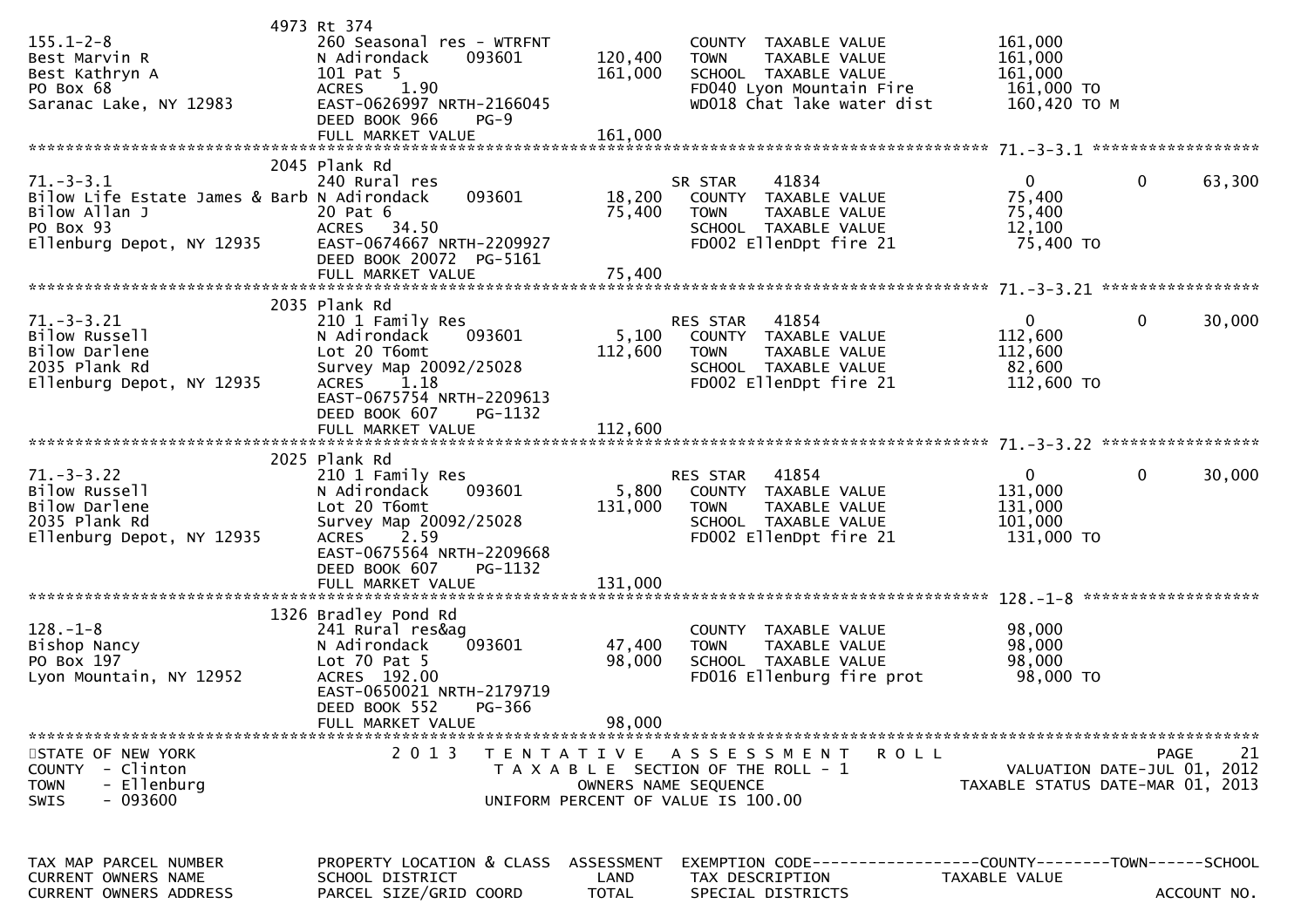|                                                                                                     |                                                                                                                                                                                                         |                               |                                                                                                                                                                                                     | 155.-3-11 *******************                                                                |                    |
|-----------------------------------------------------------------------------------------------------|---------------------------------------------------------------------------------------------------------------------------------------------------------------------------------------------------------|-------------------------------|-----------------------------------------------------------------------------------------------------------------------------------------------------------------------------------------------------|----------------------------------------------------------------------------------------------|--------------------|
| $155. - 3 - 11$<br>Bjelko John M Jr<br>1 Independence Dr<br>Plattsburgh, NY 12901                   | 4721 Rt 374<br>210 1 Family Res<br>N Adirondack<br>093601<br>119 Pat 5<br>1.20<br><b>ACRES</b><br>EAST-0631415 NRTH-2162505<br>DEED BOOK 20122 PG-50601                                                 | 5,000<br>43,000               | COUNTY TAXABLE VALUE<br><b>TOWN</b><br>TAXABLE VALUE<br>SCHOOL TAXABLE VALUE<br>FD040 Lyon Mountain Fire                                                                                            | 43,000<br>43,000<br>43,000<br>43,000 TO                                                      |                    |
|                                                                                                     |                                                                                                                                                                                                         |                               |                                                                                                                                                                                                     |                                                                                              |                    |
| $155. - 3 - 5.6$<br>Blake Robert C<br>PO Box 158<br>Lyon Mt, NY 12952-0058                          | 37 Shutts Rd<br>210 1 Family Res<br>093601<br>N Adirondack<br>Lot 119 T5omt<br>9.70<br><b>ACRES</b><br>EAST-0631925 NRTH-2165283<br>PG-153<br>DEED BOOK 793                                             | 98,500                        | 90 PCT OF VALUE USED FOR EXEMPTION PURPOSES<br>WARNONALL 41121<br>14,400 RES STAR 41854<br>COUNTY TAXABLE VALUE<br><b>TOWN</b><br>TAXABLE VALUE<br>SCHOOL TAXABLE VALUE<br>FD040 Lyon Mountain Fire | 13,298<br>13,298<br>$\overline{0}$<br>0<br>85,202<br>85,202<br>68,500<br>98,500 TO           | $\bf{0}$<br>30,000 |
|                                                                                                     |                                                                                                                                                                                                         |                               |                                                                                                                                                                                                     |                                                                                              |                    |
| $155.1 - 1 - 2.2$<br>Blanch Gregory A<br>Blanch Susan J<br>139 Gadway Rd<br>Lyon Mountain, NY 12955 | 139 Gadway Rd<br>210 1 Family Res - WTRFNT<br>093601<br>N Adirondack<br>Lot 120 T5omt<br>320<br><b>ACRES</b><br>2.01 BANK<br>EAST-0626294 NRTH-2164844<br>DEED BOOK 20021 PG-43990<br>FULL MARKET VALUE | 113,600<br>298,000<br>298,000 | RES STAR 41854<br>COUNTY TAXABLE VALUE<br>TAXABLE VALUE<br><b>TOWN</b><br>SCHOOL TAXABLE VALUE<br>FD040 Lyon Mountain Fire<br>WD018 Chat lake water dist                                            | $\overline{0}$<br>0<br>30,000<br>298,000<br>298,000<br>268,000<br>298,000 TO<br>298,000 ТО М |                    |
|                                                                                                     |                                                                                                                                                                                                         |                               |                                                                                                                                                                                                     |                                                                                              |                    |
| $155.1 - 2 - 18$<br>Blanch Gregory A<br>Blanch Susan J<br>139 Gadway Rd<br>Lyon Mountain, NY 12955  | 16 Norcross Way<br>280 Res Multiple<br>N Adirondack<br>093601<br>ACRES<br>1.70<br>EAST-0626612 NRTH-2167071<br>DEED BOOK 20041 PG-72371                                                                 | 12,000<br>71,400              | COUNTY TAXABLE VALUE<br><b>TOWN</b><br>TAXABLE VALUE<br>SCHOOL TAXABLE VALUE<br>FD040 Lyon Mountain Fire<br>WD018 Chat lake water dist                                                              | 71,400<br>71,400<br>71,400<br>71,400 TO<br>71,400 TO M                                       |                    |
|                                                                                                     | 5094 Rt 11                                                                                                                                                                                              |                               |                                                                                                                                                                                                     |                                                                                              |                    |
| $71.3 - 2 - 7$<br>Blauvelt Christopher G<br>Blauvelt Emily K<br>5094 Rt 11<br>Ellenburg, NY 12935   | 210 1 Family Res<br>N Adirondack<br>093601<br>20 Pat 6<br>FRNT 100.00 DPTH 201.00<br>080<br>BANK<br>EAST-0673131 NRTH-2213459                                                                           | 4,400<br>146,000              | COUNTY TAXABLE VALUE<br>TAXABLE VALUE<br><b>TOWN</b><br>SCHOOL TAXABLE VALUE<br>FD002 EllenDpt fire 21<br>LT011 Ellenburg Light 21                                                                  | 146,000<br>146,000<br>146,000<br>146,000 TO<br>146,000 TO                                    |                    |
|                                                                                                     | DEED BOOK 20082 PG-20335                                                                                                                                                                                |                               |                                                                                                                                                                                                     |                                                                                              |                    |
|                                                                                                     | FULL MARKET VALUE                                                                                                                                                                                       | 146,000                       |                                                                                                                                                                                                     |                                                                                              |                    |
|                                                                                                     |                                                                                                                                                                                                         |                               |                                                                                                                                                                                                     |                                                                                              |                    |
| STATE OF NEW YORK<br>COUNTY - Clinton<br>- Ellenburg<br><b>TOWN</b><br>- 093600<br>SWIS             | 2 0 1 3                                                                                                                                                                                                 | T E N T A T I V E             | A S S E S S M E N T<br>R O L L<br>T A X A B L E SECTION OF THE ROLL - 1<br>OWNERS NAME SEOUENCE<br>UNIFORM PERCENT OF VALUE IS 100.00                                                               | PAGE<br>VALUATION DATE-JUL 01, 2012<br>TAXABLE STATUS DATE-MAR 01, 2013                      | 22                 |
|                                                                                                     |                                                                                                                                                                                                         |                               |                                                                                                                                                                                                     |                                                                                              |                    |
| TAX MAP PARCEL NUMBER<br><b>CURRENT OWNERS NAME</b><br><b>CURRENT OWNERS ADDRESS</b>                | PROPERTY LOCATION & CLASS ASSESSMENT<br>SCHOOL DISTRICT<br>PARCEL SIZE/GRID COORD                                                                                                                       | LAND<br><b>TOTAL</b>          | TAX DESCRIPTION<br>SPECIAL DISTRICTS                                                                                                                                                                | EXEMPTION CODE-----------------COUNTY-------TOWN------SCHOOL<br>TAXABLE VALUE<br>ACCOUNT NO. |                    |
|                                                                                                     |                                                                                                                                                                                                         |                               |                                                                                                                                                                                                     |                                                                                              |                    |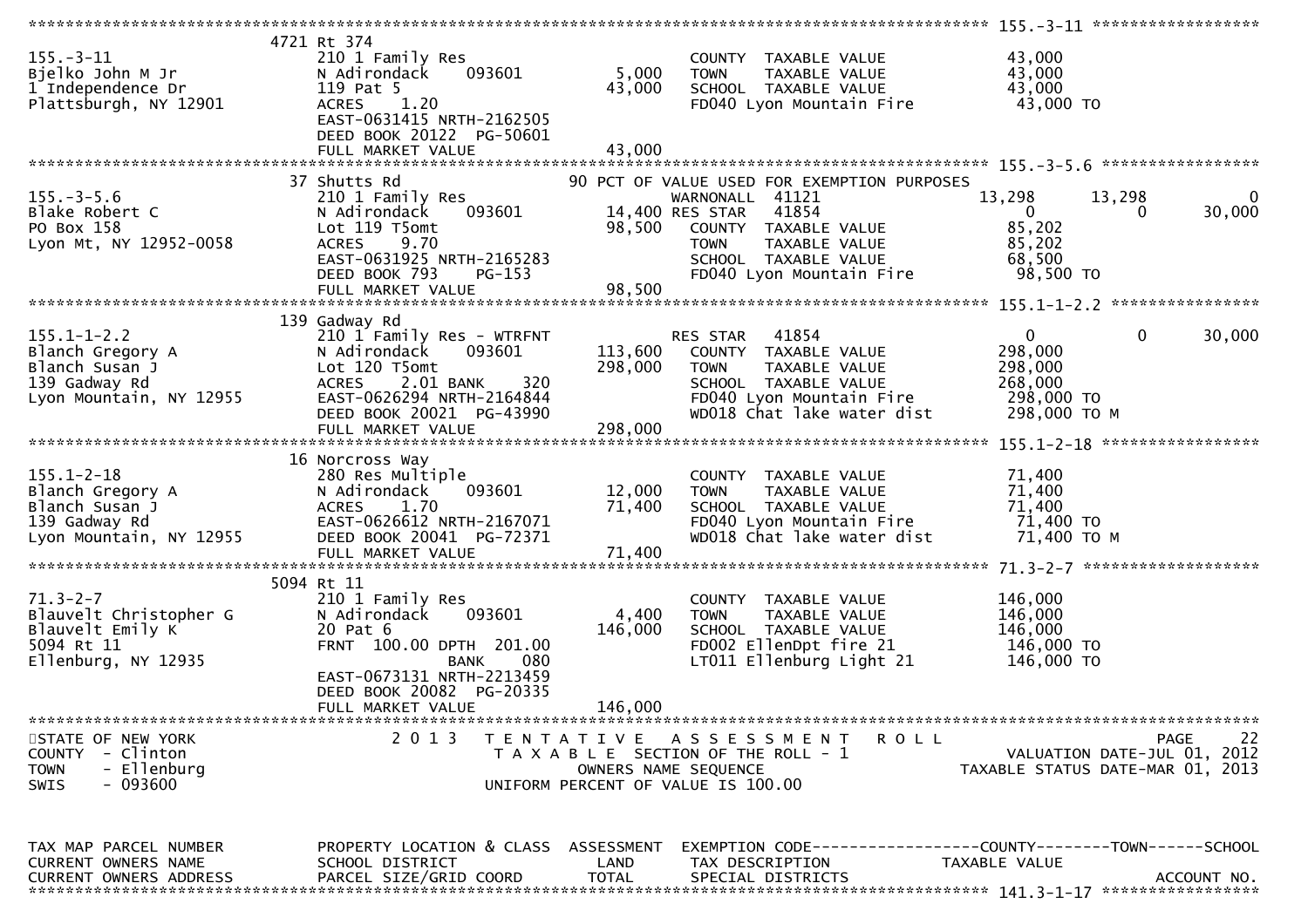| $141.3 - 1 - 17$<br>Bleakley Andrew<br>Bleakley Patricia<br>228 Narrows Rd<br>Chateaugay, NY 12920        | 228 Narrows Rd<br>- WTRFNT<br>240 Rural res<br>N Adirondack<br>093601<br>101 Pat 5<br>ACRES 16.50<br>EAST-0622897 NRTH-2170665<br>DEED BOOK 20021 PG-46443                                   | 41854<br>RES STAR<br>107,700<br>COUNTY TAXABLE VALUE<br>244,000<br><b>TOWN</b><br>TAXABLE VALUE<br>SCHOOL TAXABLE VALUE<br>FD040 Lyon Mountain Fire<br>WD018 Chat lake water dist                   | $\mathbf 0$<br>$\mathbf{0}$<br>30,000<br>244,000<br>244,000<br>214,000<br>244,000 TO<br>230,556 ТО М                                   |
|-----------------------------------------------------------------------------------------------------------|----------------------------------------------------------------------------------------------------------------------------------------------------------------------------------------------|-----------------------------------------------------------------------------------------------------------------------------------------------------------------------------------------------------|----------------------------------------------------------------------------------------------------------------------------------------|
| $99.1 - 1 - 34$<br>Blow Life Estate Audrey O<br>Bolia Sandra J<br>PO Box 72<br>Ellenburg Center, NY 12934 | 34 West Hill Rd<br>210 1 Family Res<br>093601<br>N Adirondack<br>11 Pat 5<br><b>FRNT</b><br>56.00 DPTH 239.00<br>EAST-0648569 NRTH-2198498<br>DEED BOOK 20122 PG-48068<br>FULL MARKET VALUE  | 41101<br><b>VETERANS</b><br>3,200 AGED C&T<br>41801<br>41834<br>55,000 SR STAR<br>COUNTY TAXABLE VALUE<br><b>TOWN</b><br>TAXABLE VALUE<br>SCHOOL TAXABLE VALUE<br>FD014 EllenCtr fire #15<br>55,000 | 550<br>550<br>0<br>27,225<br>27,225<br>$\Omega$<br>55,000<br>$\mathbf{0}$<br>$\Omega$<br>27,225<br>27,225<br>$\mathbf{0}$<br>55,000 TO |
| $155.1 - 1 - 7$<br>Blow Life Estate Audrey O<br>Blow Garth A<br>PO Box 72<br>Ellenburg Center, NY 12934   | 15 Mcpherson Way<br>260 Seasonal res - WTRFNT<br>N Adirondack<br>093601<br>101 Pat 5<br>FRNT 90.00 DPTH 115.00<br>EAST-0626466 NRTH-2165450<br>DEED BOOK 20122 PG-48069<br>FULL MARKET VALUE | COUNTY TAXABLE VALUE<br>77,800<br><b>TOWN</b><br><b>TAXABLE VALUE</b><br>112,000<br>SCHOOL TAXABLE VALUE<br>FD040 Lyon Mountain Fire<br>WD018 Chat lake water dist<br>112,000                       | 112,000<br>112,000<br>112,000<br>112,000 TO<br>112,000 ТО М                                                                            |
| $112. - 2 - 4$<br>Blow Richard<br>PO Box 45<br>Mooers Forks, NY 12959                                     | 639 Spear Hill Rd<br>210 1 Family Res<br>N Adirondack<br>093601<br>23 Pat 5<br>FRNT 165.00 DPTH 260.00<br>EAST-0630598 NRTH-2187177<br>DEED BOOK 20072 PG-12225<br>FULL MARKET VALUE         | COUNTY TAXABLE VALUE<br>4,900<br>TAXABLE VALUE<br><b>TOWN</b><br>20,200<br>SCHOOL TAXABLE VALUE<br>FD016 Ellenburg fire prot<br>20,200                                                              | 20,200<br>20,200<br>20,200<br>20,200 TO                                                                                                |
| $85.1 - 1 - 44$<br>Blow Roland<br>Blow Eugenia<br>6577 Military Tpke<br>PO Box 41<br>Ellenburg, NY 12933  | 6577 Military Tpke<br>210 1 Family Res<br>093601<br>N Adirondack<br>18 Pat 6<br>FRNT 140.00 DPTH 140.00<br>EAST-0664087 NRTH-2207898<br>DEED BOOK 623<br>PG-896                              | AGED C&T<br>41801<br>4,000 SR STAR<br>41834<br>41,000<br>COUNTY TAXABLE VALUE<br><b>TOWN</b><br>TAXABLE VALUE<br>SCHOOL TAXABLE VALUE<br>FD016 Ellenburg fire prot                                  | 20,500<br>20,500<br>0<br>41,000<br>$\overline{0}$<br>$\Omega$<br>20,500<br>20,500<br>41,000 TO                                         |
| STATE OF NEW YORK<br>COUNTY - Clinton<br><b>TOWN</b><br>- Ellenburg<br>$-093600$<br><b>SWIS</b>           | 2 0 1 3                                                                                                                                                                                      | TENTATIVE ASSESSMENT ROLL<br>T A X A B L E SECTION OF THE ROLL - 1<br>OWNERS NAME SEQUENCE<br>UNIFORM PERCENT OF VALUE IS 100.00                                                                    | 23<br>PAGE<br>VALUATION DATE-JUL 01, 2012<br>TAXABLE STATUS DATE-MAR 01, 2013                                                          |
| TAX MAP PARCEL NUMBER<br>CURRENT OWNERS NAME<br><b>CURRENT OWNERS ADDRESS</b>                             | PROPERTY LOCATION & CLASS ASSESSMENT<br>SCHOOL DISTRICT<br>PARCEL SIZE/GRID COORD                                                                                                            | LAND<br>TAX DESCRIPTION<br><b>TOTAL</b><br>SPECIAL DISTRICTS                                                                                                                                        | EXEMPTION CODE-----------------COUNTY-------TOWN------SCHOOL<br>TAXABLE VALUE<br>ACCOUNT NO.                                           |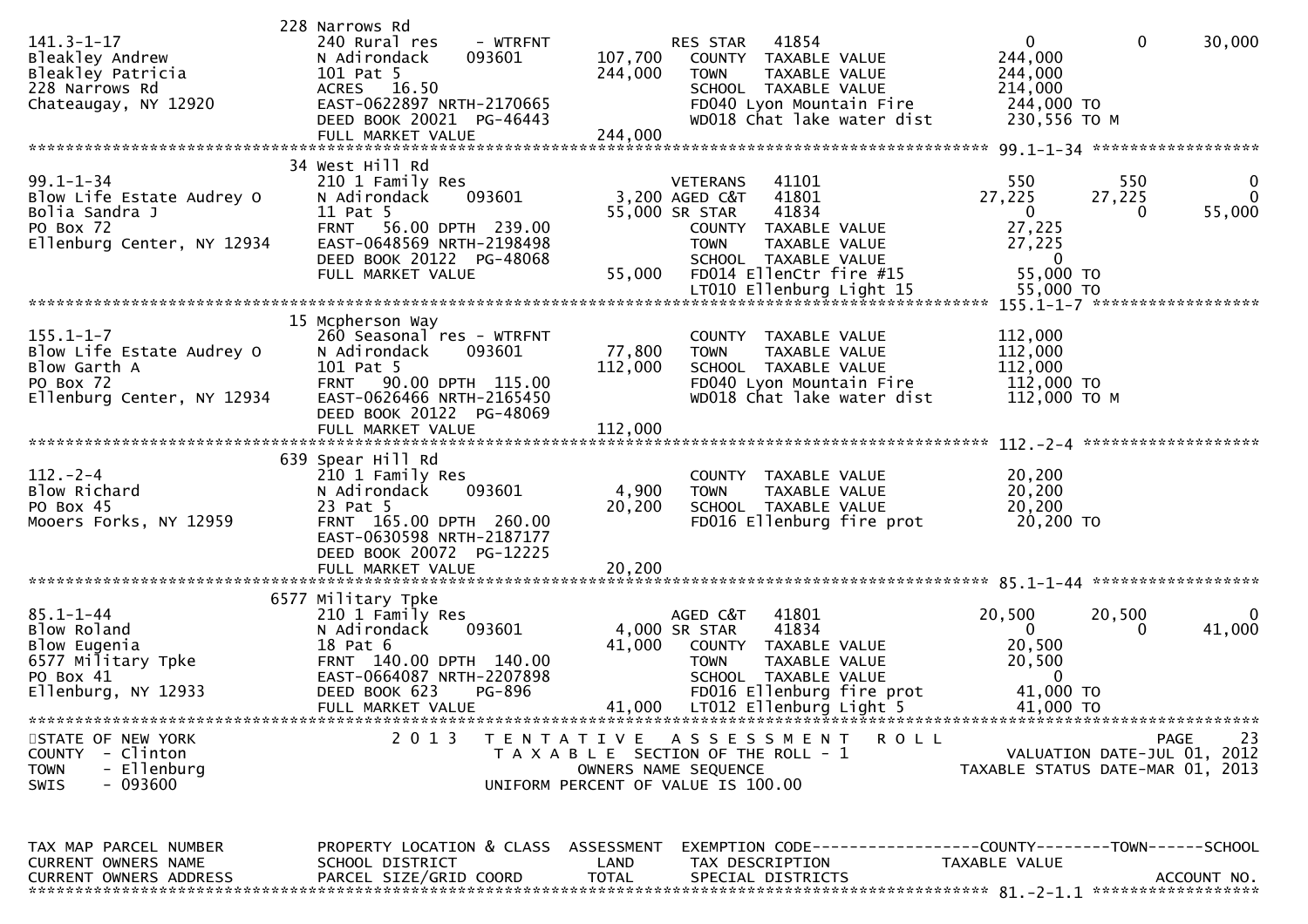| $81.-2-1.1$<br>Boadway Donald A<br>Boadway Gary D<br>379 No 5 Rd<br>Chateaugay, NY 12920<br>MAY BE SUBJECT TO PAYMENT<br>UNDER AGDIST LAW TIL 2017  | 379 Number 5 Rd<br>112 Dairy farm<br>163401<br>Chateaugay 1<br>Lot $11$ Pat $6$<br>ACRES 130.80<br>EAST-0621431 NRTH-2204813<br>DEED BOOK 20031 PG-52432<br>FULL MARKET VALUE          | 225,800                            | AGRI DISTR 41720<br>72,200 RES STAR<br>41854<br>42100<br>225,800 483A EX<br>COUNTY TAXABLE VALUE<br><b>TOWN</b><br>TAXABLE VALUE<br>SCHOOL TAXABLE VALUE<br>FD016 Ellenburg fire prot<br>9,600 EX        | 0<br>$\Omega$<br>9,600<br>216,200<br>216,200<br>186,200<br>216,200 TO | $\mathbf{0}$<br>$\bf{0}$<br>30,000<br>$\Omega$<br>9,600<br>9,600              |
|-----------------------------------------------------------------------------------------------------------------------------------------------------|----------------------------------------------------------------------------------------------------------------------------------------------------------------------------------------|------------------------------------|----------------------------------------------------------------------------------------------------------------------------------------------------------------------------------------------------------|-----------------------------------------------------------------------|-------------------------------------------------------------------------------|
| $82 - 1 - 2$<br>Boadway Donald A<br>Boadway Gary D<br>379 No 5 Rd<br>Chateaugay, NY 12920<br>MAY BE SUBJECT TO PAYMENT<br>UNDER AGDIST LAW TIL 2017 | Number 5 Rd<br>321 Abandoned ag<br>163401<br>Chateaugay 1<br>Lot $11$ Pat 5<br>ACRES 55.80<br>EAST-0623278 NRTH-2204849<br>DEED BOOK 20031 PG-52432<br>FULL MARKET VALUE               | 25,600<br>25,600<br>25,600         | AGRI DISTR 41720<br>COUNTY TAXABLE VALUE<br><b>TAXABLE VALUE</b><br><b>TOWN</b><br>SCHOOL TAXABLE VALUE<br>FD016 Ellenburg fire prot                                                                     | $\mathbf{0}$<br>25,600<br>25,600<br>25,600<br>25,600 TO               | $\mathbf 0$<br>0                                                              |
| $82. - 1 - 4.1$<br>Boadway Life Lease Armeda<br>Boadway Lyn N<br>322 Ryan Rd<br>Chateaugay, NY 12920                                                | 314/316 Ryan Rd<br>210 1 Family Res<br>093601<br>N Adirondack<br>Lot $12$ Pat $6$<br>2.60<br><b>ACRES</b><br>EAST-0625412 NRTH-2205779<br>DEED BOOK 801<br>PG-307<br>FULL MARKET VALUE | 8,100<br>56,300<br>56,300          | COUNTY<br>TAXABLE VALUE<br>TAXABLE VALUE<br><b>TOWN</b><br>SCHOOL TAXABLE VALUE<br>FD016 Ellenburg fire prot                                                                                             | 56,300<br>56,300<br>56,300<br>56,300 TO                               |                                                                               |
| $82. - 1 - 4.4$<br>Boadway Life Use Lloyd N & Cla Chateaugay 1<br>Boadway Donald<br>379 No 5 Rd<br>Chateaugay, NY 12953                             | 259 Number 5 Rd<br>240 Rural res<br>163401<br>Lot 11 T6omt<br>10.00<br><b>ACRES</b><br>EAST-0624812 NRTH-2205962<br>DEED BOOK 20031 PG-52434<br>FULL MARKET VALUE                      | 115,500<br>115,500                 | 95 PCT OF VALUE USED FOR EXEMPTION PURPOSES<br>41801<br>AGED C&T<br>41834<br>10,600 SR STAR<br>COUNTY TAXABLE VALUE<br>TAXABLE VALUE<br><b>TOWN</b><br>SCHOOL TAXABLE VALUE<br>FD016 Ellenburg fire prot | 54,863<br>0<br>60,637<br>60,637<br>52,200<br>115,500 TO               | 54,863<br>0<br>63,300<br>0                                                    |
| $82. - 1 - 4.11$<br>Boadway Lyn<br>Boadway Richard<br>322 Ryan Rd<br>Chateaugay, NY 12920                                                           | 322 Ryan Rd<br>210 1 Family Res<br>N Adirondack<br>093601<br>Lot 12 T6omt<br><b>ACRES</b><br>2.50<br>EAST-0625382 NRTH-2206132<br>DEED BOOK 959 PG-334<br>FULL MARKET VALUE            | 5,800<br>35,600<br>35,600          | SR STAR<br>41834<br>COUNTY<br><b>TAXABLE VALUE</b><br><b>TOWN</b><br>TAXABLE VALUE<br>SCHOOL TAXABLE VALUE<br>FD016 Ellenburg fire prot                                                                  | $\mathbf{0}$<br>35,600<br>35,600<br>0<br>35,600 TO                    | $\mathbf 0$<br>35,600                                                         |
| STATE OF NEW YORK<br>- Clinton<br><b>COUNTY</b><br>- Ellenburg<br><b>TOWN</b><br>$-093600$<br><b>SWIS</b>                                           | 2 0 1 3                                                                                                                                                                                |                                    | R O L L<br>TENTATIVE ASSESSMENT<br>T A X A B L E SECTION OF THE ROLL - 1<br>OWNERS NAME SEQUENCE<br>UNIFORM PERCENT OF VALUE IS 100.00                                                                   |                                                                       | 24<br>PAGE<br>VALUATION DATE-JUL 01, 2012<br>TAXABLE STATUS DATE-MAR 01, 2013 |
| TAX MAP PARCEL NUMBER<br>CURRENT OWNERS NAME<br><b>CURRENT OWNERS ADDRESS</b>                                                                       | PROPERTY LOCATION & CLASS<br>SCHOOL DISTRICT<br>PARCEL SIZE/GRID COORD                                                                                                                 | ASSESSMENT<br>LAND<br><b>TOTAL</b> | EXEMPTION CODE------------------COUNTY--------TOWN------SCHOOL<br>TAX DESCRIPTION<br>SPECIAL DISTRICTS                                                                                                   | TAXABLE VALUE                                                         | ACCOUNT NO.                                                                   |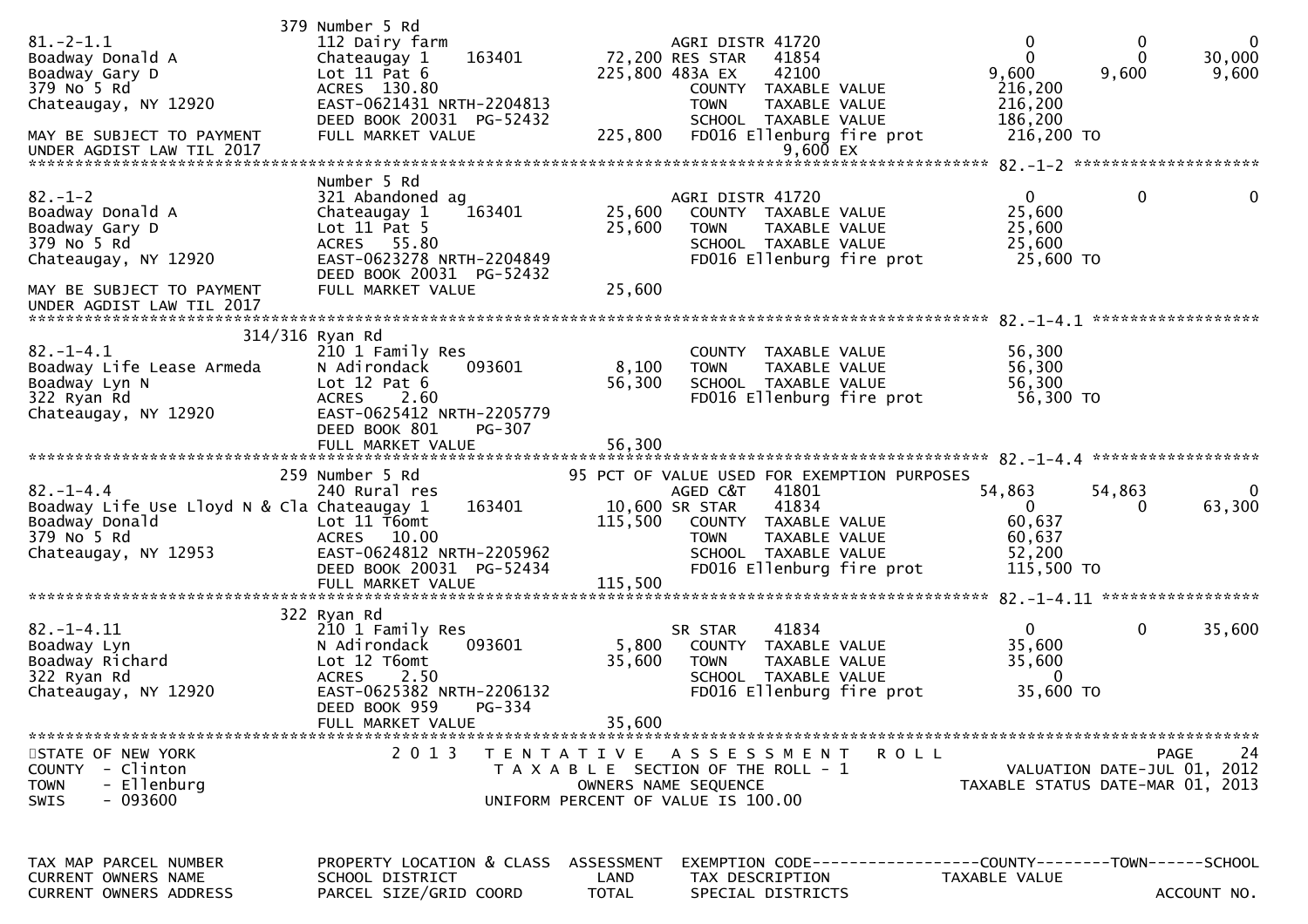| $82. - 1 - 9.8$<br>Boadway Lyn<br>322 Ryan Rd<br>Chateaugay, NY 12920                                    | Number 5 Rd<br>311 Res vac land<br>093601<br>N Adirondack<br>Lot 12 T6omt<br>FRNT 100.00 DPTH 182.00<br>EAST-0630740 NRTH-2206829<br>DEED BOOK 20031 PG-57426<br>FULL MARKET VALUE | 4,400<br>4,400<br>4,400                   | COUNTY TAXABLE VALUE<br>TAXABLE VALUE<br><b>TOWN</b><br>SCHOOL TAXABLE VALUE<br>FD016 Ellenburg fire prot                          | 4,400<br>4,400<br>4,400<br>4,400 TO                                                          |
|----------------------------------------------------------------------------------------------------------|------------------------------------------------------------------------------------------------------------------------------------------------------------------------------------|-------------------------------------------|------------------------------------------------------------------------------------------------------------------------------------|----------------------------------------------------------------------------------------------|
|                                                                                                          |                                                                                                                                                                                    |                                           |                                                                                                                                    |                                                                                              |
| $100. -1 - 7$<br>Boardman I Munn<br>PO Box 408<br>St Albans, VT 05478                                    | Sharrett Rd<br>910 Priv forest<br>093601<br>N Adirondack<br>$33/36$ Pat 5<br>ACRES 447.00<br>EAST-0665133 NRTH-2194601<br>DEED BOOK 20122 PG-46242                                 | 87,600<br>109,900                         | COUNTY TAXABLE VALUE<br>TAXABLE VALUE<br><b>TOWN</b><br>SCHOOL TAXABLE VALUE<br>FD016 Ellenburg fire prot                          | 109,900<br>109,900<br>109,900<br>109,900 TO                                                  |
|                                                                                                          |                                                                                                                                                                                    |                                           |                                                                                                                                    |                                                                                              |
| $100. -1 - 8$<br>Boardman Munn III<br>PO Box 408<br>St Albans, VT 05478                                  | Sharrett Rd<br>910 Priv forest<br>093601<br>N Adirondack<br>$4/36$ Pat 5<br>ACRES 87.10<br>EAST-0667185 NRTH-2195348                                                               | 28,200<br>28,200                          | COUNTY TAXABLE VALUE<br><b>TOWN</b><br>TAXABLE VALUE<br>SCHOOL TAXABLE VALUE<br>FD016 Ellenburg fire prot                          | 28,200<br>28,200<br>28,200<br>28,200 TO                                                      |
|                                                                                                          | DEED BOOK 20061 PG-99437<br>FULL MARKET VALUE                                                                                                                                      | 28,200                                    |                                                                                                                                    |                                                                                              |
| $113.-1-18.2$<br>Bobbie Claude<br>Bobbie Darlene<br>381 Steam Mill Rd<br>Ellenburg Center, NY 12934      | 381 Steam Mill Rd<br>270 Mfg housing<br>093601<br>N Adirondack<br>Lot 55 T5omt<br>FRNT 224.00 DPTH 112.00<br>EAST-0638686 NRTH-2187719<br>DEED BOOK 697<br>PG-198                  | 18,200                                    | RES STAR 41854<br>4,600 COUNTY TAXABLE VALUE<br>TAXABLE VALUE<br><b>TOWN</b><br>SCHOOL TAXABLE VALUE<br>FD016 Ellenburg fire prot  | $\overline{0}$<br>$\mathbf 0$<br>18,200<br>18,200<br>18,200<br>$\Omega$<br>18,200 TO         |
|                                                                                                          |                                                                                                                                                                                    |                                           |                                                                                                                                    |                                                                                              |
|                                                                                                          | 186 Lake Roxanne Rd                                                                                                                                                                |                                           |                                                                                                                                    |                                                                                              |
| $71.3 - 3 - 24$<br>Bohannon Michelle M<br>186 Lake Roxanne Rd<br>Ellenburg Depot, NY 12935               | 270 Mfg housing<br>093601<br>N Adirondack<br>Sub Map Bk 3 Pg 102 Lot 2<br>FRNT 100.00 DPTH 150.00<br>EAST-0673689 NRTH-2210503<br>DEED BOOK 20092 PG-25416<br>FULL MARKET VALUE    | 9,200<br>32,000<br>32,000                 | COUNTY TAXABLE VALUE<br>TAXABLE VALUE<br><b>TOWN</b><br>SCHOOL TAXABLE VALUE<br>FD002 EllenDpt fire 21<br>LT011 Ellenburg Light 21 | 32,000<br>32,000<br>32,000<br>32,000 TO<br>32,000 TO                                         |
|                                                                                                          | ***********************                                                                                                                                                            |                                           |                                                                                                                                    |                                                                                              |
| STATE OF NEW YORK<br>- Clinton<br><b>COUNTY</b><br>- Ellenburg<br><b>TOWN</b><br>- 093600<br><b>SWIS</b> | 2 0 1 3                                                                                                                                                                            | T E N T A T I V E<br>OWNERS NAME SEOUENCE | A S S E S S M E N T<br>R O L L<br>T A X A B L E SECTION OF THE ROLL - 1<br>UNIFORM PERCENT OF VALUE IS 100.00                      | 25<br>PAGE<br>VALUATION DATE-JUL 01, 2012<br>TAXABLE STATUS DATE-MAR 01, 2013                |
| TAX MAP PARCEL NUMBER<br>CURRENT OWNERS NAME<br>CURRENT OWNERS ADDRESS                                   | PROPERTY LOCATION & CLASS ASSESSMENT<br>SCHOOL DISTRICT<br>PARCEL SIZE/GRID COORD                                                                                                  | LAND<br><b>TOTAL</b>                      | TAX DESCRIPTION<br>SPECIAL DISTRICTS                                                                                               | EXEMPTION CODE-----------------COUNTY-------TOWN------SCHOOL<br>TAXABLE VALUE<br>ACCOUNT NO. |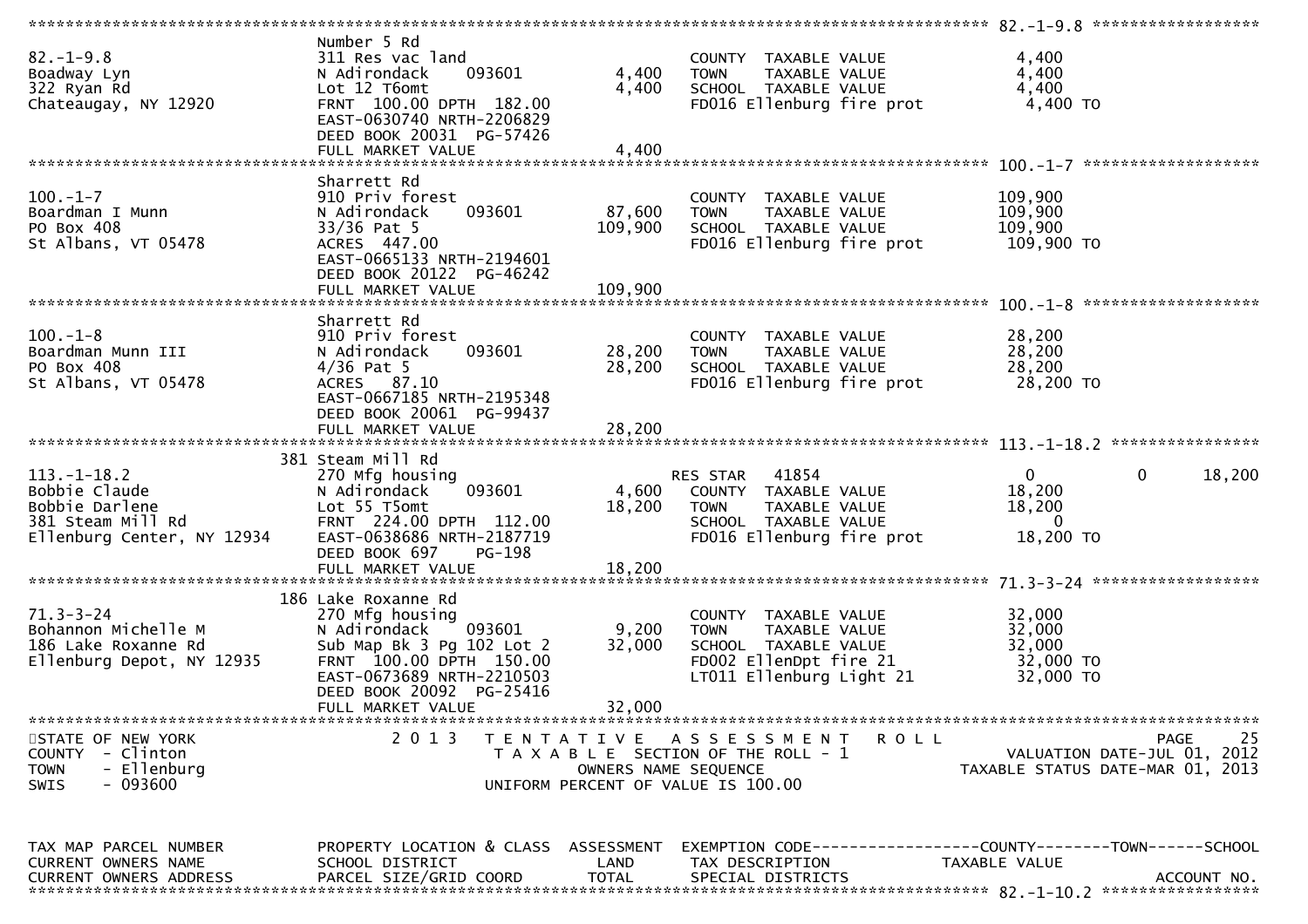| $82. - 1 - 10.2$<br>Bohon John M<br>Bohon Donna R<br>328 Nance Rd<br>Rutledge, TN 37861                          | Bohon Rd<br>321 Abandoned ag<br>093601<br>N Adirondack<br>Lot 13 T6omt<br>ACRES 13.90<br>EAST-0631701 NRTH-2204740<br>DEED BOOK 619<br>PG-126                                    | 12,700<br>12,700        | COUNTY TAXABLE VALUE<br>TAXABLE VALUE<br><b>TOWN</b><br>SCHOOL TAXABLE VALUE<br>FD016 Ellenburg fire prot                                                    | 12,700<br>12,700<br>12,700<br>12,700 TO                              |                                           |
|------------------------------------------------------------------------------------------------------------------|----------------------------------------------------------------------------------------------------------------------------------------------------------------------------------|-------------------------|--------------------------------------------------------------------------------------------------------------------------------------------------------------|----------------------------------------------------------------------|-------------------------------------------|
| $155. - 4 - 2.2$<br>Boland David Lyle<br>105 So 34Th St<br>105 So 34Th St<br>Belleville, IL 62226-6337           | Blanche Rd<br>311 Res vac land<br>093601<br>N Adirondack<br>Lot 119 T5omt<br>FRNT 100.00 DPTH 400.00<br>EAST-0633672 NRTH-2165067<br>DEED BOOK 579<br>PG-19<br>FULL MARKET VALUE | 2,300<br>2,300<br>2,300 | COUNTY TAXABLE VALUE<br><b>TOWN</b><br>TAXABLE VALUE<br>SCHOOL TAXABLE VALUE<br>FD040 Lyon Mountain Fire                                                     | 2,300<br>2,300<br>2,300<br>2,300 TO                                  |                                           |
|                                                                                                                  | 5521 Rt 11                                                                                                                                                                       |                         |                                                                                                                                                              |                                                                      |                                           |
| $85.1 - 1 - 8$<br>85.1-1-8<br>Bombard Anita M<br>5521 Rt 11<br>Ellenburg Center, NY 12934                        | 210 1 Family Res<br>N Adirondack<br>093601<br>18 Pat 6<br>FRNT 108.00 DPTH<br>90.00<br>860<br>BANK<br>EAST-0664119 NRTH-2208795                                                  | 35,300                  | RES STAR<br>41854<br>3,000 COUNTY TAXABLE VALUE<br><b>TOWN</b><br>TAXABLE VALUE<br>SCHOOL TAXABLE VALUE<br>FD002 EllenDpt fire 21<br>LT012 Ellenburg Light 5 | $\mathbf{0}$<br>35,300<br>35,300<br>5,300<br>35,300 TO<br>35,300 TO  | $\mathbf{0}$<br>30,000                    |
|                                                                                                                  | DEED BOOK 961<br>PG-115                                                                                                                                                          |                         |                                                                                                                                                              |                                                                      |                                           |
| $70. - 1 - 25$<br>Bombard Gary W Jr<br>Bombard Linda<br>142 Bombard Rd<br>Ellenburg Center, NY 12934             | 142 Bombard Rd<br>241 Rural res&ag<br>093601<br>N Adirondack<br>22 Pat 6<br>ACRES 37.80<br>EAST-0664878 NRTH-2212689<br>DEED BOOK 99001 PG-09169                                 | 27,100<br>58,300        | RES STAR 41854<br>COUNTY TAXABLE VALUE<br><b>TOWN</b><br>TAXABLE VALUE<br>SCHOOL TAXABLE VALUE<br>FD002 EllenDpt fire 21                                     | $\mathbf 0$<br>58,300<br>58,300<br>28,300<br>58,300 TO               | $\mathbf{0}$<br>30,000                    |
|                                                                                                                  | 2 Bombard Rd                                                                                                                                                                     |                         |                                                                                                                                                              |                                                                      |                                           |
| $70. - 1 - 28$<br>Bombard Gary W Sr N Adirondack<br>Bombard Brenda<br>2 Bombard Rd<br>Ellenburg Center, NY 12934 | 210 1 Family Res<br>093601<br>18 Pat 6<br>ACRES 6.60<br>EAST-0664108 NRTH-2209633<br>DEED BOOK 975<br>PG-303                                                                     | 77,000                  | 41834<br>SR STAR<br>8,500 COUNTY TAXABLE VALUE<br><b>TOWN</b><br>TAXABLE VALUE<br>SCHOOL TAXABLE VALUE<br>FD002 EllenDpt fire 21<br>LT012 Ellenburg Light 5  | $\mathbf{0}$<br>77,000<br>77,000<br>13,700<br>77,000 TO<br>77,000 TO | $\mathbf{0}$<br>63,300                    |
|                                                                                                                  | FULL MARKET VALUE                                                                                                                                                                | 77,000                  |                                                                                                                                                              |                                                                      |                                           |
| STATE OF NEW YORK<br>COUNTY - Clinton<br>- Ellenburg<br><b>TOWN</b><br>- 093600<br>SWIS                          | 2 0 1 3                                                                                                                                                                          |                         | TENTATIVE ASSESSMENT ROLL<br>T A X A B L E SECTION OF THE ROLL - 1<br>OWNERS NAME SEQUENCE<br>UNIFORM PERCENT OF VALUE IS 100.00                             | TAXABLE STATUS DATE-MAR 01, 2013                                     | 26<br>PAGE<br>VALUATION DATE-JUL 01, 2012 |
| TAX MAP PARCEL NUMBER<br><b>CURRENT OWNERS NAME</b>                                                              | PROPERTY LOCATION & CLASS ASSESSMENT<br>SCHOOL DISTRICT                                                                                                                          | LAND                    | EXEMPTION CODE-----------------COUNTY-------TOWN------SCHOOL<br>TAX DESCRIPTION                                                                              | TAXABLE VALUE                                                        |                                           |
| <b>CURRENT OWNERS ADDRESS</b>                                                                                    | PARCEL SIZE/GRID COORD                                                                                                                                                           | <b>TOTAL</b>            | SPECIAL DISTRICTS                                                                                                                                            |                                                                      | ACCOUNT NO.                               |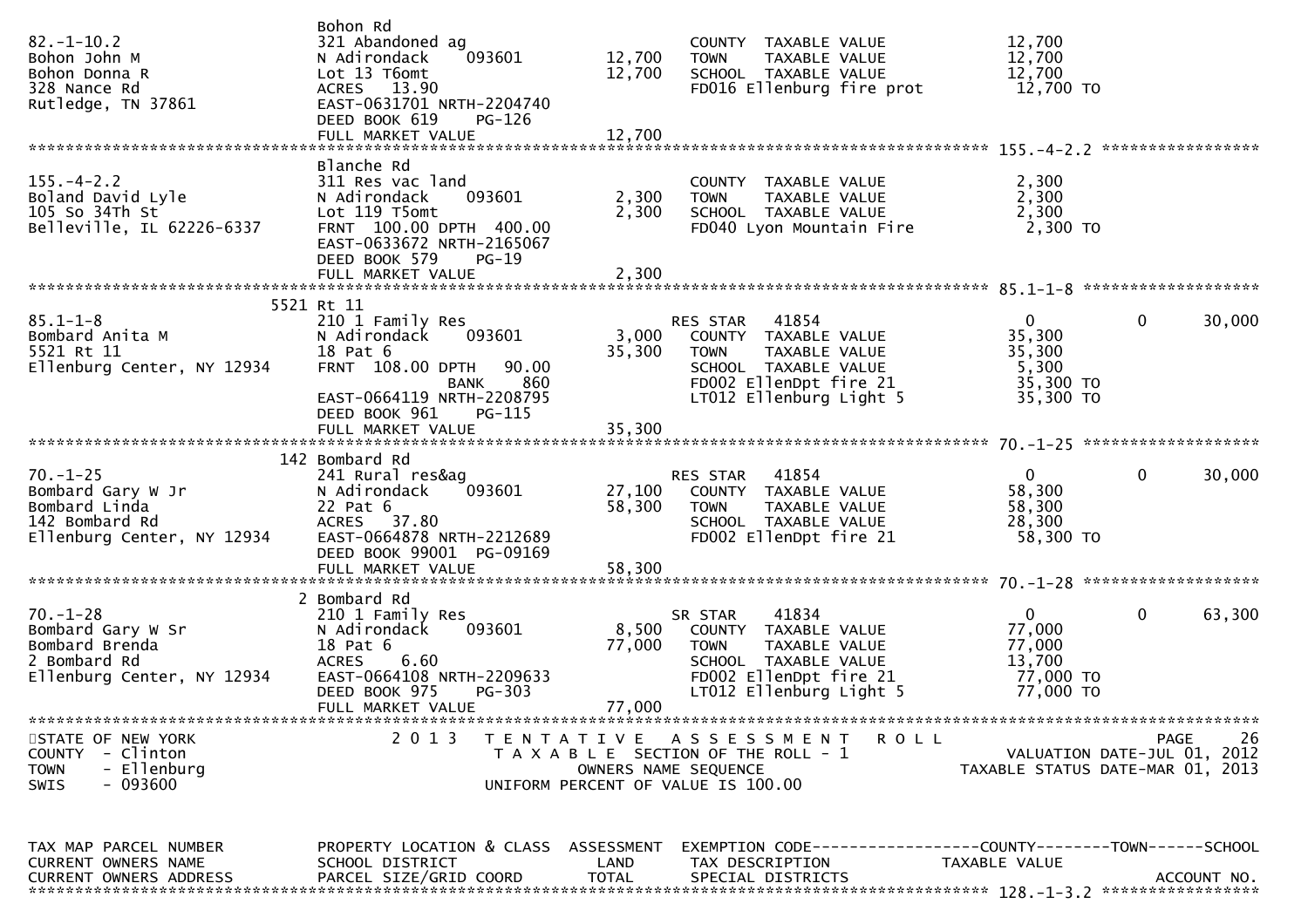| $128. - 1 - 3.2$<br>Bombardier Louis<br>508 Durand Rd<br>Plattsburgh, NY 12901                                              | Pete Laclair Rd<br>321 Abandoned ag<br>093601<br>N Adirondack<br>Lot 49 T5omt<br>ACRES 43.00<br>EAST-0657327 NRTH-2186260<br>DEED BOOK 20082 PG-17987<br>FULL MARKET VALUE     | 19,300<br>19,300<br>19,300                | COUNTY TAXABLE VALUE<br><b>TOWN</b><br>TAXABLE VALUE<br>SCHOOL TAXABLE VALUE<br>FD016 Ellenburg fire prot                              | 19,300<br>19,300<br>19,300<br>19,300 TO                                        |        |
|-----------------------------------------------------------------------------------------------------------------------------|--------------------------------------------------------------------------------------------------------------------------------------------------------------------------------|-------------------------------------------|----------------------------------------------------------------------------------------------------------------------------------------|--------------------------------------------------------------------------------|--------|
|                                                                                                                             |                                                                                                                                                                                |                                           |                                                                                                                                        |                                                                                |        |
| $155. - 4 - 3$<br>Bond Glenn E<br>Bond Richard G<br>5391 Peru St Apt 3<br>Plattsburgh, NY 12901                             | Blanche Rd<br>$314$ Rural vac<10<br>N Adirondack<br>093601<br>119 Pat 5<br>3.00<br><b>ACRES</b><br>EAST-0635739 NRTH-2165220<br>DEED BOOK 715<br>$PG-19$<br>FULL MARKET VALUE  | 900<br>900<br>900                         | COUNTY TAXABLE VALUE<br><b>TOWN</b><br>TAXABLE VALUE<br>SCHOOL TAXABLE VALUE<br>FD040 Lyon Mountain Fire                               | 900<br>900<br>900<br>900 TO                                                    |        |
|                                                                                                                             |                                                                                                                                                                                |                                           |                                                                                                                                        |                                                                                |        |
| $141.-1-12.1$<br>Bonenfant Diane<br>5120 Rt 374<br>Merrill, NY 12955                                                        | 5120 Rt 374<br>240 Rural res<br>093601<br>N Adirondack<br>101 Pat 5<br>Survey Map 20122/45785<br>ACRES 15.85<br>EAST-0626245 NRTH-2169776                                      | 12,800<br>204,000                         | 41854<br>RES STAR<br>COUNTY TAXABLE VALUE<br><b>TOWN</b><br>TAXABLE VALUE<br>SCHOOL TAXABLE VALUE<br>FD040 Lyon Mountain Fire          | $\mathbf 0$<br>$\mathbf{0}$<br>204,000<br>204,000<br>174,000<br>204,000 TO     | 30,000 |
|                                                                                                                             | DEED BOOK 20092 PG-28050<br>FULL MARKET VALUE                                                                                                                                  | 204,000                                   |                                                                                                                                        |                                                                                |        |
|                                                                                                                             | 5345 Rt 374                                                                                                                                                                    |                                           |                                                                                                                                        |                                                                                |        |
| $141.3 - 2 - 56$<br>Bookout Carolyn W<br>Cayea Michael N<br>Attn: Luella E Weed<br>6344 Montrose St<br>Alexandria, VA 22312 | 260 Seasonal res - WTRFNT<br>Chateaugay 1<br>163401<br>Lot 100 T5omt<br>Survey Map 20092/27172<br>FRNT 57.58 DPTH 276.00<br>EAST-0622258 NRTH-2173881<br>DEED BOOK 1026 PG-296 | 45,300<br>72,700                          | COUNTY TAXABLE VALUE<br>TAXABLE VALUE<br><b>TOWN</b><br>SCHOOL TAXABLE VALUE<br>FD040 Lyon Mountain Fire<br>WD018 Chat lake water dist | 72,700<br>72,700<br>72,700<br>72,700 TO<br>72,700 TO M                         |        |
|                                                                                                                             | FULL MARKET VALUE                                                                                                                                                              | 72,700                                    |                                                                                                                                        |                                                                                |        |
|                                                                                                                             |                                                                                                                                                                                |                                           |                                                                                                                                        |                                                                                |        |
| $141. - 3 - 3.1$<br>Bortner Sydney<br>101 Morgnec Rd Apt M-104<br>Chestertown, MD 21620                                     | 152 Bigelow Rd<br>260 Seasonal res<br>093601<br>N Adirondack<br>Lot 102 T5omt<br>5.10<br><b>ACRES</b><br>EAST-0632769 NRTH-2169531<br>DEED BOOK 20021 PG-44891                 | 7,600<br>48,300                           | COUNTY TAXABLE VALUE<br><b>TOWN</b><br>TAXABLE VALUE<br>SCHOOL TAXABLE VALUE<br>FD040 Lyon Mountain Fire                               | 48,300<br>48,300<br>48,300<br>48,300 TO                                        |        |
|                                                                                                                             | FULL MARKET VALUE                                                                                                                                                              | 48,300                                    |                                                                                                                                        |                                                                                |        |
|                                                                                                                             |                                                                                                                                                                                |                                           |                                                                                                                                        |                                                                                |        |
| STATE OF NEW YORK<br><b>COUNTY</b><br>- Clinton<br>- Ellenburg<br><b>TOWN</b><br>- 093600<br>SWIS                           | 2 0 1 3                                                                                                                                                                        |                                           | TENTATIVE ASSESSMENT<br>ROLL<br>T A X A B L E SECTION OF THE ROLL - 1<br>OWNERS NAME SEQUENCE<br>UNIFORM PERCENT OF VALUE IS 100.00    | <b>PAGE</b><br>VALUATION DATE-JUL 01, 2012<br>TAXABLE STATUS DATE-MAR 01, 2013 | 27     |
|                                                                                                                             |                                                                                                                                                                                |                                           |                                                                                                                                        |                                                                                |        |
| TAX MAP PARCEL NUMBER<br>CURRENT OWNERS NAME<br>CURRENT OWNERS ADDRESS                                                      | PROPERTY LOCATION & CLASS<br>SCHOOL DISTRICT<br>PARCEL SIZE/GRID COORD                                                                                                         | <b>ASSESSMENT</b><br>LAND<br><b>TOTAL</b> | TAX DESCRIPTION<br>SPECIAL DISTRICTS                                                                                                   | TAXABLE VALUE<br>ACCOUNT NO.                                                   |        |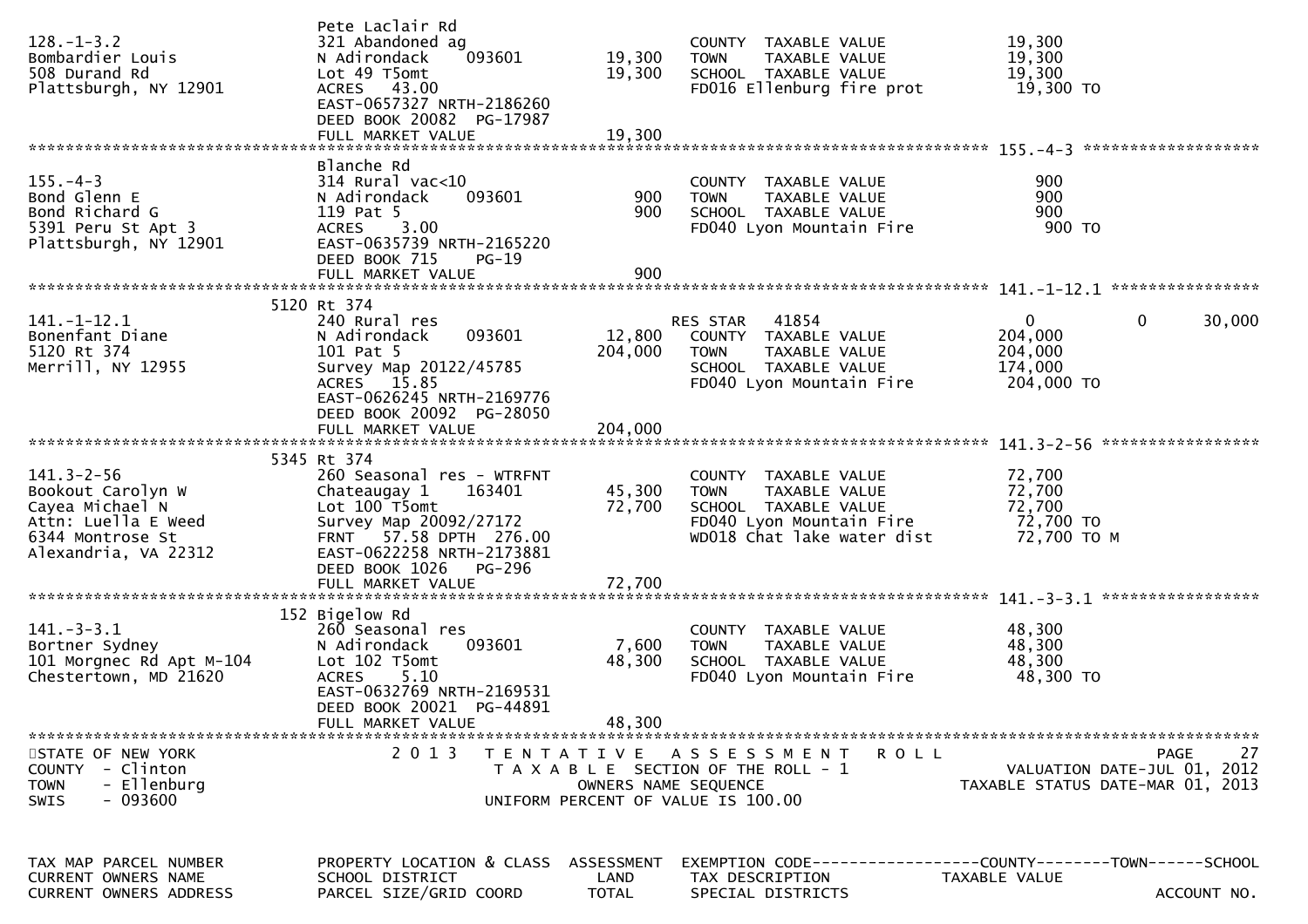| $129. - 1 - 2.2$<br>Bouchard Raymond<br>Bouchard Deborah<br>122 Armstrong Mountain Rd<br>Jeffersonville, VT 05464 | Trombley Rd<br>322 Rural vac>10<br>N Adirondack<br>093601<br>Lot $73/74$ Pat 5<br>ACRES 117.40<br>EAST-0659228 NRTH-2181952<br>DEED BOOK 20112 PG-42668                                                 | 28,600<br>28,600          | COUNTY TAXABLE VALUE<br>TAXABLE VALUE<br><b>TOWN</b><br>SCHOOL TAXABLE VALUE<br>FD016 Ellenburg fire prot                                  | 28,600<br>28,600<br>28,600<br>28,600 TO                   |                                                  |
|-------------------------------------------------------------------------------------------------------------------|---------------------------------------------------------------------------------------------------------------------------------------------------------------------------------------------------------|---------------------------|--------------------------------------------------------------------------------------------------------------------------------------------|-----------------------------------------------------------|--------------------------------------------------|
|                                                                                                                   |                                                                                                                                                                                                         |                           |                                                                                                                                            |                                                           |                                                  |
| $84. - 1 - 10.21$<br>Bourgoin Maureen<br>3630 Place Octave<br>Brossard QC, Canada J4Y2I8                          | 6838 Star Rd<br>312 Vac w/imprv<br>093601<br>N Adirondack<br>17 Pat 6<br>ACRES 20.30<br>EAST-0658262 NRTH-2207390<br>DEED BOOK 593<br>PG-1110                                                           | 14,300<br>16,000          | COUNTY TAXABLE VALUE<br>TAXABLE VALUE<br><b>TOWN</b><br>SCHOOL TAXABLE VALUE<br>FD016 Ellenburg fire prot                                  | 16,000<br>16,000<br>16,000<br>16,000 TO                   |                                                  |
|                                                                                                                   | FULL MARKET VALUE                                                                                                                                                                                       | 16,000                    |                                                                                                                                            |                                                           |                                                  |
| $86. - 1 - 5.22$<br>Bouvia Gloria<br>6062 Military Tpke<br>Ellenburg Depot, NY 12935                              | 6062 Military Tpke<br>210 1 Family Res<br>093601<br>N Adirondack<br>Lot 1 T6omt<br>1.80 BANK<br>080<br><b>ACRES</b><br>EAST-0675961 NRTH-2204868<br>DEED BOOK 681<br><b>PG-293</b><br>FULL MARKET VALUE | 5,100<br>62,000<br>62,000 | <b>RES STAR 41854</b><br>COUNTY TAXABLE VALUE<br><b>TOWN</b><br>TAXABLE VALUE<br>SCHOOL TAXABLE VALUE<br>FD016 Ellenburg fire prot         | $\overline{0}$<br>62,000<br>62,000<br>32,000<br>62,000 TO | $\mathbf 0$<br>30,000                            |
|                                                                                                                   |                                                                                                                                                                                                         |                           |                                                                                                                                            |                                                           |                                                  |
| $83 - 1 - 11$<br>Bouvia Thomas H<br>Bouvia Marie A<br>257 Brandy Brook Rd<br>Ellenburg Center, NY 12934           | 257 Brandy Brook Rd<br>210 1 Family Res<br>093601<br>N Adirondack<br>Lot 15 T6 Omt<br>ACRES 1.60<br>EAST-0648362 NRTH-2204452<br>DEED BOOK 837<br>PG-101<br>FULL MARKET VALUE                           | 5,400<br>65,800<br>65,800 | RES STAR 41854<br>COUNTY TAXABLE VALUE<br><b>TOWN</b><br>TAXABLE VALUE<br>SCHOOL TAXABLE VALUE<br>FD014 EllenCtr fire #15                  | $\overline{0}$<br>65,800<br>65,800<br>35,800<br>65,800 TO | $\overline{0}$<br>30,000                         |
|                                                                                                                   |                                                                                                                                                                                                         |                           |                                                                                                                                            |                                                           |                                                  |
| $112.-1-7.1$<br>Bouyea Mitchell<br>Bouyea Joanne<br>71 Colonial Rd<br>Stillwater, NY 12170                        | Spear Hill Rd<br>910 Priv forest<br>093601<br>N Adirondack<br>Lot 22 & 23 T5omt<br>ACRES 22.60<br>EAST-0625808 NRTH-2186749<br>DEED BOOK 946<br>PG-164                                                  | 15,900<br>15,900          | COUNTY TAXABLE VALUE<br><b>TOWN</b><br>TAXABLE VALUE<br>SCHOOL TAXABLE VALUE<br>FD016 Ellenburg fire prot                                  | 15,900<br>15,900<br>15,900<br>15,900 TO                   |                                                  |
|                                                                                                                   | FULL MARKET VALUE                                                                                                                                                                                       | 15,900                    |                                                                                                                                            |                                                           |                                                  |
| STATE OF NEW YORK<br>- Clinton<br><b>COUNTY</b><br>- Ellenburg<br><b>TOWN</b><br>- 093600<br><b>SWIS</b>          | 2 0 1 3                                                                                                                                                                                                 |                           | TENTATIVE ASSESSMENT<br><b>ROLL</b><br>T A X A B L E SECTION OF THE ROLL - 1<br>OWNERS NAME SEQUENCE<br>UNIFORM PERCENT OF VALUE IS 100.00 | TAXABLE STATUS DATE-MAR 01, 2013                          | 28<br><b>PAGE</b><br>VALUATION DATE-JUL 01, 2012 |
| TAX MAP PARCEL NUMBER<br>CURRENT OWNERS NAME<br><b>CURRENT OWNERS ADDRESS</b>                                     | PROPERTY LOCATION & CLASS ASSESSMENT<br>SCHOOL DISTRICT<br>PARCEL SIZE/GRID COORD                                                                                                                       | LAND<br><b>TOTAL</b>      | EXEMPTION CODE-----------------COUNTY-------TOWN------SCHOOL<br>TAX DESCRIPTION<br>SPECIAL DISTRICTS                                       | TAXABLE VALUE                                             | ACCOUNT NO.                                      |
|                                                                                                                   |                                                                                                                                                                                                         |                           |                                                                                                                                            |                                                           |                                                  |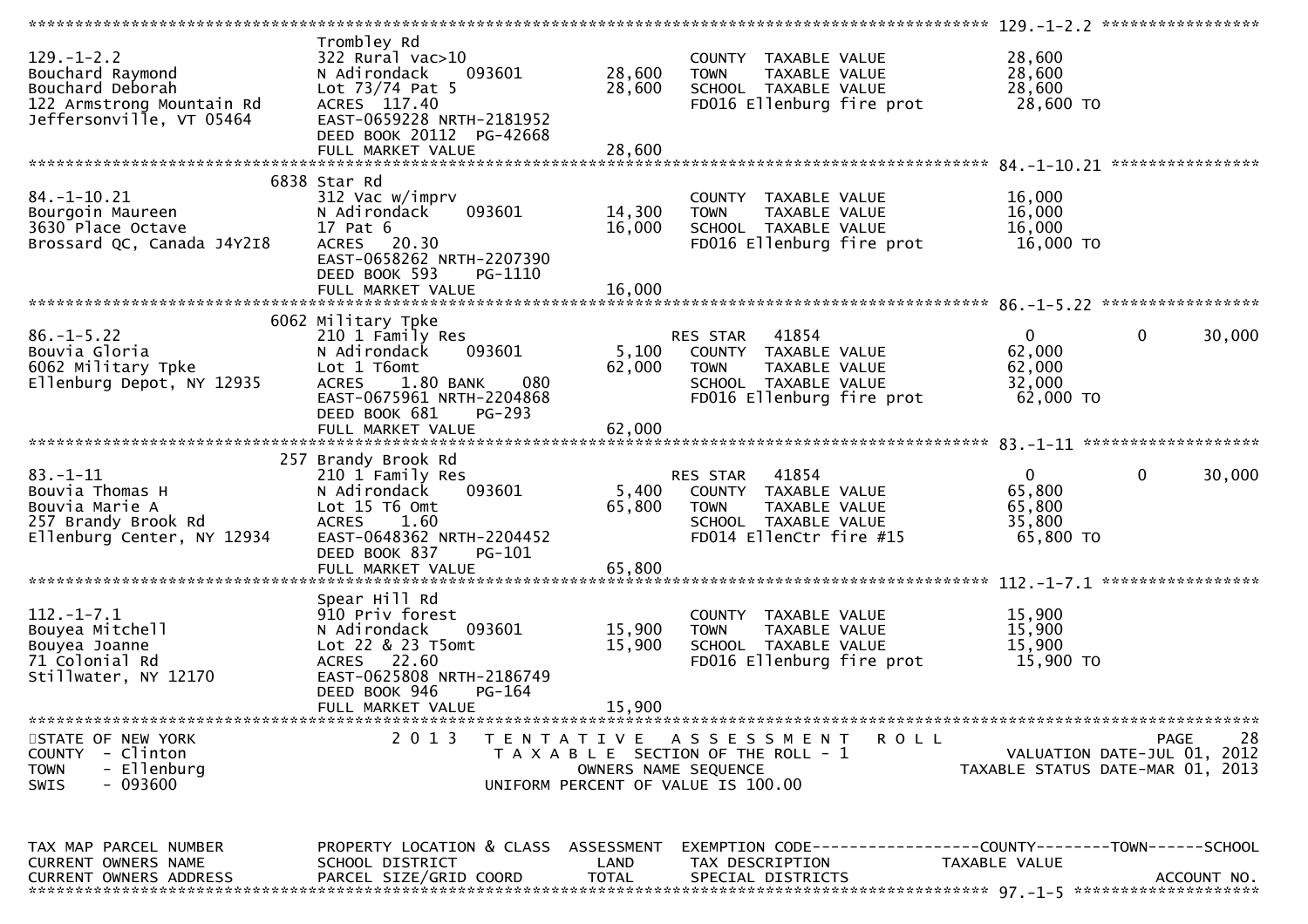| $97. - 1 - 5$<br>Boyea Paul<br>Boyea Christine<br>204 Harrigan Rd<br>Chateaugay, NY 12920                | 204 Harrigan Rd<br>241 Rural res&ag<br>093601<br>N Adirondack<br>Lot $10$ Pat $6$<br>ACRES 104.30<br>EAST-0624395 NRTH-2197148<br>DEED BOOK 569<br>PG-801<br>FULL MARKET VALUE                | 37,000<br>130,200<br>130,200 | RES STAR 41854<br>COUNTY TAXABLE VALUE<br>TAXABLE VALUE<br><b>TOWN</b><br>SCHOOL TAXABLE VALUE<br>FD016 Ellenburg fire prot            | 0<br>$\mathbf 0$<br>130,200<br>130,200<br>100,200<br>130,200 TO         | 30,000      |
|----------------------------------------------------------------------------------------------------------|-----------------------------------------------------------------------------------------------------------------------------------------------------------------------------------------------|------------------------------|----------------------------------------------------------------------------------------------------------------------------------------|-------------------------------------------------------------------------|-------------|
| $141.3 - 3 - 3.1$<br>Boyea Ronald H<br>Boyea Helen S<br>PO Box 279<br>Chateaugay, NY 12933               | 34 Hansen Way<br>260 Seasonal res - WTRFNT<br>N Adirondack<br>093601<br>Lot 100 T50mt<br>FRNT 84.00 DPTH 220.00<br>EAST-0624582 NRTH-2169755<br>DEED BOOK 20051 PG-79592<br>FULL MARKET VALUE | 84,800<br>119,000<br>119,000 | COUNTY TAXABLE VALUE<br><b>TOWN</b><br>TAXABLE VALUE<br>SCHOOL TAXABLE VALUE<br>FD040 Lyon Mountain Fire<br>WD018 Chat lake water dist | 119,000<br>119,000<br>119,000<br>119,000 TO<br>119,000 ТО М             |             |
| $71.3 - 3 - 3$<br>Boyle Sean P<br>Turner Sonya A<br>1455 Valiquette<br>Verdun QC, Canada H4H2E8          | Lake Roxanne Rd<br>$312$ Vac w/imprv - WTRFNT<br>N Adirondack<br>093601<br>Lot <sub>3</sub><br>FRNT 103.69 DPTH 203.00<br>EAST-0673151 NRTH-2211240<br>DEED BOOK 20011 PG-31218               | 13,500<br>17,000             | COUNTY TAXABLE VALUE<br>TAXABLE VALUE<br><b>TOWN</b><br>SCHOOL TAXABLE VALUE<br>FD002 EllenDpt fire 21<br>LT011 Ellenburg Light 21     | 17,000<br>17,000<br>17,000<br>17,000 TO<br>17,000 TO                    |             |
| $155. - 3 - 3$<br>Bracey Kimberly<br>Perry Gregory<br>1307 Rt 22B<br>Morrisonville, NY 12962             | Rt 374<br>311 Res vac land<br>093601<br>N Adirondack<br>119 Pat 5<br>FRNT 150.00 DPTH 150.00<br>EAST-0630303 NRTH-2163949<br>DEED BOOK 20082 PG-19767<br>FULL MARKET VALUE                    | 4,300<br>4,300<br>4,300      | COUNTY TAXABLE VALUE<br><b>TOWN</b><br>TAXABLE VALUE<br>SCHOOL TAXABLE VALUE<br>FD040 Lyon Mountain Fire                               | 4,300<br>4,300<br>4,300<br>4,300 TO                                     |             |
| $85.1 - 1 - 14$<br>Bradford Stephen A<br>Bradford Linda L<br>733 Mason St<br>Morrisonville, NY 12962     | 6610 Military Tpke<br>210 1 Family Res<br>N Adirondack<br>093601<br>10 Pat 5<br>FRNT 90.00 DPTH 297.00<br>EAST-0663216 NRTH-2208143<br>DEED BOOK 20072 PG-5501<br>FULL MARKET VALUE           | 8,600<br>44,900<br>44,900    | COUNTY TAXABLE VALUE<br>TAXABLE VALUE<br><b>TOWN</b><br>SCHOOL TAXABLE VALUE<br>FD016 Ellenburg fire prot<br>LT012 Ellenburg Light 5   | 44,900<br>44,900<br>44,900<br>4,490 TO<br>44,900 TO                     |             |
| STATE OF NEW YORK<br>- Clinton<br><b>COUNTY</b><br>- Ellenburg<br><b>TOWN</b><br>- 093600<br><b>SWIS</b> | 2 0 1 3                                                                                                                                                                                       | OWNERS NAME SEQUENCE         | TENTATIVE ASSESSMENT<br>ROLL<br>T A X A B L E SECTION OF THE ROLL - 1<br>UNIFORM PERCENT OF VALUE IS 100.00                            | PAGE<br>VALUATION DATE-JUL 01, 2012<br>TAXABLE STATUS DATE-MAR 01, 2013 | 29          |
| TAX MAP PARCEL NUMBER<br><b>CURRENT OWNERS NAME</b><br><b>CURRENT OWNERS ADDRESS</b>                     | PROPERTY LOCATION & CLASS ASSESSMENT<br>SCHOOL DISTRICT<br>PARCEL SIZE/GRID COORD<br>2149 Bradley Pond Rd                                                                                     | LAND<br><b>TOTAL</b>         | EXEMPTION CODE-----------------COUNTY-------TOWN-----SCHOOL<br>TAX DESCRIPTION<br>SPECIAL DISTRICTS                                    | TAXABLE VALUE                                                           | ACCOUNT NO. |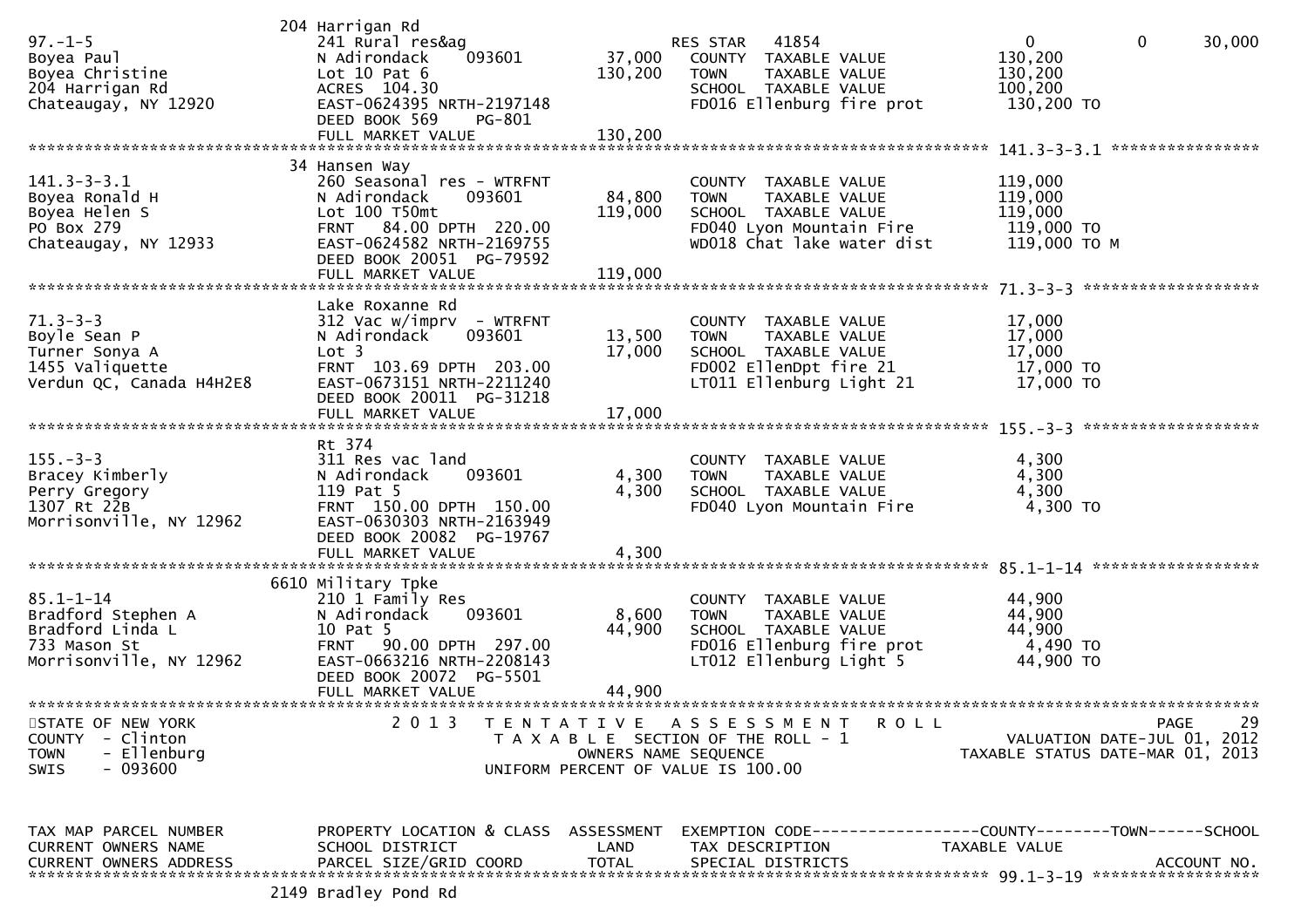| $99.1 - 3 - 19$<br>Bradford Stephen A<br>Bradford Linda L<br>733 Mason St<br>Morrisonville, NY 12962     | 210 1 Family Res<br>093601<br>N Adirondack<br>11 Pat 5<br>FRNT 60.00 DPTH 165.00<br>EAST-0649593 NRTH-2198160<br>DEED BOOK 20031 PG-64998                                                         | 3,100<br>48,800           | COUNTY TAXABLE VALUE<br>TAXABLE VALUE<br><b>TOWN</b><br>SCHOOL TAXABLE VALUE<br>FD014 EllenCtr fire #15<br>LT010 Ellenburg Light 15                             | 48,800<br>48,800<br>48,800<br>48,800 TO<br>48,800 TO                 |                        |
|----------------------------------------------------------------------------------------------------------|---------------------------------------------------------------------------------------------------------------------------------------------------------------------------------------------------|---------------------------|-----------------------------------------------------------------------------------------------------------------------------------------------------------------|----------------------------------------------------------------------|------------------------|
|                                                                                                          | FULL MARKET VALUE                                                                                                                                                                                 | 48,800                    |                                                                                                                                                                 |                                                                      |                        |
| $99.1 - 1 - 28$<br>Brady Barbara A<br>3429 Moultree Pl<br>Nottingham, MD 21236-3111                      | 22 West Hill Rd<br>210 1 Family Res<br>093601<br>N Adirondack<br>11 Pat 5<br><b>FRNT</b><br>35.00 DPTH 239.00<br>EAST-0648877 NRTH-2198643<br>DEED BOOK 707<br><b>PG-225</b><br>FULL MARKET VALUE | 2,100<br>43,700<br>43,700 | 41854<br><b>RES STAR</b><br>COUNTY TAXABLE VALUE<br><b>TOWN</b><br>TAXABLE VALUE<br>SCHOOL TAXABLE VALUE<br>FD014 EllenCtr fire #15<br>LT010 Ellenburg Light 15 | $\mathbf{0}$<br>43,700<br>43,700<br>13,700<br>43,700 TO<br>43,700 TO | $\mathbf{0}$<br>30,000 |
|                                                                                                          | 4887 Rt 374                                                                                                                                                                                       |                           |                                                                                                                                                                 |                                                                      |                        |
| $155.3 - 2 - 4$<br>Brand Theodore R<br>Brand Margaret O<br>8395 S Main St<br>Evans Mills, NY 13637       | 260 Seasonal res - WTRFNT<br>N Adirondack<br>093601<br>120 Pat 5<br>ACRES 3.00<br>EAST-0627288 NRTH-2164424<br>DEED BOOK 971<br>$PG-7$                                                            | 124,900<br>161,000        | COUNTY TAXABLE VALUE<br>TAXABLE VALUE<br><b>TOWN</b><br>SCHOOL TAXABLE VALUE<br>FD016 Ellenburg fire prot<br>WD018 Chat lake water dist                         | 161,000<br>161,000<br>161,000<br>161,000 TO<br>159,937 ТО М          |                        |
|                                                                                                          | FULL MARKET VALUE                                                                                                                                                                                 | 161,000                   |                                                                                                                                                                 |                                                                      |                        |
| $85.1 - 1 - 39$<br>Brandon Christopher<br>6 Yarmouth St<br>Boston, MA 02116                              | Military Tpke<br>311 Res vac land<br>093601<br>N Adirondack<br>$.50 - A$<br><b>FRNT</b><br>58.00 DPTH 190.00<br>EAST-0663486 NRTH-2207862<br>DEED BOOK 543<br>PG-194<br>FULL MARKET VALUE         | 3,200<br>3,200<br>3,200   | COUNTY TAXABLE VALUE<br>TAXABLE VALUE<br><b>TOWN</b><br>SCHOOL TAXABLE VALUE<br>FD016 Ellenburg fire prot<br>LT012 Ellenburg Light 5                            | 3,200<br>3,200<br>3,200<br>3,200 TO<br>3,200 TO                      |                        |
|                                                                                                          | 117 Brandy Brook Rd                                                                                                                                                                               |                           |                                                                                                                                                                 |                                                                      |                        |
| $83. - 1 - 15.4$<br>Brassard Matthew W<br>Brassard Tricia L<br>PO Box 63<br>Ellenburg Center, NY 12934   | 210 1 Family Res<br>093601<br>N Adirondack<br>Lot 6 T6omt<br>FRNT 246.00 DPTH 166.00<br>080<br><b>BANK</b><br>EAST-0648919 NRTH-2201115<br>DEED BOOK 1038<br>PG-273<br>FULL MARKET VALUE          | 4,900<br>62,000<br>62,000 | 41854<br>RES STAR<br>COUNTY TAXABLE VALUE<br><b>TOWN</b><br>TAXABLE VALUE<br>SCHOOL TAXABLE VALUE<br>FD014 EllenCtr fire #15                                    | $\overline{0}$<br>62,000<br>62,000<br>32,000<br>62,000 TO            | $\mathbf 0$<br>30,000  |
|                                                                                                          |                                                                                                                                                                                                   |                           |                                                                                                                                                                 |                                                                      |                        |
| STATE OF NEW YORK<br><b>COUNTY</b><br>- Clinton<br><b>TOWN</b><br>- Ellenburg<br>- 093600<br><b>SWIS</b> | 2013                                                                                                                                                                                              | OWNERS NAME SEQUENCE      | TENTATIVE ASSESSMENT<br>R O L L<br>T A X A B L E SECTION OF THE ROLL - 1<br>UNIFORM PERCENT OF VALUE IS 100.00                                                  | VALUATION DATE-JUL 01, 2012<br>TAXABLE STATUS DATE-MAR 01, 2013      | 30<br>PAGE             |
| TAX MAP PARCEL NUMBER<br>CURRENT OWNERS NAME<br><b>CURRENT OWNERS ADDRESS</b>                            | PROPERTY LOCATION & CLASS ASSESSMENT<br>SCHOOL DISTRICT<br>PARCEL SIZE/GRID COORD<br>6/8 Spruce Way                                                                                               | LAND<br><b>TOTAL</b>      | EXEMPTION CODE-----------------COUNTY-------TOWN------SCHOOL<br>TAX DESCRIPTION<br>SPECIAL DISTRICTS<br>85 PCT OF VALUE USED FOR EXEMPTION PURPOSES             | TAXABLE VALUE                                                        | ACCOUNT NO.            |
|                                                                                                          |                                                                                                                                                                                                   |                           |                                                                                                                                                                 |                                                                      |                        |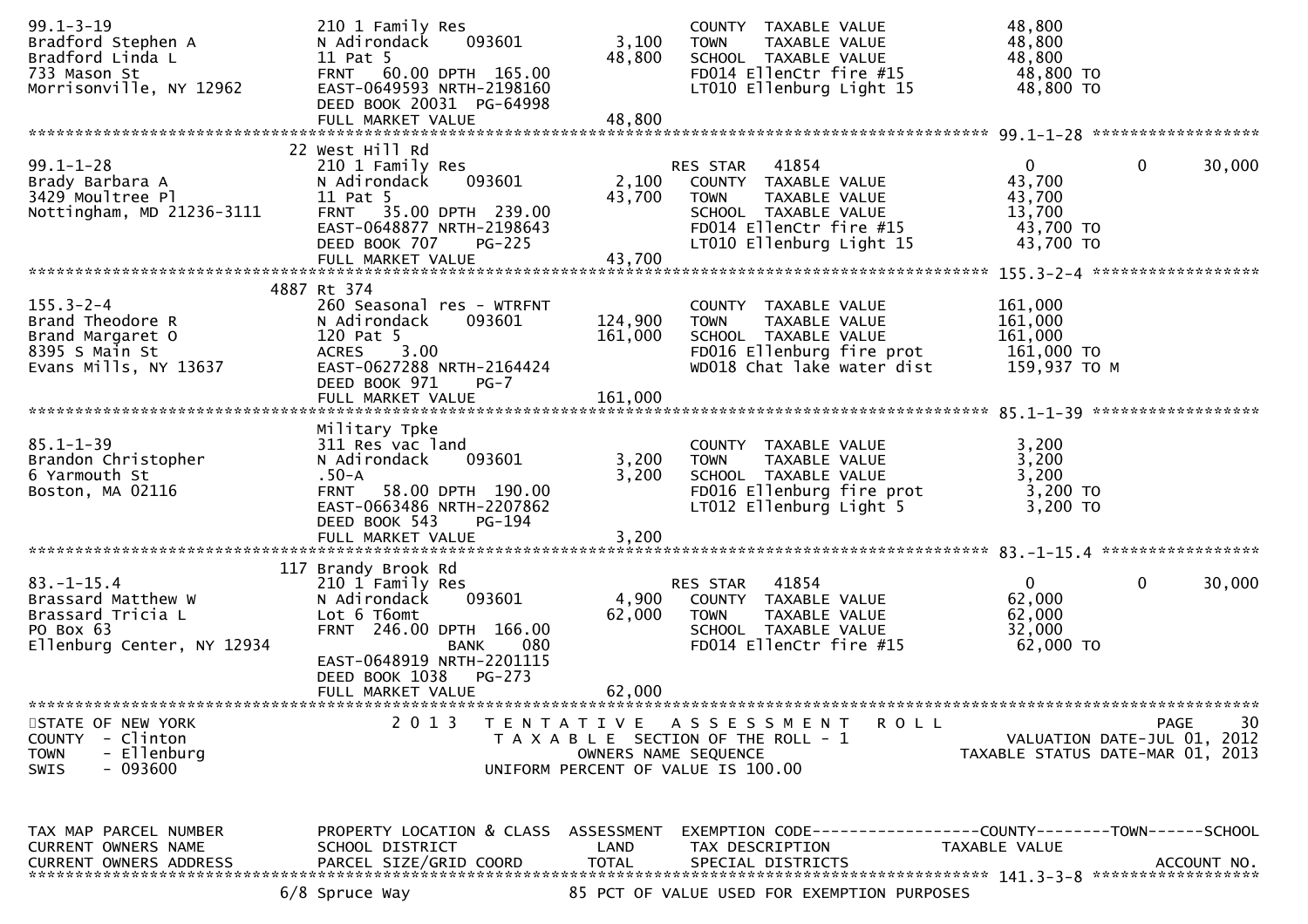| $141.3 - 3 - 8$<br>Brewster Bruce<br>Brewster Florence N<br>6 Spruce Way<br>Chateaugay, NY 12920           | 280 Res Multiple - WTRFNT<br>093601<br>N Adirondack<br>Lot 101 T5 Omt<br>ACRES 5.50 BANK<br>080<br>EAST-0623663 NRTH-2170332<br>DEED BOOK 980<br>PG-73                  | 210,000              | WARNONALL 41121<br>41834<br>151,900 SR STAR<br>COUNTY TAXABLE VALUE<br>TAXABLE VALUE<br><b>TOWN</b><br>SCHOOL TAXABLE VALUE<br>FD040 Lyon Mountain Fire | 26,775<br>$\overline{0}$<br>183,225<br>183,225<br>146,700<br>210,000 TO | 26,775<br>$\Omega$<br>63,300<br>0                                             |
|------------------------------------------------------------------------------------------------------------|-------------------------------------------------------------------------------------------------------------------------------------------------------------------------|----------------------|---------------------------------------------------------------------------------------------------------------------------------------------------------|-------------------------------------------------------------------------|-------------------------------------------------------------------------------|
|                                                                                                            |                                                                                                                                                                         |                      |                                                                                                                                                         |                                                                         |                                                                               |
| $141.3 - 2 - 35$<br>Brewster Robert L<br>Brewster Maureen<br>49 Pratt St<br>Rouses Point, NY 12979         | 5255 Rt 374<br>260 Seasonal res - WTRFNT<br>N Adirondack<br>093601<br>Lot 100 Pat 5<br>FRNT 100.00 DPTH 150.00<br>EAST-0623687 NRTH-2172244<br>DEED BOOK 20021 PG-38447 | 90,000<br>128,000    | COUNTY TAXABLE VALUE<br><b>TOWN</b><br>TAXABLE VALUE<br>SCHOOL TAXABLE VALUE<br>FD040 Lyon Mountain Fire<br>WD018 Chat lake water dist                  | 128,000<br>128,000<br>128,000<br>128,000 TO<br>128,000 ТО М             |                                                                               |
|                                                                                                            | 7942 Star Rd                                                                                                                                                            |                      |                                                                                                                                                         |                                                                         |                                                                               |
| $82 - 1 - 15$<br>Brior Keith<br>Brior Vicki<br>7942 Star Rd Rt 190<br>Ellenburg Center, NY 12934           | 112 Dairy farm<br>093601<br>N Adirondack<br>$9$ Pat $6$<br>ACRES 48.50<br>EAST-0631831 NRTH-2203116                                                                     |                      | AGRI DISTR 41720<br>31,600 RES STAR<br>41854<br>170,000 483A EX<br>42100<br>COUNTY TAXABLE VALUE<br><b>TOWN</b><br>TAXABLE VALUE                        | 11,327<br>$\bf{0}$<br>12,750<br>145,923<br>145,923                      | 11,327<br>11,327<br>30,000<br>$\bf{0}$<br>12,750<br>12,750                    |
| MAY BE SUBJECT TO PAYMENT<br>UNDER AGDIST LAW TIL 2017                                                     | DEED BOOK 20031 PG-62482<br>FULL MARKET VALUE                                                                                                                           | 170,000              | SCHOOL TAXABLE VALUE<br>FD016 Ellenburg fire prot<br>12,750 EX                                                                                          | 115,923<br>157,250 TO                                                   |                                                                               |
| $97. - 1 - 8$<br>Brior Keith<br>7942 Star Rd Rt 190<br>Ellenburg Center, NY 12934                          | Star Rd<br>105 Vac farmland<br>N Adirondack<br>093601<br>$9$ Pat $6$<br>ACRES 98.60<br>EAST-0630675 NRTH-2200633                                                        | 52,300<br>52,300     | AGRI DISTR 41720<br>COUNTY TAXABLE VALUE<br><b>TOWN</b><br>TAXABLE VALUE<br>SCHOOL TAXABLE VALUE<br>FD016 Ellenburg fire prot                           | $\mathbf{0}$<br>52,300<br>52,300<br>52,300<br>52,300 TO                 | $\mathbf 0$<br>$\overline{0}$                                                 |
| MAY BE SUBJECT TO PAYMENT                                                                                  | DEED BOOK 98001 PG-02235                                                                                                                                                |                      |                                                                                                                                                         |                                                                         |                                                                               |
| $97. - 1 - 10.2$<br>Brior Keith<br>Brior Vicki<br>7942 Star Rd Rt 190<br>Ellenburg Center, NY 12934        | Tacey Rd<br>105 Vac farmland<br>N Adirondack<br>093601<br>Lot $8 \& 9 \t{T6}$<br>ACRES 100.50<br>EAST-0630436 NRTH-2199375<br>DEED BOOK 20031 PG-62482                  | 61,200<br>61,200     | AGRI DISTR 41720<br>COUNTY TAXABLE VALUE<br><b>TOWN</b><br>TAXABLE VALUE<br>SCHOOL TAXABLE VALUE<br>FD016 Ellenburg fire prot                           | 9,811<br>51,389<br>51,389<br>51,389<br>61,200 TO                        | 9,811<br>9,811                                                                |
| MAY BE SUBJECT TO PAYMENT<br>UNDER AGDIST LAW TIL 2017                                                     | FULL MARKET VALUE                                                                                                                                                       | 61,200               |                                                                                                                                                         |                                                                         |                                                                               |
| STATE OF NEW YORK<br>- Clinton<br><b>COUNTY</b><br><b>TOWN</b><br>- Ellenburg<br>$-093600$<br><b>SWIS</b>  | 2 0 1 3<br>T E N T A T I V E                                                                                                                                            |                      | A S S E S S M E N T<br>ROLL<br>T A X A B L E SECTION OF THE ROLL - 1<br>OWNERS NAME SEQUENCE<br>UNIFORM PERCENT OF VALUE IS 100.00                      |                                                                         | 31<br>PAGE<br>VALUATION DATE-JUL 01, 2012<br>TAXABLE STATUS DATE-MAR 01, 2013 |
| TAX MAP PARCEL NUMBER<br>CURRENT OWNERS NAME<br><b>CURRENT OWNERS ADDRESS</b><br>************************* | PROPERTY LOCATION & CLASS ASSESSMENT<br>SCHOOL DISTRICT<br>PARCEL SIZE/GRID COORD                                                                                       | LAND<br><b>TOTAL</b> | EXEMPTION CODE----<br>TAX DESCRIPTION<br>SPECIAL DISTRICTS                                                                                              | -------------COUNTY--------TOWN------SCHOOL<br>TAXABLE VALUE            | ACCOUNT NO.                                                                   |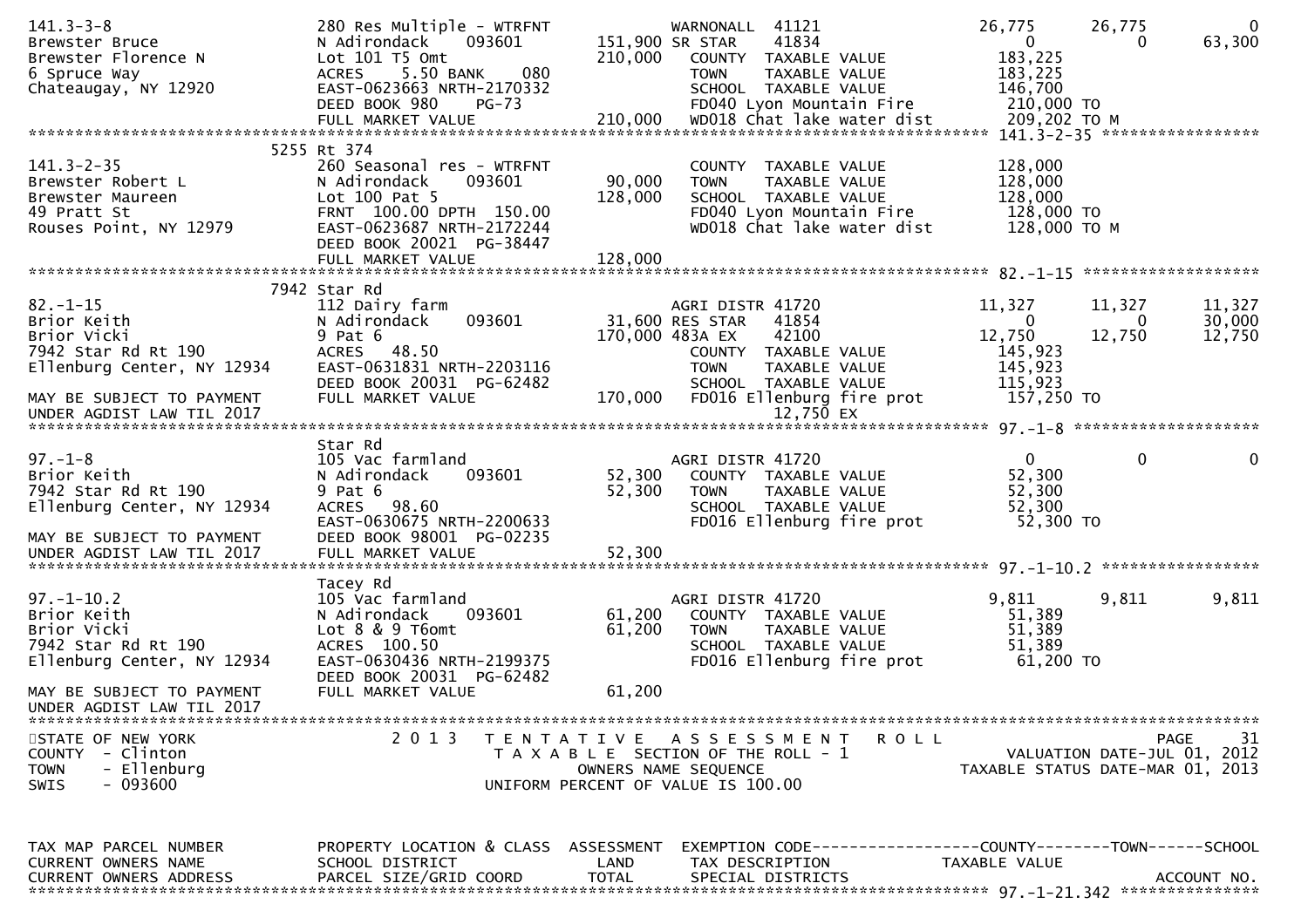| $97. - 1 - 21.342$<br>Brior Keith R<br>Brior Vicki L<br>7942 Star Rt 190<br>Ellenburg Center, NY 12934      | West Hill Rd<br>105 Vac farmland<br>093601<br>N Adirondack<br>Lot 17 T5omt<br>ACRES 104.80<br>EAST-0631781 NRTH-2195061<br>DEED BOOK 20021 PG-49205<br>FULL MARKET VALUE | 43,100<br>43,100<br>43,100 | COUNTY TAXABLE VALUE<br><b>TOWN</b><br>TAXABLE VALUE<br>SCHOOL TAXABLE VALUE<br>FD016 Ellenburg fire prot                                                   | 43,100<br>43,100<br>43,100<br>43,100 TO                                                      |
|-------------------------------------------------------------------------------------------------------------|--------------------------------------------------------------------------------------------------------------------------------------------------------------------------|----------------------------|-------------------------------------------------------------------------------------------------------------------------------------------------------------|----------------------------------------------------------------------------------------------|
|                                                                                                             |                                                                                                                                                                          |                            |                                                                                                                                                             |                                                                                              |
| $97. - 1 - 21.343$<br>Brior Keith R<br>Brior Vicki L<br>7942 Star Rt 190<br>Ellenburg Center, NY 12934      | West Hill Rd<br>105 Vac farmland<br>N Adirondack<br>093601<br>Lot 18 & 23 T50mt<br>ACRES 123.00<br>EAST-0629035 NRTH-2192270<br>DEED BOOK 20021 PG-49205                 | 62,500<br>62,500           | COUNTY TAXABLE VALUE<br><b>TOWN</b><br>TAXABLE VALUE<br>SCHOOL TAXABLE VALUE<br>FD016 Ellenburg fire prot                                                   | 62,500<br>62,500<br>62,500<br>62,500 TO                                                      |
|                                                                                                             | FULL MARKET VALUE                                                                                                                                                        | 62,500                     |                                                                                                                                                             |                                                                                              |
| $85. - 1 - 14$<br>Broderick Scot F<br>Broderick Lorraine P<br>226 Dickson Point Rd<br>Plattsburgh, NY 12901 | Star Rd<br>$314$ Rural vac<10<br>N Adirondack<br>093601<br>Lot 17&18 Omt #6<br>FRNT 210.00 DPTH 198.00<br>EAST-0659783 NRTH-2206348<br>DEED BOOK 899<br>PG-165           | 5,000<br>5,000             | COUNTY TAXABLE VALUE<br>TAXABLE VALUE<br><b>TOWN</b><br>SCHOOL TAXABLE VALUE<br>FD016 Ellenburg fire prot                                                   | 5,000<br>5,000<br>5,000<br>5,000 TO                                                          |
|                                                                                                             | FULL MARKET VALUE                                                                                                                                                        | 5,000                      |                                                                                                                                                             |                                                                                              |
|                                                                                                             |                                                                                                                                                                          |                            |                                                                                                                                                             |                                                                                              |
| $155.1 - 2 - 28.1$<br>Brooks James L<br>5057 Rt 374<br>Merrill, NY 12955                                    | 5057 Rt 374<br>280 Res Multiple - WTRFNT<br>N Adirondack<br>093601<br>101 Pat 5<br>FRNT 190.00 DPTH 200.00<br>080<br>BANK<br>EAST-0626109 NRTH-2168121                   | 120,200<br>232,000         | 41854<br>RES STAR<br>COUNTY TAXABLE VALUE<br><b>TOWN</b><br>TAXABLE VALUE<br>SCHOOL TAXABLE VALUE<br>FD040 Lyon Mountain Fire<br>WD018 Chat lake water dist | 0<br>$\mathbf{0}$<br>30,000<br>232,000<br>232,000<br>202,000<br>232,000 TO<br>232,000 TO M   |
|                                                                                                             | DEED BOOK 20021 PG-48903                                                                                                                                                 |                            |                                                                                                                                                             |                                                                                              |
|                                                                                                             |                                                                                                                                                                          |                            |                                                                                                                                                             |                                                                                              |
| $141.3 - 2 - 46$<br>Brooks Life Estate Donald<br>Kirouac Laurie<br>10 Lyttle Ln<br>Greenwich, NY 12834      | 15 Brooks Way<br>260 Seasonal res - WTRFNT<br>Chateaugay 1<br>163401<br>Lot 100 T5omt<br>FRNT 70.00 DPTH 190.00<br>EAST-0623144 NRTH-2172899<br>DEED BOOK 641<br>PG-993  | 69,200<br>98,500           | COUNTY TAXABLE VALUE<br><b>TOWN</b><br>TAXABLE VALUE<br>SCHOOL TAXABLE VALUE<br>FD040 Lyon Mountain Fire<br>WD018 Chat lake water dist                      | 98,500<br>98,500<br>98,500<br>98,500 TO<br>98,500 TO M                                       |
|                                                                                                             | FULL MARKET VALUE                                                                                                                                                        | 98,500                     |                                                                                                                                                             |                                                                                              |
| STATE OF NEW YORK<br>COUNTY<br>- Clinton<br>- Ellenburg<br><b>TOWN</b><br>$-093600$<br>SWIS                 | 2 0 1 3                                                                                                                                                                  | OWNERS NAME SEQUENCE       | TENTATIVE ASSESSMENT<br>R O L L<br>T A X A B L E SECTION OF THE ROLL - 1<br>UNIFORM PERCENT OF VALUE IS 100.00                                              | 32<br><b>PAGE</b><br>VALUATION DATE-JUL 01, 2012<br>TAXABLE STATUS DATE-MAR 01, 2013         |
| TAX MAP PARCEL NUMBER<br>CURRENT OWNERS NAME<br><b>CURRENT OWNERS ADDRESS</b>                               | PROPERTY LOCATION & CLASS ASSESSMENT<br>SCHOOL DISTRICT<br>PARCEL SIZE/GRID COORD                                                                                        | LAND<br><b>TOTAL</b>       | TAX DESCRIPTION<br>SPECIAL DISTRICTS                                                                                                                        | EXEMPTION CODE-----------------COUNTY-------TOWN------SCHOOL<br>TAXABLE VALUE<br>ACCOUNT NO. |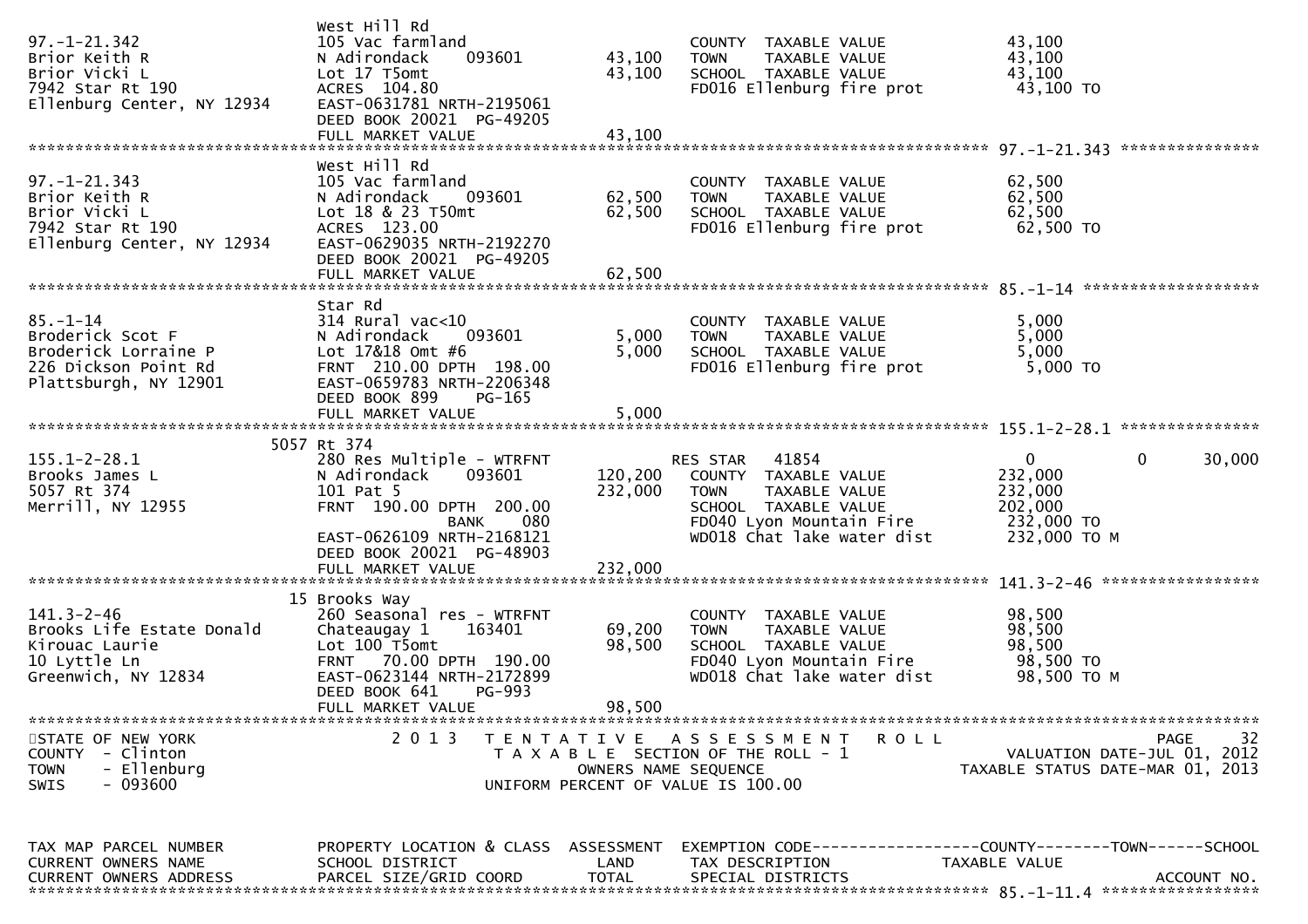| $85. - 1 - 11.4$<br>Brooks Sara Ann<br>Brooks Christopher G<br>PO Box 75<br>Ellenburg, NY 12933             | 42 Ellenburg Center Rd<br>210 1 Family Res<br>N Adirondack<br>093601<br>Lot 3 T6 OMT<br>2.00 BANK<br>320<br><b>ACRES</b><br>EAST-0661028 NRTH-2205909<br>DEED BOOK 20031 PG-61477<br>FULL MARKET VALUE | 5,500<br>121,100<br>121,100        | 41854<br>RES STAR<br>COUNTY TAXABLE VALUE<br>TAXABLE VALUE<br><b>TOWN</b><br>SCHOOL TAXABLE VALUE<br>FD016 Ellenburg fire prot                          | $\mathbf 0$<br>121,100<br>121,100<br>91,100<br>121,100 TO            | $\mathbf 0$<br>30,000                                                         |
|-------------------------------------------------------------------------------------------------------------|--------------------------------------------------------------------------------------------------------------------------------------------------------------------------------------------------------|------------------------------------|---------------------------------------------------------------------------------------------------------------------------------------------------------|----------------------------------------------------------------------|-------------------------------------------------------------------------------|
| $98. - 1 - 8.3$<br>Brossoit Alcide<br>257 Rue du Zou Ave<br>Salaberry de Valleyfield PQ<br>J6T5M4           | West Hill Rd<br>321 Abandoned ag<br>093601<br>N Adirondack<br>Lot 6 T6OMT<br>Lot 11 T5OMT<br>ACRES 39.20<br>EAST-0646891 NRTH-2198996<br>DEED BOOK 20041 PG-77910<br>FULL MARKET VALUE                 | 18,800<br>18,800<br>18,800         | COUNTY TAXABLE VALUE<br>TAXABLE VALUE<br><b>TOWN</b><br>SCHOOL TAXABLE VALUE<br>FD014 EllenCtr fire #15<br>LT010 Ellenburg Light 15                     | 18,800<br>18,800<br>18,800<br>18,800 TO<br>18,800 TO                 |                                                                               |
| $155.4 - 1 - 29$<br>Brothers Martin L<br>Brothers Tina M<br>8133 Rt 22<br>West Chazy, NY 12992              | 43 Blanche Rd<br>260 Seasonal res<br>N Adirondack<br>093601<br>119 Pat 5<br>FRNT 83.00 DPTH 124.00<br>EAST-0632584 NRTH-2162296<br>DEED BOOK 20061 PG-97733<br>FULL MARKET VALUE                       | 3,200<br>13,100<br>13,100          | COUNTY TAXABLE VALUE<br>TAXABLE VALUE<br><b>TOWN</b><br>SCHOOL TAXABLE VALUE<br>FD040 Lyon Mountain Fire                                                | 13,100<br>13,100<br>13,100<br>$13,100$ TO                            |                                                                               |
| $155.3 - 3 - 4$<br>Brown - Jordan Cynthia<br>McGregor Bruce Jr<br>55 Magnolia Cir<br>Ravena, NY 12143       | 41 Holtzman Way<br>260 Seasonal res - WTRFNT<br>N Adirondack<br>093601<br>116 Pat 5<br>FRNT 110.00 DPTH 275.00<br>EAST-0630268 NRTH-2162082<br>DEED BOOK 20102 PG-36066<br>FULL MARKET VALUE           | 126,200<br>153,000<br>153,000      | COUNTY TAXABLE VALUE<br>TAXABLE VALUE<br><b>TOWN</b><br>SCHOOL TAXABLE VALUE<br>FD040 Lyon Mountain Fire<br>WD018 Chat lake water dist                  | 153,000<br>153,000<br>153,000<br>153,000 TO<br>153,000 ТО М          |                                                                               |
| $71.3 - 2 - 31$<br>Brown Nicole M<br>2183 Plank Rd<br>Ellenburg Depot, NY 12935-0139 FRNT 82.50 DPTH 173.00 | 2183 Plank Rd<br>210 1 Family Res<br>N Adirondack<br>093601<br>20 Pat 6<br>080<br><b>BANK</b><br>EAST-0675265 NRTH-2213224<br>DEED BOOK 20112 PG-38156<br>FULL MARKET VALUE                            | 3,800<br>61,400<br>61,400          | 41854<br>RES STAR<br>COUNTY TAXABLE VALUE<br><b>TOWN</b><br>TAXABLE VALUE<br>SCHOOL TAXABLE VALUE<br>FD002 EllenDpt fire 21<br>LT011 Ellenburg Light 21 | $\mathbf{0}$<br>61,400<br>61,400<br>31,400<br>61,400 TO<br>61,400 TO | 0<br>30,000                                                                   |
| STATE OF NEW YORK<br>COUNTY - Clinton<br>- Ellenburg<br><b>TOWN</b><br>- 093600<br>SWIS                     |                                                                                                                                                                                                        |                                    | 2013 TENTATIVE ASSESSMENT<br><b>ROLL</b><br>T A X A B L E SECTION OF THE ROLL - 1<br>OWNERS NAME SEQUENCE<br>UNIFORM PERCENT OF VALUE IS 100.00         |                                                                      | 33<br>PAGE<br>VALUATION DATE-JUL 01, 2012<br>TAXABLE STATUS DATE-MAR 01, 2013 |
| TAX MAP PARCEL NUMBER<br>CURRENT OWNERS NAME<br>CURRENT OWNERS ADDRESS                                      | PROPERTY LOCATION & CLASS<br>SCHOOL DISTRICT<br>PARCEL SIZE/GRID COORD                                                                                                                                 | ASSESSMENT<br>LAND<br><b>TOTAL</b> | EXEMPTION CODE-----------------COUNTY-------TOWN------SCHOOL<br>TAX DESCRIPTION<br>SPECIAL DISTRICTS                                                    | TAXABLE VALUE                                                        | ACCOUNT NO.                                                                   |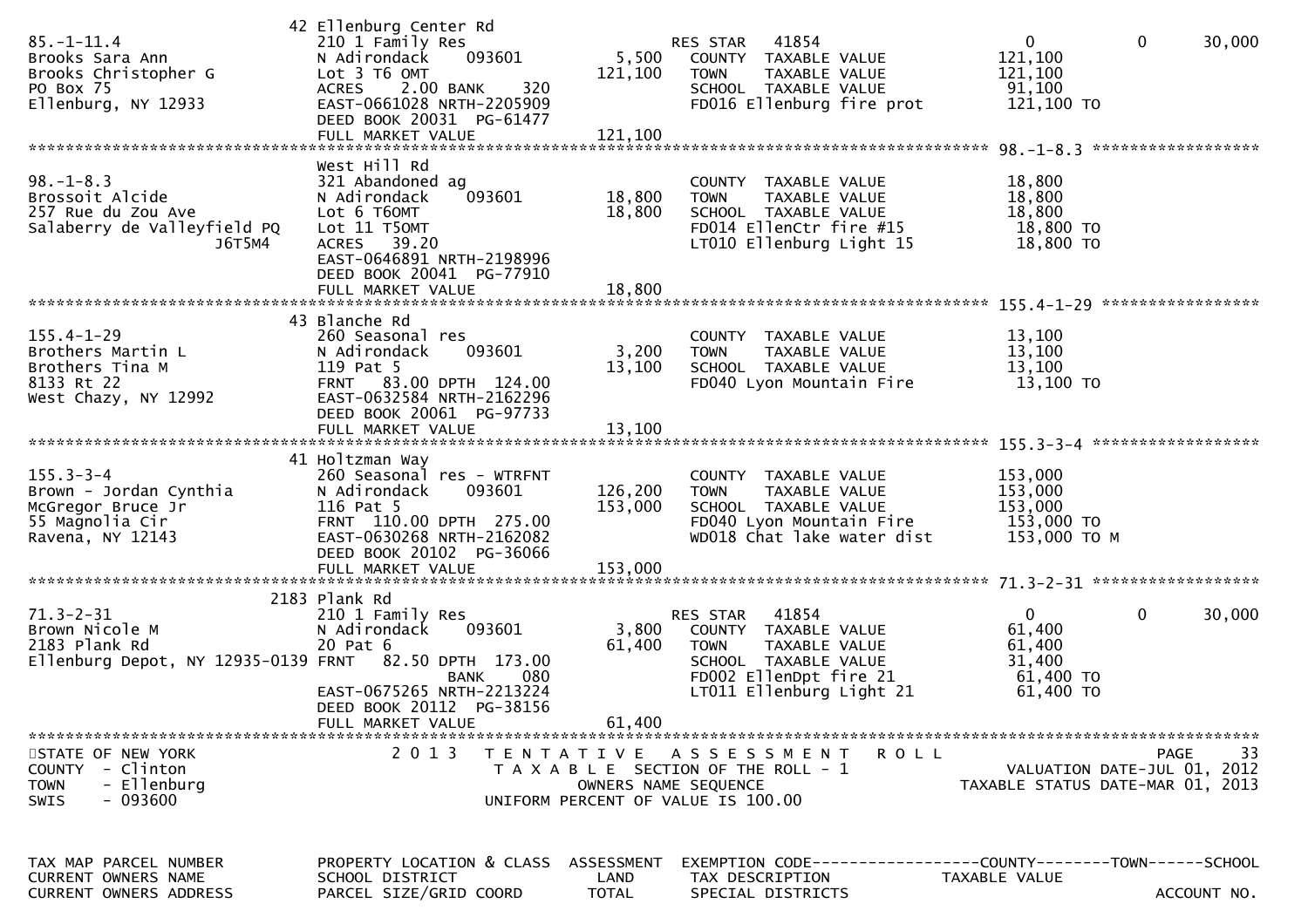| $141.3 - 3 - 1$<br>Brue Peter J<br>Brue Brenda L<br>645 CR 52<br>Chateaugay, NY 12920            | 28 Hansen Way<br>260 Seasonal res - WTRFNT<br>N Adirondack<br>093601<br>101 Pat 5<br>FRNT 50.00 DPTH 150.00<br>EAST-0624700 NRTH-2169560<br>DEED BOOK 1008<br>PG-144                       | 54,600<br>115,000             | COUNTY TAXABLE VALUE<br><b>TOWN</b><br>TAXABLE VALUE<br>SCHOOL TAXABLE VALUE<br>FD040 Lyon Mountain Fire<br>WD018 Chat lake water dist                      | 115,000<br>115,000<br>115,000<br>115,000 TO<br>115,000 ТО М     |                                                  |
|--------------------------------------------------------------------------------------------------|--------------------------------------------------------------------------------------------------------------------------------------------------------------------------------------------|-------------------------------|-------------------------------------------------------------------------------------------------------------------------------------------------------------|-----------------------------------------------------------------|--------------------------------------------------|
| $155.1 - 1 - 24$<br>Brue Peter J<br>Brue Brenda L<br>645 CR 52<br>Chateaugay, NY 12920           | Narrows Rd<br>$314$ Rural vac<10<br>093601<br>N Adirondack<br>101 Pat 5<br>ACRES 4.90<br>EAST-0624316 NRTH-2169431<br>DEED BOOK 20102 PG-35987<br>FULL MARKET VALUE                        | 7,000<br>7,000<br>7,000       | COUNTY TAXABLE VALUE<br><b>TOWN</b><br>TAXABLE VALUE<br>SCHOOL TAXABLE VALUE<br>FD040 Lyon Mountain Fire<br>WD018 Chat lake water dist                      | 7,000<br>7,000<br>7,000<br>$7,000$ TO<br>7,000 ТО М             |                                                  |
| $155.1 - 1 - 25$<br>Brue Peter J<br>Brue Brenda L<br>645 CR 52<br>Chateaugay, NY 12920           | 26 Hansen Way<br>260 Seasonal res - WTRFNT<br>N Adirondack<br>093601<br>101 T5omt<br>FRNT 178.50 DPTH 220.00<br>EAST-0624678 NRTH-2169449<br>DEED BOOK 20102 PG-35986<br>FULL MARKET VALUE | 101,500<br>139,300<br>139,300 | COUNTY TAXABLE VALUE<br>TAXABLE VALUE<br><b>TOWN</b><br>SCHOOL TAXABLE VALUE<br>FD040 Lyon Mountain Fire<br>WD018 Chat lake water dist                      | 139,300<br>139,300<br>139,300<br>139,300 TO<br>139,300 ТО М     |                                                  |
| $84. - 1 - 18.114$<br>Brunet Bradley<br>335 Ellenburg Center Rd<br>Ellenburg Center, NY 12934    | Ellenburg Center Rd<br>280 Res Multiple<br>N Adirondack<br>093601<br>Unfiled HSBC Lot C<br>ACRES 14.89<br>EAST-0656250 NRTH-2200002<br>DEED BOOK 20051 PG-82054<br>FULL MARKET VALUE       | 134,000<br>134,000            | <b>RES STAR 41854</b><br>17,700 RS STAR MH 41864<br>COUNTY TAXABLE VALUE<br><b>TOWN</b><br>TAXABLE VALUE<br>SCHOOL TAXABLE VALUE<br>FD014 EllenCtr fire #15 | 0<br>$\mathbf 0$<br>134,000<br>134,000<br>103,000<br>134,000 TO | $\mathbf{0}$<br>30,000<br>$\Omega$<br>1,000      |
| $84. - 1 - 18.4$<br>Brunet Dale A<br>Brunet Darlene M<br>8 Arno Rd<br>Ellenburg Center, NY 12934 | 8 Arno Rd<br>210 1 Family Res<br>093601<br>N Adirondack<br>Lot 4 T6omt<br><b>ACRES</b><br>3.00<br>EAST-0656614 NRTH-2200361<br>PG-132<br>DEED BOOK 852<br>FULL MARKET VALUE                | 10,100<br>232,000<br>232,000  | RES STAR<br>41854<br>COUNTY TAXABLE VALUE<br><b>TOWN</b><br>TAXABLE VALUE<br>SCHOOL TAXABLE VALUE<br>FD014 EllenCtr fire #15                                | $\mathbf{0}$<br>232,000<br>232,000<br>202,000<br>232,000 TO     | $\mathbf{0}$<br>30,000                           |
| STATE OF NEW YORK<br>COUNTY - Clinton<br>- Ellenburg<br><b>TOWN</b><br>- 093600<br><b>SWIS</b>   | 2 0 1 3                                                                                                                                                                                    |                               | TENTATIVE ASSESSMENT<br><b>ROLL</b><br>T A X A B L E SECTION OF THE ROLL - 1<br>OWNERS NAME SEQUENCE<br>UNIFORM PERCENT OF VALUE IS 100.00                  | TAXABLE STATUS DATE-MAR 01, 2013                                | 34<br><b>PAGE</b><br>VALUATION DATE-JUL 01, 2012 |
| TAX MAP PARCEL NUMBER<br>CURRENT OWNERS NAME<br><b>CURRENT OWNERS ADDRESS</b>                    | PROPERTY LOCATION & CLASS ASSESSMENT<br>SCHOOL DISTRICT<br>PARCEL SIZE/GRID COORD                                                                                                          | LAND<br>TOTAL                 | EXEMPTION CODE-----------------COUNTY-------TOWN------SCHOOL<br>TAX DESCRIPTION<br>SPECIAL DISTRICTS                                                        | TAXABLE VALUE                                                   | ACCOUNT NO.                                      |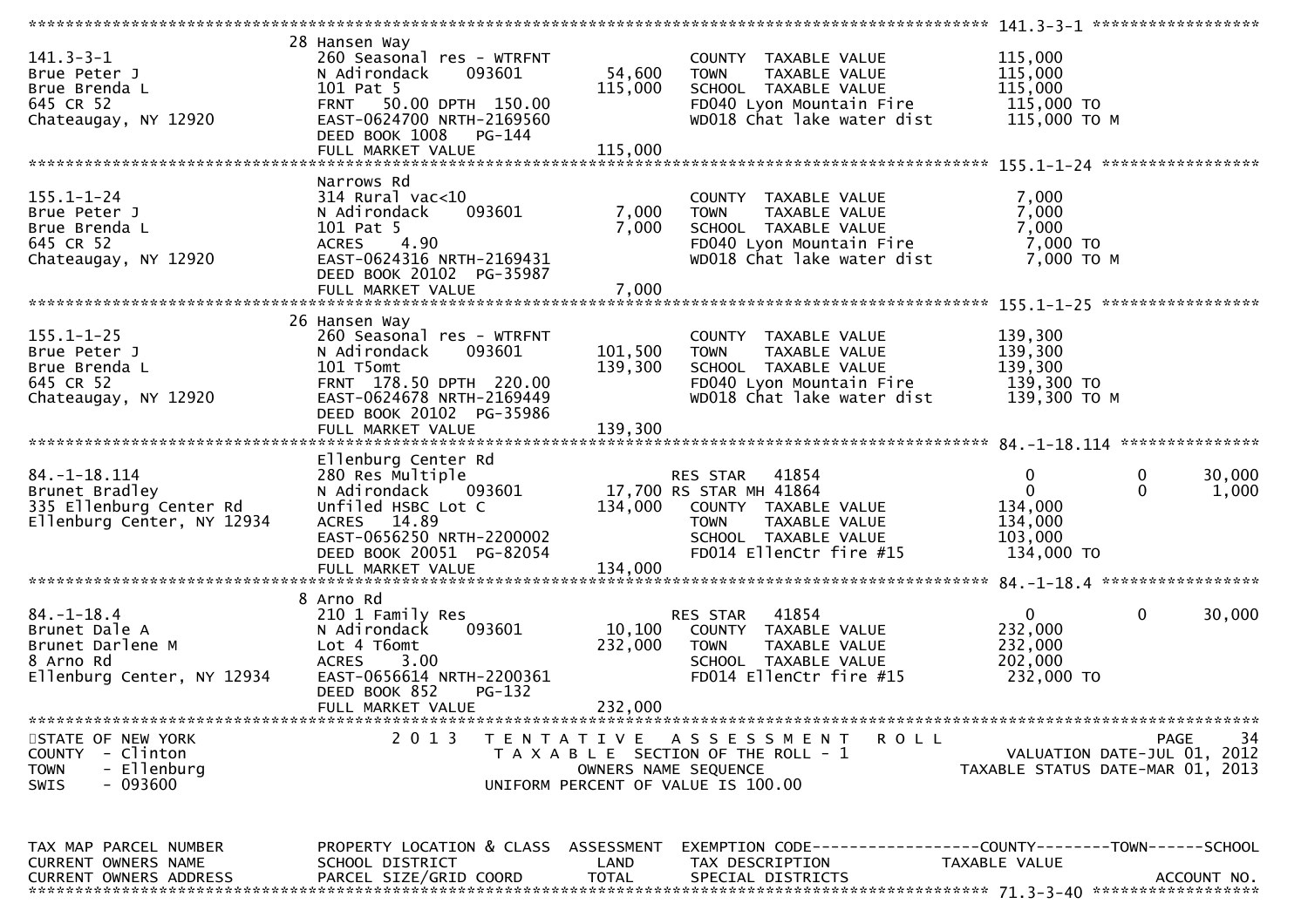| $71.3 - 3 - 40$<br>Brunet Steve M<br>Brunet Candy F<br>PO Box 149<br>Ellenburg Depot, NY 12935-2334                                             | 204 Lake Roxanne Rd<br>210 1 Family Res<br>093601<br>N Adirondack<br>Lot $20$ Pat $6$<br>FRNT 105.00 DPTH 150.30<br>080<br><b>BANK</b><br>EAST-0673236 NRTH-2210728<br>DEED BOOK 20001 PG-24952                                    | 9,200<br>86,000                           | RES STAR<br>41854<br>COUNTY TAXABLE VALUE<br><b>TOWN</b><br>TAXABLE VALUE<br>SCHOOL TAXABLE VALUE<br>FD002 EllenDpt fire 21<br>LT011 Ellenburg Light 21 | $\mathbf{0}$<br>86,000<br>86,000<br>56,000<br>86,000 TO<br>86,000 TO | 0<br>30,000                                                                   |
|-------------------------------------------------------------------------------------------------------------------------------------------------|------------------------------------------------------------------------------------------------------------------------------------------------------------------------------------------------------------------------------------|-------------------------------------------|---------------------------------------------------------------------------------------------------------------------------------------------------------|----------------------------------------------------------------------|-------------------------------------------------------------------------------|
| $155.1 - 2 - 34$<br>Buchanan Ralph R<br>75 Rue Salaberry<br>Salab-De-Vall QC, Canada<br>J6T2H2                                                  | 5097 Rt 374<br>270 Mfg housing - WTRFNT<br>N Adirondack<br>093601<br>Lot 101 Pat 5<br>30.00 DPTH 215.00<br><b>FRNT</b><br>EAST-0625548 NRTH-2168996<br>DEED BOOK 511<br>PG-572<br>FULL MARKET VALUE                                | 56,700<br>73,700<br>73,700                | COUNTY TAXABLE VALUE<br><b>TOWN</b><br>TAXABLE VALUE<br>SCHOOL TAXABLE VALUE<br>FD040 Lyon Mountain Fire<br>WD018 Chat lake water dist                  | 73,700<br>73,700<br>73,700<br>73,700 TO<br>73,700 TO M               |                                                                               |
| $155. - 2 - 2.2$<br>Buck Brook Timber Co Llc<br>PO Box 2520<br>Concord, NH 03302-2520<br>MAY BE SUBJECT TO PAYMENT<br>UNDER RPTL480A UNTIL 2022 | Rt 374<br>912 Forest s480a<br>N Adirondack<br>093601<br>Lot 101 T5omt<br>189ac Cert 480A Elig 2/99<br>$(34900/196 - 40x1)x189$<br>ACRES 197.00<br>EAST-0628736 NRTH-2168633<br>DEED BOOK 1021<br><b>PG-87</b><br>FULL MARKET VALUE | 46,400<br>46,400<br>46,400                | 480A EX<br>47460<br>COUNTY TAXABLE VALUE<br><b>TOWN</b><br>TAXABLE VALUE<br>SCHOOL TAXABLE VALUE<br>FD040 Lyon Mountain Fire                            | 31,888<br>14,512<br>14,512<br>14,512<br>46,400 TO                    | 31,888<br>31,888                                                              |
| $55. - 2 - 1.22$<br>Buksa Frank A<br>Buksa Brenda L<br>42 Facteau Ave<br>Plattsburgh, NY 12901                                                  | Bull Run Rd<br>910 Priv forest<br>093601<br>N Adirondack<br>99.69<br><b>ACRES</b><br>EAST-0664015 NRTH-2223070<br>DEED BOOK 20132 PG-53574<br>FULL MARKET VALUE                                                                    | 30,300<br>30,300<br>30,300                | COUNTY TAXABLE VALUE<br><b>TOWN</b><br>TAXABLE VALUE<br>SCHOOL TAXABLE VALUE<br>FD016 Ellenburg fire prot                                               | 30,300<br>30,300<br>30,300<br>30,300 TO                              |                                                                               |
| $97. - 1 - 18.3$<br>Bulriss Laurie A<br>1424 Guideboard Rd<br>Schuyler Falls, NY 12985                                                          | 671 West Hill Rd<br>210 1 Family Res<br>N Adirondack<br>093601<br>Lot 16 T5omt<br><b>ACRES</b><br>1.00<br>EAST-0633781 NRTH-2194015<br>DEED BOOK 889 PG-96<br>FULL MARKET VALUE                                                    | 5,000<br>83,000<br>83,000                 | COUNTY TAXABLE VALUE<br>TAXABLE VALUE<br><b>TOWN</b><br>SCHOOL TAXABLE VALUE<br>FD016 Ellenburg fire prot                                               | 83,000<br>83,000<br>83,000<br>83,000 TO                              |                                                                               |
| STATE OF NEW YORK<br>- Clinton<br><b>COUNTY</b><br>- Ellenburg<br><b>TOWN</b><br>$-093600$<br><b>SWIS</b>                                       | 2 0 1 3                                                                                                                                                                                                                            |                                           | ROLL<br>TENTATIVE ASSESSMENT<br>T A X A B L E SECTION OF THE ROLL - 1<br>OWNERS NAME SEQUENCE<br>UNIFORM PERCENT OF VALUE IS 100.00                     |                                                                      | 35<br>PAGE<br>VALUATION DATE-JUL 01, 2012<br>TAXABLE STATUS DATE-MAR 01, 2013 |
| TAX MAP PARCEL NUMBER<br>CURRENT OWNERS NAME<br><b>CURRENT OWNERS ADDRESS</b>                                                                   | PROPERTY LOCATION & CLASS<br>SCHOOL DISTRICT<br>PARCEL SIZE/GRID COORD                                                                                                                                                             | <b>ASSESSMENT</b><br>LAND<br><b>TOTAL</b> | EXEMPTION        CODE-----------------COUNTY-------TOWN------SCHOOL<br>TAX DESCRIPTION<br>SPECIAL DISTRICTS                                             | TAXABLE VALUE                                                        | ACCOUNT NO.                                                                   |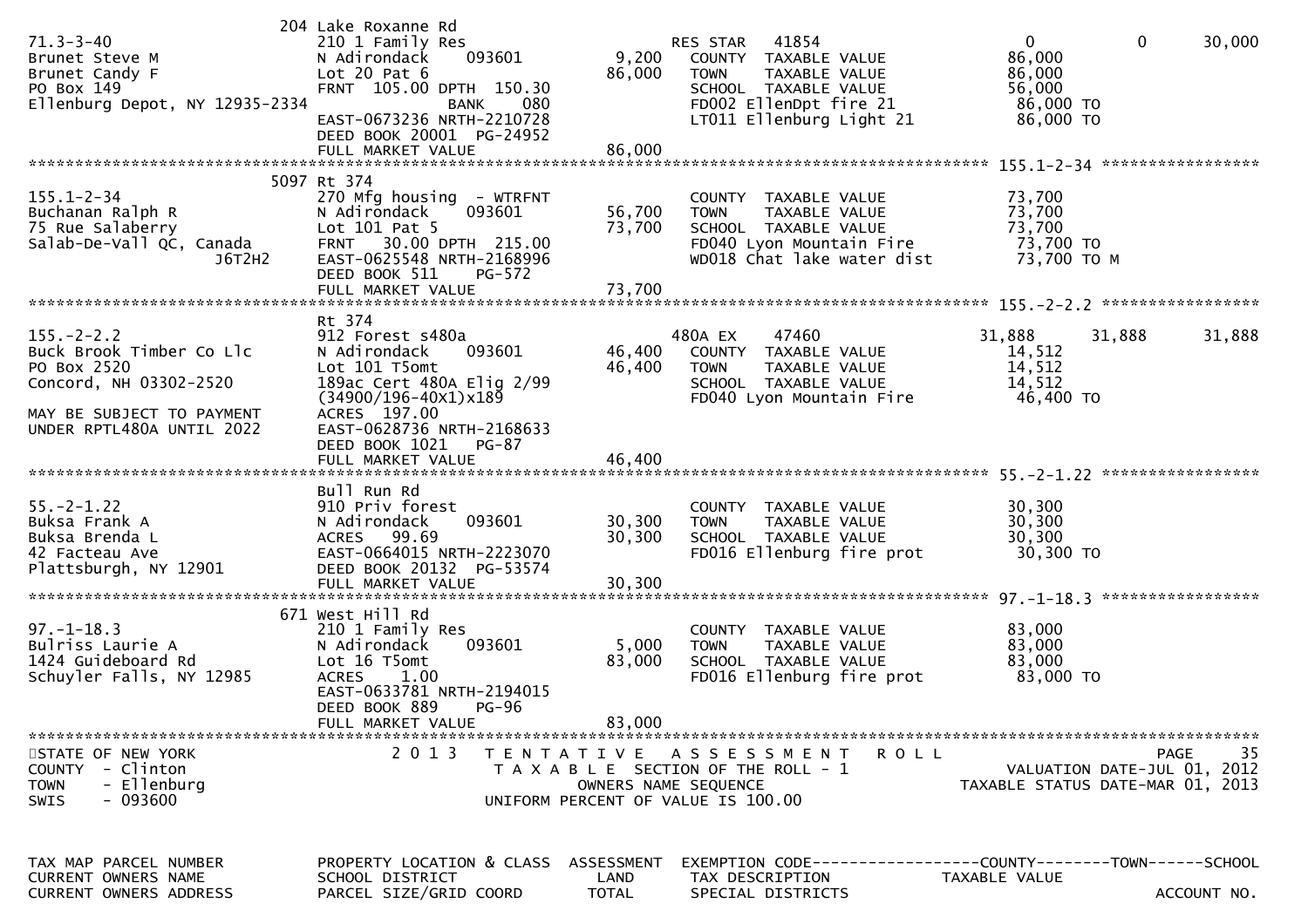|                                                                                                    |                                                                                                                                                                |                      |                                                                                                                                                     | ****************** 141.3-1-1.2 *****************                             |                                |
|----------------------------------------------------------------------------------------------------|----------------------------------------------------------------------------------------------------------------------------------------------------------------|----------------------|-----------------------------------------------------------------------------------------------------------------------------------------------------|------------------------------------------------------------------------------|--------------------------------|
| $141.3 - 1 - 1.2$<br>Bulriss Leon<br>Bulriss Marilyn<br>1346 County Rt 37<br>West Monroe, NY 13167 | 314 Narrows Rd<br>260 Seasonal res - WTRFNT<br>163401<br>Chateaugay 1<br>Lot 100 T5omt<br>ACRES 1.20<br>EAST-0622191 NRTH-2172869<br>DEED BOOK 969<br>$PG-211$ | 112,200<br>142,000   | COUNTY TAXABLE VALUE<br><b>TOWN</b><br>TAXABLE VALUE<br>SCHOOL TAXABLE VALUE<br>FD040 Lyon Mountain Fire<br>WD018 Chat lake water dist              | 142,000<br>142,000<br>142,000<br>142,000 TO<br>142,000 то м                  |                                |
|                                                                                                    | 5070 Rt 11                                                                                                                                                     |                      |                                                                                                                                                     |                                                                              |                                |
| $71.3 - 2 - 14$<br>Bulriss Milton B<br>Bulriss Beverly<br>5070 Rt 11<br>Ellenburg Depot, NY 12935  | 210 1 Family Res<br>093601<br>N Adirondack<br>20 Pat 6<br>FRNT 68.90 DPTH 204.24<br>EAST-0673743 NRTH-2213618<br>DEED BOOK 20021 PG-48725                      | 68,000               | WARNONALL 41121<br>41834<br>3,600 SR STAR<br>COUNTY TAXABLE VALUE<br><b>TOWN</b><br>TAXABLE VALUE<br>SCHOOL TAXABLE VALUE<br>FD002 EllenDpt fire 21 | 10,200<br>10,200<br>$\overline{0}$<br>57,800<br>57,800<br>4,700<br>68,000 TO | $\bf{0}$<br>63,300<br>$\Omega$ |
|                                                                                                    |                                                                                                                                                                |                      |                                                                                                                                                     |                                                                              |                                |
| $85. - 1 - 2.6$<br>Burdo Raymond<br>PO Box 23<br>Ellenburg, NY 12933                               | 6748 Star Rd<br>210 1 Family Res<br>093601<br>N Adirondack<br>Lot 18 T6omt<br>FRNT 150.00 DPTH 165.00<br>EAST-0660797 NRTH-2206463<br>DEED BOOK 98001 PG-00632 | 4,500<br>55,100      | RES STAR 41854<br>COUNTY TAXABLE VALUE<br><b>TOWN</b><br>TAXABLE VALUE<br>SCHOOL TAXABLE VALUE<br>FD016 Ellenburg fire prot                         | $\mathbf{0}$<br>55,100<br>55,100<br>25,100<br>55,100 TO                      | $\mathbf 0$<br>30,000          |
|                                                                                                    |                                                                                                                                                                |                      |                                                                                                                                                     |                                                                              |                                |
|                                                                                                    | 674 Smith Rd                                                                                                                                                   |                      |                                                                                                                                                     |                                                                              |                                |
| $115. - 1 - 9.3$<br>Burger Merwin<br>PO Box 81<br>Ellenburg Center, NY 12934                       | 260 Seasonal res<br>093601<br>N Adirondack<br>45 T5omt<br>ACRES 45.33<br>EAST-0664860 NRTH-2189579<br>DEED BOOK 20031 PG-61920                                 | 65,000               | <b>RES STAR 41854</b><br>19,500 COUNTY TAXABLE VALUE<br><b>TOWN</b><br>TAXABLE VALUE<br>SCHOOL TAXABLE VALUE<br>FD016 Ellenburg fire prot           | $\mathbf{0}$<br>65,000<br>65,000<br>35,000<br>65,000 TO                      | $\mathbf{0}$<br>30,000         |
|                                                                                                    |                                                                                                                                                                |                      |                                                                                                                                                     |                                                                              |                                |
| $115. - 1 - 16$<br>Burger Merwin Sr<br>10 Circle Dr<br>Hyde Park, NY 12538                         | Smith Rd<br>321 Abandoned ag<br>093601<br>N Adirondack<br>45 T5omt<br>ACRES 21.40<br>EAST-0666590 NRTH-2186506<br>DEED BOOK 20082 PG-18888                     | 14,600<br>14,600     | COUNTY TAXABLE VALUE<br><b>TOWN</b><br>TAXABLE VALUE<br>SCHOOL TAXABLE VALUE<br>FD016 Ellenburg fire prot                                           | 14,600<br>14,600<br>14,600<br>14,600 TO                                      |                                |
|                                                                                                    | FULL MARKET VALUE                                                                                                                                              | 14,600               |                                                                                                                                                     |                                                                              |                                |
|                                                                                                    |                                                                                                                                                                |                      |                                                                                                                                                     |                                                                              |                                |
| STATE OF NEW YORK<br>COUNTY - Clinton<br>- Ellenburg<br><b>TOWN</b><br>- 093600<br><b>SWIS</b>     | 2 0 1 3                                                                                                                                                        | T E N T A T I V E    | A S S E S S M E N T<br><b>ROLL</b><br>T A X A B L E SECTION OF THE ROLL - 1<br>OWNERS NAME SEQUENCE<br>UNIFORM PERCENT OF VALUE IS 100.00           | VALUATION DATE-JUL 01, 2012<br>TAXABLE STATUS DATE-MAR 01, 2013              | 36<br>PAGE                     |
| TAX MAP PARCEL NUMBER                                                                              | PROPERTY LOCATION & CLASS ASSESSMENT                                                                                                                           |                      | EXEMPTION CODE-----------------COUNTY-------TOWN------SCHOOL                                                                                        |                                                                              |                                |
| CURRENT OWNERS NAME<br>CURRENT OWNERS ADDRESS                                                      | SCHOOL DISTRICT<br>PARCEL SIZE/GRID COORD                                                                                                                      | LAND<br><b>TOTAL</b> | TAX DESCRIPTION<br>SPECIAL DISTRICTS                                                                                                                | TAXABLE VALUE                                                                | ACCOUNT NO.                    |
|                                                                                                    |                                                                                                                                                                |                      |                                                                                                                                                     |                                                                              |                                |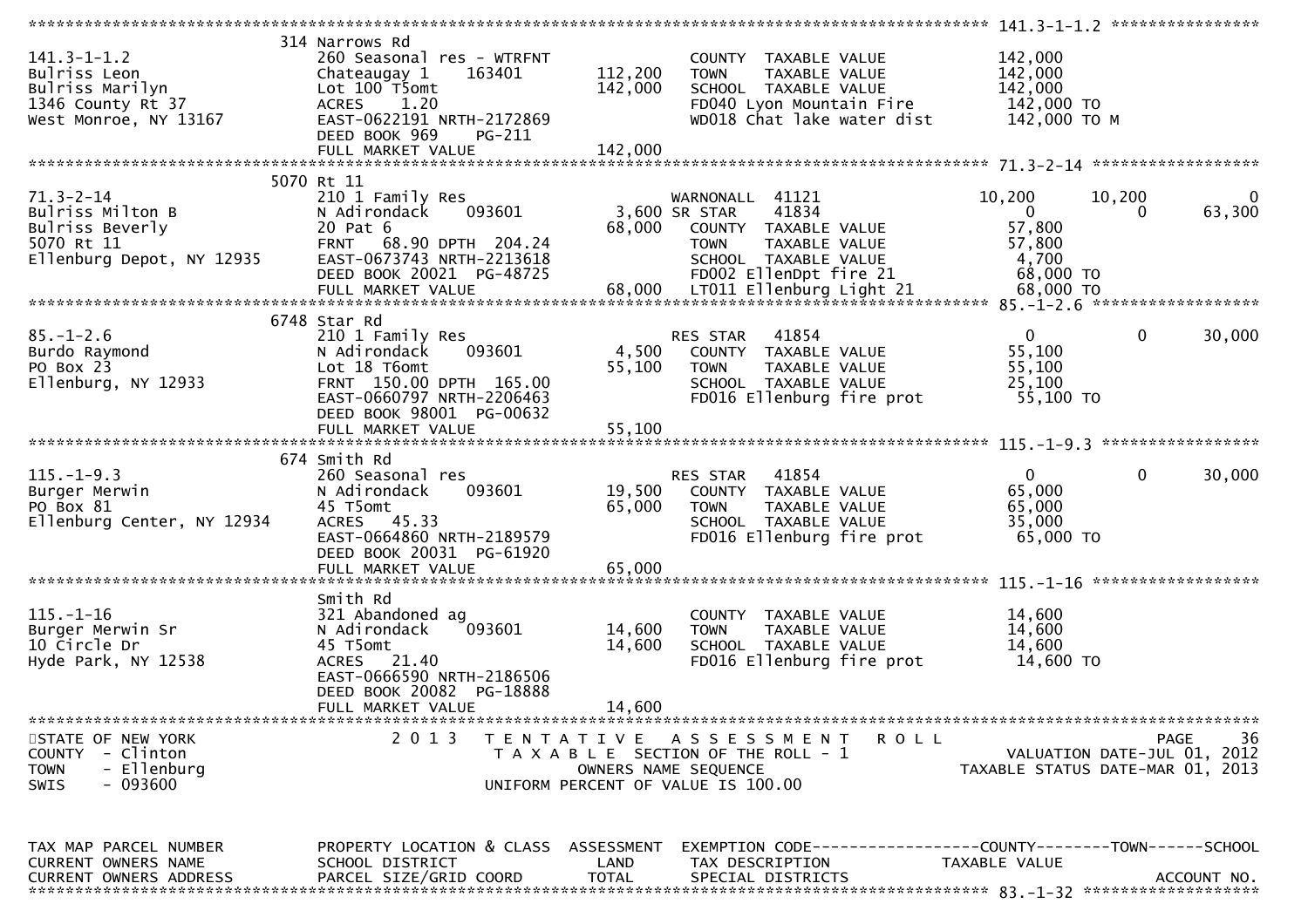| $83. - 1 - 32$<br>Burt Steven E<br>1069 Columbia St<br>Kingston, NY 12401                                                                                       | Patnode Rd<br>260 Seasonal res<br>093601<br>N Adirondack<br>Lot $14$ Pat $6$<br>ACRES 22.80<br>EAST-0637060 NRTH-2205093<br>DEED BOOK 584<br>PG-862                            | 15,100<br>25,000          | COUNTY TAXABLE VALUE<br><b>TOWN</b><br>TAXABLE VALUE<br>SCHOOL TAXABLE VALUE<br>FD016 Ellenburg fire prot                                                                                                          | 25,000<br>25,000<br>25,000<br>25,000 TO                                                                                   |                                    |
|-----------------------------------------------------------------------------------------------------------------------------------------------------------------|--------------------------------------------------------------------------------------------------------------------------------------------------------------------------------|---------------------------|--------------------------------------------------------------------------------------------------------------------------------------------------------------------------------------------------------------------|---------------------------------------------------------------------------------------------------------------------------|------------------------------------|
|                                                                                                                                                                 |                                                                                                                                                                                |                           |                                                                                                                                                                                                                    |                                                                                                                           |                                    |
| $84. - 1 - 19.23$<br>Bushey Christopher<br>PO Box 162<br>Ellenburg Center, NY 12934                                                                             | 7093 Star Rd<br>210 1 Family Res<br>N Adirondack<br>093601<br>Lot 5 T6 Omt<br><b>ACRES</b><br>3.80<br>EAST-0652572 NRTH-2204692<br>DEED BOOK 926<br>PG-56<br>FULL MARKET VALUE | 6,400<br>60,000<br>60,000 | 41854<br>RES STAR<br>COUNTY TAXABLE VALUE<br>TAXABLE VALUE<br><b>TOWN</b><br>SCHOOL TAXABLE VALUE<br>FD016 Ellenburg fire prot                                                                                     | $\overline{0}$<br>$\mathbf 0$<br>60,000<br>60,000<br>30,000<br>$60,000$ TO                                                | 30,000                             |
|                                                                                                                                                                 |                                                                                                                                                                                |                           |                                                                                                                                                                                                                    |                                                                                                                           |                                    |
| $99. - 1 - 2$<br>Bushey Russell R<br>Bushey Karen M<br>112 Main St<br>Cambridge, VT 05444                                                                       | Brandy Brook Rd<br>323 Vacant rural<br>093601<br>N Adirondack<br>6 Pat 6<br>ACRES 10.60<br>EAST-0648383 NRTH-2199885<br>DEED BOOK 20122 PG-45207                               | 11,000<br>11,000          | COUNTY TAXABLE VALUE<br>TAXABLE VALUE<br><b>TOWN</b><br>SCHOOL TAXABLE VALUE<br>FD014 EllenCtr fire #15<br>LT010 Ellenburg Light 15                                                                                | 11,000<br>11,000<br>11,000<br>11,000 TO<br>11,000 TO                                                                      |                                    |
|                                                                                                                                                                 |                                                                                                                                                                                |                           |                                                                                                                                                                                                                    |                                                                                                                           |                                    |
| $99 - 2 - 20$<br>Byler Andy L<br>Byler Saloma S<br>1994 Bradley Pond Rd<br>Ellenburg Center, NY 12934<br>MAY BE SUBJECT TO PAYMENT<br>UNDER AGDIST LAW TIL 2021 | 1994 Bradley Pond Rd<br>112 Dairy farm<br>093601<br>N Adirondack<br>$10/35$ Pat 5<br>ACRES 76.00<br>EAST-0651025 NRTH-2194303<br>DEED BOOK 20112 PG-40486<br>FULL MARKET VALUE | 111,000                   | 10 YR AGR 41700<br>38,100 AGRI DISTR 41720<br>111,000 RES STAR<br>41854<br>42100<br>483A EX<br>COUNTY TAXABLE VALUE<br><b>TOWN</b><br>TAXABLE VALUE<br>SCHOOL TAXABLE VALUE<br>FD014 EllenCtr fire #15<br>1,000 EX | 24,000<br>24,000<br>3,051<br>3,051<br>$\overline{0}$<br>- 0<br>1,000<br>1,000<br>82,949<br>82,949<br>52,949<br>110,000 TO | 24,000<br>3,051<br>30,000<br>1,000 |
|                                                                                                                                                                 |                                                                                                                                                                                |                           | LT010 Ellenburg Light 15                                                                                                                                                                                           | 66,000 TO                                                                                                                 |                                    |
|                                                                                                                                                                 |                                                                                                                                                                                |                           | 600 EX                                                                                                                                                                                                             |                                                                                                                           |                                    |
| $86. - 1 - 8$<br>Byrne Alice Ruth<br>Fox Paul R<br>270 Sprout Brook Rd<br>Cortlandt Manor, NY 10567                                                             | Plank Rd<br>$314$ Rural vac< $10$<br>093601<br>N Adirondack<br>Pat 6<br>8.87<br><b>ACRES</b><br>EAST-0676349 NRTH-2203771<br>DEED BOOK 20072 PG-5515<br>FULL MARKET VALUE      | 9,900<br>9,900<br>9,900   | COUNTY TAXABLE VALUE<br>TAXABLE VALUE<br><b>TOWN</b><br>SCHOOL TAXABLE VALUE<br>FD016 Ellenburg fire prot                                                                                                          | 9,900<br>9,900<br>9,900<br>$9,900$ TO                                                                                     |                                    |
| STATE OF NEW YORK<br><b>COUNTY</b><br>- Clinton<br>- Ellenburg<br><b>TOWN</b><br>$-093600$<br>SWIS                                                              | 2 0 1 3                                                                                                                                                                        |                           | TENTATIVE ASSESSMENT<br>R O L L<br>T A X A B L E SECTION OF THE ROLL - 1<br>OWNERS NAME SEQUENCE<br>UNIFORM PERCENT OF VALUE IS 100.00                                                                             | VALUATION DATE-JUL 01, 2012<br>TAXABLE STATUS DATE-MAR 01, 2013                                                           | 37<br>PAGE                         |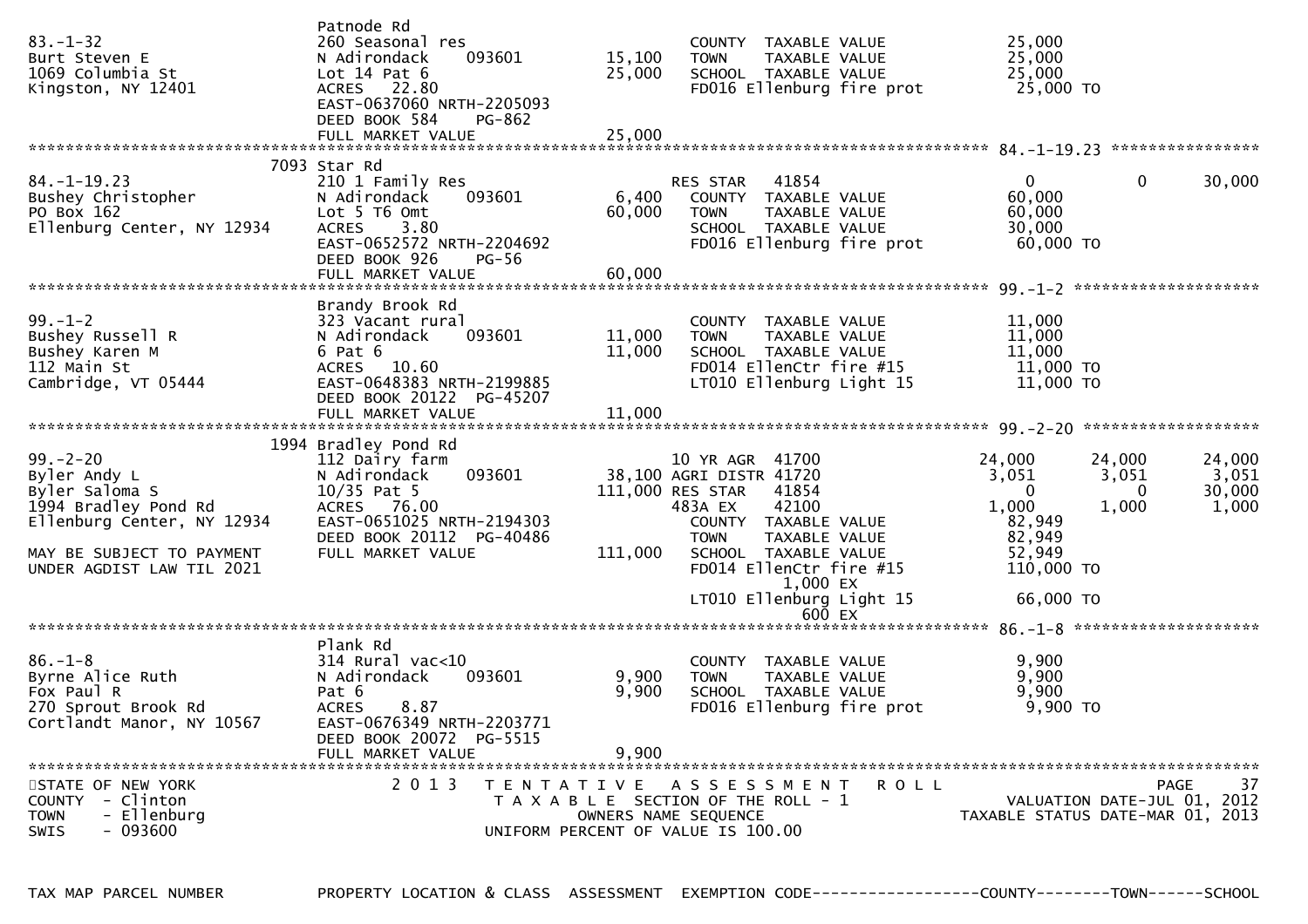| CURRENT OWNERS NAME                                                                                                                                    | SCHOOL DISTRICT                                                                                                                                     | LAND                               | TAX DESCRIPTION                                                                                                                                     | TAXABLE VALUE                                                                                          |
|--------------------------------------------------------------------------------------------------------------------------------------------------------|-----------------------------------------------------------------------------------------------------------------------------------------------------|------------------------------------|-----------------------------------------------------------------------------------------------------------------------------------------------------|--------------------------------------------------------------------------------------------------------|
| $155.1 - 1 - 16$<br>Cafaro Michael P<br>4719 Madison Ave<br>Trumbull, CT 06611-1733                                                                    | 30 Narrows Rd<br>210 1 Family Res - WTRFNT<br>093601<br>N Adirondack<br>1.50<br><b>ACRES</b><br>EAST-0625881 NRTH-2167145<br>DEED BOOK 981<br>PG-46 | 110,300<br>258,000                 | COUNTY TAXABLE VALUE<br><b>TOWN</b><br>TAXABLE VALUE<br>SCHOOL TAXABLE VALUE<br>FD040 Lyon Mountain Fire<br>WD018 Chat lake water dist              | 258,000<br>258,000<br>258,000<br>258,000 TO<br>258,000 ТО М                                            |
|                                                                                                                                                        | 174 Lake Roxanne Rd                                                                                                                                 |                                    | 93 PCT OF VALUE USED FOR EXEMPTION PURPOSES                                                                                                         |                                                                                                        |
| $71.3 - 3 - 21$<br>Capitina Giovanni<br>PO Box 12<br>Ellenburg Depot, NY 12935                                                                         | 210 1 Family Res<br>N Adirondack<br>093601<br>Lot $20$ Pat $6$<br>1.30<br><b>ACRES</b><br>EAST-0673882 NRTH-2210282<br>DEED BOOK 20092 PG-28090     | 93,000                             | AGED C&T 41801<br>41834<br>11,600 SR STAR<br>COUNTY TAXABLE VALUE<br><b>TOWN</b><br>TAXABLE VALUE<br>SCHOOL TAXABLE VALUE<br>FD002 EllenDpt fire 21 | 43,245<br>43,245<br>$\bf{0}$<br>63,300<br>$\mathbf{0}$<br>0<br>49,755<br>49,755<br>29,700<br>93,000 TO |
|                                                                                                                                                        |                                                                                                                                                     |                                    |                                                                                                                                                     |                                                                                                        |
| $141.3 - 2 - 45$<br>Carey Patricia A<br>Carey Francis L<br>Attn: William S & Janet Carey FRNT 50.00 DPTH 130.00<br>1101 Main St<br>Champlain, NY 12919 | 13 Brooks Way<br>260 Seasonal res - WTRFNT<br>Chateaugay 1<br>163401<br>Lot $100$ Pat 5<br>EAST-0623183 NRTH-2172851<br>DEED BOOK 962<br>PG-144     | 49,200<br>70,000                   | COUNTY TAXABLE VALUE<br>TAXABLE VALUE<br><b>TOWN</b><br>SCHOOL TAXABLE VALUE<br>FD040 Lyon Mountain Fire<br>WD018 Chat lake water dist              | 70,000<br>70,000<br>70,000<br>70,000 TO<br>70,000 ТО М                                                 |
| $99. - 1 - 1$<br>Carlson Fordyce I<br>Carlson Anna<br>27 Catalan Forge Rd<br>Standish, NY 12952                                                        | Brandy Brook Rd<br>321 Abandoned ag<br>N Adirondack<br>093601<br>6 Pat 6<br>ACRES 24.00<br>EAST-0648434 NRTH-2199430<br>DEED BOOK 691<br>PG-106     | 9,900<br>9,900                     | COUNTY TAXABLE VALUE<br>TAXABLE VALUE<br><b>TOWN</b><br>SCHOOL TAXABLE VALUE<br>FD014 EllenCtr fire #15<br>LT010 Ellenburg Light 15                 | 9,900<br>9,900<br>9,900<br>9,900 TO<br>9,900 TO                                                        |
|                                                                                                                                                        | 91 West Hill Rd                                                                                                                                     |                                    |                                                                                                                                                     |                                                                                                        |
| $99.1 - 3 - 6$<br>Carpenter Alfred<br>Carpenter Donna<br>89 West Hill Rd<br>Ellenburg Center, NY 12934                                                 | 312 Vac w/imprv<br>093601<br>N Adirondack<br>11 Pat 5<br>FRNT 66.00 DPTH 132.00<br>EAST-0647391 NRTH-2197683<br>DEED BOOK 20011 PG-35507            | 3,000<br>4,000                     | COUNTY TAXABLE VALUE<br>TAXABLE VALUE<br><b>TOWN</b><br>SCHOOL TAXABLE VALUE<br>FD014 EllenCtr fire #15<br>LT010 Ellenburg Light 15                 | 4,000<br>4,000<br>4,000<br>4,000 TO<br>4,000 TO                                                        |
|                                                                                                                                                        | FULL MARKET VALUE                                                                                                                                   | 4,000                              |                                                                                                                                                     |                                                                                                        |
| STATE OF NEW YORK<br>COUNTY - Clinton<br>- Ellenburg<br><b>TOWN</b><br>- 093600<br><b>SWIS</b>                                                         | 2 0 1 3                                                                                                                                             |                                    | TENTATIVE ASSESSMENT<br>R O L L<br>T A X A B L E SECTION OF THE ROLL - 1<br>OWNERS NAME SEQUENCE<br>UNIFORM PERCENT OF VALUE IS 100.00              | 38<br><b>PAGE</b><br>VALUATION DATE-JUL 01, 2012<br>TAXABLE STATUS DATE-MAR 01, 2013                   |
| TAX MAP PARCEL NUMBER<br>CURRENT OWNERS NAME<br><b>CURRENT OWNERS ADDRESS</b>                                                                          | PROPERTY LOCATION & CLASS<br>SCHOOL DISTRICT<br>PARCEL SIZE/GRID COORD                                                                              | ASSESSMENT<br>LAND<br><b>TOTAL</b> | TAX DESCRIPTION<br>SPECIAL DISTRICTS                                                                                                                | EXEMPTION        CODE------------------COUNTY-------TOWN------SCHOOL<br>TAXABLE VALUE<br>ACCOUNT NO.   |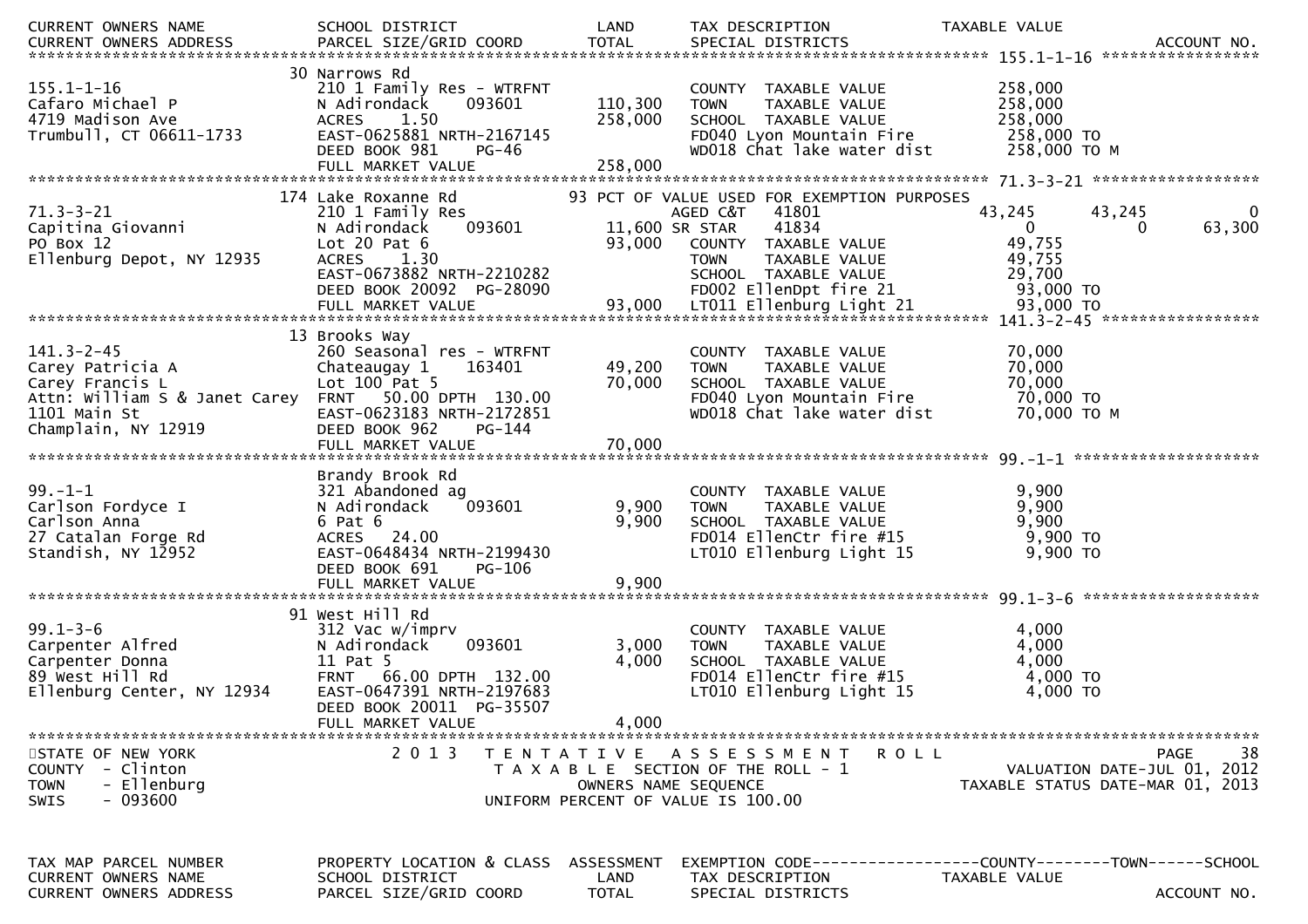| $99.1 - 3 - 7$<br>Carpenter Alfred<br>Carpenter Donna<br>PO Box 35<br>Ellenburg Center, NY 12934 | 89 West Hill Rd<br>210 1 Family Res<br>093601<br>N Adirondack<br>11 Pat 5<br>FRNT 70.00 DPTH 132.00<br>115<br><b>BANK</b><br>EAST-0647454 NRTH-2197707<br>DEED BOOK 681<br><b>PG-254</b> | 3,100<br>56,000           | RES STAR<br>41854<br>COUNTY TAXABLE VALUE<br>TAXABLE VALUE<br><b>TOWN</b><br>SCHOOL TAXABLE VALUE<br>FD014 EllenCtr fire #15<br>LT010 Ellenburg Light 15      | $\mathbf{0}$<br>56,000<br>56,000<br>26,000<br>56,000 TO<br>56,000 TO | 30,000<br>0                                      |
|--------------------------------------------------------------------------------------------------|------------------------------------------------------------------------------------------------------------------------------------------------------------------------------------------|---------------------------|---------------------------------------------------------------------------------------------------------------------------------------------------------------|----------------------------------------------------------------------|--------------------------------------------------|
|                                                                                                  | FULL MARKET VALUE                                                                                                                                                                        | 56,000                    |                                                                                                                                                               |                                                                      |                                                  |
|                                                                                                  | 4572 Rt 374                                                                                                                                                                              |                           |                                                                                                                                                               |                                                                      |                                                  |
| $155.4 - 1 - 3$<br>Carpenter Glen<br>4572 Rt 374<br>Merrill, NY 12955-3015                       | 210 1 Family Res<br>N Adirondack<br>093601<br>119 Pat 5<br>2.10<br><b>ACRES</b><br>EAST-0634597 NRTH-2160482<br>DEED BOOK 20051 PG-79620                                                 | 5,600<br>72,000           | RES STAR<br>41854<br>COUNTY TAXABLE VALUE<br><b>TOWN</b><br>TAXABLE VALUE<br>SCHOOL TAXABLE VALUE<br>FD040 Lyon Mountain Fire                                 | $\Omega$<br>72,000<br>72,000<br>42,000<br>72,000 TO                  | $\mathbf{0}$<br>30,000                           |
|                                                                                                  |                                                                                                                                                                                          |                           |                                                                                                                                                               |                                                                      |                                                  |
| $114. - 1 - 12$<br>Carpenter Kevin<br>59 Seymour Rd<br>Ellenburg Center, NY 12934                | 8 Seymour Rd<br>210 1 Family Res<br>N Adirondack<br>093601<br>51 Pat 5<br><b>ACRES</b><br>1.20<br>EAST-0650431 NRTH-2189158<br>DEED BOOK 20112 PG-43655<br>FULL MARKET VALUE             | 5,100<br>41,000<br>41,000 | COUNTY TAXABLE VALUE<br>TAXABLE VALUE<br><b>TOWN</b><br>SCHOOL TAXABLE VALUE<br>FD014 EllenCtr fire #15<br>OTO02 Omitted Tax-County<br>OT004 Omitted Tax-Town | 41,000<br>41,000<br>41,000<br>41,000 TO<br>$.00$ MT<br>$.00$ MT      | **************                                   |
| $128. - 1 - 14.511$<br>Carpenter Kevin<br>59 Seymour Rd<br>Ellenburg Center, NY 12934            | Bradley Pond Rd<br>321 Abandoned ag<br>N Adirondack<br>093601<br>Lot 51 & 52 T5 omt<br>ACRES 138.20<br>EAST-0649670 NRTH-2184334<br>DEED BOOK 20112 PG-39858                             | 38,100<br>38,100          | COUNTY TAXABLE VALUE<br>TAXABLE VALUE<br><b>TOWN</b><br>SCHOOL TAXABLE VALUE<br>FD016 Ellenburg fire prot                                                     | 38,100<br>38,100<br>38,100<br>38,100 TO                              | *****************                                |
|                                                                                                  | Brandy Brook Rd                                                                                                                                                                          |                           |                                                                                                                                                               |                                                                      |                                                  |
| $83. - 1 - 15.5$<br>Carpenter Kevin P<br>59 Seymour Rd<br>Ellenburg Center, NY 12934             | 105 Vac farmland<br>093601<br>N Adirondack<br>Lot 6T6omt<br>ACRES 112.00<br>EAST-0647577 NRTH-2200786<br>DEED BOOK 20122 PG-47792                                                        | 39,300<br>45,100          | COUNTY TAXABLE VALUE<br><b>TOWN</b><br>TAXABLE VALUE<br>SCHOOL TAXABLE VALUE<br>FD014 EllenCtr fire #15<br>LT010 Ellenburg Light 15                           | 45,100<br>45,100<br>45,100<br>45,100 TO<br>45,100 TO                 |                                                  |
|                                                                                                  | FULL MARKET VALUE                                                                                                                                                                        | 45,100                    |                                                                                                                                                               |                                                                      |                                                  |
| STATE OF NEW YORK<br>COUNTY - Clinton<br>- Ellenburg<br><b>TOWN</b><br>- 093600<br><b>SWIS</b>   | 2 0 1 3                                                                                                                                                                                  | OWNERS NAME SEQUENCE      | TENTATIVE ASSESSMENT<br>ROLL<br>T A X A B L E SECTION OF THE ROLL - 1<br>UNIFORM PERCENT OF VALUE IS 100.00                                                   | TAXABLE STATUS DATE-MAR 01, 2013                                     | 39<br><b>PAGE</b><br>VALUATION DATE-JUL 01, 2012 |
| TAX MAP PARCEL NUMBER<br>CURRENT OWNERS NAME<br><b>CURRENT OWNERS ADDRESS</b>                    | PROPERTY LOCATION & CLASS ASSESSMENT<br>SCHOOL DISTRICT<br>PARCEL SIZE/GRID COORD                                                                                                        | LAND<br>TOTAL             | EXEMPTION CODE------------------COUNTY--------TOWN------SCHOOL<br>TAX DESCRIPTION<br>SPECIAL DISTRICTS                                                        | TAXABLE VALUE                                                        | ACCOUNT NO.                                      |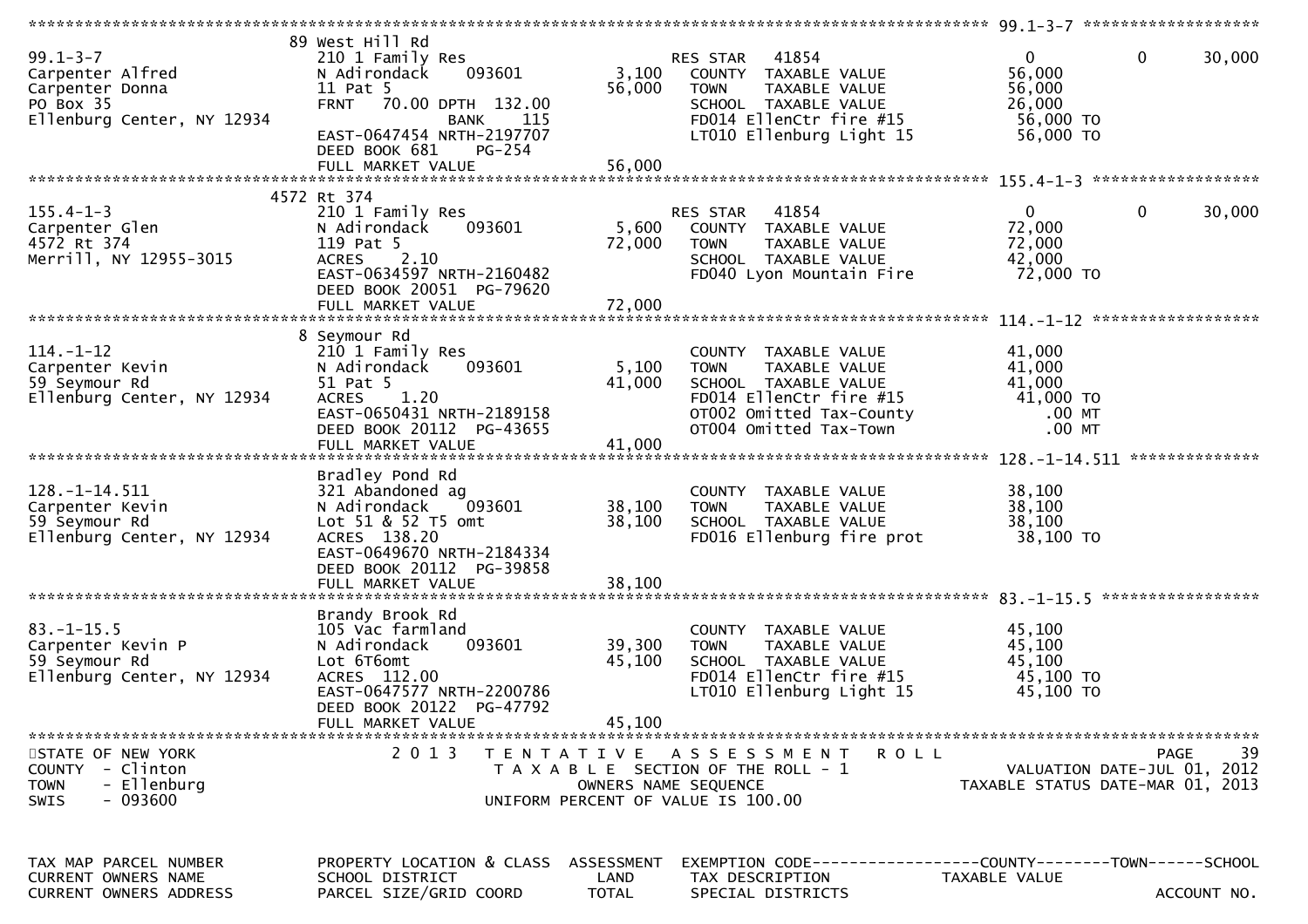|                                                                                                                                                |                                                                                                                                                                      |                            |                                                                                                                                     | ************* 99.-2-22.6 *****************                      |                         |                              |
|------------------------------------------------------------------------------------------------------------------------------------------------|----------------------------------------------------------------------------------------------------------------------------------------------------------------------|----------------------------|-------------------------------------------------------------------------------------------------------------------------------------|-----------------------------------------------------------------|-------------------------|------------------------------|
| $99. - 2 - 22.6$<br>Carpenter Kevin P<br>59 Seymour Rd<br>Ellenburg Center, NY 12934<br>MAY BE SUBJECT TO PAYMENT<br>UNDER AGDIST LAW TIL 2017 | Smith Rd<br>105 Vac farmland<br>093601<br>N Adirondack<br>Lot 32 T5omt<br>ACRES 45.10<br>EAST-0654296 NRTH-2194459<br>DEED BOOK 20122 PG-47792<br>FULL MARKET VALUE  | 31,500<br>31,500<br>31,500 | AGRI DISTR 41720<br>COUNTY TAXABLE VALUE<br>TAXABLE VALUE<br><b>TOWN</b><br>SCHOOL TAXABLE VALUE<br>FD014 EllenCtr fire #15         | 3,594<br>27,906<br>27,906<br>27,906<br>31,500 TO                | 3,594                   | 3,594                        |
| $113.-1-6.1$<br>Carpenter Kevin P<br>59 Seymour Rd<br>Ellenburg Center, NY 12934                                                               | Steam Mill Rd<br>260 Seasonal res<br>093601<br>N Adirondack<br>28 Pat 5<br>ACRES 69.80<br>EAST-0643217 NRTH-2189630<br>DEED BOOK 20122 PG-47792<br>FULL MARKET VALUE | 22,600<br>24,600<br>24,600 | COUNTY TAXABLE VALUE<br>TAXABLE VALUE<br><b>TOWN</b><br>SCHOOL TAXABLE VALUE<br>FD016 Ellenburg fire prot                           | 24,600<br>24,600<br>24,600<br>24,600 TO                         |                         |                              |
|                                                                                                                                                |                                                                                                                                                                      |                            |                                                                                                                                     |                                                                 |                         |                              |
| $114. - 1 - 2.2$<br>Carpenter Kevin P<br>59 Seymour Rd<br>Ellenburg Center, NY 12934                                                           | 1869 Bradley Pond Rd<br>105 Vac farmland<br>093601<br>N Adirondack<br>ACRES 103.80<br>EAST-0651096 NRTH-2191360<br>DEED BOOK 20122 PG-47792                          | 64,700                     | AGRI DISTR 41720<br>38,700 483A EX<br>42100<br>COUNTY TAXABLE VALUE<br><b>TOWN</b><br>TAXABLE VALUE<br>SCHOOL TAXABLE VALUE         | $\mathbf 0$<br>1,100<br>63,600<br>63,600<br>63,600              | 0<br>1,100              | 0<br>1,100                   |
| MAY BE SUBJECT TO PAYMENT                                                                                                                      | FULL MARKET VALUE                                                                                                                                                    | 64,700                     | FD014 EllenCtr fire #15                                                                                                             | 63,600 TO                                                       |                         |                              |
| UNDER AGDIST LAW TIL 2017                                                                                                                      |                                                                                                                                                                      |                            | 1,100 EX                                                                                                                            |                                                                 |                         |                              |
|                                                                                                                                                | 59 Seymour Rd                                                                                                                                                        |                            |                                                                                                                                     |                                                                 |                         |                              |
| $114. - 1 - 11$<br>Carpenter Kevin P<br>59 Seymour Rd                                                                                          | 112 Dairy farm<br>093601<br>N Adirondack<br>Lot $51$ Pat $5$                                                                                                         |                            | 10 YR AGR 41700<br>114,100 AGRI DISTR 41720<br>244,000 RES STAR<br>41854                                                            | 19,000<br>$\Omega$<br>$\Omega$                                  | 19,000<br>0<br>$\Omega$ | 19,000<br>$\Omega$<br>30,000 |
| Ellenburg Center, NY 12934<br>MAY BE SUBJECT TO PAYMENT<br>UNDER AGDIST LAW TIL 2017                                                           | ACRES 356.00<br>EAST-0649540 NRTH-2188423<br>DEED BOOK 20122 PG-47792<br>FULL MARKET VALUE                                                                           | 244,000                    | COUNTY TAXABLE VALUE<br>TAXABLE VALUE<br><b>TOWN</b><br>SCHOOL TAXABLE VALUE<br>FD014 EllenCtr fire #15                             | 225,000<br>225,000<br>195,000<br>244,000 TO                     |                         |                              |
|                                                                                                                                                |                                                                                                                                                                      |                            |                                                                                                                                     |                                                                 |                         |                              |
| $99.1 - 1 - 13$<br>Carpenter Melinda A<br>Fortin Daniel M<br>PO Box 165<br>Ellenburg Center, NY 12934                                          | 64 Carlson St<br>210 1 Family Res<br>093601<br>N Adirondack<br>Lot 11 T5omt<br>FRNT 124.00 DPTH 308.00<br>EAST-0648066 NRTH-2198432<br>DEED BOOK 20122 PG-49102      | 9,400<br>63,300            | COUNTY TAXABLE VALUE<br><b>TOWN</b><br>TAXABLE VALUE<br>SCHOOL TAXABLE VALUE<br>FD014 EllenCtr fire #15<br>LT010 Ellenburg Light 15 | 63,300<br>63,300<br>63,300<br>63,300 TO<br>63,300 TO            |                         |                              |
|                                                                                                                                                | FULL MARKET VALUE                                                                                                                                                    | 63,300                     |                                                                                                                                     |                                                                 |                         |                              |
|                                                                                                                                                |                                                                                                                                                                      |                            |                                                                                                                                     |                                                                 |                         |                              |
| STATE OF NEW YORK<br>COUNTY - Clinton<br>- Ellenburg<br><b>TOWN</b><br>$-093600$<br><b>SWIS</b>                                                | 2 0 1 3                                                                                                                                                              |                            | TENTATIVE ASSESSMENT<br>ROLL<br>T A X A B L E SECTION OF THE ROLL - 1<br>OWNERS NAME SEQUENCE<br>UNIFORM PERCENT OF VALUE IS 100.00 | VALUATION DATE-JUL 01, 2012<br>TAXABLE STATUS DATE-MAR 01, 2013 |                         | 40<br>PAGE                   |
|                                                                                                                                                |                                                                                                                                                                      |                            |                                                                                                                                     |                                                                 |                         |                              |
| TAX MAP PARCEL NUMBER                                                                                                                          | PROPERTY LOCATION & CLASS ASSESSMENT                                                                                                                                 |                            | EXEMPTION CODE------------------COUNTY--------TOWN------SCHOOL                                                                      |                                                                 |                         |                              |
| CURRENT OWNERS NAME<br><b>CURRENT OWNERS ADDRESS</b>                                                                                           | SCHOOL DISTRICT<br>PARCEL SIZE/GRID COORD                                                                                                                            | LAND<br><b>TOTAL</b>       | TAX DESCRIPTION<br>SPECIAL DISTRICTS                                                                                                | TAXABLE VALUE                                                   |                         | ACCOUNT NO.                  |
|                                                                                                                                                |                                                                                                                                                                      |                            |                                                                                                                                     |                                                                 |                         |                              |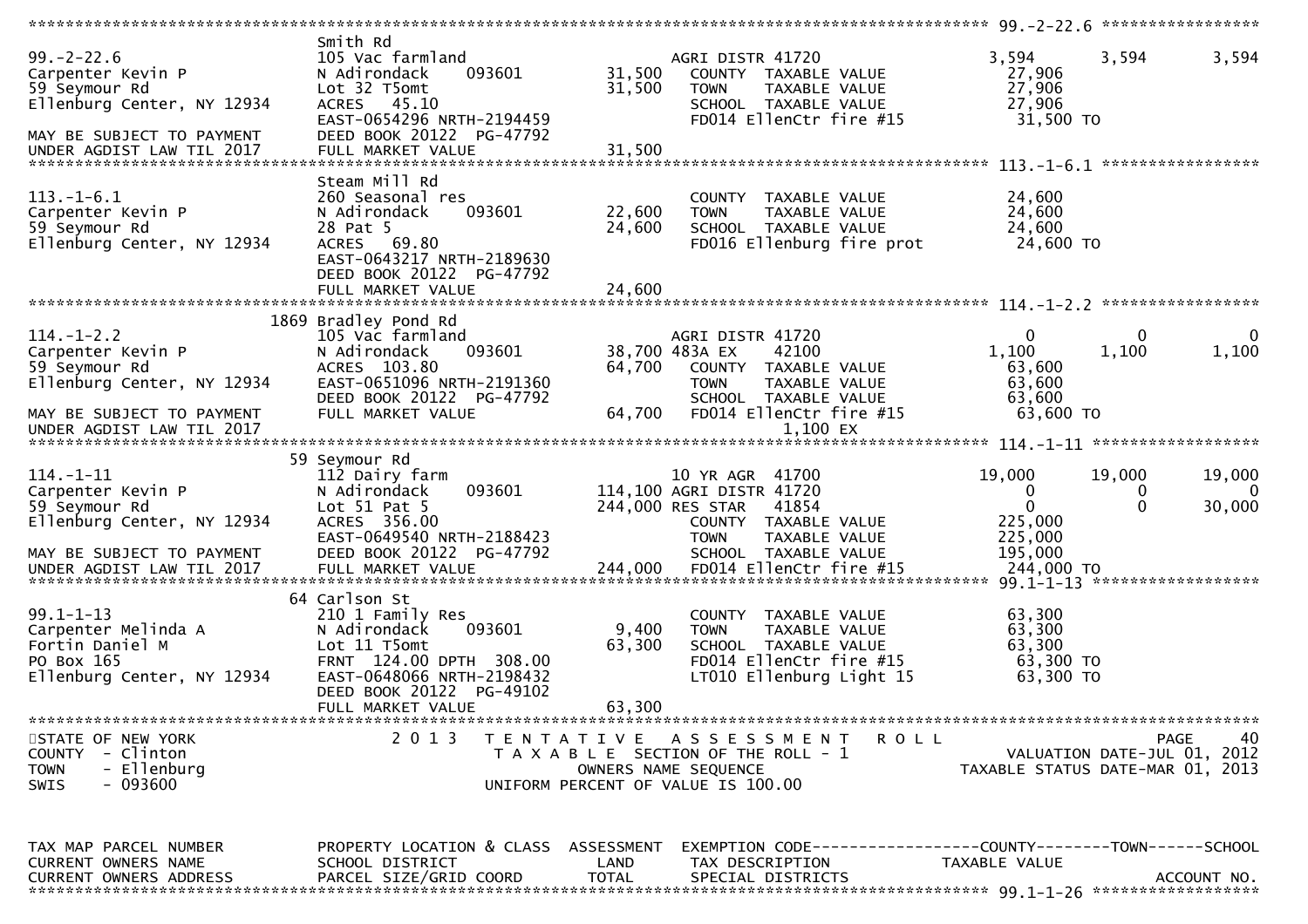| $99.1 - 1 - 26$<br>Carpenter Melinda A<br>Fortin Daniel M<br>PO Box 165<br>Ellenburg Center, NY 12934     | 8 Dupuis Rd<br>210 1 Family Res<br>N Adirondack<br>093601<br>11 Pat 5<br>FRNT 110.00 DPTH 367.00<br>EAST-0648962 NRTH-2198753<br>DEED BOOK 20122 PG-49102<br>FULL MARKET VALUE  | 4,700<br>43,500<br>43,500 | COUNTY TAXABLE VALUE<br>TAXABLE VALUE<br><b>TOWN</b><br>SCHOOL TAXABLE VALUE<br>FD014 EllenCtr fire #15<br>LT010 Ellenburg Light 15                                                                    | 43,500<br>43,500<br>43,500<br>43,500 TO<br>43,500 TO                         |                    |
|-----------------------------------------------------------------------------------------------------------|---------------------------------------------------------------------------------------------------------------------------------------------------------------------------------|---------------------------|--------------------------------------------------------------------------------------------------------------------------------------------------------------------------------------------------------|------------------------------------------------------------------------------|--------------------|
| $99.1 - 2 - 14$<br>Carpenters Country Cupboard<br>5 Dupuis Rd<br>PO Box 165<br>Ellenburg Center, NY 12934 | 5 Dupuis Rd<br>486 Mini-mart<br>093601<br>N Adirondack<br>11 Pat 5<br>FRNT 135.00 DPTH 190.00<br>EAST-0649122 NRTH-2198380<br>DEED BOOK 20092 PG-23056<br>FULL MARKET VALUE     | 8,200<br>43,100<br>43,100 | COUNTY TAXABLE VALUE<br><b>TOWN</b><br>TAXABLE VALUE<br>SCHOOL TAXABLE VALUE<br>FD014 EllenCtr fire #15<br>LT010 Ellenburg Light 15                                                                    | 43,100<br>43,100<br>43,100<br>43,100 TO<br>43,100 TO                         |                    |
| $155. - 2 - 15.5$<br>Carriere Germain D<br>Carriere Gail O<br>4894 Rt 374<br>Merrill, NY 12955            | 4894 Rt 374<br>210 1 Family Res<br>N Adirondack<br>093601<br>Lot 120 T5omt<br>5.71<br><b>ACRES</b><br>EAST-0628288 NRTH-2164822<br>DEED BOOK 641<br><b>PG-960</b>               | 62,000                    | 96 PCT OF VALUE USED FOR EXEMPTION PURPOSES<br>AGED C&T<br>41801<br>41834<br>7,400 SR STAR<br>COUNTY TAXABLE VALUE<br><b>TOWN</b><br>TAXABLE VALUE<br>SCHOOL TAXABLE VALUE<br>FD040 Lyon Mountain Fire | 29,760<br>29,760<br>$\mathbf{0}$<br>0<br>32,240<br>32,240<br>0<br>62,000 TO  | $\Omega$<br>62,000 |
| $99. - 2 - 22.7$<br>Carter Allen F<br>PO Box 151<br>Chateaugay, NY 12920                                  | Smith Rd<br>311 Res vac land<br>093601<br>N Adirondack<br>Lot 31 T5omt<br>FRNT 165.00 DPTH 180.00<br>EAST-0653431 NRTH-2194145<br>DEED BOOK 20011 PG-33344<br>FULL MARKET VALUE | 4,700<br>4,700<br>4,700   | COUNTY TAXABLE VALUE<br><b>TOWN</b><br>TAXABLE VALUE<br>SCHOOL TAXABLE VALUE<br>FD014 EllenCtr fire #15                                                                                                | 4,700<br>4,700<br>4,700<br>4,700 TO                                          |                    |
| $83.-1-31.2$<br>Carter Dale<br>PO Box 205<br>Ellenburg Center, NY 12934                                   | 7706 Star Rd<br>210 1 Family Res<br>N Adirondack<br>093601<br>14 Pat 6<br><b>ACRES</b><br>1.70<br>EAST-0637643 NRTH-2202785<br>DEED BOOK 575<br>PG-186<br>FULL MARKET VALUE     | 90,000<br>90,000          | AGED C&T<br>41801<br>41834<br>5,100 SR STAR<br>COUNTY TAXABLE VALUE<br><b>TOWN</b><br>TAXABLE VALUE<br>SCHOOL TAXABLE VALUE<br>FD016 Ellenburg fire prot                                               | 45,000<br>45,000<br>$\Omega$<br>0<br>45,000<br>45,000<br>26,700<br>90,000 TO | $\Omega$<br>63,300 |
| STATE OF NEW YORK<br>- Clinton<br><b>COUNTY</b><br>- Ellenburg<br><b>TOWN</b><br>- 093600<br><b>SWIS</b>  | 2 0 1 3                                                                                                                                                                         |                           | TENTATIVE ASSESSMENT<br><b>ROLL</b><br>T A X A B L E SECTION OF THE ROLL - 1<br>OWNERS NAME SEQUENCE<br>UNIFORM PERCENT OF VALUE IS 100.00                                                             | VALUATION DATE-JUL 01,<br>TAXABLE STATUS DATE-MAR 01, 2013                   | 41<br>PAGE<br>2012 |
| TAX MAP PARCEL NUMBER<br><b>CURRENT OWNERS NAME</b><br><b>CURRENT OWNERS ADDRESS</b>                      | PROPERTY LOCATION & CLASS ASSESSMENT<br>SCHOOL DISTRICT<br>PARCEL SIZE/GRID COORD<br>$111$ $F11$ onburg Contor $R$                                                              | LAND<br><b>TOTAL</b>      | EXEMPTION CODE-----------------COUNTY-------TOWN------SCHOOL<br>TAX DESCRIPTION<br>SPECIAL DISTRICTS                                                                                                   | TAXABLE VALUE                                                                | ACCOUNT NO.        |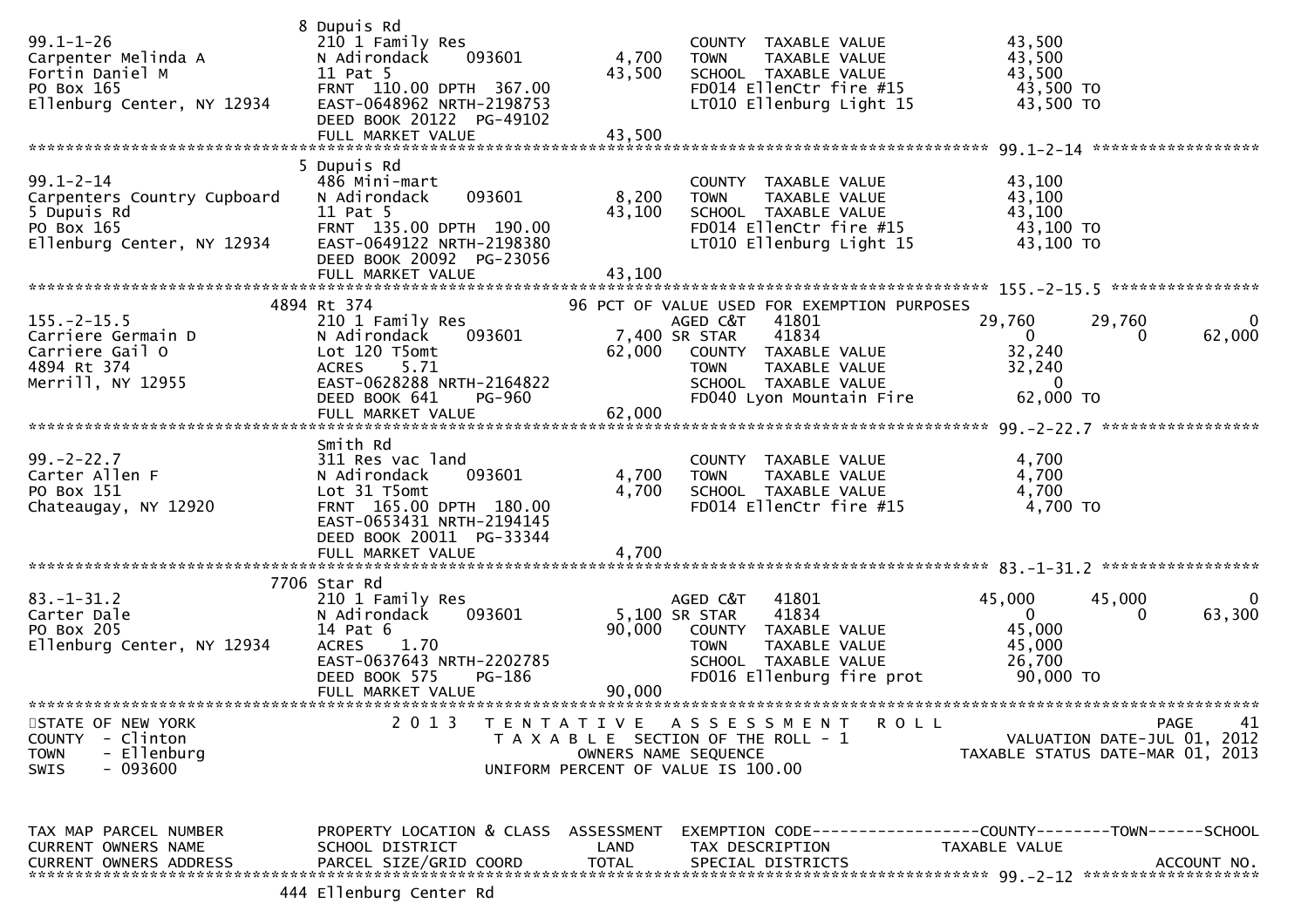| $99. - 2 - 12$<br>Carter James L<br>Carter Debra L<br>444 Ellenburg Center Rd<br>Ellenburg Center, NY 12934        | 210 1 Family Res<br>093601<br>N Adirondack<br>9 Pat 5<br><b>ACRES</b><br>1.40<br>EAST-0653774 NRTH-2199332<br>DEED BOOK 627<br>PG-388<br>FULL MARKET VALUE                       | 5,000<br>52,000<br>52,000 | 41854<br>RES STAR<br>COUNTY TAXABLE VALUE<br><b>TOWN</b><br>TAXABLE VALUE<br>SCHOOL TAXABLE VALUE<br>FD014 EllenCtr fire #15                                                  | $\mathbf{0}$<br>52,000<br>52,000<br>22,000<br>52,000 TO         | $\mathbf{0}$ | 30,000           |
|--------------------------------------------------------------------------------------------------------------------|----------------------------------------------------------------------------------------------------------------------------------------------------------------------------------|---------------------------|-------------------------------------------------------------------------------------------------------------------------------------------------------------------------------|-----------------------------------------------------------------|--------------|------------------|
|                                                                                                                    |                                                                                                                                                                                  |                           |                                                                                                                                                                               |                                                                 |              |                  |
| $82. - 1 - 16.3$<br>Carter Jay L<br>Carter Life Use Lawrence<br>PO Box 4<br>Ellenburg, NY 12933                    | 7960 Star Rd<br>210 1 Family Res<br>093601<br>N Adirondack<br>Lot 12 T6omt<br><b>ACRES</b><br>1.40<br>EAST-0629950 NRTH-2201777<br>DEED BOOK 20041 PG-70236<br>FULL MARKET VALUE | 5,300<br>79,800<br>79,800 | RES STAR<br>41854<br>COUNTY TAXABLE VALUE<br>TAXABLE VALUE<br><b>TOWN</b><br>SCHOOL TAXABLE VALUE<br>FD016 Ellenburg fire prot                                                | $\overline{0}$<br>79,800<br>79,800<br>49,800<br>79,800 TO       | $\mathbf{0}$ | 30,000           |
|                                                                                                                    |                                                                                                                                                                                  |                           |                                                                                                                                                                               |                                                                 |              |                  |
| $128. - 1 - 14.4$<br>Carter Kevin<br>Carter Gisele<br>1503 Bradley Pond Rd<br>Ellenburg Center, NY 12934           | 1506 Bradley Pond Rd<br>240 Rural res<br>093601<br>N Adirondack<br>Lot 52 T5omt<br>ACRES 32.00<br>EAST-0647196 NRTH-2184690<br>DEED BOOK 20021 PG-44764<br>FULL MARKET VALUE     | 77,000<br>77,000          | 41854<br><b>RES STAR</b><br>23,800 483A EX<br>42100<br>COUNTY TAXABLE VALUE<br>TAXABLE VALUE<br><b>TOWN</b><br>SCHOOL TAXABLE VALUE<br>FD016 Ellenburg fire prot<br>10,800 EX | 0<br>10,800<br>66,200<br>66,200<br>36,200<br>66,200 TO          | 0<br>10,800  | 30,000<br>10,800 |
| $128. - 1 - 14.3$<br>Carter Kevin J<br>Carter Gisele                                                               | 1503 Bradley Pond Rd<br>322 Rural vac>10<br>093601<br>N Adirondack<br>Lot 51 T5omt                                                                                               | 11,600<br>11,600          | COUNTY TAXABLE VALUE<br>TAXABLE VALUE<br><b>TOWN</b><br>SCHOOL TAXABLE VALUE                                                                                                  | 11,600<br>11,600<br>11,600                                      |              |                  |
| 1503 Bradley Pond Rd<br>Ellenburg Center, NY                                                                       | ACRES 12.09<br>EAST-0648278 NRTH-2184981<br>12934-1709 DEED BOOK 20001 PG-24795<br>FULL MARKET VALUE                                                                             | 11,600                    | FD016 Ellenburg fire prot                                                                                                                                                     | 11,600 TO                                                       |              |                  |
| 7579/7599 Star Rd<br>$83. - 1 - 24.1$<br>Carter Lee<br>Carter Gladys<br>7599 Star Rd<br>Ellenburg Center, NY 12934 | 240 Rural res<br>093601<br>N Adirondack<br>$7$ Pat $6$<br>ACRES 11.30<br>EAST-0640396 NRTH-2202607<br>DEED BOOK 20132 PG-54449                                                   | 15,800<br>76,600          | 41854<br>RES STAR<br>COUNTY TAXABLE VALUE<br>TAXABLE VALUE<br><b>TOWN</b><br>SCHOOL TAXABLE VALUE<br>FD016 Ellenburg fire prot                                                | $\overline{0}$<br>76,600<br>76,600<br>46,600<br>76,600 TO       | $\mathbf{0}$ | 30,000           |
| PRIOR OWNER ON 3/01/2013<br>Carter Lee                                                                             | FULL MARKET VALUE                                                                                                                                                                | 76,600                    |                                                                                                                                                                               |                                                                 |              |                  |
| STATE OF NEW YORK<br>COUNTY - Clinton<br>- Ellenburg<br><b>TOWN</b><br>- 093600<br><b>SWIS</b>                     | 2 0 1 3                                                                                                                                                                          |                           | TENTATIVE ASSESSMENT<br><b>ROLL</b><br>T A X A B L E SECTION OF THE ROLL - 1<br>OWNERS NAME SEQUENCE<br>UNIFORM PERCENT OF VALUE IS 100.00                                    | VALUATION DATE-JUL 01, 2012<br>TAXABLE STATUS DATE-MAR 01, 2013 |              | PAGE<br>42       |
| TAX MAP PARCEL NUMBER<br>CURRENT OWNERS NAME<br>CURRENT OWNERS ADDRESS                                             | PROPERTY LOCATION & CLASS ASSESSMENT<br>SCHOOL DISTRICT<br>PARCEL SIZE/GRID COORD                                                                                                | LAND<br><b>TOTAL</b>      | TAX DESCRIPTION<br>SPECIAL DISTRICTS                                                                                                                                          | TAXABLE VALUE                                                   |              | ACCOUNT NO.      |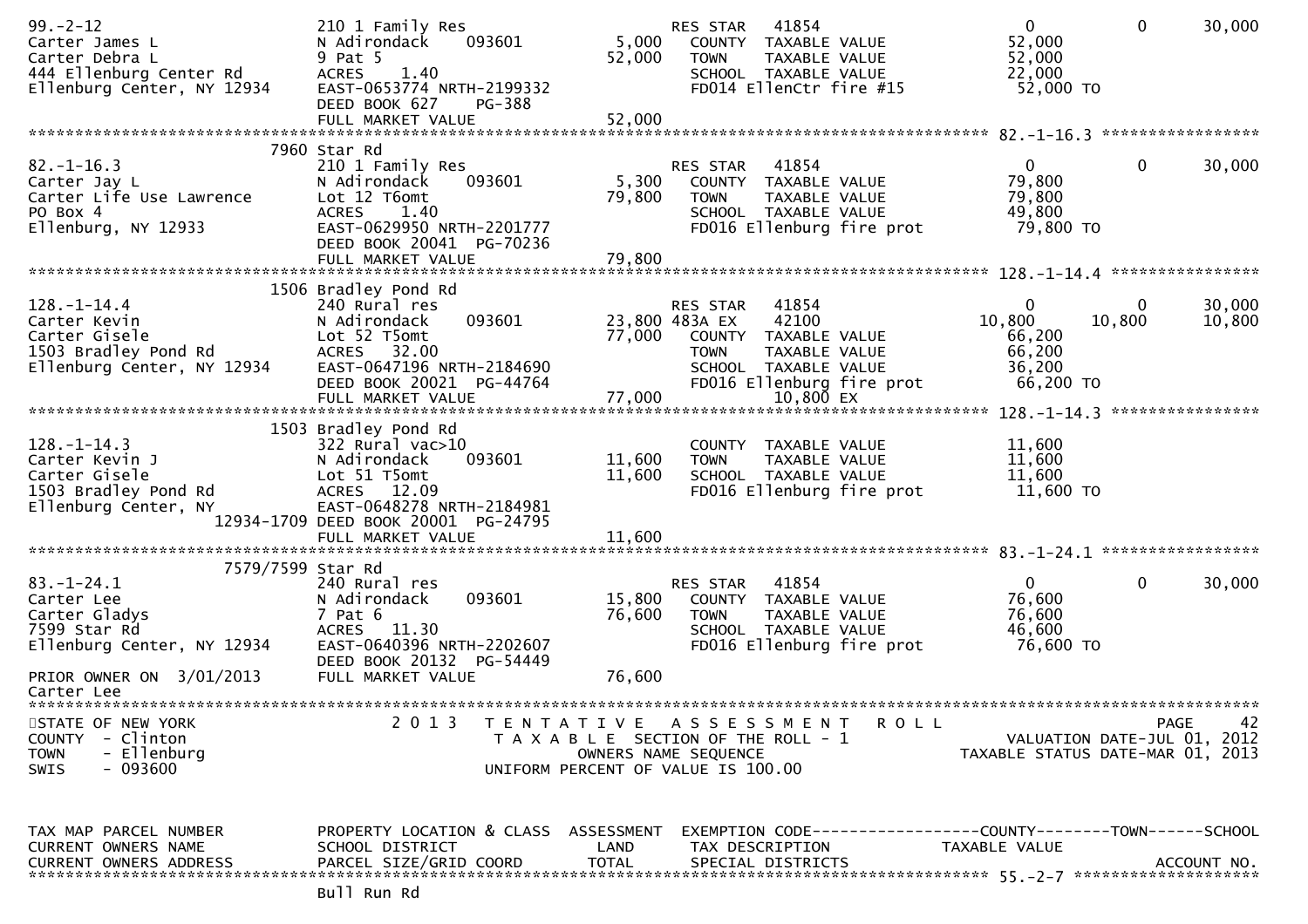| $55. - 2 - 7$<br>Carter Margaret Hansen<br>322 Rt 35  | 314 Rural vac<10<br>N Adirondack<br>093601<br>Lot $40/41$ Pat 6              | 5,300<br>5,300     | COUNTY TAXABLE VALUE<br><b>TOWN</b><br>TAXABLE VALUE<br>SCHOOL TAXABLE VALUE           | 5,300<br>5,300<br>5,300 |                                     |    |
|-------------------------------------------------------|------------------------------------------------------------------------------|--------------------|----------------------------------------------------------------------------------------|-------------------------|-------------------------------------|----|
| Chateaugay, NY 12920                                  | 1.50<br><b>ACRES</b><br>EAST-0668726 NRTH-2223602<br>DEED BOOK 596<br>PG-428 |                    | FD016 Ellenburg fire prot                                                              | $5,300$ TO              |                                     |    |
|                                                       | FULL MARKET VALUE                                                            | 5,300              |                                                                                        |                         |                                     |    |
| $141.3 - 2 - 22$                                      | 39 Hill Rd<br>260 Seasonal res - WTRFNT                                      |                    | COUNTY TAXABLE VALUE                                                                   | 108,000                 |                                     |    |
| Carter Nancy A                                        | 093601<br>N Adirondack                                                       | 83,900             | TAXABLE VALUE<br><b>TOWN</b>                                                           | 108,000                 |                                     |    |
| 1 Lakeview Mdws<br>Keeseville, NY 12944               | Lot 100 Pat 5<br>FRNT 116.00 DPTH 130.00                                     | 108,000            | SCHOOL TAXABLE VALUE<br>FD040 Lyon Mountain Fire                                       | 108,000<br>108,000 TO   |                                     |    |
|                                                       | EAST-0623991 NRTH-2171683<br>DEED BOOK 20061 PG-99598                        | 108,000            | WD018 Chat lake water dist                                                             | 108,000 ТО М            |                                     |    |
|                                                       | FULL MARKET VALUE                                                            |                    |                                                                                        |                         |                                     |    |
| $83. - 1 - 10.2$                                      | 267 Brandy Brook Rd<br>210 1 Family Res                                      |                    | 41854<br>RES STAR                                                                      | $\mathbf{0}$            | 0<br>30,000                         |    |
| Carter Robert<br>Carter Myrna                         | N Adirondack<br>093601<br>Lot 15 T6omt                                       | 6,300<br>65,000    | COUNTY TAXABLE VALUE<br>TAXABLE VALUE<br><b>TOWN</b>                                   | 65,000<br>65,000        |                                     |    |
| 267 Brandy Brook Rd                                   | 3.20<br><b>ACRES</b>                                                         |                    | SCHOOL TAXABLE VALUE                                                                   | 35,000                  |                                     |    |
| Ellenburg Center, NY 12934                            | EAST-0648299 NRTH-2204804<br>DEED BOOK 633<br>PG-954                         |                    | FD014 EllenCtr fire #15                                                                | 65,000 TO               |                                     |    |
|                                                       | FULL MARKET VALUE                                                            | 65,000             |                                                                                        |                         |                                     |    |
|                                                       | 30 Ryan Rd                                                                   |                    |                                                                                        |                         |                                     |    |
| $82. - 1 - 16.2$<br>Carter Scott                      | 210 1 Family Res<br>093601<br>N Adirondack                                   | 7,400              | RES STAR<br>41854<br>COUNTY TAXABLE VALUE                                              | $\Omega$<br>104,000     | 0<br>30,000                         |    |
| Carter Stacey<br>30 Ryan Rd                           | Lot 12 T6omt<br>4.80 BANK<br>080<br><b>ACRES</b>                             | 104,000            | <b>TOWN</b><br>TAXABLE VALUE<br>SCHOOL TAXABLE VALUE                                   | 104,000<br>74,000       |                                     |    |
| Chateaugay, NY 12920                                  | EAST-0628767 NRTH-2202481                                                    |                    | FD016 Ellenburg fire prot                                                              | 104,000 TO              |                                     |    |
|                                                       | DEED BOOK 824<br>PG-195<br>FULL MARKET VALUE                                 | 104,000            |                                                                                        |                         |                                     |    |
|                                                       | 375 Ellenburg Center Rd                                                      |                    |                                                                                        |                         |                                     |    |
| $84. - 1 - 18.3$                                      | 210 1 Family Res                                                             |                    | 41854<br>RES STAR                                                                      | $\mathbf{0}$            | 30,000<br>0                         |    |
| Carter Timmy E<br>Carter Lisa A                       | 093601<br>N Adirondack<br>8 Pat 5                                            | 3,600<br>83,500    | COUNTY TAXABLE VALUE<br><b>TOWN</b><br>TAXABLE VALUE                                   | 83,500<br>83,500        |                                     |    |
| 375 Ellenburg Center Rd<br>Ellenburg Center, NY 12934 | FRNT 235.00 DPTH 84.00<br>EAST-0655303 NRTH-2199785                          |                    | SCHOOL TAXABLE VALUE<br>FD014 EllenCtr fire #15                                        | 53,500<br>83,500 TO     |                                     |    |
|                                                       | DEED BOOK 1035 PG-66                                                         |                    |                                                                                        |                         |                                     |    |
|                                                       | FULL MARKET VALUE                                                            | 83,500             |                                                                                        |                         |                                     |    |
| STATE OF NEW YORK<br>- Clinton<br><b>COUNTY</b>       | 2 0 1 3<br>T E N T A T I V E                                                 |                    | A S S E S S M E N T<br>R O L L<br>T A X A B L E SECTION OF THE ROLL - 1                |                         | PAGE<br>VALUATION DATE-JUL 01, 2012 | 43 |
| - Ellenburg<br><b>TOWN</b><br>$-093600$<br>SWIS       |                                                                              |                    | OWNERS NAME SEQUENCE<br>UNIFORM PERCENT OF VALUE IS 100.00                             |                         | TAXABLE STATUS DATE-MAR 01, 2013    |    |
|                                                       |                                                                              |                    |                                                                                        |                         |                                     |    |
|                                                       |                                                                              |                    |                                                                                        |                         |                                     |    |
| TAX MAP PARCEL NUMBER<br>CURRENT OWNERS NAME          | PROPERTY LOCATION & CLASS<br>SCHOOL DISTRICT                                 | ASSESSMENT<br>LAND | EXEMPTION        CODE-----------------COUNTY-------TOWN------SCHOOL<br>TAX DESCRIPTION | TAXABLE VALUE           |                                     |    |
| <b>CURRENT OWNERS ADDRESS</b>                         | PARCEL SIZE/GRID COORD                                                       | <b>TOTAL</b>       | SPECIAL DISTRICTS                                                                      |                         | ACCOUNT NO.                         |    |
|                                                       | Military Tpke                                                                |                    |                                                                                        |                         |                                     |    |
| $112. - 1 - 2.2$                                      | 314 Rural vac<10                                                             |                    | COUNTY TAXABLE VALUE                                                                   | 5,000                   |                                     |    |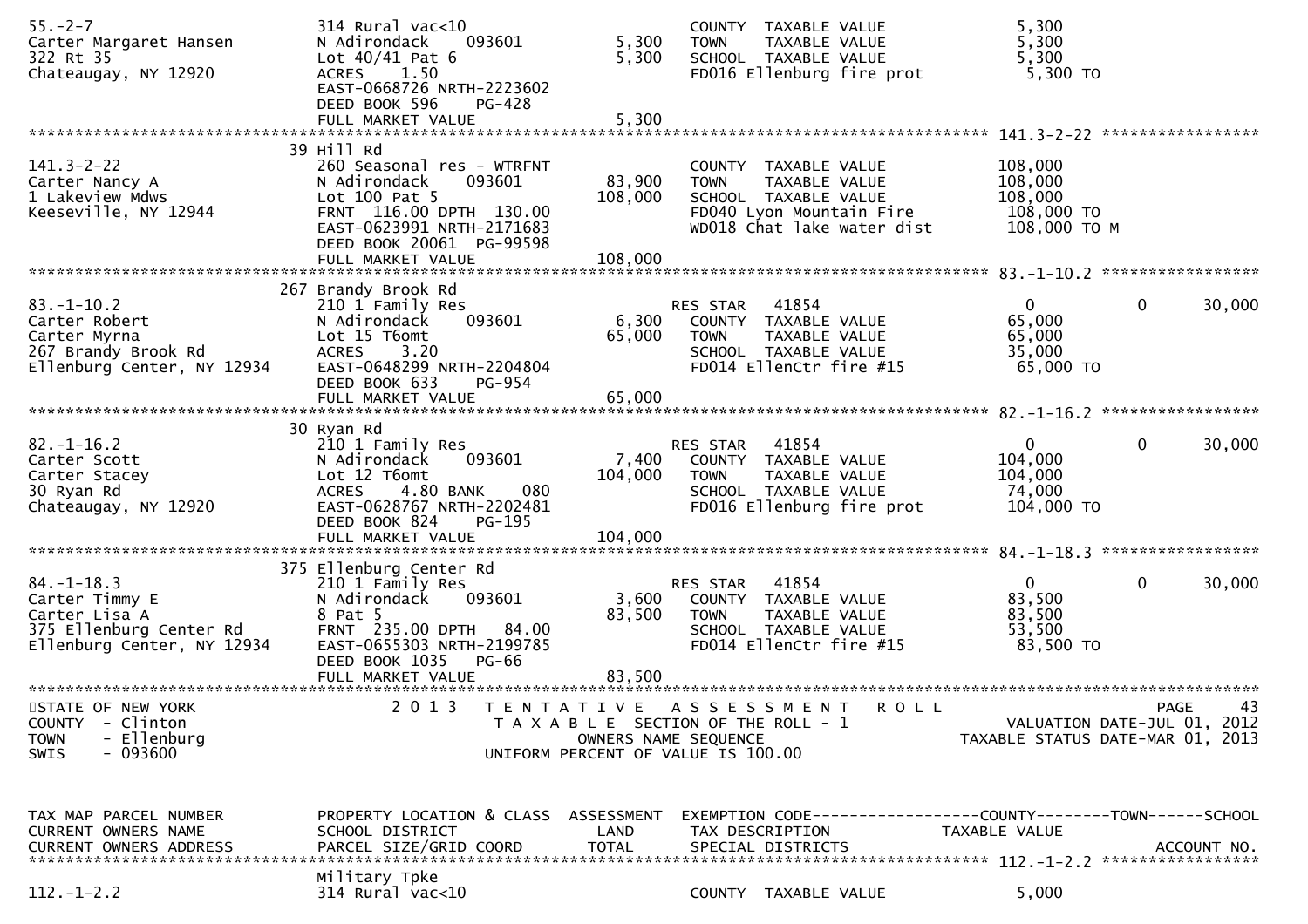| Casey Ashley L<br>PO Box 8<br>Ellenburg Center, NY 12934                                                     | 093601<br>N Adirondack<br>Lot 19 T5omt<br>1.00<br><b>ACRES</b><br>EAST-0624977 NRTH-2192292<br>DEED BOOK 98001 PG-06199<br>FULL MARKET VALUE                                       | 5,000<br>5,000<br>5,000                                                                             | <b>TOWN</b>                              | TAXABLE VALUE<br>SCHOOL TAXABLE VALUE                                                                      | FD016 Ellenburg fire prot | 5,000<br>5,000<br>5,000 TO                                                       |                                                                               |
|--------------------------------------------------------------------------------------------------------------|------------------------------------------------------------------------------------------------------------------------------------------------------------------------------------|-----------------------------------------------------------------------------------------------------|------------------------------------------|------------------------------------------------------------------------------------------------------------|---------------------------|----------------------------------------------------------------------------------|-------------------------------------------------------------------------------|
|                                                                                                              |                                                                                                                                                                                    |                                                                                                     |                                          |                                                                                                            |                           |                                                                                  |                                                                               |
| $70. - 1 - 4.2$<br>Caseys Sticks & Stones LLC<br>1039 West Hill Rd<br>PO Box 8<br>Ellenburg Center, NY 12934 | 172 Bull Run Rd<br>449 Other Storag<br>093601<br>N Adirondack<br>Lot 22 T6omt<br>9.20<br><b>ACRES</b><br>EAST-0668864 NRTH-2215675<br>DEED BOOK 961<br>PG-104<br>FULL MARKET VALUE | 15,100<br>45,000<br>45,000                                                                          | <b>TOWN</b>                              | COUNTY TAXABLE VALUE<br>TAXABLE VALUE<br>SCHOOL TAXABLE VALUE                                              | FD016 Ellenburg fire prot | 45,000<br>45,000<br>45,000<br>45,000 TO                                          |                                                                               |
|                                                                                                              | 1039 West Hill Rd                                                                                                                                                                  |                                                                                                     |                                          |                                                                                                            |                           |                                                                                  |                                                                               |
| $112. - 1 - 5$<br>Caseys Sticks & Stones LLC<br>1039 West Hill Rd<br>PO Box 8<br>Ellenburg Center, NY        | 210 1 Family Res<br>N Adirondack<br>093601<br>Lot $21$ Pat 5<br><b>ACRES</b><br>8.70<br>EAST-0624885 NRTH-2190375<br>12934-2182 DEED BOOK 98001 PG-04903                           | 14,800<br>76,000                                                                                    | <b>TOWN</b>                              | COUNTY TAXABLE VALUE<br>TAXABLE VALUE<br>SCHOOL TAXABLE VALUE                                              | FD016 Ellenburg fire prot | 76,000<br>76,000<br>76,000<br>76,000 TO                                          |                                                                               |
|                                                                                                              | FULL MARKET VALUE                                                                                                                                                                  | 76,000                                                                                              |                                          |                                                                                                            |                           |                                                                                  |                                                                               |
| $99.1 - 3 - 14$<br>Cashman Vernon<br>PO Box 171<br>Ellenburg Center, NY 12934                                | 45 West Hill Rd<br>210 1 Family Res<br>N Adirondack<br>093601<br>11 Pat 5<br>FRNT 180.00 DPTH 110.00<br>EAST-0648437 NRTH-2198180<br>DEED BOOK 455<br>PG-760<br>FULL MARKET VALUE  | 47,000<br>47,000                                                                                    | AGED C&T<br>3,100 SR STAR<br><b>TOWN</b> | 41801<br>41834<br>COUNTY TAXABLE VALUE<br>TAXABLE VALUE<br>SCHOOL TAXABLE VALUE<br>FD014 EllenCtr fire #15 | LT010 Ellenburg Light 15  | 23,500<br>$\mathbf{0}$<br>23,500<br>23,500<br>$\bf{0}$<br>47,000 TO<br>47,000 TO | 23,500<br>0<br>47,000<br>0                                                    |
|                                                                                                              |                                                                                                                                                                                    |                                                                                                     |                                          |                                                                                                            |                           |                                                                                  |                                                                               |
| $85. - 1 - 11.12$<br>Cashman Wayne C<br>Cashman Anne Marie<br>79 Maryland Rd<br>Plattsburgh, NY 12903        | Ellenburg Center Rd<br>312 Vac w/imprv<br>N Adirondack<br>093601<br>$3/4$ Pat 6<br><b>ACRES</b><br>2.90<br>EAST-0660998 NRTH-2206093<br>DEED BOOK 99001 PG-13018                   | 6,200<br>19,200                                                                                     | COUNTY<br><b>TOWN</b>                    | TAXABLE VALUE<br>TAXABLE VALUE<br>SCHOOL TAXABLE VALUE                                                     | FD016 Ellenburg fire prot | 19,200<br>19,200<br>19,200<br>19,200 TO                                          |                                                                               |
|                                                                                                              | FULL MARKET VALUE                                                                                                                                                                  | 19,200                                                                                              |                                          |                                                                                                            |                           |                                                                                  |                                                                               |
| STATE OF NEW YORK<br>COUNTY - Clinton<br>- Ellenburg<br><b>TOWN</b><br>$-093600$<br><b>SWIS</b>              | 2 0 1 3                                                                                                                                                                            | TENTATIVE ASSESSMENT<br>T A X A B L E SECTION OF THE ROLL - 1<br>UNIFORM PERCENT OF VALUE IS 100.00 | OWNERS NAME SEQUENCE                     |                                                                                                            | <b>ROLL</b>               |                                                                                  | 44<br>PAGE<br>VALUATION DATE-JUL 01, 2012<br>TAXABLE STATUS DATE-MAR 01, 2013 |
| TAX MAP PARCEL NUMBER<br><b>CURRENT OWNERS NAME</b><br><b>CURRENT OWNERS ADDRESS</b>                         | PROPERTY LOCATION & CLASS ASSESSMENT<br>SCHOOL DISTRICT<br>PARCEL SIZE/GRID COORD                                                                                                  | LAND<br><b>TOTAL</b>                                                                                |                                          | TAX DESCRIPTION<br>SPECIAL DISTRICTS                                                                       |                           | TAXABLE VALUE                                                                    | EXEMPTION CODE-----------------COUNTY-------TOWN------SCHOOL<br>ACCOUNT NO.   |
| $71.-3-1.2$<br>Cassani Anthony C                                                                             | Plank Rd<br>321 Abandoned ag<br>N Adirondack<br>093601                                                                                                                             | 24,000                                                                                              | <b>TOWN</b>                              | COUNTY TAXABLE VALUE<br>TAXABLE VALUE                                                                      |                           | 24,000<br>24,000                                                                 |                                                                               |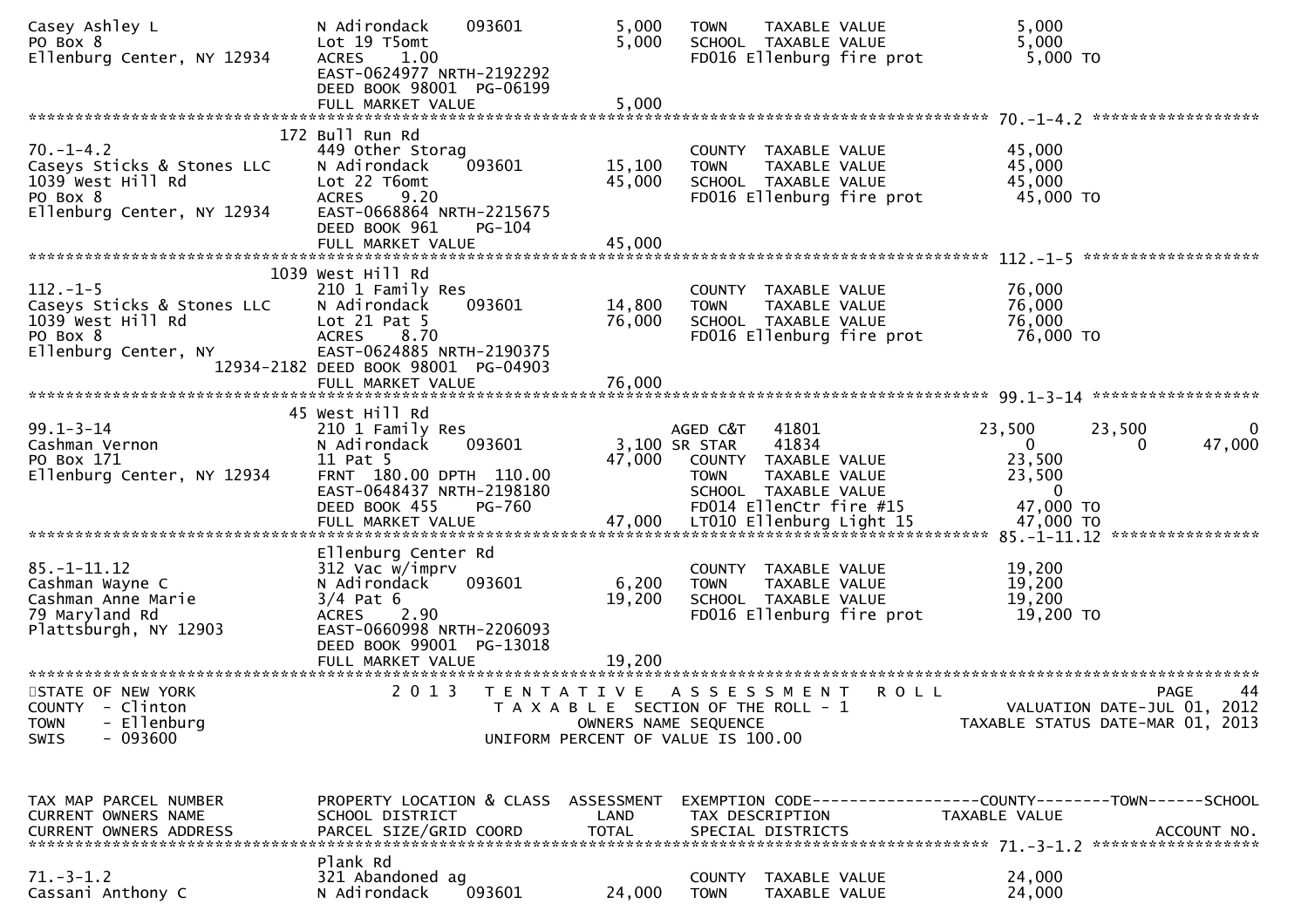| Cassani Jean M<br>424 Sierra Lavin Rd<br>Barre, VT 05641                                                    | Lot 20 T6omt<br>80.70<br><b>ACRES</b><br>EAST-0674767 NRTH-2211413<br>DEED BOOK 20051 PG-84247<br>FULL MARKET VALUE                                                                            | 24,000<br>24,000     | SCHOOL TAXABLE VALUE<br>FD002 EllenDpt fire 21                                                                                                           |                                                 | 24,000<br>24,000 TO                                                             |                             |                   |
|-------------------------------------------------------------------------------------------------------------|------------------------------------------------------------------------------------------------------------------------------------------------------------------------------------------------|----------------------|----------------------------------------------------------------------------------------------------------------------------------------------------------|-------------------------------------------------|---------------------------------------------------------------------------------|-----------------------------|-------------------|
|                                                                                                             | 2057 Plank Rd                                                                                                                                                                                  |                      |                                                                                                                                                          |                                                 |                                                                                 |                             |                   |
| $71. - 3 - 2$<br>Cayea Gary E<br>Cayea Martha J<br>2057 Plank Rd<br>Ellenburg Depot, NY 12935               | 210 1 Family Res<br>093601<br>N Adirondack<br>3.80 BANK<br><b>ACRES</b><br>- 080<br>EAST-0675507 NRTH-2210121<br>DEED BOOK 20001 PG-27552                                                      | 89,300               | 98 PCT OF VALUE USED FOR EXEMPTION PURPOSES<br>WARNONALL 41121<br>6,400 RES STAR<br>41854<br>COUNTY TAXABLE VALUE<br><b>TOWN</b><br>SCHOOL TAXABLE VALUE | TAXABLE VALUE                                   | 13,127<br>$\overline{0}$<br>76,173<br>76,173<br>59,300<br>89,300 TO             | 13,127<br>0                 | 0<br>30,000       |
|                                                                                                             |                                                                                                                                                                                                |                      |                                                                                                                                                          |                                                 |                                                                                 | *******************         |                   |
| $70. - 1 - 23$<br>Cayea Gary F<br>PO Box 48<br>Ellenburg Depot, NY 12935                                    | 5469 Rt 11<br>210 1 Family Res<br>N Adirondack<br>093601<br>19 Pat 6<br><b>ACRES</b><br>2.30<br>EAST-0665477 NRTH-2209264<br>DEED BOOK 20001 PG-24672                                          | 5,800<br>44,100      | COUNTY TAXABLE VALUE<br><b>TOWN</b><br>SCHOOL TAXABLE VALUE<br>FD002 EllenDpt fire 21<br>LT012 Ellenburg Light 5                                         | TAXABLE VALUE                                   | 44,100<br>44,100<br>44,100<br>44,100 TO<br>44,100 TO                            |                             |                   |
|                                                                                                             |                                                                                                                                                                                                |                      |                                                                                                                                                          |                                                 |                                                                                 |                             |                   |
| $99.1 - 3 - 27$<br>Cayea Joel L<br>Carbino Gina M<br>PO Box 123<br>Ellenburg Center, NY 12934               | 9 Church St<br>210 1 Family Res<br>N Adirondack<br>093601<br>Lot $11$ Pat 5<br><b>FRNT</b><br>73.00 DPTH 173.00<br>080<br><b>BANK</b><br>EAST-0649228 NRTH-2198074<br>DEED BOOK 20051 PG-83144 | 3,500<br>45,900      | 41854<br>RES STAR<br>COUNTY TAXABLE VALUE<br><b>TOWN</b><br>SCHOOL TAXABLE VALUE<br>FD014 EllenCtr fire #15<br>LT010 Ellenburg Light 15                  | TAXABLE VALUE                                   | $\mathbf{0}$<br>45,900<br>45,900<br>15,900<br>45,900 TO<br>45,900 TO            | $\mathbf{0}$                | 30,000            |
|                                                                                                             | 8 Bull Run Rd                                                                                                                                                                                  |                      |                                                                                                                                                          |                                                 |                                                                                 |                             |                   |
| $70. - 1 - 16$<br>Cayea Lawrence<br>Cayea Sharon<br>8 Bull Run Rd<br>PO Box 44<br>Ellenburg Depot, NY 12935 | 210 1 Family Res<br>N Adirondack<br>093601<br>$21/22$ Pat 6<br>FRNT 175.00 DPTH 142.00<br>EAST-0668127 NRTH-2211812<br>PG-607<br>DEED BOOK 607                                                 | 54,000               | WARCOMALL 41131<br>4,400 RES STAR<br>41854<br>COUNTY TAXABLE VALUE<br>TOWN<br>SCHOOL TAXABLE VALUE<br>FD002 EllenDpt fire 21                             | TAXABLE VALUE                                   | 13,500<br>$\overline{0}$<br>40,500<br>40,500<br>24,000<br>54,000 TO             | 13,500<br>$\Omega$          | 0<br>30,000       |
| STATE OF NEW YORK<br>COUNTY - Clinton<br>- Ellenburg<br><b>TOWN</b><br>$-093600$<br>SWIS                    | 2 0 1 3                                                                                                                                                                                        | T E N T A T I V E    | A S S E S S M E N T<br>T A X A B L E SECTION OF THE ROLL - 1<br>OWNERS NAME SEQUENCE<br>UNIFORM PERCENT OF VALUE IS 100.00                               | ROLL                                            | TAXABLE STATUS DATE-MAR 01, 2013                                                | VALUATION DATE-JUL 01, 2012 | 45<br><b>PAGE</b> |
| TAX MAP PARCEL NUMBER<br>CURRENT OWNERS NAME<br><b>CURRENT OWNERS ADDRESS</b>                               | PROPERTY LOCATION & CLASS ASSESSMENT<br>SCHOOL DISTRICT<br>PARCEL SIZE/GRID COORD                                                                                                              | LAND<br><b>TOTAL</b> | TAX DESCRIPTION<br>SPECIAL DISTRICTS                                                                                                                     |                                                 | EXEMPTION CODE------------------COUNTY--------TOWN------SCHOOL<br>TAXABLE VALUE |                             | ACCOUNT NO.       |
| $127. - 1 - 12$<br>Cayea Lawrence W<br>Cayea Sharon M                                                       | Sears Rd<br>260 Seasonal res<br>093601<br>N Adirondack<br>Lot $67$ Pat $5$                                                                                                                     | 5,100<br>10,000      | <b>COUNTY</b><br><b>TOWN</b><br><b>SCHOOL</b>                                                                                                            | TAXABLE VALUE<br>TAXABLE VALUE<br>TAXABLE VALUE | 10,000<br>10,000<br>10,000                                                      |                             |                   |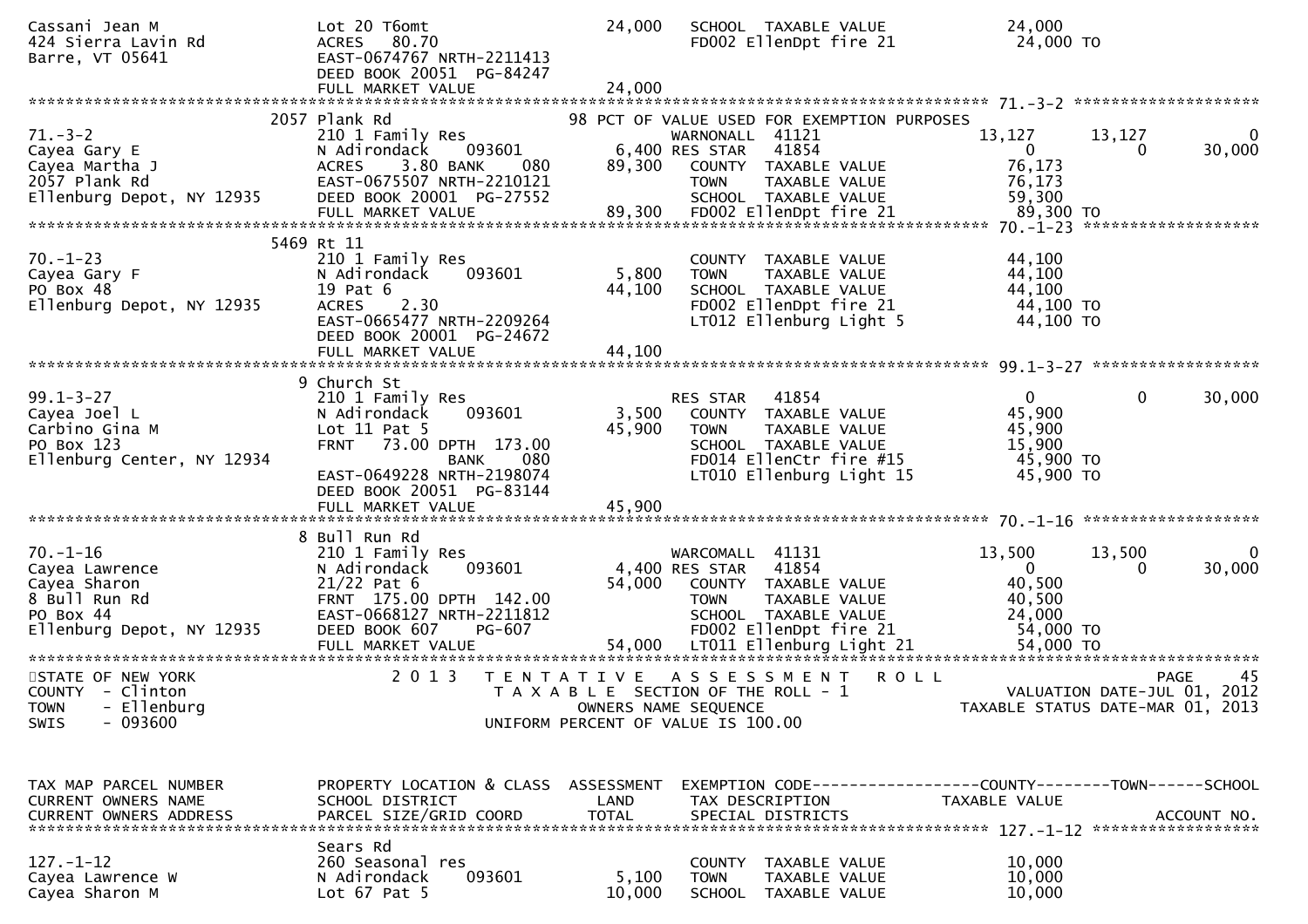| PO Box 44<br>Ellenburg Depot, NY 12935                                                             | 1.90<br><b>ACRES</b><br>EAST-0643012 NRTH-2178027<br>DEED BOOK 20112 PG-44646<br>FULL MARKET VALUE                                                                                           | 10,000                     | FD016 Ellenburg fire prot                                                                                                              | 10,000 TO                                                          |
|----------------------------------------------------------------------------------------------------|----------------------------------------------------------------------------------------------------------------------------------------------------------------------------------------------|----------------------------|----------------------------------------------------------------------------------------------------------------------------------------|--------------------------------------------------------------------|
|                                                                                                    |                                                                                                                                                                                              |                            |                                                                                                                                        |                                                                    |
| $101. - 1 - 4$<br>Chadwick Vernon C<br>Chadwick Gina L<br>8 Couch St<br>Plattsburgh, NY 12901      | Plank Rd<br>910 Priv forest<br>093601<br>N Adirondack<br>60 Pat 5<br>ACRES 121.50<br>EAST-0676945 NRTH-2196382<br>DEED BOOK 20061 PG-95603                                                   | 35,000<br>35,000           | COUNTY TAXABLE VALUE<br>TAXABLE VALUE<br><b>TOWN</b><br>SCHOOL TAXABLE VALUE<br>FD016 Ellenburg fire prot                              | 35,000<br>35,000<br>35,000<br>35,000 TO                            |
|                                                                                                    |                                                                                                                                                                                              |                            |                                                                                                                                        |                                                                    |
| $155.1 - 2 - 19$<br>Champagne Bryan<br>Champagne Corrinna<br>34 County Route 17<br>Moira, NY 12957 | 8 Narrows Rd<br>260 Seasonal res - WTRFNT<br>093601<br>N Adirondack<br>Lot 101 Pat 5<br>FRNT 60.00 DPTH 250.00<br>EAST-0626448 NRTH-2167297<br>DEED BOOK 20122 PG-51742<br>FULL MARKET VALUE | 71,000<br>90,000<br>90,000 | COUNTY TAXABLE VALUE<br>TAXABLE VALUE<br><b>TOWN</b><br>SCHOOL TAXABLE VALUE<br>FD040 Lyon Mountain Fire<br>WD018 Chat lake water dist | 90,000<br>90,000<br>90,000<br>90,000 TO<br>90,000 ТО М             |
|                                                                                                    | Bradley Pond Rd                                                                                                                                                                              |                            |                                                                                                                                        |                                                                    |
| $142. - 1 - 13$<br>Chapman Michael L<br>Chapman Judith L<br>468 W Shore Rd<br>South Hero, VT 05486 | 910 Priv forest<br>093601<br>N Adirondack<br>93 Pat 5<br>ACRES 167.00<br>EAST-0645383 NRTH-2173336<br>DEED BOOK 20072 PG-2983                                                                | 41,400<br>41,400           | COUNTY TAXABLE VALUE<br>TAXABLE VALUE<br><b>TOWN</b><br>SCHOOL TAXABLE VALUE<br>FD016 Ellenburg fire prot                              | 41,400<br>41,400<br>41,400<br>41,400 TO                            |
|                                                                                                    |                                                                                                                                                                                              |                            |                                                                                                                                        |                                                                    |
| $98. - 1 - 15$<br>Charles Robert<br>132 Therrien Rd<br>Ellenburg Depot, NY 12935                   | LaBombard Rd<br>323 Vacant rural<br>093601<br>N Adirondack<br>12 Pat 5<br>ACRES 56.00<br>EAST-0645199 NRTH-2195303<br>DEED BOOK 20082 PG-13563<br>FULL MARKET VALUE                          | 20,900<br>20,900<br>20,900 | COUNTY TAXABLE VALUE<br><b>TOWN</b><br>TAXABLE VALUE<br>SCHOOL TAXABLE VALUE<br>FD014 EllenCtr fire #15                                | 20,900<br>20,900<br>20,900<br>20,900 TO                            |
| STATE OF NEW YORK                                                                                  | 2 0 1 3                                                                                                                                                                                      | T E N T A T I V E          | <b>ROLL</b><br>A S S E S S M E N T                                                                                                     | 46<br>PAGE                                                         |
| COUNTY - Clinton<br><b>TOWN</b><br>- Ellenburg<br>$-093600$<br>SWIS                                |                                                                                                                                                                                              | OWNERS NAME SEQUENCE       | T A X A B L E SECTION OF THE ROLL - 1<br>UNIFORM PERCENT OF VALUE IS 100.00                                                            | VALUATION DATE-JUL 01,<br>2012<br>TAXABLE STATUS DATE-MAR 01, 2013 |
| TAX MAP PARCEL NUMBER<br><b>CURRENT OWNERS NAME</b><br><b>CURRENT OWNERS ADDRESS</b>               | PROPERTY LOCATION & CLASS ASSESSMENT<br>SCHOOL DISTRICT<br>PARCEL SIZE/GRID COORD                                                                                                            | LAND<br><b>TOTAL</b>       | TAX DESCRIPTION<br>SPECIAL DISTRICTS                                                                                                   | TAXABLE VALUE<br>ACCOUNT NO.                                       |
|                                                                                                    | 90 Narrows Rd                                                                                                                                                                                |                            |                                                                                                                                        |                                                                    |
| $155.1 - 1 - 23.2$<br>Chase Michael A<br>Chase Kim M<br>PO Box 232                                 | 314 Rural vac<10 - WTRFNT<br>N Adirondack<br>093601<br>Survey Map 20072/01831 Lo<br>2.55<br><b>ACRES</b>                                                                                     | 103,100<br>103,100         | COUNTY TAXABLE VALUE<br>TAXABLE VALUE<br><b>TOWN</b><br>SCHOOL TAXABLE VALUE<br>FD040 Lyon Mountain Fire                               | 103,100<br>103,100<br>103,100<br>103,100 TO                        |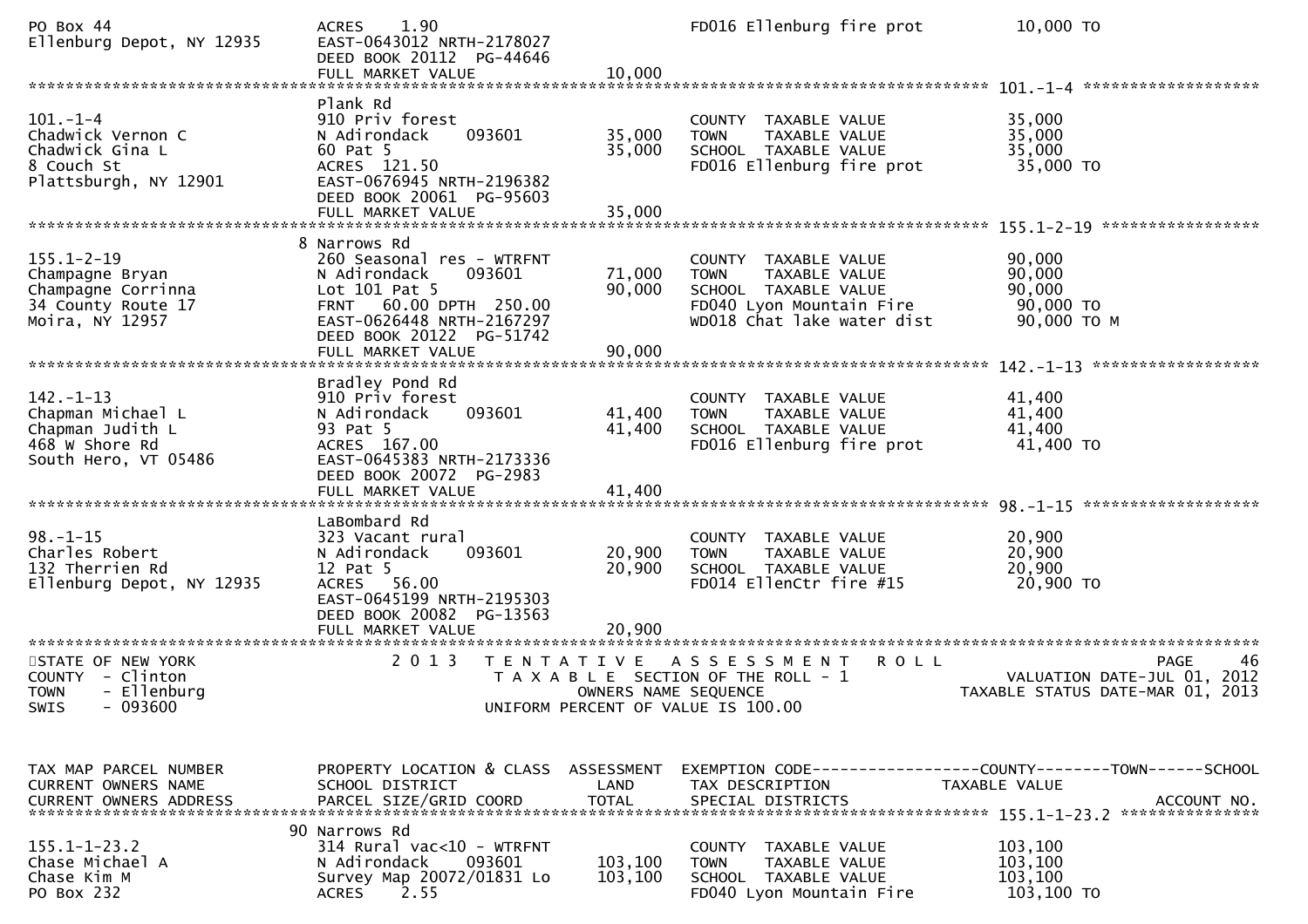| Merrill, NY 12955                                                                                                                          | EAST-0625222 NRTH-2168339<br>DEED BOOK 20082 PG-16954                                                                                                                                                                                                      |                                    | WD018 Chat lake water dist                                                                                                         | 103,100 ТО М                                        |                                                                                      |
|--------------------------------------------------------------------------------------------------------------------------------------------|------------------------------------------------------------------------------------------------------------------------------------------------------------------------------------------------------------------------------------------------------------|------------------------------------|------------------------------------------------------------------------------------------------------------------------------------|-----------------------------------------------------|--------------------------------------------------------------------------------------|
|                                                                                                                                            | FULL MARKET VALUE                                                                                                                                                                                                                                          | 103,100                            |                                                                                                                                    |                                                     |                                                                                      |
| $115. - 1 - 12$<br>Chateaugay Woodlands LLC<br>PO Box 155<br>Wellsboro, PA 16901<br>MAY BE SUBJECT TO PAYMENT<br>UNDER RPTL480A UNTIL 2022 | Smith Rd<br>910 Priv forest<br>N Adirondack<br>093601<br>38 Pat 5 1.75 factor rea<br>Conservation Easement CET<br>Alloc .3700 Set 12/08<br>ACRES 722.00<br>EAST-0670391 NRTH-2189717<br>DEED BOOK 20051 PG-78482<br>CONSERVATION ESMT % 37.00              | 124,614<br>124,614                 | 480A EX<br>47460<br>COUNTY<br>TAXABLE VALUE<br><b>TOWN</b><br>TAXABLE VALUE<br>SCHOOL TAXABLE VALUE<br>FD016 Ellenburg fire prot   | 96,886<br>27,728<br>27,728<br>27,728<br>124,614 TO  | 96,886<br>96,886                                                                     |
|                                                                                                                                            | FULL MARKET VALUE                                                                                                                                                                                                                                          | 124,614                            |                                                                                                                                    |                                                     |                                                                                      |
| $126. - 1 - 19$<br>Chateaugay Woodlands LLC<br>PO Box 155<br>Wellsboro, PA 16901<br>MAY BE SUBJECT TO PAYMENT<br>UNDER RPTL480A UNTIL 2022 | Tacey Rd<br>911 Forest s480<br>Chateaugay 1<br>163401<br>Lot 16 Pat 5 1.75 factor<br>Conservation Easement CET<br>Alloc .3700 Set 12/08<br>99.80<br><b>ACRES</b><br>EAST-0625466 NRTH-2178053                                                              | 23,184<br>23,184                   | 480A EX<br>47460<br>COUNTY TAXABLE VALUE<br><b>TOWN</b><br>TAXABLE VALUE<br>SCHOOL TAXABLE VALUE<br>FD040 Lyon Mountain Fire       | 16,166<br>7,018<br>7,018<br>7,018<br>23,184 TO      | 16,166<br>16,166                                                                     |
|                                                                                                                                            | DEED BOOK 20051 PG-78482<br>CONSERVATION ESMT % 37.00<br>FULL MARKET VALUE                                                                                                                                                                                 | 23,184                             |                                                                                                                                    |                                                     |                                                                                      |
| $128. - 1 - 7$<br>Chateaugay Woodlands LLC<br>PO Box 155<br>Wellsboro, PA 16901<br>MAY BE SUBJECT TO PAYMENT<br>UNDER RPTL480A UNTIL 2022  | Bradley Pond Rd<br>911 Forest s480<br>093601<br>N Adirondack<br>Lot $71$ Pat $5$ $1.75$ Factor<br>Conservation Easement CET<br>Alloc .3700 Set 12/08<br>ACRES 343.20<br>EAST-0652957 NRTH-2180596<br>DEED BOOK 20051 PG-78482<br>CONSERVATION ESMT % 37.00 | 62,874<br>62,874                   | 480A EX<br>47460<br>COUNTY TAXABLE VALUE<br>TAXABLE VALUE<br><b>TOWN</b><br>SCHOOL TAXABLE VALUE<br>FD016 Ellenburg fire prot      | 47,879<br>14,995<br>14,995<br>14,995<br>31,512 TO   | 47,879<br>47,879                                                                     |
| ************************                                                                                                                   | FULL MARKET VALUE<br>***********************                                                                                                                                                                                                               | 62,874                             |                                                                                                                                    |                                                     |                                                                                      |
| STATE OF NEW YORK<br>COUNTY - Clinton<br>- Ellenburg<br><b>TOWN</b><br>- 093600<br><b>SWIS</b>                                             | 2 0 1 3<br>T E N T A T I V E                                                                                                                                                                                                                               |                                    | A S S E S S M E N T R O L L<br>T A X A B L E SECTION OF THE ROLL - 1<br>OWNERS NAME SEQUENCE<br>UNIFORM PERCENT OF VALUE IS 100.00 |                                                     | 47<br><b>PAGE</b><br>VALUATION DATE-JUL 01, 2012<br>TAXABLE STATUS DATE-MAR 01, 2013 |
| TAX MAP PARCEL NUMBER<br>CURRENT OWNERS NAME<br><b>CURRENT OWNERS ADDRESS</b>                                                              | PROPERTY LOCATION & CLASS<br>SCHOOL DISTRICT<br>PARCEL SIZE/GRID COORD                                                                                                                                                                                     | ASSESSMENT<br>LAND<br><b>TOTAL</b> | EXEMPTION CODE-----------------COUNTY--------TOWN------SCHOOL<br>TAX DESCRIPTION<br>SPECIAL DISTRICTS                              | TAXABLE VALUE                                       | ACCOUNT NO.<br>*******************                                                   |
| $141. - 1 - 7$<br>Chateaugay Woodlands LLC<br>PO Box 155<br>Wellsboro, PA 16901                                                            | Bigelow Rd<br>911 Forest s480<br>N Adirondack<br>093601<br>Lot 62 Pat 5 1.75 Factor<br>Conservation Easement CET<br>Alloc .3700 Set 12/08                                                                                                                  | 241,857<br>241,857                 | 480A EX<br>47460<br>COUNTY<br>TAXABLE VALUE<br><b>TOWN</b><br>TAXABLE VALUE<br>SCHOOL TAXABLE VALUE<br>FD016 Ellenburg fire prot   | 189,616<br>52,241<br>52,241<br>52,241<br>120,469 TO | 189,616<br>189,616                                                                   |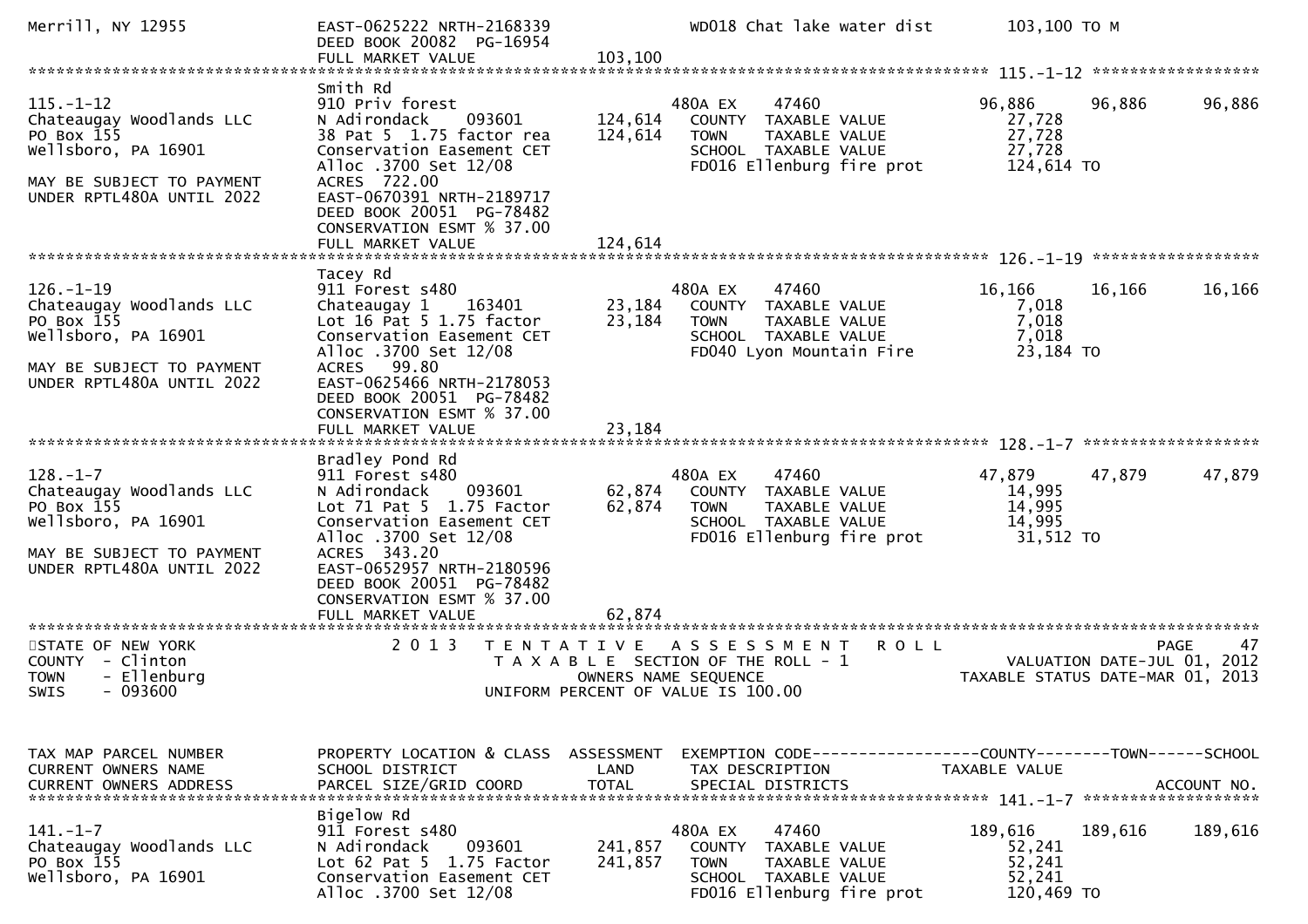| MAY BE SUBJECT TO PAYMENT<br>UNDER RPTL480A UNTIL 2022                                                                                    | ACRES 1441.20<br>EAST-0629575 NRTH-2175628<br>DEED BOOK 20051 PG-78482<br>CONSERVATION ESMT % 37.00                                                                                                                                                    |                      |                                                                                                                                     |                                                                 |                   |
|-------------------------------------------------------------------------------------------------------------------------------------------|--------------------------------------------------------------------------------------------------------------------------------------------------------------------------------------------------------------------------------------------------------|----------------------|-------------------------------------------------------------------------------------------------------------------------------------|-----------------------------------------------------------------|-------------------|
| $143. - 1 - 3$<br>Chateaugay Woodlands LLC<br>PO Box 155<br>Wellsboro, PA 16901<br>MAY BE SUBJECT TO PAYMENT<br>UNDER RPTL480A UNTIL 2022 | Bradley Pond Rd<br>911 Forest s480<br>N Adirondack<br>093601<br>Lot 90 Pat 5 1.75 factor<br>Conservation Easement CET<br>Alloc .3700 Set 12/08<br>ACRES 431.60<br>EAST-0653293 NRTH-2175488<br>DEED BOOK 20051 PG-78482<br>CONSERVATION ESMT % 37.00   | 77,238<br>77,238     | 47460<br>480A EX<br>COUNTY TAXABLE VALUE<br><b>TOWN</b><br>TAXABLE VALUE<br>SCHOOL TAXABLE VALUE<br>FD016 Ellenburg fire prot       | 59,382<br>59,382<br>17,856<br>17,856<br>17,856<br>30,779 TO     | 59,382            |
| $143. - 1 - 5$<br>Chateaugay Woodlands LLC<br>PO Box 155<br>Wellsboro, PA 16901<br>MAY BE SUBJECT TO PAYMENT<br>UNDER RPTL480A UNTIL 2022 | Bradley Pond Rd<br>911 Forest s480<br>N Adirondack<br>093601<br>Lot 105 Pat 5 1.75 Factor<br>Conservation Easement CET<br>Alloc .3700 Set 12/08<br>ACRES 548.40<br>EAST-0647216 NRTH-2169012<br>DEED BOOK 20051 PG-78482<br>CONSERVATION ESMT % 37.00  | 96,327<br>96,327     | 480A EX<br>47460<br>COUNTY TAXABLE VALUE<br><b>TOWN</b><br>TAXABLE VALUE<br>SCHOOL TAXABLE VALUE<br>FD016 Ellenburg fire prot       | 64,749<br>64,749<br>31,578<br>31,578<br>31,578<br>96,327 TO     | 64,749            |
| $156. - 1 - 1$<br>Chateaugay Woodlands LLC<br>PO Box 155<br>Wellsboro, PA 16901<br>MAY BE SUBJECT TO PAYMENT<br>UNDER RPTL480A UNTIL 2022 | Bradley Pond Rd<br>911 Forest s480<br>N Adirondack<br>093601<br>Lot 117 Pat 5 1.75 factor<br>Conservation Easement CET<br>Alloc .3700 Set 12/08<br>ACRES 2088.30<br>EAST-0640832 NRTH-2165564<br>DEED BOOK 20051 PG-78482<br>CONSERVATION ESMT % 37.00 | 347,319<br>347,319   | 47460<br>480A EX<br>COUNTY TAXABLE VALUE<br>TAXABLE VALUE<br>TOWN<br>SCHOOL TAXABLE VALUE<br>FD016 Ellenburg fire prot              | 252,665<br>252,665<br>94,654<br>94,654<br>94,654<br>176,959 TO  | 252,665           |
| STATE OF NEW YORK<br><b>COUNTY</b><br>- Clinton<br>- Ellenburg<br><b>TOWN</b><br>$-093600$<br>SWIS                                        | 2 0 1 3                                                                                                                                                                                                                                                |                      | TENTATIVE ASSESSMENT<br>ROLL<br>T A X A B L E SECTION OF THE ROLL - 1<br>OWNERS NAME SEQUENCE<br>UNIFORM PERCENT OF VALUE IS 100.00 | VALUATION DATE-JUL 01, 2012<br>TAXABLE STATUS DATE-MAR 01, 2013 | 48<br><b>PAGE</b> |
| TAX MAP PARCEL NUMBER<br>CURRENT OWNERS NAME<br>CURRENT OWNERS ADDRESS                                                                    | PROPERTY LOCATION & CLASS ASSESSMENT<br>SCHOOL DISTRICT<br>PARCEL SIZE/GRID COORD<br>Bradley Pond Rd                                                                                                                                                   | LAND<br><b>TOTAL</b> | EXEMPTION CODE------------------COUNTY--------TOWN------SCHOOL<br>TAX DESCRIPTION<br>SPECIAL DISTRICTS                              | TAXABLE VALUE                                                   | ACCOUNT NO.       |
| $156. - 1 - 4$<br>Chateaugay Woodlands LLC<br>PO Box 155                                                                                  | 910 Priv forest<br>093601<br>N Adirondack<br>104 Pat 5                                                                                                                                                                                                 | 22,100<br>22,100     | COUNTY<br>TAXABLE VALUE<br><b>TOWN</b><br>TAXABLE VALUE<br><b>SCHOOL</b><br>TAXABLE VALUE                                           | 22,100<br>22,100<br>22,100                                      |                   |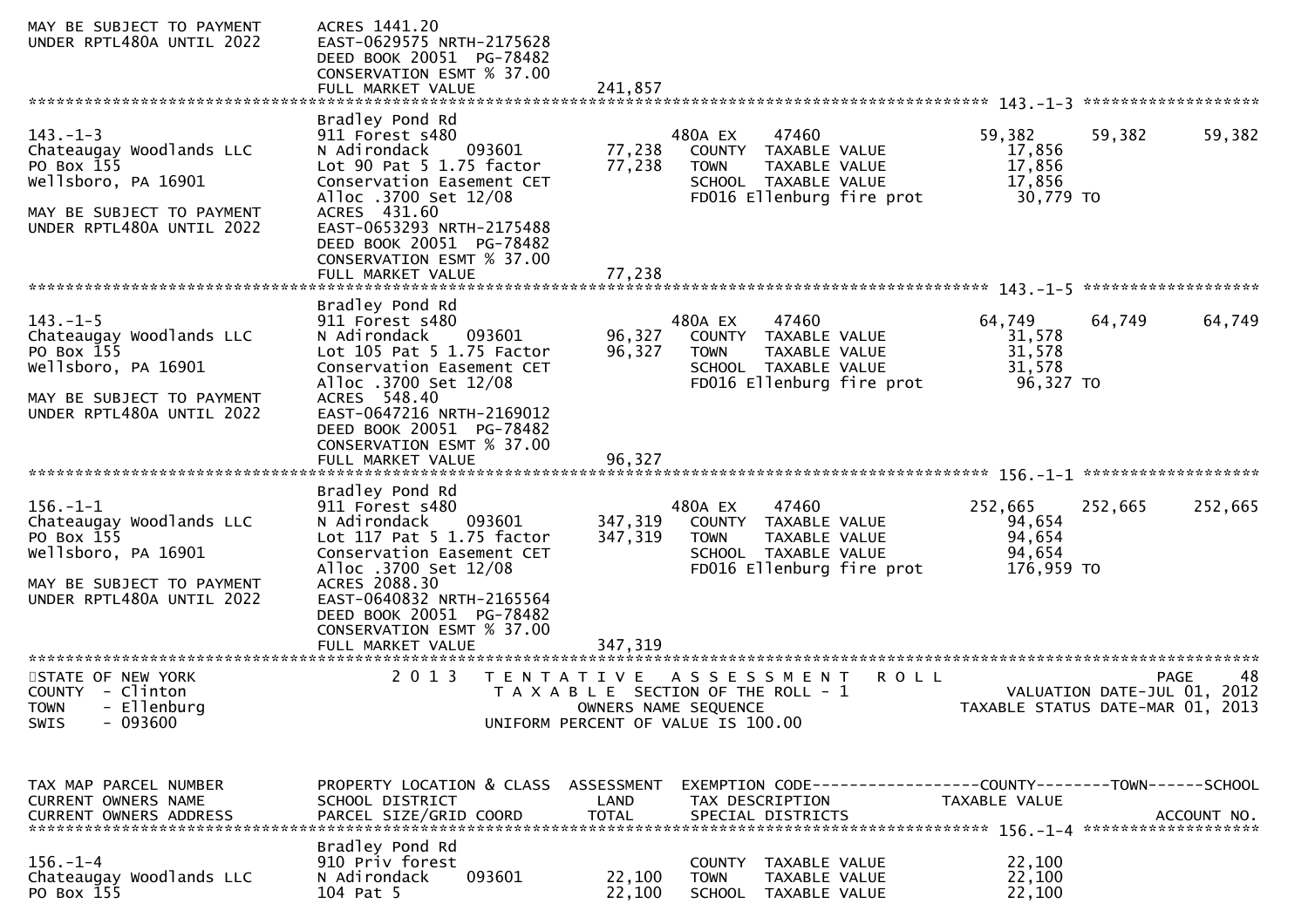| Wellsboro, PA 16901                                                                                           | 50.00<br><b>ACRES</b><br>EAST-0646209 NRTH-2167620<br>DEED BOOK 20072 PG-3630<br>FULL MARKET VALUE                                                                                              | 22,100                       | FD040 Lyon Mountain Fire                                                                                                                                  | 22,100 TO                                                                 |                                                  |
|---------------------------------------------------------------------------------------------------------------|-------------------------------------------------------------------------------------------------------------------------------------------------------------------------------------------------|------------------------------|-----------------------------------------------------------------------------------------------------------------------------------------------------------|---------------------------------------------------------------------------|--------------------------------------------------|
| $159. - 1 - 14$<br>Chester Barber Florence L<br>366 Jersey Swamp Rd<br>West Chazy, NY 12992                   | Plank Rd<br>311 Res vac land<br>N Adirondack<br>093601<br>FRNT 132.00 DPTH 250.00<br>EAST-0682760 NRTH-2166736<br>DEED BOOK 762<br>PG-261<br>FULL MARKET VALUE                                  | 4,800<br>4,800<br>4,800      | COUNTY TAXABLE VALUE<br><b>TOWN</b><br>TAXABLE VALUE<br>SCHOOL TAXABLE VALUE<br>FD016 Ellenburg fire prot                                                 | 4,800<br>4,800<br>4,800<br>4,800 TO                                       |                                                  |
|                                                                                                               |                                                                                                                                                                                                 |                              |                                                                                                                                                           |                                                                           |                                                  |
| $71. - 1 - 6$<br>Chilton Mary Jane<br>5225 Rt 11<br>Ellenburg Depot, NY 12935                                 | 5225 Rt 11<br>210 1 Family Res<br>093601<br>N Adirondack<br>20 Pat 6<br><b>ACRES</b><br>2.20<br>EAST-0670247 NRTH-2211728<br>DEED BOOK 329<br>PG-399<br>FULL MARKET VALUE                       | 5,600<br>82,500<br>82,500    | 41834<br>SR STAR<br>COUNTY TAXABLE VALUE<br>TAXABLE VALUE<br>TOWN<br>SCHOOL TAXABLE VALUE<br>FD002 EllenDpt fire 21<br>LT011 Ellenburg Light 21           | 0<br>82,500<br>82,500<br>19,200<br>82,500 TO<br>82,500 TO                 | $\mathbf 0$<br>63,300                            |
|                                                                                                               | 6619 Military Tpke                                                                                                                                                                              |                              |                                                                                                                                                           |                                                                           |                                                  |
| $85.1 - 1 - 34$<br>Chilton Stephen<br>PO Box 50<br>Ellenburg Center, NY 12934                                 | $215$ 1 Fam Res w/<br>093601<br>N Adirondack<br>18 Pat 5<br>49.00 DPTH 117.71<br><b>FRNT</b><br>850<br>BANK<br>EAST-0663026 NRTH-2207905<br>DEED BOOK 20031 PG-58459                            | 2,500<br>25,000              | COUNTY<br>TAXABLE VALUE<br>TAXABLE VALUE<br><b>TOWN</b><br>SCHOOL TAXABLE VALUE<br>FD016 Ellenburg fire prot<br>LT012 Ellenburg Light 5                   | 25,000<br>25,000<br>25,000<br>25,000 TO<br>25,000 TO                      |                                                  |
|                                                                                                               |                                                                                                                                                                                                 |                              |                                                                                                                                                           |                                                                           |                                                  |
|                                                                                                               |                                                                                                                                                                                                 |                              |                                                                                                                                                           |                                                                           |                                                  |
| $85.1 - 1 - 33$<br>Chilton Stephen H Jr<br>Chilton Debrah<br>6623 Military Tpke<br>Ellenburg Center, NY 12934 | 6623 Military Tpke<br>280 Res Multiple<br>093601<br>N Adirondack<br>Lot $3$ Pat $6$<br><b>ACRES</b><br>3.90<br>EAST-0662991 NRTH-2207614<br>DEED BOOK 753<br><b>PG-316</b><br>FULL MARKET VALUE | 11,100<br>150,000<br>150,000 | RES STAR<br>41854<br>COUNTY TAXABLE VALUE<br>TAXABLE VALUE<br><b>TOWN</b><br>SCHOOL TAXABLE VALUE<br>FD016 Ellenburg fire prot<br>LT012 Ellenburg Light 5 | $\mathbf{0}$<br>150,000<br>150,000<br>120,000<br>150,000 TO<br>150,000 TO | 0<br>30,000                                      |
|                                                                                                               |                                                                                                                                                                                                 |                              |                                                                                                                                                           |                                                                           |                                                  |
| STATE OF NEW YORK<br>COUNTY - Clinton<br>- Ellenburg<br><b>TOWN</b><br>SWIS<br>$-093600$                      | 2 0 1 3                                                                                                                                                                                         | T E N T A T I V E            | <b>ROLL</b><br>A S S E S S M E N T<br>T A X A B L E SECTION OF THE ROLL - 1<br>OWNERS NAME SEQUENCE<br>UNIFORM PERCENT OF VALUE IS 100.00                 | TAXABLE STATUS DATE-MAR 01, 2013                                          | <b>PAGE</b><br>49<br>VALUATION DATE-JUL 01, 2012 |
|                                                                                                               |                                                                                                                                                                                                 |                              |                                                                                                                                                           |                                                                           |                                                  |
| TAX MAP PARCEL NUMBER<br>CURRENT OWNERS NAME<br><b>CURRENT OWNERS ADDRESS</b>                                 | PROPERTY LOCATION & CLASS ASSESSMENT<br>SCHOOL DISTRICT<br>PARCEL SIZE/GRID COORD                                                                                                               | LAND<br><b>TOTAL</b>         | EXEMPTION CODE-----------------COUNTY-------TOWN------SCHOOL<br>TAX DESCRIPTION<br>SPECIAL DISTRICTS                                                      | TAXABLE VALUE                                                             | ACCOUNT NO.                                      |
| $127. - 1 - 11$<br>Christian Dr Francis T<br>303 Atlantic Ave Apt 1103<br>Virginia Beach, VA 23451-3653       | Sears Rd<br>910 Priv forest<br>N Adirondack<br>093601<br>$67/94$ Pat 5<br>ACRES 105.70                                                                                                          | 31,300<br>33,300             | COUNTY TAXABLE VALUE<br><b>TOWN</b><br><b>TAXABLE VALUE</b><br>SCHOOL TAXABLE VALUE<br>FD016 Ellenburg fire prot                                          | 33,300<br>33,300<br>33,300<br>33,300 TO                                   |                                                  |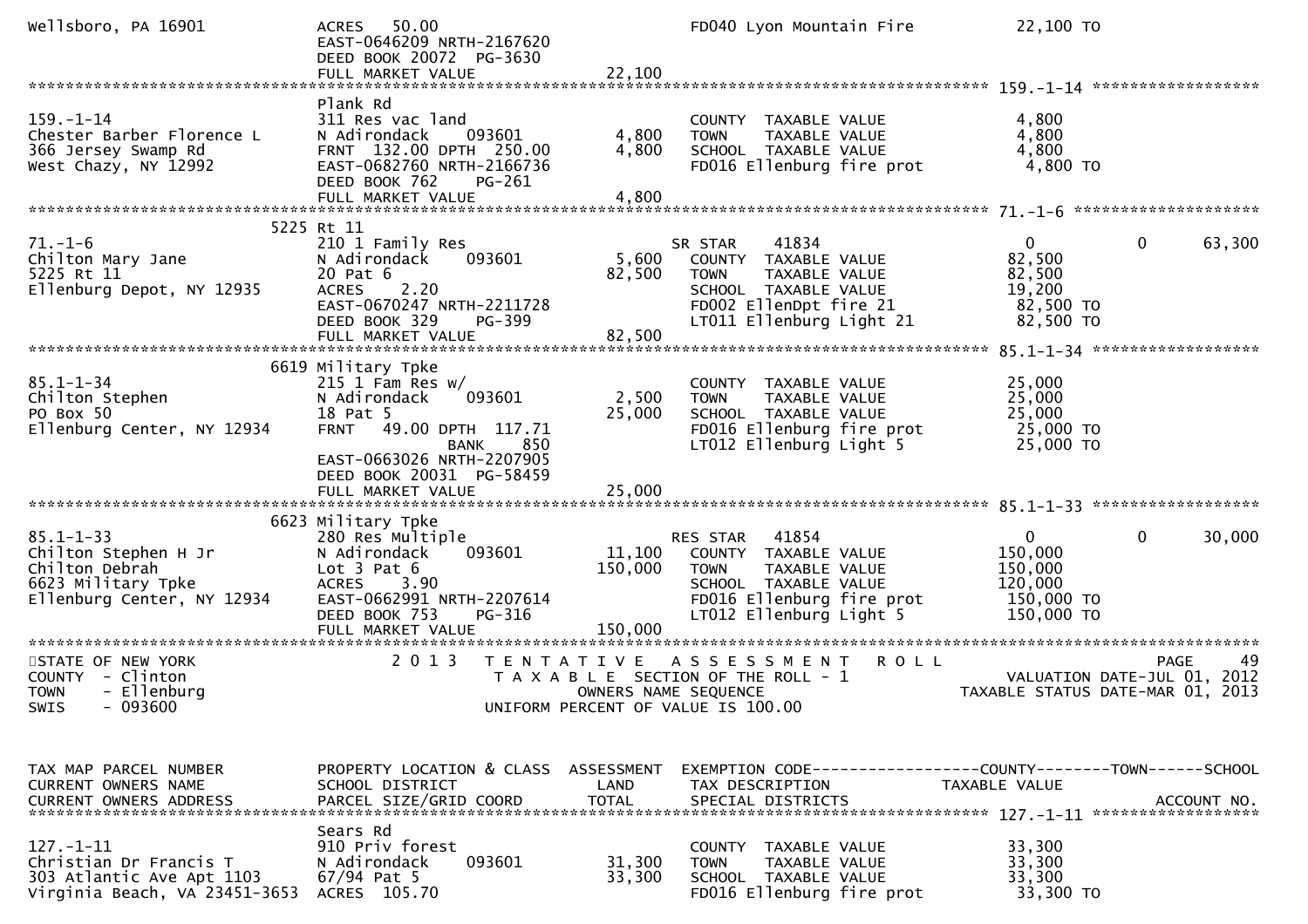|                                                                                                                                                           | EAST-0642256 NRTH-2177501<br>DEED BOOK 518<br>PG-46<br>FULL MARKET VALUE                                                                                                     | 33,300                     |                                                                                                                                        |                                                                               |
|-----------------------------------------------------------------------------------------------------------------------------------------------------------|------------------------------------------------------------------------------------------------------------------------------------------------------------------------------|----------------------------|----------------------------------------------------------------------------------------------------------------------------------------|-------------------------------------------------------------------------------|
| $85. - 1 - 10.2$<br>Church of Ellenburg United Met N Adirondack<br>c/o Sandra Bolia<br>PO Box 104<br>Ellenburg, NY 12933                                  | 6801 Star Rd<br>210 1 Family Res<br>093601<br>4 T5omt<br>FRNT 210.00 DPTH 194.00<br>EAST-0659514 NRTH-2206015<br>DEED BOOK 588<br>$PG-263$                                   | 4,900<br>110,000           | COUNTY TAXABLE VALUE<br>TAXABLE VALUE<br><b>TOWN</b><br>SCHOOL TAXABLE VALUE<br>FD016 Ellenburg fire prot                              | 110,000<br>110,000<br>110,000<br>110,000 TO                                   |
|                                                                                                                                                           | FULL MARKET VALUE                                                                                                                                                            | 110,000                    |                                                                                                                                        |                                                                               |
| $69. - 2 - 5$<br>Cianfaglione Gary<br>194 Lisa Dr<br>So Windsor, CT 06074                                                                                 | Rt 11<br>321 Abandoned ag<br>093601<br>N Adirondack<br>Lot $15$ Pat $6$<br>ACRES 11.30<br>EAST-0655289 NRTH-2209436<br>DEED BOOK 639<br>PG-1091<br>FULL MARKET VALUE         | 11,300<br>11,300<br>11,300 | COUNTY TAXABLE VALUE<br>TAXABLE VALUE<br><b>TOWN</b><br>SCHOOL TAXABLE VALUE<br>FD016 Ellenburg fire prot                              | 11,300<br>11,300<br>11,300<br>11,300 TO                                       |
|                                                                                                                                                           |                                                                                                                                                                              |                            |                                                                                                                                        |                                                                               |
| 4993/4995 Rt 374<br>$155.1 - 2 - 15$<br>Cicchinelli Matthew R<br>Cicchinelli Jane L G<br>Navy Federal Credit Union<br>PO Box 3303<br>Merrifield, VA 22119 | 260 Seasonal res - WTRFNT<br>093601<br>N Adirondack<br>101 Pat 5<br>70.00 DPTH 370.00<br><b>FRNT</b><br>080<br>BANK<br>EAST-0626665 NRTH-2166712<br>DEED BOOK 20051 PG-80716 | 79,300<br>226,000          | COUNTY TAXABLE VALUE<br>TAXABLE VALUE<br><b>TOWN</b><br>SCHOOL TAXABLE VALUE<br>FD040 Lyon Mountain Fire<br>WD018 Chat lake water dist | 226,000<br>226,000<br>226,000<br>226,000 TO<br>226,000 ТО М                   |
|                                                                                                                                                           |                                                                                                                                                                              |                            |                                                                                                                                        |                                                                               |
| $71. - 3 - 4.1$<br>Ciocca Ralph<br>221 Rue Rodrique<br>Lafontaine QC, Canada<br>J7Y3X9                                                                    | Lake Roxanne Rd<br>323 Vacant rural<br>093601<br>N Adirondack<br>20 Pat 6<br>ACRES 36.70<br>EAST-0672732 NRTH-2211727<br>DEED BOOK 20001 PG-18466<br>FULL MARKET VALUE       | 36,900<br>36,900<br>36,900 | COUNTY TAXABLE VALUE<br>TAXABLE VALUE<br><b>TOWN</b><br>SCHOOL TAXABLE VALUE<br>FD002 EllenDpt fire 21<br>LT011 Ellenburg Light 21     | 36,900<br>36,900<br>36,900<br>36,900 TO<br>36,900 TO                          |
| STATE OF NEW YORK                                                                                                                                         | 2 0 1 3                                                                                                                                                                      | T E N T A T I V E          | A S S E S S M E N T<br><b>ROLL</b>                                                                                                     | <b>PAGE</b><br>50                                                             |
| COUNTY - Clinton<br>- Ellenburg<br><b>TOWN</b><br>$-093600$<br>SWIS                                                                                       |                                                                                                                                                                              | OWNERS NAME SEQUENCE       | T A X A B L E SECTION OF THE ROLL - 1<br>UNIFORM PERCENT OF VALUE IS 100.00                                                            | VALUATION DATE-JUL 01, 2012<br>TAXABLE STATUS DATE-MAR 01, 2013               |
| TAX MAP PARCEL NUMBER<br><b>CURRENT OWNERS NAME</b>                                                                                                       | PROPERTY LOCATION & CLASS ASSESSMENT<br>SCHOOL DISTRICT                                                                                                                      | LAND                       | TAX DESCRIPTION                                                                                                                        | EXEMPTION CODE-----------------COUNTY-------TOWN------SCHOOL<br>TAXABLE VALUE |
| $71.3 - 3 - 42$<br>Ciocca Ralph<br>221 Rue Rodrique<br>Lafontaine QC, Canada                                                                              | Lake Roxanne Rd<br>311 Res vac land<br>N Adirondack<br>093601<br>20 Pat 6 Lot 30<br>20.55 DPTH 182.43<br><b>FRNT</b>                                                         | 6,000<br>6,000             | COUNTY TAXABLE VALUE<br>TAXABLE VALUE<br><b>TOWN</b><br>SCHOOL TAXABLE VALUE<br>FD002 EllenDpt fire 21                                 | 6,000<br>6,000<br>6,000<br>6,000 TO                                           |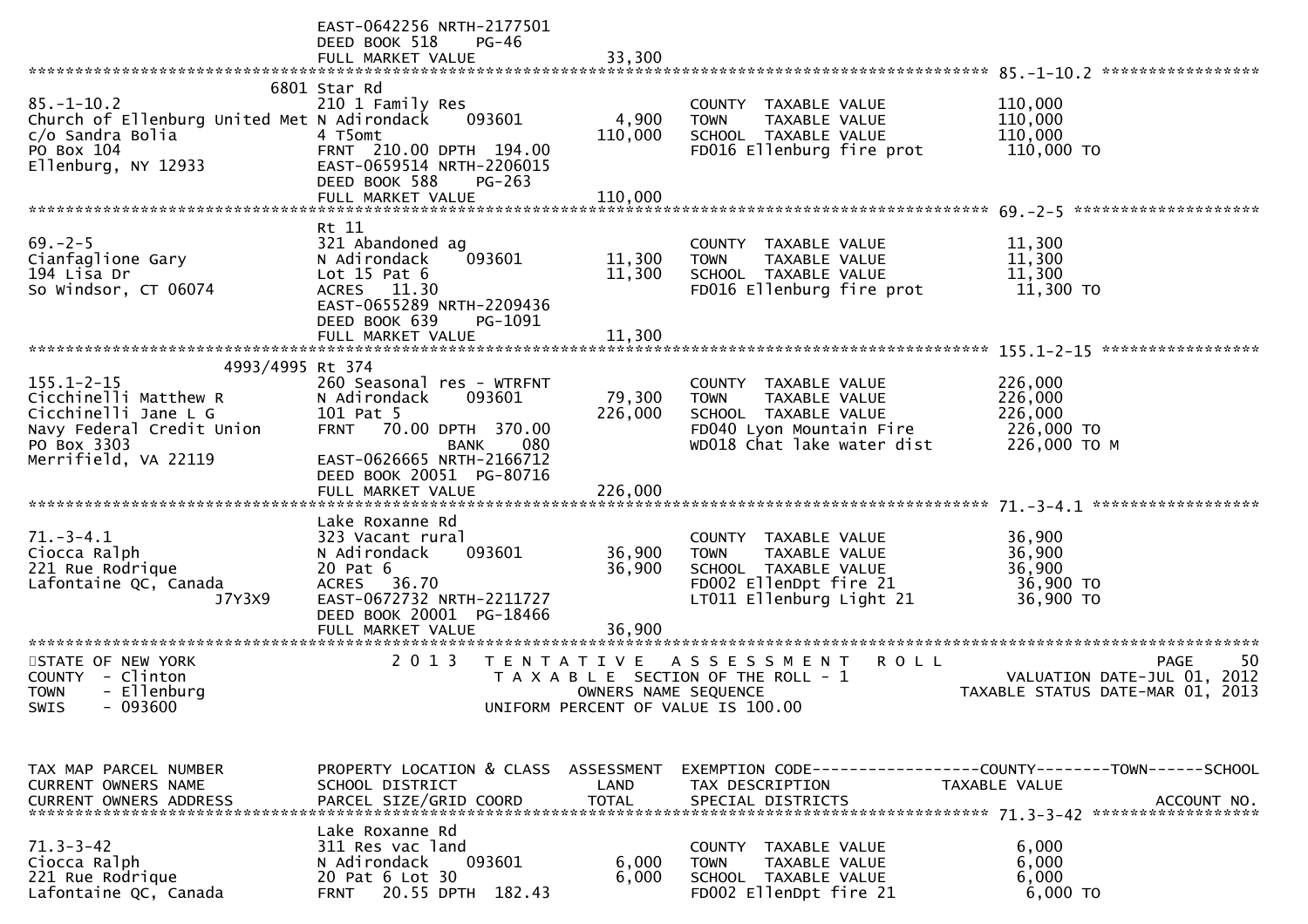| J7Y3X9                                                                                                               | EAST-0673182 NRTH-2210835<br>DEED BOOK 20001 PG-18466<br>FULL MARKET VALUE                                                                                                                                       | 6,000                              | LT011 Ellenburg Light 21                                                                                                                                              | 6,000 TO                                                                                    |
|----------------------------------------------------------------------------------------------------------------------|------------------------------------------------------------------------------------------------------------------------------------------------------------------------------------------------------------------|------------------------------------|-----------------------------------------------------------------------------------------------------------------------------------------------------------------------|---------------------------------------------------------------------------------------------|
| $71.3 - 3 - 44$<br>Ciocca Ralph<br>221 Rue Rodrique<br>Lafontaine QC, Canada<br>J7Y3X9                               | Lake Roxanne Rd<br>311 Res vac land<br>093601<br>N Adirondack<br>20 Pat 6 Lot 44<br>FRNT 100.15 DPTH 166.21<br>EAST-0673241 NRTH-2211067<br>DEED BOOK 20001 PG-18466<br>FULL MARKET VALUE                        | 9,500<br>9,500<br>9,500            | COUNTY TAXABLE VALUE<br>TAXABLE VALUE<br><b>TOWN</b><br>SCHOOL TAXABLE VALUE<br>FD002 EllenDpt fire 21<br>LT011 Ellenburg Light 21                                    | 9,500<br>9,500<br>9,500<br>9,500 TO<br>9,500 TO<br>****************                         |
| $113.-1-12.1$<br>Clark Richard<br>Clark Elizabeth<br>24 Beaver Pond Rd<br>Waterbury Center, VT 05677                 | Sears Rd<br>321 Abandoned ag<br>N Adirondack<br>093601<br>$53/54$ Pat 5<br>ACRES 110.00<br>EAST-0642617 NRTH-2185680<br>DEED BOOK 637<br><b>PG-205</b><br>FULL MARKET VALUE                                      | 27,600<br>27,600<br>27,600         | COUNTY TAXABLE VALUE<br><b>TOWN</b><br>TAXABLE VALUE<br>SCHOOL TAXABLE VALUE<br>FD016 Ellenburg fire prot                                                             | 27,600<br>27,600<br>27,600<br>27,600 TO                                                     |
| $155.4 - 1 - 21.2$<br>Cleveland William L Jr<br>Cleveland Barbara Bassett<br>108 Youngs Rd<br>Merrill, NY 12955-2403 | 108 Youngs Rd<br>210 1 Family Res - WTRFNT<br>N Adirondack<br>093601<br>Lot $119$ T5 Omt<br>2.20 BANK<br><b>ACRES</b><br>080<br>EAST-0632243 NRTH-2161472<br>DEED BOOK 903<br>PG-142                             | 107,500<br>427,400                 | 41854<br><b>RES STAR</b><br>TAXABLE VALUE<br>COUNTY<br><b>TOWN</b><br>TAXABLE VALUE<br>SCHOOL TAXABLE VALUE<br>FD040 Lyon Mountain Fire<br>WD018 Chat lake water dist | 0<br>30,000<br>$\mathbf{0}$<br>427,400<br>427,400<br>397,400<br>427,400 TO<br>427,400 ТО М  |
| $71.3 - 2 - 8$<br>Coakley Susan<br>215 Pellerin Rd<br>PLattsburgh, NY 12901<br>************************              | 5090 Rt 11<br>220 2 Family Res<br>N Adirondack<br>093601<br>Lot 20 & 21 T6omt<br>FRNT 141.00 DPTH 201.00<br>EAST-0673260 NRTH-2213492<br>DEED BOOK 20061 PG-90939<br>FULL MARKET VALUE<br>********************** | 4,700<br>82,000<br>82,000          | COUNTY TAXABLE VALUE<br><b>TOWN</b><br>TAXABLE VALUE<br>SCHOOL TAXABLE VALUE<br>FD002 EllenDpt fire 21<br>LT011 Ellenburg Light 21                                    | 82,000<br>82,000<br>82,000<br>82,000 TO<br>82,000 TO                                        |
| STATE OF NEW YORK<br>COUNTY - Clinton<br>- Ellenburg<br><b>TOWN</b><br>$-093600$<br>SWIS                             | 2 0 1 3                                                                                                                                                                                                          | T E N T A T I V E                  | <b>ROLL</b><br>A S S E S S M E N T<br>T A X A B L E SECTION OF THE ROLL - 1<br>OWNERS NAME SEQUENCE<br>UNIFORM PERCENT OF VALUE IS 100.00                             | -51<br><b>PAGE</b><br>VALUATION DATE-JUL 01, 2012<br>TAXABLE STATUS DATE-MAR 01, 2013       |
| TAX MAP PARCEL NUMBER<br>CURRENT OWNERS NAME<br><b>CURRENT OWNERS ADDRESS</b>                                        | PROPERTY LOCATION & CLASS<br>SCHOOL DISTRICT<br>PARCEL SIZE/GRID COORD                                                                                                                                           | ASSESSMENT<br>LAND<br><b>TOTAL</b> | TAX DESCRIPTION<br>SPECIAL DISTRICTS                                                                                                                                  | EXEMPTION CODE-----------------COUNTY-------TOWN-----SCHOOL<br>TAXABLE VALUE<br>ACCOUNT NO. |
| $55. - 2 - 2$<br>Cole Richard A<br>822 Hayford Rd<br>Champlain, NY 12919                                             | Bull Run Rd<br>323 Vacant rural<br>093601<br>N Adirondack<br>223942 Pat 6<br>ACRES 15.00<br>EAST-0664369 NRTH-2220227                                                                                            | 7,900<br>7,900                     | COUNTY TAXABLE VALUE<br><b>TOWN</b><br>TAXABLE VALUE<br>SCHOOL TAXABLE VALUE<br>FD016 Ellenburg fire prot                                                             | 7,900<br>7,900<br>7,900<br>7,900 TO                                                         |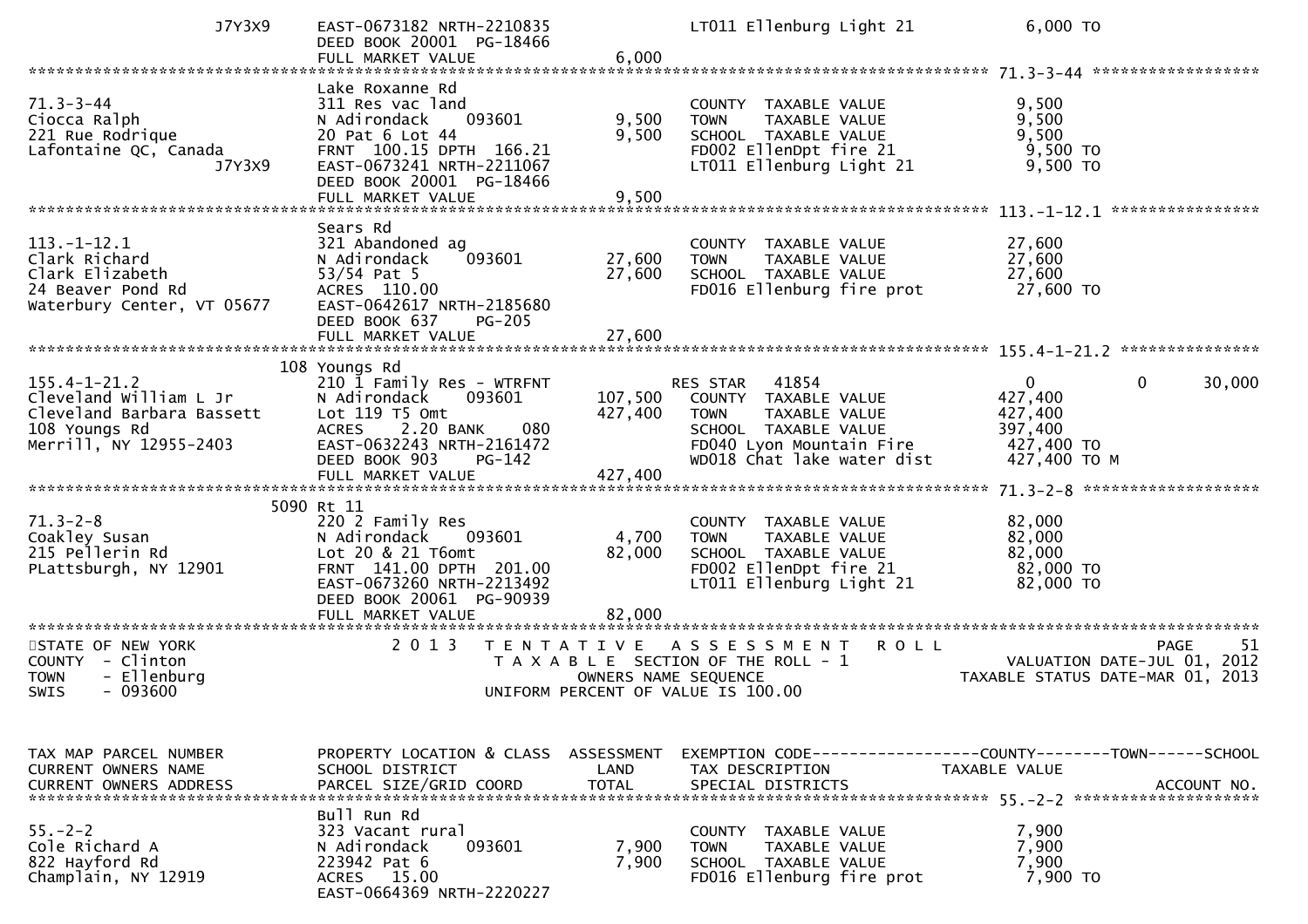| *************************                                                               | DEED BOOK 20031 PG-58429<br>FULL MARKET VALUE                                                                                                                                    | 7,900                              |                                                                                                                                                         | *******************                                                                           |          |
|-----------------------------------------------------------------------------------------|----------------------------------------------------------------------------------------------------------------------------------------------------------------------------------|------------------------------------|---------------------------------------------------------------------------------------------------------------------------------------------------------|-----------------------------------------------------------------------------------------------|----------|
| $141.-3-6$<br>Collins Dennis<br>Collins Caroline<br>77 Manley Rd<br>Westford, VT 05494  | Bigelow Rd<br>260 Seasonal res<br>093601<br>N Adirondack<br>Lot 102 T5omt<br>18.00<br><b>ACRES</b><br>EAST-0631182 NRTH-2170290<br>DEED BOOK 20041 PG-73138<br>FULL MARKET VALUE | 13,500<br>38,200<br>38,200         | COUNTY TAXABLE VALUE<br>TAXABLE VALUE<br><b>TOWN</b><br>SCHOOL TAXABLE VALUE<br>FD040 Lyon Mountain Fire                                                | 38,200<br>38,200<br>38,200<br>38,200 TO                                                       |          |
|                                                                                         |                                                                                                                                                                                  |                                    |                                                                                                                                                         |                                                                                               |          |
| $141. - 1 - 2.2$<br>Collins Florence<br>20 Harris Rd<br>Merrill, NY 12955               | 20 Harris Rd<br>210 1 Family Res<br>163401<br>Chateaugay 1<br>Lot 100 T5omt<br>FRNT 338.24 DPTH 277.80<br>EAST-0622956 NRTH-2174112<br>DEED BOOK 20031 PG-64198                  | 57,800                             | AGED C&T<br>41801<br>41834<br>5,100 SR STAR<br>COUNTY TAXABLE VALUE<br><b>TOWN</b><br>TAXABLE VALUE<br>SCHOOL TAXABLE VALUE<br>FD040 Lyon Mountain Fire | 28,900<br>28,900<br>57,800<br>$\mathbf{0}$<br>$\Omega$<br>28,900<br>28,900<br>0<br>57,800 TO  | $\Omega$ |
|                                                                                         | FULL MARKET VALUE                                                                                                                                                                | 57,800                             |                                                                                                                                                         |                                                                                               |          |
| $155.2 - 1 - 4$<br>Collins Floyd R                                                      | 170 Blanche Rd<br>210 1 Family Res<br>N Adirondack<br>093601                                                                                                                     | 12,500                             | RES STAR<br>41854<br>COUNTY TAXABLE VALUE                                                                                                               | $\mathbf{0}$<br>0<br>30,000<br>41,000                                                         |          |
| 100 Harris Rd<br>Merrill, NY 12955-2503                                                 | Lot 119 T5omt<br>1.00<br><b>ACRES</b><br>EAST-0633276 NRTH-2165413<br>DEED BOOK 20072 PG-6086<br>FULL MARKET VALUE                                                               | 41,000<br>41,000                   | <b>TOWN</b><br><b>TAXABLE VALUE</b><br>SCHOOL TAXABLE VALUE<br>FD040 Lyon Mountain Fire                                                                 | 41,000<br>11,000<br>41,000 TO                                                                 |          |
|                                                                                         |                                                                                                                                                                                  |                                    |                                                                                                                                                         |                                                                                               |          |
| $141. - 1 - 4.22$<br>Collins Jeremy David<br>Box 100 Harris Rd<br>Merrill, NY 12955     | Harris Rd<br>312 Vac w/imprv<br>163401<br>Chateaugay 1<br>Lot 100 T5omt<br>50.00<br>ACRES<br>EAST-0625322 NRTH-2173936<br>DEED BOOK 20062 PG-556                                 | 17,600<br>41,000                   | COUNTY TAXABLE VALUE<br><b>TOWN</b><br>TAXABLE VALUE<br>SCHOOL TAXABLE VALUE<br>FD040 Lyon Mountain Fire                                                | 41,000<br>41,000<br>41,000<br>41,000 TO                                                       |          |
|                                                                                         | FULL MARKET VALUE                                                                                                                                                                | 41.000                             |                                                                                                                                                         |                                                                                               |          |
| STATE OF NEW YORK<br>COUNTY - Clinton<br>- Ellenburg<br><b>TOWN</b><br>- 093600<br>SWIS | 2013<br>T E N T A T I V E                                                                                                                                                        | OWNERS NAME SEQUENCE               | A S S E S S M E N T<br><b>ROLL</b><br>T A X A B L E SECTION OF THE ROLL - 1<br>UNIFORM PERCENT OF VALUE IS 100.00                                       | PAGE<br>VALUATION DATE-JUL 01,<br>2012<br>TAXABLE STATUS DATE-MAR 01,<br>2013                 | 52       |
| TAX MAP PARCEL NUMBER<br>CURRENT OWNERS NAME<br><b>CURRENT OWNERS ADDRESS</b>           | PROPERTY LOCATION & CLASS<br>SCHOOL DISTRICT<br>PARCEL SIZE/GRID COORD                                                                                                           | ASSESSMENT<br>LAND<br><b>TOTAL</b> | TAX DESCRIPTION<br>SPECIAL DISTRICTS                                                                                                                    | EXEMPTION CODE-----------------COUNTY--------TOWN------SCHOOL<br>TAXABLE VALUE<br>ACCOUNT NO. |          |
| $155. - 3 - 5.7$<br>Collins Rodney R<br>117 Blanche Rd<br>Merrill, NY 12955             | Blanche Rd<br>314 Rural vac<10<br>093601<br>N Adirondack<br>Lot 119 T5omt<br>1.40<br>ACRES<br>EAST-0632694 NRTH-2164111<br>DEED BOOK 1043<br>PG-305                              | 5,200<br>5,200                     | COUNTY TAXABLE VALUE<br><b>TOWN</b><br>TAXABLE VALUE<br>SCHOOL TAXABLE VALUE<br>FD040 Lyon Mountain Fire                                                | 5,200<br>5,200<br>5,200<br>5,200 TO                                                           |          |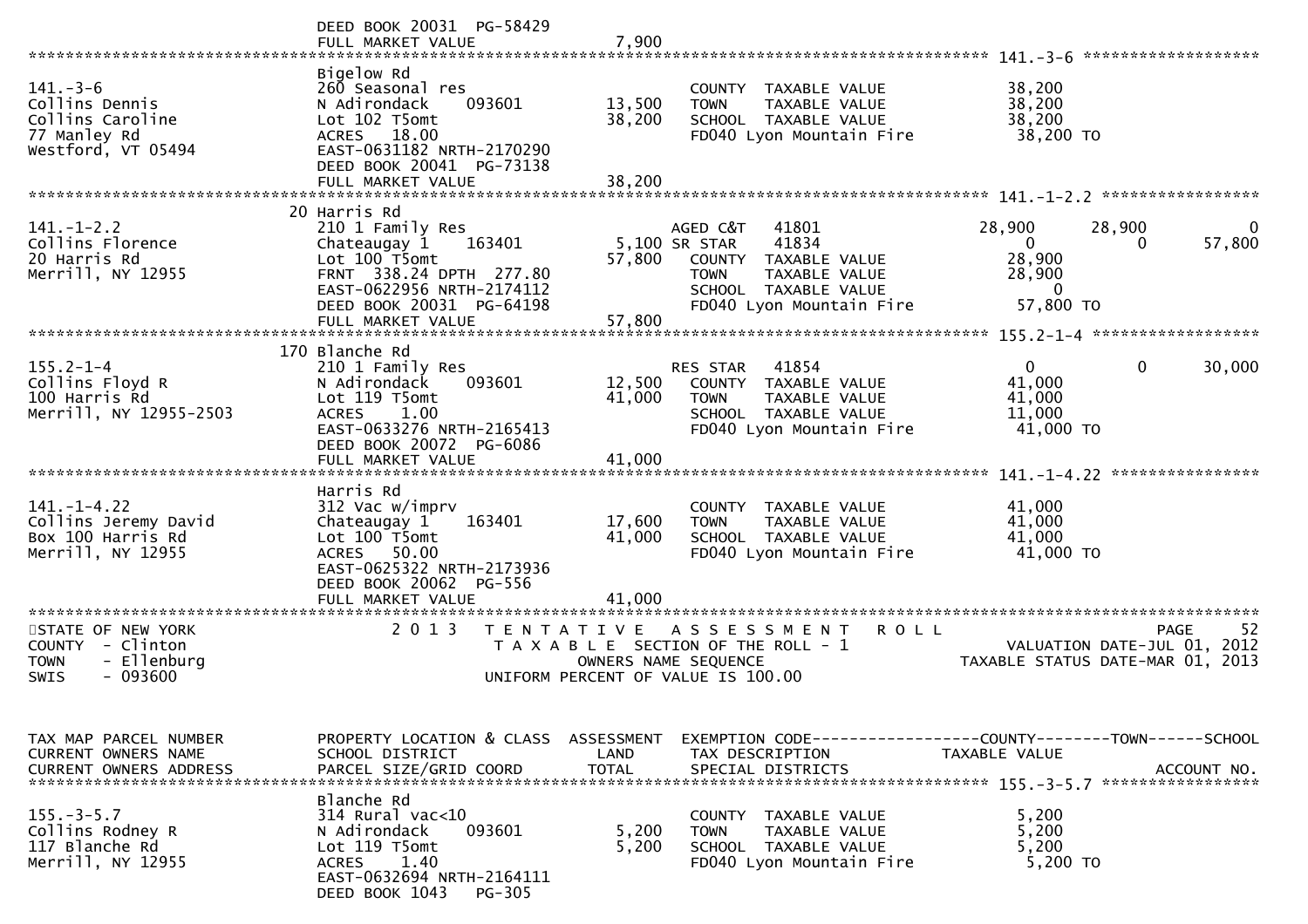|                                                                                                    | FULL MARKET VALUE                                                                                                                                                                                                | 5,200                        |                                                                                                                                                         |                                                                                              |
|----------------------------------------------------------------------------------------------------|------------------------------------------------------------------------------------------------------------------------------------------------------------------------------------------------------------------|------------------------------|---------------------------------------------------------------------------------------------------------------------------------------------------------|----------------------------------------------------------------------------------------------|
|                                                                                                    |                                                                                                                                                                                                                  |                              |                                                                                                                                                         |                                                                                              |
| $155.2 - 1 - 15$<br>Collins Rodney R<br>117 Blanche Rd<br>Merrill, NY 12955                        | 117 Blanche Rd<br>210 1 Family Res<br>093601<br>N Adirondack<br>FRNT 100.00 DPTH 150.00<br>EAST-0632805 NRTH-2164150<br>DEED BOOK 640<br>PG-1068<br>FULL MARKET VALUE                                            | 4,100<br>63,000<br>63,000    | RES STAR 41854<br>COUNTY TAXABLE VALUE<br>TAXABLE VALUE<br><b>TOWN</b><br>SCHOOL TAXABLE VALUE<br>FD040 Lyon Mountain Fire                              | $\mathbf{0}$<br>0<br>30,000<br>63,000<br>63,000<br>33,000<br>63,000 TO                       |
|                                                                                                    |                                                                                                                                                                                                                  |                              |                                                                                                                                                         |                                                                                              |
| $155.3 - 3 - 13$<br>Conover Christopher<br>Carpenter Bonnie<br>210 Cook Dr<br>Underhill, VT 05489  | 75 Holtzman Way<br>260 Seasonal res - WTRFNT<br>N Adirondack<br>093601<br>Lot 120 Pat 5<br>97.00 DPTH 155.00<br><b>FRNT</b><br>EAST-0629543 NRTH-2162086<br>DEED BOOK 1039<br><b>PG-327</b><br>FULL MARKET VALUE | 88,200<br>115,000<br>115,000 | COUNTY TAXABLE VALUE<br><b>TOWN</b><br>TAXABLE VALUE<br>SCHOOL TAXABLE VALUE<br>FD040 Lyon Mountain Fire<br>WD018 Chat lake water dist                  | 115,000<br>115,000<br>115,000<br>115,000 TO<br>115,000 TO M                                  |
|                                                                                                    | 6602 Military Tpke                                                                                                                                                                                               |                              |                                                                                                                                                         |                                                                                              |
| $85.1 - 1 - 12$<br>Cook Robert<br>PO Box 152<br>Ellenburg, NY 12933                                | 210 1 Family Res<br>093601<br>N Adirondack<br>18 Pat 6<br><b>ACRES</b><br>1.00<br>EAST-0663441 NRTH-2208201                                                                                                      | 10,000<br>84,000             | 41854<br>RES STAR<br>COUNTY TAXABLE VALUE<br>TAXABLE VALUE<br><b>TOWN</b><br>SCHOOL TAXABLE VALUE<br>FD016 Ellenburg fire prot                          | $\Omega$<br>$\mathbf{0}$<br>30,000<br>84,000<br>84,000<br>54,000<br>79,800 TO                |
|                                                                                                    | DEED BOOK 728<br>PG-183<br>FULL MARKET VALUE                                                                                                                                                                     | 84,000                       | LT012 Ellenburg Light 5                                                                                                                                 | 84,000 TO                                                                                    |
|                                                                                                    |                                                                                                                                                                                                                  |                              |                                                                                                                                                         |                                                                                              |
| $84. - 1 - 26$<br>Coolidge Walter<br>Coolidge Loyola<br>6908 Star Rd<br>Ellenburg Center, NY 12934 | 6908 Star Rd<br>270 Mfg housing<br>N Adirondack<br>093601<br>$4/17$ Pat 6<br>ACRES 2.90<br>EAST-0656809 NRTH-2205968                                                                                             | 6,200<br>33,400              | 41834<br>SR STAR<br>COUNTY TAXABLE VALUE<br>TAXABLE VALUE<br><b>TOWN</b><br>SCHOOL TAXABLE VALUE<br>FD016 Ellenburg fire prot                           | $\mathbf{0}$<br>$\mathbf 0$<br>33,400<br>33,400<br>33,400<br>$\overline{0}$<br>33,400 TO     |
|                                                                                                    | DEED BOOK 99001 PG-12360                                                                                                                                                                                         |                              |                                                                                                                                                         |                                                                                              |
|                                                                                                    |                                                                                                                                                                                                                  |                              |                                                                                                                                                         |                                                                                              |
| STATE OF NEW YORK<br>COUNTY - Clinton<br>- Ellenburg<br><b>TOWN</b><br>$-093600$<br>SWIS           | 2 0 1 3                                                                                                                                                                                                          | OWNERS NAME SEQUENCE         | TENTATIVE ASSESSMENT<br><b>ROLL</b><br>T A X A B L E SECTION OF THE ROLL - 1<br>UNIFORM PERCENT OF VALUE IS 100.00                                      | 53<br>PAGE<br>VALUATION DATE-JUL 01, 2012<br>TAXABLE STATUS DATE-MAR 01, 2013                |
| TAX MAP PARCEL NUMBER<br>CURRENT OWNERS NAME<br><b>CURRENT OWNERS ADDRESS</b>                      | PROPERTY LOCATION & CLASS ASSESSMENT<br>SCHOOL DISTRICT<br>PARCEL SIZE/GRID COORD                                                                                                                                | LAND<br><b>TOTAL</b>         | TAX DESCRIPTION<br>SPECIAL DISTRICTS                                                                                                                    | EXEMPTION CODE-----------------COUNTY-------TOWN------SCHOOL<br>TAXABLE VALUE<br>ACCOUNT NO. |
| $71.-1-5$<br>Coons Howard E Jr<br>Coons Wendy L<br>PO Box 17<br>Ellenburgh Depot, NY 12935         | 5219 Rt 11<br>210 1 Family Res<br>093601<br>N Adirondack<br>20 Pat 6<br>1.10 BANK<br>080<br><b>ACRES</b><br>EAST-0670480 NRTH-2211769<br>DEED BOOK 98001 PG-03162<br>FULL MARKET VALUE                           | 5,000<br>71,800<br>71,800    | 41854<br>RES STAR<br>COUNTY TAXABLE VALUE<br><b>TOWN</b><br>TAXABLE VALUE<br>SCHOOL TAXABLE VALUE<br>FD002 EllenDpt fire 21<br>LT011 Ellenburg Light 21 | 0<br>0<br>30,000<br>71,800<br>71,800<br>41,800<br>71,800 TO<br>71,800 TO                     |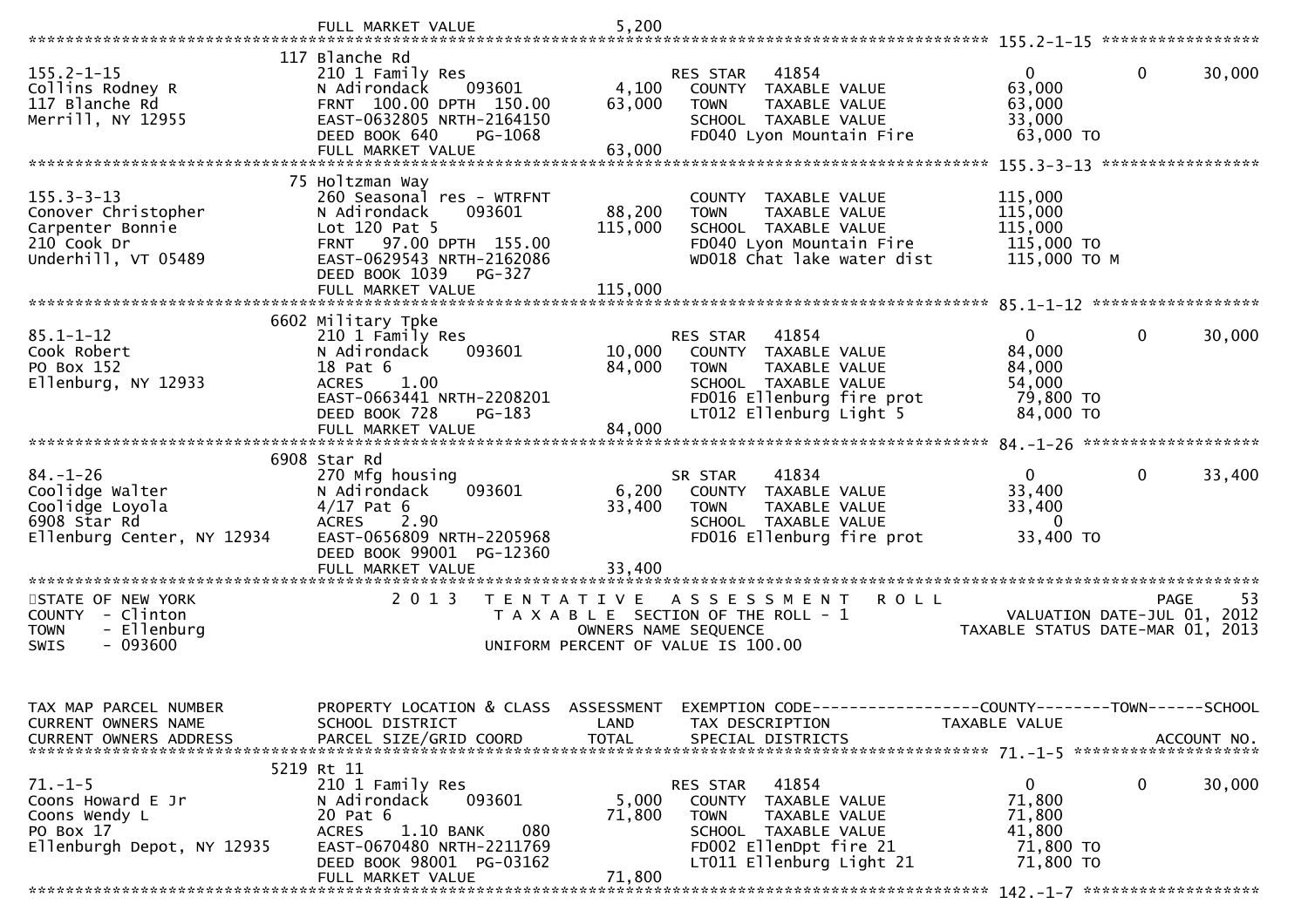| $142. - 1 - 7$<br>Cordick John M<br>PO Box 912<br>Sherburne, NY 13460                                                                | Nichols Rd<br>910 Priv forest<br>N Adirondack<br>093601<br>94 Pat 5<br>ACRES 180.00<br>EAST-0642797 NRTH-2173593<br>DEED BOOK 20112 PG-44939<br>FULL MARKET VALUE     | 43,600<br>67,000<br>67,000 | COUNTY TAXABLE VALUE<br>TAXABLE VALUE<br><b>TOWN</b><br>SCHOOL TAXABLE VALUE<br>FD016 Ellenburg fire prot                                                  | 67,000<br>67,000<br>67,000<br>67,000 TO                                       |                                                 |
|--------------------------------------------------------------------------------------------------------------------------------------|-----------------------------------------------------------------------------------------------------------------------------------------------------------------------|----------------------------|------------------------------------------------------------------------------------------------------------------------------------------------------------|-------------------------------------------------------------------------------|-------------------------------------------------|
|                                                                                                                                      |                                                                                                                                                                       |                            |                                                                                                                                                            |                                                                               |                                                 |
| $155.1 - 2 - 28.2$<br>Corral Joseph R Jr<br>Alexander Marilyn<br>226 Ganong Dr<br>Saranac, NY 12981                                  | 5051 Rt 374<br>270 Mfg housing - WTRFNT<br>093601<br>N Adirondack<br>Lot 101 T5omt<br>FRNT 80.00 DPTH 200.00<br>EAST-0626139 NRTH-2168008<br>DEED BOOK 20082 PG-17977 | 93,700<br>127,000          | COUNTY TAXABLE VALUE<br><b>TOWN</b><br>TAXABLE VALUE<br>SCHOOL TAXABLE VALUE<br>FD040 Lyon Mountain Fire<br>WD018 Chat lake water dist                     | 127,000<br>127,000<br>127,000<br>127,000 TO<br>127,000 TO M                   |                                                 |
|                                                                                                                                      |                                                                                                                                                                       |                            |                                                                                                                                                            |                                                                               |                                                 |
| $71.3 - 1 - 5$<br><br>Coryea Clifford R<br>Corvea Sepha<br>13 Station Rd<br>Ellenburg Depot, NY 12935-2318 EAST-0671916 NRTH-2212627 | 5152 Rt 11<br>330 Vacant comm<br>093601<br>N Adirondack<br>20 Pat 6<br>FRNT 131.00 DPTH 282.00<br>DEED BOOK 737<br>PG-191                                             | 4,200<br>4,200             | COUNTY TAXABLE VALUE<br><b>TOWN</b><br>TAXABLE VALUE<br>SCHOOL TAXABLE VALUE<br>FD002 EllenDpt fire 21<br>LT011 Ellenburg Light 21                         | 4,200<br>4,200<br>4,200<br>4,200 TO<br>4,200 TO                               |                                                 |
|                                                                                                                                      | FULL MARKET VALUE                                                                                                                                                     | 4,200                      |                                                                                                                                                            |                                                                               |                                                 |
|                                                                                                                                      | 12 Station Hill Rd                                                                                                                                                    |                            |                                                                                                                                                            |                                                                               |                                                 |
| $71.3 - 1 - 14.3$<br>Coryea Eugene G<br>Coryea Bertha<br>12 Station Hill Rd<br>Ellenburg Depot, NY 12935                             | 210 1 Family Res<br>N Adirondack<br>093601<br>Lot 20 T5omt<br>FRNT 166.56 DPTH 121.50<br>EAST-0672520 NRTH-2213315<br>DEED BOOK 20041 PG-74515                        | 32,400                     | RES STAR 41854<br>4,000 COUNTY TAXABLE VALUE<br>TAXABLE VALUE<br><b>TOWN</b><br>SCHOOL TAXABLE VALUE<br>FD002 EllenDpt fire 21<br>LT011 Ellenburg Light 21 | $\overline{0}$<br>32,400<br>32,400<br>2,400<br>32,400 TO<br>32,400 TO         | $\mathbf{0}$<br>30,000                          |
| STATE OF NEW YORK<br>COUNTY - Clinton<br>- Ellenburg<br><b>TOWN</b><br>SWIS<br>- 093600                                              | 2 0 1 3                                                                                                                                                               | OWNERS NAME SEQUENCE       | TENTATIVE ASSESSMENT<br>T A X A B L E SECTION OF THE ROLL - 1<br>UNIFORM PERCENT OF VALUE IS 100.00                                                        | <b>ROLL</b><br>VALUATION DATE-JUL 01, 2012                                    | -54<br>PAGE<br>TAXABLE STATUS DATE-MAR 01, 2013 |
| TAX MAP PARCEL NUMBER<br><b>CURRENT OWNERS NAME</b><br>CURRENT OWNERS ADDRESS                                                        | PROPERTY LOCATION & CLASS ASSESSMENT<br>SCHOOL DISTRICT<br>PARCEL SIZE/GRID COORD                                                                                     | LAND<br><b>TOTAL</b>       | TAX DESCRIPTION<br>SPECIAL DISTRICTS                                                                                                                       | EXEMPTION CODE-----------------COUNTY-------TOWN------SCHOOL<br>TAXABLE VALUE | ACCOUNT NO.                                     |
| $128. - 1 - 10.1$<br>Coryea Maurice H<br>Coryea June M<br>1311 Bradley Pond Rd<br>Ellenburg Center, NY 12934                         | 1311 Bradley Pond Rd<br>241 Rural res&ag<br>093601<br>N Adirondack<br>69 Pat 5<br>ACRES 120.40<br>EAST-0647341 NRTH-2180736<br>DEED BOOK 792<br>$PG-203$              | 28,900<br>98,000           | 41834<br>SR STAR<br>COUNTY TAXABLE VALUE<br><b>TOWN</b><br>TAXABLE VALUE<br>SCHOOL TAXABLE VALUE<br>FD016 Ellenburg fire prot                              | 0<br>98,000<br>98,000<br>34,700<br>98,000 TO                                  | 0<br>63,300                                     |
|                                                                                                                                      |                                                                                                                                                                       |                            |                                                                                                                                                            |                                                                               |                                                 |
|                                                                                                                                      | 13 Station Hill Rd                                                                                                                                                    |                            |                                                                                                                                                            |                                                                               |                                                 |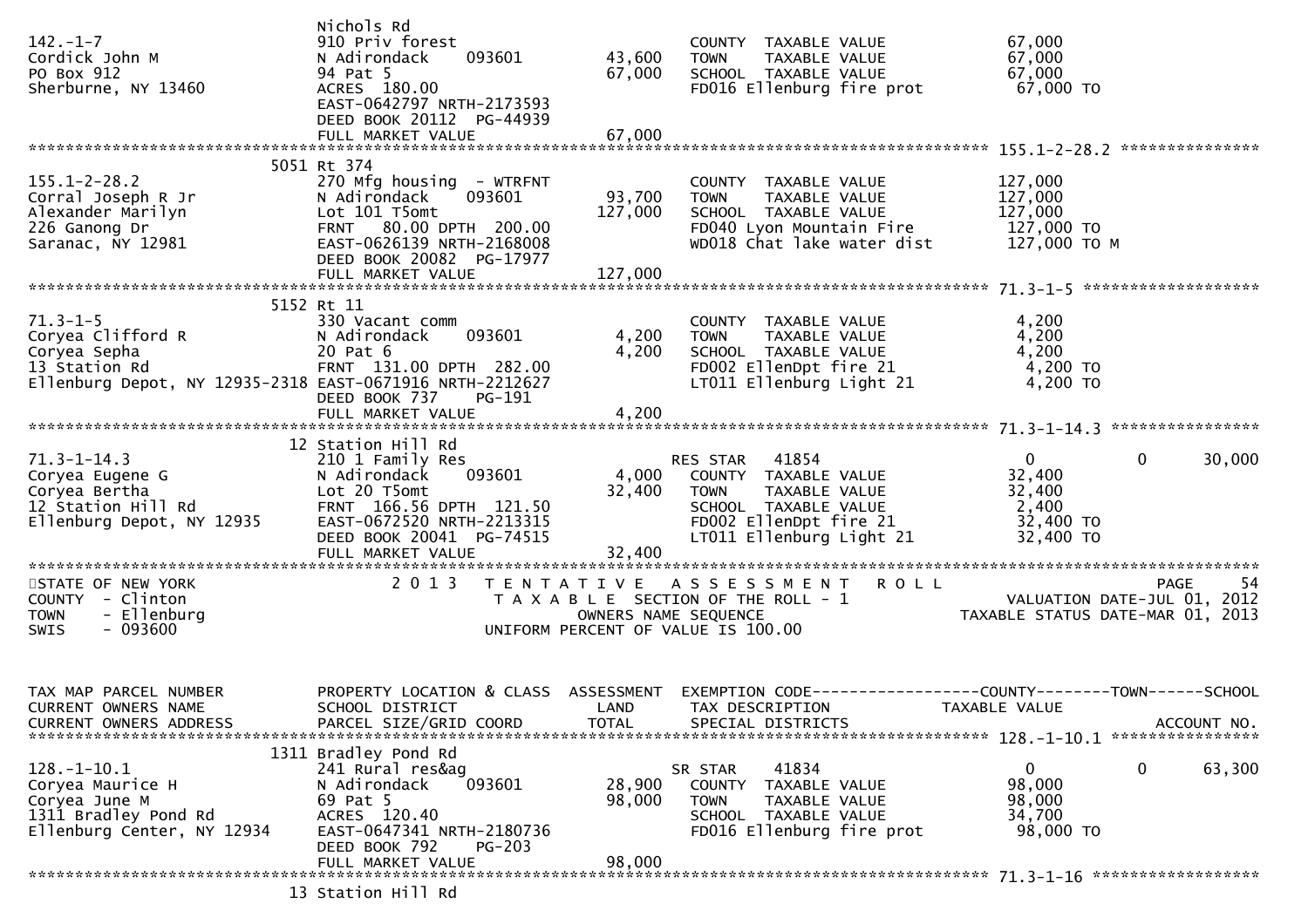| $71.3 - 1 - 16$<br>Coryea Sepha<br>13 Station Hill Rd<br>Ellenburg Depot, NY 12935                      | 210 1 Family Res<br>093601<br>N Adirondack<br>20 Pat 6<br>FRNT 76.50 DPTH 155.00<br>EAST-0672346 NRTH-2213313<br>DEED BOOK 730<br><b>PG-46</b><br>FULL MARKET VALUE                                                             | 3,400<br>36,000<br>36,000          | 41854<br>RES STAR<br>COUNTY TAXABLE VALUE<br><b>TOWN</b><br>TAXABLE VALUE<br>SCHOOL TAXABLE VALUE<br>FD002 EllenDpt fire 21<br>LT011 Ellenburg Light 21 | 0<br>36,000<br>36,000<br>6,000<br>36,000 TO<br>36,000 TO                 | $\Omega$           | 30,000             |
|---------------------------------------------------------------------------------------------------------|---------------------------------------------------------------------------------------------------------------------------------------------------------------------------------------------------------------------------------|------------------------------------|---------------------------------------------------------------------------------------------------------------------------------------------------------|--------------------------------------------------------------------------|--------------------|--------------------|
|                                                                                                         | 869 Plank Rd                                                                                                                                                                                                                    |                                    |                                                                                                                                                         |                                                                          |                    |                    |
| $130 - 1 - 4$<br>Coss Richard L<br>869 Plank Rd<br>Ellenburg Depot, NY 12935                            | 210 1 Family Res<br>093601<br>N Adirondack<br>Lot 81 Pat 1<br>ACRES 1.20 BANK<br>850<br>EAST-0680001 NRTH-2181387<br>DEED BOOK 20011 PG-34373<br>FULL MARKET VALUE                                                              | 92,500<br>92,500                   | WARNONALL 41121<br>5,000 RES STAR<br>41854<br>COUNTY TAXABLE VALUE<br>TAXABLE VALUE<br><b>TOWN</b><br>SCHOOL TAXABLE VALUE<br>FD016 Ellenburg fire prot | 13,875<br>$\mathbf{0}$<br>78,625<br>78,625<br>62,500<br>92,500 TO        | 13,875<br>$\Omega$ | 0<br>30,000        |
|                                                                                                         |                                                                                                                                                                                                                                 |                                    |                                                                                                                                                         |                                                                          |                    |                    |
| $71.3 - 2 - 57$<br>Coughenour John M<br>Coughenour Mary Jane<br>6 Dumas Rd<br>Ellenburg Depot, NY 12935 | 6 Dumas Rd<br>210 1 Family Res<br>093601<br>N Adirondack<br>$21/22$ Pat 6<br>FRNT 143.00 DPTH 235.00<br>EAST-0673064 NRTH-2212612<br>DEED BOOK 589<br><b>PG-603</b><br>FULL MARKET VALUE                                        | 4,800<br>100,300<br>100,300        | 41854<br>RES STAR<br>COUNTY TAXABLE VALUE<br><b>TOWN</b><br>TAXABLE VALUE<br>SCHOOL TAXABLE VALUE<br>FD002 EllenDpt fire 21<br>LT011 Ellenburg Light 21 | $\mathbf{0}$<br>100,300<br>100,300<br>70,300<br>100,300 TO<br>100,300 TO | $\mathbf{0}$       | 30,000             |
|                                                                                                         |                                                                                                                                                                                                                                 |                                    |                                                                                                                                                         |                                                                          |                    |                    |
| $111. - 1 - 4.2$<br>Coulman Genevieve L<br>1187 westhill Rd<br>Merrill, NY 12955                        | 1187 West Hill Rd<br>240 Rural res<br>093601<br>N Adirondack<br>Lot 21 T5omt<br>ACRES 10.40<br>EAST-0621788 NRTH-2190540<br><b>PG-232</b><br>DEED BOOK 967<br>FULL MARKET VALUE                                                 | 10,800 SR STAR<br>54,000<br>54,000 | AGED COUN 41802<br>41834<br>COUNTY TAXABLE VALUE<br>TAXABLE VALUE<br>TOWN<br>SCHOOL TAXABLE VALUE<br>FD016 Ellenburg fire prot                          | 24,300<br>$\Omega$<br>29,700<br>54,000<br>$\Omega$<br>54,000 TO          | 0<br>$\Omega$      | $\Omega$<br>54,000 |
| STATE OF NEW YORK<br>COUNTY - Clinton<br>- Ellenburg<br><b>TOWN</b><br>$-093600$<br><b>SWIS</b>         | 2 0 1 3                                                                                                                                                                                                                         | OWNERS NAME SEQUENCE               | TENTATIVE ASSESSMENT ROLL<br>T A X A B L E SECTION OF THE ROLL - 1<br>UNIFORM PERCENT OF VALUE IS 100.00                                                | VALUATION DATE-JUL 01, 2012<br>TAXABLE STATUS DATE-MAR 01, 2013          | <b>PAGE</b>        | -55                |
| TAX MAP PARCEL NUMBER<br><b>CURRENT OWNERS NAME</b><br><b>CURRENT OWNERS ADDRESS</b>                    | PROPERTY LOCATION & CLASS ASSESSMENT<br>SCHOOL DISTRICT<br>PARCEL SIZE/GRID COORD                                                                                                                                               | LAND<br><b>TOTAL</b>               | EXEMPTION CODE------------------COUNTY--------TOWN------SCHOOL<br>TAX DESCRIPTION<br>SPECIAL DISTRICTS                                                  | TAXABLE VALUE                                                            |                    | ACCOUNT NO.        |
| $71.3 - 3 - 9$<br>Courneene Daniel P<br>Courneene Heather<br>29 Lake Breeze Dr<br>Plattsburgh, NY 12901 | 122 Lake Roxanne Rd<br>210 1 Family Res - WTRFNT<br>093601<br>N Adirondack<br>20 Pat 6 Lot 9<br>Sunset Shores Ii Lot 9<br>FRNT 211.60 DPTH 176.00<br>EAST-0673066 NRTH-2210671<br>DEED BOOK 20061 PG-96282<br>FULL MARKET VALUE | 13,600<br>82,900<br>82,900         | COUNTY TAXABLE VALUE<br><b>TOWN</b><br>TAXABLE VALUE<br>SCHOOL TAXABLE VALUE<br>FD002 EllenDpt fire 21<br>LT011 Ellenburg Light 21                      | 82,900<br>82,900<br>82,900<br>82,900 TO<br>82,900 TO                     |                    |                    |
|                                                                                                         | $2.027cm$ $1.021$                                                                                                                                                                                                               |                                    |                                                                                                                                                         |                                                                          |                    |                    |

2 Balsam Way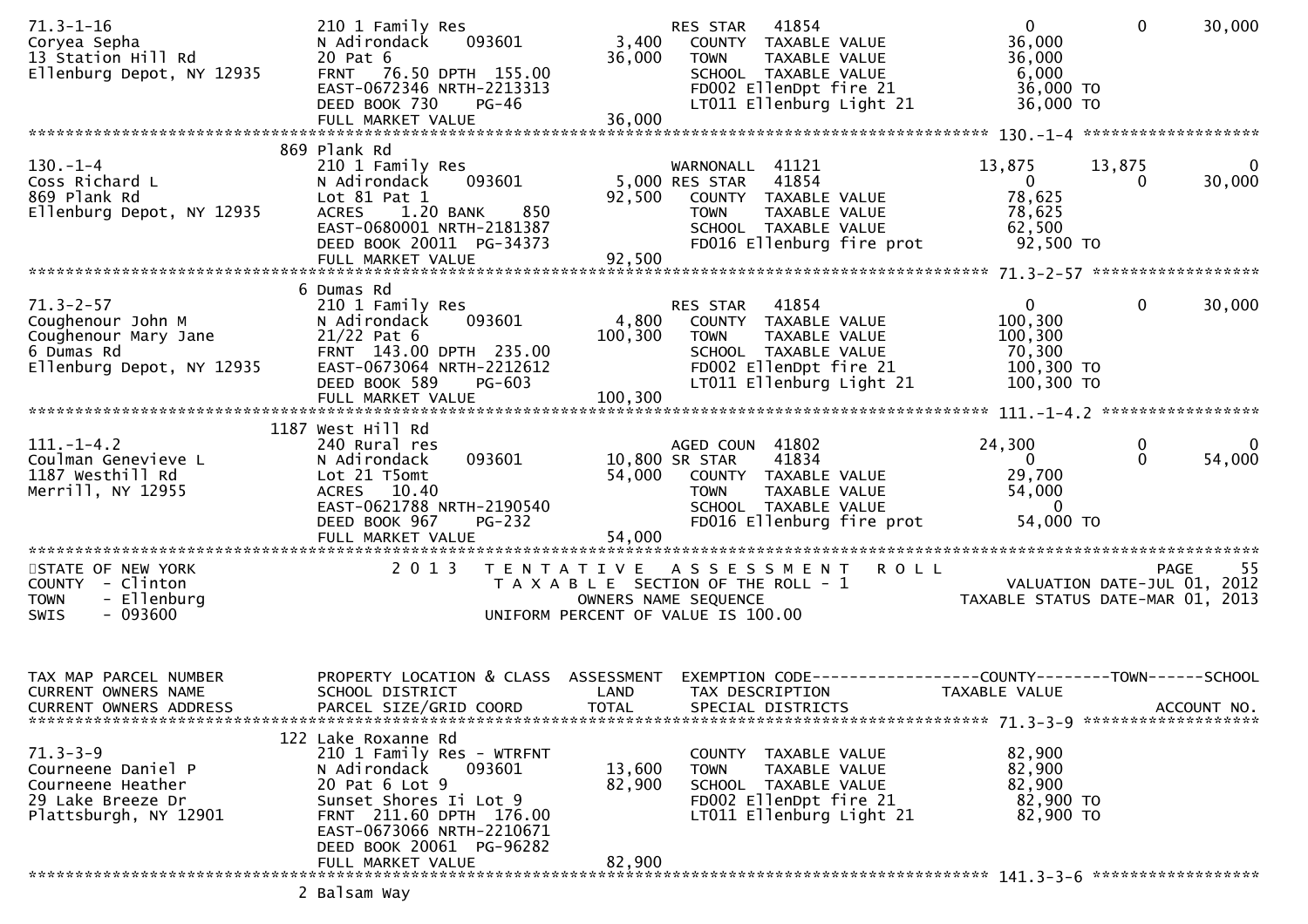| $141.3 - 3 - 6$<br>Cox Robert S<br>Cox Debra J<br>3 Cox Rd<br>Malone, NY 12953                           | 260 Seasonal res - WTRFNT<br>093601<br>N Adirondack<br>Lot 100 Pat 5<br>FRNT 100.00 DPTH 350.00<br>EAST-0624470 NRTH-2170004<br>DEED BOOK 20061 PG-97985                              | 104,300<br>148,500        | COUNTY TAXABLE VALUE<br>TAXABLE VALUE<br><b>TOWN</b><br>SCHOOL TAXABLE VALUE<br>FD040 Lyon Mountain Fire<br>WD018 Chat lake water dist                                                              | 148,500<br>148,500<br>148,500<br>148,500 TO<br>148,500 ТО М                                    |
|----------------------------------------------------------------------------------------------------------|---------------------------------------------------------------------------------------------------------------------------------------------------------------------------------------|---------------------------|-----------------------------------------------------------------------------------------------------------------------------------------------------------------------------------------------------|------------------------------------------------------------------------------------------------|
| $155.3 - 2 - 8.2$<br>Cudworth Dennis J<br>Cudworth Donna L<br>872 O'Neil Rd<br>West Chazy, NY 12992-3315 | 15 Tallman Way<br>260 Seasonal res<br>N Adirondack<br>093601<br>Lot 120 T5omt<br>ACRES 2.16<br>EAST-0627815 NRTH-2164296<br>DEED BOOK 20041 PG-69744                                  | 5,700<br>40,900           | COUNTY TAXABLE VALUE<br><b>TOWN</b><br>TAXABLE VALUE<br>SCHOOL TAXABLE VALUE<br>FD040 Lyon Mountain Fire                                                                                            | 40,900<br>40,900<br>40,900<br>40,900 TO                                                        |
| $155.2 - 1 - 17$<br>Cummings Associates Inc<br>15 Lupine Ln<br>Queensbury, NY 12804                      | Blanche Rd<br>270 Mfg housing<br>093601<br>N Adirondack<br>119 Pat 5<br>FRNT 100.00 DPTH 150.00<br>EAST-0632850 NRTH-2164395<br>DEED BOOK 20011 PG-36345<br>FULL MARKET VALUE         | 4,100<br>22,000<br>22,000 | COUNTY TAXABLE VALUE<br>TAXABLE VALUE<br><b>TOWN</b><br>SCHOOL TAXABLE VALUE<br>FD040 Lyon Mountain Fire                                                                                            | 22,000<br>22,000<br>22,000<br>22,000 TO                                                        |
| $85.1 - 1 - 40$<br>Curry Christopher D<br>6599 Military Tpke<br>Ellenburg Center, NY 12934               | 6599 Military Tpke<br>210 1 Family Res<br>093601<br>N Adirondack<br>18 Pat 6<br>FRNT 180.00 DPTH 190.00<br>EAST-0663608 NRTH-2207864<br>DEED BOOK 20021 PG-38536<br>FULL MARKET VALUE | 4,800<br>37,000<br>37,000 | RES STAR 41854<br>COUNTY TAXABLE VALUE<br>TAXABLE VALUE<br><b>TOWN</b><br>SCHOOL TAXABLE VALUE<br>FD016 Ellenburg fire prot<br>LT012 Ellenburg Light 5                                              | $\overline{0}$<br>$\mathbf 0$<br>30,000<br>37,000<br>37,000<br>7,000<br>37,000 TO<br>37,000 TO |
| STATE OF NEW YORK<br>COUNTY - Clinton<br>- Ellenburg<br><b>TOWN</b><br>$-093600$<br><b>SWIS</b>          | 2 0 1 3                                                                                                                                                                               |                           | TENTATIVE ASSESSMENT ROLL<br>T A X A B L E SECTION OF THE ROLL - 1<br>OWNERS NAME SEQUENCE<br>UNIFORM PERCENT OF VALUE IS 100.00                                                                    | PAGE 56<br>VALUATION DATE-JUL 01, 2012<br>TAXARIF STATILE DATE USE 21, 2012                    |
| TAX MAP PARCEL NUMBER<br>CURRENT OWNERS NAME<br>CURRENT OWNERS ADDRESS                                   | PROPERTY LOCATION & CLASS ASSESSMENT<br>SCHOOL DISTRICT<br>PARCEL SIZE/GRID COORD                                                                                                     | LAND<br><b>TOTAL</b>      | TAX DESCRIPTION<br>SPECIAL DISTRICTS                                                                                                                                                                | EXEMPTION CODE-----------------COUNTY-------TOWN------SCHOOL<br>TAXABLE VALUE<br>ACCOUNT NO.   |
| $99.1 - 3 - 10$<br>Curry Dane C<br>61 West Hill Rd<br>PO Box 130<br>Ellenburg Center, NY 12934           | 61 West Hill Rd<br>210 1 Family Res<br>N Adirondack<br>093601<br>11 Pat 5<br>4.10<br><b>ACRES</b><br>EAST-0648193 NRTH-2197668<br>DEED BOOK 475<br>PG-306                             | 58,000                    | 97 PCT OF VALUE USED FOR EXEMPTION PURPOSES<br>WARNONALL 41121<br>41834<br>6,900 SR STAR<br>COUNTY TAXABLE VALUE<br><b>TOWN</b><br>TAXABLE VALUE<br>SCHOOL TAXABLE VALUE<br>FD014 EllenCtr fire #15 | 8,439<br>8,439<br>0<br>58,000<br>$\Omega$<br>0<br>49,561<br>49,561<br>$\mathbf 0$<br>58,000 TO |
|                                                                                                          | FULL MARKET VALUE                                                                                                                                                                     | 58,000                    | LT010 Ellenburg Light 15                                                                                                                                                                            | 58,000 TO<br>85. -1-9.124 *****************                                                    |
| $85. - 1 - 9.124$                                                                                        | Arno Rd<br>322 Rural vac>10                                                                                                                                                           |                           | COUNTY TAXABLE VALUE                                                                                                                                                                                | 14,900                                                                                         |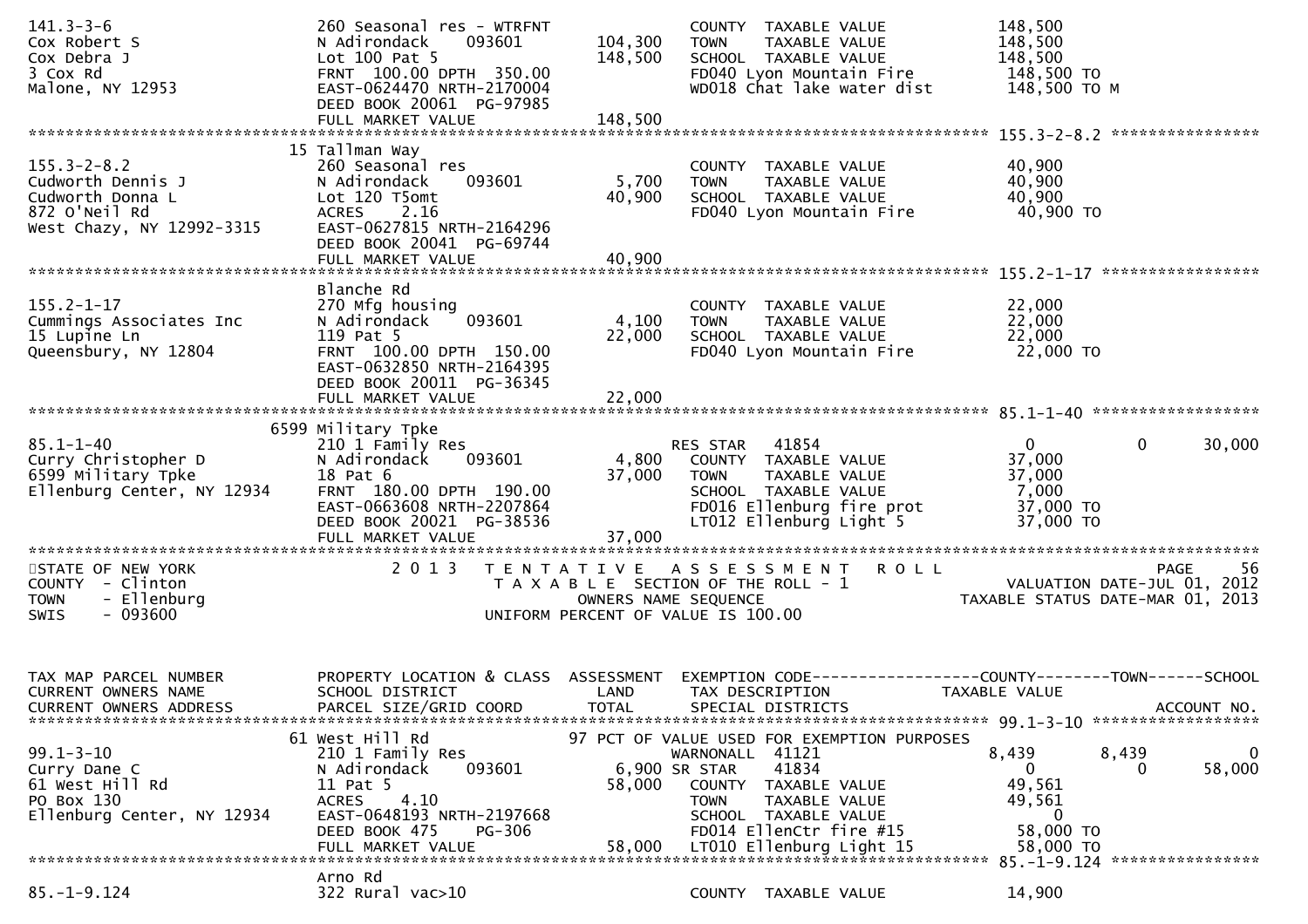| Curry Michael<br>Curry Susan<br>6618 Military Tpke<br>Ellenburg, NY 12933                         | 093601<br>N Adirondack<br>Lot 3 T6 OMT<br>ACRES 22.30<br>EAST-0662816 NRTH-2203067<br>DEED BOOK 20061 PG-91271<br>FULL MARKET VALUE                               | 14,900<br>14,900<br>14,900 | TAXABLE VALUE<br><b>TOWN</b><br>SCHOOL TAXABLE VALUE<br>FD016 Ellenburg fire prot                                              | 14,900<br>14,900<br>14,900 TO                                                 |
|---------------------------------------------------------------------------------------------------|-------------------------------------------------------------------------------------------------------------------------------------------------------------------|----------------------------|--------------------------------------------------------------------------------------------------------------------------------|-------------------------------------------------------------------------------|
|                                                                                                   |                                                                                                                                                                   |                            |                                                                                                                                |                                                                               |
| $85.1 - 1 - 15$<br>Curry Michael<br>6618 Military Tpke<br>PO Box 118<br>Ellenburg, NY 12933       | 6618 Military Tpke<br>210 1 Family Res<br>N Adirondack<br>093601<br>FRNT 190.00 DPTH 190.00<br>EAST-0663098 NRTH-2208117<br>DEED BOOK 551<br>PG-302               | 9,100<br>86,000            | 41854<br>RES STAR<br>COUNTY TAXABLE VALUE<br><b>TOWN</b><br>TAXABLE VALUE<br>SCHOOL TAXABLE VALUE<br>FD016 Ellenburg fire prot | 0<br>30,000<br>0<br>86,000<br>86,000<br>56,000<br>8,600 TO                    |
|                                                                                                   | 1311 Plank Rd                                                                                                                                                     |                            |                                                                                                                                |                                                                               |
| $116. - 1 - 3$<br>Curry Patrick E<br>Curry Donna L<br>1311 Plank Rd<br>Ellenburg Depot, NY 12935  | 240 Rural res<br>093601<br>N Adirondack<br>ACRES 50.00<br>EAST-0675818 NRTH-2191775<br>DEED BOOK 590<br>PG-438<br>FULL MARKET VALUE                               | 20,100<br>94,000<br>94,000 | 41854<br>RES STAR<br>COUNTY TAXABLE VALUE<br><b>TOWN</b><br>TAXABLE VALUE<br>SCHOOL TAXABLE VALUE<br>FD016 Ellenburg fire prot | $\Omega$<br>$\mathbf{0}$<br>30,000<br>94,000<br>94,000<br>64,000<br>94,000 TO |
|                                                                                                   | 185 West Hill Rd                                                                                                                                                  |                            |                                                                                                                                |                                                                               |
| $98. - 1 - 19$<br>Czaharyn Eileen M R<br>448 Scott<br>Longuevil QC, Canada<br>J4L3E2              | 271 Mfg housings<br>N Adirondack<br>093601<br>11 Pat 5<br>ACRES 17.00<br>EAST-0645211 NRTH-2196273<br>DEED BOOK 776<br>PG-145                                     | 13,200<br>42,000           | COUNTY TAXABLE VALUE<br><b>TOWN</b><br>TAXABLE VALUE<br>SCHOOL TAXABLE VALUE<br>FD014 EllenCtr fire #15                        | 42,000<br>42,000<br>42,000<br>42,000 TO                                       |
|                                                                                                   |                                                                                                                                                                   |                            |                                                                                                                                |                                                                               |
| STATE OF NEW YORK<br>COUNTY - Clinton<br>- Ellenburg<br><b>TOWN</b><br>$-093600$<br>SWIS          | 2 0 1 3                                                                                                                                                           | OWNERS NAME SEQUENCE       | TENTATIVE ASSESSMENT<br><b>ROLL</b><br>T A X A B L E SECTION OF THE ROLL - 1<br>UNIFORM PERCENT OF VALUE IS 100.00             | 57<br>PAGE<br>VALUATION DATE-JUL 01, 2012<br>TAXABLE STATUS DATE-MAR 01, 2013 |
| TAX MAP PARCEL NUMBER<br>CURRENT OWNERS NAME                                                      | PROPERTY LOCATION & CLASS ASSESSMENT<br>SCHOOL DISTRICT                                                                                                           | LAND                       | EXEMPTION CODE-----------------COUNTY-------TOWN------SCHOOL<br>TAX DESCRIPTION                                                | TAXABLE VALUE                                                                 |
| $115. - 1 - 22.1$<br>D'amico Michael J<br>Kelley Maureen<br>71 East Grand Ave<br>Rohway, NJ 07065 | Carter Rd<br>312 Vac w/imprv<br>093601<br>N Adirondack<br>Lot $44/46$<br>ACRES 89.00<br>EAST-0664864 NRTH-2185246<br>DEED BOOK 868<br>PG-115<br>FULL MARKET VALUE | 25,000<br>26,900<br>26,900 | COUNTY TAXABLE VALUE<br>TAXABLE VALUE<br><b>TOWN</b><br>SCHOOL TAXABLE VALUE<br>FD016 Ellenburg fire prot                      | 26,900<br>26,900<br>26,900<br>26,900 TO                                       |
|                                                                                                   | 5050 Rt 374                                                                                                                                                       |                            |                                                                                                                                |                                                                               |
| $155. - 2 - 1.1$<br>Dade Russell<br>Dade Mary<br>530 Salaberry                                    | 240 Rural res<br>093601<br>N Adirondack<br>101 Pat 5<br><b>ACRES</b><br>11.80                                                                                     | 11,500<br>135,000          | COUNTY TAXABLE VALUE<br>TAXABLE VALUE<br><b>TOWN</b><br>SCHOOL TAXABLE VALUE<br>FD040 Lyon Mountain Fire                       | 135,000<br>135,000<br>135,000<br>135,000 TO                                   |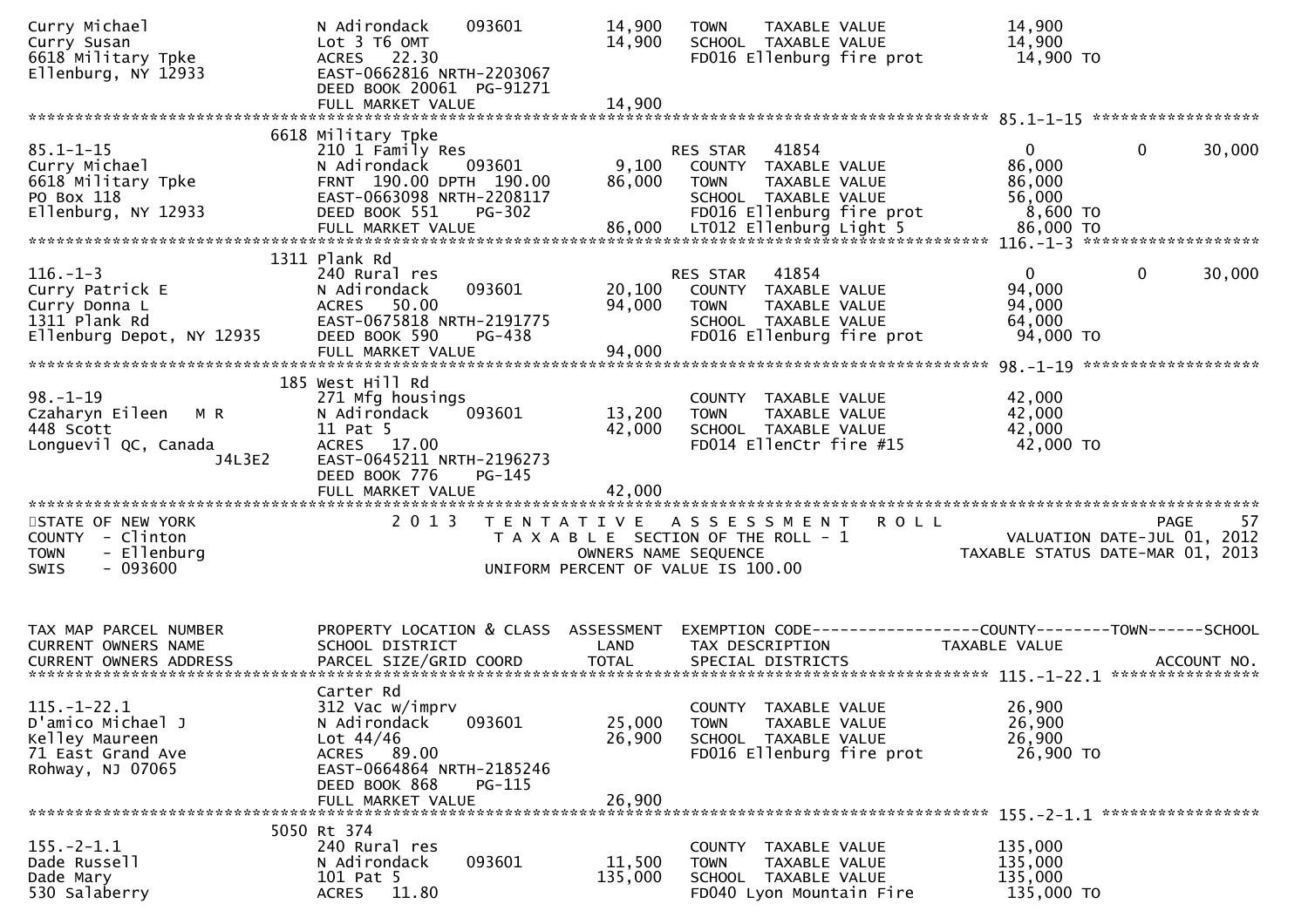| Mercier QC, Canada J6R2L8                                                                                                                                        | EAST-0626801 NRTH-2167907<br>DEED BOOK 936<br>PG-337                                                                                                                          |                            |                                                                                                                                        |                                                                                                     |                                            |
|------------------------------------------------------------------------------------------------------------------------------------------------------------------|-------------------------------------------------------------------------------------------------------------------------------------------------------------------------------|----------------------------|----------------------------------------------------------------------------------------------------------------------------------------|-----------------------------------------------------------------------------------------------------|--------------------------------------------|
| $99.1 - 2 - 2$<br>Daignault Life Estate Alfred H N Adirondack<br>Daignault Life Estate Ramona A 5 Pat 6<br>413 Saratoga Rd Lot 20<br>Scotia, NY 12302            | 50 Brandy Brook Rd<br>210 1 Family Res<br>093601<br>FRNT 145.00 DPTH 240.90<br>EAST-0649399 NRTH-2199569<br>DEED BOOK 20041 PG-76469                                          | 4,800<br>19,500            | COUNTY TAXABLE VALUE<br>TAXABLE VALUE<br><b>TOWN</b><br>SCHOOL TAXABLE VALUE<br>FD014 EllenCtr fire #15<br>LT010 Ellenburg Light 15    | 19,500<br>19,500<br>19,500<br>19,500 TO<br>$19,500$ TO                                              |                                            |
| $155.3 - 1 - 3$<br>Dailey Robert E<br>$c/o$ Thomas J Davey<br>82 Water Edge Rd<br>Keeseville, NY 12944-2529                                                      | 21 Birch Way<br>260 Seasonal res - WTRFNT<br>N Adirondack<br>093601<br>120 Pat 5<br>1.00<br><b>ACRES</b><br>EAST-0626951 NRTH-2162762<br>DEED BOOK 601<br>PG-1120             | 92,400<br>123,000          | COUNTY TAXABLE VALUE<br>TAXABLE VALUE<br><b>TOWN</b><br>SCHOOL TAXABLE VALUE<br>FD040 Lyon Mountain Fire<br>WD018 Chat lake water dist | 123,000<br>123,000<br>123,000<br>123,000 TO<br>123,000 ТО М                                         |                                            |
| $40. - 1 - 20$<br>Danforth Earl R Jr<br>Danforth Hilda<br>805 Bull Run Rd<br>Ellenburg Depot, NY 12935<br>MAY BE SUBJECT TO PAYMENT<br>UNDER AGDIST LAW TIL 2017 | Bull Run Rd<br>105 Vac farmland<br>N Adirondack<br>093601<br>60 Pat 6<br>ACRES 54.00<br>EAST-0668875 NRTH-2229806<br>DEED BOOK 686<br>PG-240<br>FULL MARKET VALUE             | 20,600<br>20,600<br>20,600 | AGRI DISTR 41720<br>COUNTY TAXABLE VALUE<br><b>TOWN</b><br>TAXABLE VALUE<br>SCHOOL TAXABLE VALUE<br>FD016 Ellenburg fire prot          | 5,155<br>5,155<br>15,445<br>15,445<br>15,445<br>20,600 TO                                           | 5,155                                      |
| STATE OF NEW YORK<br>COUNTY - Clinton<br>- Ellenburg<br><b>TOWN</b><br>$-093600$<br><b>SWIS</b>                                                                  | 2 0 1 3                                                                                                                                                                       |                            | TENTATIVE ASSESSMENT<br>R O L L<br>T A X A B L E SECTION OF THE ROLL - 1<br>OWNERS NAME SEQUENCE<br>UNIFORM PERCENT OF VALUE IS 100.00 | PAGE<br>VALUATION DATE-JUL 01, 2012<br>TAXABLE STATUS DATE-MAR 01, 2013                             | 58                                         |
| TAX MAP PARCEL NUMBER<br>CURRENT OWNERS NAME<br><b>CURRENT OWNERS ADDRESS</b>                                                                                    | PROPERTY LOCATION & CLASS ASSESSMENT<br>SCHOOL DISTRICT<br>PARCEL SIZE/GRID COORD                                                                                             | LAND<br><b>TOTAL</b>       | TAX DESCRIPTION<br>SPECIAL DISTRICTS                                                                                                   | EXEMPTION CODE-----------------COUNTY-------TOWN------SCHOOL<br><b>TAXABLE VALUE</b><br>ACCOUNT NO. |                                            |
| $99. -2 - 22.21$<br>Danforth Earl R Jr<br>Danforth Donna<br>807 Bull Run Rd<br>Ellenburg Depot, NY 12935                                                         | Booth Rd<br>105 Vac farmland<br>093601<br>N Adirondack<br>Lot 10 & 31 T5omt<br>ACRES 53.00<br>EAST-0652168 NRTH-2195489<br>DEED BOOK 683<br><b>PG-80</b><br>FULL MARKET VALUE | 34,800<br>34,800<br>34,800 | COUNTY TAXABLE VALUE<br>TAXABLE VALUE<br>TOWN<br>SCHOOL TAXABLE VALUE<br>FD014 EllenCtr fire #15                                       | 34,800<br>34,800<br>34,800<br>34,800 TO                                                             |                                            |
| $40. - 1 - 22$<br>Danforth Hilda<br>Danforth Earl<br>805 Bull Run Rd                                                                                             | 805 Bull Run Rd<br>241 Rural res&ag<br>093601<br>N Adirondack<br>58 Pat 6<br>ACRES 111.00                                                                                     | 155,000 SR STAR            | 60 PCT OF VALUE USED FOR EXEMPTION PURPOSES<br>AGRI DISTR 41720<br>67,700 AGED COUN 41802<br>41834<br>483A EX<br>42100                 | lease 2013<br>9,232<br>9,232<br>37,200<br>0<br>0<br>0<br>1,000<br>1,000                             | 9,232<br>$\overline{0}$<br>63,300<br>1,000 |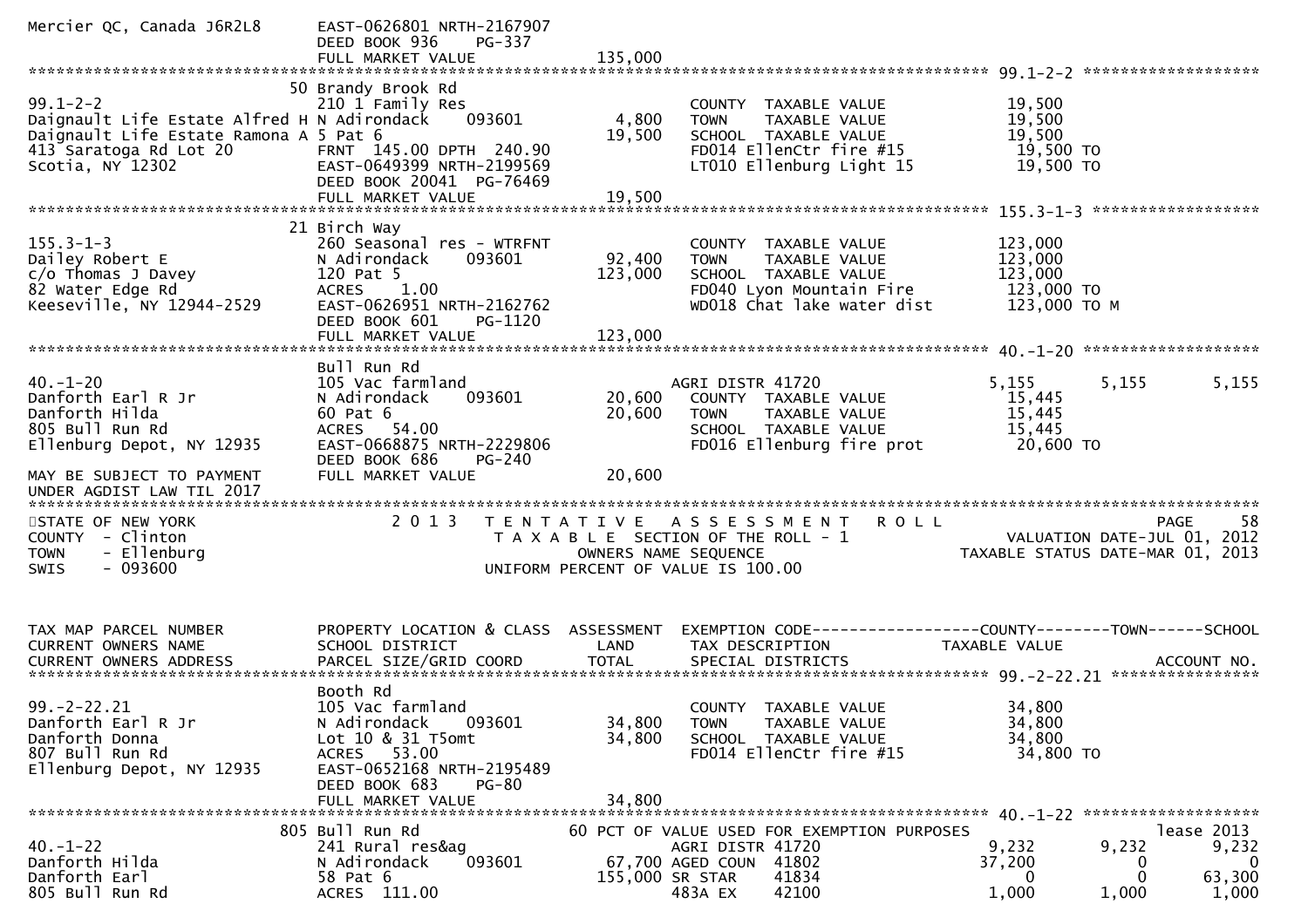| Ellenburg Depot, NY 12935<br>MAY BE SUBJECT TO PAYMENT<br>UNDER AGDIST LAW TIL 2017                                                        | EAST-0665944 NRTH-2230715<br>DEED BOOK 686<br>PG-240<br>FULL MARKET VALUE                                                                                                        | 155,000                      | COUNTY TAXABLE VALUE<br><b>TOWN</b><br>TAXABLE VALUE<br>SCHOOL TAXABLE VALUE<br>FD016 Ellenburg fire prot<br>1,000 EX                                                                                   | 107,568<br>144,768<br>81,468<br>154,000 TO                                                                                                                                     |
|--------------------------------------------------------------------------------------------------------------------------------------------|----------------------------------------------------------------------------------------------------------------------------------------------------------------------------------|------------------------------|---------------------------------------------------------------------------------------------------------------------------------------------------------------------------------------------------------|--------------------------------------------------------------------------------------------------------------------------------------------------------------------------------|
|                                                                                                                                            |                                                                                                                                                                                  |                              |                                                                                                                                                                                                         |                                                                                                                                                                                |
| $155.3 - 2 - 2$<br>Danforth Hilda<br>Danforth Earl R Jr<br>805 Bull Run Rd<br>Ellenburg Depot, NY 12935                                    | 27 Tallman Way<br>312 Vac w/imprv<br>093601<br>N Adirondack<br>120 Pat 5<br>FRNT 56.00 DPTH 88.00<br>EAST-0627595 NRTH-2164200<br>DEED BOOK 686<br>$PG-243$<br>FULL MARKET VALUE | 4,000<br>4,500<br>4,500      | COUNTY TAXABLE VALUE<br>TAXABLE VALUE<br><b>TOWN</b><br>SCHOOL TAXABLE VALUE<br>FD040 Lyon Mountain Fire<br>WD018 Chat lake water dist                                                                  | 4,500<br>4,500<br>4,500<br>4,500 TO<br>4,500 ТО М                                                                                                                              |
|                                                                                                                                            |                                                                                                                                                                                  |                              |                                                                                                                                                                                                         |                                                                                                                                                                                |
| $40. -1 - 13$<br>Danforth Jeanne L<br>575 Canaan Rd<br>Ellenburg Depot, NY 12935<br>MAY BE SUBJECT TO PAYMENT<br>UNDER AGDIST LAW TIL 2017 | 575 Canaan Rd<br>112 Dairy farm<br>093601<br>N Adirondack<br>41 Pat 6<br>ACRES 286.90<br>EAST-0670869 NRTH-2227723<br>DEED BOOK 20122 PG-51257<br>FULL MARKET VALUE              | 158,700                      | AGRI DISTR 41720<br>97,200 AGED COUN 41802<br>158,700 SR STAR<br>41834<br>483A EX<br>42100<br>COUNTY TAXABLE VALUE<br><b>TOWN</b><br>TAXABLE VALUE<br>SCHOOL TAXABLE VALUE<br>FD016 Ellenburg fire prot | $\mathbf{0}$<br>0<br>$\mathbf{0}$<br>15,685<br>$\overline{0}$<br>0<br>63,300<br>$\Omega$<br>$\Omega$<br>1,850<br>1,850<br>1,850<br>141, 165<br>156,850<br>93,550<br>156,850 TO |
|                                                                                                                                            |                                                                                                                                                                                  |                              | 1,850 EX                                                                                                                                                                                                |                                                                                                                                                                                |
|                                                                                                                                            | 5386 Rt 374                                                                                                                                                                      |                              |                                                                                                                                                                                                         |                                                                                                                                                                                |
| $141. - 1 - 1.11$<br>Danussi Anthony M<br>Danussi Kathryn H<br>5360 Rt 374<br>Merrill, NY 12955                                            | 240 Rural res<br>163401<br>Chateaugay 1<br>Lot $100$ Pat 5<br>Also Deed 318/213<br>ACRES 18.50<br>EAST-0622528 NRTH-2174709<br>DEED BOOK 668<br><b>PG-209</b>                    | 40,700<br>115,000<br>115,000 | COUNTY TAXABLE VALUE<br><b>TOWN</b><br>TAXABLE VALUE<br>SCHOOL TAXABLE VALUE<br>FD040 Lyon Mountain Fire                                                                                                | 115,000<br>115,000<br>115,000<br>115,000 TO                                                                                                                                    |
|                                                                                                                                            | FULL MARKET VALUE                                                                                                                                                                |                              |                                                                                                                                                                                                         |                                                                                                                                                                                |
| STATE OF NEW YORK<br>COUNTY - Clinton<br>- Ellenburg<br><b>TOWN</b><br>$-093600$<br><b>SWIS</b>                                            | 2 0 1 3                                                                                                                                                                          |                              | <b>ROLL</b><br>TENTATIVE ASSESSMENT<br>T A X A B L E SECTION OF THE ROLL - 1<br>OWNERS NAME SEQUENCE<br>UNIFORM PERCENT OF VALUE IS 100.00                                                              | 59<br><b>PAGE</b><br>VALUATION DATE-JUL 01, 2012<br>TAXABLE STATUS DATE-MAR 01, 2013                                                                                           |
| TAX MAP PARCEL NUMBER<br><b>CURRENT OWNERS NAME</b><br><b>CURRENT OWNERS ADDRESS</b>                                                       | PROPERTY LOCATION & CLASS ASSESSMENT<br>SCHOOL DISTRICT<br>PARCEL SIZE/GRID COORD                                                                                                | LAND<br><b>TOTAL</b>         | TAX DESCRIPTION<br>SPECIAL DISTRICTS                                                                                                                                                                    | EXEMPTION CODE-----------------COUNTY-------TOWN------SCHOOL<br>TAXABLE VALUE<br>ACCOUNT NO.                                                                                   |
| $141. - 1 - 1.2$<br>Danussi Gregory J<br>Danussi Kalma<br>5402 Rt 374<br>Merrill, NY 12955                                                 | 5402 Rt 374<br>240 Rural res<br>163401<br>Chateaugay 1<br>Lot $100$ T5 Omt<br>ACRES 24.20<br>EAST-0623382 NRTH-2175107<br>DEED BOOK 815<br>PG-129<br>FULL MARKET VALUE           | 15,500<br>122,000<br>122,000 | 41854<br>RES STAR<br>COUNTY TAXABLE VALUE<br>TAXABLE VALUE<br><b>TOWN</b><br>SCHOOL TAXABLE VALUE<br>FD040 Lyon Mountain Fire                                                                           | 0<br>0<br>30,000<br>122,000<br>122,000<br>92,000<br>122,000 TO                                                                                                                 |
|                                                                                                                                            |                                                                                                                                                                                  |                              |                                                                                                                                                                                                         |                                                                                                                                                                                |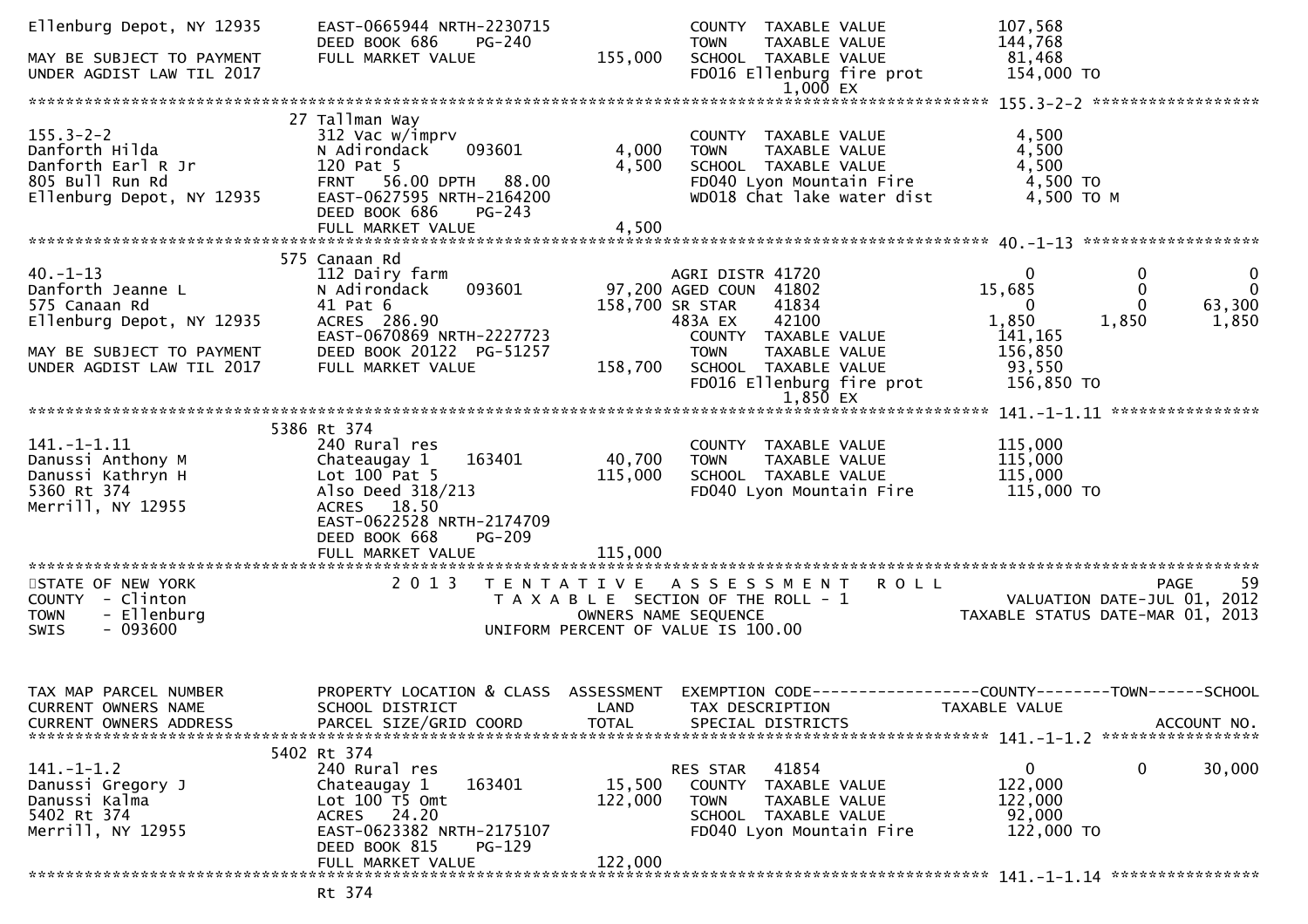| $141. - 1 - 1.14$<br>Danussi Sandra A<br>PO Box 347<br>Lake Placid, NY 12946                                            | 311 Res vac land<br>Chateaugay 1<br>163401<br>Lot 100 Pat 5<br><b>ACRES</b><br>1.28                                                                                                | 5,200<br>5,200                                                                                      | <b>TOWN</b>                               | COUNTY TAXABLE VALUE<br>TAXABLE VALUE<br>SCHOOL TAXABLE VALUE<br>FD040 Lyon Mountain Fire                         |                                                                                                    | 5,200<br>5,200<br>5,200<br>5,200 TO                                  |              |                          |
|-------------------------------------------------------------------------------------------------------------------------|------------------------------------------------------------------------------------------------------------------------------------------------------------------------------------|-----------------------------------------------------------------------------------------------------|-------------------------------------------|-------------------------------------------------------------------------------------------------------------------|----------------------------------------------------------------------------------------------------|----------------------------------------------------------------------|--------------|--------------------------|
|                                                                                                                         | EAST-0622105 NRTH-2174649<br>DEED BOOK 20051 PG-84376<br>FULL MARKET VALUE                                                                                                         | 5,200                                                                                               |                                           |                                                                                                                   |                                                                                                    |                                                                      |              |                          |
| $69 - 2 - 6$<br>Danussi Stephen<br>Danussi Betty E<br>7075 Star Rd<br>Ellenburg Center, NY 12934                        | 107 old State Rd<br>210 1 Family Res<br>N Adirondack<br>093601<br>16 Pat 6<br>1.00<br><b>ACRES</b><br>EAST-0653660 NRTH-2209327<br>DEED BOOK 589<br><b>PG-66</b>                   | 5,000<br>71,800                                                                                     | RES STAR<br><b>TOWN</b>                   | 41854<br>COUNTY TAXABLE VALUE<br>TAXABLE VALUE<br>SCHOOL TAXABLE VALUE<br>FD016 Ellenburg fire prot               |                                                                                                    | $\overline{0}$<br>71,800<br>71,800<br>41,800<br>71,800 TO            | $\mathbf 0$  | 30,000                   |
|                                                                                                                         |                                                                                                                                                                                    |                                                                                                     |                                           |                                                                                                                   |                                                                                                    |                                                                      |              |                          |
| $84. - 1 - 19.224$<br>Danussi Stephen A Jr<br>Danussi Stephen A J.<br>7075 Star Rd Rt 190<br>Ellenburg Center, NY 12934 | 7076 Star Rd<br>210 1 Family Res<br>N Adirondack<br>093601<br>Lot 5 T6omt<br>ACRES 4.50<br>EAST-0652974 NRTH-2204864<br>DEED BOOK 941<br>PG-234                                    | 6,800<br>136,000                                                                                    | RES STAR 41854<br><b>TOWN</b>             | COUNTY TAXABLE VALUE<br>TAXABLE VALUE<br>SCHOOL TAXABLE VALUE<br>FD016 Ellenburg fire prot                        |                                                                                                    | $\overline{0}$<br>136,000<br>136,000<br>106,000<br>136,000 TO        | $\mathbf{0}$ | 30,000                   |
|                                                                                                                         | FULL MARKET VALUE                                                                                                                                                                  | 136,000                                                                                             |                                           |                                                                                                                   |                                                                                                    |                                                                      |              |                          |
| $71.3 - 3 - 20$<br>Danville Bruce C<br>PO Box 324<br>Ellenburg Depot, NY 12935                                          | 172 Lake Roxanne Rd<br>210 1 Family Res<br>N Adirondack<br>093601<br><b>ACRES</b><br>1.10 BANK<br>080<br>EAST-0674016 NRTH-2210139<br>DEED BOOK 860<br>PG-247<br>FULL MARKET VALUE | 110,000                                                                                             | AGED C&T<br>11,400 SR STAR<br><b>TOWN</b> | 41801<br>41834<br>110,000 COUNTY TAXABLE VALUE<br>TAXABLE VALUE<br>SCHOOL TAXABLE VALUE<br>FD002 EllenDpt fire 21 |                                                                                                    | 55,000<br>$\overline{0}$<br>55,000<br>55,000<br>46,700<br>110,000 TO | 55,000<br>0  | $\overline{0}$<br>63,300 |
| STATE OF NEW YORK<br>COUNTY - Clinton<br>- Ellenburg<br><b>TOWN</b><br>$-093600$<br><b>SWIS</b>                         | 2 0 1 3                                                                                                                                                                            | T A X A B L E SECTION OF THE ROLL - 1<br>OWNERS NAME SEQUENCE<br>UNIFORM PERCENT OF VALUE IS 100.00 |                                           |                                                                                                                   | TENTATIVE ASSESSMENT ROLL<br>PAGE 60<br>VALUATION DATE-JUL 01, 2012<br>TAXABLE STATUS DATE 11:5 24 |                                                                      |              |                          |
| TAX MAP PARCEL NUMBER<br><b>CURRENT OWNERS NAME</b><br><b>CURRENT OWNERS ADDRESS</b>                                    | PROPERTY LOCATION & CLASS ASSESSMENT<br>SCHOOL DISTRICT<br>PARCEL SIZE/GRID COORD                                                                                                  | LAND<br><b>TOTAL</b>                                                                                |                                           | TAX DESCRIPTION<br>SPECIAL DISTRICTS                                                                              | EXEMPTION CODE------------------COUNTY--------TOWN------SCHOOL                                     | <b>TAXABLE VALUE</b>                                                 |              | ACCOUNT NO.              |
| $159. - 1 - 6.2$<br>Darrah Ralph A<br>219 Rabideau St<br>Cadyville, NY 12918                                            | Rt 374<br>323 Vacant rural<br>093601<br>N Adirondack<br>$Lot$ 183<br>ACRES 17.50<br>EAST-0677679 NRTH-2166416<br>DEED BOOK 804<br>$PG-312$<br>FULL MARKET VALUE                    | 6,700<br>6,700<br>6,700                                                                             | <b>TOWN</b>                               | COUNTY TAXABLE VALUE<br>TAXABLE VALUE<br>SCHOOL TAXABLE VALUE<br>FD016 Ellenburg fire prot                        |                                                                                                    | 6,700<br>6,700<br>6,700<br>6,700 TO                                  |              |                          |
|                                                                                                                         | Military Tpke                                                                                                                                                                      |                                                                                                     |                                           |                                                                                                                   |                                                                                                    |                                                                      |              |                          |
| $85. - 2 - 7.5$                                                                                                         | 314 Rural vac<10                                                                                                                                                                   |                                                                                                     |                                           | COUNTY TAXABLE VALUE                                                                                              |                                                                                                    | 8,400                                                                |              |                          |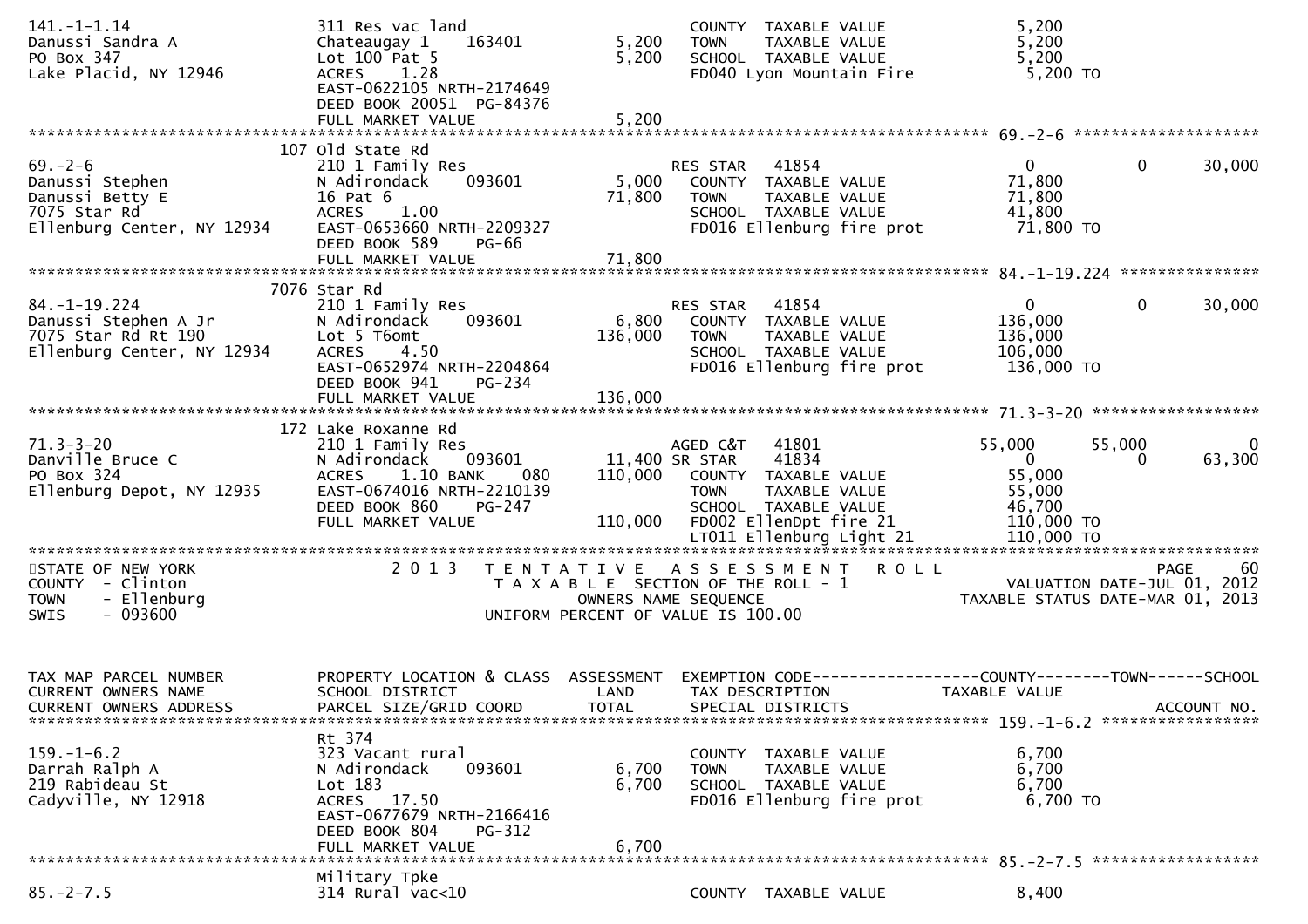| Davies Jacob J<br>Davies Pamela R<br>44 Grace Ave<br>Plattsburgh, NY 12901                                                                | N Adirondack<br>093601<br>Lot 19 T6omt<br>ACRES 6.40<br>EAST-0667767 NRTH-2207667<br>DEED BOOK 20122 PG-52652<br>FULL MARKET VALUE                                                         | 8,400<br>8,400<br>8,400                                                                                  | <b>TOWN</b><br>SCHOOL TAXABLE VALUE                                                                      | TAXABLE VALUE                                                                              | FD016 Ellenburg fire prot                              | 8,400<br>8,400<br>8,400 TO                                                                     |                                            |
|-------------------------------------------------------------------------------------------------------------------------------------------|--------------------------------------------------------------------------------------------------------------------------------------------------------------------------------------------|----------------------------------------------------------------------------------------------------------|----------------------------------------------------------------------------------------------------------|--------------------------------------------------------------------------------------------|--------------------------------------------------------|------------------------------------------------------------------------------------------------|--------------------------------------------|
|                                                                                                                                           |                                                                                                                                                                                            |                                                                                                          |                                                                                                          |                                                                                            |                                                        |                                                                                                |                                            |
| $141.3 - 3 - 2$<br>Davis Anthony D<br>Davis Nicholas R<br>689 Winchester Ave<br>Union, NJ 07083                                           | 30 Hansen Way<br>260 Seasonal res - WTRFNT<br>N Adirondack<br>093601<br>101 Pat 5<br>FRNT 150.00 DPTH 150.00<br>EAST-0624685 NRTH-2169653<br>DEED BOOK 20102 PG-36444<br>FULL MARKET VALUE | 95,700<br>124,000<br>124,000                                                                             | <b>TOWN</b><br>SCHOOL TAXABLE VALUE                                                                      | COUNTY TAXABLE VALUE<br>TAXABLE VALUE                                                      | FD040 Lyon Mountain Fire<br>WD018 Chat lake water dist | 124,000<br>124,000<br>124,000<br>124,000 TO<br>124,000 ТО М                                    |                                            |
|                                                                                                                                           |                                                                                                                                                                                            |                                                                                                          |                                                                                                          |                                                                                            |                                                        |                                                                                                |                                            |
| $83. - 1 - 22.2$<br>Davis William Everett<br>Davis William Everett<br>Davis Kimberly Renee King<br>1051 West Larona Ln<br>Tempe, AZ 85284 | Star Rd<br>$314$ Rural vac<10<br>N Adirondack<br>093601<br>Lot 6 T6omt<br><b>ACRES</b><br>2.60<br>EAST-0642706 NRTH-2202922<br>DEED BOOK 20092 PG-22785                                    | 6,000<br>6,000                                                                                           | COUNTY TAXABLE VALUE<br><b>TOWN</b>                                                                      | TAXABLE VALUE<br>SCHOOL TAXABLE VALUE                                                      | FD016 Ellenburg fire prot                              | 6,000<br>6,000<br>6,000<br>$6,000$ TO                                                          |                                            |
|                                                                                                                                           | FULL MARKET VALUE                                                                                                                                                                          | 6,000                                                                                                    |                                                                                                          |                                                                                            |                                                        |                                                                                                |                                            |
| $40. -1 -4$<br>Deane Michael L<br>877 Bull Run Rd<br>Ellenburg Depot, NY 12935<br>MAY BE SUBJECT TO PAYMENT<br>UNDER AGDIST LAW TIL 2017  | 877 Bull Run Rd<br>240 Rural res<br>N Adirondack<br>093601<br>9 Pat 6<br>ACRES 195.40<br>EAST-0665519 NRTH-2232810<br>DEED BOOK 20061 PG-93169<br>FULL MARKET VALUE                        | 231,100<br>231,100                                                                                       | AGRI DISTR 41720<br>94,100 RES STAR 41854<br>COUNTY TAXABLE VALUE<br><b>TOWN</b><br>SCHOOL TAXABLE VALUE | TAXABLE VALUE                                                                              | FD016 Ellenburg fire prot                              | 0<br>$\mathbf{0}$<br>231,100<br>231,100<br>201,100<br>231,100 TO                               | lease 2011<br>0<br>$\Omega$<br>30,000<br>0 |
| STATE OF NEW YORK<br>COUNTY - Clinton<br>- Ellenburg<br><b>TOWN</b><br>$-093600$<br><b>SWIS</b>                                           | 2 0 1 3                                                                                                                                                                                    | TENTATIVE ASSESSMENT ROLL<br>T A X A B L E SECTION OF THE ROLL - 1<br>UNIFORM PERCENT OF VALUE IS 100.00 | OWNERS NAME SEQUENCE                                                                                     |                                                                                            |                                                        | 61<br>102 VALUATION DATE-JUL 01, 2012<br>103 TAXABLE STATUS DATE-MAR<br>1, 2013 TAXABLE STATUS | PAGE<br>61                                 |
| TAX MAP PARCEL NUMBER<br>CURRENT OWNERS NAME<br><b>CURRENT OWNERS ADDRESS</b>                                                             | PROPERTY LOCATION & CLASS ASSESSMENT<br>SCHOOL DISTRICT<br>PARCEL SIZE/GRID COORD                                                                                                          | LAND<br><b>TOTAL</b>                                                                                     | TAX DESCRIPTION<br>SPECIAL DISTRICTS                                                                     |                                                                                            |                                                        | EXEMPTION CODE-----------------COUNTY-------TOWN------SCHOOL<br>TAXABLE VALUE                  | ACCOUNT NO.                                |
| $85.1 - 1 - 22$<br>Decker Donald L<br>Decker Linda M<br>Box 24<br>Ellenburg, NY 12933                                                     | 6656 Star Rd<br>210 1 Family Res<br>N Adirondack<br>093601<br>18 Pat 6<br>FRNT 100.00 DPTH 238.50<br>EAST-0662364 NRTH-2207547<br>DEED BOOK 622<br>PG-895<br>FULL MARKET VALUE             | 4,500<br>43,000<br>43,000                                                                                | RES STAR<br><b>COUNTY</b><br><b>TOWN</b>                                                                 | 41854<br>TAXABLE VALUE<br>TAXABLE VALUE<br>SCHOOL TAXABLE VALUE<br>LT012 Ellenburg Light 5 | FD016 Ellenburg fire prot                              | 0<br>43,000<br>43,000<br>13,000<br>43,000 TO<br>43,000 TO                                      | $\mathbf{0}$<br>30,000                     |
|                                                                                                                                           | 6702 Star Rd                                                                                                                                                                               |                                                                                                          |                                                                                                          |                                                                                            |                                                        |                                                                                                |                                            |
| $85 - 1 - 2.5$<br>Decker Lisa L                                                                                                           | 270 Mfg housing<br>093601<br>N Adirondack                                                                                                                                                  | 3,700                                                                                                    | <b>RES STAR</b><br>COUNTY                                                                                | 41854<br>TAXABLE VALUE                                                                     |                                                        | 0<br>39,000                                                                                    | $\mathbf{0}$<br>30,000                     |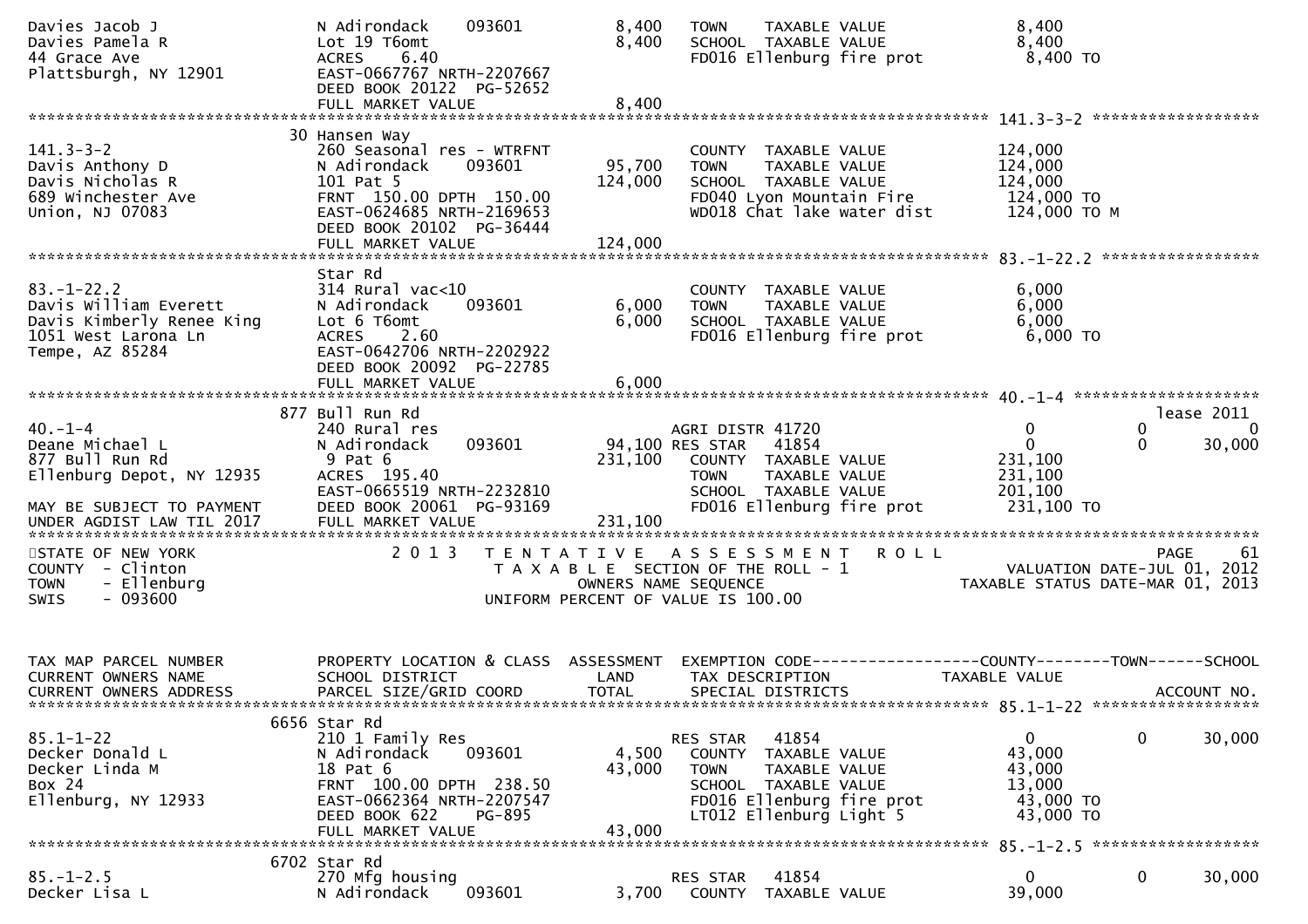| PO Box 118<br>Ellenburg Center, NY 12934                                                                                    | Lot 18 T6omt<br>FRNT 170.00 DPTH 175.00<br>EAST-0661802 NRTH-2206630<br>DEED BOOK 20061 PG-99274                                                                       | 39,000                                                                                              | <b>TOWN</b>                   | TAXABLE VALUE<br>SCHOOL TAXABLE VALUE                                  | FD016 Ellenburg fire prot<br>LT012 Ellenburg Light 5 | 39,000<br>9,000<br>39,000 TO<br>39,000 TO                                       |              |        |
|-----------------------------------------------------------------------------------------------------------------------------|------------------------------------------------------------------------------------------------------------------------------------------------------------------------|-----------------------------------------------------------------------------------------------------|-------------------------------|------------------------------------------------------------------------|------------------------------------------------------|---------------------------------------------------------------------------------|--------------|--------|
|                                                                                                                             |                                                                                                                                                                        |                                                                                                     |                               |                                                                        |                                                      |                                                                                 |              |        |
| $85. - 1 - 3$<br>Decosse Casey M<br>Decosse Kierstin<br>6694 Route 190 Rd<br>Ellenburg, NY 12933                            | 6694 Star Rd<br>210 1 Family Res<br>093601<br>N Adirondack<br>FRNT 150.00 DPTH 130.00<br>EAST-0661966 NRTH-2206885<br>DEED BOOK 20102 PG-36369                         | 3,600<br>91,100                                                                                     | RES STAR 41854<br><b>TOWN</b> | COUNTY TAXABLE VALUE<br>TAXABLE VALUE<br>SCHOOL TAXABLE VALUE          | FD016 Ellenburg fire prot                            | $\mathbf{0}$<br>91,100<br>91,100<br>61,100<br>91,100 TO                         | $\mathbf 0$  | 30,000 |
|                                                                                                                             | 5148 Rt 11                                                                                                                                                             |                                                                                                     |                               |                                                                        |                                                      |                                                                                 |              |        |
| $71.3 - 1 - 6$<br>Decoste Curtis<br>5148 Rt 11<br>Ellenburg Depot, NY 12935-0175 FRNT 65.00 DPTH 310.00                     | 220 2 Family Res<br>N Adirondack<br>093601<br>20 Pat 5<br>EAST-0671931 NRTH-2212732<br>DEED BOOK 98001 PG-04900<br>FULL MARKET VALUE                                   | 3,500<br>51,000<br>51,000                                                                           | <b>TOWN</b>                   | COUNTY TAXABLE VALUE<br>TAXABLE VALUE<br>SCHOOL TAXABLE VALUE          | FD002 EllenDpt fire 21<br>LT011 Ellenburg Light 21   | 51,000<br>51,000<br>51,000<br>51,000 TO<br>51,000 TO                            |              |        |
|                                                                                                                             |                                                                                                                                                                        |                                                                                                     |                               |                                                                        |                                                      |                                                                                 |              |        |
|                                                                                                                             | 5140 Rt 11                                                                                                                                                             |                                                                                                     |                               |                                                                        |                                                      |                                                                                 |              |        |
| $71.3 - 1 - 9$<br>Decoste Curtis<br>Decoste Anita<br>PO Box 175<br>Ellenburg Depot, NY 12935-2425 EAST-0672161 NRTH-2212951 | 210 1 Family Res<br>N Adirondack<br>093601<br>Lot 20 T6omt<br>1.14<br><b>ACRES</b><br>DEED BOOK 98001 PG-05673                                                         | 5,000<br>56,300                                                                                     | RES STAR<br><b>TOWN</b>       | 41854<br>COUNTY TAXABLE VALUE<br>TAXABLE VALUE<br>SCHOOL TAXABLE VALUE | FD002 EllenDpt fire 21<br>LT011 Ellenburg Light 21   | $\Omega$<br>56,300<br>56,300<br>26,300<br>56,300 TO<br>56,300 TO                | $\mathbf{0}$ | 30,000 |
|                                                                                                                             |                                                                                                                                                                        |                                                                                                     |                               |                                                                        |                                                      |                                                                                 |              |        |
| STATE OF NEW YORK<br>COUNTY - Clinton<br>- Ellenburg<br><b>TOWN</b><br>$-093600$<br><b>SWIS</b>                             | 2 0 1 3                                                                                                                                                                | T A X A B L E SECTION OF THE ROLL - 1<br>OWNERS NAME SEQUENCE<br>UNIFORM PERCENT OF VALUE IS 100.00 |                               |                                                                        | TENTATIVE ASSESSMENT ROLL                            | VALUATION DATE-JUL 01, 2012<br>TAXABLE STATUS DATE-MAR 01, 2013                 | PAGE         | 62     |
| TAX MAP PARCEL NUMBER<br><b>CURRENT OWNERS NAME</b>                                                                         | PROPERTY LOCATION & CLASS ASSESSMENT<br>SCHOOL DISTRICT                                                                                                                | LAND                                                                                                |                               | TAX DESCRIPTION                                                        |                                                      | EXEMPTION CODE------------------COUNTY--------TOWN------SCHOOL<br>TAXABLE VALUE |              |        |
| $116. - 1 - 7.4$<br>Decoste Mark<br>1129 Plank Rd<br>Ellenburg Depot, NY 12935                                              | Plank Rd<br>910 Priv forest<br>N Adirondack<br>093601<br>Lot 79/80 T5omt<br>ACRES 101.10<br>EAST-0677699 NRTH-2186061<br>DEED BOOK 20092 PG-28525<br>FULL MARKET VALUE | 30,500<br>30,500<br>30,500                                                                          | <b>TOWN</b>                   | COUNTY TAXABLE VALUE<br>TAXABLE VALUE<br>SCHOOL TAXABLE VALUE          | FD016 Ellenburg fire prot                            | 30,500<br>30,500<br>30,500<br>30,500 TO                                         |              |        |
|                                                                                                                             | 1129 Plank Rd                                                                                                                                                          |                                                                                                     |                               |                                                                        |                                                      |                                                                                 |              |        |
| $116. - 1 - 7.1$<br>Decoste Mark A<br>Decoste Gail A<br>1129 Plank Rd                                                       | 241 Rural res&ag<br>N Adirondack<br>093601<br>$41/42$ T5omt<br>850<br>ACRES 156.00 BANK                                                                                | 33,400<br>73,200                                                                                    | RES STAR<br><b>TOWN</b>       | 41854<br>COUNTY TAXABLE VALUE<br>TAXABLE VALUE<br>SCHOOL TAXABLE VALUE |                                                      | 0<br>73,200<br>73,200<br>43,200                                                 | 0            | 30,000 |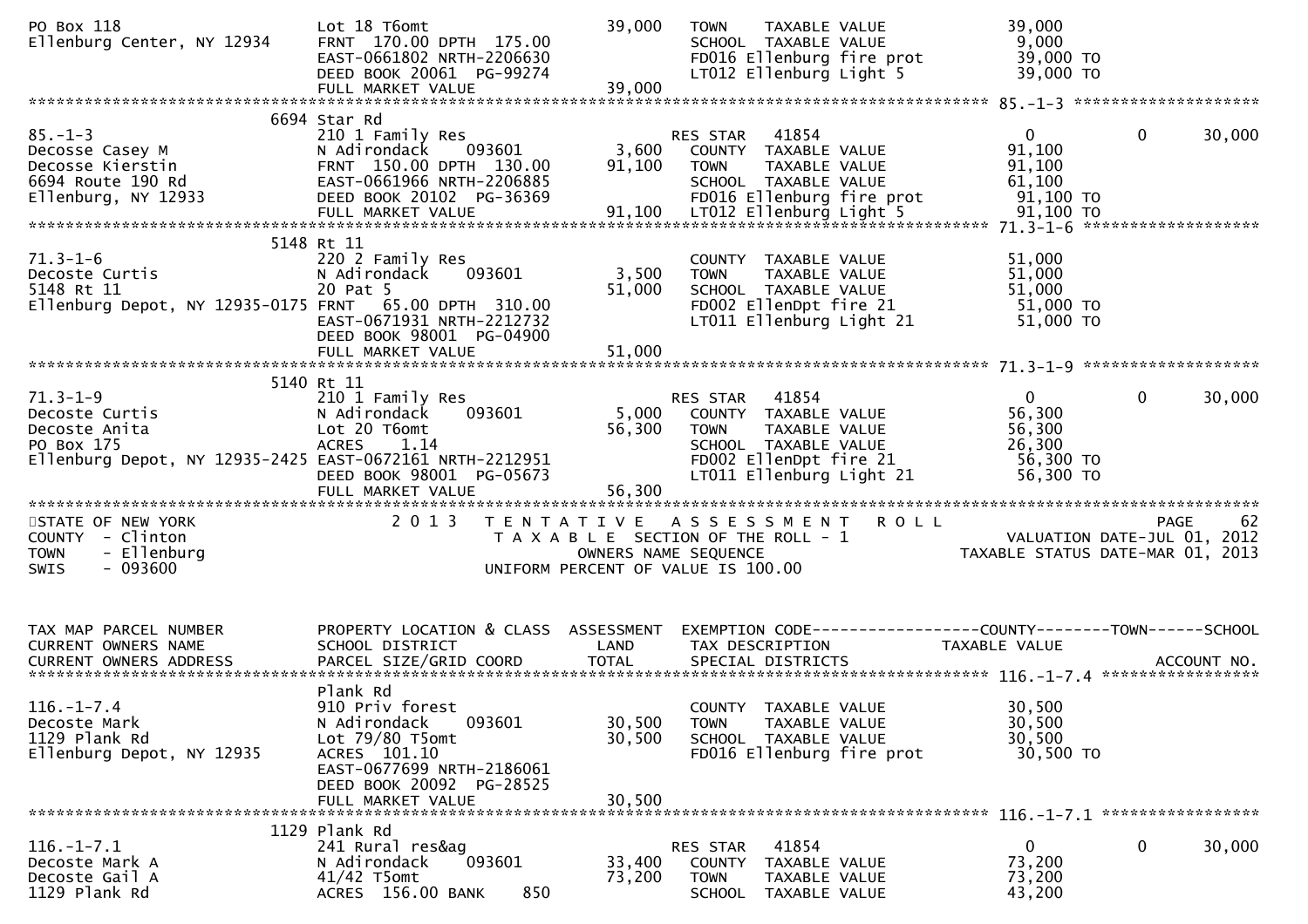| Ellenburg Depot, NY 12935                                                                            | EAST-0676384 NRTH-2187273<br>DEED BOOK 99001 PG-18144                                                                                                                                     |                            | FD016 Ellenburg fire prot                                                                                                             | 73,200 TO                                                   |                                           |
|------------------------------------------------------------------------------------------------------|-------------------------------------------------------------------------------------------------------------------------------------------------------------------------------------------|----------------------------|---------------------------------------------------------------------------------------------------------------------------------------|-------------------------------------------------------------|-------------------------------------------|
|                                                                                                      |                                                                                                                                                                                           |                            |                                                                                                                                       |                                                             |                                           |
| $84. -1 - 19.225$<br>Decoteau Clay<br>Decoteau Judy<br>7097 Star Rd<br>Ellenburg Center, NY          | 7097 Star Rd<br>210 1 Family Res<br>N Adirondack<br>093601<br>Lot 5 T6omt<br><b>ACRES</b><br>4.20<br>EAST-0652267 NRTH-2204614<br>12934-2016 DEED BOOK 957<br>PG-114<br>FULL MARKET VALUE | 6,600<br>76,000<br>76,000  | 41854<br><b>RES STAR</b><br>COUNTY TAXABLE VALUE<br>TAXABLE VALUE<br><b>TOWN</b><br>SCHOOL TAXABLE VALUE<br>FD016 Ellenburg fire prot | $\mathbf{0}$<br>76,000<br>76,000<br>46,000<br>76,000 TO     | $\mathbf 0$<br>30,000                     |
|                                                                                                      |                                                                                                                                                                                           |                            |                                                                                                                                       |                                                             |                                           |
| $126. - 1 - 17$<br>DeGaetano Edward J<br>2 Copperleaf Ln<br>Colts Neck, NJ 07722                     | Bigelow Rd<br>910 Priv forest<br>093601<br>N Adirondack<br>Lot $64$ Pat $5$<br>ACRES 75.00<br>EAST-0633364 NRTH-2177195<br>DEED BOOK 20061 PG-91201                                       | 26,300<br>26,300           | COUNTY TAXABLE VALUE<br>TAXABLE VALUE<br><b>TOWN</b><br>SCHOOL TAXABLE VALUE<br>FD016 Ellenburg fire prot                             | 26,300<br>26,300<br>26,300<br>26,300 TO                     |                                           |
|                                                                                                      |                                                                                                                                                                                           |                            |                                                                                                                                       |                                                             | ****************                          |
| $97. - 1 - 21.33$<br>DeGraff Catherine E<br>1204 New Brunswick Ave<br>Rahway, NJ 87065               | 441 Tacey Rd<br>321 Abandoned ag<br>093601<br>N Adirondack<br>Lot 18 T5omt<br>ACRES 122.00<br>EAST-0628665 NRTH-2195881<br>DEED BOOK 20072 PG-6726<br>FULL MARKET VALUE                   | 50,500<br>50,500<br>50,500 | COUNTY TAXABLE VALUE<br><b>TOWN</b><br>TAXABLE VALUE<br>SCHOOL TAXABLE VALUE<br>FD016 Ellenburg fire prot                             | 50,500<br>50,500<br>50,500<br>50,500 TO                     |                                           |
| STATE OF NEW YORK<br>COUNTY - Clinton<br>- Ellenburg<br><b>TOWN</b><br>$-093600$<br><b>SWIS</b>      | 2 0 1 3                                                                                                                                                                                   | OWNERS NAME SEQUENCE       | TENTATIVE ASSESSMENT<br>T A X A B L E SECTION OF THE ROLL - 1<br>UNIFORM PERCENT OF VALUE IS 100.00                                   | <b>ROLL</b><br>TAXABLE STATUS DATE-MAR 01, 2013             | 63<br>PAGE<br>VALUATION DATE-JUL 01, 2012 |
| TAX MAP PARCEL NUMBER<br>CURRENT OWNERS NAME                                                         | PROPERTY LOCATION & CLASS ASSESSMENT<br>SCHOOL DISTRICT                                                                                                                                   | LAND                       | TAX DESCRIPTION                                                                                                                       | TAXABLE VALUE                                               |                                           |
| $155.3 - 2 - 1$<br>Delong Jon David S<br>Lanier Dara J<br>24 Chestnut St<br>Potsdam, NY 13676        | 29 Tallman Way<br>260 Seasonal res - WTRFNT<br>N Adirondack<br>093601<br>120 Pat 5<br>1.20<br><b>ACRES</b><br>EAST-0627577 NRTH-2163980<br>DEED BOOK 20051 PG-84960<br>FULL MARKET VALUE  | 138,000<br>138,000         | COUNTY TAXABLE VALUE<br>120,700 TOWN TAXABLE VALUE<br>SCHOOL TAXABLE VALUE<br>FD040 Lyon Mountain Fire<br>WD018 Chat lake water dist  | 138,000<br>138,000<br>138,000<br>138,000 TO<br>138,000 TO M |                                           |
|                                                                                                      |                                                                                                                                                                                           |                            |                                                                                                                                       |                                                             |                                           |
| $116. - 1 - 8.2$<br>Demarais Daniel<br>Demarais Rita A<br>1069 Plank Rd<br>Ellenburg Depot, NY 12935 | 1069 Plank Rd<br>270 Mfg housing<br>093601<br>N Adirondack<br>79/80 Pat 5<br>FRNT 132.00 DPTH 140.00<br>EAST-0679243 NRTH-2186256                                                         | 4,100<br>26,500            | 41854<br><b>RES STAR</b><br>COUNTY TAXABLE VALUE<br>TAXABLE VALUE<br><b>TOWN</b><br>SCHOOL TAXABLE VALUE<br>FD016 Ellenburg fire prot | $\overline{0}$<br>26,500<br>26,500<br>0<br>26,500 TO        | $\mathbf 0$<br>26,500                     |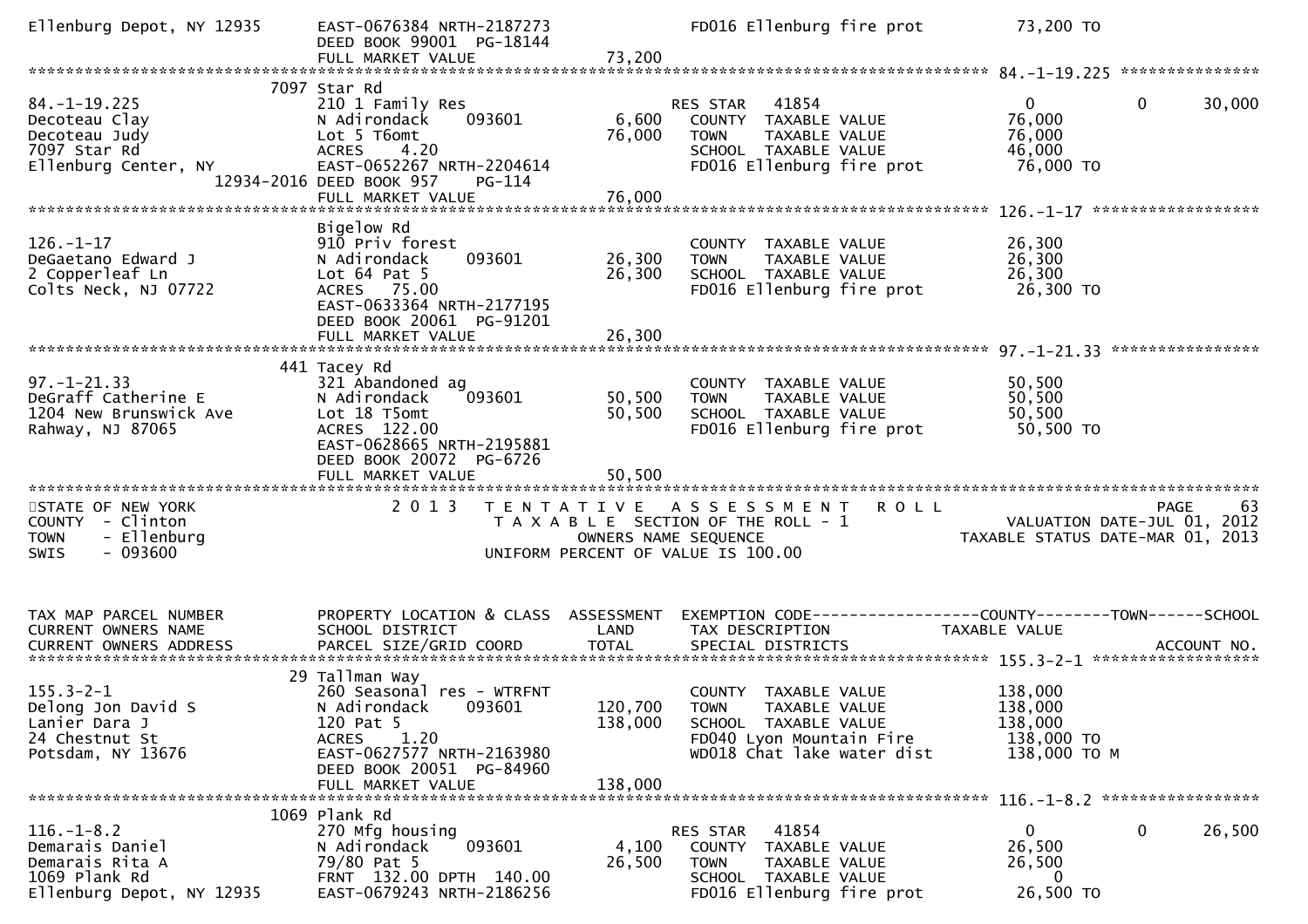|                                                                                                     | DEED BOOK 620<br><b>PG-987</b><br>FULL MARKET VALUE                                                                                                                                           | 26,500                     |                                                                                                                                        | *****************                                                                         |
|-----------------------------------------------------------------------------------------------------|-----------------------------------------------------------------------------------------------------------------------------------------------------------------------------------------------|----------------------------|----------------------------------------------------------------------------------------------------------------------------------------|-------------------------------------------------------------------------------------------|
| $145. - 1 - 8.1$<br>Demarais James R<br>Demarais Annette L<br>1370 Rand Hill Rd<br>Altona, NY 12910 | Plank Rd<br>910 Priv forest<br>093601<br>N Adirondack<br>110/111 Pat 5<br>ACRES 175.50<br>EAST-0680892 NRTH-2172669<br>DEED BOOK 20041 PG-75795<br>FULL MARKET VALUE                          | 42,800<br>42,800<br>42,800 | COUNTY TAXABLE VALUE<br>TAXABLE VALUE<br><b>TOWN</b><br>SCHOOL TAXABLE VALUE<br>FD016 Ellenburg fire prot                              | 42,800<br>42,800<br>42,800<br>42,800 TO                                                   |
| $101. -1 - 4.1$<br>Dennehy Jerome C<br>44 W 62st Ph-A<br>New York, NY 10023                         | Plank Rd<br>311 Res vac land<br>093601<br>N Adirondack<br>38/43 Pat 5<br>FRNT 125.00 DPTH 125.00<br>EAST-0677599 NRTH-2197368<br>DEED BOOK 558<br>PG-680<br>FULL MARKET VALUE                 | 3,900<br>3,900<br>3,900    | COUNTY TAXABLE VALUE<br>TAXABLE VALUE<br><b>TOWN</b><br>SCHOOL TAXABLE VALUE<br>FD016 Ellenburg fire prot                              | 3,900<br>3,900<br>3,900<br>3,900 TO                                                       |
| $99.1 - 1 - 3$<br>Dennehy Thomas<br>10737 110th St<br>Richmond Hill, NY 11419                       | Military Tpke<br>311 Res vac land<br>093601<br>N Adirondack<br>11 Pat 5<br>FRNT 160.00 DPTH 49.50<br>EAST-0646841 NRTH-2198013<br>DEED BOOK 564<br>PG-1065<br>FULL MARKET VALUE               | 2,800<br>2,800<br>2,800    | COUNTY TAXABLE VALUE<br>TAXABLE VALUE<br><b>TOWN</b><br>SCHOOL TAXABLE VALUE<br>FD014 EllenCtr fire #15<br>LT010 Ellenburg Light 15    | 2,800<br>2,800<br>2,800<br>2,800 TO<br>2,800 TO                                           |
| STATE OF NEW YORK<br>COUNTY - Clinton<br>- Ellenburg<br><b>TOWN</b><br>$-093600$<br><b>SWIS</b>     | 2 0 1 3                                                                                                                                                                                       | OWNERS NAME SEQUENCE       | <b>ROLL</b><br>TENTATIVE ASSESSMENT<br>T A X A B L E SECTION OF THE ROLL - 1<br>UNIFORM PERCENT OF VALUE IS 100.00                     | 64<br>PAGE<br>VALUATION DATE-JUL 01, 2012<br>TAXABLE STATUS DATE-MAR 01, 2013             |
| TAX MAP PARCEL NUMBER<br>CURRENT OWNERS NAME                                                        | PROPERTY LOCATION & CLASS ASSESSMENT<br>SCHOOL DISTRICT                                                                                                                                       | LAND                       | TAX DESCRIPTION                                                                                                                        | EXEMPTION CODE------------------COUNTY--------TOWN------SCHOOL<br>TAXABLE VALUE           |
| $141.3 - 2 - 42$<br>Denny Wendell<br>Denny Muriel<br>PO Box 115<br>Lyon Mt, NY 12952                | 7 Brooks Way<br>260 Seasonal res - WTRFNT<br>Chateaugay 1<br>163401<br>Lot $100$ Pat 5<br>FRNT 114.00 DPTH 90.00<br>EAST-0623306 NRTH-2172739<br>DEED BOOK 338<br>PG-115<br>FULL MARKET VALUE | 68,900<br>99,000<br>99,000 | COUNTY TAXABLE VALUE<br>TAXABLE VALUE<br><b>TOWN</b><br>SCHOOL TAXABLE VALUE<br>FD040 Lyon Mountain Fire<br>WD018 Chat lake water dist | 99,000<br>99,000<br>99,000<br>99,000 TO<br>99,000 ТО М<br>84. -1-18. 113 **************** |
| $84. -1 - 18.113$<br>Derkevics Peter<br>Derkevics Penny R                                           | Arno Rd<br>322 Rural vac>10                                                                                                                                                                   | 29,600                     | COUNTY TAXABLE VALUE                                                                                                                   | 29,600<br>29,600                                                                          |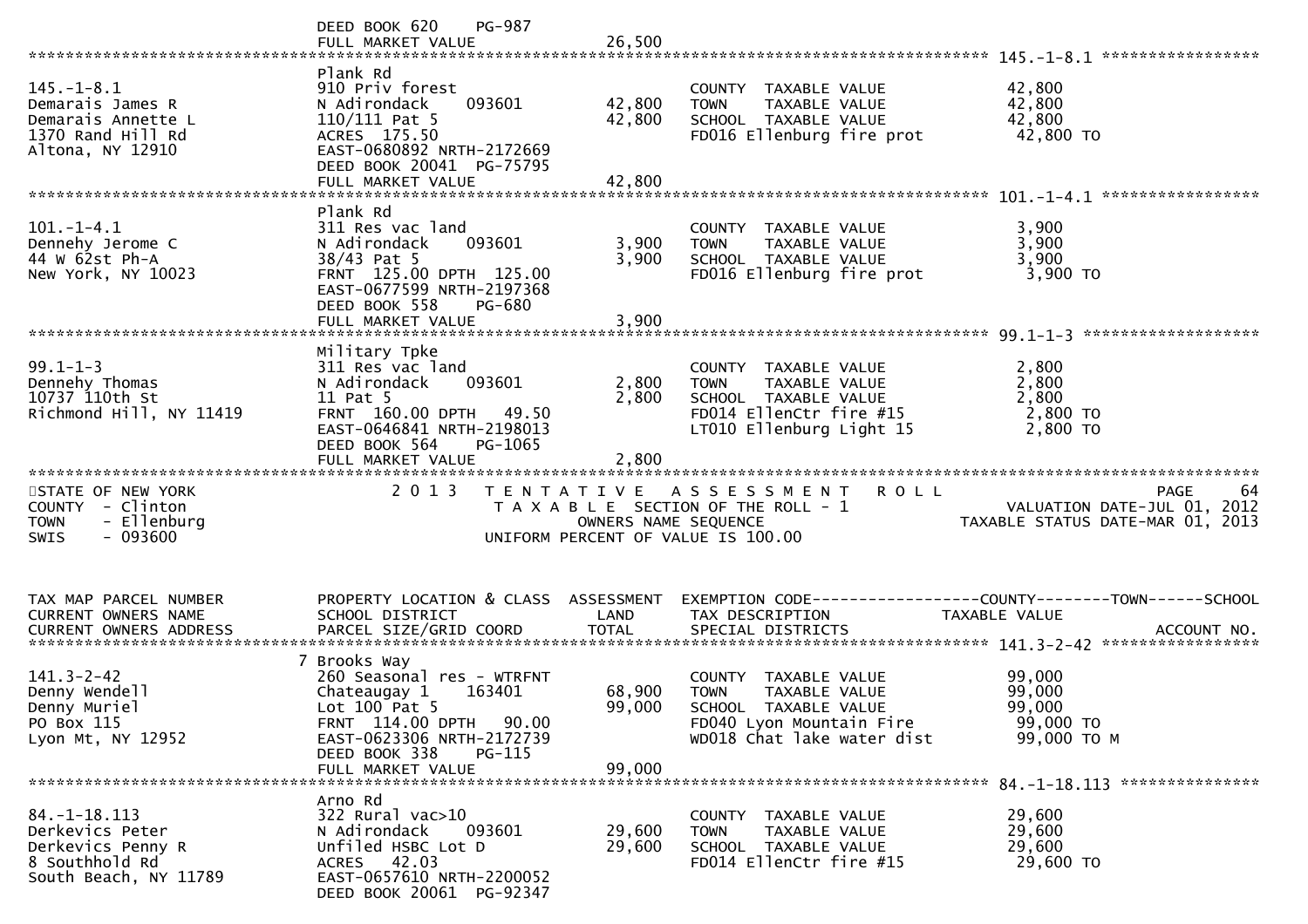|                                                                                                      | FULL MARKET VALUE                                                                                                                                                                 | 29,600                    |                                                                                                                                       |                                                              |                                                  |
|------------------------------------------------------------------------------------------------------|-----------------------------------------------------------------------------------------------------------------------------------------------------------------------------------|---------------------------|---------------------------------------------------------------------------------------------------------------------------------------|--------------------------------------------------------------|--------------------------------------------------|
|                                                                                                      |                                                                                                                                                                                   |                           |                                                                                                                                       |                                                              |                                                  |
| $85. - 2 - 7.7$<br>Dezan Jason<br>Dezan Michelle<br>6407 Military Tpke<br>Ellenburg Depot, NY 12935  | 6407 Military Tpke<br>270 Mfg housing<br>093601<br>N Adirondack<br>Lot 19 T6omt<br><b>ACRES</b><br>1.60<br>EAST-0668114 NRTH-2207765                                              | 5,100<br>46,000           | 41854<br><b>RES STAR</b><br>COUNTY TAXABLE VALUE<br>TAXABLE VALUE<br><b>TOWN</b><br>SCHOOL TAXABLE VALUE<br>FD016 Ellenburg fire prot | $\Omega$<br>46,000<br>46,000<br>16,000<br>46,000 TO          | $\mathbf 0$<br>30,000                            |
|                                                                                                      | DEED BOOK 20061 PG-99035<br>FULL MARKET VALUE                                                                                                                                     | 46,000                    |                                                                                                                                       |                                                              |                                                  |
|                                                                                                      |                                                                                                                                                                                   |                           |                                                                                                                                       |                                                              |                                                  |
| $55. - 2 - 3.3$<br>Dezan Jonah<br>Dezan Brenda L<br>319 Bull Run Rd<br>Ellenburg Depot, NY 12935     | 319 Bull Run Rd<br>280 Res Multiple<br>N Adirondack<br>093601<br>Lot 39 T6 Omt<br>1.90<br><b>ACRES</b><br>EAST-0667020 NRTH-2219387<br>DEED BOOK 778<br>$PG-250$                  | 9,500<br>92,000           | 41854<br>RES STAR<br>COUNTY TAXABLE VALUE<br><b>TOWN</b><br><b>TAXABLE VALUE</b><br>SCHOOL TAXABLE VALUE<br>FD016 Ellenburg fire prot | $\mathbf{0}$<br>92,000<br>92,000<br>62,000<br>92,000 TO      | $\mathbf 0$<br>30,000                            |
|                                                                                                      |                                                                                                                                                                                   |                           |                                                                                                                                       |                                                              |                                                  |
|                                                                                                      |                                                                                                                                                                                   |                           |                                                                                                                                       |                                                              | ******************                               |
| $55. - 2 - 3.1$<br>Dezan Jonah P<br>Dezan Brenda Lee<br>319 Bull Run Rd<br>Ellenburg Depot, NY 12935 | Bull Run Rd<br>321 Abandoned ag<br>N Adirondack<br>093601<br>Lot 39 T6 Omt<br>ACRES 111.10<br>EAST-0665846 NRTH-2220032<br>DEED BOOK 20001 PG-21469                               | 32,500<br>32,500          | COUNTY TAXABLE VALUE<br>TAXABLE VALUE<br><b>TOWN</b><br>SCHOOL TAXABLE VALUE<br>FD016 Ellenburg fire prot                             | 32,500<br>32,500<br>32,500<br>32,500 TO                      |                                                  |
|                                                                                                      | FULL MARKET VALUE                                                                                                                                                                 | 32,500                    |                                                                                                                                       |                                                              |                                                  |
|                                                                                                      |                                                                                                                                                                                   |                           |                                                                                                                                       |                                                              |                                                  |
|                                                                                                      |                                                                                                                                                                                   |                           |                                                                                                                                       |                                                              |                                                  |
| STATE OF NEW YORK<br>COUNTY - Clinton<br>- Ellenburg<br><b>TOWN</b><br>$-093600$<br><b>SWIS</b>      | 2 0 1 3<br>T E N T A T I V E                                                                                                                                                      | OWNERS NAME SEQUENCE      | <b>ROLL</b><br>A S S E S S M E N T<br>T A X A B L E SECTION OF THE ROLL - 1<br>UNIFORM PERCENT OF VALUE IS 100.00                     | TAXABLE STATUS DATE-MAR 01, 2013                             | 65<br><b>PAGE</b><br>VALUATION DATE-JUL 01, 2012 |
| TAX MAP PARCEL NUMBER<br>CURRENT OWNERS NAME                                                         | PROPERTY LOCATION & CLASS<br>SCHOOL DISTRICT                                                                                                                                      | ASSESSMENT<br>LAND        | TAX DESCRIPTION                                                                                                                       | TAXABLE VALUE                                                |                                                  |
|                                                                                                      |                                                                                                                                                                                   |                           |                                                                                                                                       |                                                              | ACCOUNT NO.                                      |
|                                                                                                      |                                                                                                                                                                                   |                           |                                                                                                                                       |                                                              | ******************                               |
| $70. - 1 - 3.1$<br>Dezan Joseph M<br>Dezan Marilyn<br>256 Bull Run Rd<br>Ellenburg Depot, NY 12935   | 256 Bull Run Rd<br>240 Rural res<br>093601<br>N Adirondack<br>22 Pat 6<br>9.30<br><b>ACRES</b><br>EAST-0667311 NRTH-2218184                                                       | 10,000<br>111,000         | 41854<br>RES STAR<br>COUNTY TAXABLE VALUE<br>TAXABLE VALUE<br><b>TOWN</b><br>SCHOOL TAXABLE VALUE<br>FD016 Ellenburg fire prot        | $\overline{0}$<br>111,000<br>111,000<br>81,000<br>111,000 TO | $\mathbf 0$<br>30,000                            |
|                                                                                                      | DEED BOOK 559<br>PG-538                                                                                                                                                           |                           |                                                                                                                                       |                                                              |                                                  |
|                                                                                                      | FULL MARKET VALUE                                                                                                                                                                 | 111,000                   |                                                                                                                                       |                                                              |                                                  |
| $70. - 1 - 3.4$<br>Dezan Joseph M<br>Dezan Marilyn<br>256 Bull Run Rd<br>Ellenburg Depot, NY 12935   | Bull Run Rd<br>312 Vac w/imprv<br>093601<br>N Adirondack<br>Survey Map 20112/38313<br>7.80<br>ACRES<br>EAST-0667434 NRTH-2217209<br>DEED BOOK 20112 PG-38313<br>FULL MARKET VALUE | 9,100<br>14,000<br>14,000 | COUNTY TAXABLE VALUE<br>TAXABLE VALUE<br><b>TOWN</b><br>SCHOOL TAXABLE VALUE<br>FD016 Ellenburg fire prot                             | 14,000<br>14,000<br>14,000<br>14,000 TO                      | 70. -1-3. 4 ********************                 |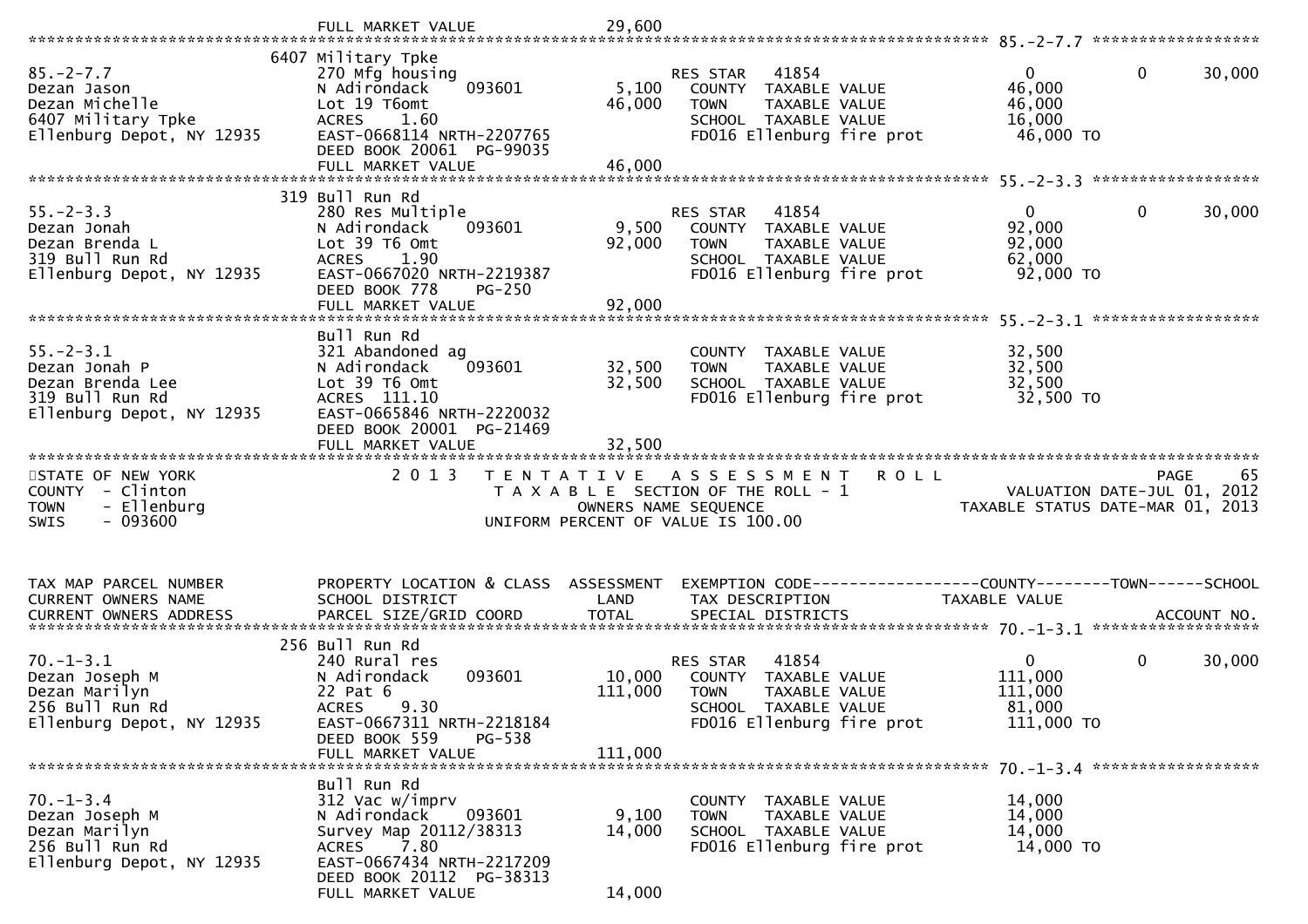| $83. - 1 - 9.25$<br>Dhaliwal Harjap S<br>Dhaliwal Janet T<br>7356 Star Rd Rt 190 | 7356 Star Rd<br>240 Rural res<br>093601<br>N Adirondack<br>Lot $#15$ T $6$ omt<br>ACRES 15.49 | 13,700<br>118,200    | 41854<br>RES STAR<br>COUNTY TAXABLE VALUE<br>TAXABLE VALUE<br><b>TOWN</b><br>SCHOOL TAXABLE VALUE | $\mathbf{0}$<br>$\mathbf 0$<br>118,200<br>118,200<br>88,200 | 30,000            |
|----------------------------------------------------------------------------------|-----------------------------------------------------------------------------------------------|----------------------|---------------------------------------------------------------------------------------------------|-------------------------------------------------------------|-------------------|
| Ellenburg Center, NY 12934                                                       | EAST-0645823 NRTH-2204689<br>DEED BOOK 942<br>PG-181                                          |                      | FD014 EllenCtr fire #15                                                                           | 118,200 TO                                                  |                   |
|                                                                                  |                                                                                               |                      |                                                                                                   |                                                             |                   |
|                                                                                  | 24 Dumas Rd                                                                                   |                      |                                                                                                   |                                                             |                   |
| $71.3 - 2 - 60.1$<br>DiBernardo Angelo S                                         | 210 1 Family Res                                                                              |                      | RES STAR 41854                                                                                    | $\mathbf{0}$<br>$\mathbf{0}$                                | 30,000            |
| Currier Heather L                                                                | N Adirondack<br>093601<br>$21/22$ Pat 6                                                       | 5,700<br>103,100     | COUNTY TAXABLE VALUE<br>TAXABLE VALUE<br><b>TOWN</b>                                              | 103,100<br>103,100                                          |                   |
| PO Box 506                                                                       | <b>ACRES</b><br>2.40                                                                          |                      | SCHOOL TAXABLE VALUE                                                                              | 73,100                                                      |                   |
| Champlain, NY 12919                                                              | EAST-0673161 NRTH-2212270                                                                     |                      | FD002 EllenDpt fire 21                                                                            | 103,100 TO                                                  |                   |
|                                                                                  | DEED BOOK 20082 PG-21345<br>FULL MARKET VALUE                                                 | 103,100              | LT011 Ellenburg Light 21                                                                          | 103,100 TO                                                  |                   |
|                                                                                  |                                                                                               |                      |                                                                                                   |                                                             |                   |
|                                                                                  | 5141 Rt 374                                                                                   |                      |                                                                                                   |                                                             |                   |
| $141.3 - 2 - 7$<br>DiGiulio Carl M                                               | 210 1 Family Res - WTRFNT                                                                     |                      | COUNTY TAXABLE VALUE                                                                              | 192,000                                                     |                   |
| DiGiulio Debra A                                                                 | N Adirondack<br>093601<br>101 Pat 5                                                           | 97,000<br>192,000    | TAXABLE VALUE<br><b>TOWN</b><br>SCHOOL TAXABLE VALUE                                              | 192,000<br>192,000                                          |                   |
| 151 Flynns Line Rd                                                               | FRNT 133.15 DPTH 210.00                                                                       |                      | FD040 Lyon Mountain Fire                                                                          | 192,000 TO                                                  |                   |
| Burke, NY 12917                                                                  | 320<br>BANK                                                                                   |                      | WD018 Chat lake water dist                                                                        | 192,000 ТО М                                                |                   |
|                                                                                  | EAST-0625282 NRTH-2169971<br>DEED BOOK 20051 PG-79760                                         |                      |                                                                                                   |                                                             |                   |
|                                                                                  |                                                                                               |                      |                                                                                                   |                                                             |                   |
|                                                                                  |                                                                                               |                      |                                                                                                   |                                                             |                   |
|                                                                                  |                                                                                               |                      |                                                                                                   |                                                             |                   |
| STATE OF NEW YORK                                                                | 2 0 1 3                                                                                       |                      | TENTATIVE ASSESSMENT ROLL                                                                         |                                                             | 66<br><b>PAGE</b> |
| COUNTY - Clinton                                                                 |                                                                                               |                      | T A X A B L E SECTION OF THE ROLL - 1                                                             | VALUATION DATE-JUL 01, 2012                                 |                   |
| - Ellenburg<br><b>TOWN</b><br>$-093600$<br><b>SWIS</b>                           |                                                                                               | OWNERS NAME SEQUENCE | UNIFORM PERCENT OF VALUE IS 100.00                                                                | TAXABLE STATUS DATE-MAR 01, 2013                            |                   |
|                                                                                  |                                                                                               |                      |                                                                                                   |                                                             |                   |
|                                                                                  |                                                                                               |                      |                                                                                                   |                                                             |                   |
| TAX MAP PARCEL NUMBER                                                            | PROPERTY LOCATION & CLASS ASSESSMENT                                                          |                      | EXEMPTION CODE------------------COUNTY--------TOWN------SCHOOL                                    |                                                             |                   |
| CURRENT OWNERS NAME                                                              | SCHOOL DISTRICT                                                                               | LAND                 | TAX DESCRIPTION                                                                                   | TAXABLE VALUE                                               |                   |
|                                                                                  |                                                                                               |                      |                                                                                                   |                                                             |                   |
|                                                                                  | 5331 Rt 374                                                                                   |                      |                                                                                                   |                                                             |                   |
| $141.3 - 2 - 53$                                                                 | 210 1 Family Res - WTRFNT                                                                     |                      | COUNTY TAXABLE VALUE                                                                              | 224,000                                                     |                   |
| DiPerno Audrey                                                                   | 163401<br>Chateaugay 1                                                                        | 103,000              | TAXABLE VALUE<br><b>TOWN</b>                                                                      | 224,000                                                     |                   |
| 5331 Rt 374<br>Merrill, NY 12955                                                 | Lot 100 T5omt<br>FRNT 110.00 DPTH 210.00                                                      | 224,000              | SCHOOL TAXABLE VALUE<br>FD040 Lyon Mountain Fire                                                  | 224,000<br>224,000 TO                                       |                   |
|                                                                                  | EAST-0622349 NRTH-2173645                                                                     |                      | WD018 Chat lake water dist                                                                        | 224,000 TO M                                                |                   |
|                                                                                  | DEED BOOK 20051 PG-84575                                                                      |                      |                                                                                                   |                                                             |                   |
|                                                                                  | FULL MARKET VALUE                                                                             | 224,000              |                                                                                                   |                                                             |                   |
|                                                                                  | 5195 Rt 11                                                                                    |                      |                                                                                                   |                                                             |                   |
| $71. - 1 - 8.2$                                                                  | 450 Retail srvce                                                                              |                      | COUNTY TAXABLE VALUE                                                                              | 121,000                                                     |                   |
| Dominic James W                                                                  | 093601<br>N Adirondack                                                                        | 11,100               | TAXABLE VALUE<br><b>TOWN</b>                                                                      | 121,000                                                     |                   |
| Dominic Lynn M<br>6559 Military Tpke                                             | 20 T6omt<br>3.80<br><b>ACRES</b>                                                              | 121,000              | SCHOOL TAXABLE VALUE<br>FD002 EllenDpt fire 21                                                    | 121,000<br>121,000 TO                                       |                   |
| Ellenburg Center, NY 12934                                                       | EAST-0671291 NRTH-2211958                                                                     |                      | LT011 Ellenburg Light 21                                                                          | 121,000 TO                                                  |                   |
|                                                                                  | DEED BOOK 20092 PG-26921<br>FULL MARKET VALUE                                                 | 121,000              |                                                                                                   |                                                             |                   |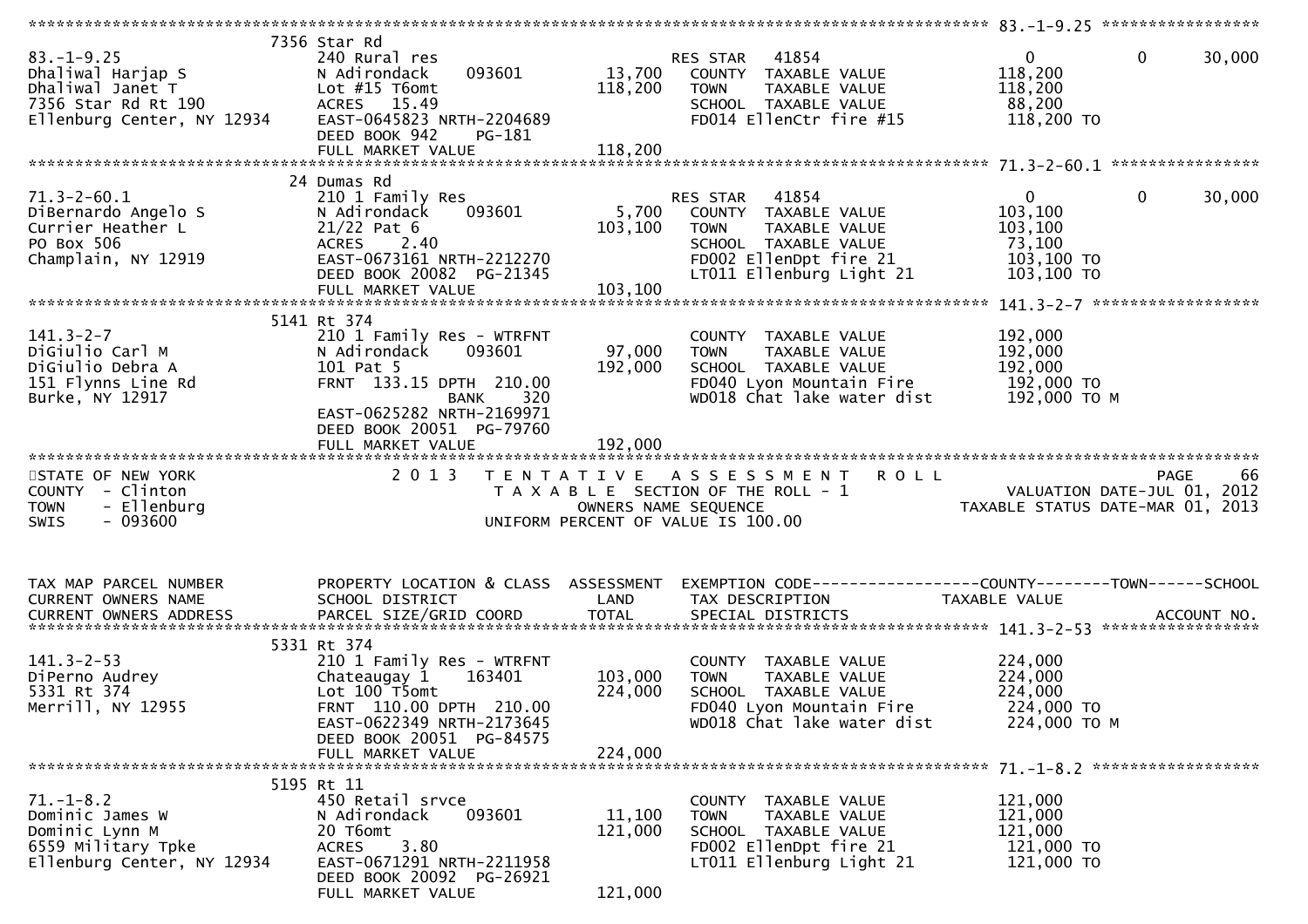| $85.1 - 1 - 46$<br>Dominic James W<br>Cardin Dominic Lynn M<br>6559 Military Tpke<br>Ellenburg Center, NY 12934                                              | 6559 Military Tpke<br>210 1 Family Res<br>093601<br>N Adirondack<br>Lot $19$ Pat $6$<br>FRNT 82.50 DPTH 220.00<br>EAST-0664535 NRTH-2207847<br>DEED BOOK 898<br>PG-323<br>FULL MARKET VALUE | 4,000<br>71,500<br>71,500    | 41854<br>RES STAR<br>COUNTY TAXABLE VALUE<br>TAXABLE VALUE<br><b>TOWN</b><br>SCHOOL TAXABLE VALUE<br>FD016 Ellenburg fire prot<br>LT012 Ellenburg Light 5 | $\mathbf{0}$<br>$\mathbf 0$<br>30,000<br>71,500<br>71,500<br>41,500<br>71,500 TO<br>71,500 TO            |
|--------------------------------------------------------------------------------------------------------------------------------------------------------------|---------------------------------------------------------------------------------------------------------------------------------------------------------------------------------------------|------------------------------|-----------------------------------------------------------------------------------------------------------------------------------------------------------|----------------------------------------------------------------------------------------------------------|
|                                                                                                                                                              |                                                                                                                                                                                             |                              |                                                                                                                                                           |                                                                                                          |
| $126. - 1 - 11$<br>Dominic Lawrence A<br>Dominic Valerie S<br>4423 Rt 11<br>Mooers Forks, NY 12959<br>MAY BE SUBJECT TO PAYMENT<br>UNDER AGDIST LAW TIL 2017 | Spear Hill Rd<br>910 Priv forest<br>093601<br>N Adirondack<br>20 Pat 5<br>ACRES 282.50<br>EAST-0632192 NRTH-2184141<br>DEED BOOK 944<br><b>PG-320</b><br>FULL MARKET VALUE                  | 73,500<br>73,500<br>73,500   | AGRI DISTR 41720<br>COUNTY TAXABLE VALUE<br>TAXABLE VALUE<br><b>TOWN</b><br>SCHOOL TAXABLE VALUE<br>FD016 Ellenburg fire prot                             | lease 2011<br>$\mathbf{0}$<br>$\mathbf{0}$<br>$\Omega$<br>73,500<br>73,500<br>73,500<br>73,500 TO        |
|                                                                                                                                                              |                                                                                                                                                                                             |                              |                                                                                                                                                           |                                                                                                          |
| $85.1 - 1 - 43$<br>Dominic Roland M<br>Dominic Shirley A<br>6587 Military Tpke<br>Ellenburg Center, NY 12934                                                 | 6587 Military Tpke<br>210 1 Family Res<br>N Adirondack<br>093601<br>18 Pat 6<br>FRNT 202.00 DPTH 190.00<br>EAST-0663801 NRTH-2207868<br>DEED BOOK 775<br>PG-276<br>FULL MARKET VALUE        | 4,900<br>56,500<br>56,500    | 41834<br>SR STAR<br>COUNTY TAXABLE VALUE<br><b>TOWN</b><br>TAXABLE VALUE<br>SCHOOL TAXABLE VALUE<br>FD016 Ellenburg fire prot<br>LT012 Ellenburg Light 5  | $\mathbf{0}$<br>56,500<br>$\overline{0}$<br>56,500<br>56,500<br>$\overline{0}$<br>56,500 TO<br>56,500 TO |
|                                                                                                                                                              |                                                                                                                                                                                             |                              |                                                                                                                                                           |                                                                                                          |
| STATE OF NEW YORK<br>COUNTY - Clinton<br>- Ellenburg<br><b>TOWN</b><br>$-093600$<br><b>SWIS</b>                                                              | 2 0 1 3                                                                                                                                                                                     | OWNERS NAME SEQUENCE         | TENTATIVE ASSESSMENT ROLL<br>T A X A B L E SECTION OF THE ROLL - 1<br>UNIFORM PERCENT OF VALUE IS 100.00                                                  | 67<br>PAGE<br>VALUATION DATE-JUL 01, 2012<br>TAXABLE STATUS DATE-MAR 01, 2013                            |
| TAX MAP PARCEL NUMBER<br>CURRENT OWNERS NAME                                                                                                                 | PROPERTY LOCATION & CLASS ASSESSMENT<br>SCHOOL DISTRICT                                                                                                                                     | LAND                         | TAX DESCRIPTION                                                                                                                                           | EXEMPTION CODE------------------COUNTY--------TOWN------SCHOOL<br>TAXABLE VALUE                          |
| $141.3 - 2 - 2$<br>Donah Kim A<br>34 Grant St<br>Cohoes, NY 12047                                                                                            | 5117 Rt 374<br>210 1 Family Res - WTRFNT<br>093601<br>N Adirondack<br>101 Pat 5<br>FRNT 235.00 DPTH 130.00<br>EAST-0625455 NRTH-2169490<br>DEED BOOK 20011 PG-33623<br>FULL MARKET VALUE    | 79,900<br>154,000<br>154,000 | COUNTY TAXABLE VALUE<br><b>TOWN</b><br>TAXABLE VALUE<br>SCHOOL TAXABLE VALUE<br>FD040 Lyon Mountain Fire<br>WD018 Chat lake water dist                    | 154,000<br>154,000<br>154,000<br>154,000 TO<br>154,000 ТО М                                              |
|                                                                                                                                                              |                                                                                                                                                                                             |                              |                                                                                                                                                           |                                                                                                          |
| $141.3 - 2 - 60$<br>Donahue Thomas E<br>Donahue Dana C<br>77 Hugh Herron Rd<br>Saranac, NY 12981                                                             | 5367 Rt 374<br>260 Seasonal res<br>163401<br>Chateaugay 1<br>Lot $100$ Pat 5<br>FRNT 75.00 DPTH 100.00<br>EAST-0621971 NRTH-2174318<br>DEED BOOK 98001 PG-07213<br>FULL MARKET VALUE        | 4,600<br>46,100<br>46,100    | COUNTY TAXABLE VALUE<br>TAXABLE VALUE<br><b>TOWN</b><br>SCHOOL TAXABLE VALUE<br>FD040 Lyon Mountain Fire<br>WD018 Chat lake water dist                    | 46,100<br>46,100<br>46,100<br>46,100 TO<br>46,100 TO M                                                   |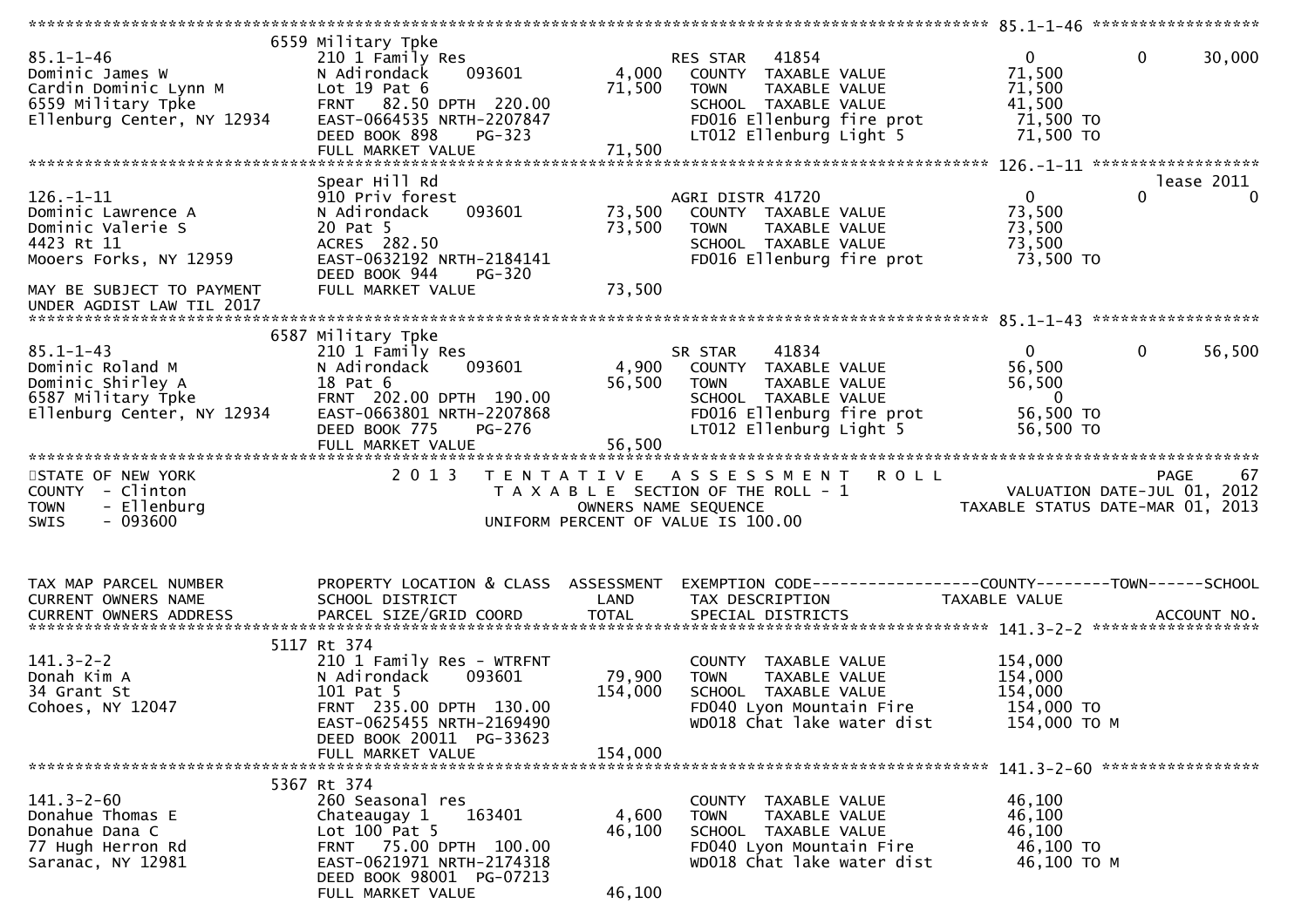| $141.3 - 2 - 61.1$<br>Donahue Thomas E<br>Donahue Dana C<br>77 Hugh Herron Rd<br>Saranac, NY 12981           | Rt 374<br>311 Res vac land<br>163401<br>Chateaugay 1<br>Lot 100 T5omt<br>FRNT 55.00 DPTH<br>60.00<br>EAST-0621955 NRTH-2174387<br>DEED BOOK 1017 PG-67<br>FULL MARKET VALUE | 12,700<br>12,700<br>12,700   | COUNTY TAXABLE VALUE<br><b>TOWN</b><br>TAXABLE VALUE<br>SCHOOL TAXABLE VALUE<br>FD040 Lyon Mountain Fire                                          | 12,700<br>12,700<br>12,700<br>12,700 TO                                                                             |
|--------------------------------------------------------------------------------------------------------------|-----------------------------------------------------------------------------------------------------------------------------------------------------------------------------|------------------------------|---------------------------------------------------------------------------------------------------------------------------------------------------|---------------------------------------------------------------------------------------------------------------------|
|                                                                                                              |                                                                                                                                                                             |                              |                                                                                                                                                   |                                                                                                                     |
| $115. - 1 - 4.2$<br>Donderi Verna Holcombe<br>5719 Chemin Cote St Antoi<br>Montreal QC, Canada H4A1R8        | 95 Trombley Rd<br>260 Seasonal res<br>N Adirondack<br>093601<br>ACRES 41.70<br>EAST-0659746 NRTH-2189148<br>DEED BOOK 609<br>PG-199                                         | 19,100<br>27,300             | COUNTY TAXABLE VALUE<br>TAXABLE VALUE<br><b>TOWN</b><br>SCHOOL TAXABLE VALUE<br>FD016 Ellenburg fire prot                                         | 27,300<br>27,300<br>27,300<br>27,300 TO                                                                             |
|                                                                                                              |                                                                                                                                                                             |                              |                                                                                                                                                   |                                                                                                                     |
| $141.3 - 1 - 14$<br>Doody Dennis C<br>Doody Debra J<br>320 Thompson Rd<br>Mooers, NY 12958                   | 218 Narrows Rd<br>260 Seasonal res - WTRFNT<br>N Adirondack<br>093601<br>100 T5 Omt<br>FRNT 99.28 DPTH 315.00<br>EAST-0623663 NRTH-2170842<br>DEED BOOK 1017 PG-244         | 101,400<br>146,000           | COUNTY TAXABLE VALUE<br><b>TOWN</b><br>TAXABLE VALUE<br>SCHOOL TAXABLE VALUE<br>FD040 Lyon Mountain Fire 146,000 TO<br>WD018 Chat lake water dist | 146,000<br>146,000<br>146,000<br>146,000 то м                                                                       |
|                                                                                                              | FULL MARKET VALUE                                                                                                                                                           | 146,000                      |                                                                                                                                                   |                                                                                                                     |
|                                                                                                              |                                                                                                                                                                             |                              |                                                                                                                                                   |                                                                                                                     |
| STATE OF NEW YORK<br>COUNTY - Clinton<br>- Ellenburg<br><b>TOWN</b><br>$-093600$<br>SWIS                     | 2 0 1 3                                                                                                                                                                     | OWNERS NAME SEQUENCE         | TENTATIVE ASSESSMENT ROLL<br>T A X A B L E SECTION OF THE ROLL - 1<br>UNIFORM PERCENT OF VALUE IS 100.00                                          | <b>PAGE</b><br>68<br>VALUATION DATE-JUL 01, 2012<br>VALUATION DATE-JUL 01, 2012<br>TAXABLE STATUS DATE-MAR 01, 2013 |
| TAX MAP PARCEL NUMBER<br>CURRENT OWNERS NAME                                                                 | PROPERTY LOCATION & CLASS ASSESSMENT<br>SCHOOL DISTRICT                                                                                                                     | LAND                         | TAX DESCRIPTION                                                                                                                                   | EXEMPTION CODE-----------------COUNTY--------TOWN------SCHOOL<br>TAXABLE VALUE                                      |
| $155.3 - 3 - 2$<br>Doud H J<br>Attn: Mrs Ralph Ives<br>74 Northwood Dr<br>Lake George, NY 12845              | Holtzman Way<br>260 Seasonal res - WTRFNT<br>N Adirondack<br>093601<br>120 Pat 5<br>ACRES 1.50<br>EAST-0629569 NRTH-2162296<br>PG-139<br>DEED BOOK 140                      | 98,300<br>165,000<br>165,000 | COUNTY TAXABLE VALUE<br>TAXABLE VALUE<br><b>TOWN</b><br>SCHOOL TAXABLE VALUE<br>FD040 Lyon Mountain Fire<br>WD018 Chat lake water dist            | 165,000<br>165,000<br>165,000<br>165,000 TO<br>157,443 ТО М                                                         |
|                                                                                                              | FULL MARKET VALUE                                                                                                                                                           |                              |                                                                                                                                                   |                                                                                                                     |
| $155.3 - 3 - 12.1$<br>Doud Robert<br>Doud Wallace Lucia Emily<br>3182 Aldan Rd<br>Plymouth Meeting, PA 19462 | 70 Holtzman Way<br>260 Seasonal res - WTRFNT<br>N Adirondack<br>093601<br>120 Pat 5<br>FRNT 41.00 DPTH 155.00<br>EAST-0629663 NRTH-2162170<br>DEED BOOK 20072 PG-6945       | 68,900<br>103,900            | COUNTY TAXABLE VALUE<br>TOWN<br>TAXABLE VALUE<br>SCHOOL TAXABLE VALUE<br>FD040 Lyon Mountain Fire<br>WD018 Chat lake water dist                   | 103,900<br>103,900<br>103,900<br>103,900 TO<br>103,900 ТО М                                                         |
|                                                                                                              | FULL MARKET VALUE                                                                                                                                                           | 103,900                      |                                                                                                                                                   |                                                                                                                     |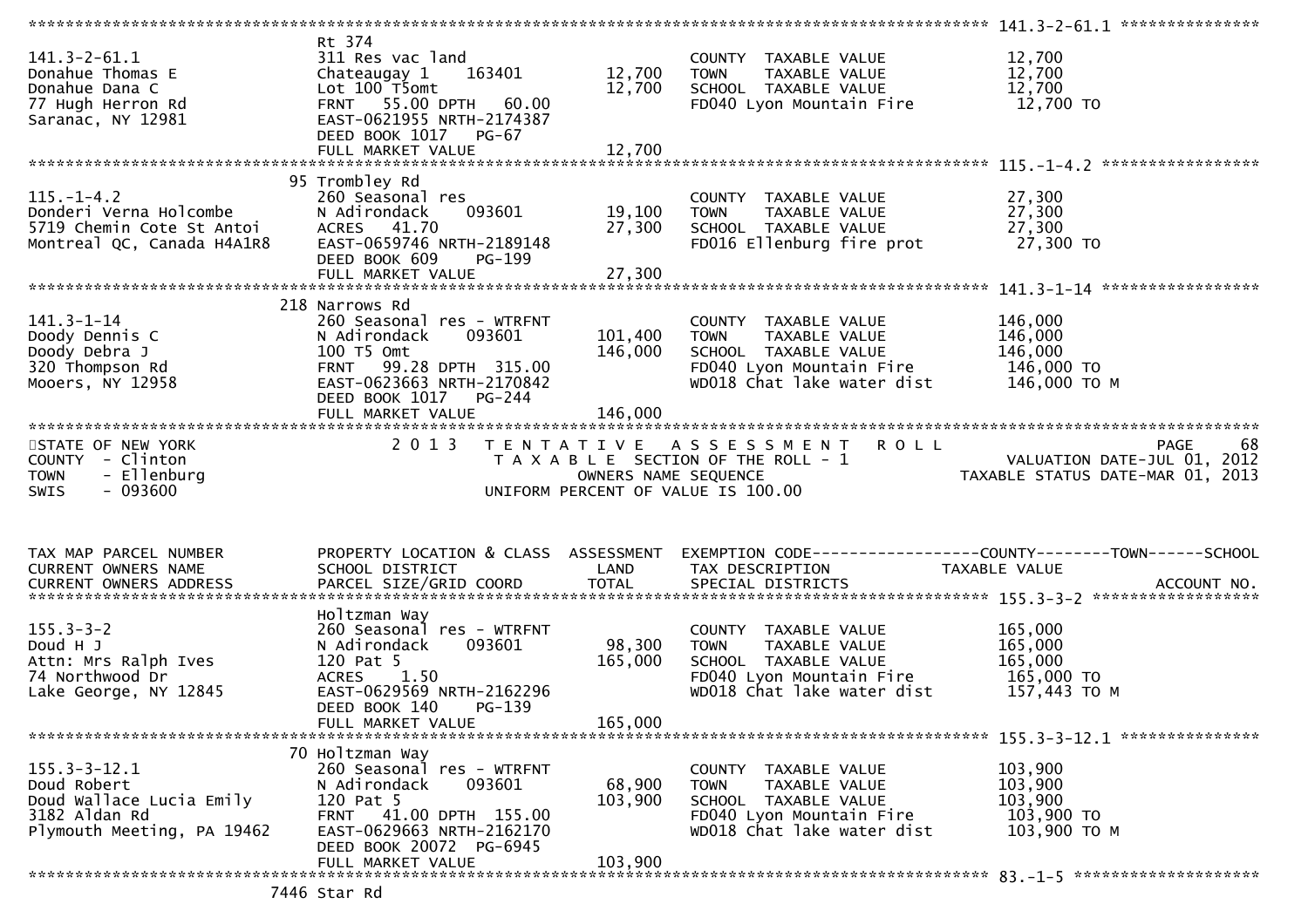| $83. - 1 - 5$<br>Dowd James W Jr<br>7446 Star Rd<br>Ellenburg Center, NY 12934                          | 241 Rural res&ag<br>N Adirondack<br>093601<br>15 Pat 6<br>ACRES 74.80 BANK 115<br>EAST-0643503 NRTH-2205404<br>DEED BOOK 1017 PG-311                                                          | 28,000<br>140,000          | RES STAR<br>41854<br>COUNTY TAXABLE VALUE<br><b>TOWN</b><br>TAXABLE VALUE<br>SCHOOL TAXABLE VALUE<br>FD016 Ellenburg fire prot                                   | $\mathbf{0}$<br>140,000<br>140,000<br>110,000<br>140,000 TO                   | $\mathbf 0$  | 30,000 |
|---------------------------------------------------------------------------------------------------------|-----------------------------------------------------------------------------------------------------------------------------------------------------------------------------------------------|----------------------------|------------------------------------------------------------------------------------------------------------------------------------------------------------------|-------------------------------------------------------------------------------|--------------|--------|
|                                                                                                         |                                                                                                                                                                                               |                            |                                                                                                                                                                  |                                                                               |              |        |
| $155. - 3 - 12.1$<br>Dowd John H<br>Dowd James W<br>PO Box 853<br>Chateaugay, NY 12920                  | Rt 374<br>$312$ Vac w/imprv - WTRFNT<br>N Adirondack<br>093601<br>Lot 119 T5omt<br>ACRES 23.10<br>EAST-0631351 NRTH-2162169<br>DEED BOOK 1017<br>PG-314                                       | 178,400<br>188,900         | COUNTY TAXABLE VALUE<br>TAXABLE VALUE<br>TOWN<br>SCHOOL TAXABLE VALUE<br>FD040 Lyon Mountain Fire<br>WD018 Chat lake water dist                                  | 188,900<br>188,900<br>188,900<br>188,900 TO<br>186,274 ТО М                   |              |        |
|                                                                                                         |                                                                                                                                                                                               |                            |                                                                                                                                                                  |                                                                               |              |        |
| $155. - 3 - 12.2$<br>Dowd John H<br>LaClair Giesele<br>PO Box 853<br>Chateaugay, NY 12920               | 111 Youngs Rd<br>210 1 Family Res - WTRFNT<br>093601<br>N Adirondack<br>Lot 119 T5omt<br>850<br>ACRES 1.20 BANK<br>EAST-0632082 NRTH-2161778<br>DEED BOOK 20031 PG-64410<br>FULL MARKET VALUE | 303,000<br>303,000         | RES STAR 41854<br>148,300 COUNTY TAXABLE VALUE<br><b>TOWN</b><br>TAXABLE VALUE<br>SCHOOL TAXABLE VALUE<br>FD040 Lyon Mountain Fire<br>WD018 Chat lake water dist | $\overline{0}$<br>303,000<br>303,000<br>273,000<br>303,000 TO<br>303,000 TO M | $\mathbf{0}$ | 30,000 |
| STATE OF NEW YORK<br>COUNTY - Clinton                                                                   | 2 0 1 3                                                                                                                                                                                       |                            | TENTATIVE ASSESSMENT ROLL<br>T A X A B L E SECTION OF THE ROLL - 1<br>OWNERS NAME SEQUENCE TAXAB                                                                 | VALUATION DATE-JUL 01, 2012                                                   | PAGE         | 69     |
|                                                                                                         |                                                                                                                                                                                               |                            |                                                                                                                                                                  |                                                                               |              |        |
| - Ellenburg<br><b>TOWN</b><br>$-093600$<br>SWIS                                                         |                                                                                                                                                                                               |                            | UNIFORM PERCENT OF VALUE IS 100.00                                                                                                                               | TAXABLE STATUS DATE-MAR 01, 2013                                              |              |        |
|                                                                                                         |                                                                                                                                                                                               |                            |                                                                                                                                                                  |                                                                               |              |        |
| TAX MAP PARCEL NUMBER<br>CURRENT OWNERS NAME                                                            | SCHOOL DISTRICT                                                                                                                                                                               | LAND                       | PROPERTY LOCATION & CLASS ASSESSMENT EXEMPTION CODE----------------COUNTY-------TOWN------SCHOOL<br>TAX DESCRIPTION                                              | TAXABLE VALUE                                                                 |              |        |
|                                                                                                         |                                                                                                                                                                                               |                            |                                                                                                                                                                  |                                                                               |              |        |
| $125. - 1 - 13.2$<br>125.-1-13.2<br>Dowd Troy John<br>Dowd Jennifer<br>5426 Rt 374<br>Merrill, NY 12955 | 5426 Rt 374<br>240 Rural res<br>163401<br>Chateaugay 1<br>Lot $61$ T5omt<br>ACRES 52.60<br>EAST-0623489 NRTH-2176325<br>DEED BOOK 1009<br>$PG-1$                                              | 20,500<br>63,000           | RES STAR<br>41854<br>COUNTY TAXABLE VALUE<br><b>TOWN</b><br>TAXABLE VALUE<br>SCHOOL TAXABLE VALUE<br>FD040 Lyon Mountain Fire                                    | $\mathbf{0}$<br>63,000<br>63,000<br>33,000<br>63,000 TO                       | $\mathbf 0$  | 30,000 |
|                                                                                                         | FULL MARKET VALUE                                                                                                                                                                             | 63,000                     |                                                                                                                                                                  |                                                                               |              |        |
| $125. - 1 - 13.1$<br>Dowd William J<br>Dowd Cynthia F<br>154 Lake Rd<br>Chateaugay, NY 12920            | 5424 Rt 374<br>322 Rural vac>10<br>Chateaugay 1<br>163401<br>Lot $61$ Pat $5$<br>ACRES 15.30<br>EAST-0623537 NRTH-2175898<br>DEED BOOK 20041 PG-76320<br>FULL MARKET VALUE                    | 12,600<br>12,600<br>12,600 | COUNTY TAXABLE VALUE<br>TAXABLE VALUE<br><b>TOWN</b><br>SCHOOL TAXABLE VALUE<br>FD040 Lyon Mountain Fire                                                         | 12,600<br>12,600<br>12,600<br>12,600 TO                                       |              |        |
|                                                                                                         | 7891 Star Rd                                                                                                                                                                                  |                            |                                                                                                                                                                  |                                                                               |              |        |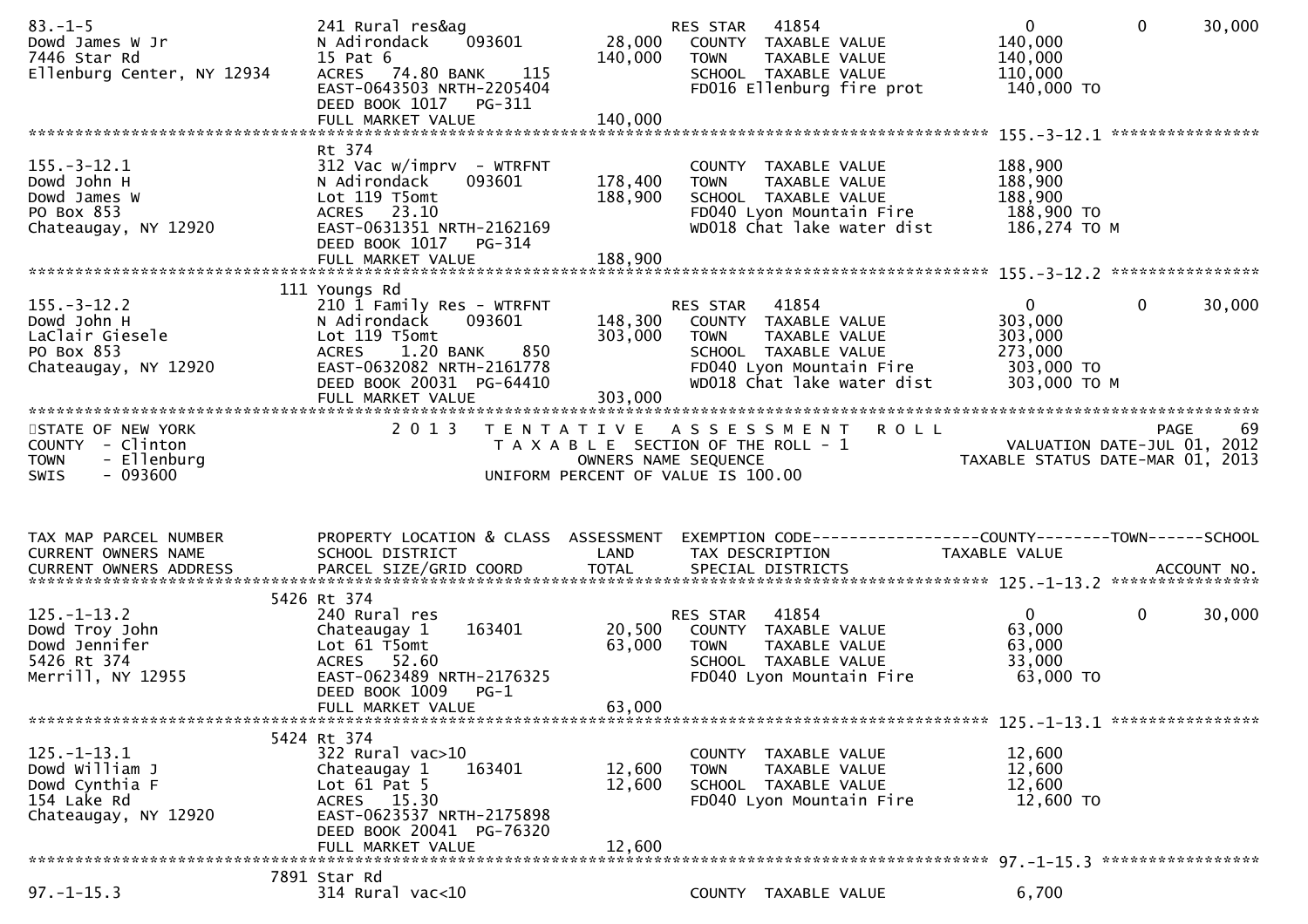| Downer Roderick T<br>169 Drew Ln<br>Chateaugay, NY 12920                                              | N Adirondack<br>093601<br>Lot 8 T6omt<br><b>ACRES</b><br>4.40<br>EAST-0633151 NRTH-2201675<br>DEED BOOK 20102 PG-33927<br>FULL MARKET VALUE                        | 6,700<br>6,700<br>6,700    | TAXABLE VALUE<br><b>TOWN</b><br>SCHOOL TAXABLE VALUE<br>FD016 Ellenburg fire prot                                                      | 6,700<br>6,700<br>6,700 TO                                                      |
|-------------------------------------------------------------------------------------------------------|--------------------------------------------------------------------------------------------------------------------------------------------------------------------|----------------------------|----------------------------------------------------------------------------------------------------------------------------------------|---------------------------------------------------------------------------------|
|                                                                                                       |                                                                                                                                                                    |                            |                                                                                                                                        |                                                                                 |
|                                                                                                       | 270 Bigelow Rd                                                                                                                                                     |                            |                                                                                                                                        |                                                                                 |
| $141. - 1 - 10$<br>Downs Irrevocable Living Trust N Adirondack<br>96A Oak St<br>Plattsburgh, NY 12901 | 910 Priv forest<br>093601<br>102 Pat 5<br>ACRES 100.00<br>EAST-0634318 NRTH-2170190<br>DEED BOOK 20051 PG-80628<br>FULL MARKET VALUE                               | 26,400<br>45,000<br>45,000 | COUNTY TAXABLE VALUE<br><b>TOWN</b><br>TAXABLE VALUE<br>SCHOOL TAXABLE VALUE<br>FD040 Lyon Mountain Fire                               | 45,000<br>45,000<br>45,000<br>45,000 TO                                         |
|                                                                                                       |                                                                                                                                                                    |                            |                                                                                                                                        |                                                                                 |
| $155.3 - 1 - 5$<br>Downs Irrevocable Living Trust N Adirondack<br>96A Oak St<br>Plattsburgh, NY 12901 | 11-30 Gadway Rd<br>240 Rural res<br>- WTRFNT<br>093601<br>120 Pat 5<br>ACRES 13.90<br>EAST-0626660 NRTH-2163078<br>DEED BOOK 20051 PG-80628                        | 241,600<br>372,000         | COUNTY TAXABLE VALUE<br><b>TOWN</b><br>TAXABLE VALUE<br>SCHOOL TAXABLE VALUE<br>FD040 Lyon Mountain Fire<br>WD018 Chat lake water dist | 372,000<br>372,000<br>372,000<br>372,000 TO<br>372,000 TO M                     |
|                                                                                                       |                                                                                                                                                                    |                            |                                                                                                                                        |                                                                                 |
|                                                                                                       |                                                                                                                                                                    |                            |                                                                                                                                        |                                                                                 |
| STATE OF NEW YORK<br>COUNTY - Clinton<br>- Ellenburg<br><b>TOWN</b><br>$-093600$<br><b>SWIS</b>       | 2 0 1 3                                                                                                                                                            | OWNERS NAME SEQUENCE       | TENTATIVE ASSESSMENT ROLL<br>T A X A B L E SECTION OF THE ROLL - 1<br>UNIFORM PERCENT OF VALUE IS 100.00                               | PAGE<br>70<br>VALUATION DATE-JUL 01, 2012<br>TAXABLE STATUS DATE-MAR 01, 2013   |
|                                                                                                       |                                                                                                                                                                    |                            |                                                                                                                                        |                                                                                 |
| TAX MAP PARCEL NUMBER<br>CURRENT OWNERS NAME                                                          | PROPERTY LOCATION & CLASS ASSESSMENT<br>SCHOOL DISTRICT                                                                                                            | LAND                       | TAX DESCRIPTION                                                                                                                        | EXEMPTION CODE------------------COUNTY--------TOWN------SCHOOL<br>TAXABLE VALUE |
|                                                                                                       |                                                                                                                                                                    |                            |                                                                                                                                        |                                                                                 |
| $84. - 1 - 5$<br>Dragon Brad<br>Dragon Heather<br>PO Box 166<br>Altona, NY 12910                      | Cashman Rd<br>321 Abandoned ag<br>093601<br>N Adirondack<br>ACRES 14.10<br>EAST-0653309 NRTH-2208152<br>DEED BOOK 20041 PG-78164                                   | 12,300<br>12,300           | COUNTY TAXABLE VALUE<br>TAXABLE VALUE<br><b>TOWN</b><br>SCHOOL TAXABLE VALUE<br>FD016 Ellenburg fire prot                              | 12,300<br>12,300<br>12,300<br>12,300 TO                                         |
|                                                                                                       |                                                                                                                                                                    |                            |                                                                                                                                        |                                                                                 |
| $84. - 1 - 6$<br>Dragon Brad<br>PO Box 166<br>Altona, NY 12910                                        | 57 Cashman Rd<br>240 Rural res<br>093601<br>N Adirondack<br>16 Pat 6<br>ACRES 167.50<br>EAST-0654107 NRTH-2206026<br>DEED BOOK 938<br>$PG-58$<br>FULL MARKET VALUE | 34,800<br>43,700<br>43,700 | COUNTY TAXABLE VALUE<br><b>TOWN</b><br>TAXABLE VALUE<br>SCHOOL TAXABLE VALUE<br>FD016 Ellenburg fire prot                              | 43,700<br>43,700<br>43,700<br>43,700 TO                                         |
|                                                                                                       | Bradley Pond Rd                                                                                                                                                    |                            |                                                                                                                                        |                                                                                 |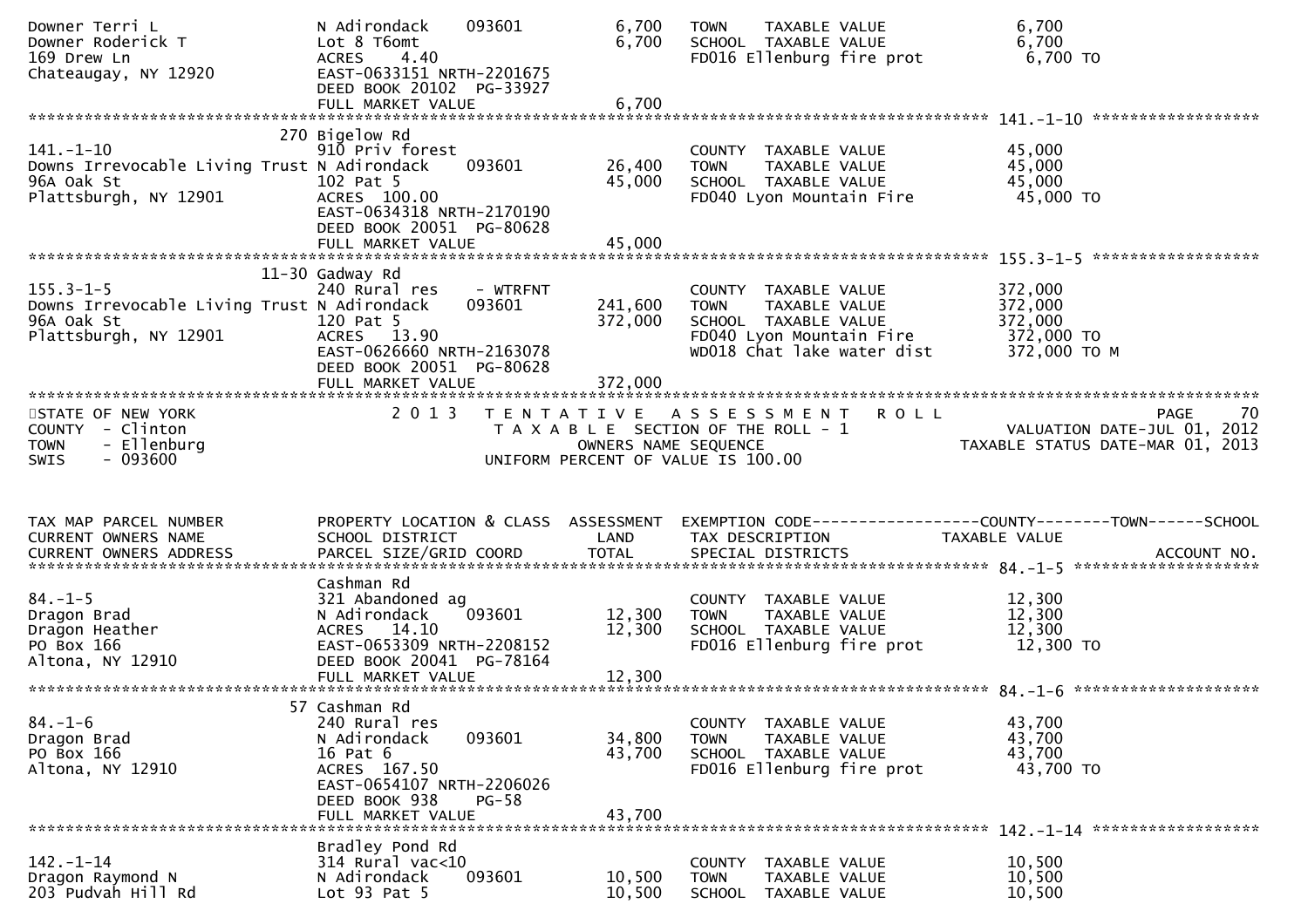| Enosburg Falls, VT 05450                                                                                                   | 9.80<br><b>ACRES</b><br>EAST-0646524 NRTH-2174946<br>DEED BOOK 20102 PG-34038<br>FULL MARKET VALUE                                                                               | 10,500                      | FD016 Ellenburg fire prot                                                                                                                     | 10,500 TO                                                                   |                       |
|----------------------------------------------------------------------------------------------------------------------------|----------------------------------------------------------------------------------------------------------------------------------------------------------------------------------|-----------------------------|-----------------------------------------------------------------------------------------------------------------------------------------------|-----------------------------------------------------------------------------|-----------------------|
|                                                                                                                            |                                                                                                                                                                                  |                             |                                                                                                                                               |                                                                             |                       |
| $71.3 - 2 - 2$<br>Drown Donald<br>Drown Leah<br>5110 Rt 11<br>Ellenburg Depot, NY 12935                                    | 5110 Rt 11<br>210 1 Family Res<br>093601<br>N Adirondack<br>20 Pat 6<br>FRNT 130.00 DPTH 252.00<br>EAST-0672772 NRTH-2213298<br>DEED BOOK 445<br><b>PG-291</b>                   | 4,700<br>73,700             | RES STAR 41854<br>COUNTY TAXABLE VALUE<br>TAXABLE VALUE<br>TOWN<br>SCHOOL TAXABLE VALUE<br>FD002 EllenDpt fire 21<br>LT011 Ellenburg Light 21 | 0<br>73,700<br>73,700<br>43,700<br>73,700 TO<br>73,700 TO                   | $\mathbf 0$<br>30,000 |
|                                                                                                                            | 5010 Rt 11                                                                                                                                                                       |                             |                                                                                                                                               |                                                                             |                       |
| $71.3 - 2 - 28$<br>Drown Frank L<br>Drown Lori A<br>452 Brandy Brook Rd<br>Ellenburg Center, NY 12934                      | 422 Diner/lunch<br>093601<br>N Adirondack<br>Lot $2$ Pat $6$<br>FRNT 165.00 DPTH 130.00<br>EAST-0675226 NRTH-2213610<br>DEED BOOK 20021 PG-41485<br>FULL MARKET VALUE            | 8,400<br>98,900<br>98,900   | COUNTY TAXABLE VALUE<br>TOWN<br>TAXABLE VALUE<br>SCHOOL TAXABLE VALUE<br>FD002 EllenDpt fire 21<br>LT011 Ellenburg Light 21                   | 98,900<br>98,900<br>98,900<br>98,900 TO<br>98,900 TO                        |                       |
| STATE OF NEW YORK                                                                                                          | 2 0 1 3                                                                                                                                                                          |                             | TENTATIVE ASSESSMENT ROLL                                                                                                                     |                                                                             | PAGE<br>71            |
| COUNTY - Clinton<br>- Ellenburg<br><b>TOWN</b><br>$-093600$<br><b>SWIS</b>                                                 |                                                                                                                                                                                  | OWNERS NAME SEQUENCE        | T A X A B L E SECTION OF THE ROLL - 1<br>UNIFORM PERCENT OF VALUE IS 100.00                                                                   | ROLL - 1<br>VALUATION DATE-JUL 01, 2012<br>TAXABLE STATUS DATE-MAR 01, 2013 |                       |
|                                                                                                                            |                                                                                                                                                                                  |                             |                                                                                                                                               |                                                                             |                       |
| TAX MAP PARCEL NUMBER<br>CURRENT OWNERS NAME                                                                               | SCHOOL DISTRICT                                                                                                                                                                  | LAND                        | PROPERTY LOCATION & CLASS ASSESSMENT EXEMPTION CODE----------------COUNTY-------TOWN------SCHOOL<br>TAX DESCRIPTION                           | TAXABLE VALUE                                                               |                       |
| $71.3 - 2 - 29$<br>Drown Frank L<br>Drown Lori A<br>452 Brandy Brook Rd<br>2011ar - NY 12934<br>Ellenburg Center, NY 12934 | 7 Canaan Rd<br>220 2 Family Res<br>093601<br>N Adirondack<br>20 Pat 6<br>FRNT 60.00 DPTH 140.00<br>EAST-0675218 NRTH-2213696<br>DEED BOOK 20021 PG-41485                         | 5,700<br>53,000             | COUNTY TAXABLE VALUE<br>TAXABLE VALUE<br>TOWN<br>SCHOOL TAXABLE VALUE<br>FD002 EllenDpt fire 21<br>LT011 Ellenburg Light 21                   | 53,000<br>53,000<br>53,000<br>53,000 TO<br>53,000 TO                        |                       |
| $83. - 1 - 8.2$<br>Drown Frank L<br>Drown Lori A<br>452 Brandy Brook Rd<br>Ellenburg Center, NY 12934                      | 452 Brandy Brook Rd<br>210 1 Family Res<br>N Adirondack<br>093601<br>Lot 16 T6omt<br>ACRES<br>2.20<br>EAST-0647886 NRTH-2209191<br>DEED BOOK 1014<br>PG-119<br>FULL MARKET VALUE | 5,800<br>110,000<br>110,000 | 41854<br>RES STAR<br>COUNTY TAXABLE VALUE<br><b>TOWN</b><br>TAXABLE VALUE<br>SCHOOL TAXABLE VALUE<br>FD016 Ellenburg fire prot                | $\Omega$<br>110,000<br>110,000<br>80,000<br>110,000 TO                      | 30,000<br>0           |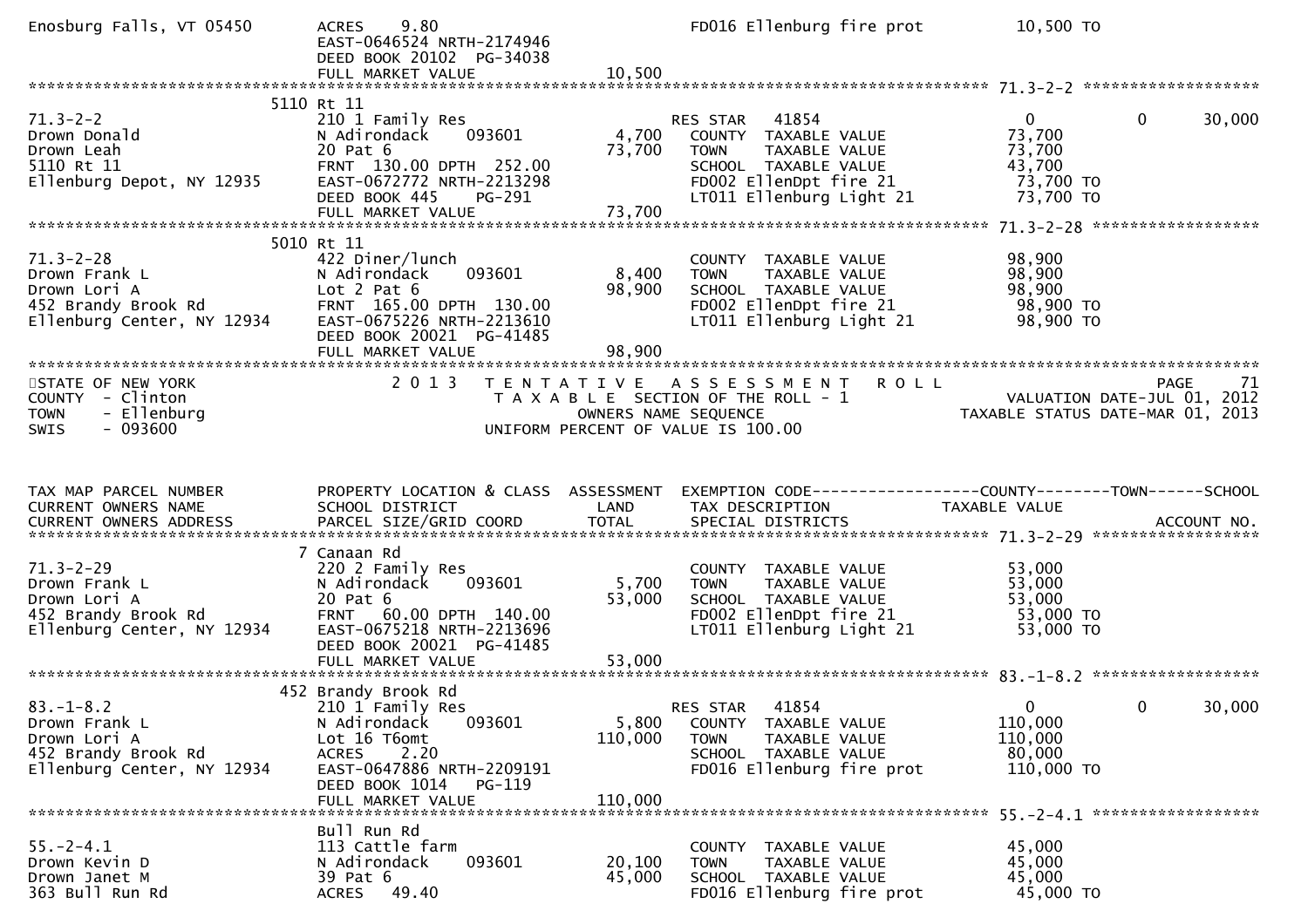| Ellenburg Depot, NY 12935                                                                             | EAST-0666652 NRTH-2220836<br>DEED BOOK 997<br>PG-148                                                                                                              |                           |                                                                                                                                                                                                     |                                                                                                                     |
|-------------------------------------------------------------------------------------------------------|-------------------------------------------------------------------------------------------------------------------------------------------------------------------|---------------------------|-----------------------------------------------------------------------------------------------------------------------------------------------------------------------------------------------------|---------------------------------------------------------------------------------------------------------------------|
|                                                                                                       |                                                                                                                                                                   |                           |                                                                                                                                                                                                     |                                                                                                                     |
| $55. - 2 - 4.2$<br>Drown Kevin D<br>Drown Janet M<br>363 Bull Run Rd<br>Ellenburg Depot, NY 12935     | 363 Bull Run Rd<br>210 1 Family Res<br>093601<br>N Adirondack<br>Lot 39 T6omt<br>FRNT 150.00 DPTH 175.00<br>EAST-0667952 NRTH-2220107<br>DEED BOOK 664<br>$PG-63$ | 4,500<br>34,000           | 41854<br>RES STAR<br>COUNTY TAXABLE VALUE<br>TAXABLE VALUE<br><b>TOWN</b><br>SCHOOL TAXABLE VALUE<br>FD016 Ellenburg fire prot                                                                      | $\mathbf{0}$<br>$\mathbf{0}$<br>30,000<br>34,000<br>34,000<br>4,000<br>34,000 TO                                    |
|                                                                                                       | 5091 Rt 11                                                                                                                                                        |                           |                                                                                                                                                                                                     |                                                                                                                     |
| 71.3-2-47<br><i>I</i><br>Drown Kevin D<br>Drown Janet<br>363 Bull Run Rd<br>Ellenburg Depot, NY 12935 | 230 3 Family Res<br>093601<br>N Adirondack<br>20 Pat 6<br>FRNT 96.00 DPTH 150.00<br>EAST-0673279 NRTH-2213263<br>DEED BOOK 20061 PG-99146<br>FULL MARKET VALUE    | 7,500<br>74,600<br>74,600 | COUNTY TAXABLE VALUE<br>TAXABLE VALUE<br><b>TOWN</b><br>SCHOOL TAXABLE VALUE<br>FD002 EllenDpt fire 21<br>LT011 Ellenburg Light 21                                                                  | 74,600<br>74,600<br>74,600<br>74,600 TO<br>74,600 TO                                                                |
|                                                                                                       |                                                                                                                                                                   |                           |                                                                                                                                                                                                     |                                                                                                                     |
| STATE OF NEW YORK<br>COUNTY - Clinton<br>- Ellenburg<br><b>TOWN</b><br>$-093600$<br><b>SWIS</b>       | 2 0 1 3                                                                                                                                                           |                           | TENTATIVE ASSESSMENT ROLL<br>UNIFORM PERCENT OF VALUE IS 100.00                                                                                                                                     | PAGE<br>72<br>T A X A B L E SECTION OF THE ROLL - 1<br>OWNERS NAME SEQUENCE<br>OWNERS NAME STATUS DATE-MAR 01, 2013 |
| TAX MAP PARCEL NUMBER<br>CURRENT OWNERS NAME                                                          | PROPERTY LOCATION & CLASS ASSESSMENT<br>SCHOOL DISTRICT                                                                                                           | LAND                      | TAX DESCRIPTION                                                                                                                                                                                     | EXEMPTION CODE------------------COUNTY--------TOWN------SCHOOL<br>TAXABLE VALUE                                     |
| $85. - 2 - 6$<br>Drown Kevin E<br>Drown Janet M<br>363 Bull Run Rd<br>Ellenburg Depot, NY 12935       | Military Tpke<br>323 Vacant rural<br>N Adirondack<br>093601<br>$2$ Pat $6$<br>ACRES 75.20<br>EAST-0669951 NRTH-2206151<br>DEED BOOK 20031 PG-59647                | 23,300<br>23,300          | COUNTY TAXABLE VALUE<br>TAXABLE VALUE<br><b>TOWN</b><br>SCHOOL TAXABLE VALUE<br>FD016 Ellenburg fire prot                                                                                           | 23,300<br>23,300<br>23,300<br>23,300 TO                                                                             |
|                                                                                                       |                                                                                                                                                                   |                           |                                                                                                                                                                                                     |                                                                                                                     |
| $71.3 - 1 - 3$<br>Drown Kristin<br>5166 Rt 11<br>Ellenburg Depot, NY 12935                            | 5166 Rt 11<br>210 1 Family Res<br>N Adirondack<br>093601<br>20 Pat 6<br><b>ACRES</b><br>2.70 BANK<br>890<br>EAST-0671535 NRTH-2212595<br>DEED BOOK 20092 PG-25924 | 56,000                    | 98 PCT OF VALUE USED FOR EXEMPTION PURPOSES<br>WARCOMALL 41131<br>5,900 RES STAR<br>41854<br>COUNTY TAXABLE VALUE<br>TAXABLE VALUE<br><b>TOWN</b><br>SCHOOL TAXABLE VALUE<br>FD002 EllenDpt fire 21 | 13,720<br>13,720<br>0<br>30,000<br>$\Omega$<br>0<br>42,280<br>42,280<br>26,000<br>56,000 TO                         |
|                                                                                                       | FULL MARKET VALUE                                                                                                                                                 | 56,000                    | LT011 Ellenburg Light 21                                                                                                                                                                            | 56,000 TO                                                                                                           |
| $86. - 1 - 1$<br>Drown Stephen L II<br>88 Blue Chip Way<br>West Chazy, NY 12992                       | 2015 Plank Rd<br>312 Vac w/imprv<br>093601<br>N Adirondack<br>Lot $20$ Pat $6$<br><b>FRNT 88.00 DPTH</b><br>85.00<br>EAST-0675912 NRTH-2209125                    | 6,000<br>7,000            | COUNTY TAXABLE VALUE<br>TAXABLE VALUE<br><b>TOWN</b><br>SCHOOL TAXABLE VALUE<br>FD002 EllenDpt fire 21                                                                                              | 7,000<br>7,000<br>7,000<br>7,000 TO                                                                                 |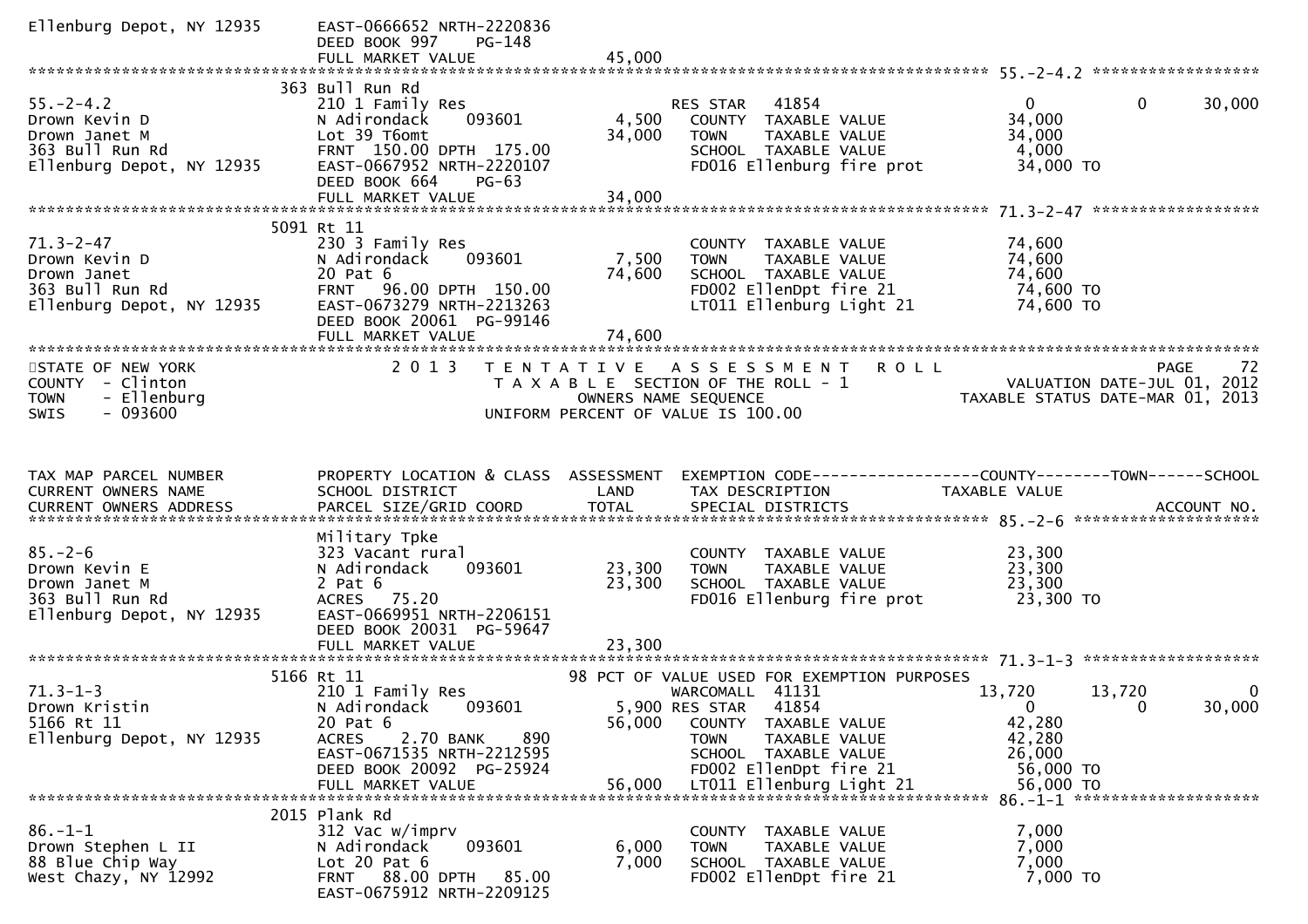|                                                                                                                                  | $PG-23$<br>DEED BOOK 702<br>FULL MARKET VALUE                                                                                                                            | 7,000                      |                                                                                                                                            |                                                                 |                       |
|----------------------------------------------------------------------------------------------------------------------------------|--------------------------------------------------------------------------------------------------------------------------------------------------------------------------|----------------------------|--------------------------------------------------------------------------------------------------------------------------------------------|-----------------------------------------------------------------|-----------------------|
| $70. - 1 - 11.3$<br>Drown Stephen L III<br>88 Blue Chip Way<br>West Chazy, NY 12992                                              | Cold Springs Rd<br>$314$ Rural vac<10<br>093601<br>N Adirondack<br>1.20<br><b>ACRES</b><br>EAST-0667994 NRTH-2210928<br>DEED BOOK 704<br>$PG-54$<br>FULL MARKET VALUE    | 5,000<br>5,000<br>5,000    | TAXABLE VALUE<br>COUNTY<br>TAXABLE VALUE<br><b>TOWN</b><br>SCHOOL TAXABLE VALUE<br>FD002 EllenDpt fire 21                                  | 5,000<br>5,000<br>5,000<br>$5,000$ TO                           |                       |
|                                                                                                                                  | 600 Ellenburg Center Rd                                                                                                                                                  |                            |                                                                                                                                            |                                                                 |                       |
| $99.1 - 2 - 23$<br>Duberry Alfred<br>Duberry Alain<br>10025 Demartigny<br>Montreal QC, Canada H2B2M2                             | 210 1 Family Res<br>093601<br>N Adirondack<br>10 Pat 5<br>FRNT 67.00 DPTH 330.00<br>EAST-0650031 NRTH-2198578<br>DEED BOOK 843<br>$PG-129$                               | 4,000<br>24,000            | COUNTY TAXABLE VALUE<br><b>TAXABLE VALUE</b><br><b>TOWN</b><br>SCHOOL TAXABLE VALUE<br>FD014 EllenCtr fire #15<br>LT010 Ellenburg Light 15 | 24,000<br>24,000<br>24,000<br>24,000 TO<br>24,000 TO            |                       |
|                                                                                                                                  | FULL MARKET VALUE                                                                                                                                                        | 24,000                     |                                                                                                                                            |                                                                 |                       |
| STATE OF NEW YORK<br>COUNTY - Clinton<br>- Ellenburg<br><b>TOWN</b><br>$-093600$<br><b>SWIS</b>                                  | 2 0 1 3                                                                                                                                                                  | OWNERS NAME SEQUENCE       | TENTATIVE ASSESSMENT<br><b>ROLL</b><br>T A X A B L E SECTION OF THE ROLL - 1<br>UNIFORM PERCENT OF VALUE IS 100.00                         | VALUATION DATE-JUL 01, 2012<br>TAXABLE STATUS DATE-MAR 01, 2013 | <b>PAGE</b><br>73     |
| TAX MAP PARCEL NUMBER<br><b>CURRENT OWNERS NAME</b>                                                                              | PROPERTY LOCATION & CLASS ASSESSMENT<br>SCHOOL DISTRICT                                                                                                                  | LAND                       | EXEMPTION CODE-----------------COUNTY-------TOWN------SCHOOL<br>TAX DESCRIPTION                                                            | TAXABLE VALUE                                                   |                       |
| $159. - 1 - 1$<br>Dubray Daniel L<br>Dubray Dorothy P<br>2566 Rt 374<br>Ellenburg Depot, NY 12935-9727 EAST-0671431 NRTH-2165275 | Rt 374<br>323 Vacant rural<br>093601<br>N Adirondack<br>112 Pat 5<br>ACRES 23.50<br>DEED BOOK 662<br>$PG-42$<br>FULL MARKET VALUE                                        | 10,600<br>10,600<br>10.600 | COUNTY TAXABLE VALUE<br><b>TOWN</b><br>TAXABLE VALUE<br>SCHOOL TAXABLE VALUE<br>FD016 Ellenburg fire prot                                  | 10,600<br>10,600<br>10,600<br>10,600 TO                         |                       |
|                                                                                                                                  | 48 Blanche Rd                                                                                                                                                            |                            |                                                                                                                                            |                                                                 |                       |
| $155.4 - 1 - 47$<br>Dubray Scott<br>Dubray Shannon<br>48 Blanche Rd<br>Merrill, NY 12955                                         | 210 1 Family Res<br>N Adirondack<br>093601<br>119 Pat 5<br>FRNT 100.00 DPTH 275.00<br>EAST-0632848 NRTH-2162462<br>DEED BOOK 20112 PG-38586                              | 4,600<br>25,000            | 41854<br>RES STAR<br>COUNTY TAXABLE VALUE<br><b>TOWN</b><br>TAXABLE VALUE<br>SCHOOL TAXABLE VALUE<br>FD040 Lyon Mountain Fire              | $\mathbf{0}$<br>25,000<br>25,000<br>$\mathbf 0$<br>25,000 TO    | $\mathbf 0$<br>25,000 |
|                                                                                                                                  | FULL MARKET VALUE                                                                                                                                                        | 25,000                     |                                                                                                                                            |                                                                 |                       |
| $71.3 - 2 - 51$<br>Duchene Emil R<br>PO Box 2042<br>Jametown, NC 27282                                                           | Rt 11<br>311 Res vac land<br>093601<br>N Adirondack<br>20 Pat 6<br>FRNT 324.00 DPTH 100.00<br>EAST-0672838 NRTH-2213070<br>DEED BOOK 20082 PG-19846<br>FULL MARKET VALUE | 6,700<br>6,700<br>6,700    | COUNTY TAXABLE VALUE<br><b>TOWN</b><br>TAXABLE VALUE<br>SCHOOL TAXABLE VALUE<br>FD002 EllenDpt fire 21<br>LT011 Ellenburg Light 21         | 6,700<br>6,700<br>6,700<br>6,700 TO<br>6,700 TO                 |                       |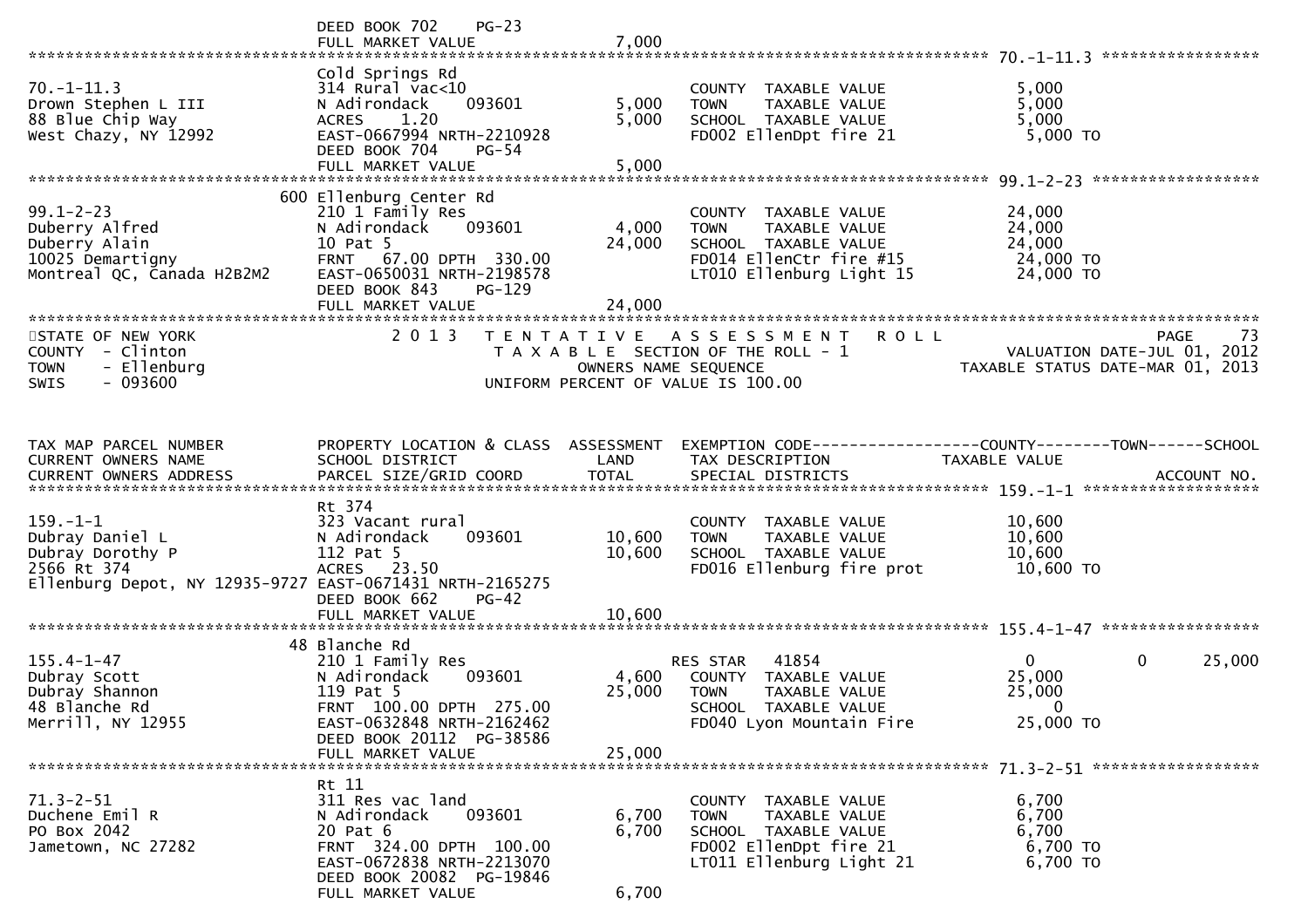|                                                                                                                                              |                                                                                                                                                                                                                  |                               |                                                                                                                                                       | ******************* 155.-2-2.15 *****************                         |                        |
|----------------------------------------------------------------------------------------------------------------------------------------------|------------------------------------------------------------------------------------------------------------------------------------------------------------------------------------------------------------------|-------------------------------|-------------------------------------------------------------------------------------------------------------------------------------------------------|---------------------------------------------------------------------------|------------------------|
| $155. - 2 - 2.15$<br>Dudak Michael<br>34 old wood Rd<br>Morris Plains, NJ 07950                                                              | Shutts Rd<br>910 Priv forest<br>093601<br>N Adirondack<br>Lot 102 & 119 Omt T5<br>ACRES 52.00<br>EAST-0634954 NRTH-2166209<br>DEED BOOK 20092 PG-26850                                                           | 22,400<br>22,400              | COUNTY TAXABLE VALUE<br><b>TOWN</b><br>TAXABLE VALUE<br>SCHOOL TAXABLE VALUE<br>FD040 Lyon Mountain Fire                                              | 22,400<br>22,400<br>22,400<br>22,400 TO                                   |                        |
|                                                                                                                                              |                                                                                                                                                                                                                  |                               |                                                                                                                                                       |                                                                           |                        |
| $99.1 - 2 - 28.2$<br>Dufrane David L<br>$\begin{array}{c}\n\cdot & 1 \\ \hline\n\end{array}$<br>580 old Rt 190<br>Ellenburg Center, NY 12934 | 580 Ellenburg Center Rd<br>210 1 Family Res<br>093601<br>N Adirondack<br>Lot 10 T5omt<br>1.80<br><b>ACRES</b><br>ACRES 1.80<br>EAST-0650521 NRTH-2198810<br>DEED ROOK 20001 PG-20758<br>DEED BOOK 20001 PG-20758 | 5,400<br>59,700<br>59,700     | RES STAR 41854<br>COUNTY TAXABLE VALUE<br>TAXABLE VALUE<br><b>TOWN</b><br>SCHOOL TAXABLE VALUE<br>FD014 EllenCtr fire #15<br>LT010 Ellenburg Light 15 | $0 \qquad \qquad$<br>59,700<br>59,700<br>29,700<br>59,700 TO<br>59,700 TO | $\mathbf{0}$<br>30,000 |
| STATE OF NEW YORK                                                                                                                            | 2 0 1 3                                                                                                                                                                                                          |                               | TENTATIVE ASSESSMENT ROLL                                                                                                                             |                                                                           | PAGE<br>74             |
| COUNTY - Clinton<br>- Ellenburg<br><b>TOWN</b><br>$-093600$<br><b>SWIS</b>                                                                   |                                                                                                                                                                                                                  | OWNERS NAME SEQUENCE          | T A X A B L E SECTION OF THE ROLL - 1<br>UNIFORM PERCENT OF VALUE IS 100.00                                                                           | - 1 VALUATION DATE-JUL 01, 2012<br>TAXABLE STATUS DATE-MAR 01, 2013       |                        |
| TAX MAP PARCEL NUMBER                                                                                                                        | PROPERTY LOCATION & CLASS ASSESSMENT                                                                                                                                                                             |                               | EXEMPTION CODE-----------------COUNTY-------TOWN------SCHOOL                                                                                          |                                                                           |                        |
| CURRENT OWNERS NAME                                                                                                                          | SCHOOL DISTRICT                                                                                                                                                                                                  | <b>Example 12 DE LAND</b>     | TAX DESCRIPTION                                                                                                                                       | TAXABLE VALUE                                                             |                        |
|                                                                                                                                              | 5138 Rt 374                                                                                                                                                                                                      |                               |                                                                                                                                                       |                                                                           |                        |
| $141. - 1 - 5$                                                                                                                               | 210 1 Family Res                                                                                                                                                                                                 |                               | SR STAR                                                                                                                                               | $\mathbf{0}$                                                              | $\mathbf 0$<br>63,300  |
| Dufrane William J<br>Dufrane June V<br>5138 Rt 374<br>Merrill, NY 12955                                                                      | 093601<br>N Adirondack<br>101 Pat 5<br>ACRES 1.30<br>EAST-0625595 NRTH-2169937<br>DEED BOOK 20051 PG-82507                                                                                                       | 5,000<br>78,000               | R STAR      41834<br>COUNTY   TAXABLE  VALUE<br><b>TOWN</b><br>TAXABLE VALUE<br>SCHOOL TAXABLE VALUE<br>FD040 Lyon Mountain Fire                      | 78,000<br>78,000<br>14,700<br>78,000 TO                                   |                        |
|                                                                                                                                              | FULL MARKET VALUE                                                                                                                                                                                                | 78,000                        |                                                                                                                                                       |                                                                           |                        |
|                                                                                                                                              |                                                                                                                                                                                                                  |                               |                                                                                                                                                       |                                                                           |                        |
| $141.3 - 2 - 13.1$<br>Duheme Raymond N<br>C/O Bridget Bombard<br>Box 906<br>151 W Main St<br>Chateaugay, NY 12920                            | 5183 Rt 374<br>210 1 Family Res - WTRFNT<br>093601<br>N Adirondack<br>100 Pat 5<br>FRNT 250.00 DPTH 180.00<br>EAST-0624703 NRTH-2170808<br>DEED BOOK 1012<br>PG-324                                              | 119,600<br>225,000<br>225,000 | COUNTY TAXABLE VALUE<br>TAXABLE VALUE<br><b>TOWN</b><br>SCHOOL TAXABLE VALUE<br>FD040 Lyon Mountain Fire<br>WD018 Chat lake water dist                | 225,000<br>225,000<br>225,000<br>225,000 TO<br>225,000 TO M               |                        |
|                                                                                                                                              | FULL MARKET VALUE                                                                                                                                                                                                |                               |                                                                                                                                                       |                                                                           |                        |
| $141.3 - 2 - 61.2$<br>Dumas Carolyn L<br>5381 Rt 374<br>Merrill, NY 12955                                                                    | Rt 374<br>311 Res vac land<br>Chateaugay 1<br>163401<br>Lot 100 T5omt<br>FRNT 151.00 DPTH 145.00<br>EAST-0621926 NRTH-2174481<br>DEED BOOK 20092 PG-28494                                                        | 3,000<br>3,000                | COUNTY TAXABLE VALUE<br>TAXABLE VALUE<br><b>TOWN</b><br>SCHOOL TAXABLE VALUE<br>FD040 Lyon Mountain Fire                                              | 3,000<br>3,000<br>3,000<br>3,000 TO                                       |                        |
|                                                                                                                                              | FULL MARKET VALUE                                                                                                                                                                                                | 3,000                         |                                                                                                                                                       |                                                                           |                        |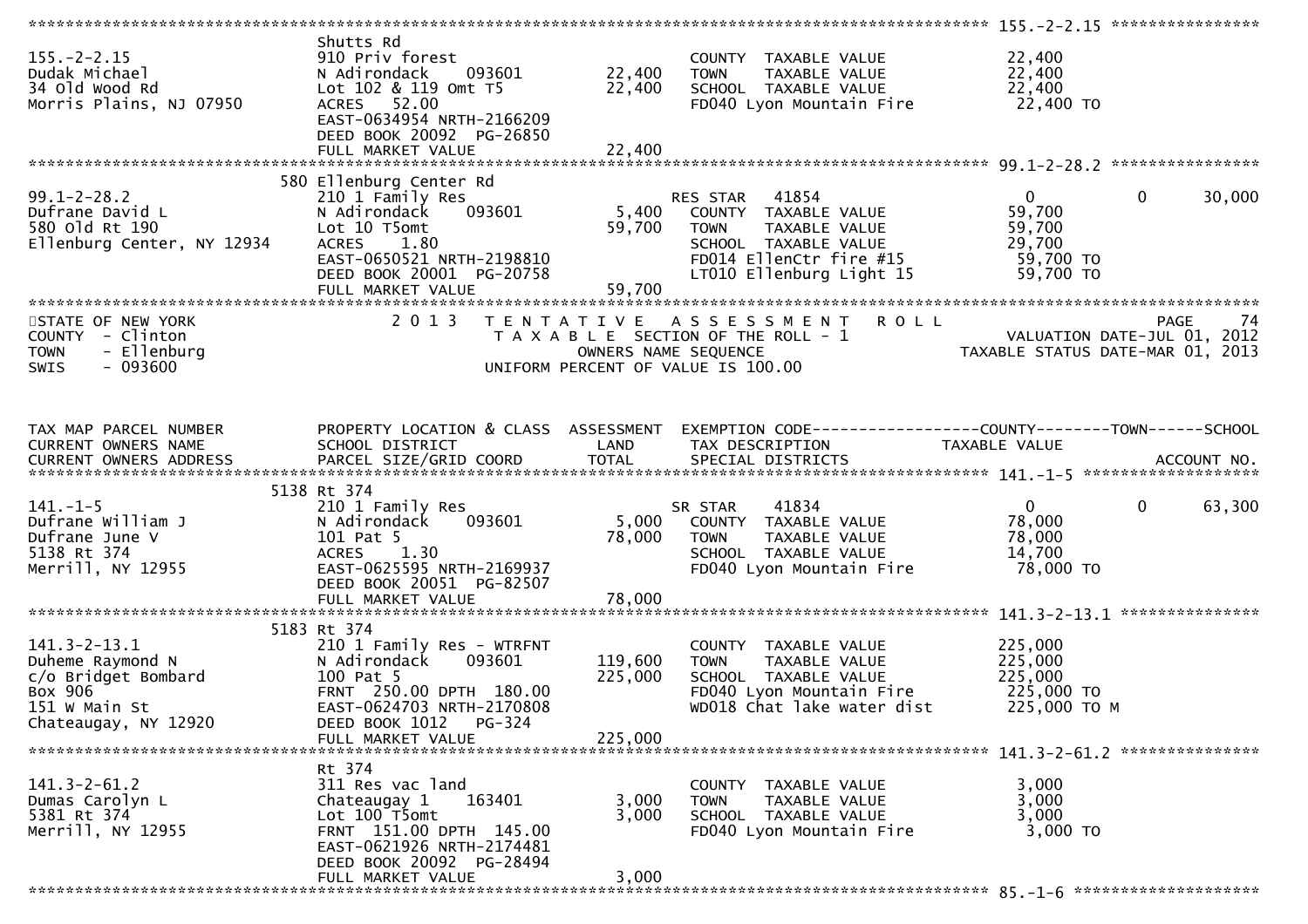| $85. - 1 - 6$<br>Dumas Terry<br>4 Ellenburg Center Rd<br>Ellenburg Center, NY 12934             | 5 Ellenburg Center Rd<br>312 Vac w/imprv<br>093601<br>N Adirondack<br>Lot 3 T6omt<br>3.40<br><b>ACRES</b><br>EAST-0661989 NRTH-2206326<br>DEED BOOK 20061 PG-91272<br>FULL MARKET VALUE            | 6,200<br>21,700<br>21,700                 | COUNTY TAXABLE VALUE<br>TAXABLE VALUE<br><b>TOWN</b><br>SCHOOL TAXABLE VALUE<br>FD016 Ellenburg fire prot<br>LT012 Ellenburg Light 5                      | 21,700<br>21,700<br>21,700<br>21,700 TO<br>21,700 TO                 |                       |
|-------------------------------------------------------------------------------------------------|----------------------------------------------------------------------------------------------------------------------------------------------------------------------------------------------------|-------------------------------------------|-----------------------------------------------------------------------------------------------------------------------------------------------------------|----------------------------------------------------------------------|-----------------------|
|                                                                                                 | Arno Rd                                                                                                                                                                                            |                                           |                                                                                                                                                           |                                                                      |                       |
| $85. - 1 - 9.121$<br>Dumas Terry<br>4 Ellenburg Center Rd<br>Ellenburg Center, NY 12934         | 910 Priv forest<br>093601<br>N Adirondack<br>Lot 3 T6omt<br>ACRES 88.00<br>EAST-0662508 NRTH-2204818<br>DEED BOOK 20021 PG-42005<br>FULL MARKET VALUE                                              | 28,400<br>30,900<br>30,900                | COUNTY TAXABLE VALUE<br><b>TOWN</b><br>TAXABLE VALUE<br>SCHOOL TAXABLE VALUE<br>FD016 Ellenburg fire prot                                                 | 30,900<br>30,900<br>30,900<br>30,900 TO                              |                       |
|                                                                                                 |                                                                                                                                                                                                    |                                           |                                                                                                                                                           |                                                                      |                       |
| STATE OF NEW YORK<br>COUNTY - Clinton<br>- Ellenburg<br><b>TOWN</b><br>$-093600$<br><b>SWIS</b> | 2 0 1 3                                                                                                                                                                                            | T E N T A T I V E<br>OWNERS NAME SEQUENCE | <b>ROLL</b><br>A S S E S S M E N T<br>T A X A B L E SECTION OF THE ROLL - 1<br>UNIFORM PERCENT OF VALUE IS 100.00                                         | VALUATION DATE-JUL 01, 2012<br>TAXABLE STATUS DATE-MAR 01, 2013      | -75<br>PAGE           |
| TAX MAP PARCEL NUMBER<br>CURRENT OWNERS NAME                                                    | PROPERTY LOCATION & CLASS ASSESSMENT<br>SCHOOL DISTRICT                                                                                                                                            | LAND                                      | EXEMPTION CODE-----------------COUNTY-------TOWN------SCHOOL<br>TAX DESCRIPTION                                                                           | TAXABLE VALUE                                                        |                       |
|                                                                                                 |                                                                                                                                                                                                    |                                           |                                                                                                                                                           |                                                                      |                       |
|                                                                                                 |                                                                                                                                                                                                    |                                           |                                                                                                                                                           |                                                                      |                       |
| $85. - 1 - 13$<br>Dumas Terry<br>4 Ellenburg Center Rd<br>Ellenburg Center, NY                  | 4 Ellenburg Center Rd<br>210 1 Family Res<br>093601<br>N Adirondack<br>$3$ Pat $6$<br><b>ACRES</b><br>1.10<br>12934-1920 EAST-0661572 NRTH-2206292<br>DEED BOOK 944<br>PG-182<br>FULL MARKET VALUE | 5,000<br>56,000<br>56,000                 | 41854<br>RES STAR<br>COUNTY TAXABLE VALUE<br>TAXABLE VALUE<br><b>TOWN</b><br>SCHOOL TAXABLE VALUE<br>FD016 Ellenburg fire prot<br>LT012 Ellenburg Light 5 | $\mathbf{0}$<br>56,000<br>56,000<br>26,000<br>56,000 TO<br>56,000 TO | $\mathbf 0$<br>30,000 |
|                                                                                                 |                                                                                                                                                                                                    |                                           |                                                                                                                                                           |                                                                      |                       |
| $155. - 1 - 5$<br>Dumont Jeremy R<br>70 Gadway Rd<br>Merrill, NY 12955                          | 70 Gadway Rd<br>240 Rural res<br>N Adirondack<br>093601<br>Lot 101 T5 Omt<br>ACRES 40.50<br>EAST-0624453 NRTH-2164938<br>DEED BOOK 20082 PG-14285<br>FULL MARKET VALUE                             | 18,900<br>119,000<br>119,000              | 41854<br>RES STAR<br>COUNTY TAXABLE VALUE<br>TAXABLE VALUE<br><b>TOWN</b><br>SCHOOL TAXABLE VALUE<br>FD040 Lyon Mountain Fire                             | $\mathbf{0}$<br>119,000<br>119,000<br>89,000<br>119,000 TO           | $\mathbf 0$<br>30,000 |
|                                                                                                 | Bigelow Rd                                                                                                                                                                                         |                                           |                                                                                                                                                           |                                                                      |                       |
| $155. - 2 - 2.7$<br>Dunham Scott<br>PO Box 2131<br>Milton, VT 05468                             | $314$ Rural vac<10<br>093601<br>N Adirondack<br>Lot 102 T5omt<br>Lot #8 Subdivision<br>5.30<br>ACRES<br>EAST-0632959 NRTH-2168123<br>DEED BOOK 20011 PG-28632                                      | 7,700<br>7,700                            | COUNTY TAXABLE VALUE<br><b>TOWN</b><br>TAXABLE VALUE<br>SCHOOL TAXABLE VALUE<br>FD040 Lyon Mountain Fire                                                  | 7,700<br>7,700<br>7,700<br>7,700 TO                                  |                       |
|                                                                                                 | FULL MARKET VALUE                                                                                                                                                                                  | 7,700                                     |                                                                                                                                                           |                                                                      |                       |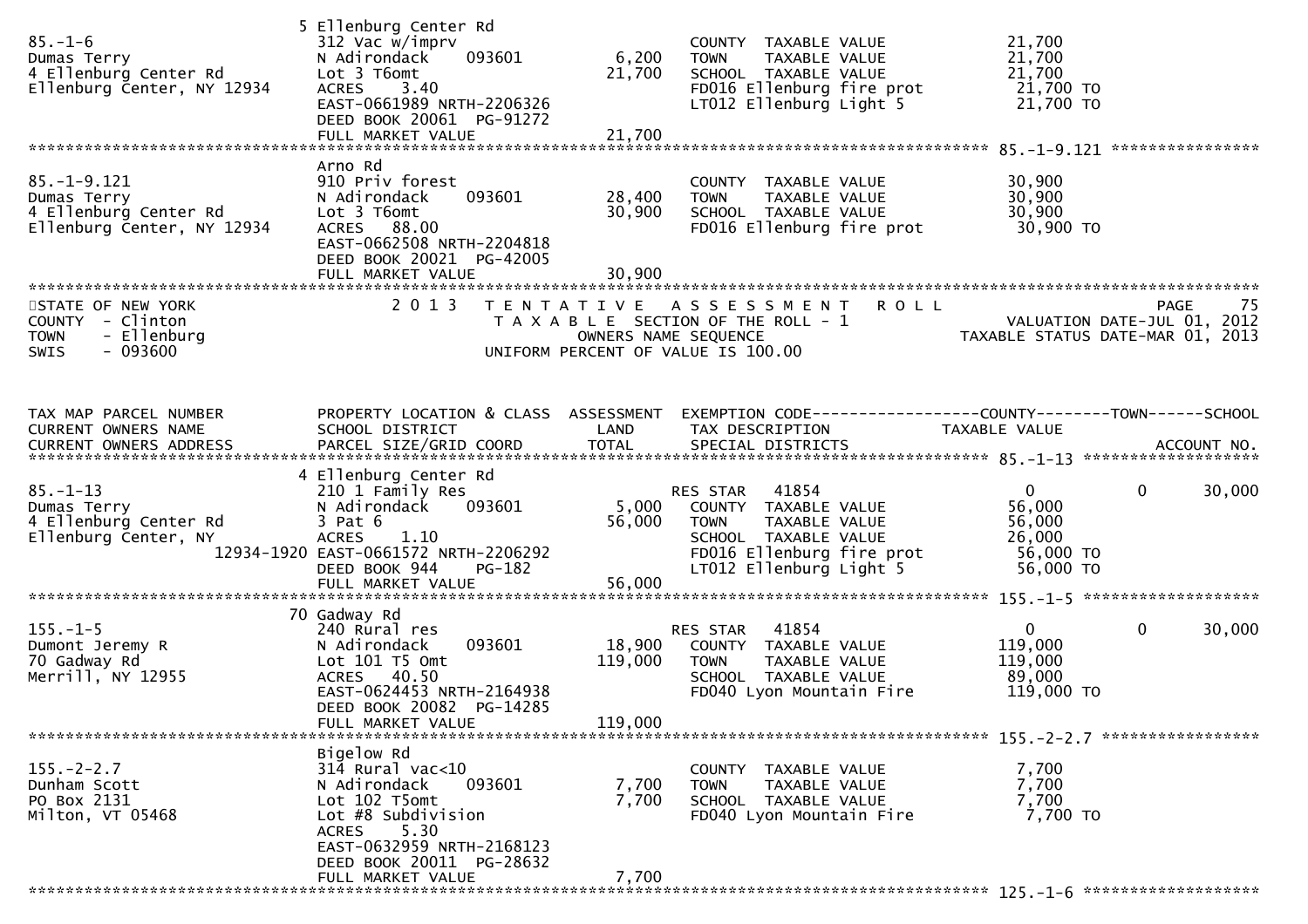|                            | 160 Spear Hill Rd                    |                      |                                                             |                             | lease 2011                       |
|----------------------------|--------------------------------------|----------------------|-------------------------------------------------------------|-----------------------------|----------------------------------|
| $125. - 1 - 6$             | 240 Rural res                        |                      | OS AG DIST 41730                                            | 6,123                       | 6,123<br>6,123                   |
| Dunne Alexandria V         | Chateaugay 1<br>163401               | 19,500               | COUNTY TAXABLE VALUE                                        | 61,377                      |                                  |
| 36-38 211 St               | Lot $60$ Pat $5$                     | 67,500               | TAXABLE VALUE<br><b>TOWN</b>                                | 61,377                      |                                  |
| Bayside, NY 11361          | ACRES 25.00                          |                      |                                                             | 61,377                      |                                  |
|                            |                                      |                      | SCHOOL TAXABLE VALUE                                        |                             |                                  |
|                            | EAST-0621554 NRTH-2181388            |                      | FD016 Ellenburg fire prot                                   | 67,500 TO                   |                                  |
| MAY BE SUBJECT TO PAYMENT  | DEED BOOK 891<br>PG-346              |                      |                                                             |                             |                                  |
| UNDER AGDIST LAW TIL 2020  | FULL MARKET VALUE                    | 67,500               |                                                             |                             |                                  |
|                            |                                      |                      |                                                             |                             |                                  |
|                            | 30 Brandy Brook Rd                   |                      |                                                             |                             |                                  |
| $99.1 - 2 - 7$             | 210 1 Family Res                     |                      | 41854<br>RES STAR                                           | $\mathbf{0}$                | $\Omega$<br>30,000               |
| Dupis Michael J            | N Adirondack<br>093601               | 7,900                | COUNTY TAXABLE VALUE                                        | 55,900                      |                                  |
|                            |                                      |                      |                                                             |                             |                                  |
| 30 Brandy Brook Dr         | 11 Pat 5                             | 55,900               | TAXABLE VALUE<br><b>TOWN</b>                                | 55,900                      |                                  |
| Ellenburg Center, NY 12934 | 5.60<br><b>ACRES</b>                 |                      | SCHOOL TAXABLE VALUE                                        | 25,900                      |                                  |
|                            | EAST-0649745 NRTH-2198941            |                      | FD014 EllenCtr fire #15                                     | 55,900 TO                   |                                  |
|                            | DEED BOOK 20051 PG-83034             |                      | LT010 Ellenburg Light 15                                    | 55,900 TO                   |                                  |
|                            | FULL MARKET VALUE                    | 55,900               |                                                             |                             |                                  |
|                            |                                      |                      |                                                             |                             |                                  |
|                            | 2 0 1 3                              |                      |                                                             |                             |                                  |
| STATE OF NEW YORK          |                                      |                      | TENTATIVE ASSESSMENT<br><b>ROLL</b>                         |                             | PAGE<br>76                       |
| - Clinton<br>COUNTY        |                                      |                      | T A X A B L E SECTION OF THE ROLL - 1                       | VALUATION DATE-JUL 01, 2012 |                                  |
| - Ellenburg<br><b>TOWN</b> |                                      | OWNERS NAME SEQUENCE |                                                             |                             | TAXABLE STATUS DATE-MAR 01, 2013 |
| <b>SWIS</b><br>- 093600    |                                      |                      | UNIFORM PERCENT OF VALUE IS 100.00                          |                             |                                  |
|                            |                                      |                      |                                                             |                             |                                  |
|                            |                                      |                      |                                                             |                             |                                  |
|                            |                                      |                      |                                                             |                             |                                  |
|                            |                                      |                      |                                                             |                             |                                  |
| TAX MAP PARCEL NUMBER      | PROPERTY LOCATION & CLASS ASSESSMENT |                      | EXEMPTION CODE-----------------COUNTY-------TOWN-----SCHOOL |                             |                                  |
| <b>CURRENT OWNERS NAME</b> | SCHOOL DISTRICT                      | LAND                 | TAX DESCRIPTION                                             | TAXABLE VALUE               |                                  |
|                            |                                      |                      |                                                             |                             |                                  |
|                            |                                      |                      |                                                             |                             |                                  |
|                            |                                      |                      |                                                             |                             |                                  |
|                            |                                      |                      |                                                             |                             |                                  |
|                            | 1187 Smith Rd                        |                      |                                                             |                             |                                  |
| $114. - 1 - 4.3$           | 210 1 Family Res                     |                      | 41854<br>RES STAR                                           | $\mathbf{0}$                | $\Omega$<br>30,000               |
| Dupuis Alison              | 093601<br>N Adirondack               | 4,000                | COUNTY TAXABLE VALUE                                        | 84,800                      |                                  |
| 1187 Smith Rd              | Lot 32 T5omt                         | 84,800               | <b>TOWN</b><br>TAXABLE VALUE                                | 84,800                      |                                  |
| Ellenburg Center, NY 12934 | FRNT 150.00 DPTH 125.00              |                      | SCHOOL TAXABLE VALUE                                        | 54,800                      |                                  |
|                            | EAST-0654186 NRTH-2192817            |                      | FD014 EllenCtr fire #15                                     | 84,800 TO                   |                                  |
|                            |                                      |                      |                                                             |                             |                                  |
|                            | DEED BOOK 20031 PG-56669             |                      |                                                             |                             |                                  |
|                            | FULL MARKET VALUE                    | 84,800               |                                                             |                             |                                  |
|                            |                                      |                      |                                                             |                             |                                  |
|                            | Rt 11                                |                      |                                                             |                             |                                  |
| $69. - 2 - 3$              | 323 Vacant rural                     |                      | COUNTY TAXABLE VALUE                                        | 13,500                      |                                  |
| Dupuis Gerald              | N Adirondack<br>093601               | 13,500               | TAXABLE VALUE<br><b>TOWN</b>                                | 13,500                      |                                  |
| PO Box 161                 | Lot $15$ Pat $5$                     |                      | SCHOOL TAXABLE VALUE                                        | 13,500                      |                                  |
|                            |                                      | 13,500               |                                                             |                             |                                  |
| Ellenburg Depot, NY 12935  | ACRES 17.80                          |                      | FD016 Ellenburg fire prot                                   | 13,500 TO                   |                                  |
|                            | EAST-0654886 NRTH-2210220            |                      |                                                             |                             |                                  |
|                            | DEED BOOK 755<br><b>PG-79</b>        |                      |                                                             |                             |                                  |
|                            | FULL MARKET VALUE                    | 13,500               |                                                             |                             |                                  |
|                            |                                      |                      |                                                             |                             |                                  |
|                            | 612 Ellenburg Center Rd              |                      |                                                             |                             |                                  |
| $99.1 - 2 - 19$            |                                      |                      | COUNTY TAXABLE VALUE                                        | 50,000                      |                                  |
|                            | 210 1 Family Res                     |                      |                                                             |                             |                                  |
| Dupuis Gerald              | 093601<br>N Adirondack               | 4,600                | TAXABLE VALUE<br><b>TOWN</b>                                | 50,000                      |                                  |
| 179 West Hill Rd           | 10 Pat 5                             | 50,000               | SCHOOL TAXABLE VALUE                                        | 50,000                      |                                  |
| Ellenburg Center, NY 12934 | 87.00 DPTH 228.00<br><b>FRNT</b>     |                      | FD014 EllenCtr fire #15                                     | 50,000 TO                   |                                  |
|                            | EAST-0649747 NRTH-2198466            |                      | LT010 Ellenburg Light 15                                    | 50,000 TO                   |                                  |
|                            | DEED BOOK 20112 PG-42505             |                      | OT002 Omitted Tax-County                                    | $.00$ MT                    |                                  |
|                            | FULL MARKET VALUE                    | 50,000               | OT004 Omitted Tax-Town                                      | .00 MT                      |                                  |
|                            |                                      |                      |                                                             |                             | 71.3-1-19 *******************    |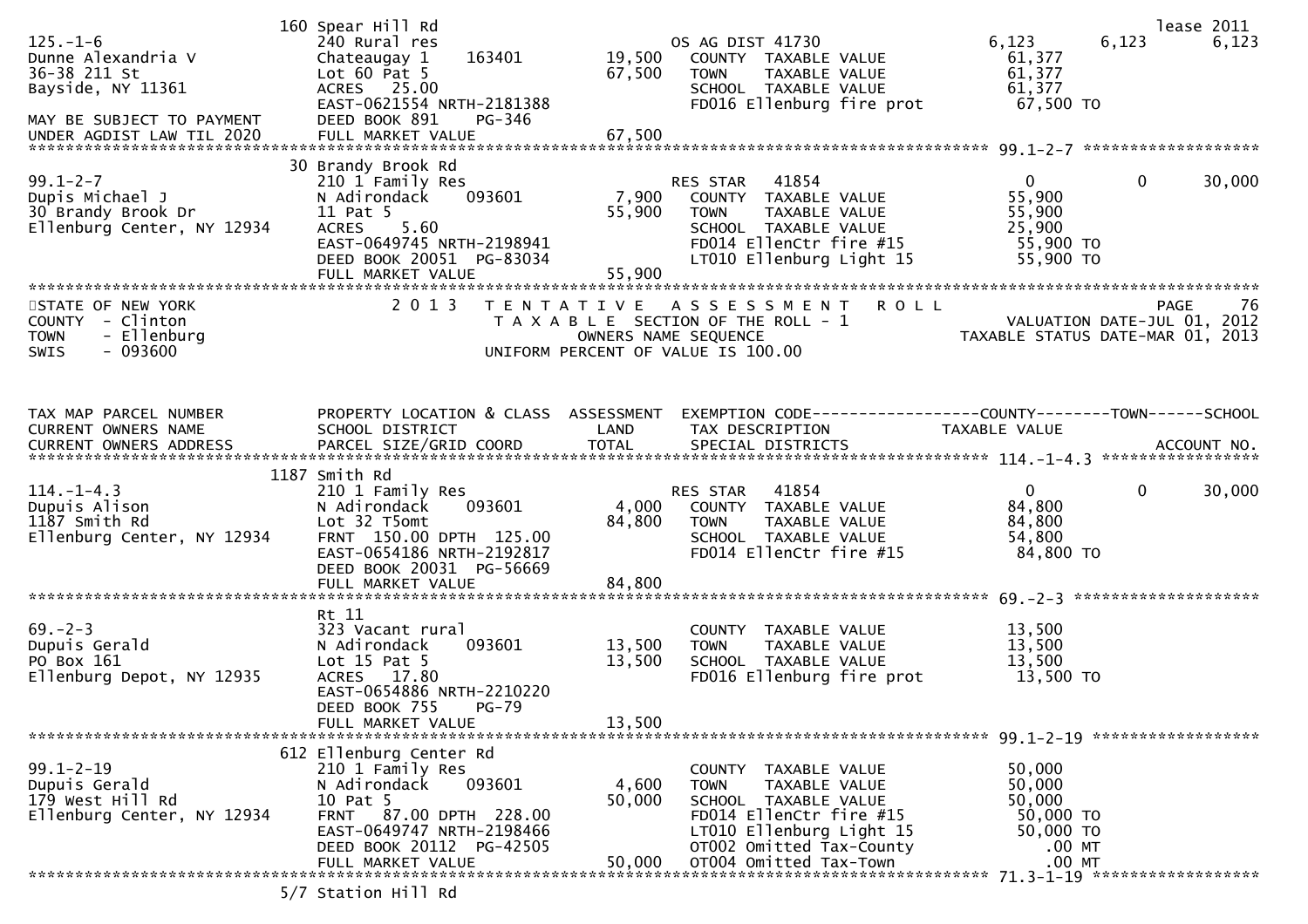| $71.3 - 1 - 19$<br>Dupuis Gerald C<br>Dupuis Rolland<br>PO Box 161<br>Ellenburg Depot, NY 12935                                              | 449 Other Storag<br>093601<br>N Adirondack<br>20 Pat 6<br>FRNT 39.24 DPTH 265.73<br>EAST-0672386 NRTH-2213114<br>DEED BOOK 969<br>PG-344                                              | 2,400<br>7,400              | COUNTY TAXABLE VALUE<br>TAXABLE VALUE<br><b>TOWN</b><br>SCHOOL TAXABLE VALUE<br>FD002 EllenDpt fire 21<br>LT011 Ellenburg Light 21                     | 7,400<br>7,400<br>7,400<br>7,400 TO<br>7,400 TO                                  |                 |
|----------------------------------------------------------------------------------------------------------------------------------------------|---------------------------------------------------------------------------------------------------------------------------------------------------------------------------------------|-----------------------------|--------------------------------------------------------------------------------------------------------------------------------------------------------|----------------------------------------------------------------------------------|-----------------|
| $128.-1-2.1$<br>Dupuis Gerald C<br>PO Box 161<br>Ellenburg Depot, NY 12935<br>MAY BE SUBJECT TO PAYMENT<br>UNDER AGDIST LAW TIL 2017         | 219 Seymour Rd<br>341 Ind vac $w/\text{im}$<br>N Adirondack<br>093601<br>50 Pat 5<br>ACRES 292.00<br>EAST-0652995 NRTH-2184560<br>DEED BOOK 20001 PG-26439<br>FULL MARKET VALUE       | 61,900<br>69,100<br>69,100  | AGRI DISTR 41720<br>COUNTY TAXABLE VALUE<br><b>TOWN</b><br>TAXABLE VALUE<br>SCHOOL TAXABLE VALUE<br>FD016 Ellenburg fire prot                          | $\mathbf{0}$<br>$\overline{0}$<br>69,100<br>69,100<br>69,100<br>69,100 TO        | $\mathbf 0$     |
| STATE OF NEW YORK<br>COUNTY - Clinton<br>- Ellenburg<br><b>TOWN</b><br>$-093600$<br><b>SWIS</b>                                              | 2 0 1 3                                                                                                                                                                               |                             | <b>ROLL</b><br>TENTATIVE ASSESSMENT<br>T A X A B L E SECTION OF THE ROLL - 1<br>OWNERS NAME SEQUENCE<br>UNIFORM PERCENT OF VALUE IS 100.00             | VALUATION DATE-JUL 01, 2012<br>TAXABLE STATUS DATE-MAR 01, 2013                  | 77<br>PAGE      |
| TAX MAP PARCEL NUMBER<br>CURRENT OWNERS NAME                                                                                                 | PROPERTY LOCATION & CLASS ASSESSMENT<br>SCHOOL DISTRICT<br>179 West Hill Rd                                                                                                           | LAND                        | EXEMPTION CODE-----------------COUNTY--------TOWN------SCHOOL<br>TAX DESCRIPTION                                                                       | TAXABLE VALUE                                                                    |                 |
| $98. - 1 - 16$<br>Dupuis Life Estate Gerald<br>Dupuis Rolland<br>179 West Hill Rd<br>Ellenburg Center, NY 12934<br>MAY BE SUBJECT TO PAYMENT | 270 Mfg housing<br>093601<br>N Adirondack<br>24 A<br>ACRES 47.20<br>EAST-0645969 NRTH-2196568<br>DEED BOOK 20021 PG-48067<br>FULL MARKET VALUE                                        | 81,500<br>81,500            | AGRI DISTR 41720<br>41834<br>19,800 SR STAR<br>COUNTY TAXABLE VALUE<br>TAXABLE VALUE<br><b>TOWN</b><br>SCHOOL TAXABLE VALUE<br>FD014 EllenCtr fire #15 | 3,082<br>3,082<br>$\overline{0}$<br>0<br>78,418<br>78,418<br>15,118<br>81,500 TO | 3,082<br>63,300 |
| UNDER AGDIST LAW TIL 2017<br>$99.1 - 2 - 9$<br>Dupuis Michael J<br>30 Brandy Brook Rd<br>Ellenburg Center, NY 12934                          | 24 Brandy Brook Rd<br>230 3 Family Res<br>N Adirondack<br>093601<br>11 Pat 5<br>FRNT 140.00 DPTH 261.00<br>EAST-0649450 NRTH-2198893<br>DEED BOOK 20031 PG-58232<br>FULL MARKET VALUE | 4,700<br>100,000<br>100,000 | COUNTY TAXABLE VALUE<br>TAXABLE VALUE<br><b>TOWN</b><br>SCHOOL TAXABLE VALUE<br>FD014 EllenCtr fire #15<br>LT010 Ellenburg Light 15                    | 100,000<br>100,000<br>100,000<br>100,000 TO<br>100,000 TO                        |                 |
| $99.1 - 2 - 13$<br>Dupuis Richard<br>Dupuis Kathy A<br>PO Box 173<br>Ellenburg Center, NY 12934                                              | 3 Dupuis Rd<br>220 2 Family Res<br>093601<br>N Adirondack<br>11 Pat 5<br>FRNT 40.00 DPTH 180.00<br>EAST-0649199 NRTH-2198513<br>DEED BOOK 774<br>$PG-3$<br>FULL MARKET VALUE          | 2,300<br>48,000<br>48,000   | COUNTY TAXABLE VALUE<br><b>TOWN</b><br>TAXABLE VALUE<br>SCHOOL TAXABLE VALUE<br>FD014 EllenCtr fire #15<br>LT010 Ellenburg Light 15                    | 48,000<br>48,000<br>48,000<br>48,000 TO<br>48,000 TO                             |                 |
|                                                                                                                                              |                                                                                                                                                                                       |                             |                                                                                                                                                        |                                                                                  |                 |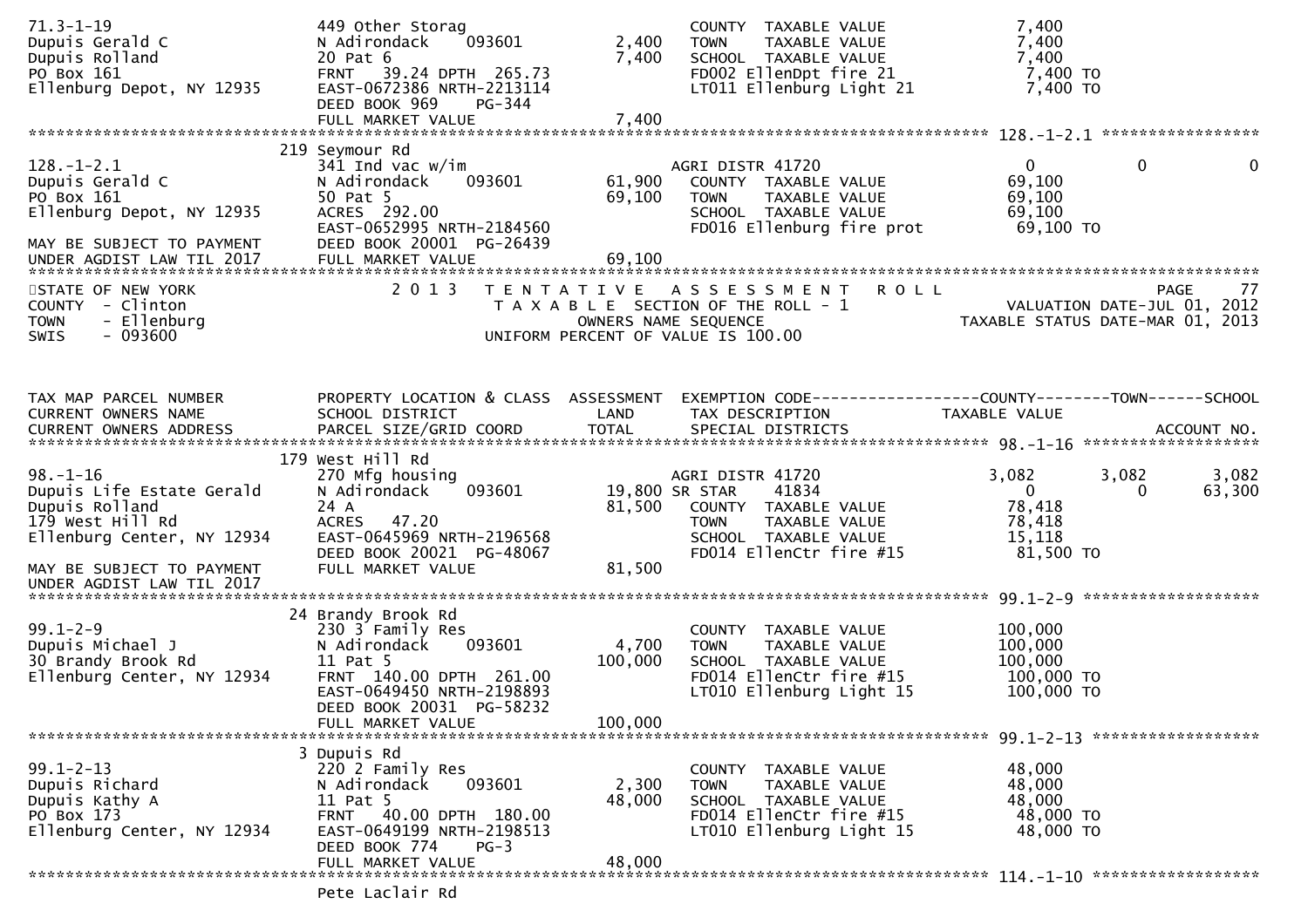| $114. - 1 - 10$<br>Dupuis Richard<br>PO Box 173                                         | 260 Seasonal res<br>093601<br>N Adirondack<br>Lot 49 T5omt                                            | 20,600<br>34,000     | COUNTY TAXABLE VALUE<br><b>TOWN</b><br>TAXABLE VALUE<br>SCHOOL TAXABLE VALUE                             | 34,000<br>34,000<br>34,000                                                                                        |
|-----------------------------------------------------------------------------------------|-------------------------------------------------------------------------------------------------------|----------------------|----------------------------------------------------------------------------------------------------------|-------------------------------------------------------------------------------------------------------------------|
| Ellenburg Center, NY 12934                                                              | ACRES 54.00<br>EAST-0655501 NRTH-2187089<br>DEED BOOK 828<br>$PG-27$                                  |                      | FD016 Ellenburg fire prot                                                                                | 34,000 TO                                                                                                         |
|                                                                                         | FULL MARKET VALUE                                                                                     | 34,000               |                                                                                                          |                                                                                                                   |
| $98. - 1 - 5$<br>Dupuis Richard J                                                       | 208 West Hill Rd<br>210 1 Family Res<br>N Adirondack<br>093601<br>Lot 12 T5omt                        |                      | 94 PCT OF VALUE USED FOR EXEMPTION PURPOSES<br>AGED C&T 41801<br>41834<br>9,800 SR STAR                  | 39,480<br>39,480<br>$\mathbf{0}$<br>63,300<br>$\mathbf{0}$<br>0                                                   |
| Dupuis Kathy<br>PO Box 173<br>Ellenburg Center, NY 12934                                | ACRES 8.70<br>EAST-0644539 NRTH-2197517<br>PG-393<br>DEED BOOK 608                                    | 84,000               | COUNTY TAXABLE VALUE<br>TAXABLE VALUE<br><b>TOWN</b><br>SCHOOL TAXABLE VALUE<br>FD014 EllenCtr fire #15  | 44,520<br>44,520<br>20,700<br>84,000 TO                                                                           |
|                                                                                         | FULL MARKET VALUE                                                                                     | 84,000               |                                                                                                          |                                                                                                                   |
| STATE OF NEW YORK<br>COUNTY - Clinton<br>- Ellenburg<br><b>TOWN</b><br>- 093600<br>SWIS | 2 0 1 3                                                                                               | OWNERS NAME SEQUENCE | TENTATIVE ASSESSMENT ROLL<br>T A X A B L E SECTION OF THE ROLL - 1<br>UNIFORM PERCENT OF VALUE IS 100.00 | -78<br>PAGE<br>VALUATION DATE-JUL 01, 2012<br>TAXABLE STATUS DATE-MAR 01, 2013                                    |
|                                                                                         |                                                                                                       |                      |                                                                                                          |                                                                                                                   |
|                                                                                         |                                                                                                       |                      |                                                                                                          |                                                                                                                   |
| TAX MAP PARCEL NUMBER<br>CURRENT OWNERS NAME                                            | SCHOOL DISTRICT                                                                                       | LAND                 | TAX DESCRIPTION                                                                                          | PROPERTY LOCATION & CLASS ASSESSMENT EXEMPTION CODE----------------COUNTY-------TOWN------SCHOOL<br>TAXABLE VALUE |
|                                                                                         | 157 West Hill Rd                                                                                      |                      |                                                                                                          |                                                                                                                   |
| $98. - 1 - 12$<br>Dupuis Rolland L<br>Dupuis Carol J                                    | 312 Vac w/imprv<br>093601<br>N Adirondack<br>Lot $10$ Pat 5                                           | 10,000<br>33,000     | COUNTY TAXABLE VALUE<br>TAXABLE VALUE<br><b>TOWN</b><br>SCHOOL TAXABLE VALUE                             | 33,000<br>33,000<br>33,000                                                                                        |
| 245 Campbell Rd<br>Churubusco, NY 12923                                                 | 1.00<br><b>ACRES</b><br>EAST-0645856 NRTH-2197341<br>DEED BOOK 1023<br>PG-70<br>FULL MARKET VALUE     | 33,000               | FD014 EllenCtr fire #15                                                                                  | 33,000 TO                                                                                                         |
|                                                                                         |                                                                                                       |                      |                                                                                                          |                                                                                                                   |
| $71.3 - 2 - 1$<br>Durkin Charles E<br>4 Flaglar Dr                                      | 5114 Rt 11<br>411 Apartment<br>093601<br>N Adirondack<br>20 Pat 6                                     | 9,500<br>101,000     | COUNTY TAXABLE VALUE<br><b>TOWN</b><br>TAXABLE VALUE<br>SCHOOL TAXABLE VALUE                             | 101,000<br>101,000<br>101,000                                                                                     |
| Plattsburgh, NY 12901                                                                   | FRNT 150.00 DPTH 310.00<br>EAST-0672662 NRTH-2213232<br>DEED BOOK 960<br>$PG-65$<br>FULL MARKET VALUE | 101,000              | FD002 EllenDpt fire 21<br>LT011 Ellenburg Light 21                                                       | 101,000 TO<br>101,000 TO                                                                                          |
|                                                                                         |                                                                                                       |                      |                                                                                                          |                                                                                                                   |
| $71.3 - 1 - 29$<br>Duval Garven O<br>Duval Priscilla<br>Cottage Ave                     | 5171 Rt 11<br>260 Seasonal res<br>093601<br>N Adirondack<br>20 Pat 6<br>2.50<br><b>ACRES</b>          | 5,800<br>43,900      | COUNTY TAXABLE VALUE<br><b>TOWN</b><br>TAXABLE VALUE<br>SCHOOL TAXABLE VALUE<br>FD002 EllenDpt fire 21   | 43,900<br>43,900<br>43,900<br>43,900 TO                                                                           |
| PO Box 256<br>Wingdale, NY 12594                                                        | EAST-0671723 NRTH-2211959<br>DEED BOOK 98001 PG-05503<br>FULL MARKET VALUE                            | 43,900               | LT011 Ellenburg Light 21                                                                                 | 43,900 TO                                                                                                         |
|                                                                                         | 325 West Hill Rd                                                                                      |                      |                                                                                                          |                                                                                                                   |
| $98. - 1 - 24$                                                                          | 210 1 Family Res                                                                                      |                      | 41854<br>RES STAR                                                                                        | $\mathbf 0$<br>$\mathbf 0$<br>28,000                                                                              |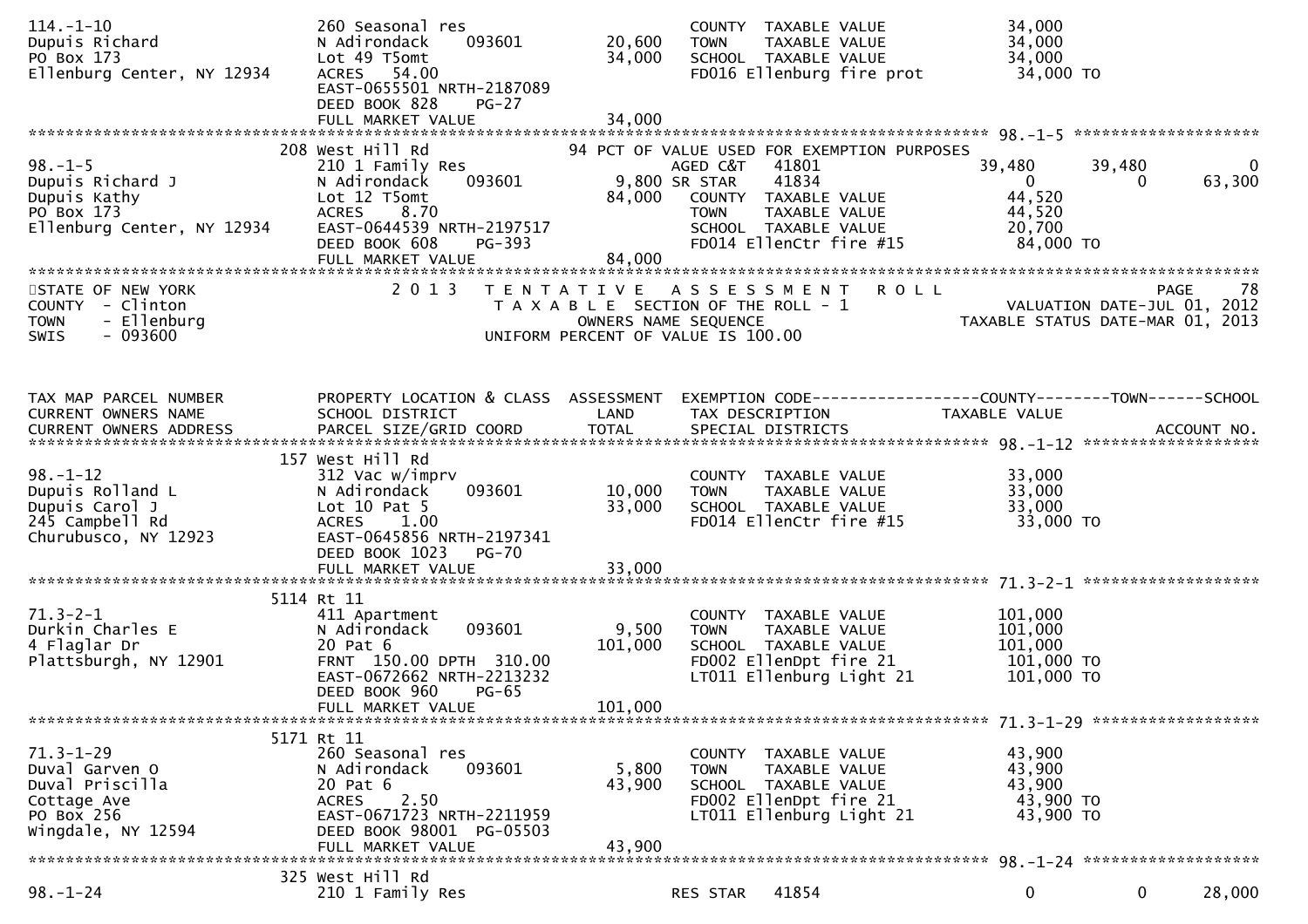| Duval Paul<br>325 West Hill Rd<br>Ellenburg Center, NY 12934                                                         | 093601<br>N Adirondack<br>Lot $13$ Pat $5$<br>FRNT 75.00 DPTH 117.00<br>EAST-0641879 NRTH-2196203<br>DEED BOOK 622<br>PG-44                                             | 3,000<br>28,000            | COUNTY TAXABLE VALUE<br>TAXABLE VALUE<br><b>TOWN</b><br>SCHOOL TAXABLE VALUE<br>FD014 EllenCtr fire #15                          | 28,000<br>28,000<br>$\overline{\mathbf{0}}$<br>28,000 TO                                         |
|----------------------------------------------------------------------------------------------------------------------|-------------------------------------------------------------------------------------------------------------------------------------------------------------------------|----------------------------|----------------------------------------------------------------------------------------------------------------------------------|--------------------------------------------------------------------------------------------------|
|                                                                                                                      |                                                                                                                                                                         |                            |                                                                                                                                  |                                                                                                  |
| $55. - 2 - 5.1$<br>Eastman Donald M Jr<br>Eastman Joann<br>21 Bull Run Rd<br>Malone, NY 12953                        | Bull Run Rd<br>321 Abandoned ag<br>093601<br>N Adirondack<br>Lot 40 T6omt<br>ACRES 104.70<br>EAST-0670048 NRTH-2222773<br>DEED BOOK 20122 PG-48374<br>FULL MARKET VALUE | 65,000<br>65,000<br>65,000 | COUNTY TAXABLE VALUE<br>TAXABLE VALUE<br><b>TOWN</b><br>SCHOOL TAXABLE VALUE<br>FD016 Ellenburg fire prot                        | 65,000<br>65,000<br>65,000<br>65,000 TO                                                          |
|                                                                                                                      |                                                                                                                                                                         |                            |                                                                                                                                  |                                                                                                  |
| STATE OF NEW YORK<br>COUNTY - Clinton<br>- Ellenburg<br><b>TOWN</b><br>$-093600$<br>SWIS                             | 2 0 1 3                                                                                                                                                                 |                            | TENTATIVE ASSESSMENT ROLL<br>T A X A B L E SECTION OF THE ROLL - 1<br>OWNERS NAME SEQUENCE<br>UNIFORM PERCENT OF VALUE IS 100.00 | <b>PAGE</b><br>79<br>ROLL - 1<br>VALUATION DATE-JUL 01, 2012<br>TAXABLE STATUS DATE-MAR 01, 2013 |
| TAX MAP PARCEL NUMBER                                                                                                | PROPERTY LOCATION & CLASS ASSESSMENT                                                                                                                                    |                            |                                                                                                                                  | EXEMPTION CODE------------------COUNTY--------TOWN------SCHOOL                                   |
| CURRENT OWNERS NAME<br>CURRENT OWNERS ADDRESS                                                                        | SCHOOL DISTRICT                                                                                                                                                         | <b>Example 12 DE LAND</b>  | TAX DESCRIPTION                                                                                                                  | TAXABLE VALUE                                                                                    |
| 7517-7527 Star Rd<br>$83 - 1 - 23$                                                                                   | 113 Cattle farm                                                                                                                                                         |                            | 71 PCT OF VALUE USED FOR EXEMPTION PURPOSES<br>AGED C&T<br>41801                                                                 | 57,155<br>57,155<br>0                                                                            |
| Eastman Donald Sr<br>7535 Star Rd<br>Ellenburg Center, NY 12934                                                      | N Adirondack<br>093601<br>7 T5omt<br>ACRES 149.00<br>EAST-0641831 NRTH-2201155<br>DEED BOOK 20082 PG-19945                                                              | 51,500 SR STAR<br>161,000  | 41834<br>COUNTY TAXABLE VALUE<br>TAXABLE VALUE<br><b>TOWN</b><br>SCHOOL TAXABLE VALUE<br>FD016 Ellenburg fire prot               | $\mathbf{0}$<br>63,300<br>0<br>103,845<br>103,845<br>97,700<br>161,000 TO                        |
|                                                                                                                      |                                                                                                                                                                         |                            |                                                                                                                                  |                                                                                                  |
| $130. - 1 - 8$<br>130.-1-8<br>Eldred Floyd Junior<br>Eldred Darleen K<br>699 Plank Rd<br>rlanburg Denot, NY 12935    | 699 Plank Rd<br>270 Mfg housing<br>093601<br>N Adirondack<br>FRNT 285.00 DPTH 130.00<br>EAST-0680827 NRTH-2177190                                                       | 4,600<br>30,000            | 41854<br>RES STAR<br>COUNTY TAXABLE VALUE<br>TAXABLE VALUE<br><b>TOWN</b><br>SCHOOL TAXABLE VALUE                                | 0<br>$\mathbf{0}$<br>30,000<br>30,000<br>30,000<br>$\overline{0}$                                |
|                                                                                                                      | DEED BOOK 20031 PG-63420<br>FULL MARKET VALUE                                                                                                                           | 30,000                     | FD016 Ellenburg fire prot                                                                                                        | 30,000 TO                                                                                        |
| $71.3 - 1 - 10$<br>Ellenburg Hardware Inc<br>5132 Route 11<br>Ellenburg Depot, NY 12935-0161 FRNT 140.00 DPTH 250.00 | 5132 Rt 11<br>484 1 use sm bld<br>093601<br>N Adirondack<br>20 Pat 6                                                                                                    | 9,500<br>140,800           | COUNTY TAXABLE VALUE<br>TAXABLE VALUE<br><b>TOWN</b><br>SCHOOL TAXABLE VALUE<br>FD002 EllenDpt fire 21                           | 140,800<br>140,800<br>140,800<br>140,800 TO                                                      |
|                                                                                                                      | EAST-0672304 NRTH-2213006<br>DEED BOOK 619<br>PG-620<br>FULL MARKET VALUE                                                                                               | 140.800                    | LT011 Ellenburg Light 21                                                                                                         | 140,800 TO                                                                                       |
|                                                                                                                      |                                                                                                                                                                         |                            |                                                                                                                                  |                                                                                                  |
| $71.3 - 1 - 21$<br>Ellenburg Hardware Inc<br>PO Box 161                                                              | Rt 11<br>311 Res vac land<br>093601<br>N Adirondack<br>20 Pat 6                                                                                                         | 400<br>400                 | COUNTY<br>TAXABLE VALUE<br><b>TOWN</b><br>TAXABLE VALUE<br>SCHOOL TAXABLE VALUE                                                  | 400<br>400<br>400                                                                                |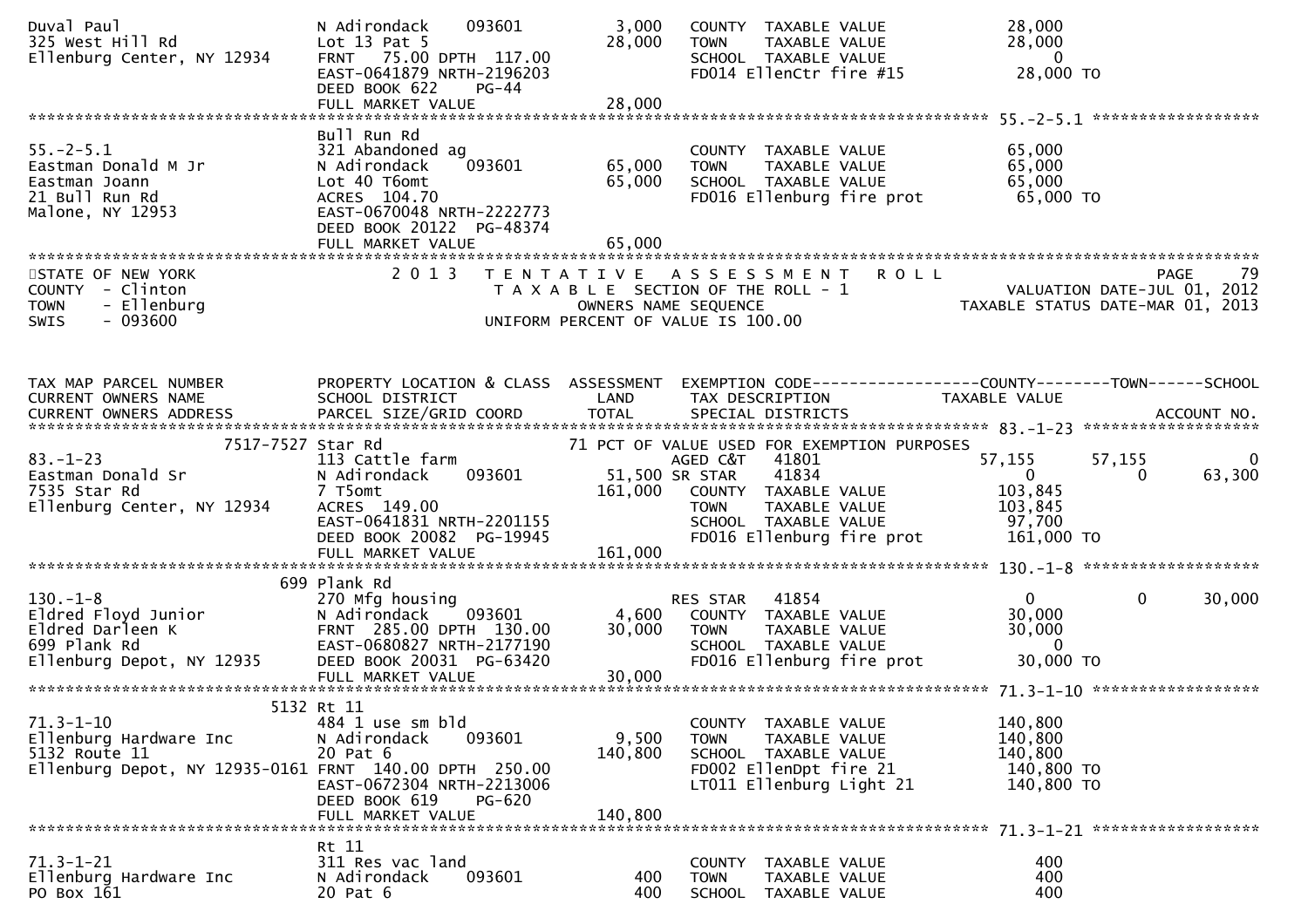| Ellenburg Depot, NY 12935-0161 FRNT 190.00 DPTH 35.00                                                               | EAST-0672500 NRTH-2212831<br>DEED BOOK 619<br>PG-620<br>FULL MARKET VALUE                                                                                                               | 400                           | FD002 EllenDpt fire 21<br>LT011 Ellenburg Light 21                                                                                                  | 400 TO<br>400 TO                                                                |
|---------------------------------------------------------------------------------------------------------------------|-----------------------------------------------------------------------------------------------------------------------------------------------------------------------------------------|-------------------------------|-----------------------------------------------------------------------------------------------------------------------------------------------------|---------------------------------------------------------------------------------|
| $71.3 - 1 - 14.2$<br>Ellenburg Recycles Inc<br>Glenn Woods Realty Inc<br>6726 Star Rd<br>Ellenburg Center, NY 12934 | 24 Station Hill Rd<br>449 Other Storag<br>093601<br>N Adirondack<br>Lot 21 T6omt<br>FRNT 173.49 DPTH 146.80<br>EAST-0672490 NRTH-2213578<br>DEED BOOK 20001 PG-24708                    | 4,100<br>40,200               | COUNTY TAXABLE VALUE<br>TAXABLE VALUE<br><b>TOWN</b><br>SCHOOL TAXABLE VALUE<br>FD002 EllenDpt fire 21                                              | 40,200<br>40,200<br>40,200<br>40,200 TO                                         |
| STATE OF NEW YORK<br>COUNTY - Clinton<br>- Ellenburg<br><b>TOWN</b><br>$-093600$<br><b>SWIS</b>                     | 2 0 1 3                                                                                                                                                                                 |                               | TENTATIVE ASSESSMENT<br><b>ROLL</b><br>T A X A B L E SECTION OF THE ROLL - 1<br>OWNERS NAME SEQUENCE<br>UNIFORM PERCENT OF VALUE IS 100.00          | 80<br>PAGE<br>VALUATION DATE-JUL 01, 2012<br>TAXABLE STATUS DATE-MAR 01, 2013   |
| TAX MAP PARCEL NUMBER<br>CURRENT OWNERS NAME                                                                        | PROPERTY LOCATION & CLASS ASSESSMENT<br>SCHOOL DISTRICT                                                                                                                                 | LAND                          | TAX DESCRIPTION                                                                                                                                     | EXEMPTION CODE-----------------COUNTY--------TOWN------SCHOOL<br>TAXABLE VALUE  |
| $83. - 1 - 4$<br>Elliott Raymond R<br>Elliott William M<br>58 Sylvan Ave<br>Latham, NY 12110                        | Star Rd<br>321 Abandoned ag<br>093601<br>N Adirondack<br>15 Pat 6<br>ACRES 217.95<br>EAST-0643243 NRTH-2206991<br>DEED BOOK 20051 PG-90158<br>FULL MARKET VALUE                         | 41,100<br>41,100<br>41,100    | COUNTY TAXABLE VALUE<br><b>TOWN</b><br>TAXABLE VALUE<br>SCHOOL TAXABLE VALUE<br>FD016 Ellenburg fire prot                                           | 41,100<br>41,100<br>41,100<br>41,100 TO                                         |
| $155.1 - 1 - 13$<br>Elsaesser Wayne J<br>Elsaesser Callie<br>34 Park St<br>Holland, NY 14080                        | 17 Gadway Rd<br>260 Seasonal res - WTRFNT<br>N Adirondack<br>093601<br>101 Pat 5<br>1.40<br><b>ACRES</b><br>EAST-0626036 NRTH-2166532<br>DEED BOOK 20092 PG-24021                       | 118,800<br>148,000            | COUNTY TAXABLE VALUE<br>TAXABLE VALUE<br><b>TOWN</b><br>SCHOOL TAXABLE VALUE<br>FD040 Lyon Mountain Fire<br>WD018 Chat lake water dist              | 148,000<br>148,000<br>148,000<br>148,000 TO<br>148,000 ТО М                     |
| $155.1 - 2 - 13$<br>Empsall William A<br>Empsall Janet<br>4983 Rt 374<br>Merrill, NY 12955                          | 4983 Rt 374<br>210 1 Family Res - WTRFNT<br>093601<br>N Adirondack<br>101 Pat 5<br>FRNT 147.00 DPTH 277.90<br>EAST-0626805 NRTH-2166483<br>DEED BOOK 783<br>PG-267<br>FULL MARKET VALUE | 111,600<br>270,000<br>270,000 | 41834<br>SR STAR<br>COUNTY TAXABLE VALUE<br>TAXABLE VALUE<br>TOWN<br>SCHOOL TAXABLE VALUE<br>FD040 Lyon Mountain Fire<br>WD018 Chat lake water dist | 0<br>63,300<br>0<br>270,000<br>270,000<br>206,700<br>270,000 TO<br>270,000 TO M |
| $141.3 - 1 - 6$<br>English Madeline Lucia<br>Spaziano Ruth Lucia<br>641 Flower City Park                            | 28 Three Point Way<br>260 Seasonal res - WTRFNT<br>N Adirondack<br>093601<br>Lot 100 T5omt<br>Survey Map 20092/25920                                                                    | 103,800<br>131,000            | COUNTY TAXABLE VALUE<br>TAXABLE VALUE<br><b>TOWN</b><br>SCHOOL TAXABLE VALUE<br>FD040 Lyon Mountain Fire                                            | 131,000<br>131,000<br>131,000<br>131,000 TO                                     |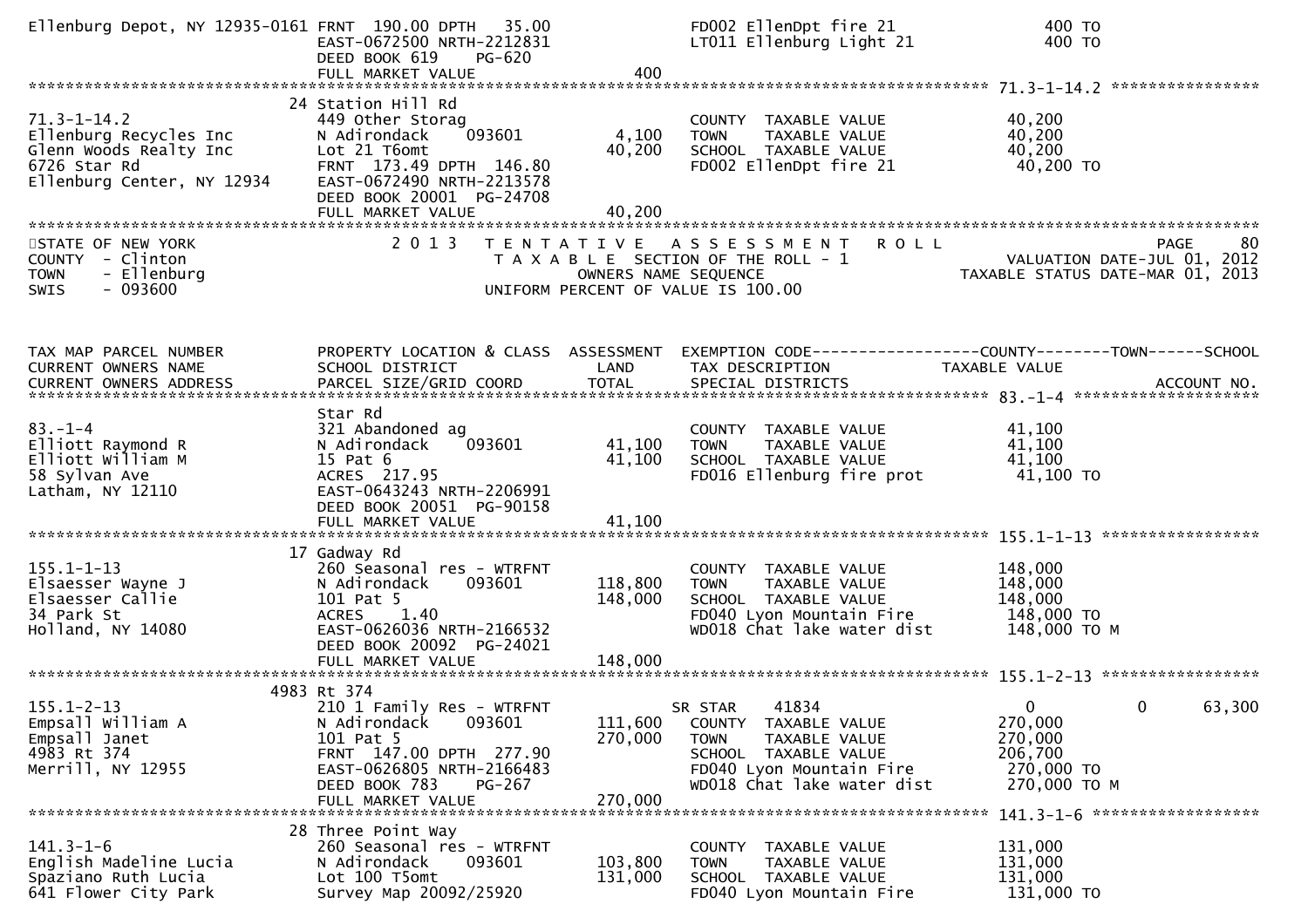| Rochester, NY 14615                                                                                     | Survey Map 20102/32156<br>FRNT 109.95 DPTH 238.00<br>EAST-0623546 NRTH-2171821<br>DEED BOOK 20092 PG-27497                                                                        |                           | WD018 Chat lake water dist                                                                                                                    | 131,000 ТО М                                                                         |
|---------------------------------------------------------------------------------------------------------|-----------------------------------------------------------------------------------------------------------------------------------------------------------------------------------|---------------------------|-----------------------------------------------------------------------------------------------------------------------------------------------|--------------------------------------------------------------------------------------|
|                                                                                                         |                                                                                                                                                                                   |                           |                                                                                                                                               |                                                                                      |
| $126. - 1 - 13.1$<br>Equity Trust Co.<br>82 South Plain Rd<br>Sunderland, MA 01375                      | Bigelow Rd<br>321 Abandoned ag<br>093601<br>N Adirondack<br>ACRES 35.40<br>EAST-0633571 NRTH-2184268<br>DEED BOOK 20102 PG-32449                                                  | 18,300<br>18,300          | COUNTY TAXABLE VALUE<br><b>TOWN</b><br>TAXABLE VALUE<br>SCHOOL TAXABLE VALUE<br>FD016 Ellenburg fire prot                                     | 18,300<br>18,300<br>18,300<br>18,300 TO                                              |
| STATE OF NEW YORK<br>COUNTY - Clinton<br>- Ellenburg<br><b>TOWN</b>                                     | 2 0 1 3                                                                                                                                                                           | OWNERS NAME SEQUENCE      | TENTATIVE ASSESSMENT<br><b>ROLL</b><br>T A X A B L E SECTION OF THE ROLL - 1                                                                  | 81<br><b>PAGE</b><br>VALUATION DATE-JUL 01, 2012<br>TAXABLE STATUS DATE-MAR 01, 2013 |
| $-093600$<br><b>SWIS</b>                                                                                |                                                                                                                                                                                   |                           | UNIFORM PERCENT OF VALUE IS 100.00                                                                                                            |                                                                                      |
| TAX MAP PARCEL NUMBER<br>CURRENT OWNERS NAME                                                            | PROPERTY LOCATION & CLASS ASSESSMENT<br>SCHOOL DISTRICT                                                                                                                           | LAND                      | TAX DESCRIPTION                                                                                                                               | EXEMPTION CODE-----------------COUNTY-------TOWN------SCHOOL<br><b>TAXABLE VALUE</b> |
| $126. - 1 - 13.2$<br>Equity Trust Co.<br>82 South Plain Rd<br>Sunderland, MA 01375                      | Bigelow Rd<br>$314$ Rural vac<10<br>N Adirondack<br>093601<br>Lot 57 T5 Omt<br>ACRES 1.80<br>EAST-0633740 NRTH-2185241<br>DEED BOOK 20102 PG-32449<br>FULL MARKET VALUE           | 5,100<br>5,100<br>5,100   | COUNTY TAXABLE VALUE<br>TAXABLE VALUE<br><b>TOWN</b><br>SCHOOL TAXABLE VALUE<br>FD016 Ellenburg fire prot                                     | 5,100<br>5,100<br>5,100<br>5,100 TO                                                  |
|                                                                                                         |                                                                                                                                                                                   |                           |                                                                                                                                               |                                                                                      |
| $126. - 1 - 16$<br>Equity Trust Company FBO Bruce N Adirondack<br>82 S Plain Rd<br>Sunderland, MA 01375 | Bigelow Rd<br>910 Priv forest<br>093601<br>64 Pat 5<br>ACRES 100.00<br>EAST-0633196 NRTH-2178662<br>DEED BOOK 20102 PG-35273                                                      | 30,300<br>30,300          | COUNTY<br>TAXABLE VALUE<br><b>TAXABLE VALUE</b><br><b>TOWN</b><br>SCHOOL TAXABLE VALUE<br>FD016 Ellenburg fire prot                           | 30,300<br>30,300<br>30,300<br>30,300 TO                                              |
|                                                                                                         |                                                                                                                                                                                   |                           |                                                                                                                                               |                                                                                      |
| $99.1 - 1 - 40$<br>Ero Constance Rivers<br>50 Truman Ave<br>Plattsburgh, NY 12901                       | 58 West Hill Rd<br>210 1 Family Res<br>093601<br>N Adirondack<br>20 Pat 6<br>FRNT 82.50 DPTH 231.00<br>EAST-0648060 NRTH-2198225<br>DEED BOOK 588<br>PG-1184<br>FULL MARKET VALUE | 4,100<br>40,600<br>40,600 | <b>COUNTY</b><br>TAXABLE VALUE<br>TAXABLE VALUE<br><b>TOWN</b><br>SCHOOL TAXABLE VALUE<br>FD014 EllenCtr fire #15<br>LT010 Ellenburg Light 15 | 40,600<br>40,600<br>40,600<br>40,600 TO<br>40,600 TO                                 |
|                                                                                                         | Narrows Rd                                                                                                                                                                        |                           |                                                                                                                                               |                                                                                      |
| $155. - 1 - 2$<br>Esposito Peter F<br>10 Aztec Dr<br>North Adams, MA 01247                              | 322 Rural vac>10<br>093601<br>N Adirondack<br>101 Pat 5<br>ACRES 13.10                                                                                                            | 11,900<br>11,900          | COUNTY TAXABLE VALUE<br><b>TOWN</b><br>TAXABLE VALUE<br>SCHOOL TAXABLE VALUE<br>FD040 Lyon Mountain Fire                                      | 11,900<br>11,900<br>11,900<br>11,900 TO                                              |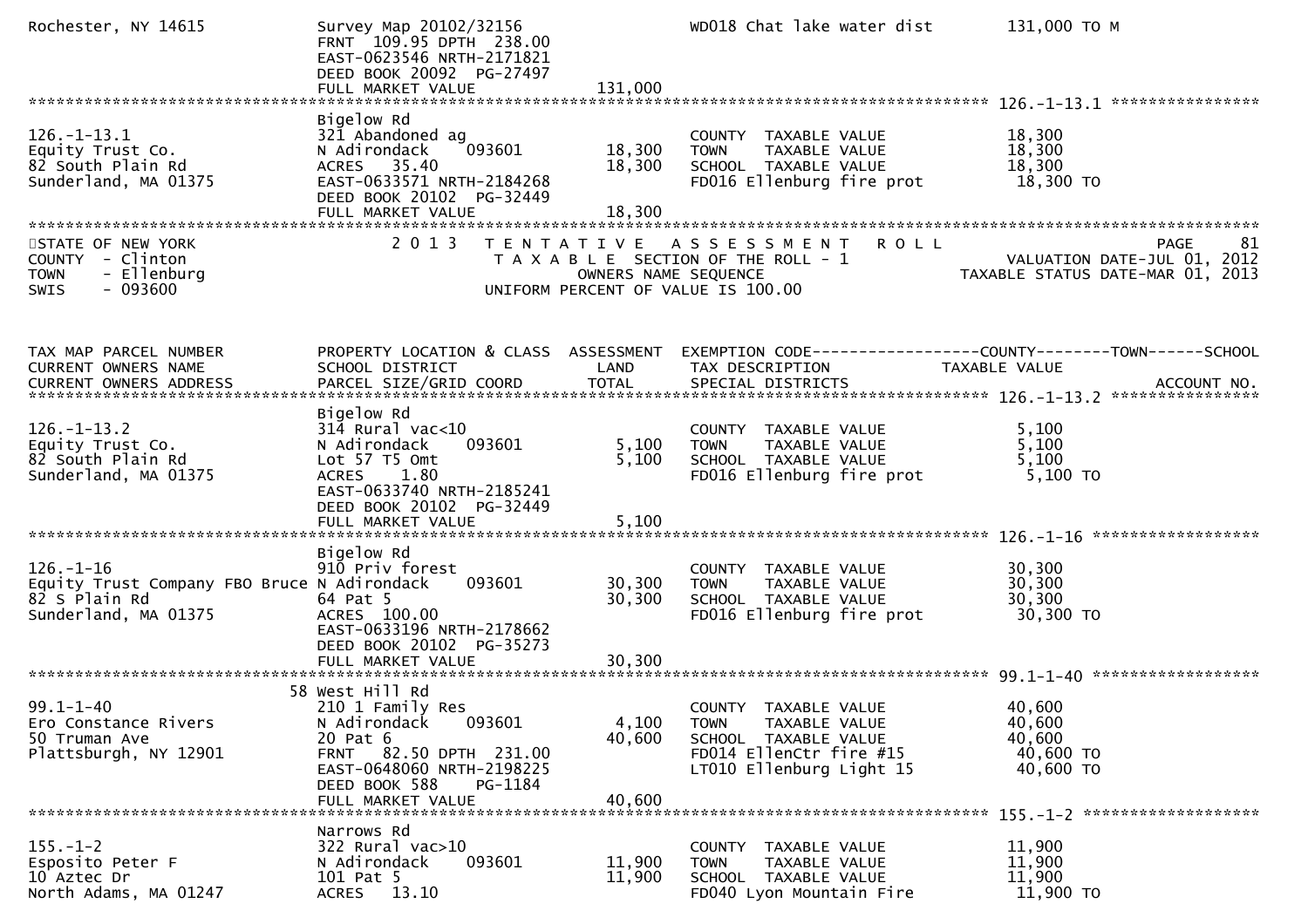|                                                                                                           | EAST-0624207 NRTH-2166547<br>DEED BOOK 713<br>PG-193<br>FULL MARKET VALUE                                                                                                                               | 11,900                       |                                                                                                                                                            |                                                                                      |    |
|-----------------------------------------------------------------------------------------------------------|---------------------------------------------------------------------------------------------------------------------------------------------------------------------------------------------------------|------------------------------|------------------------------------------------------------------------------------------------------------------------------------------------------------|--------------------------------------------------------------------------------------|----|
|                                                                                                           |                                                                                                                                                                                                         |                              |                                                                                                                                                            |                                                                                      |    |
| $141.3 - 3 - 4$<br>Evangelisto Anthony<br>13 Flemming Way<br>Plattsburgh, NY 12901                        | 38 Hansen Way<br>210 1 Family Res - WTRFNT<br>093601<br>N Adirondack<br>Lot 101 Pat 5<br>90.00 DPTH 120.00<br><b>FRNT</b><br>EAST-0624552 NRTH-2169846<br>DEED BOOK 20041 PG-74782<br>FULL MARKET VALUE | 85,600<br>147,000<br>147,000 | COUNTY TAXABLE VALUE<br>TAXABLE VALUE<br><b>TOWN</b><br>SCHOOL TAXABLE VALUE<br>FD040 Lyon Mountain Fire<br>WD018 Chat lake water dist                     | 147,000<br>147,000<br>147,000<br>147,000 TO<br>147,000 TO M                          |    |
|                                                                                                           |                                                                                                                                                                                                         |                              |                                                                                                                                                            |                                                                                      |    |
| STATE OF NEW YORK<br><b>COUNTY</b><br>- Clinton<br>- Ellenburg<br><b>TOWN</b><br>$-093600$<br><b>SWIS</b> | 2 0 1 3                                                                                                                                                                                                 | OWNERS NAME SEQUENCE         | <b>ROLL</b><br>TENTATIVE ASSESSMENT<br>T A X A B L E SECTION OF THE ROLL - 1<br>UNIFORM PERCENT OF VALUE IS 100.00                                         | <b>PAGE</b><br>VALUATION DATE-JUL 01, 2012<br>TAXABLE STATUS DATE-MAR 01, 2013       | 82 |
| TAX MAP PARCEL NUMBER<br>CURRENT OWNERS NAME                                                              | PROPERTY LOCATION & CLASS ASSESSMENT<br>SCHOOL DISTRICT                                                                                                                                                 | LAND                         | TAX DESCRIPTION                                                                                                                                            | EXEMPTION CODE-----------------COUNTY-------TOWN------SCHOOL<br><b>TAXABLE VALUE</b> |    |
|                                                                                                           | Gadway Rd                                                                                                                                                                                               |                              |                                                                                                                                                            |                                                                                      |    |
| $155. - 1 - 4$<br>Evangelisto Anthony<br>13 Fleming Way<br>Plattsburgh, NY 12901                          | 910 Priv forest<br>093601<br>N Adirondack<br>101 Pat 5<br>ACRES 40.50<br>EAST-0624378 NRTH-2165535<br>DEED BOOK 20112 PG-44715<br>FULL MARKET VALUE                                                     | 20,500<br>20,500<br>20,500   | COUNTY TAXABLE VALUE<br><b>TOWN</b><br>TAXABLE VALUE<br>SCHOOL TAXABLE VALUE<br>FD040 Lyon Mountain Fire                                                   | 20,500<br>20,500<br>20,500<br>20,500 TO                                              |    |
|                                                                                                           |                                                                                                                                                                                                         |                              |                                                                                                                                                            |                                                                                      |    |
| $130.-1-1.2$<br>Faisal Muhammad<br>84-55 162nd St Fl 2<br>Jamaica, NY 11432                               | Smith Rd<br>311 Res vac land<br>093601<br>N Adirondack<br>Lot 80 T5omt<br>FRNT 208.70 DPTH 208.70<br>EAST-0678239 NRTH-2182342<br>DEED BOOK 20051 PG-85909                                              | 4,600<br>4,600               | COUNTY TAXABLE VALUE<br><b>TOWN</b><br>TAXABLE VALUE<br>SCHOOL TAXABLE VALUE<br>FD016 Ellenburg fire prot                                                  | 4,600<br>4,600<br>4,600<br>4,600 TO                                                  |    |
|                                                                                                           | FULL MARKET VALUE                                                                                                                                                                                       | 4,600                        |                                                                                                                                                            |                                                                                      |    |
|                                                                                                           |                                                                                                                                                                                                         |                              |                                                                                                                                                            |                                                                                      |    |
| $141.3 - 2 - 19$<br>Farrell Walter J<br>Farrell Sally P<br>31 Hill Rd<br>Merrill, NY 12955                | 31 Hill Rd<br>210 1 Family Res - WTRFNT<br>N Adirondack<br>093601<br>Lot 100 Pat 5<br>66.00 DPTH 173.00<br><b>FRNT</b><br>EAST-0624079 NRTH-2171491<br>DEED BOOK 20001 PG-25769                         | 70,600<br>145,000            | 41834<br>SR STAR<br>COUNTY TAXABLE VALUE<br>TAXABLE VALUE<br><b>TOWN</b><br>SCHOOL TAXABLE VALUE<br>FD040 Lyon Mountain Fire<br>WD018 Chat lake water dist | 0<br>0<br>63,300<br>145,000<br>145,000<br>81,700<br>145,000 TO<br>145,000 TO M       |    |
|                                                                                                           | FULL MARKET VALUE                                                                                                                                                                                       | 145,000                      |                                                                                                                                                            |                                                                                      |    |
|                                                                                                           |                                                                                                                                                                                                         |                              |                                                                                                                                                            | 84. -1-18. 112 ****************                                                      |    |
| $84. - 1 - 18.112$<br>Favreau Maryellen<br>Normandin Larry<br>220 Flat Rock Rd<br>Morrisonville, NY 12962 | 384 Ellenburg Center Rd<br>312 Vac w/imprv<br>093601<br>N Adirondack<br>PLD 441 Lot B<br>9.32<br>ACRES<br>EAST-0655163 NRTH-2200206                                                                     | 10,200<br>24,000             | COUNTY TAXABLE VALUE<br><b>TOWN</b><br>TAXABLE VALUE<br>SCHOOL TAXABLE VALUE<br>FD014 EllenCtr fire #15                                                    | 24,000<br>24,000<br>24,000<br>24,000 TO                                              |    |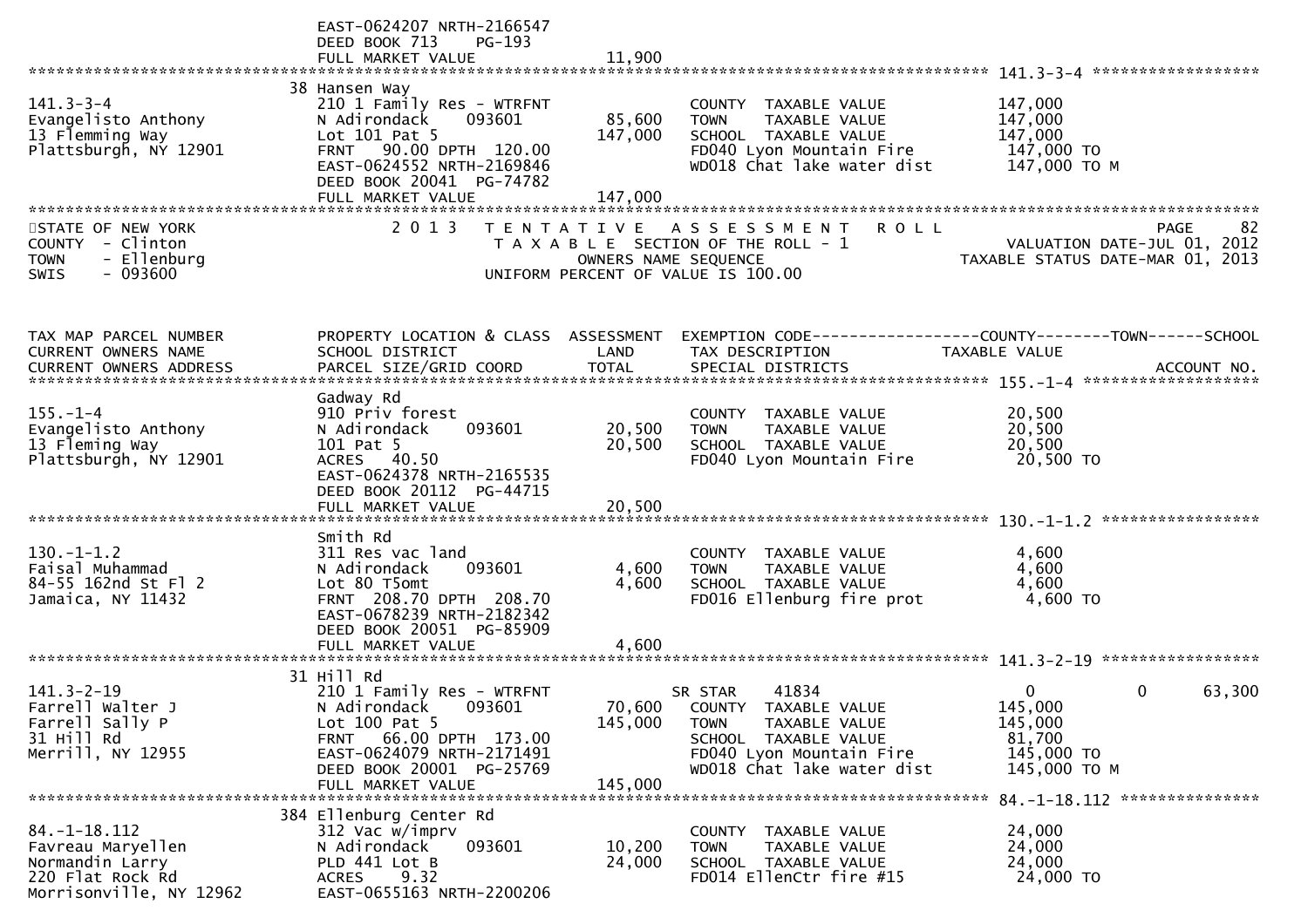| DEED BOOK 20112 PG-39885<br>FULL MARKET VALUE                                                                                                                                             | 24,000                                                            |                                                                                                                                        |                                                                                                                                              |
|-------------------------------------------------------------------------------------------------------------------------------------------------------------------------------------------|-------------------------------------------------------------------|----------------------------------------------------------------------------------------------------------------------------------------|----------------------------------------------------------------------------------------------------------------------------------------------|
| 45 Gadway Rd<br>210 1 Family Res<br>093601<br>N Adirondack<br>3.18<br><b>ACRES</b><br>EAST-0626202 NRTH-2165890<br>DEED BOOK 20112 PG-42805<br>FULL MARKET VALUE                          | 128,300<br>200,000<br>200,000                                     | COUNTY TAXABLE VALUE<br>TAXABLE VALUE<br><b>TOWN</b><br>SCHOOL TAXABLE VALUE<br>FD040 Lyon Mountain Fire<br>WD018 Chat lake water dist | 200,000<br>200,000<br>200,000<br>200,000 TO<br>200,000 ТО М                                                                                  |
| 2 0 1 3                                                                                                                                                                                   |                                                                   | <b>ROLL</b>                                                                                                                            | PAGE<br>83<br>VALUATION DATE-JUL 01, 2012<br>TAXABLE STATUS DATE-MAR 01, 2013                                                                |
| SCHOOL DISTRICT<br>PARCEL SIZE/GRID COORD                                                                                                                                                 | LAND<br><b>TOTAL</b>                                              | TAX DESCRIPTION<br>SPECIAL DISTRICTS                                                                                                   | EXEMPTION CODE-----------------COUNTY-------TOWN------SCHOOL<br>TAXABLE VALUE<br>ACCOUNT NO.                                                 |
| Trombley Rd<br>321 Abandoned ag<br>093601<br>N Adirondack<br>9.00<br><b>ACRES</b><br>EAST-0658788 NRTH-2189982<br>DEED BOOK 559<br>PG-1050<br>FULL MARKET VALUE                           | 10,000<br>10,000<br>10,000                                        | COUNTY TAXABLE VALUE<br>TAXABLE VALUE<br><b>TOWN</b><br>SCHOOL TAXABLE VALUE<br>FD016 Ellenburg fire prot                              | 10,000<br>10,000<br>10,000<br>10,000 TO                                                                                                      |
| 717 Canaan Rd<br>210 1 Family Res<br>093601<br>N Adirondack<br>Lot $60$ Pat $6$<br>FRNT 115.00 DPTH 215.00<br>080<br><b>BANK</b><br>EAST-0672518 NRTH-2230897<br>DEED BOOK 20001 PG-23603 | 66,000                                                            | 41642<br>41854<br>COUNTY TAXABLE VALUE<br><b>TOWN</b><br>TAXABLE VALUE<br>SCHOOL TAXABLE VALUE<br>FD016 Ellenburg fire prot            | 6,600<br>0<br>0<br>30,000<br>$\Omega$<br>$\Omega$<br>59,400<br>66,000<br>36,000<br>66,000 TO                                                 |
|                                                                                                                                                                                           |                                                                   |                                                                                                                                        |                                                                                                                                              |
| 30 Blanche Rd<br>240 Rural res<br>093601<br>N Adirondack<br>119 Pat 5<br>ACRES 14.30<br>EAST-0633769 NRTH-2161807                                                                         | 12,300<br>63,500                                                  | TAXABLE VALUE<br>COUNTY<br>TAXABLE VALUE<br><b>TOWN</b><br>SCHOOL TAXABLE VALUE<br>FD040 Lyon Mountain Fire                            | 63,500<br>63,500<br>63,500<br>63,500 TO                                                                                                      |
| FULL MARKET VALUE                                                                                                                                                                         | 63,500                                                            |                                                                                                                                        |                                                                                                                                              |
| 5004 Rt 374<br>$314$ Rural vac<10<br>N Adirondack<br>093601<br>101 Pat 5<br>ACRES 10.00<br>EAST-0627021 NRTH-2167355<br>DEED BOOK 20082 PG-20895                                          | 10,600<br>10,600                                                  | COUNTY TAXABLE VALUE<br><b>TOWN</b><br>TAXABLE VALUE<br>SCHOOL TAXABLE VALUE<br>FD040 Lyon Mountain Fire                               | 10,600<br>10,600<br>10,600<br>10,600 TO                                                                                                      |
|                                                                                                                                                                                           | FULL MARKET VALUE<br>DEED BOOK 644<br>PG-538<br>FULL MARKET VALUE | T E N T A T I V E<br>PROPERTY LOCATION & CLASS ASSESSMENT<br>66,000<br>10,600                                                          | ASSESSMENT<br>T A X A B L E SECTION OF THE ROLL - 1<br>OWNERS NAME SEQUENCE<br>UNIFORM PERCENT OF VALUE IS 100.00<br>VFF C<br>4,600 RES STAR |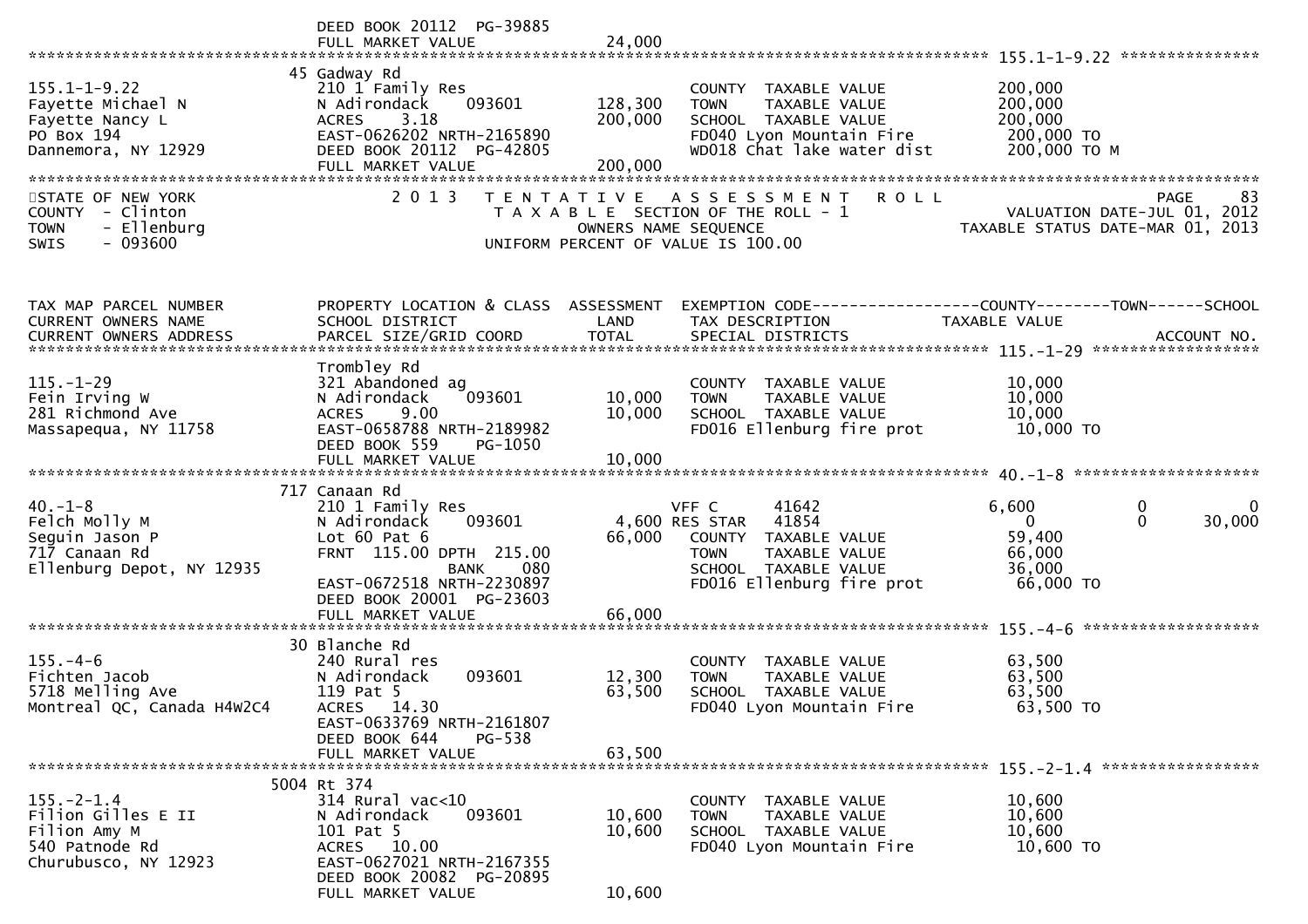| $82. - 1 - 9.6$<br>Filion Life Use Molly<br>Filion Lyn<br>322 Ryan Rd<br>Chateaugay, NY 12920   | 13 Number 5 Rd<br>210 1 Family Res<br>093601<br>N Adirondack<br>Lot 12 T6 Omt<br>FRNT 207.00 DPTH 182.00<br>EAST-0630586 NRTH-2206810<br>DEED BOOK 947<br><b>PG-132</b><br>FULL MARKET VALUE | 4,900 SR STAR<br>47,000<br>47,000 | 41801<br>AGED C&T<br>41834<br>COUNTY TAXABLE VALUE<br><b>TOWN</b><br>TAXABLE VALUE<br>SCHOOL TAXABLE VALUE<br>FD016 Ellenburg fire prot                  | 23,500<br>$\overline{0}$<br>23,500<br>23,500<br>$\overline{\mathbf{0}}$<br>47,000 TO | 23,500<br>$\mathbf{0}$<br>47,000<br>$\Omega$ |
|-------------------------------------------------------------------------------------------------|----------------------------------------------------------------------------------------------------------------------------------------------------------------------------------------------|-----------------------------------|----------------------------------------------------------------------------------------------------------------------------------------------------------|--------------------------------------------------------------------------------------|----------------------------------------------|
| STATE OF NEW YORK<br>COUNTY - Clinton<br>- Ellenburg<br><b>TOWN</b><br>$-093600$<br><b>SWIS</b> | 2 0 1 3                                                                                                                                                                                      | T E N T A T I V E                 | <b>ROLL</b><br>A S S E S S M E N T<br>T A X A B L E SECTION OF THE ROLL - 1<br>OWNERS NAME SEQUENCE<br>UNIFORM PERCENT OF VALUE IS 100.00                | VALUATION DATE-JUL 01, 2012<br>TAXABLE STATUS DATE-MAR 01, 2013                      | 84<br><b>PAGE</b>                            |
| TAX MAP PARCEL NUMBER<br>CURRENT OWNERS NAME                                                    | PROPERTY LOCATION & CLASS ASSESSMENT<br>SCHOOL DISTRICT                                                                                                                                      | LAND                              | EXEMPTION CODE------------------COUNTY--------TOWN------SCHOOL<br>TAX DESCRIPTION                                                                        | TAXABLE VALUE                                                                        |                                              |
| $82. - 1 - 17.2$<br>Filion Patricia D<br>8149 Star Rd<br>Chateaugay, NY 12920                   | 8149 Star Rd<br>270 Mfg housing<br>093601<br>N Adirondack<br>9 T6omt<br>ACRES 13.50<br>EAST-0626704 NRTH-2200814<br>DEED BOOK 20102 PG-34768                                                 | 12,100<br>32,000                  | 41854<br>RES STAR<br>COUNTY TAXABLE VALUE<br><b>TOWN</b><br>TAXABLE VALUE<br>SCHOOL TAXABLE VALUE<br>FD016 Ellenburg fire prot                           | $\mathbf{0}$<br>32,000<br>32,000<br>2,000<br>32,000 TO                               | $\mathbf 0$<br>30,000                        |
| $82. - 1 - 9.2$<br>Filion Richard<br>8149 Star Rd<br>Chateaugay, NY 12920                       | 49 Number 5 Rd<br>210 1 Family Res<br>093601<br>N Adirondack<br>Lot 12 T6omt<br>FRNT 207.00 DPTH 207.00<br>EAST-0629686 NRTH-2206683<br>DEED BOOK 20031 PG-57437<br>FULL MARKET VALUE        | 5,100<br>13,000<br>13,000         | COUNTY TAXABLE VALUE<br><b>TOWN</b><br>TAXABLE VALUE<br>SCHOOL TAXABLE VALUE<br>FD016 Ellenburg fire prot                                                | 13,000<br>13,000<br>13,000<br>13,000 TO                                              |                                              |
| $82. - 1 - 9.4$<br>Filion Robert<br>195 Bohon Rd<br>Churubusco, NY 12923                        | 195 Bohon Rd<br>210 1 Family Res<br>N Adirondack<br>093601<br>Lot 12 T6omt<br>FRNT 184.00 DPTH 198.00<br>EAST-0630894 NRTH-2206552<br>DEED BOOK 20031 PG-53247<br>FULL MARKET VALUE          | 73,000<br>73,000                  | 41854<br>RES STAR<br>4,900 LIM INC DI 41932<br>COUNTY TAXABLE VALUE<br><b>TOWN</b><br>TAXABLE VALUE<br>SCHOOL TAXABLE VALUE<br>FD016 Ellenburg fire prot | $\mathbf{0}$<br>36,500<br>36,500<br>73,000<br>43,000<br>73,000 TO                    | $\bf{0}$<br>30,000<br>$\Omega$<br>$\Omega$   |
| $82. - 1 - 9.5$<br>Filion Robin<br>157 Bohon Rd<br>Churubusco, NY 12923                         | 157 Bohon Rd<br>210 1 Family Res<br>N Adirondack<br>093601<br>Lot 12 T6omt<br>FRNT 208.00 DPTH 207.50<br>EAST-0630994 NRTH-2205633<br>DEED BOOK 796<br>$PG-58$<br>FULL MARKET VALUE          | 5,100<br>54,400<br>54,400         | RES STAR<br>41854<br>COUNTY TAXABLE VALUE<br>TAXABLE VALUE<br><b>TOWN</b><br>SCHOOL TAXABLE VALUE<br>FD016 Ellenburg fire prot                           | 0<br>54,400<br>54,400<br>24,400<br>54,400 TO                                         | 0<br>30,000                                  |
|                                                                                                 |                                                                                                                                                                                              |                                   |                                                                                                                                                          |                                                                                      |                                              |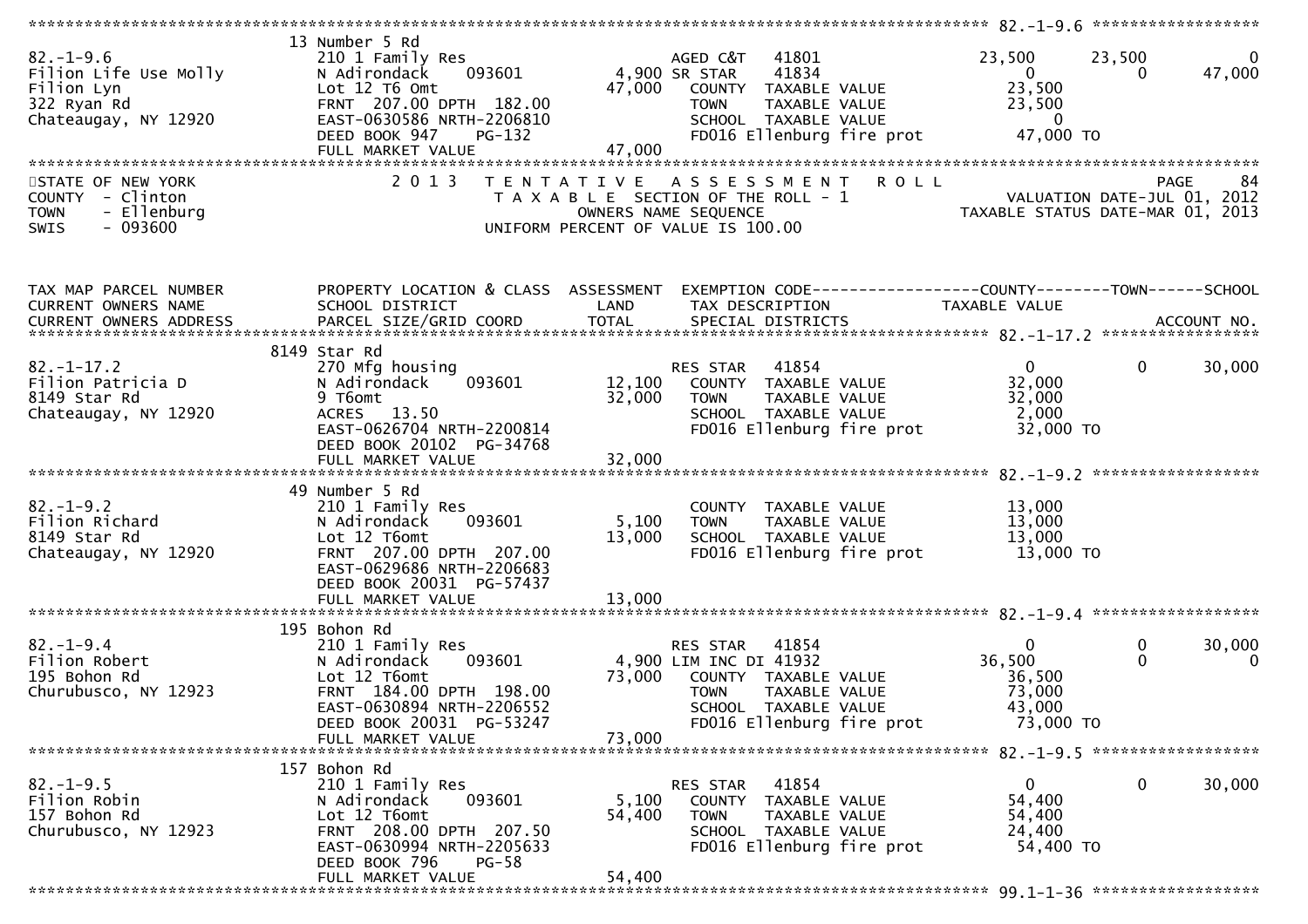| $99.1 - 1 - 36$<br>Finlayson Nathalie<br>44 West Hill Rd<br>Ellenburg Center, NY 12934          | 44 West Hill Rd<br>210 1 Family Res<br>093601<br>N Adirondack<br>11 Pat 5<br>Survey Map 20122/47537<br>FRNT 164.81 DPTH 240.42<br><b>BANK</b><br>080<br>EAST-0648419 NRTH-2198397                  | 5,800<br>46,600                | 41834<br>SR STAR<br>COUNTY TAXABLE VALUE<br>TAXABLE VALUE<br><b>TOWN</b><br>SCHOOL TAXABLE VALUE<br>FD014 EllenCtr fire #15<br>LT010 Ellenburg Light 15 | $\mathbf{0}$<br>$\mathbf{0}$<br>46,600<br>46,600<br>46,600<br>$\overline{0}$<br>46,600 TO<br>46,600 TO |
|-------------------------------------------------------------------------------------------------|----------------------------------------------------------------------------------------------------------------------------------------------------------------------------------------------------|--------------------------------|---------------------------------------------------------------------------------------------------------------------------------------------------------|--------------------------------------------------------------------------------------------------------|
| STATE OF NEW YORK<br>COUNTY - Clinton<br><b>TOWN</b><br>- Ellenburg<br>$-093600$<br><b>SWIS</b> | DEED BOOK 929<br>PG-318<br>FULL MARKET VALUE<br>2 0 1 3                                                                                                                                            | 46,600<br>OWNERS NAME SEQUENCE | <b>ROLL</b><br>TENTATIVE ASSESSMENT<br>T A X A B L E SECTION OF THE ROLL - 1<br>UNIFORM PERCENT OF VALUE IS 100.00                                      | 85<br><b>PAGE</b><br>VALUATION DATE-JUL 01, 2012<br>TAXABLE STATUS DATE-MAR 01, 2013                   |
| TAX MAP PARCEL NUMBER<br>CURRENT OWNERS NAME                                                    | PROPERTY LOCATION & CLASS ASSESSMENT<br>SCHOOL DISTRICT                                                                                                                                            | LAND                           | TAX DESCRIPTION                                                                                                                                         | EXEMPTION CODE-----------------COUNTY-------TOWN------SCHOOL<br>TAXABLE VALUE                          |
| $99.1 - 1 - 37$<br>Finlayson Nathalie<br>44 West Hill Rd<br>Ellenburg Center, NY 12934          | 65 Carlson St<br>210 1 Family Res<br>N Adirondack<br>093601<br>11 Pat 5<br>Survey Map 20122/47537<br>FRNT 96.00 DPTH 110.00<br>080<br>BANK<br>EAST-0648330 NRTH-2198444<br>DEED BOOK 929<br>PG-318 | 4,300<br>20,000                | COUNTY TAXABLE VALUE<br>TAXABLE VALUE<br><b>TOWN</b><br>SCHOOL TAXABLE VALUE<br>FD014 EllenCtr fire #15<br>LT010 Ellenburg Light 15                     | 20,000<br>20,000<br>20,000<br>20,000 TO<br>20,000 TO                                                   |
|                                                                                                 |                                                                                                                                                                                                    |                                |                                                                                                                                                         |                                                                                                        |
| $71.3 - 2 - 17$<br>Finley Kevin<br>Finley Julie B<br>632 Canaan Rd<br>Ellenburg Depot, NY 12935 | 5042 Rt 11<br>210 1 Family Res<br>093601<br>N Adirondack<br>20 Pat 6<br>FRNT 222.00 DPTH 170.00<br>EAST-0674485 NRTH-2213719<br>DEED BOOK 20092 PG-28567<br>FULL MARKET VALUE                      | 4,900<br>126,200<br>126,200    | COUNTY TAXABLE VALUE<br><b>TOWN</b><br>TAXABLE VALUE<br>SCHOOL TAXABLE VALUE<br>FD002 EllenDpt fire 21<br>LT011 Ellenburg Light 21                      | 126,200<br>126,200<br>126,200<br>126,200 TO<br>126,200 TO                                              |
|                                                                                                 | 5011 Rt 11                                                                                                                                                                                         |                                |                                                                                                                                                         |                                                                                                        |
| $71.3 - 2 - 33$<br>Finley Kevin<br>Finley Julie<br>632 Canaan Rd<br>Ellenburg Depot, NY 12935   | 311 Res vac land<br>N Adirondack 093601<br>20 Pat 6<br>FRNT 85.25 DPTH 510.00<br>EAST-0675161 NRTH-2213303<br>DEED BOOK 20082 PG-18628                                                             | 3,800                          | COUNTY TAXABLE VALUE<br>3,800 TOWN TAXABLE VALUE<br>SCHOOL TAXABLE VALUE<br>FD002 EllenDpt fire 21<br>LT011 Ellenburg Light 21                          | 3,800<br>3,800<br>3,800<br>3,800 TO<br>3,800 TO                                                        |
|                                                                                                 | FULL MARKET VALUE                                                                                                                                                                                  | 3,800                          |                                                                                                                                                         |                                                                                                        |
| $71.3 - 2 - 34$<br>Finley Kevin<br>Finley Julie<br>632 Canaan Rd<br>Ellenburg Depot, NY 12935   | 5013 Rt 11<br>210 1 Family Res<br>093601<br>N Adirondack<br>20 Pat 6<br>FRNT 50.70 DPTH 528.00<br>EAST-0675102 NRTH-2213278                                                                        | 3,000<br>51,000                | COUNTY TAXABLE VALUE<br>TAXABLE VALUE<br><b>TOWN</b><br>SCHOOL TAXABLE VALUE<br>FD002 EllenDpt fire 21<br>LT011 Ellenburg Light 21                      | 51,000<br>51,000<br>51,000<br>51,000 TO<br>51,000 TO                                                   |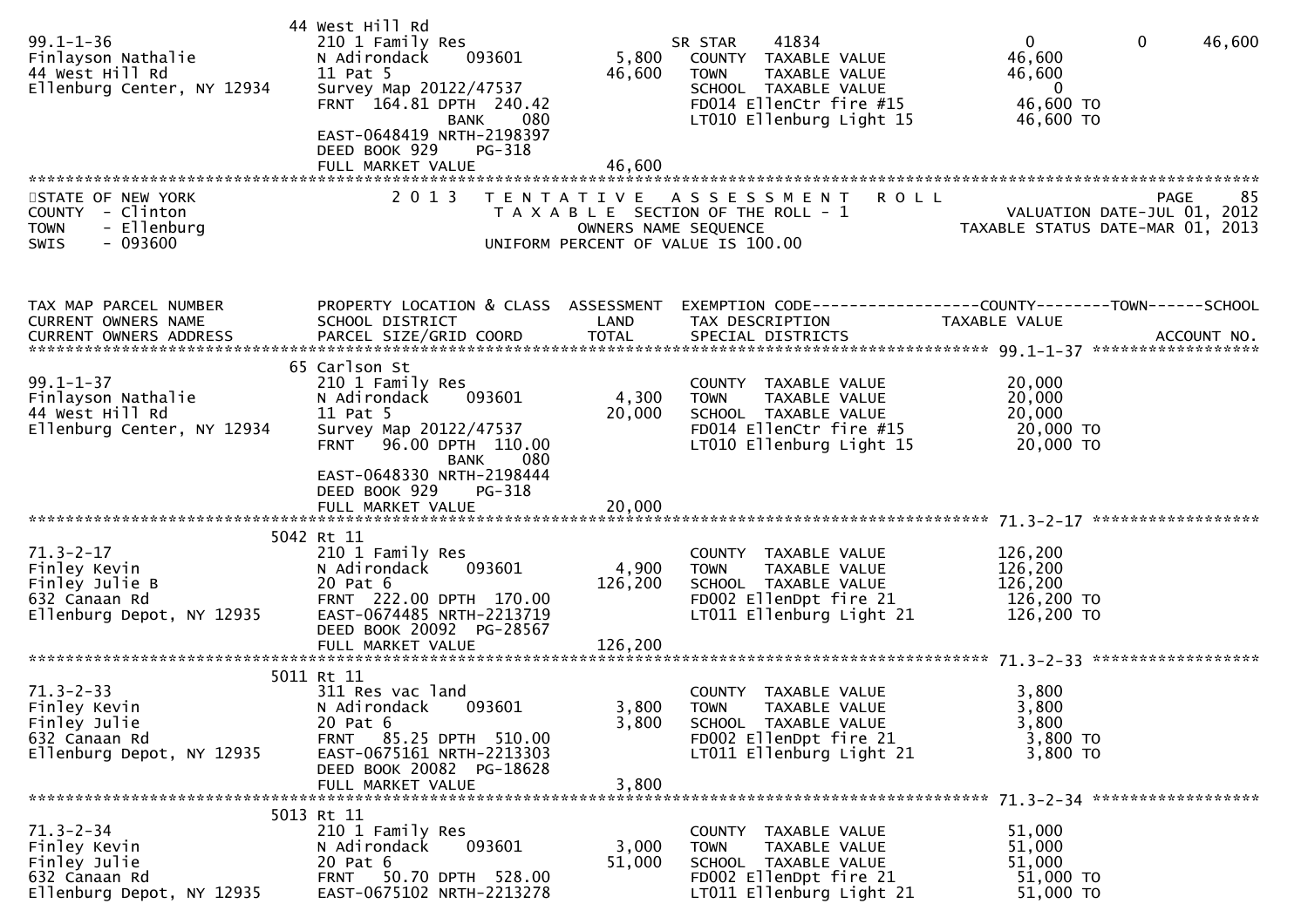|                                                                                                                | DEED BOOK 20082 PG-18628                                                                                                                                                                              |                           |                                                                                                                                                   |                                                                                                                   |
|----------------------------------------------------------------------------------------------------------------|-------------------------------------------------------------------------------------------------------------------------------------------------------------------------------------------------------|---------------------------|---------------------------------------------------------------------------------------------------------------------------------------------------|-------------------------------------------------------------------------------------------------------------------|
| $85.1 - 1 - 30$<br>Finley Kevin C<br>Finley Julie B<br>632 Canaan Rd<br>Ellenburg Depot, NY 12935              | 6649 Star Rd<br>220 2 Family Res<br>N Adirondack<br>093601<br>18 Pat 6<br>ACRES 1.20<br>EAST-0662751 NRTH-2207453<br>DEED BOOK 99001 PG-08665<br>FULL MARKET VALUE                                    | 5,000<br>45,000<br>45,000 | COUNTY TAXABLE VALUE<br><b>TOWN</b><br>TAXABLE VALUE<br>SCHOOL TAXABLE VALUE<br>FD016 Ellenburg fire prot<br>LT012 Ellenburg Light 5              | 45,000<br>45,000<br>45,000<br>45,000 TO<br>45,000 TO                                                              |
| STATE OF NEW YORK<br>COUNTY - Clinton<br><b>TOWN</b><br>- Ellenburg<br>$-093600$<br><b>SWIS</b>                | 2 0 1 3                                                                                                                                                                                               | OWNERS NAME SEQUENCE      | <b>ROLL</b><br>TENTATIVE ASSESSMENT<br>T A X A B L E SECTION OF THE ROLL - 1<br>UNIFORM PERCENT OF VALUE IS 100.00                                | 86<br>PAGE<br>VALUATION DATE-JUL 01, 2012<br>TAXABLE STATUS DATE-MAR 01, 2013                                     |
| TAX MAP PARCEL NUMBER<br>CURRENT OWNERS NAME                                                                   | SCHOOL DISTRICT                                                                                                                                                                                       | LAND                      | TAX DESCRIPTION                                                                                                                                   | PROPERTY LOCATION & CLASS ASSESSMENT EXEMPTION CODE----------------COUNTY-------TOWN------SCHOOL<br>TAXABLE VALUE |
| $155.1 - 2 - 5$<br>Fischer Carolyn L<br>Littwin Charles<br>638 Arbor Ct<br>River Vale, NJ 07675                | 4949 Rt 374<br>260 Seasonal res - WTRFNT<br>093601<br>N Adirondack<br>101 Pat 5<br>2.30<br><b>ACRES</b><br>EAST-0627094 NRTH-2165755<br>DEED BOOK 766<br><b>PG-155</b>                                | 116,700<br>165,800        | COUNTY TAXABLE VALUE<br><b>TOWN</b><br>TAXABLE VALUE<br>SCHOOL TAXABLE VALUE<br>FD040 Lyon Mountain Fire 165,800 TO<br>WD018 Chat lake water dist | 165,800<br>165,800<br>165,800<br>164,988 то м                                                                     |
| $126. - 1 - 3.2$<br>Fisher Travis<br>Fisher Amy<br>Rodney Williamson<br>438 Spear Hill Rd<br>Merrill, NY 12955 | 418 Spear Hill Rd<br>210 1 Family Res<br>093601<br>N Adirondack<br>Lot 59 T5omt<br>2012/253321 Survey Map<br>ACRES 6.22<br>EAST-0625658 NRTH-2185325<br>DEED BOOK 20122 PG-50330<br>FULL MARKET VALUE | 7,900<br>85,000<br>85,000 | 41854<br>RES STAR<br>COUNTY TAXABLE VALUE<br>TAXABLE VALUE<br><b>TOWN</b><br>SCHOOL TAXABLE VALUE<br>FD016 Ellenburg fire prot                    | $\mathbf{0}$<br>$\mathbf{0}$<br>30,000<br>85,000<br>85,000<br>55,000<br>85,000 TO                                 |
| $82 - 1 - 14.3$<br>Flood Edward R<br>Flood Mary A<br>7908 Star Rd<br>Ellenburg Center, NY 12934                | 7908 Star Rd<br>210 1 Family Res<br>N Adirondack<br>093601<br>14 Pat 6<br>2.50<br><b>ACRES</b><br>EAST-0632724 NRTH-2202086<br>DEED BOOK 20112 PG-41820<br>FULL MARKET VALUE                          | 65,700<br>65,700          | COUNTY TAXABLE VALUE<br>5,900 TOWN TAXABLE VALUE<br>SCHOOL TAXABLE VALUE<br>FD016 Ellenburg fire prot                                             | 65,700<br>65,700<br>65,700<br>65,700 TO                                                                           |
| $99 - 2 - 8$<br>Flood Edward R<br>Flood Mary A<br>7908 Star Rd<br>Ellenburg Center, NY 12934                   | 601 Ellenburg Center Rd<br>112 Dairy farm<br>093601<br>N Adirondack<br>10 Pat 5<br>ACRES 146.00<br>EAST-0651481 NRTH-2198331                                                                          | 72,500 483A EX<br>185,000 | 41854<br>RES STAR<br>42100<br>COUNTY<br>TAXABLE VALUE<br><b>TOWN</b><br>TAXABLE VALUE<br>SCHOOL<br>TAXABLE VALUE                                  | 0<br>30,000<br>0<br>8,400<br>8,400<br>8,400<br>176,600<br>176,600<br>146,600                                      |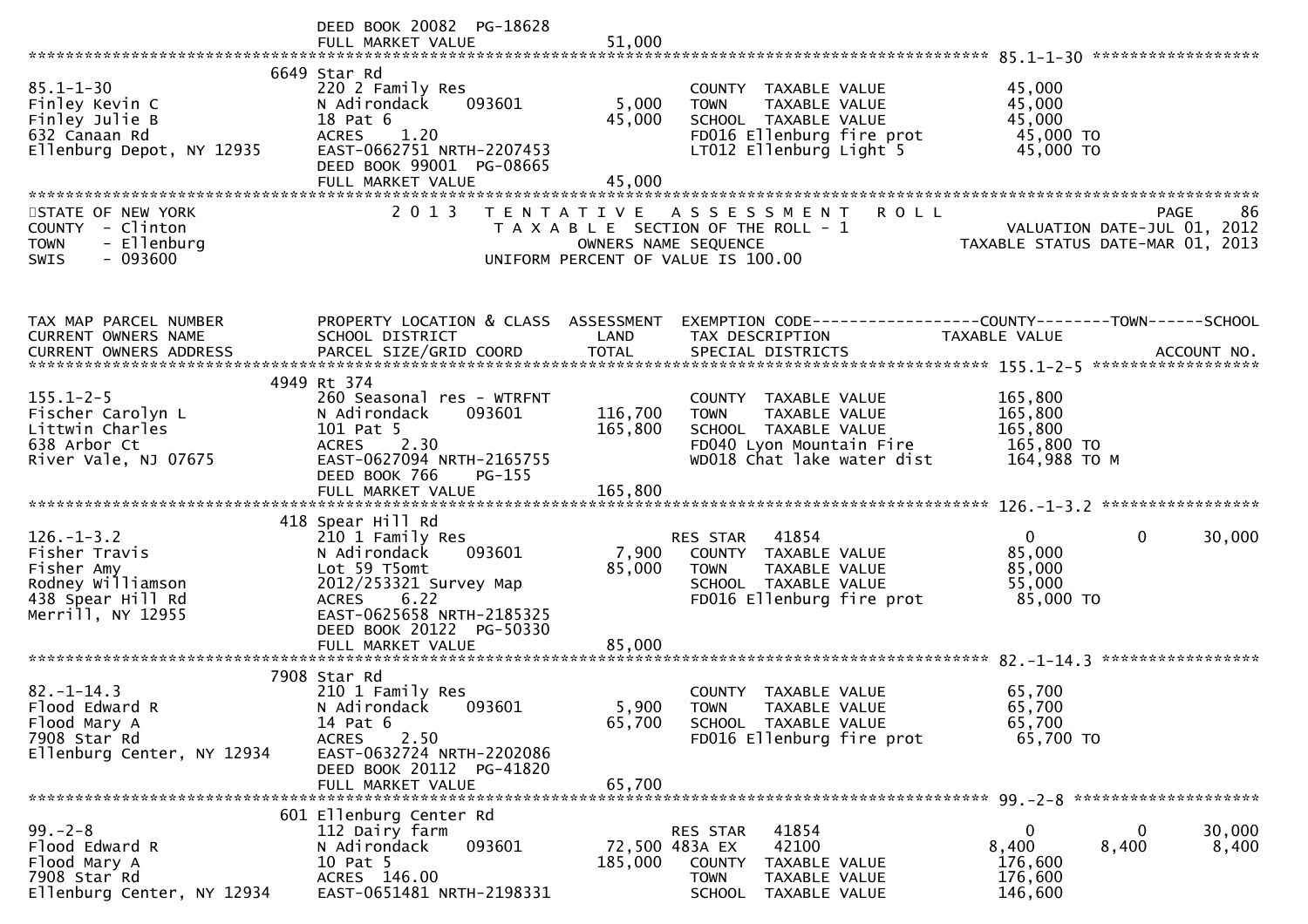|                                                                                                      | DEED BOOK 20122 PG-49147<br>FULL MARKET VALUE                                                                                                                                     | 185,000                   | FD014 EllenCtr fire #15<br>8,400 EX                                                                                                                   | 176,600 TO                                                                                                     |                        |
|------------------------------------------------------------------------------------------------------|-----------------------------------------------------------------------------------------------------------------------------------------------------------------------------------|---------------------------|-------------------------------------------------------------------------------------------------------------------------------------------------------|----------------------------------------------------------------------------------------------------------------|------------------------|
|                                                                                                      |                                                                                                                                                                                   |                           | LT010 Ellenburg Light 15<br>$6,956$ EX                                                                                                                | 146,243 TO                                                                                                     |                        |
|                                                                                                      |                                                                                                                                                                                   |                           |                                                                                                                                                       |                                                                                                                |                        |
| $99.1 - 1 - 38$<br>Forcier Amy<br>50 West Hill Rd<br>Ellenburg Center, NY 12934                      | 50 West Hill Rd<br>210 1 Family Res<br>093601<br>N Adirondack<br>11 Pat 5<br>FRNT 98.00 DPTH 231.00<br>EAST-0648230 NRTH-2198318<br>DEED BOOK 20031 PG-58888<br>FULL MARKET VALUE | 4,500<br>38,500<br>38,500 | RES STAR 41854<br>COUNTY TAXABLE VALUE<br>TAXABLE VALUE<br><b>TOWN</b><br>SCHOOL TAXABLE VALUE<br>FD014 EllenCtr fire #15<br>LT010 Ellenburg Light 15 | $\overline{0}$<br>38,500<br>38,500<br>8,500<br>38,500 TO<br>38,500 TO                                          | $\Omega$<br>30,000     |
|                                                                                                      | 2 0 1 3                                                                                                                                                                           |                           |                                                                                                                                                       |                                                                                                                | 87                     |
| STATE OF NEW YORK<br>COUNTY - Clinton<br>- Ellenburg<br><b>TOWN</b><br>$-093600$<br><b>SWIS</b>      |                                                                                                                                                                                   | OWNERS NAME SEQUENCE      | TENTATIVE ASSESSMENT ROLL<br>T A X A B L E SECTION OF THE ROLL - 1<br>UNIFORM PERCENT OF VALUE IS 100.00                                              | PAGE 87<br>VALUATION DATE-JUL 01, 2012<br>TAXARLE STATUS DATE USE 01, 2012<br>TAXABLE STATUS DATE-MAR 01, 2013 |                        |
|                                                                                                      |                                                                                                                                                                                   |                           |                                                                                                                                                       |                                                                                                                |                        |
| TAX MAP PARCEL NUMBER<br>CURRENT OWNERS NAME                                                         | PROPERTY LOCATION & CLASS ASSESSMENT<br>SCHOOL DISTRICT                                                                                                                           | LAND                      | EXEMPTION CODE-----------------COUNTY--------TOWN------SCHOOL<br>TAX DESCRIPTION                                                                      | <b>TAXABLE VALUE</b>                                                                                           |                        |
|                                                                                                      |                                                                                                                                                                                   |                           |                                                                                                                                                       |                                                                                                                |                        |
| $83. - 1 - 15.11$<br>Fortin Daniel M<br>Carpenter Melinda Ann<br>8 Dupuis Rd<br>PO Box 165           | 96 Brandy Brook Rd<br>210 1 Family Res<br>093601<br>N Adirondack<br>Lot 5 T6 Omt<br>ACRES 1.70<br>EAST-0649249 NRTH-2200647                                                       | 8,500<br>62,000           | COUNTY TAXABLE VALUE<br>TAXABLE VALUE<br><b>TOWN</b><br>SCHOOL TAXABLE VALUE<br>FD014 EllenCtr fire #15                                               | 62,000<br>62,000<br>62,000<br>62,000 TO                                                                        |                        |
| Ellenburg Center, NY 12934                                                                           | DEED BOOK 20122 PG-49931<br>FULL MARKET VALUE                                                                                                                                     | 62,000                    |                                                                                                                                                       |                                                                                                                |                        |
|                                                                                                      | Steam Mill Rd                                                                                                                                                                     |                           |                                                                                                                                                       |                                                                                                                |                        |
| $113.-1-3.2$<br>Fortin Daniel M<br>Carpenter Melinda Ann<br>PO Box 174<br>Ellenburg Center, NY 12934 | 105 Vac farmland<br>093601<br>N Adirondack<br>ACRES 51.90<br>EAST-0641890 NRTH-2189306<br>DEED BOOK 20122 PG-49988                                                                | 20,400<br>20,400          | COUNTY TAXABLE VALUE<br><b>TOWN</b><br>TAXABLE VALUE<br>SCHOOL TAXABLE VALUE<br>FD016 Ellenburg fire prot                                             | 20,400<br>20,400<br>20,400<br>20,400 TO                                                                        |                        |
|                                                                                                      | FULL MARKET VALUE                                                                                                                                                                 | 20,400                    |                                                                                                                                                       |                                                                                                                |                        |
|                                                                                                      | 4684 Rt 374                                                                                                                                                                       |                           |                                                                                                                                                       |                                                                                                                |                        |
| $155.4 - 1 - 26$<br>Fountain Christopher R<br>Hynes Lori<br>4684 Rt 374<br>Merrill, NY 12955         | 210 1 Family Res<br>N Adirondack<br>093601<br>Lot 119 T5omt<br>6.20<br><b>ACRES</b><br>EAST-0632347 NRTH-2162404                                                                  | 55,700                    | 41854<br>RES STAR<br>8,300 COUNTY TAXABLE VALUE<br>TAXABLE VALUE<br><b>TOWN</b><br>SCHOOL TAXABLE VALUE<br>FD040 Lyon Mountain Fire                   | $\overline{0}$<br>55,700<br>55,700<br>25,700<br>55,700 TO                                                      | $\mathbf{0}$<br>30,000 |
|                                                                                                      | DEED BOOK 20051 PG-78859<br>FULL MARKET VALUE                                                                                                                                     | 55,700                    |                                                                                                                                                       |                                                                                                                |                        |
|                                                                                                      |                                                                                                                                                                                   |                           |                                                                                                                                                       |                                                                                                                |                        |
| $86. - 1 - 9$<br>Fox Michael J<br>Fox Christine<br>125 North More Dr<br>Yorktown Heights, NY 10598   | Plank Rd<br>$314$ Rural vac<10<br>093601<br>N Adirondack<br>Lot $1$ Pat $6$<br>9.00<br>ACRES<br>EAST-0676376 NRTH-2203316                                                         | 10,000<br>10,000          | COUNTY TAXABLE VALUE<br>TAXABLE VALUE<br>TOWN<br>SCHOOL TAXABLE VALUE<br>FD016 Ellenburg fire prot                                                    | 10,000<br>10,000<br>10,000<br>10,000 TO                                                                        |                        |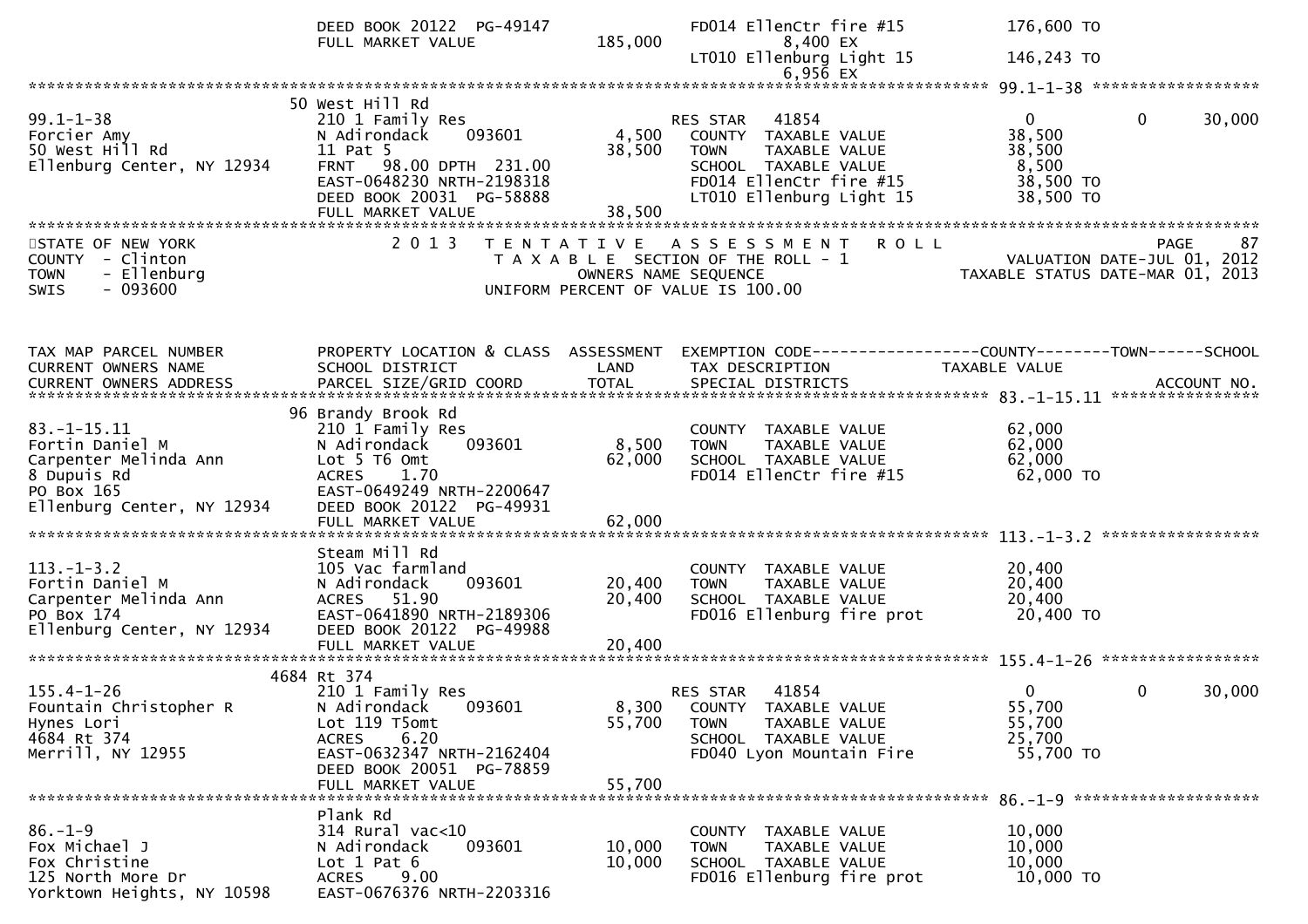|                                                                                                             | $PG-194$<br>DEED BOOK 530                                                                                                                                                                   |                                |                                                                                                                                                          |                                                                                                                                                           |
|-------------------------------------------------------------------------------------------------------------|---------------------------------------------------------------------------------------------------------------------------------------------------------------------------------------------|--------------------------------|----------------------------------------------------------------------------------------------------------------------------------------------------------|-----------------------------------------------------------------------------------------------------------------------------------------------------------|
| $155. - 1 - 11.2$<br>Franklin Dr William G<br>2450 N Powhatan St<br>Arlington, VA 22207                     | Chateaugay Lk<br>314 Rural vac<10 - WTRFNT<br>093601<br>N Adirondack<br>Lot 120 T5omt<br>ACRES 46.10<br>EAST-0627596 NRTH-2160481<br>DEED BOOK 99001 PG-17988<br>FULL MARKET VALUE          | 183,200<br>183,200<br>183,200  | COUNTY TAXABLE VALUE<br><b>TOWN</b><br>TAXABLE VALUE<br>SCHOOL TAXABLE VALUE<br>FD040 Lyon Mountain Fire<br>WD018 Chat lake water dist                   | 183,200<br>183,200<br>183,200<br>183,200 TO<br>183,200 ТО М                                                                                               |
| STATE OF NEW YORK<br>COUNTY - Clinton<br><b>TOWN</b><br>- Ellenburg<br>$-093600$<br><b>SWIS</b>             | 2 0 1 3                                                                                                                                                                                     | OWNERS NAME SEQUENCE           | <b>ROLL</b><br>TENTATIVE ASSESSMENT<br>T A X A B L E SECTION OF THE ROLL - 1<br>UNIFORM PERCENT OF VALUE IS 100.00                                       | 88<br>PAGE<br>VALUATION DATE-JUL 01, 2012<br>TAXABLE STATUS DATE-MAR 01, 2013                                                                             |
| TAX MAP PARCEL NUMBER<br>CURRENT OWNERS NAME                                                                | PROPERTY LOCATION & CLASS ASSESSMENT<br>SCHOOL DISTRICT                                                                                                                                     | LAND                           | TAX DESCRIPTION                                                                                                                                          | TAXABLE VALUE                                                                                                                                             |
| $155. - 3 - 13$<br>Franklin William G<br>1715 No Geo Mason Dr<br>Arlington, VA 22205                        | 4731 Rt 374<br>260 Seasonal res - WTRFNT<br>093601<br>N Adirondack<br>119 Pat 5<br>ACRES 22.10<br>EAST-0630686 NRTH-2162646<br>DEED BOOK 751<br>PG-154                                      | 171,800<br>330,000             | COUNTY TAXABLE VALUE<br><b>TOWN</b><br>TAXABLE VALUE<br>SCHOOL TAXABLE VALUE<br>FD040 Lyon Mountain Fire<br>WD018 Chat lake water dist                   | 330,000<br>330,000<br>330,000<br>330,000 TO<br>320,595 TO M                                                                                               |
| $141.3 - 1 - 1.1$<br>Freeman Patrick<br>Freeman Kathleen<br>46 Ron Craig Rd<br>Cadyville, NY 12918          | Narrows Rd<br>314 Rural vac<10 - WTRFNT<br>163401<br>Chateaugay 1<br>Lot 100 T5omt<br>FRNT 193.00 DPTH 285.00<br>EAST-0622107 NRTH-2172983<br>DEED BOOK 20041 PG-72323<br>FULL MARKET VALUE | 109,100<br>109, 100<br>109,100 | COUNTY TAXABLE VALUE<br><b>TOWN</b><br>TAXABLE VALUE<br>SCHOOL TAXABLE VALUE<br>FD040 Lyon Mountain Fire<br>WD018 Chat lake water dist                   | 109,100<br>109,100<br>109,100<br>109,100 то<br>109,100 ТО М                                                                                               |
| $71.3 - 1 - 24$<br>Fritz Life Use Jane M<br>Coughenour Mary Jane<br>PO Box 173<br>Ellenburg Depot, NY 12935 | 5143 Rt 11<br>210 1 Family Res<br>N Adirondack<br>093601<br>20 Pat 6<br>FRNT 115.00 DPTH 220.00<br>EAST-0672252 NRTH-2212604<br>DEED BOOK 20102 PG-30351                                    |                                | WARCOMALL 41131<br>4,500 RES STAR 41854<br>93,500 COUNTY TAXABLE VALUE<br>TAXABLE VALUE<br><b>TOWN</b><br>SCHOOL TAXABLE VALUE<br>FD002 EllenDpt fire 21 | 23,375<br>23,375<br>$\mathbf{0}$<br>$\mathbf{0}$<br>30,000<br>0<br>70,125<br>70,125<br>63,500<br>93,500 TO<br>93,500 TO<br>40. -1-9.2 ******************* |
| $40. -1 - 9.2$<br>Gadway William<br>Gadway Cynthia<br>691 Canaan Rd<br>Ellenburg Depot, NY 12935            | 691 Canaan Rd<br>210 1 Family Res<br>093601<br>N Adirondack<br>Lot 60 T6 Omt<br>4.30<br><b>ACRES</b><br>EAST-0672523 NRTH-2230104<br>DEED BOOK 779<br><b>PG-232</b>                         | 7,100<br>81,000                | 41854<br>RES STAR<br>COUNTY TAXABLE VALUE<br><b>TOWN</b><br>TAXABLE VALUE<br>SCHOOL TAXABLE VALUE<br>FD016 Ellenburg fire prot                           | 0<br>0<br>30,000<br>81,000<br>81,000<br>51,000<br>81,000 TO                                                                                               |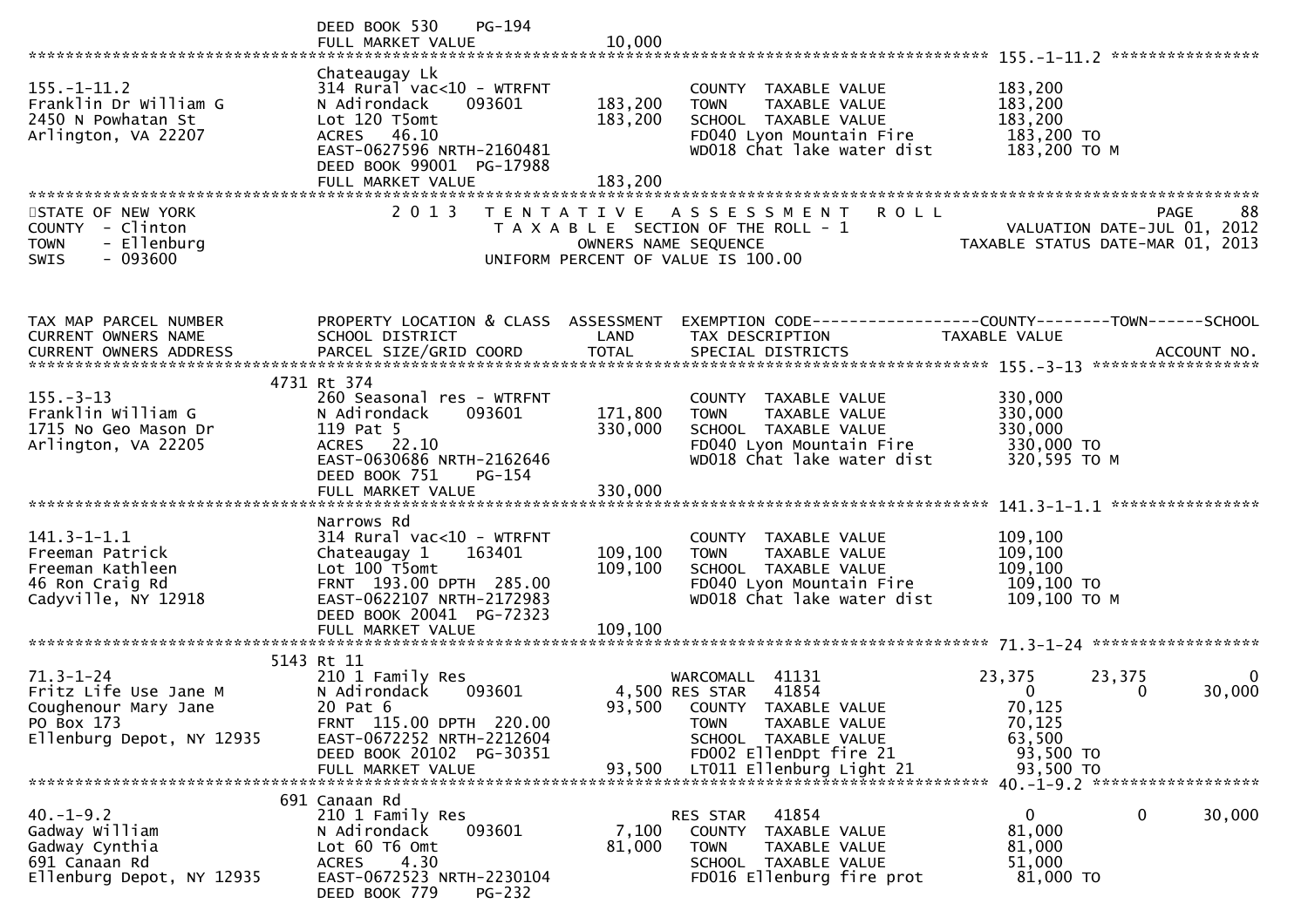|                                                                                                   | FULL MARKET VALUE                                                                                                                                                                    | 81,000                    |                                                                                                                                    |                                                                                      |
|---------------------------------------------------------------------------------------------------|--------------------------------------------------------------------------------------------------------------------------------------------------------------------------------------|---------------------------|------------------------------------------------------------------------------------------------------------------------------------|--------------------------------------------------------------------------------------|
|                                                                                                   |                                                                                                                                                                                      |                           |                                                                                                                                    |                                                                                      |
| $70.-1-5.1$<br>Gadway William<br>691 Caanan Rd<br>Ellenburg Depot, NY 12935-2625 ACRES 14.90      | 5254 Rt 11<br>416 Mfg hsing pk<br>N Adirondack<br>093601<br>19 Pat 6<br>EAST-0669387 NRTH-2212343<br>DEED BOOK 639<br><b>PG-330</b>                                                  | 57,800<br>70,800          | COUNTY TAXABLE VALUE<br>TAXABLE VALUE<br><b>TOWN</b><br>SCHOOL TAXABLE VALUE<br>FD002 EllenDpt fire 21<br>LT011 Ellenburg Light 21 | 70,800<br>70,800<br>70,800<br>70,800 TO<br>8,496 то                                  |
|                                                                                                   | FULL MARKET VALUE                                                                                                                                                                    | 70,800                    |                                                                                                                                    |                                                                                      |
| STATE OF NEW YORK<br>COUNTY - Clinton<br><b>TOWN</b><br>- Ellenburg<br><b>SWIS</b><br>- 093600    | 2 0 1 3<br>T E N T A T I V E                                                                                                                                                         | OWNERS NAME SEQUENCE      | <b>ROLL</b><br>A S S E S S M E N T<br>T A X A B L E SECTION OF THE ROLL - 1<br>UNIFORM PERCENT OF VALUE IS 100.00                  | <b>PAGE</b><br>89<br>VALUATION DATE-JUL 01, 2012<br>TAXABLE STATUS DATE-MAR 01, 2013 |
| TAX MAP PARCEL NUMBER                                                                             | PROPERTY LOCATION & CLASS ASSESSMENT                                                                                                                                                 |                           |                                                                                                                                    | EXEMPTION CODE------------------COUNTY--------TOWN------SCHOOL                       |
| CURRENT OWNERS NAME                                                                               | SCHOOL DISTRICT                                                                                                                                                                      | LAND                      | TAX DESCRIPTION                                                                                                                    | TAXABLE VALUE                                                                        |
|                                                                                                   |                                                                                                                                                                                      |                           |                                                                                                                                    |                                                                                      |
|                                                                                                   | 5990 Rt 11                                                                                                                                                                           |                           |                                                                                                                                    |                                                                                      |
| $69. -2 - 1.1$<br>Gagnier Cindy<br>PO Box 327<br>Ellenburg Depot, NY 12935                        | 210 1 Family Res<br>N Adirondack<br>093601<br>Lot $15$ Pat $6$<br><b>ACRES</b><br>4.10<br>EAST-0653030 NRTH-2210249<br>DEED BOOK 20102 PG-30853                                      | 6,900<br>77,000           | 41854<br>RES STAR<br>COUNTY TAXABLE VALUE<br>TAXABLE VALUE<br><b>TOWN</b><br>SCHOOL TAXABLE VALUE<br>FD016 Ellenburg fire prot     | 30,000<br>$\mathbf{0}$<br>$\mathbf{0}$<br>77,000<br>77,000<br>47,000<br>77,000 TO    |
|                                                                                                   |                                                                                                                                                                                      |                           |                                                                                                                                    |                                                                                      |
| $126. - 1 - 7.1$<br>Garceau Michael R<br>Trombley Amy L<br>544 Spear Hill Rd<br>Merrill, NY 12955 | 544 Spear Hill Rd<br>210 1 Family Res<br>093601<br>N Adirondack<br>58 Pat 5<br>FRNT 173.00 DPTH 209.00<br>EAST-0628316 NRTH-2186630<br>DEED BOOK 20092 PG-27092<br>FULL MARKET VALUE | 4,900<br>55,000<br>55,000 | COUNTY TAXABLE VALUE<br>TAXABLE VALUE<br><b>TOWN</b><br>SCHOOL TAXABLE VALUE<br>FD016 Ellenburg fire prot                          | 55,000<br>55,000<br>55,000<br>55,000 TO                                              |
|                                                                                                   |                                                                                                                                                                                      |                           |                                                                                                                                    |                                                                                      |
| $85. - 2 - 3$<br>Gardenier Dr Turkan<br>115 St Andrews Dr NE<br>Vienna, VA 22180                  | Military Tpke<br>323 Vacant rural<br>093601<br>N Adirondack<br>19 Pat 6<br>38.10<br><b>ACRES</b><br>EAST-0667499 NRTH-2208798                                                        | 18,600<br>18,600          | COUNTY TAXABLE VALUE<br>TAXABLE VALUE<br><b>TOWN</b><br>SCHOOL TAXABLE VALUE<br>FD016 Ellenburg fire prot                          | 18,600<br>18,600<br>18,600<br>18,600 TO                                              |
|                                                                                                   | DEED BOOK 544<br>PG-164<br>FULL MARKET VALUE                                                                                                                                         | 18,600                    |                                                                                                                                    |                                                                                      |
|                                                                                                   |                                                                                                                                                                                      |                           |                                                                                                                                    |                                                                                      |
| $155.2 - 1 - 9.1$<br>Gardner Gary H Jr<br>Gardner Tracy<br>144 Blanche Rd<br>Merrill, NY 12955    | 144 Blanche Rd<br>210 1 Family Res<br>093601<br>N Adirondack<br>Lot 119 T5 Omt<br>FRNT 75.00 DPTH 429.00<br>EAST-0633260 NRTH-2164788<br>DEED BOOK 844<br>$PG-203$                   | 3,900<br>33,000           | RES STAR<br>41854<br>COUNTY TAXABLE VALUE<br><b>TOWN</b><br>TAXABLE VALUE<br>SCHOOL TAXABLE VALUE<br>FD040 Lyon Mountain Fire      | 0<br>30,000<br>0<br>33,000<br>33,000<br>3,000<br>33,000 TO                           |
|                                                                                                   | FULL MARKET VALUE                                                                                                                                                                    | 33,000                    |                                                                                                                                    |                                                                                      |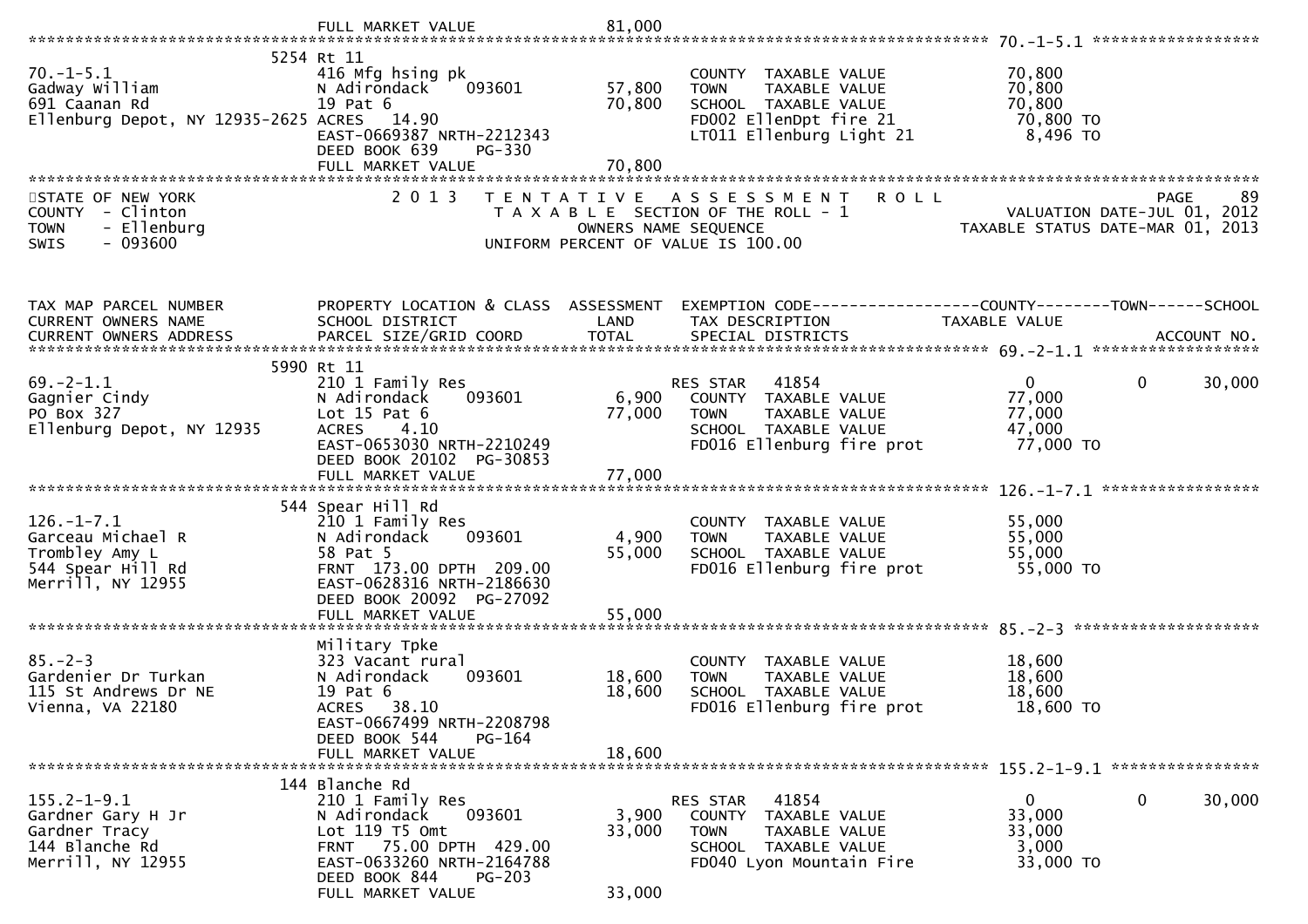| $85. - 1 - 2.8$<br>Gardner Heather M<br>6740 Star Rd<br>Ellenburg Center, NY 12934                              | 6740 Star Rd<br>210 1 Family Res<br>N Adirondack<br>093601<br>Lot 18 T6omt<br>FRNT 145.00 DPTH 218.00<br><b>BANK</b><br>080<br>EAST-0660984 NRTH-2206523<br>DEED BOOK 20112 PG-42085      | 4,800<br>116,000        | 41854<br><b>RES STAR</b><br>COUNTY TAXABLE VALUE<br><b>TOWN</b><br>TAXABLE VALUE<br>SCHOOL TAXABLE VALUE<br>FD016 Ellenburg fire prot                           | $\overline{0}$<br>116,000<br>116,000<br>86,000<br>116,000 TO      | $\mathbf 0$<br>30,000                                                                |
|-----------------------------------------------------------------------------------------------------------------|-------------------------------------------------------------------------------------------------------------------------------------------------------------------------------------------|-------------------------|-----------------------------------------------------------------------------------------------------------------------------------------------------------------|-------------------------------------------------------------------|--------------------------------------------------------------------------------------|
|                                                                                                                 | FULL MARKET VALUE                                                                                                                                                                         | 116,000                 |                                                                                                                                                                 |                                                                   |                                                                                      |
| STATE OF NEW YORK<br><b>COUNTY</b><br>- Clinton<br><b>TOWN</b><br>- Ellenburg<br>$-093600$<br>SWIS              | 2 0 1 3                                                                                                                                                                                   | T E N T A T I V E       | <b>ROLL</b><br>A S S E S S M E N T<br>T A X A B L E SECTION OF THE ROLL - 1<br>OWNERS NAME SEQUENCE<br>UNIFORM PERCENT OF VALUE IS 100.00                       |                                                                   | <b>PAGE</b><br>90<br>VALUATION DATE-JUL 01, 2012<br>TAXABLE STATUS DATE-MAR 01, 2013 |
| TAX MAP PARCEL NUMBER<br>CURRENT OWNERS NAME                                                                    | PROPERTY LOCATION & CLASS ASSESSMENT<br>SCHOOL DISTRICT                                                                                                                                   | LAND                    | EXEMPTION CODE------------------COUNTY--------TOWN------SCHOOL<br>TAX DESCRIPTION                                                                               | TAXABLE VALUE                                                     |                                                                                      |
|                                                                                                                 |                                                                                                                                                                                           |                         |                                                                                                                                                                 |                                                                   |                                                                                      |
|                                                                                                                 |                                                                                                                                                                                           |                         |                                                                                                                                                                 |                                                                   |                                                                                      |
| $155. - 2 - 6$<br>Gardner Richard G<br>PO Box 136<br>Lyon Mountain, NY 12952                                    | 6 Saxe Way<br>210 1 Family Res<br>N Adirondack<br>093601<br>102 Pat 5<br>3.80<br><b>ACRES</b><br>EAST-0632476 NRTH-2167161<br>DEED BOOK 974<br>$PG-41$                                    | 103,000                 | 41101<br><b>VETERANS</b><br>41834<br>12,800 SR STAR<br>COUNTY TAXABLE VALUE<br><b>TOWN</b><br>TAXABLE VALUE<br>SCHOOL TAXABLE VALUE<br>FD040 Lyon Mountain Fire | 5,000<br>$\mathbf{0}$<br>98,000<br>98,000<br>39,700<br>103,000 TO | 5,000<br>$\overline{0}$<br>63,300<br>0                                               |
|                                                                                                                 | FULL MARKET VALUE                                                                                                                                                                         | 103,000                 |                                                                                                                                                                 |                                                                   |                                                                                      |
|                                                                                                                 |                                                                                                                                                                                           |                         |                                                                                                                                                                 |                                                                   |                                                                                      |
| $85. - 2 - 11$<br>Garlock Roger A<br>Garlock Laurie A<br>6481 Military Tpke<br>PO Box 76<br>Ellenburg, NY 12933 | 6481 Military Tpke<br>240 Rural res<br>093601<br>N Adirondack<br>Lot $19$ Pat $6$<br>ACRES 18.70<br>EAST-0666504 NRTH-2207495<br>DEED BOOK 20011 PG-37035<br>FULL MARKET VALUE            | 76,000<br>76,000        | RES STAR<br>41854<br>13,800 LIM INC DI 41932<br>COUNTY TAXABLE VALUE<br>TAXABLE VALUE<br><b>TOWN</b><br>SCHOOL TAXABLE VALUE<br>FD016 Ellenburg fire prot       | 0<br>33,440<br>42,560<br>76,000<br>46,000<br>76,000 TO            | 0<br>30,000<br>$\Omega$<br>0                                                         |
|                                                                                                                 |                                                                                                                                                                                           |                         |                                                                                                                                                                 |                                                                   |                                                                                      |
| $99.1 - 2 - 24$<br>Garrow Life Estate Theresa O<br>Curtin Debra<br>PO Box 61<br>Ellenburg Center, NY 12934      | 596 Ellenburg Center Rd<br>210 1 Family Res<br>N Adirondack<br>093601<br>10 Pat 5<br>FRNT 65.00 DPTH 380.00<br>EAST-0650105 NRTH-2198613                                                  | 40,600                  | 41801<br>AGED C&T<br>41834<br>3,600 SR STAR<br>TAXABLE VALUE<br>COUNTY<br><b>TOWN</b><br>TAXABLE VALUE<br>SCHOOL TAXABLE VALUE                                  | 20,300<br>$\mathbf{0}$<br>20,300<br>20,300<br>$\bf{0}$            | 20,300<br>$\bf{0}$<br>40,600<br>0                                                    |
|                                                                                                                 | DEED BOOK 20041 PG-74675<br>FULL MARKET VALUE                                                                                                                                             | 40,600                  | FD014 EllenCtr fire #15<br>LT010 Ellenburg Light 15                                                                                                             | 40,600 TO<br>40,600 TO                                            |                                                                                      |
| $99.1 - 2 - 25$<br>Garrow Theresa O<br>PO Box 61<br>Ellenburg Center, NY 12934                                  | 594 Ellenburg Center Rd<br>311 Res vac land<br>093601<br>N Adirondack<br>10 Pat 5<br>FRNT 70.00 DPTH 425.00<br>EAST-0650171 NRTH-2198647<br>DEED BOOK 20051 PG-86259<br>FULL MARKET VALUE | 3,800<br>3,800<br>3,800 | COUNTY TAXABLE VALUE<br>TAXABLE VALUE<br><b>TOWN</b><br>SCHOOL TAXABLE VALUE<br>FD014 EllenCtr fire #15<br>LT010 Ellenburg Light 15                             | 3,800<br>3,800<br>3,800<br>3,800 TO<br>3,800 TO                   |                                                                                      |
|                                                                                                                 |                                                                                                                                                                                           |                         |                                                                                                                                                                 |                                                                   |                                                                                      |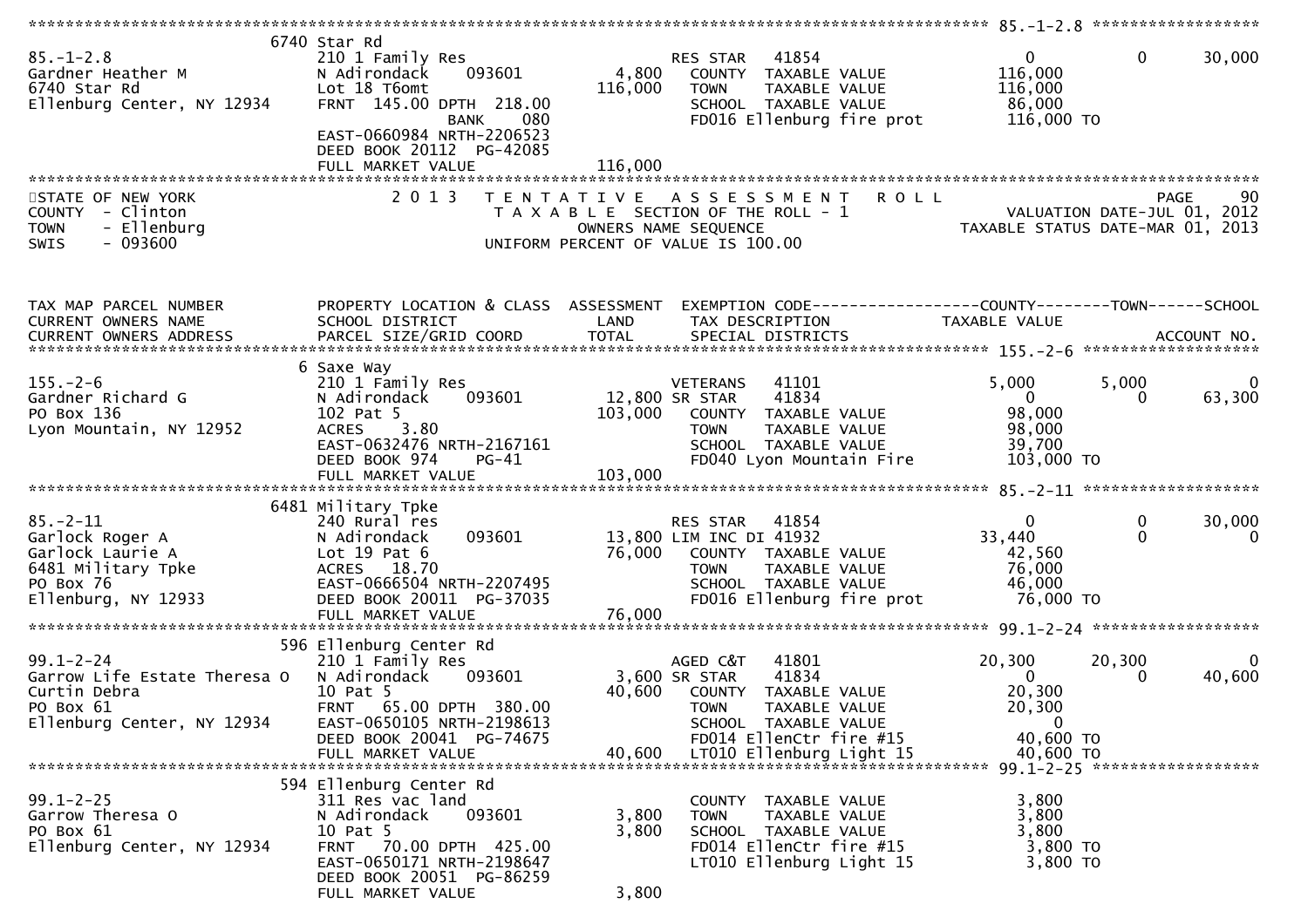| 155.4-1-37<br>Garsow Myrtle V<br>Attn: Welch<br>114 Blanche Rd<br>Merrill, NY 12955-2503                | 110 Blanche Rd<br>$314$ Rural vac< $10$<br>093601<br>N Adirondack<br>119 Pat 5<br>2.90<br>ACRES<br>EAST-0633214 NRTH-2163876<br>DEED BOOK 737<br>PG-339                 | 6,000<br>6,000             | COUNTY TAXABLE VALUE<br>COUNTY TAXABLE VALUE<br>TOWN - TAXABLE VALUE<br>SCHOOL - TAXABLE VALUE<br>FD040 Lyon Mountain Fire 6,000 TO                          | 6,000<br>6,000<br>6,000                                                                                                                          |
|---------------------------------------------------------------------------------------------------------|-------------------------------------------------------------------------------------------------------------------------------------------------------------------------|----------------------------|--------------------------------------------------------------------------------------------------------------------------------------------------------------|--------------------------------------------------------------------------------------------------------------------------------------------------|
| STATE OF NEW YORK<br>COUNTY - Clinton<br>- Ellenburg<br><b>TOWN</b><br>$-093600$<br><b>SWIS</b>         | 2 0 1 3                                                                                                                                                                 |                            | TENTATIVE ASSESSMENT<br><b>ROLL</b>                                                                                                                          | T A X A B L E SECTION OF THE ROLL - 1<br>OWNERS NAME SEQUENCE<br>UNIFORM PERCENT OF VALUE IS 100.00<br>UNIFORM PERCENT OF VALUE IS 100.00        |
| TAX MAP PARCEL NUMBER<br>CURRENT OWNERS NAME                                                            | SCHOOL DISTRICT                                                                                                                                                         | LAND                       | TAX DESCRIPTION                                                                                                                                              | PROPERTY LOCATION & CLASS ASSESSMENT EXEMPTION CODE----------------COUNTY-------TOWN------SCHOOL<br>TAXABLE VALUE                                |
| 86.-1-2.4<br>Gay Bruce<br>Gay Martha<br>2005 Plank Rd<br>Ellenburg Depot, NY 12935                      | 2005 Plank Rd<br>210 1 Family Res<br>093601<br>N Adirondack<br>Lot 20 T6omt<br>FRNT 150.00 DPTH 230.00<br>EAST-0675875 NRTH-2208923<br>DEED BOOK 889<br>PG-286          |                            | AGED C&T 41801<br>4,800 SR STAR<br>41834<br>41,000 COUNTY TAXABLE VALUE<br>TAXABLE VALUE<br><b>TOWN</b><br>SCHOOL TAXABLE VALUE<br>FD016 Ellenburg fire prot | 20,500<br>20,500<br>$\overline{0}$<br>$\overline{\mathbf{0}}$<br>41,000<br>$\Omega$<br>20,500<br>20,500<br>$\overline{\phantom{0}}$<br>41,000 TO |
| $115. - 1 - 17$<br>Geddes Charles N<br>Geddes Elizabeth<br>18 S Awixa Ave<br>Bay Shore, NY 11706        | Smith Rd<br>321 Abandoned ag<br>$^{'}093601$<br>N Adirondack<br>45 T5omt<br>ACRES 28.50<br>EAST-0666059 NRTH-2186588<br>DEED BOOK 870<br>PG-309<br>FULL MARKET VALUE    | 16,900<br>16,900<br>16,900 | COUNTY TAXABLE VALUE 16,900<br>TAXABLE VALUE<br>TAXABLE VALUE<br><b>TOWN</b><br>SCHOOL TAXABLE VALUE<br>FD016 Ellenburg fire prot 16,900 TO                  | 16,900<br>16,900                                                                                                                                 |
| $71.3 - 1 - 8$<br>Genereux Sherry A<br>zu Pat 6<br>Ellenburg Depot, NY 12935-0088 will (16-245)         | 5142 Rt 11<br>210 1 Family Res<br>093601<br>N Adirondack<br>FRNT 97.00 DPTH 310.00<br>EAST-0672073 NRTH-2212858<br>DEED BOOK 99001 PG-11245<br>FULL MARKET VALUE        | 4,200<br>46,200<br>46,200  | COUNTY TAXABLE VALUE<br>TAXABLE VALUE<br>TOWN<br>SCHOOL TAXABLE VALUE<br>FD002 EllenDpt fire 21<br>LT011 Ellenburg Light 21                                  | 46,200<br>46,200<br>46,200<br>46,200 TO<br>46,200 TO                                                                                             |
| $126. - 1 - 7.21$<br>Germain Adrian B<br>Germain Hebert Cheryl<br>215 Allen Rd<br>Plattsburgh, NY 12901 | Spear Hill Rd<br>321 Abandoned ag<br>093601<br>N Adirondack<br>Lot 58 T5omt<br>ACRES 44.70<br>EAST-0628807 NRTH-2183333<br>DEED BOOK 804<br>PG-156<br>FULL MARKET VALUE | 26,100<br>26,100<br>26,100 | COUNTY TAXABLE VALUE<br>TAXABLE VALUE<br><b>TOWN</b><br>SCHOOL TAXABLE VALUE<br>FD016 Ellenburg fire prot                                                    | 26,100<br>26,100<br>26,100<br>26,100 TO                                                                                                          |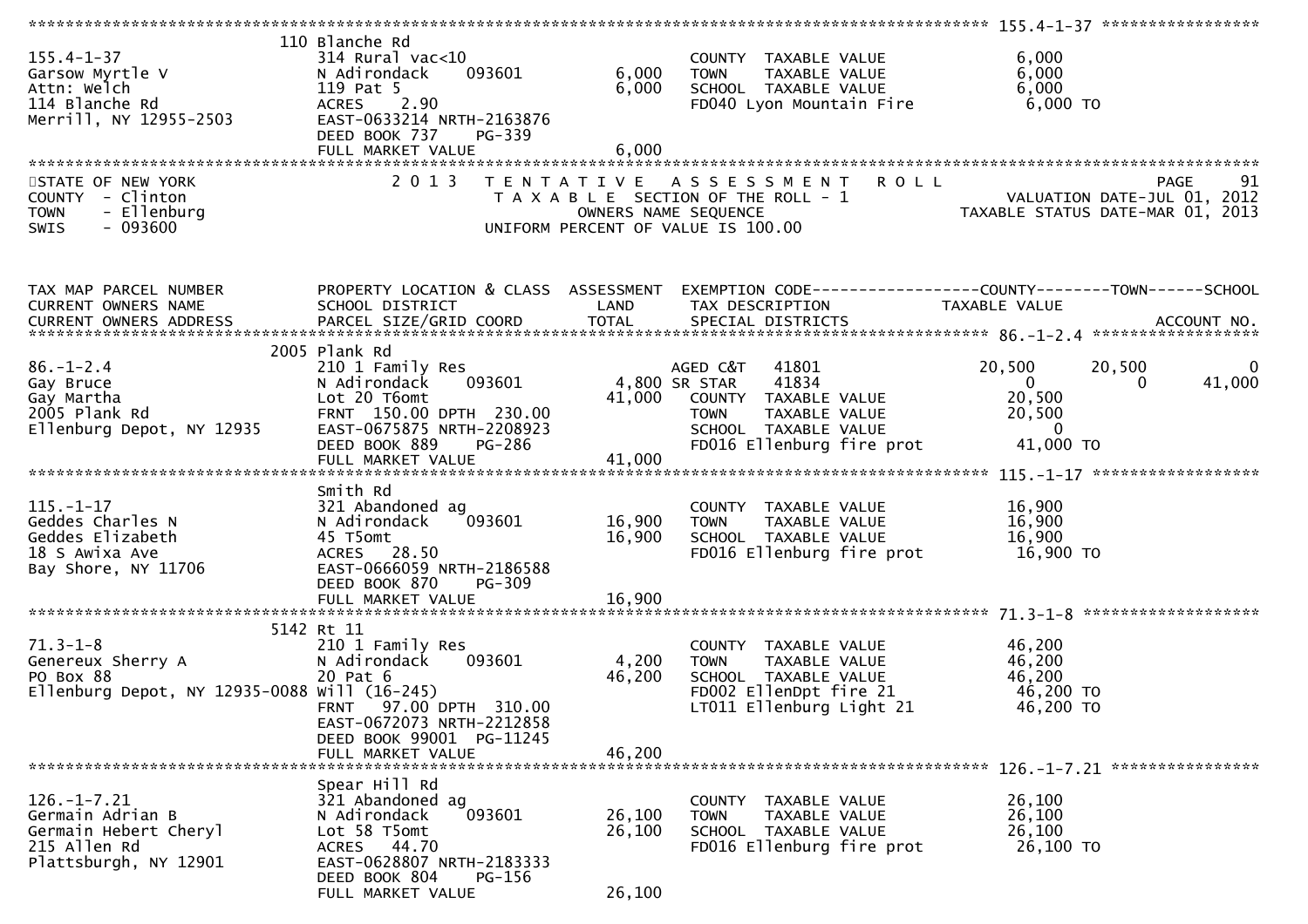| Germain Adrian B<br>Germain Hebert Cheryl A Madirondack<br>Depo Michael J & Pamela R MACRES 8.50<br>215 Allen Rd EAST-0628564 N<br>Plattsburgh, NY 12901 DEED BOOK 9900 | 554 Spear Hill Rd<br>312 Vac w/imprv<br>093601<br>EAST-0628564 NRTH-2186071<br>DEED BOOK 99001 PG-11010<br>FULL MARKET VALUE                                            | 9,700<br>14,400<br>14,400 | COUNTY TAXABLE VALUE<br>TOWN TAXABLE VALUE<br>SCHOOL TAXABLE VALUE<br>FDO16 Fllanburg fi<br>FD016 Ellenburg fire prot 14,400 TO                           | 14,400<br>14,400<br>14,400                                                                                       |
|-------------------------------------------------------------------------------------------------------------------------------------------------------------------------|-------------------------------------------------------------------------------------------------------------------------------------------------------------------------|---------------------------|-----------------------------------------------------------------------------------------------------------------------------------------------------------|------------------------------------------------------------------------------------------------------------------|
| STATE OF NEW YORK<br>COUNTY - Clinton                                                                                                                                   | 2 0 1 3                                                                                                                                                                 |                           | TENTATIVE ASSESSMENT ROLL                                                                                                                                 | 92<br>PAGE                                                                                                       |
| - Ellenburg<br><b>TOWN</b><br>SWIS<br>$-093600$                                                                                                                         |                                                                                                                                                                         |                           | UNIFORM PERCENT OF VALUE IS 100.00                                                                                                                        | T A X A B L E SECTION OF THE ROLL - 1<br>OWNERS NAME SEQUENCE<br>JNIFORM PERCENT OF VALUE IS 100.00              |
| TAX MAP PARCEL NUMBER<br>CURRENT OWNERS NAME                                                                                                                            | SCHOOL DISTRICT<br><b>Example 12 District LAND</b>                                                                                                                      |                           | TAX DESCRIPTION                                                                                                                                           | PROPERTY LOCATION & CLASS ASSESSMENT EXEMPTION CODE---------------COUNTY-------TOWN------SCHOOL<br>TAXABLE VALUE |
|                                                                                                                                                                         |                                                                                                                                                                         |                           |                                                                                                                                                           |                                                                                                                  |
| $155.3 - 3 - 9$<br>Gero Ernest<br>Gero Genevieve S<br>5059 Rt 11<br>Burke, NY 12917                                                                                     | Holtzman Way<br>311 Res vac land - WTRFNT<br>N Adirondack<br>093601<br>Lot 120<br>FRNT 28.00 DPTH 144.00<br>EAST-0629799 NRTH-2162091<br>DEED BOOK 20051 PG-90043       | 17,400<br>17,400          | COUNTY TAXABLE VALUE<br>TAXABLE VALUE<br>TOWN<br>SCHOOL TAXABLE VALUE<br>FD040 Lyon Mountain Fire 17,400 TO<br>$WD018$ Chat lake water dist $17,400$ TO M | 17,400<br>17,400<br>17,400                                                                                       |
|                                                                                                                                                                         |                                                                                                                                                                         |                           |                                                                                                                                                           |                                                                                                                  |
| 155.3-3-10<br>Gero Ernest<br>Gero Genevieve S<br>5059 Rt 11<br>Turke, NY 12917                                                                                          | 64 Holtzman Way<br>260 Seasonal res<br>093601<br>N Adirondack<br>Lot 120<br>FRNT 49.00 DPTH 53.00<br>EAST-0629769 NRTH-2162260<br>DEED BOOK 20051 PG-90043              | 3,200<br>55,000           | COUNTY TAXABLE VALUE<br>TOWN     TAXABLE VALUE<br>SCHOOL   TAXABLE VALUE<br>FD040 Lyon Mountain Fire 55,000 TO<br>WD018 Chat lake water dist              | 55,000<br>55,000<br>55,000<br>55,000 ТО М                                                                        |
|                                                                                                                                                                         | FULL MARKET VALUE                                                                                                                                                       | 55,000                    |                                                                                                                                                           |                                                                                                                  |
| 1007<br>Gero Richard E<br>1867 Plank Rd<br>Ellenburg Depot, NY 12935                                                                                                    | 1867 Plank Rd<br>210 1 Family Res<br>093601<br>N Adirondack<br>Lot 1 T6omt<br><b>ACRES</b><br>2.50 BANK<br>890<br>EAST-0676322 NRTH-2205661<br>PG-251<br>DEED BOOK 1020 | 72,000                    | 41854<br>RES STAR<br>5,800 COUNTY TAXABLE VALUE<br>TAXABLE VALUE<br>TOWN<br>SCHOOL TAXABLE VALUE<br>FD016 Ellenburg fire prot                             | $\overline{0}$<br>$\mathbf 0$<br>30,000<br>72,000<br>72,000<br>42,000<br>72,000 TO                               |
|                                                                                                                                                                         | FULL MARKET VALUE                                                                                                                                                       | 72,000                    |                                                                                                                                                           |                                                                                                                  |
| $69. -2 - 1.2$<br>Gianetti Massimo<br>PO Box 8<br>Swiftwater, PA 18370                                                                                                  | Rt 11<br>314 Rural vac<10<br>N Adirondack<br>093601<br>17 T5omt<br>8.10<br><b>ACRES</b><br>EAST-0653546 NRTH-2209748<br>DEED BOOK 20051 PG-84559                        | 9,400<br>9,400            | COUNTY TAXABLE VALUE<br><b>TOWN</b><br>TAXABLE VALUE<br>SCHOOL TAXABLE VALUE<br>FD016 Ellenburg fire prot                                                 | 9,400<br>9,400<br>9,400<br>9,400 TO                                                                              |
|                                                                                                                                                                         | FULL MARKET VALUE                                                                                                                                                       | 9,400                     |                                                                                                                                                           |                                                                                                                  |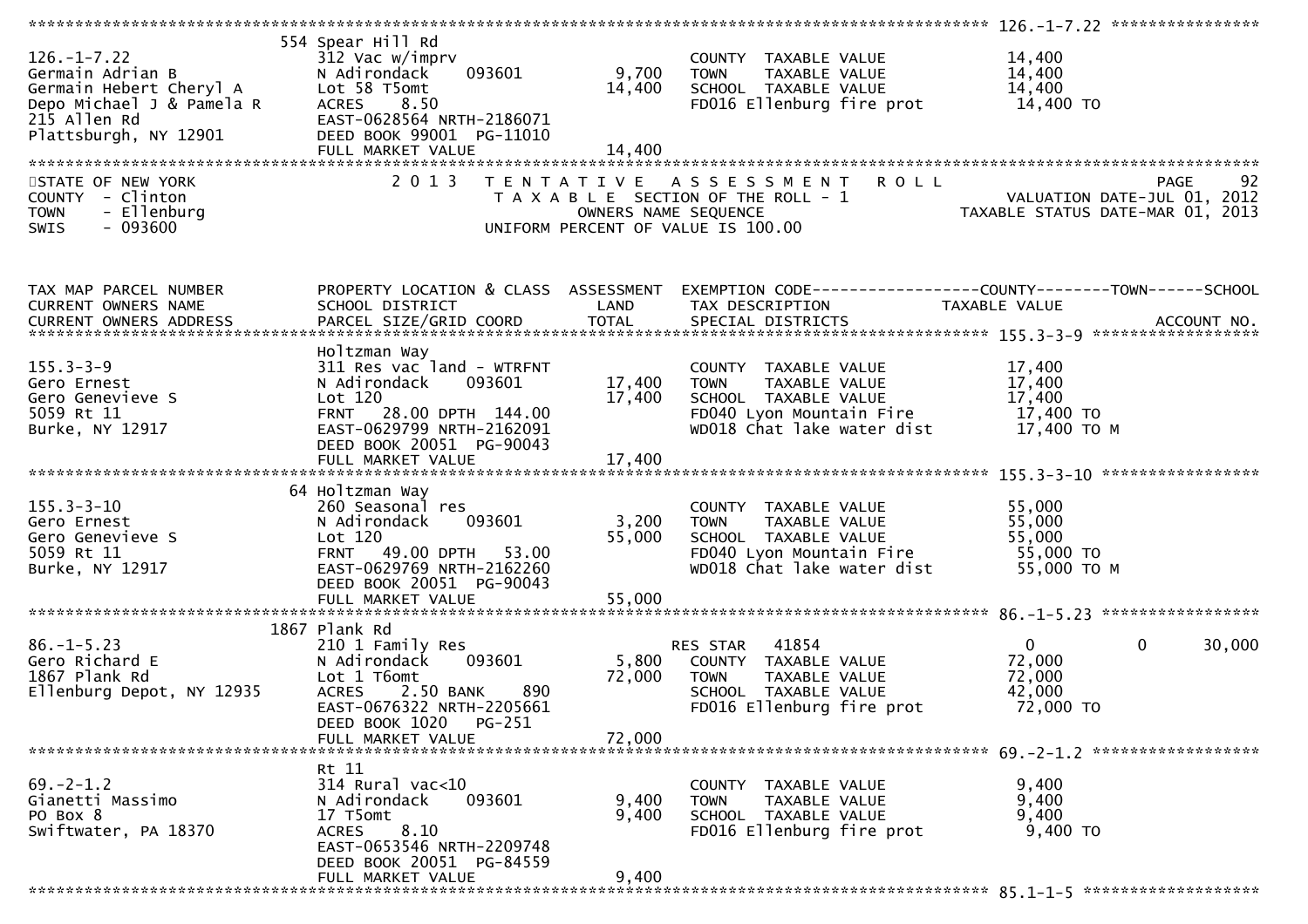| $85.1 - 1 - 5$<br>UU.1-1-J<br>Gibson Erin L<br>LaClair Matthew L<br>5548 Rt 11<br>Flichburg<br>Ellenburg Center, NY 12934<br>STATE OF NEW YORK | 5548 Rt 11<br>210 1 Family Res<br>N Adirondack<br>093601<br>Lot $18$ Pat $6$<br>FRNT 111.50 DPTH 225.00<br>BANK 890<br>EAST-0663442 NRTH-2208682<br>DEED BOOK 20021 PG-47669<br>FULL MARKET VALUE<br>2 0 1 3  | 4,600<br>92,000<br>92,000 | 41854<br>RES STAR<br>COUNTY TAXABLE VALUE<br>TAXABLE VALUE<br><b>TOWN</b><br>SCHOOL TAXABLE VALUE<br>FD002 EllenDpt fire 21<br>LT012 Ellenburg Light 5<br>TENTATIVE ASSESSMENT ROLL                      | $\overline{0}$<br>$\mathbf{0}$<br>30,000<br>92,000<br>92,000<br>62,000<br>92,000 TO<br>- - - - - - - - - το<br>92,000 TO<br>93<br><b>PAGE</b> |
|------------------------------------------------------------------------------------------------------------------------------------------------|---------------------------------------------------------------------------------------------------------------------------------------------------------------------------------------------------------------|---------------------------|----------------------------------------------------------------------------------------------------------------------------------------------------------------------------------------------------------|-----------------------------------------------------------------------------------------------------------------------------------------------|
| COUNTY - Clinton<br>- Ellenburg<br><b>TOWN</b><br>$-093600$<br>SWIS                                                                            |                                                                                                                                                                                                               |                           | UNIFORM PERCENT OF VALUE IS 100.00                                                                                                                                                                       | T A X A B L E SECTION OF THE ROLL - 1<br>OWNERS NAME SEQUENCE - 1<br>NATE-PUL 01, 2012<br>TAXABLE STATUS DATE-MAR 01, 2013                    |
| TAX MAP PARCEL NUMBER<br>CURRENT OWNERS NAME                                                                                                   | PROPERTY LOCATION & CLASS ASSESSMENT<br>SCHOOL DISTRICT                                                                                                                                                       | LAND                      | TAX DESCRIPTION                                                                                                                                                                                          | EXEMPTION CODE------------------COUNTY--------TOWN------SCHOOL<br>TAXABLE VALUE                                                               |
| $55. - 2 - 5.3$<br>Gibson Life Estate Kelley J & N Adirondack<br>Gibson Erin<br>514 Bull Run Rd<br>Ellenburg Depot, NY 12935                   | 514 Bull Run Rd<br>210 1 Family Res<br>093601<br>Lot 40 T6omt<br>DEED BOOK 20001 PG-25033                                                                                                                     | 85,700                    | 98 PCT OF VALUE USED FOR EXEMPTION PURPOSES<br>AGED C&T<br>41801<br>7,000 SR STAR<br>41834<br>COUNTY TAXABLE VALUE<br>TOWN       TAXABLE  VALUE<br>SCHOOL    TAXABLE  VALUE<br>FD016 Ellenburg fire prot | 41,993<br>41,993<br>$\bf{0}$<br>$\overline{0}$<br>63,300<br>$\Omega$<br>43,707<br>43,707<br>22,400<br>85,700 TO                               |
|                                                                                                                                                | FULL MARKET VALUE                                                                                                                                                                                             | 85,700                    |                                                                                                                                                                                                          |                                                                                                                                               |
| $155. - 2 - 7$<br>Gillette Donald<br>Gillette Nancy<br>PO Box 78<br>Chateaugay, NY 12920                                                       | 57 Bigelow Rd<br>210 1 Family Res<br>093601<br>N Adirondack<br>Lot 102 T5 Omt<br>1.50<br><b>ACRES</b><br>EAST-0632656 NRTH-2167058<br>DEED BOOK 746<br>PG-184                                                 | 15,000<br>150,000         | COUNTY TAXABLE VALUE<br><b>TOWN</b><br>TAXABLE VALUE<br>SCHOOL TAXABLE VALUE<br>FD040 Lyon Mountain Fire                                                                                                 | 150,000<br>150,000<br>150,000<br>150,000 TO                                                                                                   |
|                                                                                                                                                |                                                                                                                                                                                                               |                           |                                                                                                                                                                                                          |                                                                                                                                               |
| $130.-1-7$<br>Gilman Robert<br>Gilman Karen<br>88 Lake Roxanne Rd<br>Ellenburg Depot, NY 12935                                                 | 749 Plank Rd<br>270 Mfg housing<br>093601<br>N Adirondack<br>Lot 122 Pat 5<br><b>ACRES</b><br>1.00<br>EAST-0680458 NRTH-2178466<br>DEED BOOK 20092 PG-27487<br>FULL MARKET VALUE                              | 5,000<br>24,000<br>24,000 | COUNTY TAXABLE VALUE<br><b>TOWN</b><br>TAXABLE VALUE<br>SCHOOL TAXABLE VALUE<br>FD016 Ellenburg fire prot                                                                                                | 24,000<br>24,000<br>24,000<br>24,000 TO                                                                                                       |
| $71.3 - 3 - 1$<br>Gilman Robert F<br>Gilman Karen<br>88 Lake Roxanne Rd<br>Ellenburg Depot, NY 12935                                           | 86 Lake Roxanne Rd<br>210 1 Family Res<br>N Adirondack<br>093601<br>Lot $20$ Pat $6$<br>Lot 0 Well A<br>FRNT 150.00 DPTH 115.00<br>EAST-0672995 NRTH-2211566<br>DEED BOOK 20011 PG-29359<br>FULL MARKET VALUE | 9,700<br>82,300<br>82,300 | COUNTY TAXABLE VALUE<br><b>TOWN</b><br>TAXABLE VALUE<br>SCHOOL TAXABLE VALUE<br>FD002 EllenDpt fire 21<br>LT011 Ellenburg Light 21                                                                       | 82,300<br>82,300<br>82,300<br>82,300 TO<br>82,300 TO                                                                                          |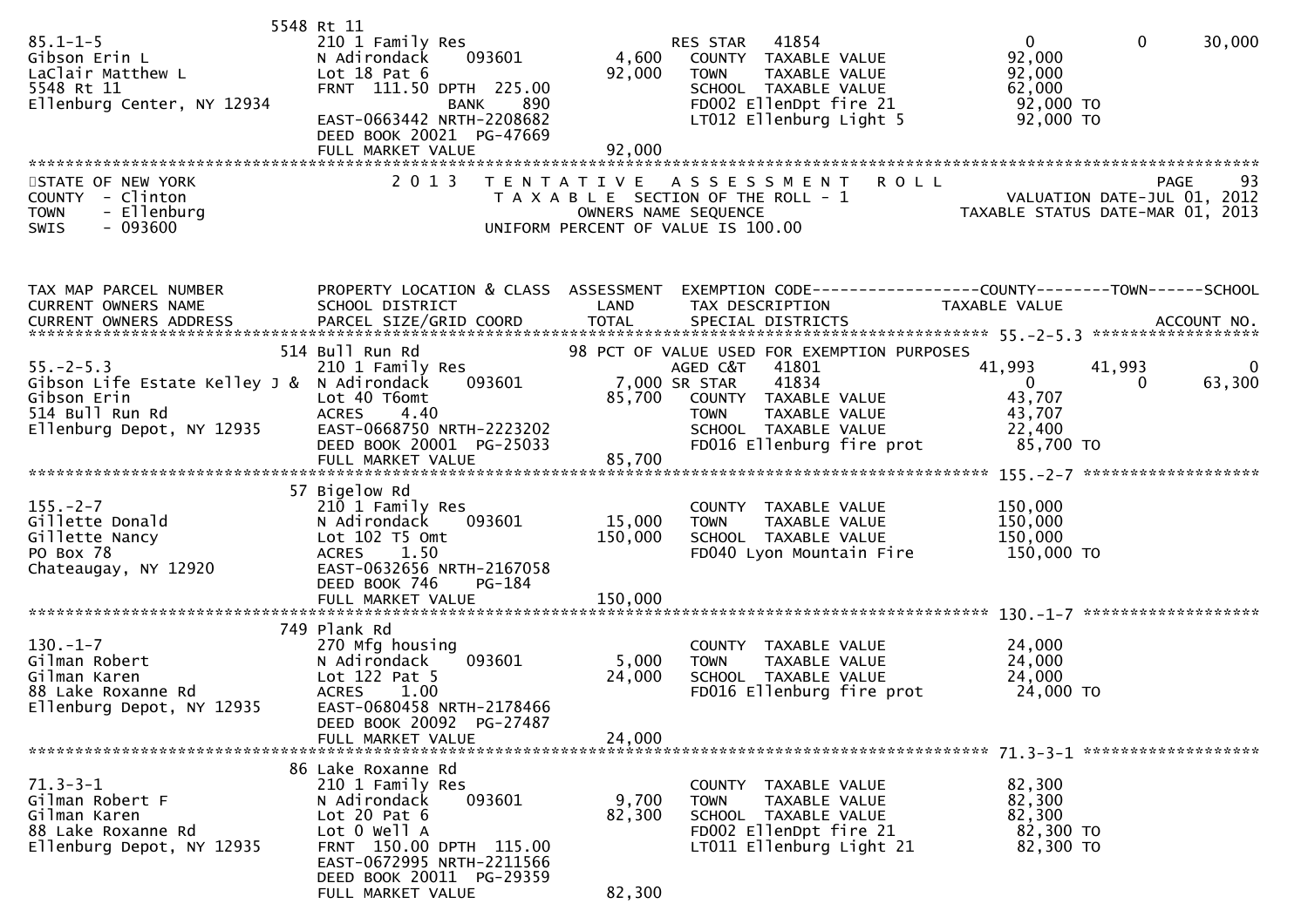| $71.3 - 3 - 2$<br>Gilman Robert F<br>Gilman Karen K<br>88 Lake Roxanne Rd<br>Ellenburg Depot, NY 12935     | 88 Lake Roxanne Rd<br>210 1 Family Res<br>093601<br>N Adirondack<br>Lot 20 Pat $6$<br>Sub Lot 1 & 2<br>Well B&C<br>FRNT 216.90 DPTH 184.00<br>EAST-0672913 NRTH-2211400<br>DEED BOOK 20011 PG-29359 | 96,400                     | 41854<br>RES STAR<br>14,500 COUNTY TAXABLE VALUE<br><b>TOWN</b><br>TAXABLE VALUE<br>SCHOOL TAXABLE VALUE<br>FD002 EllenDpt fire 21<br>LT011 Ellenburg Light 21 | $\mathbf{0}$<br>30,000<br>$\mathbf{0}$<br>96,400<br>96,400<br>66,400<br>96,400 TO<br>96,400 TO                                                                                |
|------------------------------------------------------------------------------------------------------------|-----------------------------------------------------------------------------------------------------------------------------------------------------------------------------------------------------|----------------------------|----------------------------------------------------------------------------------------------------------------------------------------------------------------|-------------------------------------------------------------------------------------------------------------------------------------------------------------------------------|
|                                                                                                            |                                                                                                                                                                                                     |                            |                                                                                                                                                                |                                                                                                                                                                               |
| STATE OF NEW YORK<br>COUNTY - Clinton<br>- Ellenburg<br><b>TOWN</b><br>$-093600$<br><b>SWIS</b>            | 2 0 1 3                                                                                                                                                                                             | OWNERS NAME SEQUENCE       | TENTATIVE ASSESSMENT<br><b>ROLL</b><br>T A X A B L E SECTION OF THE ROLL - 1<br>UNIFORM PERCENT OF VALUE IS 100.00                                             | 94<br><b>PAGE</b><br>94<br>VALUATION DATE-JUL 01, 2012<br>TAXABLE STATUS DATE-MAR 01, 2013                                                                                    |
| TAX MAP PARCEL NUMBER<br>CURRENT OWNERS NAME                                                               | PROPERTY LOCATION & CLASS ASSESSMENT<br>SCHOOL DISTRICT                                                                                                                                             | LAND                       | TAX DESCRIPTION                                                                                                                                                | EXEMPTION CODE-----------------COUNTY--------TOWN------SCHOOL<br>TAXABLE VALUE<br>CURRENT OWNERS ADDRESS PARCEL SIZE/GRID COORD TOTAL SPECIAL DISTRICTS 78.1 2014 ACCOUNT NO. |
| $98. - 1 - 8.1$<br>Gilmet Randy<br>Gilmet Mary Lou<br>1385 Hardscrabble Rd<br>Cadyville, NY 12918          | Military Tpke<br>105 Vac farmland<br>093601<br>N Adirondack<br>$11$ Pat $6$<br>ACRES 10.20<br>EAST-0647485 NRTH-2199037<br>DEED BOOK 20061 PG-99856<br>FULL MARKET VALUE                            | 4,700<br>4,700<br>4,700    | COUNTY TAXABLE VALUE<br>TAXABLE VALUE<br><b>TOWN</b><br>SCHOOL TAXABLE VALUE<br>FD014 EllenCtr fire #15                                                        | 4,700<br>4,700<br>4,700<br>4,700 TO                                                                                                                                           |
| $155. - 4 - 2.1$<br>Gilmore Cinthia R<br>Gilmore Linda J<br>1499 Ashley Rd<br>West Chazy, NY 12992         | Blanche Rd<br>321 Abandoned ag<br>093601<br>N Adirondack<br>Lot $119$ Pat 5<br>ACRES 20.00<br>EAST-0634666 NRTH-2165022<br>DEED BOOK 20021 PG-48126<br>FULL MARKET VALUE                            | 9,500<br>9,500<br>9,500    | COUNTY TAXABLE VALUE<br>TAXABLE VALUE<br><b>TOWN</b><br>SCHOOL TAXABLE VALUE<br>FD040 Lyon Mountain Fire                                                       | 9,500<br>9,500<br>9,500<br>9,500 TO                                                                                                                                           |
| $98. - 1 - 4.22$<br>Gilmore Irene<br>292 West Hill Rd<br>PO Box 90<br>Ellenburg Center, NY 12934           | West Hill Rd<br>321 Abandoned ag<br>093601<br>N Adirondack<br>Lot 13 T50mt<br>ACRES 24.00<br>EAST-0643174 NRTH-2197627<br>DEED BOOK 20011 PG-33347<br>FULL MARKET VALUE                             | 17,000<br>17,000<br>17,000 | COUNTY TAXABLE VALUE<br><b>TOWN</b><br>TAXABLE VALUE<br>SCHOOL TAXABLE VALUE<br>FD014 EllenCtr fire #15                                                        | 17,000<br>17,000<br>17,000<br>17,000 TO                                                                                                                                       |
| $98. - 1 - 4.21$<br>Gilmore Jamie L<br>Gilmore Nicole D<br>541 Cannon Corners Rd<br>Mooers Forks, NY 12959 | 292 West Hill Rd<br>270 Mfg housing<br>093601<br>N Adirondack<br>Lot 13 T50mt<br>ACRES 54.00<br>EAST-0642242 NRTH-2197372<br>DEED BOOK 20122 PG-50086                                               | 28,800<br>41,800           | COUNTY TAXABLE VALUE<br>TAXABLE VALUE<br><b>TOWN</b><br>SCHOOL TAXABLE VALUE<br>FD014 EllenCtr fire #15                                                        | 41,800<br>41,800<br>41,800<br>41,800 TO                                                                                                                                       |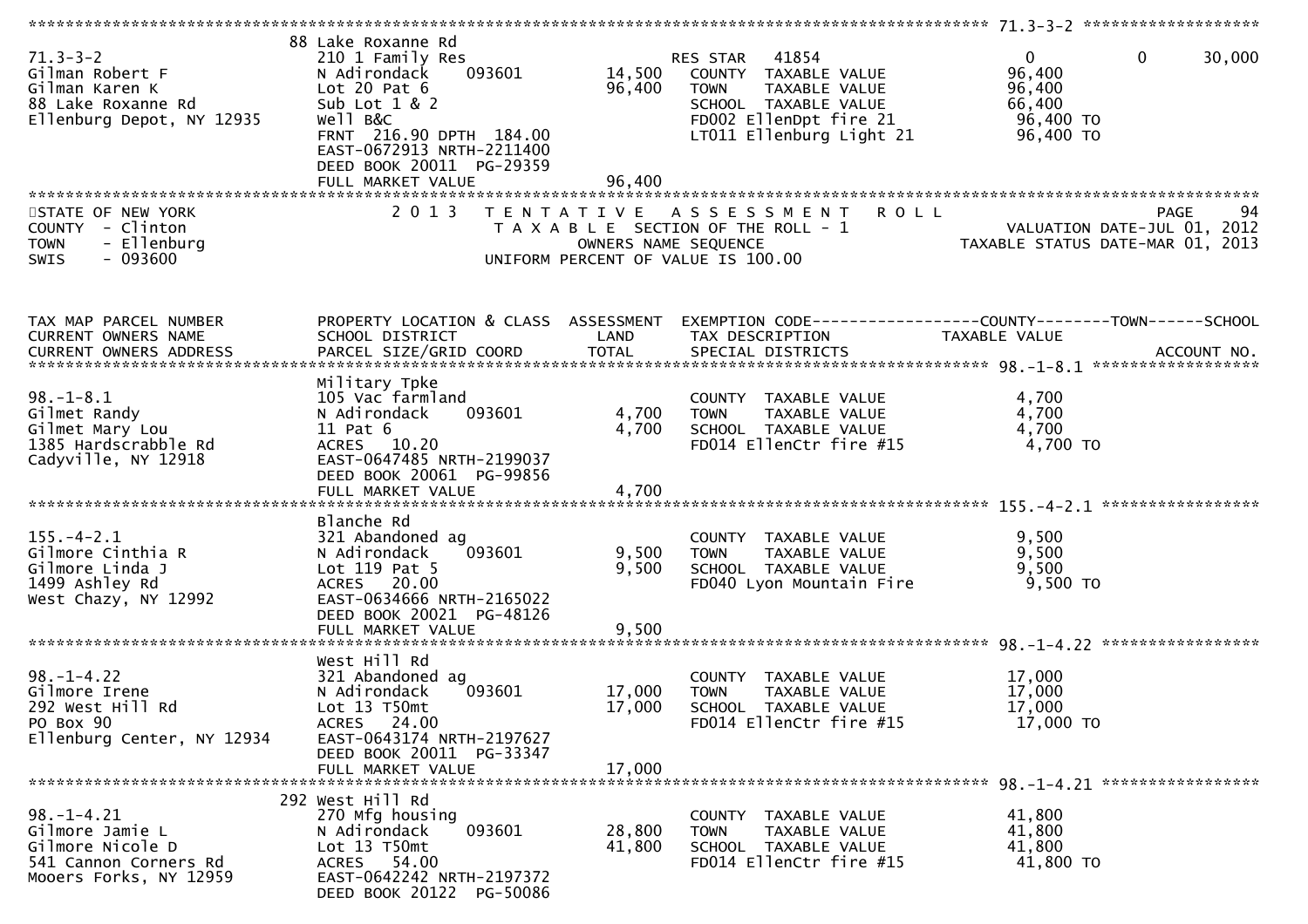|                                                                                                        | FULL MARKET VALUE                                                                                                                                                                                | 41,800                      |                                                                                                                                                            |                                                                                            |
|--------------------------------------------------------------------------------------------------------|--------------------------------------------------------------------------------------------------------------------------------------------------------------------------------------------------|-----------------------------|------------------------------------------------------------------------------------------------------------------------------------------------------------|--------------------------------------------------------------------------------------------|
| $99. - 2 - 6$<br>Gilmore Joey L<br>Gilmore Jennifer<br>35 Gero Rd<br>Mooers Forks, NY 12959            | 24/26 Carpenter St<br>280 Res Multiple<br>093601<br>N Adirondack<br>10 Pat 5<br><b>ACRES</b><br>$1.00$ BANK<br>850<br>EAST-0650973 NRTH-2199233<br>DEED BOOK 20102 PG-30339<br>FULL MARKET VALUE | 10, 100<br>56,900<br>56,900 | COUNTY TAXABLE VALUE<br>TAXABLE VALUE<br><b>TOWN</b><br>SCHOOL TAXABLE VALUE<br>FD014 EllenCtr fire #15<br>LT010 Ellenburg Light 15                        | 56,900<br>56,900<br>56,900<br>56,900 TO<br>56,900 TO                                       |
| STATE OF NEW YORK<br>COUNTY - Clinton<br>- Ellenburg<br><b>TOWN</b><br>SWIS<br>- 093600                | 2 0 1 3                                                                                                                                                                                          | OWNERS NAME SEQUENCE        | <b>ROLL</b><br>TENTATIVE ASSESSMENT<br>T A X A B L E SECTION OF THE ROLL - 1<br>UNIFORM PERCENT OF VALUE IS 100.00                                         | 95<br>PAGE<br>VALUATION DATE-JUL 01, 2012<br>TAXABLE STATUS DATE-MAR 01, 2013              |
| TAX MAP PARCEL NUMBER<br>CURRENT OWNERS NAME                                                           | PROPERTY LOCATION & CLASS ASSESSMENT<br>SCHOOL DISTRICT                                                                                                                                          | LAND                        | TAX DESCRIPTION                                                                                                                                            | EXEMPTION CODE------------------COUNTY--------TOWN------SCHOOL<br><b>TAXABLE VALUE</b>     |
| $99. - 2 - 7$<br>Gilmore Joey L<br>Gilmore Jennifer T<br>24 Carpenter St<br>Ellenburg Center, NY 12934 | 20 Carpenter St<br>210 1 Family Res<br>093601<br>N Adirondack<br>10 Pat 5<br>1.10 BANK<br>850<br><b>ACRES</b><br>EAST-0651069 NRTH-2199116<br>DEED BOOK 20112 PG-44864                           | 5,000<br>56,000             | COUNTY TAXABLE VALUE<br>TAXABLE VALUE<br><b>TOWN</b><br>SCHOOL TAXABLE VALUE<br>FD014 EllenCtr fire #15<br>LT010 Ellenburg Light 15                        | 56,000<br>56,000<br>56,000<br>56,000 TO<br>56,000 TO                                       |
| $55. - 2 - 3.2$<br>Gilmore Kelley P<br>Gilmore Jessica L<br>79 white Rd<br>Mooers Forks, NY 12959      | 311 Bull Run Rd<br>270 Mfg housing<br>093601<br>N Adirondack<br>Lot 39 T6 Omt<br>2.00 BANK<br>850<br><b>ACRES</b><br>EAST-0666908 NRTH-2219020<br>DEED BOOK 20082 PG-13584<br>FULL MARKET VALUE  | 5,600<br>35,000<br>35,000   | COUNTY TAXABLE VALUE<br><b>TOWN</b><br>TAXABLE VALUE<br>SCHOOL TAXABLE VALUE<br>FD016 Ellenburg fire prot                                                  | 35,000<br>35,000<br>35,000<br>35,000 TO                                                    |
| $99 - 2 - 4$<br>Gilmore Kelley P<br>PO Box 190<br>Altona, NY 12910                                     | 30 Carpenter St<br>210 1 Family Res<br>093601<br>N Adirondack<br>10 Pat 5<br>3.40<br><b>ACRES</b><br>EAST-0651078 NRTH-2199460<br>DEED BOOK 20021 PG-41031<br>FULL MARKET VALUE                  | 6,500<br>44,000<br>44,000   | COUNTY TAXABLE VALUE<br>TAXABLE VALUE<br><b>TOWN</b><br>SCHOOL TAXABLE VALUE<br>FD014 EllenCtr fire #15<br>LT010 Ellenburg Light 15                        | 44,000<br>44,000<br>44,000<br>44,000 TO<br>44,000 TO                                       |
| $155.2 - 1 - 3$<br>Gilmore Norman<br>176 Blanche Rd<br>Merrill, NY 12955                               | 176 Blanche Rd<br>210 1 Family Res<br>093601<br>N Adirondack<br>119 Pat 5<br>FRNT 150.00 DPTH 275.00<br>EAST-0633291 NRTH-2165571<br>DEED BOOK 324<br>PG-189<br>FULL MARKET VALUE                | 30,100<br>30,100            | AGED C&T<br>41801<br>41834<br>4,800 SR STAR<br>COUNTY<br>TAXABLE VALUE<br><b>TOWN</b><br>TAXABLE VALUE<br>SCHOOL TAXABLE VALUE<br>FD040 Lyon Mountain Fire | 15,050<br>15,050<br>0<br>30,100<br>$\mathbf{0}$<br>0<br>15,050<br>15,050<br>0<br>30,100 TO |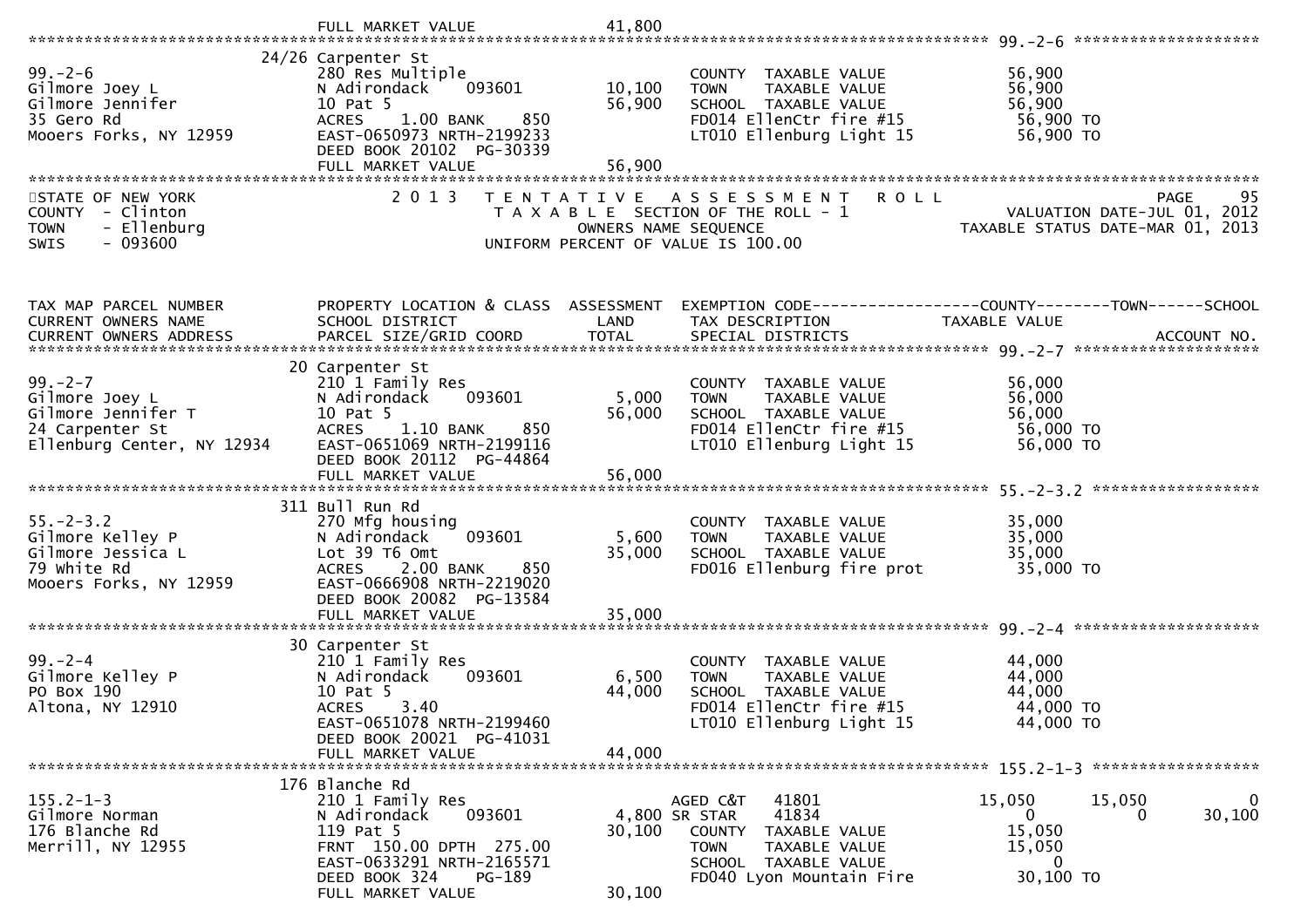| $155.2 - 1 - 2$<br>Gilmore Paul G<br>Gilmore Amanda E<br>184 Blanche Rd<br>Merrill, NY 12955             | 136 Blanche Rd<br>210 1 Family Res<br>093601<br>N Adirondack<br>119 Pat 5<br><b>ACRES</b><br>1.10<br>EAST-0633299 NRTH-2165751<br>DEED BOOK 984<br>$PG-103$<br>FULL MARKET VALUE | 5,000<br>49,000<br>49,000 | 41854<br>RES STAR<br>COUNTY TAXABLE VALUE<br>TAXABLE VALUE<br><b>TOWN</b><br>SCHOOL TAXABLE VALUE<br>FD040 Lyon Mountain Fire     | $\mathbf 0$<br>$\overline{0}$<br>49,000<br>49,000<br>19,000<br>49,000 TO | 30,000      |
|----------------------------------------------------------------------------------------------------------|----------------------------------------------------------------------------------------------------------------------------------------------------------------------------------|---------------------------|-----------------------------------------------------------------------------------------------------------------------------------|--------------------------------------------------------------------------|-------------|
|                                                                                                          |                                                                                                                                                                                  |                           |                                                                                                                                   |                                                                          |             |
| STATE OF NEW YORK<br>COUNTY - Clinton<br>- Ellenburg<br><b>TOWN</b><br>$-093600$<br>SWIS                 | 2 0 1 3                                                                                                                                                                          | OWNERS NAME SEQUENCE      | <b>ROLL</b><br>TENTATIVE ASSESSMENT<br>T A X A B L E SECTION OF THE ROLL - 1<br>UNIFORM PERCENT OF VALUE IS 100.00                | VALUATION DATE-JUL 01, 2012<br>TAXABLE STATUS DATE-MAR 01, 2013          | PAGE<br>96  |
| TAX MAP PARCEL NUMBER<br>CURRENT OWNERS NAME                                                             | PROPERTY LOCATION & CLASS ASSESSMENT<br>SCHOOL DISTRICT                                                                                                                          | LAND                      | EXEMPTION CODE------------------COUNTY--------TOWN------SCHOOL<br>TAX DESCRIPTION                                                 | TAXABLE VALUE                                                            |             |
| CURRENT OWNERS ADDRESS                                                                                   | PARCEL SIZE/GRID COORD                                                                                                                                                           | <b>TOTAL</b>              | SPECIAL DISTRICTS                                                                                                                 |                                                                          | ACCOUNT NO. |
| $86. - 1 - 12$<br>Gingras Richard R<br>Gingras Kathleen<br>752 Maquam Shore Rd<br>Swanton, VT 05488      | Military Tpke<br>323 Vacant rural<br>093601<br>N Adirondack<br>Lot 1 T6 Omt<br>ACRES 83.00<br>EAST-0673068 NRTH-2203855<br>DEED BOOK 20061 PG-96858                              | 24,300<br>24,300          | COUNTY TAXABLE VALUE<br><b>TOWN</b><br>TAXABLE VALUE<br>SCHOOL TAXABLE VALUE<br>FD016 Ellenburg fire prot                         | 24,300<br>24,300<br>24,300<br>24,300 TO                                  |             |
|                                                                                                          | Bigelow Rd                                                                                                                                                                       |                           |                                                                                                                                   |                                                                          |             |
| $126. - 1 - 15.1$<br>Giordani Sandro<br>Giordani Fabio<br>39 Elizabeth St<br>Port Chester, NY 10573-3003 | 260 Seasonal res<br>093601<br>N Adirondack<br>64 Pat 5<br>ACRES 87.40<br>EAST-0632994 NRTH-2180407<br>DEED BOOK 797<br>PG-161                                                    | 24,800<br>41,000          | COUNTY TAXABLE VALUE<br><b>TOWN</b><br>TAXABLE VALUE<br>SCHOOL TAXABLE VALUE<br>FD016 Ellenburg fire prot                         | 41,000<br>41,000<br>41,000<br>41,000 TO                                  |             |
|                                                                                                          | FULL MARKET VALUE                                                                                                                                                                | 41,000                    |                                                                                                                                   |                                                                          |             |
|                                                                                                          |                                                                                                                                                                                  |                           |                                                                                                                                   |                                                                          |             |
| $85. - 2 - 7.8$<br>Glaude Brandon<br>6397 Military Tpke<br>Ellenburg Depot, NY 12935                     | 6397 Military Tpke<br>210 1 Family Res<br>N Adirondack<br>093601<br>Lot 19 T6omt<br>1.60 BANK<br><b>ACRES</b><br>890<br>EAST-0668363 NRTH-2207697<br>DEED BOOK 20092 PG-28447    | 5,100<br>75,000           | 41854<br>RES STAR<br>COUNTY TAXABLE VALUE<br>TAXABLE VALUE<br><b>TOWN</b><br>SCHOOL TAXABLE VALUE<br>FD016 Ellenburg fire prot    | $\mathbf{0}$<br>$\mathbf{0}$<br>75,000<br>75,000<br>45,000<br>75,000 TO  | 30,000      |
|                                                                                                          | FULL MARKET VALUE                                                                                                                                                                | 75,000                    |                                                                                                                                   |                                                                          |             |
|                                                                                                          |                                                                                                                                                                                  |                           |                                                                                                                                   |                                                                          |             |
| $70. - 1 - 27.12$<br>Glaude Brandon J<br>Duprey Courtney<br>5506 Rt 11<br>Ellenburg Center, NY 12934     | Bombard Rd<br>311 Res vac land<br>N Adirondack<br>093601<br>18 Pat 6<br>2.10<br><b>ACRES</b><br>EAST-0663861 NRTH-2211282<br>DEED BOOK 20051 PG-82109                            | 5,700<br>5,700            | COUNTY TAXABLE VALUE<br><b>TOWN</b><br>TAXABLE VALUE<br>SCHOOL TAXABLE VALUE<br>FD002 EllenDpt fire 21<br>LT012 Ellenburg Light 5 | 5,700<br>5,700<br>5,700<br>5,700 TO<br>5,700 TO                          |             |
|                                                                                                          | FULL MARKET VALUE                                                                                                                                                                | 5,700                     |                                                                                                                                   |                                                                          |             |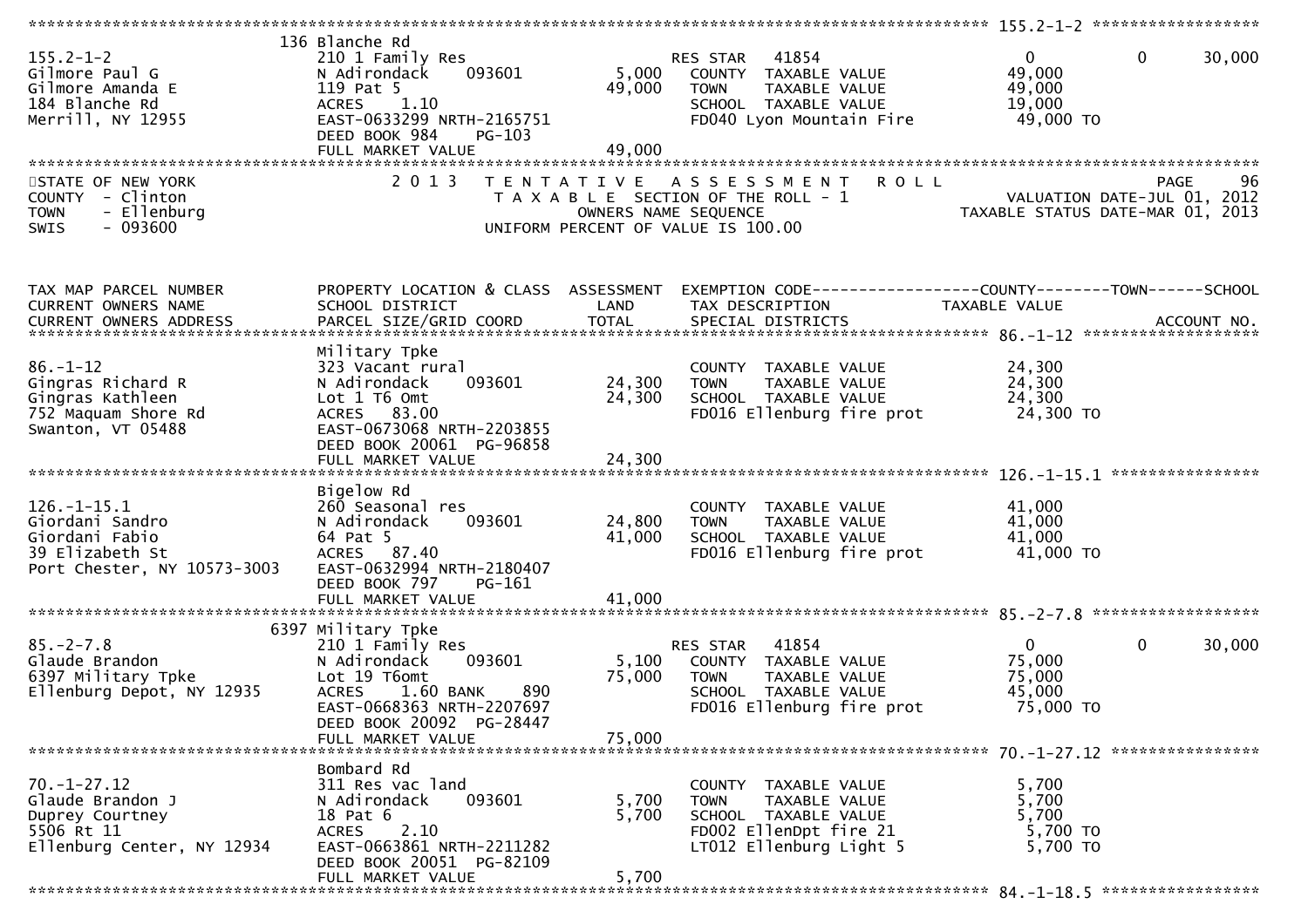| $84. - 1 - 18.5$<br>Glaude Derrick J<br>Glaude Rose<br>5506 Rt 11<br>Ellenburg Center, NY 12934                                                        | 86 Arno Rd<br>270 Mfg housing<br>093601<br>N Adirondack<br><b>ACRES</b><br>1.20<br>EAST-0658436 NRTH-2200625<br>DEED BOOK 20122 PG-51330<br>FULL MARKET VALUE             | 5,000<br>25,000<br>25,000  | COUNTY TAXABLE VALUE<br>TAXABLE VALUE<br><b>TOWN</b><br>SCHOOL TAXABLE VALUE<br>FD014 EllenCtr fire #15                                                                                                                                       | 25,000<br>25,000<br>25,000<br>25,000 TO                                                                                         |                                  |
|--------------------------------------------------------------------------------------------------------------------------------------------------------|---------------------------------------------------------------------------------------------------------------------------------------------------------------------------|----------------------------|-----------------------------------------------------------------------------------------------------------------------------------------------------------------------------------------------------------------------------------------------|---------------------------------------------------------------------------------------------------------------------------------|----------------------------------|
| STATE OF NEW YORK<br>COUNTY - Clinton<br>- Ellenburg<br><b>TOWN</b><br>$-093600$<br>SWIS                                                               | 2 0 1 3                                                                                                                                                                   | T E N T A T I V E          | A S S E S S M E N T<br>T A X A B L E SECTION OF THE ROLL - 1<br>OWNERS NAME SEQUENCE<br>UNIFORM PERCENT OF VALUE IS 100.00                                                                                                                    | <b>ROLL</b><br>VALUATION DATE-JUL 01, 2012<br>TAXABLE STATUS DATE-MAR 01, 2013                                                  | PAGE<br>97                       |
| TAX MAP PARCEL NUMBER<br>CURRENT OWNERS NAME                                                                                                           | PROPERTY LOCATION & CLASS ASSESSMENT<br>SCHOOL DISTRICT                                                                                                                   | LAND                       | TAX DESCRIPTION                                                                                                                                                                                                                               | EXEMPTION CODE------------------COUNTY--------TOWN------SCHOOL<br>TAXABLE VALUE                                                 |                                  |
| $70.-1-20.1$<br>Glaude's Riverview Farm LLC<br>5506 Rt 11<br>Ellenburg Center, NY 12934<br>MAY BE SUBJECT TO PAYMENT<br>UNDER AGDIST LAW TIL 2022      | 5506 Rt 11<br>112 Dairy farm<br>N Adirondack<br>093601<br>Lot 19 & 22 T6omt<br>ACRES 235.40<br>EAST-0664676 NRTH-2208892<br>DEED BOOK 20051 PG-82018<br>FULL MARKET VALUE | 211,200                    | 10 YR AGR 41700<br>111,500 AGRI DISTR 41720<br>211,200 RES STAR<br>41854<br>483A EX<br>42100<br>COUNTY TAXABLE VALUE<br><b>TOWN</b><br>TAXABLE VALUE<br>SCHOOL TAXABLE VALUE<br>FD002 EllenDpt fire 21<br>6,600 EX<br>LT012 Ellenburg Light 5 | 20,000<br>20,000<br>0<br>$\mathbf 0$<br>$\Omega$<br>6,600<br>6,600<br>184,600<br>184,600<br>154,600<br>204,600 TO<br>202,002 TO | 20,000<br>- 0<br>30,000<br>6,600 |
|                                                                                                                                                        |                                                                                                                                                                           |                            | $6,516$ EX                                                                                                                                                                                                                                    |                                                                                                                                 |                                  |
| $70. - 1 - 27.11$<br>Glaude's Riverview Farm LLC<br>5506 Rt 11<br>Ellenburg Center, NY 12934<br>MAY BE SUBJECT TO PAYMENT<br>UNDER AGDIST LAW TIL 2017 | Rt 11<br>105 Vac farmland<br>093601<br>N Adirondack<br>18 Pat 6<br>ACRES 39.90<br>EAST-0663488 NRTH-2210477<br>DEED BOOK 20051 PG-82017<br>FULL MARKET VALUE              | 21,700<br>21,700<br>21,700 | AGRI DISTR 41720<br>COUNTY TAXABLE VALUE<br>TAXABLE VALUE<br><b>TOWN</b><br>SCHOOL TAXABLE VALUE<br>FD002 EllenDpt fire 21<br>LT012 Ellenburg Light 5                                                                                         | 497<br>497<br>21,203<br>21,203<br>21,203<br>21,700 TO<br>21,700 TO                                                              | 497                              |
|                                                                                                                                                        |                                                                                                                                                                           |                            |                                                                                                                                                                                                                                               |                                                                                                                                 |                                  |
| $84. - 1 - 18.12$<br>Glaude's Riverview Farm LLC<br>5506 Rt 11<br>Ellenburg Center, NY 12934<br>MAY BE SUBJECT TO PAYMENT                              | Ellenburg Center Rd<br>112 Dairy farm<br>N Adirondack<br>093601<br>4 Pat 6<br>PLD 441 + PLD 442<br>ACRES 186.17<br>EAST-0656025 NRTH-2201800                              | 124,000 483A EX            | AGRI DISTR 41720<br>84,900 483A EX<br>42100<br>42100<br>483A EX<br>42100<br>COUNTY TAXABLE VALUE<br><b>TOWN</b><br>TAXABLE VALUE                                                                                                              | $\mathbf{0}$<br>0<br>1,800<br>1,800<br>3,500<br>3,500<br>900<br>900<br>117,800<br>117,800                                       | 0<br>1,800<br>3,500<br>900       |
| UNDER AGDIST LAW TIL 2017                                                                                                                              | DEED BOOK 20051 PG-82016<br>FULL MARKET VALUE                                                                                                                             | 124,000                    | SCHOOL TAXABLE VALUE<br>FD014 EllenCtr fire #15<br>6,200 EX                                                                                                                                                                                   | 117,800<br>117,800 TO                                                                                                           |                                  |
|                                                                                                                                                        |                                                                                                                                                                           |                            |                                                                                                                                                                                                                                               |                                                                                                                                 |                                  |
| $71.3 - 1 - 14.1$<br>Glenn Woods Realty Inc<br>Attn: Aaron Rowe<br>PO Box 327                                                                          | 19 Station Hill Rd<br>449 Other Storag<br>093601<br>N Adirondack<br><b>ACRES</b><br>6.60<br>EAST-0672390 NRTH-2213898                                                     | 33,000<br>296,600          | <b>COUNTY</b><br>TAXABLE VALUE<br><b>TOWN</b><br><b>TAXABLE VALUE</b><br>SCHOOL TAXABLE VALUE<br>FD002 EllenDpt fire 21                                                                                                                       | 296,600<br>296,600<br>296,600<br>296,600 TO                                                                                     |                                  |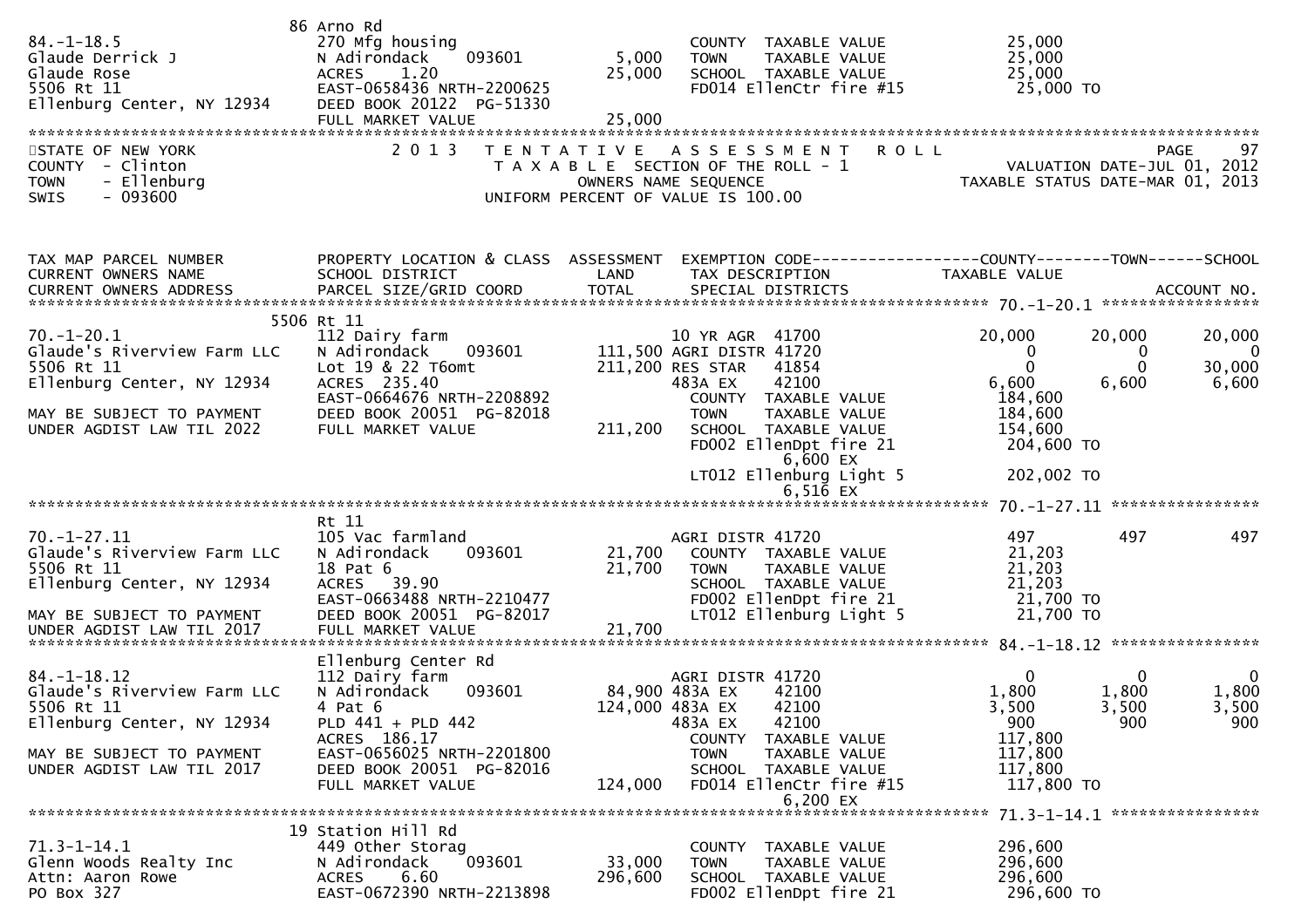| Ellenburg Depot, NY 12935                                                                                               | DEED BOOK 20001 PG-22889<br>FULL MARKET VALUE                                                                                                                                                       | 296,600                       |                                                                                                                                                                                                                                                              |                                                                                                                                                                     |
|-------------------------------------------------------------------------------------------------------------------------|-----------------------------------------------------------------------------------------------------------------------------------------------------------------------------------------------------|-------------------------------|--------------------------------------------------------------------------------------------------------------------------------------------------------------------------------------------------------------------------------------------------------------|---------------------------------------------------------------------------------------------------------------------------------------------------------------------|
| $82. - 1 - 9.7$<br>Glennon Robin<br>157 Bohen Rd<br>Churubusco, NY 12923                                                | Bohon Rd<br>323 Vacant rural<br>N Adirondack<br>093601<br>Lot 12 T6omt<br>ACRES 18.47<br>EAST-0630614 NRTH-2205657<br>DEED BOOK 20031 PG-57425<br>FULL MARKET VALUE                                 | 13,700<br>13,700<br>13,700    | COUNTY TAXABLE VALUE<br><b>TOWN</b><br>TAXABLE VALUE<br>SCHOOL TAXABLE VALUE<br>FD016 Ellenburg fire prot                                                                                                                                                    | 13,700<br>13,700<br>13,700<br>13,700 TO                                                                                                                             |
| STATE OF NEW YORK<br>COUNTY - Clinton<br>- Ellenburg<br><b>TOWN</b><br>$-093600$<br><b>SWIS</b>                         | 2 0 1 3                                                                                                                                                                                             |                               | TENTATIVE ASSESSMENT<br><b>ROLL</b><br>T A X A B L E SECTION OF THE ROLL - 1<br>OWNERS NAME SEQUENCE<br>UNIFORM PERCENT OF VALUE IS 100.00                                                                                                                   | PAGE<br>98<br>VALUATION DATE-JUL 01, 2012<br>VALUATIUN DATE-JUL UI, 2012<br>TAXABLE STATUS DATE-MAR 01, 2013                                                        |
| TAX MAP PARCEL NUMBER<br>CURRENT OWNERS NAME<br>CURRENT OWNERS ADDRESS                                                  | PROPERTY LOCATION & CLASS ASSESSMENT<br>SCHOOL DISTRICT<br>PARCEL SIZE/GRID COORD                                                                                                                   | LAND<br><b>TOTAL</b>          | TAX DESCRIPTION<br>SPECIAL DISTRICTS                                                                                                                                                                                                                         | EXEMPTION CODE-----------------COUNTY-------TOWN------SCHOOL<br><b>TAXABLE VALUE</b><br>ACCOUNT NO.                                                                 |
| $85. - 1 - 11.11$<br>Gokey John E<br>Gokey Jean F<br>2828 Rt 9 Rd<br>North Hudson, NY 12855                             | 41 Ellenburg Center Rd<br>210 1 Family Res<br>N Adirondack<br>093601<br>$3/4$ Pat 6<br>ACRES 7.00<br>EAST-0661170 NRTH-2205513<br>DEED BOOK 20122 PG-47018<br>FULL MARKET VALUE                     | 8,800<br>142,600<br>142,600   | COUNTY TAXABLE VALUE<br>TAXABLE VALUE<br><b>TOWN</b><br>SCHOOL TAXABLE VALUE<br>FD016 Ellenburg fire prot                                                                                                                                                    | 142,600<br>142,600<br>142,600<br>142,600 TO                                                                                                                         |
| $141.3 - 2 - 8$<br>Gokey Leonard<br>5147 Rt 374<br>Lyon Mountain, NY 12955                                              | 5147 Rt 374<br>230 3 Family Res - WTRFNT<br>N Adirondack<br>093601<br>Lot $100$ Pat $5$<br>1.10<br><b>ACRES</b><br>EAST-0625154 NRTH-2170087<br>DEED BOOK 744<br><b>PG-205</b><br>FULL MARKET VALUE | 127,000<br>264,500<br>264,500 | COUNTY TAXABLE VALUE<br>TAXABLE VALUE<br><b>TOWN</b><br>SCHOOL TAXABLE VALUE<br>FD040 Lyon Mountain Fire<br>WD018 Chat lake water dist                                                                                                                       | 264,500<br>264,500<br>264,500<br>264,500 TO<br>264,500 ТО М                                                                                                         |
| 5315/5321 Rt 374<br>$141.3 - 2 - 49$<br>Gonzales Vina Elizabeth<br>Gonzales Louis F<br>5321 Rt 374<br>Merrill, NY 12955 | 280 Res Multiple - WTRFNT<br>Chateaugay 1<br>163401<br>Lot 100 T5omt<br>1.40<br><b>ACRES</b><br>EAST-0622735 NRTH-2173389<br>DEED BOOK 365<br>PG-457<br>FULL MARKET VALUE                           | 163,000                       | 92 PCT OF VALUE USED FOR EXEMPTION PURPOSES<br>WARCOMALL 41131<br>125,100 AGED COUN 41802<br>163,000 SR STAR 41834<br>COUNTY TAXABLE VALUE<br><b>TOWN</b><br>TAXABLE VALUE<br>SCHOOL TAXABLE VALUE<br>FD040 Lyon Mountain Fire<br>WD018 Chat lake water dist | 37,490<br>37,490<br>0<br>44,988<br>$\bf{0}$<br>0<br>63,300<br>$\overline{\phantom{0}}$<br><sup>n</sup><br>80,522<br>125,510<br>99,700<br>163,000 TO<br>163,000 ТО М |
| $97. - 1 - 7$<br>Goodchild Larry<br>Goodchild Deborah<br>550 Tacey Rd<br>Ellenburg Center, NY 12934                     | 550 Tacey Rd<br>210 1 Family Res<br>093601<br>N Adirondack<br>ACRES<br>1.20<br>EAST-0629569 NRTH-2198532<br>DEED BOOK 776<br>$PG-193$                                                               | 5,000<br>34,000               | 41854<br>RES STAR<br>COUNTY TAXABLE VALUE<br>TAXABLE VALUE<br><b>TOWN</b><br>SCHOOL TAXABLE VALUE<br>FD016 Ellenburg fire prot                                                                                                                               | $\Omega$<br>0<br>30,000<br>34,000<br>34,000<br>4,000<br>34,000 TO                                                                                                   |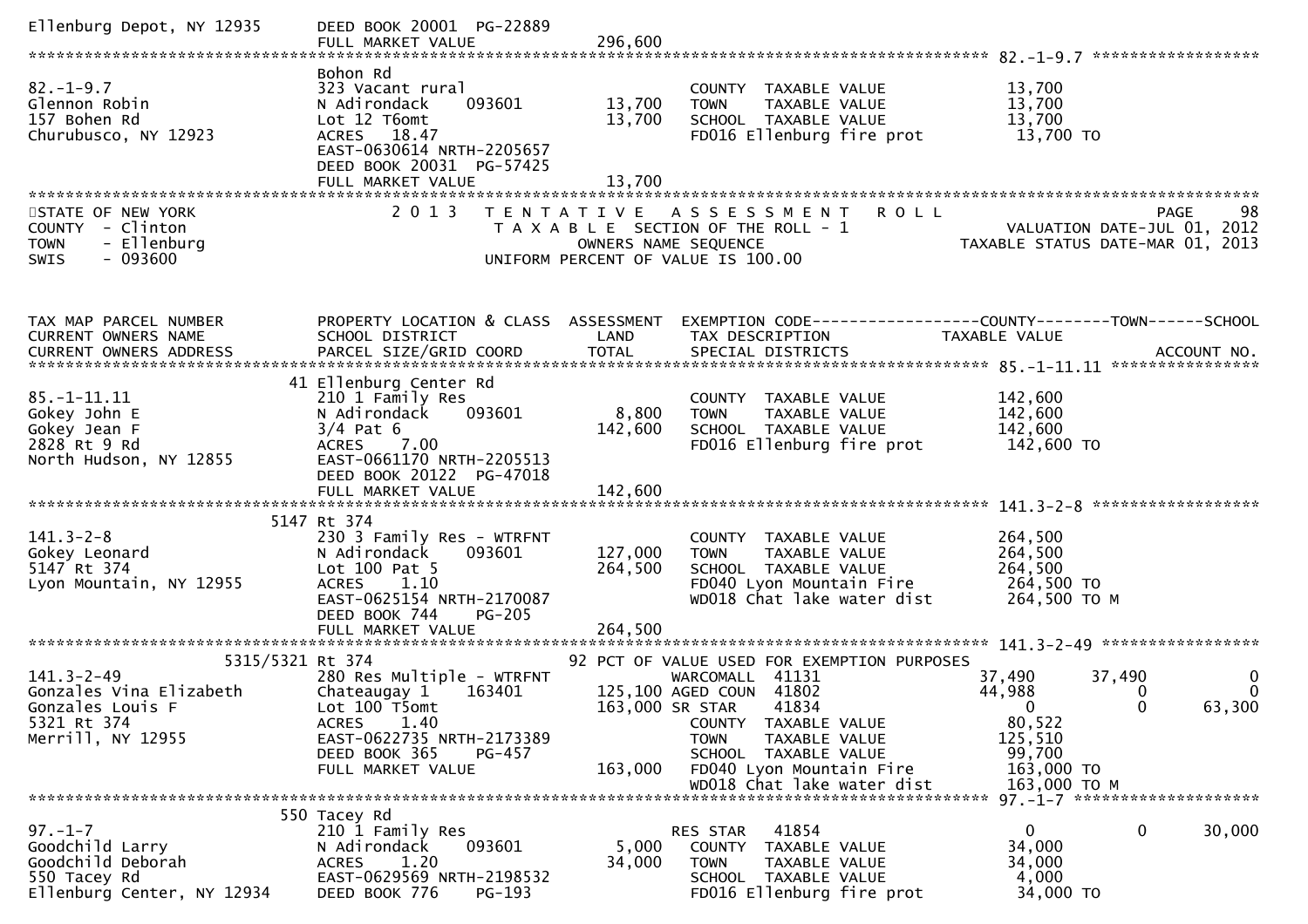| 415 Plank Rd<br>$\mathbf 0$<br>$145. - 1 - 8.2$<br>$\mathbf{0}$<br>30,000<br>240 Rural res<br>RES STAR<br>41854<br>71,000<br>Goodman David C<br>093601<br>13,400<br>N Adirondack<br>COUNTY TAXABLE VALUE<br>71,000<br>71,000<br>Goodman Neva J<br>Lot 110 T5omt<br>TAXABLE VALUE<br><b>TOWN</b><br>415 Plank Rd<br>ACRES 17.60<br>SCHOOL TAXABLE VALUE<br>41,000<br>Ellenburg Depot, NY 12935<br>EAST-0681429 NRTH-2170775<br>FD016 Ellenburg fire prot<br>71,000 TO<br>DEED BOOK 652<br>$PG-41$<br>71,000<br>FULL MARKET VALUE<br>2 0 1 3<br><b>ROLL</b><br>99<br>STATE OF NEW YORK<br><b>PAGE</b><br>T E N T A T I V E<br>A S S E S S M E N T<br>COUNTY - Clinton<br>T A X A B L E SECTION OF THE ROLL - 1<br>VALUATION DATE-JUL 01, 2012<br>TAXABLE STATUS DATE-MAR 01, 2013<br>- Ellenburg<br><b>TOWN</b><br>OWNERS NAME SEQUENCE<br>$-093600$<br>SWIS<br>UNIFORM PERCENT OF VALUE IS 100.00<br>PROPERTY LOCATION & CLASS ASSESSMENT<br>TAX MAP PARCEL NUMBER<br>EXEMPTION CODE-----------------COUNTY-------TOWN------SCHOOL<br>CURRENT OWNERS NAME<br>SCHOOL DISTRICT<br>LAND<br>TAX DESCRIPTION<br>TAXABLE VALUE<br>CURRENT OWNERS ADDRESS<br>6 Balsam Way<br>$141.3 - 3 - 5.2$<br>34,700<br>34,700<br>210 1 Family Res - WTRFNT<br>WARCOMALL 41131<br>0<br>41854<br>$\mathbf{0}$<br>Goodrow Dale A<br>67,400 RES STAR<br>30,000<br>N Adirondack<br>093601<br>$\Omega$<br>Goodrow Sheila A<br>78.88 DPTH 178.00<br>138,800<br>104,100<br><b>FRNT</b><br>COUNTY TAXABLE VALUE<br>PO Box 155<br>5.20<br><b>ACRES</b><br><b>TOWN</b><br>TAXABLE VALUE<br>104,100<br>EAST-0624171 NRTH-2170013<br>108,800<br>Lyon Mountain, NY 12952<br>SCHOOL TAXABLE VALUE<br>DEED BOOK 20011 PG-34528<br>FD040 Lyon Mountain Fire<br>138,800 TO<br>307/309 Brandy Brook Rd<br>$\mathbf{0}$<br>$\mathbf 0$<br>$83. - 1 - 9.5$<br>41834<br>51,000<br>270 Mfg housing<br>SR STAR<br>51,000<br>Goodyear Ross S<br>093601<br>21,300<br>N Adirondack<br>COUNTY TAXABLE VALUE<br>309 Brandy Brook Rd<br>15 T6omt<br>51,000<br>51,000<br>TAXABLE VALUE<br><b>TOWN</b><br>Ellenburg Center, NY 12934<br>ACRES 29.10<br>$\Omega$<br>SCHOOL TAXABLE VALUE<br>EAST-0647566 NRTH-2205328<br>FD014 EllenCtr fire #15<br>51,000 TO<br>DEED BOOK 20001 PG-26380 |
|---------------------------------------------------------------------------------------------------------------------------------------------------------------------------------------------------------------------------------------------------------------------------------------------------------------------------------------------------------------------------------------------------------------------------------------------------------------------------------------------------------------------------------------------------------------------------------------------------------------------------------------------------------------------------------------------------------------------------------------------------------------------------------------------------------------------------------------------------------------------------------------------------------------------------------------------------------------------------------------------------------------------------------------------------------------------------------------------------------------------------------------------------------------------------------------------------------------------------------------------------------------------------------------------------------------------------------------------------------------------------------------------------------------------------------------------------------------------------------------------------------------------------------------------------------------------------------------------------------------------------------------------------------------------------------------------------------------------------------------------------------------------------------------------------------------------------------------------------------------------------------------------------------------------------------------------------------------------------------------------------------------------------------------------------------------------------------------------------------------------------------------------------------------------------------------------------------------------------------------|
|                                                                                                                                                                                                                                                                                                                                                                                                                                                                                                                                                                                                                                                                                                                                                                                                                                                                                                                                                                                                                                                                                                                                                                                                                                                                                                                                                                                                                                                                                                                                                                                                                                                                                                                                                                                                                                                                                                                                                                                                                                                                                                                                                                                                                                       |
|                                                                                                                                                                                                                                                                                                                                                                                                                                                                                                                                                                                                                                                                                                                                                                                                                                                                                                                                                                                                                                                                                                                                                                                                                                                                                                                                                                                                                                                                                                                                                                                                                                                                                                                                                                                                                                                                                                                                                                                                                                                                                                                                                                                                                                       |
|                                                                                                                                                                                                                                                                                                                                                                                                                                                                                                                                                                                                                                                                                                                                                                                                                                                                                                                                                                                                                                                                                                                                                                                                                                                                                                                                                                                                                                                                                                                                                                                                                                                                                                                                                                                                                                                                                                                                                                                                                                                                                                                                                                                                                                       |
|                                                                                                                                                                                                                                                                                                                                                                                                                                                                                                                                                                                                                                                                                                                                                                                                                                                                                                                                                                                                                                                                                                                                                                                                                                                                                                                                                                                                                                                                                                                                                                                                                                                                                                                                                                                                                                                                                                                                                                                                                                                                                                                                                                                                                                       |
|                                                                                                                                                                                                                                                                                                                                                                                                                                                                                                                                                                                                                                                                                                                                                                                                                                                                                                                                                                                                                                                                                                                                                                                                                                                                                                                                                                                                                                                                                                                                                                                                                                                                                                                                                                                                                                                                                                                                                                                                                                                                                                                                                                                                                                       |
|                                                                                                                                                                                                                                                                                                                                                                                                                                                                                                                                                                                                                                                                                                                                                                                                                                                                                                                                                                                                                                                                                                                                                                                                                                                                                                                                                                                                                                                                                                                                                                                                                                                                                                                                                                                                                                                                                                                                                                                                                                                                                                                                                                                                                                       |
|                                                                                                                                                                                                                                                                                                                                                                                                                                                                                                                                                                                                                                                                                                                                                                                                                                                                                                                                                                                                                                                                                                                                                                                                                                                                                                                                                                                                                                                                                                                                                                                                                                                                                                                                                                                                                                                                                                                                                                                                                                                                                                                                                                                                                                       |
|                                                                                                                                                                                                                                                                                                                                                                                                                                                                                                                                                                                                                                                                                                                                                                                                                                                                                                                                                                                                                                                                                                                                                                                                                                                                                                                                                                                                                                                                                                                                                                                                                                                                                                                                                                                                                                                                                                                                                                                                                                                                                                                                                                                                                                       |
|                                                                                                                                                                                                                                                                                                                                                                                                                                                                                                                                                                                                                                                                                                                                                                                                                                                                                                                                                                                                                                                                                                                                                                                                                                                                                                                                                                                                                                                                                                                                                                                                                                                                                                                                                                                                                                                                                                                                                                                                                                                                                                                                                                                                                                       |
|                                                                                                                                                                                                                                                                                                                                                                                                                                                                                                                                                                                                                                                                                                                                                                                                                                                                                                                                                                                                                                                                                                                                                                                                                                                                                                                                                                                                                                                                                                                                                                                                                                                                                                                                                                                                                                                                                                                                                                                                                                                                                                                                                                                                                                       |
|                                                                                                                                                                                                                                                                                                                                                                                                                                                                                                                                                                                                                                                                                                                                                                                                                                                                                                                                                                                                                                                                                                                                                                                                                                                                                                                                                                                                                                                                                                                                                                                                                                                                                                                                                                                                                                                                                                                                                                                                                                                                                                                                                                                                                                       |
|                                                                                                                                                                                                                                                                                                                                                                                                                                                                                                                                                                                                                                                                                                                                                                                                                                                                                                                                                                                                                                                                                                                                                                                                                                                                                                                                                                                                                                                                                                                                                                                                                                                                                                                                                                                                                                                                                                                                                                                                                                                                                                                                                                                                                                       |
|                                                                                                                                                                                                                                                                                                                                                                                                                                                                                                                                                                                                                                                                                                                                                                                                                                                                                                                                                                                                                                                                                                                                                                                                                                                                                                                                                                                                                                                                                                                                                                                                                                                                                                                                                                                                                                                                                                                                                                                                                                                                                                                                                                                                                                       |
|                                                                                                                                                                                                                                                                                                                                                                                                                                                                                                                                                                                                                                                                                                                                                                                                                                                                                                                                                                                                                                                                                                                                                                                                                                                                                                                                                                                                                                                                                                                                                                                                                                                                                                                                                                                                                                                                                                                                                                                                                                                                                                                                                                                                                                       |
|                                                                                                                                                                                                                                                                                                                                                                                                                                                                                                                                                                                                                                                                                                                                                                                                                                                                                                                                                                                                                                                                                                                                                                                                                                                                                                                                                                                                                                                                                                                                                                                                                                                                                                                                                                                                                                                                                                                                                                                                                                                                                                                                                                                                                                       |
|                                                                                                                                                                                                                                                                                                                                                                                                                                                                                                                                                                                                                                                                                                                                                                                                                                                                                                                                                                                                                                                                                                                                                                                                                                                                                                                                                                                                                                                                                                                                                                                                                                                                                                                                                                                                                                                                                                                                                                                                                                                                                                                                                                                                                                       |
|                                                                                                                                                                                                                                                                                                                                                                                                                                                                                                                                                                                                                                                                                                                                                                                                                                                                                                                                                                                                                                                                                                                                                                                                                                                                                                                                                                                                                                                                                                                                                                                                                                                                                                                                                                                                                                                                                                                                                                                                                                                                                                                                                                                                                                       |
|                                                                                                                                                                                                                                                                                                                                                                                                                                                                                                                                                                                                                                                                                                                                                                                                                                                                                                                                                                                                                                                                                                                                                                                                                                                                                                                                                                                                                                                                                                                                                                                                                                                                                                                                                                                                                                                                                                                                                                                                                                                                                                                                                                                                                                       |
|                                                                                                                                                                                                                                                                                                                                                                                                                                                                                                                                                                                                                                                                                                                                                                                                                                                                                                                                                                                                                                                                                                                                                                                                                                                                                                                                                                                                                                                                                                                                                                                                                                                                                                                                                                                                                                                                                                                                                                                                                                                                                                                                                                                                                                       |
|                                                                                                                                                                                                                                                                                                                                                                                                                                                                                                                                                                                                                                                                                                                                                                                                                                                                                                                                                                                                                                                                                                                                                                                                                                                                                                                                                                                                                                                                                                                                                                                                                                                                                                                                                                                                                                                                                                                                                                                                                                                                                                                                                                                                                                       |
|                                                                                                                                                                                                                                                                                                                                                                                                                                                                                                                                                                                                                                                                                                                                                                                                                                                                                                                                                                                                                                                                                                                                                                                                                                                                                                                                                                                                                                                                                                                                                                                                                                                                                                                                                                                                                                                                                                                                                                                                                                                                                                                                                                                                                                       |
|                                                                                                                                                                                                                                                                                                                                                                                                                                                                                                                                                                                                                                                                                                                                                                                                                                                                                                                                                                                                                                                                                                                                                                                                                                                                                                                                                                                                                                                                                                                                                                                                                                                                                                                                                                                                                                                                                                                                                                                                                                                                                                                                                                                                                                       |
| Plank Rd                                                                                                                                                                                                                                                                                                                                                                                                                                                                                                                                                                                                                                                                                                                                                                                                                                                                                                                                                                                                                                                                                                                                                                                                                                                                                                                                                                                                                                                                                                                                                                                                                                                                                                                                                                                                                                                                                                                                                                                                                                                                                                                                                                                                                              |
| $159. - 1 - 9.1$<br>$314$ Rural vac<10<br>5,200<br>COUNTY TAXABLE VALUE<br>5,200<br>Goslin David<br>N Adirondack<br>093601<br>5,200<br>TAXABLE VALUE<br><b>TOWN</b>                                                                                                                                                                                                                                                                                                                                                                                                                                                                                                                                                                                                                                                                                                                                                                                                                                                                                                                                                                                                                                                                                                                                                                                                                                                                                                                                                                                                                                                                                                                                                                                                                                                                                                                                                                                                                                                                                                                                                                                                                                                                   |
| 5,200<br>5,200<br>Goslin James C<br><b>ACRES</b><br>1.40<br>SCHOOL TAXABLE VALUE                                                                                                                                                                                                                                                                                                                                                                                                                                                                                                                                                                                                                                                                                                                                                                                                                                                                                                                                                                                                                                                                                                                                                                                                                                                                                                                                                                                                                                                                                                                                                                                                                                                                                                                                                                                                                                                                                                                                                                                                                                                                                                                                                      |
| EAST-0682398 NRTH-2169106<br>$5,200$ TO<br>FD016 Ellenburg fire prot<br>407 Beartown Rd                                                                                                                                                                                                                                                                                                                                                                                                                                                                                                                                                                                                                                                                                                                                                                                                                                                                                                                                                                                                                                                                                                                                                                                                                                                                                                                                                                                                                                                                                                                                                                                                                                                                                                                                                                                                                                                                                                                                                                                                                                                                                                                                               |
| West Chazy, NY 12992<br>DEED BOOK 20072 PG-4396                                                                                                                                                                                                                                                                                                                                                                                                                                                                                                                                                                                                                                                                                                                                                                                                                                                                                                                                                                                                                                                                                                                                                                                                                                                                                                                                                                                                                                                                                                                                                                                                                                                                                                                                                                                                                                                                                                                                                                                                                                                                                                                                                                                       |
| 5,200<br>FULL MARKET VALUE                                                                                                                                                                                                                                                                                                                                                                                                                                                                                                                                                                                                                                                                                                                                                                                                                                                                                                                                                                                                                                                                                                                                                                                                                                                                                                                                                                                                                                                                                                                                                                                                                                                                                                                                                                                                                                                                                                                                                                                                                                                                                                                                                                                                            |
| 649/651 Canaan Rd                                                                                                                                                                                                                                                                                                                                                                                                                                                                                                                                                                                                                                                                                                                                                                                                                                                                                                                                                                                                                                                                                                                                                                                                                                                                                                                                                                                                                                                                                                                                                                                                                                                                                                                                                                                                                                                                                                                                                                                                                                                                                                                                                                                                                     |
| 26,000<br>$\mathbf 0$<br>$40. -1 - 11$<br>41854<br>0<br>270 Mfg housing<br>RES STAR                                                                                                                                                                                                                                                                                                                                                                                                                                                                                                                                                                                                                                                                                                                                                                                                                                                                                                                                                                                                                                                                                                                                                                                                                                                                                                                                                                                                                                                                                                                                                                                                                                                                                                                                                                                                                                                                                                                                                                                                                                                                                                                                                   |
| 26,000<br>093601<br>5,100<br>Goss Brian<br>COUNTY TAXABLE VALUE<br>N Adirondack                                                                                                                                                                                                                                                                                                                                                                                                                                                                                                                                                                                                                                                                                                                                                                                                                                                                                                                                                                                                                                                                                                                                                                                                                                                                                                                                                                                                                                                                                                                                                                                                                                                                                                                                                                                                                                                                                                                                                                                                                                                                                                                                                       |
| 41 Pat 6<br>26,000<br>26,000<br>Goss Christina<br><b>TOWN</b><br>TAXABLE VALUE<br>$\Omega$                                                                                                                                                                                                                                                                                                                                                                                                                                                                                                                                                                                                                                                                                                                                                                                                                                                                                                                                                                                                                                                                                                                                                                                                                                                                                                                                                                                                                                                                                                                                                                                                                                                                                                                                                                                                                                                                                                                                                                                                                                                                                                                                            |
| 1.50<br>649 Canaan Rd<br>ACRES<br>SCHOOL TAXABLE VALUE<br>26,000 TO<br>Ellenburg, NY 12935<br>EAST-0672780 NRTH-2229399<br>FD016 Ellenburg fire prot                                                                                                                                                                                                                                                                                                                                                                                                                                                                                                                                                                                                                                                                                                                                                                                                                                                                                                                                                                                                                                                                                                                                                                                                                                                                                                                                                                                                                                                                                                                                                                                                                                                                                                                                                                                                                                                                                                                                                                                                                                                                                  |
| DEED BOOK 20001 PG-24451                                                                                                                                                                                                                                                                                                                                                                                                                                                                                                                                                                                                                                                                                                                                                                                                                                                                                                                                                                                                                                                                                                                                                                                                                                                                                                                                                                                                                                                                                                                                                                                                                                                                                                                                                                                                                                                                                                                                                                                                                                                                                                                                                                                                              |
| 26,000<br>FULL MARKET VALUE                                                                                                                                                                                                                                                                                                                                                                                                                                                                                                                                                                                                                                                                                                                                                                                                                                                                                                                                                                                                                                                                                                                                                                                                                                                                                                                                                                                                                                                                                                                                                                                                                                                                                                                                                                                                                                                                                                                                                                                                                                                                                                                                                                                                           |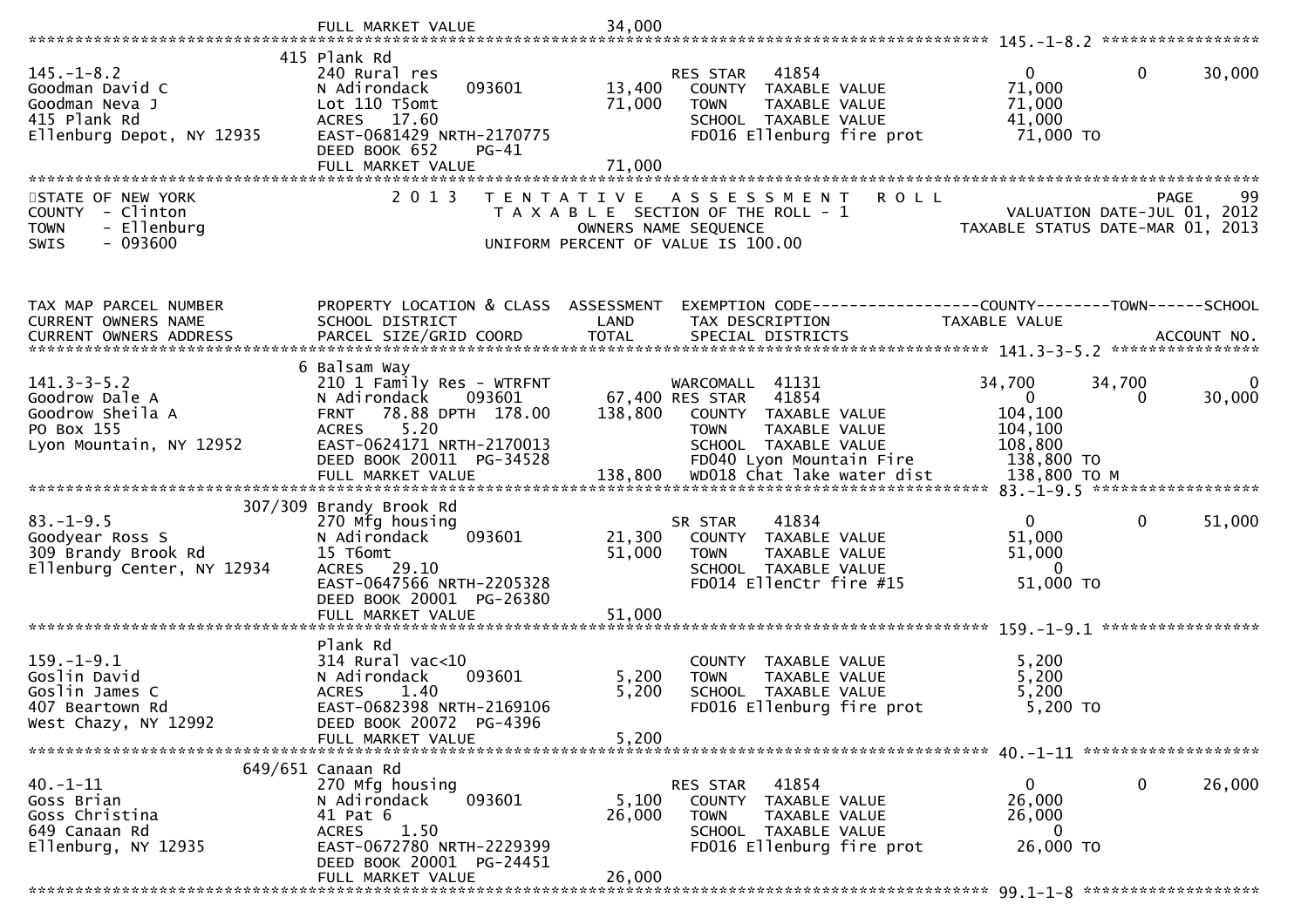| $99.1 - 1 - 8$<br>Goss Carol<br>7134 Star Rd Rt 190<br>Ellenburg Center, NY 12934           | 76 West Hill Rd<br>432 Gas station<br>N Adirondack<br>11 Pat 5<br>3.00<br><b>ACRES</b><br>EAST-0647595 NRTH-2198485<br>DEED BOOK 530<br>PG-210<br>FULL MARKET VALUE                 | 093601 10,200<br>35,000<br>TH-2198485<br>35,000 | COUNTY TAXABLE VALUE<br>TOWN       TAXABLE  VALUE<br>SCHOOL    TAXABLE  VALUE<br>FD014 Ellenctr fire #15 35,000 TO<br>LT010 Ellenburg Light 15             | 35,000<br>35,000<br>35,000<br>35,000 TO                                                                                                                                                                                                                                              |
|---------------------------------------------------------------------------------------------|-------------------------------------------------------------------------------------------------------------------------------------------------------------------------------------|-------------------------------------------------|------------------------------------------------------------------------------------------------------------------------------------------------------------|--------------------------------------------------------------------------------------------------------------------------------------------------------------------------------------------------------------------------------------------------------------------------------------|
| STATE OF NEW YORK<br>COUNTY - Clinton<br>- Ellenburg<br><b>TOWN</b><br>- 093600<br>SWIS     | 2 0 1 3                                                                                                                                                                             |                                                 |                                                                                                                                                            | T E N T A T I V E A S S E S S M E N T R O L L<br>T A X A B L E SECTION OF THE ROLL - 1 WALUATION DATE-JUL 01, 2012<br>OWNERS NAME SEQUENCE TAXABLE STATUS DATE-MAR 01, 2013<br>UNIFORM PERCENT OF VALUE IS 100.00                                                                    |
| TAX MAP PARCEL NUMBER<br>CURRENT OWNERS NAME<br>CURRENT OWNERS ADDRESS                      | SCHOOL DISTRICT                                                                                                                                                                     | LAND                                            | TAX DESCRIPTION                                                                                                                                            | PROPERTY LOCATION & CLASS ASSESSMENT EXEMPTION CODE-----------------COUNTY-------TOWN------SCHOOL<br>TAXABLE VALUE<br>CONNERS AND DESCRIPTION OF THE SECTION OF THE CONNERS AND ACCOUNT NO.<br>CURRENT OWNERS ADDRESS PARCEL SIZE/GRID COORD TOTAL SPECIAL DISTRICTS AND ACCOUNT NO. |
| /134<br>Goss Carol R<br>7134 Star Rd Rt 190<br>Ellenburg Center, NY 12934                   | 7134 Star Rd<br>210 1 Family Res<br>093601<br>N Adirondack<br>16 Pat 6<br>ACRES 1.40<br>EAST-0651592 NRTH-2204973<br>DEED BOOK 598<br>PG-977                                        | 5,000<br>$4\bar{6}$ ,000                        | RES STAR 41854<br>ES STAR - 41854<br>COUNTY - TAXABLE VALUE<br><b>TOWN</b><br>TAXABLE VALUE<br>SCHOOL TAXABLE VALUE<br>FD016 Ellenburg fire prot 46,000 TO | 0<br>$\mathbf{0}$<br>30,000<br>46,000<br>46,000<br>16,000                                                                                                                                                                                                                            |
|                                                                                             |                                                                                                                                                                                     |                                                 |                                                                                                                                                            |                                                                                                                                                                                                                                                                                      |
| 71.3-2-5<br>Goss Richard<br>Goss Barbara<br>5096 Rt 11<br>Tlophurg Depot, NY 12935          | 5096 Rt 11<br>210 1 Family Res<br>093601<br>N Adirondack<br>Lot 20-21 Pat 6<br>FRNT 84.50 DPTH 108.00<br>EAST-0673030 NRTH-2213474<br>DEED BOOK 20072 PG-10395<br>FULL MARKET VALUE | 27,000<br>27,000                                | RES STAR 41854<br>3,000 COUNTY TAXABLE VALUE<br>27,000 TOWN TAXABLE VALUE<br>SCHOOL TAXABLE VALUE<br>FD002 EllenDpt fire 21<br>LT011 Ellenburg Light 21    | 27,000<br>$\mathbf{0}$<br>$\mathbf{0}$<br>27,000<br>27,000<br>$\overline{\phantom{0}}$<br>27,000 TO<br>27,000 TO                                                                                                                                                                     |
| $116. - 1 - 1$<br>Goss Richard E<br>Goss Barbara<br>PO Box 110<br>Ellenburg Depot, NY 12935 | Plank Rd<br>321 Abandoned ag<br>093601<br>N Adirondack<br>39/40 Pat 5<br>ACRES 100.00<br>EAST-0675701 NRTH-2192609<br>DEED BOOK 992<br>PG-178<br>FULL MARKET VALUE                  | 26,400<br>26,400<br>26,400                      | COUNTY TAXABLE VALUE<br>TAXABLE VALUE<br><b>TOWN</b><br>SCHOOL TAXABLE VALUE<br>FD016 Ellenburg fire prot                                                  | 26,400<br>26,400<br>26,400<br>26,400 TO                                                                                                                                                                                                                                              |
| $116. - 1 - 2$<br>Gounaris Angela<br>Hakim Glen<br>PO Box 1391<br>Wainscott, NY 11975       | Plank Rd<br>321 Abandoned ag<br>093601<br>N Adirondack<br>39/40 Pat 5<br>ACRES 25.00<br>EAST-0675775 NRTH-2192092<br>DEED BOOK 645<br>PG-483<br>FULL MARKET VALUE                   | 15,800<br>15,800<br>15,800                      | COUNTY TAXABLE VALUE<br><b>TOWN</b><br>TAXABLE VALUE<br>SCHOOL TAXABLE VALUE<br>FD016 Ellenburg fire prot                                                  | 15,800<br>15,800<br>15,800<br>15,800 TO                                                                                                                                                                                                                                              |
|                                                                                             |                                                                                                                                                                                     |                                                 |                                                                                                                                                            |                                                                                                                                                                                                                                                                                      |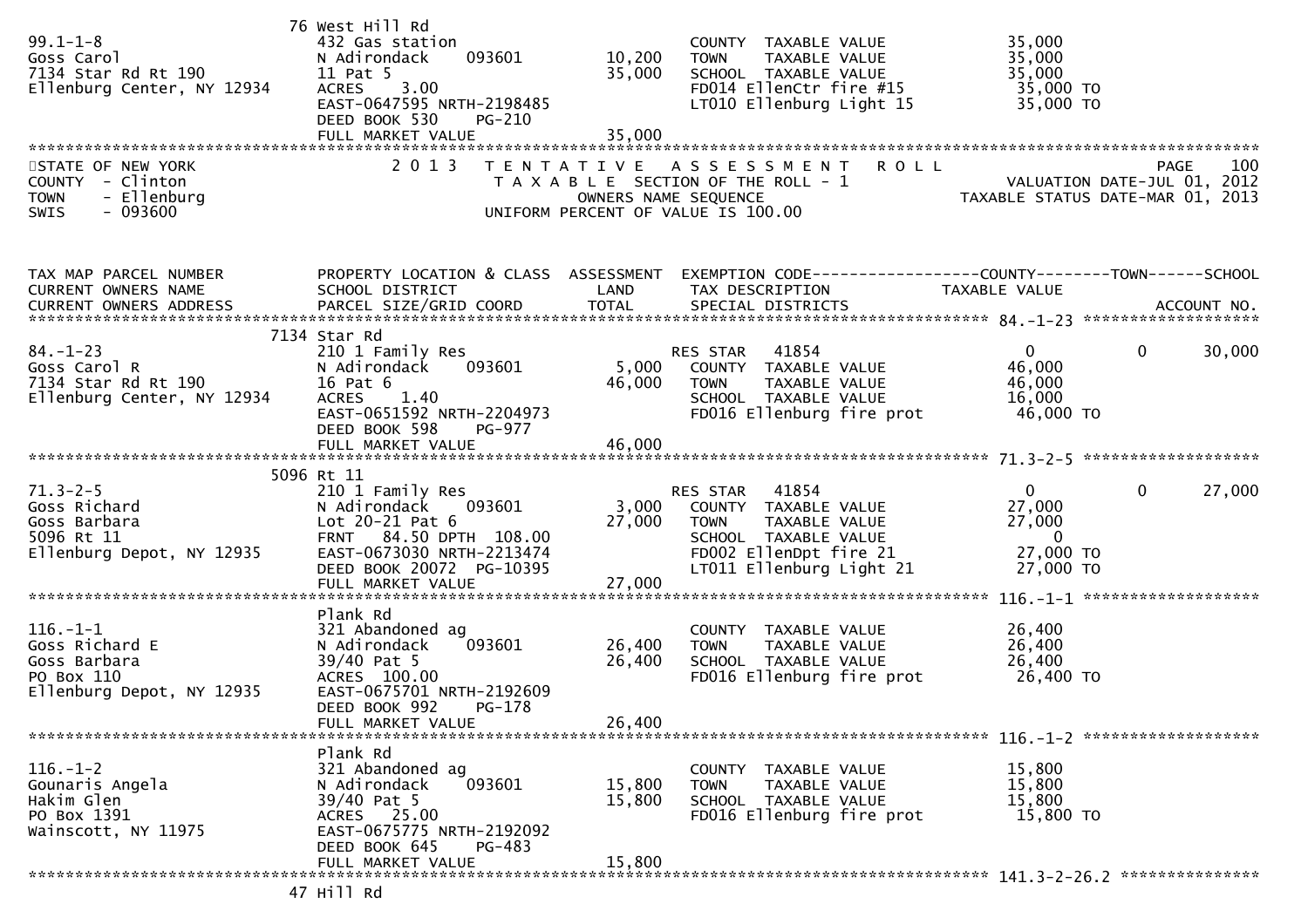| $141.3 - 2 - 26.2$<br>Graham David<br>PO Box 31<br>Brainardsville, NY 12915-0031 FRNT 34.00 DPTH 95.00   | 260 Seasonal res - WTRFNT<br>093601<br>N Adirondack<br>Lot 100 T5omt<br>EAST-0623925 NRTH-2171868<br>DEED BOOK 700<br>$PG-33$                                                               | 33,000<br>61,000           | COUNTY TAXABLE VALUE<br>TAXABLE VALUE<br><b>TOWN</b><br>SCHOOL TAXABLE VALUE<br>FD040 Lyon Mountain Fire<br>WD018 Chat lake water dist | 61,000<br>61,000<br>61,000<br>61,000 TO<br>61,000 ТО М                                                           |
|----------------------------------------------------------------------------------------------------------|---------------------------------------------------------------------------------------------------------------------------------------------------------------------------------------------|----------------------------|----------------------------------------------------------------------------------------------------------------------------------------|------------------------------------------------------------------------------------------------------------------|
| STATE OF NEW YORK<br>COUNTY - Clinton<br>- Ellenburg<br><b>TOWN</b><br>$-093600$<br><b>SWIS</b>          | 2013                                                                                                                                                                                        | OWNERS NAME SEQUENCE       | <b>ROLL</b><br>TENTATIVE ASSESSMENT<br>T A X A B L E SECTION OF THE ROLL - 1<br>UNIFORM PERCENT OF VALUE IS 100.00                     | 101<br>201 - PAGE<br>2012 - VALUATION DATE-JUL<br>2012 - TAXARLE STATUS DATE<br>TAXABLE STATUS DATE-MAR 01, 2013 |
| TAX MAP PARCEL NUMBER<br>CURRENT OWNERS NAME                                                             | SCHOOL DISTRICT                                                                                                                                                                             | LAND                       | PROPERTY LOCATION & CLASS ASSESSMENT EXEMPTION CODE----------------COUNTY-------TOWN------SCHOOL<br>TAX DESCRIPTION                    | TAXABLE VALUE                                                                                                    |
| $130.-1-1.1$<br>Grant Allen<br>Grant Cynthia<br>28049 CTH "X"<br>Cashton, WI 54619                       | Smith Rd<br>910 Priv forest<br>093601<br>N Adirondack<br>118/119 Pat 5<br>ACRES 233.10<br>EAST-0675905 NRTH-2182596<br>DEED BOOK 20031 PG-61865<br>FULL MARKET VALUE                        | 52,300<br>52,300<br>52,300 | COUNTY TAXABLE VALUE<br>TAXABLE VALUE<br><b>TOWN</b><br>SCHOOL TAXABLE VALUE<br>FD016 Ellenburg fire prot                              | 52,300<br>52,300<br>52,300<br>52,300 TO                                                                          |
| $155.3 - 2 - 6$<br>Green Donald J<br>Green Kenneth J<br>399 County Route 8<br>Brushton, NY 12916         | 38 Tallman Way<br>260 Seasonal res<br>093601<br>N Adirondack<br>100 Pat 5<br>FRNT 99.00 DPTH 132.00<br>EAST-0627335 NRTH-2164291<br>DEED BOOK 20122 PG-49946                                | 5,700<br>15,600            | COUNTY TAXABLE VALUE<br><b>TOWN</b><br>TAXABLE VALUE<br>SCHOOL TAXABLE VALUE<br>FD040 Lyon Mountain Fire<br>WD018 Chat lake water dist | 15,600<br>15,600<br>15,600<br>15,600 TO<br>15,600 ТО М                                                           |
|                                                                                                          |                                                                                                                                                                                             |                            |                                                                                                                                        |                                                                                                                  |
| $127. - 1 - 3.2$<br>Gregory Bernard W<br>Gregory Deborah J<br>232 Sears Rd<br>Ellenburg Center, NY 12934 | 232 Sears Rd<br>270 Mfg housing<br>093601<br>N Adirondack<br>Lot 53 T5omt<br>ACRES 13.20<br>EAST-0643866 NRTH-2182652<br>DEED BOOK 98001 PG-02360<br>FULL MARKET VALUE                      | 12,000<br>38,500<br>38,500 | 41854<br>RES STAR<br>COUNTY TAXABLE VALUE<br>TAXABLE VALUE<br><b>TOWN</b><br>SCHOOL TAXABLE VALUE<br>FD016 Ellenburg fire prot         | $\overline{0}$<br>$\mathbf{0}$<br>30,000<br>38,500<br>38,500<br>8,500<br>38,500 TO                               |
|                                                                                                          |                                                                                                                                                                                             |                            |                                                                                                                                        |                                                                                                                  |
| $143. - 1 - 6$<br>Gregory Daniel R<br>Gregory Kevin M<br>134 Hammondtown Rd<br>Amsterdam, NY 12010       | 878 Bradley Pond Rd<br>260 Seasonal res<br>N Adirondack<br>093601<br>Lot $19$ Pat $5$<br>1.90<br><b>ACRES</b><br>EAST-0648786 NRTH-2172460<br>DEED BOOK 20041 PG-68679<br>FULL MARKET VALUE | 5,100<br>20,000<br>20,000  | COUNTY TAXABLE VALUE<br><b>TOWN</b><br>TAXABLE VALUE<br>SCHOOL TAXABLE VALUE<br>FD016 Ellenburg fire prot                              | 20,000<br>20,000<br>20,000<br>20,000 TO                                                                          |
|                                                                                                          | 1405 Bradley Pond Rd                                                                                                                                                                        |                            |                                                                                                                                        |                                                                                                                  |
| $128. - 1 - 10.2$                                                                                        | 210 1 Family Res                                                                                                                                                                            |                            | 41854<br>RES STAR                                                                                                                      | $\mathbf 0$<br>0<br>30,000                                                                                       |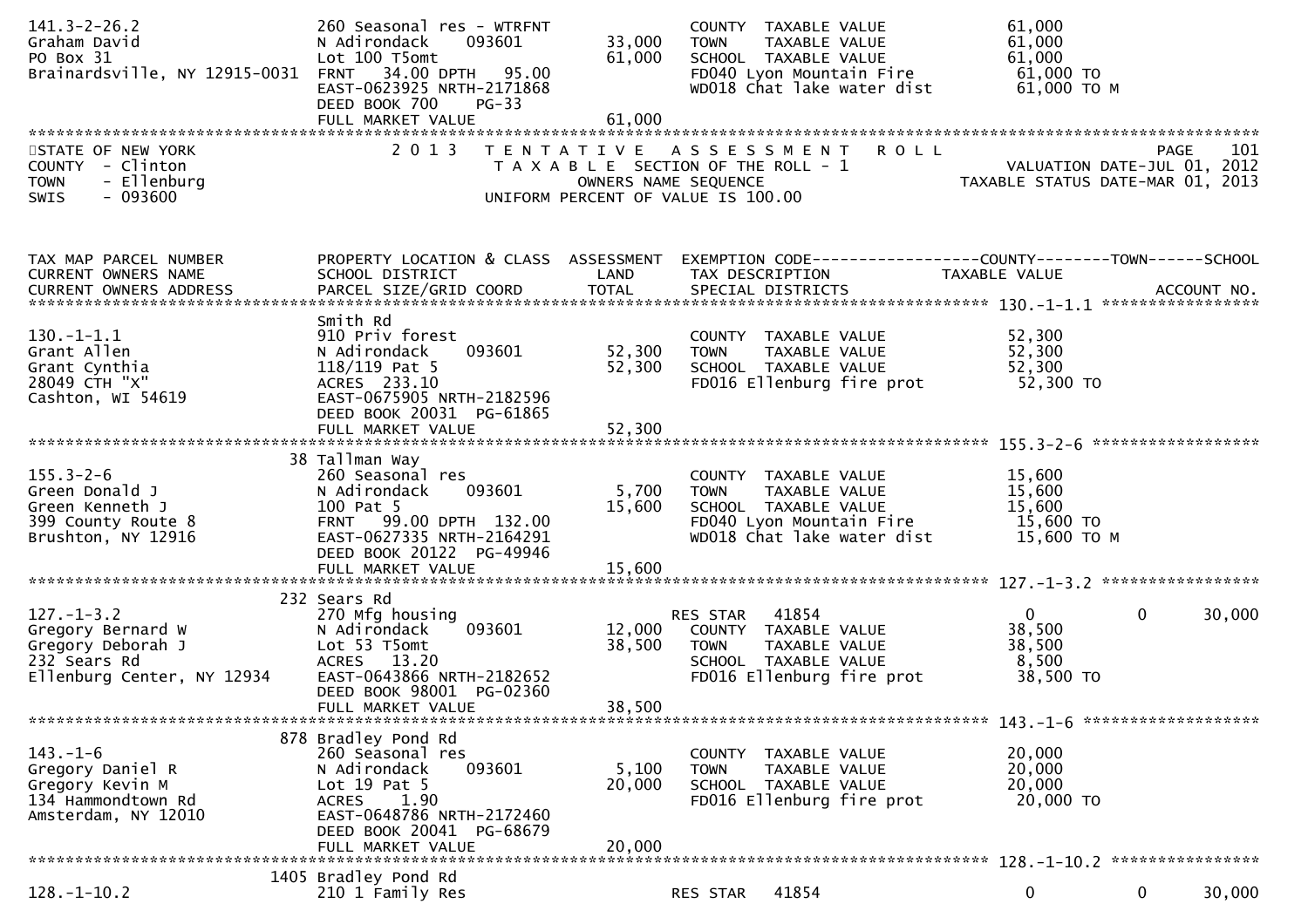| Gregory Dennis<br>1405 Bradley Pond Rd<br>Ellenburg Center, NY 12934                                                         | 093601<br>N Adirondack<br>Lot 69 T5 Omt<br>9.40<br><b>ACRES</b><br>EAST-0647249 NRTH-2182415<br>DEED BOOK 835<br>PG-282                                                             | 10,300<br>67,900             | COUNTY TAXABLE VALUE<br>TAXABLE VALUE<br><b>TOWN</b><br>SCHOOL TAXABLE VALUE<br>FD016 Ellenburg fire prot                                                                | 67,900<br>67,900<br>37,900<br>67,900 TO                                        |                            |
|------------------------------------------------------------------------------------------------------------------------------|-------------------------------------------------------------------------------------------------------------------------------------------------------------------------------------|------------------------------|--------------------------------------------------------------------------------------------------------------------------------------------------------------------------|--------------------------------------------------------------------------------|----------------------------|
|                                                                                                                              |                                                                                                                                                                                     |                              |                                                                                                                                                                          |                                                                                |                            |
| STATE OF NEW YORK<br>COUNTY - Clinton<br>- Ellenburg<br><b>TOWN</b><br>$-093600$<br>SWIS                                     | 2 0 1 3                                                                                                                                                                             |                              | <b>ROLL</b><br>TENTATIVE ASSESSMENT<br>T A X A B L E SECTION OF THE ROLL - 1<br>OWNERS NAME SEQUENCE<br>UNIFORM PERCENT OF VALUE IS 100.00                               | <b>PAGE</b><br>VALUATION DATE-JUL 01, 2012<br>TAXABLE STATUS DATE-MAR 01, 2013 | 102                        |
| TAX MAP PARCEL NUMBER<br>CURRENT OWNERS NAME                                                                                 | PROPERTY LOCATION & CLASS ASSESSMENT<br>SCHOOL DISTRICT                                                                                                                             | LAND                         | TAX DESCRIPTION                                                                                                                                                          | EXEMPTION CODE-----------------COUNTY-------TOWN------SCHOOL<br>TAXABLE VALUE  |                            |
| $99. - 2 - 22.4$<br>Gregory Deryl<br>Gregory Christine<br>1219 Smith Rd<br>PO Box 117                                        | 1219 Smith Rd<br>241 Rural res&ag<br>093601<br>N Adirondack<br>Lot 31 T5omt<br>ACRES 67.80<br>EAST-0652037 NRTH-2192996                                                             | 127,600                      | AGRI DISTR 41720<br>41,500 RES STAR<br>41854<br>COUNTY TAXABLE VALUE<br>TAXABLE VALUE<br><b>TOWN</b><br>SCHOOL TAXABLE VALUE                                             | 1,095<br>1,095<br>$\mathbf{0}$<br>0<br>126,505<br>126,505<br>96,505            | 1,095<br>30,000            |
| Ellenburg Center, NY 12934<br>MAY BE SUBJECT TO PAYMENT<br>UNDER AGDIST LAW TIL 2017                                         | DEED BOOK 99001 PG-12538<br>FULL MARKET VALUE                                                                                                                                       | 127,600                      | FD014 EllenCtr fire #15                                                                                                                                                  | 127,600 TO                                                                     |                            |
| $128. - 1 - 14.1$<br>Gregory Jessie M<br>423 Irona Rd<br>Altona, NY 12910                                                    | Bradley Pond Rd<br>321 Abandoned ag<br>093601<br>N Adirondack<br>Lot 52 T5omt<br>ACRES 17.20<br>EAST-0647443 NRTH-2182844<br>DEED BOOK 20051 PG-86457                               | 13,300<br>13,300             | COUNTY TAXABLE VALUE<br>TAXABLE VALUE<br><b>TOWN</b><br>SCHOOL TAXABLE VALUE<br>FD016 Ellenburg fire prot                                                                | 13,300<br>13,300<br>13,300<br>13,300 TO                                        |                            |
|                                                                                                                              |                                                                                                                                                                                     |                              |                                                                                                                                                                          |                                                                                |                            |
| $114. - 1 - 5$<br>Gregory Loyal<br>Gregory Faye<br>PO Box 140<br>Ellenburg Center, NY 12934<br>MAY BE SUBJECT TO PAYMENT     | 1116 Smith Rd<br>241 Rural res&ag<br>093601<br>N Adirondack<br>Lot $32$ Pat $5$<br>ACRES 155.71<br>EAST-0656475 NRTH-2191295<br>DEED BOOK 548<br><b>PG-288</b><br>FULL MARKET VALUE | 52,300<br>104,000<br>104,000 | AGRI DISTR 41720<br>COUNTY TAXABLE VALUE<br><b>TOWN</b><br>TAXABLE VALUE<br>SCHOOL TAXABLE VALUE<br>FD016 Ellenburg fire prot                                            | $\mathbf 0$<br>$\mathbf{0}$<br>104,000<br>104,000<br>104,000<br>104,000 TO     | $\mathbf 0$                |
| UNDER AGDIST LAW TIL 2017                                                                                                    |                                                                                                                                                                                     |                              |                                                                                                                                                                          |                                                                                |                            |
| $99. - 2 - 19$<br>Gregory Loyal B<br>Gregory Faye E<br>PO Box 140<br>Ellenburg Center, NY 12934<br>MAY BE SUBJECT TO PAYMENT | 1312 Smith Rd<br>120 Field crops<br>N Adirondack<br>093601<br>9 Pat 5<br>ACRES 146.50<br>EAST-0656774 NRTH-2195358<br>DEED BOOK 471<br>PG-557<br>FULL MARKET VALUE                  | 86,800<br>86,800             | 41101<br><b>VETERANS</b><br>53,600 AGRI DISTR 41720<br><b>COUNTY</b><br>TAXABLE VALUE<br><b>TOWN</b><br>TAXABLE VALUE<br>SCHOOL TAXABLE VALUE<br>FD014 EllenCtr fire #15 | 5,000<br>5,000<br>0<br>0<br>81,800<br>81,800<br>86,800<br>86,800 TO            | $\mathbf 0$<br>$\mathbf 0$ |
| UNDER AGDIST LAW TIL 2017                                                                                                    |                                                                                                                                                                                     |                              |                                                                                                                                                                          |                                                                                |                            |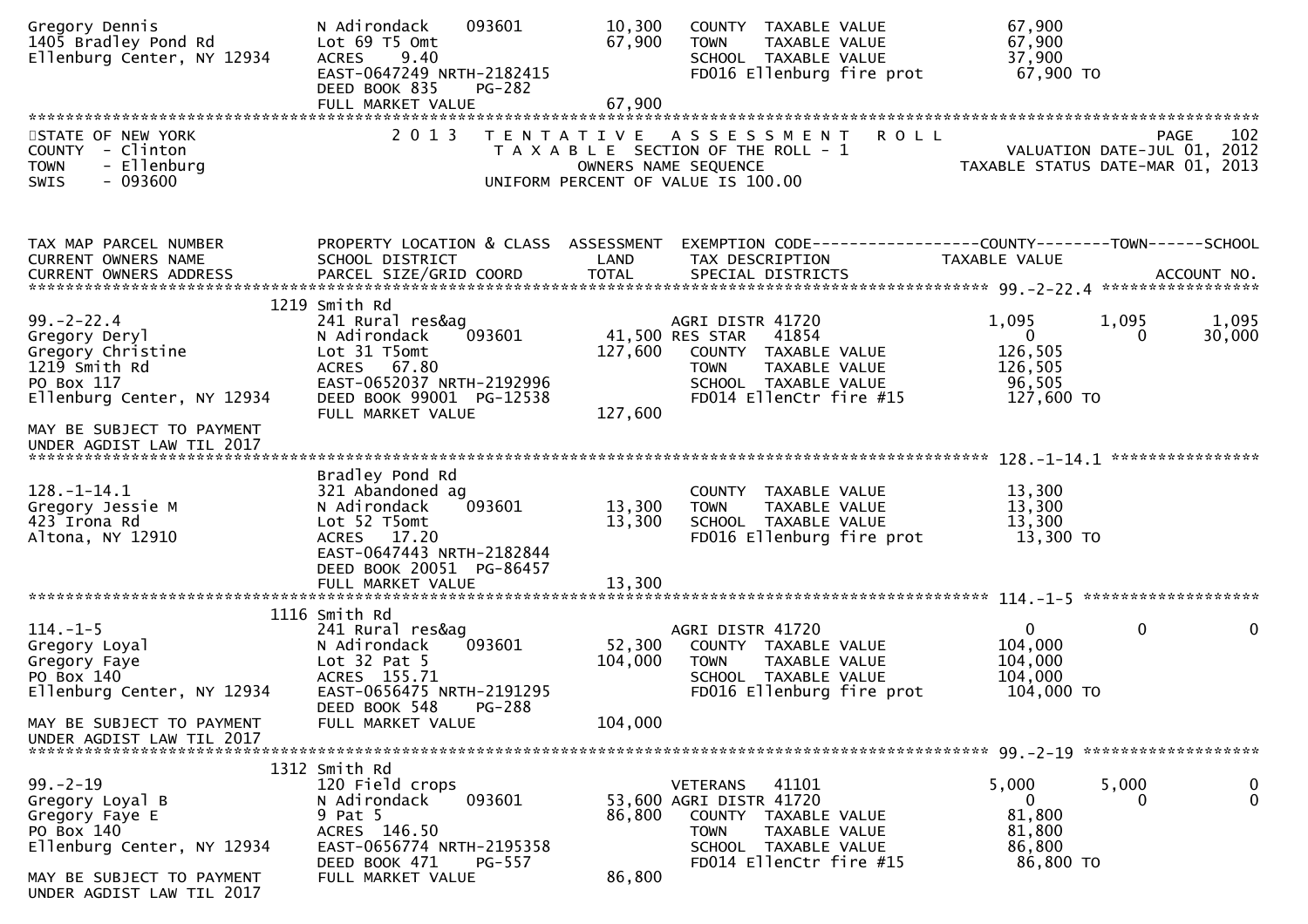| STATE OF NEW YORK             | 2 0 1 3                              | T E N T A T I V E | <b>ROLL</b><br>A S S E S S M E N T                             |                                  |              | 103<br><b>PAGE</b> |
|-------------------------------|--------------------------------------|-------------------|----------------------------------------------------------------|----------------------------------|--------------|--------------------|
| COUNTY - Clinton              |                                      |                   | T A X A B L E SECTION OF THE ROLL - 1                          | VALUATION DATE-JUL 01, 2012      |              |                    |
|                               |                                      |                   |                                                                |                                  |              |                    |
| - Ellenburg<br><b>TOWN</b>    |                                      |                   | OWNERS NAME SEQUENCE                                           | TAXABLE STATUS DATE-MAR 01, 2013 |              |                    |
| $-093600$<br><b>SWIS</b>      |                                      |                   | UNIFORM PERCENT OF VALUE IS 100.00                             |                                  |              |                    |
|                               |                                      |                   |                                                                |                                  |              |                    |
|                               |                                      |                   |                                                                |                                  |              |                    |
|                               |                                      |                   |                                                                |                                  |              |                    |
| TAX MAP PARCEL NUMBER         | PROPERTY LOCATION & CLASS ASSESSMENT |                   | EXEMPTION CODE------------------COUNTY--------TOWN------SCHOOL |                                  |              |                    |
| <b>CURRENT OWNERS NAME</b>    | SCHOOL DISTRICT                      | LAND              | TAX DESCRIPTION                                                | TAXABLE VALUE                    |              |                    |
| <b>CURRENT OWNERS ADDRESS</b> |                                      |                   |                                                                |                                  |              |                    |
|                               |                                      |                   |                                                                |                                  |              |                    |
|                               | 6 Brandy Brook Rd                    |                   |                                                                |                                  |              |                    |
|                               |                                      |                   |                                                                |                                  |              |                    |
| $99.1 - 2 - 16$               | 210 1 Family Res                     |                   | 41854<br>RES STAR                                              | $\overline{0}$                   | $\mathbf{0}$ | 30,000             |
| Gregory Loyal B               | 093601<br>N Adirondack               | 4,900             | COUNTY TAXABLE VALUE                                           | 60,500                           |              |                    |
| Gregory Faye E                | 11 Pat 5                             | 60,500            | TAXABLE VALUE<br><b>TOWN</b>                                   | 60,500                           |              |                    |
| 6 Brandy Brook Rd             | FRNT 312.00 DPTH 273.00              |                   | SCHOOL TAXABLE VALUE                                           | 30,500                           |              |                    |
| PO Box 140                    | EAST-0649532 NRTH-2198454            |                   | FD014 EllenCtr fire #15                                        | 60,500 TO                        |              |                    |
| Ellenburg Center, NY 12934    | DEED BOOK 20082 PG-20899             |                   | LT010 Ellenburg Light 15                                       | 60,500 TO                        |              |                    |
|                               | FULL MARKET VALUE                    | 60,500            |                                                                |                                  |              |                    |
|                               |                                      |                   |                                                                |                                  |              |                    |
|                               |                                      |                   |                                                                |                                  |              |                    |
|                               | 1192 Bradley Pond Rd                 |                   |                                                                |                                  |              |                    |
| $143.-1-1.1$                  | 210 1 Family Res                     |                   | 41854<br><b>RES STAR</b>                                       | $\mathbf{0}$                     | $\mathbf{0}$ | 30,000             |
| Gregory Martin Jr             | 093601<br>N Adirondack               | 5,100             | COUNTY TAXABLE VALUE                                           | 42,800                           |              |                    |
| Gregory Betty A               | Lot 2 T5omt                          | 42,800            | <b>TOWN</b><br>TAXABLE VALUE                                   | 42,800                           |              |                    |
| 1194 Bradley Pond Rd          | 2.10<br><b>ACRES</b>                 |                   | SCHOOL TAXABLE VALUE                                           | 12,800                           |              |                    |
| Ellenburg Center, NY 12934    | EAST-0648159 NRTH-2177123            |                   | FD016 Ellenburg fire prot                                      | 42,800 TO                        |              |                    |
|                               | DEED BOOK 20061 PG-98837             |                   |                                                                |                                  |              |                    |
|                               |                                      |                   |                                                                |                                  |              |                    |
|                               |                                      |                   |                                                                |                                  |              |                    |
|                               |                                      |                   |                                                                |                                  |              |                    |
|                               | 202 Sears Rd                         |                   | 57 PCT OF VALUE USED FOR EXEMPTION PURPOSES                    |                                  |              |                    |
| $127. - 1 - 3.1$              | 241 Rural res&ag                     |                   | AGED COUN 41802                                                | 11,828                           | 0            |                    |
| Gregory Roy Thomas            | 093601<br>N Adirondack               |                   | 41,100 SR STAR<br>41834                                        | $\mathbf{0}$                     | $\Omega$     | 63,300             |
| Gregory Judy                  | $50/59$ Pat 5                        | 83,000            | COUNTY TAXABLE VALUE                                           | 71,172                           |              |                    |
| PO Box 112                    | ACRES 218.00                         |                   | TAXABLE VALUE<br><b>TOWN</b>                                   | 83,000                           |              |                    |
| Ellenburg Center, NY 12934    | EAST-0645091 NRTH-2182899            |                   | SCHOOL TAXABLE VALUE                                           | 19,700                           |              |                    |
|                               | DEED BOOK 20011 PG-34997             |                   | FD016 Ellenburg fire prot                                      | 83,000 TO                        |              |                    |
|                               |                                      |                   |                                                                |                                  |              |                    |
|                               | FULL MARKET VALUE                    | 83,000            |                                                                |                                  |              |                    |
|                               |                                      |                   |                                                                |                                  |              |                    |
|                               | 632 Spear Hill Rd                    |                   |                                                                |                                  |              |                    |
| $126. - 1 - 10.1$             | 240 Rural res                        |                   | 41854<br>RES STAR                                              | $\mathbf{0}$                     | $\mathbf{0}$ | 30,000             |
| Gregory Walter Joseph L       | 093601<br>N Adirondack               | 35,500            | COUNTY TAXABLE VALUE                                           | 52,600                           |              |                    |
| 632 Spear Hill Rd             | Lot 58 T50mt                         | 52,600            | TOWN<br><b>TAXABLE VALUE</b>                                   | 52,600                           |              |                    |
| Lyon Mt, NY 12955             | ACRES 135.20                         |                   | SCHOOL TAXABLE VALUE                                           | 22,600                           |              |                    |
|                               | EAST-0630700 NRTH-2184954            |                   | FD016 Ellenburg fire prot                                      | 52,600 TO                        |              |                    |
|                               |                                      |                   |                                                                |                                  |              |                    |
|                               | PG-189<br>DEED BOOK 881              |                   |                                                                |                                  |              |                    |
|                               | FULL MARKET VALUE                    | 52,600            |                                                                |                                  |              |                    |
|                               |                                      |                   |                                                                |                                  |              |                    |
|                               | Bohon Rd                             |                   |                                                                |                                  |              |                    |
| $82. - 1 - 9.3$               | 311 Res vac land                     |                   | COUNTY TAXABLE VALUE                                           | 3,900                            |              |                    |
| Griffin David J               | N Adirondack<br>093601               | 3,900             | TAXABLE VALUE<br><b>TOWN</b>                                   | 3,900                            |              |                    |
| 168 Bohon Rd                  | Lot 13 T6omt                         | 3,900             | SCHOOL TAXABLE VALUE                                           | 3,900                            |              |                    |
|                               |                                      |                   |                                                                |                                  |              |                    |
| Churubusco, NY 12923          | FRNT 125.00 DPTH 125.00              |                   | FD016 Ellenburg fire prot                                      | 3,900 TO                         |              |                    |
|                               | EAST-0631089 NRTH-2206777            |                   |                                                                |                                  |              |                    |
|                               | DEED BOOK 20041 PG-73270             |                   |                                                                |                                  |              |                    |
|                               | FULL MARKET VALUE                    | 3,900             |                                                                |                                  |              |                    |
|                               | ********************************     |                   |                                                                |                                  |              |                    |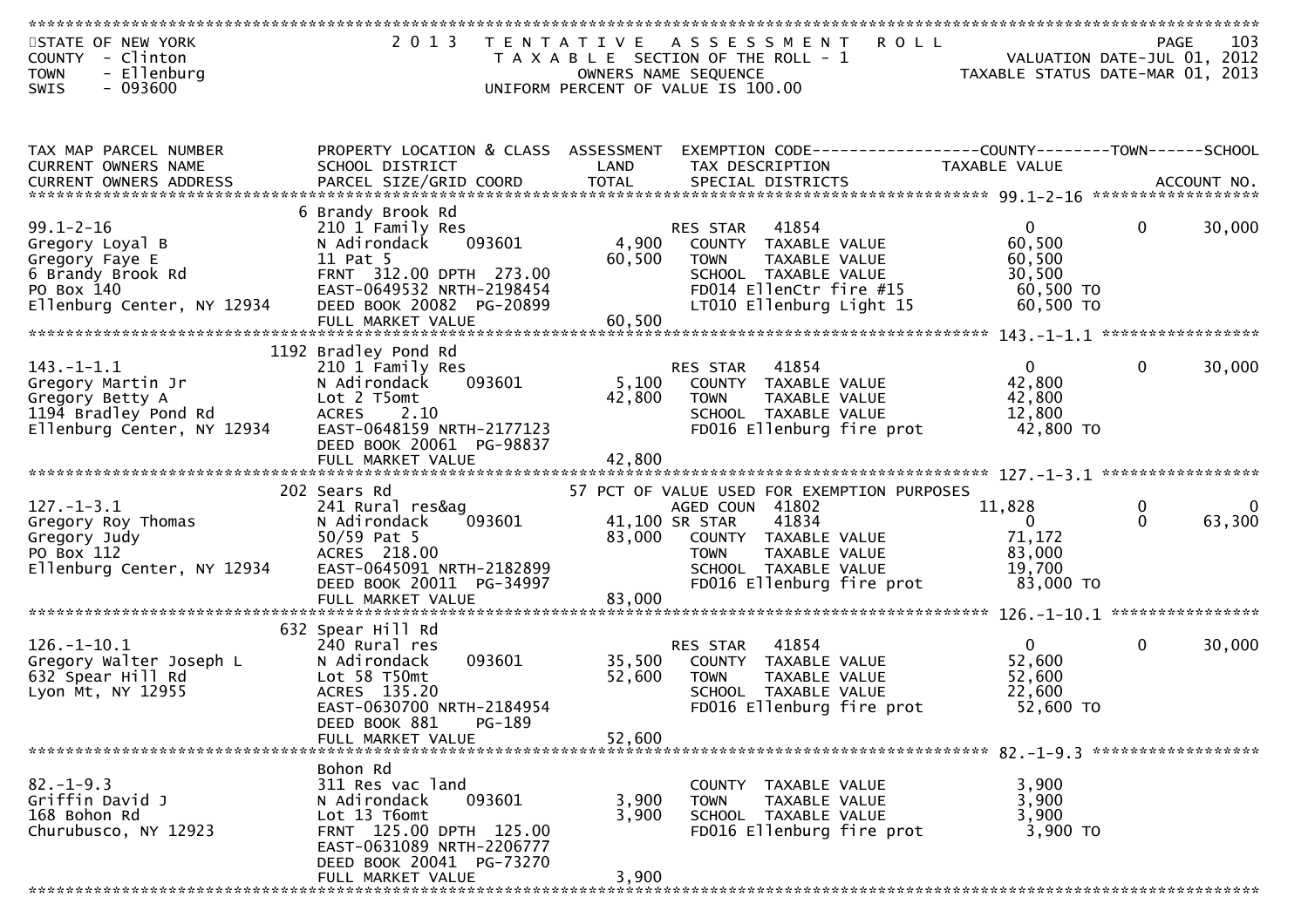| STATE OF NEW YORK<br>COUNTY - Clinton<br>- Ellenburg<br><b>TOWN</b><br>SWIS<br>- 093600                         | 2 0 1 3                                                                                                                                                                             |                           | TENTATIVE ASSESSMENT<br><b>ROLL</b><br>T A X A B L E SECTION OF THE ROLL - 1<br>OWNERS NAME SEQUENCE<br>UNIFORM PERCENT OF VALUE IS 100.00 | VALUATION DATE-JUL 01, 2012<br>TAXABLE STATUS DATE-MAR 01, 2013 | 104<br>PAGE<br>VALUATION DATE-JUL 01, 2012 |
|-----------------------------------------------------------------------------------------------------------------|-------------------------------------------------------------------------------------------------------------------------------------------------------------------------------------|---------------------------|--------------------------------------------------------------------------------------------------------------------------------------------|-----------------------------------------------------------------|--------------------------------------------|
| TAX MAP PARCEL NUMBER<br>CURRENT OWNERS NAME                                                                    | SCHOOL DISTRICT                                                                                                                                                                     | LAND                      | PROPERTY LOCATION & CLASS ASSESSMENT EXEMPTION CODE----------------COUNTY-------TOWN------SCHOOL<br>TAX DESCRIPTION                        | TAXABLE VALUE                                                   |                                            |
| $82.-1-10.1$<br>Griffin David J<br>Griffin Pamela T<br>168 Bohon Rd<br>Churubusco, NY 12923                     | 168 Bohon Rd<br>241 Rural res&ag<br>093601<br>N Adirondack<br>13 T6omt<br>ACRES 66.70<br>EAST-0632436 NRTH-2206288<br>DEED BOOK 20001 PG-27605                                      | 116,000                   | RES STAR 41854<br>19,700 COUNTY TAXABLE VALUE<br><b>TOWN</b><br>TAXABLE VALUE<br>SCHOOL TAXABLE VALUE<br>FD016 Ellenburg fire prot         | $\overline{0}$<br>116,000<br>116,000<br>86,000<br>116,000 TO    | 30,000<br>$\mathbf{0}$                     |
| $141.3 - 2 - 27$<br>Griffin Estate Mrs James<br>Attn: Betty Marlow<br>257 Center Rd #54<br>Merrill, NY 12955    | 49 Hill Rd<br>260 Seasonal res - WTRFNT<br>093601<br>N Adirondack<br>Lot 100 Pat 5<br>FRNT 32.00 DPTH 82.00<br>EAST-0623920 NRTH-2171903<br>DEED BOOK 166<br>PG-325                 | 30,000<br>49,000          | COUNTY TAXABLE VALUE<br><b>TOWN</b><br>TAXABLE VALUE<br>SCHOOL TAXABLE VALUE<br>FD040 Lyon Mountain Fire<br>WD018 Chat lake water dist     | 49,000<br>49,000<br>49,000<br>49,000 TO<br>49,000 ТО М          |                                            |
| $84. - 1 - 25.3$<br>Grogan Douglas A<br>Grogan Debra<br>6932 Star Rd Rt 190<br>Ellenburg Center, NY 12934       | 6932 Star Rd<br>210 1 Family Res<br>093601<br>N Adirondack<br>Lot 17 T6omt<br><b>ACRES</b><br>4.00<br>EAST-0656199 NRTH-2205814<br>DEED BOOK 863<br><b>PG-105</b>                   | 6,900<br>102,000          | RES STAR 41854<br>COUNTY TAXABLE VALUE<br>TAXABLE VALUE<br><b>TOWN</b><br>SCHOOL TAXABLE VALUE<br>FD016 Ellenburg fire prot                | $\overline{0}$<br>102,000<br>102,000<br>72,000<br>102,000 TO    | $\mathbf 0$<br>30,000                      |
| $86. - 1 - 2.2$<br>Guay Bruce A Jr<br>2023 Plank Rd<br>Ellenburg Depot, NY 12935                                | 2023 Plank Rd<br>210 1 Family Res<br>N Adirondack<br>093601<br>Lot 20 T6omt<br>FRNT 80.00 DPTH 180.00<br>EAST-0675841 NRTH-2209376<br>DEED BOOK 20001 PG-25776<br>FULL MARKET VALUE | 3,700<br>30,000<br>30,000 | COUNTY TAXABLE VALUE<br><b>TOWN</b><br>TAXABLE VALUE<br>SCHOOL TAXABLE VALUE<br>FD002 EllenDpt fire 21                                     | 30,000<br>30,000<br>30,000<br>30,000 TO                         |                                            |
| *******************************<br>$86. - 1 - 2.3$<br>Guay John M<br>2019 Plank Rd<br>Ellenburg Depot, NY 12935 | 2019 Plank Rd<br>210 1 Family Res<br>093601<br>N Adirondack<br>Lot 20 T6omt<br>FRNT 150.00 DPTH 180.00<br>EAST-0675842 NRTH-2209255<br>DEED BOOK 799<br>PG-139<br>FULL MARKET VALUE | 4,500<br>58,600<br>58,600 | 41854<br>RES STAR<br>COUNTY<br>TAXABLE VALUE<br>TAXABLE VALUE<br><b>TOWN</b><br>SCHOOL TAXABLE VALUE<br>FD002 EllenDpt fire 21             | $\mathbf{0}$<br>58,600<br>58,600<br>28,600<br>58,600 TO         | 0<br>30,000                                |
| STATE OF NEW YORK                                                                                               | 2 0 1 3                                                                                                                                                                             | T E N T A T I V E         | A S S E S S M E N T<br>R O L L                                                                                                             |                                                                 | 105<br><b>PAGE</b>                         |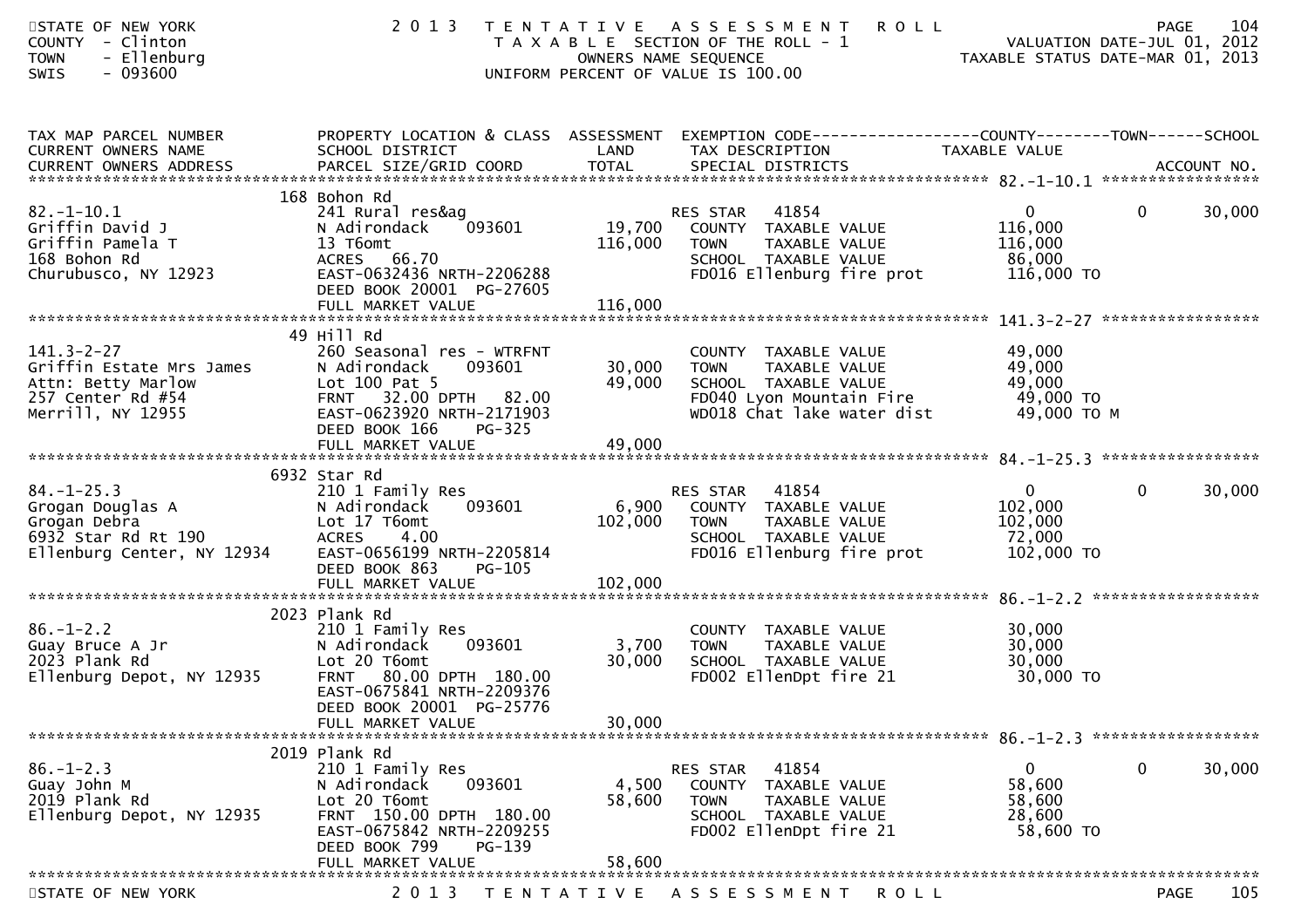| - Clinton<br><b>COUNTY</b><br>- Ellenburg<br><b>TOWN</b><br>$-093600$<br>SWIS                                   |                                                                                                                                                                                                 |                            | T A X A B L E SECTION OF THE ROLL - 1<br>OWNERS NAME SEQUENCE<br>UNIFORM PERCENT OF VALUE IS 100.00                                    | VALUATION DATE-JUL 01, 2012<br>TAXABLE STATUS DATE-MAR 01, 2013 | VALUATION DATE-JUL 01, 2012 |
|-----------------------------------------------------------------------------------------------------------------|-------------------------------------------------------------------------------------------------------------------------------------------------------------------------------------------------|----------------------------|----------------------------------------------------------------------------------------------------------------------------------------|-----------------------------------------------------------------|-----------------------------|
| TAX MAP PARCEL NUMBER<br>CURRENT OWNERS NAME                                                                    | SCHOOL DISTRICT                                                                                                                                                                                 | LAND                       | PROPERTY LOCATION & CLASS ASSESSMENT EXEMPTION CODE----------------COUNTY-------TOWN------SCHOOL<br>TAX DESCRIPTION                    | TAXABLE VALUE                                                   |                             |
| $55. -2 - 1.12$<br>Guerin Norman Jr<br>2103 Alder Bend Rd<br>Altona, NY 12910                                   | Bull Run Rd<br>910 Priv forest<br>093601<br>N Adirondack<br>Lot 39 T6omt Patent<br>Sub $PL-A-274$<br>ACRES 109.11<br>EAST-0667640 NRTH-2221739<br>DEED BOOK 20122 PG-48393<br>FULL MARKET VALUE | 31,800<br>31,800<br>31,800 | COUNTY TAXABLE VALUE<br>TAXABLE VALUE<br><b>TOWN</b><br>SCHOOL TAXABLE VALUE<br>FD016 Ellenburg fire prot                              | 31,800<br>31,800<br>31,800<br>31,800 TO                         |                             |
|                                                                                                                 |                                                                                                                                                                                                 |                            |                                                                                                                                        |                                                                 |                             |
| $155.1 - 2 - 33$<br>Guindi Adeena<br>2695 Napolean<br>Brossard QC, Canada J4Y1Y5                                | 5095 Rt 374<br>270 Mfg housing - WTRFNT<br>093601<br>N Adirondack<br>Lot 101 Pat 5<br>FRNT 99.44 DPTH 224.00<br>EAST-0625573 NRTH-2168919<br>DEED BOOK 907<br>PG-73                             | 87,300<br>131,300          | COUNTY TAXABLE VALUE<br><b>TOWN</b><br>TAXABLE VALUE<br>SCHOOL TAXABLE VALUE<br>FD040 Lyon Mountain Fire<br>WD018 Chat lake water dist | 131,300<br>131,300<br>131,300<br>131,300 TO<br>131,300 ТО М     |                             |
|                                                                                                                 | FULL MARKET VALUE                                                                                                                                                                               | 131,300                    |                                                                                                                                        |                                                                 |                             |
| $115. - 1 - 9.2$<br>Gulick Sidney L<br>4309 Clark St<br>Montreal QC, Canada H2W1X2                              | Sharrett Rd<br>910 Priv forest<br>N Adirondack<br>093601<br>35 T5omt<br><b>ACRES</b><br>50.70<br>EAST-0663483 NRTH-2190851<br>DEED BOOK 587<br>PG-913                                           | 22,200<br>22,200           | COUNTY TAXABLE VALUE<br>TAXABLE VALUE<br><b>TOWN</b><br>SCHOOL TAXABLE VALUE<br>FD016 Ellenburg fire prot                              | 22,200<br>22,200<br>22,200<br>22,200 TO                         |                             |
|                                                                                                                 | 5253 Rt 11                                                                                                                                                                                      |                            |                                                                                                                                        |                                                                 |                             |
| $70. - 1 - 11.2$<br>Gunboat Rock Campsite Inc<br>Attn: John Momot<br>240 Tom Miller Rd<br>Plattsburgh, NY 12901 | 582 Camping park<br>N Adirondack<br>093601<br>19 Pat 6<br>ACRES 110.50<br>EAST-0669265 NRTH-2210601<br>DEED BOOK 1004 PG-117                                                                    | 540,200<br>930,000         | COUNTY TAXABLE VALUE<br>TAXABLE VALUE<br><b>TOWN</b><br>SCHOOL TAXABLE VALUE<br>FD002 EllenDpt fire 21<br>LT011 Ellenburg Light 21     | 930,000<br>930,000<br>930,000<br>930,000 TO<br>65,100 TO        |                             |
|                                                                                                                 | FULL MARKET VALUE                                                                                                                                                                               | 930,000                    |                                                                                                                                        |                                                                 |                             |
| $83. - 1 - 17.3$<br>Hackel Danny C<br>Hackel Linda L<br>7355 Star Rd Rt 190<br>Ellenburg Center, NY             | 7355 Star Rd<br>210 1 Family Res<br>093601<br>N Adirondack<br>Lot 6 T6omt<br>080<br>1.20 BANK<br><b>ACRES</b><br>EAST-0646319 NRTH-2203741<br>12934-9708 DEED BOOK 931<br>PG-126                | 5,000<br>35,900            | 41854<br><b>RES STAR</b><br>COUNTY<br>TAXABLE VALUE<br>TAXABLE VALUE<br>TOWN<br>SCHOOL TAXABLE VALUE<br>FD014 EllenCtr fire #15        | 0<br>35,900<br>35,900<br>5,900<br>35,900 TO                     | 0<br>30,000                 |
|                                                                                                                 | FULL MARKET VALUE                                                                                                                                                                               | 35,900                     |                                                                                                                                        |                                                                 |                             |
| STATE OF NEW YORK                                                                                               |                                                                                                                                                                                                 |                            | 2013 TENTATIVE ASSESSMENT ROLL                                                                                                         |                                                                 | 106<br><b>PAGE</b>          |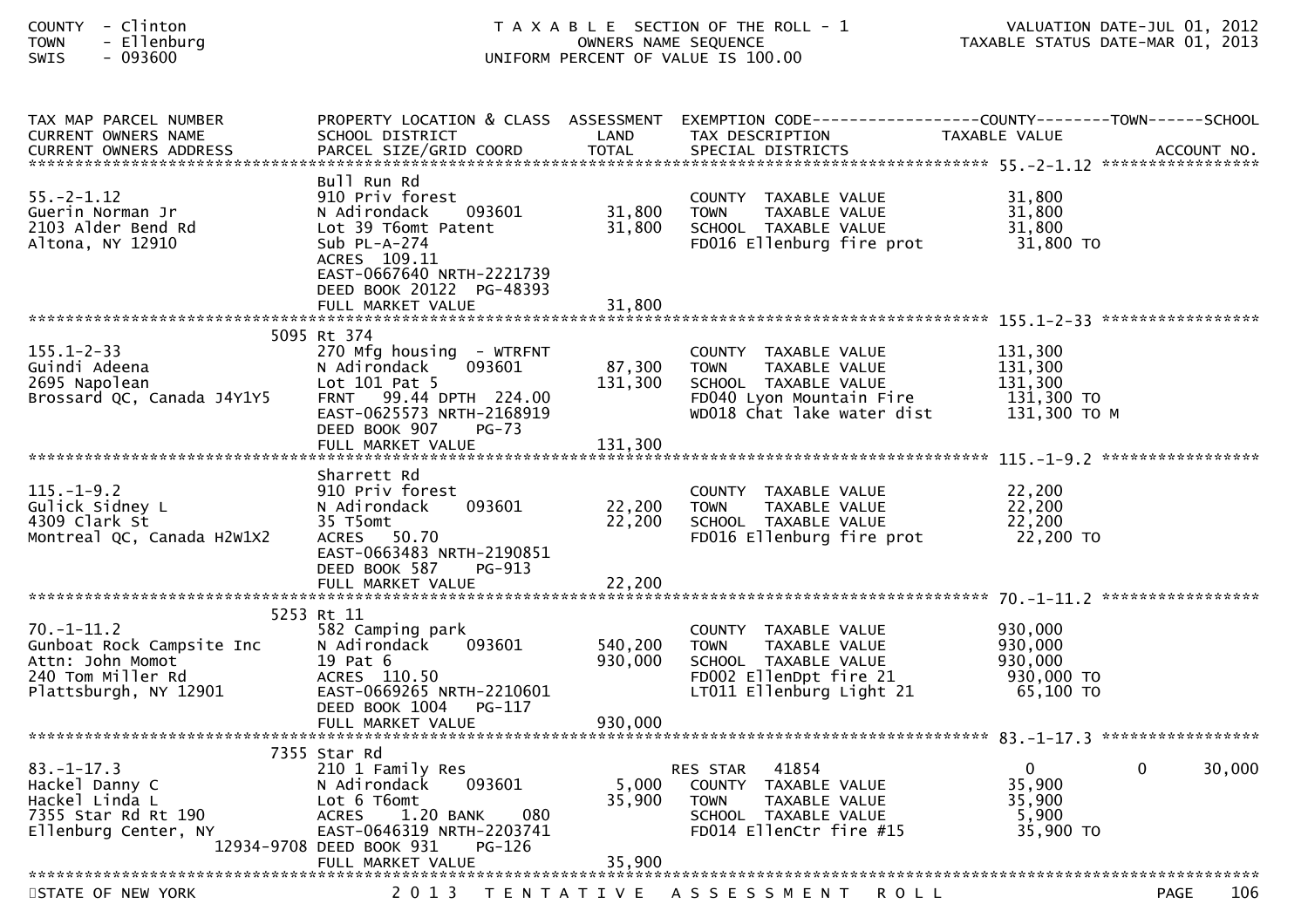## COUNTY - Clinton T A X A B L E SECTION OF THE ROLL - 1 VALUATION DATE-JUL 01, 2012TOWN - Ellenburg OWNERS NAME SEQUENCE TAXABLE STATUS DATE-MAR 01, 2013SWIS - 093600 UNIFORM PERCENT OF VALUE IS 100.00

| TAX MAP PARCEL NUMBER                       | PROPERTY LOCATION & CLASS ASSESSMENT       |         |                                                        | EXEMPTION CODE------------------COUNTY--------TOWN------SCHOOL |        |
|---------------------------------------------|--------------------------------------------|---------|--------------------------------------------------------|----------------------------------------------------------------|--------|
| CURRENT OWNERS NAME                         | SCHOOL DISTRICT                            | LAND    | TAX DESCRIPTION                                        | TAXABLE VALUE                                                  |        |
|                                             |                                            |         |                                                        |                                                                |        |
|                                             | 57 Gadway Rd                               |         |                                                        |                                                                |        |
| $155.1 - 1 - 9.1$                           | 260 Seasonal res - WTRFNT                  |         | SR STAR<br>41834                                       | $\mathbf{0}$<br>$\Omega$                                       | 63,300 |
| Hadden Charles R                            | N Adirondack<br>093601                     | 122,800 | COUNTY TAXABLE VALUE                                   | 175,000                                                        |        |
| Hadden Ann H                                | 101 Pat 5                                  | 175,000 | <b>TOWN</b><br>TAXABLE VALUE                           | 175,000                                                        |        |
| 57 Gadway Rd                                | 2.80<br><b>ACRES</b>                       |         | SCHOOL TAXABLE VALUE                                   | 111,700                                                        |        |
| Merrill, NY 12955                           | EAST-0626211 NRTH-2165677                  |         | FD040 Lyon Mountain Fire                               | 175,000 TO                                                     |        |
|                                             | DEED BOOK 966<br>$PG-4$                    |         | wD018 Chat lake water dist                             | 175,000 то м                                                   |        |
|                                             | FULL MARKET VALUE                          | 175,000 |                                                        |                                                                |        |
|                                             |                                            |         |                                                        |                                                                |        |
|                                             | 1 Bluff Pt Penninsola                      |         |                                                        |                                                                |        |
| $155. - 1 - 12$                             | 260 Seasonal res - WTRFNT                  |         | COUNTY TAXABLE VALUE                                   | 185,000                                                        |        |
| Hadden Life Use Charles R & An N Adirondack | 093601                                     | 124,600 | TAXABLE VALUE<br>TOWN                                  | 185,000                                                        |        |
| Hadden Carrie L<br>10094 Dudley Dr          | 120 Pat 5<br><b>ACRES</b><br>2.40          | 185,000 | SCHOOL TAXABLE VALUE                                   | 185,000<br>185,000 TO                                          |        |
| Ijamsville, MD 21754-9610                   | EAST-0628794 NRTH-2159884                  |         | FD040 Lyon Mountain Fire<br>WD018 Chat lake water dist | 185,000 то м                                                   |        |
|                                             | DEED BOOK 99001 PG-16848                   |         |                                                        |                                                                |        |
|                                             | FULL MARKET VALUE                          | 185,000 |                                                        |                                                                |        |
|                                             |                                            |         |                                                        |                                                                |        |
|                                             | 1 Squaw Is                                 |         |                                                        |                                                                |        |
| $155. - 3 - 19$                             | 260 Seasonal res - WTRFNT                  |         | COUNTY TAXABLE VALUE                                   | 119,500                                                        |        |
| Hagar Sheldon R                             | N Adirondack<br>093601                     | 77,400  | TAXABLE VALUE<br><b>TOWN</b>                           | 119,500                                                        |        |
| 477 Mason St                                | 120 Pat 5                                  | 119,500 | SCHOOL TAXABLE VALUE                                   | 119,500                                                        |        |
| Morrisonville, NY 12962                     | FRNT 480.00 DPTH 30.00                     |         | FD040 Lyon Mountain Fire                               | 119,500 TO                                                     |        |
|                                             | EAST-0628386 NRTH-2162033                  |         | WD018 Chat lake water dist                             | 119,500 то м                                                   |        |
|                                             | DEED BOOK 523<br>PG-768                    |         |                                                        |                                                                |        |
|                                             |                                            |         |                                                        |                                                                |        |
|                                             |                                            |         |                                                        |                                                                |        |
| $141. - 1 - 3$                              | Rt 374                                     |         |                                                        |                                                                |        |
| Hall Robert                                 | 321 Abandoned ag<br>163401<br>Chateaugay 1 | 19,100  | COUNTY TAXABLE VALUE<br><b>TOWN</b><br>TAXABLE VALUE   | 19,100<br>19,100                                               |        |
| Hall Doris                                  | Lot 100 T5omt                              | 19,100  | SCHOOL TAXABLE VALUE                                   | 19.100                                                         |        |
| 1938 Chelton Rd                             | ACRES 42.00                                |         | FD040 Lyon Mountain Fire                               | 19,100 TO                                                      |        |
| Colorado Springs, CO 80909                  | EAST-0623714 NRTH-2173526                  |         |                                                        |                                                                |        |
|                                             | DEED BOOK 419<br>$PG-15$                   |         |                                                        |                                                                |        |
|                                             | FULL MARKET VALUE                          | 19,100  |                                                        |                                                                |        |
|                                             |                                            |         |                                                        |                                                                |        |
|                                             | Rt 374                                     |         |                                                        |                                                                |        |
| $141.3 - 2 - 51$                            | 311 Res vac land - WTRFNT                  |         | COUNTY TAXABLE VALUE                                   | 24,200                                                         |        |
| Hall Robert                                 | 163401<br>Chateaugay 1                     | 24,200  | <b>TOWN</b><br>TAXABLE VALUE                           | 24,200                                                         |        |
| Hall Doris                                  | Lot 100 T5omt                              | 24,200  | SCHOOL TAXABLE VALUE                                   | 24,200                                                         |        |
| 1938 Chelton Rd                             | FRNT 120.00 DPTH 207.00                    |         | FD040 Lyon Mountain Fire                               | 24,200 TO                                                      |        |
| Colorado Springs, CO 80909                  | EAST-0622686 NRTH-2173523                  |         | wD018 Chat lake water dist                             | 24,200 то м                                                    |        |
|                                             | DEED BOOK 419<br>$PG-15$                   |         |                                                        |                                                                |        |
|                                             |                                            |         |                                                        |                                                                |        |
| STATE OF NEW YORK                           | 2 0 1 3                                    |         | TENTATIVE ASSESSMENT<br><b>ROLL</b>                    | PAGE                                                           | 107    |
| COUNTY - Clinton                            |                                            |         | T A X A B L E SECTION OF THE ROLL - 1                  | VALUATION DATE-JUL 01, 2012                                    |        |
|                                             |                                            |         |                                                        |                                                                |        |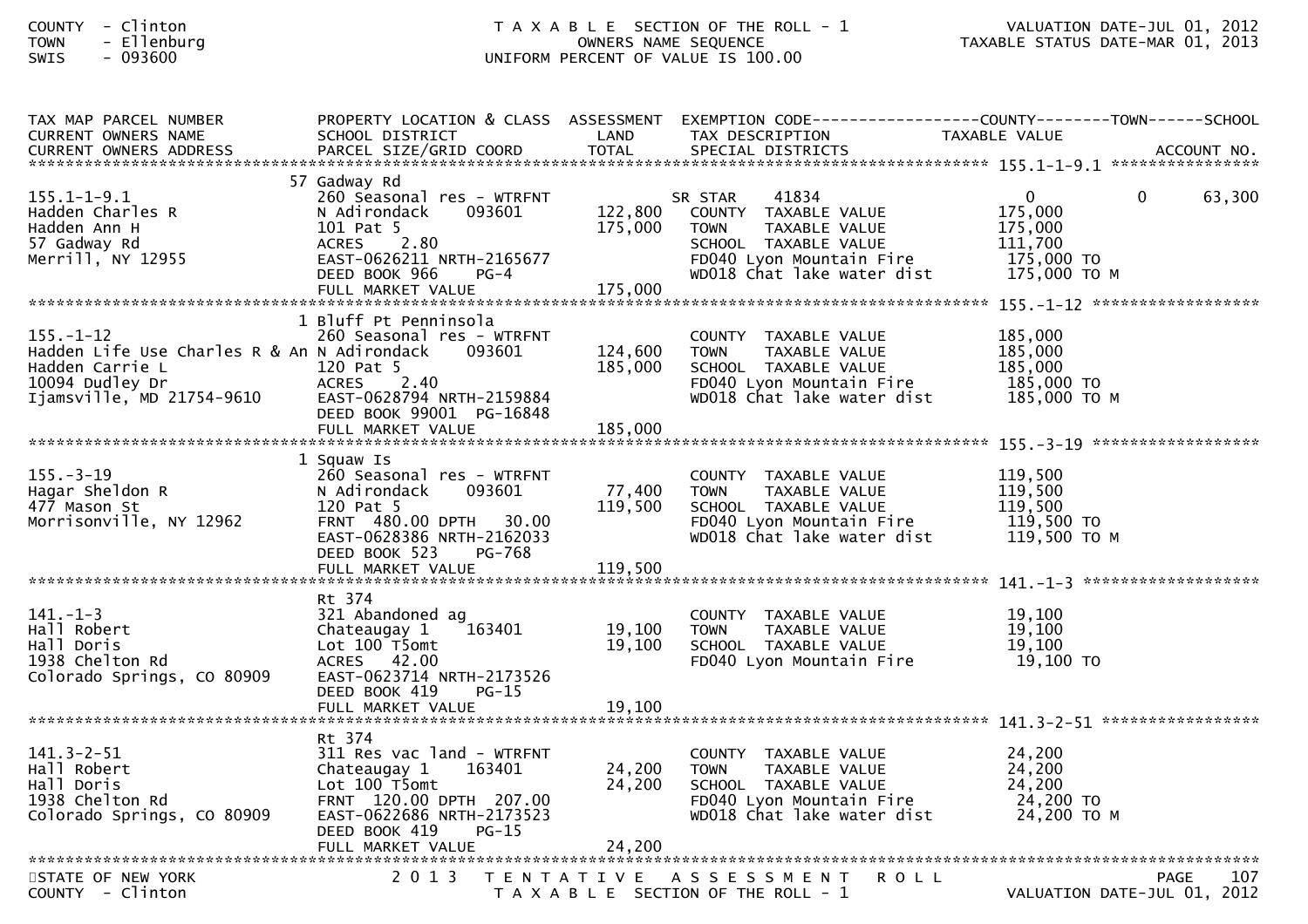## TOWN - Ellenburg OWNERS NAME SEQUENCE TAXABLE STATUS DATE-MAR 01, 2013SWIS - 093600 UNIFORM PERCENT OF VALUE IS 100.00

| TAX MAP PARCEL NUMBER        | PROPERTY LOCATION & CLASS ASSESSMENT |                   | EXEMPTION CODE------------------COUNTY-------TOWN------SCHOOL |                                  |                     |
|------------------------------|--------------------------------------|-------------------|---------------------------------------------------------------|----------------------------------|---------------------|
| <b>CURRENT OWNERS NAME</b>   | SCHOOL DISTRICT                      | LAND              | TAX DESCRIPTION                                               | TAXABLE VALUE                    |                     |
|                              |                                      |                   |                                                               |                                  |                     |
|                              | 47 Blanche Rd                        |                   |                                                               |                                  |                     |
| $155.4 - 1 - 30$             | 210 1 Family Res                     |                   | 41854<br>RES STAR                                             | 0<br>$\Omega$                    | 30,000              |
| Hamelin Gerald               | 093601<br>N Adirondack               | 3,800             | COUNTY TAXABLE VALUE                                          | 69,200                           |                     |
| Hamelin Constance            | 119 Pat 5                            | 69,200            | TAXABLE VALUE<br><b>TOWN</b>                                  | 69,200                           |                     |
| 47 Blanche Rd                | FRNT 115.50 DPTH 124.00              |                   | SCHOOL TAXABLE VALUE                                          | 39,200                           |                     |
| Merrill, NY 12955            | EAST-0632586 NRTH-2162412            |                   | FD040 Lyon Mountain Fire                                      | 69,200 TO                        |                     |
|                              | DEED BOOK 609<br>PG-483              |                   |                                                               |                                  |                     |
|                              | FULL MARKET VALUE                    | 69,200            |                                                               |                                  |                     |
|                              |                                      |                   |                                                               |                                  |                     |
|                              | 201 Spear Hill Rd                    |                   |                                                               |                                  |                     |
| $125. - 1 - 2$               | 241 Rural res&ag                     |                   | 41854<br>RES STAR                                             | $\mathbf{0}$<br>0                | 30,000              |
| Hanley Gary L                | Chateaugay 1<br>163401               | 23,200            | COUNTY TAXABLE VALUE                                          | 255,000                          |                     |
| 64 West St                   | Lot $60$ T50 $m$ t                   | 255,000           | TAXABLE VALUE<br><b>TOWN</b>                                  | 255,000                          |                     |
| Malone, NY 12953             | ACRES 35.84                          |                   | SCHOOL TAXABLE VALUE                                          | 225,000                          |                     |
|                              | EAST-0621660 NRTH-2182480            |                   | FD016 Ellenburg fire prot                                     | 255,000 TO                       |                     |
|                              | DEED BOOK 809<br><b>PG-82</b>        |                   |                                                               |                                  |                     |
|                              |                                      |                   |                                                               |                                  |                     |
|                              |                                      |                   |                                                               |                                  | ******************* |
|                              | Sears Rd                             |                   |                                                               |                                  |                     |
| $127. - 1 - 6$               | 321 Abandoned ag                     |                   | COUNTY TAXABLE VALUE                                          | 18,300                           |                     |
| Harman Herbert               | 093601<br>N Adirondack               | 18,300            | TAXABLE VALUE<br><b>TOWN</b>                                  | 18,300                           |                     |
| 508 Rockaway St              | Lot $68$ Pat $5$                     | 18,300            | SCHOOL TAXABLE VALUE                                          | 18,300                           |                     |
| West Islip, NY 11795         | ACRES 35.50                          |                   | FD016 Ellenburg fire prot                                     | 18,300 TO                        |                     |
|                              | EAST-0645477 NRTH-2180968            |                   |                                                               |                                  |                     |
|                              | DEED BOOK 572<br>PG-169              |                   |                                                               |                                  |                     |
|                              |                                      |                   |                                                               |                                  |                     |
|                              |                                      |                   |                                                               |                                  |                     |
|                              | Spear Hill Rd                        |                   |                                                               |                                  |                     |
| $125. - 1 - 9$               | 910 Priv forest                      |                   | COUNTY TAXABLE VALUE                                          | 29,000                           |                     |
| Harrigan Barbara             | 163401<br>Chateaugay 1               | 29,000            | <b>TOWN</b><br>TAXABLE VALUE                                  | 29,000                           |                     |
| Harrigan Francis             | Lot $61$ Pat 5                       | 29,000            | SCHOOL TAXABLE VALUE                                          | 29,000                           |                     |
| 545 No 5 Rd                  | ACRES 85.00                          |                   | FD040 Lyon Mountain Fire                                      | 29,000 TO                        |                     |
| Chateaugay, NY 12920         | EAST-0623039 NRTH-2179508            |                   |                                                               |                                  |                     |
|                              | DEED BOOK 20051 PG-87828             |                   |                                                               |                                  |                     |
|                              |                                      |                   |                                                               |                                  |                     |
|                              |                                      |                   |                                                               |                                  |                     |
|                              | 8341 Star Rd                         |                   |                                                               |                                  |                     |
| $96. - 1 - 1$                | 112 Dairy farm                       |                   | 10 YR AGR 41700                                               | 70,000<br>70,000                 | 70,000              |
| Harrigan Brothers Dairy Farm | N Adirondack<br>093601               |                   | 78,900 AGRI DISTR 41720                                       | $\mathbf{0}$<br>0                | $\Omega$            |
| 8305 Rt 190                  | 10 Pat 6                             |                   | 322,000 RES STAR<br>41854                                     | $\Omega$<br>$\Omega$             | 30,000              |
| Chateaugay, NY 12920-1775    | ACRES 178.00                         |                   | COUNTY TAXABLE VALUE                                          | 252,000                          |                     |
|                              | EAST-0621519 NRTH-2199379            |                   | <b>TOWN</b><br>TAXABLE VALUE                                  | 252,000                          |                     |
| MAY BE SUBJECT TO PAYMENT    | DEED BOOK 1025<br>PG-332             |                   | SCHOOL TAXABLE VALUE                                          | 222,000                          |                     |
|                              |                                      |                   |                                                               |                                  |                     |
|                              |                                      |                   |                                                               |                                  |                     |
| STATE OF NEW YORK            | 2 0 1 3                              | T E N T A T I V E | A S S E S S M E N T<br><b>ROLL</b>                            |                                  | 108<br>PAGE         |
| $COUNTY - Clinton$           |                                      |                   | T A X A B L E SECTION OF THE ROLL - 1                         | VALUATION DATE-JUL 01, 2012      |                     |
| - Ellenburg<br><b>TOWN</b>   |                                      |                   | OWNERS NAME SEQUENCE                                          | TAXABLE STATUS DATE-MAR 01, 2013 |                     |
|                              |                                      |                   |                                                               |                                  |                     |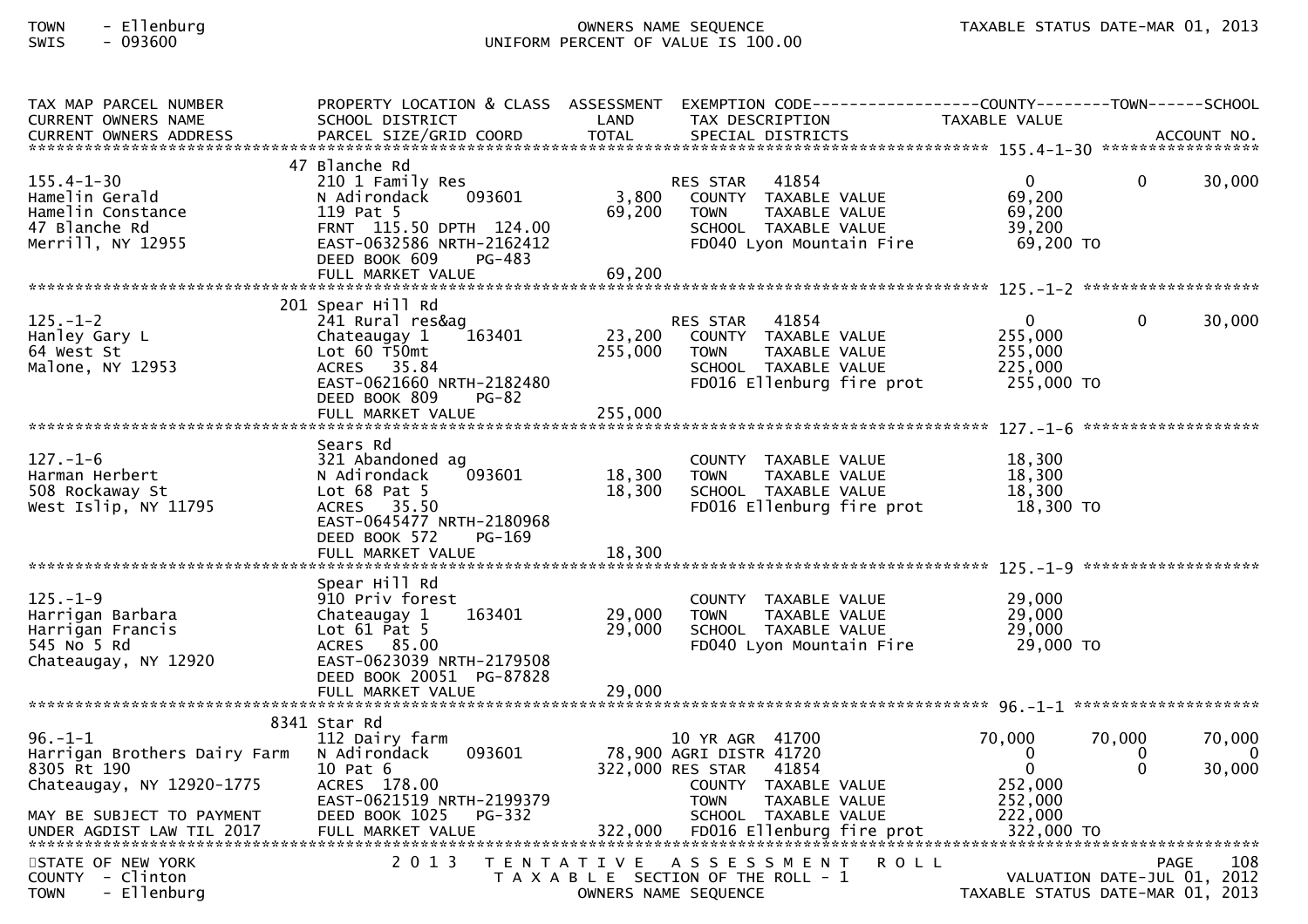| TAX MAP PARCEL NUMBER<br>CURRENT OWNERS NAME<br>.CURRENT OWNERS ADDRESS PARCEL SIZE/GRID COORD TOTAL SPECIAL DISTRICTS ACCOUNT NO ACCOUNT NO ACCOUNT NO ACCOUNT NO | PROPERTY LOCATION & CLASS ASSESSMENT EXEMPTION CODE----------------COUNTY-------TOWN------SCHOOL<br>SCHOOL DISTRICT                                                                | LAND                       | TAX DESCRIPTION                                                                                                               | TAXABLE VALUE                                           |              |   |
|--------------------------------------------------------------------------------------------------------------------------------------------------------------------|------------------------------------------------------------------------------------------------------------------------------------------------------------------------------------|----------------------------|-------------------------------------------------------------------------------------------------------------------------------|---------------------------------------------------------|--------------|---|
| 96. – 1–2.1<br>Harrigan Brothers Dairy Farm<br>Rd 1<br>PO Box 420<br>Chateaugay, NY 12920<br>MAY BE SUBJECT TO PAYMENT                                             | Harrigan Rd<br>105 Vac farmland<br>093601<br>N Adirondack<br>10 Pat 6<br>ACRES 103.30<br>EAST-0621521 NRTH-2197031<br>DEED BOOK 20051 PG-79090<br>FULL MARKET VALUE                | 58,700<br>58,700<br>58,700 | AGRI DISTR 41720<br>COUNTY TAXABLE VALUE<br>TAXABLE VALUE<br><b>TOWN</b><br>SCHOOL TAXABLE VALUE<br>FD016 Ellenburg fire prot | $\Omega$<br>58.700<br>58,700<br>58,700<br>58,700 TO     | $\Omega$     | 0 |
| UNDER AGDIST LAW TIL 2017                                                                                                                                          |                                                                                                                                                                                    |                            |                                                                                                                               |                                                         |              |   |
| $96. - 1 - 3$<br>Harrigan Brothers Dairy Farm<br>Rd 1<br>PO Box 420<br>Chateaugay, NY 12920                                                                        | 145 Harrigan Rd<br>120 Field crops<br>N Adirondack<br>093601<br>20 Pat 5<br>ACRES 150.00<br>EAST-0621549 NRTH-2194982<br>DEED BOOK 20051 PG-79090                                  | 56,400<br>116,000          | AGRI DISTR 41720<br>COUNTY TAXABLE VALUE<br>TAXABLE VALUE<br><b>TOWN</b><br>SCHOOL TAXABLE VALUE<br>FD016 Ellenburg fire prot | $\Omega$<br>116,000<br>116,000<br>116,000<br>116,000 TO | $\mathbf{0}$ |   |
| MAY BE SUBJECT TO PAYMENT<br>UNDER AGDIST LAW TIL 2017                                                                                                             | FULL MARKET VALUE                                                                                                                                                                  | 116,000                    |                                                                                                                               |                                                         |              |   |
| $97. - 1 - 4.3$<br>Harrigan Brothers Dairy Farm<br>8341 State Route 90<br>Chateaugay, NY 12920<br>MAY BE SUBJECT TO PAYMENT<br>UNDER AGDIST LAW TIL 2017           | Harrigan Rd<br>112 Dairy farm<br>093601<br>N Adirondack<br>19 Pat 5<br>Lot A Harrigan Survey<br>ACRES 159.70<br>EAST-0625114 NRTH-2195514<br>DEED BOOK 20122 PG-47557              | 41,500<br>84,900           | AGRI DISTR 41720<br>COUNTY TAXABLE VALUE<br>TAXABLE VALUE<br><b>TOWN</b><br>SCHOOL TAXABLE VALUE<br>FD016 Ellenburg fire prot | $\Omega$<br>84,900<br>84,900<br>84,900<br>84,900 TO     | $\Omega$     |   |
|                                                                                                                                                                    | FULL MARKET VALUE                                                                                                                                                                  | 84,900                     |                                                                                                                               |                                                         |              |   |
| $111. - 1 - 2.1$<br>Harrigan Brothers Dairy Farm<br>Rd 1<br>PO Box 420<br>Chateaugay, NY 12920                                                                     | Harrigan Rd<br>321 Abandoned ag<br>093601<br>N Adirondack<br>20 T5omt<br>ACRES 74.00<br>EAST-0622154 NRTH-2192975<br>DEED BOOK 20051 PG-79090                                      | 23,100<br>23,100           | AGRI DISTR 41720<br>COUNTY TAXABLE VALUE<br>TAXABLE VALUE<br><b>TOWN</b><br>SCHOOL TAXABLE VALUE<br>FD016 Ellenburg fire prot | $\mathbf{0}$<br>23,100<br>23,100<br>23,100<br>23,100 TO | $\mathbf{0}$ | 0 |
| MAY BE SUBJECT TO PAYMENT<br>UNDER AGDIST LAW TIL 2017                                                                                                             | FULL MARKET VALUE                                                                                                                                                                  | 23,100                     |                                                                                                                               |                                                         |              |   |
| $111.-1-2.2$<br>Harrigan Brothers Dairy Farm<br>Rd 1<br>PO Box 420<br>Chateaugay, NY 12920                                                                         | Harrigan Rd<br>311 Res vac land<br>093601<br>N Adirondack<br>Lot 20 T5omt<br>FRNT 200.00 DPTH 200.00<br>EAST-0622867 NRTH-2193862<br>DEED BOOK 20051 PG-79090<br>FULL MARKET VALUE | 5,000<br>5,000<br>5,000    | COUNTY TAXABLE VALUE<br>TAXABLE VALUE<br><b>TOWN</b><br>SCHOOL TAXABLE VALUE<br>FD016 Ellenburg fire prot                     | 5,000<br>5.000<br>5,000<br>5,000 TO                     |              |   |
|                                                                                                                                                                    |                                                                                                                                                                                    |                            |                                                                                                                               |                                                         |              |   |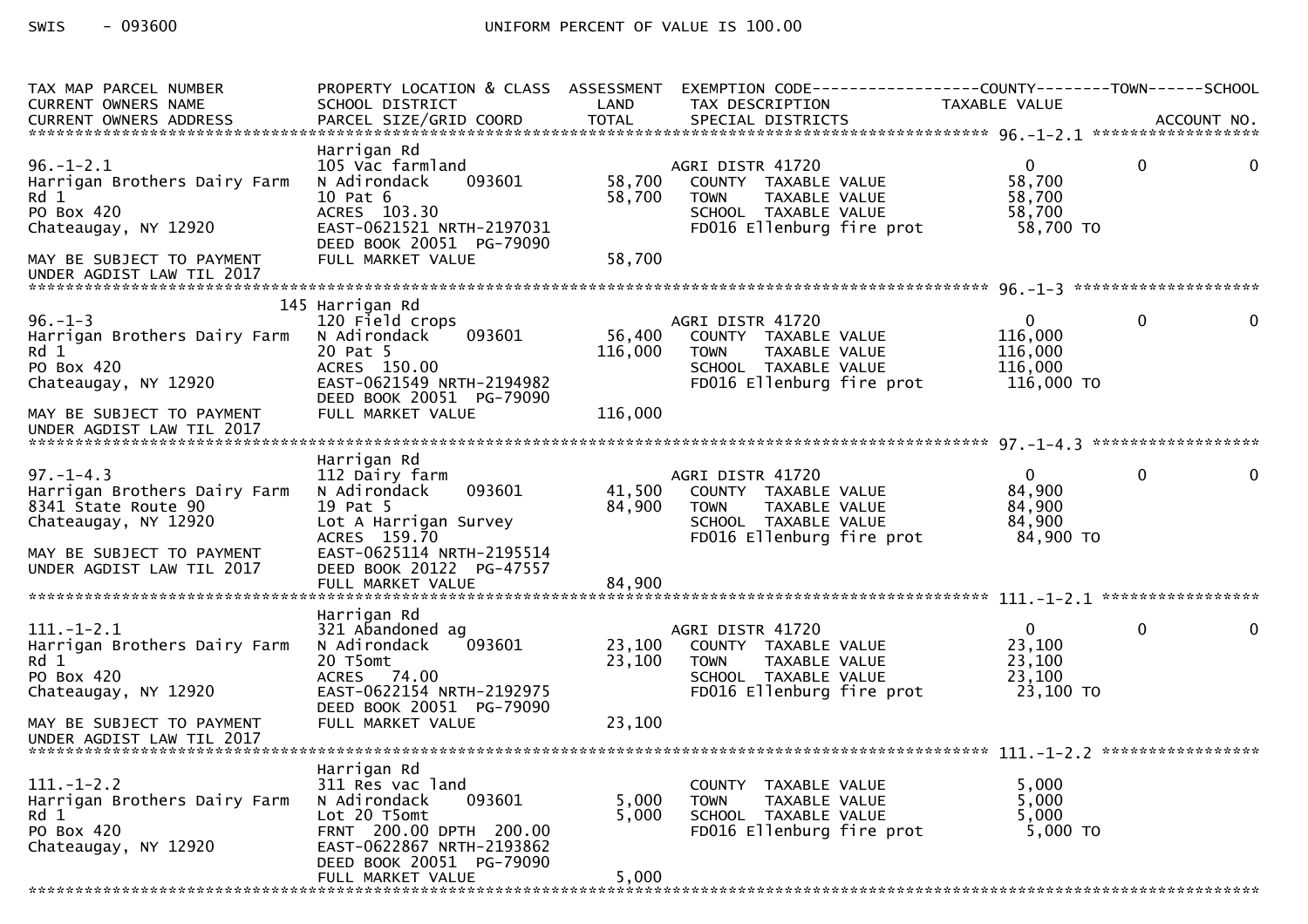| STATE OF NEW YORK<br>COUNTY - Clinton<br>- Ellenburg<br><b>TOWN</b><br>$-093600$<br>SWIS                                           | 2 0 1 3                                                                                                                                                                             |                    | TENTATIVE ASSESSMENT<br>T A X A B L E SECTION OF THE ROLL - 1<br>OWNERS NAME SEQUENCE<br>UNIFORM PERCENT OF VALUE IS 100.00                               | <b>ROLL</b>                                                                     | 109<br><b>PAGE</b><br>VALUATION DATE-JUL 01, 2012<br>TAXABLE STATUS DATE-MAR 01, 2013 |
|------------------------------------------------------------------------------------------------------------------------------------|-------------------------------------------------------------------------------------------------------------------------------------------------------------------------------------|--------------------|-----------------------------------------------------------------------------------------------------------------------------------------------------------|---------------------------------------------------------------------------------|---------------------------------------------------------------------------------------|
| TAX MAP PARCEL NUMBER<br>CURRENT OWNERS NAME                                                                                       | PROPERTY LOCATION & CLASS ASSESSMENT<br>SCHOOL DISTRICT                                                                                                                             | LAND               | TAX DESCRIPTION                                                                                                                                           | EXEMPTION CODE------------------COUNTY--------TOWN------SCHOOL<br>TAXABLE VALUE |                                                                                       |
| $97. - 1 - 4.1$<br>Harrigan James<br>Douglas Harrigan Lynn<br>146 Harrigan Rd<br>Chateaugay, NY 12920<br>MAY BE SUBJECT TO PAYMENT | 146 Harrigan Rd<br>210 1 Family Res<br>093601<br>N Adirondack<br>19 Pat 5<br>Lot A Harrigan Survey<br><b>ACRES</b><br>8.78<br>EAST-0624192 NRTH-2195306<br>DEED BOOK 20122 PG-47628 | 166,000            | AGRI DISTR 41720<br>9,800 RES STAR<br>41854<br>COUNTY TAXABLE VALUE<br>TAXABLE VALUE<br><b>TOWN</b><br>SCHOOL TAXABLE VALUE<br>FD016 Ellenburg fire prot  | 2,140<br>$\overline{0}$<br>163,860<br>163,860<br>133,860<br>166,000 TO          | 2,140<br>2,140<br>30,000<br>$\Omega$                                                  |
|                                                                                                                                    |                                                                                                                                                                                     |                    |                                                                                                                                                           |                                                                                 |                                                                                       |
| $96. - 1 - 2.2$<br>Harrigan Life Use Mary M<br>Harrigan Kenneth J<br>197 Harrigan Rd<br>Chateaugay, NY 12920                       | 197 Harrigan Rd<br>210 1 Family Res<br>093601<br>N Adirondack<br>Lor 10 T6omt<br>ACRES 7.20<br>EAST-0622627 NRTH-2196558<br>DEED BOOK 20021 PG-47295                                | 8,900<br>58,000    | SR STAR<br>41834<br>COUNTY TAXABLE VALUE<br><b>TOWN</b><br>TAXABLE VALUE<br>SCHOOL TAXABLE VALUE<br>FD016 Ellenburg fire prot                             | $\mathbf{0}$<br>58,000<br>58,000<br>$\overline{0}$<br>58,000 TO                 | $\mathbf{0}$<br>58,000                                                                |
|                                                                                                                                    |                                                                                                                                                                                     |                    |                                                                                                                                                           |                                                                                 |                                                                                       |
|                                                                                                                                    | 8416 Star Rd                                                                                                                                                                        |                    |                                                                                                                                                           |                                                                                 |                                                                                       |
| $81 - 2 - 2$<br>Harrigan Stephen<br>Harrigan Gary<br>8305 Rt 190<br>Chateaugay, NY 12920-1775<br>MAY BE SUBJECT TO PAYMENT         | 240 Rural res<br>093601<br>N Adirondack<br>$11$ Pat $6$<br>ACRES 218.70<br>EAST-0621949 NRTH-2202424<br>DEED BOOK 715<br>PG-124<br>FULL MARKET VALUE                                | 143,800<br>143,800 | AGRI DISTR 41720<br>97,200 RES STAR<br>41854<br>COUNTY TAXABLE VALUE<br><b>TOWN</b><br>TAXABLE VALUE<br>SCHOOL TAXABLE VALUE<br>FD016 Ellenburg fire prot | $\mathbf{0}$<br>$\overline{0}$<br>143,800<br>143,800<br>113,800<br>143,800 TO   | $\bf{0}$<br>$\mathbf{0}$<br>30,000<br>$\mathbf{0}$                                    |
| UNDER AGDIST LAW TIL 2017                                                                                                          |                                                                                                                                                                                     |                    |                                                                                                                                                           |                                                                                 |                                                                                       |
| $97. - 1 - 1$<br>Harrigan Stephen A<br>Harrigan Gary L<br>8305 Rt 190<br>Chateaugay, NY 12920-1775                                 | 8305 Star Rd<br>120 Field crops<br>093601<br>N Adirondack<br>10 Pat 6<br>ACRES 155.50<br>EAST-0625514 NRTH-2200192                                                                  | 86,100<br>149,000  | AGRI DISTR 41720<br>COUNTY TAXABLE VALUE<br>TOWN<br>TAXABLE VALUE<br>SCHOOL TAXABLE VALUE<br>FD016 Ellenburg fire prot                                    | $\mathbf{0}$<br>149,000<br>149,000<br>149,000<br>149,000 TO                     | $\mathbf 0$<br>$\mathbf 0$                                                            |
| MAY BE SUBJECT TO PAYMENT<br>UNDER AGDIST LAW TIL 2017                                                                             | DEED BOOK 863<br>PG-221<br>FULL MARKET VALUE                                                                                                                                        | 149,000            |                                                                                                                                                           |                                                                                 |                                                                                       |
| $97. - 1 - 21.35$<br>Harrigan William F<br>Harrigan Angela M<br>142 Reynolds Rd<br>Chateaugay, NY 12920                            | 676 West Hill Rd<br>241 Rural res&ag<br>093601<br>N Adirondack<br>Lots 16 & 17 T5omt<br>ACRES 99.00<br>EAST-0632956 NRTH-2195916<br>DEED BOOK 20092 PG-26674                        | 54,800<br>141,000  | 483A EX<br>42100<br><b>COUNTY</b><br>TAXABLE VALUE<br><b>TOWN</b><br>TAXABLE VALUE<br>SCHOOL TAXABLE VALUE<br>FD016 Ellenburg fire prot<br>5,800 EX       | 5,800<br>135,200<br>135,200<br>135,200<br>135,200 TO                            | 5,800<br>5,800                                                                        |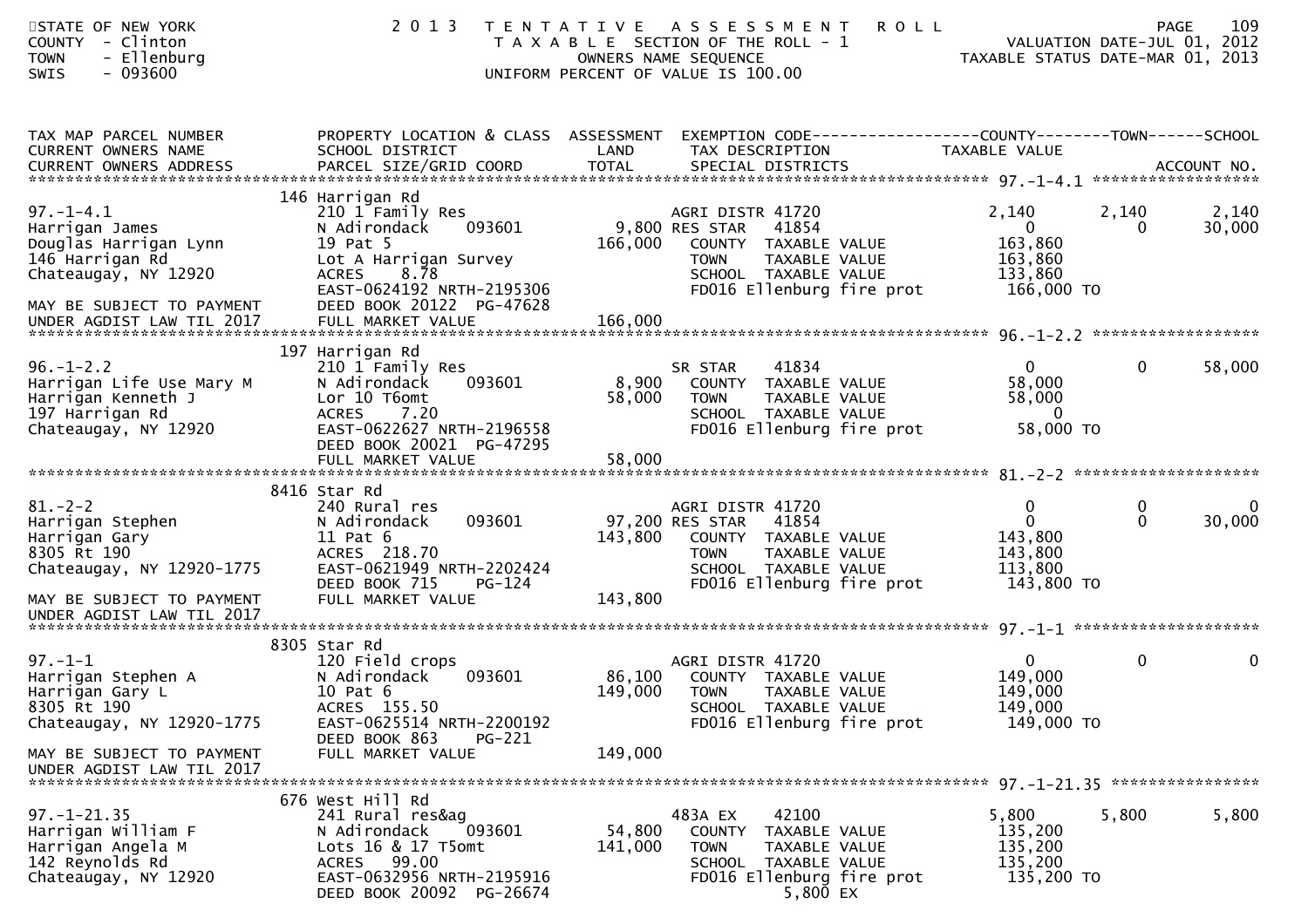|                                                                                                             | FULL MARKET VALUE                                                                                                                                                                             | 141,000                       |                                                                                                                                       |                                                  |                                            |
|-------------------------------------------------------------------------------------------------------------|-----------------------------------------------------------------------------------------------------------------------------------------------------------------------------------------------|-------------------------------|---------------------------------------------------------------------------------------------------------------------------------------|--------------------------------------------------|--------------------------------------------|
| STATE OF NEW YORK<br>COUNTY - Clinton<br>- Ellenburg<br><b>TOWN</b><br>$-093600$<br><b>SWIS</b>             | 2 0 1 3                                                                                                                                                                                       | OWNERS NAME SEQUENCE          | TENTATIVE ASSESSMENT<br><b>ROLL</b><br>T A X A B L E SECTION OF THE ROLL - 1<br>UNIFORM PERCENT OF VALUE IS 100.00                    | TAXABLE STATUS DATE-MAR 01, 2013                 | 110<br>PAGE<br>VALUATION DATE-JUL 01, 2012 |
| TAX MAP PARCEL NUMBER<br>CURRENT OWNERS NAME<br>CURRENT OWNERS ADDRESS                                      | PROPERTY LOCATION & CLASS ASSESSMENT<br>SCHOOL DISTRICT                                                                                                                                       | LAND                          | EXEMPTION CODE------------------COUNTY--------TOWN------SCHOOL<br>TAX DESCRIPTION                                                     | TAXABLE VALUE                                    |                                            |
| $116.-1-5.1$<br>Hart Delbert<br>Hart Deborah<br>1303 Plank Rd<br>Ellenburg Depot, NY 12935                  | 1303 Plank Rd<br>240 Rural res<br>093601<br>N Adirondack<br>$41/42$ Pat 5<br>ACRES 50.00<br>EAST-0675911 NRTH-2191358<br>DEED BOOK 674<br>$PG-33$                                             | 20,100<br>108,000<br>108,000  | 41854<br><b>RES STAR</b><br>COUNTY TAXABLE VALUE<br><b>TOWN</b><br>TAXABLE VALUE<br>SCHOOL TAXABLE VALUE<br>FD016 Ellenburg fire prot | 0<br>108,000<br>108,000<br>78,000<br>108,000 TO  | $\mathbf{0}$<br>30,000                     |
| $116. - 1 - 5.2$<br>Hart Delbert R<br>PO Box 201<br>Ellenburg Depot, NY 12935                               | Plank Rd<br>910 Priv forest<br>093601<br>N Adirondack<br>Lot $41/42$ T5omt<br>ACRES 94.00<br>EAST-0675944 NRTH-2190761<br>DEED BOOK 20021 PG-47788                                            | 29,300<br>29,300              | COUNTY TAXABLE VALUE<br>TAXABLE VALUE<br>TOWN<br>SCHOOL TAXABLE VALUE<br>FD016 Ellenburg fire prot                                    | 29,300<br>29,300<br>29,300<br>29,300 TO          |                                            |
| $40. -1 - 24.1$<br>Hart Life Use George H<br>Hart Delbert R<br>637 Bull Run Rd<br>Ellenburg Depot, NY 12935 | 637 Bull Run Rd<br>241 Rural res&ag<br>093601<br>N Adirondack<br>42 Pat 6<br>ACRES 416.00<br>EAST-0665515 NRTH-2226145<br>DEED BOOK 20011 PG-34805<br>FULL MARKET VALUE                       | 106,400<br>125,000<br>125,000 | COUNTY TAXABLE VALUE<br><b>TOWN</b><br>TAXABLE VALUE<br>SCHOOL TAXABLE VALUE<br>FD016 Ellenburg fire prot                             | 125,000<br>125,000<br>125,000<br>125,000 TO      |                                            |
| $142. - 1 - 12$<br>Hartigan Scott<br>Terry Adrienne<br>33 Rue Brebeuf<br>Chateaugay QC, Canada<br>J6K2A2    | Bradley Pond Rd<br>321 Abandoned ag<br>093601<br>N Adirondack<br>Lot $93$ Pat $5$<br>ACRES 35.00<br>EAST-0645003 NRTH-2174893<br>DEED BOOK 20092 PG-25645<br>FULL MARKET VALUE                | 18,300<br>18,300<br>18,300    | COUNTY TAXABLE VALUE<br><b>TOWN</b><br>TAXABLE VALUE<br>SCHOOL TAXABLE VALUE<br>FD016 Ellenburg fire prot                             | 18,300<br>18,300<br>18,300<br>18,300 TO          |                                            |
| $155. - 2 - 1.3$<br>Hartman Brian R<br>Spinner Jacqueline F<br>5072 Rt 374<br>Merrill, NY 12955             | 5072 Rt 374<br>210 1 Family Res<br>093601<br>N Adirondack<br>Lot 101 T5 Omt<br>9.20 BANK<br>080<br><b>ACRES</b><br>EAST-0626627 NRTH-2168415<br>DEED BOOK 20051 PG-86016<br>FULL MARKET VALUE | 10,100<br>159,200<br>159,200  | 41854<br>RES STAR<br>COUNTY<br>TAXABLE VALUE<br><b>TOWN</b><br>TAXABLE VALUE<br>SCHOOL TAXABLE VALUE<br>FD040 Lyon Mountain Fire      | 0<br>159,200<br>159,200<br>129,200<br>159,200 TO | 30,000<br>0                                |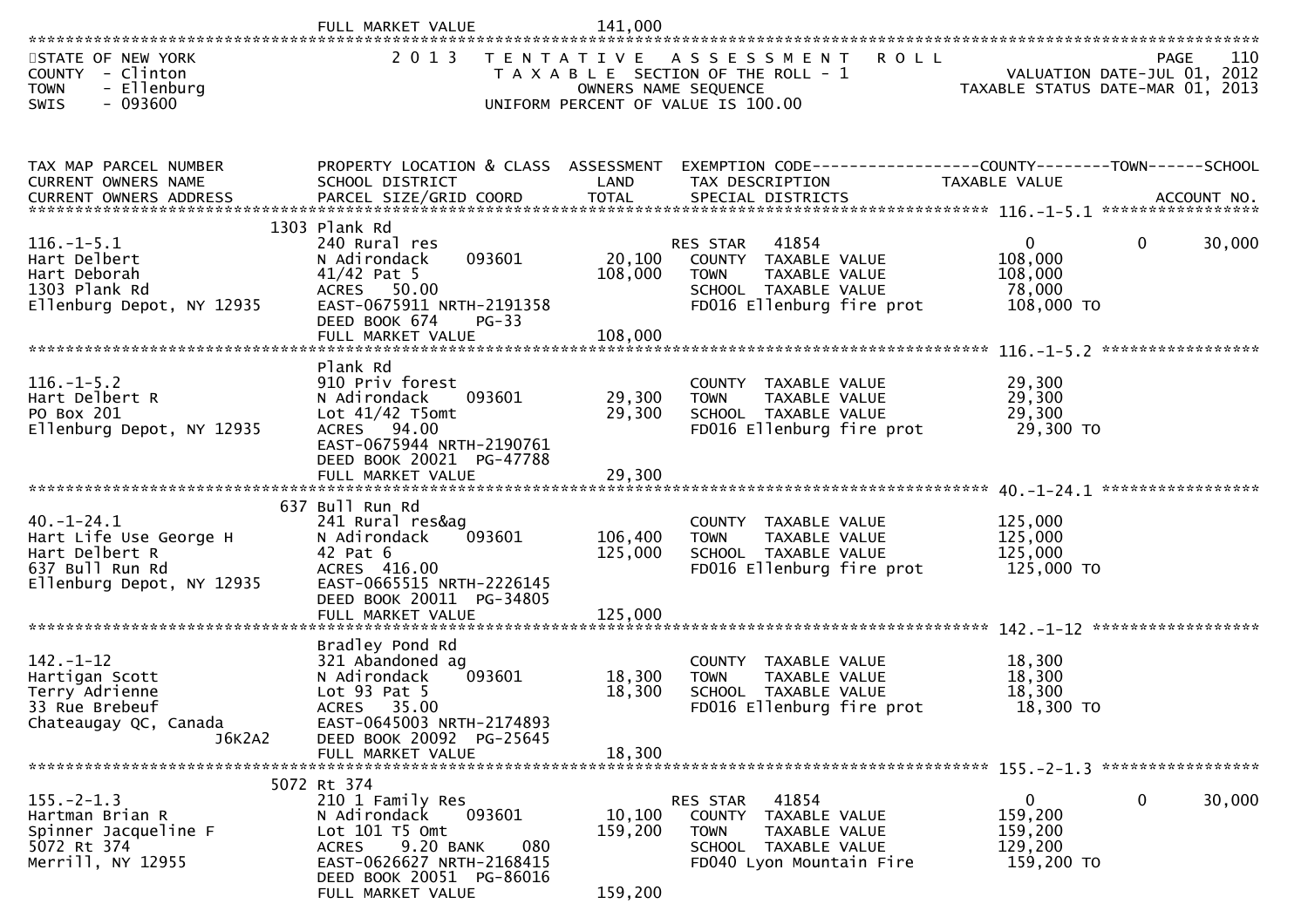| STATE OF NEW YORK<br>COUNTY - Clinton<br>- Ellenburg<br><b>TOWN</b><br>$-093600$<br><b>SWIS</b>                | 2 0 1 3                                                                                                                                                                                           | T E N T A T I V E<br>OWNERS NAME SEQUENCE | A S S E S S M E N T<br><b>ROLL</b><br>T A X A B L E SECTION OF THE ROLL - 1<br>UNIFORM PERCENT OF VALUE IS 100.00                                       | VALUATION DATE-JUL 01, 2012<br>TAXABLE STATUS DATE-MAR 01, 2013              | 111<br><b>PAGE</b> |
|----------------------------------------------------------------------------------------------------------------|---------------------------------------------------------------------------------------------------------------------------------------------------------------------------------------------------|-------------------------------------------|---------------------------------------------------------------------------------------------------------------------------------------------------------|------------------------------------------------------------------------------|--------------------|
| TAX MAP PARCEL NUMBER<br>CURRENT OWNERS NAME<br><b>CURRENT OWNERS ADDRESS</b>                                  | PROPERTY LOCATION & CLASS ASSESSMENT<br>SCHOOL DISTRICT<br>PARCEL SIZE/GRID COORD                                                                                                                 | LAND<br><b>TOTAL</b>                      | EXEMPTION CODE------------------COUNTY--------TOWN------SCHOOL<br>TAX DESCRIPTION<br>SPECIAL DISTRICTS                                                  | TAXABLE VALUE                                                                | ACCOUNT NO.        |
| $159. - 1 - 16$<br>Hawthorne Alice Marie<br>Attn: Alice M Matton<br>751 Nashville Rd<br>Saranac, NY 12981-3422 | Plank Rd<br>321 Abandoned ag<br>093601<br>N Adirondack<br>ACRES 10.50<br>EAST-0682359 NRTH-2166402<br>DEED BOOK 570<br>PG-472<br>FULL MARKET VALUE                                                | 10,900<br>10,900<br>10,900                | COUNTY TAXABLE VALUE<br><b>TOWN</b><br>TAXABLE VALUE<br>SCHOOL TAXABLE VALUE<br>FD016 Ellenburg fire prot                                               | 10,900<br>10,900<br>10,900<br>10,900 TO                                      |                    |
|                                                                                                                |                                                                                                                                                                                                   |                                           |                                                                                                                                                         |                                                                              |                    |
| $71.3 - 2 - 60.2$<br>Hayes Jason L<br>Hayes Amy L<br>27 Lightbourn Way<br>Ellenburg Depot, NY 12935            | 27 Lightbourn Way<br>210 1 Family Res<br>093601<br>N Adirondack<br>Lot 20 T6omt<br><b>ACRES</b><br>2.00 BANK<br>080<br>EAST-0673249 NRTH-2211925<br>DEED BOOK 20021 PG-44639<br>FULL MARKET VALUE | 5,500<br>109,600<br>109,600               | RES STAR<br>41854<br>COUNTY TAXABLE VALUE<br><b>TOWN</b><br>TAXABLE VALUE<br>SCHOOL TAXABLE VALUE<br>FD002 EllenDpt fire 21                             | 0<br>0<br>109,600<br>109,600<br>79,600<br>109,600 TO                         | 30,000             |
|                                                                                                                | 135 Lake Roxanne Rd                                                                                                                                                                               |                                           |                                                                                                                                                         |                                                                              |                    |
| $71.3 - 3 - 38$<br>Hayes Joseph E<br>135 Lake Roxanne Rd<br>Ellenburg Depot, NY 12935                          | 210 1 Family Res<br>093601<br>N Adirondack<br>Lot <sub>35</sub><br>Survey Map 2001/23484<br>FRNT 185.87 DPTH 151.07<br><b>BANK</b><br>115<br>EAST-0673352 NRTH-2210394                            | 9,900<br>91,000                           | 41854<br>RES STAR<br>COUNTY TAXABLE VALUE<br><b>TOWN</b><br>TAXABLE VALUE<br>SCHOOL TAXABLE VALUE<br>FD002 EllenDpt fire 21<br>LT011 Ellenburg Light 21 | $\Omega$<br>$\Omega$<br>91,000<br>91,000<br>61,000<br>91,000 TO<br>91,000 TO | 30,000             |
|                                                                                                                | DEED BOOK 20102 PG-35544<br>FULL MARKET VALUE                                                                                                                                                     | 91,000                                    |                                                                                                                                                         |                                                                              |                    |
| $141. - 1 - 9$<br>Hefner Annadell P<br>c/o Cynthia H Meeker<br>302 S Yellowstone Ave<br>Bozeman, MT 59718      | Bigelow Rd<br>910 Priv forest<br>093601<br>N Adirondack<br>$97/102$ Pat 5<br>Survey Map 2012/250281<br>ACRES 113.73<br>EAST-0634521 NRTH-2172423<br>DEED BOOK 616<br>PG-1110                      | 32,600<br>32,600                          | COUNTY TAXABLE VALUE<br>TAXABLE VALUE<br><b>TOWN</b><br>SCHOOL TAXABLE VALUE<br>FD016 Ellenburg fire prot                                               | 32,600<br>32,600<br>32,600<br>32,600 TO                                      |                    |
|                                                                                                                | FULL MARKET VALUE                                                                                                                                                                                 | 32,600                                    |                                                                                                                                                         |                                                                              |                    |
| $82. - 1 - 4.7$<br>Hemingway Mark A<br>259 Ryan Rd<br>Chateaugay, NY 12920                                     | 235/259 Ryan Rd<br>280 Res Multiple<br>Chateaugay 1<br>163401<br>Lot 11 T6omt<br>ACRES 12.00<br>EAST-0624947 NRTH-2204148<br>DEED BOOK 20082 PG-18983                                             | 16,300<br>125,400                         | COUNTY TAXABLE VALUE<br><b>TOWN</b><br>TAXABLE VALUE<br>SCHOOL TAXABLE VALUE<br>FD016 Ellenburg fire prot                                               | 125,400<br>125,400<br>125,400<br>125,400 TO                                  |                    |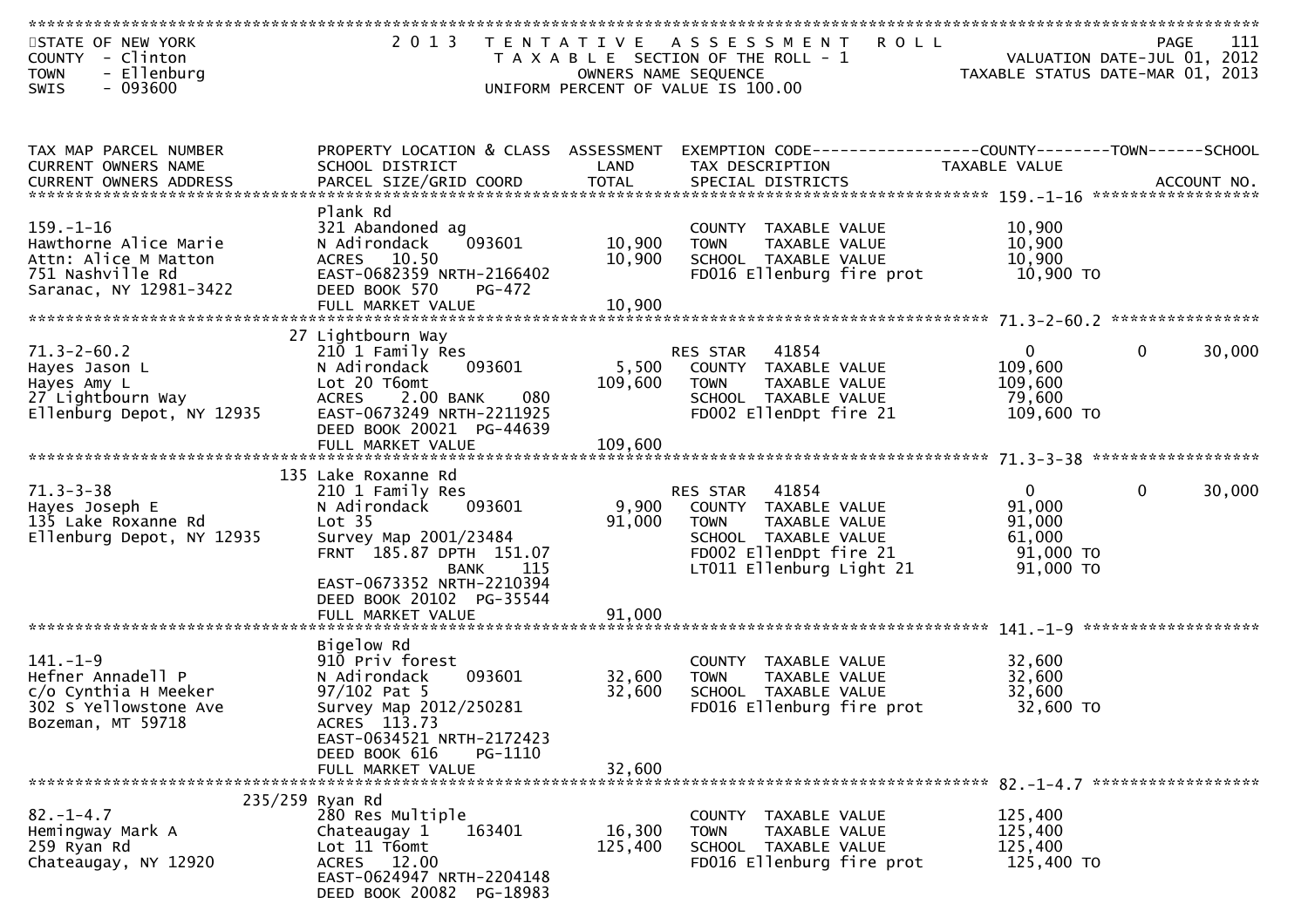|                                                                                                                                                | FULL MARKET VALUE                                                                                                                                                              | 125,400                      |                                                                                                                                                            |                                                                             |                                            |                  |
|------------------------------------------------------------------------------------------------------------------------------------------------|--------------------------------------------------------------------------------------------------------------------------------------------------------------------------------|------------------------------|------------------------------------------------------------------------------------------------------------------------------------------------------------|-----------------------------------------------------------------------------|--------------------------------------------|------------------|
| STATE OF NEW YORK<br>COUNTY - Clinton<br>- Ellenburg<br><b>TOWN</b><br>$-093600$<br>SWIS                                                       | 2 0 1 3                                                                                                                                                                        | T E N T A T I V E            | A S S E S S M E N T<br><b>ROLL</b><br>T A X A B L E SECTION OF THE ROLL - 1<br>OWNERS NAME SEQUENCE<br>UNIFORM PERCENT OF VALUE IS 100.00                  | TAXABLE STATUS DATE-MAR 01, 2013                                            | <b>PAGE</b><br>VALUATION DATE-JUL 01, 2012 | 112              |
| TAX MAP PARCEL NUMBER<br>CURRENT OWNERS NAME                                                                                                   | PROPERTY LOCATION & CLASS ASSESSMENT<br>SCHOOL DISTRICT                                                                                                                        | LAND                         | EXEMPTION CODE------------------COUNTY--------TOWN------SCHOOL<br>TAX DESCRIPTION                                                                          | TAXABLE VALUE                                                               |                                            |                  |
| $82. - 1 - 5.3$<br>Hemingway Mark A<br>259 Ryan Rd<br>Chateaugay, NY 12920                                                                     | Ryan Rd<br>321 Abandoned ag<br>N Adirondack<br>093601<br>Lot 12 T6omt<br>ACRES 11.00<br>EAST-0626025 NRTH-2204346<br>DEED BOOK 20122 PG-50741<br>FULL MARKET VALUE             | 11,300<br>11,300<br>11,300   | COUNTY TAXABLE VALUE<br>TAXABLE VALUE<br><b>TOWN</b><br>SCHOOL TAXABLE VALUE<br>FD016 Ellenburg fire prot                                                  | 11,300<br>11,300<br>11,300<br>11,300 TO                                     |                                            |                  |
| $141.3 - 2 - 13.2$<br>Henderson Ronald R<br>Henderson Janice A<br>5181 State Rt 374<br>Merrill, NY 12955                                       | Rt 374<br>210 1 Family Res - WTRFNT<br>N Adirondack<br>093601<br>Lot 100 T5omt<br>1.00<br><b>ACRES</b><br>EAST-0624894 NRTH-2170561<br>DEED BOOK 1027<br>PG-151                | 100,600<br>207,500           | 41834<br>SR STAR<br>COUNTY TAXABLE VALUE<br><b>TOWN</b><br>TAXABLE VALUE<br>SCHOOL TAXABLE VALUE<br>FD040 Lyon Mountain Fire<br>WD018 Chat lake water dist | $\mathbf{0}$<br>207,500<br>207,500<br>144,200<br>207,500 TO<br>207,500 ТО М | $\mathbf{0}$                               | 63,300           |
|                                                                                                                                                | FULL MARKET VALUE<br>439 Brandy Brook Rd                                                                                                                                       | 207,500                      |                                                                                                                                                            |                                                                             |                                            |                  |
| $83. - 1 - 7.1$<br>Herfurth Joy<br>439 Brandy Brook Rd<br>Ellenburg Center, NY 12934<br>MAY BE SUBJECT TO PAYMENT<br>UNDER AGDIST LAW TIL 2017 | 240 Rural res<br>093601<br>N Adirondack<br>$5$ Pat $6$<br>ACRES 50.00<br>EAST-0646986 NRTH-2208674<br>DEED BOOK 20092 PG-29081<br>FULL MARKET VALUE                            | 80,500<br>80,500             | AGRI DISTR 41720<br>20,100 RES STAR<br>41854<br>COUNTY TAXABLE VALUE<br>TAXABLE VALUE<br><b>TOWN</b><br>SCHOOL TAXABLE VALUE<br>FD016 Ellenburg fire prot  | 1,800<br>$\overline{0}$<br>78,700<br>78,700<br>48,700<br>80,500 TO          | 1,800<br>0                                 | 1,800<br>30,000  |
|                                                                                                                                                | 150 Ryan Rd                                                                                                                                                                    |                              | 99 PCT OF VALUE USED FOR EXEMPTION PURPOSES                                                                                                                |                                                                             |                                            |                  |
| $82. - 1 - 6$<br>Hess Life Use Louie<br>McIntosh Susan<br>150 Ryan Rd<br>Chateaugay, NY 12920                                                  | 210 1 Family Res<br>093601<br>N Adirondack<br>Lot $12$ Pat $6$<br><b>ACRES</b><br>2.30<br>EAST-0626614 NRTH-2203112<br>DEED BOOK 20082 PG-12995                                |                              | WARCOMALL 41131<br>5,700 AGED COUN 41802<br>41834<br>62,000 SR STAR<br>COUNTY TAXABLE VALUE<br>TOWN<br>TAXABLE VALUE<br>SCHOOL TAXABLE VALUE               | 15,345<br>2,302<br>$\mathbf{0}$<br>44,353<br>46,655<br>$\mathbf{0}$         | 15,345<br>0<br>$\mathbf 0$                 | 0<br>0<br>62,000 |
|                                                                                                                                                | FULL MARKET VALUE                                                                                                                                                              | 62,000                       | FD016 Ellenburg fire prot                                                                                                                                  | 62,000 TO<br>$155. - 2 - 15.3$                                              |                                            | **************** |
| $155. - 2 - 15.3$<br>Hetman Keith M<br>Hetman Maya<br>134 Shutts Rd<br>Merrill, NY 12955                                                       | 134 Shutts Rd<br>240 Rural res<br>093601<br>N Adirondack<br>101 T5omt<br>ACRES 37.82 BANK<br>080<br>EAST-0629704 NRTH-2166431<br>DEED BOOK 20021 PG-49053<br>FULL MARKET VALUE | 18,600<br>162,000<br>162,000 | 41854<br>RES STAR<br><b>COUNTY</b><br>TAXABLE VALUE<br><b>TOWN</b><br>TAXABLE VALUE<br>SCHOOL TAXABLE VALUE<br>FD040 Lyon Mountain Fire                    | 0<br>162,000<br>162,000<br>132,000<br>162,000 TO                            | $\mathbf 0$                                | 30,000           |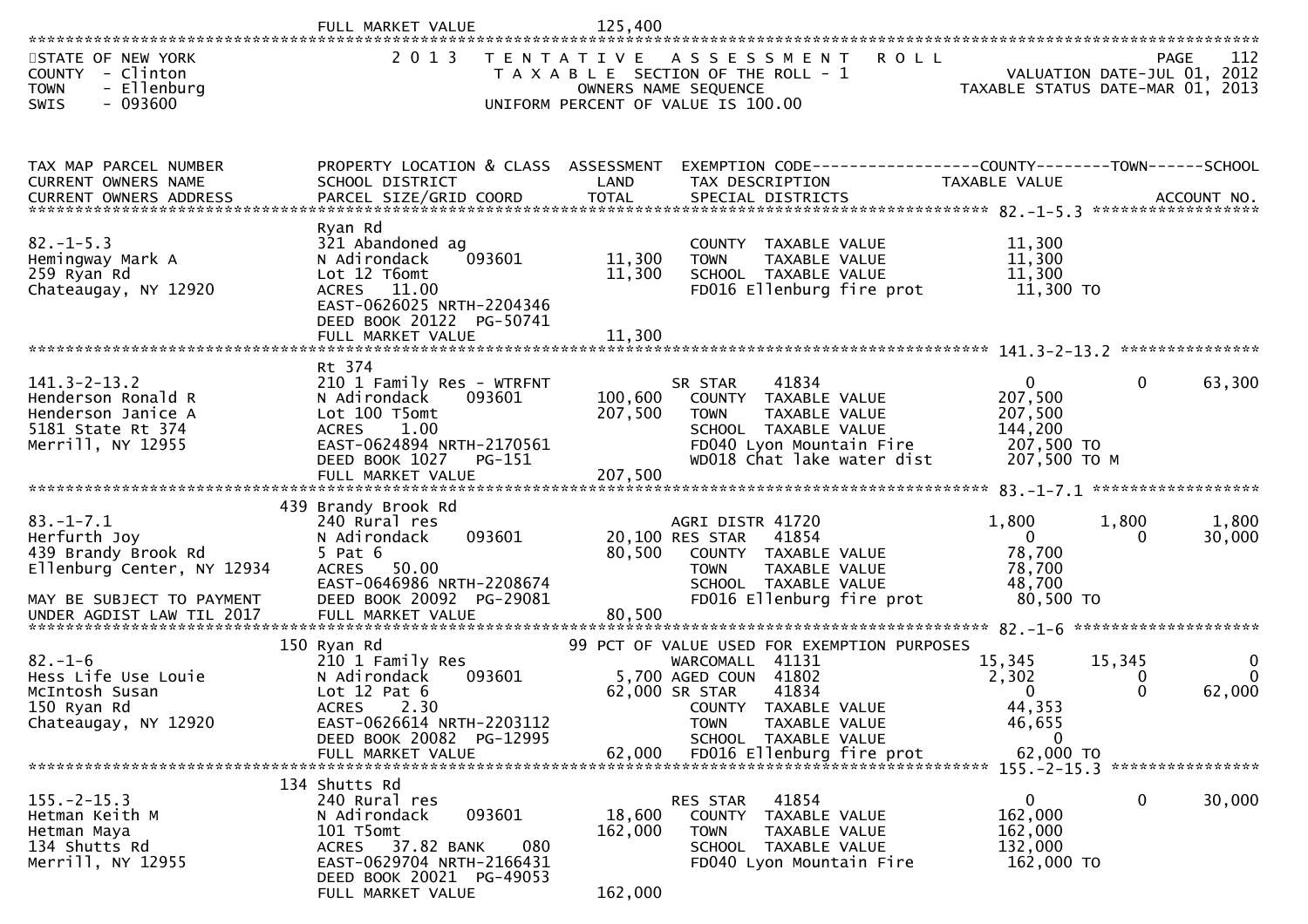| STATE OF NEW YORK                                                                                                  | 2 0 1 3                                               | T E N T A T I V E    | <b>ROLL</b><br>A S S E S S M E N T                             | 213 - VALUATION DATE-JUL<br>2012 ,2012 - TAXARLE STATUS DATE | 113<br><b>PAGE</b>    |
|--------------------------------------------------------------------------------------------------------------------|-------------------------------------------------------|----------------------|----------------------------------------------------------------|--------------------------------------------------------------|-----------------------|
| COUNTY - Clinton                                                                                                   |                                                       |                      | T A X A B L E SECTION OF THE ROLL - 1                          |                                                              |                       |
| - Ellenburg<br><b>TOWN</b><br>$-093600$<br>SWIS                                                                    |                                                       | OWNERS NAME SEQUENCE | UNIFORM PERCENT OF VALUE IS 100.00                             |                                                              |                       |
|                                                                                                                    |                                                       |                      |                                                                |                                                              |                       |
|                                                                                                                    |                                                       |                      |                                                                |                                                              |                       |
|                                                                                                                    |                                                       |                      |                                                                |                                                              |                       |
| TAX MAP PARCEL NUMBER                                                                                              | PROPERTY LOCATION & CLASS ASSESSMENT                  |                      | EXEMPTION CODE------------------COUNTY--------TOWN------SCHOOL |                                                              |                       |
| CURRENT OWNERS NAME                                                                                                | SCHOOL DISTRICT                                       | LAND                 | TAX DESCRIPTION                                                | TAXABLE VALUE                                                |                       |
| .0URRENT OWNERS ADDRESS PARCEL SIZE/GRID COORD TOTAL SPECIAL DISTRICTS ACCOUNT NO ACCOUNT NO ACCOUNT NO ACCOUNT NO |                                                       |                      |                                                                |                                                              |                       |
|                                                                                                                    | 38 West Hill Rd                                       |                      |                                                                |                                                              |                       |
| $99.1 - 1 - 35$                                                                                                    | 210 1 Family Res                                      |                      | COUNTY TAXABLE VALUE                                           | 53,100                                                       |                       |
| Hewson Raymond J                                                                                                   | 093601<br>N Adirondack                                | 3,800                | TAXABLE VALUE<br><b>TOWN</b>                                   | 53,100                                                       |                       |
| LaValley Gerard R                                                                                                  | 11 Pat 5                                              | 53,100               | SCHOOL TAXABLE VALUE                                           | 53,100                                                       |                       |
| c/o Oval Development LLC                                                                                           | FRNT 75.15 DPTH 240.26                                |                      | FD014 EllenCtr fire #15                                        | 53,100 TO                                                    |                       |
| 48 Spellman Rd                                                                                                     | 080<br>BANK                                           |                      | LT010 Ellenburg Light 15                                       | 53,100 TO                                                    |                       |
| Plattsburgh, NY 12901                                                                                              | EAST-0648512 NRTH-2198468<br>DEED BOOK 20031 PG-64748 |                      |                                                                |                                                              |                       |
|                                                                                                                    |                                                       |                      |                                                                |                                                              |                       |
|                                                                                                                    |                                                       |                      |                                                                |                                                              |                       |
|                                                                                                                    | 4786 Rt 374                                           |                      |                                                                |                                                              |                       |
| $155. - 3 - 4$                                                                                                     | 210 1 Family Res                                      |                      | RES STAR 41854                                                 | $\overline{0}$                                               | $\mathbf 0$<br>30,000 |
| Hicks George J                                                                                                     | 093601<br>N Adirondack                                | 4,400                | COUNTY TAXABLE VALUE                                           | 53,000                                                       |                       |
| Hicks Jeanne L<br>44 Hurlburt Rd                                                                                   | 119 Pat 5<br>FRNT 125.00 DPTH 175.00                  | 53,000               | <b>TOWN</b><br>TAXABLE VALUE                                   | 53,000                                                       |                       |
| Mooers Forks, NY 12959                                                                                             | EAST-0630595 NRTH-2163819                             |                      | SCHOOL TAXABLE VALUE<br>FD040 Lyon Mountain Fire               | 23,000<br>53,000 TO                                          |                       |
|                                                                                                                    | DEED BOOK 770<br>$PG-11$                              |                      |                                                                |                                                              |                       |
|                                                                                                                    |                                                       |                      |                                                                |                                                              |                       |
|                                                                                                                    |                                                       |                      |                                                                |                                                              |                       |
|                                                                                                                    | 5247 Rt 374                                           |                      |                                                                |                                                              |                       |
| $141.3 - 2 - 34$                                                                                                   | 260 Seasonal res - WTRFNT                             |                      | COUNTY TAXABLE VALUE                                           | 106,000                                                      |                       |
| Higgins Anne T                                                                                                     | N Adirondack<br>093601                                | 81,400               | <b>TOWN</b><br>TAXABLE VALUE                                   | 106,000                                                      |                       |
| PO Box 833<br>Chateaugay, NY 12920-0833                                                                            | Lot $100$ Pat 5<br>FRNT 120.00 DPTH 140.00            | 106,000              | SCHOOL TAXABLE VALUE<br>FD040 Lyon Mountain Fire               | 106,000<br>106,000 TO                                        |                       |
|                                                                                                                    | EAST-0623763 NRTH-2172164                             |                      | WD018 Chat lake water dist                                     | 106,000 ТО М                                                 |                       |
|                                                                                                                    | DEED BOOK 1017<br>PG-197                              |                      |                                                                |                                                              |                       |
|                                                                                                                    |                                                       |                      |                                                                |                                                              |                       |
|                                                                                                                    |                                                       |                      |                                                                |                                                              |                       |
|                                                                                                                    | 77 Holtzman Way                                       |                      |                                                                |                                                              |                       |
| $155.3 - 3 - 14$                                                                                                   | 260 Seasonal res - WTRFNT                             |                      | COUNTY TAXABLE VALUE                                           | 112,700                                                      |                       |
| Hill Donal H<br>Rio Hill Eileen                                                                                    | 093601<br>N Adirondack<br>120 Pat 5                   | 80,700<br>112,700    | TAXABLE VALUE<br>TOWN<br>SCHOOL TAXABLE VALUE                  | 112,700<br>112,700                                           |                       |
| 47675 Lucas Cove Rd                                                                                                | FRNT 140.00 DPTH 127.00                               |                      | FD040 Lyon Mountain Fire                                       | 112,700 TO                                                   |                       |
| Lexington Park, MD 20653                                                                                           | EAST-0629483 NRTH-2162109                             |                      | WD018 Chat lake water dist                                     | 112,700 ТО М                                                 |                       |
|                                                                                                                    | DEED BOOK 650<br>PG-249                               |                      |                                                                |                                                              |                       |
|                                                                                                                    | FULL MARKET VALUE                                     | 112,700              |                                                                |                                                              |                       |
|                                                                                                                    |                                                       |                      |                                                                |                                                              |                       |
|                                                                                                                    | 4651 Rt 374                                           |                      |                                                                |                                                              |                       |
| $155.4 - 1 - 12$<br>Hinds Life Estate Lucille R                                                                    | 210 1 Family Res<br>N Adirondack<br>093601            | 3,500                | COUNTY TAXABLE VALUE<br>TAXABLE VALUE<br><b>TOWN</b>           | 61,000<br>61,000                                             |                       |
| McCoy Lynn Hinds                                                                                                   | Lot 119 Pat 5                                         | 61,000               | SCHOOL TAXABLE VALUE                                           | 61,000                                                       |                       |
| 889 Clemons Rd                                                                                                     | FRNT 86.80 DPTH 133.05                                |                      | FD040 Lyon Mountain Fire                                       | 61,000 TO                                                    |                       |
| Frankport, NY 13340                                                                                                | EAST-0632976 NRTH-2161491                             |                      |                                                                |                                                              |                       |
|                                                                                                                    | DEED BOOK 20092 PG-27862                              |                      |                                                                |                                                              |                       |
|                                                                                                                    | FULL MARKET VALUE                                     | 61,000               |                                                                |                                                              |                       |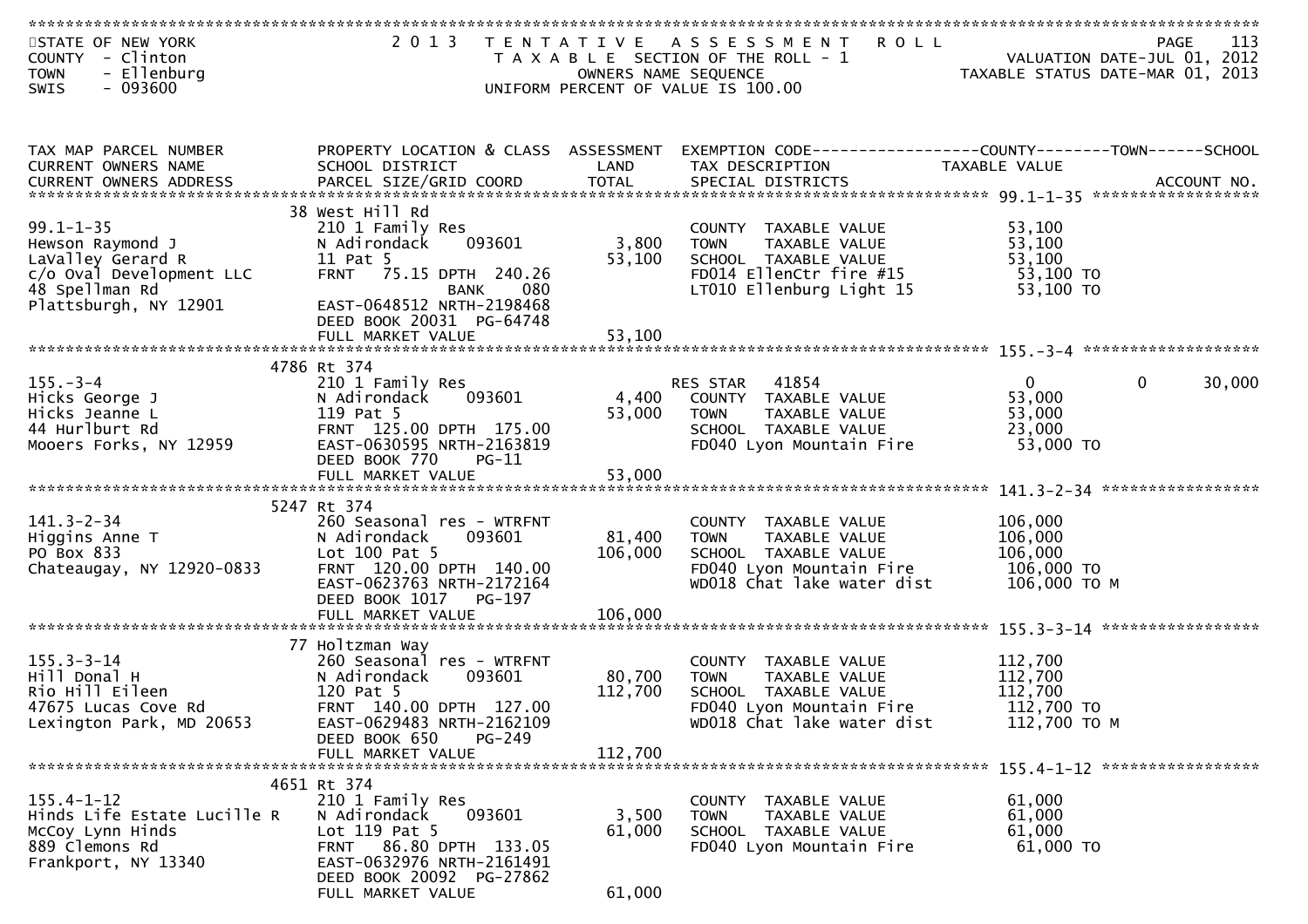| STATE OF NEW YORK<br>COUNTY - Clinton                  | 2 0 1 3<br>T E N T A T I V E                      |                      | <b>ROLL</b><br>ASSESSMENT<br>T A X A B L E SECTION OF THE ROLL - 1 | VALUATION DATE-JUL 01, 2012      | <b>PAGE</b>  | 114    |
|--------------------------------------------------------|---------------------------------------------------|----------------------|--------------------------------------------------------------------|----------------------------------|--------------|--------|
| <b>TOWN</b><br>- Ellenburg                             |                                                   | OWNERS NAME SEQUENCE |                                                                    | TAXABLE STATUS DATE-MAR 01, 2013 |              |        |
| $-093600$<br><b>SWIS</b>                               |                                                   |                      | UNIFORM PERCENT OF VALUE IS 100.00                                 |                                  |              |        |
|                                                        |                                                   |                      |                                                                    |                                  |              |        |
| TAX MAP PARCEL NUMBER                                  | PROPERTY LOCATION & CLASS ASSESSMENT              |                      |                                                                    |                                  |              |        |
| CURRENT OWNERS NAME                                    | SCHOOL DISTRICT                                   | LAND                 | TAX DESCRIPTION                                                    | TAXABLE VALUE                    |              |        |
|                                                        |                                                   |                      |                                                                    |                                  |              |        |
| $155. - 2 - 14$                                        | $114/116$ Shutts Rd<br>260 Seasonal res           |                      | COUNTY TAXABLE VALUE                                               | 107,200                          |              |        |
| Hirshberg Marion C                                     | 093601<br>N Adirondack                            | 21,200               | <b>TOWN</b><br>TAXABLE VALUE                                       | 107,200                          |              |        |
| Hirshberg Robert L                                     | 101 Pat                                           | 107,200              | SCHOOL TAXABLE VALUE                                               | 107,200                          |              |        |
| 3116 Chartwell Crescent Ln                             | 6.33<br><b>ACRES</b><br>EAST-0630041 NRTH-2165612 |                      | FD040 Lyon Mountain Fire                                           | 107,200 TO                       |              |        |
| Adamstown, MD 21710-9643                               | DEED BOOK 950<br>PG-146                           |                      |                                                                    |                                  |              |        |
|                                                        | FULL MARKET VALUE                                 | 107,200              |                                                                    |                                  |              |        |
|                                                        | Shutts Rd                                         |                      |                                                                    |                                  |              |        |
| $155. - 2 - 15.8$                                      | $322$ Rural vac $>10$                             |                      | COUNTY TAXABLE VALUE                                               | 11,800                           |              |        |
| Hirshberg Robert L                                     | 093601<br>N Adirondack                            | 11,800               | TAXABLE VALUE<br><b>TOWN</b>                                       | 11,800                           |              |        |
| Hirshberg Marion C                                     | Lot 120 T5omt                                     | 11,800               | SCHOOL TAXABLE VALUE                                               | 11,800                           |              |        |
| 3116 Chartwell Crescent Ln<br>Adamstown, MD 21710      | ACRES 12.54<br>EAST-0629957 NRTH-2165019          |                      | FD040 Lyon Mountain Fire                                           | 11,800 TO                        |              |        |
|                                                        | DEED BOOK 20051 PG-87865                          |                      |                                                                    |                                  |              |        |
|                                                        |                                                   |                      |                                                                    |                                  |              |        |
|                                                        | Narrows Rd                                        |                      |                                                                    |                                  |              |        |
| $155.1 - 1 - 21$                                       | 312 Vac w/imprv - WTRFNT                          |                      | COUNTY TAXABLE VALUE                                               | 145,000                          |              |        |
| Hirshberg Robert L                                     | 093601<br>N Adirondack                            | 144,800              | TAXABLE VALUE<br><b>TOWN</b>                                       | 145,000                          |              |        |
| 3116 Chartwell Crescent Ln<br>Adamstown, MD 21710-9643 | 101 Pat 5<br><b>ACRES</b><br>3.20                 | 145,000              | SCHOOL TAXABLE VALUE<br>FD040 Lyon Mountain Fire                   | 145,000<br>145,000 TO            |              |        |
|                                                        | EAST-0625532 NRTH-2167810                         |                      | WD018 Chat lake water dist                                         | 145,000 ТО М                     |              |        |
|                                                        | DEED BOOK 493<br>$PG-256$                         |                      |                                                                    |                                  |              |        |
|                                                        | FULL MARKET VALUE                                 | 145,000              |                                                                    |                                  |              |        |
|                                                        | 27 West Hill Rd                                   |                      |                                                                    |                                  |              |        |
| $99.1 - 3 - 16.1$                                      | 210 1 Family Res                                  |                      | 41854<br>RES STAR                                                  | $\overline{0}$                   | $\mathbf{0}$ | 30,000 |
| Hobbs Christy<br>Barnaby Gary                          | N Adirondack<br>093601<br>11 Pat 5                | 3,500<br>56,900      | COUNTY TAXABLE VALUE<br><b>TOWN</b>                                | 56,900<br>56,900                 |              |        |
| 27 West Hill Rd                                        | FRNT 200.00 DPTH 107.00                           |                      | TAXABLE VALUE<br>SCHOOL TAXABLE VALUE                              | 26,900                           |              |        |
| PO Box 12                                              | EAST-0648848 NRTH-2198359                         |                      | FD014 EllenCtr fire #15                                            | 56,900 TO                        |              |        |
| Ellenburg Center, NY 12934                             | DEED BOOK 20112 PG-41050                          |                      | LT010 Ellenburg Light 15                                           | 56,900 TO                        |              |        |
|                                                        | FULL MARKET VALUE                                 | 56,900               |                                                                    |                                  |              |        |
|                                                        | Carpenter St                                      |                      |                                                                    |                                  |              |        |
| $99. - 2 - 3.1$                                        | 322 Rural vac>10                                  |                      | COUNTY TAXABLE VALUE                                               | 20,400                           |              |        |
| Hobbs Family Trust<br>Hobbs Trustee Thomas B           | N Adirondack<br>093601<br>$5/10$ Pat $5/6$        | 20,400<br>20,400     | <b>TOWN</b><br>TAXABLE VALUE<br>SCHOOL TAXABLE VALUE               | 20,400<br>20,400                 |              |        |
| 2320 Stanton Hill                                      | ACRES 52.00                                       |                      | FD014 EllenCtr fire #15                                            | 20,400 TO                        |              |        |
| Nichols, NY 13812                                      | EAST-0650532 NRTH-2200589                         |                      | LT010 Ellenburg Light 15                                           | 20,400 TO                        |              |        |
|                                                        | DEED BOOK 20041 PG-75288                          | 20,400               |                                                                    |                                  |              |        |
|                                                        | FULL MARKET VALUE                                 |                      |                                                                    |                                  |              |        |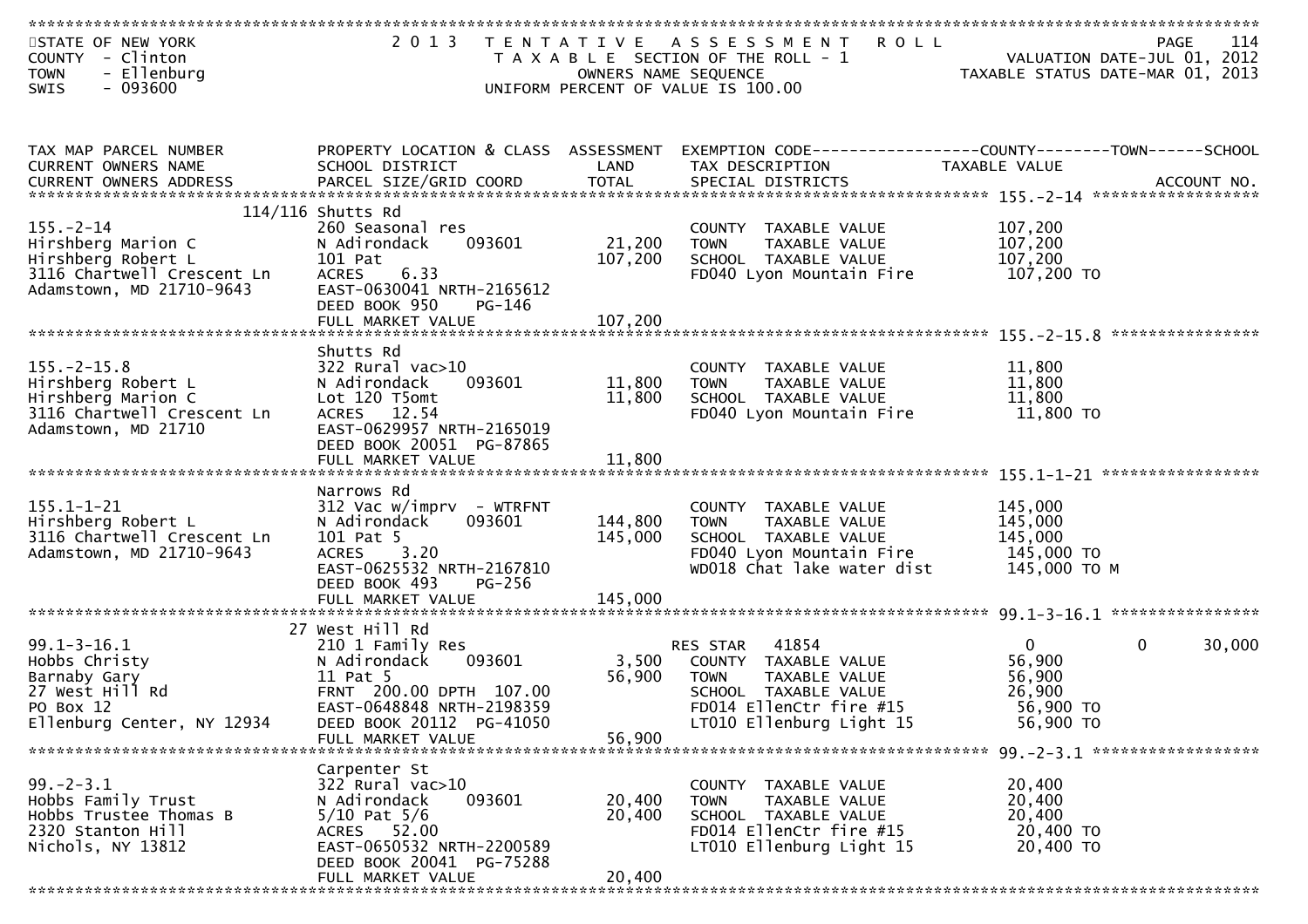| STATE OF NEW YORK<br>COUNTY - Clinton<br>- Ellenburg<br><b>TOWN</b><br>$-093600$<br><b>SWIS</b>                              | 2 0 1 3                                                                                                                                                                             | OWNERS NAME SEQUENCE       | <b>ROLL</b><br>TENTATIVE ASSESSMENT<br>T A X A B L E SECTION OF THE ROLL - 1<br>UNIFORM PERCENT OF VALUE IS 100.00                                      | <b>PAGE</b><br>VALUATION DATE-JUL 01, 2012<br>TAXABLE STATUS DATE-MAR 01, 2013            | 115                        |
|------------------------------------------------------------------------------------------------------------------------------|-------------------------------------------------------------------------------------------------------------------------------------------------------------------------------------|----------------------------|---------------------------------------------------------------------------------------------------------------------------------------------------------|-------------------------------------------------------------------------------------------|----------------------------|
| TAX MAP PARCEL NUMBER<br>CURRENT OWNERS NAME                                                                                 | PROPERTY LOCATION & CLASS ASSESSMENT<br>SCHOOL DISTRICT                                                                                                                             | LAND                       | EXEMPTION CODE------------------COUNTY--------TOWN------SCHOOL<br>TAX DESCRIPTION                                                                       | TAXABLE VALUE                                                                             |                            |
| $127. - 1 - 5$<br>Hobbs Family Trust<br>Hobbs Trustee Thomas B<br>2320 Stanton Hill Rd<br>Nichols, NY 13812                  | Sears Rd<br>321 Abandoned ag<br>N Adirondack<br>093601<br>53/68 Pat 5<br>ACRES 48.50<br>EAST-0645698 NRTH-2182072<br>DEED BOOK 20041 PG-66288                                       | 17,400<br>17,400           | COUNTY TAXABLE VALUE<br>TAXABLE VALUE<br><b>TOWN</b><br>SCHOOL TAXABLE VALUE<br>FD016 Ellenburg fire prot                                               | 17,400<br>17,400<br>17,400<br>17,400 TO                                                   |                            |
|                                                                                                                              |                                                                                                                                                                                     |                            |                                                                                                                                                         |                                                                                           |                            |
| $128. - 1 - 4$<br>Hobbs Family Trust<br>Attn: Thomas & Yvonne<br>2320 Stanton Hill Rd<br>Nichol, NY 13812                    | Pete Laclair Rd<br>323 Vacant rural<br>093601<br>N Adirondack<br>T5 Omt Lot 49<br>ACRES 16.80<br>EAST-0657091 NRTH-2184261<br>DEED BOOK 20061 PG-90865                              | 13,100<br>13,100           | COUNTY TAXABLE VALUE<br>TAXABLE VALUE<br><b>TOWN</b><br>SCHOOL TAXABLE VALUE<br>FD016 Ellenburg fire prot                                               | 13,100<br>13,100<br>13,100<br>13,100 TO                                                   |                            |
|                                                                                                                              |                                                                                                                                                                                     |                            |                                                                                                                                                         |                                                                                           |                            |
| $128. - 1 - 6$<br>Hobbs Family Trust<br>Hobbs Trustee Thomas B                                                               | Pete Laclair Rd<br>910 Priv forest<br>093601<br>N Adirondack<br>72 Pat 5                                                                                                            | 19,000<br>19,000           | COUNTY TAXABLE VALUE<br>TAXABLE VALUE<br><b>TOWN</b><br>SCHOOL TAXABLE VALUE                                                                            | 19,000<br>19,000<br>19,000                                                                |                            |
| 2320 Stanton Hill Rd<br>Nichols, NY 13812                                                                                    | ACRES 60.90<br>EAST-0656660 NRTH-2180679<br>DEED BOOK 20041 PG-66287                                                                                                                |                            | FD016 Ellenburg fire prot                                                                                                                               | 19,000 TO                                                                                 |                            |
|                                                                                                                              |                                                                                                                                                                                     |                            |                                                                                                                                                         |                                                                                           |                            |
| $70. - 1 - 9$<br>Hobbs Lori L<br>5275 Rt 11<br>Ellenburg Depot, NY 12935                                                     | 5275 Rt 11<br>210 1 Family Res<br>093601<br>N Adirondack<br>Lot 20 T6omt<br><b>ACRES</b><br>1.10<br>EAST-0669202 NRTH-2211550<br>DEED BOOK 20041 PG-71771                           | 5,000<br>118,000           | 41854<br>RES STAR<br>COUNTY TAXABLE VALUE<br>TAXABLE VALUE<br><b>TOWN</b><br>SCHOOL TAXABLE VALUE<br>FD002 EllenDpt fire 21<br>LT011 Ellenburg Light 21 | $\overline{0}$<br>$\mathbf 0$<br>118,000<br>118,000<br>88,000<br>118,000 TO<br>118,000 TO | 30,000                     |
|                                                                                                                              | FULL MARKET VALUE                                                                                                                                                                   | 118,000                    |                                                                                                                                                         |                                                                                           |                            |
| $113. - 1 - 1$<br>Hobbs Robert<br>Hobbs Joan E<br>15 Carpenter St<br>Ellenburg Center, NY 12934<br>MAY BE SUBJECT TO PAYMENT | West Hill Rd<br>321 Abandoned ag<br>N Adirondack<br>093601<br>Lots 16, 25 & 26 T5 Omt<br>ACRES 109.60<br>EAST-0636456 NRTH-2192634<br>DEED BOOK 20001 PG-28056<br>FULL MARKET VALUE | 39,500<br>39,500<br>39,500 | OS AG DIST 41730<br>COUNTY TAXABLE VALUE<br>TAXABLE VALUE<br><b>TOWN</b><br>SCHOOL TAXABLE VALUE<br>FD016 Ellenburg fire prot                           | $\Omega$<br>0<br>39,500<br>39,500<br>39,500<br>39,500 TO                                  | lease 2011<br>$\mathbf{0}$ |
| UNDER AGDIST LAW TIL 2020                                                                                                    |                                                                                                                                                                                     |                            |                                                                                                                                                         |                                                                                           |                            |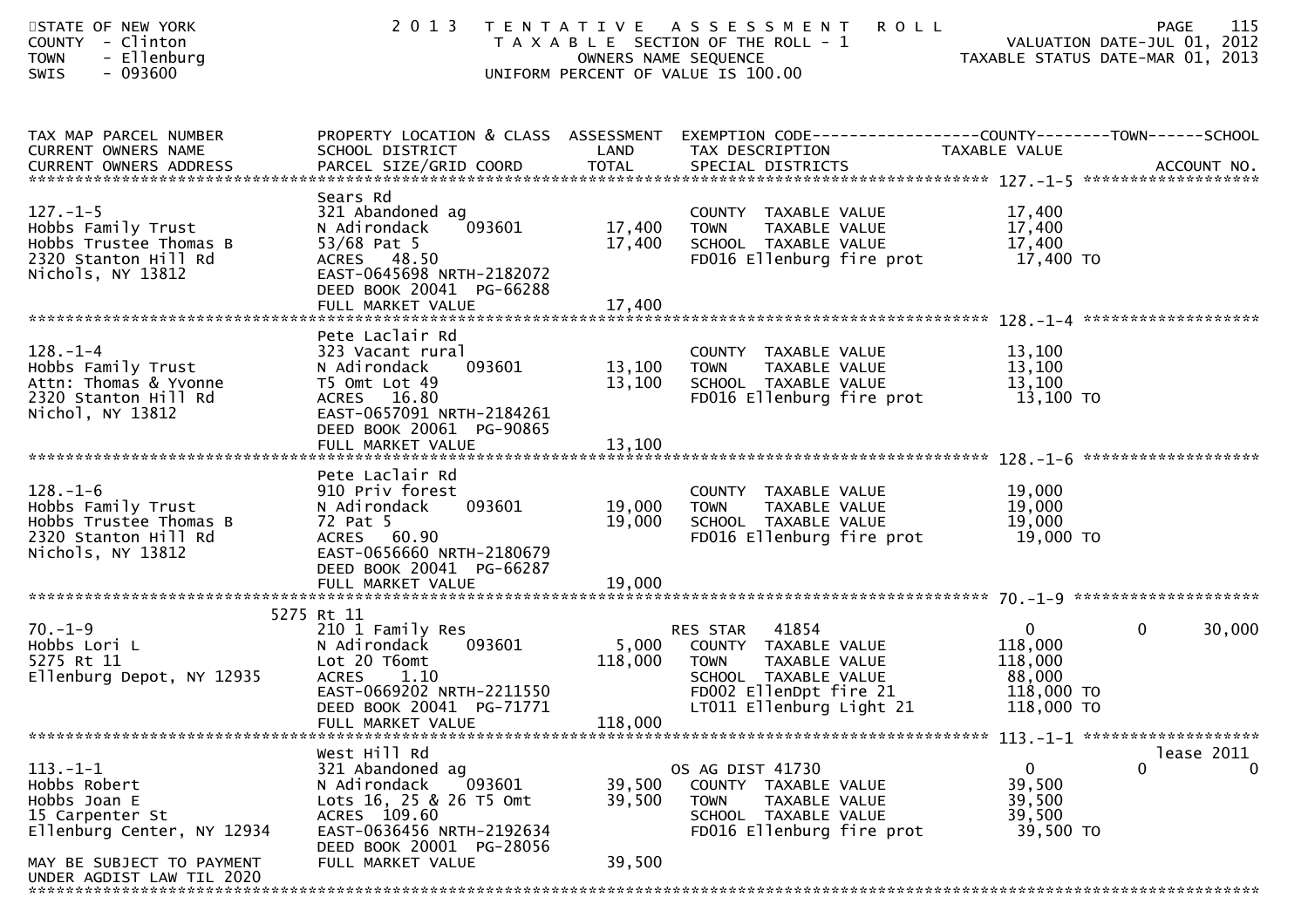| STATE OF NEW YORK<br>COUNTY - Clinton<br>- Ellenburg<br><b>TOWN</b><br><b>SWIS</b><br>- 093600                 | 2 0 1 3                                                                                                                                                                   |                              | <b>ROLL</b><br>TENTATIVE ASSESSMENT<br>T A X A B L E SECTION OF THE ROLL - 1<br>OWNERS NAME SEQUENCE<br>UNIFORM PERCENT OF VALUE IS 100.00                                                            | <b>PAGE</b><br>VALUATION DATE-JUL 01, 2012<br>VALUATION DATE-JUL 01, 2012<br>TAXABLE STATUS DATE-MAR 01, 2013 | 116                |
|----------------------------------------------------------------------------------------------------------------|---------------------------------------------------------------------------------------------------------------------------------------------------------------------------|------------------------------|-------------------------------------------------------------------------------------------------------------------------------------------------------------------------------------------------------|---------------------------------------------------------------------------------------------------------------|--------------------|
| TAX MAP PARCEL NUMBER<br>CURRENT OWNERS NAME<br>CURRENT OWNERS ADDRESS                                         | SCHOOL DISTRICT                                                                                                                                                           | LAND                         | PROPERTY LOCATION & CLASS ASSESSMENT EXEMPTION CODE----------------COUNTY-------TOWN------SCHOOL<br>TAX DESCRIPTION                                                                                   | TAXABLE VALUE                                                                                                 |                    |
| $99.1 - 1 - 30$<br>Hobbs Robert D<br>Hobbs Joan E<br>Attn: John & Casey Collins<br>Land Contract<br>PO Box 182 | 24 West Hill Rd<br>210 1 Family Res<br>093601<br>N Adirondack<br>Lot 11 T5omt<br>FRNT 112.00 DPTH 239.00<br>EAST-0648807 NRTH-2198614<br>DEED BOOK 891<br><b>PG-78</b>    | 4,700<br>40,900              | 41854<br>RES STAR<br>COUNTY TAXABLE VALUE<br>TAXABLE VALUE<br><b>TOWN</b><br>SCHOOL TAXABLE VALUE<br>FD014 EllenCtr fire #15<br>LT010 Ellenburg Light 15                                              | $\mathbf{0}$<br>$\mathbf{0}$<br>40,900<br>40,900<br>10,900<br>40,900 TO<br>40,900 TO                          | 30,000             |
| $99. - 2 - 3.2$<br>Hobbs Robert David<br>Hobbs Joan E<br>PO Box 12<br>Ellenburg Center, NY 12934               | 15 Carpenter St<br>240 Rural res<br>093601<br>N Adirondack<br>Lot 10 T5omt<br>ACRES 13.48<br>EAST-0651116 NRTH-2198864<br>DEED BOOK 20041 PG-72511<br>FULL MARKET VALUE   | 12,100<br>124,000<br>124,000 | 41854<br>RES STAR<br>COUNTY TAXABLE VALUE<br>TAXABLE VALUE<br><b>TOWN</b><br>SCHOOL TAXABLE VALUE<br>FD014 EllenCtr fire #15<br>LT010 Ellenburg Light 15                                              | $\mathbf{0}$<br>$\mathbf 0$<br>124,000<br>124,000<br>94,000<br>124,000 TO<br>124,000 TO                       | 30,000             |
| $155.1 - 1 - 23.3$<br>Hodgdon Frederick W<br>Hodgdon Marlene L<br>1092 Osgood Hill Rd<br>Westford, VT 05494    | 134 Narrows Rd<br>260 Seasonal res - WTRFNT<br>N Adirondack<br>093601<br>Survey Map 20072/01831 Lo<br>ACRES 2.96<br>EAST-0625061 NRTH-2168552<br>DEED BOOK 20072 PG-2581  | 124,900<br>160,000           | COUNTY TAXABLE VALUE<br>TAXABLE VALUE<br><b>TOWN</b><br>SCHOOL TAXABLE VALUE<br>FD040 Lyon Mountain Fire<br>WD018 Chat lake water dist                                                                | 160,000<br>160,000<br>160,000<br>160,000 TO<br>160,000 ТО М                                                   |                    |
| $99.1 - 2 - 5$<br>Hoff David<br>439 Brandy Brook Rd<br>PO Box 5<br>Ellenburg Center, NY 12934                  | 38 Brandy Brook Rd<br>$485$ >1use sm bld<br>093601<br>N Adirondack<br>11 Pat 5<br>1.70<br><b>ACRES</b><br>EAST-0649418 NRTH-2199343<br>PG-204<br>DEED BOOK 484            | 160,300                      | 48 PCT OF VALUE USED FOR EXEMPTION PURPOSES<br>WARNONALL 41121<br>13,500 RES STAR<br>41854<br>COUNTY TAXABLE VALUE<br>TAXABLE VALUE<br><b>TOWN</b><br>SCHOOL TAXABLE VALUE<br>FD014 EllenCtr fire #15 | 11,542<br>11,542<br>$\overline{0}$<br>0<br>148,758<br>148,758<br>130,300<br>160,300 TO                        | $\bf{0}$<br>30,000 |
| $99. - 2 - 23.2$<br>Hoff David E<br>PO Box 5<br>Ellenburg Center, NY 12934                                     | Smith Rd<br>314 Rural vac<10<br>093601<br>N Adirondack<br>10 T5 Omt<br>3.80<br><b>ACRES</b><br>EAST-0652689 NRTH-2197531<br>DEED BOOK 20082 PG-21304<br>FULL MARKET VALUE | 5,300<br>5,300<br>5,300      | COUNTY TAXABLE VALUE<br>TAXABLE VALUE<br><b>TOWN</b><br>SCHOOL TAXABLE VALUE<br>FD014 EllenCtr fire #15                                                                                               | 5,300<br>5,300<br>5,300<br>5,300 TO                                                                           |                    |
| STATE OF NEW YORK                                                                                              | 2 0 1 3                                                                                                                                                                   |                              | TENTATIVE ASSESSMENT<br>ROLL                                                                                                                                                                          | <b>PAGE</b>                                                                                                   | 117                |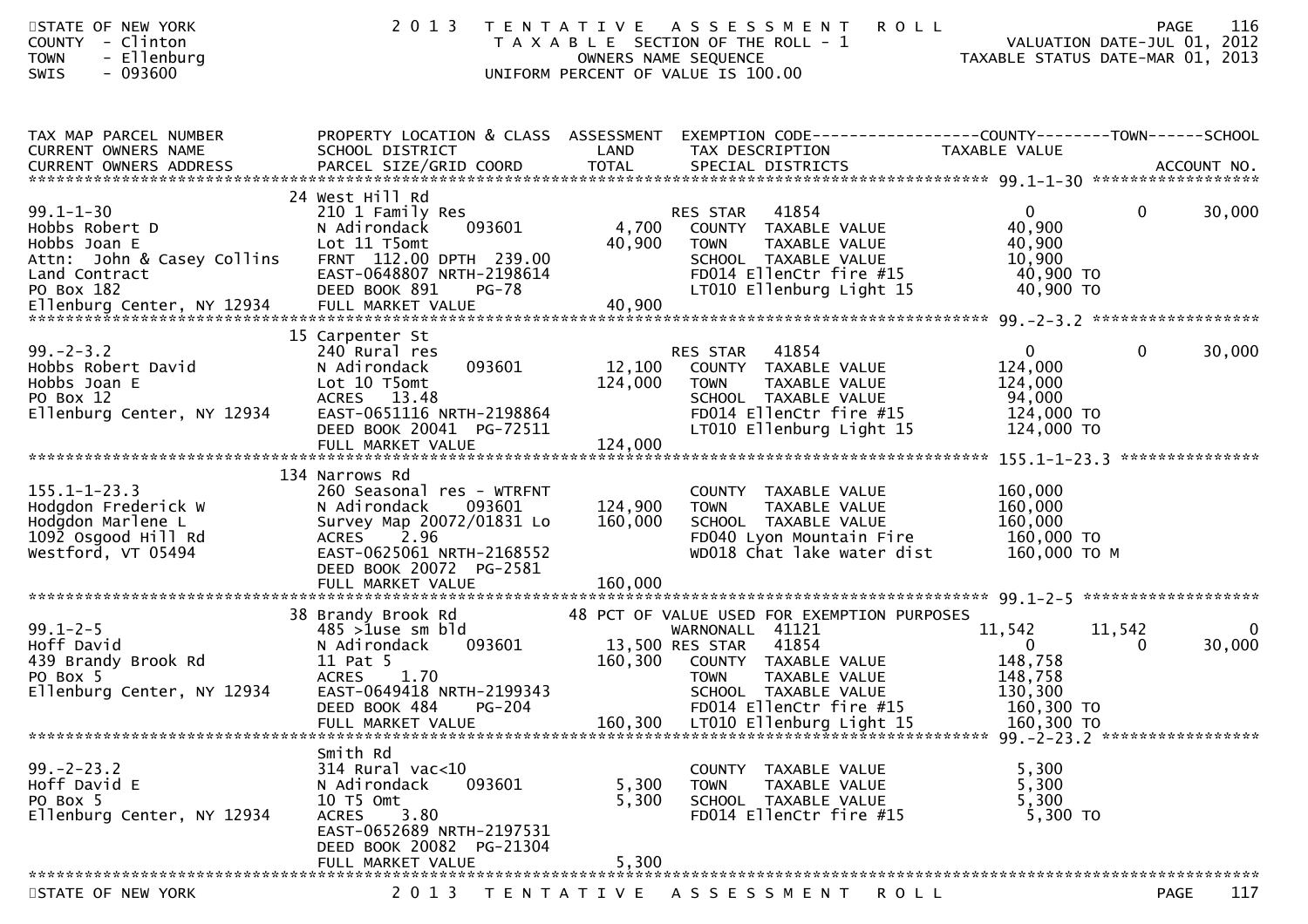| COUNTY - Clinton<br>TOWN<br>- Ellenburg<br>$-093600$<br>SWIS                                                                                                                                         |                                                                                                                                                                                                                          |                               | T A X A B L E SECTION OF THE ROLL - 1 VALUATION DATE-JUL 01, 2012<br>OWNERS NAME SEQUENCE TAXABLE STATUS DATE-MAR 01, 2013<br>UNIFORM PERCENT OF VALUE IS 100.00                                     |                                                                                   |                                            |
|------------------------------------------------------------------------------------------------------------------------------------------------------------------------------------------------------|--------------------------------------------------------------------------------------------------------------------------------------------------------------------------------------------------------------------------|-------------------------------|------------------------------------------------------------------------------------------------------------------------------------------------------------------------------------------------------|-----------------------------------------------------------------------------------|--------------------------------------------|
| TAX MAP PARCEL NUMBER<br>CURRENT OWNERS NAME                                                                                                                                                         | SCHOOL DISTRICT                                                                                                                                                                                                          | LAND                          | PROPERTY LOCATION & CLASS ASSESSMENT EXEMPTION CODE---------------COUNTY-------TOWN------SCHOOL<br>TAX DESCRIPTION                                                                                   | TAXABLE VALUE                                                                     |                                            |
| 141.3-3-10<br>Hogarty Thomas<br>Hogarty Rachel<br>27 <sup>-</sup> York Dr<br>New York City, NY 10956                                                                                                 | 10 Spruce Way<br>270 Mfg housing - WTRFNT<br>N Adirondack 093601<br>N Adirondack 093601<br>Lot 100 Pat 5<br>FRNT 31.00 DPTH 516.00<br>IY 10956 EAST-0623982 NPTH 2170666<br>DEED BOOK 958<br>PG-183<br>FULL MARKET VALUE | 105,500<br>133,000<br>133,000 | COUNTY TAXABLE VALUE<br><b>TOWN</b><br>TAXABLE VALUE<br>SCHOOL TAXABLE VALUE<br>FD040 Lyon Mountain Fire 133,000 TO<br>WD018 Chat lake water dist                                                    | 133,000<br>133,000<br>133,000<br>133,000 ТО М                                     |                                            |
| 155.4-1-44<br>Holdridge James E<br>68 Blanche Rd<br>68 Blanche Rd<br>Ellenburg, NY 12955                                                                                                             | 210 1 Family Res<br>Januare Rd<br>210 1 Family Res<br>N Adirondack<br>119 Pat <sup>E</sup><br>093601<br>5.00 BANK<br>320<br>ACRES<br>EAST-0633079 NRTH-2162859<br>DEED BOOK 20061 PG-90971<br>FULL MARKET VALUE          | 61,100                        | 97 PCT OF VALUE USED FOR EXEMPTION PURPOSES<br>WARNONALL 41121<br>7,000 SR STAR<br>41834<br>61,100 COUNTY TAXABLE VALUE<br>TAXABLE VALUE<br>TOWN<br>SCHOOL TAXABLE VALUE<br>FD040 Lyon Mountain Fire | 8,890<br>$\mathbf{0}$<br>52,210<br>52,210<br>$\overline{\mathbf{0}}$<br>61,100 TO | 8,890<br>$\mathbf 0$<br>61,100<br>$\Omega$ |
| 100.-1-2<br>Holland Noel<br>222 W 83rd St<br>New York, NY 10014                                                                                                                                      | Sharrett Rd<br>910 Priv forest<br>N Adirondack<br>Lot 5 Pat 5<br>093601<br>ACRES 31.20<br>EAST-0664282 NRTH-2201266<br>DEED BOOK 526<br><b>PG-208</b>                                                                    | 19,000<br>19,000              | COUNTY TAXABLE VALUE<br>TAXABLE VALUE<br><b>TOWN</b><br>SCHOOL _ TAXABLE VALUE<br>FD016 Ellenburg fire prot                                                                                          | 19,000<br>19,000<br>19,000<br>19,000 TO                                           |                                            |
| 97.-1-21.2<br>Holt Life Use Peter<br>Assassi<br>Associate Omni-Lambda Assoc In 18 T5omt<br>3921 Rt 374<br>Lyon Mountain, NY 12952-2103    EAST-0627414                                  NRTH-2193529 | West Hill Rd<br>314 Rural vac<10<br>093601<br>N Adirondack<br>5.00<br><b>ACRES</b><br>DEED BOOK 20011 PG-31623<br>FULL MARKET VALUE                                                                                      | 7,500<br>7,500<br>7,500       | COUNTY TAXABLE VALUE 7,500<br>TOWN TAXABLE VALUE 7,500<br>SCHOOL TAXABLE VALUE 7,500<br>FD016 Ellenburg fire prot                                                                                    | 7,500 то                                                                          |                                            |
| $83. - 1 - 19$<br>Honness Trevor<br>7445 Star Rd Rt 190<br>Ellenburg, NY 12934<br>*************                                                                                                      | 7445 Star Rd<br>240 Rural res<br>093601<br>N Adirondack<br>6 Pat 6<br>ACRES 64.60 BANK<br>860<br>EAST-0644087 NRTH-2202253<br>DEED BOOK 20011 PG-37791<br>FULL MARKET VALUE<br>*******************************           | 22,000<br>113,000<br>113,000  | 41854<br>RES STAR<br>COUNTY TAXABLE VALUE<br>TAXABLE VALUE<br><b>TOWN</b><br>SCHOOL TAXABLE VALUE<br>FD014 EllenCtr fire #15                                                                         | $\mathbf{0}$<br>113,000<br>113,000<br>83,000<br>113,000 TO                        | $\mathbf 0$<br>30,000                      |

118 STATE OF NEW YORK 2 0 1 3 T E N T A T I V E A S S E S S M E N T R O L L PAGE <sup>118</sup>VALUATION DATE-JUL 01, 2012 T A X A B L E SECTION OF THE ROLL - 1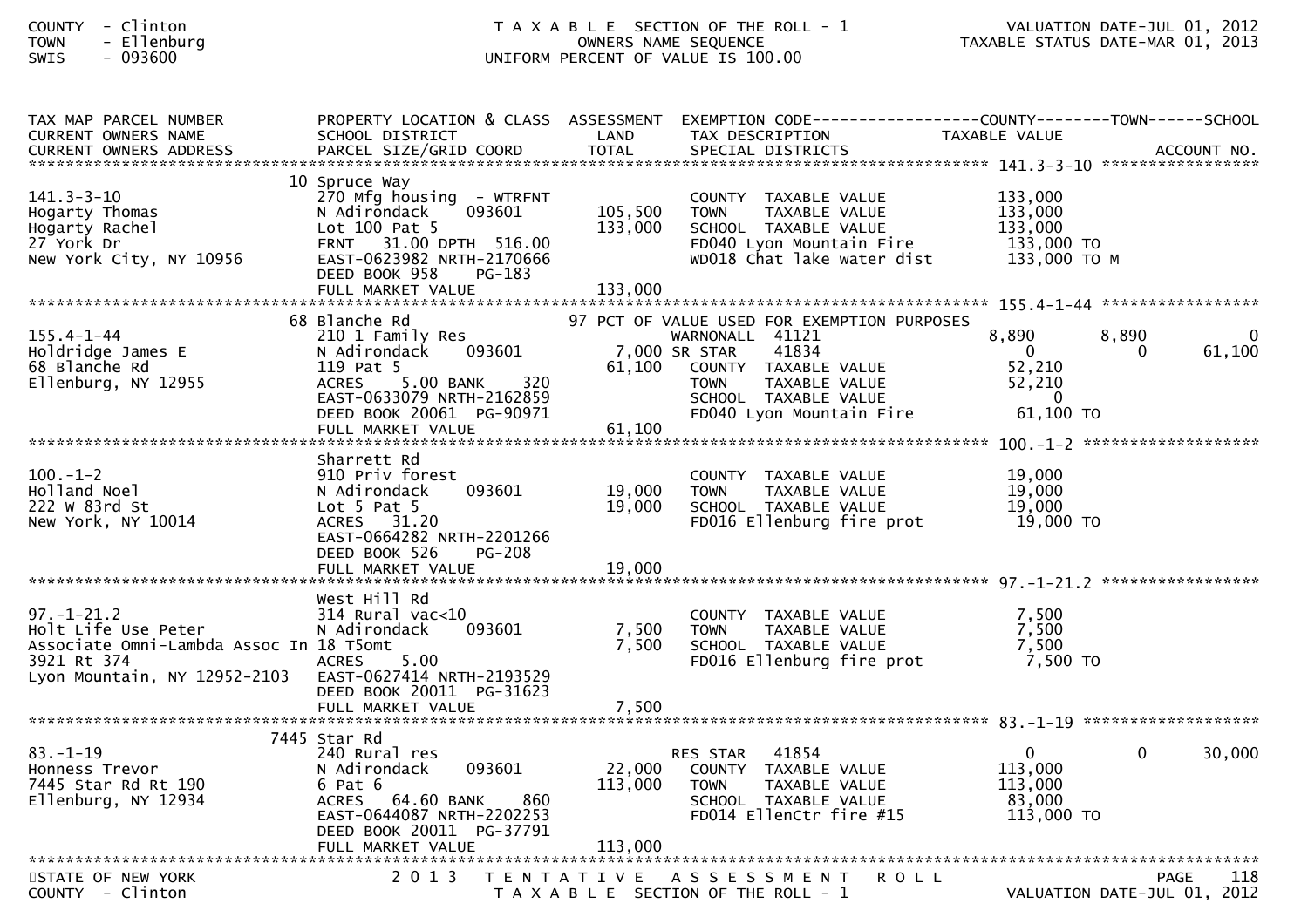# TOWN - Ellenburg OWNERS NAME SEQUENCE TAXABLE STATUS DATE-MAR 01, 2013SWIS - 093600 UNIFORM PERCENT OF VALUE IS 100.00

| TAX MAP PARCEL NUMBER<br><b>CURRENT OWNERS NAME</b><br><b>CURRENT OWNERS ADDRESS</b>                     | SCHOOL DISTRICT<br>PARCEL SIZE/GRID COORD                                                                                                                                                   | LAND<br><b>TOTAL</b>       | TAX DESCRIPTION<br>SPECIAL DISTRICTS                                                                                                   | PROPERTY LOCATION & CLASS ASSESSMENT EXEMPTION CODE----------------COUNTY-------TOWN------SCHOOL<br>TAXABLE VALUE<br>ACCOUNT NO. |
|----------------------------------------------------------------------------------------------------------|---------------------------------------------------------------------------------------------------------------------------------------------------------------------------------------------|----------------------------|----------------------------------------------------------------------------------------------------------------------------------------|----------------------------------------------------------------------------------------------------------------------------------|
| $98. - 1 - 3$<br>Honsinger Kermet Jr<br>376 West Hill Rd<br>Ellenburg Center, NY 12934                   | 376 West Hill Rd<br>210 1 Family Res<br>093601<br>N Adirondack<br>Lot $13/14$ Pat 5<br>1.00<br><b>ACRES</b><br>EAST-0640680 NRTH-2196014<br>DEED BOOK 521<br>PG-519<br>FULL MARKET VALUE    | 5,000<br>57,100<br>57,100  | 41834<br>SR STAR<br>COUNTY TAXABLE VALUE<br><b>TOWN</b><br>TAXABLE VALUE<br>SCHOOL TAXABLE VALUE<br>FD014 EllenCtr fire #15            | $\mathbf{0}$<br>$\Omega$<br>57,100<br>57,100<br>57,100<br>$\overline{\phantom{0}}$<br>57,100 TO                                  |
| $99.1 - 2 - 6$<br>Honsinger Kermit<br>Honsinger Gloria<br>376 West Hill Rd<br>Ellenburg Center, NY 12934 | 34 Brandy Brook Rd<br>210 1 Family Res<br>N Adirondack<br>093601<br>Village<br>FRNT 112.00 DPTH 266.00<br>EAST-0649437 NRTH-2199111<br>DEED BOOK 20061 PG-91964                             | 4,700<br>42,400            | COUNTY TAXABLE VALUE<br><b>TOWN</b><br>TAXABLE VALUE<br>SCHOOL TAXABLE VALUE<br>FD014 EllenCtr fire #15<br>LT010 Ellenburg Light 15    | 42,400<br>42.400<br>42,400<br>42,400 TO<br>42,400 TO                                                                             |
| $40. - 1 - 23$<br>Honsinger Life Use Velma<br>Honsinger Peter<br>16432 Phillips Rd<br>Holley, NY 14470   | Bull Run Rd<br>321 Abandoned ag<br>093601<br>N Adirondack<br>59 Pat 6<br>ACRES 73.60<br>EAST-0665814 NRTH-2229452<br>DEED BOOK 20092 PG-29416<br>FULL MARKET VALUE                          | 34,000<br>34,000<br>34,000 | COUNTY TAXABLE VALUE<br>TAXABLE VALUE<br><b>TOWN</b><br>SCHOOL TAXABLE VALUE<br>FD016 Ellenburg fire prot                              | 34,000<br>34,000<br>34,000<br>34,000 TO                                                                                          |
| $155.3 - 3 - 7$<br>Hooker Patricia S<br>PO Box 57<br>Bangor, NY 12966                                    | 57 Holtzman Way<br>260 Seasonal res - WTRFNT<br>093601<br>N Adirondack<br>120 Pat 5<br>2.20<br><b>ACRES</b><br>EAST-0629945 NRTH-2162218<br>DEED BOOK 563<br>PG-792                         | 150,000<br>242,800         | COUNTY TAXABLE VALUE<br>TAXABLE VALUE<br><b>TOWN</b><br>SCHOOL TAXABLE VALUE<br>FD040 Lyon Mountain Fire<br>WD018 Chat lake water dist | 242,800<br>242,800<br>242,800<br>242,800 TO<br>241,367 ТО М                                                                      |
| $155.1 - 2 - 36$<br>Horne Jeffrey M<br>Horne Sun T<br>PO Box 288<br>Mooers, NY 12958                     | 5103 Rt 374<br>260 Seasonal res - WTRFNT<br>N Adirondack<br>093601<br>Lot 101 Pat 5<br>FRNT 25.00 DPTH 100.00<br>EAST-0625560 NRTH-2169156<br>DEED BOOK 20051 PG-85727<br>FULL MARKET VALUE | 18,000<br>51,000<br>51,000 | COUNTY TAXABLE VALUE<br><b>TOWN</b><br>TAXABLE VALUE<br>SCHOOL TAXABLE VALUE<br>FD040 Lyon Mountain Fire<br>WD018 Chat lake water dist | 51,000<br>51,000<br>51,000<br>51,000 TO<br>51,000 TO M                                                                           |
| STATE OF NEW YORK<br>COUNTY - Clinton<br>- Ellenburg<br><b>TOWN</b>                                      | 2 0 1 3                                                                                                                                                                                     | OWNERS NAME SEQUENCE       | TENTATIVE ASSESSMENT<br><b>ROLL</b><br>T A X A B L E SECTION OF THE ROLL - 1                                                           | 119<br><b>PAGE</b><br>VALUATION DATE-JUL 01, 2012<br>TAXABLE STATUS DATE-MAR 01, 2013                                            |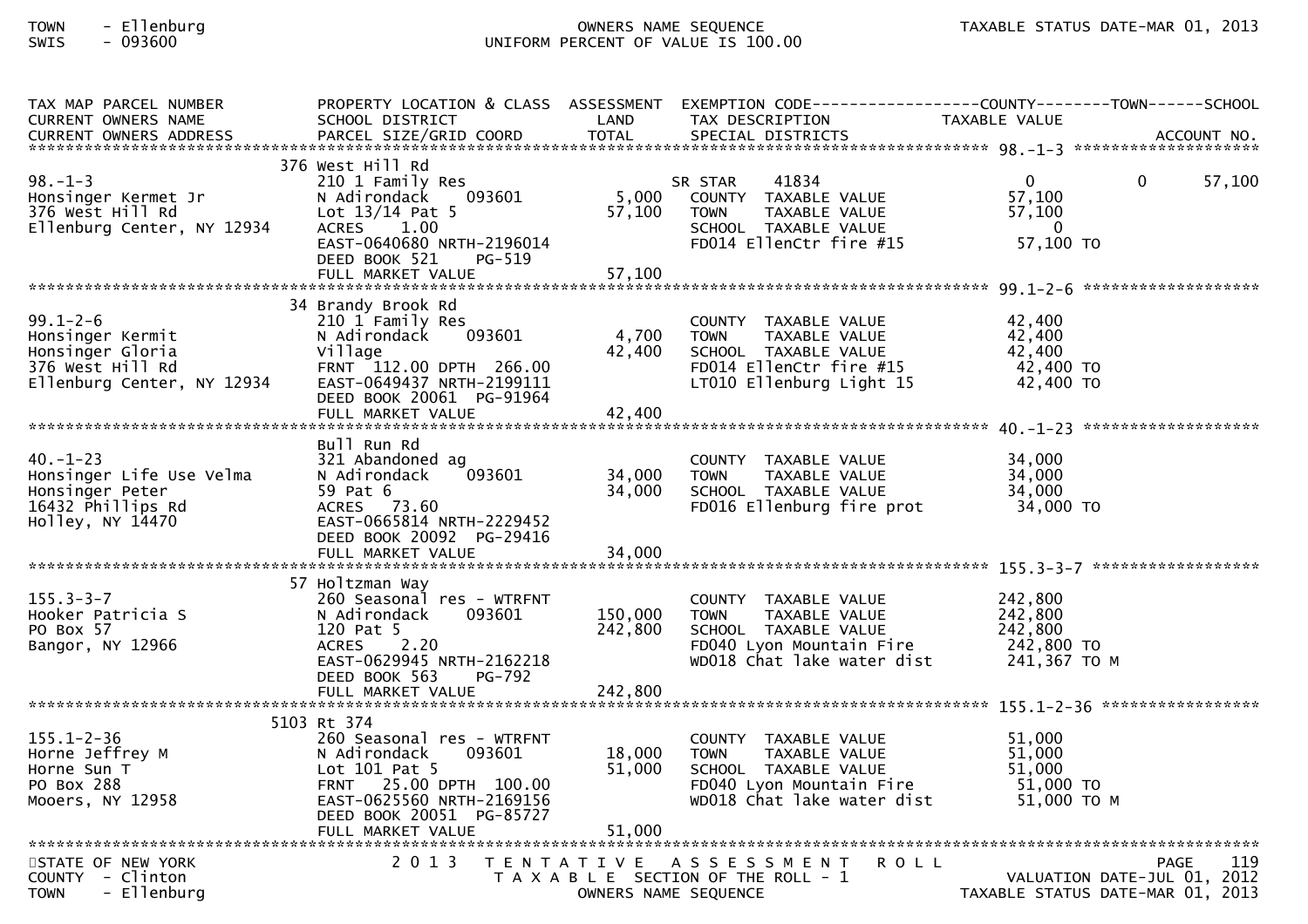| TAX MAP PARCEL NUMBER<br>CURRENT OWNERS NAME             | SCHOOL DISTRICT                                     | LAND                     | PROPERTY LOCATION & CLASS ASSESSMENT EXEMPTION CODE----------------COUNTY-------TOWN------SCHOOL<br>TAX DESCRIPTION | TAXABLE VALUE              |              |        |
|----------------------------------------------------------|-----------------------------------------------------|--------------------------|---------------------------------------------------------------------------------------------------------------------|----------------------------|--------------|--------|
|                                                          |                                                     |                          |                                                                                                                     |                            |              |        |
|                                                          | 36 Lake Roxanne Rd                                  |                          | 89 PCT OF VALUE USED FOR EXEMPTION PURPOSES                                                                         |                            |              |        |
| $71.3 - 2 - 52$                                          | 210 1 Family Res                                    |                          | AGED C&T<br>41801                                                                                                   | 28,258                     | 28,258       | 0      |
| Hubbell Christine<br>Decoste Ethel                       | 093601<br>N Adirondack<br>20 Pat 6                  | 11,700 SR STAR<br>63,500 | 41834<br>COUNTY TAXABLE VALUE                                                                                       | $\overline{0}$<br>35,242   | $\Omega$     | 63,300 |
| 36 Lake Roxanne Rd                                       | <b>ACRES</b><br>2.70                                |                          | <b>TOWN</b><br>TAXABLE VALUE                                                                                        | 35,242                     |              |        |
| Ellenburg Depot, NY 12935-0175 EAST-0672950 NRTH-2212882 | DEED BOOK 20061 PG-97445                            |                          | SCHOOL TAXABLE VALUE<br>FD002 EllenDpt fire 21                                                                      | 200<br>63,500 TO           |              |        |
|                                                          |                                                     |                          |                                                                                                                     |                            |              |        |
|                                                          | 58 Blanche Rd                                       |                          |                                                                                                                     |                            |              |        |
| $155.4 - 1 - 45$                                         | 210 1 Family Res                                    |                          | 41854<br><b>RES STAR</b>                                                                                            | $\overline{0}$             | $\mathbf{0}$ | 30,000 |
| Hulkow Eric S                                            | 093601<br>N Adirondack                              | 5,100                    | COUNTY TAXABLE VALUE                                                                                                | 33,500                     |              |        |
| 58 Blanche Rd<br>Merrill, NY 12955                       | 119 Pat 5<br><b>ACRES</b><br>1.50                   | 33,500                   | TAXABLE VALUE<br><b>TOWN</b><br>SCHOOL TAXABLE VALUE                                                                | 33,500<br>3,500            |              |        |
|                                                          | EAST-0633038 NRTH-2162649                           |                          | FD040 Lyon Mountain Fire                                                                                            | 33,500 TO                  |              |        |
|                                                          | DEED BOOK 20112 PG-39010                            |                          |                                                                                                                     |                            |              |        |
|                                                          |                                                     |                          |                                                                                                                     |                            |              |        |
|                                                          | Narrows Rd                                          |                          |                                                                                                                     |                            |              |        |
| $141.3 - 1 - 13$<br>Humiston Daniel J                    | 314 Rural vac<10 - WTRFNT<br>N Adirondack<br>093601 | 105,900                  | COUNTY TAXABLE VALUE<br><b>TOWN</b><br>TAXABLE VALUE                                                                | 105,900<br>105,900         |              |        |
| Jacqueline Kim                                           | Lot 100 T5omt                                       | 105,900                  | SCHOOL TAXABLE VALUE                                                                                                | 105,900                    |              |        |
| 1928 Maple Hollow Way<br>Bountiful, UT 84010-1041        | Pearl Sub Lot 1<br>128' Lake Front                  |                          | FD040 Lyon Mountain Fire<br>WD018 Chat lake water dist                                                              | 105,900 TO<br>105,900 ТО М |              |        |
|                                                          | <b>ACRES</b><br>1.24                                |                          |                                                                                                                     |                            |              |        |
|                                                          | EAST-0623482 NRTH-2171097                           |                          |                                                                                                                     |                            |              |        |
|                                                          | DEED BOOK 949<br>PG-107<br>FULL MARKET VALUE        | 105,900                  |                                                                                                                     |                            |              |        |
|                                                          |                                                     |                          |                                                                                                                     |                            |              |        |
| $141.3 - 1 - 5$                                          | 278 Narrows Rd<br>260 Seasonal res - WTRFNT         |                          | COUNTY TAXABLE VALUE                                                                                                | 172,000                    |              |        |
| Humiston Gerard E                                        | 093601<br>N Adirondack                              | 142,100                  | TAXABLE VALUE<br><b>TOWN</b>                                                                                        | 172,000                    |              |        |
| Humiston Jean D                                          | Lot 100 T5omt                                       | 172,000                  | SCHOOL TAXABLE VALUE                                                                                                | 172,000                    |              |        |
| 102 McCormack Dr<br>Lake George, NY 12845                | 1.60<br><b>ACRES</b><br>EAST-0623412 NRTH-2171955   |                          | FD040 Lyon Mountain Fire<br>WD018 Chat lake water dist                                                              | 172,000 TO<br>172,000 TO M |              |        |
|                                                          | DEED BOOK 20102 PG-33717                            |                          |                                                                                                                     |                            |              |        |
|                                                          | FULL MARKET VALUE                                   | 172,000                  |                                                                                                                     |                            |              |        |
|                                                          | Narrows Rd                                          |                          |                                                                                                                     |                            |              |        |
| $141.3 - 1 - 8$<br>Humiston Gerard E                     | $314$ Rural vac< $10$<br>N Adirondack<br>093601     | 8,500                    | COUNTY TAXABLE VALUE<br>TAXABLE VALUE<br><b>TOWN</b>                                                                | 8,500<br>8,500             |              |        |
| Humiston Jean D                                          | Lot 100 T5omt/Pearl Sub L                           | 8,500                    | SCHOOL TAXABLE VALUE                                                                                                | 8,500                      |              |        |
| 102 McCormack Dr                                         | Survey Map 20102/32736                              |                          | FD040 Lyon Mountain Fire                                                                                            | 8,500 TO                   |              |        |
| Lake George, NY 12845                                    | Survey Map 20092/25920<br>6.60<br><b>ACRES</b>      |                          | WD018 Chat lake water dist                                                                                          | 8,500 ТО М                 |              |        |
|                                                          | EAST-0622896 NRTH-2171800                           |                          |                                                                                                                     |                            |              |        |
|                                                          | DEED BOOK 20102 PG-33717<br>FULL MARKET VALUE       | 8,500                    |                                                                                                                     |                            |              |        |
|                                                          |                                                     |                          |                                                                                                                     |                            |              |        |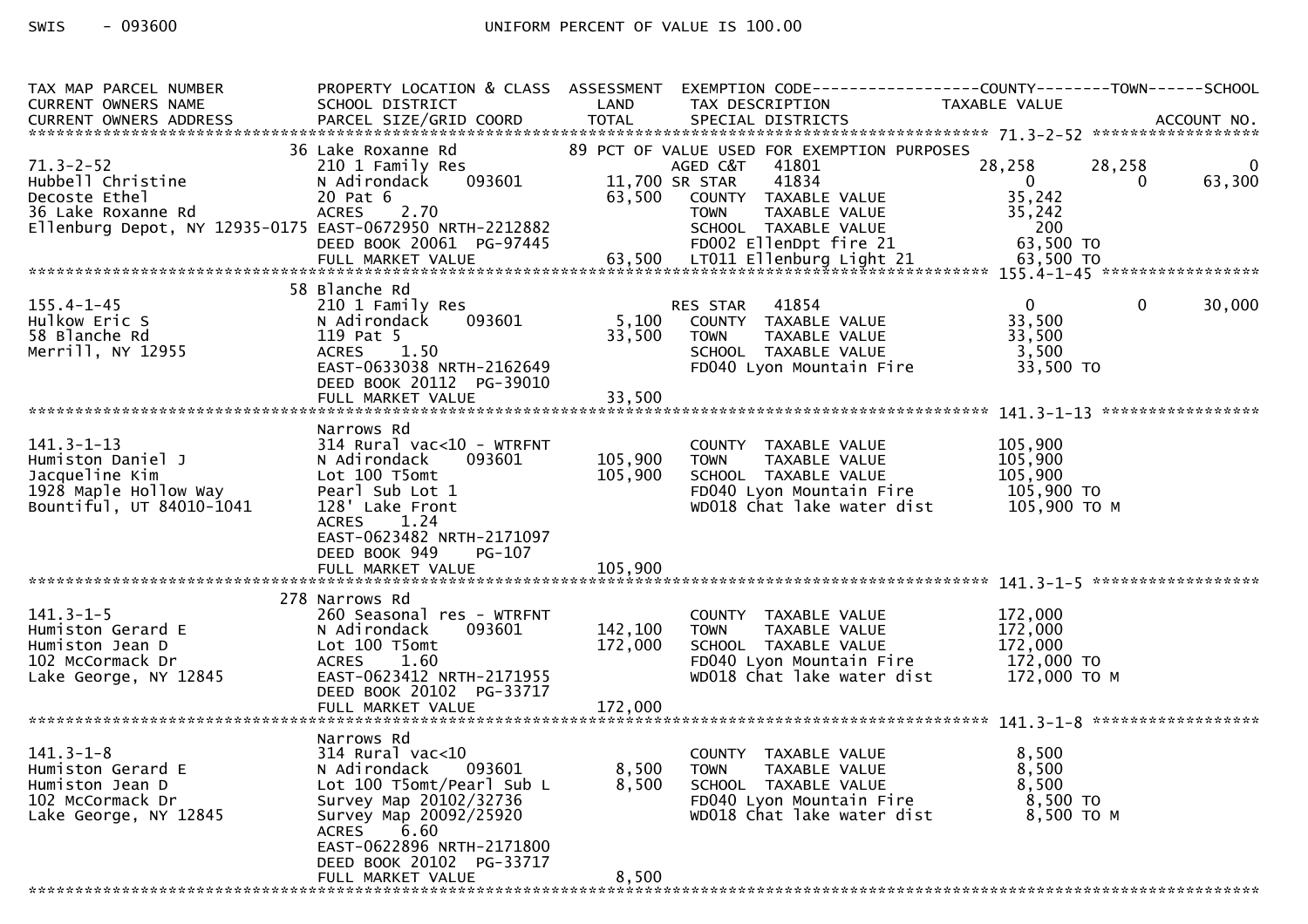| STATE OF NEW YORK<br>COUNTY - Clinton<br>- Ellenburg<br><b>TOWN</b><br>SWIS<br>$-093600$                             | 2 0 1 3                                                                                                                                                                                                                  | OWNERS NAME SEQUENCE          | <b>ROLL</b><br>TENTATIVE ASSESSMENT<br>T A X A B L E SECTION OF THE ROLL - 1<br>UNIFORM PERCENT OF VALUE IS 100.00              | 120<br>PAGE<br>VALUATION DATE-JUL 01, 2012<br>TAXABLE STATUS DATE-MAR 01, 2013                                    |
|----------------------------------------------------------------------------------------------------------------------|--------------------------------------------------------------------------------------------------------------------------------------------------------------------------------------------------------------------------|-------------------------------|---------------------------------------------------------------------------------------------------------------------------------|-------------------------------------------------------------------------------------------------------------------|
| TAX MAP PARCEL NUMBER<br>CURRENT OWNERS NAME<br>CURRENT OWNERS ADDRESS                                               | SCHOOL DISTRICT                                                                                                                                                                                                          | LAND                          | TAX DESCRIPTION                                                                                                                 | PROPERTY LOCATION & CLASS ASSESSMENT EXEMPTION CODE----------------COUNTY-------TOWN------SCHOOL<br>TAXABLE VALUE |
| $141.3 - 1 - 11$<br>Humiston James B<br>Humiston Mary<br>River St N<br>PO Box 7<br>Chateaugay, NY 12920              | Narrows Rd<br>$314$ Rural vac<10 - WTRFNT<br>093601<br>N Adirondack<br>Lot 100 T5omt<br>Pearl Sub Lot 3<br>ACRES 1.35<br>EAST-0623370 NRTH-2171297<br>DEED BOOK 949<br>PG-117<br>FULL MARKET VALUE                       | 100,800<br>100,800<br>100,800 | COUNTY TAXABLE VALUE<br>TAXABLE VALUE<br>TOWN<br>SCHOOL TAXABLE VALUE                                                           | $100, 800$<br>$100, 800$<br>100,800<br>100,800 то м                                                               |
|                                                                                                                      |                                                                                                                                                                                                                          |                               |                                                                                                                                 |                                                                                                                   |
| $141.3 - 1 - 18$<br>Humiston James B<br>Humiston Mary H<br>River St N<br>PO Box 7<br>Chateaugay, NY 12920            | Narrows Rd<br>321 Abandoned ag<br>093601<br>N Adirondack<br>101 Pat 5<br>ACRES 16.40<br>EAST-0622563 NRTH-2171341<br>DEED BOOK 949<br>PG-136                                                                             | 13,000<br>13,000              | COUNTY TAXABLE VALUE<br><b>TOWN</b><br>TAXABLE VALUE<br>SCHOOL TAXABLE VALUE<br>FD040 Lyon Mountain Fire                        | 13,000<br>13,000<br>13,000<br>$13,000$ TO                                                                         |
|                                                                                                                      | FULL MARKET VALUE                                                                                                                                                                                                        | 13,000                        |                                                                                                                                 |                                                                                                                   |
| $141.3 - 1 - 9$<br>Humiston Kenneth W<br>Humiston Maureen<br>15 Ellis Ave Apt E-8<br>Saratoga Springs, NY 12866      | 20 Three Point Way<br>260 Seasonal res - WTRFNT<br>N Adirondack<br>093601<br>Lot 100 T5omt<br>Pearl Sub Lots 4 & 5<br><b>ACRES</b><br>5.97<br>EAST-0623311 NRTH-2171499<br>DEED BOOK 20102 PG-33718<br>FULL MARKET VALUE | 145,800<br>207,000<br>207,000 | COUNTY TAXABLE VALUE<br>TOWN<br>TAXABLE VALUE<br>SCHOOL TAXABLE VALUE<br>FD040 Lyon Mountain Fire<br>WD018 Chat lake water dist | 207,000<br>207,000<br>207,000<br>207,000 TO<br>207,000 ТО М                                                       |
|                                                                                                                      |                                                                                                                                                                                                                          |                               |                                                                                                                                 |                                                                                                                   |
| $141.3 - 1 - 4$<br>Humiston Trustee Gerard E<br>Humiston Trustee Jean D<br>102 McCormack Dr<br>Lake George, NY 12845 | 286 Narrows Rd<br>260 Seasonal res - WTRFNT<br>N Adirondack<br>093601<br>100 Pat 5<br>4.30<br><b>ACRES</b><br>EAST-0623142 NRTH-2172208<br>DEED BOOK 20102 PG-30772                                                      | 188,900<br>239,000            | COUNTY TAXABLE VALUE<br>TAXABLE VALUE<br>TOWN<br>SCHOOL TAXABLE VALUE<br>FD040 Lyon Mountain Fire<br>WD018 Chat lake water dist | 239,000<br>239,000<br>239,000<br>239,000 TO<br>239,000 ТО М                                                       |
|                                                                                                                      | FULL MARKET VALUE                                                                                                                                                                                                        | 239,000                       |                                                                                                                                 |                                                                                                                   |
| $116. - 1 - 6.2$<br>Hungerford Thomas W<br>Hungerford Barbara L<br>268 N Main St<br>St Albans, VT 05478              | Plank Rd<br>910 Priv forest<br>N Adirondack<br>093601<br>Lot 41 & 42 Pat 5<br>ACRES 290.00<br>EAST-0676167 NRTH-2189181<br>DEED BOOK 20041 PG-74652<br>FULL MARKET VALUE                                                 | 61,700<br>61,700<br>61,700    | COUNTY TAXABLE VALUE<br><b>TOWN</b><br>TAXABLE VALUE<br>SCHOOL TAXABLE VALUE<br>FD016 Ellenburg fire prot                       | 61,700<br>61,700<br>61,700<br>61,700 TO                                                                           |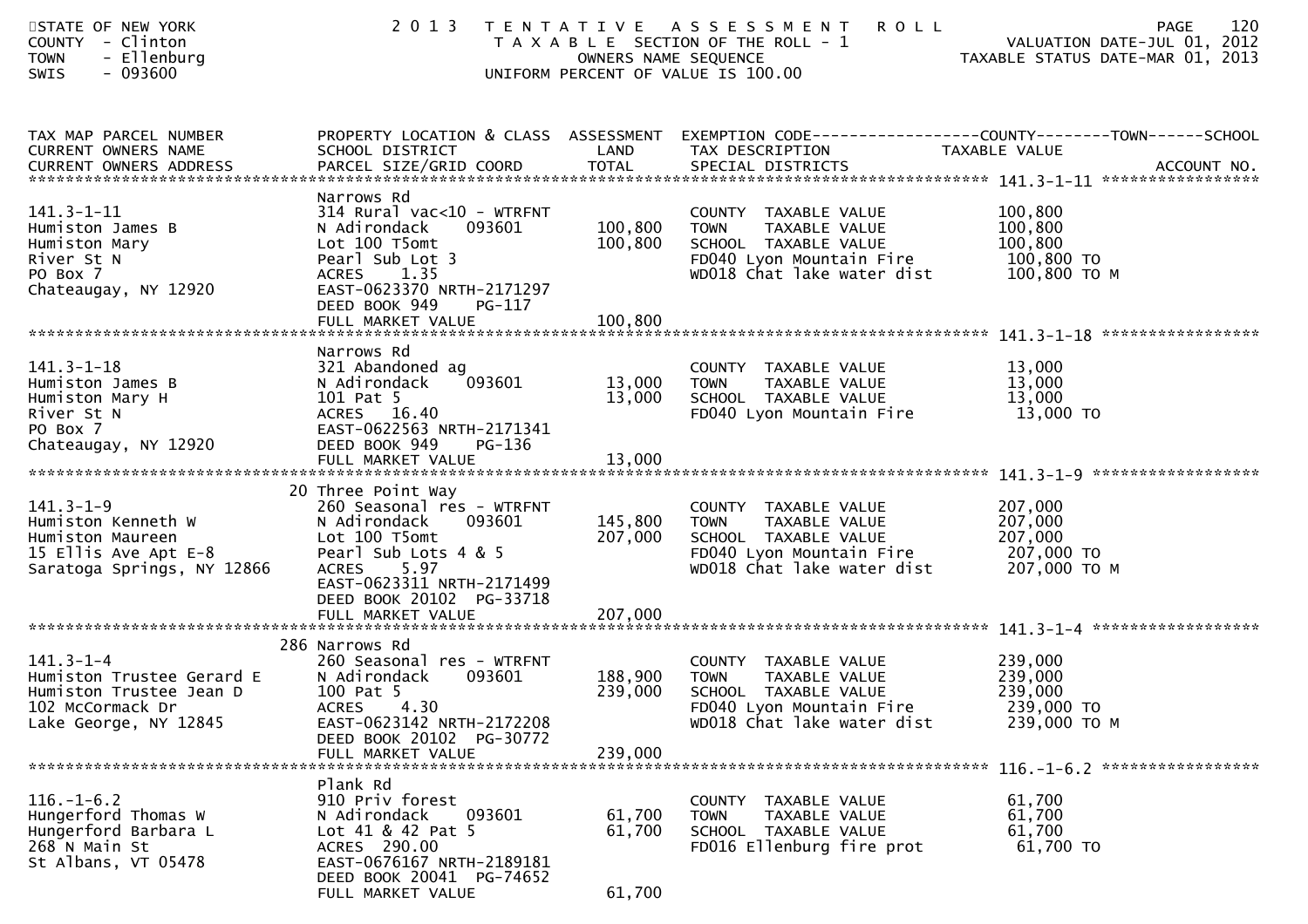| STATE OF NEW YORK<br>COUNTY - Clinton<br>- Ellenburg<br><b>TOWN</b><br>$-093600$<br><b>SWIS</b>                                                           | 2 0 1 3                                             | OWNERS NAME SEQUENCE | TENTATIVE ASSESSMENT ROLL<br>T A X A B L E SECTION OF THE ROLL - 1<br>UNIFORM PERCENT OF VALUE IS 100.00 | PAGE 121<br>VALUATION DATE-JUL 01, 2012<br>TAXARLE STATUS DATE USE 21, 2012 | 121<br>PAGE |
|-----------------------------------------------------------------------------------------------------------------------------------------------------------|-----------------------------------------------------|----------------------|----------------------------------------------------------------------------------------------------------|-----------------------------------------------------------------------------|-------------|
|                                                                                                                                                           |                                                     |                      |                                                                                                          |                                                                             |             |
| TAX MAP PARCEL NUMBER                                                                                                                                     | PROPERTY LOCATION & CLASS ASSESSMENT                |                      |                                                                                                          |                                                                             |             |
| CURRENT OWNERS NAME                                                                                                                                       | SCHOOL DISTRICT                                     | LAND                 | EXEMPTION CODE-----------------COUNTY-------TOWN-----SCHOOL<br>TAX DESCRIPTION                           | TAXABLE VALUE                                                               |             |
| .CURRENT OWNERS ADDRESS PARCEL SIZE/GRID COORD TOTAL SPECIAL DISTRICTS ACCOUNT NO ACCOUNT NO ACCOUNT NO AND ARCEL SIZE/GRID COORD TOTAL SPECIAL DISTRICTS |                                                     |                      |                                                                                                          |                                                                             |             |
| $71.3 - 3 - 11$                                                                                                                                           | Lake Roxanne Rd<br>311 Res vac land - WTRFNT        |                      | COUNTY TAXABLE VALUE                                                                                     | 13,600                                                                      |             |
| Hunter Hazel I                                                                                                                                            | N Adirondack<br>093601                              | 13,600               | <b>TOWN</b><br>TAXABLE VALUE                                                                             | 13,600                                                                      |             |
| Avery Gary M                                                                                                                                              | 20 Pat 6 Lot 11                                     | 13,600               | SCHOOL TAXABLE VALUE                                                                                     | 13,600                                                                      |             |
| PO Box 491<br>West Chesterfield, NH 03466                                                                                                                 | Sunset Shores Ii Lot 11<br>FRNT 107.70 DPTH 198.00  |                      | FD002 EllenDpt fire 21<br>LT011 Ellenburg Light 21                                                       | 13,600 TO<br>13,600 TO                                                      |             |
|                                                                                                                                                           | EAST-0673110 NRTH-2210388                           |                      |                                                                                                          |                                                                             |             |
|                                                                                                                                                           | DEED BOOK 20062 PG-263                              |                      |                                                                                                          |                                                                             |             |
|                                                                                                                                                           |                                                     |                      |                                                                                                          |                                                                             |             |
|                                                                                                                                                           | 5243 Rt 374                                         |                      |                                                                                                          |                                                                             |             |
| $141.3 - 2 - 30$                                                                                                                                          | 260 Seasonal res - WTRFNT                           |                      | COUNTY TAXABLE VALUE                                                                                     | 93,000                                                                      |             |
| Hutchins Alaric C                                                                                                                                         | 093601<br>N Adirondack                              | 63,900               | TAXABLE VALUE<br><b>TOWN</b>                                                                             | 93,000                                                                      |             |
| Hutchins Sandra J                                                                                                                                         | Lot 100 Pat 5                                       | 93,000               | SCHOOL TAXABLE VALUE                                                                                     | 93,000                                                                      |             |
| 8 Lawndale Ave<br>Schenectady, NY 12306                                                                                                                   | FRNT 115.00 DPTH 85.00<br>EAST-0623853 NRTH-2172067 |                      | FD040 Lyon Mountain Fire<br>WD018 Chat lake water dist                                                   | 93,000 TO<br>93,000 TO M                                                    |             |
|                                                                                                                                                           | DEED BOOK 20001 PG-24257                            |                      |                                                                                                          |                                                                             |             |
|                                                                                                                                                           |                                                     |                      |                                                                                                          |                                                                             |             |
|                                                                                                                                                           |                                                     |                      |                                                                                                          |                                                                             |             |
| $86. - 1 - 15$                                                                                                                                            | Military Tpke<br>323 Vacant rural                   |                      | COUNTY TAXABLE VALUE                                                                                     | 21,400                                                                      |             |
| Hyland Patrick                                                                                                                                            | 093601<br>N Adirondack                              | 21,400               | <b>TOWN</b><br>TAXABLE VALUE                                                                             | 21,400                                                                      |             |
| 25 34 Union St Apt 6f                                                                                                                                     | Lot $1$ Pat $6$                                     | 21,400               | SCHOOL TAXABLE VALUE                                                                                     | 21,400                                                                      |             |
| Flushing, NY 11354                                                                                                                                        | ACRES 60.40                                         |                      | FD016 Ellenburg fire prot                                                                                | 21,400 TO                                                                   |             |
|                                                                                                                                                           | EAST-0675162 NRTH-2203826                           |                      |                                                                                                          |                                                                             |             |
|                                                                                                                                                           | DEED BOOK 591<br>PG-570                             |                      |                                                                                                          |                                                                             |             |
|                                                                                                                                                           |                                                     |                      |                                                                                                          |                                                                             |             |
|                                                                                                                                                           | 34 Blanche Rd                                       |                      |                                                                                                          |                                                                             |             |
| $155. - 4 - 5$                                                                                                                                            | 240 Rural res                                       |                      | COUNTY TAXABLE VALUE                                                                                     | 70,000                                                                      |             |
| JAC Realty Holding LLC<br>47 Orchard St                                                                                                                   | 093601<br>N Adirondack<br>119 Pat 5                 | 22,000<br>70,000     | <b>TOWN</b><br>TAXABLE VALUE<br>SCHOOL TAXABLE VALUE                                                     | 70,000<br>70,000                                                            |             |
| Jersey City, NJ 07306                                                                                                                                     | ACRES 65.00                                         |                      | FD040 Lyon Mountain Fire                                                                                 | 70,000 TO                                                                   |             |
|                                                                                                                                                           | EAST-0634104 NRTH-2162742                           |                      |                                                                                                          |                                                                             |             |
|                                                                                                                                                           | DEED BOOK 20092 PG-26101                            |                      |                                                                                                          |                                                                             |             |
|                                                                                                                                                           | FULL MARKET VALUE                                   | 70,000               |                                                                                                          |                                                                             |             |
| 5581/5585 Rt 11                                                                                                                                           |                                                     |                      |                                                                                                          |                                                                             |             |
| $85.1 - 1 - 17$                                                                                                                                           | $485 > 1$ use sm bld                                |                      | COUNTY TAXABLE VALUE                                                                                     | 170,600                                                                     |             |
| JCS Matthews Development LLC                                                                                                                              | N Adirondack<br>093601                              | 10,100               | TAXABLE VALUE<br><b>TOWN</b>                                                                             | 170,600                                                                     |             |
| 5581 Rt 11                                                                                                                                                | Lot $18$ Pat $6$                                    | 170,600              | SCHOOL TAXABLE VALUE                                                                                     | 170,600                                                                     |             |
| Ellenburg, NY 12933                                                                                                                                       | Title Deed 444/443<br>1.00<br><b>ACRES</b>          |                      | FD016 Ellenburg fire prot<br>LT012 Ellenburg Light 5                                                     | 170,600 TO<br>170,600 TO                                                    |             |
|                                                                                                                                                           | EAST-0662687 NRTH-2208042                           |                      |                                                                                                          |                                                                             |             |
|                                                                                                                                                           | DEED BOOK 20122 PG-51866                            |                      |                                                                                                          |                                                                             |             |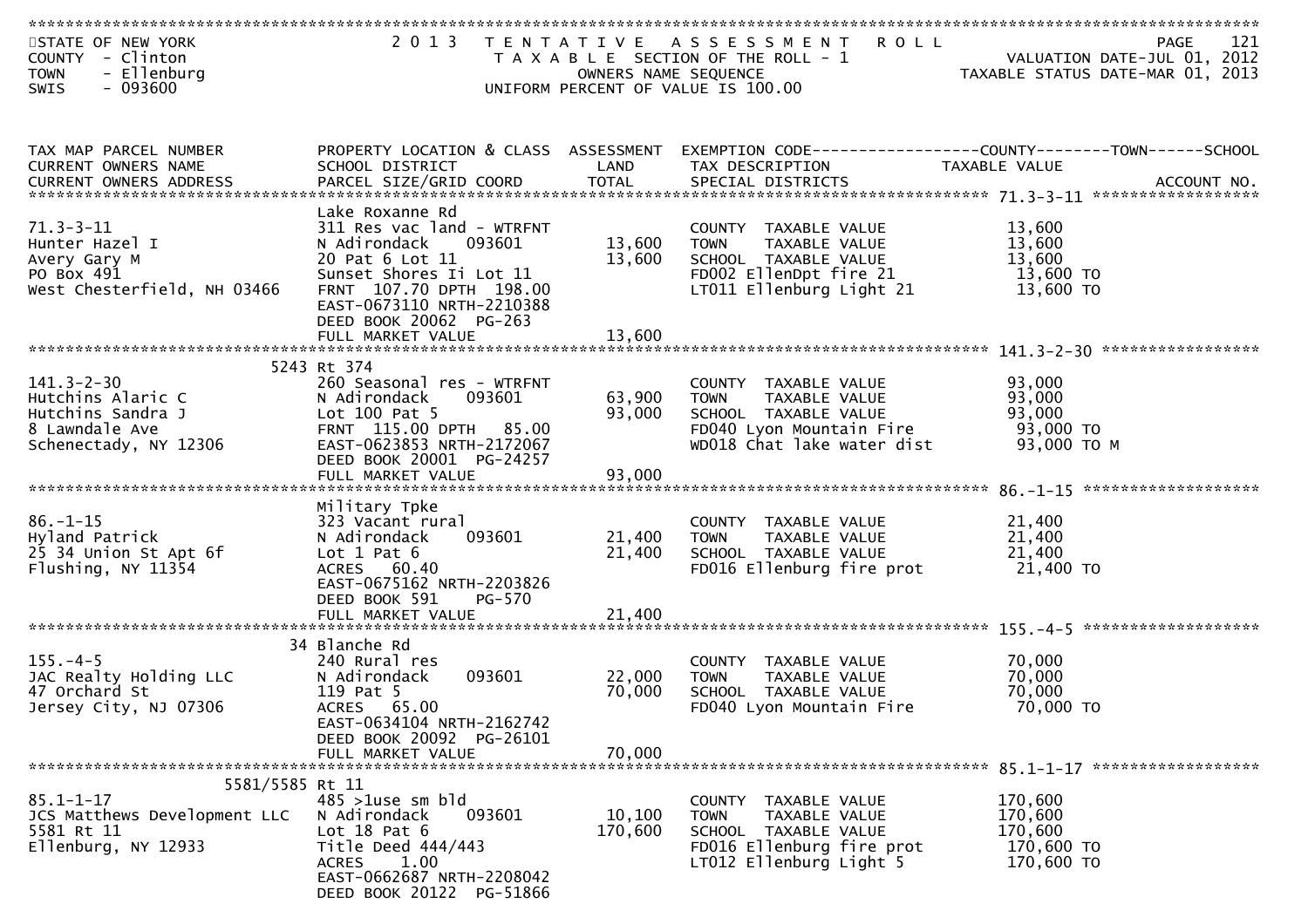|                                                                                                                                                              | FULL MARKET VALUE                                                                                                                                                        | 170,600                       |                                                                                                                                           |                                                                                 |
|--------------------------------------------------------------------------------------------------------------------------------------------------------------|--------------------------------------------------------------------------------------------------------------------------------------------------------------------------|-------------------------------|-------------------------------------------------------------------------------------------------------------------------------------------|---------------------------------------------------------------------------------|
| STATE OF NEW YORK<br>COUNTY - Clinton<br>- Ellenburg<br><b>TOWN</b><br>$-093600$<br><b>SWIS</b>                                                              | 2 0 1 3                                                                                                                                                                  | OWNERS NAME SEQUENCE          | TENTATIVE ASSESSMENT<br><b>ROLL</b><br>T A X A B L E SECTION OF THE ROLL - 1<br>UNIFORM PERCENT OF VALUE IS 100.00                        | 122<br>PAGE<br>VALUATION DATE-JUL 01, 2012<br>TAXABLE STATUS DATE-MAR 01, 2013  |
| TAX MAP PARCEL NUMBER<br>CURRENT OWNERS NAME                                                                                                                 | PROPERTY LOCATION & CLASS ASSESSMENT<br>SCHOOL DISTRICT                                                                                                                  | LAND                          | TAX DESCRIPTION                                                                                                                           | EXEMPTION CODE------------------COUNTY--------TOWN------SCHOOL<br>TAXABLE VALUE |
| $141.3 - 1 - 12$<br>Jean D Humiston Revocable Livi N Adirondack<br>Gerard E Humiston Revocable Li Lot 100 T5omt<br>102 McCormick Dr<br>Lake George, NY 12845 | Narrows Rd<br>314 Rural vac<10 - WTRFNT<br>093601<br>Pearl Sub Lot 2<br>101' Lake Front<br><b>ACRES</b><br>1.21<br>EAST-0623435 NRTH-2171202<br>DEED BOOK 20092 PG-21664 | 100,500<br>100,500            | COUNTY TAXABLE VALUE<br>TAXABLE VALUE<br><b>TOWN</b><br>SCHOOL TAXABLE VALUE<br>FD040 Lyon Mountain Fire<br>WD018 Chat lake water dist    | 100,500<br>100,500<br>100,500<br>100,500 TO<br>100,500 ТО М                     |
| $71.3 - 4 - 1$<br>Jean Henry I<br>774 Joyce St<br>Livermore, CA 94550                                                                                        | 52 Lake Roxanne Rd<br>210 1 Family Res<br>093601<br>N Adirondack<br>50 Pat 6<br><b>ACRES</b><br>1.10<br>EAST-0672622 NRTH-2212501<br>DEED BOOK 20041 PG-77939            | 10,000<br>30,000              | COUNTY TAXABLE VALUE<br>TAXABLE VALUE<br><b>TOWN</b><br>SCHOOL TAXABLE VALUE<br>FD002 EllenDpt fire 21<br>LT011 Ellenburg Light 21        | 30,000<br>30,000<br>30,000<br>30,000 TO<br>30,000 TO                            |
| $155. - 1 - 6.1 - 1$<br>Jeanne D'arc Invest Prop Inc<br>154 Gadway Rd<br>Merrill, NY 12955                                                                   | 154 Gadway Rd<br>581 Chd/adt camp<br>N Adirondack<br>093601<br>120 Pat 5<br>ACRES 90.20<br>EAST-0624561 NRTH-2163958<br>DEED BOOK 813<br>$PG-122$<br>FULL MARKET VALUE   | 117,800<br>533,300<br>533,300 | COUNTY TAXABLE VALUE<br>TAXABLE VALUE<br><b>TOWN</b><br>SCHOOL TAXABLE VALUE<br>FD040 Lyon Mountain Fire                                  | ***************<br>533,300<br>533,300<br>533,300<br>533,300 TO                  |
| $155.3 - 1 - 8.2$<br>Jeanne D'arc Invest Prop Inc<br>154 Gadway Rd<br>Merrill, NY 12955                                                                      | Gadway Rd<br>581 Chd/adt camp - WTRFNT<br>N Adirondack<br>093601<br>ACRES 11.30<br>EAST-0626376 NRTH-2164023<br>DEED BOOK 813<br>$PG-122$<br>FULL MARKET VALUE           | 219,400<br>315,500<br>315,500 | COUNTY<br>TAXABLE VALUE<br><b>TOWN</b><br>TAXABLE VALUE<br>SCHOOL TAXABLE VALUE<br>FD040 Lyon Mountain Fire<br>WD018 Chat lake water dist | 315,500<br>315,500<br>315,500<br>315,500 TO<br>315,500 TO M                     |
| $155. - 1 - 6.2$<br>Jeanne D'Arc Investment Proper N Adirondack<br>154 Gadway Rd<br>Merrill, NY 12955                                                        | 138 Gadway Rd<br>260 Seasonal res<br>093601<br>Lot 120 Omt 5<br>1.90<br><b>ACRES</b><br>EAST-0625833 NRTH-2164581<br>DEED BOOK 20051 PG-85193                            | 5,500<br>52,000               | COUNTY TAXABLE VALUE<br>TAXABLE VALUE<br>TOWN<br>SCHOOL TAXABLE VALUE<br>FD040 Lyon Mountain Fire                                         | 52,000<br>52,000<br>52,000<br>52,000 TO                                         |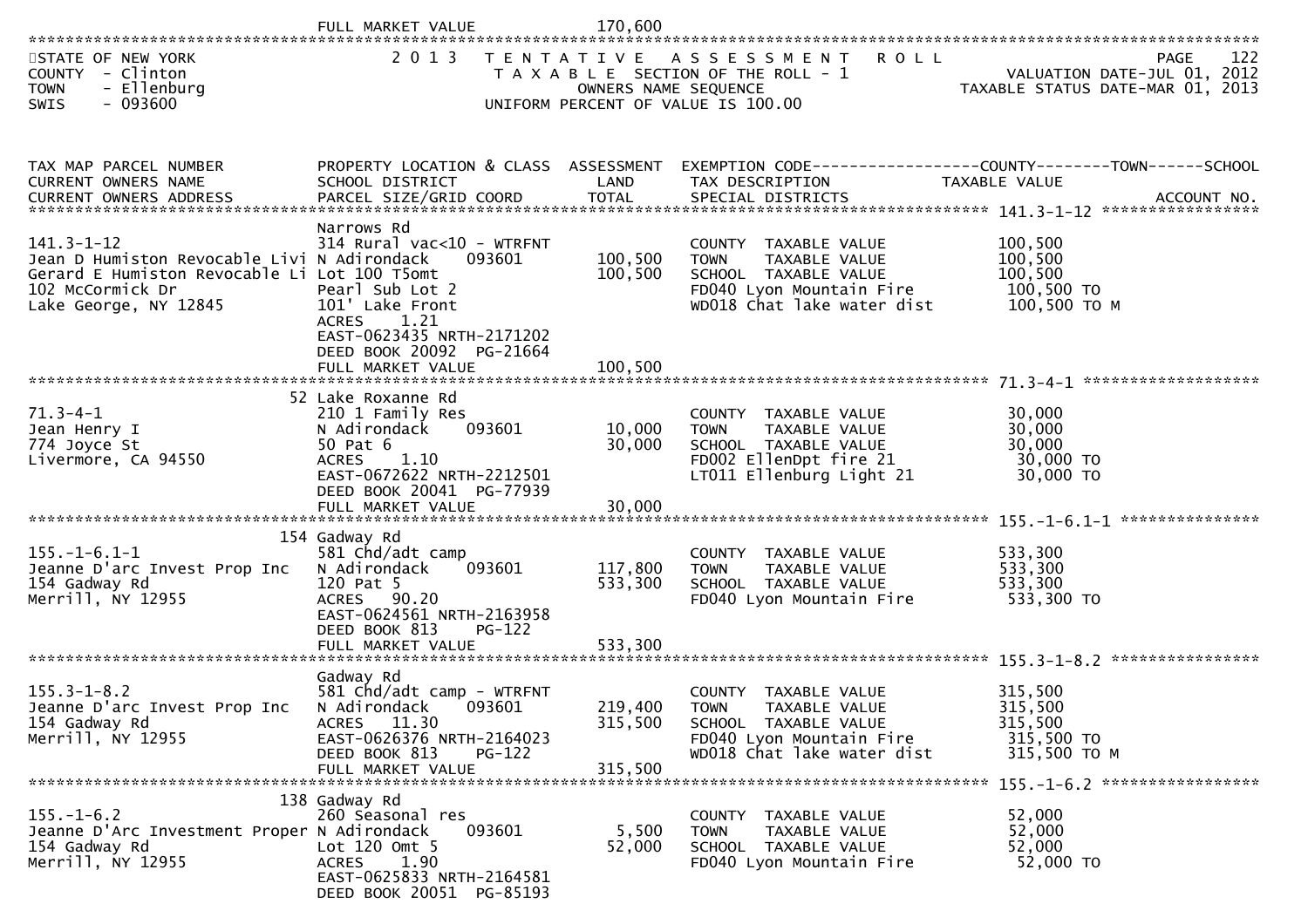|                                                                                                  | FULL MARKET VALUE                                                                                                                                                                  | 52,000                     |                                                                                                                                                           |                                                                          |              |        |
|--------------------------------------------------------------------------------------------------|------------------------------------------------------------------------------------------------------------------------------------------------------------------------------------|----------------------------|-----------------------------------------------------------------------------------------------------------------------------------------------------------|--------------------------------------------------------------------------|--------------|--------|
| STATE OF NEW YORK<br>COUNTY - Clinton<br>- Ellenburg<br><b>TOWN</b><br>$-093600$<br>SWIS         | 2 0 1 3                                                                                                                                                                            |                            | TENTATIVE ASSESSMENT<br><b>ROLL</b><br>T A X A B L E SECTION OF THE ROLL - 1<br>OWNERS NAME SEQUENCE<br>UNIFORM PERCENT OF VALUE IS 100.00                | - 1<br>VALUATION DATE-JUL 01, 2012<br>TAXABLE STATUS DATE-MAR 01, 2013   | PAGE         | 123    |
| TAX MAP PARCEL NUMBER<br>CURRENT OWNERS NAME                                                     | PROPERTY LOCATION & CLASS ASSESSMENT<br>SCHOOL DISTRICT                                                                                                                            | LAND                       | EXEMPTION CODE-----------------COUNTY--------TOWN-----SCHOOL<br>TAX DESCRIPTION                                                                           | TAXABLE VALUE                                                            |              |        |
| $85.1 - 1 - 19$<br>Jock Jeffrey<br>Labombard Cynthia<br>5609 Rt 11<br>Ellenburg Center, NY 12934 | 5609 Rt 11<br>210 1 Family Res<br>N Adirondack<br>093601<br>18 Pat 6<br><b>ACRES</b><br>1.50<br>EAST-0662113 NRTH-2207995<br>DEED BOOK 1018<br>PG-54<br>FULL MARKET VALUE          | 10,100<br>33,000<br>33,000 | RES STAR<br>41854<br>COUNTY TAXABLE VALUE<br><b>TOWN</b><br>TAXABLE VALUE<br>SCHOOL TAXABLE VALUE<br>FD016 Ellenburg fire prot<br>LT012 Ellenburg Light 5 | $\Omega$<br>33,000<br>33,000<br>3,000<br>33,000 TO<br>33,000 TO          | $\mathbf{0}$ | 30,000 |
|                                                                                                  | 114 West Hill Rd                                                                                                                                                                   |                            |                                                                                                                                                           |                                                                          |              |        |
| $99.1 - 1 - 1$<br>Jock Norman<br>Jock Barbara<br>PO Box 154<br>Ellenburg Center, NY 12934        | 210 1 Family Res<br>093601<br>N Adirondack<br>11 Pat 5<br><b>ACRES</b><br>2.50<br>EAST-0646762 NRTH-2197881<br>DEED BOOK 567<br><b>PG-213</b>                                      | 5,900<br>17,000            | 41834<br>SR STAR<br>COUNTY TAXABLE VALUE<br><b>TOWN</b><br>TAXABLE VALUE<br>SCHOOL TAXABLE VALUE<br>FD014 EllenCtr fire #15<br>LT010 Ellenburg Light 15   | $\overline{0}$<br>17,000<br>17,000<br>$\Omega$<br>17,000 TO<br>17,000 TO | $\mathbf{0}$ | 17,000 |
|                                                                                                  |                                                                                                                                                                                    |                            |                                                                                                                                                           |                                                                          |              |        |
| $85.1 - 1 - 42$<br>Johnson Cleveland Jr<br>47 Doral Ln<br>Bayshore, NY 11706-8841                | Military Tpke<br>314 Rural vac<10<br>093601<br>N Adirondack<br>Lot $18$ Pat $6$<br>ACRES 2.00<br>EAST-0663557 NRTH-2207628<br>DEED BOOK 536<br>PG-699<br>FULL MARKET VALUE         | 3,100<br>3,100<br>3,100    | COUNTY TAXABLE VALUE<br><b>TOWN</b><br>TAXABLE VALUE<br>SCHOOL TAXABLE VALUE<br>FD016 Ellenburg fire prot<br>LT012 Ellenburg Light 5                      | 3,100<br>3,100<br>3,100<br>3,100 TO<br>3,100 TO                          |              |        |
|                                                                                                  | Steam Mill Rd                                                                                                                                                                      |                            |                                                                                                                                                           |                                                                          |              |        |
| $113. - 1 - 14$<br>Johnson Walter F<br>Johnson Mara L<br>6 Lori Dr<br>Franklin, MA 02038         | 260 Seasonal res<br>093601<br>N Adirondack<br>54 Pat 5<br>ACRES 35.48<br>EAST-0641521 NRTH-2187379                                                                                 | 18,300<br>32,500           | COUNTY TAXABLE VALUE<br>TAXABLE VALUE<br><b>TOWN</b><br>SCHOOL TAXABLE VALUE<br>FD016 Ellenburg fire prot                                                 | 32,500<br>32,500<br>32,500<br>32,500 TO                                  |              |        |
|                                                                                                  | DEED BOOK 783<br><b>PG-227</b><br>FULL MARKET VALUE                                                                                                                                | 32,500                     |                                                                                                                                                           |                                                                          |              |        |
|                                                                                                  |                                                                                                                                                                                    |                            |                                                                                                                                                           |                                                                          |              |        |
| $83. - 1 - 9.1$<br>Johnson-Gregory Jeanne<br>370 Brandy Brook Rd<br>Ellenburg Center, NY 12934   | 370 Brandy Brook Rd<br>240 Rural res<br>093601<br>N Adirondack<br>16 T6omt<br>ACRES 34.30 BANK<br>230<br>EAST-0648805 NRTH-2207456<br>DEED BOOK 693<br>PG-234<br>FULL MARKET VALUE | 22,100<br>75,000<br>75,000 | 41854<br>RES STAR<br>TAXABLE VALUE<br>COUNTY<br><b>TOWN</b><br>TAXABLE VALUE<br>SCHOOL TAXABLE VALUE<br>FD016 Ellenburg fire prot                         | $\overline{0}$<br>75,000<br>75,000<br>45,000<br>75,000 TO                | 0            | 30,000 |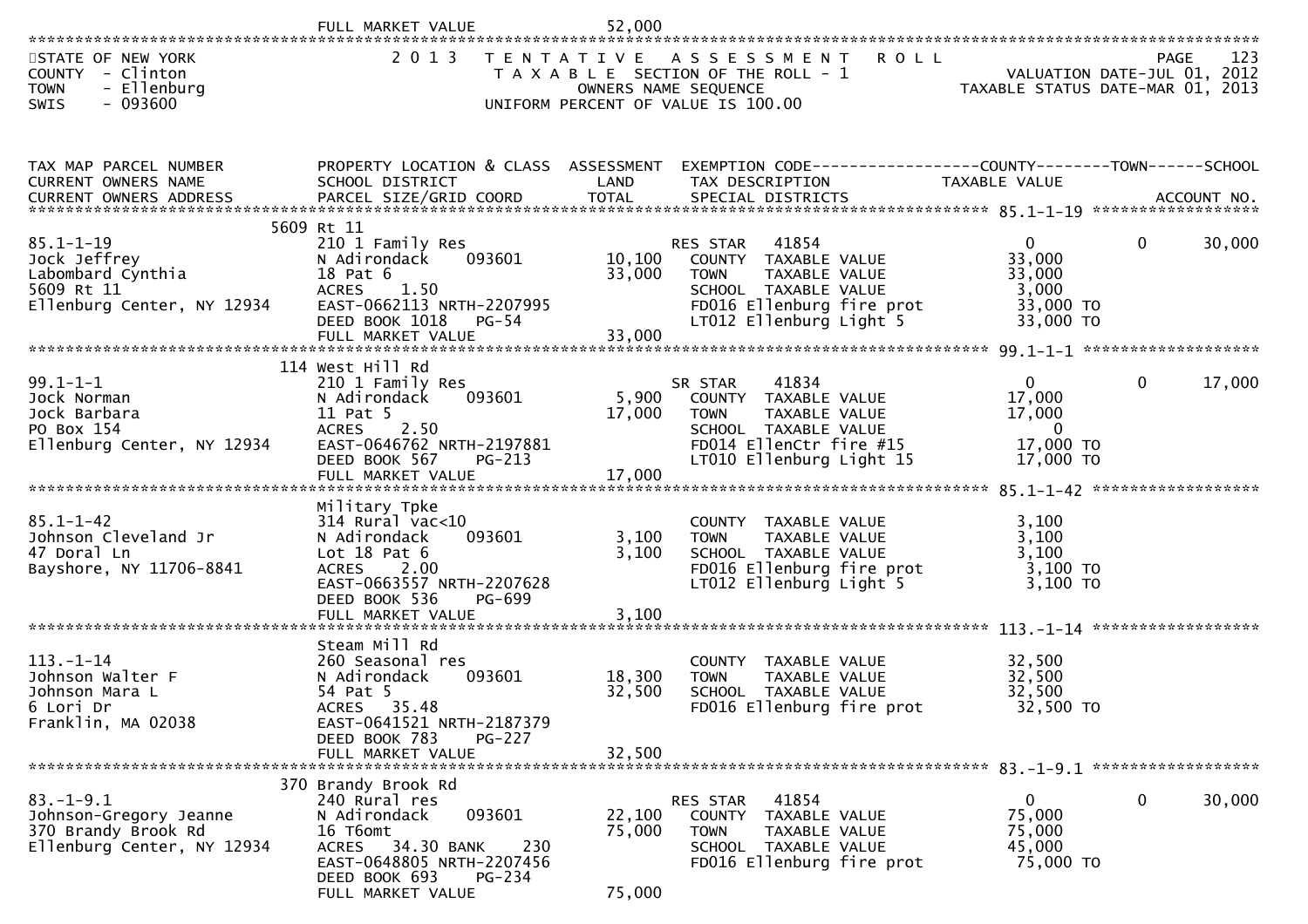| STATE OF NEW YORK<br>- Clinton<br><b>COUNTY</b><br><b>TOWN</b><br>- Ellenburg<br>$-093600$<br><b>SWIS</b>      | 2 0 1 3                                                                                                                                                                                              | T E N T A T I V E<br>OWNERS NAME SEQUENCE | A S S E S S M E N T<br><b>ROLL</b><br>T A X A B L E SECTION OF THE ROLL - 1<br>UNIFORM PERCENT OF VALUE IS 100.00                      | PAGE<br>VALUATION DATE-JUL 01, 2012<br>TAXABLE STATUS DATE-MAR 01, 2013 | 124 |
|----------------------------------------------------------------------------------------------------------------|------------------------------------------------------------------------------------------------------------------------------------------------------------------------------------------------------|-------------------------------------------|----------------------------------------------------------------------------------------------------------------------------------------|-------------------------------------------------------------------------|-----|
| TAX MAP PARCEL NUMBER<br><b>CURRENT OWNERS NAME</b>                                                            | PROPERTY LOCATION & CLASS ASSESSMENT<br>SCHOOL DISTRICT                                                                                                                                              | LAND                                      | EXEMPTION CODE-----------------COUNTY-------TOWN------SCHOOL<br>TAX DESCRIPTION                                                        | TAXABLE VALUE                                                           |     |
| $155. - 1 - 8$<br>Johnston Hunting Club<br>Attn: Spencer Dumont Tr<br>152 County Rt 39<br>Chateaugay, NY 12920 | Split Rock Pt Way<br>910 Priv forest<br>093601<br>N Adirondack<br>Lot 120 Pat 5<br>ACRES 85.30<br>EAST-0625004 NRTH-2159522<br>DEED BOOK 507<br>$PG-525$<br>FULL MARKET VALUE                        | 24,500<br>24,500<br>24,500                | COUNTY TAXABLE VALUE<br><b>TOWN</b><br>TAXABLE VALUE<br>SCHOOL TAXABLE VALUE<br>FD040 Lyon Mountain Fire                               | 24,500<br>24,500<br>24,500<br>24,500 TO                                 |     |
| $129. - 1 - 3.2$<br>Jordan Mary<br>PO Box 241<br>Gaylordsville, CT 06755-0241                                  | Trombley Rd<br>323 Vacant rural<br>N Adirondack<br>093601<br>Lot 73 T5omt<br>39.50<br><b>ACRES</b><br>EAST-0659480 NRTH-2180050<br>DEED BOOK 789<br>PG-257<br>FULL MARKET VALUE                      | 18,800<br>18,800<br>18,800                | COUNTY TAXABLE VALUE<br>TAXABLE VALUE<br><b>TOWN</b><br>SCHOOL TAXABLE VALUE<br>FD016 Ellenburg fire prot                              | 18,800<br>18,800<br>18,800<br>18,800 TO                                 |     |
| $155.4 - 1 - 16$<br>Jost Life Use Claire Irene<br>Jost William James<br>77 Youngs Rd<br>Merrill, NY 12955      | 77 Youngs Rd<br>210 1 Family Res - WTRFNT<br>N Adirondack<br>093601<br>Lot 119 Pat 5<br>FRNT 120.00 DPTH 200.00<br>EAST-0632618 NRTH-2161171<br>DEED BOOK 20122 PG-50853<br>FULL MARKET VALUE        | 113,000<br>195,000<br>195,000             | COUNTY TAXABLE VALUE<br><b>TOWN</b><br>TAXABLE VALUE<br>SCHOOL TAXABLE VALUE<br>FD040 Lyon Mountain Fire<br>WD018 Chat lake water dist | 195,000<br>195,000<br>195,000<br>195,000 TO<br>195,000 ТО М             |     |
| $155. - 2 - 2.13$<br>Juneau Cory<br>91 Johnson Ave<br>Plattsburgh, NY 12901                                    | Bigelow Rd<br>$314$ Rural vac<10<br>N Adirondack<br>093601<br>Lot 102 T5omt<br><b>ACRES</b><br>5.40<br>EAST-0633229 NRTH-2166544<br>DEED BOOK 20122 PG-47198<br>FULL MARKET VALUE                    | 12,800<br>12,800<br>12,800                | COUNTY TAXABLE VALUE<br>TAXABLE VALUE<br><b>TOWN</b><br>SCHOOL TAXABLE VALUE<br>FD040 Lyon Mountain Fire                               | 12,800<br>12,800<br>12,800<br>12,800 TO                                 |     |
| $100. -1 - 10.1$<br>Juneau Gerald<br>6016 Military Tpk<br>Ellenburgh Depot, NY 12935                           | Plank Rd<br>912 Forest s480a<br>N Adirondack<br>093601<br>$1$ Pat $6$<br>ACRES 107.00<br>EAST-0671387 NRTH-2199710<br>DEED BOOK 1029<br>$PG-90$<br>FULL MARKET VALUE<br>**************************** | 31,500<br>34,000<br>34,000                | COUNTY TAXABLE VALUE<br><b>TOWN</b><br>TAXABLE VALUE<br>SCHOOL TAXABLE VALUE<br>FD016 Ellenburg fire prot                              | 34,000<br>34,000<br>34,000<br>34,000 TO                                 |     |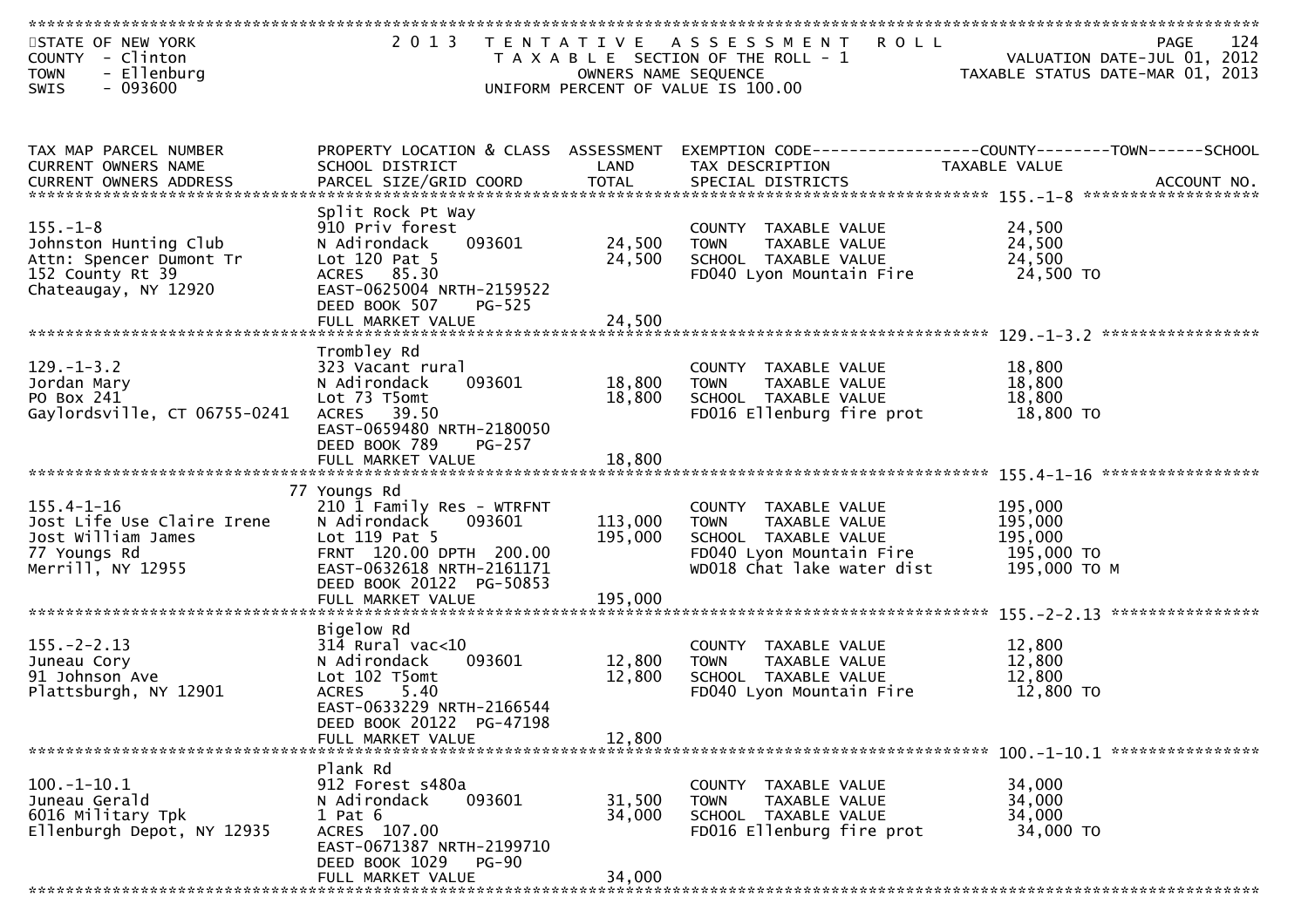| STATE OF NEW YORK<br>COUNTY - Clinton<br>- Ellenburg<br><b>TOWN</b><br>SWIS<br>$-093600$                                                            | 2 0 1 3                                                                                                                                                                            |                           | <b>ROLL</b><br>TENTATIVE ASSESSMENT<br>T A X A B L E SECTION OF THE ROLL - 1<br>OWNERS NAME SEQUENCE<br>UNIFORM PERCENT OF VALUE IS 100.00   | VALUATION DATE-JUL 01, 2012<br>TAXABLE STATUS DATE-MAR 01, 2013               | 125<br>PAGE                         |
|-----------------------------------------------------------------------------------------------------------------------------------------------------|------------------------------------------------------------------------------------------------------------------------------------------------------------------------------------|---------------------------|----------------------------------------------------------------------------------------------------------------------------------------------|-------------------------------------------------------------------------------|-------------------------------------|
| TAX MAP PARCEL NUMBER<br>CURRENT OWNERS NAME                                                                                                        | SCHOOL DISTRICT                                                                                                                                                                    | LAND                      | PROPERTY LOCATION & CLASS ASSESSMENT EXEMPTION CODE----------------COUNTY-------TOWN------SCHOOL<br>TAX DESCRIPTION                          | TAXABLE VALUE                                                                 |                                     |
| $155. - 2 - 9$<br>Juntunen Bryan E<br>Juntunen Randie A<br>52 Shutts Rd<br>Merrill, NY 12955                                                        | 52 Shutts Rd<br>210 1 Family Res<br>093601<br>N Adirondack<br>119 Pat 5<br>2.50<br><b>ACRES</b><br>EAST-0631646 NRTH-2165846<br>DEED BOOK 20021 PG-48690                           | 8,300<br>117,000          | RES STAR<br>41854<br>COUNTY TAXABLE VALUE<br><b>TOWN</b><br>TAXABLE VALUE<br>SCHOOL TAXABLE VALUE<br>FD040 Lyon Mountain Fire                | $\mathbf{0}$<br>$\mathbf{0}$<br>117,000<br>117,000<br>87,000<br>117,000 TO    | 30,000                              |
| $155. - 2 - 2.4$<br>Juntunen Jamey<br>Juntunen Tammy<br>43 Lapoint Rd<br>Ellenburg Depot, NY 12935                                                  | Bigelow Rd<br>$31\overline{4}$ Rural vac<10<br>093601<br>N Adirondack<br>6.10 BANK<br>080<br>ACRES<br>EAST-0633012 NRTH-2167728<br>DEED BOOK 20102 PG-34331<br>FULL MARKET VALUE   | 8,200<br>8,200<br>8,200   | COUNTY TAXABLE VALUE<br><b>TOWN</b><br>TAXABLE VALUE<br>SCHOOL TAXABLE VALUE<br>FD040 Lyon Mountain Fire                                     | 8,200<br>8,200<br>8,200<br>8,200 TO                                           |                                     |
| $85.1 - 1 - 37$<br>Kagan Luc<br>28 Iowa St Apt 1<br>Plattsburgh, NY 12903                                                                           | 6609 Military Tpke<br>312 Vac w/imprv<br>093601<br>N Adirondack<br>18 Pat 6<br>FRNT 43.00 DPTH 67.00<br>EAST-0663278 NRTH-2207921<br>DEED BOOK 20112 PG-43947<br>FULL MARKET VALUE | 1,600<br>30,000<br>30,000 | COUNTY TAXABLE VALUE<br>TAXABLE VALUE<br><b>TOWN</b><br>SCHOOL TAXABLE VALUE<br>FD016 Ellenburg fire prot<br>LT012 Ellenburg Light 5         | 30,000<br>30,000<br>30,000<br>30,000 TO<br>30,000 TO                          |                                     |
| $82. - 1 - 4.8$<br>Kanzler Kathleen<br>McGivney Janet<br>94 Ryan Rd<br>Chateaugay, NY 12920                                                         | Ryan Rd<br>321 Abandoned ag<br>093601<br>N Adirondack<br>Lot 11 T6omt<br>ACRES 15.00<br>EAST-0624835 NRTH-2203458<br>DEED BOOK 799<br>$PG-83$                                      | 13,400<br>13,400          | AGRI DISTR 41720<br>COUNTY TAXABLE VALUE<br>TAXABLE VALUE<br><b>TOWN</b><br>SCHOOL TAXABLE VALUE<br>FD016 Ellenburg fire prot                | 3,215<br>3,215<br>10,185<br>10,185<br>10,185<br>13,400 TO                     | lease 2011<br>3,215                 |
| MAY BE SUBJECT TO PAYMENT<br>UNDER AGDIST LAW TIL 2017<br>$82 - 1 - 7$<br>Kanzler Norbert<br>Kanzler Kathleen<br>94 Ryan Rd<br>Chateaugay, NY 12920 | FULL MARKET VALUE<br>94 Ryan Rd<br>241 Rural res&ag<br>093601<br>N Adirondack<br>12 Pat 6<br>ACRES 155.50<br>EAST-0627274 NRTH-2204594                                             | 13,400                    | 61 PCT OF VALUE USED FOR EXEMPTION PURPOSES<br>WARCOMALL 41131<br>41141<br>73,700 WARDISALL<br>178,000 AGRI DISTR 41720<br>41854<br>RES STAR | 27,145<br>27,145<br>21,716<br>21,716<br>0<br>0<br>$\mathbf 0$<br>0<br>129,139 | lease 2011<br>0<br>0<br>0<br>30,000 |
| MAY BE SUBJECT TO PAYMENT<br>UNDER AGDIST LAW TIL 2017                                                                                              | DEED BOOK 581<br>$PG-19$<br>FULL MARKET VALUE                                                                                                                                      | 178,000                   | COUNTY TAXABLE VALUE<br><b>TOWN</b><br>TAXABLE VALUE<br>SCHOOL TAXABLE VALUE<br>FD016 Ellenburg fire prot                                    | 129,139<br>148,000<br>178,000 TO                                              |                                     |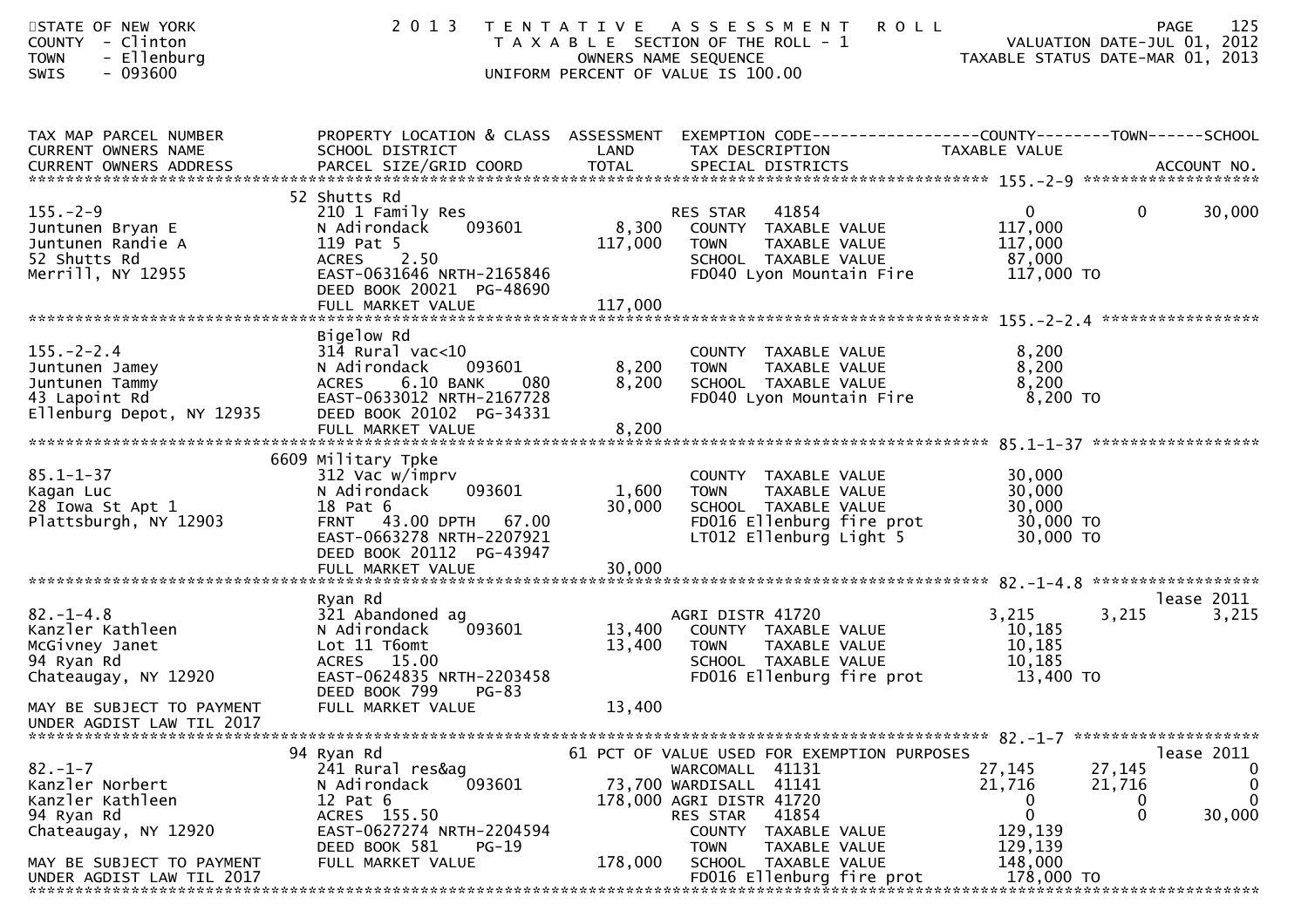| STATE OF NEW YORK<br>COUNTY - Clinton<br>- Ellenburg<br><b>TOWN</b><br><b>SWIS</b><br>- 093600 | 2 0 1 3                                                                                                                                                                    |                           | <b>ROLL</b><br>TENTATIVE ASSESSMENT<br>T A X A B L E SECTION OF THE ROLL - 1<br>OWNERS NAME SEQUENCE<br>UNIFORM PERCENT OF VALUE IS 100.00              | VALUATION DATE-JUL 01, 2012<br>VALUATION DATE-JUL 01, 2012<br>TAXABLE STATUS DATE-MAR 01, 2013 | <b>PAGE</b>  | 126    |
|------------------------------------------------------------------------------------------------|----------------------------------------------------------------------------------------------------------------------------------------------------------------------------|---------------------------|---------------------------------------------------------------------------------------------------------------------------------------------------------|------------------------------------------------------------------------------------------------|--------------|--------|
| TAX MAP PARCEL NUMBER<br>CURRENT OWNERS NAME                                                   | SCHOOL DISTRICT                                                                                                                                                            | LAND                      | PROPERTY LOCATION & CLASS ASSESSMENT EXEMPTION CODE----------------COUNTY--------TOWN------SCHOOL<br>TAX DESCRIPTION                                    | TAXABLE VALUE                                                                                  |              |        |
|                                                                                                | 10 Balsam Way                                                                                                                                                              |                           |                                                                                                                                                         |                                                                                                |              |        |
| $141.3 - 3 - 5.3$<br>Kaska Joann<br>Chateaugay Lake<br>10 Balsam Way<br>Chateaugay, NY 12920   | 210 1 Family Res - WTRFNT<br>N Adirondack<br>093601<br>Lot 100 T5 Omt<br>FRNT 100.00 DPTH 275.00<br>EAST-0624427 NRTH-2170243<br>DEED BOOK 985<br>PG-179                   | 91,800<br>323,000         | 41854<br>RES STAR<br>COUNTY TAXABLE VALUE<br>TAXABLE VALUE<br>TOWN<br>SCHOOL TAXABLE VALUE<br>FD016 Ellenburg fire prot<br>WD018 Chat lake water dist   | $\mathbf{0}$<br>323,000<br>323,000<br>293,000<br>323,000 TO<br>323,000 ТО М                    | $\mathbf{0}$ | 30,000 |
|                                                                                                |                                                                                                                                                                            |                           |                                                                                                                                                         |                                                                                                |              |        |
| $141. - 1 - 1.12$<br>Kaska Nancy T<br>5360 Rt 374<br>Merrill, NY 12955                         | 5360 Rt 374<br>210 1 Family Res<br>163401<br>Chateaugay 1<br>Lot $100$ Pat 5<br><b>ACRES</b><br>1.54<br>EAST-0622219 NRTH-2174348<br>DEED BOOK 20051 PG-82864              | 5,300<br>122,900          | RES STAR<br>41854<br>COUNTY TAXABLE VALUE<br>TAXABLE VALUE<br>TOWN<br>SCHOOL TAXABLE VALUE<br>FD040 Lyon Mountain Fire                                  | $\mathbf{0}$<br>122,900<br>122,900<br>92,900<br>122,900 TO                                     | $\mathbf 0$  | 30,000 |
|                                                                                                | Rt 374                                                                                                                                                                     |                           |                                                                                                                                                         |                                                                                                |              |        |
| $141. - 1 - 1.15$<br>Kaska Nancy T<br>5360 Rt 374<br>Merill, NY 12952                          | $314$ Rural vac<10<br>Chateaugay 1<br>163401<br>Lot $100$ Pat 5<br><b>ACRES</b><br>5.90<br>EAST-0622492 NRTH-2174261<br>DEED BOOK 20092 PG-25755                           | 12,200<br>12,200          | COUNTY TAXABLE VALUE<br>TAXABLE VALUE<br>TOWN<br>SCHOOL TAXABLE VALUE<br>FD040 Lyon Mountain Fire                                                       | 12,200<br>12,200<br>12,200<br>12,200 TO                                                        |              |        |
|                                                                                                |                                                                                                                                                                            |                           |                                                                                                                                                         |                                                                                                |              |        |
| $70. - 1 - 8$<br>Kavanaugh MIchael B<br>5267 Rt 11<br>Ellenburg Depot, NY 12935                | 5267 Rt 11<br>210 1 Family Res<br>N Adirondack<br>093601<br>20 Pat 6<br>1.00<br><b>ACRES</b><br>EAST-0669363 NRTH-2211577<br>DEED BOOK 20102 PG-30112<br>FULL MARKET VALUE | 5,000<br>93,800<br>93,800 | RES STAR<br>41854<br>COUNTY TAXABLE VALUE<br>TAXABLE VALUE<br><b>TOWN</b><br>SCHOOL TAXABLE VALUE<br>FD002 EllenDpt fire 21<br>LT011 Ellenburg Light 21 | $\mathbf{0}$<br>93,800<br>93,800<br>63,800<br>93,800 TO<br>93,800 TO                           | $\mathbf 0$  | 30,000 |
|                                                                                                | 19 Saxe Way                                                                                                                                                                |                           |                                                                                                                                                         |                                                                                                |              |        |
| $155. - 2 - 10.2$<br>Kelting Jane Saxe<br>19 Saxe Way<br>Merrill, NY 12955                     | 240 Rural res<br>093601<br>N Adirondack<br>Lot 102 T5omt<br>ACRES 87.60<br>EAST-0631792 NRTH-2167002<br>DEED BOOK 794<br><b>PG-295</b>                                     | 38,000<br>149,000         | 41854<br>RES STAR<br>COUNTY TAXABLE VALUE<br><b>TOWN</b><br>TAXABLE VALUE<br>SCHOOL TAXABLE VALUE<br>FD040 Lyon Mountain Fire                           | $\overline{0}$<br>149,000<br>149,000<br>119,000<br>149,000 TO                                  | $\mathbf 0$  | 30,000 |
|                                                                                                | FULL MARKET VALUE                                                                                                                                                          | 149,000                   |                                                                                                                                                         |                                                                                                |              |        |
| STATE OF NEW YORK                                                                              | 2 0 1 3<br>T E N T A T I V E                                                                                                                                               |                           | A S S E S S M E N T<br>R O L L                                                                                                                          |                                                                                                | <b>PAGE</b>  | 127    |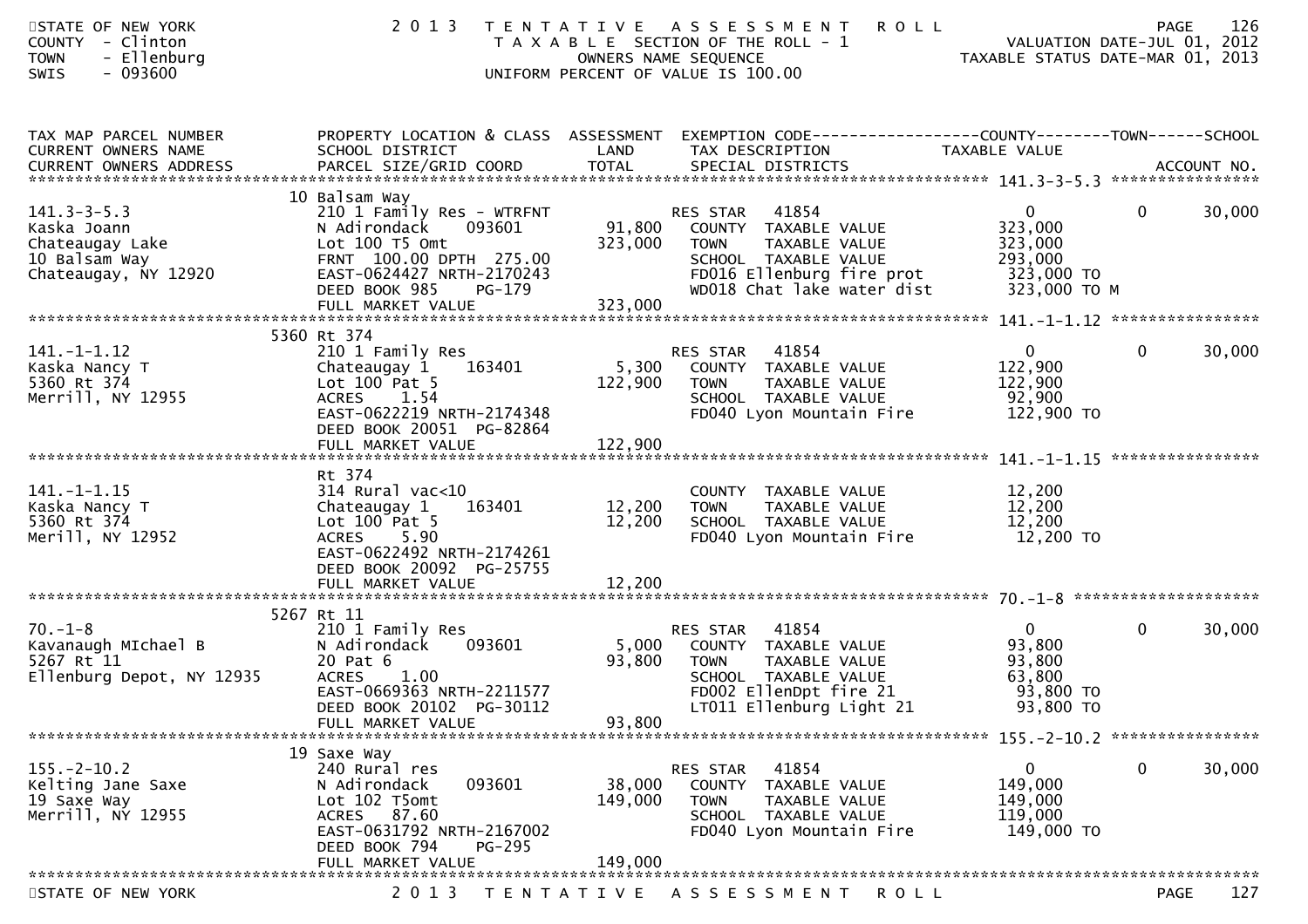| - Clinton<br><b>COUNTY</b><br>- Ellenburg<br><b>TOWN</b><br>$-093600$<br>SWIS                       |                                                                                                                                                                                                 |                               | T A X A B L E SECTION OF THE ROLL - 1<br>OWNERS NAME SEQUENCE<br>UNIFORM PERCENT OF VALUE IS 100.00                                    | TAXABLE STATUS DATE-MAR 01, 2013                            | VALUATION DATE-JUL 01, 2012                  |
|-----------------------------------------------------------------------------------------------------|-------------------------------------------------------------------------------------------------------------------------------------------------------------------------------------------------|-------------------------------|----------------------------------------------------------------------------------------------------------------------------------------|-------------------------------------------------------------|----------------------------------------------|
| TAX MAP PARCEL NUMBER<br>CURRENT OWNERS NAME                                                        | PROPERTY LOCATION & CLASS ASSESSMENT<br>SCHOOL DISTRICT                                                                                                                                         | LAND                          | EXEMPTION CODE-----------------COUNTY-------TOWN------SCHOOL<br>TAX DESCRIPTION                                                        | TAXABLE VALUE                                               |                                              |
| $155.1 - 1 - 15$<br>Kelting Jane Saxe<br>19 Saxe Way<br>Merrill, NY 12955                           | 3 Gadway Rd<br>$312$ Vac w/imprv - WTRFNT<br>N Adirondack<br>093601<br>101 Pat 5<br>ACRES 3.30<br>EAST-0626007 NRTH-2166861<br>DEED BOOK 845<br>PG-221<br>FULL MARKET VALUE                     | 142,900<br>164,000<br>164,000 | COUNTY TAXABLE VALUE<br><b>TOWN</b><br>TAXABLE VALUE<br>SCHOOL TAXABLE VALUE<br>FD040 Lyon Mountain Fire<br>WD018 Chat lake water dist | 164,000<br>164,000<br>164,000<br>164,000 TO<br>164,000 TO M | ***************                              |
| $141.3 - 2 - 26.1$<br>Kennedy Raymond J<br>Kennedy Deborah A<br>PO Box 34<br>East Durham, NY 12423  | Hill Rd<br>$312$ Vac w/imprv - WTRFNT<br>093601<br>N Adirondack<br>Lot $100$ Pat 5<br>FRNT 41.40 DPTH 95.00<br>EAST-0623942 NRTH-2171837<br>DEED BOOK 20061 PG-97615<br>FULL MARKET VALUE       | 34,900<br>65,000<br>65,000    | COUNTY TAXABLE VALUE<br><b>TOWN</b><br>TAXABLE VALUE<br>SCHOOL TAXABLE VALUE<br>FD040 Lyon Mountain Fire<br>WD018 Chat lake water dist | 65,000<br>65,000<br>65,000<br>65,000 TO<br>65,000 TO M      |                                              |
| $142. - 1 - 17$<br>Kerflacken Lodge LLC<br>32 Trudeau Rd<br>Cadyville, NY 12918                     | 950 Bradley Pond Rd<br>910 Priv forest<br>N Adirondack<br>093601<br>Lot $93/96$ Pat 5<br>ACRES 40.00<br>EAST-0647235 NRTH-2173460<br>DEED BOOK 20112 PG-39062<br>FULL MARKET VALUE              | 15,600<br>15,600<br>15,600    | COUNTY TAXABLE VALUE<br>TAXABLE VALUE<br><b>TOWN</b><br>SCHOOL TAXABLE VALUE<br>FD016 Ellenburg fire prot                              | 15,600<br>15,600<br>15,600<br>15,600 TO                     |                                              |
| $115. - 1 - 23.3$<br>Kerr Alden G<br>Kerr Amanda M<br>267 Trombley Rd<br>Ellenburg Center, NY 12934 | 267 Trombley Rd<br>240 Rural res<br>093601<br>N Adirondack<br>Lot 47 T5omt<br>080<br>ACRES 64.70 BANK<br>EAST-0660943 NRTH-2186783<br>DEED BOOK 20011 PG-38039<br>FULL MARKET VALUE             | 22,000<br>98,000<br>98,000    | 41854<br>RES STAR<br>COUNTY TAXABLE VALUE<br>TAXABLE VALUE<br><b>TOWN</b><br>SCHOOL TAXABLE VALUE<br>FD016 Ellenburg fire prot         | $\mathbf{0}$<br>98,000<br>98,000<br>68,000<br>98,000 TO     | $\mathbf 0$<br>30,000                        |
| $129. - 1 - 1.2$<br>King Heidi J<br>242 Trombley Rd<br>Ellenburg Center, NY 12934                   | 242 Trombley Rd<br>210 1 Family Res<br>N Adirondack<br>093601<br>Lot 48 T5omt<br>5.20 BANK<br>080<br><b>ACRES</b><br>EAST-0659467 NRTH-2185785<br>DEED BOOK 20011 PG-28513<br>FULL MARKET VALUE | 7,600<br>95,000<br>95,000     | 41854<br>RES STAR<br>COUNTY TAXABLE VALUE<br>TAXABLE VALUE<br><b>TOWN</b><br>SCHOOL TAXABLE VALUE<br>FD016 Ellenburg fire prot         | $\mathbf{0}$<br>95,000<br>95,000<br>65,000<br>95,000 TO     | 0<br>30,000                                  |
| STATE OF NEW YORK<br>$C$ $N$ $N$ $T$ $V$ $C$ $\frac{1}{2}$ $n+\alpha n$                             | 2 0 1 3                                                                                                                                                                                         | T E N T A T I V E             | A S S E S S M E N T<br>R O L L<br>E CECTION OF THE BOLL                                                                                |                                                             | 128<br>PAGE<br>$VAI HATTON RATE-THI 01 2012$ |

COUNTY - Clinton COUNTY - Clinton COUNTY - Clinton COUNTY - Clinton COUNTY - Clinton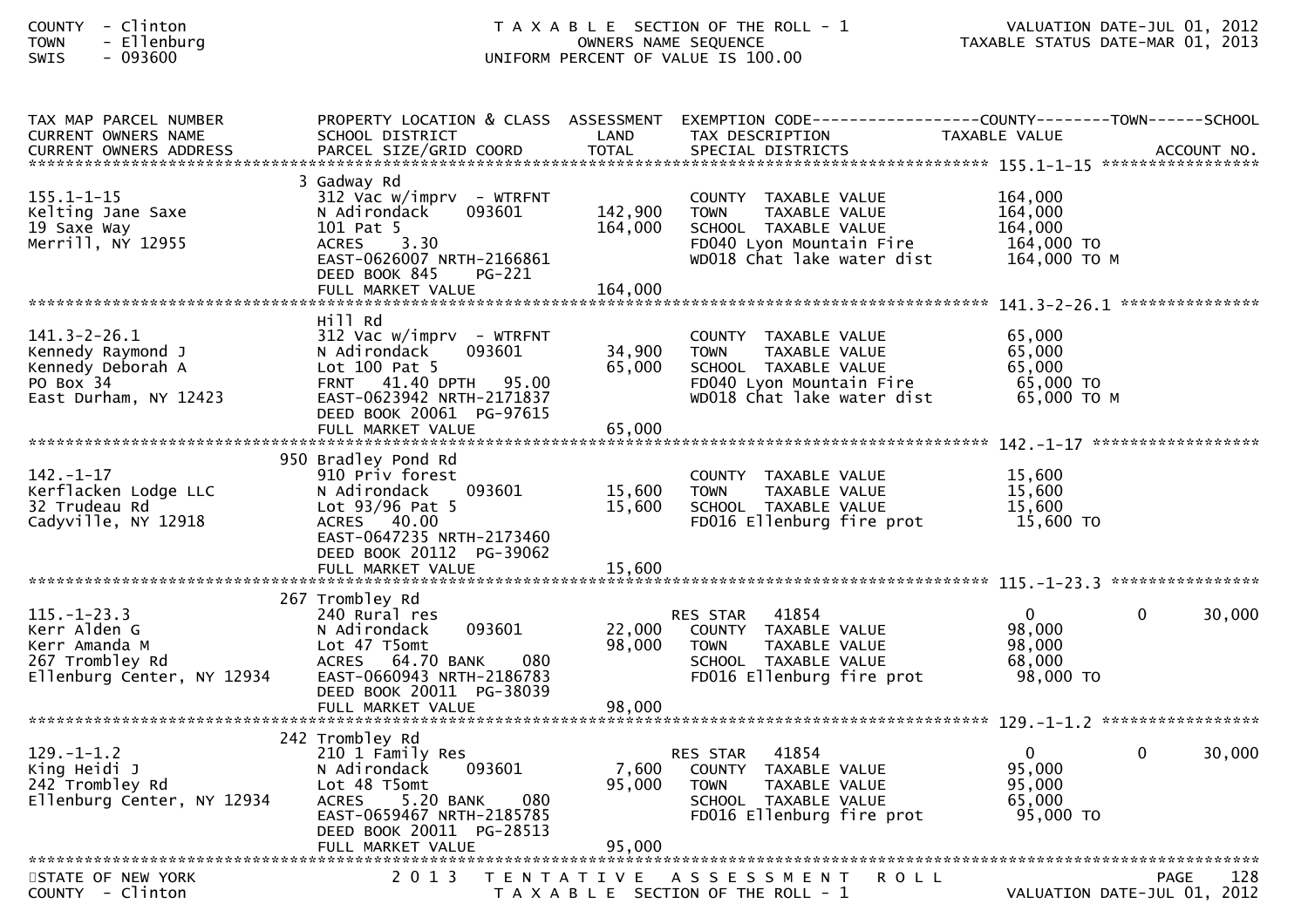# TOWN - Ellenburg OWNERS NAME SEQUENCE TAXABLE STATUS DATE-MAR 01, 2013SWIS - 093600 UNIFORM PERCENT OF VALUE IS 100.00

| TAX MAP PARCEL NUMBER                                                                                                                                                                   |                                                   |                 | PROPERTY LOCATION & CLASS ASSESSMENT EXEMPTION CODE----------------COUNTY-------TOWN------SCHOOL |                          |                             |              |
|-----------------------------------------------------------------------------------------------------------------------------------------------------------------------------------------|---------------------------------------------------|-----------------|--------------------------------------------------------------------------------------------------|--------------------------|-----------------------------|--------------|
| <b>CURRENT OWNERS NAME</b>                                                                                                                                                              | SCHOOL DISTRICT                                   | LAND            | TAX DESCRIPTION                                                                                  | TAXABLE VALUE            |                             |              |
|                                                                                                                                                                                         |                                                   |                 |                                                                                                  |                          |                             |              |
|                                                                                                                                                                                         |                                                   |                 |                                                                                                  |                          |                             |              |
|                                                                                                                                                                                         | 6714 Star Rd                                      |                 |                                                                                                  |                          |                             |              |
| $85. - 1 - 2.2$                                                                                                                                                                         | 210 1 Family Res                                  |                 | 41854<br>RES STAR                                                                                | $\overline{0}$<br>61,000 | $\mathbf{0}$                | 30,000       |
| King Lisa E<br>6714 Star Rd                                                                                                                                                             | 093601<br>N Adirondack                            | 4,200<br>61,000 | COUNTY TAXABLE VALUE<br>TAXABLE VALUE                                                            |                          |                             |              |
| Ellenburg, NY 12934                                                                                                                                                                     | $1/2$ A<br>FRNT 150.00 DPTH 181.00                |                 | <b>TOWN</b><br>SCHOOL TAXABLE VALUE                                                              | 61,000<br>31,000         |                             |              |
|                                                                                                                                                                                         | EAST-0661696 NRTH-2206546                         |                 | FD016 Ellenburg fire prot                                                                        | 61,000 TO                |                             |              |
|                                                                                                                                                                                         | DEED BOOK 20072 PG-7263                           |                 | LT012 Ellenburg Light 5                                                                          | 61,000 TO                |                             |              |
|                                                                                                                                                                                         | FULL MARKET VALUE                                 | 61,000          |                                                                                                  |                          |                             |              |
|                                                                                                                                                                                         |                                                   |                 |                                                                                                  |                          |                             |              |
|                                                                                                                                                                                         | 2111/2117 Bradley Pond Rd                         |                 |                                                                                                  |                          |                             |              |
| $99. - 2 - 29$                                                                                                                                                                          | 210 1 Family Res                                  |                 | AGED COUN 41802                                                                                  | 4,770                    | $\mathbf{0}$                | $\mathbf{0}$ |
| King Patrick                                                                                                                                                                            | 093601<br>N Adirondack                            |                 | 9,900 SR STAR<br>41834                                                                           | $\overline{0}$           | $\mathbf{0}$                | 63,300       |
| King Sandra                                                                                                                                                                             | 11 Pat 5                                          |                 | 95,400 RS STAR MH 41864                                                                          | $\Omega$                 | $\Omega$                    | 4,000        |
| PO Box 78                                                                                                                                                                               | FRNT 193.00 DPTH 197.00                           |                 | COUNTY TAXABLE VALUE                                                                             | 90,630                   |                             |              |
| Ellenburg Center, NY 12934                                                                                                                                                              | EAST-0649650 NRTH-2197370                         |                 | TAXABLE VALUE<br><b>TOWN</b>                                                                     | 95,400                   |                             |              |
|                                                                                                                                                                                         | DEED BOOK 536<br>PG-151                           |                 | SCHOOL TAXABLE VALUE                                                                             | 28,100                   |                             |              |
|                                                                                                                                                                                         |                                                   |                 |                                                                                                  |                          |                             |              |
|                                                                                                                                                                                         |                                                   |                 |                                                                                                  |                          |                             |              |
|                                                                                                                                                                                         |                                                   |                 |                                                                                                  |                          |                             |              |
|                                                                                                                                                                                         | 6663 Star Rd                                      |                 | 95 PCT OF VALUE USED FOR EXEMPTION PURPOSES                                                      |                          |                             |              |
| $85.1 - 1 - 28$                                                                                                                                                                         | 210 1 Family Res                                  |                 | WARCOMALL 41131                                                                                  | 17,243                   | 17,243                      |              |
| King Paul E                                                                                                                                                                             | 093601<br>N Adirondack                            |                 | 8,800 SR STAR<br>41834                                                                           | $\mathbf{0}$             | 0                           | 63,300       |
| King Viola                                                                                                                                                                              | Lot 18 Pat 6                                      |                 | 72,600 COUNTY TAXABLE VALUE                                                                      | 55,357                   |                             |              |
| 6663 Rt 190                                                                                                                                                                             | 080<br><b>ACRES</b><br>7.30 BANK                  |                 | TAXABLE VALUE<br>TOWN                                                                            | 55,357                   |                             |              |
| Ellenburg Center, NY 12934                                                                                                                                                              | EAST-0662698 NRTH-2206992                         |                 | SCHOOL TAXABLE VALUE                                                                             | 9,300                    |                             |              |
|                                                                                                                                                                                         | DEED BOOK 898<br>PG-96                            |                 | FD016 Ellenburg fire prot                                                                        | 72,600 TO                |                             |              |
| DELD BOOK 070 - PUTP OF FORMALLY AND ETTERIOUT STILL NARKET VALUE<br>FULL MARKET VALUE 72,600 LTO12 Ellenburg Light 5 72,600 TO FUNARKET VALUE 72,600 TO FORMALLY ARKET VALUE 72,600 TO |                                                   |                 |                                                                                                  |                          |                             |              |
|                                                                                                                                                                                         |                                                   |                 |                                                                                                  |                          |                             |              |
|                                                                                                                                                                                         | Star Rd                                           |                 |                                                                                                  |                          |                             |              |
| $84. - 1 - 19.223$                                                                                                                                                                      | 314 Rural vac<10                                  |                 | COUNTY TAXABLE VALUE                                                                             | 6,900                    |                             |              |
| King Stewart J                                                                                                                                                                          | 093601<br>N Adirondack                            | 6,900           | <b>TOWN</b><br>TAXABLE VALUE                                                                     | 6,900                    |                             |              |
| King Sherri A                                                                                                                                                                           | Lot 5 T6omt                                       | 6,900           | SCHOOL TAXABLE VALUE                                                                             | 6,900<br>6,900 TO        |                             |              |
| PO Box 191<br>Ellenburg Center, NY 12934                                                                                                                                                | <b>ACRES</b><br>4.80<br>EAST-0651640 NRTH-2204400 |                 | FD016 Ellenburg fire prot                                                                        |                          |                             |              |
|                                                                                                                                                                                         | DEED BOOK 20061 PG-94089                          |                 |                                                                                                  |                          |                             |              |
|                                                                                                                                                                                         | FULL MARKET VALUE                                 | 6,900           |                                                                                                  |                          |                             |              |
|                                                                                                                                                                                         |                                                   |                 |                                                                                                  |                          |                             |              |
|                                                                                                                                                                                         | 38 Lake Roxanne Rd                                |                 |                                                                                                  |                          |                             |              |
| $71.3 - 2 - 58$                                                                                                                                                                         | 449 Other Storag                                  |                 | COUNTY TAXABLE VALUE                                                                             | 21.500                   |                             |              |
| Kitchen Dennis                                                                                                                                                                          | 093601<br>N Adirondack                            | 6,500           | TAXABLE VALUE<br>TOWN                                                                            | 21,500                   |                             |              |
| 23 Munsee Dr                                                                                                                                                                            | Lot 20 Pat $6$                                    | 21,500          | SCHOOL TAXABLE VALUE                                                                             | $21,500$<br>$21,500$     |                             |              |
| Cranford, NJ 07016                                                                                                                                                                      | <b>ACRES</b><br>1.30                              |                 |                                                                                                  |                          |                             |              |
|                                                                                                                                                                                         | EAST-0672990 NRTH-2212462                         |                 | FD002 EllenDpt fire 21 21,500 TO<br>LT011 Ellenburg Light 21 21,500 TO                           |                          |                             |              |
|                                                                                                                                                                                         | DEED BOOK 20092 PG-24835                          |                 |                                                                                                  |                          |                             |              |
|                                                                                                                                                                                         |                                                   |                 |                                                                                                  |                          |                             |              |
|                                                                                                                                                                                         |                                                   |                 |                                                                                                  |                          |                             |              |
| STATE OF NEW YORK                                                                                                                                                                       | 2 0 1 3                                           |                 | <b>ROLL</b><br>TENTATIVE ASSESSMENT                                                              |                          | <b>PAGE</b>                 | 129          |
| COUNTY - Clinton                                                                                                                                                                        |                                                   |                 | T A X A B L E SECTION OF THE ROLL - 1                                                            |                          | VALUATION DATE-JUL 01, 2012 |              |
|                                                                                                                                                                                         |                                                   |                 |                                                                                                  |                          |                             |              |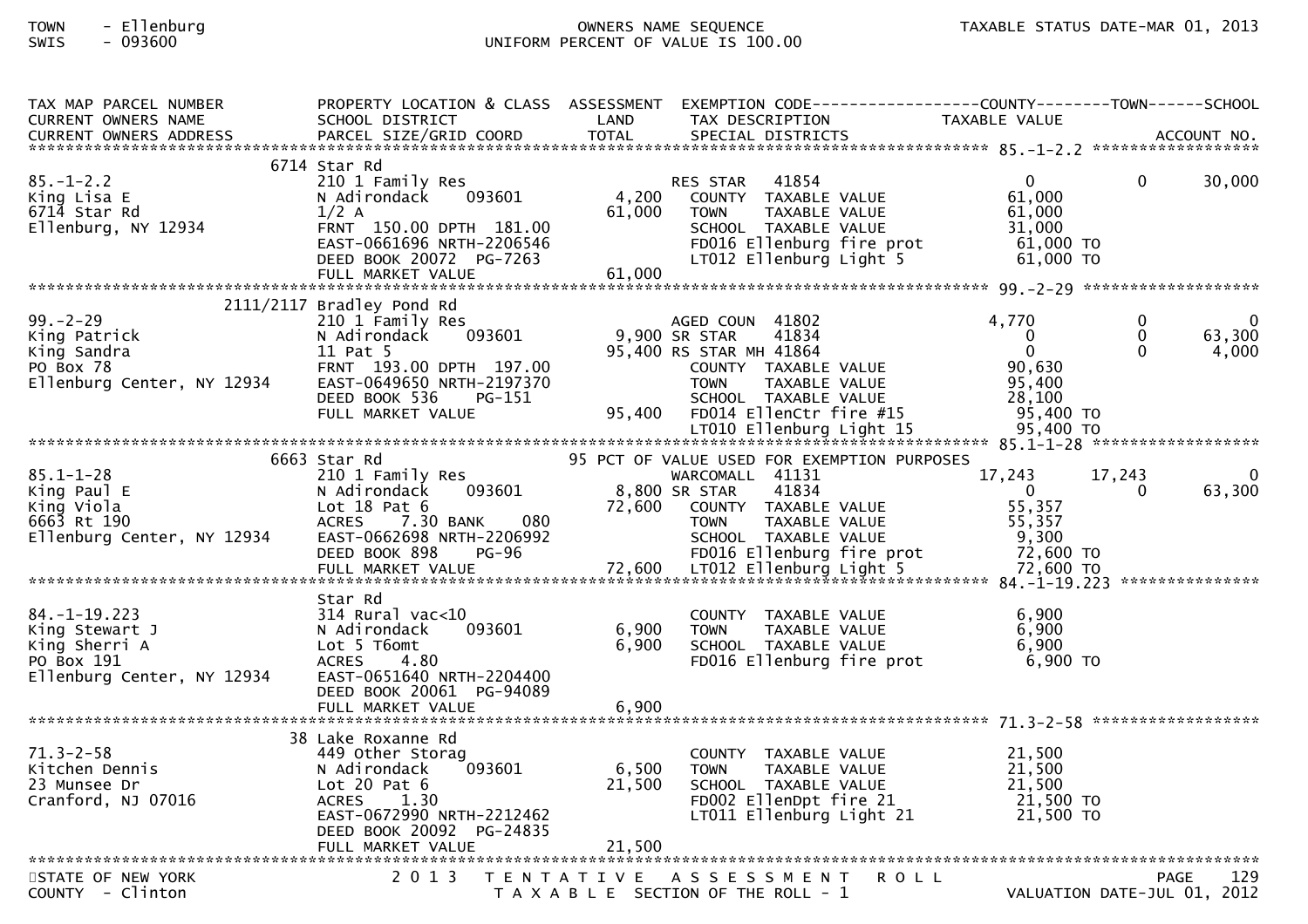# TOWN - Ellenburg OWNERS NAME SEQUENCE TAXABLE STATUS DATE-MAR 01, 2013SWIS - 093600 UNIFORM PERCENT OF VALUE IS 100.00

| TAX MAP PARCEL NUMBER                                                                                                                                                                                                          |                               |         | PROPERTY LOCATION & CLASS ASSESSMENT EXEMPTION CODE----------------COUNTY--------TOWN------SCHOOL |                |                              |
|--------------------------------------------------------------------------------------------------------------------------------------------------------------------------------------------------------------------------------|-------------------------------|---------|---------------------------------------------------------------------------------------------------|----------------|------------------------------|
| CURRENT OWNERS NAME                                                                                                                                                                                                            | SCHOOL DISTRICT               | LAND    | TAX DESCRIPTION                                                                                   | TAXABLE VALUE  |                              |
| .4CCOUNT NO . PARCEL SIZE/GRID COORD TOTAL SPECIAL DISTRICTS . ACCOUNT NO . ACCOUNT NO . ACCOUNT NO . يتمكن بن المكتشر بن المكتشر بن المكتشر بن المكتشر بن المكتشر بن المكتشر بن المكتشر بن المكتشر بن المكتشر بن المكتشر بن ا |                               |         |                                                                                                   |                |                              |
|                                                                                                                                                                                                                                | 225 Arno Rd                   |         |                                                                                                   |                |                              |
| $85. - 1 - 9.123$                                                                                                                                                                                                              | 240 Rural res                 |         | COUNTY TAXABLE VALUE                                                                              | 146,000        |                              |
| Klaszky Carl W                                                                                                                                                                                                                 | 093601<br>N Adirondack        | 26,900  | TAXABLE VALUE<br><b>TOWN</b>                                                                      | 146,000        |                              |
| Klaszky Manon C                                                                                                                                                                                                                | Lot 3 T6 OMT                  | 146,000 | SCHOOL TAXABLE VALUE                                                                              | 146,000        |                              |
| 9 Pike Dr                                                                                                                                                                                                                      | ACRES 103.80                  |         | FD016 Ellenburg fire prot                                                                         | 146,000 TO     |                              |
| Swanton, VT 05488                                                                                                                                                                                                              | EAST-0661393 NRTH-2202943     |         |                                                                                                   |                |                              |
|                                                                                                                                                                                                                                | DEED BOOK 20051 PG-88428      |         |                                                                                                   |                |                              |
|                                                                                                                                                                                                                                |                               |         |                                                                                                   |                |                              |
|                                                                                                                                                                                                                                |                               |         |                                                                                                   |                |                              |
|                                                                                                                                                                                                                                | 12 Balsam Way                 |         |                                                                                                   |                |                              |
| $141.3 - 3 - 5.4$                                                                                                                                                                                                              | 210 1 Family Res - WTRFNT     |         |                                                                                                   | 212,000        |                              |
| Konefal Robert T                                                                                                                                                                                                               | 093601                        | 94,500  | COUNTY TAXABLE VALUE                                                                              | 212,000        |                              |
| Konefal Valerie A                                                                                                                                                                                                              | N Adirondack<br>Lot 100 T5omt | 212,000 | TAXABLE VALUE<br><b>TOWN</b><br>SCHOOL TAXABLE VALUE                                              | 212,000        |                              |
| Main St                                                                                                                                                                                                                        | FRNT 121.00 DPTH 331.00       |         | FD040 Lyon Mountain Fire                                                                          | 212,000 TO     |                              |
| PO Box 225                                                                                                                                                                                                                     | EAST-0624419 NRTH-2170336     |         | WD018 Chat lake water dist                                                                        | 212,000 то м   |                              |
| Pine Hill, NY 12465                                                                                                                                                                                                            | DEED BOOK 20001 PG-23973      |         |                                                                                                   |                |                              |
|                                                                                                                                                                                                                                |                               |         |                                                                                                   |                |                              |
|                                                                                                                                                                                                                                |                               |         |                                                                                                   |                | ******************           |
|                                                                                                                                                                                                                                |                               |         |                                                                                                   |                |                              |
|                                                                                                                                                                                                                                | 6734 Star Rd                  |         |                                                                                                   |                |                              |
| $85. - 1 - 2.9$                                                                                                                                                                                                                | 270 Mfg housing               |         | COUNTY TAXABLE VALUE                                                                              | 22,000         |                              |
| Kordupel Bohdan                                                                                                                                                                                                                | 093601<br>N Adirondack        | 4,400   | <b>TOWN</b><br>TAXABLE VALUE                                                                      | 22,000         |                              |
| Kordupel Emily                                                                                                                                                                                                                 | Lot 18 T6omt                  | 22,000  | SCHOOL TAXABLE VALUE                                                                              | 22,000         |                              |
| 1106 Hart St                                                                                                                                                                                                                   | FRNT 150.00 DPTH 175.00       |         | FD016 Ellenburg fire prot                                                                         | 22,000 TO      |                              |
| Greenfield Park PQ, J4V1H9                                                                                                                                                                                                     | EAST-0661146 NRTH-2206513     |         |                                                                                                   |                |                              |
|                                                                                                                                                                                                                                | DEED BOOK 20011 PG-36371      |         |                                                                                                   |                |                              |
|                                                                                                                                                                                                                                |                               |         |                                                                                                   |                |                              |
|                                                                                                                                                                                                                                |                               |         |                                                                                                   |                |                              |
|                                                                                                                                                                                                                                | 5082 Rt 374                   |         |                                                                                                   |                |                              |
| $155. - 2 - 1.2$                                                                                                                                                                                                               | 240 Rural res                 |         | RES STAR 41854                                                                                    | $\overline{0}$ | 30,000<br>$\Omega$           |
| Kourofsky Brian M                                                                                                                                                                                                              | 093601<br>N Adirondack        | 10,600  | COUNTY TAXABLE VALUE                                                                              | 119,000        |                              |
| Kourofsky Cathy A                                                                                                                                                                                                              | Lot $101$ Pat 5               | 119,000 | TAXABLE VALUE<br><b>TOWN</b>                                                                      | 119,000        |                              |
| 5082 Rt 374                                                                                                                                                                                                                    | ACRES 10.00                   |         | SCHOOL TAXABLE VALUE                                                                              | 89,000         |                              |
| Merrill, NY 12955                                                                                                                                                                                                              | EAST-0626507 NRTH-2168784     |         | FD040 Lyon Mountain Fire                                                                          | 119,000 TO     |                              |
|                                                                                                                                                                                                                                | DEED BOOK 707<br>PG-117       |         |                                                                                                   |                |                              |
|                                                                                                                                                                                                                                |                               |         |                                                                                                   |                |                              |
|                                                                                                                                                                                                                                |                               |         |                                                                                                   |                |                              |
|                                                                                                                                                                                                                                | 192 West Hill Rd              |         |                                                                                                   |                |                              |
| $98. - 1 - 6.2$                                                                                                                                                                                                                | 260 Seasonal res              |         | AGRI DISTR 41720                                                                                  | $\overline{0}$ | $\mathbf{0}$<br>$\mathbf{0}$ |
| Kourofsky Joseph W                                                                                                                                                                                                             | 093601<br>N Adirondack        | 34,700  | COUNTY TAXABLE VALUE                                                                              | 78,000         |                              |
| Kourofsky Barbara                                                                                                                                                                                                              | Lot #6 & 7 T6omt              | 78,000  | <b>TOWN</b><br>TAXABLE VALUE                                                                      | 78,000         |                              |
| 4001 Military Tpke                                                                                                                                                                                                             | ACRES 166.30                  |         | SCHOOL TAXABLE VALUE                                                                              | 78,000         |                              |
| West Chazy, NY 12992                                                                                                                                                                                                           | EAST-0643542 NRTH-2199271     |         | FD014 EllenCtr fire #15                                                                           | 50,700 TO      |                              |
|                                                                                                                                                                                                                                | DEED BOOK 20041 PG-73171      |         | FD016 Ellenburg fire prot                                                                         | 27,300 TO      |                              |
| MAY BE SUBJECT TO PAYMENT                                                                                                                                                                                                      | FULL MARKET VALUE             | 78,000  |                                                                                                   |                |                              |
|                                                                                                                                                                                                                                |                               |         |                                                                                                   |                |                              |
|                                                                                                                                                                                                                                |                               |         |                                                                                                   |                |                              |
| STATE OF NEW YORK                                                                                                                                                                                                              | 2 0 1 3                       |         | TENTATIVE ASSESSMENT<br><b>ROLL</b>                                                               |                | 130<br><b>PAGE</b>           |
| COUNTY - Clinton                                                                                                                                                                                                               |                               |         | T A X A B L E SECTION OF THE ROLL - 1                                                             |                | VALUATION DATE-JUL 01, 2012  |
|                                                                                                                                                                                                                                |                               |         |                                                                                                   |                |                              |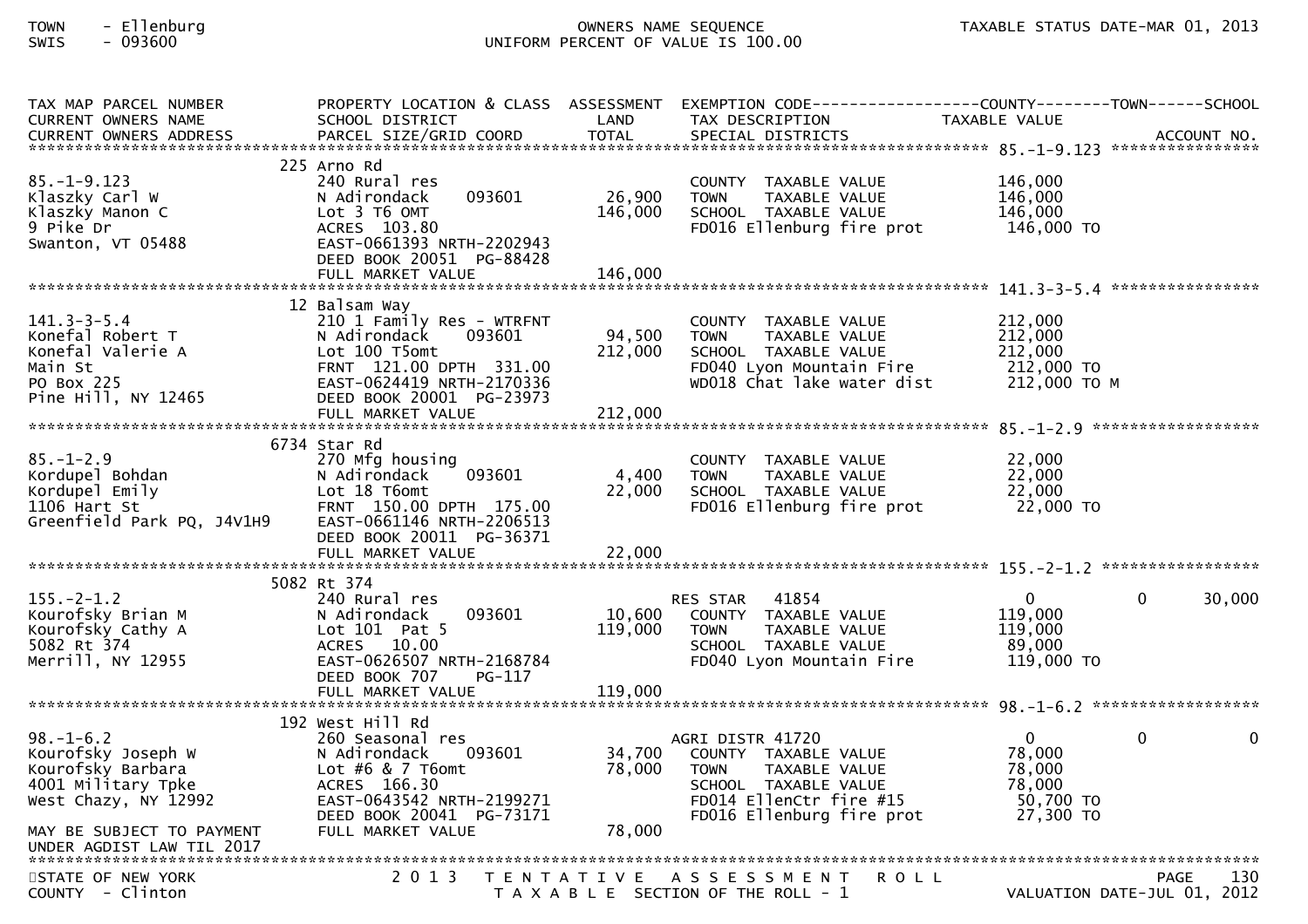# TOWN - Ellenburg OWNERS NAME SEQUENCE TAXABLE STATUS DATE-MAR 01, 2013

SWIS - 093600 UNIFORM PERCENT OF VALUE IS 100.00

| TAX MAP PARCEL NUMBER                                  | PROPERTY LOCATION & CLASS ASSESSMENT          |         | EXEMPTION CODE------------------COUNTY-------TOWN------SCHOOL |                              |              |
|--------------------------------------------------------|-----------------------------------------------|---------|---------------------------------------------------------------|------------------------------|--------------|
| <b>CURRENT OWNERS NAME</b>                             | SCHOOL DISTRICT                               | LAND    | TAX DESCRIPTION                                               | TAXABLE VALUE                |              |
|                                                        |                                               |         |                                                               |                              |              |
|                                                        | 232 Spear Hill Rd                             |         |                                                               |                              |              |
| $125. - 1 - 4.1$                                       | 240 Rural res                                 |         | RES STAR<br>41854                                             | $\mathbf{0}$<br>$\mathbf{0}$ | 30,000       |
| Kramer Joseph M                                        | 163401<br>Chateaugay 1                        | 11,600  | COUNTY TAXABLE VALUE                                          | 67,500                       |              |
| Kramer Barbara                                         | Lot $60$ Pat $5$                              | 67,500  | TAXABLE VALUE<br><b>TOWN</b>                                  | 67,500                       |              |
| 232 Spear Hill Rd                                      | ACRES 12.20 BANK<br>150                       |         | SCHOOL TAXABLE VALUE                                          | 37,500                       |              |
| Merrill, NY 12955                                      | EAST-0622703 NRTH-2182339                     |         | FD016 Ellenburg fire prot                                     | 67,500 TO                    |              |
|                                                        | DEED BOOK 650<br>PG-554                       |         |                                                               |                              |              |
| MAY BE SUBJECT TO PAYMENT<br>UNDER AGDIST LAW TIL 2020 | FULL MARKET VALUE                             | 67,500  |                                                               |                              |              |
|                                                        |                                               |         |                                                               |                              |              |
|                                                        | 114 Spear Hill Rd                             |         |                                                               |                              |              |
| $125. - 1 - 7$                                         | 241 Rural res&ag                              |         | OS AG DIST 41730                                              | $\mathbf{0}$<br>$\mathbf{0}$ | $\mathbf{0}$ |
| Kramer Joseph M                                        | 163401<br>Chateaugay 1                        | 26,800  | COUNTY TAXABLE VALUE                                          | 59,000                       |              |
| PO Box 304                                             | Lot $60$ Pat $5$                              | 59,000  | TAXABLE VALUE<br><b>TOWN</b>                                  | 59.000                       |              |
| Lyon Mountain, NY 12952                                | ACRES 103.00                                  |         | SCHOOL TAXABLE VALUE                                          | 59,000                       |              |
|                                                        | EAST-0623371 NRTH-2180576                     |         | FD016 Ellenburg fire prot                                     | 59,000 TO                    |              |
| MAY BE SUBJECT TO PAYMENT                              | DEED BOOK 20082 PG-20558                      |         |                                                               |                              |              |
|                                                        |                                               |         |                                                               |                              |              |
|                                                        | 1377 Bradley Pond Rd                          |         |                                                               |                              |              |
| $128. - 1 - 11$                                        | 312 Vac w/imprv                               |         | COUNTY TAXABLE VALUE                                          | 4,400                        |              |
| Kramer Richard                                         | 093601<br>N Adirondack                        | 4,400   | <b>TOWN</b><br>TAXABLE VALUE                                  | 4,400                        |              |
| c/o Karl Kramer                                        | Lot 69 Pat 5                                  | 4,400   | SCHOOL TAXABLE VALUE                                          | 4,400                        |              |
| 308 Pond Hill Ct                                       | FRNT 330.00 DPTH 107.00                       |         | FD016 Ellenburg fire prot                                     | 4,400 TO                     |              |
| Summerville, SC 29483                                  | EAST-0648079 NRTH-2181847                     |         |                                                               |                              |              |
|                                                        | DEED BOOK 935<br>$PG-63$                      |         |                                                               |                              |              |
|                                                        | FULL MARKET VALUE                             | 4,400   |                                                               |                              |              |
|                                                        |                                               |         |                                                               |                              |              |
|                                                        | 5167 Rt 11                                    |         |                                                               |                              |              |
| $71.3 - 1 - 28$                                        | 210 1 Family Res                              |         | RES STAR 41854                                                | $\mathbf{0}$<br>$\Omega$     | 30,000       |
| Labarge Andree                                         | 093601<br>N Adirondack                        | 5,900   | COUNTY TAXABLE VALUE                                          | 104,000                      |              |
| 5167 Rt 11                                             | 20 Pat 6                                      | 104,000 | TAXABLE VALUE<br><b>TOWN</b>                                  | 104,000                      |              |
| Ellenburg Depot, NY 12935                              | ACRES 2.70                                    |         | SCHOOL TAXABLE VALUE                                          | 74,000                       |              |
|                                                        | EAST-0671927 NRTH-2211981                     |         | FD002 EllenDpt fire 21                                        | 104,000 TO                   |              |
|                                                        | DEED BOOK 519<br><b>PG-525</b>                |         | LT011 Ellenburg Light 21                                      | 104,000 TO                   |              |
|                                                        |                                               |         |                                                               |                              |              |
|                                                        |                                               |         |                                                               |                              |              |
|                                                        | 24 Three Point Way                            |         |                                                               |                              |              |
| $141.3 - 1 - 7$                                        | 260 Seasonal res - WTRFNT                     |         | COUNTY TAXABLE VALUE                                          | 117,000                      |              |
| Labarge Andree                                         | 093601<br>N Adirondack                        | 68,400  | <b>TOWN</b><br>TAXABLE VALUE                                  | 117,000                      |              |
| 5167 Rt 11                                             | Lot 100 T5omt                                 | 117,000 | SCHOOL TAXABLE VALUE                                          | 117,000                      |              |
| Ellenburg Depot, NY 12935                              | Survey Map 20092/25920                        |         | FD040 Lyon Mountain Fire                                      | 117,000 TO                   |              |
|                                                        | Survey Map 20102/32156                        |         | WD018 Chat lake water dist                                    | 117,000 TO M                 |              |
|                                                        | FRNT 60.00 DPTH 217.00                        |         |                                                               |                              |              |
|                                                        | EAST-0623544 NRTH-2171737                     |         |                                                               |                              |              |
|                                                        | DEED BOOK 20092 PG-27498<br>FULL MARKET VALUE | 117,000 |                                                               |                              |              |
|                                                        |                                               |         |                                                               |                              |              |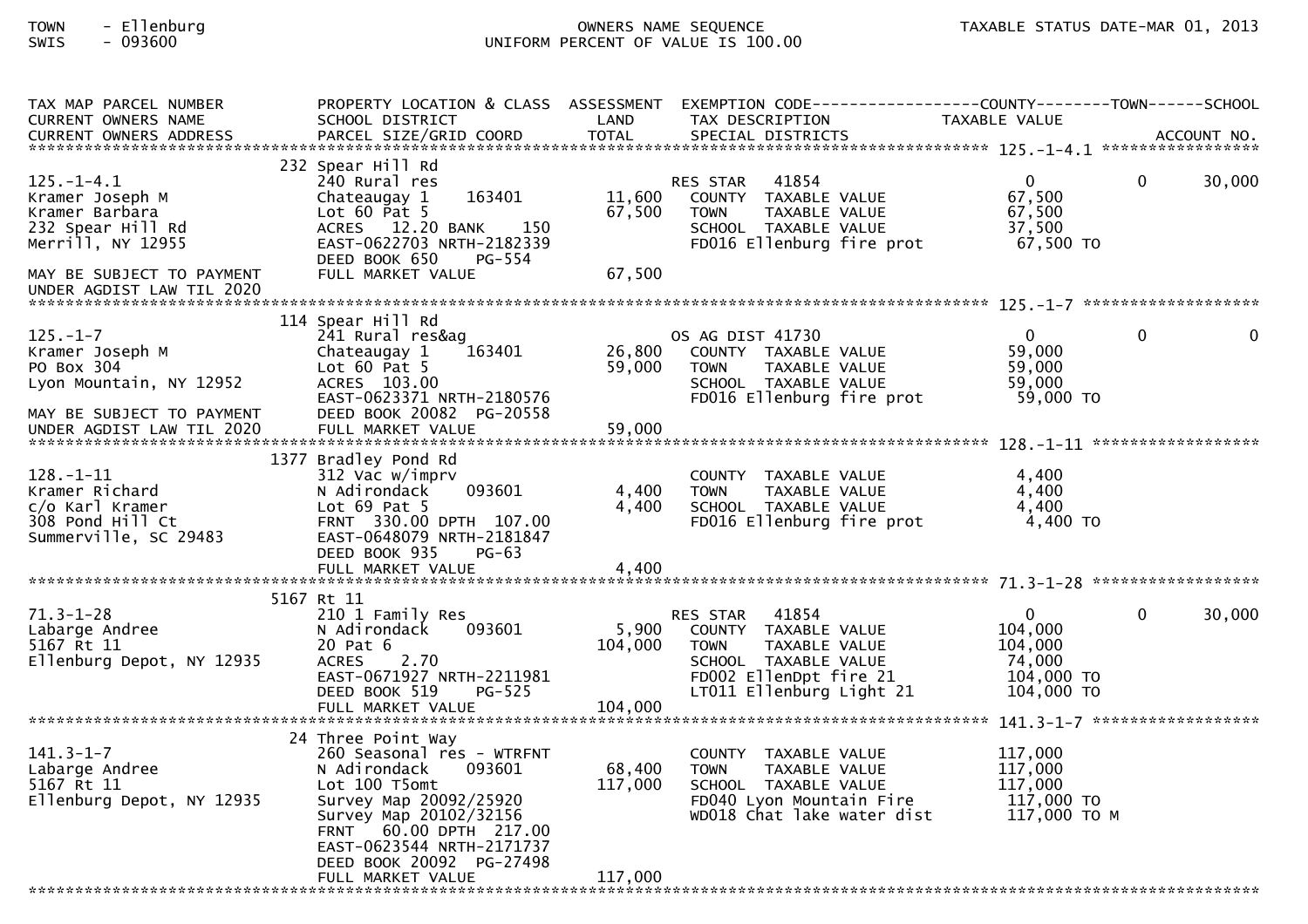| STATE OF NEW YORK<br>COUNTY - Clinton<br><b>TOWN</b><br>- Ellenburg<br>SWIS<br>$-093600$                                               | 2 0 1 3                                                                                                                                                                       | OWNERS NAME SEQUENCE       | <b>ROLL</b><br>TENTATIVE ASSESSMENT<br>T A X A B L E SECTION OF THE ROLL - 1<br>UNIFORM PERCENT OF VALUE IS 100.00                                       | TAXABLE STATUS DATE-MAR 01, 2013                                       | 131<br><b>PAGE</b><br>VALUATION DATE-JUL 01, 2012 |
|----------------------------------------------------------------------------------------------------------------------------------------|-------------------------------------------------------------------------------------------------------------------------------------------------------------------------------|----------------------------|----------------------------------------------------------------------------------------------------------------------------------------------------------|------------------------------------------------------------------------|---------------------------------------------------|
| TAX MAP PARCEL NUMBER<br>CURRENT OWNERS NAME                                                                                           | PROPERTY LOCATION & CLASS ASSESSMENT<br>SCHOOL DISTRICT                                                                                                                       | LAND                       | EXEMPTION CODE-----------------COUNTY--------TOWN------SCHOOL<br>TAX DESCRIPTION                                                                         | TAXABLE VALUE                                                          |                                                   |
| $98. - 1 - 1.1$<br>LaBarge Clarence J Jr<br>LaBarge Shannon<br>582 Campbell Rd<br>Churubusco, NY 12923                                 | 522 West Hill Rd<br>220 2 Family Res<br>093601<br>N Adirondack<br>15 Pat 5<br>2.20 BANK<br>080<br><b>ACRES</b><br>EAST-0637217 NRTH-2195097<br>DEED BOOK 20061 PG-97829       | 5,700<br>62,900            | COUNTY TAXABLE VALUE<br><b>TOWN</b><br>TAXABLE VALUE<br>SCHOOL TAXABLE VALUE<br>FD016 Ellenburg fire prot                                                | 62,900<br>62,900<br>62,900<br>62,900 TO                                |                                                   |
| $99.1 - 3 - 17.1$<br>LaBarge Gary<br>10 Church St<br>PO Box 6<br>Ellenburg Center, NY 12934                                            | Church St<br>312 Vac w/imprv<br>093601<br>N Adirondack<br>11 Pat 5<br>FRNT 172.00 DPTH 173.00<br>EAST-0649117 NRTH-2198067<br>DEED BOOK 656<br>$PG-10$<br>FULL MARKET VALUE   | 4,300<br>9,800<br>9,800    | COUNTY TAXABLE VALUE<br><b>TOWN</b><br>TAXABLE VALUE<br>SCHOOL TAXABLE VALUE<br>FD014 EllenCtr fire #15<br>LT010 Ellenburg Light 15                      | 9,800<br>9,800<br>9,800<br>9,800 TO<br>9,800 TO                        |                                                   |
| $99.1 - 3 - 17.21$<br>LaBarge Gary L<br>LaBarge Debbie L<br>10 Church St<br>PO Box 6<br>Ellenburg Center, NY 12934                     | 10 Church St<br>210 1 Family Res<br>093601<br>N Adirondack<br>Lot 11 T5omt<br>FRNT 200.00 DPTH 294.50<br>EAST-0649241 NRTH-2198276<br>DEED BOOK 861<br>$PG-33$                | 8,200<br>70,300            | 41854<br>RES STAR<br>COUNTY TAXABLE VALUE<br>TAXABLE VALUE<br><b>TOWN</b><br>SCHOOL TAXABLE VALUE<br>FD014 EllenCtr fire #15<br>LT010 Ellenburg Light 15 | $\overline{0}$<br>70,300<br>70,300<br>40,300<br>70,300 TO<br>70,300 TO | $\mathbf{0}$<br>30,000                            |
| $159. - 1 - 13$<br>LaBarge John T<br>LaBarge Katrina A<br>307 Plank Rd<br>Ellenburg Depot, NY 12935<br>******************************* | 307 Plank Rd<br>210 1 Family Res<br>093601<br>N Adirondack<br>181 Pat 5<br>2.00<br><b>ACRES</b><br>EAST-0682591 NRTH-2167834<br>DEED BOOK 20061 PG-93337<br>FULL MARKET VALUE | 5,600<br>59,200<br>59,200  | 41854<br>RES STAR<br>COUNTY TAXABLE VALUE<br>TAXABLE VALUE<br><b>TOWN</b><br>SCHOOL TAXABLE VALUE<br>FD016 Ellenburg fire prot                           | $\overline{0}$<br>59,200<br>59,200<br>29,200<br>59,200 TO              | $\mathbf 0$<br>30,000                             |
| $85.1 - 1 - 21$<br>LaBarge Mary<br>PO Box 31<br>Ellenburg, NY 12933                                                                    | 6646 Star Rd<br>210 1 Family Res<br>N Adirondack<br>093601<br>18 Pat 6<br>3.50<br><b>ACRES</b><br>EAST-0662376 NRTH-2207729<br>DEED BOOK 960<br>$PG-77$<br>FULL MARKET VALUE  | 13,100<br>48,000<br>48,000 | COUNTY TAXABLE VALUE<br><b>TOWN</b><br>TAXABLE VALUE<br>SCHOOL TAXABLE VALUE<br>FD016 Ellenburg fire prot<br>LT012 Ellenburg Light 5                     | 48,000<br>48,000<br>48,000<br>48,000 TO<br>48,000 TO                   |                                                   |
| STATE OF NEW YORK                                                                                                                      | 2 0 1 3                                                                                                                                                                       | T E N T A T I V E          | A S S E S S M E N T<br>R O L L                                                                                                                           |                                                                        | 132<br><b>PAGE</b>                                |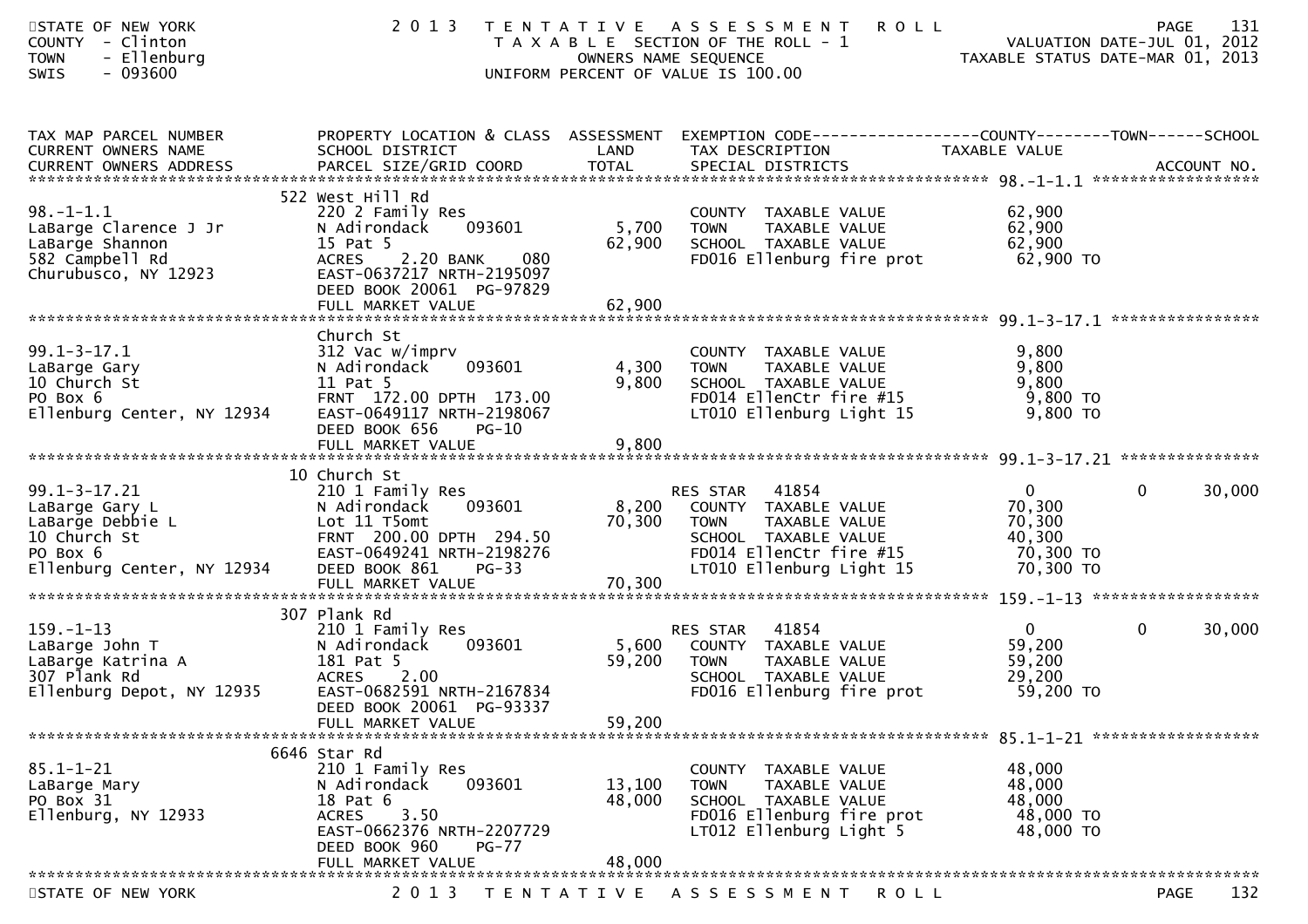## COUNTY - Clinton T A X A B L E SECTION OF THE ROLL - 1 VALUATION DATE-JUL 01, 2012 TOWN - Ellenburg OWNERS NAME SEQUENCE TAXABLE STATUS DATE-MAR 01, 2013SWIS - 093600 UNIFORM PERCENT OF VALUE IS 100.00

| TAX MAP PARCEL NUMBER      | PROPERTY LOCATION & CLASS ASSESSMENT                  |         | EXEMPTION CODE-----------------COUNTY-------TOWN------SCHOOL |                     |        |            |
|----------------------------|-------------------------------------------------------|---------|--------------------------------------------------------------|---------------------|--------|------------|
| <b>CURRENT OWNERS NAME</b> | SCHOOL DISTRICT                                       | LAND    | TAX DESCRIPTION                                              | TAXABLE VALUE       |        |            |
|                            |                                                       |         |                                                              |                     |        |            |
|                            | 6053 Military Tpke                                    |         |                                                              |                     |        |            |
| $86. - 1 - 6$              | 210 1 Family Res                                      |         | 41854<br>RES STAR                                            | $\mathbf 0$         | 0      | 30,000     |
| LaBarge Sara L             | 093601<br>N Adirondack                                | 7,400   | COUNTY TAXABLE VALUE                                         | 72,000              |        |            |
| LaBarge Earl K             | Lot T6 Omt                                            | 72,000  | <b>TOWN</b><br><b>TAXABLE VALUE</b>                          | 72,000              |        |            |
| 6062 Military Tpke         | 4.80 BANK<br>860<br><b>ACRES</b>                      |         | SCHOOL TAXABLE VALUE                                         | 42,000              |        |            |
| Ellenburg Depot, NY 12935  | EAST-0676090 NRTH-2204259                             |         | FD016 Ellenburg fire prot                                    | 72,000 TO           |        |            |
|                            | DEED BOOK 20041 PG-73264                              |         |                                                              |                     |        |            |
|                            | FULL MARKET VALUE                                     | 72,000  |                                                              |                     |        |            |
|                            |                                                       |         |                                                              |                     |        |            |
|                            | 12 Dupuis Rd                                          |         |                                                              |                     |        |            |
| $99.1 - 1 - 27$            | 210 1 Family Res                                      |         | COUNTY TAXABLE VALUE                                         | 38,500              |        |            |
| LaBarre Dennis             | 093601<br>N Adirondack                                | 3,200   | <b>TOWN</b><br>TAXABLE VALUE                                 | 38,500              |        |            |
| 3606 Jan Ave               | 11 Pat 5<br>FRNT 53.50 DPTH 239.00                    | 38,500  | SCHOOL TAXABLE VALUE                                         | 38,500<br>38,500 TO |        |            |
| Tyler, TX 75701            |                                                       |         | FD014 EllenCtr fire #15                                      | 38,500 TO           |        |            |
|                            | EAST-0648916 NRTH-2198666<br>DEED BOOK 20092 PG-26041 |         | LT010 Ellenburg Light 15                                     |                     |        |            |
|                            | FULL MARKET VALUE                                     | 38,500  |                                                              |                     |        |            |
|                            |                                                       |         |                                                              |                     |        |            |
|                            | 7738 Star Rd                                          |         | 83 PCT OF VALUE USED FOR EXEMPTION PURPOSES                  |                     |        |            |
| $83 - 1 - 30$              | 240 Rural res                                         |         | WARNONALL 41121                                              | 12,687              | 12,687 | $\Omega$   |
| Labarre Gerard             | 093601<br>N Adirondack                                |         | 22,200 OS AG DIST 41730                                      | 3,297               | 3,297  | 3,297      |
| Labarre Aletha M           | 14 Pat 6                                              |         | 101,900 RES STAR 41854                                       | $\overline{0}$      | 0      | 30,000     |
| 7738 Star Rd Rt 190        | ACRES 35.60                                           |         | COUNTY TAXABLE VALUE                                         | 85,916              |        |            |
| Ellenburg Center, NY 12934 | EAST-0636923 NRTH-2203541                             |         | TAXABLE VALUE<br><b>TOWN</b>                                 | 85,916              |        |            |
|                            | DEED BOOK 762<br>$PG-4$                               |         | SCHOOL TAXABLE VALUE                                         | 68,603              |        |            |
| MAY BE SUBJECT TO PAYMENT  | FULL MARKET VALUE                                     | 101,900 | FD016 Ellenburg fire prot                                    | 101,900 TO          |        |            |
| UNDER AGDIST LAW TIL 2020  |                                                       |         |                                                              |                     |        |            |
|                            |                                                       |         |                                                              |                     |        |            |
|                            | Star Rd                                               |         |                                                              |                     |        | lease 2011 |
| $82. - 1 - 14.1$           | $322$ Rural vac $>10$                                 |         | AGRI DISTR 41720                                             | 6,567               | 6,567  | 6,567      |
| LaBarre Gerard J           | N Adirondack<br>093601                                | 29,900  | COUNTY TAXABLE VALUE                                         | 23,333              |        |            |
| LaBarre Aleta Mae          | 14 Pat 6                                              | 29,900  | TAXABLE VALUE<br><b>TOWN</b>                                 | 23,333              |        |            |
| 7738 Star Rd               | 52.20<br><b>ACRES</b>                                 |         | SCHOOL TAXABLE VALUE                                         | 23,333              |        |            |
| Ellenburg Center, NY 12934 | EAST-0632682 NRTH-2203228                             |         | FD016 Ellenburg fire prot                                    | 29,900 TO           |        |            |
|                            | DEED BOOK 20061 PG-98562                              |         |                                                              |                     |        |            |
| MAY BE SUBJECT TO PAYMENT  | FULL MARKET VALUE                                     | 29,900  |                                                              |                     |        |            |
| UNDER AGDIST LAW TIL 2017  |                                                       |         |                                                              |                     |        |            |
|                            | Patnode Rd                                            |         |                                                              |                     |        | lease 2011 |
| $83. - 1 - 1.1$            | 321 Abandoned ag                                      |         | OS AG DIST 41730                                             | 10,662              | 10,662 | 10,662     |
| Labarre Gerard J           | N Adirondack<br>093601                                | 45.400  | COUNTY TAXABLE VALUE                                         | 34,738              |        |            |
| Labarre Aleta              | 14 Pat 6                                              | 45,400  | <b>TOWN</b><br>TAXABLE VALUE                                 | 34,738              |        |            |
| 7738 Star Rd Rt 190        | ACRES 100.00                                          |         | SCHOOL TAXABLE VALUE                                         | 34,738              |        |            |
| Ellenburg Center, NY 12934 | EAST-0637245 NRTH-2206629                             |         | FD016 Ellenburg fire prot                                    | 45,400 TO           |        |            |
|                            | DEED BOOK 792<br>PG-35                                |         |                                                              |                     |        |            |
| MAY BE SUBJECT TO PAYMENT  | FULL MARKET VALUE                                     | 45,400  |                                                              |                     |        |            |
| UNDER AGDIST LAW TIL 2020  |                                                       |         |                                                              |                     |        |            |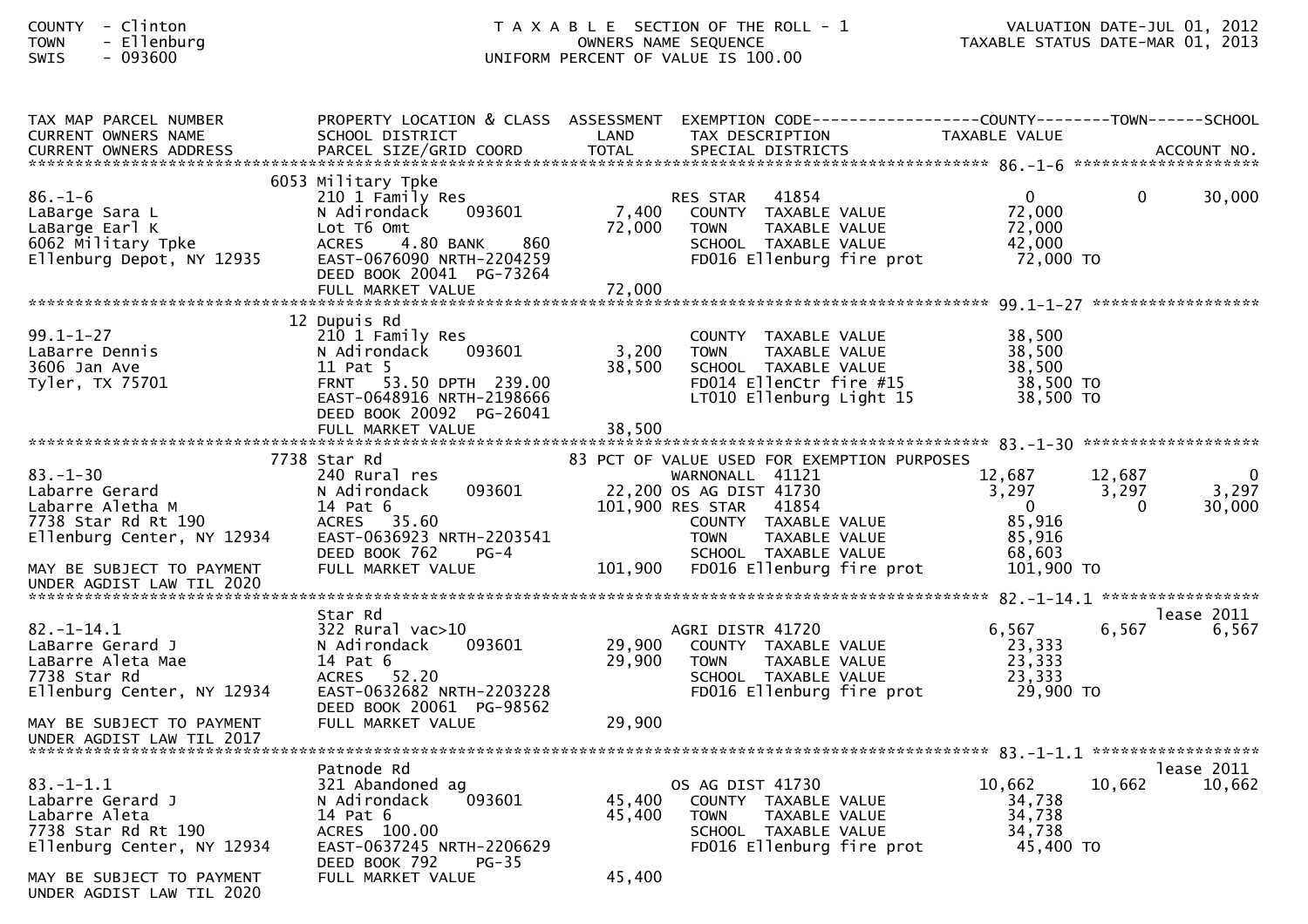| STATE OF NEW YORK                                                                                                   | 2 0 1 3                                                                                                                                                   | T E N T A T I V E            | A S S E S S M E N T                                                                                                                                             | <b>ROLL</b>                                                                    | 133<br><b>PAGE</b>                                              |
|---------------------------------------------------------------------------------------------------------------------|-----------------------------------------------------------------------------------------------------------------------------------------------------------|------------------------------|-----------------------------------------------------------------------------------------------------------------------------------------------------------------|--------------------------------------------------------------------------------|-----------------------------------------------------------------|
| <b>COUNTY</b><br>- Clinton<br><b>TOWN</b><br>- Ellenburg<br>SWIS<br>- 093600                                        |                                                                                                                                                           |                              | T A X A B L E SECTION OF THE ROLL - 1<br>OWNERS NAME SEQUENCE<br>UNIFORM PERCENT OF VALUE IS 100.00                                                             |                                                                                | VALUATION DATE-JUL 01, 2012<br>TAXABLE STATUS DATE-MAR 01, 2013 |
|                                                                                                                     |                                                                                                                                                           |                              |                                                                                                                                                                 |                                                                                |                                                                 |
| TAX MAP PARCEL NUMBER<br>CURRENT OWNERS NAME                                                                        | PROPERTY LOCATION & CLASS ASSESSMENT<br>SCHOOL DISTRICT                                                                                                   | LAND                         | TAX DESCRIPTION                                                                                                                                                 | EXEMPTION CODE------------------COUNTY-------TOWN------SCHOOL<br>TAXABLE VALUE |                                                                 |
|                                                                                                                     |                                                                                                                                                           |                              |                                                                                                                                                                 |                                                                                |                                                                 |
|                                                                                                                     | 6635 Star Rd                                                                                                                                              |                              |                                                                                                                                                                 |                                                                                |                                                                 |
| $85.1 - 1 - 32.1$<br>LaBarre Gregory E<br>LaBarre Joanne R<br>6635 Rt 190<br>PO Box 98<br>Ellenburg, NY 12933       | 210 1 Family Res<br>093601<br>N Adirondack<br>18 Pat 6<br>FRNT 121.00 DPTH 151.00<br>EAST-0662843 NRTH-2207797<br>DEED BOOK 843<br><b>PG-86</b>           | 4,000<br>78,000              | 41834<br>SR STAR<br>COUNTY TAXABLE VALUE<br><b>TAXABLE VALUE</b><br><b>TOWN</b><br>SCHOOL TAXABLE VALUE<br>FD016 Ellenburg fire prot<br>LT012 Ellenburg Light 5 | $\mathbf{0}$<br>78,000<br>78,000<br>14,700<br>78,000 TO<br>78,000 TO           | $\mathbf{0}$<br>63,300                                          |
|                                                                                                                     | FULL MARKET VALUE                                                                                                                                         | 78,000                       |                                                                                                                                                                 |                                                                                |                                                                 |
|                                                                                                                     | 7777 Star Rd                                                                                                                                              |                              |                                                                                                                                                                 |                                                                                | lease 2011                                                      |
| $82 - 1 - 20$<br>Labarre Henry<br>Labarre Sandra<br>7777 Star Rd Rt 190<br>PO Box 141<br>Ellenburg Center, NY 12934 | 240 Rural res<br>093601<br>N Adirondack<br>Lot 8 T6omt<br>ACRES 11.20<br>EAST-0636255 NRTH-2201957<br>DEED BOOK 805<br>$PG-59$                            | 84,500                       | AGRI DISTR 41720<br>41854<br>11,200 RES STAR<br>COUNTY TAXABLE VALUE<br><b>TOWN</b><br>TAXABLE VALUE<br>SCHOOL TAXABLE VALUE<br>FD016 Ellenburg fire prot       | 2,014<br>$\overline{0}$<br>82,486<br>82,486<br>52,486<br>84,500 TO             | 2,014<br>2,014<br>30,000<br>0                                   |
| MAY BE SUBJECT TO PAYMENT<br>UNDER AGDIST LAW TIL 2017                                                              | FULL MARKET VALUE                                                                                                                                         | 84,500                       |                                                                                                                                                                 |                                                                                |                                                                 |
|                                                                                                                     | 1719 Plank Rd                                                                                                                                             |                              |                                                                                                                                                                 |                                                                                |                                                                 |
| $86. - 1 - 10$<br>LaBarre Susan R<br>1719 Plank Rd<br>Ellenburg Depot, NY 12935                                     | 240 Rural res<br>N Adirondack<br>093601<br>$1/2$ Pat 5<br>ACRES 173.43<br>EAST-0675188 NRTH-2201871<br>DEED BOOK 637<br>PG-426<br>FULL MARKET VALUE       | 35,600<br>105,800<br>105,800 | 41854<br>RES STAR<br>COUNTY TAXABLE VALUE<br>TAXABLE VALUE<br><b>TOWN</b><br>SCHOOL TAXABLE VALUE<br>FD016 Ellenburg fire prot                                  | $\mathbf{0}$<br>105,800<br>105,800<br>75,800<br>105,800 TO                     | $\mathbf{0}$<br>30,000                                          |
|                                                                                                                     |                                                                                                                                                           |                              |                                                                                                                                                                 |                                                                                |                                                                 |
| $112 - 2 - 2$<br>LaBombard Armand<br>LaBombard Brenda<br>364 Spear Hill Rd<br>Merrill, NY 12955                     | Spear Hill Rd<br>105 Vac farmland<br>N Adirondack<br>093601<br>23 Pat 5<br>40.70<br><b>ACRES</b><br>EAST-0628388 NRTH-2187558<br>DEED BOOK 20031 PG-61187 | 28,800<br>28,800             | OS AG DIST 41730<br>COUNTY TAXABLE VALUE<br><b>TOWN</b><br>TAXABLE VALUE<br>SCHOOL TAXABLE VALUE<br>FD016 Ellenburg fire prot                                   | 10,810<br>17,990<br>17,990<br>17,990<br>28,800 TO                              | 10,810<br>10,810                                                |
| MAY BE SUBJECT TO PAYMENT<br>UNDER AGDIST LAW TIL 2020                                                              | FULL MARKET VALUE                                                                                                                                         | 28,800                       |                                                                                                                                                                 |                                                                                |                                                                 |
|                                                                                                                     | 331 Spear Hill Rd                                                                                                                                         |                              |                                                                                                                                                                 |                                                                                |                                                                 |
| $126. - 1 - 1.1$<br>Labombard Armand<br>Labombard Brenda<br>364 Spear Hill Rd<br>Merrill, NY 12955                  | 112 Dairy farm<br>093601<br>N Adirondack<br>16 Pat 5<br>ACRES 269.70<br>EAST-0624181 NRTH-2183845                                                         |                              | 10 YR AGR 41700<br>83,200 OS AG DIST 41730<br>177,000 RES STAR<br>41854<br>COUNTY<br>TAXABLE VALUE<br><b>TOWN</b><br>TAXABLE VALUE                              | 6,200<br>0<br>$\mathbf{0}$<br>170,800<br>170,800                               | 6,200<br>6,200<br>$\Omega$<br>$\mathbf 0$<br>$\Omega$<br>30,000 |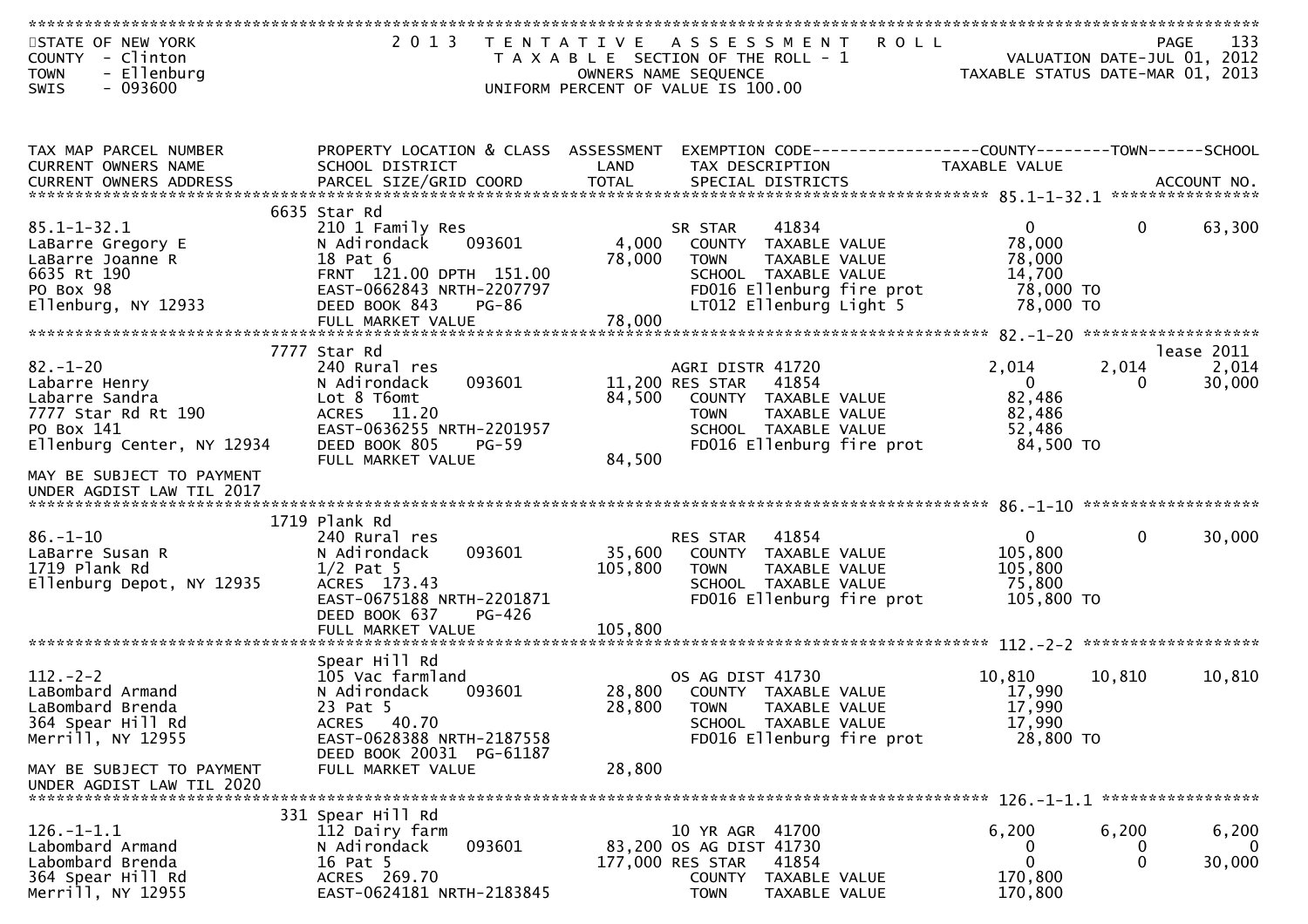| MAY BE SUBJECT TO PAYMENT                                                                          | DEED BOOK 20031 PG-61187<br>FULL MARKET VALUE                                                                                                                                    | 177,000                     | SCHOOL TAXABLE VALUE<br>FD016 Ellenburg fire prot                                                                                                         | 140,800<br>177,000 TO                                                            |                    |
|----------------------------------------------------------------------------------------------------|----------------------------------------------------------------------------------------------------------------------------------------------------------------------------------|-----------------------------|-----------------------------------------------------------------------------------------------------------------------------------------------------------|----------------------------------------------------------------------------------|--------------------|
| STATE OF NEW YORK<br>COUNTY - Clinton<br>- Ellenburg<br><b>TOWN</b><br>$-093600$<br>SWIS           | 2 0 1 3                                                                                                                                                                          | OWNERS NAME SEQUENCE        | TENTATIVE ASSESSMENT ROLL<br>T A X A B L E SECTION OF THE ROLL - 1<br>UNIFORM PERCENT OF VALUE IS 100.00                                                  | 134 PAGE<br>VALUATION DATE-JUL 01, 2012<br>TAXABLE STATUS DATE-MAR 01, 2013      | 134<br><b>PAGE</b> |
| TAX MAP PARCEL NUMBER<br>CURRENT OWNERS NAME                                                       | SCHOOL DISTRICT                                                                                                                                                                  | LAND                        | PROPERTY LOCATION & CLASS ASSESSMENT EXEMPTION CODE---------------COUNTY-------TOWN------SCHOOL<br>TAX DESCRIPTION                                        | TAXABLE VALUE                                                                    |                    |
| $126. - 1 - 1.2$<br>Labombard Armand<br>Labombard Brenda<br>364 Spear Hill Rd<br>Merrill, NY 12955 | 364 Spear Hill Rd<br>210 1 Family Res<br>093601<br>N Adirondack<br>ACRES 9.10<br>EAST-0624928 NRTH-2184593<br>DEED BOOK 1029<br>PG-268<br>FULL MARKET VALUE                      | 10, 100<br>55,000<br>55,000 | COUNTY TAXABLE VALUE<br><b>TOWN</b><br>TAXABLE VALUE<br>SCHOOL TAXABLE VALUE<br>FD016 Ellenburg fire prot 55,000 TO                                       | 55,000<br>55,000<br>55,000                                                       |                    |
| $85. - 1 - 12.1$<br>LaBombard Barbara J<br>LaBombard Brian E<br>PO Box 93<br>Ellenburg, NY 12933   | 20 Ellenburg Center Rd<br>210 1 Family Res<br>N Adirondack<br>093601<br>$3$ Pat $6$<br>FRNT 250.00 DPTH 170.00<br>EAST-0661397 NRTH-2206054<br>DEED BOOK 20011 PG-30654          | 4,400<br>40,900             | COUNTY TAXABLE VALUE<br><b>TOWN</b><br>TAXABLE VALUE<br>SCHOOL TAXABLE VALUE<br>FD016 Ellenburg fire prot                                                 | 40,900<br>40,900<br>40,900<br>40,900 TO                                          |                    |
| $84. - 1 - 12.3$<br>LaBombard Brandon Michael<br>141 Arno Rd<br>Ellenburg Center, NY 12934         | 159 Arno Rd<br>210 1 Family Res<br>N Adirondack<br>093601<br>Lot 4 T6omt<br><b>ACRES</b><br>4.90<br>EAST-0660100 NRTH-2201333<br>DEED BOOK 20082 PG-18754<br>FULL MARKET VALUE   | 7,400<br>85,700<br>85,700   | RES STAR<br>41854<br>COUNTY TAXABLE VALUE<br><b>TOWN</b><br>TAXABLE VALUE<br>SCHOOL TAXABLE VALUE<br>FD014 EllenCtr fire #15                              | $\mathbf{0}$<br>$\mathbf{0}$<br>85,700<br>85,700<br>55,700<br>85,700 TO          | 30,000             |
| $85. - 1 - 12.2$<br>Labombard Brian<br>6727 Star Rd Rt 190<br>Ellenburg, NY 12933                  | 6727 Star Rd<br>210 1 Family Res<br>093601<br>N Adirondack<br>Lot 3 T6omt<br>1.40<br><b>ACRES</b><br>EAST-0661376 NRTH-2206262<br>DEED BOOK 685<br>$PG-154$<br>FULL MARKET VALUE | 5,200<br>61,800<br>61,800   | 41854<br>RES STAR<br>COUNTY TAXABLE VALUE<br><b>TOWN</b><br>TAXABLE VALUE<br>SCHOOL TAXABLE VALUE<br>FD016 Ellenburg fire prot<br>LT012 Ellenburg Light 5 | $\Omega$<br>$\mathbf{0}$<br>61,800<br>61,800<br>31,800<br>61,800 TO<br>61,800 TO | 30,000             |
| $99.1 - 1 - 7$<br>Labombard Dale A<br>Labombard Darlene R<br>299 Ryan Rd<br>Saranac, NY 12981      | Military Tpke<br>312 Vac w/imprv<br>N Adirondack<br>093601<br>11 Pat 5<br>FRNT 113.00 DPTH 165.00<br>EAST-0647584 NRTH-2197981<br>DEED BOOK 98001 PG-04851                       | 4,200<br>4,900              | COUNTY TAXABLE VALUE<br>TAXABLE VALUE<br><b>TOWN</b><br>SCHOOL TAXABLE VALUE<br>FD014 EllenCtr fire #15<br>LT010 Ellenburg Light 15                       | 4,900<br>4,900<br>4,900<br>4,900 TO<br>4,900 TO                                  |                    |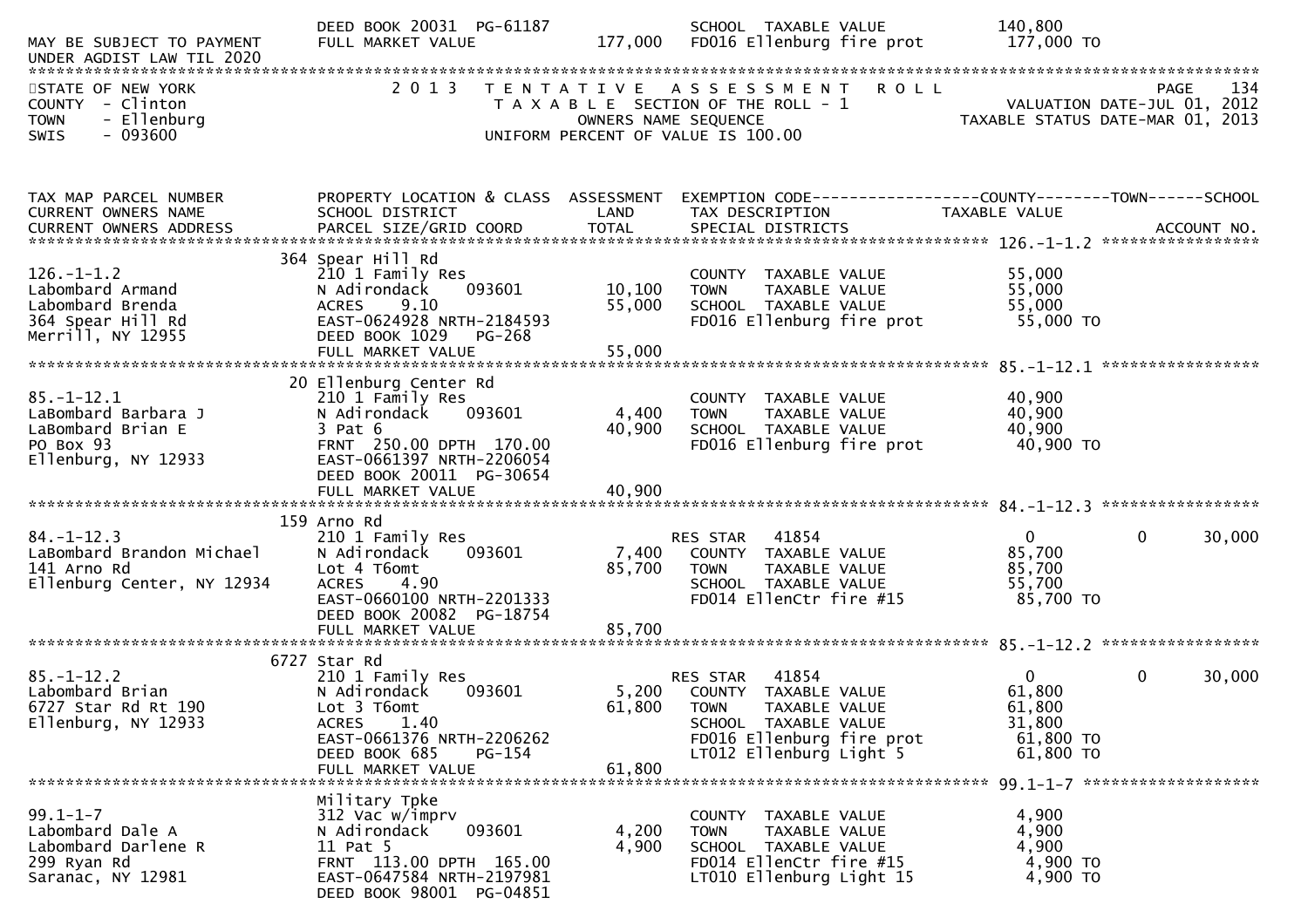|                                                                                                            | FULL MARKET VALUE                                                                                                                                                    | 4,900                     |                                                                                                                                                                                     |                                                                             |                  |             |
|------------------------------------------------------------------------------------------------------------|----------------------------------------------------------------------------------------------------------------------------------------------------------------------|---------------------------|-------------------------------------------------------------------------------------------------------------------------------------------------------------------------------------|-----------------------------------------------------------------------------|------------------|-------------|
| STATE OF NEW YORK<br><b>COUNTY</b><br>- Clinton<br>- Ellenburg<br><b>TOWN</b><br>SWIS<br>$-093600$         | 2 0 1 3                                                                                                                                                              |                           | TENTATIVE ASSESSMENT<br><b>ROLL</b><br>T A X A B L E SECTION OF THE ROLL - 1<br>OWNERS NAME SEQUENCE<br>UNIFORM PERCENT OF VALUE IS 100.00                                          | VALUATION DATE-JUL 01, 2012<br>TAXABLE STATUS DATE-MAR 01, 2013             | PAGE             | 135         |
| TAX MAP PARCEL NUMBER<br>CURRENT OWNERS NAME                                                               | PROPERTY LOCATION & CLASS ASSESSMENT<br>SCHOOL DISTRICT                                                                                                              | LAND                      | EXEMPTION CODE------------------COUNTY--------TOWN------SCHOOL<br>TAX DESCRIPTION                                                                                                   | TAXABLE VALUE                                                               |                  |             |
| $97. - 1 - 21.11$<br>LaBombard David E<br>Winter Barbara<br>733 West Hill Rd<br>Ellenburg Center, NY 12934 | 733 West Hill Rd<br>240 Rural res<br>093601<br>N Adirondack<br>17 T5omt<br>850<br>ACRES 10.00 BANK<br>EAST-0632089 NRTH-2193550<br>DEED BOOK 20082 PG-17667          | 10,600<br>104,500         | 41854<br><b>RES STAR</b><br>COUNTY TAXABLE VALUE<br>TAXABLE VALUE<br><b>TOWN</b><br>SCHOOL TAXABLE VALUE<br>FD016 Ellenburg fire prot                                               | $\overline{0}$<br>104,500<br>104,500<br>74,500<br>104,500 TO                | $\mathbf{0}$     | 30,000      |
|                                                                                                            | 9 Canaan Rd                                                                                                                                                          |                           |                                                                                                                                                                                     |                                                                             |                  |             |
| $71.3 - 2 - 22$<br>LaBombard Dennis F<br>9 Canaan Rd<br>Ellenburg Depot, NY 12935                          | 210 1 Family Res<br>093601<br>N Adirondack<br>20 Pat 6<br>FRNT 132.00 DPTH 140.00<br>EAST-0675198 NRTH-2213791<br>DEED BOOK 522<br>$PG-245$<br>FULL MARKET VALUE     | 4,100<br>69,500<br>69,500 | 41834<br>SR STAR<br>COUNTY TAXABLE VALUE<br>TAXABLE VALUE<br><b>TOWN</b><br>SCHOOL TAXABLE VALUE<br>FD002 EllenDpt fire 21<br>LT011 Ellenburg Light 21                              | $\overline{0}$<br>69,500<br>69,500<br>6,200<br>69,500 TO<br>69,500 TO       | 0                | 63,300      |
|                                                                                                            | 4810 Rt 374                                                                                                                                                          |                           |                                                                                                                                                                                     |                                                                             |                  |             |
| $155. - 3 - 2$<br>LaBombard Eric A. H<br>LaBombard Jennifer S<br>4810 Rt 374<br>Merrill, NY 12955          | 270 Mfg housing<br>093601<br>N Adirondack<br>119 Pat 5<br>FRNT 125.00 DPTH 175.00<br>EAST-0630080 NRTH-2164060<br>DEED BOOK 20102 PG-34931<br>FULL MARKET VALUE      | 4,200<br>43,000<br>43,000 | 41854<br>RES STAR<br>COUNTY TAXABLE VALUE<br>TAXABLE VALUE<br><b>TOWN</b><br>SCHOOL TAXABLE VALUE<br>FD040 Lyon Mountain Fire                                                       | $\overline{0}$<br>43,000<br>43,000<br>13,000<br>43,000 TO                   | $\mathbf{0}$     | 30,000      |
|                                                                                                            |                                                                                                                                                                      |                           |                                                                                                                                                                                     |                                                                             |                  |             |
| $97. - 1 - 22$<br>LaBombard Eric W<br>803 West Hill Rd<br>Ellenburg Center, NY 12934                       | 803 West Hill Rd<br>241 Rural res&ag<br>093601<br>N Adirondack<br>$10-A$<br>ACRES 35.70<br>EAST-0631096 NRTH-2193040                                                 | 26,100<br>84,000          | 41854<br>RES STAR<br>TAXABLE VALUE<br>COUNTY<br><b>TOWN</b><br><b>TAXABLE VALUE</b><br>SCHOOL TAXABLE VALUE<br>FD016 Ellenburg fire prot                                            | $\mathbf{0}$<br>84,000<br>84,000<br>54,000<br>84,000 TO                     | 0                | 30,000      |
|                                                                                                            | DEED BOOK 20021 PG-48062<br>FULL MARKET VALUE                                                                                                                        | 84,000                    |                                                                                                                                                                                     |                                                                             |                  |             |
|                                                                                                            | 54 Carlson St                                                                                                                                                        |                           |                                                                                                                                                                                     |                                                                             |                  |             |
| $99.1 - 1 - 10$<br>Labombard Eugene<br>Labombard Mona<br>PO Box 26<br>Ellenburg Center, NY 12934           | 210 1 Family Res<br>093601<br>N Adirondack<br>11 Pat 5<br>FRNT 123.50 DPTH 260.00<br>EAST-0648040 NRTH-2198554<br>DEED BOOK 724<br><b>PG-65</b><br>FULL MARKET VALUE | 46,000<br>46,000          | 41802<br>AGED COUN<br>41834<br>4,700 SR STAR<br>COUNTY TAXABLE VALUE<br>TAXABLE VALUE<br><b>TOWN</b><br>SCHOOL TAXABLE VALUE<br>FD014 EllenCtr fire #15<br>LT010 Ellenburg Light 15 | 13,800<br>$\overline{0}$<br>32,200<br>46,000<br>0<br>46,000 TO<br>46,000 TO | 0<br>$\mathbf 0$ | 0<br>46,000 |
|                                                                                                            |                                                                                                                                                                      |                           |                                                                                                                                                                                     |                                                                             |                  |             |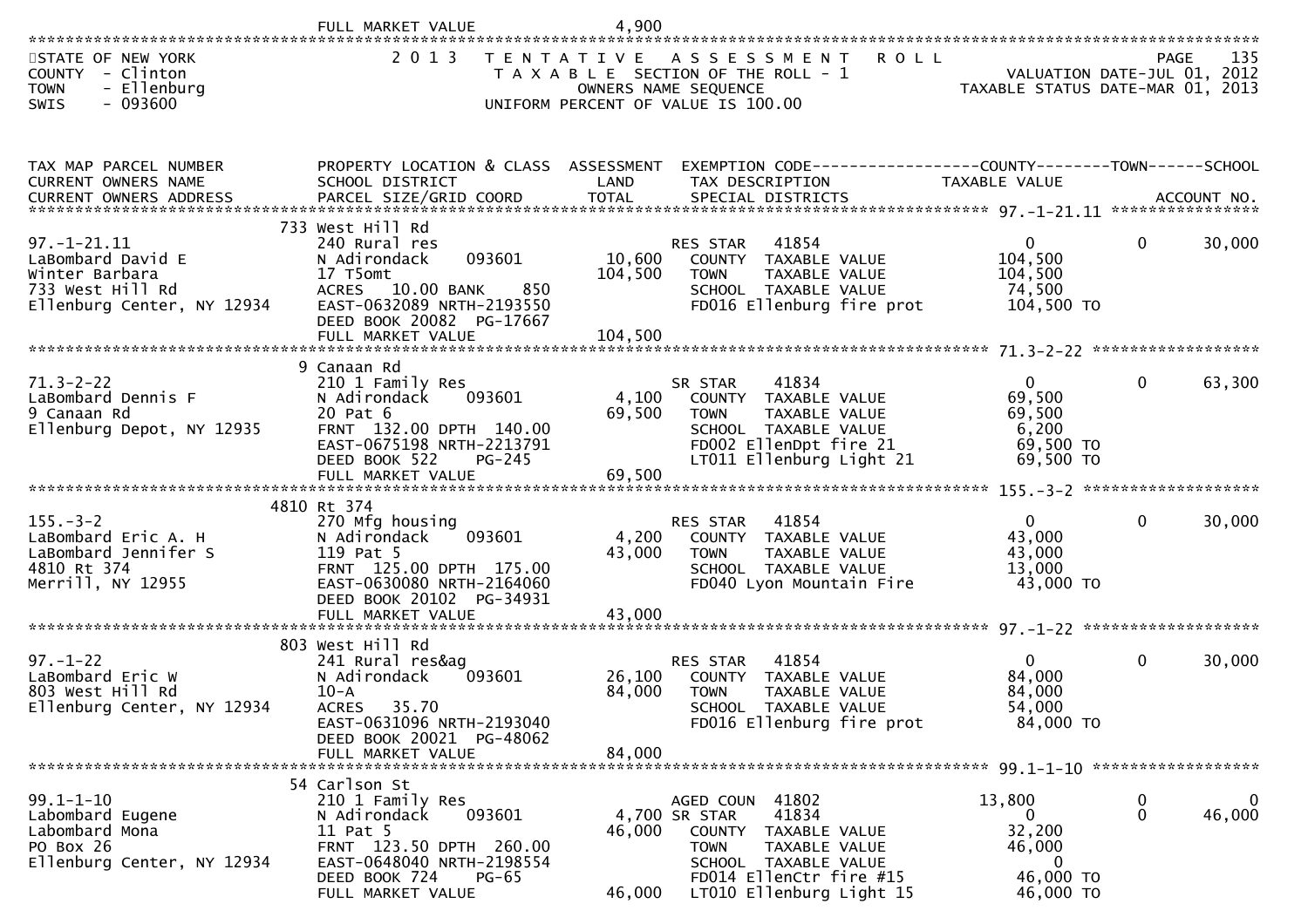| STATE OF NEW YORK               | 2 0 1 3<br>T E N T A T I V E                                                                                    |        | R O L L<br>A S S E S S M E N T                                 |                                  | PAGE         | 136    |
|---------------------------------|-----------------------------------------------------------------------------------------------------------------|--------|----------------------------------------------------------------|----------------------------------|--------------|--------|
| COUNTY - Clinton                |                                                                                                                 |        | T A X A B L E SECTION OF THE ROLL - 1                          | VALUATION DATE-JUL 01, 2012      |              |        |
| - Ellenburg<br><b>TOWN</b>      |                                                                                                                 |        | OWNERS NAME SEQUENCE                                           | TAXABLE STATUS DATE-MAR 01, 2013 |              |        |
| $-093600$<br>SWIS               |                                                                                                                 |        | UNIFORM PERCENT OF VALUE IS 100.00                             |                                  |              |        |
|                                 |                                                                                                                 |        |                                                                |                                  |              |        |
|                                 |                                                                                                                 |        |                                                                |                                  |              |        |
|                                 |                                                                                                                 |        |                                                                |                                  |              |        |
| TAX MAP PARCEL NUMBER           | PROPERTY LOCATION & CLASS ASSESSMENT                                                                            |        | EXEMPTION CODE------------------COUNTY--------TOWN------SCHOOL |                                  |              |        |
| CURRENT OWNERS NAME             | SCHOOL DISTRICT                                                                                                 | LAND   | TAX DESCRIPTION                                                | TAXABLE VALUE                    |              |        |
| <b>CURRENT OWNERS ADDRESS</b>   | .4CCOUNT NO . PARCEL SIZE/GRID COORD TOTAL SPECIAL DISTRICTS SPERE BALL ACCOUNT NO . ACCOUNT NO . AND A AND RES |        |                                                                |                                  |              |        |
|                                 |                                                                                                                 |        |                                                                |                                  |              |        |
|                                 | 141 Arno Rd                                                                                                     |        |                                                                |                                  |              |        |
| $84. - 1 - 12.2$                | 210 1 Family Res                                                                                                |        | 41854<br><b>RES STAR</b>                                       | $\mathbf{0}$                     | $\mathbf{0}$ | 30,000 |
| Labombard James Dean            | 093601<br>N Adirondack                                                                                          | 5,300  | COUNTY TAXABLE VALUE                                           | 92,000                           |              |        |
| 141 Arno Rd                     | Lot 4Tomt                                                                                                       | 92,000 | TAXABLE VALUE<br><b>TOWN</b>                                   | 92,000                           |              |        |
| Ellenburg Center, NY 12934      | 1.40<br><b>ACRES</b>                                                                                            |        | SCHOOL TAXABLE VALUE                                           | 62,000                           |              |        |
|                                 | EAST-0659766 NRTH-2201173                                                                                       |        | FD016 Ellenburg fire prot                                      | 92,000 TO                        |              |        |
|                                 | DEED BOOK 99001 PG-08599                                                                                        |        |                                                                |                                  |              |        |
|                                 | FULL MARKET VALUE                                                                                               | 92,000 |                                                                |                                  |              |        |
|                                 |                                                                                                                 |        |                                                                |                                  |              |        |
|                                 | 108 Arno Rd                                                                                                     |        |                                                                |                                  |              |        |
| $84. - 1 - 14$                  | 240 Rural res                                                                                                   |        | 41854<br><b>RES STAR</b>                                       | $\overline{0}$                   | $\mathbf{0}$ | 30,000 |
| LaBombard James J               | 093601<br>N Adirondack                                                                                          | 10,600 | COUNTY TAXABLE VALUE                                           | 91,600                           |              |        |
| Baker Brittany N                | ACRES 10.00                                                                                                     | 91,600 | TAXABLE VALUE<br><b>TOWN</b>                                   | 91,600                           |              |        |
| 108 Arno Rd                     | EAST-0659127 NRTH-2200647                                                                                       |        | SCHOOL TAXABLE VALUE                                           | 61,600                           |              |        |
| Ellenburg Center, NY 12934      | DEED BOOK 20122 PG-51298                                                                                        |        | FD014 EllenCtr fire #15                                        | $91,600$ TO                      |              |        |
|                                 | FULL MARKET VALUE                                                                                               | 91,600 |                                                                |                                  |              |        |
|                                 |                                                                                                                 |        |                                                                |                                  |              |        |
|                                 | 182 Steam Mill Rd                                                                                               |        |                                                                |                                  |              |        |
| $113. - 1 - 6.2$                | 210 1 Family Res                                                                                                |        | 41854<br>RES STAR                                              | $\overline{0}$                   | $\mathbf{0}$ | 30,000 |
| Labombard John                  | 093601<br>N Adirondack                                                                                          | 5,000  | COUNTY TAXABLE VALUE                                           | 54,200                           |              |        |
| Labombard Pamela                | Lot 28 T5omt                                                                                                    | 54,200 | <b>TOWN</b><br>TAXABLE VALUE                                   | 54,200                           |              |        |
| 182 Steam Hill Rd               | FRNT 175.00 DPTH 245.00                                                                                         |        | SCHOOL TAXABLE VALUE                                           | 24,200                           |              |        |
| Ellenburg Center, NY 12934      | EAST-0643417 NRTH-2188744                                                                                       |        | FD016 Ellenburg fire prot                                      | 54,200 TO                        |              |        |
|                                 | DEED BOOK 615<br><b>PG-100</b>                                                                                  |        |                                                                |                                  |              |        |
|                                 | FULL MARKET VALUE                                                                                               | 54,200 |                                                                |                                  |              |        |
| ******************************* |                                                                                                                 |        |                                                                |                                  |              |        |
|                                 | Ellenburg Center Rd                                                                                             |        |                                                                |                                  |              |        |
| $99. - 2 - 18.22$               | 210 1 Family Res                                                                                                |        | 41854<br><b>RES STAR</b>                                       | $\mathbf{0}$                     | $\mathbf{0}$ | 30,000 |
| LaBombard Kevin L               | 093601<br>N Adirondack                                                                                          | 5,000  | COUNTY TAXABLE VALUE                                           | 75,000                           |              |        |
| LaBombard Cynthia               | Lot 9 T50MT                                                                                                     | 75,000 | <b>TOWN</b><br>TAXABLE VALUE                                   | 75,000                           |              |        |
| 401 Ellenburg Center Rd         | <b>ACRES</b><br>1.37                                                                                            |        | SCHOOL TAXABLE VALUE                                           | 45,000                           |              |        |
| Ellenburg Center, NY 12934      | EAST-0654926 NRTH-2199533                                                                                       |        | FD014 EllenCtr fire #15                                        | 75,000 TO                        |              |        |
|                                 | DEED BOOK 20041 PG-76477                                                                                        |        |                                                                |                                  |              |        |
|                                 | FULL MARKET VALUE                                                                                               | 75,000 |                                                                |                                  |              |        |
|                                 |                                                                                                                 |        |                                                                |                                  |              |        |
|                                 | 607 Ellenburg Center Rd                                                                                         |        |                                                                |                                  |              |        |
| $99.1 - 3 - 21$                 | 449 Other Storag                                                                                                |        | 41834<br>SR STAR                                               | 0                                | 0            | 50,200 |
| Labombard Lawrence L            | N Adirondack<br>093601                                                                                          | 6,000  | TAXABLE VALUE<br>COUNTY                                        | 50,200                           |              |        |
| Labombard Ruthann               | 10 Pat 5                                                                                                        | 50,200 | TAXABLE VALUE<br><b>TOWN</b>                                   | 50,200                           |              |        |
| PO Box 206                      | 1.20<br><b>ACRES</b>                                                                                            |        | SCHOOL TAXABLE VALUE                                           | 0                                |              |        |
| Ellenburg Center, NY 12934      | EAST-0649902 NRTH-2198154                                                                                       |        | FD014 EllenCtr fire #15                                        | 50,200 TO                        |              |        |
|                                 | DEED BOOK 894<br>PG-238                                                                                         |        | LT010 Ellenburg Light 15                                       | 50,200 TO                        |              |        |
|                                 | FULL MARKET VALUE                                                                                               | 50,200 |                                                                |                                  |              |        |
|                                 |                                                                                                                 |        |                                                                |                                  |              |        |
| STATE OF NEW YORK               | 2 0 1 3                                                                                                         |        | TENTATIVE ASSESSMENT<br>R O L L                                |                                  | PAGE         | 137    |
|                                 |                                                                                                                 |        |                                                                |                                  |              |        |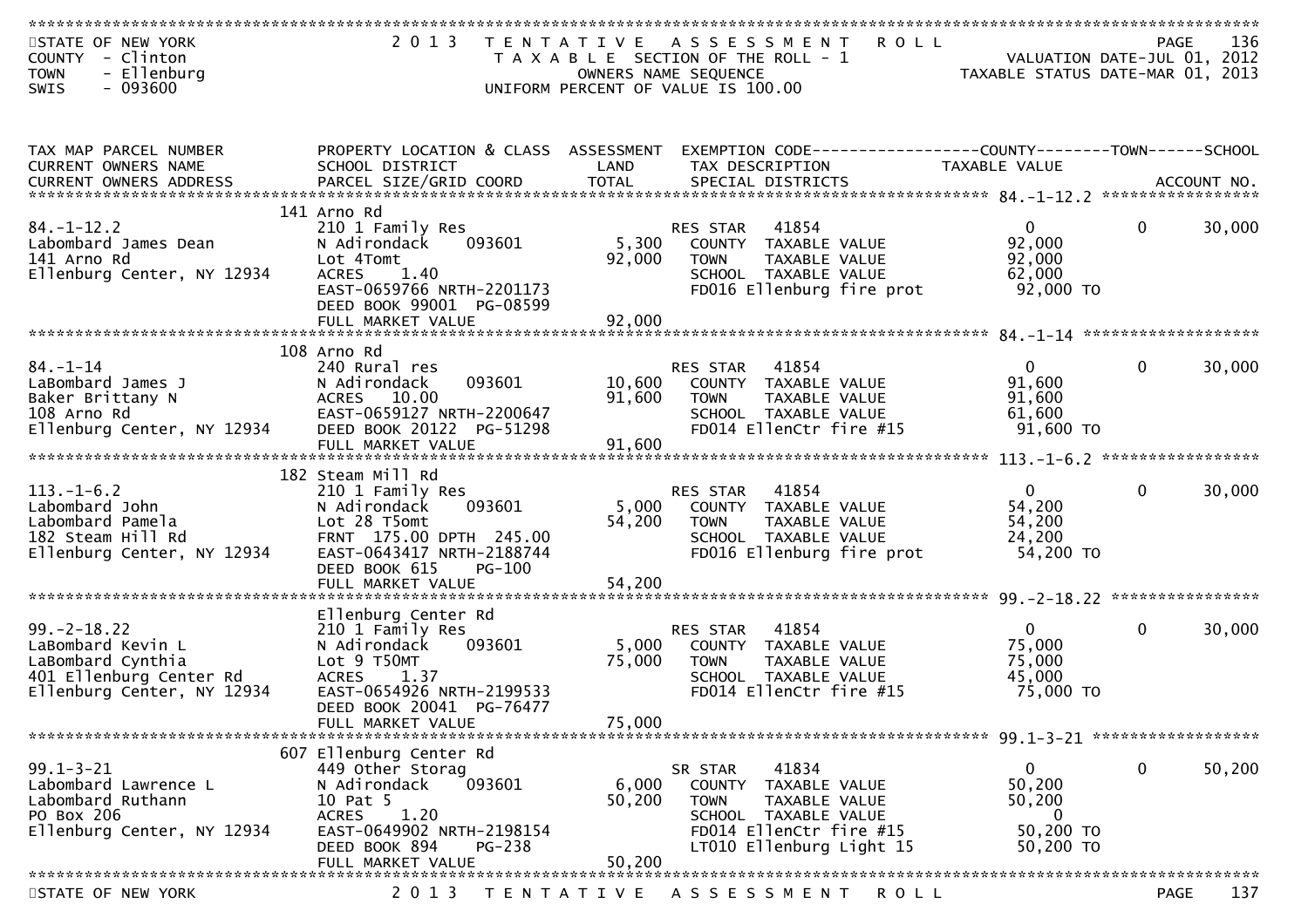| - Clinton<br><b>COUNTY</b><br>- Ellenburg<br><b>TOWN</b><br>$-093600$<br>SWIS                                                      |                                                                                                                                                     |                  | T A X A B L E SECTION OF THE ROLL - 1<br>OWNERS NAME SEQUENCE<br>UNIFORM PERCENT OF VALUE IS 100.00                                                        | VALUATION DATE-JUL 01, 2012<br>TAXABLE STATUS DATE-MAR 01, 2013                        |              | VALUATION DATE-JUL 01, 2012 |
|------------------------------------------------------------------------------------------------------------------------------------|-----------------------------------------------------------------------------------------------------------------------------------------------------|------------------|------------------------------------------------------------------------------------------------------------------------------------------------------------|----------------------------------------------------------------------------------------|--------------|-----------------------------|
| TAX MAP PARCEL NUMBER<br>CURRENT OWNERS NAME                                                                                       | PROPERTY LOCATION & CLASS ASSESSMENT<br>SCHOOL DISTRICT                                                                                             | LAND             | EXEMPTION CODE-----------------COUNTY-------TOWN------SCHOOL<br>TAX DESCRIPTION                                                                            | TAXABLE VALUE                                                                          |              |                             |
| $113.-1-8$<br>Labombard Leo<br>171 Labombard Rd<br>Ellenburg Center, NY 12934                                                      | 171 Labombard Rd<br>241 Rural res&ag<br>093601<br>N Adirondack<br>28/29 Pat<br>ACRES 218.00<br>EAST-0645564 NRTH-2192658<br>DEED BOOK 489<br>PG-659 | 62,500<br>94,000 | COUNTY TAXABLE VALUE<br><b>TOWN</b><br>TAXABLE VALUE<br>SCHOOL TAXABLE VALUE<br>FD014 EllenCtr fire #15                                                    | 94,000<br>94,000<br>94,000<br>94,000 TO                                                |              |                             |
|                                                                                                                                    | FULL MARKET VALUE                                                                                                                                   | 94,000           |                                                                                                                                                            |                                                                                        |              |                             |
| $99.1 - 1 - 6$<br>Labombard Life Use Esther<br>Labombard John L<br>84 West Hill Rd<br>PO Box 41                                    | 84 West Hill Rd<br>210 1 Family Res<br>093601<br>N Adirondack<br>11 Pat 5<br>FRNT 156.00 DPTH 165.00<br>EAST-0647474 NRTH-2197943                   |                  | AGED - ALL 41800<br>4,400 SR STAR<br>41834<br>49,600 COUNTY TAXABLE VALUE<br>TAXABLE VALUE<br><b>TOWN</b><br>SCHOOL TAXABLE VALUE                          | 24,800<br>$\overline{0}$<br>24,800<br>24,800<br>$\overline{\phantom{0}}$               | 24,800<br>0  | 24,800<br>24,800            |
| Ellenburg Center, NY 12934                                                                                                         | DEED BOOK 20031 PG-59128                                                                                                                            |                  | FD014 EllenCtr fire #15                                                                                                                                    | 49,600 TO                                                                              |              |                             |
|                                                                                                                                    | 5611 Rt 11                                                                                                                                          |                  |                                                                                                                                                            |                                                                                        |              |                             |
| $85.1 - 1 - 20$<br>LaBombard Life Use James A<br>LaBombard Life Use Mary<br>5611 Rt 11<br>5611 Rt 11<br>Ellenburg Center, NY 12934 | 210 1 Family Res<br>093601<br>N Adirondack<br>Lot $19$ Pat $6$<br><b>ACRES</b><br>1.00<br>EAST-0661973 NRTH-2207997<br>DEED BOOK 20102 PG-35743     | 10,000<br>59,000 | 41834<br>SR STAR<br>COUNTY TAXABLE VALUE<br>TAXABLE VALUE<br><b>TOWN</b><br>SCHOOL TAXABLE VALUE<br>FD016 Ellenburg fire prot<br>LT012 Ellenburg Light 5   | $\mathbf{0}$<br>59,000<br>59,000<br>$\overline{\phantom{0}}$<br>59,000 TO<br>59,000 TO | $\mathbf{0}$ | 59,000                      |
|                                                                                                                                    | FULL MARKET VALUE                                                                                                                                   | 59,000           |                                                                                                                                                            |                                                                                        |              |                             |
| $112. - 2 - 7$<br>LaBombard Life Use James A<br>LaBombard Life Use Mary T<br>5611 Rt 11<br>Ellenburg Center, NY 12934              | Peets Rd<br>105 Vac farmland<br>093601<br>N Adirondack<br>$20/24$ Pat 5<br>ACRES 127.20<br>EAST-0631055 NRTH-2190584                                | 66,900<br>73,700 | AGRI DISTR 41720<br>COUNTY TAXABLE VALUE<br>TAXABLE VALUE<br><b>TOWN</b><br>SCHOOL TAXABLE VALUE<br>FD016 Ellenburg fire prot                              | 8,806<br>64,894<br>64,894<br>64,894<br>73,700 TO                                       | 8,806        | 8,806                       |
| MAY BE SUBJECT TO PAYMENT<br>UNDER AGDIST LAW TIL 2017                                                                             | DEED BOOK 20102 PG-35798<br>FULL MARKET VALUE                                                                                                       | 73,700           |                                                                                                                                                            |                                                                                        |              |                             |
|                                                                                                                                    | 106 West Hill Rd                                                                                                                                    |                  |                                                                                                                                                            |                                                                                        |              |                             |
| $99.1 - 1 - 5$<br>Labombard Life Use Thelma L<br>Labombard Philip L<br>106 West Hill Rd<br>PO Box 21<br>Ellenburg Center, NY 12934 | 210 1 Family Res<br>093601<br>N Adirondack<br>11 Pat 5<br>FRNT 208.00 DPTH 135.00<br>EAST-0647039 NRTH-2197760<br>DEED BOOK 98000 PG-99897          | 4,400<br>55,000  | 41834<br>SR STAR<br>COUNTY<br>TAXABLE VALUE<br><b>TOWN</b><br>TAXABLE VALUE<br>SCHOOL TAXABLE VALUE<br>FD014 EllenCtr fire #15<br>LT010 Ellenburg Light 15 | $\overline{0}$<br>55,000<br>55,000<br>0<br>55,000 TO<br>55,000 TO                      | 0            | 55,000                      |
|                                                                                                                                    | FULL MARKET VALUE                                                                                                                                   | 55,000           |                                                                                                                                                            |                                                                                        |              |                             |

STATE OF NEW YORK 2013 TENTATIVE ASSESSMENT ROLL PAGE

FULL MARKET VALUE 55,000 \*\*\*\*\*\*\*\*\*\*\*\*\*\*\*\*\*\*\*\*\*\*\*\*\*\*\*\*\*\*\*\*\*\*\*\*\*\*\*\*\*\*\*\*\*\*\*\*\*\*\*\*\*\*\*\*\*\*\*\*\*\*\*\*\*\*\*\*\*\*\*\*\*\*\*\*\*\*\*\*\*\*\*\*\*\*\*\*\*\*\*\*\*\*\*\*\*\*\*\*\*\*\*\*\*\*\*\*\*\*\*\*\*\*\*\*\*\*\*\*\*\*\*\*\*\*\*\*\*\*\*\*

138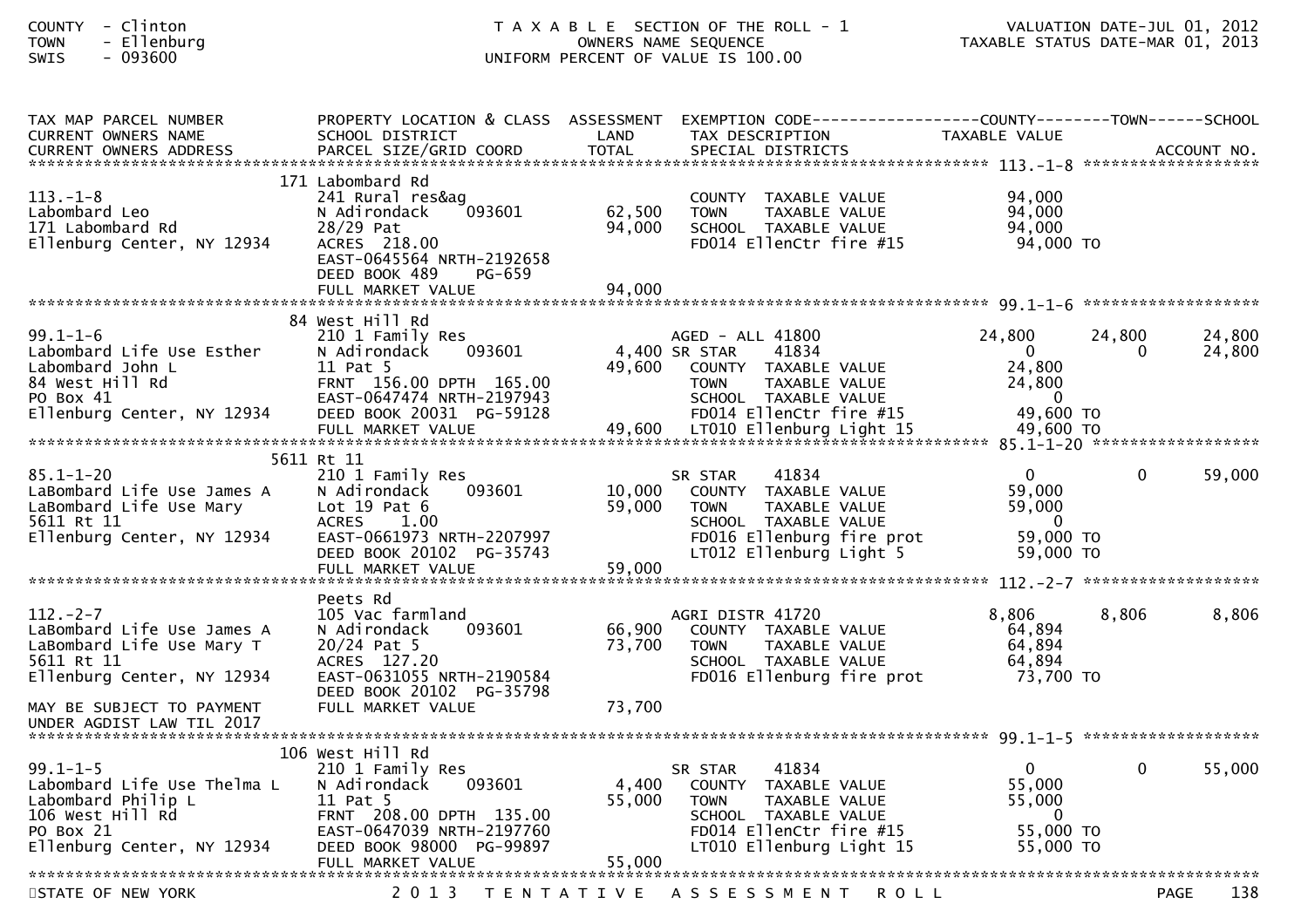### COUNTY - Clinton T A X A B L E SECTION OF THE ROLL - 1 VALUATION DATE-JUL 01, 2012TOWN - Ellenburg OWNERS NAME SEQUENCE TAXABLE STATUS DATE-MAR 01, 2013SWIS - 093600 UNIFORM PERCENT OF VALUE IS 100.00

| TAX MAP PARCEL NUMBER<br><b>CURRENT OWNERS NAME</b>                                                                                                                           | PROPERTY LOCATION & CLASS ASSESSMENT EXEMPTION CODE----------------COUNTY-------TOWN------SCHOOL<br>SCHOOL DISTRICT                                                               | LAND             | TAX DESCRIPTION                                                                                                                                                                                         | TAXABLE VALUE                                                        |                           |                           |
|-------------------------------------------------------------------------------------------------------------------------------------------------------------------------------|-----------------------------------------------------------------------------------------------------------------------------------------------------------------------------------|------------------|---------------------------------------------------------------------------------------------------------------------------------------------------------------------------------------------------------|----------------------------------------------------------------------|---------------------------|---------------------------|
| .CURRENT OWNERS ADDRESS PARCEL SIZE/GRID COORD TOTAL SPECIAL DISTRICTS ACCOUNT NO ACCOUNT NO ACCOUNT NO ACCOUNT NO                                                            |                                                                                                                                                                                   |                  |                                                                                                                                                                                                         |                                                                      |                           |                           |
| $84. - 1 - 12.1$<br>LaBombard Lorin E<br>LaBombard Donna M<br>161 Ellenburg Center Rd<br>Ellenburg Center, NY 12934<br>MAY BE SUBJECT TO PAYMENT<br>UNDER AGDIST LAW TIL 2017 | 131 Ellenburg Center Rd<br>312 Vac w/imprv<br>093601<br>N Adirondack<br>$4$ Pat $6$<br>ACRES 176.60<br>EAST-0658951 NRTH-2203609<br>DEED BOOK 20031 PG-59650<br>FULL MARKET VALUE | 101,000          | 10 YR AGR 41700<br>85,900 AGRI DISTR 41720<br>42100<br>101,000 483A EX<br>COUNTY TAXABLE VALUE<br><b>TOWN</b><br><b>TAXABLE VALUE</b><br>SCHOOL TAXABLE VALUE<br>FD016 Ellenburg fire prot<br>13,000 EX | 16,000<br>2,657<br>13,000<br>69,343<br>69,343<br>69,343<br>88,000 TO | 16,000<br>2,657<br>13,000 | 16,000<br>2,657<br>13,000 |
|                                                                                                                                                                               |                                                                                                                                                                                   |                  |                                                                                                                                                                                                         |                                                                      |                           |                           |
| $84. - 1 - 13.3$<br>LaBombard Lorin E<br>LaBombard Donna M<br>161 Ellenburg Center Rd<br>Ellenburg Center, NY 12934                                                           | 161 Ellenburg Center Rd<br>210 1 Family Res<br>093601<br>N Adirondack<br>4 Pat 5<br>1.72<br><b>ACRES</b><br>EAST-0659142 NRTH-2203417<br>DEED BOOK 20092 PG-22741                 | 5,400<br>127,800 | COUNTY TAXABLE VALUE<br>TAXABLE VALUE<br><b>TOWN</b><br>SCHOOL TAXABLE VALUE<br>FD014 EllenCtr fire #15<br>FD016 Ellenburg fire prot                                                                    | 127,800<br>127,800<br>127,800<br>19,170 TO<br>108,630 TO             |                           |                           |
| MAY BE SUBJECT TO PAYMENT<br>UNDER AGDIST LAW TIL 2014                                                                                                                        | FULL MARKET VALUE                                                                                                                                                                 | 127,800          |                                                                                                                                                                                                         |                                                                      |                           |                           |
|                                                                                                                                                                               |                                                                                                                                                                                   |                  |                                                                                                                                                                                                         |                                                                      |                           |                           |
| $85. - 1 - 10.1$<br>LaBombard Lorin E<br>LaBombard Donna M<br>161 Ellenburg Center Rd<br>Ellenburg Center, NY 12934                                                           | Ellenburg Center Rd<br>105 Vac farmland<br>N Adirondack<br>093601<br>$3/4$ Pat 6<br>ACRES 78.20<br>EAST-0660604 NRTH-2203786<br>DEED BOOK 20031 PG-59650                          | 37,000<br>37,000 | AGRI DISTR 41720<br>COUNTY TAXABLE VALUE<br>TAXABLE VALUE<br><b>TOWN</b><br>SCHOOL TAXABLE VALUE<br>FD016 Ellenburg fire prot                                                                           | 12,195<br>24,805<br>24,805<br>24,805<br>37,000 TO                    | 12,195                    | 12,195                    |
| MAY BE SUBJECT TO PAYMENT<br>UNDER AGDIST LAW TIL 2017                                                                                                                        | FULL MARKET VALUE                                                                                                                                                                 | 37,000           |                                                                                                                                                                                                         |                                                                      |                           |                           |
|                                                                                                                                                                               | 30 West Hill Rd                                                                                                                                                                   |                  |                                                                                                                                                                                                         |                                                                      |                           |                           |
| $99.1 - 1 - 32$<br>Labombard Matthew J<br>PO Box 26<br>Ellenburg Center, NY 12933                                                                                             | 210 1 Family Res<br>N Adirondack<br>093601<br>11 Pat 5<br>56.00 DPTH 264.00<br><b>FRNT</b><br><b>BANK</b><br>080<br>EAST-0648681 NRTH-2198554                                     | 3,200<br>38,200  | 41854<br><b>RES STAR</b><br>COUNTY TAXABLE VALUE<br><b>TAXABLE VALUE</b><br><b>TOWN</b><br>SCHOOL TAXABLE VALUE<br>FD014 EllenCtr fire #15<br>LT010 Ellenburg Light 15                                  | $\Omega$<br>38,200<br>38,200<br>8,200<br>38,200 TO<br>38,200 TO      | $\mathbf{0}$              | 30,000                    |
|                                                                                                                                                                               | DEED BOOK 20021 PG-40274<br>FULL MARKET VALUE                                                                                                                                     | 38,200           |                                                                                                                                                                                                         |                                                                      |                           |                           |
|                                                                                                                                                                               |                                                                                                                                                                                   |                  |                                                                                                                                                                                                         |                                                                      |                           |                           |
| $84. - 1 - 21.2$<br>LaBombard Michael E<br>LaBombard Tammy P<br>7196 Star Rd<br>Ellenburg Center, NY 12934                                                                    | 7196 Star Rd<br>210 1 Family Res<br>093601<br>N Adirondack<br>Lot 16 T60MT<br><b>ACRES</b><br>2.70<br>EAST-0649954 NRTH-2204753<br>DEED BOOK 20051 PG-78503                       | 6,000<br>178,000 | 41854<br>RES STAR<br>COUNTY TAXABLE VALUE<br>TAXABLE VALUE<br><b>TOWN</b><br>SCHOOL TAXABLE VALUE<br>FD014 EllenCtr fire #15                                                                            | $\Omega$<br>178,000<br>178,000<br>148,000<br>178,000 TO              | $\Omega$                  | 30,000                    |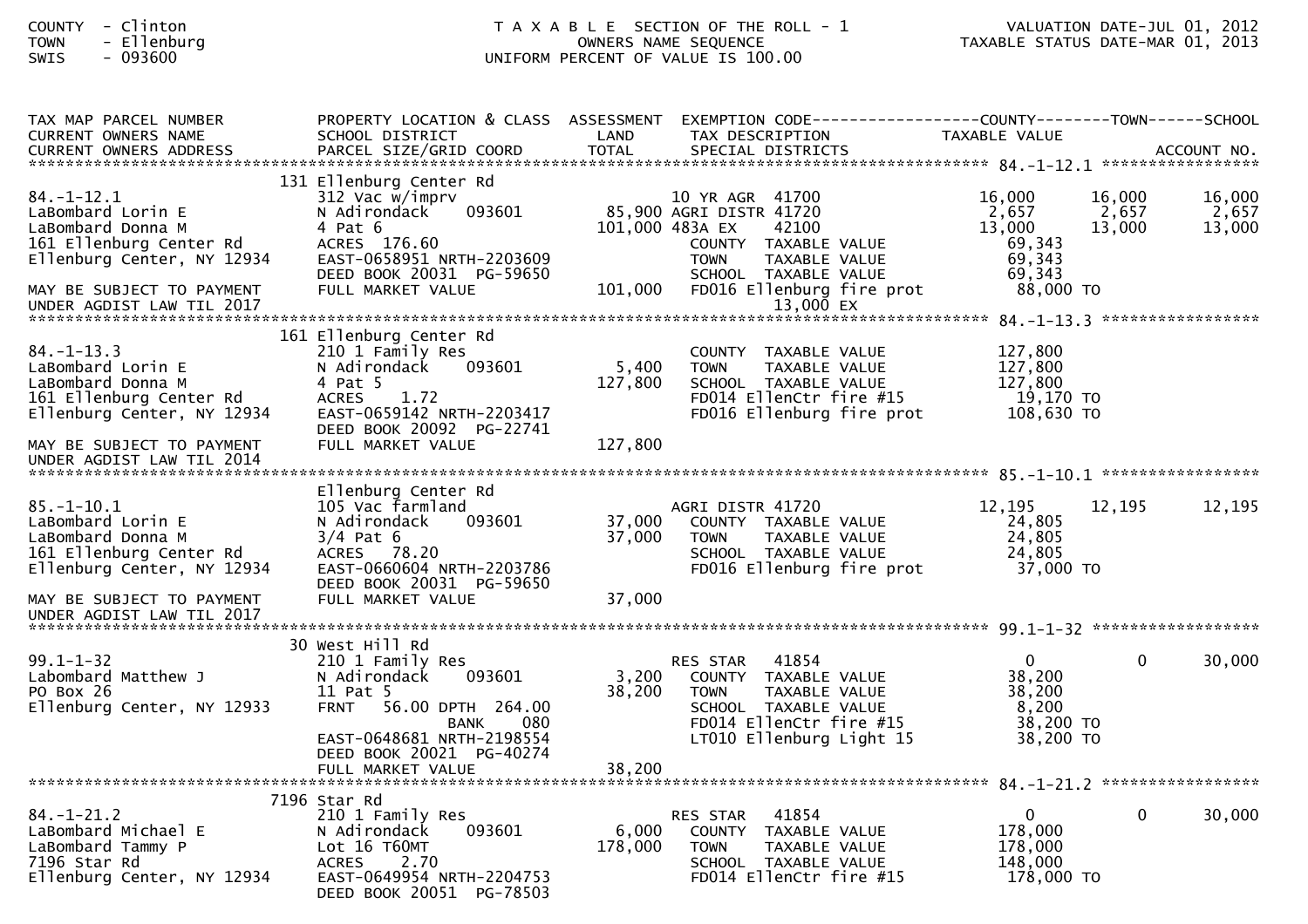| 2 0 1 3<br>STATE OF NEW YORK<br>T E N T A T I V E<br>A S S E S S M E N T<br><b>ROLL</b><br>PAGE<br>COUNTY - Clinton<br>T A X A B L E SECTION OF THE ROLL - 1<br>VALUATION DATE-JUL 01, 2012<br>VALUATION DATE-JUL 01, 2012<br>TAXABLE STATUS DATE-MAR 01, 2013<br><b>TOWN</b><br>- Ellenburg<br>OWNERS NAME SEQUENCE<br>SWIS<br>- 093600<br>UNIFORM PERCENT OF VALUE IS 100.00<br>PROPERTY LOCATION & CLASS ASSESSMENT<br>EXEMPTION CODE-----------------COUNTY--------TOWN------SCHOOL<br>TAX MAP PARCEL NUMBER<br>CURRENT OWNERS NAME<br>SCHOOL DISTRICT<br>LAND<br>TAX DESCRIPTION<br>TAXABLE VALUE<br>605 Ellenburg Center Rd<br>$99.1 - 3 - 22$<br>$\Omega$<br>$\mathbf 0$<br>210 1 Family Res<br>41854<br><b>RES STAR</b><br>31,000<br>093601<br>3,300<br>LaBombard Nathan J<br>N Adirondack<br>COUNTY TAXABLE VALUE<br>Lot $10$ Pat $5$<br>605 Ellenburg Center Rd<br>31,000<br>TAXABLE VALUE<br>31,000<br><b>TOWN</b><br>1,000<br>Ellenburg Center, NY 12934<br>78.00 DPTH 131.00<br>SCHOOL TAXABLE VALUE<br><b>FRNT</b><br>31,000 TO<br>EAST-0649963 NRTH-2198257<br>FD014 EllenCtr fire #15<br>DEED BOOK 20041 PG-70408<br>LT010 Ellenburg Light 15<br>31,000 TO<br>31,000<br>FULL MARKET VALUE<br>458 Ellenburg Center Rd<br>$99. - 2 - 9$<br>41834<br>$\overline{0}$<br>$\mathbf{0}$<br>210 1 Family Res<br>SR STAR<br>79,000<br>093601<br>6,800<br>Labombard Roger G<br>N Adirondack<br>COUNTY TAXABLE VALUE<br>79,000<br>$9$ Pat $6$<br>79,000<br>Labombard Joyce M<br>TAXABLE VALUE<br><b>TOWN</b><br>458 Ellenburg Center Rd<br>4.00<br>15,700<br><b>ACRES</b><br>SCHOOL TAXABLE VALUE<br>Ellenburg Center, NY 12934<br>EAST-0653411 NRTH-2199607<br>FD014 EllenCtr fire #15<br>79,000 TO<br>DEED BOOK 589<br>$PG-143$<br>79,000<br>FULL MARKET VALUE<br>*****************<br>274 Trombley Rd<br>$129. - 1 - 1.3$<br>$\mathbf{0}$<br>$\mathbf 0$<br>270 Mfg housing<br>RES STAR<br>41854<br>Labombard Sandra J<br>093601<br>5,100<br>32,000<br>N Adirondack<br>TAXABLE VALUE<br>COUNTY<br>32,000<br>32,000<br>274 Trombley Rd<br>Lot 48 T5omt<br>TAXABLE VALUE<br><b>TOWN</b><br><b>ACRES</b><br>2,000<br>PO Box 58<br>1.60<br>SCHOOL TAXABLE VALUE<br>Ellenburg Center, NY 12934<br>EAST-0659878 NRTH-2185046<br>FD016 Ellenburg fire prot<br>32,000 TO<br>DEED BOOK 944<br>$PG-253$<br>32,000<br>FULL MARKET VALUE<br>614 Ellenburg Center Rd<br>$99.1 - 2 - 18$<br>432 Gas station<br>TAXABLE VALUE<br>32,000<br><b>COUNTY</b><br>093601<br>8,000<br>32,000<br>Labombard Thelma L<br>N Adirondack<br>TAXABLE VALUE<br><b>TOWN</b><br>10 Pat 5<br>32,000<br>32,000<br>106 West Hill Rd<br>SCHOOL TAXABLE VALUE<br>FRNT 110.00 DPTH 226.00<br>PO Box 21<br>FD014 EllenCtr fire #15<br>32,000 TO<br>Ellenburg Center, NY 12934<br>LT010 Ellenburg Light 15<br>32,000 TO<br>EAST-0649675 NRTH-2198407<br>DEED BOOK 1027 PG-209<br>FULL MARKET VALUE<br>32,000<br>Patnode Rd<br>$83. - 1 - 3.2$<br>321 Abandoned ag<br>7,600<br>COUNTY TAXABLE VALUE<br>093601<br>7,600<br>Lacey Donald<br>N Adirondack<br>7,600<br>TAXABLE VALUE<br><b>TOWN</b><br>7,600<br>Moore Dennis<br>Lot 14 76 0mt<br>SCHOOL TAXABLE VALUE<br>7,600<br>15 Newell Ave<br>FD016 Ellenburg fire prot<br>7,600 TO<br>ACRES 26.50<br>EAST-0640729 NRTH-2207967<br>Plattsburgh, NY 12901<br>DEED BOOK 20112 PG-43826 | FULL MARKET VALUE | 178,000 |  |        |
|------------------------------------------------------------------------------------------------------------------------------------------------------------------------------------------------------------------------------------------------------------------------------------------------------------------------------------------------------------------------------------------------------------------------------------------------------------------------------------------------------------------------------------------------------------------------------------------------------------------------------------------------------------------------------------------------------------------------------------------------------------------------------------------------------------------------------------------------------------------------------------------------------------------------------------------------------------------------------------------------------------------------------------------------------------------------------------------------------------------------------------------------------------------------------------------------------------------------------------------------------------------------------------------------------------------------------------------------------------------------------------------------------------------------------------------------------------------------------------------------------------------------------------------------------------------------------------------------------------------------------------------------------------------------------------------------------------------------------------------------------------------------------------------------------------------------------------------------------------------------------------------------------------------------------------------------------------------------------------------------------------------------------------------------------------------------------------------------------------------------------------------------------------------------------------------------------------------------------------------------------------------------------------------------------------------------------------------------------------------------------------------------------------------------------------------------------------------------------------------------------------------------------------------------------------------------------------------------------------------------------------------------------------------------------------------------------------------------------------------------------------------------------------------------------------------------------------------------------------------------------------------------------------------------------------------------------------------------------------------------------------------------------------------------------------------------------------------------------------------------------------------------------------------------------------------------------------------------------------------------------------------------------------------------------|-------------------|---------|--|--------|
|                                                                                                                                                                                                                                                                                                                                                                                                                                                                                                                                                                                                                                                                                                                                                                                                                                                                                                                                                                                                                                                                                                                                                                                                                                                                                                                                                                                                                                                                                                                                                                                                                                                                                                                                                                                                                                                                                                                                                                                                                                                                                                                                                                                                                                                                                                                                                                                                                                                                                                                                                                                                                                                                                                                                                                                                                                                                                                                                                                                                                                                                                                                                                                                                                                                                                                      |                   |         |  | 139    |
|                                                                                                                                                                                                                                                                                                                                                                                                                                                                                                                                                                                                                                                                                                                                                                                                                                                                                                                                                                                                                                                                                                                                                                                                                                                                                                                                                                                                                                                                                                                                                                                                                                                                                                                                                                                                                                                                                                                                                                                                                                                                                                                                                                                                                                                                                                                                                                                                                                                                                                                                                                                                                                                                                                                                                                                                                                                                                                                                                                                                                                                                                                                                                                                                                                                                                                      |                   |         |  |        |
|                                                                                                                                                                                                                                                                                                                                                                                                                                                                                                                                                                                                                                                                                                                                                                                                                                                                                                                                                                                                                                                                                                                                                                                                                                                                                                                                                                                                                                                                                                                                                                                                                                                                                                                                                                                                                                                                                                                                                                                                                                                                                                                                                                                                                                                                                                                                                                                                                                                                                                                                                                                                                                                                                                                                                                                                                                                                                                                                                                                                                                                                                                                                                                                                                                                                                                      |                   |         |  | 30,000 |
|                                                                                                                                                                                                                                                                                                                                                                                                                                                                                                                                                                                                                                                                                                                                                                                                                                                                                                                                                                                                                                                                                                                                                                                                                                                                                                                                                                                                                                                                                                                                                                                                                                                                                                                                                                                                                                                                                                                                                                                                                                                                                                                                                                                                                                                                                                                                                                                                                                                                                                                                                                                                                                                                                                                                                                                                                                                                                                                                                                                                                                                                                                                                                                                                                                                                                                      |                   |         |  |        |
|                                                                                                                                                                                                                                                                                                                                                                                                                                                                                                                                                                                                                                                                                                                                                                                                                                                                                                                                                                                                                                                                                                                                                                                                                                                                                                                                                                                                                                                                                                                                                                                                                                                                                                                                                                                                                                                                                                                                                                                                                                                                                                                                                                                                                                                                                                                                                                                                                                                                                                                                                                                                                                                                                                                                                                                                                                                                                                                                                                                                                                                                                                                                                                                                                                                                                                      |                   |         |  | 63,300 |
|                                                                                                                                                                                                                                                                                                                                                                                                                                                                                                                                                                                                                                                                                                                                                                                                                                                                                                                                                                                                                                                                                                                                                                                                                                                                                                                                                                                                                                                                                                                                                                                                                                                                                                                                                                                                                                                                                                                                                                                                                                                                                                                                                                                                                                                                                                                                                                                                                                                                                                                                                                                                                                                                                                                                                                                                                                                                                                                                                                                                                                                                                                                                                                                                                                                                                                      |                   |         |  |        |
|                                                                                                                                                                                                                                                                                                                                                                                                                                                                                                                                                                                                                                                                                                                                                                                                                                                                                                                                                                                                                                                                                                                                                                                                                                                                                                                                                                                                                                                                                                                                                                                                                                                                                                                                                                                                                                                                                                                                                                                                                                                                                                                                                                                                                                                                                                                                                                                                                                                                                                                                                                                                                                                                                                                                                                                                                                                                                                                                                                                                                                                                                                                                                                                                                                                                                                      |                   |         |  | 30,000 |
|                                                                                                                                                                                                                                                                                                                                                                                                                                                                                                                                                                                                                                                                                                                                                                                                                                                                                                                                                                                                                                                                                                                                                                                                                                                                                                                                                                                                                                                                                                                                                                                                                                                                                                                                                                                                                                                                                                                                                                                                                                                                                                                                                                                                                                                                                                                                                                                                                                                                                                                                                                                                                                                                                                                                                                                                                                                                                                                                                                                                                                                                                                                                                                                                                                                                                                      |                   |         |  |        |
|                                                                                                                                                                                                                                                                                                                                                                                                                                                                                                                                                                                                                                                                                                                                                                                                                                                                                                                                                                                                                                                                                                                                                                                                                                                                                                                                                                                                                                                                                                                                                                                                                                                                                                                                                                                                                                                                                                                                                                                                                                                                                                                                                                                                                                                                                                                                                                                                                                                                                                                                                                                                                                                                                                                                                                                                                                                                                                                                                                                                                                                                                                                                                                                                                                                                                                      |                   |         |  |        |
|                                                                                                                                                                                                                                                                                                                                                                                                                                                                                                                                                                                                                                                                                                                                                                                                                                                                                                                                                                                                                                                                                                                                                                                                                                                                                                                                                                                                                                                                                                                                                                                                                                                                                                                                                                                                                                                                                                                                                                                                                                                                                                                                                                                                                                                                                                                                                                                                                                                                                                                                                                                                                                                                                                                                                                                                                                                                                                                                                                                                                                                                                                                                                                                                                                                                                                      |                   |         |  |        |
|                                                                                                                                                                                                                                                                                                                                                                                                                                                                                                                                                                                                                                                                                                                                                                                                                                                                                                                                                                                                                                                                                                                                                                                                                                                                                                                                                                                                                                                                                                                                                                                                                                                                                                                                                                                                                                                                                                                                                                                                                                                                                                                                                                                                                                                                                                                                                                                                                                                                                                                                                                                                                                                                                                                                                                                                                                                                                                                                                                                                                                                                                                                                                                                                                                                                                                      | FULL MARKET VALUE | 7,600   |  |        |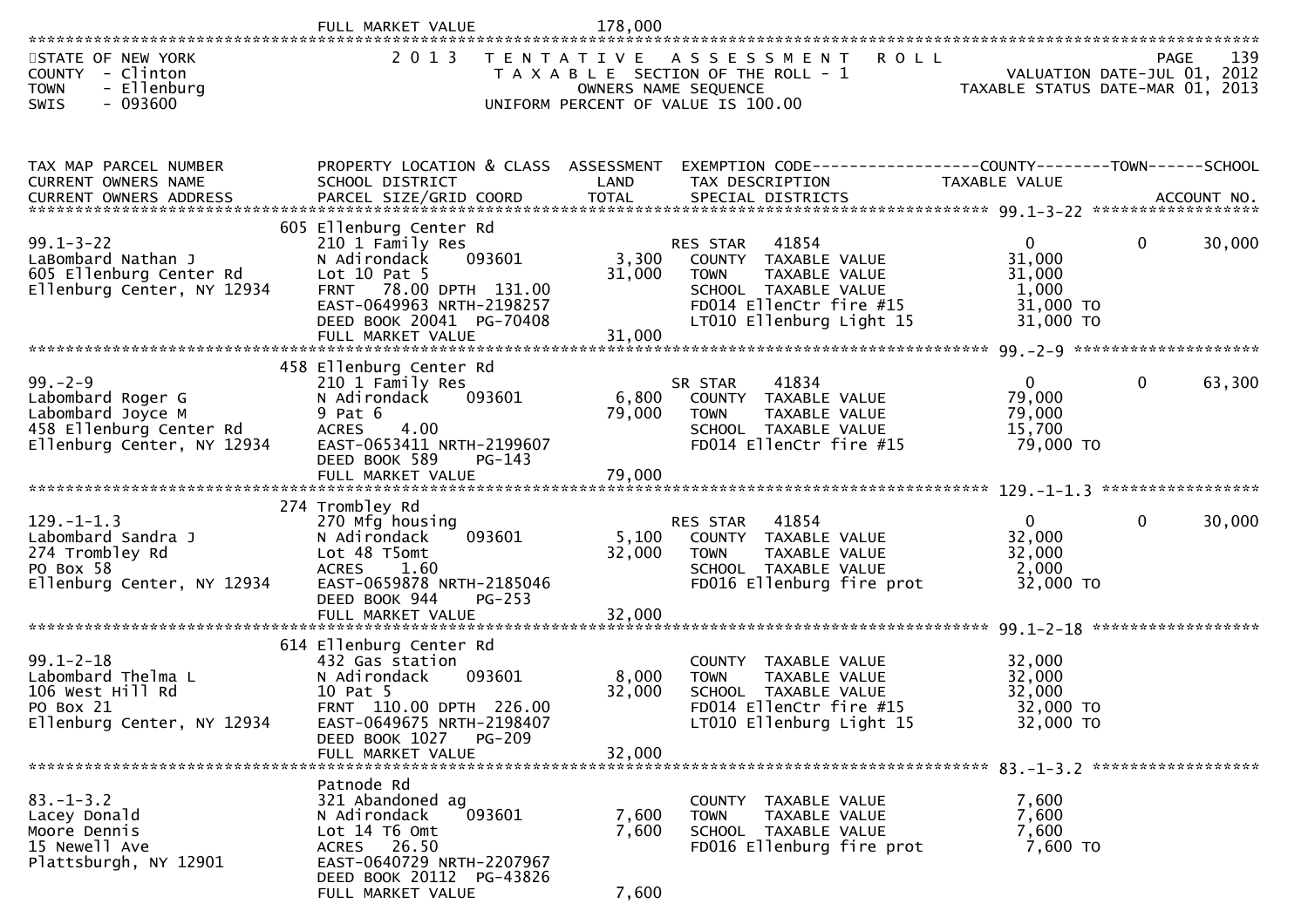| STATE OF NEW YORK<br>COUNTY - Clinton<br>- Ellenburg<br><b>TOWN</b><br>SWIS<br>$-093600$                          | 2 0 1 3                                                                                                                                                                                                            | T E N T A T I V E  | <b>ROLL</b><br>A S S E S S M E N T<br>T A X A B L E SECTION OF THE ROLL - 1<br>OWNERS NAME SEQUENCE<br>UNIFORM PERCENT OF VALUE IS 100.00                                                                                             | TAXABLE STATUS DATE-MAR 01, 2013                                                      | 140<br>PAGE<br>VALUATION DATE-JUL 01, 2012     |
|-------------------------------------------------------------------------------------------------------------------|--------------------------------------------------------------------------------------------------------------------------------------------------------------------------------------------------------------------|--------------------|---------------------------------------------------------------------------------------------------------------------------------------------------------------------------------------------------------------------------------------|---------------------------------------------------------------------------------------|------------------------------------------------|
|                                                                                                                   |                                                                                                                                                                                                                    |                    |                                                                                                                                                                                                                                       |                                                                                       |                                                |
| TAX MAP PARCEL NUMBER<br>CURRENT OWNERS NAME<br><b>CURRENT OWNERS ADDRESS</b>                                     | PROPERTY LOCATION & CLASS ASSESSMENT<br>SCHOOL DISTRICT                                                                                                                                                            | LAND               | EXEMPTION CODE-----------------COUNTY--------TOWN------SCHOOL<br>TAX DESCRIPTION                                                                                                                                                      | TAXABLE VALUE                                                                         |                                                |
|                                                                                                                   | 1364 Bradley Pond Rd                                                                                                                                                                                               |                    |                                                                                                                                                                                                                                       |                                                                                       | lease 2011                                     |
| $128. - 1 - 12$<br>LaClair Darwin E<br>298 Narrows Rd<br>Chateaugay, NY 12920<br>MAY BE SUBJECT TO PAYMENT        | 312 Vac w/imprv<br>093601<br>N Adirondack<br>70 Pat 5<br>ACRES 93.00<br>EAST-0649719 NRTH-2181663<br>DEED BOOK 20021 PG-40798                                                                                      | 39,800<br>48,000   | AGRI DISTR 41720<br>COUNTY TAXABLE VALUE<br>TAXABLE VALUE<br><b>TOWN</b><br>SCHOOL TAXABLE VALUE<br>FD016 Ellenburg fire prot                                                                                                         | 7,092<br>40,908<br>40,908<br>40,908<br>48,000 TO                                      | 7,092<br>7,092                                 |
| UNDER AGDIST LAW TIL 2017                                                                                         | FULL MARKET VALUE                                                                                                                                                                                                  | 48,000             |                                                                                                                                                                                                                                       |                                                                                       |                                                |
| $141.3 - 1 - 3.6 - 1$<br>LaClair Darwin E<br>298 Narrows Rd<br>Chateaugay, NY 12920                               | Narrows Rd<br>$314$ Rural vac<10<br>093601<br>N Adirondack<br>Lots 5 6 7 & 8<br>Stephenson Sub<br>2.50<br><b>ACRES</b><br>EAST-0622443 NRTH-2172577<br>DEED BOOK 20021 PG-40761                                    | 1,100<br>1,100     | COUNTY TAXABLE VALUE<br>TAXABLE VALUE<br><b>TOWN</b><br>SCHOOL TAXABLE VALUE<br>FD040 Lyon Mountain Fire<br>WD018 Chat lake water dist                                                                                                | 1,100<br>1,100<br>1,100<br>1,100 TO<br>$1,100$ TO M                                   |                                                |
|                                                                                                                   |                                                                                                                                                                                                                    |                    |                                                                                                                                                                                                                                       |                                                                                       |                                                |
| $141.3 - 1 - 3.6 - 2$<br>LaClair Darwin E<br>298 Narrows Rd<br>Chateaugay, NY 12920                               | 298 Narrows Rd<br>210 1 Family Res - WTRFNT<br>163401<br>Chateaugay 1<br>Lots $5\,6\,7\,8$<br>Stephenson Sub<br>3.90<br><b>ACRES</b><br>EAST-0622443 NRTH-2172577<br>DEED BOOK 20021 PG-40761<br>FULL MARKET VALUE | 290,000<br>290,000 | 91 PCT OF VALUE USED FOR EXEMPTION PURPOSES<br>WARNONALL 41121<br>144,900 RES STAR<br>41854<br>COUNTY TAXABLE VALUE<br><b>TOWN</b><br>TAXABLE VALUE<br>SCHOOL TAXABLE VALUE<br>FD040 Lyon Mountain Fire<br>WD018 Chat lake water dist | 27,000<br>$\mathbf{0}$<br>263,000<br>263,000<br>260,000<br>290,000 то<br>290,000 ТО М | 27,000<br>$\mathbf{0}$<br>30,000<br>0          |
|                                                                                                                   |                                                                                                                                                                                                                    |                    |                                                                                                                                                                                                                                       |                                                                                       |                                                |
| $83. - 1 - 29.1$<br>Laclair Francis D<br>Laclair Janet L<br>7741 Star Rd Rt 190<br>Ellenburg Center, NY 12934     | 7741 Star Rd<br>240 Rural res<br>093601<br>N Adirondack<br>7 Pat 6<br>Survey Map 20132/53974<br>ACRES 11.27<br>EAST-0636921 NRTH-2201607                                                                           |                    | AGRI DISTR 41720<br>11,200 483A EX<br>42100<br>112,000 COUNTY TAXABLE VALUE<br>TAXABLE VALUE<br><b>TOWN</b><br>SCHOOL TAXABLE VALUE<br>FD016 Ellenburg fire prot                                                                      | 6,380<br>5,600<br>100,020<br>100,020<br>100,020<br>106,400 TO                         | lease 2011<br>6,380<br>6,380<br>5,600<br>5,600 |
| MAY BE SUBJECT TO PAYMENT<br>UNDER AGDIST LAW TIL 2017                                                            | DEED BOOK 983<br>$PG-229$<br>FULL MARKET VALUE                                                                                                                                                                     | 112,000            | 5,600 EX                                                                                                                                                                                                                              |                                                                                       |                                                |
| $83. - 1 - 29.2$<br>Laclair Francis D<br>Laclair Janet L<br>7741 Star Rd, Route 190<br>Ellenburg Center, NY 12934 | Star Rd<br>322 Rural vac>10<br>093601<br>N Adirondack<br>7 Pat 6<br>Survey Map 20132/53974<br>ACRES 36.23                                                                                                          | 19,800<br>19,800   | COUNTY TAXABLE VALUE<br>TAXABLE VALUE<br><b>TOWN</b><br>SCHOOL TAXABLE VALUE<br>FD016 Ellenburg fire prot                                                                                                                             | 19,800<br>19,800<br>19,800<br>19,800 TO                                               |                                                |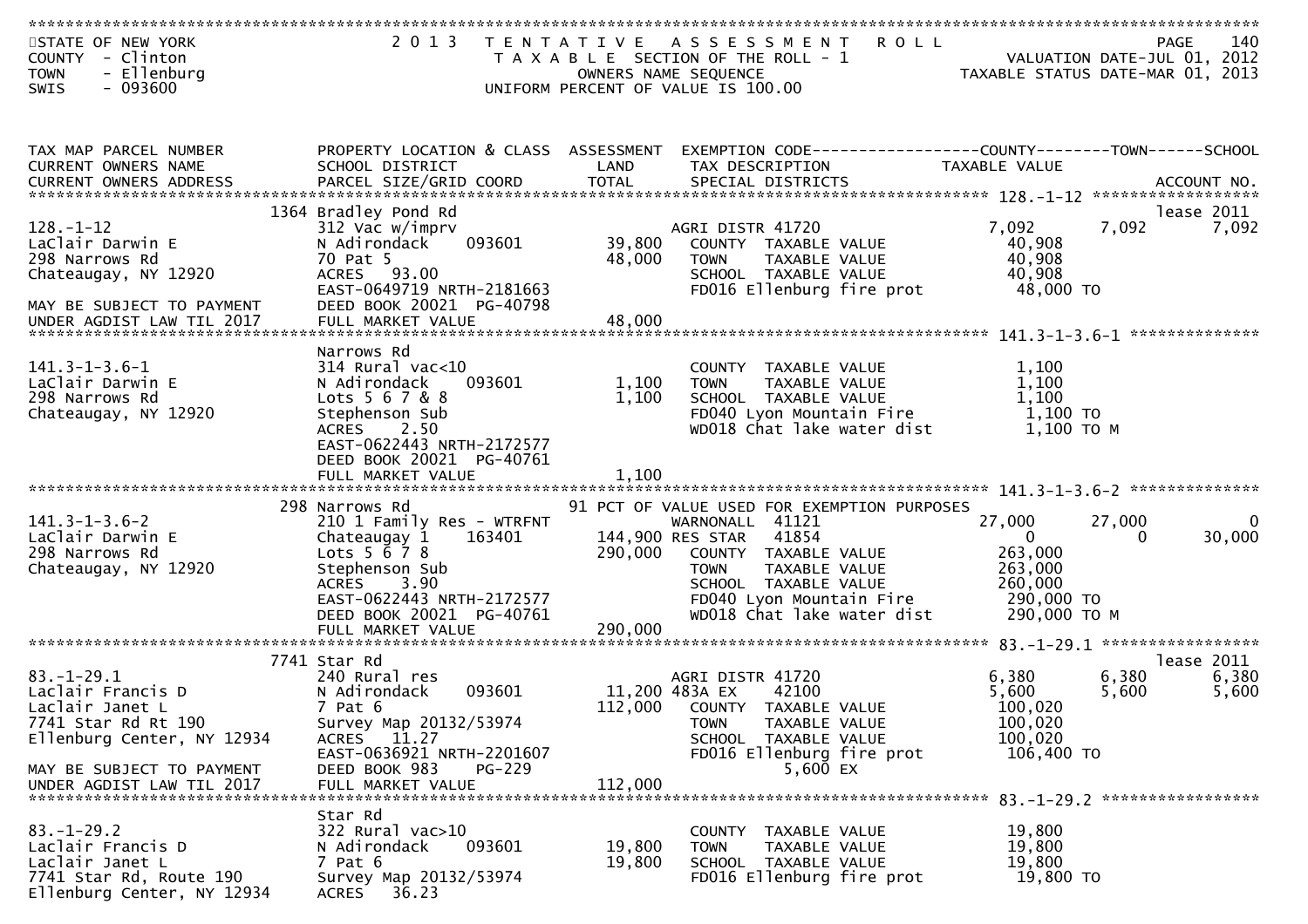|                                                                                                                   | EAST-0637388 NRTH-2200877<br>DEED BOOK 983<br>$PG-229$<br>FULL MARKET VALUE                                                                                                                   | 19,800                     |                                                                                                                                          |                                                            |                                                                                |
|-------------------------------------------------------------------------------------------------------------------|-----------------------------------------------------------------------------------------------------------------------------------------------------------------------------------------------|----------------------------|------------------------------------------------------------------------------------------------------------------------------------------|------------------------------------------------------------|--------------------------------------------------------------------------------|
| STATE OF NEW YORK<br>COUNTY - Clinton<br><b>TOWN</b><br>- Ellenburg                                               | 2 0 1 3                                                                                                                                                                                       |                            | <b>ROLL</b><br>TENTATIVE ASSESSMENT<br>T A X A B L E SECTION OF THE ROLL - 1<br>OWNERS NAME SEQUENCE                                     |                                                            | PAGE<br>141<br>VALUATION DATE-JUL 01, 2012<br>TAXABLE STATUS DATE-MAR 01, 2013 |
| $-093600$<br><b>SWIS</b>                                                                                          |                                                                                                                                                                                               |                            | UNIFORM PERCENT OF VALUE IS 100.00                                                                                                       |                                                            |                                                                                |
| TAX MAP PARCEL NUMBER<br><b>CURRENT OWNERS NAME</b>                                                               | PROPERTY LOCATION & CLASS ASSESSMENT<br>SCHOOL DISTRICT                                                                                                                                       | LAND                       | EXEMPTION CODE-----------------COUNTY-------TOWN------SCHOOL<br>TAX DESCRIPTION                                                          | TAXABLE VALUE                                              | ACCOUNT NO.<br>*****************                                               |
| $83. - 1 - 29.3$<br>Laclair Francis D<br>Laclair Janet L<br>7741 Star Rd, Route 190<br>Ellenburg Center, NY 12934 | Star Rd<br>$322$ Rural vac $>10$<br>N Adirondack<br>093601<br>7 Pat 6<br>Survey Map 20132/53974<br>ACRES 51.78<br>EAST-0637706 NRTH-2200368<br>DEED BOOK 983<br>$PG-229$<br>FULL MARKET VALUE | 23,700<br>23,700<br>23,700 | COUNTY TAXABLE VALUE<br>TAXABLE VALUE<br><b>TOWN</b><br>SCHOOL TAXABLE VALUE<br>FD016 Ellenburg fire prot                                | 23,700<br>23,700<br>23,700<br>23,700 TO                    |                                                                                |
| $97. - 1 - 12.1$                                                                                                  | Star Rd<br>105 Vac farmland                                                                                                                                                                   |                            | AGRI DISTR 41720                                                                                                                         | 5,814                                                      | lease 2011<br>5,814<br>5,814                                                   |
| Laclair Francis D<br>Laclair Janet L<br>7741 Star Rd Rt 190<br>Ellenburg Center, NY 12934                         | 093601<br>N Adirondack<br>8 Pat 6<br>50.75<br><b>ACRES</b><br>EAST-0632631 NRTH-2200469<br>DEED BOOK 983<br>$PG-229$                                                                          | 32,400<br>32,400           | COUNTY TAXABLE VALUE<br><b>TOWN</b><br>TAXABLE VALUE<br>SCHOOL TAXABLE VALUE<br>FD016 Ellenburg fire prot                                | 26,586<br>26,586<br>26,586<br>32,400 TO                    |                                                                                |
| MAY BE SUBJECT TO PAYMENT<br>UNDER AGDIST LAW TIL 2017                                                            | FULL MARKET VALUE                                                                                                                                                                             | 32,400                     |                                                                                                                                          |                                                            |                                                                                |
|                                                                                                                   | Star Rd                                                                                                                                                                                       |                            |                                                                                                                                          |                                                            | lease 2011                                                                     |
| $97. - 1 - 14$<br>Laclair Francis D<br>Laclair Janet L<br>7741 Star Rd Rt 190<br>Ellenburg Center, NY 12934       | 105 Vac farmland<br>N Adirondack<br>093601<br>9 Pat 6<br><b>ACRES</b><br>61.10<br>EAST-0634260 NRTH-2200685<br>DEED BOOK 983<br>$PG-229$                                                      | 41,200<br>41,200           | AGRI DISTR 41720<br>COUNTY TAXABLE VALUE<br><b>TOWN</b><br>TAXABLE VALUE<br>SCHOOL TAXABLE VALUE<br>FD016 Ellenburg fire prot            | 11,004<br>30,196<br>30,196<br>30,196<br>41,200 TO          | 11,004<br>11,004                                                               |
| MAY BE SUBJECT TO PAYMENT<br>UNDER AGDIST LAW TIL 2017                                                            | FULL MARKET VALUE                                                                                                                                                                             | 41,200                     |                                                                                                                                          |                                                            |                                                                                |
|                                                                                                                   | 217 Number 5 Rd                                                                                                                                                                               |                            |                                                                                                                                          |                                                            |                                                                                |
| $82. - 1 - 4.21$<br>Laclair Larry J<br>217 No 5 Rd<br>Churubusco, NY 12923                                        | 210 1 Family Res<br>093601<br>N Adirondack<br>Lot 12 T6omt<br><b>ACRES</b><br>4.00<br>EAST-0625680 NRTH-2205982<br>DEED BOOK 98001 PG-06200                                                   | 6,500<br>120,000           | RES STAR<br>41854<br><b>COUNTY</b><br>TAXABLE VALUE<br><b>TOWN</b><br>TAXABLE VALUE<br>SCHOOL TAXABLE VALUE<br>FD016 Ellenburg fire prot | $\mathbf{0}$<br>120,000<br>120,000<br>90,000<br>120,000 TO | 0<br>30,000                                                                    |
|                                                                                                                   | FULL MARKET VALUE                                                                                                                                                                             | 120,000                    |                                                                                                                                          |                                                            | 125. -1-11.1 *****************                                                 |
| $125. - 1 - 11.1$<br>Laclair Stephen E                                                                            | 32 Spear Hill Rd<br>240 Rural res<br>163401<br>Chateaugay 1                                                                                                                                   | 19,500                     | 41854<br>RES STAR<br><b>COUNTY</b><br>TAXABLE VALUE                                                                                      | 0<br>140,000                                               | 0<br>30,000                                                                    |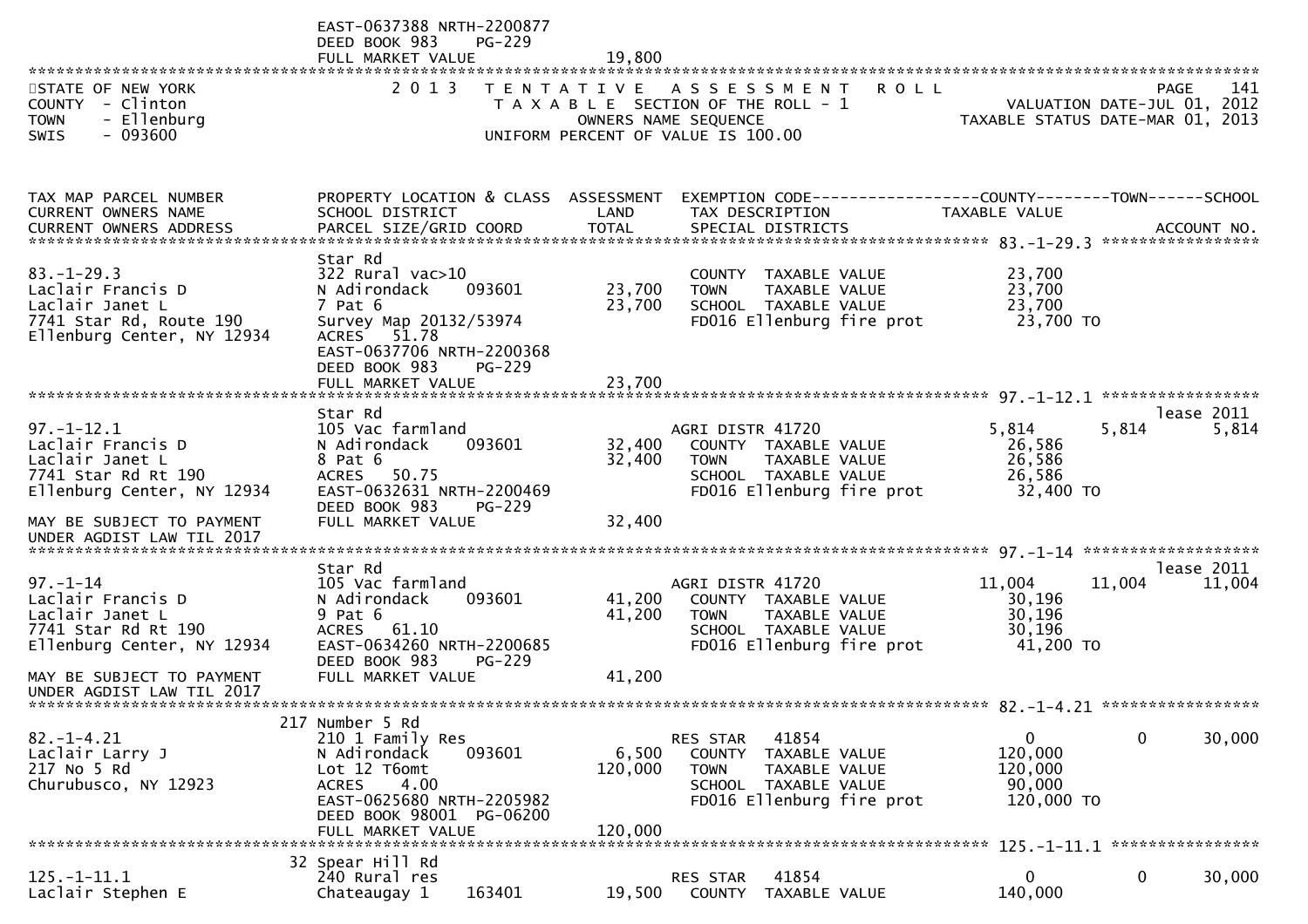| Laclair Eugenia F<br>32 Spear Hill Rd<br>Merrill, NY 12955                                               | Lot $61$ Pat $5$<br>44.90<br><b>ACRES</b><br>EAST-0622646 NRTH-2178480<br>DEED BOOK 20082 PG-12428<br>FULL MARKET VALUE                                                               | 140,000<br>140,000         | <b>TOWN</b><br>TAXABLE VALUE<br>SCHOOL TAXABLE VALUE<br>FD040 Lyon Mountain Fire                                                                                                                      |                                                                                      | 140,000<br>110,000<br>140,000 TO                                                 |                         |
|----------------------------------------------------------------------------------------------------------|---------------------------------------------------------------------------------------------------------------------------------------------------------------------------------------|----------------------------|-------------------------------------------------------------------------------------------------------------------------------------------------------------------------------------------------------|--------------------------------------------------------------------------------------|----------------------------------------------------------------------------------|-------------------------|
| STATE OF NEW YORK<br>COUNTY - Clinton<br><b>TOWN</b><br>- Ellenburg<br>$-093600$<br><b>SWIS</b>          | 2 0 1 3                                                                                                                                                                               |                            | TENTATIVE ASSESSMENT<br>T A X A B L E SECTION OF THE ROLL - 1<br>OWNERS NAME SEQUENCE<br>UNIFORM PERCENT OF VALUE IS 100.00                                                                           | <b>ROLL</b>                                                                          | VALUATION DATE-JUL 01, 2012<br>TAXABLE STATUS DATE-MAR 01, 2013                  | 142<br>PAGE             |
| TAX MAP PARCEL NUMBER<br>CURRENT OWNERS NAME                                                             | PROPERTY LOCATION & CLASS ASSESSMENT<br>SCHOOL DISTRICT                                                                                                                               | LAND                       | TAX DESCRIPTION                                                                                                                                                                                       | EXEMPTION CODE-----------------COUNTY-------TOWN------SCHOOL<br><b>TAXABLE VALUE</b> |                                                                                  |                         |
| $82. - 1 - 17.12$<br>LaClair Sylvester<br>LaClair Joyce M<br>8175 Star Rd Rt 190<br>Chateaugay, NY 12920 | 8175 Star Rd<br>270 Mfg housing<br>093601<br>N Adirondack<br>Lot #9 T6omt<br>9.40<br><b>ACRES</b><br>EAST-0626075 NRTH-2200744<br>DEED BOOK 20051 PG-88062                            |                            | 84 PCT OF VALUE USED FOR EXEMPTION PURPOSES<br>WARCOMALL 41131<br>41801<br>10,300 AGED C&T<br>41834<br>33,400 SR STAR<br>COUNTY TAXABLE VALUE<br>TAXABLE VALUE<br><b>TOWN</b><br>SCHOOL TAXABLE VALUE | 7,014<br>10,521                                                                      | 7,014<br>10,521<br>$\mathbf 0$<br>$\Omega$<br>15,865<br>15,865<br>$\overline{0}$ | 0<br>$\Omega$<br>33,400 |
| $85. - 2 - 7.61$<br>LaCount Life Use William J<br>Begore Lorie<br>188 Boas Rd<br>Mooers Forks, NY 12959  | 8 Cold Springs Rd<br>210 1 Family Res<br>093601<br>N Adirondack<br>Lot 19 Omt T6<br><b>ACRES</b><br>2.20<br>EAST-0668470 NRTH-2208095<br>DEED BOOK 20072 PG-2133<br>FULL MARKET VALUE | 5,800<br>80,500<br>80,500  | 41834<br>SR STAR<br>COUNTY TAXABLE VALUE<br><b>TOWN</b><br>TAXABLE VALUE<br>SCHOOL TAXABLE VALUE<br>FD016 Ellenburg fire prot                                                                         |                                                                                      | $\overline{0}$<br>$\mathbf{0}$<br>80,500<br>80,500<br>17,200<br>80,500 TO        | 63,300                  |
| $97. - 1 - 3$<br>Lafar Steven L<br>Lafar Joyce D<br>694 Gore Rd<br>Highgate Center, VT 05459             | 314 Harrigan Rd<br>260 Seasonal res<br>093601<br>N Adirondack<br>10 Pat 6<br>ACRES 102.00<br>EAST-0624151 NRTH-2198781<br>DEED BOOK 20001 PG-24146<br>FULL MARKET VALUE               | 26,600<br>34,600<br>34,600 | COUNTY TAXABLE VALUE<br>TAXABLE VALUE<br><b>TOWN</b><br>SCHOOL TAXABLE VALUE<br>FD016 Ellenburg fire prot                                                                                             |                                                                                      | 34,600<br>34,600<br>34,600<br>34,600 TO                                          |                         |
| $115. - 1 - 23.2$<br>Lafave Kenneth A<br>277 Trombley Rd<br>Ellenburg Center, NY 12934                   | 277 Trombley Rd<br>240 Rural res<br>N Adirondack<br>093601<br>Lot 47 T5omt<br>ACRES 62.10 BANK<br>080<br>EAST-0661570 NRTH-2186076<br>DEED BOOK 20001 PG-19573<br>FULL MARKET VALUE   | 21,600<br>78,500<br>78,500 | 41854<br>RES STAR<br>COUNTY TAXABLE VALUE<br><b>TOWN</b><br>TAXABLE VALUE<br>SCHOOL TAXABLE VALUE<br>FD016 Ellenburg fire prot                                                                        |                                                                                      | $\mathbf 0$<br>0<br>78,500<br>78,500<br>48,500<br>78,500 TO                      | 30,000                  |
| $71.3 - 2 - 12$<br>Lafave Kenneth N<br>Lafave Sharon                                                     | 5076 Rt 11<br>210 1 Family Res<br>093601<br>N Adirondack<br>20 Pat 6                                                                                                                  | 98,000                     | 41121<br>WARNONALL<br>41834<br>4,400 SR STAR<br>COUNTY TAXABLE VALUE                                                                                                                                  | 14,700                                                                               | 14,700<br>$\Omega$<br>$\Omega$<br>83,300                                         | 0<br>63,300             |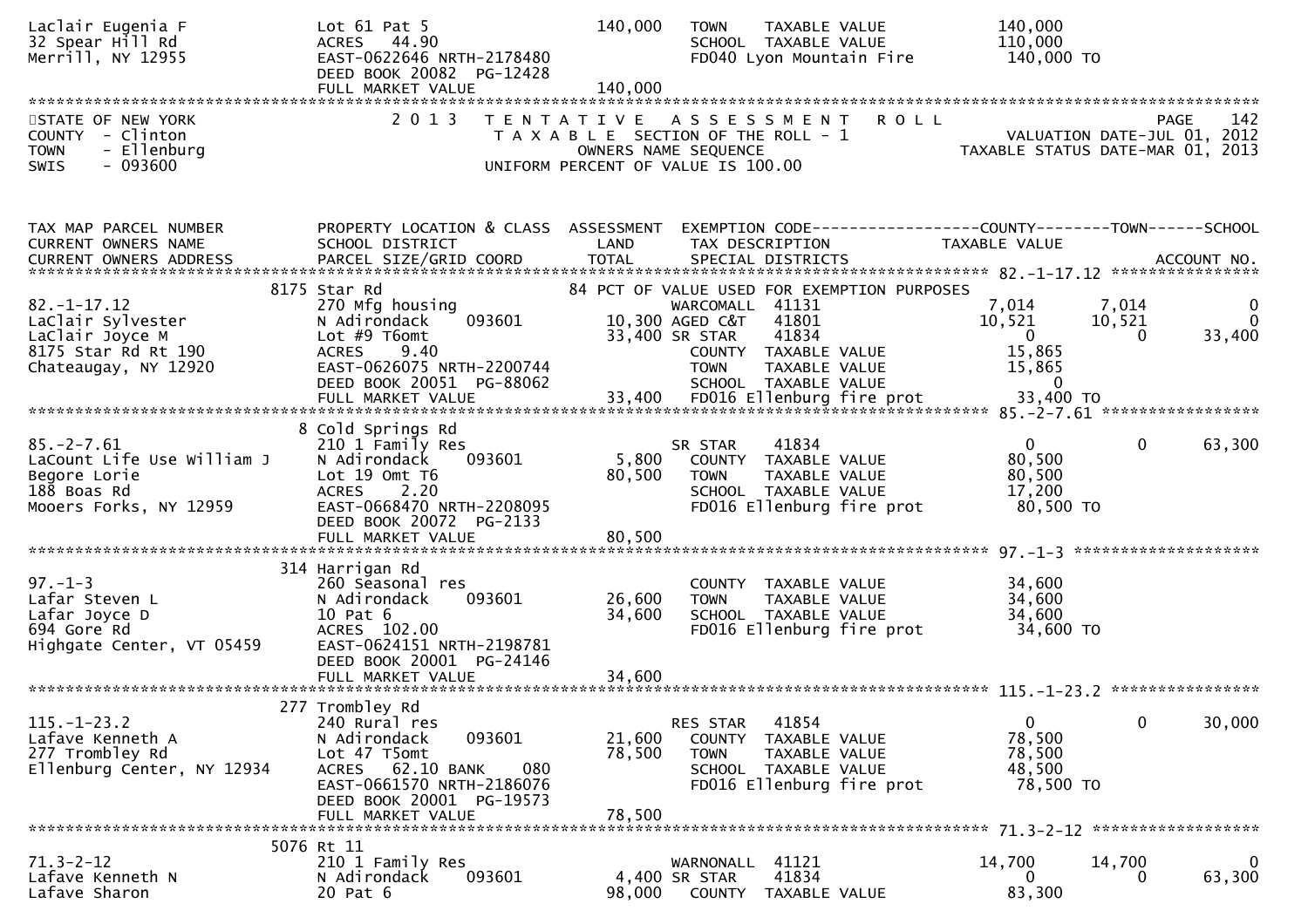| 5076 Rt 11<br>PO Box 79<br>Ellenburg Depot, NY 12935                                                                  | FRNT 150.00 DPTH 160.00<br>EAST-0673551 NRTH-2213564<br>DEED BOOK 537<br>PG-712                                                                                         |                   | <b>TOWN</b><br>TAXABLE VALUE<br>SCHOOL TAXABLE VALUE<br>FD002 EllenDpt fire 21                                                                                                                                             | 83,300<br>34,700<br>98,000 TO                                                  |                                                                        |
|-----------------------------------------------------------------------------------------------------------------------|-------------------------------------------------------------------------------------------------------------------------------------------------------------------------|-------------------|----------------------------------------------------------------------------------------------------------------------------------------------------------------------------------------------------------------------------|--------------------------------------------------------------------------------|------------------------------------------------------------------------|
| STATE OF NEW YORK<br>COUNTY - Clinton<br>- Ellenburg<br><b>TOWN</b><br><b>SWIS</b><br>- 093600                        | 2 0 1 3                                                                                                                                                                 | T E N T A T I V E | A S S E S S M E N T<br>T A X A B L E SECTION OF THE ROLL - 1<br>OWNERS NAME SEQUENCE<br>UNIFORM PERCENT OF VALUE IS 100.00                                                                                                 | <b>ROLL</b><br>VALUATION DATE-JUL 01, 2012<br>TAXABLE STATIIS DATE-MAP 01 2012 | 143<br><b>PAGE</b><br>TAXABLE STATUS DATE-MAR 01, 2013                 |
| TAX MAP PARCEL NUMBER                                                                                                 |                                                                                                                                                                         |                   |                                                                                                                                                                                                                            |                                                                                |                                                                        |
| CURRENT OWNERS NAME                                                                                                   | PROPERTY LOCATION & CLASS ASSESSMENT EXEMPTION CODE----------------COUNTY-------TOWN------SCHOOL<br>SCHOOL DISTRICT                                                     | LAND              | TAX DESCRIPTION                                                                                                                                                                                                            | TAXABLE VALUE                                                                  |                                                                        |
|                                                                                                                       | 6720 Star Rd                                                                                                                                                            |                   |                                                                                                                                                                                                                            |                                                                                |                                                                        |
| $85. - 1 - 2.3$<br>Lafave Nicholas A<br>Lafave Kristi L<br>Lafave Kristi L<br>PO Box 331<br>Ellenburg Depot, NY 12935 | 210 1 Family Res<br>N Adirondack<br>093601<br>18 Pat 6<br>FRNT 150.00 DPTH 175.00<br>EAST-0661493 NRTH-2206550<br>DEED BOOK 20082 PG-16653                              | 4,600<br>95,000   | 41854<br>RES STAR<br>COUNTY TAXABLE VALUE<br>TAXABLE VALUE<br><b>TOWN</b><br>SCHOOL TAXABLE VALUE<br>FD016 Ellenburg fire prot<br>LT012 Ellenburg Light 5                                                                  | $\mathbf{0}$<br>95,000<br>95,000<br>65,000<br>95,000 TO<br>95,000 TO           | 30,000<br>$\mathbf{0}$                                                 |
|                                                                                                                       | FULL MARKET VALUE                                                                                                                                                       | 95,000            |                                                                                                                                                                                                                            |                                                                                |                                                                        |
| $85. - 1 - 15$<br>LaFave Ricky J<br>6782 Star Rd Rt 190<br>Ellenburg Center, NY 12934                                 | 6782 Star Rd<br>210 1 Family Res<br>093601<br>N Adirondack<br>Lot 18 T6omt<br>1.40 BANK<br>320<br><b>ACRES</b><br>EAST-0659990 NRTH-2206426<br>DEED BOOK 20031 PG-62307 | 5,000<br>93,000   | 41854<br>RES STAR<br>COUNTY TAXABLE VALUE<br>TAXABLE VALUE<br><b>TOWN</b><br>SCHOOL TAXABLE VALUE<br>FD016 Ellenburg fire prot                                                                                             | $\mathbf{0}$<br>93,000<br>93,000<br>63,000<br>93,000 TO                        | 30,000<br>$\mathbf{0}$                                                 |
|                                                                                                                       | FULL MARKET VALUE                                                                                                                                                       | 93,000            |                                                                                                                                                                                                                            |                                                                                |                                                                        |
|                                                                                                                       | 5755 Rt 11                                                                                                                                                              |                   |                                                                                                                                                                                                                            |                                                                                |                                                                        |
| $70. -1 - 33.25$<br>Lafountain Thomas<br>Prevo Lynn<br>5755 Rt 11<br>Ellenburg Center, NY                             | 210 1 Family Res<br>N Adirondack<br>093601<br>Lot 17 T6omt<br><b>ACRES</b><br>2.90 BANK<br>080<br>EAST-0658450 NRTH-2208837<br>12934-2908 DEED BOOK 98001 PG-04010      | 6,000<br>118,000  | 41854<br>RES STAR<br>COUNTY TAXABLE VALUE<br>TAXABLE VALUE<br><b>TOWN</b><br>SCHOOL TAXABLE VALUE<br>FD016 Ellenburg fire prot                                                                                             | $\overline{0}$<br>118,000<br>118,000<br>88,000<br>118,000 TO                   | $\mathbf{0}$<br>30,000                                                 |
|                                                                                                                       |                                                                                                                                                                         |                   |                                                                                                                                                                                                                            |                                                                                |                                                                        |
| $70. - 1 - 4.1$<br>Lafreniere Randall C<br>86 Bull Run Rd<br>Ellenburg Depot, NY 12935<br>MAY BE SUBJECT TO PAYMENT   | 86 Bull Run Rd<br>241 Rural res&ag<br>093601<br>N Adirondack<br>22 Pat 6<br>ACRES 265.30<br>EAST-0668642 NRTH-2214725<br>DEED BOOK 898<br>PG-347                        |                   | 54 PCT OF VALUE USED FOR EXEMPTION PURPOSES<br>WARNONALL 41121<br>85,500 AGRI DISTR 41720<br>174,000 RES STAR<br>41854<br><b>COUNTY</b><br>TAXABLE VALUE<br><b>TOWN</b><br>TAXABLE VALUE<br>TAXABLE VALUE<br><b>SCHOOL</b> | 14,094<br>0<br>$\mathbf 0$<br>159,906<br>159,906<br>144,000<br>174,000 TO      | 14,094<br>$\mathbf 0$<br>0<br>$\overline{0}$<br>30,000<br>$\mathbf{0}$ |
|                                                                                                                       | 1329 Smith Rd                                                                                                                                                           |                   | 94 PCT OF VALUE USED FOR EXEMPTION PURPOSES                                                                                                                                                                                |                                                                                | *******************                                                    |
| $99. - 2 - 16$<br>Lagasse Gary<br>Lagasse Shirley<br>1329 Smith Rd                                                    | 210 1 Family Res<br>N Adirondack<br>093601<br>$4 - A$<br>4.90<br><b>ACRES</b>                                                                                           | 35,000            | WARNONALL 41121<br>41854<br>7,000 RES STAR<br><b>COUNTY</b><br>TAXABLE VALUE<br><b>TOWN</b><br>TAXABLE VALUE                                                                                                               | 4,935<br>0<br>30,065<br>30,065                                                 | 4,935<br>0<br>30,000<br>0                                              |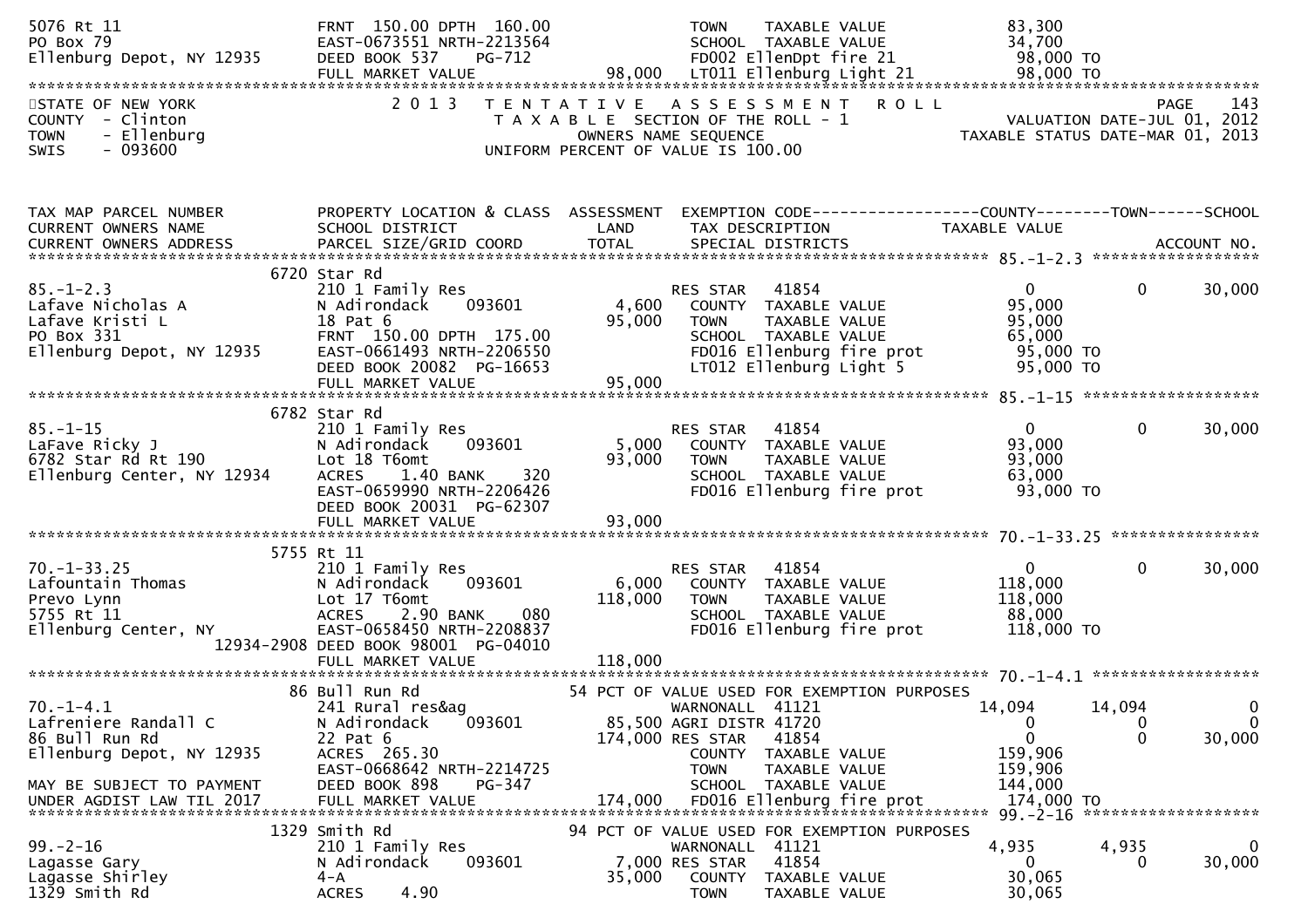| Ellenburg Center, NY 12934                                                                                | EAST-0653303 NRTH-2195961<br>$PG-56$<br>DEED BOOK 567                                                                                                                           |                            | SCHOOL TAXABLE VALUE<br>FD014 EllenCtr fire #15                                                                                       | 5,000<br>35,000 TO                                                                               |
|-----------------------------------------------------------------------------------------------------------|---------------------------------------------------------------------------------------------------------------------------------------------------------------------------------|----------------------------|---------------------------------------------------------------------------------------------------------------------------------------|--------------------------------------------------------------------------------------------------|
| STATE OF NEW YORK<br>COUNTY - Clinton<br>- Ellenburg<br><b>TOWN</b><br>$-093600$<br>SWIS                  |                                                                                                                                                                                 |                            | 2013 TENTATIVE ASSESSMENT ROLL<br>T A X A B L E SECTION OF THE ROLL - 1<br>OWNERS NAME SEQUENCE<br>UNIFORM PERCENT OF VALUE IS 100.00 | <b>PAGE</b><br>144<br>VALUATION DATE-JUL 01, 2012<br>TAXABLE STATUS DATE-MAR 01, 2013            |
| TAX MAP PARCEL NUMBER<br>CURRENT OWNERS NAME                                                              | SCHOOL DISTRICT                                                                                                                                                                 | LAND                       | TAX DESCRIPTION TAXABLE VALUE                                                                                                         | PROPERTY LOCATION & CLASS ASSESSMENT EXEMPTION CODE----------------COUNTY-------TOWN------SCHOOL |
| $115. - 1 - 24$<br>Lagree Nicholas J<br>Laclair Alicia M<br>232 Trombley Rd<br>Ellenburg Center, NY 12934 | 232 Trombley Rd<br>210 1 Family Res<br>093601<br>N Adirondack<br>4.10 BANK<br>080<br><b>ACRES</b><br>EAST-0659378 NRTH-2185999<br>DEED BOOK 20082 PG-16936<br>FULL MARKET VALUE | 6,900<br>58,700<br>58,700  | RES STAR 41854<br>COUNTY TAXABLE VALUE<br><b>TOWN</b><br>TAXABLE VALUE<br>SCHOOL TAXABLE VALUE<br>FD016 Ellenburg fire prot           | $\overline{0}$<br>$\mathbf{0}$<br>30,000<br>58,700<br>58,700<br>28,700<br>58,700 TO              |
| $127. - 1 - 14$<br>LaLima Michael A<br>LaLima Deborah L<br>40 Alder Dr<br>Mastic Beach, NY 11951          | Sears Rd<br>910 Priv forest<br>N Adirondack<br>093601<br>Lots 67 & 68 T5omt<br>ACRES 72.50<br>EAST-0642684 NRTH-2180935<br>DEED BOOK 20092 PG-22601                             | 25,800<br>25,800           | COUNTY TAXABLE VALUE<br>TAXABLE VALUE<br><b>TOWN</b><br>SCHOOL TAXABLE VALUE<br>FD016 Ellenburg fire prot                             | 25,800<br>25,800<br>25,800<br>25,800 TO                                                          |
| $84. - 1 - 13.2$<br>LaMare Scott<br>LaMare Adrian<br>30 Vaughn Rd<br>Morrisonville, NY 12962              | Arno Rd<br>322 Rural vac>10<br>093601<br>N Adirondack<br>Lot 6 & 7 T50mt<br>ACRES 76.80<br>EAST-0660599 NRTH-2199541<br>DEED BOOK 20102 PG-35244<br>FULL MARKET VALUE           | 23,500<br>23,500<br>23,500 | COUNTY TAXABLE VALUE<br><b>TOWN</b><br>TAXABLE VALUE<br>SCHOOL TAXABLE VALUE<br>FD014 EllenCtr fire #15                               | 23,500<br>23,500<br>23,500<br>23,500 TO                                                          |
| $70. - 1 - 33.1$<br>Lamb Eric<br>Lamb Bernice<br>5706 Rt 11<br>Ellenburg Center, NY 12934                 | 5706 Rt 11<br>210 1 Family Res<br>N Adirondack<br>093601<br>Lot 18 Omt#6<br>3.10<br>ACRES<br>EAST-0659694 NRTH-2208945<br>DEED BOOK 1008<br><b>PG-75</b><br>FULL MARKET VALUE   | 86,000                     | 41834<br>SR STAR<br>6,300 COUNTY TAXABLE VALUE<br>86,000 TOWN<br>TAXABLE VALUE<br>SCHOOL TAXABLE VALUE<br>FD016 Ellenburg fire prot   | $\overline{0}$<br>$\mathbf{0}$<br>63,300<br>86,000<br>86,000<br>22,700<br>86,000 TO              |
| $155.2 - 1 - 10$<br>LaMere John<br>140 Blanche Rd<br>Merrill, NY 12955                                    | Blanche Rd<br>$314$ Rural vac<10<br>N Adirondack<br>093601<br>119 Pat 5<br>3.00<br><b>ACRES</b><br>EAST-0634265 NRTH-2164754<br>DEED BOOK 566<br>PG-1152                        | 6,300<br>6,300             | COUNTY TAXABLE VALUE<br><b>TOWN</b><br>TAXABLE VALUE<br>SCHOOL TAXABLE VALUE<br>FD040 Lyon Mountain Fire                              | 6,300<br>6,300<br>6,300<br>6,300 TO                                                              |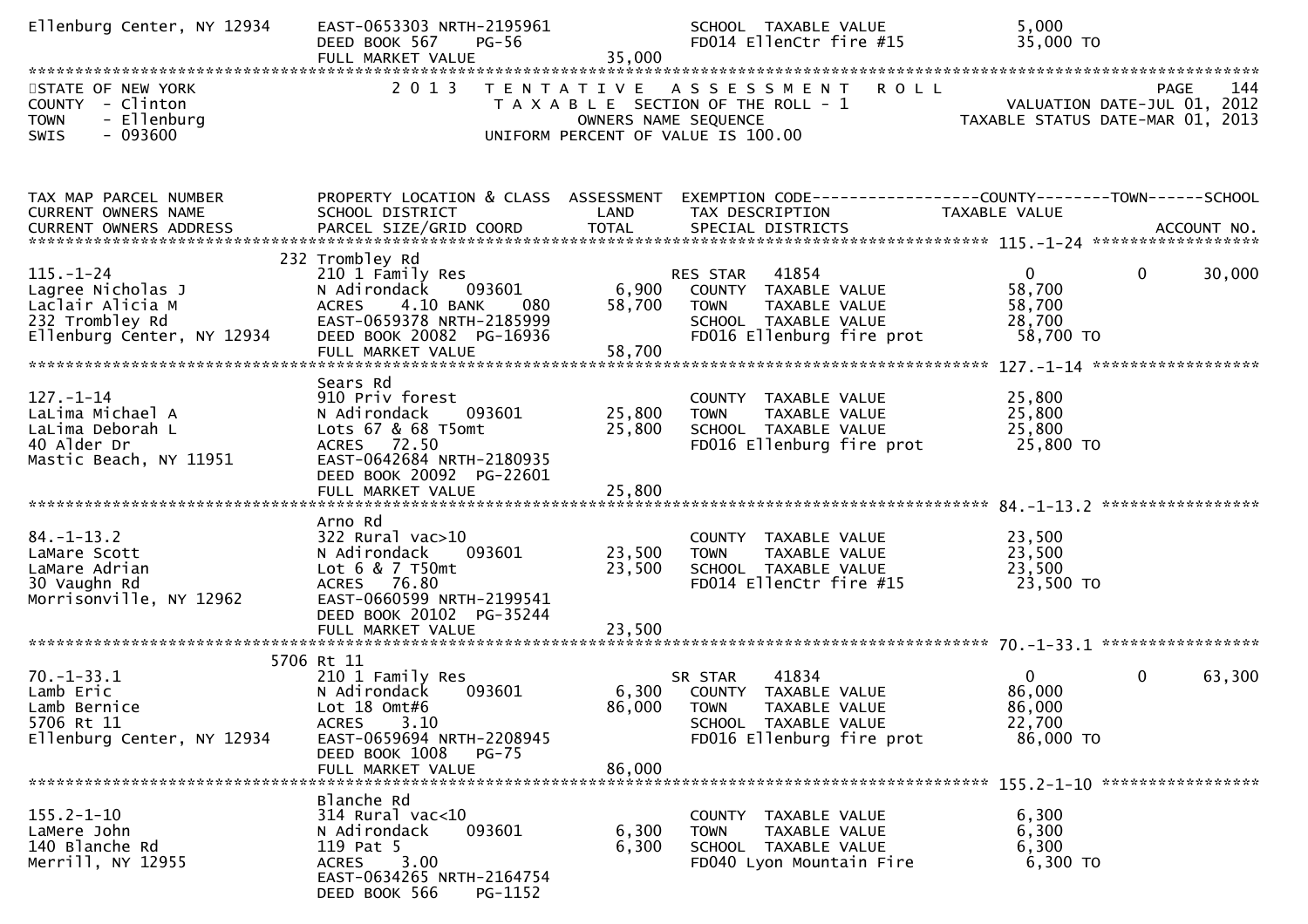|                                                                                                          | FULL MARKET VALUE                                                                                                                                                              | 6,300                   |                                                                                                                                                                                                                                                        |                                                                                               |                                                                                 |
|----------------------------------------------------------------------------------------------------------|--------------------------------------------------------------------------------------------------------------------------------------------------------------------------------|-------------------------|--------------------------------------------------------------------------------------------------------------------------------------------------------------------------------------------------------------------------------------------------------|-----------------------------------------------------------------------------------------------|---------------------------------------------------------------------------------|
| STATE OF NEW YORK<br><b>COUNTY</b><br>- Clinton<br>- Ellenburg<br><b>TOWN</b><br><b>SWIS</b><br>- 093600 | 2 0 1 3                                                                                                                                                                        |                         | TENTATIVE ASSESSMENT<br><b>ROLL</b><br>T A X A B L E SECTION OF THE ROLL - 1<br>OWNERS NAME SEQUENCE<br>UNIFORM PERCENT OF VALUE IS 100.00                                                                                                             |                                                                                               | -145<br>PAGE<br>VALUATION DATE-JUL 01, 2012<br>TAXABLE STATUS DATE-MAR 01, 2013 |
| TAX MAP PARCEL NUMBER<br>CURRENT OWNERS NAME                                                             | PROPERTY LOCATION & CLASS ASSESSMENT<br>SCHOOL DISTRICT                                                                                                                        | LAND                    | EXEMPTION CODE------------------COUNTY--------TOWN------SCHOOL<br>TAX DESCRIPTION                                                                                                                                                                      | <b>TAXABLE VALUE</b>                                                                          |                                                                                 |
| $155.2 - 1 - 11$<br>LaMere John<br>140 Blanche Rd<br>Merrill, NY 12955                                   | 140 Blanche Rd<br>210 1 Family Res<br>093601<br>N Adirondack<br>119 Pat 5<br>6.00<br><b>ACRES</b><br>EAST-0634221 NRTH-2164676<br>DEED BOOK 522<br>PG-496<br>FULL MARKET VALUE | 63,000                  | 95 PCT OF VALUE USED FOR EXEMPTION PURPOSES<br>WARNONALL 41121<br>41141<br>8,100 WARDISALL<br>63,000 AGED C&T<br>41801<br>41834<br>SR STAR<br>COUNTY TAXABLE VALUE<br><b>TOWN</b><br>TAXABLE VALUE<br>SCHOOL TAXABLE VALUE<br>FD040 Lyon Mountain Fire | 8,978<br>8,978<br>20,947<br>$\overline{0}$<br>24,097<br>24,097<br>$\overline{0}$<br>63,000 TO | 8,978<br>0<br>8,978<br>$\mathbf{0}$<br>20,947<br>$\Omega$<br>63,000<br>0        |
|                                                                                                          | 4859 Rt 374                                                                                                                                                                    |                         |                                                                                                                                                                                                                                                        |                                                                                               |                                                                                 |
| $155. - 3 - 23$<br>Lamountain Norman Jr<br>548 Palmer Rd<br>PO Box 213<br>Dickinson Center, NY 12930     | 240 Rural res<br>093601<br>N Adirondack<br>Lot 120 T5omt<br>ACRES 10.00<br>EAST-0628948 NRTH-2163966<br>DEED BOOK 1003<br>PG-189                                               | 8,500<br>16,200         | COUNTY TAXABLE VALUE<br><b>TOWN</b><br>TAXABLE VALUE<br>SCHOOL TAXABLE VALUE<br>FD040 Lyon Mountain Fire                                                                                                                                               | 16,200<br>16,200<br>16,200<br>16,200 TO                                                       |                                                                                 |
|                                                                                                          | FULL MARKET VALUE                                                                                                                                                              | 16,200                  |                                                                                                                                                                                                                                                        |                                                                                               |                                                                                 |
| $70. - 1 - 27.2$<br>Landry Edward M<br>Landry Anne<br>121 Bombard Rd<br>Ellenburg Center, NY 12934       | 121 Bombard Rd<br>240 Rural res<br>093601<br>N Adirondack<br>Lot 18 T6omt<br>ACRES 14.00<br>EAST-0663343 NRTH-2211660<br>DEED BOOK 809<br><b>PG-88</b>                         | 140,500                 | 94 PCT OF VALUE USED FOR EXEMPTION PURPOSES<br>WARCOMALL 41131<br>12,800 RES STAR<br>41854<br>COUNTY TAXABLE VALUE<br>TAXABLE VALUE<br><b>TOWN</b><br>SCHOOL TAXABLE VALUE<br>FD002 EllenDpt fire 21                                                   | 33,018<br>$\overline{0}$<br>107,482<br>107,482<br>110,500<br>140,500 TO                       | $\Omega$<br>33,018<br>30,000<br>$\Omega$                                        |
|                                                                                                          | Tacey Rd                                                                                                                                                                       |                         |                                                                                                                                                                                                                                                        |                                                                                               |                                                                                 |
| $97. - 1 - 6.42$<br>Lapierre Miller Lisa<br>16 St Edmonds Way<br>Ellenburg, NY 12933                     | $314$ Rural vac<10<br>N Adirondack<br>093601<br>Lot 9 T6omt<br>4.50<br><b>ACRES</b><br>EAST-0628797 NRTH-2199692<br>DEED BOOK 20072 PG-5141                                    | 7,100<br>7,100<br>7,100 | COUNTY TAXABLE VALUE<br><b>TOWN</b><br><b>TAXABLE VALUE</b><br>SCHOOL TAXABLE VALUE<br>FD016 Ellenburg fire prot                                                                                                                                       | 7,100<br>7,100<br>7,100<br>7,100 TO                                                           |                                                                                 |
|                                                                                                          | FULL MARKET VALUE                                                                                                                                                              |                         |                                                                                                                                                                                                                                                        |                                                                                               |                                                                                 |
| $155. - 2 - 13$<br>LaPoint Albert<br>Charland Betty<br>96 Shutts Rd<br>Merrill, NY 12955                 | 104 Shutts Rd<br>280 Res Multiple<br>N Adirondack<br>093601<br>119 Pat 5<br>70.00 DPTH 335.00<br>FRNT<br>ACRES 50.90<br>EAST-0630621 NRTH-2166820                              | 89,000                  | AGED C&T<br>41801<br>41834<br>25,100 SR STAR<br><b>COUNTY</b><br>TAXABLE VALUE<br>TAXABLE VALUE<br>TOWN<br>SCHOOL TAXABLE VALUE<br>FD040 Lyon Mountain Fire                                                                                            | 44,500<br>0<br>44,500<br>44,500<br>25,700<br>89,000 TO                                        | $\mathbf 0$<br>44,500<br>63,300<br>$\Omega$                                     |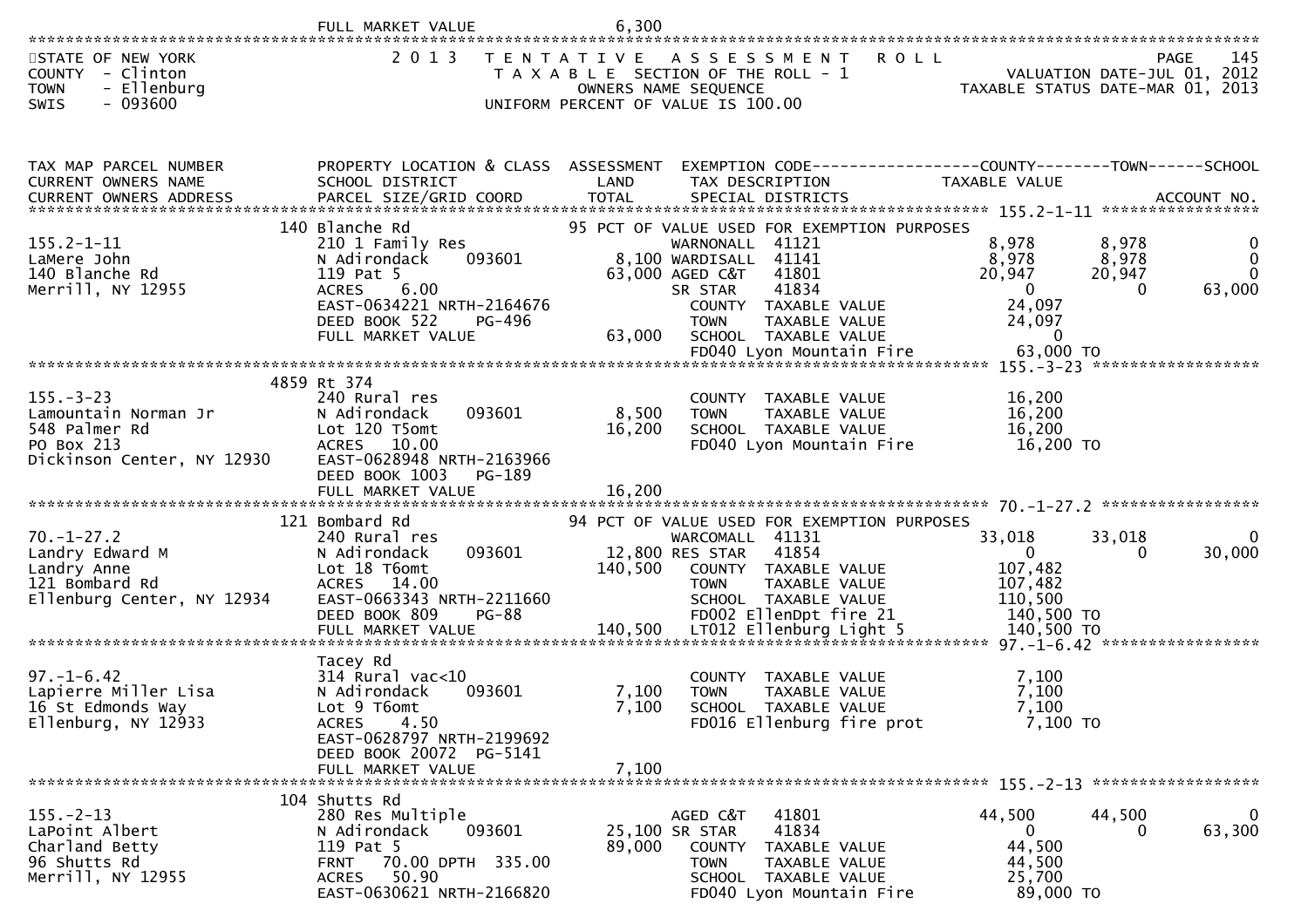|                                                                                                           | DEED BOOK 832<br>PG-180<br>FULL MARKET VALUE                                                                                                                                          | 89,000                    |                                                                                                                                                              |                                                              |                                                   |
|-----------------------------------------------------------------------------------------------------------|---------------------------------------------------------------------------------------------------------------------------------------------------------------------------------------|---------------------------|--------------------------------------------------------------------------------------------------------------------------------------------------------------|--------------------------------------------------------------|---------------------------------------------------|
| STATE OF NEW YORK<br>COUNTY - Clinton<br><b>TOWN</b><br>- Ellenburg<br>$-093600$<br>SWIS                  | 2 0 1 3                                                                                                                                                                               | OWNERS NAME SEQUENCE      | TENTATIVE ASSESSMENT<br><b>ROLL</b><br>T A X A B L E SECTION OF THE ROLL - 1<br>UNIFORM PERCENT OF VALUE IS 100.00                                           | TAXABLE STATUS DATE-MAR 01, 2013                             | 146<br><b>PAGE</b><br>VALUATION DATE-JUL 01, 2012 |
| TAX MAP PARCEL NUMBER<br>CURRENT OWNERS NAME                                                              | PROPERTY LOCATION & CLASS ASSESSMENT<br>SCHOOL DISTRICT                                                                                                                               | LAND                      | EXEMPTION CODE------------------COUNTY--------TOWN------SCHOOL<br>TAX DESCRIPTION                                                                            | TAXABLE VALUE                                                |                                                   |
| $155. - 3 - 5.3$<br>LaPoint Albert E<br>93 Shutts Rd<br>Merrill, NY 12955                                 | 87 Shutts Rd<br>270 Mfg housing<br>093601<br>N Adirondack<br>Lot 119 Tun 5<br><b>ACRES</b><br>1.10<br>EAST-0630842 NRTH-2165233<br>DEED BOOK 20041 PG-73841<br>FULL MARKET VALUE      | 5,000<br>30,200<br>30,200 | COUNTY TAXABLE VALUE<br>TAXABLE VALUE<br><b>TOWN</b><br>SCHOOL TAXABLE VALUE<br>FD040 Lyon Mountain Fire                                                     | 30,200<br>30,200<br>30,200<br>30,200 TO                      |                                                   |
|                                                                                                           | Shutts Rd                                                                                                                                                                             |                           |                                                                                                                                                              |                                                              | ***************                                   |
| $155. -2 - 15.61$<br>Lapoint Brenda<br>4198 Rt 3<br>Saranac, NY 12981                                     | 312 Vac w/imprv<br>093601<br>N Adirondack<br>Lot 120 T5omt<br>4.80<br><b>ACRES</b><br>EAST-0629299 NRTH-2164963<br>DEED BOOK 20061 PG-90660                                           | 6,900<br>11,700           | COUNTY TAXABLE VALUE<br>TAXABLE VALUE<br><b>TOWN</b><br>SCHOOL TAXABLE VALUE<br>FD040 Lyon Mountain Fire                                                     | 11,700<br>11,700<br>11,700<br>11,700 TO                      |                                                   |
|                                                                                                           |                                                                                                                                                                                       |                           |                                                                                                                                                              |                                                              |                                                   |
| $155. - 2 - 12.2$<br>LaPoint David<br>LaPoint Noreen<br>76 Shutts Rd<br>Merrill, NY 12955                 | 76 Shutts Rd<br>210 1 Family Res<br>N Adirondack<br>093601<br>Lot 102 T5omt<br>FRNT 264.00 DPTH 140.00<br>EAST-0631051 NRTH-2165585<br>DEED BOOK 695<br>$PG-302$<br>FULL MARKET VALUE | 4,700<br>80,800<br>80,800 | 41854<br><b>RES STAR</b><br>COUNTY TAXABLE VALUE<br>TAXABLE VALUE<br><b>TOWN</b><br>SCHOOL TAXABLE VALUE<br>FD040 Lyon Mountain Fire                         | $\Omega$<br>80,800<br>80,800<br>50,800<br>80,800 TO          | 30,000<br>$\mathbf{0}$                            |
|                                                                                                           |                                                                                                                                                                                       |                           |                                                                                                                                                              |                                                              |                                                   |
| $155. - 3 - 8$<br>LaPoint Francis<br>LaPoint Jacqueline<br>4722 Rt 374<br>Merrill, NY 12955               | 4722 Rt 374<br>210 1 Family Res<br>N Adirondack<br>093601<br>119 Pat 5<br>FRNT 150.00 DPTH 125.00<br>EAST-0631623 NRTH-2162624<br>DEED BOOK 566<br>PG-449                             | 3,900<br>42,000           | 41834<br>SR STAR<br>COUNTY TAXABLE VALUE<br><b>TOWN</b><br>TAXABLE VALUE<br>SCHOOL TAXABLE VALUE<br>FD040 Lyon Mountain Fire                                 | $\Omega$<br>42,000<br>42,000<br>$\mathbf 0$<br>42,000 TO     | 42,000<br>$\mathbf{0}$                            |
|                                                                                                           | FULL MARKET VALUE                                                                                                                                                                     | 42,000                    |                                                                                                                                                              |                                                              |                                                   |
| $55. - 2 - 9$<br>LaPoint Gwynn<br>467 Canaan Rd<br>Ellenburg Depot, NY 12935<br>MAY BE SUBJECT TO PAYMENT | 467 Canaan Rd<br>241 Rural res&ag<br>N Adirondack<br>093601<br>$40/41$ Pat 6<br>ACRES 113.80<br>EAST-0672330 NRTH-2224966<br>DEED BOOK 20082 PG-18393                                 | 87,000                    | AGRI DISTR 41720<br>51,300 RES STAR<br>41854<br><b>COUNTY</b><br>TAXABLE VALUE<br>TAXABLE VALUE<br>TOWN<br>SCHOOL TAXABLE VALUE<br>FD016 Ellenburg fire prot | 0<br>$\mathbf{0}$<br>87,000<br>87,000<br>57,000<br>87,000 TO | lease 2011<br>0<br>0<br>30,000<br>0               |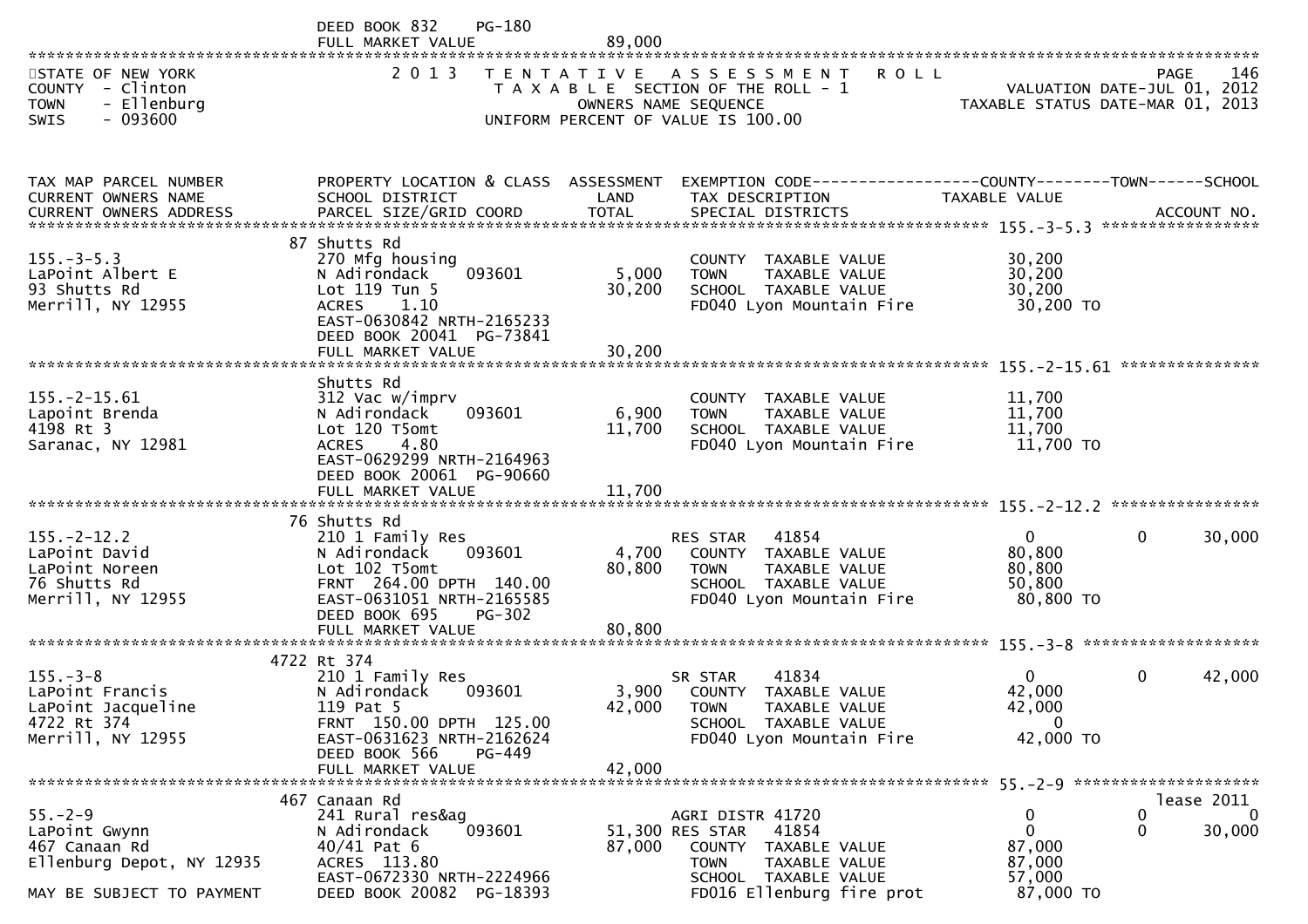| UNDER AGDIST LAW TIL 2017                                                                           | FULL MARKET VALUE                                                                                                                                                                                   | 87,000                       |                                                                                                                                                         |                                                                       |                             |                       |
|-----------------------------------------------------------------------------------------------------|-----------------------------------------------------------------------------------------------------------------------------------------------------------------------------------------------------|------------------------------|---------------------------------------------------------------------------------------------------------------------------------------------------------|-----------------------------------------------------------------------|-----------------------------|-----------------------|
| STATE OF NEW YORK<br>COUNTY - Clinton<br><b>TOWN</b><br>- Ellenburg<br>SWIS<br>- 093600             | 2 0 1 3                                                                                                                                                                                             | T E N T A T I V E            | <b>ROLL</b><br>A S S E S S M E N T<br>T A X A B L E SECTION OF THE ROLL - 1<br>OWNERS NAME SEQUENCE<br>UNIFORM PERCENT OF VALUE IS 100.00               | TAXABLE STATUS DATE-MAR 01, 2013                                      | VALUATION DATE-JUL 01, 2012 | 147<br><b>PAGE</b>    |
| TAX MAP PARCEL NUMBER<br>CURRENT OWNERS NAME                                                        | PROPERTY LOCATION & CLASS ASSESSMENT<br>SCHOOL DISTRICT                                                                                                                                             | LAND                         | EXEMPTION CODE-----------------COUNTY-------TOWN------SCHOOL<br>TAX DESCRIPTION                                                                         | TAXABLE VALUE                                                         |                             |                       |
| $159. - 1 - 7.1$<br>LaPoint James<br>LaPoint Penelaine<br>231 Plank Rd<br>Ellenburg Depot, NY 12935 | Plank Rd<br>910 Priv forest<br>093601<br>N Adirondack<br>111 Pat 5<br>ACRES 54.10 BANK<br>080<br>EAST-0679267 NRTH-2166347<br>DEED BOOK 20041 PG-69369                                              | 20,300<br>20,300             | COUNTY TAXABLE VALUE<br><b>TOWN</b><br>TAXABLE VALUE<br>SCHOOL TAXABLE VALUE<br>FD016 Ellenburg fire prot                                               | 20,300<br>20,300<br>20,300<br>20,300 TO                               |                             |                       |
| $155.2 - 1 - 9.2$<br>LaPoint Jean B<br>146 Blanche Rd<br>Merrill, NY 12955                          | 146 Blanche Rd<br>270 Mfg housing<br>N Adirondack<br>093601<br>Lot $119$ T5 Omt<br>FRNT 74.00 DPTH 429.00<br>EAST-0633278 NRTH-2164863<br>DEED BOOK 816<br>PG-191<br>FULL MARKET VALUE              | 31,000<br>31,000             | AGED C&T<br>41801<br>41834<br>3,900 SR STAR<br>COUNTY TAXABLE VALUE<br>TAXABLE VALUE<br><b>TOWN</b><br>SCHOOL TAXABLE VALUE<br>FD040 Lyon Mountain Fire | 15,500<br>$\overline{0}$<br>15,500<br>15,500<br>$\Omega$<br>31,000 TO | 15,500<br>$\Omega$          | $\mathbf 0$<br>31,000 |
| $155. - 3 - 17$<br>LaPoint Scott H<br>LaPoint Leasha A<br>4821 Rt 374<br>Merrill, NY 12955          | 4821 Rt 374<br>240 Rural res<br>093601<br>N Adirondack<br>120 Pat 5<br>ACRES 11.70<br>EAST-0629456 NRTH-2163648<br>DEED BOOK 20122 PG-52269<br>FULL MARKET VALUE                                    | 11,500<br>173,000<br>173,000 | 41854<br><b>RES STAR</b><br>COUNTY TAXABLE VALUE<br>TAXABLE VALUE<br><b>TOWN</b><br>SCHOOL TAXABLE VALUE<br>FD040 Lyon Mountain Fire                    | $\mathbf{0}$<br>173,000<br>173,000<br>143,000<br>173,000 TO           | $\mathbf{0}$                | 30,000                |
| $71.3 - 3 - 28$<br>Larocca Michael<br>Larocca Mary C<br>30 Sunny Ridge Rd<br>Easton, CT 06425       | Lake Roxanne Rd<br>311 Res vac land<br>N Adirondack<br>093601<br>20 T6omt Lot 43 Sub<br>FRNT 133.01 DPTH 140.27<br>EAST-0673412 NRTH-2210586<br>DEED BOOK 784<br><b>PG-51</b><br>FULL MARKET VALUE  | 8,000<br>8,000<br>8,000      | COUNTY TAXABLE VALUE<br>TAXABLE VALUE<br><b>TOWN</b><br>SCHOOL TAXABLE VALUE<br>FD002 EllenDpt fire 21<br>LT011 Ellenburg Light 21                      | 8,000<br>8,000<br>8,000<br>$8,000$ TO<br>8,000 TO                     |                             |                       |
| $71.3 - 3 - 29$<br>Larocca Michael<br>Larocca Mary C<br>30 Sunny Ridge Rd<br>Easton, CT 06425       | Lake Roxanne Rd<br>311 Res vac land<br>N Adirondack<br>093601<br>20 T6omt Sub Lot #42<br>FRNT 110.00 DPTH 150.40<br>EAST-0673466 NRTH-2210489<br>DEED BOOK 784<br><b>PG-51</b><br>FULL MARKET VALUE | 9,200<br>9,200<br>9,200      | COUNTY TAXABLE VALUE<br>TAXABLE VALUE<br><b>TOWN</b><br>SCHOOL TAXABLE VALUE<br>FD002 EllenDpt fire 21<br>LT011 Ellenburg Light 21                      | 9,200<br>9,200<br>9,200<br>9,200 TO<br>9,200 TO                       |                             |                       |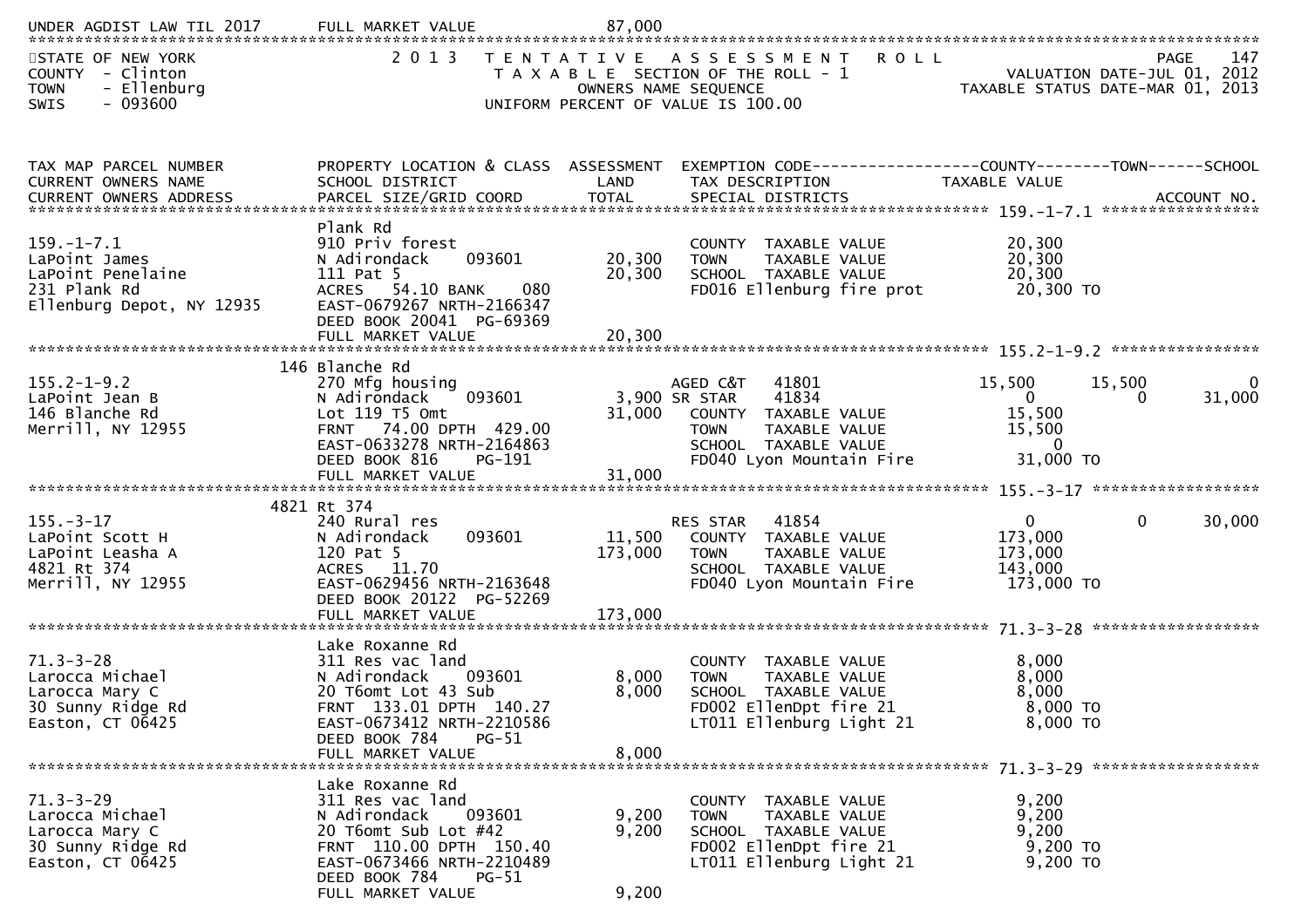| STATE OF NEW YORK<br>COUNTY - Clinton<br>- Ellenburg<br><b>TOWN</b><br>$-093600$<br><b>SWIS</b>                               |                                                                                                                                                                                                    |                         | 2013 TENTATIVE ASSESSMENT ROLL<br>T A X A B L E SECTION OF THE ROLL - 1<br>OWNERS NAME SEQUENCE<br>UNIFORM PERCENT OF VALUE IS 100.00                                           | 148                                                                                                              |
|-------------------------------------------------------------------------------------------------------------------------------|----------------------------------------------------------------------------------------------------------------------------------------------------------------------------------------------------|-------------------------|---------------------------------------------------------------------------------------------------------------------------------------------------------------------------------|------------------------------------------------------------------------------------------------------------------|
|                                                                                                                               |                                                                                                                                                                                                    |                         |                                                                                                                                                                                 |                                                                                                                  |
|                                                                                                                               |                                                                                                                                                                                                    |                         |                                                                                                                                                                                 |                                                                                                                  |
| TAX MAP PARCEL NUMBER<br>CURRENT OWNERS NAME                                                                                  | SCHOOL DISTRICT                                                                                                                                                                                    | LAND                    | TAX DESCRIPTION                                                                                                                                                                 | PROPERTY LOCATION & CLASS ASSESSMENT EXEMPTION CODE---------------COUNTY-------TOWN------SCHOOL<br>TAXABLE VALUE |
|                                                                                                                               | Lake Roxanne Rd                                                                                                                                                                                    |                         |                                                                                                                                                                                 |                                                                                                                  |
| $71.3 - 3 - 30$<br>Larocca Michael<br>Larocca Mary C<br>30 Sunny Ridge Rd<br>Easton, CT 06425                                 | 311 Res vac land<br>N Adirondack 093601<br>Lot 20 T6omt Sub Lot 41<br>FRNT 106.00 DPTH 151.00<br>EAST-0673515 NRTH-2210380<br>DEED BOOK 784<br>PG-51<br>FULL MARKET VALUE                          | 9,300<br>9,300<br>9,300 | COUNTY TAXABLE VALUE $9,300$<br>TOWN TAXABLE VALUE $9,300$<br>SCHOOL TAXABLE VALUE $9,300$<br>FDOO2 Ellenppt fire 21 $9,300$ TO<br>LT011 Ellenburg Light 21 9,300 TO            |                                                                                                                  |
|                                                                                                                               | Lake Roxanne Rd                                                                                                                                                                                    |                         |                                                                                                                                                                                 |                                                                                                                  |
| $71.3 - 3 - 36$<br>/1.3-3-30<br>Larocca Michael<br>Listers Mary<br>Larocca Mary<br>30 Sunny Ridge Rd<br>Easton, $CT$ 0 $6612$ | 311 Res vac land<br>N Adirondack<br>093601<br>Lot 20 T6omt Sub Lot 35<br>FRNT 130.00 DPTH 150.00<br>EAST-0673449 NRTH-2210211                                                                      | 9,300<br>9,300          | value<br>IOWN TAXABLE VALUE<br>SCHOOL TAXABLE VALUE<br>FDOO2 EllenDpt fire<br>FD002 EllenDpt fire $21$ 9,300 TO<br>LT011 Ellenburg Light 21                                     | 9,300<br>9,300<br>9,300<br>$9,300$ TO                                                                            |
|                                                                                                                               | DEED BOOK 2061 PG-98611                                                                                                                                                                            |                         |                                                                                                                                                                                 |                                                                                                                  |
|                                                                                                                               |                                                                                                                                                                                                    |                         |                                                                                                                                                                                 |                                                                                                                  |
| $71.3 - 3 - 37$<br>Larocca Michael<br>Larocca Mary C<br>30 Sunny Ridge Rd<br>Easton, CT 06425                                 | Lake Roxanne Rd<br>311 Res vac land<br>N Adirondack 093601<br>Lot 20 T6omt Lot 34<br>FRNT 66.00 DPTH 151.00<br>EAST-0673405 NRTH-2210288<br>DEED BOOK 784<br>$PG-51$<br>FULL MARKET VALUE          | 7,100<br>7,100          | COUNTY TAXABLE VALUE 7,100<br>TOWN TAXABLE VALUE 7,100<br>SCHOOL TAXABLE VALUE 7,100<br>7,100 TOWN<br>FD002 EllenDpt fire 21 $\frac{1}{2}$ , 100 TO<br>LT011 Ellenburg Light 21 | 7,100 TO                                                                                                         |
|                                                                                                                               |                                                                                                                                                                                                    |                         |                                                                                                                                                                                 |                                                                                                                  |
| $71.3 - 3 - 39$<br>Larocca Michael<br>Larocca Mary C<br>30 Sunny Ridge Rd<br>Easton, $CT$ 06425                               | Lake Roxanne Rd<br>311 Res vac land<br>N Adirondack 093601<br>20 Pat 6 Lot 32<br>FRNT 138.00 DPTH 146.21<br>EAST-0673289 NRTH-2210540<br>$PG-51$<br>DEED BOOK 784                                  | 9,100<br>9,100          | COUNTY TAXABLE VALUE<br>TAXABLE VALUE<br>TOWN<br>SCHOOL TAXABLE VALUE<br>FD002 EllenDpt fire 21 9,100 TO<br>LT011 Ellenburg Light 21 9,100 TO                                   | 9,100<br>9,100<br>9,100                                                                                          |
|                                                                                                                               | FULL MARKET VALUE                                                                                                                                                                                  | 9,100                   |                                                                                                                                                                                 |                                                                                                                  |
| $71.3 - 3 - 46$<br>Larocca Michael<br>Larocca Mary<br>30 Sunny Ridge Rd<br>Easton, CT 06612                                   | Lake Roxanne Rd<br>311 Res vac land - WTRFNT<br>N Adirondack<br>093601<br>Lot 20 T6<br>Sunset Shores Ii Lot 45<br>FRNT 107.70 DPTH 199.00<br>EAST-0673271 NRTH-2210089<br>DEED BOOK 99001 PG-17403 | 13,300<br>13,300        | COUNTY<br>TAXABLE VALUE<br>TAXABLE VALUE<br><b>TOWN</b><br>SCHOOL TAXABLE VALUE<br>FD002 EllenDpt fire 21<br>LT011 Ellenburg Light 21                                           | 13,300<br>13,300<br>13,300<br>13,300 TO<br>13,300 TO                                                             |
|                                                                                                                               | FULL MARKET VALUE                                                                                                                                                                                  | 13,300                  |                                                                                                                                                                                 |                                                                                                                  |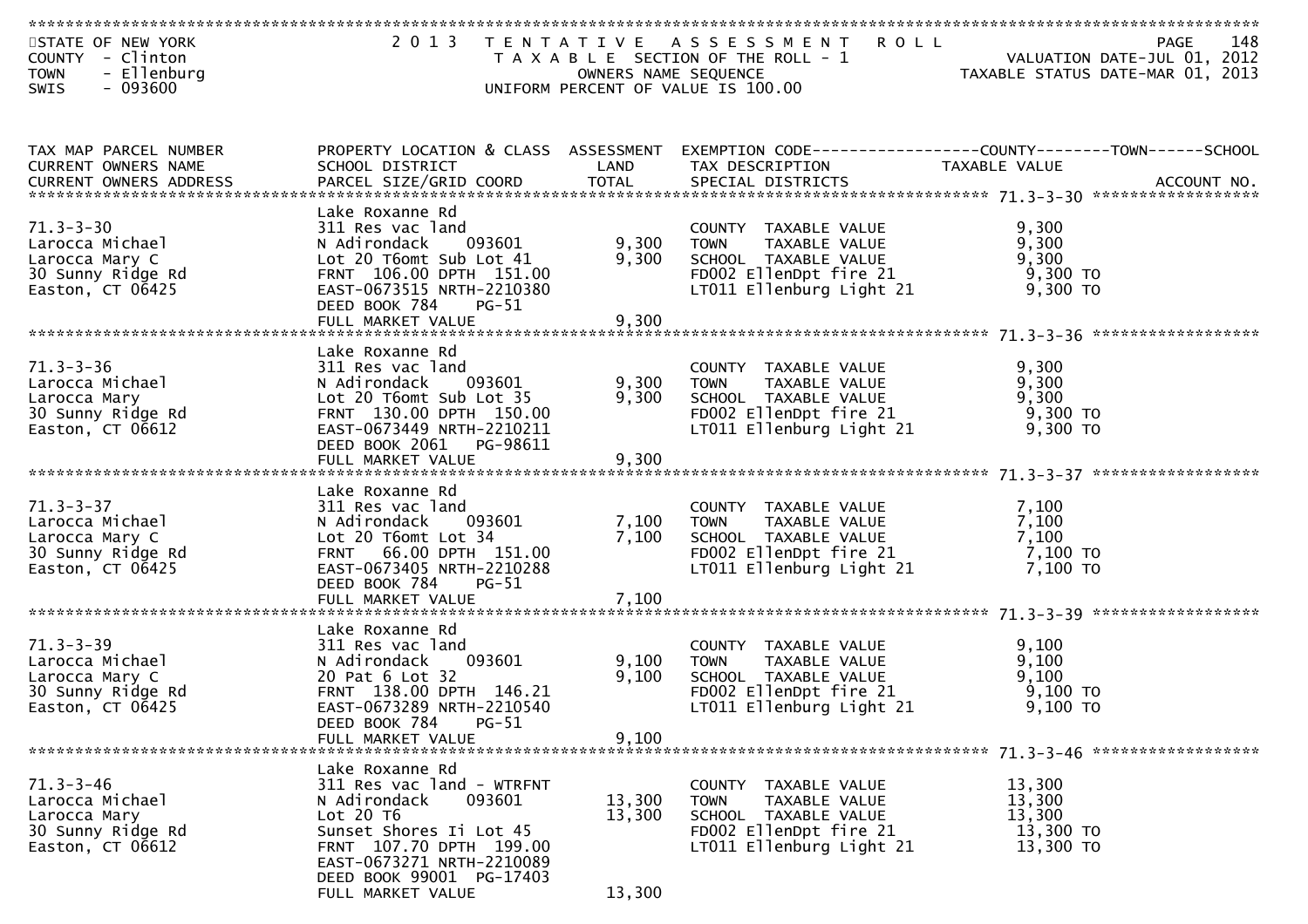| STATE OF NEW YORK<br>COUNTY - Clinton<br>- Ellenburg<br><b>TOWN</b><br>$-093600$<br>SWIS                      | 2 0 1 3                                                                                                                                                                                               | OWNERS NAME SEQUENCE       | <b>ROLL</b><br>TENTATIVE ASSESSMENT<br>T A X A B L E SECTION OF THE ROLL - 1<br>UNIFORM PERCENT OF VALUE IS 100.00                   | 149<br><b>PAGE</b><br>149 - VALUATION DATE<br>2012 - VALUATION DATE<br>2005 - TAXARIF STATUS DATE MARICO |
|---------------------------------------------------------------------------------------------------------------|-------------------------------------------------------------------------------------------------------------------------------------------------------------------------------------------------------|----------------------------|--------------------------------------------------------------------------------------------------------------------------------------|----------------------------------------------------------------------------------------------------------|
| TAX MAP PARCEL NUMBER<br>CURRENT OWNERS NAME                                                                  | PROPERTY LOCATION & CLASS ASSESSMENT<br>SCHOOL DISTRICT                                                                                                                                               | LAND                       | TAX DESCRIPTION                                                                                                                      | TAXABLE VALUE                                                                                            |
| $71.3 - 3 - 47$<br>Larocca Michael<br>Larocca Mary C<br>30 Sunny Ridge Rd<br>Easton, CT 06425                 | Lake Roxanne Rd<br>311 Res vac land - WTRFNT<br>093601<br>N Adirondack<br>Lot 20 T6omt<br>Sunset Shores Ii Lot 44<br>FRNT 107.70 DPTH 170.00<br>EAST-0673223 NRTH-2210197<br>DEED BOOK 784<br>$PG-51$ | 12,600<br>12,600           | COUNTY TAXABLE VALUE<br>TAXABLE VALUE<br>TOWN<br>SCHOOL TAXABLE VALUE<br>FD002 EllenDpt fire 21<br>LT011 Ellenburg Light 21          | 12,600<br>12,600<br>12,600<br>12,600 TO<br>12,600 TO                                                     |
| $71. - 3 - 4.2$<br>Larrow Christopher<br>526 West Shore Rd<br>So Hero, VT 05486                               | Lake Roxanne Rd<br>$314$ Rural vac<10<br>093601<br>N Adirondack<br>Lot 20 T5omt<br><b>ACRES</b><br>2.30<br>EAST-0672615 NRTH-2211964<br>DEED BOOK 20051 PG-79943                                      | 11,300<br>11,300           | COUNTY TAXABLE VALUE<br><b>TOWN</b><br>TAXABLE VALUE<br>SCHOOL TAXABLE VALUE<br>FD002 EllenDpt fire 21<br>LT011 Ellenburg Light 21   | 11,300<br>11,300<br>11,300<br>11,300 TO<br>11,300 TO                                                     |
| $85.1 - 1 - 1$<br>Lashomb Carl<br>PO Box 334<br>Norfolk, NY 13667                                             | 5600 Rt 11<br>210 1 Family Res<br>N Adirondack<br>093601<br>18 Pat 6<br>2.30 BANK<br>080<br><b>ACRES</b><br>EAST-0662288 NRTH-2208383<br>DEED BOOK 20072 PG-4994                                      | 5,800<br>44,500            | COUNTY TAXABLE VALUE<br><b>TOWN</b><br>TAXABLE VALUE<br>SCHOOL TAXABLE VALUE<br>FD016 Ellenburg fire prot<br>LT012 Ellenburg Light 5 | 44,500<br>44,500<br>44,500<br>44,500 TO<br>44,500 TO                                                     |
| $115. - 1 - 26$<br>Lashway Laurie A<br>Letourneau Arlene<br>6540 W Knights Griffin Rd<br>Plant City, FL 33565 | Trombley Rd<br>321 Abandoned ag<br>N Adirondack<br>093601<br>Lot 48 T5omt<br>ACRES 11.70<br>EAST-0659012 NRTH-2188194<br>DEED BOOK 20021 PG-48352<br>FULL MARKET VALUE                                | 11,500<br>11,500<br>11,500 | COUNTY TAXABLE VALUE<br>TAXABLE VALUE<br><b>TOWN</b><br>SCHOOL TAXABLE VALUE<br>FD016 Ellenburg fire prot                            | 11,500<br>11,500<br>11,500<br>11,500 TO                                                                  |
| $115. - 1 - 27$<br>Lashway Laurie A<br>Letourneau Arlene<br>6540 W Knights Griffin Rd<br>Plant City, FL 33565 | Trombley Rd<br>321 Abandoned ag<br>093601<br>N Adirondack<br>ACRES 11.90<br>EAST-0658904 NRTH-2188771<br>DEED BOOK 20021 PG-48352<br>FULL MARKET VALUE<br>************************                    | 11,500<br>11,500<br>11,500 | COUNTY TAXABLE VALUE<br>TAXABLE VALUE<br><b>TOWN</b><br>SCHOOL TAXABLE VALUE<br>FD016 Ellenburg fire prot                            | 11,500<br>11,500<br>11,500<br>11,500 TO                                                                  |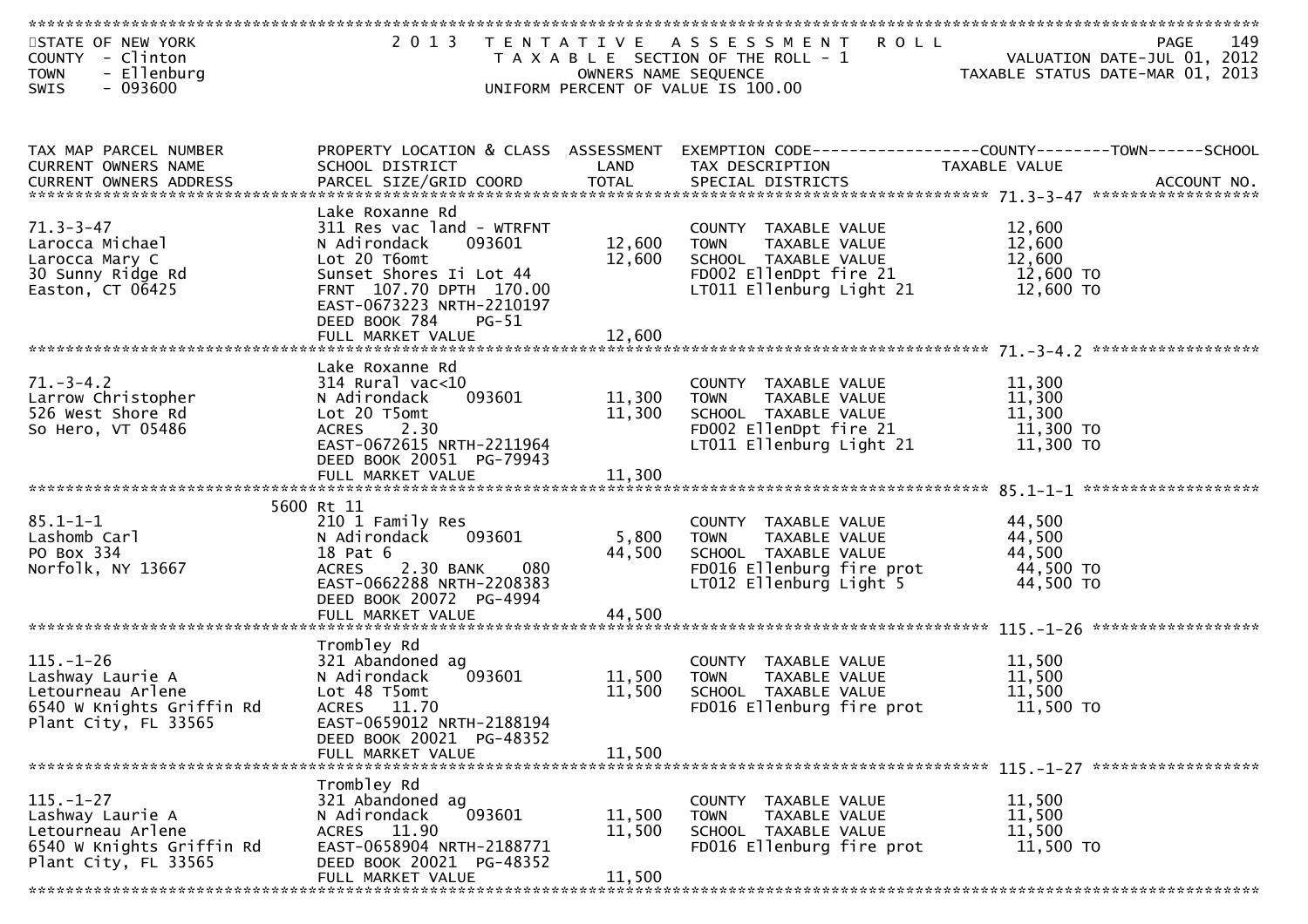| STATE OF NEW YORK<br>COUNTY - Clinton<br>- Ellenburg<br><b>TOWN</b><br>SWIS<br>$-093600$                                     | 2 0 1 3                                                                                                                                                                | OWNERS NAME SEQUENCE       | TENTATIVE ASSESSMENT<br><b>ROLL</b><br>T A X A B L E SECTION OF THE ROLL - 1<br>UNIFORM PERCENT OF VALUE IS 100.00        | PAGE<br>VALUATION DATE-JUL 01, 2012<br>VALUATION DATE-JUL UI, ZUIZ<br>TAXABLE STATUS DATE-MAR 01, 2013            | 150    |
|------------------------------------------------------------------------------------------------------------------------------|------------------------------------------------------------------------------------------------------------------------------------------------------------------------|----------------------------|---------------------------------------------------------------------------------------------------------------------------|-------------------------------------------------------------------------------------------------------------------|--------|
| TAX MAP PARCEL NUMBER<br>CURRENT OWNERS NAME                                                                                 | SCHOOL DISTRICT                                                                                                                                                        | LAND                       | TAX DESCRIPTION                                                                                                           | PROPERTY LOCATION & CLASS ASSESSMENT EXEMPTION CODE----------------COUNTY-------TOWN------SCHOOL<br>TAXABLE VALUE |        |
| $86. - 1 - 13.2$<br>Lashway Living Trust Pearl<br>Lashway Pearl & Leonard<br>5583 Military Tpke<br>Ellenburg Depot, NY 12935 | Military Tpke<br>910 Priv forest<br>093601<br>N Adirondack<br>$1$ Pat $6$<br>ACRES 21.13<br>EAST-0674228 NRTH-2204095<br>DEED BOOK 20061 PG-97586                      | 14,500<br>18,900           | COUNTY TAXABLE VALUE<br>TAXABLE VALUE<br><b>TOWN</b><br>SCHOOL TAXABLE VALUE<br>FD016 Ellenburg fire prot                 | 18,900<br>18,900<br>18,900<br>18,900 TO                                                                           |        |
|                                                                                                                              |                                                                                                                                                                        |                            |                                                                                                                           |                                                                                                                   |        |
| $84. - 1 - 18.6$<br>Lashway Thomas<br>17 Arno Rd<br>Ellenburg Center, NY 12934                                               | 17 Arno Rd<br>210 1 Family Res<br>N Adirondack<br>093601<br>Lot 4 T6omt<br>FRNT 130.00 DPTH 110.00<br>EAST-0656756 NRTH-2200639<br>DEED BOOK 940<br><b>PG-230</b>      | 3,500<br>92,000            | RES STAR 41854<br>COUNTY TAXABLE VALUE<br><b>TOWN</b><br>TAXABLE VALUE<br>SCHOOL TAXABLE VALUE<br>FD014 EllenCtr fire #15 | $\overline{0}$<br>$\mathbf 0$<br>92,000<br>92,000<br>62,000<br>92,000 TO                                          | 30,000 |
|                                                                                                                              |                                                                                                                                                                        |                            |                                                                                                                           |                                                                                                                   |        |
| $82. - 1 - 18.2$<br>Laufer Ray<br>157 Ryan Rd<br>Chateaugay, NY 12920                                                        | 157 Ryan Rd<br>240 Rural res<br>N Adirondack<br>093601<br>Lot 12 T6omt<br>ACRES 13.00<br>EAST-0626338 NRTH-2202506<br>DEED BOOK 599<br>PG-341                          | 11,900<br>14,000           | COUNTY TAXABLE VALUE<br>TAXABLE VALUE<br><b>TOWN</b><br>SCHOOL TAXABLE VALUE<br>FD016 Ellenburg fire prot                 | 14,000<br>14,000<br>14,000<br>14,000 TO                                                                           |        |
|                                                                                                                              |                                                                                                                                                                        |                            |                                                                                                                           |                                                                                                                   |        |
| $115. - 1 - 30$<br>Laufer Ray<br>157 Ryan Rd 480<br>Chateaugay, NY 12920                                                     | Smith Rd<br>321 Abandoned ag<br>093601<br>N Adirondack<br>Lot $45$ Pat $5$<br>ACRES 20.00<br>EAST-0662886 NRTH-2188603<br>DEED BOOK 603<br>PG-866<br>FULL MARKET VALUE | 14,200<br>14,200<br>14,200 | COUNTY TAXABLE VALUE<br><b>TOWN</b><br>TAXABLE VALUE<br>SCHOOL TAXABLE VALUE<br>FD016 Ellenburg fire prot                 | 14,200<br>14,200<br>14,200<br>14,200 TO                                                                           |        |
| *******************************                                                                                              |                                                                                                                                                                        |                            |                                                                                                                           |                                                                                                                   |        |
| $159. - 1 - 11$<br>Laufer Ray<br>157 Ryan Rd Box 480<br>Chateaugay, NY 12920                                                 | Plank Rd<br>314 Rural vac<10<br>N Adirondack<br>093601<br>111 Pat 5<br>2.00<br><b>ACRES</b><br>EAST-0682514 NRTH-2168392<br>DEED BOOK 548<br>$PG-24$                   | 5,600<br>5,600             | COUNTY TAXABLE VALUE<br><b>TOWN</b><br>TAXABLE VALUE<br>SCHOOL TAXABLE VALUE<br>FD016 Ellenburg fire prot                 | 5,600<br>5,600<br>5,600<br>5,600 TO                                                                               |        |
|                                                                                                                              | FULL MARKET VALUE                                                                                                                                                      | 5,600                      |                                                                                                                           |                                                                                                                   |        |
| STATE OF NEW YORK                                                                                                            | 2 0 1 3                                                                                                                                                                |                            | TENTATIVE ASSESSMENT<br>R O L L                                                                                           | <b>PAGE</b>                                                                                                       | 151    |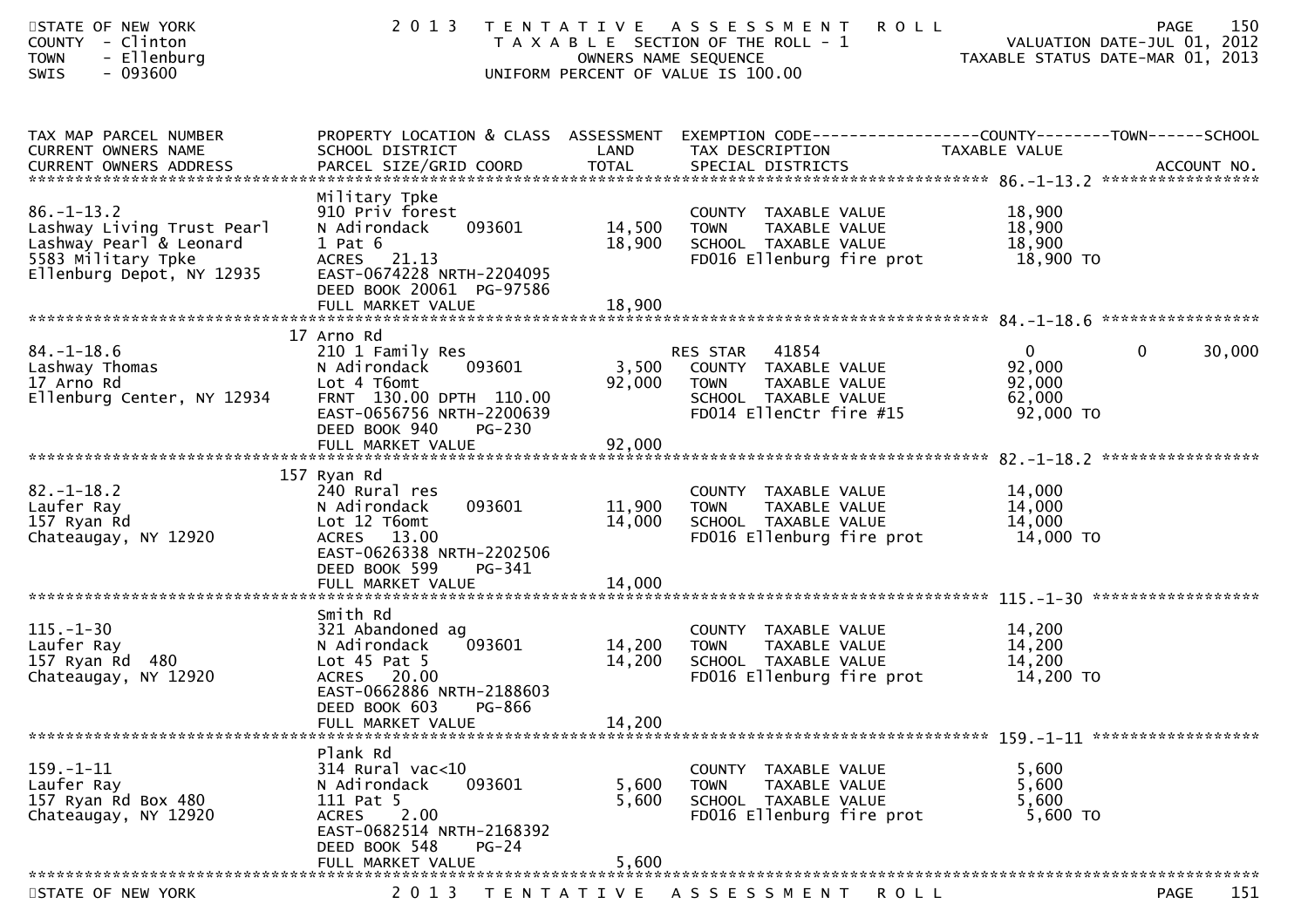## COUNTY - Clinton T A X A B L E SECTION OF THE ROLL - 1 VALUATION DATE-JUL 01, 2012TOWN - Ellenburg OWNERS NAME SEQUENCE TAXABLE STATUS DATE-MAR 01, 2013SWIS - 093600 UNIFORM PERCENT OF VALUE IS 100.00

| TAX MAP PARCEL NUMBER<br>CURRENT OWNERS NAME<br>CURRENT OWNERS ADDRESS                                 | PROPERTY LOCATION & CLASS ASSESSMENT<br>SCHOOL DISTRICT<br>PARCEL SIZE/GRID COORD                                                                                            | LAND<br><b>TOTAL</b>       | TAX DESCRIPTION<br>SPECIAL DISTRICTS                                                                                                                          | TAXABLE VALUE                                                       |          | ACCOUNT NO. |
|--------------------------------------------------------------------------------------------------------|------------------------------------------------------------------------------------------------------------------------------------------------------------------------------|----------------------------|---------------------------------------------------------------------------------------------------------------------------------------------------------------|---------------------------------------------------------------------|----------|-------------|
|                                                                                                        |                                                                                                                                                                              |                            |                                                                                                                                                               |                                                                     |          |             |
| $70. - 1 - 22$<br>Lavalley James O<br>Lavalley Crystal L<br>5437 Rt 11<br>Ellenburg Center, NY 12934   | 5437 Rt 11<br>210 1 Family Res<br>093601<br>N Adirondack<br>19 Pat 6<br>FRNT 92.00 DPTH 110.00<br>EAST-0665905 NRTH-2209835<br>DEED BOOK 20082 PG-14536<br>FULL MARKET VALUE | 3,400<br>32,000<br>32,000  | 41854<br><b>RES STAR</b><br>COUNTY TAXABLE VALUE<br><b>TOWN</b><br>TAXABLE VALUE<br>SCHOOL TAXABLE VALUE<br>FD002 EllenDpt fire 21<br>LT012 Ellenburg Light 5 | $\mathbf{0}$<br>32,000<br>32,000<br>2,000<br>32,000 TO<br>32,000 TO | $\Omega$ | 30,000      |
|                                                                                                        | 450 Military Tpke                                                                                                                                                            |                            |                                                                                                                                                               |                                                                     |          |             |
| $99 - 2 - 10$<br>LaValley Jennifer E<br>450 Route 190<br>Ellenburg Center, NY 12934                    | 210 1 Family Res<br>N Adirondack<br>093601<br>9 Pat 5<br>080<br>1.70 BANK<br><b>ACRES</b><br>EAST-0653549 NRTH-2199629<br>DEED BOOK 20041 PG-76885                           | 5,400<br>90,300            | 41854<br><b>RES STAR</b><br>COUNTY TAXABLE VALUE<br><b>TOWN</b><br>TAXABLE VALUE<br>SCHOOL TAXABLE VALUE<br>FD014 EllenCtr fire #15                           | $\overline{0}$<br>90,300<br>90,300<br>60, 300<br>90,300 TO          | $\Omega$ | 30,000      |
|                                                                                                        | FULL MARKET VALUE                                                                                                                                                            | 90,300                     |                                                                                                                                                               |                                                                     |          |             |
| $99.1 - 3 - 9$<br>LaValley Kathleen<br>PO Box 51<br>Ellenburg Center, NY 12934                         | 65 West Hill Rd<br>210 1 Family Res<br>093601<br>N Adirondack<br>11 Pat 5<br>FRNT 107.00 DPTH 260.00<br>EAST-0648015 NRTH-2197864<br>DEED BOOK 915<br>$PG-39$                | 4,600<br>36,600            | 41854<br>RES STAR<br>COUNTY TAXABLE VALUE<br>TAXABLE VALUE<br><b>TOWN</b><br>SCHOOL TAXABLE VALUE<br>FD014 EllenCtr fire #15<br>LT010 Ellenburg Light 15      | 0<br>36,600<br>36,600<br>6.600<br>36,600 TO<br>36,600 TO            | $\Omega$ | 30,000      |
|                                                                                                        |                                                                                                                                                                              |                            |                                                                                                                                                               |                                                                     |          |             |
| $115. - 1 - 25.21$<br>Lawrence Dave<br>Lawrence Daryl<br>208 Trombley Rd<br>Ellenburg Center, NY 12934 | 208 Trombley Rd<br>240 Rural res<br>093601<br>N Adirondack<br>Lot 47/48 Pat 5<br>ACRES 15.50<br>EAST-0659257 NRTH-2186545<br>DEED BOOK 647<br>PG-488<br>FULL MARKET VALUE    | 12,700<br>98,000<br>98,000 | 41854<br><b>RES STAR</b><br>COUNTY TAXABLE VALUE<br>TAXABLE VALUE<br><b>TOWN</b><br>SCHOOL TAXABLE VALUE<br>FD016 Ellenburg fire prot                         | $\mathbf{0}$<br>98,000<br>98,000<br>68,000<br>98,000 TO             | $\Omega$ | 30,000      |
|                                                                                                        |                                                                                                                                                                              |                            |                                                                                                                                                               |                                                                     |          |             |
| $115. - 1 - 20$<br>Lawrence Zina M<br>15 Dusenberry Rd<br>Troy, NY 12182-1005                          | Smith Rd<br>$314$ Rural vac< $10$<br>N Adirondack<br>093601<br>4.90<br>ACRES<br>EAST-0664278 NRTH-2188453<br>DEED BOOK 20011 PG-30485                                        | 7,400<br>7,400             | COUNTY TAXABLE VALUE<br><b>TOWN</b><br>TAXABLE VALUE<br>SCHOOL TAXABLE VALUE<br>FD016 Ellenburg fire prot                                                     | 7,400<br>7,400<br>7,400<br>7,400 TO                                 |          |             |
| STATE OF NEW YORK<br>COUNTY - Clinton<br><b>TOWN</b><br>- Ellenburg                                    | 2 0 1 3                                                                                                                                                                      | OWNERS NAME SEQUENCE       | TENTATIVE ASSESSMENT<br><b>ROLL</b><br>T A X A B L E SECTION OF THE ROLL - 1                                                                                  | VALUATION DATE-JUL 01, 2012<br>TAXABLE STATUS DATE-MAR 01, 2013     | PAGE     | 152         |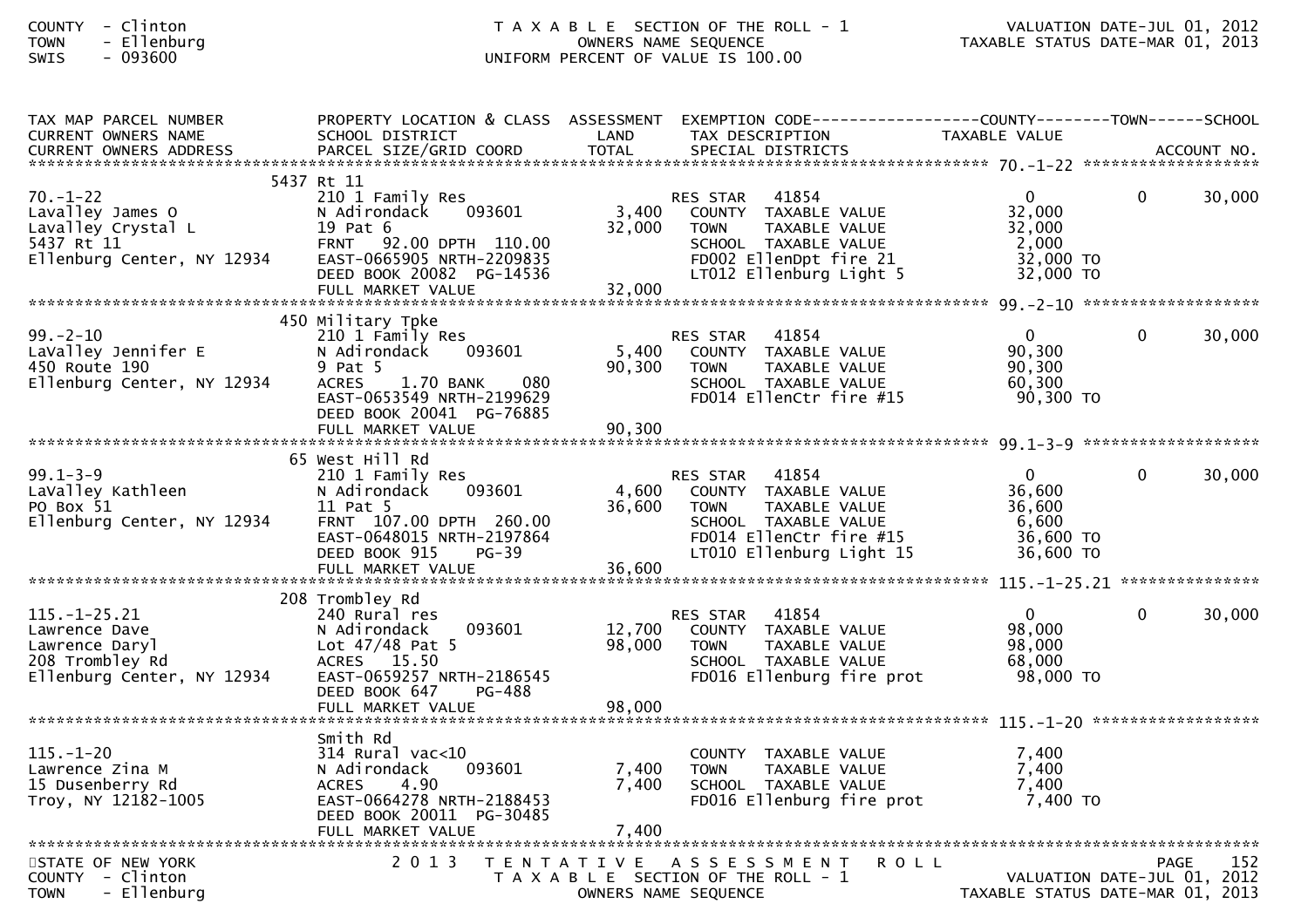| TAX MAP PARCEL NUMBER<br>CURRENT OWNERS NAME<br>CURRENT OWNERS ADDRESS                            | PROPERTY LOCATION & CLASS ASSESSMENT<br>SCHOOL DISTRICT LAND                                                                                                                        |                            | TAX DESCRIPTION                                                                                                                   | EXEMPTION CODE-----------------COUNTY-------TOWN------SCHOOL<br>TAXABLE VALUE         |
|---------------------------------------------------------------------------------------------------|-------------------------------------------------------------------------------------------------------------------------------------------------------------------------------------|----------------------------|-----------------------------------------------------------------------------------------------------------------------------------|---------------------------------------------------------------------------------------|
| $115. - 1 - 22.2$<br>Lawrence Zina M<br>15 Dusenburry Rd<br>Troy, NY 12182-1005                   | Carter Rd<br>910 Priv forest<br>093601<br>N Adirondack<br>Lot 46 & 47 T5omt<br>ACRES 137.00<br>EAST-0663511 NRTH-2186878                                                            | 36,400<br>36,400           | COUNTY TAXABLE VALUE<br>TOWN TAXABLE VALUE<br>COUON TAXARLE VALUE<br>SCHOOL TAXABLE VALUE<br>FD016 Ellenburg fire prot 36,400 TO  | 36,400<br>36,400<br>36,400                                                            |
|                                                                                                   | DEED BOOK 854<br>$PG-57$                                                                                                                                                            |                            |                                                                                                                                   |                                                                                       |
| $40. - 1 - 2.1$<br>Leading Edge Group Inc<br>PO Box 69<br>Saranac, NY 12981                       | Clinton Mills Rd<br>$\frac{1}{28.300}$<br>321 Abandoned ag<br>N Adirondack<br>59 Pat 5<br>ACRES 43.00<br>EAST-0663175 NRTH-2232316<br>DEED BOOK 20031 PG-61335                      | 28,300                     | COUNTY TAXABLE VALUE<br>28,300 TOWN TAXABLE VALUE<br>SCHOOL TAXABLE VALUE<br>FD016 Ellenburg fire prot 28,300 TO                  | $\frac{28}{28}, \frac{300}{300}$<br>28,300                                            |
|                                                                                                   |                                                                                                                                                                                     |                            |                                                                                                                                   |                                                                                       |
| $141. - 1 - 4.31 - 1$<br>Leary Carol A<br>Leary Brian D<br>Box 137<br>Chateaugay, NY 12920        | 5190 Rt 374<br>240 Rural res<br>093601<br>N Adirondack<br>Lot 100 T5omt<br>ACRES 210.60<br>EAST-0625867 NRTH-2171295<br>DEED BOOK 20051 PG-81369                                    | 69,700<br>122,000          | COUNTY TAXABLE VALUE 122,000<br>TOWN TAXABLE VALUE 122,000<br><b>TOWN</b>                                                         |                                                                                       |
|                                                                                                   | Rt 374                                                                                                                                                                              |                            |                                                                                                                                   |                                                                                       |
| $141. - 1 - 4.31 - 2$<br>Leary Carol A<br>Leary Brian D<br>Box 137<br>Chateaugay, NY 12920        | 100 Pat 5<br>ACRES 31.30<br>EAST-0623521 NRTH-2172572<br>DEED BOOK 20051 PG-81369                                                                                                   | 12,900                     | SCHOOL TAXABLE VALUE<br>FD040 Lyon Mountain Fire                                                                                  | 12,900<br>12,900<br>12,900<br>12,900 TO                                               |
|                                                                                                   |                                                                                                                                                                                     |                            |                                                                                                                                   |                                                                                       |
| $141.3 - 2 - 28$<br>Leary Francis K<br>Leary Jerry<br>3 Shamrock Ct<br>Plattsburgh, NY 12901-2412 | Hill Rd<br>$312$ Vac w/imprv - WTRFNT<br>093601<br>N Adirondack<br>100 Pat 5<br>FRNT 38.50 DPTH 80.00<br>EAST-0623912 NRTH-2171943<br>DEED BOOK 765<br>$PG-25$<br>FULL MARKET VALUE | 26,900<br>30,900<br>30,900 | COUNTY TAXABLE VALUE<br>TOWN      TAXABLE VALUE<br>SCHOOL TAXABLE VALUE<br>FD040 Lyon Mountain Fire<br>WD018 Chat lake water dist | 30,900<br>30,900<br>30,900<br>30,900 TO<br>30,900 ТО М                                |
| STATE OF NEW YORK<br>COUNTY - Clinton<br>- Ellenburg<br><b>TOWN</b><br>$-093600$<br>SWIS          | 2 0 1 3                                                                                                                                                                             | OWNERS NAME SEQUENCE       | R O L L<br>TENTATIVE ASSESSMENT<br>T A X A B L E SECTION OF THE ROLL - 1<br>UNIFORM PERCENT OF VALUE IS 100.00                    | 153<br><b>PAGE</b><br>VALUATION DATE-JUL 01, 2012<br>TAXABLE STATUS DATE-MAR 01, 2013 |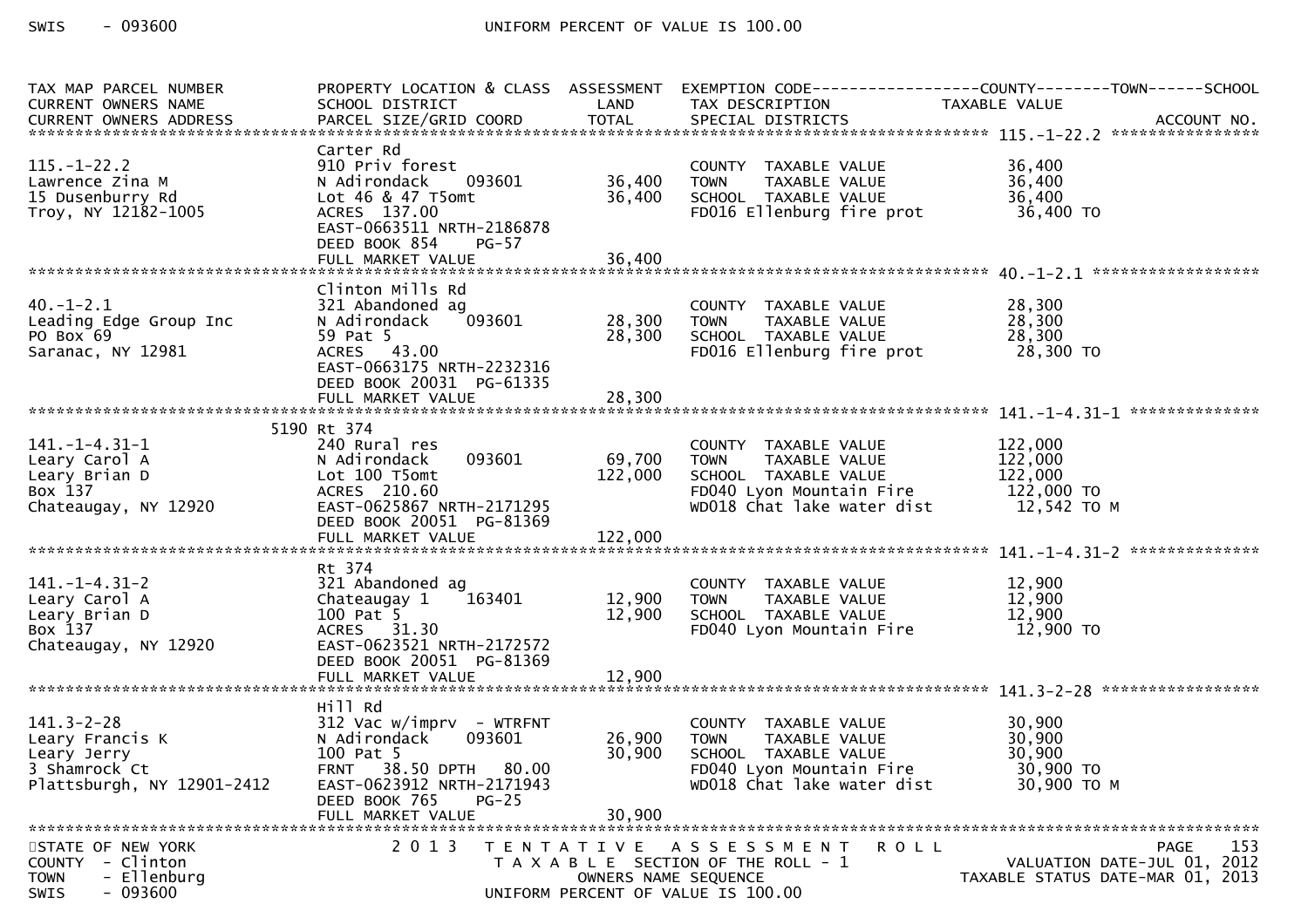| TAX MAP PARCEL NUMBER<br>CURRENT OWNERS NAME<br>CURRENT OWNERS ADDRESS                             | PROPERTY LOCATION & CLASS ASSESSMENT<br>SCHOOL DISTRICT                                                                                                                                         | LAND                          | EXEMPTION CODE-----------------COUNTY-------TOWN------SCHOOL<br>TAX DESCRIPTION                                                        | TAXABLE VALUE                                               |                                                                                |
|----------------------------------------------------------------------------------------------------|-------------------------------------------------------------------------------------------------------------------------------------------------------------------------------------------------|-------------------------------|----------------------------------------------------------------------------------------------------------------------------------------|-------------------------------------------------------------|--------------------------------------------------------------------------------|
|                                                                                                    |                                                                                                                                                                                                 |                               |                                                                                                                                        |                                                             |                                                                                |
| $141. - 1 - 4.1$<br>Leary Jeremiah B Jr<br>817 Turbeville Ter<br>The Villages, FL 32162            | 5168 Rt 374<br>210 1 Family Res<br>093601<br>N Adirondack<br>100 Pat 5<br>FRNT 274.90 DPTH 157.70<br>EAST-0625140 NRTH-2170575<br>DEED BOOK 20041 PG-75109                                      | 5,000<br>55,000               | COUNTY TAXABLE VALUE<br>TAXABLE VALUE<br><b>TOWN</b><br>SCHOOL TAXABLE VALUE<br>FD040 Lyon Mountain Fire                               | 55,000<br>55,000<br>55,000<br>55,000 TO                     |                                                                                |
|                                                                                                    |                                                                                                                                                                                                 |                               |                                                                                                                                        |                                                             |                                                                                |
|                                                                                                    |                                                                                                                                                                                                 |                               |                                                                                                                                        |                                                             |                                                                                |
| $141.3 - 2 - 13.3$<br>Leary John F<br>Leary Carol A<br>Box 137<br>Chateaugay, NY 12920             | Rt 374<br>$312$ Vac w/imprv - WTRFNT<br>N Adirondack<br>093601<br>Lot 100 T5 Omt<br>FRNT 158.00 DPTH 180.00<br>EAST-0624575 NRTH-2170944<br>DEED BOOK 751<br><b>PG-289</b><br>FULL MARKET VALUE | 104,800<br>105,000<br>105,000 | COUNTY TAXABLE VALUE<br><b>TOWN</b><br>TAXABLE VALUE<br>SCHOOL TAXABLE VALUE<br>FD040 Lyon Mountain Fire<br>WD018 Chat lake water dist | 105,000<br>105,000<br>105,000<br>105,000 TO<br>105,000 ТО М |                                                                                |
|                                                                                                    |                                                                                                                                                                                                 |                               |                                                                                                                                        |                                                             |                                                                                |
| $71.3 - 2 - 53$<br>Leclair Brock<br>22 Lake Roxanne Rd<br>Ellenburg Depot, NY 12935                | 22 Lake Roxanne Rd<br>210 1 Family Res<br>093601<br>N Adirondack<br>Lot 20<br>FRNT 100.00 DPTH 270.00<br>080<br><b>BANK</b>                                                                     | 9,200<br>90,000               | 41854<br>RES STAR<br>COUNTY TAXABLE VALUE<br><b>TOWN</b><br><b>TAXABLE VALUE</b><br>SCHOOL TAXABLE VALUE<br>FD002 EllenDpt fire 21     | $\overline{0}$<br>90,000<br>90,000<br>60,000<br>90,000 TO   | $\mathbf 0$<br>30,000                                                          |
|                                                                                                    | EAST-0673188 NRTH-2212966<br>DEED BOOK 20112 PG-43243                                                                                                                                           |                               | LT011 Ellenburg Light 21                                                                                                               | 90,000 TO                                                   |                                                                                |
|                                                                                                    | 132 Blanche Rd                                                                                                                                                                                  |                               |                                                                                                                                        |                                                             |                                                                                |
| $155.2 - 1 - 13$<br>LeClair Cynthia<br>132 Blanche Rd<br>Merrill, NY 12955                         | 210 1 Family Res<br>093601<br>N Adirondack<br>119 Pat 5<br>FRNT 157.00 DPTH 218.00<br>EAST-0633105 NRTH-2164454<br>DEED BOOK 860<br><b>PG-71</b><br>FULL MARKET VALUE                           | 4,900<br>37,000<br>37,000     | 41854<br>RES STAR<br>COUNTY TAXABLE VALUE<br><b>TOWN</b><br>TAXABLE VALUE<br>SCHOOL TAXABLE VALUE<br>FD040 Lyon Mountain Fire          | $\mathbf{0}$<br>37,000<br>37,000<br>7,000<br>37,000 TO      | $\mathbf 0$<br>30,000                                                          |
|                                                                                                    |                                                                                                                                                                                                 |                               |                                                                                                                                        |                                                             |                                                                                |
| $85.1 - 1 - 10.1$<br>LeClair Herbert<br>6606 Military Tpke<br>Ellenburg, NY 12933                  | Military Tpke<br>312 Vac w/imprv<br>093601<br>N Adirondack<br>18 Pat 6<br>FRNT 99.00 DPTH 113.00<br>EAST-0664208 NRTH-2207885<br>DEED BOOK 217<br>PG-85<br>FULL MARKET VALUE                    | 3,400<br>4,700<br>4,700       | COUNTY TAXABLE VALUE<br><b>TOWN</b><br>TAXABLE VALUE<br>SCHOOL TAXABLE VALUE<br>FD016 Ellenburg fire prot<br>LT012 Ellenburg Light 5   | 4,700<br>4,700<br>4,700<br>4,700 TO<br>4,700 TO             |                                                                                |
|                                                                                                    |                                                                                                                                                                                                 |                               |                                                                                                                                        |                                                             |                                                                                |
| STATE OF NEW YORK<br>- Clinton<br><b>COUNTY</b><br>- Ellenburg<br><b>TOWN</b><br>$-093600$<br>SWIS | 2 0 1 3                                                                                                                                                                                         |                               | TENTATIVE ASSESSMENT<br>R O L L<br>T A X A B L E SECTION OF THE ROLL - 1<br>OWNERS NAME SEQUENCE<br>UNIFORM PERCENT OF VALUE IS 100.00 |                                                             | 154<br>PAGE<br>VALUATION DATE-JUL 01, 2012<br>TAXABLE STATUS DATE-MAR 01, 2013 |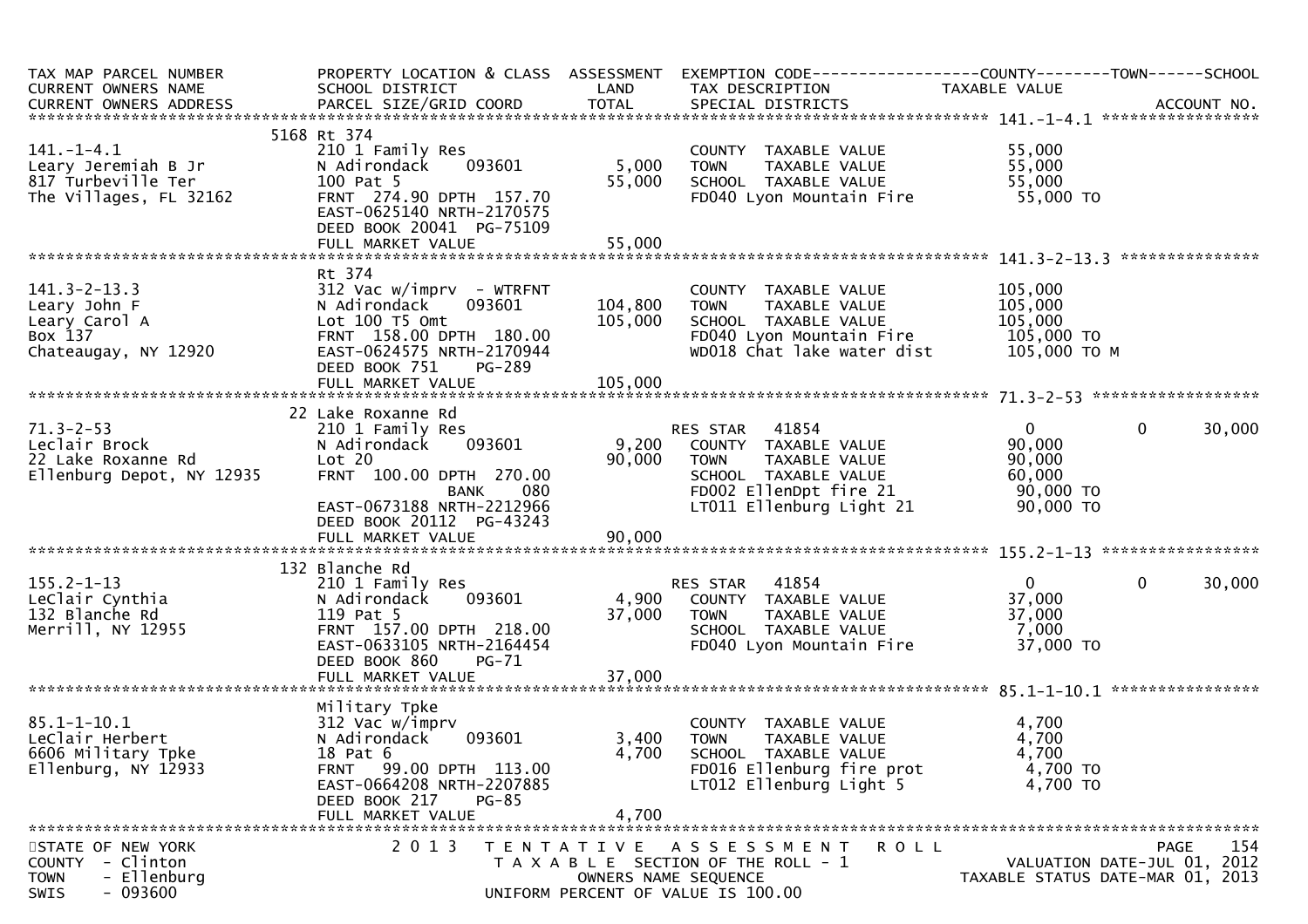| TAX MAP PARCEL NUMBER<br>CURRENT OWNERS NAME<br>CURRENT OWNERS ADDRESS                                          | PROPERTY LOCATION & CLASS ASSESSMENT<br>SCHOOL DISTRICT<br>PARCEL SIZE/GRID COORD                                                                                             | LAND<br>TOTAL                | TAX DESCRIPTION<br>SPECIAL DISTRICTS                                                                                                       | TAXABLE VALUE                                              | ACCOUNT NO.                                                                           |
|-----------------------------------------------------------------------------------------------------------------|-------------------------------------------------------------------------------------------------------------------------------------------------------------------------------|------------------------------|--------------------------------------------------------------------------------------------------------------------------------------------|------------------------------------------------------------|---------------------------------------------------------------------------------------|
|                                                                                                                 |                                                                                                                                                                               |                              |                                                                                                                                            |                                                            |                                                                                       |
| $83.-1-15.2$<br>LeClair Jerome F<br>LeClair Sharon<br>7325 Star Rd Rt 190                                       | 7325 Star Rd<br>241 Rural res&ag<br>093601<br>N Adirondack<br>Lot 6 T6omt<br>ACRES 66.70                                                                                      | 151,100                      | AGRI DISTR 41720<br>36,300 RES STAR<br>41854<br>COUNTY TAXABLE VALUE<br>TAXABLE VALUE<br><b>TOWN</b>                                       | 8,895<br>$\mathbf{0}$<br>142,205<br>142,205                | lease 2011<br>8,895<br>8,895<br>30,000<br>0                                           |
| Ellenburg Center, NY 12934<br>MAY BE SUBJECT TO PAYMENT<br>UNDER AGDIST LAW TIL 2017                            | EAST-0647613 NRTH-2203315<br>DEED BOOK 781<br><b>PG-229</b><br>FULL MARKET VALUE                                                                                              | 151,100                      | SCHOOL TAXABLE VALUE<br>FD014 EllenCtr fire #15                                                                                            | 112,205<br>151,100 TO                                      |                                                                                       |
|                                                                                                                 |                                                                                                                                                                               |                              |                                                                                                                                            |                                                            | *****************                                                                     |
| $84. - 1 - 18.2$<br>Leclair Julian<br>Leclair Patricia<br>147 Brandy Brook Rd<br>Ellenburg Center, NY 12934     | Star Rd<br>910 Priv forest<br>093601<br>N Adirondack<br>4p5 Pat<br>ACRES 104.60<br>EAST-0653859 NRTH-2202918<br>DEED BOOK 99001 PG-11837                                      | 26,300<br>26,300             | COUNTY TAXABLE VALUE<br><b>TOWN</b><br>TAXABLE VALUE<br>SCHOOL TAXABLE VALUE<br>FD014 EllenCtr fire #15                                    | 26,300<br>26,300<br>26,300<br>26,300 TO                    |                                                                                       |
|                                                                                                                 | FULL MARKET VALUE                                                                                                                                                             | 26,300                       |                                                                                                                                            |                                                            |                                                                                       |
|                                                                                                                 |                                                                                                                                                                               |                              |                                                                                                                                            |                                                            |                                                                                       |
| $84. - 1 - 25.2$<br>Leclair Julian<br>Leclair Patricia<br>147 Brandy Brook Rd<br>Ellenburg Center, NY 12934     | Star Rd<br>910 Priv forest<br>093601<br>N Adirondack<br>21 A<br>ACRES 20.30<br>EAST-0654830 NRTH-2204915<br>DEED BOOK 99001 PG-11837                                          | 16,700<br>16,700             | COUNTY TAXABLE VALUE<br><b>TOWN</b><br>TAXABLE VALUE<br>SCHOOL TAXABLE VALUE<br>FD016 Ellenburg fire prot                                  | 16,700<br>16,700<br>16,700<br>16,700 TO                    |                                                                                       |
|                                                                                                                 |                                                                                                                                                                               |                              |                                                                                                                                            |                                                            |                                                                                       |
| $83. - 1 - 13$<br>LeClair Julian E<br>LeClair Patricia J<br>147 Brandy Brook Rd<br>Ellenburg Center, NY 12934   | 147 Brandy Brook Rd<br>240 Rural res<br>093601<br>N Adirondack<br>Lot $6$ Pat $6$<br>ACRES 13.90<br>EAST-0648475 NRTH-2202241<br>DEED BOOK 647<br>PG-490<br>FULL MARKET VALUE | 12,200<br>129,600<br>129,600 | 41854<br>RES STAR<br>COUNTY TAXABLE VALUE<br>TAXABLE VALUE<br><b>TOWN</b><br>SCHOOL TAXABLE VALUE<br>FD014 EllenCtr fire #15               | $\mathbf{0}$<br>129,600<br>129,600<br>99,600<br>129,600 TO | $\mathbf 0$<br>30,000                                                                 |
|                                                                                                                 | 185 Brandy Brook Rd                                                                                                                                                           |                              |                                                                                                                                            |                                                            |                                                                                       |
| $83. - 1 - 14.1$<br>LeClair Julian E<br>LeClair Patricia J<br>147 Brandy Brook Rd<br>Ellenburg Center, NY 12934 | 210 1 Family Res<br>N Adirondack<br>093601<br>$6$ Pat $6$<br>1.70<br><b>ACRES</b><br>EAST-0648608 NRTH-2202675<br>DEED BOOK 20051 PG-86983                                    | 5,100<br>14,800              | COUNTY TAXABLE VALUE<br><b>TOWN</b><br>TAXABLE VALUE<br>SCHOOL TAXABLE VALUE<br>FD014 EllenCtr fire #15                                    | 14,800<br>14,800<br>14,800<br>14,800 TO                    |                                                                                       |
|                                                                                                                 | FULL MARKET VALUE                                                                                                                                                             | 14,800                       |                                                                                                                                            |                                                            |                                                                                       |
| STATE OF NEW YORK<br>- Clinton<br><b>COUNTY</b><br><b>TOWN</b><br>- Ellenburg<br>$-093600$<br>SWIS              | 2 0 1 3                                                                                                                                                                       |                              | <b>ROLL</b><br>TENTATIVE ASSESSMENT<br>T A X A B L E SECTION OF THE ROLL - 1<br>OWNERS NAME SEQUENCE<br>UNIFORM PERCENT OF VALUE IS 100.00 |                                                            | 155<br><b>PAGE</b><br>VALUATION DATE-JUL 01, 2012<br>TAXABLE STATUS DATE-MAR 01, 2013 |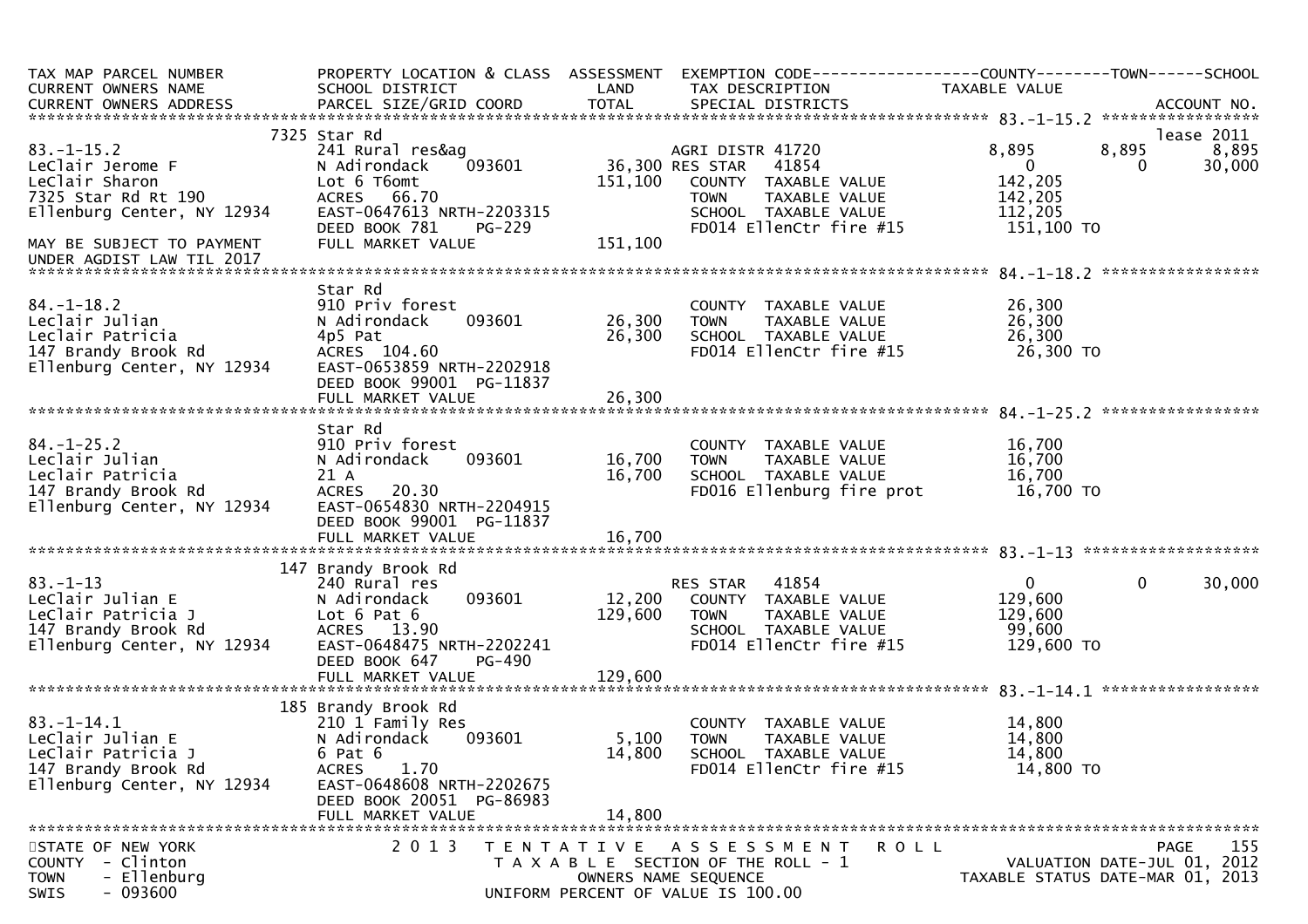| TAX MAP PARCEL NUMBER<br>CURRENT OWNERS NAME                                                                      | PROPERTY LOCATION & CLASS ASSESSMENT<br>SCHOOL DISTRICT                                                                                                                                 | LAND                      | TAX DESCRIPTION                                                                                                                                               | TAXABLE VALUE                                                       |                             |
|-------------------------------------------------------------------------------------------------------------------|-----------------------------------------------------------------------------------------------------------------------------------------------------------------------------------------|---------------------------|---------------------------------------------------------------------------------------------------------------------------------------------------------------|---------------------------------------------------------------------|-----------------------------|
| $84. - 1 - 19.226$<br>Leclair Julian E<br>Leclair Patricia J<br>147 Brandy Brook Rd<br>Ellenburg Center, NY 12934 | Star Rd<br>321 Abandoned ag<br>093601<br>N Adirondack<br>Lot 5 T6omt<br>ACRES 61.50<br>EAST-0651506 NRTH-2202860<br>DEED BOOK 20112 PG-40320                                            | 21,600<br>21,600          | COUNTY TAXABLE VALUE<br><b>TOWN</b><br>TAXABLE VALUE<br>SCHOOL TAXABLE VALUE                                                                                  | 21,600<br>21,600<br>21,600<br>FD016 Ellenburg fire prot 21,600 TO   |                             |
|                                                                                                                   |                                                                                                                                                                                         |                           |                                                                                                                                                               |                                                                     |                             |
| $84. - 1 - 19.228$<br>Leclair Julian E<br>Leclair Patricia J<br>147 Brandy Brook Rd<br>Ellenburg Center, NY 12934 | Star Rd<br>321 Abandoned ag<br>N Adirondack<br>093601<br>Lot 5 T6omt<br>Cersosimo Sub Lot 8<br>ACRES 34.50<br>EAST-0652537 NRTH-2203253<br>DEED BOOK 20112 PG-40320                     | 24,800 TOWN<br>24,800     | COUNTY TAXABLE VALUE<br>TOWN      TAXABLE VALUE<br>SCHOOL   TAXABLE VALUE                                                                                     | 24,800<br>24,800<br>24,800<br>FD016 Ellenburg fire prot 24,800 TO   |                             |
|                                                                                                                   |                                                                                                                                                                                         |                           |                                                                                                                                                               |                                                                     |                             |
|                                                                                                                   | 6606 Military Tpke                                                                                                                                                                      |                           |                                                                                                                                                               |                                                                     |                             |
| $85.1 - 1 - 13$<br>Leclair Lawrence H<br>PO Box 52<br>Ellenburg, NY 12933                                         | 210 1 Family Res<br>093601 200<br>N Adirondack<br>18 Pat 6<br>ACRES 1.00<br>EAST-0663323 NRTH-2208172<br>DEED BOOK 20001 PG-26491                                                       | 31,200                    | RES STAR 41854<br>10,000 COUNTY TAXABLE VALUE<br><b>TOWN</b><br>TAXABLE VALUE<br>SCHOOL TAXABLE VALUE<br>FD016 Ellenburg fire prot<br>LT012 Ellenburg Light 5 | $\mathbf{0}$<br>31,200<br>31,200<br>1,200<br>28,080 TO<br>31,200 TO | $\mathbf{0}$<br>30,000      |
|                                                                                                                   |                                                                                                                                                                                         |                           |                                                                                                                                                               |                                                                     |                             |
| $70. - 1 - 7$<br>LeClair Richard<br>5261 Rt 11<br>Ellenburg Depot, NY 12935                                       | 5261 Rt 11<br>270 Mfg housing<br>093601<br>N Adirondack<br>Lot $19/20$ Pat $6$<br>FRNT 100.00 DPTH 150.00<br>EAST-0669479 NRTH-2211675<br>DEED BOOK 20122 PG-51589<br>FULL MARKET VALUE | 4,100<br>25,000<br>25,000 | COUNTY TAXABLE VALUE<br><b>TOWN</b><br>TAXABLE VALUE<br>SCHOOL TAXABLE VALUE<br>SCHOOL TAXABLE VALUE<br>FD002 EllenDpt fire 21<br>LT011 Ellenburg Light 21    | 25,000<br>25,000<br>25,000<br>$25,000$ TO<br>25,000 TO              |                             |
|                                                                                                                   | 633 Plank Rd                                                                                                                                                                            |                           |                                                                                                                                                               |                                                                     |                             |
| $145. - 1 - 7$<br>LeClair William P Jr<br>LeClair Janice M<br>633 Plank Rd<br>Ellenburg Depot, NY 12935           | 210 1 Family Res<br>093601<br>N Adirondack<br>110 Pat 5<br>1.50 BANK<br>860<br><b>ACRES</b><br>EAST-0681180 NRTH-2175714<br>DEED BOOK 20092 PG-25309<br>FULL MARKET VALUE               | 62,000<br>62,000          | RES STAR 41854<br>5,100 COUNTY TAXABLE VALUE<br><b>TOWN</b><br>TAXABLE VALUE<br>SCHOOL TAXABLE VALUE<br>FD016 Ellenburg fire prot                             | $\overline{0}$<br>62,000<br>62,000<br>32,000<br>62,000 TO           | $\mathbf 0$<br>30,000       |
| STATE OF NEW YORK                                                                                                 | 2 0 1 3                                                                                                                                                                                 | T E N T A T I V E         | A S S E S S M E N T                                                                                                                                           | <b>ROLL</b>                                                         | 156<br>PAGE                 |
| - Clinton<br><b>COUNTY</b><br>- Ellenburg<br><b>TOWN</b><br>$-093600$<br><b>SWIS</b>                              |                                                                                                                                                                                         |                           | T A X A B L E SECTION OF THE ROLL - 1<br>OWNERS NAME SEQUENCE<br>UNIFORM PERCENT OF VALUE IS 100.00                                                           | TAXABLE STATUS DATE-MAR 01, 2013                                    | VALUATION DATE-JUL 01, 2012 |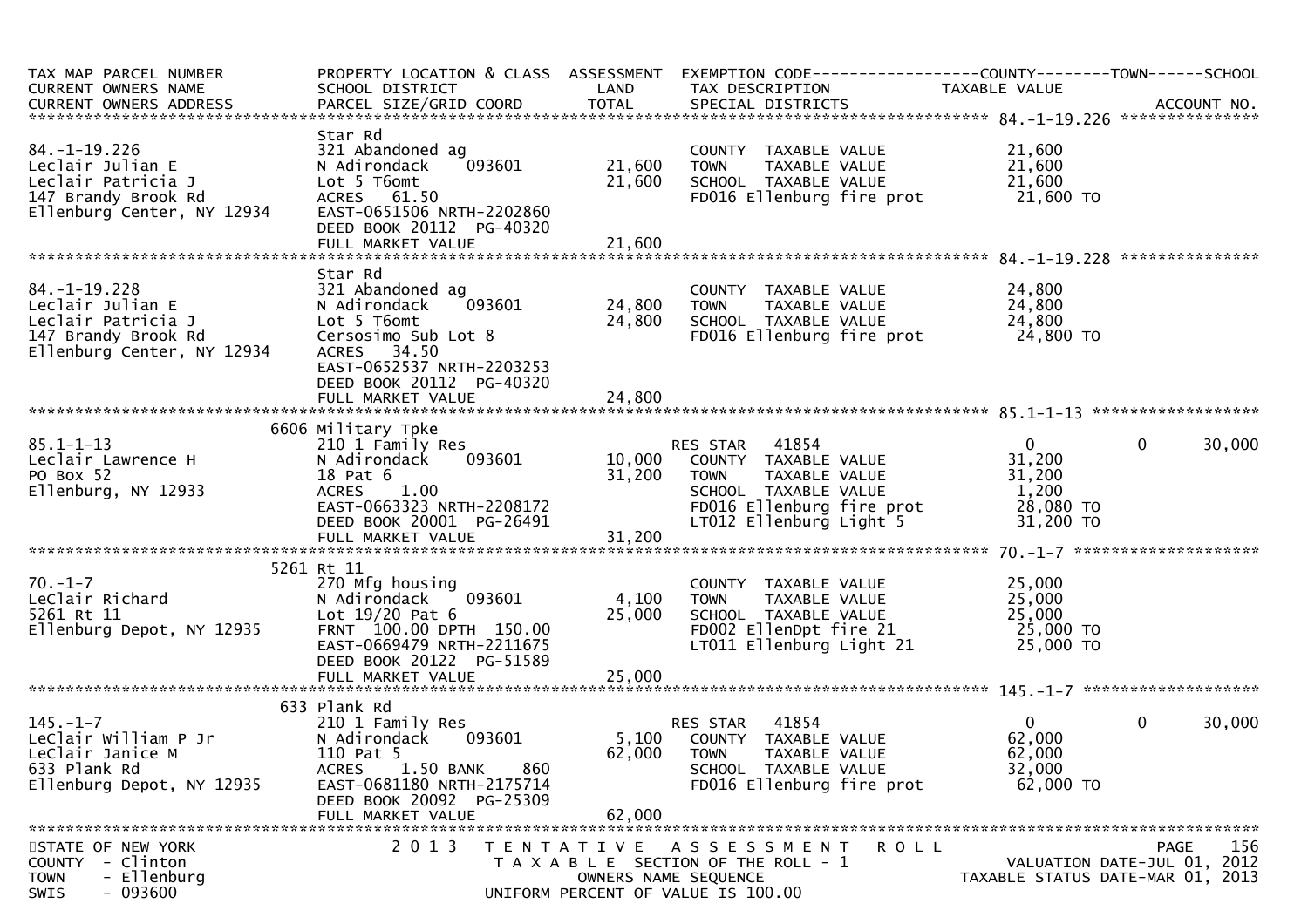| TAX MAP PARCEL NUMBER<br>CURRENT OWNERS NAME<br><b>CURRENT OWNERS ADDRESS</b>                     | PROPERTY LOCATION & CLASS ASSESSMENT<br>SCHOOL DISTRICT<br>PARCEL SIZE/GRID COORD                                                                                                        | LAND<br><b>TOTAL</b>      | EXEMPTION CODE------------------COUNTY--------TOWN------SCHOOL<br>TAX DESCRIPTION<br>SPECIAL DISTRICTS                                    | TAXABLE VALUE                                                 | ACCOUNT NO.                                                                    |
|---------------------------------------------------------------------------------------------------|------------------------------------------------------------------------------------------------------------------------------------------------------------------------------------------|---------------------------|-------------------------------------------------------------------------------------------------------------------------------------------|---------------------------------------------------------------|--------------------------------------------------------------------------------|
|                                                                                                   |                                                                                                                                                                                          |                           |                                                                                                                                           |                                                               |                                                                                |
|                                                                                                   | 4706 Rt 374                                                                                                                                                                              |                           |                                                                                                                                           |                                                               |                                                                                |
| $155. - 3 - 10$<br>LeDuc Claude<br>4706 Rt 374<br>Merrill, NY 12952                               | 210 1 Family Res<br>093601<br>N Adirondack<br>Lot $119$ Pat 5<br><b>ACRES</b><br>3.70<br>EAST-0631976 NRTH-2162545<br>DEED BOOK 20092 PG-22242                                           | 6,700<br>36,000           | 41854<br>RES STAR<br>COUNTY TAXABLE VALUE<br><b>TOWN</b><br>TAXABLE VALUE<br>SCHOOL TAXABLE VALUE<br>FD040 Lyon Mountain Fire             | $\Omega$<br>36,000<br>36,000<br>6,000<br>36,000 TO            | $\mathbf{0}$<br>30,000                                                         |
|                                                                                                   | FULL MARKET VALUE                                                                                                                                                                        | 36,000                    |                                                                                                                                           |                                                               |                                                                                |
|                                                                                                   |                                                                                                                                                                                          |                           |                                                                                                                                           |                                                               |                                                                                |
| $155.1 - 2 - 27$<br>LeFevre Stephen A<br>LeFevre Nancy L<br>50 Akey Rd<br>Morrisonville, NY 12962 | 5049 Rt 374<br>270 Mfg housing - WTRFNT<br>093601<br>N Adirondack<br>Lot $101$ Pat 5<br>FRNT 100.00 DPTH 225.00<br>EAST-0626179 NRTH-2167930<br>DEED BOOK 20041 PG-66711                 | 92,900<br>112,500         | COUNTY TAXABLE VALUE<br>TAXABLE VALUE<br><b>TOWN</b><br>SCHOOL TAXABLE VALUE<br>FD040 Lyon Mountain Fire<br>WD018 Chat lake water dist    | 112,500<br>112,500<br>112,500<br>112,500 TO<br>$112,500$ TO M |                                                                                |
|                                                                                                   | FULL MARKET VALUE                                                                                                                                                                        | 112,500                   |                                                                                                                                           |                                                               |                                                                                |
|                                                                                                   |                                                                                                                                                                                          |                           |                                                                                                                                           |                                                               |                                                                                |
| $99. - 2 - 31$<br>Legacy Donald<br>PO Box 100<br>Ellenburg Center, NY 12934                       | 70 West Hill Rd<br>270 Mfg housing<br>093601<br>N Adirondack<br>FRNT 96.00 DPTH 150.00<br>EAST-0647662 NRTH-2197778<br>DEED BOOK 20031 PG-51288                                          | 4,000<br>26,000           | 41854<br>RES STAR<br>COUNTY TAXABLE VALUE<br>TAXABLE VALUE<br>TOWN<br>SCHOOL TAXABLE VALUE<br>FD014 EllenCtr fire #15                     | $\Omega$<br>26,000<br>26,000<br>- 0<br>26,000 TO              | $\mathbf{0}$<br>26,000                                                         |
|                                                                                                   |                                                                                                                                                                                          |                           |                                                                                                                                           |                                                               |                                                                                |
| $99.1 - 1 - 31$<br>Leno Bradley<br>Giroux Virginia<br>2565 Route 11<br>Mooers, NY 12958           | 28 West Hill Rd<br>210 1 Family Res<br>093601<br>N Adirondack<br>11 Pat 5<br>FRNT 56.00 DPTH 239.00<br>EAST-0648732 NRTH-2198577<br>DEED BOOK 20122 PG-45335<br>FULL MARKET VALUE        | 3,200<br>54,600<br>54,600 | COUNTY TAXABLE VALUE<br>TAXABLE VALUE<br><b>TOWN</b><br>SCHOOL TAXABLE VALUE<br>FD014 EllenCtr fire #15<br>LT010 Ellenburg Light 15       | 54,600<br>54,600<br>54,600<br>54,600 TO<br>54,600 TO          |                                                                                |
|                                                                                                   |                                                                                                                                                                                          |                           |                                                                                                                                           |                                                               |                                                                                |
| $128. - 1 - 14.6$<br>Leonard David<br>PO Box 313<br>Lyon Mountain, NY 12952                       | 1455 Bradley Pond Rd<br>210 1 Family Res<br>N Adirondack<br>093601<br>Lot 52 T5omt<br><b>ACRES</b><br>8.75<br>EAST-0647713 NRTH-2183468<br>DEED BOOK 20041 PG-72127<br>FULL MARKET VALUE | 9,800<br>64,600<br>64,600 | 41854<br>RES STAR<br>COUNTY TAXABLE VALUE<br><b>TOWN</b><br>TAXABLE VALUE<br>SCHOOL TAXABLE VALUE<br>FD016 Ellenburg fire prot            | $\Omega$<br>64,600<br>64,600<br>34,600<br>64,600 TO           | $\Omega$<br>30,000                                                             |
|                                                                                                   |                                                                                                                                                                                          |                           |                                                                                                                                           |                                                               |                                                                                |
| STATE OF NEW YORK<br>COUNTY - Clinton<br><b>TOWN</b><br>- Ellenburg<br>- 093600<br><b>SWIS</b>    | 2 0 1 3                                                                                                                                                                                  | T E N T A T I V E         | A S S E S S M E N T<br><b>ROLL</b><br>T A X A B L E SECTION OF THE ROLL - 1<br>OWNERS NAME SEQUENCE<br>UNIFORM PERCENT OF VALUE IS 100.00 |                                                               | 157<br>PAGE<br>VALUATION DATE-JUL 01, 2012<br>TAXABLE STATUS DATE-MAR 01, 2013 |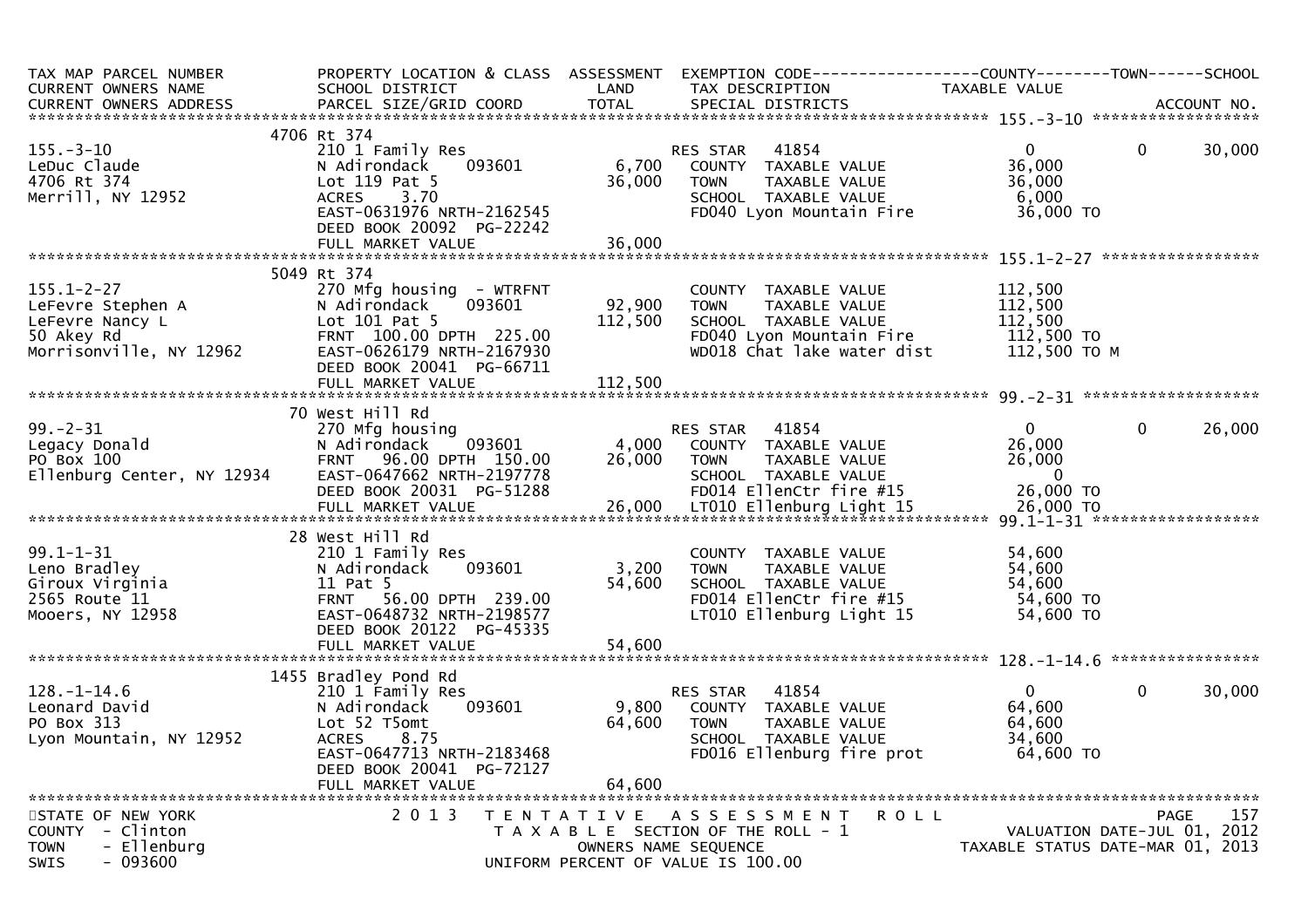| TAX MAP PARCEL NUMBER      | PROPERTY LOCATION & CLASS ASSESSMENT       |                      |                                                      | EXEMPTION CODE------------------COUNTY--------TOWN------SCHOOL  |
|----------------------------|--------------------------------------------|----------------------|------------------------------------------------------|-----------------------------------------------------------------|
| <b>CURRENT OWNERS NAME</b> | SCHOOL DISTRICT                            | LAND                 | TAX DESCRIPTION                                      | TAXABLE VALUE                                                   |
|                            |                                            |                      |                                                      |                                                                 |
|                            |                                            |                      |                                                      |                                                                 |
|                            | Bradley Pond Rd                            |                      |                                                      |                                                                 |
| $128. - 1 - 14.52$         | 321 Abandoned ag                           |                      | COUNTY TAXABLE VALUE                                 | 19,300                                                          |
| Leonard David F            | 093601<br>N Adirondack                     | 19,300               | TAXABLE VALUE<br><b>TOWN</b>                         | 19,300                                                          |
| Martin Martha              | Lot 52 T5 OMT                              | 19,300               | SCHOOL TAXABLE VALUE                                 | 19,300                                                          |
| PO Box 313                 | ACRES 43.40                                |                      | FD016 Ellenburg fire prot                            | 19,300 TO                                                       |
| Lyon Mountain, NY 12952    | EAST-0646864 NRTH-2183648                  |                      |                                                      |                                                                 |
|                            | DEED BOOK 20051 PG-80249                   |                      |                                                      |                                                                 |
|                            | FULL MARKET VALUE                          | 19,300               |                                                      |                                                                 |
|                            |                                            |                      |                                                      |                                                                 |
|                            | 1109 Bradley Pond Rd                       |                      |                                                      |                                                                 |
| $142. - 1 - 10$            | 260 Seasonal res                           |                      | COUNTY TAXABLE VALUE                                 | 8,000                                                           |
| Leonard Kimberly           | N Adirondack<br>093601                     | 3,300                | <b>TOWN</b><br>TAXABLE VALUE                         | 8,000                                                           |
| Leonard David              | 93 Pat 5                                   | 8.000                | SCHOOL TAXABLE VALUE                                 | 8.000                                                           |
| PO Box 313                 | FRNT 167.00 DPTH 88.00                     |                      | FD016 Ellenburg fire prot                            | 8,000 TO                                                        |
| Lyon Mountain, NY 12952    | EAST-0646315 NRTH-2176611                  |                      |                                                      |                                                                 |
|                            | DEED BOOK 20021 PG-45351                   |                      |                                                      |                                                                 |
|                            |                                            |                      |                                                      |                                                                 |
|                            |                                            |                      |                                                      |                                                                 |
|                            | 4714 Rt 374                                |                      |                                                      |                                                                 |
| $155. - 3 - 9$             | 260 Seasonal res                           |                      | COUNTY TAXABLE VALUE                                 | 24,000                                                          |
| Leonard Stephen            | 093601<br>N Adirondack                     | 5,200                | <b>TOWN</b><br>TAXABLE VALUE                         | 24,000                                                          |
| Leonard Guilaine           | 119 Pat 5                                  | 24,000               | SCHOOL TAXABLE VALUE                                 | 24,000                                                          |
| PO Box 554                 | 1.30<br><b>ACRES</b>                       |                      | FD040 Lyon Mountain Fire                             | 24,000 TO                                                       |
| Kearneysville, WV 25430    | EAST-0631797 NRTH-2162606                  |                      |                                                      |                                                                 |
|                            | DEED BOOK 20112 PG-42359                   |                      |                                                      |                                                                 |
|                            | FULL MARKET VALUE                          | 24,000               |                                                      |                                                                 |
|                            |                                            |                      |                                                      |                                                                 |
|                            | 90 Trombley Rd                             |                      |                                                      |                                                                 |
| $115. - 1 - 28$            | 240 Rural res                              |                      | COUNTY TAXABLE VALUE                                 | 96,000                                                          |
| Leslie Marion Magee        | N Adirondack<br>093601                     | 11,400               | TAXABLE VALUE<br><b>TOWN</b>                         | 96,000                                                          |
| 28 Locust Rd               | ACRES 11.40                                | 96,000               | SCHOOL TAXABLE VALUE                                 | 96,000                                                          |
| Pleasantville, NY 10570    | EAST-0658835 NRTH-2189372                  |                      | FD016 Ellenburg fire prot                            | 96,000 TO                                                       |
|                            | DEED BOOK 559<br>PG-1052                   |                      |                                                      |                                                                 |
|                            |                                            |                      |                                                      |                                                                 |
|                            |                                            |                      |                                                      |                                                                 |
|                            | Sharrett Rd                                |                      |                                                      |                                                                 |
| $100.-1-9$                 | 910 Priv forest                            |                      | COUNTY TAXABLE VALUE                                 | 27,400<br>27,400                                                |
| Levy Gabe                  | N Adirondack<br>093601<br>Lot $4/36$ Pat 5 | 27,400<br>27,400     | <b>TOWN</b><br>TAXABLE VALUE<br>SCHOOL TAXABLE VALUE | 27,400                                                          |
| 787 Ocean Ave Apt 807      |                                            |                      |                                                      | 27,400 TO                                                       |
| Long Branch, NJ 07740      | ACRES 82.00<br>EAST-0666929 NRTH-2197515   |                      | FD016 Ellenburg fire prot                            |                                                                 |
|                            | DEED BOOK 604<br>PG-1002                   |                      |                                                      |                                                                 |
|                            |                                            |                      |                                                      |                                                                 |
|                            | FULL MARKET VALUE                          | 27,400               |                                                      |                                                                 |
| STATE OF NEW YORK          | 2 0 1 3                                    |                      | <b>ROLL</b>                                          | 158<br>PAGE                                                     |
| COUNTY - Clinton           |                                            |                      | TENTATIVE ASSESSMENT                                 |                                                                 |
| - Ellenburg<br><b>TOWN</b> |                                            | OWNERS NAME SEQUENCE | T A X A B L E SECTION OF THE ROLL - 1                | VALUATION DATE-JUL 01, 2012<br>TAXABLE STATUS DATE-MAR 01, 2013 |
| $-093600$<br><b>SWIS</b>   |                                            |                      | UNIFORM PERCENT OF VALUE IS 100.00                   |                                                                 |
|                            |                                            |                      |                                                      |                                                                 |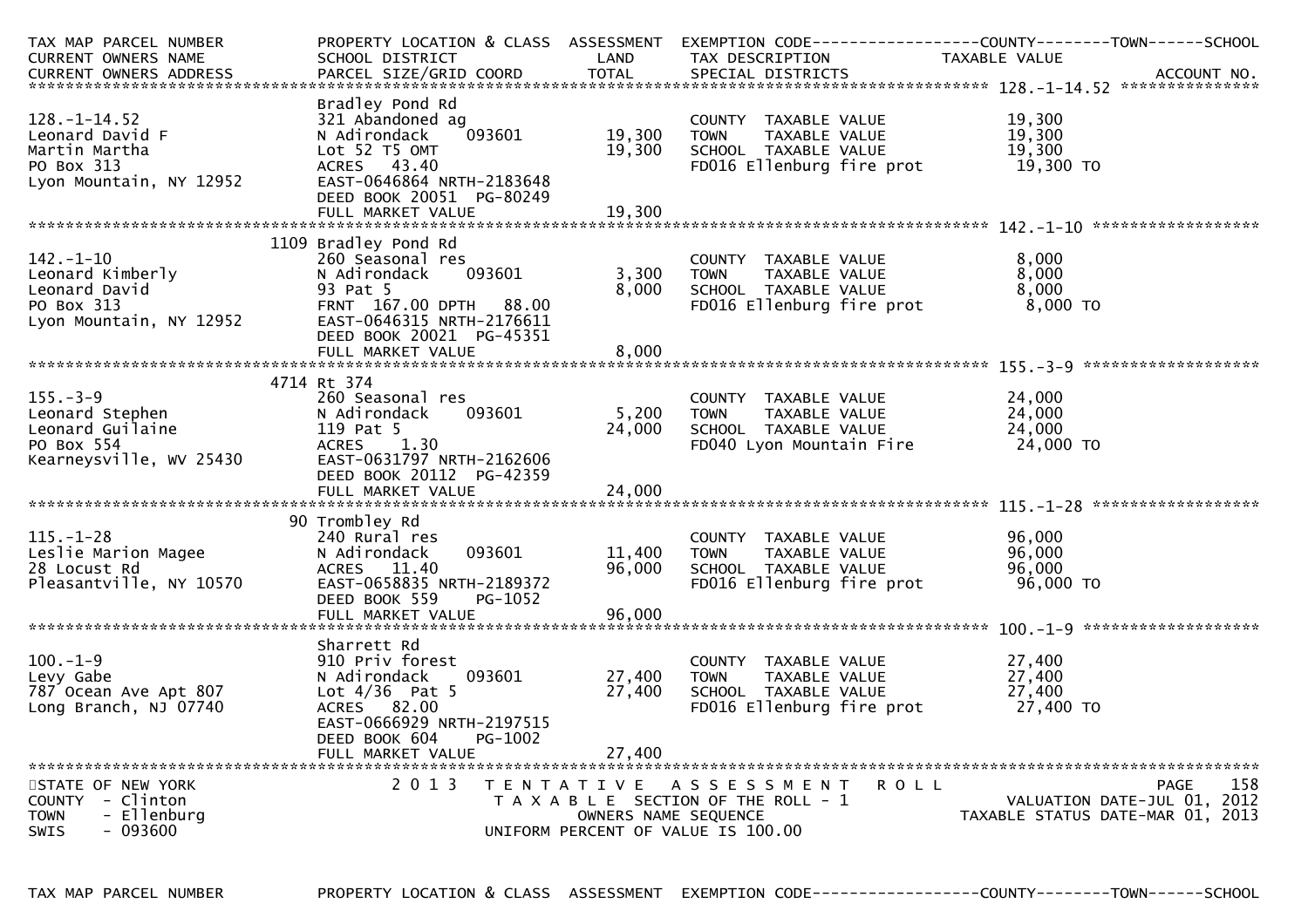| CURRENT OWNERS NAME                     | SCHOOL DISTRICT                               | LAND                 | TAX DESCRIPTION                                | TAXABLE VALUE                    |
|-----------------------------------------|-----------------------------------------------|----------------------|------------------------------------------------|----------------------------------|
|                                         |                                               |                      |                                                |                                  |
|                                         | Gadway Rd                                     |                      |                                                |                                  |
| $155.1 - 1 - 2.1$                       | $314$ Rural vac<10 - WTRFNT                   |                      | COUNTY TAXABLE VALUE                           | 65,500                           |
| Lifwynn Camp Inc                        | N Adirondack<br>093601                        | 65,500               | TAXABLE VALUE<br><b>TOWN</b>                   | 65,500                           |
| Attn: Marwede                           | 120t5omt                                      | 65,500               | SCHOOL TAXABLE VALUE                           | 65,500                           |
| PO Box 343                              | 1.80<br><b>ACRES</b>                          |                      | FD040 Lyon Mountain Fire                       | 65,500 TO                        |
| Worcester, VT 05682                     | EAST-0626245 NRTH-2164674                     |                      | WD018 Chat lake water dist                     | 65,500 ТО М                      |
|                                         | DEED BOOK 578<br>PG-306                       |                      |                                                |                                  |
|                                         | FULL MARKET VALUE                             | 65,500               |                                                |                                  |
|                                         | 1184 West Hill Rd                             |                      |                                                |                                  |
| $111. - 1 - 1$                          | 260 Seasonal res                              |                      | COUNTY TAXABLE VALUE                           | 28,000                           |
| Light Loreen                            | 093601<br>N Adirondack                        | 18,700               | <b>TOWN</b><br>TAXABLE VALUE                   | 28,000                           |
| 1184 West Hill Rd                       | 20 T5omt                                      | 28,000               | SCHOOL TAXABLE VALUE                           | 28,000                           |
| Lyon Mountain, NY 12955                 | ACRES 38.50                                   |                      | FD016 Ellenburg fire prot                      | 28,000 TO                        |
|                                         | EAST-0622132 NRTH-2191696                     |                      |                                                |                                  |
|                                         | DEED BOOK 20011 PG-31617                      |                      |                                                |                                  |
|                                         | FULL MARKET VALUE                             | 28,000               |                                                |                                  |
|                                         |                                               |                      |                                                |                                  |
|                                         | Bigelow Rd                                    |                      |                                                |                                  |
| $155. - 2 - 2.12$                       | $314$ Rural vac< $10$                         |                      | TAXABLE VALUE<br>COUNTY                        | 12,100                           |
| Lightfoot Leslie D                      | 093601<br>N Adirondack                        | 12,100               | <b>TOWN</b><br>TAXABLE VALUE                   | 12,100                           |
| 30 West Shore Dr                        | 102 Pat 5                                     | 12,100               | SCHOOL TAXABLE VALUE                           | 12,100                           |
| Ashburnham, MA 01430                    | 5.17<br><b>ACRES</b>                          |                      | FD040 Lyon Mountain Fire                       | 12,100 TO                        |
|                                         | EAST-0633178 NRTH-2166902                     |                      |                                                |                                  |
|                                         | DEED BOOK 98001 PG-00586                      |                      |                                                |                                  |
|                                         | FULL MARKET VALUE                             | 12,100               |                                                |                                  |
|                                         |                                               |                      |                                                |                                  |
|                                         | Lake Roxanne Rd                               |                      |                                                |                                  |
| $71.-3-1.1$                             | 323 Vacant rural                              |                      | COUNTY TAXABLE VALUE                           | 14,700                           |
| Lindert Eric                            | 093601<br>N Adirondack                        | 14,700               | <b>TOWN</b><br>TAXABLE VALUE                   | 14,700                           |
| Boudreau Chantal                        | 20 Pat 6                                      | 14,700               | SCHOOL TAXABLE VALUE                           | 14,700                           |
| 5083 Rt 11                              | ACRES 21.70                                   |                      | FD002 EllenDpt fire 21                         | 14,700 TO                        |
| Ellenburg Depot, NY 12935               | EAST-0673741 NRTH-2212686                     |                      |                                                |                                  |
|                                         | DEED BOOK 20122 PG-50594                      |                      |                                                |                                  |
|                                         | FULL MARKET VALUE                             | 14,700               |                                                |                                  |
|                                         |                                               |                      |                                                |                                  |
| $71.3 - 2 - 46.1$                       | 5083 Rt 11<br>220 2 Family Res                |                      | 41854<br><b>RES STAR</b>                       | 0<br>0<br>30,000                 |
|                                         |                                               |                      |                                                |                                  |
| Lindert Eric                            | N Adirondack<br>093601                        | 8,800                | COUNTY TAXABLE VALUE                           | 106,200                          |
| Boudreau Chantal                        | 20 Pat 6<br>FRNT 121.80 DPTH 170.00           | 106,200              | <b>TOWN</b><br>TAXABLE VALUE                   | 106,200                          |
| 5083 Rt 11<br>Ellenburg Depot, NY 12935 | EAST-0673467 NRTH-2213322                     |                      | SCHOOL TAXABLE VALUE<br>FD002 EllenDpt fire 21 | 76,200<br>106,200 TO             |
|                                         |                                               |                      | LT011 Ellenburg Light 21                       | 106,200 TO                       |
|                                         | DEED BOOK 20092 PG-25294<br>FULL MARKET VALUE | 106,200              |                                                |                                  |
|                                         |                                               |                      |                                                |                                  |
| STATE OF NEW YORK                       | 2 0 1 3                                       |                      | TENTATIVE ASSESSMENT<br>R O L L                | 159<br>PAGE                      |
| COUNTY - Clinton                        |                                               |                      | T A X A B L E SECTION OF THE ROLL - 1          | VALUATION DATE-JUL 01, 2012      |
| - Ellenburg<br><b>TOWN</b>              |                                               | OWNERS NAME SEQUENCE |                                                | TAXABLE STATUS DATE-MAR 01, 2013 |
| $-093600$<br><b>SWIS</b>                |                                               |                      | UNIFORM PERCENT OF VALUE IS 100.00             |                                  |
|                                         |                                               |                      |                                                |                                  |
|                                         |                                               |                      |                                                |                                  |
|                                         |                                               |                      |                                                |                                  |
| TAX MAP PARCEL NUMBER                   | PROPERTY LOCATION & CLASS ASSESSMENT          |                      |                                                |                                  |
| CURRENT OWNERS NAME                     | SCHOOL DISTRICT                               | LAND                 | TAX DESCRIPTION                                | TAXABLE VALUE                    |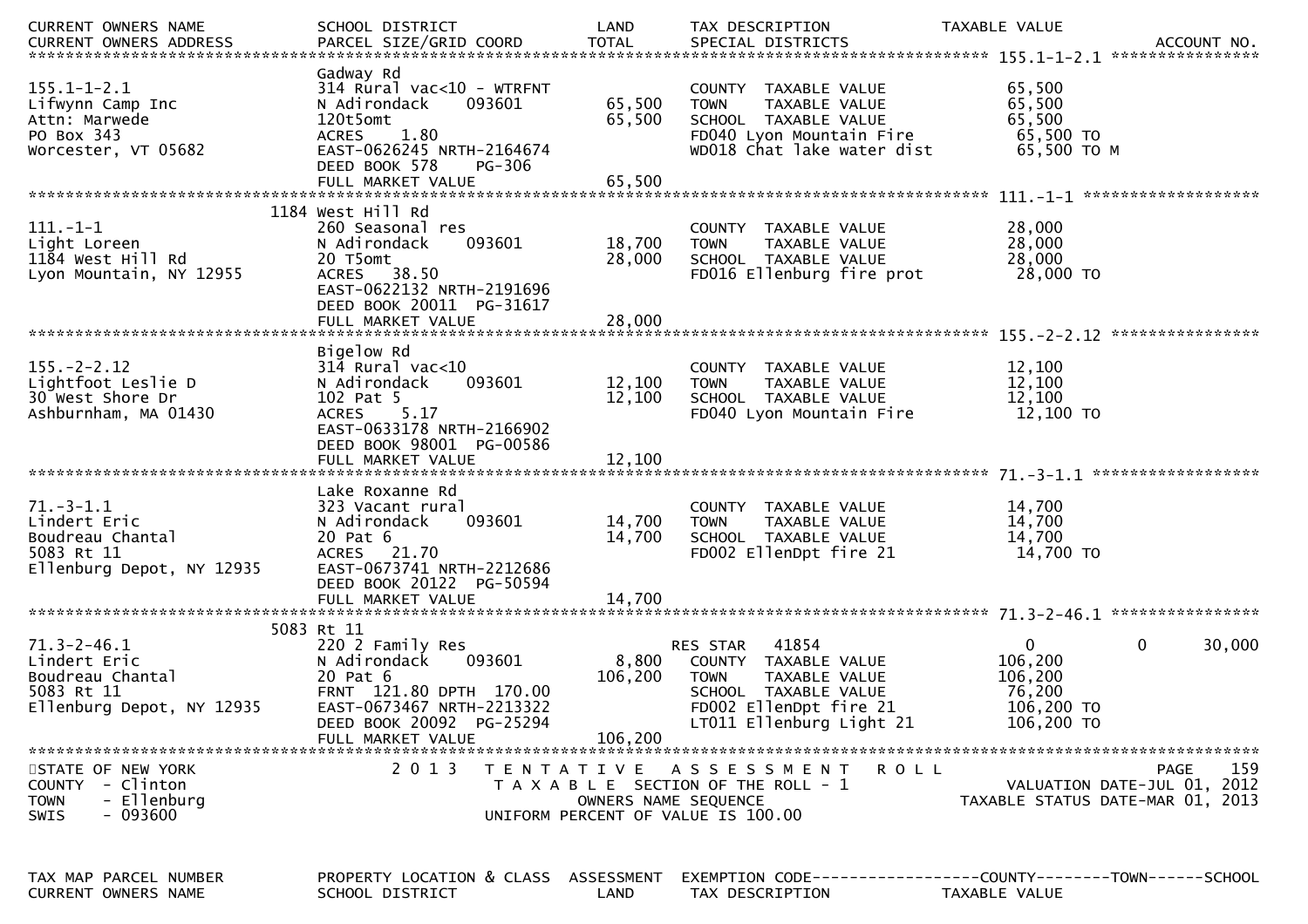| .CURRENT OWNERS ADDRESS PARCEL SIZE/GRID COORD TOTAL SPECIAL DISTRICTS ACCOUNT NO ACCOUNT NO ACCOUNT NO AND ART AND A SERVERS AND RESERVE TO A SERVERS AND RESERVE TO A SERVERS AND RESERVE TO A SERVERS AND RESERVE TO A SERV<br>5087 Rt 11<br>28,000<br>$71.3 - 2 - 46.2$<br>210 1 Family Res<br>COUNTY TAXABLE VALUE<br>3,300<br>28,000<br>Lindert Eric<br>N Adirondack<br>093601<br><b>TOWN</b><br>TAXABLE VALUE<br>28,000<br>Boudreau Chantal<br>5083 Rt 11<br>Ellenburg Depot, NY 12935<br>Lot 20 T6omt<br>28,000<br>SCHOOL TAXABLE VALUE<br>FD002 EllenDpt fire 21<br>28,000 TO<br>FRNT 62.00 DPTH 170.00<br>28,000 TO<br>EAST-0673384 NRTH-2213283<br>LT011 Ellenburg Light 21<br>DEED BOOK 20092 PG-29480<br>5029 Rt 374<br>$155.1 - 2 - 22$<br>200,000<br>210 1 Family Res - WTRFNT<br>COUNTY TAXABLE VALUE<br>200,000<br>093601<br>101,000<br>Liptak Alan R<br>N Adirondack<br>TAXABLE VALUE<br><b>TOWN</b><br>200,000<br>Liptak Ellen D<br>Lot 101 Pat 5<br>200,000<br>SCHOOL TAXABLE VALUE<br>200,000 TO<br>FRNT 100.00 DPTH 215.00<br>FD040 Lyon Mountain Fire<br>4500 Moretown Mtn Rd<br>EAST-0626363 NRTH-2167510<br>WD018 Chat lake water dist<br>200,000 ТО М<br>Moretown, VT 05660<br>DEED BOOK 20132 PG-54390<br>FULL MARKET VALUE<br>200,000<br>PRIOR OWNER ON 3/01/2013<br>Liptak Alan R<br>451 Ellenburg Center Rd<br>$99. - 2 - 14$<br>210 1 Family Res<br>41854<br>$\mathbf{0}$<br>0<br>30,000<br>RES STAR<br>49,700<br>093601<br>5,700<br>Longtemps Charles F<br>N Adirondack<br>COUNTY TAXABLE VALUE<br>Miller Lisa<br>9 Pat 5<br>49,700<br>49,700<br><b>TOWN</b><br>TAXABLE VALUE<br>451 Ellenburg Center Rd<br>Ellenburg Center, NY 12934<br><b>ACRES</b><br>2.17<br>19,700<br>SCHOOL TAXABLE VALUE<br>Ellenburg Center, NY 12934<br>EAST-0653750 NRTH-2198977<br>FD014 EllenCtr fire #15<br>49,700 TO<br>DEED BOOK 931<br>PG-49<br>280 Ryan Rd<br>$82. - 1 - 4.22$<br>312 Vac w/imprv<br>19,200<br>COUNTY TAXABLE VALUE<br>9,800<br>19,200<br>Lord Timothy E<br>093601<br><b>TOWN</b><br>N Adirondack<br>TAXABLE VALUE<br>19,200<br>Lord Jamie L<br>Lot 12 T6omt<br>19,200<br>SCHOOL TAXABLE VALUE<br>7318 Rt 190<br>19,200 TO<br>8.60<br>FD016 Ellenburg fire prot<br><b>ACRES</b><br>EAST-0625581 NRTH-2205280<br>Ellenburg Center, NY<br>12934-2502 DEED BOOK 20001 PG-26656<br>19,200<br>FULL MARKET VALUE<br>Ryan Rd<br>$82 - 1 - 5.4$<br>321 Abandoned ag<br>12,600<br>COUNTY TAXABLE VALUE<br>Lord Timothy E<br>093601<br>12,600<br>12,600<br>N Adirondack<br>TAXABLE VALUE<br><b>TOWN</b><br>Lot 12 T6omt<br>12,600<br>SCHOOL TAXABLE VALUE<br>12,600<br>Lord Jamie L<br>7318 Rt 190<br>FD016 Ellenburg fire prot<br>12,600 TO<br>ACRES 15.00<br>EAST-0625994 NRTH-2204752<br>Ellenburg Center, NY<br>12934-2502 DEED BOOK 20001 PG-26656<br>12,600<br>FULL MARKET VALUE<br>2 0 1 3<br>160<br>STATE OF NEW YORK<br>T E N T A T I V E<br>A S S E S S M E N T<br>PAGE<br>R O L L<br>COUNTY - Clinton<br>VALUATION DATE-JUL 01, 2012<br>T A X A B L E SECTION OF THE ROLL - 1<br>- Ellenburg<br>OWNERS NAME SEQUENCE<br><b>TOWN</b><br>TAXABLE STATUS DATE-MAR 01, 2013<br>$-093600$<br>UNIFORM PERCENT OF VALUE IS 100.00<br><b>SWIS</b><br>PROPERTY LOCATION & CLASS ASSESSMENT<br>EXEMPTION CODE-----------------COUNTY-------TOWN------SCHOOL<br>TAX MAP PARCEL NUMBER<br>CURRENT OWNERS NAME<br>SCHOOL DISTRICT<br>LAND<br>TAX DESCRIPTION<br>TAXABLE VALUE |  |  |  |
|-----------------------------------------------------------------------------------------------------------------------------------------------------------------------------------------------------------------------------------------------------------------------------------------------------------------------------------------------------------------------------------------------------------------------------------------------------------------------------------------------------------------------------------------------------------------------------------------------------------------------------------------------------------------------------------------------------------------------------------------------------------------------------------------------------------------------------------------------------------------------------------------------------------------------------------------------------------------------------------------------------------------------------------------------------------------------------------------------------------------------------------------------------------------------------------------------------------------------------------------------------------------------------------------------------------------------------------------------------------------------------------------------------------------------------------------------------------------------------------------------------------------------------------------------------------------------------------------------------------------------------------------------------------------------------------------------------------------------------------------------------------------------------------------------------------------------------------------------------------------------------------------------------------------------------------------------------------------------------------------------------------------------------------------------------------------------------------------------------------------------------------------------------------------------------------------------------------------------------------------------------------------------------------------------------------------------------------------------------------------------------------------------------------------------------------------------------------------------------------------------------------------------------------------------------------------------------------------------------------------------------------------------------------------------------------------------------------------------------------------------------------------------------------------------------------------------------------------------------------------------------------------------------------------------------------------------------------------------------------------------------------------------------------------------------------------------------------------------------------------------------------------------------------------------------------------------------------------------------------------------------------------------------------------------------------------------------------------------------------------------------------------------------|--|--|--|
|                                                                                                                                                                                                                                                                                                                                                                                                                                                                                                                                                                                                                                                                                                                                                                                                                                                                                                                                                                                                                                                                                                                                                                                                                                                                                                                                                                                                                                                                                                                                                                                                                                                                                                                                                                                                                                                                                                                                                                                                                                                                                                                                                                                                                                                                                                                                                                                                                                                                                                                                                                                                                                                                                                                                                                                                                                                                                                                                                                                                                                                                                                                                                                                                                                                                                                                                                                                                     |  |  |  |
|                                                                                                                                                                                                                                                                                                                                                                                                                                                                                                                                                                                                                                                                                                                                                                                                                                                                                                                                                                                                                                                                                                                                                                                                                                                                                                                                                                                                                                                                                                                                                                                                                                                                                                                                                                                                                                                                                                                                                                                                                                                                                                                                                                                                                                                                                                                                                                                                                                                                                                                                                                                                                                                                                                                                                                                                                                                                                                                                                                                                                                                                                                                                                                                                                                                                                                                                                                                                     |  |  |  |
|                                                                                                                                                                                                                                                                                                                                                                                                                                                                                                                                                                                                                                                                                                                                                                                                                                                                                                                                                                                                                                                                                                                                                                                                                                                                                                                                                                                                                                                                                                                                                                                                                                                                                                                                                                                                                                                                                                                                                                                                                                                                                                                                                                                                                                                                                                                                                                                                                                                                                                                                                                                                                                                                                                                                                                                                                                                                                                                                                                                                                                                                                                                                                                                                                                                                                                                                                                                                     |  |  |  |
|                                                                                                                                                                                                                                                                                                                                                                                                                                                                                                                                                                                                                                                                                                                                                                                                                                                                                                                                                                                                                                                                                                                                                                                                                                                                                                                                                                                                                                                                                                                                                                                                                                                                                                                                                                                                                                                                                                                                                                                                                                                                                                                                                                                                                                                                                                                                                                                                                                                                                                                                                                                                                                                                                                                                                                                                                                                                                                                                                                                                                                                                                                                                                                                                                                                                                                                                                                                                     |  |  |  |
|                                                                                                                                                                                                                                                                                                                                                                                                                                                                                                                                                                                                                                                                                                                                                                                                                                                                                                                                                                                                                                                                                                                                                                                                                                                                                                                                                                                                                                                                                                                                                                                                                                                                                                                                                                                                                                                                                                                                                                                                                                                                                                                                                                                                                                                                                                                                                                                                                                                                                                                                                                                                                                                                                                                                                                                                                                                                                                                                                                                                                                                                                                                                                                                                                                                                                                                                                                                                     |  |  |  |
|                                                                                                                                                                                                                                                                                                                                                                                                                                                                                                                                                                                                                                                                                                                                                                                                                                                                                                                                                                                                                                                                                                                                                                                                                                                                                                                                                                                                                                                                                                                                                                                                                                                                                                                                                                                                                                                                                                                                                                                                                                                                                                                                                                                                                                                                                                                                                                                                                                                                                                                                                                                                                                                                                                                                                                                                                                                                                                                                                                                                                                                                                                                                                                                                                                                                                                                                                                                                     |  |  |  |
|                                                                                                                                                                                                                                                                                                                                                                                                                                                                                                                                                                                                                                                                                                                                                                                                                                                                                                                                                                                                                                                                                                                                                                                                                                                                                                                                                                                                                                                                                                                                                                                                                                                                                                                                                                                                                                                                                                                                                                                                                                                                                                                                                                                                                                                                                                                                                                                                                                                                                                                                                                                                                                                                                                                                                                                                                                                                                                                                                                                                                                                                                                                                                                                                                                                                                                                                                                                                     |  |  |  |
|                                                                                                                                                                                                                                                                                                                                                                                                                                                                                                                                                                                                                                                                                                                                                                                                                                                                                                                                                                                                                                                                                                                                                                                                                                                                                                                                                                                                                                                                                                                                                                                                                                                                                                                                                                                                                                                                                                                                                                                                                                                                                                                                                                                                                                                                                                                                                                                                                                                                                                                                                                                                                                                                                                                                                                                                                                                                                                                                                                                                                                                                                                                                                                                                                                                                                                                                                                                                     |  |  |  |
|                                                                                                                                                                                                                                                                                                                                                                                                                                                                                                                                                                                                                                                                                                                                                                                                                                                                                                                                                                                                                                                                                                                                                                                                                                                                                                                                                                                                                                                                                                                                                                                                                                                                                                                                                                                                                                                                                                                                                                                                                                                                                                                                                                                                                                                                                                                                                                                                                                                                                                                                                                                                                                                                                                                                                                                                                                                                                                                                                                                                                                                                                                                                                                                                                                                                                                                                                                                                     |  |  |  |
|                                                                                                                                                                                                                                                                                                                                                                                                                                                                                                                                                                                                                                                                                                                                                                                                                                                                                                                                                                                                                                                                                                                                                                                                                                                                                                                                                                                                                                                                                                                                                                                                                                                                                                                                                                                                                                                                                                                                                                                                                                                                                                                                                                                                                                                                                                                                                                                                                                                                                                                                                                                                                                                                                                                                                                                                                                                                                                                                                                                                                                                                                                                                                                                                                                                                                                                                                                                                     |  |  |  |
|                                                                                                                                                                                                                                                                                                                                                                                                                                                                                                                                                                                                                                                                                                                                                                                                                                                                                                                                                                                                                                                                                                                                                                                                                                                                                                                                                                                                                                                                                                                                                                                                                                                                                                                                                                                                                                                                                                                                                                                                                                                                                                                                                                                                                                                                                                                                                                                                                                                                                                                                                                                                                                                                                                                                                                                                                                                                                                                                                                                                                                                                                                                                                                                                                                                                                                                                                                                                     |  |  |  |
|                                                                                                                                                                                                                                                                                                                                                                                                                                                                                                                                                                                                                                                                                                                                                                                                                                                                                                                                                                                                                                                                                                                                                                                                                                                                                                                                                                                                                                                                                                                                                                                                                                                                                                                                                                                                                                                                                                                                                                                                                                                                                                                                                                                                                                                                                                                                                                                                                                                                                                                                                                                                                                                                                                                                                                                                                                                                                                                                                                                                                                                                                                                                                                                                                                                                                                                                                                                                     |  |  |  |
|                                                                                                                                                                                                                                                                                                                                                                                                                                                                                                                                                                                                                                                                                                                                                                                                                                                                                                                                                                                                                                                                                                                                                                                                                                                                                                                                                                                                                                                                                                                                                                                                                                                                                                                                                                                                                                                                                                                                                                                                                                                                                                                                                                                                                                                                                                                                                                                                                                                                                                                                                                                                                                                                                                                                                                                                                                                                                                                                                                                                                                                                                                                                                                                                                                                                                                                                                                                                     |  |  |  |
|                                                                                                                                                                                                                                                                                                                                                                                                                                                                                                                                                                                                                                                                                                                                                                                                                                                                                                                                                                                                                                                                                                                                                                                                                                                                                                                                                                                                                                                                                                                                                                                                                                                                                                                                                                                                                                                                                                                                                                                                                                                                                                                                                                                                                                                                                                                                                                                                                                                                                                                                                                                                                                                                                                                                                                                                                                                                                                                                                                                                                                                                                                                                                                                                                                                                                                                                                                                                     |  |  |  |
|                                                                                                                                                                                                                                                                                                                                                                                                                                                                                                                                                                                                                                                                                                                                                                                                                                                                                                                                                                                                                                                                                                                                                                                                                                                                                                                                                                                                                                                                                                                                                                                                                                                                                                                                                                                                                                                                                                                                                                                                                                                                                                                                                                                                                                                                                                                                                                                                                                                                                                                                                                                                                                                                                                                                                                                                                                                                                                                                                                                                                                                                                                                                                                                                                                                                                                                                                                                                     |  |  |  |
|                                                                                                                                                                                                                                                                                                                                                                                                                                                                                                                                                                                                                                                                                                                                                                                                                                                                                                                                                                                                                                                                                                                                                                                                                                                                                                                                                                                                                                                                                                                                                                                                                                                                                                                                                                                                                                                                                                                                                                                                                                                                                                                                                                                                                                                                                                                                                                                                                                                                                                                                                                                                                                                                                                                                                                                                                                                                                                                                                                                                                                                                                                                                                                                                                                                                                                                                                                                                     |  |  |  |
|                                                                                                                                                                                                                                                                                                                                                                                                                                                                                                                                                                                                                                                                                                                                                                                                                                                                                                                                                                                                                                                                                                                                                                                                                                                                                                                                                                                                                                                                                                                                                                                                                                                                                                                                                                                                                                                                                                                                                                                                                                                                                                                                                                                                                                                                                                                                                                                                                                                                                                                                                                                                                                                                                                                                                                                                                                                                                                                                                                                                                                                                                                                                                                                                                                                                                                                                                                                                     |  |  |  |
|                                                                                                                                                                                                                                                                                                                                                                                                                                                                                                                                                                                                                                                                                                                                                                                                                                                                                                                                                                                                                                                                                                                                                                                                                                                                                                                                                                                                                                                                                                                                                                                                                                                                                                                                                                                                                                                                                                                                                                                                                                                                                                                                                                                                                                                                                                                                                                                                                                                                                                                                                                                                                                                                                                                                                                                                                                                                                                                                                                                                                                                                                                                                                                                                                                                                                                                                                                                                     |  |  |  |
|                                                                                                                                                                                                                                                                                                                                                                                                                                                                                                                                                                                                                                                                                                                                                                                                                                                                                                                                                                                                                                                                                                                                                                                                                                                                                                                                                                                                                                                                                                                                                                                                                                                                                                                                                                                                                                                                                                                                                                                                                                                                                                                                                                                                                                                                                                                                                                                                                                                                                                                                                                                                                                                                                                                                                                                                                                                                                                                                                                                                                                                                                                                                                                                                                                                                                                                                                                                                     |  |  |  |
|                                                                                                                                                                                                                                                                                                                                                                                                                                                                                                                                                                                                                                                                                                                                                                                                                                                                                                                                                                                                                                                                                                                                                                                                                                                                                                                                                                                                                                                                                                                                                                                                                                                                                                                                                                                                                                                                                                                                                                                                                                                                                                                                                                                                                                                                                                                                                                                                                                                                                                                                                                                                                                                                                                                                                                                                                                                                                                                                                                                                                                                                                                                                                                                                                                                                                                                                                                                                     |  |  |  |
|                                                                                                                                                                                                                                                                                                                                                                                                                                                                                                                                                                                                                                                                                                                                                                                                                                                                                                                                                                                                                                                                                                                                                                                                                                                                                                                                                                                                                                                                                                                                                                                                                                                                                                                                                                                                                                                                                                                                                                                                                                                                                                                                                                                                                                                                                                                                                                                                                                                                                                                                                                                                                                                                                                                                                                                                                                                                                                                                                                                                                                                                                                                                                                                                                                                                                                                                                                                                     |  |  |  |
|                                                                                                                                                                                                                                                                                                                                                                                                                                                                                                                                                                                                                                                                                                                                                                                                                                                                                                                                                                                                                                                                                                                                                                                                                                                                                                                                                                                                                                                                                                                                                                                                                                                                                                                                                                                                                                                                                                                                                                                                                                                                                                                                                                                                                                                                                                                                                                                                                                                                                                                                                                                                                                                                                                                                                                                                                                                                                                                                                                                                                                                                                                                                                                                                                                                                                                                                                                                                     |  |  |  |
|                                                                                                                                                                                                                                                                                                                                                                                                                                                                                                                                                                                                                                                                                                                                                                                                                                                                                                                                                                                                                                                                                                                                                                                                                                                                                                                                                                                                                                                                                                                                                                                                                                                                                                                                                                                                                                                                                                                                                                                                                                                                                                                                                                                                                                                                                                                                                                                                                                                                                                                                                                                                                                                                                                                                                                                                                                                                                                                                                                                                                                                                                                                                                                                                                                                                                                                                                                                                     |  |  |  |
|                                                                                                                                                                                                                                                                                                                                                                                                                                                                                                                                                                                                                                                                                                                                                                                                                                                                                                                                                                                                                                                                                                                                                                                                                                                                                                                                                                                                                                                                                                                                                                                                                                                                                                                                                                                                                                                                                                                                                                                                                                                                                                                                                                                                                                                                                                                                                                                                                                                                                                                                                                                                                                                                                                                                                                                                                                                                                                                                                                                                                                                                                                                                                                                                                                                                                                                                                                                                     |  |  |  |
|                                                                                                                                                                                                                                                                                                                                                                                                                                                                                                                                                                                                                                                                                                                                                                                                                                                                                                                                                                                                                                                                                                                                                                                                                                                                                                                                                                                                                                                                                                                                                                                                                                                                                                                                                                                                                                                                                                                                                                                                                                                                                                                                                                                                                                                                                                                                                                                                                                                                                                                                                                                                                                                                                                                                                                                                                                                                                                                                                                                                                                                                                                                                                                                                                                                                                                                                                                                                     |  |  |  |
|                                                                                                                                                                                                                                                                                                                                                                                                                                                                                                                                                                                                                                                                                                                                                                                                                                                                                                                                                                                                                                                                                                                                                                                                                                                                                                                                                                                                                                                                                                                                                                                                                                                                                                                                                                                                                                                                                                                                                                                                                                                                                                                                                                                                                                                                                                                                                                                                                                                                                                                                                                                                                                                                                                                                                                                                                                                                                                                                                                                                                                                                                                                                                                                                                                                                                                                                                                                                     |  |  |  |
|                                                                                                                                                                                                                                                                                                                                                                                                                                                                                                                                                                                                                                                                                                                                                                                                                                                                                                                                                                                                                                                                                                                                                                                                                                                                                                                                                                                                                                                                                                                                                                                                                                                                                                                                                                                                                                                                                                                                                                                                                                                                                                                                                                                                                                                                                                                                                                                                                                                                                                                                                                                                                                                                                                                                                                                                                                                                                                                                                                                                                                                                                                                                                                                                                                                                                                                                                                                                     |  |  |  |
|                                                                                                                                                                                                                                                                                                                                                                                                                                                                                                                                                                                                                                                                                                                                                                                                                                                                                                                                                                                                                                                                                                                                                                                                                                                                                                                                                                                                                                                                                                                                                                                                                                                                                                                                                                                                                                                                                                                                                                                                                                                                                                                                                                                                                                                                                                                                                                                                                                                                                                                                                                                                                                                                                                                                                                                                                                                                                                                                                                                                                                                                                                                                                                                                                                                                                                                                                                                                     |  |  |  |
|                                                                                                                                                                                                                                                                                                                                                                                                                                                                                                                                                                                                                                                                                                                                                                                                                                                                                                                                                                                                                                                                                                                                                                                                                                                                                                                                                                                                                                                                                                                                                                                                                                                                                                                                                                                                                                                                                                                                                                                                                                                                                                                                                                                                                                                                                                                                                                                                                                                                                                                                                                                                                                                                                                                                                                                                                                                                                                                                                                                                                                                                                                                                                                                                                                                                                                                                                                                                     |  |  |  |
|                                                                                                                                                                                                                                                                                                                                                                                                                                                                                                                                                                                                                                                                                                                                                                                                                                                                                                                                                                                                                                                                                                                                                                                                                                                                                                                                                                                                                                                                                                                                                                                                                                                                                                                                                                                                                                                                                                                                                                                                                                                                                                                                                                                                                                                                                                                                                                                                                                                                                                                                                                                                                                                                                                                                                                                                                                                                                                                                                                                                                                                                                                                                                                                                                                                                                                                                                                                                     |  |  |  |
|                                                                                                                                                                                                                                                                                                                                                                                                                                                                                                                                                                                                                                                                                                                                                                                                                                                                                                                                                                                                                                                                                                                                                                                                                                                                                                                                                                                                                                                                                                                                                                                                                                                                                                                                                                                                                                                                                                                                                                                                                                                                                                                                                                                                                                                                                                                                                                                                                                                                                                                                                                                                                                                                                                                                                                                                                                                                                                                                                                                                                                                                                                                                                                                                                                                                                                                                                                                                     |  |  |  |
|                                                                                                                                                                                                                                                                                                                                                                                                                                                                                                                                                                                                                                                                                                                                                                                                                                                                                                                                                                                                                                                                                                                                                                                                                                                                                                                                                                                                                                                                                                                                                                                                                                                                                                                                                                                                                                                                                                                                                                                                                                                                                                                                                                                                                                                                                                                                                                                                                                                                                                                                                                                                                                                                                                                                                                                                                                                                                                                                                                                                                                                                                                                                                                                                                                                                                                                                                                                                     |  |  |  |
|                                                                                                                                                                                                                                                                                                                                                                                                                                                                                                                                                                                                                                                                                                                                                                                                                                                                                                                                                                                                                                                                                                                                                                                                                                                                                                                                                                                                                                                                                                                                                                                                                                                                                                                                                                                                                                                                                                                                                                                                                                                                                                                                                                                                                                                                                                                                                                                                                                                                                                                                                                                                                                                                                                                                                                                                                                                                                                                                                                                                                                                                                                                                                                                                                                                                                                                                                                                                     |  |  |  |
|                                                                                                                                                                                                                                                                                                                                                                                                                                                                                                                                                                                                                                                                                                                                                                                                                                                                                                                                                                                                                                                                                                                                                                                                                                                                                                                                                                                                                                                                                                                                                                                                                                                                                                                                                                                                                                                                                                                                                                                                                                                                                                                                                                                                                                                                                                                                                                                                                                                                                                                                                                                                                                                                                                                                                                                                                                                                                                                                                                                                                                                                                                                                                                                                                                                                                                                                                                                                     |  |  |  |
|                                                                                                                                                                                                                                                                                                                                                                                                                                                                                                                                                                                                                                                                                                                                                                                                                                                                                                                                                                                                                                                                                                                                                                                                                                                                                                                                                                                                                                                                                                                                                                                                                                                                                                                                                                                                                                                                                                                                                                                                                                                                                                                                                                                                                                                                                                                                                                                                                                                                                                                                                                                                                                                                                                                                                                                                                                                                                                                                                                                                                                                                                                                                                                                                                                                                                                                                                                                                     |  |  |  |
|                                                                                                                                                                                                                                                                                                                                                                                                                                                                                                                                                                                                                                                                                                                                                                                                                                                                                                                                                                                                                                                                                                                                                                                                                                                                                                                                                                                                                                                                                                                                                                                                                                                                                                                                                                                                                                                                                                                                                                                                                                                                                                                                                                                                                                                                                                                                                                                                                                                                                                                                                                                                                                                                                                                                                                                                                                                                                                                                                                                                                                                                                                                                                                                                                                                                                                                                                                                                     |  |  |  |
|                                                                                                                                                                                                                                                                                                                                                                                                                                                                                                                                                                                                                                                                                                                                                                                                                                                                                                                                                                                                                                                                                                                                                                                                                                                                                                                                                                                                                                                                                                                                                                                                                                                                                                                                                                                                                                                                                                                                                                                                                                                                                                                                                                                                                                                                                                                                                                                                                                                                                                                                                                                                                                                                                                                                                                                                                                                                                                                                                                                                                                                                                                                                                                                                                                                                                                                                                                                                     |  |  |  |
|                                                                                                                                                                                                                                                                                                                                                                                                                                                                                                                                                                                                                                                                                                                                                                                                                                                                                                                                                                                                                                                                                                                                                                                                                                                                                                                                                                                                                                                                                                                                                                                                                                                                                                                                                                                                                                                                                                                                                                                                                                                                                                                                                                                                                                                                                                                                                                                                                                                                                                                                                                                                                                                                                                                                                                                                                                                                                                                                                                                                                                                                                                                                                                                                                                                                                                                                                                                                     |  |  |  |
|                                                                                                                                                                                                                                                                                                                                                                                                                                                                                                                                                                                                                                                                                                                                                                                                                                                                                                                                                                                                                                                                                                                                                                                                                                                                                                                                                                                                                                                                                                                                                                                                                                                                                                                                                                                                                                                                                                                                                                                                                                                                                                                                                                                                                                                                                                                                                                                                                                                                                                                                                                                                                                                                                                                                                                                                                                                                                                                                                                                                                                                                                                                                                                                                                                                                                                                                                                                                     |  |  |  |
|                                                                                                                                                                                                                                                                                                                                                                                                                                                                                                                                                                                                                                                                                                                                                                                                                                                                                                                                                                                                                                                                                                                                                                                                                                                                                                                                                                                                                                                                                                                                                                                                                                                                                                                                                                                                                                                                                                                                                                                                                                                                                                                                                                                                                                                                                                                                                                                                                                                                                                                                                                                                                                                                                                                                                                                                                                                                                                                                                                                                                                                                                                                                                                                                                                                                                                                                                                                                     |  |  |  |
|                                                                                                                                                                                                                                                                                                                                                                                                                                                                                                                                                                                                                                                                                                                                                                                                                                                                                                                                                                                                                                                                                                                                                                                                                                                                                                                                                                                                                                                                                                                                                                                                                                                                                                                                                                                                                                                                                                                                                                                                                                                                                                                                                                                                                                                                                                                                                                                                                                                                                                                                                                                                                                                                                                                                                                                                                                                                                                                                                                                                                                                                                                                                                                                                                                                                                                                                                                                                     |  |  |  |
|                                                                                                                                                                                                                                                                                                                                                                                                                                                                                                                                                                                                                                                                                                                                                                                                                                                                                                                                                                                                                                                                                                                                                                                                                                                                                                                                                                                                                                                                                                                                                                                                                                                                                                                                                                                                                                                                                                                                                                                                                                                                                                                                                                                                                                                                                                                                                                                                                                                                                                                                                                                                                                                                                                                                                                                                                                                                                                                                                                                                                                                                                                                                                                                                                                                                                                                                                                                                     |  |  |  |
|                                                                                                                                                                                                                                                                                                                                                                                                                                                                                                                                                                                                                                                                                                                                                                                                                                                                                                                                                                                                                                                                                                                                                                                                                                                                                                                                                                                                                                                                                                                                                                                                                                                                                                                                                                                                                                                                                                                                                                                                                                                                                                                                                                                                                                                                                                                                                                                                                                                                                                                                                                                                                                                                                                                                                                                                                                                                                                                                                                                                                                                                                                                                                                                                                                                                                                                                                                                                     |  |  |  |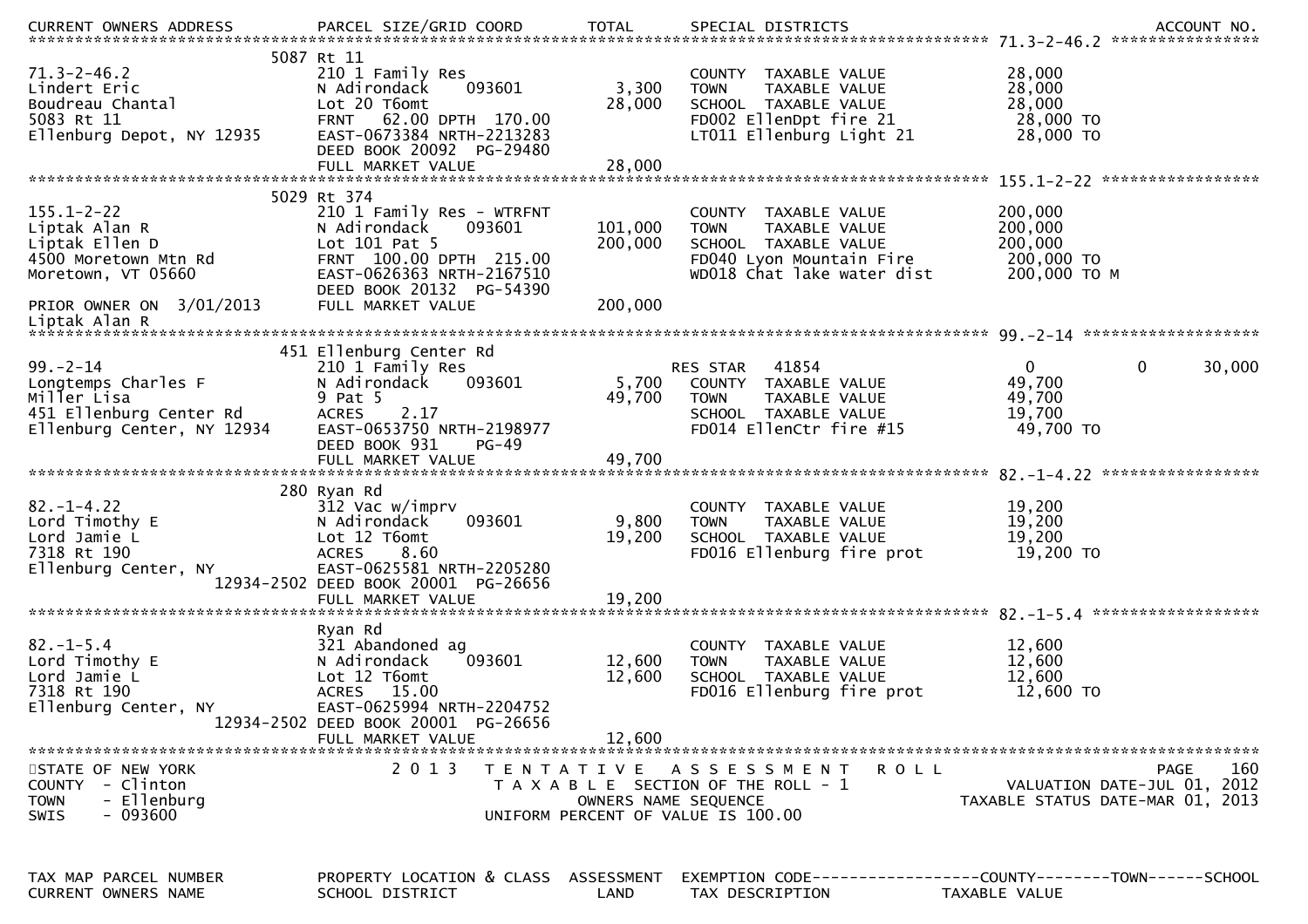|                                                                                                                       |                                                                                                                                                                                                                   |                         |                                                                                                                                                       | .CURRENT OWNERS ADDRESS PARCEL SIZE/GRID COORD TOTAL SPECIAL DISTRICTS ACCOUNT NO ACCOUNT NO ACCOUNT NO AND ART AND A SERVERS AND RESERVE TO A SERVERS AND RESERVE TO A SERVERS AND RESERVE TO A SERVERS AND TOTAL THE SPECIAL |
|-----------------------------------------------------------------------------------------------------------------------|-------------------------------------------------------------------------------------------------------------------------------------------------------------------------------------------------------------------|-------------------------|-------------------------------------------------------------------------------------------------------------------------------------------------------|--------------------------------------------------------------------------------------------------------------------------------------------------------------------------------------------------------------------------------|
| 7318/7330 Star Rd<br>$83. - 1 - 9.23$<br>Lord Timothy E<br>Lord Jamie L<br>7318 Star Rd<br>Ellenburg Center, NY 12934 | 241 Rural res&ag<br>093601<br>N Adirondack<br>Lot 15 T6omt<br>ACRES 16.30<br>EAST-0646703 NRTH-2204738<br>DEED BOOK 20011 PG-32349                                                                                | 14,300<br>91,700        | <b>RES STAR 41854</b><br>COUNTY TAXABLE VALUE<br><b>TOWN</b><br>TAXABLE VALUE<br>SCHOOL TAXABLE VALUE<br>FD014 EllenCtr fire #15                      | $\Omega$<br>$\mathbf{0}$<br>30,000<br>91,700<br>91,700<br>61,700<br>91,700 то                                                                                                                                                  |
|                                                                                                                       | 1317 Plank Rd                                                                                                                                                                                                     |                         |                                                                                                                                                       |                                                                                                                                                                                                                                |
| $116. - 1 - 4$<br>Lorenzo Jose M<br>Lorenzo Lisa M<br>1317 Plank Rd<br>Ellenburg Depot, NY 12935                      | 210 1 Family Res<br>093601<br>N Adirondack<br>Lot $41/42$ Pat 5<br>FRNT 137.00 DPTH 175.00<br>EAST-0678329 NRTH-2192208<br>DEED BOOK 20061 PG-92913                                                               | 4,500<br>61,000         | RES STAR 41854<br>COUNTY TAXABLE VALUE<br>TAXABLE VALUE<br><b>TOWN</b><br>SCHOOL TAXABLE VALUE<br>FD016 Ellenburg fire prot                           | $\mathbf 0$<br>$\mathbf{0}$<br>30,000<br>61,000<br>61,000<br>31,000<br>61,000 TO                                                                                                                                               |
|                                                                                                                       |                                                                                                                                                                                                                   |                         |                                                                                                                                                       | *****************                                                                                                                                                                                                              |
| $128. - 1 - 3.1$<br>Lothian Kevin<br>5026 Hanna Rd<br>Franklin, VT 05457                                              | Pete Laclair Rd<br>260 Seasonal res<br>093601<br>N Adirondack<br>Lot 49 T5omt<br>ACRES 83.00<br>EAST-0657490 NRTH-2184547<br>DEED BOOK 20021 PG-48201                                                             | 24,300<br>50,100        | COUNTY TAXABLE VALUE<br><b>TOWN</b><br>TAXABLE VALUE<br>SCHOOL TAXABLE VALUE<br>FD016 Ellenburg fire prot                                             | 50,100<br>50,100<br>50,100<br>50,100 TO                                                                                                                                                                                        |
|                                                                                                                       |                                                                                                                                                                                                                   |                         |                                                                                                                                                       |                                                                                                                                                                                                                                |
| $99.1 - 1 - 20$<br>Lucia Amy L<br>16 Carlson St<br>Ellenburg Center, NY 12934                                         | 16 Carlson St<br>210 1 Family Res<br>093601<br>N Adirondack<br>Lot 6 Pat 6<br>080<br>1.20 BANK<br><b>ACRES</b><br>EAST-0648865 NRTH-2199307<br>DEED BOOK 20072 PG-10207                                           | 5,000<br>87,500         | RES STAR 41854<br>COUNTY TAXABLE VALUE<br><b>TOWN</b><br>TAXABLE VALUE<br>SCHOOL TAXABLE VALUE<br>FD014 EllenCtr fire #15<br>LT010 Ellenburg Light 15 | $\mathbf 0$<br>$\Omega$<br>30,000<br>87,500<br>87,500<br>57,500<br>87,500 TO<br>87,500 TO<br>*****************                                                                                                                 |
| $155. - 2 - 2.6$<br>Luckas Helmut<br>Meier Heide<br>153 Monterey Ave<br>Pointe Claire QC, Canada<br>H9R3W3            | Bigelow Rd<br>$31\overline{4}$ Rural vac<10<br>093601<br>N Adirondack<br>Lot 102 T5omt<br>Lot 6 Subdivision<br><b>ACRES</b><br>5.30<br>EAST-0632863 NRTH-2168831<br>PG-1091<br>DEED BOOK 618<br>FULL MARKET VALUE | 7,700<br>7,700<br>7,700 | COUNTY TAXABLE VALUE<br>TAXABLE VALUE<br><b>TOWN</b><br>SCHOOL TAXABLE VALUE<br>FD040 Lyon Mountain Fire                                              | 7,700<br>7,700<br>7,700<br>7,700 TO                                                                                                                                                                                            |
| STATE OF NEW YORK<br>COUNTY - Clinton<br>- Ellenburg<br><b>TOWN</b><br>$-093600$<br>SWIS                              | 2 0 1 3                                                                                                                                                                                                           | T E N T A T I V E       | A S S E S S M E N T<br>R O L L<br>T A X A B L E SECTION OF THE ROLL - 1<br>OWNERS NAME SEQUENCE<br>UNIFORM PERCENT OF VALUE IS 100.00                 | PAGE<br>161<br>VALUATION DATE-JUL 01, 2012<br>TAXABLE STATUS DATE-MAR 01, 2013                                                                                                                                                 |
| TAX MAP PARCEL NUMBER<br>CURRENT OWNERS NAME                                                                          | PROPERTY LOCATION & CLASS ASSESSMENT<br>SCHOOL DISTRICT                                                                                                                                                           | LAND                    | TAX DESCRIPTION                                                                                                                                       | EXEMPTION CODE-----------------COUNTY-------TOWN------SCHOOL<br>TAXABLE VALUE                                                                                                                                                  |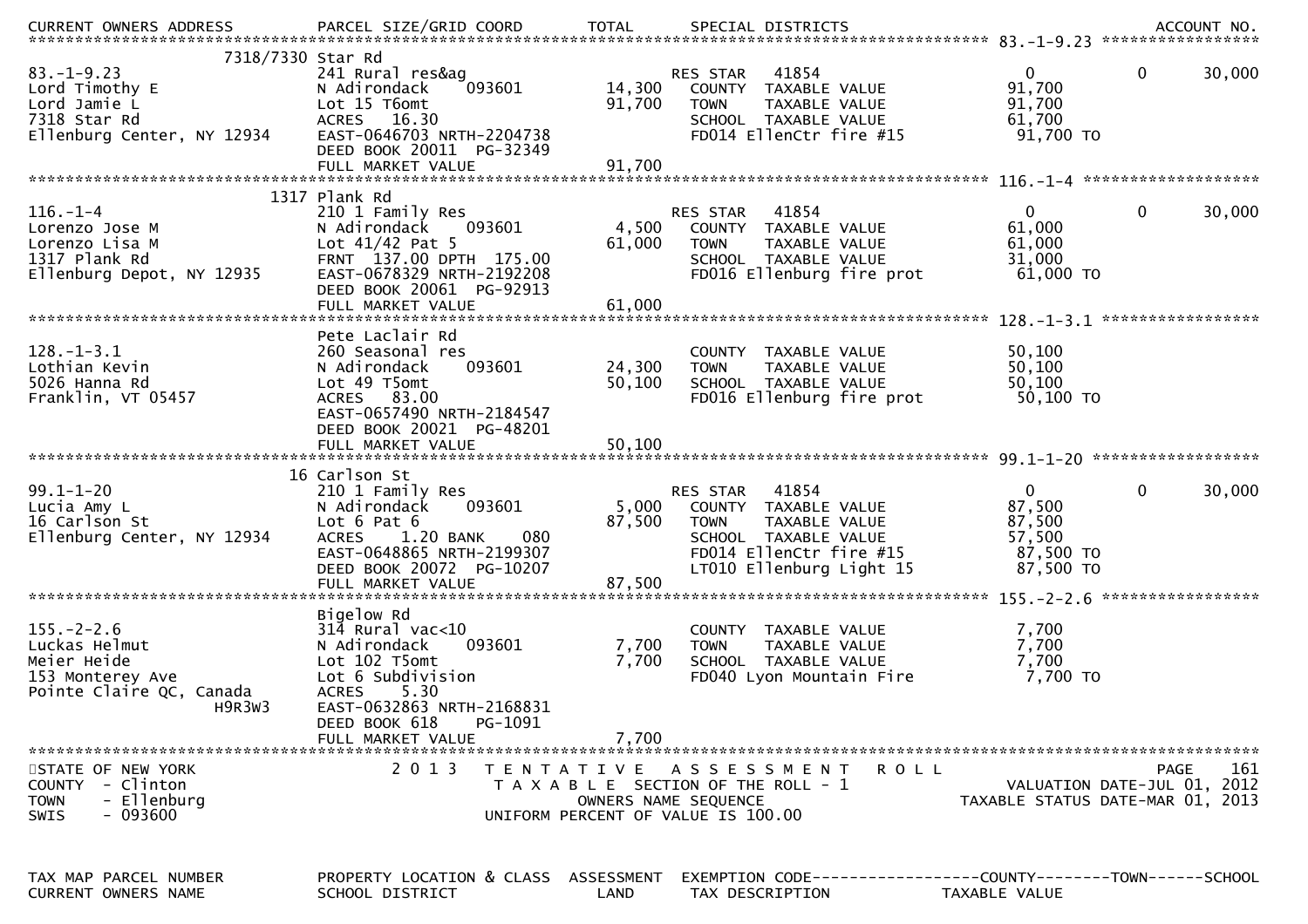| $128. - 1 - 14.2$<br>Luebbers John R<br>Luebbers Amy L<br>1458 Bradley Pond Rd<br>Ellenburg Center, NY 12934 | 1458 Bradley Pond Rd<br>210 1 Family Res<br>093601<br>N Adirondack<br>T5omt Lot 51<br>ACRES 2.10 BANK<br>860<br>EAST-0648231 NRTH-2183320<br>DEED BOOK 20021 PG-39305<br>FULL MARKET VALUE                   | 5,600<br>59,000<br>59,000    | RES STAR 41854<br>COUNTY TAXABLE VALUE<br><b>TOWN</b><br>TAXABLE VALUE<br>SCHOOL TAXABLE VALUE<br>FD016 Ellenburg fire prot            | 0<br>$\mathbf 0$<br>30,000<br>59,000<br>59,000<br>29,000<br>59,000 TO                 |
|--------------------------------------------------------------------------------------------------------------|--------------------------------------------------------------------------------------------------------------------------------------------------------------------------------------------------------------|------------------------------|----------------------------------------------------------------------------------------------------------------------------------------|---------------------------------------------------------------------------------------|
|                                                                                                              |                                                                                                                                                                                                              |                              |                                                                                                                                        |                                                                                       |
| $82. - 1 - 17.11$<br>Lynehan Francis<br>5 Archambault Ln<br>Dover plains, NY 12522                           | Star Rd<br>312 Vac w/imprv<br>N Adirondack<br>093601<br>9 T6omt<br>4.70<br><b>ACRES</b><br>EAST-0625697 NRTH-2200707<br>DEED BOOK 20041 PG-76208                                                             | 6,900<br>7,900               | COUNTY TAXABLE VALUE<br>TAXABLE VALUE<br><b>TOWN</b><br>SCHOOL TAXABLE VALUE<br>FD016 Ellenburg fire prot                              | 7,900<br>7,900<br>7,900<br>7,900 TO                                                   |
|                                                                                                              |                                                                                                                                                                                                              |                              |                                                                                                                                        |                                                                                       |
| $141. - 1 - 4.32$<br>Mackey Roger A<br>Muliani Susi Budi<br>7 Hill Rd<br>Merrill, NY 12955                   | Rt 374<br>$314$ Rural vac<10<br>093601<br>N Adirondack<br>Lot 100 T5omt<br>ACRES 8.50<br>EAST-0624649 NRTH-2171676<br>DEED BOOK 20112 PG-42427<br>FULL MARKET VALUE                                          | 9,700<br>9,700<br>9,700      | COUNTY TAXABLE VALUE<br>TAXABLE VALUE<br><b>TOWN</b><br>SCHOOL TAXABLE VALUE<br>FD040 Lyon Mountain Fire<br>WD018 Chat lake water dist | 9,700<br>9,700<br>9,700<br>9,700 TO<br>9,700 ТО М                                     |
|                                                                                                              | 7 Hill Rd                                                                                                                                                                                                    |                              |                                                                                                                                        |                                                                                       |
| $141.3 - 2 - 14$<br>Mackey Roger A<br>5183 Rt 374<br>Merrill, NY 12955                                       | 260 Seasonal res - WTRFNT<br>093601<br>N Adirondack<br>Lot $100$ Pat 5<br>Survey Map 20072 / 09197<br>FRNT 81.00 DPTH 150.00<br>EAST-0624491 NRTH-2171024<br>DEED BOOK 20072 PG-10891                        | 78,800<br>162,000            | COUNTY TAXABLE VALUE<br>TAXABLE VALUE<br><b>TOWN</b><br>SCHOOL TAXABLE VALUE<br>FD040 Lyon Mountain Fire<br>WD018 Chat lake water dist | 162,000<br>162,000<br>162,000<br>162,000 TO<br>162,000 ТО М                           |
|                                                                                                              | FULL MARKET VALUE                                                                                                                                                                                            | 162,000                      |                                                                                                                                        |                                                                                       |
| $155.1 - 2 - 26$<br>MacMillan William<br>2 Windsor Dr<br>Newton, NJ 07860                                    | 5045 Rt 374<br>260 Seasonal res - WTRFNT<br>N Adirondack<br>093601<br>Lot $101$ Pat 5<br>70.00 DPTH 225.00<br><b>FRNT</b><br>EAST-0626217 NRTH-2167858<br>DEED BOOK 908<br><b>PG-95</b><br>FULL MARKET VALUE | 78,200<br>105,000<br>105,000 | COUNTY TAXABLE VALUE<br><b>TOWN</b><br>TAXABLE VALUE<br>SCHOOL TAXABLE VALUE<br>FD040 Lyon Mountain Fire<br>WD018 Chat lake water dist | 105,000<br>105,000<br>105,000<br>105,000 TO<br>105,000 ТО М                           |
| STATE OF NEW YORK                                                                                            | 2 0 1 3                                                                                                                                                                                                      |                              | TENTATIVE ASSESSMENT<br>R O L L                                                                                                        | <b>PAGE</b><br>162                                                                    |
| COUNTY - Clinton<br>- Ellenburg<br><b>TOWN</b><br>- 093600<br><b>SWIS</b>                                    |                                                                                                                                                                                                              | OWNERS NAME SEQUENCE         | T A X A B L E SECTION OF THE ROLL - 1<br>UNIFORM PERCENT OF VALUE IS 100.00                                                            | VALUATION DATE-JUL 01, 2012<br>TAXABLE STATUS DATE-MAR 01, 2013                       |
| TAX MAP PARCEL NUMBER<br>CURRENT OWNERS NAME                                                                 | PROPERTY LOCATION & CLASS ASSESSMENT<br>SCHOOL DISTRICT                                                                                                                                                      | LAND                         | TAX DESCRIPTION                                                                                                                        | EXEMPTION        CODE------------------COUNTY-------TOWN------SCHOOL<br>TAXABLE VALUE |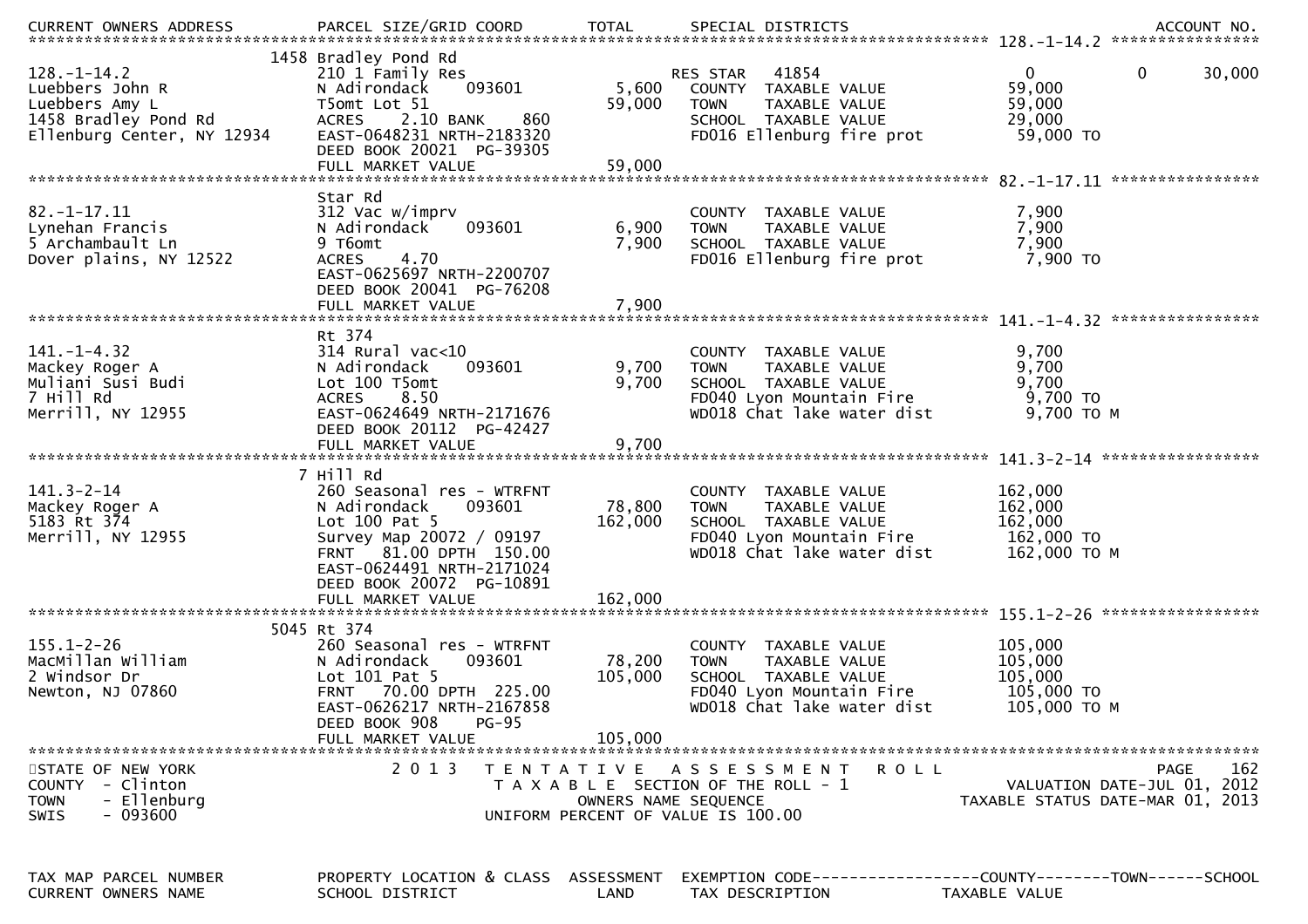| <b>CURRENT OWNERS ADDRESS</b>                                                                          | PARCEL SIZE/GRID COORD                                                                                                                                                                       | <b>TOTAL</b>                          | SPECIAL DISTRICTS                                                                                                                                                                               |                                                                                       |                                     | ACCOUNT NO.     |
|--------------------------------------------------------------------------------------------------------|----------------------------------------------------------------------------------------------------------------------------------------------------------------------------------------------|---------------------------------------|-------------------------------------------------------------------------------------------------------------------------------------------------------------------------------------------------|---------------------------------------------------------------------------------------|-------------------------------------|-----------------|
| $155.1 - 2 - 32$<br>Macy Donald V<br>PO Box 184<br>Lyon Mt, NY 12952-0184                              | 5091 Rt 374<br>210 1 Family Res - WTRFNT<br>N Adirondack<br>093601<br>Lot 101 T5omt<br>FRNT 145.36 DPTH 224.00<br>EAST-0625658 NRTH-2168827<br>DEED BOOK 20001 PG-27885<br>FULL MARKET VALUE | 106,900 SR STAR<br>349,000<br>349,000 | WARNONALL 41121<br>41834<br>COUNTY TAXABLE VALUE<br>TAXABLE VALUE<br><b>TOWN</b><br>SCHOOL TAXABLE VALUE<br>FD040 Lyon Mountain Fire<br>WD018 Chat lake water dist                              | 27,000<br>$\mathbf{0}$<br>322,000<br>322,000<br>285,700<br>349,000 TO<br>349,000 ТО М | 27,000<br>0                         | 0<br>63,300     |
|                                                                                                        |                                                                                                                                                                                              |                                       |                                                                                                                                                                                                 |                                                                                       |                                     |                 |
| $83. - 1 - 9.27$<br>Magee Gary F<br>Magee Gwen L<br>7368 Star Rd Rt 190<br>Ellenburg Center, NY 12934  | 7368 Star Rd<br>210 1 Family Res<br>N Adirondack<br>093601<br>Lot 15 T6omt<br><b>ACRES</b><br>1.51<br>EAST-0645785 NRTH-2203974<br>DEED BOOK 996<br>PG-315                                   | 5,300<br>92,300                       | 41854<br>RES STAR<br>COUNTY TAXABLE VALUE<br><b>TOWN</b><br>TAXABLE VALUE<br>SCHOOL TAXABLE VALUE<br>FD014 EllenCtr fire #15                                                                    | $\overline{0}$<br>92,300<br>92,300<br>62,300<br>92,300 TO                             | $\mathbf 0$                         | 30,000          |
|                                                                                                        | FULL MARKET VALUE                                                                                                                                                                            | 92,300                                |                                                                                                                                                                                                 |                                                                                       |                                     |                 |
| $98. - 1 - 14$<br>Magoon Donald C Jr<br>128 Labombard Rd<br>Ellenburg Center, NY 12934                 | 1 Dylan Way<br>271 Mfg housings<br>093601<br>N Adirondack<br>12 Pat 5<br>ACRES 43.50<br>EAST-0646483 NRTH-2195247<br>DEED BOOK 1020<br>PG-218<br>FULL MARKET VALUE                           | 28,500<br>85,700<br>85,700            | RS STAR MH 41864<br>COUNTY TAXABLE VALUE<br><b>TOWN</b><br><b>TAXABLE VALUE</b><br>SCHOOL TAXABLE VALUE<br>FD014 EllenCtr fire #15                                                              | $\overline{0}$<br>85,700<br>85,700<br>66,700<br>85,700 TO                             | $\mathbf{0}$                        | 19,000          |
|                                                                                                        | 1985 Bradley Pond Rd                                                                                                                                                                         |                                       |                                                                                                                                                                                                 |                                                                                       |                                     |                 |
| $99. - 2 - 25$<br>Magoon Gleyn C<br>Magoon Allen<br>2030 Bardley Pond Rd<br>Ellenburg Center, NY 12934 | 241 Rural res&ag<br>093601<br>N Adirondack<br>Lot 30 T5omt<br>See Title Deed Bk 738 Pg<br>ACRES 72.40<br>EAST-0649181 NRTH-2192916<br>DEED BOOK 783<br>PG-197<br>FULL MARKET VALUE           | 108,800<br>108,800                    | RES STAR<br>41854<br>39,600 483A EX<br>42100<br>COUNTY TAXABLE VALUE<br>TAXABLE VALUE<br><b>TOWN</b><br>SCHOOL TAXABLE VALUE<br>FD014 EllenCtr fire #15<br>1,600 EX<br>LT010 Ellenburg Light 15 | 0<br>1,600<br>107,200<br>107,200<br>77,200<br>107,200 TO<br>60,032 TO                 | 0<br>1,600                          | 30,000<br>1,600 |
|                                                                                                        |                                                                                                                                                                                              |                                       | 896 EX                                                                                                                                                                                          |                                                                                       |                                     |                 |
|                                                                                                        |                                                                                                                                                                                              |                                       |                                                                                                                                                                                                 |                                                                                       |                                     |                 |
| $99. - 2 - 24$<br>Magoon Mae<br>2030 Bradley Pond Rd<br>Ellenburg Center, NY 12934                     | 2030 Bradley Pond Rd<br>270 Mfg housing<br>N Adirondack<br>093601<br>FRNT 264.00 DPTH 156.00<br>EAST-0650201 NRTH-2195288<br>DEED BOOK 545<br>PG-398<br>FULL MARKET VALUE                    | 4,900<br>36,000<br>36,000             | 41854<br>RES STAR<br>COUNTY TAXABLE VALUE<br><b>TOWN</b><br>TAXABLE VALUE<br>SCHOOL TAXABLE VALUE<br>FD014 EllenCtr fire #15<br>LT010 Ellenburg Light 15                                        | $\mathbf{0}$<br>36,000<br>36,000<br>6,000<br>36,000 TO<br>36,000 TO                   | $\mathbf 0$                         | 30,000          |
| STATE OF NEW YORK<br>COUNTY - Clinton<br>- Ellenburg<br><b>TOWN</b><br>- 093600<br><b>SWIS</b>         | 2 0 1 3                                                                                                                                                                                      |                                       | TENTATIVE ASSESSMENT<br>R O L L<br>T A X A B L E SECTION OF THE ROLL - 1<br>OWNERS NAME SEQUENCE<br>UNIFORM PERCENT OF VALUE IS 100.00                                                          | TAXABLE STATUS DATE-MAR 01, 2013                                                      | PAGE<br>VALUATION DATE-JUL 01, 2012 | 163             |
| TAX MAP PARCEL NUMBER<br>CURRENT OWNERS NAME                                                           | PROPERTY LOCATION & CLASS ASSESSMENT<br>SCHOOL DISTRICT                                                                                                                                      | LAND                                  | EXEMPTION CODE------------------COUNTY--------TOWN------SCHOOL<br>TAX DESCRIPTION                                                                                                               | TAXABLE VALUE                                                                         |                                     |                 |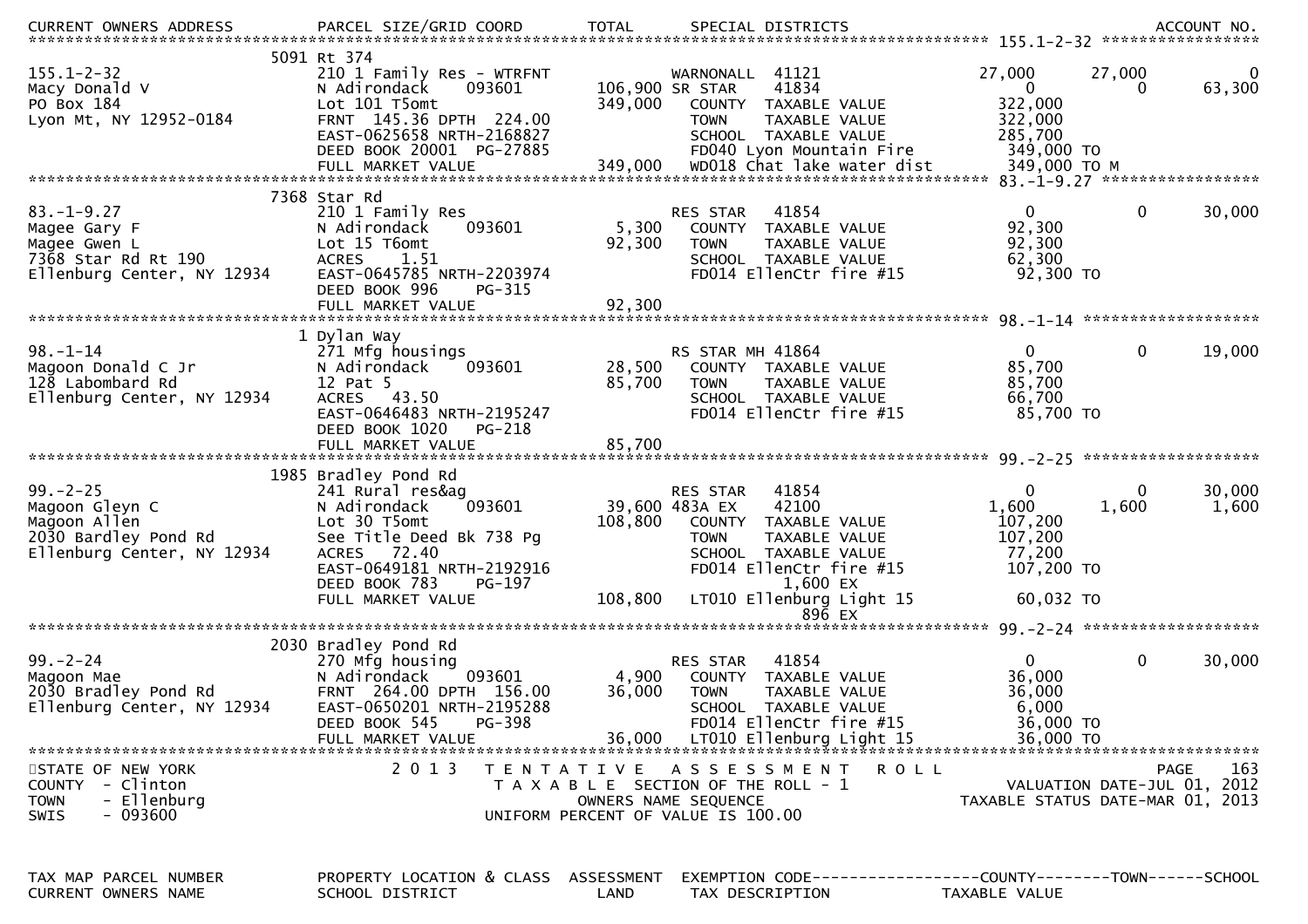| <b>CURRENT OWNERS ADDRESS</b>                                                                              | PARCEL SIZE/GRID COORD                                                                                                                                         | <b>TOTAL</b>               | SPECIAL DISTRICTS                                                                                                                                       |                                                                 |                            | ACCOUNT NO.              |
|------------------------------------------------------------------------------------------------------------|----------------------------------------------------------------------------------------------------------------------------------------------------------------|----------------------------|---------------------------------------------------------------------------------------------------------------------------------------------------------|-----------------------------------------------------------------|----------------------------|--------------------------|
| $115. - 1 - 2.4$<br>Magoon Matthew<br>6 Steam Mill Rd<br>Ellenburg Center, NY 12934                        | Smith Rd<br>321 Abandoned ag<br>093601<br>N Adirondack<br>ACRES 13.20<br>EAST-0660236 NRTH-2191370<br>DEED BOOK 20011 PG-33660<br>FULL MARKET VALUE            | 12,000<br>12,000<br>12,000 | TAXABLE VALUE<br>COUNTY<br>TAXABLE VALUE<br><b>TOWN</b><br>SCHOOL TAXABLE VALUE<br>FD016 Ellenburg fire prot                                            | 12,000<br>12,000<br>12,000<br>12,000 TO                         |                            |                          |
|                                                                                                            |                                                                                                                                                                |                            |                                                                                                                                                         |                                                                 |                            |                          |
| $113.-1-10.5$<br>Magoon Matthew C<br>144 Steam Mill Rd<br>Ellenburg Center, NY 12934                       | 144 Steam Mill Rd<br>240 Rural res<br>093601<br>N Adirondack<br>Lot 28 T5omt<br><b>ACRES</b><br>94.00<br>EAST-0644942 NRTH-2190094<br>DEED BOOK 20041 PG-66832 | 25,600<br>79,000           | 41854<br><b>RES STAR</b><br>COUNTY TAXABLE VALUE<br>TAXABLE VALUE<br><b>TOWN</b><br>SCHOOL TAXABLE VALUE<br>FD016 Ellenburg fire prot                   | $\overline{0}$<br>79,000<br>79,000<br>49,000<br>79,000 TO       | $\mathbf 0$                | 30,000                   |
|                                                                                                            | FULL MARKET VALUE                                                                                                                                              | 79,000                     |                                                                                                                                                         |                                                                 |                            |                          |
|                                                                                                            |                                                                                                                                                                |                            |                                                                                                                                                         |                                                                 |                            | *****************        |
| $114. - 1 - 3.1$<br>Magoon Miles K<br>Magoon Diane M<br>1832 Bradley Pond Rd<br>Ellenburg Center, NY 12934 | 1831-1835 Bradley Pond Rd<br>112 Dairy farm<br>093601<br>N Adirondack<br>$27/30$ Pat 5<br>ACRES 158.90<br>EAST-0651353 NRTH-2190046                            |                            | AGRI DISTR 41720<br>86,800 RES STAR<br>41854<br>42100<br>265,000 483A EX<br>COUNTY TAXABLE VALUE<br><b>TOWN</b><br>TAXABLE VALUE                        | 4,683<br>$\Omega$<br>4,000<br>256,317<br>256,317                | 4,683<br>$\Omega$<br>4,000 | 4,683<br>30,000<br>4,000 |
| MAY BE SUBJECT TO PAYMENT<br>UNDER AGDIST LAW TIL 2017                                                     | DEED BOOK 765<br>PG-111<br>FULL MARKET VALUE                                                                                                                   | 265,000                    | SCHOOL TAXABLE VALUE<br>FD014 EllenCtr fire #15<br>4,000 EX                                                                                             | 226,317<br>261,000 TO                                           |                            |                          |
|                                                                                                            | Pete Laclair Rd                                                                                                                                                |                            |                                                                                                                                                         |                                                                 |                            |                          |
| $114. - 1 - 9$<br>Magoon Miles K<br>Magoon Diane M<br>1832 Bradley Pond Rd<br>Ellenburg Center, NY 12934   | 260 Seasonal res<br>093601<br>N Adirondack<br>72/73 Pat 5<br>ACRES 77.30<br>EAST-0657046 NRTH-2187948<br>DEED BOOK 765<br>$PG-111$                             | 21,000<br>28,200           | OS AG DIST 41730<br>COUNTY TAXABLE VALUE<br><b>TOWN</b><br>TAXABLE VALUE<br>SCHOOL TAXABLE VALUE<br>FD016 Ellenburg fire prot                           | $\Omega$<br>28,200<br>28,200<br>28,200<br>28,200 TO             | $\mathbf 0$                | 0                        |
| MAY BE SUBJECT TO PAYMENT<br>UNDER AGDIST LAW TIL 2020                                                     | FULL MARKET VALUE                                                                                                                                              | 28,200                     |                                                                                                                                                         |                                                                 |                            |                          |
|                                                                                                            | 1791 Bradley Pond Rd                                                                                                                                           |                            |                                                                                                                                                         |                                                                 |                            |                          |
| $114. -1 - 3.3$<br>Magoon Rolland<br>Magoon Dale<br>1791 Bradley Pond Rd<br>Ellenburg Center, NY 12934     | 112 Dairy farm<br>093601<br>N Adirondack<br>Lot 30 T5omt<br>ACRES 47.20<br>EAST-0649094 NRTH-2189552<br>DEED BOOK 604<br>$PG-19$                               |                            | AGRI DISTR 41720<br>30,700 RES STAR<br>41854<br>77,900 483A EX<br>42100<br>COUNTY TAXABLE VALUE<br><b>TOWN</b><br>TAXABLE VALUE<br>SCHOOL TAXABLE VALUE | 4,452<br>$\Omega$<br>1,800<br>71,648<br>71,648<br>41,648        | 4,452<br>0<br>1,800        | 4,452<br>30,000<br>1,800 |
| MAY BE SUBJECT TO PAYMENT<br>UNDER AGDIST LAW TIL 2017                                                     | FULL MARKET VALUE                                                                                                                                              | 77,900                     | FD014 EllenCtr fire #15<br>1,800 EX                                                                                                                     | 76,100 TO                                                       |                            |                          |
| STATE OF NEW YORK<br>- Clinton<br><b>COUNTY</b><br>- Ellenburg<br><b>TOWN</b><br>$-093600$<br>SWIS         | 2 0 1 3                                                                                                                                                        |                            | <b>ROLL</b><br>TENTATIVE ASSESSMENT<br>T A X A B L E SECTION OF THE ROLL - 1<br>OWNERS NAME SEQUENCE<br>UNIFORM PERCENT OF VALUE IS 100.00              | VALUATION DATE-JUL 01, 2012<br>TAXABLE STATUS DATE-MAR 01, 2013 | PAGE                       | 164                      |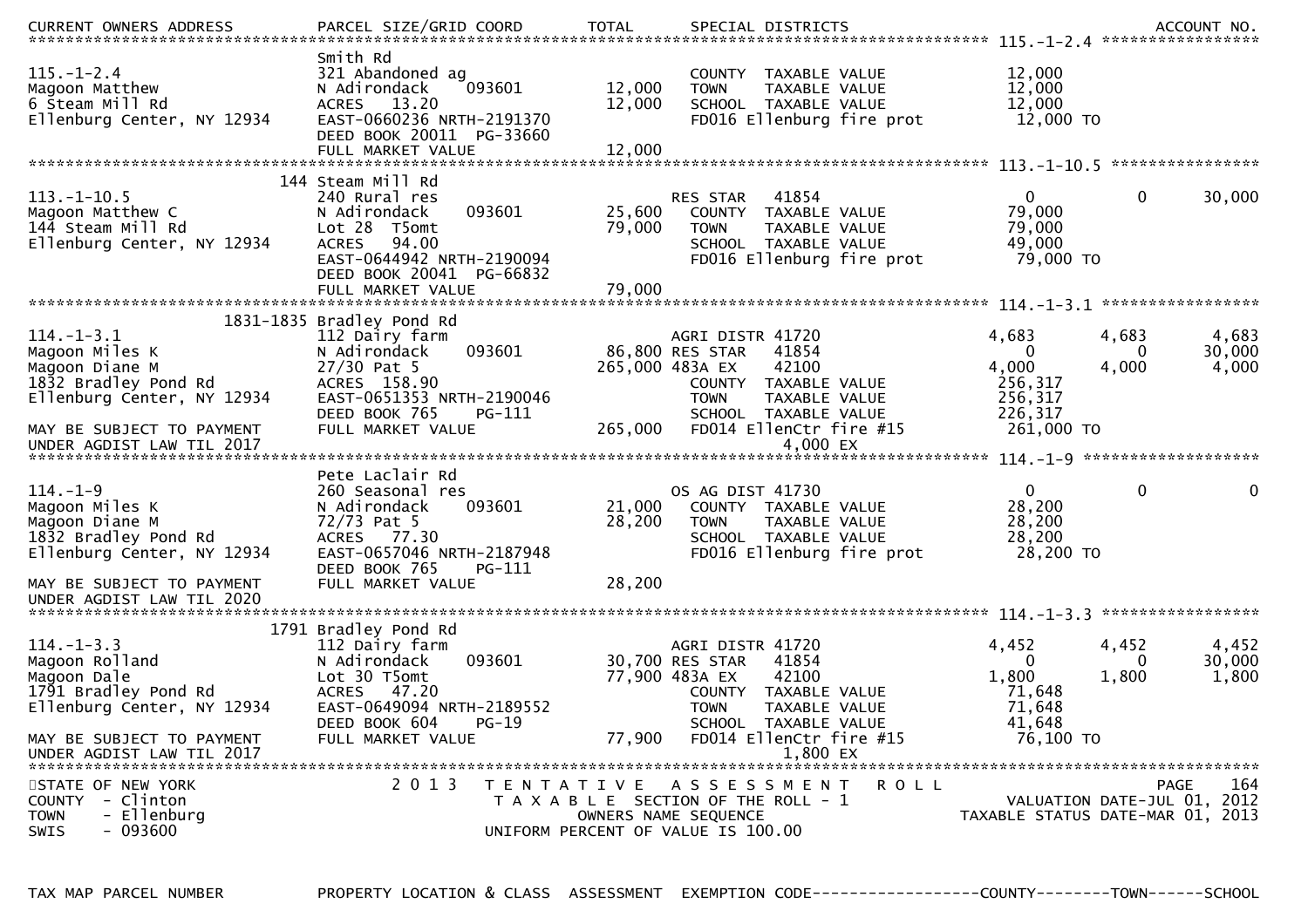| CURRENT OWNERS NAME                                              | SCHOOL DISTRICT                           | LAND                 | TAX DESCRIPTION                                      | TAXABLE VALUE                                                                                                                                                                                                                 |
|------------------------------------------------------------------|-------------------------------------------|----------------------|------------------------------------------------------|-------------------------------------------------------------------------------------------------------------------------------------------------------------------------------------------------------------------------------|
|                                                                  |                                           |                      |                                                      | .CURRENT OWNERS ADDRESS PARCEL SIZE/GRID COORD TOTAL SPECIAL DISTRICTS ACCOUNT NO ACCOUNT NO ACCOUNT NO AND A SERVERS AND RESERVE TO A TOTAL SPECIAL DISTRICTS AND MALL THAT A THE RESERVE TO A THAT AND A THAT AND THAT THAT |
| $114. - 1 - 3.4$                                                 | 6 Steam Mill Rd<br>270 Mfg housing        |                      | WARNONALL 41121                                      | 3,600<br>3,600<br>0                                                                                                                                                                                                           |
| Magoon Stephen                                                   | 093601<br>N Adirondack                    |                      | 3,800 RES STAR<br>41854                              | $\overline{0}$<br>24,000<br>$\Omega$                                                                                                                                                                                          |
| Magoon Sandy                                                     | Lot 30 T5omt                              | 24,000               | COUNTY TAXABLE VALUE                                 | 20,400                                                                                                                                                                                                                        |
|                                                                  | FRNT 165.00 DPTH 107.00                   |                      | <b>TOWN</b><br>TAXABLE VALUE                         | 20,400                                                                                                                                                                                                                        |
| 6 Steam Mill Rd<br>6 Steam Mill Rd<br>Ellenburg Center, NY 12934 | EAST-0647718 NRTH-2189175                 |                      | SCHOOL TAXABLE VALUE                                 | $\overline{0}$                                                                                                                                                                                                                |
|                                                                  | DEED BOOK 604<br>PG-17                    |                      | FD014 EllenCtr fire #15                              | 24,000 TO                                                                                                                                                                                                                     |
|                                                                  | FULL MARKET VALUE                         | 24,000               |                                                      |                                                                                                                                                                                                                               |
|                                                                  | 34 Carlson St                             |                      |                                                      |                                                                                                                                                                                                                               |
| $99.1 - 1 - 18$                                                  | 210 1 Family Res                          |                      | COUNTY TAXABLE VALUE                                 | 51,000                                                                                                                                                                                                                        |
| Magoon Wayne                                                     | N Adirondack<br>093601                    | 4,100                | <b>TOWN</b><br>TAXABLE VALUE                         | 51,000                                                                                                                                                                                                                        |
| Kelley & Jessica Gilmore                                         | FRNT 95.00 DPTH 160.00                    | 51,000               | SCHOOL TAXABLE VALUE                                 | 51,000                                                                                                                                                                                                                        |
| 79 white Rd                                                      | EAST-0648432 NRTH-2199047                 |                      | FD014 EllenCtr fire #15                              | $51,000$ TO                                                                                                                                                                                                                   |
| Mooers Forks, NY 12959                                           | DEED BOOK 616<br><b>PG-255</b>            |                      | LT010 Ellenburg Light 15                             | 51,000 TO                                                                                                                                                                                                                     |
|                                                                  |                                           |                      |                                                      |                                                                                                                                                                                                                               |
|                                                                  |                                           |                      |                                                      |                                                                                                                                                                                                                               |
|                                                                  | Carlson St                                |                      |                                                      |                                                                                                                                                                                                                               |
| $99. - 1 - 3$                                                    | $314$ Rural vac<10<br>093601              |                      | COUNTY TAXABLE VALUE                                 | 6,300                                                                                                                                                                                                                         |
| Magoon Wayne C<br>Barcomb Doreen S                               | N Adirondack<br>11 Pat 5                  | 6,300<br>6,300       | TAXABLE VALUE<br><b>TOWN</b><br>SCHOOL TAXABLE VALUE | 6,300<br>6,300                                                                                                                                                                                                                |
| 39 Carlson St                                                    | 3.50<br><b>ACRES</b>                      |                      | FD014 EllenCtr fire #15                              | $6,300$ TO                                                                                                                                                                                                                    |
| Ellenburg Center, NY 12934                                       | EAST-0648075 NRTH-2198817                 |                      | LT010 Ellenburg Light 15                             | 6,300 TO                                                                                                                                                                                                                      |
|                                                                  | DEED BOOK 20051 PG-89986                  |                      |                                                      |                                                                                                                                                                                                                               |
|                                                                  | FULL MARKET VALUE                         | 6,300                |                                                      |                                                                                                                                                                                                                               |
|                                                                  |                                           |                      |                                                      |                                                                                                                                                                                                                               |
|                                                                  | 153 Lake Roxanne Rd                       |                      |                                                      |                                                                                                                                                                                                                               |
| $71. - 3 - 3.3$                                                  | 270 Mfg housing - WTRFNT                  |                      | COUNTY TAXABLE VALUE                                 | 67,200                                                                                                                                                                                                                        |
| Maharis Paul J                                                   | 093601<br>N Adirondack                    | 33,100               | TAXABLE VALUE<br><b>TOWN</b>                         | 67,200                                                                                                                                                                                                                        |
| 102-04 160th Ave<br>Howard Beach, NY 11414                       | Lot 20 T6omt<br>ACRES 12.90               | 67,200               | SCHOOL TAXABLE VALUE<br>FD002 EllenDpt fire 21       | 67,200<br>67,200 TO                                                                                                                                                                                                           |
|                                                                  | EAST-0673821 NRTH-2209703                 |                      |                                                      |                                                                                                                                                                                                                               |
|                                                                  | DEED BOOK 20112 PG-38640                  |                      |                                                      |                                                                                                                                                                                                                               |
|                                                                  |                                           |                      |                                                      |                                                                                                                                                                                                                               |
|                                                                  |                                           |                      |                                                      |                                                                                                                                                                                                                               |
|                                                                  | Trombley Rd                               |                      |                                                      |                                                                                                                                                                                                                               |
| $144. - 1 - 1$                                                   | 910 Priv forest                           |                      | COUNTY TAXABLE VALUE                                 | 72,200                                                                                                                                                                                                                        |
| Maharis Paul J                                                   | 093601<br>N Adirondack                    | 72,200               | TAXABLE VALUE<br><b>TOWN</b>                         | 72,200                                                                                                                                                                                                                        |
| 102-04 160th Ave                                                 | 107 Pat 5                                 | 72,200               | SCHOOL TAXABLE VALUE                                 | 72,200                                                                                                                                                                                                                        |
| Howard Beach, NY 11414                                           | ACRES 383.20<br>EAST-0660641 NRTH-2171145 |                      | FD016 Ellenburg fire prot                            | 72,200 TO                                                                                                                                                                                                                     |
|                                                                  | DEED BOOK 20112 PG-38641                  |                      |                                                      |                                                                                                                                                                                                                               |
|                                                                  | FULL MARKET VALUE                         | 72,200               |                                                      |                                                                                                                                                                                                                               |
|                                                                  |                                           |                      |                                                      |                                                                                                                                                                                                                               |
| STATE OF NEW YORK                                                | 2 0 1 3                                   |                      | TENTATIVE ASSESSMENT<br>ROLL                         | 165<br>PAGE                                                                                                                                                                                                                   |
| COUNTY - Clinton                                                 |                                           |                      | T A X A B L E SECTION OF THE ROLL - 1                | VALUATION DATE-JUL 01, 2012                                                                                                                                                                                                   |
| - Ellenburg<br><b>TOWN</b>                                       |                                           | OWNERS NAME SEQUENCE |                                                      | TAXABLE STATUS DATE-MAR 01, 2013                                                                                                                                                                                              |
| $-093600$<br><b>SWIS</b>                                         |                                           |                      | UNIFORM PERCENT OF VALUE IS 100.00                   |                                                                                                                                                                                                                               |
|                                                                  |                                           |                      |                                                      |                                                                                                                                                                                                                               |
|                                                                  |                                           |                      |                                                      |                                                                                                                                                                                                                               |
| TAX MAP PARCEL NUMBER                                            | PROPERTY LOCATION & CLASS                 | ASSESSMENT           |                                                      | EXEMPTION        CODE------------------COUNTY-------TOWN------SCHOOL                                                                                                                                                          |
| CURRENT OWNERS NAME                                              | SCHOOL DISTRICT                           | LAND                 | TAX DESCRIPTION                                      | TAXABLE VALUE                                                                                                                                                                                                                 |
| CURRENT OWNERS ADDRESS                                           | PARCEL SIZE/GRID COORD                    | <b>TOTAL</b>         | SPECIAL DISTRICTS                                    | ACCOUNT NO.                                                                                                                                                                                                                   |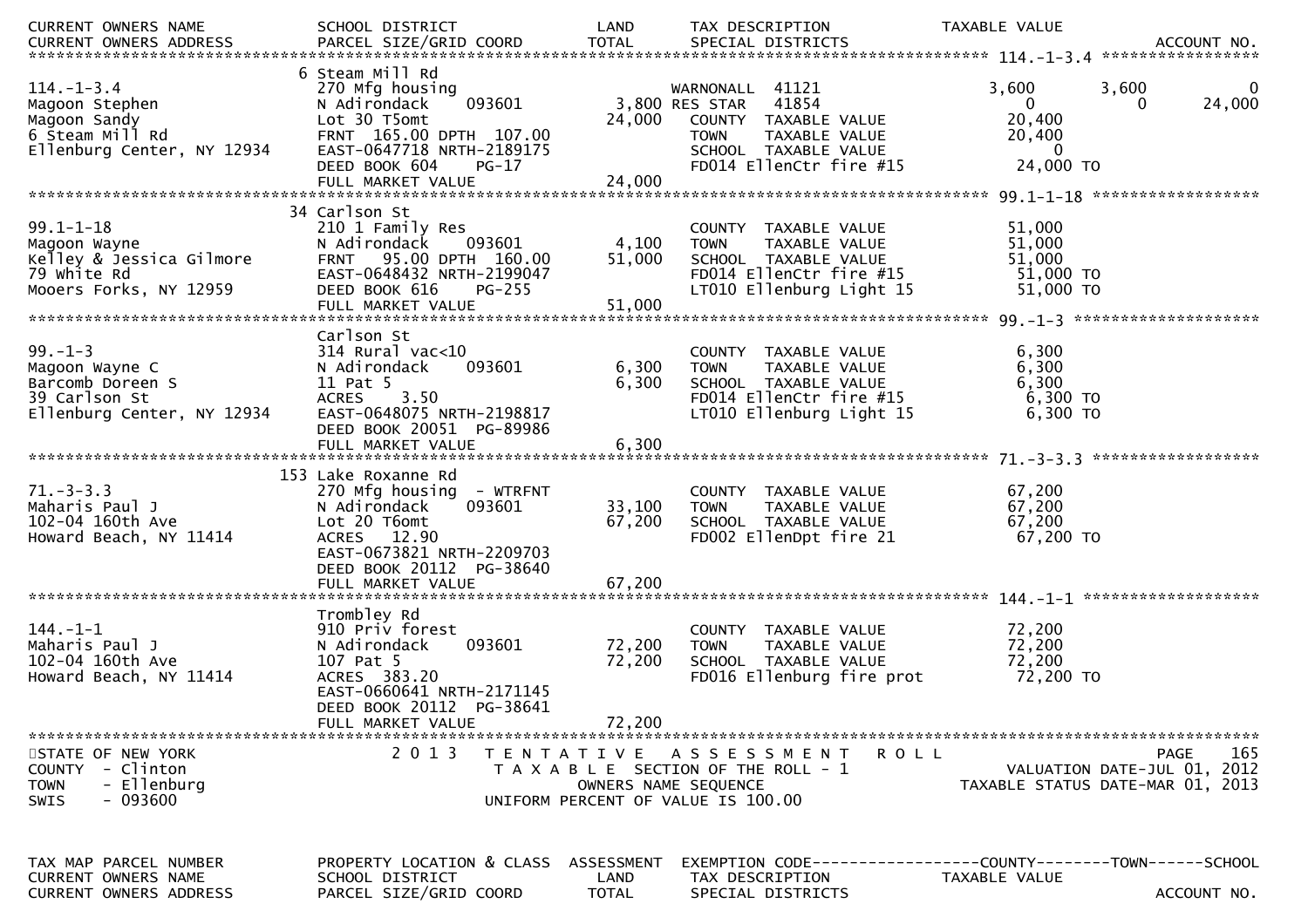| $128. - 1 - 13.2$<br>Mahoney John James<br>Mahoney Susan<br>בכבר שומש Pond Rd<br>Ellenburg Center, NY 12934 | 1398 Bradley Pond Rd<br>210 1 Family Res<br>093601<br>N Adirondack<br>70 T5omt<br>8.00<br><b>ACRES</b><br>EAST-0649009 NRTH-2182365<br>DEED BOOK 1007<br><b>PG-350</b>   | 9,400<br>86,000            | 41854<br>RES STAR<br>COUNTY TAXABLE VALUE<br><b>TOWN</b><br>TAXABLE VALUE<br>SCHOOL TAXABLE VALUE<br>FD016 Ellenburg fire prot                        | $\mathbf{0}$<br>86,000<br>86,000<br>56,000<br>86,000 TO              | $\mathbf 0$<br>30,000                                                          |
|-------------------------------------------------------------------------------------------------------------|--------------------------------------------------------------------------------------------------------------------------------------------------------------------------|----------------------------|-------------------------------------------------------------------------------------------------------------------------------------------------------|----------------------------------------------------------------------|--------------------------------------------------------------------------------|
|                                                                                                             |                                                                                                                                                                          |                            |                                                                                                                                                       |                                                                      |                                                                                |
| $99.1 - 1 - 41$<br>Malark David B<br>Malark Elaine M<br>PO Box 151<br>Ellenburg Center, NY 12934            | 62 West Hill Rd<br>210 1 Family Res<br>093601<br>N Adirondack<br>11 Pat 5<br>FRNT 105.00 DPTH 240.00<br>EAST-0647999 NRTH-2198167<br>DEED BOOK 589<br>PG-141             | 4,100<br>72,000            | RES STAR 41854<br>COUNTY TAXABLE VALUE<br>TAXABLE VALUE<br><b>TOWN</b><br>SCHOOL TAXABLE VALUE<br>FD014 EllenCtr fire #15<br>LT010 Ellenburg Light 15 | $\mathbf{0}$<br>72,000<br>72,000<br>42,000<br>72,000 TO<br>72,000 TO | $\mathbf 0$<br>30,000                                                          |
|                                                                                                             |                                                                                                                                                                          |                            |                                                                                                                                                       |                                                                      |                                                                                |
| $113. - 1 - 11$<br>Maniscalco Salvatore<br>130 Sears Rd<br>Ellenburg Center, NY 12934                       | 130 Sears Rd<br>210 1 Family Res<br>N Adirondack<br>093601<br>53-54 Pat 5<br>6.00<br><b>ACRES</b><br>EAST-0643713 NRTH-2185444                                           | 7,500<br>55,400            | 41834<br>SR STAR<br>COUNTY TAXABLE VALUE<br>TAXABLE VALUE<br><b>TOWN</b><br>SCHOOL TAXABLE VALUE<br>FD016 Ellenburg fire prot                         | $\overline{0}$<br>55,400<br>55,400<br>$\Omega$<br>55,400 TO          | $\mathbf 0$<br>55,400                                                          |
|                                                                                                             | DEED BOOK 1041<br>PG-43<br>FULL MARKET VALUE                                                                                                                             | 55,400                     |                                                                                                                                                       |                                                                      |                                                                                |
| $127. - 1 - 13$<br>Maniscalco Salvatore J Sr<br>130 Sears Rd<br>Ellenburg Center, NY 12934                  | Sears Rd<br>910 Priv forest<br>093601<br>N Adirondack<br>Lot 67 & 68 Tr Omt<br>ACRES 159.00<br>EAST-0643145 NRTH-2179918<br>DEED BOOK 869<br>$PG-8$<br>FULL MARKET VALUE | 40,100<br>40,100<br>40,100 | COUNTY TAXABLE VALUE<br>TAXABLE VALUE<br><b>TOWN</b><br>SCHOOL TAXABLE VALUE<br>FD016 Ellenburg fire prot                                             | 40,100<br>40,100<br>40,100<br>40,100 TO                              |                                                                                |
|                                                                                                             |                                                                                                                                                                          |                            |                                                                                                                                                       |                                                                      |                                                                                |
| $85.1 - 1 - 10.2$<br>Manor Clarence<br>Manor Sandra<br>6568 Military Tpke<br>Ellenburg Center, NY 12934     | 6568 Military Tpke<br>112 Dairy farm<br>093601<br>N Adirondack<br>Lot 18 T6 Omt<br>ACRES 144.00<br>EAST-0665902 NRTH-2209236                                             | 98,000                     | 10 YR AGR 41700<br>68,500 RES STAR<br>41854<br>COUNTY TAXABLE VALUE<br>TAXABLE VALUE<br><b>TOWN</b><br>SCHOOL TAXABLE VALUE                           | 26,700<br>$\mathbf{0}$<br>71,300<br>71,300<br>41,300                 | 26,700<br>26,700<br>30,000                                                     |
| MAY BE SUBJECT TO PAYMENT<br>UNDER RPTL483 UNTIL 2018                                                       | DEED BOOK 895<br><b>PG-212</b><br>FULL MARKET VALUE                                                                                                                      | 98,000                     | FD016 Ellenburg fire prot<br>LT012 Ellenburg Light 5                                                                                                  | 98,000 TO<br>98,000 TO                                               |                                                                                |
| STATE OF NEW YORK<br>COUNTY - Clinton<br>- Ellenburg<br><b>TOWN</b><br>$-093600$<br><b>SWIS</b>             | 2 0 1 3                                                                                                                                                                  |                            | TENTATIVE ASSESSMENT<br>R O L L<br>T A X A B L E SECTION OF THE ROLL - 1<br>OWNERS NAME SEQUENCE<br>UNIFORM PERCENT OF VALUE IS 100.00                |                                                                      | PAGE<br>166<br>VALUATION DATE-JUL 01, 2012<br>TAXABLE STATUS DATE-MAR 01, 2013 |
| TAX MAP PARCEL NUMBER<br><b>CURRENT OWNERS NAME</b><br><b>CURRENT OWNERS ADDRESS</b>                        | PROPERTY LOCATION & CLASS ASSESSMENT<br>SCHOOL DISTRICT<br>PARCEL SIZE/GRID COORD                                                                                        | LAND<br><b>TOTAL</b>       | EXEMPTION        CODE-----------------COUNTY-------TOWN------SCHOOL<br>TAX DESCRIPTION<br>SPECIAL DISTRICTS                                           | TAXABLE VALUE                                                        | ACCOUNT NO.                                                                    |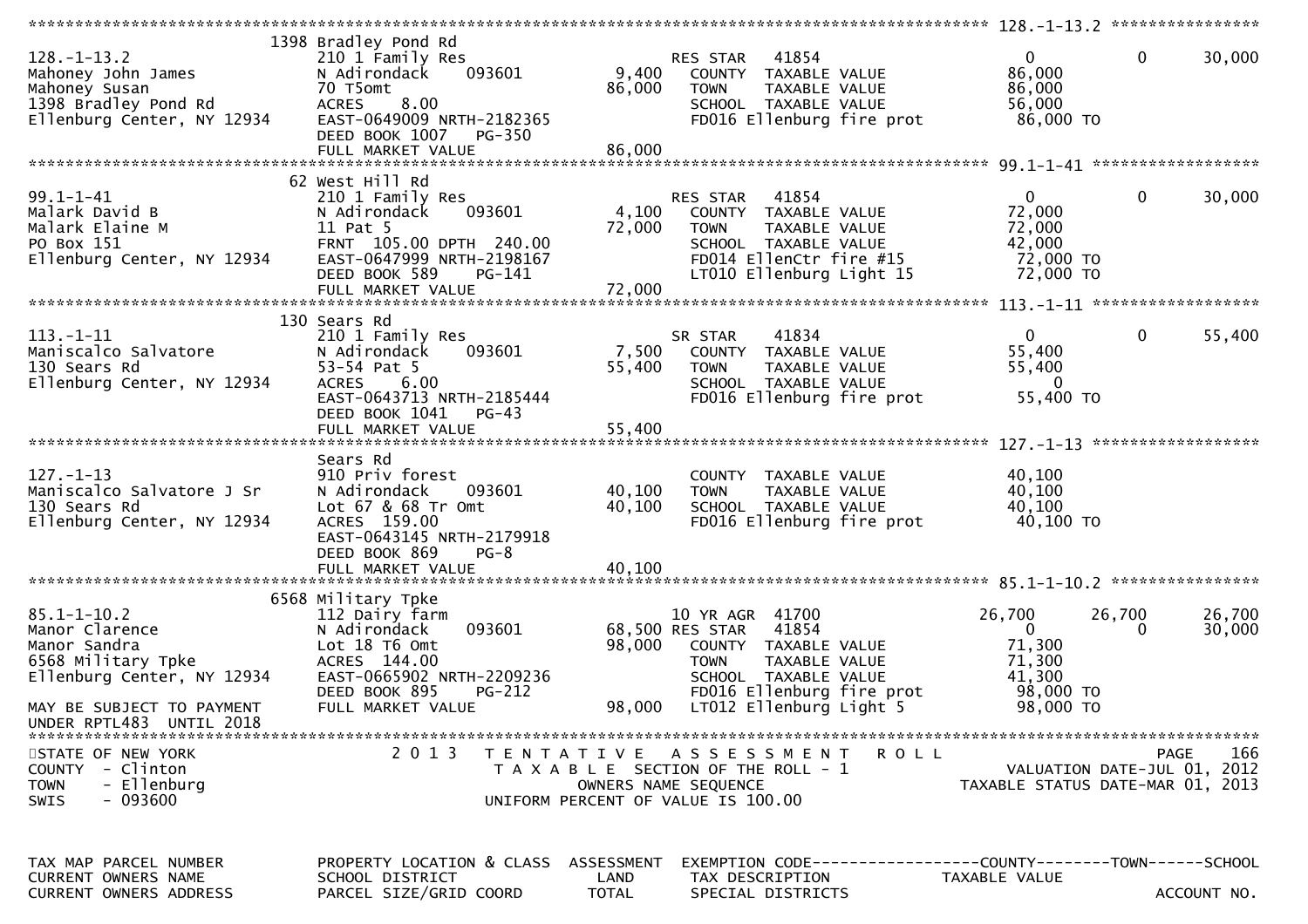| $84. - 1 - 13.1$<br>Manor Daniel E<br>Manor Tammy M<br>191 Ellenburg Center Rd<br>Ellenburg Center, NY 12934<br>MAY BE SUBJECT TO PAYMENT<br>UNDER AGDIST LAW TIL 2017 | 191 Ellenburg Center Rd<br>112 Dairy farm<br>093601<br>N Adirondack<br>4 Pat 5<br>ACRES 74.00<br>EAST-0658672 NRTH-2202123<br>DEED BOOK 20102 PG-31025<br>FULL MARKET VALUE | 155,600                       | 10 YR AGR 41700<br>41,200 AGRI DISTR 41720<br>155,600 RES STAR<br>483A EX<br>COUNTY TAXABLE VALUE<br><b>TOWN</b><br>SCHOOL TAXABLE VALUE | 41854<br>42100<br>TAXABLE VALUE<br>FD014 EllenCtr fire #15<br>1,590 EX<br>FD016 Ellenburg fire prot | 2,500<br>8,266<br>$\Omega$<br>10,600<br>134,234<br>134,234<br>104,234<br>21,750 TO<br>123,250 TO | 2,500<br>8,266<br>$\bf{0}$<br>10,600 | 2,500<br>8,266<br>30,000<br>10,600 |
|------------------------------------------------------------------------------------------------------------------------------------------------------------------------|-----------------------------------------------------------------------------------------------------------------------------------------------------------------------------|-------------------------------|------------------------------------------------------------------------------------------------------------------------------------------|-----------------------------------------------------------------------------------------------------|--------------------------------------------------------------------------------------------------|--------------------------------------|------------------------------------|
|                                                                                                                                                                        |                                                                                                                                                                             |                               |                                                                                                                                          | $9,010$ EX                                                                                          |                                                                                                  |                                      |                                    |
|                                                                                                                                                                        |                                                                                                                                                                             |                               |                                                                                                                                          |                                                                                                     |                                                                                                  |                                      |                                    |
| $99. - 2 - 18.21$<br>Manor Daniel E<br>Manor Tammy M<br>191 Ellenburg Center Rd<br>Ellenburg Center, NY 12934<br>MAY BE SUBJECT TO PAYMENT                             | 397/408 Ellenburg Center Rd<br>120 Field crops<br>N Adirondack<br>093601<br>ACRES 325.60<br>EAST-0656733 NRTH-2198386<br>DEED BOOK 20102 PG-31025<br>FULL MARKET VALUE      | 113,200<br>141,300<br>141,300 | AGRI DISTR 41720<br>COUNTY TAXABLE VALUE<br><b>TOWN</b><br>SCHOOL TAXABLE VALUE                                                          | TAXABLE VALUE<br>FD014 EllenCtr fire #15                                                            | $\mathbf{0}$<br>141,300<br>141,300<br>141,300<br>141,300 TO                                      | $\mathbf{0}$                         | $\mathbf{0}$                       |
|                                                                                                                                                                        |                                                                                                                                                                             |                               |                                                                                                                                          |                                                                                                     |                                                                                                  |                                      |                                    |
|                                                                                                                                                                        | 6084 Military Tpke                                                                                                                                                          |                               |                                                                                                                                          |                                                                                                     |                                                                                                  |                                      |                                    |
| $86. - 1 - 5.3$<br>Manor Homer<br>6084 Military Tpke<br>Ellenburg Depot, NY 12935                                                                                      | 112 Dairy farm<br>093601<br>N Adirondack<br>FRNT 130.00 DPTH 302.00<br>EAST-0675572 NRTH-2204958<br>DEED BOOK 612<br>PG-881<br>FULL MARKET VALUE                            | 4,800<br>70,000<br>70,000     | RES STAR<br>COUNTY TAXABLE VALUE<br><b>TOWN</b><br>SCHOOL TAXABLE VALUE                                                                  | 41854<br>TAXABLE VALUE<br>FD016 Ellenburg fire prot                                                 | $\mathbf{0}$<br>70,000<br>70,000<br>40,000<br>70,000 TO                                          | $\mathbf 0$                          | 30,000                             |
|                                                                                                                                                                        | 135 Ellenburg Center Rd                                                                                                                                                     |                               |                                                                                                                                          |                                                                                                     |                                                                                                  |                                      |                                    |
| $84. - 1 - 12.4$<br>Manor Joseph L<br>135 Ellenburg Center Rd<br>Ellenburg Center, NY 12934<br>MAY BE SUBJECT TO PAYMENT                                               | 270 Mfg housing<br>N Adirondack<br>093601<br>4 Pat 6<br>890<br><b>ACRES</b><br>1.03 BANK<br>EAST-0659498 NRTH-2203561<br>DEED BOOK 20092 PG-24548                           | 5,200<br>27,200               | RES STAR<br>COUNTY TAXABLE VALUE<br><b>TOWN</b><br>SCHOOL TAXABLE VALUE                                                                  | 41854<br>TAXABLE VALUE<br>FD016 Ellenburg fire prot                                                 | $\overline{0}$<br>27,200<br>27,200<br>$\Omega$<br>27,200 TO                                      | $\mathbf{0}$                         | 27,200                             |
|                                                                                                                                                                        |                                                                                                                                                                             |                               |                                                                                                                                          |                                                                                                     |                                                                                                  |                                      |                                    |
| $86. - 1 - 4$<br>Manor Michael G<br>Manor Ronald A<br>1575 Plank Rd<br>Ellenburg Depot, NY 12935                                                                       | Plank Rd<br>720 Mine/quarry<br>093601<br>N Adirondack<br><b>ACRES</b><br>12.90<br>EAST-0675867 NRTH-2207649<br>DEED BOOK 20051 PG-86671<br>FULL MARKET VALUE                | 8,300<br>8,300<br>8,300       | COUNTY<br><b>TOWN</b><br>SCHOOL TAXABLE VALUE                                                                                            | TAXABLE VALUE<br><b>TAXABLE VALUE</b><br>FD016 Ellenburg fire prot                                  | 8,300<br>8,300<br>8,300<br>8,300 TO                                                              |                                      |                                    |
| STATE OF NEW YORK<br>COUNTY - Clinton<br>- Ellenburg<br><b>TOWN</b><br>$-093600$<br>SWIS                                                                               | 2 0 1 3                                                                                                                                                                     |                               | TENTATIVE ASSESSMENT<br>T A X A B L E SECTION OF THE ROLL - 1<br>OWNERS NAME SEQUENCE<br>UNIFORM PERCENT OF VALUE IS 100.00              | ROLL                                                                                                | VALUATION DATE-JUL 01, 2012<br>TAXABLE STATUS DATE-MAR 01, 2013                                  | <b>PAGE</b>                          | 167                                |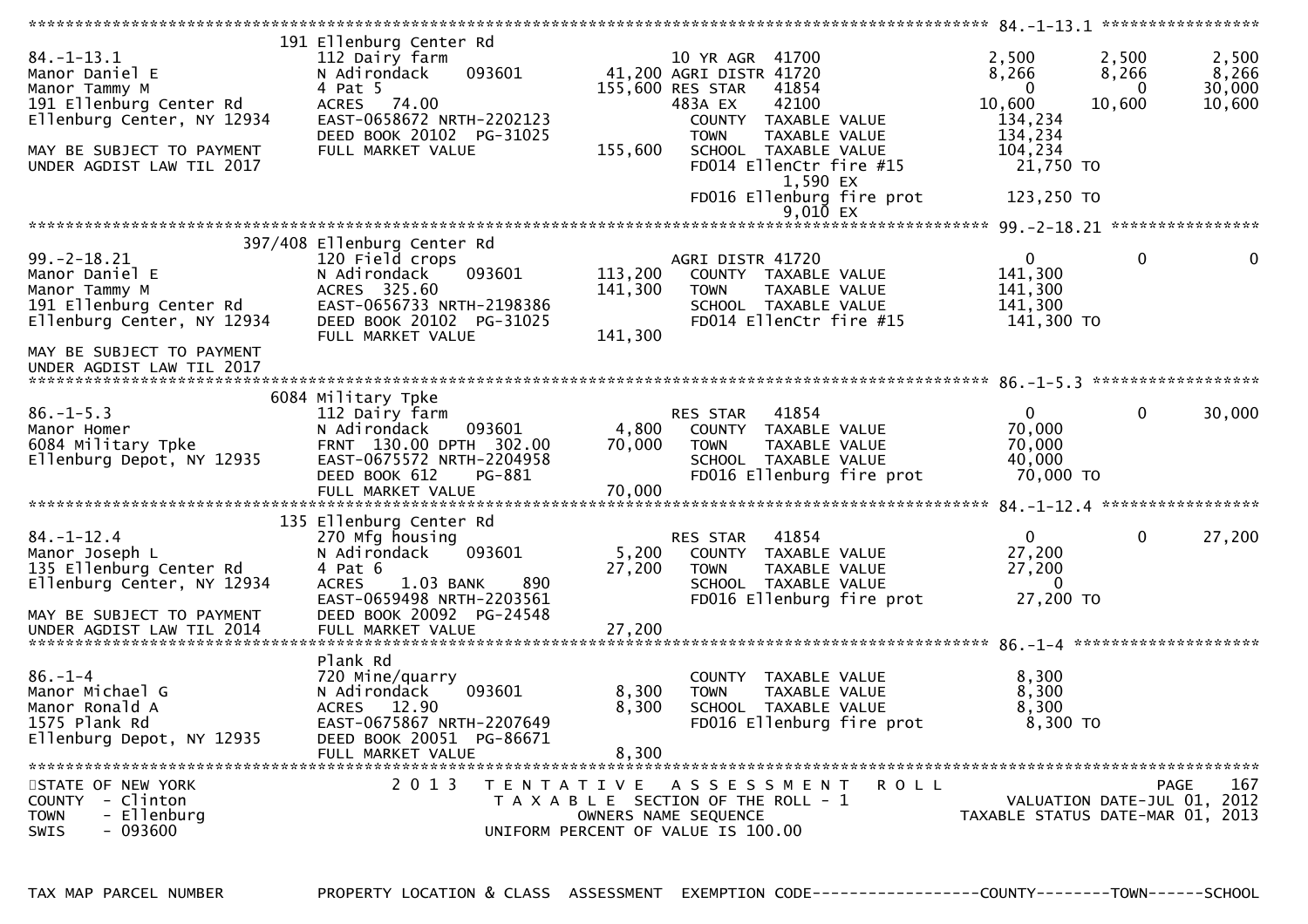| CURRENT OWNERS NAME                                                                                   | SCHOOL DISTRICT                                                                                                                                | LAND              | TAX DESCRIPTION                                                                                                                       | TAXABLE VALUE                                               |                                                                                       |
|-------------------------------------------------------------------------------------------------------|------------------------------------------------------------------------------------------------------------------------------------------------|-------------------|---------------------------------------------------------------------------------------------------------------------------------------|-------------------------------------------------------------|---------------------------------------------------------------------------------------|
| $101.-1-2$<br>Manor Michael G<br>Manor Ronald A<br>1575 Plank Rd<br>Ellenburg Depot, NY 12935         | Plank Rd<br>323 Vacant rural<br>N Adirondack<br>093601<br>$1/2$ Pat 5<br>ACRES 115.00<br>EAST-0676008 NRTH-2199994<br>DEED BOOK 20112 PG-38002 | 28,300<br>28,300  | COUNTY TAXABLE VALUE<br><b>TOWN</b><br>TAXABLE VALUE<br>SCHOOL TAXABLE VALUE<br>FD016 Ellenburg fire prot                             | 28,300<br>28,300<br>28,300<br>28,300 TO                     |                                                                                       |
|                                                                                                       | FULL MARKET VALUE                                                                                                                              | 28,300            |                                                                                                                                       |                                                             |                                                                                       |
|                                                                                                       | 1563 Plank Rd                                                                                                                                  |                   |                                                                                                                                       |                                                             |                                                                                       |
| $101.-1-3.2$<br>Manor Michael G<br>Manor Belinda A<br>1563 Plank Rd<br>Ellenburg Depot, NY 12935      | 210 1 Family Res<br>093601<br>N Adirondack<br>Lot 1 T50MT<br>8.60<br><b>ACRES</b><br>EAST-0677250 NRTH-2198324<br>DEED BOOK 20011 PG-33390     | 9,800<br>107,000  | RES STAR<br>41854<br>COUNTY TAXABLE VALUE<br><b>TOWN</b><br>TAXABLE VALUE<br>SCHOOL TAXABLE VALUE<br>FD016 Ellenburg fire prot        | $\mathbf{0}$<br>107,000<br>107,000<br>77,000<br>107,000 TO  | $\mathbf 0$<br>30,000                                                                 |
|                                                                                                       | FULL MARKET VALUE                                                                                                                              | 107,000           |                                                                                                                                       |                                                             |                                                                                       |
|                                                                                                       |                                                                                                                                                |                   |                                                                                                                                       |                                                             |                                                                                       |
| $86. - 1 - 5.1$<br>Manor Pat<br>6206 Military Tpke<br>Ellenburg Depot, NY 12935-1704 ACRES 55.00 BANK | 6206 Military Tpke<br>240 Rural res<br>093601<br>N Adirondack<br>$1$ Pat $6$<br>890<br>EAST-0672524 NRTH-2207041<br>DEED BOOK 20001 PG-25433   | 20,800<br>113,000 | RES STAR<br>41854<br>COUNTY TAXABLE VALUE<br>TAXABLE VALUE<br><b>TOWN</b><br>SCHOOL TAXABLE VALUE<br>FD016 Ellenburg fire prot        | 0 <sup>1</sup><br>113,000<br>113,000<br>83,000<br>70,060 TO | $\mathbf 0$<br>30,000                                                                 |
|                                                                                                       |                                                                                                                                                |                   |                                                                                                                                       |                                                             |                                                                                       |
|                                                                                                       | 1153 Plank Rd                                                                                                                                  |                   |                                                                                                                                       |                                                             |                                                                                       |
| $116. - 1 - 7.5$<br>Manor Randy<br>Manor Annette<br>1153 Plank Rd<br>Ellenburg Depot, NY 12935        | 210 1 Family Res<br>093601<br>N Adirondack<br>Lot 41 T5omt<br>9.00<br><b>ACRES</b><br>EAST-0678061 NRTH-2188161<br>DEED BOOK 725<br>PG-276     | 7,900<br>75,200   | 41854<br>RES STAR<br>COUNTY TAXABLE VALUE<br>TAXABLE VALUE<br><b>TOWN</b><br>SCHOOL TAXABLE VALUE<br>FD016 Ellenburg fire prot        | $\mathbf{0}$<br>75,200<br>75,200<br>45,200<br>75,200 TO     | $\mathbf{0}$<br>30,000                                                                |
|                                                                                                       | FULL MARKET VALUE                                                                                                                              | 75,200            |                                                                                                                                       |                                                             |                                                                                       |
|                                                                                                       | 1575 Plank Rd                                                                                                                                  |                   |                                                                                                                                       |                                                             |                                                                                       |
| $101. -1 - 3.1$<br>Manor Ronald A<br>Manor Michael G<br>1575 Plank Rd<br>Ellenburg Depot, NY 12935    | 112 Dairy farm<br>N Adirondack<br>093601<br>$1/2$ Pat 5<br>ACRES 131.50<br>EAST-0675161 NRTH-2198827<br>DEED BOOK 20011 PG-32835               | 162,700 483A EX   | AGRI DISTR 41720<br>37,400 RES STAR<br>41854<br>42100<br>COUNTY TAXABLE VALUE<br><b>TOWN</b><br>TAXABLE VALUE<br>SCHOOL TAXABLE VALUE | 0<br>$\Omega$<br>3,400<br>159,300<br>159,300<br>129,300     | 0<br>0<br>30,000<br>0<br>3,400<br>3,400                                               |
| MAY BE SUBJECT TO PAYMENT<br>UNDER AGDIST LAW TIL 2017                                                | FULL MARKET VALUE                                                                                                                              | 162,700           | FD016 Ellenburg fire prot<br>3,400 EX                                                                                                 | 159,300 TO                                                  |                                                                                       |
| STATE OF NEW YORK<br>COUNTY - Clinton<br>- Ellenburg<br><b>TOWN</b><br>- 093600<br><b>SWIS</b>        | 2 0 1 3<br>T E N T A T I V E                                                                                                                   |                   | A S S E S S M E N T<br>T A X A B L E SECTION OF THE ROLL - 1<br>OWNERS NAME SEQUENCE<br>UNIFORM PERCENT OF VALUE IS 100.00            | <b>ROLL</b>                                                 | 168<br><b>PAGE</b><br>VALUATION DATE-JUL 01, 2012<br>TAXABLE STATUS DATE-MAR 01, 2013 |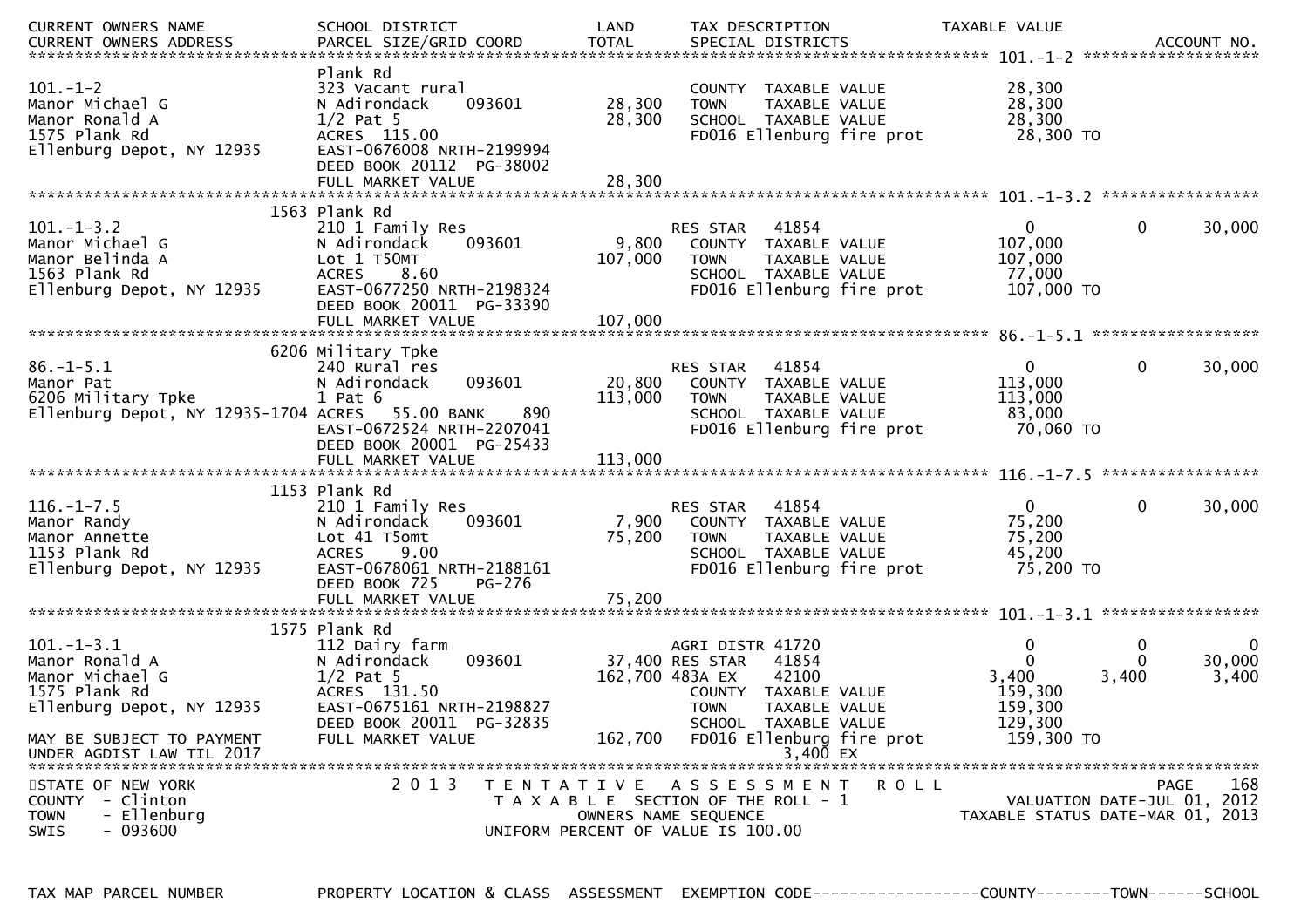| CURRENT OWNERS NAME                                                                                   | SCHOOL DISTRICT                                                                                                                                                                               | LAND                                 | TAX DESCRIPTION                                                                                                                                                                                                          | TAXABLE VALUE                                                                               |             |
|-------------------------------------------------------------------------------------------------------|-----------------------------------------------------------------------------------------------------------------------------------------------------------------------------------------------|--------------------------------------|--------------------------------------------------------------------------------------------------------------------------------------------------------------------------------------------------------------------------|---------------------------------------------------------------------------------------------|-------------|
| $141.3 - 3 - 5.12$<br>Mars Aaron P<br>Mars Cecile M<br>576 Knickerbocker Rd<br>Schaghticoke, NY 12154 | 14 Balsam Way<br>210 1 Family Res - WTRFNT<br>093601<br>N Adirondack<br>100 T5omt<br>FRNT 52.00 DPTH 331.00<br>EAST-0624396 NRTH-2170434<br>DEED BOOK 20001 PG-18263<br>FULL MARKET VALUE     | 105,300<br>263,000<br>263,000        | COUNTY TAXABLE VALUE<br><b>TOWN</b><br>TAXABLE VALUE<br>SCHOOL TAXABLE VALUE<br>FD040 Lyon Mountain Fire<br>WD018 Chat lake water dist                                                                                   | 263,000<br>263,000<br>263,000<br>263,000 TO<br>263,000 ТО М                                 |             |
|                                                                                                       |                                                                                                                                                                                               |                                      |                                                                                                                                                                                                                          |                                                                                             |             |
| $83 - 1 - 9.26$<br>Marshall Kelli Kathleen<br>10 Harpp St<br>Morrisonville, NY 12961                  | Star Rd<br>311 Res vac land<br>093601<br>N Adirondack<br>Lot 15 T6omt<br>ACRES 24.70<br>EAST-0645297 NRTH-2204771<br>DEED BOOK 20112 PG-38749<br>FULL MARKET VALUE                            | 15,700<br>15,700<br>15,700           | COUNTY TAXABLE VALUE<br><b>TOWN</b><br>TAXABLE VALUE<br>SCHOOL TAXABLE VALUE<br>FD014 EllenCtr fire #15                                                                                                                  | 15,700<br>15,700<br>15,700<br>15,700 TO                                                     |             |
|                                                                                                       |                                                                                                                                                                                               |                                      |                                                                                                                                                                                                                          |                                                                                             |             |
| $155.1 - 1 - 14$<br>Martin Edmond A<br>Martin Bernadine<br>13 Gadway Rd<br>Merrill, NY 12955          | 13 Gadway Rd<br>210 1 Family Res - WTRFNT<br>093601<br>N Adirondack<br>101 Pat 5<br>FRNT 75.00 DPTH 410.00<br>EAST-0626002 NRTH-2166647<br>DEED BOOK 20102 PG-37021                           | 84,000<br>268,000                    | 41854<br><b>RES STAR</b><br>COUNTY TAXABLE VALUE<br><b>TOWN</b><br><b>TAXABLE VALUE</b><br>SCHOOL TAXABLE VALUE<br>FD040 Lyon Mountain Fire<br>WD018 Chat lake water dist                                                | 0<br>0<br>268,000<br>268,000<br>238,000<br>268,000 TO<br>268,000 ТО М                       | 30,000      |
|                                                                                                       | FULL MARKET VALUE                                                                                                                                                                             | 268,000                              |                                                                                                                                                                                                                          |                                                                                             |             |
| $141. - 1 - 12.3$<br>Martin Gary<br>Martin Helen<br>5101 Route 374<br>Merrill, NY 12955               | Route 374<br>$314$ Rural vac<10<br>093601<br>N Adirondack<br>101 Pat 5<br>Survey Map 20122/45785<br>8.60<br><b>ACRES</b><br>EAST-0626340 NRTH-2169038<br>DEED BOOK 20112 PG-44851             | 9,800<br>9,800                       | COUNTY TAXABLE VALUE<br><b>TOWN</b><br>TAXABLE VALUE<br>SCHOOL TAXABLE VALUE<br>FD040 Lyon Mountain Fire                                                                                                                 | 9,800<br>9,800<br>9,800<br>9,800 TO                                                         |             |
|                                                                                                       | FULL MARKET VALUE                                                                                                                                                                             | 9,800                                |                                                                                                                                                                                                                          |                                                                                             |             |
|                                                                                                       |                                                                                                                                                                                               |                                      |                                                                                                                                                                                                                          |                                                                                             |             |
| $155.1 - 2 - 35$<br>Martin Gary E<br>Martin Helen J<br>5101 Rt 374<br>Merrill, NY 12955               | 5101 Rt 374<br>210 1 Family Res - WTRFNT<br>093601<br>N Adirondack<br>Lot $101$ Pat 5<br>FRNT 109.00 DPTH 185.00<br>EAST-0625565 NRTH-2169079<br>DEED BOOK 648<br>PG-744<br>FULL MARKET VALUE | 69,000 SR STAR<br>233,000<br>233,000 | 97 PCT OF VALUE USED FOR EXEMPTION PURPOSES<br>WARNONALL 41121<br>41834<br>COUNTY TAXABLE VALUE<br><b>TOWN</b><br><b>TAXABLE VALUE</b><br>SCHOOL TAXABLE VALUE<br>FD040 Lyon Mountain Fire<br>WD018 Chat lake water dist | 27,000<br>27,000<br>$\Omega$<br>206,000<br>206,000<br>169,700<br>233,000 TO<br>233,000 TO M | 0<br>63,300 |
| STATE OF NEW YORK<br>COUNTY - Clinton<br>- Ellenburg<br><b>TOWN</b><br>- 093600<br><b>SWIS</b>        | 2 0 1 3<br>T E N T A T I V E                                                                                                                                                                  | OWNERS NAME SEQUENCE                 | A S S E S S M E N T<br>ROLL<br>T A X A B L E SECTION OF THE ROLL - 1<br>UNIFORM PERCENT OF VALUE IS 100.00                                                                                                               | VALUATION DATE-JUL 01, 2012<br>TAXABLE STATUS DATE-MAR 01, 2013                             | 169<br>PAGE |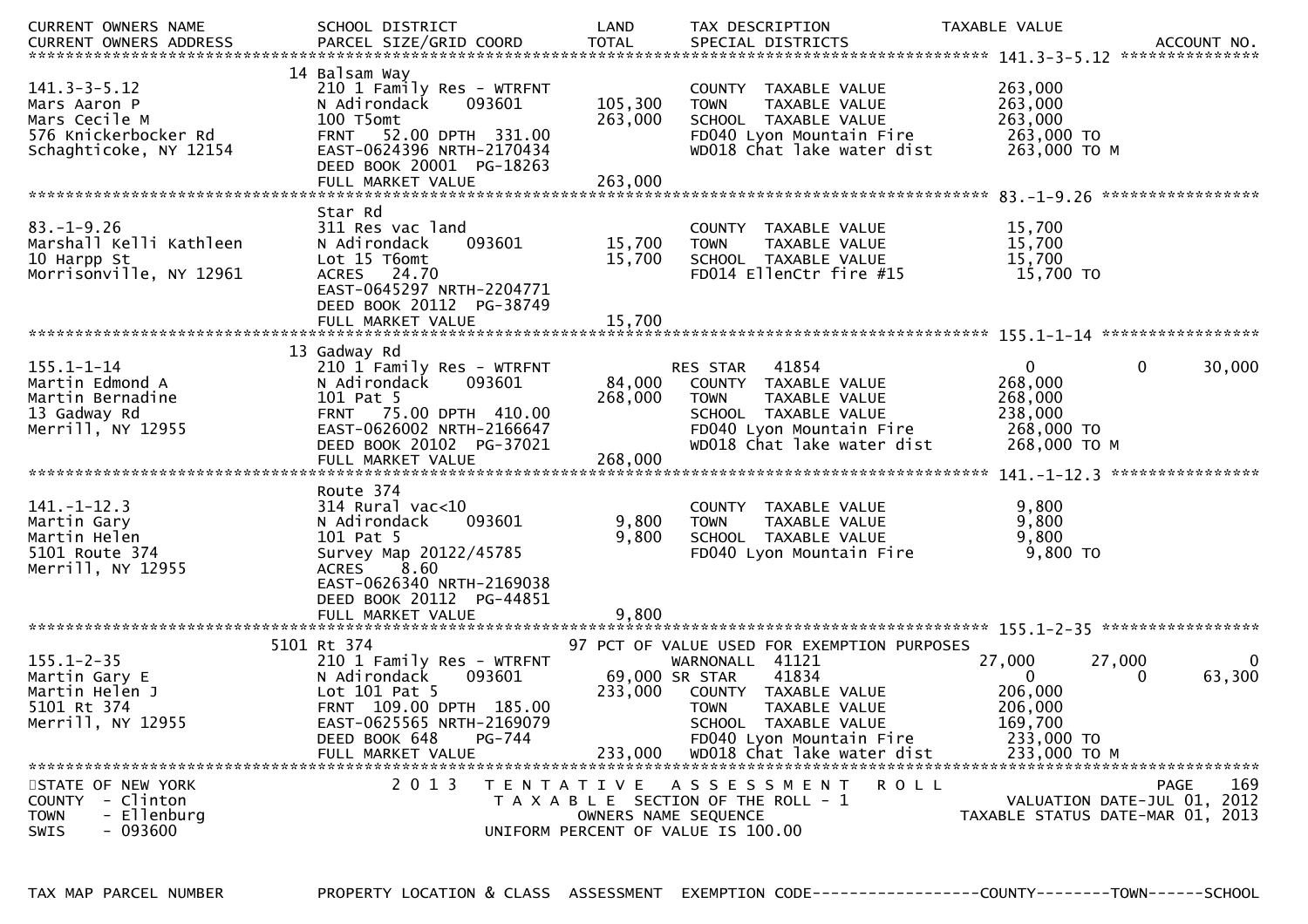| CURRENT OWNERS NAME                                                                                 | SCHOOL DISTRICT                                                                                                                                         | LAND              | TAX DESCRIPTION                                                                                                                                           | TAXABLE VALUE                                                              | ACCOUNT NO.<br>****************** |
|-----------------------------------------------------------------------------------------------------|---------------------------------------------------------------------------------------------------------------------------------------------------------|-------------------|-----------------------------------------------------------------------------------------------------------------------------------------------------------|----------------------------------------------------------------------------|-----------------------------------|
| $82. - 1 - 5.1$<br>Martinelli Kevin<br>Atkins Robbin<br>524 Pine St<br>Bristol, CT 06010            | Ryan Rd<br>321 Abandoned ag<br>N Adirondack<br>093601<br>$12$ Pat $6$<br>ACRES 11.00<br>EAST-0626054 NRTH-2204003<br>DEED BOOK 608<br><b>PG-247</b>     | 11,300<br>11,300  | COUNTY TAXABLE VALUE<br>TAXABLE VALUE<br><b>TOWN</b><br>SCHOOL TAXABLE VALUE<br>FD016 Ellenburg fire prot                                                 | 11,300<br>11,300<br>11,300<br>11,300 TO                                    |                                   |
|                                                                                                     | FULL MARKET VALUE                                                                                                                                       | 11,300            |                                                                                                                                                           |                                                                            |                                   |
| $85. - 2 - 9$<br>Martino Frances D<br>Martino Edward A<br>1 Wymberley Point Rd                      | Military Tpke<br>321 Abandoned ag<br>093601<br>N Adirondack<br>$Lot 2 & 19$ Pat 6<br>ACRES 55.80                                                        | 20,900<br>20,900  | COUNTY TAXABLE VALUE<br><b>TOWN</b><br>TAXABLE VALUE<br>SCHOOL TAXABLE VALUE<br>FD016 Ellenburg fire prot                                                 | 20,900<br>20,900<br>20,900<br>20,900 TO                                    |                                   |
| Savannah, GA 31406                                                                                  | EAST-0665699 NRTH-2205982<br>DEED BOOK 20061 PG-95687<br>FULL MARKET VALUE                                                                              | 20,900            |                                                                                                                                                           |                                                                            |                                   |
| $113.-1-18.3$<br>Mast Andy G<br>Mast Katie Ann J<br>397 Steam Mill Rd<br>Ellenburg, NY 12934        | 417 Steam Mill Rd<br>281 Multiple res<br>093601<br>N Adirondack<br>55 Pat 5<br>ACRES 250.60<br>EAST-0638577 NRTH-2184767<br>DEED BOOK 20122 PG-50197    | 71,300<br>154,700 | COUNTY TAXABLE VALUE<br>TAXABLE VALUE<br><b>TOWN</b><br>SCHOOL TAXABLE VALUE<br>FD016 Ellenburg fire prot                                                 | 154,700<br>154,700<br>154,700<br>154,700 TO                                |                                   |
|                                                                                                     | FULL MARKET VALUE                                                                                                                                       | 154,700           |                                                                                                                                                           |                                                                            |                                   |
| $98. - 1 - 22.1$<br>Mast Eli D<br>Mast Anna S<br>315 West Hill Rd<br>Ellenburg, NY 12934            | 315 West Hill Rd<br>112 Dairy farm<br>093601<br>N Adirondack<br>13 Pat 5<br>ACRES 444.00<br>EAST-0642286 NRTH-2192235<br>DEED BOOK 20112 PG-39383       |                   | AGRI DISTR 41720<br>137,700 RES STAR<br>41854<br>204,000 483A EX<br>42100<br>COUNTY TAXABLE VALUE<br><b>TOWN</b><br>TAXABLE VALUE<br>SCHOOL TAXABLE VALUE | 0<br>0<br>0<br>$\Omega$<br>1,000<br>1,000<br>203,000<br>203,000<br>173,000 | 0<br>30,000<br>1,000              |
| MAY BE SUBJECT TO PAYMENT<br>UNDER AGDIST LAW TIL 2017                                              | FULL MARKET VALUE                                                                                                                                       | 204,000           | FD014 EllenCtr fire #15<br>1,000 EX                                                                                                                       | 203,000 TO                                                                 |                                   |
|                                                                                                     |                                                                                                                                                         |                   |                                                                                                                                                           |                                                                            |                                   |
| $141.3 - 2 - 41$<br>Mastin Harry J Jr<br>Mastin Elizabeth<br>4239 Gopher Cir<br>Liverpool, NY 13090 | 3 Brooks Way<br>260 Seasonal res - WTRFNT<br>Chateaugay 1<br>163401<br>Lot 100 T5omt<br><b>FRNT</b><br>51.00 DPTH<br>75.00<br>EAST-0623383 NRTH-2172694 | 36,900<br>83,000  | COUNTY TAXABLE VALUE<br><b>TOWN</b><br>TAXABLE VALUE<br>SCHOOL TAXABLE VALUE<br>FD040 Lyon Mountain Fire<br>WD018 Chat lake water dist                    | 83,000<br>83,000<br>83,000<br>83,000 TO<br>83,000 TO M                     |                                   |
|                                                                                                     | DEED BOOK 905<br>PG-277<br>FULL MARKET VALUE                                                                                                            | 83,000            |                                                                                                                                                           |                                                                            |                                   |
| STATE OF NEW YORK<br>COUNTY - Clinton<br>- Ellenburg<br><b>TOWN</b><br>$-093600$<br>SWIS            | 2 0 1 3                                                                                                                                                 | T E N T A T I V E | R O L L<br>A S S E S S M E N T<br>T A X A B L E SECTION OF THE ROLL - 1<br>OWNERS NAME SEQUENCE<br>UNIFORM PERCENT OF VALUE IS 100.00                     | VALUATION DATE-JUL 01, 2012<br>TAXABLE STATUS DATE-MAR 01, 2013            | 170<br><b>PAGE</b>                |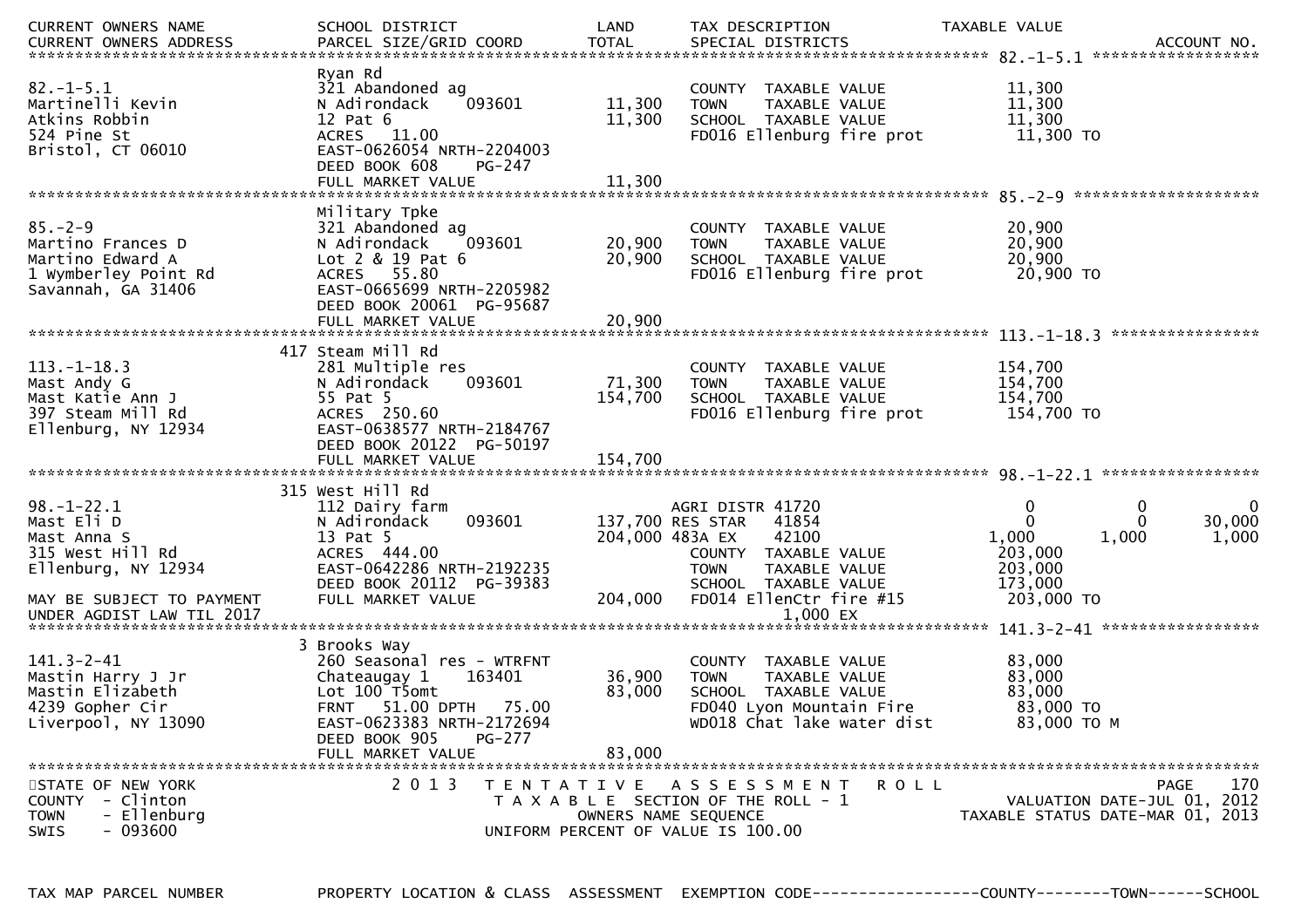| CURRENT OWNERS NAME                                                                                            | SCHOOL DISTRICT                                                                                                                                                                          | LAND                         | TAX DESCRIPTION                                                                                                                                        | TAXABLE VALUE<br>ACCOUNT NO.<br>****************                                                   |
|----------------------------------------------------------------------------------------------------------------|------------------------------------------------------------------------------------------------------------------------------------------------------------------------------------------|------------------------------|--------------------------------------------------------------------------------------------------------------------------------------------------------|----------------------------------------------------------------------------------------------------|
| $85.1 - 1 - 18.1$<br>Matthews Jeffrey A<br>Matthews Shawn M<br>5585 Rt 11<br>PO Box 139<br>Ellenburg, NY 12933 | 5589 Rt 11<br>415 Motel<br>N Adirondack<br>093601<br>18 Pat 6<br>1.20<br><b>ACRES</b><br>EAST-0662492 NRTH-2208016<br>DEED BOOK 1041<br>PG-65<br>FULL MARKET VALUE                       | 7,600<br>91,000<br>91,000    | COUNTY TAXABLE VALUE<br>TAXABLE VALUE<br><b>TOWN</b><br>SCHOOL TAXABLE VALUE<br>FD016 Ellenburg fire prot<br>LT012 Ellenburg Light 5                   | 91,000<br>91,000<br>91,000<br>$91,000$ TO<br>91,000 TO                                             |
|                                                                                                                | 5597 Rt 11                                                                                                                                                                               |                              |                                                                                                                                                        |                                                                                                    |
| $85.1 - 1 - 18.2$<br>Matthews Jeffrey A<br>Matthews Shawn M<br>5591 Rt 11<br>PO Box 139<br>Ellenburg, NY 12933 | 210 1 Family Res<br>093601<br>N Adirondack<br>Lot 18 T6omt<br>1.20 BANK<br>890<br><b>ACRES</b><br>EAST-0662295 NRTH-2207974<br>DEED BOOK 20001 PG-27062                                  | 5,100<br>112,000             | RES STAR 41854<br>COUNTY TAXABLE VALUE<br><b>TOWN</b><br>TAXABLE VALUE<br>SCHOOL TAXABLE VALUE<br>FD016 Ellenburg fire prot<br>LT012 Ellenburg Light 5 | $\mathbf{0}$<br>$\mathbf{0}$<br>30,000<br>112,000<br>112,000<br>82,000<br>112,000 TO<br>112,000 TO |
|                                                                                                                | FULL MARKET VALUE                                                                                                                                                                        | 112,000                      |                                                                                                                                                        |                                                                                                    |
|                                                                                                                |                                                                                                                                                                                          |                              |                                                                                                                                                        |                                                                                                    |
| $155. - 1 - 1$<br>Mayer Mark Richard<br>McDonald Matthew E<br>363 Pearls Rd<br>Brunswick, OH 44212             | Narrows Rd<br>910 Priv forest<br>093601<br>N Adirondack<br>Lot $101$ Pat 5<br>ACRES 159.00<br>EAST-0623705 NRTH-2167908                                                                  | 40,100<br>40,100             | COUNTY TAXABLE VALUE<br>TAXABLE VALUE<br><b>TOWN</b><br>SCHOOL TAXABLE VALUE<br>FD040 Lyon Mountain Fire                                               | 40,100<br>40,100<br>40,100<br>40,100 TO                                                            |
|                                                                                                                | DEED BOOK 20041 PG-65323<br>FULL MARKET VALUE                                                                                                                                            | 40,100                       |                                                                                                                                                        |                                                                                                    |
|                                                                                                                |                                                                                                                                                                                          |                              |                                                                                                                                                        |                                                                                                    |
| $141.-1-8.1$<br>McCormick David G<br>McCormick Lisa<br>38 Flight Line Rd<br>Fairfax, VT 05454                  | Bigelow Rd<br>910 Priv forest<br>093601<br>N Adirondack<br>97 Pat 5<br>ACRES 55.10<br>EAST-0633715 NRTH-2175521<br>DEED BOOK 20102 PG-33252                                              | 22,900<br>30,000             | COUNTY TAXABLE VALUE<br>TAXABLE VALUE<br><b>TOWN</b><br>SCHOOL TAXABLE VALUE<br>FD016 Ellenburg fire prot                                              | 30,000<br>30,000<br>30,000<br>30,000 TO                                                            |
|                                                                                                                |                                                                                                                                                                                          |                              |                                                                                                                                                        |                                                                                                    |
| $155.3 - 3 - 1$<br>McCoy Herbert Jr<br>94 w Main St<br>PO Box 916<br>Chateaugay, NY 12920                      | 50 Holtzman Way<br>260 Seasonal res - WTRFNT<br>093601<br>N Adirondack<br>120 Pat 5<br><b>ACRES</b><br>5.30<br>EAST-0629637 NRTH-2162565<br>DEED BOOK 561<br>PG-589<br>FULL MARKET VALUE | 97,000<br>120,400<br>120,400 | COUNTY TAXABLE VALUE<br><b>TOWN</b><br>TAXABLE VALUE<br>SCHOOL TAXABLE VALUE<br>FD040 Lyon Mountain Fire<br>WD018 Chat lake water dist                 | 120,400<br>120,400<br>120,400<br>120,400 TO<br>118,835 TO M                                        |
| STATE OF NEW YORK                                                                                              | 2013                                                                                                                                                                                     |                              | TENTATIVE ASSESSMENT<br>R O L L                                                                                                                        | <b>PAGE</b><br>171                                                                                 |
| COUNTY - Clinton<br>- Ellenburg<br><b>TOWN</b><br>- 093600<br><b>SWIS</b>                                      |                                                                                                                                                                                          | OWNERS NAME SEQUENCE         | T A X A B L E SECTION OF THE ROLL - 1<br>UNIFORM PERCENT OF VALUE IS 100.00                                                                            | VALUATION DATE-JUL 01, 2012<br>TAXABLE STATUS DATE-MAR 01, 2013                                    |
|                                                                                                                |                                                                                                                                                                                          |                              |                                                                                                                                                        |                                                                                                    |
| TAX MAP PARCEL NUMBER<br>CURRENT OWNERS NAME                                                                   | PROPERTY LOCATION & CLASS ASSESSMENT<br>SCHOOL DISTRICT                                                                                                                                  | LAND                         | TAX DESCRIPTION                                                                                                                                        | EXEMPTION CODE-----------------COUNTY-------TOWN------SCHOOL<br>TAXABLE VALUE                      |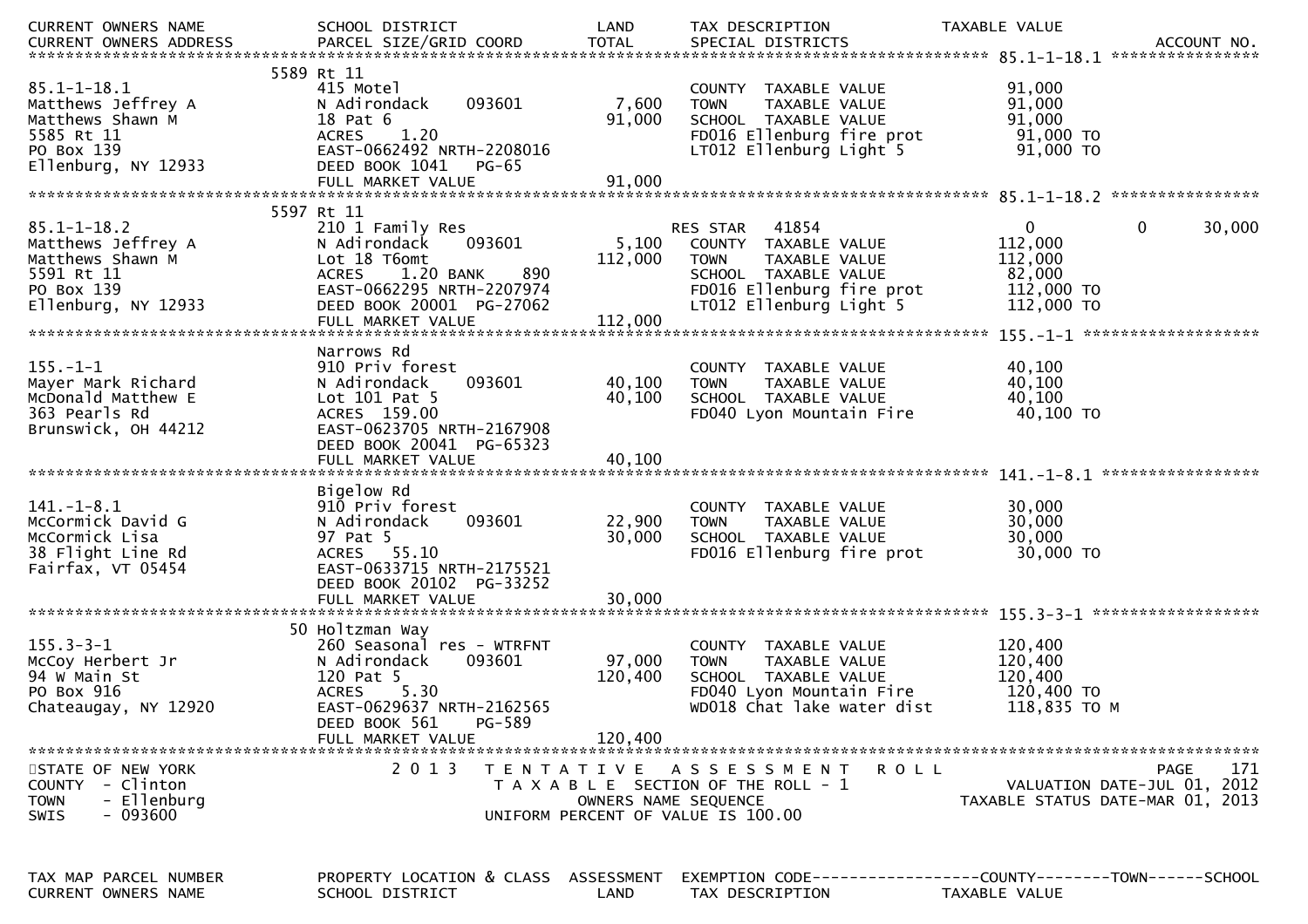| $55. -2 - 5.21$<br>Mccreless Dennis<br>Mccreless Sherryl<br>603 Bull Run Rd<br>Ellenburg Depot, NY 12935   | Bull Run Rd<br>323 Vacant rural<br>093601<br>N Adirondack<br>$40/42$ Pat 6<br>ACRES 88.00<br>EAST-0667192 NRTH-2223846<br>DEED BOOK 984<br>PG-136     | 22,300<br>22,300     | COUNTY TAXABLE VALUE<br>TAXABLE VALUE<br><b>TOWN</b><br>SCHOOL TAXABLE VALUE<br>FD016 Ellenburg fire prot                                 | 22,300<br>22,300<br>22,300<br>22,300 TO                 |                                                                                          |
|------------------------------------------------------------------------------------------------------------|-------------------------------------------------------------------------------------------------------------------------------------------------------|----------------------|-------------------------------------------------------------------------------------------------------------------------------------------|---------------------------------------------------------|------------------------------------------------------------------------------------------|
|                                                                                                            | 603 Bull Run Rd                                                                                                                                       |                      |                                                                                                                                           |                                                         |                                                                                          |
| $40. - 1 - 24.2$<br>McCreless Sherryl<br>603 Bull Run Rd<br>Ellenburg Depot, NY 12935                      | 210 1 Family Res<br>N Adirondack<br>093601<br>Lot 42 T6omt<br>FRNT 200.00 DPTH 200.00<br>EAST-0668056 NRTH-2225369<br>DEED BOOK 765<br>PG-128         | 5,000<br>87,500      | RES STAR<br>41854<br>COUNTY TAXABLE VALUE<br><b>TOWN</b><br>TAXABLE VALUE<br>SCHOOL TAXABLE VALUE<br>FD016 Ellenburg fire prot            | $\Omega$<br>87,500<br>87,500<br>57,500<br>87,500 TO     | 0<br>30,000                                                                              |
|                                                                                                            |                                                                                                                                                       |                      |                                                                                                                                           |                                                         | *******************                                                                      |
| $85.1 - 1 - 3$<br>McCreless Sheryl<br>603 Bull Run Rd<br>Ellenburg Depot, NY 12935                         | 5556 Rt 11<br>280 Res Multiple<br>N Adirondack<br>093601<br>18 Pat 6<br><b>ACRES</b><br>1.30<br>EAST-0663284 NRTH-2208601<br>DEED BOOK 20092 PG-25663 | 6,000<br>55,000      | COUNTY TAXABLE VALUE<br>TAXABLE VALUE<br><b>TOWN</b><br>SCHOOL TAXABLE VALUE<br>FD002 EllenDpt fire 21<br>LT012 Ellenburg Light 5         | 55,000<br>55,000<br>55,000<br>55,000 TO<br>55,000 TO    |                                                                                          |
|                                                                                                            |                                                                                                                                                       |                      |                                                                                                                                           |                                                         |                                                                                          |
| $114. - 1 - 3.2$<br>McDonald Chris<br>1816 Bradley Pond Rd<br>Ellenburg Center, NY 12934                   | 1816 Bradley Pond Rd<br>210 1 Family Res<br>N Adirondack<br>093601<br>FRNT 200.00 DPTH 125.00<br>EAST-0650627 NRTH-2190144<br>DEED BOOK 915<br>PG-247 | 4,200<br>97,200      | 41854<br>RES STAR<br>COUNTY TAXABLE VALUE<br><b>TOWN</b><br>TAXABLE VALUE<br>SCHOOL TAXABLE VALUE<br>FD014 EllenCtr fire #15              | $\mathbf{0}$<br>97,200<br>97,200<br>67,200<br>97,200 TO | $\mathbf{0}$<br>30,000                                                                   |
|                                                                                                            | 6793 Star Rd                                                                                                                                          |                      |                                                                                                                                           |                                                         |                                                                                          |
| $85. - 1 - 10.31$<br>McDonald Davy<br>Thibeau Melissa<br>6793 Rt 190 Star Rd<br>Ellenburg Center, NY 12934 | 210 1 Family Res<br>N Adirondack<br>093601<br>4t50mt<br>2.30<br><b>ACRES</b><br>EAST-0659746 NRTH-2205857<br>DEED BOOK 953<br>PG-257                  | 5,700<br>85,000      | 41854<br>RES STAR<br>COUNTY TAXABLE VALUE<br>TAXABLE VALUE<br><b>TOWN</b><br>SCHOOL TAXABLE VALUE<br>FD016 Ellenburg fire prot            | $\Omega$<br>85,000<br>85,000<br>55,000<br>85,000 TO     | 0<br>30,000                                                                              |
|                                                                                                            | FULL MARKET VALUE                                                                                                                                     | 85,000               |                                                                                                                                           |                                                         |                                                                                          |
| STATE OF NEW YORK<br>COUNTY - Clinton<br>- Ellenburg<br><b>TOWN</b><br>- 093600<br>SWIS                    | 2 0 1 3                                                                                                                                               | T E N T A T I V E    | A S S E S S M E N T<br><b>ROLL</b><br>T A X A B L E SECTION OF THE ROLL - 1<br>OWNERS NAME SEQUENCE<br>UNIFORM PERCENT OF VALUE IS 100.00 |                                                         | 172<br><b>PAGE</b><br>2012<br>VALUATION DATE-JUL 01,<br>TAXABLE STATUS DATE-MAR 01, 2013 |
| TAX MAP PARCEL NUMBER<br>CURRENT OWNERS NAME<br><b>CURRENT OWNERS ADDRESS</b>                              | PROPERTY LOCATION & CLASS ASSESSMENT<br>SCHOOL DISTRICT<br>PARCEL SIZE/GRID COORD                                                                     | LAND<br><b>TOTAL</b> | EXEMPTION CODE-----------------COUNTY-------TOWN------SCHOOL<br>TAX DESCRIPTION<br>SPECIAL DISTRICTS                                      | TAXABLE VALUE                                           | ACCOUNT NO.                                                                              |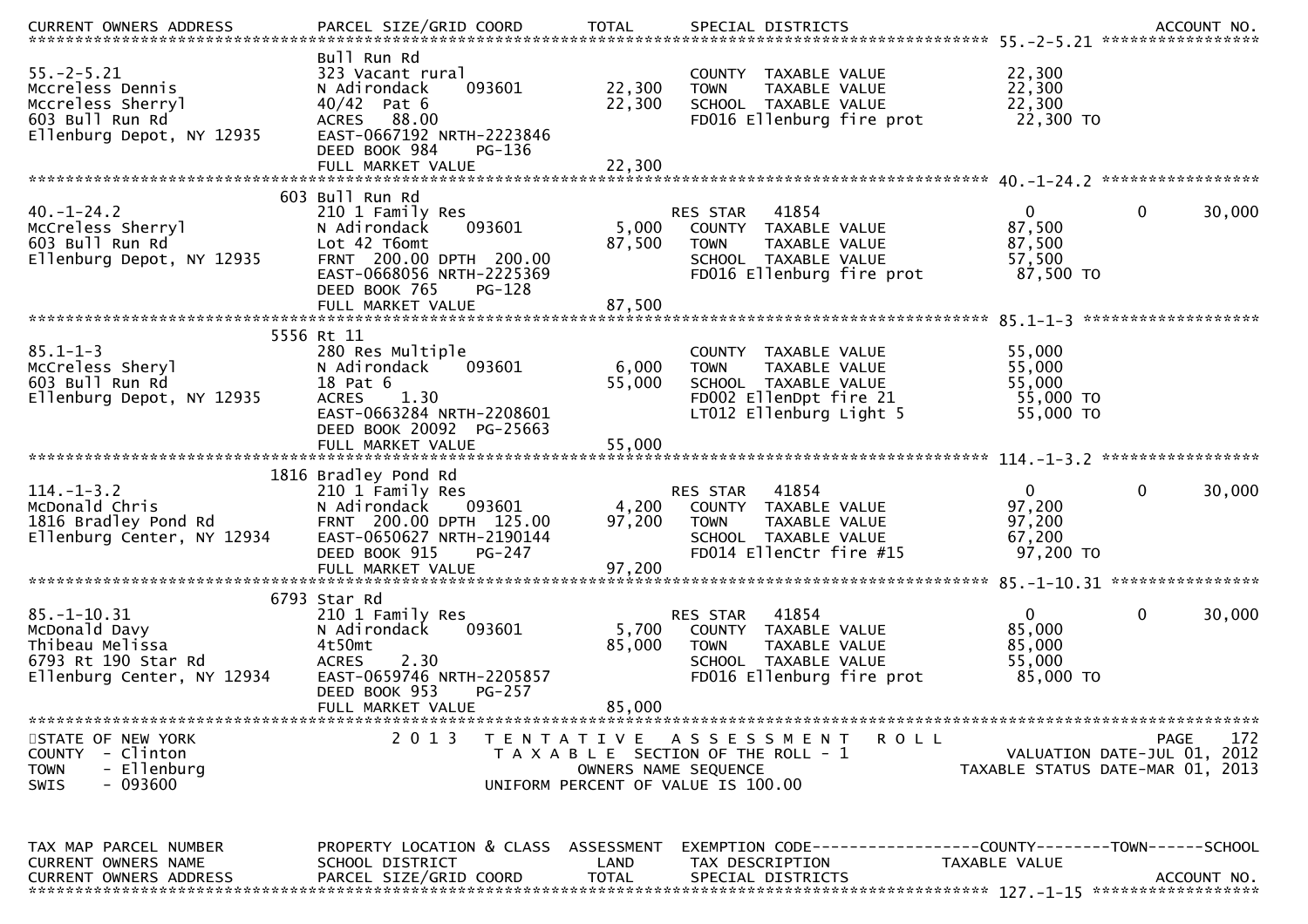| $127. - 1 - 15$<br>McDonald Life Use Lois<br>Albrecht Lisa<br>PO Box 202<br>Ellenburg Center, NY 12934                                                 | 538 Bigelow Rd<br>910 Priv forest<br>N Adirondack<br>093601<br>66 Pat 5<br>ACRES 136.90<br>EAST-0638008 NRTH-2177531<br>DEED BOOK 20082 PG-16390<br>FULL MARKET VALUE                   | 36,400<br>63,400<br>63,400    | COUNTY TAXABLE VALUE<br><b>TOWN</b><br>TAXABLE VALUE<br>SCHOOL TAXABLE VALUE<br>FD016 Ellenburg fire prot                              | 63,400<br>63,400<br>63,400<br>63,400 TO                                                      |          |
|--------------------------------------------------------------------------------------------------------------------------------------------------------|-----------------------------------------------------------------------------------------------------------------------------------------------------------------------------------------|-------------------------------|----------------------------------------------------------------------------------------------------------------------------------------|----------------------------------------------------------------------------------------------|----------|
| $84. - 1 - 19.222$<br>McDonald-King Sherry<br>7111 Star Rd<br>PO Box 191<br>Ellenburg Center, NY 12934                                                 | 7111 Star Rd<br>270 Mfg housing<br>093601<br>N Adirondack<br>6.10<br><b>ACRES</b><br>EAST-0651954 NRTH-2204436<br>DEED BOOK 930<br>PG-197                                               | 7,600<br>47,000               | 41854<br>RES STAR<br>COUNTY TAXABLE VALUE<br>TAXABLE VALUE<br>TOWN<br>SCHOOL TAXABLE VALUE<br>FD014 EllenCtr fire #15                  | 30,000<br>$\mathbf{0}$<br>0<br>47,000<br>47,000<br>17,000<br>5,640 TO                        |          |
| $155.4 - 1 - 15$<br>McElroy Timothy J<br>McElroy Susan B<br>119 Tallowood Ct<br>Syracuse, NY 13212                                                     | 75 Youngs Rd<br>260 Seasonal res - WTRFNT<br>N Adirondack<br>093601<br>119 Pat 5<br>FRNT 99.00 DPTH 200.00<br>EAST-0632721 NRTH-2161131<br>DEED BOOK 20072 PG-7107<br>FULL MARKET VALUE | 124,700<br>190,000<br>190,000 | COUNTY TAXABLE VALUE<br>TAXABLE VALUE<br><b>TOWN</b><br>SCHOOL TAXABLE VALUE<br>FD040 Lyon Mountain Fire<br>WD018 Chat lake water dist | 190,000<br>190,000<br>190,000<br>190,000 TO<br>190,000 ТО М                                  |          |
|                                                                                                                                                        | 197 Ryan Rd                                                                                                                                                                             |                               |                                                                                                                                        | lease 2011                                                                                   |          |
| $82. - 1 - 19$<br>McGivney Helen E<br>Kanzler Kathleen<br>94 Ryan Rd<br>Chateaugay, NY 12920<br>MAY BE SUBJECT TO PAYMENT<br>UNDER AGDIST LAW TIL 2020 | 241 Rural res&ag<br>093601<br>N Adirondack<br>$11$ Pat $6$<br>ACRES 88.70<br>EAST-0624470 NRTH-2202121<br>DEED BOOK 672<br>PG-131<br>FULL MARKET VALUE                                  | 49,700<br>69,900<br>69,900    | OS AG DIST 41730<br>COUNTY TAXABLE VALUE<br>TAXABLE VALUE<br><b>TOWN</b><br>SCHOOL TAXABLE VALUE<br>FD016 Ellenburg fire prot          | $\mathbf{0}$<br>0<br>69,900<br>69,900<br>69,900<br>69,900 TO                                 | $\Omega$ |
| $71.3 - 2 - 19.1$<br>McGregor Bruce C<br>145 North St Apt 8<br>Cobleskill, NY 12043                                                                    | McGregor Rd<br>$314$ Rural vac<10<br>N Adirondack<br>093601<br>21 Pat 6<br>1.00<br><b>ACRES</b><br>EAST-0674803 NRTH-2213970<br>DEED BOOK 20082 PG-17695<br>FULL MARKET VALUE           | 5,000<br>5,000<br>5,000       | COUNTY TAXABLE VALUE<br>TAXABLE VALUE<br><b>TOWN</b><br>SCHOOL TAXABLE VALUE<br>FD002 EllenDpt fire 21<br>LT011 Ellenburg Light 21     | 5,000<br>5,000<br>5,000<br>5,000 TO<br>5,000 TO                                              |          |
| STATE OF NEW YORK<br>- Clinton<br><b>COUNTY</b><br>- Ellenburg<br><b>TOWN</b><br>- 093600<br><b>SWIS</b>                                               | 2013                                                                                                                                                                                    | OWNERS NAME SEQUENCE          | TENTATIVE ASSESSMENT<br>ROLL<br>T A X A B L E SECTION OF THE ROLL - 1<br>UNIFORM PERCENT OF VALUE IS 100.00                            | PAGE<br>VALUATION DATE-JUL 01, 2012<br>TAXABLE STATUS DATE-MAR 01, 2013                      | 173      |
| TAX MAP PARCEL NUMBER<br><b>CURRENT OWNERS NAME</b><br><b>CURRENT OWNERS ADDRESS</b>                                                                   | PROPERTY LOCATION & CLASS ASSESSMENT<br>SCHOOL DISTRICT<br>PARCEL SIZE/GRID COORD                                                                                                       | LAND<br><b>TOTAL</b>          | TAX DESCRIPTION<br>SPECIAL DISTRICTS                                                                                                   | EXEMPTION CODE-----------------COUNTY-------TOWN------SCHOOL<br>TAXABLE VALUE<br>ACCOUNT NO. |          |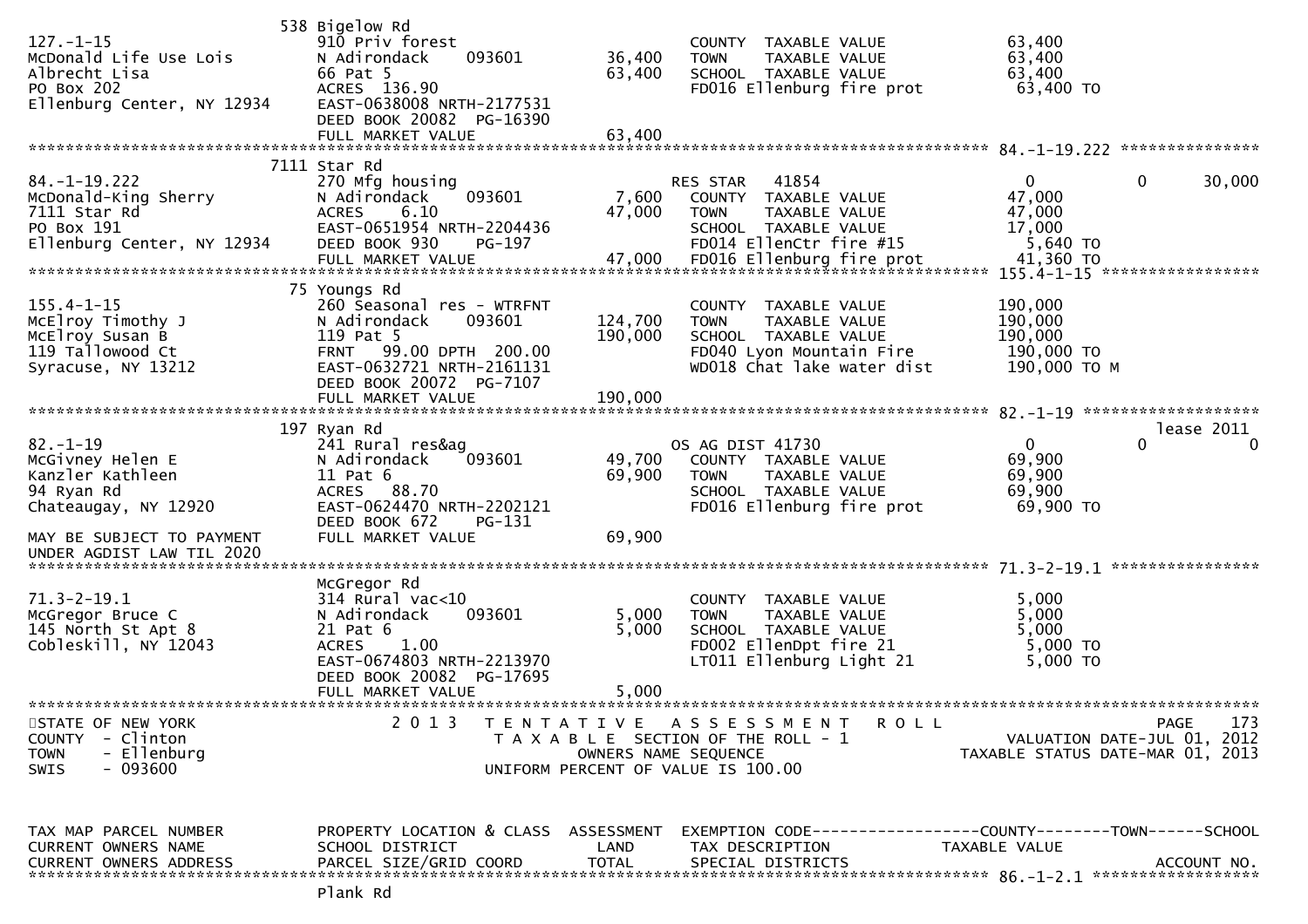| $86. - 1 - 2.1$<br>McGregor Bruce C<br>145 North St Apt 8<br>Cobleskill, NY 12043                                            | 311 Res vac land<br>093601<br>N Adirondack<br>20 Pat 6<br>FRNT 60.00 DPTH 230.00<br>EAST-0675832 NRTH-2209080<br>DEED BOOK 20082 PG-17695<br>FULL MARKET VALUE                                               | 4,600<br>4,600<br>4,600      | COUNTY TAXABLE VALUE<br><b>TOWN</b><br>TAXABLE VALUE<br>SCHOOL TAXABLE VALUE<br>FD002 EllenDpt fire 21                                 | 4,600<br>4,600<br>4,600<br>4,600 TO                             |
|------------------------------------------------------------------------------------------------------------------------------|--------------------------------------------------------------------------------------------------------------------------------------------------------------------------------------------------------------|------------------------------|----------------------------------------------------------------------------------------------------------------------------------------|-----------------------------------------------------------------|
|                                                                                                                              |                                                                                                                                                                                                              |                              |                                                                                                                                        | **************                                                  |
| $155.4 - 1 - 17.22$<br>McIntyre Christopher M<br>9507 Edgeley Rd<br>Bethesda, MD 20814                                       | 5 Blanche Rd<br>312 Vac w/imprv<br>093601<br>N Adirondack<br>Lot 119 T5omt<br>FRNT 220.00 DPTH 70.00<br>EAST-0632785 NRTH-2161381<br>DEED BOOK 843<br><b>PG-93</b><br>FULL MARKET VALUE                      | 6,500<br>8,500<br>8,500      | COUNTY TAXABLE VALUE<br><b>TOWN</b><br>TAXABLE VALUE<br>SCHOOL TAXABLE VALUE<br>FD040 Lyon Mountain Fire<br>WD018 Chat lake water dist | 8,500<br>8,500<br>8,500<br>$8,500$ TO<br>123 TO M               |
|                                                                                                                              |                                                                                                                                                                                                              |                              |                                                                                                                                        |                                                                 |
| $155.4 - 1 - 17.1$<br>McIntyre Dorothea<br>McIntyre Aileen<br>Attn: Aileen McIntyre<br>9507 Edgeley Rd<br>Bethesda, MD 20814 | 80 Youngs Rd<br>260 Seasonal res - WTRFNT<br>093601<br>N Adirondack<br>119 Pat 5<br>ACRES 1.21<br>EAST-0632529 NRTH-2161219<br>DEED BOOK 20011 PG-30450<br>FULL MARKET VALUE                                 | 92,800<br>177,300<br>177,300 | COUNTY TAXABLE VALUE<br><b>TOWN</b><br>TAXABLE VALUE<br>SCHOOL TAXABLE VALUE<br>FD040 Lyon Mountain Fire<br>WD018 Chat lake water dist | 177,300<br>177,300<br>177,300<br>177,300 TO<br>174,641 ТО М     |
|                                                                                                                              | 4661 Rt 374                                                                                                                                                                                                  |                              |                                                                                                                                        |                                                                 |
| $155.4 - 1 - 17.21$<br>McIntyre Dorothea C<br>9507 Edgeley Rd<br>Bethesda, MD 20814                                          | 312 Vac w/imprv<br>093601<br>N Adirondack<br>119 Pat 5<br>FRNT 150.00 DPTH 140.00<br>EAST-0632747 NRTH-2161578<br>DEED BOOK 20041 PG-68845<br>FULL MARKET VALUE                                              | 6,000<br>9,200<br>9,200      | COUNTY TAXABLE VALUE<br>TAXABLE VALUE<br><b>TOWN</b><br>SCHOOL TAXABLE VALUE<br>FD040 Lyon Mountain Fire                               | 9,200<br>9,200<br>9,200<br>$9,200$ TO                           |
|                                                                                                                              |                                                                                                                                                                                                              |                              |                                                                                                                                        |                                                                 |
| $155. - 1 - 10.4$<br>McIntyre Frances<br>149 Gadway Rd<br>Merrill, NY 12955                                                  | Split Rock Pt Way<br>$314$ Rural vac<10<br>093601<br>N Adirondack<br>Lot 120 T5omt<br>Mcintyre Sub Lot 14<br>5.20<br><b>ACRES</b><br>EAST-0626317 NRTH-2159785<br>DEED BOOK 823<br>PG-1<br>FULL MARKET VALUE | 12,100<br>12,100<br>12,100   | COUNTY TAXABLE VALUE<br><b>TOWN</b><br>TAXABLE VALUE<br>SCHOOL TAXABLE VALUE<br>FD040 Lyon Mountain Fire                               | 12,100<br>12,100<br>12,100<br>12,100 TO                         |
| STATE OF NEW YORK                                                                                                            | 2 0 1 3                                                                                                                                                                                                      |                              | TENTATIVE ASSESSMENT<br><b>ROLL</b>                                                                                                    | PAGE<br>174                                                     |
| COUNTY - Clinton<br>- Ellenburg<br><b>TOWN</b><br>- 093600<br><b>SWIS</b>                                                    |                                                                                                                                                                                                              | OWNERS NAME SEQUENCE         | T A X A B L E SECTION OF THE ROLL - 1<br>UNIFORM PERCENT OF VALUE IS 100.00                                                            | VALUATION DATE-JUL 01, 2012<br>TAXABLE STATUS DATE-MAR 01, 2013 |
| TAX MAP PARCEL NUMBER<br>CURRENT OWNERS NAME<br><b>CURRENT OWNERS ADDRESS</b>                                                | PROPERTY LOCATION & CLASS ASSESSMENT<br>SCHOOL DISTRICT<br>PARCEL SIZE/GRID COORD                                                                                                                            | LAND<br><b>TOTAL</b>         | TAX DESCRIPTION<br>SPECIAL DISTRICTS                                                                                                   | TAXABLE VALUE<br>ACCOUNT NO.                                    |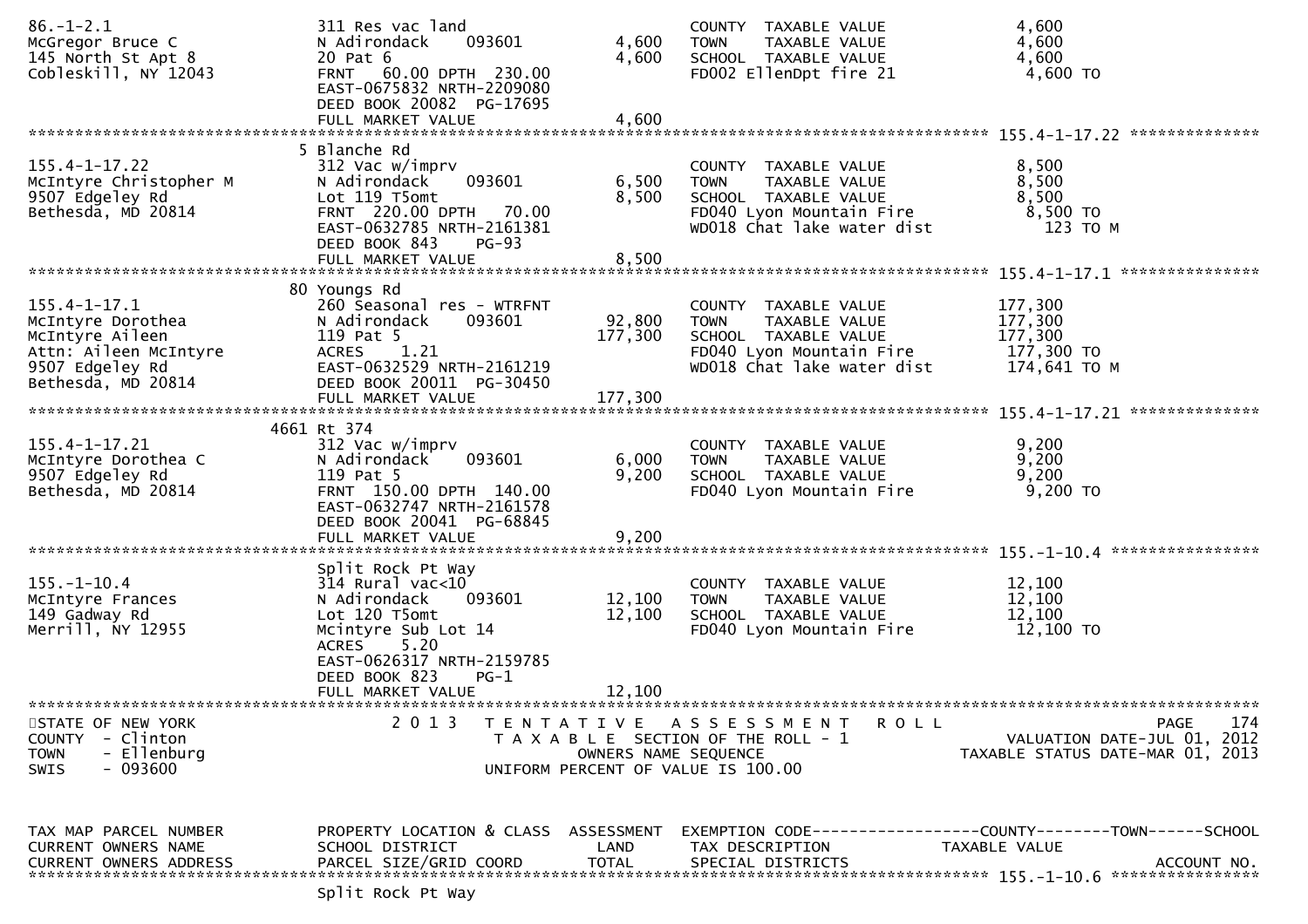| $155. - 1 - 10.6$<br>McIntyre Frances<br>149 Gadway Rd<br>Merrill, NY 12955                                                                       | $314$ Rural vac<10<br>093601<br>N Adirondack<br>Lot 120 T5omt<br>Mcintyre Sub Lot 16<br>5.80<br>ACRES<br>EAST-0626821 NRTH-2160323<br>DEED BOOK 822<br>PG-347<br>FULL MARKET VALUE              | 12,400<br>12,400<br>12,400  | COUNTY TAXABLE VALUE<br><b>TOWN</b><br>TAXABLE VALUE<br>SCHOOL TAXABLE VALUE<br>FD040 Lyon Mountain Fire                               | 12,400<br>12,400<br>12,400<br>12,400 TO                                                       |
|---------------------------------------------------------------------------------------------------------------------------------------------------|-------------------------------------------------------------------------------------------------------------------------------------------------------------------------------------------------|-----------------------------|----------------------------------------------------------------------------------------------------------------------------------------|-----------------------------------------------------------------------------------------------|
|                                                                                                                                                   |                                                                                                                                                                                                 |                             |                                                                                                                                        |                                                                                               |
| $155. - 1 - 10.1$<br>McIntyre Revoc Trust Joseph C N Adirondack<br>149 Gadway Rd<br>Merrill, NY 12955                                             | Split Rock Pt Way<br>910 Priv forest<br>093601<br>120 T5omt<br>ACRES 74.70<br>EAST-0625642 NRTH-2160649<br>DEED BOOK 20051 PG-85199<br>FULL MARKET VALUE                                        | 36,200<br>36,200<br>36,200  | COUNTY TAXABLE VALUE<br><b>TOWN</b><br>TAXABLE VALUE<br>SCHOOL TAXABLE VALUE<br>FD040 Lyon Mountain Fire<br>WD018 Chat lake water dist | 36,200<br>36,200<br>36,200<br>36,200 TO<br>699 ТО М                                           |
|                                                                                                                                                   | 149 Gadway Rd                                                                                                                                                                                   |                             |                                                                                                                                        |                                                                                               |
| $155.3 - 1 - 8.1$<br>McIntyre Revoc Trust Joseph C N Adirondack<br>McIntyre Trustee Frances D<br>6825 Grenadier Blvd Unit 204<br>Naples, FL 34108 | 210 1 Family Res - WTRFNT<br>093601<br>Lot 120 T5omt<br><b>ACRES</b><br>1.00<br>EAST-0626483 NRTH-2164485<br>DEED BOOK 20051 PG-85199                                                           | 122,900<br>325,000          | COUNTY TAXABLE VALUE<br><b>TOWN</b><br>TAXABLE VALUE<br>SCHOOL TAXABLE VALUE<br>FD040 Lyon Mountain Fire<br>WD018 Chat lake water dist | 325,000<br>325,000<br>325,000<br>325,000 TO<br>325,000 TO M                                   |
|                                                                                                                                                   | FULL MARKET VALUE                                                                                                                                                                               | 325,000                     |                                                                                                                                        |                                                                                               |
| $155. - 1 - 10.2$<br>McIntyre Revocable Trust Josep N Adirondack<br>McIntyre Trustee Frances D<br>149 Gadway Rd<br>Merrill, NY 12955              | Split Rock Pt Way<br>$314$ Rural vac<10<br>093601<br>Lot 120 T5omt<br>Mcintyre Sub Lot 12<br>2.00<br><b>ACRES</b><br>EAST-0625717 NRTH-2159319<br>DEED BOOK 20102 PG-35834<br>FULL MARKET VALUE | 10,500<br>10,500<br>10,500  | COUNTY TAXABLE VALUE<br>TAXABLE VALUE<br><b>TOWN</b><br>SCHOOL TAXABLE VALUE<br>FD040 Lyon Mountain Fire                               | 10,500<br>10,500<br>10,500<br>10,500 TO                                                       |
|                                                                                                                                                   | Split Rock Pt Way                                                                                                                                                                               |                             |                                                                                                                                        |                                                                                               |
| $155. - 1 - 10.3$<br>McIntyre Revocable Trust Josep N Adirondack<br>McIntyre Trustee Frances D<br>149 Gadway Rd<br>Merrill, NY 12955              | $314$ Rural vac<10<br>093601<br>Lot 120 T5omt<br>Mcintyre Sub Lot 13<br><b>ACRES</b><br>2.20<br>EAST-0625978 NRTH-2159542<br>DEED BOOK 20102 PG-35839                                           | 10,600<br>10,600            | COUNTY TAXABLE VALUE<br><b>TOWN</b><br>TAXABLE VALUE<br>SCHOOL TAXABLE VALUE<br>FD040 Lyon Mountain Fire                               | 10,600<br>10,600<br>10,600<br>10,600 TO                                                       |
|                                                                                                                                                   | FULL MARKET VALUE                                                                                                                                                                               | 10,600                      |                                                                                                                                        |                                                                                               |
| STATE OF NEW YORK<br>COUNTY - Clinton<br><b>TOWN</b><br>- Ellenburg<br>$-093600$<br>SWIS                                                          | 2 0 1 3                                                                                                                                                                                         | OWNERS NAME SEQUENCE        | TENTATIVE ASSESSMENT<br>ROLL<br>T A X A B L E SECTION OF THE ROLL - 1<br>UNIFORM PERCENT OF VALUE IS 100.00                            | 175<br><b>PAGE</b><br>VALUATION DATE-JUL 01, 2012<br>TAXABLE STATUS DATE-MAR 01, 2013         |
| TAX MAP PARCEL NUMBER<br>CURRENT OWNERS NAME<br>CURRENT OWNERS ADDRESS                                                                            | PROPERTY LOCATION & CLASS<br>SCHOOL DISTRICT<br>PARCEL SIZE/GRID COORD                                                                                                                          | ASSESSMENT<br>LAND<br>TOTAL | TAX DESCRIPTION<br>SPECIAL DISTRICTS                                                                                                   | EXEMPTION CODE-----------------COUNTY--------TOWN------SCHOOL<br>TAXABLE VALUE<br>ACCOUNT NO. |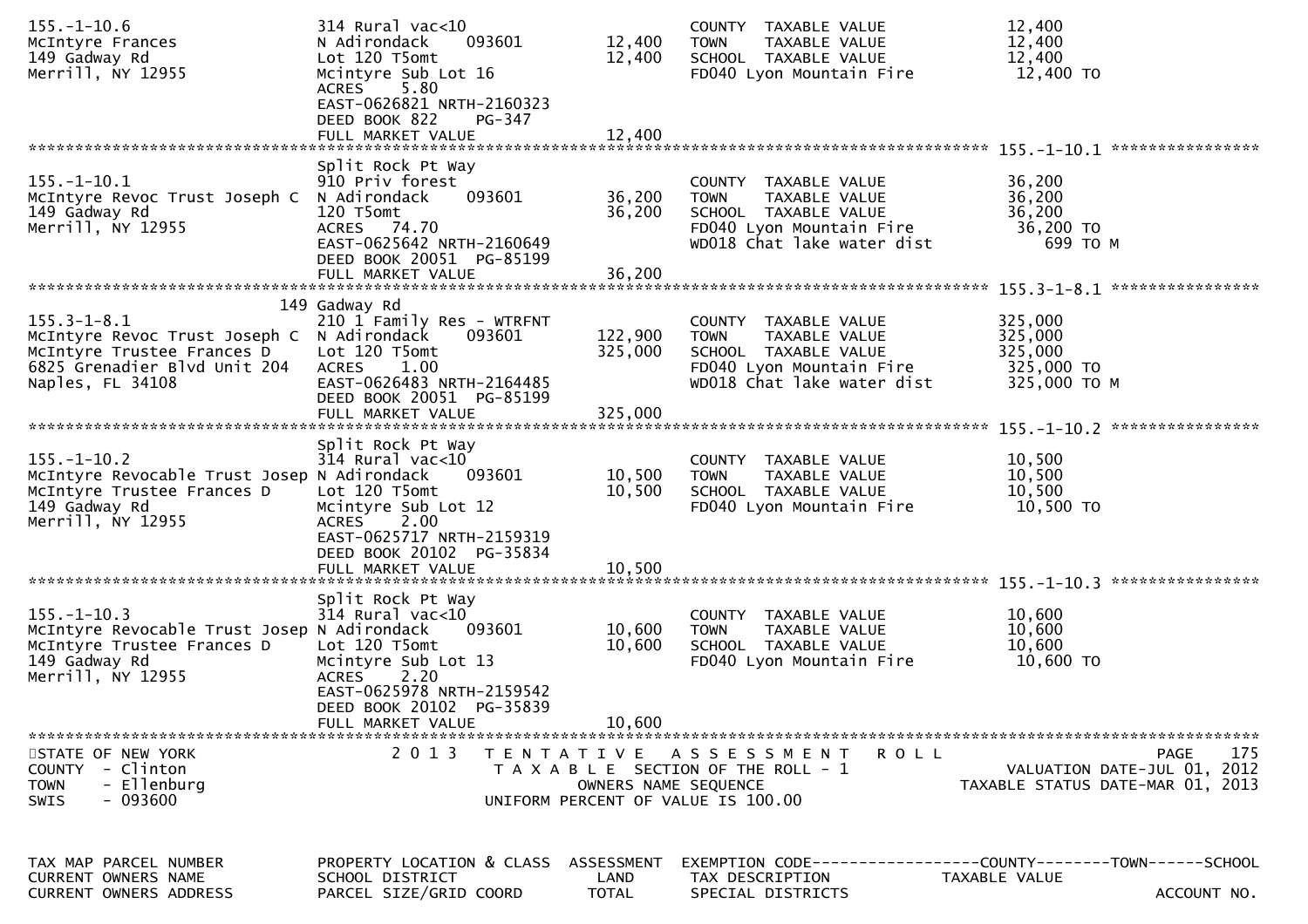| $155. - 1 - 10.5$<br>McIntyre Revocable Trust Josep N Adirondack<br>McIntyre Trustee Frances D<br>149 Gadway Rd<br>Merrill, NY 12955 | Split Rock Pt Way<br>314 Rural vac<10<br>093601<br>Lot 120 T5omt<br>Mcintyre Sub Lot 15<br>5.40<br><b>ACRES</b><br>EAST-0626556 NRTH-2160177<br>DEED BOOK 20102 PG-35838<br>FULL MARKET VALUE      | 12,200<br>12,200<br>12,200 | COUNTY TAXABLE VALUE<br><b>TOWN</b><br>TAXABLE VALUE<br>SCHOOL TAXABLE VALUE<br>FD040 Lyon Mountain Fire                               | 12,200<br>12,200<br>12,200<br>12,200 TO                                        | ****************                    |
|--------------------------------------------------------------------------------------------------------------------------------------|----------------------------------------------------------------------------------------------------------------------------------------------------------------------------------------------------|----------------------------|----------------------------------------------------------------------------------------------------------------------------------------|--------------------------------------------------------------------------------|-------------------------------------|
| $155. - 1 - 10.7$<br>McIntyre Revocable Trust Josep N Adirondack<br>McIntyre Trustee Frances D<br>149 Gadway Rd<br>Merrill, NY 12955 | Split Rock Pt Way<br>$314$ Rural vac< $10$<br>093601<br>Lot 120 T5omt<br>Mcintyre Sub Lot 11<br><b>ACRES</b><br>5.20                                                                               | 12,100<br>12,100           | COUNTY TAXABLE VALUE<br><b>TOWN</b><br>TAXABLE VALUE<br>SCHOOL TAXABLE VALUE<br>FD040 Lyon Mountain Fire<br>WD018 Chat lake water dist | 12,100<br>12,100<br>12,100<br>12,100 TO<br>801 TO M                            |                                     |
|                                                                                                                                      | EAST-0626871 NRTH-2159471<br>DEED BOOK 20102 PG-35835<br>FULL MARKET VALUE                                                                                                                         | 12,100                     |                                                                                                                                        |                                                                                |                                     |
| $155. - 1 - 10.8$<br>McIntyre Revocable Trust Josep N Adirondack<br>McIntyre Trustee Frances D<br>149 Gadway Rd<br>Merrill, NY 12955 | Split Rock Pt Way<br>$314$ Rural vac<10<br>093601<br>Lot 120 T5omt<br>Mcintyre Sub Lot 8<br>5.20<br><b>ACRES</b><br>EAST-0625933 NRTH-2159150<br>DEED BOOK 20102 PG-35837<br>FULL MARKET VALUE     | 12,100<br>12,100<br>12,100 | COUNTY TAXABLE VALUE<br>TAXABLE VALUE<br>TOWN<br>SCHOOL TAXABLE VALUE<br>FD040 Lyon Mountain Fire                                      | 12,100<br>12,100<br>12,100<br>12,100 TO                                        |                                     |
| $155. - 1 - 10.9$<br>McIntyre Revocable Trust Josep N Adirondack<br>McIntyre Trustee Frances D<br>149 Gadway Rd<br>Merrill, NY 12955 | Split Rock Pt Way<br>$314$ Rural vac< $10$<br>093601<br>Lot 120 T5omt<br>Mcintyre Sub Lot 9<br><b>ACRES</b><br>2.40<br>EAST-0626385 NRTH-2159289<br>DEED BOOK 20051 PG-85199<br>FULL MARKET VALUE  | 10,700<br>10,700<br>10,700 | COUNTY TAXABLE VALUE<br>TAXABLE VALUE<br><b>TOWN</b><br>SCHOOL TAXABLE VALUE<br>FD040 Lyon Mountain Fire                               | 10,700<br>10,700<br>10,700<br>10,700 TO                                        | ****************<br>*************** |
| 155.-1-10.10<br>McIntyre Revocable Trust Josep N Adirondack<br>McIntyre Trustee Frances D<br>149 Gadway Rd<br>Merrill, NY 12955      | Split Rock Pt Way<br>$314$ Rural vac< $10$<br>093601<br>Lot 120 T5omt<br>Mcintyre Sub Lot 10<br>2.90<br><b>ACRES</b><br>EAST-0626601 NRTH-2159363<br>DEED BOOK 20102 PG-35836<br>FULL MARKET VALUE | 11,000<br>11,000<br>11,000 | COUNTY TAXABLE VALUE<br><b>TOWN</b><br>TAXABLE VALUE<br>SCHOOL TAXABLE VALUE<br>FD040 Lyon Mountain Fire                               | 11,000<br>11,000<br>11,000<br>11,000 TO                                        |                                     |
| STATE OF NEW YORK<br>COUNTY - Clinton<br>- Ellenburg<br><b>TOWN</b><br>$-093600$<br>SWIS                                             | 2 0 1 3                                                                                                                                                                                            | OWNERS NAME SEQUENCE       | TENTATIVE ASSESSMENT<br><b>ROLL</b><br>T A X A B L E SECTION OF THE ROLL - 1<br>UNIFORM PERCENT OF VALUE IS 100.00                     | <b>PAGE</b><br>VALUATION DATE-JUL 01, 2012<br>TAXABLE STATUS DATE-MAR 01, 2013 | 176                                 |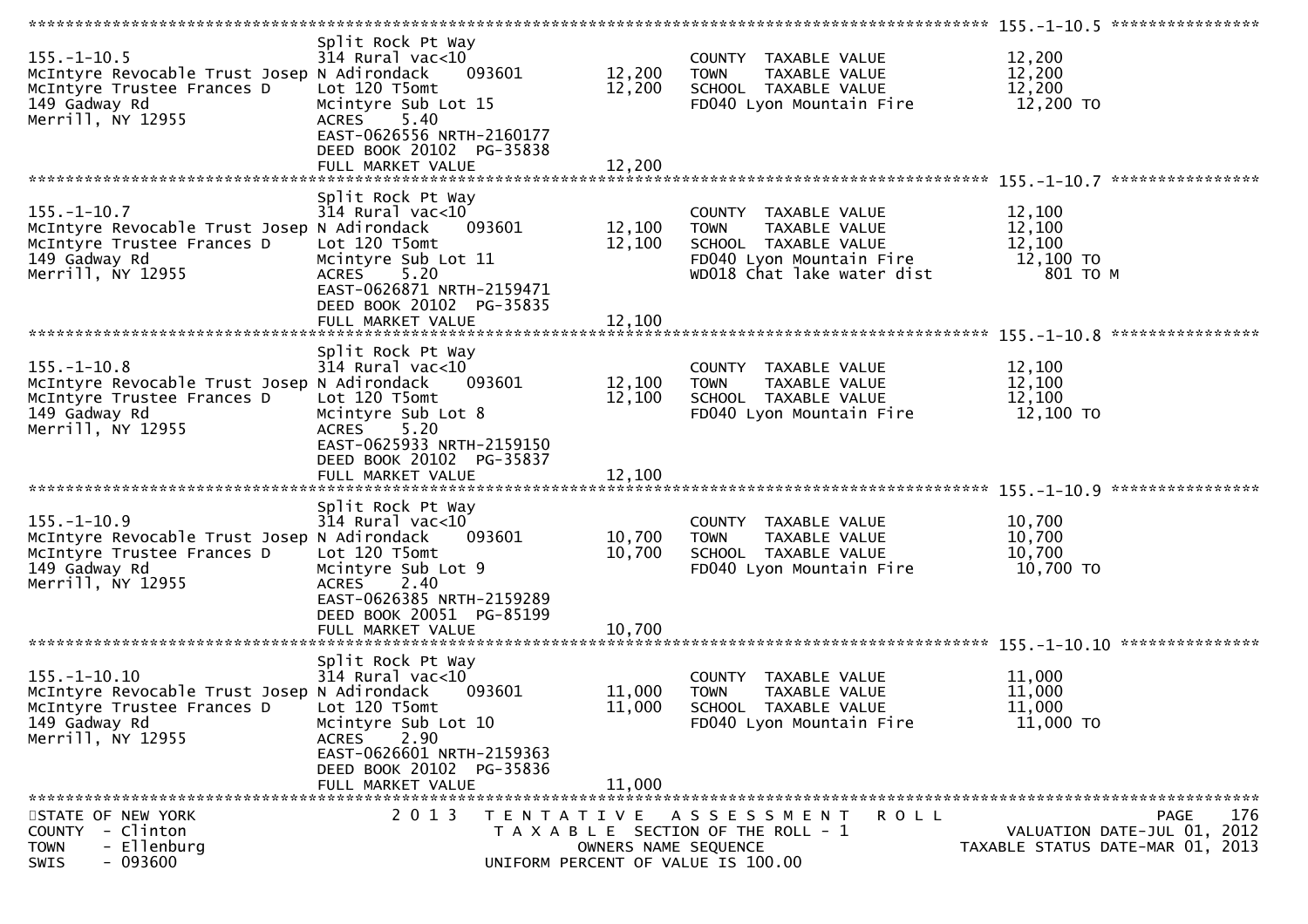| TAX MAP PARCEL NUMBER         | PROPERTY LOCATION & CLASS ASSESSMENT      |         | EXEMPTION CODE------------------COUNTY--------TOWN------SCHOOL |                   |                                  |
|-------------------------------|-------------------------------------------|---------|----------------------------------------------------------------|-------------------|----------------------------------|
| CURRENT OWNERS NAME           | SCHOOL DISTRICT                           | LAND    | TAX DESCRIPTION                                                | TAXABLE VALUE     |                                  |
|                               |                                           |         |                                                                |                   |                                  |
|                               |                                           |         |                                                                |                   |                                  |
|                               | Rt 11                                     |         |                                                                |                   |                                  |
| $84. - 1 - 10.22$             | $314$ Rural vac<10                        |         | COUNTY TAXABLE VALUE                                           | 6,100             |                                  |
| Mckee Hugh                    | 093601<br>N Adirondack                    | 6,100   | TAXABLE VALUE<br><b>TOWN</b>                                   | 6,100             |                                  |
| Mckee Gisele<br>539 Charon St | 17 T6omt<br>2.70                          | 6,100   | SCHOOL TAXABLE VALUE                                           | 6,100<br>6,100 TO |                                  |
| Montreal QC, Canada H3K2P4    | <b>ACRES</b><br>EAST-0658048 NRTH-2208892 |         | FD016 Ellenburg fire prot                                      |                   |                                  |
|                               | DEED BOOK 588<br>PG-1000                  |         |                                                                |                   |                                  |
|                               | FULL MARKET VALUE                         | 6,100   |                                                                |                   |                                  |
|                               |                                           |         |                                                                |                   |                                  |
|                               | 5257 Rt 374                               |         |                                                                |                   |                                  |
| $141.3 - 2 - 36$              | 210 1 Family Res - WTRFNT                 |         | 41834<br>SR STAR                                               | $\mathbf{0}$      | $\mathbf{0}$<br>63,300           |
| McKinney Guy L                | 093601<br>N Adirondack                    | 52,000  | COUNTY TAXABLE VALUE                                           | 161,000           |                                  |
| McKinney Donna M              | Lot 100 Pat 5                             | 161,000 | TAXABLE VALUE<br><b>TOWN</b>                                   | 161,000           |                                  |
| PO Box 98                     | FRNT 52.00 DPTH 150.00                    |         | SCHOOL TAXABLE VALUE                                           | 97,700            |                                  |
| Lyon Mountain, NY 12952-0098  | EAST-0623649 NRTH-2172315                 |         | FD040 Lyon Mountain Fire                                       | 161,000 TO        |                                  |
|                               | DEED BOOK 20021 PG-45443                  |         | WD018 Chat lake water dist                                     | 161,000 ТО М      |                                  |
|                               | FULL MARKET VALUE                         | 161,000 |                                                                |                   |                                  |
|                               |                                           |         |                                                                |                   |                                  |
|                               | 166 Blanche Rd                            |         |                                                                |                   |                                  |
| $155.2 - 1 - 5$               | 210 1 Family Res                          |         | RES STAR 41854                                                 | $0 \qquad \qquad$ | $\mathbf{0}$<br>30,000           |
| MCNeil Ann R                  | 093601<br>N Adirondack                    |         | 4,200 COUNTY TAXABLE VALUE                                     | 75,000            |                                  |
| 166 Blanche Rd                | 119 Pat 5                                 | 75,000  | <b>TOWN</b><br>TAXABLE VALUE                                   | 75,000            |                                  |
| Merrill, NY 12955             | FRNT 82.50 DPTH 371.00                    |         | SCHOOL TAXABLE VALUE                                           | 45,000            |                                  |
|                               | 320<br><b>BANK</b>                        |         | FD040 Lyon Mountain Fire                                       | 75,000 TO         |                                  |
|                               | EAST-0633312 NRTH-2165290                 |         |                                                                |                   |                                  |
|                               | DEED BOOK 20082 PG-20342                  |         |                                                                |                   |                                  |
|                               | FULL MARKET VALUE                         | 75,000  |                                                                |                   |                                  |
|                               |                                           |         |                                                                |                   |                                  |
| $83 - 1 - 3.1$                | 7576 Star Rd                              |         | AGRI DISTR 41720                                               |                   | $\mathbf{0}$                     |
| MCNeil Donald P               | 112 Dairy farm<br>093601<br>N Adirondack  |         | 63,300 RES STAR<br>41854                                       | 0<br>$\Omega$     | 0<br>30,000<br>0                 |
| McNeil Sherry                 | 14 Pat 6                                  |         | 150,000 483A EX<br>42100                                       | 1,900             | 1,900<br>1,900                   |
| 7576 Star Rd Rt 190           | ACRES 205.60                              |         | COUNTY TAXABLE VALUE                                           | 148,100           |                                  |
| Ellenburg Center, NY 12934    | EAST-0641103 NRTH-2205357                 |         | <b>TOWN</b><br>TAXABLE VALUE                                   | 148,100           |                                  |
|                               | DEED BOOK 947<br><b>PG-326</b>            |         | SCHOOL TAXABLE VALUE                                           | 118,100           |                                  |
| MAY BE SUBJECT TO PAYMENT     | FULL MARKET VALUE                         | 150,000 | FD016 Ellenburg fire prot                                      | 148,100 TO        |                                  |
|                               |                                           |         |                                                                |                   |                                  |
|                               |                                           |         |                                                                |                   |                                  |
|                               | 25 Brandy Brook Rd                        |         |                                                                |                   |                                  |
| $99.1 - 1 - 23$               | 210 1 Family Res                          |         | 41834<br>SR STAR                                               | 0                 | $\mathbf 0$<br>60,000            |
| McNeil James                  | N Adirondack<br>093601                    |         | 5,000 COUNTY TAXABLE VALUE                                     | 60,000            |                                  |
| McNeil Diana                  | 11 Pat 5                                  | 60,000  | <b>TOWN</b><br>TAXABLE VALUE                                   | 60,000            |                                  |
| PO Box 52                     | <b>ACRES</b><br>1.10                      |         | SCHOOL TAXABLE VALUE                                           | $\bf{0}$          |                                  |
| Ellenburg Center, NY 12934    | EAST-0649119 NRTH-2198883                 |         | FD014 EllenCtr fire #15                                        | 60,000 TO         |                                  |
|                               | DEED BOOK 620<br>PG-735                   |         | LT010 Ellenburg Light 15                                       | 60,000 TO         |                                  |
|                               | FULL MARKET VALUE                         | 60,000  |                                                                |                   |                                  |
|                               |                                           |         |                                                                |                   |                                  |
| STATE OF NEW YORK             | 2 0 1 3                                   |         | TENTATIVE ASSESSMENT<br>R O L L                                |                   | 177<br><b>PAGE</b>               |
| - Clinton<br><b>COUNTY</b>    |                                           |         | T A X A B L E SECTION OF THE ROLL - 1                          |                   | VALUATION DATE-JUL 01, 2012      |
| - Ellenburg<br><b>TOWN</b>    |                                           |         | OWNERS NAME SEQUENCE                                           |                   | TAXABLE STATUS DATE-MAR 01, 2013 |
| $-093600$<br><b>SWIS</b>      |                                           |         | UNIFORM PERCENT OF VALUE IS 100.00                             |                   |                                  |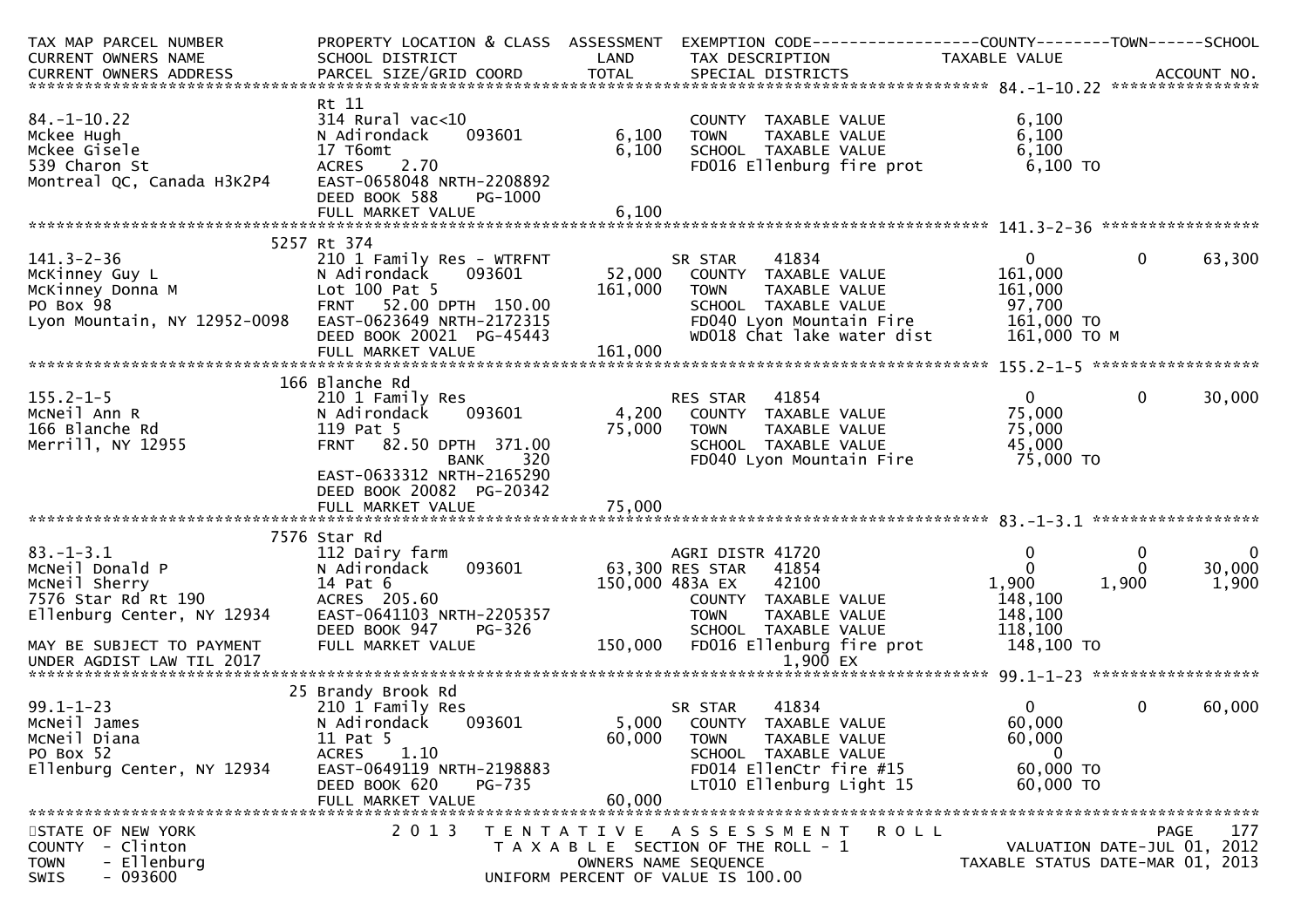| TAX MAP PARCEL NUMBER<br>CURRENT OWNERS NAME<br>CURRENT OWNERS ADDRESS BANCEL SIZE/GRID COORD TOTAL SPECIAL DISTRICTS ACCOUNT NO.<br>TOTAL SPECIAL DISTRICTS AND TOTAL SPECIAL DISTRICTS ACCOUNT NO. | PROPERTY LOCATION & CLASS ASSESSMENT                                                                                                                                          |                                   |                                                                                                                                                                                                                                          |                                                 |                                                                                       |
|------------------------------------------------------------------------------------------------------------------------------------------------------------------------------------------------------|-------------------------------------------------------------------------------------------------------------------------------------------------------------------------------|-----------------------------------|------------------------------------------------------------------------------------------------------------------------------------------------------------------------------------------------------------------------------------------|-------------------------------------------------|---------------------------------------------------------------------------------------|
|                                                                                                                                                                                                      |                                                                                                                                                                               |                                   |                                                                                                                                                                                                                                          |                                                 |                                                                                       |
| $155.1 - 1 - 6$<br>McPherson Joint Revocable Trus N Adirondack<br>McPherson as Trustee Dale L<br>2029 Elbow Rd<br>2029 Elbow Rd<br>Chesapeake, VA 23320                                              | 19 Mcpherson Way<br>260 Seasonal res - WTRFNT<br>093601<br>101 Pat 5<br>ACRES 4.60<br><br>EAST-0626224 NRTH-2165373<br>DEED BOOK 30083 --- 155373<br>DEED BOOK 20082 PG-19362 | 121,700<br>150,500                | COUNTY TAXABLE VALUE 150,500<br>TOWN TAXABLE VALUE 150,500<br>SCHOOL TAXABLE VALUE 150,500<br>TOWN<br>FD040 Lyon Mountain Fire 150,500 TO<br>WD018 Chat lake water dist 150,500 TO M                                                     |                                                 |                                                                                       |
|                                                                                                                                                                                                      |                                                                                                                                                                               |                                   |                                                                                                                                                                                                                                          |                                                 |                                                                                       |
| 99.1-3-2<br>Mcpherson Patrick<br>PO Box 15123<br>Plantation, FL 33318                                                                                                                                | 115 West Hill Rd<br>210 1 Family Res<br>093601<br>N Adirondack<br>11 Pat 5<br>FRNT 87.00 DPTH 253.00<br>EAST-0646856 NRTH-2197422<br>DEED BOOK 20001 PG-27688                 | 6,500                             | COUNTY TAXABLE VALUE<br>4,600 TOWN TAXABLE VALUE<br>SCHOOL TAXABLE VALUE<br>SCHOOL TAXABLE VALUE<br>FD014 EllenCtr fire #15 6,500 TO<br>LT010 Ellenburg Light 15 6,500 TO                                                                | 6,500<br>6,500                                  |                                                                                       |
|                                                                                                                                                                                                      |                                                                                                                                                                               |                                   |                                                                                                                                                                                                                                          |                                                 |                                                                                       |
| $99.1 - 3 - 1$<br>McPherson Patrick J<br>PO Box 15123<br>Planteti<br>Plantation, FL 33318                                                                                                            | West Hill Rd<br>311 Res vac land<br>093601<br>N Adirondack<br>$1/2$ A<br>FRNT 90.00 DPTH 260.00<br>EAST-0646756 NRTH-2197404<br>DEED BOOK 955<br><b>PG-197</b>                | 4,300                             | COUNTY TAXABLE VALUE<br>TOWN TAXABLE VALUE<br>SCHOOL TAXABLE VALUE<br>FDO14 EllenCtr fire #15<br>LTO10 Ellenburg Light 15<br>4,300 TOWN                                                                                                  | 4,300<br>4,300<br>4,300<br>4,300 TO<br>4,300 TO |                                                                                       |
|                                                                                                                                                                                                      |                                                                                                                                                                               |                                   |                                                                                                                                                                                                                                          |                                                 |                                                                                       |
| $71.3 - 2 - 42$<br>Memorial Garden Whispering Map N Adirondack<br>PO Box 163<br>Ellenburg Depot, NY 12935                                                                                            | 5055 Rt 11<br>331 Com vac w/im<br>Lot 20 T6omt<br>FRNT 50.00 DPTH 267.00<br>EAST-0674068 NRTH-2213346<br>DEED BOOK 20031 PG-61877<br>FULL MARKET VALUE                        | 12,500                            | m<br>093601 7,000 TOWN TAXABLE VALUE 12,500<br>TH 267.00 12,500 SCHOOL TAXABLE VALUE 12,500<br>TH 267.00 12,500 FD002 EllenDpt fire 21 12,500 TO<br>TH-2213346 LT011 Ellenburg Light 21 12,500 TO<br>DESCRIPTION LTO11 Ellenburg Light 2 |                                                 |                                                                                       |
|                                                                                                                                                                                                      |                                                                                                                                                                               |                                   |                                                                                                                                                                                                                                          |                                                 |                                                                                       |
| BUTTRUM RO<br>910 Priv fore<br>811 M Adirondack<br>82 Pat 6<br>ACRES 93.26<br>$55. - 2 - 1.11$<br>Menard Michael W<br>Menard Evelyn D<br>102 Canada St<br>Swanton, VT 05488                          | Bull Run Rd<br>910 Priv forest<br>ACRES 93.26<br>EAST-0664716 NRTH-2221740<br>DEED BOOK 20041 PG-71849<br>FULL MARKET VALUE                                                   | 093601 29,200<br>29,200<br>29,200 | COUNTY TAXABLE VALUE 29,200<br>TOWN TAXABLE VALUE 29,200<br>SCHOOL TAXABLE VALUE 29,200<br>FD016 Ellenburg fire prot                                                                                                                     | 29,200 TO                                       |                                                                                       |
|                                                                                                                                                                                                      |                                                                                                                                                                               |                                   |                                                                                                                                                                                                                                          |                                                 |                                                                                       |
| STATE OF NEW YORK<br>COUNTY - Clinton<br>- Ellenburg<br><b>TOWN</b><br>$-093600$<br><b>SWIS</b>                                                                                                      | 2 0 1 3                                                                                                                                                                       | OWNERS NAME SEQUENCE              | TENTATIVE ASSESSMENT<br>T A X A B L E SECTION OF THE ROLL - 1<br>UNIFORM PERCENT OF VALUE IS 100.00                                                                                                                                      | <b>ROLL</b>                                     | 178<br><b>PAGE</b><br>VALUATION DATE-JUL 01, 2012<br>TAXABLE STATUS DATE-MAR 01, 2013 |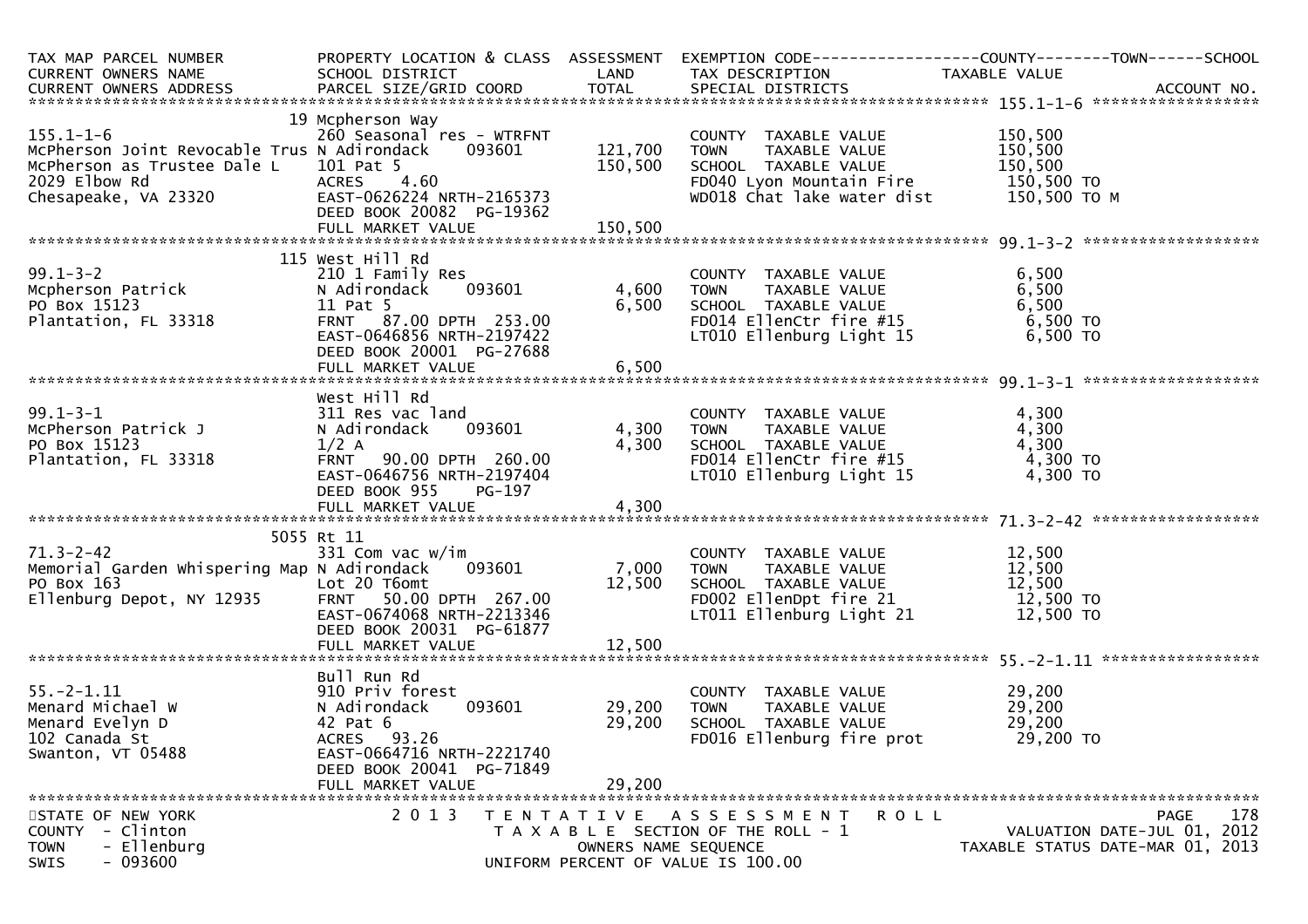| TAX MAP PARCEL NUMBER                                                                                                                                      | PROPERTY LOCATION & CLASS ASSESSMENT |                   | EXEMPTION CODE-----------------COUNTY-------TOWN------SCHOOL |                |                                  |
|------------------------------------------------------------------------------------------------------------------------------------------------------------|--------------------------------------|-------------------|--------------------------------------------------------------|----------------|----------------------------------|
| CURRENT OWNERS NAME                                                                                                                                        | SCHOOL DISTRICT                      | LAND              | TAX DESCRIPTION                                              | TAXABLE VALUE  |                                  |
| . CURRENT OWNERS ADDRESS PARCEL SIZE/GRID COORD TOTAL SPECIAL DISTRICTS ACCOUNT NO ACCOUNT NO ACCOUNT NO AND ARCEL SIZE/GRID COORD TOTAL SPECIAL DISTRICTS |                                      |                   |                                                              |                |                                  |
|                                                                                                                                                            |                                      |                   |                                                              |                |                                  |
|                                                                                                                                                            | Bigelow Rd                           |                   |                                                              |                |                                  |
| $141.-3-5$                                                                                                                                                 | $314$ Rural vac<10                   |                   | COUNTY TAXABLE VALUE                                         | 7,500          |                                  |
| Mendez Mervin Andrew                                                                                                                                       | 093601<br>N Adirondack               | 7,500             | TAXABLE VALUE<br><b>TOWN</b>                                 | 7,500          |                                  |
| 1391 John F Kennedy                                                                                                                                        | Lot 102 T5omt                        | 7,500             | SCHOOL TAXABLE VALUE                                         | 7,500          |                                  |
| Lasalle QC, Canada H8R2C6                                                                                                                                  | <b>ACRES</b><br>5.00                 |                   | FD040 Lyon Mountain Fire                                     | 7,500 TO       |                                  |
|                                                                                                                                                            | EAST-0632818 NRTH-2169178            |                   |                                                              |                |                                  |
|                                                                                                                                                            | DEED BOOK 605<br>PG-474              |                   |                                                              |                |                                  |
|                                                                                                                                                            | FULL MARKET VALUE                    | 7,500             |                                                              |                |                                  |
|                                                                                                                                                            |                                      |                   |                                                              |                | ****************                 |
|                                                                                                                                                            | Bradley Pond Rd                      |                   |                                                              |                |                                  |
| $143. - 1 - 7.11$                                                                                                                                          | 321 Abandoned ag                     |                   | COUNTY TAXABLE VALUE                                         | 19,500         |                                  |
| Mercury Derek                                                                                                                                              | 093601<br>N Adirondack               | 19,500            | TAXABLE VALUE<br><b>TOWN</b>                                 | 19,500         |                                  |
| PO Box 1952                                                                                                                                                | Lot 91 T5omt                         | 19,500            | SCHOOL TAXABLE VALUE                                         | 19,500         |                                  |
| Plattsburgh, NY 12901                                                                                                                                      | ACRES 44.80                          |                   | FD016 Ellenburg fire prot                                    | 19,500 TO      |                                  |
|                                                                                                                                                            | EAST-0650537 NRTH-2173708            |                   |                                                              |                |                                  |
|                                                                                                                                                            | DEED BOOK 20011 PG-31426             |                   |                                                              |                |                                  |
|                                                                                                                                                            | FULL MARKET VALUE                    | 19,500            |                                                              |                |                                  |
|                                                                                                                                                            |                                      |                   |                                                              |                |                                  |
|                                                                                                                                                            | 804 West Hill Rd                     |                   |                                                              |                |                                  |
| $97. - 1 - 21.341$                                                                                                                                         | 241 Rural res&ag                     |                   | RES STAR 41854                                               | $\mathbf{0}$   | 30,000<br>$\mathbf{0}$           |
| Messier Lisa M                                                                                                                                             | 093601<br>N Adirondack               | 17,300            | COUNTY TAXABLE VALUE                                         | 127,000        |                                  |
| Messier Robert                                                                                                                                             | Lot 17 T5omt                         | 127,000           | <b>TOWN</b><br>TAXABLE VALUE                                 | 127,000        |                                  |
| 804 West Hill Rd                                                                                                                                           | ACRES 21.00                          |                   | SCHOOL TAXABLE VALUE                                         | 97,000         |                                  |
| PO Box 57                                                                                                                                                  | EAST-0630683 NRTH-2194420            |                   | FD016 Ellenburg fire prot                                    | 127,000 TO     |                                  |
| Ellenburg Center, NY 12934                                                                                                                                 | DEED BOOK 20021 PG-47588             |                   |                                                              |                |                                  |
|                                                                                                                                                            | FULL MARKET VALUE                    | 127,000           |                                                              |                |                                  |
|                                                                                                                                                            |                                      |                   |                                                              |                |                                  |
|                                                                                                                                                            | West Hill Rd                         |                   |                                                              |                |                                  |
| $97. - 1 - 21.344$                                                                                                                                         | 321 Abandoned ag                     |                   | COUNTY TAXABLE VALUE                                         | 38,600         |                                  |
| Messier Lisa M                                                                                                                                             | 093601<br>N Adirondack               | 38,600            | <b>TOWN</b><br>TAXABLE VALUE                                 | 38,600         |                                  |
| 804 West Hill Rd                                                                                                                                           | Lot 18 T5omt                         | 38,600            | SCHOOL TAXABLE VALUE                                         | 38,600         |                                  |
| PO Box 57                                                                                                                                                  | ACRES 102.70                         |                   | FD016 Ellenburg fire prot                                    | 38,600 TO      |                                  |
| Ellenburg Center, NY 12934                                                                                                                                 | EAST-0628776 NRTH-2194237            |                   |                                                              |                |                                  |
|                                                                                                                                                            | DEED BOOK 20041 PG-67643             |                   |                                                              |                |                                  |
|                                                                                                                                                            | FULL MARKET VALUE                    | 38,600            |                                                              |                |                                  |
|                                                                                                                                                            |                                      |                   |                                                              |                |                                  |
|                                                                                                                                                            | 851 Plank Rd                         |                   | 82 PCT OF VALUE USED FOR EXEMPTION PURPOSES                  |                |                                  |
| $130. - 1 - 3$                                                                                                                                             | 240 Rural res                        |                   | WARCOMALL 41131                                              | 16,503         | 16,503<br>$\overline{0}$         |
| Mesunas Erik C                                                                                                                                             | 093601<br>N Adirondack               |                   | 41854<br>19,200 RES STAR                                     | $\overline{0}$ | 30,000<br>$\Omega$               |
| Mesunas Noelle A                                                                                                                                           | 81 Pat 1                             | 80,500            | COUNTY TAXABLE VALUE                                         | 63,997         |                                  |
| 851 Plank Rd                                                                                                                                               | ACRES 42.90                          |                   | <b>TOWN</b><br>TAXABLE VALUE                                 | 63,997         |                                  |
| Ellenburg Depot, NY 12935                                                                                                                                  | EAST-0679144 NRTH-2181239            |                   | SCHOOL TAXABLE VALUE                                         | 50,500         |                                  |
|                                                                                                                                                            | DEED BOOK 856<br>$PG-262$            |                   | FD016 Ellenburg fire prot                                    | 80,500 TO      |                                  |
|                                                                                                                                                            | FULL MARKET VALUE                    | 80,500            |                                                              |                |                                  |
|                                                                                                                                                            |                                      |                   |                                                              |                |                                  |
| STATE OF NEW YORK                                                                                                                                          | 2 0 1 3                              | T E N T A T I V E | <b>ROLL</b><br>A S S E S S M E N T                           |                | 179<br>PAGE                      |
| - Clinton<br><b>COUNTY</b>                                                                                                                                 |                                      |                   | T A X A B L E SECTION OF THE ROLL - 1                        |                | VALUATION DATE-JUL 01, 2012      |
| - Ellenburg<br><b>TOWN</b>                                                                                                                                 |                                      |                   | OWNERS NAME SEQUENCE                                         |                | TAXABLE STATUS DATE-MAR 01, 2013 |
| - 093600<br>SWIS                                                                                                                                           |                                      |                   | UNIFORM PERCENT OF VALUE IS 100.00                           |                |                                  |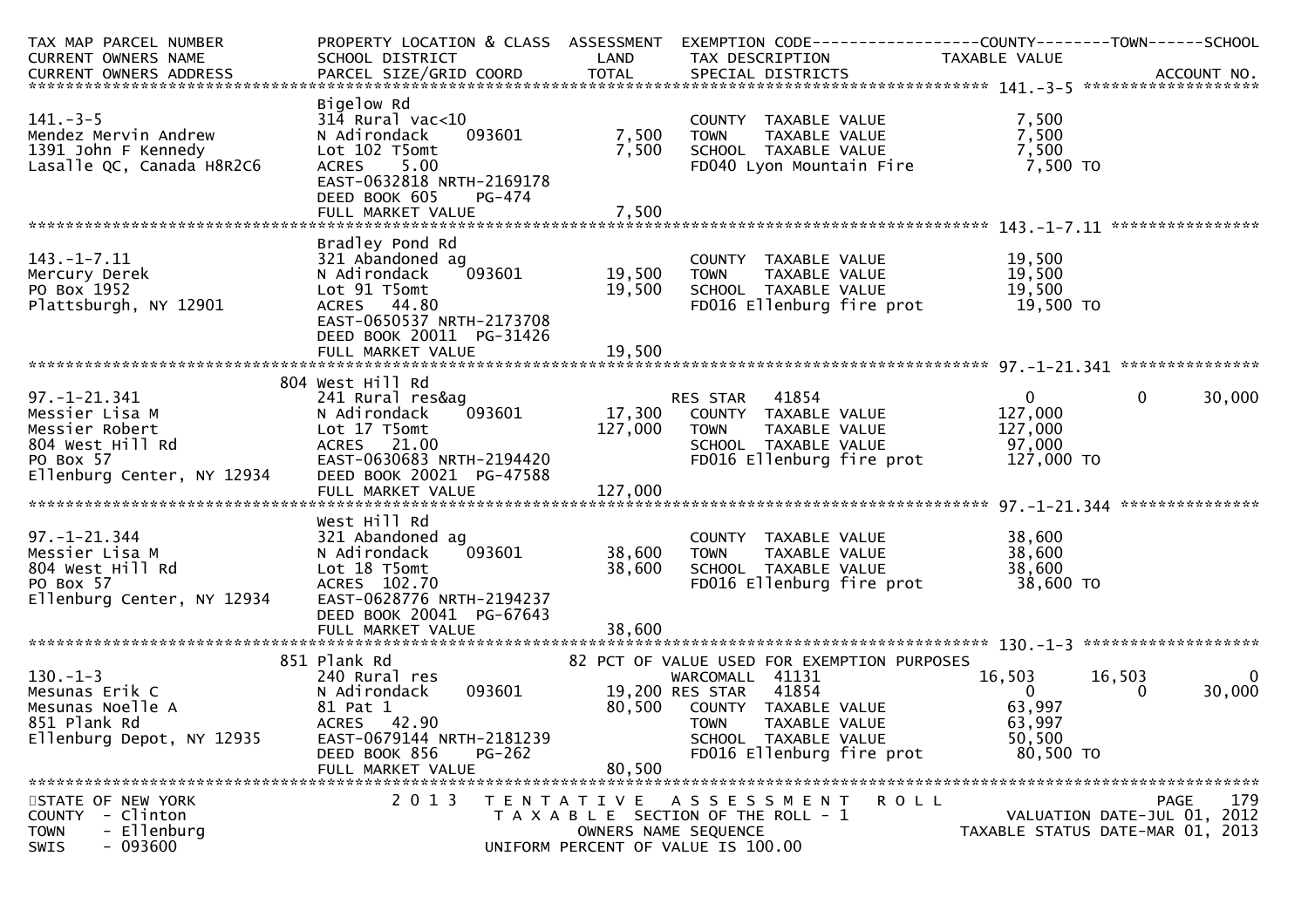| TAX MAP PARCEL NUMBER<br>CURRENT OWNERS NAME                                                                               | PROPERTY LOCATION & CLASS ASSESSMENT<br>SCHOOL DISTRICT                                                                                                                                                                | LAND                       | EXEMPTION CODE-----------------COUNTY-------TOWN------SCHOOL<br>TAX DESCRIPTION                                                        | TAXABLE VALUE                                                   |                    |
|----------------------------------------------------------------------------------------------------------------------------|------------------------------------------------------------------------------------------------------------------------------------------------------------------------------------------------------------------------|----------------------------|----------------------------------------------------------------------------------------------------------------------------------------|-----------------------------------------------------------------|--------------------|
| $155. - 2 - 2.8$<br>Meyer Hans<br>544 whalen Rd<br>Churubusco, NY 12923                                                    | Bigelow Rd<br>321 Abandoned ag<br>N Adirondack<br>093601<br>Lot 102 T5omt<br>ACRES 25.20<br>EAST-0634790 NRTH-2166847<br>DEED BOOK 1010<br><b>PG-210</b>                                                               | 20,900<br>20,900           | COUNTY TAXABLE VALUE<br><b>TOWN</b><br>TAXABLE VALUE<br>SCHOOL TAXABLE VALUE<br>FD040 Lyon Mountain Fire                               | 20,900<br>20,900<br>20,900<br>20,900 TO                         |                    |
| $155. - 2 - 2.5$<br>Meyer Michele<br>Meyer J<br>544 whalen Rd<br>Churubusco, NY 12923                                      | Bigelow Rd<br>260 Seasonal res<br>093601<br>N Adirondack<br>Lot 102 T5omt<br>ACRES 49.80<br>EAST-0634454 NRTH-2167383<br>DEED BOOK 714<br><b>PG-80</b>                                                                 | 25,100<br>43,000           | COUNTY TAXABLE VALUE<br>TAXABLE VALUE<br><b>TOWN</b><br>SCHOOL TAXABLE VALUE<br>FD040 Lyon Mountain Fire                               | 43,000<br>43,000<br>43,000<br>43,000 TO                         |                    |
| $141.3 - 2 - 44$<br>Michaelson Esther<br>78 Roger Pilon Blvd<br>Dol-D-Ormeaux QC, Canada<br>H9B1A6                         | 9 Brooks Way<br>270 Mfg housing - WTRFNT<br>163401<br>Chateaugay 1<br>Lot 100 T5omt<br>FRNT 82.00 DPTH 110.00<br>EAST-0623221 NRTH-2172800<br>DEED BOOK 619<br>PG-167                                                  | 64,200<br>82,000           | COUNTY TAXABLE VALUE<br>TAXABLE VALUE<br><b>TOWN</b><br>SCHOOL TAXABLE VALUE<br>FD040 Lyon Mountain Fire<br>WD018 Chat lake water dist | 82,000<br>82,000<br>82,000<br>82,000 TO<br>82,000 TO M          |                    |
| $84. - 1 - 17$<br>Middleton Curtis L III<br>LaBombard Cassandra J<br>356 Ellenburg Center Rd<br>Ellenburg Center, NY 12934 | 356 Ellenburg Center Rd<br>210 1 Family Res<br>093601<br>N Adirondack<br>Lot $4$ Pat $6$<br>FRNT 165.00 DPTH 175.00<br><b>BANK</b><br>890<br>EAST-0655639 NRTH-2200262<br>DEED BOOK 20072 PG-3370<br>FULL MARKET VALUE | 4,500<br>40,000<br>40,000  | RES STAR<br>41854<br>COUNTY TAXABLE VALUE<br><b>TOWN</b><br>TAXABLE VALUE<br>SCHOOL TAXABLE VALUE<br>FD014 EllenCtr fire #15           | $\mathbf{0}$<br>40,000<br>40,000<br>10,000<br>40,000 TO         | 30,000<br>$\Omega$ |
| $55. - 2 - 1.21$<br>Milanese Frederick<br>2205 Rt 301<br>Kent, NY 10512                                                    | Bull Run Rd<br>910 Priv forest<br>N Adirondack<br>093601<br>Lots 39 & 42 T6omt<br>Lashway PL-A-274<br>ACRES 58.97<br>EAST-0662873 NRTH-2223543<br>DEED BOOK 20031 PG-79859<br>FULL MARKET VALUE                        | 23,600<br>23,600<br>23,600 | COUNTY TAXABLE VALUE<br><b>TOWN</b><br>TAXABLE VALUE<br>SCHOOL TAXABLE VALUE<br>FD016 Ellenburg fire prot                              | 23,600<br>23,600<br>23,600<br>23,600 TO                         |                    |
| STATE OF NEW YORK<br>COUNTY - Clinton<br>- Ellenburg<br><b>TOWN</b><br>$-093600$<br>SWIS                                   | 2 0 1 3                                                                                                                                                                                                                | OWNERS NAME SEQUENCE       | TENTATIVE ASSESSMENT<br>R O L L<br>T A X A B L E SECTION OF THE ROLL - 1<br>UNIFORM PERCENT OF VALUE IS 100.00                         | VALUATION DATE-JUL 01, 2012<br>TAXABLE STATUS DATE-MAR 01, 2013 | 180<br><b>PAGE</b> |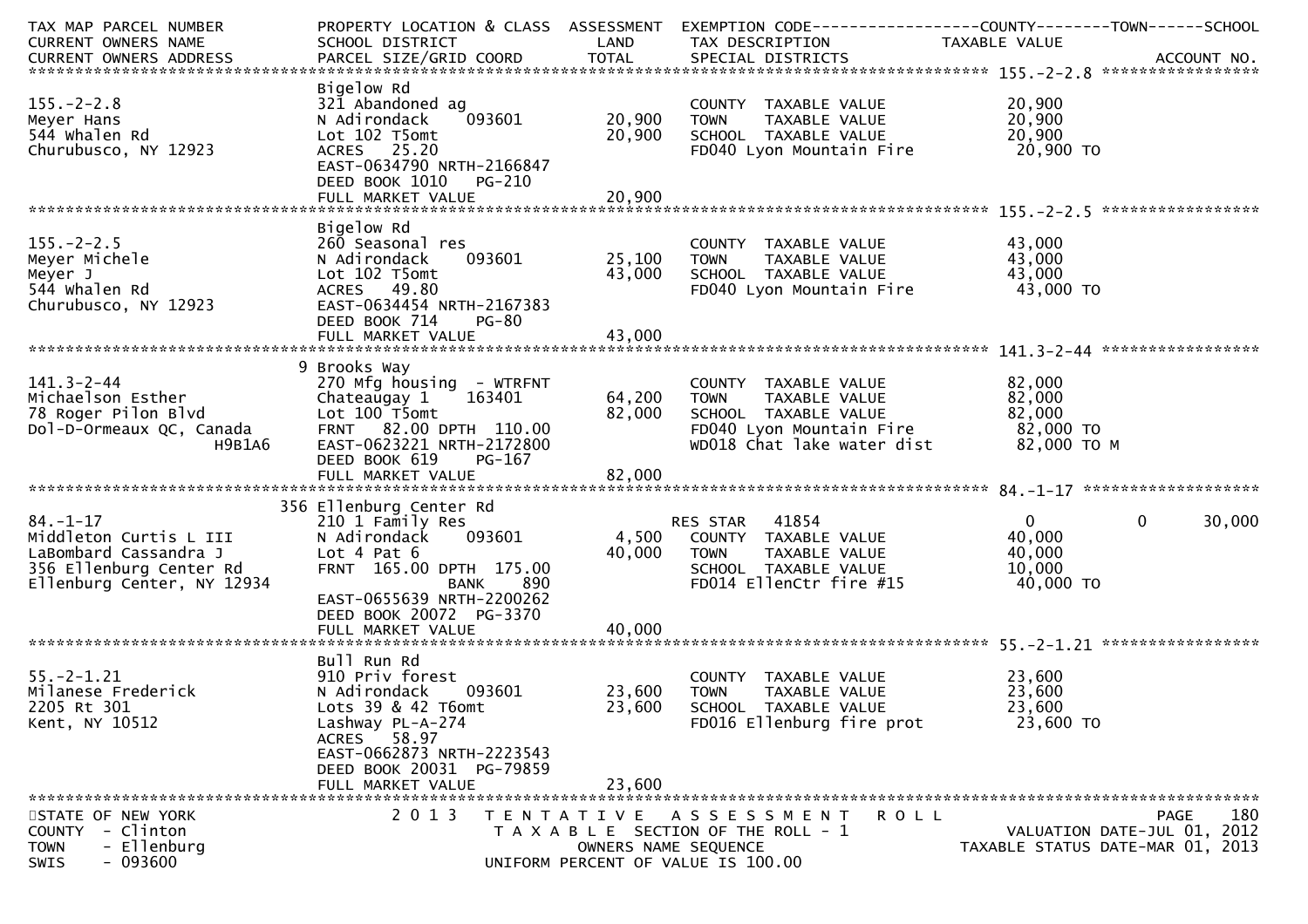| TAX MAP PARCEL NUMBER                                                                                                                                                                                                                            | PROPERTY LOCATION & CLASS ASSESSMENT EXEMPTION CODE----------------COUNTY-------TOWN------SCHOOL |               |                                                                          |                  |                                  |
|--------------------------------------------------------------------------------------------------------------------------------------------------------------------------------------------------------------------------------------------------|--------------------------------------------------------------------------------------------------|---------------|--------------------------------------------------------------------------|------------------|----------------------------------|
| CURRENT OWNERS NAME                                                                                                                                                                                                                              | SCHOOL DISTRICT<br><b>Example 12 District CAND</b>                                               |               | TAX DESCRIPTION                                                          | TAXABLE VALUE    |                                  |
| CURRENT OWNERS ADDRESS FARCEL SIZE/GRID COORD TOTAL SPECIAL DISTRICTS FARENT OWNERS ADDRESS FARCEL SIZE/GRID COORD TOTAL SPECIAL DISTRICTS FARENT OWNERS ADDRESS                                                                                 |                                                                                                  |               |                                                                          |                  |                                  |
|                                                                                                                                                                                                                                                  |                                                                                                  |               |                                                                          |                  |                                  |
|                                                                                                                                                                                                                                                  | Smith Rd                                                                                         |               |                                                                          |                  |                                  |
| $116. - 1 - 7.3$                                                                                                                                                                                                                                 | 910 Priv forest                                                                                  |               | COUNTY TAXABLE VALUE<br>TOWN     TAXABLE VALUE<br>SCHOOL   TAXABLE VALUE | 35,300<br>35,300 |                                  |
| Miller Cathy Lee                                                                                                                                                                                                                                 | 093601<br>N Adirondack                                                                           | 28,600        |                                                                          |                  |                                  |
| PO Box 98                                                                                                                                                                                                                                        | Lot 79 T5omt                                                                                     | 35,300        |                                                                          | 35,300           |                                  |
| Saranac, NY 12981                                                                                                                                                                                                                                | ACRES 89.20                                                                                      |               | FD016 Ellenburg fire prot                                                | 35,300 TO        |                                  |
|                                                                                                                                                                                                                                                  | EAST-0675335 NRTH-2185450                                                                        |               |                                                                          |                  |                                  |
|                                                                                                                                                                                                                                                  | DEED BOOK 646<br>PG-849                                                                          |               |                                                                          |                  |                                  |
|                                                                                                                                                                                                                                                  |                                                                                                  |               |                                                                          |                  |                                  |
|                                                                                                                                                                                                                                                  |                                                                                                  |               |                                                                          |                  |                                  |
|                                                                                                                                                                                                                                                  | Arno Rd                                                                                          |               |                                                                          |                  |                                  |
| $85. - 1 - 8$                                                                                                                                                                                                                                    | 910 Priv forest                                                                                  |               | COUNTY TAXABLE VALUE<br>TOWN      TAXABLE  VALUE                         | 24,800           |                                  |
| 85.-⊥-8<br>Miller Claude H<br>4504 Pebbl <u>e Bro</u> ok Ln                                                                                                                                                                                      | N Adirondack                                                                                     | 093601 24,800 |                                                                          | 24,800           |                                  |
|                                                                                                                                                                                                                                                  | $3$ Pat $6$                                                                                      | 24,800        |                                                                          |                  |                                  |
| Plano, TX 75093                                                                                                                                                                                                                                  | ACRES 96.00                                                                                      |               |                                                                          |                  |                                  |
|                                                                                                                                                                                                                                                  | EAST-0664366 NRTH-2202892                                                                        |               |                                                                          |                  |                                  |
|                                                                                                                                                                                                                                                  | DEED BOOK 524<br>PG-251                                                                          |               |                                                                          |                  |                                  |
|                                                                                                                                                                                                                                                  |                                                                                                  |               |                                                                          |                  |                                  |
|                                                                                                                                                                                                                                                  |                                                                                                  |               |                                                                          |                  |                                  |
|                                                                                                                                                                                                                                                  | 9 Station Hill Rd                                                                                |               |                                                                          |                  |                                  |
| $71.3 - 1 - 17$                                                                                                                                                                                                                                  | 210 1 Family Res                                                                                 |               | LIM INC DI 41932                                                         | 17,150           | $\mathbf 0$<br>$\mathbf 0$       |
|                                                                                                                                                                                                                                                  |                                                                                                  |               |                                                                          | $\mathbf{0}$     | $\Omega$<br>30,000               |
| LIM INC DI 41932<br>Miller Craig Norman Miller Craig Norman Madirondack 093601 4,700 RES STAR 41854<br>PO Box 138 20 Pat 34,300 COUNTY TAXABLE<br>Ellenburg Depot, NY 12935 FRNT 64.80 DPTH 343.00 70WN TAXABLE                                  |                                                                                                  |               | 4,700 RES STAR 41854<br>34,300 COUNTY TAXABLE VALUE                      |                  |                                  |
|                                                                                                                                                                                                                                                  |                                                                                                  |               |                                                                          |                  |                                  |
|                                                                                                                                                                                                                                                  |                                                                                                  |               |                                                                          |                  |                                  |
|                                                                                                                                                                                                                                                  |                                                                                                  |               |                                                                          |                  |                                  |
|                                                                                                                                                                                                                                                  |                                                                                                  |               |                                                                          |                  |                                  |
| PO BOX 138<br>PO BOX 138<br>Ellenburg Depot, NY 12935<br>ERNT 64.80 DPTH 343.00<br>EAST-0672239 NRTH-2213215<br>EED BOOK 638 PG-1126<br>FULL MARKET VALUE<br>TOLL S4,300 LTO11 Ellenburg Light 21<br>FULL MARKET VALUE<br>TOLL S4,300 LTO11 Elle |                                                                                                  |               |                                                                          |                  |                                  |
|                                                                                                                                                                                                                                                  | 655 Plank Rd                                                                                     |               |                                                                          |                  |                                  |
| 145.-1-6.1<br>Miller Estate Steve A 312 Vac w/imprv<br>Attn: Bridget A Benware 4 Jubert Ln<br>Plattsburgh, NY 12901 EAST-0679429 NRTH-2                                                                                                          |                                                                                                  |               | COUNTY TAXABLE VALUE                                                     | 24,400           |                                  |
|                                                                                                                                                                                                                                                  |                                                                                                  | 093601 24,400 | TAXABLE VALUE<br><b>TOWN</b>                                             | 24,400           |                                  |
|                                                                                                                                                                                                                                                  |                                                                                                  | 24,400        | SCHOOL TAXABLE VALUE                                                     | 24,400           |                                  |
|                                                                                                                                                                                                                                                  |                                                                                                  |               | FD016 Ellenburg fire prot                                                | $24,700$ TO      |                                  |
|                                                                                                                                                                                                                                                  | EAST-0679429 NRTH-2176348                                                                        |               |                                                                          |                  |                                  |
|                                                                                                                                                                                                                                                  | DEED BOOK 916<br>PG-117                                                                          |               |                                                                          |                  |                                  |
|                                                                                                                                                                                                                                                  |                                                                                                  |               |                                                                          |                  |                                  |
|                                                                                                                                                                                                                                                  |                                                                                                  |               |                                                                          |                  |                                  |
|                                                                                                                                                                                                                                                  | Star Rd                                                                                          |               |                                                                          |                  |                                  |
| $83. - 1 - 24.3$                                                                                                                                                                                                                                 | 322 Rural vac>10                                                                                 |               | COUNTY TAXABLE VALUE                                                     | 19,500           |                                  |
| Miller Gary M                                                                                                                                                                                                                                    | N Adirondack                                                                                     | 093601 19,500 | TAXABLE VALUE<br><b>TOWN</b>                                             | 19,500           |                                  |
| 281 Rapid Rd                                                                                                                                                                                                                                     | 7 Pat 6                                                                                          | 19,500        | SCHOOL TAXABLE VALUE                                                     | 19,500           |                                  |
| Champlain, NY 12919                                                                                                                                                                                                                              | ACRES 84.10                                                                                      |               | FD016 Ellenburg fire prot                                                | 19,500 TO        |                                  |
|                                                                                                                                                                                                                                                  | EAST-0640727 NRTH-2200252                                                                        |               |                                                                          |                  |                                  |
|                                                                                                                                                                                                                                                  |                                                                                                  |               |                                                                          |                  |                                  |
| PRIOR OWNER ON 3/01/2013                                                                                                                                                                                                                         | DEED BOOK 20132 PG-53912                                                                         |               |                                                                          |                  |                                  |
|                                                                                                                                                                                                                                                  |                                                                                                  |               |                                                                          |                  |                                  |
|                                                                                                                                                                                                                                                  |                                                                                                  |               |                                                                          |                  |                                  |
| STATE OF NEW YORK                                                                                                                                                                                                                                | 2 0 1 3                                                                                          |               | TENTATIVE ASSESSMENT                                                     | R O L L          | 181<br>PAGE                      |
| <b>COUNTY</b><br>- Clinton                                                                                                                                                                                                                       |                                                                                                  |               | T A X A B L E SECTION OF THE ROLL - 1                                    |                  | VALUATION DATE-JUL 01, 2012      |
| <b>TOWN</b><br>- Ellenburg                                                                                                                                                                                                                       |                                                                                                  |               | OWNERS NAME SEQUENCE                                                     |                  | TAXABLE STATUS DATE-MAR 01, 2013 |
| $-093600$<br><b>SWIS</b>                                                                                                                                                                                                                         |                                                                                                  |               | UNIFORM PERCENT OF VALUE IS 100.00                                       |                  |                                  |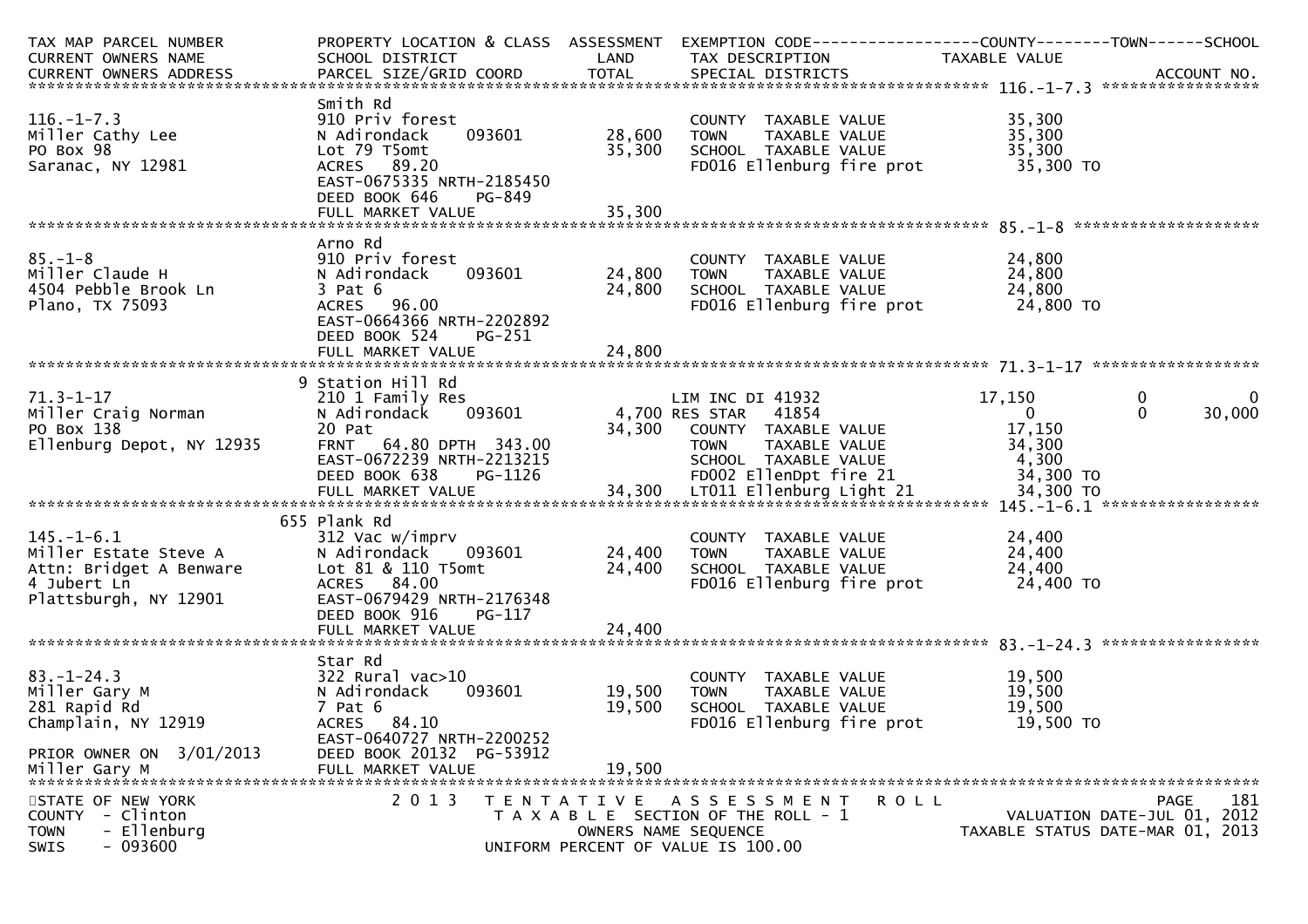| TAX MAP PARCEL NUMBER<br>CURRENT OWNERS NAME                                                                                                             | SCHOOL DISTRICT                                                                                                                                                                        | LAND                      | PROPERTY LOCATION & CLASS ASSESSMENT EXEMPTION CODE---------------COUNTY-------TOWN------SCHOOL<br>TAX DESCRIPTION                     | TAXABLE VALUE                                               |                                                                                |
|----------------------------------------------------------------------------------------------------------------------------------------------------------|----------------------------------------------------------------------------------------------------------------------------------------------------------------------------------------|---------------------------|----------------------------------------------------------------------------------------------------------------------------------------|-------------------------------------------------------------|--------------------------------------------------------------------------------|
|                                                                                                                                                          |                                                                                                                                                                                        |                           |                                                                                                                                        |                                                             |                                                                                |
| $115. - 1 - 25.1$<br>Miller Life Estate Andrew<br>Miller Life Estate Betty<br>163 Trombley Rd<br>Ellenburg, NY 12934                                     | 188 Trombley Rd<br>241 Rural res&ag<br>093601<br>N Adirondack<br>47/48 Pat 5<br>ACRES 42.00<br>EAST-0661001 NRTH-2188023<br>DEED BOOK 20072 PG-10526                                   | 19,100<br>66,000          | 41834<br>SR STAR<br>COUNTY TAXABLE VALUE<br><b>TOWN</b><br>TAXABLE VALUE<br>SCHOOL TAXABLE VALUE<br>FD016 Ellenburg fire prot          | $\mathbf{0}$<br>66,000<br>66,000<br>2,700<br>66,000 TO      | 63,300<br>$\overline{0}$                                                       |
| $155.1 - 1 - 23.1$<br>Miller Life Estate Jeannette V N Adirondack<br>Benjamin David J<br>PO Box 138<br>Lyon Mountain, NY 12952 EAST-0625464 NRTH-2168247 | 86 Narrows Rd<br>210 1 Family Res - WTRFNT<br>093601<br>Survey Map 20072/01831 Lo<br>4.13<br><b>ACRES</b><br>DEED BOOK 20102 PG-31782                                                  | 194,700<br>328,000        | COUNTY TAXABLE VALUE<br>TAXABLE VALUE<br><b>TOWN</b><br>SCHOOL TAXABLE VALUE<br>FD040 Lyon Mountain Fire<br>WD018 Chat lake water dist | 328,000<br>328,000<br>328,000<br>328,000 TO<br>328,000 ТО М |                                                                                |
| $143.-1-7.1$<br>Miller Life Estate Lester<br>Miller Stephen<br>2261 Rt 3<br>Cadyville, NY 12918                                                          | 880 Bradley Pond Rd<br>910 Priv forest<br>N Adirondack<br>093601<br>91 Pat 5<br>ACRES 86.40<br>EAST-0649339 NRTH-2173612<br>DEED BOOK 20021 PG-39015                                   | 28,100<br>31,000          | COUNTY TAXABLE VALUE<br>TAXABLE VALUE<br><b>TOWN</b><br>SCHOOL TAXABLE VALUE<br>FD016 Ellenburg fire prot                              | 31,000<br>31,000<br>31,000<br>31,000 TO                     |                                                                                |
| $130. - 1 - 5$<br>Miller Mack<br>826 Plank Rd<br>Ellenburg Depot, NY 12935                                                                               | 837 Plank Rd<br>270 Mfg housing<br>093601<br>N Adirondack<br>Lot 21-22 Pat 5<br>ACRES 1.00<br>EAST-0680152 NRTH-2180592<br>DEED BOOK 486<br>PG-176                                     | 5,000<br>20,000           | COUNTY TAXABLE VALUE<br><b>TOWN</b><br>TAXABLE VALUE<br>SCHOOL TAXABLE VALUE<br>FD016 Ellenburg fire prot                              | 20,000<br>20,000<br>20,000<br>20,000 TO                     |                                                                                |
| $84. - 1 - 15$<br>Miller Roger Jr<br>2 <u>1</u> 0 Ellenburg Center Rd<br>Ellenburg Center, NY 12934                                                      | 210 Ellenburg Center Rd<br>210 1 Family Res<br>N Adirondack<br>093601<br>4 Pat 6<br>3.20<br><b>ACRES</b><br>EAST-0658050 NRTH-2202670<br>DEED BOOK 20011 PG-29998<br>FULL MARKET VALUE | 6,400<br>98,000<br>98,000 | RES STAR 41854<br>COUNTY TAXABLE VALUE<br><b>TOWN</b><br>TAXABLE VALUE<br>SCHOOL TAXABLE VALUE<br>FD016 Ellenburg fire prot            | $\overline{0}$<br>98,000<br>98,000<br>68,000<br>98,000 TO   | 30,000<br>$\mathbf{0}$                                                         |
| STATE OF NEW YORK<br>COUNTY - Clinton<br>- Ellenburg<br><b>TOWN</b><br>$-093600$<br><b>SWIS</b>                                                          | 2 0 1 3                                                                                                                                                                                |                           | TENTATIVE ASSESSMENT<br>ROLL<br>T A X A B L E SECTION OF THE ROLL - 1<br>OWNERS NAME SEQUENCE<br>UNIFORM PERCENT OF VALUE IS 100.00    |                                                             | 182<br>PAGE<br>VALUATION DATE-JUL 01, 2012<br>TAXABLE STATUS DATE-MAR 01, 2013 |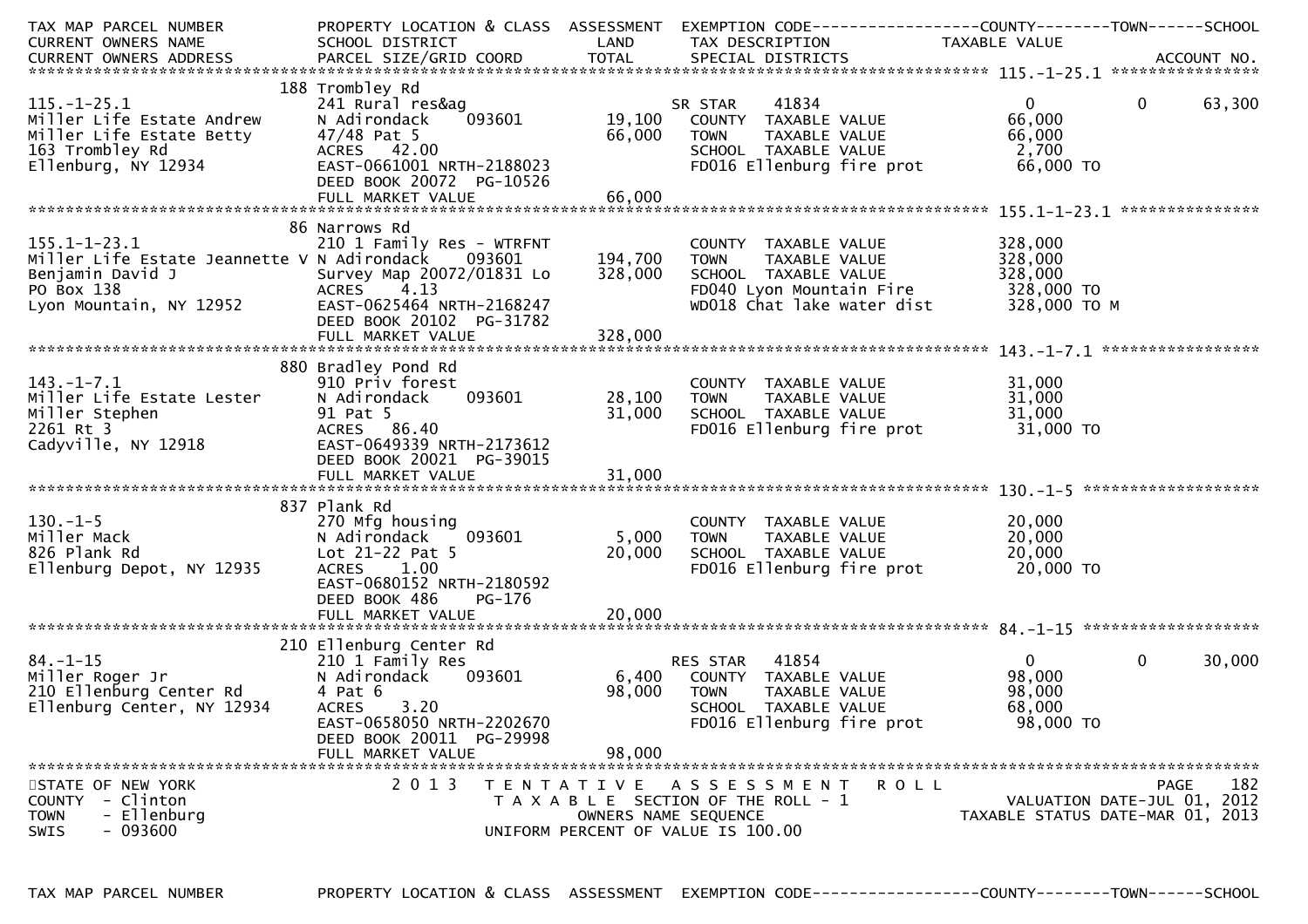| CURRENT OWNERS NAME<br>CURRENT OWNERS NAME<br>CURRENT OWNERS ADDRESS PARCEL SIZE/GRID COORD TOTAL SPECIAL DISTRICTS ACCOUNT NO. | SCHOOL DISTRICT                                                                                                                                                       | LAND                 | TAX DESCRIPTION                                                                                                                    | TAXABLE VALUE                                                                  |             |
|---------------------------------------------------------------------------------------------------------------------------------|-----------------------------------------------------------------------------------------------------------------------------------------------------------------------|----------------------|------------------------------------------------------------------------------------------------------------------------------------|--------------------------------------------------------------------------------|-------------|
| $98. - 1 - 23$<br>Miller Roland E<br>15 Clover Field Dr<br>Loudonville, NY 12211-1929                                           | 287 West Hill Rd<br>210 1 Family Res<br>093601<br>N Adirondack<br>Lot $13$ Pat $5$<br>ACRES 1.20<br>EAST-0642903 NRTH-2196527<br>DEED BOOK 922<br>PG-245              | 5,000<br>25,500      | COUNTY TAXABLE VALUE<br>TAXABLE VALUE<br><b>TOWN</b><br>SCHOOL TAXABLE VALUE<br>FD014 EllenCtr fire #15                            | 25,500<br>25,500<br>25,500<br>25,500 TO                                        |             |
|                                                                                                                                 |                                                                                                                                                                       |                      |                                                                                                                                    |                                                                                |             |
| $97. - 1 - 17.1$<br>Minckler Andrew<br>PO Box 156<br>Ellenburg Depot, NY 12935                                                  | Moore Rd<br>321 Abandoned ag<br>093601<br>N Adirondack<br>8 Pat 6<br>ACRES 23.53<br>EAST-0634038 NRTH-2198720<br>DEED BOOK 883<br>PG-215                              | 15,200<br>15,200     | COUNTY TAXABLE VALUE<br><b>TOWN</b><br>TAXABLE VALUE<br>SCHOOL TAXABLE VALUE<br>FD016 Ellenburg fire prot                          | 15,200<br>15,200<br>15,200<br>15,200 TO                                        |             |
|                                                                                                                                 |                                                                                                                                                                       |                      |                                                                                                                                    |                                                                                |             |
| $97. - 1 - 17.2$<br><i>Minckler Andrew<br/>Watts Gale<br/>PO Box 156<br/>Ellenburg Depot, NY 12935</i>                          | Moore Rd<br>314 Rural vac<10<br>093601<br>N Adirondack<br><b>ACRES</b><br>8.05<br>EAST-0634433 NRTH-2199167<br>DEED BOOK 883<br>$PG-213$                              | 5,800<br>5,800       | COUNTY TAXABLE VALUE<br>TAXABLE VALUE<br><b>TOWN</b><br>SCHOOL TAXABLE VALUE<br>FD016 Ellenburg fire prot                          | 5,800<br>5,800<br>5,800<br>5,800 TO                                            |             |
|                                                                                                                                 |                                                                                                                                                                       |                      |                                                                                                                                    |                                                                                |             |
|                                                                                                                                 | 5135 Rt 11                                                                                                                                                            |                      |                                                                                                                                    |                                                                                |             |
| <sup>5135</sup><br>Minckler David H<br>PO Box 77<br>Ellenburg Depot, NY 12935                                                   | 482 Det row bldg<br>093601<br>N Adirondack<br>20 Pat 6<br>FRNT 158.00 DPTH 145.00<br>EAST-0672392 NRTH-2212731<br>DEED BOOK 875<br>$PG-10$                            | 4,300<br>74,800      | COUNTY TAXABLE VALUE<br>TAXABLE VALUE<br><b>TOWN</b><br>SCHOOL TAXABLE VALUE<br>FD002 EllenDpt fire 21<br>LT011 Ellenburg Light 21 | 74,800<br>74,800<br>74,800<br>74,800 TO<br>74,800 TO                           |             |
|                                                                                                                                 |                                                                                                                                                                       |                      |                                                                                                                                    |                                                                                |             |
| $71.3 - 3 - 25$<br>Minckler David H<br>Minckler Donna L<br>198 Lake Roxanne Rd<br>Ellenburg Depot, NY 12935                     | Lake Roxanne Rd<br>311 Res vac land<br>093601<br>N Adirondack<br>Lot $20$ Pat $6$<br>FRNT 100.00 DPTH 150.00<br>EAST-0673639 NRTH-2210591<br>DEED BOOK 20021 PG-45357 | 9,200<br>9,200       | COUNTY TAXABLE VALUE<br>TAXABLE VALUE<br><b>TOWN</b><br>SCHOOL TAXABLE VALUE<br>FD002 EllenDpt fire 21<br>LT011 Ellenburg Light 21 | 9,200<br>9,200<br>9,200<br>$9,200$ TO<br>9,200 TO                              |             |
|                                                                                                                                 | FULL MARKET VALUE                                                                                                                                                     | 9,200                |                                                                                                                                    |                                                                                |             |
| STATE OF NEW YORK<br>COUNTY - Clinton<br>- Ellenburg<br><b>TOWN</b><br>- 093600<br>SWIS                                         | 2 0 1 3                                                                                                                                                               | OWNERS NAME SEQUENCE | TENTATIVE ASSESSMENT<br>ROLL<br>T A X A B L E SECTION OF THE ROLL - 1<br>UNIFORM PERCENT OF VALUE IS 100.00                        | <b>PAGE</b><br>VALUATION DATE-JUL 01, 2012<br>TAXABLE STATUS DATE-MAR 01, 2013 | 183         |
| TAX MAP PARCEL NUMBER<br>CURRENT OWNERS NAME<br><b>CURRENT OWNERS ADDRESS</b>                                                   | PROPERTY LOCATION & CLASS ASSESSMENT<br>SCHOOL DISTRICT<br>PARCEL SIZE/GRID COORD                                                                                     | LAND<br><b>TOTAL</b> | TAX DESCRIPTION<br>SPECIAL DISTRICTS                                                                                               | TAXABLE VALUE                                                                  | ACCOUNT NO. |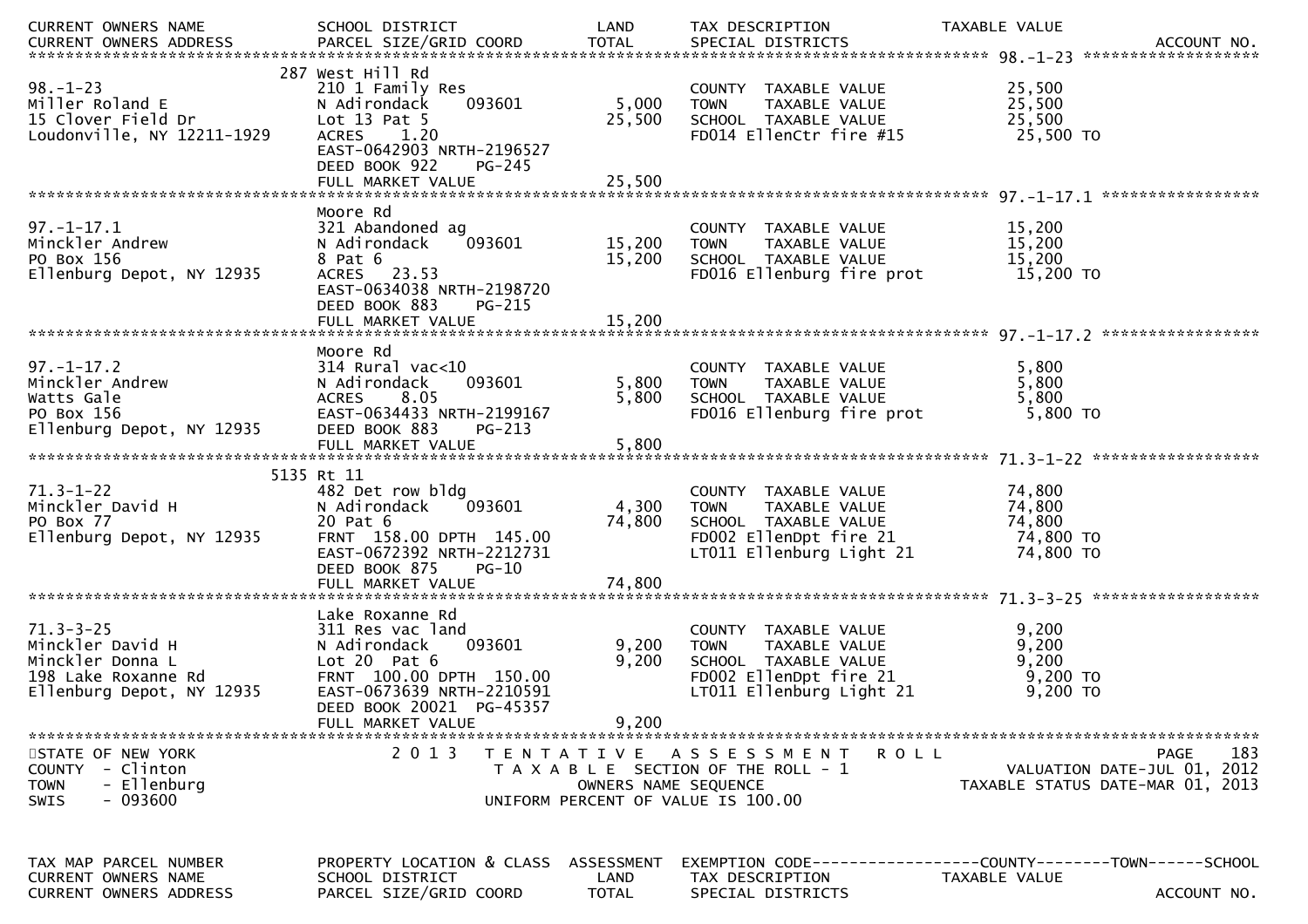|                                                                                                                                                   | Lake Roxanne Rd                                                                              |              |                                                                                                           |                                  |                             |                         |
|---------------------------------------------------------------------------------------------------------------------------------------------------|----------------------------------------------------------------------------------------------|--------------|-----------------------------------------------------------------------------------------------------------|----------------------------------|-----------------------------|-------------------------|
| $71.3 - 3 - 26$                                                                                                                                   | 311 Res vac land                                                                             |              | COUNTY TAXABLE VALUE                                                                                      | 9,600                            |                             |                         |
| 71.3-3-26<br>Minckler David H                                                                                                                     |                                                                                              |              | 311 Res vac land             COUNTY TAXABLE VALUE<br>N Adirondack  093601      9,600  TOWN  TAXABLE VALUE | 9,600                            |                             |                         |
| Minckler Donna L<br>Minckler Donna L<br>198 Lake Roxanne Rd<br>Ellenburg Depot, NY 12935<br>EAST-0673580 NRTH-2210704<br>DEED BOOK 20001 PG-23860 |                                                                                              |              | 9,600 SCHOOL TAXABLE VALUE<br>FDOO2 EllenDpt fire 21 9,600 TO<br>LTO11 Ellenburg Light 21 9,600 TO        |                                  |                             |                         |
|                                                                                                                                                   |                                                                                              |              |                                                                                                           |                                  |                             |                         |
|                                                                                                                                                   |                                                                                              |              |                                                                                                           |                                  |                             |                         |
|                                                                                                                                                   | DEED BOOK 20001 PG-23860                                                                     |              |                                                                                                           |                                  |                             |                         |
|                                                                                                                                                   |                                                                                              |              |                                                                                                           |                                  |                             |                         |
|                                                                                                                                                   |                                                                                              |              |                                                                                                           |                                  |                             |                         |
|                                                                                                                                                   | 198 Lake Roxanne Rd                                                                          |              |                                                                                                           |                                  |                             |                         |
|                                                                                                                                                   |                                                                                              |              | Lake Roxanne Rd<br>210 1 Family Res<br>N Adirondack __093601 ______________9,700 _COUNTY TAXABLE VALUE    |                                  |                             |                         |
|                                                                                                                                                   |                                                                                              |              |                                                                                                           |                                  |                             |                         |
|                                                                                                                                                   |                                                                                              |              |                                                                                                           |                                  |                             |                         |
|                                                                                                                                                   |                                                                                              |              |                                                                                                           |                                  |                             |                         |
|                                                                                                                                                   |                                                                                              |              |                                                                                                           |                                  |                             |                         |
|                                                                                                                                                   |                                                                                              |              |                                                                                                           |                                  |                             |                         |
|                                                                                                                                                   |                                                                                              |              |                                                                                                           |                                  |                             |                         |
|                                                                                                                                                   |                                                                                              |              |                                                                                                           |                                  |                             |                         |
|                                                                                                                                                   |                                                                                              |              |                                                                                                           |                                  |                             |                         |
|                                                                                                                                                   | Lake Roxanne Rd                                                                              |              |                                                                                                           |                                  |                             |                         |
| $71.3 - 3 - 41$                                                                                                                                   |                                                                                              |              | COUNTY TAXABLE VALUE                                                                                      | 9,300                            |                             |                         |
| Minckler David H                                                                                                                                  | 311 Res vac land<br>N Adirondack 093601 9,300 TOWN                                           |              | Y TAXABLE VALUE<br>TAXABLE VALUE                                                                          | 9,300                            |                             |                         |
| Minckler Donna L<br>198 Lake Roxanne Rd<br>Ellenburg Depot, NY 12935<br>EAST-0673322 NRTH-2210768                                                 |                                                                                              |              | 9,300 SCHOOL TAXABLE VALUE 9,300<br>FDOO2 EllenDpt fire 21 9,300 TO<br>LTO11 Ellenburg Light 21 9,300 TO  |                                  |                             |                         |
|                                                                                                                                                   |                                                                                              |              |                                                                                                           |                                  |                             |                         |
|                                                                                                                                                   |                                                                                              |              |                                                                                                           |                                  |                             |                         |
|                                                                                                                                                   | DEED BOOK 20001 PG-23860                                                                     |              |                                                                                                           |                                  |                             |                         |
|                                                                                                                                                   |                                                                                              | 9,300        |                                                                                                           |                                  |                             |                         |
|                                                                                                                                                   | FULL MARKET VALUE                                                                            |              |                                                                                                           |                                  |                             |                         |
|                                                                                                                                                   |                                                                                              |              |                                                                                                           |                                  |                             |                         |
|                                                                                                                                                   |                                                                                              |              |                                                                                                           |                                  |                             |                         |
|                                                                                                                                                   |                                                                                              |              |                                                                                                           |                                  |                             |                         |
|                                                                                                                                                   |                                                                                              |              |                                                                                                           | 7,800 7,800                      |                             | $\overline{\mathbf{0}}$ |
|                                                                                                                                                   |                                                                                              |              |                                                                                                           |                                  | $\Omega$                    | 32,500                  |
|                                                                                                                                                   |                                                                                              |              |                                                                                                           |                                  |                             |                         |
|                                                                                                                                                   |                                                                                              |              |                                                                                                           |                                  |                             |                         |
|                                                                                                                                                   |                                                                                              |              |                                                                                                           |                                  |                             |                         |
|                                                                                                                                                   |                                                                                              |              |                                                                                                           |                                  |                             |                         |
|                                                                                                                                                   |                                                                                              |              |                                                                                                           |                                  |                             |                         |
|                                                                                                                                                   |                                                                                              |              |                                                                                                           |                                  |                             |                         |
|                                                                                                                                                   |                                                                                              |              |                                                                                                           |                                  |                             |                         |
|                                                                                                                                                   | 111 Lake Roxanne Rd                                                                          |              |                                                                                                           |                                  |                             |                         |
|                                                                                                                                                   |                                                                                              |              |                                                                                                           | $\mathbf{0}$                     | $\mathbf{0}$                | 30,000                  |
|                                                                                                                                                   |                                                                                              |              | 210 1 Family Res<br>210 1 Family Res<br>N Adirondack 093601 10,500 COUNTY TAXABLE VALUE                   | 126,000                          |                             |                         |
|                                                                                                                                                   | 20 Pat 6 Lot 31                                                                              | 126,000      | <b>TOWN</b><br>TAXABLE VALUE                                                                              | 126,000                          |                             |                         |
|                                                                                                                                                   |                                                                                              |              | SCHOOL TAXABLE VALUE                                                                                      | 96,000                           |                             |                         |
| Ellenburg Depot, NY 12935                                                                                                                         |                                                                                              |              | FD002 EllenDpt fire 21 126,000 TO                                                                         |                                  |                             |                         |
|                                                                                                                                                   |                                                                                              |              | LT011 Ellenburg Light 21                                                                                  | 126,000 TO                       |                             |                         |
|                                                                                                                                                   | FRNT 101.36 DPTH 321.75<br>BANK 080<br>EAST-0673323 NRTH-2210981<br>DEED BOOK 20061 PG-96075 |              |                                                                                                           |                                  |                             |                         |
|                                                                                                                                                   | FULL MARKET VALUE                                                                            | 126,000      |                                                                                                           |                                  |                             |                         |
|                                                                                                                                                   |                                                                                              |              |                                                                                                           |                                  |                             |                         |
| STATE OF NEW YORK                                                                                                                                 | 2 0 1 3                                                                                      |              | TENTATIVE ASSESSMENT<br>R O L L                                                                           |                                  | PAGE                        | 184                     |
| COUNTY - Clinton                                                                                                                                  |                                                                                              |              | T A X A B L E SECTION OF THE ROLL - 1                                                                     |                                  | VALUATION DATE-JUL 01, 2012 |                         |
| - Ellenburg<br><b>TOWN</b>                                                                                                                        |                                                                                              |              | OWNERS NAME SEQUENCE                                                                                      | TAXABLE STATUS DATE-MAR 01, 2013 |                             |                         |
| $-093600$<br><b>SWIS</b>                                                                                                                          |                                                                                              |              | UNIFORM PERCENT OF VALUE IS 100.00                                                                        |                                  |                             |                         |
|                                                                                                                                                   |                                                                                              |              |                                                                                                           |                                  |                             |                         |
|                                                                                                                                                   |                                                                                              |              |                                                                                                           |                                  |                             |                         |
|                                                                                                                                                   |                                                                                              |              |                                                                                                           |                                  |                             |                         |
|                                                                                                                                                   |                                                                                              |              |                                                                                                           |                                  |                             |                         |
| TAX MAP PARCEL NUMBER<br><b>CURRENT OWNERS NAME</b>                                                                                               | PROPERTY LOCATION & CLASS ASSESSMENT<br>SCHOOL DISTRICT                                      | LAND         |                                                                                                           |                                  |                             |                         |
| CURRENT OWNERS ADDRESS                                                                                                                            | PARCEL SIZE/GRID COORD                                                                       | <b>TOTAL</b> | TAX DESCRIPTION<br>SPECIAL DISTRICTS                                                                      | TAXABLE VALUE                    |                             | ACCOUNT NO.             |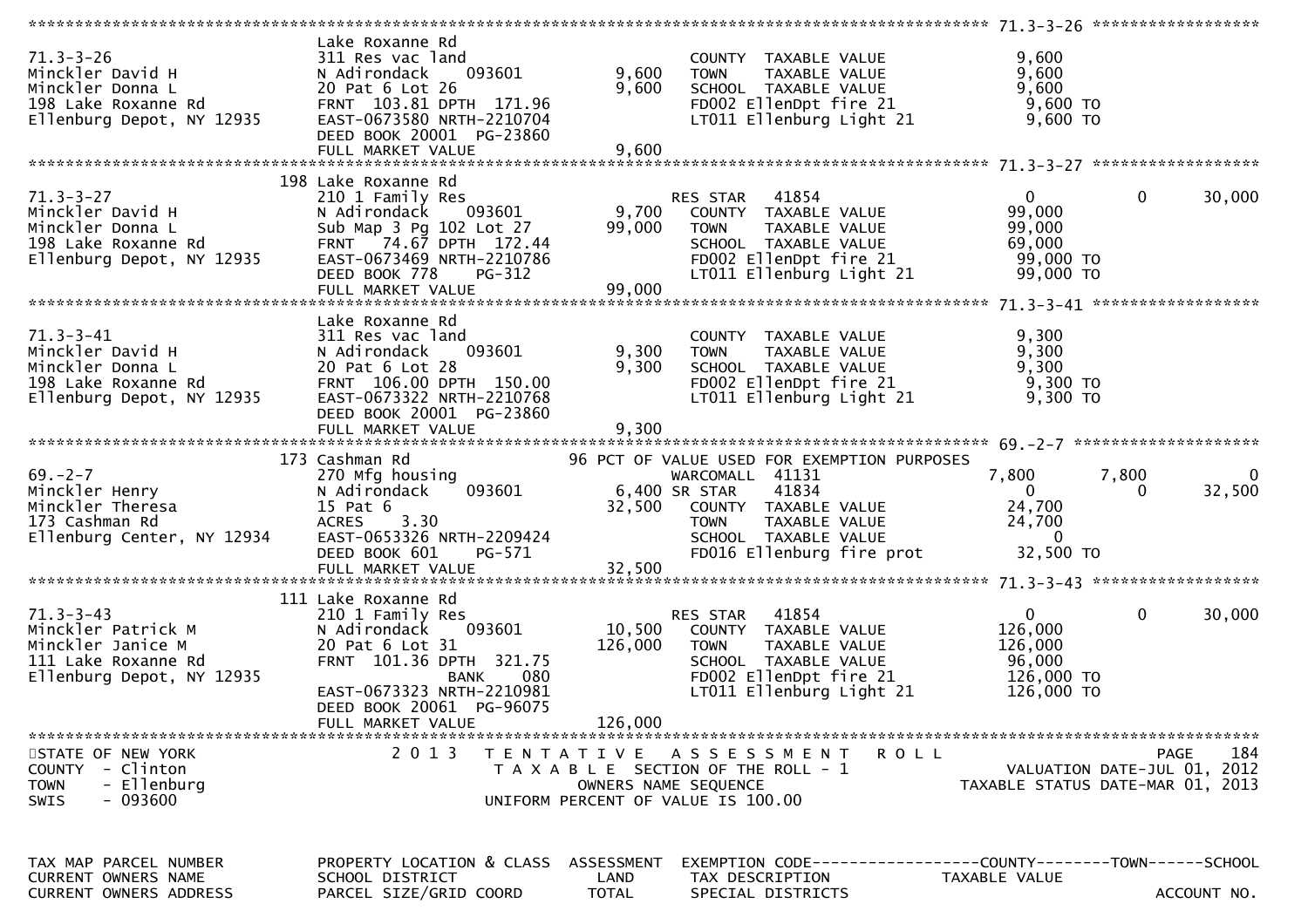| $71.3 - 2 - 44$<br>Miner Gerrard R<br>PO Box 7<br>Ellenburg Depot, NY 12935                                      | 5065 Rt 11<br>210 1 Family Res<br>093601<br>N Adirondack<br>20 Pat 6<br>FRNT 93.00 DPTH 100.00<br>EAST-0673847 NRTH-2213423<br>DEED BOOK 20031 PG-56422                    | 48,000            | WARCOMALL 41131<br>6,100 RES STAR<br>41854<br>COUNTY TAXABLE VALUE<br>TAXABLE VALUE<br><b>TOWN</b><br>SCHOOL TAXABLE VALUE<br>FD002 EllenDpt fire 21                                                 | 12,000<br>$\overline{0}$<br>36,000<br>36,000<br>18,000<br>48,000 TO      | 12,000<br>0<br>30,000<br>0                                                     |
|------------------------------------------------------------------------------------------------------------------|----------------------------------------------------------------------------------------------------------------------------------------------------------------------------|-------------------|------------------------------------------------------------------------------------------------------------------------------------------------------------------------------------------------------|--------------------------------------------------------------------------|--------------------------------------------------------------------------------|
| $125. - 1 - 10$<br>Monette Douglas<br>60 Spear Hill Rd<br>Merrill, NY 12955                                      | 60 Spear Hill Rd<br>270 Mfg housing<br>163401<br>Chateaugay 1<br>Lot $61$ Pat 5<br>ACRES 2.00<br>EAST-0621567 NRTH-2178853<br>DEED BOOK 957<br>PG-177<br>FULL MARKET VALUE | 35,500<br>35,500  | 99 PCT OF VALUE USED FOR EXEMPTION PURPOSES<br>WARNONALL 41121<br>5,500 SR STAR<br>41834<br>COUNTY TAXABLE VALUE<br><b>TOWN</b><br>TAXABLE VALUE<br>SCHOOL TAXABLE VALUE<br>FD040 Lyon Mountain Fire | 5,272<br>$\mathbf{0}$<br>30,228<br>30,228<br>$\overline{0}$<br>35,500 TO | 5,272<br>$\Omega$<br>35,500<br>$\Omega$                                        |
|                                                                                                                  | 5416 Rt 374                                                                                                                                                                |                   |                                                                                                                                                                                                      |                                                                          |                                                                                |
| $125. - 1 - 14$<br>Moore Bernard<br>Moore Margaret<br>5416 Rt 473<br>Merrill, NY 12955                           | 240 Rural res<br>163401<br>Chateaugay 1<br>Lot $61$ Pat $5$<br>ACRES 23.50<br>EAST-0623599 NRTH-2175652<br>DEED BOOK 480<br>PG-763                                         | 57,000            | 82 PCT OF VALUE USED FOR EXEMPTION PURPOSES<br>AGED C&T 41801<br>15,300 SR STAR<br>41834<br>COUNTY TAXABLE VALUE<br>TAXABLE VALUE<br><b>TOWN</b><br>SCHOOL TAXABLE VALUE<br>FD040 Lyon Mountain Fire | 23,370<br>$\mathbf{0}$<br>33,630<br>33,630<br>$\mathbf{0}$<br>57,000 TO  | 23,370<br>0<br>57,000<br>$\bf{0}$                                              |
|                                                                                                                  | FULL MARKET VALUE                                                                                                                                                          | 57,000            |                                                                                                                                                                                                      |                                                                          |                                                                                |
|                                                                                                                  |                                                                                                                                                                            |                   |                                                                                                                                                                                                      |                                                                          |                                                                                |
| $82. - 1 - 8$<br>Moore Colin<br>566 S Main St Apt B-203<br>Central Square, NY 13036<br>MAY BE SUBJECT TO PAYMENT | Number 5 Rd<br>105 Vac farmland<br>093601<br>N Adirondack<br>$12$ Pat $6$<br>ACRES 55.00<br>EAST-0628956 NRTH-2205852<br>DEED BOOK 20112 PG-43827                          | 32,500<br>32,500  | AGRI DISTR 41720<br>COUNTY TAXABLE VALUE<br>TAXABLE VALUE<br><b>TOWN</b><br>SCHOOL TAXABLE VALUE<br>FD016 Ellenburg fire prot                                                                        | 9,654<br>22,846<br>22,846<br>22,846<br>32,500 TO                         | 9,654<br>9,654                                                                 |
|                                                                                                                  |                                                                                                                                                                            |                   |                                                                                                                                                                                                      |                                                                          |                                                                                |
|                                                                                                                  | 507 West Hill Rd                                                                                                                                                           |                   |                                                                                                                                                                                                      |                                                                          |                                                                                |
| $98. - 1 - 28$<br>Moore Dennis S<br>8695 Tormey Rd<br>Sauguoit, NY 13456<br>MAY BE SUBJECT TO PAYMENT            | 113 Cattle farm<br>093601<br>N Adirondack<br>15 Pat 5<br>ACRES 136.00<br>EAST-0637817 NRTH-2193987<br>DEED BOOK 20112 PG-43825                                             | 49,900<br>153,800 | 42100<br>483A EX<br>COUNTY TAXABLE VALUE<br>TAXABLE VALUE<br><b>TOWN</b><br>SCHOOL TAXABLE VALUE<br>FD016 Ellenburg fire prot<br>4,600 EX                                                            | 4,600<br>149,200<br>149,200<br>149,200<br>149,200 TO                     | 4,600<br>4,600                                                                 |
| UNDER AGDIST LAW TIL 2016                                                                                        | FULL MARKET VALUE                                                                                                                                                          | 153,800           |                                                                                                                                                                                                      |                                                                          |                                                                                |
| STATE OF NEW YORK<br>COUNTY - Clinton<br>- Ellenburg<br><b>TOWN</b><br>$-093600$<br>SWIS                         | 2 0 1 3                                                                                                                                                                    |                   | TENTATIVE ASSESSMENT<br>T A X A B L E SECTION OF THE ROLL - 1<br>OWNERS NAME SEQUENCE<br>UNIFORM PERCENT OF VALUE IS 100.00                                                                          | R O L L                                                                  | 185<br>PAGE<br>VALUATION DATE-JUL 01, 2012<br>TAXABLE STATUS DATE-MAR 01, 2013 |
| TAX MAP PARCEL NUMBER<br>CURRENT OWNERS NAME<br><b>CURRENT OWNERS ADDRESS</b>                                    | PROPERTY LOCATION & CLASS ASSESSMENT<br>SCHOOL DISTRICT<br>PARCEL SIZE/GRID COORD                                                                                          | LAND<br>TOTAL     | EXEMPTION CODE-----------------COUNTY-------TOWN------SCHOOL<br>TAX DESCRIPTION<br>SPECIAL DISTRICTS                                                                                                 | TAXABLE VALUE                                                            | ACCOUNT NO.                                                                    |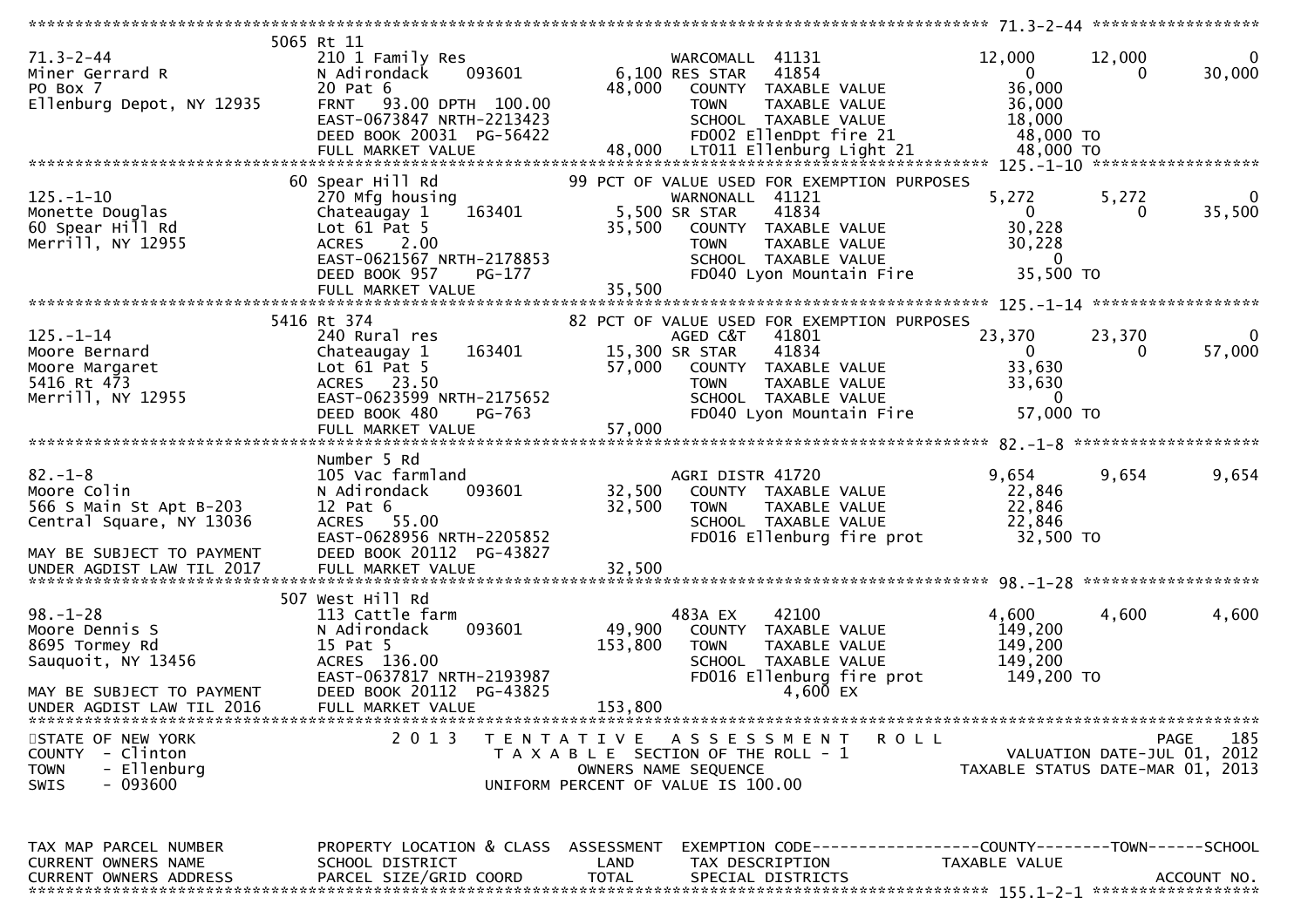| $155.1 - 2 - 1$<br>Moore Katherine<br>c/o Diana Payne<br>1 Silver Creek Ln<br>West Chazy, NY 12992                        | Rt 374<br>322 Rural vac>10<br>N Adirondack<br>093601<br>Lot 101-102 Pat 5<br>ACRES 11.50<br>EAST-0627652 NRTH-2164769<br>DEED BOOK 1010<br>PG-271<br>FULL MARKET VALUE         | 22,800<br>22,800<br>22,800 | COUNTY TAXABLE VALUE<br><b>TOWN</b><br>TAXABLE VALUE<br>SCHOOL TAXABLE VALUE<br>FD040 Lyon Mountain Fire<br>WD018 Chat lake water dist                    | 22,800<br>22,800<br>22,800<br>22,800 TO<br>2,184 то м                |                             |
|---------------------------------------------------------------------------------------------------------------------------|--------------------------------------------------------------------------------------------------------------------------------------------------------------------------------|----------------------------|-----------------------------------------------------------------------------------------------------------------------------------------------------------|----------------------------------------------------------------------|-----------------------------|
|                                                                                                                           | 25 Steam Mill Rd                                                                                                                                                               |                            |                                                                                                                                                           |                                                                      |                             |
| $113.-1-10.2$<br>Moore Kenneth C<br>Moore Darcy L<br>25 Steam Mill Rd<br>Ellenburg Center, NY 12934                       | 240 Rural res<br>093601<br>N Adirondack<br>Lot 52 T5omt<br>ACRES 50.00<br>EAST-0646810 NRTH-2188325<br>DEED BOOK 20021 PG-43565                                                | 27,300<br>72,000           | RES STAR 41854<br>COUNTY TAXABLE VALUE<br>TAXABLE VALUE<br><b>TOWN</b><br>SCHOOL TAXABLE VALUE<br>FD016 Ellenburg fire prot                               | $\mathbf{0}$<br>72,000<br>72,000<br>42,000<br>72,000 TO              | $\mathbf 0$<br>30,000       |
|                                                                                                                           |                                                                                                                                                                                |                            |                                                                                                                                                           |                                                                      |                             |
| $85.1 - 1 - 36$<br>Moore Kyle R<br>Moore Angelica<br>6611 Military Tpk<br>6611 Military Tpk<br>Ellenburg Center, NY 12934 | 6611 Military Tpke<br>210 1 Family Res<br>093601<br>N Adirondack<br>18 Pat 6<br>FRNT 132.00 DPTH 190.00<br>EAST-0663189 NRTH-2207863<br>DEED BOOK 20061 PG-94879               | 4,600<br>52,000            | RES STAR<br>41854<br>COUNTY TAXABLE VALUE<br>TAXABLE VALUE<br><b>TOWN</b><br>SCHOOL TAXABLE VALUE<br>FD016 Ellenburg fire prot<br>LT012 Ellenburg Light 5 | $\mathbf{0}$<br>52,000<br>52,000<br>22,000<br>52,000 TO<br>52,000 TO | 0<br>30,000                 |
|                                                                                                                           | FULL MARKET VALUE                                                                                                                                                              | 52,000                     |                                                                                                                                                           |                                                                      |                             |
|                                                                                                                           | 25 Moore Rd                                                                                                                                                                    |                            |                                                                                                                                                           |                                                                      |                             |
| $40. - 1 - 16$<br>Moore Larry J<br>Moore Shirley J<br>25 Moore Rd<br>Ellenburg Depot, NY 12935                            | 241 Rural res&ag<br>093601<br>N Adirondack<br>41 Pat 6<br>ACRES 67.30<br>EAST-0669855 NRTH-2224437<br>DEED BOOK 915<br>$PG-87$                                                 | 36,500<br>79,000           | 41834<br>SR STAR<br>COUNTY TAXABLE VALUE<br><b>TOWN</b><br>TAXABLE VALUE<br>SCHOOL TAXABLE VALUE<br>FD016 Ellenburg fire prot                             | $\overline{0}$<br>79,000<br>79,000<br>15,700<br>79,000 TO            | $\mathbf 0$<br>63,300       |
|                                                                                                                           |                                                                                                                                                                                |                            |                                                                                                                                                           |                                                                      |                             |
| $40. -1 - 3.2$<br>Moore Melody<br>353 Clinton Mills Rd<br>Ellenburg Depot, NY 12935                                       | 353 Clinton Mills Rd<br>270 Mfg housing<br>093601<br>N Adirondack<br>Lot 59 T6 Omt<br>ACRES 31.90<br>EAST-0663704 NRTH-2232566<br>DEED BOOK 772<br>PG-118<br>FULL MARKET VALUE | 17,900<br>45,000<br>45,000 | 41854<br>RES STAR<br>COUNTY TAXABLE VALUE<br>TAXABLE VALUE<br><b>TOWN</b><br>SCHOOL TAXABLE VALUE<br>FD016 Ellenburg fire prot                            | $\overline{0}$<br>45,000<br>45,000<br>15,000<br>45,000 TO            | $\mathbf 0$<br>30,000       |
| STATE OF NEW YORK                                                                                                         | 2013                                                                                                                                                                           |                            | TENTATIVE ASSESSMENT<br><b>ROLL</b>                                                                                                                       |                                                                      | PAGE<br>186                 |
| COUNTY - Clinton<br><b>TOWN</b><br>- Ellenburg<br>- 093600<br><b>SWIS</b>                                                 |                                                                                                                                                                                |                            | T A X A B L E SECTION OF THE ROLL - 1<br>OWNERS NAME SEQUENCE<br>UNIFORM PERCENT OF VALUE IS 100.00                                                       | TAXABLE STATUS DATE-MAR 01, 2013                                     | VALUATION DATE-JUL 01, 2012 |
| TAX MAP PARCEL NUMBER<br>CURRENT OWNERS NAME<br><b>CURRENT OWNERS ADDRESS</b>                                             | PROPERTY LOCATION & CLASS ASSESSMENT<br>SCHOOL DISTRICT<br>PARCEL SIZE/GRID COORD                                                                                              | LAND<br><b>TOTAL</b>       | EXEMPTION CODE-----------------COUNTY-------TOWN------SCHOOL<br>TAX DESCRIPTION<br>SPECIAL DISTRICTS                                                      | TAXABLE VALUE                                                        | ACCOUNT NO.                 |
|                                                                                                                           | 141 Clinton Mills Rd                                                                                                                                                           |                            |                                                                                                                                                           |                                                                      | lease 2011                  |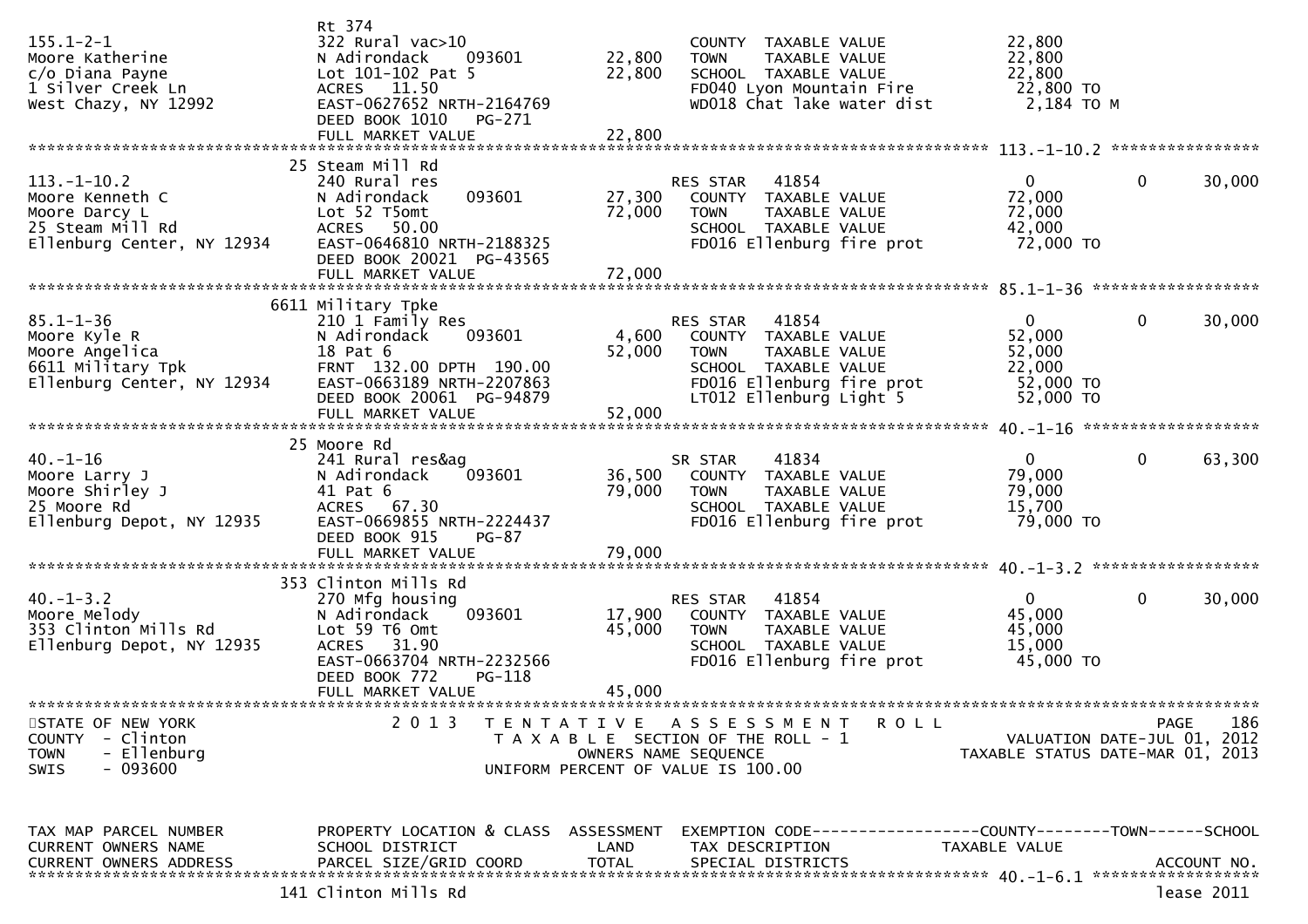| $40. - 1 - 6.1$<br>Moore Richard A                     | 241 Rural res&ag<br>093601<br>N Adirondack            |                   | AGRI DISTR 41720<br>42,000 RES STAR<br>41854                 | 4,343<br>$\mathbf{0}$ | 4,343<br>4,343<br>30,000<br>0    |
|--------------------------------------------------------|-------------------------------------------------------|-------------------|--------------------------------------------------------------|-----------------------|----------------------------------|
| Murphy Amy M                                           | 60 Pat 6                                              | 236,000           | COUNTY TAXABLE VALUE                                         | 231,657               |                                  |
| 141 Clinton Mills Rd<br>Ellenburg Depot, NY 12935      | 850<br>ACRES 111.00 BANK<br>EAST-0670227 NRTH-2234022 |                   | TAXABLE VALUE<br><b>TOWN</b><br>SCHOOL TAXABLE VALUE         | 231,657<br>201,657    |                                  |
|                                                        | DEED BOOK 20011 PG-34925                              |                   | FD016 Ellenburg fire prot                                    | 236,000 TO            |                                  |
| MAY BE SUBJECT TO PAYMENT                              | FULL MARKET VALUE                                     | 236,000           |                                                              |                       |                                  |
| UNDER AGDIST LAW TIL 2017                              |                                                       |                   |                                                              |                       |                                  |
|                                                        | 201 Clinton Mills Rd                                  |                   |                                                              |                       | lease 2011                       |
| $40. - 1 - 6.2$                                        | 120 Field crops                                       |                   | AGRI DISTR 41720                                             | $\overline{0}$        | 0<br>$\Omega$                    |
| Moore Richard A                                        | N Adirondack<br>093601                                | 41,900            | COUNTY TAXABLE VALUE                                         | 83,300                |                                  |
| Murphy Amy M                                           | 60 Pat 6                                              | 83,300            | TAXABLE VALUE<br><b>TOWN</b>                                 | 83,300                |                                  |
| 141 Clinton Mills Rd                                   | ACRES 109.90                                          |                   | SCHOOL TAXABLE VALUE                                         | 83,300                |                                  |
| Ellenburg Depot, NY 12935                              | EAST-0668240 NRTH-2233068                             |                   | FD016 Ellenburg fire prot                                    | 83,300 TO             |                                  |
|                                                        | DEED BOOK 20031 PG-34925                              |                   |                                                              |                       |                                  |
| MAY BE SUBJECT TO PAYMENT<br>UNDER AGDIST LAW TIL 2017 | FULL MARKET VALUE                                     | 83,300            |                                                              |                       |                                  |
|                                                        |                                                       |                   |                                                              |                       | *******************              |
|                                                        | 73 West Hill Rd                                       |                   |                                                              |                       |                                  |
| $99.1 - 3 - 8$                                         | 210 1 Family Res                                      |                   | 41834<br>SR STAR                                             | 0                     | 0<br>63,300                      |
| Moore Russell                                          | N Adirondack<br>093601                                | 10,200            | COUNTY TAXABLE VALUE                                         | 113,000               |                                  |
| Moore Doreen F                                         | 11 Pat 5                                              | 113,000           | <b>TOWN</b><br>TAXABLE VALUE                                 | 113,000               |                                  |
| PO Box 172                                             | 9.40<br><b>ACRES</b>                                  |                   | SCHOOL TAXABLE VALUE                                         | 49,700                |                                  |
| Ellenburg Center, NY 12934                             | EAST-0647968 NRTH-2197299                             |                   | FD014 EllenCtr fire #15                                      | 113,000 TO            |                                  |
|                                                        | DEED BOOK 554<br>$PG-55$                              |                   | LT010 Ellenburg Light 15                                     | 113,000 TO            |                                  |
|                                                        | FULL MARKET VALUE                                     | 113,000           |                                                              |                       | 84. -1-10.1 ******************   |
|                                                        | 5793 Rt 11                                            |                   |                                                              |                       |                                  |
| $84. - 1 - 10.1$                                       | 312 Vac w/imprv                                       |                   | COUNTY TAXABLE VALUE                                         | 24,100                |                                  |
| Morrow Jeremy                                          | 093601<br>N Adirondack                                | 24,100            | TAXABLE VALUE<br><b>TOWN</b>                                 | 24,100                |                                  |
| PO Box 131                                             | 17 Pat 6                                              | 24,100            | SCHOOL TAXABLE VALUE                                         | 24,100                |                                  |
| Ellenburg Center, NY 12934                             | ACRES 81.60                                           |                   | FD016 Ellenburg fire prot                                    | 24,100 TO             |                                  |
|                                                        | EAST-0657724 NRTH-2207577                             |                   |                                                              |                       |                                  |
|                                                        | DEED BOOK 20051 PG-81458                              |                   |                                                              |                       |                                  |
|                                                        | FULL MARKET VALUE                                     | 24,100            |                                                              |                       |                                  |
|                                                        | 365 Steam Mill Rd                                     |                   |                                                              |                       |                                  |
| $113. - 1 - 16$                                        | 210 1 Family Res                                      |                   | 41854<br><b>RES STAR</b>                                     | $\Omega$              | 0<br>30,000                      |
| Morrow Laurie A                                        | N Adirondack<br>093601                                | 6,900             | COUNTY TAXABLE VALUE                                         | 49,000                |                                  |
| 365 Steam Mill Rd                                      | 25 Pat 5                                              | 49,000            | <b>TOWN</b><br>TAXABLE VALUE                                 | 49,000                |                                  |
| Ellenburg Center, NY 12934                             | FRNT 115.50 DPTH 222.50                               |                   | SCHOOL TAXABLE VALUE                                         | 19,000                |                                  |
|                                                        | EAST-0639043 NRTH-2187838                             |                   | FD016 Ellenburg fire prot                                    | 49,000 TO             |                                  |
|                                                        | DEED BOOK 20031 PG-57436                              |                   |                                                              |                       |                                  |
|                                                        | FULL MARKET VALUE                                     | 49,000            |                                                              |                       | ****************                 |
| STATE OF NEW YORK                                      | 2 0 1 3                                               | T E N T A T I V E | A S S E S S M E N T<br>R O L L                               |                       | 187<br><b>PAGE</b>               |
| COUNTY - Clinton                                       |                                                       |                   | T A X A B L E SECTION OF THE ROLL - 1                        |                       | VALUATION DATE-JUL 01, 2012      |
| - Ellenburg<br><b>TOWN</b>                             |                                                       |                   | OWNERS NAME SEQUENCE                                         |                       | TAXABLE STATUS DATE-MAR 01, 2013 |
| - 093600<br><b>SWIS</b>                                |                                                       |                   | UNIFORM PERCENT OF VALUE IS 100.00                           |                       |                                  |
|                                                        |                                                       |                   |                                                              |                       |                                  |
|                                                        |                                                       |                   |                                                              |                       |                                  |
| TAX MAP PARCEL NUMBER                                  | PROPERTY LOCATION & CLASS ASSESSMENT                  |                   | EXEMPTION CODE-----------------COUNTY-------TOWN------SCHOOL |                       |                                  |
| CURRENT OWNERS NAME                                    | SCHOOL DISTRICT                                       | LAND              | TAX DESCRIPTION                                              | TAXABLE VALUE         |                                  |
| <b>CURRENT OWNERS ADDRESS</b>                          | PARCEL SIZE/GRID COORD                                | <b>TOTAL</b>      | SPECIAL DISTRICTS                                            |                       | ACCOUNT NO.                      |
|                                                        |                                                       |                   |                                                              |                       |                                  |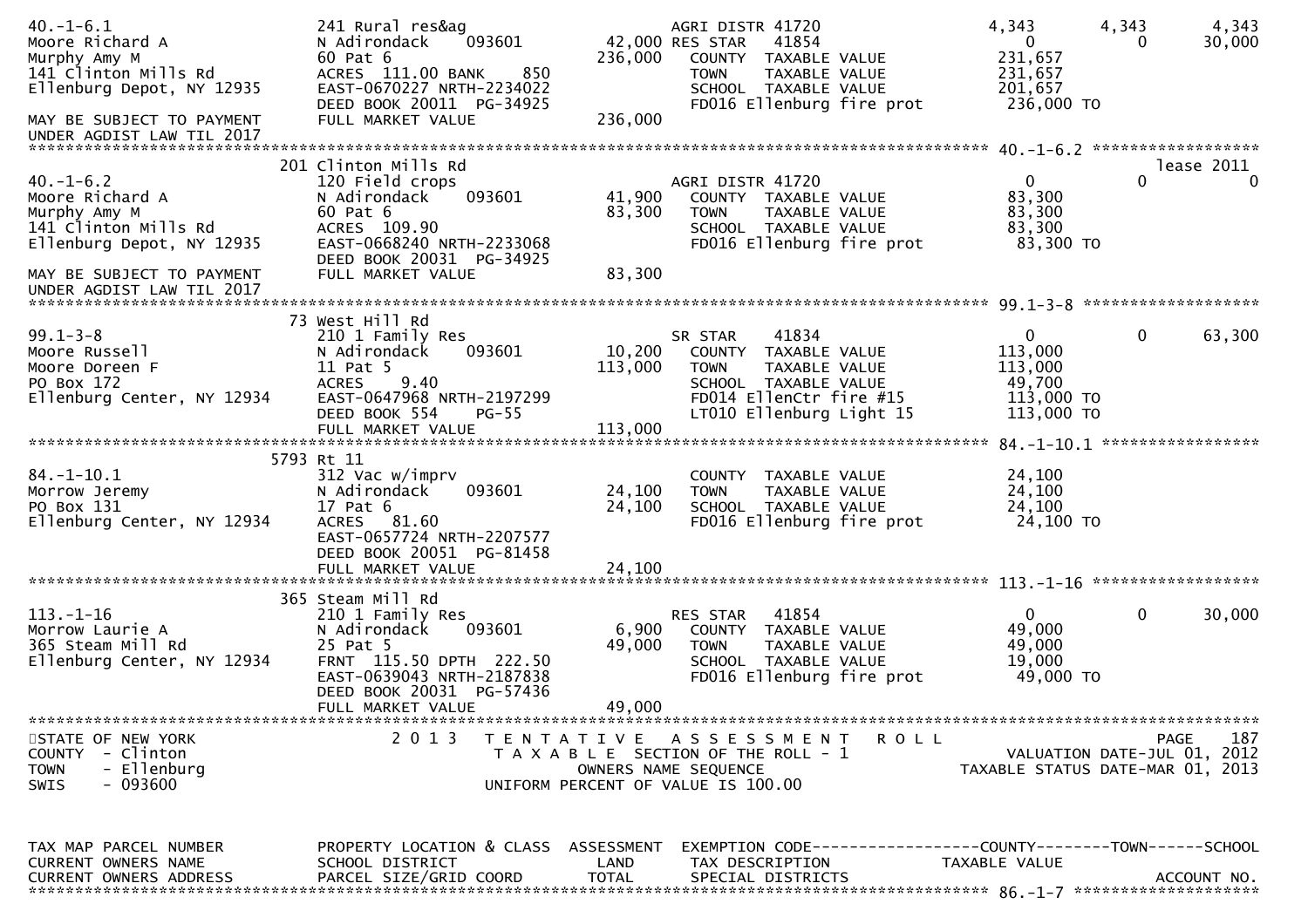| $86. - 1 - 7$<br>Mousch David L<br>62 Congress Ave<br>Shelton, CT 06484                                     | Plank Rd<br>$314$ Rural vac<10<br>N Adirondack<br>$1$ Pat $6$<br>4.90<br><b>ACRES</b><br>EAST-0676476 NRTH-2204270                       | 093601                                                                                              | 7,400<br>7,400                     | <b>TOWN</b>             | COUNTY TAXABLE VALUE<br>TAXABLE VALUE<br>SCHOOL TAXABLE VALUE                            | FD016 Ellenburg fire prot | 7,400<br>7,400<br>7,400<br>7,400 TO                             |                             |                    |
|-------------------------------------------------------------------------------------------------------------|------------------------------------------------------------------------------------------------------------------------------------------|-----------------------------------------------------------------------------------------------------|------------------------------------|-------------------------|------------------------------------------------------------------------------------------|---------------------------|-----------------------------------------------------------------|-----------------------------|--------------------|
|                                                                                                             | DEED BOOK 618<br>FULL MARKET VALUE                                                                                                       | <b>PG-850</b>                                                                                       | 7,400                              |                         |                                                                                          |                           |                                                                 |                             |                    |
| $99.1 - 3 - 15$<br>Mulholland Disco Gay<br>326 NE 65th Ave<br>Portland, OR 97213                            | 29 West Hill Rd<br>280 Res Multiple<br>N Adirondack<br>11 Pat 5<br>FRNT 249.00 DPTH 101.00<br>EAST-0648668 NRTH-2198300<br>DEED BOOK 636 | 093601<br>PG-274                                                                                    | 3,300<br>72,000                    | <b>TOWN</b>             | COUNTY TAXABLE VALUE<br>TAXABLE VALUE<br>SCHOOL TAXABLE VALUE<br>FD014 EllenCtr fire #15 | LT010 Ellenburg Light 15  | 72,000<br>72,000<br>72,000<br>72,000 TO<br>72,000 TO            |                             |                    |
|                                                                                                             |                                                                                                                                          |                                                                                                     |                                    |                         |                                                                                          |                           |                                                                 |                             |                    |
| $155.4 - 1 - 13$<br>Murphy Mary A<br>Murphy Bridget N<br>527 Cherry St<br>Fall River, MA 02720              | 4655 Rt 374<br>210 1 Family Res<br>N Adirondack<br>119 Pat 5<br>FRNT 130.00 DPTH 175.60<br>EAST-0632889 NRTH-2161530                     | 093601                                                                                              | 4,100<br>59,500                    | <b>TOWN</b>             | COUNTY TAXABLE VALUE<br>TAXABLE VALUE<br>SCHOOL TAXABLE VALUE                            | FD040 Lyon Mountain Fire  | 59,500<br>59,500<br>59,500<br>59,500 TO                         |                             |                    |
|                                                                                                             | DEED BOOK 20112 PG-43215                                                                                                                 |                                                                                                     |                                    |                         |                                                                                          |                           |                                                                 |                             |                    |
|                                                                                                             | 527 Canaan Rd                                                                                                                            |                                                                                                     |                                    |                         |                                                                                          |                           |                                                                 |                             |                    |
| $40. -1 - 14.1$<br>Murray Gary L Sr<br>Murray Michelle M<br>527 Canaan Rd<br>Ellenburg Depot, NY 12935      | 240 Rural res<br>N Adirondack<br>41 Pat 6<br>ACRES 13.70<br>EAST-0672748 NRTH-2226340<br>DEED BOOK 20102 PG-29897                        | 093601                                                                                              | 17,000 LIM INC DI 41932<br>100,000 | RES STAR<br><b>TOWN</b> | 41854<br>COUNTY TAXABLE VALUE<br>TAXABLE VALUE<br>SCHOOL TAXABLE VALUE                   | FD016 Ellenburg fire prot | $\Omega$<br>44,000<br>56,000<br>100,000<br>70,000<br>100,000 TO | $\mathbf 0$<br>$\mathbf{0}$ | 30,000<br>$\Omega$ |
|                                                                                                             | 533 Smith Rd                                                                                                                             |                                                                                                     |                                    |                         |                                                                                          |                           |                                                                 | ******************          |                    |
| $115. - 1 - 13$<br>Murray Michael P<br>Scahill Francis M<br>6 Spangenburg Ave<br>East Stroudsburg, PA 18301 | 240 Rural res<br>N Adirondack<br>$43/44$ Pat 5<br>ACRES 238.00<br>EAST-0670086 NRTH-2186796<br>DEED BOOK 537                             | 093601<br>PG-256                                                                                    | 43,600<br>74,000                   | <b>TOWN</b>             | COUNTY TAXABLE VALUE<br>TAXABLE VALUE<br>SCHOOL TAXABLE VALUE                            | FD016 Ellenburg fire prot | 74,000<br>74,000<br>74,000<br>74,000 TO                         |                             |                    |
|                                                                                                             | FULL MARKET VALUE                                                                                                                        |                                                                                                     | 74.000                             |                         |                                                                                          |                           |                                                                 |                             |                    |
| STATE OF NEW YORK<br>COUNTY - Clinton<br>- Ellenburg<br><b>TOWN</b><br>- 093600<br><b>SWIS</b>              | 2 0 1 3                                                                                                                                  | TENTATIVE ASSESSMENT<br>T A X A B L E SECTION OF THE ROLL - 1<br>UNIFORM PERCENT OF VALUE IS 100.00 | OWNERS NAME SEQUENCE               |                         |                                                                                          | <b>ROLL</b>               | VALUATION DATE-JUL 01, 2012<br>TAXABLE STATUS DATE-MAR 01, 2013 | PAGE                        | 188                |
| TAX MAP PARCEL NUMBER<br>CURRENT OWNERS NAME<br><b>CURRENT OWNERS ADDRESS</b>                               | PROPERTY LOCATION & CLASS ASSESSMENT<br>SCHOOL DISTRICT<br>PARCEL SIZE/GRID COORD                                                        |                                                                                                     | LAND<br>TOTAL                      | TAX DESCRIPTION         | SPECIAL DISTRICTS                                                                        |                           | TAXABLE VALUE                                                   |                             | ACCOUNT NO.        |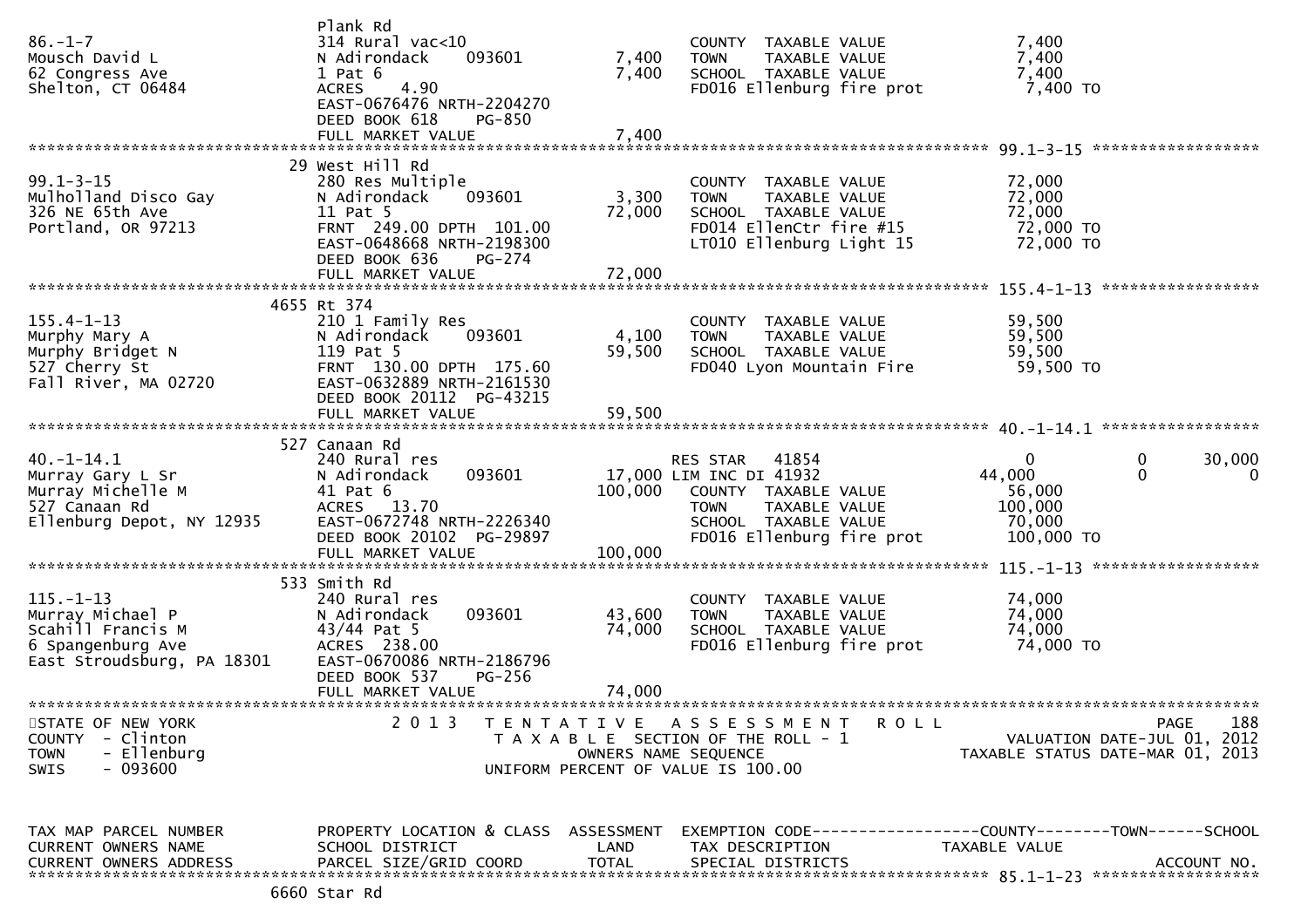| $85.1 - 1 - 23$<br>Myatt David J<br>6660 Star Rd<br>Ellenburg Center, NY 12934                                                  | 210 1 Family Res<br>N Adirondack<br>093601<br>18 Pat 6<br>FRNT 130.00 DPTH 340.00<br>EAST-0662289 NRTH-2207469<br>DEED BOOK 20092 PG-23930<br>FULL MARKET VALUE                         | 4,400<br>76,000<br>76,000                                                                                                | RES STAR<br><b>TOWN</b>      | 41854<br>COUNTY TAXABLE VALUE<br>TAXABLE VALUE<br>SCHOOL TAXABLE VALUE<br>FD016 Ellenburg fire prot<br>LT012 Ellenburg Light 5 | $\overline{0}$<br>76,000<br>76,000<br>46,000<br>76,000 TO<br>76,000 TO | 30,000<br>$\mathbf{0}$                     |
|---------------------------------------------------------------------------------------------------------------------------------|-----------------------------------------------------------------------------------------------------------------------------------------------------------------------------------------|--------------------------------------------------------------------------------------------------------------------------|------------------------------|--------------------------------------------------------------------------------------------------------------------------------|------------------------------------------------------------------------|--------------------------------------------|
|                                                                                                                                 |                                                                                                                                                                                         |                                                                                                                          |                              |                                                                                                                                |                                                                        |                                            |
| $83. - 1 - 9.6$<br>Myers Jonathan<br>Myers Nicole<br>404 Brandy Brook Rd<br>Ellenburg Center, NY 12934                          | 404 Brandy Brook Rd<br>210 1 Family Res<br>N Adirondack<br>093601<br>Lot 16 T6omt<br>9.75<br><b>ACRES</b><br>EAST-0648690 NRTH-2208087<br>DEED BOOK 20082 PG-13898<br>FULL MARKET VALUE | 10,500<br>106,700<br>106,700                                                                                             | RES STAR<br><b>TOWN</b>      | 41854<br>COUNTY TAXABLE VALUE<br>TAXABLE VALUE<br>SCHOOL TAXABLE VALUE<br>FD016 Ellenburg fire prot                            | $\mathbf{0}$<br>106,700<br>106,700<br>76,700<br>106,700 TO             | 0<br>30,000                                |
|                                                                                                                                 |                                                                                                                                                                                         |                                                                                                                          |                              |                                                                                                                                |                                                                        |                                            |
| $155.2 - 1 - 12$<br>Nantasaeng Aphichart<br>Nantasaeng Wendy<br>PO Box 176<br>Lyon Mountain, NY 12952                           | 136 Blanche Rd<br>210 1 Family Res<br>093601<br>N Adirondack<br>119 Pat 5<br><b>ACRES</b><br>3.00<br>EAST-0634251 NRTH-2164599<br>DEED BOOK 20051 PG-83653                              | 6,300<br>38,000                                                                                                          | <b>TOWN</b>                  | COUNTY TAXABLE VALUE<br>TAXABLE VALUE<br>SCHOOL TAXABLE VALUE<br>FD040 Lyon Mountain Fire                                      | 38,000<br>38,000<br>38,000<br>38,000 TO                                |                                            |
|                                                                                                                                 | FULL MARKET VALUE                                                                                                                                                                       | 38,000                                                                                                                   |                              |                                                                                                                                |                                                                        |                                            |
|                                                                                                                                 |                                                                                                                                                                                         |                                                                                                                          |                              |                                                                                                                                |                                                                        | ***************                            |
| $155. - 2 - 15.62$<br>Nardone Erasmo<br>30 Adams St<br>Somerville, MA 02145                                                     | Rt 374<br>312 Vac w/imprv<br>093601<br>N Adirondack<br>Lot 120 T5omt<br>ACRES 10.90<br>EAST-0629052 NRTH-2164548<br>DEED BOOK 670<br>$PG-83$<br>FULL MARKET VALUE                       | 10,000<br>12,000<br>12,000                                                                                               | <b>COUNTY</b><br><b>TOWN</b> | TAXABLE VALUE<br>TAXABLE VALUE<br>SCHOOL TAXABLE VALUE<br>FD040 Lyon Mountain Fire                                             | 12,000<br>12,000<br>12,000<br>12,000 TO                                |                                            |
|                                                                                                                                 |                                                                                                                                                                                         |                                                                                                                          |                              |                                                                                                                                |                                                                        |                                            |
| $155.4 - 1 - 40$<br>Nardone Erasmo<br>30 Adams St<br>Somerville, MA 02145                                                       | 86 Blanche Rd<br>260 Seasonal res<br>093601<br>N Adirondack<br>119 Pat 5<br>2.00<br><b>ACRES</b><br>EAST-0633149 NRTH-2163382<br>DEED BOOK 613<br>PG-164                                | 5,500<br>35,600                                                                                                          | <b>TOWN</b>                  | COUNTY TAXABLE VALUE<br>TAXABLE VALUE<br>SCHOOL TAXABLE VALUE<br>FD040 Lyon Mountain Fire                                      | 35,600<br>35,600<br>35,600<br>35,600 TO                                |                                            |
|                                                                                                                                 | FULL MARKET VALUE                                                                                                                                                                       | 35,600                                                                                                                   |                              |                                                                                                                                |                                                                        |                                            |
| **************************<br>STATE OF NEW YORK<br>COUNTY<br>- Clinton<br>- Ellenburg<br><b>TOWN</b><br>- 093600<br><b>SWIS</b> | ****************************<br>2 0 1 3                                                                                                                                                 | T E N T A T I V E<br>T A X A B L E SECTION OF THE ROLL - 1<br>OWNERS NAME SEQUENCE<br>UNIFORM PERCENT OF VALUE IS 100.00 |                              | A S S E S S M E N T<br>R O L L                                                                                                 | TAXABLE STATUS DATE-MAR 01, 2013                                       | 189<br>PAGE<br>VALUATION DATE-JUL 01, 2012 |
| TAX MAP PARCEL NUMBER<br>CURRENT OWNERS NAME<br>CURRENT OWNERS ADDRESS                                                          | PROPERTY LOCATION & CLASS ASSESSMENT<br>SCHOOL DISTRICT<br>PARCEL SIZE/GRID COORD                                                                                                       | LAND<br><b>TOTAL</b>                                                                                                     |                              | TAX DESCRIPTION<br>SPECIAL DISTRICTS                                                                                           | TAXABLE VALUE                                                          | ACCOUNT NO.                                |
| $155. - 3 - 6$                                                                                                                  | Rt 374<br>314 Rural vac<10                                                                                                                                                              |                                                                                                                          |                              | COUNTY TAXABLE VALUE                                                                                                           | 6,000                                                                  |                                            |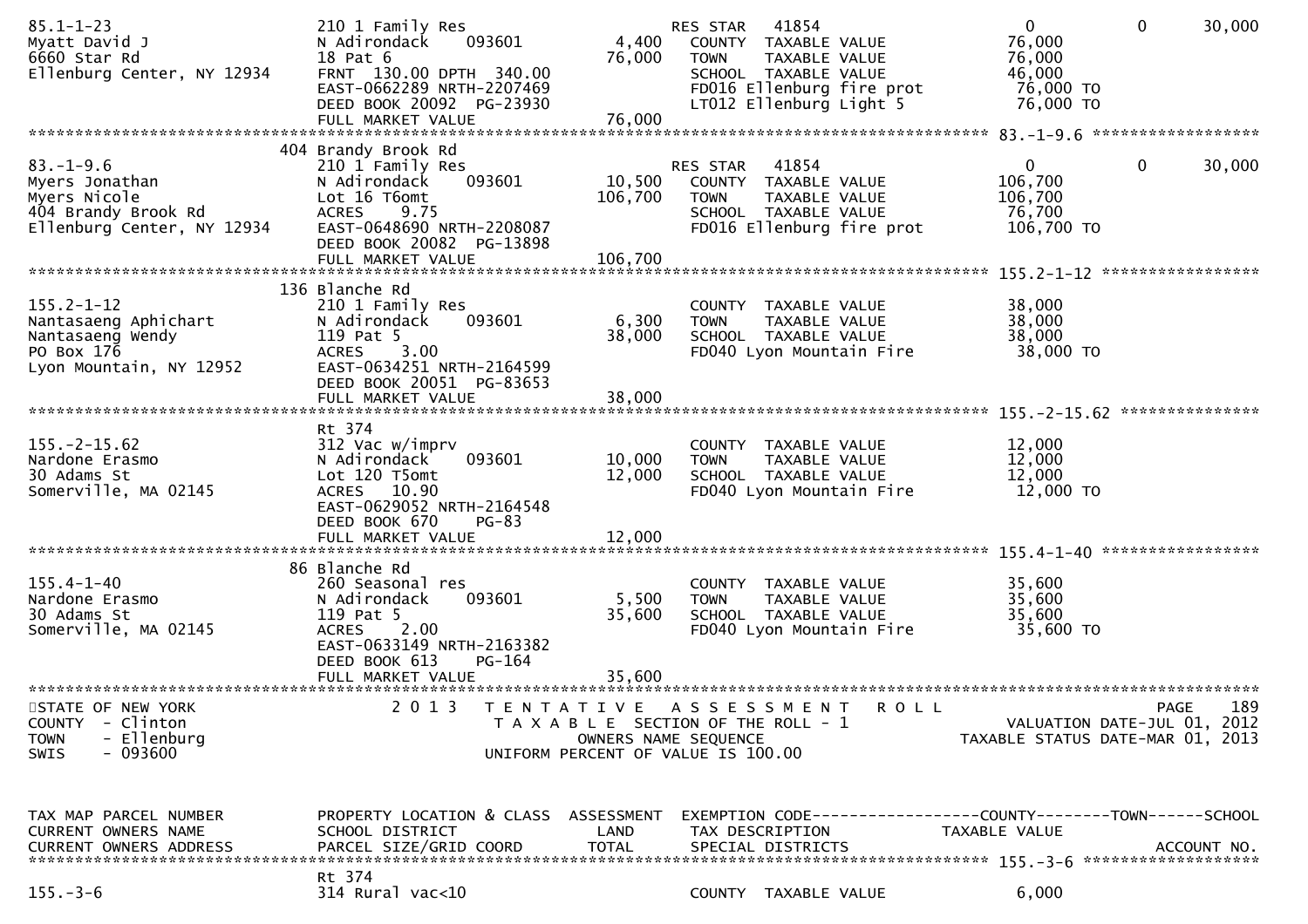| Natural Resources Def Council N Adirondack<br>Attn: Comptroller<br>40 West 20Th St<br>New York, NY 10011             | 093601<br>119 Pat 5<br>2.90<br><b>ACRES</b><br>EAST-0630849 NRTH-2163657<br>DEED BOOK 20001 PG-24825                                                                                                       | 6,000<br>6,000                                                                                      | <b>TOWN</b>                    | TAXABLE VALUE<br>SCHOOL TAXABLE VALUE<br>FD040 Lyon Mountain Fire                                                             | 6,000<br>6,000<br>6,000 TO                                                    |                    |             |
|----------------------------------------------------------------------------------------------------------------------|------------------------------------------------------------------------------------------------------------------------------------------------------------------------------------------------------------|-----------------------------------------------------------------------------------------------------|--------------------------------|-------------------------------------------------------------------------------------------------------------------------------|-------------------------------------------------------------------------------|--------------------|-------------|
|                                                                                                                      | FULL MARKET VALUE                                                                                                                                                                                          | 6,000                                                                                               |                                |                                                                                                                               |                                                                               |                    |             |
| $99.1 - 3 - 12$<br>Nelson Daniel J<br>Mcneil Erika L<br>53 West Hill Rd<br>Ellenburg Center, NY 12934                | 53 West Hill Rd<br>210 1 Family Res<br>093601<br>N Adirondack<br>11 Pat 5<br><b>FRNT</b><br>85.00 DPTH 320.00<br>080<br>BANK<br>EAST-0648278 NRTH-2197990<br>DEED BOOK 99001 PG-15553<br>FULL MARKET VALUE | 4,100<br>45,900<br>45,900                                                                           | RES STAR<br><b>TOWN</b>        | 41854<br>COUNTY TAXABLE VALUE<br>TAXABLE VALUE<br>SCHOOL TAXABLE VALUE<br>FD014 EllenCtr fire #15<br>LT010 Ellenburg Light 15 | 0<br>45,900<br>45,900<br>15,900<br>45,900 TO<br>45,900 TO                     | 0                  | 30,000      |
| $112. - 1 - 2.1$<br>Nelson Forrest<br>Nelson Nancy<br>Attn: Forrest Nelson<br>426 Jerome Ave<br>Burlington, CT 06013 | Military Tpke<br>321 Abandoned ag<br>093601<br>N Adirondack<br>19 Pat 5<br>ACRES 157.80<br>EAST-0624573 NRTH-2193412<br>DEED BOOK 677<br>PG-128<br>FULL MARKET VALUE                                       | 51,100<br>51,100<br>51,100                                                                          | <b>TOWN</b>                    | COUNTY TAXABLE VALUE<br>TAXABLE VALUE<br>SCHOOL TAXABLE VALUE<br>FD016 Ellenburg fire prot                                    | 51,100<br>51,100<br>51,100<br>51,100 TO                                       |                    |             |
|                                                                                                                      | 252 Peets Rd                                                                                                                                                                                               |                                                                                                     |                                |                                                                                                                               |                                                                               |                    |             |
| $97. - 1 - 18.2$<br>Nephew Tony J<br>Nephew Lisa M<br>252 Peets Rd<br>Merrill, NY 12955                              | 210 1 Family Res<br>093601<br>N Adirondack<br>Lot 16 T5omt<br>1.00 BANK<br><b>ACRES</b><br>890<br>EAST-0633316 NRTH-2193506<br>DEED BOOK 906<br>PG-249<br>FULL MARKET VALUE                                | 5,000<br>76,400<br>76,400                                                                           | <b>RES STAR</b><br><b>TOWN</b> | 41854<br>COUNTY TAXABLE VALUE<br>TAXABLE VALUE<br>SCHOOL TAXABLE VALUE<br>FD016 Ellenburg fire prot                           | $\mathbf 0$<br>76,400<br>76,400<br>46,400<br>76,400 TO                        | 0                  | 30,000      |
|                                                                                                                      |                                                                                                                                                                                                            |                                                                                                     |                                |                                                                                                                               |                                                                               | ****************** |             |
| $141.3 - 2 - 3$<br>Neznek Edward D<br>Neznek Aleeta<br>Neznek Richard<br>2161 Barry Dr<br>Fort Myers, FL 33907       | 5123 Rt 374<br>260 Seasonal res - WTRFNT<br>N Adirondack<br>093601<br>101 Pat 5<br>FRNT 82.00 DPTH 130.00<br>EAST-0625412 NRTH-2169643<br>DEED BOOK 1021<br>$PG-44$                                        | 64,300<br>106,000                                                                                   | <b>TOWN</b>                    | COUNTY TAXABLE VALUE<br>TAXABLE VALUE<br>SCHOOL TAXABLE VALUE<br>FD040 Lyon Mountain Fire<br>WD018 Chat lake water dist       | 106,000<br>106,000<br>106,000<br>106,000 TO<br>106,000 ТО М                   |                    |             |
|                                                                                                                      | FULL MARKET VALUE                                                                                                                                                                                          | 106,000                                                                                             |                                |                                                                                                                               |                                                                               |                    |             |
| STATE OF NEW YORK<br><b>COUNTY</b><br>- Clinton<br>- Ellenburg<br><b>TOWN</b><br>$-093600$<br>SWIS                   | 2 0 1 3<br>T E N T A T I V E                                                                                                                                                                               | T A X A B L E SECTION OF THE ROLL - 1<br>OWNERS NAME SEQUENCE<br>UNIFORM PERCENT OF VALUE IS 100.00 |                                | A S S E S S M E N T<br>R O L L                                                                                                | VALUATION DATE-JUL 01, 2012<br>TAXABLE STATUS DATE-MAR 01, 2013               | PAGE               | 190         |
| TAX MAP PARCEL NUMBER<br>CURRENT OWNERS NAME<br><b>CURRENT OWNERS ADDRESS</b>                                        | PROPERTY LOCATION & CLASS<br>SCHOOL DISTRICT<br>PARCEL SIZE/GRID COORD                                                                                                                                     | ASSESSMENT<br>LAND<br><b>TOTAL</b>                                                                  |                                | TAX DESCRIPTION<br>SPECIAL DISTRICTS                                                                                          | EXEMPTION CODE-----------------COUNTY-------TOWN------SCHOOL<br>TAXABLE VALUE |                    | ACCOUNT NO. |
| $111.-1-5.2$                                                                                                         | 1133 West Hill Rd<br>210 1 Family Res                                                                                                                                                                      |                                                                                                     | RES STAR                       | 41854                                                                                                                         | 0                                                                             | 0                  | 30,000      |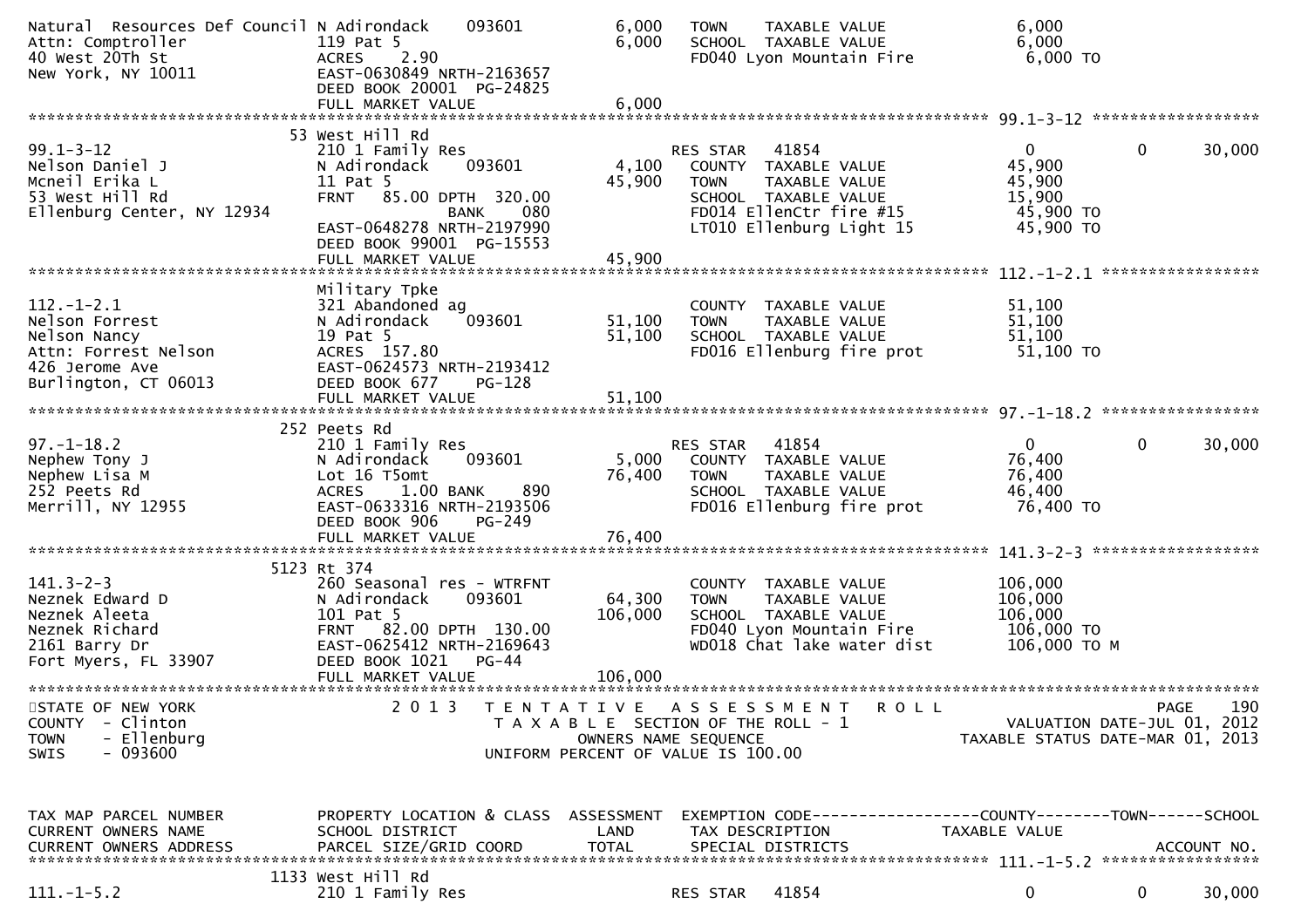| Nichols Brandon J<br>Nichols Beth A<br>1133 West Hill Rd<br>Merrill, NY 12955                                | N Adirondack<br>093601<br>Lot 21&22 T5omt<br>2011/244739 Survey Map<br><b>ACRES</b><br>8.60 BANK<br>320<br>EAST-0622803 NRTH-2190848<br>DEED BOOK 20112 PG-44740<br>FULL MARKET VALUE        | 9,600<br>81,200<br>81,200          | COUNTY TAXABLE VALUE<br><b>TOWN</b><br>TAXABLE VALUE<br>SCHOOL TAXABLE VALUE<br>FD016 Ellenburg fire prot                                                                        | 81,200<br>81,200<br>51,200<br>81,200 TO                                     |                        |                                            |
|--------------------------------------------------------------------------------------------------------------|----------------------------------------------------------------------------------------------------------------------------------------------------------------------------------------------|------------------------------------|----------------------------------------------------------------------------------------------------------------------------------------------------------------------------------|-----------------------------------------------------------------------------|------------------------|--------------------------------------------|
|                                                                                                              |                                                                                                                                                                                              |                                    |                                                                                                                                                                                  |                                                                             |                        | 85.1-1-6 *********************             |
| $85.1 - 1 - 6$<br>Nichols Bruce J<br>Nichols Frances<br>19 Bombard Rd<br>PO Box 43<br>Ellenburg, NY 12933    | 19 Bombard Rd<br>210 1 Family Res<br>093601<br>N Adirondack<br>18 Pat 6<br>FRNT 132.00 DPTH 132.00<br>EAST-0663879 NRTH-2209324<br>DEED BOOK 514<br>PG-341                                   | 32,300                             | LIM INC DI 41932<br>4,000 SR STAR<br>41834<br>COUNTY TAXABLE VALUE<br><b>TOWN</b><br>TAXABLE VALUE<br>SCHOOL TAXABLE VALUE<br>FD002 EllenDpt fire 21                             | 16,150<br>$\mathbf{0}$<br>16,150<br>32,300<br>$\mathbf{0}$<br>32,300 TO     | 0<br>$\mathbf{0}$      | $\Omega$<br>32,300                         |
|                                                                                                              |                                                                                                                                                                                              |                                    |                                                                                                                                                                                  |                                                                             |                        |                                            |
| $70. - 1 - 15$<br>Nichols Francis<br>Nichols Margaret<br>5316 Rt 11<br>Ellenburg Depot, NY 12935             | 5316 Rt 11<br>210 1 Family Res<br>093601<br>N Adirondack<br>Lot $21/22$ Pat 6<br>FRNT 131.00 DPTH 240.00<br>EAST-0668195 NRTH-2211664<br>DEED BOOK 525<br>PG-356<br>FULL MARKET VALUE        | 53,000                             | 41121<br>WARNONALL<br>4,400 AGED COUN 41802<br>41834<br>53,000 SR STAR<br>COUNTY TAXABLE VALUE<br><b>TOWN</b><br>TAXABLE VALUE<br>SCHOOL TAXABLE VALUE<br>FD002 EllenDpt fire 21 | 7,950<br>20,273<br>0<br>24,777<br>45,050<br>$\overline{0}$<br>53,000 TO     | 7,950<br>0<br>$\Omega$ | 0<br>$\Omega$<br>53,000                    |
|                                                                                                              |                                                                                                                                                                                              |                                    | LT011 Ellenburg Light 21                                                                                                                                                         | 53,000 TO                                                                   |                        | 71.3-2-15 *******************              |
| $71.3 - 2 - 15$<br>Nichols Gerald G<br>Nichols Diana L<br>5066 Rt 11<br>Ellenburg Depot, NY 12935            | 5066 Rt 11<br>210 1 Family Res<br>N Adirondack<br>093601<br>20 Pat 6<br>FRNT 166.33 DPTH 204.24<br>080<br>BANK<br>EAST-0673861 NRTH-2213636<br>DEED BOOK 20072 PG-11234<br>FULL MARKET VALUE | 4,800<br>165,000<br>165,000        | 41854<br>RES STAR<br>COUNTY TAXABLE VALUE<br>TAXABLE VALUE<br><b>TOWN</b><br>SCHOOL TAXABLE VALUE<br>FD002 EllenDpt fire 21<br>LT011 Ellenburg Light 21                          | $\overline{0}$<br>165,000<br>165,000<br>135,000<br>165,000 TO<br>165,000 TO | $\mathbf 0$            | 30,000                                     |
|                                                                                                              |                                                                                                                                                                                              |                                    |                                                                                                                                                                                  |                                                                             |                        |                                            |
| $99.1 - 1 - 21$<br>Nichols Jason L<br>O'Donnell Margaret<br>35 Brandy Brook Rd<br>Ellenburg Center, NY 12934 | 35 Brandy Brook Rd<br>210 1 Family Res<br>N Adirondack<br>093601<br>11 Pat 5<br>FRNT 185.00 DPTH 182.00<br>890<br><b>BANK</b><br>EAST-0649163 NRTH-2199146                                   | 4,800<br>83,700                    | 41854<br><b>RES STAR</b><br>COUNTY TAXABLE VALUE<br><b>TOWN</b><br>TAXABLE VALUE<br>SCHOOL TAXABLE VALUE<br>FD014 EllenCtr fire #15<br>LT010 Ellenburg Light 15                  | $\overline{0}$<br>83,700<br>83,700<br>53,700<br>83,700 TO<br>83,700 TO      | $\mathbf 0$            | 30,000                                     |
|                                                                                                              | DEED BOOK 20041 PG-76420<br>FULL MARKET VALUE                                                                                                                                                | 83,700                             |                                                                                                                                                                                  |                                                                             |                        |                                            |
| STATE OF NEW YORK<br><b>COUNTY</b><br>- Clinton<br>- Ellenburg<br><b>TOWN</b><br>$-093600$<br>SWIS           | 2 0 1 3                                                                                                                                                                                      |                                    | TENTATIVE ASSESSMENT<br><b>ROLL</b><br>T A X A B L E SECTION OF THE ROLL - 1<br>OWNERS NAME SEQUENCE<br>UNIFORM PERCENT OF VALUE IS 100.00                                       | TAXABLE STATUS DATE-MAR 01, 2013                                            |                        | 191<br>PAGE<br>VALUATION DATE-JUL 01, 2012 |
| TAX MAP PARCEL NUMBER<br><b>CURRENT OWNERS NAME</b><br>CURRENT OWNERS ADDRESS                                | PROPERTY LOCATION & CLASS<br>SCHOOL DISTRICT<br>PARCEL SIZE/GRID COORD                                                                                                                       | ASSESSMENT<br>LAND<br><b>TOTAL</b> | TAX DESCRIPTION<br>SPECIAL DISTRICTS                                                                                                                                             | TAXABLE VALUE                                                               |                        | ACCOUNT NO.                                |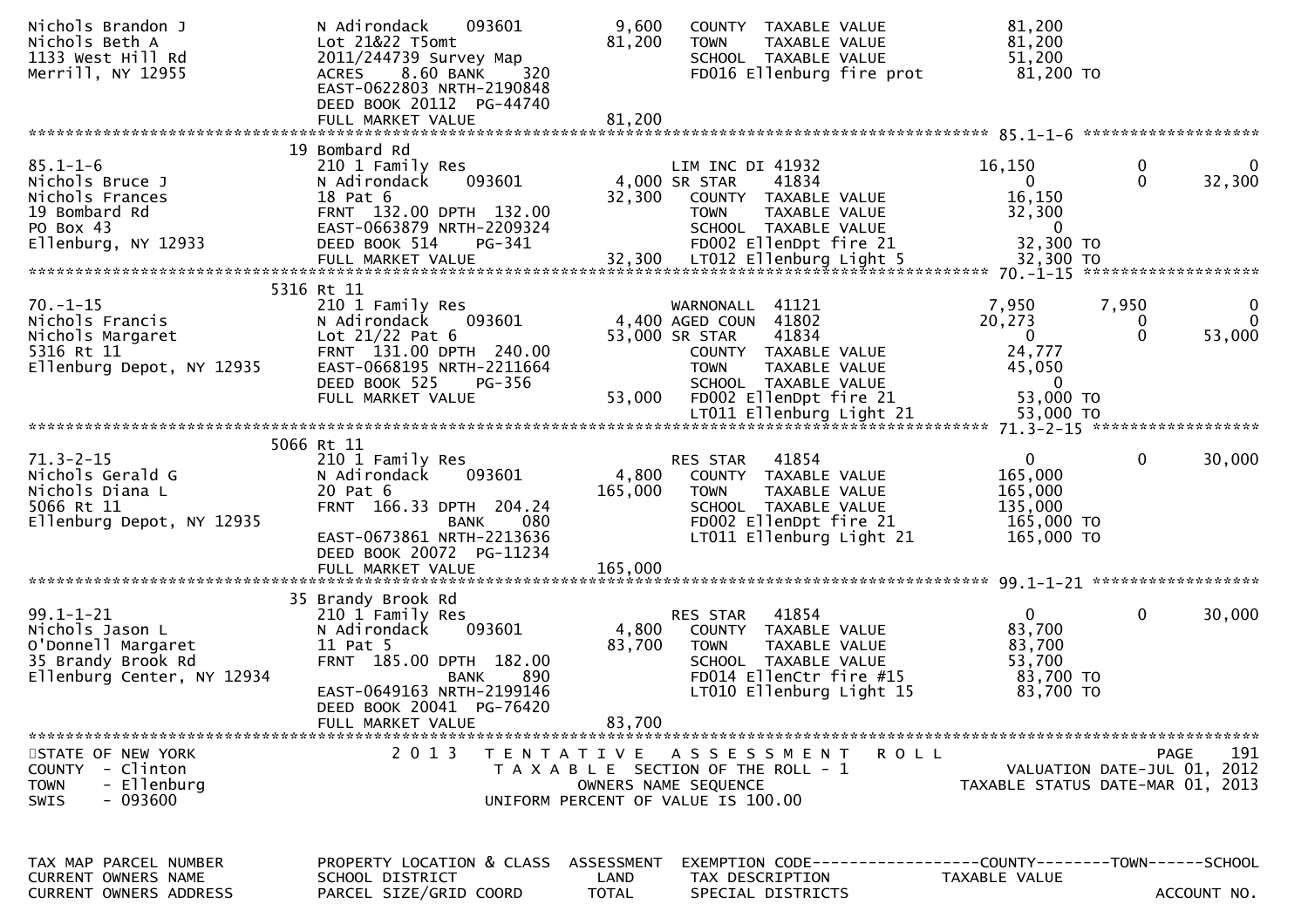| $82. - 1 - 4.3$<br>Nichols Karen M<br>10 Highland St<br>Norwood, MA 02062                          | Number 5 Rd<br>312 Vac w/imprv<br>093601<br>N Adirondack<br>Lot 12 T6omt<br>ACRES 23.00<br>EAST-0626203 NRTH-2205704<br>DEED BOOK 20061 PG-92757             | 18,200<br>20,000              | COUNTY TAXABLE VALUE<br>TAXABLE VALUE<br><b>TOWN</b><br>SCHOOL TAXABLE VALUE<br>FD016 Ellenburg fire prot                                            | 20,000<br>20,000<br>20,000<br>20,000 TO                                                      |
|----------------------------------------------------------------------------------------------------|--------------------------------------------------------------------------------------------------------------------------------------------------------------|-------------------------------|------------------------------------------------------------------------------------------------------------------------------------------------------|----------------------------------------------------------------------------------------------|
|                                                                                                    |                                                                                                                                                              |                               |                                                                                                                                                      |                                                                                              |
| $82. - 1 - 11.2$<br>Nicholson Jane<br>4330 Sherbrooke West Apt 9<br>Westmount QC, Canada<br>H3Z1E1 | Patnode Rd<br>321 Abandoned ag<br>093601<br>N Adirondack<br>13 T6omt<br>ACRES 98.00<br>EAST-0634907 NRTH-2206632<br>DEED BOOK 20041 PG-66482                 | 26,100<br>26,100              | COUNTY TAXABLE VALUE<br><b>TOWN</b><br>TAXABLE VALUE<br>SCHOOL TAXABLE VALUE<br>FD016 Ellenburg fire prot                                            | 26,100<br>26,100<br>26,100<br>26,100 TO                                                      |
|                                                                                                    |                                                                                                                                                              |                               |                                                                                                                                                      |                                                                                              |
| $155.1 - 2 - 7$<br>Nieto Karen<br>PO Box 76<br>Ghent, NY 12075                                     | 4961 Rt 374<br>260 Seasonal res - WTRFNT<br>N Adirondack<br>093601<br>101 Pat 5<br>FRNT 50.00 DPTH 550.00<br>EAST-0627002 NRTH-2165912                       | 89,500<br>137,000             | COUNTY TAXABLE VALUE<br><b>TOWN</b><br>TAXABLE VALUE<br>SCHOOL TAXABLE VALUE<br>FD040 Lyon Mountain Fire<br>WD018 Chat lake water dist               | 137,000<br>137,000<br>137,000<br>137,000 TO<br>135,630 TO M                                  |
|                                                                                                    | DEED BOOK 20031 PG-54526                                                                                                                                     |                               |                                                                                                                                                      |                                                                                              |
| $71.3 - 1 - 7$<br>Niles Ellis III<br>Woods Sandra<br>5146 Rt 11<br>Ellenburg Depot, NY 12935       | 5146 Rt 11<br>210 1 Family Res<br>N Adirondack<br>093601<br>20 Pat 6<br>FRNT 100.00 DPTH 310.00<br>080<br>BANK<br>EAST-0671983 NRTH-2212814                  | 4,600<br>53,000               | RES STAR 41854<br>COUNTY TAXABLE VALUE<br>TAXABLE VALUE<br><b>TOWN</b><br>SCHOOL TAXABLE VALUE<br>FD002 EllenDpt fire 21<br>LT011 Ellenburg Light 21 | $\mathbf 0$<br>$\mathbf 0$<br>30,000<br>53,000<br>53,000<br>23,000<br>53,000 TO<br>53,000 TO |
|                                                                                                    | DEED BOOK 20122 PG-52062<br>FULL MARKET VALUE                                                                                                                | 53,000                        |                                                                                                                                                      |                                                                                              |
| $126. - 1 - 2$<br>Nisski Albert<br>Nisski Rita<br>274 Butler Blvd<br>Bayville, NJ 08721            | Spear Hill Rd<br>$314$ Rural vac< $10$<br>093601<br>N Adirondack<br>89 Pat 5<br>7.90<br><b>ACRES</b><br>EAST-0625379 NRTH-2185712<br>DEED BOOK 510<br>PG-664 | 9,300<br>9,300                | COUNTY TAXABLE VALUE<br><b>TOWN</b><br>TAXABLE VALUE<br>SCHOOL TAXABLE VALUE<br>FD016 Ellenburg fire prot                                            | 9,300<br>9,300<br>9,300<br>$9,300$ TO                                                        |
| STATE OF NEW YORK<br>COUNTY - Clinton<br>- Ellenburg<br><b>TOWN</b>                                | FULL MARKET VALUE<br>2 0 1 3                                                                                                                                 | 9,300<br>OWNERS NAME SEQUENCE | TENTATIVE ASSESSMENT<br><b>ROLL</b><br>T A X A B L E SECTION OF THE ROLL - 1                                                                         | 192<br>PAGE<br>VALUATION DATE-JUL 01, 2012<br>TAXABLE STATUS DATE-MAR 01, 2013               |
| $-093600$<br><b>SWIS</b><br>TAX MAP PARCEL NUMBER<br>CURRENT OWNERS NAME<br>CURRENT OWNERS ADDRESS | PROPERTY LOCATION & CLASS ASSESSMENT<br>SCHOOL DISTRICT<br>PARCEL SIZE/GRID COORD                                                                            | LAND<br><b>TOTAL</b>          | UNIFORM PERCENT OF VALUE IS 100.00<br>TAX DESCRIPTION<br>SPECIAL DISTRICTS                                                                           | TAXABLE VALUE<br>ACCOUNT NO.                                                                 |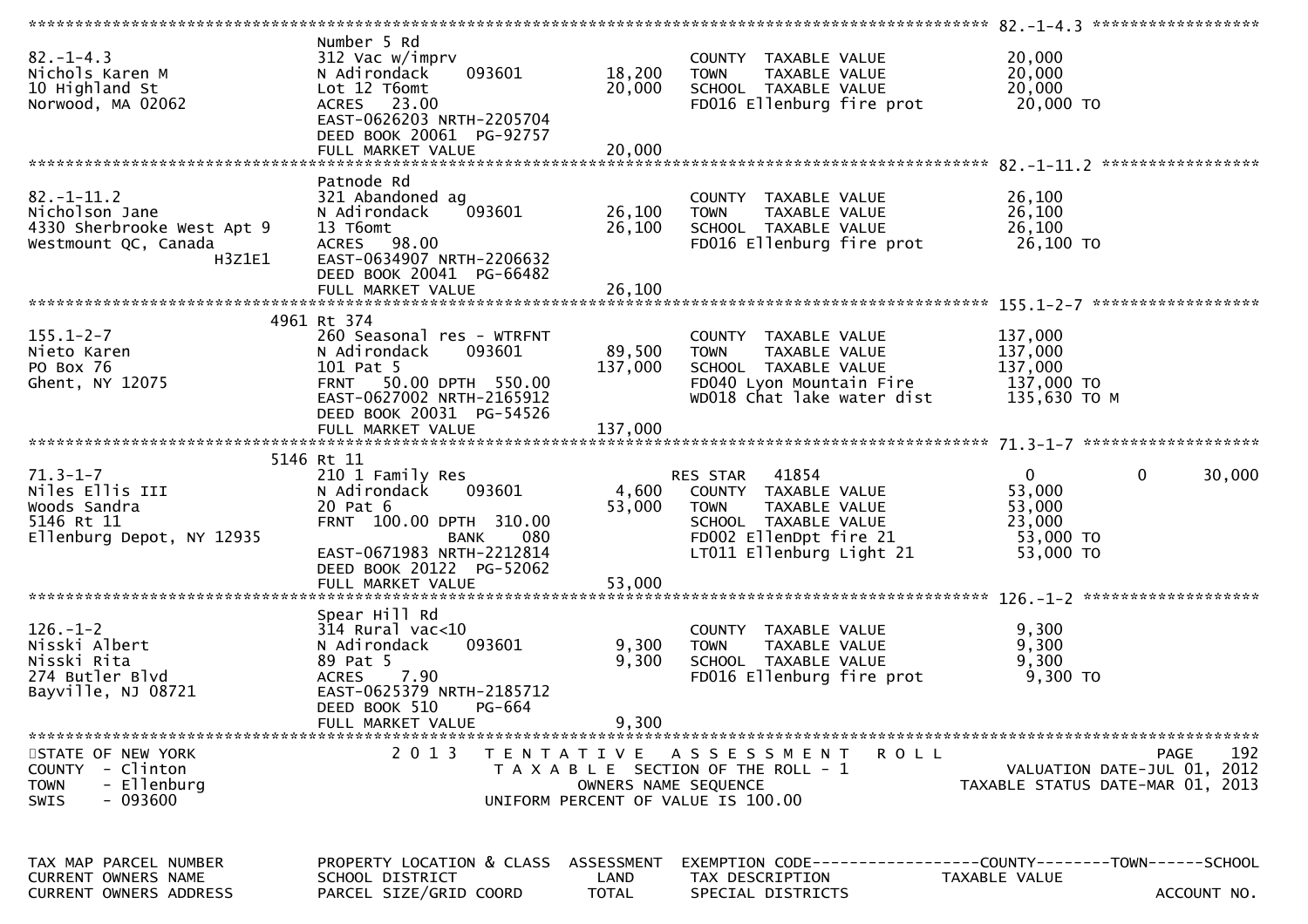|                                                                                                                          |                                                                                                                                                                                       |                              |                                                                                                                                        | $143. -1 - 7.2$ ******************                                                 |                       |
|--------------------------------------------------------------------------------------------------------------------------|---------------------------------------------------------------------------------------------------------------------------------------------------------------------------------------|------------------------------|----------------------------------------------------------------------------------------------------------------------------------------|------------------------------------------------------------------------------------|-----------------------|
| $143. - 1 - 7.2$<br>Noja Vitorino<br>Noia Zenaide<br>210 Ryan St<br>New Bedford, MA 02740                                | Bradley Pond Rd<br>910 Priv forest<br>093601<br>N Adirondack<br>91 T5omt<br>ACRES 43.00<br>EAST-0651289 NRTH-2173778<br>DEED BOOK 713<br>PG-170                                       | 20,900<br>24,000             | COUNTY TAXABLE VALUE<br><b>TOWN</b><br>TAXABLE VALUE<br>SCHOOL TAXABLE VALUE<br>FD016 Ellenburg fire prot                              | 24,000<br>24,000<br>24,000<br>24,000 TO                                            |                       |
|                                                                                                                          |                                                                                                                                                                                       |                              |                                                                                                                                        |                                                                                    |                       |
| $155.1 - 2 - 17$<br>Norcross Life Use Winston R & N Adirondack<br>Norcross James W<br>PO Box 31<br>Mooers, NY 12958-0031 | 11 Norcross Way<br>260 Seasonal res - WTRFNT<br>093601<br>101 Pat 5<br>30.00 DPTH 320.00<br><b>FRNT</b><br>EAST-0626467 NRTH-2167042<br>DEED BOOK 98000 PG-99681<br>FULL MARKET VALUE | 89,500<br>118,000<br>118,000 | COUNTY TAXABLE VALUE<br><b>TOWN</b><br>TAXABLE VALUE<br>SCHOOL TAXABLE VALUE<br>FD040 Lyon Mountain Fire<br>WD018 Chat lake water dist | 118,000<br>118,000<br>118,000<br>118,000 TO<br>118,000 ТО М                        |                       |
|                                                                                                                          |                                                                                                                                                                                       |                              |                                                                                                                                        |                                                                                    |                       |
| $82.-1-16.1$<br>Normandin James W III<br>Normandin Elena J<br>7960 Star Rd<br>Ellenburg Center, NY 12934                 | 7960 Star Rd<br>112 Dairy farm<br>093601<br>N Adirondack<br>$12$ Pat $6$<br>ACRES 220.00<br>EAST-0629960 NRTH-2203394                                                                 |                              | AGRI DISTR 41720<br>91,800 RES STAR<br>41854<br>42100<br>188,800 483A EX<br>COUNTY TAXABLE VALUE<br><b>TOWN</b><br>TAXABLE VALUE       | $\mathbf 0$<br>0<br>$\Omega$<br>$\Omega$<br>26,100<br>26,100<br>162,700<br>162,700 | 0<br>30,000<br>26,100 |
| MAY BE SUBJECT TO PAYMENT                                                                                                | DEED BOOK 20082 PG-19127<br>FULL MARKET VALUE                                                                                                                                         | 188,800                      | SCHOOL TAXABLE VALUE<br>FD016 Ellenburg fire prot                                                                                      | 132,700<br>162,700 TO                                                              |                       |
|                                                                                                                          | Star Rd                                                                                                                                                                               |                              |                                                                                                                                        |                                                                                    |                       |
| $97. - 1 - 11$<br>Normandin James W III<br>Normandin Elena J<br>7960 Star Rd<br>Ellenburg Center, NY 12934               | 105 Vac farmland<br>093601<br>N Adirondack<br>8 Pat 6<br>30.00<br><b>ACRES</b><br>EAST-0631957 NRTH-2200432<br>DEED BOOK 20082 PG-19127                                               | 22,600<br>22,600             | AGRI DISTR 41720<br>COUNTY TAXABLE VALUE<br><b>TOWN</b><br>TAXABLE VALUE<br>SCHOOL TAXABLE VALUE<br>FD016 Ellenburg fire prot          | 7,201<br>7,201<br>15,399<br>15,399<br>15,399<br>22,600 TO                          | 7,201                 |
| MAY BE SUBJECT TO PAYMENT                                                                                                | FULL MARKET VALUE                                                                                                                                                                     | 22,600                       |                                                                                                                                        |                                                                                    |                       |
| UNDER AGDIST LAW TIL 2017                                                                                                |                                                                                                                                                                                       |                              |                                                                                                                                        |                                                                                    |                       |
| $82 - 1 - 1$<br>Norris Gwendolyn<br>24 Lamont Ct<br>Brooklyn, NY 11225                                                   | Number 5 Rd<br>$314$ Rural vac<10<br>163401<br>Chateaugay 1<br>Lot 88<br>4.30<br><b>ACRES</b><br>EAST-0622927 NRTH-2205911<br>DEED BOOK 577<br>PG-364<br>FULL MARKET VALUE            | 6,700<br>6,700<br>6,700      | COUNTY TAXABLE VALUE<br>TAXABLE VALUE<br><b>TOWN</b><br>SCHOOL TAXABLE VALUE<br>FD016 Ellenburg fire prot                              | 6,700<br>6,700<br>6,700<br>6,700 TO                                                |                       |
|                                                                                                                          |                                                                                                                                                                                       |                              |                                                                                                                                        |                                                                                    |                       |
| STATE OF NEW YORK<br>COUNTY - Clinton<br>- Ellenburg<br><b>TOWN</b><br>- 093600<br><b>SWIS</b>                           | 2 0 1 3                                                                                                                                                                               | T E N T A T I V E            | A S S E S S M E N T<br>R O L L<br>T A X A B L E SECTION OF THE ROLL - 1<br>OWNERS NAME SEQUENCE<br>UNIFORM PERCENT OF VALUE IS 100.00  | VALUATION DATE-JUL 01, 2012<br>TAXABLE STATUS DATE-MAR 01, 2013                    | 193<br>PAGE           |
| TAX MAP PARCEL NUMBER<br>CURRENT OWNERS NAME                                                                             | PROPERTY LOCATION & CLASS ASSESSMENT<br>SCHOOL DISTRICT                                                                                                                               | LAND                         | EXEMPTION CODE-----------------COUNTY-------TOWN------SCHOOL<br>TAX DESCRIPTION                                                        | <b>TAXABLE VALUE</b>                                                               |                       |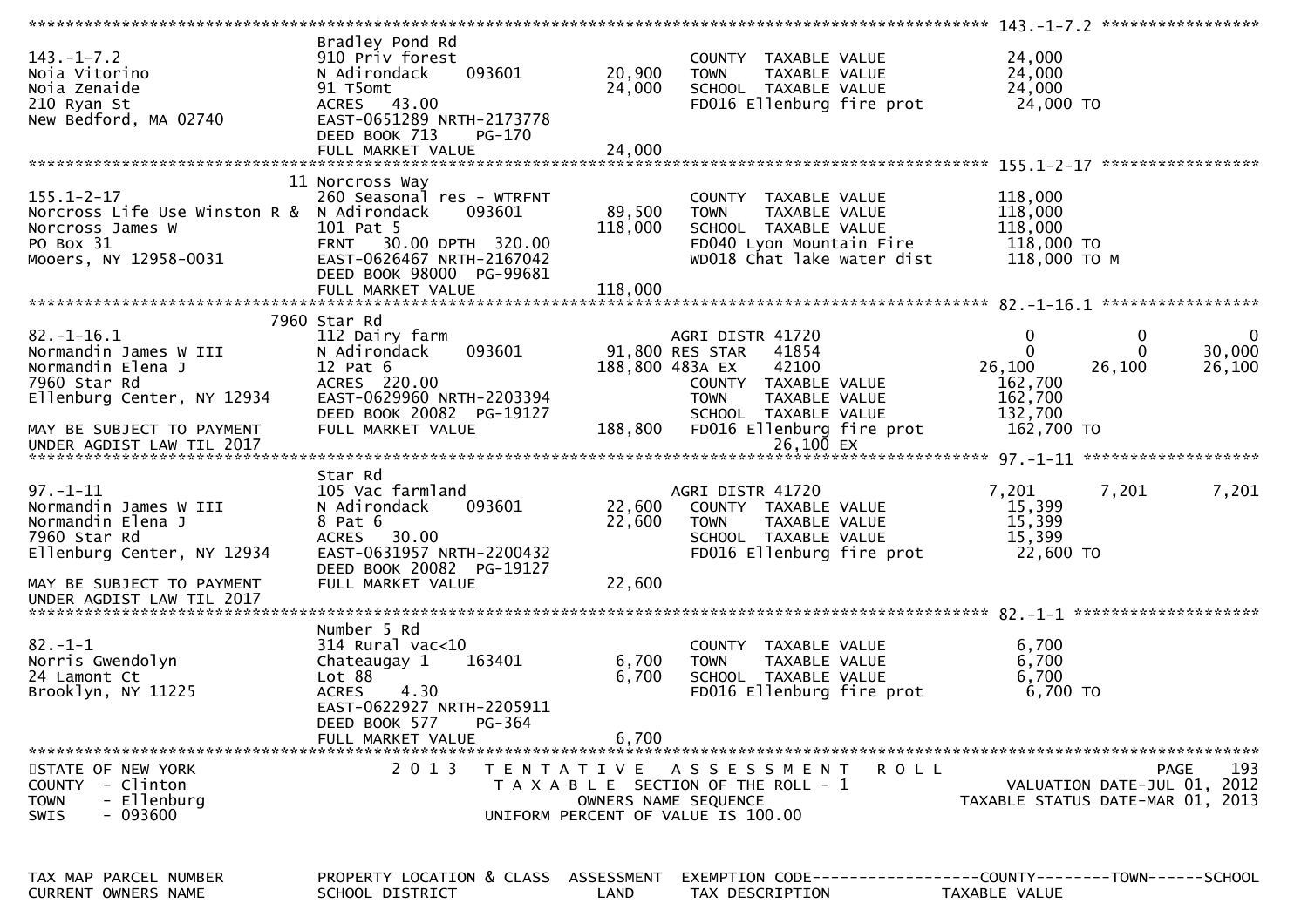| $115. - 1 - 14$<br>North Slope Hunting Club<br>Attn: Gary LaVarnway<br>1080 Burnt Hill Rd<br>Saranac, NY 12981    | 553 Smith Rd<br>260 Seasonal res<br>093601<br>N Adirondack<br>Lot $45$ Pat $5$<br>ACRES 45.30<br>EAST-0667429 NRTH-2186045<br>DEED BOOK 800<br>PG-236                           | 24,400<br>50,000                   | COUNTY TAXABLE VALUE<br>TAXABLE VALUE<br><b>TOWN</b><br>SCHOOL TAXABLE VALUE<br>FD016 Ellenburg fire prot                                                  | 50,000<br>50,000<br>50,000<br>50,000 TO                                                                                |
|-------------------------------------------------------------------------------------------------------------------|---------------------------------------------------------------------------------------------------------------------------------------------------------------------------------|------------------------------------|------------------------------------------------------------------------------------------------------------------------------------------------------------|------------------------------------------------------------------------------------------------------------------------|
|                                                                                                                   | FULL MARKET VALUE                                                                                                                                                               | 50,000                             |                                                                                                                                                            |                                                                                                                        |
| $85. - 1 - 10.6$<br>O'Brien Fred<br>O'Brien Sandra<br>992 Moffat St<br>Verdun QC, Canada                          | 6757 Star Rd<br>270 Mfg housing<br>N Adirondack<br>093601<br>Lot 3 T5omt<br><b>ACRES</b><br>1.00<br>EAST-0660598 NRTH-2206113<br>DEED BOOK 605<br>PG-597                        | 5,000<br>23,000                    | COUNTY TAXABLE VALUE<br>TAXABLE VALUE<br><b>TOWN</b><br>SCHOOL TAXABLE VALUE<br>FD016 Ellenburg fire prot                                                  | 23,000<br>23,000<br>23,000<br>23,000 TO                                                                                |
|                                                                                                                   |                                                                                                                                                                                 |                                    |                                                                                                                                                            |                                                                                                                        |
| $155.2 - 1 - 19$<br>O'Connor John R<br>139 Blanche Rd<br>Merrill, NY 12955                                        | 139 Blanche Rd<br>210 1 Family Res<br>093601<br>N Adirondack<br>119-Pat 5-0.a.e.<br>$1.00$ BANK<br><b>ACRES</b><br>860<br>EAST-0632814 NRTH-2164649<br>DEED BOOK 20011 PG-33186 |                                    | WARNONALL 41121<br>5,000 WARCOMALL 41131<br>53,600 RES STAR<br>41854<br>COUNTY TAXABLE VALUE<br><b>TOWN</b><br>TAXABLE VALUE<br>SCHOOL TAXABLE VALUE       | 8,040<br>8,040<br>0<br>$\mathbf 0$<br>13,400<br>13,400<br>30,000<br>$\Omega$<br>$\Omega$<br>32,160<br>32,160<br>23,600 |
|                                                                                                                   |                                                                                                                                                                                 |                                    |                                                                                                                                                            |                                                                                                                        |
| $155.3 - 2 - 3$<br>O'Driscoll's Haven Inc<br>Attn: Patricia O'Driscoll<br>8395 S Main St<br>Evans Mills, NY 13637 | 42/44 Tallman Way<br>260 Seasonal res - WTRFNT<br>093601<br>N Adirondack<br>120 Pat 5<br>1.10<br><b>ACRES</b><br>EAST-0627321 NRTH-2164200<br>DEED BOOK 20011 PG-30445          | 118,900<br>147,000                 | COUNTY TAXABLE VALUE<br>TAXABLE VALUE<br><b>TOWN</b><br>SCHOOL TAXABLE VALUE<br>FD040 Lyon Mountain Fire<br>WD018 Chat lake water dist                     | 147,000<br>147,000<br>147,000<br>147,000 TO<br>147,000 TO M                                                            |
|                                                                                                                   |                                                                                                                                                                                 |                                    |                                                                                                                                                            |                                                                                                                        |
| $155.4 - 1 - 10$<br>O'Keefe Michael C<br>O'Keefe Patrick<br>PO Box 311<br>Lyon Mountain, NY 12952                 | 37 Youngs Rd<br>260 Seasonal res - WTRFNT<br>N Adirondack<br>093601<br>119 Pat 5<br>1.20<br><b>ACRES</b><br>EAST-0633343 NRTH-2160868<br>DEED BOOK 571<br>PG-504                | 137,800<br>180,000                 | 41834<br>SR STAR<br>COUNTY TAXABLE VALUE<br><b>TOWN</b><br>TAXABLE VALUE<br>SCHOOL TAXABLE VALUE<br>FD040 Lyon Mountain Fire<br>WD018 Chat lake water dist | $\mathbf{0}$<br>0<br>63,300<br>180,000<br>180,000<br>116,700<br>180,000 TO<br>178,614 ТО М                             |
| STATE OF NEW YORK<br>COUNTY - Clinton<br>- Ellenburg<br><b>TOWN</b><br>$-093600$<br><b>SWIS</b>                   | FULL MARKET VALUE<br>2013                                                                                                                                                       | 180,000                            | TENTATIVE ASSESSMENT<br><b>ROLL</b><br>T A X A B L E SECTION OF THE ROLL - 1<br>OWNERS NAME SEQUENCE<br>UNIFORM PERCENT OF VALUE IS 100.00                 | 194<br>PAGE<br>VALUATION DATE-JUL 01, 2012<br>TAXABLE STATUS DATE-MAR 01, 2013                                         |
| TAX MAP PARCEL NUMBER<br><b>CURRENT OWNERS NAME</b><br><b>CURRENT OWNERS ADDRESS</b>                              | PROPERTY LOCATION & CLASS<br>SCHOOL DISTRICT<br>PARCEL SIZE/GRID COORD                                                                                                          | ASSESSMENT<br>LAND<br><b>TOTAL</b> | TAX DESCRIPTION<br>SPECIAL DISTRICTS                                                                                                                       | TAXABLE VALUE<br>ACCOUNT NO.                                                                                           |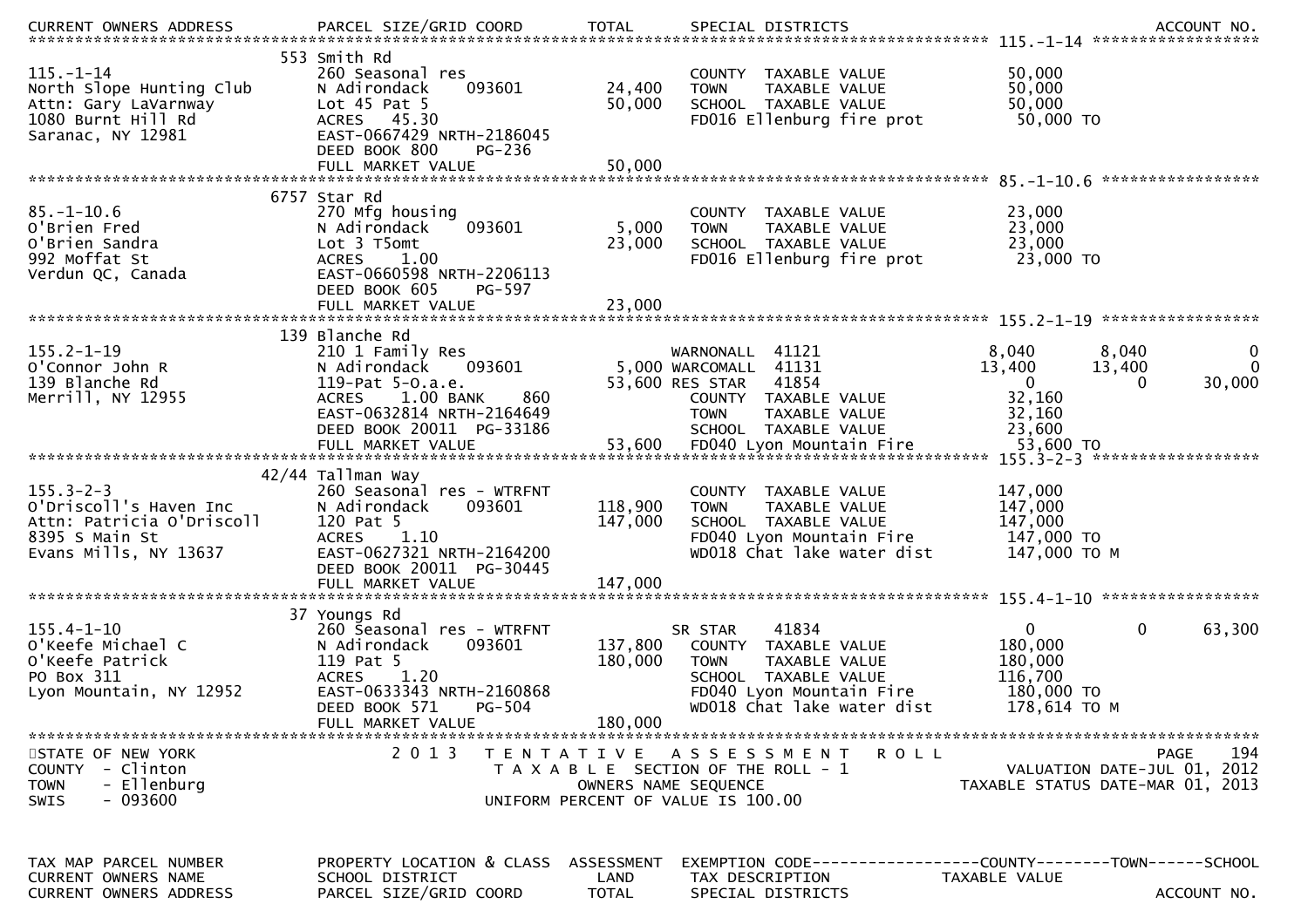| $155.1 - 1 - 17$<br>Orcutt Christopher M<br>Orcutt Tami L<br>46 Pepperidge Dr<br>Portland, CT 06480 | 46 Narrows Rd<br>260 Seasonal res - WTRFNT<br>093601<br>N Adirondack<br>Lot 101 Pat<br>FRNT 100.00 DPTH 450.00<br>080<br><b>BANK</b><br>EAST-0625787 NRTH-2167260<br>DEED BOOK 20011 PG-32095<br>FULL MARKET VALUE | 94,500<br>127,000<br>127,000 | COUNTY TAXABLE VALUE<br><b>TOWN</b><br>TAXABLE VALUE<br>SCHOOL TAXABLE VALUE<br>FD040 Lyon Mountain Fire<br>WD018 Chat lake water dist                   | 127,000<br>127,000<br>127,000<br>127,000 TO<br>127,000 ТО М      |                                            |
|-----------------------------------------------------------------------------------------------------|--------------------------------------------------------------------------------------------------------------------------------------------------------------------------------------------------------------------|------------------------------|----------------------------------------------------------------------------------------------------------------------------------------------------------|------------------------------------------------------------------|--------------------------------------------|
|                                                                                                     |                                                                                                                                                                                                                    |                              |                                                                                                                                                          |                                                                  |                                            |
| $98. - 1 - 25$<br>Ormsbee Loren<br>11 Boyea Rd<br>Ellenburg Center, NY 12934                        | 11 Boyea Rd<br>270 Mfg housing<br>093601<br>N Adirondack<br>Lot $13$ Pat $5$<br><b>ACRES</b><br>1.70<br>EAST-0641561 NRTH-2195898<br>DEED BOOK 867<br>PG-310                                                       | 5,100<br>23,000              | 41854<br>RES STAR<br>COUNTY TAXABLE VALUE<br>TAXABLE VALUE<br><b>TOWN</b><br>SCHOOL TAXABLE VALUE<br>FD014 EllenCtr fire #15                             | 0<br>23,000<br>23,000<br>$\Omega$<br>23,000 TO                   | 0<br>23,000                                |
|                                                                                                     |                                                                                                                                                                                                                    |                              |                                                                                                                                                          |                                                                  |                                            |
| $101.-1-8.1$<br>Ouellette Daniel W<br>352 Peck Ln<br>Bristol, CT 06010-6100                         | Plank Rd<br>910 Priv forest<br>093601<br>N Adirondack<br>39/40 Pat 5<br>ACRES 95.60<br>EAST-0675572 NRTH-2193413<br>DEED BOOK 959<br>PG-171                                                                        | 29,600<br>29,600             | COUNTY TAXABLE VALUE<br>TAXABLE VALUE<br><b>TOWN</b><br>SCHOOL TAXABLE VALUE<br>FD016 Ellenburg fire prot                                                | 29,600<br>29,600<br>29,600<br>29,600 TO                          |                                            |
|                                                                                                     | FULL MARKET VALUE                                                                                                                                                                                                  | 29,600                       |                                                                                                                                                          |                                                                  |                                            |
| $159. - 1 - 6.1$<br>Ouimet Barry B<br>Ouimet Amy E<br>117 Pickering Rd<br>North Bangor, NY 12966    | Rt 374<br>910 Priv forest<br>N Adirondack<br>093601<br>Lot 183<br>ACRES 17.80<br>EAST-0677145 NRTH-2166109<br>DEED BOOK 20021 PG-46574                                                                             | 9,500<br>9,500               | COUNTY TAXABLE VALUE<br>TAXABLE VALUE<br><b>TOWN</b><br>SCHOOL TAXABLE VALUE<br>FD016 Ellenburg fire prot                                                | 9,500<br>9,500<br>9,500<br>9,500 TO                              |                                            |
| $99.1 - 1 - 39$<br>Owen Carrie A<br>54 West Hill Rd<br>PO Box 197<br>Ellenburg Center, NY 12934     | 54 West Hill Rd<br>210 1 Family Res<br>093601<br>N Adirondack<br>11 Pat 5<br>Survey Map 20122/47536<br>FRNT 99.64 DPTH 233.95<br>EAST-0648141 NRTH-2198270<br>DEED BOOK 99001 PG-17194<br>FULL MARKET VALUE        | 4,600<br>48,400<br>48,400    | 41854<br>RES STAR<br>COUNTY TAXABLE VALUE<br>TAXABLE VALUE<br><b>TOWN</b><br>SCHOOL TAXABLE VALUE<br>FD014 EllenCtr fire #15<br>LT010 Ellenburg Light 15 | $\Omega$<br>48,400<br>48,400<br>18,400<br>48,400 TO<br>48,400 TO | 0<br>30,000                                |
| STATE OF NEW YORK<br>COUNTY - Clinton<br>- Ellenburg<br><b>TOWN</b><br>$-093600$<br><b>SWIS</b>     | 2 0 1 3                                                                                                                                                                                                            |                              | TENTATIVE ASSESSMENT<br>R O L L<br>T A X A B L E SECTION OF THE ROLL - 1<br>OWNERS NAME SEQUENCE<br>UNIFORM PERCENT OF VALUE IS 100.00                   | TAXABLE STATUS DATE-MAR 01, 2013                                 | 195<br>PAGE<br>VALUATION DATE-JUL 01, 2012 |
| TAX MAP PARCEL NUMBER<br>CURRENT OWNERS NAME                                                        | PROPERTY LOCATION & CLASS ASSESSMENT<br>SCHOOL DISTRICT                                                                                                                                                            | LAND                         | EXEMPTION CODE-----------------COUNTY-------TOWN------SCHOOL<br>TAX DESCRIPTION                                                                          | TAXABLE VALUE                                                    |                                            |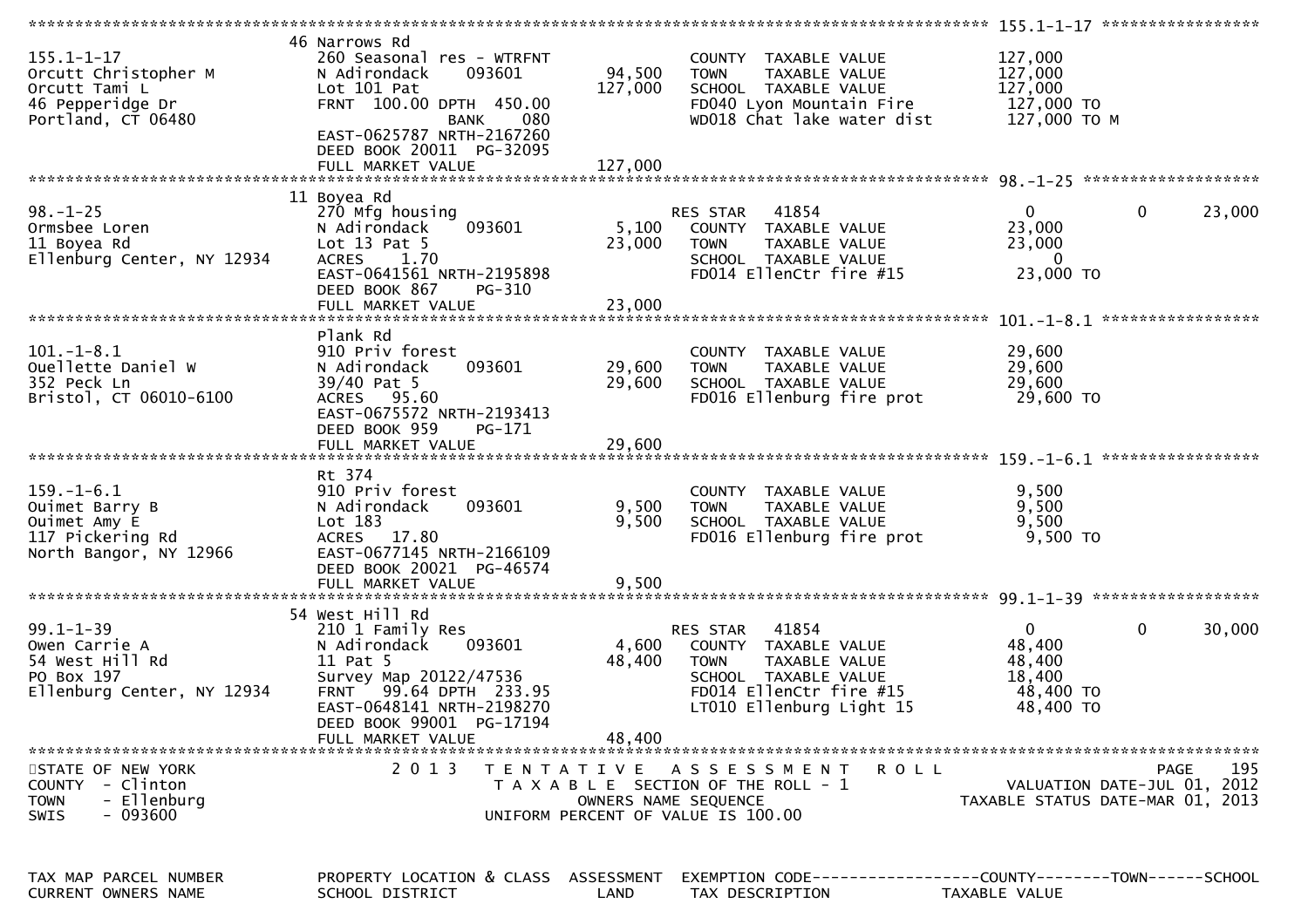| .CURRENT OWNERS ADDRESS PARCEL SIZE/GRID COORD TOTAL SPECIAL DISTRICTS ACCOUNT NO ACCOUNT NO ACCOUNT NO AND ARCEL SIZE/GRID COORD TOTAL SPECIAL DISTRICTS |                                                                                                                                                          |                  |                                                                                                                                                         |                                                                  |                                                                                |
|-----------------------------------------------------------------------------------------------------------------------------------------------------------|----------------------------------------------------------------------------------------------------------------------------------------------------------|------------------|---------------------------------------------------------------------------------------------------------------------------------------------------------|------------------------------------------------------------------|--------------------------------------------------------------------------------|
| $155. - 2 - 8$<br>Pageau Donald F<br>10 Shutts Rd<br>Merrill, NY 12955                                                                                    | 10 Shutts Rd<br>210 1 Family Res<br>093601<br>N Adirondack<br>103 Pat 5<br>6.78<br><b>ACRES</b><br>EAST-0632585 NRTH-2165960<br>DEED BOOK 977<br>$PG-13$ | 10,400<br>68,000 | 41834<br>SR STAR<br>COUNTY TAXABLE VALUE<br>TAXABLE VALUE<br><b>TOWN</b><br>SCHOOL TAXABLE VALUE<br>FD040 Lyon Mountain Fire                            | $\Omega$<br>68,000<br>68,000<br>4,700<br>68,000 TO               | 0<br>63,300                                                                    |
|                                                                                                                                                           | 1406 Bradley Pond Rd                                                                                                                                     |                  |                                                                                                                                                         |                                                                  |                                                                                |
| $128. - 1 - 13.1$<br>Paine Ian<br>Paine Deborah<br>1406 Bradley Pond Rd<br>Fllenburg Center. NY 12934<br>Ellenburg Center, NY 12934                       | 240 Rural res<br>093601<br>N Adirondack<br>51/70 Pat 5<br>ACRES 62.00<br>EAST-0649774 NRTH-2182849<br>DEED BOOK 880<br><b>PG-220</b>                     | 114,000          | RES STAR 41854<br>21,600 COUNTY TAXABLE VALUE<br>TAXABLE VALUE<br><b>TOWN</b><br>SCHOOL TAXABLE VALUE<br>FD016 Ellenburg fire prot                      | $\mathbf{0}$<br>114,000<br>114,000<br>84,000<br>114,000 TO       | $\mathbf 0$<br>30,000                                                          |
|                                                                                                                                                           |                                                                                                                                                          |                  |                                                                                                                                                         |                                                                  |                                                                                |
| $71.3 - 2 - 23$<br>Parrott Edna<br>8479 SE Eagle Ave<br>Hobe Sound, FL 33455                                                                              | 5022 Rt 11<br>210 1 Family Res<br>093601<br>N Adirondack<br>20 Pat 6<br>FRNT 82.00 DPTH 220.00<br>EAST-0675088 NRTH-2213801<br>DEED BOOK 20041 PG-77378  | 3,200<br>15,800  | COUNTY TAXABLE VALUE<br><b>TOWN</b><br>TAXABLE VALUE<br>SCHOOL TAXABLE VALUE<br>FD002 EllenDpt fire 21<br>LT011 Ellenburg Light 21                      | 15,800<br>15,800<br>15,800<br>15,800 TO<br>15,800 TO             |                                                                                |
|                                                                                                                                                           | 5016 Rt 11                                                                                                                                               |                  |                                                                                                                                                         |                                                                  |                                                                                |
| $71.3 - 2 - 26$<br>Parrott Richard<br>Parrott Edna<br>8479 SE Eagle Ave<br>Hobe Sound, FL 33455                                                           | 210 1 Family Res<br>093601<br>N Adirondack<br>Lot $20$ Omt $6$<br>FRNT 54.00 DPTH 100.00<br>EAST-0675040 NRTH-2213647<br>DEED BOOK 746<br>$PG-45$        | 2,400<br>44,000  | COUNTY TAXABLE VALUE<br>TAXABLE VALUE<br><b>TOWN</b><br>SCHOOL TAXABLE VALUE<br>FD002 EllenDpt fire 21<br>LT011 Ellenburg Light 21                      | 44,000<br>44,000<br>44,000<br>44,000 TO<br>44,000 TO             |                                                                                |
|                                                                                                                                                           |                                                                                                                                                          |                  |                                                                                                                                                         |                                                                  |                                                                                |
| $71. - 1 - 3$<br>Parrotte Tonya M<br>PO Box 83<br>Ellenburg, NY 12933                                                                                     | 5202 Rt 11<br>210 1 Family Res<br>093601<br>N Adirondack<br>20 Pat 6<br>FRNT 140.70 DPTH 200.00<br>EAST-0670893 NRTH-2212192<br>DEED BOOK 20041 PG-66967 | 4,700<br>76,000  | RES STAR<br>41854<br>COUNTY TAXABLE VALUE<br><b>TOWN</b><br>TAXABLE VALUE<br>SCHOOL TAXABLE VALUE<br>FD002 EllenDpt fire 21<br>LT011 Ellenburg Light 21 | $\Omega$<br>76,000<br>76,000<br>46,000<br>76,000 TO<br>76,000 TO | 0<br>30,000                                                                    |
|                                                                                                                                                           | FULL MARKET VALUE                                                                                                                                        | 76,000           |                                                                                                                                                         |                                                                  |                                                                                |
| STATE OF NEW YORK<br>COUNTY - Clinton<br>- Ellenburg<br><b>TOWN</b><br>- 093600<br><b>SWIS</b>                                                            | 2 0 1 3                                                                                                                                                  |                  | TENTATIVE ASSESSMENT<br>R O L L<br>T A X A B L E SECTION OF THE ROLL - 1<br>OWNERS NAME SEOUENCE<br>UNIFORM PERCENT OF VALUE IS 100.00                  |                                                                  | 196<br>PAGE<br>VALUATION DATE-JUL 01, 2012<br>TAXABLE STATUS DATE-MAR 01, 2013 |
| TAX MAP PARCEL NUMBER<br><b>CURRENT OWNERS NAME</b><br>CURRENT OWNERS ADDRESS                                                                             | PROPERTY LOCATION & CLASS ASSESSMENT<br>SCHOOL DISTRICT<br>PARCEL SIZE/GRID COORD                                                                        | LAND<br>TOTAL    | TAX DESCRIPTION<br>SPECIAL DISTRICTS                                                                                                                    | TAXABLE VALUE                                                    | ACCOUNT NO.                                                                    |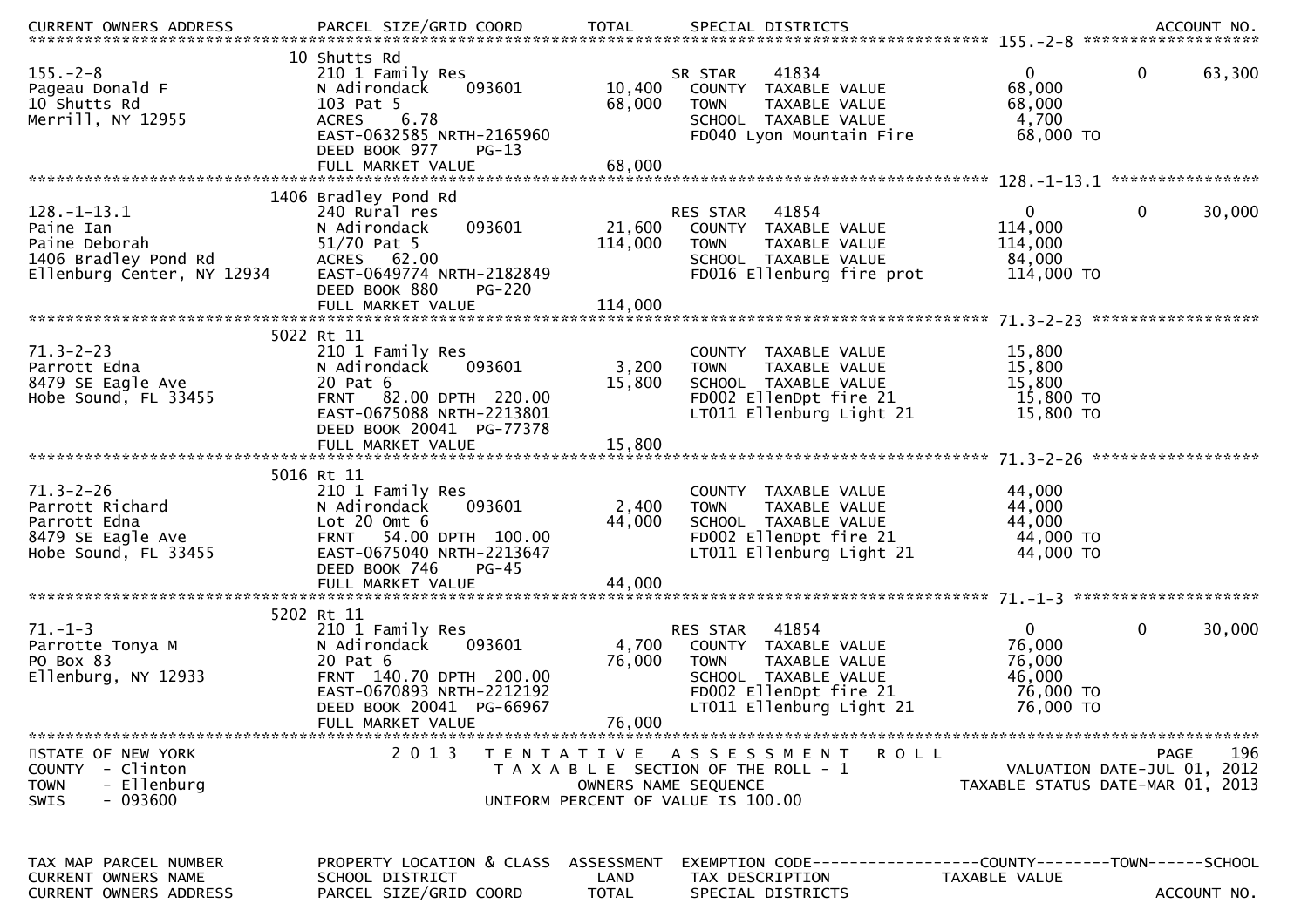|                                                                                                       |                                                                                                                                                                                   |                            |                                                                                                                                            | $116. - 1 - 8.1$ ******************                         |                                            |
|-------------------------------------------------------------------------------------------------------|-----------------------------------------------------------------------------------------------------------------------------------------------------------------------------------|----------------------------|--------------------------------------------------------------------------------------------------------------------------------------------|-------------------------------------------------------------|--------------------------------------------|
| $116. - 1 - 8.1$<br>Patnode Jared Clay<br>Patnode Sonya<br>1077 Plank Rd<br>Ellenburg Depot, NY 12935 | 1077 Plank Rd<br>210 1 Family Res<br>N Adirondack<br>093601<br>79/80 Pat 5<br><b>ACRES</b><br>5.00 BANK<br>850<br>EAST-0678934 NRTH-2186302<br>DEED BOOK 20102 PG-33614           | 7,500<br>155,000           | 41854<br>RES STAR<br>COUNTY TAXABLE VALUE<br>TAXABLE VALUE<br><b>TOWN</b><br>SCHOOL TAXABLE VALUE<br>FD016 Ellenburg fire prot             | $\mathbf{0}$<br>155,000<br>155,000<br>125,000<br>155,000 TO | 0<br>30,000                                |
| $155. - 2 - 2.1$<br>Patnode Richard J<br>Patnode Joanne<br>20 Bigelow Rd<br>Merrill, NY 12955         | Bigelow Rd<br>$314$ Rural vac<10<br>093601<br>N Adirondack<br>T5omt Lot 102<br>6.70<br><b>ACRES</b><br>EAST-0633387 NRTH-2165902<br>DEED BOOK 20061 PG-90506<br>FULL MARKET VALUE | 12,900<br>12,900<br>12,900 | COUNTY TAXABLE VALUE<br>TAXABLE VALUE<br><b>TOWN</b><br>SCHOOL TAXABLE VALUE<br>FD040 Lyon Mountain Fire                                   | 12,900<br>12,900<br>12,900<br>12,900 TO                     | ****************                           |
| $155. - 2 - 2.14$<br>Patnode Richard J<br>Patnode Jo Anne<br>20 Bigelow Rd                            | 20 Bigelow Rd<br>210 1 Family Res<br>093601<br>N Adirondack<br>Lot 102 T5omt<br>5.00<br><b>ACRES</b>                                                                              | 12,000<br>118,000          | 41854<br><b>RES STAR</b><br>COUNTY TAXABLE VALUE<br><b>TOWN</b><br>TAXABLE VALUE<br>SCHOOL TAXABLE VALUE                                   | $\mathbf{0}$<br>118,000<br>118,000<br>88,000                | 0<br>30,000                                |
| Merrill, NY 12955-2701                                                                                | EAST-0633273 NRTH-2166242<br>DEED BOOK 20041 PG-66059<br>FULL MARKET VALUE<br>87 Bull Run Rd                                                                                      | 118,000                    | FD040 Lyon Mountain Fire                                                                                                                   | 118,000 TO                                                  |                                            |
| $70. - 1 - 1.1$<br>Patnode Ronald<br>87 Bull Run Rd<br>Ellenburg Depot, NY 12935                      | 241 Rural res&ag<br>093601<br>N Adirondack<br>22 Pat 6<br>ACRES 129.40<br>EAST-0665544 NRTH-2213958<br>DEED BOOK 527<br>PG-157                                                    | 43,500<br>76,000           | SR STAR<br>41834<br>COUNTY TAXABLE VALUE<br>TAXABLE VALUE<br><b>TOWN</b><br>SCHOOL TAXABLE VALUE<br>FD002 EllenDpt fire 21                 | $\Omega$<br>76,000<br>76,000<br>12,700<br>76,000 TO         | 0<br>63,300                                |
|                                                                                                       | FULL MARKET VALUE                                                                                                                                                                 | 76,000                     |                                                                                                                                            |                                                             | ****************                           |
| $84. - 1 - 10.11$<br>Paulson Jerold L<br>85-29 109th St<br>Richmond Hill, NY 11418                    | Rt 11<br>321 Abandoned ag<br>093601<br>N Adirondack<br>8.50<br><b>ACRES</b><br>EAST-0658437 NRTH-2210171<br>DEED BOOK 856<br>PG-139<br>FULL MARKET VALUE                          | 9,700<br>9,700<br>9,700    | <b>COUNTY</b><br>TAXABLE VALUE<br><b>TOWN</b><br>TAXABLE VALUE<br>SCHOOL TAXABLE VALUE<br>FD016 Ellenburg fire prot                        | 9,700<br>9,700<br>9,700<br>9,700 TO                         |                                            |
| STATE OF NEW YORK<br>COUNTY - Clinton<br><b>TOWN</b><br>- Ellenburg<br>- 093600<br><b>SWIS</b>        | 2013                                                                                                                                                                              |                            | TENTATIVE ASSESSMENT<br><b>ROLL</b><br>T A X A B L E SECTION OF THE ROLL - 1<br>OWNERS NAME SEQUENCE<br>UNIFORM PERCENT OF VALUE IS 100.00 | TAXABLE STATUS DATE-MAR 01, 2013                            | PAGE<br>197<br>VALUATION DATE-JUL 01, 2012 |
| TAX MAP PARCEL NUMBER<br>CURRENT OWNERS NAME<br><b>CURRENT OWNERS ADDRESS</b>                         | PROPERTY LOCATION & CLASS ASSESSMENT<br>SCHOOL DISTRICT<br>PARCEL SIZE/GRID COORD                                                                                                 | LAND<br><b>TOTAL</b>       | TAX DESCRIPTION<br>SPECIAL DISTRICTS                                                                                                       | TAXABLE VALUE                                               | ACCOUNT NO.                                |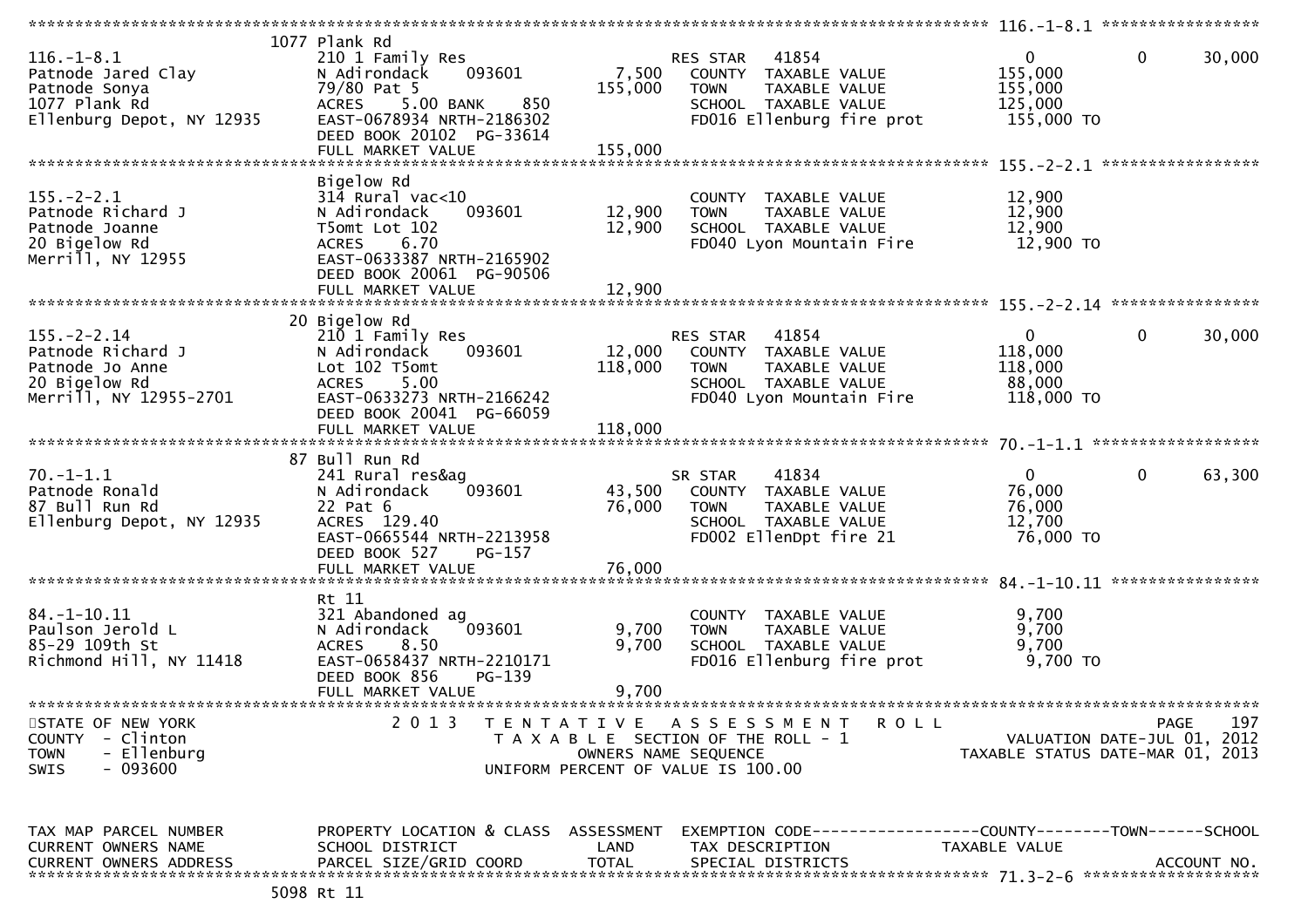| $71.3 - 2 - 6$<br>Peacock Robert H Jr<br>Peacock Jill G<br>5098 Rt 11<br>Ellenburg Depot, NY 12935                                                      | 210 1 Family Res<br>093601<br>N Adirondack<br>20 Pat 6<br>FRNT 87.98 DPTH 125.80<br>EAST-0673036 NRTH-2213382<br>DEED BOOK 20072 PG-9116<br>FULL MARKET VALUE                | 3,400<br>46,500<br>46,500    | COUNTY TAXABLE VALUE<br>TAXABLE VALUE<br><b>TOWN</b><br>SCHOOL TAXABLE VALUE<br>FD002 EllenDpt fire 21<br>LT011 Ellenburg Light 21                                                                                               | 46,500<br>46,500<br>46,500<br>46,500 TO<br>46,500 TO                                                            |                         |
|---------------------------------------------------------------------------------------------------------------------------------------------------------|------------------------------------------------------------------------------------------------------------------------------------------------------------------------------|------------------------------|----------------------------------------------------------------------------------------------------------------------------------------------------------------------------------------------------------------------------------|-----------------------------------------------------------------------------------------------------------------|-------------------------|
| $141 - 3 - 1$<br>Pearce Philip W<br>5179 W Bluff Dr<br>Keuka Park, NY 14478                                                                             | 157 Bigelow Rd<br>260 Seasonal res<br>093601<br>N Adirondack<br>Lot 102 T5omt<br>ACRES 18.00<br>EAST-0631316 NRTH-2169219<br>DEED BOOK 20102 PG-35239<br>FULL MARKET VALUE   | 13,500<br>116,500<br>116,500 | COUNTY TAXABLE VALUE<br>TAXABLE VALUE<br><b>TOWN</b><br>SCHOOL TAXABLE VALUE<br>FD040 Lyon Mountain Fire                                                                                                                         | 116,500<br>116,500<br>116,500<br>116,500 TO                                                                     |                         |
| $112. - 1 - 7.2$<br>Pearson Richard A<br>Pearson Kathleen<br>23 Tacey Rd<br>Merrill, NY 12955<br>MAY BE SUBJECT TO PAYMENT<br>UNDER AGDIST LAW TIL 2017 | 23 Tacey Rd<br>241 Rural res&ag<br>093601<br>N Adirondack<br>Lot 22 & 23 T5omt<br>ACRES 194.20<br>EAST-0626997 NRTH-2188879<br>DEED BOOK 914<br>$PG-32$<br>FULL MARKET VALUE | 154,500                      | 57 PCT OF VALUE USED FOR EXEMPTION PURPOSES<br>WARCOMALL 41131<br>70,900 AGRI DISTR 41720<br>154,500 RES STAR 41854<br>COUNTY TAXABLE VALUE<br>TAXABLE VALUE<br><b>TOWN</b><br>SCHOOL TAXABLE VALUE<br>FD016 Ellenburg fire prot | 22,016<br>22,016<br>$\mathbf{0}$<br>0<br>$\mathbf 0$<br>$\Omega$<br>132,484<br>132,484<br>124,500<br>154,500 TO | 0<br>$\Omega$<br>30,000 |
| $71.3 - 2 - 3$<br>Pecor Wade<br>PO Box 253<br>Ellenburg Depot, NY 12935                                                                                 | 5104 Rt 11<br>210 1 Family Res<br>N Adirondack<br>093601<br>20 Pat 6<br>80.00 DPTH 220.00<br><b>FRNT</b><br>EAST-0672867 NRTH-2213356<br>DEED BOOK 20021 PG-48945            | 3,900<br>43,800              | COUNTY TAXABLE VALUE<br>TAXABLE VALUE<br><b>TOWN</b><br>SCHOOL TAXABLE VALUE<br>FD002 EllenDpt fire 21<br>LT011 Ellenburg Light 21                                                                                               | 43,800<br>43,800<br>43,800<br>43,800 TO<br>43,800 TO                                                            |                         |
| $71.3 - 1 - 4$<br>Pecor Wade J<br>PO Box 253<br>Ellenburg Depot, NY 12935                                                                               | 5158 Rt 11<br>210 1 Family Res<br>093601<br>N Adirondack<br>20 Pat 6<br><b>ACRES</b><br>1.20<br>EAST-0671800 NRTH-2212644<br>DEED BOOK 20021 PG-38651<br>FULL MARKET VALUE   | 5,000<br>41,500<br>41,500    | 41854<br>RES STAR<br>COUNTY TAXABLE VALUE<br><b>TOWN</b><br>TAXABLE VALUE<br>SCHOOL TAXABLE VALUE<br>FD002 EllenDpt fire 21<br>LT011 Ellenburg Light 21                                                                          | $\mathbf{0}$<br>$\mathbf{0}$<br>41,500<br>41,500<br>11,500<br>41,500 TO<br>41,500 TO                            | 30,000                  |
| STATE OF NEW YORK<br>- Clinton<br><b>COUNTY</b><br>- Ellenburg<br><b>TOWN</b><br><b>SWIS</b><br>- 093600                                                | 2 0 1 3                                                                                                                                                                      | OWNERS NAME SEQUENCE         | TENTATIVE ASSESSMENT<br>R O L L<br>T A X A B L E SECTION OF THE ROLL - 1<br>UNIFORM PERCENT OF VALUE IS 100.00                                                                                                                   | PAGE<br>VALUATION DATE-JUL 01, 2012<br>TAXABLE STATUS DATE-MAR 01, 2013                                         | 198                     |
| TAX MAP PARCEL NUMBER<br>CURRENT OWNERS NAME<br><b>CURRENT OWNERS ADDRESS</b>                                                                           | PROPERTY LOCATION & CLASS ASSESSMENT<br>SCHOOL DISTRICT<br>PARCEL SIZE/GRID COORD                                                                                            | LAND<br><b>TOTAL</b>         | TAX DESCRIPTION<br>SPECIAL DISTRICTS                                                                                                                                                                                             | EXEMPTION CODE-----------------COUNTY-------TOWN------SCHOOL<br>TAXABLE VALUE                                   | ACCOUNT NO.             |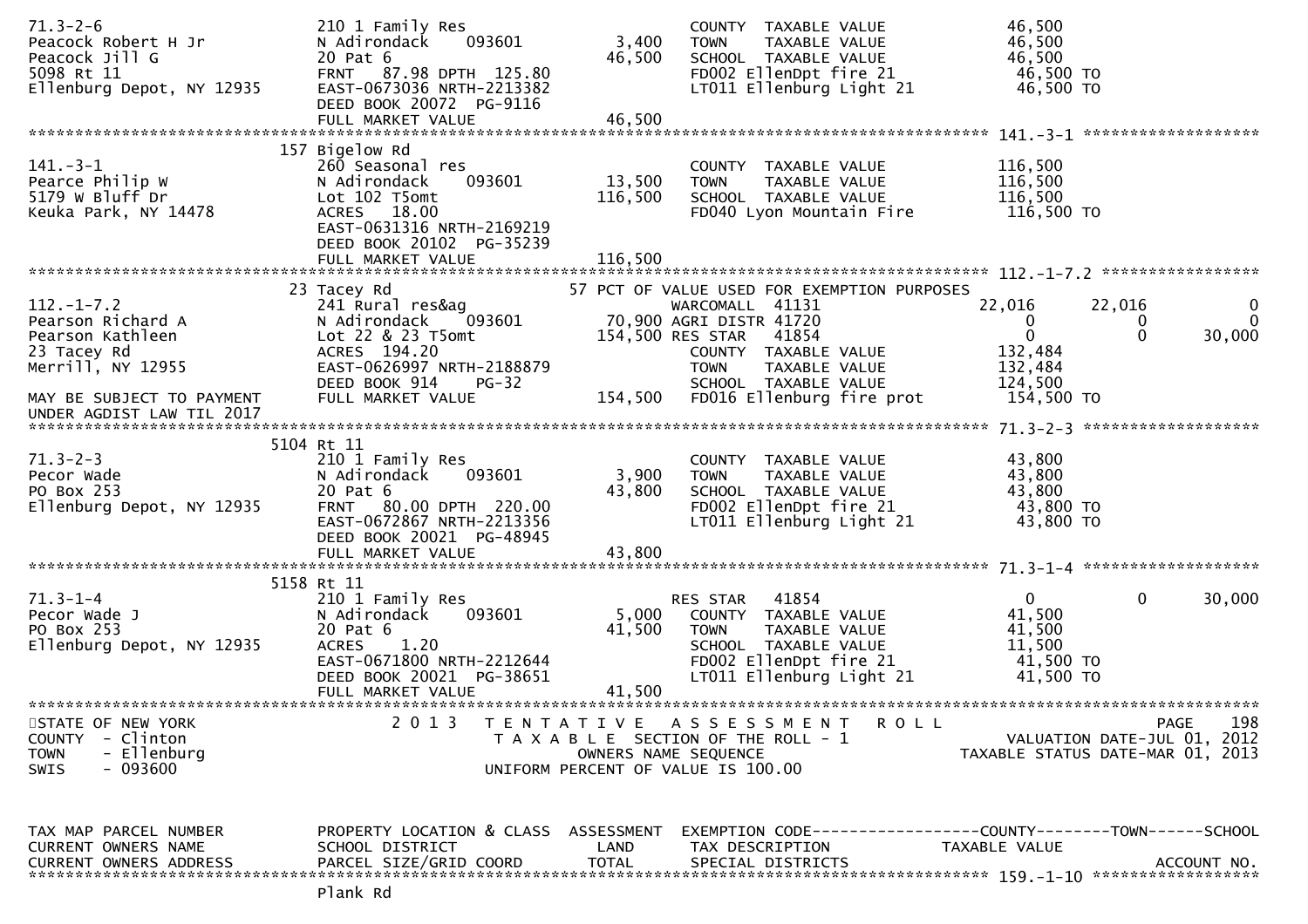| $159. - 1 - 10$<br>Pecore Christopher                                                                     | $314$ Rural vac<10<br>093601<br>N Adirondack                                                                                                           | 6,300                | COUNTY TAXABLE VALUE<br>TAXABLE VALUE<br><b>TOWN</b>                                                                                  | 6,300<br>6,300                                            |                                                   |
|-----------------------------------------------------------------------------------------------------------|--------------------------------------------------------------------------------------------------------------------------------------------------------|----------------------|---------------------------------------------------------------------------------------------------------------------------------------|-----------------------------------------------------------|---------------------------------------------------|
| PO Box 298<br>Cadyville, NY 12918                                                                         | 6ot 111 Pat 5<br>3.00<br><b>ACRES</b><br>EAST-0682447 NRTH-2168756                                                                                     | 6,300                | SCHOOL TAXABLE VALUE<br>FD016 Ellenburg fire prot                                                                                     | 6,300<br>6,300 TO                                         |                                                   |
|                                                                                                           | DEED BOOK 20041 PG-76442<br>FULL MARKET VALUE                                                                                                          | 6,300                |                                                                                                                                       |                                                           |                                                   |
| $84. - 1 - 19.3$                                                                                          | 7175 Star Rd<br>210 1 Family Res                                                                                                                       |                      | WARCOMALL 41131                                                                                                                       | 14,300                                                    | 14,300<br>$\bf{0}$                                |
| Pedriani Robin<br>Pedriani James<br>7175 Star Rd                                                          | N Adirondack<br>093601<br>Lot 5 T6omt<br><b>ACRES</b><br>1.00                                                                                          |                      | 5,000 CW_10_VET/ 41152<br>57,200 RES STAR<br>41854<br>COUNTY TAXABLE VALUE                                                            | 5,720<br>$\overline{0}$<br>37,180                         | $\mathbf{0}$<br>$\mathbf 0$<br>$\Omega$<br>30,000 |
| Ellenburg Center, NY                                                                                      | EAST-0650419 NRTH-2204437<br>12934-2019 DEED BOOK 20001 PG-26028                                                                                       |                      | TAXABLE VALUE<br><b>TOWN</b><br>SCHOOL TAXABLE VALUE                                                                                  | 42,900<br>27,200                                          |                                                   |
|                                                                                                           | FULL MARKET VALUE                                                                                                                                      | 57,200               | FD014 EllenCtr fire #15                                                                                                               | 57,200 TO                                                 |                                                   |
| $99.1 - 3 - 3.1$<br>Peets Roger<br>Peets Carol M<br>111 West Hill Rd<br>Ellenburg Center, NY              | 111 West Hill Rd<br>210 1 Family Res<br>093601<br>N Adirondack<br>Lot 11 T5 Omt<br>FRNT 80.10 DPTH 134.99<br>EAST-0646935 NRTH-2197511                 | 3,400<br>72,000      | 41854<br>RES STAR<br>COUNTY TAXABLE VALUE<br>TAXABLE VALUE<br><b>TOWN</b><br>SCHOOL TAXABLE VALUE<br>FD014 EllenCtr fire #15          | $\overline{0}$<br>72,000<br>72,000<br>42,000<br>72,000 TO | $\mathbf 0$<br>30,000                             |
|                                                                                                           | 12934-2404 DEED BOOK 939<br>PG-216<br>FULL MARKET VALUE                                                                                                | 72,000               | LT010 Ellenburg Light 15                                                                                                              | 72,000 TO                                                 |                                                   |
|                                                                                                           | 13 Shutts Rd                                                                                                                                           |                      |                                                                                                                                       |                                                           |                                                   |
| $155. - 3 - 5.1$<br>Peets Wilroy J<br>Peets Donna L<br>13 Shutts Rd                                       | 240 Rural res<br>093601<br>N Adirondack<br>$110/120$ Pat 5<br>ACRES 108.30                                                                             | 30,400<br>146,400    | 41854<br><b>RES STAR</b><br>COUNTY TAXABLE VALUE<br><b>TOWN</b><br>TAXABLE VALUE<br>SCHOOL TAXABLE VALUE                              | $\overline{0}$<br>146,400<br>146,400<br>116,400           | $\mathbf 0$<br>30,000                             |
| Merrill, NY 12955                                                                                         | EAST-0631450 NRTH-2164201<br>DEED BOOK 20072 PG-11067<br>FULL MARKET VALUE                                                                             | 146,400              | FD040 Lyon Mountain Fire                                                                                                              | 146,400 TO                                                |                                                   |
|                                                                                                           | 6737 Star Rd                                                                                                                                           |                      |                                                                                                                                       |                                                           |                                                   |
| $85. - 1 - 1.2$<br>Pelkey Eugene E Jr<br>6754 Star Rd<br>Ellenburg Center, NY 12934                       | 210 1 Family Res<br>093601<br>N Adirondack<br>Lot 3 T5omt<br><b>ACRES</b><br>1.10 BANK<br>860<br>EAST-0661174 NRTH-2206230<br>DEED BOOK 20041 PG-71263 | 5,500<br>61,000      | 41854<br>RES STAR<br>COUNTY TAXABLE VALUE<br>TAXABLE VALUE<br><b>TOWN</b><br>SCHOOL TAXABLE VALUE<br>FD016 Ellenburg fire prot        | $\mathbf{0}$<br>61,000<br>61,000<br>31,000<br>61,000 TO   | $\mathbf{0}$<br>30,000                            |
|                                                                                                           | FULL MARKET VALUE                                                                                                                                      | 61,000               |                                                                                                                                       |                                                           |                                                   |
| STATE OF NEW YORK<br>- Clinton<br><b>COUNTY</b><br>- Ellenburg<br><b>TOWN</b><br>$-093600$<br><b>SWIS</b> | 2013                                                                                                                                                   | T E N T A T I V E    | A S S E S S M E N T<br>R O L L<br>T A X A B L E SECTION OF THE ROLL - 1<br>OWNERS NAME SEQUENCE<br>UNIFORM PERCENT OF VALUE IS 100.00 | TAXABLE STATUS DATE-MAR 01, 2013                          | 199<br>PAGE<br>VALUATION DATE-JUL 01, 2012        |
| TAX MAP PARCEL NUMBER                                                                                     | PROPERTY LOCATION & CLASS ASSESSMENT                                                                                                                   |                      |                                                                                                                                       |                                                           |                                                   |
| CURRENT OWNERS NAME<br><b>CURRENT OWNERS ADDRESS</b>                                                      | SCHOOL DISTRICT<br>PARCEL SIZE/GRID COORD                                                                                                              | LAND<br><b>TOTAL</b> | TAX DESCRIPTION<br>SPECIAL DISTRICTS                                                                                                  | TAXABLE VALUE                                             | ACCOUNT NO.                                       |
| $82. - 1 - 18.3$                                                                                          | Star Rd<br>314 Rural vac<10                                                                                                                            |                      | COUNTY TAXABLE VALUE                                                                                                                  | 7,100                                                     |                                                   |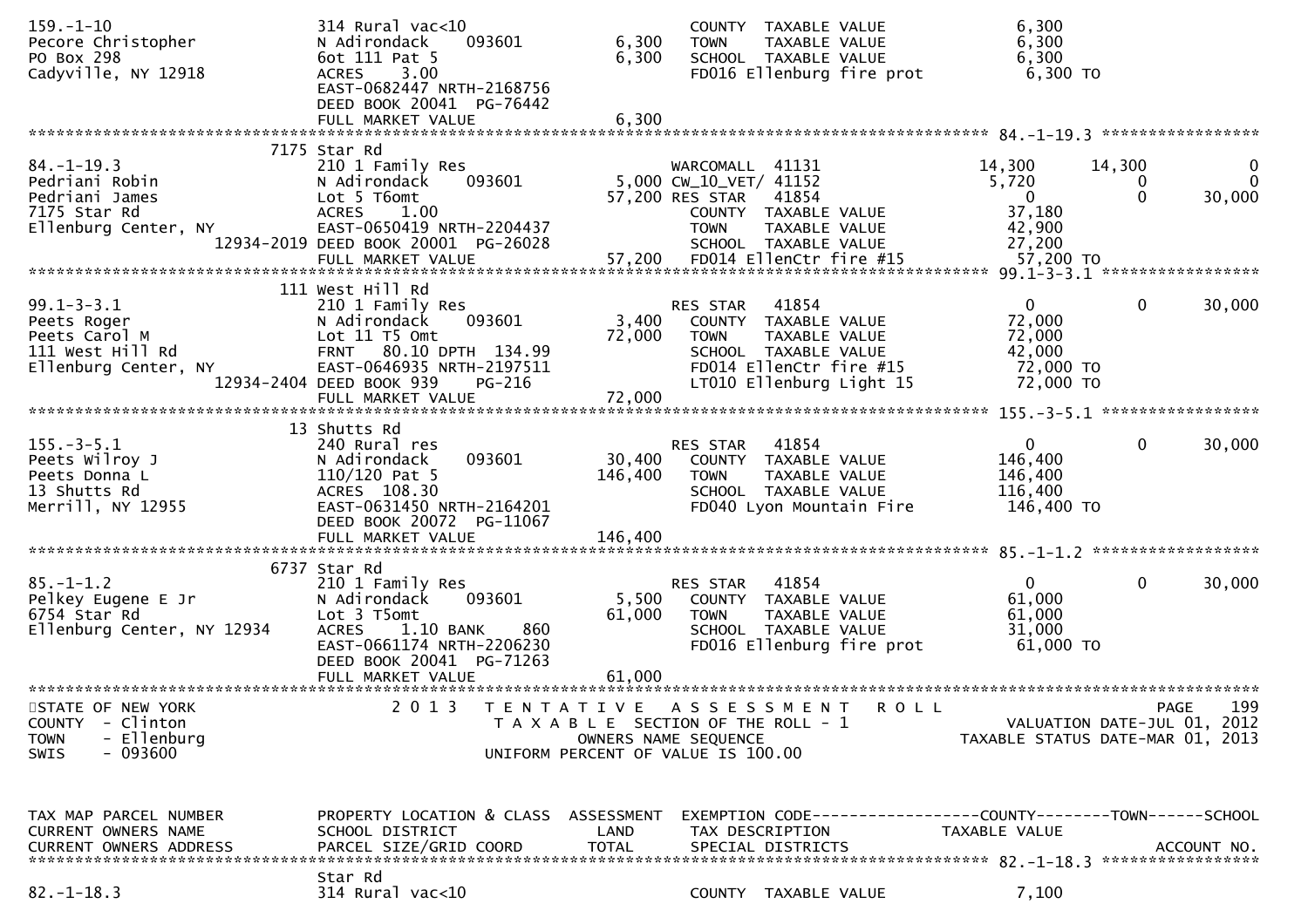| Pella Paul W Jr<br>8324 Kennebec Rd<br>Willow Springs, NC 27592-9591                               | N Adirondack<br>093601<br>Lot 12 Tlomt<br><b>ACRES</b><br>4.30<br>EAST-0626087 NRTH-2201664<br>DEED BOOK 619<br><b>PG-838</b><br>FULL MARKET VALUE                            | 7,100<br>7,100<br>7,100            | TAXABLE VALUE<br><b>TOWN</b><br>SCHOOL TAXABLE VALUE<br>FD016 Ellenburg fire prot                                                                 | 7,100<br>7,100<br>7,100 то                                                                                       |
|----------------------------------------------------------------------------------------------------|-------------------------------------------------------------------------------------------------------------------------------------------------------------------------------|------------------------------------|---------------------------------------------------------------------------------------------------------------------------------------------------|------------------------------------------------------------------------------------------------------------------|
|                                                                                                    |                                                                                                                                                                               |                                    |                                                                                                                                                   |                                                                                                                  |
| $155.4 - 1 - 23$<br>Pelton William B<br>13 Downing Dr<br>Norton, MA 02766                          | Blanche Rd<br>311 Res vac land<br>N Adirondack<br>093601<br>119 Pat 5<br>FRNT 75.00 DPTH 108.00<br>EAST-0632787 NRTH-2161903<br>DEED BOOK 925<br>$PG-17$<br>FULL MARKET VALUE | 2,600<br>2,600<br>2,600            | COUNTY TAXABLE VALUE<br><b>TOWN</b><br>TAXABLE VALUE<br>SCHOOL TAXABLE VALUE<br>FD040 Lyon Mountain Fire                                          | 2,600<br>2,600<br>2,600<br>2,600 TO                                                                              |
|                                                                                                    | 22 Blanche Rd                                                                                                                                                                 |                                    |                                                                                                                                                   |                                                                                                                  |
| $155.4 - 1 - 22$<br>Pelton William B Sr<br>Pelton Winnifred K<br>13 Downing Dr<br>Norton, MA 02766 | 260 Seasonal res<br>N Adirondack<br>093601<br>119 Pat 5<br>1.75<br><b>ACRES</b><br>EAST-0632946 NRTH-2161774<br>DEED BOOK 20041 PG-73376                                      | 5,100<br>50,000                    | COUNTY TAXABLE VALUE<br><b>TOWN</b><br>TAXABLE VALUE<br>SCHOOL TAXABLE VALUE<br>FD040 Lyon Mountain Fire                                          | 50,000<br>50,000<br>50,000<br>50,000 TO                                                                          |
|                                                                                                    | 96 Peets Rd                                                                                                                                                                   |                                    | 43 PCT OF VALUE USED FOR EXEMPTION PURPOSES                                                                                                       |                                                                                                                  |
| $112. - 2 - 9.1$<br>Pepin Farm LLC<br>96 Peets Rd<br>Merrill, NY 12955                             | 112 Dairy farm<br>093601<br>N Adirondack<br>24/25 Pat 5<br>ACRES 353.20                                                                                                       |                                    | WARCOMALL 41131<br>111,600 10 YR AGR 41700<br>187,800 AGRI DISTR 41720<br>41801<br>AGED C&T                                                       | 20,189<br>20,189<br>0<br>1,400<br>1,400<br>1,400<br>$\Omega$<br>0<br>$\Omega$<br>$\mathbf 0$<br>30,283<br>30,283 |
| MAY BE SUBJECT TO PAYMENT<br>UNDER AGDIST LAW TIL 2017                                             | EAST-0632323 NRTH-2188961<br>DEED BOOK 20061 PG-96253<br>FULL MARKET VALUE                                                                                                    | 187,800                            | 41834<br>SR STAR<br>42100<br>483A EX<br>COUNTY TAXABLE VALUE<br>TAXABLE VALUE<br><b>TOWN</b><br>SCHOOL TAXABLE VALUE<br>FD016 Ellenburg fire prot | 63,300<br>0<br>$\Omega$<br>4,700<br>4,700<br>4,700<br>131,228<br>131,228<br>118,400<br>183,100 TO                |
|                                                                                                    |                                                                                                                                                                               |                                    |                                                                                                                                                   |                                                                                                                  |
| $112. - 2 - 9.2$<br>Pepin Farm LLC<br>96 Peets Rd<br>Merrill, NY 12955                             | 163 Peets Rd<br>210 1 Family Res<br>093601<br>N Adirondack<br>Lot 24 T5omt<br><b>ACRES</b><br>1.00<br>EAST-0633234 NRTH-2191369<br>DEED BOOK 20061 PG-96252                   | 5,000<br>45,000                    | COUNTY TAXABLE VALUE<br>TAXABLE VALUE<br><b>TOWN</b><br>SCHOOL TAXABLE VALUE<br>FD016 Ellenburg fire prot                                         | 45,000<br>45,000<br>45,000<br>45,000 TO                                                                          |
|                                                                                                    | FULL MARKET VALUE                                                                                                                                                             | 45,000                             |                                                                                                                                                   |                                                                                                                  |
| STATE OF NEW YORK<br>COUNTY - Clinton<br><b>TOWN</b><br>- Ellenburg<br>$-093600$<br><b>SWIS</b>    | 2 0 1 3                                                                                                                                                                       |                                    | TENTATIVE ASSESSMENT<br>R O L L<br>T A X A B L E SECTION OF THE ROLL - 1<br>OWNERS NAME SEQUENCE<br>UNIFORM PERCENT OF VALUE IS 100.00            | 200<br><b>PAGE</b><br>VALUATION DATE-JUL 01, 2012<br>TAXABLE STATUS DATE-MAR 01, 2013                            |
| TAX MAP PARCEL NUMBER<br><b>CURRENT OWNERS NAME</b><br>CURRENT OWNERS ADDRESS                      | PROPERTY LOCATION & CLASS<br>SCHOOL DISTRICT<br>PARCEL SIZE/GRID COORD                                                                                                        | ASSESSMENT<br>LAND<br><b>TOTAL</b> | TAX DESCRIPTION<br>SPECIAL DISTRICTS                                                                                                              | EXEMPTION        CODE------------------COUNTY-------TOWN------SCHOOL<br>TAXABLE VALUE<br>ACCOUNT NO.             |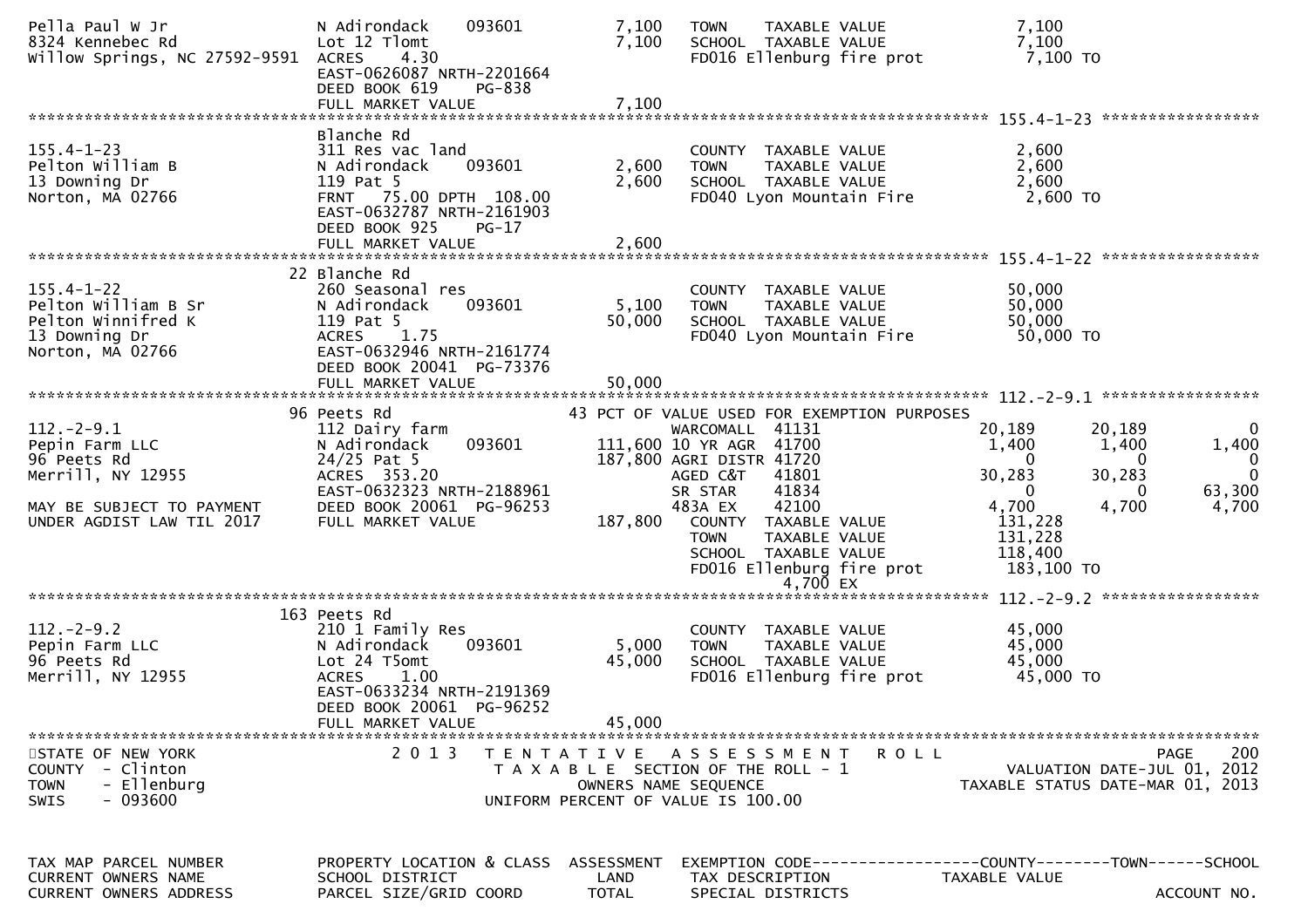|                                                                                                                |                                                                                                                                                                         |                                           |                                                                                                                                        | $112 - -2 - 14$ ********************                                                         |
|----------------------------------------------------------------------------------------------------------------|-------------------------------------------------------------------------------------------------------------------------------------------------------------------------|-------------------------------------------|----------------------------------------------------------------------------------------------------------------------------------------|----------------------------------------------------------------------------------------------|
| $112. - 2 - 14$<br>Pepin Farm LLC<br>96 Peets Rd<br>Merrill, NY 12955                                          | 97 Peets Rd<br>210 1 Family Res<br>093601<br>N Adirondack<br>Lot $24$ Pat $5$<br>FRNT 100.00 DPTH 221.00<br>EAST-0633453 NRTH-2189762<br>DEED BOOK 20072 PG-9752        | 4,500<br>49,600                           | COUNTY TAXABLE VALUE<br>TAXABLE VALUE<br><b>TOWN</b><br>SCHOOL TAXABLE VALUE<br>FD016 Ellenburg fire prot                              | 49,600<br>49,600<br>49,600<br>49,600 TO                                                      |
| 6643 Star Rd                                                                                                   |                                                                                                                                                                         |                                           |                                                                                                                                        |                                                                                              |
| $85.1 - 1 - 31$<br>Perez Daniel<br>Perez Beatrice<br>2422 Menard St<br>Lasalle QC, Canada H8N1J5               | 210 1 Family Res<br>093601<br>N Adirondack<br>18 Pat 6<br>FRNT 221.10 DPTH 151.00<br>EAST-0662742 NRTH-2207660<br>DEED BOOK 762<br>$PG-22$                              | 4,500<br>48,500                           | COUNTY TAXABLE VALUE<br><b>TOWN</b><br>TAXABLE VALUE<br>SCHOOL TAXABLE VALUE<br>FD016 Ellenburg fire prot<br>LT012 Ellenburg Light 5   | 48,500<br>48,500<br>48,500<br>48,500 TO<br>48,500 TO                                         |
|                                                                                                                |                                                                                                                                                                         |                                           |                                                                                                                                        |                                                                                              |
| $155.2 - 1 - 14$<br>Perrault Jean Paul<br>85 Sycamore Rd<br>Jersey City, NJ 07305                              | 124 Blanche Rd<br>260 Seasonal res<br>093601<br>N Adirondack<br>119 Pat 5<br>FRNT 160.00 DPTH 215.00<br>EAST-0633065 NRTH-2164283<br>DEED BOOK 20112 PG-41295           | 4,800<br>10,000                           | COUNTY TAXABLE VALUE<br><b>TOWN</b><br>TAXABLE VALUE<br>SCHOOL TAXABLE VALUE<br>FD040 Lyon Mountain Fire                               | 10,000<br>10,000<br>10,000<br>10,000 TO                                                      |
|                                                                                                                |                                                                                                                                                                         |                                           |                                                                                                                                        |                                                                                              |
|                                                                                                                | 145 Gadway Rd                                                                                                                                                           |                                           |                                                                                                                                        |                                                                                              |
| $155.1 - 1 - 1$<br>Perrigo James R<br>Perrigo Dona<br>PO Box 55<br>Burke, NY 12917                             | 260 Seasonal res - WTRFNT<br>093601<br>N Adirondack<br>120 Pat 5<br>FRNT 150.00 DPTH 231.00<br>EAST-0626420 NRTH-2164628<br>DEED BOOK 893<br>PG-64<br>FULL MARKET VALUE | 112,400<br>145,000<br>145,000             | COUNTY TAXABLE VALUE<br>TAXABLE VALUE<br><b>TOWN</b><br>SCHOOL TAXABLE VALUE<br>FD040 Lyon Mountain Fire<br>WD018 Chat lake water dist | 145,000<br>145,000<br>145,000<br>145,000 TO<br>145,000 ТО М                                  |
|                                                                                                                |                                                                                                                                                                         |                                           |                                                                                                                                        |                                                                                              |
| 7750 Star Rd<br>$82 - 1 - 12$<br>Perrin Michael<br>Moore Jason M<br>606 Canaan Rd<br>Ellenburg Depot, NY 12935 | 312 Vac w/imprv<br>093601<br>N Adirondack<br>Lot $13$ Pat $5$<br>FRNT 90.00 DPTH 175.00<br>EAST-0636575 NRTH-2202483<br>DEED BOOK 20082 PG-14813<br>FULL MARKET VALUE   | 4,000<br>4,000<br>4,000                   | COUNTY TAXABLE VALUE<br>TAXABLE VALUE<br><b>TOWN</b><br>SCHOOL TAXABLE VALUE<br>FD016 Ellenburg fire prot                              | 4,000<br>4,000<br>4,000<br>4,000 TO                                                          |
|                                                                                                                |                                                                                                                                                                         |                                           |                                                                                                                                        |                                                                                              |
| STATE OF NEW YORK<br>COUNTY - Clinton<br>- Ellenburg<br><b>TOWN</b><br>- 093600<br>SWIS                        | 2 0 1 3                                                                                                                                                                 | T E N T A T I V E<br>OWNERS NAME SEQUENCE | A S S E S S M E N T<br>R O L L<br>T A X A B L E SECTION OF THE ROLL - 1<br>UNIFORM PERCENT OF VALUE IS 100.00                          | 201<br><b>PAGE</b><br>VALUATION DATE-JUL 01, 2012<br>TAXABLE STATUS DATE-MAR 01, 2013        |
| TAX MAP PARCEL NUMBER<br>CURRENT OWNERS NAME<br><b>CURRENT OWNERS ADDRESS</b>                                  | PROPERTY LOCATION & CLASS ASSESSMENT<br>SCHOOL DISTRICT<br>PARCEL SIZE/GRID COORD                                                                                       | LAND<br><b>TOTAL</b>                      | TAX DESCRIPTION<br>SPECIAL DISTRICTS                                                                                                   | EXEMPTION CODE-----------------COUNTY-------TOWN------SCHOOL<br>TAXABLE VALUE<br>ACCOUNT NO. |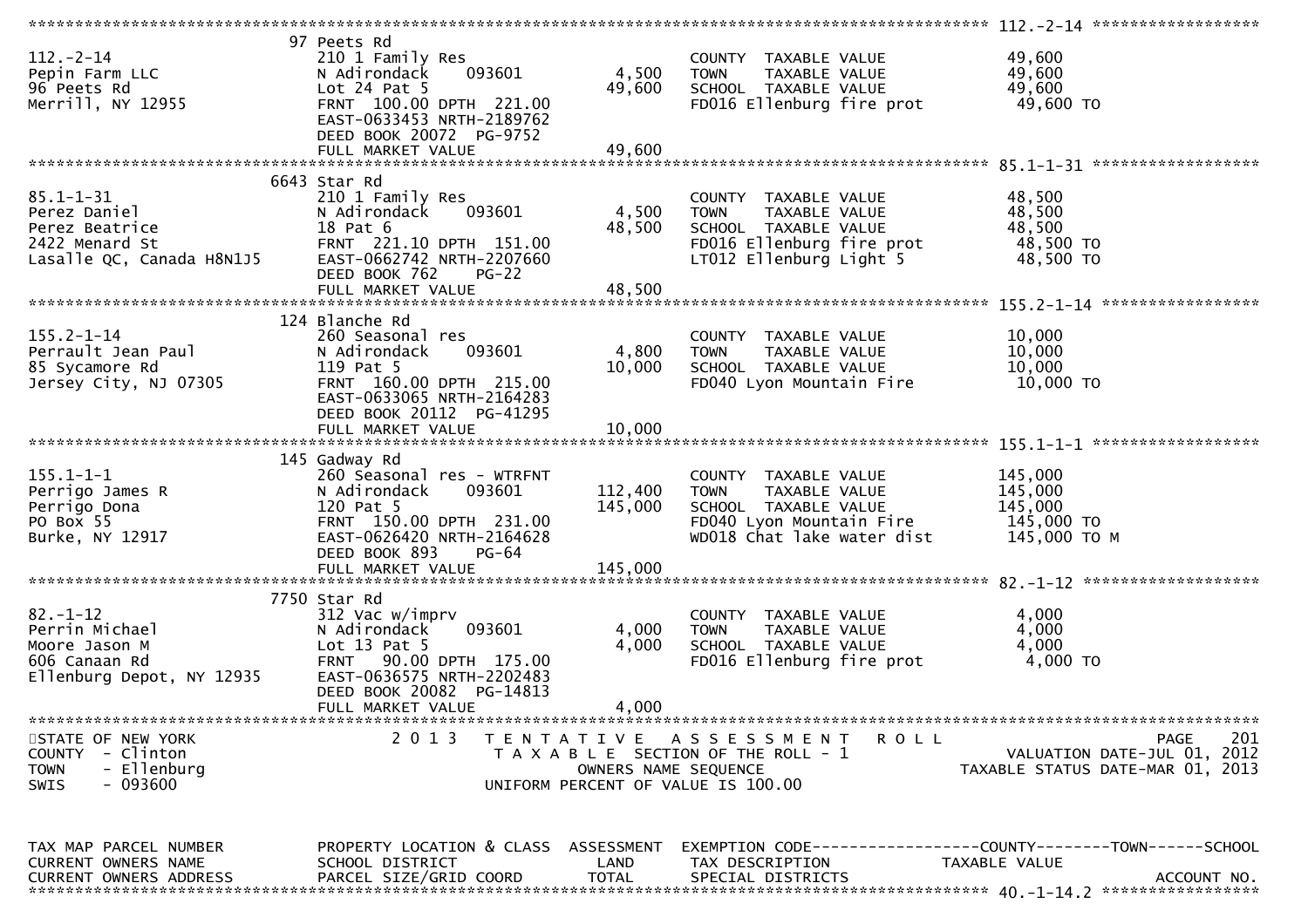| $40. -1 - 14.2$<br>Perrin Michael M<br>606 Canaan Rd<br>Ellenburg Depot, NY 12935                | Baker Rd<br>270 Mfg housing<br>093601<br>N Adirondack<br>Lot 41 T6omt<br>ACRES 10.40<br>EAST-0671658 NRTH-2226183<br>DEED BOOK 20031 PG-61482                                                 | 10,600<br>29,400              | COUNTY TAXABLE VALUE<br><b>TOWN</b><br>TAXABLE VALUE<br>SCHOOL TAXABLE VALUE<br>FD016 Ellenburg fire prot                              | 29,400<br>29,400<br>29,400<br>29,400 TO                                                      |
|--------------------------------------------------------------------------------------------------|-----------------------------------------------------------------------------------------------------------------------------------------------------------------------------------------------|-------------------------------|----------------------------------------------------------------------------------------------------------------------------------------|----------------------------------------------------------------------------------------------|
|                                                                                                  | 78 Narrows Rd                                                                                                                                                                                 |                               |                                                                                                                                        |                                                                                              |
| $155.1 - 1 - 22$<br>Perrin Thomas W<br>Treggett Janice A<br>240 Burrs Rd<br>Burlington, NJ 08016 | 260 Seasonal res - WTRFNT<br>N Adirondack<br>093601<br>Lot $101$ Pat 5<br><b>ACRES</b><br>1.50<br>EAST-0625497 NRTH-2168005<br>DEED BOOK 20051 PG-87800<br>FULL MARKET VALUE                  | 105,000<br>194,000<br>194,000 | COUNTY TAXABLE VALUE<br><b>TOWN</b><br>TAXABLE VALUE<br>SCHOOL TAXABLE VALUE<br>FD040 Lyon Mountain Fire<br>WD018 Chat lake water dist | 194,000<br>194,000<br>194,000<br>194,000 TO<br>194,000 ТО М                                  |
|                                                                                                  |                                                                                                                                                                                               |                               |                                                                                                                                        |                                                                                              |
| $82. - 1 - 18.4$<br>Perry Bernard J<br>Perry Laurie L<br>2 Brook Ln<br>Brainardsville, NY 12915  | Ryan Rd<br>321 Abandoned ag<br>N Adirondack<br>093601<br>Lot 12 T6omt<br>ACRES 10.50<br>EAST-0625720 NRTH-2202456                                                                             | 10,900<br>10,900              | COUNTY TAXABLE VALUE<br>TAXABLE VALUE<br><b>TOWN</b><br>SCHOOL TAXABLE VALUE<br>FD016 Ellenburg fire prot                              | 10,900<br>10,900<br>10,900<br>10,900 TO                                                      |
|                                                                                                  | DEED BOOK 20051 PG-89775                                                                                                                                                                      |                               |                                                                                                                                        |                                                                                              |
|                                                                                                  |                                                                                                                                                                                               |                               |                                                                                                                                        |                                                                                              |
| $141.3 - 2 - 1$<br>Perry Kenneth J<br>Perry Rita<br>162 Lake St<br>Rouses Point, NY 12979        | 5111 Rt 374<br>260 Seasonal res - WTRFNT<br>093601<br>N Adirondack<br>Lot $101$ Pat 5<br>FRNT 80.00 DPTH 100.00<br>EAST-0625516 NRTH-2169340<br>DEED BOOK 20061 PG-94615<br>FULL MARKET VALUE | 49,100<br>110,000<br>110,000  | COUNTY TAXABLE VALUE<br><b>TOWN</b><br>TAXABLE VALUE<br>SCHOOL TAXABLE VALUE<br>FD040 Lyon Mountain Fire<br>WD018 Chat lake water dist | 110,000<br>110,000<br>110,000<br>110,000 TO<br>110,000 ТО М                                  |
|                                                                                                  |                                                                                                                                                                                               |                               |                                                                                                                                        |                                                                                              |
| $98. - 1 - 18$<br>Peryea Everett<br>171 West Hill Rd<br>Ellenburg Center, NY 12934               | 171 West Hill Rd<br>210 1 Family Res<br>N Adirondack<br>093601<br>12 Pat 5<br><b>ACRES</b><br>1.10<br>EAST-0645503 NRTH-2197317<br>DEED BOOK 564<br>PG-511<br>FULL MARKET VALUE               | 5,000<br>75,900<br>75,900     | RES STAR 41854<br>COUNTY TAXABLE VALUE<br>TAXABLE VALUE<br><b>TOWN</b><br>SCHOOL TAXABLE VALUE<br>FD014 EllenCtr fire #15              | $\overline{0}$<br>$\mathbf 0$<br>30,000<br>75,900<br>75,900<br>45,900<br>75,900 TO           |
| STATE OF NEW YORK                                                                                | 2 0 1 3                                                                                                                                                                                       |                               | TENTATIVE ASSESSMENT<br>ROLL                                                                                                           | 202<br>PAGE                                                                                  |
| <b>COUNTY</b><br>- Clinton<br>- Ellenburg<br><b>TOWN</b><br>- 093600<br>SWIS                     |                                                                                                                                                                                               | OWNERS NAME SEQUENCE          | T A X A B L E SECTION OF THE ROLL - 1<br>UNIFORM PERCENT OF VALUE IS 100.00                                                            | VALUATION DATE-JUL 01, 2012<br>TAXABLE STATUS DATE-MAR 01, 2013                              |
| TAX MAP PARCEL NUMBER<br>CURRENT OWNERS NAME<br>CURRENT OWNERS ADDRESS                           | PROPERTY LOCATION & CLASS ASSESSMENT<br>SCHOOL DISTRICT<br>PARCEL SIZE/GRID COORD                                                                                                             | LAND<br><b>TOTAL</b>          | TAX DESCRIPTION<br>SPECIAL DISTRICTS                                                                                                   | EXEMPTION CODE-----------------COUNTY-------TOWN------SCHOOL<br>TAXABLE VALUE<br>ACCOUNT NO. |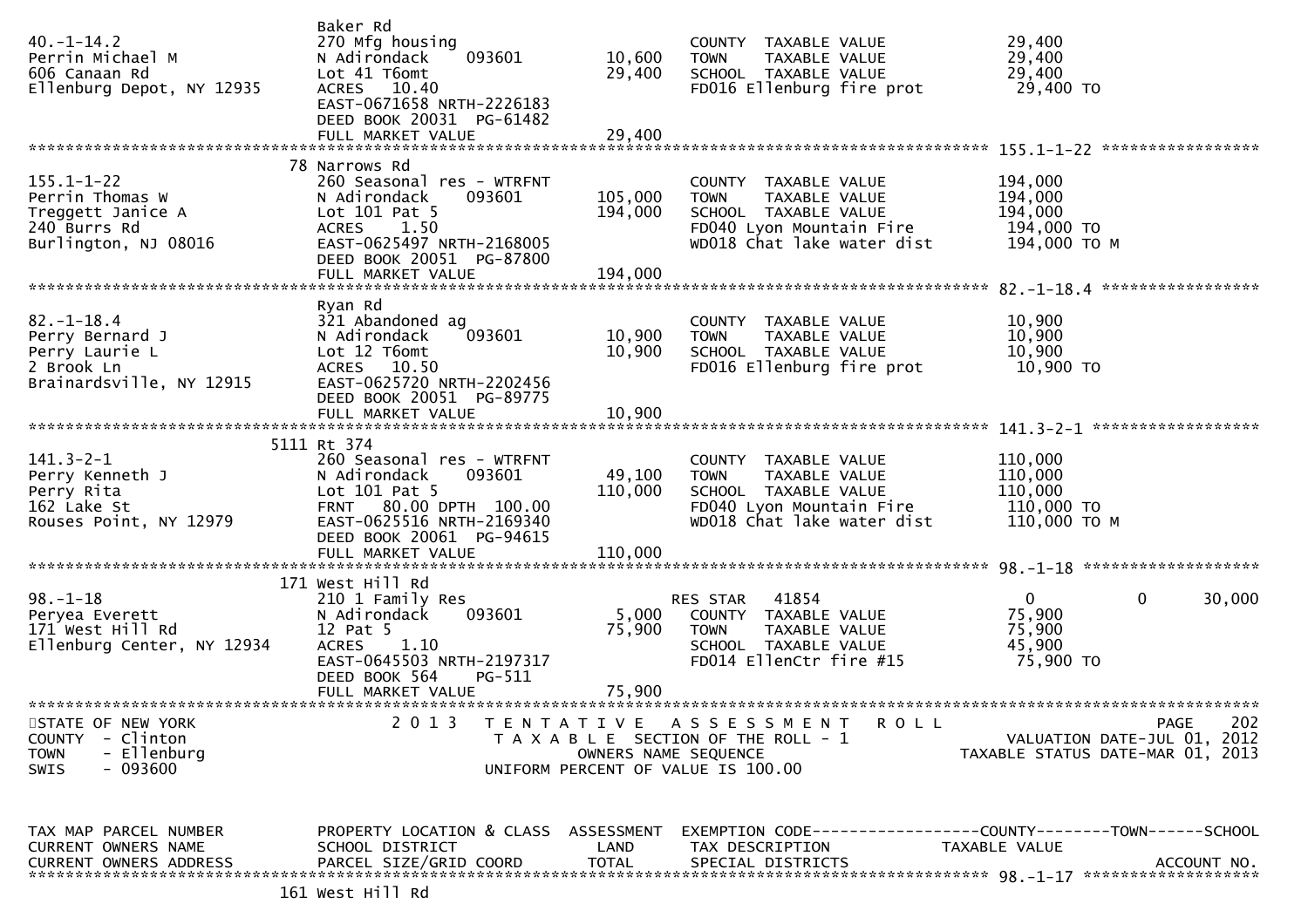| $98. - 1 - 17$<br>Peryea Life Estate Lena M<br>Smith Marie J<br>161 West Hill Rd<br>Ellenburg Center, NY 12934               | 270 Mfg housing<br>093601<br>N Adirondack<br>FRNT 150.00 DPTH 217.00<br>EAST-0645694 NRTH-2197347<br>DEED BOOK 20082 PG-14870<br>FULL MARKET VALUE                                               | 24,000                             | WARCOMALL 41131<br>4,800 AGED - ALL 41800<br>24,000 SR STAR<br>41834<br>COUNTY TAXABLE VALUE<br><b>TOWN</b><br>TAXABLE VALUE<br>SCHOOL TAXABLE VALUE<br>FD014 EllenCtr fire #15 | 6,000<br>9,000<br>$\Omega$<br>9,000<br>9,000<br>$\mathbf{0}$<br>24,000 TO | 6,000<br>9,000<br>$\Omega$  | $\mathbf{0}$<br>12,000<br>12,000 |
|------------------------------------------------------------------------------------------------------------------------------|--------------------------------------------------------------------------------------------------------------------------------------------------------------------------------------------------|------------------------------------|---------------------------------------------------------------------------------------------------------------------------------------------------------------------------------|---------------------------------------------------------------------------|-----------------------------|----------------------------------|
|                                                                                                                              |                                                                                                                                                                                                  |                                    |                                                                                                                                                                                 |                                                                           |                             |                                  |
| $155.4 - 1 - 7$<br>Petrashune Glen A<br>PO Box 65<br>Brainardsville, NY 12915                                                | 29 Youngs Rd<br>210 1 Family Res - WTRFNT<br>N Adirondack<br>093601<br>119 Pat 5<br>FRNT 77.00 DPTH 430.00<br>EAST-0633516 NRTH-2160646<br>DEED BOOK 20102 PG-34427                              | 125,000<br>185,900                 | 41854<br>RES STAR<br>COUNTY TAXABLE VALUE<br>TAXABLE VALUE<br><b>TOWN</b><br>SCHOOL TAXABLE VALUE<br>FD040 Lyon Mountain Fire<br>WD018 Chat lake water dist                     | 0<br>185,900<br>185,900<br>155,900<br>185,900 TO<br>137,603 TO M          | $\mathbf 0$                 | 30,000                           |
|                                                                                                                              | West Hill Rd                                                                                                                                                                                     |                                    |                                                                                                                                                                                 |                                                                           |                             | lease 2015                       |
| $111. - 1 - 4.1$<br>Petrashune Glenn A<br>PO Box 65<br>Brainardsville, NY 12915<br>MAY BE SUBJECT TO PAYMENT                 | 260 Seasonal res<br>093601<br>N Adirondack<br>Lot 21 T5omt<br>ACRES 209.20<br>EAST-0621191 NRTH-2188298<br>DEED BOOK 99001 PG-15857                                                              | 59,800<br>64,800                   | OS AG DIST 41730<br>COUNTY TAXABLE VALUE<br><b>TOWN</b><br>TAXABLE VALUE<br>SCHOOL TAXABLE VALUE<br>FD016 Ellenburg fire prot                                                   | $\mathbf 0$<br>64,800<br>64,800<br>64,800<br>64,800 TO                    | $\Omega$                    | $\Omega$                         |
| UNDER AGDIST LAW TIL 2020                                                                                                    | FULL MARKET VALUE                                                                                                                                                                                | 64,800                             |                                                                                                                                                                                 |                                                                           | ******************          |                                  |
| $71.3 - 3 - 10$<br>Petrecca Giovanni<br>Bucca Lucia<br>4665 rue Volta<br>Saint Leonard QC, Canada<br>H1R3Y3                  | 128 Lake Roxanne Rd<br>210 1 Family Res<br>N Adirondack<br>093601<br>20 Pat 6 Lot 10<br>Sunset Shores Lot 10<br>FRNT 133.70 DPTH 190.00<br>EAST-0673080 NRTH-2210507<br>DEED BOOK 20072 PG-10167 | 13,600<br>163,000                  | COUNTY TAXABLE VALUE<br>TAXABLE VALUE<br><b>TOWN</b><br>SCHOOL TAXABLE VALUE<br>FD002 EllenDpt fire 21<br>LT011 Ellenburg Light 21                                              | 163,000<br>163,000<br>163,000<br>163,000 TO<br>163,000 TO                 |                             |                                  |
| $85. - 2 - 2.1$<br>Petrecca Giovanni<br>Bucca Lucia<br>128 Lake Roxanne Rd<br>Ellenburg Depot, NY 12935<br>STATE OF NEW YORK | Cold Springs Rd<br>323 Vacant rural<br>093601<br>N Adirondack<br>16.80<br><b>ACRES</b><br>EAST-0667437 NRTH-2209686<br>DEED BOOK 20102 PG-34279<br>FULL MARKET VALUE<br>2 0 1 3                  | 13,100<br>13,100<br>13,100         | COUNTY TAXABLE VALUE<br>TAXABLE VALUE<br><b>TOWN</b><br>SCHOOL TAXABLE VALUE<br>FD016 Ellenburg fire prot<br>A S S E S S M E N T                                                | 13,100<br>13,100<br>13,100<br>13,100 TO                                   |                             | 203                              |
| <b>COUNTY</b><br>- Clinton<br>- Ellenburg<br><b>TOWN</b><br>SWIS<br>- 093600                                                 |                                                                                                                                                                                                  | T E N T A T I V E                  | ROLL<br>T A X A B L E SECTION OF THE ROLL - 1<br>OWNERS NAME SEQUENCE<br>UNIFORM PERCENT OF VALUE IS 100.00                                                                     | TAXABLE STATUS DATE-MAR 01, 2013                                          | VALUATION DATE-JUL 01, 2012 | PAGE                             |
| TAX MAP PARCEL NUMBER<br>CURRENT OWNERS NAME<br><b>CURRENT OWNERS ADDRESS</b>                                                | PROPERTY LOCATION & CLASS<br>SCHOOL DISTRICT<br>PARCEL SIZE/GRID COORD                                                                                                                           | ASSESSMENT<br>LAND<br><b>TOTAL</b> | TAX DESCRIPTION<br>SPECIAL DISTRICTS                                                                                                                                            | TAXABLE VALUE                                                             |                             | ACCOUNT NO.                      |
| $86. - 1 - 14.2$                                                                                                             | 6113 Military Tpke<br>210 1 Family Res                                                                                                                                                           |                                    | WARCOMALL 41131                                                                                                                                                                 | 16,750                                                                    | 16,750                      | 0                                |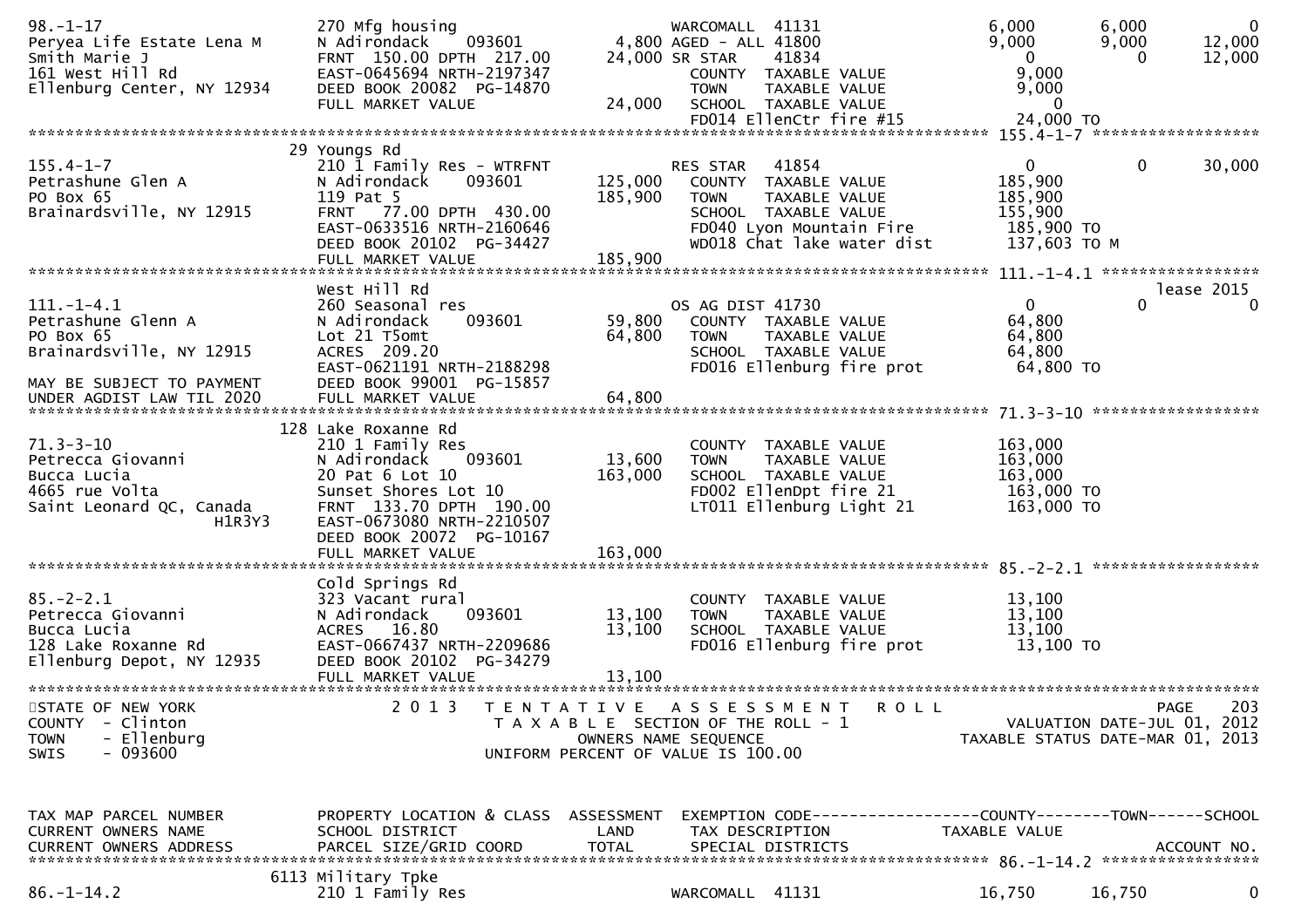| Pike Thomas R<br>Pike Debbie<br>6113 Military Tpke<br>Ellenburg Depot, NY 12935<br>ے ہے کہ ہے کہ ہیں کہ ہے ۔<br>FULL MARKET VALUE 712.000 FDO16 E11enburg fire prot 67,000 TO 67,000 FDO16 FDO16 E11enburg fire prot | 093601<br>N Adirondack<br>Lot 1 T6omt<br>FRNT 200.00 DPTH 165.00<br>EAST-0674823 NRTH-2204929<br>DEED BOOK 623<br>PG-180                                                     |                                                                             | 4,700 AGED COUN 41802<br>67,000 SR STAR<br><b>TOWN</b> | 41834<br>COUNTY TAXABLE VALUE<br>TAXABLE VALUE<br>SCHOOL TAXABLE VALUE                                                             | 12,563<br>$\mathbf{0}$<br>37,687<br>50,250<br>3,700 | $\mathbf 0$<br>$\mathbf{0}$ | $\mathbf 0$<br>63,300 |
|----------------------------------------------------------------------------------------------------------------------------------------------------------------------------------------------------------------------|------------------------------------------------------------------------------------------------------------------------------------------------------------------------------|-----------------------------------------------------------------------------|--------------------------------------------------------|------------------------------------------------------------------------------------------------------------------------------------|-----------------------------------------------------|-----------------------------|-----------------------|
| $99. - 2 - 27$<br>Pilon Douglas E<br>Pilon Dennis E<br>410 Ratta Rd<br>Chazy, NY 12921                                                                                                                               | Bradley Pond Rd<br>321 Abandoned ag<br>093601<br>N Adirondack<br>Lot $31$ Pat 5<br>ACRES 80.80<br>EAST-0648504 NRTH-2196499<br>DEED BOOK 20031 PG-59195<br>FULL MARKET VALUE | 31,500<br>31,500<br>31,500                                                  | <b>TOWN</b>                                            | COUNTY TAXABLE VALUE<br>TAXABLE VALUE<br>SCHOOL TAXABLE VALUE<br>FD014 EllenCtr fire #15<br>LT010 Ellenburg Light 15               | 31,500<br>31,500<br>31,500<br>31,500 TO<br>7,560 TO |                             |                       |
| $155.4 - 1 - 5$<br>Pinedale Estates Inc<br>PO Box 258<br>Lyon Mt, NY 12952                                                                                                                                           | 6/28 Pinedale Way<br>260 Seasonal res - WTRFNT<br>N Adirondack<br>093601<br>119 Pat 5<br>ACRES 11.60<br>EAST-0633822 NRTH-2160320<br>DEED BOOK 583<br>$PG-28$                | 219,400<br>535,000                                                          | <b>TOWN</b>                                            | COUNTY TAXABLE VALUE<br>TAXABLE VALUE<br>SCHOOL TAXABLE VALUE<br>FD040 Lyon Mountain Fire 535,000 TO<br>WD018 Chat lake water dist | 535,000<br>535,000<br>535,000<br>531,309 ТО М       |                             |                       |
| $40. -1 - 19$<br>Pion Rayo J<br>Pion Sharon L<br>1989 Kellogg Rd<br>St. Albans, NY 05478                                                                                                                             | Bull Run Rd<br>323 Vacant rural<br>093601<br>N Adirondack<br>41 Pat 6<br>ACRES 40.00<br>EAST-0668993 NRTH-2229013<br>DEED BOOK 20112 PG-44132<br>FULL MARKET VALUE           | 18,900<br>18,900<br>18,900                                                  | <b>TOWN</b>                                            | COUNTY TAXABLE VALUE<br>TAXABLE VALUE<br>SCHOOL TAXABLE VALUE<br>FD016 Ellenburg fire prot                                         | 18,900<br>18,900<br>18,900<br>18,900 TO             |                             |                       |
| $69. - 2 - 4$<br>Pirilli Louis<br>Marino Dom<br>47 Sylvan Rd<br>Port Chester, NY 10573                                                                                                                               | Rt 11<br>323 Vacant rural<br>N Adirondack<br>093601<br>17 Pat 6<br>ACRES 31.40<br>EAST-0655816 NRTH-2210228<br>DEED BOOK 564<br><b>PG-626</b>                                | 17,800<br>17,800                                                            | <b>TOWN</b>                                            | COUNTY TAXABLE VALUE<br>TAXABLE VALUE<br>SCHOOL TAXABLE VALUE<br>FD016 Ellenburg fire prot                                         | 17,800<br>17,800<br>17,800<br>17,800 TO             |                             |                       |
| STATE OF NEW YORK<br>COUNTY - Clinton<br>- Ellenburg<br><b>TOWN</b><br>$-093600$<br>SWIS                                                                                                                             | 2 0 1 3                                                                                                                                                                      | T A X A B L E SECTION OF THE ROLL - 1<br>UNIFORM PERCENT OF VALUE IS 100.00 | OWNERS NAME SEQUENCE                                   | TENTATIVE ASSESSMENT<br><b>ROLL</b>                                                                                                | TAXABLE STATUS DATE-MAR 01, 2013                    | VALUATION DATE-JUL 01, 2012 | 204<br>PAGE           |
| TAX MAP PARCEL NUMBER<br>CURRENT OWNERS NAME<br><b>CURRENT OWNERS ADDRESS</b>                                                                                                                                        | PROPERTY LOCATION & CLASS ASSESSMENT<br>SCHOOL DISTRICT<br>PARCEL SIZE/GRID COORD                                                                                            | LAND<br><b>TOTAL</b>                                                        |                                                        | EXEMPTION CODE-----------------COUNTY-------TOWN------SCHOOL<br>TAX DESCRIPTION<br>SPECIAL DISTRICTS                               | TAXABLE VALUE                                       |                             | ACCOUNT NO.           |
| $155.1 - 2 - 16$<br>Pirofsky Jack                                                                                                                                                                                    | 7 Norcross Way<br>210 1 Family Res - WTRFNT<br>N Adirondack<br>093601                                                                                                        | 126,500                                                                     | RES STAR                                               | 41854<br>COUNTY TAXABLE VALUE                                                                                                      | 0<br>276,500                                        | 0                           | 30,000                |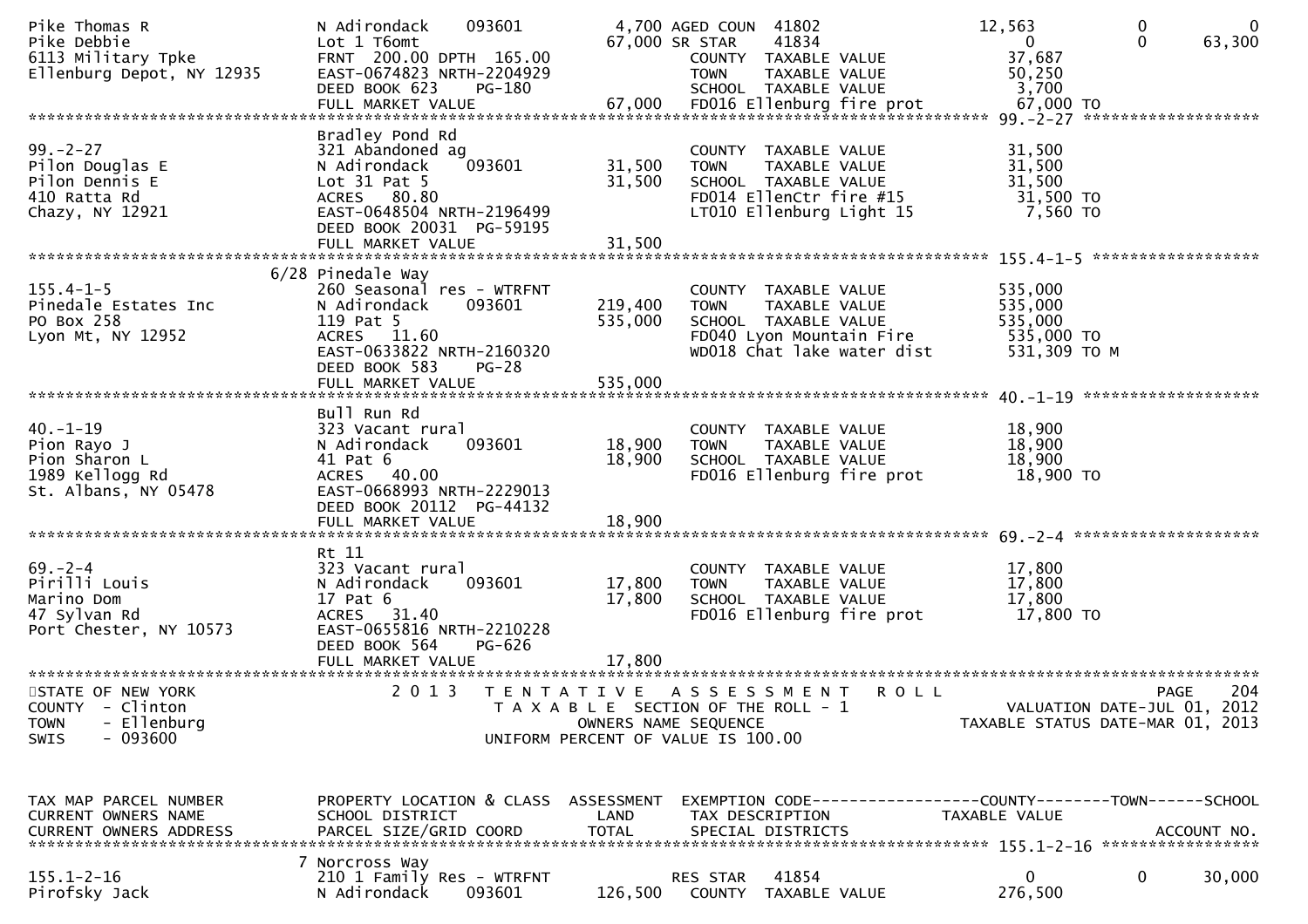| Pirofsky Patience<br>15 Iowa Cir<br>Plattsburgh, NY 12901                                                                   | Lot 101 Pat 5<br>1.20 BANK<br>080<br><b>ACRES</b><br>EAST-0626601 NRTH-2166822<br>DEED BOOK 919<br>$PG-135$                                                                   | 276,500              | <b>TOWN</b><br><b>TAXABLE VALUE</b><br>SCHOOL TAXABLE VALUE<br>FD040 Lyon Mountain Fire<br>WD018 Chat lake water dist                                   | 276,500<br>246,500<br>276,500 TO<br>276,500 ТО М                                                        |
|-----------------------------------------------------------------------------------------------------------------------------|-------------------------------------------------------------------------------------------------------------------------------------------------------------------------------|----------------------|---------------------------------------------------------------------------------------------------------------------------------------------------------|---------------------------------------------------------------------------------------------------------|
| $141 - 3 - 2$<br>Pitts Michael<br>Griffin Sandra<br>1570 Camel Hump Rd<br>Duxbury, VT 05676                                 | Bigelow Rd<br>312 Vac w/imprv<br>093601<br>N Adirondack<br>Lot 102 T5omt<br>ACRES 18.00<br>EAST-0631258 NRTH-2169567<br>DEED BOOK 20061 PG-91250                              | 13,500<br>18,500     | COUNTY TAXABLE VALUE<br>TAXABLE VALUE<br><b>TOWN</b><br>SCHOOL TAXABLE VALUE<br>FD040 Lyon Mountain Fire                                                | 18,500<br>18,500<br>18,500<br>18,500 TO                                                                 |
|                                                                                                                             |                                                                                                                                                                               |                      |                                                                                                                                                         |                                                                                                         |
| $85. - 2 - 2.2$<br>Pitts Pamela D<br>Pitts Richard A<br>6466 Military Tpke<br>Ellenburg Depot, NY 12935                     | 6466 Military Tpke<br>210 1 Family Res<br>N Adirondack<br>093601<br>Lot 19 T6omt<br>1.40 BANK<br>080<br><b>ACRES</b><br>EAST-0666769 NRTH-2208296<br>DEED BOOK 20122 PG-51605 | 113,000              | WARCOMALL 41131<br>5,000 RES STAR<br>41854<br>COUNTY TAXABLE VALUE<br>TAXABLE VALUE<br><b>TOWN</b><br>SCHOOL TAXABLE VALUE<br>FD016 Ellenburg fire prot | 28,250<br>28,250<br>$\bf{0}$<br>30,000<br>$\mathbf{0}$<br>0<br>84,750<br>84,750<br>83,000<br>113,000 TO |
| $127. - 1 - 9$<br>Pless Tamara Marie<br>Pless Charles<br>Ivan B Pless<br>434 Lansdowne<br>Westmount, PQ, Canada             | Sears Rd<br>910 Priv forest<br>093601<br>N Adirondack<br>Lot $68$ Pat $5$<br>ACRES 50.00<br>EAST-0645532 NRTH-2178469<br>DEED BOOK 20031 PG-64201                             | 22,100<br>22,100     | COUNTY TAXABLE VALUE<br>TAXABLE VALUE<br><b>TOWN</b><br>SCHOOL TAXABLE VALUE<br>FD016 Ellenburg fire prot                                               | 22,100<br>22,100<br>22,100<br>22,100 TO                                                                 |
| $127. - 1 - 10$<br>Pless Tamara Marie<br>Pless Charles<br>Ivan B Pless<br>434 Lansdowne<br>Westmount, PQ, Canada<br>H3Y 2V2 | 1131 Bradley Pond Rd<br>240 Rural res<br>093601<br>N Adirondack<br>93 Pat 5<br>Title Deed 831/9<br>ACRES 59.00<br>EAST-0645217 NRTH-2177424<br>DEED BOOK 20031 PG-64201       | 22,700<br>141,000    | COUNTY<br>TAXABLE VALUE<br><b>TOWN</b><br>TAXABLE VALUE<br>SCHOOL TAXABLE VALUE<br>FD016 Ellenburg fire prot                                            | 141,000<br>141,000<br>141,000<br>141,000 TO                                                             |
| STATE OF NEW YORK<br>COUNTY - Clinton<br>- Ellenburg<br><b>TOWN</b><br>$-093600$<br>SWIS                                    | 2 0 1 3                                                                                                                                                                       | OWNERS NAME SEQUENCE | TENTATIVE ASSESSMENT<br><b>ROLL</b><br>T A X A B L E SECTION OF THE ROLL - 1<br>UNIFORM PERCENT OF VALUE IS 100.00                                      | 205<br><b>PAGE</b><br>VALUATION DATE-JUL 01, 2012<br>TAXABLE STATUS DATE-MAR 01, 2013                   |
| TAX MAP PARCEL NUMBER<br>CURRENT OWNERS NAME                                                                                | PROPERTY LOCATION & CLASS ASSESSMENT<br>SCHOOL DISTRICT                                                                                                                       | LAND                 | TAX DESCRIPTION                                                                                                                                         | EXEMPTION CODE-----------------COUNTY-------TOWN------SCHOOL<br>TAXABLE VALUE                           |
| $55. - 2 - 14.1$<br>Plympton William T                                                                                      | Bull Run Rd<br>322 Rural vac>10<br>093601<br>N Adirondack                                                                                                                     | 32,600               | COUNTY<br>TAXABLE VALUE<br><b>TOWN</b><br>TAXABLE VALUE                                                                                                 | 32,600<br>32,600                                                                                        |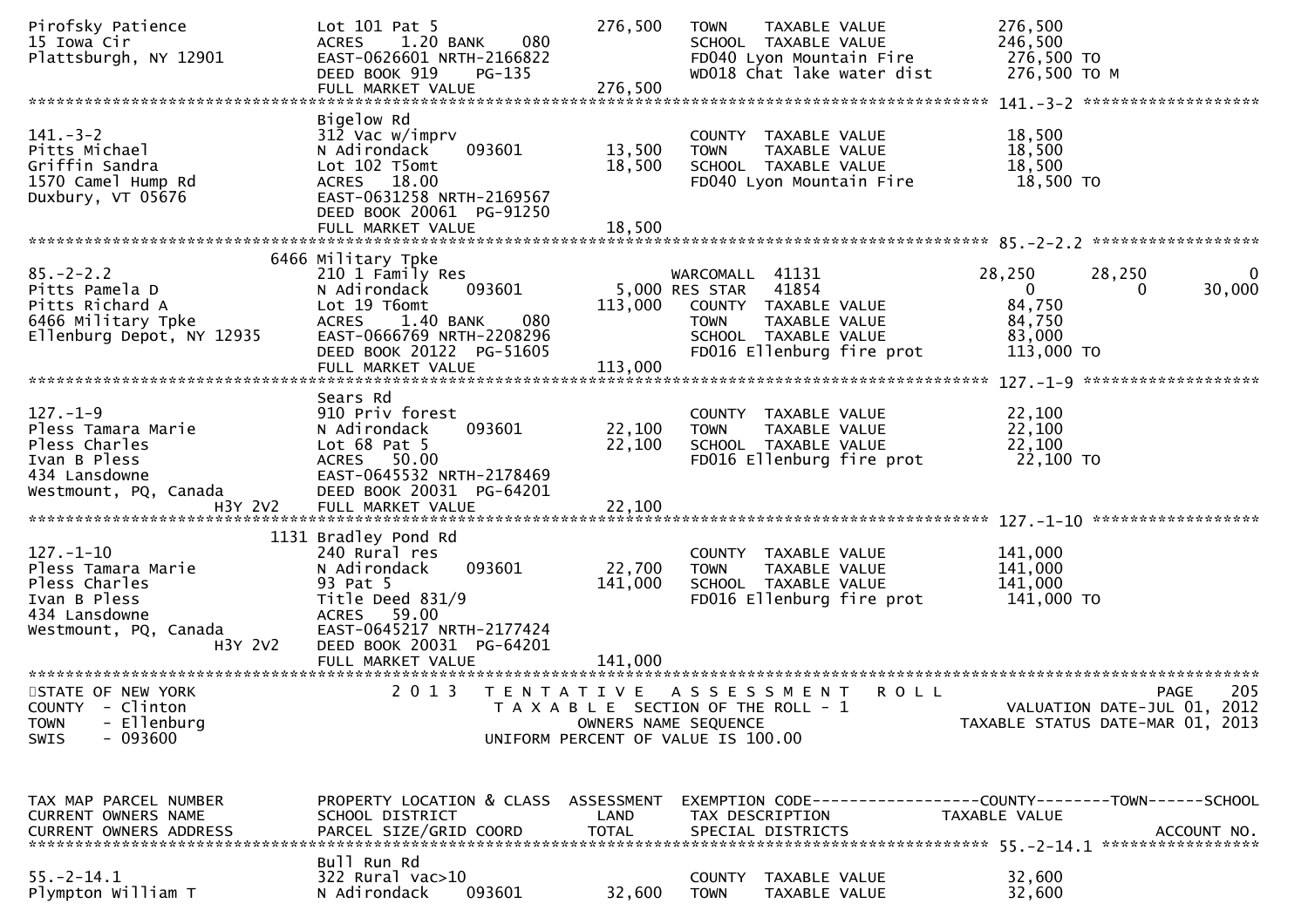| Plympton James A<br>415 Cumberland Head Rd<br>Plattsburgh, NY 12901                                   | 22 Pat 6<br>ACRES 149.50<br>EAST-0669272 NRTH-2219873<br>DEED BOOK 20122 PG-50334                                                                                       | 32,600             | SCHOOL TAXABLE VALUE<br>FD016 Ellenburg fire prot                                                                                                                                                       | 32,600<br>32,600 TO                                                                     |                    |
|-------------------------------------------------------------------------------------------------------|-------------------------------------------------------------------------------------------------------------------------------------------------------------------------|--------------------|---------------------------------------------------------------------------------------------------------------------------------------------------------------------------------------------------------|-----------------------------------------------------------------------------------------|--------------------|
|                                                                                                       | 1064 Smith Rd                                                                                                                                                           |                    |                                                                                                                                                                                                         |                                                                                         |                    |
| $114. - 1 - 6.1$<br>Poirer Jessica C<br>1064 Smith Rd<br>Ellenburg Center, NY 12934                   | 240 Rural res<br>093601<br>N Adirondack<br>$23/24$ Pat 5<br>ACRES 12.40 BANK<br>080<br>EAST-0657229 NRTH-2193217<br>DEED BOOK 20061 PG-98578                            | 11,900<br>103,400  | 41854<br>RES STAR<br>COUNTY TAXABLE VALUE<br><b>TOWN</b><br>TAXABLE VALUE<br>SCHOOL TAXABLE VALUE<br>FD016 Ellenburg fire prot                                                                          | $\mathbf{0}$<br>$\overline{0}$<br>103,400<br>103,400<br>73,400<br>103,400 TO            | 30,000             |
|                                                                                                       | FULL MARKET VALUE                                                                                                                                                       | 103,400            |                                                                                                                                                                                                         |                                                                                         |                    |
| $114. - 1 - 6.2$<br>Poirier Leo P<br>Poirier Roseline<br>1016 Smith Rd<br>Ellenburg Center, NY 12934  | 1016 Smith Rd<br>240 Rural res<br>093601<br>N Adirondack<br>$23/24$ Pat 5<br>ACRES 173.10<br>EAST-0657741 NRTH-2191898<br>DEED BOOK 20061 PG-96223<br>FULL MARKET VALUE | 227,000<br>227,000 | 79 PCT OF VALUE USED FOR EXEMPTION PURPOSES<br>WARNONALL 41121<br>52,300 RES STAR<br>41854<br>COUNTY TAXABLE VALUE<br>TAXABLE VALUE<br><b>TOWN</b><br>SCHOOL TAXABLE VALUE<br>FD016 Ellenburg fire prot | 26,900<br>26,900<br>$\Omega$<br>$\Omega$<br>200,100<br>200,100<br>197,000<br>227,000 TO | 0<br>30,000        |
|                                                                                                       | 152 Blanche Rd                                                                                                                                                          |                    |                                                                                                                                                                                                         |                                                                                         |                    |
| $155.2 - 1 - 8$<br>Poitras Allen<br>152 Blanche Rd<br>Merrill, NY 12955                               | 210 1 Family Res<br>093601<br>N Adirondack<br>119 Pat 5<br>1.00<br><b>ACRES</b><br>EAST-0633272 NRTH-2164949<br>DEED BOOK 628<br><b>PG-132</b>                          | 5,000<br>6,000     | COUNTY TAXABLE VALUE<br>TAXABLE VALUE<br><b>TOWN</b><br>SCHOOL TAXABLE VALUE<br>FD040 Lyon Mountain Fire                                                                                                | 6,000<br>6,000<br>6,000<br>6,000 TO                                                     |                    |
|                                                                                                       | 156 Blanche Rd                                                                                                                                                          |                    |                                                                                                                                                                                                         |                                                                                         |                    |
| $155.2 - 1 - 7$<br>Poitras Life Tenant Marcella J N Adirondack<br>156 Blanche Rd<br>Merrill, NY 12955 | 210 1 Family Res<br>093601<br>119 Pat 5<br><b>ACRES</b><br>1.00<br>EAST-0633292 NRTH-2165060<br>DEED BOOK 20092 PG-24257<br>FULL MARKET VALUE                           | 43,000<br>43,000   | AGED - ALL 41800<br>5,000 SR STAR<br>41834<br>COUNTY TAXABLE VALUE<br>TAXABLE VALUE<br><b>TOWN</b><br>SCHOOL TAXABLE VALUE<br>FD040 Lyon Mountain Fire                                                  | 21,500<br>21,500<br>$\overline{0}$<br>21,500<br>21,500<br>$\mathbf{0}$<br>43,000 TO     | 21,500<br>21,500   |
| STATE OF NEW YORK<br>COUNTY - Clinton<br>- Ellenburg<br><b>TOWN</b><br>$-093600$<br>SWIS              | 2 0 1 3                                                                                                                                                                 |                    | TENTATIVE ASSESSMENT<br><b>ROLL</b><br>T A X A B L E SECTION OF THE ROLL - 1<br>OWNERS NAME SEQUENCE<br>UNIFORM PERCENT OF VALUE IS 100.00                                                              | VALUATION DATE-JUL 01, 2012<br>TAXABLE STATUS DATE-MAR 01, 2013                         | 206<br><b>PAGE</b> |
| TAX MAP PARCEL NUMBER<br>CURRENT OWNERS NAME                                                          | PROPERTY LOCATION & CLASS ASSESSMENT<br>SCHOOL DISTRICT                                                                                                                 | LAND               | EXEMPTION CODE------------------COUNTY--------TOWN------SCHOOL<br>TAX DESCRIPTION                                                                                                                       | TAXABLE VALUE                                                                           |                    |
| $128. - 1 - 9$<br>Poitras Robert<br>Poitras Mary T                                                    | Bradley Pond Rd<br>910 Priv forest<br>093601<br>N Adirondack<br>93/96 Pat 5                                                                                             | 24,800<br>24,800   | <b>COUNTY</b><br>TAXABLE VALUE<br><b>TOWN</b><br>TAXABLE VALUE<br>SCHOOL TAXABLE VALUE                                                                                                                  | 24,800<br>24,800<br>24,800                                                              |                    |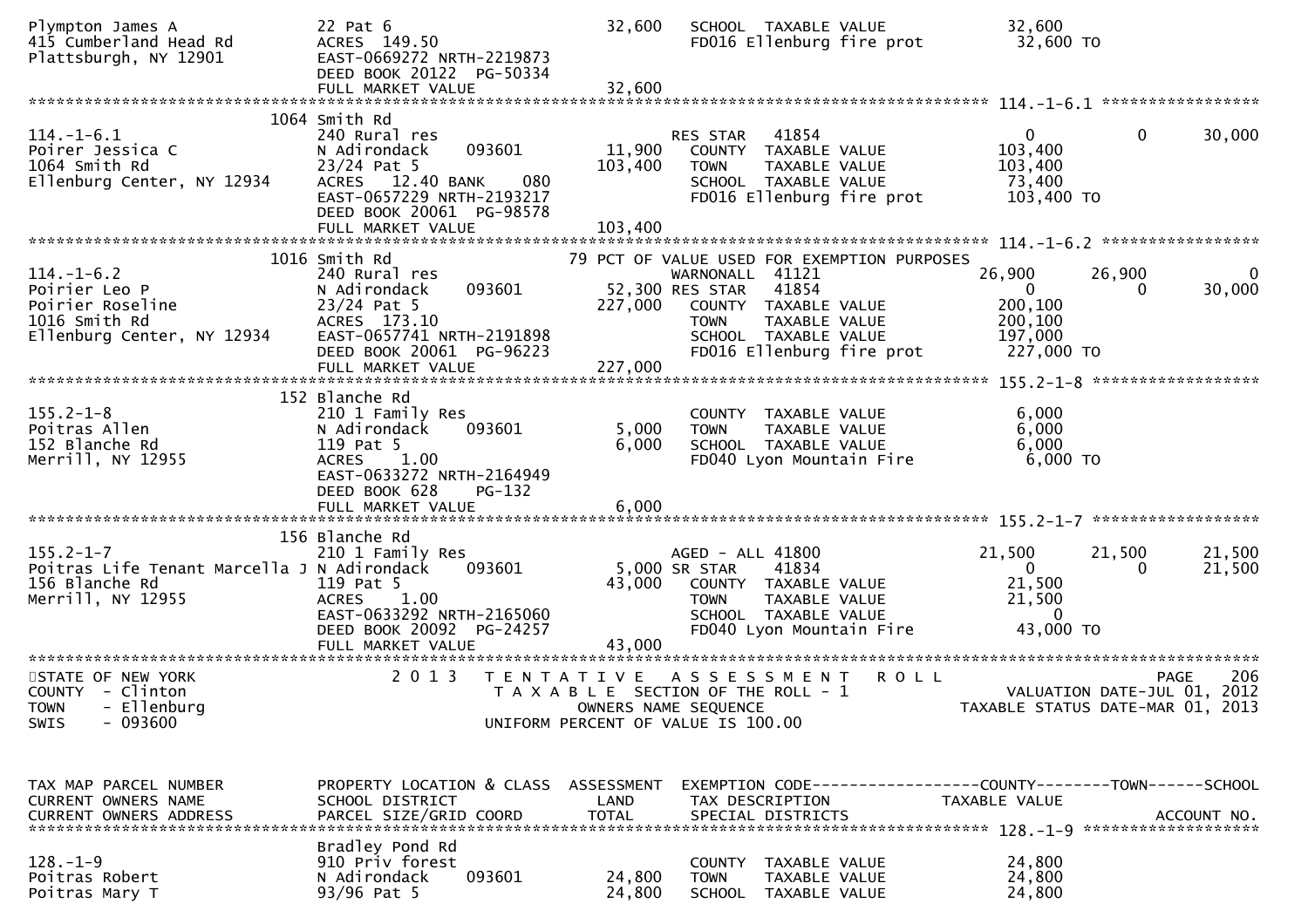| 1152 Bradley Pond Rd<br>Ellenburg Center, NY 12934                                                          | 66.50<br><b>ACRES</b><br>EAST-0647290 NRTH-2178319<br>DEED BOOK 20051 PG-87400<br>FULL MARKET VALUE                                                                                | 24,800                       | FD016 Ellenburg fire prot                                                                                                                 | 24,800 TO                                                  |                                                   |
|-------------------------------------------------------------------------------------------------------------|------------------------------------------------------------------------------------------------------------------------------------------------------------------------------------|------------------------------|-------------------------------------------------------------------------------------------------------------------------------------------|------------------------------------------------------------|---------------------------------------------------|
| $142. - 1 - 9$<br>Poitras Robert<br>Poitras Mary<br>1152 Bradley Pond Rd<br>Ellenburg Center, NY 12934      | Bradley Pond Rd<br>321 Abandoned ag<br>093601<br>N Adirondack<br>Lot $93$ Pat T-5<br>ACRES 36.70<br>EAST-0645184 NRTH-2176723<br>DEED BOOK 908<br>$PG-223$                         | 18,500<br>18,500             | COUNTY TAXABLE VALUE<br>TAXABLE VALUE<br><b>TOWN</b><br>SCHOOL TAXABLE VALUE<br>FD016 Ellenburg fire prot                                 | 18,500<br>18,500<br>18,500<br>18,500 TO                    |                                                   |
| $142. - 1 - 16$<br>Poitras Robert J<br>Poitras Mary T<br>1152 Bradley Pond Rd<br>Ellenburg Center, NY 12934 | 1152 Bradley Pond Rd<br>240 Rural res<br>093601<br>N Adirondack<br>93/96 Pat 5<br>ACRES 38.50<br>EAST-0647175 NRTH-2175824<br>DEED BOOK 762<br>PG-299<br>FULL MARKET VALUE         | 18,700<br>99,000<br>99,000   | 41854<br>RES STAR<br>COUNTY TAXABLE VALUE<br>TAXABLE VALUE<br><b>TOWN</b><br>SCHOOL TAXABLE VALUE<br>FD016 Ellenburg fire prot            | $\mathbf{0}$<br>99,000<br>99,000<br>69,000<br>99,000 TO    | $\mathbf 0$<br>30,000                             |
| $84. - 2 - 5$<br>Polletta Joseph<br>104 North St Apt 705<br>Stamford, CT 06902                              | Star Rd<br>$314$ Rural vac<10<br>093601<br>N Adirondack<br>Survey Bk 22 Pg 78 Lot 5<br>3.06<br>ACRES<br>EAST-0654398 NRTH-2206369<br>DEED BOOK 20082 PG-14353<br>FULL MARKET VALUE | 6,200<br>6,200<br>6,200      | COUNTY TAXABLE VALUE<br>TAXABLE VALUE<br><b>TOWN</b><br>SCHOOL TAXABLE VALUE<br>FD016 Ellenburg fire prot                                 | 6,200<br>6,200<br>6,200<br>6,200 TO                        |                                                   |
| $84. - 1 - 7.11$<br>Polletta Vittorio<br>5816 Rt 11<br>Ellenburg Center, NY 12934                           | 5816 Rt 11<br>240 Rural res<br>093601<br>N Adirondack<br>17 Pat 6<br>ACRES 26.40<br>EAST-0656671 NRTH-2210180<br>DEED BOOK 555<br>PG-1097<br>FULL MARKET VALUE                     | 16,300<br>114,000<br>114,000 | 41834<br>SR STAR<br>COUNTY TAXABLE VALUE<br>TAXABLE VALUE<br><b>TOWN</b><br>SCHOOL TAXABLE VALUE<br>FD016 Ellenburg fire prot             | $\mathbf{0}$<br>114,000<br>114,000<br>50,700<br>114,000 TO | $\mathbf 0$<br>63,300                             |
| STATE OF NEW YORK<br>COUNTY - Clinton<br><b>TOWN</b><br>- Ellenburg<br>SWIS - 093600                        | 2 0 1 3                                                                                                                                                                            | T E N T A T I V E            | A S S E S S M E N T<br><b>ROLL</b><br>T A X A B L E SECTION OF THE ROLL - 1<br>OWNERS NAME SEQUENCE<br>UNIFORM PERCENT OF VALUE IS 100.00 | TAXABLE STATUS DATE-MAR 01, 2013                           | 207<br><b>PAGE</b><br>VALUATION DATE-JUL 01, 2012 |
| TAX MAP PARCEL NUMBER<br><b>CURRENT OWNERS NAME</b>                                                         | PROPERTY LOCATION & CLASS ASSESSMENT<br>SCHOOL DISTRICT                                                                                                                            | LAND                         | EXEMPTION CODE-----------------COUNTY-------TOWN------SCHOOL<br>TAX DESCRIPTION                                                           | TAXABLE VALUE                                              |                                                   |
| $115. - 1 - 6.2$<br>Post Life Estate Michael<br>Post Life Estate Caroline<br>802 Smith Rd                   | 802/804 Smith Rd<br>240 Rural res<br>N Adirondack<br>093601<br>Lots 46, 47, 34 & 35 T5om<br>ACRES 95.90                                                                            | 25,900<br>71,000             | 41854<br>RES STAR<br>COUNTY TAXABLE VALUE<br><b>TOWN</b><br><b>TAXABLE VALUE</b><br><b>SCHOOL</b><br>TAXABLE VALUE                        | $\mathbf 0$<br>71,000<br>71,000<br>41,000                  | 0<br>30,000                                       |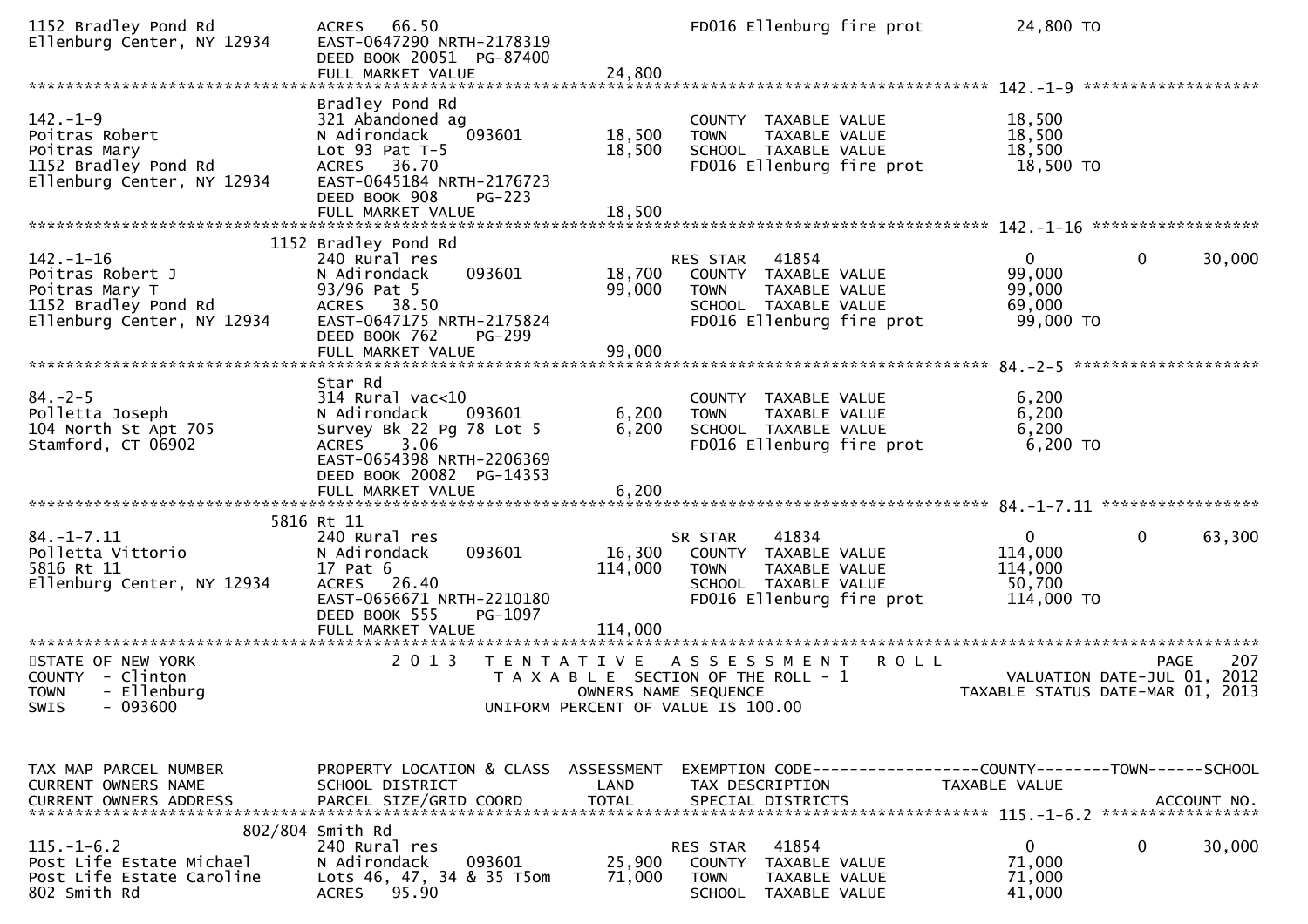| Ellenburg Center, NY 12934                                                                                 | EAST-0661751 NRTH-2191641<br>DEED BOOK 20041 PG-69656                                                                                                                                | 71,000                     | FD016 Ellenburg fire prot                                                                                                           |             | 71,000 TO                                                                                 |
|------------------------------------------------------------------------------------------------------------|--------------------------------------------------------------------------------------------------------------------------------------------------------------------------------------|----------------------------|-------------------------------------------------------------------------------------------------------------------------------------|-------------|-------------------------------------------------------------------------------------------|
|                                                                                                            | FULL MARKET VALUE                                                                                                                                                                    |                            |                                                                                                                                     |             |                                                                                           |
| $115. - 1 - 6.1$<br>Post Michael R Jr<br>802 Smith Rd<br>Ellenburg Center, NY 12934                        | Smith Rd<br>321 Abandoned ag<br>N Adirondack<br>093601<br>46 Pat 5<br>ACRES 57.20<br>EAST-0661755 NRTH-2189300<br>DEED BOOK 20001 PG-19574<br>FULL MARKET VALUE                      | 21,000<br>21,000<br>21,000 | COUNTY TAXABLE VALUE<br>TAXABLE VALUE<br><b>TOWN</b><br>SCHOOL TAXABLE VALUE<br>FD016 Ellenburg fire prot                           |             | 21,000<br>21,000<br>21,000<br>21,000 TO                                                   |
|                                                                                                            |                                                                                                                                                                                      |                            |                                                                                                                                     |             |                                                                                           |
| $115. - 1 - 7$<br>Post Michael R Jr<br>802 Smith Rd<br>Ellenburg Center, NY 12934                          | Smith Rd<br>321 Abandoned ag<br>N Adirondack<br>093601<br>45 Pat 5<br>ACRES 37.00<br>EAST-0663790 NRTH-2189538<br>DEED BOOK 20001 PG-23769                                           | 18,500<br>18,500           | COUNTY TAXABLE VALUE<br>TAXABLE VALUE<br><b>TOWN</b><br>SCHOOL TAXABLE VALUE<br>FD016 Ellenburg fire prot                           |             | 18,500<br>18,500<br>18,500<br>18,500 TO                                                   |
|                                                                                                            | FULL MARKET VALUE                                                                                                                                                                    | 18,500                     |                                                                                                                                     |             |                                                                                           |
| $40. - 1 - 25$<br>Poston Revocable Trust Richard N Adirondack<br>5271 Spear St<br>Shelburne, VT 05482      | Bull Run Rd<br>910 Priv forest<br>093601<br>42 Pat 6<br>ACRES 200.00<br>EAST-0663011 NRTH-2227138<br>DEED BOOK 20112 PG-41876<br>FULL MARKET VALUE                                   | 46,000<br>46,000<br>46,000 | COUNTY TAXABLE VALUE<br>TAXABLE VALUE<br><b>TOWN</b><br>SCHOOL TAXABLE VALUE<br>FD016 Ellenburg fire prot                           |             | 46,000<br>46,000<br>46,000<br>46,000 TO                                                   |
|                                                                                                            | 101 West Hill Rd                                                                                                                                                                     |                            |                                                                                                                                     |             |                                                                                           |
| $99.1 - 3 - 5$<br>Potts Cynthia<br>101 West Hill Rd<br>Ellenburg Center, NY 12934<br>********************* | 210 1 Family Res<br>N Adirondack<br>093601<br>11 Pat 5<br>FRNT 56.00 DPTH 115.00<br>EAST-0647164 NRTH-2197604<br>DEED BOOK 20092 PG-21963<br>FULL MARKET VALUE<br>****************** | 2,600<br>20,000<br>20,000  | COUNTY TAXABLE VALUE<br><b>TOWN</b><br>TAXABLE VALUE<br>SCHOOL TAXABLE VALUE<br>FD014 EllenCtr fire #15<br>LT010 Ellenburg Light 15 |             | 20,000<br>20,000<br>20,000<br>20,000 TO<br>20,000 TO                                      |
| STATE OF NEW YORK<br>COUNTY - Clinton<br>- Ellenburg<br><b>TOWN</b><br>$-093600$<br><b>SWIS</b>            | 2 0 1 3<br>T E N T A T I V E                                                                                                                                                         | OWNERS NAME SEQUENCE       | A S S E S S M E N T<br>T A X A B L E SECTION OF THE ROLL - 1<br>UNIFORM PERCENT OF VALUE IS 100.00                                  | <b>ROLL</b> | 208<br><b>PAGE</b><br>VALUATION DATE-JUL 01, 2012<br>TAXABLE STATUS DATE-MAR 01,<br>-2013 |
|                                                                                                            |                                                                                                                                                                                      |                            |                                                                                                                                     |             |                                                                                           |
| TAX MAP PARCEL NUMBER<br>CURRENT OWNERS NAME                                                               | PROPERTY LOCATION & CLASS<br>SCHOOL DISTRICT                                                                                                                                         | ASSESSMENT<br>LAND         | TAX DESCRIPTION                                                                                                                     |             | TAXABLE VALUE                                                                             |
| $70. - 1 - 21$<br>Poupore Nancy<br>5433 Rt 11<br>Ellenburg Center, NY 12934                                | 5433 Rt 11<br>210 1 Family Res<br>N Adirondack<br>093601<br>19 Pat 6<br>FRNT 92.00 DPTH 110.00<br>EAST-0665966 NRTH-2209905                                                          | 3,400<br>49,100            | 41854<br>RES STAR<br>COUNTY<br>TAXABLE VALUE<br><b>TOWN</b><br>TAXABLE VALUE<br>SCHOOL TAXABLE VALUE<br>FD002 EllenDpt fire 21      |             | $\mathbf{0}$<br>0<br>30,000<br>49,100<br>49,100<br>19,100<br>49,100 TO                    |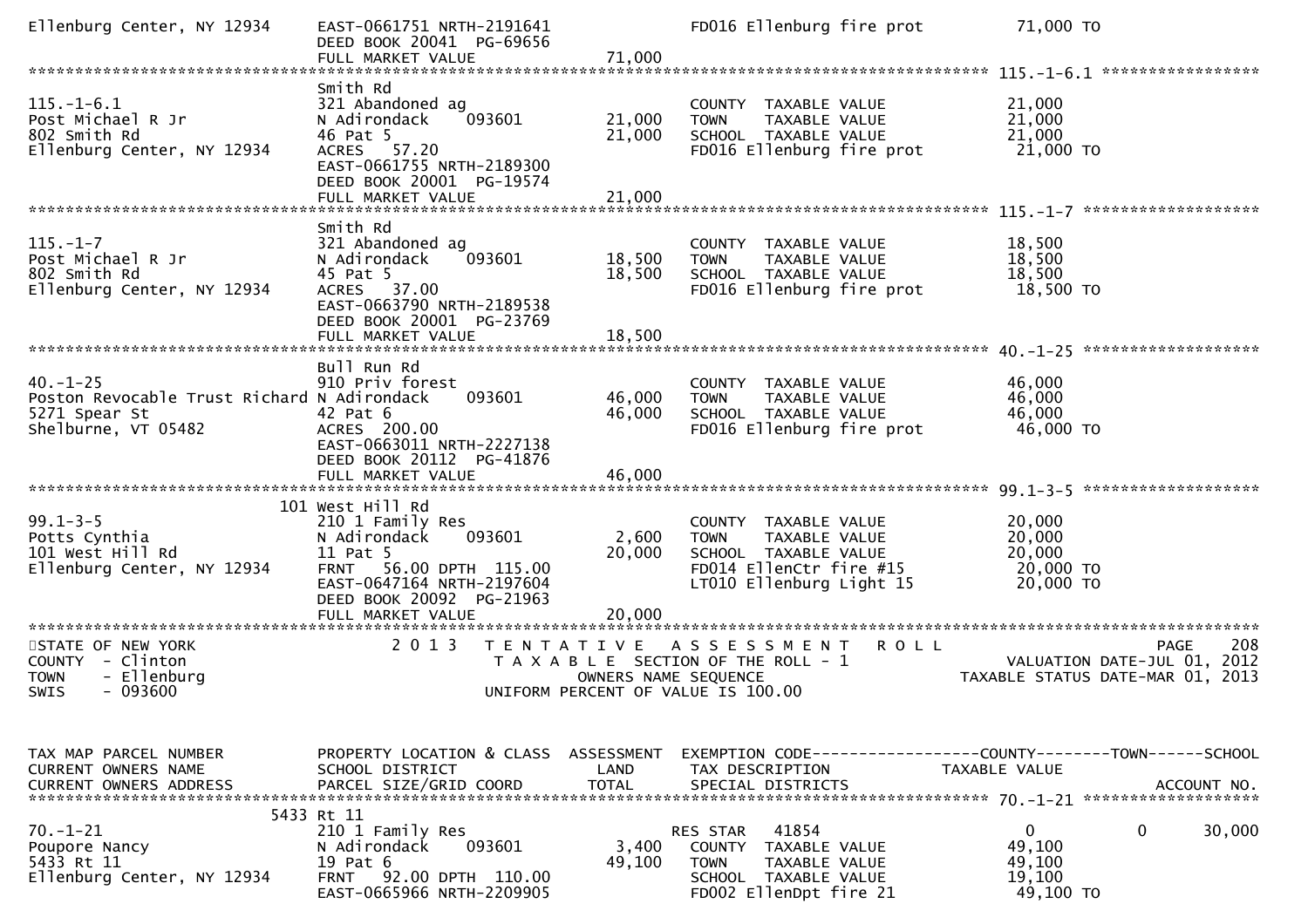|                                                                                                                                                  | $PG-333$<br>DEED BOOK 983<br>FULL MARKET VALUE                                                                                                                                                                             | 49,100                                    | LT012 Ellenburg Light 5                                                                                                                                 | 49,100 TO                                                                        |                                    |
|--------------------------------------------------------------------------------------------------------------------------------------------------|----------------------------------------------------------------------------------------------------------------------------------------------------------------------------------------------------------------------------|-------------------------------------------|---------------------------------------------------------------------------------------------------------------------------------------------------------|----------------------------------------------------------------------------------|------------------------------------|
| $141.3 - 1 - 15$<br>Power Brian P<br>Power Myrna L<br>3861 Rt 11<br>Mooers, NY 12959-9715                                                        | 214 Narrows Rd<br>210 1 Family Res - WTRFNT<br>093601<br>N Adirondack<br>100 T5omt<br><b>FRNT</b><br>99.01 DPTH 341.00<br>080<br><b>BANK</b><br>EAST-0623731 NRTH-2170772<br>DEED BOOK 99001 PG-08664<br>FULL MARKET VALUE | 101,700<br>160,000<br>160,000             | COUNTY TAXABLE VALUE<br><b>TOWN</b><br>TAXABLE VALUE<br>SCHOOL TAXABLE VALUE<br>FD040 Lyon Mountain Fire<br>WD018 Chat lake water dist                  | 160,000<br>160,000<br>160,000<br>160,000 TO<br>160,000 ТО М                      |                                    |
|                                                                                                                                                  |                                                                                                                                                                                                                            |                                           |                                                                                                                                                         |                                                                                  |                                    |
| $71.3 - 1 - 2$<br>Pratt Deanna<br>5172 Rt 11<br>Ellenburg Depot, NY 12935                                                                        | 5172 Rt 11<br>210 1 Family Res<br>N Adirondack<br>093601<br>20 Pat 6<br>FRNT 132.00 DPTH 267.00<br>EAST-0671576 NRTH-2212428<br>DEED BOOK 831<br>$PG-323$<br>FULL MARKET VALUE                                             | 4,800<br>85,600<br>85,600                 | 41854<br>RES STAR<br>COUNTY TAXABLE VALUE<br><b>TOWN</b><br>TAXABLE VALUE<br>SCHOOL TAXABLE VALUE<br>FD002 EllenDpt fire 21<br>LT011 Ellenburg Light 21 | 0<br>$\overline{0}$<br>85,600<br>85,600<br>55,600<br>85,600 TO<br>85,600 TO      | 30,000                             |
|                                                                                                                                                  |                                                                                                                                                                                                                            |                                           |                                                                                                                                                         |                                                                                  | *******************                |
| $142. - 1 - 18$<br>Pratt Paul G Sr<br>Pratt Margaret T<br>15 Audette St<br>Winooski, VT 05404                                                    | 889 Bradley Pond Rd<br>910 Priv forest<br>N Adirondack<br>093601<br>114 Pat 5<br>ACRES 152.00<br>EAST-0646139 NRTH-2170205<br>DEED BOOK 20082 PG-19718<br>FULL MARKET VALUE                                                | 32,900<br>82,000<br>82,000                | COUNTY<br>TAXABLE VALUE<br>TAXABLE VALUE<br><b>TOWN</b><br>SCHOOL TAXABLE VALUE<br>FD040 Lyon Mountain Fire                                             | 82,000<br>82,000<br>82,000<br>82,000 TO                                          |                                    |
|                                                                                                                                                  |                                                                                                                                                                                                                            |                                           |                                                                                                                                                         |                                                                                  |                                    |
| 5662/5755 Rt 11<br>$70. - 1 - 33.21$<br>Prevo Kenneth<br>Prevo Linda<br>5662 Rt 11<br>Ellenburg Center, NY 12934<br>**************************** | 241 Rural res&ag<br>N Adirondack<br>093601<br>Lots #17&18 Omt #6<br>ACRES 295.30<br>EAST-0659504 NRTH-2207484<br>DEED BOOK 612<br><b>PG-924</b><br>FULL MARKET VALUE<br>********************                               | 160,000<br>160,000                        | AGED COUN 41802<br>94,600 SR STAR<br>41834<br>COUNTY TAXABLE VALUE<br>TAXABLE VALUE<br><b>TOWN</b><br>SCHOOL TAXABLE VALUE<br>LT012 Ellenburg Light 5   | 16,000<br>0<br>$\Omega$<br>$\Omega$<br>144,000<br>160,000<br>96,700<br>49,600 TO | $\Omega$<br>63,300                 |
| STATE OF NEW YORK<br>COUNTY - Clinton<br><b>TOWN</b><br>- Ellenburg<br>$-093600$<br><b>SWIS</b>                                                  | 2 0 1 3                                                                                                                                                                                                                    | T E N T A T I V E<br>OWNERS NAME SEQUENCE | <b>ROLL</b><br>A S S E S S M E N T<br>T A X A B L E SECTION OF THE ROLL - 1<br>UNIFORM PERCENT OF VALUE IS 100.00                                       | VALUATION DATE-JUL 01,<br>TAXABLE STATUS DATE-MAR 01,                            | 209<br><b>PAGE</b><br>2012<br>2013 |
| TAX MAP PARCEL NUMBER<br>CURRENT OWNERS NAME<br>CURRENT OWNERS ADDRESS                                                                           | PROPERTY LOCATION & CLASS<br>SCHOOL DISTRICT<br>PARCEL SIZE/GRID COORD                                                                                                                                                     | ASSESSMENT<br>LAND<br><b>TOTAL</b>        | EXEMPTION CODE-----------------COUNTY-------TOWN------SCHOOL<br>TAX DESCRIPTION<br>SPECIAL DISTRICTS                                                    | TAXABLE VALUE                                                                    | ACCOUNT NO.                        |
| $70. -1 - 33.23$<br>Prevo Kenneth<br>Prevo Linda<br>5662 Rt 11<br>Ellenburg Center, NY 12934                                                     | 5663 Rt 11<br>$485$ >1use sm bld<br>093601<br>N Adirondack<br>Lot 18 T6omt<br>1.70<br><b>ACRES</b><br>EAST-0660691 NRTH-2208364                                                                                            | 17,000<br>151,600                         | COUNTY TAXABLE VALUE<br>TAXABLE VALUE<br>TOWN<br>SCHOOL TAXABLE VALUE<br>FD016 Ellenburg fire prot<br>LT012 Ellenburg Light 5                           | 151,600<br>151,600<br>151,600<br>151,600 TO<br>151,600 TO                        |                                    |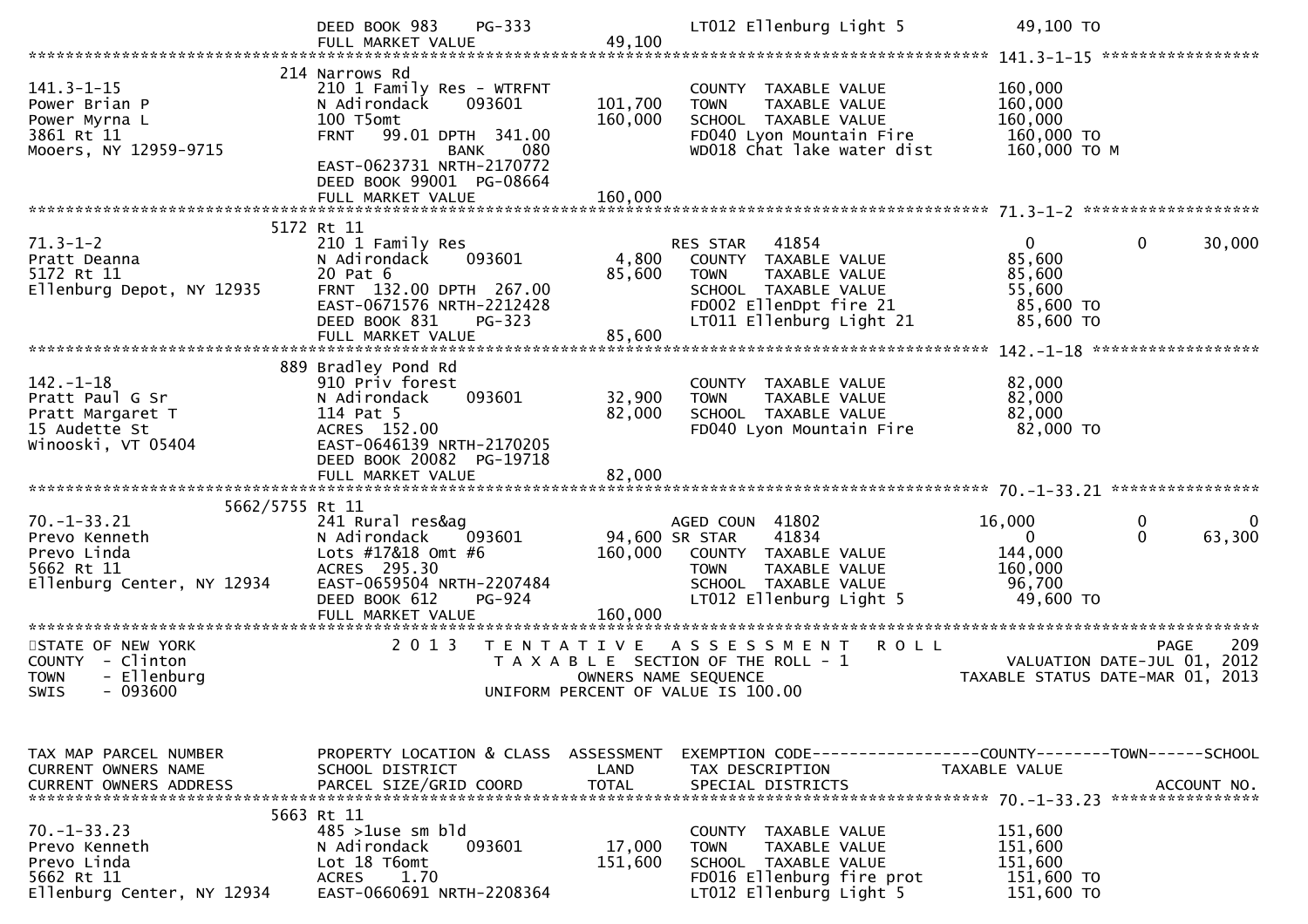|                                                                                                                                    | PG-240<br>DEED BOOK 832<br>FULL MARKET VALUE                                                                                                                                           | 151,600                                                                         |                                                                                                                                                                 |                                                                                              |             |
|------------------------------------------------------------------------------------------------------------------------------------|----------------------------------------------------------------------------------------------------------------------------------------------------------------------------------------|---------------------------------------------------------------------------------|-----------------------------------------------------------------------------------------------------------------------------------------------------------------|----------------------------------------------------------------------------------------------|-------------|
| $70. - 1 - 32$<br>Prevo Life Use Harold<br>Garrand Margaret Ann<br>5688 Rt 11<br>Ellenburg Center, NY 12934                        | 5688 Rt 11<br>210 1 Family Res<br>093601<br>N Adirondack<br>Lot $18$ Pat $6$<br>FRNT 164.00 DPTH 158.00<br>EAST-0660174 NRTH-2208776<br>DEED BOOK 972<br>$PG-258$<br>FULL MARKET VALUE | 4,400<br>48,800<br>48,800                                                       | 41834<br>SR STAR<br>COUNTY TAXABLE VALUE<br><b>TOWN</b><br><b>TAXABLE VALUE</b><br>SCHOOL TAXABLE VALUE<br>FD016 Ellenburg fire prot<br>LT012 Ellenburg Light 5 | $\mathbf{0}$<br>$\mathbf{0}$<br>48,800<br>48,800<br>$\overline{0}$<br>48,800 TO<br>48,800 TO | 48,800      |
|                                                                                                                                    |                                                                                                                                                                                        |                                                                                 |                                                                                                                                                                 |                                                                                              |             |
| $71.3 - 2 - 48$<br>Prevo Living Trust Shirley Lil N Adirondack<br>Prevo Shirley Lillian<br>5095 Rt 11<br>Ellenburg Depot, NY 12935 | 5095 Rt 11<br>210 1 Family Res<br>093601<br>20 Pat 6<br>FRNT 96.00 DPTH 150.00<br>EAST-0673194 NRTH-2213227<br>DEED BOOK 20072 PG-11126                                                | 8,000 SR STAR<br>75,000                                                         | AGED C&T<br>41801<br>41834<br>COUNTY TAXABLE VALUE<br><b>TOWN</b><br>TAXABLE VALUE<br>SCHOOL TAXABLE VALUE<br>FD002 EllenDpt fire 21                            | 37,500<br>37,500<br>$\mathbf{0}$<br>0<br>37,500<br>37,500<br>11,700<br>75,000 TO             | 63,300      |
|                                                                                                                                    | FULL MARKET VALUE                                                                                                                                                                      |                                                                                 |                                                                                                                                                                 | 75,000 TO                                                                                    |             |
|                                                                                                                                    |                                                                                                                                                                                        |                                                                                 |                                                                                                                                                                 | 155.4-1-46 ******************                                                                |             |
| $155.4 - 1 - 46$<br>Prevost Robert<br>Prevost Flora<br>9 Stevens Rd<br>Malone, NY 12953-1619                                       | 52 Blanche Rd<br>210 1 Family Res<br>093601<br>N Adirondack<br>119 Pat 5<br>FRNT 100.00 DPTH 275.00<br>EAST-0632860 NRTH-2162562<br>DEED BOOK 791<br><b>PG-66</b>                      | 4,600<br>41,600                                                                 | COUNTY<br>TAXABLE VALUE<br><b>TOWN</b><br>TAXABLE VALUE<br>SCHOOL TAXABLE VALUE<br>FD040 Lyon Mountain Fire                                                     | 41,600<br>41,600<br>41,600<br>41,600 TO                                                      |             |
|                                                                                                                                    | FULL MARKET VALUE                                                                                                                                                                      | 41,600                                                                          |                                                                                                                                                                 |                                                                                              |             |
|                                                                                                                                    |                                                                                                                                                                                        |                                                                                 |                                                                                                                                                                 |                                                                                              |             |
| $126. - 1 - 14.3$<br>Provost Gary A<br>Provost Michele<br>480 Stratton Hill Rd<br>West Chazy, NY 12992                             | Bigelow Rd<br>$314$ Rural vac<10<br>093601<br>N Adirondack<br>Lot 57 T5omt<br>9.40<br><b>ACRES</b><br>EAST-0633842 NRTH-2181466<br>DEED BOOK 20092 PG-23300                            | 10,300<br>10,300                                                                | COUNTY TAXABLE VALUE<br><b>TOWN</b><br>TAXABLE VALUE<br>SCHOOL TAXABLE VALUE<br>FD016 Ellenburg fire prot                                                       | 10,300<br>10,300<br>10,300<br>10,300 TO                                                      |             |
|                                                                                                                                    | FULL MARKET VALUE                                                                                                                                                                      | 10,300                                                                          |                                                                                                                                                                 |                                                                                              |             |
| **********************<br>STATE OF NEW YORK<br>COUNTY - Clinton<br>- Ellenburg<br><b>TOWN</b><br>$-093600$<br>SWIS                 | *********************<br>2 0 1 3                                                                                                                                                       | T E N T A T I V E<br>OWNERS NAME SEQUENCE<br>UNIFORM PERCENT OF VALUE IS 100.00 | <b>ROLL</b><br>A S S E S S M E N T<br>T A X A B L E SECTION OF THE ROLL - 1                                                                                     | <b>PAGE</b><br>VALUATION DATE-JUL 01, 2012<br>TAXABLE STATUS DATE-MAR 01, 2013               | 210         |
| TAX MAP PARCEL NUMBER<br>CURRENT OWNERS NAME<br><b>CURRENT OWNERS ADDRESS</b>                                                      | PROPERTY LOCATION & CLASS ASSESSMENT<br>SCHOOL DISTRICT<br>PARCEL SIZE/GRID COORD                                                                                                      | LAND<br><b>TOTAL</b>                                                            | TAX DESCRIPTION<br>SPECIAL DISTRICTS                                                                                                                            | EXEMPTION CODE------------------COUNTY-------TOWN------SCHOOL<br>TAXABLE VALUE               | ACCOUNT NO. |
| $83. - 1 - 20$<br>Provost Lee<br>Provost Pamela<br>7479 Star Rd<br>Ellenburg Center, NY                                            | 7471 Star Rd<br>270 Mfg housing<br>093601<br>N Adirondack<br>15 Pat 6<br>FRNT 100.00 DPTH 400.00<br>EAST-0643232 NRTH-2203151<br>12934-2505 DEED BOOK 1029 PG-272                      | 4,700<br>32,000                                                                 | 41854<br>RES STAR<br>COUNTY<br>TAXABLE VALUE<br><b>TOWN</b><br>TAXABLE VALUE<br>SCHOOL TAXABLE VALUE<br>FD016 Ellenburg fire prot                               | 0<br>0<br>32,000<br>32,000<br>2,000<br>32,000 TO                                             | 30,000      |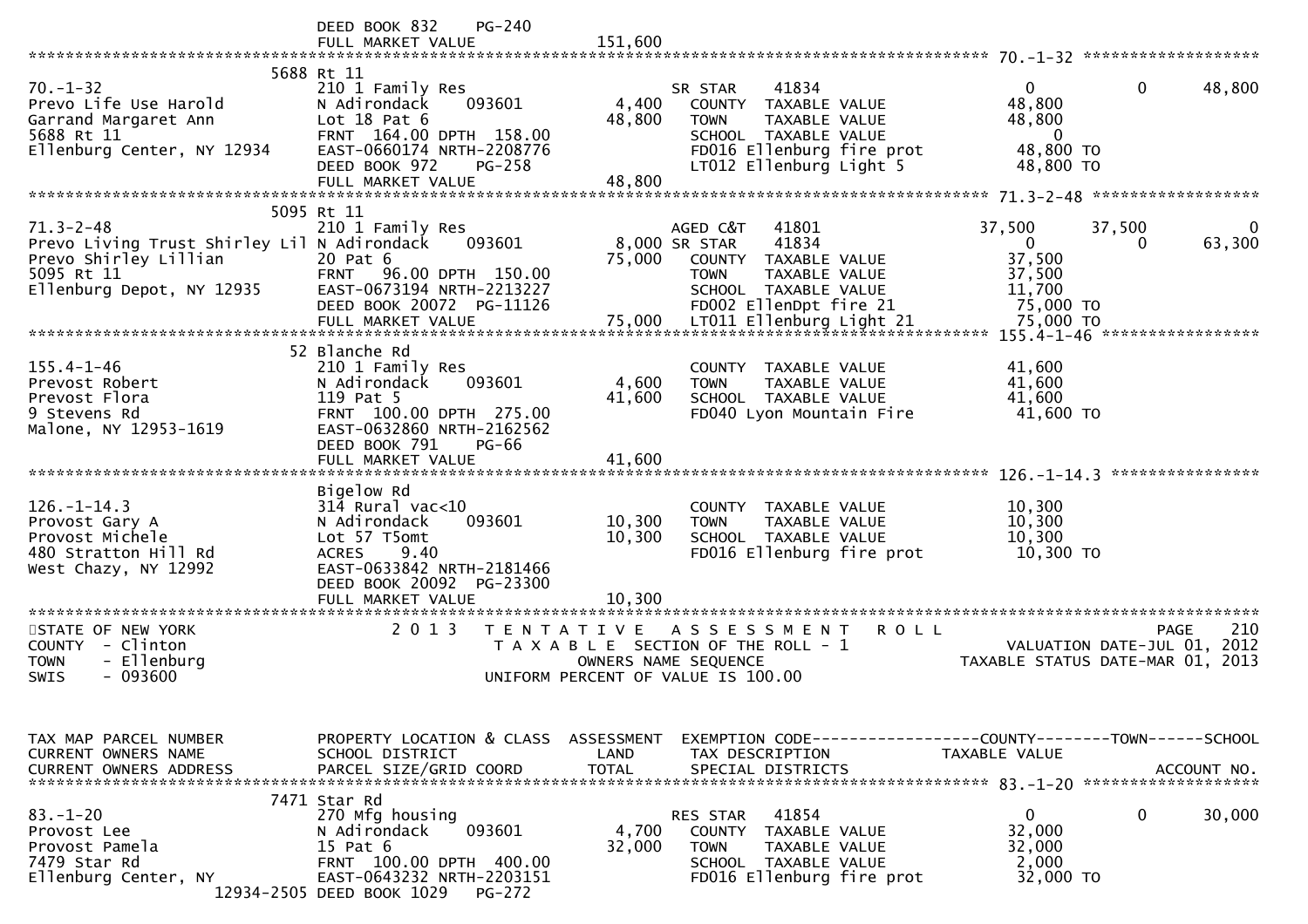|                                                                                                                                  | FULL MARKET VALUE                                                                                                                                                                        | 32,000                             |                                                                                                                                                                                           |                                                                                                                      |
|----------------------------------------------------------------------------------------------------------------------------------|------------------------------------------------------------------------------------------------------------------------------------------------------------------------------------------|------------------------------------|-------------------------------------------------------------------------------------------------------------------------------------------------------------------------------------------|----------------------------------------------------------------------------------------------------------------------|
|                                                                                                                                  |                                                                                                                                                                                          |                                    |                                                                                                                                                                                           | ****************                                                                                                     |
| $155. - 1 - 11.1$<br>Putnam Trust Mary Ellen<br>Attn: Mary E Putnam Trustee<br>1274 County Rd 65 Unit 115<br>Evergreen, CO 80439 | 2 Bluff Pt Penninsola<br>260 Seasonal res - WTRFNT<br>093601<br>N Adirondack<br>120 Pat 5<br>The Bluff<br>ACRES 29.80<br>EAST-0628756 NRTH-2160531<br>DEED BOOK 1011<br>PG-171           | 188,800<br>234,300                 | COUNTY TAXABLE VALUE<br><b>TOWN</b><br>TAXABLE VALUE<br>SCHOOL TAXABLE VALUE<br>FD040 Lyon Mountain Fire<br>WD018 Chat lake water dist                                                    | 234,300<br>234,300<br>234,300<br>234,300 TO<br>220,429 ТО М                                                          |
|                                                                                                                                  | FULL MARKET VALUE                                                                                                                                                                        | 234,300                            |                                                                                                                                                                                           |                                                                                                                      |
| $155.3 - 3 - 6$<br>Putnam Trust Mary Ellen<br>Attn: Mary E Putnam Trustee<br>1274 County Rd 65 Unit 115<br>Evergreen, CO 80439   | Holtzman Way<br>311 Res vac land - WTRFNT<br>N Adirondack<br>093601<br>120 Pat 5<br>FRNT 16.00 DPTH 280.00<br>EAST-0630080 NRTH-2162053<br>DEED BOOK 1011<br>PG-171<br>FULL MARKET VALUE | 13,200<br>13,200<br>13,200         | COUNTY TAXABLE VALUE<br><b>TOWN</b><br>TAXABLE VALUE<br>SCHOOL TAXABLE VALUE<br>FD040 Lyon Mountain Fire<br>WD018 Chat lake water dist                                                    | 13,200<br>13,200<br>13,200<br>13,200 TO<br>13,200 TO M                                                               |
|                                                                                                                                  |                                                                                                                                                                                          |                                    |                                                                                                                                                                                           |                                                                                                                      |
| $99. -2 - 22.1$<br>Quesnel Mark A<br>PO Box 79<br>Ellenburg Center, NY 12934                                                     | Smith Rd<br>321 Abandoned ag<br>093601<br>N Adirondack<br>$10/31$ Pat 5<br>ACRES 52.90<br>EAST-0655812 NRTH-2194778                                                                      | 20,500<br>20,500                   | COUNTY TAXABLE VALUE<br><b>TOWN</b><br>TAXABLE VALUE<br>SCHOOL TAXABLE VALUE<br>FD014 EllenCtr fire #15                                                                                   | 20,500<br>20,500<br>20,500<br>20,500 TO                                                                              |
|                                                                                                                                  | DEED BOOK 20061 PG-97045<br>FULL MARKET VALUE                                                                                                                                            | 20,500                             |                                                                                                                                                                                           |                                                                                                                      |
|                                                                                                                                  |                                                                                                                                                                                          |                                    |                                                                                                                                                                                           |                                                                                                                      |
| $99.1 - 2 - 28.1$<br>Quesnel Mark A<br>Quesnel Annette<br>PO Box 79<br>Ellenburg Center, NY 12934                                | 584 Ellenburg Center Rd<br>210 1 Family Res<br>N Adirondack<br>093601<br>10 Pat 5<br>1.40<br><b>ACRES</b><br>EAST-0650400 NRTH-2198778<br>DEED BOOK 20021 PG-43908<br>FULL MARKET VALUE  | 48,800<br>48,800                   | LIM INC DI 41932<br>5,200 RES STAR<br>41854<br>COUNTY TAXABLE VALUE<br><b>TAXABLE VALUE</b><br><b>TOWN</b><br>SCHOOL TAXABLE VALUE<br>FD014 EllenCtr fire #15<br>LT010 Ellenburg Light 15 | 24,400<br>0<br>0<br>$\mathbf{0}$<br>30,000<br>$\overline{0}$<br>24,400<br>48,800<br>18,800<br>48,800 TO<br>48,800 TO |
| STATE OF NEW YORK<br>- Clinton<br>COUNTY<br>- Ellenburg<br><b>TOWN</b>                                                           | 2 0 1 3<br>T E N T A T I V E                                                                                                                                                             |                                    | A S S E S S M E N T<br><b>ROLL</b><br>T A X A B L E SECTION OF THE ROLL - 1<br>OWNERS NAME SEQUENCE                                                                                       | <b>PAGE</b><br>211<br>VALUATION DATE-JUL 01, 2012<br>TAXABLE STATUS DATE-MAR 01, 2013                                |
| $-093600$<br>SWIS                                                                                                                |                                                                                                                                                                                          |                                    | UNIFORM PERCENT OF VALUE IS 100.00                                                                                                                                                        |                                                                                                                      |
| TAX MAP PARCEL NUMBER<br>CURRENT OWNERS NAME<br>CURRENT OWNERS ADDRESS                                                           | PROPERTY LOCATION & CLASS<br>SCHOOL DISTRICT<br>PARCEL SIZE/GRID COORD                                                                                                                   | ASSESSMENT<br>LAND<br><b>TOTAL</b> | EXEMPTION CODE------------------COUNTY--------TOWN------SCHOOL<br>TAX DESCRIPTION<br>SPECIAL DISTRICTS                                                                                    | TAXABLE VALUE<br>ACCOUNT NO.                                                                                         |
| $84. - 1 - 22$<br>Quesnel Theresa M<br>7153 Star Rd<br>Ellenburg Center, NY 12934                                                | 7153 Star Rd<br>270 Mfg housing<br>093601<br>N Adirondack<br>Lot $5$ Pat $6$<br>FRNT 215.00 DPTH 141.00<br>EAST-0651032 NRTH-2204594<br>DEED BOOK 20122 PG-52675                         | 4,500<br>30,000                    | COUNTY TAXABLE VALUE<br>TAXABLE VALUE<br><b>TOWN</b><br>SCHOOL TAXABLE VALUE<br>FD016 Ellenburg fire prot                                                                                 | 30,000<br>30,000<br>30,000<br>30,000 TO                                                                              |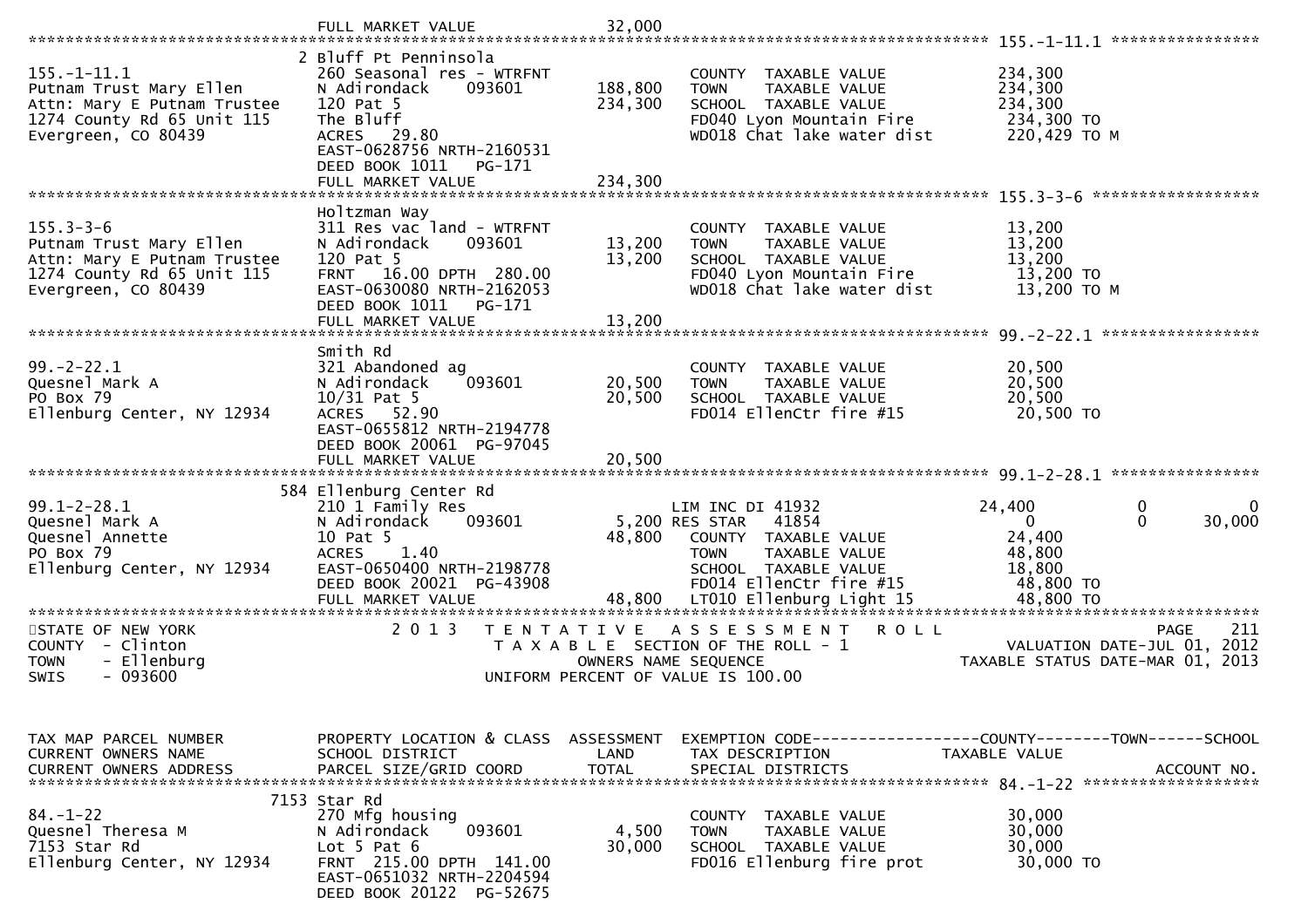|                                                                                                                            | FULL MARKET VALUE                                                                                                                                                 | 30,000            |                                                                                                                                             |                                                           |                                                                                |
|----------------------------------------------------------------------------------------------------------------------------|-------------------------------------------------------------------------------------------------------------------------------------------------------------------|-------------------|---------------------------------------------------------------------------------------------------------------------------------------------|-----------------------------------------------------------|--------------------------------------------------------------------------------|
|                                                                                                                            |                                                                                                                                                                   |                   |                                                                                                                                             |                                                           |                                                                                |
| $55. - 2 - 15$<br>Rabideau Brian R<br>Rabideau Mary E                                                                      | 101 Keegan Rd<br>240 Rural res<br>N Adirondack<br>093601<br>$22/59$ Pat 6                                                                                         | 265,000           | AGRI DISTR 41720<br>73,400 RES STAR<br>41854<br>COUNTY<br>TAXABLE VALUE                                                                     | 3,593<br>$\mathbf{0}$<br>261,407                          | lease 2013<br>3,593<br>3,593<br>30,000<br>0                                    |
| PO Box 74<br>Ellenburg Depot, NY 12935                                                                                     | ACRES 285.90<br>EAST-0664803 NRTH-2219337                                                                                                                         |                   | TAXABLE VALUE<br><b>TOWN</b><br>SCHOOL TAXABLE VALUE                                                                                        | 261,407<br>231,407                                        |                                                                                |
| MAY BE SUBJECT TO PAYMENT<br>UNDER AGDIST LAW TIL 2017                                                                     | DEED BOOK 20001 PG-23156<br>FULL MARKET VALUE                                                                                                                     | 265,000           | FD016 Ellenburg fire prot                                                                                                                   | 265,000 TO                                                |                                                                                |
|                                                                                                                            | 5614 Rt 11                                                                                                                                                        |                   |                                                                                                                                             |                                                           |                                                                                |
| $70. - 1 - 31$<br>Rabideau Funeral Home LLC<br>PO Box 57<br>Ellenburg Depot, NY 12935                                      | 471 Funeral home<br>093601<br>N Adirondack<br>18 Pat 6<br><b>ACRES</b><br>21.40<br>EAST-0661698 NRTH-2209338                                                      | 28,700<br>105,000 | COUNTY TAXABLE VALUE<br><b>TOWN</b><br><b>TAXABLE VALUE</b><br>SCHOOL TAXABLE VALUE<br>FD016 Ellenburg fire prot<br>LT012 Ellenburg Light 5 | 105,000<br>105,000<br>105,000<br>105,000 TO<br>105,000 TO |                                                                                |
|                                                                                                                            | DEED BOOK 20112 PG-44934<br>FULL MARKET VALUE                                                                                                                     | 105,000           |                                                                                                                                             |                                                           |                                                                                |
|                                                                                                                            |                                                                                                                                                                   |                   |                                                                                                                                             |                                                           |                                                                                |
| $159. - 1 - 9$<br>Rabideau Lawrence<br>379 Plank Rd<br>Ellenburg Depot, NY 12935                                           | 379 Plank Rd<br>270 Mfg housing<br>N Adirondack<br>093601<br>$48 - A$<br>4.40<br><b>ACRES</b><br>EAST-0682334 NRTH-2169531                                        | 7,100<br>28,000   | 41854<br><b>RES STAR</b><br>TAXABLE VALUE<br>COUNTY<br><b>TOWN</b><br>TAXABLE VALUE<br>SCHOOL TAXABLE VALUE<br>FD016 Ellenburg fire prot    | $\mathbf{0}$<br>28,000<br>28,000<br>$\Omega$<br>28,000 TO | $\mathbf{0}$<br>28,000                                                         |
|                                                                                                                            | DEED BOOK 705<br>PG-337                                                                                                                                           |                   |                                                                                                                                             |                                                           |                                                                                |
|                                                                                                                            | FULL MARKET VALUE                                                                                                                                                 | 28,000            |                                                                                                                                             |                                                           |                                                                                |
|                                                                                                                            | 6789 Star Rd                                                                                                                                                      |                   |                                                                                                                                             |                                                           |                                                                                |
| $85. - 1 - 10.32$<br>Rabideau Mark R<br>6789 Star Rd<br>Ellenburg Center, NY                                               | 210 1 Family Res<br>N Adirondack<br>093601<br>Lot 4 T5omt<br>75.00 DPTH 136.00<br><b>FRNT</b><br>12934-2010 EAST-0659782 NRTH-2206087<br>DEED BOOK 20011 PG-37798 | 3,300<br>71,000   | RES STAR<br>41854<br>COUNTY TAXABLE VALUE<br>TAXABLE VALUE<br><b>TOWN</b><br>SCHOOL TAXABLE VALUE<br>FD016 Ellenburg fire prot              | $\mathbf{0}$<br>71,000<br>71,000<br>41,000<br>71,000 TO   | $\mathbf{0}$<br>30,000                                                         |
|                                                                                                                            | FULL MARKET VALUE                                                                                                                                                 | 71,000            |                                                                                                                                             |                                                           |                                                                                |
| *********************<br>STATE OF NEW YORK<br>COUNTY<br>- Clinton<br>- Ellenburg<br><b>TOWN</b><br><b>SWIS</b><br>- 093600 | *******************<br>2 0 1 3<br>T E N T A T I V E                                                                                                               | *************     | A S S E S S M E N T<br><b>ROLL</b><br>T A X A B L E SECTION OF THE ROLL - 1<br>OWNERS NAME SEQUENCE<br>UNIFORM PERCENT OF VALUE IS 100.00   |                                                           | 212<br>PAGE<br>VALUATION DATE-JUL 01, 2012<br>TAXABLE STATUS DATE-MAR 01, 2013 |
| TAX MAP PARCEL NUMBER<br>CURRENT OWNERS NAME                                                                               | PROPERTY LOCATION & CLASS ASSESSMENT<br>SCHOOL DISTRICT                                                                                                           | LAND              | TAX DESCRIPTION                                                                                                                             | TAXABLE VALUE                                             |                                                                                |
| <b>CURRENT OWNERS ADDRESS</b>                                                                                              | PARCEL SIZE/GRID COORD                                                                                                                                            | <b>TOTAL</b>      | SPECIAL DISTRICTS                                                                                                                           |                                                           | ACCOUNT NO.                                                                    |
|                                                                                                                            | 7909 Star Rd                                                                                                                                                      |                   |                                                                                                                                             |                                                           |                                                                                |
| $97. - 1 - 12.2$<br>Ralston Kenneth R<br>Ralston Frederick R<br>7909 Star Rd<br>Ellenburg Center, NY 12934                 | 210 1 Family Res<br>093601<br>N Adirondack<br>1.10 BANK<br><b>ACRES</b><br>080<br>EAST-0632702 NRTH-2201736<br>DEED BOOK 20072 PG-8500                            | 5,000<br>78,000   | COUNTY TAXABLE VALUE<br>TAXABLE VALUE<br><b>TOWN</b><br>SCHOOL TAXABLE VALUE<br>FD016 Ellenburg fire prot                                   | 78,000<br>78,000<br>78,000<br>78,000 TO                   |                                                                                |
|                                                                                                                            | FULL MARKET VALUE                                                                                                                                                 | 78,000            |                                                                                                                                             |                                                           |                                                                                |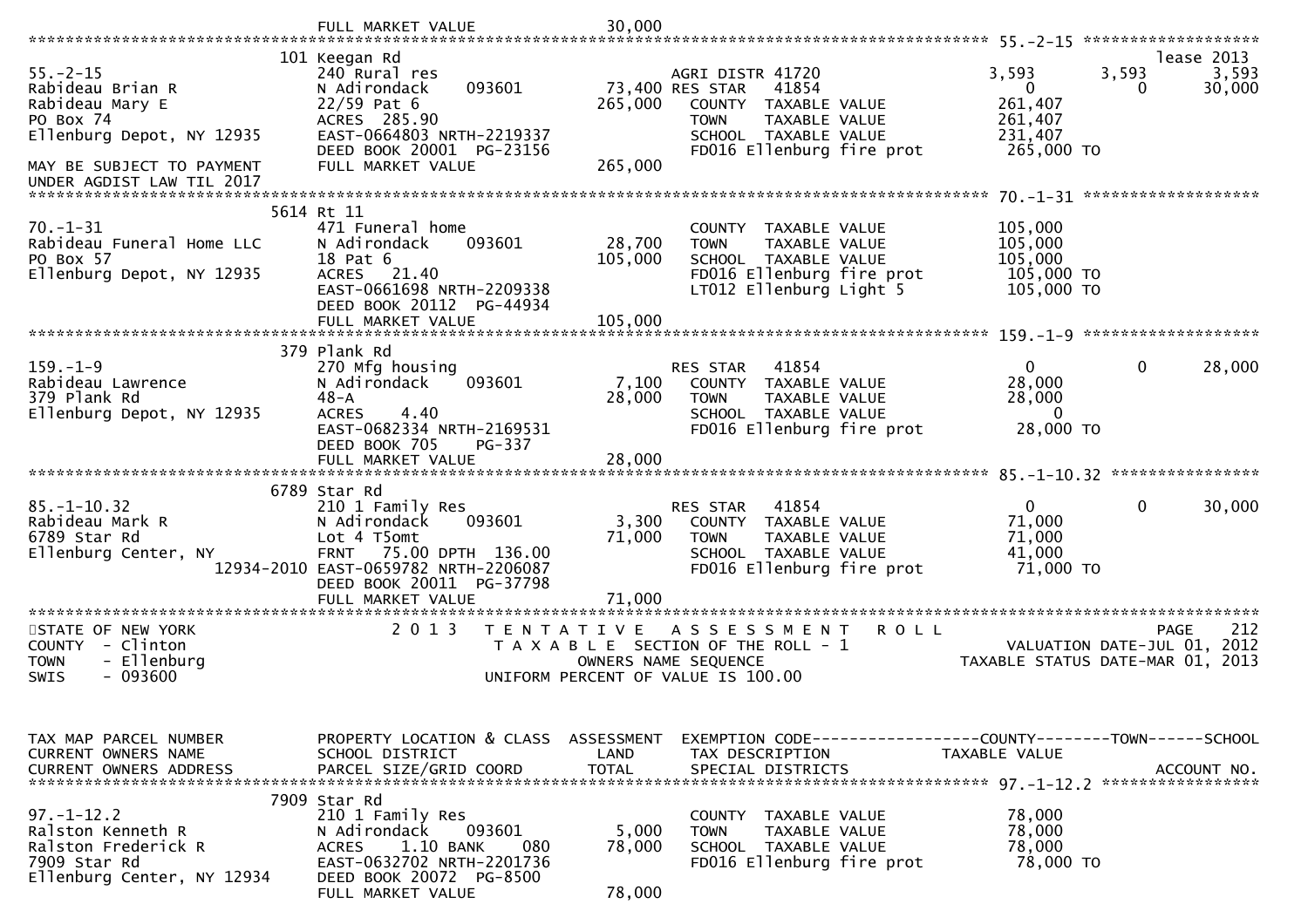| $97. - 1 - 15.2$<br>Ramada Robby<br>Ramada Sabah<br>83 St. Peters_Pl_<br>Keyport, NJ 07735                    | Star Rd<br>321 Abandoned ag<br>N Adirondack<br>093601<br>Lot $8$ Pat $6$<br>ACRES 9.91<br>EAST-0633527 NRTH-2199590<br>DEED BOOK 20051 PG-90404                                                          | 8,100<br>8,100                | COUNTY TAXABLE VALUE<br>TAXABLE VALUE<br><b>TOWN</b><br>SCHOOL TAXABLE VALUE<br>FD016 Ellenburg fire prot                                                                                                              | 8,100<br>8,100<br>8,100<br>8,100 TO                                    |                                              |
|---------------------------------------------------------------------------------------------------------------|----------------------------------------------------------------------------------------------------------------------------------------------------------------------------------------------------------|-------------------------------|------------------------------------------------------------------------------------------------------------------------------------------------------------------------------------------------------------------------|------------------------------------------------------------------------|----------------------------------------------|
|                                                                                                               |                                                                                                                                                                                                          |                               |                                                                                                                                                                                                                        |                                                                        |                                              |
| $98. - 1 - 22.2$<br>Randall David T<br>Randall Beth S<br>293 West Hill Rd<br>Ellenburg Center, NY 12934       | 293 West Hill Rd<br>210 1 Family Res<br>093601<br>N Adirondack<br>13 T5omt<br>ACRES 1.00<br>EAST-0642664 NRTH-2196419<br>DEED BOOK 20021 PG-46909                                                        | 114,900                       | RES STAR 41854<br>5,000 COUNTY TAXABLE VALUE<br>TAXABLE VALUE<br><b>TOWN</b><br>SCHOOL TAXABLE VALUE<br>FD014 EllenCtr fire #15                                                                                        | $\overline{0}$<br>114,900<br>114,900<br>84,900<br>114,900 TO           | $\mathbf 0$<br>30,000                        |
|                                                                                                               |                                                                                                                                                                                                          |                               |                                                                                                                                                                                                                        |                                                                        |                                              |
| $155.4 - 1 - 42$<br>Randall Life Use Thomas I<br>Randall Thomas A<br>23 Second St<br>Malone, NY 12953         | 76 Blanche Rd<br>210 1 Family Res<br>093601<br>N Adirondack<br>119 Pat 5<br>ACRES 1.30<br>EAST-0633117 NRTH-2163125<br>DEED BOOK 20112 PG-40080                                                          | 40,000                        | AGED C&T 41801<br>5,000 SR STAR<br>41834<br>COUNTY TAXABLE VALUE<br><b>TOWN</b><br>TAXABLE VALUE<br>SCHOOL TAXABLE VALUE<br>FD040 Lyon Mountain Fire                                                                   | 20,000<br>$\overline{0}$<br>20,000<br>20,000<br>$\sim$ 0<br>40,000 TO  | 20,000<br>$\mathbf{0}$<br>40,000<br>$\Omega$ |
|                                                                                                               |                                                                                                                                                                                                          |                               |                                                                                                                                                                                                                        |                                                                        |                                              |
|                                                                                                               |                                                                                                                                                                                                          |                               |                                                                                                                                                                                                                        |                                                                        |                                              |
| $99.1 - 2 - 20$<br>Rath David C<br>608 Ellenburg Center Rd<br>$E1$ lenburg, N $\tilde{Y}$ 12934               | 608 Ellenburg Center Rd<br>210 1 Family Res<br>093601<br>N Adirondack<br>10 Pat 5<br>FRNT 87.70 DPTH 228.00<br>860<br>BANK<br>EAST-0649851 NRTH-2198480<br>DEED BOOK 20082 PG-19471<br>FULL MARKET VALUE | 56,700<br>56,700              | RES STAR 41854<br>4,200 COUNTY TAXABLE VALUE<br><b>TOWN</b><br>TAXABLE VALUE<br>SCHOOL TAXABLE VALUE<br>FD014 EllenCtr fire #15<br>LT010 Ellenburg Light 15                                                            | $\overline{0}$<br>56,700<br>56,700<br>26,700<br>56,700 TO<br>56,700 TO | $\mathbf 0$<br>30,000                        |
| STATE OF NEW YORK                                                                                             |                                                                                                                                                                                                          |                               | 2013 TENTATIVE ASSESSMENT ROLL                                                                                                                                                                                         |                                                                        |                                              |
| COUNTY - Clinton<br>- Ellenburg<br><b>TOWN</b><br>$-093600$<br>SWIS                                           |                                                                                                                                                                                                          |                               | TAXABLE SECTION OF THE ROLL - 1<br>OWNERS NAME SEQUENCE THE ROLL - 1<br>OWNERS NAME SEQUENCE THE ROLL - 1<br>OWNERS NAME SEQUENCE THE ROLL - 1<br>OWNERS NAME SEQUENCE TO 100.00<br>UNIFORM PERCENT OF VALUE IS 100.00 |                                                                        |                                              |
| TAX MAP PARCEL NUMBER<br>CURRENT OWNERS NAME<br><b>CURRENT OWNERS ADDRESS</b>                                 | PROPERTY LOCATION & CLASS ASSESSMENT<br>SCHOOL DISTRICT<br>PARCEL SIZE/GRID COORD                                                                                                                        | LAND<br><b>TOTAL</b>          | EXEMPTION CODE-----------------COUNTY-------TOWN------SCHOOL<br>TAX DESCRIPTION<br>SPECIAL DISTRICTS                                                                                                                   | TAXABLE VALUE                                                          | ACCOUNT NO.                                  |
| $155.1 - 1 - 5$<br>Rathe Family Trust<br>Rathe Trustee Edward L<br>2100 Roosevelt Hwy<br>Colchester, VT 05446 | 127 Gadway Rd<br>210 1 Family Res - WTRFNT<br>093601<br>N Adirondack<br>101 Pat 5<br>2.08<br>ACRES<br>EAST-0626273 NRTH-2165128<br>DEED BOOK 20122 PG-50534<br>FULL MARKET VALUE                         | 101,500<br>153,000<br>153,000 | COUNTY TAXABLE VALUE<br>TAXABLE VALUE<br>TOWN<br>SCHOOL TAXABLE VALUE<br>FD040 Lyon Mountain Fire<br>WD018 Chat lake water dist                                                                                        | 153,000<br>153,000<br>153,000<br>153,000 TO<br>153,000 TO M            |                                              |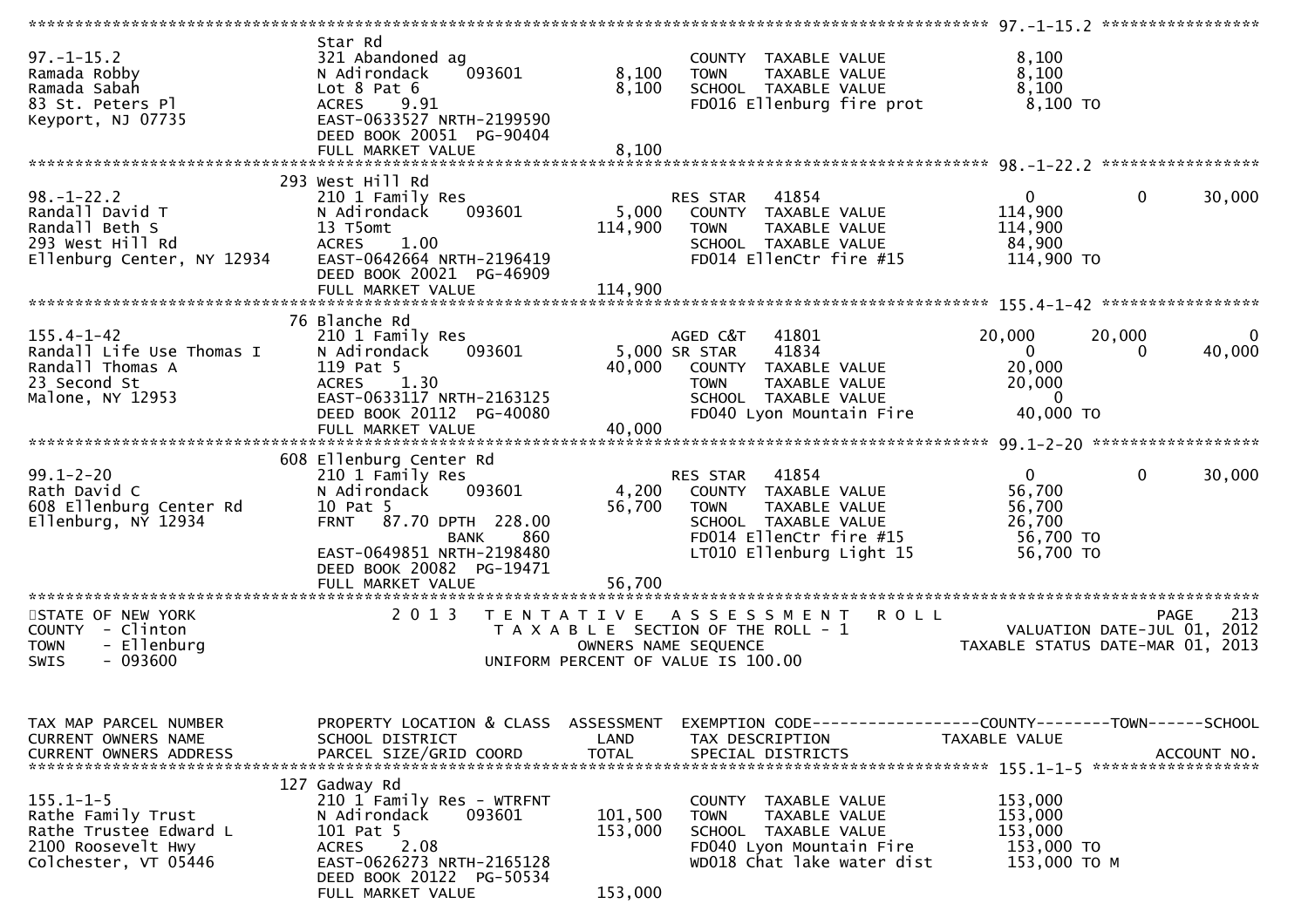| $83. - 1 - 9.3$<br>Ratneiya Bernard<br>Ratneiya Dora<br>147 Jacques-Chan<br>Kirkland QC, Canada H9J4Y1                      | 321 Brandy Brook Rd<br>240 Rural res<br>093601<br>N Adirondack<br>15 T6omt<br>ACRES 49.70<br>EAST-0646925 NRTH-2206038<br>DEED BOOK 589<br>PG-56                                     | 34,400<br>72,100           | COUNTY TAXABLE VALUE<br>TAXABLE VALUE<br><b>TOWN</b><br>SCHOOL TAXABLE VALUE<br>FD014 EllenCtr fire #15                                                                 | 72,100<br>72,100<br>72,100<br>72,100 TO                                                                                                                           |
|-----------------------------------------------------------------------------------------------------------------------------|--------------------------------------------------------------------------------------------------------------------------------------------------------------------------------------|----------------------------|-------------------------------------------------------------------------------------------------------------------------------------------------------------------------|-------------------------------------------------------------------------------------------------------------------------------------------------------------------|
|                                                                                                                             |                                                                                                                                                                                      |                            |                                                                                                                                                                         |                                                                                                                                                                   |
| $101. - 1 - 5$<br>Rayonier Forest Resources LP<br>1901 Island Walk Way<br>PO Box 728<br>Fernandina Beach, FL 32035          | Plank Rd<br>910 Priv forest<br>093601<br>N Adirondack<br>59 Pat 5 1950<br>ACRES 128.00<br>EAST-0675217 NRTH-2196134<br>DEED BOOK 20082 PG-17070<br>FULL MARKET VALUE                 | 30,100<br>30,100<br>30,100 | COUNTY TAXABLE VALUE<br>TAXABLE VALUE<br><b>TOWN</b><br>SCHOOL TAXABLE VALUE<br>FD016 Ellenburg fire prot                                                               | 30,100<br>30,100<br>30,100<br>30,100 TO                                                                                                                           |
|                                                                                                                             |                                                                                                                                                                                      |                            |                                                                                                                                                                         |                                                                                                                                                                   |
| $100. - 1 - 4$<br>Rayonier TRS North Timber, LLC N Adirondack<br>1901 Island Walk Way<br>PO Box 728<br>Fernandina Beach, FL | Sharrett Rd<br>910 Priv forest<br>093601<br>Lot $5$ Pat $5$<br>ACRES 30.95<br>EAST-0664438 NRTH-2200268                                                                              | 19,000<br>19,000           | COUNTY TAXABLE VALUE<br>TAXABLE VALUE<br><b>TOWN</b><br>SCHOOL TAXABLE VALUE<br>FD016 Ellenburg fire prot                                                               | 19,000<br>19,000<br>19,000<br>19,000 TO                                                                                                                           |
|                                                                                                                             | 32035-0728 DEED BOOK 20082 PG-13844                                                                                                                                                  |                            |                                                                                                                                                                         |                                                                                                                                                                   |
|                                                                                                                             |                                                                                                                                                                                      |                            |                                                                                                                                                                         |                                                                                                                                                                   |
|                                                                                                                             | 51 Blanche Rd                                                                                                                                                                        |                            |                                                                                                                                                                         |                                                                                                                                                                   |
| $155.4 - 1 - 31$<br>Redmond Judith A<br>51 Blanche Rd<br>Merrill, NY 12955                                                  | 210 1 Family Res<br>093601<br>N Adirondack<br>119 Pat 5<br>FRNT 148.50 DPTH 124.00<br>EAST-0632603 NRTH-2162545<br>DEED BOOK 595<br>PG-550<br>FULL MARKET VALUE                      | 51,000                     | WARNONALL 41121<br>3,900 WARDISALL 41141<br>51,000 AGED - ALL 41800<br>41834<br>SR STAR<br>COUNTY TAXABLE VALUE<br>TAXABLE VALUE<br><b>TOWN</b><br>SCHOOL TAXABLE VALUE | $\mathbf 0$<br>7,650<br>7,650<br>12,750<br>12,750<br>$\Omega$<br>15,300<br>25,500<br>15,300<br>$\mathbf{0}$<br>25,500<br>$\Omega$<br>15,300<br>15,300<br>$\Omega$ |
|                                                                                                                             |                                                                                                                                                                                      |                            |                                                                                                                                                                         |                                                                                                                                                                   |
| STATE OF NEW YORK<br>COUNTY - Clinton<br>- Ellenburg<br><b>TOWN</b><br>$-093600$<br>SWIS                                    | 2 0 1 3<br>T E N T A T I V E                                                                                                                                                         | OWNERS NAME SEQUENCE       | A S S E S S M E N T<br><b>ROLL</b><br>T A X A B L E SECTION OF THE ROLL - 1<br>UNIFORM PERCENT OF VALUE IS 100.00                                                       | 214<br><b>PAGE</b><br>VALUATION DATE-JUL 01, 2012<br>TAXABLE STATUS DATE-MAR 01, 2013                                                                             |
| TAX MAP PARCEL NUMBER<br>CURRENT OWNERS NAME<br><b>CURRENT OWNERS ADDRESS</b>                                               | PROPERTY LOCATION & CLASS ASSESSMENT<br>SCHOOL DISTRICT<br>PARCEL SIZE/GRID COORD                                                                                                    | LAND<br><b>TOTAL</b>       | TAX DESCRIPTION<br>SPECIAL DISTRICTS                                                                                                                                    | EXEMPTION CODE-----------------COUNTY--------TOWN------SCHOOL<br>TAXABLE VALUE<br>ACCOUNT NO.<br>*****************                                                |
| $111.-1-5.1$<br>Rego Kevin M<br>Rego Sharon L<br>1149 West Hill Rd<br>Merrill, NY 12955<br>MAY BE SUBJECT TO PAYMENT        | 1149 West Hill Rd<br>240 Rural res<br>093601<br>N Adirondack<br>Lot 21 & 22 T5omt<br>2011/244739 Survey Map<br>ACRES 195.30<br>EAST-0623016 NRTH-2188744<br>DEED BOOK 20041 PG-70195 | 182,400                    | AGRI DISTR 41720<br>72,200 RES STAR<br>41854<br>COUNTY TAXABLE VALUE<br>TOWN<br>TAXABLE VALUE<br>SCHOOL TAXABLE VALUE<br>FD016 Ellenburg fire prot                      | 806<br>806<br>806<br>30,000<br>0<br>0<br>181,594<br>181,594<br>151,594<br>182,400 TO                                                                              |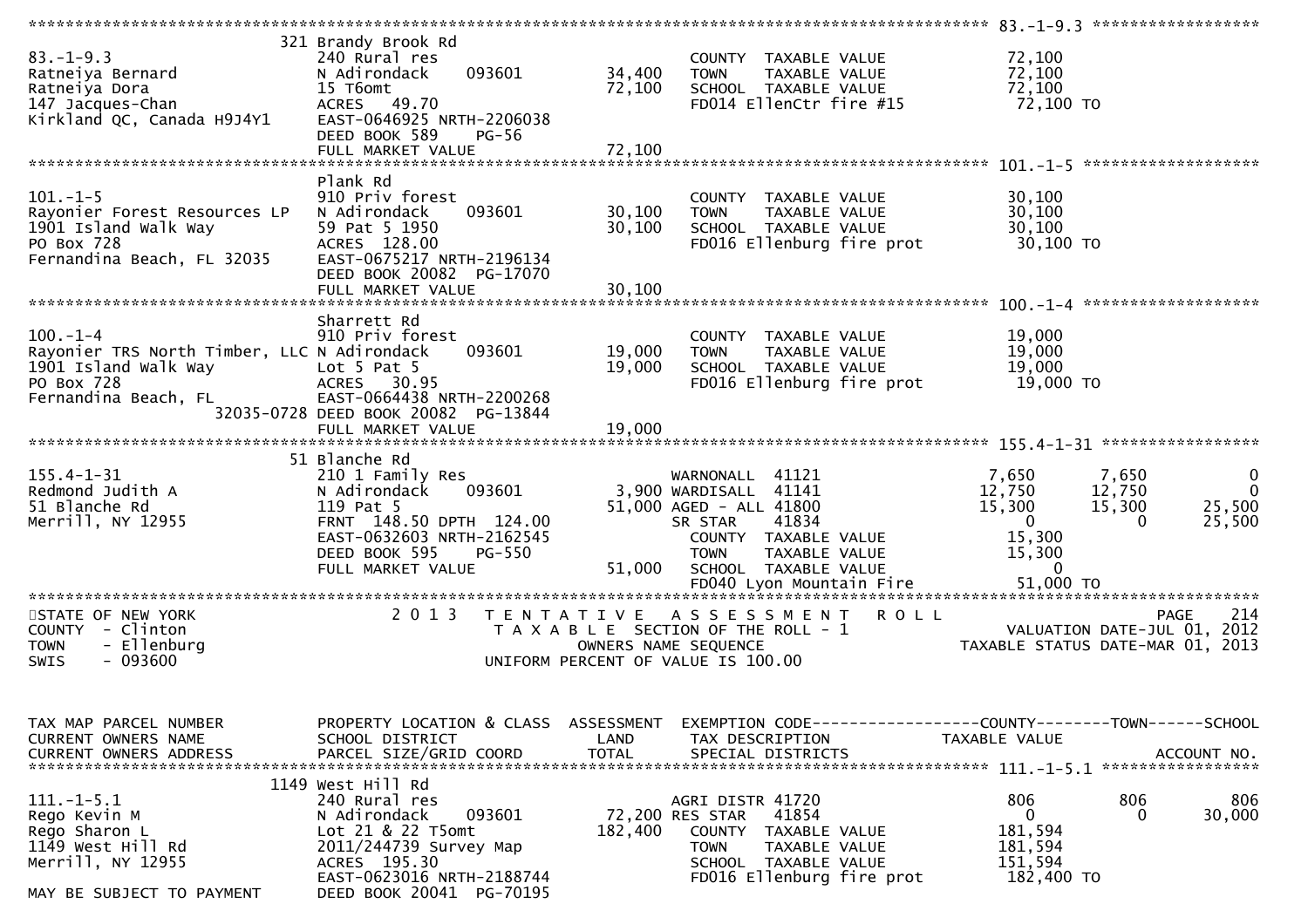| $70. - 1 - 1.2$<br>Reil Glenn A<br>Reil Cindy<br>177 Stone Rd<br>Ellenburg Depot, NY 12935              | 226 Bombard Rd<br>260 Seasonal res<br>093601<br>N Adirondack<br>Lot 22 T6omt<br>3.80<br><b>ACRES</b><br>EAST-0663828 NRTH-2214420<br>DEED BOOK 20072 PG-11681<br>FULL MARKET VALUE | 6,800<br>20,000<br>20,000  | COUNTY TAXABLE VALUE<br><b>TOWN</b><br>TAXABLE VALUE<br>SCHOOL TAXABLE VALUE<br>FD002 EllenDpt fire 21                                                      | 20,000<br>20,000<br>20,000<br>20,000 TO                                                      |
|---------------------------------------------------------------------------------------------------------|------------------------------------------------------------------------------------------------------------------------------------------------------------------------------------|----------------------------|-------------------------------------------------------------------------------------------------------------------------------------------------------------|----------------------------------------------------------------------------------------------|
| $85. - 2 - 10$<br>Reineke Herbert W<br>Reineke Elsbeth H<br>75 Kensington Cir<br>Belvidere, NJ 07823    | Military Tpke<br>910 Priv forest<br>N Adirondack<br>093601<br>$2/19$ Pat 6<br>ACRES 129.00<br>EAST-0666945 NRTH-2205805<br>DEED BOOK 892<br>PG-135                                 | 35,100<br>35,100           | COUNTY TAXABLE VALUE<br>TAXABLE VALUE<br><b>TOWN</b><br>SCHOOL TAXABLE VALUE<br>FD016 Ellenburg fire prot                                                   | 35,100<br>35,100<br>35,100<br>35,100 TO                                                      |
| $129. - 2 - 2$<br>Rensma Timberlands LP<br>46164 Harger Rd<br>Titusville, PA 16354                      | Sharrett Rd<br>910 Priv forest<br>093601<br>N Adirondack<br>Lot 74 T5omt<br>ACRES 310.00<br>EAST-0662850 NRTH-2181990<br>DEED BOOK 20112 PG-39144<br>FULL MARKET VALUE             | 73,700<br>73,700<br>73,700 | COUNTY TAXABLE VALUE<br>TAXABLE VALUE<br><b>TOWN</b><br>SCHOOL TAXABLE VALUE<br>FD016 Ellenburg fire prot                                                   | 73,700<br>73,700<br>73,700<br>73,700 TO                                                      |
| $141.3 - 2 - 47$<br>Reynolds Christopher J<br>Reynolds Michelle A<br>PO Box 823<br>Chateaugay, NY 12920 | 21 Brooks Way<br>210 1 Family Res - WTRFNT<br>Chateaugay 1<br>163401<br>Lot 100 T5omt<br>1.10 BANK<br>080<br><b>ACRES</b><br>EAST-0623042 NRTH-2172996<br>DEED BOOK 20021 PG-46588 | 130,600<br>246,000         | 41854<br>RES STAR<br>COUNTY TAXABLE VALUE<br><b>TOWN</b><br>TAXABLE VALUE<br>SCHOOL TAXABLE VALUE<br>FD040 Lyon Mountain Fire<br>WD018 Chat lake water dist | $\Omega$<br>0<br>30,000<br>246,000<br>246,000<br>216,000<br>246,000 TO<br>246,000 ТО М       |
| STATE OF NEW YORK<br>COUNTY - Clinton<br>- Ellenburg<br><b>TOWN</b><br>$-093600$<br>SWIS                | 2 0 1 3<br>T E N T A T I V E                                                                                                                                                       | OWNERS NAME SEQUENCE       | <b>ROLL</b><br>A S S E S S M E N T<br>T A X A B L E SECTION OF THE ROLL - 1<br>UNIFORM PERCENT OF VALUE IS 100.00                                           | 215<br><b>PAGE</b><br>2012<br>VALUATION DATE-JUL 01,<br>TAXABLE STATUS DATE-MAR 01,<br>2013  |
| TAX MAP PARCEL NUMBER<br>CURRENT OWNERS NAME<br>CURRENT OWNERS ADDRESS                                  | PROPERTY LOCATION & CLASS ASSESSMENT<br>SCHOOL DISTRICT<br>PARCEL SIZE/GRID COORD                                                                                                  | LAND<br><b>TOTAL</b>       | TAX DESCRIPTION<br>SPECIAL DISTRICTS                                                                                                                        | EXEMPTION CODE-----------------COUNTY-------TOWN------SCHOOL<br>TAXABLE VALUE<br>ACCOUNT NO. |
| $71.3 - 3 - 4$<br>Riccardelli Michael<br>Riccardelli Karen<br>33 Prospect St                            | Lake Roxanne Rd<br>311 Res vac land - WTRFNT<br>093601<br>N Adirondack<br>20 Pat 6 Lot 4                                                                                           | 13,500<br>13,500           | COUNTY TAXABLE VALUE<br><b>TOWN</b><br>TAXABLE VALUE<br>SCHOOL TAXABLE VALUE                                                                                | 13,500<br>13,500<br>13,500                                                                   |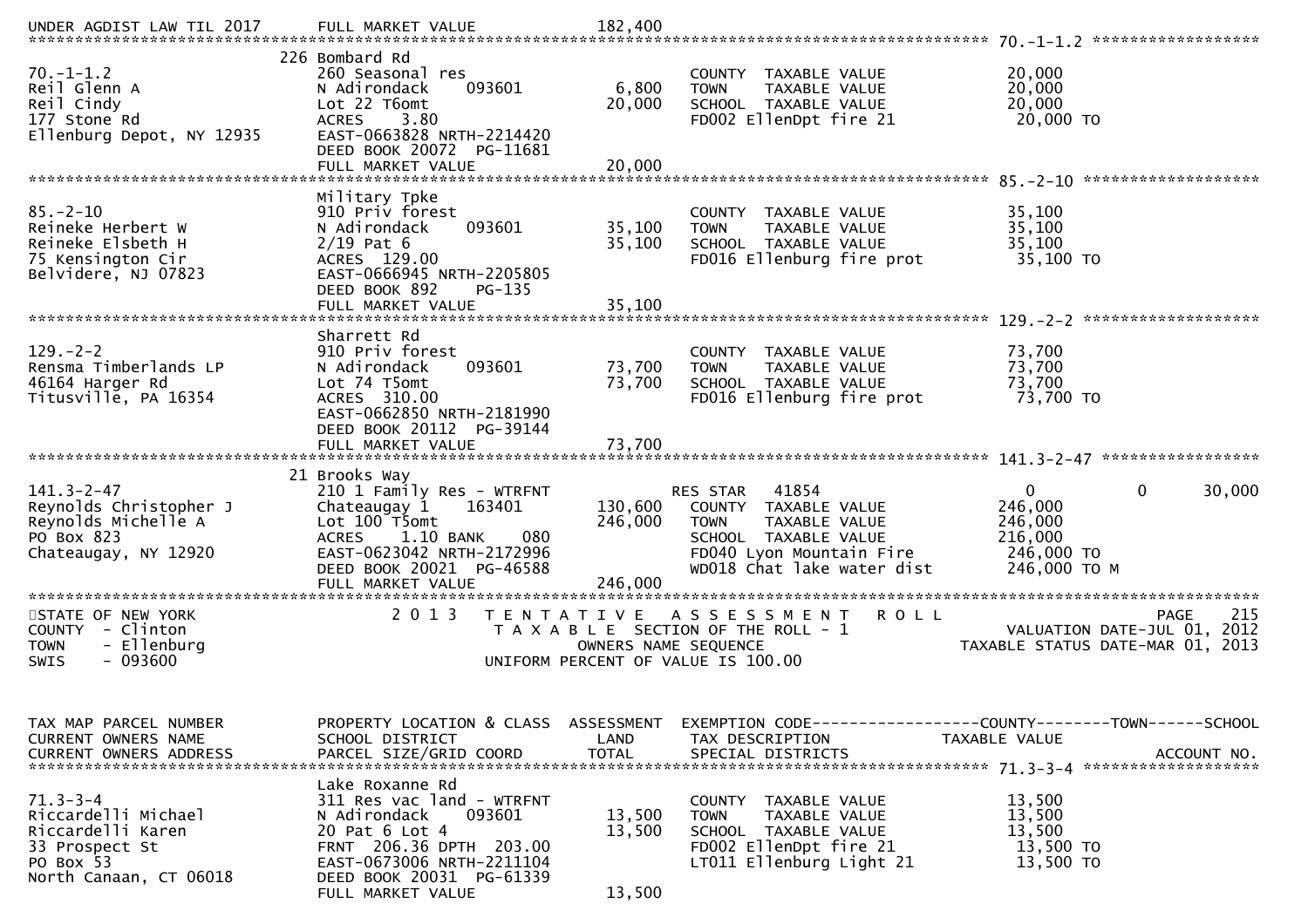| $83. - 1 - 27$<br>Riese John H<br>7682 Star Rd Rt 190<br>Ellenburg Center, NY 12934 | 7682 Star Rd<br>210 1 Family Res<br>093601<br>N Adirondack<br>14 Pat 6<br>FRNT 199.00 DPTH 110.00<br>EAST-0638193 NRTH-2202704<br>DEED BOOK 20011 PG-30349 | 34,000               | WARNONALL 41121<br>3,900 RES STAR 41854<br>COUNTY TAXABLE VALUE<br><b>TOWN</b><br>TAXABLE VALUE<br>SCHOOL TAXABLE VALUE<br>FD016 Ellenburg fire prot | 5,100<br>5,100<br>$\bf{0}$<br>30,000<br>$\overline{0}$<br>$\Omega$<br>28,900<br>28,900<br>4,000<br>34,000 TO      |
|-------------------------------------------------------------------------------------|------------------------------------------------------------------------------------------------------------------------------------------------------------|----------------------|------------------------------------------------------------------------------------------------------------------------------------------------------|-------------------------------------------------------------------------------------------------------------------|
| $155.1 - 1 - 10$<br>Risacher Paul L                                                 | 29 Gadway Rd<br>260 Seasonal res - WTRFNT<br>093601<br>N Adirondack                                                                                        | 122,700              | COUNTY TAXABLE VALUE<br>TAXABLE VALUE<br><b>TOWN</b>                                                                                                 | 145,000<br>145,000                                                                                                |
| Risacher Anastasia M<br>29 Gadway Rd<br>Merrill, NY 12955                           | 101 Pat 5<br>ACRES 2.60<br>EAST-0626149 NRTH-2166209<br>DEED BOOK 594<br>PG-699                                                                            | 145,000              | SCHOOL TAXABLE VALUE<br>FD040 Lyon Mountain Fire<br>WD018 Chat lake water dist                                                                       | 145,000<br>145,000 TO<br>145,000 ТО М                                                                             |
|                                                                                     |                                                                                                                                                            |                      |                                                                                                                                                      |                                                                                                                   |
|                                                                                     | Plank Rd                                                                                                                                                   |                      |                                                                                                                                                      |                                                                                                                   |
| $116. - 1 - 7.2$<br>Rivet Leo A<br>4 Glaude Rd<br>Champlain, NY 12919               | 910 Priv forest<br>093601<br>N Adirondack<br>Lot 80 T5omt<br>ACRES 189.40<br>EAST-0678170 NRTH-2184046                                                     | 45,100<br>46,100     | COUNTY TAXABLE VALUE<br><b>TOWN</b><br>TAXABLE VALUE<br>SCHOOL TAXABLE VALUE<br>FD016 Ellenburg fire prot                                            | 46,100<br>46,100<br>46,100<br>46,100 TO                                                                           |
|                                                                                     | DEED BOOK 639<br>$PG-19$<br>FULL MARKET VALUE                                                                                                              | 46,100               |                                                                                                                                                      |                                                                                                                   |
| $115. - 1 - 18$                                                                     | Smith Rd<br>910 Priv forest                                                                                                                                |                      | COUNTY TAXABLE VALUE                                                                                                                                 | 21,700                                                                                                            |
| RJT Enterprises Inc<br>Richard Tieder<br>494 Spinnaker                              | 093601<br>N Adirondack<br>45 Pat 5<br>ACRES 47.20                                                                                                          | 21,700<br>21,700     | TAXABLE VALUE<br><b>TOWN</b><br>SCHOOL TAXABLE VALUE<br>FD016 Ellenburg fire prot                                                                    | 21,700<br>21,700<br>21,700 TO                                                                                     |
| Weston, FL 33326                                                                    | EAST-0665201 NRTH-2187170<br>DEED BOOK 518<br>PG-625<br>FULL MARKET VALUE                                                                                  | 21,700               |                                                                                                                                                      |                                                                                                                   |
| STATE OF NEW YORK                                                                   | 2 0 1 3                                                                                                                                                    |                      | TENTATIVE ASSESSMENT ROLL                                                                                                                            | 216<br><b>PAGE</b>                                                                                                |
| COUNTY - Clinton<br>- Ellenburg<br><b>TOWN</b>                                      |                                                                                                                                                            | OWNERS NAME SEQUENCE | T A X A B L E SECTION OF THE ROLL - 1                                                                                                                | VALUATION DATE-JUL 01, 2012<br>TAXABLE STATUS DATE-MAR 01, 2013                                                   |
| $-093600$<br>SWIS                                                                   |                                                                                                                                                            |                      | UNIFORM PERCENT OF VALUE IS 100.00                                                                                                                   |                                                                                                                   |
| TAX MAP PARCEL NUMBER<br>CURRENT OWNERS NAME                                        | SCHOOL DISTRICT                                                                                                                                            | LAND                 | TAX DESCRIPTION                                                                                                                                      | PROPERTY LOCATION & CLASS ASSESSMENT EXEMPTION CODE----------------COUNTY-------TOWN------SCHOOL<br>TAXABLE VALUE |
| <b>CURRENT OWNERS ADDRESS</b>                                                       | PARCEL SIZE/GRID COORD                                                                                                                                     | <b>TOTAL</b>         | SPECIAL DISTRICTS                                                                                                                                    | ACCOUNT NO.                                                                                                       |
|                                                                                     | Spear Hill Rd                                                                                                                                              |                      |                                                                                                                                                      |                                                                                                                   |
| $125.-1-1$<br>RJT Enterprises Inc                                                   | 910 Priv forest<br>163401<br>Chateaugay 1                                                                                                                  | 40,100               | COUNTY TAXABLE VALUE<br>TAXABLE VALUE<br><b>TOWN</b>                                                                                                 | 40,100<br>40,100                                                                                                  |
| Richard Tieder                                                                      | Lot $60$ Pat $5$                                                                                                                                           | 40,100               | SCHOOL TAXABLE VALUE                                                                                                                                 | 40,100                                                                                                            |
| 494 Spinnaker<br>Weston, FL 33326                                                   | ACRES 159.30<br>EAST-0621664 NRTH-2184494                                                                                                                  |                      | FD016 Ellenburg fire prot                                                                                                                            | 40,100 TO                                                                                                         |
|                                                                                     | DEED BOOK 518<br><b>PG-625</b>                                                                                                                             |                      |                                                                                                                                                      |                                                                                                                   |
|                                                                                     | FULL MARKET VALUE                                                                                                                                          | 40,100               |                                                                                                                                                      |                                                                                                                   |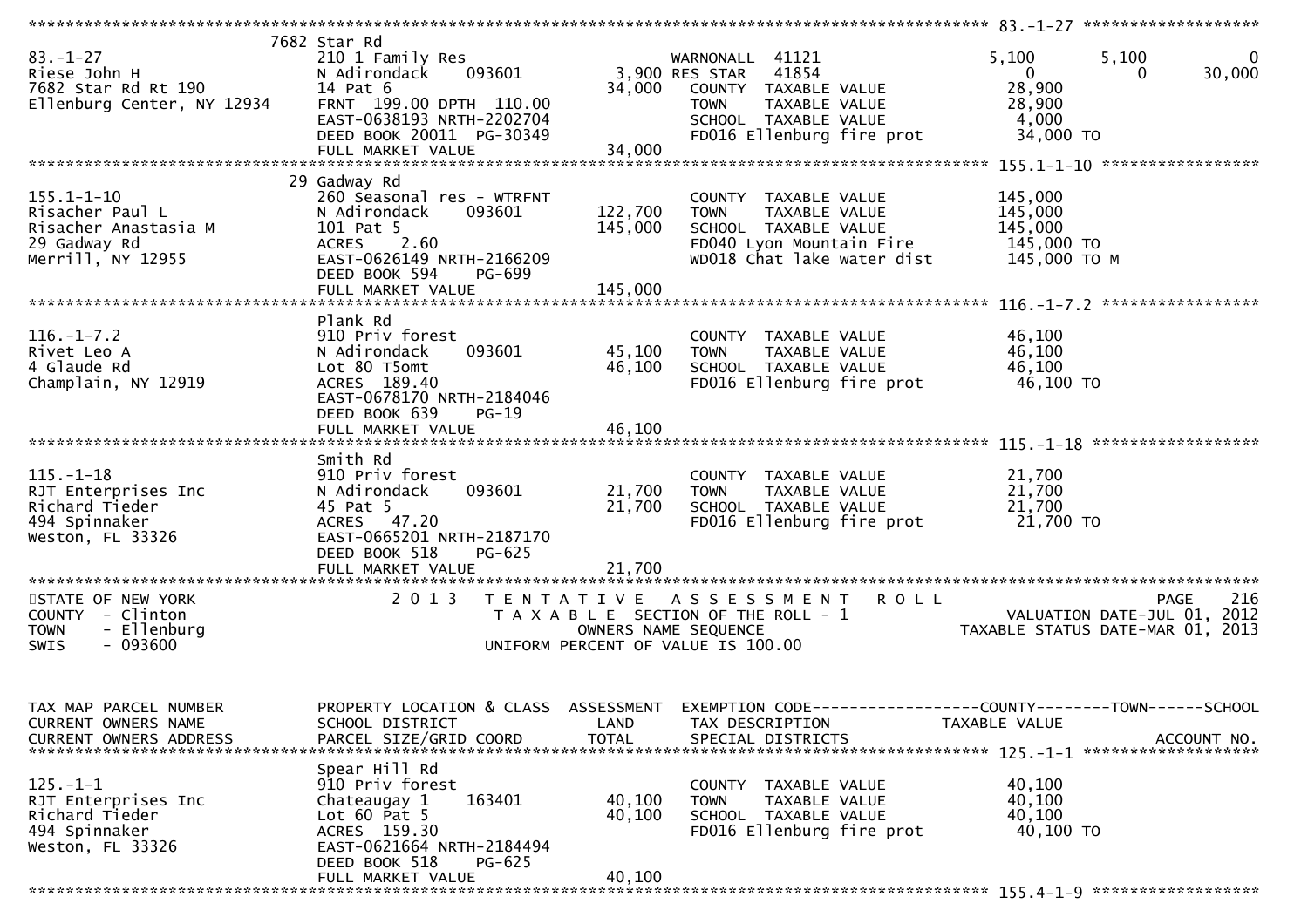| $155.4 - 1 - 9$<br>Robbins Ann<br>Roulston Julie<br>885 Cumberland Hd Rd<br>Plattsburgh, NY 12901            | 33 Youngs Rd<br>260 Seasonal res - WTRFNT<br>N Adirondack<br>093601<br>119<br>50.00 DPTH 370.00<br><b>FRNT</b><br>EAST-0633404 NRTH-2160777<br>DEED BOOK 623<br>PG-781<br>FULL MARKET VALUE | 88,200<br>115,000<br>115,000 | COUNTY TAXABLE VALUE<br>TAXABLE VALUE<br><b>TOWN</b><br>SCHOOL TAXABLE VALUE<br>FD040 Lyon Mountain Fire 115,000 TO<br>WD018 Chat lake water dist           | 115,000<br>115,000<br>115,000<br>113,229 TO M                                                  |
|--------------------------------------------------------------------------------------------------------------|---------------------------------------------------------------------------------------------------------------------------------------------------------------------------------------------|------------------------------|-------------------------------------------------------------------------------------------------------------------------------------------------------------|------------------------------------------------------------------------------------------------|
|                                                                                                              | 8087 Star Rd                                                                                                                                                                                |                              |                                                                                                                                                             |                                                                                                |
| $82. - 1 - 17.3$<br>Robbins Steven E<br>800 Rene Levesque W Ste 1540 12 T6omt<br>Montreal QC, CANADA H3B 1X9 | 241 Rural res&aq<br>093601<br>N Adirondack<br>ACRES 106.10<br>EAST-0627917 NRTH-2200927<br>DEED BOOK 904<br>$PG-1$                                                                          | 50,900<br>126,800            | COUNTY TAXABLE VALUE<br><b>TOWN</b><br>TAXABLE VALUE<br>SCHOOL TAXABLE VALUE<br>FD016 Ellenburg fire prot                                                   | 126,800<br>126,800<br>126,800<br>126,800 TO                                                    |
|                                                                                                              | FULL MARKET VALUE                                                                                                                                                                           | 126,800                      |                                                                                                                                                             |                                                                                                |
| $155.2 - 1 - 1$<br>155.4-1-1<br>Roberts Robert R<br>Roberts Gail D<br>20 Cardin Rd<br>Champlain, NY 12919    | 183 Blanche Rd<br>210 1 Family Res<br>093601<br>N Adirondack<br>119 Pat 5<br>FRNT 107.25 DPTH 181.00<br>EAST-0633023 NRTH-2165701<br>DEED BOOK 20011 PG-35792                               | 4,400<br>35,500              | COUNTY TAXABLE VALUE<br><b>TOWN</b><br>TAXABLE VALUE<br>SCHOOL TAXABLE VALUE<br>FD040 Lyon Mountain Fire 35,500 TO                                          | 35,500<br>35,500<br>35,500                                                                     |
|                                                                                                              |                                                                                                                                                                                             |                              |                                                                                                                                                             |                                                                                                |
|                                                                                                              | 32 West Hill Rd                                                                                                                                                                             |                              |                                                                                                                                                             |                                                                                                |
| $99.1 - 1 - 33$<br>Rock Amy<br>32 West Hill Rd<br>Ellenburg Center, NY 12934                                 | 210 1 Family Res<br>N Adirondack<br>093601<br>11 Pat 5<br>1.60 BANK<br>080<br><b>ACRES</b><br>EAST-0648646 NRTH-2198699<br>DEED BOOK 20061 PG-95105                                         | 44,000                       | RES STAR 41854<br>5,100 COUNTY TAXABLE VALUE<br>TAXABLE VALUE<br><b>TOWN</b><br>SCHOOL TAXABLE VALUE<br>FD014 EllenCtr fire #15<br>LT010 Ellenburg Light 15 | $\mathbf{0}$<br>$\mathbf{0}$<br>30,000<br>44,000<br>44,000<br>14,000<br>44,000 TO<br>44,000 TO |
|                                                                                                              |                                                                                                                                                                                             |                              |                                                                                                                                                             |                                                                                                |
| STATE OF NEW YORK<br>COUNTY - Clinton<br>- Ellenburg<br><b>TOWN</b><br>SWIS<br>- 093600                      | 2 0 1 3                                                                                                                                                                                     | OWNERS NAME SEQUENCE         | TENTATIVE ASSESSMENT<br><b>ROLL</b><br>T A X A B L E SECTION OF THE ROLL - 1<br>UNIFORM PERCENT OF VALUE IS 100.00                                          | 217<br>PAGE<br>VALUATION DATE-JUL 01, 2012<br>TAXABLE STATUS DATE-MAR 01, 2013                 |
| TAX MAP PARCEL NUMBER<br>CURRENT OWNERS NAME<br>CURRENT OWNERS ADDRESS                                       | PROPERTY LOCATION & CLASS ASSESSMENT<br>SCHOOL DISTRICT<br>PARCEL SIZE/GRID COORD                                                                                                           | LAND<br><b>TOTAL</b>         | TAX DESCRIPTION<br>SPECIAL DISTRICTS                                                                                                                        | TAXABLE VALUE<br>ACCOUNT NO.                                                                   |
|                                                                                                              | 5239 Hill Rd                                                                                                                                                                                |                              |                                                                                                                                                             |                                                                                                |
| $141.3 - 2 - 29$<br>Rock James P<br>Rock Mollie A<br>1265 Thomas St<br>Titusville, FL 32780                  | 260 Seasonal res - WTRFNT<br>093601<br>N Adirondack<br>Lot 100 Pat 5<br>66.00 DPTH<br>80.00<br><b>FRNT</b><br>EAST-0623901 NRTH-2171989<br>DEED BOOK 20021 PG-46039                         | 37,900<br>66,900             | COUNTY TAXABLE VALUE<br><b>TOWN</b><br>TAXABLE VALUE<br>SCHOOL TAXABLE VALUE<br>FD040 Lyon Mountain Fire<br>WD018 Chat lake water dist                      | 66,900<br>66,900<br>66,900<br>66,900 TO<br>66,900 ТО М                                         |
|                                                                                                              | FULL MARKET VALUE                                                                                                                                                                           | 66,900                       |                                                                                                                                                             |                                                                                                |
|                                                                                                              | 5025 Rt 374                                                                                                                                                                                 |                              |                                                                                                                                                             |                                                                                                |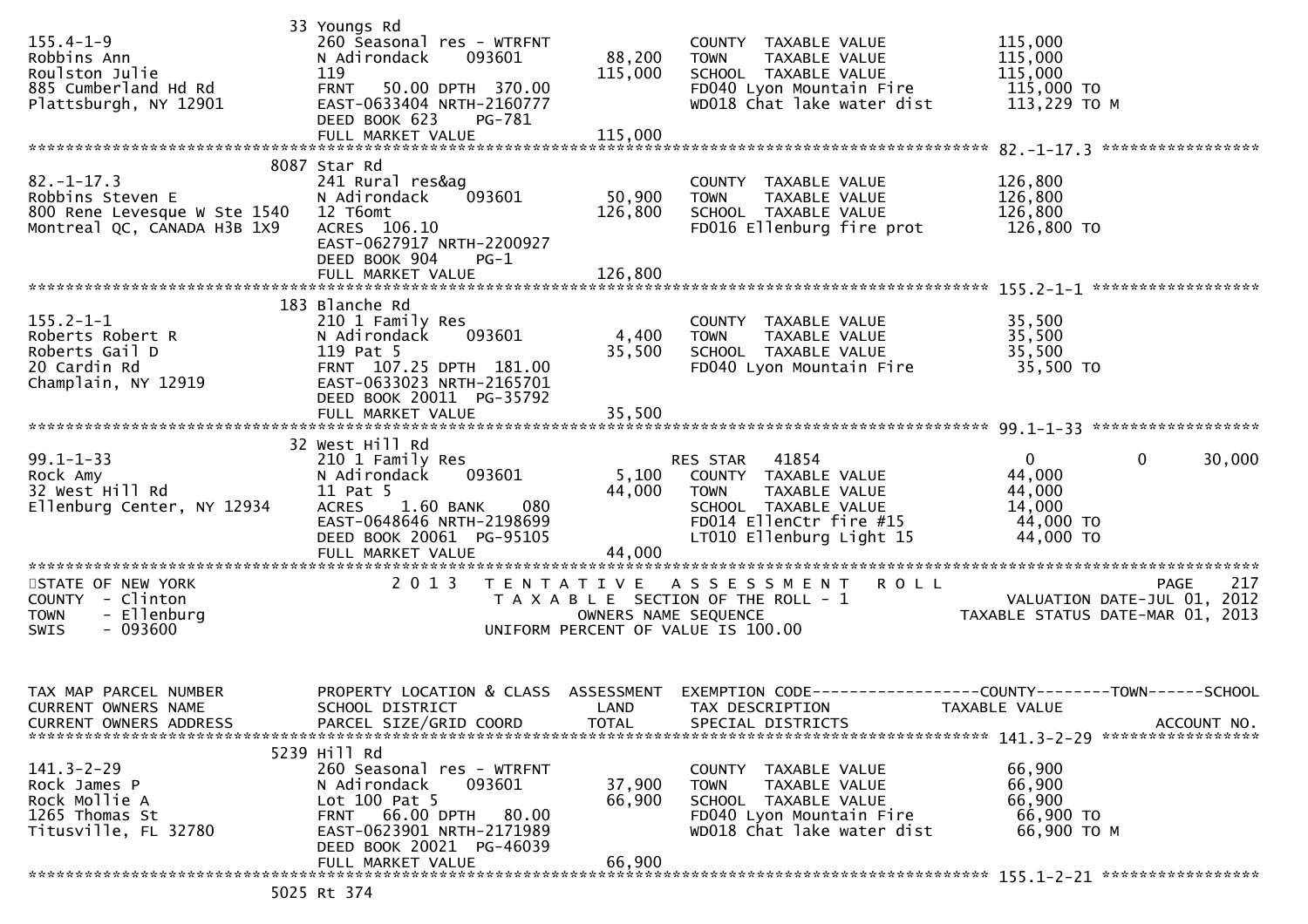| $155.1 - 2 - 21$<br>Rock Philip E<br>302 Manchester Rd<br>Poughkeepsie, NY 12603                                    | 260 Seasonal res - WTRFNT<br>N Adirondack<br>093601<br>Lot 101 Pat 5<br>FRNT 70.00 DPTH 215.00<br>EAST-0626402 NRTH-2167432<br>DEED BOOK 20051 PG-87104<br>FULL MARKET VALUE               | 76,800<br>116,000<br>116,000       | COUNTY TAXABLE VALUE<br>TAXABLE VALUE<br>TOWN<br>SCHOOL TAXABLE VALUE<br>FD040 Lyon Mountain Fire<br>WD018 Chat lake water dist                                                                                | 116,000<br>116,000<br>116,000<br>116,000 TO<br>116,000 ТО М                                                                                   |
|---------------------------------------------------------------------------------------------------------------------|--------------------------------------------------------------------------------------------------------------------------------------------------------------------------------------------|------------------------------------|----------------------------------------------------------------------------------------------------------------------------------------------------------------------------------------------------------------|-----------------------------------------------------------------------------------------------------------------------------------------------|
|                                                                                                                     | 260 Arno Rd                                                                                                                                                                                |                                    |                                                                                                                                                                                                                |                                                                                                                                               |
| $85. - 1 - 9.3$<br>Rocky Acres Hunting Club Inc<br>Attn: Roberts S Duquette<br>PO Box 3030<br>Plattsburgh, NY 12901 | 912 Forest s480a<br>N Adirondack<br>093601<br>Lot 3 T6omt<br>ACRES 42.00<br>EAST-0662974 NRTH-2202085<br>DEED BOOK 20001 PG-24508<br>FULL MARKET VALUE                                     | 11,500<br>55,000<br>55,000         | COUNTY TAXABLE VALUE<br>TAXABLE VALUE<br><b>TOWN</b><br>SCHOOL TAXABLE VALUE<br>FD016 Ellenburg fire prot                                                                                                      | 55,000<br>55,000<br>55,000<br>55,000 TO                                                                                                       |
|                                                                                                                     | Sharrett Rd                                                                                                                                                                                |                                    |                                                                                                                                                                                                                |                                                                                                                                               |
| $100.-1-3$<br>Rocky Acres Hunting Club Inc<br>PO Box 3030<br>Plattsburgh, NY 12901                                  | 910 Priv forest<br>093601<br>N Adirondack<br>$5$ Pat $5$<br>ACRES 30.70<br>EAST-0664381 NRTH-2200783<br>DEED BOOK 20001 PG-26812                                                           | 18,900<br>18,900                   | COUNTY TAXABLE VALUE<br>TAXABLE VALUE<br><b>TOWN</b><br>SCHOOL TAXABLE VALUE<br>FD016 Ellenburg fire prot                                                                                                      | 18,900<br>18,900<br>18,900<br>18,900 TO                                                                                                       |
|                                                                                                                     | FULL MARKET VALUE                                                                                                                                                                          | 18,900                             |                                                                                                                                                                                                                |                                                                                                                                               |
|                                                                                                                     |                                                                                                                                                                                            |                                    |                                                                                                                                                                                                                |                                                                                                                                               |
| $155.4 - 1 - 35$<br>Rodriguez Barbara<br>93 Blanche Rd<br>Merrill, NY 12955                                         | 93 Blanche Rd<br>210 1 Family Res<br>093601<br>N Adirondack<br>Lot $20$ Pat $5$<br>Also Title Deed 457/365<br><b>ACRES</b><br>2.00<br>EAST-0632674 NRTH-2163627<br>DEED BOOK 885<br>PG-299 | 72,000 SR STAR                     | 99 PCT OF VALUE USED FOR EXEMPTION PURPOSES<br>WARNONALL 41121<br>5,500 AGED C&T<br>41801<br>41834<br>COUNTY TAXABLE VALUE<br>TAXABLE VALUE<br><b>TOWN</b><br>SCHOOL TAXABLE VALUE<br>FD040 Lyon Mountain Fire | 10,692<br>10,692<br>0<br>$\Omega$<br>30,294<br>30,294<br>$\overline{0}$<br>63,300<br>$\overline{0}$<br>31,014<br>31,014<br>8,700<br>72,000 TO |
| STATE OF NEW YORK<br>COUNTY - Clinton<br>- Ellenburg<br><b>TOWN</b><br>SWIS<br>- 093600                             | 2 0 1 3                                                                                                                                                                                    | OWNERS NAME SEQUENCE               | TENTATIVE ASSESSMENT ROLL<br>T A X A B L E SECTION OF THE ROLL - 1<br>UNIFORM PERCENT OF VALUE IS 100.00                                                                                                       | 218<br>PAGE<br>VALUATION DATE-JUL 01, 2012<br>TAXABLE STATUS DATE-MAR 01, 2013                                                                |
|                                                                                                                     |                                                                                                                                                                                            |                                    |                                                                                                                                                                                                                |                                                                                                                                               |
| TAX MAP PARCEL NUMBER<br><b>CURRENT OWNERS NAME</b><br><b>CURRENT OWNERS ADDRESS</b>                                | PROPERTY LOCATION & CLASS<br>SCHOOL DISTRICT<br>PARCEL SIZE/GRID COORD                                                                                                                     | ASSESSMENT<br>LAND<br><b>TOTAL</b> | TAX DESCRIPTION<br>SPECIAL DISTRICTS                                                                                                                                                                           | EXEMPTION        CODE-----------------COUNTY-------TOWN------SCHOOL<br>TAXABLE VALUE<br>ACCOUNT NO.                                           |
| $141. - 1 - 11$<br>Rodriguez Todd R<br>PO Box 99<br>Lyon Mt, NY 12952-0099                                          | Bigelow Rd<br>910 Priv forest<br>093601<br>N Adirondack<br>102 Pat 5<br>ACRES 100.00<br>EAST-0634546 NRTH-2168562<br>DEED BOOK 938<br>PG-171<br>FULL MARKET VALUE                          | 25,500<br>25,500<br>25,500         | TAXABLE VALUE<br><b>COUNTY</b><br>TAXABLE VALUE<br><b>TOWN</b><br>SCHOOL TAXABLE VALUE<br>FD040 Lyon Mountain Fire                                                                                             | 25,500<br>25,500<br>25,500<br>25,500 TO                                                                                                       |
|                                                                                                                     |                                                                                                                                                                                            |                                    |                                                                                                                                                                                                                |                                                                                                                                               |
|                                                                                                                     | 6 Dupuis Rd                                                                                                                                                                                |                                    |                                                                                                                                                                                                                |                                                                                                                                               |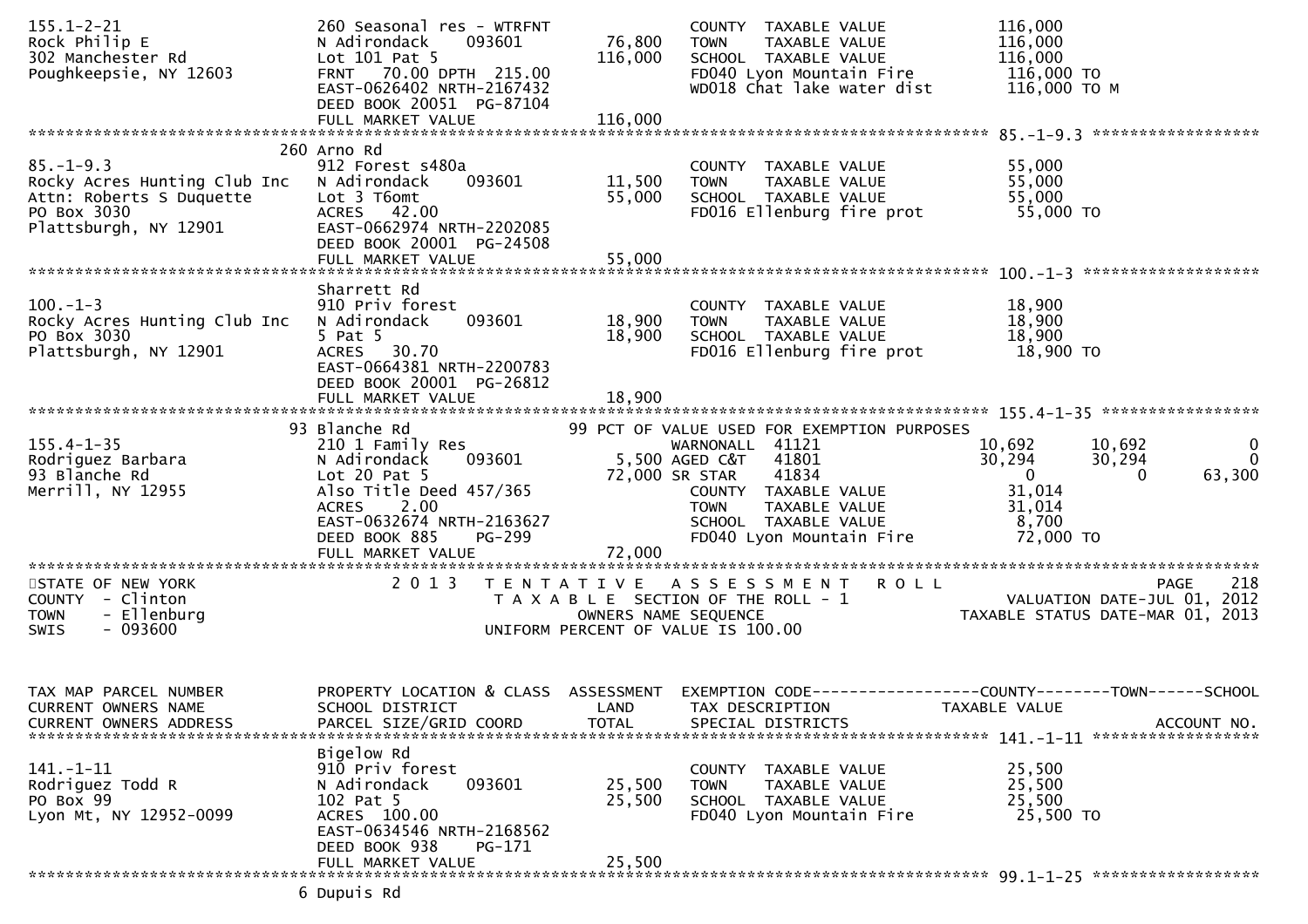| $99.1 - 1 - 25$<br>Rodriguez Travis<br>6 Dupuis Rd<br>Ellenburg Center, NY 12934                                                             | 210 1 Family Res<br>093601<br>N Adirondack<br>11 Pat 5<br>FRNT 66.00 DPTH 196.00<br>EAST-0649087 NRTH-2198713<br>DEED BOOK 99001 PG-10394                                                                        | 3,600<br>53,500                    | RES STAR 41854<br>COUNTY TAXABLE VALUE<br><b>TOWN</b><br>TAXABLE VALUE<br>SCHOOL TAXABLE VALUE<br>FD014 EllenCtr fire #15<br>LT010 Ellenburg Light 15                          | $\mathbf{0}$<br>$\mathbf{0}$<br>30,000<br>53,500<br>53,500<br>23,500<br>53,500 TO<br>53,500 TO                |  |
|----------------------------------------------------------------------------------------------------------------------------------------------|------------------------------------------------------------------------------------------------------------------------------------------------------------------------------------------------------------------|------------------------------------|--------------------------------------------------------------------------------------------------------------------------------------------------------------------------------|---------------------------------------------------------------------------------------------------------------|--|
|                                                                                                                                              | FULL MARKET VALUE                                                                                                                                                                                                | 53,500                             |                                                                                                                                                                                |                                                                                                               |  |
| $70. - 1 - 35.4$<br>Rodriquez Charles<br>Rodriquez Patricia<br>5733 Rt 11<br>Ellenburg Center, NY 12934                                      | 5733 Rt 11<br>270 Mfg housing<br>093601<br>N Adirondack<br>Lot 17 T6omt<br>FRNT 90.00 DPTH 315.59<br>EAST-0659096 NRTH-2208716<br>DEED BOOK 20021 PG-45139<br>FULL MARKET VALUE                                  | 4,300<br>52,000<br>52,000          | RES STAR<br>41854<br>COUNTY TAXABLE VALUE<br><b>TOWN</b><br>TAXABLE VALUE<br>SCHOOL TAXABLE VALUE<br>FD016 Ellenburg fire prot                                                 | $\mathbf{0}$<br>$\mathbf{0}$<br>30,000<br>52,000<br>52,000<br>22,000<br>52,000 TO                             |  |
| $155. - 3 - 14$<br>Rollin Louis<br>Labelle Rollin Louise<br>787 Rt 201<br>Ormstown QC, Canada JOS1K                                          | Rt 374<br>$322$ Rural vac $510 - WTRFNT$<br>N Adirondack<br>093601<br>Lot 119 & 120 T5omt<br>Survey Map 20082/19408<br>ACRES 22.20<br>EAST-0629976 NRTH-2163146<br>DEED BOOK 20082 PG-19689<br>FULL MARKET VALUE | 59,500<br>59,500<br>59,500         | COUNTY TAXABLE VALUE<br>TAXABLE VALUE<br><b>TOWN</b><br>SCHOOL TAXABLE VALUE<br>FD040 Lyon Mountain Fire<br>WD018 Chat lake water dist                                         | 59,500<br>59,500<br>59,500<br>59,500 TO<br>22,015 TO M                                                        |  |
| $155.4 - 1 - 32$<br>Romanosky James A<br>Romanosky Jared J<br>63 Orchard St<br>Manorville, NY 11949<br>STATE OF NEW YORK<br>COUNTY - Clinton | 57 Blanche Rd<br>210 1 Family Res<br>093601<br>N Adirondack<br>Lot 119 Pat 5<br>FRNT 66.00 DPTH 125.00<br>EAST-0632615 NRTH-2162652<br>DEED BOOK 20122 PG-46715<br>2 0 1 3                                       | 2,900<br>30,300                    | COUNTY TAXABLE VALUE<br>TAXABLE VALUE<br><b>TOWN</b><br>SCHOOL TAXABLE VALUE<br>FD040 Lyon Mountain Fire<br>TENTATIVE ASSESSMENT ROLL<br>T A X A B L E SECTION OF THE ROLL - 1 | 30,300<br>30,300<br>30,300<br>30,300 TO<br>219<br>PAGE<br>$\overline{01}$ , $\overline{01}$ , $\overline{01}$ |  |
| - Ellenburg<br><b>TOWN</b><br>- 093600<br>SWIS                                                                                               |                                                                                                                                                                                                                  | OWNERS NAME SEQUENCE               | UNIFORM PERCENT OF VALUE IS 100.00                                                                                                                                             | TAXABLE STATUS DATE-MAR 01, 2013                                                                              |  |
| TAX MAP PARCEL NUMBER<br>CURRENT OWNERS NAME<br><b>CURRENT OWNERS ADDRESS</b>                                                                | PROPERTY LOCATION & CLASS<br>SCHOOL DISTRICT<br>PARCEL SIZE/GRID COORD                                                                                                                                           | ASSESSMENT<br>LAND<br><b>TOTAL</b> | TAX DESCRIPTION<br>SPECIAL DISTRICTS                                                                                                                                           | EXEMPTION CODE-----------------COUNTY-------TOWN------SCHOOL<br>TAXABLE VALUE<br>ACCOUNT NO.                  |  |
| $111.-1-3$<br>Roscoe Joseph C<br>Roscoe Marianne L<br>PO Box 233<br>Brainardsville, NY 12915                                                 | 1224 West Hill Rd<br>241 Rural res&ag<br>093601<br>N Adirondack<br>20 T5omt<br>ACRES 74.00<br>EAST-0620745 NRTH-2192297<br>DEED BOOK 872<br>PG-338                                                               | 32,600<br>195,000                  | COUNTY<br>TAXABLE VALUE<br>TAXABLE VALUE<br><b>TOWN</b><br>SCHOOL TAXABLE VALUE<br>FD016 Ellenburg fire prot                                                                   | 195,000<br>195,000<br>195,000<br>195,000 TO                                                                   |  |
|                                                                                                                                              | FULL MARKET VALUE<br>5263 Rt 374                                                                                                                                                                                 | 195,000                            |                                                                                                                                                                                |                                                                                                               |  |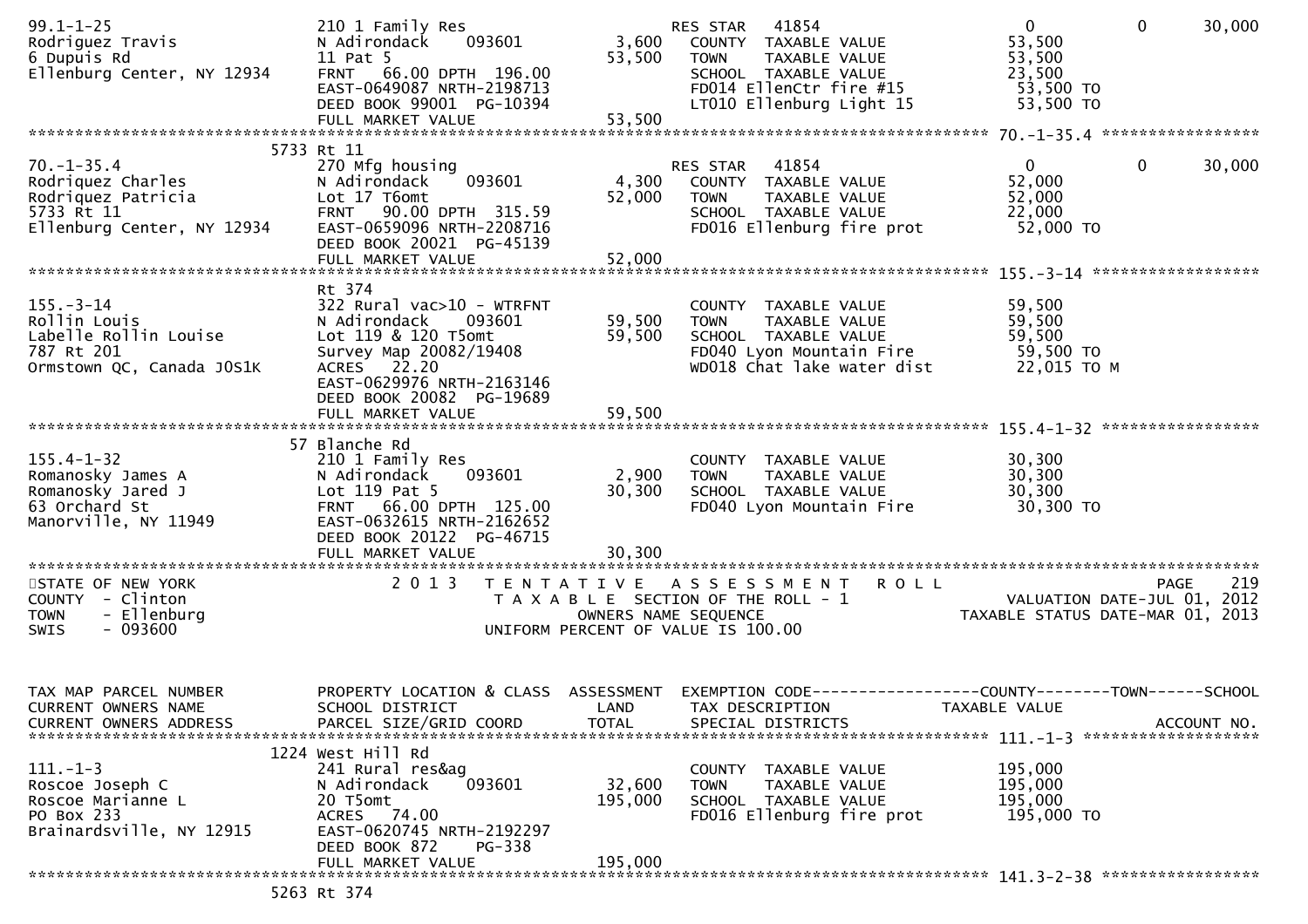| $141.3 - 2 - 38$<br>Rose Robert T Sr                                   | 260 Seasonal res - WTRFNT<br>093601<br>N Adirondack  | 70,100               | COUNTY TAXABLE VALUE<br><b>TOWN</b><br>TAXABLE VALUE                      | 135,100<br>135,100                                              |
|------------------------------------------------------------------------|------------------------------------------------------|----------------------|---------------------------------------------------------------------------|-----------------------------------------------------------------|
| Rose Nancy K                                                           | Lot 100 Pat 5                                        | 135,100              | SCHOOL TAXABLE VALUE                                                      | 135,100                                                         |
| 2735 NE Indian River Dr<br>Jensen Beach, FL 34957                      | FRNT 114.00 DPTH 105.00<br>EAST-0623551 NRTH-2172495 |                      | FD040 Lyon Mountain Fire<br>WD018 Chat lake water dist                    | 135,100 TO<br>135,100 ТО М                                      |
|                                                                        | DEED BOOK 20122 PG-50529                             |                      |                                                                           |                                                                 |
|                                                                        | FULL MARKET VALUE                                    | 135,100              |                                                                           |                                                                 |
|                                                                        | 5059 Rt 11                                           |                      |                                                                           |                                                                 |
| $71.3 - 2 - 43$                                                        | 471 Funeral home                                     |                      | COUNTY TAXABLE VALUE                                                      | 145,500                                                         |
| Ross Cory A<br>PO Box 275                                              | N Adirondack<br>093601<br>20 Pat 6                   | 7,500<br>145,500     | TAXABLE VALUE<br><b>TOWN</b><br>SCHOOL TAXABLE VALUE                      | 145,500<br>145,500                                              |
| Mooers, NY 12958                                                       | FRNT 145.00 DPTH 170.00                              |                      | FD002 EllenDpt fire 21                                                    | 145,500 TO                                                      |
|                                                                        | EAST-0673980 NRTH-2213409                            |                      | LT011 Ellenburg Light 21                                                  | 145,500 TO                                                      |
|                                                                        | DEED BOOK 20092 PG-27494<br>FULL MARKET VALUE        | 145,500              |                                                                           |                                                                 |
|                                                                        |                                                      |                      |                                                                           |                                                                 |
| $70. - 1 - 24$                                                         | Rt 11<br>314 Rural vac<10                            |                      | COUNTY TAXABLE VALUE                                                      | 5,700                                                           |
| Ross Cory S                                                            | 093601<br>N Adirondack                               | 5,700                | TAXABLE VALUE<br><b>TOWN</b>                                              | 5,700                                                           |
| Ross Kristen L                                                         | 19 Pat 6                                             | 5,700                |                                                                           | 5,700                                                           |
| PO Box 275                                                             | 2.10<br><b>ACRES</b><br>EAST-0665185 NRTH-2209031    |                      | SCHOOL TAXABLE VALUE<br>FDOO2 EllenDpt fire 21<br>LTO12 Ellenburg Light 5 | 5,700 TO                                                        |
| Mooers, NY 12958                                                       | DEED BOOK 20082 PG-17343                             |                      | LT012 Ellenburg Light 5                                                   | 5,700 TO                                                        |
|                                                                        | FULL MARKET VALUE                                    | 5,700                |                                                                           |                                                                 |
|                                                                        | Clinton Mills Rd                                     |                      |                                                                           |                                                                 |
| $40. - 1 - 26.2$                                                       | 910 Priv forest                                      |                      | COUNTY TAXABLE VALUE                                                      | 40,400                                                          |
| Rossdeutscher Simon                                                    | 093601<br>N Adirondack                               | 40,400               | TAXABLE VALUE<br><b>TOWN</b>                                              | 40,400                                                          |
| Rossdeutscher Harry<br>xossueurscher Harry<br>7925 Kingsley Rd Apt 110 | 59 T6omt<br>ACRES 160.70                             | 40,400               | SCHOOL TAXABLE VALUE<br>FD016 Ellenburg fire prot                         | 40,400<br>40,400 TO                                             |
| Montreal QC, Canada H4W1P5                                             | EAST-0661890 NRTH-2230297                            |                      |                                                                           |                                                                 |
|                                                                        | DEED BOOK 592<br>PG-415                              |                      |                                                                           |                                                                 |
|                                                                        | FULL MARKET VALUE                                    | 40,400               |                                                                           |                                                                 |
| STATE OF NEW YORK                                                      |                                                      |                      | 2013 TENTATIVE ASSESSMENT ROLL                                            | 220<br>PAGE                                                     |
| COUNTY - Clinton                                                       |                                                      |                      | T A X A B L E SECTION OF THE ROLL - 1                                     | VALUATION DATE-JUL 01, 2012<br>TAXABLE STATUS DATE-MAR 01, 2013 |
| <b>TOWN</b><br>- Ellenburg<br>$-093600$<br><b>SWIS</b>                 |                                                      | OWNERS NAME SEQUENCE | UNIFORM PERCENT OF VALUE IS 100.00                                        |                                                                 |
|                                                                        |                                                      |                      |                                                                           |                                                                 |
|                                                                        |                                                      |                      |                                                                           |                                                                 |
| TAX MAP PARCEL NUMBER                                                  | PROPERTY LOCATION & CLASS ASSESSMENT                 |                      |                                                                           | EXEMPTION CODE-----------------COUNTY--------TOWN------SCHOOL   |
| <b>CURRENT OWNERS NAME</b>                                             | SCHOOL DISTRICT                                      | LAND                 | TAX DESCRIPTION                                                           | TAXABLE VALUE                                                   |
| <b>CURRENT OWNERS ADDRESS</b>                                          | PARCEL SIZE/GRID COORD                               | <b>TOTAL</b>         | SPECIAL DISTRICTS                                                         | ACCOUNT NO.                                                     |
|                                                                        | 4578 Rt 374                                          |                      |                                                                           |                                                                 |
| $155. - 4 - 7$                                                         | 210 1 Family Res                                     |                      | 41834<br>SR STAR                                                          | $\mathbf 0$<br>$\mathbf{0}$<br>63,300                           |
| Roulston Margaret B<br>4578 Rt 374                                     | 093601<br>N Adirondack<br>119 Pat 5                  | 2,800<br>74,000      | COUNTY TAXABLE VALUE<br>TAXABLE VALUE<br><b>TOWN</b>                      | 74,000<br>74,000                                                |
| Merrill, NY 12955                                                      | FRNT 75.00 DPTH 100.00                               |                      | SCHOOL TAXABLE VALUE                                                      | 10,700                                                          |
|                                                                        | EAST-0634556 NRTH-2160897                            |                      | FD040 Lyon Mountain Fire                                                  | 74,000 TO                                                       |
|                                                                        | DEED BOOK 652<br>$PG-154$<br>FULL MARKET VALUE       | 74,000               |                                                                           |                                                                 |
|                                                                        |                                                      |                      |                                                                           |                                                                 |
| $155.4 - 1 - 28$                                                       | Rt 374<br>314 Rural vac<10                           |                      | COUNTY TAXABLE VALUE                                                      | 5,000                                                           |
|                                                                        |                                                      |                      |                                                                           |                                                                 |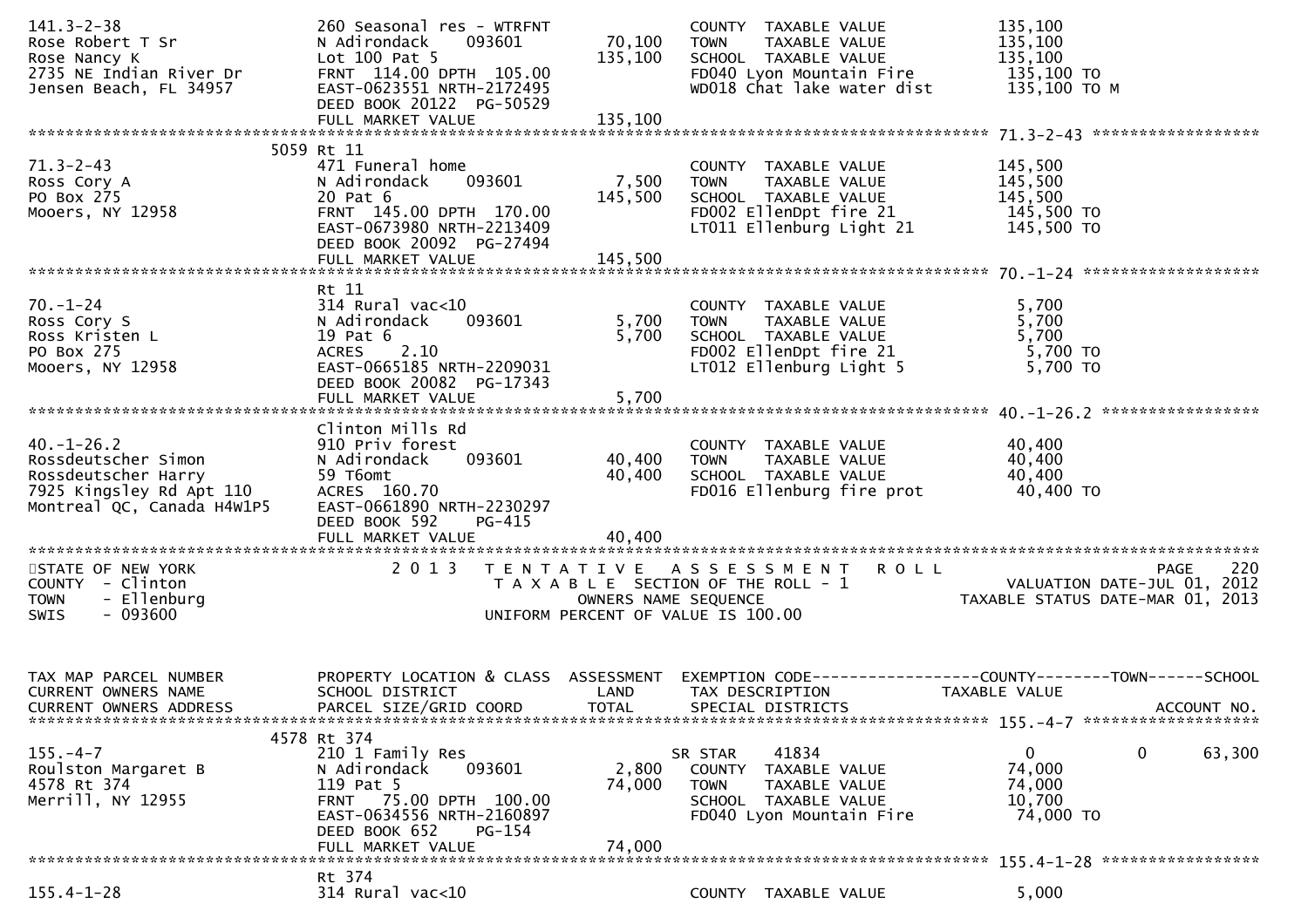| Rouse Donald<br>Rouse Phylliss<br>306 Shunnway<br>Lilburn, GA 30247                                                              | 093601<br>N Adirondack<br>119 Pat 5<br>1.00<br><b>ACRES</b><br>EAST-0632148 NRTH-2162453<br>DEED BOOK 427<br>$PG-125$<br>FULL MARKET VALUE                                                  | 5,000<br>5,000<br>5,000      | <b>TOWN</b><br>TAXABLE VALUE<br>SCHOOL TAXABLE VALUE<br>FD040 Lyon Mountain Fire                                                                        | 5,000<br>5,000<br>5,000 TO                                                                   |
|----------------------------------------------------------------------------------------------------------------------------------|---------------------------------------------------------------------------------------------------------------------------------------------------------------------------------------------|------------------------------|---------------------------------------------------------------------------------------------------------------------------------------------------------|----------------------------------------------------------------------------------------------|
|                                                                                                                                  |                                                                                                                                                                                             |                              |                                                                                                                                                         |                                                                                              |
| $155.1 - 2 - 20$<br>Rowe Craig<br>194 Langdon Rd<br>North Bangor, NY 12966                                                       | 6 Narrows Rd<br>270 Mfg housing - WTRFNT<br>093601<br>N Adirondack<br>Lot 101 Pat 5<br>FRNT 70.00 DPTH 212.00<br>EAST-0626428 NRTH-2167368<br>DEED BOOK 20122 PG-52633<br>FULL MARKET VALUE | 76,800<br>84,800<br>84,800   | COUNTY TAXABLE VALUE<br><b>TOWN</b><br>TAXABLE VALUE<br>SCHOOL TAXABLE VALUE<br>FD040 Lyon Mountain Fire<br>WD018 Chat lake water dist                  | 84,800<br>84,800<br>84,800<br>84,800 TO<br>84,800 TO M                                       |
|                                                                                                                                  | Rt 11                                                                                                                                                                                       |                              |                                                                                                                                                         | lease 2011                                                                                   |
| $71. - 2 - 1$<br>Rowe Cynthia<br>18 Grace Ave<br>Plattsburgh, NY 12901<br>MAY BE SUBJECT TO PAYMENT<br>UNDER AGDIST LAW TIL 2017 | 120 Field crops<br>N Adirondack<br>093601<br>$20/21$ Pat 6<br>ACRES 131.80<br>EAST-0672201 NRTH-2216344<br>DEED BOOK 820<br>PG-106                                                          | 49,400<br>50,400             | AGRI DISTR 41720<br>COUNTY TAXABLE VALUE<br>TAXABLE VALUE<br><b>TOWN</b><br>SCHOOL TAXABLE VALUE<br>FD002 EllenDpt fire 21<br>FD016 Ellenburg fire prot | $\mathbf{0}$<br>0<br>$\Omega$<br>50,400<br>50,400<br>50,400<br>22,680 TO<br>27,720 TO        |
|                                                                                                                                  |                                                                                                                                                                                             |                              |                                                                                                                                                         |                                                                                              |
| $71. - 2 - 3$<br>Rowe Cynthia A<br>18 Grace Ave<br>Plattsburgh, NY 12901                                                         | Station Hill Rd<br>323 Vacant rural<br>093601<br>N Adirondack<br>20 Pat 6<br>ACRES 17.20<br>EAST-0671441 NRTH-2216395<br>DEED BOOK 20061 PG-92281<br>FULL MARKET VALUE                      | 13,300<br>13,300<br>13,300   | COUNTY TAXABLE VALUE<br><b>TOWN</b><br>TAXABLE VALUE<br>SCHOOL TAXABLE VALUE<br>FD002 EllenDpt fire 21<br>FD016 Ellenburg fire prot                     | 13,300<br>13,300<br>13,300<br>5,320 TO<br>7,980 TO                                           |
|                                                                                                                                  |                                                                                                                                                                                             |                              |                                                                                                                                                         |                                                                                              |
| STATE OF NEW YORK<br>COUNTY - Clinton<br>- Ellenburg<br><b>TOWN</b><br>$-093600$<br><b>SWIS</b>                                  | 2 0 1 3                                                                                                                                                                                     | OWNERS NAME SEQUENCE         | TENTATIVE ASSESSMENT<br><b>ROLL</b><br>T A X A B L E SECTION OF THE ROLL - 1<br>UNIFORM PERCENT OF VALUE IS 100.00                                      | 221<br>PAGE<br>VALUATION DATE-JUL 01, 2012<br>TAXABLE STATUS DATE-MAR 01, 2013               |
| TAX MAP PARCEL NUMBER<br>CURRENT OWNERS NAME<br>CURRENT OWNERS ADDRESS                                                           | PROPERTY LOCATION & CLASS ASSESSMENT<br>SCHOOL DISTRICT<br>PARCEL SIZE/GRID COORD                                                                                                           | LAND<br><b>TOTAL</b>         | TAX DESCRIPTION<br>SPECIAL DISTRICTS                                                                                                                    | EXEMPTION CODE-----------------COUNTY-------TOWN------SCHOOL<br>TAXABLE VALUE<br>ACCOUNT NO. |
|                                                                                                                                  | 5125 Rt 374                                                                                                                                                                                 |                              |                                                                                                                                                         |                                                                                              |
| $141.3 - 2 - 4$<br>Rowe Cynthia A<br>18 Grace Ave<br>Plattsburgh, NY 12901                                                       | 210 1 Family Res - WTRFNT<br>093601<br>N Adirondack<br>101 Pat 5<br>FRNT 116.00 DPTH 120.00<br>EAST-0625394 NRTH-2169751<br>DEED BOOK 99001 PG-09377<br>FULL MARKET VALUE                   | 72,900<br>162,000<br>162,000 | COUNTY TAXABLE VALUE<br><b>TOWN</b><br>TAXABLE VALUE<br>SCHOOL TAXABLE VALUE<br>FD040 Lyon Mountain Fire<br>WD018 Chat lake water dist                  | 162,000<br>162,000<br>162,000<br>162,000 TO<br>162,000 ТО М                                  |
|                                                                                                                                  | 5131 Rt 374                                                                                                                                                                                 |                              |                                                                                                                                                         |                                                                                              |
| $141.3 - 2 - 5$<br>Rowe Cynthia A                                                                                                | 311 Res vac land - WTRFNT<br>093601<br>N Adirondack                                                                                                                                         | 2,800                        | TAXABLE VALUE<br><b>COUNTY</b><br><b>TOWN</b><br>TAXABLE VALUE                                                                                          | 2,800<br>2,800                                                                               |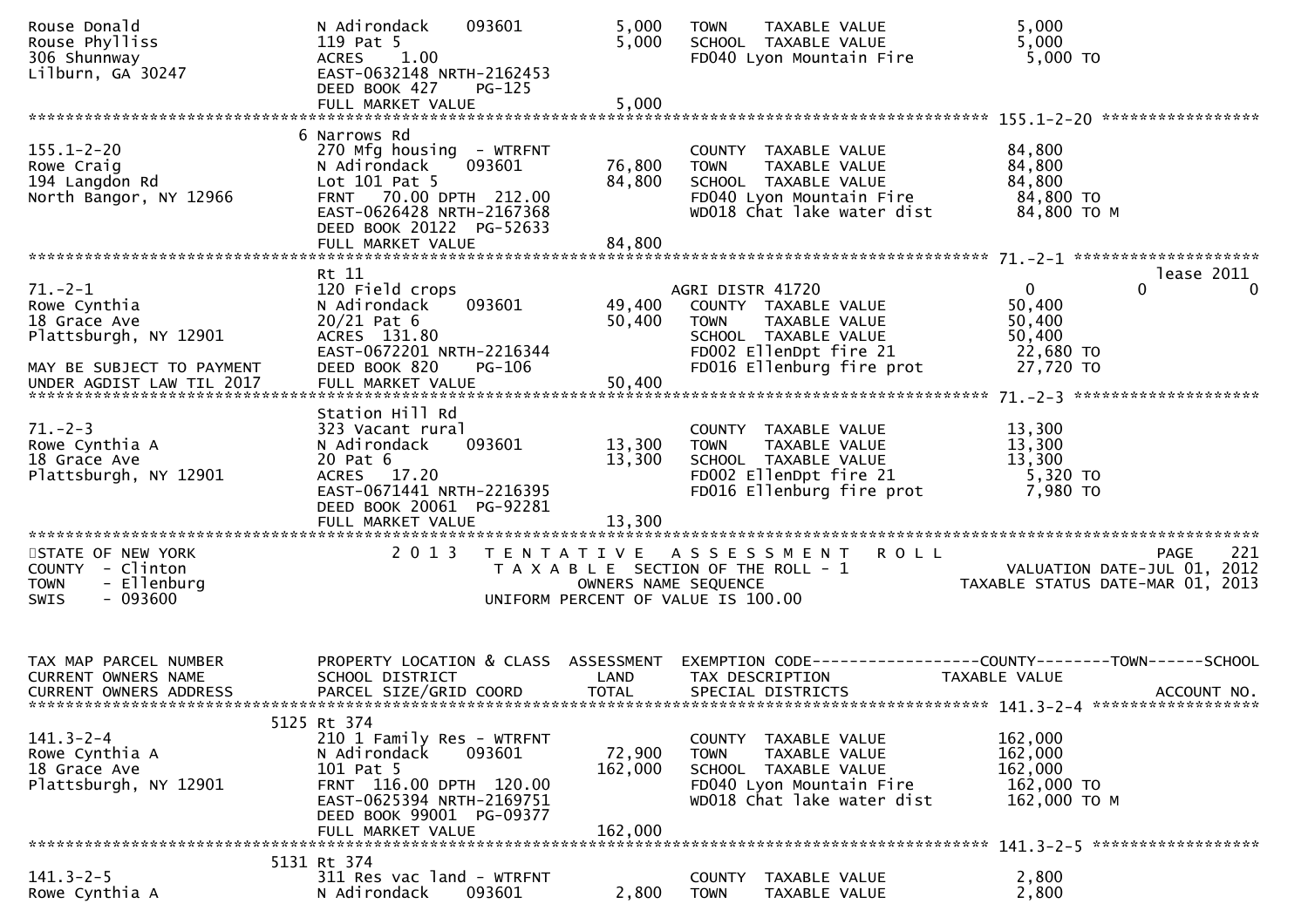| 18 Grace Ave<br>Plattsburgh, NY 12901                                                                                    | 101 Pat<br>FRNT 48.00 DPTH 40.00<br>EAST-0625407 NRTH-2169831<br>DEED BOOK 99001 PG-09376                                                                                     | 2,800                        | SCHOOL TAXABLE VALUE<br>FD040 Lyon Mountain Fire<br>WD018 Chat lake water dist                                                                              | 2,800<br>2,800 TO<br>2,800 TO M                                                       |                                        |
|--------------------------------------------------------------------------------------------------------------------------|-------------------------------------------------------------------------------------------------------------------------------------------------------------------------------|------------------------------|-------------------------------------------------------------------------------------------------------------------------------------------------------------|---------------------------------------------------------------------------------------|----------------------------------------|
| $40.-1-1.1$<br>Rowe Gary<br>Rowe Keith<br>18 Lakeview Ave<br>Rouses Point, NY 12979-1125                                 | Clinton Mills Rd<br>105 Vac farmland<br>093601<br>N Adirondack<br>Lot $59$ Pat $6$<br>ACRES 80.00<br>EAST-0662147 NRTH-2232308<br>DEED BOOK 969<br>PG-133                     | 52,500<br>52,500             | AGRI DISTR 41720<br>COUNTY TAXABLE VALUE<br>TOWN<br>TAXABLE VALUE<br>SCHOOL TAXABLE VALUE<br>FD016 Ellenburg fire prot                                      | 144<br>144<br>52,356<br>52,356<br>52,356<br>52,500 TO                                 | 144                                    |
| MAY BE SUBJECT TO PAYMENT<br>UNDER AGDIST LAW TIL 2017                                                                   | FULL MARKET VALUE                                                                                                                                                             | 52,500                       |                                                                                                                                                             |                                                                                       |                                        |
| $71. - 1 - 1$<br>Rowe Glenn E Jr<br>Rowe Cynthia<br>C/O Charles Durkin<br>4 Flaglar Rd<br>Plattsburgh, NY 12901          | 29 Station Hill Rd<br>112 Dairy farm<br>093601<br>N Adirondack<br>19 Pat 6<br>ACRES 298.50<br>EAST-0670679 NRTH-2214760<br>DEED BOOK 620<br>PG-472<br>FULL MARKET VALUE       | 173,700<br>173,700           | AGRI DISTR 41720<br>90,800 483A EX<br>42100<br>COUNTY TAXABLE VALUE<br>TAXABLE VALUE<br>TOWN<br>SCHOOL TAXABLE VALUE<br>FD002 EllenDpt fire 21<br>14,300 EX | $\Omega$<br>0<br>14,300<br>14,300<br>159,400<br>159,400<br>159,400<br>159,400 TO      | lease 2011<br>$\overline{0}$<br>14,300 |
| MAY BE SUBJECT TO PAYMENT                                                                                                |                                                                                                                                                                               |                              | LT011 Ellenburg Light 21                                                                                                                                    | 159,400 TO                                                                            |                                        |
| STATE OF NEW YORK<br>COUNTY - Clinton<br>- Ellenburg<br><b>TOWN</b><br>$-093600$<br><b>SWIS</b>                          | 2 0 1 3                                                                                                                                                                       |                              | TENTATIVE ASSESSMENT ROLL<br>T A X A B L E SECTION OF THE ROLL - 1<br>OWNERS NAME SEQUENCE<br>UNIFORM PERCENT OF VALUE IS 100.00                            | <b>PAGE</b><br>VALUATION DATE-JUL 01, 2012<br>TAXABLE STATUS DATE-MAR 01, 2013        | 222                                    |
| TAX MAP PARCEL NUMBER<br><b>CURRENT OWNERS NAME</b>                                                                      | PROPERTY LOCATION & CLASS ASSESSMENT<br>SCHOOL DISTRICT                                                                                                                       | LAND                         | TAX DESCRIPTION                                                                                                                                             | EXEMPTION CODE------------------COUNTY--------TOWN------SCHOOL<br>TAXABLE VALUE       |                                        |
| $71.3 - 1 - 20$<br>Rowe Life Estate Kenneth<br>Rowe Life Estate Marjorie J<br>2035 Plank Rd<br>Ellenburg Depot, NY 12935 | 4 Station Hill Rd<br>270 Mfg housing<br>093601<br>N Adirondack<br>20 Pat 6<br>FRNT 170.00 DPTH 240.00<br>EAST-0672548 NRTH-2213126<br>DEED BOOK 20051 PG-78759                | 36,000                       | AGED C&T<br>41801<br>4,700 SR STAR<br>41834<br>COUNTY TAXABLE VALUE<br><b>TOWN</b><br>TAXABLE VALUE<br>SCHOOL TAXABLE VALUE<br>FD002 EllenDpt fire 21       | 18,000<br>18,000<br>$\mathbf 0$<br>0<br>18,000<br>18,000<br>$\mathbf{0}$<br>36,000 TO | 0<br>36,000                            |
| $84. - 1 - 4$<br>Rowe Mark<br>3 Sunderland Way<br>Ellenburg Depot, NY 12935                                              | 147 Cashman Rd<br>280 Res Multiple<br>093601<br>N Adirondack<br>$10-A$<br>15.50<br><b>ACRES</b><br>EAST-0653140 NRTH-2208884<br>DEED BOOK 20031 PG-57310<br>FULL MARKET VALUE | 18,400<br>166,700<br>166,700 | 41854<br>RES STAR<br>COUNTY<br>TAXABLE VALUE<br>TAXABLE VALUE<br><b>TOWN</b><br>SCHOOL TAXABLE VALUE<br>FD016 Ellenburg fire prot                           | 0<br>0<br>166,700<br>166,700<br>136,700<br>166,700 TO                                 | 30,000                                 |
|                                                                                                                          |                                                                                                                                                                               |                              |                                                                                                                                                             |                                                                                       |                                        |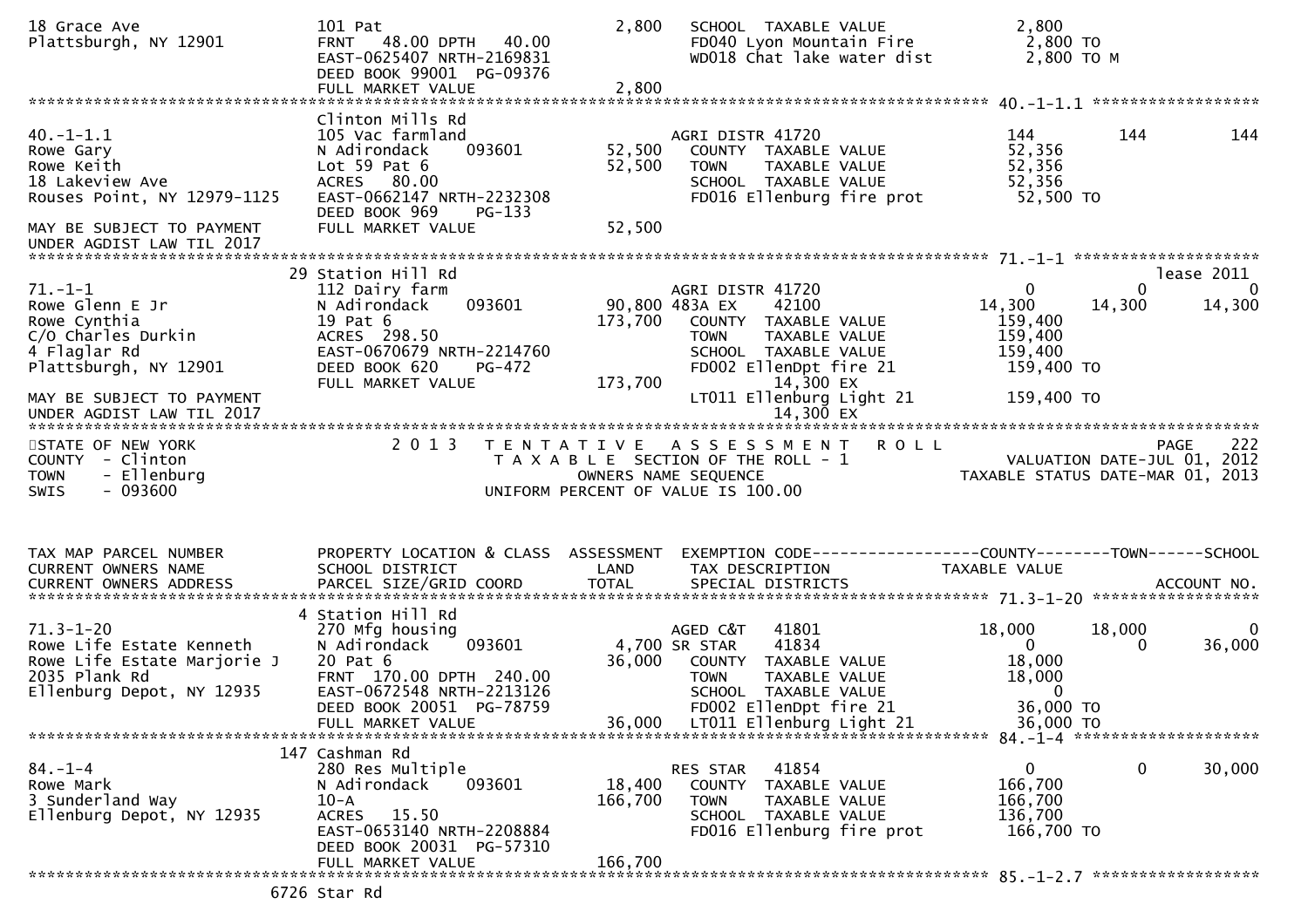| $85. - 1 - 2.7$<br>Rowe Neal<br>Rowe Darlene<br>PO Box 23<br>Ellenburg Center, NY 12934               | 210 1 Family Res<br>093601<br>N Adirondack<br>Lot 18 T6 Omt<br>FRNT 150.00 DPTH 175.00<br>EAST-0661342 NRTH-2206530<br>DEED BOOK 746<br>PG-167<br>FULL MARKET VALUE                | 4,600<br>90,000<br>90,000  | RES STAR 41854<br>COUNTY TAXABLE VALUE<br>TAXABLE VALUE<br><b>TOWN</b><br>SCHOOL TAXABLE VALUE<br>FD016 Ellenburg fire prot<br>LT012 Ellenburg Light 5            | $\mathbf 0$<br>$\mathbf{0}$<br>90,000<br>90,000<br>60,000<br>90,000 TO<br>$90,000$ TO                                                           | 30,000 |
|-------------------------------------------------------------------------------------------------------|------------------------------------------------------------------------------------------------------------------------------------------------------------------------------------|----------------------------|-------------------------------------------------------------------------------------------------------------------------------------------------------------------|-------------------------------------------------------------------------------------------------------------------------------------------------|--------|
|                                                                                                       |                                                                                                                                                                                    |                            |                                                                                                                                                                   |                                                                                                                                                 |        |
| $141. -1 - 1.13$<br>Rubado Gerald<br>Rubado Patricia D<br>114 Beach St<br>Massena, NY 13662           | Rt 374<br>311 Res vac land<br>Chateaugay 1<br>163401<br>Lot $100$ Pat 5<br>ACRES 1.28<br>EAST-0622154 NRTH-2174508<br>DEED BOOK 20051 PG-84375<br>FULL MARKET VALUE                | 5,200<br>5,200<br>5,200    | COUNTY TAXABLE VALUE<br>TAXABLE VALUE<br><b>TOWN</b><br>SCHOOL TAXABLE VALUE<br>FD040 Lyon Mountain Fire                                                          | 5,200<br>5,200<br>5,200<br>5,200 TO                                                                                                             |        |
|                                                                                                       |                                                                                                                                                                                    |                            |                                                                                                                                                                   |                                                                                                                                                 |        |
| $71.3 - 2 - 4$<br>Rubado Robert W<br>PO Box 129<br>Ellenburg Depot, NY 12935                          | 5100 Rt 11<br>210 1 Family Res<br>N Adirondack<br>093601<br>20 Pat 6<br>FRNT 74.20 DPTH 210.00<br>EAST-0672946 NRTH-2213388<br>DEED BOOK 708<br><b>PG-135</b><br>FULL MARKET VALUE | 52,000<br>52,000           | <b>RES STAR 41854</b><br>3,700 COUNTY TAXABLE VALUE<br><b>TOWN</b><br>TAXABLE VALUE<br>SCHOOL TAXABLE VALUE<br>FD002 EllenDpt fire 21<br>LT011 Ellenburg Light 21 | $\mathbf{0}$<br>$\mathbf{0}$<br>52,000<br>52,000<br>22,000<br>52,000 TO<br>52,000 TO                                                            | 30,000 |
| STATE OF NEW YORK<br>COUNTY - Clinton<br><b>TOWN</b><br>- Ellenburg<br>$-093600$<br><b>SWIS</b>       |                                                                                                                                                                                    |                            | 2013 TENTATIVE ASSESSMENT ROLL<br>UNIFORM PERCENT OF VALUE IS 100.00                                                                                              | PAGE<br>T A X A B L E SECTION OF THE ROLL - 1<br>T A X A B L E SECTION OF THE ROLL - 1<br>OWNERS NAME SEQUENCE TAXABLE STATUS DATE-MAR 01, 2013 | 223    |
| TAX MAP PARCEL NUMBER<br>CURRENT OWNERS NAME<br>CURRENT OWNERS ADDRESS                                | SCHOOL DISTRICT                                                                                                                                                                    | LAND                       | TAX DESCRIPTION                                                                                                                                                   | PROPERTY LOCATION & CLASS ASSESSMENT EXEMPTION CODE----------------COUNTY-------TOWN------SCHOOL<br>TAXABLE VALUE                               |        |
| $71.3 - 2 - 49$<br>Rubado Robert W<br>PO Box 129<br>Ellenburg Depot, NY 12935                         | Rt 11<br>312 Vac w/imprv<br>093601<br>N Adirondack<br>20 Pat 6<br>FRNT 95.00 DPTH 140.00<br>EAST-0673106 NRTH-2213201<br>DEED BOOK 708<br>PG-138<br>FULL MARKET VALUE              | 7,600<br>8,000<br>8,000    | COUNTY TAXABLE VALUE<br>TOWN TAXABLE VALUE<br>SCHOOL TAXABLE VALUE<br>FDOO2 EllenDpt fire 21<br>LTO11 Ellenburg Light 21                                          | 8,000<br>8,000<br>8,000<br>8,000 TO<br>8,000 TO                                                                                                 |        |
| $115. - 1 - 1$<br>Ruggles Linda R<br>Motes Michael J<br>106 Oak Leaf Dr<br>Chestertown, MD 21620-1180 | Smith Rd<br>260 Seasonal res<br>093601<br>N Adirondack<br>ACRES 28.80<br>EAST-0659127 NRTH-2192497<br>DEED BOOK 20021 PG-43559<br>FULL MARKET VALUE                                | 17,000<br>25,000<br>25,000 | COUNTY TAXABLE VALUE<br>TAXABLE VALUE<br><b>TOWN</b><br>SCHOOL TAXABLE VALUE<br>FD016 Ellenburg fire prot                                                         | 25,000<br>25,000<br>25,000<br>25,000 TO                                                                                                         |        |
|                                                                                                       |                                                                                                                                                                                    |                            |                                                                                                                                                                   |                                                                                                                                                 |        |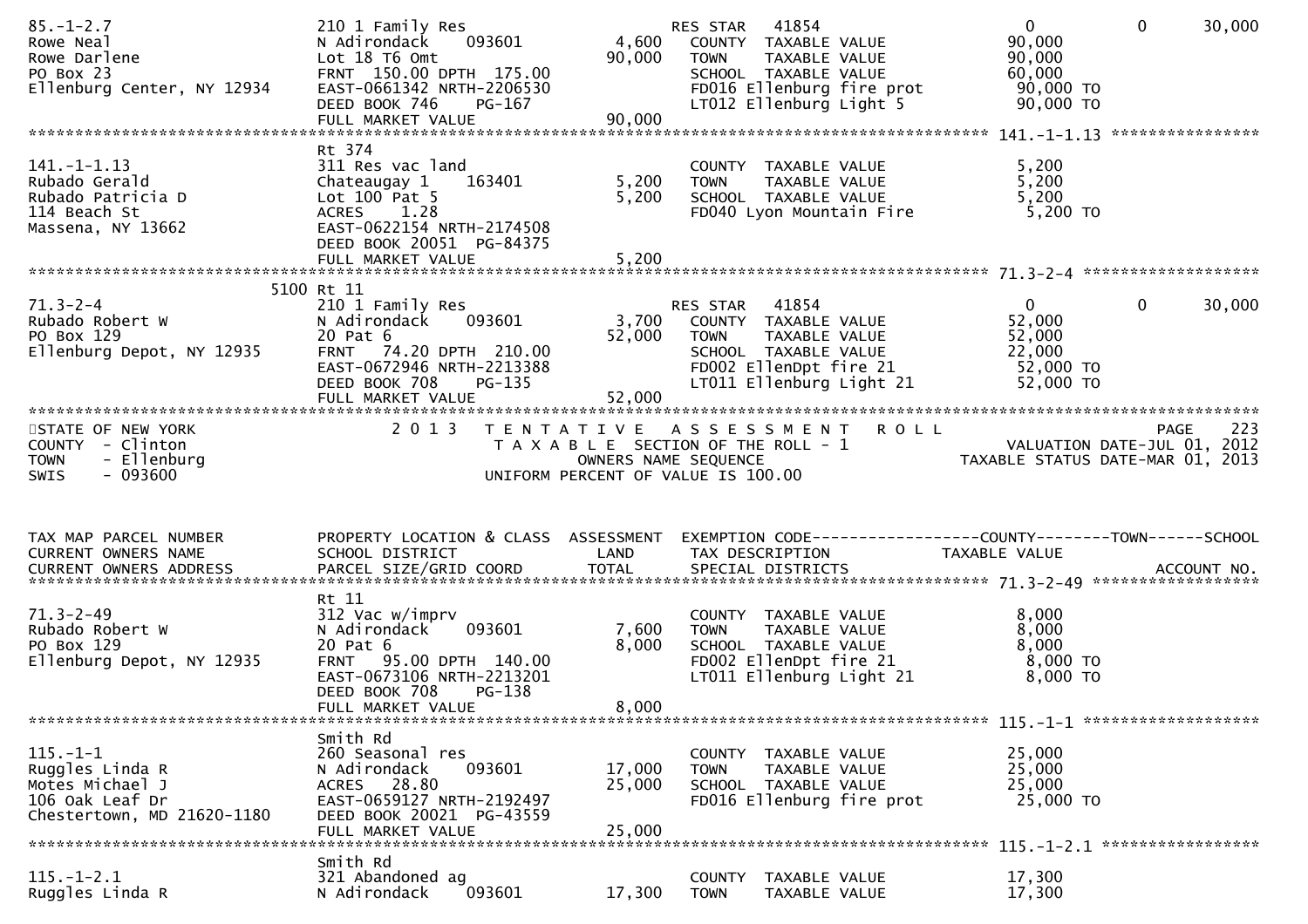| Motes Michael J<br>106 Oak Leaf Dr<br>Chestertown, MD 21620-1180                                                                                    | ACRES 29.50<br>EAST-0659864 NRTH-2192171<br>DEED BOOK 20021 PG-43559<br>FULL MARKET VALUE                                                                    | 17,300<br>17,300           | SCHOOL TAXABLE VALUE<br>FD016 Ellenburg fire prot                                                                                                                                                              | 17,300<br>17,300 TO                                     |                        |
|-----------------------------------------------------------------------------------------------------------------------------------------------------|--------------------------------------------------------------------------------------------------------------------------------------------------------------|----------------------------|----------------------------------------------------------------------------------------------------------------------------------------------------------------------------------------------------------------|---------------------------------------------------------|------------------------|
| $115. - 1 - 2.3$<br>Ruggles Linda R<br>Motes Michael J<br>106 Oak Leaf Dr<br>Chestertown, MD 21620                                                  | Smith Rd<br>321 Abandoned ag<br>N Adirondack<br>093601<br>8.50<br><b>ACRES</b><br>EAST-0659649 NRTH-2192870<br>DEED BOOK 20102 PG-35291<br>FULL MARKET VALUE | 5,800<br>5,800<br>5,800    | COUNTY TAXABLE VALUE<br>TAXABLE VALUE<br><b>TOWN</b><br>SCHOOL TAXABLE VALUE<br>FD016 Ellenburg fire prot                                                                                                      | 5,800<br>5,800<br>5,800<br>5,800 TO                     |                        |
| $115. - 1 - 21$<br>Rupert Morais<br>Morais Doris<br>Attn: Eustache N Amell<br>Attn: Eustache N Amell<br>109-03 223rd St<br>Queens Village, NY 11429 | Smith Rd<br>321 Abandoned ag<br>093601<br>N Adirondack<br>Lot $44/46$<br>ACRES 16.80<br>EAST-0663613 NRTH-2188616<br>DEED BOOK 553<br>PG-690                 | 13,100<br>13,100<br>13,100 | COUNTY TAXABLE VALUE<br>TOWN     TAXABLE VALUE<br>SCHOOL  TAXABLE VALUE<br>FD016 Ellenburg fire prot                                                                                                           | 13,100<br>13,100<br>13,100<br>13,100 TO                 |                        |
| STATE OF NEW YORK<br>COUNTY - Clinton<br>- Ellenburg<br><b>TOWN</b><br>$-093600$<br><b>SWIS</b>                                                     |                                                                                                                                                              |                            | 2013 TENTATIVE ASSESSMENT ROLL<br>T A X A B L E SECTION OF THE ROLL - 1<br>OWNERS NAME SEQUENCE ON THE ROLL - 1<br>OWNERS NAME SEQUENCE TAXABLE STATUS DATE-MAR 01, 2013<br>UNIFORM PERCENT OF VALUE IS 100.00 |                                                         |                        |
| TAX MAP PARCEL NUMBER<br>CURRENT OWNERS NAME                                                                                                        | PROPERTY LOCATION & CLASS ASSESSMENT<br>SCHOOL DISTRICT                                                                                                      | LAND                       | EXEMPTION CODE-----------------COUNTY-------TOWN------SCHOOL<br>TAX DESCRIPTION                                                                                                                                | TAXABLE VALUE                                           |                        |
| %84.-1-7.2<br>Russell Keith A<br>Russell Sharron L<br>6886 Star Rd<br>PO Box 55<br>Ellenburg Center, NY 12934                                       | 6886 Star Rd<br>210 1 Family Res<br>093601<br>N Adirondack<br>17 Pat 6<br>3.40<br><b>ACRES</b><br>EAST-0657265 NRTH-2206004<br>DEED BOOK 20061 PG-90729      | 13,000<br>88,600           | RES STAR 41854<br>COUNTY TAXABLE VALUE<br><b>TOWN</b><br>TAXABLE VALUE<br>TAXABLE VALUE<br>SCHOOL TAXABLE VALUE<br>FD016 Ellenburg fire prot 88,600 TO                                                         | 0<br>88,600<br>88,600<br>58,600                         | 30,000<br>$\mathbf{0}$ |
| 7409/7413 Star Rd<br>$83 - 1 - 18$<br>Russell Stanley<br>Russell Mary Anne<br>PO Box 194<br>Ellenburg Center, NY 12934                              | 271 Mfg housings<br>N Adirondack<br>093601<br>$7$ Pat $6$<br>ACRES 24.70<br>EAST-0644886 NRTH-2202368<br>DEED BOOK 20041 PG-65990<br>FULL MARKET VALUE       | 44,000<br>44,000           | 41854<br>RES STAR<br>21,800 COUNTY TAXABLE VALUE<br>TAXABLE VALUE<br><b>TOWN</b><br>SCHOOL TAXABLE VALUE<br>FD014 EllenCtr fire #15                                                                            | $\mathbf{0}$<br>44,000<br>44,000<br>14,000<br>44,000 TO | $\mathbf{0}$<br>30,000 |
| $155.1 - 2 - 30$<br>Russo Gerard F<br>Russo Nancy L<br>5403 Peru St<br>Plattsburgh, NY 12901                                                        | 5077 Rt 374<br>260 Seasonal res - WTRFNT<br>N Adirondack<br>093601<br>Lot 101 T5omt<br>FRNT 165.00 DPTH<br>50.00<br>EAST-0625895 NRTH-2168574                | 59,300<br>90,500           | COUNTY<br>TAXABLE VALUE<br><b>TOWN</b><br>TAXABLE VALUE<br>SCHOOL TAXABLE VALUE<br>FD040 Lyon Mountain Fire<br>WD018 Chat lake water dist                                                                      | 90,500<br>90,500<br>90,500<br>90,500 TO<br>90,500 ТО М  |                        |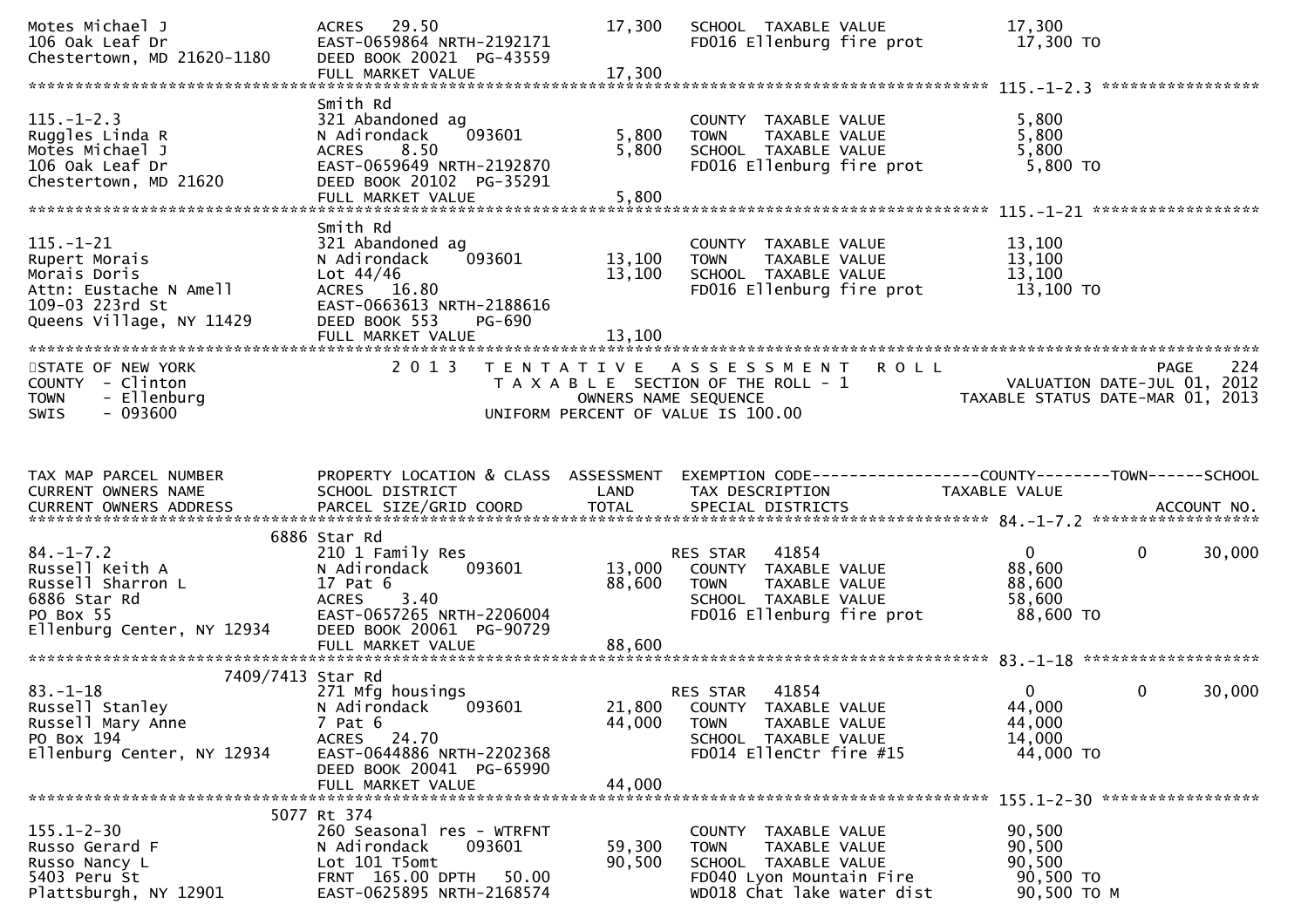|                                                                                           | DEED BOOK 1040 PG-142<br>FULL MARKET VALUE                                                                                                                                                                            | 90,500                        |                                                                                                                                                        |                                                                                              |     |
|-------------------------------------------------------------------------------------------|-----------------------------------------------------------------------------------------------------------------------------------------------------------------------------------------------------------------------|-------------------------------|--------------------------------------------------------------------------------------------------------------------------------------------------------|----------------------------------------------------------------------------------------------|-----|
| $84. - 1 - 11$<br>Ryan Edward<br>Ryan Diane<br>14 Baris Ln<br>Hopewell Junction, NY 12533 | 6891 Star Rd<br>311 Res vac land<br>093601<br>N Adirondack<br>Lot $14$ Pat $6$<br>FRNT 132.00 DPTH 149.75<br>EAST-0657317 NRTH-2205701<br>DEED BOOK 524<br>PG-259<br>FULL MARKET VALUE                                | 4,200<br>4,200<br>4,200       | COUNTY TAXABLE VALUE<br>TAXABLE VALUE<br><b>TOWN</b><br>SCHOOL TAXABLE VALUE<br>FD016 Ellenburg fire prot                                              | 4,200<br>4,200<br>4,200<br>4,200 TO                                                          |     |
|                                                                                           |                                                                                                                                                                                                                       |                               |                                                                                                                                                        |                                                                                              |     |
| $155.3 - 3 - 5$<br>Ryan Joseph J<br>Ryan Anastasia D<br>11 Lake Dr<br>Buchanan, NY 10511  | 43 Holtzman Way<br>210 1 Family Res - WTRFNT<br>N Adirondack<br>093601<br>$119/120$ Pat 5<br>survey map PL-A-28<br><b>ACRES</b><br>2.64<br>EAST-0630147 NRTH-2162290<br>DEED BOOK 20082 PG-19641<br>FULL MARKET VALUE | 146,200<br>335,400<br>335,400 | COUNTY TAXABLE VALUE<br>TAXABLE VALUE<br><b>TOWN</b><br>SCHOOL TAXABLE VALUE<br>FD040 Lyon Mountain Fire<br>WD018 Chat lake water dist                 | 335,400<br>335,400<br>335,400<br>335,400 TO<br>334,394 TO M                                  |     |
|                                                                                           |                                                                                                                                                                                                                       |                               |                                                                                                                                                        |                                                                                              |     |
| STATE OF NEW YORK<br>COUNTY - Clinton<br>- Ellenburg<br><b>TOWN</b><br>$-093600$<br>SWIS  | 2 0 1 3                                                                                                                                                                                                               | OWNERS NAME SEQUENCE          | TENTATIVE ASSESSMENT ROLL<br>T A X A B L E SECTION OF THE ROLL - 1<br>UNIFORM PERCENT OF VALUE IS 100.00                                               | PAGE<br>VALUATION DATE-JUL 01, 2012<br>TAXABLE STATUS DATE-MAR 01, 2013                      | 225 |
|                                                                                           |                                                                                                                                                                                                                       |                               |                                                                                                                                                        |                                                                                              |     |
| TAX MAP PARCEL NUMBER<br>CURRENT OWNERS NAME                                              | PROPERTY LOCATION & CLASS ASSESSMENT<br>SCHOOL DISTRICT                                                                                                                                                               | LAND                          | TAX DESCRIPTION                                                                                                                                        | EXEMPTION CODE-----------------COUNTY-------TOWN------SCHOOL<br>TAXABLE VALUE                |     |
|                                                                                           | 6679 Star Rd                                                                                                                                                                                                          |                               |                                                                                                                                                        |                                                                                              |     |
| $85.1 - 1 - 26$<br>Ryan Kevin A<br>6679 Rt 190<br>Ellenburg Center, NY 12933              | 210 1 Family Res<br>N Adirondack<br>093601<br>18 Pat 6<br>FRNT 150.00 DPTH 270.00<br>230<br>BANK<br>EAST-0662300 NRTH-2206912<br>DEED BOOK 20051 PG-85720                                                             | 4,800<br>80,000               | RES STAR 41854<br>COUNTY TAXABLE VALUE<br><b>TOWN</b><br>TAXABLE VALUE<br>SCHOOL TAXABLE VALUE<br>FD016 Ellenburg fire prot<br>LT012 Ellenburg Light 5 | $\mathbf 0$<br>30,000<br>$\mathbf 0$<br>80,000<br>80,000<br>50,000<br>80,000 TO<br>80,000 TO |     |
|                                                                                           | FULL MARKET VALUE                                                                                                                                                                                                     | 80,000                        |                                                                                                                                                        |                                                                                              |     |
| $84. - 1 - 1$<br>Ryan Life Use William M<br>6081 Route 11<br>Ellenburg Depot, NY 12935    | Rt 11<br>321 Abandoned ag<br>093601<br>N Adirondack<br>Lot 16<br>ACRES 101.80<br>EAST-0650206 NRTH-2208520<br>DEED BOOK 20082 PG-15496<br>FULL MARKET VALUE                                                           | 21,700<br>21,700<br>21,700    | COUNTY TAXABLE VALUE<br>TAXABLE VALUE<br><b>TOWN</b><br>SCHOOL TAXABLE VALUE<br>FD016 Ellenburg fire prot                                              | 21,700<br>21,700<br>21,700<br>21,700 TO                                                      |     |
|                                                                                           |                                                                                                                                                                                                                       |                               |                                                                                                                                                        |                                                                                              |     |
| $141.3 - 3 - 3.3$<br>Ryan Patrick E<br>Ryan Cheryl L<br>PO Box 407                        | 49 Hansen Way<br>260 Seasonal res - WTRFNT<br>093601<br>N Adirondack<br>Lot 100 T50mt<br>1.35<br><b>ACRES</b>                                                                                                         | 70,100<br>145,000             | COUNTY TAXABLE VALUE<br>TAXABLE VALUE<br><b>TOWN</b><br>SCHOOL TAXABLE VALUE<br>FD040 Lyon Mountain Fire                                               | 145,000<br>145,000<br>145,000<br>145,000 TO                                                  |     |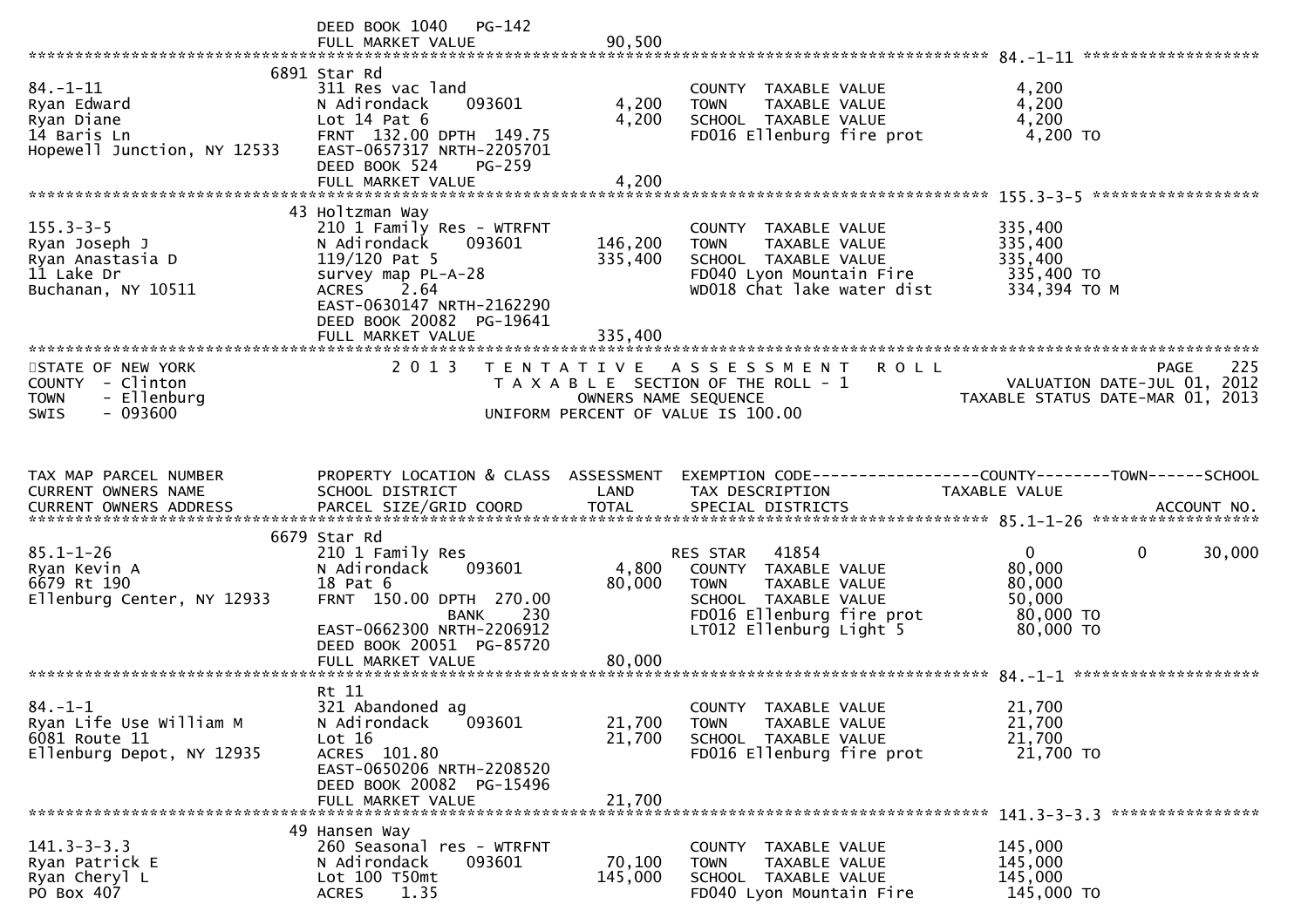| Chateaugay, NY 12920                                                                                                    | EAST-0624385 NRTH-2169798<br>DEED BOOK 20041 PG-69791                                                                                                                                       |                            | WD018 Chat lake water dist                                                                                                                                                                    | 145,000 TO M                                                                                           |                          |
|-------------------------------------------------------------------------------------------------------------------------|---------------------------------------------------------------------------------------------------------------------------------------------------------------------------------------------|----------------------------|-----------------------------------------------------------------------------------------------------------------------------------------------------------------------------------------------|--------------------------------------------------------------------------------------------------------|--------------------------|
|                                                                                                                         |                                                                                                                                                                                             |                            |                                                                                                                                                                                               |                                                                                                        |                          |
| $40. -1 - 15.2$<br>Ryan Terry<br>Ryan Linda<br>111 Baker Rd<br>Ellenburg Depot, NY 12935                                | 111 Baker Rd<br>210 1 Family Res<br>093601<br>N Adirondack<br>Lot 41 T6omt<br>ACRES 7.00<br>EAST-0670602 NRTH-2225443<br>DEED BOOK 703<br>PG-118<br>FULL MARKET VALUE                       | 8,700<br>96,000<br>96,000  | RES STAR<br>41854<br>COUNTY TAXABLE VALUE<br><b>TOWN</b><br>TAXABLE VALUE<br>SCHOOL TAXABLE VALUE<br>FD016 Ellenburg fire prot                                                                | $\mathbf{0}$<br>$\mathbf{0}$<br>96,000<br>96,000<br>66,000<br>96,000 TO                                | 30,000                   |
| $84. - 1 - 27$<br>Ryan Wayne<br>Ryan Wilberta<br>куап wiiperta<br>236 Ellenburg Center Rd<br>Ellenburg Center, NY 12934 | 236 Ellenburg Center Rd<br>241 Rural res&ag<br>093601<br>N Adirondack<br>14 Pat 6<br>ACRES 139.30<br>EAST-0656657 NRTH-2204202<br>DEED BOOK 518<br>$PG-49$<br>FULL MARKET VALUE             | 66,900 SR STAR<br>98,000   | 37 PCT OF VALUE USED FOR EXEMPTION PURPOSES<br>41801<br>AGED C&T<br>41834<br>98,000 COUNTY TAXABLE VALUE<br>TAXABLE VALUE<br><b>TOWN</b><br>SCHOOL TAXABLE VALUE<br>FD016 Ellenburg fire prot | 18,130<br>18,130<br>$\overline{\mathbf{0}}$<br>$\mathbf{0}$<br>79,870<br>79,870<br>34,700<br>98,000 TO | $\overline{0}$<br>63,300 |
| STATE OF NEW YORK<br>COUNTY - Clinton<br><b>TOWN</b><br>- Ellenburg<br>$-093600$<br><b>SWIS</b>                         | 2 0 1 3                                                                                                                                                                                     | OWNERS NAME SEQUENCE       | TENTATIVE ASSESSMENT<br><b>ROLL</b><br>T A X A B L E SECTION OF THE ROLL - 1<br>UNIFORM PERCENT OF VALUE IS 100.00                                                                            | VALUATION DATE-JUL 01, 2012<br>TAXABLE STATUS DATE-MAR 01, 2013                                        | 226<br>PAGE              |
| TAX MAP PARCEL NUMBER<br>CURRENT OWNERS NAME                                                                            | PROPERTY LOCATION & CLASS ASSESSMENT<br>SCHOOL DISTRICT                                                                                                                                     | LAND                       | EXEMPTION CODE------------------COUNTY--------TOWN------SCHOOL<br>TAX DESCRIPTION                                                                                                             | TAXABLE VALUE                                                                                          |                          |
| $142. - 1 - 4$<br>Ryan Wayne<br>236 Ellenburg Center Rd<br>Ellenburg Center, NY 12934                                   | Sears Rd<br>910 Priv forest<br>093601<br>N Adirondack<br>142 Pat 5 1954<br>ACRES 62.50<br>EAST-0640893 NRTH-2172990<br>DEED BOOK 978<br>PG-239<br>FULL MARKET VALUE                         | 24,100<br>24,100<br>24,100 | COUNTY TAXABLE VALUE<br>TAXABLE VALUE<br>TOWN<br>SCHOOL TAXABLE VALUE<br>FD016 Ellenburg fire prot                                                                                            | 24,100<br>24,100<br>24,100<br>24,100 TO                                                                |                          |
| $142. - 1 - 11$<br>Sachs Peter G<br>Sachs Leslie M<br>213 Sheffield Ave<br>North Babylon, NY 11703                      | Bradley Pond Rd<br>910 Priv forest<br>N Adirondack 093601<br>Lot $93$ Pat $5$<br><b>PLD 556</b><br>ACRES 80.14<br>EAST-0645197 NRTH-2175802<br>DEED BOOK 848<br>PG-198<br>FULL MARKET VALUE | 28,900<br>28,900           | COUNTY TAXABLE VALUE<br>28,900 TOWN<br>TAXABLE VALUE<br>SCHOOL TAXABLE VALUE<br>FD016 Ellenburg fire prot                                                                                     | 28,900<br>28,900<br>28,900<br>28,900 TO                                                                |                          |
| $155. - 2 - 2.11$<br>Sampica James<br>Sampica Judy<br>103 Bigelow Rd                                                    | 106 Bigelow Rd<br>314 Rural vac<10<br>N Adirondack<br>093601<br>Lot 102 T5omt<br>Lot 7 Of Subdivision                                                                                       | 7,700<br>7,700             | COUNTY TAXABLE VALUE<br>TAXABLE VALUE<br><b>TOWN</b><br>SCHOOL TAXABLE VALUE<br>FD040 Lyon Mountain Fire                                                                                      | 7,700<br>7,700<br>7,700<br>7,700 TO                                                                    |                          |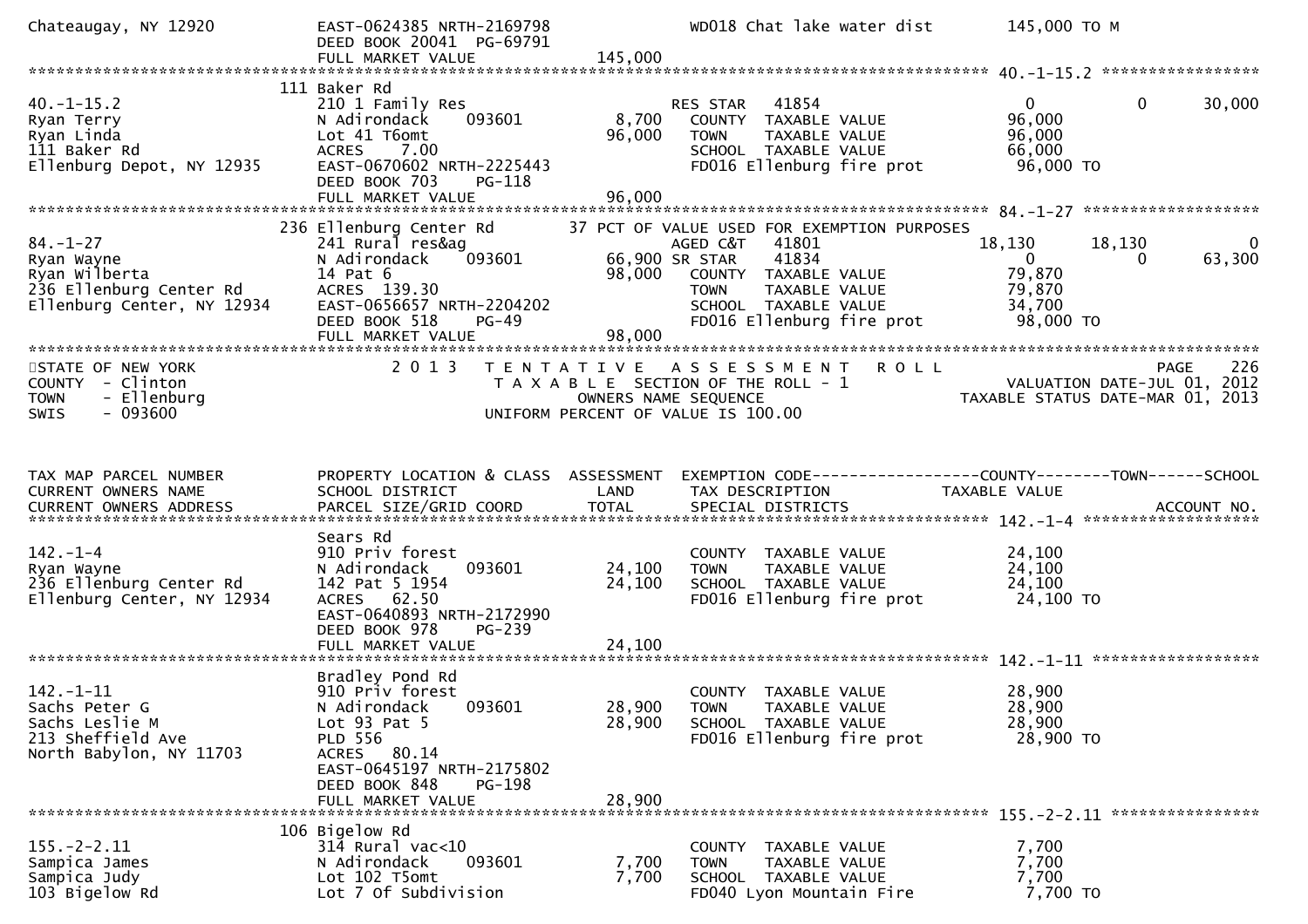| Merrill, NY 12955                                                                                          | 5.30<br><b>ACRES</b><br>EAST-0632911 NRTH-2168481<br>DEED BOOK 20041 PG-72792<br>FULL MARKET VALUE                                                                                       | 7,700                     |                                                                                                                                                                     |                                                                     |                                                                   |
|------------------------------------------------------------------------------------------------------------|------------------------------------------------------------------------------------------------------------------------------------------------------------------------------------------|---------------------------|---------------------------------------------------------------------------------------------------------------------------------------------------------------------|---------------------------------------------------------------------|-------------------------------------------------------------------|
|                                                                                                            |                                                                                                                                                                                          |                           |                                                                                                                                                                     |                                                                     |                                                                   |
| $155. - 2 - 3$<br>Sampica James W<br>Sampica Judy<br>103 Bigelow Rd<br>Merrill, NY 12955                   | 103 Bigelow Rd<br>210 1 Family Res<br>093601<br>N Adirondack<br>105 Pat 5<br>1.00<br><b>ACRES</b><br>EAST-0632412 NRTH-2168306<br>DEED BOOK 20041 PG-66943                               |                           | WARCOMALL 41131<br>10,000 WARDISALL 41141<br>114,000 RES STAR<br>41854<br>COUNTY TAXABLE VALUE<br><b>TOWN</b><br>TAXABLE VALUE<br>SCHOOL TAXABLE VALUE              | 28,500<br>57,000<br>$\overline{0}$<br>28,500<br>28,500<br>84,000    | 28,500<br>$\overline{0}$<br>57,000<br>$\mathbf{0}$<br>30,000<br>0 |
|                                                                                                            | Bigelow Rd                                                                                                                                                                               |                           |                                                                                                                                                                     |                                                                     |                                                                   |
| $155. - 2 - 4$<br>Sampica Jesse J<br>103 Bigelow Rd<br>Merrill, NY 12955                                   | $314$ Rural vac<10<br>093601<br>N Adirondack<br>102 Pat 5<br><b>ACRES</b><br>1.00<br>EAST-0632546 NRTH-2167897<br>DEED BOOK 20021 PG-43424<br>FULL MARKET VALUE                          | 5,000<br>5,000<br>5,000   | COUNTY TAXABLE VALUE<br><b>TOWN</b><br>TAXABLE VALUE<br>SCHOOL TAXABLE VALUE<br>FD040 Lyon Mountain Fire                                                            | 5,000<br>5,000<br>5,000<br>5,000 TO                                 |                                                                   |
|                                                                                                            |                                                                                                                                                                                          |                           |                                                                                                                                                                     |                                                                     |                                                                   |
| STATE OF NEW YORK<br>COUNTY - Clinton<br>- Ellenburg<br><b>TOWN</b><br>$-093600$<br><b>SWIS</b>            | 2 0 1 3                                                                                                                                                                                  | T E N T A T I V E         | <b>ROLL</b><br>A S S E S S M E N T<br>T A X A B L E SECTION OF THE ROLL - 1<br>OWNERS NAME SEQUENCE<br>UNIFORM PERCENT OF VALUE IS 100.00                           | VALUATION DATE-MAR 01, 2013<br>TAXABLE STATUS DATE-MAR 01, 2013     | 227<br><b>PAGE</b><br>VALUATION DATE-JUL 01, 2012                 |
| TAX MAP PARCEL NUMBER<br>CURRENT OWNERS NAME                                                               | PROPERTY LOCATION & CLASS ASSESSMENT<br>SCHOOL DISTRICT                                                                                                                                  | LAND                      | EXEMPTION CODE-----------------COUNTY-------TOWN------SCHOOL<br>TAX DESCRIPTION                                                                                     | TAXABLE VALUE                                                       |                                                                   |
| CURRENT OWNERS ADDRESS                                                                                     | PARCEL SIZE/GRID COORD                                                                                                                                                                   | <b>TOTAL</b>              | SPECIAL DISTRICTS                                                                                                                                                   |                                                                     | ACCOUNT NO.                                                       |
| $155. - 2 - 5$<br>Sampica Jesse J<br>103 Bigelow Rd<br>Merrill, NY 12955                                   | 75 Bigelow Rd<br>210 1 Family Res<br>093601<br>N Adirondack<br>Lot $18$ Pat $6$<br>FRNT 132.00 DPTH 140.00<br>EAST-0632581 NRTH-2167636<br>DEED BOOK 20021 PG-43424<br>FULL MARKET VALUE | 4,100<br>44,000<br>44,000 | 41854<br>RES STAR<br>COUNTY TAXABLE VALUE<br><b>TOWN</b><br>TAXABLE VALUE<br>SCHOOL TAXABLE VALUE<br>FD040 Lyon Mountain Fire                                       | $\mathbf{0}$<br>44,000<br>44,000<br>14,000<br>44,000 TO             | $\mathbf{0}$<br>30,000                                            |
|                                                                                                            |                                                                                                                                                                                          |                           |                                                                                                                                                                     |                                                                     |                                                                   |
| $83. - 1 - 26.2$<br>Sample James C<br>Sample Denise A<br>7687 Star Rd Rt 190<br>Ellenburg Center, NY 12934 | 7687 Star Rd<br>112 Dairy farm<br>N Adirondack<br>093601<br>Lot 7 T6omt<br>ACRES 200.09<br>EAST-0639265 NRTH-2200519<br>DEED BOOK 1020<br>PG-199                                         | 274,000                   | AGRI DISTR 41720<br>62,700 RES STAR<br>41854<br><b>COUNTY</b><br>TAXABLE VALUE<br><b>TOWN</b><br>TAXABLE VALUE<br>SCHOOL TAXABLE VALUE<br>FD016 Ellenburg fire prot | $\Omega$<br>$\Omega$<br>274,000<br>274,000<br>244,000<br>274,000 TO | 0<br>0<br>0<br>30,000                                             |
| MAY BE SUBJECT TO PAYMENT<br>UNDER AGDIST LAW TIL 2017                                                     | FULL MARKET VALUE                                                                                                                                                                        | 274,000                   |                                                                                                                                                                     |                                                                     |                                                                   |
|                                                                                                            |                                                                                                                                                                                          |                           |                                                                                                                                                                     | $115. - 1 - 25.3$                                                   | ****************                                                  |
| $115. - 1 - 25.3$<br>Sampson Penny L<br>PO Box 192                                                         | 162 Trombley Rd<br>312 Vac w/imprv<br>093601<br>N Adirondack<br>$47/48$ Pat 5                                                                                                            | 14,200                    | TAXABLE VALUE<br>COUNTY<br><b>TOWN</b><br>TAXABLE VALUE                                                                                                             | 15,200<br>15,200<br>15,200                                          |                                                                   |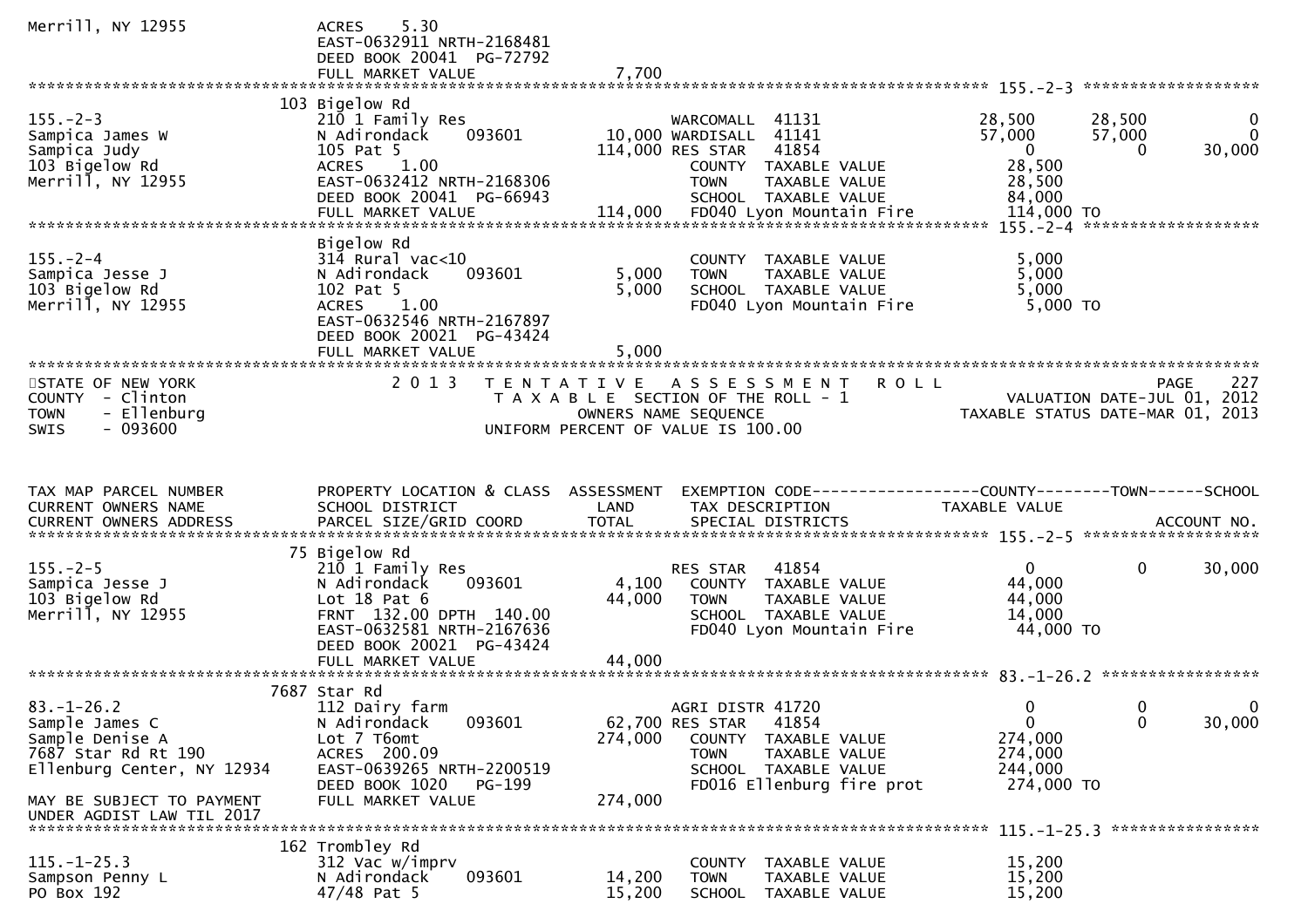| Wilmington, NY 12997                                                                              | ACRES 20.20<br>EAST-0659139 NRTH-2187412<br>DEED BOOK 20082 PG-14770                                                                                                                       |                               | FD016 Ellenburg fire prot                                                                                                                          | 15,200 TO                                                                                  |        |
|---------------------------------------------------------------------------------------------------|--------------------------------------------------------------------------------------------------------------------------------------------------------------------------------------------|-------------------------------|----------------------------------------------------------------------------------------------------------------------------------------------------|--------------------------------------------------------------------------------------------|--------|
|                                                                                                   |                                                                                                                                                                                            |                               |                                                                                                                                                    |                                                                                            |        |
| $98. - 1 - 8.11$<br>San Souci Margaret<br>Ula Smith<br>133 Sears Rd<br>Ellenburg Center, NY 12934 | 90 West Hill Rd<br>210 1 Family Res<br>093601<br>N Adirondack<br>11 Pat 5<br><b>ACRES</b><br>1.00<br>EAST-0647277 NRTH-2197891<br>DEED BOOK 20011 PG-37431                                 | 5,000<br>26,000               | COUNTY TAXABLE VALUE<br>TAXABLE VALUE<br><b>TOWN</b><br>SCHOOL TAXABLE VALUE<br>FD014 EllenCtr fire #15<br>LT010 Ellenburg Light 15                | 26,000<br>26,000<br>26,000<br>26,000 TO<br>26,000 TO                                       |        |
|                                                                                                   | 6605 Military Tpke                                                                                                                                                                         |                               |                                                                                                                                                    |                                                                                            |        |
| $85.1 - 1 - 38$<br>Savoir Timothy<br>6605 Military Tpk<br>Ellenburg Center, NY 12934              | 210 1 Family Res<br>093601<br>N Adirondack<br>18 Pat 6<br>FRNT 150.00 DPTH 190.00<br>080<br>BANK<br>EAST-0663363 NRTH-2207856<br>DEED BOOK 20062 PG-1662<br>FULL MARKET VALUE              | 4,800<br>53,900<br>53,900     | RES STAR<br>41854<br>COUNTY TAXABLE VALUE<br>TAXABLE VALUE<br>TOWN<br>SCHOOL TAXABLE VALUE<br>FD016 Ellenburg fire prot<br>LT012 Ellenburg Light 5 | $\mathbf{0}$<br>0<br>53,900<br>53,900<br>23,900<br>53,900 TO<br>53,900 TO                  | 30,000 |
|                                                                                                   |                                                                                                                                                                                            |                               |                                                                                                                                                    |                                                                                            |        |
| STATE OF NEW YORK<br>COUNTY - Clinton<br><b>TOWN</b><br>- Ellenburg<br>$-093600$<br><b>SWIS</b>   | 2 0 1 3                                                                                                                                                                                    | OWNERS NAME SEQUENCE          | TENTATIVE ASSESSMENT ROLL<br>T A X A B L E SECTION OF THE ROLL - 1<br>UNIFORM PERCENT OF VALUE IS 100.00                                           | <b>PAGE</b><br>PAGE 228<br>VALUATION DATE-JUL 01, 2012<br>TAXABLE STATUS DATE MAR 01, 2011 | 228    |
|                                                                                                   |                                                                                                                                                                                            |                               |                                                                                                                                                    |                                                                                            |        |
|                                                                                                   |                                                                                                                                                                                            |                               |                                                                                                                                                    |                                                                                            |        |
| TAX MAP PARCEL NUMBER<br>CURRENT OWNERS NAME                                                      | PROPERTY LOCATION & CLASS ASSESSMENT<br>SCHOOL DISTRICT                                                                                                                                    | LAND                          | TAX DESCRIPTION                                                                                                                                    | TAXABLE VALUE                                                                              |        |
|                                                                                                   | 66 Buckhorn Way                                                                                                                                                                            |                               |                                                                                                                                                    |                                                                                            |        |
| $155. - 3 - 21$<br>Sawchyn George<br>Gerych Tetiana<br>2090 Tupper<br>Montreal QC, Canada H3H1N8  | 260 Seasonal res - WTRFNT<br>N Adirondack<br>093601<br>120 Pat 5<br>ACRES 3.50<br>EAST-0628107 NRTH-2162954                                                                                | 120,600<br>149,000            | COUNTY TAXABLE VALUE<br>TAXABLE VALUE<br>TOWN<br>SCHOOL TAXABLE VALUE<br>FD040 Lyon Mountain Fire<br>WD018 Chat lake water dist                    | 149,000<br>149,000<br>149,000<br>149,000 TO<br>149,000 ТО М                                |        |
|                                                                                                   | DEED BOOK 626<br>PG-731                                                                                                                                                                    |                               |                                                                                                                                                    |                                                                                            |        |
|                                                                                                   |                                                                                                                                                                                            |                               |                                                                                                                                                    |                                                                                            |        |
| $155.1 - 2 - 3.2$<br>Sawyer Russell<br>Sawyer Joan<br>4939 Rt 374<br>Merrill, NY 12955            | 4939 Rt 374<br>421 Restaurant<br>- WTRFNT<br>093601<br>N Adirondack<br>Lot 101<br>6.04<br><b>ACRES</b><br>EAST-0627376 NRTH-2165359<br><b>PG-706</b><br>DEED BOOK 632<br>FULL MARKET VALUE | 140,600<br>254,000<br>254,000 | COUNTY TAXABLE VALUE<br>TAXABLE VALUE<br><b>TOWN</b><br>SCHOOL TAXABLE VALUE<br>FD040 Lyon Mountain Fire<br>WD018 Chat lake water dist             | 254,000<br>254,000<br>254,000<br>254,000 TO<br>248,869 TO M                                |        |
|                                                                                                   | 4889 Rt 374                                                                                                                                                                                |                               | 64 PCT OF VALUE USED FOR EXEMPTION PURPOSES                                                                                                        |                                                                                            |        |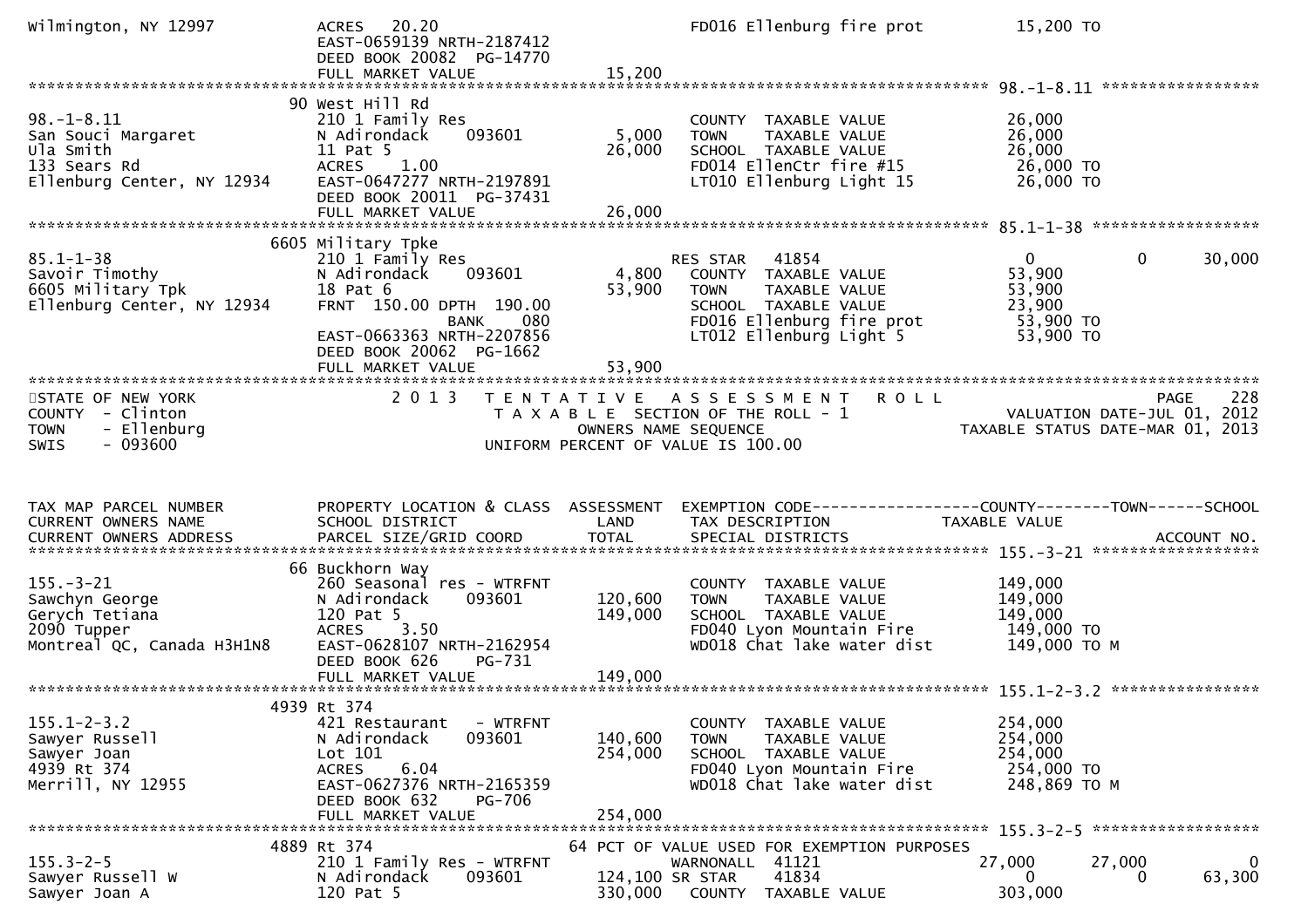| Hollywodd Inn<br>4889 Rt 374<br>Merrill, NY 12955                                                                                      | 1.06<br><b>ACRES</b><br>EAST-0627041 NRTH-2164616<br>DEED BOOK 747<br><b>PG-90</b><br>FULL MARKET VALUE                                                                                       | 330,000                    | TAXABLE VALUE<br><b>TOWN</b><br>SCHOOL TAXABLE VALUE<br>FD040 Lyon Mountain Fire<br>WD018 Chat lake water dist                                            | 303,000<br>266,700<br>330,000 TO<br>330,000 TO M                |                                                          |
|----------------------------------------------------------------------------------------------------------------------------------------|-----------------------------------------------------------------------------------------------------------------------------------------------------------------------------------------------|----------------------------|-----------------------------------------------------------------------------------------------------------------------------------------------------------|-----------------------------------------------------------------|----------------------------------------------------------|
| $129. - 1 - 1.1$<br>Sayward Donald<br>312 Trombley Rd<br>Ellenburg, NY 12934<br>MAY BE SUBJECT TO PAYMENT<br>UNDER AGDIST LAW TIL 2017 | 312 Trombley Rd<br>240 Rural res<br>093601<br>N Adirondack<br>40 Pat 5<br>ACRES 180.00<br>EAST-0661694 NRTH-2184745<br>DEED BOOK 20102 PG-35694<br>FULL MARKET VALUE                          | 230,000<br>230,000         | AGRI DISTR 41720<br>36,400 RES STAR<br>41854<br>COUNTY TAXABLE VALUE<br><b>TOWN</b><br>TAXABLE VALUE<br>SCHOOL TAXABLE VALUE<br>FD016 Ellenburg fire prot | $\mathbf 0$<br>0<br>230,000<br>230,000<br>200,000<br>230,000 TO | $\boldsymbol{0}$<br>$\mathbf 0$<br>$\mathbf 0$<br>30,000 |
| $141.3 - 2 - 21$<br>Schneller John E<br>Schneller Laurie<br>8813 Rt 56<br>Massena, NY 13662                                            | 35 Hill Rd<br>260 Seasonal res - WTRFNT<br>N Adirondack<br>093601<br>Lot 100 Pat 5<br>50.00 DPTH 130.00<br><b>FRNT</b><br>BANK<br>320<br>EAST-0624019 NRTH-2171601<br>DEED BOOK 20072 PG-4054 | 51,000<br>162,000          | COUNTY TAXABLE VALUE<br>TAXABLE VALUE<br><b>TOWN</b><br>SCHOOL TAXABLE VALUE<br>FD040 Lyon Mountain Fire<br>WD018 Chat lake water dist                    | 162,000<br>162,000<br>162,000<br>162,000 TO<br>162,000 ТО М     |                                                          |
| STATE OF NEW YORK<br>COUNTY - Clinton<br>- Ellenburg<br><b>TOWN</b><br>$-093600$<br><b>SWIS</b>                                        | 2 0 1 3                                                                                                                                                                                       | OWNERS NAME SEQUENCE       | TENTATIVE ASSESSMENT<br><b>ROLL</b><br>T A X A B L E SECTION OF THE ROLL - 1<br>UNIFORM PERCENT OF VALUE IS 100.00                                        | VALUATION DATE-JUL 01, 2012<br>TAXABLE STATUS DATE-MAR 01, 2013 | 229<br>PAGE                                              |
| TAX MAP PARCEL NUMBER<br>CURRENT OWNERS NAME                                                                                           | PROPERTY LOCATION & CLASS ASSESSMENT<br>SCHOOL DISTRICT                                                                                                                                       | LAND                       | EXEMPTION CODE-----------------COUNTY-------TOWN------SCHOOL<br>TAX DESCRIPTION                                                                           | TAXABLE VALUE                                                   |                                                          |
| $83. - 1 - 9.22$<br>Schoel Stanley<br>Schoel Bluma<br>653 Dr Frederick Philips<br>St Laurent QC, Canada<br>H4M9Z7                      | 7330 Star Rd<br>240 Rural res<br>093601<br>N Adirondack<br>Lot 15 T6omt<br>ACRES 16.80<br>EAST-0646261 NRTH-2204705<br>DEED BOOK 901<br>PG-105<br>FULL MARKET VALUE                           | 14,700<br>65,000<br>65,000 | COUNTY TAXABLE VALUE<br>TAXABLE VALUE<br><b>TOWN</b><br>SCHOOL TAXABLE VALUE<br>FD014 EllenCtr fire #15                                                   | 65,000<br>65,000<br>65,000<br>65,000 TO                         |                                                          |
| $84. - 1 - 12.5$<br>Schoonmaker Joanne V<br>127 Ellenburg Center Rd<br>Ellenburg Center, NY 12934                                      | 127 Ellenburg Center Rd<br>210 1 Family Res<br>093601<br>N Adirondack<br>4 Pat 6<br><b>ACRES</b><br>1.03<br>EAST-0659698 NRTH-2204167<br>DEED BOOK 20122 PG-45254<br>FULL MARKET VALUE        | 5,200<br>59,000<br>59,000  | 41854<br>RES STAR<br><b>COUNTY</b><br>TAXABLE VALUE<br><b>TOWN</b><br>TAXABLE VALUE<br>SCHOOL TAXABLE VALUE<br>FD016 Ellenburg fire prot                  | $\overline{0}$<br>59,000<br>59,000<br>29,000<br>59,000 TO       | 30,000<br>$\mathbf 0$                                    |
| $99. - 2 - 32$<br>Schoonmaker John                                                                                                     | 85 West Hill Rd<br>210 1 Family Res<br>093601                                                                                                                                                 | 7,600                      | 41854<br>RES STAR<br>TAXABLE VALUE                                                                                                                        | $\overline{0}$<br>37,300                                        | 0<br>30,000                                              |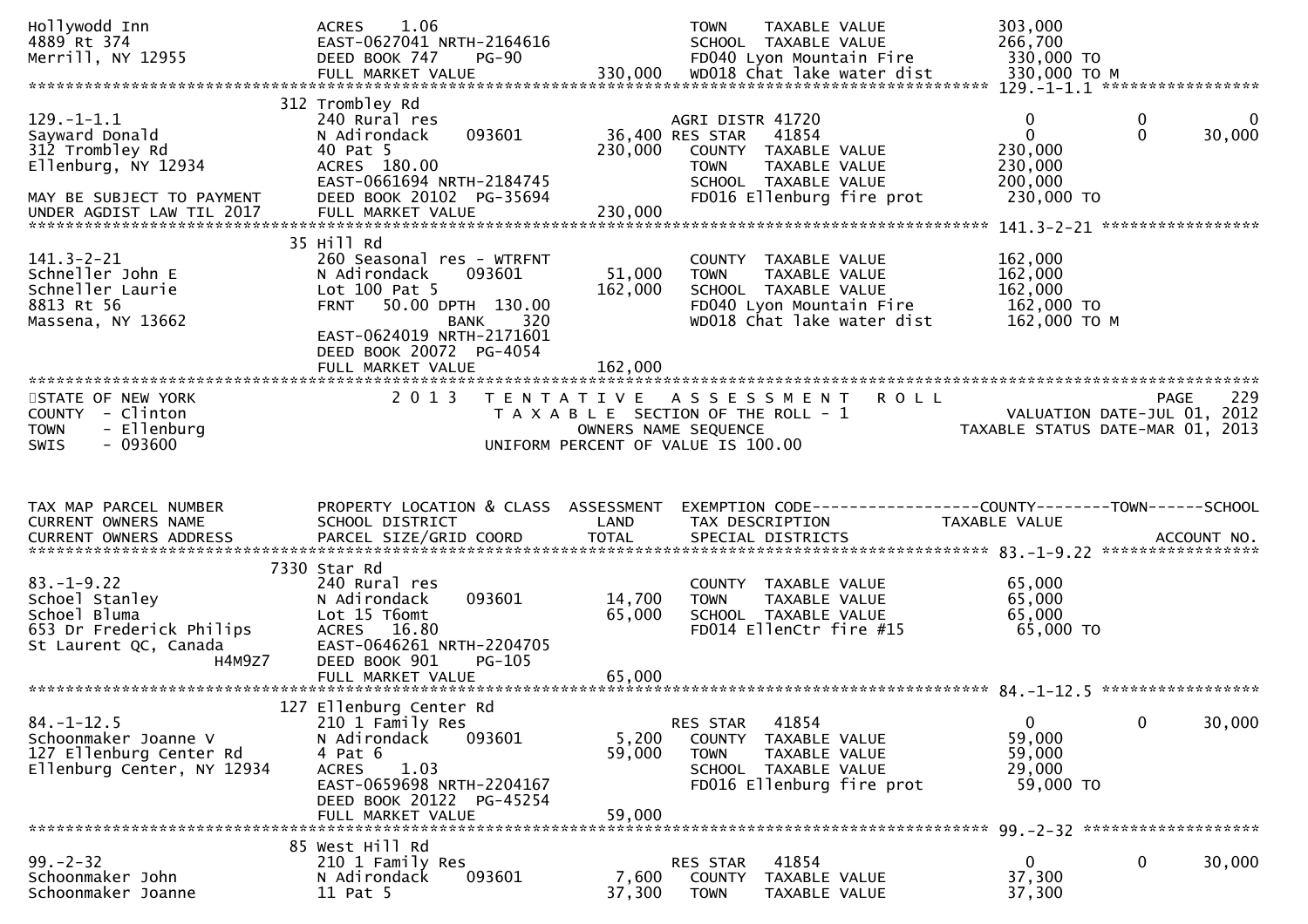| 85 West Hill Rd<br>Ellenburg Center, NY 12934                                                         | 5.20<br><b>ACRES</b><br>EAST-0647734 NRTH-2197165<br>DEED BOOK 20092 PG-22669<br>FULL MARKET VALUE                                                                          | 37,300                     | SCHOOL TAXABLE VALUE<br>FD014 EllenCtr fire #15<br>LT010 Ellenburg Light 15                                                                                                                              | 7,300<br>37,300 TO<br>37,300 TO                                      |                                   |
|-------------------------------------------------------------------------------------------------------|-----------------------------------------------------------------------------------------------------------------------------------------------------------------------------|----------------------------|----------------------------------------------------------------------------------------------------------------------------------------------------------------------------------------------------------|----------------------------------------------------------------------|-----------------------------------|
|                                                                                                       |                                                                                                                                                                             |                            |                                                                                                                                                                                                          |                                                                      |                                   |
| $97. - 1 - 6.1$<br>Schroeder Horst<br>Schroeder Judith<br>571 Tacey Rd<br>Ellenburg Center, NY 12934  | 571 Tacey Rd<br>241 Rural res&ag<br>093601<br>N Adirondack<br>$9$ Pat $6$<br>ACRES 101.90<br>EAST-0627531 NRTH-2198780<br>DEED BOOK 20072 PG-5909<br>FULL MARKET VALUE      | 133,000<br>133,000         | 77 PCT OF VALUE USED FOR EXEMPTION PURPOSES<br>AGED C&T<br>41801<br>36,100 SR STAR<br>41834<br>COUNTY TAXABLE VALUE<br>TAXABLE VALUE<br><b>TOWN</b><br>SCHOOL TAXABLE VALUE<br>FD016 Ellenburg fire prot | 51,205<br>$\overline{0}$<br>81,795<br>81,795<br>69,700<br>133,000 TO | 51,205<br>$\bf{0}$<br>63,300<br>0 |
| $97. - 1 - 6.2$<br>Schroeder Horst<br>Schroeder Judith<br>571 Tacey Rd<br>Ellenburg Center, NY 12934  | Tacey Rd<br>312 Vac w/imprv<br>093601<br>N Adirondack<br>Lot 9 T6omt<br><b>ACRES</b><br>9.60<br>EAST-0627117 NRTH-2199506<br>DEED BOOK 20041 PG-78257<br>FULL MARKET VALUE  | 10,200<br>11,200<br>11,200 | COUNTY TAXABLE VALUE<br>TAXABLE VALUE<br>TOWN<br>SCHOOL TAXABLE VALUE<br>FD016 Ellenburg fire prot                                                                                                       | 11,200<br>11,200<br>11,200<br>11,200 TO                              |                                   |
| STATE OF NEW YORK<br>COUNTY - Clinton<br>- Ellenburg<br><b>TOWN</b><br>$-093600$<br><b>SWIS</b>       | 2 0 1 3                                                                                                                                                                     | T E N T A T I V E          | <b>ROLL</b><br>A S S E S S M E N T<br>T A X A B L E SECTION OF THE ROLL - 1<br>OWNERS NAME SEQUENCE<br>UNIFORM PERCENT OF VALUE IS 100.00                                                                | VALUATION DATE-JUL 01, 2012<br>TAXABLE STATUS DATE-MAR 01, 2013      | 230<br>PAGE                       |
|                                                                                                       |                                                                                                                                                                             |                            |                                                                                                                                                                                                          |                                                                      |                                   |
| TAX MAP PARCEL NUMBER<br>CURRENT OWNERS NAME<br>CURRENT OWNERS ADDRESS                                | PROPERTY LOCATION & CLASS ASSESSMENT<br>SCHOOL DISTRICT<br>PARCEL SIZE/GRID COORD                                                                                           | LAND<br><b>TOTAL</b>       | EXEMPTION CODE-----------------COUNTY-------TOWN------SCHOOL<br>TAX DESCRIPTION<br>SPECIAL DISTRICTS                                                                                                     | TAXABLE VALUE                                                        | ACCOUNT NO.                       |
| $97. - 1 - 6.3$<br>Schroeder Horst<br>Schroeder Judith<br>571 Tacey Rd<br>Ellenburg Center, NY 12934  | Tacey Rd<br>$314$ Rural vac< $10$<br>093601<br>N Adirondack<br>Lot 9 T6omt<br>5.40<br><b>ACRES</b><br>EAST-0626096 NRTH-2199386<br>DEED BOOK 20041 PG-78259                 | 7,600<br>7,600             | COUNTY TAXABLE VALUE<br>TAXABLE VALUE<br><b>TOWN</b><br>SCHOOL TAXABLE VALUE<br>FD016 Ellenburg fire prot                                                                                                | 7,600<br>7,600<br>7,600<br>7,600 TO                                  |                                   |
| $97. - 1 - 6.41$<br>Schroeder Horst<br>Schroeder Judith<br>571 Tacey Rd<br>Ellenburg Center, NY 12934 | Tacey Rd<br>314 Rural vac<10<br>N Adirondack<br>093601<br>Lot 9 T6omt<br>5.10<br><b>ACRES</b><br>EAST-0628132 NRTH-2199620<br>DEED BOOK 20041 PG-78258<br>FULL MARKET VALUE | 7,500<br>7,500<br>7,500    | COUNTY TAXABLE VALUE<br>TAXABLE VALUE<br><b>TOWN</b><br>SCHOOL TAXABLE VALUE<br>FD016 Ellenburg fire prot                                                                                                | 7,500<br>7,500<br>7,500<br>7,500 TO                                  |                                   |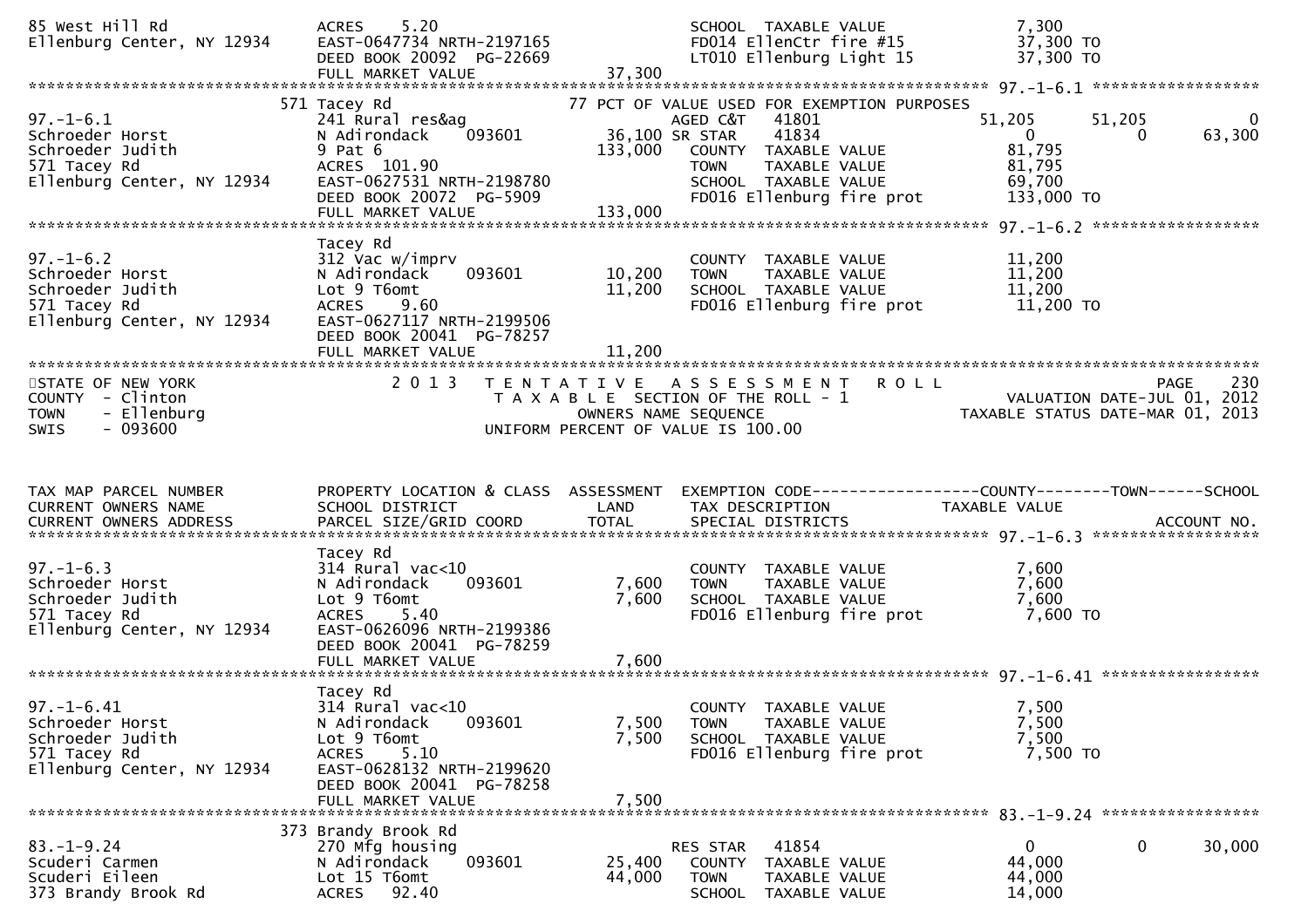|                                                                                                 | EAST-0645899 NRTH-2206618<br>DEED BOOK 810<br>PG-274<br>FULL MARKET VALUE                                                                                                                 | 44,000                             | FD016 Ellenburg fire prot                                                                                                              | 44,000 TO                                                                      |
|-------------------------------------------------------------------------------------------------|-------------------------------------------------------------------------------------------------------------------------------------------------------------------------------------------|------------------------------------|----------------------------------------------------------------------------------------------------------------------------------------|--------------------------------------------------------------------------------|
|                                                                                                 |                                                                                                                                                                                           |                                    |                                                                                                                                        |                                                                                |
| $141.3 - 2 - 25$<br>Sears Ronald J<br>Sears Mildred<br>7 Goddeau Rd<br>Cadyville, NY 12918      | 43 Hill Rd<br>260 Seasonal res - WTRFNT<br>093601<br>N Adirondack<br>Lot 100 Pat 5<br>FRNT 80.50 DPTH 96.50<br>EAST-0623965 NRTH-2171783<br>DEED BOOK 99001 PG-15441<br>FULL MARKET VALUE | 61,700<br>90,000<br>90,000         | COUNTY TAXABLE VALUE<br>TAXABLE VALUE<br><b>TOWN</b><br>SCHOOL TAXABLE VALUE<br>FD040 Lyon Mountain Fire<br>WD018 Chat lake water dist | 90,000<br>90,000<br>90,000<br>90,000 TO<br>90,000 ТО М                         |
|                                                                                                 | Plank Rd                                                                                                                                                                                  |                                    |                                                                                                                                        |                                                                                |
| $101.-1-6$<br>Seaway Timber Harvest Inc<br>15121 State Highway #37<br>Massena, NY 13662         | 910 Priv forest<br>093601<br>N Adirondack<br>58 Pat 5<br>ACRES 128.00<br>EAST-0673421 NRTH-2195884<br>DEED BOOK 20001 PG-24601<br>FULL MARKET VALUE                                       | 35,000<br>35,000<br>35,000         | COUNTY TAXABLE VALUE<br>TAXABLE VALUE<br><b>TOWN</b><br>SCHOOL TAXABLE VALUE<br>FD016 Ellenburg fire prot                              | 35,000<br>35,000<br>35,000<br>35,000 TO                                        |
|                                                                                                 |                                                                                                                                                                                           |                                    |                                                                                                                                        |                                                                                |
| STATE OF NEW YORK<br>COUNTY - Clinton<br>- Ellenburg<br><b>TOWN</b><br>$-093600$<br><b>SWIS</b> | 2 0 1 3                                                                                                                                                                                   | OWNERS NAME SEQUENCE               | TENTATIVE ASSESSMENT<br><b>ROLL</b><br>T A X A B L E SECTION OF THE ROLL - 1<br>UNIFORM PERCENT OF VALUE IS 100.00                     | 231<br>PAGE<br>VALUATION DATE-JUL 01, 2012<br>TAXABLE STATUS DATE-MAR 01, 2013 |
|                                                                                                 |                                                                                                                                                                                           |                                    |                                                                                                                                        |                                                                                |
| TAX MAP PARCEL NUMBER<br>CURRENT OWNERS NAME                                                    | PROPERTY LOCATION & CLASS ASSESSMENT<br>SCHOOL DISTRICT                                                                                                                                   | LAND                               | TAX DESCRIPTION                                                                                                                        | EXEMPTION CODE-----------------COUNTY-------TOWN------SCHOOL<br>TAXABLE VALUE  |
|                                                                                                 |                                                                                                                                                                                           |                                    |                                                                                                                                        |                                                                                |
| $101. - 1 - 9$<br>Seaway Timber Harvest Inc<br>15121 State Highway #37<br>Massena, NY 13662     | Plank Rd<br>910 Priv forest<br>093601<br>N Adirondack<br>Lot 3 T5omt<br>ACRES 56.90<br>EAST-0673054 NRTH-2198003<br>DEED BOOK 20001 PG-24600                                              | 23,300<br>23,300                   | COUNTY TAXABLE VALUE<br>TAXABLE VALUE<br><b>TOWN</b><br>SCHOOL TAXABLE VALUE<br>FD016 Ellenburg fire prot                              | 23,300<br>23,300<br>23,300<br>23,300 TO                                        |
|                                                                                                 | FULL MARKET VALUE                                                                                                                                                                         | 23,300                             |                                                                                                                                        |                                                                                |
| $100. - 1 - 10$<br>Seaway Timber Harvesting Inc<br>15121 Rt 37<br>Massena, NY 13662             | Sharrett Rd<br>910 Priv forest<br>N Adirondack<br>093601<br>$6$ Pat $5$<br>ACRES 567.80<br>EAST-0668619 NRTH-2199341<br>DEED BOOK 20001 PG-23615<br>FULL MARKET VALUE                     | 163,200 TOWN<br>163,200<br>163,200 | COUNTY TAXABLE VALUE<br>TAXABLE VALUE<br>SCHOOL TAXABLE VALUE<br>FD016 Ellenburg fire prot                                             | 163,200<br>163,200<br>163,200<br>163,200 TO                                    |
|                                                                                                 | Sharrett Rd                                                                                                                                                                               |                                    |                                                                                                                                        |                                                                                |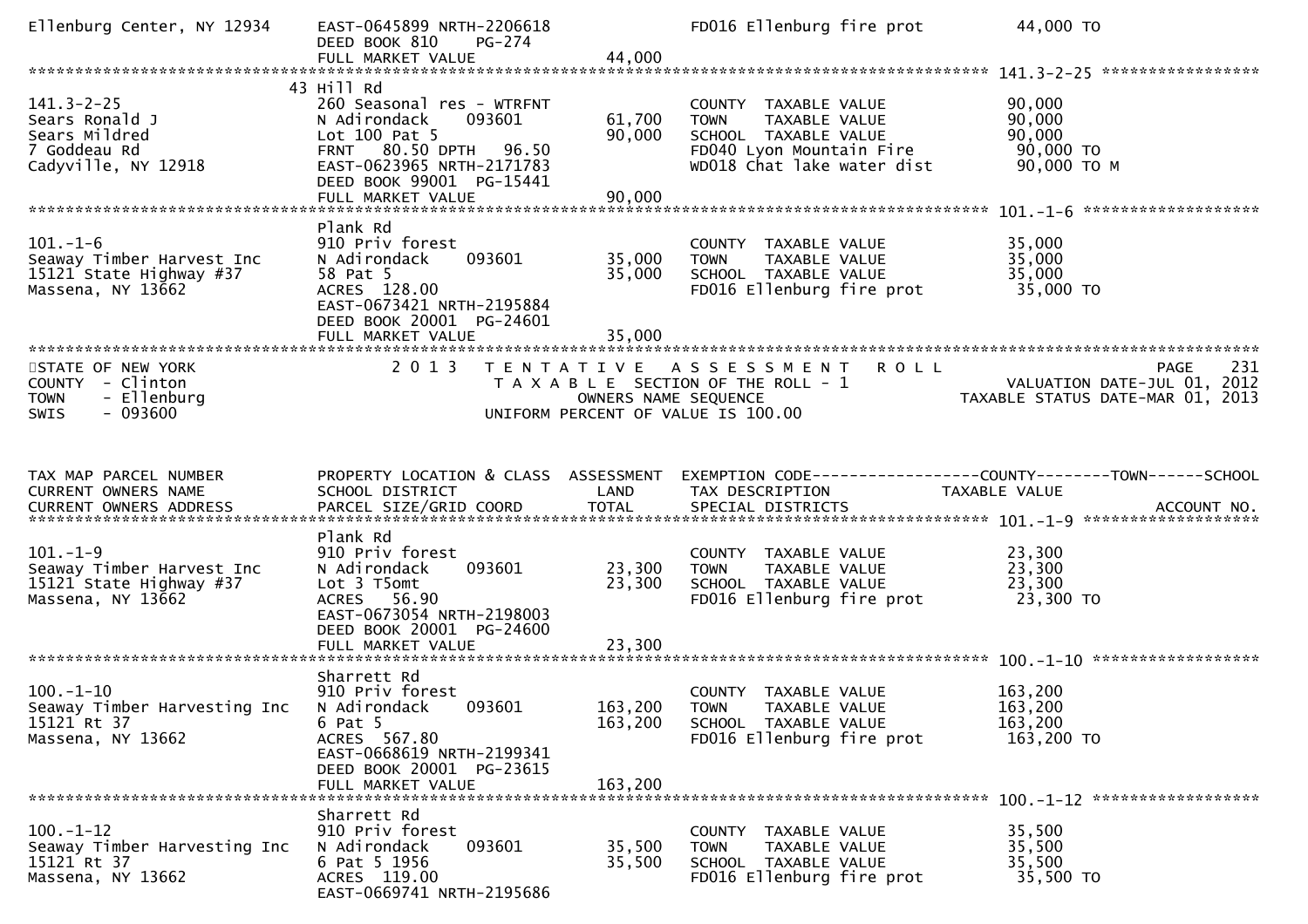|                                                                                                       | DEED BOOK 20011 PG-28509<br>FULL MARKET VALUE                                                                                                                                                    | 35,500                     |                                                                                                                                            |                                                     |                                                   |
|-------------------------------------------------------------------------------------------------------|--------------------------------------------------------------------------------------------------------------------------------------------------------------------------------------------------|----------------------------|--------------------------------------------------------------------------------------------------------------------------------------------|-----------------------------------------------------|---------------------------------------------------|
| $101. - 1 - 7$<br>Seaway Timber Harvesting Inc<br>15121 Rt 37<br>Massena, NY 13662                    | Plank Rd<br>323 Vacant rural<br>N Adirondack<br>093601<br>57 Pat 5<br>ACRES 87.50<br>EAST-0671657 NRTH-2195921<br>DEED BOOK 20011 PG-28509<br>FULL MARKET VALUE                                  | 28,500<br>28,500<br>28,500 | COUNTY TAXABLE VALUE<br><b>TOWN</b><br>TAXABLE VALUE<br>SCHOOL TAXABLE VALUE<br>FD016 Ellenburg fire prot                                  | 28,500<br>28,500<br>28,500<br>28,500 TO             |                                                   |
|                                                                                                       |                                                                                                                                                                                                  |                            |                                                                                                                                            |                                                     |                                                   |
| $155. - 3 - 1$<br>Secore Richard G<br>Secore Annalee E<br>5733 Rt 374<br>Chateaugay, NY 12920         | 4814 Rt 374<br>312 Vac w/imprv<br>093601<br>N Adirondack<br>120 Pat 6<br><b>ACRES</b><br>6.06<br>EAST-0629800 NRTH-2164394<br>DEED BOOK 20082 PG-19640                                           | 7,500<br>12,000            | COUNTY TAXABLE VALUE<br><b>TOWN</b><br><b>TAXABLE VALUE</b><br>SCHOOL TAXABLE VALUE<br>FD040 Lyon Mountain Fire                            | 12,000<br>12,000<br>12,000<br>12,000 TO             |                                                   |
|                                                                                                       | FULL MARKET VALUE                                                                                                                                                                                | 12,000                     |                                                                                                                                            |                                                     |                                                   |
| STATE OF NEW YORK<br>COUNTY - Clinton<br>- Ellenburg<br><b>TOWN</b><br>$-093600$<br><b>SWIS</b>       | 2 0 1 3                                                                                                                                                                                          |                            | TENTATIVE ASSESSMENT<br><b>ROLL</b><br>T A X A B L E SECTION OF THE ROLL - 1<br>OWNERS NAME SEQUENCE<br>UNIFORM PERCENT OF VALUE IS 100.00 | TAXABLE STATUS DATE-MAR 01, 2013                    | 232<br><b>PAGE</b><br>VALUATION DATE-JUL 01, 2012 |
| TAX MAP PARCEL NUMBER<br>CURRENT OWNERS NAME                                                          | PROPERTY LOCATION & CLASS ASSESSMENT<br>SCHOOL DISTRICT                                                                                                                                          | LAND                       | EXEMPTION CODE------------------COUNTY--------TOWN------SCHOOL<br>TAX DESCRIPTION                                                          | TAXABLE VALUE                                       |                                                   |
| $116. - 1 - 6.1$<br>Seguin Agnes Miller<br>1221 Plank Rd<br>Ellenburg Depot, NY 12935                 | 1221 Plank Rd<br>210 1 Family Res<br>093601<br>N Adirondack<br>41 Pat 5<br><b>ACRES</b><br>4.40<br>EAST-0678611 NRTH-2190256<br>DEED BOOK 644<br><b>PG-68</b>                                    | 7,100<br>69,000            | RES STAR<br>41854<br>COUNTY TAXABLE VALUE<br><b>TOWN</b><br>TAXABLE VALUE<br>SCHOOL TAXABLE VALUE<br>FD016 Ellenburg fire prot             | $\Omega$<br>69,000<br>69,000<br>39,000<br>69,000 TO | $\mathbf 0$<br>30,000                             |
|                                                                                                       | FULL MARKET VALUE                                                                                                                                                                                | 69,000                     |                                                                                                                                            |                                                     |                                                   |
| $86. - 1 - 14.1$<br>Seguin Donald<br>Seguin Sandra<br>6125 Military Tpke<br>Ellenburg Depot, NY 12935 | 6125 Military Tpke<br>210 1 Family Res<br>N Adirondack<br>093601<br>$1$ Pat $6$<br>3.40 BANK<br>120<br><b>ACRES</b><br>EAST-0674703 NRTH-2204931<br>PG-329<br>DEED BOOK 577<br>FULL MARKET VALUE | 6,500<br>54,000<br>54,000  | 41854<br>RES STAR<br>COUNTY TAXABLE VALUE<br><b>TOWN</b><br>TAXABLE VALUE<br>SCHOOL TAXABLE VALUE<br>FD016 Ellenburg fire prot             | $\Omega$<br>54,000<br>54,000<br>24,000<br>54,000 TO | $\mathbf 0$<br>30,000                             |
| $115. - 1 - 9.1$<br>Seguin Robert<br>Seguin Nancy<br>1702 Plank Rd<br>Ellenburg Depot, NY 12935       | Smith Rd<br>321 Abandoned ag<br>093601<br>N Adirondack<br>34/35 Pat 5<br>56.40<br>ACRES<br>EAST-0665674 NRTH-2189374<br>DEED BOOK 1023<br>PG-252                                                 | 20,900<br>20,900           | COUNTY<br>TAXABLE VALUE<br>TAXABLE VALUE<br><b>TOWN</b><br>SCHOOL TAXABLE VALUE<br>FD016 Ellenburg fire prot                               | 20,900<br>20,900<br>20,900<br>20,900 TO             |                                                   |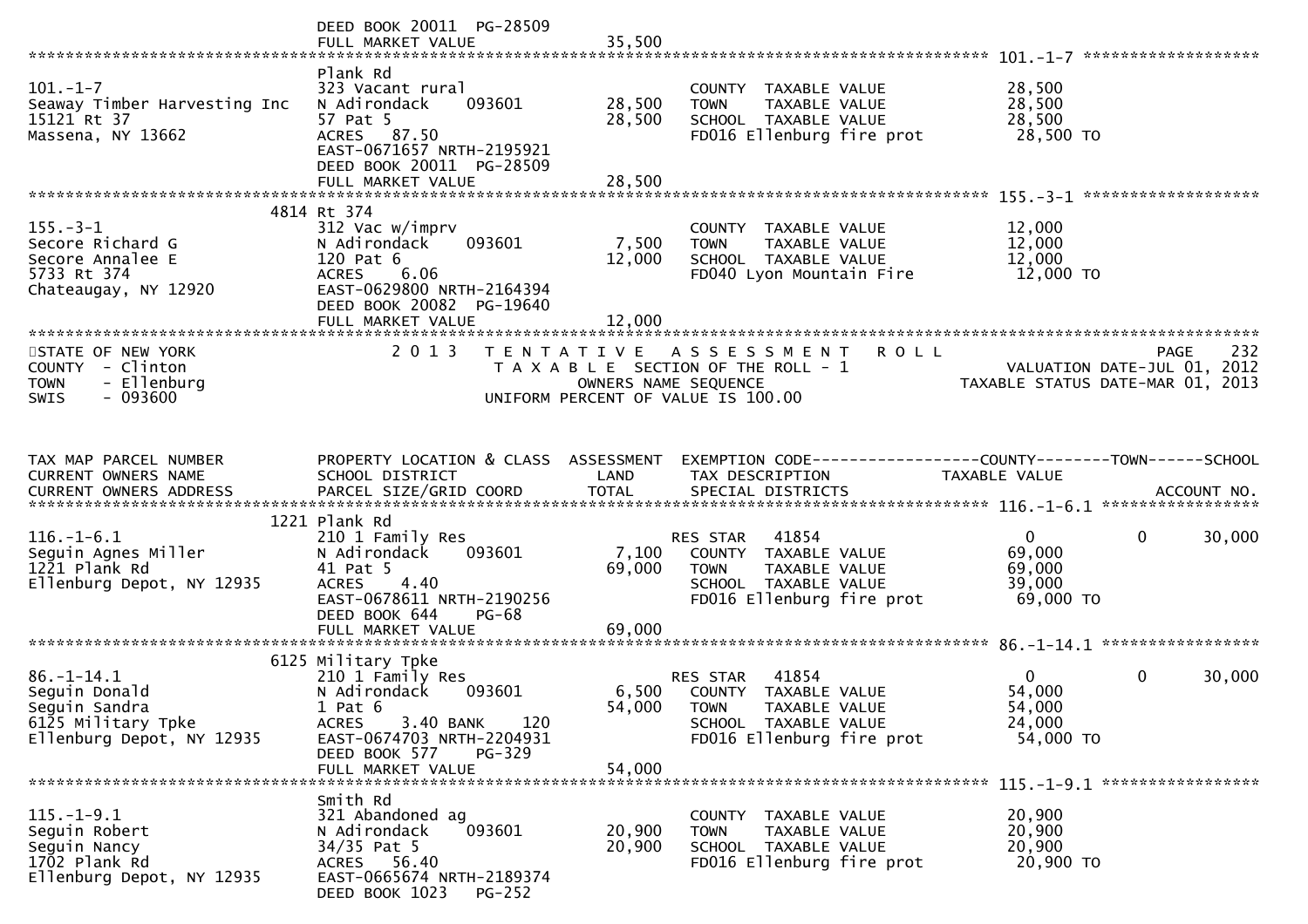|                                                                                                          | FULL MARKET VALUE                                                                                                                                    | 20,900                    |                                                                                                                                        |                                                                 |                                                                                |
|----------------------------------------------------------------------------------------------------------|------------------------------------------------------------------------------------------------------------------------------------------------------|---------------------------|----------------------------------------------------------------------------------------------------------------------------------------|-----------------------------------------------------------------|--------------------------------------------------------------------------------|
| $115. - 1 - 10$<br>Seguin Robert H<br>Seguin Nancy A<br>1702 Plank Rd<br>Ellenburg Depot, NY 12935       | Sharrett Rd<br>910 Priv forest<br>093601<br>N Adirondack<br>45 Pat 5<br>ACRES 92.50<br>EAST-0666894 NRTH-2188467<br>DEED BOOK 950<br><b>PG-205</b>   | 29,100<br>29,100          | COUNTY TAXABLE VALUE<br>TAXABLE VALUE<br><b>TOWN</b><br>SCHOOL TAXABLE VALUE<br>FD016 Ellenburg fire prot                              | 29,100<br>29,100<br>29,100<br>29,100 то                         |                                                                                |
|                                                                                                          | FULL MARKET VALUE                                                                                                                                    | 29,100                    |                                                                                                                                        |                                                                 |                                                                                |
|                                                                                                          |                                                                                                                                                      |                           |                                                                                                                                        |                                                                 |                                                                                |
| $115. - 1 - 11$<br>Seguin Robert H<br>Seguin Nancy A<br>1702 Plank Rd<br>Ellenburg Depot, NY 12935       | 1702 Plank Rd<br>910 Priv forest<br>093601<br>N Adirondack<br>38/43 Pat 5<br>ACRES 327.00<br>EAST-0670041 NRTH-2193317<br>DEED BOOK 1015<br>$PG-254$ | 63,000<br>63,000          | COUNTY TAXABLE VALUE<br>TAXABLE VALUE<br><b>TOWN</b><br>SCHOOL TAXABLE VALUE<br>FD016 Ellenburg fire prot                              | 63,000<br>63,000<br>63,000<br>63,000 TO                         |                                                                                |
|                                                                                                          | FULL MARKET VALUE                                                                                                                                    | 63,000                    |                                                                                                                                        |                                                                 |                                                                                |
| STATE OF NEW YORK<br>COUNTY - Clinton<br><b>TOWN</b><br>- Ellenburg<br>$-093600$<br><b>SWIS</b>          | 2013<br>T E N T A T I V E                                                                                                                            | OWNERS NAME SEQUENCE      | ASSESSMENT<br>T A X A B L E SECTION OF THE ROLL - 1<br>UNIFORM PERCENT OF VALUE IS 100.00                                              | <b>ROLL</b>                                                     | 233<br>PAGE<br>VALUATION DATE-JUL 01, 2012<br>TAXABLE STATUS DATE-MAR 01, 2013 |
| TAX MAP PARCEL NUMBER<br>CURRENT OWNERS NAME                                                             | PROPERTY LOCATION & CLASS ASSESSMENT<br>SCHOOL DISTRICT                                                                                              | LAND                      | EXEMPTION CODE-----------------COUNTY-------TOWN------SCHOOL<br>TAX DESCRIPTION                                                        | TAXABLE VALUE                                                   |                                                                                |
|                                                                                                          | 6201 Military Tpke                                                                                                                                   |                           |                                                                                                                                        |                                                                 |                                                                                |
| $85. -2 - 7.1$<br>Seguin Stewart F<br>6364 Military Tpke<br>Ellenburg Depot, NY 12935                    | 260 Seasonal res<br>N Adirondack<br>093601<br>$2/19$ Pat 6<br>ACRES 300.80<br>EAST-0670818 NRTH-2204106                                              | 62,800                    | 10 YR AGR 41700<br>51,500 AGRI DISTR 41720<br>COUNTY TAXABLE VALUE<br>TAXABLE VALUE<br><b>TOWN</b><br>SCHOOL TAXABLE VALUE             | 5,000<br>$\Omega$<br>57,800<br>57,800<br>57,800                 | 5,000<br>5,000<br>0<br>0                                                       |
| MAY BE SUBJECT TO PAYMENT<br>UNDER AGDIST LAW TIL 2017                                                   | DEED BOOK 20051 PG-90008<br>FULL MARKET VALUE                                                                                                        | 62,800                    | FD016 Ellenburg fire prot                                                                                                              | 62,800 TO                                                       |                                                                                |
|                                                                                                          | 6364 Military Tpke                                                                                                                                   |                           |                                                                                                                                        |                                                                 |                                                                                |
| $85. - 2 - 7.2$<br>Seguin Stewart F<br>Seguin Kathryn<br>6364 Military Tpke<br>Ellenburg Depot, NY 12935 | 240 Rural res<br>N Adirondack<br>093601<br>Lot 19 T6omt<br>850<br>ACRES 198.10 BANK<br>EAST-0669114 NRTH-2206993<br>DEED BOOK 634<br>PG-312          | 38,600 SR STAR<br>141,000 | AGRI DISTR 41720<br>41834<br>COUNTY TAXABLE VALUE<br><b>TOWN</b><br>TAXABLE VALUE<br>SCHOOL TAXABLE VALUE<br>FD016 Ellenburg fire prot | 0<br>$\mathbf{0}$<br>141,000<br>141,000<br>77,700<br>141,000 TO | 0<br>0<br>63,300<br>$\mathbf{0}$                                               |
| MAY BE SUBJECT TO PAYMENT<br>UNDER AGDIST LAW TIL 2017                                                   | FULL MARKET VALUE                                                                                                                                    | 141,000                   |                                                                                                                                        |                                                                 |                                                                                |
| $86. - 1 - 11$<br>Seguin Stewart F<br>6364 Military Tpke<br>Ellenburg Depot, NY 12935                    | Plank Rd<br>323 Vacant rural<br>N Adirondack<br>093601<br>3 Pat 5 1950<br>ACRES 163.60<br>EAST-0672646 NRTH-2200518<br>DEED BOOK 20112 PG-42640      | 29,200<br>29,200          | COUNTY TAXABLE VALUE<br><b>TOWN</b><br>TAXABLE VALUE<br>SCHOOL TAXABLE VALUE<br>FD016 Ellenburg fire prot                              | 29,200<br>29,200<br>29,200<br>29,200 TO                         |                                                                                |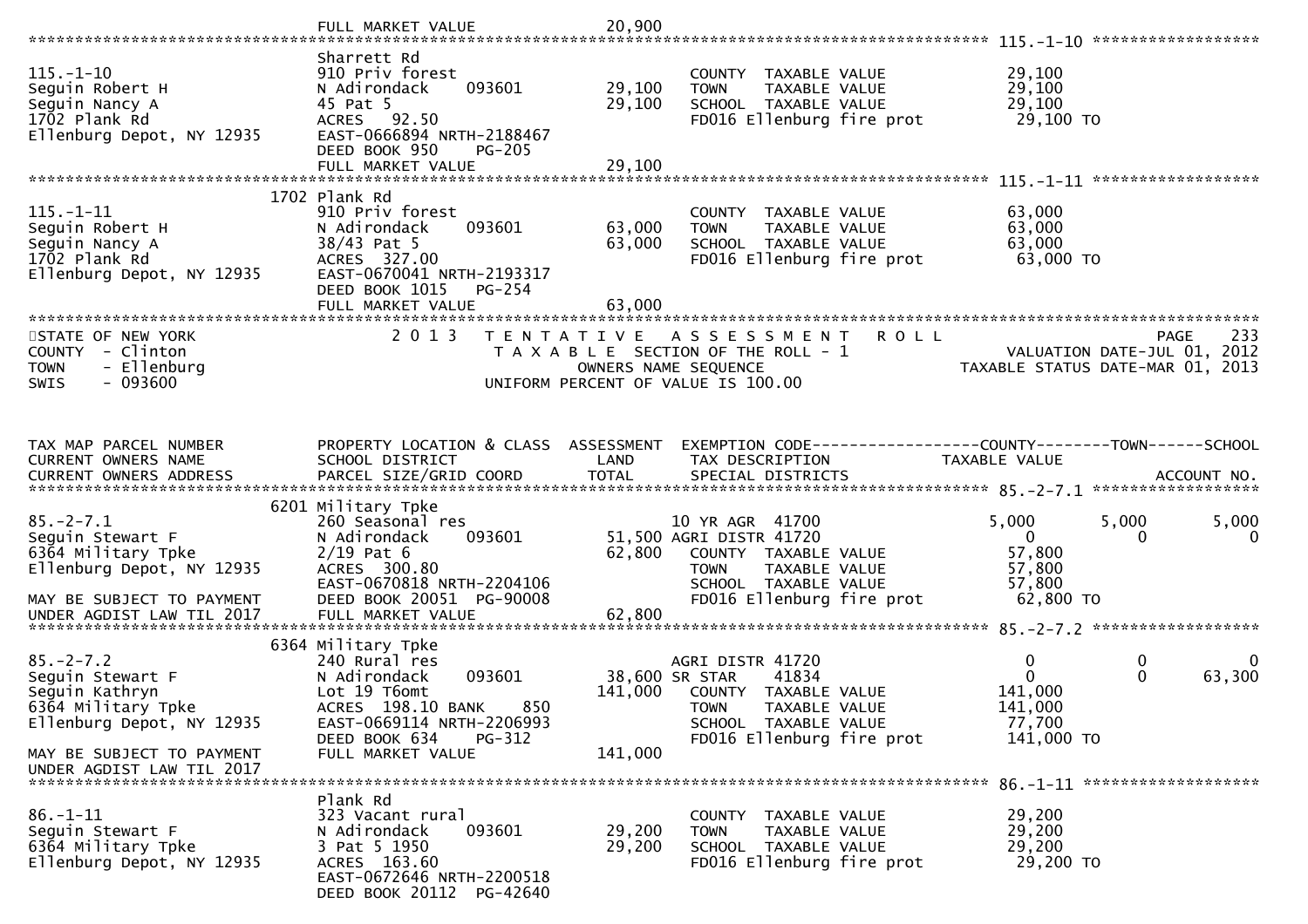|                                                                                                                                                         | FULL MARKET VALUE                                                                                                                                                     | 29,200                       |                                                                                                                                                                                                        |                                                                        | 84. -1-3 **********************        |
|---------------------------------------------------------------------------------------------------------------------------------------------------------|-----------------------------------------------------------------------------------------------------------------------------------------------------------------------|------------------------------|--------------------------------------------------------------------------------------------------------------------------------------------------------------------------------------------------------|------------------------------------------------------------------------|----------------------------------------|
| $84. - 1 - 3$<br>Seiferheld Charles Jr<br>Seiferheld Janet<br>6009 Rt 11<br>Ellenburg Center, NY 12934                                                  | 6009 Rt 11<br>240 Rural res<br>N Adirondack<br>093601<br>15 Pat 6<br>ACRES 51.70<br>EAST-0652297 NRTH-2208914<br>DEED BOOK 750<br><b>PG-102</b><br>FULL MARKET VALUE  | 120,000<br>120,000           | 83 PCT OF VALUE USED FOR EXEMPTION PURPOSES<br>AGED COUN 41802<br>25,600 SR STAR<br>41834<br>COUNTY TAXABLE VALUE<br>TAXABLE VALUE<br><b>TOWN</b><br>SCHOOL TAXABLE VALUE<br>FD016 Ellenburg fire prot | 9,960<br>$\mathbf{0}$<br>110,040<br>120,000<br>56,700<br>120,000 TO    | $\mathbf 0$<br>0<br>$\Omega$<br>63,300 |
|                                                                                                                                                         | 8 Balsam Way                                                                                                                                                          |                              |                                                                                                                                                                                                        |                                                                        |                                        |
| $141.3 - 3 - 7$<br>Sellstedt Living Trust The Joh N Adirondack<br>Sellstedt Trustee John Hamilto Lot 101 Pat 5<br>PO Box 182<br>Lyon Mountain, NY 12952 | 210 1 Family Res - WTRFNT<br>093601<br>Survey Map 20102/32088<br>FRNT 75.00 DPTH 180.00<br>EAST-0624501 NRTH-2170171<br>DEED BOOK 20122 PG-52242<br>FULL MARKET VALUE | 74,200<br>160,000<br>160,000 | COUNTY TAXABLE VALUE<br>TAXABLE VALUE<br><b>TOWN</b><br>SCHOOL TAXABLE VALUE<br>FD040 Lyon Mountain Fire<br>WD018 Chat lake water dist                                                                 | 160,000<br>160,000<br>160,000<br>160,000 TO<br>160,000 ТО М            |                                        |
|                                                                                                                                                         |                                                                                                                                                                       |                              |                                                                                                                                                                                                        |                                                                        |                                        |
| STATE OF NEW YORK<br>COUNTY - Clinton<br><b>TOWN</b><br>- Ellenburg<br>$-093600$<br><b>SWIS</b>                                                         | 2 0 1 3                                                                                                                                                               | OWNERS NAME SEQUENCE         | TENTATIVE ASSESSMENT ROLL<br>T A X A B L E SECTION OF THE ROLL - 1<br>UNIFORM PERCENT OF VALUE IS 100.00                                                                                               | - 1<br>VALUATION DATE-JUL 01, 2012<br>TAXABLE STATUS DATE-MAR 01, 2013 | 234<br>PAGE                            |
|                                                                                                                                                         |                                                                                                                                                                       |                              |                                                                                                                                                                                                        |                                                                        |                                        |
| TAX MAP PARCEL NUMBER<br>CURRENT OWNERS NAME                                                                                                            | PROPERTY LOCATION & CLASS ASSESSMENT<br>SCHOOL DISTRICT                                                                                                               | LAND                         | EXEMPTION CODE-----------------COUNTY-------TOWN------SCHOOL<br>TAX DESCRIPTION                                                                                                                        | TAXABLE VALUE                                                          |                                        |
|                                                                                                                                                         |                                                                                                                                                                       |                              |                                                                                                                                                                                                        |                                                                        |                                        |
|                                                                                                                                                         | 5103 Rt 11                                                                                                                                                            |                              |                                                                                                                                                                                                        |                                                                        |                                        |
| $71.3 - 2 - 50$<br>Senecal Mark A<br>Senecal Crystal A<br>5103 Rt 11<br>Ellenburg Depot, NY 12935                                                       | 210 1 Family Res<br>N Adirondack<br>093601<br>20 Pat 6<br>FRNT 120.00 DPTH 140.00<br>EAST-0673013 NRTH-2213163<br>DEED BOOK 20082 PG-12890                            | 7,500<br>45,000<br>45,000    | RES STAR<br>41854<br>COUNTY TAXABLE VALUE<br><b>TOWN</b><br>TAXABLE VALUE<br>SCHOOL TAXABLE VALUE<br>FD002 EllenDpt fire 21<br>LT011 Ellenburg Light 21                                                | $\mathbf{0}$<br>45,000<br>45,000<br>15,000<br>45,000 TO<br>45,000 TO   | 30,000<br>$\mathbf{0}$                 |
|                                                                                                                                                         | FULL MARKET VALUE                                                                                                                                                     |                              |                                                                                                                                                                                                        |                                                                        |                                        |
|                                                                                                                                                         | 4954 Rt 374                                                                                                                                                           |                              |                                                                                                                                                                                                        |                                                                        |                                        |
| $155. - 2 - 15.9$<br>Sevigny Lucien<br>Sevigny Jeannine<br>PO Box 5<br>Lyon Mt, NY 12952-0005                                                           | 240 Rural res<br>093601<br>N Adirondack<br>Lot 101 Pat 5<br>ACRES 11.60<br>EAST-0627819 NRTH-2166207<br>DEED BOOK 648<br>PG-363<br>FULL MARKET VALUE                  | 16,400<br>178,000<br>178,000 | 41854<br>RES STAR<br>COUNTY TAXABLE VALUE<br><b>TOWN</b><br>TAXABLE VALUE<br>SCHOOL TAXABLE VALUE<br>FD040 Lyon Mountain Fire                                                                          | $\mathbf{0}$<br>178,000<br>178,000<br>148,000<br>178,000 TO            | $\mathbf{0}$<br>30,000                 |
|                                                                                                                                                         | Rt 374                                                                                                                                                                |                              |                                                                                                                                                                                                        |                                                                        |                                        |
| $155. - 2 - 15.1$<br>Sevigny Lucien A<br>Sevigny Jeannine<br>PO Box 5<br>Lyon Mt, NY 12952-0005                                                         | $314$ Rural vac<10<br>N Adirondack<br>093601<br>101 Pat 5<br>7.10<br><b>ACRES</b><br>EAST-0627936 NRTH-2165739<br>DEED BOOK 680<br><b>PG-284</b>                      | 13,100<br>13,100             | COUNTY TAXABLE VALUE<br><b>TOWN</b><br>TAXABLE VALUE<br>SCHOOL TAXABLE VALUE<br>FD040 Lyon Mountain Fire                                                                                               | 13,100<br>13,100<br>13,100<br>13,100 TO                                |                                        |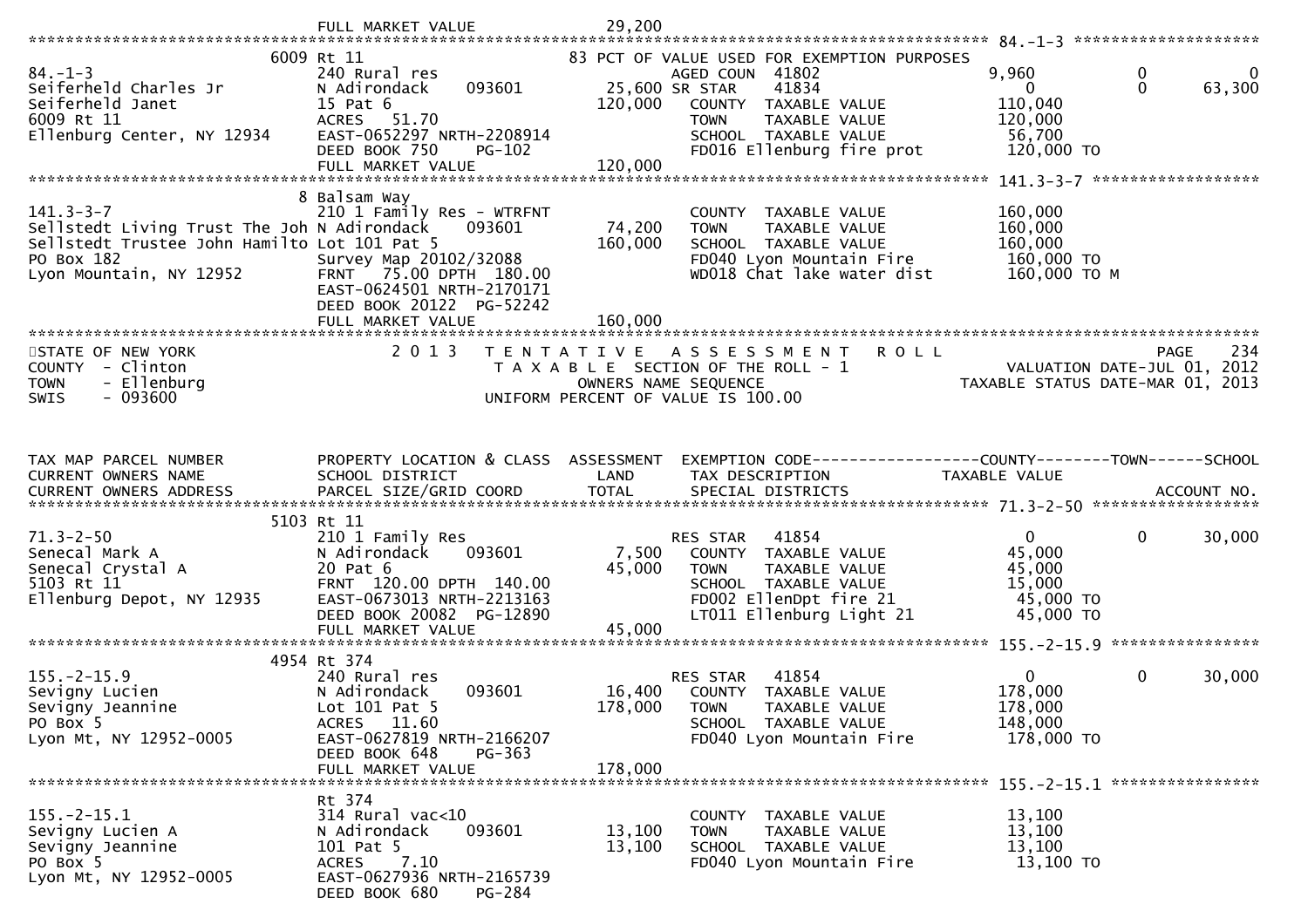|                                                                                            | FULL MARKET VALUE                                                                                                                                 | 13,100           |                                                                                                          | ****************                                                              |
|--------------------------------------------------------------------------------------------|---------------------------------------------------------------------------------------------------------------------------------------------------|------------------|----------------------------------------------------------------------------------------------------------|-------------------------------------------------------------------------------|
|                                                                                            | Shutts Rd                                                                                                                                         |                  |                                                                                                          |                                                                               |
| $155. - 2 - 15.7$<br>Sevigny Lucien A<br>Sevigny Jeannine Poulin<br>PO Box 5               | $322$ Rural vac $>10$<br>N Adirondack<br>093601<br>Lot 101 T5omt<br>ACRES 22.51                                                                   | 15,000<br>15,000 | COUNTY TAXABLE VALUE<br>TAXABLE VALUE<br><b>TOWN</b><br>SCHOOL TAXABLE VALUE<br>FD040 Lyon Mountain Fire | 15,000<br>15,000<br>15,000<br>15,000 TO                                       |
| Lyon Mountain, NY 12952                                                                    | EAST-0628514 NRTH-2166160<br>DEED BOOK 20102 PG-35704<br>FULL MARKET VALUE                                                                        | 15,000           |                                                                                                          |                                                                               |
|                                                                                            |                                                                                                                                                   |                  |                                                                                                          |                                                                               |
| $155. - 2 - 15.2$<br>Sevigny Patrick<br>519 Chemin DuFleuve R 3<br>Coteau Du-Lac PQ, JOP1A | Shutts Rd<br>$322$ Rural vac $>10$<br>N Adirondack<br>093601<br>101 T5omt<br>ACRES 22.47<br>EAST-0629008 NRTH-2166225<br>DEED BOOK 782<br>$PG-50$ | 15,000<br>15,000 | COUNTY TAXABLE VALUE<br><b>TOWN</b><br>TAXABLE VALUE<br>SCHOOL TAXABLE VALUE<br>FD040 Lyon Mountain Fire | 15,000<br>15,000<br>15,000<br>15,000 TO                                       |
|                                                                                            | FULL MARKET VALUE                                                                                                                                 | 15,000           |                                                                                                          |                                                                               |
| STATE OF NEW YORK                                                                          | 2 0 1 3                                                                                                                                           |                  | TENTATIVE ASSESSMENT<br><b>ROLL</b>                                                                      | 235<br>PAGE                                                                   |
| COUNTY - Clinton<br>- Ellenburg<br><b>TOWN</b><br>$-093600$<br><b>SWIS</b>                 |                                                                                                                                                   |                  | T A X A B L E SECTION OF THE ROLL - 1<br>OWNERS NAME SEQUENCE<br>UNIFORM PERCENT OF VALUE IS 100.00      | VALUATION DATE-JUL 01, 2012<br>TAXABLE STATUS DATE-MAR 01, 2013               |
|                                                                                            |                                                                                                                                                   |                  |                                                                                                          |                                                                               |
| TAX MAP PARCEL NUMBER<br>CURRENT OWNERS NAME                                               | PROPERTY LOCATION & CLASS ASSESSMENT<br>SCHOOL DISTRICT                                                                                           | LAND             | TAX DESCRIPTION                                                                                          | EXEMPTION CODE-----------------COUNTY-------TOWN------SCHOOL<br>TAXABLE VALUE |
|                                                                                            | 4793 Rt 374                                                                                                                                       |                  |                                                                                                          |                                                                               |
| $155. - 3 - 15$                                                                            | 210 1 Family Res                                                                                                                                  |                  | 41834<br>SR STAR                                                                                         | 0<br>0<br>63,300                                                              |
| Shatraw Robert<br>Attn: Bernice Trottier                                                   | N Adirondack<br>093601<br>120 Pat 5                                                                                                               | 5,000<br>69,000  | COUNTY TAXABLE VALUE<br>TAXABLE VALUE<br><b>TOWN</b>                                                     | 69,000<br>69,000                                                              |
| 4793 Rt 374                                                                                | 1.30<br><b>ACRES</b>                                                                                                                              |                  | SCHOOL TAXABLE VALUE                                                                                     | 5,700                                                                         |
| Merrill, NY 12955                                                                          | EAST-0630261 NRTH-2163676<br>DEED BOOK 626<br>PG-324                                                                                              |                  | FD040 Lyon Mountain Fire                                                                                 | 69,000 TO                                                                     |
|                                                                                            |                                                                                                                                                   |                  |                                                                                                          |                                                                               |
|                                                                                            | 303 Canaan Rd                                                                                                                                     |                  | 53 PCT OF VALUE USED FOR EXEMPTION PURPOSES                                                              |                                                                               |
| $55. - 2 - 14.2$<br>Shaw Robert L                                                          | 112 Dairy farm<br>093601<br>N Adirondack                                                                                                          |                  | WARCOMALL 41131<br>101,000 AGRI DISTR 41720                                                              | 26,898<br>26,898<br>- 0<br>584<br>584<br>584                                  |
| 303 Canaan Rd                                                                              | 22 Pat 6                                                                                                                                          |                  | 203,000 RES STAR<br>41854                                                                                | 30,000<br>0<br>$\Omega$                                                       |
| Ellenburg Depot, NY 12935                                                                  | ACRES 200.30                                                                                                                                      |                  | COUNTY TAXABLE VALUE                                                                                     | 175,518                                                                       |
| MAY BE SUBJECT TO PAYMENT                                                                  | EAST-0670249 NRTH-2220076<br>DEED BOOK 20122 PG-47340                                                                                             |                  | TAXABLE VALUE<br><b>TOWN</b><br>SCHOOL TAXABLE VALUE                                                     | 175,518<br>172,416                                                            |
| UNDER AGDIST LAW TIL 2017                                                                  | FULL MARKET VALUE                                                                                                                                 | 203,000          | FD016 Ellenburg fire prot                                                                                | 203,000 TO                                                                    |
|                                                                                            | 6968 Star Rd                                                                                                                                      |                  |                                                                                                          | 84. - 2 - 13 ********************                                             |
| $84. - 2 - 13$                                                                             | 210 1 Family Res                                                                                                                                  |                  | 41854<br>RES STAR                                                                                        | $\mathbf{0}$<br>0<br>28,500                                                   |
| Shaw Scott                                                                                 | 093601<br>N Adirondack                                                                                                                            | 5,300            | COUNTY<br>TAXABLE VALUE                                                                                  | 28,500                                                                        |
| Shaw Debra A<br>6968 Star Rd Rt 190                                                        | Survey Bk 24 Pg 8<br>Lot 13                                                                                                                       | 28,500           | <b>TOWN</b><br>TAXABLE VALUE<br>SCHOOL TAXABLE VALUE                                                     | 28,500<br>0                                                                   |
| Ellenburg Center, NY 12934                                                                 | <b>ACRES</b><br>1.46<br>EAST-0655443 NRTH-2205692<br>DEED BOOK 999<br><b>PG-80</b>                                                                |                  | FD016 Ellenburg fire prot                                                                                | 28,500 TO                                                                     |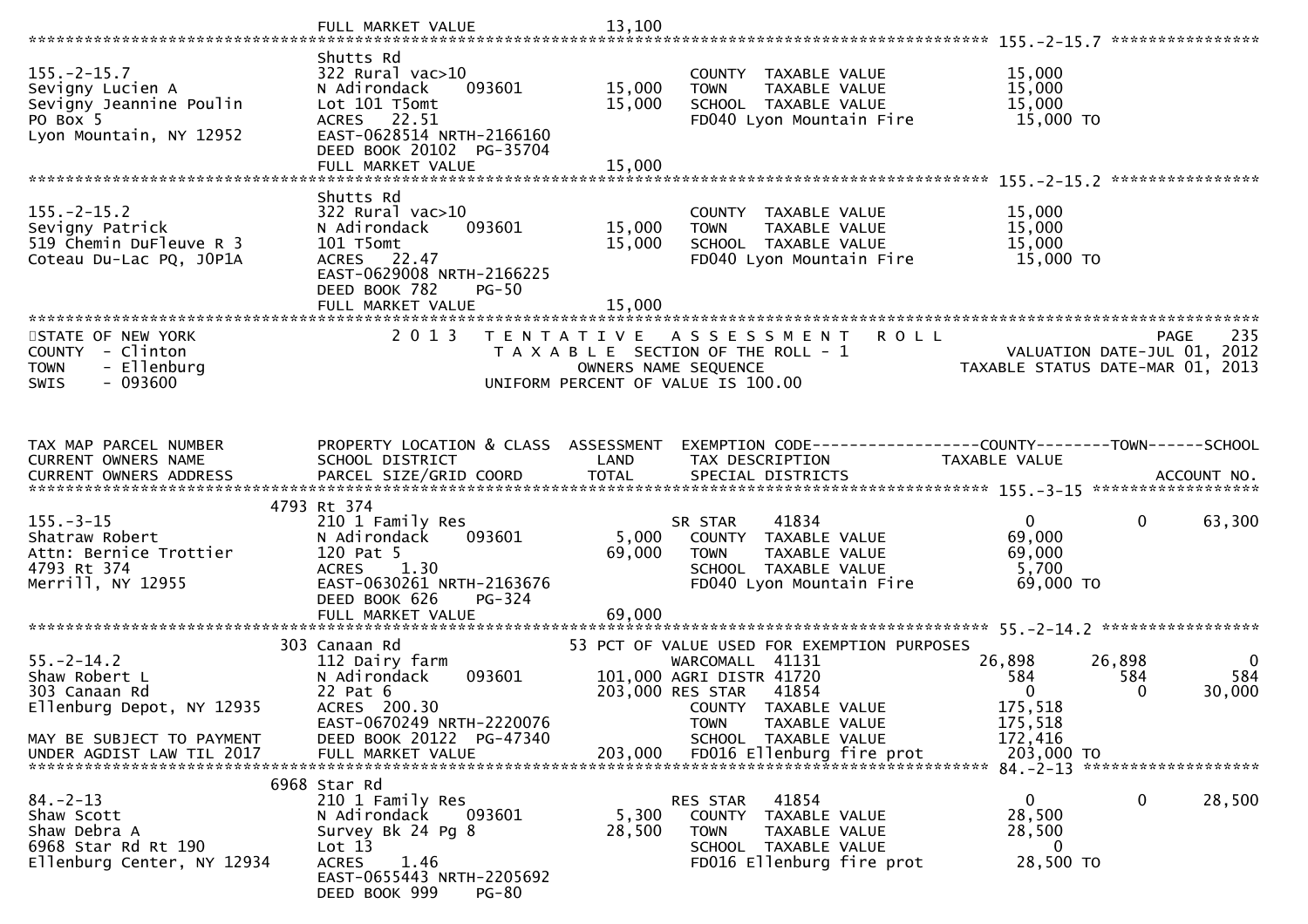| $155.4 - 1 - 34$<br>Sheehan Patrick                                                                      | 65 Blanche Rd<br>210 1 Family Res<br>093601<br>N Adirondack                                                                                              | 5,000           | COUNTY TAXABLE VALUE<br><b>TOWN</b><br>TAXABLE VALUE                                                                                             | 18,400<br>18,400                                        |                                                                                       |
|----------------------------------------------------------------------------------------------------------|----------------------------------------------------------------------------------------------------------------------------------------------------------|-----------------|--------------------------------------------------------------------------------------------------------------------------------------------------|---------------------------------------------------------|---------------------------------------------------------------------------------------|
| Estevez Laurie<br>125 Denault<br>Kirkland QC, Canada H9J3X4                                              | 119 Pat 5<br>ACRES 1.00<br>EAST-0632556 NRTH-2162840<br>DEED BOOK 854<br><b>PG-225</b>                                                                   | 18,400          | SCHOOL TAXABLE VALUE<br>FD040 Lyon Mountain Fire                                                                                                 | 18,400<br>18,400 TO                                     |                                                                                       |
|                                                                                                          |                                                                                                                                                          |                 |                                                                                                                                                  |                                                         |                                                                                       |
| $71.3 - 2 - 27$<br>Sheehan Tim F<br>Sheehan Colleen O<br>5014 Rt 11<br>Ellenburg Depot, NY 12935         | 5014 Rt 11<br>210 1 Family Res<br>N Adirondack<br>093601<br>20 Pat 6<br>FRNT 83.00 DPTH 149.00<br>BANK<br>890                                            | 3,400<br>53,300 | RES STAR 41854<br>COUNTY TAXABLE VALUE<br>TAXABLE VALUE<br>TOWN<br>SCHOOL TAXABLE VALUE<br>FD002 EllenDpt fire 21                                | $\mathbf{0}$<br>53,300<br>53,300<br>23,300<br>53,300 TO | $\mathbf 0$<br>30,000                                                                 |
|                                                                                                          | EAST-0675108 NRTH-2213647<br>DEED BOOK 637<br>PG-147<br>FULL MARKET VALUE                                                                                | 53,300          | LT011 Ellenburg Light 21                                                                                                                         | 53,300 TO                                               |                                                                                       |
| STATE OF NEW YORK<br>COUNTY - Clinton<br>- Ellenburg<br><b>TOWN</b><br>$-093600$<br><b>SWIS</b>          | 2 0 1 3                                                                                                                                                  |                 | TENTATIVE ASSESSMENT ROLL<br>T A X A B L E SECTION OF THE ROLL - 1<br>OWNERS NAME SEQUENCE<br>UNIFORM PERCENT OF VALUE IS 100.00                 |                                                         | 236<br><b>PAGE</b><br>VALUATION DATE-JUL 01, 2012<br>TAXABLE STATUS DATE-MAR 01, 2013 |
| TAX MAP PARCEL NUMBER<br>CURRENT OWNERS NAME                                                             | PROPERTY LOCATION & CLASS ASSESSMENT<br>SCHOOL DISTRICT                                                                                                  | LAND            | EXEMPTION CODE-----------------COUNTY--------TOWN------SCHOOL<br>TAX DESCRIPTION                                                                 | TAXABLE VALUE                                           |                                                                                       |
| $69 - 2 - 8$<br>Shelters Timothy A<br>Shelters Lona L<br>6003 Rt 11<br>Ellenburg Center, NY 12934        | 6003 Rt 11<br>270 Mfg housing<br>093601<br>N Adirondack<br>T6omt Lot 15<br>ACRES 7.60<br>EAST-0652815 NRTH-2209636<br>DEED BOOK 20011 PG-31962           | 9,100<br>42,000 | 41854<br>RES STAR<br>COUNTY TAXABLE VALUE<br><b>TOWN</b><br>TAXABLE VALUE<br>SCHOOL TAXABLE VALUE<br>FD016 Ellenburg fire prot                   | $\mathbf{0}$<br>42,000<br>42,000<br>12,000<br>42,000 TO | $\mathbf 0$<br>30,000                                                                 |
|                                                                                                          | FULL MARKET VALUE                                                                                                                                        | 42,000          |                                                                                                                                                  |                                                         |                                                                                       |
| $71.3 - 1 - 25$<br>Shertenlieb Crystal M<br>PO Box 192<br>Ellenburg Depot, NY 12935                      | 5147 Rt 11<br>210 1 Family Res<br>N Adirondack<br>093601<br>20 Pat 6<br>FRNT 115.50 DPTH 275.00<br>EAST-0672190 NRTH-2212508<br>DEED BOOK 20021 PG-47296 | 4,700<br>52,000 | COUNTY TAXABLE VALUE<br>TAXABLE VALUE<br><b>TOWN</b><br>SCHOOL TAXABLE VALUE<br>FD002 EllenDpt fire 21<br>LT011 Ellenburg Light 21               | 52,000<br>52,000<br>52,000<br>52,000 TO<br>52,000 TO    |                                                                                       |
|                                                                                                          | FULL MARKET VALUE                                                                                                                                        | 52,000          |                                                                                                                                                  |                                                         |                                                                                       |
| $99. - 2 - 26$<br>Shetler Emanuel M<br>Shetler Franey A<br>43 Labombard Rd<br>Ellenburg Center, NY 12934 | 43 Labombard Rd<br>112 Dairy farm<br>093601<br>N Adirondack<br>$11/30$ Pat 5<br>ACRES 135.00<br>EAST-0648343 NRTH-2193583<br>DEED BOOK 20112 PG-38830    |                 | 10 YR AGR 41700<br>59,300 10 YR AGR 41700<br>126,900 AGRI DISTR 41720<br>RES STAR<br>41854<br>42100<br>483A EX<br><b>COUNTY</b><br>TAXABLE VALUE | 3,000<br>24,000<br>2,257<br>0<br>1,000<br>96,643        | 3,000<br>3,000<br>24,000<br>24,000<br>2,257<br>2,257<br>30,000<br>0<br>1,000<br>1,000 |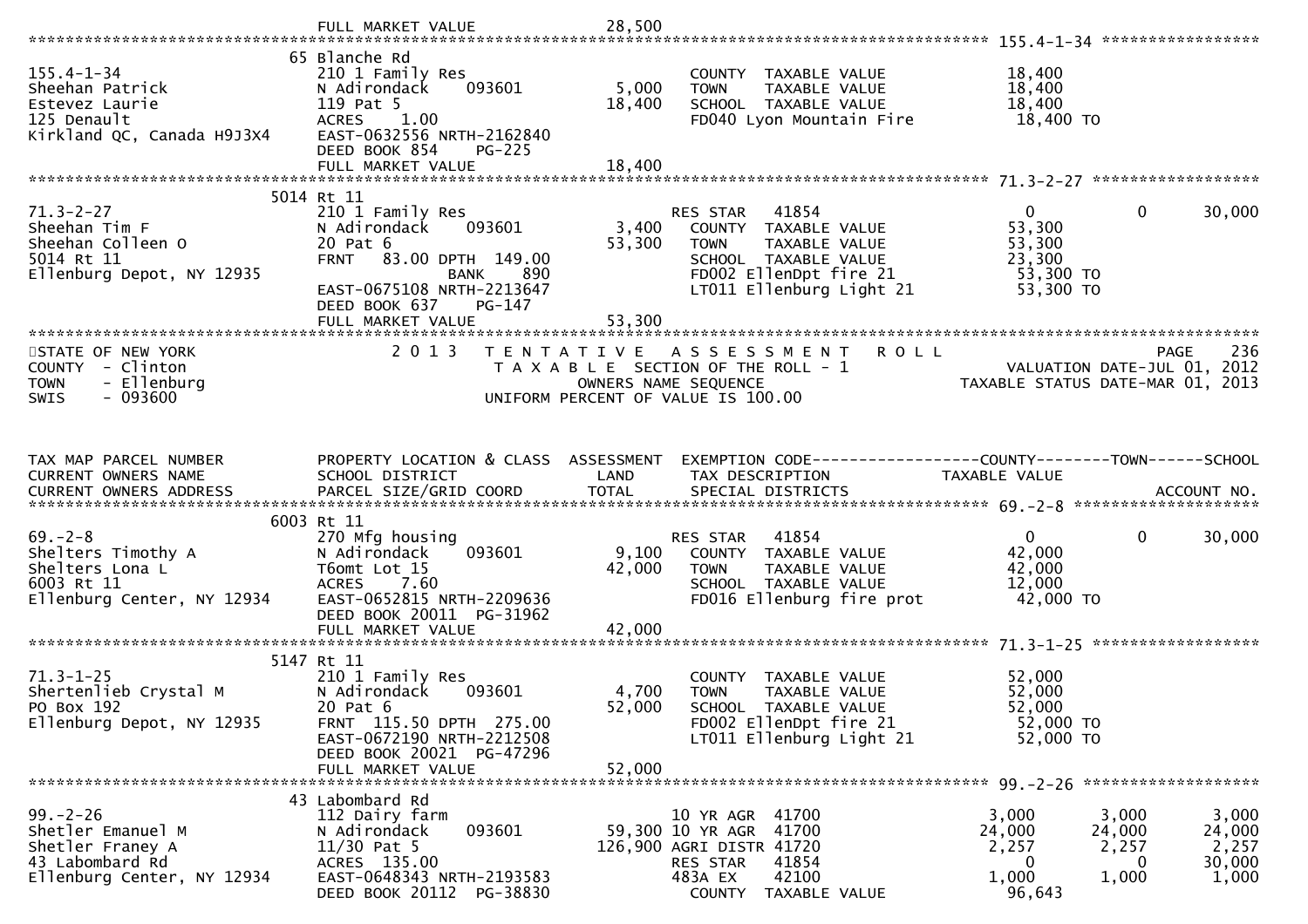| MAY BE SUBJECT TO PAYMENT<br>UNDER AGDIST LAW TIL 2021 | FULL MARKET VALUE                                   | 126,900                                                       | <b>TOWN</b>           | <b>TAXABLE VALUE</b><br>SCHOOL TAXABLE VALUE<br>FD014 EllenCtr fire #15<br>1,000 EX | 96,643<br>66,643<br>125,900 TO |                                                                        |
|--------------------------------------------------------|-----------------------------------------------------|---------------------------------------------------------------|-----------------------|-------------------------------------------------------------------------------------|--------------------------------|------------------------------------------------------------------------|
|                                                        |                                                     |                                                               |                       | LT010 Ellenburg Light 15<br>$1,000$ EX                                              | 125,900 TO                     |                                                                        |
|                                                        |                                                     |                                                               |                       |                                                                                     |                                |                                                                        |
|                                                        | 11 Mcpherson Way                                    |                                                               |                       |                                                                                     |                                |                                                                        |
| $155.1 - 1 - 8$<br>Shusda Michael D                    | 260 Seasonal res - WTRFNT<br>093601<br>N Adirondack | 75,000                                                        | <b>TOWN</b>           | COUNTY TAXABLE VALUE<br>TAXABLE VALUE                                               | 114,000<br>114,000             |                                                                        |
| Shusda Patricia M                                      | 101 Pat 5                                           | 114,000                                                       |                       | SCHOOL TAXABLE VALUE                                                                | 114,000                        |                                                                        |
| 100 Red Barn Hill Rd                                   | FRNT 100.00 DPTH 100.00                             |                                                               |                       | FD040 Lyon Mountain Fire                                                            | 114,000 TO                     |                                                                        |
| Milton, VT 05468                                       | EAST-0626448 NRTH-2165547                           |                                                               |                       | WD018 Chat lake water dist                                                          | 114,000 ТО М                   |                                                                        |
|                                                        | DEED BOOK 20072 PG-8573<br>FULL MARKET VALUE        | 114,000                                                       |                       |                                                                                     |                                |                                                                        |
|                                                        |                                                     |                                                               |                       |                                                                                     |                                |                                                                        |
| STATE OF NEW YORK                                      | 2 0 1 3                                             |                                                               |                       | TENTATIVE ASSESSMENT ROLL                                                           |                                | 237<br><b>PAGE</b>                                                     |
| COUNTY - Clinton<br>- Ellenburg<br><b>TOWN</b>         |                                                     | T A X A B L E SECTION OF THE ROLL - 1<br>OWNERS NAME SEQUENCE |                       |                                                                                     |                                | - 1<br>VALUATION DATE-JUL 01, 2012<br>TAXABLE STATUS DATE-MAR 01, 2013 |
| $-093600$<br><b>SWIS</b>                               |                                                     | UNIFORM PERCENT OF VALUE IS 100.00                            |                       |                                                                                     |                                |                                                                        |
|                                                        |                                                     |                                                               |                       |                                                                                     |                                |                                                                        |
|                                                        |                                                     |                                                               |                       |                                                                                     |                                |                                                                        |
| TAX MAP PARCEL NUMBER                                  | PROPERTY LOCATION & CLASS ASSESSMENT                |                                                               |                       |                                                                                     |                                | EXEMPTION CODE-----------------COUNTY--------TOWN------SCHOOL          |
| CURRENT OWNERS NAME                                    | SCHOOL DISTRICT                                     | LAND                                                          |                       | TAX DESCRIPTION                                                                     | <b>TAXABLE VALUE</b>           |                                                                        |
|                                                        |                                                     |                                                               |                       |                                                                                     |                                |                                                                        |
|                                                        | 177 Blanche Rd                                      |                                                               |                       |                                                                                     |                                |                                                                        |
| $155.2 - 1 - 21$                                       | 210 1 Family Res                                    |                                                               | WARNONALL 41121       |                                                                                     | 11,520                         | 11,520<br>0                                                            |
| Shutts Bruce                                           | 093601<br>N Adirondack                              |                                                               | 5,000 WARDISALL 41141 |                                                                                     | 11,520                         | 11,520<br>$\Omega$                                                     |
| Shutts Diane<br>177 Blanche Rd                         | $1 - A$<br><b>ACRES</b><br>1.00                     |                                                               | 76,800 SR STAR        | 41834<br>COUNTY TAXABLE VALUE                                                       | $\overline{0}$<br>53,760       | 63,300<br>$\Omega$                                                     |
| Merrill, NY 12955                                      | EAST-0633006 NRTH-2165543                           |                                                               | <b>TOWN</b>           | TAXABLE VALUE                                                                       | 53,760                         |                                                                        |
|                                                        | DEED BOOK 631<br>PG-583                             |                                                               |                       | SCHOOL TAXABLE VALUE                                                                | 13,500                         |                                                                        |
|                                                        |                                                     |                                                               |                       |                                                                                     |                                |                                                                        |
|                                                        | 5082 Rt 11                                          |                                                               |                       |                                                                                     |                                |                                                                        |
| $71.3 - 2 - 11$                                        | 210 1 Family Res                                    |                                                               | RES STAR              | 41854                                                                               | $\overline{0}$                 | $\mathbf{0}$<br>30,000                                                 |
| Shutts James R<br>Shutts Francella                     | 093601<br>N Adirondack<br>20 Pat 6                  | 3,400<br>70,000                                               |                       | COUNTY TAXABLE VALUE                                                                | 70,000<br>70,000               |                                                                        |
| 5082 Rt 11                                             | FRNT 60.00 DPTH 157.00                              |                                                               | <b>TOWN</b>           | TAXABLE VALUE<br>SCHOOL TAXABLE VALUE                                               | 40,000                         |                                                                        |
| Ellenburg Depot, NY 12935                              | EAST-0673433 NRTH-2213547                           |                                                               |                       | FD002 EllenDpt fire 21                                                              | 70,000 TO                      |                                                                        |
|                                                        | DEED BOOK 600<br>PG-1188                            |                                                               |                       | LT011 Ellenburg Light 21                                                            | 70,000 TO                      |                                                                        |
|                                                        | FULL MARKET VALUE                                   | 70,000                                                        |                       |                                                                                     |                                |                                                                        |
|                                                        | 224 Bigelow Rd                                      |                                                               |                       |                                                                                     |                                |                                                                        |
| $141. - 3 - 3.2$                                       | 260 Seasonal res                                    |                                                               | COUNTY                | TAXABLE VALUE                                                                       | 24,800                         |                                                                        |
| Shutts John<br>33 Burke Rd                             | N Adirondack<br>093601<br>Lot 102 T5omt             | 7,500<br>24,800                                               | <b>TOWN</b>           | TAXABLE VALUE<br>SCHOOL TAXABLE VALUE                                               | 24,800<br>24,800               |                                                                        |
| Plattsburgh, NY 12901                                  | <b>ACRES</b><br>5.00                                |                                                               |                       | FD040 Lyon Mountain Fire                                                            | 24,800 TO                      |                                                                        |
|                                                        | EAST-0632628 NRTH-2170611                           |                                                               |                       |                                                                                     |                                |                                                                        |
|                                                        | DEED BOOK 20072 PG-11194                            |                                                               |                       |                                                                                     |                                |                                                                        |
|                                                        | FULL MARKET VALUE                                   | 24,800                                                        |                       |                                                                                     |                                |                                                                        |
|                                                        | 149 Blanche Rd                                      |                                                               |                       |                                                                                     |                                |                                                                        |
| $155.2 - 1 - 20$                                       | 210 1 Family Res                                    |                                                               | RES STAR              | 41854                                                                               | $\mathbf{0}$                   | 0<br>30,000                                                            |
| Shutts Margaret                                        | 093601<br>N Adirondack                              | 7,800                                                         | COUNTY                | TAXABLE VALUE                                                                       | 44,500                         |                                                                        |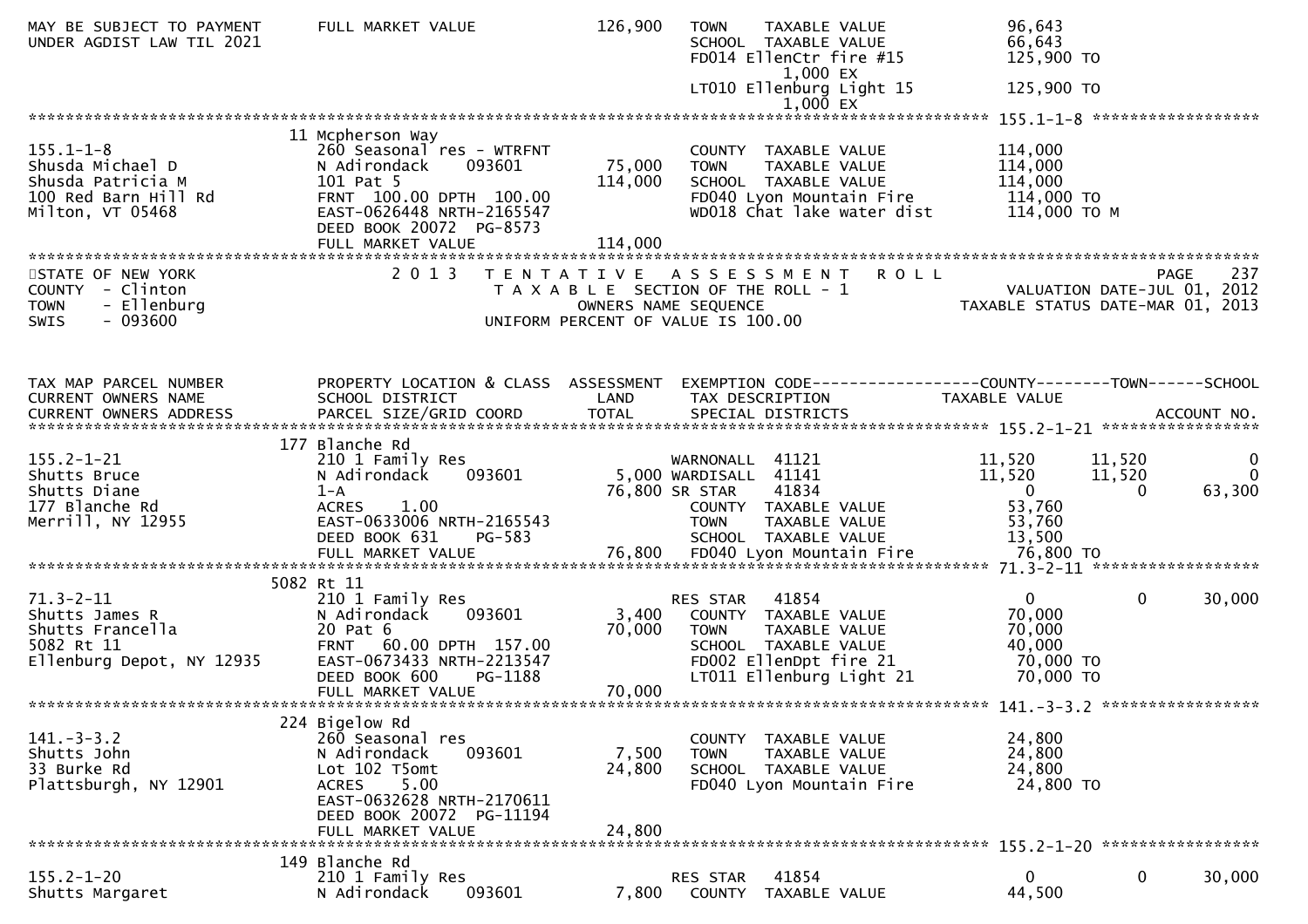| 149 Blanche Rd<br>Merrill, NY 12955                                                                             | 119 Pat 5<br>5.50 BANK<br>080<br><b>ACRES</b><br>EAST-0632900 NRTH-2165028<br>DEED BOOK 788<br>$PG-58$                                                                                   | 44,500                    | TAXABLE VALUE<br><b>TOWN</b><br>SCHOOL TAXABLE VALUE<br>FD040 Lyon Mountain Fire                                                                                     | 44,500<br>14,500<br>44,500 TO                                                          |                       |
|-----------------------------------------------------------------------------------------------------------------|------------------------------------------------------------------------------------------------------------------------------------------------------------------------------------------|---------------------------|----------------------------------------------------------------------------------------------------------------------------------------------------------------------|----------------------------------------------------------------------------------------|-----------------------|
|                                                                                                                 |                                                                                                                                                                                          |                           |                                                                                                                                                                      |                                                                                        |                       |
| $155.4 - 1 - 1$<br>Shutts Thomas E<br>Shutts Mary E<br>4552 Rt 374<br>Merrill, NY 12955                         | Rt 374<br>$314$ Rural vac<10<br>093601<br>N Adirondack<br>119 Pat 5<br>ACRES 3.60<br>EAST-0634901 NRTH-2160411<br>DEED BOOK 99001 PG-13622<br>FULL MARKET VALUE                          | 3,800<br>3,800<br>3,800   | COUNTY TAXABLE VALUE<br><b>TOWN</b><br>TAXABLE VALUE<br>SCHOOL TAXABLE VALUE<br>FD040 Lyon Mountain Fire                                                             | 3,800<br>3,800<br>3,800<br>3,800 TO                                                    |                       |
| STATE OF NEW YORK<br>COUNTY - Clinton<br><b>TOWN</b><br>- Ellenburg<br>$-093600$<br><b>SWIS</b>                 | 2 0 1 3                                                                                                                                                                                  |                           | TENTATIVE ASSESSMENT<br>T A X A B L E SECTION OF THE ROLL - 1<br>T A X A B L E SECTION OF THE ROLL - 1<br>OWNERS NAME SEQUENCE<br>UNIFORM PERCENT OF VALUE IS 100.00 | <b>ROLL</b>                                                                            | 238<br>PAGE           |
| TAX MAP PARCEL NUMBER<br>CURRENT OWNERS NAME                                                                    | PROPERTY LOCATION & CLASS ASSESSMENT<br>SCHOOL DISTRICT                                                                                                                                  | <b>Example 12</b>         | TAX DESCRIPTION                                                                                                                                                      | EXEMPTION CODE------------------COUNTY--------TOWN------SCHOOL<br>TAXABLE VALUE        |                       |
| $70. - 1 - 33.26$<br>70.-1-33.26<br>Silver Kimberly<br>Silver Lloyd<br>5730 Rt 11<br>Ellenburg Center, NY 12934 | 5730 Rt 11<br>210 1 Family Res<br>093601<br>N Adirondack<br>Lot 17 T6omt<br><b>ACRES</b><br>8.47 BANK<br>850<br>EAST-0659087 NRTH-2209353<br>DEED BOOK 20031 PG-56433                    | 128,000                   | RES STAR 41854<br>9,500 COUNTY TAXABLE VALUE<br>TAXABLE VALUE<br>TOWN<br>SCHOOL TAXABLE VALUE<br>FD016 Ellenburg fire prot                                           | $\mathbf{0}$<br>128,000<br>128,000<br>98,000<br>128,000 TO                             | $\mathbf 0$<br>30,000 |
|                                                                                                                 |                                                                                                                                                                                          |                           |                                                                                                                                                                      |                                                                                        |                       |
| $85.1 - 1 - 29$<br>Silver Lloyd<br>Silver Eunice<br>6653 Star Rd Rt 190<br>Ellenburg Center, NY 12934           | 6653 Star Rd<br>210 1 Family Res<br>N Adirondack<br>093601<br>18 Pat 6<br>ACRES 1.25<br>EAST-0662678 NRTH-2207344<br>DEED BOOK 413<br>PG-451                                             | 54,000                    | SR STAR 41834<br>5,000 COUNTY TAXABLE VALUE<br><b>TOWN</b><br>TAXABLE VALUE<br>SCHOOL TAXABLE VALUE<br>FD016 Ellenburg fire prot<br>LT012 Ellenburg Light 5          | $\mathbf{0}$<br>54,000<br>54,000<br>$\overline{\phantom{0}}$<br>54,000 TO<br>54,000 TO | $\mathbf 0$<br>54,000 |
|                                                                                                                 |                                                                                                                                                                                          |                           |                                                                                                                                                                      |                                                                                        |                       |
| $85.1 - 1 - 24$<br>Silver Michael L<br>6670 Star Rd<br>Ellenburg Center, NY 12934                               | 6670 Star Rd<br>210 1 Family Res<br>093601<br>N Adirondack<br>18 Pat 6<br><b>ACRES</b><br>2.00 BANK<br>890<br>EAST-0662204 NRTH-2207335<br>DEED BOOK 20112 PG-43268<br>FULL MARKET VALUE | 5,600<br>50,000<br>50,000 | COUNTY TAXABLE VALUE<br>TAXABLE VALUE<br><b>TOWN</b><br>SCHOOL TAXABLE VALUE<br>FD016 Ellenburg fire prot<br>LT012 Ellenburg Light 5                                 | 50,000<br>50,000<br>50,000<br>50,000 TO<br>50,000 TO                                   |                       |
|                                                                                                                 | Smith Rd                                                                                                                                                                                 |                           |                                                                                                                                                                      |                                                                                        |                       |
| $115. - 1 - 5$<br>Singh Jankiprasad<br>Singh Coowaire                                                           | 321 Abandoned ag<br>093601<br>N Adirondack<br>34 Pat 5                                                                                                                                   | 20,600<br>20,600          | COUNTY TAXABLE VALUE<br>TAXABLE VALUE<br><b>TOWN</b><br>SCHOOL TAXABLE VALUE                                                                                         | 20,600<br>20,600<br>20,600                                                             |                       |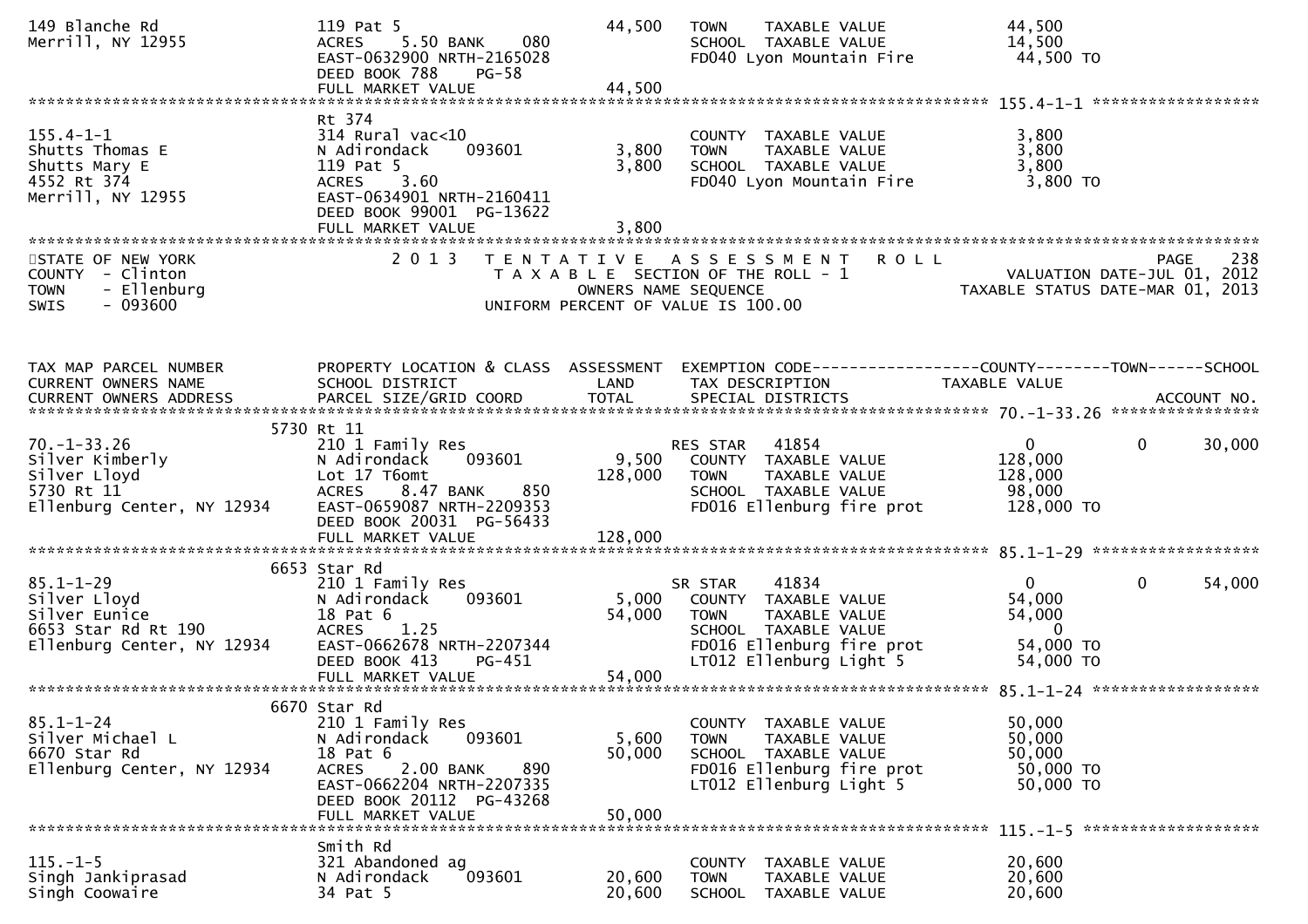| 4440 Jenkins Cresent<br>Mississauga ON, Canada<br>L5R1T9                                                                                                                                                                                            | ACRES 53.70<br>EAST-0660791 NRTH-2191881<br>DEED BOOK 791<br>PG-164                                                                                                              |                            | FD016 Ellenburg fire prot                                                                                                                 | 20,600 TO                                                          |                            |
|-----------------------------------------------------------------------------------------------------------------------------------------------------------------------------------------------------------------------------------------------------|----------------------------------------------------------------------------------------------------------------------------------------------------------------------------------|----------------------------|-------------------------------------------------------------------------------------------------------------------------------------------|--------------------------------------------------------------------|----------------------------|
|                                                                                                                                                                                                                                                     |                                                                                                                                                                                  |                            |                                                                                                                                           |                                                                    |                            |
| $99. -2 - 22.3$<br>Singh Roopnarine<br>Singh Lazina<br>1565 Seville Cres<br>Brossard QC, Canada J4X1J3                                                                                                                                              | Smith Rd<br>$314$ Rural vac<10<br>093601<br>N Adirondack<br>Lot 31 T5omt<br>7.00<br><b>ACRES</b><br>EAST-0653095 NRTH-2194216<br>DEED BOOK 613<br>PG-1051<br>FULL MARKET VALUE   | 8,600<br>8,600<br>8,600    | COUNTY TAXABLE VALUE<br>TAXABLE VALUE<br><b>TOWN</b><br>SCHOOL TAXABLE VALUE<br>FD014 EllenCtr fire #15                                   | 8,600<br>8,600<br>8,600<br>$8,600$ TO                              |                            |
| STATE OF NEW YORK                                                                                                                                                                                                                                   | 2 0 1 3                                                                                                                                                                          |                            | TENTATIVE ASSESSMENT<br><b>ROLL</b>                                                                                                       |                                                                    | 239<br>PAGE                |
| COUNTY - Clinton<br><b>TOWN</b><br>- Ellenburg<br>SWIS<br>- 093600                                                                                                                                                                                  |                                                                                                                                                                                  |                            | T A X A B L E SECTION OF THE ROLL - 1<br>OWNERS NAME SEQUENCE<br>UNIFORM PERCENT OF VALUE IS 100.00                                       | VALUATION DATE-JUL 01, 2012<br>TAXABLE STATUS DATE-MAR 01, 2013    |                            |
| TAX MAP PARCEL NUMBER<br>CURRENT OWNERS NAME                                                                                                                                                                                                        | PROPERTY LOCATION & CLASS ASSESSMENT<br>SCHOOL DISTRICT                                                                                                                          | LAND                       | EXEMPTION CODE------------------COUNTY--------TOWN------SCHOOL<br>TAX DESCRIPTION                                                         | TAXABLE VALUE                                                      |                            |
| $99. -2 - 22.22$<br>Singh Roopnarine<br>Singh Lazina<br>1565 Seville Cres<br>Brossard QC, Canada J4X1J3                                                                                                                                             | Smith Rd<br>321 Abandoned ag<br>093601<br>N Adirondack<br>Lot 31 T5omt<br>ACRES 27.00<br>EAST-0652561 NRTH-2194486<br>DEED BOOK 621<br>PG-958<br>FULL MARKET VALUE               | 20,800<br>20,800<br>20,800 | COUNTY TAXABLE VALUE<br>TAXABLE VALUE<br><b>TOWN</b><br>SCHOOL TAXABLE VALUE<br>FD014 EllenCtr fire #15                                   | 20,800<br>20,800<br>20,800<br>20,800 TO                            |                            |
|                                                                                                                                                                                                                                                     |                                                                                                                                                                                  |                            |                                                                                                                                           |                                                                    |                            |
| $141.3 - 1 - 3.4 - 1$<br>Skinner Glenn M<br>Germain-Skinner Deidre L<br>Attn: Hudson Valley<br>Federal Credit Un<br>PO Box 1750<br>Poughkeepsie, NY 12601 FULL MARKET VALUE 600 600 500 FULL FOR FALLE FOR THE REAL FOR THE REAL OF THE REAL FACTOR | Narrows Rd<br>$314$ Rural vac<10<br>N Adirondack<br>093601<br>Lot #4 Stephenson Sub<br>1.30 BANK<br>080<br><b>ACRES</b><br>EAST-0622600 NRTH-2172401<br>DEED BOOK 20001 PG-19632 | 600<br>600                 | COUNTY<br>TAXABLE VALUE<br><b>TOWN</b><br>TAXABLE VALUE<br>SCHOOL TAXABLE VALUE<br>FD040 Lyon Mountain Fire<br>WD018 Chat lake water dist | 600<br>600<br>600<br>600 TO<br>600 то м                            |                            |
|                                                                                                                                                                                                                                                     |                                                                                                                                                                                  |                            |                                                                                                                                           |                                                                    |                            |
| $141.3 - 1 - 3.4 - 2$<br>Skinner Glenn M<br>Germain-Skinner Deidre L<br>Attn: Hudson Valley Fed Credit FRNT 110.00 DPTH 158.00<br>PO Box 1750                                                                                                       | 294 Narrows Rd<br>210 1 Family Res - WTRFNT<br>163401<br>Chateaugay 1<br>Lot 4 Stephenson<br>080<br><b>BANK</b>                                                                  |                            | WARCOMALL<br>41131<br>94,500 WARDISALL 41141<br>41854<br>195,100 RES STAR<br>TAXABLE VALUE<br>COUNTY<br><b>TOWN</b><br>TAXABLE VALUE      | 45,000<br>45,000<br>90,000<br>90,000<br>0<br>0<br>60,100<br>60,100 | 0<br>$\mathbf 0$<br>30,000 |
| Poughkeepsie, NY 12601                                                                                                                                                                                                                              | EAST-0622600 NRTH-2172401<br>DEED BOOK 20001 PG-19632<br>FULL MARKET VALUE                                                                                                       | 195,100                    | SCHOOL TAXABLE VALUE<br>FD040 Lyon Mountain Fire<br>WD018 Chat lake water dist                                                            | 165,100<br>195,100 TO<br>195,100 то м                              |                            |
|                                                                                                                                                                                                                                                     | 32 Tallman Way                                                                                                                                                                   |                            |                                                                                                                                           | 155.3-2-7 *******************                                      |                            |
| $155.3 - 2 - 7$<br>Smith Arnold<br>Smith Jane                                                                                                                                                                                                       | 260 Seasonal res<br>093601<br>N Adirondack<br>120 Pat 5                                                                                                                          | 7,500<br>44,000            | <b>COUNTY</b><br>TAXABLE VALUE<br>TAXABLE VALUE<br><b>TOWN</b><br><b>SCHOOL</b><br>TAXABLE VALUE                                          | 44,000<br>44,000<br>44,000                                         |                            |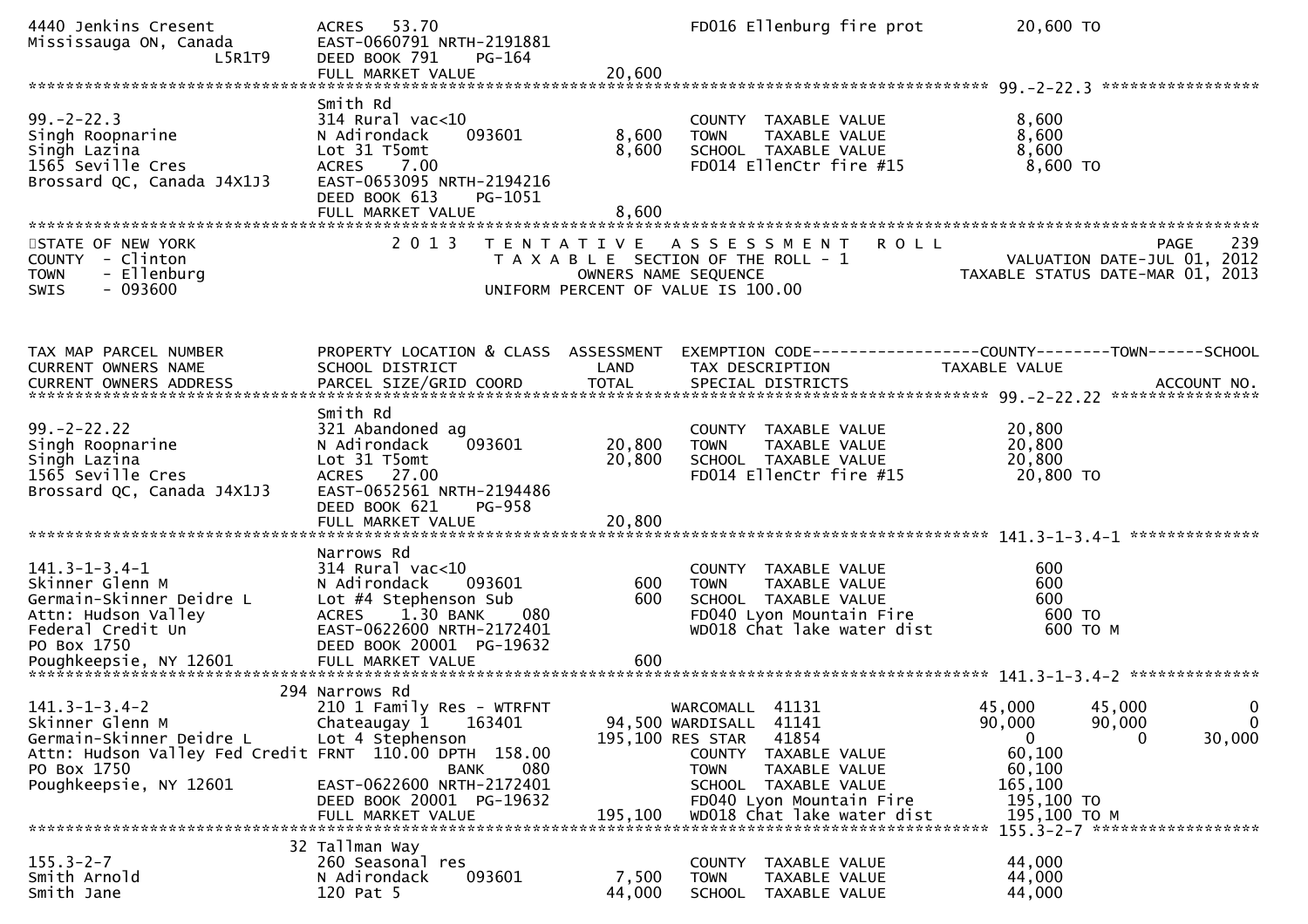| 996 Brown Rd<br>Berkshire, NY 13736                                                                   | 62.00 DPTH 200.00<br><b>FRNT</b><br>EAST-0627612 NRTH-2164295<br>DEED BOOK 454<br>PG-731<br>FULL MARKET VALUE                                                                                         | 44,000                    | FD040 Lyon Mountain Fire<br>WD018 Chat lake water dist                                                                                                                     | 44,000 TO<br>44,000 TO M                                                                                        |   |
|-------------------------------------------------------------------------------------------------------|-------------------------------------------------------------------------------------------------------------------------------------------------------------------------------------------------------|---------------------------|----------------------------------------------------------------------------------------------------------------------------------------------------------------------------|-----------------------------------------------------------------------------------------------------------------|---|
| $71.3 - 3 - 23$<br>Smith Betty J<br>Smıth Betty J<br>184 Lake Roxanne Rd<br>Ellenburg Depot, NY 12935 | 184 Lake Roxanne Rd<br>311 Res vac land<br>N Adirondack<br>093601<br>Lot $20T6$ Sublot $#23$<br>FRNT 100.00 DPTH 150.00<br>EAST-0673737 NRTH-2210415<br>DEED BOOK 20122 PG-51873<br>FULL MARKET VALUE | 9,200<br>9,200<br>9,200   | COUNTY TAXABLE VALUE<br><b>TOWN</b><br>TAXABLE VALUE<br>SCHOOL TAXABLE VALUE<br>FD002 EllenDpt fire 21<br>LT011 Ellenburg Light 21                                         | 9,200<br>9,200<br>9,200<br>$9,200$ TO<br>9,200 TO                                                               |   |
| STATE OF NEW YORK<br>COUNTY - Clinton<br>- Ellenburg<br><b>TOWN</b><br>- 093600<br><b>SWIS</b>        |                                                                                                                                                                                                       |                           | 2013 TENTATIVE ASSESSMENT<br>T A X A B L E SECTION OF THE ROLL - 1<br>OWNERS NAME SEQUENCE<br>UNIFORM PERCENT OF VALUE IS 100.00                                           | PAGE 240<br>VALUATION DATE-JUL 01, 2012<br>TAXARLE STATUS DATE ULL 01, 2012<br>TAXABLE STATUS DATE-MAR 01, 2013 |   |
| TAX MAP PARCEL NUMBER<br>CURRENT OWNERS NAME                                                          | PROPERTY LOCATION & CLASS ASSESSMENT<br>SCHOOL DISTRICT                                                                                                                                               | LAND                      | TAX DESCRIPTION                                                                                                                                                            | EXEMPTION CODE------------------COUNTY--------TOWN------SCHOOL<br>TAXABLE VALUE                                 |   |
| $99.1 - 1 - 9$<br>Smith Cynthia A<br>68 West Hill Rd<br>PO Box 69<br>Ellenburg Center, NY 12934       | 68 West Hill Rd<br>210 1 Family Res<br>093601<br>N Adirondack<br>11 Pat 5<br>7.00<br><b>ACRES</b><br>EAST-0647772 NRTH-2198612<br>DEED BOOK 946<br>PG-185<br>FULL MARKET VALUE                        | 8,700<br>41,000<br>41,000 | 41854<br>RES STAR<br>COUNTY TAXABLE VALUE<br>TAXABLE VALUE<br><b>TOWN</b><br>SCHOOL TAXABLE VALUE<br>FD014 EllenCtr fire #15<br>LT010 Ellenburg Light 15                   | 30,000<br>$\mathbf{0}$<br>$\mathbf{0}$<br>41,000<br>41,000<br>11,000<br>41,000 TO<br>41,000 TO                  |   |
| $113. - 1 - 13$<br>Smith Frank<br>24 Sears Rd<br>Ellenburg Center, NY 12934                           | 24 Sears Rd<br>240 Rural res<br>093601<br>N Adirondack<br>ACRES 81.00<br>EAST-0642910 NRTH-2187563<br>DEED BOOK 20021 PG-39635<br>FULL MARKET VALUE                                                   | 99,800<br>99,800          | AGED C&T<br>41801<br>28,800 SR STAR<br>41834<br>COUNTY TAXABLE VALUE<br>TAXABLE VALUE<br><b>TOWN</b><br>SCHOOL TAXABLE VALUE<br>FD016 Ellenburg fire prot                  | 49,900<br>49,900<br>63,300<br>$\mathbf{0}$<br>$\Omega$<br>49,900<br>49,900<br>36,500<br>99,800 TO               | 0 |
| $127. - 1 - 8$<br>Smith Frank<br>Smith Eunice J<br>24 Sears Rd<br>Ellenburg Center, NY 12934          | Sears Rd<br>323 Vacant rural<br>093601<br>N Adirondack<br>Lot $68$ Pat $5$<br>ACRES 35.50<br>EAST-0645586 NRTH-2179443<br>DEED BOOK 20061 PG-97270<br>FULL MARKET VALUE                               | 18,300<br>18,300          | COUNTY TAXABLE VALUE<br>18,300 TOWN<br>TAXABLE VALUE<br>SCHOOL TAXABLE VALUE<br>FD016 Ellenburg fire prot                                                                  | 18,300<br>18,300<br>18,300<br>18,300 TO                                                                         |   |
| $127. - 1 - 4$<br>Smith Lawrence<br>133 Sears Rd<br>Ellenburg Center, NY 12934                        | 133 Sears Rd<br>241 Rural res&ag<br>093601<br>N Adirondack<br>53 Pat 5<br>ACRES 171.00<br>DEED BOOK 257<br>PG-307                                                                                     | 95,800                    | 46 PCT OF VALUE USED FOR EXEMPTION PURPOSES<br>AGED - ALL 41800<br>57,200 SR STAR<br>41834<br>COUNTY TAXABLE VALUE<br><b>TOWN</b><br>TAXABLE VALUE<br>SCHOOL TAXABLE VALUE | 22,034<br>22,034<br>22,034<br>63,300<br>0<br>73,766<br>73,766<br>10,466                                         |   |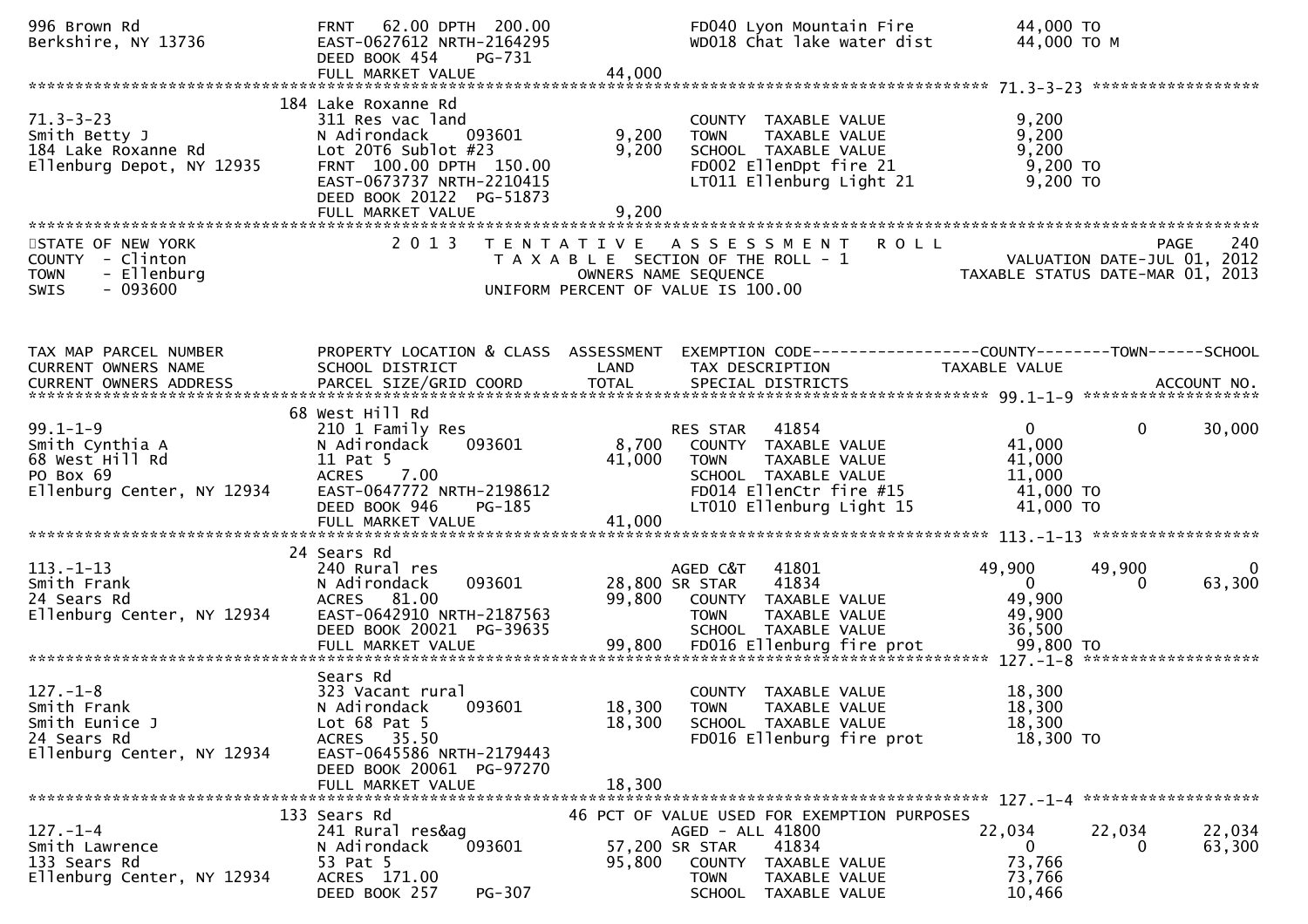| $99. - 2 - 23.1$<br>Smith Life Estate Carroll A<br>Hoff David R<br>38 Brandy Brook Rd<br>Ellenburg, NY 12934<br>MAY BE SUBJECT TO PAYMENT<br>UNDER AGDIST LAW TIL 2017 | 2114 Bradley Pond Rd<br>113 Cattle farm<br>093601<br>N Adirondack<br>11 Pat 5<br>ACRES 190.10<br>EAST-0648485 NRTH-2195476<br>DEED BOOK 20041 PG-68412<br>FULL MARKET VALUE               | 210,000 483A EX<br>210,000 | AGRI DISTR 41720<br>41834<br>89,900 SR STAR<br>42100<br>COUNTY TAXABLE VALUE<br><b>TOWN</b><br>TAXABLE VALUE<br>SCHOOL TAXABLE VALUE<br>FD014 EllenCtr fire #15<br>1,400 EX<br>LT010 Ellenburg Light 15<br>$95\bar{2}$ EX | 0<br>$\Omega$<br>1,400<br>208,600<br>208,600<br>145,300<br>208,600 TO<br>141,848 TO | lease 2011<br>$\overline{0}$<br>0<br>$\mathbf 0$<br>63,300<br>1,400<br>1,400 |
|------------------------------------------------------------------------------------------------------------------------------------------------------------------------|-------------------------------------------------------------------------------------------------------------------------------------------------------------------------------------------|----------------------------|---------------------------------------------------------------------------------------------------------------------------------------------------------------------------------------------------------------------------|-------------------------------------------------------------------------------------|------------------------------------------------------------------------------|
| STATE OF NEW YORK<br>COUNTY - Clinton<br>- Ellenburg<br><b>TOWN</b><br><b>SWIS</b><br>- 093600                                                                         | 2 0 1 3                                                                                                                                                                                   | T E N T A T I V E          | A S S E S S M E N T R O L L<br>T A X A B L E SECTION OF THE ROLL - 1<br>OWNERS NAME SEQUENCE<br>UNIFORM PERCENT OF VALUE IS 100.00                                                                                        | VALUATION DATE-JUL 01, 2012<br>TAXABLE STATIIS DATE-MAP 01 2012                     | 241<br><b>PAGE</b><br>TAXABLE STATUS DATE-MAR 01, 2013                       |
| TAX MAP PARCEL NUMBER<br>CURRENT OWNERS NAME<br>CURRENT OWNERS ADDRESS                                                                                                 | PROPERTY LOCATION & CLASS ASSESSMENT<br>SCHOOL DISTRICT                                                                                                                                   | LAND                       | EXEMPTION CODE-----------------COUNTY-------TOWN------SCHOOL<br>TAX DESCRIPTION                                                                                                                                           | TAXABLE VALUE                                                                       |                                                                              |
| $70. - 1 - 35.1$<br>Smith Life Estate Elnora<br>Stanley Jess M Jr<br>5727 Rt 11<br>Ellenburg Center, NY                                                                | 5727 Rt 11<br>210 1 Family Res<br>093601<br>N Adirondack<br>Lot 17 T6omt<br><b>ACRES</b><br>1.50<br>EAST-0659247 NRTH-2208692<br>12934-2908 DEED BOOK 20112 PG-37612<br>FULL MARKET VALUE | 55,600<br>55,600           | 99 PCT OF VALUE USED FOR EXEMPTION PURPOSES<br>AGED - ALL 41800<br>5,300 SR STAR<br>41834<br>COUNTY TAXABLE VALUE<br>TAXABLE VALUE<br><b>TOWN</b><br>SCHOOL TAXABLE VALUE<br>FD016 Ellenburg fire prot                    | 27,522<br>$\mathbf{0}$<br>28,078<br>28,078<br>$\Omega$<br>55,600 TO                 | 27,522<br>27,522<br>28,078<br>0                                              |
| $98. - 1 - 11$<br>Smith Life Estate Lawrence L<br>Smith Brent A<br>NY 12934<br>186 West Hill Rd<br>Ellenburg Center, NY 12934                                          | 186 West Hill Rd<br>210 1 Family Res<br>N Adirondack<br>093601<br>$6/12$ Pat $5/6$<br>FRNT 239.00 DPTH 132.00<br>EAST-0645022 NRTH-2197448<br>DEED BOOK 20021 PG-39010                    | 6,900<br>54,200            | 41854<br><b>RES STAR</b><br>COUNTY TAXABLE VALUE<br>TAXABLE VALUE<br><b>TOWN</b><br>SCHOOL TAXABLE VALUE<br>FD014 EllenCtr fire #15                                                                                       | $\mathbf{0}$<br>54,200<br>54,200<br>24,200<br>54,200 TO                             | $\mathbf 0$<br>30,000                                                        |
| $71.3 - 2 - 21$<br>Smith Life Use Florence<br>Labombard Phyllis<br>9 Caanan Rd<br>Ellenburg Depot, NY 12935                                                            | 15 Canaan Rd<br>210 1 Family Res<br>093601<br>N Adirondack<br>20 Pat 6<br>FRNT 200.00 DPTH 140.00<br>EAST-0675196 NRTH-2213938<br>PG-339<br>DEED BOOK 938<br>FULL MARKET VALUE            | 4,300<br>30,000<br>30,000  | COUNTY TAXABLE VALUE<br>TAXABLE VALUE<br><b>TOWN</b><br>SCHOOL TAXABLE VALUE<br>FD002 EllenDpt fire 21<br>LT011 Ellenburg Light 21                                                                                        | 30,000<br>30,000<br>30,000<br>30,000 TO<br>30,000 TO                                |                                                                              |
| $82. - 1 - 18.5$<br>Smith Martin P<br>Smith Felicia C<br>2610 Birchwood Ave                                                                                            | Star Rd<br>321 Abandoned ag<br>093601<br>N Adirondack<br>Lot 12 T6omt<br>10.00<br><b>ACRES</b>                                                                                            | 10,600<br>10,600           | COUNTY TAXABLE VALUE<br>TAXABLE VALUE<br><b>TOWN</b><br>SCHOOL TAXABLE VALUE<br>FD016 Ellenburg fire prot                                                                                                                 | 10,600<br>10,600<br>10,600<br>10,600 TO                                             |                                                                              |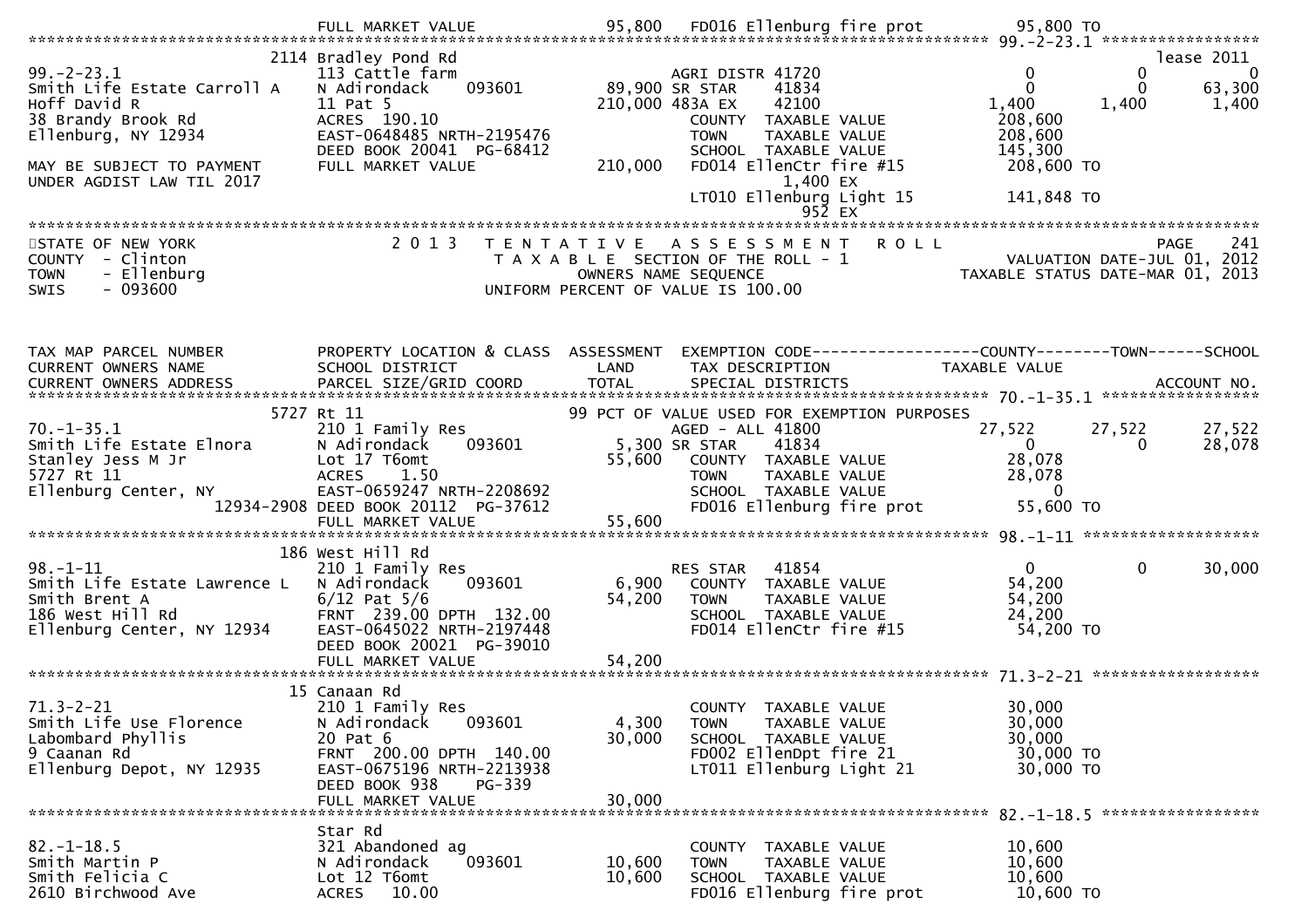| Kissimmee, FL 34744                                                                                     | EAST-0626474 NRTH-2201694<br>DEED BOOK 20061 PG-95052<br>FULL MARKET VALUE                                                                                             | 10,600                  |                                                                                                                                                                            |                                                                      |                                                   |
|---------------------------------------------------------------------------------------------------------|------------------------------------------------------------------------------------------------------------------------------------------------------------------------|-------------------------|----------------------------------------------------------------------------------------------------------------------------------------------------------------------------|----------------------------------------------------------------------|---------------------------------------------------|
|                                                                                                         |                                                                                                                                                                        |                         |                                                                                                                                                                            |                                                                      |                                                   |
| $155. - 3 - 5.4$<br>Smith Michael E<br>753 Hayford Rd<br>Champlain, NY 12919                            | Shutts Rd<br>$314$ Rural vac<10<br>N Adirondack<br>093601<br>Lot 119 T5omt<br>ACRES 1.10<br>EAST-0630720 NRTH-2165215<br>DEED BOOK 776<br>$PG-51$<br>FULL MARKET VALUE | 5,000<br>5,000<br>5,000 | COUNTY TAXABLE VALUE<br>TAXABLE VALUE<br><b>TOWN</b><br>SCHOOL TAXABLE VALUE<br>FD040 Lyon Mountain Fire                                                                   | 5,000<br>5,000<br>5,000<br>5,000 TO                                  |                                                   |
|                                                                                                         |                                                                                                                                                                        |                         |                                                                                                                                                                            |                                                                      |                                                   |
| STATE OF NEW YORK<br>COUNTY - Clinton<br>- Ellenburg<br><b>TOWN</b><br>$-093600$<br><b>SWIS</b>         | 2 0 1 3                                                                                                                                                                |                         | <b>ROLL</b><br>TENTATIVE ASSESSMENT<br>T A X A B L E SECTION OF THE ROLL - 1<br>OWNERS NAME SEQUENCE<br>UNIFORM PERCENT OF VALUE IS 100.00                                 | TAXABLE STATUS DATE-MAR 01, 2013                                     | 242<br><b>PAGE</b><br>VALUATION DATE-JUL 01, 2012 |
| TAX MAP PARCEL NUMBER<br>CURRENT OWNERS NAME                                                            | PROPERTY LOCATION & CLASS ASSESSMENT<br>SCHOOL DISTRICT                                                                                                                | LAND                    | EXEMPTION CODE------------------COUNTY--------TOWN------SCHOOL<br>TAX DESCRIPTION                                                                                          | <b>TAXABLE VALUE</b>                                                 |                                                   |
|                                                                                                         | 1682 Bradley Pond Rd                                                                                                                                                   |                         |                                                                                                                                                                            |                                                                      |                                                   |
| $113. - 1 - 9$<br>Smith Randy J<br>Smith Janice C<br>1682 Bradley Pond Rd<br>Ellenburg Center, NY 12934 | 241 Rural res&ag<br>093601<br>N Adirondack<br>51 Pat 5<br>ACRES 23.60<br>EAST-0648097 NRTH-2188323<br>DEED BOOK 20021 PG-40622                                         | 18,600<br>102,500       | 41854<br>RES STAR<br>COUNTY TAXABLE VALUE<br><b>TOWN</b><br>TAXABLE VALUE<br>SCHOOL TAXABLE VALUE<br>FD016 Ellenburg fire prot                                             | $\Omega$<br>102,500<br>102,500<br>72,500<br>102,500 TO               | 0<br>30,000                                       |
|                                                                                                         |                                                                                                                                                                        |                         |                                                                                                                                                                            |                                                                      |                                                   |
| $145. - 1 - 6.2$<br>Smith Robert H<br>Smith Jean M<br>1096 Plank Rd<br>Ellenburg Depot, NY 12935        | Plank Rd<br>910 Priv forest<br>093601<br>N Adirondack<br>Lot 110 T5 Omt<br>ACRES 72.50<br>EAST-0680441 NRTH-2175017<br>DEED BOOK 779<br>$PG-70$                        | 25,800<br>25,800        | COUNTY TAXABLE VALUE<br>TAXABLE VALUE<br><b>TOWN</b><br>SCHOOL TAXABLE VALUE<br>FD016 Ellenburg fire prot                                                                  | 25,800<br>25,800<br>25,800<br>25,800 TO                              |                                                   |
|                                                                                                         | FULL MARKET VALUE                                                                                                                                                      | 25,800                  |                                                                                                                                                                            |                                                                      |                                                   |
|                                                                                                         | 5305 Rt 374                                                                                                                                                            |                         |                                                                                                                                                                            |                                                                      |                                                   |
| $141.3 - 2 - 48$<br>Smith Robert K<br>4607 Rt 374<br>Merrill, NY 12955                                  | 210 1 Family Res - WTRFNT<br>Chateaugay 1<br>163401<br>Lot 100 T5omt<br><b>ACRES</b><br>2.00<br>EAST-0622908 NRTH-2173182<br>PG-545                                    | 168,000                 | <b>VETERANS</b><br>41101<br>122,700 COUNTY TAXABLE VALUE<br><b>TOWN</b><br>TAXABLE VALUE<br>SCHOOL TAXABLE VALUE<br>FD040 Lyon Mountain Fire<br>WD018 Chat lake water dist | 5,000<br>163,000<br>163,000<br>168,000<br>168,000 TO<br>168,000 ТО М | 5,000<br>0                                        |
|                                                                                                         | DEED BOOK 470<br>FULL MARKET VALUE                                                                                                                                     | 168,000                 |                                                                                                                                                                            |                                                                      |                                                   |
|                                                                                                         |                                                                                                                                                                        |                         |                                                                                                                                                                            |                                                                      |                                                   |
| $155.4 - 1 - 6$<br>Smith Robert K<br>4607 Rt 374<br>Merrill, NY 12955-3019                              | 4607 Rt 374<br>210 1 Family Res<br>093601<br>N Adirondack<br>119 Pat 5<br>3.30<br><b>ACRES</b><br>EAST-0633829 NRTH-2160866                                            | 6,200<br>29,500         | 41834<br>SR STAR<br>COUNTY TAXABLE VALUE<br>TAXABLE VALUE<br><b>TOWN</b><br>SCHOOL TAXABLE VALUE<br>FD040 Lyon Mountain Fire                                               | $\mathbf{0}$<br>29,500<br>29,500<br>0<br>29,500 TO                   | 29,500<br>0                                       |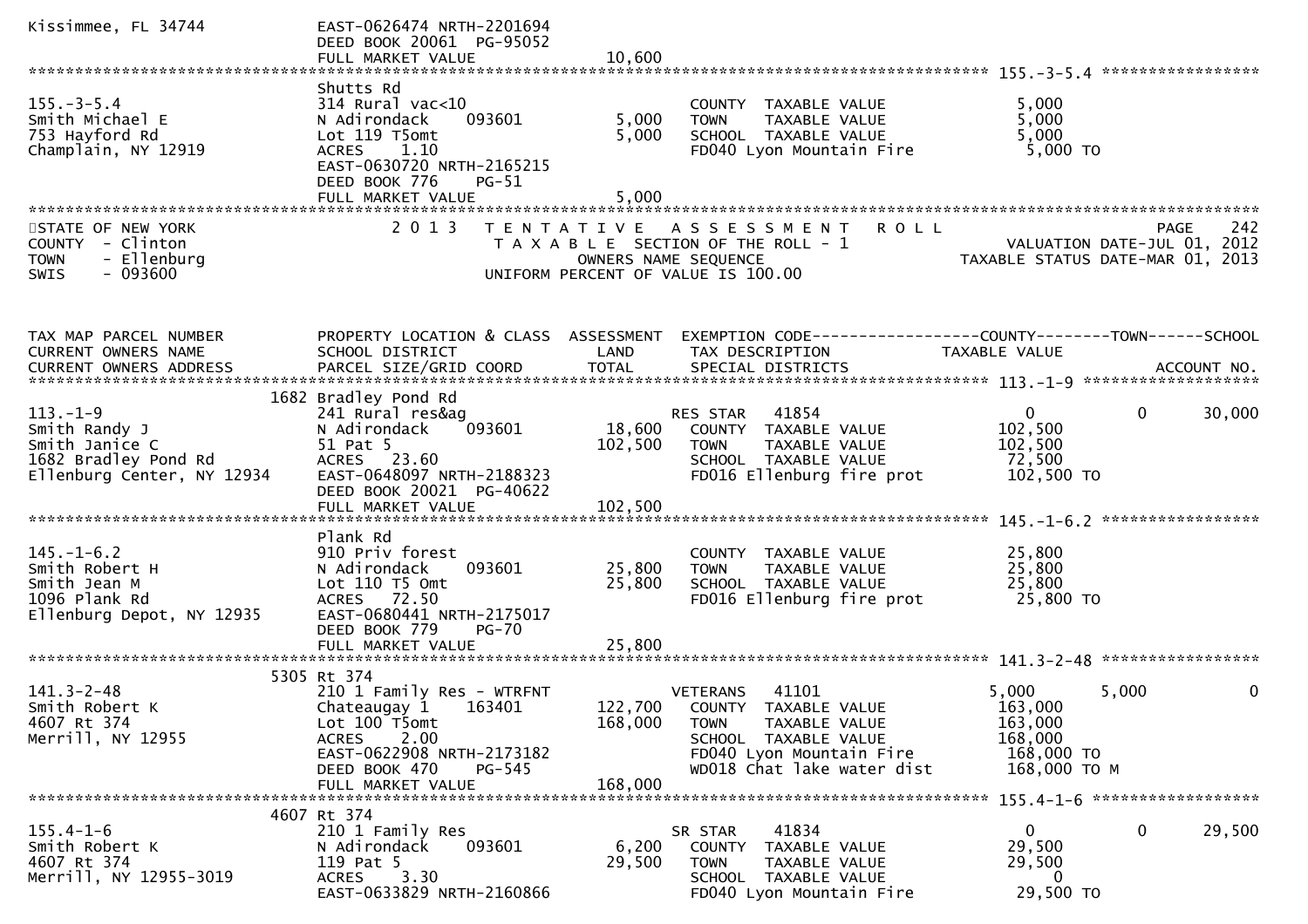|                                                                                                            | DEED BOOK 20021 PG-42812<br>FULL MARKET VALUE                                                                                                                                               | 29,500                        |                                                                                                                                            |                                                             |                                            |
|------------------------------------------------------------------------------------------------------------|---------------------------------------------------------------------------------------------------------------------------------------------------------------------------------------------|-------------------------------|--------------------------------------------------------------------------------------------------------------------------------------------|-------------------------------------------------------------|--------------------------------------------|
| $84. - 1 - 16$<br>Smith Stewart G<br>Smith Sandra<br>253 Ellenburg Center Rd<br>Ellenburg Center, NY 12934 | 253 Ellenburg Center Rd<br>210 1 Family Res<br>N Adirondack<br>093601<br>4 Pat 5<br>1.90<br><b>ACRES</b><br>EAST-0657653 NRTH-2201774<br>DEED BOOK 984<br>PG-177<br>FULL MARKET VALUE       | 5,100<br>72,000<br>72,000     | RES STAR<br>41854<br>COUNTY TAXABLE VALUE<br><b>TOWN</b><br>TAXABLE VALUE<br>SCHOOL TAXABLE VALUE<br>FD014 EllenCtr fire #15               | $\overline{0}$<br>72,000<br>72,000<br>42,000<br>72,000 TO   | $\mathbf{0}$<br>30,000                     |
| STATE OF NEW YORK<br>COUNTY - Clinton<br>- Ellenburg<br><b>TOWN</b><br>$-093600$<br>SWIS                   | 2 0 1 3                                                                                                                                                                                     |                               | <b>ROLL</b><br>TENTATIVE ASSESSMENT<br>T A X A B L E SECTION OF THE ROLL - 1<br>OWNERS NAME SEQUENCE<br>UNIFORM PERCENT OF VALUE IS 100.00 | TAXABLE STATUS DATE-MAR 01, 2013                            | 243<br>PAGE<br>VALUATION DATE-JUL 01, 2012 |
| TAX MAP PARCEL NUMBER<br>CURRENT OWNERS NAME                                                               | PROPERTY LOCATION & CLASS ASSESSMENT<br>SCHOOL DISTRICT                                                                                                                                     | LAND                          | EXEMPTION CODE-----------------COUNTY-------TOWN------SCHOOL<br>TAX DESCRIPTION                                                            | <b>TAXABLE VALUE</b>                                        |                                            |
| $86. - 1 - 13.1$<br>Smith Tyler<br>437 Drown Rd<br>Ellenburg Depot, NY 12935                               | 6157 Military Tpke<br>270 Mfg housing<br>N Adirondack<br>093601<br>$1$ Pat $6$<br>ACRES 25.75<br>EAST-0673819 NRTH-2204200<br>DEED BOOK 20102 PG-36211                                      | 16,000<br>43,000              | RES STAR 41854<br>COUNTY TAXABLE VALUE<br><b>TOWN</b><br>TAXABLE VALUE<br>SCHOOL TAXABLE VALUE<br>FD016 Ellenburg fire prot                | $\overline{0}$<br>43,000<br>43,000<br>13,000<br>43,000 TO   | $\mathbf{0}$<br>30,000                     |
| $141.3 - 2 - 52$<br>Snide Margaret A<br>50 Blackman Corners Rd<br>Mooers Forks, NY 12959                   | 5329 Rt 374<br>270 Mfg housing - WTRFNT<br>163401<br>Chateaugay 1<br>Lot 100 T5omt<br>FRNT 153.00 DPTH 221.00<br>EAST-0622387 NRTH-2173460<br>DEED BOOK 20011 PG-35539<br>FULL MARKET VALUE | 116,000<br>128,800<br>128,800 | COUNTY TAXABLE VALUE<br><b>TOWN</b><br>TAXABLE VALUE<br>SCHOOL TAXABLE VALUE<br>FD040 Lyon Mountain Fire<br>WD018 Chat lake water dist     | 128,800<br>128,800<br>128,800<br>128,800 TO<br>128,800 ТО М |                                            |
| $115. - 1 - 2.2$<br>Sniffen Kathryn<br>979 Smith Rd<br>Ellenburg Center, NY 12934                          | 979 Smith Rd<br>240 Rural res<br>093601<br>N Adirondack<br>33 Pat 5<br>ACRES 24.63<br>EAST-0658659 NRTH-2191072<br>DEED BOOK 20041 PG-72632<br>FULL MARKET VALUE                            | 64,500<br>64,500              | 41854<br>RES STAR<br>15,700 COUNTY TAXABLE VALUE<br><b>TOWN</b><br>TAXABLE VALUE<br>SCHOOL TAXABLE VALUE<br>FD016 Ellenburg fire prot      | $\Omega$<br>64,500<br>64,500<br>34,500<br>64,500 TO         | $\mathbf 0$<br>30,000                      |
| $115. - 1 - 4.1$<br>Sniffen Kathryn<br>979 Smith Rd<br>Ellenburg Center, NY 12934                          | Smith Rd<br>312 Vac w/imprv<br>093601<br>N Adirondack<br>Lot 47 T5omt<br>ACRES 44.00<br>EAST-0660572 NRTH-2189401<br>DEED BOOK 20061 PG-99595                                               | 19,400<br>23,800              | COUNTY TAXABLE VALUE<br>TAXABLE VALUE<br><b>TOWN</b><br>SCHOOL TAXABLE VALUE<br>FD016 Ellenburg fire prot                                  | 23,800<br>23,800<br>23,800<br>23,800 TO                     |                                            |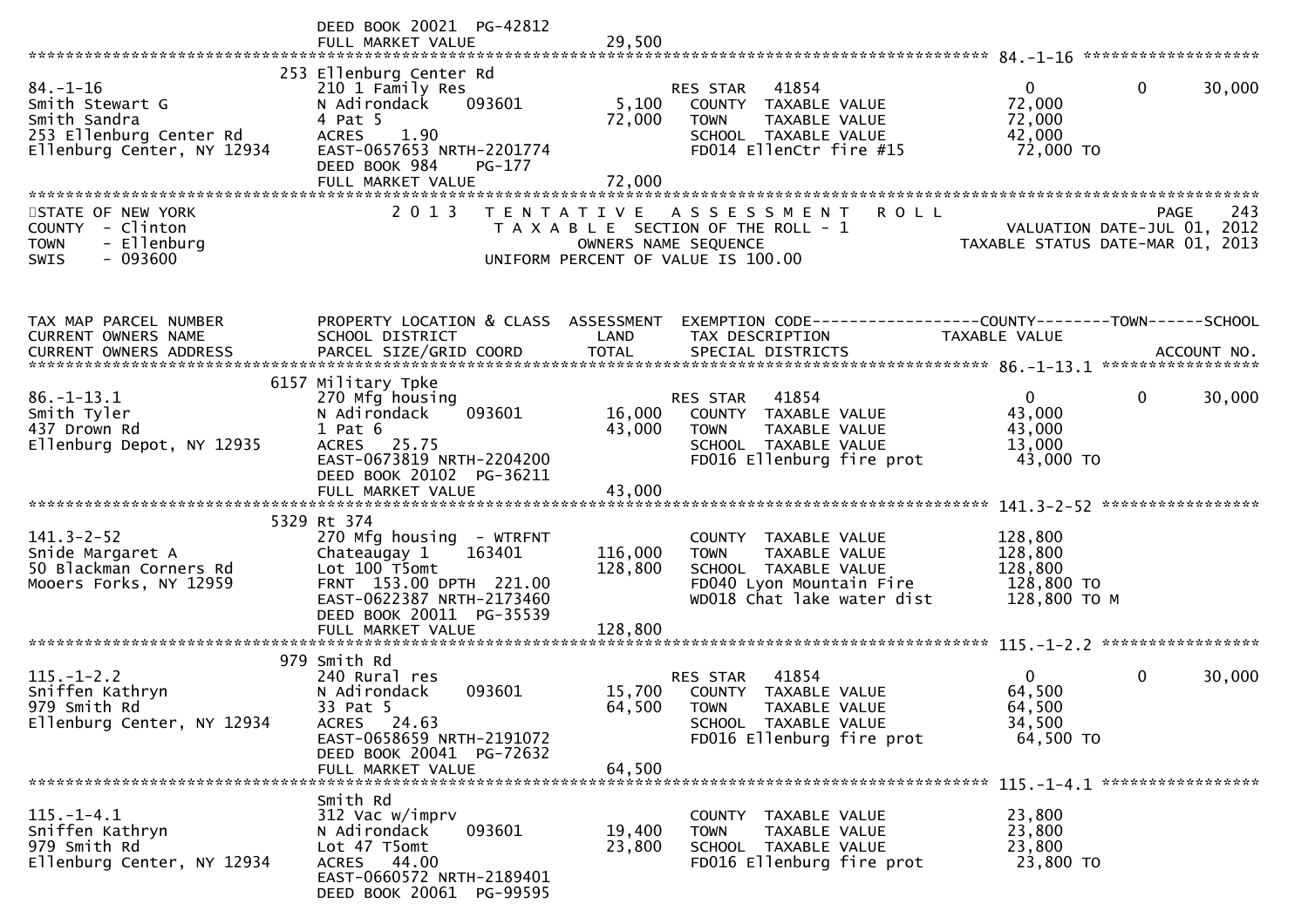|                                                                                                              | FULL MARKET VALUE                                                                                                                                                                          | 23,800                     |                                                                                                                                        |                                                                 |                                            |
|--------------------------------------------------------------------------------------------------------------|--------------------------------------------------------------------------------------------------------------------------------------------------------------------------------------------|----------------------------|----------------------------------------------------------------------------------------------------------------------------------------|-----------------------------------------------------------------|--------------------------------------------|
| $71.3 - 2 - 19.2$<br>SNJ Group LLC<br>PO Box 254<br>Mooers, NY 12958                                         | 33 Canaan Rd<br>442 MiniwhseSelf<br>093601<br>N Adirondack<br>Lot 21 T6omt<br><b>ACRES</b><br>1.50<br>EAST-0675085 NRTH-2214257<br>DEED BOOK 20102 PG-34188<br>FULL MARKET VALUE           | 15,000<br>83,500<br>83,500 | COUNTY TAXABLE VALUE<br><b>TOWN</b><br>TAXABLE VALUE<br>SCHOOL TAXABLE VALUE<br>FD002 EllenDpt fire 21<br>LT011 Ellenburg Light 21     | 83,500<br>83,500<br>83,500<br>83,500 TO<br>83,500 TO            |                                            |
| STATE OF NEW YORK<br>COUNTY - Clinton<br>- Ellenburg<br><b>TOWN</b><br>$-093600$<br>SWIS                     | 2 0 1 3                                                                                                                                                                                    | OWNERS NAME SEQUENCE       | <b>ROLL</b><br>TENTATIVE ASSESSMENT<br>T A X A B L E SECTION OF THE ROLL - 1<br>UNIFORM PERCENT OF VALUE IS 100.00                     | VALUATION DATE-JUL 01, 2012<br>TAXABLE STATUS DATE-MAR 01, 2013 | 244<br><b>PAGE</b>                         |
| TAX MAP PARCEL NUMBER<br>CURRENT OWNERS NAME                                                                 | PROPERTY LOCATION & CLASS ASSESSMENT<br>SCHOOL DISTRICT                                                                                                                                    | LAND                       | TAX DESCRIPTION                                                                                                                        | TAXABLE VALUE                                                   |                                            |
| $155. - 2 - 15.4$<br>Sorrell Robert J Jr<br>171 Shutts Rd<br>Merrill, NY 12955                               | 171 Shutts Rd<br>210 1 Family Res<br>093601<br>N Adirondack<br>Lot 120 T5omt<br>5.11<br><b>ACRES</b><br>EAST-0628751 NRTH-2164996<br>DEED BOOK 941<br>PG-311                               | 7,100<br>55,000            | 41854<br>RES STAR<br>COUNTY TAXABLE VALUE<br><b>TOWN</b><br>TAXABLE VALUE<br>SCHOOL TAXABLE VALUE<br>FD040 Lyon Mountain Fire          | $\overline{0}$<br>55,000<br>55,000<br>25,000<br>55,000 TO       | $\mathbf{0}$<br>30,000<br>**************** |
| $141.3 - 1 - 3.8$<br>Southwick David<br>Southwick Barbara<br>3 Maple St<br>PO Box 816<br>Champlain, NY 12919 | Narrows Rd<br>$314$ Rural vac<10<br>093601<br>N Adirondack<br>Lot 100 T5omt<br>1.20<br><b>ACRES</b><br>EAST-0622183 NRTH-2172118<br>DEED BOOK 694<br>PG-306<br>FULL MARKET VALUE           | 5,000<br>5,000<br>5,000    | COUNTY TAXABLE VALUE<br>TAXABLE VALUE<br><b>TOWN</b><br>SCHOOL TAXABLE VALUE<br>FD040 Lyon Mountain Fire                               | 5,000<br>5,000<br>5,000<br>5,000 TO                             |                                            |
| $155. - 1 - 3$<br>Spaulding Kevin R<br>8019 Rt 11<br>Chateaugay, NY 12920                                    | Gadway Rd<br>910 Priv forest<br>093601<br>N Adirondack<br>Lot 101 T5omt<br>ACRES 44.30<br>EAST-0624542 NRTH-2166203<br>DEED BOOK 20041 PG-72616<br>FULL MARKET VALUE                       | 21,100<br>21,100<br>21,100 | COUNTY TAXABLE VALUE<br>TAXABLE VALUE<br><b>TOWN</b><br>SCHOOL TAXABLE VALUE<br>FD040 Lyon Mountain Fire                               | 21,100<br>21,100<br>21,100<br>21,100 TO                         |                                            |
| $141.3 - 2 - 17$<br>Spellman William A<br>Spellman Donna L<br>PO Box 218<br>Chateaugay, NY 12920             | 27 Hill Rd<br>260 Seasonal res - WTRFNT<br>093601<br>N Adirondack<br>Lot 100 Pat 5<br>FRNT 50.00 DPTH 160.00<br>EAST-0624164 NRTH-2171383<br>DEED BOOK 20122 PG-49362<br>FULL MARKET VALUE | 54,600<br>93,500<br>93,500 | COUNTY TAXABLE VALUE<br><b>TOWN</b><br>TAXABLE VALUE<br>SCHOOL TAXABLE VALUE<br>FD040 Lyon Mountain Fire<br>WD018 Chat lake water dist | 93,500<br>93,500<br>93,500<br>93,500 TO<br>93,500 TO M          |                                            |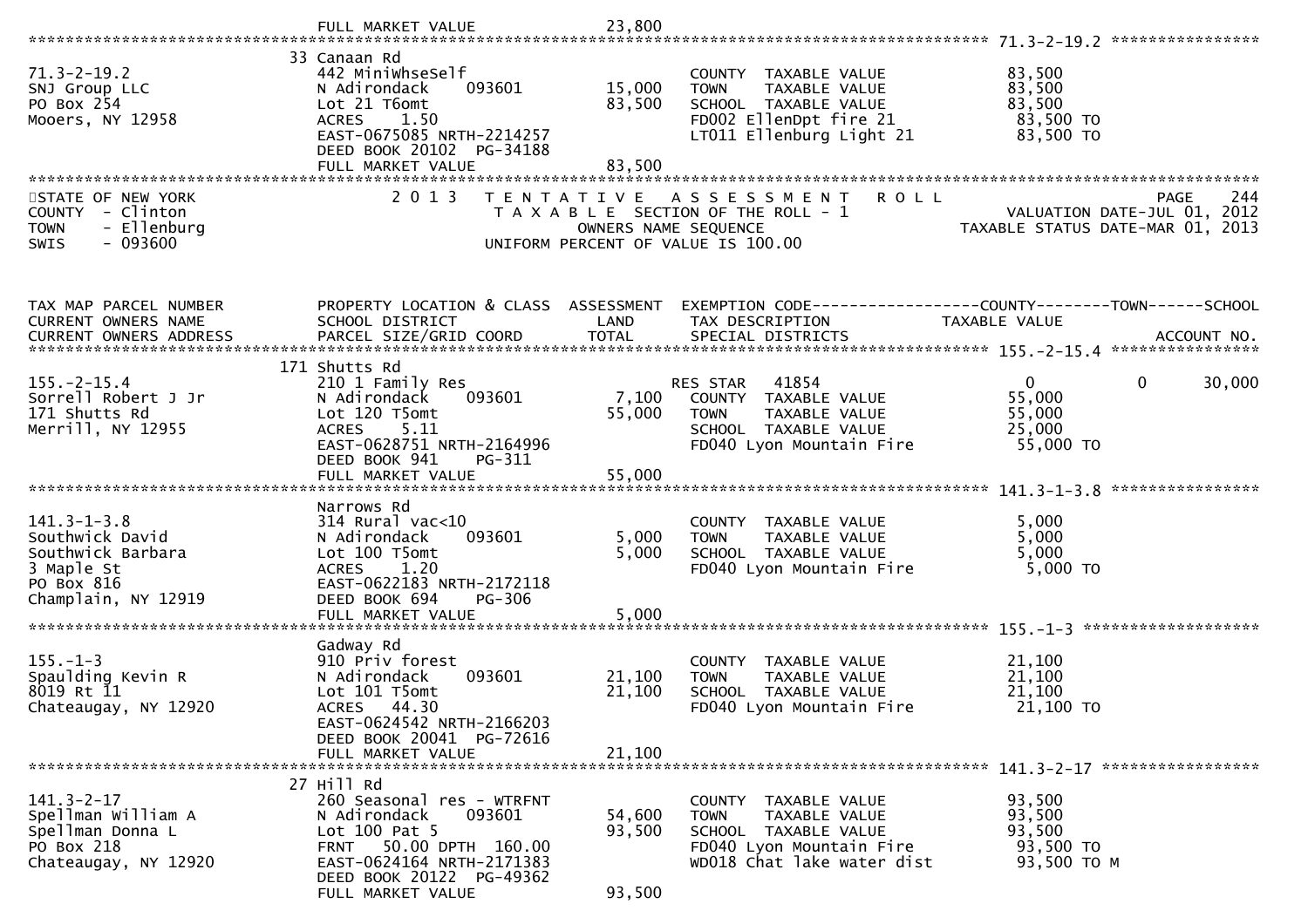| $141.3 - 2 - 11$<br>Spinner Chris O<br>Spinner Cynthia<br>5159 Rt 374<br>Merrill, NY 12955                                                  | 5159 Rt 374<br>260 Seasonal res - WTRFNT<br>N Adirondack<br>093601<br>101 Pat 5<br>ACRES<br>1.40<br>EAST-0625042 NRTH-2170281<br>DEED BOOK 938<br>$PG-325$<br>FULL MARKET VALUE      | 140,900<br>185,700<br>185,700 | COUNTY TAXABLE VALUE<br><b>TOWN</b><br>TAXABLE VALUE<br>SCHOOL TAXABLE VALUE<br>FD040 Lyon Mountain Fire<br>WD018 Chat lake water dist | 185,700<br>185,700<br>185,700<br>185,700 TO<br>185,700 то м                                    |
|---------------------------------------------------------------------------------------------------------------------------------------------|--------------------------------------------------------------------------------------------------------------------------------------------------------------------------------------|-------------------------------|----------------------------------------------------------------------------------------------------------------------------------------|------------------------------------------------------------------------------------------------|
| STATE OF NEW YORK<br>COUNTY - Clinton<br><b>TOWN</b><br>- Ellenburg<br>$-093600$<br><b>SWIS</b>                                             | 2 0 1 3                                                                                                                                                                              | OWNERS NAME SEQUENCE          | <b>ROLL</b><br>TENTATIVE ASSESSMENT<br>T A X A B L E SECTION OF THE ROLL - 1<br>UNIFORM PERCENT OF VALUE IS 100.00                     | 245<br><b>PAGE</b><br>VALUATION DATE-JUL 01, 2012<br>TAXABLE STATUS DATE-MAR 01, 2013          |
| TAX MAP PARCEL NUMBER<br>CURRENT OWNERS NAME<br>CURRENT OWNERS ADDRESS                                                                      | PROPERTY LOCATION & CLASS ASSESSMENT<br>SCHOOL DISTRICT<br>PARCEL SIZE/GRID COORD                                                                                                    | LAND<br><b>TOTAL</b>          | TAX DESCRIPTION<br>SPECIAL DISTRICTS                                                                                                   | EXEMPTION CODE------------------COUNTY--------TOWN------SCHOOL<br>TAXABLE VALUE<br>ACCOUNT NO. |
| $141. - 1 - 6$<br>Spinner Cynthia<br>McGinley Marcia<br>5130 Rt 374<br>Merrill, NY 12955                                                    | 5130 Rt 374<br>210 1 Family Res<br>093601<br>N Adirondack<br>101 Pat 5<br>2012/245785 Survey Map<br>FRNT 175.00 DPTH 175.00<br>EAST-0625599 NRTH-2169754<br>DEED BOOK 20122 PG-52161 | 4,700<br>52,600               | COUNTY TAXABLE VALUE<br>TAXABLE VALUE<br><b>TOWN</b><br>SCHOOL TAXABLE VALUE<br>FD040 Lyon Mountain Fire                               | 52,600<br>52,600<br>52,600<br>52,600 TO                                                        |
| $85. - 1 - 9.2$<br>Spofford Melaine A<br>47 Macey Ln<br>Plattsburgh, NY 12901                                                               | Arno Rd<br>$314$ Rural vac<10<br>N Adirondack<br>093601<br>Lot 3 T6omt<br>ACRES 5.40<br>EAST-0661768 NRTH-2205593<br>DEED BOOK 869<br>PG-275<br>FULL MARKET VALUE                    | 7,200<br>7,200<br>7,200       | COUNTY TAXABLE VALUE<br><b>TOWN</b><br>TAXABLE VALUE<br>SCHOOL TAXABLE VALUE<br>FD016 Ellenburg fire prot                              | 7,200<br>7,200<br>7,200<br>7,200 TO                                                            |
| $40. -1 - 7.1$<br>Spoor Chad F<br>97 Colgan Rd<br>Ellenburg Depot, NY 12935<br>MAY BE SUBJECT TO PAYMENT<br>UNDER AGDIST LAW TIL 2017       | Canaan Rd<br>120 Field crops<br>N Adirondack<br>093601<br>60 Pat 6<br>ACRES 129.20<br>EAST-0671286 NRTH-2230495<br>DEED BOOK 20102 PG-32672<br>FULL MARKET VALUE                     | 56,500<br>125,000<br>125,000  | AGRI DISTR 41720<br>COUNTY TAXABLE VALUE<br><b>TOWN</b><br>TAXABLE VALUE<br>SCHOOL TAXABLE VALUE<br>FD016 Ellenburg fire prot          | 7,193<br>7,193<br>7,193<br>117,807<br>117,807<br>117,807<br>125,000 TO                         |
|                                                                                                                                             |                                                                                                                                                                                      |                               |                                                                                                                                        |                                                                                                |
| $40. -1 - 7.1 - 1$<br>Spoor Chad F<br>Felch Life Use Mary & Alton<br>97 Colgan Rd<br>Ellenburg Depot, NY 12935<br>MAY BE SUBJECT TO PAYMENT | 731 Canaan Rd<br>210 1 Family Res<br>N Adirondack<br>093601<br>60 Pat 6<br>2.00<br><b>ACRES</b><br>EAST-0671286 NRTH-2230495<br>DEED BOOK 20102 PG-32672<br>FULL MARKET VALUE        | 5,600<br>38,400<br>38,400     | 41834<br>SR STAR<br>COUNTY<br>TAXABLE VALUE<br>TAXABLE VALUE<br><b>TOWN</b><br>SCHOOL TAXABLE VALUE<br>FD016 Ellenburg fire prot       | $\mathbf{0}$<br>$\mathbf 0$<br>38,400<br>38,400<br>38,400<br>0<br>38,400 TO                    |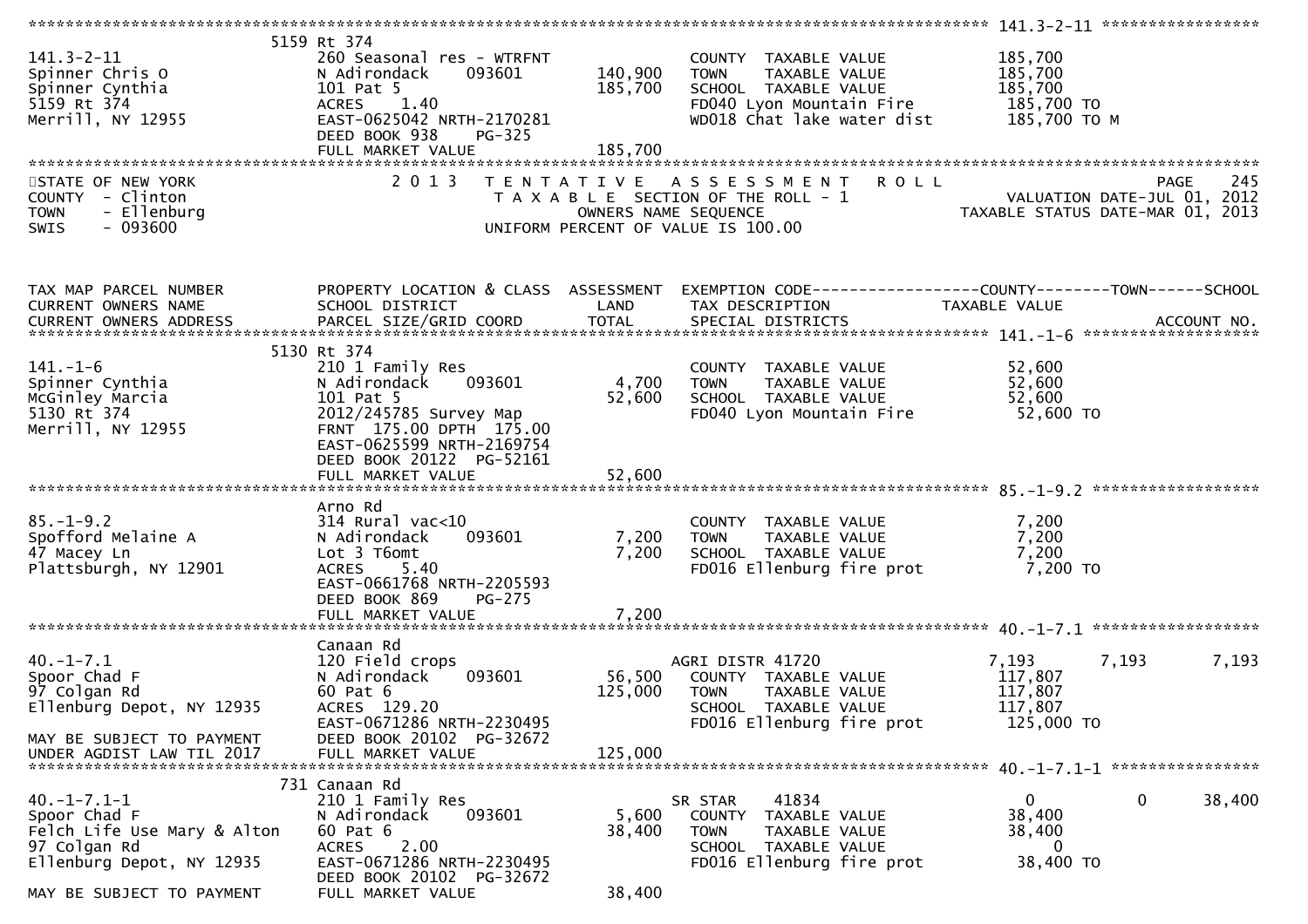| UNDER AGDIST LAW TIL 2017                                                                                                                                    |                                                                                                                                                                                |                            |                                                                                                                                                                                                            |                                                                  |                                            |
|--------------------------------------------------------------------------------------------------------------------------------------------------------------|--------------------------------------------------------------------------------------------------------------------------------------------------------------------------------|----------------------------|------------------------------------------------------------------------------------------------------------------------------------------------------------------------------------------------------------|------------------------------------------------------------------|--------------------------------------------|
| $40. -1 - 7.2$<br>Spoor Chad F<br>Spoor Darvy R<br>97 Colgan Rd<br>Ellenburg Depot, NY 12935<br>MAY BE SUBJECT TO PAYMENT<br>UNDER AGDIST LAW TIL 2017       | Canaan Rd<br>321 Abandoned ag<br>093601<br>N Adirondack<br>Lot 60 T60MT<br>98.00<br><b>ACRES</b><br>EAST-0671040 NRTH-2232350<br>DEED BOOK 20122 PG-53319<br>FULL MARKET VALUE | 49,900<br>49,900<br>49,900 | AGRI DISTR 41720<br>COUNTY TAXABLE VALUE<br><b>TOWN</b><br>TAXABLE VALUE<br>SCHOOL TAXABLE VALUE<br>FD016 Ellenburg fire prot                                                                              | 15,796<br>15,796<br>34,104<br>34,104<br>34,104<br>49,900 TO      | 15,796                                     |
| STATE OF NEW YORK<br>- Clinton<br><b>COUNTY</b><br>- Ellenburg<br><b>TOWN</b><br>$-093600$<br><b>SWIS</b>                                                    | 2 0 1 3                                                                                                                                                                        |                            | TENTATIVE ASSESSMENT<br><b>ROLL</b><br>T A X A B L E SECTION OF THE ROLL - 1<br>OWNERS NAME SEQUENCE<br>UNIFORM PERCENT OF VALUE IS 100.00                                                                 | TAXABLE STATUS DATE-MAR 01, 2013                                 | 246<br>PAGE<br>VALUATION DATE-JUL 01, 2012 |
| TAX MAP PARCEL NUMBER<br>CURRENT OWNERS NAME                                                                                                                 | PROPERTY LOCATION & CLASS ASSESSMENT<br>SCHOOL DISTRICT                                                                                                                        | LAND                       | EXEMPTION CODE-----------------COUNTY-------TOWN------SCHOOL<br>TAX DESCRIPTION                                                                                                                            | TAXABLE VALUE                                                    |                                            |
| $40. - 1 - 18$<br>Spoor Dean<br>667 Canaan Rd<br>Ellenburg Depot, NY 12935                                                                                   | Bull Run Rd<br>321 Abandoned ag<br>093601<br>N Adirondack<br>41 Pat 6<br>ACRES 27.00<br>EAST-0669089 NRTH-2228280<br>DEED BOOK 20122 PG-47737<br>FULL MARKET VALUE             | 16,500<br>16,500<br>16,500 | COUNTY TAXABLE VALUE<br>TAXABLE VALUE<br><b>TOWN</b><br>SCHOOL TAXABLE VALUE<br>FD016 Ellenburg fire prot                                                                                                  | 16,500<br>16,500<br>16,500<br>16,500 TO                          |                                            |
| $40. -1 - 9.1$<br>Spoor Dean M<br>667 Canaan Rd<br>Ellenburg Depot, NY 12935-2625 ACRES                                                                      | 667 Canaan Rd<br>210 1 Family Res<br>N Adirondack<br>093601<br>Lot 41 T6omt<br>5.90<br>EAST-0672461 NRTH-2229737<br>DEED BOOK 789<br>PG-121                                    | 8,100<br>101,000           | 41854<br><b>RES STAR</b><br>COUNTY TAXABLE VALUE<br><b>TOWN</b><br>TAXABLE VALUE<br>SCHOOL TAXABLE VALUE<br>FD016 Ellenburg fire prot                                                                      | $\mathbf{0}$<br>101,000<br>101,000<br>71,000<br>101,000 TO       | $\mathbf{0}$<br>30,000                     |
| $84. - 1 - 8$<br>Sprague Lanny L<br>Sprague Cynthia<br>PO Box 51<br>Ellenburg, NY 12933                                                                      | 5768 Rt 11<br>240 Rural res<br>093601<br>N Adirondack<br>17 Pat 6<br>ACRES 24.00<br>EAST-0658118 NRTH-2210169<br>DEED BOOK 580<br><b>PG-552</b><br>FULL MARKET VALUE           | 98,000                     | 89 PCT OF VALUE USED FOR EXEMPTION PURPOSES<br>WARNONALL<br>41121<br>41854<br>15,500 RES STAR<br>98,000 COUNTY TAXABLE VALUE<br>TAXABLE VALUE<br>TOWN<br>SCHOOL TAXABLE VALUE<br>FD016 Ellenburg fire prot | 13,083<br>13,083<br>0<br>84,917<br>84,917<br>68,000<br>98,000 TO | 30,000<br>0                                |
| $155. - 3 - 22.1$<br>Sprague Revocable Trust Theodo N Adirondack<br>Sprague Revocable Trust Jennif 101 Pat 5<br>400 old Military Tpke<br>Salisbury, NH 03268 | 67 Buckhorn Way<br>260 Seasonal res - WTRFNT<br>093601<br>ACRES 10.20<br>EAST-0628859 NRTH-2162932<br>DEED BOOK 20122 PG-46121                                                 | 232,300<br>380,000         | COUNTY TAXABLE VALUE<br>TAXABLE VALUE<br><b>TOWN</b><br>SCHOOL TAXABLE VALUE<br>FD040 Lyon Mountain Fire<br>WD018 Chat lake water dist                                                                     | 380,000<br>380,000<br>380,000<br>380,000 TO<br>374,072 TO M      |                                            |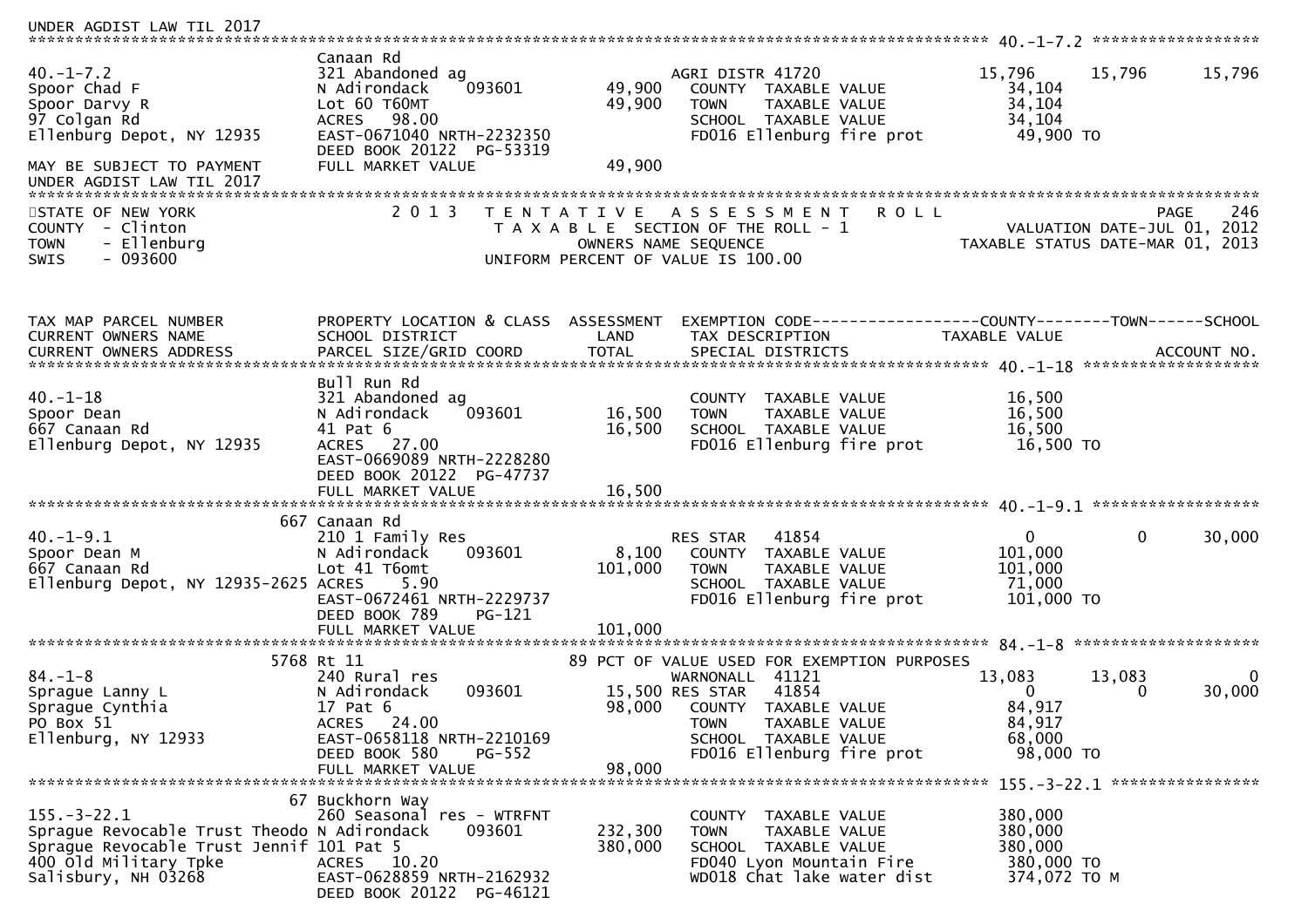|                                                                                                                                                              | FULL MARKET VALUE                                                                                                                               | 380,000          |                                                                                                                                            |                                                                                 |                         |
|--------------------------------------------------------------------------------------------------------------------------------------------------------------|-------------------------------------------------------------------------------------------------------------------------------------------------|------------------|--------------------------------------------------------------------------------------------------------------------------------------------|---------------------------------------------------------------------------------|-------------------------|
|                                                                                                                                                              |                                                                                                                                                 |                  |                                                                                                                                            |                                                                                 |                         |
| $155. - 3 - 22.2$<br>Sprague Revocable Trust Theodo N Adirondack<br>Spraque Revocable Trust Jennif 120 T5omt<br>400 old Military Tpke<br>Salisbury, NH 03268 | Buckhorn Way<br>321 Abandoned ag - WTRFNT<br>093601<br>ACRES 18.40<br>EAST-0628284 NRTH-2163571<br>DEED BOOK 20122 PG-46121                     | 25,500<br>25,500 | COUNTY TAXABLE VALUE<br>TAXABLE VALUE<br><b>TOWN</b><br>SCHOOL TAXABLE VALUE<br>FD040 Lyon Mountain Fire<br>WD018 Chat lake water dist     | 25,500<br>25,500<br>25,500<br>25,500 TO<br>23,559 TO M                          |                         |
|                                                                                                                                                              | FULL MARKET VALUE                                                                                                                               | 25,500           |                                                                                                                                            |                                                                                 |                         |
|                                                                                                                                                              |                                                                                                                                                 |                  |                                                                                                                                            |                                                                                 |                         |
| STATE OF NEW YORK<br>COUNTY - Clinton<br>- Ellenburg<br><b>TOWN</b><br>$-093600$<br><b>SWIS</b>                                                              | 2 0 1 3                                                                                                                                         |                  | <b>ROLL</b><br>TENTATIVE ASSESSMENT<br>T A X A B L E SECTION OF THE ROLL - 1<br>OWNERS NAME SEQUENCE<br>UNIFORM PERCENT OF VALUE IS 100.00 | PAGE<br>VALUATION DATE-JUL 01, 2012<br>TAXABLE STATUS DATE-MAR 01, 2013         | 247                     |
|                                                                                                                                                              |                                                                                                                                                 |                  |                                                                                                                                            |                                                                                 |                         |
| TAX MAP PARCEL NUMBER<br><b>CURRENT OWNERS NAME</b>                                                                                                          | PROPERTY LOCATION & CLASS ASSESSMENT<br>SCHOOL DISTRICT                                                                                         | LAND             | TAX DESCRIPTION                                                                                                                            | EXEMPTION CODE------------------COUNTY--------TOWN------SCHOOL<br>TAXABLE VALUE |                         |
|                                                                                                                                                              |                                                                                                                                                 |                  |                                                                                                                                            |                                                                                 |                         |
|                                                                                                                                                              | 5562 Rt 11                                                                                                                                      |                  |                                                                                                                                            |                                                                                 |                         |
| $85.1 - 1 - 2$<br>St Edmunds K Of C<br>2035 Plank Rd                                                                                                         | 534 Social org.<br>N Adirondack<br>093601<br>Depot Village                                                                                      | 9,000<br>35,000  | COUNTY TAXABLE VALUE<br><b>TOWN</b><br>TAXABLE VALUE<br>SCHOOL TAXABLE VALUE                                                               | 35,000<br>35,000<br>35,000                                                      |                         |
| Ellenburg Depot, NY 12935                                                                                                                                    | FRNT 97.00 DPTH 230.00<br>EAST-0663134 NRTH-2208524<br>DEED BOOK 487<br><b>PG-227</b>                                                           |                  | FD002 EllenDpt fire 21<br>LT012 Ellenburg Light 5                                                                                          | 35,000 TO<br>35,000 TO                                                          |                         |
|                                                                                                                                                              |                                                                                                                                                 |                  |                                                                                                                                            |                                                                                 |                         |
|                                                                                                                                                              | 435 Clinton Mills Rd                                                                                                                            |                  |                                                                                                                                            |                                                                                 |                         |
| $40. - 1 - 26.1$<br>St Hilaire Kenneth S<br>St Hilaire Amanda A<br>435 Clinton Mills Rd<br>Ellenburg Depot, NY 12935                                         | 240 Rural res<br>093601<br>N Adirondack<br>59 Pat 6<br>ACRES 10.00<br>EAST-0661660 NRTH-2233462<br>DEED BOOK 20041 PG-78452                     | 10,500<br>83,600 | RES STAR<br>41854<br>COUNTY TAXABLE VALUE<br>TAXABLE VALUE<br>TOWN<br>SCHOOL TAXABLE VALUE<br>FD016 Ellenburg fire prot                    | $\mathbf{0}$<br>0<br>83,600<br>83,600<br>53,600<br>83,600 TO                    | 30,000                  |
|                                                                                                                                                              | FULL MARKET VALUE                                                                                                                               | 83,600           |                                                                                                                                            |                                                                                 |                         |
|                                                                                                                                                              | 687 Spear Hill Rd                                                                                                                               |                  | 93 PCT OF VALUE USED FOR EXEMPTION PURPOSES                                                                                                |                                                                                 |                         |
| $112. -2 - 12.21$<br>Staley Kirby N<br>657 Spear Hill Rd<br>Merrill, NY 12955                                                                                | 240 Rural res<br>093601<br>N Adirondack<br>Lot 24T50mt<br>080<br>ACRES 15.60 BANK<br>EAST-0631780 NRTH-2187605                                  |                  | WARCOMALL 41131<br>12,700 WARDISALL 41141<br>41854<br>113,000 RES STAR<br>COUNTY TAXABLE VALUE<br><b>TOWN</b><br>TAXABLE VALUE             | 26,273<br>26,273<br>21,018<br>21,018<br>$\overline{0}$<br>0<br>65,709<br>65,709 | 0<br>$\Omega$<br>30,000 |
|                                                                                                                                                              | DEED BOOK 20021 PG-45262<br>FULL MARKET VALUE                                                                                                   | 113,000          | SCHOOL TAXABLE VALUE<br>FD016 Ellenburg fire prot                                                                                          | 83,000<br>113,000 TO                                                            |                         |
|                                                                                                                                                              | 645 Spear Hill Rd                                                                                                                               |                  |                                                                                                                                            | 112. - 2 - 12. 1 *****************                                              |                         |
| $112. -2 - 12.1$<br>Staley Kirby N Jr<br>645 Spear Hill Rd<br>Merrill, NY 12955                                                                              | 210 1 Family Res<br>093601<br>N Adirondack<br>Lot $23$ Pat $5$<br>7.90<br><b>ACRES</b><br>EAST-0630817 NRTH-2187542<br>DEED BOOK 20092 PG-23051 | 9,300<br>83,000  | 41854<br>RES STAR<br>TAXABLE VALUE<br><b>COUNTY</b><br><b>TOWN</b><br>TAXABLE VALUE<br>SCHOOL TAXABLE VALUE<br>FD016 Ellenburg fire prot   | $\Omega$<br>0<br>83,000<br>83,000<br>53,000<br>83,000 TO                        | 30,000                  |
|                                                                                                                                                              | FULL MARKET VALUE                                                                                                                               | 83,000           |                                                                                                                                            |                                                                                 |                         |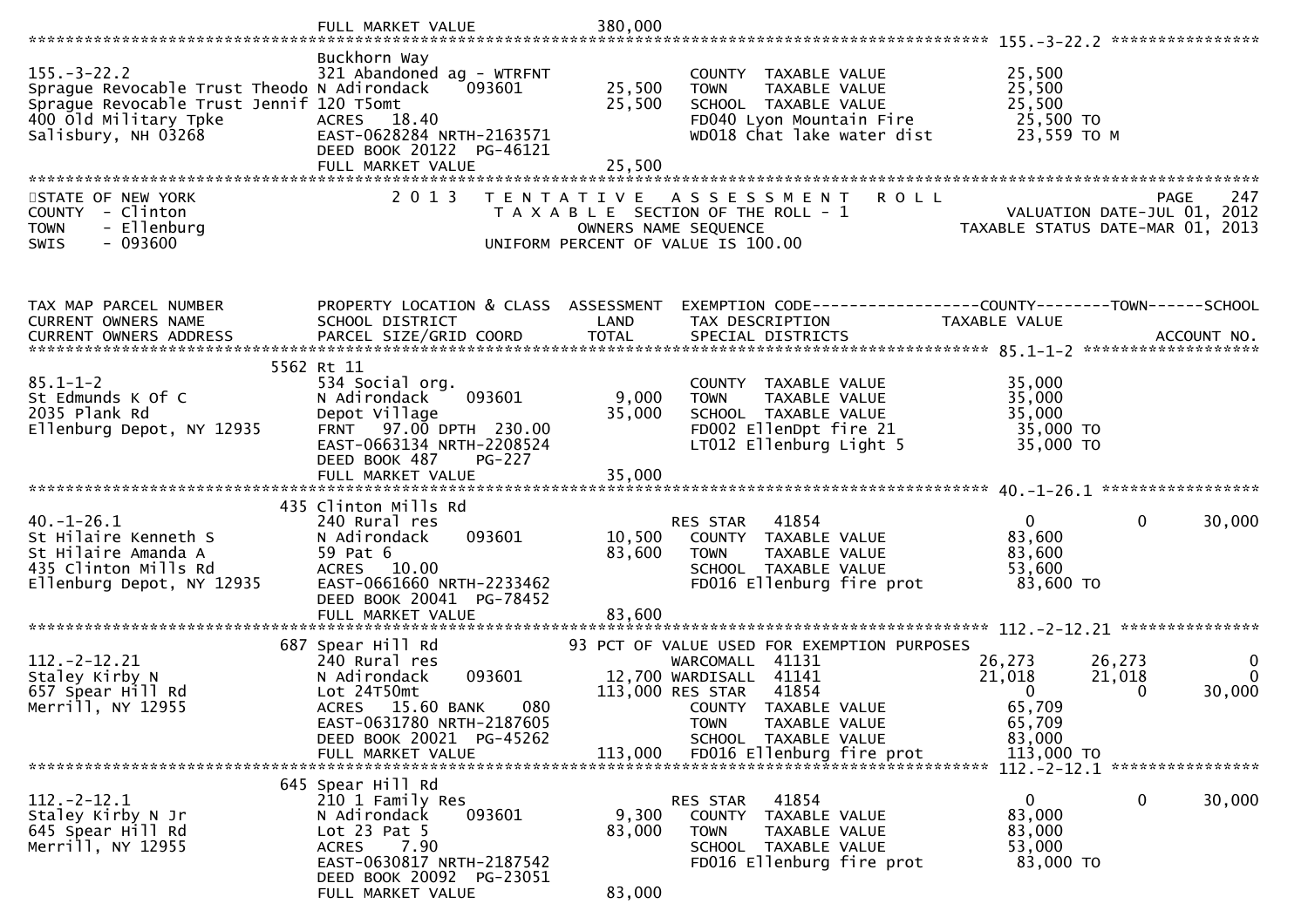| $85. - 1 - 4$<br>Staley Richard A<br>Garrow Evelyn P<br>Garrow Evelyn P<br>6688 Star Rd<br>Ellenburg Center, NY 12934                  | 6688 Star Rd<br>270 Mfg housing<br>093601<br>N Adirondack<br>FRNT 150.00 DPTH 130.00<br>EAST-0662069 NRTH-2207031<br>DEED BOOK 20061 PG-97868<br>FULL MARKET VALUE                      | 3,600 SR STAR<br>35,000<br>35,000 | WARNONALL 41121<br>41834<br>COUNTY TAXABLE VALUE<br><b>TOWN</b><br>TAXABLE VALUE<br>SCHOOL TAXABLE VALUE<br>FD016 Ellenburg fire prot  | 5,250<br>$\overline{0}$<br>5,250<br>35,000<br>$\overline{0}$<br>$\Omega$<br>29,750<br>29,750<br>$\overline{0}$<br>35,000 TO |
|----------------------------------------------------------------------------------------------------------------------------------------|-----------------------------------------------------------------------------------------------------------------------------------------------------------------------------------------|-----------------------------------|----------------------------------------------------------------------------------------------------------------------------------------|-----------------------------------------------------------------------------------------------------------------------------|
| STATE OF NEW YORK<br>COUNTY - Clinton<br>- Ellenburg<br><b>TOWN</b><br>$-093600$<br><b>SWIS</b>                                        | 2 0 1 3                                                                                                                                                                                 |                                   | TENTATIVE ASSESSMENT<br>T A X A B L E SECTION OF THE ROLL - 1<br>OWNERS NAME SEQUENCE<br>UNIFORM PERCENT OF VALUE IS 100.00            | PAGE 248<br>2012 VALUATION DATE-JUL 01, 2012<br>2012 TAXABLE STATIIS DATE MARIC 20                                          |
| TAX MAP PARCEL NUMBER<br>CURRENT OWNERS NAME                                                                                           | PROPERTY LOCATION & CLASS ASSESSMENT<br>SCHOOL DISTRICT                                                                                                                                 | LAND                              | TAX DESCRIPTION                                                                                                                        | EXEMPTION CODE------------------COUNTY--------TOWN------SCHOOL<br>TAXABLE VALUE                                             |
| $112 - 2 - 12.22$<br>Staley Samantha M<br>659 Spear Hill Rd<br>Merrill, NY 12955                                                       | 659 Spear Hill Rd<br>270 Mfg housing<br>N Adirondack<br>093601<br>Lor 23 & 24 T5 Omt<br>7.80<br><b>ACRES</b><br>EAST-0631193 NRTH-2187560<br>DEED BOOK 20051 PG-82385                   | 9,300<br>30,000                   | RES STAR 41854<br>COUNTY TAXABLE VALUE<br><b>TOWN</b><br>TAXABLE VALUE<br>SCHOOL TAXABLE VALUE<br>FD016 Ellenburg fire prot            | $0 \qquad \qquad$<br>$\mathbf 0$<br>30,000<br>30,000<br>30,000<br>$\overline{\phantom{0}}$<br>30,000 TO                     |
| $70. - 1 - 35.3$<br>Stanley Jesse M Jr<br>Stanley Sharlene<br>85 Linden Dr<br>White River Junction, VT 05001 EAST-0658993 NRTH-2208737 | Rt 11<br>311 Res vac land<br>093601<br>N Adirondack<br>Lot 17 T6omt<br>FRNT 123.00 DPTH 322.00<br>DEED BOOK 707<br>PG-335<br>FULL MARKET VALUE                                          | 4,800<br>4,800<br>4,800           | COUNTY TAXABLE VALUE<br><b>TOWN</b><br>TAXABLE VALUE<br>SCHOOL TAXABLE VALUE<br>FD016 Ellenburg fire prot                              | 4,800<br>4,800<br>4,800<br>4,800 TO                                                                                         |
| $141.3 - 2 - 59$<br>Stark Corey A<br>Stark Denise M<br>150 Badore Rd<br>Malone, NY 12953                                               | 5361 Rt 374<br>260 Seasonal res<br>163401<br>Chateaugay 1<br>Lot $100$ Pat $6$<br>FRNT 150.00 DPTH 200.00<br>EAST-0622011 NRTH-2174192<br>DEED BOOK 20021 PG-46959<br>FULL MARKET VALUE | 8,000<br>65,000<br>65,000         | COUNTY TAXABLE VALUE<br><b>TOWN</b><br>TAXABLE VALUE<br>SCHOOL TAXABLE VALUE<br>FD040 Lyon Mountain Fire<br>WD018 Chat lake water dist | 65,000<br>65,000<br>65,000<br>65,000 TO<br>65,000 ТО М                                                                      |
| $113.-1-10.1$<br>Starr Susan<br>537 Victoria Ave<br>Westmount Quebec, CANADA<br>H3Y2R3                                                 | 1619 Bradley Pond Rd<br>260 Seasonal res<br>093601<br>N Adirondack<br>25 Pat 5<br>ACRES 192.80<br>EAST-0645990 NRTH-2187071<br>DEED BOOK 20112 PG-44809<br>FULL MARKET VALUE            | 51,300<br>130,000<br>130,000      | COUNTY TAXABLE VALUE<br><b>TOWN</b><br>TAXABLE VALUE<br>SCHOOL TAXABLE VALUE<br>FD016 Ellenburg fire prot                              | 130,000<br>130,000<br>130,000<br>130,000 TO                                                                                 |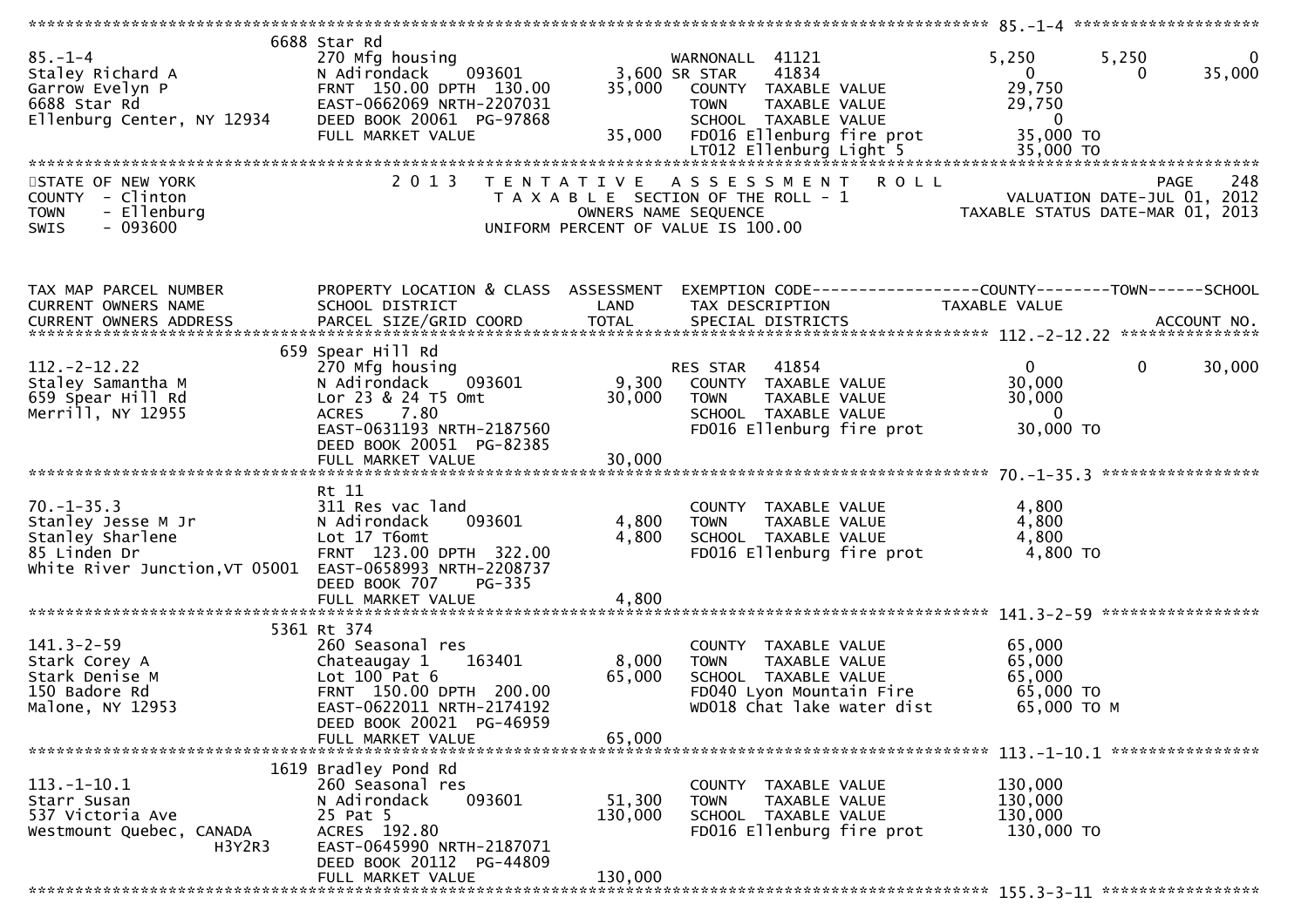| $155.3 - 3 - 11$<br>Sterling & O'Roark Trust Charl N Adirondack<br>36 Pinnacle Rd<br>Vernon, CT 06066<br>STATE OF NEW YORK<br>COUNTY - Clinton<br>- Ellenburg<br><b>TOWN</b><br>$-093600$<br>SWIS | 63 Holtzman Way<br>260 Seasonal res - WTRFNT<br>093601<br>120 Pat 5<br>FRNT 158.50 DPTH 155.00<br>EAST-0629711 NRTH-2162087<br>DEED BOOK 818<br>PG-151<br>FULL MARKET VALUE<br>2 0 1 3      | 122,700<br>290,000<br>290,000<br>OWNERS NAME SEQUENCE | COUNTY TAXABLE VALUE<br><b>TOWN</b><br>TAXABLE VALUE<br>SCHOOL TAXABLE VALUE<br>FD040 Lyon Mountain Fire<br>WD018 Chat lake water dist<br>TENTATIVE ASSESSMENT<br><b>ROLL</b><br>T A X A B L E SECTION OF THE ROLL - 1<br>UNIFORM PERCENT OF VALUE IS 100.00 | 290,000<br>290,000<br>290,000<br>290,000 TO<br>290,000 ТО М<br>249<br><b>PAGE</b><br>VALUATION DATE-JUL 01, 2012<br>TAXABLE STATUS DATE-MAR 01, 2013 |
|---------------------------------------------------------------------------------------------------------------------------------------------------------------------------------------------------|---------------------------------------------------------------------------------------------------------------------------------------------------------------------------------------------|-------------------------------------------------------|--------------------------------------------------------------------------------------------------------------------------------------------------------------------------------------------------------------------------------------------------------------|------------------------------------------------------------------------------------------------------------------------------------------------------|
| TAX MAP PARCEL NUMBER<br>CURRENT OWNERS NAME                                                                                                                                                      | SCHOOL DISTRICT                                                                                                                                                                             | LAND                                                  | TAX DESCRIPTION                                                                                                                                                                                                                                              | PROPERTY LOCATION & CLASS ASSESSMENT EXEMPTION CODE----------------COUNTY-------TOWN------SCHOOL<br>TAXABLE VALUE                                    |
| $141 - 3 - 4$<br>Stewart Robert J<br>Stewart Gordon<br>97-42nd Ave<br>Pincourt QC, Canada J7V4J5                                                                                                  | 166 Bigelow Rd<br>260 Seasonal res<br>093601<br>N Adirondack<br>Lot 102 T5omt<br>5.05<br><b>ACRES</b><br>EAST-0632721 NRTH-2169892<br>DEED BOOK 98001 PG-01318<br>FULL MARKET VALUE         | 7,500<br>44,100<br>44,100                             | COUNTY TAXABLE VALUE<br><b>TOWN</b><br>TAXABLE VALUE<br>SCHOOL TAXABLE VALUE<br>FD040 Lyon Mountain Fire                                                                                                                                                     | 44,100<br>44,100<br>44,100<br>44,100 TO                                                                                                              |
| $128. - 1 - 14.512$<br>Stratton Lisa A<br>30 Uncle Stanleys Way<br>South Dennis, MA 02660                                                                                                         | Bradley Pond Rd<br>$314$ Rural vac<10<br>N Adirondack<br>093601<br>Lot 51 & 52 T5 omt<br>2.20<br><b>ACRES</b><br>EAST-0648159 NRTH-2184419<br>DEED BOOK 20061 PG-97095<br>FULL MARKET VALUE | 5,800<br>5,800<br>5,800                               | COUNTY TAXABLE VALUE<br><b>TOWN</b><br>TAXABLE VALUE<br>SCHOOL TAXABLE VALUE<br>FD016 Ellenburg fire prot                                                                                                                                                    | 5,800<br>5,800<br>5,800<br>5,800 TO                                                                                                                  |
|                                                                                                                                                                                                   |                                                                                                                                                                                             |                                                       |                                                                                                                                                                                                                                                              |                                                                                                                                                      |
| $155.1 - 2 - 25$<br>Studlack Kenneth J<br>Studlack Donna L<br>2429 RT 11B<br>North Bangor, NY 12966                                                                                               | 5041 Rt 374<br>260 Seasonal res - WTRFNT<br>N Adirondack<br>093601<br>Lot 101 Pat 5<br>FRNT 75.00 DPTH 205.00<br>EAST-0626257 NRTH-2167793<br>DEED BOOK 1027<br>PG-185<br>FULL MARKET VALUE | 79,800<br>121,000<br>121,000                          | COUNTY TAXABLE VALUE<br>TAXABLE VALUE<br><b>TOWN</b><br>SCHOOL TAXABLE VALUE<br>FD040 Lyon Mountain Fire<br>WD018 Chat lake water dist                                                                                                                       | 121,000<br>121,000<br>121,000<br>121,000 TO<br>121,000 TO M                                                                                          |
|                                                                                                                                                                                                   | 7145 Star Rd                                                                                                                                                                                |                                                       | 99 PCT OF VALUE USED FOR EXEMPTION PURPOSES                                                                                                                                                                                                                  |                                                                                                                                                      |
| 84. –1–19.1<br>Sturgen Rodger<br>Sturgen Betsey<br>7145 Star Rd Rt 190<br>Ellenburg Center, NY 12934                                                                                              | 240 Rural res<br>N Adirondack<br>093601<br>Lot $5$ Pat $6$<br>2.00<br><b>ACRES</b><br>EAST-0651187 NRTH-2204565<br>DEED BOOK 458<br>PG-567                                                  | 42,300 SR STAR                                        | CW_10_VET/ 41152<br>5,600 AGED C&T<br>41801<br>41834<br>COUNTY TAXABLE VALUE<br><b>TOWN</b><br>TAXABLE VALUE<br>SCHOOL TAXABLE VALUE                                                                                                                         | 4,188<br>0<br>0<br>$\mathbf{0}$<br>18,845<br>20,939<br>42,300<br>0<br>0<br>19,267<br>21,361<br>0                                                     |
|                                                                                                                                                                                                   | FULL MARKET VALUE                                                                                                                                                                           | 42,300                                                | FD014 EllenCtr fire #15<br>FD016 Ellenburg fire prot                                                                                                                                                                                                         | 16,920 ТО<br>25,380 TO                                                                                                                               |
|                                                                                                                                                                                                   |                                                                                                                                                                                             |                                                       | ********************************                                                                                                                                                                                                                             | 71.3-2-30 *******************                                                                                                                        |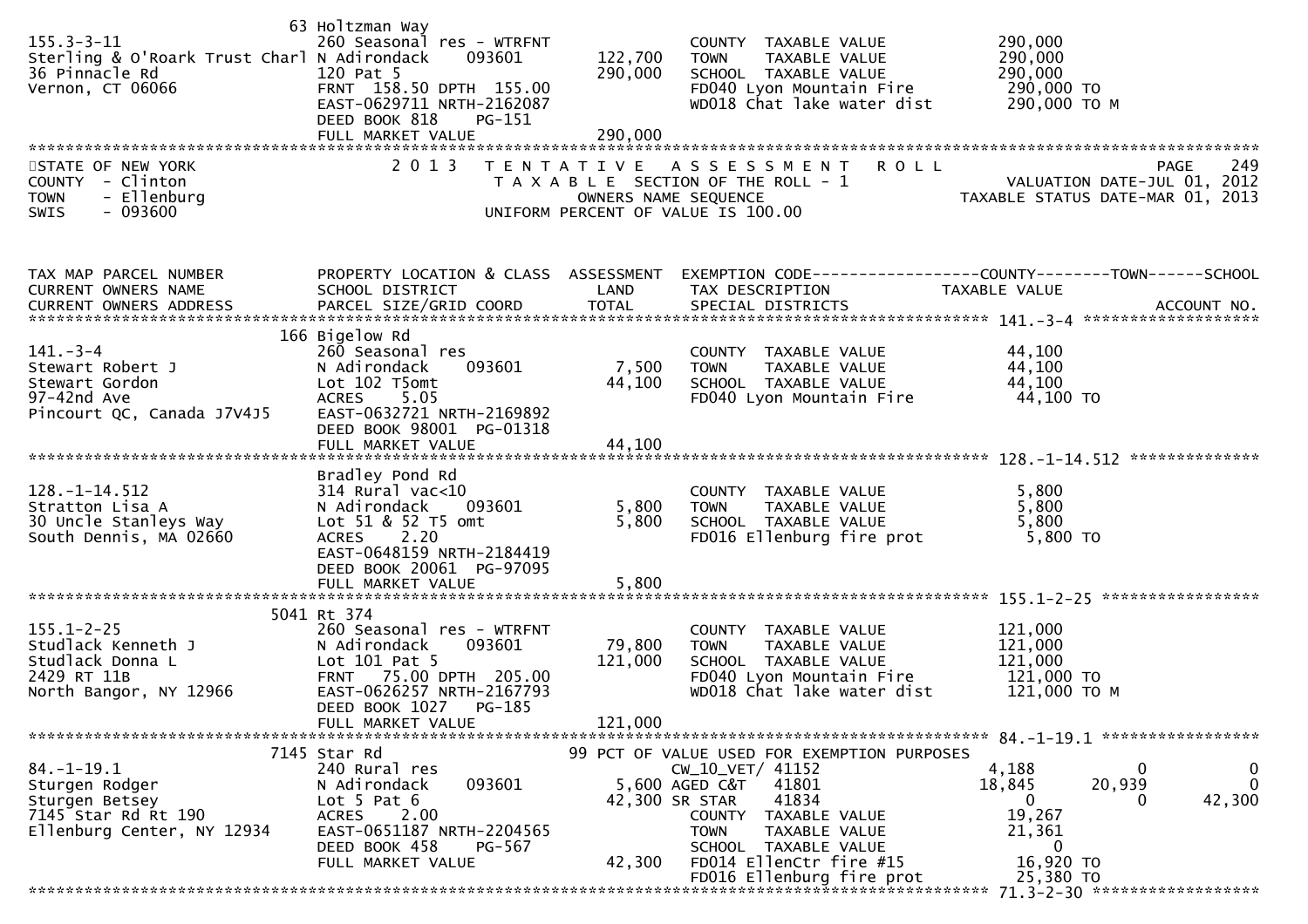|                                            | 5005 Rt 11                     |                      |                                                                                                  |                                                                 |       |
|--------------------------------------------|--------------------------------|----------------------|--------------------------------------------------------------------------------------------------|-----------------------------------------------------------------|-------|
| $71.3 - 2 - 30$                            | 484 1 use sm bld               |                      | COUNTY TAXABLE VALUE                                                                             | 125,400                                                         |       |
| Suburban Ellen Depot Prop LLC N Adirondack | 093601                         | 9,400                | <b>TOWN</b><br>TAXABLE VALUE                                                                     | 125,400                                                         |       |
| 240 Rt 10 West                             | 20 Pat 6                       | 125,400              | SCHOOL TAXABLE VALUE                                                                             | 125,400                                                         |       |
|                                            |                                |                      |                                                                                                  |                                                                 |       |
| Whippany, NJ 07981                         | FRNT 136.36 DPTH 235.62        |                      | FD002 EllenDpt fire 21                                                                           | 125,400 TO                                                      |       |
|                                            | EAST-0675264 NRTH-2213381      |                      | LT011 Ellenburg Light 21                                                                         | 125,400 TO                                                      |       |
|                                            | DEED BOOK 20041 PG-71675       |                      |                                                                                                  |                                                                 |       |
|                                            | FULL MARKET VALUE              | 125,400              |                                                                                                  |                                                                 |       |
|                                            |                                |                      |                                                                                                  |                                                                 |       |
| STATE OF NEW YORK                          | 2013                           |                      | <b>ROLL</b><br>TENTATIVE ASSESSMENT                                                              | <b>PAGE</b>                                                     | 250   |
| COUNTY - Clinton                           |                                |                      | T A X A B L E SECTION OF THE ROLL - 1                                                            |                                                                 |       |
|                                            |                                |                      |                                                                                                  | VALUATION DATE-JUL 01, 2012<br>TAXABLE STATUS DATE-MAR 01, 2013 |       |
| - Ellenburg<br><b>TOWN</b>                 |                                | OWNERS NAME SEQUENCE |                                                                                                  |                                                                 |       |
| $-093600$<br><b>SWIS</b>                   |                                |                      | UNIFORM PERCENT OF VALUE IS 100.00                                                               |                                                                 |       |
|                                            |                                |                      |                                                                                                  |                                                                 |       |
|                                            |                                |                      |                                                                                                  |                                                                 |       |
| TAX MAP PARCEL NUMBER                      |                                |                      | PROPERTY LOCATION & CLASS ASSESSMENT EXEMPTION CODE----------------COUNTY-------TOWN------SCHOOL |                                                                 |       |
| CURRENT OWNERS NAME                        | SCHOOL DISTRICT                | LAND                 | TAX DESCRIPTION                                                                                  | TAXABLE VALUE                                                   |       |
|                                            |                                |                      |                                                                                                  |                                                                 |       |
|                                            |                                |                      |                                                                                                  |                                                                 |       |
|                                            |                                |                      |                                                                                                  |                                                                 |       |
|                                            | 210 Spear Hill Rd              |                      |                                                                                                  |                                                                 |       |
| $125. - 1 - 5$                             | 260 Seasonal res               |                      | COUNTY TAXABLE VALUE                                                                             | 36,400                                                          |       |
| Sullivan Christopher J                     | 163401<br>Chateaugay 1         | 16,500               | TAXABLE VALUE<br><b>TOWN</b>                                                                     | 36,400                                                          |       |
| Sullivan Robert F                          | Lot $60$ Pat $5$               | 36,400               | SCHOOL TAXABLE VALUE                                                                             | 36,400                                                          |       |
| Attn: Herrick Feinstein                    | ACRES 27.10                    |                      | FD016 Ellenburg fire prot                                                                        | 36,400 TO                                                       |       |
| 2 Park Ave                                 | EAST-0622629 NRTH-2181543      |                      |                                                                                                  |                                                                 |       |
|                                            |                                |                      |                                                                                                  |                                                                 |       |
| New York, NY 10016                         | DEED BOOK 825<br>$PG-158$      |                      |                                                                                                  |                                                                 |       |
|                                            | FULL MARKET VALUE              | 36,400               |                                                                                                  |                                                                 |       |
|                                            |                                |                      |                                                                                                  |                                                                 |       |
|                                            | 1 Squaw Point Is               |                      |                                                                                                  |                                                                 |       |
| $155. - 3 - 18$                            | 260 Seasonal res - WTRFNT      |                      | COUNTY TAXABLE VALUE                                                                             | 132,700                                                         |       |
| Sullivan Paul                              | N Adirondack<br>093601         | 116,900              | TAXABLE VALUE<br><b>TOWN</b>                                                                     | 132,700                                                         |       |
| 906 Grooms Rd                              | 120 Pat 5                      | 132,700              | SCHOOL TAXABLE VALUE                                                                             | 132,700                                                         |       |
|                                            |                                |                      |                                                                                                  |                                                                 |       |
| Rexford, NY 12148-1330                     | FRNT 150.00 DPTH 270.00        |                      | FD040 Lyon Mountain Fire                                                                         | 132,700 TO                                                      |       |
|                                            | EAST-0628613 NRTH-2162393      |                      | WD018 Chat lake water dist                                                                       | 132,700 TO M                                                    |       |
|                                            | DEED BOOK 826<br>PG-158        |                      |                                                                                                  |                                                                 |       |
|                                            |                                |                      |                                                                                                  |                                                                 |       |
|                                            |                                |                      |                                                                                                  |                                                                 |       |
|                                            | Rt 374                         |                      |                                                                                                  |                                                                 |       |
| $155.1 - 2 - 4$                            | $312$ Vac w/imprv - WTRFNT     |                      | COUNTY TAXABLE VALUE                                                                             | 63,700                                                          |       |
| Sullivan Paul                              | 093601<br>N Adirondack         | 59,400               | <b>TOWN</b><br>TAXABLE VALUE                                                                     | 63,700                                                          |       |
|                                            |                                |                      |                                                                                                  |                                                                 |       |
| 906 Grooms Rd                              | 101 Pat 5                      | 63,700               | SCHOOL TAXABLE VALUE                                                                             | 63,700                                                          |       |
| PO Box 217                                 | FRNT 60.00 DPTH 143.00         |                      | FD040 Lyon Mountain Fire                                                                         | 63,700 TO                                                       |       |
| Rexford, NY 12148-0217                     | EAST-0626937 NRTH-2165573      |                      | WD018 Chat lake water dist                                                                       | 63,700 ТО М                                                     |       |
|                                            | DEED BOOK 819<br>PG-348        |                      |                                                                                                  |                                                                 |       |
|                                            | FULL MARKET VALUE              | 63,700               |                                                                                                  |                                                                 |       |
|                                            |                                |                      |                                                                                                  |                                                                 |       |
|                                            | Canaan Rd                      |                      |                                                                                                  |                                                                 |       |
|                                            |                                |                      |                                                                                                  |                                                                 |       |
| $55. - 2 - 11$                             | 105 Vac farmland               |                      | AGRI DISTR 41720                                                                                 | 7,517<br>7,517                                                  | 7,517 |
| Sunderland Christopher                     | 093601<br>N Adirondack         | 45,100               | COUNTY TAXABLE VALUE                                                                             | 37,583                                                          |       |
| Sunderland Crystal                         | 40 Pat 6                       | 45,100               | <b>TOWN</b><br>TAXABLE VALUE                                                                     | 37,583                                                          |       |
| 5058 Rt 11                                 | ACRES 67.90                    |                      | SCHOOL TAXABLE VALUE                                                                             | 37,583                                                          |       |
| Ellenburg Depot, NY 12935                  | EAST-0672722 NRTH-2222024      |                      | FD016 Ellenburg fire prot                                                                        | 45,100 TO                                                       |       |
|                                            | DEED BOOK 830<br><b>PG-282</b> |                      |                                                                                                  |                                                                 |       |
| MAY BE SUBJECT TO PAYMENT                  | FULL MARKET VALUE              | 45,100               |                                                                                                  |                                                                 |       |
|                                            |                                |                      |                                                                                                  |                                                                 |       |
| UNDER AGDIST LAW TIL 2017                  |                                |                      |                                                                                                  |                                                                 |       |
|                                            |                                |                      |                                                                                                  |                                                                 |       |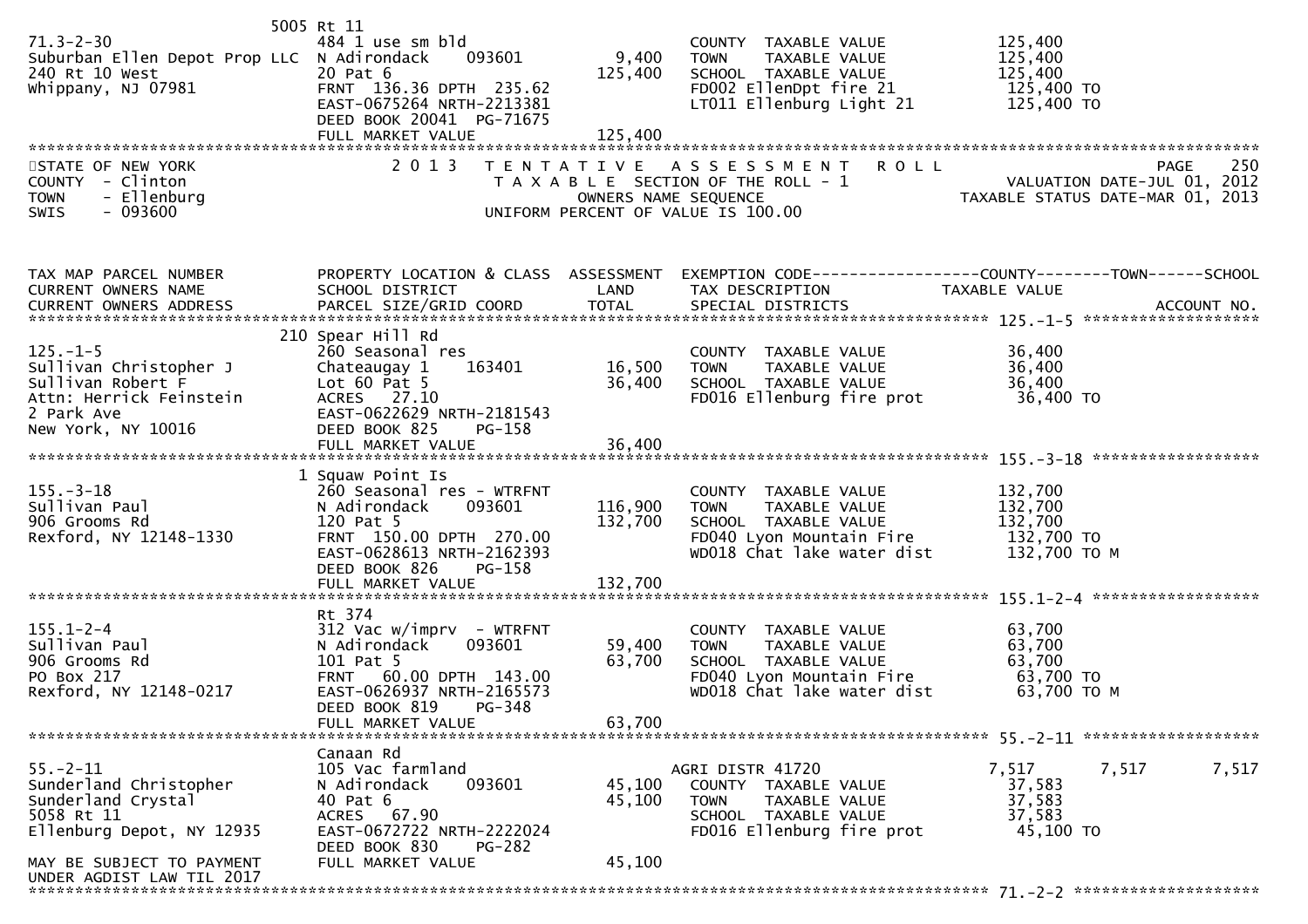| $71. - 2 - 2$<br>Sunderland Christopher<br>5058 Rt 11<br>Ellenburg Depot, NY 12935<br>MAY BE SUBJECT TO PAYMENT<br>UNDER AGDIST LAW TIL 2017 | 5058 Rt 11<br>112 Dairy farm<br>N Adirondack<br>093601<br>$1 - A$<br>ACRES 220.00<br>EAST-0673932 NRTH-2216563<br>DEED BOOK 808<br><b>PG-38</b><br>FULL MARKET VALUE      | 285,000 483A EX<br>285,000                | AGRI DISTR 41720<br>102,600 RES STAR<br>41854<br>42100<br>COUNTY TAXABLE VALUE<br><b>TOWN</b><br>TAXABLE VALUE<br>SCHOOL TAXABLE VALUE<br>FD002 EllenDpt fire 21<br>500 EX<br>LT011 Ellenburg Light 21<br>$260$ EX | 12,076<br>12,076<br>12,076<br>30,000<br>$\overline{0}$<br>$\bf{0}$<br>500<br>500<br>500<br>272,424<br>272,424<br>242,424<br>284,500 TO<br>147,940 TO |
|----------------------------------------------------------------------------------------------------------------------------------------------|---------------------------------------------------------------------------------------------------------------------------------------------------------------------------|-------------------------------------------|--------------------------------------------------------------------------------------------------------------------------------------------------------------------------------------------------------------------|------------------------------------------------------------------------------------------------------------------------------------------------------|
| STATE OF NEW YORK<br>COUNTY - Clinton<br>- Ellenburg<br><b>TOWN</b><br>$-093600$<br>SWIS                                                     | 2 0 1 3                                                                                                                                                                   | T E N T A T I V E<br>OWNERS NAME SEQUENCE | <b>ROLL</b><br>A S S E S S M E N T<br>T A X A B L E SECTION OF THE ROLL - 1<br>UNIFORM PERCENT OF VALUE IS 100.00                                                                                                  | 251<br>PAGE<br>251 - VALUATION DATE-JUL 01, 2012<br>TAXABLE STATUS DATE MARI 2012                                                                    |
| TAX MAP PARCEL NUMBER<br>CURRENT OWNERS NAME<br>CURRENT OWNERS ADDRESS                                                                       | SCHOOL DISTRICT                                                                                                                                                           | LAND                                      | TAX DESCRIPTION                                                                                                                                                                                                    | PROPERTY LOCATION & CLASS ASSESSMENT EXEMPTION CODE----------------COUNTY-------TOWN------SCHOOL<br><b>TAXABLE VALUE</b>                             |
|                                                                                                                                              |                                                                                                                                                                           |                                           |                                                                                                                                                                                                                    |                                                                                                                                                      |
| $71.3 - 2 - 16$<br>sunderland Christopher<br>5058 Rt 11<br>Ellenburg Depot, NY 12935                                                         | 5046 Rt 11<br>220 2 Family Res<br>N Adirondack<br>093601<br>Lot $20$ Pat $6$<br>FRNT 100.00 DPTH 117.00<br>EAST-0674312 NRTH-2213669<br>DEED BOOK 20021 PG-39260          | 3,700<br>86,400                           | COUNTY TAXABLE VALUE<br><b>TOWN</b><br>TAXABLE VALUE<br>SCHOOL TAXABLE VALUE<br>FD002 EllenDpt fire 21<br>LT011 Ellenburg Light 21                                                                                 | 86,400<br>86,400<br>86,400<br>86,400 TO<br>86,400 TO                                                                                                 |
| $155. - 1 - 7.1$<br>Sunlight Property, LLC<br>233 Gadway Rd<br>Merrill, NY 12955                                                             | 172 Gadway Rd<br>240 Rural res<br>093601<br>N Adirondack<br>Lot $120$ Pat 5<br>ACRES 119.70<br>EAST-0624823 NRTH-2162079<br>DEED BOOK 20102 PG-34946<br>FULL MARKET VALUE | 28,800<br>208,300<br>208,300              | COUNTY TAXABLE VALUE<br>TAXABLE VALUE<br><b>TOWN</b><br>SCHOOL TAXABLE VALUE<br>FD040 Lyon Mountain Fire                                                                                                           | 208,300<br>208,300<br>208,300<br>208,300 TO                                                                                                          |
| $155.4 - 1 - 2$<br>Supley Life Lease Freeman J Jr N Adirondack<br>Supley Life Lease Theresa A 119 Pat 5<br>4558 Rt 374<br>Merrill, NY 12955  | 4562 Rt 374<br>260 Seasonal res<br>093601<br>1.60<br>ACRES<br>EAST-0634712 NRTH-2160411<br>DEED BOOK 20102 PG-31789<br>FULL MARKET VALUE                                  | 8,000<br>20,500<br>20,500                 | COUNTY TAXABLE VALUE<br>TAXABLE VALUE<br><b>TOWN</b><br>SCHOOL TAXABLE VALUE<br>FD040 Lyon Mountain Fire                                                                                                           | 20,500<br>20,500<br>20,500<br>20,500 TO                                                                                                              |
| $141. - 3 - 3.3$<br>Susko Michael<br>Susko Donna J<br>341 Second St<br>Troy, NY 12180                                                        | 188 Bigelow Rd<br>260 Seasonal res<br>N Adirondack<br>093601<br>Lot 102 T5omt<br>5.00<br><b>ACRES</b><br>EAST-0632677 NRTH-2170252<br>DEED BOOK 619<br><b>PG-903</b>      | 7,500<br>41,400                           | COUNTY TAXABLE VALUE<br><b>TOWN</b><br>TAXABLE VALUE<br>SCHOOL TAXABLE VALUE<br>FD040 Lyon Mountain Fire                                                                                                           | 41,400<br>41,400<br>41,400<br>41,400 TO                                                                                                              |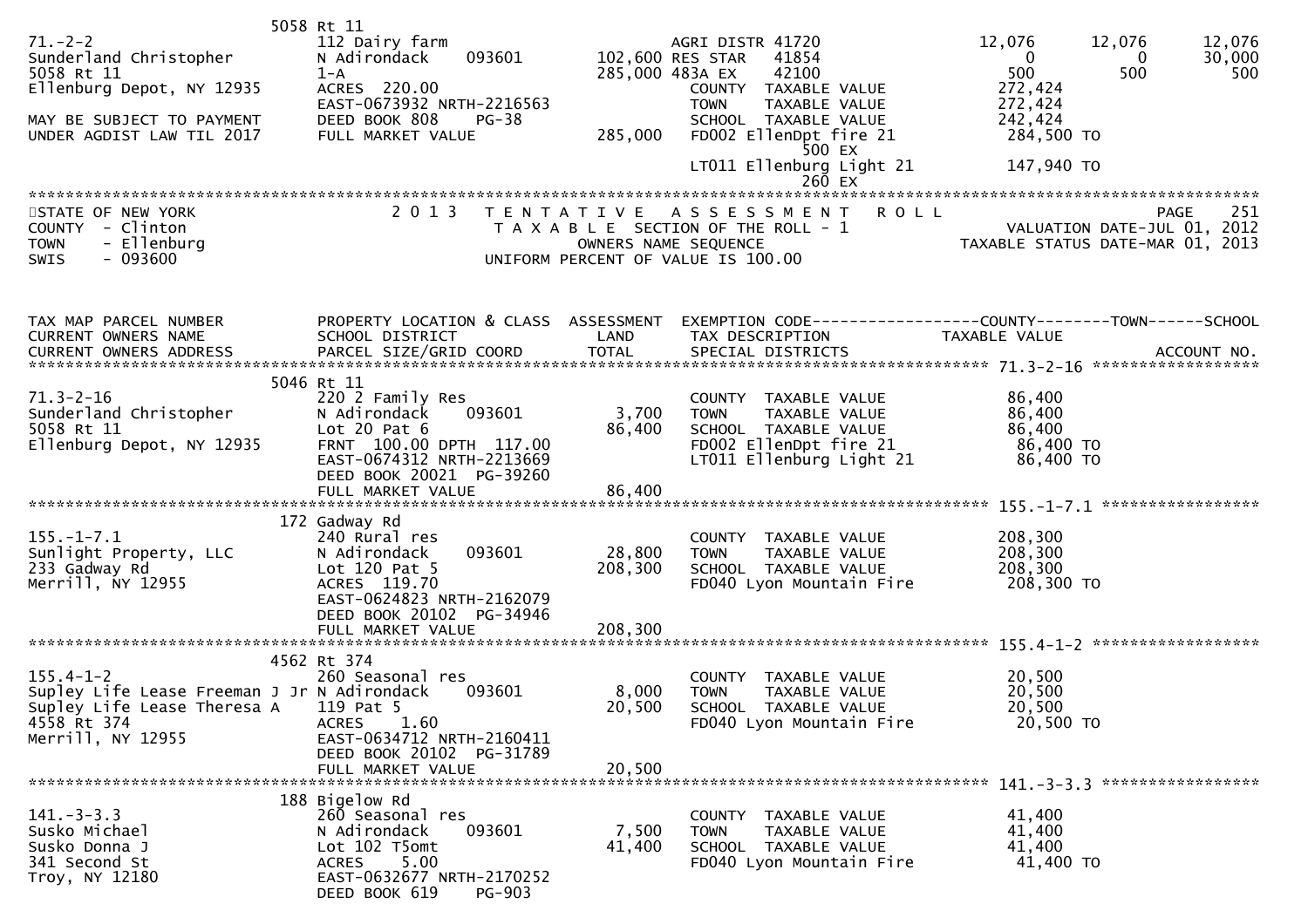|                                                                                                                                                    | FULL MARKET VALUE                                                                                                                                                              | 41,400                       |                                                                                                                                           |                                                                                                |                                 |
|----------------------------------------------------------------------------------------------------------------------------------------------------|--------------------------------------------------------------------------------------------------------------------------------------------------------------------------------|------------------------------|-------------------------------------------------------------------------------------------------------------------------------------------|------------------------------------------------------------------------------------------------|---------------------------------|
| $82. - 1 - 18.1$<br>Sweeney Zurek Barbara A<br>54 Tucker St<br>Danbury, CT 06810                                                                   | Star Rd<br>321 Abandoned ag<br>N Adirondack<br>093601<br>Lot $12$ Pat $6$<br>9.00<br><b>ACRES</b><br>EAST-0625739 NRTH-2201634<br>DEED BOOK 627<br>PG-889<br>FULL MARKET VALUE | 10,000<br>10,000<br>10,000   | COUNTY TAXABLE VALUE<br><b>TOWN</b><br>TAXABLE VALUE<br>SCHOOL TAXABLE VALUE<br>FD016 Ellenburg fire prot                                 | 10,000<br>10,000<br>10,000<br>10,000 TO                                                        |                                 |
| STATE OF NEW YORK<br>COUNTY - Clinton<br>- Ellenburg<br><b>TOWN</b><br>$-093600$<br><b>SWIS</b>                                                    | 2 0 1 3<br>T E N T A T I V E                                                                                                                                                   |                              | A S S E S S M E N T<br><b>ROLL</b><br>T A X A B L E SECTION OF THE ROLL - 1<br>OWNERS NAME SEQUENCE<br>UNIFORM PERCENT OF VALUE IS 100.00 | VALUATION DATE-JUL 01, 2012<br>VALUATION DATE JUL V1, 2013<br>TAXABLE STATUS DATE-MAR 01, 2013 | 252<br><b>PAGE</b>              |
| TAX MAP PARCEL NUMBER<br><b>CURRENT OWNERS NAME</b><br>CURRENT OWNERS ADDRESS                                                                      | PROPERTY LOCATION & CLASS ASSESSMENT<br>SCHOOL DISTRICT<br>PARCEL SIZE/GRID COORD                                                                                              | LAND<br><b>TOTAL</b>         | EXEMPTION CODE-----------------COUNTY-------TOWN------SCHOOL<br>TAX DESCRIPTION<br>SPECIAL DISTRICTS                                      | TAXABLE VALUE                                                                                  | ACCOUNT NO.                     |
|                                                                                                                                                    |                                                                                                                                                                                |                              |                                                                                                                                           |                                                                                                |                                 |
| $112 - 2 - 3$<br>Sylvester Leonard Lloyd<br>Sylvester Mary Evelyn<br>1219 Sampsonville Rd<br>Enosburg Falls, VT 05450<br>MAY BE SUBJECT TO PAYMENT | 591 Spear Hill Rd<br>240 Rural res<br>N Adirondack<br>093601<br>23 Pat 5<br>ACRES 59.50<br>EAST-0629280 NRTH-2188140<br>DEED BOOK 20082 PG-18577<br>FULL MARKET VALUE          | 35,300<br>95,000<br>95,000   | AGRI DISTR 41720<br>COUNTY TAXABLE VALUE<br>TAXABLE VALUE<br><b>TOWN</b><br>SCHOOL TAXABLE VALUE<br>FD016 Ellenburg fire prot             | 4,400<br>4,400<br>90,600<br>90,600<br>90,600<br>95,000 TO                                      | 4,400                           |
| UNDER AGDIST LAW TIL 2017                                                                                                                          |                                                                                                                                                                                |                              |                                                                                                                                           |                                                                                                |                                 |
| $113.-1-3.1$<br>Sylvester Peter<br>Sylvester Anne<br>25 Vanderbogart Rd<br>Ellenburg Center, NY 12934                                              | 77 Vanderbogart Rd<br>112 Dairy farm<br>093601<br>N Adirondack<br>27 Pat 5<br>ACRES 113.30<br>EAST-0639058 NRTH-2189812<br>DEED BOOK 20112 PG-42600                            | 56,600<br>194,400<br>194,400 | 483A EX<br>42100<br>COUNTY TAXABLE VALUE<br>TAXABLE VALUE<br><b>TOWN</b><br>SCHOOL TAXABLE VALUE<br>FD016 Ellenburg fire prot<br>3,300 EX | 3,300<br>3,300<br>191,100<br>191,100<br>191,100<br>191,100 TO                                  | 3,300                           |
|                                                                                                                                                    | FULL MARKET VALUE                                                                                                                                                              |                              |                                                                                                                                           |                                                                                                |                                 |
| $113. - 1 - 4$<br>Sylvester Peter<br>Sylvester Ann<br>25 Vanderbogart Rd<br>Ellenburg Center, NY 12934                                             | 25 Vanderbogart Rd<br>112 Dairy farm<br>093601<br>N Adirondack<br>$22/26$ Pat 6<br>ACRES 262.00<br>EAST-0642792 NRTH-2184541<br>DEED BOOK 98001 PG-02358                       | 152,500 483A EX              | AGRI DISTR 41720<br>85,100 RES STAR<br>41854<br>42100<br>COUNTY TAXABLE VALUE<br><b>TOWN</b><br>TAXABLE VALUE                             | 0<br>$\Omega$<br>6,300<br>6,300<br>146,200<br>146,200                                          | $\mathbf{0}$<br>30,000<br>6,300 |
| MAY BE SUBJECT TO PAYMENT<br>UNDER AGDIST LAW TIL 2017                                                                                             | FULL MARKET VALUE                                                                                                                                                              | 152,500                      | SCHOOL TAXABLE VALUE<br>FD016 Ellenburg fire prot<br>6,300 EX                                                                             | 116,200<br>146,200 TO<br>113. -1-19 *******************                                        |                                 |
| $113. - 1 - 19$<br>Sylvester Peter<br>Sylvester Ann<br>25 Vanderbogart Rd<br>Ellenburg Center, NY 12934                                            | Steam Mill Rd<br>105 Vac farmland<br>093601<br>N Adirondack<br>20 Pat 5<br>ACRES 184.30<br>EAST-0635242 NRTH-2185988                                                           | 60,700<br>60,700             | OS AG DIST 41730<br>COUNTY TAXABLE VALUE<br><b>TOWN</b><br>TAXABLE VALUE<br>SCHOOL TAXABLE VALUE<br>FD016 Ellenburg fire prot             | 3,247<br>3,247<br>57,453<br>57,453<br>57,453<br>60,700 TO                                      | 3,247                           |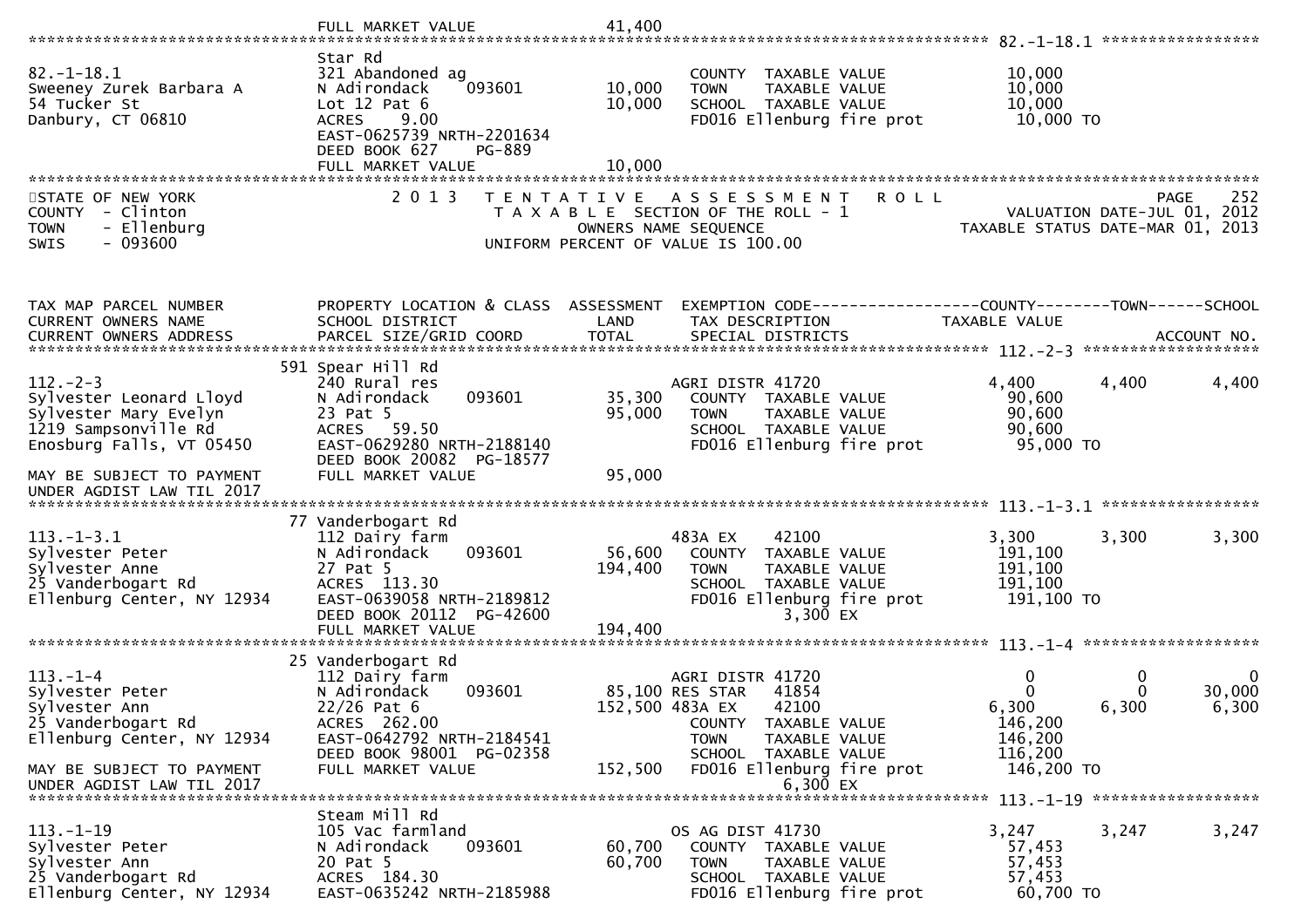| MAY BE SUBJECT TO PAYMENT<br>UNDER AGDIST LAW TIL 2020                                                       | DEED BOOK 98001 PG-02358<br>FULL MARKET VALUE                                                                                                          | 60,700                  |                                                                                                                                           |                                                                                |
|--------------------------------------------------------------------------------------------------------------|--------------------------------------------------------------------------------------------------------------------------------------------------------|-------------------------|-------------------------------------------------------------------------------------------------------------------------------------------|--------------------------------------------------------------------------------|
|                                                                                                              | 4883 Rt 374                                                                                                                                            |                         |                                                                                                                                           |                                                                                |
| $155.3 - 2 - 9$<br>Tallman Judith E<br>3 Watrous Point Rd<br>old Saybrook, CT 06475                          | 210 1 Family Res<br>N Adirondack<br>093601<br>120 Pat 5<br>1.50<br><b>ACRES</b><br>EAST-0628241 NRTH-2164359<br>DEED BOOK 99001 PG-10291               | 5,300<br>39,000         | COUNTY TAXABLE VALUE<br>TAXABLE VALUE<br><b>TOWN</b><br>SCHOOL TAXABLE VALUE<br>FD040 Lyon Mountain Fire                                  | 39,000<br>39,000<br>39,000<br>39,000 TO                                        |
|                                                                                                              |                                                                                                                                                        |                         |                                                                                                                                           |                                                                                |
| STATE OF NEW YORK<br>- Clinton<br><b>COUNTY</b><br>- Ellenburg<br><b>TOWN</b><br>SWIS<br>- 093600            | 2 0 1 3                                                                                                                                                | OWNERS NAME SEQUENCE    | TENTATIVE ASSESSMENT<br><b>ROLL</b><br>T A X A B L E SECTION OF THE ROLL - 1<br>UNIFORM PERCENT OF VALUE IS 100.00                        | 253<br>PAGE<br>VALUATION DATE-JUL 01, 2012<br>TAXABLE STATUS DATE-MAR 01, 2013 |
| TAX MAP PARCEL NUMBER<br><b>CURRENT OWNERS NAME</b><br><b>CURRENT OWNERS ADDRESS</b>                         | PROPERTY LOCATION & CLASS ASSESSMENT<br>SCHOOL DISTRICT                                                                                                | LAND                    | TAX DESCRIPTION                                                                                                                           | TAXABLE VALUE                                                                  |
| $126. - 1 - 14.5$<br>Tani Martin<br>78 High St<br>Clifton, NJ 07014-1235                                     | Bigelow Rd<br>$314$ Rural vac<10<br>093601<br>N Adirondack<br>57 Pat 5<br>5.00<br><b>ACRES</b><br>EAST-0633809 NRTH-2181852<br>DEED BOOK 997<br>PG-291 | 7,500<br>7,500<br>7,500 | COUNTY TAXABLE VALUE<br><b>TOWN</b><br>TAXABLE VALUE<br>SCHOOL TAXABLE VALUE<br>FD016 Ellenburg fire prot                                 | 7,500<br>7,500<br>7,500<br>7,500 TO                                            |
|                                                                                                              | FULL MARKET VALUE                                                                                                                                      |                         |                                                                                                                                           |                                                                                |
| $141.3 - 2 - 6$<br>Tansey Kathleen A<br>MacDonald Leonard<br>5145 Patricia Ave<br>Montreal QC, Canada H4V1Y9 | 5137 Rt 374<br>220 2 Family Res - WTRFNT<br>093601<br>N Adirondack<br>101 Pat 5<br>90.00 DPTH 115.00<br><b>FRNT</b><br><b>BANK</b><br>080              | 64,400<br>110,000       | COUNTY<br>TAXABLE VALUE<br>TAXABLE VALUE<br><b>TOWN</b><br>SCHOOL TAXABLE VALUE<br>FD040 Lyon Mountain Fire<br>WD018 Chat lake water dist | 110,000<br>110,000<br>110,000<br>110,000 TO<br>110,000 ТО М                    |
|                                                                                                              | EAST-0625356 NRTH-2169884<br>DEED BOOK 925<br>$PG-123$                                                                                                 |                         |                                                                                                                                           |                                                                                |
|                                                                                                              |                                                                                                                                                        |                         |                                                                                                                                           |                                                                                |
|                                                                                                              | 4801 Rt 374                                                                                                                                            |                         |                                                                                                                                           |                                                                                |
| $155. - 3 - 16$<br>Tansey Kathleen A<br>5145 Patricia Ave<br>Montreal QC, Canada H4V1Y9                      | 210 1 Family Res<br>093601<br>N Adirondack<br>120 Pat 5<br>FRNT 140.00 DPTH 250.00<br>EAST-0630088 NRTH-2163763<br>DEED BOOK 624<br>PG-546             | 4,800<br>22,000         | COUNTY TAXABLE VALUE<br><b>TOWN</b><br>TAXABLE VALUE<br>SCHOOL TAXABLE VALUE<br>FD040 Lyon Mountain Fire                                  | 22,000<br>22,000<br>22,000<br>22,000 TO                                        |
|                                                                                                              | FULL MARKET VALUE                                                                                                                                      | 22,000                  |                                                                                                                                           |                                                                                |
|                                                                                                              | 5109 Rt 374                                                                                                                                            |                         |                                                                                                                                           |                                                                                |
| $155.1 - 2 - 38$<br>Tatro Gary F<br>Tatro Nancy<br>5109 Rt 374                                               | 210 1 Family Res - WTRFNT<br>N Adirondack<br>093601<br>Lot $101$ Pat 5<br>FRNT 100.00 DPTH 125.00                                                      | 85,000<br>157,000       | 41854<br>RES STAR<br>COUNTY<br>TAXABLE VALUE<br><b>TOWN</b><br>TAXABLE VALUE<br>SCHOOL<br>TAXABLE VALUE                                   | $\mathbf 0$<br>0<br>30,000<br>157,000<br>157,000<br>127,000                    |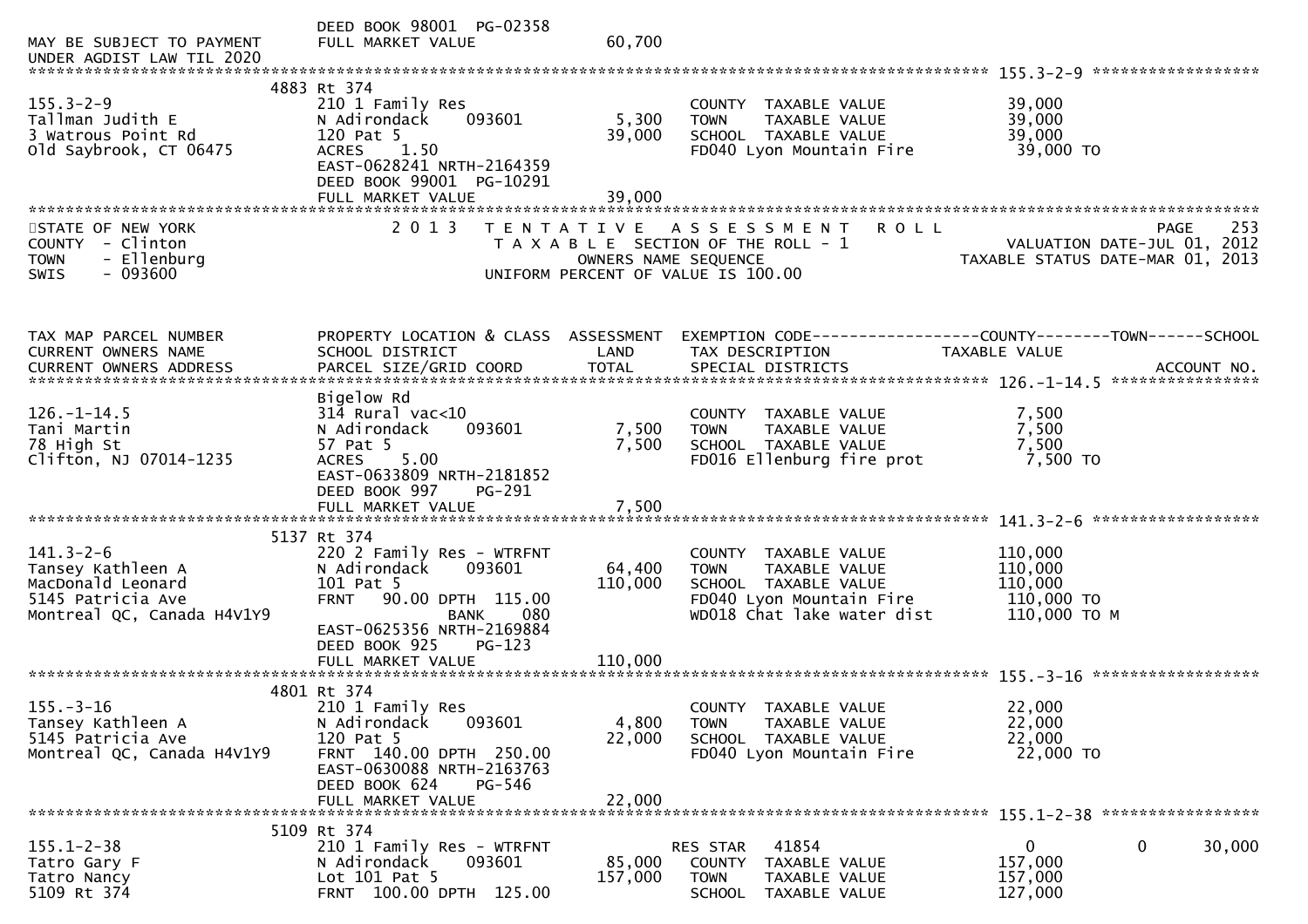| Merrill, NY 12955                                                                                               | EAST-0625520 NRTH-2169246<br>DEED BOOK 20021 PG-48502<br>FULL MARKET VALUE                                                                                                                 | 157,000                    | FD040 Lyon Mountain Fire<br>WD018 Chat lake water dist                                                                                                              | 157,000 TO<br>157,000 TO M                                                   |                                                                                            |
|-----------------------------------------------------------------------------------------------------------------|--------------------------------------------------------------------------------------------------------------------------------------------------------------------------------------------|----------------------------|---------------------------------------------------------------------------------------------------------------------------------------------------------------------|------------------------------------------------------------------------------|--------------------------------------------------------------------------------------------|
|                                                                                                                 |                                                                                                                                                                                            |                            |                                                                                                                                                                     |                                                                              |                                                                                            |
| $141. - 1 - 12.2$<br>Tatro Gary Sr<br>Tatro Nancy<br>5109 Route 374<br>Merrill, NY 12955                        | Route 374<br>314 Rural vac<10<br>093601<br>N Adirondack<br>101 Pat 5<br>Survey Map 20122/45785<br>ACRES 5.70<br>EAST-0626305 NRTH-2169300<br>DEED BOOK 20112 PG-44850<br>FULL MARKET VALUE | 7,900<br>7,900<br>7,900    | COUNTY TAXABLE VALUE<br>TAXABLE VALUE<br><b>TOWN</b><br>SCHOOL TAXABLE VALUE<br>FD040 Lyon Mountain Fire                                                            | 7,900<br>7,900<br>7,900<br>7,900 то                                          |                                                                                            |
|                                                                                                                 |                                                                                                                                                                                            |                            |                                                                                                                                                                     |                                                                              |                                                                                            |
| STATE OF NEW YORK<br>COUNTY - Clinton<br>- Ellenburg<br><b>TOWN</b><br>$-093600$<br><b>SWIS</b>                 | 2 0 1 3                                                                                                                                                                                    |                            | TENTATIVE ASSESSMENT<br><b>ROLL</b><br>T A X A B L E SECTION OF THE ROLL - 1<br>OWNERS NAME SEQUENCE<br>UNIFORM PERCENT OF VALUE IS 100.00                          |                                                                              | 254<br>PAGE<br>PAGE 254<br>VALUATION DATE-JUL 01, 2012<br>TAXABLE STATUS DATE-MAR 01, 2013 |
|                                                                                                                 |                                                                                                                                                                                            |                            |                                                                                                                                                                     |                                                                              |                                                                                            |
| TAX MAP PARCEL NUMBER<br>CURRENT OWNERS NAME                                                                    | PROPERTY LOCATION & CLASS ASSESSMENT<br>SCHOOL DISTRICT                                                                                                                                    | LAND                       | EXEMPTION CODE------------------COUNTY--------TOWN------SCHOOL<br>TAX DESCRIPTION                                                                                   | TAXABLE VALUE                                                                |                                                                                            |
|                                                                                                                 | 210 Brandy Brook Rd                                                                                                                                                                        |                            |                                                                                                                                                                     |                                                                              |                                                                                            |
| $84. - 1 - 20.2$<br>Tavenier Clement<br>Tavenier Priscilla<br>210 Brandy Brook Rd<br>Ellenburg Center, NY 12934 | 240 Rural res<br>093601<br>N Adirondack<br>Lot 5 T6omt<br>ACRES 47.50<br>EAST-0649533 NRTH-2203736<br>DEED BOOK 20072 PG-9082                                                              | 26,900<br>47,000           | 41854<br>RES STAR<br>COUNTY TAXABLE VALUE<br><b>TOWN</b><br>TAXABLE VALUE<br>SCHOOL TAXABLE VALUE<br>FD014 EllenCtr fire #15                                        | $\overline{0}$<br>47,000<br>47,000<br>17,000<br>47,000 TO                    | $\mathbf{0}$<br>30,000                                                                     |
|                                                                                                                 | FULL MARKET VALUE                                                                                                                                                                          | 47,000                     |                                                                                                                                                                     |                                                                              |                                                                                            |
|                                                                                                                 | 5511 Rt 11                                                                                                                                                                                 |                            |                                                                                                                                                                     |                                                                              |                                                                                            |
| $85.1 - 1 - 9$<br>Taylor Life Estate Yvonne<br>Taylor Edward G<br>PO Box 82<br>Ellenburg, NY 12933              | 210 1 Family Res<br>N Adirondack<br>093601<br>18 Pat 6<br><b>ACRES</b><br>1.10<br>EAST-0664290 NRTH-2208792<br>DEED BOOK 20072 PG-11981                                                    | 58,000                     | AGED COUN 41802<br>41834<br>5,000 SR STAR<br>COUNTY TAXABLE VALUE<br>TAXABLE VALUE<br><b>TOWN</b><br>SCHOOL TAXABLE VALUE<br>FD002 EllenDpt fire 21                 | 23,200<br>$\Omega$<br>34,800<br>58,000<br>$\mathbf{0}$<br>58,000 TO          | 0<br>0<br>58,000<br>$\mathbf{0}$                                                           |
|                                                                                                                 |                                                                                                                                                                                            |                            |                                                                                                                                                                     |                                                                              |                                                                                            |
| $70. - 1 - 17$<br>Taylor Shirley<br>PO Box 171<br>Ellenburg Depot, NY 12935                                     | 5323 Rt 11<br>210 1 Family Res<br>N Adirondack<br>093601<br>19 Pat 6<br>1.10<br><b>ACRES</b><br>EAST-0667958 NRTH-2211375<br>DEED BOOK 20072 PG-8896<br>FULL MARKET VALUE                  | 105,000 SR STAR<br>105,000 | 41121<br>WARNONALL<br>5,100 AGED C&T<br>41801<br>41834<br>COUNTY<br>TAXABLE VALUE<br><b>TOWN</b><br>TAXABLE VALUE<br>SCHOOL TAXABLE VALUE<br>FD002 EllenDpt fire 21 | 15,750<br>44,625<br>$\mathbf{0}$<br>44,625<br>44,625<br>41,700<br>105,000 TO | 15,750<br>0<br>44,625<br>$\mathbf 0$<br>63,300<br>$\Omega$                                 |
|                                                                                                                 |                                                                                                                                                                                            |                            | LT011 Ellenburg Light 21                                                                                                                                            | 105,000 TO                                                                   | 70. -1-20. 2 ******************                                                            |
|                                                                                                                 | Rt 11                                                                                                                                                                                      |                            |                                                                                                                                                                     |                                                                              |                                                                                            |
| $70. - 1 - 20.2$<br>Taylor Shirley<br>PO Box 171                                                                | $314$ Rural vac<10<br>N Adirondack<br>093601<br>Lot 19 T6omt                                                                                                                               | 8,800<br>8,800             | COUNTY TAXABLE VALUE<br><b>TOWN</b><br>TAXABLE VALUE<br>SCHOOL<br>TAXABLE VALUE                                                                                     | 8,800<br>8,800<br>8,800                                                      |                                                                                            |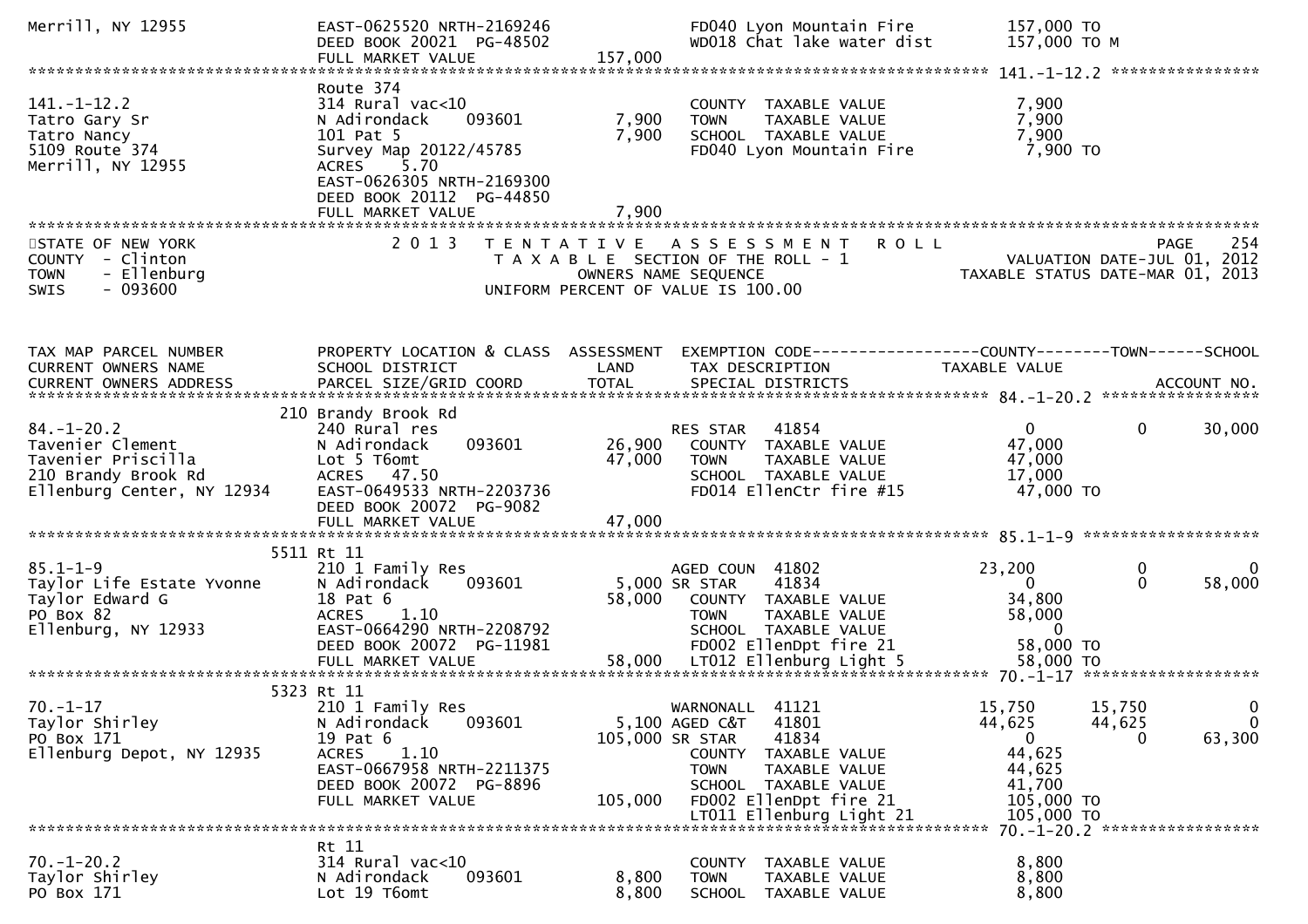| Ellenburg Depot, NY 12935                                                                      | 7.00<br><b>ACRES</b><br>EAST-0667737 NRTH-2211121<br>DEED BOOK 20072 PG-8896<br>FULL MARKET VALUE                                                                         | 8,800                        | FD002 EllenDpt fire 21                                                                                                             | 8,800 TO                                                                                                                                                                        |
|------------------------------------------------------------------------------------------------|---------------------------------------------------------------------------------------------------------------------------------------------------------------------------|------------------------------|------------------------------------------------------------------------------------------------------------------------------------|---------------------------------------------------------------------------------------------------------------------------------------------------------------------------------|
| $71. - 1 - 2$<br>Taylor Shirley<br>PO Box 171<br>Ellenburg Depot, NY 12935                     | Rt 11<br>438 Parking lot<br>N Adirondack<br>093601<br>Lot $20$ Pat $6$<br><b>ACRES</b><br>2.50<br>EAST-0670545 NRTH-2212122<br>DEED BOOK 20072 PG-8896                    | 12,500<br>12,500             | COUNTY TAXABLE VALUE<br>TAXABLE VALUE<br><b>TOWN</b><br>SCHOOL TAXABLE VALUE<br>FD002 EllenDpt fire 21<br>LT011 Ellenburg Light 21 | 12,500<br>12,500<br>12,500<br>12,500 TO<br>12,500 TO                                                                                                                            |
| STATE OF NEW YORK<br>COUNTY - Clinton<br><b>TOWN</b><br>- Ellenburg<br><b>SWIS</b><br>- 093600 | 2 0 1 3                                                                                                                                                                   | OWNERS NAME SEQUENCE         | TENTATIVE ASSESSMENT<br>T A X A B L E SECTION OF THE ROLL - 1<br>UNIFORM PERCENT OF VALUE IS 100.00                                | PAGE 255<br>VALUATION DATE-JUL 01, 2012<br>TAXARLE STATUS DATE USE 21, 2012                                                                                                     |
| TAX MAP PARCEL NUMBER<br>CURRENT OWNERS NAME                                                   | PROPERTY LOCATION & CLASS ASSESSMENT<br>SCHOOL DISTRICT                                                                                                                   | LAND                         | TAX DESCRIPTION                                                                                                                    | EXEMPTION CODE-----------------COUNTY-------TOWN-----SCHOOL<br><b>TAXABLE VALUE</b><br>CURRENT OWNERS ADDRESS PARCEL SIZE/GRID COORD TOTAL SPECIAL DISTRICTS (2007) ACCOUNT NO. |
| $71. - 1 - 4$<br>Taylor Shirley<br>PO Box 171<br>Ellenburg Depot, NY 12935                     | 5209 Rt 11<br>431 Auto dealer<br>093601<br>N Adirondack<br>Lot $2$ Pat $6$<br>ACRES 2.00<br>EAST-0670707 NRTH-2211805<br>DEED BOOK 20072 PG-8896<br>FULL MARKET VALUE     | 10,000<br>279,700<br>279,700 | COUNTY TAXABLE VALUE<br><b>TOWN</b><br>TAXABLE VALUE<br>SCHOOL TAXABLE VALUE<br>FD002 EllenDpt fire 21<br>LT011 Ellenburg Light 21 | 279,700<br>279,700<br>279,700<br>279,700 TO<br>279,700 TO                                                                                                                       |
| $71. - 1 - 8.1$<br>Taylor Shirley<br>PO Box 171<br>Ellenburg Depot, NY 12935                   | Rt 11<br>330 Vacant comm<br>N Adirondack<br>093601<br>20 T6omt<br>ACRES 13.10<br>EAST-0671558 NRTH-2211589<br>DEED BOOK 20072 PG-8896                                     | 16,600<br>16,600             | COUNTY TAXABLE VALUE<br>TAXABLE VALUE<br><b>TOWN</b><br>SCHOOL TAXABLE VALUE<br>FD002 EllenDpt fire 21<br>LT011 Ellenburg Light 21 | 16,600<br>16,600<br>16,600<br>16,600 TO<br>16,600 TO                                                                                                                            |
| $129. - 1 - 5$<br>Tempro Alfa Group Inc<br>833 Holmdel<br>Holmdel, NJ 07733                    | Trombley Rd<br>323 Vacant rural<br>N Adirondack<br>093601<br>Lot 73-74 Pat 5<br>ACRES 13.00<br>EAST-0670074 NRTH-2177760<br>DEED BOOK 642<br>$PG-80$<br>FULL MARKET VALUE | 11,900<br>11,900<br>11,900   | COUNTY TAXABLE VALUE<br><b>TOWN</b><br>TAXABLE VALUE<br>SCHOOL TAXABLE VALUE<br>FD016 Ellenburg fire prot                          | 11,900<br>11,900<br>11,900<br>11,900 TO                                                                                                                                         |
| $113.-1-18.1$<br>Tender Robert<br>32 Swastika Rd<br>Schuyler Falls, NY 12985                   | Steam Mill Rd<br>321 Abandoned ag<br>N Adirondack<br>093601<br>55 Pat 5<br>ACRES 286.10                                                                                   | 59,100<br>59,100             | COUNTY<br>TAXABLE VALUE<br><b>TOWN</b><br>TAXABLE VALUE<br>SCHOOL TAXABLE VALUE<br>FD016 Ellenburg fire prot                       | 59,100<br>59,100<br>59,100<br>59,100 TO                                                                                                                                         |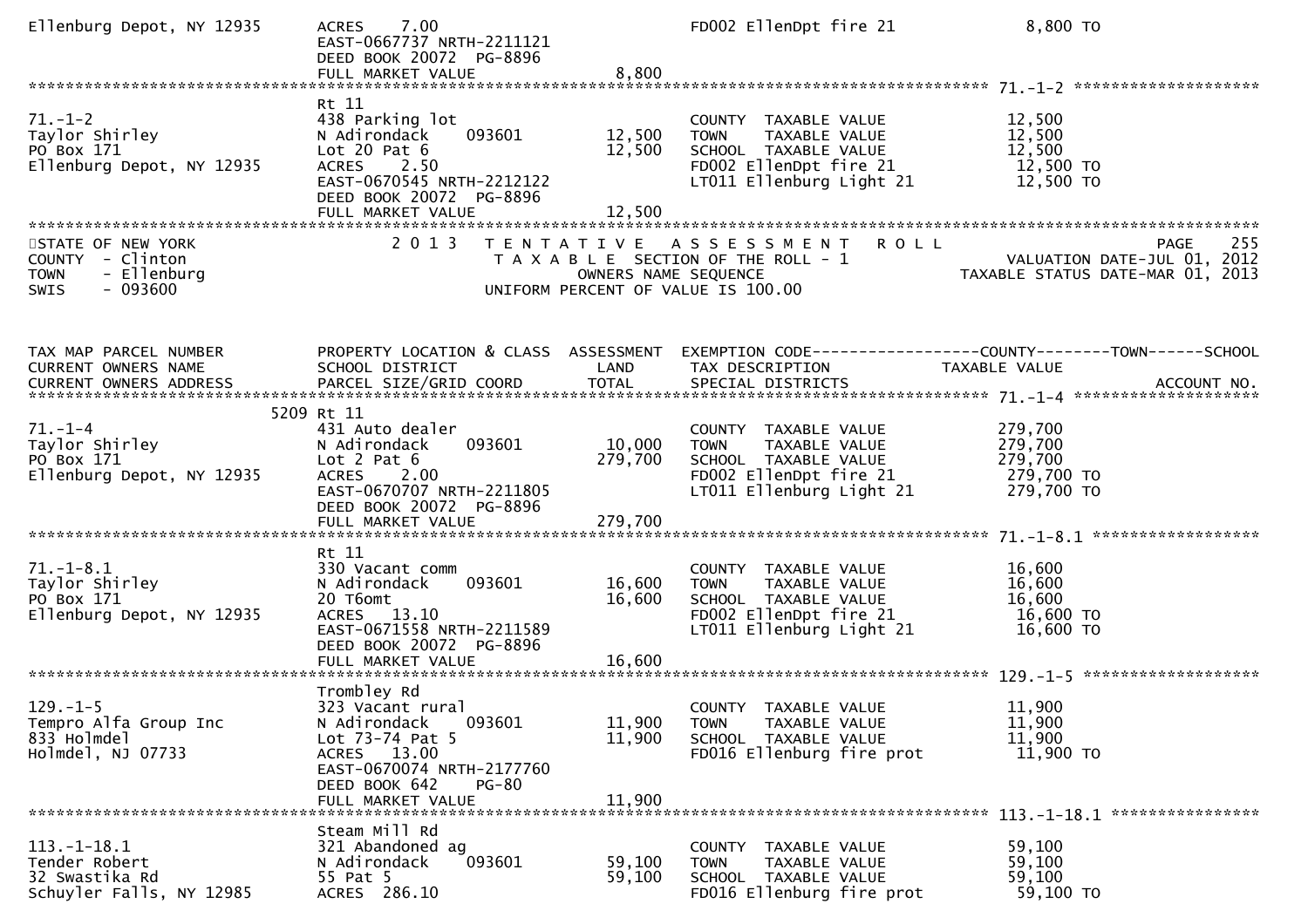|                                                                                                        | EAST-0640419 NRTH-2185057<br>DEED BOOK 20041 PG-76406<br>FULL MARKET VALUE                                                                                                         | 59,100                        |                                                                                                                                                  |                                                                                       |
|--------------------------------------------------------------------------------------------------------|------------------------------------------------------------------------------------------------------------------------------------------------------------------------------------|-------------------------------|--------------------------------------------------------------------------------------------------------------------------------------------------|---------------------------------------------------------------------------------------|
|                                                                                                        |                                                                                                                                                                                    |                               |                                                                                                                                                  |                                                                                       |
| $127. - 1 - 2$<br>Tender Robert Jr<br>32 Swastika Rd<br>Schuyler Falls, NY 12985                       | Sears Rd<br>321 Abandoned ag<br>093601<br>N Adirondack<br>54 Pat 5<br>ACRES 22.00<br>EAST-0642047 NRTH-2182769<br>DEED BOOK 20061 PG-96341                                         | 12,300<br>12,300              | COUNTY TAXABLE VALUE<br><b>TOWN</b><br>TAXABLE VALUE<br>SCHOOL TAXABLE VALUE<br>FD016 Ellenburg fire prot                                        | 12,300<br>12,300<br>12,300<br>12,300 TO                                               |
|                                                                                                        |                                                                                                                                                                                    |                               |                                                                                                                                                  |                                                                                       |
| STATE OF NEW YORK<br>COUNTY - Clinton<br>- Ellenburg<br><b>TOWN</b><br>$-093600$<br><b>SWIS</b>        | 2 0 1 3                                                                                                                                                                            | OWNERS NAME SEQUENCE          | TENTATIVE ASSESSMENT<br><b>ROLL</b><br>T A X A B L E SECTION OF THE ROLL - 1<br>UNIFORM PERCENT OF VALUE IS 100.00                               | 256<br><b>PAGE</b><br>VALUATION DATE-JUL 01, 2012<br>TAXABLE STATUS DATE-MAR 01, 2013 |
| TAX MAP PARCEL NUMBER<br>CURRENT OWNERS NAME                                                           | PROPERTY LOCATION & CLASS ASSESSMENT<br>SCHOOL DISTRICT                                                                                                                            | LAND                          | TAX DESCRIPTION                                                                                                                                  | EXEMPTION CODE-----------------COUNTY-------TOWN------SCHOOL<br>TAXABLE VALUE         |
| $142. - 1 - 6$<br>Tender Robert Jr<br>32 Swastika Rd<br>Schuyler Falls, NY 12985                       | Nichols Rd<br>910 Priv forest<br>093601<br>N Adirondack<br>$94/k$ Pat 5<br>ACRES 70.00<br>EAST-0642601 NRTH-2175949<br>DEED BOOK 20031 PG-61966                                    | 25,400<br>25,400              | COUNTY TAXABLE VALUE<br>TAXABLE VALUE<br><b>TOWN</b><br>SCHOOL TAXABLE VALUE<br>FD016 Ellenburg fire prot                                        | 25,400<br>25,400<br>25,400<br>25,400 TO                                               |
|                                                                                                        |                                                                                                                                                                                    |                               |                                                                                                                                                  |                                                                                       |
| $155. - 4 - 8$<br>The Moon/Roulston Realty LLC<br>4578 Rt 374<br>Merrill, NY 12955                     | Rt 374<br>910 Priv forest<br>093601<br>N Adirondack<br>119 Pat 5<br>ACRES 185.90<br>EAST-0635536 NRTH-2162414<br>DEED BOOK 99001 PG-16704                                          | 44,500<br>44,500              | COUNTY TAXABLE VALUE<br>TAXABLE VALUE<br><b>TOWN</b><br>SCHOOL TAXABLE VALUE<br>FD040 Lyon Mountain Fire                                         | 44,500<br>44,500<br>44,500<br>44,500 TO                                               |
|                                                                                                        | FULL MARKET VALUE                                                                                                                                                                  | 44,500                        |                                                                                                                                                  |                                                                                       |
| $155.4 - 1 - 11$<br>The Moon/Roulston Realty LLC<br>4578 Rt 374<br>Merrill, NY 12955                   | 54/64 Youngs Rd<br>260 Seasonal res - WTRFNT<br>N Adirondack<br>093601<br>119 Pat 5<br>6.20<br>ACRES<br>EAST-0633097 NRTH-2161039<br>DEED BOOK 99001 PG-16704<br>FULL MARKET VALUE | 171,800<br>294,000<br>294,000 | <b>COUNTY</b><br>TAXABLE VALUE<br><b>TOWN</b><br>TAXABLE VALUE<br>SCHOOL TAXABLE VALUE<br>FD040 Lyon Mountain Fire<br>WD018 Chat lake water dist | 294,000<br>294,000<br>294,000<br>294,000 TO<br>160,230 ТО М                           |
|                                                                                                        | 5084 Rt 11                                                                                                                                                                         |                               |                                                                                                                                                  |                                                                                       |
| $71.3 - 2 - 10$<br>The National Bank & Trust Co<br>Attn: Brad Hall<br>NBT Bank NA<br>52 South Broad St | 461 Bank<br>093601<br>N Adirondack<br>20 Pat 6<br><b>FRNT 99.50 DPTH</b><br>60.00<br>EAST-0673375 NRTH-2213466                                                                     | 5,000<br>126,700              | COUNTY TAXABLE VALUE<br><b>TOWN</b><br>TAXABLE VALUE<br>SCHOOL TAXABLE VALUE<br>FD002 EllenDpt fire 21<br>LT011 Ellenburg Light 21               | 126,700<br>126,700<br>126,700<br>126,700 TO<br>126,700 TO                             |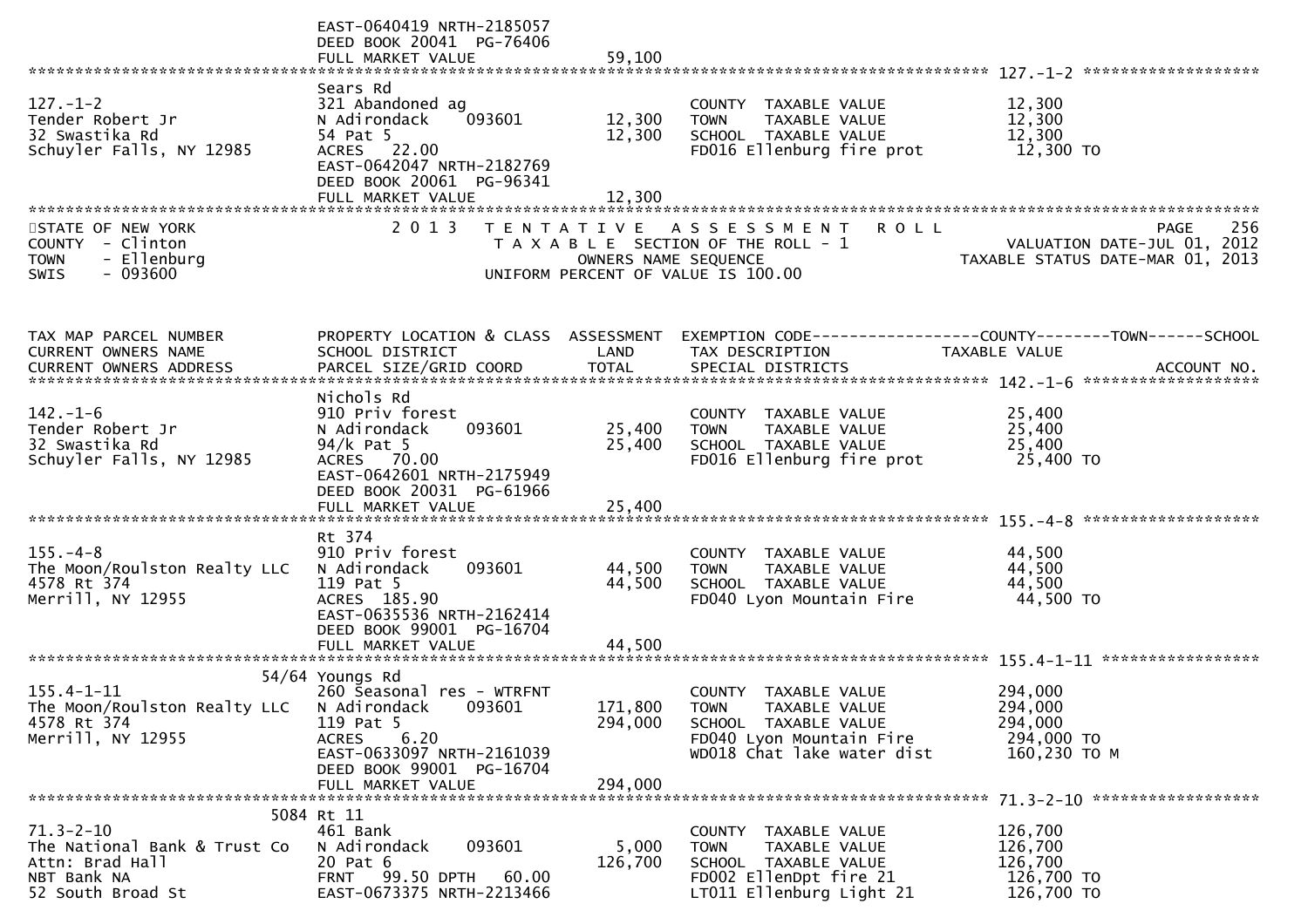| Norwich, NY 13815                                                                                          | $PG-178$<br>DEED BOOK 894                                                                                                                                                               |                         |                                                                                                           |                                                                                      |
|------------------------------------------------------------------------------------------------------------|-----------------------------------------------------------------------------------------------------------------------------------------------------------------------------------------|-------------------------|-----------------------------------------------------------------------------------------------------------|--------------------------------------------------------------------------------------|
| $84. -2 - 1$<br>Therrian Frederick<br>Therrian Nichole<br>5469 Military Tpke<br>Ellenburg Depot, NY 12935  | Star Rd<br>$314$ Rural vac<10<br>N Adirondack<br>093601<br>Survey Book 24 Page 8<br>Lot 1<br>1.00<br><b>ACRES</b><br>EAST-0654420 NRTH-2205507<br>DEED BOOK 20021 PG-46836              | 5,000<br>5,000<br>5,000 | COUNTY TAXABLE VALUE<br><b>TOWN</b><br>TAXABLE VALUE<br>SCHOOL TAXABLE VALUE<br>FD016 Ellenburg fire prot | 5,000<br>5,000<br>5,000<br>5,000 TO                                                  |
| STATE OF NEW YORK<br>COUNTY - Clinton<br>- Ellenburg<br><b>TOWN</b><br>$-093600$<br><b>SWIS</b>            | 2 0 1 3                                                                                                                                                                                 | OWNERS NAME SEQUENCE    | TENTATIVE ASSESSMENT ROLL<br>T A X A B L E SECTION OF THE ROLL - 1<br>UNIFORM PERCENT OF VALUE IS 100.00  | 257<br>PAGE<br>VALUATION DATE-JUL 01, 2012<br>TAXABLE STATUS DATE-MAR 01, 2013       |
| TAX MAP PARCEL NUMBER<br>CURRENT OWNERS NAME                                                               | PROPERTY LOCATION & CLASS ASSESSMENT<br>SCHOOL DISTRICT                                                                                                                                 | LAND                    | TAX DESCRIPTION                                                                                           | EXEMPTION        CODE-----------------COUNTY-------TOWN------SCHOOL<br>TAXABLE VALUE |
| $84. - 2 - 2$<br>Therrian Frederick<br>Therrian Nichole<br>5469 Military Tpke<br>Ellenburg Depot, NY 12935 | Star Rd<br>$314$ Rural vac<10<br>N Adirondack<br>093601<br>Survey Bk 22 Pg 78 Lot 2<br>ACRES 1.37<br>EAST-0654381 NRTH-2205658<br>DEED BOOK 20021 PG-46836                              | 5,200<br>5,200          | COUNTY TAXABLE VALUE<br>TAXABLE VALUE<br><b>TOWN</b><br>SCHOOL TAXABLE VALUE<br>FD016 Ellenburg fire prot | 5,200<br>5,200<br>5,200<br>5,200 TO                                                  |
| $84. - 2 - 3$<br>Therrian Frederick<br>Therrian Nichole<br>5469 Military Tpke<br>Ellenburg Depot, NY 12935 | Star Rd<br>$314$ Rural vac<10<br>N Adirondack 093601<br>Survey Bk 22 Pg 78 Lot 3<br>ACRES 1.39<br>EAST-0654353 NRTH-2205826<br>DEED BOOK 20021 PG-46836<br>FULL MARKET VALUE            | 5,200<br>5,200<br>5,200 | COUNTY TAXABLE VALUE<br>TAXABLE VALUE<br><b>TOWN</b><br>SCHOOL TAXABLE VALUE<br>FD016 Ellenburg fire prot | 5,200<br>5,200<br>5,200<br>5,200 TO                                                  |
| $84 - 2 - 4$<br>Therrian Frederick<br>Therrian Nichole<br>5469 Military Tpke<br>Ellenburg Depot, NY 12935  | Star Rd<br>314 Rural vac<10<br>093601<br>N Adirondack<br>Survey Bk 22 Pg 78 Lot 4<br><b>ACRES</b><br>2.78<br>EAST-0654282 NRTH-2206092<br>DEED BOOK 20021 PG-46836<br>FULL MARKET VALUE | 6,100<br>6,100          | COUNTY TAXABLE VALUE<br>6,100 TOWN TAXABLE VALUE<br>SCHOOL TAXABLE VALUE<br>FD016 Ellenburg fire prot     | 6,100<br>6,100<br>6,100<br>$6,100$ TO                                                |
| $84. - 2 - 6$<br>Therrian Frederick<br>Therrian Nichole<br>5469 Military Tpke<br>Ellenburg Depot, NY 12935 | Star Rd<br>314 Rural vac<10<br>N Adirondack<br>093601<br>Survey Bk 22 Pg 78 Lot 6<br>ACRES<br>1.52<br>EAST-0654671 NRTH-2206430                                                         | 5,300<br>5,300          | COUNTY TAXABLE VALUE<br>TAXABLE VALUE<br><b>TOWN</b><br>SCHOOL TAXABLE VALUE<br>FD016 Ellenburg fire prot | 5,300<br>5,300<br>5,300<br>5,300 TO                                                  |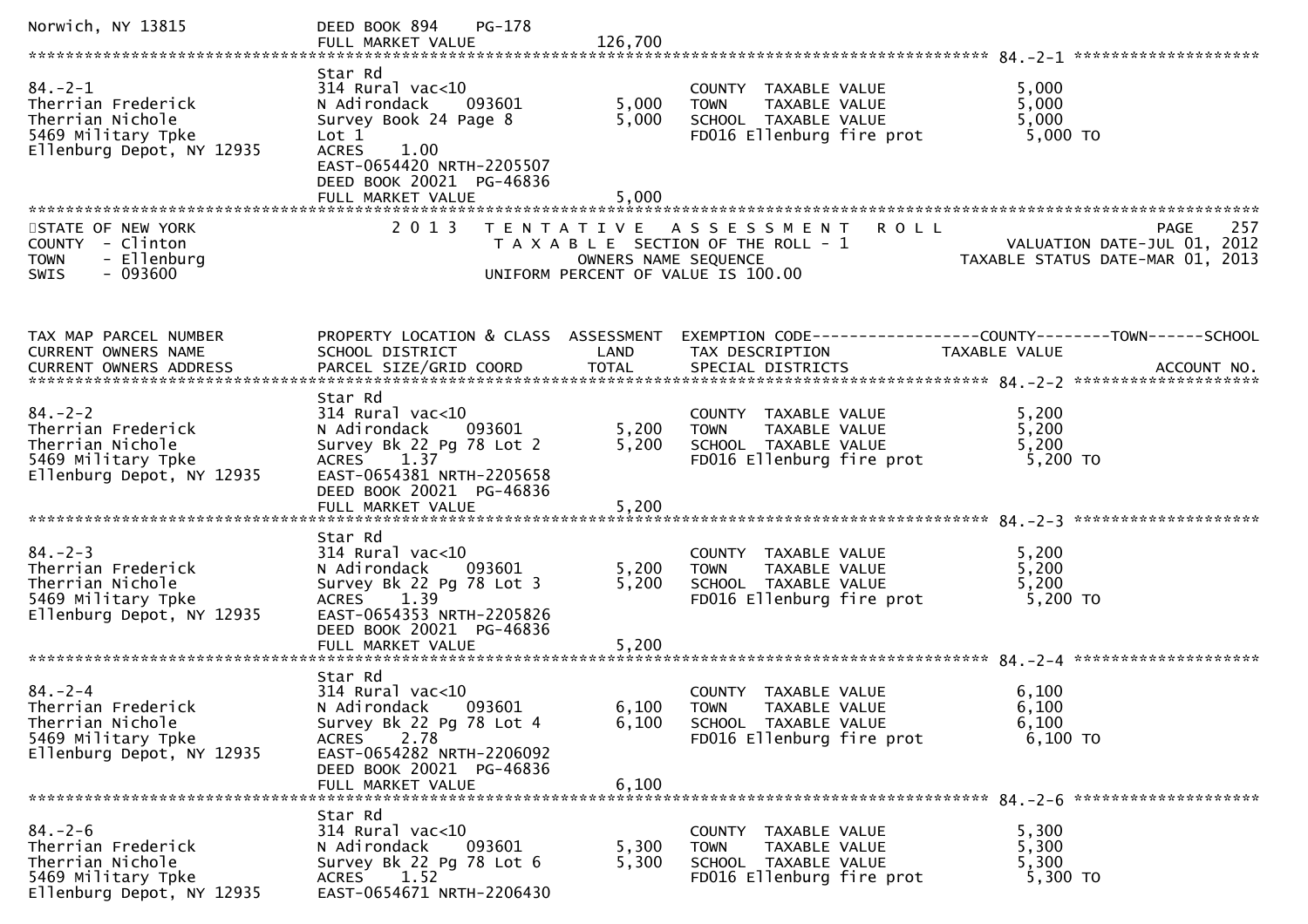|                                                                                                             | DEED BOOK 20021 PG-46836                                                                                                                                                        |                         |                                                                                                                    |                                                                                                                                                                                                               |
|-------------------------------------------------------------------------------------------------------------|---------------------------------------------------------------------------------------------------------------------------------------------------------------------------------|-------------------------|--------------------------------------------------------------------------------------------------------------------|---------------------------------------------------------------------------------------------------------------------------------------------------------------------------------------------------------------|
| $84. - 2 - 7$<br>Therrian Frederick<br>Therrian Nichole<br>5469 Military Tpke<br>Ellenburg Depot, NY 12935  | Star Rd<br>$314$ Rural vac<10<br>N Adirondack<br>093601<br>Survey Bk 22 Pg 78 Lot 7<br>ACRES 1.54<br>EAST-0654850 NRTH-2206481<br>DEED BOOK 20021 PG-46836<br>FULL MARKET VALUE | 5,300<br>5,300<br>5,300 | COUNTY TAXABLE VALUE<br>TAXABLE VALUE<br><b>TOWN</b><br>SCHOOL TAXABLE VALUE<br>FD016 Ellenburg fire prot          | 5,300<br>5,300<br>5,300<br>5,300 TO                                                                                                                                                                           |
| STATE OF NEW YORK<br>COUNTY - Clinton<br>- Ellenburg<br><b>TOWN</b><br>$-093600$<br>SWIS                    | 2 0 1 3                                                                                                                                                                         | OWNERS NAME SEQUENCE    | <b>ROLL</b><br>TENTATIVE ASSESSMENT<br>T A X A B L E SECTION OF THE ROLL - 1<br>UNIFORM PERCENT OF VALUE IS 100.00 | 258<br><b>PAGE</b><br>VALUATION DATE-JUL 01, 2012<br>TAXABLE STATUS DATE-MAR 01, 2013                                                                                                                         |
| TAX MAP PARCEL NUMBER<br>CURRENT OWNERS NAME                                                                | SCHOOL DISTRICT                                                                                                                                                                 | LAND                    | TAX DESCRIPTION                                                                                                    | PROPERTY LOCATION & CLASS ASSESSMENT EXEMPTION CODE----------------COUNTY-------TOWN------SCHOOL<br>TAXABLE VALUE<br>CURRENT OWNERS ADDRESS PARCEL SIZE/GRID COORD TOTAL SPECIAL DISTRICTS (2014) ACCOUNT NO. |
| $84. - 2 - 8$<br>Therrian Frederick<br>Therrian Nichole<br>5469 Military Tpke<br>Ellenburg Depot, NY 12935  | Star Rd<br>$314$ Rural vac<10<br>N Adirondack<br>093601<br>Survey Bk 22 Pg 78 Lot 8<br>ACRES 1.92<br>EAST-0655039 NRTH-2206534<br>DEED BOOK 20021 PG-46836                      | 5,600<br>5,600          | COUNTY TAXABLE VALUE<br>TAXABLE VALUE<br><b>TOWN</b><br>SCHOOL TAXABLE VALUE<br>FD016 Ellenburg fire prot          | 5,600<br>5,600<br>5,600<br>5,600 TO                                                                                                                                                                           |
| $84. - 2 - 9$<br>Therrian Frederick<br>Therrian Nichole<br>5469 Military Tpke<br>Ellenburg Depot, NY 12935  | Star Rd<br>$314$ Rural vac<10<br>N Adirondack<br>093601<br>Survey Bk 22 Pg 78 Lot 9<br>ACRES 2.79<br>EAST-0655285 NRTH-2206479<br>DEED BOOK 20021 PG-46836<br>FULL MARKET VALUE | 6,100<br>6,100<br>6,100 | COUNTY TAXABLE VALUE<br>TAXABLE VALUE<br><b>TOWN</b><br>SCHOOL TAXABLE VALUE<br>FD016 Ellenburg fire prot          | 6,100<br>6,100<br>6,100<br>6,100 то                                                                                                                                                                           |
| $84. - 2 - 10$<br>Therrian Frederick<br>Therrian Nichole<br>5469 Military Tpke<br>Ellenburg Depot, NY 12935 | Star Rd<br>314 Rural vac<10<br>N Adirondack<br>093601<br>Survey Bk 22 Pg 78 Lot 10<br>ACRES 1.63<br>EAST-0655440 NRTH-2206201<br>DEED BOOK 20021 PG-46836<br>FULL MARKET VALUE  | 5,400<br>5,400<br>5,400 | COUNTY TAXABLE VALUE<br><b>TOWN</b><br>TAXABLE VALUE<br>SCHOOL TAXABLE VALUE<br>FD016 Ellenburg fire prot          | 5,400<br>5,400<br>5.400<br>5,400 TO                                                                                                                                                                           |
| $84. - 2 - 11$<br>Therrian Frederick<br>Therrian Nichole<br>5469 Military Tpke<br>Ellenburg Depot, NY 12935 | Star Rd<br>314 Rural vac<10<br>N Adirondack<br>093601<br>Survey Bk 22 Pg 78 Lot 11<br>1.86<br>ACRES<br>EAST-0655517 NRTH-2205986<br>DEED BOOK 20021 PG-46836                    | 5,500<br>5,500          | COUNTY TAXABLE VALUE<br>TAXABLE VALUE<br><b>TOWN</b><br>SCHOOL TAXABLE VALUE<br>FD016 Ellenburg fire prot          | 5,500<br>5,500<br>5,500<br>5,500 TO                                                                                                                                                                           |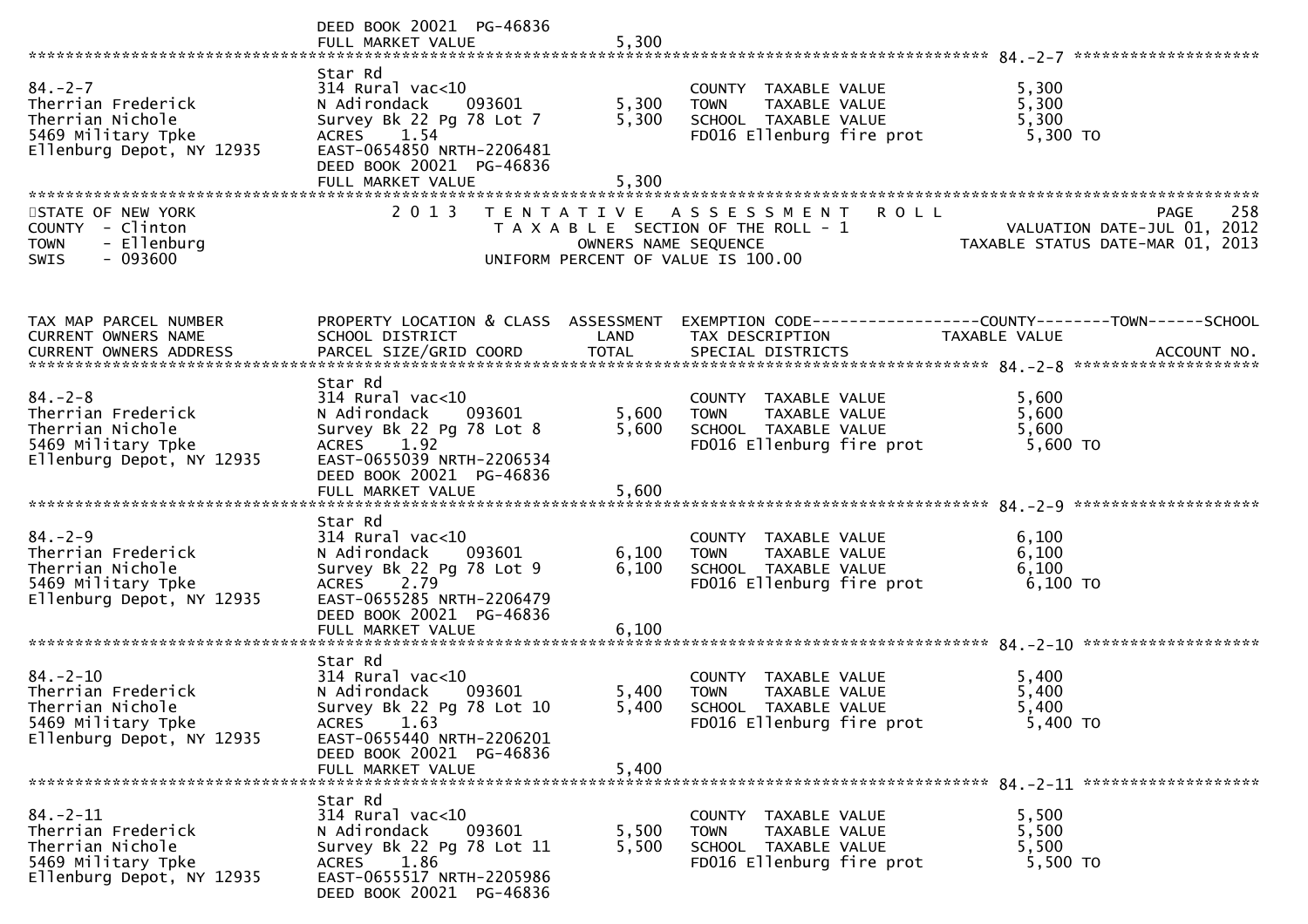|                                                                                                             | FULL MARKET VALUE                                                                                                                                                                                          | 5,500                   |                                                                                                                    |                                                                                                                   |
|-------------------------------------------------------------------------------------------------------------|------------------------------------------------------------------------------------------------------------------------------------------------------------------------------------------------------------|-------------------------|--------------------------------------------------------------------------------------------------------------------|-------------------------------------------------------------------------------------------------------------------|
| $84. - 2 - 12$<br>Therrian Frederick<br>Therrian Nichole<br>5469 Military Tpke<br>Ellenburg Depot, NY 12935 | Star Rd<br>$314$ Rural vac<10<br>N Adirondack<br>093601<br>Survey Bk 24 Pg 8<br>Lot 12<br><b>ACRES</b><br>1.44<br>EAST-0655604 NRTH-2205764<br>DEED BOOK 20021 PG-46836<br>FULL MARKET VALUE               | 5,300<br>5,300<br>5,300 | COUNTY TAXABLE VALUE<br>TAXABLE VALUE<br><b>TOWN</b><br>SCHOOL TAXABLE VALUE<br>FD016 Ellenburg fire prot          | 5,300<br>5,300<br>5,300<br>5,300 TO                                                                               |
| STATE OF NEW YORK<br>COUNTY - Clinton<br><b>TOWN</b><br>- Ellenburg<br>$-093600$<br><b>SWIS</b>             | 2 0 1 3                                                                                                                                                                                                    | OWNERS NAME SEQUENCE    | TENTATIVE ASSESSMENT<br><b>ROLL</b><br>T A X A B L E SECTION OF THE ROLL - 1<br>UNIFORM PERCENT OF VALUE IS 100.00 | 259<br><b>PAGE</b><br>VALUATION DATE-JUL 01, 2012<br>TAXABLE STATUS DATE-MAR 01, 2013                             |
| TAX MAP PARCEL NUMBER<br>CURRENT OWNERS NAME                                                                | SCHOOL DISTRICT                                                                                                                                                                                            | LAND                    | TAX DESCRIPTION                                                                                                    | PROPERTY LOCATION & CLASS ASSESSMENT EXEMPTION CODE----------------COUNTY-------TOWN------SCHOOL<br>TAXABLE VALUE |
| $84. - 2 - 14$<br>Therrian Frederick<br>Therrian Nichole<br>5469 Military Tpke<br>Ellenburg Depot, NY 12935 | Star Rd<br>314 Rural vac<10<br>N Adirondack<br>093601<br>Survey Bk 24 Pg 8<br>Lot 14<br><b>ACRES</b><br>1.01<br>EAST-0655170 NRTH-2205642<br>DEED BOOK 20021 PG-46836<br>FULL MARKET VALUE                 | 5,100<br>5,100<br>5,100 | COUNTY TAXABLE VALUE<br>TAXABLE VALUE<br>TOWN<br>SCHOOL TAXABLE VALUE<br>FD016 Ellenburg fire prot                 | 5,100<br>5,100<br>5,100<br>5,100 TO                                                                               |
| $84. - 2 - 15$<br>Therrian Frederick<br>Therrian Nichole<br>5469 Military Tpke<br>Ellenburg Depot, NY 12935 | Star Rd<br>$314$ Rural vac< $10$<br>093601<br>N Adirondack<br>Survey Bk 24 Pg 8<br>Lot <sub>15</sub><br><b>ACRES</b><br>1.07<br>EAST-0654946 NRTH-2205613<br>DEED BOOK 20021 PG-46836<br>FULL MARKET VALUE | 5,000<br>5,000<br>5,000 | COUNTY TAXABLE VALUE<br>TAXABLE VALUE<br><b>TOWN</b><br>SCHOOL TAXABLE VALUE<br>FD016 Ellenburg fire prot          | 5,000<br>5,000<br>5,000<br>5,000 TO                                                                               |
| $84. - 2 - 16$<br>Therrian Frederick<br>Therrian Nichole<br>5469 Military Tpke<br>Ellenburg Depot, NY 12935 | Star Rd<br>$314$ Rural vac<10<br>N Adirondack<br>093601<br>Survey Bk 24 Pg 8<br>Lot 16<br>FRNT 214.80 DPTH 198.00<br>EAST-0654721 NRTH-2205578<br>DEED BOOK 20021 PG-46836<br>FULL MARKET VALUE            | 5,100<br>5,100<br>5,100 | COUNTY TAXABLE VALUE<br>TAXABLE VALUE<br><b>TOWN</b><br>SCHOOL TAXABLE VALUE<br>FD016 Ellenburg fire prot          | 5,100<br>5,100<br>5,100<br>5,100 TO                                                                               |
| $84. - 2 - 17$<br>Therrian Frederick<br>Therrian Nichole                                                    | Star Rd<br>321 Abandoned ag<br>093601<br>N Adirondack<br>Survey Bk 22 Page 78                                                                                                                              | 10,800<br>10,800        | <b>COUNTY</b><br>TAXABLE VALUE<br><b>TOWN</b><br>TAXABLE VALUE<br>SCHOOL TAXABLE VALUE                             | 10,800<br>10,800<br>10,800                                                                                        |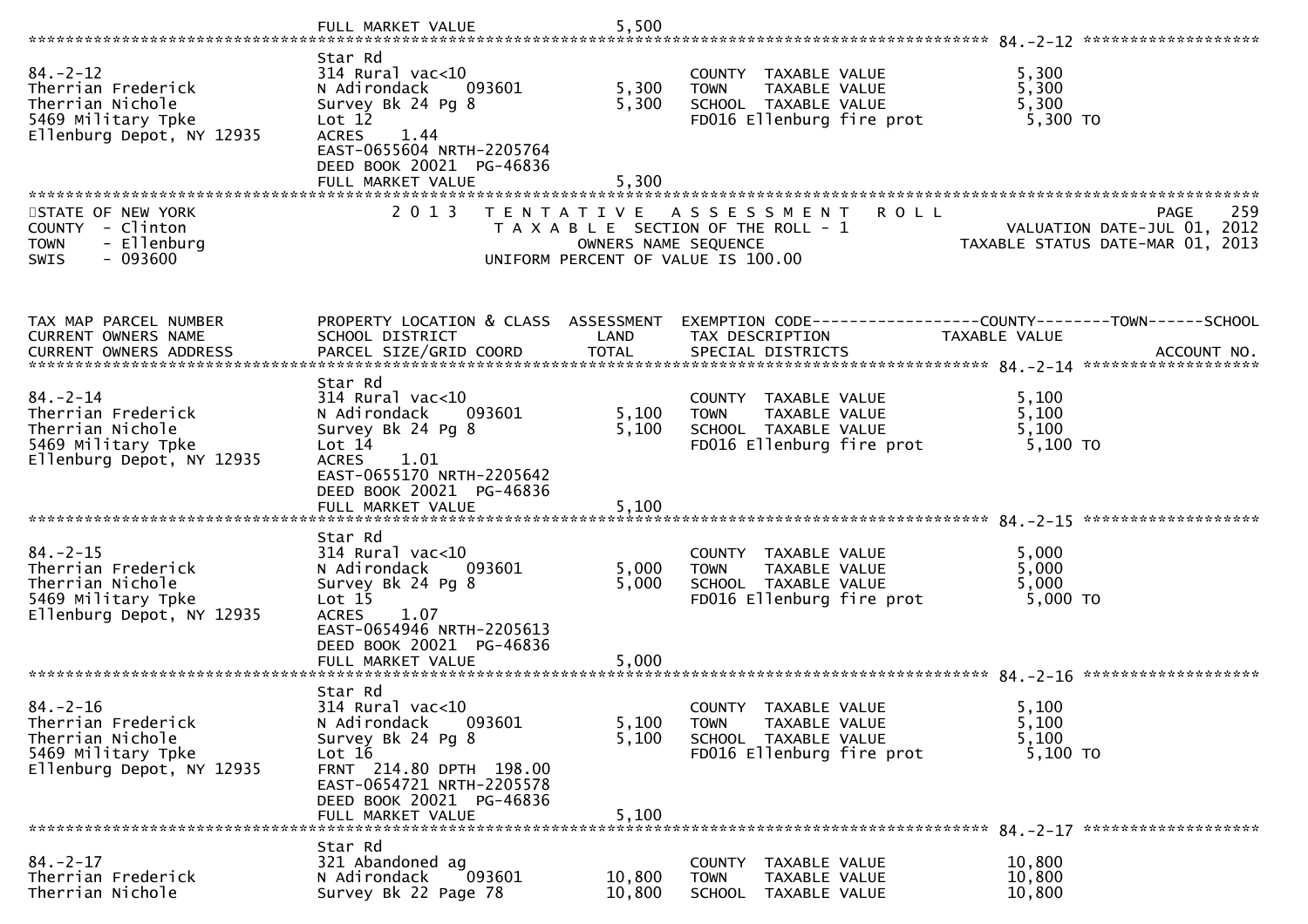| 5469 Military Tpke<br>Ellenburg Depot, NY 12935                                                                 | ACRES 10.70<br>EAST-0654907 NRTH-2205978<br>DEED BOOK 20021 PG-46836<br>FULL MARKET VALUE                                                                                                | 10,800                        | FD016 Ellenburg fire prot                                                                                                                                   | 10,800 TO                                                                                                 |             |
|-----------------------------------------------------------------------------------------------------------------|------------------------------------------------------------------------------------------------------------------------------------------------------------------------------------------|-------------------------------|-------------------------------------------------------------------------------------------------------------------------------------------------------------|-----------------------------------------------------------------------------------------------------------|-------------|
|                                                                                                                 | 5073 Rt 11                                                                                                                                                                               |                               |                                                                                                                                                             |                                                                                                           |             |
| $71.3 - 2 - 45$<br>Therrian Herbert<br>Therrian Diane<br>PO Box 162<br>Altona, NY 12910                         | 411 Apartment<br>093601<br>N Adirondack<br>20 Pat 6<br>FRNT 280.00 DPTH 120.00<br>EAST-0673652 NRTH-2213391<br>DEED BOOK 20092 PG-21662                                                  | 8,100<br>91,500               | COUNTY TAXABLE VALUE<br>TAXABLE VALUE<br><b>TOWN</b><br>SCHOOL TAXABLE VALUE<br>FD002 EllenDpt fire 21<br>LT011 Ellenburg Light 21                          | 91,500<br>91,500<br>91,500<br>91,500 TO<br>91,500 TO                                                      |             |
| STATE OF NEW YORK<br>COUNTY - Clinton<br>- Ellenburg<br><b>TOWN</b><br>$-093600$<br>SWIS                        | 2 0 1 3                                                                                                                                                                                  |                               | TENTATIVE ASSESSMENT<br><b>ROLL</b><br>T A X A B L E SECTION OF THE ROLL - 1<br>OWNERS NAME SEQUENCE<br>UNIFORM PERCENT OF VALUE IS 100.00                  | 260 PAGE<br>VALUATION DATE-JUL 01, 2012<br>TAXARLE STATUS DATE ULL 20<br>TAXABLE STATUS DATE-MAR 01, 2013 | 260<br>PAGE |
| TAX MAP PARCEL NUMBER<br>CURRENT OWNERS NAME                                                                    | PROPERTY LOCATION & CLASS ASSESSMENT<br>SCHOOL DISTRICT                                                                                                                                  | LAND                          | EXEMPTION CODE-----------------COUNTY-------TOWN------SCHOOL<br>TAX DESCRIPTION                                                                             | TAXABLE VALUE                                                                                             |             |
| $85. - 1 - 1.1$<br>Thibeau Alan J<br>Thibeau Arlene F<br>6754 Star Rd Rt 190<br>Ellenburg Center, NY 12934      | 6754 Star Rd<br>210 1 Family Res<br>093601<br>N Adirondack<br>18 Pat 6<br>2.50<br><b>ACRES</b><br>EAST-0660870 NRTH-2206187<br>DEED BOOK 774<br>PG-241<br>FULL MARKET VALUE              | 5,800<br>80,000<br>80,000     | 41854<br>RES STAR<br>COUNTY TAXABLE VALUE<br>TAXABLE VALUE<br><b>TOWN</b><br>SCHOOL TAXABLE VALUE<br>FD016 Ellenburg fire prot                              | $\mathbf{0}$<br>$\mathbf{0}$<br>80,000<br>80,000<br>50,000<br>80,000 TO                                   | 30,000      |
| $155.1 - 1 - 9.21$<br>Thomas Rolland R<br>Thomas Michele M<br>1124 County Route 5<br>Dickinson Center, NY 12930 | 35 Gadway Rd<br>314 Rural vac<10 - WTRFNT<br>N Adirondack<br>093601<br>Lot 101 T5omt<br><b>ACRES</b><br>1.50<br>EAST-0626163 NRTH-2166051<br>DEED BOOK 20112 PG-43937                    | 103,000<br>103,000            | COUNTY TAXABLE VALUE<br><b>TOWN</b><br>TAXABLE VALUE<br>SCHOOL TAXABLE VALUE<br>FD040 Lyon Mountain Fire<br>WD018 Chat lake water dist                      | 103,000<br>103,000<br>103,000<br>103,000 TO<br>103,000 ТО М                                               |             |
| $155.4 - 1 - 8$<br>Thompson Johanna E<br>PO Box 281<br>Lyon Mt, NY 12952                                        | 31 Youngs Rd<br>260 Seasonal res - WTRFNT<br>093601<br>N Adirondack<br>119 Pat 5<br>FRNT 65.00 DPTH 390.00<br>EAST-0633462 NRTH-2160714<br>DEED BOOK 1017<br>PG-341<br>FULL MARKET VALUE | 121,200<br>178,000<br>178,000 | 41854<br>RES STAR<br>COUNTY TAXABLE VALUE<br>TAXABLE VALUE<br><b>TOWN</b><br>SCHOOL TAXABLE VALUE<br>FD040 Lyon Mountain Fire<br>WD018 Chat lake water dist | $\mathbf{0}$<br>0<br>178,000<br>178,000<br>148,000<br>178,000 TO<br>176,843 ТО М                          | 30,000      |
| $55. - 2 - 5.4$<br>Three L Farm<br>922 Irona Rd<br>Ellenburg Depot, NY 12935                                    | Bull Run Rd<br>314 Rural vac<10<br>093601<br>N Adirondack<br>Lot 40 T6omt<br>19.00<br><b>ACRES</b>                                                                                       | 15,800<br>15,800              | COUNTY TAXABLE VALUE<br>TAXABLE VALUE<br>TOWN<br>SCHOOL TAXABLE VALUE<br>FD016 Ellenburg fire prot                                                          | 15,800<br>15,800<br>15,800<br>15,800 TO                                                                   |             |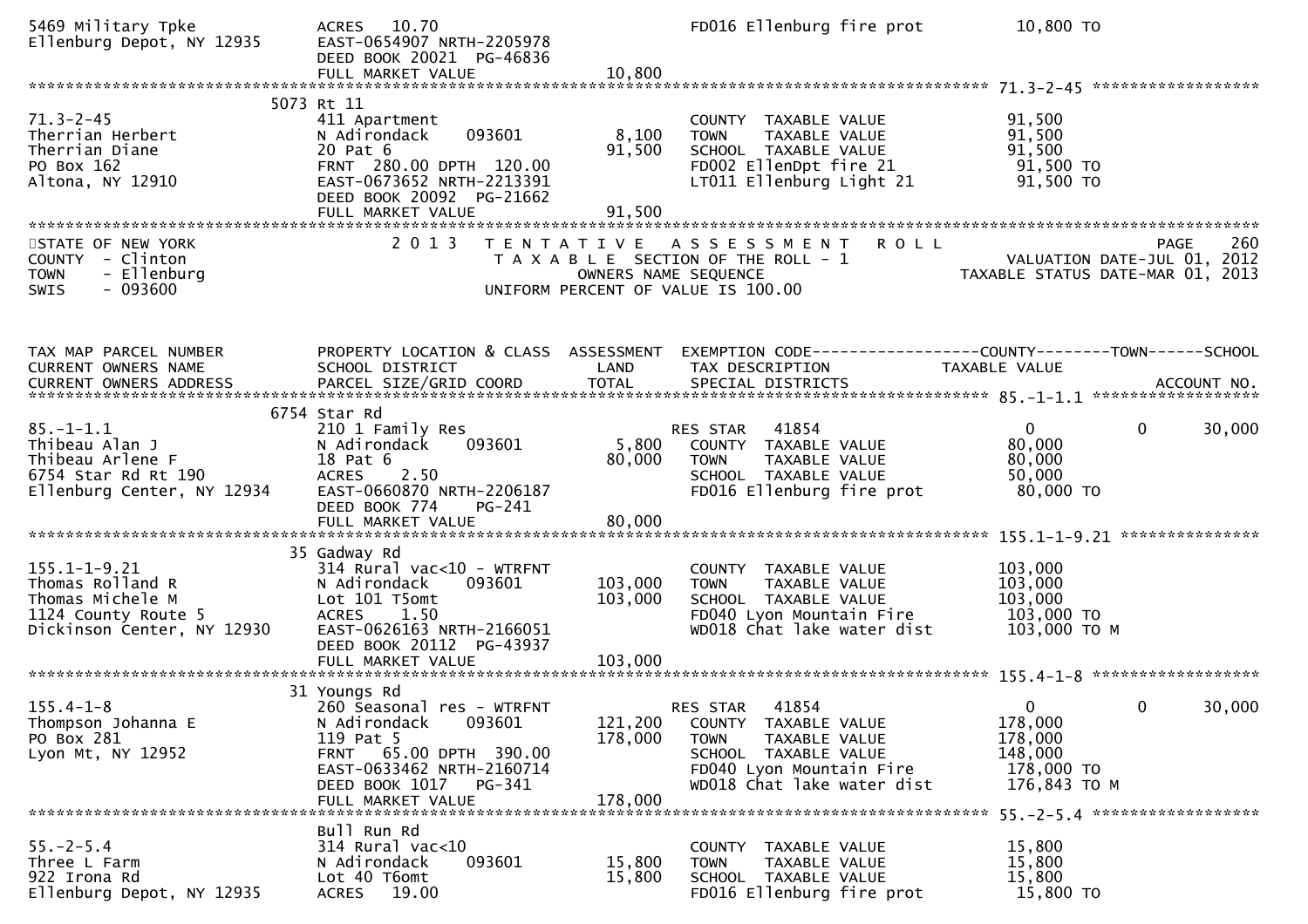|                                                              | EAST-0668235 NRTH-2223871<br>DEED BOOK 20122 PG-53389<br>FULL MARKET VALUE | 15,800               |                                                      |                                                                                                      |
|--------------------------------------------------------------|----------------------------------------------------------------------------|----------------------|------------------------------------------------------|------------------------------------------------------------------------------------------------------|
|                                                              | Canaan Rd                                                                  |                      |                                                      |                                                                                                      |
| $55. - 2 - 10.2$                                             | 105 Vac farmland                                                           |                      | COUNTY TAXABLE VALUE                                 | 22,900                                                                                               |
| Three L Farm Partnership                                     | 093601<br>N Adirondack<br>ACRES 30.80                                      | 22,900<br>22,900     | TAXABLE VALUE<br><b>TOWN</b>                         | 22,900<br>22,900                                                                                     |
| 882 Irona Rd<br>Ellenburg Depot, NY 12935                    | EAST-0672915 NRTH-2223687                                                  |                      | SCHOOL TAXABLE VALUE                                 |                                                                                                      |
|                                                              | DEED BOOK 20112 PG-40252                                                   |                      |                                                      |                                                                                                      |
|                                                              | FULL MARKET VALUE                                                          | 22,900               |                                                      |                                                                                                      |
| STATE OF NEW YORK                                            | 2 0 1 3                                                                    | T E N T A T I V E    | A S S E S S M E N T                                  | <b>ROLL</b><br>261<br>PAGE                                                                           |
| COUNTY - Clinton                                             |                                                                            |                      | T A X A B L E SECTION OF THE ROLL - 1                | VALUATION DATE-JUL 01, 2012                                                                          |
| - Ellenburg<br><b>TOWN</b>                                   |                                                                            | OWNERS NAME SEQUENCE |                                                      | TAXABLE STATUS DATE-MAR 01, 2013                                                                     |
| $-093600$<br>SWIS                                            |                                                                            |                      | UNIFORM PERCENT OF VALUE IS 100.00                   |                                                                                                      |
|                                                              |                                                                            |                      |                                                      |                                                                                                      |
|                                                              |                                                                            |                      |                                                      |                                                                                                      |
| TAX MAP PARCEL NUMBER                                        | PROPERTY LOCATION & CLASS ASSESSMENT                                       |                      |                                                      |                                                                                                      |
| CURRENT OWNERS NAME                                          | SCHOOL DISTRICT                                                            | LAND                 | TAX DESCRIPTION                                      | <b>TAXABLE VALUE</b>                                                                                 |
|                                                              |                                                                            |                      |                                                      | CURRENT OWNERS ADDRESS PARCEL SIZE/GRID COORD TOTAL SPECIAL DISTRICTS 700. TOTAL SPECIAL ACCOUNT NO. |
|                                                              | Pete Laclair Rd                                                            |                      |                                                      |                                                                                                      |
| $128. - 1 - 5$                                               | 910 Priv forest                                                            |                      | COUNTY TAXABLE VALUE                                 | 97,600                                                                                               |
| Timbervest TVP New York LLC<br>3715 Northside Pkwy Ste 2-500 | 093601<br>N Adirondack<br>72 Pat 5                                         | 97,600<br>97,600     | <b>TOWN</b><br>TAXABLE VALUE<br>SCHOOL TAXABLE VALUE | 97,600<br>97,600                                                                                     |
| Atlanta, GA 30327                                            | ACRES 421.00                                                               |                      | FD016 Ellenburg fire prot                            | 97,600 TO                                                                                            |
|                                                              | EAST-0656454 NRTH-2185215                                                  |                      |                                                      |                                                                                                      |
|                                                              | DEED BOOK 20061 PG-90865                                                   |                      |                                                      |                                                                                                      |
|                                                              | FULL MARKET VALUE                                                          | 97,600               |                                                      |                                                                                                      |
|                                                              | Bradley Pond Rd                                                            |                      |                                                      |                                                                                                      |
| $143. - 1 - 4$                                               | 910 Priv forest                                                            |                      | COUNTY TAXABLE VALUE                                 | 337,900                                                                                              |
| Timbervest TVP New York LLC                                  | 093601<br>N Adirondack                                                     | 337,900              | TAXABLE VALUE<br><b>TOWN</b>                         | 337,900                                                                                              |
| 3715 Northside Pkwy Ste 2-500<br>Atlanta, GA 30327           | 73 Pat 5<br>ACRES 1724.70                                                  | 337,900              | SCHOOL TAXABLE VALUE<br>FD016 Ellenburg fire prot    | 337,900<br>337,900 TO                                                                                |
|                                                              | EAST-0656880 NRTH-2173409                                                  |                      |                                                      |                                                                                                      |
|                                                              | DEED BOOK 20061 PG-90865                                                   |                      |                                                      |                                                                                                      |
|                                                              | FULL MARKET VALUE                                                          | 337,900              |                                                      |                                                                                                      |
|                                                              | Sharette Rd                                                                |                      |                                                      |                                                                                                      |
| $85. - 2 - 8$                                                | 910 Priv forest                                                            |                      | COUNTY TAXABLE VALUE                                 | 42,200                                                                                               |
| Tolosky Michael A                                            | 093601<br>N Adirondack                                                     | 42,200               | <b>TOWN</b><br>TAXABLE VALUE                         | 42,200                                                                                               |
| Tolosky Jacob M<br>10 Pinewood Dr                            | 2 Pat $6$<br>ACRES 171.50                                                  | 42,200               | SCHOOL TAXABLE VALUE<br>FD016 Ellenburg fire prot    | 42,200<br>42,200 TO                                                                                  |
| Plattsburgh, NY 12901                                        | EAST-0666818 NRTH-2202966                                                  |                      |                                                      |                                                                                                      |
|                                                              | DEED BOOK 20112 PG-38966                                                   |                      |                                                      |                                                                                                      |
|                                                              | FULL MARKET VALUE                                                          | 42,200               |                                                      |                                                                                                      |
|                                                              | 17 Lake Roxanne Rd                                                         |                      |                                                      |                                                                                                      |
| $71.3 - 2 - 55$                                              | 270 Mfg housing                                                            |                      | COUNTY TAXABLE VALUE                                 | 38,000                                                                                               |
| Tolosky Todd A                                               | N Adirondack<br>093601                                                     | 3,900                | <b>TOWN</b><br>TAXABLE VALUE                         | 38,000                                                                                               |
| Tolosky Lynn E                                               | Lot $20$ Pat $6$                                                           | 38,000               | SCHOOL TAXABLE VALUE                                 | 38,000                                                                                               |
| 370 Gero Rd<br>Mooers Forks, NY 12959                        | FRNT 125.00 DPTH 125.00<br>EAST-0673367 NRTH-2212813                       |                      | FD002 EllenDpt fire 21<br>LT011 Ellenburg Light 21   | 38,000 TO<br>38,000 TO                                                                               |
|                                                              | DEED BOOK 20122 PG-46435                                                   |                      |                                                      |                                                                                                      |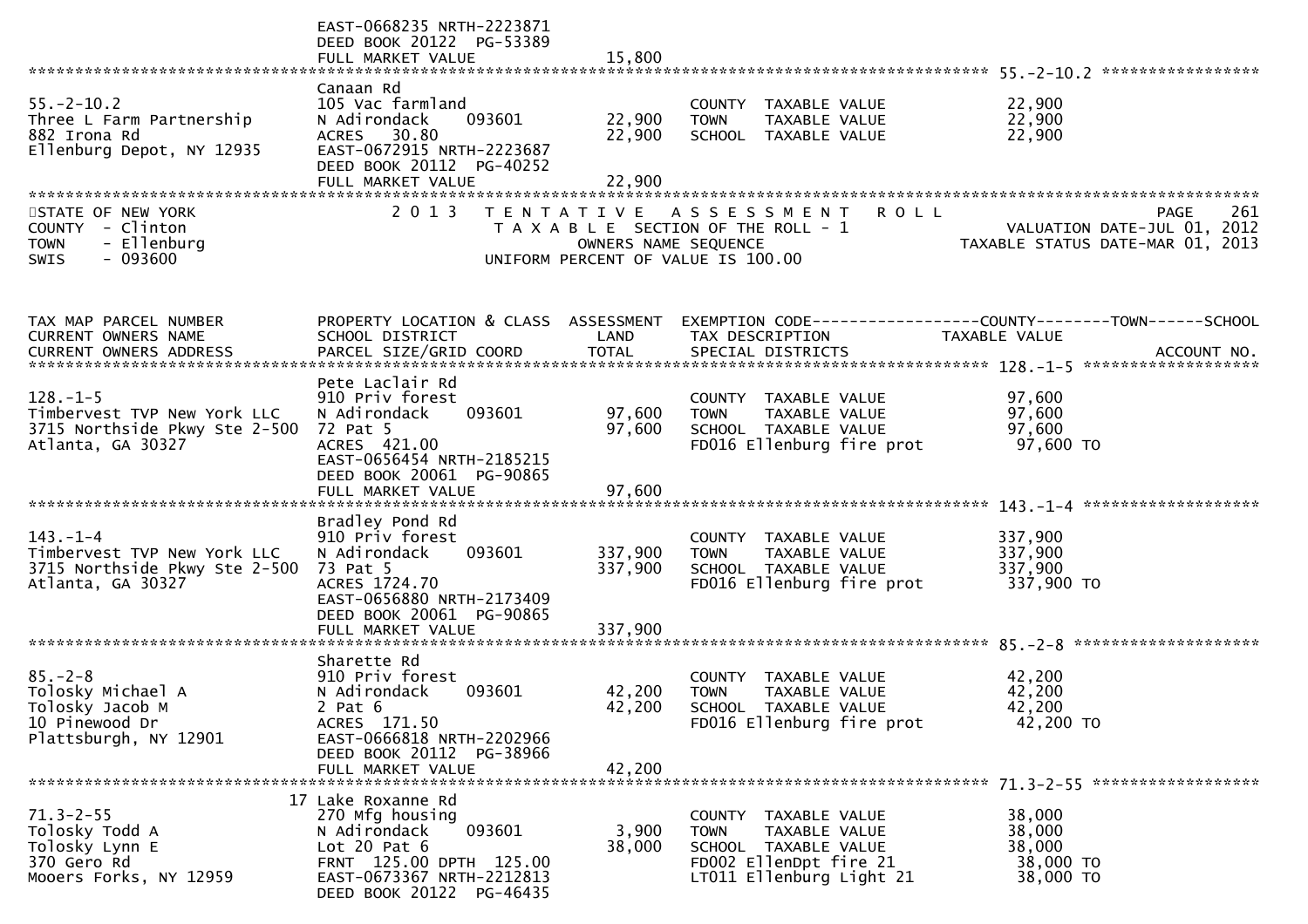|                                                                                                   | FULL MARKET VALUE                                                                                                                                                 | 38,000                                    |                                                                                                                                    |                                                                                       |
|---------------------------------------------------------------------------------------------------|-------------------------------------------------------------------------------------------------------------------------------------------------------------------|-------------------------------------------|------------------------------------------------------------------------------------------------------------------------------------|---------------------------------------------------------------------------------------|
|                                                                                                   |                                                                                                                                                                   |                                           |                                                                                                                                    |                                                                                       |
| $71.3 - 2 - 56$<br>Tolosky Todd A<br>Tolosky Lynn E<br>370 Gero Rd<br>Mooers Forks, NY 12959      | 19 Lake Roxanne Rd<br>311 Res vac land<br>093601<br>N Adirondack<br>Lot 20 T6omt<br><b>ACRES</b><br>1.40<br>EAST-0673257 NRTH-2212666<br>DEED BOOK 20122 PG-46435 | 5,200<br>5,200                            | COUNTY TAXABLE VALUE<br>TAXABLE VALUE<br><b>TOWN</b><br>SCHOOL TAXABLE VALUE<br>FD002 EllenDpt fire 21<br>LT011 Ellenburg Light 21 | 5,200<br>5,200<br>5,200<br>5,200 TO<br>$5,200$ TO                                     |
|                                                                                                   | FULL MARKET VALUE                                                                                                                                                 | 5,200                                     |                                                                                                                                    |                                                                                       |
| STATE OF NEW YORK<br>COUNTY - Clinton<br>- Ellenburg<br><b>TOWN</b><br>SWIS<br>- 093600           | 2 0 1 3                                                                                                                                                           | T E N T A T I V E<br>OWNERS NAME SEQUENCE | <b>ROLL</b><br>A S S E S S M E N T<br>T A X A B L E SECTION OF THE ROLL - 1<br>UNIFORM PERCENT OF VALUE IS 100.00                  | 262<br>PAGE<br>VALUATION DATE-JUL 01, 2012<br>TAXABLE STATUS DATE-MAR 01, 2013        |
| TAX MAP PARCEL NUMBER                                                                             | PROPERTY LOCATION & CLASS ASSESSMENT                                                                                                                              |                                           |                                                                                                                                    | EXEMPTION        CODE-----------------COUNTY-------TOWN------SCHOOL                   |
| CURRENT OWNERS NAME                                                                               | SCHOOL DISTRICT                                                                                                                                                   | LAND                                      | TAX DESCRIPTION                                                                                                                    | TAXABLE VALUE                                                                         |
|                                                                                                   | 173 Narrows Rd                                                                                                                                                    |                                           |                                                                                                                                    |                                                                                       |
| $141.3 - 1 - 16$<br>Tolosky Vicki A<br>PO Box 257<br>Lyon Mt, NY 12952-0257                       | 240 Rural res<br>093601<br>N Adirondack<br>101 Pat 5<br>ACRES 30.80<br>EAST-0623082 NRTH-2169950<br>DEED BOOK 944<br>PG-294                                       | 16,400<br>133,000                         | 41854<br>RES STAR<br>COUNTY TAXABLE VALUE<br><b>TOWN</b><br>TAXABLE VALUE<br>SCHOOL TAXABLE VALUE<br>FD040 Lyon Mountain Fire      | $\mathbf{0}$<br>$\mathbf{0}$<br>30,000<br>133,000<br>133,000<br>103,000<br>133,000 TO |
|                                                                                                   |                                                                                                                                                                   |                                           |                                                                                                                                    |                                                                                       |
| $84. - 1 - 19.21$<br>Tourangeau Raymond<br>Gordon Pauline<br>436 Ellenburg Center Rd              | 7023 Star Rd<br>210 1 Family Res<br>N Adirondack<br>093601<br>Lot 5 T6omt<br><b>ACRES</b><br>2.70<br>EAST-0654138 NRTH-2205094                                    | 5,900<br>16,000                           | COUNTY TAXABLE VALUE<br><b>TOWN</b><br>TAXABLE VALUE<br>SCHOOL TAXABLE VALUE<br>FD016 Ellenburg fire prot                          | 16,000<br>16,000<br>16,000<br>16,000 TO                                               |
| PO Box 27<br>Ellenburg Center, NY 12934                                                           | DEED BOOK 946<br>$PG-23$<br>FULL MARKET VALUE                                                                                                                     | 16,000                                    |                                                                                                                                    |                                                                                       |
|                                                                                                   | 7047 Star Rd                                                                                                                                                      |                                           |                                                                                                                                    |                                                                                       |
| $84. -1 - 19.221$<br>Tourangeau Raymond<br>Gordon Pauline<br>436 Ellenburg Center Rd<br>PO Box 27 | 321 Abandoned ag<br>N Adirondack<br>093601<br>Lot 5 T6omt<br>Cerosimo Sub Lot 6<br>ACRES 21.60                                                                    | 15,600<br>15,600                          | COUNTY TAXABLE VALUE<br>TAXABLE VALUE<br><b>TOWN</b><br>SCHOOL TAXABLE VALUE<br>FD016 Ellenburg fire prot                          | 15,600<br>15,600<br>15,600<br>15,600 TO                                               |
| Ellenburg Center, NY 12934                                                                        | EAST-0653841 NRTH-2204213<br>DEED BOOK 992<br>$PG-325$<br>FULL MARKET VALUE                                                                                       | 15,600                                    |                                                                                                                                    |                                                                                       |
|                                                                                                   |                                                                                                                                                                   |                                           |                                                                                                                                    |                                                                                       |
| $99. - 2 - 18.1$<br>Tourangeau Raymond<br>Gordon Pauline<br>436 Ellenburg Center Rd<br>PO Box 27  | 436 Ellenburg Center Rd<br>210 1 Family Res<br>093601<br>N Adirondack<br>9 Pat 5<br>School House Lot<br>1.00<br>ACRES                                             | 5,000<br>38,000                           | COUNTY TAXABLE VALUE<br><b>TOWN</b><br>TAXABLE VALUE<br>SCHOOL TAXABLE VALUE<br>FD014 EllenCtr fire #15                            | 38,000<br>38,000<br>38,000<br>38,000 TO                                               |
| Ellenburg Center, NY 12934                                                                        | EAST-0654036 NRTH-2199389                                                                                                                                         |                                           |                                                                                                                                    |                                                                                       |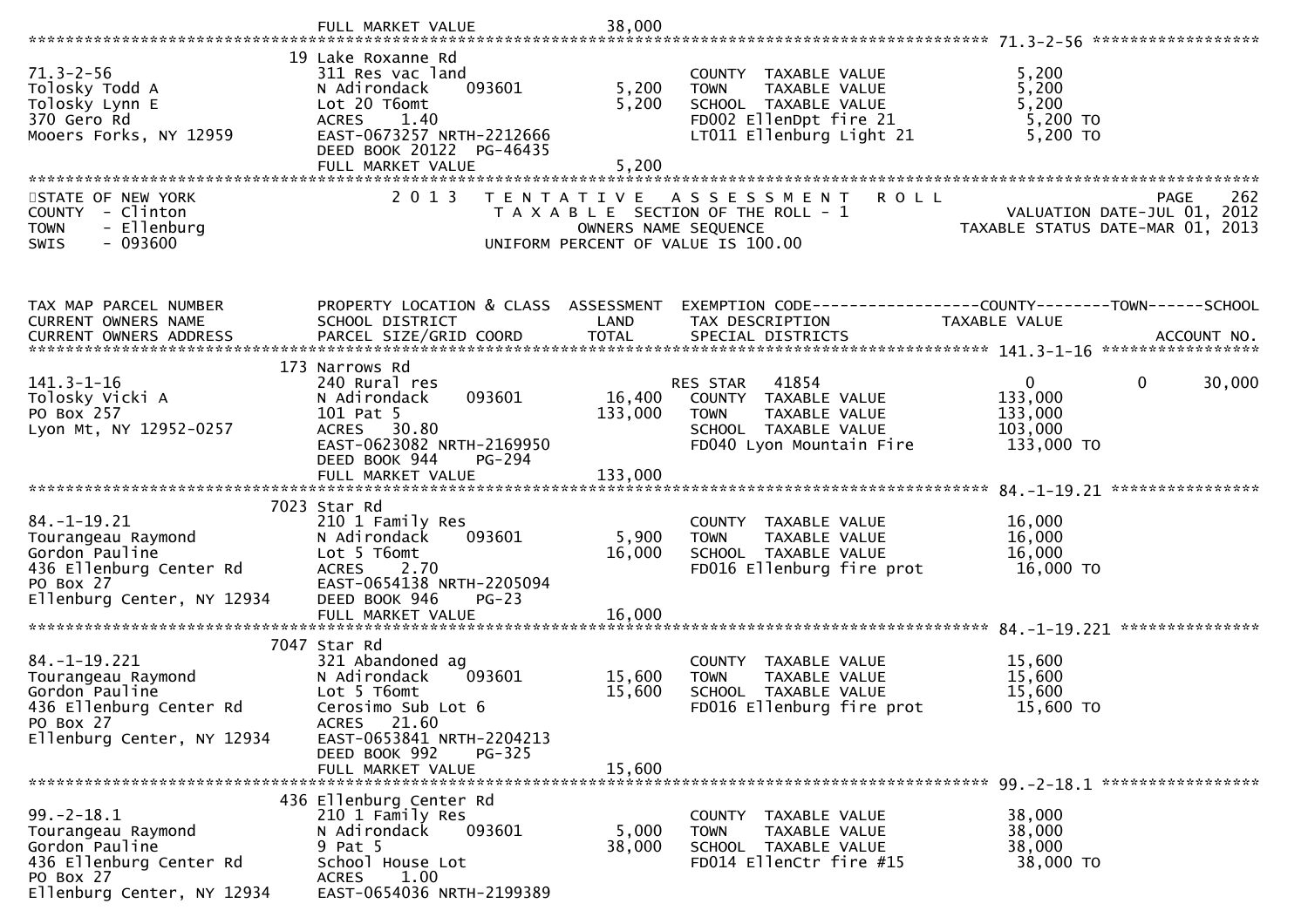|                                                                                                                      | $PG-133$<br>DEED BOOK 853<br>FULL MARKET VALUE                                                                                                                                                                  |                                                                                                                                                                                                            |                                                                                                                          |
|----------------------------------------------------------------------------------------------------------------------|-----------------------------------------------------------------------------------------------------------------------------------------------------------------------------------------------------------------|------------------------------------------------------------------------------------------------------------------------------------------------------------------------------------------------------------|--------------------------------------------------------------------------------------------------------------------------|
|                                                                                                                      |                                                                                                                                                                                                                 | 38,000                                                                                                                                                                                                     |                                                                                                                          |
| $83. - 1 - 15.3$<br>Tourville Allen J<br>Poulin Tourville Lori L<br>72 Brandy Brook Rd<br>Ellenburg Center, NY 12934 | 72 Brandy Brook Rd<br>210 1 Family Res<br>093601<br>N Adirondack<br>Lot 5 T6omt<br>FRNT 208.00 DPTH 183.00<br><b>BANK</b><br>115<br>EAST-0649312 NRTH-2200060<br>DEED BOOK 809<br>$PG-260$<br>FULL MARKET VALUE | 41131<br>WARCOMALL<br>41854<br>4,900 RES STAR<br>130,000<br>COUNTY TAXABLE VALUE<br>TAXABLE VALUE<br><b>TOWN</b><br>SCHOOL TAXABLE VALUE<br>FD014 EllenCtr fire #15<br>LT010 Ellenburg Light 15<br>130,000 | 32,500<br>32,500<br>$\Omega$<br>30,000<br>$\overline{0}$<br>0<br>97,500<br>97,500<br>100,000<br>130,000 TO<br>130,000 TO |
| STATE OF NEW YORK                                                                                                    | 2 0 1 3<br>T E N T A T I V E                                                                                                                                                                                    | <b>ROLL</b><br>A S S E S S M E N T                                                                                                                                                                         | 263<br><b>PAGE</b>                                                                                                       |
| - Clinton<br><b>COUNTY</b><br>- Ellenburg<br><b>TOWN</b><br>- 093600<br>SWIS                                         |                                                                                                                                                                                                                 | T A X A B L E SECTION OF THE ROLL - 1<br>OWNERS NAME SEQUENCE<br>UNIFORM PERCENT OF VALUE IS 100.00                                                                                                        | VALUATION DATE-JUL 01, 2012<br>TAXABLE STATUS DATE-MAR 01, 2013                                                          |
| TAX MAP PARCEL NUMBER                                                                                                | PROPERTY LOCATION & CLASS ASSESSMENT                                                                                                                                                                            |                                                                                                                                                                                                            | EXEMPTION CODE------------------COUNTY--------TOWN------SCHOOL                                                           |
| <b>CURRENT OWNERS NAME</b>                                                                                           | SCHOOL DISTRICT                                                                                                                                                                                                 | LAND<br>TAX DESCRIPTION                                                                                                                                                                                    | <b>TAXABLE VALUE</b>                                                                                                     |
|                                                                                                                      |                                                                                                                                                                                                                 |                                                                                                                                                                                                            |                                                                                                                          |
| $127. - 1 - 17$<br>Tourville Brad A<br>Tourville Bryan J<br>PO Box 2324<br>Plattsburgh, NY 12901                     | Bigelow Rd<br>260 Seasonal res<br>093601<br>N Adirondack<br>65 Pat 5<br>FRNT 200.00 DPTH 200.00<br>EAST-0634759 NRTH-2178010<br>DEED BOOK 20021 PG-45473<br>FULL MARKET VALUE                                   | COUNTY TAXABLE VALUE<br>5,000<br><b>TOWN</b><br>TAXABLE VALUE<br>14,000<br>SCHOOL TAXABLE VALUE<br>FD016 Ellenburg fire prot<br>14,000                                                                     | 14,000<br>14,000<br>14,000<br>14,000 TO                                                                                  |
|                                                                                                                      | 58 Brandy Brook Rd                                                                                                                                                                                              |                                                                                                                                                                                                            |                                                                                                                          |
| $99.1 - 2 - 1$<br>Tourville Carl<br>Tourville Gale<br>58 Brandy Brook Rd<br>Ellenburg Center, NY 12934               | 210 1 Family Res<br>N Adirondack<br>093601<br>Lot $5$ Pat $6$<br>1.10<br><b>ACRES</b><br>EAST-0649380 NRTH-2199748<br>DEED BOOK 573<br><b>PG-722</b>                                                            | 41131<br>WARCOMALL<br>41834<br>5,000 SR STAR<br>74,000<br>COUNTY TAXABLE VALUE<br>TAXABLE VALUE<br><b>TOWN</b><br>SCHOOL TAXABLE VALUE<br>FD014 EllenCtr fire #15                                          | 18,500<br>18,500<br>$\mathbf{0}$<br>63,300<br>0<br>55,500<br>55,500<br>10,700<br>74,000 TO                               |
|                                                                                                                      | 12 Peets Rd                                                                                                                                                                                                     |                                                                                                                                                                                                            |                                                                                                                          |
| $112 - 2 - 10$<br>Tourville David L<br>12 Peets Rd<br>Merrill, NY 12955                                              | 210 1 Family Res<br>N Adirondack<br>093601<br>25 Pat 5<br>FRNT 132.00 DPTH 140.00<br>080<br><b>BANK</b><br>EAST-0633828 NRTH-2187694                                                                            | 41854<br><b>RES STAR</b><br>4,100<br>COUNTY TAXABLE VALUE<br>74,500<br>TAXABLE VALUE<br><b>TOWN</b><br>SCHOOL TAXABLE VALUE<br>FD016 Ellenburg fire prot                                                   | 0<br>$\mathbf{0}$<br>30,000<br>74,500<br>74,500<br>44,500<br>74,500 TO                                                   |
|                                                                                                                      | DEED BOOK 20011 PG-33398<br>FULL MARKET VALUE                                                                                                                                                                   | 74,500                                                                                                                                                                                                     |                                                                                                                          |
|                                                                                                                      |                                                                                                                                                                                                                 |                                                                                                                                                                                                            |                                                                                                                          |
| $127. - 1 - 18.2$<br>Tourville David L<br>Tourville Laurie A<br>365 Steam Mill Rd                                    | 612 Bigelow Rd<br>260 Seasonal res<br>093601<br>N Adirondack<br>Lot 65 T50mt<br>19.03<br><b>ACRES</b>                                                                                                           | <b>COUNTY</b><br>TAXABLE VALUE<br>13,900<br>TAXABLE VALUE<br><b>TOWN</b><br>30,000<br>SCHOOL TAXABLE VALUE<br>FD016 Ellenburg fire prot                                                                    | 30,000<br>30,000<br>30,000<br>30,000 TO                                                                                  |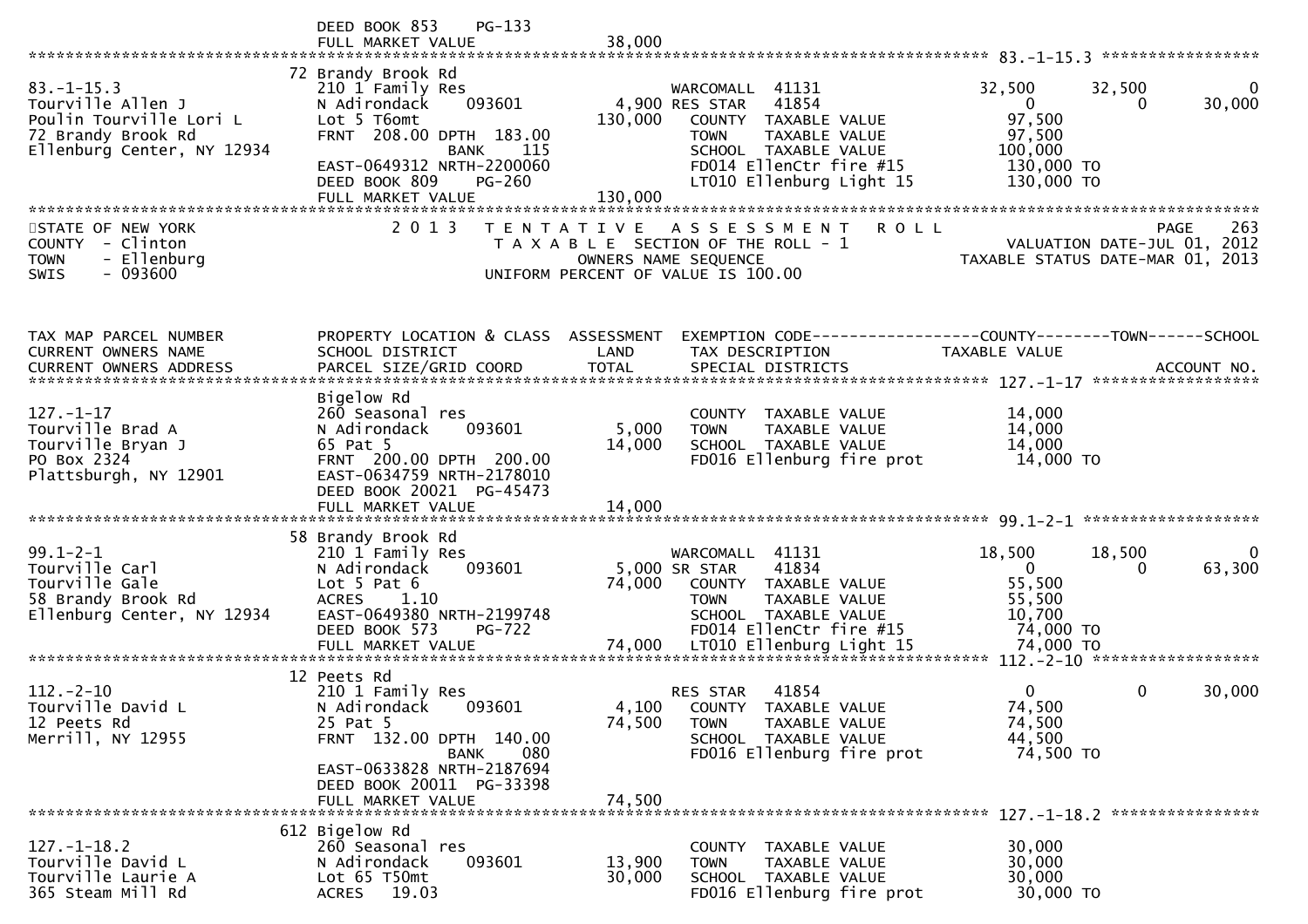| Ellenburg Center, NY 12934                                                                                                                                            | EAST-0635831 NRTH-2179427<br>DEED BOOK 20041 PG-70110<br>FULL MARKET VALUE                                                                                                             | 30,000                     |                                                                                                                                                           |                                                                                                     |                                   |     |
|-----------------------------------------------------------------------------------------------------------------------------------------------------------------------|----------------------------------------------------------------------------------------------------------------------------------------------------------------------------------------|----------------------------|-----------------------------------------------------------------------------------------------------------------------------------------------------------|-----------------------------------------------------------------------------------------------------|-----------------------------------|-----|
|                                                                                                                                                                       |                                                                                                                                                                                        |                            |                                                                                                                                                           |                                                                                                     |                                   |     |
| $98. - 1 - 30$<br>Tourville Gerald<br>Tourville Connie<br>7811 Star Rd Rt 190<br>Ellenburg Center, NY 12934<br>MAY BE SUBJECT TO PAYMENT<br>UNDER AGDIST LAW TIL 2017 | 7811 Star Rd<br>241 Rural res&ag<br>N Adirondack<br>093601<br>8 Pat 6<br>ACRES 144.60<br>EAST-0635818 NRTH-2200397<br>PG-259<br>DEED BOOK 806<br>FULL MARKET VALUE                     | 155,000<br>155,000         | AGRI DISTR 41720<br>48,200 RES STAR<br>41854<br>COUNTY TAXABLE VALUE<br><b>TOWN</b><br>TAXABLE VALUE<br>SCHOOL TAXABLE VALUE<br>FD016 Ellenburg fire prot | 0<br>0<br>155,000<br>155,000<br>125,000<br>155,000 TO                                               | 0<br>$\mathbf 0$<br>30,000        | 0   |
| STATE OF NEW YORK<br>COUNTY - Clinton<br>- Ellenburg<br><b>TOWN</b><br>$-093600$<br>SWIS                                                                              | 2 0 1 3                                                                                                                                                                                |                            | TENTATIVE ASSESSMENT<br><b>ROLL</b><br>T A X A B L E SECTION OF THE ROLL - 1<br>OWNERS NAME SEQUENCE<br>UNIFORM PERCENT OF VALUE IS 100.00                | VALUATION DATE-JUL 01, 2012<br>TAXABLE STATIIS DATE-MAP 01 2012<br>TAXABLE STATUS DATE-MAR 01, 2013 | <b>PAGE</b>                       | 264 |
| TAX MAP PARCEL NUMBER<br>CURRENT OWNERS NAME<br>CURRENT OWNERS ADDRESS                                                                                                | PROPERTY LOCATION & CLASS ASSESSMENT<br>SCHOOL DISTRICT                                                                                                                                | LAND                       | EXEMPTION CODE------------------COUNTY--------TOWN------SCHOOL<br>TAX DESCRIPTION                                                                         | TAXABLE VALUE                                                                                       |                                   |     |
| $99.1 - 3 - 13$<br>Tourville James E<br>Tourville Susan M<br>49 West Hill Rd<br>PO Box 153<br>Ellenburg Center, NY 12934                                              | 49 West Hill Rd<br>210 1 Family Res<br>093601<br>N Adirondack<br>11 Pat 5<br>2012/248731 Survey Map<br>FRNT 107.17 DPTH 163.25<br>EAST-0648342 NRTH-2198086<br>DEED BOOK 582<br>PG-418 | 4,100<br>62,000            | 41854<br>RES STAR<br>COUNTY TAXABLE VALUE<br>TAXABLE VALUE<br><b>TOWN</b><br>SCHOOL TAXABLE VALUE<br>FD014 EllenCtr fire #15<br>LT010 Ellenburg Light 15  | $\mathbf{0}$<br>62,000<br>62,000<br>32,000<br>$62,000$ TO<br>62,000 TO                              | 30,000<br>$\mathbf{0}$            |     |
| $99.1 - 1 - 14$<br>Tourville Jeremy D<br>Malark Kara L<br>PO Box 112<br>Ellenburg Center, NY 12934                                                                    | 57 Carlson St<br>210 1 Family Res<br>N Adirondack<br>093601<br>11 Pat 5<br>ACRES 1.20 BANK<br>080<br>EAST-0648325 NRTH-2198614<br>DEED BOOK 20102 PG-37404                             | 5,000<br>63,500            | 41854<br>RES STAR<br>COUNTY TAXABLE VALUE<br>TAXABLE VALUE<br><b>TOWN</b><br>SCHOOL TAXABLE VALUE<br>FD014 EllenCtr fire #15<br>LT010 Ellenburg Light 15  | $\mathbf{0}$<br>63,500<br>63,500<br>33,500<br>63,500 TO<br>63,500 TO                                | $\mathbf 0$<br>30,000             |     |
| $126. - 1 - 12$<br>Tourville Thomas<br>Tourville Theresa<br>PO Box 46<br>Ellenburg Center, NY 12934                                                                   | 756 Spear Hill Rd<br>270 Mfg housing<br>093601<br>N Adirondack<br>57 Pat 5<br>ACRES 35.10<br>EAST-0633394 NRTH-2186310<br>DEED BOOK 20041 PG-70280<br>FULL MARKET VALUE                | 18,300<br>40,000<br>40,000 | 41854<br>RES STAR<br><b>COUNTY</b><br>TAXABLE VALUE<br><b>TOWN</b><br>TAXABLE VALUE<br>SCHOOL TAXABLE VALUE<br>FD016 Ellenburg fire prot                  | $\overline{0}$<br>40,000<br>40,000<br>10,000<br>40,000 TO                                           | 0<br>30,000<br>****************** |     |
| $113. - 1 - 17$<br>Tourville Thomas A<br>Tourville Theresa E                                                                                                          | 379 Steam Mill Rd<br>210 1 Family Res<br>N Adirondack<br>093601<br>25 Pat 5                                                                                                            | 4,300<br>15,000            | COUNTY TAXABLE VALUE<br>TAXABLE VALUE<br><b>TOWN</b><br><b>SCHOOL</b><br>TAXABLE VALUE                                                                    | 15,000<br>15,000<br>15,000                                                                          |                                   |     |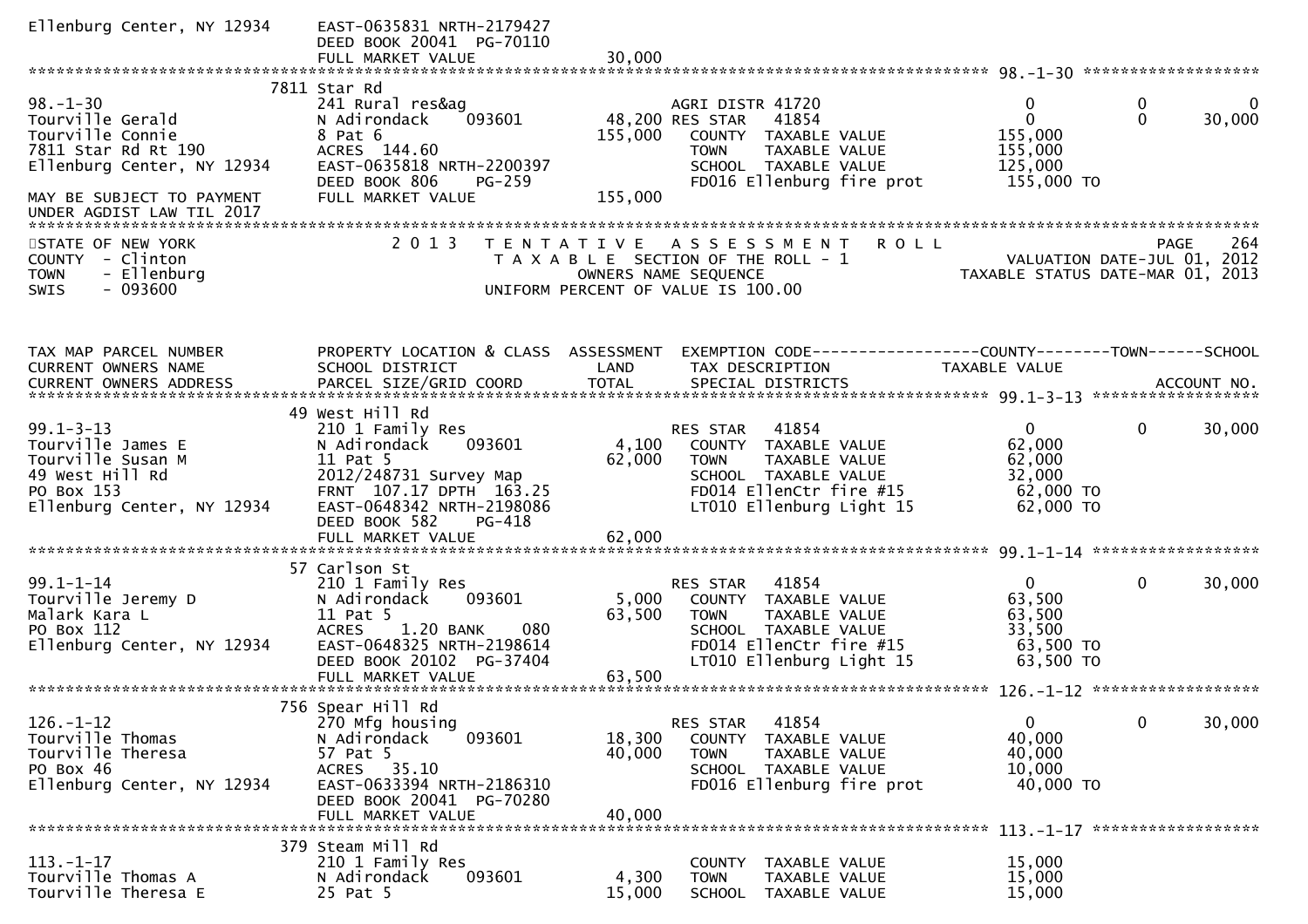PO Box 46 FRNT 247.50 DPTH 123.50 FD016 Ellenburg fire prot 15,000 TOEllenburg Center, NY 12934 EAST-0638687 NRTH-21878 DEED BOOK 761 |<br>FULL MARKET VALUE FULL MARKET VALUE 15,000 \*\*\*\*\*\*\*\*\*\*\*\*\*\*\*\*\*\*\*\*\*\*\*\*\*\*\*\*\*\*\*\*\*\*\*\*\*\*\*\*\*\*\*\*\*\*\*\*\*\*\*\*\*\*\*\*\*\*\*\*\*\*\*\*\*\*\*\*\*\*\*\*\*\*\*\*\*\*\*\*\*\*\*\*\*\*\*\*\*\*\*\*\*\*\*\*\*\*\*\*\*\*\* 141.3-2-15 \*\*\*\*\*\*\*\*\*\*\*\*\*\*\*\*\* 19 Hill Rd 141.3-2-15 210 1 Family Res - WTRFNT COUNTY TAXABLE VALUE 207,900 $207,900$ Trapp Joseph J N Adirondack 093601 141,900 TOWN TAXABLE VALUE 207,900207,900 Trapp Mary J 101 Pat 5 207,900 SCHOOL TAXABLE VALUE 207,900207,900 TO 242 Main St ACRES 1.30 FD040 Lyon Mountain Fire 207,900 TO207,900 ТО М South Glens Falls, NY 12803 DEED BOOK 20041 PG-73994<br>FULL MARKET VALUE FULL MARKET VALUE 207,900 \*\*\*\*\*\*\*\*\*\*\*\*\*\*\*\*\*\*\*\*\*\*\*\*\*\*\*\*\*\*\*\*\*\*\*\*\*\*\*\*\*\*\*\*\*\*\*\*\*\*\*\*\*\*\*\*\*\*\*\*\*\*\*\*\*\*\*\*\*\*\*\*\*\*\*\*\*\*\*\*\*\*\*\*\*\*\*\*\*\*\*\*\*\*\*\*\*\*\*\*\*\*\*\*\*\*\*\*\*\*\*\*\*\*\*\*\*\*\*\*\*\*\*\*\*\*\*\*\*\*\*\*265 STATE OF NEW YORK 2 0 1 3 T E N T A T I V E A S S E S S M E N T R O L L PAGE<br>2 T A X A B L E SECTION OF THE ROLL - 1 VALUATION DATE-JUL 0 VALUATION DATE-JUL 01, 2012 COUNTY - Clinton T A X A B L E SECTION OF THE ROLL - 1 VALUATION DATE-JUL 01, 2012 TOWN - Ellenburg OWNERS NAME SEQUENCE TAXABLE STATUS DATE-MAR 01, 2013SWIS - 093600 UNIFORM PERCENT OF VALUE IS 100.00TAX MAP PARCEL NUMBER PROPERTY LOCATION & CLASS ASSESSMENT EXEMPTION CODE------------------COUNTY--------TOWN------SCHOOLCURRENT OWNERS NAME SCHOOL DISTRICT LAND TAX DESCRIPTION TAXABLE VALUE<br>CURRENT OWNERS ARRRESS RARGEL STZE(CRIR)COORR TOTAL SRECIAL RISTRICTS CURRENT OWNERS ADDRESS PARCEL SIZE/GRID COORD TOTAL SPECIAL DISTRICTS ACCOUNT NO. \*\*\*\*\*\*\*\*\*\*\*\*\*\*\*\*\*\*\*\*\*\*\*\*\*\*\*\*\*\*\*\*\*\*\*\*\*\*\*\*\*\*\*\*\*\*\*\*\*\*\*\*\*\*\*\*\*\*\*\*\*\*\*\*\*\*\*\*\*\*\*\*\*\*\*\*\*\*\*\*\*\*\*\*\*\*\*\*\*\*\*\*\*\*\*\*\*\*\*\*\*\*\* 126.-1-18 \*\*\*\*\*\*\*\*\*\*\*\*\*\*\*\*\*\* 515 Bigelow Rd260 Seasonal res 126.-1-18 260 Seasonal res COUNTY TAXABLE VALUE 40,00040,000 Travers Dean T N Adirondack 093601 5,000 TOWN TAXABLE VALUE 40,000<br>Travers Ada T Let 24 Pat E 40,000 SCUOOL TAXABLE VALUE 40,000 40,000 Travers Ada I Lot 24 Pat 5 40,000 SCHOOL TAXABLE VALUE 40,00040,000 TO 2489 Rt 11 Title Deed Bk 558 Pg 539 FD016 Ellenburg fire prot 40,000 TOFRNT 200.00 DPTH 200.00 EAST-0634657 NRTH-2176777DEED BOOK 20072 PG-9634<br>EULL MARKET VALUE FULL MARKET VALUE 40,000 \*\*\*\*\*\*\*\*\*\*\*\*\*\*\*\*\*\*\*\*\*\*\*\*\*\*\*\*\*\*\*\*\*\*\*\*\*\*\*\*\*\*\*\*\*\*\*\*\*\*\*\*\*\*\*\*\*\*\*\*\*\*\*\*\*\*\*\*\*\*\*\*\*\*\*\*\*\*\*\*\*\*\*\*\*\*\*\*\*\*\*\*\*\*\*\*\*\*\*\*\*\*\* 155.-3-5.8 \*\*\*\*\*\*\*\*\*\*\*\*\*\*\*\*\* 67 Blanche Rd210 1 Family Res 155.-3-5.8 210 1 Family Res COUNTY TAXABLE VALUE 58,00058,000 Trivilino Jaclyn N Adirondack 093601 5,700 TOWN TAXABLE VALUE 58,00058,000 67 Blanche Rd 110/120 Pat 5 58,000 SCHOOL TAXABLE VALUE<br>Merrill. NY 12955 ACRES 2.10 BANK 080 FD040 Lyon Mountain Fi 58,000 TO FD040 Lyon Mountain Fire EAST-0632582 NRTH-2163061 DEED BOOK 20082 PG-14573 FULL MARKET VALUE 58,000 \*\*\*\*\*\*\*\*\*\*\*\*\*\*\*\*\*\*\*\*\*\*\*\*\*\*\*\*\*\*\*\*\*\*\*\*\*\*\*\*\*\*\*\*\*\*\*\*\*\*\*\*\*\*\*\*\*\*\*\*\*\*\*\*\*\*\*\*\*\*\*\*\*\*\*\*\*\*\*\*\*\*\*\*\*\*\*\*\*\*\*\*\*\*\*\*\*\*\*\*\*\*\* 55.-2-12 \*\*\*\*\*\*\*\*\*\*\*\*\*\*\*\*\*\*\* 271 Canaan Rd260 Seasonal res 55.-2-12 260 Seasonal res COUNTY TAXABLE VALUE 38,00038,000 Troescher William N Adirondack 093601 20,200 TOWN TAXABLE VALUE 38,00038,000 Troescher Denise 40 Pat 6 38,000 SCHOOL TAXABLE VALUE 38,00038,000 TO 304 Malletts Bay Ave ACRES 50.60 FD016 Ellenburg fire prot 38,000 TOEAST-0672976 NRTH-2220102 DEED BOOK 20051 PG-86155 FULL MARKET VALUE 38,000 \*\*\*\*\*\*\*\*\*\*\*\*\*\*\*\*\*\*\*\*\*\*\*\*\*\*\*\*\*\*\*\*\*\*\*\*\*\*\*\*\*\*\*\*\*\*\*\*\*\*\*\*\*\*\*\*\*\*\*\*\*\*\*\*\*\*\*\*\*\*\*\*\*\*\*\*\*\*\*\*\*\*\*\*\*\*\*\*\*\*\*\*\*\*\*\*\*\*\*\*\*\*\* 83.-1-8.31 \*\*\*\*\*\*\*\*\*\*\*\*\*\*\*\*\* 399 Brandy Brook Rd112 Dairy farm 83.-1-8.31 112 Dairy farm 10 YR AGR <sup>41700</sup> 35,700 35,700 35,7004,800 Trombley Adam N Adirondack 093601 41,000 10 YR AGR <sup>41700</sup> 4,800 4,800 4,80010,000 91,500 10 YR AGR 41700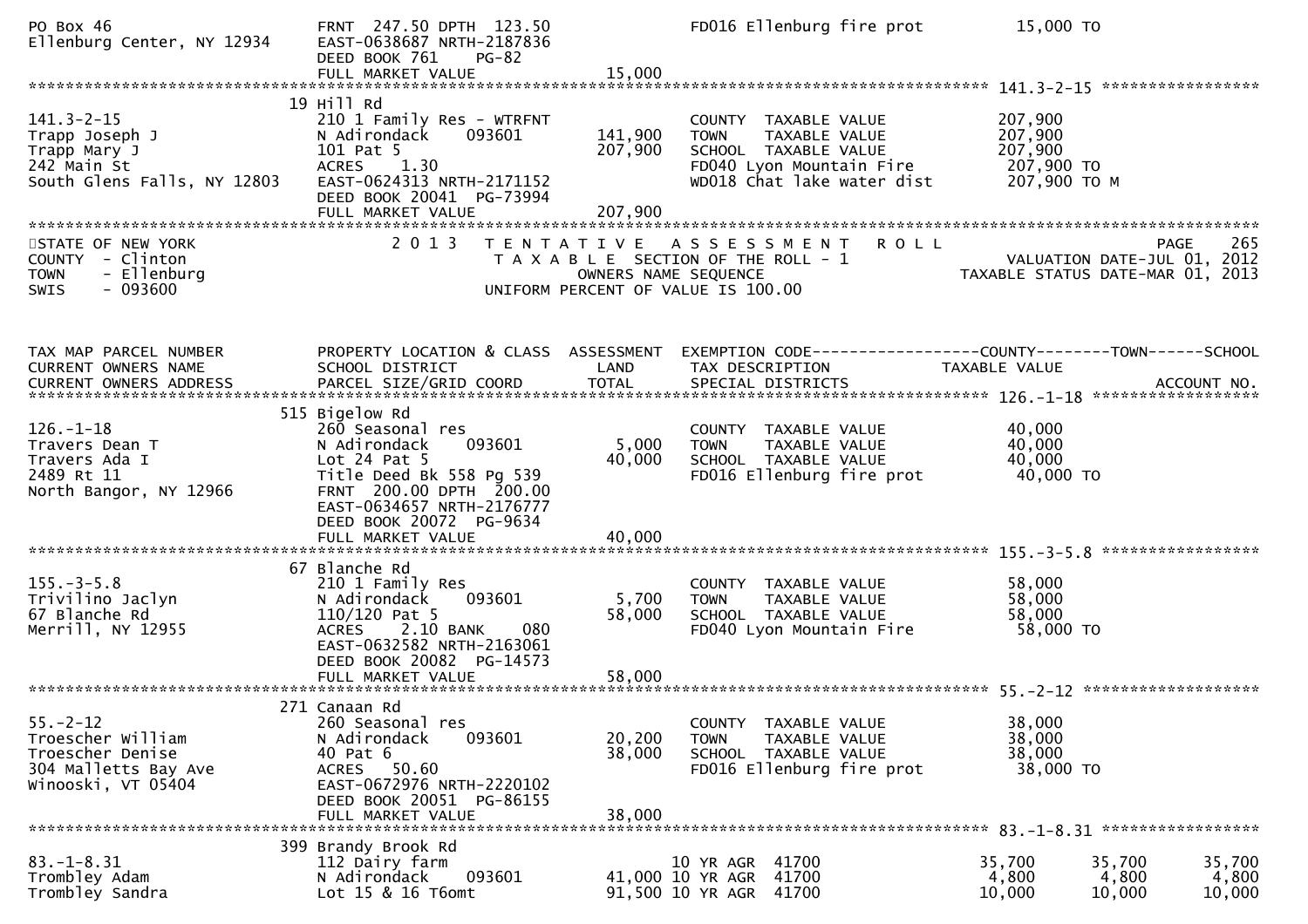| 399 Brandy Brook Rd<br>Ellenburg Center, NY 12934<br>MAY BE SUBJECT TO PAYMENT                                                                                       | ACRES 73.80<br>EAST-0647368 NRTH-2207710<br>DEED BOOK 20011 PG-31429<br>FULL MARKET VALUE                                                                                                             | 91,500                      | OS AG DIST 41730<br>COUNTY TAXABLE VALUE<br>TAXABLE VALUE<br><b>TOWN</b><br>SCHOOL TAXABLE VALUE                                                                    | 8,034<br>32,966<br>32,966<br>32,966                                                            | 8,034             | 8,034       |
|----------------------------------------------------------------------------------------------------------------------------------------------------------------------|-------------------------------------------------------------------------------------------------------------------------------------------------------------------------------------------------------|-----------------------------|---------------------------------------------------------------------------------------------------------------------------------------------------------------------|------------------------------------------------------------------------------------------------|-------------------|-------------|
| $83. - 1 - 8.33$<br>Trombley Adam<br>Trombley Sandra<br>399 Brandy Brook Rd<br>Ellenburg Center, NY 12934<br>MAY BE SUBJECT TO PAYMENT                               | 409 Brandy Brook Rd<br>210 1 Family Res<br>N Adirondack<br>093601<br>Lot $15$ & $16$ T6omt<br>Survey Map 20102/32574<br><b>ACRES</b><br>4.88<br>EAST-0647395 NRTH-2208105<br>DEED BOOK 20011 PG-31429 | 7,400<br>165,800            | 41854<br>RES STAR<br>COUNTY TAXABLE VALUE<br><b>TOWN</b><br>TAXABLE VALUE<br>SCHOOL TAXABLE VALUE<br>FD016 Ellenburg fire prot                                      | $\overline{0}$<br>165,800<br>165,800<br>135,800<br>165,800 TO                                  | $\mathbf{0}$      | 30,000      |
| UNDER AGDIST LAW TIL 2018                                                                                                                                            | FULL MARKET VALUE                                                                                                                                                                                     | 165,800                     |                                                                                                                                                                     |                                                                                                |                   |             |
| STATE OF NEW YORK<br>COUNTY - Clinton<br>- Ellenburg<br><b>TOWN</b><br>$-093600$<br>SWIS                                                                             | 2 0 1 3                                                                                                                                                                                               |                             | <b>ROLL</b><br>TENTATIVE ASSESSMENT<br>T A X A B L E SECTION OF THE ROLL - 1<br>OWNERS NAME SEQUENCE<br>UNIFORM PERCENT OF VALUE IS 100.00                          | VALUATION DATE-JUL 01, 2012<br>VALUATION DATE-JUL 01, 2012<br>TAXABLE STATUS DATE-MAR 01, 2013 | PAGE              | 266         |
| TAX MAP PARCEL NUMBER<br>CURRENT OWNERS NAME                                                                                                                         | PROPERTY LOCATION & CLASS ASSESSMENT<br>SCHOOL DISTRICT                                                                                                                                               | LAND                        | EXEMPTION CODE-----------------COUNTY-------TOWN------SCHOOL<br>TAX DESCRIPTION                                                                                     | TAXABLE VALUE                                                                                  |                   |             |
| $85.1 - 1 - 35$<br>Trombley Bernice<br>6617 Military Tpke<br>PO Box 86<br>Ellenburg, NY 12933                                                                        | 6617 Military Tpke<br>210 1 Family Res<br>N Adirondack<br>093601<br>18 Pat 6<br>FRNT 63.00 DPTH 135.00<br>EAST-0663088 NRTH-2207890<br>DEED BOOK 509<br>PG-128                                        | 44,500                      | WARNONALL 41121<br>3,000 SR STAR<br>41834<br>COUNTY TAXABLE VALUE<br>TAXABLE VALUE<br><b>TOWN</b><br>SCHOOL TAXABLE VALUE<br>FD016 Ellenburg fire prot              | 6,675<br>$\mathbf{0}$<br>37,825<br>37,825<br>$\overline{0}$<br>44,500 TO                       | 6,675<br>$\Omega$ | 0<br>44,500 |
| $115. - 1 - 23.1$<br>Trombley Bernice<br>PO Box 86<br>Ellenburg, NY 12933                                                                                            | Trombley Rd<br>321 Abandoned ag<br>093601<br>N Adirondack<br>47 Pat 5<br>ACRES 18.40<br>EAST-0660028 NRTH-2186672<br>DEED BOOK 20021 PG-38603<br>FULL MARKET VALUE                                    | 13,700<br>13,700<br>13,700  | COUNTY TAXABLE VALUE<br><b>TOWN</b><br>TAXABLE VALUE<br>SCHOOL TAXABLE VALUE<br>FD016 Ellenburg fire prot                                                           | 13,700<br>13,700<br>13,700<br>13,700 TO                                                        |                   |             |
|                                                                                                                                                                      | 7180 Star Rd                                                                                                                                                                                          |                             |                                                                                                                                                                     |                                                                                                |                   |             |
| $84. - 1 - 21.3$<br>Trombley Bobby J<br>Trombley Jodie Marie<br>7150 Star Rd<br>Ellenburg Center, NY 12934<br>MAY BE SUBJECT TO PAYMENT<br>UNDER AGDIST LAW TIL 2015 | 112 Dairy farm<br>093601<br>N Adirondack<br>16 Pat 6<br>1.00<br><b>ACRES</b><br>EAST-0650287 NRTH-2204726<br>DEED BOOK 20112 PG-38020<br>FULL MARKET VALUE                                            | 5,000<br>120,000<br>120,000 | 41854<br>RES STAR<br><b>COUNTY</b><br>TAXABLE VALUE<br>TAXABLE VALUE<br><b>TOWN</b><br>SCHOOL TAXABLE VALUE<br>FD014 EllenCtr fire #15<br>FD016 Ellenburg fire prot | 0<br>120,000<br>120,000<br>90,000<br>60,000 TO<br>60,000 ТО                                    | $\mathbf 0$       | 30,000      |
|                                                                                                                                                                      | 7652 Star Rd                                                                                                                                                                                          |                             |                                                                                                                                                                     |                                                                                                |                   |             |
| $83. - 1 - 26.12$                                                                                                                                                    | 112 Dairy farm                                                                                                                                                                                        |                             | AGRI DISTR 41720                                                                                                                                                    | 0                                                                                              | 0                 | $\mathbf 0$ |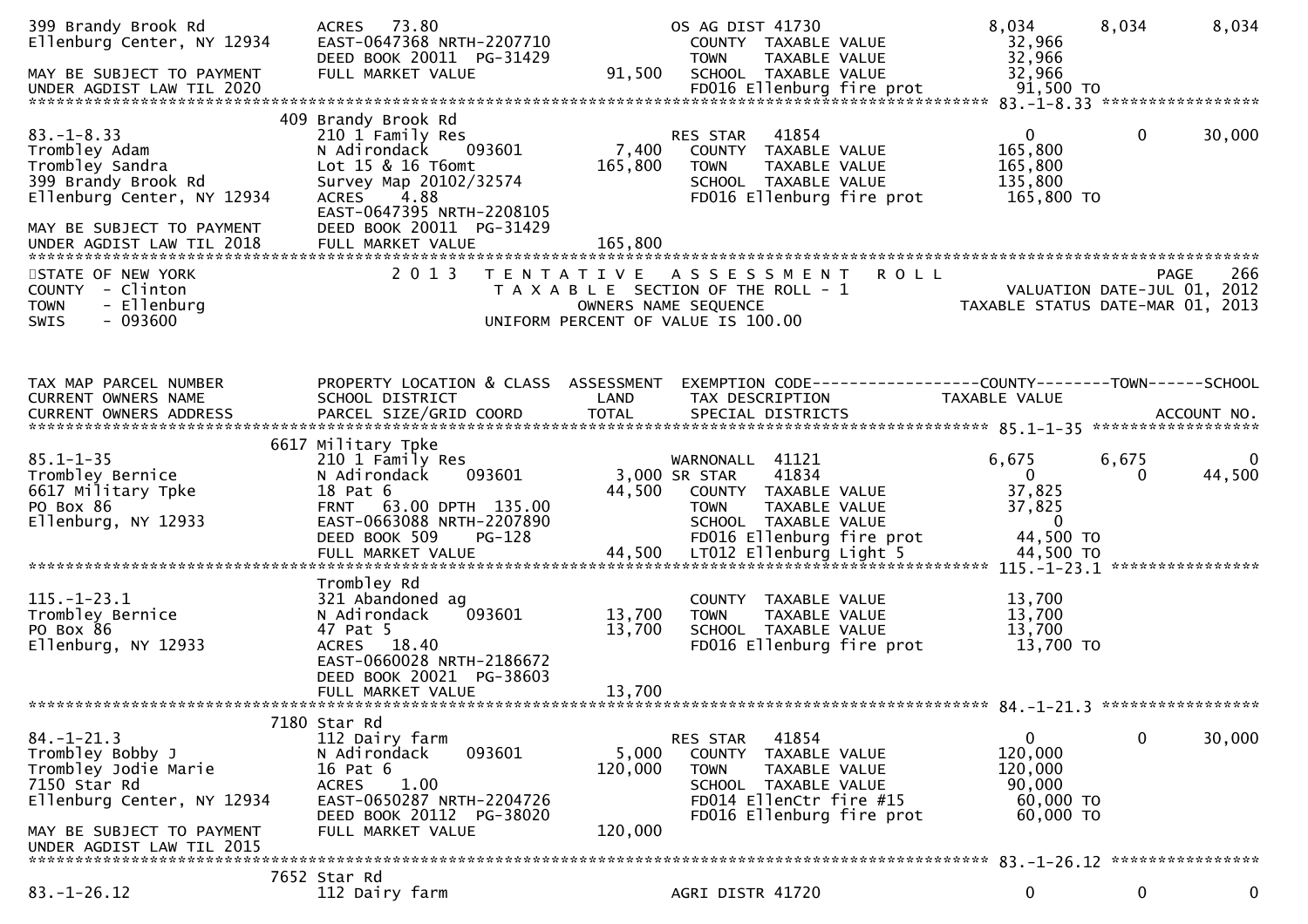| Trombley Brad<br>Trombley Lee Ann<br>7652 Star Rd<br>Ellenburg Center, NY 12934                                                           | 093601<br>N Adirondack<br>Lot 14 T6omt<br>ACRES 250.00<br>EAST-0639046 NRTH-2205216<br>DEED BOOK 20051 PG-82104                                                                         | 203,000<br>203,000          | 78,400 RES STAR<br>41854<br>COUNTY TAXABLE VALUE<br><b>TOWN</b><br>TAXABLE VALUE<br>SCHOOL TAXABLE VALUE<br>FD016 Ellenburg fire prot      | $\mathbf{0}$<br>203,000<br>203,000<br>173,000<br>203,000 TO     | $\Omega$     | 30,000 |
|-------------------------------------------------------------------------------------------------------------------------------------------|-----------------------------------------------------------------------------------------------------------------------------------------------------------------------------------------|-----------------------------|--------------------------------------------------------------------------------------------------------------------------------------------|-----------------------------------------------------------------|--------------|--------|
| MAY BE SUBJECT TO PAYMENT<br>UNDER AGDIST LAW TIL 2017                                                                                    | FULL MARKET VALUE                                                                                                                                                                       |                             |                                                                                                                                            |                                                                 |              |        |
| $112. -1 - 1.3$<br>Trombley Brad B<br>Trombley LeeAnn<br>7652 Rt 190<br>Ellenburg Center, NY 12934<br>MAY BE SUBJECT TO PAYMENT           | West Hill Rd<br>105 Vac farmland<br>N Adirondack<br>093601<br>Lot 19 & 22 T5omt<br>ACRES 81.00<br>EAST-0625694 NRTH-2190513<br>DEED BOOK 20112 PG-41857<br>FULL MARKET VALUE            | 44,900<br>44,900<br>44,900  | AGRI DISTR 41720<br>COUNTY TAXABLE VALUE<br>TAXABLE VALUE<br><b>TOWN</b><br>SCHOOL TAXABLE VALUE<br>FD016 Ellenburg fire prot              | $\Omega$<br>44,900<br>44,900<br>44,900<br>44,900 TO             | $\Omega$     | 0      |
| UNDER AGDIST LAW TIL 2017                                                                                                                 |                                                                                                                                                                                         |                             |                                                                                                                                            |                                                                 |              |        |
| STATE OF NEW YORK<br>COUNTY - Clinton<br>- Ellenburg<br><b>TOWN</b><br>$-093600$<br><b>SWIS</b>                                           | 2 0 1 3                                                                                                                                                                                 |                             | TENTATIVE ASSESSMENT<br><b>ROLL</b><br>T A X A B L E SECTION OF THE ROLL - 1<br>OWNERS NAME SEQUENCE<br>UNIFORM PERCENT OF VALUE IS 100.00 | VALUATION DATE-JUL 01, 2012<br>TAXABLE STATUS DATE-MAR 01, 2013 | PAGE         | 267    |
| TAX MAP PARCEL NUMBER<br>CURRENT OWNERS NAME<br>CURRENT OWNERS ADDRESS PARCEL SIZE/GRID COORD TOTAL SPECIAL DISTRICTS 700. TO ACCOUNT NO. | PROPERTY LOCATION & CLASS ASSESSMENT<br>SCHOOL DISTRICT                                                                                                                                 | LAND                        | TAX DESCRIPTION                                                                                                                            | TAXABLE VALUE                                                   |              |        |
| $98. - 1 - 7.3$<br>Trombley Brock A<br>174 West Hill Rd<br>Ellenburg Center, NY 12934                                                     | 174 West Hill Rd<br>241 Rural res&ag<br>093601<br>N Adirondack<br>Lot 12 T5omt<br>ACRES 12.40 BANK<br>080<br>EAST-0645053 NRTH-2198132<br>DEED BOOK 20092 PG-28560<br>FULL MARKET VALUE | 6,100<br>128,400<br>128,400 | 41854<br>RES STAR<br>COUNTY TAXABLE VALUE<br><b>TOWN</b><br>TAXABLE VALUE<br>SCHOOL TAXABLE VALUE<br>FD014 EllenCtr fire #15               | $\overline{0}$<br>128,400<br>128,400<br>98,400<br>128,400 TO    | $\mathbf{0}$ | 30,000 |
|                                                                                                                                           |                                                                                                                                                                                         |                             |                                                                                                                                            |                                                                 |              |        |
| $82.-1-11.1$<br>Trombley Bruce C<br>Trombley Sheila<br>7764 Star Rd Rt 190<br>Ellenburg Center, NY 12934                                  | 7764 Star Rd<br>112 Dairy farm<br>N Adirondack<br>093601<br>13 Pat 6<br>ACRES 208.60<br>EAST-0634690 NRTH-2204514<br>DEED BOOK 993<br>$PG-109$                                          | 99,900<br>277,000           | AGRI DISTR 41720<br>COUNTY TAXABLE VALUE<br>TAXABLE VALUE<br><b>TOWN</b><br>SCHOOL TAXABLE VALUE<br>FD016 Ellenburg fire prot              | $\mathbf 0$<br>277,000<br>277,000<br>277,000<br>277,000 TO      | $\mathbf{0}$ | 0      |
| MAY BE SUBJECT TO PAYMENT<br>UNDER AGDIST LAW TIL 2017                                                                                    | FULL MARKET VALUE                                                                                                                                                                       | 277,000                     |                                                                                                                                            |                                                                 |              |        |
|                                                                                                                                           | 7379 Star Rd                                                                                                                                                                            |                             |                                                                                                                                            |                                                                 |              |        |
| $83. - 1 - 17.1$<br>Trombley Bruce C<br>Trombley Sheila<br>7764 Rt 190<br>Ellenburg Center, NY 12934                                      | 105 Vac farmland<br>N Adirondack<br>093601<br>6 Pat 6<br>ACRES 49.80<br>EAST-0645566 NRTH-2202455<br>DEED BOOK 20001 PG-18267                                                           | 24,900<br>24,900            | AGRI DISTR 41720<br>COUNTY TAXABLE VALUE<br><b>TOWN</b><br>TAXABLE VALUE<br>SCHOOL TAXABLE VALUE<br>FD014 EllenCtr fire #15                | 5,452<br>19,448<br>19,448<br>19,448<br>24,900 TO                | 5,452        | 5,452  |
| MAY BE SUBJECT TO PAYMENT<br>UNDER AGDIST LAW TIL 2017                                                                                    | FULL MARKET VALUE                                                                                                                                                                       | 24,900                      |                                                                                                                                            |                                                                 |              |        |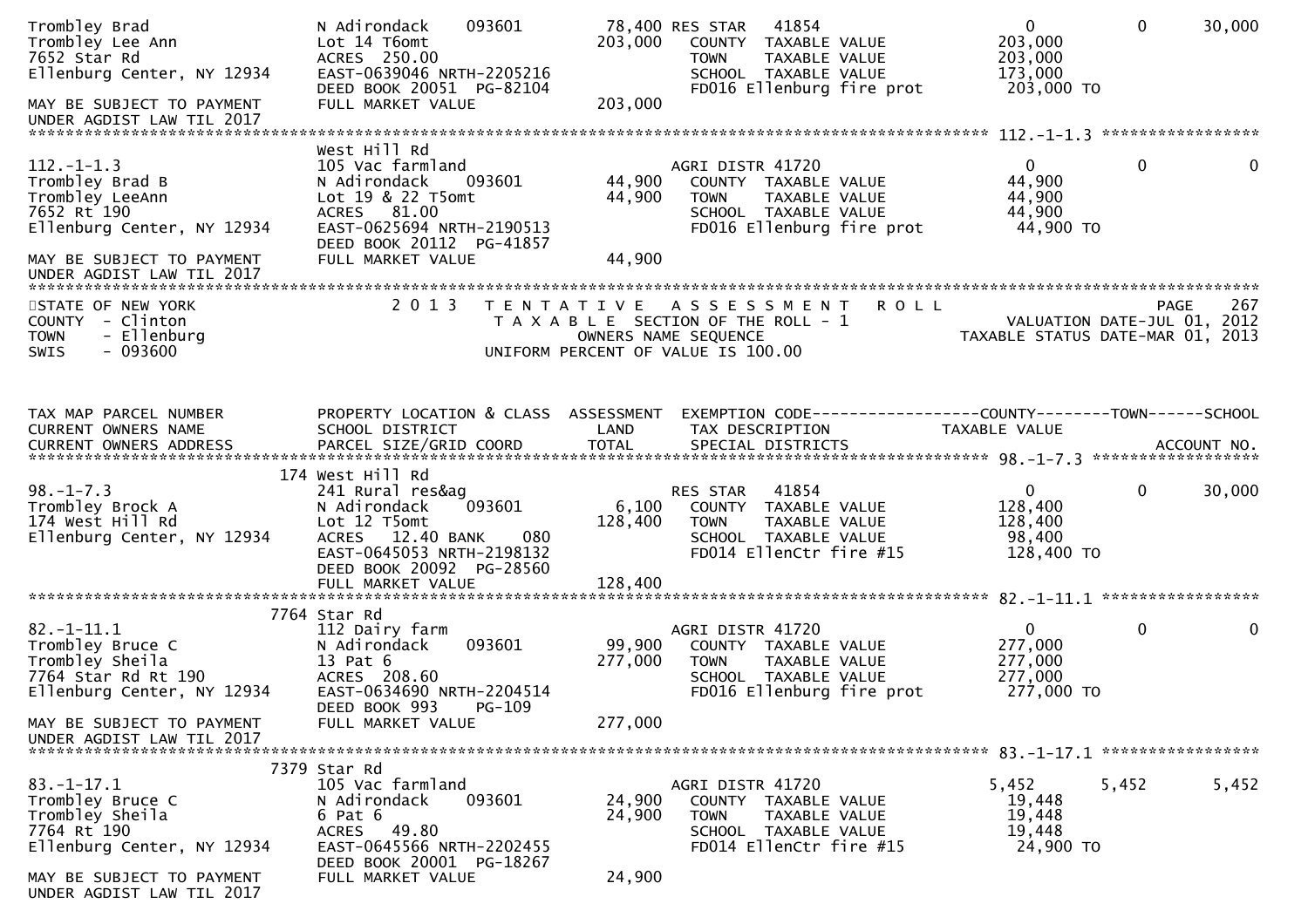|                                                                                                                                                                  |                                                                                                                                                                                        |                                                                                                                                                                                                                                                                                          | ********************** 83.-1-26.11 *****************                                                                                                |                                                                                            |
|------------------------------------------------------------------------------------------------------------------------------------------------------------------|----------------------------------------------------------------------------------------------------------------------------------------------------------------------------------------|------------------------------------------------------------------------------------------------------------------------------------------------------------------------------------------------------------------------------------------------------------------------------------------|-----------------------------------------------------------------------------------------------------------------------------------------------------|--------------------------------------------------------------------------------------------|
| $83. - 1 - 26.11$<br>Trombley Bruce C<br>Trombley Sheila<br>7652 Rt 190<br>Ellenburg Center, NY 12934<br>MAY BE SUBJECT TO PAYMENT<br>UNDER AGDIST LAW TIL 2017  | Star Rd<br>321 Abandoned ag<br>N Adirondack<br>093601<br>Lot 14 T6 OMT<br>ACRES 32.00<br>EAST-0637596 NRTH-2203720<br>DEED BOOK 734<br>$PG-7$<br>FULL MARKET VALUE                     | AGRI DISTR 41720<br>17,900<br>COUNTY TAXABLE VALUE<br>17,900<br><b>TOWN</b><br>TAXABLE VALUE<br>SCHOOL TAXABLE VALUE<br>FD016 Ellenburg fire prot<br>17,900                                                                                                                              | 5,383<br>5,383<br>12,517<br>12,517<br>12,517<br>17,900 TO                                                                                           | 5,383                                                                                      |
| $84. - 1 - 19.4$<br>Trombley Bruce C<br>Trombley Sheila A<br>7764 Route 190<br>Ellenburg Center, NY 12934                                                        | Star Rd<br>321 Abandoned ag<br>093601<br>N Adirondack<br>Lot $5$ Pat $6$<br>ACRES 32.50<br>EAST-0651032 NRTH-2203938<br>DEED BOOK 20082 PG-14047<br>FULL MARKET VALUE                  | COUNTY TAXABLE VALUE<br>23,200<br>TAXABLE VALUE<br><b>TOWN</b><br>23,200<br>SCHOOL TAXABLE VALUE<br>FD014 EllenCtr fire #15<br>FD016 Ellenburg fire prot<br>23,200                                                                                                                       | 23,200<br>23,200<br>23,200<br>9,280 TO<br>13,920 TO                                                                                                 |                                                                                            |
| STATE OF NEW YORK<br>COUNTY - Clinton<br>- Ellenburg<br><b>TOWN</b><br>$-093600$<br><b>SWIS</b>                                                                  | 2 0 1 3                                                                                                                                                                                | TENTATIVE ASSESSMENT ROLL<br>T A X A B L E SECTION OF THE ROLL - 1<br>OWNERS NAME SEQUENCE THE TRISCOPY TAXABLE STATUS DATE-JUL 01, 2012<br>UNIFORM PERCENT OF VALUE IS 100.00<br>UNIFORM PERCENT OF VALUE IS 100.00                                                                     |                                                                                                                                                     | 268<br><b>PAGE</b>                                                                         |
| TAX MAP PARCEL NUMBER<br>CURRENT OWNERS NAME                                                                                                                     | PROPERTY LOCATION & CLASS ASSESSMENT<br>SCHOOL DISTRICT                                                                                                                                | EXEMPTION CODE------------------COUNTY--------TOWN------SCHOOL<br>LAND<br>TAX DESCRIPTION                                                                                                                                                                                                | TAXABLE VALUE                                                                                                                                       |                                                                                            |
| $84. - 1 - 21.1$<br>Trombley Bruce C<br>Trombley Sheila A<br>7764 Rt 190<br>Ellenburg Center, NY 12934<br>MAY BE SUBJECT TO PAYMENT<br>UNDER AGDIST LAW TIL 2017 | 7150 Star Rd<br>112 Dairy farm<br>093601<br>N Adirondack<br>16 Pat 6<br>ACRES 258.90<br>EAST-0650788 NRTH-2205939<br>DEED BOOK 20051 PG-82158<br>FULL MARKET VALUE                     | 10 YR AGR 41700<br>87,600 10 YR AGR 41700<br>260,900 AGRI DISTR 41720<br>RES STAR 41854<br>42100<br>483A EX<br>COUNTY TAXABLE VALUE<br>260,900<br>TAXABLE VALUE<br><b>TOWN</b><br>SCHOOL TAXABLE VALUE<br>FD014 EllenCtr fire #15<br>1,645 EX<br>FD016 Ellenburg fire prot<br>$1.645$ EX | 16,300<br>16,300<br>25,800<br>25,800<br>$\mathbf{0}$<br>$\mathbf{0}$<br>3,290<br>3,290<br>215,510<br>215,510<br>185,510<br>128,805 TO<br>128,805 TO | 16,300<br>25,800<br>$\overline{\mathbf{0}}$<br>$\bf{0}$<br>30,000<br>$\mathbf{0}$<br>3,290 |
|                                                                                                                                                                  |                                                                                                                                                                                        |                                                                                                                                                                                                                                                                                          |                                                                                                                                                     |                                                                                            |
| $85. - 2 - 5$<br>Trombley Bryan J<br>Trombley Kristen A<br>6369 Military Tpke<br>Ellenburg Depot, NY 12935<br>******************************                     | 6369 Military Tpke<br>240 Rural res<br>N Adirondack<br>093601<br>Lot 2 T6 Omt<br>ACRES 27.20 BANK<br>080<br>EAST-0669563 NRTH-2205548<br>DEED BOOK 20092 PG-28708<br>FULL MARKET VALUE | 41854<br>RES STAR<br>16,500<br><b>COUNTY</b><br>TAXABLE VALUE<br>238,000<br>TAXABLE VALUE<br><b>TOWN</b><br>SCHOOL TAXABLE VALUE<br>FD016 Ellenburg fire prot<br>238,000                                                                                                                 | 0<br>238,000<br>238,000<br>208,000<br>238,000 TO                                                                                                    | $\mathbf 0$<br>30,000                                                                      |
|                                                                                                                                                                  | 164 West Hill Rd                                                                                                                                                                       |                                                                                                                                                                                                                                                                                          |                                                                                                                                                     |                                                                                            |
| $98. - 1 - 7.1$<br>Trombley Carl L                                                                                                                               | 241 Rural res&ag<br>093601<br>N Adirondack                                                                                                                                             | AGRI DISTR 41720<br>41854<br>22,800 RES STAR                                                                                                                                                                                                                                             | 0<br>0                                                                                                                                              | $\bf{0}$<br>$\mathbf 0$<br>0<br>30,000                                                     |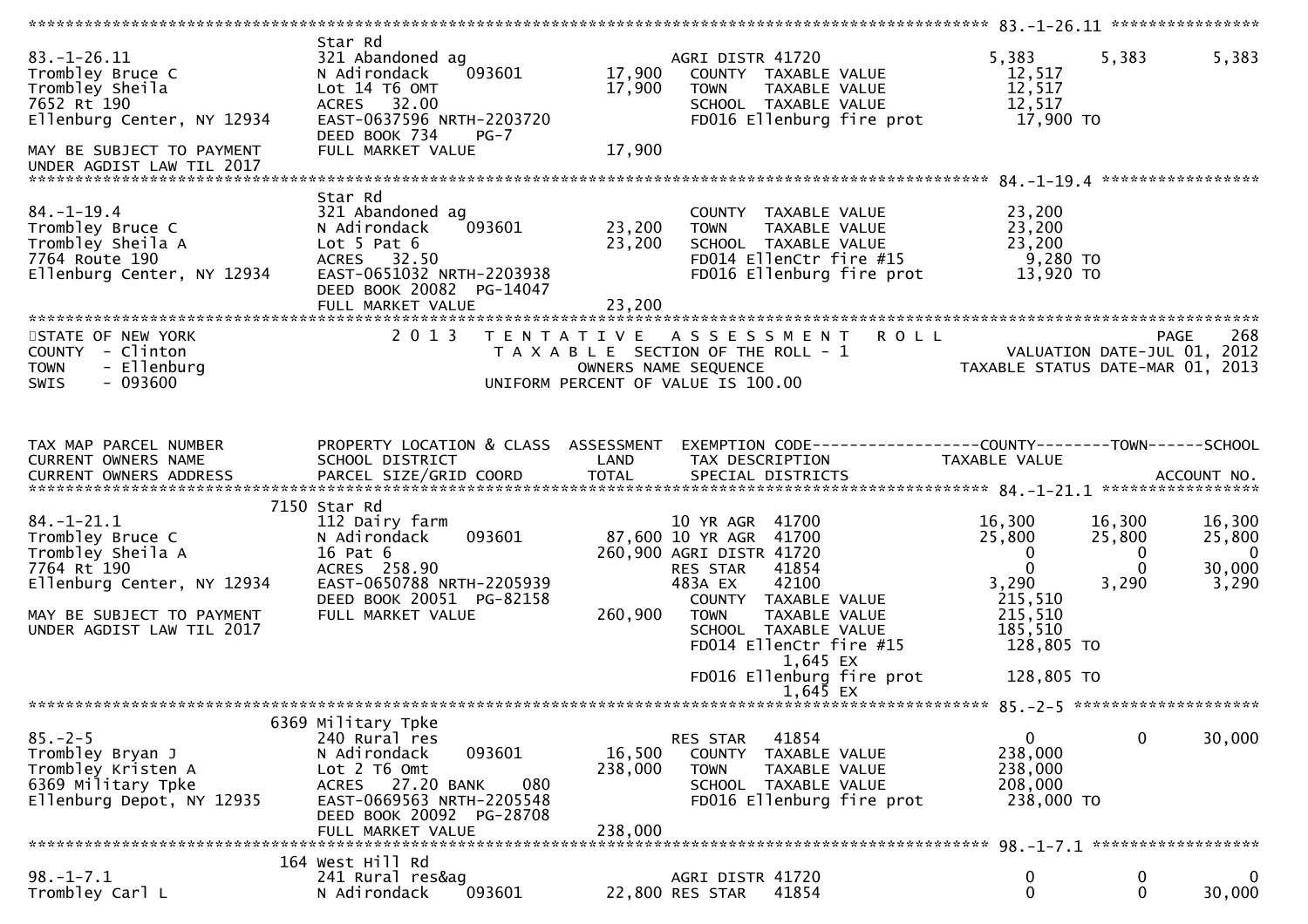| Trombley Gloria<br>164 West Hill Rd<br>Ellenburg Center, NY 12934<br>MAY BE SUBJECT TO PAYMENT<br>UNDER AGDIST LAW TIL 2017 | Lot 12 T5 & Lot 6 T6omt<br>ACRES 74.10<br>EAST-0645555 NRTH-2199729<br>DEED BOOK 676<br>PG-104<br>FULL MARKET VALUE                                                                                    | 113,000<br>COUNTY TAXABLE VALUE<br>TAXABLE VALUE<br><b>TOWN</b><br>SCHOOL TAXABLE VALUE<br>FD014 EllenCtr fire #15<br>113,000                                                         | 113,000<br>113,000<br>83,000<br>113,000 TO                                                          |
|-----------------------------------------------------------------------------------------------------------------------------|--------------------------------------------------------------------------------------------------------------------------------------------------------------------------------------------------------|---------------------------------------------------------------------------------------------------------------------------------------------------------------------------------------|-----------------------------------------------------------------------------------------------------|
| $84. - 1 - 20.1$<br>Trombley Deborah F<br>7187 Star Rd Rt 190<br>Ellenburg Center, NY 12934                                 | 7187 Star Rd<br>210 1 Family Res<br>093601<br>N Adirondack<br>$5$ Pat $6$<br>1.50<br><b>ACRES</b><br>EAST-0650161 NRTH-2204400<br>DEED BOOK 1023<br>PG-232<br>FULL MARKET VALUE                        | 41854<br>RES STAR<br>5,100 LIM INC DI 41932<br>96,000<br>COUNTY TAXABLE VALUE<br>TAXABLE VALUE<br>TOWN<br>SCHOOL TAXABLE VALUE<br>FD014 EllenCtr fire #15<br>96,000                   | 30,000<br>0<br>0<br>$\mathbf 0$<br>48,000<br>$\mathbf 0$<br>48,000<br>96,000<br>66,000<br>96,000 TO |
| STATE OF NEW YORK<br>COUNTY - Clinton<br>- Ellenburg<br><b>TOWN</b><br>$-093600$<br><b>SWIS</b>                             | 2 0 1 3                                                                                                                                                                                                | TENTATIVE ASSESSMENT<br>T A X A B L E SECTION OF THE ROLL - 1<br>OWNERS NAME SEQUENCE<br>UNIFORM PERCENT OF VALUE IS 100.00                                                           | <b>ROLL</b><br>269<br>PAGE<br>VALUATION DATE-JUL 01, 2012<br>TAXABLE STATUS DATE-MAR 01, 2013       |
| TAX MAP PARCEL NUMBER<br>CURRENT OWNERS NAME                                                                                | PROPERTY LOCATION & CLASS ASSESSMENT<br>SCHOOL DISTRICT                                                                                                                                                | LAND<br>TAX DESCRIPTION                                                                                                                                                               | EXEMPTION CODE-----------------COUNTY--------TOWN------SCHOOL<br>TAXABLE VALUE                      |
| $99.1 - 2 - 26$<br>Trombley Dennis Edward<br>590 Ellenburg Center Rd<br>Ellenburg Center, NY 12934                          | 590 Ellenburg Center Rd<br>210 1 Family Res<br>093601<br>N Adirondack<br>10 Pat 5<br>84.00 DPTH 117.00<br><b>FRNT</b><br>1.00<br><b>ACRES</b><br>EAST-0650276 NRTH-2198524<br>DEED BOOK 20102 PG-36316 | 41854<br>RES STAR<br>5,000<br>COUNTY TAXABLE VALUE<br>47,400<br>TAXABLE VALUE<br><b>TOWN</b><br>SCHOOL TAXABLE VALUE<br>FD014 EllenCtr fire #15<br>LT010 Ellenburg Light 15           | $\overline{0}$<br>$\mathbf 0$<br>30,000<br>47,400<br>47,400<br>17,400<br>47,400 TO<br>47,400 TO     |
| $99.1 - 1 - 17$<br>Trombley Douglas R<br>Trombley Karen M<br>31 Carlson St<br>Ellenburg Center, NY 12934                    | 31 Carlson St<br>210 1 Family Res<br>093601<br>N Adirondack<br>11 Pat 5<br><b>ACRES</b><br>1.00 BANK<br>080<br>EAST-0648571 NRTH-2198873<br>DEED BOOK 645<br>PG-1036<br>FULL MARKET VALUE              | 41854<br>RES STAR<br>5,000<br>COUNTY TAXABLE VALUE<br>37,000<br>TAXABLE VALUE<br><b>TOWN</b><br>SCHOOL TAXABLE VALUE<br>FD014 EllenCtr fire #15<br>LT010 Ellenburg Light 15<br>37,000 | 0<br>$\mathbf 0$<br>30,000<br>37,000<br>37,000<br>7,000<br>37,000 TO<br>37,000 TO                   |
| $99. - 2 - 13$<br>Trombley Lawrence J<br>Trombley Linda M<br>441 Ellenburg Center Rd<br>Ellenburg Center, NY 12934          | 441 Ellenburg Center Rd<br>210 1 Family Res<br>093601<br>N Adirondack<br>9 Pat 5<br>FRNT 160.00 DPTH 250.00<br>EAST-0653915 NRTH-2199090<br>DEED BOOK 658<br>$PG-130$<br>FULL MARKET VALUE             | 41854<br>RES STAR<br>4,800<br>COUNTY TAXABLE VALUE<br>97,000<br><b>TOWN</b><br>TAXABLE VALUE<br>SCHOOL TAXABLE VALUE<br>FD014 EllenCtr fire #15<br>97,000                             | $\mathbf 0$<br>30,000<br>$\overline{0}$<br>97,000<br>97,000<br>67,000<br>97,000 TO                  |
| $82. - 1 - 14.2$                                                                                                            | 7864 Star Rd<br>241 Rural res&ag                                                                                                                                                                       | AGRI DISTR 41720                                                                                                                                                                      | lease 2011<br>7,365<br>7,365<br>7,365                                                               |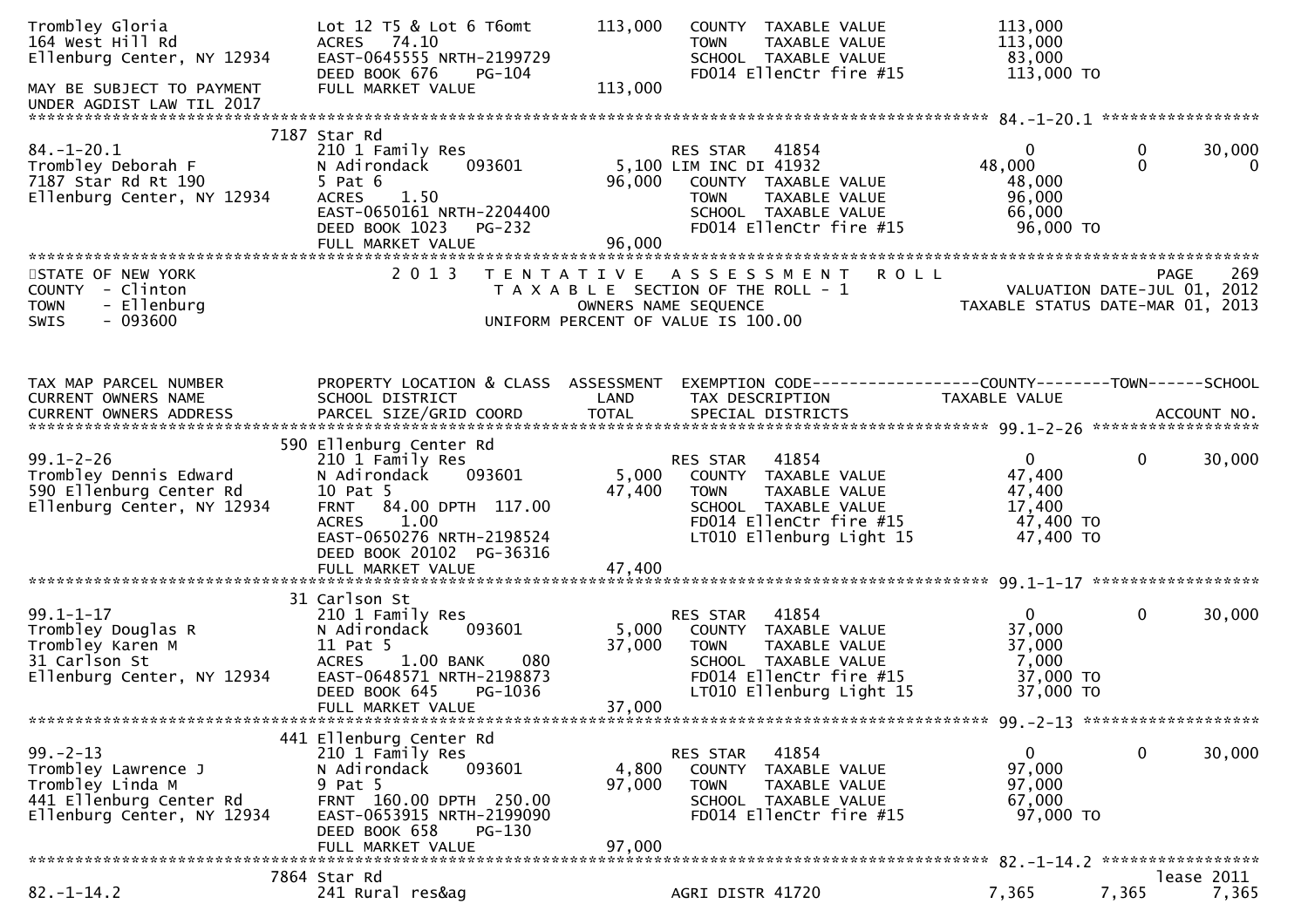| Trombley Life Estate Gerald J<br>Guay Marie A<br>7864 Star Rd<br>Ellenburg Center, NY 12934                                                | 093601<br>N Adirondack<br>Lot 13 T6omt<br>ACRES 48.60<br>EAST-0633546 NRTH-2203340<br>DEED BOOK 20092 PG-29502                                                                           | 123,600                   | 33,100 SR STAR<br>41834<br>COUNTY TAXABLE VALUE<br><b>TOWN</b><br>TAXABLE VALUE<br>SCHOOL TAXABLE VALUE<br>FD016 Ellenburg fire prot                     | $\mathbf{0}$<br>116,235<br>116,235<br>52,935                                  | $\mathbf{0}$<br>123,600 TO                      | 63,300                 |
|--------------------------------------------------------------------------------------------------------------------------------------------|------------------------------------------------------------------------------------------------------------------------------------------------------------------------------------------|---------------------------|----------------------------------------------------------------------------------------------------------------------------------------------------------|-------------------------------------------------------------------------------|-------------------------------------------------|------------------------|
| MAY BE SUBJECT TO PAYMENT<br>UNDER AGDIST LAW TIL 2017                                                                                     | FULL MARKET VALUE                                                                                                                                                                        | 123,600                   |                                                                                                                                                          |                                                                               |                                                 |                        |
| $97. - 1 - 10.1$<br>Trombley Life Estate Gerald J<br>Guay Marie<br>7864 Star Rd<br>Ellenburg Center, NY 12934<br>MAY BE SUBJECT TO PAYMENT | Tacey Rd<br>105 Vac farmland<br>N Adirondack<br>093601<br>6 Acres Leased for Com Pu<br>Impval assd to crown on 1<br>ACRES 47.60<br>EAST-0630569 NRTH-2198064<br>DEED BOOK 20102 PG-36546 | 29,500<br>29,500          | AGRI DISTR 41720<br>COUNTY TAXABLE VALUE<br><b>TOWN</b><br>TAXABLE VALUE<br>SCHOOL TAXABLE VALUE<br>FD016 Ellenburg fire prot                            | 4,847<br>24,653<br>24,653<br>24,653                                           | 4,847<br>29,500 TO                              | lease 2011<br>4,847    |
| STATE OF NEW YORK<br>COUNTY - Clinton<br>- Ellenburg<br><b>TOWN</b><br>$-093600$<br><b>SWIS</b>                                            | 2 0 1 3                                                                                                                                                                                  |                           | TENTATIVE ASSESSMENT<br>T A X A B L E SECTION OF THE ROLL - 1<br>OWNERS NAME SEQUENCE<br>UNIFORM PERCENT OF VALUE IS 100.00                              | <b>ROLL</b><br>VALUATION DATE-JUL 01, 2012                                    | <b>PAGE</b><br>TAXABLE STATUS DATE-MAR 01, 2013 | 270                    |
| TAX MAP PARCEL NUMBER<br><b>CURRENT OWNERS NAME</b>                                                                                        | PROPERTY LOCATION & CLASS ASSESSMENT<br>SCHOOL DISTRICT                                                                                                                                  | LAND                      | TAX DESCRIPTION                                                                                                                                          | EXEMPTION CODE-----------------COUNTY-------TOWN------SCHOOL<br>TAXABLE VALUE |                                                 |                        |
| $97. - 1 - 23$<br>Trombley Life Estate Gerald J<br>Guay Marie A<br>7864 Star Rd<br>Ellenburg Center, NY 12934                              | Tacey Rd<br>105 Vac farmland<br>093601<br>N Adirondack<br>Lot 9 T6omt<br>ACRES 173.50<br>EAST-0630948 NRTH-2197318<br>DEED BOOK 20092 PG-29500                                           | 78,300<br>78,300          | OS AG DIST 41730<br>COUNTY TAXABLE VALUE<br>TAXABLE VALUE<br><b>TOWN</b><br>SCHOOL TAXABLE VALUE<br>FD016 Ellenburg fire prot                            | $\overline{0}$<br>78,300<br>78,300<br>78,300                                  | $\Omega$<br>78,300 TO                           | lease 2011<br>$\Omega$ |
| MAY BE SUBJECT TO PAYMENT<br>UNDER AGDIST LAW TIL 2020                                                                                     | FULL MARKET VALUE                                                                                                                                                                        | 78,300                    |                                                                                                                                                          |                                                                               |                                                 |                        |
| $130. - 1 - 6$<br>Trombley Life Estate Rolland<br>Trombley Life Estate Veronica Lot 21-22<br>33 Rock Rd<br>Ellenburg Depot, NY 12935       | 33 Rock Rd<br>271 Mfg housings<br>N Adirondack<br>093601<br><b>ACRES</b><br>1.00<br>EAST-0679563 NRTH-2180104<br>DEED BOOK 20072 PG-4045                                                 | 10,000<br>35,000          | 41834<br>SR STAR<br>COUNTY TAXABLE VALUE<br><b>TOWN</b><br>TAXABLE VALUE<br>SCHOOL TAXABLE VALUE<br>FD016 Ellenburg fire prot                            | $\Omega$<br>35,000<br>35,000                                                  | $\mathbf 0$<br>$\bf{0}$<br>35,000 TO            | 35,000                 |
|                                                                                                                                            | FULL MARKET VALUE                                                                                                                                                                        | 35,000                    |                                                                                                                                                          |                                                                               |                                                 |                        |
| $85.1 - 1 - 27$<br>Trombley Life Lease Richard<br>Trombley Lester<br>6673 Star Rd<br>Ellenburg Center, NY 12934                            | 6673 Star Rd<br>210 1 Family Res<br>093601<br>N Adirondack<br>Lot $18$ Pat $6$<br>FRNT 125.00 DPTH 150.00<br>EAST-0662330 NRTH-2207060<br>DEED BOOK 20092 PG-21584<br>FULL MARKET VALUE  | 4,200<br>71,500<br>71,500 | 41834<br>SR STAR<br>COUNTY TAXABLE VALUE<br><b>TOWN</b><br>TAXABLE VALUE<br>SCHOOL TAXABLE VALUE<br>FD016 Ellenburg fire prot<br>LT012 Ellenburg Light 5 | $\mathbf{0}$<br>71,500<br>71,500                                              | $\mathbf 0$<br>8,200<br>71,500 TO<br>71,500 TO  | 63,300                 |
|                                                                                                                                            |                                                                                                                                                                                          |                           |                                                                                                                                                          |                                                                               |                                                 |                        |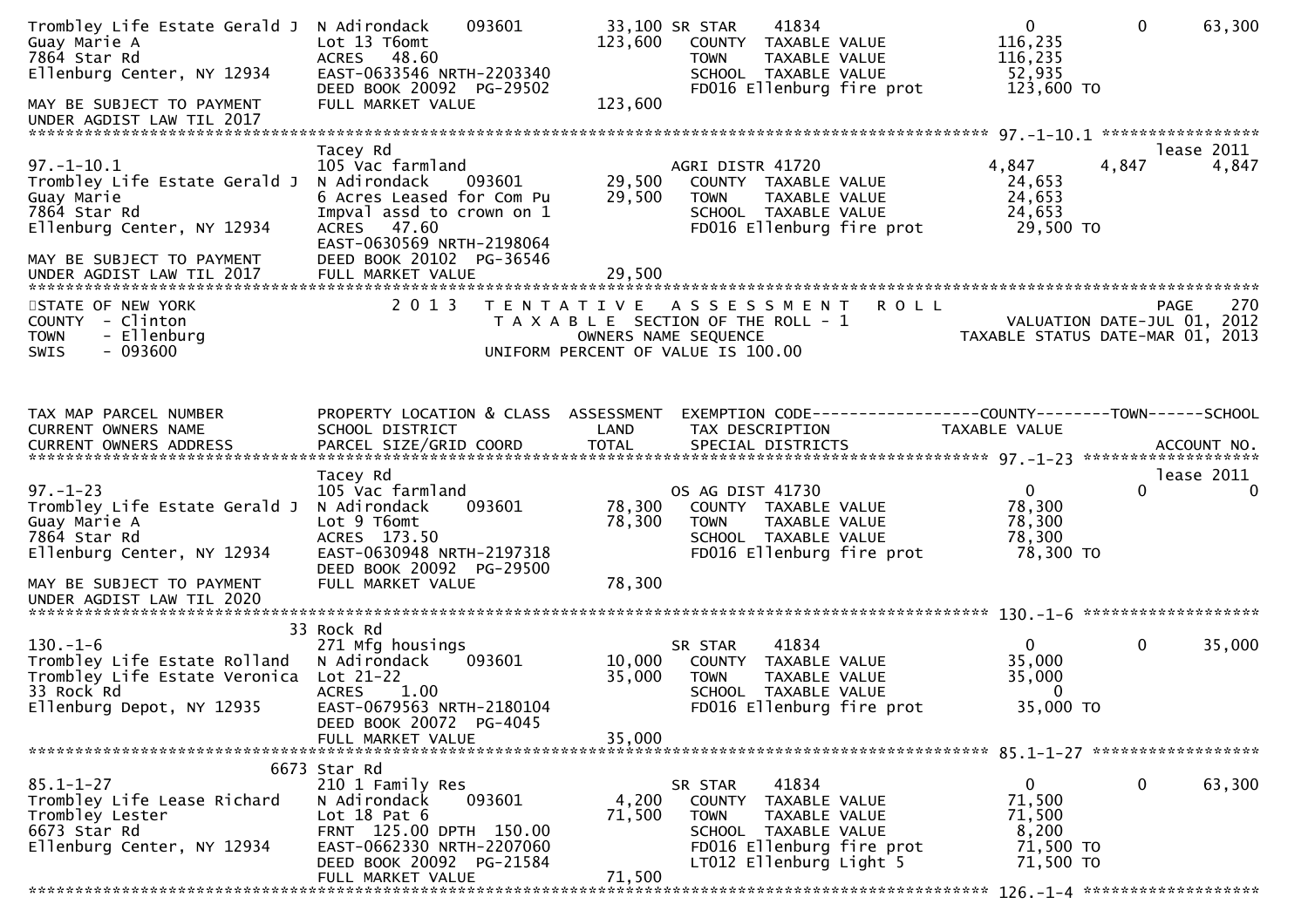| $126. - 1 - 4$<br>Trombley Life Use Esther<br>Trombley Ronnie<br>Attn: Elaine Malark<br>PO Box 151<br>Ellenburg Center, NY 12934 | Spear Hill Rd<br>260 Seasonal res<br>N Adirondack<br>093601<br>59 Pat 5<br>ACRES 25.00<br>EAST-0626544 NRTH-2183336<br>DEED BOOK 843<br><b>PG-90</b>         | 15,800<br>25,000<br>25,000        | COUNTY TAXABLE VALUE<br>TAXABLE VALUE<br><b>TOWN</b><br>SCHOOL TAXABLE VALUE<br>FD016 Ellenburg fire prot                                           | 25,000<br>25,000<br>25,000<br>25,000 TO                                     |                                                         |
|----------------------------------------------------------------------------------------------------------------------------------|--------------------------------------------------------------------------------------------------------------------------------------------------------------|-----------------------------------|-----------------------------------------------------------------------------------------------------------------------------------------------------|-----------------------------------------------------------------------------|---------------------------------------------------------|
|                                                                                                                                  |                                                                                                                                                              |                                   |                                                                                                                                                     |                                                                             |                                                         |
| $98. - 1 - 27.2$<br>Trombley Life Use Laverne<br>Trombley Life Use Theolus C Lot 14 T5omt                                        | 385 West Hill Rd<br>210 1 Family Res<br>093601<br>N Adirondack<br>DEED BOOK 20082 PG-18311<br>FULL MARKET VALUE                                              | 5,000 SR STAR<br>87,000<br>87,000 | AGED - ALL 41800<br>41834<br>COUNTY TAXABLE VALUE<br><b>TOWN</b><br>TAXABLE VALUE<br>SCHOOL TAXABLE VALUE<br>FD014 EllenCtr fire #15                | 43,500<br>$\overline{0}$<br>43,500<br>43,500<br>$\overline{0}$<br>87,000 TO | 43,500<br>43,500<br>43,500<br>0                         |
| STATE OF NEW YORK                                                                                                                | 2 0 1 3                                                                                                                                                      |                                   | <b>ROLL</b><br>TENTATIVE ASSESSMENT                                                                                                                 |                                                                             | 271<br>PAGE                                             |
| COUNTY - Clinton<br>- Ellenburg<br><b>TOWN</b><br>$-093600$<br>SWIS                                                              |                                                                                                                                                              |                                   | T A X A B L E SECTION OF THE ROLL - 1<br>OWNERS NAME SEQUENCE<br>UNIFORM PERCENT OF VALUE IS 100.00                                                 | ROLL - 1<br>VALUATION DATE-JUL 01, 2012<br>TAXABLE STATUS DATE-MAR 01, 2013 |                                                         |
| TAX MAP PARCEL NUMBER<br>CURRENT OWNERS NAME                                                                                     | PROPERTY LOCATION & CLASS ASSESSMENT<br>SCHOOL DISTRICT                                                                                                      | LAND                              | EXEMPTION CODE-----------------COUNTY-------TOWN------SCHOOL<br>TAX DESCRIPTION                                                                     | TAXABLE VALUE                                                               |                                                         |
|                                                                                                                                  |                                                                                                                                                              |                                   |                                                                                                                                                     |                                                                             |                                                         |
| 70.-1-5.2<br>Trombley Lorin<br>Trombley Rose<br>30 Wilbur Ave<br>Meriden, CT 06450                                               | 5262 Rt 11<br>210 1 Family Res<br>093601<br>N Adirondack<br>Lot 19 T6omt<br>FRNT 140.00 DPTH 140.00<br>EAST-0669458 NRTH-2211886<br>DEED BOOK 626<br>PG-1098 | 4,200<br>26,700                   | COUNTY TAXABLE VALUE<br>TAXABLE VALUE<br><b>TOWN</b><br>SCHOOL TAXABLE VALUE<br>FD002 EllenDpt fire 21<br>LT011 Ellenburg Light 21                  | 26,700<br>26,700<br>26,700<br>26,700 TO<br>26,700 TO                        |                                                         |
|                                                                                                                                  |                                                                                                                                                              |                                   |                                                                                                                                                     |                                                                             |                                                         |
|                                                                                                                                  | 148 West Hill Rd                                                                                                                                             |                                   |                                                                                                                                                     |                                                                             |                                                         |
| $98. - 1 - 7.2$<br>98.-1-7.2<br>Trombley Neil D<br>Trombley Marcia L<br>148 West Hill Rd<br>Ellenburg Center, NY 12934           | 240 Rural res<br>093601<br>N Adirondack<br>Lot 11 & 12 T5omt<br>ACRES 29.20<br>EAST-0646132 NRTH-2198225<br>DEED BOOK 20011 PG-29306                         |                                   | 10 YR AGR 41700<br>8,300 AGRI DISTR 41720<br>119,400 RES STAR 41854<br>COUNTY TAXABLE VALUE<br><b>TOWN</b><br>TAXABLE VALUE<br>SCHOOL TAXABLE VALUE | 25,400<br>$\overline{0}$<br>$\overline{0}$<br>94,000<br>94,000<br>64,000    | 25,400<br>25,400<br>$\Omega$<br>0<br>$\Omega$<br>30,000 |
| MAY BE SUBJECT TO PAYMENT<br>UNDER AGDIST LAW TIL 2019                                                                           | FULL MARKET VALUE                                                                                                                                            | 119,400                           | FD014 EllenCtr fire #15                                                                                                                             | 119,400 TO                                                                  |                                                         |
|                                                                                                                                  | 47 Arno Rd                                                                                                                                                   |                                   |                                                                                                                                                     |                                                                             |                                                         |
| $84. - 1 - 18.7$<br>Trombley Richard F<br>Trombley Linda L<br>47 Arno Rd<br>Ellenburg Center, NY 12934                           | 210 1 Family Res<br>093601<br>N Adirondack<br>Lot 4 T6omt<br><b>ACRES</b><br>1.00<br>EAST-0657444 NRTH-2200774<br>DEED BOOK 20011 PG-36206                   | 5,000<br>98,000                   | RES STAR<br>41854<br><b>COUNTY</b><br>TAXABLE VALUE<br><b>TOWN</b><br><b>TAXABLE VALUE</b><br>SCHOOL TAXABLE VALUE<br>FD014 EllenCtr fire #15       | 0<br>98,000<br>98,000<br>68,000<br>98,000 TO                                | $\mathbf 0$<br>30,000                                   |
|                                                                                                                                  | FULL MARKET VALUE                                                                                                                                            | 98,000                            |                                                                                                                                                     |                                                                             |                                                         |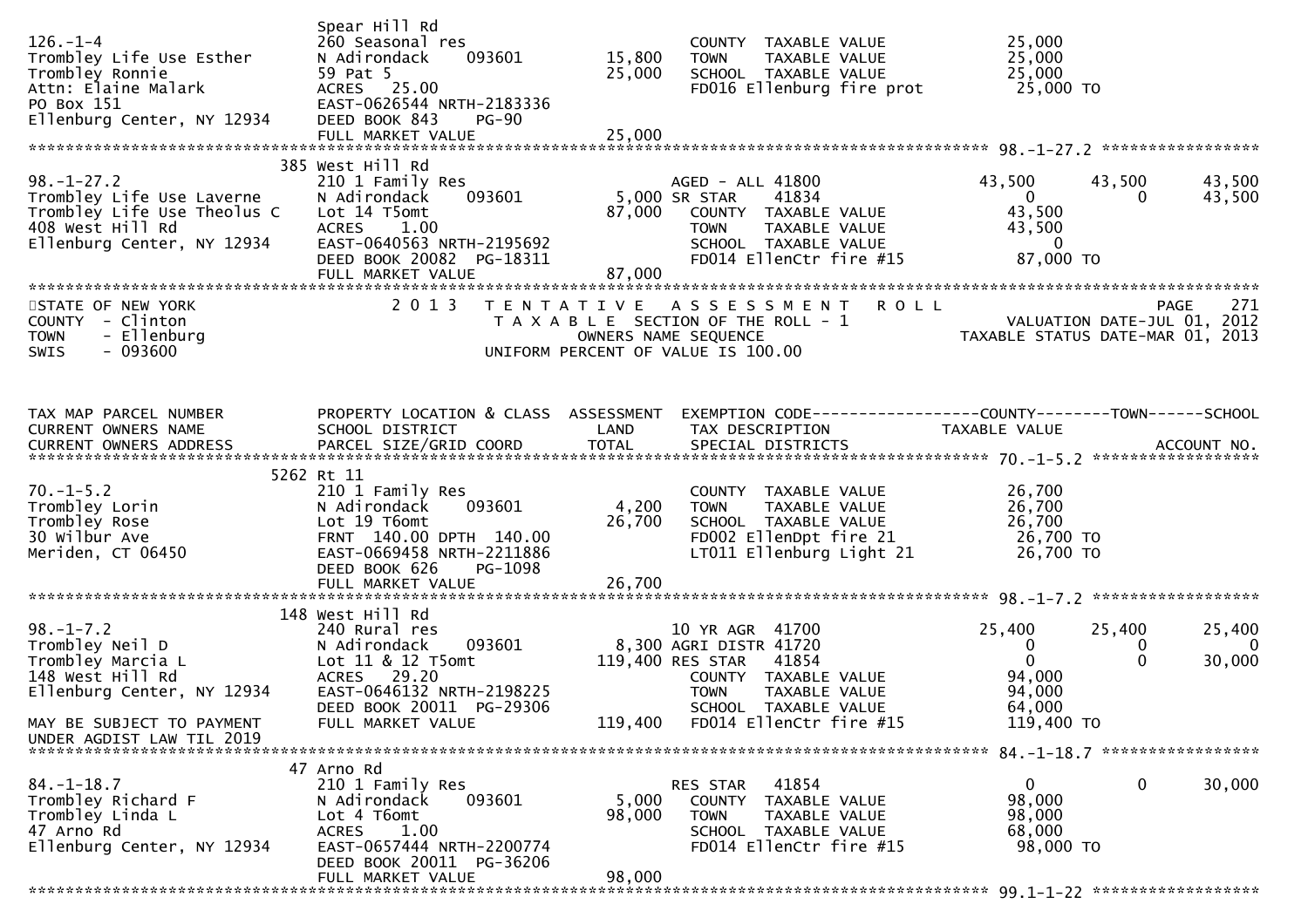| $99.1 - 1 - 22$<br>Trombley Roger W<br>Trombley Dorothy M<br>PO Box 183<br>Ellenburg Center, NY 12934 | 29 Brandy Brook Rd<br>210 1 Family Res<br>N Adirondack<br>093601<br>11 Pat 5<br>FRNT 82.50 DPTH 239.00<br>EAST-0649147 NRTH-2199007<br>DEED BOOK 822<br>PG-306                                            | 66,200                        | WARNONALL 41121<br>4,100 RES STAR 41854<br>COUNTY TAXABLE VALUE<br>TAXABLE VALUE<br><b>TOWN</b><br>SCHOOL TAXABLE VALUE<br>FD014 EllenCtr fire #15                                 | 9,930<br>$\mathbf{0}$<br>56,270<br>56,270<br>36,200<br>66,200 TO                  | 9,930<br>$\mathbf 0$<br>30,000<br>0     |
|-------------------------------------------------------------------------------------------------------|-----------------------------------------------------------------------------------------------------------------------------------------------------------------------------------------------------------|-------------------------------|------------------------------------------------------------------------------------------------------------------------------------------------------------------------------------|-----------------------------------------------------------------------------------|-----------------------------------------|
| $85. - 1 - 10.5$<br>Trombley Rose<br>94 Ellenburg Center Rd<br>Ellenburg Center, NY 12934             | 94 Ellenburg Center Rd<br>210 1 Family Res<br>093601<br>N Adirondack<br>Lot 3 T5omt<br>Survey Map 20092/24851<br>ACRES 2.77<br>EAST-0660033 NRTH-2204966<br>DEED BOOK 20001 PG-20867<br>FULL MARKET VALUE | 5,900<br>70,400<br>70,400     | RES STAR<br>41854<br>COUNTY TAXABLE VALUE<br><b>TOWN</b><br>TAXABLE VALUE<br>SCHOOL TAXABLE VALUE<br>FD016 Ellenburg fire prot                                                     | $\mathbf 0$<br>70,400<br>70,400<br>40,400<br>70,400 TO                            | $\mathbf 0$<br>30,000                   |
| STATE OF NEW YORK<br>COUNTY - Clinton<br><b>TOWN</b><br>- Ellenburg<br>$-093600$<br><b>SWIS</b>       | 2 0 1 3                                                                                                                                                                                                   |                               | TENTATIVE ASSESSMENT<br><b>ROLL</b><br>T A X A B L E SECTION OF THE ROLL - 1<br>OWNERS NAME SEQUENCE<br>UNIFORM PERCENT OF VALUE IS 100.00                                         | VALUATION DATE-JUL 01, 2012<br>TAXABLE STATUS DATE-MAR 01, 2013                   | 272<br>PAGE                             |
| TAX MAP PARCEL NUMBER<br>CURRENT OWNERS NAME<br>CURRENT OWNERS ADDRESS                                | PROPERTY LOCATION & CLASS ASSESSMENT<br>SCHOOL DISTRICT<br>PARCEL SIZE/GRID COORD                                                                                                                         | LAND<br><b>TOTAL</b>          | TAX DESCRIPTION<br>SPECIAL DISTRICTS                                                                                                                                               | TAXABLE VALUE                                                                     | ACCOUNT NO.                             |
| $84. - 1 - 9$<br>Trombley Samuel<br>Trombley Marie<br>PO Box 69<br>Ellenburg, NY 12933                | 5756 Rt 11<br>312 Vac w/imprv<br>093601<br>N Adirondack<br>17 Pat 6<br>FRNT 120.00 DPTH 110.00<br>EAST-0658649 NRTH-2209101<br>DEED BOOK 845<br>PG-101                                                    | 3,600<br>4,600                | COUNTY TAXABLE VALUE<br>TAXABLE VALUE<br><b>TOWN</b><br>SCHOOL TAXABLE VALUE<br>FD016 Ellenburg fire prot                                                                          | 4,600<br>4,600<br>4,600<br>4,600 TO                                               |                                         |
|                                                                                                       | FULL MARKET VALUE                                                                                                                                                                                         | 4,600                         |                                                                                                                                                                                    |                                                                                   |                                         |
| $85. - 1 - 2.1$<br>Trombley Samuel Jr<br>Trombley Marie<br>PO Box 69<br>Ellenburg, NY 12933           | 5617 Rt 11<br>582 Camping park<br>N Adirondack<br>093601<br>Lot 18 T6 Omt<br>ACRES 50.50<br>EAST-0661296 NRTH-2207412<br>PG-676<br>DEED BOOK 539<br>FULL MARKET VALUE                                     | 187,700<br>289,000<br>289,000 | COUNTY TAXABLE VALUE<br>TAXABLE VALUE<br><b>TOWN</b><br>SCHOOL TAXABLE VALUE<br>FD016 Ellenburg fire prot<br>LT012 Ellenburg Light 5                                               | 289,000<br>289,000<br>289,000<br>289,000 TO<br>276,978 TO                         |                                         |
|                                                                                                       | 5617 Rt 11                                                                                                                                                                                                |                               |                                                                                                                                                                                    |                                                                                   |                                         |
| $85. - 1 - 2.11$<br>Trombley Samuel Jr<br>Trombley Marie<br>PO Box 169<br>Ellenburg, NY 12933         | 210 1 Family Res<br>093601<br>N Adirondack<br>Lot 18 T6omt<br>2.40<br><b>ACRES</b><br>EAST-0661801 NRTH-2207941<br>DEED BOOK 455<br>PG-170<br>FULL MARKET VALUE                                           | 106,600<br>106,600            | AGED COUN 41802<br>12,000 SR STAR<br>41834<br>COUNTY TAXABLE VALUE<br><b>TOWN</b><br>TAXABLE VALUE<br>SCHOOL TAXABLE VALUE<br>FD016 Ellenburg fire prot<br>LT012 Ellenburg Light 5 | 21,320<br>$\mathbf{0}$<br>85,280<br>106,600<br>43,300<br>106,600 TO<br>106,600 TO | $\bf{0}$<br>0<br>$\mathbf{0}$<br>63,300 |
|                                                                                                       |                                                                                                                                                                                                           |                               |                                                                                                                                                                                    |                                                                                   |                                         |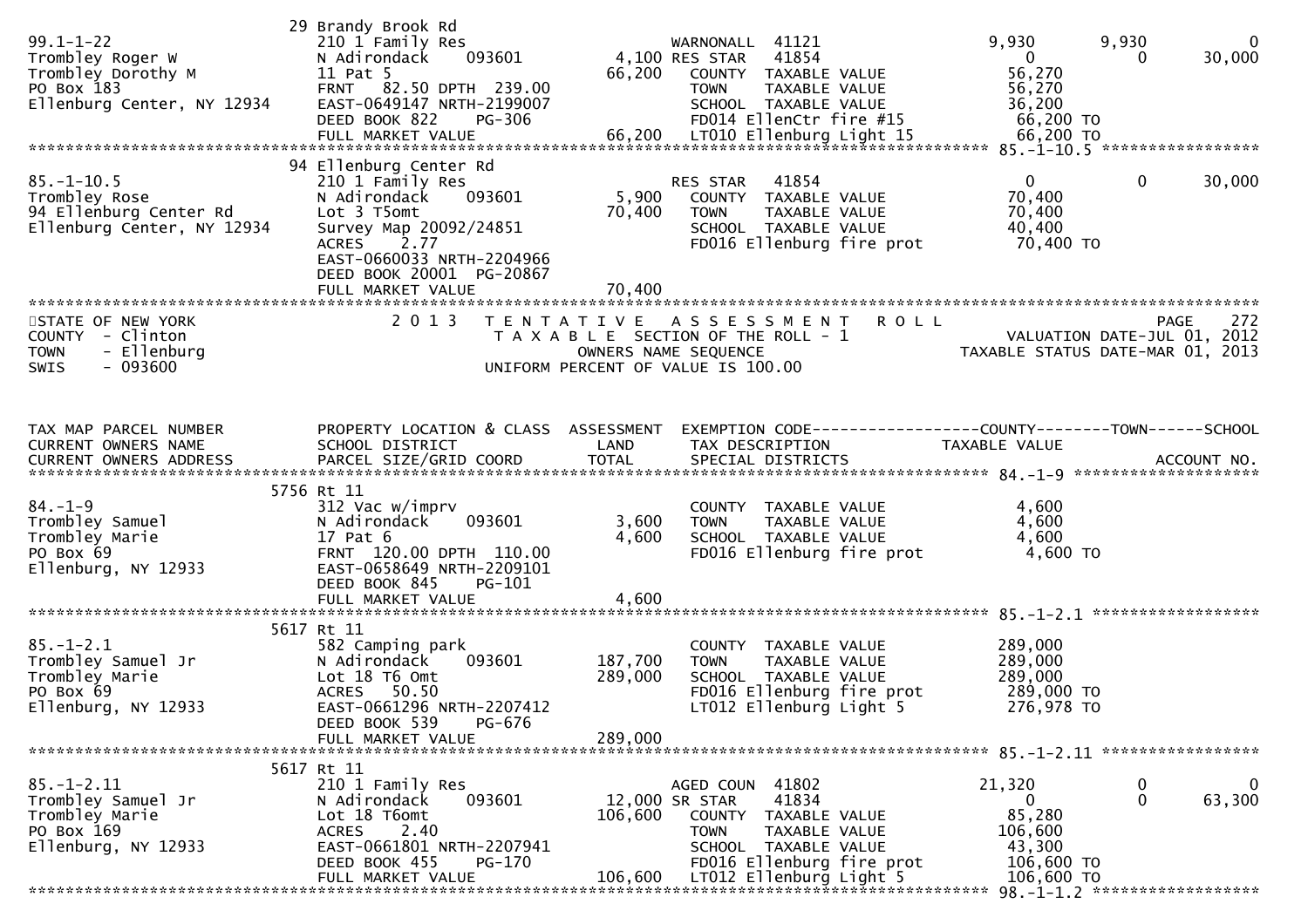| $98. - 1 - 1.2$<br>Trombley Thomas<br>408 West Hill Rd<br>Ellenburg Center, NY 12934<br>MAY BE SUBJECT TO PAYMENT<br>UNDER AGDIST LAW TIL 2017 | West Hill Rd<br>105 Vac farmland<br>093601<br>N Adirondack<br>Sot 15 T5omt<br>ACRES 245.50<br>EAST-0636918 NRTH-2196238<br>DEED BOOK 947<br>PG-84<br>FULL MARKET VALUE    | 91,100<br>91,100<br>91,100 | AGRI DISTR 41720<br>COUNTY TAXABLE VALUE<br><b>TOWN</b><br>TAXABLE VALUE<br>SCHOOL TAXABLE VALUE<br>FD016 Ellenburg fire prot              | $\overline{0}$<br>91,100<br>91,100<br>91,100<br>$91,100$ TO     | $\mathbf 0$  | $\mathbf{0}$ |
|------------------------------------------------------------------------------------------------------------------------------------------------|---------------------------------------------------------------------------------------------------------------------------------------------------------------------------|----------------------------|--------------------------------------------------------------------------------------------------------------------------------------------|-----------------------------------------------------------------|--------------|--------------|
| $98. - 1 - 4.1$<br>Trombley Thomas<br>408 West Hill Rd<br>Ellenburg Center, NY 12934<br>MAY BE SUBJECT TO PAYMENT<br>UNDER AGDIST LAW TIL 2017 | Military Tpke<br>105 Vac farmland<br>N Adirondack<br>093601<br>$13/14$ Pat 5<br>ACRES 60.00<br>EAST-0640965 NRTH-2197135<br>DEED BOOK 819<br>$PG-83$<br>FULL MARKET VALUE | 26,600<br>26,600<br>26,600 | AGRI DISTR 41720<br>COUNTY TAXABLE VALUE<br><b>TOWN</b><br>TAXABLE VALUE<br>SCHOOL TAXABLE VALUE<br>FD014 EllenCtr fire #15                | $\mathbf{0}$<br>26,600<br>26,600<br>26,600<br>26,600 TO         | $\mathbf{0}$ | $\mathbf 0$  |
| STATE OF NEW YORK<br>COUNTY - Clinton<br>- Ellenburg<br><b>TOWN</b><br>$-093600$<br><b>SWIS</b>                                                | 2 0 1 3                                                                                                                                                                   |                            | <b>ROLL</b><br>TENTATIVE ASSESSMENT<br>T A X A B L E SECTION OF THE ROLL - 1<br>OWNERS NAME SEQUENCE<br>UNIFORM PERCENT OF VALUE IS 100.00 | VALUATION DATE-JUL 01, 2012<br>TAXABLE STATUS DATE-MAR 01, 2013 | <b>PAGE</b>  | 273          |
| TAX MAP PARCEL NUMBER<br>CURRENT OWNERS NAME                                                                                                   | PROPERTY LOCATION & CLASS ASSESSMENT<br>SCHOOL DISTRICT                                                                                                                   | LAND                       | TAX DESCRIPTION                                                                                                                            | <b>TAXABLE VALUE</b>                                            |              |              |
| $98. - 1 - 4.11$<br>Trombley Thomas<br>408 West Hill Rd<br>Ellenburg Center, NY 12934                                                          | Military Tpke<br>105 Vac farmland<br>N Adirondack<br>093601<br>Lot 13 T5omt<br>37.00<br><b>ACRES</b><br>EAST-0644037 NRTH-2197970<br>DEED BOOK 916<br>PG-331              | 23,600<br>23,600           | COUNTY TAXABLE VALUE<br><b>TOWN</b><br>TAXABLE VALUE<br>SCHOOL TAXABLE VALUE<br>FD014 EllenCtr fire #15                                    | 23,600<br>23,600<br>23,600<br>23,600 TO                         |              |              |
|                                                                                                                                                |                                                                                                                                                                           |                            |                                                                                                                                            |                                                                 |              |              |
| $97. - 1 - 16$<br>Trombley Thomas L<br>408 West Hill Rd<br>Ellenburg Center, NY 12934                                                          | Moore Rd<br>321 Abandoned ag<br>N Adirondack<br>093601<br>8 Pat 6<br>ACRES 16.30<br>EAST-0633205 NRTH-2198691<br>DEED BOOK 874<br><b>PG-180</b><br>FULL MARKET VALUE      | 8,300<br>8,300<br>8,300    | COUNTY TAXABLE VALUE<br>TAXABLE VALUE<br><b>TOWN</b><br>SCHOOL TAXABLE VALUE<br>FD016 Ellenburg fire prot                                  | 8,300<br>8,300<br>8,300<br>8,300 TO                             |              |              |
| ********************************                                                                                                               | Military Tpke                                                                                                                                                             |                            |                                                                                                                                            |                                                                 |              |              |
| $98. - 1 - 26$<br>Trombley Tommy L<br>408 West Hill Rd<br>Elleburgh Center, NY 12934                                                           | 314 Rural vac<10<br>093601<br>N Adirondack<br>13 Pat 5<br>5.00<br><b>ACRES</b><br>EAST-0641308 NRTH-2195737<br>DEED BOOK 20041 PG-73166                                   | 7,500<br>7,500             | COUNTY TAXABLE VALUE<br>TAXABLE VALUE<br><b>TOWN</b><br>SCHOOL TAXABLE VALUE<br>FD014 EllenCtr fire #15                                    | 7,500<br>7,500<br>7,500<br>7,500 TO                             |              |              |
|                                                                                                                                                | FULL MARKET VALUE                                                                                                                                                         | 7,500                      |                                                                                                                                            |                                                                 |              |              |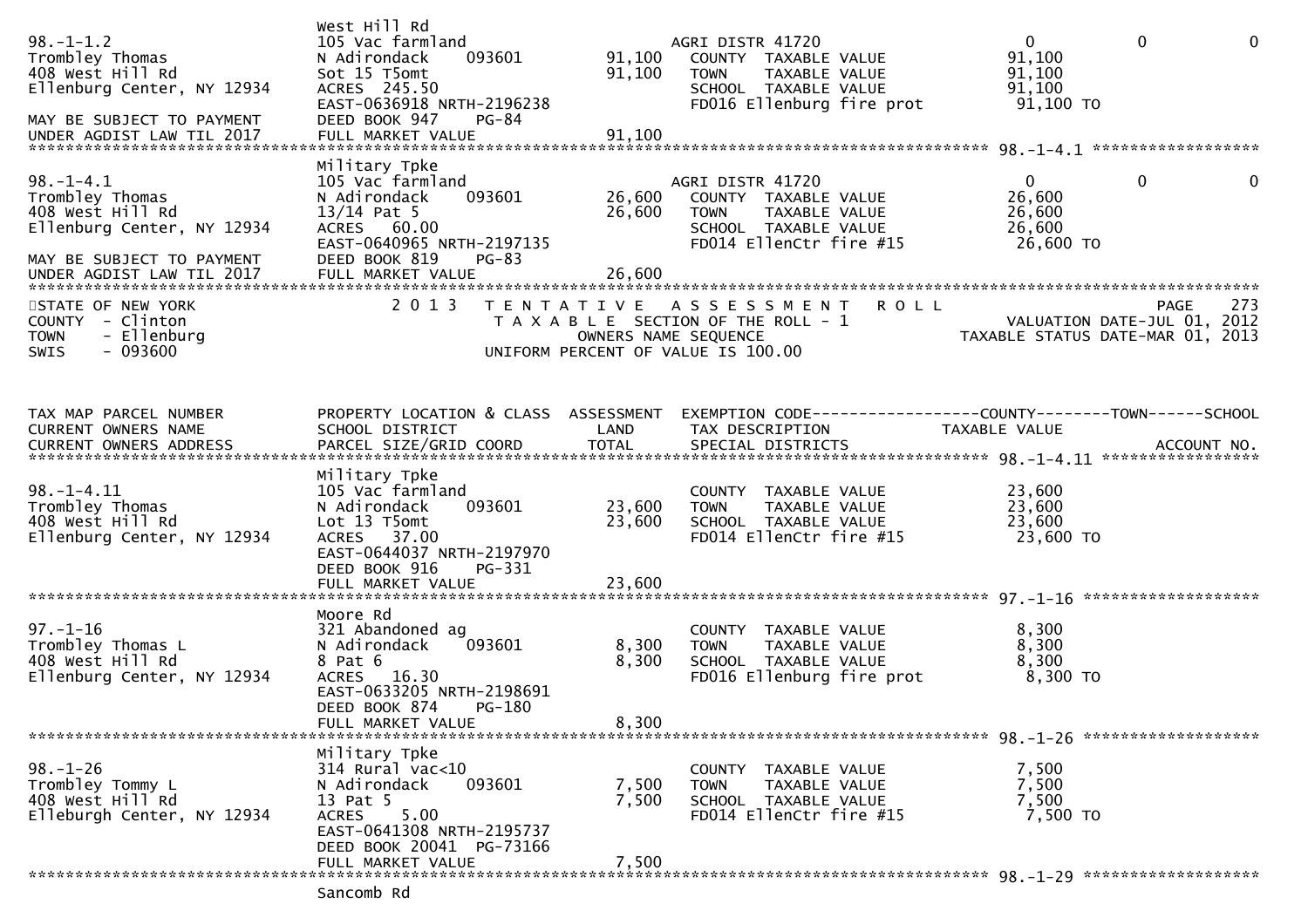| $98. - 1 - 29$<br>Trombley Tommy L<br>408 West Hill Rd<br>Ellenburg Center, NY 12934                     | 105 Vac farmland<br>093601<br>N Adirondack<br>75 A<br>ACRES 84.60<br>EAST-0635994 NRTH-2198167<br>DEED BOOK 20041 PG-75758<br>FULL MARKET VALUE                 | 47,700<br>47,700<br>47,700 | COUNTY TAXABLE VALUE<br>TAXABLE VALUE<br><b>TOWN</b><br>SCHOOL TAXABLE VALUE<br>FD016 Ellenburg fire prot                                          | 47,700<br>47,700<br>47,700<br>47,700 TO                                       |                                                                       |
|----------------------------------------------------------------------------------------------------------|-----------------------------------------------------------------------------------------------------------------------------------------------------------------|----------------------------|----------------------------------------------------------------------------------------------------------------------------------------------------|-------------------------------------------------------------------------------|-----------------------------------------------------------------------|
|                                                                                                          | 11 Ellenburg Center Rd                                                                                                                                          |                            |                                                                                                                                                    |                                                                               |                                                                       |
| $85. - 1 - 9.122$<br>Trombley Tracey L<br>11 Ellenburg Center Rd<br>Ellenburg Center, NY 12934           | 210 1 Family Res<br>093601<br>N Adirondack<br>Lot 3 T6omt<br><b>ACRES</b><br>1.00<br>EAST-0661760 NRTH-2206057<br>DEED BOOK 20102 PG-36018<br>FULL MARKET VALUE | 5,000<br>62,000<br>62,000  | RES STAR<br>41854<br>COUNTY TAXABLE VALUE<br><b>TOWN</b><br>TAXABLE VALUE<br>SCHOOL TAXABLE VALUE<br>FD016 Ellenburg fire prot                     | $\mathbf{0}$<br>62,000<br>62,000<br>32,000<br>62,000 TO                       | $\mathbf{0}$<br>30,000                                                |
|                                                                                                          |                                                                                                                                                                 |                            |                                                                                                                                                    |                                                                               |                                                                       |
| STATE OF NEW YORK<br>COUNTY - Clinton<br>- Ellenburg<br><b>TOWN</b><br>$-093600$<br><b>SWIS</b>          | 2 0 1 3                                                                                                                                                         |                            | <b>ROLL</b><br>TENTATIVE ASSESSMENT<br>T A X A B L E SECTION OF THE ROLL - 1<br>OWNERS NAME SEQUENCE<br>UNIFORM PERCENT OF VALUE IS 100.00         | VALUATION DATE-JUL 01, 2012<br>TAXABLE STATUS DATE-MAR 01, 2013               | 274<br>PAGE                                                           |
| TAX MAP PARCEL NUMBER                                                                                    | PROPERTY LOCATION & CLASS ASSESSMENT                                                                                                                            |                            | EXEMPTION CODE------------------COUNTY--------TOWN------SCHOOL                                                                                     |                                                                               |                                                                       |
| CURRENT OWNERS NAME                                                                                      | SCHOOL DISTRICT                                                                                                                                                 | LAND                       | TAX DESCRIPTION                                                                                                                                    | TAXABLE VALUE                                                                 |                                                                       |
| $85. - 1 - 16$<br>Trombley Trent A<br>6760 Star Rd<br>Ellenburg Center, NY 12934                         | 6760 Star Rd<br>210 1 Family Res<br>093601<br>N Adirondack<br>Lot 18 T6 OMT<br>2.00<br><b>ACRES</b><br>EAST-0660381 NRTH-2206446                                | 5,600<br>147,000           | 41854<br>RES STAR<br>COUNTY TAXABLE VALUE<br><b>TOWN</b><br>TAXABLE VALUE<br>SCHOOL TAXABLE VALUE<br>FD016 Ellenburg fire prot                     | $\overline{0}$<br>147,000<br>147,000<br>117,000<br>147,000 TO                 | $\overline{0}$<br>30,000                                              |
|                                                                                                          | DEED BOOK 20122 PG-50475<br>FULL MARKET VALUE                                                                                                                   | 147,000                    |                                                                                                                                                    |                                                                               |                                                                       |
|                                                                                                          |                                                                                                                                                                 |                            |                                                                                                                                                    |                                                                               |                                                                       |
| $97. - 1 - 18.1$<br>Trombley Walter J<br>Trombley Anne<br>622 West Hill Rd<br>Ellenburg Center, NY 12934 | 622 West Hill Rd<br>112 Dairy farm<br>093601<br>N Adirondack<br>16 Pat 5<br>ACRES 245.20<br>EAST-0634585 NRTH-2193014<br>DEED BOOK 590<br>PG-432                |                            | 10 YR AGR 41700<br>96,900 AGRI DISTR 41720<br>215,300 SR STAR<br>41834<br>42100<br>483A EX<br>COUNTY TAXABLE VALUE<br><b>TOWN</b><br>TAXABLE VALUE | 12,000<br>12,000<br>0<br>$\mathbf{0}$<br>3,200<br>3,200<br>200,100<br>200,100 | 12,000<br>$\overline{\mathbf{0}}$<br>0<br>63,300<br>$\Omega$<br>3,200 |
| MAY BE SUBJECT TO PAYMENT<br>UNDER AGDIST LAW TIL 2017                                                   | FULL MARKET VALUE                                                                                                                                               | 215,300                    | SCHOOL TAXABLE VALUE<br>FD016 Ellenburg fire prot<br>3,200 $EX$                                                                                    | 136,800<br>212,100 TO                                                         |                                                                       |
|                                                                                                          |                                                                                                                                                                 |                            |                                                                                                                                                    | 143. -1-2.1 *******************                                               |                                                                       |
| $143.-1-2.1$<br>Trombly Brent A<br>Trombly Regena<br>1208 Bradley Pond Rd<br>Ellenburg Center, NY 12934  | 1208 Bradley Pond Rd<br>240 Rural res<br>093601<br>N Adirondack<br>91 Pat 5<br>ACRES 363.20<br>EAST-0649322 NRTH-2176189<br>DEED BOOK 618<br>PG-191             | 77,800<br>128,800          | 41834<br>SR STAR<br>COUNTY TAXABLE VALUE<br>TAXABLE VALUE<br><b>TOWN</b><br>SCHOOL TAXABLE VALUE<br>FD016 Ellenburg fire prot                      | $\mathbf{0}$<br>128,800<br>128,800<br>65,500<br>128,800 TO                    | $\mathbf 0$<br>63,300                                                 |
|                                                                                                          | FULL MARKET VALUE                                                                                                                                               | 128,800                    |                                                                                                                                                    |                                                                               |                                                                       |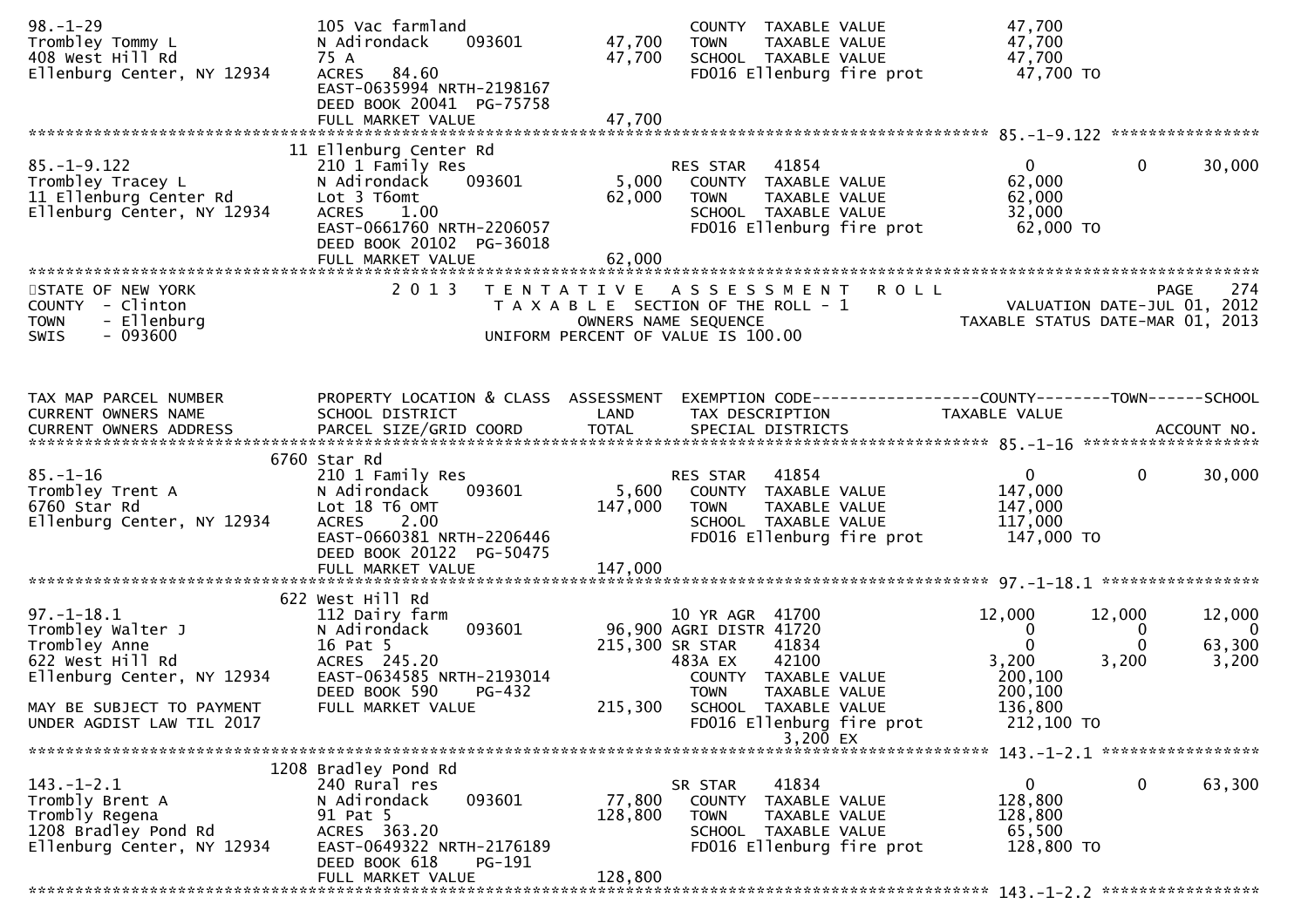| $143. - 1 - 2.2$<br>Trombly Eric E<br>Trombly Amy L<br>1206 Bradley Pond Rd<br>Ellenburg Center, NY 12934 | 1206 Bradley Pond Rd<br>240 Rural res<br>093601<br>N Adirondack<br>Lot 92 T5omt<br>ACRES 14.00<br>EAST-0647866 NRTH-2177630<br>DEED BOOK 20021 PG-45102<br>FULL MARKET VALUE | 12,900<br>81,000<br>81,000 | 41854<br>RES STAR<br>COUNTY TAXABLE VALUE<br><b>TOWN</b><br>TAXABLE VALUE<br>SCHOOL TAXABLE VALUE<br>FD016 Ellenburg fire prot                             | $\overline{0}$<br>81,000<br>81,000<br>51,000<br>$81,000$ TO | $\mathbf 0$<br>30,000                                                                 |
|-----------------------------------------------------------------------------------------------------------|------------------------------------------------------------------------------------------------------------------------------------------------------------------------------|----------------------------|------------------------------------------------------------------------------------------------------------------------------------------------------------|-------------------------------------------------------------|---------------------------------------------------------------------------------------|
|                                                                                                           | 413 West Hill Rd                                                                                                                                                             |                            |                                                                                                                                                            |                                                             |                                                                                       |
| $98. - 1 - 27.1$<br>Trombly Leonard J<br>413 West Hill Rd<br>Ellenburg Center, NY 12934                   | 210 1 Family Res<br>N Adirondack<br>093601<br>27 Pat 5<br>1.30<br><b>ACRES</b><br>EAST-0639803 NRTH-2195478<br>DEED BOOK 847<br><b>PG-227</b><br>FULL MARKET VALUE           | 5,200<br>42,100<br>42,100  | RES STAR<br>41854<br>COUNTY TAXABLE VALUE<br><b>TOWN</b><br>TAXABLE VALUE<br>SCHOOL TAXABLE VALUE<br>FD014 EllenCtr fire #15                               | $\overline{0}$<br>42,100<br>42,100<br>12,100<br>42,100 TO   | $\mathbf{0}$<br>30,000                                                                |
|                                                                                                           |                                                                                                                                                                              |                            |                                                                                                                                                            |                                                             |                                                                                       |
| STATE OF NEW YORK<br>COUNTY - Clinton<br>- Ellenburg<br><b>TOWN</b><br>$-093600$<br><b>SWIS</b>           | 2 0 1 3                                                                                                                                                                      |                            | <b>ROLL</b><br>TENTATIVE ASSESSMENT<br>T A X A B L E SECTION OF THE ROLL - 1<br>OWNERS NAME SEQUENCE<br>UNIFORM PERCENT OF VALUE IS 100.00                 |                                                             | 275<br><b>PAGE</b><br>VALUATION DATE-JUL 01, 2012<br>TAXABLE STATUS DATE-MAR 01, 2013 |
| TAX MAP PARCEL NUMBER<br>CURRENT OWNERS NAME                                                              | PROPERTY LOCATION & CLASS ASSESSMENT<br>SCHOOL DISTRICT                                                                                                                      | LAND                       | EXEMPTION CODE------------------COUNTY--------TOWN------SCHOOL<br>TAX DESCRIPTION                                                                          | TAXABLE VALUE                                               |                                                                                       |
| $71.3 - 2 - 18$<br>Trombly Ronald R<br>1457 LaValley Rd<br>Mooers, NY 12958                               | 2 McGregor Rd<br>210 1 Family Res<br>N Adirondack<br>093601<br>50 Pat 6<br>FRNT 100.00 DPTH 190.00<br>EAST-0674698 NRTH-2213723<br>DEED BOOK 20051 PG-84693                  | 4,400<br>43,200            | COUNTY TAXABLE VALUE<br><b>TOWN</b><br>TAXABLE VALUE<br>SCHOOL TAXABLE VALUE<br>FD002 EllenDpt fire 21<br>LT011 Ellenburg Light 21                         | 43,200<br>43,200<br>43,200<br>43,200 TO<br>43,200 TO        |                                                                                       |
|                                                                                                           |                                                                                                                                                                              |                            |                                                                                                                                                            |                                                             | *****************                                                                     |
| $98. - 1 - 27.3$<br>Trombly Thomas L<br>408 West Hill Rd<br>Ellenburg Center, NY 12934                    | West Hill Rd<br>120 Field crops<br>N Adirondack<br>093601<br>Lot 14 & 27 T5omt<br>ACRES 148.30<br>EAST-0640314 NRTH-2193937<br>DEED BOOK 20021 PG-44143<br>FULL MARKET VALUE | 45,700<br>58,700<br>58,700 | COUNTY TAXABLE VALUE<br>TAXABLE VALUE<br><b>TOWN</b><br>SCHOOL TAXABLE VALUE<br>FD014 EllenCtr fire #15                                                    | 58,700<br>58,700<br>58,700<br>58,700 TO                     |                                                                                       |
|                                                                                                           |                                                                                                                                                                              |                            |                                                                                                                                                            |                                                             |                                                                                       |
| $98. - 1 - 2$<br>Trombly Tommy<br>aka Thomas L<br>408 West Hill Rd<br>Ellenburg Center, NY 12934          | 408 West Hill Rd<br>112 Dairy farm<br>093601<br>N Adirondack<br>14 Pat 7<br>ACRES 134.00<br>EAST-0639069 NRTH-2197496<br>DEED BOOK 98001 PG-07210                            | 173,700                    | AGRI DISTR 41720<br>41854<br>49,600 RES STAR<br>COUNTY<br>TAXABLE VALUE<br><b>TOWN</b><br>TAXABLE VALUE<br>SCHOOL TAXABLE VALUE<br>FD014 EllenCtr fire #15 | 4,305<br>0<br>169,395<br>169,395<br>139,395<br>95,535 TO    | 4,305<br>4,305<br>30,000                                                              |
| MAY BE SUBJECT TO PAYMENT<br>UNDER AGDIST LAW TIL 2017                                                    | FULL MARKET VALUE                                                                                                                                                            | 173,700                    | FD016 Ellenburg fire prot                                                                                                                                  | 78,165 TO                                                   |                                                                                       |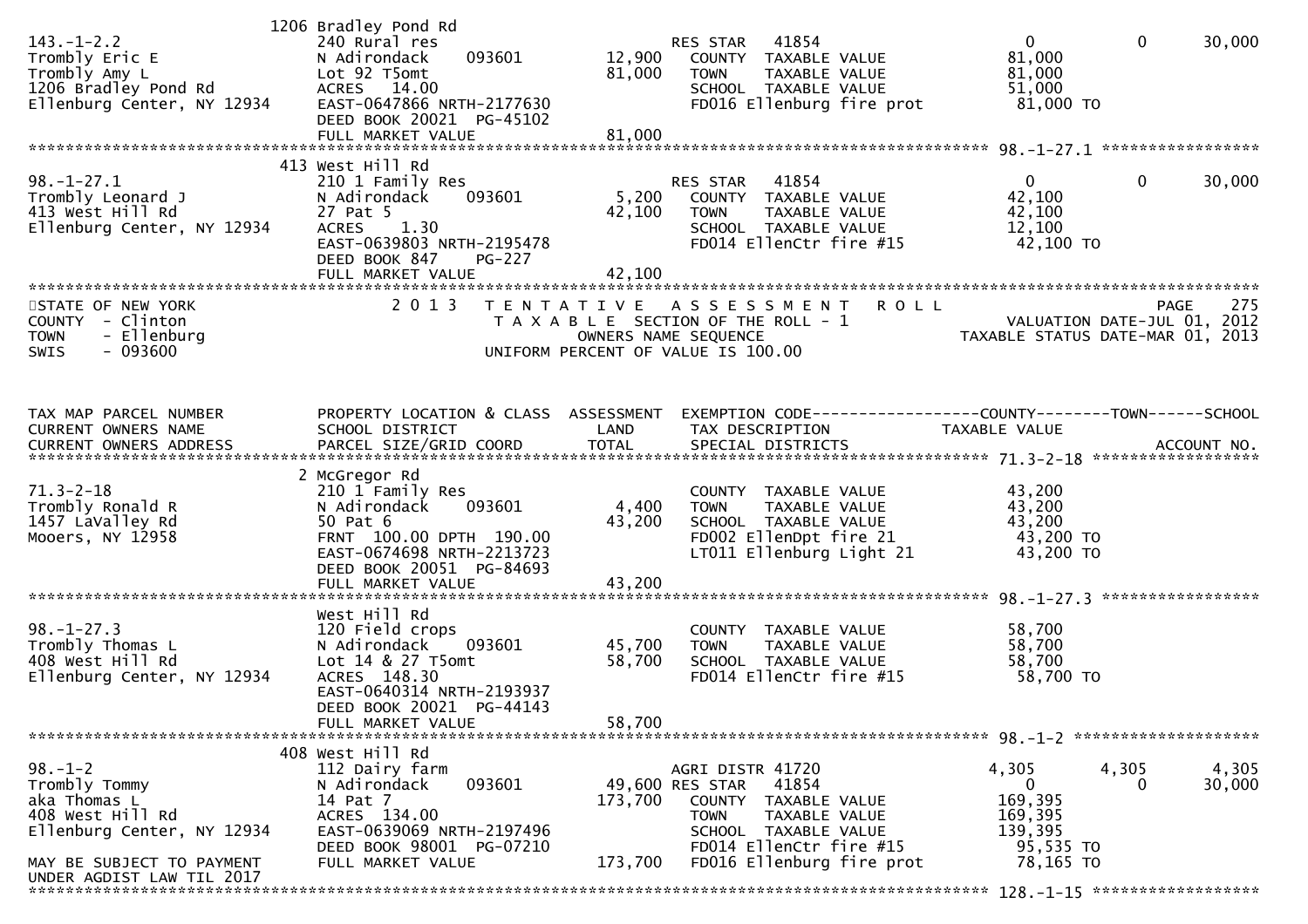| $128. - 1 - 15$<br>Trombly Wilma P<br>1224 Bradley Pond Rd<br>Ellenburg Center, NY 12934            | 1224 Bradley Pond Rd<br>270 Mfg housing<br>N Adirondack<br>093601<br>Lot 70 T5omt<br>ACRES<br>1.60<br>EAST-0648500 NRTH-2178167<br>DEED BOOK 467<br>PG-235<br>FULL MARKET VALUE          | 5,100<br>12,400<br>12,400   | COUNTY TAXABLE VALUE<br><b>TOWN</b><br>TAXABLE VALUE<br>SCHOOL TAXABLE VALUE<br>FD016 Ellenburg fire prot                                                 | 12,400<br>12,400<br>12,400<br>12,400 TO                                                  |        |
|-----------------------------------------------------------------------------------------------------|------------------------------------------------------------------------------------------------------------------------------------------------------------------------------------------|-----------------------------|-----------------------------------------------------------------------------------------------------------------------------------------------------------|------------------------------------------------------------------------------------------|--------|
|                                                                                                     |                                                                                                                                                                                          |                             |                                                                                                                                                           |                                                                                          |        |
| $40. - 1 - 2.2$<br>Trousdale Barbara<br>41 Country Club Dr<br>South Burlington, VT 05403            | Clinton Mills Rd<br>910 Priv forest<br>093601<br>N Adirondack<br>Lot 59 T5omt<br>ACRES 66.00<br>EAST-0663786 NRTH-2229855<br>DEED BOOK 20062 PG-89<br>FULL MARKET VALUE                  | 22,300<br>45,000<br>45,000  | COUNTY TAXABLE VALUE<br>TAXABLE VALUE<br><b>TOWN</b><br>SCHOOL TAXABLE VALUE<br>FD016 Ellenburg fire prot                                                 | 45,000<br>45,000<br>45,000<br>45,000 TO                                                  |        |
|                                                                                                     |                                                                                                                                                                                          |                             |                                                                                                                                                           |                                                                                          |        |
| STATE OF NEW YORK<br>COUNTY - Clinton<br>- Ellenburg<br><b>TOWN</b><br>$-093600$<br><b>SWIS</b>     | 2 0 1 3                                                                                                                                                                                  | OWNERS NAME SEQUENCE        | TENTATIVE ASSESSMENT ROLL<br>T A X A B L E SECTION OF THE ROLL - 1<br>UNIFORM PERCENT OF VALUE IS 100.00                                                  | <b>PAGE</b><br>VALUATION DATE-JUL 01, 2012<br>TAXABLE STATUS DATE-MAR 01, 2013           | 276    |
| TAX MAP PARCEL NUMBER                                                                               | PROPERTY LOCATION & CLASS ASSESSMENT                                                                                                                                                     |                             |                                                                                                                                                           | EXEMPTION CODE-----------------COUNTY-------TOWN------SCHOOL                             |        |
| CURRENT OWNERS NAME                                                                                 | SCHOOL DISTRICT                                                                                                                                                                          | LAND                        | TAX DESCRIPTION                                                                                                                                           | TAXABLE VALUE                                                                            |        |
| $82 - 1 - 13$<br>Troy Peter H<br>Troy Patricia<br>516 Mayberry Hill Rd<br>Casco, ME 04015           | Star Rd<br>321 Abandoned ag<br>093601<br>N Adirondack<br>13 Pat 5<br>ACRES 59.40<br>EAST-0634421 NRTH-2203564<br>DEED BOOK 539<br>PG-692                                                 | 23,900<br>23,900            | COUNTY TAXABLE VALUE<br>TAXABLE VALUE<br><b>TOWN</b><br>SCHOOL TAXABLE VALUE<br>FD016 Ellenburg fire prot                                                 | 23,900<br>23,900<br>23,900<br>23,900 TO                                                  |        |
|                                                                                                     | FULL MARKET VALUE                                                                                                                                                                        | 23,900                      |                                                                                                                                                           |                                                                                          |        |
| $85.1 - 1 - 25$<br>Tucker Jeremy<br>Leonard Tiffany<br>6693 Star Rd<br>Ellenburg Center, NY 12934   | 6693 Star Rd<br>210 1 Family Res<br>093601<br>N Adirondack<br>18 Pat 6<br>4.90 BANK<br><b>ACRES</b><br>850<br>EAST-0662328 NRTH-2206682<br>DEED BOOK 20082 PG-20429<br>FULL MARKET VALUE | 7,400<br>107,300<br>107,300 | 41854<br>RES STAR<br>COUNTY TAXABLE VALUE<br><b>TOWN</b><br>TAXABLE VALUE<br>SCHOOL TAXABLE VALUE<br>FD016 Ellenburg fire prot<br>LT012 Ellenburg Light 5 | $\mathbf{0}$<br>$\mathbf{0}$<br>107,300<br>107,300<br>77,300<br>107,300 TO<br>107,300 TO | 30,000 |
|                                                                                                     |                                                                                                                                                                                          |                             |                                                                                                                                                           |                                                                                          |        |
| $130 - 1 - 2$<br>Tucker Richard Jr<br>Tucker Richard III<br>25 Hartwell St<br>Plattsburgh, NY 12901 | 48 Smith Rd<br>322 Rural vac>10<br>093601<br>N Adirondack<br>Lot 80 T5 Omt<br>ACRES 26.20<br>EAST-0679401 NRTH-2182162<br>DEED BOOK 20132 PG-53619                                       | 16,200<br>16,200            | COUNTY<br>TAXABLE VALUE<br>TAXABLE VALUE<br><b>TOWN</b><br>SCHOOL TAXABLE VALUE<br>FD016 Ellenburg fire prot                                              | 16,200<br>16,200<br>16,200<br>16,200 TO                                                  |        |
|                                                                                                     | FULL MARKET VALUE                                                                                                                                                                        | 16,200                      |                                                                                                                                                           |                                                                                          |        |
|                                                                                                     | $180$ Rull Dun Dd                                                                                                                                                                        |                             |                                                                                                                                                           |                                                                                          |        |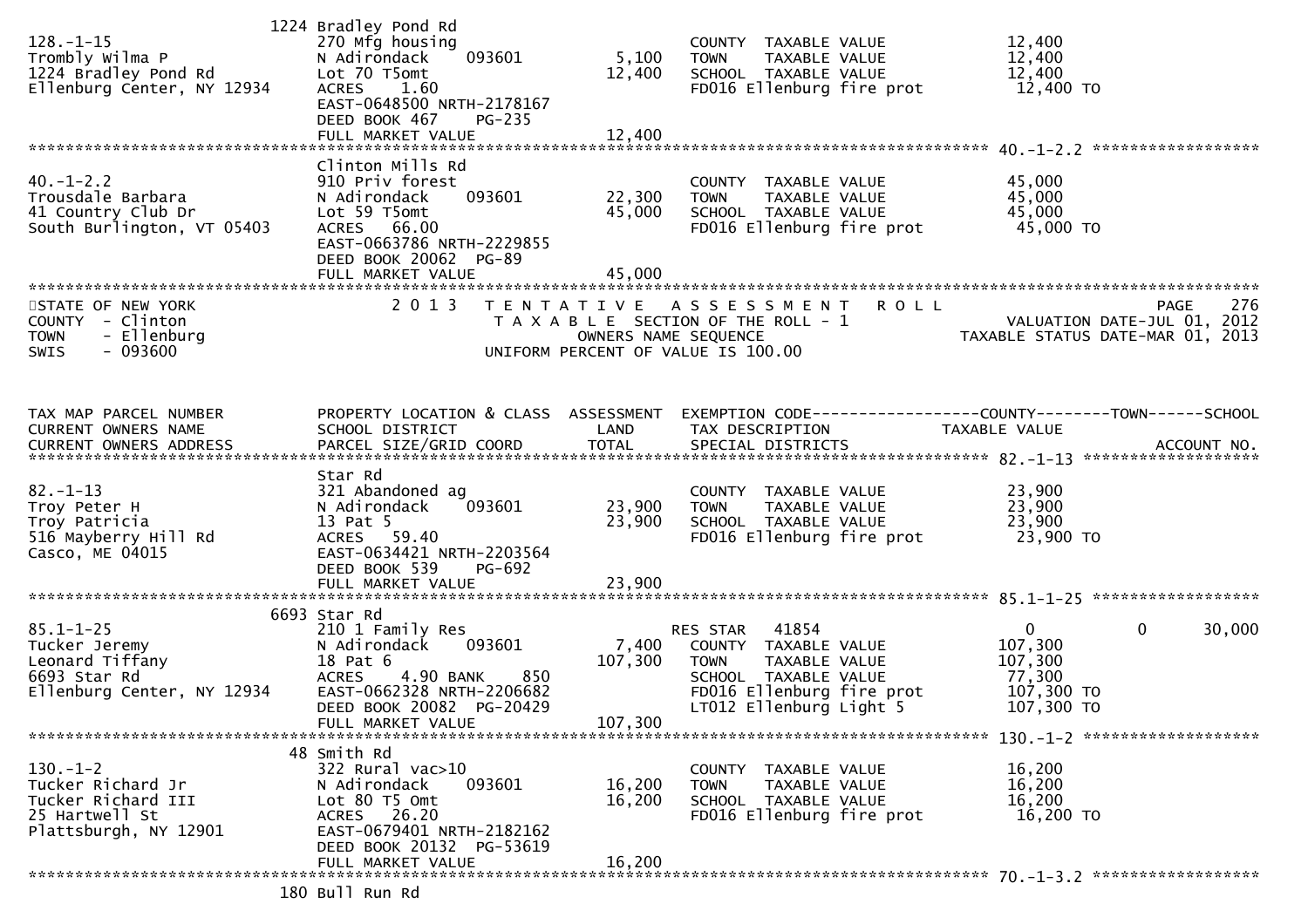| $70. - 1 - 3.2$<br>Tyree Melvin T<br>Miles Charleen P<br>180 Bull Run Rd<br>Ellenburg Depot, NY 12935 | 240 Rural res<br>093601<br>N Adirondack<br>Lot 22 T6omt<br>ACRES 102.40<br>EAST-0668425 NRTH-2217066                                                                                       | 37,600<br>221,000                  | COUNTY TAXABLE VALUE<br>TAXABLE VALUE<br><b>TOWN</b><br>SCHOOL TAXABLE VALUE<br>FD016 Ellenburg fire prot                                                                     | 221,000<br>221,000<br>221,000<br>221,000 TO                                                                           |
|-------------------------------------------------------------------------------------------------------|--------------------------------------------------------------------------------------------------------------------------------------------------------------------------------------------|------------------------------------|-------------------------------------------------------------------------------------------------------------------------------------------------------------------------------|-----------------------------------------------------------------------------------------------------------------------|
|                                                                                                       | DEED BOOK 20041 PG-73298                                                                                                                                                                   | 221,000                            |                                                                                                                                                                               |                                                                                                                       |
| $97. - 1 - 15.1$<br>Vaincourt Gerald<br>Vaincourt Diane<br>7837 Star Rd<br>Ellenburg, NY 12934        | Star Rd<br>321 Abandoned ag<br>093601 2001<br>N Adirondack<br>8 Pat 6<br>ACRES 24.50<br>EAST-0633192 NRTH-2200711<br>DEED BOOK 20061 PG-99478                                              | 17,000<br>17,000                   | COUNTY TAXABLE VALUE<br><b>TOWN</b><br>TAXABLE VALUE<br>SCHOOL TAXABLE VALUE                                                                                                  | 17,000<br>17,000<br>17,000                                                                                            |
| STATE OF NEW YORK<br>COUNTY - Clinton<br><b>TOWN</b><br>- Ellenburg<br>$-093600$<br><b>SWIS</b>       |                                                                                                                                                                                            | UNIFORM PERCENT OF VALUE IS 100.00 | 2013 TENTATIVE ASSESSMENT ROLL                                                                                                                                                | 277<br>PAGE<br>T A X A B L E SECTION OF THE ROLL - 1<br>OWNERS NAME SEQUENCE<br>CONNERS NAME SEQUENCE                 |
| TAX MAP PARCEL NUMBER<br>CURRENT OWNERS NAME                                                          | SCHOOL DISTRICT<br><b>Example 18 The LAND</b>                                                                                                                                              |                                    | TAX DESCRIPTION                                                                                                                                                               | PROPERTY LOCATION & CLASS ASSESSMENT EXEMPTION CODE----------------COUNTY-------TOWN------SCHOOL<br>TAXABLE VALUE     |
| $97. - 1 - 13$<br>Vaincourt Gerald F<br>Vaincourt Diane R<br>7837 Star Rd<br>Ellenburg Center, NY     | 7837 Star Rd<br>210 1 Family Res<br>093601<br>N Adirondack<br>8 Pat 6<br>ACRES 1.70<br>EAST-0634358 NRTH-2201980<br>12934-2515 DEED BOOK 928<br>PG-201                                     | 5,400 SR STAR<br>153,000           | WARNONALL 41121<br>41834<br>153,000 COUNTY TAXABLE VALUE<br><b>TOWN</b><br>TAXABLE VALUE 130,050<br>TAXABLE VALUE 89,700<br>SCHOOL TAXABLE VALUE<br>FD016 Ellenburg fire prot | 22,950<br>22,950<br>$\overline{\mathbf{0}}$<br>$\overline{\mathbf{0}}$<br>63,300<br>$\Omega$<br>130,050<br>153,000 TO |
| 141.3-2-20<br>Valentine Mary Beth<br>203 Rt 9<br>Chazy, NY 12921                                      | 33 Hill Rd<br>260 Seasonal res - WTRFNT<br>N Adirondack<br>093601<br>Lot 100 Pat 5<br>FRNT 66.00 DPTH 130.00<br>EAST-0624051 NRTH-2171555<br>DEED BOOK 20011 PG-35600<br>FULL MARKET VALUE | 61,400<br>99,000<br>99,000         | COUNTY TAXABLE VALUE<br>TAXABLE VALUE<br><b>TOWN</b><br>SCHOOL TAXABLE VALUE<br>FD040 Lyon Mountain Fire<br>WD018 Chat lake water dist                                        | 99,000<br>99,000<br>99,000<br>99,000 TO<br>99,000 то м                                                                |
| $113. - 1 - 2.2$<br>Vanderbogart Charles D<br>120 Vanderbogart Rd<br>Ellenburg Center, NY 12934       | 120 Vanderbogart Rd<br>241 Rural res&ag<br>093601<br>N Adirondack<br>Lot 27 T5omt<br>ACRES 35.00 BANK<br>080<br>EAST-0640534 NRTH-2191095<br>DEED BOOK 869<br>PG-333<br>FULL MARKET VALUE  | 21,800<br>98,900<br>98,900         | 41854<br>RES STAR<br>COUNTY<br>TAXABLE VALUE<br><b>TOWN</b><br>TAXABLE VALUE<br>SCHOOL TAXABLE VALUE<br>FD016 Ellenburg fire prot                                             | $\mathbf 0$<br>30,000<br>$\mathbf{0}$<br>98,900<br>98,900<br>68,900<br>98,900 TO                                      |
|                                                                                                       |                                                                                                                                                                                            |                                    |                                                                                                                                                                               |                                                                                                                       |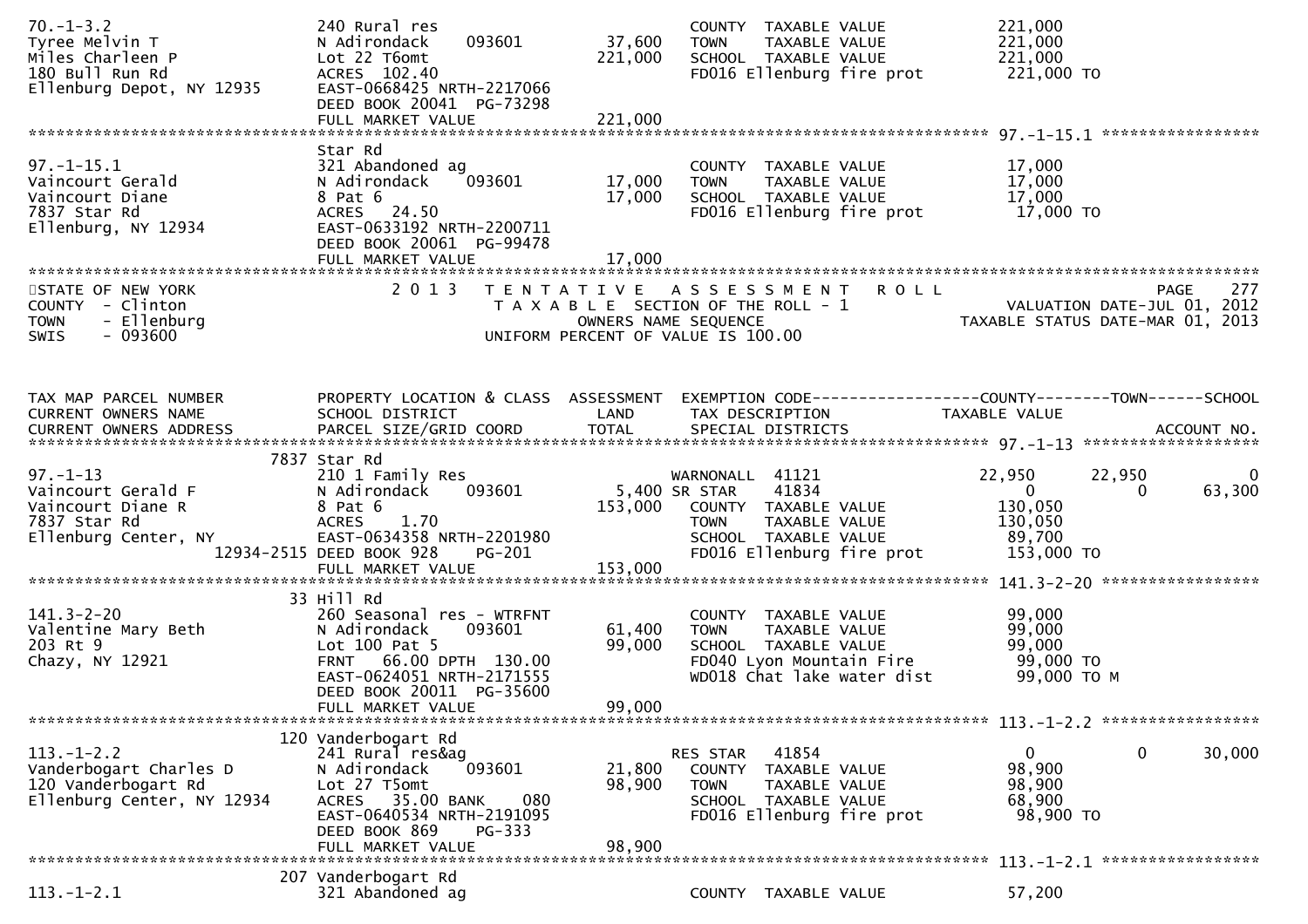| Vanderbogart Roy & Floyd<br>Vanderbogart Life Use Mildred Lot 26 T5omt<br>4 Woodard Rd<br>Gansevoort, NY 12831 | 093601<br>N Adirondack<br>ACRES 156.50<br>EAST-0638305 NRTH-2191451<br>DEED BOOK 877<br>$PG-55$<br>FULL MARKET VALUE                                                                      | 57,200<br>57,200<br>57,200  | TAXABLE VALUE<br><b>TOWN</b><br>SCHOOL TAXABLE VALUE<br>FD016 Ellenburg fire prot                                                                      | 57,200<br>57,200<br>57,200 TO                                                            |        |
|----------------------------------------------------------------------------------------------------------------|-------------------------------------------------------------------------------------------------------------------------------------------------------------------------------------------|-----------------------------|--------------------------------------------------------------------------------------------------------------------------------------------------------|------------------------------------------------------------------------------------------|--------|
| $99.1 - 1 - 15$<br>Vanderbogart Roy H<br>4 Woodward Rd<br>Gansevoort, NY 12831                                 | 53 Carlson St<br>210 1 Family Res<br>093601<br>N Adirondack<br>15 Pat 5<br>82.50 DPTH 239.00<br><b>FRNT</b><br>EAST-0648261 NRTH-2198743<br>DEED BOOK 20031 PG-61695<br>FULL MARKET VALUE | 4,100<br>11,000<br>11,000   | COUNTY TAXABLE VALUE<br><b>TOWN</b><br>TAXABLE VALUE<br>SCHOOL TAXABLE VALUE<br>FD014 EllenCtr fire #15<br>LT010 Ellenburg Light 15                    | 11,000<br>11,000<br>11,000<br>11,000 TO<br>11,000 TO                                     |        |
| STATE OF NEW YORK<br>COUNTY - Clinton<br>- Ellenburg<br><b>TOWN</b><br>$-093600$<br><b>SWIS</b>                | 2 0 1 3                                                                                                                                                                                   | OWNERS NAME SEQUENCE        | TENTATIVE ASSESSMENT ROLL<br>T A X A B L E SECTION OF THE ROLL - 1<br>UNIFORM PERCENT OF VALUE IS 100.00                                               | PAGE<br>VALUATION DATE-JUL 01, 2012<br>TAXABLE STATUS DATE-MAR 01, 2013                  | 278    |
| TAX MAP PARCEL NUMBER<br>CURRENT OWNERS NAME                                                                   | PROPERTY LOCATION & CLASS ASSESSMENT<br>SCHOOL DISTRICT                                                                                                                                   | LAND                        | TAX DESCRIPTION                                                                                                                                        | EXEMPTION CODE------------------COUNTY--------TOWN------SCHOOL<br>TAXABLE VALUE          |        |
| $155. - 2 - 15.12$<br>Vann Karin<br>4982 Route 374<br>Merrill, NY 12955                                        | 4982 Rt 374<br>240 Rural res<br>093601<br>N Adirondack<br>Lot 101 T5omt<br>ACRES 11.30<br>EAST-0627599 NRTH-2166662<br>DEED BOOK 20082 PG-20904                                           | 16,300<br>78,000            | COUNTY TAXABLE VALUE<br><b>TOWN</b><br>TAXABLE VALUE<br>SCHOOL TAXABLE VALUE<br>FD040 Lyon Mountain Fire                                               | 78,000<br>78,000<br>78,000<br>78,000 TO                                                  |        |
| $71.3 - 2 - 41.1$<br>Varin Derek<br>Varin Delores J<br>5045 Rt 11<br>Ellenburg Depot, NY 12935                 | 5045 Rt 11<br>210 1 Family Res<br>093601<br>N Adirondack<br>20 Pat 6<br>FRNT 56.00 DPTH 280.00<br>EAST-0674354 NRTH-2213407<br>DEED BOOK 20041 PG-65483<br>FULL MARKET VALUE              | 3,200<br>50,700<br>50,700   | 41834<br>SR STAR<br>COUNTY TAXABLE VALUE<br><b>TOWN</b><br>TAXABLE VALUE<br>SCHOOL TAXABLE VALUE<br>FD002 EllenDpt fire 21<br>LT011 Ellenburg Light 21 | $\mathbf{0}$<br>$\Omega$<br>50,700<br>50,700<br>$\overline{0}$<br>50,700 TO<br>50,700 TO | 50,700 |
| $71.3 - 2 - 41.2$<br>Varin Derek<br>PO Box 153<br>Ellenburg Depot, NY 12935                                    | 5047 Rt 11<br>$485 > 1$ use sm bld<br>093601<br>N Adirondack<br>FRNT 133.80 DPTH 280.04<br>EAST-0674259 NRTH-2213389<br>DEED BOOK 883<br>$PG-65$<br>FULL MARKET VALUE                     | 9,500<br>147,600<br>147,600 | COUNTY TAXABLE VALUE<br><b>TOWN</b><br>TAXABLE VALUE<br>SCHOOL TAXABLE VALUE<br>FD002 EllenDpt fire 21<br>LT011 Ellenburg Light 21                     | 147,600<br>147,600<br>147,600<br>147,600 TO<br>147,600 TO                                |        |
| $71.3 - 2 - 13$<br>Varin Derek A<br>5072 Rt 11                                                                 | 5072 Rt 11<br>210 1 Family Res<br>093601<br>N Adirondack<br>20 Pat 6                                                                                                                      | 3,600<br>92,000             | 41854<br>RES STAR<br><b>COUNTY</b><br>TAXABLE VALUE<br><b>TOWN</b><br>TAXABLE VALUE                                                                    | 0<br>0<br>30,000<br>92,000<br>92,000                                                     |        |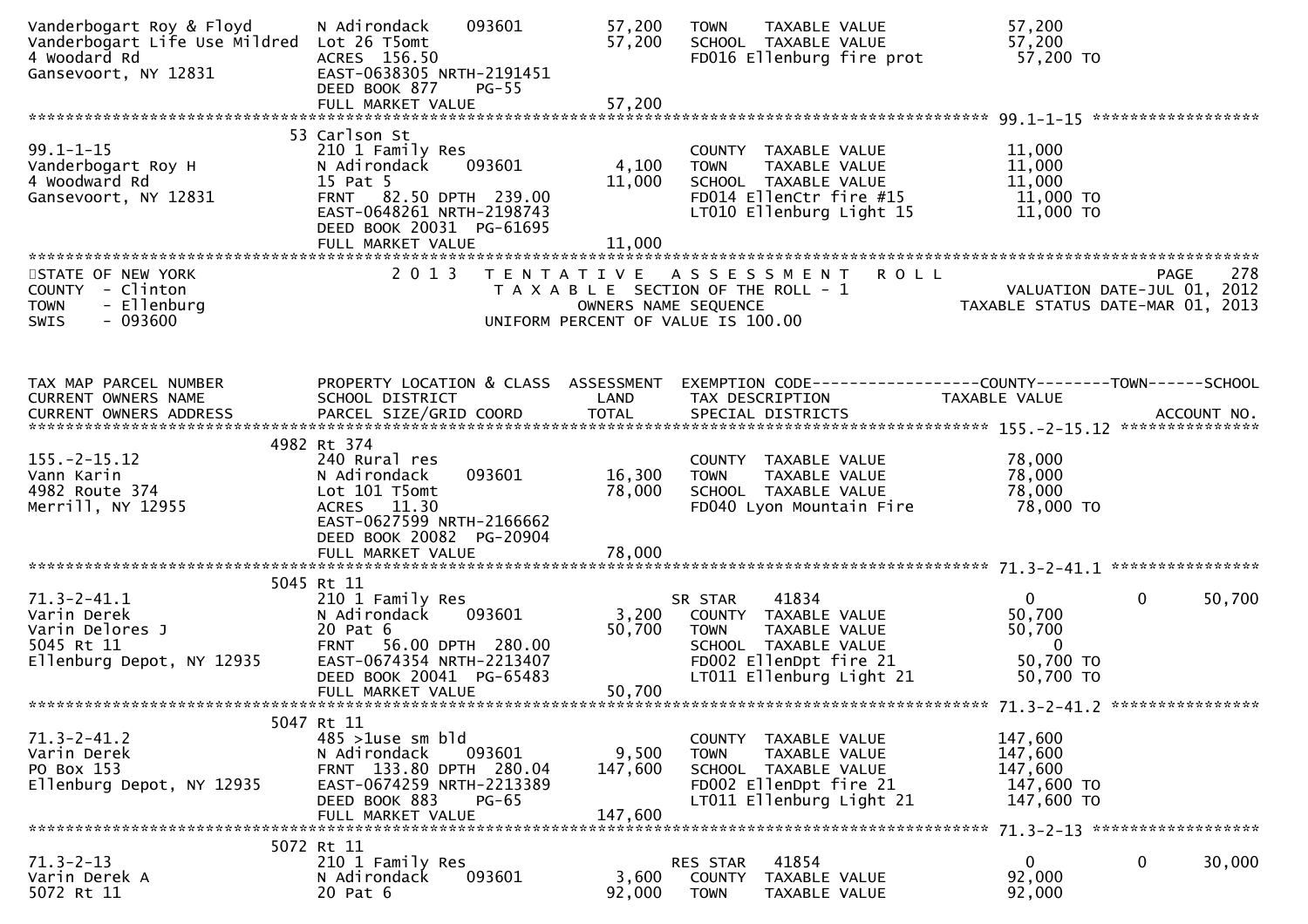| Ellenburg Depot, NY 12935                                                                                          | 79.13 DPTH 160.48<br><b>FRNT</b><br>890<br>BANK<br>EAST-0673664 NRTH-2213586<br>DEED BOOK 20102 PG-34710<br>FULL MARKET VALUE                                                           | 92,000                      | SCHOOL TAXABLE VALUE<br>FD002 EllenDpt fire 21<br>LT011 Ellenburg Light 21                                                                           | 62,000<br>92,000 TO<br>92,000 TO                                                         |        |
|--------------------------------------------------------------------------------------------------------------------|-----------------------------------------------------------------------------------------------------------------------------------------------------------------------------------------|-----------------------------|------------------------------------------------------------------------------------------------------------------------------------------------------|------------------------------------------------------------------------------------------|--------|
| $71.3 - 3 - 19$<br>Varin Derek A<br>Varin Susan V<br>170 Lake Roxanne Rd<br>PO Box 34<br>Ellenburg Depot, NY 12935 | 170 Lake Roxanne Rd<br>210 1 Family Res<br>093601<br>N Adirondack<br>Lot $20$ Pat $6$<br>ACRES 1.80<br>EAST-0673961 NRTH-2209932<br><b>PG-300</b><br>DEED BOOK 810<br>FULL MARKET VALUE | 9,500<br>112,000<br>112,000 | RES STAR 41854<br>COUNTY TAXABLE VALUE<br><b>TOWN</b><br>TAXABLE VALUE<br>SCHOOL TAXABLE VALUE<br>FD002 EllenDpt fire 21<br>LT011 Ellenburg Light 21 | $\mathbf{0}$<br>$\mathbf{0}$<br>112,000<br>112,000<br>82,000<br>112,000 TO<br>112,000 TO | 30,000 |
| STATE OF NEW YORK<br>COUNTY - Clinton<br>- Ellenburg<br><b>TOWN</b><br>$-093600$<br>SWIS                           |                                                                                                                                                                                         | OWNERS NAME SEQUENCE        | 2013 TENTATIVE ASSESSMENT ROLL<br>T A X A B L E SECTION OF THE ROLL - 1<br>UNIFORM PERCENT OF VALUE IS 100.00                                        | <b>PAGE</b><br>VALUATION DATE-JUL 01, 2012<br>TAXABLE STATUS DATE-MAR 01, 2013           | 279    |
| TAX MAP PARCEL NUMBER<br>CURRENT OWNERS NAME                                                                       | PROPERTY LOCATION & CLASS ASSESSMENT<br>SCHOOL DISTRICT                                                                                                                                 | LAND                        | TAX DESCRIPTION                                                                                                                                      | EXEMPTION CODE-----------------COUNTY-------TOWN------SCHOOL<br>TAXABLE VALUE            |        |
| $159. - 1 - 17$<br>Varin Kenneth F<br>Varin Margaret M<br>2332 Rt 374<br>Ellenburg Depot, NY 12935                 | Town Line Rd<br>$314$ Rural vac<10<br>093601<br>N Adirondack<br>Lot 112 T5omt<br>ACRES 6.00<br>EAST-0675974 NRTH-2165526<br>DEED BOOK 20092 PG-28375<br>FULL MARKET VALUE               | 3,800<br>3,800<br>3,800     | COUNTY TAXABLE VALUE<br>TAXABLE VALUE<br><b>TOWN</b><br>SCHOOL TAXABLE VALUE<br>FD016 Ellenburg fire prot                                            | 3,800<br>3,800<br>3,800<br>$3,800$ TO                                                    |        |
| $99.1 - 2 - 15$<br>Varin Life Estate Delores J<br>Varin Mark A<br>244 Dixon Pt Rd<br>Plattsburgh, NY 12901         | 5 Brandy Brook Rd<br>210 1 Family Res<br>N Adirondack<br>093601<br>11 Pat 5<br>FRNT 150.00 DPTH 135.00<br>EAST-0649360 NRTH-2198418<br>DEED BOOK 20011 PG-28769                         | 3,000<br>43,200             | COUNTY TAXABLE VALUE<br>TAXABLE VALUE<br><b>TOWN</b><br>SCHOOL TAXABLE VALUE<br>FD014 EllenCtr fire #15<br>LT010 Ellenburg Light 15                  | 43,200<br>43,200<br>43,200<br>43,200 TO<br>43,200 TO                                     |        |
| $86. - 1 - 3$<br>Varin Seles B Jr<br>15 Flanagan Dr<br>Plattsburgh, NY 12901                                       | Plank Rd<br>311 Res vac land<br>093601<br>N Adirondack<br>1.00<br><b>ACRES</b><br>EAST-0675962 NRTH-2208411<br>DEED BOOK 544<br><b>PG-708</b><br>FULL MARKET VALUE                      | 5,000<br>5,000<br>5,000     | COUNTY TAXABLE VALUE<br><b>TOWN</b><br>TAXABLE VALUE<br>SCHOOL TAXABLE VALUE<br>FD016 Ellenburg fire prot                                            | 5,000<br>5,000<br>5,000<br>5,000 TO                                                      |        |
| $86. - 1 - 5.21$<br>Varin Seles Jr<br>15 Flanagan Dr<br>Plattsburgh, NY 12901                                      | 1993 Plank Rd<br>270 Mfg housing<br>093601<br>N Adirondack<br>Lot $1$ Omt#6<br>ACRES 247.50                                                                                             | 49,600<br>75,600            | COUNTY TAXABLE VALUE<br>TAXABLE VALUE<br><b>TOWN</b><br>SCHOOL TAXABLE VALUE<br>FD016 Ellenburg fire prot                                            | 75,600<br>75,600<br>75,600<br>75,600 TO                                                  |        |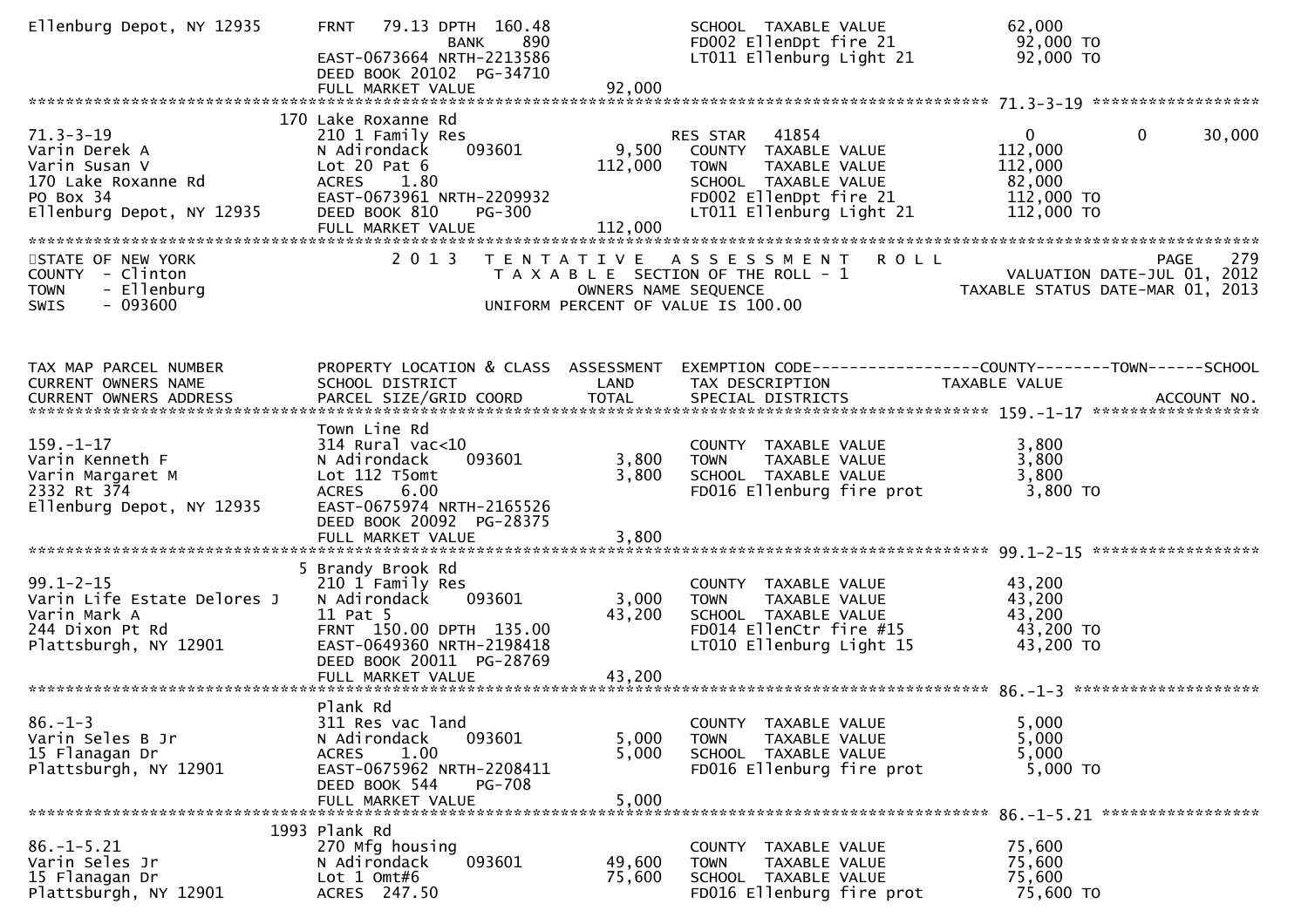|                                                                                                           | EAST-0674882 NRTH-2206942<br>DEED BOOK 612<br>PG-883<br>FULL MARKET VALUE                                                                                                                     | 75,600                                    |                                                                                                                                        |                                                                                        |
|-----------------------------------------------------------------------------------------------------------|-----------------------------------------------------------------------------------------------------------------------------------------------------------------------------------------------|-------------------------------------------|----------------------------------------------------------------------------------------------------------------------------------------|----------------------------------------------------------------------------------------|
|                                                                                                           |                                                                                                                                                                                               |                                           |                                                                                                                                        |                                                                                        |
| $99. - 2 - 22.5$<br>Vasmaris Dimitrios<br>Vasmaris Maria<br>9277 Meunier St<br>Montreal QC, Canada H2N1W4 | Smith Rd<br>321 Abandoned ag<br>093601<br>N Adirondack<br>Lot 31 T5omt<br>ACRES 17.00<br>EAST-0652742 NRTH-2193743<br>DEED BOOK 824<br><b>PG-272</b>                                          | 14,700<br>14,700                          | COUNTY TAXABLE VALUE<br>TAXABLE VALUE<br><b>TOWN</b><br>SCHOOL TAXABLE VALUE<br>FD014 EllenCtr fire #15                                | 14,700<br>14,700<br>14,700<br>14,700 TO                                                |
|                                                                                                           |                                                                                                                                                                                               |                                           |                                                                                                                                        |                                                                                        |
|                                                                                                           |                                                                                                                                                                                               |                                           |                                                                                                                                        |                                                                                        |
| STATE OF NEW YORK<br><b>COUNTY</b><br>- Clinton<br>- Ellenburg<br><b>TOWN</b><br>$-093600$<br>SWIS        | 2 0 1 3                                                                                                                                                                                       | T E N T A T I V E<br>OWNERS NAME SEQUENCE | A S S E S S M E N T<br>R O L L<br>T A X A B L E SECTION OF THE ROLL - 1<br>UNIFORM PERCENT OF VALUE IS 100.00                          | 280<br><b>PAGE</b><br>VALUATION DATE-JUL 01, 2012<br>TAXABLE STATUS DATE-MAR 01, 2013  |
| TAX MAP PARCEL NUMBER<br>CURRENT OWNERS NAME                                                              | PROPERTY LOCATION & CLASS ASSESSMENT<br>SCHOOL DISTRICT                                                                                                                                       | LAND                                      | TAX DESCRIPTION                                                                                                                        | EXEMPTION CODE------------------COUNTY--------TOWN------SCHOOL<br><b>TAXABLE VALUE</b> |
|                                                                                                           |                                                                                                                                                                                               |                                           |                                                                                                                                        |                                                                                        |
|                                                                                                           | 4916 Rt 374                                                                                                                                                                                   |                                           |                                                                                                                                        |                                                                                        |
| $155. -2 - 15.13$<br>Verrillo Patrick J<br>Agnew Michele L<br>199 Sand Rd                                 | 210 1 Family Res<br>093601<br>N Adirondack<br>101 T5omt<br>5.20<br><b>ACRES</b>                                                                                                               | 12,100<br>60,000                          | COUNTY TAXABLE VALUE<br>TAXABLE VALUE<br><b>TOWN</b><br>SCHOOL TAXABLE VALUE<br>FD040 Lyon Mountain Fire                               | 60,000<br>60,000<br>60,000<br>60,000 TO                                                |
| Morrisonville, NY 12962                                                                                   | EAST-0628083 NRTH-2165345<br>DEED BOOK 20112 PG-42918<br>FULL MARKET VALUE                                                                                                                    | 60,000                                    |                                                                                                                                        |                                                                                        |
|                                                                                                           | Rt 11                                                                                                                                                                                         |                                           |                                                                                                                                        |                                                                                        |
| $69. -2 - 2. -2$<br>Veterans Of Foreign Wars<br>Post No 8793<br>Attn: Bradley Rushford<br>PO Box 147      | 321 Abandoned ag<br>093601<br>N Adirondack<br>ACRES 12.90<br>EAST-0654042 NRTH-2209641<br>DEED BOOK 608<br>$PG-129$                                                                           | 11,900<br>11,900                          | COUNTY<br>TAXABLE VALUE<br>TAXABLE VALUE<br><b>TOWN</b><br>SCHOOL TAXABLE VALUE<br>FD016 Ellenburg fire prot                           | 11,900<br>11,900<br>11,900<br>11,900 TO                                                |
|                                                                                                           |                                                                                                                                                                                               |                                           |                                                                                                                                        |                                                                                        |
| $141.3 - 1 - 2.11$<br>Viberg Catherine<br>12A 3rd Ave<br>LaSalle QC, Canada H8P2H2                        | 304 Narrows Rd<br>260 Seasonal res - WTRFNT<br>Chateaugay 1<br>163401<br>Lot 100 T5omt<br>Other Title Deed 774 - 20<br>1.20<br>ACRES<br>EAST-0622252 NRTH-2172759<br>DEED BOOK 1006<br>PG-228 | 94,500<br>215,000                         | COUNTY TAXABLE VALUE<br><b>TOWN</b><br>TAXABLE VALUE<br>SCHOOL TAXABLE VALUE<br>FD040 Lyon Mountain Fire<br>WD018 Chat lake water dist | 215,000<br>215,000<br>215,000<br>215,000 TO<br>215,000 ТО М                            |
|                                                                                                           | FULL MARKET VALUE                                                                                                                                                                             | 215,000                                   |                                                                                                                                        |                                                                                        |
| $159. - 1 - 15$<br>Villeneuve David L<br>PO Box 360<br>Underhill, VT 05489                                | Plank Rd<br>314 Rural vac<10<br>093601<br>N Adirondack<br>181 Pat 5<br>6.00<br>ACRES<br>EAST-0682683 NRTH-2167241                                                                             | 8,100<br>8,100                            | COUNTY TAXABLE VALUE<br>TAXABLE VALUE<br><b>TOWN</b><br>SCHOOL TAXABLE VALUE<br>FD016 Ellenburg fire prot                              | 8,100<br>8,100<br>8,100<br>8,100 TO                                                    |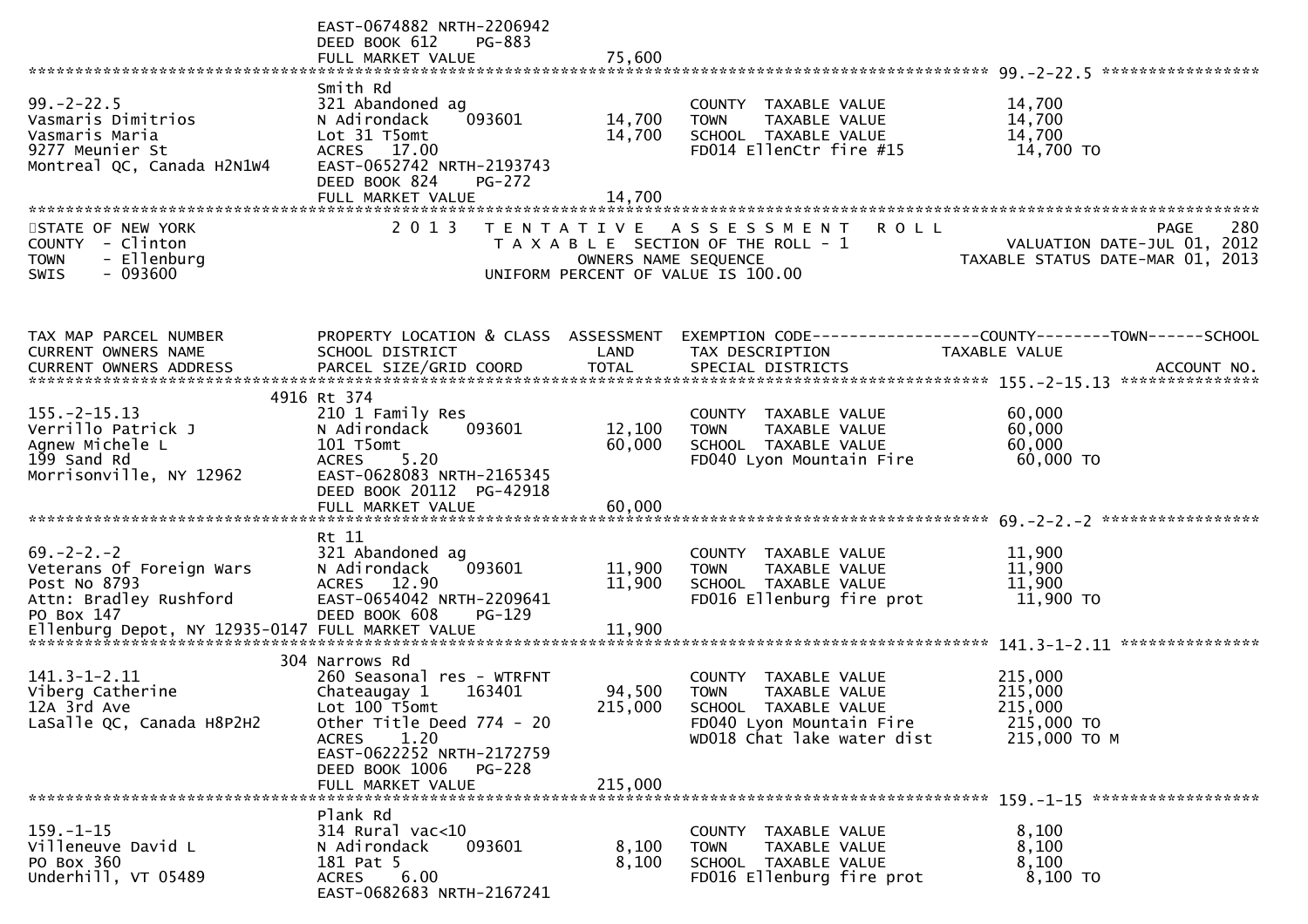|                                                                                                 | DEED BOOK 20061 PG-92009                                                                                                                                                                                              |                            |                                                                                                                                                       |                                                                                                                                                                                                                                                           |
|-------------------------------------------------------------------------------------------------|-----------------------------------------------------------------------------------------------------------------------------------------------------------------------------------------------------------------------|----------------------------|-------------------------------------------------------------------------------------------------------------------------------------------------------|-----------------------------------------------------------------------------------------------------------------------------------------------------------------------------------------------------------------------------------------------------------|
| $141.3 - 2 - 40$<br>Vondell Kenneth L<br>Vondell Mary L<br>6 Willard St<br>Malone, NY 12953     | 1 Brooks Way<br>260 Seasonal res - WTRFNT<br>Chateaugay 1<br>163401<br>Lot $100$ Pat 5<br>FRNT 50.00 DPTH 75.00<br>EAST-0623438 NRTH-2172660<br>DEED BOOK 98001 PG-03906<br>FULL MARKET VALUE                         | 34,800<br>52,400<br>52,400 | COUNTY TAXABLE VALUE<br><b>TOWN</b><br>TAXABLE VALUE<br>SCHOOL TAXABLE VALUE<br>FD040 Lyon Mountain Fire<br>WD018 Chat lake water dist                | 52,400<br>52,400<br>52,400<br>52,400 TO<br>52,400 TO M                                                                                                                                                                                                    |
| STATE OF NEW YORK<br>COUNTY - Clinton<br>- Ellenburg<br><b>TOWN</b><br>$-093600$<br>SWIS        | 2 0 1 3                                                                                                                                                                                                               |                            | <b>ROLL</b><br>TENTATIVE ASSESSMENT<br>T A X A B L E SECTION OF THE ROLL - 1<br>OWNERS NAME SEQUENCE<br>UNIFORM PERCENT OF VALUE IS 100.00            | 281<br><b>PAGE</b><br>VALUATION DATE-JUL 01, 2012<br>TAXABLE STATUS DATE-MAR 01, 2013                                                                                                                                                                     |
| TAX MAP PARCEL NUMBER<br>CURRENT OWNERS NAME                                                    | SCHOOL DISTRICT                                                                                                                                                                                                       | LAND                       | TAX DESCRIPTION                                                                                                                                       | PROPERTY LOCATION & CLASS ASSESSMENT EXEMPTION CODE----------------COUNTY-------TOWN------SCHOOL<br>TAXABLE VALUE                                                                                                                                         |
| $155.1 - 2 - 11$<br>Waldron Daniel J<br>Waldron Janet<br>PO Box 84<br>Lyon Mt, NY 12952         | 4979 Rt 374<br>210 1 Family Res - WTRFNT<br>093601<br>N Adirondack<br>109 Pat 5<br>2.30<br><b>ACRES</b><br>EAST-0626904 NRTH-2166278<br>DEED BOOK 963<br>$PG-30$                                                      | 273,000                    | WARNONALL 41121<br>140,400 RES STAR 41854<br>COUNTY TAXABLE VALUE<br><b>TOWN</b><br>TAXABLE VALUE<br>SCHOOL TAXABLE VALUE<br>FD040 Lyon Mountain Fire | 27,000<br>27,000<br>$\bf{0}$<br>$\overline{0}$<br>30,000<br>$\Omega$<br>246,000<br>246,000<br>243,000<br>273,000 TO<br>FULL MARKET VALUE<br>FULL MARKET VALUE 273,000 WDO18 Chat lake water dist 273,000 TO M FULL MARKET VALUE 273,000 TO M 273,000 FORM |
| $98. - 1 - 21$<br>Wall Colin H<br>Wall Hope M<br>237 West Hill Rd<br>Ellenburg Center, NY 12934 | 237 West Hill Rd<br>270 Mfg housing<br>093601<br>N Adirondack<br>Lot 13<br><b>ACRES</b><br>1.50<br>EAST-0644130 NRTH-2196947<br>DEED BOOK 20041 PG-74552<br>FULL MARKET VALUE                                         | 5,100<br>43,000<br>43,000  | RES STAR 41854<br>COUNTY TAXABLE VALUE<br>TAXABLE VALUE<br><b>TOWN</b><br>SCHOOL TAXABLE VALUE<br>FD014 EllenCtr fire #15                             | $\overline{0}$<br>$\mathbf{0}$<br>30,000<br>43,000<br>43,000<br>13,000<br>43,000 TO                                                                                                                                                                       |
| $71.3 - 3 - 6$<br>Walton Chris<br>8016 Gomez Ave<br>Tampa, FL 33614                             | Lake Roxanne Rd<br>311 Res vac land - WTRFNT<br>093601<br>N Adirondack<br>Lot 20 T6<br>Sunset Shores Ii Lot 6<br>FRNT 211.55 DPTH 168.00<br>EAST-0673038 NRTH-2210904<br>DEED BOOK 20072 PG-2797<br>FULL MARKET VALUE | 12,900<br>12,900<br>12,900 | COUNTY TAXABLE VALUE<br><b>TOWN</b><br>TAXABLE VALUE<br>SCHOOL TAXABLE VALUE<br>FD002 EllenDpt fire 21<br>LT011 Ellenburg Light 21                    | 12,900<br>12,900<br>12,900<br>12,900 TO<br>12,900 TO                                                                                                                                                                                                      |
| $155.4 - 1 - 38$<br>Wang Yue Yang<br>2648 Rue Augustin Cantin<br>Montreal QC, Canada H3K1E1     | Blanche Rd<br>$314$ Rural vac<10<br>093601<br>N Adirondack<br>119 Pat 5<br>4.80<br><b>ACRES</b><br>EAST-0633193 NRTH-2163614                                                                                          | 6,900<br>6,900             | COUNTY TAXABLE VALUE<br>TAXABLE VALUE<br><b>TOWN</b><br>SCHOOL TAXABLE VALUE<br>FD040 Lyon Mountain Fire                                              | 6,900<br>6,900<br>6,900<br>6,900 TO                                                                                                                                                                                                                       |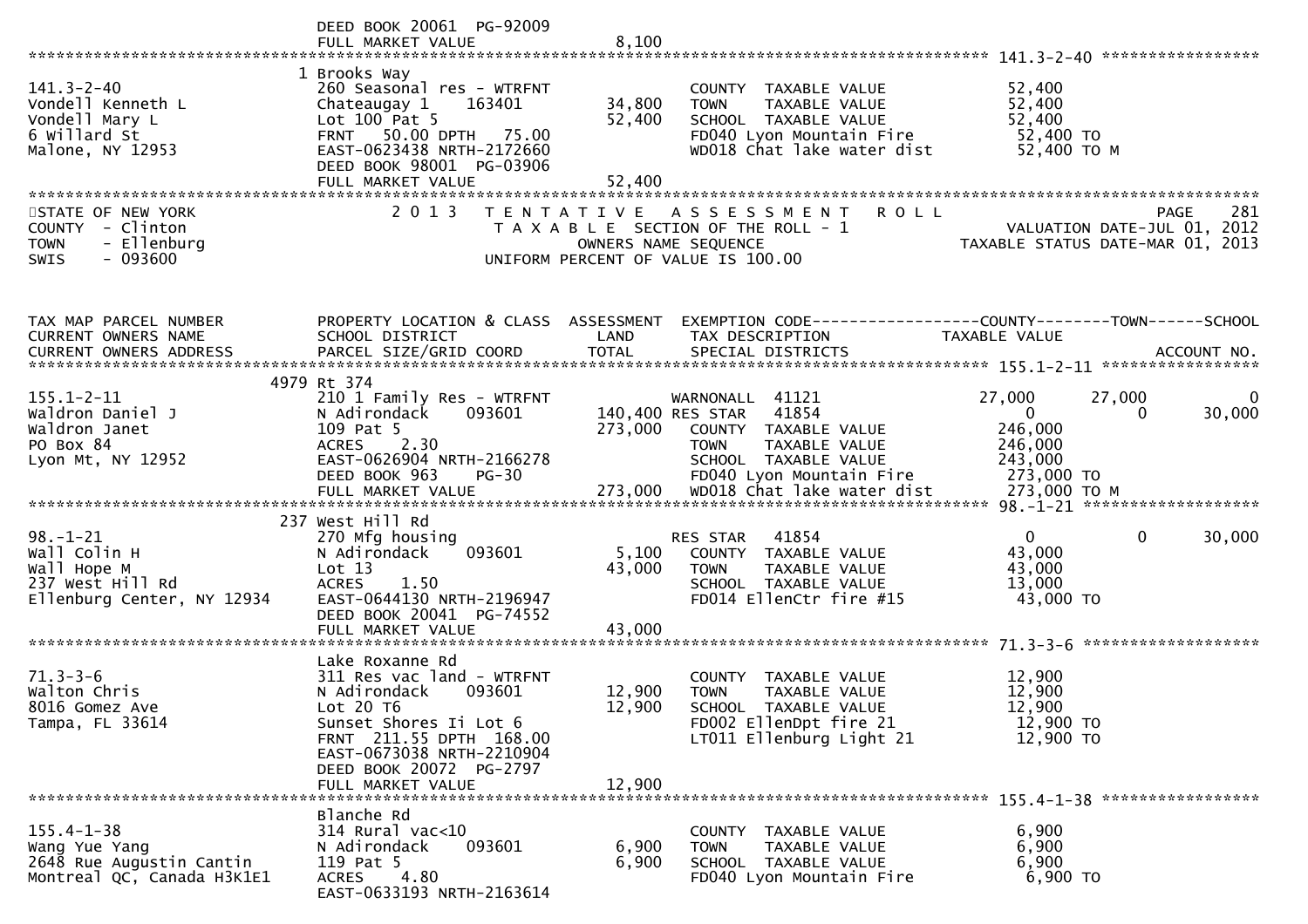|                                                                                                           | DEED BOOK 20102 PG-34536<br>FULL MARKET VALUE                                                                                                                                           | 6,900                      |                                                                                                                                                                                    | ****************                                                                                                                                |
|-----------------------------------------------------------------------------------------------------------|-----------------------------------------------------------------------------------------------------------------------------------------------------------------------------------------|----------------------------|------------------------------------------------------------------------------------------------------------------------------------------------------------------------------------|-------------------------------------------------------------------------------------------------------------------------------------------------|
| $125. - 1 - 11.2$<br>Warick Stanley S<br>Warick Mindy M<br>19 Lakeside Way<br>Ellenburg Depot, NY 12935   | Spear Hill Rd<br>910 Priv forest<br>163401<br>Chateaugay 1<br>Lot $61$ Pat $5$<br>ACRES 136.40<br>EAST-0623359 NRTH-2177839<br>DEED BOOK 20062 PG-1132<br>FULL MARKET VALUE             | 36,000<br>60,400<br>60,400 | COUNTY TAXABLE VALUE<br>TAXABLE VALUE<br><b>TOWN</b><br>SCHOOL TAXABLE VALUE<br>FD040 Lyon Mountain Fire                                                                           | 60,400<br>60,400<br>60,400<br>60,400 TO                                                                                                         |
| STATE OF NEW YORK<br>COUNTY - Clinton<br><b>TOWN</b><br>- Ellenburg<br>$-093600$<br><b>SWIS</b>           | 2 0 1 3                                                                                                                                                                                 | OWNERS NAME SEQUENCE       | <b>ROLL</b><br>TENTATIVE ASSESSMENT<br>T A X A B L E SECTION OF THE ROLL - 1<br>UNIFORM PERCENT OF VALUE IS 100.00                                                                 | 282<br><b>PAGE</b><br>VALUATION DATE-JUL 01, 2012<br>TAXABLE STATUS DATE-MAR 01, 2013                                                           |
| TAX MAP PARCEL NUMBER<br>CURRENT OWNERS NAME                                                              | PROPERTY LOCATION & CLASS ASSESSMENT<br>SCHOOL DISTRICT                                                                                                                                 | LAND                       | TAX DESCRIPTION                                                                                                                                                                    | EXEMPTION CODE-----------------COUNTY-------TOWN------SCHOOL<br>TAXABLE VALUE                                                                   |
| $155.1 - 2 - 14$<br>Warner Terry<br>Warner Nancy<br>6 Cringle Ln<br>Morrisonville, NY 12962               | 4991 Rt 374<br>260 Seasonal res - WTRFNT<br>093601<br>N Adirondack<br>101 Pat 5<br>1.20<br><b>ACRES</b><br>EAST-0626721 NRTH-2166616<br>DEED BOOK 20011 PG-31669                        | 120,300<br>159,000         | COUNTY TAXABLE VALUE<br>TAXABLE VALUE<br><b>TOWN</b><br>SCHOOL TAXABLE VALUE<br>FD040 Lyon Mountain Fire<br>WD018 Chat lake water dist                                             | 159,000<br>159,000<br>159,000<br>159,000 TO<br>159,000 ТО М                                                                                     |
| $100.-1-5$<br>Warnken Wilfred<br>1000 River Reach Dr 211<br>Ft Lauderdale, FL 33315                       | Sharrett Rd<br>910 Priv forest<br>093601<br>N Adirondack<br>$31.25 - A$<br>ACRES 30.70<br>EAST-0664493 NRTH-2199756<br>DEED BOOK 533<br>PG-190<br>FULL MARKET VALUE                     | 18,900<br>18,900<br>18,900 | COUNTY TAXABLE VALUE<br><b>TOWN</b><br>TAXABLE VALUE<br>SCHOOL TAXABLE VALUE<br>FD016 Ellenburg fire prot                                                                          | 18,900<br>18,900<br>18,900<br>18,900 TO                                                                                                         |
| $99.1 - 2 - 21$<br>Warren Lowell<br>Warren Grace<br>602 Ellenburg Center Rd<br>Ellenburg Center, NY 12934 | 602 Ellenburg Center Rd<br>210 1 Family Res<br>N Adirondack<br>093601<br>10 Pat 5<br>1.00<br><b>ACRES</b><br>EAST-0649875 NRTH-2198562<br>DEED BOOK 20061 PG-97732<br>FULL MARKET VALUE | 32,400<br>32,400           | AGED C&T<br>41801<br>41834<br>5,000 SR STAR<br>COUNTY TAXABLE VALUE<br><b>TOWN</b><br>TAXABLE VALUE<br>SCHOOL TAXABLE VALUE<br>FD014 EllenCtr fire #15<br>LT010 Ellenburg Light 15 | 16,200<br>16,200<br>0<br>$\mathbf{0}$<br>32,400<br>0<br>16,200<br>16,200<br>$\Omega$<br>32,400 TO<br>32,400 TO<br>99.1-2-22 ******************* |
| $99.1 - 2 - 22$<br>Warren Lowell T<br>602 Ellenburg Center Rd<br>Ellenburg Center, NY 12934               | Military Tpke<br>311 Res vac land<br>N Adirondack<br>093601<br>10 Pat 5<br>68.00 DPTH 102.00<br>FRNT<br>EAST-0649939 NRTH-2198439<br>DEED BOOK 20122 PG-51003                           | 4,800<br>4,800             | COUNTY TAXABLE VALUE<br>TAXABLE VALUE<br><b>TOWN</b><br>SCHOOL TAXABLE VALUE<br>FD014 EllenCtr fire #15<br>LT010 Ellenburg Light 15                                                | 4,800<br>4,800<br>4,800<br>4,800 TO<br>4,800 TO                                                                                                 |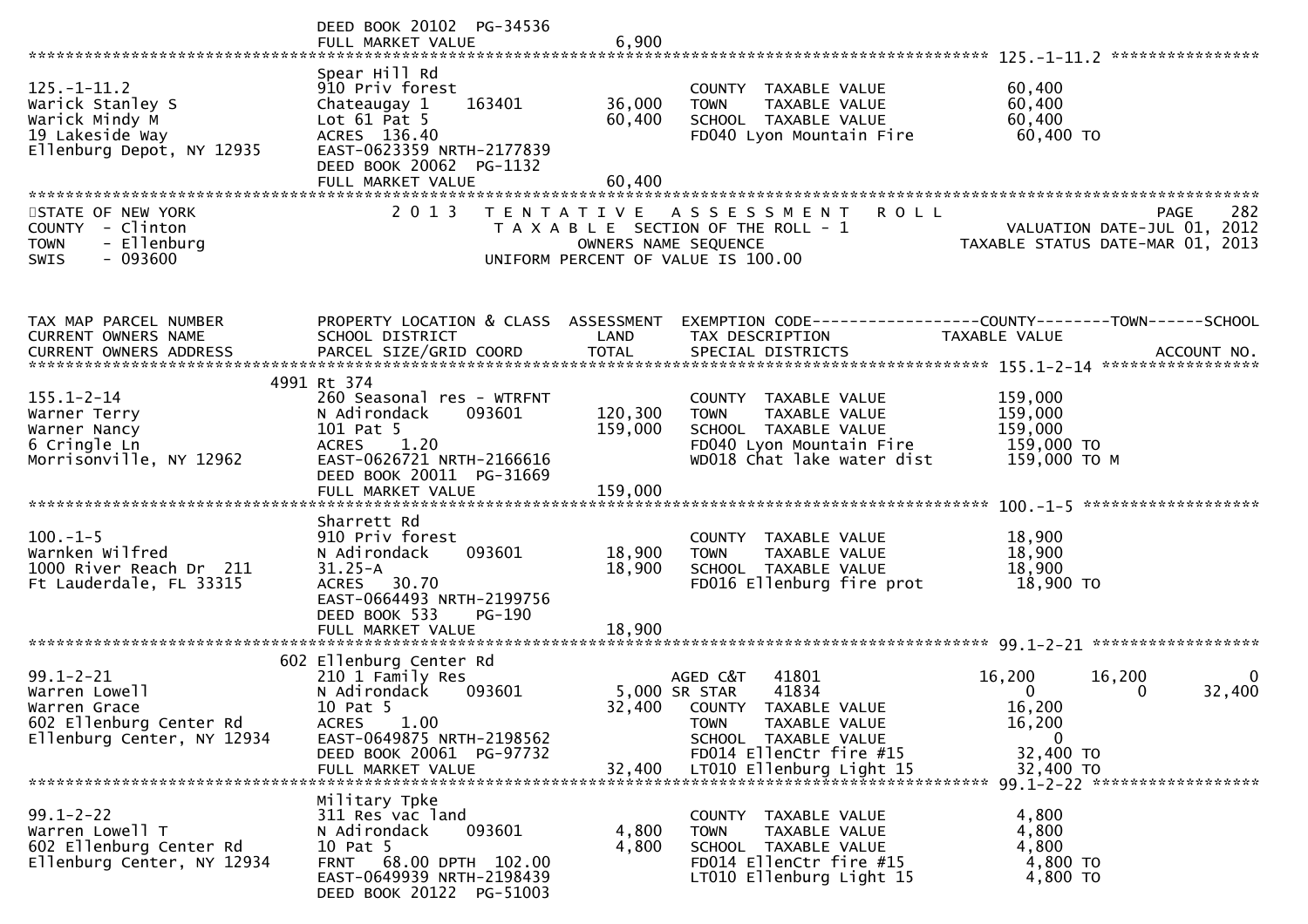|                                                                                                 | FULL MARKET VALUE                                                                                                                                                    | 4,800                |                                                                                                                                     |                                                                                                   |
|-------------------------------------------------------------------------------------------------|----------------------------------------------------------------------------------------------------------------------------------------------------------------------|----------------------|-------------------------------------------------------------------------------------------------------------------------------------|---------------------------------------------------------------------------------------------------|
|                                                                                                 |                                                                                                                                                                      |                      |                                                                                                                                     |                                                                                                   |
| $99.1 - 2 - 27$<br>Watts Dawn C<br>800 Bull Run Rd<br>Ellenburg Depot, NY 12935                 | 586 Ellenburg Center Rd<br>210 1 Family Res<br>093601<br>N Adirondack<br>10 Pat 5<br>FRNT 69.00 DPTH 510.00<br>EAST-0650283 NRTH-2198725<br>DEED BOOK 98000 PG-99676 | 3,600<br>45,000      | COUNTY TAXABLE VALUE<br><b>TOWN</b><br>TAXABLE VALUE<br>SCHOOL TAXABLE VALUE<br>FD014 EllenCtr fire #15<br>LT010 Ellenburg Light 15 | 45,000<br>45,000<br>45,000<br>45,000 TO<br>45,000 TO                                              |
|                                                                                                 | FULL MARKET VALUE                                                                                                                                                    | 45,000               |                                                                                                                                     |                                                                                                   |
|                                                                                                 |                                                                                                                                                                      |                      |                                                                                                                                     |                                                                                                   |
| STATE OF NEW YORK<br>COUNTY - Clinton<br>- Ellenburg<br><b>TOWN</b><br>$-093600$<br><b>SWIS</b> | 2 0 1 3                                                                                                                                                              | OWNERS NAME SEQUENCE | <b>ROLL</b><br>TENTATIVE ASSESSMENT<br>T A X A B L E SECTION OF THE ROLL - 1<br>UNIFORM PERCENT OF VALUE IS 100.00                  | 283<br><b>PAGE</b><br>ROLL - 1<br>VALUATION DATE-JUL 01, 2012<br>TAXABLE STATUS DATE-MAR 01, 2013 |
| TAX MAP PARCEL NUMBER                                                                           | PROPERTY LOCATION & CLASS ASSESSMENT                                                                                                                                 |                      |                                                                                                                                     |                                                                                                   |
| CURRENT OWNERS NAME                                                                             | SCHOOL DISTRICT                                                                                                                                                      | LAND                 | TAX DESCRIPTION                                                                                                                     | EXEMPTION CODE------------------COUNTY--------TOWN------SCHOOL<br>TAXABLE VALUE                   |
|                                                                                                 |                                                                                                                                                                      |                      |                                                                                                                                     |                                                                                                   |
|                                                                                                 | 54 Lake Roxanne Rd                                                                                                                                                   |                      |                                                                                                                                     |                                                                                                   |
| $71.3 - 4 - 2$                                                                                  | 210 1 Family Res                                                                                                                                                     |                      | COUNTY TAXABLE VALUE                                                                                                                | 52,300                                                                                            |
| Watts Gale M<br>PO Box 156                                                                      | 093601<br>N Adirondack<br>20 Pat 6                                                                                                                                   | 6,000<br>52,300      | TAXABLE VALUE<br>TOWN<br>SCHOOL TAXABLE VALUE                                                                                       | 52,300<br>52,300                                                                                  |
| Ellenburg Depot, NY 12935                                                                       | <b>ACRES</b><br>3.00                                                                                                                                                 |                      | FD002 EllenDpt fire 21                                                                                                              | 52,300 TO                                                                                         |
|                                                                                                 | EAST-0672678 NRTH-2212442                                                                                                                                            |                      | LT011 Ellenburg Light 21                                                                                                            | 52,300 TO                                                                                         |
|                                                                                                 | DEED BOOK 801<br>PG-210                                                                                                                                              |                      |                                                                                                                                     |                                                                                                   |
|                                                                                                 |                                                                                                                                                                      |                      |                                                                                                                                     |                                                                                                   |
|                                                                                                 | 800 Bull Run Rd                                                                                                                                                      |                      |                                                                                                                                     |                                                                                                   |
| $40. - 1 - 21$<br>Watts Thomas C                                                                | 241 Rural res&ag<br>093601                                                                                                                                           |                      | 41854<br>RES STAR<br>37,000 COUNTY TAXABLE VALUE                                                                                    | $\mathbf{0}$<br>$\mathbf 0$<br>30,000<br>101,000                                                  |
| 800 Bull Run Rd                                                                                 | N Adirondack<br>60 Pat 6                                                                                                                                             | 101,000              | TAXABLE VALUE<br>TOWN                                                                                                               | 101,000                                                                                           |
| Ellenburgh Depot, NY 12935                                                                      | ACRES 102.60                                                                                                                                                         |                      | SCHOOL TAXABLE VALUE                                                                                                                | 71,000                                                                                            |
|                                                                                                 | EAST-0668659 NRTH-2231167<br>DEED BOOK 20041 PG-68646                                                                                                                |                      | FD016 Ellenburg fire prot                                                                                                           | 101,000 TO                                                                                        |
|                                                                                                 |                                                                                                                                                                      |                      |                                                                                                                                     |                                                                                                   |
|                                                                                                 |                                                                                                                                                                      |                      |                                                                                                                                     |                                                                                                   |
| $115. - 1 - 25.22$                                                                              | Trombley Rd<br>$314$ Rural vac< $10$                                                                                                                                 |                      | COUNTY TAXABLE VALUE                                                                                                                | 5,800                                                                                             |
| Waxman Wayne                                                                                    | N Adirondack<br>093601                                                                                                                                               | 5,800                | TAXABLE VALUE<br><b>TOWN</b>                                                                                                        | 5,800                                                                                             |
| Waxman Fayetta                                                                                  | Lot 48 T5omt                                                                                                                                                         | 5,800                | SCHOOL TAXABLE VALUE                                                                                                                | 5,800                                                                                             |
| 959 Park Settlement Rd                                                                          | <b>ACRES</b><br>2.20                                                                                                                                                 |                      | FD016 Ellenburg fire prot                                                                                                           | $5,800$ TO                                                                                        |
| Oswego, NY 13827                                                                                | EAST-0659574 NRTH-2186252<br>DEED BOOK 894<br>PG-271                                                                                                                 |                      |                                                                                                                                     |                                                                                                   |
|                                                                                                 | FULL MARKET VALUE                                                                                                                                                    | 5,800                |                                                                                                                                     |                                                                                                   |
|                                                                                                 | 80 Blanche Rd                                                                                                                                                        |                      |                                                                                                                                     |                                                                                                   |
| $155.4 - 1 - 41$                                                                                | 210 1 Family Res                                                                                                                                                     |                      | RES STAR<br>41854                                                                                                                   | 0<br>30,000<br>$\mathbf{0}$                                                                       |
| Weeks Adam R                                                                                    | 093601<br>N Adirondack                                                                                                                                               | 5,800                | COUNTY TAXABLE VALUE                                                                                                                | 77,800                                                                                            |
| Weeks Debbie A<br>80 Blanche Rd                                                                 | 119 Pat 5                                                                                                                                                            | 77,800               | <b>TOWN</b><br>TAXABLE VALUE                                                                                                        | 77,800                                                                                            |
| Merrill, NY 12955                                                                               | 2.50 BANK<br><b>ACRES</b><br>350<br>EAST-0633132 NRTH-2163240                                                                                                        |                      | SCHOOL TAXABLE VALUE<br>FD040 Lyon Mountain Fire                                                                                    | 47,800<br>77,800 TO                                                                               |
|                                                                                                 | DEED BOOK 20072 PG-9670                                                                                                                                              |                      |                                                                                                                                     |                                                                                                   |
|                                                                                                 | FULL MARKET VALUE                                                                                                                                                    | 77,800               |                                                                                                                                     |                                                                                                   |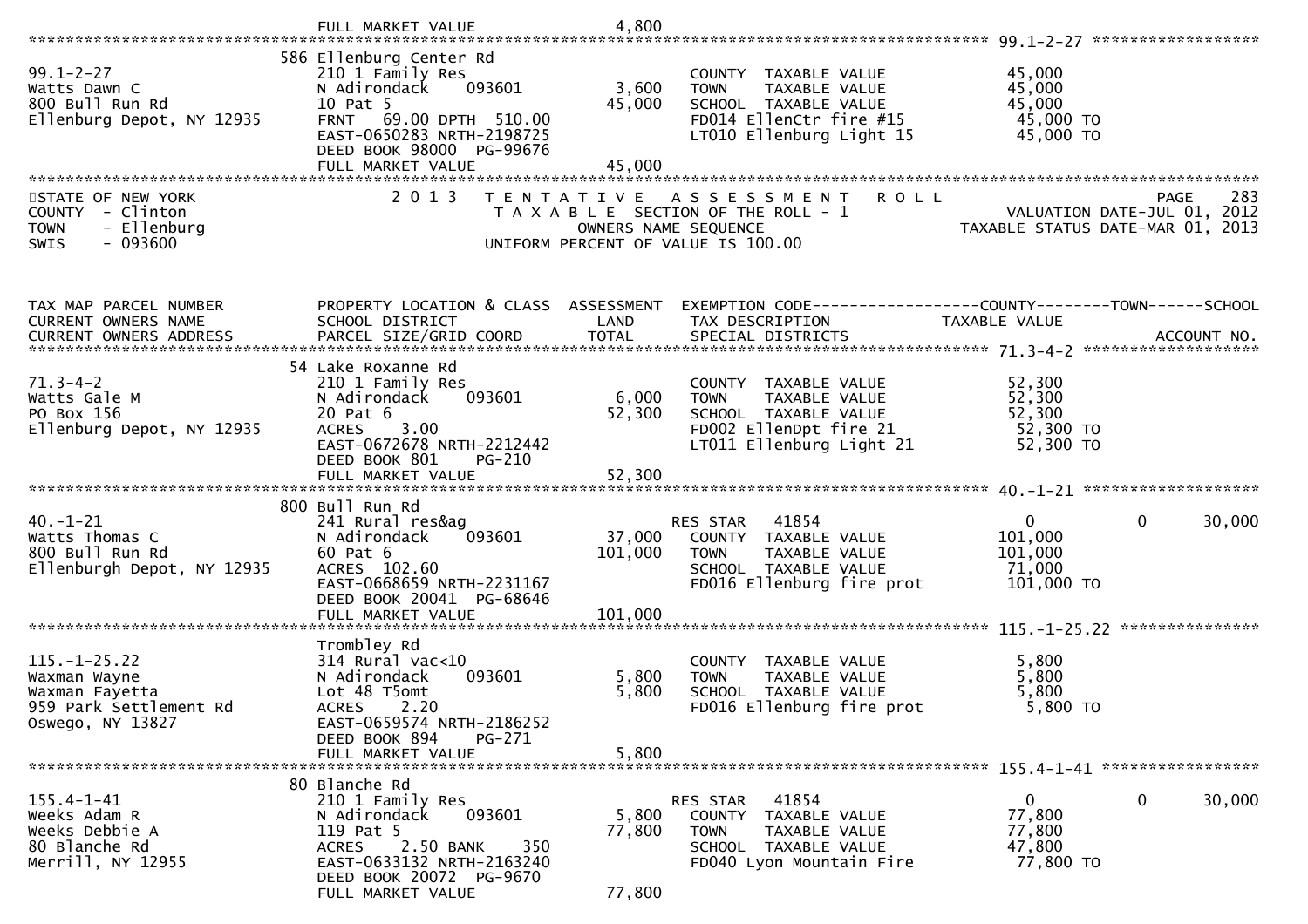| $155.4 - 1 - 36$<br>Weeks Robert F<br>Weeks Roxann<br>107 Blanche Rd<br>Merrill, NY 12955                    | 107 Blanche Rd<br>210 1 Family Res<br>093601<br>N Adirondack<br>119 Pat 5<br>FRNT 135.00 DPTH 300.00<br>BANK<br>080<br>EAST-0632696 NRTH-2163927<br>DEED BOOK 20041 PG-69433 | 4,800<br>57,000            | 41854<br>RES STAR<br>COUNTY TAXABLE VALUE<br>TAXABLE VALUE<br><b>TOWN</b><br>SCHOOL TAXABLE VALUE<br>FD040 Lyon Mountain Fire          | $\mathbf 0$<br>$\overline{0}$<br>30,000<br>57,000<br>57,000<br>27,000<br>57,000 TO    |
|--------------------------------------------------------------------------------------------------------------|------------------------------------------------------------------------------------------------------------------------------------------------------------------------------|----------------------------|----------------------------------------------------------------------------------------------------------------------------------------|---------------------------------------------------------------------------------------|
|                                                                                                              | FULL MARKET VALUE                                                                                                                                                            | 57,000                     |                                                                                                                                        |                                                                                       |
| STATE OF NEW YORK<br>COUNTY - Clinton<br>- Ellenburg<br><b>TOWN</b><br>$-093600$<br>SWIS                     | 2013                                                                                                                                                                         | OWNERS NAME SEQUENCE       | <b>ROLL</b><br>TENTATIVE ASSESSMENT<br>T A X A B L E SECTION OF THE ROLL - 1<br>UNIFORM PERCENT OF VALUE IS 100.00                     | 284<br><b>PAGE</b><br>VALUATION DATE-JUL 01, 2012<br>TAXABLE STATUS DATE-MAR 01, 2013 |
|                                                                                                              |                                                                                                                                                                              |                            |                                                                                                                                        |                                                                                       |
| TAX MAP PARCEL NUMBER<br>CURRENT OWNERS NAME                                                                 | PROPERTY LOCATION & CLASS ASSESSMENT<br>SCHOOL DISTRICT                                                                                                                      | LAND                       | TAX DESCRIPTION                                                                                                                        | <b>TAXABLE VALUE</b>                                                                  |
|                                                                                                              |                                                                                                                                                                              |                            |                                                                                                                                        |                                                                                       |
|                                                                                                              |                                                                                                                                                                              |                            |                                                                                                                                        |                                                                                       |
| $155.2 - 1 - 18$<br>Weikle Robert W<br>Weikle Heather L<br>133 Blanche Rd<br>Merrill, NY 12955               | 133 Blanche Rd<br>210 1 Family Res<br>093601<br>N Adirondack<br>119 Pat 5<br>ACRES 1.00 BANK<br>080<br>EAST-0632789 NRTH-2164520<br>DEED BOOK 993<br><b>PG-260</b>           | 5,000<br>49,500            | COUNTY TAXABLE VALUE<br>TAXABLE VALUE<br>TOWN<br>SCHOOL TAXABLE VALUE<br>FD040 Lyon Mountain Fire                                      | 49,500<br>49,500<br>49,500<br>49,500 TO                                               |
|                                                                                                              |                                                                                                                                                                              |                            |                                                                                                                                        |                                                                                       |
| $155. - 4 - 1$<br>Weinschel Ian<br>Weinschel Betsy<br>7432 Red Brook Rd<br>Norfolk, VA 23518                 | Blanche Rd<br>260 Seasonal res<br>093601<br>N Adirondack<br>119 Pat 5<br>ACRES 32.50<br>EAST-0634755 NRTH-2165511<br>DEED BOOK 543<br>PG-550<br>FULL MARKET VALUE            | 17,900<br>18,900<br>18,900 | COUNTY TAXABLE VALUE<br>TAXABLE VALUE<br>TOWN<br>SCHOOL TAXABLE VALUE<br>FD040 Lyon Mountain Fire                                      | 18,900<br>18,900<br>18,900<br>18,900 TO                                               |
|                                                                                                              |                                                                                                                                                                              |                            |                                                                                                                                        |                                                                                       |
| $159. - 1 - 8$<br>Weinwurm Emily<br>4 Kneeland Ave<br>Binghamton, NY 13905                                   | Plank Rd<br>$314$ Rural vac< $10$<br>093601<br>N Adirondack<br>111 Pat 5<br>2.00<br><b>ACRES</b><br>EAST-0682265 NRTH-2169997<br>DEED BOOK 511<br>PG-507                     | 5,600<br>5,600             | COUNTY TAXABLE VALUE<br>TAXABLE VALUE<br><b>TOWN</b><br>SCHOOL TAXABLE VALUE<br>FD016 Ellenburg fire prot                              | 5,600<br>5,600<br>5,600<br>$5,600$ TO                                                 |
|                                                                                                              | FULL MARKET VALUE                                                                                                                                                            | 5,600                      |                                                                                                                                        |                                                                                       |
|                                                                                                              |                                                                                                                                                                              |                            |                                                                                                                                        |                                                                                       |
| $155.4 - 1 - 20$<br>Welch Fay<br>Welch Frances<br>$c/o$ Thomas A. Welch<br>85 Youngs Rd<br>Merrill, NY 12955 | 103 Youngs Rd<br>$312$ Vac w/imprv - WTRFNT<br>N Adirondack<br>093601<br>Lot 119 Pat 5<br>FRNT 20.00 DPTH<br>68.00<br>EAST-0632113 NRTH-2161569<br>DEED BOOK 501<br>PG-131   | 20,600<br>21,900           | COUNTY TAXABLE VALUE<br>TAXABLE VALUE<br><b>TOWN</b><br>SCHOOL TAXABLE VALUE<br>FD040 Lyon Mountain Fire<br>WD018 Chat lake water dist | 21,900<br>21,900<br>21,900<br>21,900 TO<br>21,900 TO M                                |
|                                                                                                              | FULL MARKET VALUE                                                                                                                                                            | 21,900                     |                                                                                                                                        |                                                                                       |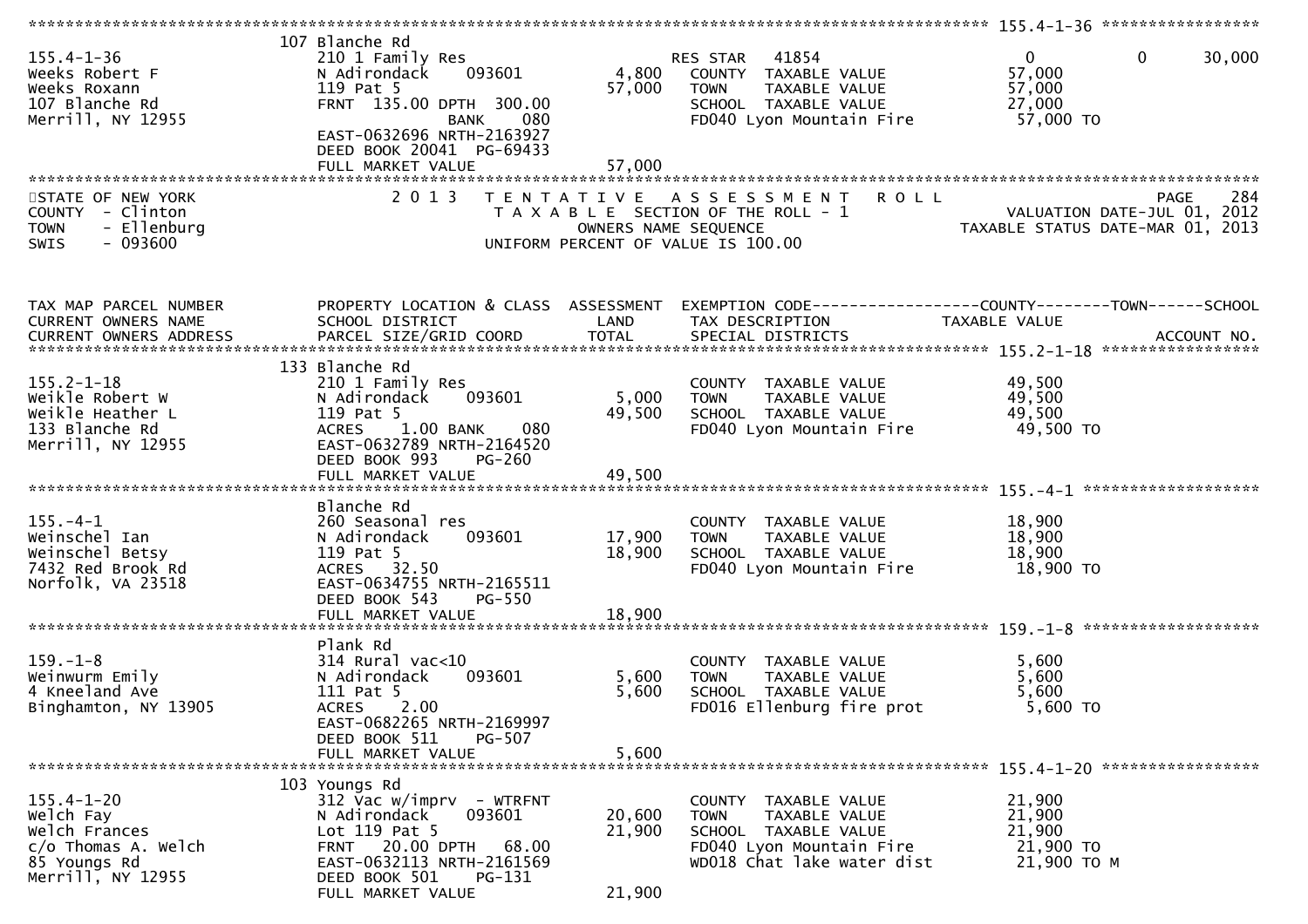| $155. - 4 - 4$<br>Welch Leonard<br>Welch Juliana L<br>114 Blanche Rd<br>Merrill, NY 12955       | 114 Blanche Rd<br>240 Rural res<br>093601<br>N Adirondack<br>119 Pat 5<br>ACRES 37.50<br>EAST-0634190 NRTH-2164134<br>DEED BOOK 586<br><b>PG-122</b><br>FULL MARKET VALUE           | 18,600<br>99,500<br>99,500 | RES STAR 41854<br>COUNTY TAXABLE VALUE<br>TAXABLE VALUE<br>TOWN<br>SCHOOL TAXABLE VALUE<br>FD040 Lyon Mountain Fire                              | $\mathbf 0$<br>$\mathbf{0}$<br>99,500<br>99,500<br>69,500<br>99,500 TO                                            | 30,000 |
|-------------------------------------------------------------------------------------------------|-------------------------------------------------------------------------------------------------------------------------------------------------------------------------------------|----------------------------|--------------------------------------------------------------------------------------------------------------------------------------------------|-------------------------------------------------------------------------------------------------------------------|--------|
|                                                                                                 |                                                                                                                                                                                     |                            |                                                                                                                                                  |                                                                                                                   |        |
| STATE OF NEW YORK<br>COUNTY - Clinton<br>- Ellenburg<br><b>TOWN</b><br>$-093600$<br><b>SWIS</b> | 2 0 1 3                                                                                                                                                                             |                            | TENTATIVE ASSESSMENT ROLL<br>T A X A B L E SECTION OF THE ROLL - 1<br>OWNERS NAME SEQUENCE<br>UNIFORM PERCENT OF VALUE IS 100.00                 | <b>PAGE</b><br>ROLL - 1<br>VALUATION DATE-JUL 01, 2012<br>TAXABLE STATUS DATE-MAR 01, 2013                        | 285    |
| TAX MAP PARCEL NUMBER<br>CURRENT OWNERS NAME<br>CURRENT OWNERS ADDRESS                          | SCHOOL DISTRICT                                                                                                                                                                     | LAND                       | TAX DESCRIPTION                                                                                                                                  | PROPERTY LOCATION & CLASS ASSESSMENT EXEMPTION CODE----------------COUNTY-------TOWN------SCHOOL<br>TAXABLE VALUE |        |
| $155.4 - 1 - 19$<br>Welch Thomas A<br>85 Youngs Rd<br>Merrill, NY 12955                         | 85 Youngs Rd<br>$312$ Vac w/imprv - WTRFNT<br>093601<br>N Adirondack<br>119 Pat 5<br>77.00 DPTH 50.00<br><b>FRNT</b><br>EAST-0632433 NRTH-2161267<br>DEED BOOK 20001 PG-20231       | 17,200<br>27,800           | COUNTY TAXABLE VALUE<br>TAXABLE VALUE<br><b>TOWN</b><br>SCHOOL TAXABLE VALUE<br>FD040 Lyon Mountain Fire 27,800 TO<br>WD018 Chat lake water dist | 27,800<br>27,800<br>27,800<br>27,800 ТО М                                                                         |        |
|                                                                                                 | FULL MARKET VALUE                                                                                                                                                                   | 27,800                     |                                                                                                                                                  |                                                                                                                   |        |
| $155.4 - 1 - 21.1$<br>Welch Thomas A<br>85 Youngs Rd<br>Merrill, NY 12955                       | Rt 374<br>311 Res vac land<br>093601<br>N Adirondack<br>119 Pat 5<br>FRNT 250.00 DPTH 232.00<br>EAST-0632625 NRTH-2161919<br>DEED BOOK 1038 PG-239                                  | 3,900<br>3,900             | COUNTY TAXABLE VALUE<br><b>TOWN</b><br>TAXABLE VALUE<br>SCHOOL TAXABLE VALUE<br>FD040 Lyon Mountain Fire                                         | 3,900<br>3,900<br>3,900<br>3,900 TO                                                                               |        |
|                                                                                                 | FULL MARKET VALUE                                                                                                                                                                   | 3,900                      |                                                                                                                                                  |                                                                                                                   |        |
| $155.4 - 1 - 24$<br>Welch Thomas A<br>Welch James A<br>85 Youngs Rd<br>Merrill, NY 12955        | 35 Blanche Rd<br>210 1 Family Res<br>093601<br>N Adirondack<br>119 T5omt<br>Survey With Deed 634-71<br>FRNT 204.00 DPTH 234.00<br>EAST-0632563 NRTH-2162101                         | 4,400<br>41,000            | COUNTY TAXABLE VALUE<br>TAXABLE VALUE<br><b>TOWN</b><br>SCHOOL TAXABLE VALUE<br>FD040 Lyon Mountain Fire                                         | 41,000<br>41,000<br>41,000<br>41,000 TO                                                                           |        |
|                                                                                                 | DEED BOOK 634<br>PG-71<br>FULL MARKET VALUE                                                                                                                                         | 41,000                     |                                                                                                                                                  |                                                                                                                   |        |
| $155.4 - 1 - 25$<br>Welch Thomas A<br>Brown Alice F<br>85 Youngs Rd<br>Merrill, NY 12955        | 4678 Rt 374<br>210 1 Family Res<br>N Adirondack<br>093601<br>Lot 19 T5 Omt<br>FRNT 125.00 DPTH 150.00<br>EAST-0632455 NRTH-2161975<br>DEED BOOK 20001 PG-20230<br>FULL MARKET VALUE | 3,800<br>44,200<br>44,200  | COUNTY TAXABLE VALUE<br><b>TOWN</b><br>TAXABLE VALUE<br>SCHOOL TAXABLE VALUE<br>FD040 Lyon Mountain Fire                                         | 44,200<br>44,200<br>44,200<br>44,200 TO                                                                           |        |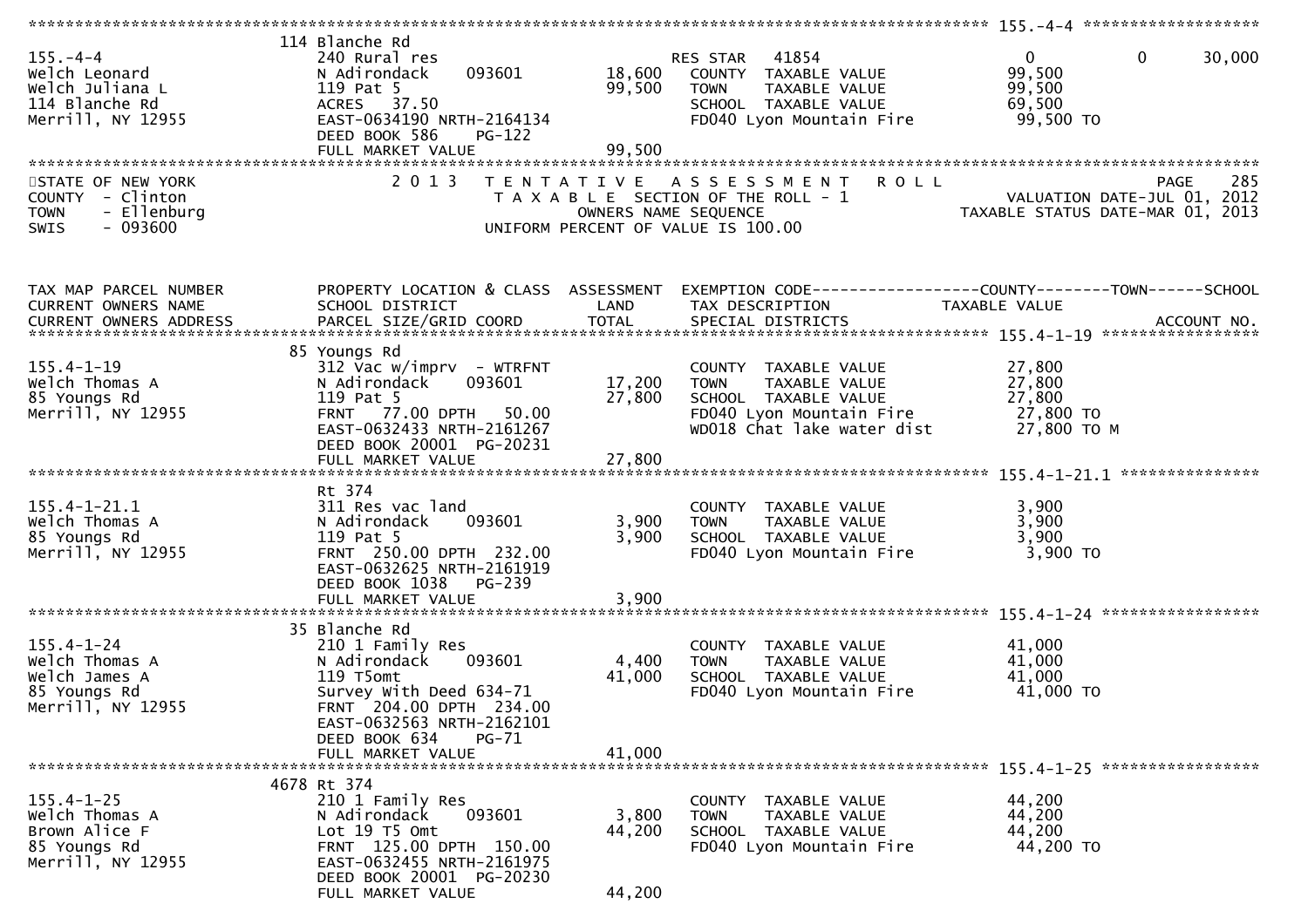| $155.4 - 1 - 33$<br>Wells Lawrence B Jr<br>35011 Ave E 83<br>Yucaipa, CA 92399                  | Blanche Rd<br>311 Res vac land<br>093601<br>N Adirondack<br>119 Pat 5<br>FRNT 66.00 DPTH 125.00<br>EAST-0632624 NRTH-2162721<br>DEED BOOK 419<br>$PG-203$<br>FULL MARKET VALUE | 2,900<br>2,900<br>2,900 | COUNTY TAXABLE VALUE<br>TAXABLE VALUE<br><b>TOWN</b><br>SCHOOL TAXABLE VALUE<br>FD040 Lyon Mountain Fire                               | 2,900<br>2,900<br>2,900<br>2,900 TO                                                               |
|-------------------------------------------------------------------------------------------------|--------------------------------------------------------------------------------------------------------------------------------------------------------------------------------|-------------------------|----------------------------------------------------------------------------------------------------------------------------------------|---------------------------------------------------------------------------------------------------|
|                                                                                                 |                                                                                                                                                                                |                         |                                                                                                                                        |                                                                                                   |
| STATE OF NEW YORK<br>COUNTY - Clinton<br>- Ellenburg<br><b>TOWN</b><br>$-093600$<br><b>SWIS</b> | 2 0 1 3                                                                                                                                                                        | OWNERS NAME SEQUENCE    | TENTATIVE ASSESSMENT ROLL<br>T A X A B L E SECTION OF THE ROLL - 1<br>UNIFORM PERCENT OF VALUE IS 100.00                               | 286<br><b>PAGE</b><br>ROLL - 1<br>VALUATION DATE-JUL 01, 2012<br>TAXABLE STATUS DATE-MAR 01, 2013 |
| TAX MAP PARCEL NUMBER<br>CURRENT OWNERS NAME                                                    | PROPERTY LOCATION & CLASS ASSESSMENT<br>SCHOOL DISTRICT                                                                                                                        | LAND                    | TAX DESCRIPTION                                                                                                                        | EXEMPTION CODE------------------COUNTY--------TOWN------SCHOOL<br>TAXABLE VALUE                   |
|                                                                                                 |                                                                                                                                                                                |                         |                                                                                                                                        |                                                                                                   |
| $83. - 1 - 17.2$<br>Wells Terrance<br>Wells Linda<br>14 Payne Ct<br>Clifton Park, NY 12065      | 7363 Star Rd<br>240 Rural res<br>093601<br>N Adirondack<br>Lot 6 T6omt<br>ACRES 67.00<br>EAST-0646832 NRTH-2202311<br>DEED BOOK 20072 PG-10655                                 | 22,300<br>135,000       | COUNTY TAXABLE VALUE<br>TAXABLE VALUE<br><b>TOWN</b><br>SCHOOL TAXABLE VALUE<br>FD014 EllenCtr fire #15                                | 135,000<br>135,000<br>135,000<br>135,000 TO                                                       |
|                                                                                                 | FULL MARKET VALUE                                                                                                                                                              | 135,000                 |                                                                                                                                        |                                                                                                   |
|                                                                                                 |                                                                                                                                                                                |                         |                                                                                                                                        |                                                                                                   |
| $126. - 1 - 6$<br>Werner Bryan C<br>Werner Carla J<br>8124 Jeanes St<br>Philadelphia, PA 19111  | Spear Hill Rd<br>312 Vac w/imprv<br>093601<br>N Adirondack<br>58/59 Pat 5<br>ACRES 159.80<br>EAST-0628034 NRTH-2183676<br>DEED BOOK 916<br>PG-265                              | 38,000<br>41,700        | COUNTY TAXABLE VALUE<br><b>TOWN</b><br>TAXABLE VALUE<br>SCHOOL TAXABLE VALUE<br>FD016 Ellenburg fire prot                              | 41,700<br>41,700<br>41,700<br>41,700 TO                                                           |
|                                                                                                 | FULL MARKET VALUE                                                                                                                                                              | 41,700                  |                                                                                                                                        |                                                                                                   |
|                                                                                                 |                                                                                                                                                                                |                         |                                                                                                                                        |                                                                                                   |
| $155.1 - 2 - 6$<br>Wescott William E<br>Wescott Lana J<br>150 Pikeville Rd<br>Burke, NY 12917   | 4959 Rt 374<br>260 Seasonal res - WTRFNT<br>093601<br>N Adirondack<br>101 Pat 5<br>FRNT 60.00 DPTH 570.00<br>EAST-0627038 NRTH-2165863<br>DEED BOOK 20041 PG-71104             | 71,400<br>112,800       | COUNTY TAXABLE VALUE<br>TAXABLE VALUE<br><b>TOWN</b><br>SCHOOL TAXABLE VALUE<br>FD040 Lyon Mountain Fire<br>WD018 Chat lake water dist | 112,800<br>112,800<br>112,800<br>112,800 TO<br>111,672 ТО М                                       |
|                                                                                                 | FULL MARKET VALUE                                                                                                                                                              | 112,800                 |                                                                                                                                        |                                                                                                   |
|                                                                                                 |                                                                                                                                                                                |                         |                                                                                                                                        |                                                                                                   |
| $141.3 - 2 - 57$<br>West Building Services Inc<br>5347 Rt 374<br>Merrill, NY 12955              | 5347 Rt 374<br>260 Seasonal res - WTRFNT<br>163401<br>Chateaugay 1<br>Lot $100$ Pat 5<br>FRNT 81.07 DPTH 279.00<br>EAST-0622154 NRTH-2173921<br>DEED BOOK 20082 PG-15675       | 78,300<br>175,000       | COUNTY TAXABLE VALUE<br>TAXABLE VALUE<br><b>TOWN</b><br>SCHOOL TAXABLE VALUE<br>FD040 Lyon Mountain Fire<br>WD018 Chat lake water dist | 175,000<br>175,000<br>175,000<br>175,000 TO<br>175,000 TO M                                       |
|                                                                                                 | FULL MARKET VALUE                                                                                                                                                              | 175,000                 |                                                                                                                                        |                                                                                                   |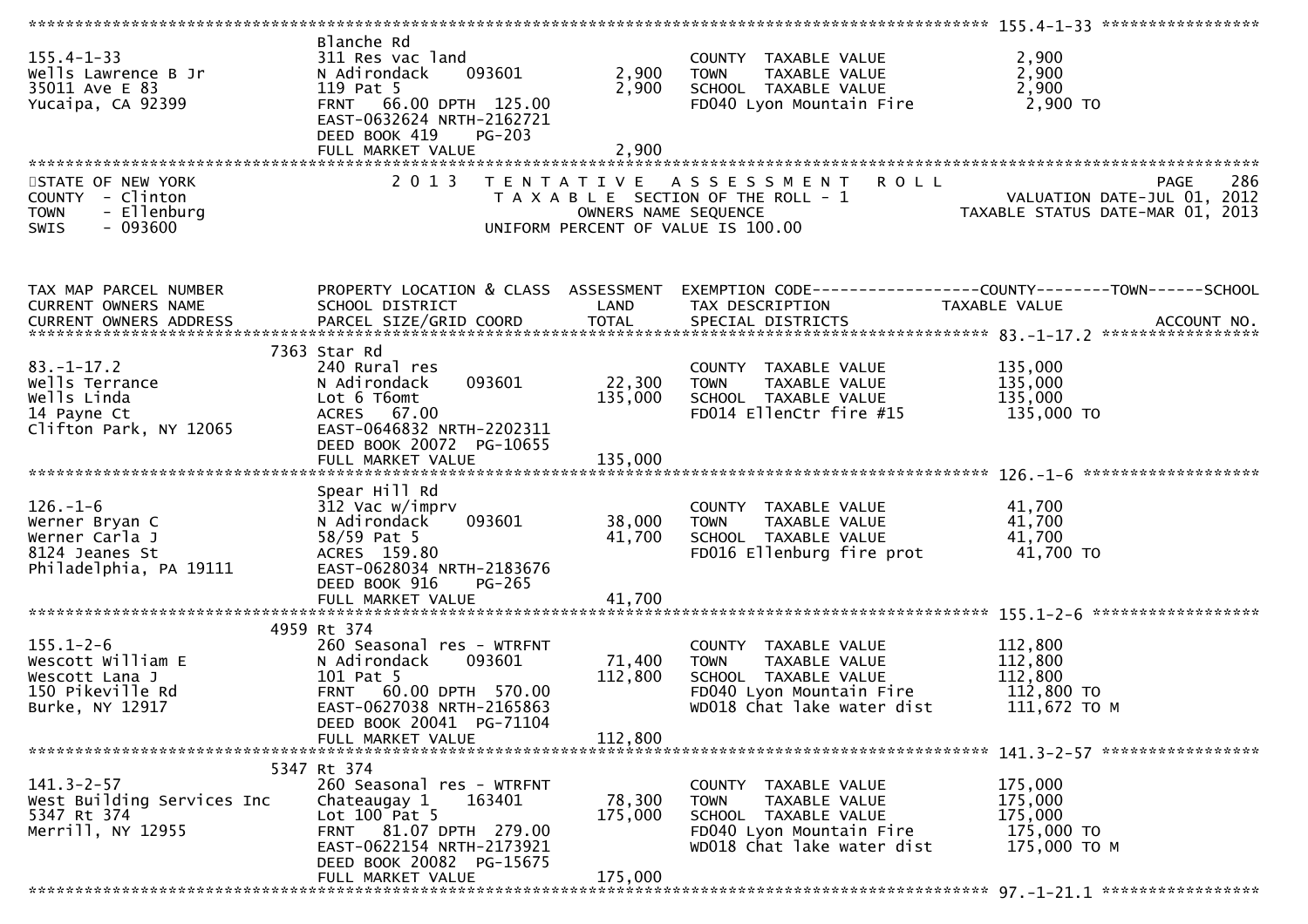| $97. - 1 - 21.1$<br>Whalen Bernard<br>Whalen Beulah<br>1282 Rt 3<br>Morrisonville, NY 12962     | Tacey Rd<br>312 Vac w/imprv<br>093601<br>N Adirondack<br>17 T5omt<br>ACRES 21.20<br>EAST-0630786 NRTH-2196456<br>DEED BOOK 563<br>PG-888<br>FULL MARKET VALUE         | 17,100<br>17,600<br>17,600                | COUNTY TAXABLE VALUE<br>TAXABLE VALUE<br><b>TOWN</b><br>SCHOOL TAXABLE VALUE<br>FD016 Ellenburg fire prot                                              | 17,600<br>17,600<br>17,600<br>17,600 TO                                                                 |
|-------------------------------------------------------------------------------------------------|-----------------------------------------------------------------------------------------------------------------------------------------------------------------------|-------------------------------------------|--------------------------------------------------------------------------------------------------------------------------------------------------------|---------------------------------------------------------------------------------------------------------|
| STATE OF NEW YORK<br>COUNTY - Clinton<br>- Ellenburg<br><b>TOWN</b><br>$-093600$<br><b>SWIS</b> | 2 0 1 3                                                                                                                                                               | T E N T A T I V E<br>OWNERS NAME SEQUENCE | ASSESSMENT ROLL<br>T A X A B L E SECTION OF THE ROLL - 1<br>UNIFORM PERCENT OF VALUE IS 100.00                                                         | 287<br><b>PAGE</b><br>VALUATION DATE-JUL 01, 2012<br>TAXABLE STATUS DATE-MAR 01, 2013                   |
| TAX MAP PARCEL NUMBER<br>CURRENT OWNERS NAME                                                    | PROPERTY LOCATION & CLASS ASSESSMENT<br>SCHOOL DISTRICT                                                                                                               | LAND                                      | TAX DESCRIPTION                                                                                                                                        | EXEMPTION CODE-----------------COUNTY-------TOWN------SCHOOL<br>TAXABLE VALUE                           |
| $112. - 1 - 1.2$<br>Whalen Bernard J<br>whalen Beulah<br>1282 Rt 3<br>Morrisonville, NY 12962   | 1105 West Hill Rd<br>210 1 Family Res<br>N Adirondack<br>093601<br>Lot 19 & 22 T6 Omt<br>1.80<br><b>ACRES</b><br>EAST-0623716 NRTH-2191634<br>DEED BOOK 966<br>PG-301 | 5,100<br>51,500                           | COUNTY TAXABLE VALUE<br><b>TOWN</b><br>TAXABLE VALUE<br>SCHOOL TAXABLE VALUE<br>FD016 Ellenburg fire prot                                              | 51,500<br>51,500<br>51,500<br>51,500 TO                                                                 |
|                                                                                                 |                                                                                                                                                                       |                                           |                                                                                                                                                        |                                                                                                         |
| $112. - 1 - 4$<br>Whalen John E<br>Kay Whalen<br>1089 West Hill Rd<br>Merrill, NY 12955         | 1089 West Hill Rd<br>210 1 Family Res<br>093601<br>N Adirondack<br>21 Pat 5<br>1.10<br><b>ACRES</b><br>EAST-0624072 NRTH-2191802<br>DEED BOOK 526<br>PG-283           | 76,000                                    | AGED COUN 41802<br>5,000 SR STAR<br>41834<br>COUNTY TAXABLE VALUE<br>TAXABLE VALUE<br><b>TOWN</b><br>SCHOOL TAXABLE VALUE<br>FD016 Ellenburg fire prot | 38,000<br>0<br>0<br>63,300<br>$\overline{0}$<br>$\mathbf{0}$<br>38,000<br>76,000<br>12,700<br>76,000 TO |
|                                                                                                 | FULL MARKET VALUE                                                                                                                                                     | 76,000                                    |                                                                                                                                                        |                                                                                                         |
| $112.-1-1.1$<br>Whalen Kay<br>Whalen John E<br>1089 West Hill Rd<br>Merrill, NY 12955           | West Hill Rd<br>321 Abandoned ag<br>093601<br>N Adirondack<br>21 Pat 5<br>Also Deed 810/120<br>ACRES 146.10<br>EAST-0624354 NRTH-2189316<br>DEED BOOK 948<br>$PG-153$ | 48,800<br>48,800                          | COUNTY TAXABLE VALUE<br>TAXABLE VALUE<br><b>TOWN</b><br>SCHOOL TAXABLE VALUE<br>FD016 Ellenburg fire prot                                              | 48,800<br>48,800<br>48,800<br>48,800 TO                                                                 |
|                                                                                                 | FULL MARKET VALUE                                                                                                                                                     | 48,800                                    |                                                                                                                                                        |                                                                                                         |
| $112. - 1 - 3$<br>Whalen Kay G<br>1089 West Hill Rd<br>Merrill, NY 12955                        | Military Tpke<br>321 Abandoned ag<br>N Adirondack<br>093601<br>Lot $19$ Pat 5<br>8.40<br><b>ACRES</b><br>EAST-0623789 NRTH-2192095<br>DEED BOOK 20102 PG-35717        | 9,500<br>9,500                            | COUNTY TAXABLE VALUE<br><b>TOWN</b><br>TAXABLE VALUE<br>SCHOOL TAXABLE VALUE<br>FD016 Ellenburg fire prot                                              | 9,500<br>9,500<br>9,500<br>9,500 TO                                                                     |
|                                                                                                 | FULL MARKET VALUE                                                                                                                                                     | 9,500                                     |                                                                                                                                                        |                                                                                                         |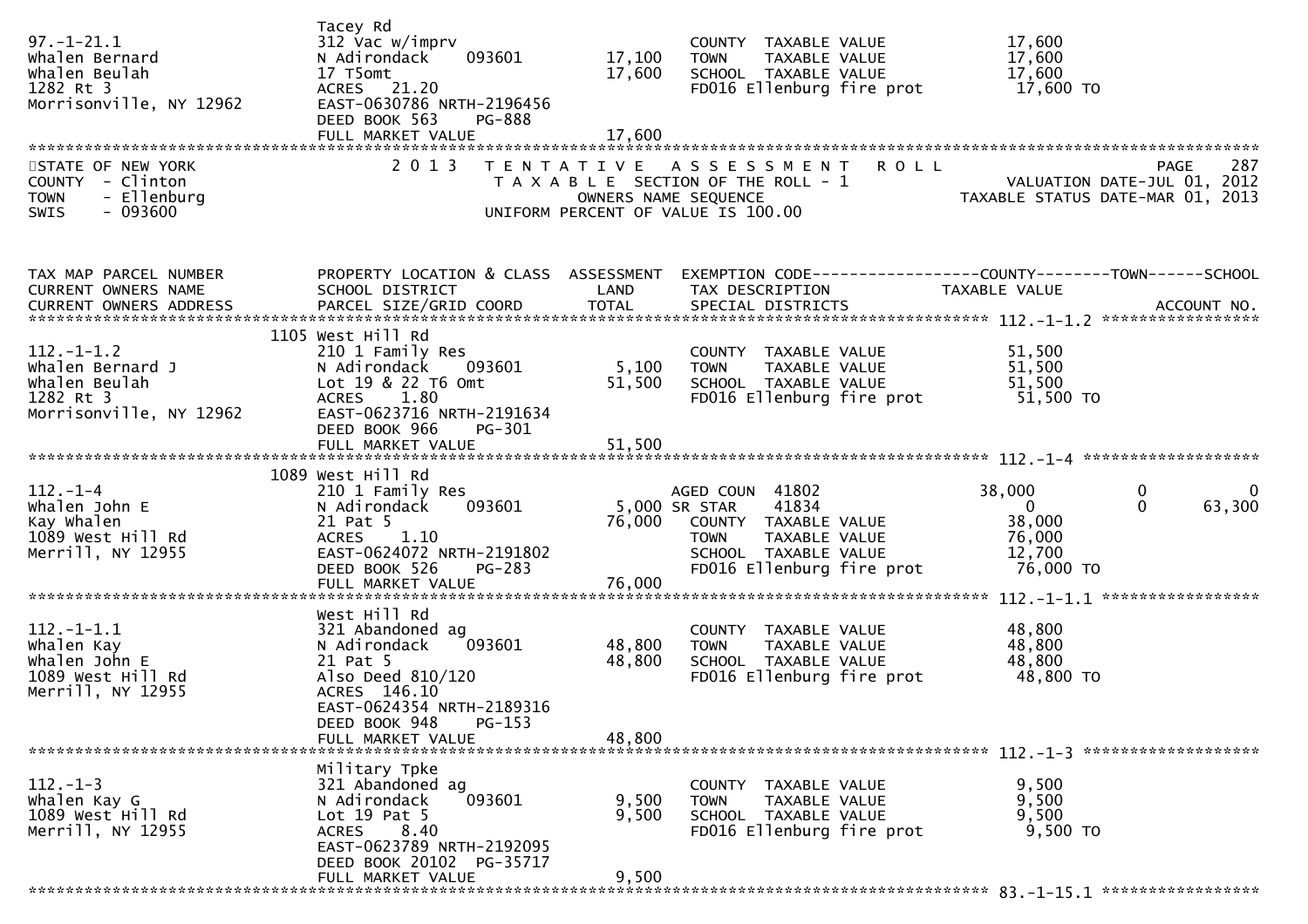| $83.-1-15.1$<br>Whalen Robert R<br>Whalen Shandi A<br>116 Brandy Brook Rd<br>Ellenburg Center, NY 12934         | 116/118 Brandy Brook Rd<br>112 Dairy farm<br>093601<br>N Adirondack<br>Lot 6 T6omt<br>ACRES 90.30 BANK<br>850<br>EAST-0649729 NRTH-2201643<br>DEED BOOK 20122 PG-49175<br>FULL MARKET VALUE | 28,000<br>82,000<br>82,000 | 41854<br>RES STAR<br>COUNTY TAXABLE VALUE<br>TAXABLE VALUE<br><b>TOWN</b><br>SCHOOL TAXABLE VALUE<br>FD014 EllenCtr fire #15<br>LT010 Ellenburg Light 15 | $\overline{0}$<br>$\mathbf 0$<br>82,000<br>82,000<br>52,000<br>82,000 TO<br>5,740 TO | 30,000      |
|-----------------------------------------------------------------------------------------------------------------|---------------------------------------------------------------------------------------------------------------------------------------------------------------------------------------------|----------------------------|----------------------------------------------------------------------------------------------------------------------------------------------------------|--------------------------------------------------------------------------------------|-------------|
| STATE OF NEW YORK<br>COUNTY - Clinton<br><b>TOWN</b><br>- Ellenburg<br>$-093600$<br><b>SWIS</b>                 | 2 0 1 3                                                                                                                                                                                     | OWNERS NAME SEQUENCE       | <b>ROLL</b><br>TENTATIVE ASSESSMENT<br>T A X A B L E SECTION OF THE ROLL - 1<br>UNIFORM PERCENT OF VALUE IS 100.00                                       | VALUATION DATE-JUL 01, 2012<br>TAXABLE STATUS DATE-MAR 01, 2013                      | 288<br>PAGE |
| TAX MAP PARCEL NUMBER<br>CURRENT OWNERS NAME                                                                    | PROPERTY LOCATION & CLASS ASSESSMENT<br>SCHOOL DISTRICT                                                                                                                                     | LAND                       | EXEMPTION CODE-----------------COUNTY-------TOWN------SCHOOL<br>TAX DESCRIPTION                                                                          | TAXABLE VALUE                                                                        |             |
| $99.1 - 1 - 2$<br>whalen william<br>Harris Mary<br>Breezy Acres<br>517 Jersey Ave<br>Ogdensburg, NY 13669-3431  | 17 whalen St<br>210 1 Family Res<br>N Adirondack<br>093601<br>11 Pat 5<br>FRNT 66.00 DPTH 49.50<br>EAST-0646822 NRTH-2198128<br>DEED BOOK 550<br><b>PG-88</b>                               | 1,800<br>24,400            | COUNTY TAXABLE VALUE<br>TAXABLE VALUE<br><b>TOWN</b><br>SCHOOL TAXABLE VALUE<br>FD014 EllenCtr fire #15<br>LT010 Ellenburg Light 15                      | 24,400<br>24,400<br>24,400<br>24,400 TO<br>24,400 TO                                 |             |
|                                                                                                                 | Trombley Rd                                                                                                                                                                                 |                            |                                                                                                                                                          |                                                                                      |             |
| $129. - 1 - 3.1$<br>Whitetail Ridge Hunt Club Inc N Adirondack<br>217 No 5 Rd<br>Churubusco, NY 12923           | 920 Priv Hunt/Fi<br>093601<br>Lot $73$ Pat $5$<br>ACRES 43.00<br>EAST-0659350 NRTH-2180683<br>DEED BOOK 979<br>$PG-18$<br>FULL MARKET VALUE                                                 | 19,300<br>19,300<br>19,300 | COUNTY TAXABLE VALUE<br>TAXABLE VALUE<br><b>TOWN</b><br>SCHOOL TAXABLE VALUE<br>FD016 Ellenburg fire prot                                                | 19,300<br>19,300<br>19,300<br>19,300 TO                                              |             |
|                                                                                                                 |                                                                                                                                                                                             |                            |                                                                                                                                                          |                                                                                      |             |
| $129. - 1 - 6$<br>Whitetail Ridge Hunt Club Inc N Adirondack<br>217 No 5 Rd<br>Churubusco, NY 12923             | Trombley Rd<br>920 Priv Hunt/Fi<br>093601<br>Lot 74 Ts 6 Pat<br>12.20<br><b>ACRES</b><br>EAST-0661454 NRTH-2179848<br>DEED BOOK 732<br>PG-213<br>FULL MARKET VALUE                          | 11,600<br>22,800<br>22,800 | COUNTY TAXABLE VALUE<br><b>TOWN</b><br>TAXABLE VALUE<br>SCHOOL TAXABLE VALUE<br>FD016 Ellenburg fire prot                                                | 22,800<br>22,800<br>22,800<br>22,800 TO                                              |             |
|                                                                                                                 |                                                                                                                                                                                             |                            |                                                                                                                                                          |                                                                                      |             |
| $127. - 1 - 7$<br>Whitetail Ridge Hunting<br>Club<br>Attn: Larry Laclair<br>217 No 5 Rd<br>Churubusco, NY 12923 | Number 5 Rd<br>323 Vacant rural<br>093601<br>N Adirondack<br>Lot $68$ Pat T-5<br>35.50<br>ACRES<br>EAST-0645532 NRTH-2180205<br>DEED BOOK 1020<br>PG-112                                    | 18,300<br>18,300           | COUNTY TAXABLE VALUE<br><b>TOWN</b><br>TAXABLE VALUE<br>SCHOOL TAXABLE VALUE<br>FD016 Ellenburg fire prot                                                | 18,300<br>18,300<br>18,300<br>18,300 TO                                              |             |
|                                                                                                                 | FULL MARKET VALUE                                                                                                                                                                           | 18,300                     |                                                                                                                                                          |                                                                                      |             |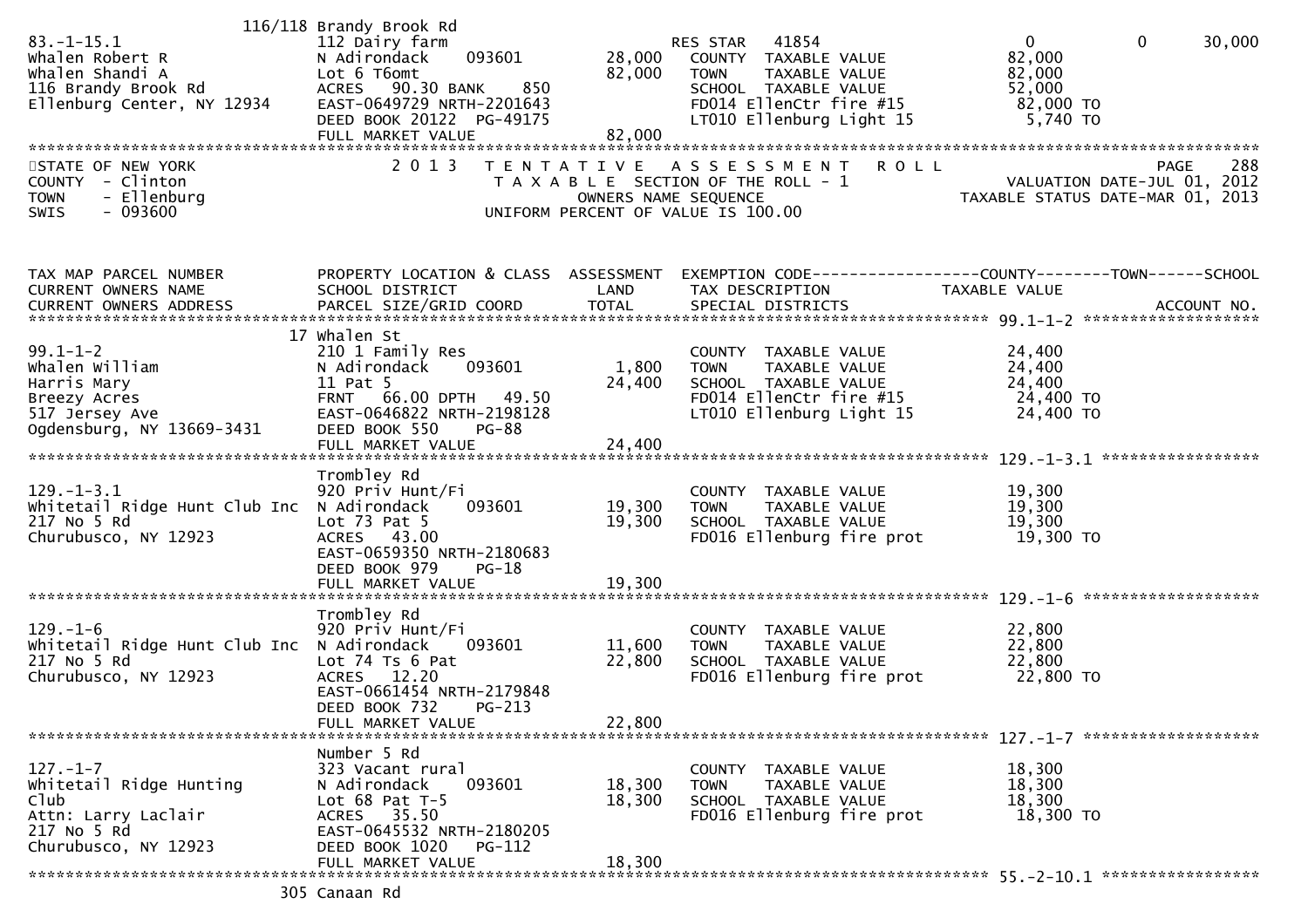| $55. - 2 - 10.1$<br>Wilcox Alvin<br>Wilcox Helen<br>305 Canaan Rd<br>Ellenburg Depot, NY 12935<br>MAY BE SUBJECT TO PAYMENT | 240 Rural res<br>093601<br>N Adirondack<br>40 Pat 6<br>ACRES 54.60<br>EAST-0672552 NRTH-2222913<br>DEED BOOK 20112 PG-40251<br>FULL MARKET VALUE | 29,800<br>96,000<br>96,000 | 41834<br>SR STAR<br>COUNTY TAXABLE VALUE<br>TAXABLE VALUE<br><b>TOWN</b><br>SCHOOL TAXABLE VALUE<br>FD016 Ellenburg fire prot | $\mathbf{0}$<br>$\mathbf 0$<br>96,000<br>96,000<br>32,700<br>96,000 TO | 63,300      |
|-----------------------------------------------------------------------------------------------------------------------------|--------------------------------------------------------------------------------------------------------------------------------------------------|----------------------------|-------------------------------------------------------------------------------------------------------------------------------|------------------------------------------------------------------------|-------------|
| UNDER AGDIST LAW TIL 2014                                                                                                   |                                                                                                                                                  |                            |                                                                                                                               |                                                                        |             |
| STATE OF NEW YORK<br>COUNTY - Clinton<br>- Ellenburg<br><b>TOWN</b><br>$-093600$<br>SWIS                                    | 2 0 1 3                                                                                                                                          | OWNERS NAME SEQUENCE       | TENTATIVE ASSESSMENT ROLL<br>T A X A B L E SECTION OF THE ROLL - 1<br>UNIFORM PERCENT OF VALUE IS 100.00                      | VALUATION DATE-JUL 01, 2012<br>TAXABLE STATUS DATE-MAR 01, 2013        | 289<br>PAGE |
| TAX MAP PARCEL NUMBER<br>CURRENT OWNERS NAME                                                                                | PROPERTY LOCATION & CLASS ASSESSMENT<br>SCHOOL DISTRICT                                                                                          | LAND                       | EXEMPTION CODE-----------------COUNTY--------TOWN------SCHOOL<br>TAX DESCRIPTION                                              | TAXABLE VALUE                                                          |             |
| 4873-4869 Rt 374                                                                                                            |                                                                                                                                                  |                            |                                                                                                                               |                                                                        |             |
| $155. - 3 - 25$<br>Wilcox Brandie S                                                                                         | 210 1 Family Res<br>093601<br>N Adirondack                                                                                                       | 73,000                     | COUNTY TAXABLE VALUE<br>TAXABLE VALUE<br><b>TOWN</b>                                                                          | 110,800<br>110,800                                                     |             |
| 4873 Rt 374                                                                                                                 | 120 Pat 5                                                                                                                                        | 110,800                    | SCHOOL TAXABLE VALUE                                                                                                          | 110,800                                                                |             |
| Merrill, NY 12955                                                                                                           | ACRES 5.30 BANK<br>320<br>EAST-0628250 NRTH-2164107<br>DEED BOOK 20122 PG-52876                                                                  |                            | FD040 Lyon Mountain Fire                                                                                                      | 110,800 TO                                                             |             |
|                                                                                                                             |                                                                                                                                                  |                            |                                                                                                                               |                                                                        |             |
| $55. - 2 - 13$<br>Willard Richard Sr<br>Willard Denise<br>1478 Church Rd<br>Farifield, VT 05455                             | Canaan Rd<br>321 Abandoned ag<br>093601<br>N Adirondack<br>21 Pat 6<br>ACRES 74.90<br>EAST-0672371 NRTH-2218945<br>DEED BOOK 20041 PG-69318      | 23,200<br>23,200           | COUNTY TAXABLE VALUE<br>TAXABLE VALUE<br><b>TOWN</b><br>SCHOOL TAXABLE VALUE<br>FD016 Ellenburg fire prot                     | 23,200<br>23,200<br>23,200<br>23,200 TO                                |             |
|                                                                                                                             |                                                                                                                                                  |                            |                                                                                                                               |                                                                        |             |
|                                                                                                                             |                                                                                                                                                  |                            |                                                                                                                               |                                                                        |             |
| $112. - 1 - 6$                                                                                                              | 972 West Hill Rd<br>241 Rural res&ag                                                                                                             |                            | 70 PCT OF VALUE USED FOR EXEMPTION PURPOSES<br>WARNONALL 41121                                                                | 12,180<br>12,180                                                       | 0           |
| Williams David A                                                                                                            | 093601<br>N Adirondack                                                                                                                           |                            | 39,500 SR STAR<br>41834                                                                                                       | $\mathbf{0}$<br>$\Omega$                                               | 63,300      |
| Williams Mona T                                                                                                             | Lot $23$ Pat $5$                                                                                                                                 | 116,000                    | COUNTY TAXABLE VALUE                                                                                                          | 103,820                                                                |             |
| PO Box 3<br>Brainardsville, NY 12915                                                                                        | ACRES 166.62<br>EAST-0626850 NRTH-2190669                                                                                                        |                            | TAXABLE VALUE<br><b>TOWN</b><br>SCHOOL TAXABLE VALUE                                                                          | 103,820<br>52,700                                                      |             |
|                                                                                                                             | DEED BOOK 98001 PG-05390                                                                                                                         |                            | FD016 Ellenburg fire prot                                                                                                     | 116,000 TO                                                             |             |
|                                                                                                                             | FULL MARKET VALUE                                                                                                                                | 116,000                    |                                                                                                                               |                                                                        |             |
|                                                                                                                             | 1568 Bradley Pond Rd                                                                                                                             |                            |                                                                                                                               |                                                                        |             |
| $113.-1-10.4$                                                                                                               | 241 Rural res&ag                                                                                                                                 |                            | COUNTY<br>TAXABLE VALUE                                                                                                       | 113,000                                                                |             |
| Williamson Larry C                                                                                                          | 093601<br>N Adirondack                                                                                                                           | 44,700                     | <b>TOWN</b><br>TAXABLE VALUE                                                                                                  | 113,000                                                                |             |
| Williamson Pamela A<br>1568 Bradley Pond Rd                                                                                 | Lot 51 T5omt<br>ACRES 151.50                                                                                                                     | 113,000                    | SCHOOL TAXABLE VALUE<br>FD016 Ellenburg fire prot                                                                             | 113,000<br>113,000 TO                                                  |             |
| Ellenburg Center, NY 12934                                                                                                  | EAST-0649337 NRTH-2186574                                                                                                                        |                            |                                                                                                                               |                                                                        |             |
|                                                                                                                             | DEED BOOK 20122 PG-47187<br>FULL MARKET VALUE                                                                                                    | 113,000                    |                                                                                                                               |                                                                        |             |

Star Rd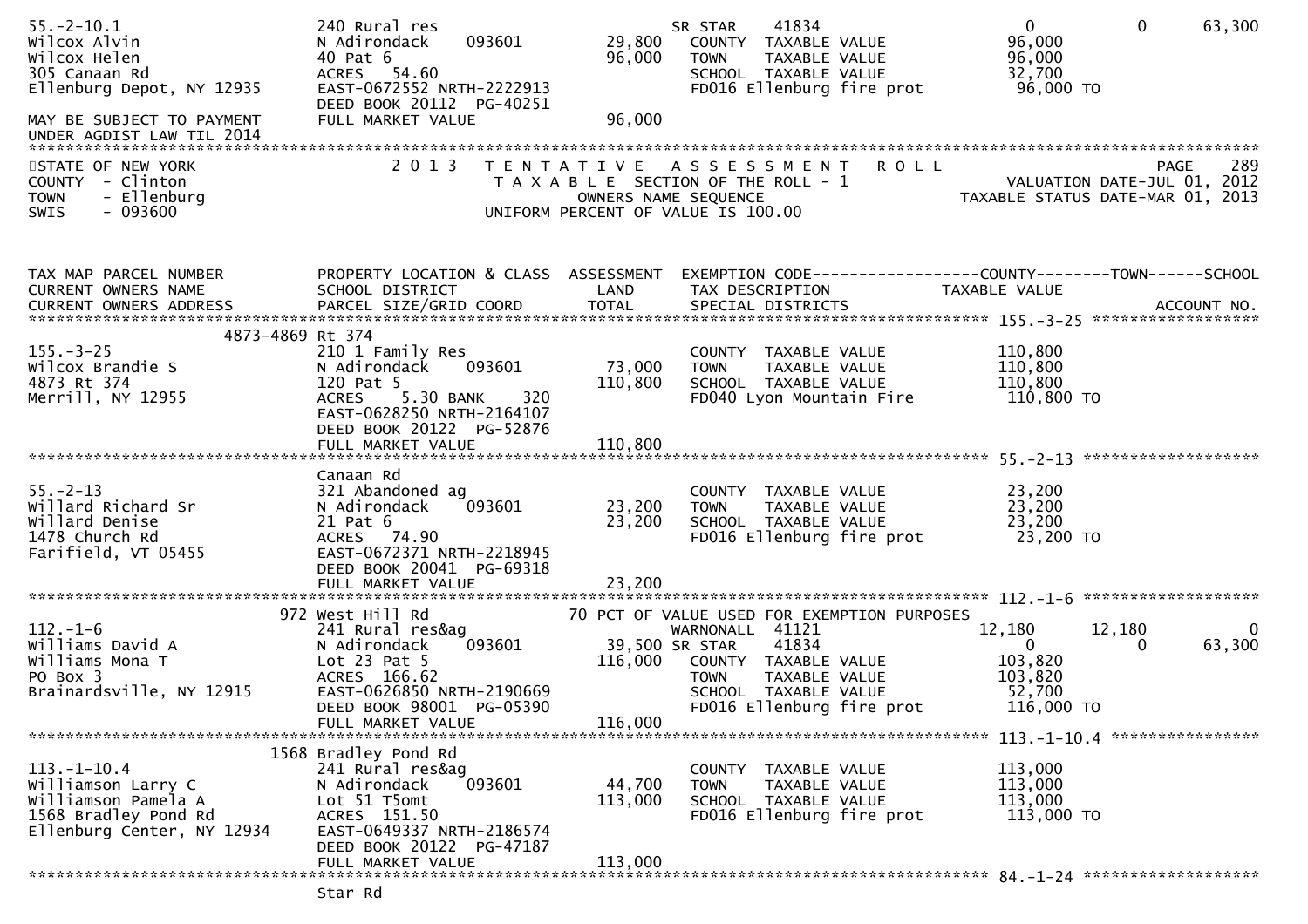| $84. - 1 - 24$<br>Williamson Richard<br>Williamson Carolyn A<br>428 Clearwater Lake Dr<br>Polk City, FL 33868 | 312 Vac w/imprv<br>093601<br>N Adirondack<br>16 Pat 6<br>ACRES 2.10<br>EAST-0653522 NRTH-2205438<br>DEED BOOK 20092 PG-27932                                                                      | 5,700<br>11,500               | COUNTY TAXABLE VALUE<br>TAXABLE VALUE<br><b>TOWN</b><br>SCHOOL TAXABLE VALUE<br>FD016 Ellenburg fire prot                                            | 11,500<br>11,500<br>11,500<br>11,500 TO                                                                                                                                                            |  |
|---------------------------------------------------------------------------------------------------------------|---------------------------------------------------------------------------------------------------------------------------------------------------------------------------------------------------|-------------------------------|------------------------------------------------------------------------------------------------------------------------------------------------------|----------------------------------------------------------------------------------------------------------------------------------------------------------------------------------------------------|--|
| STATE OF NEW YORK<br>COUNTY - Clinton<br>- Ellenburg<br><b>TOWN</b><br>$-093600$<br>SWIS                      | 2 0 1 3                                                                                                                                                                                           |                               | TENTATIVE ASSESSMENT<br>T A X A B L E SECTION OF THE ROLL - 1<br>OWNERS NAME SEQUENCE<br>UNIFORM PERCENT OF VALUE IS 100.00                          | PAGE 290<br>VALUATION DATE-JUL 01, 2012<br>TAXARLE STATUS DATE USE 2012                                                                                                                            |  |
| TAX MAP PARCEL NUMBER<br>CURRENT OWNERS NAME                                                                  | PROPERTY LOCATION & CLASS ASSESSMENT<br>SCHOOL DISTRICT                                                                                                                                           | LAND                          | TAX DESCRIPTION                                                                                                                                      | EXEMPTION CODE------------------COUNTY--------TOWN------SCHOOL<br>TAXABLE VALUE<br>.CURRENT OWNERS ADDRESS PARCEL SIZE/GRID COORD TOTAL SPECIAL DISTRICTS ACCOUNT NO ACCOUNT NO ACCOUNT NO ACCOUNT |  |
| $126. - 1 - 3.1$<br>Williamson Rodney L<br>Williamson Sharon L<br>438 Spear Hill Rd<br>Merrill, NY 12955      | 438 Spear Hill Rd<br>271 Mfg housings<br>093601<br>N Adirondack<br>Lot 59 T5omt<br>ACRES 125.40<br>EAST-0625954 NRTH-2182903<br>DEED BOOK 996<br>PG-134<br>FULL MARKET VALUE                      | 90,600<br>90,600              | 41834<br>SR STAR<br>29,600 COUNTY TAXABLE VALUE<br><b>TOWN</b><br>TAXABLE VALUE<br>SCHOOL TAXABLE VALUE<br>FD016 Ellenburg fire prot                 | 63,300<br>$\mathbf{0}$<br>0<br>90,600<br>90,600<br>27,300<br>90,600 TO                                                                                                                             |  |
| $113.-1-10.3$<br>Williamson Shirley Ann<br>1594 Bradley Pond Rd<br>Ellenburg Center, NY 12934                 | 1594 Bradley Pond Rd<br>210 1 Family Res<br>093601<br>N Adirondack<br>Lot 51 T5omt<br>FRNT 170.00 DPTH 250.00<br>EAST-0647964 NRTH-2186450<br>DEED BOOK 923<br>$PG-143$                           | 4,900<br>64,000               | 41834<br>SR STAR<br>COUNTY TAXABLE VALUE<br>TAXABLE VALUE<br><b>TOWN</b><br>SCHOOL TAXABLE VALUE<br>FD016 Ellenburg fire prot                        | $\overline{0}$<br>$\Omega$<br>63,300<br>64,000<br>64,000<br>700<br>64,000 TO                                                                                                                       |  |
| $141.3 - 1 - 3.3$<br>Wilson Charles M<br>288 Narrows Rd<br>Chateaugay, NY 12920                               | 288 Narrows Rd<br>210 1 Family Res - WTRFNT<br>N Adirondack 093601<br>Lot #3 Stephenson Sub<br>4.00<br><b>ACRES</b><br>EAST-0622766 NRTH-2172298<br>DEED BOOK 636<br>PG-1064<br>FULL MARKET VALUE | 145,100<br>243,000<br>243,000 | 41854<br>RES STAR<br>COUNTY TAXABLE VALUE<br>TAXABLE VALUE<br>TOWN<br>SCHOOL TAXABLE VALUE<br>FD040 Lyon Mountain Fire<br>WD018 Chat lake water dist | $\Omega$<br>$\mathbf{0}$<br>30,000<br>243,000<br>243,000<br>213,000<br>243,000 TO<br>243,000 ТО М                                                                                                  |  |
| $70. - 1 - 10$<br>Wilson Grant<br>Wilson Laura<br>168 Joe Wood Rd<br>Altona, NY 12910                         | 5279 Rt 11<br>270 Mfg housing<br>093601<br>N Adirondack<br>20 Pat 6<br><b>ACRES</b><br>1.10<br>EAST-0669038 NRTH-2211528<br>DEED BOOK 674<br>$PG-323$<br>FULL MARKET VALUE                        | 5,000<br>25,000<br>25,000     | COUNTY TAXABLE VALUE<br><b>TOWN</b><br>TAXABLE VALUE<br>SCHOOL TAXABLE VALUE<br>FD002 EllenDpt fire 21<br>LT011 Ellenburg Light 21                   | 25,000<br>25,000<br>25,000<br>25,000 TO<br>25,000 TO                                                                                                                                               |  |
| $55. - 2 - 5.22$                                                                                              | Bull Run Rd<br>323 Vacant rural                                                                                                                                                                   |                               | COUNTY TAXABLE VALUE                                                                                                                                 | 1,000                                                                                                                                                                                              |  |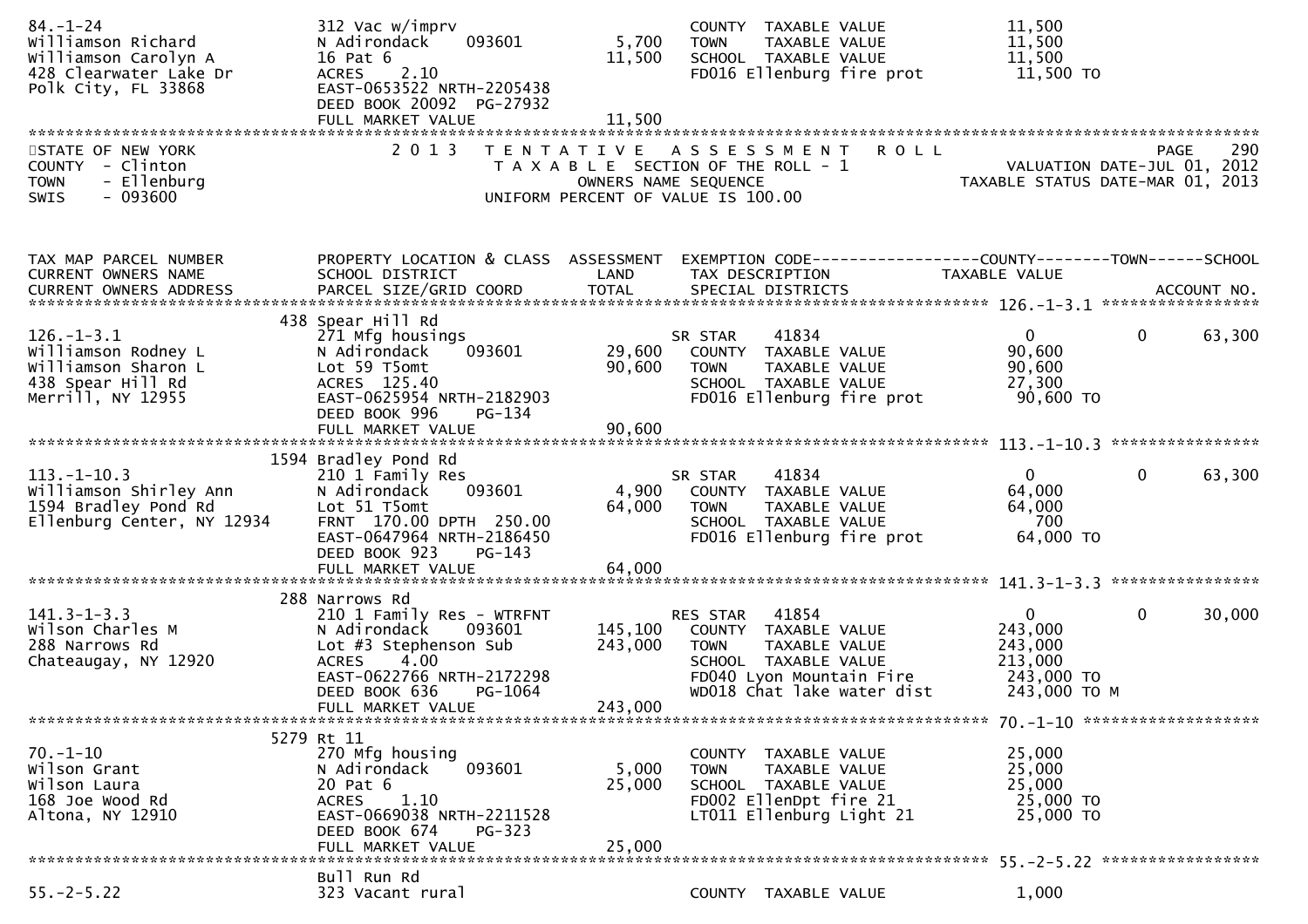| Wilson Richard<br>919 S Clinton Ave 1<br>Trenton, NJ 08611-1919                                             | 093601<br>N Adirondack<br>4042 Pat 6<br>ACRES 10.00<br>EAST-0667087 NRTH-2222667<br>DEED BOOK 576<br>PG-994                                                                            | 1,000<br>1,000             | TAXABLE VALUE<br><b>TOWN</b><br>SCHOOL TAXABLE VALUE<br>FD016 Ellenburg fire prot                                                                    | 1,000<br>1,000<br>1,000 TO                                                                                        |             |
|-------------------------------------------------------------------------------------------------------------|----------------------------------------------------------------------------------------------------------------------------------------------------------------------------------------|----------------------------|------------------------------------------------------------------------------------------------------------------------------------------------------|-------------------------------------------------------------------------------------------------------------------|-------------|
| STATE OF NEW YORK<br>COUNTY - Clinton<br>- Ellenburg<br><b>TOWN</b><br>$-093600$<br><b>SWIS</b>             |                                                                                                                                                                                        | OWNERS NAME SEQUENCE       | 2013 TENTATIVE ASSESSMENT<br><b>ROLL</b><br>T A X A B L E SECTION OF THE ROLL - 1<br>UNIFORM PERCENT OF VALUE IS 100.00                              | PAGE<br>291 - YALUATION DATE-JUL<br>2012 - VALUATION DATE-JUL<br>2013 - TAXABLE STATUS DATE-MAR 2013              | 291         |
| TAX MAP PARCEL NUMBER<br>CURRENT OWNERS NAME                                                                | SCHOOL DISTRICT                                                                                                                                                                        | LAND<br><b>TOTAL</b>       | TAX DESCRIPTION                                                                                                                                      | PROPERTY LOCATION & CLASS ASSESSMENT EXEMPTION CODE----------------COUNTY-------TOWN------SCHOOL<br>TAXABLE VALUE |             |
| $155.4 - 1 - 18$<br>Wilson Stephen W<br>1510 N. Beach St<br>Ormond Beach, FL 32174                          | 90 Youngs Rd<br>260 Seasonal res - WTRFNT<br>093601<br>N Adirondack<br>119 Pat 5<br>ACRES 1.50<br>EAST-0632377 NRTH-2161327<br>DEED BOOK 20051 PG-78542                                | 79,400<br>175,800          | COUNTY TAXABLE VALUE<br>TAXABLE VALUE<br><b>TOWN</b><br>SCHOOL TAXABLE VALUE<br>FD040 Lyon Mountain Fire<br>WD018 Chat lake water dist               | 175,800<br>175,800<br>175,800<br>175,800 TO<br>173,673 то м                                                       |             |
|                                                                                                             |                                                                                                                                                                                        | 175,800                    |                                                                                                                                                      |                                                                                                                   |             |
| $71.3 - 1 - 27$<br>Winner Larry D<br>Winner Stephanie M<br>5163 Rt 11<br>Ellenburg, NY 12933                | 5163 Rt 11<br>210 1 Family Res<br>093601<br>N Adirondack<br>Lot $20$ Pat $6$<br>FRNT 102.00 DPTH 215.00<br>080<br><b>BANK</b><br>EAST-0671864 NRTH-2212266<br>DEED BOOK 20051 PG-79487 | 4,500<br>105,000           | RES STAR 41854<br>COUNTY TAXABLE VALUE<br><b>TOWN</b><br>TAXABLE VALUE<br>SCHOOL TAXABLE VALUE<br>FD002 EllenDpt fire 21<br>LT011 Ellenburg Light 21 | $\overline{0}$<br>$\mathbf{0}$<br>105,000<br>105,000<br>75,000<br>105,000 TO<br>105,000 TO                        | 30,000      |
|                                                                                                             |                                                                                                                                                                                        |                            |                                                                                                                                                      |                                                                                                                   |             |
| $127. - 1 - 19$<br>Withall Declaration of Trust A N Adirondack<br>20 South Main St<br>Mt Prospect, IL 60056 | 684 Bigelow Rd<br>260 Seasonal res<br>093601<br>65/66 Pat 5<br>ACRES 125.00<br>EAST-0637659 NRTH-2181207<br>DEED BOOK 20102 PG-34547<br>FULL MARKET VALUE                              | 29,500<br>54,300<br>54,300 | COUNTY TAXABLE VALUE<br>TAXABLE VALUE<br><b>TOWN</b><br>SCHOOL TAXABLE VALUE<br>FD016 Ellenburg fire prot                                            | 54,300<br>54,300<br>54,300<br>54,300 TO                                                                           |             |
|                                                                                                             | 410/412 Brandy Brook Rd                                                                                                                                                                |                            |                                                                                                                                                      |                                                                                                                   |             |
| $83.-1-8.1$<br>Wolff Lawrence E<br>PO Box 32<br>Ellenburg, NY 12933                                         | 210 1 Family Res<br>N Adirondack<br>093601<br>16 Pat 6<br>1.50<br><b>ACRES</b><br>EAST-0648057 NRTH-2208226<br>DEED BOOK 20122 PG-48440<br>FULL MARKET VALUE                           | 7,500<br>60,000<br>60,000  | 41834<br>SR STAR<br>COUNTY TAXABLE VALUE<br>TAXABLE VALUE<br><b>TOWN</b><br>SCHOOL TAXABLE VALUE<br>FD016 Ellenburg fire prot                        | 0<br>0<br>60,000<br>60,000<br>$\Omega$<br>60,000 TO                                                               | 60,000      |
| $155.1 - 2 - 24$                                                                                            | 5037 Rt 374                                                                                                                                                                            |                            |                                                                                                                                                      |                                                                                                                   |             |
|                                                                                                             | 210 1 Family Res - WTRFNT                                                                                                                                                              |                            | 41801<br>AGED C&T                                                                                                                                    | 87,500<br>87,500                                                                                                  | $\mathbf 0$ |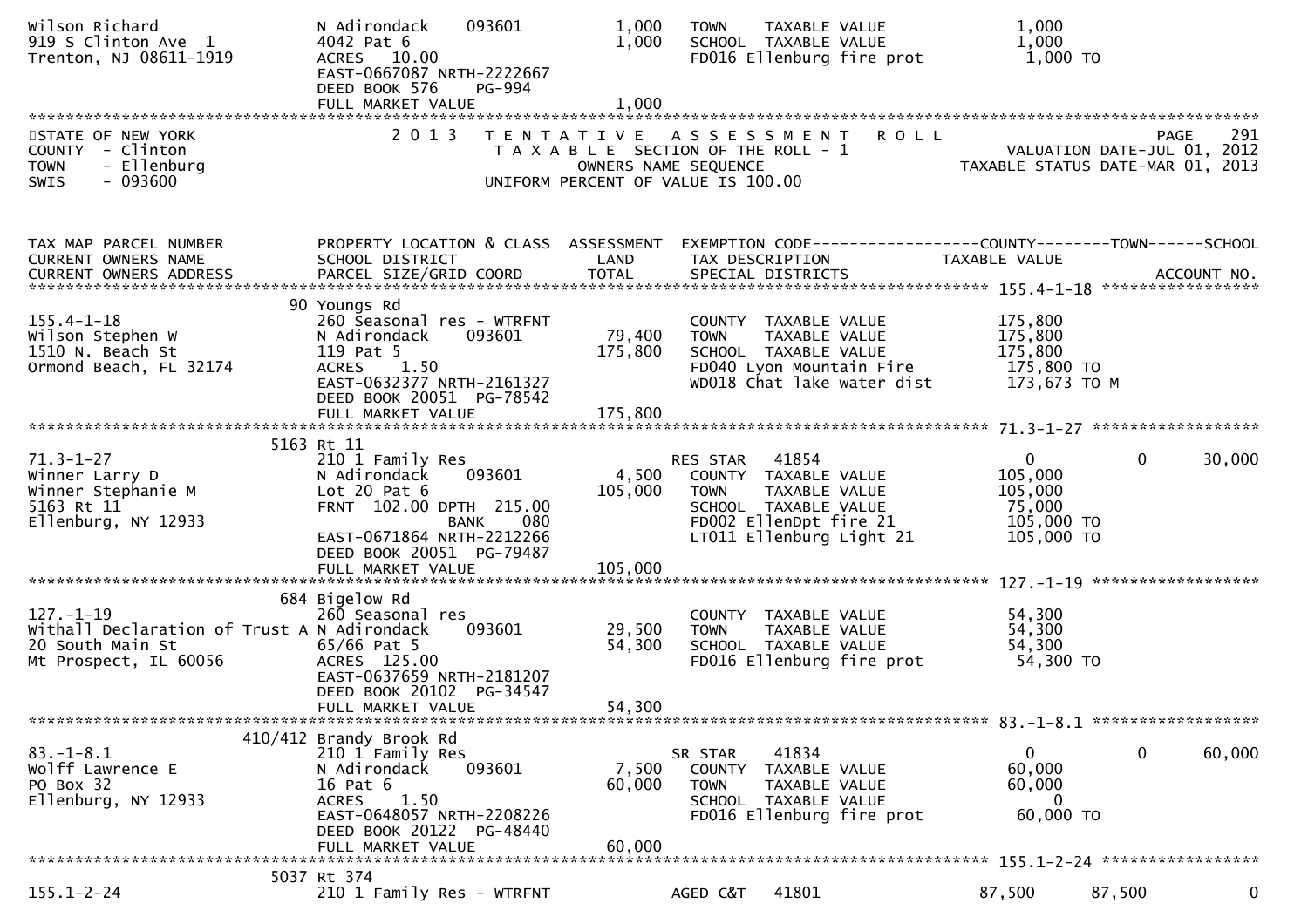| Wood Christina<br>5037 Rt 374<br>Merrill, NY 12955                                                                                                                         | N Adirondack<br>093601<br>Lot 101 Pat 5<br><b>ACRES</b><br>1.20<br>EAST-0626303 NRTH-2167651<br>DEED BOOK 567<br><b>PG-909</b>                                                 | 126,500 SR STAR<br>175,000    | 41834<br>COUNTY TAXABLE VALUE<br>TAXABLE VALUE<br><b>TOWN</b><br>SCHOOL TAXABLE VALUE<br>FD040 Lyon Mountain Fire                          | $\mathbf{0}$<br>$\mathbf 0$<br>87,500<br>87,500<br>111,700<br>175,000 TO            | 63,300 |
|----------------------------------------------------------------------------------------------------------------------------------------------------------------------------|--------------------------------------------------------------------------------------------------------------------------------------------------------------------------------|-------------------------------|--------------------------------------------------------------------------------------------------------------------------------------------|-------------------------------------------------------------------------------------|--------|
| STATE OF NEW YORK<br>COUNTY - Clinton<br>- Ellenburg<br><b>TOWN</b><br>$-093600$<br>SWIS                                                                                   | 2 0 1 3                                                                                                                                                                        |                               | TENTATIVE ASSESSMENT<br><b>ROLL</b><br>T A X A B L E SECTION OF THE ROLL - 1<br>OWNERS NAME SEQUENCE<br>UNIFORM PERCENT OF VALUE IS 100.00 | PAGE<br>VALUATION DATE-JUL 01, 2012<br>TAXABLE STATUS DATE-MAR 01, 2013             | 292    |
| TAX MAP PARCEL NUMBER<br>CURRENT OWNERS NAME                                                                                                                               | PROPERTY LOCATION & CLASS ASSESSMENT<br>SCHOOL DISTRICT                                                                                                                        | LAND                          | TAX DESCRIPTION                                                                                                                            | EXEMPTION CODE-----------------COUNTY-------TOWN-----SCHOOL<br><b>TAXABLE VALUE</b> |        |
| $155.4 - 1 - 43$<br>Wood Joshua R<br>71 Wilson Rd<br>Saranac, NY 12981                                                                                                     | 74 Blanche Rd<br>260 Seasonal res<br>093601<br>N Adirondack<br>119 Pat 5<br>ACRES 1.10<br>EAST-0633102 NRTH-2163055<br>DEED BOOK 20122 PG-52241<br>FULL MARKET VALUE           | 5,000<br>23,400<br>23,400     | COUNTY TAXABLE VALUE<br><b>TOWN</b><br>TAXABLE VALUE<br>SCHOOL TAXABLE VALUE<br>FD040 Lyon Mountain Fire                                   | 23,400<br>23,400<br>23,400<br>23,400 TO                                             |        |
| $157. - 1 - 1.1$<br>Woodfield Investments, LLC<br>Attn: Huber Resources Corp<br>PO Box 554<br>old Town, ME 04468<br>MAY BE SUBJECT TO PAYMENT<br>UNDER RPTL480A UNTIL 2022 | Bradley Pond Rd<br>910 Priv forest<br>N Adirondack<br>093601<br>Lot $116$ Pat 5<br>ACRES 465.20<br>EAST-0649325 NRTH-2164638<br>DEED BOOK 20082 PG-17676<br>FULL MARKET VALUE  | 107,100<br>107,100<br>107,100 | 47460<br>480A EX<br>COUNTY TAXABLE VALUE<br>TAXABLE VALUE<br><b>TOWN</b><br>SCHOOL TAXABLE VALUE<br>FD040 Lyon Mountain Fire               | 98,797<br>98,797<br>8,303<br>8,303<br>8,303<br>107,100 TO                           | 98,797 |
| $70. - 1 - 33.22$<br>Woods Anna M<br>5746 Rt 11<br>PO Box 25<br>Ellenburg Depot, NY 12935                                                                                  | 5746 Rt 11<br>210 1 Family Res<br>093601<br>N Adirondack<br>Lot 17 T6omt<br><b>ACRES</b><br>1.44<br>EAST-0658809 NRTH-2209155<br>DEED BOOK 20001 PG-25982<br>FULL MARKET VALUE | 5,000<br>102,000<br>102,000   | RES STAR<br>41854<br>COUNTY TAXABLE VALUE<br><b>TOWN</b><br>TAXABLE VALUE<br>SCHOOL TAXABLE VALUE<br>FD016 Ellenburg fire prot             | $\mathbf{0}$<br>$\mathbf{0}$<br>102,000<br>102,000<br>72,000<br>102,000 TO          | 30,000 |
| $70. - 1 - 33.24$<br>Woods Anna M<br>PO Box 25<br>Ellenburg Depot, NY 12935                                                                                                | Rt 11<br>314 Rural vac<10<br>093601<br>N Adirondack<br>Lot 17 T6omt<br><b>ACRES</b><br>1.00<br>EAST-0658993 NRTH-2209127<br>DEED BOOK 20001 PG-25983<br>FULL MARKET VALUE      | 5,000<br>5,000<br>5,000       | COUNTY TAXABLE VALUE<br>TAXABLE VALUE<br><b>TOWN</b><br>SCHOOL TAXABLE VALUE<br>FD016 Ellenburg fire prot                                  | 5,000<br>5,000<br>5,000<br>5,000 TO                                                 |        |
| $141. - 3 - 7$                                                                                                                                                             | Bigelow Rd<br>$312$ Vac w/imprv                                                                                                                                                |                               | COUNTY TAXABLE VALUE                                                                                                                       | 17,800                                                                              |        |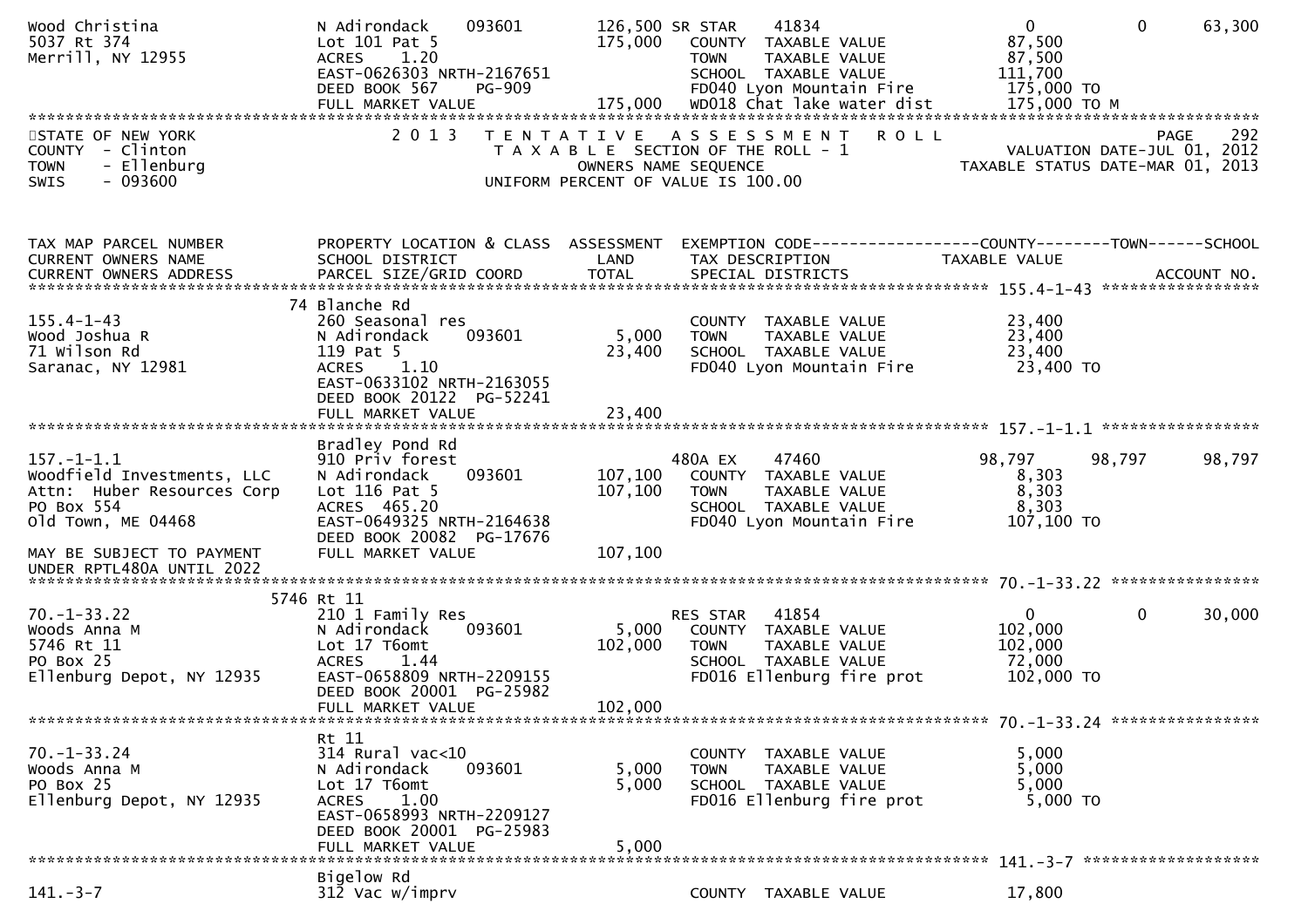| Woodward Rex<br>Rabideau Jamie<br>Attn: Jamie Rabideau<br>288 Emery Rd<br>Mooers Forks, NY 12959                                        | N Adirondack<br>093601<br>Lot 102 T5omt<br>ACRES 18.00<br>EAST-0631195 NRTH-2169927<br>DEED BOOK 20102 PG-30086                                                                              | 13,500<br>17,800                                           | TAXABLE VALUE<br><b>TOWN</b><br>SCHOOL TAXABLE VALUE<br>FD040 Lyon Mountain Fire                                                                     | 17,800<br>17,800<br>17,800 TO                                                              |
|-----------------------------------------------------------------------------------------------------------------------------------------|----------------------------------------------------------------------------------------------------------------------------------------------------------------------------------------------|------------------------------------------------------------|------------------------------------------------------------------------------------------------------------------------------------------------------|--------------------------------------------------------------------------------------------|
|                                                                                                                                         |                                                                                                                                                                                              |                                                            |                                                                                                                                                      |                                                                                            |
| STATE OF NEW YORK<br>COUNTY - Clinton<br>- Ellenburg<br><b>TOWN</b><br>$-093600$<br><b>SWIS</b>                                         | 2 0 1 3                                                                                                                                                                                      | OWNERS NAME SEQUENCE<br>UNIFORM PERCENT OF VALUE IS 100.00 | <b>ROLL</b><br>TENTATIVE ASSESSMENT<br>T A X A B L E SECTION OF THE ROLL - 1                                                                         | 293<br>PAGE<br>PAGE 293<br>VALUATION DATE-JUL 01, 2012<br>TAXABLE STATUS DATE-MAR 01, 2013 |
| TAX MAP PARCEL NUMBER<br>CURRENT OWNERS NAME                                                                                            | PROPERTY LOCATION & CLASS ASSESSMENT<br>SCHOOL DISTRICT                                                                                                                                      | LAND                                                       | TAX DESCRIPTION                                                                                                                                      | EXEMPTION CODE-----------------COUNTY--------TOWN------SCHOOL<br>TAXABLE VALUE             |
| $141.3 - 2 - 18$<br>Worsoff Pauline Sara<br>PO Box 202<br>Brainardsville, NY 12915                                                      | 29 Hill Rd<br>260 Seasonal res - WTRFNT<br>N Adirondack<br>093601<br>Lot $100$ Pat 5<br>FRNT 82.00 DPTH 173.00<br>EAST-0624115 NRTH-2171431<br>DEED BOOK 20122 PG-52301<br>FULL MARKET VALUE | 78,600<br>140,000<br>140,000                               | COUNTY TAXABLE VALUE<br><b>TOWN</b><br>TAXABLE VALUE<br>SCHOOL TAXABLE VALUE<br>FD040 Lyon Mountain Fire<br>WD018 Chat lake water dist               | 140,000<br>140,000<br>140,000<br>140,000 TO<br>140,000 ТО М                                |
|                                                                                                                                         |                                                                                                                                                                                              |                                                            |                                                                                                                                                      |                                                                                            |
| $70. - 1 - 13.2$<br>Wright Bradley J<br>5282 Route 11<br>Ellenburg Depot, NY 12935                                                      | 5282 Route 11<br>240 Rural res<br>N Adirondack<br>093601<br>Lot $20$ Pat $6$<br>ACRES 13.20<br>EAST-0668794 NRTH-2212691<br>DEED BOOK 20112 PG-43076                                         | 12,400<br>73,800                                           | RES STAR 41854<br>COUNTY TAXABLE VALUE<br><b>TOWN</b><br>TAXABLE VALUE<br>SCHOOL TAXABLE VALUE<br>FD002 EllenDpt fire 21<br>LT011 Ellenburg Light 21 | $\mathbf 0$<br>$\Omega$<br>30,000<br>73,800<br>73,800<br>43,800<br>73,800 TO<br>73,800 TO  |
|                                                                                                                                         | 5290 Rt 11                                                                                                                                                                                   |                                                            |                                                                                                                                                      |                                                                                            |
| $70. - 1 - 13.1$<br>Wright Life Use James<br>Wright Bradley J<br>PO Box 181<br>Ellenburg Depot, NY 12935-0181 EAST-0668354 NRTH-2212617 | 240 Rural res<br>093601<br>N Adirondack<br>Lot $20$ Pat $6$<br>ACRES 29.90<br>DEED BOOK 20112 PG-43075                                                                                       | 21,800<br>122,700                                          | COUNTY TAXABLE VALUE<br><b>TOWN</b><br>TAXABLE VALUE<br>SCHOOL TAXABLE VALUE<br>FD002 EllenDpt fire 21<br>LT011 Ellenburg Light 21                   | 122,700<br>122,700<br>122,700<br>122,700 TO<br>122,700 TO                                  |
|                                                                                                                                         |                                                                                                                                                                                              |                                                            |                                                                                                                                                      |                                                                                            |
| $70. - 1 - 11.1$<br>Wuersching Horst<br>260 Devonia Ave<br>Mt Vernon, NY 10552                                                          | Rt 11<br>321 Abandoned ag<br>N Adirondack<br>093601<br>$19/20$ Pat 6<br>ACRES 252.00<br>EAST-0671949 NRTH-2209512<br>DEED BOOK 622<br>$PG-125$<br>FULL MARKET VALUE                          | 113,600<br>113,600<br>113,600                              | COUNTY TAXABLE VALUE<br><b>TOWN</b><br>TAXABLE VALUE<br>SCHOOL TAXABLE VALUE<br>FD002 EllenDpt fire 21                                               | 113,600<br>113,600<br>113,600<br>113,600 TO                                                |
|                                                                                                                                         |                                                                                                                                                                                              |                                                            |                                                                                                                                                      |                                                                                            |
| $85.1 - 1 - 16$<br>Wuersching Horst                                                                                                     | Star Rd<br>311 Res vac land<br>093601<br>N Adirondack                                                                                                                                        | 2,000                                                      | <b>COUNTY</b><br>TAXABLE VALUE<br>TAXABLE VALUE<br><b>TOWN</b>                                                                                       | 2,000<br>2,000                                                                             |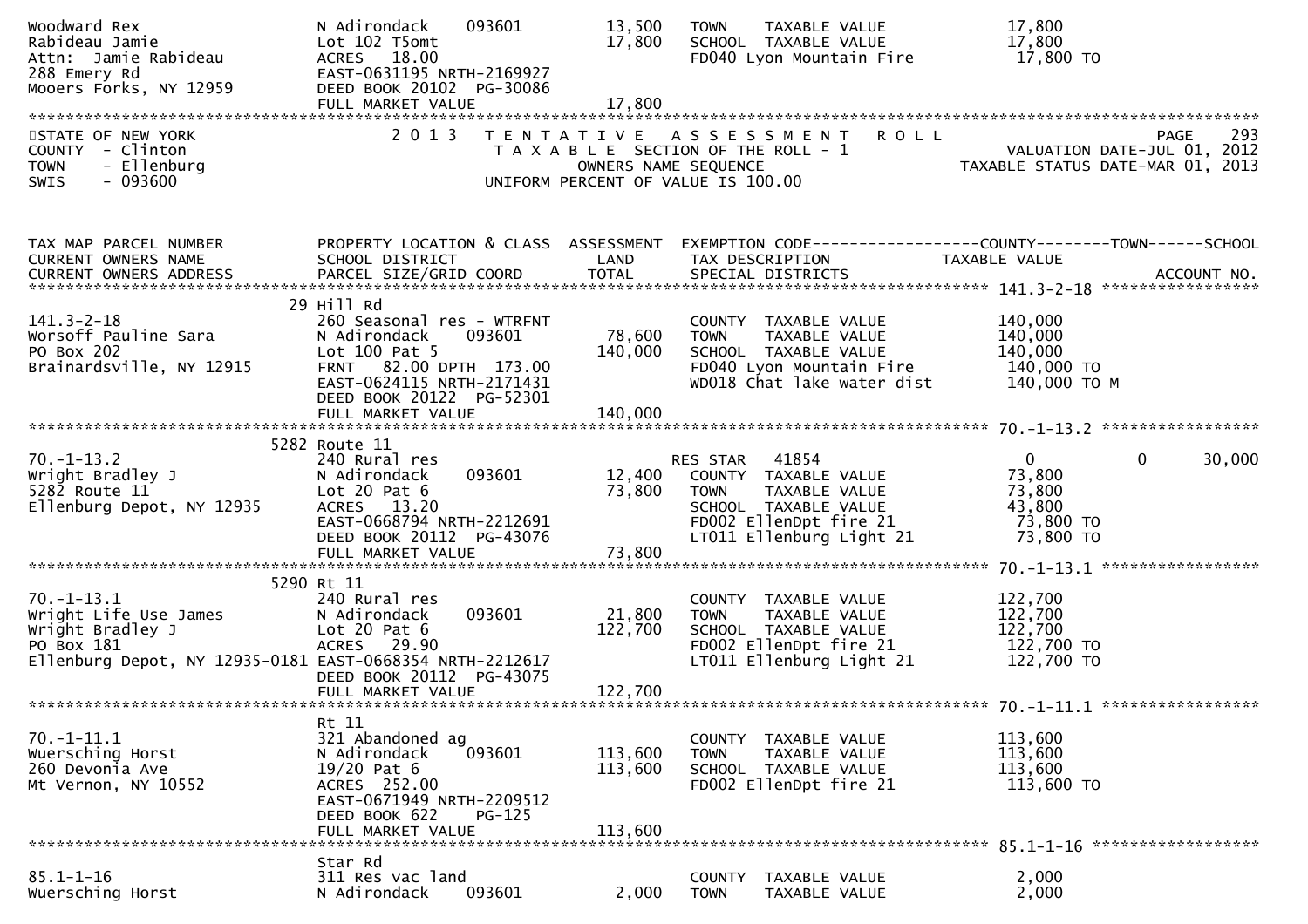| 260 E Devonia Ave<br>Mt Vernon, NY 10552        | Lot $2$ Pat $6$<br>FRNT 132.00 DPTH 40.00<br>EAST-0662805 NRTH-2208013<br>DEED BOOK 820<br>PG-221<br>FULL MARKET VALUE | 2,000<br>2,000  | SCHOOL TAXABLE VALUE<br>FD016 Ellenburg fire prot<br>LT012 Ellenburg Light 5      | 2,000<br>2,000 TO<br>2,000 TO                                         |        |
|-------------------------------------------------|------------------------------------------------------------------------------------------------------------------------|-----------------|-----------------------------------------------------------------------------------|-----------------------------------------------------------------------|--------|
| STATE OF NEW YORK<br>COUNTY - Clinton           | 2 0 1 3                                                                                                                |                 | TENTATIVE ASSESSMENT<br>T A X A B L E SECTION OF THE ROLL - 1                     | PAGE 294<br>VALUATION DATE-JUL 01, 2012<br>TAXABLE STATUS DATE USE 21 |        |
| - Ellenburg<br><b>TOWN</b><br>$-093600$<br>SWIS |                                                                                                                        |                 | OWNERS NAME SEQUENCE<br>UNIFORM PERCENT OF VALUE IS 100.00                        |                                                                       |        |
| TAX MAP PARCEL NUMBER<br>CURRENT OWNERS NAME    | PROPERTY LOCATION & CLASS ASSESSMENT<br>SCHOOL DISTRICT                                                                | LAND            | EXEMPTION CODE------------------COUNTY--------TOWN------SCHOOL<br>TAX DESCRIPTION | <b>TAXABLE VALUE</b>                                                  |        |
|                                                 | 5178 Rt 11                                                                                                             |                 |                                                                                   |                                                                       |        |
| $71.3 - 1 - 1$                                  | 210 1 Family Res                                                                                                       |                 | RES STAR 41854                                                                    | $\overline{0}$<br>$\mathbf{0}$                                        | 30,000 |
| Yelle Jeffrey W<br>Yelle Tammy L                | 093601<br>N Adirondack<br>20 Pat 6                                                                                     | 5,700<br>97,000 | COUNTY TAXABLE VALUE<br><b>TOWN</b><br>TAXABLE VALUE                              | 97,000<br>97,000                                                      |        |
| 5178 Rt 11                                      | ACRES 2.30                                                                                                             |                 | SCHOOL TAXABLE VALUE                                                              | 67,000                                                                |        |
| Ellenburg Depot, NY 12935                       | EAST-0671372 NRTH-2212377<br>DEED BOOK 20031 PG-58960                                                                  |                 | FD002 EllenDpt fire 21<br>LT011 Ellenburg Light 21                                | 97,000 TO<br>97,000 TO                                                |        |
|                                                 | FULL MARKET VALUE                                                                                                      | 97,000          |                                                                                   |                                                                       |        |
|                                                 | Star Rd                                                                                                                |                 |                                                                                   |                                                                       |        |
| $83. - 1 - 22.1$                                | 321 Abandoned ag                                                                                                       |                 | COUNTY TAXABLE VALUE                                                              | 18,900                                                                |        |
| Yelle Lee                                       | 093601<br>N Adirondack                                                                                                 | 18,900          | TAXABLE VALUE<br><b>TOWN</b>                                                      | 18,900                                                                |        |
| Yelle Joan<br>2150 Bradley Pond Rd              | 15 Pat 6<br>ACRES 40.00                                                                                                | 18,900          | SCHOOL TAXABLE VALUE<br>FD016 Ellenburg fire prot                                 | 18,900<br>18,900 TO                                                   |        |
| PO Box 163                                      | EAST-0643159 NRTH-2202005                                                                                              |                 |                                                                                   |                                                                       |        |
| Ellenburg Center, NY 12934                      | DEED BOOK 646<br>PG-707<br>FULL MARKET VALUE                                                                           | 18,900          |                                                                                   |                                                                       |        |
|                                                 |                                                                                                                        |                 |                                                                                   |                                                                       |        |
| $99.1 - 3 - 24$                                 | 2150 Bradley Pond Rd                                                                                                   |                 | RES STAR 41854                                                                    | $\overline{0}$<br>$\mathbf{0}$                                        | 30,000 |
| Yelle Lee M                                     | 210 1 Family Res<br>093601<br>N Adirondack                                                                             | 8,000           | COUNTY TAXABLE VALUE                                                              | 59,000                                                                |        |
| 2150 Bradley Pond Rd                            | 10 Pat 5                                                                                                               | 59,000          | <b>TOWN</b><br>TAXABLE VALUE                                                      | 59,000                                                                |        |
| PO Box 163<br>Ellenburg Center, NY 12934        | ACRES 5.80<br>EAST-0650013 NRTH-2197917                                                                                |                 | SCHOOL TAXABLE VALUE<br>FD014 EllenCtr fire #15                                   | 29,000<br>59,000 TO                                                   |        |
|                                                 | DEED BOOK 610<br><b>PG-388</b>                                                                                         |                 | LT010 Ellenburg Light 15                                                          | 59,000 TO                                                             |        |
|                                                 | FULL MARKET VALUE                                                                                                      | 59,000          |                                                                                   |                                                                       |        |
|                                                 | 14 Brandy Brook Rd                                                                                                     |                 |                                                                                   |                                                                       |        |
| $99.1 - 2 - 11$                                 | 210 1 Family Res                                                                                                       |                 | AGED - ALL 41800                                                                  | 18,800<br>18,800                                                      | 18,800 |
| Yelle Life Estate Blanche<br>Yelle Lee M        | 093601<br>N Adirondack<br>$11$ Pat $6$                                                                                 | 37,600          | 5,100 SR STAR<br>41834<br>COUNTY TAXABLE VALUE                                    | $\mathbf{0}$<br>0<br>18,800                                           | 18,800 |
| PO Box 163                                      | <b>ACRES</b><br>1.50                                                                                                   |                 | <b>TOWN</b><br>TAXABLE VALUE                                                      | 18,800                                                                |        |
| Ellenburg Center, NY 12934                      | EAST-0649495 NRTH-2198693<br>DEED BOOK 20011 PG-36375                                                                  |                 | SCHOOL TAXABLE VALUE<br>FD014 EllenCtr fire #15                                   | $\Omega$<br>37,600 TO                                                 |        |
|                                                 | FULL MARKET VALUE                                                                                                      | 37,600          | LT010 Ellenburg Light 15                                                          | 37,600 TO                                                             |        |
|                                                 | 95 West Hill Rd                                                                                                        |                 |                                                                                   | 99. - 2 - 33 ********************                                     |        |
| $99 - 2 - 33$                                   | 312 Vac w/imprv                                                                                                        |                 | <b>COUNTY</b><br>TAXABLE VALUE                                                    | 24,000                                                                |        |
| Yelle Patrick                                   | 093601<br>N Adirondack                                                                                                 | 12,700          | <b>TOWN</b><br>TAXABLE VALUE                                                      | 24,000                                                                |        |
| Yelle Brenda                                    | 11 Pat 5                                                                                                               | 24,000          | SCHOOL TAXABLE VALUE                                                              | 24,000                                                                |        |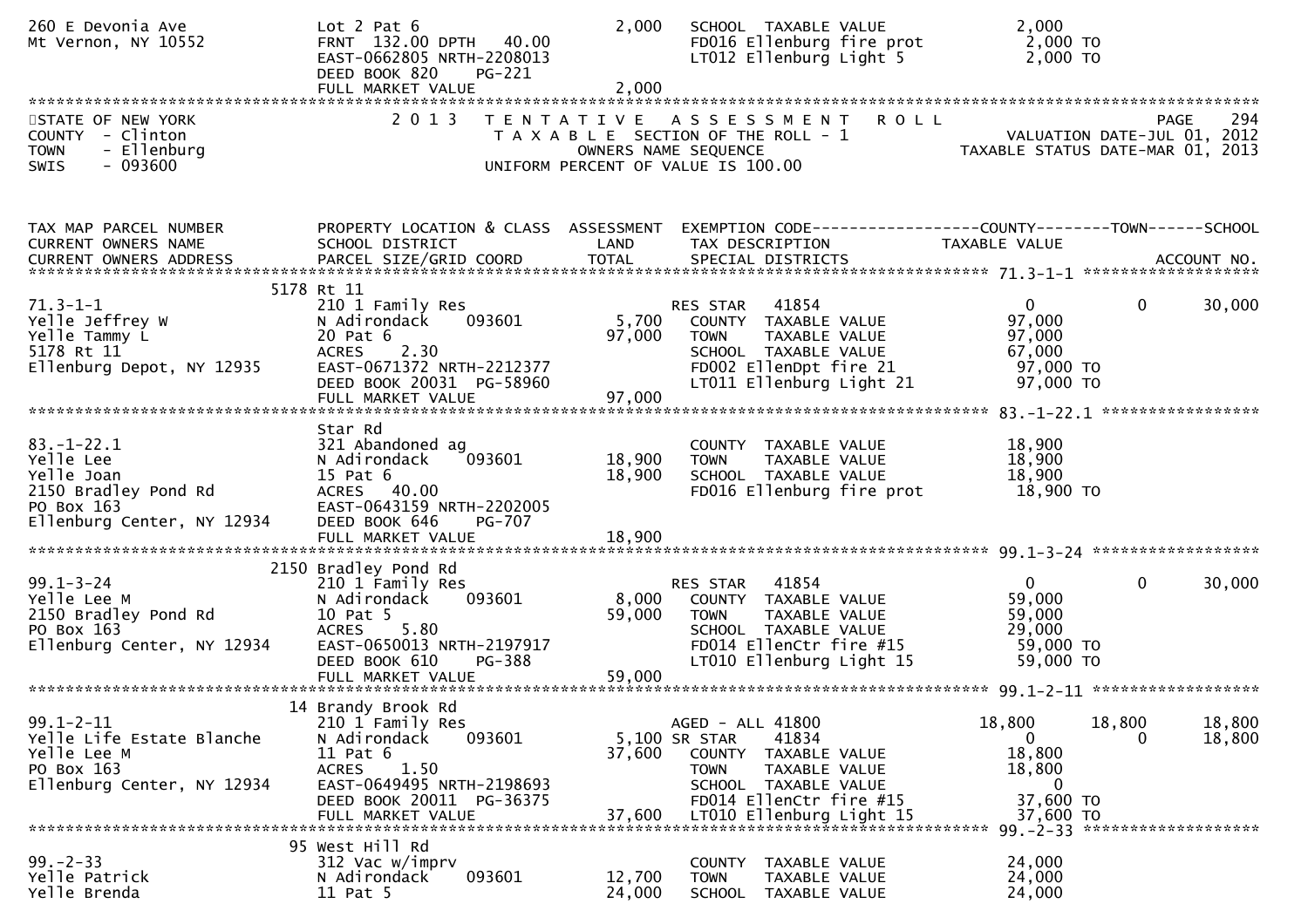| 103 West Hill Rd<br>Ellenburg Center, NY 12934                                           | ACRES 15.40<br>EAST-0647401 NRTH-2197046<br>DEED BOOK 20001 PG-23424<br>FULL MARKET VALUE                                                                                  | 24,000                                                     | FD014 EllenCtr fire #15<br>LT010 Ellenburg Light 15                                                                                                   | 24,000 TO<br>24,000 TO                                                                |                                                                                                                                    |
|------------------------------------------------------------------------------------------|----------------------------------------------------------------------------------------------------------------------------------------------------------------------------|------------------------------------------------------------|-------------------------------------------------------------------------------------------------------------------------------------------------------|---------------------------------------------------------------------------------------|------------------------------------------------------------------------------------------------------------------------------------|
| STATE OF NEW YORK<br>COUNTY - Clinton<br>- Ellenburg<br><b>TOWN</b><br>$-093600$<br>SWIS | 2 0 1 3                                                                                                                                                                    | OWNERS NAME SEQUENCE<br>UNIFORM PERCENT OF VALUE IS 100.00 | TENTATIVE ASSESSMENT<br>T A X A B L E SECTION OF THE ROLL - 1                                                                                         | ROLL<br>VALUATION DATE-JUL 01, 2012<br>TAXABLE STATUS DATE-MAR 01, 2013               | 295<br><b>PAGE</b>                                                                                                                 |
| TAX MAP PARCEL NUMBER<br>CURRENT OWNERS NAME                                             | PROPERTY LOCATION & CLASS ASSESSMENT<br>SCHOOL DISTRICT                                                                                                                    | LAND                                                       | TAX DESCRIPTION                                                                                                                                       | EXEMPTION CODE-----------------COUNTY-------TOWN------SCHOOL<br>TAXABLE VALUE         |                                                                                                                                    |
| $99.1 - 3 - 4$<br>Yelle Patrick<br>103 West Hill Rd<br>Ellenburg Center, NY 12934        | 103 West Hill Rd<br>210 1 Family Res<br>093601<br>N Adirondack<br>11 Pat 5<br>FRNT 85.00 DPTH 115.00<br>EAST-0647097 NRTH-2197578<br>DEED BOOK 510<br>PG-163               | 3,300<br>20,000                                            | RES STAR 41854<br>COUNTY TAXABLE VALUE<br>TAXABLE VALUE<br><b>TOWN</b><br>SCHOOL TAXABLE VALUE<br>FD014 EllenCtr fire #15<br>LT010 Ellenburg Light 15 | $\mathbf{0}$<br>20,000<br>20,000<br>$\overline{\mathbf{0}}$<br>20,000 TO<br>20,000 TO | 20,000<br>$\overline{0}$                                                                                                           |
| $97. - 1 - 21.31$<br>Yost Mary A<br>PO Box 294<br>Fort Howard, MD 21052-0294             | Military Tpke<br>321 Abandoned ag<br>093601<br>N Adirondack<br>Lot $#17$ T5omt<br>ACRES 72.00<br>EAST-0632251 NRTH-2192664<br>DEED BOOK 967<br>$PG-9$<br>FULL MARKET VALUE | 34,800<br>34,800<br>34,800                                 | COUNTY TAXABLE VALUE<br><b>TOWN</b><br>TAXABLE VALUE<br>SCHOOL TAXABLE VALUE<br>FD016 Ellenburg fire prot                                             | 34,800<br>34,800<br>34,800<br>34,800 TO                                               |                                                                                                                                    |
| $155.4 - 1 - 48$<br>Zaslavsky Alexander<br>5701 15th Ave Apt 6k<br>Brooklyn, NY 11219    | 46 Blanche Rd<br>312 Vac w/imprv<br>N Adirondack<br>093601<br>119 Pat 5<br>FRNT 80.00 DPTH 175.00<br>EAST-0632785 NRTH-2162378<br>DEED BOOK 946<br><b>PG-91</b>            | 3,700<br>4,700<br>4,700                                    | COUNTY TAXABLE VALUE<br>TAXABLE VALUE<br><b>TOWN</b><br>SCHOOL TAXABLE VALUE<br>FD040 Lyon Mountain Fire                                              | 4,700<br>4,700<br>4,700<br>4,700 TO                                                   |                                                                                                                                    |
| STATE OF NEW YORK<br>COUNTY - Clinton<br>- Ellenburg<br><b>TOWN</b><br>$-093600$<br>SWIS | 2 0 1 3                                                                                                                                                                    | UNIFORM PERCENT OF VALUE IS 100.00                         | TENTATIVE ASSESSMENT<br>T A X A B L E SECTION OF THE ROLL - 1                                                                                         | <b>ROLL</b>                                                                           | 296<br><b>PAGE</b><br>VALUATION DATE-JUL 01, 2012<br>TAXABLE STATUS DATE-MAR 01, 2013<br>RPS150/V04/L015<br>CURRENT DATE 4/24/2013 |
|                                                                                          |                                                                                                                                                                            | ROLL SECTION TOTALS                                        |                                                                                                                                                       |                                                                                       |                                                                                                                                    |
|                                                                                          | ***<br>SPECIAL                                                                                                                                                             |                                                            | DISTRICT SUMMARY ***                                                                                                                                  |                                                                                       |                                                                                                                                    |
| TOTAL EXTENSION<br>CODE DISTRICT NAME PARCELS                                            | EXTENSION<br><b>TYPE</b><br>VALUE                                                                                                                                          | AD VALOREM<br>VALUE                                        | <b>EXEMPT</b><br><b>AMOUNT</b>                                                                                                                        | <b>TAXABLE</b><br>VALUE                                                               |                                                                                                                                    |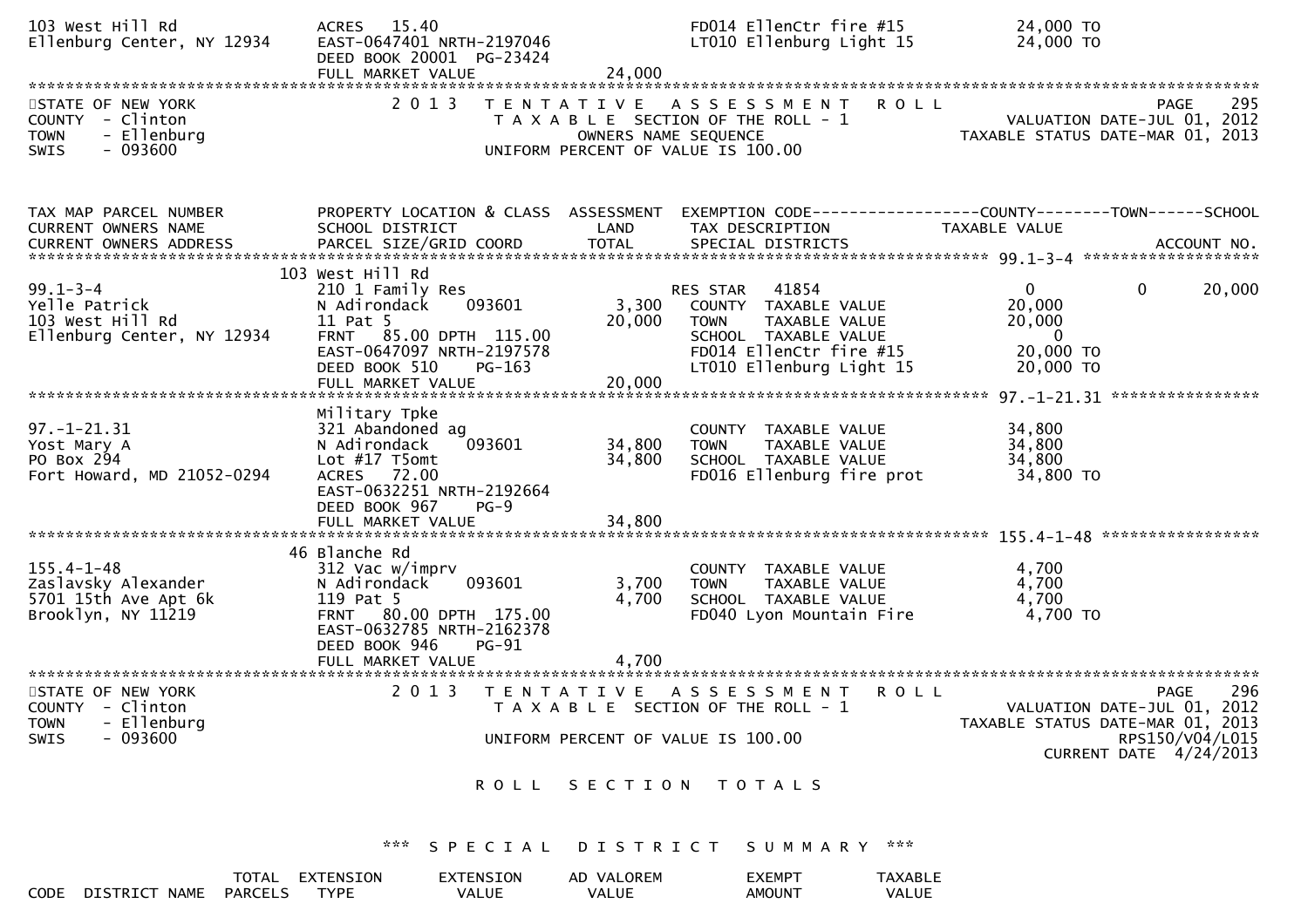| OT002 Omitted Tax-Co<br>OT004 Omitted Tax-To<br>FD002 EllenDpt fire<br>FD014 EllenCtr fire<br>FD016 Ellenburg fire<br>FD040 Lyon Mountain<br>LT010 Ellenburg Ligh<br>LT011 Ellenburg Ligh<br>LT012 Ellenburg Ligh | 2 MOVTAX<br>2 MOVTAX<br>172 TOTAL<br>216 TOTAL<br>686 TOTAL<br>401 TOTAL<br>105 TOTAL<br>133 TOTAL<br>68 TOTAL | 11416,100<br>12961,535<br>39948,255<br>42698,884<br>5117.427<br>8065,696<br>4388,176 | 21,400<br>34,515<br>132.675<br>10,404<br>14,560<br>6.516 | 11394,700<br>12927,020<br>39815,580<br>42698,884<br>5107,023<br>8051,136<br>4381,660 |
|-------------------------------------------------------------------------------------------------------------------------------------------------------------------------------------------------------------------|----------------------------------------------------------------------------------------------------------------|--------------------------------------------------------------------------------------|----------------------------------------------------------|--------------------------------------------------------------------------------------|
| WD018 Chat lake wate                                                                                                                                                                                              | 209 TOTAL M                                                                                                    | 32849,491                                                                            |                                                          | 32849,491                                                                            |

## \*\*\* S C H O O L D I S T R I C T S U M M A R Y \*\*\*

| <b>CODE</b>      | DISTRICT NAME                | <b>TOTAL</b><br><b>PARCELS</b> | ASSESSED<br>LAND      | ASSESSED<br><b>TOTAL</b> | <b>EXEMPT</b><br><b>AMOUNT</b> | <b>TOTAL</b><br>TAXABLE | <b>STAR</b><br><b>AMOUNT</b> | <b>STAR</b><br><b>TAXABLE</b> |
|------------------|------------------------------|--------------------------------|-----------------------|--------------------------|--------------------------------|-------------------------|------------------------------|-------------------------------|
| 093601<br>163401 | N Adirondack<br>Chateaugay 1 | 1,405<br>60                    | 41122,729<br>2452.184 | 102269,229<br>5476.084   | 1971,431<br>31,889             | 100297,798<br>5444.195  | 18874,378<br>670.200         | 81423,420<br>4773,995         |
|                  | SUB-TOTAL                    | 1,465                          | 43574,913             | 107745,313               | 2003,320                       | 105741,993              | 19544,578                    | 86197,415                     |
|                  | <b>TOTAL</b>                 | 1,465                          | 43574,913             | 107745,313               | 2003,320                       | 105741,993              | 19544,578                    | 86197,415                     |

\*\*\* S Y S T E M C O D E S S U M M A R Y \*\*\*

NO SYSTEM EXEMPTIONS AT THIS LEVEL

#### \*\*\* E X E M P T I O N S U M M A R Y \*\*\*

| <b>CODE</b>                                                              | DESCRIPTION                                                                                                         | <b>TOTAL</b><br><b>PARCELS</b> |                                               | <b>COUNTY</b>                                                                                            | <b>TOWN</b>                                        | <b>SCHOOL</b>                                                                                                                  |
|--------------------------------------------------------------------------|---------------------------------------------------------------------------------------------------------------------|--------------------------------|-----------------------------------------------|----------------------------------------------------------------------------------------------------------|----------------------------------------------------|--------------------------------------------------------------------------------------------------------------------------------|
| 41101<br>41121<br>41131<br>41141<br><b>COUNTY</b><br><b>TOWN</b><br>SWIS | <b>VETERANS</b><br>WARNONALL<br>WARCOMALL<br>WARDISALL<br>STATE OF NEW YORK<br>- Clinton<br>- Ellenburg<br>- 093600 | $\frac{38}{27}$<br>9           | 2 0 1 3<br>UNIFORM PERCENT OF VALUE IS 100.00 | 15,550<br>528,156<br>568,661<br>270,968<br>TENTATIVE ASSESSMENT<br>T A X A B L E SECTION OF THE ROLL - 1 | 15,550<br>528,156<br>568,661<br>270,968<br>R O L L | 297<br>PAGE<br>2012<br>VALUATION DATE-JUL 01,<br>TAXABLE STATUS DATE-MAR 01, 2013<br>RPS150/V04/L015<br>CURRENT DATE 4/24/2013 |

ROLL SECTION TOTALS

\*\*\* E X E M P T I O N S U M M A R Y \*\*\*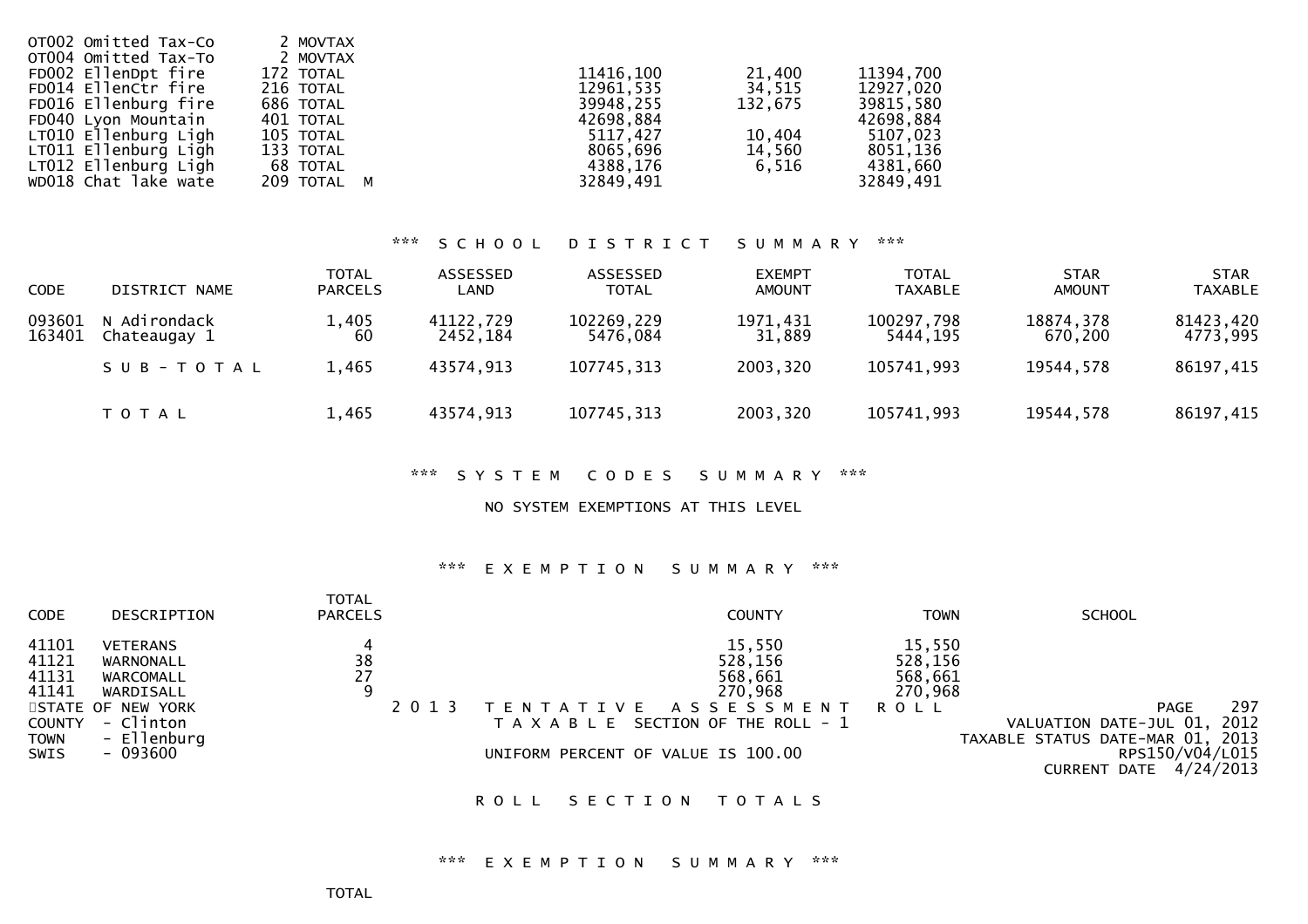| <b>DESCRIPTION</b>    | <b>PARCELS</b> | <b>COUNTY</b>                                             | <b>TOWN</b>                                                               | <b>SCHOOL</b>                                                  |
|-----------------------|----------------|-----------------------------------------------------------|---------------------------------------------------------------------------|----------------------------------------------------------------|
| $CW_10_VET/$<br>VFF C |                | 17,908<br>12,366                                          |                                                                           |                                                                |
| 10 YR AGR             |                |                                                           |                                                                           | 347,800                                                        |
|                       |                |                                                           |                                                                           | 249,903                                                        |
| OS AG DIST            |                |                                                           |                                                                           | 42,173                                                         |
| AGED - ALL            |                |                                                           |                                                                           | 195,656                                                        |
| AGED C&T              |                |                                                           |                                                                           |                                                                |
| AGED COUN             |                |                                                           |                                                                           |                                                                |
| SR STAR               |                |                                                           |                                                                           | 7495,178                                                       |
| <b>RES STAR</b>       | 403            |                                                           |                                                                           | 12025,400                                                      |
| RS STAR MH            |                |                                                           |                                                                           | 24,000                                                         |
| LIM INC DI            |                | 219,640                                                   |                                                                           |                                                                |
| 483A EX               |                | 188,590                                                   | 188,590                                                                   | 188,590                                                        |
| 480A EX               |                |                                                           |                                                                           | 979,198                                                        |
| T O T A L             | 864            | 5043,462                                                  | 4487,098                                                                  | 21547,898                                                      |
|                       | AGRI DISTR     | $\frac{15}{96}$<br>13<br>8<br>34<br>16<br>136<br>33<br>17 | 347,800<br>249,903<br>42,173<br>182,456<br>1111,549<br>308,544<br>979,198 | 347,800<br>249,903<br>42,173<br>182,456<br>1113,643<br>979,198 |

| <b>ROLL</b><br><b>SEC</b> | DESCRIPTION                                                      | <b>TOTAL</b><br><b>PARCELS</b> | ASSESSED<br>LAND | ASSESSED<br><b>TOTAL</b>                                                       | <b>TAXABLE</b><br><b>COUNTY</b>                        | <b>TAXABLE</b><br><b>TOWN</b> | <b>TAXABLE</b><br><b>SCHOOL</b>                                 | <b>STAR</b><br><b>TAXABLE</b> |
|---------------------------|------------------------------------------------------------------|--------------------------------|------------------|--------------------------------------------------------------------------------|--------------------------------------------------------|-------------------------------|-----------------------------------------------------------------|-------------------------------|
|                           | TAXABLE                                                          | 1.465                          | 43574.913        | 107745,313                                                                     | 102701,851                                             | 103258,215                    | 105741.993                                                      | 86197,415                     |
| <b>TOWN</b><br>SWIS       | STATE OF NEW YORK<br>COUNTY - Clinton<br>- Ellenburg<br>- 093600 |                                |                  | STATE OWNED LAND SECTION OF THE ROLL - 3<br>UNIFORM PERCENT OF VALUE IS 100.00 | 2013 TENTATIVE ASSESSMENT ROLL<br>OWNERS NAME SEQUENCE |                               | VALUATION DATE-JUL 01, 2012<br>TAXABLE STATUS DATE-MAR 01, 2013 | 298<br>PAGE                   |

| TAX MAP PARCEL NUMBER  | PROPERTY LOCATION & CLASS ASSESSMENT |        | EXEMPTION CODE-----------------COUNTY-------TOWN------SCHOOL |                                 |
|------------------------|--------------------------------------|--------|--------------------------------------------------------------|---------------------------------|
| CURRENT OWNERS NAME    | SCHOOL DISTRICT                      | LAND   | TAX DESCRIPTION                                              | TAXABLE VALUE                   |
| CURRENT OWNERS ADDRESS | PARCEL SIZE/GRID COORD               | TOTAL  | SPECIAL DISTRICTS                                            | ACCOUNT NO.<br>*************    |
|                        | Smith Rd                             |        |                                                              |                                 |
| 115.-1-12-ESMT         | 980 Consvn easmt                     |        | TAXABLE VALUE<br>COUNTY                                      | 73,186                          |
| State Of New York      | N Adirondack 093601                  | 73,186 | <b>TOWN</b><br>TAXABLE VALUE                                 | 73,186                          |
| C/O County Treasurer   | 38 Pat 5 1.75 factor rea             | 73,186 | SCHOOL TAXABLE VALUE                                         | 73,186                          |
| Clinton<br>County      | Conservation Easement CET            |        | FD016 Ellenburg fire prot                                    | 73,186 TO                       |
|                        | Alloc .3700 Set 12/08                |        |                                                              |                                 |
|                        | ACRES 722.00                         |        |                                                              |                                 |
|                        | EAST-0670391 NRTH-2189717            |        |                                                              |                                 |
|                        | DEED BOOK 20051 PG-78482             |        |                                                              |                                 |
|                        | CONSERVATION ESMT % 37.00            |        |                                                              |                                 |
|                        | FULL MARKET VALUE                    | 73,186 |                                                              |                                 |
|                        |                                      |        |                                                              | *************<br>126.–1–19–ESMT |
|                        | Tacey Rd                             |        |                                                              |                                 |
| 126.-1-19-ESMT         | 980 Consvn easmt                     |        | COUNTY<br>TAXABLE VALUE                                      | 13,616                          |
| State Of New York      | 163401<br>Chateaugay 1               | 13,616 | <b>TOWN</b><br>TAXABLE VALUE                                 | 13,616                          |
| C/O County Treasurer   | Lot $16$ Pat 5 1.75 factor           | 13,616 | SCHOOL<br>TAXABLE VALUE                                      | 13,616                          |
| Clinton<br>County      | Conservation Easement CET            |        | FD040 Lyon Mountain Fire                                     | 13,616 TO                       |
|                        | Alloc .3700 Set 12/08                |        |                                                              |                                 |
|                        | 99.80<br><b>ACRES</b>                |        |                                                              |                                 |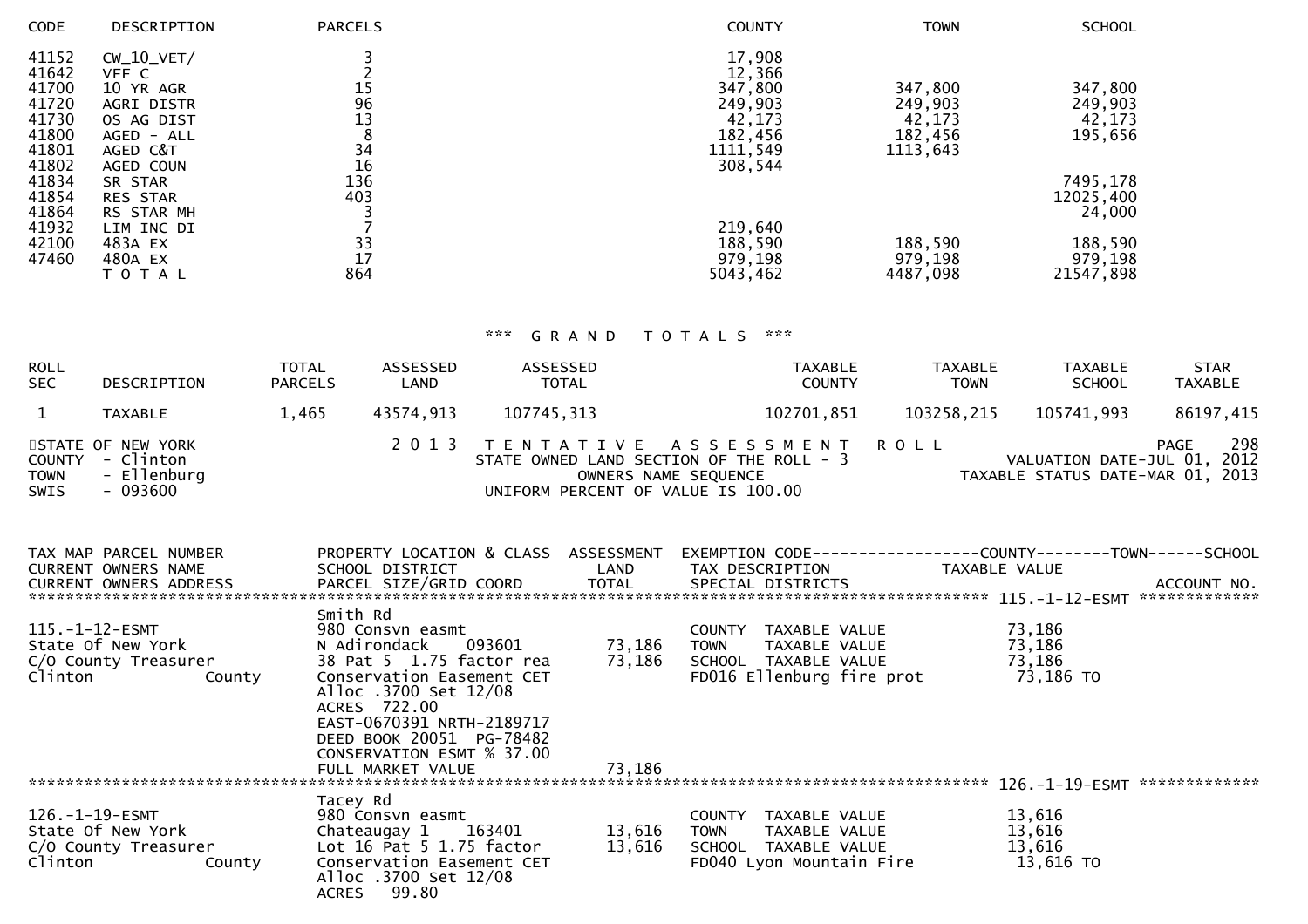|                                                                                         | EAST-0625466 NRTH-2178053<br>DEED BOOK 20051 PG-78482<br>CONSERVATION ESMT % 37.00<br>FULL MARKET VALUE                                                                                                                                                                    | 13.616                     |                                                                                                           |                                            |
|-----------------------------------------------------------------------------------------|----------------------------------------------------------------------------------------------------------------------------------------------------------------------------------------------------------------------------------------------------------------------------|----------------------------|-----------------------------------------------------------------------------------------------------------|--------------------------------------------|
|                                                                                         |                                                                                                                                                                                                                                                                            |                            |                                                                                                           |                                            |
| $128. - 1 - 7 - ESMT$<br>State Of New York<br>C/O County Treasurer<br>Clinton<br>County | Bradley Pond Rd<br>980 Consvn easmt<br>N Adirondack<br>093601<br>Lot $71$ Pat $5$ $1.75$ Factor<br>Conservation Easement CET<br>Alloc .3700 Set 12/08<br>ACRES 343.20<br>EAST-0652957 NRTH-2180596                                                                         | 36,926<br>36,926           | COUNTY TAXABLE VALUE<br>TAXABLE VALUE<br><b>TOWN</b><br>SCHOOL TAXABLE VALUE<br>FD016 Ellenburg fire prot | 36,926<br>36,926<br>36,926<br>18,507 TO    |
|                                                                                         | DEED BOOK 20051 PG-78482<br>CONSERVATION ESMT % 37.00<br>FULL MARKET VALUE                                                                                                                                                                                                 | 36.926                     |                                                                                                           |                                            |
| 141.-1-7-ESMT<br>State Of New York<br>C/O County Treasurer<br>Clinton<br>County         | Bigelow Rd<br>980 Consvn easmt<br>N Adirondack<br>093601<br>Lot 62 Pat 5 1.75 Factor<br>Conservation Easement CET<br>Alloc .3700 Set 12/08                                                                                                                                 | 142,043<br>142,043         | COUNTY TAXABLE VALUE<br>TAXABLE VALUE<br><b>TOWN</b><br>SCHOOL TAXABLE VALUE<br>FD016 Ellenburg fire prot | 142,043<br>142,043<br>142,043<br>70,752 TO |
|                                                                                         | ACRES 1441.20<br>EAST-0629575 NRTH-2175628<br>DEED BOOK 20051 PG-78482<br>CONSERVATION ESMT % 37.00<br>FULL MARKET VALUE                                                                                                                                                   | 142,043                    |                                                                                                           |                                            |
| STATE OF NEW YORK<br>COUNTY - Clinton<br>- Ellenburg<br><b>TOWN</b>                     | 2 0 1 3                                                                                                                                                                                                                                                                    | T E N T A T I V E          | A S S E S S M E N T<br>R O L L<br>STATE OWNED LAND SECTION OF THE ROLL - 3                                | 299<br>PAGE<br>VALUATION DATE-JUL 01, 2012 |
| $-093600$<br><b>SWIS</b>                                                                |                                                                                                                                                                                                                                                                            |                            | OWNERS NAME SEQUENCE<br>UNIFORM PERCENT OF VALUE IS 100.00                                                | TAXABLE STATUS DATE-MAR 01, 2013           |
| TAX MAP PARCEL NUMBER<br>CURRENT OWNERS NAME<br><b>CURRENT OWNERS ADDRESS</b>           | PROPERTY LOCATION & CLASS ASSESSMENT<br>SCHOOL DISTRICT<br>PARCEL SIZE/GRID COORD                                                                                                                                                                                          | LAND<br><b>TOTAL</b>       | TAX DESCRIPTION<br>SPECIAL DISTRICTS                                                                      | TAXABLE VALUE<br>ACCOUNT NO.               |
| $143. - 1 - 3 - ESMT$<br>State Of New York<br>C/O County Treasurer<br>Clinton<br>County | Bradley Pond Rd<br>980 Consvn easmt<br>093601<br>N Adirondack<br>Lot 90 Pat 5 1.75 factor<br>Conservation Easement CET<br>Alloc .3700 Set 12/08<br>ACRES 431.60<br>EAST-0653293 NRTH-2175488<br>DEED BOOK 20051 PG-78482<br>CONSERVATION ESMT % 37.00<br>FULL MARKET VALUE | 45,362<br>45,362<br>45,362 | COUNTY TAXABLE VALUE<br><b>TOWN</b><br>TAXABLE VALUE<br>SCHOOL TAXABLE VALUE<br>FD016 Ellenburg fire prot | 45,362<br>45,362<br>45,362<br>18,077 TO    |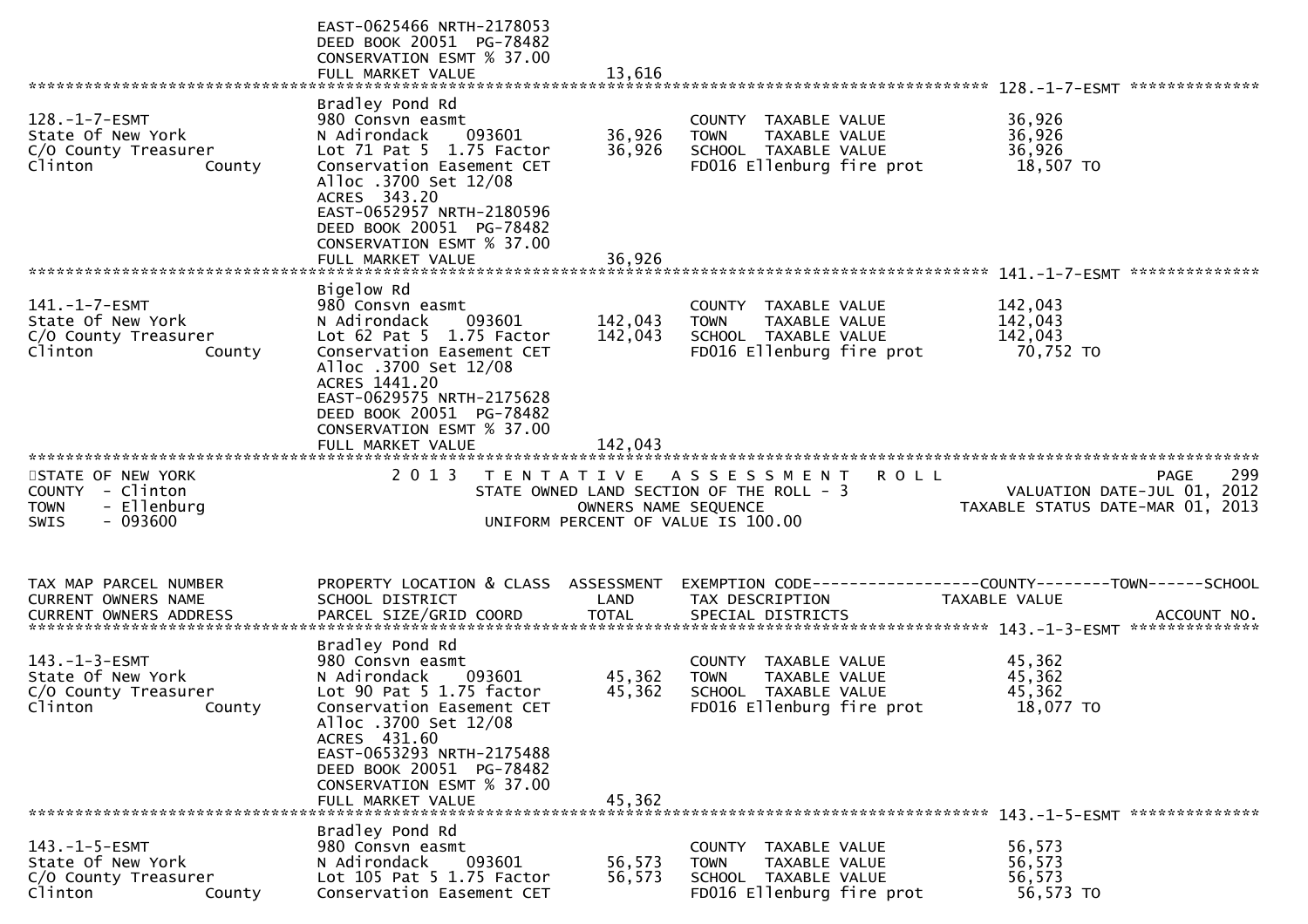|                                                                                                                                                   | Alloc .3700 Set 12/08<br>ACRES 548.40<br>EAST-0647216 NRTH-2169012<br>DEED BOOK 20051 PG-78482<br>CONSERVATION ESMT % 37.00<br>FULL MARKET VALUE                                                                                                                             | 56,573                        |                                                                                                                                                |             |                                              |                                                                                       |
|---------------------------------------------------------------------------------------------------------------------------------------------------|------------------------------------------------------------------------------------------------------------------------------------------------------------------------------------------------------------------------------------------------------------------------------|-------------------------------|------------------------------------------------------------------------------------------------------------------------------------------------|-------------|----------------------------------------------|---------------------------------------------------------------------------------------|
| $156. - 1 - 1 - ESMT$<br>State Of New York<br>C/O County Treasurer<br>Clinton<br>County<br>MAY BE SUBJECT TO PAYMENT<br>UNDER RPTL480A UNTIL 2019 | Bradley Pond Rd<br>980 Consvn easmt<br>N Adirondack<br>093601<br>Lot 117 Pat 5 1.75 factor<br>Conservation Easement CET<br>Alloc .3700 Set 12/08<br>ACRES 2088.30<br>EAST-0640832 NRTH-2165564<br>DEED BOOK 20051 PG-78482<br>CONSERVATION ESMT % 37.00<br>FULL MARKET VALUE | 203,981<br>203,981<br>203,981 | COUNTY TAXABLE VALUE<br>TAXABLE VALUE<br><b>TOWN</b><br>SCHOOL TAXABLE VALUE<br>FD016 Ellenburg fire prot                                      |             | 203,981<br>203,981<br>203,981<br>103,928 TO  |                                                                                       |
|                                                                                                                                                   |                                                                                                                                                                                                                                                                              |                               |                                                                                                                                                |             |                                              |                                                                                       |
| $83. - 1 - 6$<br>State Land<br>Attn: Clinton Co Treasurer<br>137 Margaret St<br>Plattsburgh, NY 12901                                             | Brandy Brook Rd<br>931 Forest s532a<br>N Adirondack<br>093601<br>Lot 15 Omt T6 26.0 Ac<br>State #0190001<br>For Pres 12/1875<br>ACRES 24.00<br>EAST-0646407 NRTH-2208950<br>DEED BOOK 70<br>PG-788                                                                           | 17,800<br>17,800              | COUNTY TAXABLE VALUE<br><b>TOWN</b><br>TAXABLE VALUE<br>SCHOOL TAXABLE VALUE<br>FD016 Ellenburg fire prot                                      |             | 17,800<br>17,800<br>17,800<br>17,800 TO      |                                                                                       |
|                                                                                                                                                   | FULL MARKET VALUE                                                                                                                                                                                                                                                            | 17,800                        |                                                                                                                                                |             |                                              |                                                                                       |
| STATE OF NEW YORK<br>COUNTY - Clinton<br>- Ellenburg<br><b>TOWN</b><br>$-093600$<br>SWIS                                                          | 2 0 1 3<br>T E N T A T I V E                                                                                                                                                                                                                                                 |                               | A S S E S S M E N T<br>STATE OWNED LAND SECTION OF THE ROLL - 3<br>OWNERS NAME SEQUENCE<br>UNIFORM PERCENT OF VALUE IS 100.00                  | <b>ROLL</b> |                                              | 300<br><b>PAGE</b><br>VALUATION DATE-JUL 01, 2012<br>TAXABLE STATUS DATE-MAR 01, 2013 |
| TAX MAP PARCEL NUMBER<br>CURRENT OWNERS NAME<br>CURRENT OWNERS ADDRESS                                                                            | PROPERTY LOCATION & CLASS ASSESSMENT<br>SCHOOL DISTRICT<br>PARCEL SIZE/GRID COORD                                                                                                                                                                                            | LAND<br><b>TOTAL</b>          | EXEMPTION        CODE-----------------COUNTY-------TOWN------SCHOOL<br>TAX DESCRIPTION<br>SPECIAL DISTRICTS                                    |             | TAXABLE VALUE                                | ACCOUNT NO.                                                                           |
| $100.-1-6.1$<br>State Land<br>Attn: Clinton Co Treasurer<br>137 Margaret St<br>Plattsburgh, NY 12901                                              | Sharrett Rd<br>941 SOL reforest<br>N Adirondack<br>093601<br>Lot 5,6 Omt T5 Rogers 250<br>State 0470003<br>Cl St For $5$ 02/1963<br>ACRES 250.67<br>EAST-0664625 NRTH-2198774<br>DEED BOOK 463<br>PG-501<br>FULL MARKET VALUE                                                | 82,600                        | TXLSCHPURP 32301<br>82,600 COUNTY TAXABLE VALUE<br>82,600 TOWN TAXABLE VALUE<br>SCHOOL TAXABLE VALUE<br>FD016 Ellenburg fire prot<br>82,600 EX |             | 82,600<br>0<br>0<br>82,600<br>0 <sub>T</sub> | 82,600<br>0                                                                           |
|                                                                                                                                                   | Mccoy Rd                                                                                                                                                                                                                                                                     |                               |                                                                                                                                                |             |                                              |                                                                                       |
| $100.-1-6.2$<br>State Land<br>Attn: Clinton Co Treasurer<br>137 Margaret St                                                                       | 941 SOL reforest<br>N Adirondack<br>093601<br>Lot 6 Omt T5 Rogers 2.18<br>State #0481401                                                                                                                                                                                     | 1,200<br>1,200                | TXLSCHPURP 32301<br>COUNTY TAXABLE VALUE<br><b>TOWN</b><br>TAXABLE VALUE<br>SCHOOL TAXABLE VALUE                                               |             | 1,200<br>$\bf{0}$<br>$\Omega$<br>1,200       | $\mathbf{0}$<br>1,200                                                                 |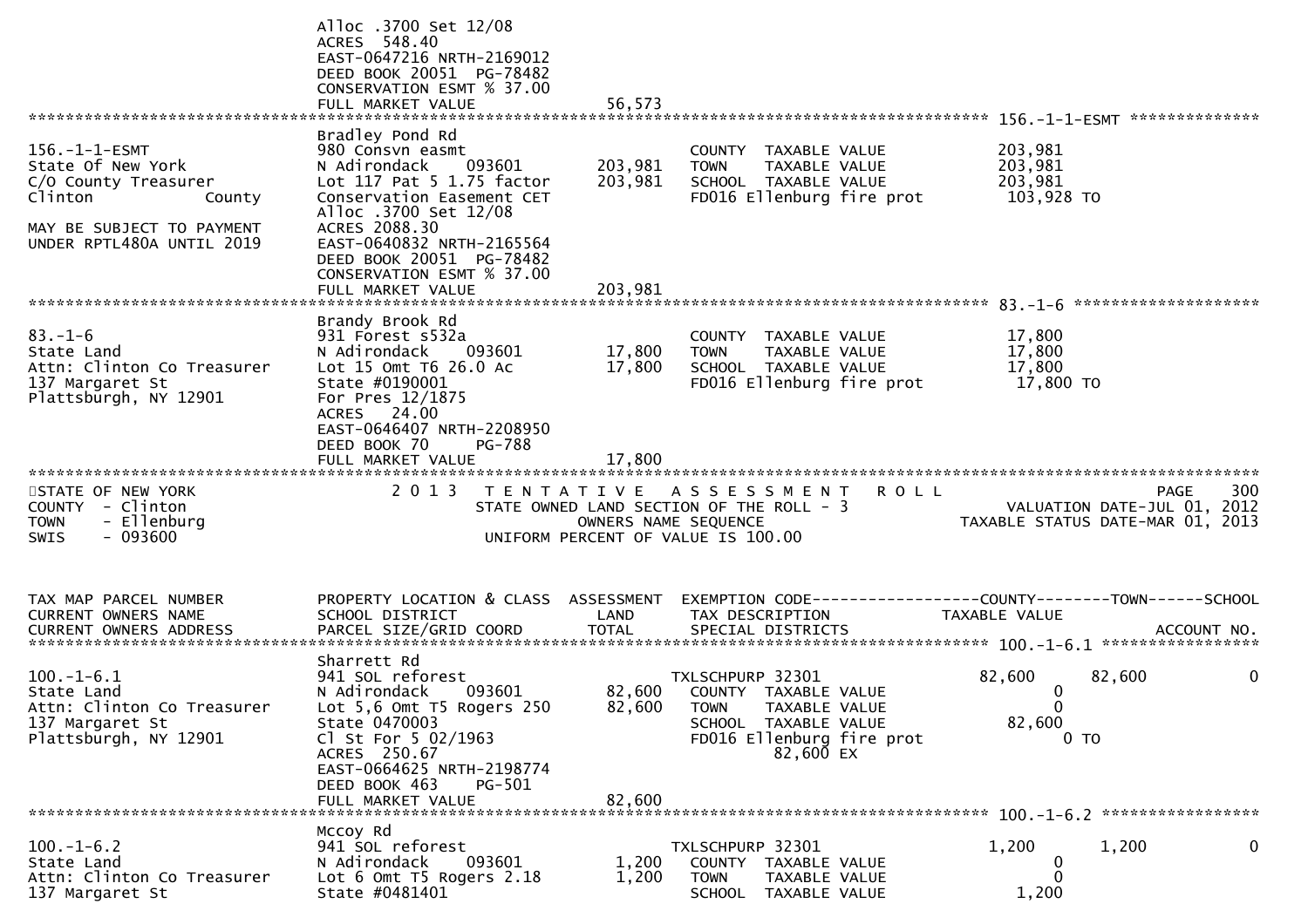| Plattsburgh, NY 12901                                                                                   | Cl St For 5 06/1966<br><b>ACRES</b><br>2.18<br>EAST-0662196 NRTH-2201215<br>DEED BOOK 3<br>$PG-23$<br>FULL MARKET VALUE                                                                                                                 | 1,200                      | FD016 Ellenburg fire prot<br>1,200 EX                                                                                                      | $0$ TO                                                                         |
|---------------------------------------------------------------------------------------------------------|-----------------------------------------------------------------------------------------------------------------------------------------------------------------------------------------------------------------------------------------|----------------------------|--------------------------------------------------------------------------------------------------------------------------------------------|--------------------------------------------------------------------------------|
| $100.-1-6.3$<br>State Land<br>Attn: Clinton Co Treasurer<br>137 Margaret St<br>Plattsburgh, NY 12901    | Sharrett Rd<br>941 SOL reforest<br>093601<br>N Adirondack<br>Lot 5 Omt T5 Rogers 13 Ac<br>State #0481801<br>Cl St For 5 06/1966<br>ACRES 13.00<br>EAST-0664568 NRTH-2199397<br>DEED BOOK 3<br>$PG-23$                                   | 3,700<br>3,700             | TXLSCHPURP 32301<br>COUNTY TAXABLE VALUE<br><b>TOWN</b><br>TAXABLE VALUE<br>SCHOOL TAXABLE VALUE<br>FD016 Ellenburg fire prot<br>3,700 EX  | $\mathbf{0}$<br>3,700<br>3,700<br>0<br>$\mathbf{0}$<br>3,700<br>0 <sub>T</sub> |
| $100. -1 - 13$<br>State Land<br>Attn: Clinton Co Treasurer<br>137 Margaret St<br>Plattsburgh, NY 12901  | Sharrett Rd<br>941 SOL reforest<br>N Adirondack<br>093601<br>Lots 6,7,34,35 Omt T5 Rog<br>State #0481001 294 Acs<br>Cl St For 5 08/1965<br>ACRES 289.70<br>EAST-0662557 NRTH-2194310<br>DEED BOOK 486<br>PG-369<br>FULL MARKET VALUE    | 71,300<br>71,300<br>71,300 | TXLSCHPURP 32301<br>COUNTY TAXABLE VALUE<br><b>TOWN</b><br>TAXABLE VALUE<br>SCHOOL TAXABLE VALUE<br>FD016 Ellenburg fire prot<br>71,300 EX | 71,300<br>71,300<br>0<br>0<br>0<br>71,300<br>0 <sub>T</sub>                    |
| STATE OF NEW YORK<br>COUNTY - Clinton<br><b>TOWN</b><br>- Ellenburg<br>$-093600$<br>SWIS                | 2013 TENTATIVE ASSESSMENT ROLL                                                                                                                                                                                                          |                            | STATE OWNED LAND SECTION OF THE ROLL - 3<br>OWNERS NAME SEQUENCE<br>UNIFORM PERCENT OF VALUE IS 100.00                                     | 301<br>PAGE<br>VALUATION DATE-JUL 01, 2012<br>TAXABLE STATUS DATE-MAR 01, 2013 |
| TAX MAP PARCEL NUMBER<br>CURRENT OWNERS NAME                                                            | PROPERTY LOCATION & CLASS ASSESSMENT<br>SCHOOL DISTRICT                                                                                                                                                                                 | LAND                       | TAX DESCRIPTION                                                                                                                            | EXEMPTION CODE-----------------COUNTY-------TOWN------SCHOOL<br>TAXABLE VALUE  |
| $100. - 1 - 14$<br>State Land<br>Attn: Clinton Co Treasurer<br>137 Margaret St<br>Plattsburgh, NY 12901 | Sharrett Rd<br>941 SOL reforest<br>093601<br>N Adirondack<br>Lots 6 7 & 34 Omtt5 Roger<br>State #0480005 224.85 Ac<br>Cl St For 5 12/1963<br>ACRES 231.60<br>EAST-0659924 NRTH-2195768<br>DEED BOOK 471<br>$PG-53$<br>FULL MARKET VALUE | 80,200<br>80,200<br>80,200 | TXLSCHPURP 32301<br>COUNTY TAXABLE VALUE<br><b>TOWN</b><br>TAXABLE VALUE<br>SCHOOL TAXABLE VALUE<br>FD016 Ellenburg fire prot<br>80,200 EX | 80,200<br>80,200<br>0<br>0<br>$\Omega$<br>80,200<br>0 <sub>T</sub>             |
| $114. - 1 - 8$<br>State Land<br>Attn: Clinton Co Treasurer<br>137 Margaret St<br>Plattsburgh, NY 12901  | Trombley Rd<br>931 Forest s532a<br>N Adirondack<br>093601<br>Lot 72 Omtt5 Hm 80.86 Ac<br>State #0120001 Rptl 542<br>For Pres 01/1858<br>ACRES 86.50                                                                                     | 58,900<br>58,900           | COUNTY TAXABLE VALUE<br>TAXABLE VALUE<br><b>TOWN</b><br>SCHOOL TAXABLE VALUE<br>FD016 Ellenburg fire prot                                  | 58,900<br>58,900<br>58,900<br>58,900 TO                                        |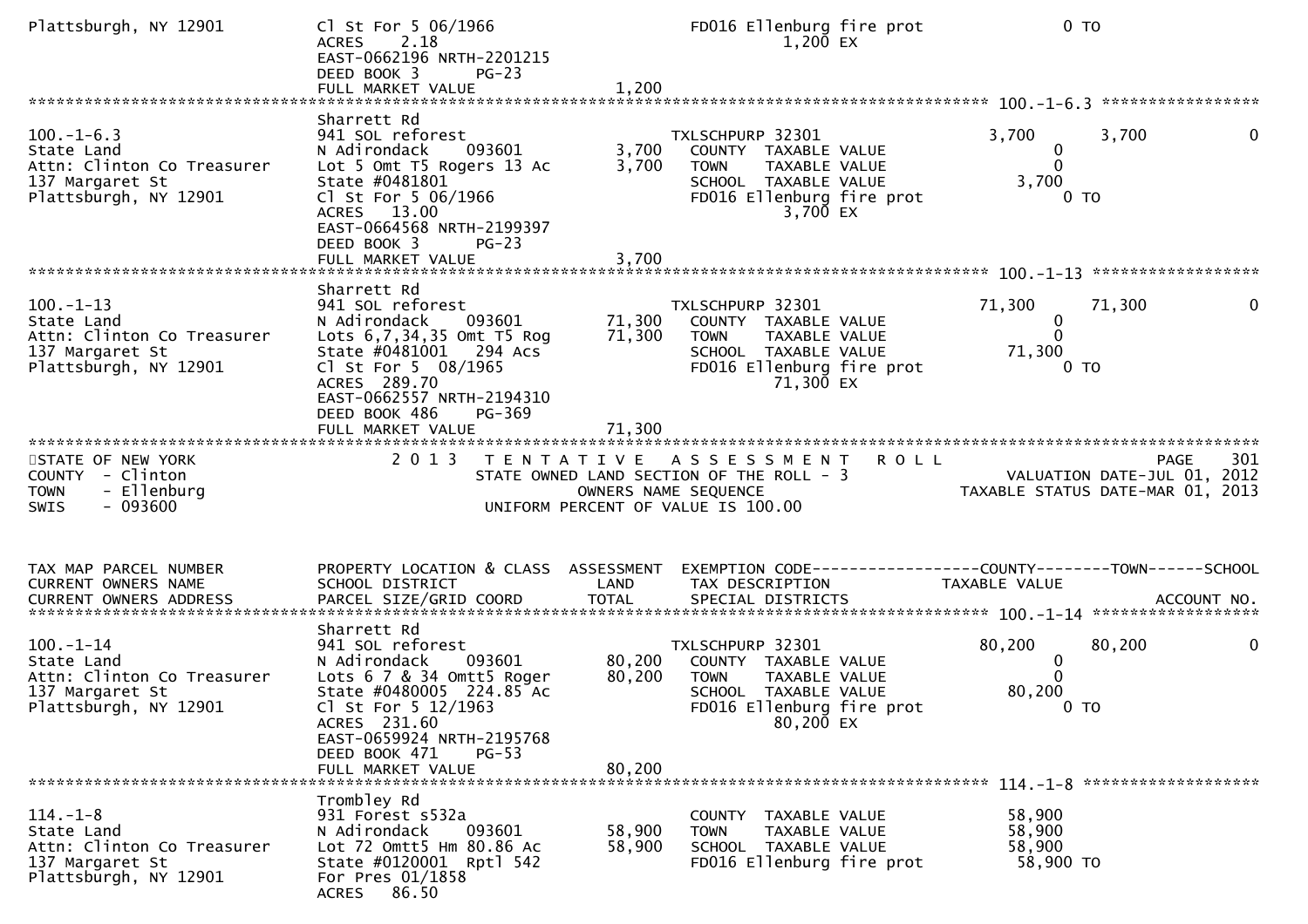|                                                                                                         | EAST-0658349 NRTH-2187009<br>DEED BOOK 115<br><b>PG-562</b><br>FULL MARKET VALUE                                                                                                                                         | 58,900                        |                                                                                                                       |                                                                                      |     |
|---------------------------------------------------------------------------------------------------------|--------------------------------------------------------------------------------------------------------------------------------------------------------------------------------------------------------------------------|-------------------------------|-----------------------------------------------------------------------------------------------------------------------|--------------------------------------------------------------------------------------|-----|
| $114. - 1 - 13$<br>State Land<br>Attn: Clinton Co Treasurer<br>137 Margaret St<br>Plattsburgh, NY 12901 | Bradley Pond Rd<br>931 Forest s532a<br>093601<br>N Adirondack<br>Lot 43 Omtt5 Hm 50 Acs<br>State #0110001 Rptl 542<br>For Pres 12/1875<br>ACRES 50.00<br>EAST-0646136 NRTH-2190343<br>DEED BOOK 70<br>PG-788             | 26,500<br>26,500              | COUNTY TAXABLE VALUE<br><b>TOWN</b><br>TAXABLE VALUE<br>SCHOOL TAXABLE VALUE<br>FD016 Ellenburg fire prot             | 26,500<br>26,500<br>26,500<br>26,500 TO                                              |     |
|                                                                                                         |                                                                                                                                                                                                                          |                               |                                                                                                                       |                                                                                      |     |
| $129. - 2 - 1$<br>State Land<br>137 Margaret St<br>Plattsburgh, NY 12901                                | Smith Rd<br>911 Forest s480<br>093601<br>N Adirondack<br>Lot 112 Pat 5<br>Sec 480 Fisher Act<br>ACRES 1161.00<br>EAST-0669230 NRTH-2182887<br>DEED BOOK 20082 PG-19877<br>FULL MARKET VALUE                              | 447,500<br>447,500<br>447,500 | COUNTY TAXABLE VALUE<br>TAXABLE VALUE<br><b>TOWN</b><br>SCHOOL TAXABLE VALUE<br>FD016 Ellenburg fire prot             | 447,500<br>447,500<br>447,500<br>447,500 TO                                          |     |
| STATE OF NEW YORK<br>COUNTY - Clinton<br>- Ellenburg<br><b>TOWN</b><br>$-093600$<br><b>SWIS</b>         | 2 0 1 3                                                                                                                                                                                                                  | OWNERS NAME SEQUENCE          | TENTATIVE ASSESSMENT<br><b>ROLL</b><br>STATE OWNED LAND SECTION OF THE ROLL - 3<br>UNIFORM PERCENT OF VALUE IS 100.00 | PAGE<br>VALUATION DATE-JUL 01, 2012<br>TAXABLE STATUS DATE-MAR 01, 2013              | 302 |
| TAX MAP PARCEL NUMBER<br>CURRENT OWNERS NAME                                                            | PROPERTY LOCATION & CLASS ASSESSMENT<br>SCHOOL DISTRICT                                                                                                                                                                  | LAND                          | TAX DESCRIPTION                                                                                                       | EXEMPTION        CODE-----------------COUNTY-------TOWN------SCHOOL<br>TAXABLE VALUE |     |
| $130.-1-10$<br>State Land<br>Attn: Clinton Co Treasurer<br>137 Margaret St<br>Plattsburgh, NY 12901     | Smith Rd<br>931 Forest s532a<br>N Adirondack<br>093601<br>Lot 124 Omtt5 Hm 242.57<br>State #0128201 Rptl 542<br>For Pres 08/1868<br>ACRES 241.50<br>EAST-0673925 NRTH-2178189<br>DEED BOOK 58 PG-49<br>FULL MARKET VALUE | 163,800<br>163,800<br>163,800 | COUNTY TAXABLE VALUE<br>TAXABLE VALUE<br><b>TOWN</b><br>SCHOOL TAXABLE VALUE<br>FD016 Ellenburg fire prot             | 163,800<br>163,800<br>163,800<br>163,800 TO                                          |     |
|                                                                                                         |                                                                                                                                                                                                                          |                               |                                                                                                                       |                                                                                      |     |
| $130.-1-11$<br>State Land<br>Attn: Clinton Co Treasurer<br>137 Margaret St<br>Plattsburgh, NY 12901     | Smith Rd<br>931 Forest s532a<br>N Adirondack<br>093601<br>Lot 125 Omtt5 Hm 242.66<br>State #0128401 Rptl 542<br>For Pres 08/1868<br>ACRES 241.60<br>EAST-0671997 NRTH-2178024                                            | 190,400<br>190,400            | COUNTY TAXABLE VALUE<br>TAXABLE VALUE<br><b>TOWN</b><br>SCHOOL TAXABLE VALUE<br>FD016 Ellenburg fire prot             | 190,400<br>190,400<br>190,400<br>190,400 TO                                          |     |
|                                                                                                         | DEED BOOK 58<br>$PG-49$<br>FULL MARKET VALUE                                                                                                                                                                             | 190,400                       |                                                                                                                       |                                                                                      |     |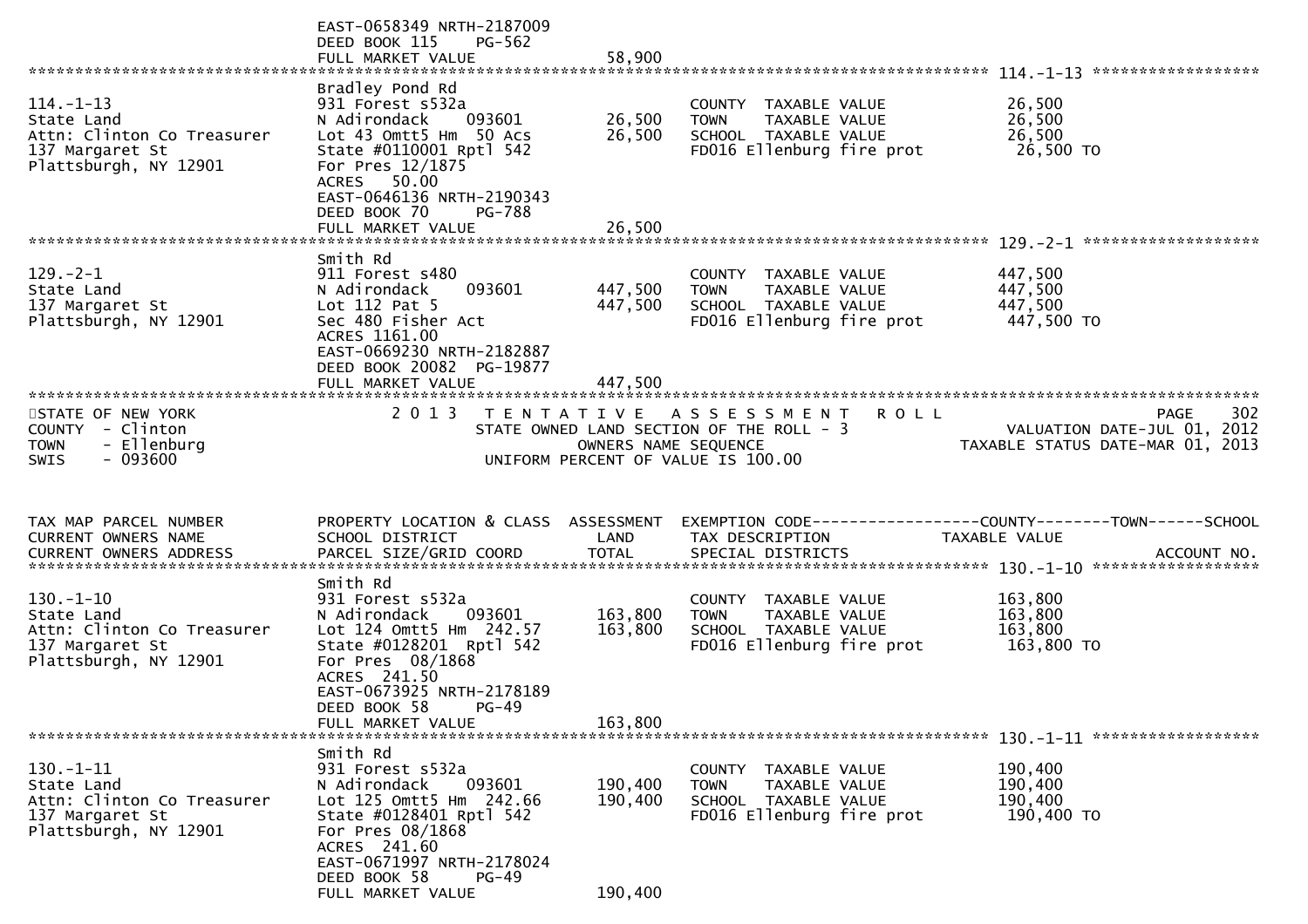| $130. - 1 - 12$<br>State Land<br>Attn: Clinton Co Treasurer<br>137 Margaret St<br>Plattsburgh, NY 12901  | Smith Rd<br>931 Forest s532a<br>093601<br>N Adirondack<br>Lot 123 Omtt5 Hm<br>24<br>State #0128001 Rptl 542<br>For Pres 08/1868<br>ACRES 241.50<br>EAST-0675867 NRTH-2178400<br>DEED BOOK 58<br>$PG-49$<br>FULL MARKET VALUE         | 108,700<br>108,700<br>108,700             | COUNTY TAXABLE VALUE<br><b>TOWN</b><br>TAXABLE VALUE<br>SCHOOL TAXABLE VALUE<br>FD016 Ellenburg fire prot            | 108,700<br>108,700<br>108,700<br>108,700 TO                                                  |
|----------------------------------------------------------------------------------------------------------|--------------------------------------------------------------------------------------------------------------------------------------------------------------------------------------------------------------------------------------|-------------------------------------------|----------------------------------------------------------------------------------------------------------------------|----------------------------------------------------------------------------------------------|
|                                                                                                          |                                                                                                                                                                                                                                      |                                           |                                                                                                                      |                                                                                              |
| $141. - 1 - 8.2$<br>State Land<br>Attn: Clinton Co Treasurer<br>137 Margaret St<br>Plattsburgh, NY 12901 | Bigelow Rd<br>931 Forest s532a<br>N Adirondack<br>093601<br>Lot 97 T5omt 56.52<br>Lt 145 Hma State #0151001<br>Q-Afp Clin 92 For Preserv<br>ACRES 54.70<br>EAST-0634526 NRTH-2174857<br>DEED BOOK 844<br>PG-199<br>FULL MARKET VALUE | 29,800<br>29,800<br>29,800                | COUNTY TAXABLE VALUE<br>TAXABLE VALUE<br><b>TOWN</b><br>SCHOOL TAXABLE VALUE<br>FD016 Ellenburg fire prot            | 29,800<br>29,800<br>29,800<br>29,800 TO                                                      |
|                                                                                                          |                                                                                                                                                                                                                                      |                                           |                                                                                                                      |                                                                                              |
| STATE OF NEW YORK<br>COUNTY - Clinton<br>- Ellenburg<br><b>TOWN</b><br>$-093600$<br>SWIS                 | 2 0 1 3                                                                                                                                                                                                                              | T E N T A T I V E<br>OWNERS NAME SEQUENCE | A S S E S S M E N T<br><b>ROLL</b><br>STATE OWNED LAND SECTION OF THE ROLL - 3<br>UNIFORM PERCENT OF VALUE IS 100.00 | 303<br><b>PAGE</b><br>VALUATION DATE-JUL 01, 2012<br>VALUATION DATE-MAR 01, 2013             |
|                                                                                                          |                                                                                                                                                                                                                                      |                                           |                                                                                                                      |                                                                                              |
| TAX MAP PARCEL NUMBER<br>CURRENT OWNERS NAME<br>CURRENT OWNERS ADDRESS                                   | PROPERTY LOCATION & CLASS ASSESSMENT<br>SCHOOL DISTRICT<br>PARCEL SIZE/GRID COORD                                                                                                                                                    | LAND<br><b>TOTAL</b>                      | TAX DESCRIPTION<br>SPECIAL DISTRICTS                                                                                 | EXEMPTION CODE-----------------COUNTY-------TOWN------SCHOOL<br>TAXABLE VALUE<br>ACCOUNT NO. |
| $142. - 1 - 1$<br>State Land<br>Attn: Clinton Co Treasurer<br>137 Margaret St<br>Plattsburgh, NY 12901   | Bigelow Rd<br>931 Forest s532a<br>N Adirondack<br>093601<br>Lot 144 Omtt5 Hm 213.33<br>State #0150001 Rptl 542<br>For Pres 08/1868<br>ACRES 275.00<br>EAST-0636226 NRTH-2174037<br>DEED BOOK 105<br>PG-587<br>FULL MARKET VALUE      | 93,200<br>93,200<br>93,200                | COUNTY TAXABLE VALUE<br>TAXABLE VALUE<br><b>TOWN</b><br>SCHOOL TAXABLE VALUE<br>FD016 Ellenburg fire prot            | 93,200<br>93,200<br>93,200<br>93,200 TO                                                      |
|                                                                                                          |                                                                                                                                                                                                                                      |                                           |                                                                                                                      |                                                                                              |
| $142. - 1 - 2$<br>State Land<br>Attn: Clinton Co Treasurer<br>137 Margaret St<br>Plattsburgh, NY 12901   | Bigelow Rd<br>931 Forest s532a<br>093601<br>N Adirondack<br>Lot 143 Omtt5 Hm 213.33Ac<br>State #0140001 Rptl 542<br>For Pres 08/1868<br>ACRES 275.00<br>EAST-0640205 NRTH-2172157<br>DEED BOOK 105<br>PG-587<br>FULL MARKET VALUE    | 125,900<br>125,900<br>125,900             | COUNTY TAXABLE VALUE<br>TAXABLE VALUE<br><b>TOWN</b><br>SCHOOL TAXABLE VALUE<br>FD016 Ellenburg fire prot            | 125,900<br>125,900<br>125,900<br>125,900 TO                                                  |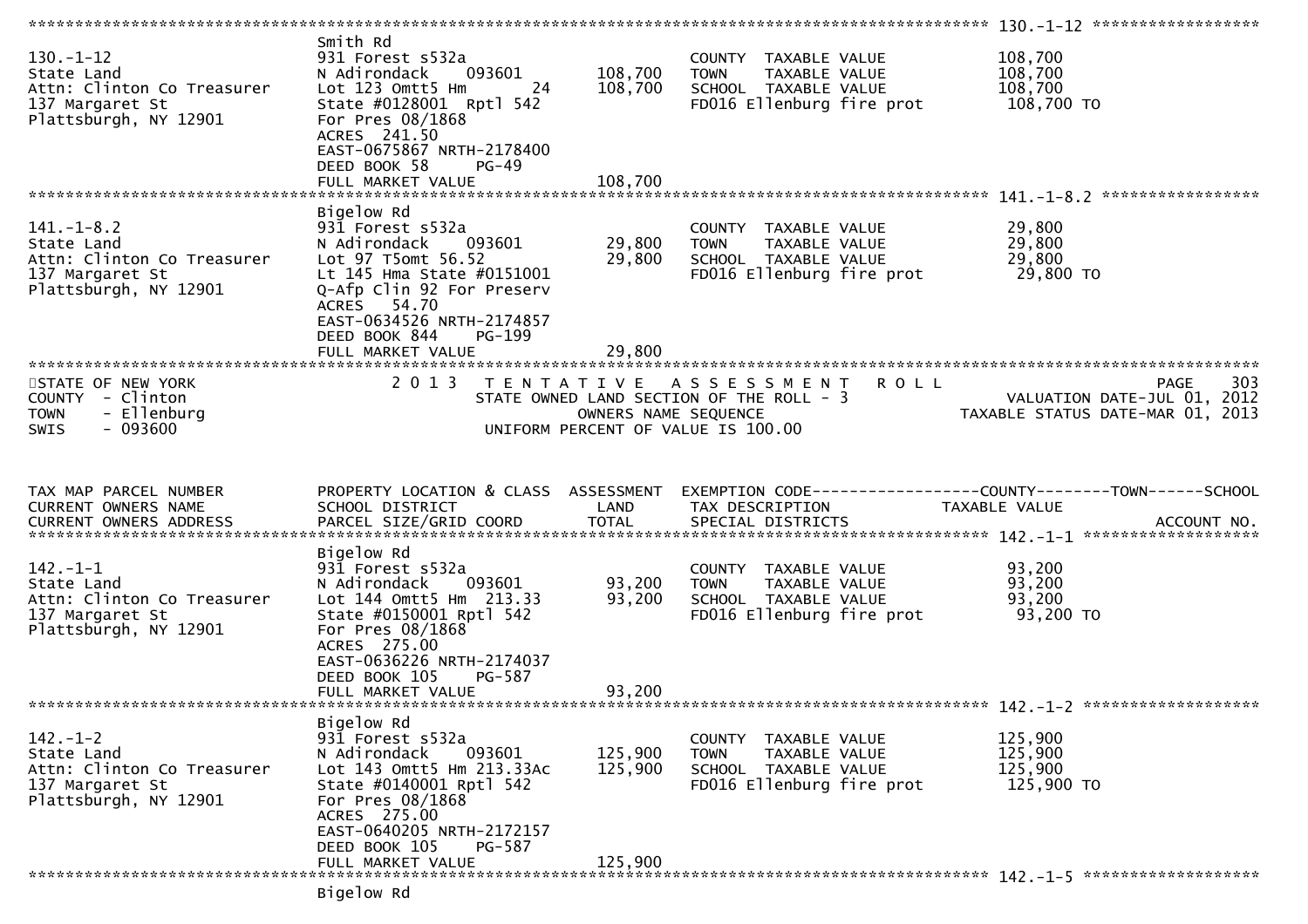| $142. - 1 - 5$<br>State Land<br>Attn: Clinton Co Treasurer<br>137 Margaret St<br>Plattsburgh, NY 12901 | 931 Forest s532a<br>N Adirondack<br>093601<br>Lot 142 Omt T5 Hm 151.33<br>State # 0130001 Rptl 542<br>For Pres 08/1868<br>ACRES 213.70<br>EAST-0640372 NRTH-2174934<br>DEED BOOK 105<br>PG-587                                     | 77,500<br>77,500              | COUNTY TAXABLE VALUE<br><b>TOWN</b><br>TAXABLE VALUE<br>SCHOOL TAXABLE VALUE<br>FD016 Ellenburg fire prot             | 77,500<br>77,500<br>77,500<br>77,500 TO                                                                       |
|--------------------------------------------------------------------------------------------------------|------------------------------------------------------------------------------------------------------------------------------------------------------------------------------------------------------------------------------------|-------------------------------|-----------------------------------------------------------------------------------------------------------------------|---------------------------------------------------------------------------------------------------------------|
|                                                                                                        | FULL MARKET VALUE                                                                                                                                                                                                                  | 77,500                        |                                                                                                                       |                                                                                                               |
| $144. - 1 - 2$<br>State Land<br>Attn: Clinton Co Treasurer<br>137 Margaret St<br>Plattsburgh, NY 12901 | Trombley Rd<br>931 Forest s532a<br>093601<br>N Adirondack<br>Lot 130 Omt T5 Hm 243.16<br>State # 0129401 Rplt 542<br>For Pres 08/1868<br>ACRES 242.50<br>EAST-0662402 NRTH-2176907<br>DEED BOOK 58<br>$PG-49$<br>FULL MARKET VALUE | 102,800<br>102,800<br>102,800 | COUNTY TAXABLE VALUE<br>TAXABLE VALUE<br><b>TOWN</b><br>SCHOOL TAXABLE VALUE<br>FD016 Ellenburg fire prot             | 102,800<br>102,800<br>102,800<br>102,800 TO                                                                   |
| STATE OF NEW YORK<br>COUNTY - Clinton<br>- Ellenburg<br><b>TOWN</b><br>$-093600$<br>SWIS               | 2013                                                                                                                                                                                                                               | OWNERS NAME SEQUENCE          | TENTATIVE ASSESSMENT<br><b>ROLL</b><br>STATE OWNED LAND SECTION OF THE ROLL - 3<br>UNIFORM PERCENT OF VALUE IS 100.00 | PAGE<br>304<br>VALUATION DATE-JUL 01, 2012<br>VALUATION DATE-JUL U1, ZUIZ<br>TAXABLE STATUS DATE-MAR 01, 2013 |
| TAX MAP PARCEL NUMBER<br>CURRENT OWNERS NAME<br><b>CURRENT OWNERS ADDRESS</b>                          | PROPERTY LOCATION & CLASS ASSESSMENT<br>SCHOOL DISTRICT<br>PARCEL SIZE/GRID COORD                                                                                                                                                  | LAND<br><b>TOTAL</b>          | TAX DESCRIPTION<br>SPECIAL DISTRICTS                                                                                  | EXEMPTION CODE-----------------COUNTY--------TOWN------SCHOOL<br>TAXABLE VALUE<br>ACCOUNT NO.                 |
| $144. - 1 - 3$<br>State Land<br>Attn: Clinton Co Treasurer<br>137 Margaret St<br>Plattsburgh, NY 12901 | Sharrett Rd<br>931 Forest s532a<br>N Adirondack<br>093601<br>Lot 129 Omt T5 Hm 243.04<br>State # 0129201 Rplt 542<br>For Pres 08/1868<br>ACRES 242.40<br>EAST-0664333 NRTH-2177133<br>DEED BOOK 58<br>$PG-49$                      | 114,600<br>114,600            | COUNTY TAXABLE VALUE<br>TAXABLE VALUE<br><b>TOWN</b><br>SCHOOL TAXABLE VALUE<br>FD016 Ellenburg fire prot             | 114,600<br>114,600<br>114,600<br>114,600 TO                                                                   |
|                                                                                                        |                                                                                                                                                                                                                                    |                               |                                                                                                                       |                                                                                                               |
| $144. - 1 - 4$<br>State Land<br>137 Margaret St<br>Plattsburgh, NY 12901                               | Smith Rd<br>910 Priv forest<br>093601<br>N Adirondack<br>$127/128$ Pat 5<br>ACRES 483.00<br>EAST-0667192 NRTH-2177455<br>DEED BOOK 20082 PG-19877<br>FULL MARKET VALUE                                                             | 221,400<br>221,400<br>221,400 | COUNTY TAXABLE VALUE<br>TAXABLE VALUE<br><b>TOWN</b><br>SCHOOL TAXABLE VALUE<br>FD016 Ellenburg fire prot             | 221,400<br>221,400<br>221,400<br>221,400 TO                                                                   |
| $144. - 1 - 5$<br>State Land<br>Attn: Clinton Co Treasurer<br>137 Margaret St                          | Smith Rd<br>931 Forest s532a<br>093601<br>N Adirondack<br>Lot 126 Omt T5 Hm 242.77<br>State # 0128601 Rptl 542                                                                                                                     | 160,800<br>160,800            | COUNTY TAXABLE VALUE<br>TAXABLE VALUE<br><b>TOWN</b><br>SCHOOL TAXABLE VALUE<br>FD016 Ellenburg fire prot             | 160,800<br>160,800<br>160,800<br>160,800 TO                                                                   |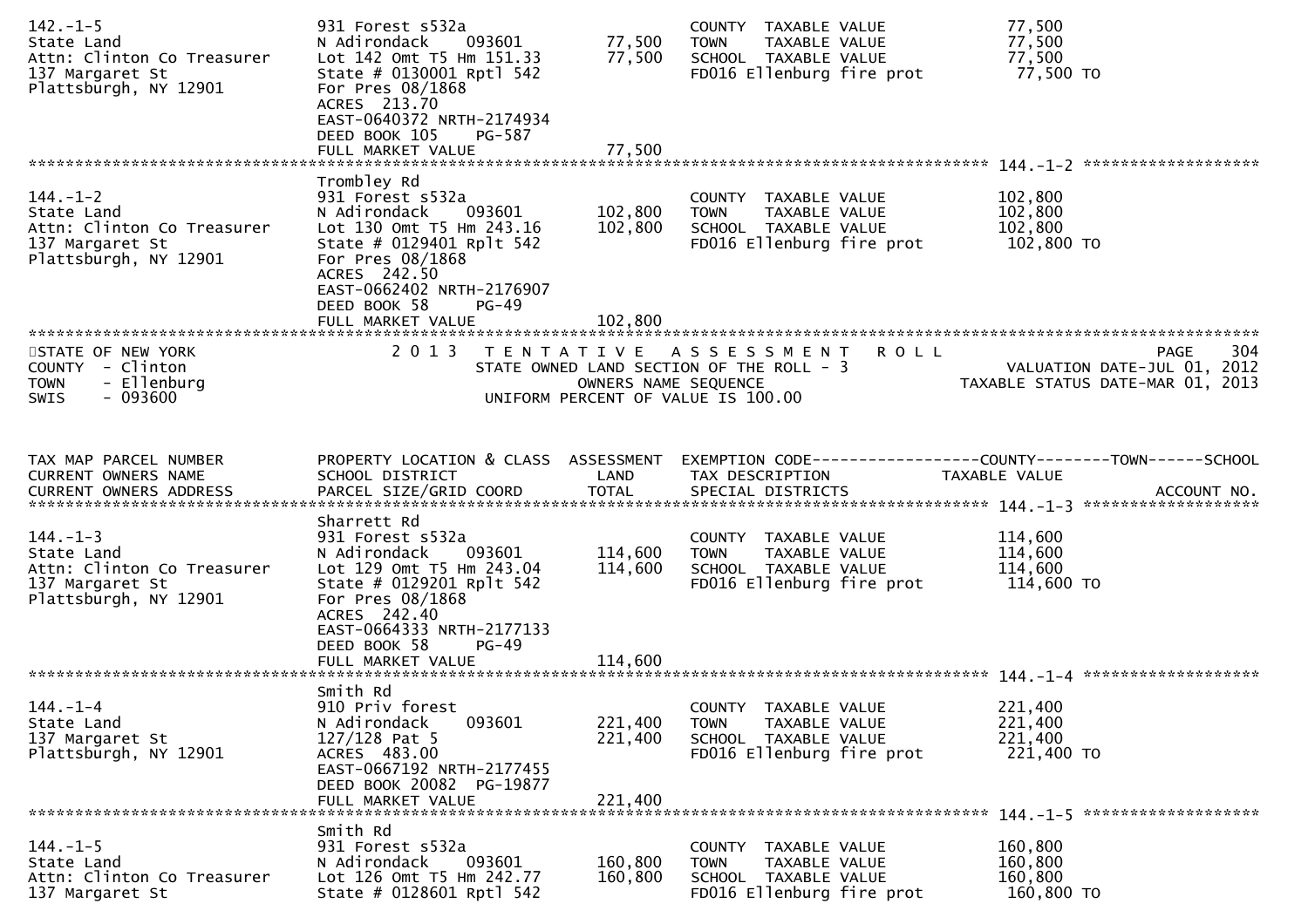| Plattsburgh, NY 12901                                                                                  | For Pres 08/1868<br>ACRES 241.90<br>EAST-0670074 NRTH-2177760<br>DEED BOOK 58<br>$PG-49$                                                                                                                   |                      |                                                                                                                      |                                                                                                |
|--------------------------------------------------------------------------------------------------------|------------------------------------------------------------------------------------------------------------------------------------------------------------------------------------------------------------|----------------------|----------------------------------------------------------------------------------------------------------------------|------------------------------------------------------------------------------------------------|
|                                                                                                        |                                                                                                                                                                                                            |                      |                                                                                                                      |                                                                                                |
| $144. - 1 - 6$<br>State Land<br>Attn: Clinton Co Treasurer<br>137 Margaret St<br>Plattsburgh, NY 12901 | Plank Rd<br>931 Forest s532a<br>093601<br>N Adirondack<br>Lot 174 Omt T5 Hm 243.91<br>State # 0172401 Rptl 542<br>For Pres 08/1868<br>ACRES 243.10<br>EAST-0668934 NRTH-2172201                            | 70,300<br>70,300     | COUNTY TAXABLE VALUE<br>TAXABLE VALUE<br><b>TOWN</b><br>SCHOOL TAXABLE VALUE<br>FD016 Ellenburg fire prot            | 70,300<br>70,300<br>70,300<br>70,300 TO                                                        |
|                                                                                                        | DEED BOOK 58<br>$PG-49$                                                                                                                                                                                    | 70,300               |                                                                                                                      |                                                                                                |
|                                                                                                        | FULL MARKET VALUE                                                                                                                                                                                          |                      |                                                                                                                      |                                                                                                |
| STATE OF NEW YORK<br>COUNTY - Clinton<br>- Ellenburg<br><b>TOWN</b><br>$-093600$<br><b>SWIS</b>        | 2 0 1 3<br>T E N T A T I V E                                                                                                                                                                               | OWNERS NAME SEQUENCE | A S S E S S M E N T<br><b>ROLL</b><br>STATE OWNED LAND SECTION OF THE ROLL - 3<br>UNIFORM PERCENT OF VALUE IS 100.00 | 305<br><b>PAGE</b><br>VALUATION DATE-JUL 01, 2012<br>TAXABLE STATUS DATE-MAR 01, 2013          |
|                                                                                                        |                                                                                                                                                                                                            |                      |                                                                                                                      |                                                                                                |
|                                                                                                        |                                                                                                                                                                                                            |                      |                                                                                                                      |                                                                                                |
| TAX MAP PARCEL NUMBER<br>CURRENT OWNERS NAME<br>CURRENT OWNERS ADDRESS                                 | PROPERTY LOCATION & CLASS ASSESSMENT<br>SCHOOL DISTRICT<br>PARCEL SIZE/GRID COORD                                                                                                                          | LAND<br><b>TOTAL</b> | TAX DESCRIPTION<br>SPECIAL DISTRICTS                                                                                 | EXEMPTION CODE------------------COUNTY--------TOWN------SCHOOL<br>TAXABLE VALUE<br>ACCOUNT NO. |
|                                                                                                        | Plank Rd                                                                                                                                                                                                   |                      |                                                                                                                      |                                                                                                |
| $144. - 1 - 7$<br>State Land<br>Attn: Clinton Co Treasurer<br>137 Margaret St<br>Plattsburgh, NY 12901 | 931 Forest s532a<br>N Adirondack<br>093601<br>Lot 173 Omt T5 Hm 213.33<br>State # 0172001 Rptl 542<br>For Pres 08/1868<br>ACRES 243.30<br>EAST-0667017 NRTH-2171979<br>DEED BOOK 97<br>PG-719              | 68,500<br>68,500     | COUNTY TAXABLE VALUE<br>TAXABLE VALUE<br><b>TOWN</b><br>SCHOOL TAXABLE VALUE<br>FD016 Ellenburg fire prot            | 68,500<br>68,500<br>68,500<br>68,500 TO                                                        |
|                                                                                                        | FULL MARKET VALUE                                                                                                                                                                                          | 68,500               |                                                                                                                      |                                                                                                |
|                                                                                                        |                                                                                                                                                                                                            |                      |                                                                                                                      |                                                                                                |
| $144. - 1 - 8$<br>State Land<br>Attn: Clinton Co Treasurer<br>137 Margaret St<br>Plattsburgh, NY 12901 | Plank Rd<br>931 Forest s532a<br>093601<br>N Adirondack<br>Lot 172 Omt T5 Hm 244.12<br>State # 0171601 Rptl 542<br>For Pres 08/1868<br>ACRES 243.50<br>EAST-0665131 NRTH-2171777<br>DEED BOOK 58<br>$PG-49$ | 85,900<br>85,900     | COUNTY TAXABLE VALUE<br><b>TOWN</b><br>TAXABLE VALUE<br>SCHOOL TAXABLE VALUE<br>FD016 Ellenburg fire prot            | 85,900<br>85,900<br>85,900<br>85,900 TO                                                        |
|                                                                                                        | FULL MARKET VALUE                                                                                                                                                                                          | 85,900               |                                                                                                                      |                                                                                                |
|                                                                                                        |                                                                                                                                                                                                            |                      |                                                                                                                      |                                                                                                |
| $144. - 1 - 9$<br>State Land<br>Attn: Clinton Co Treasurer<br>137 Margaret St<br>Plattsburgh, NY 12901 | Plank Rd<br>931 Forest s532a<br>093601<br>N Adirondack<br>Lot 171 Omt T5 Hm 244.22<br>State # 0171201 Rptl 542<br>For Pres 08/1868<br>ACRES 243.50                                                         | 97,500<br>97,500     | COUNTY TAXABLE VALUE<br><b>TOWN</b><br>TAXABLE VALUE<br>SCHOOL TAXABLE VALUE<br>FD016 Ellenburg fire prot            | 97,500<br>97,500<br>97,500<br>97,500 TO                                                        |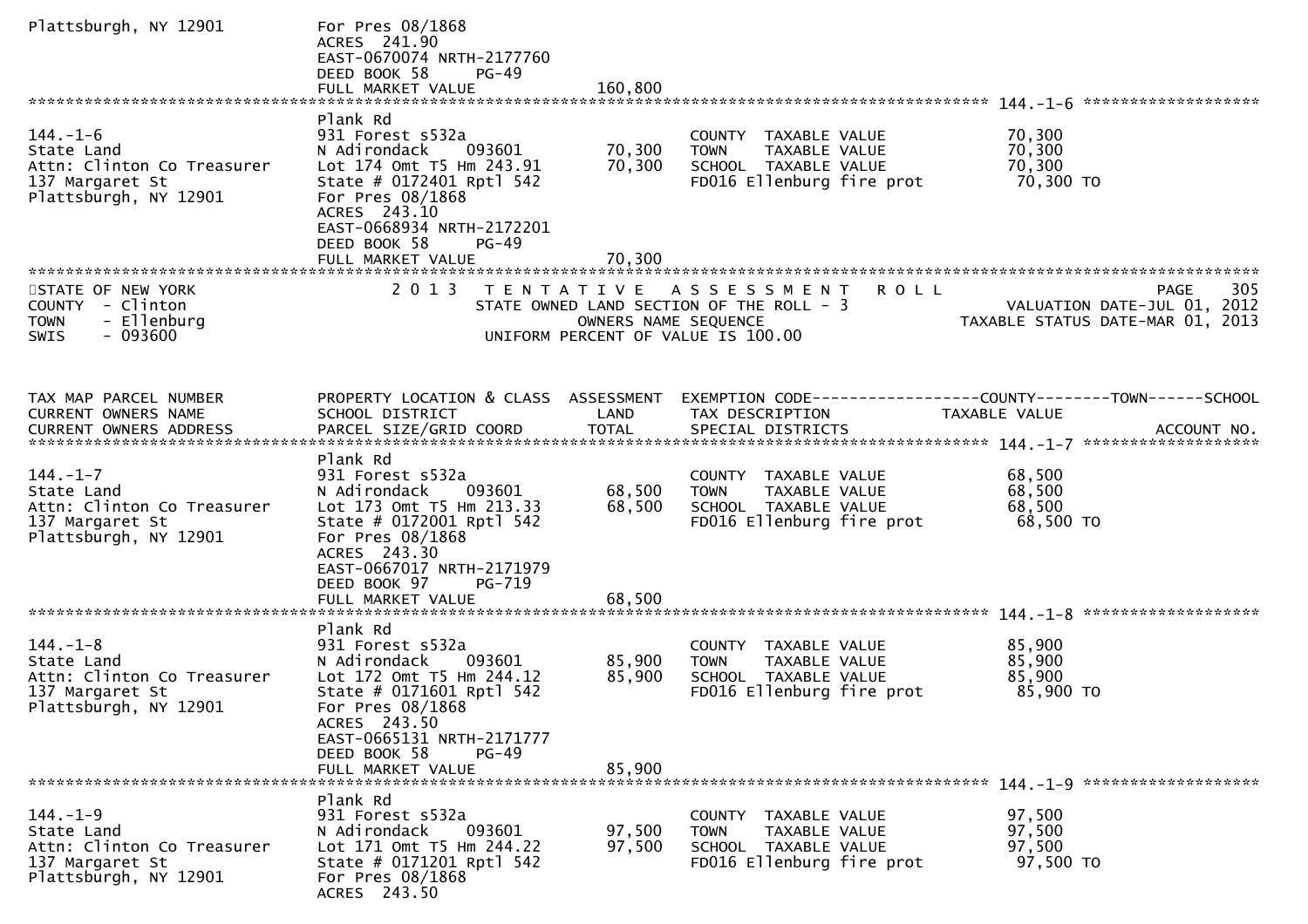|                                                 | EAST-0663186 NRTH-2171556<br>DEED BOOK 58<br>$PG-49$ |                      |                                                      |                                                              |
|-------------------------------------------------|------------------------------------------------------|----------------------|------------------------------------------------------|--------------------------------------------------------------|
|                                                 | Plank Rd                                             |                      |                                                      |                                                              |
| $145. - 1 - 1$                                  | 931 Forest s532a                                     |                      | COUNTY TAXABLE VALUE                                 | 103,600                                                      |
| State Land                                      | N Adirondack<br>093601                               | 103,600<br>103,600   | TAXABLE VALUE<br><b>TOWN</b>                         | 103,600<br>103,600                                           |
| Attn: Clinton Co Treasurer<br>137 Margaret St   | Lot 175 Omt T5 Hm 243.82<br>State # 0172801 Rptl 542 |                      | SCHOOL TAXABLE VALUE<br>FD016 Ellenburg fire prot    | 103,600 TO                                                   |
| Plattsburgh, NY 12901                           | For Pres 08/1868                                     |                      |                                                      |                                                              |
|                                                 | ACRES 243.00<br>EAST-0670901 NRTH-2172437            |                      |                                                      |                                                              |
|                                                 | DEED BOOK 58<br>$PG-49$                              |                      |                                                      |                                                              |
|                                                 | FULL MARKET VALUE                                    | 103,600              |                                                      |                                                              |
| STATE OF NEW YORK                               | 2 0 1 3                                              |                      | TENTATIVE ASSESSMENT<br>R O L L                      | 306<br><b>PAGE</b>                                           |
| COUNTY - Clinton                                |                                                      |                      | STATE OWNED LAND SECTION OF THE ROLL - 3             | VALUATION DATE-JUL 01, 2012                                  |
| <b>TOWN</b><br>- Ellenburg<br>$-093600$<br>SWIS |                                                      | OWNERS NAME SEQUENCE | UNIFORM PERCENT OF VALUE IS 100.00                   | TAXABLE STATUS DATE-MAR 01, 2013                             |
|                                                 |                                                      |                      |                                                      |                                                              |
|                                                 |                                                      |                      |                                                      |                                                              |
| TAX MAP PARCEL NUMBER                           | PROPERTY LOCATION & CLASS ASSESSMENT                 |                      |                                                      | EXEMPTION CODE-----------------COUNTY-------TOWN------SCHOOL |
| <b>CURRENT OWNERS NAME</b>                      | SCHOOL DISTRICT                                      | LAND                 | TAX DESCRIPTION                                      | <b>TAXABLE VALUE</b>                                         |
|                                                 |                                                      |                      |                                                      |                                                              |
|                                                 | Plank Rd                                             |                      |                                                      |                                                              |
| $145. - 1 - 2$                                  | 931 Forest s532a                                     | 231,300              | COUNTY TAXABLE VALUE                                 | 231,300                                                      |
| State Land<br>Attn: Clinton Co Treasurer        | N Adirondack<br>093601<br>Lot 176 Omt T5 Hm 243.70   | 231,300              | <b>TOWN</b><br>TAXABLE VALUE<br>SCHOOL TAXABLE VALUE | 231,300<br>231,300                                           |
| 137 Margaret St                                 | State # 0173201 Rptl 542                             |                      | FD016 Ellenburg fire prot                            | 231,300 TO                                                   |
| Plattsburgh, NY 12901                           | For Pres 08/1868<br>ACRES 242.80                     |                      |                                                      |                                                              |
|                                                 | EAST-0672840 NRTH-2172606                            |                      |                                                      |                                                              |
|                                                 | DEED BOOK 58<br>$PG-49$                              |                      |                                                      |                                                              |
|                                                 | FULL MARKET VALUE                                    | 231,300              |                                                      |                                                              |
|                                                 | Plank Rd                                             |                      |                                                      |                                                              |
| $145. - 1 - 3$<br>State Land                    | 931 Forest s532a<br>N Adirondack<br>093601           | 301,600              | COUNTY TAXABLE VALUE<br><b>TOWN</b><br>TAXABLE VALUE | 301,600<br>301,600                                           |
| Attn: Clinton Co Treasurer                      | Lot 177 Omt T5 Hm 213.33                             | 301,600              | SCHOOL TAXABLE VALUE                                 | 301,600                                                      |
| 137 Margaret St                                 | State # 0173601 Rptl 542                             |                      | FD016 Ellenburg fire prot                            | 301,600 TO                                                   |
| Plattsburgh, NY 12901                           | For Pres 08/1868<br>ACRES 242.60                     |                      |                                                      |                                                              |
|                                                 | EAST-0674771 NRTH-2172834                            |                      |                                                      |                                                              |
|                                                 | DEED BOOK 58<br>$PG-49$<br>FULL MARKET VALUE         | 301,600              |                                                      |                                                              |
|                                                 |                                                      |                      |                                                      | $145. - 1 - 4$ *********************                         |
|                                                 | Plank Rd                                             |                      |                                                      |                                                              |
| $145. - 1 - 4$<br>State Land                    | 931 Forest s532a<br>093601<br>N Adirondack           | 277,200              | COUNTY TAXABLE VALUE<br>TAXABLE VALUE<br>TOWN        | 277,200<br>277,200                                           |
| Attn: Clinton Co Treasurer                      | Lot 178 Omt T5 243.49 Ac                             | 277,200              | SCHOOL TAXABLE VALUE                                 | 277,200                                                      |
| 137 Margaret St<br>Plattsburgh, NY 12901        | State # 0174001 Rptl 542<br>For Pres 08/1868         |                      | FD016 Ellenburg fire prot                            | 277,200 TO                                                   |
|                                                 | ACRES 242.50                                         |                      |                                                      |                                                              |
|                                                 | EAST-0676737 NRTH-2173048<br>DEED BOOK 58<br>$PG-49$ |                      |                                                      |                                                              |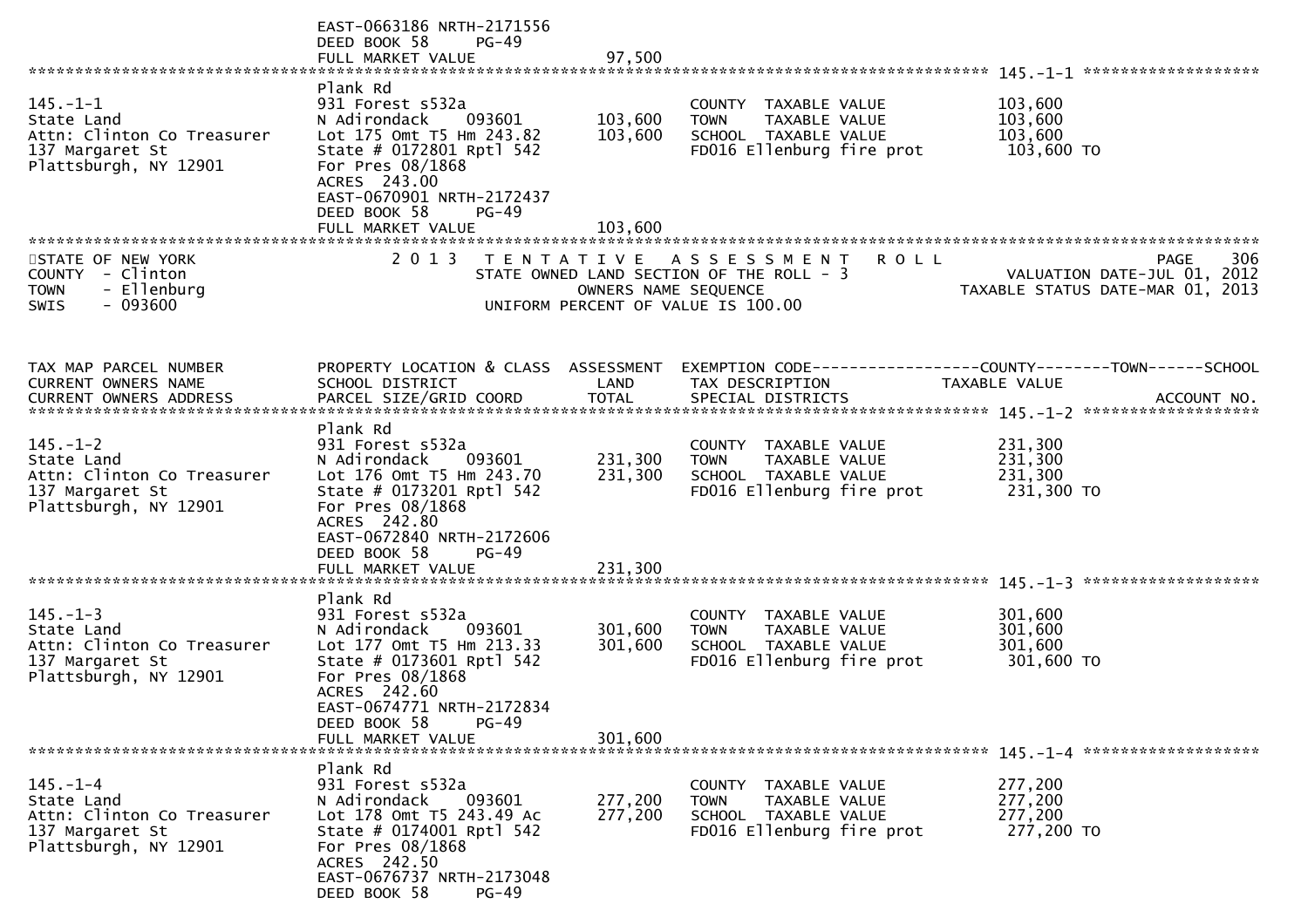|                                                                                                          | FULL MARKET VALUE                                                                                                                                                                                                       | 277,200              |                                                                                                                                                   |                                                                                |
|----------------------------------------------------------------------------------------------------------|-------------------------------------------------------------------------------------------------------------------------------------------------------------------------------------------------------------------------|----------------------|---------------------------------------------------------------------------------------------------------------------------------------------------|--------------------------------------------------------------------------------|
|                                                                                                          |                                                                                                                                                                                                                         |                      |                                                                                                                                                   |                                                                                |
| $145. - 1 - 5$<br>State Land<br>Attn: Clinton Co Treasurer<br>137 Margaret St<br>Plattsburgh, NY 12901   | Plank Rd<br>931 Forest s532a<br>N Adirondack<br>093601<br>Lot 179 Omt T5 Hm 243.40<br>State # 0174401 Rptl 542<br>For Pres 08/1868<br>ACRES 242.40<br>EAST-0678680 NRTH-2173246                                         | 300,800<br>300,800   | COUNTY TAXABLE VALUE<br>TAXABLE VALUE<br><b>TOWN</b><br>SCHOOL TAXABLE VALUE<br>FD016 Ellenburg fire prot                                         | 300,800<br>300,800<br>300,800<br>300,800 TO                                    |
|                                                                                                          | DEED BOOK 58<br>$PG-49$                                                                                                                                                                                                 |                      |                                                                                                                                                   |                                                                                |
|                                                                                                          | FULL MARKET VALUE                                                                                                                                                                                                       | 300,800              |                                                                                                                                                   |                                                                                |
| STATE OF NEW YORK<br>- Clinton<br><b>COUNTY</b><br>- Ellenburg<br><b>TOWN</b><br>- 093600<br><b>SWIS</b> | 2 0 1 3                                                                                                                                                                                                                 | OWNERS NAME SEQUENCE | TENTATIVE ASSESSMENT<br><b>ROLL</b><br>STATE OWNED LAND SECTION OF THE ROLL - 3<br>UNIFORM PERCENT OF VALUE IS 100.00                             | 307<br>PAGE<br>VALUATION DATE-JUL 01, 2012<br>TAXABLE STATUS DATE-MAR 01, 2013 |
| TAX MAP PARCEL NUMBER<br><b>CURRENT OWNERS NAME</b>                                                      | PROPERTY LOCATION & CLASS ASSESSMENT<br>SCHOOL DISTRICT                                                                                                                                                                 | LAND                 | TAX DESCRIPTION                                                                                                                                   | EXEMPTION CODE-----------------COUNTY-------TOWN------SCHOOL<br>TAXABLE VALUE  |
|                                                                                                          |                                                                                                                                                                                                                         |                      |                                                                                                                                                   |                                                                                |
| $155.1 - 2 - 2$<br>State Land<br>Attn: Clinton Co Treasurer<br>137 Margaret St<br>Plattsburgh, NY 12901  | Rt 374<br>941 SOL reforest - WTRFNT<br>N Adirondack<br>093601<br>Lots 101 120 Omt T5 Cwmj<br>State # 0500001<br>Boat Launch 09/1964<br>2.30<br><b>ACRES</b>                                                             | 190,100<br>190,100   | TXLSCHPURP 32301<br>COUNTY TAXABLE VALUE<br><b>TOWN</b><br><b>TAXABLE VALUE</b><br>SCHOOL TAXABLE VALUE<br>FD040 Lyon Mountain Fire<br>190,100 EX | 190,100<br>190,100<br>0<br>0<br>$\mathbf{0}$<br>190,100<br>0 TO                |
|                                                                                                          | EAST-0627227 NRTH-2164901<br>DEED BOOK 115<br>PG-562<br>FULL MARKET VALUE                                                                                                                                               | 190,100              | WD018 Chat lake water dist<br>190,100 EX                                                                                                          | $0$ TO M                                                                       |
|                                                                                                          | Bradley Pond Rd                                                                                                                                                                                                         |                      |                                                                                                                                                   |                                                                                |
| $156. - 1 - 2$<br>State Land<br>Attn: Clinton Co Treasurer<br>137 Margaret St<br>Plattsburgh, NY 12901   | 931 Forest s532a<br>N Adirondack<br>093601<br>Lot 160 Omt T5 213.33 Ac<br>State # 0160001 Rptl 542<br>For Pres 04/03/1880<br>ACRES 213.10                                                                               | 158,900<br>158,900   | COUNTY TAXABLE VALUE<br><b>TOWN</b><br>TAXABLE VALUE<br>SCHOOL TAXABLE VALUE<br>FD040 Lyon Mountain Fire                                          | 158,900<br>158,900<br>158,900<br>158,900 TO                                    |
|                                                                                                          | EAST-0642766 NRTH-2169244<br>DEED BOOK 99<br>PG-534<br>FULL MARKET VALUE                                                                                                                                                | 158,900              |                                                                                                                                                   |                                                                                |
| $156. - 1 - 3$<br>State Land<br>Attn: Clinton Co Treasurer<br>137 Margaret St<br>Plattsburgh, NY 12901   | Bradley Pond Rd<br>931 Forest s532a<br>N Adirondack<br>093601<br>Lot 161 Omt T5 Hm 213.33<br>State # 0170001 Rptl 542<br>For Pres 04/1881<br>ACRES 210.60<br>EAST-0644471 NRTH-2169398<br>DEED BOOK 99<br><b>PG-534</b> | 94,700<br>94,700     | COUNTY TAXABLE VALUE<br>TAXABLE VALUE<br>TOWN<br>SCHOOL TAXABLE VALUE<br>FD040 Lyon Mountain Fire                                                 | 94,700<br>94,700<br>94,700<br>94,700 TO                                        |
|                                                                                                          | FULL MARKET VALUE                                                                                                                                                                                                       | 94,700               |                                                                                                                                                   |                                                                                |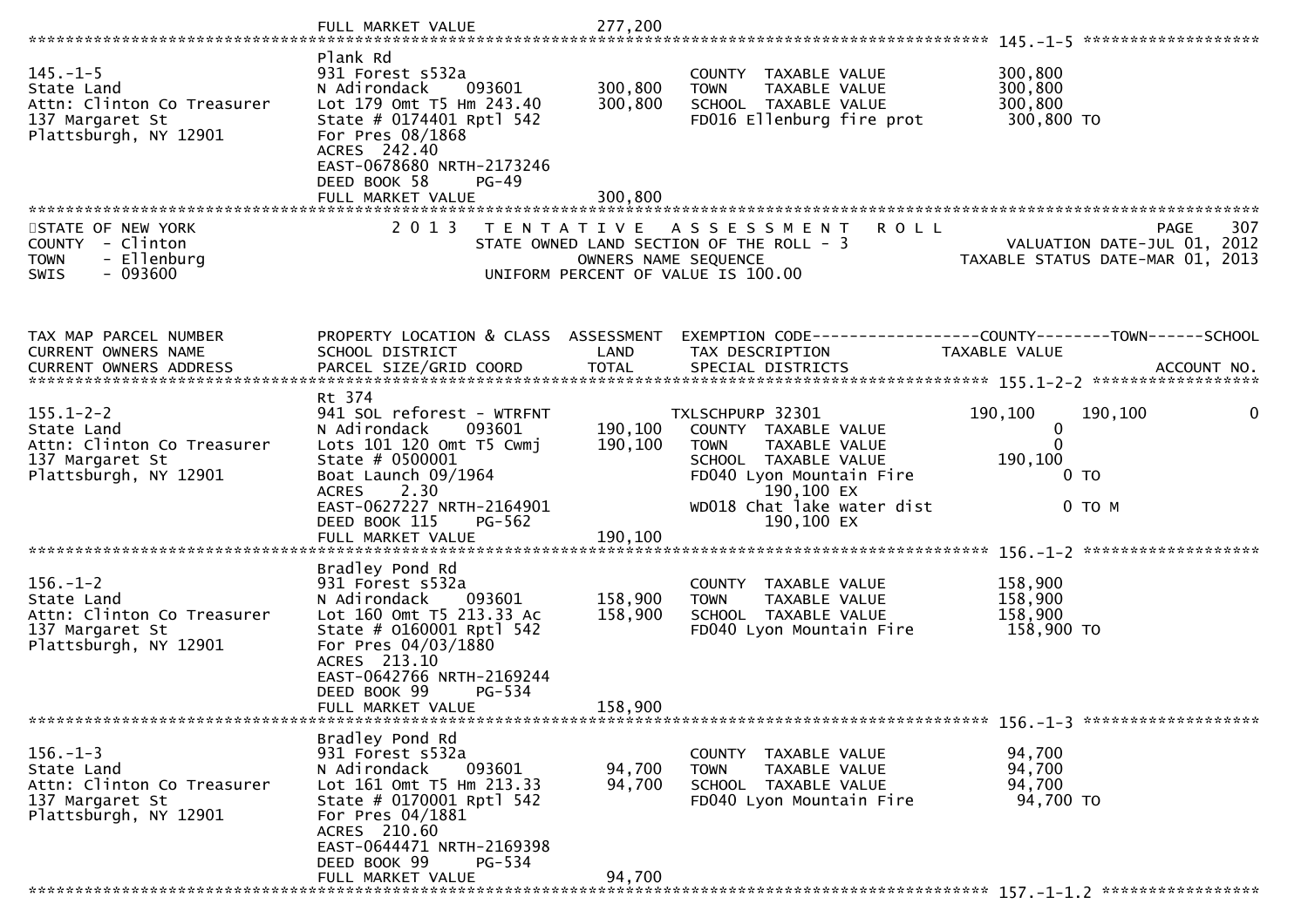| $157. - 1 - 1.2$<br>State Land<br>Attn: Clinton Co Treasurer<br>137 Margaret St<br>Plattsburgh, NY 12901 | Bradley Pond Rd<br>931 Forest s532a<br>N Adirondack<br>093601<br>Lots 191-198 Omt T5(hm) 1<br>State #0180001<br>Forest Preserve Rptl 532A<br>ACRES 1390.00<br>EAST-0657063 NRTH-2165594<br>DEED BOOK 764<br>$PG-29$<br>FULL MARKET VALUE | 440,700<br>440,700<br>440,700 | COUNTY TAXABLE VALUE<br><b>TOWN</b><br>TAXABLE VALUE<br>SCHOOL TAXABLE VALUE<br>FD040 Lyon Mountain Fire              | 440,700<br>440,700<br>440,700<br>440,700 TO                                    |
|----------------------------------------------------------------------------------------------------------|------------------------------------------------------------------------------------------------------------------------------------------------------------------------------------------------------------------------------------------|-------------------------------|-----------------------------------------------------------------------------------------------------------------------|--------------------------------------------------------------------------------|
| STATE OF NEW YORK<br>COUNTY - Clinton<br>- Ellenburg<br><b>TOWN</b><br>$-093600$<br><b>SWIS</b>          | 2 0 1 3                                                                                                                                                                                                                                  | OWNERS NAME SEQUENCE          | TENTATIVE ASSESSMENT<br><b>ROLL</b><br>STATE OWNED LAND SECTION OF THE ROLL - 3<br>UNIFORM PERCENT OF VALUE IS 100.00 | 308<br>PAGE<br>VALUATION DATE-JUL 01, 2012<br>TAXABLE STATUS DATE-MAR 01, 2013 |
| TAX MAP PARCEL NUMBER<br>CURRENT OWNERS NAME                                                             | PROPERTY LOCATION & CLASS ASSESSMENT<br>SCHOOL DISTRICT                                                                                                                                                                                  | LAND                          | EXEMPTION CODE------------------COUNTY--------TOWN------SCHOOL<br>TAX DESCRIPTION                                     | TAXABLE VALUE                                                                  |
| $158. - 2 - 1$<br>State Land<br>Attn: Clinton Co Treasurer<br>137 Margaret St<br>Plattsburgh, NY 12901   | Rt 374<br>931 Forest s532a<br>N Adirondack<br>093601<br>Lot 190 Omt T5 Hm 208.80<br>State # 0178401 Rptl 542<br>For Pres 08/1868<br>ACRES 223.60<br>EAST-0663928 NRTH-2166419<br>DEED BOOK 58<br>PG-49                                   | 62,300<br>62,300              | COUNTY TAXABLE VALUE<br>TAXABLE VALUE<br><b>TOWN</b><br>SCHOOL TAXABLE VALUE<br>FD016 Ellenburg fire prot             | 62,300<br>62,300<br>62,300<br>62,300 TO                                        |
|                                                                                                          |                                                                                                                                                                                                                                          |                               |                                                                                                                       |                                                                                |
| $158. - 2 - 2$<br>State Land<br>Attn: Clinton Co Treasurer<br>137 Margaret St<br>Plattsburgh, NY 12901   | Rt 374<br>931 Forest s532a<br>093601<br>N Adirondack<br>Lot 189 Omt T5 Hm 209.75<br>State # 0178001 Rptl 542<br>For Pres 08/1868<br>ACRES 221.20<br>EAST-0665884 NRTH-2166654                                                            | 104,300<br>104,300            | COUNTY TAXABLE VALUE<br><b>TOWN</b><br>TAXABLE VALUE<br>SCHOOL TAXABLE VALUE<br>FD016 Ellenburg fire prot             | 104,300<br>104,300<br>104,300<br>104,300 TO                                    |
|                                                                                                          | DEED BOOK 58<br><b>PG-49</b>                                                                                                                                                                                                             |                               |                                                                                                                       |                                                                                |
| $158. - 2 - 3$<br>State Land<br>Attn: Clinton Co Treasurer<br>137 Margaret St<br>Plattsburgh, NY 12901   | Rt 374<br>931 Forest s532a<br>N Adirondack<br>093601<br>Lot 188 Omt T5 Hm 210.57<br>State # 0177601 Rptl 542<br>For Pres 08/1868<br>ACRES 218.80<br>EAST-0667790 NRTH-2166863<br>DEED BOOK 58<br>$PG-49$                                 | 118,600<br>118,600            | COUNTY TAXABLE VALUE<br><b>TOWN</b><br>TAXABLE VALUE<br>SCHOOL TAXABLE VALUE<br>FD016 Ellenburg fire prot             | 118,600<br>118,600<br>118,600<br>118,600 TO                                    |
|                                                                                                          | FULL MARKET VALUE                                                                                                                                                                                                                        | 118,600                       |                                                                                                                       |                                                                                |
| $158. - 2 - 4$                                                                                           | Rt 374<br>931 Forest s532a                                                                                                                                                                                                               |                               | COUNTY TAXABLE VALUE                                                                                                  | 150,000                                                                        |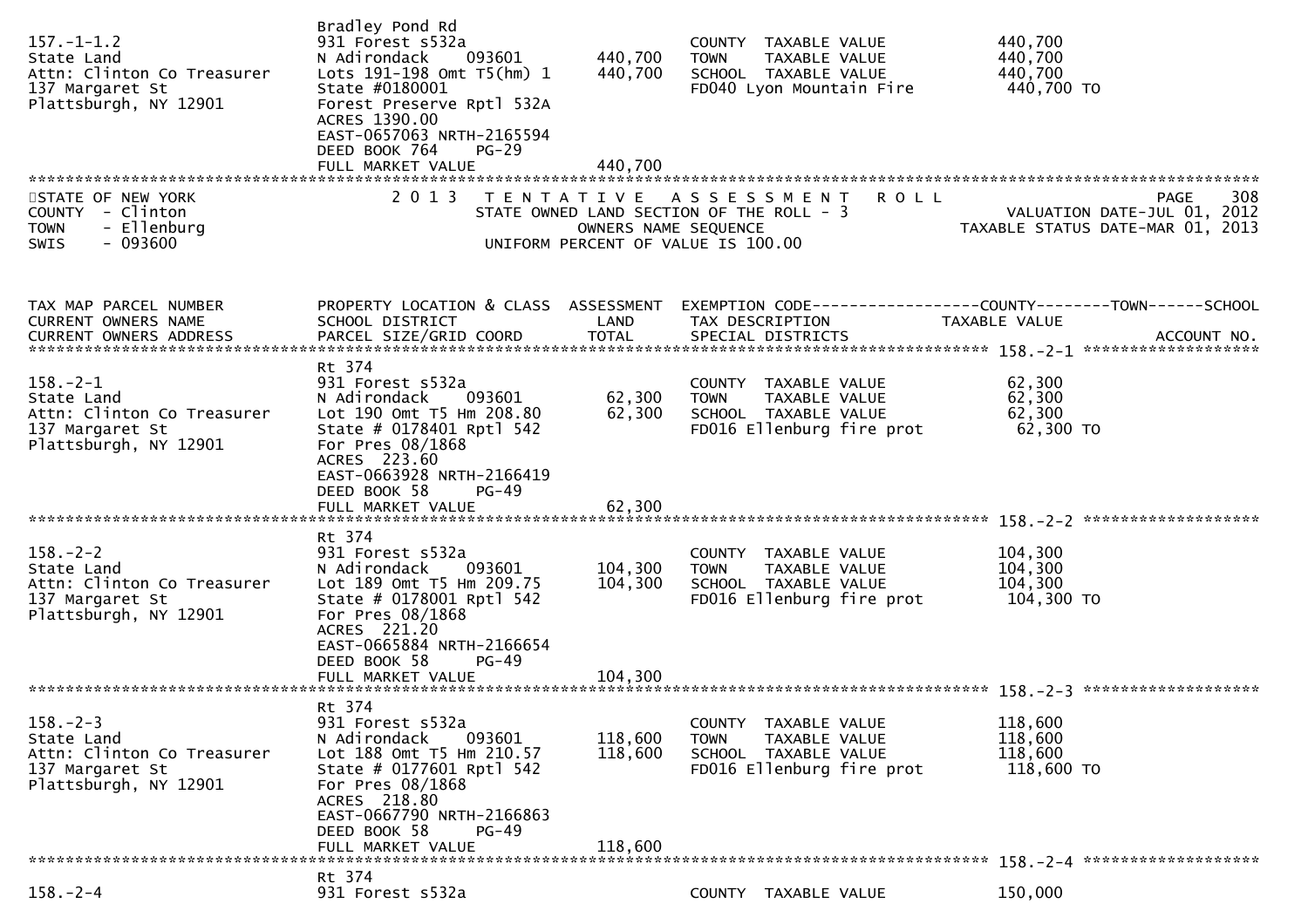| State Land<br>Attn: Clinton Co Treasurer<br>137 Margaret St<br>Plattsburgh, NY 12901                   | N Adirondack<br>093601<br>Lot 187 Omt T5 Hm 211.37<br>State # 0177201 Rptl 542<br>For Pres 08/1868<br>ACRES 216.80<br>EAST-0669685 NRTH-2167159<br>DEED BOOK 58<br>PG-49<br>FULL MARKET VALUE                                     | 150,000<br>150,000<br>150,000 | TAXABLE VALUE<br><b>TOWN</b><br>SCHOOL TAXABLE VALUE<br>FD016 Ellenburg fire prot                            | 150,000<br>150,000<br>150,000 TO                                               |
|--------------------------------------------------------------------------------------------------------|-----------------------------------------------------------------------------------------------------------------------------------------------------------------------------------------------------------------------------------|-------------------------------|--------------------------------------------------------------------------------------------------------------|--------------------------------------------------------------------------------|
| STATE OF NEW YORK<br>COUNTY - Clinton<br><b>TOWN</b><br>- Ellenburg<br>$-093600$<br><b>SWIS</b>        | 2 0 1 3                                                                                                                                                                                                                           | OWNERS NAME SEQUENCE          | TENTATIVE ASSESSMENT ROLL<br>STATE OWNED LAND SECTION OF THE ROLL - 3<br>UNIFORM PERCENT OF VALUE IS 100.00  | 309<br>PAGE<br>VALUATION DATE-JUL 01, 2012<br>TAXABLE STATUS DATE-MAR 01, 2013 |
| TAX MAP PARCEL NUMBER<br>CURRENT OWNERS NAME                                                           | PROPERTY LOCATION & CLASS ASSESSMENT<br>SCHOOL DISTRICT                                                                                                                                                                           | LAND                          | TAX DESCRIPTION                                                                                              | EXEMPTION CODE-----------------COUNTY-------TOWN------SCHOOL<br>TAXABLE VALUE  |
| $159. - 1 - 2$<br>State Land<br>Attn: Clinton Co Treasurer<br>137 Margaret St<br>Plattsburgh, NY 12901 | Rt 374<br>931 Forest s532a<br>093601<br>N Adirondack<br>Lot 186 Omtt5 Hm 211.37<br>State #0176801 Rptl 542<br>For Pres 08/1868<br>ACRES 214.80<br>EAST-0671669 NRTH-2167518<br>DEED BOOK 58<br>$PG-49$                            | 134,400<br>134,400            | COUNTY TAXABLE VALUE<br>TAXABLE VALUE<br><b>TOWN</b><br>SCHOOL TAXABLE VALUE<br>FD016 Ellenburg fire prot    | 134,400<br>134,400<br>134,400<br>134,400 TO                                    |
|                                                                                                        |                                                                                                                                                                                                                                   |                               |                                                                                                              |                                                                                |
| $159. - 1 - 3$<br>State Land<br>Attn: Clinton Co Treasurer<br>137 Margaret St<br>Plattsburgh, NY 12901 | Rt 374<br>931 Forest s532a<br>N Adirondack<br>093601<br>Lot 185 Omtt5 Hm 210.87<br>State #0176401 Rptl 542<br>For Pres 08/1868<br>ACRES 214.70<br>EAST-0673602 NRTH-2167548<br>DEED BOOK 58<br>$PG-49$                            | 224,600<br>224,600            | COUNTY TAXABLE VALUE<br>TAXABLE VALUE<br><b>TOWN</b><br>SCHOOL TAXABLE VALUE<br>FD016 Ellenburg fire prot    | 224,600<br>224,600<br>224,600<br>224,600 TO                                    |
|                                                                                                        | FULL MARKET VALUE                                                                                                                                                                                                                 | 224,600                       |                                                                                                              |                                                                                |
| $159. - 1 - 4$<br>State Land<br>Attn: Clinton Co Treasurer<br>137 Margaret St<br>Plattsburgh, NY 12901 | Rt 374<br>931 Forest s532a<br>N Adirondack<br>093601<br>Lot 184 Omt T5 Hm 201.44<br>State #0176001 Rptl 542<br>For Pres 08/1868<br>ACRES 205.60<br>EAST-0675532 NRTH-2167856<br>DEED BOOK 58<br><b>PG-49</b><br>FULL MARKET VALUE | 207,600<br>207,600<br>207,600 | COUNTY<br>TAXABLE VALUE<br><b>TOWN</b><br>TAXABLE VALUE<br>SCHOOL TAXABLE VALUE<br>FD016 Ellenburg fire prot | 207,600<br>207,600<br>207,600<br>207,600 TO                                    |
|                                                                                                        | Rt 374                                                                                                                                                                                                                            |                               |                                                                                                              |                                                                                |
| $159. - 1 - 5$<br>State Land<br>Attn: Clinton Co Treasurer                                             | 931 Forest s532a<br>093601<br>N Adirondack<br>Lot 183 Omt T5 Hm 145.71                                                                                                                                                            | 88,200<br>88,200              | <b>COUNTY</b><br>TAXABLE VALUE<br><b>TOWN</b><br>TAXABLE VALUE<br><b>SCHOOL</b><br>TAXABLE VALUE             | 88,200<br>88,200<br>88,200                                                     |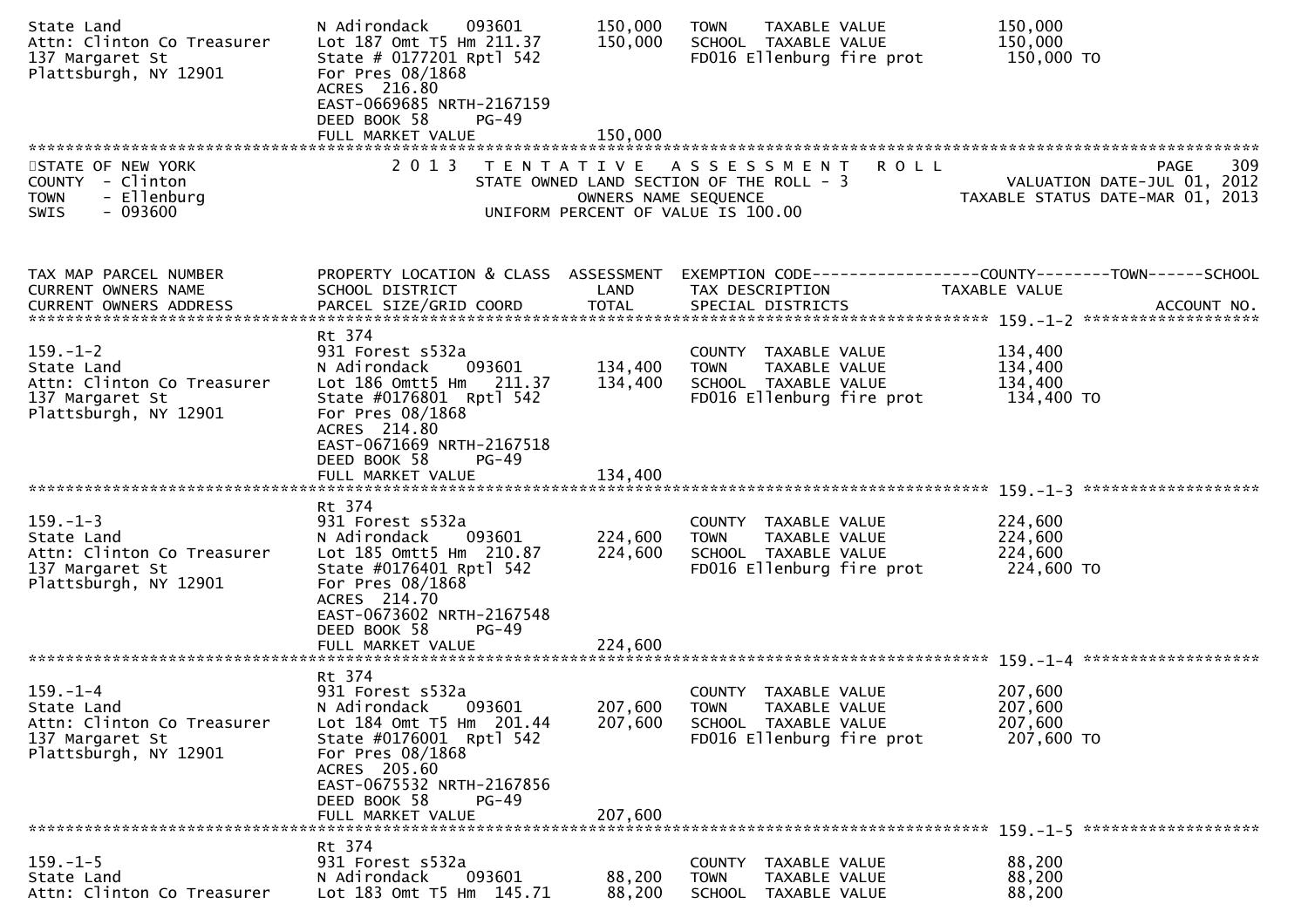| 137 Margaret St<br>Plattsburgh, NY 12901                                                                | State #0175601 Rptl 542<br>For Pres 08/1868<br>ACRES 148.70<br>EAST-0677369 NRTH-2168648<br>DEED BOOK 58<br>$PG-49$<br>FULL MARKET VALUE                                                                                        | 88,200                     | FD016 Ellenburg fire prot                                                                                                                                 | 88,200 TO                                                                                                          |
|---------------------------------------------------------------------------------------------------------|---------------------------------------------------------------------------------------------------------------------------------------------------------------------------------------------------------------------------------|----------------------------|-----------------------------------------------------------------------------------------------------------------------------------------------------------|--------------------------------------------------------------------------------------------------------------------|
| STATE OF NEW YORK<br>COUNTY - Clinton<br><b>TOWN</b><br>- Ellenburg<br>$-093600$<br><b>SWIS</b>         | 2 0 1 3                                                                                                                                                                                                                         | OWNERS NAME SEQUENCE       | <b>ROLL</b><br>TENTATIVE ASSESSMENT<br>STATE OWNED LAND SECTION OF THE ROLL - 3<br>UNIFORM PERCENT OF VALUE IS 100.00                                     | 310<br>PAGE<br>VALUATION DATE-JUL 01, 2012<br>TAXABLE STATUS DATE-MAR 01, 2013                                     |
| TAX MAP PARCEL NUMBER<br><b>CURRENT OWNERS NAME</b>                                                     | PROPERTY LOCATION & CLASS ASSESSMENT<br>SCHOOL DISTRICT                                                                                                                                                                         | LAND                       | TAX DESCRIPTION                                                                                                                                           | EXEMPTION CODE-----------------COUNTY-------TOWN------SCHOOL<br>TAXABLE VALUE<br>ACCOUNT NO.<br>****************** |
| $159. - 1 - 18$<br>State Land<br>Attn: Clinton Co Treasurer<br>137 Margaret St<br>Plattsburgh, NY 12901 | Plank Rd<br>931 Forest s532a<br>N Adirondack<br>093601<br>Lot 181 Omt T5 Hm 201.22<br>State # 0174801 Rptl 542<br>For Pres 08/1868<br>ACRES 194.70<br>EAST-0681335 NRTH-2168593<br>DEED BOOK 58<br>$PG-49$<br>FULL MARKET VALUE | 68,300<br>68,300<br>68,300 | COUNTY TAXABLE VALUE<br>TAXABLE VALUE<br><b>TOWN</b><br>SCHOOL TAXABLE VALUE<br>FD016 Ellenburg fire prot                                                 | 68,300<br>68,300<br>68,300<br>68,300 TO                                                                            |
| $159. - 1 - 19$<br>State Land<br>Attn: Clinton Co Treasurer<br>137 Margaret St<br>Plattsburgh, NY 12901 | Plank Rd<br>931 Forest s532a<br>N Adirondack<br>093601<br>Lot 182 Omt T5 Hm 200.54<br>State # 0175201 Rptl 542<br>For Pres 08/1868<br>ACRES 198.30<br>EAST-0679423 NRTH-2168345<br>DEED BOOK 58<br>$PG-49$<br>FULL MARKET VALUE | 62,600<br>62,600<br>62,600 | COUNTY TAXABLE VALUE<br>TAXABLE VALUE<br><b>TOWN</b><br>SCHOOL TAXABLE VALUE<br>FD016 Ellenburg fire prot                                                 | 62,600<br>62,600<br>62,600<br>62,600 TO                                                                            |
| $300 - 36 - 1$<br>State Land<br>Attn: Clinton Co Treasurer<br>137 Margaret St<br>Plattsburgh, NY 12901  | Ellenburg<br>993 Transition t<br>N Adirondack<br>093601<br>Current Trans Assmt<br>For Town, Co, FD016 Purp<br>ACRES 0.01<br>FULL MARKET VALUE                                                                                   | 0<br>0                     | SCHL EXMPT 50004<br>COUNTY TAXABLE VALUE<br><b>TOWN</b><br>TAXABLE VALUE<br>SCHOOL TAXABLE VALUE<br>FD016 Ellenburg fire prot<br>0 0T004 Omitted Tax-Town | 0<br>0<br>$\mathbf 0$<br>0<br>0<br>$\Omega$<br>0 <sub>T</sub><br>$.00$ MT                                          |
| $336. - 36 - 1$<br>State Land<br>Attn: Clinton Co Treasurer<br>137 Margaret St<br>Plattsburgh, NY 12901 | 993 Transition t<br>N Adirondack<br>093601<br>Current Transition Assmt<br>For NACS & FD040 Only<br>0.01<br><b>ACRES</b><br>FULL MARKET VALUE                                                                                    | 0<br>0                     | SCHL TAXBL 50001<br>COUNTY TAXABLE VALUE<br><b>TOWN</b><br>TAXABLE VALUE<br>SCHOOL TAXABLE VALUE<br>FD040 Lyon Mountain Fire                              | $\Omega$<br>0<br>$\bf{0}$<br>0<br>0<br>$\Omega$<br>0 <sub>T</sub>                                                  |
| STATE OF NEW YORK                                                                                       |                                                                                                                                                                                                                                 |                            | 2013 TENTATIVE ASSESSMENT ROLL                                                                                                                            | 311<br>PAGE                                                                                                        |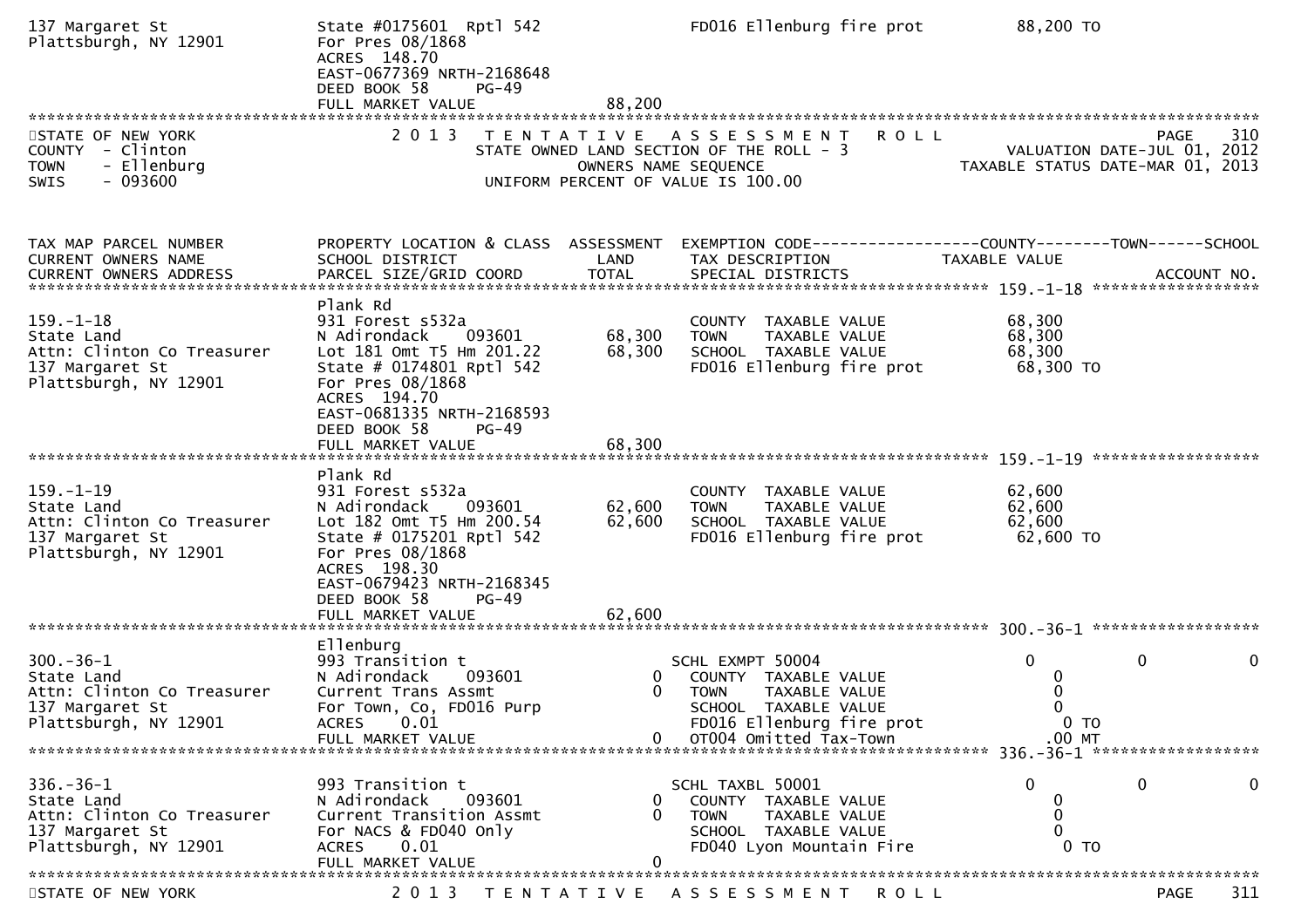| STATE OWNED LAND SECTION OF THE ROLL - 3 |  |  |  |
|------------------------------------------|--|--|--|
|                                          |  |  |  |

UNIFORM PERCENT OF VALUE IS 100.00

VALUATION DATE-JUL 01, 2012 TAXABLE STATUS DATE-MAR 01, 2013 RPS150/V04/L015 CURRENT DATE 4/24/2013

#### ROLL SECTION TOTALS

#### \*\*\* S P E C I A L D I S T R I C T S U M M A R Y \*\*\*

| <b>CODE</b> | DISTRICT NAME                                                                               | TOTAL<br>PARCELS | EXTENSION<br>TYPE                            | EXTENSION<br><b>VALUE</b> | AD VALOREM<br><b>VALUE</b>     | <b>EXEMPT</b><br>AMOUNT       | <b>TAXABLE</b><br><b>VALUE</b> |
|-------------|---------------------------------------------------------------------------------------------|------------------|----------------------------------------------|---------------------------|--------------------------------|-------------------------------|--------------------------------|
|             | OT004 Omitted Tax-To<br>FD016 Ellenburg fire<br>FD040 Lyon Mountain<br>WD018 Chat lake wate |                  | 1 MOVTAX<br>46 TOTAL<br>6 TOTAL<br>1 TOTAL M |                           | 5277.223<br>898,016<br>190,100 | 239,000<br>190,100<br>190,100 | 5038,223<br>707,916            |

COUNTY - Clinton<br>TOWN - Ellenburg<br>SWIS - 093600

#### \*\*\* S C H O O L D I S T R I C T S U M M A R Y \*\*\*

| <b>CODE</b>      | DISTRICT NAME                | <b>TOTAL</b><br><b>PARCELS</b> | ASSESSED<br>LAND   | ASSESSED<br><b>TOTAL</b> | <b>EXEMPT</b><br><b>AMOUNT</b> | <b>TOTAL</b><br><b>TAXABLE</b> | <b>STAR</b><br><b>AMOUNT</b> | <b>STAR</b><br><b>TAXABLE</b> |
|------------------|------------------------------|--------------------------------|--------------------|--------------------------|--------------------------------|--------------------------------|------------------------------|-------------------------------|
| 093601<br>163401 | N Adirondack<br>Chateaugay 1 | 51                             | 6378,671<br>13,616 | 6378,671<br>13,616       |                                | 6378,671<br>13,616             |                              | 6378,671<br>13,616            |
|                  | SUB-TOTAL                    | 52                             | 6392,287           | 6392,287                 |                                | 6392,287                       |                              | 6392,287                      |
|                  | T O T A L                    | 52                             | 6392,287           | 6392,287                 |                                | 6392,287                       |                              | 6392,287                      |

#### \*\*\* S Y S T E M C O D E S S U M M A R Y \*\*\*

| CODE           | DESCRIPTION                           | <b>TOTAL</b><br><b>PARCELS</b> | COUNTY | <b>TOWN</b> | <b>SCHOOL</b> |
|----------------|---------------------------------------|--------------------------------|--------|-------------|---------------|
| 50001<br>50004 | SCHL TAXBL<br>SCHL EXMPT<br>T O T A L | -                              |        |             |               |

#### \*\*\* E X E M P T I O N S U M M A R Y \*\*\*

| <b>CODE</b> | DESCRIPTION                     | TOTAL<br><b>PARCELS</b> | <b>COUNTY</b>                            | TOWN                   | <b>SCHOOL</b>                                                   |
|-------------|---------------------------------|-------------------------|------------------------------------------|------------------------|-----------------------------------------------------------------|
| 32301       | <b>TXLSCHPURP</b>               |                         | 429.100                                  | 429,100                |                                                                 |
|             | T O T A L<br>STATE OF NEW YORK  |                         | 429,100<br>2013 TENTATIVE ASSESSMENT     | 429,100<br><b>ROLL</b> | 312<br><b>PAGE</b>                                              |
| <b>TOWN</b> | COUNTY - Clinton<br>- Ellenburg |                         | STATE OWNED LAND SECTION OF THE ROLL - 3 |                        | VALUATION DATE-JUL 01, 2012<br>TAXABLE STATUS DATE-MAR 01, 2013 |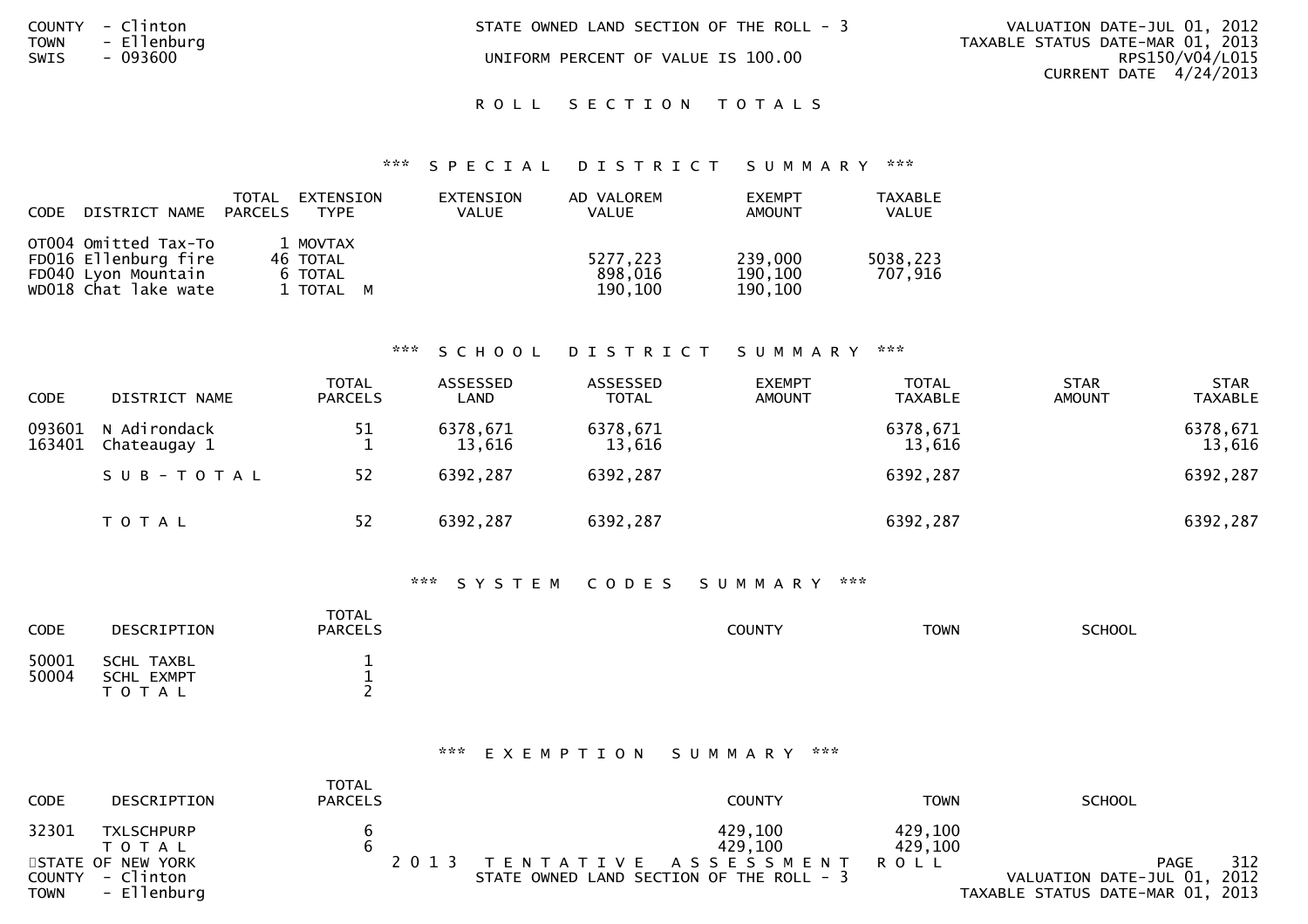SWIS - 093600 CONTERNATION UNIFORM PERCENT OF VALUE IS 100.00

## ROLL SECTION TOTALS

| <b>ROLL</b><br><b>SEC</b>       | DESCRIPTION                                                                                                               | TOTAL<br><b>PARCELS</b> | ASSESSED<br>LAND                                                                                                               | ASSESSED<br><b>TOTAL</b>               | <b>TAXABLE</b><br><b>COUNTY</b>                                                                                                                                                                                                                                                                                                | <b>TAXABLE</b><br><b>TOWN</b> | TAXABLE<br><b>SCHOOL</b>                                                                                          | <b>STAR</b><br><b>TAXABLE</b>                                                         |
|---------------------------------|---------------------------------------------------------------------------------------------------------------------------|-------------------------|--------------------------------------------------------------------------------------------------------------------------------|----------------------------------------|--------------------------------------------------------------------------------------------------------------------------------------------------------------------------------------------------------------------------------------------------------------------------------------------------------------------------------|-------------------------------|-------------------------------------------------------------------------------------------------------------------|---------------------------------------------------------------------------------------|
| $\mathbf{3}$                    | STATE OWNED LAND                                                                                                          | 52                      | 6392,287                                                                                                                       | 6392,287                               | 5963,187                                                                                                                                                                                                                                                                                                                       | 5963,187                      | 6392,287                                                                                                          | 6392,287                                                                              |
| <b>TOWN</b><br>SWIS             | STATE OF NEW YORK<br>COUNTY - Clinton<br>- Ellenburg<br>$-093600$                                                         |                         |                                                                                                                                | OWNERS NAME SEQUENCE                   | 2013 TENTATIVE ASSESSMENT<br>SPECIAL FRANCHISE SECTION OF THE ROLL - 5<br>UNIFORM PERCENT OF VALUE IS 100.00                                                                                                                                                                                                                   | <b>ROLL</b>                   |                                                                                                                   | 313<br><b>PAGE</b><br>VALUATION DATE-JUL 01, 2012<br>TAXABLE STATUS DATE-MAR 01, 2013 |
|                                 | TAX MAP PARCEL NUMBER<br>CURRENT OWNERS NAME<br><b>CURRENT OWNERS ADDRESS</b>                                             |                         | SCHOOL DISTRICT<br>PARCEL SIZE/GRID COORD                                                                                      | LAND<br><b>TOTAL</b>                   | PROPERTY LOCATION & CLASS ASSESSMENT EXEMPTION CODE----------------COUNTY-------TOWN------SCHOOL<br>TAX DESCRIPTION<br>SPECIAL DISTRICTS                                                                                                                                                                                       | TAXABLE VALUE                 |                                                                                                                   | ACCOUNT NO.                                                                           |
| $516.-36-1$<br><b>NYSEG</b>     | Attn: Utility Shared Services<br>Local Tax Dept Freeport<br>70 Farm View Dr<br>New Gloucester, ME 04260                   |                         | Electric & Gas<br>861 Elec & gas<br>Chateaugay $1$ 163401<br>Special Franchise<br>App Factor .0356 In Ccs<br>FULL MARKET VALUE | $\Omega$<br>37,349<br>37,349           | COUNTY TAXABLE VALUE<br><b>TOWN</b><br>TAXABLE VALUE<br>SCHOOL TAXABLE VALUE<br>FD002 EllenDpt fire 21<br>FD014 Ellenctr fire 21<br>FD014 Ellenctr fire #15<br>FD016 Ellenburg C<br>FD016 Ellenburg fire prot<br>LTO10 Ellenburg Light 15<br>LTO11 Ellenburg Light 21<br>LTO12 Ellenburg Light 5<br>WDO18 Chat lake water dist |                               | 37,349<br>37,349<br>37,349<br>5,938 TO<br>4,893 TO<br>25,580 TO<br>2,334 TO<br>4,631 TO<br>1,748 TO<br>9,427 TO M |                                                                                       |
| $536. - 36 - 1$<br><b>NYSEG</b> | Attn: Utility Shared Services Special Franchise<br>Local Tax Dept Freeport<br>70 Farm View Dr<br>New Gloucester, ME 04260 |                         | Electric & Gas<br>861 Elec & gas<br>N Adirondack 093601<br>App Factor .9644 In Nacs<br>FULL MARKET VALUE                       | $\overline{0}$<br>1011,784<br>1011,784 | COUNTY TAXABLE VALUE<br>TAXABLE VALUE<br><b>TOWN</b><br>SCHOOL TAXABLE VALUE<br>FD002 EllenDpt fire 21<br>FD014 EllenCtr fire #15<br>FD016 Ellenburg fire prot<br>LT010 Ellenburg Light 15<br>LT011 Ellenburg Light 21<br>LT012 Ellenburg Light 5                                                                              | 1011,784                      | 1011,784<br>1011,784<br>160,874 TO<br>132,544 TO<br>692,971 TO<br>63,237 TO<br>125,461 TO<br>47,351 TO            |                                                                                       |
| $536. - 36 - 3$<br>PO Box 7467  | Time Warner Of Champlain<br>Charlotte, NC 28241-7467                                                                      | Television              | 869 Television<br>093601<br>N Adirondack<br>Special Franchise<br>App Factor 100% In Nacs<br>FULL MARKET VALUE                  | $\Omega$<br>46,968<br>46,968           | COUNTY TAXABLE VALUE<br>TAXABLE VALUE<br><b>TOWN</b><br>SCHOOL TAXABLE VALUE<br>FD014 EllenCtr fire #15<br>FD016 Ellenburg fire prot<br>LT010 Ellenburg Light 15<br>LT011 Ellenburg Light 21                                                                                                                                   |                               | 46,968<br>46,968<br>46,968<br>$6,153$ TO<br>32,168 TO<br>2,936 то<br>5,824 TO                                     |                                                                                       |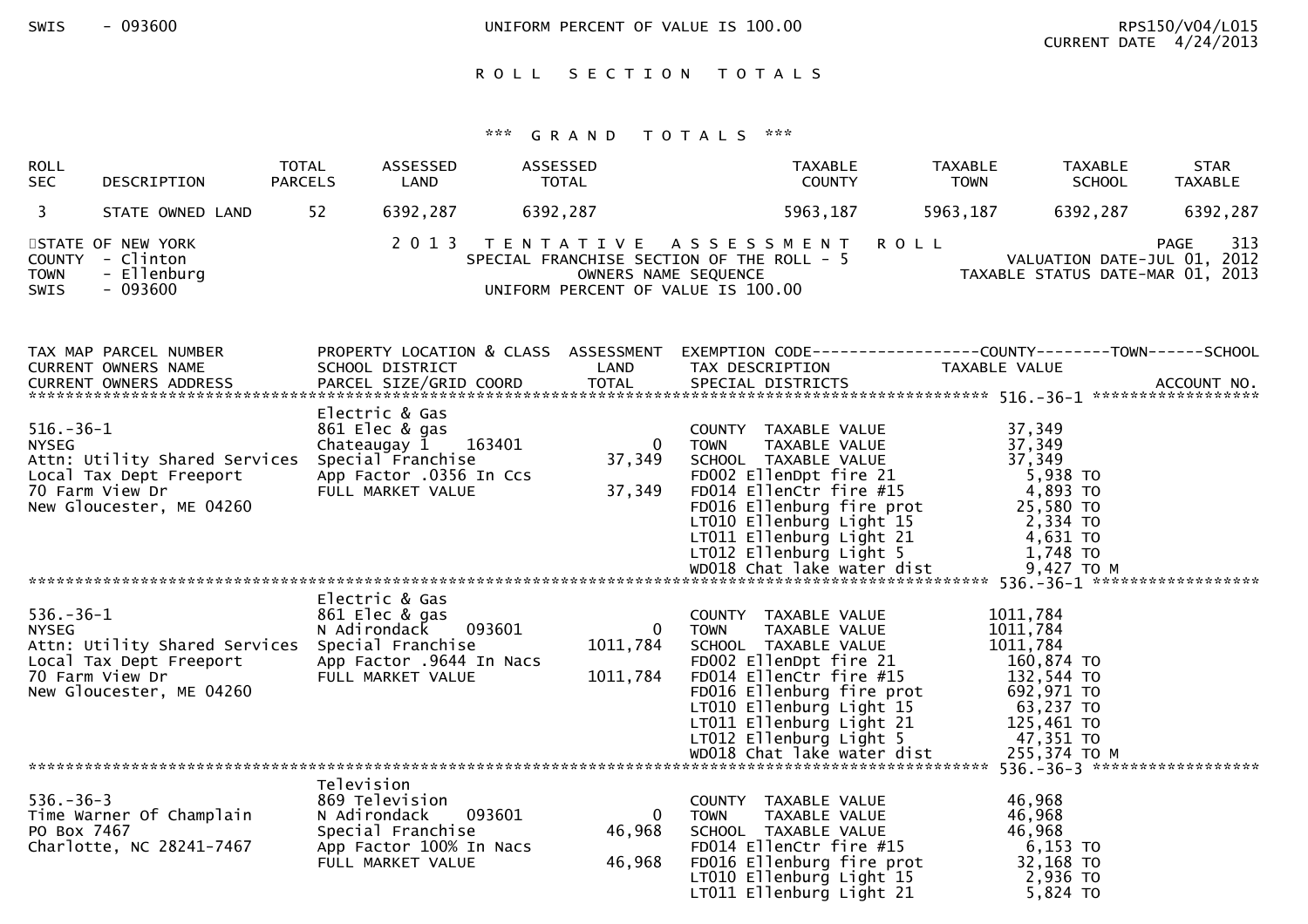|                                                                                                                                    |                                                                                                                                                |                                  | LT012 Ellenburg Light 5                                                                                                                                                                                                                                                         | 2,198 TO                                                                                                                    |                                                                                                                                    |
|------------------------------------------------------------------------------------------------------------------------------------|------------------------------------------------------------------------------------------------------------------------------------------------|----------------------------------|---------------------------------------------------------------------------------------------------------------------------------------------------------------------------------------------------------------------------------------------------------------------------------|-----------------------------------------------------------------------------------------------------------------------------|------------------------------------------------------------------------------------------------------------------------------------|
| $516. - 36 - 2$<br>Verizon New York Inc<br>Company Code 631900<br>Verizon Communications<br>PO Box 152206<br>Irving, TX 75015-2206 | Telephone<br>866 Telephone<br>Chateaugay 1<br>163401<br>Special Franchise<br>App Factor .0356 In Ccs<br>FULL MARKET VALUE                      | $\mathbf{0}$<br>13,894<br>13,894 | COUNTY TAXABLE VALUE<br><b>TOWN</b><br>TAXABLE VALUE<br>SCHOOL TAXABLE VALUE<br>FD002 EllenDpt fire 21<br>FD014 EllenCtr fire #15<br>FD016 Ellenburg fire prot<br>LT010 Ellenburg Light 15<br>LT011 Ellenburg Light 21                                                          | 13,894<br>13,894<br>13,894<br>2,209 TO<br>$1,820$ TO<br>9,516 TO<br>868 TO<br>1,723 TO                                      |                                                                                                                                    |
| STATE OF NEW YORK<br>COUNTY - Clinton<br><b>TOWN</b><br>- Ellenburg<br>$-093600$<br><b>SWIS</b>                                    | 2 0 1 3                                                                                                                                        | OWNERS NAME SEQUENCE             | TENTATIVE ASSESSMENT<br>SPECIAL FRANCHISE SECTION OF THE ROLL - 5<br>UNIFORM PERCENT OF VALUE IS 100.00                                                                                                                                                                         | <b>ROLL</b>                                                                                                                 | 314<br>PAGE<br>VALUATION DATE-JUL 01, 2012<br>TAXABLE STATUS DATE-MAR 01, 2013                                                     |
| TAX MAP PARCEL NUMBER<br>CURRENT OWNERS NAME<br><b>CURRENT OWNERS ADDRESS</b>                                                      | PROPERTY LOCATION & CLASS ASSESSMENT EXEMPTION CODE----------------COUNTY--------TOWN------SCHOOL<br>SCHOOL DISTRICT<br>PARCEL SIZE/GRID COORD | LAND<br><b>TOTAL</b>             | TAX DESCRIPTION<br>SPECIAL DISTRICTS                                                                                                                                                                                                                                            | TAXABLE VALUE                                                                                                               | ACCOUNT NO.                                                                                                                        |
| $536. - 36 - 2$<br>Verizon New York Inc<br>Company Code 631900<br>Verizon Communications<br>PO Box 152206<br>Irving, TX 75015-2206 | Telephone<br>866 Telephone<br>N Adirondack<br>093601<br>Special Franchise<br>App Factor .9644 In Nacs<br>FULL MARKET VALUE                     | $\Omega$<br>376,389<br>376,389   | COUNTY TAXABLE VALUE<br>TAXABLE VALUE<br><b>TOWN</b><br>SCHOOL TAXABLE VALUE<br>FD002 EllenDpt fire 21<br>FD014 EllenCtr fire #15<br>FD016 Ellenburg fire prot<br>LT010 Ellenburg Light 15<br>LT011 Ellenburg Light 21<br>LT012 Ellenburg Light 5<br>WD018 Chat lake water dist | 376,389<br>376,389<br>376,389<br>59,846 TO<br>49,307 TO<br>257,789 TO<br>23,524 TO<br>46,672 TO<br>17,615 TO<br>95,001 TO M |                                                                                                                                    |
| STATE OF NEW YORK<br>COUNTY - Clinton<br><b>TOWN</b><br>- Ellenburg<br>$-093600$<br>SWIS                                           | 2013 TENTATIVE                                                                                                                                 |                                  | A S S E S S M E N T<br>SPECIAL FRANCHISE SECTION OF THE ROLL - 5<br>UNIFORM PERCENT OF VALUE IS 100.00                                                                                                                                                                          | <b>ROLL</b>                                                                                                                 | 315<br><b>PAGE</b><br>VALUATION DATE-JUL 01, 2012<br>TAXABLE STATUS DATE-MAR 01, 2013<br>RPS150/V04/L015<br>CURRENT DATE 4/24/2013 |
|                                                                                                                                    | <b>ROLL</b>                                                                                                                                    |                                  | SECTION TOTALS                                                                                                                                                                                                                                                                  |                                                                                                                             |                                                                                                                                    |

## \*\*\* S P E C I A L D I S T R I C T S U M M A R Y \*\*\*

| DISTRICT NAME PARCELS<br><b>CODE</b>                                                                               | TOTAL<br>EXTENSION<br><b>TYPE</b>                   | EXTENSION<br><b>VALUE</b> | AD VALOREM<br><b>VALUE</b>                           | <b>EXEMPT</b><br><b>AMOUNT</b> | <b>TAXABLE</b><br>VALUE                             |
|--------------------------------------------------------------------------------------------------------------------|-----------------------------------------------------|---------------------------|------------------------------------------------------|--------------------------------|-----------------------------------------------------|
| FD002 EllenDpt fire<br>FD014 EllenCtr fire<br>FD016 Ellenburg fire<br>LT010 Ellenburg Ligh<br>LT011 Ellenburg Ligh | 4 TOTAL<br>5 TOTAL<br>5 TOTAL<br>5 TOTAL<br>5 TOTAL |                           | 228,867<br>194,717<br>1018,024<br>92,899<br>184, 311 |                                | 228,867<br>194,717<br>1018,024<br>92,899<br>184,311 |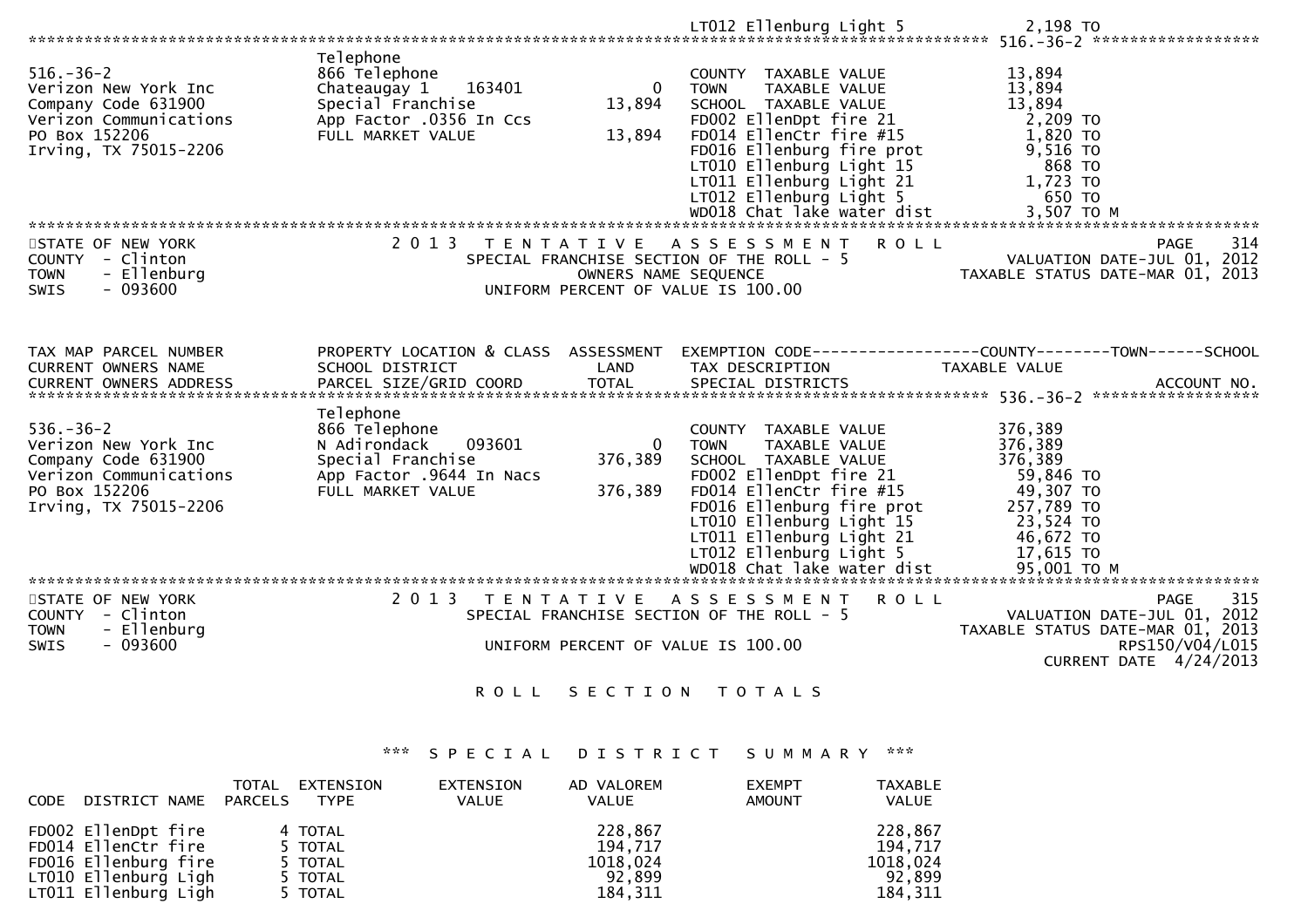| 4 TOTAL M | LT012 Ellenburg Ligh<br>wDO18 Chat lake wate | TOTAL | 69,562<br>363,309 | 69,562<br>363,309 |
|-----------|----------------------------------------------|-------|-------------------|-------------------|
|-----------|----------------------------------------------|-------|-------------------|-------------------|

#### \*\*\* S C H O O L D I S T R I C T S U M M A R Y \*\*\*

| <b>CODE</b>      | DISTRICT NAME                | <b>TOTAL</b><br><b>PARCELS</b> | ASSESSED<br>LAND | ASSESSED<br><b>TOTAL</b> | <b>EXEMPT</b><br><b>AMOUNT</b> | <b>TOTAL</b><br><b>TAXABLE</b> | <b>STAR</b><br><b>AMOUNT</b> | <b>STAR</b><br><b>TAXABLE</b> |
|------------------|------------------------------|--------------------------------|------------------|--------------------------|--------------------------------|--------------------------------|------------------------------|-------------------------------|
| 093601<br>163401 | N Adirondack<br>Chateaugay 1 |                                |                  | 1435, 141<br>51,243      |                                | 1435, 141<br>51,243            |                              | 1435, 141<br>51,243           |
|                  | SUB-TOTAL                    |                                |                  | 1486,384                 |                                | 1486,384                       |                              | 1486,384                      |
|                  | T O T A L                    |                                |                  | 1486,384                 |                                | 1486,384                       |                              | 1486,384                      |

## \*\*\* S Y S T E M C O D E S S U M M A R Y \*\*\*

### NO SYSTEM EXEMPTIONS AT THIS LEVEL

## \*\*\* E X E M P T I O N S U M M A R Y \*\*\*

|             |                   | NO EXEMPTIONS AT THIS LEVEL               |                             |     |
|-------------|-------------------|-------------------------------------------|-----------------------------|-----|
|             | STATE OF NEW YORK | 2013 TENTATIVE ASSESSMENT ROLL            | PAGE                        | 316 |
|             | COUNTY - Clinton  | SPECIAL FRANCHISE SECTION OF THE ROLL - 5 | VALUATION DATE-JUL 01, 2012 |     |
| <b>TOWN</b> | - Ellenburg       | TAXABLE STATUS DATE-MAR 01, 2013          |                             |     |
| SWIS        | - 093600          | UNIFORM PERCENT OF VALUE IS 100.00        | RPS150/V04/L015             |     |
|             |                   |                                           | CURRENT DATE 4/24/2013      |     |
|             |                   |                                           |                             |     |

### ROLL SECTION TOTALS

| <b>ROLL</b><br><b>SEC</b>     | DESCRIPTION                                               | <b>TOTAL</b><br><b>PARCELS</b> | ASSESSED<br>LAND | ASSESSED<br><b>TOTAL</b>           | TAXABLE<br><b>COUNTY</b>                                                               | <b>TAXABLE</b><br><b>TOWN</b> | <b>TAXABLE</b><br><b>SCHOOL</b>                                 | <b>STAR</b><br><b>TAXABLE</b> |
|-------------------------------|-----------------------------------------------------------|--------------------------------|------------------|------------------------------------|----------------------------------------------------------------------------------------|-------------------------------|-----------------------------------------------------------------|-------------------------------|
|                               | SPECIAL FRANCHISE                                         |                                |                  | 1486,384                           | 1486,384                                                                               | 1486,384                      | 1486,384                                                        | 1486,384                      |
| COUNTY<br><b>TOWN</b><br>SWIS | STATE OF NEW YORK<br>- Clinton<br>- Ellenburg<br>- 093600 |                                | 2 0 1 3          | UNIFORM PERCENT OF VALUE IS 100.00 | TENTATIVE ASSESSMENT<br>UTILITY & R.R. SECTION OF THE ROLL - 6<br>OWNERS NAME SEQUENCE | ROLL                          | VALUATION DATE-JUL 01, 2012<br>TAXABLE STATUS DATE-MAR 01, 2013 | 317<br>PAGE                   |

| TAX MAP PARCEL NUMBER  |                        |       |                   | PROPERTY LOCATION & CLASS ASSESSMENT EXEMPTION CODE---------------COUNTY-------TOWN------SCHOOL |             |
|------------------------|------------------------|-------|-------------------|-------------------------------------------------------------------------------------------------|-------------|
| CURRENT OWNERS NAME    | SCHOOL DISTRICT        | _AND  | TAX DESCRIPTION   | TAXABLE VALUE                                                                                   |             |
| CURRENT OWNERS ADDRESS | PARCEL SIZE/GRID COORD | TOTAL | SPECIAL DISTRICTS |                                                                                                 | ACCOUNT NO. |
|                        |                        |       |                   |                                                                                                 |             |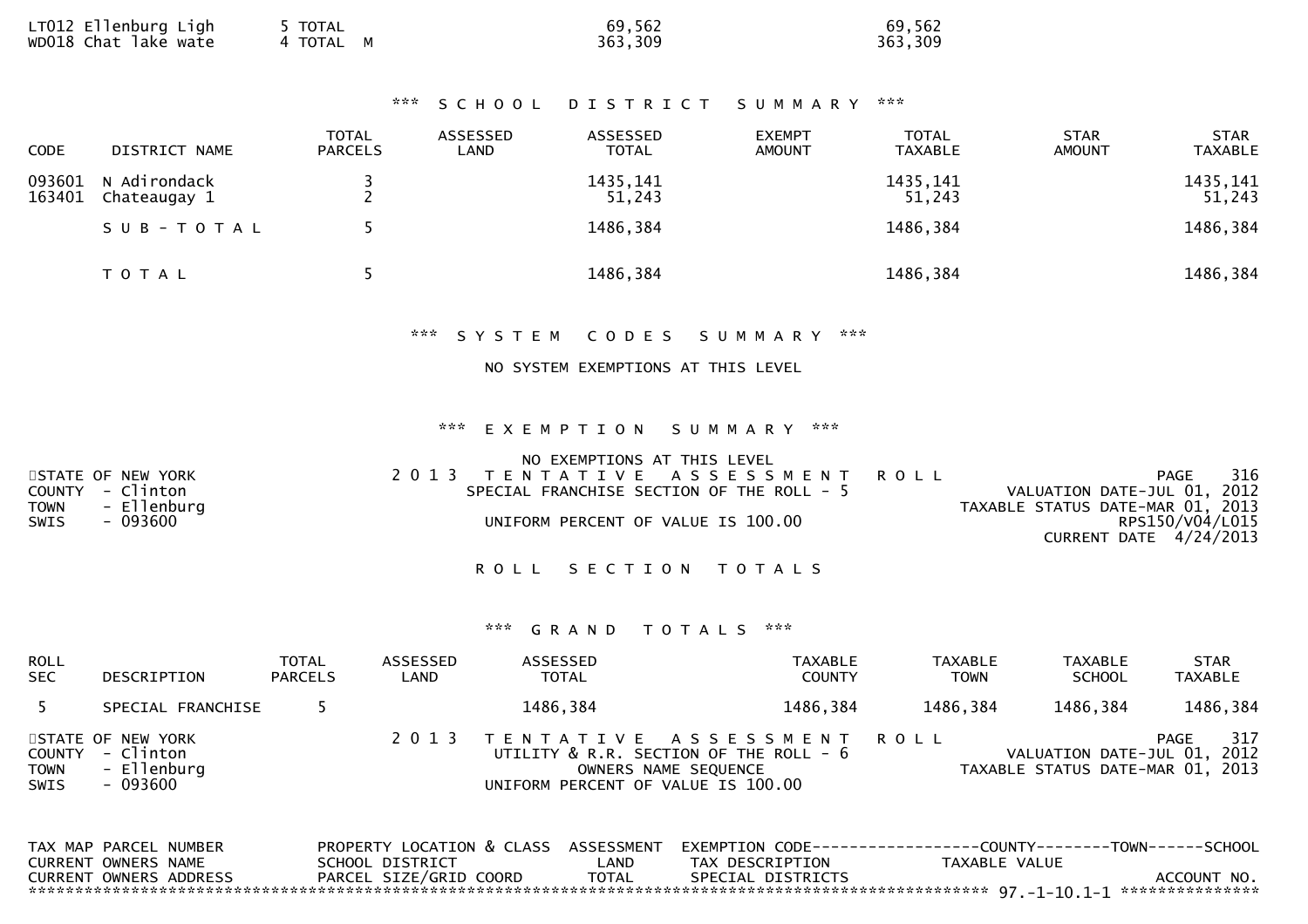| $97. - 1 - 10.1 - 1$<br>Crown Cummunications<br>Attn: Network Real Estate<br>Verizon Wireless<br>180 Washington Valley Rd<br>Bedminister, NJ 07921 | 518 Tacey Rd<br>837 Cell Tower<br>N Adirondack<br>093601<br>6 Acres Leased 1993-2023<br>App Factor 100%<br>300' Cell Tower/Bldg/Fenc<br>6.00<br><b>ACRES</b><br>EAST-0631141 NRTH-2198143<br>DEED BOOK 20102 PG-36546<br>FULL MARKET VALUE | 30,000<br>200,000<br>200,000 | COUNTY TAXABLE VALUE<br><b>TOWN</b><br>TAXABLE VALUE<br>SCHOOL TAXABLE VALUE<br>FD016 Ellenburg fire prot       | 200,000<br>200,000<br>200,000<br>200,000 TO                                    |     |
|----------------------------------------------------------------------------------------------------------------------------------------------------|--------------------------------------------------------------------------------------------------------------------------------------------------------------------------------------------------------------------------------------------|------------------------------|-----------------------------------------------------------------------------------------------------------------|--------------------------------------------------------------------------------|-----|
| $97. - 1 - 21.32$<br>North Country Communication<br>994 Military Turnpike<br>Plattsburgh, NY 12901                                                 | 890 West Hill Rd<br>831 Tele Comm<br>N Adirondack<br>093601<br>Lot 18 T5 omt-Rear Lot<br>Guyed Tower, Bldg<br><b>ACRES</b><br>2.10<br>EAST-0628553 NRTH-2193922<br>DEED BOOK 20082 PG-18380<br>FULL MARKET VALUE                           | 10,500<br>125,000<br>125,000 | COUNTY TAXABLE VALUE<br>TAXABLE VALUE<br><b>TOWN</b><br>SCHOOL TAXABLE VALUE<br>FD016 Ellenburg fire prot       | 125,000<br>125,000<br>125,000<br>125,000 TO                                    |     |
|                                                                                                                                                    | Bull Run Rd                                                                                                                                                                                                                                |                              |                                                                                                                 |                                                                                |     |
| $70. - 1 - 2$<br><b>NYSEG</b><br>Attn: Utility Shared Services<br>Local Tax Dept Freeport<br>70 Farm View Dr<br>New Gloucester, ME 04260           | 380 Pub Util Vac<br>093601<br>N Adirondack<br>Loc#001185<br>App Factor 100% In Nac<br>Ellenburg Sub Site<br>ACRES 22.17                                                                                                                    | 14,900<br>14,900             | COUNTY TAXABLE VALUE<br>TAXABLE VALUE<br><b>TOWN</b><br>SCHOOL TAXABLE VALUE<br>FD016 Ellenburg fire prot       | 14,900<br>14,900<br>14,900<br>14,900 TO                                        |     |
|                                                                                                                                                    | EAST-0667102 NRTH-2214756<br>DEED BOOK 535<br><b>PG-370</b><br>FULL MARKET VALUE                                                                                                                                                           | 14,900                       |                                                                                                                 |                                                                                |     |
|                                                                                                                                                    | 5190 Rt 11                                                                                                                                                                                                                                 |                              |                                                                                                                 |                                                                                |     |
| $71. - 1 - 7$<br><b>NYSEG</b><br>Attn: Utility Shared Services                                                                                     | 380 Pub Util Vac<br>093601<br>N Adirondack<br>Loc#001182                                                                                                                                                                                   | 10,000<br>10,000             | COUNTY TAXABLE VALUE<br><b>TOWN</b><br>TAXABLE VALUE<br>SCHOOL TAXABLE VALUE                                    | 10,000<br>10,000<br>10,000                                                     |     |
| Local Tax Dept Freeport<br>70 Farm View Dr<br>New Gloucester, ME 04260                                                                             | App Factor 100% In Nac<br>Ellenburg Depot Sub Site<br>FRNT 200.00 DPTH 180.00<br>EAST-0671141 NRTH-2212241<br>DEED BOOK 340<br>PG-229                                                                                                      |                              | FD002 EllenDpt fire 21<br>LT011 Ellenburg Light 21                                                              | 10,000 TO<br>10,000 TO                                                         |     |
|                                                                                                                                                    | FULL MARKET VALUE                                                                                                                                                                                                                          | 10,000                       |                                                                                                                 |                                                                                |     |
| STATE OF NEW YORK<br>COUNTY - Clinton<br><b>TOWN</b><br>- Ellenburg<br>SWIS<br>- 093600                                                            | 2 0 1 3                                                                                                                                                                                                                                    | OWNERS NAME SEQUENCE         | TENTATIVE ASSESSMENT<br>R O L L<br>UTILITY & R.R. SECTION OF THE ROLL - 6<br>UNIFORM PERCENT OF VALUE IS 100.00 | <b>PAGE</b><br>VALUATION DATE-JUL 01, 2012<br>TAXABLE STATUS DATE-MAR 01, 2013 | 318 |
| TAX MAP PARCEL NUMBER<br>CURRENT OWNERS NAME                                                                                                       | PROPERTY LOCATION & CLASS<br>SCHOOL DISTRICT                                                                                                                                                                                               | ASSESSMENT<br>LAND           | TAX DESCRIPTION                                                                                                 | TAXABLE VALUE                                                                  |     |
| 636. - 9999 - 131. 600 - 1001<br><b>NYSEG</b>                                                                                                      | Electric Transmission<br>882 Elec Trans Imp<br>093601<br>N Adirondack                                                                                                                                                                      | $\mathbf{0}$                 | TAXABLE VALUE<br>COUNTY<br>TOWN<br>TAXABLE VALUE                                                                | 111,762<br>111,762                                                             |     |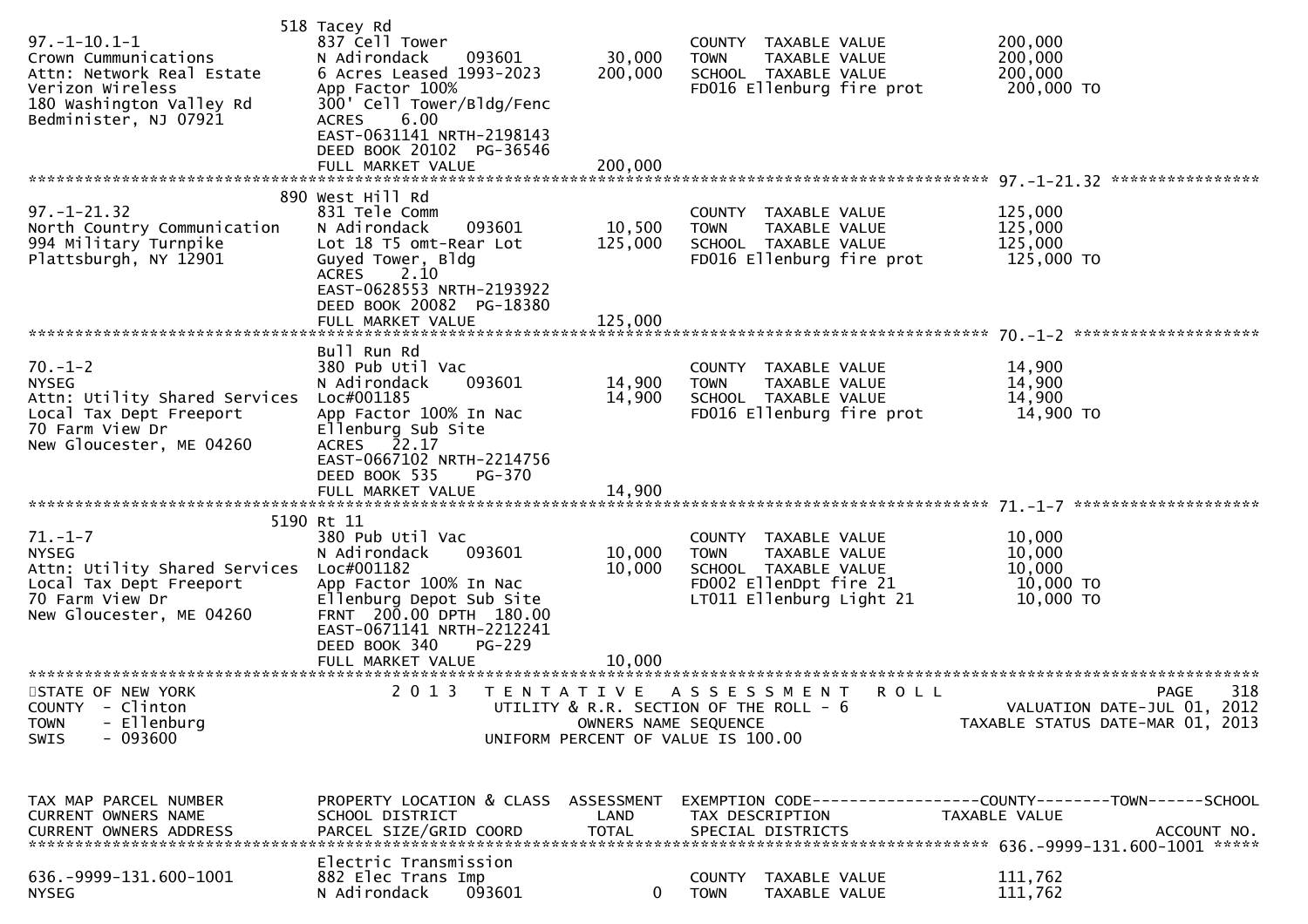| Attn: Utility Shared Services Loc#000017 Line 17<br>Local Tax Dept Freeport                                                                              | App Factor 100% In Nac                                                                                                                                                                                                | 111,762                    | SCHOOL TAXABLE VALUE<br>FD002 EllenDpt fire 21                                                                                                                                                                                                                           | 111,762<br>17,770 TO                                                                                                                 |
|----------------------------------------------------------------------------------------------------------------------------------------------------------|-----------------------------------------------------------------------------------------------------------------------------------------------------------------------------------------------------------------------|----------------------------|--------------------------------------------------------------------------------------------------------------------------------------------------------------------------------------------------------------------------------------------------------------------------|--------------------------------------------------------------------------------------------------------------------------------------|
| 70 Farm View Dr                                                                                                                                          | FULL MARKET VALUE                                                                                                                                                                                                     | 111,762                    | FD014 EllenCtr fire #15                                                                                                                                                                                                                                                  | 14,641 TO                                                                                                                            |
|                                                                                                                                                          |                                                                                                                                                                                                                       |                            |                                                                                                                                                                                                                                                                          | 76,546 TO<br>636.-9999-131.600-1881 ******                                                                                           |
| 636. - 9999 - 131. 600 - 1881<br><b>NYSEG</b><br>Attn: Utility Shared Services<br>Local Tax Dept Freeport<br>70 Farm View Dr<br>New Gloucester, ME 04260 | Outside Plant<br>884 Elec Dist Out<br>093601<br>N Adirondack<br>Loc#888888 Poles, wires, ca<br>App Factor .9644 In Nac<br>FULL MARKET VALUE                                                                           | 0<br>1935,571<br>1935, 571 | COUNTY TAXABLE VALUE<br><b>TOWN</b><br>TAXABLE VALUE<br>SCHOOL TAXABLE VALUE<br>FD002 EllenDpt fire 21<br>FD014 EllenCtr fire #15<br>FD016 Ellenburg fire prot<br>LT010 Ellenburg Light 15<br>LT011 Ellenburg Light 21<br>LT012 Ellenburg Light 5                        | 1935,571<br>1935,571<br>1935,571<br>307,756 TO<br>253,560 TO<br>1325,673 TO<br>120,973 TO<br>240,011 TO<br>90,585 TO<br>488,538 TO M |
|                                                                                                                                                          | Outside Plant                                                                                                                                                                                                         |                            |                                                                                                                                                                                                                                                                          | 636. - 9999 - 131. 600 - 1882 *****                                                                                                  |
| 636. - 9999 - 131. 600 - 1882<br><b>NYSEG</b><br>Attn: Utility Shared Services<br>Local Tax Dept Freeport<br>70 Farm View Dr<br>New Gloucester, ME 04260 | 884 Elec Dist Out<br>Chateaugay 1<br>163401<br>Loc#888888 Poles, wires, ca<br>App Factor .0356 In Ccs<br>FULL MARKET VALUE                                                                                            | 0<br>71,450<br>71,450      | COUNTY TAXABLE VALUE<br>TAXABLE VALUE<br>TOWN<br>SCHOOL TAXABLE VALUE<br>FD002 EllenDpt fire 21<br>FD014 EllenCtr fire #15<br>FD016 Ellenburg fire prot<br>LT010 Ellenburg Light 15<br>LT011 Ellenburg Light 21<br>LT012 Ellenburg Light 5<br>WD018 Chat lake water dist | 71,450<br>71,450<br>71,450<br>11,361 TO<br>9,360 TO<br>48,936 TO<br>4,466 TO<br>8,860 TO<br>3,344 TO<br>18,034 TO M                  |
|                                                                                                                                                          |                                                                                                                                                                                                                       |                            |                                                                                                                                                                                                                                                                          |                                                                                                                                      |
| $71.3 - 2 - 9$<br>Verizon New York Inc<br>Company Code 631900<br>Attn: Verizon Communications<br>PO Box 152206<br>Irving, TX 75015-2206                  | 5086 Rt 11<br>831 Tele Comm<br>N Adirondack<br>093601<br>Main St Land & Building<br>App Factor 100% In Nac<br>Telephone Facility<br>FRNT 42.40 DPTH<br>96.00<br>EAST-0673352 NRTH-2213530<br>DEED BOOK 440<br>$PG-17$ | 4,500<br>25,000            | COUNTY TAXABLE VALUE<br><b>TOWN</b><br>TAXABLE VALUE<br>SCHOOL TAXABLE VALUE<br>FD002 EllenDpt fire 21<br>LT011 Ellenburg Light 21                                                                                                                                       | 25,000<br>25,000<br>25,000<br>25,000 TO<br>25,000 TO                                                                                 |
|                                                                                                                                                          | FULL MARKET VALUE                                                                                                                                                                                                     | 25,000                     |                                                                                                                                                                                                                                                                          |                                                                                                                                      |
| STATE OF NEW YORK<br>COUNTY - Clinton<br>- Ellenburg<br><b>TOWN</b><br><b>SWIS</b><br>- 093600                                                           | 2 0 1 3<br>T E N T A T I V E                                                                                                                                                                                          | OWNERS NAME SEQUENCE       | A S S E S S M E N T<br><b>ROLL</b><br>UTILITY & R.R. SECTION OF THE ROLL - 6<br>UNIFORM PERCENT OF VALUE IS 100.00                                                                                                                                                       | 319<br><b>PAGE</b><br>VALUATION DATE-JUL 01, 2012<br>TAXABLE STATUS DATE-MAR 01, 2013                                                |
| TAX MAP PARCEL NUMBER<br>CURRENT OWNERS NAME<br><b>CURRENT OWNERS ADDRESS</b>                                                                            | PROPERTY LOCATION & CLASS ASSESSMENT<br>SCHOOL DISTRICT<br>PARCEL SIZE/GRID COORD                                                                                                                                     | LAND<br><b>TOTAL</b>       | TAX DESCRIPTION<br>SPECIAL DISTRICTS                                                                                                                                                                                                                                     | EXEMPTION CODE------------------COUNTY--------TOWN------SCHOOL<br>TAXABLE VALUE<br>ACCOUNT NO.                                       |
| $155.4 - 1 - 39$<br>Verizon New York Inc<br>Company Code 631900<br>Attn: Verizon Communicatons<br>PO Box 152206                                          | 92 Blanche Rd<br>831 Tele Comm<br>N Adirondack<br>093601<br>Merrill Land & Building<br>App Factor 100% In Nac<br>Telephone Facility                                                                                   | 6,300<br>10,400            | COUNTY TAXABLE VALUE<br>TAXABLE VALUE<br><b>TOWN</b><br>SCHOOL TAXABLE VALUE<br>FD040 Lyon Mountain Fire                                                                                                                                                                 | 10,400<br>10,400<br>10,400<br>10,400 TO                                                                                              |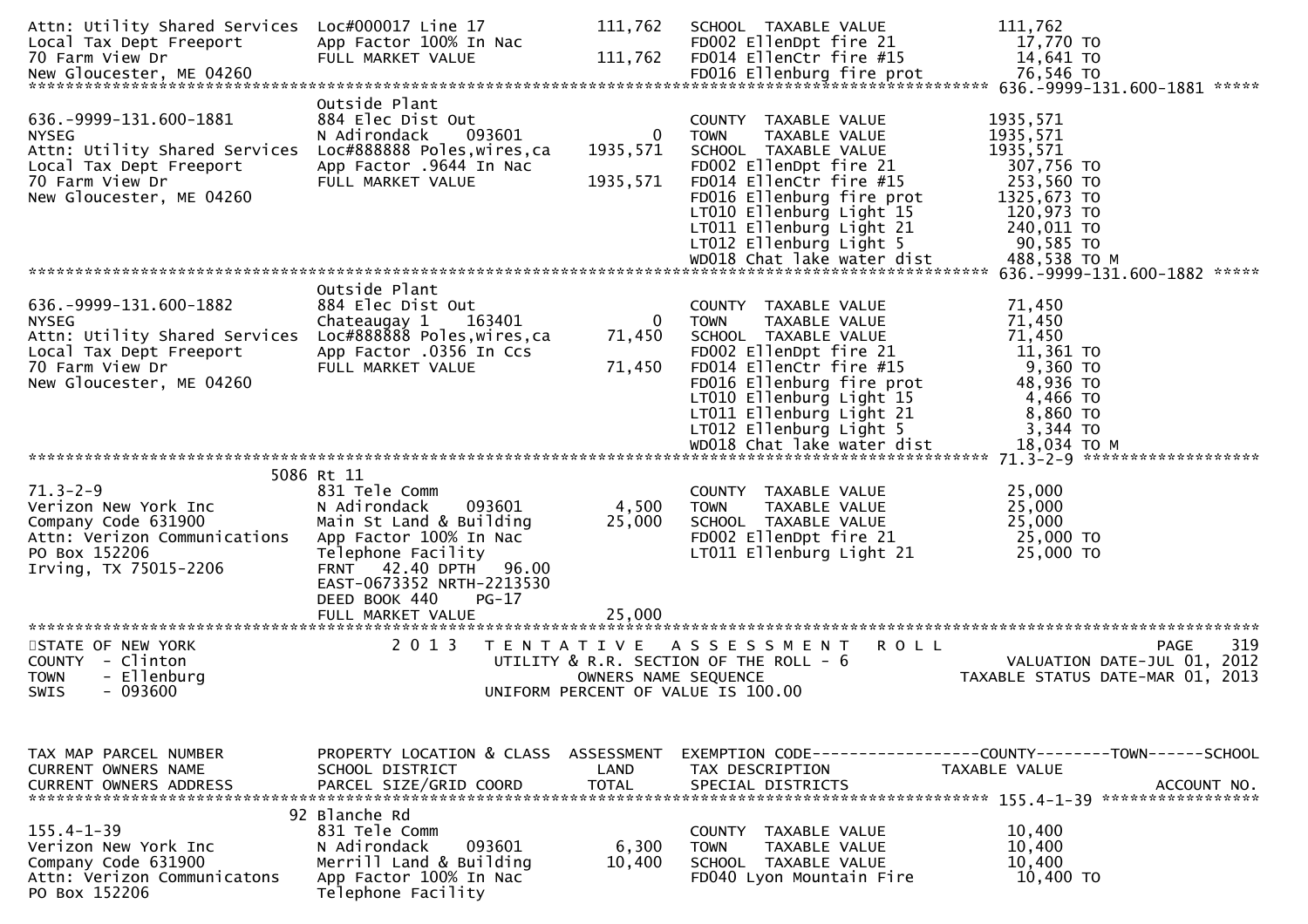| Irving, TX 75015-2206      | 75.00 DPTH 125.00<br><b>FRNT</b><br>EAST-0632908 NRTH-2163519<br>DEED BOOK 380<br>PG-439<br>FULL MARKET VALUE | 10,400  |                                        | $636. -9999 - 631.900 - 1881$ ***** |
|----------------------------|---------------------------------------------------------------------------------------------------------------|---------|----------------------------------------|-------------------------------------|
| 636.-9999-631.900-1881     | Outside Plant<br>836 Telecom. eq.                                                                             |         | TAXABLE VALUE<br><b>COUNTY</b>         | 167,158                             |
| Verizon New York Inc       | N Adirondack<br>093601                                                                                        | 0       | TAXABLE VALUE<br>TOWN                  | 167,158                             |
| Company Code 631900        | Loc#888888 Poles, wires, ca                                                                                   | 167,158 | SCHOOL TAXABLE VALUE                   | 167,158                             |
| Verizon Communications     | App Factor 100% In Nac                                                                                        |         | FD002 EllenDpt fire 21                 | 26,578 TO                           |
| PO Box 152206              | FULL MARKET VALUE                                                                                             | 167,158 | FD014 EllenCtr fire #15                | 21,898 TO                           |
| Irving, TX 75015-2206      |                                                                                                               |         | FD016 Ellenburg fire prot              | 114,487 TO                          |
|                            |                                                                                                               |         | LT010 Ellenburg Light 15               | 10,447 TO                           |
|                            |                                                                                                               |         | LT011 Ellenburg Light 21               | 20,728 TO                           |
|                            |                                                                                                               |         | LT012 Ellenburg Light 5                | 7,823 TO                            |
|                            |                                                                                                               |         | WD018 Chat lake water dist             | 42,191 TO M                         |
| STATE OF NEW YORK          | 2 0 1 3<br>T E N T A T I V E                                                                                  |         | A S S E S S M E N T<br><b>ROLL</b>     | 320<br>PAGE                         |
| - Clinton<br><b>COUNTY</b> |                                                                                                               |         | UTILITY & R.R. SECTION OF THE ROLL - 6 | VALUATION DATE-JUL 01, 2012         |
| - Ellenburg<br><b>TOWN</b> |                                                                                                               |         |                                        | TAXABLE STATUS DATE-MAR 01, 2013    |
| $-093600$<br><b>SWIS</b>   |                                                                                                               |         | UNIFORM PERCENT OF VALUE IS 100.00     | RPS150/V04/L015                     |
|                            |                                                                                                               |         |                                        | CURRENT DATE $4/24/2013$            |

## ROLL SECTION TOTALS

## \*\*\* S P E C I A L D I S T R I C T S U M M A R Y \*\*\*

| DISTRICT NAME<br><b>CODE</b>                                                                                                                                      | TOTAL<br>EXTENSION<br>PARCELS<br>TYPE                                     | EXTENSION<br>AD VALOREM<br><b>VALUE</b><br><b>VALUE</b>                   | <b>EXEMPT</b><br><b>AMOUNT</b> | <b>TAXABLE</b><br>VALUE                                                   |
|-------------------------------------------------------------------------------------------------------------------------------------------------------------------|---------------------------------------------------------------------------|---------------------------------------------------------------------------|--------------------------------|---------------------------------------------------------------------------|
| FD002 EllenDpt fire<br>FD014 EllenCtr fire<br>FD016 Ellenburg fire<br>FD040 Lyon Mountain<br>LT010 Ellenburg Ligh<br>LT011 Ellenburg Ligh<br>LT012 Ellenburg Ligh | 6 TOTAL<br>4 TOTAL<br>7 TOTAL<br>1 TOTAL<br>3 TOTAL<br>5 TOTAL<br>3 TOTAL | 398,465<br>299,459<br>1905,542<br>10,400<br>135,886<br>304,599<br>101,752 |                                | 398,465<br>299,459<br>1905,542<br>10,400<br>135,886<br>304,599<br>101,752 |
| WD018 Chat lake wate                                                                                                                                              | 3 TOTAL M                                                                 | 548,763                                                                   |                                | 548,763                                                                   |

## \*\*\* S C H O O L D I S T R I C T S U M M A R Y \*\*\*

| <b>CODE</b>      | DISTRICT NAME                | <b>TOTAL</b><br><b>PARCELS</b> | ASSESSED<br>LAND | ASSESSED<br><b>TOTAL</b> | <b>EXEMPT</b><br><b>AMOUNT</b> | <b>TOTAL</b><br><b>TAXABLE</b> | <b>STAR</b><br><b>AMOUNT</b> | <b>STAR</b><br><b>TAXABLE</b> |
|------------------|------------------------------|--------------------------------|------------------|--------------------------|--------------------------------|--------------------------------|------------------------------|-------------------------------|
| 093601<br>163401 | N Adirondack<br>Chateaugay 1 |                                | 76,200           | 2599,791<br>71,450       |                                | 2599,791<br>71,450             |                              | 2599,791<br>71,450            |
|                  | SUB-TOTAL                    | 10                             | 76,200           | 2671,241                 |                                | 2671,241                       |                              | 2671,241                      |
|                  | T O T A L                    | 10                             | 76,200           | 2671,241                 |                                | 2671,241                       |                              | 2671,241                      |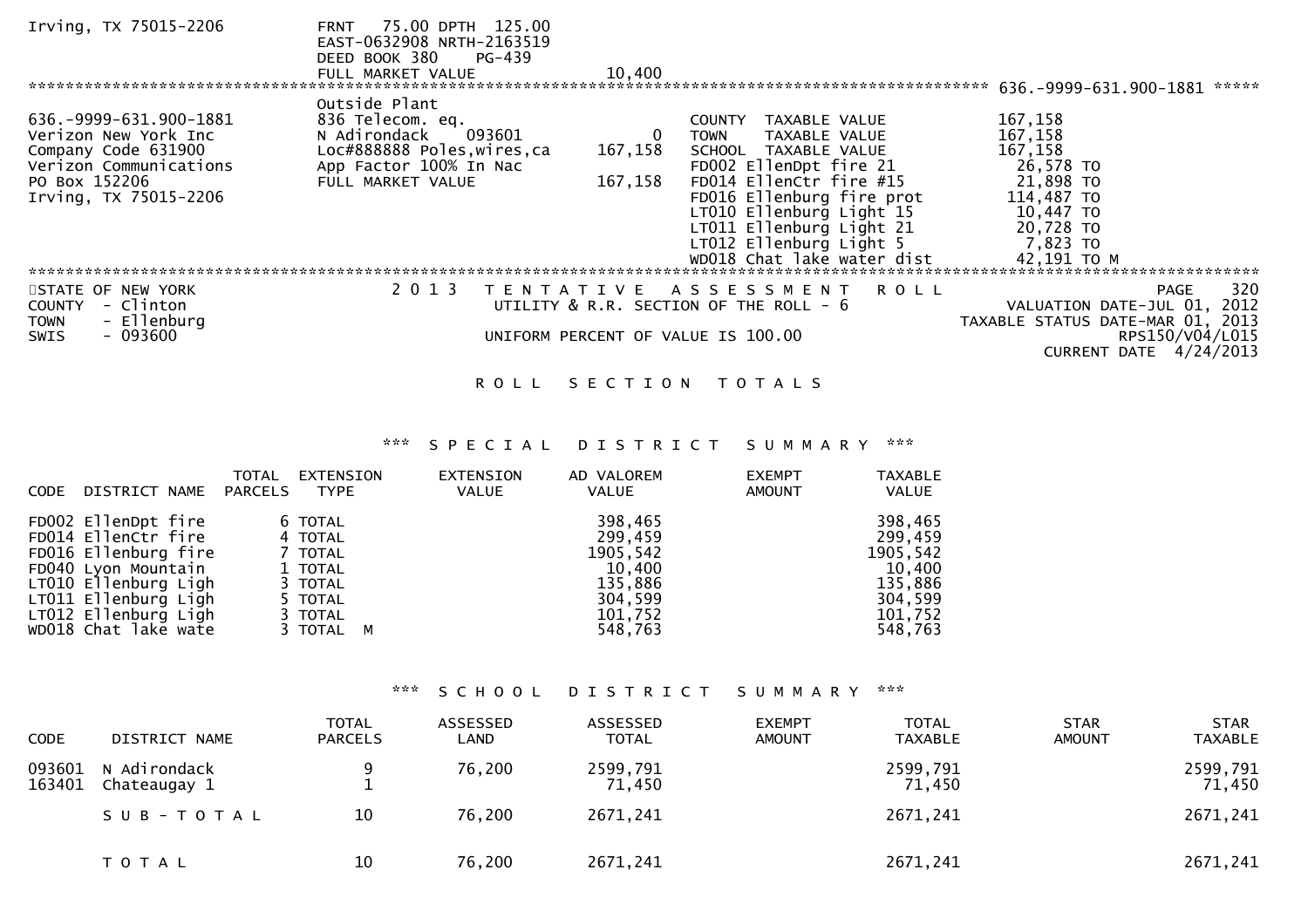#### \*\*\* S Y S T E M C O D E S S U M M A R Y \*\*\*

### NO SYSTEM EXEMPTIONS AT THIS LEVEL

#### \*\*\* E X E M P T I O N S U M M A R Y \*\*\*

|                   | NO EXEMPTIONS AT THIS LEVEL            |                                  |
|-------------------|----------------------------------------|----------------------------------|
| STATE OF NEW YORK | 2013 TENTATIVE ASSESSMENT ROLL         | 321<br>PAGE                      |
| COUNTY - Clinton  | UTILITY & R.R. SECTION OF THE ROLL - 6 | VALUATION DATE-JUL 01, 2012      |
| TOWN - Ellenburg  |                                        | TAXABLE STATUS DATE-MAR 01, 2013 |
| SWIS<br>- 093600  | UNIFORM PERCENT OF VALUE IS 100.00     | RPS150/V04/L015                  |
|                   |                                        | CURRENT DATE 4/24/2013           |

ROLL SECTION TOTALS

| ROLL<br><b>SEC</b>  | <b>DESCRIPTION</b>                                               | <b>TOTAL</b><br><b>PARCELS</b> | ASSESSED<br>LAND | ASSESSED<br><b>TOTAL</b>           | <b>TAXABLE</b><br><b>COUNTY</b>                                                                  | <b>TAXABLE</b><br><b>TOWN</b> | <b>TAXABLE</b><br><b>SCHOOL</b>                                 | <b>STAR</b><br><b>TAXABLE</b> |
|---------------------|------------------------------------------------------------------|--------------------------------|------------------|------------------------------------|--------------------------------------------------------------------------------------------------|-------------------------------|-----------------------------------------------------------------|-------------------------------|
| -6                  | UTILITIES & N.C.                                                 | 10                             | 76,200           | 2671.241                           | 2671,241                                                                                         | 2671,241                      | 2671,241                                                        | 2671,241                      |
| <b>TOWN</b><br>SWIS | STATE OF NEW YORK<br>COUNTY - Clinton<br>- Ellenburg<br>- 093600 |                                |                  | UNIFORM PERCENT OF VALUE IS 100.00 | 2013 TENTATIVE ASSESSMENT ROLL<br>WHOLLY EXEMPT SECTION OF THE ROLL $-8$<br>OWNERS NAME SEQUENCE |                               | VALUATION DATE-JUL 01, 2012<br>TAXABLE STATUS DATE-MAR 01, 2013 | 322<br>PAGE                   |

| TAX MAP PARCEL NUMBER                               | PROPERTY LOCATION & CLASS ASSESSMENT |                          | EXEMPTION CODE---              | --------------COUNTY--------TOWN------SCHOOL |                    |
|-----------------------------------------------------|--------------------------------------|--------------------------|--------------------------------|----------------------------------------------|--------------------|
| <b>CURRENT OWNERS NAME</b>                          | SCHOOL DISTRICT                      | <b>Example 12 DELAND</b> | TAX DESCRIPTION                | TAXABLE VALUE                                |                    |
| CURRENT OWNERS ADDRESS                              | PARCEL SIZE/GRID COORD               | TOTAL                    | SPECIAL DISTRICTS              |                                              | ACCOUNT NO.        |
|                                                     |                                      |                          |                                |                                              | ***************    |
|                                                     | 28 Glenns Way                        |                          |                                |                                              |                    |
| 85.1-1-7.222                                        | 411 Apartment                        |                          | 50000<br>WHOLLY EX             | 303,100<br>303,100                           | 303,100            |
| Adirondack Housing Dev Fund Co N Adirondack         | 093601                               | 16,800                   | COUNTY<br>TAXABLE VALUE        |                                              |                    |
| Attn: Breezy Acres                                  | Lot 18 T6omt                         | 303,100                  | TAXABLE VALUE<br><b>TOWN</b>   |                                              |                    |
| 25 Bombard Rd                                       | 3.36<br>ACRES                        |                          | <b>SCHOOL</b><br>TAXABLE VALUE |                                              |                    |
| Ellenburg Center, NY 12934                          | EAST-0663401 NRTH-2208925            |                          | FD002 EllenDpt fire 21         | 0 <sub>TO</sub>                              |                    |
|                                                     | DEED BOOK 20011 PG-32554             |                          | 303,100 EX                     |                                              |                    |
|                                                     | FULL MARKET VALUE                    | 303,100                  | LT012 Ellenburg Light 5        | 0 <sub>T</sub>                               |                    |
|                                                     |                                      |                          | 303,100 EX                     |                                              |                    |
|                                                     |                                      |                          |                                |                                              | ****************** |
|                                                     | 2179 Plank Rd                        |                          |                                |                                              |                    |
| $71.3 - 2 - 32$                                     | 620 Religious                        |                          | NONPR RELI 25110               | 103,900<br>103,900                           | 103,900            |
| Baptist Church                                      | N Adirondack    093601               | 9,300                    | COUNTY TAXABLE VALUE           |                                              |                    |
| Ellen Depot Wesleyan Church FRNT 170.00 DPTH 173.00 |                                      | 103,900                  | TOWN TAXABLE VALUE             |                                              |                    |
| PO Box 177                                          | EAST-0675284 NRTH-2213099            |                          | SCHOOL TAXABLE VALUE           |                                              |                    |
| Ellenburg Depot, NY 12935-0177 FULL MARKET VALUE    |                                      | 103,900                  | FD002 EllenDpt fire 21         | 0 <sub>TO</sub>                              |                    |
|                                                     |                                      |                          | 103,900 EX                     |                                              |                    |
|                                                     |                                      |                          |                                |                                              |                    |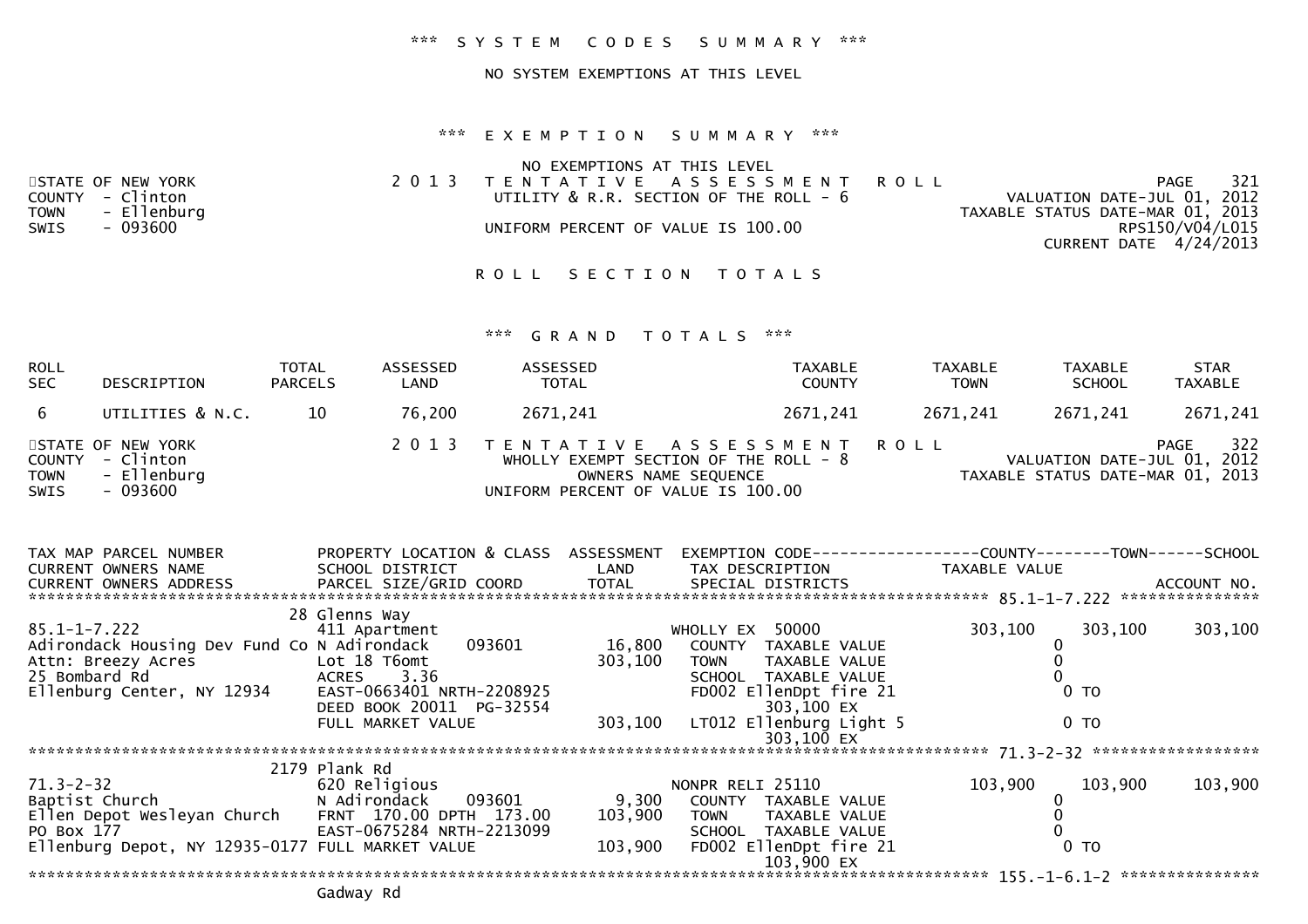| $155. - 1 - 6.1 - 2$<br>Camp Jeanne D'arc Inc<br>Catholic Church<br>154 Gadway Rd<br>Merrill, NY 12955                    | 620 Religious<br>093601<br>N Adirondack<br>Across Narrows Bridge<br>Mc Intyre<br>Mc Intyre<br>Mc Intyre<br>H Way<br>EAST-0624561 NRTH-2163958<br>DEED BOOK 813<br>PG-122<br>FULL MARKET VALUE | 100<br>25,000<br>25,000      | NONPR RELI 25110<br>COUNTY TAXABLE VALUE<br>TAXABLE VALUE<br><b>TOWN</b><br>SCHOOL TAXABLE VALUE<br>FD040 Lyon Mountain Fire<br>25,000 EX    | 25,000<br>25,000<br>0<br>$\mathbf 0$<br>$\Omega$<br>$0$ TO      | 25,000      |
|---------------------------------------------------------------------------------------------------------------------------|-----------------------------------------------------------------------------------------------------------------------------------------------------------------------------------------------|------------------------------|----------------------------------------------------------------------------------------------------------------------------------------------|-----------------------------------------------------------------|-------------|
|                                                                                                                           | Rt 11                                                                                                                                                                                         |                              |                                                                                                                                              |                                                                 |             |
| $70. - 1 - 19$<br>Cold Springs Cemetry<br>Attn: St Edmunds Church<br>PO Box 119<br>Ellenburg Corners, NY 12933            | 695 Cemetery<br>093601<br>N Adirondack<br>19 Pat 6<br>ACRES 23.80<br>EAST-0666892 NRTH-2210540<br>DEED BOOK 134<br>PG-148                                                                     | 119,000<br>123,800           | PRI CMTERY 27350<br>COUNTY TAXABLE VALUE<br>TAXABLE VALUE<br><b>TOWN</b><br>SCHOOL TAXABLE VALUE<br>FD002 EllenDpt fire 21<br>123,800 EX     | 123,800<br>123,800<br>0<br>$\mathbf 0$<br>0<br>$0$ TO           | 123,800     |
|                                                                                                                           | FULL MARKET VALUE                                                                                                                                                                             | 123,800                      | LT012 Ellenburg Light 5<br>$13,618$ EX                                                                                                       | 0 <sub>T</sub>                                                  |             |
|                                                                                                                           | Brandy Brook Rd                                                                                                                                                                               |                              |                                                                                                                                              |                                                                 |             |
| $83. - 1 - 16$<br>County Of Clinton<br>Leased Town Of Ellen Hghy Dept 5 Pat 6<br>137 Margaret St<br>Plattsburgh, NY 12901 | 330 Vacant comm<br>093601<br>N Adirondack<br>1.00<br>ACRES<br>EAST-0649051 NRTH-2201853<br>DEED BOOK 316<br>PG-469                                                                            | 5,000<br>5,000               | CO OWNER<br>13100<br>COUNTY TAXABLE VALUE<br>TAXABLE VALUE<br>TOWN<br>SCHOOL TAXABLE VALUE<br>FD014 EllenCtr fire #15<br>5,000 EX            | 5,000<br>5,000<br>0<br>0<br>0<br>0 <sub>T</sub>                 | 5,000       |
|                                                                                                                           | FULL MARKET VALUE                                                                                                                                                                             | 5,000                        |                                                                                                                                              |                                                                 |             |
| STATE OF NEW YORK<br>COUNTY - Clinton<br>- Ellenburg<br><b>TOWN</b><br>$-093600$<br><b>SWIS</b>                           | 2 0 1 3                                                                                                                                                                                       | T E N T A T I V E            | <b>ROLL</b><br>A S S E S S M E N T<br>WHOLLY EXEMPT SECTION OF THE ROLL - 8<br>OWNERS NAME SEQUENCE<br>UNIFORM PERCENT OF VALUE IS 100.00    | VALUATION DATE-JUL 01, 2012<br>TAXABLE STATUS DATE-MAR 01, 2013 | 323<br>PAGE |
| TAX MAP PARCEL NUMBER<br>CURRENT OWNERS NAME<br>CURRENT OWNERS ADDRESS                                                    | PROPERTY LOCATION & CLASS ASSESSMENT<br>SCHOOL DISTRICT<br>PARCEL SIZE/GRID COORD                                                                                                             | LAND<br><b>TOTAL</b>         | TAX DESCRIPTION<br>SPECIAL DISTRICTS                                                                                                         | TAXABLE VALUE                                                   | ACCOUNT NO. |
| $85.1 - 1 - 11$<br>County of Clinton<br>137 Margaret St Ste 208<br>Plattsburgh, NY 12901                                  | 6576/6592 Military Tpke<br>651 Highway gar<br>093601<br>N Adirondack<br>18 Pat 6<br>ACRES 10.50<br>EAST-0663880 NRTH-2208336<br>PG-555<br>DEED BOOK 518<br>FULL MARKET VALUE                  | 18,800<br>160,000<br>160,000 | 13100<br>CO OWNER<br>COUNTY TAXABLE VALUE<br>TAXABLE VALUE<br><b>TOWN</b><br>SCHOOL TAXABLE VALUE<br>FD016 Ellenburg fire prot<br>160,000 EX | 160,000<br>160,000<br>0<br>0<br>0<br>0 <sub>T</sub>             | 160,000     |
|                                                                                                                           |                                                                                                                                                                                               |                              |                                                                                                                                              |                                                                 |             |
| $99.1 - 3 - 25$<br>Ellenburg Center Fire District N Adirondack<br>1 Church St<br>Ellenburg Center, NY 12934               | 1 Church St<br>662 Police/fire<br>093601<br>Old School At Ellnb<br>ACRES 10.20<br>EAST-0649139 NRTH-2197827<br>DEED BOOK 20102 PG-32411                                                       | 51,000<br>226,600            | INCVOLFIRE 26400<br>COUNTY TAXABLE VALUE<br><b>TOWN</b><br>TAXABLE VALUE<br>SCHOOL TAXABLE VALUE<br>FD014 EllenCtr fire #15<br>226,600 EX    | 226,600<br>226,600<br>0<br>0<br>0<br>$0$ TO                     | 226,600     |
|                                                                                                                           | FULL MARKET VALUE                                                                                                                                                                             | 226,600                      | LT010 Ellenburg Light 15<br>226,600 EX                                                                                                       | 0 <sub>T</sub>                                                  |             |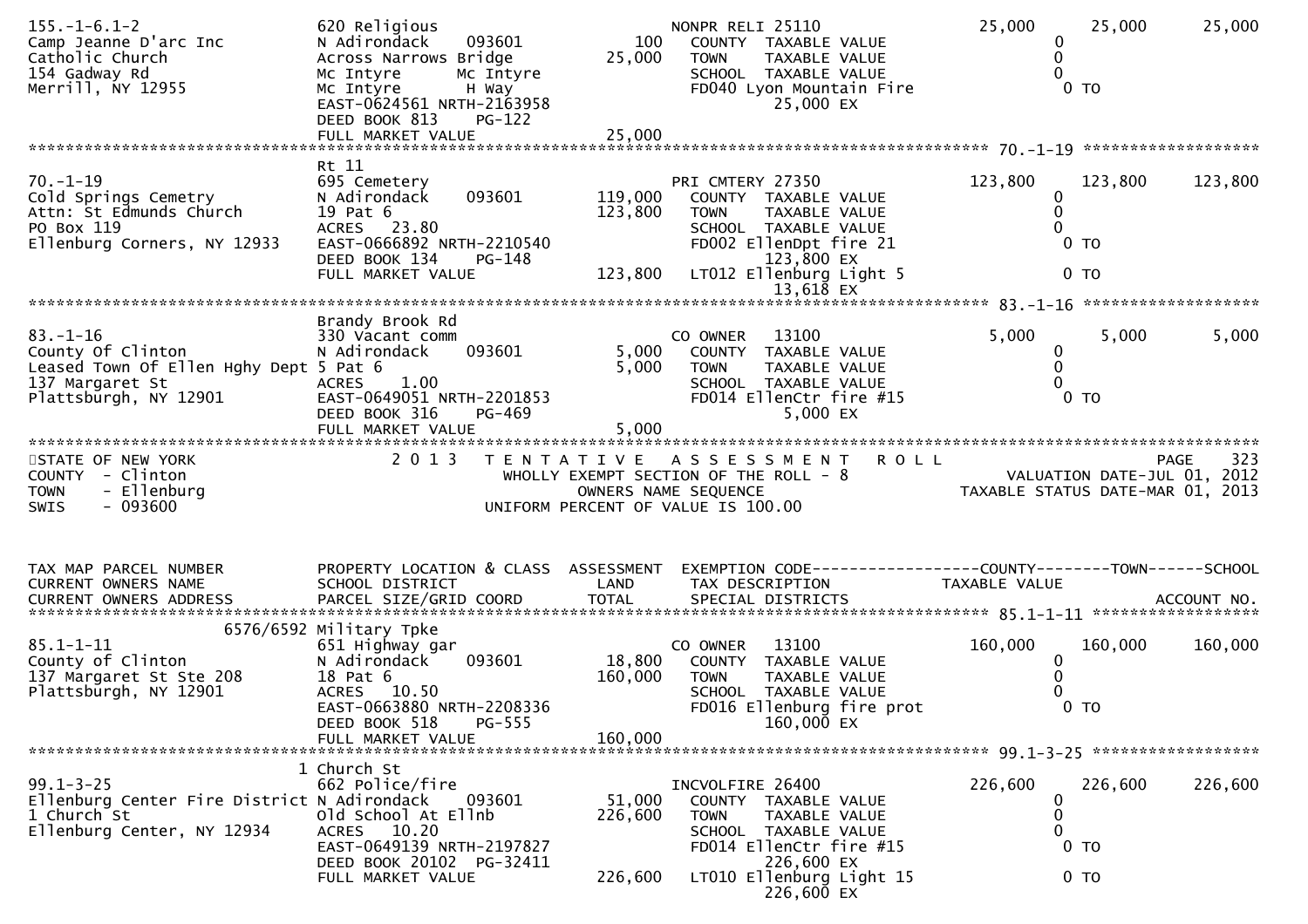| $70. - 1 - 29$<br>Ellenburg Corners Cemetery<br>Town of Ellenburg<br>PO Box 7<br>Ellenburg, NY 12933         | 5512 Rt 11<br>695 Cemetery<br>093601<br>N Adirondack<br>Vil Near B Bombard<br>1.10<br><b>ACRES</b><br>EAST-0664261 NRTH-2209172<br>FULL MARKET VALUE                              | 5,500<br>5,500<br>5,500      | PRI CMTERY 27350<br>COUNTY TAXABLE VALUE<br>TAXABLE VALUE<br><b>TOWN</b><br>SCHOOL TAXABLE VALUE<br>FD002 EllenDpt fire 21<br>5,500 EX<br>LT012 Ellenburg Light 5<br>$5,500$ EX    | 5,500<br>5,500<br>0<br>0<br>0 <sub>T</sub><br>0 <sub>T</sub>                                                                                          | 5,500                  |
|--------------------------------------------------------------------------------------------------------------|-----------------------------------------------------------------------------------------------------------------------------------------------------------------------------------|------------------------------|------------------------------------------------------------------------------------------------------------------------------------------------------------------------------------|-------------------------------------------------------------------------------------------------------------------------------------------------------|------------------------|
|                                                                                                              |                                                                                                                                                                                   |                              |                                                                                                                                                                                    |                                                                                                                                                       |                        |
| $71.3 - 2 - 40$<br>Ellenburg Depot Fire<br>District #21<br>PO Box 79<br>Ellenburg Depot, NY 12935            | 5035 Rt 11<br>651 Highway gar<br>093601<br>N Adirondack<br>20 Pat 6<br>2.50<br><b>ACRES</b><br>EAST-0674549 NRTH-2213413<br>DEED BOOK 1019<br>PG-172<br>FULL MARKET VALUE         | 25,000<br>348,000<br>348,000 | INCVOLFIRE 26400<br>COUNTY TAXABLE VALUE<br><b>TOWN</b><br>TAXABLE VALUE<br>SCHOOL TAXABLE VALUE<br>FD002 EllenDpt fire 21<br>348,000 EX<br>LT011 Ellenburg Light 21<br>348,000 EX | 348,000<br>348,000<br>0<br>$\mathbf{0}$<br>$0$ TO<br>$0$ TO                                                                                           | 348,000                |
|                                                                                                              |                                                                                                                                                                                   |                              |                                                                                                                                                                                    |                                                                                                                                                       |                        |
| STATE OF NEW YORK<br>COUNTY - Clinton<br>- Ellenburg<br><b>TOWN</b><br>$-093600$<br>SWIS                     | 2 0 1 3                                                                                                                                                                           |                              |                                                                                                                                                                                    | PAGE 324<br>WHOLLY EXEMPT SECTION OF THE ROLL - 8<br>OWNERS NAME SEQUENCE<br>UNIFORM PERCENT OF VALUE IS 100.00<br>UNIFORM PERCENT OF VALUE IS 100.00 |                        |
| TAX MAP PARCEL NUMBER<br>CURRENT OWNERS NAME                                                                 | PROPERTY LOCATION & CLASS ASSESSMENT<br>SCHOOL DISTRICT                                                                                                                           | LAND                         | TAX DESCRIPTION                                                                                                                                                                    | EXEMPTION CODE------------------COUNTY--------TOWN------SCHOOL<br>TAXABLE VALUE                                                                       |                        |
| $71.3 - 2 - 54$<br>Ellenburg Depot Fire District N Adirondack<br>5035 Rt 11<br>Ellenburg Depot, NY 12935     | Lake Roxanne Rd<br>311 Res vac land<br>093601<br>20 Pat 6<br>FRNT 310.00 DPTH 150.00<br>EAST-0673283 NRTH-2213033<br>DEED BOOK 20011 PG-28147<br>FULL MARKET VALUE                | 8,800<br>8,800<br>8,800      | INCVOLFIRE 26400<br>COUNTY TAXABLE VALUE<br><b>TOWN</b><br>TAXABLE VALUE<br>SCHOOL TAXABLE VALUE<br>FD002 EllenDpt fire 21<br>8,800 EX<br>LT011 Ellenburg Light 21                 | 8,800<br>8,800<br>0<br>0<br>0 <sub>T</sub><br>0 <sub>T</sub>                                                                                          | 8,800                  |
|                                                                                                              |                                                                                                                                                                                   |                              |                                                                                                                                                                                    |                                                                                                                                                       |                        |
| $85.1 - 1 - 7.221$<br>Ellenburg Housing Dev Fund Co N Adirondack<br>25 Bombard Rd 20<br>Ellenburg Center, NY | 12 Glenns Way<br>633 Aged - home<br>093601<br>Lot 18 T6omt<br>4.90<br><b>ACRES</b><br>12934-9724 EAST-0663552 NRTH-2209392<br>DEED BOOK 961<br><b>PG-227</b><br>FULL MARKET VALUE | 486,000<br>486,000           | UDC PROJEC 28110<br>24,500 COUNTY TAXABLE VALUE<br><b>TOWN</b><br>TAXABLE VALUE<br>SCHOOL TAXABLE VALUE<br>FD002 EllenDpt fire 21<br>486,000 EX<br>LT012 Ellenburg Light 5         | 486,000<br>486,000<br>$\mathbf{0}$<br>0<br>$\Omega$<br>0 <sub>T</sub><br>0 <sub>T</sub>                                                               | 486,000                |
|                                                                                                              |                                                                                                                                                                                   |                              | 486,000 EX                                                                                                                                                                         |                                                                                                                                                       |                        |
|                                                                                                              |                                                                                                                                                                                   |                              |                                                                                                                                                                                    |                                                                                                                                                       |                        |
| $82. -1 - 7. -102$<br>Marble River LLC<br>808 Travis St Ste 700<br>Houston, TX 77002                         | 102 Innisfree Way<br>877 Elc Pwr Othr<br>093601<br>N Adirondack<br>$12$ Pat $6$<br>Norbert & Kathleen Kanzle                                                                      | 100<br>3250,000              | MUN INDDEV 18020<br>COUNTY<br>TAXABLE VALUE<br><b>TOWN</b><br>TAXABLE VALUE<br>SCHOOL TAXABLE VALUE                                                                                | 3250,000<br>3250,000<br>$\mathbf{0}$<br>0<br>0                                                                                                        | lease 2011<br>3250,000 |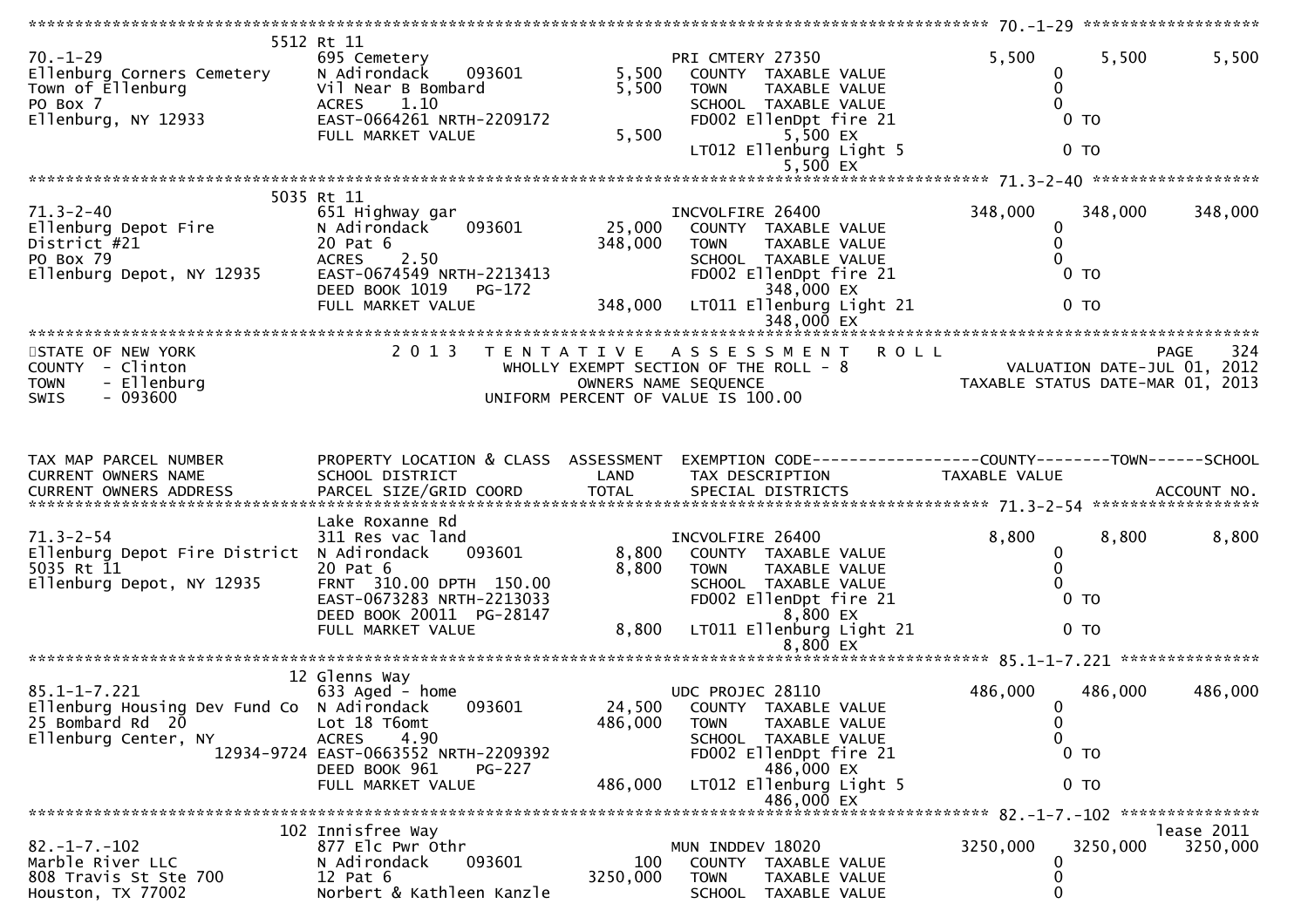| MAY BE SUBJECT TO PAYMENT<br>UNDER AGDIST LAW TIL 2017                                                              | <b>ACRES</b><br>0.01<br>EAST-0627274 NRTH-2204594<br>FULL MARKET VALUE                                                                          | 3250,000             | FD016 Ellenburg fire prot                                                                                                                 | 3250,000 TO                                                             |             |
|---------------------------------------------------------------------------------------------------------------------|-------------------------------------------------------------------------------------------------------------------------------------------------|----------------------|-------------------------------------------------------------------------------------------------------------------------------------------|-------------------------------------------------------------------------|-------------|
|                                                                                                                     | 137 Innisfree Way                                                                                                                               |                      |                                                                                                                                           |                                                                         | lease 2011  |
| $82. -1 - 7. -103$<br>Marble River LLC<br>808 Travis St Ste 700<br>Houston, TX 77002                                | 877 Elc Pwr Othr<br>N Adirondack<br>093601<br>12 Pat 6<br>Norbert & Kathleen Kanzle<br><b>ACRES</b><br>0.01                                     | 100<br>3250,000      | MUN INDDEV 18020<br>COUNTY TAXABLE VALUE<br>TAXABLE VALUE<br><b>TOWN</b><br>SCHOOL TAXABLE VALUE<br>FD016 Ellenburg fire prot             | 3250,000<br>3250,000<br>0<br>3250,000 TO                                | 3250,000    |
| MAY BE SUBJECT TO PAYMENT                                                                                           | EAST-0627274 NRTH-2204594                                                                                                                       |                      |                                                                                                                                           |                                                                         |             |
| $82. - 1 - 8. - 104$<br>Marble River LLC<br>808 Travis St Ste 700<br>Houston, TX 77002<br>MAY BE SUBJECT TO PAYMENT | 216 Innisfree Way<br>877 Elc Pwr Othr<br>N Adirondack<br>093601<br>12 Pat 6<br>Colin Moore<br><b>ACRES</b><br>0.01<br>EAST-0628956 NRTH-2205852 | 100<br>3250,000      | MUN INDDEV 18020<br>COUNTY TAXABLE VALUE<br>TAXABLE VALUE<br><b>TOWN</b><br>SCHOOL TAXABLE VALUE<br>FD016 Ellenburg fire prot             | 3250,000<br>3250,000<br>0<br>0<br>3250,000 TO                           | 3250,000    |
|                                                                                                                     |                                                                                                                                                 |                      |                                                                                                                                           |                                                                         |             |
| STATE OF NEW YORK<br>COUNTY - Clinton<br>- Ellenburg<br><b>TOWN</b><br>$-093600$<br>SWIS                            | 2 0 1 3                                                                                                                                         | T E N T A T I V E    | <b>ROLL</b><br>A S S E S S M E N T<br>WHOLLY EXEMPT SECTION OF THE ROLL - 8<br>OWNERS NAME SEQUENCE<br>UNIFORM PERCENT OF VALUE IS 100.00 | PAGE<br>VALUATION DATE-JUL 01, 2012<br>TAXABLE STATUS DATE-MAR 01, 2013 | 325         |
|                                                                                                                     |                                                                                                                                                 |                      |                                                                                                                                           |                                                                         |             |
| TAX MAP PARCEL NUMBER                                                                                               | PROPERTY LOCATION & CLASS ASSESSMENT                                                                                                            |                      |                                                                                                                                           | EXEMPTION CODE------------------COUNTY--------TOWN------SCHOOL          |             |
| CURRENT OWNERS NAME<br>CURRENT OWNERS ADDRESS                                                                       | SCHOOL DISTRICT<br>PARCEL SIZE/GRID COORD                                                                                                       | LAND<br><b>TOTAL</b> | TAX DESCRIPTION<br>SPECIAL DISTRICTS                                                                                                      | TAXABLE VALUE                                                           | ACCOUNT NO. |
|                                                                                                                     |                                                                                                                                                 |                      |                                                                                                                                           |                                                                         |             |
| $82. -1 - 11.2 - 116$<br>Marble River LLC<br>808 Travis St Ste 700<br>Houston, TX 77002                             | 197 Patnode Rd<br>877 Elc Pwr Othr<br>093601<br>N Adirondack<br>13 T6omt<br>Jane Nicholson<br>0.01<br><b>ACRES</b>                              | 100<br>3250,000      | MUN INDDEV 18020<br>COUNTY TAXABLE VALUE<br><b>TOWN</b><br><b>TAXABLE VALUE</b><br>SCHOOL TAXABLE VALUE<br>FD016 Ellenburg fire prot      | 3250,000<br>3250,000<br>0<br>0<br>3250,000 TO                           | 3250,000    |
|                                                                                                                     | EAST-0634907 NRTH-2206632                                                                                                                       |                      |                                                                                                                                           |                                                                         |             |
| $82. -1 - 14.1 - 105$<br>Marble River LLC<br>808 Travis St Ste 700                                                  | 7922 Star Rd<br>877 Elc Pwr Othr<br>093601<br>N Adirondack<br>14 Pat 6                                                                          | 100<br>3250,000      | MUN INDDEV 18020<br>COUNTY TAXABLE VALUE<br>TAXABLE VALUE<br><b>TOWN</b>                                                                  | 3250,000<br>3250,000<br>$\mathbf{0}$<br>0                               | 3250,000    |
| Houston, TX 77002<br>MAY BE SUBJECT TO PAYMENT<br>UNDER AGDIST LAW TIL 2017                                         | LaBarre & Vaincourt<br>ACRES<br>0.01<br>EAST-0632682 NRTH-2203228<br>FULL MARKET VALUE                                                          | 3250,000             | SCHOOL TAXABLE VALUE<br>FD016 Ellenburg fire prot                                                                                         | $\mathbf{0}$<br>3250,000 TO                                             |             |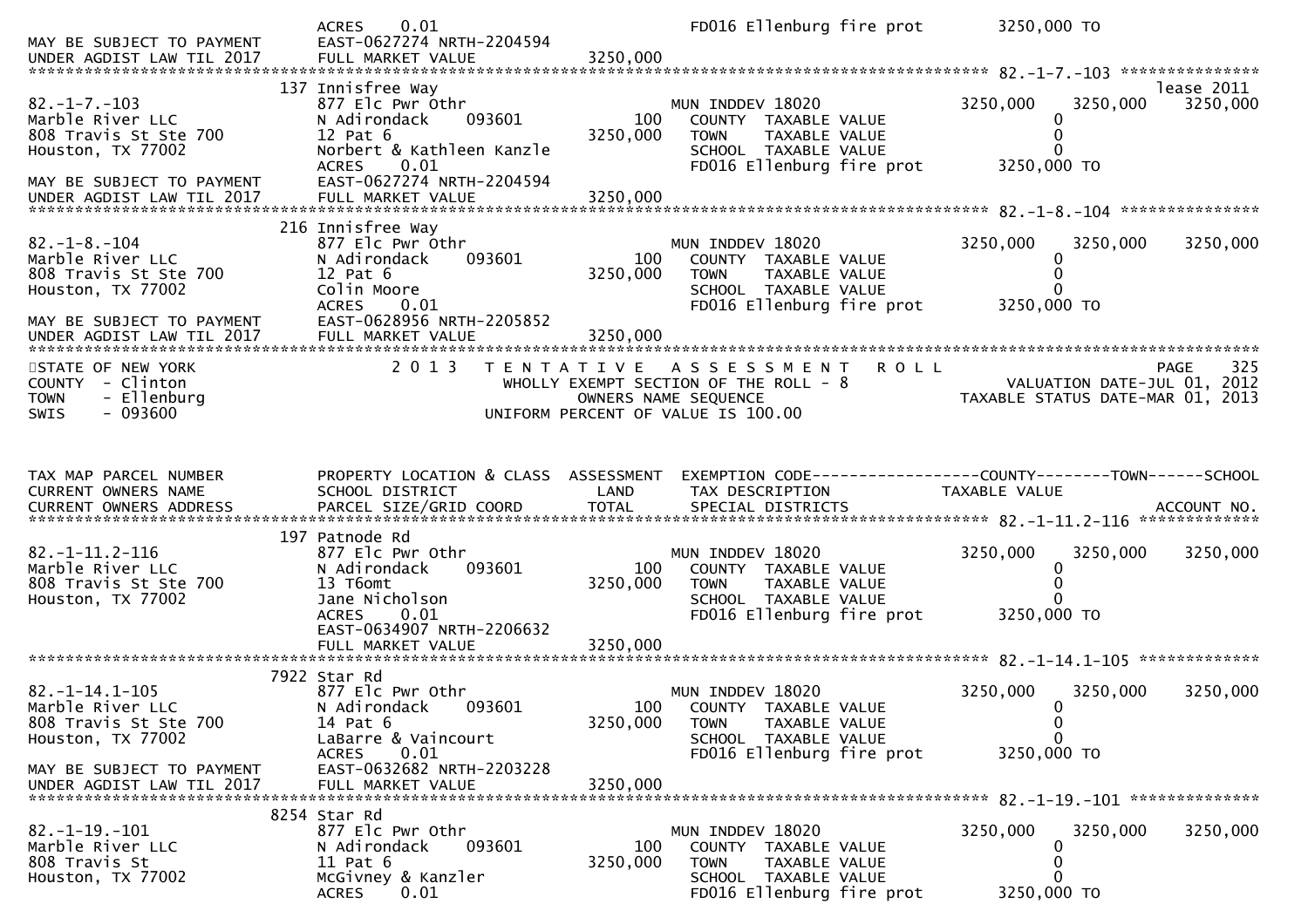| MAY BE SUBJECT TO PAYMENT<br>UNDER AGDIST LAW TIL 2020                                                                                            | EAST-0624470 NRTH-2202121<br>FULL MARKET VALUE                                                                                                                                  | 3250,000                    |                                                                                                                                            |                                                                 |             |
|---------------------------------------------------------------------------------------------------------------------------------------------------|---------------------------------------------------------------------------------------------------------------------------------------------------------------------------------|-----------------------------|--------------------------------------------------------------------------------------------------------------------------------------------|-----------------------------------------------------------------|-------------|
| $83. -1 - 1.1 - 115$<br>Marble River LLC<br>808 Travis St Ste 700<br>Houston, TX 77002<br>MAY BE SUBJECT TO PAYMENT<br>UNDER AGDIST LAW TIL 2020  | 170 Polarbear Way<br>877 Elc Pwr Othr<br>N Adirondack<br>093601<br>14 Pat 6<br>Gerard & Aleta LaBarre<br>0.01<br><b>ACRES</b><br>EAST-0637245 NRTH-2206629<br>FULL MARKET VALUE | 100<br>3250,000<br>3250,000 | MUN INDDEV 18020<br>COUNTY TAXABLE VALUE<br>TAXABLE VALUE<br><b>TOWN</b><br>SCHOOL TAXABLE VALUE<br>FD016 Ellenburg fire prot              | 3250,000<br>3250,000<br>3250,000 TO                             | 3250,000    |
| $83. - 1 - 3.1 - 112$<br>Marble River LLC<br>808 Travis St Ste 700<br>Houston, TX 77002<br>MAY BE SUBJECT TO PAYMENT<br>UNDER AGDIST LAW TIL 2017 | 7554 Star Rd<br>877 Elc Pwr Othr<br>N Adirondack<br>093601<br>14 Pat 6<br>Donald & Sherry McNeil<br><b>ACRES</b><br>0.01<br>EAST-0641103 NRTH-2205357<br>FULL MARKET VALUE      | 100<br>3250,000<br>3250,000 | MUN INDDEV 18020<br>COUNTY TAXABLE VALUE<br>TAXABLE VALUE<br><b>TOWN</b><br>SCHOOL TAXABLE VALUE<br>FD016 Ellenburg fire prot              | 3250,000<br>3250,000<br>3250,000 TO                             | 3250,000    |
| STATE OF NEW YORK<br>COUNTY - Clinton<br><b>TOWN</b><br>- Ellenburg<br>$-093600$<br><b>SWIS</b>                                                   | 2 0 1 3                                                                                                                                                                         |                             | <b>ROLL</b><br>TENTATIVE ASSESSMENT<br>WHOLLY EXEMPT SECTION OF THE ROLL - 8<br>OWNERS NAME SEQUENCE<br>UNIFORM PERCENT OF VALUE IS 100.00 | VALUATION DATE-JUL 01, 2012<br>TAXABLE STATUS DATE-MAR 01, 2013 | 326<br>PAGE |
| TAX MAP PARCEL NUMBER<br>CURRENT OWNERS NAME                                                                                                      | PROPERTY LOCATION & CLASS ASSESSMENT<br>SCHOOL DISTRICT                                                                                                                         | LAND                        | EXEMPTION CODE-----------------COUNTY-------TOWN-----SCHOOL<br>TAX DESCRIPTION                                                             | TAXABLE VALUE                                                   |             |
| $83. - 1 - 3.1 - 113$<br>Marble River LLC<br>808 Travis St Ste 700<br>Houston, TX 77002<br>MAY BE SUBJECT TO PAYMENT                              | 7556 Star Rd<br>877 Elc Pwr Othr<br>093601<br>N Adirondack<br>14 Pat 6<br>Donald & Sherry McNeil<br>0.01<br><b>ACRES</b><br>EAST-0641103 NRTH-2205357                           | 100<br>3250,000             | MUN INDDEV 18020<br>COUNTY TAXABLE VALUE<br><b>TOWN</b><br>TAXABLE VALUE<br>SCHOOL TAXABLE VALUE<br>FD016 Ellenburg fire prot              | 3250,000<br>3250,000<br>3250,000 TO                             | 3250,000    |
| $83. - 1 - 23. - 110$<br>Marble River LLC<br>808 Travis St Ste 700<br>Houston, TX 77002                                                           | 7553 Star Rd<br>877 Elc Pwr Othr<br>N Adirondack<br>093601<br>7 T5omt<br>Donald Eastman Sr<br>0.01<br><b>ACRES</b><br>EAST-0641831 NRTH-2201155<br>FULL MARKET VALUE            | 100<br>3250,000<br>3250,000 | MUN INDDEV 18020<br>COUNTY TAXABLE VALUE<br><b>TOWN</b><br>TAXABLE VALUE<br>SCHOOL TAXABLE VALUE<br>FD016 Ellenburg fire prot              | 3250,000<br>3250,000<br>0<br>0<br>$\mathbf 0$<br>3250,000 TO    | 3250,000    |
| $83. -1 - 23. -111$<br>Marble River LLC<br>808 Travis St Ste 700<br>Houston, TX 77002                                                             | 7551 Star Rd<br>877 Elc Pwr Othr<br>N Adirondack<br>093601<br>7 T5omt<br>Donald Eastman Sr<br><b>ACRES</b><br>0.01<br>EAST-0641831 NRTH-2201155                                 | 100<br>3250,000             | MUN INDDEV 18020<br>COUNTY TAXABLE VALUE<br><b>TOWN</b><br>TAXABLE VALUE<br>SCHOOL TAXABLE VALUE<br>FD016 Ellenburg fire prot              | 3250,000<br>3250,000<br>0<br>0<br>3250,000 TO                   | 3250,000    |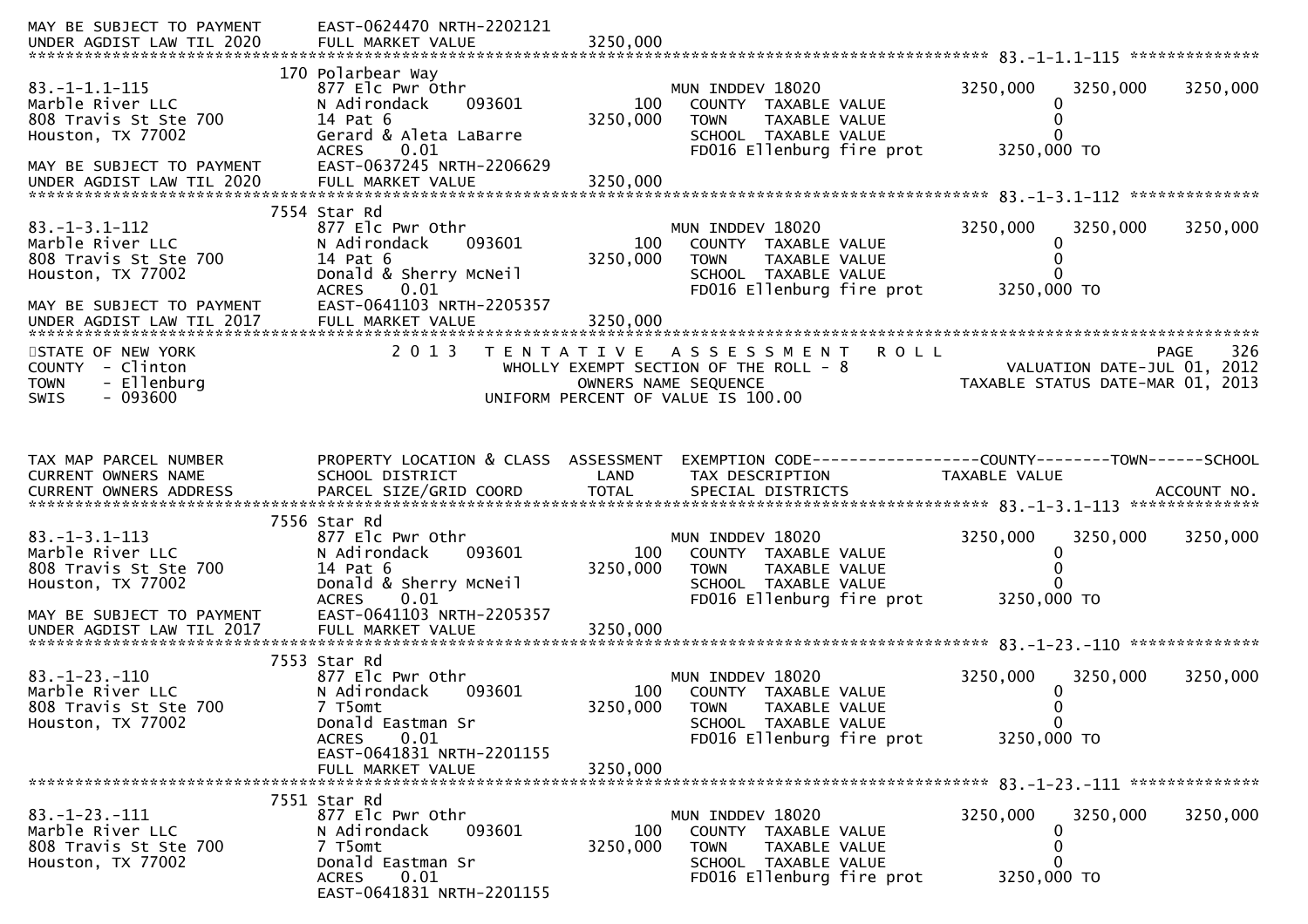|                                           | FULL MARKET VALUE                                 | 3250,000        |                                                                |                                                                 |             |
|-------------------------------------------|---------------------------------------------------|-----------------|----------------------------------------------------------------|-----------------------------------------------------------------|-------------|
|                                           | 86 Tourville Way                                  |                 |                                                                |                                                                 |             |
| $83. - 1 - 29. - 108$                     | 877 Elc Pwr Othr                                  |                 | MUN INDDEV 18020                                               | 3250,000<br>3250,000                                            | 3250,000    |
| Marble River LLC                          | 093601<br>N Adirondack                            | 100             | COUNTY TAXABLE VALUE                                           | 0                                                               |             |
| 808 Travis St Ste 700                     | 7 Pat 6                                           | 3250,000        | <b>TOWN</b><br>TAXABLE VALUE                                   | 0                                                               |             |
| Houston, TX 77002                         | Francis & Janet LaClair                           |                 | SCHOOL TAXABLE VALUE                                           |                                                                 |             |
| MAY BE SUBJECT TO PAYMENT                 | 0.01<br><b>ACRES</b><br>EAST-0637496 NRTH-2200628 |                 | FD016 Ellenburg fire prot                                      | 3250,000 TO                                                     |             |
| UNDER AGDIST LAW TIL 2017                 | FULL MARKET VALUE                                 | 3250,000        |                                                                |                                                                 |             |
|                                           |                                                   |                 |                                                                |                                                                 |             |
|                                           | 87 Tourville Way                                  |                 |                                                                |                                                                 |             |
| $83. -1 - 29. -109$                       | 877 Elc Pwr Othr                                  |                 | MUN INDDEV 18020                                               | 3250,000<br>3250,000                                            | 3250,000    |
| Marble River LLC<br>808 Travis St Ste 700 | N Adirondack<br>093601<br>7 Pat 6                 | 100<br>3250,000 | COUNTY TAXABLE VALUE<br>TAXABLE VALUE<br><b>TOWN</b>           | 0                                                               |             |
| Houston, TX 77002                         | Francis & Janet LaClair                           |                 | SCHOOL TAXABLE VALUE                                           |                                                                 |             |
|                                           | <b>ACRES</b><br>0.01                              |                 | FD016 Ellenburg fire prot                                      | 3250,000 TO                                                     |             |
| MAY BE SUBJECT TO PAYMENT                 | EAST-0637496 NRTH-2200628                         |                 |                                                                |                                                                 |             |
| UNDER AGDIST LAW TIL 2017                 | FULL MARKET VALUE                                 | 3250,000        |                                                                |                                                                 |             |
| STATE OF NEW YORK                         | 2 0 1 3                                           |                 | TENTATIVE ASSESSMENT<br><b>ROLL</b>                            |                                                                 | 327<br>PAGE |
| COUNTY - Clinton                          |                                                   |                 | WHOLLY EXEMPT SECTION OF THE ROLL - 8                          | VALUATION DATE-JUL 01, 2012                                     |             |
| - Ellenburg<br><b>TOWN</b>                |                                                   |                 | OWNERS NAME SEQUENCE                                           | VALUATION DATE-JUL 01, 2012<br>TAXABLE STATUS DATE-MAR 01, 2013 |             |
| $-093600$<br><b>SWIS</b>                  |                                                   |                 | UNIFORM PERCENT OF VALUE IS 100.00                             |                                                                 |             |
|                                           |                                                   |                 |                                                                |                                                                 |             |
|                                           |                                                   |                 |                                                                |                                                                 |             |
| TAX MAP PARCEL NUMBER                     | PROPERTY LOCATION & CLASS ASSESSMENT              |                 | EXEMPTION CODE------------------COUNTY--------TOWN------SCHOOL |                                                                 |             |
| CURRENT OWNERS NAME                       | SCHOOL DISTRICT                                   | LAND            | TAX DESCRIPTION                                                | TAXABLE VALUE                                                   |             |
|                                           |                                                   |                 |                                                                |                                                                 |             |
|                                           | 114 Polarbear Way                                 |                 |                                                                |                                                                 |             |
| $83. -1 - 32. -114$                       | 877 Elc Pwr Othr                                  |                 | MUN INDDEV 18020                                               | 3250,000<br>3250,000                                            | 3250,000    |
| Marble River LLC                          | N Adirondack<br>093601                            | 100             | COUNTY TAXABLE VALUE                                           | 0                                                               |             |
| 808 Travis St Ste 700                     | Lot $14$ Pat $6$                                  | 3250,000        | TAXABLE VALUE<br><b>TOWN</b>                                   |                                                                 |             |
| Houston, TX 77002                         | Steven Burt                                       |                 | SCHOOL TAXABLE VALUE                                           |                                                                 |             |
|                                           | <b>ACRES</b><br>0.01<br>EAST-0637060 NRTH-2205093 |                 | FD016 Ellenburg fire prot                                      | 3250,000 TO                                                     |             |
|                                           | FULL MARKET VALUE                                 | 3250,000        |                                                                |                                                                 |             |
|                                           |                                                   |                 |                                                                |                                                                 |             |
|                                           | 30 Tourville Way                                  |                 |                                                                |                                                                 |             |
| $98. - 1 - 30. - 106$<br>Marble River LLC | 877 Elc Pwr Othr<br>093601<br>N Adirondack        | 100             | MUN INDDEV 18020<br>COUNTY TAXABLE VALUE                       | 3250,000<br>3250,000<br>0                                       | 3250,000    |
| 808 Travis St Ste 700                     | 8 Pat 6                                           | 3250,000        | <b>TOWN</b><br>TAXABLE VALUE                                   |                                                                 |             |
| Houston, TX 77002                         | Gerald & Connie Tourville                         |                 | SCHOOL TAXABLE VALUE                                           |                                                                 |             |
|                                           | ACRES<br>0.01                                     |                 | FD016 Ellenburg fire prot                                      | 3250,000 TO                                                     |             |
| MAY BE SUBJECT TO PAYMENT                 | EAST-0635818 NRTH-2200397                         |                 |                                                                |                                                                 |             |
| UNDER AGDIST LAW TIL 2017                 | FULL MARKET VALUE                                 | 3250,000        |                                                                |                                                                 |             |
|                                           | 31 Tourville Way                                  |                 |                                                                |                                                                 |             |
| $98. - 1 - 30. - 107$                     | 877 Elc Pwr Othr                                  |                 | MUN INDDEV 18020                                               | 3250,000<br>3250,000                                            | 3250,000    |
| Marble River LLC                          | 093601<br>N Adirondack                            | 100             | COUNTY TAXABLE VALUE                                           | 0                                                               |             |
| 808 Travis St Ste 700                     | 8 Pat 6<br>Gerald & Connie Tourville              | 3250,000        | <b>TOWN</b><br>TAXABLE VALUE                                   | 0<br>0                                                          |             |
| Houston, TX 77002                         | 0.01<br><b>ACRES</b>                              |                 | SCHOOL TAXABLE VALUE<br>FD016 Ellenburg fire prot              | 3250,000 TO                                                     |             |
| MAY BE SUBJECT TO PAYMENT                 |                                                   |                 |                                                                |                                                                 |             |
|                                           | EAST-0635818 NRTH-2200397                         |                 |                                                                |                                                                 |             |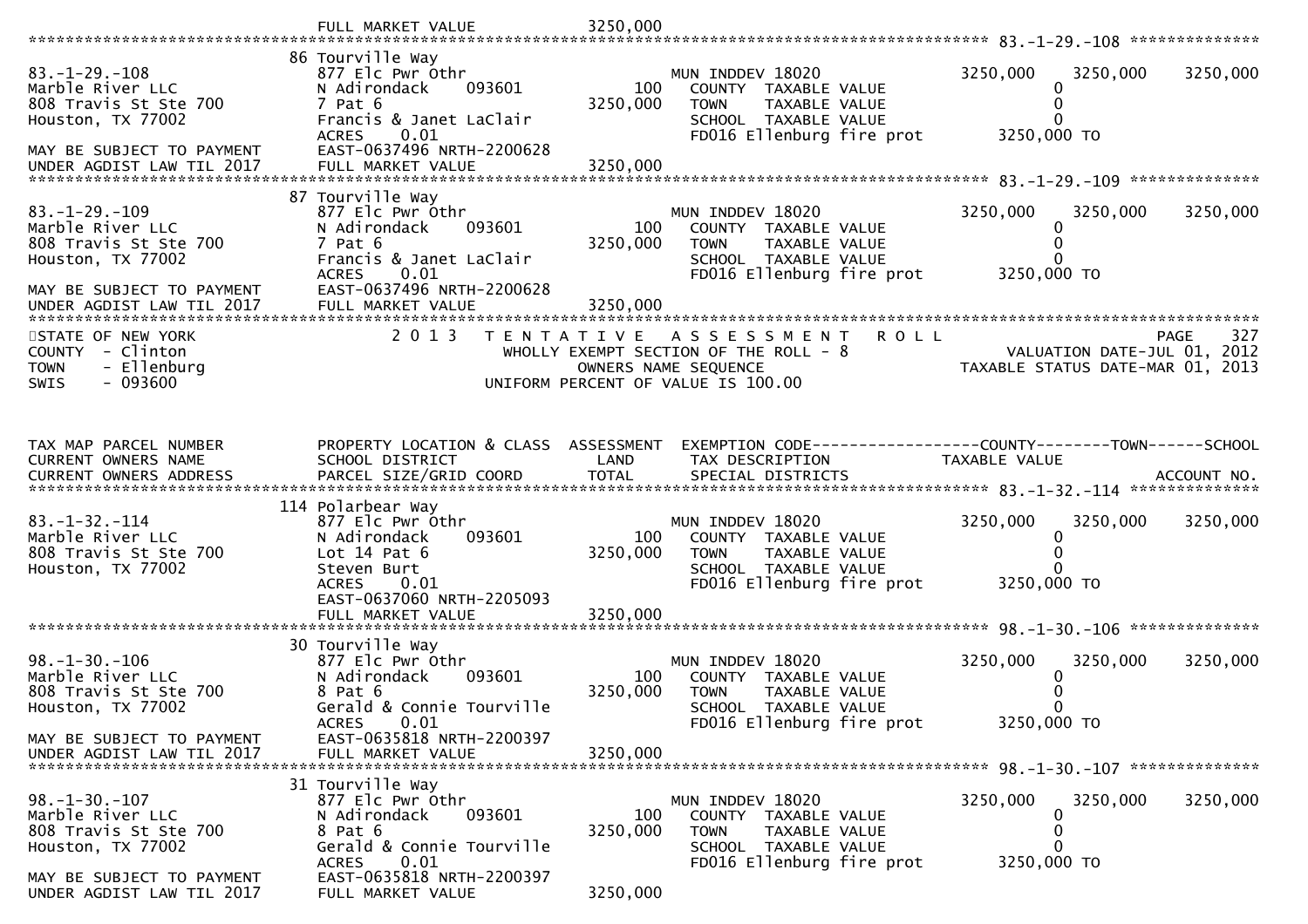| 5572/5590 Rt 11<br>$70. - 1 - 30$<br>NACS High School<br>PO Box 164<br>Ellenburg Depot, NY 12935-0164 ACRES 102.00 | 612 School<br>093601<br>N Adirondack<br>18 Pat 6<br>EAST-0662402 NRTH-2210165<br>DEED BOOK 187<br>PG-207<br>FULL MARKET VALUE                                              | 102,000<br>19364,400  | SCHOOL DIS 13800<br>COUNTY TAXABLE VALUE<br><b>TOWN</b><br>TAXABLE VALUE<br>SCHOOL TAXABLE VALUE<br>FD002 EllenDpt fire 21<br>19364,400 EX<br>19364,400 LT012 Ellenburg Light 5                            | 19364,400<br>0                                       | 19364,400 19364,400<br>0 <sub>T</sub><br>0 <sub>T</sub> |
|--------------------------------------------------------------------------------------------------------------------|----------------------------------------------------------------------------------------------------------------------------------------------------------------------------|-----------------------|------------------------------------------------------------------------------------------------------------------------------------------------------------------------------------------------------------|------------------------------------------------------|---------------------------------------------------------|
|                                                                                                                    |                                                                                                                                                                            |                       |                                                                                                                                                                                                            |                                                      |                                                         |
| 71.3-1-26<br>Nephew Life Use Nina<br>Lafave Sharon R<br>5151 Rt 11<br>Ellenburg Depot, NY 12935                    | 5151 Rt 11<br>210 1 Family Res<br>093601<br>N Adirondack<br>20 Pat 6<br><b>ACRES</b><br>3.00<br>EAST-0672065 NRTH-2212277<br>DEED BOOK 910<br>$PG-30$<br>FULL MARKET VALUE | $6,000$ WH<br>112,000 | WHOLLY EX 50000<br>COUNTY TAXABLE VALUE<br><b>TOWN</b><br>TAXABLE VALUE<br>SCHOOL TAXABLE VALUE<br>FD002 EllenDpt fire 21<br>112,000 EX<br>LT011 Ellenburg Light 21                                        | 112,000<br>0<br>$\mathbf{0}$                         | 112,000<br>112,000<br>0 <sub>T</sub><br>0 <sub>T</sub>  |
|                                                                                                                    |                                                                                                                                                                            | 112,000               | $112,000$ EX                                                                                                                                                                                               |                                                      |                                                         |
| STATE OF NEW YORK<br>COUNTY - Clinton<br>- Ellenburg<br><b>TOWN</b><br>$-093600$<br><b>SWIS</b>                    | 2 0 1 3                                                                                                                                                                    |                       | TENTATIVE ASSESSMENT ROLL<br>WHOLLY EXEMPT SECTION OF THE ROLL - 8<br>WHOLLY EXEMPT SECTION OF THE ROLL - 8<br>OWNERS NAME SEQUENCE TAXABLE STATUS DATE-MAR 01, 2013<br>UNIFORM PERCENT OF VALUE IS 100.00 |                                                      |                                                         |
| TAX MAP PARCEL NUMBER<br>CURRENT OWNERS NAME                                                                       | PROPERTY LOCATION & CLASS ASSESSMENT<br>SCHOOL DISTRICT                                                                                                                    | LAND                  | EXEMPTION CODE-----------------COUNTY--------TOWN------SCHOOL<br>TAX DESCRIPTION                                                                                                                           | TAXABLE VALUE                                        |                                                         |
| $81. - 2 - 1.1 - 60$<br>Noble Environmental Power LLC Chateaugay 1<br>8 Railroad Ave Ste 8<br>Essex, CT 06426      | 69 Dusty Way<br>877 Elc Pwr Othr<br>163401<br>Lot $11$ Pat $6$<br>Boadway, Donald (landowne<br>ACRES 0.01<br>EAST-0621754 NRTH-2204822<br>DEED BOOK 20031 PG-52432         | 100<br>2000,000       | MUN INDDEV 18020<br>COUNTY TAXABLE VALUE<br><b>TOWN</b><br>TAXABLE VALUE<br>SCHOOL TAXABLE VALUE<br>FD016 Ellenburg fire prot                                                                              | 2000,000<br>0<br>$\Omega$<br>2000,000 TO             | 2000,000<br>2000,000                                    |
|                                                                                                                    |                                                                                                                                                                            |                       |                                                                                                                                                                                                            |                                                      |                                                         |
| $81.-2-1.1-61$<br>Noble Environmental Power LLC Chateaugay 1 163401<br>8 Railroad Ave Ste 8<br>$Essex,$ CT 06426   | 30 Dusty Way<br>877 Elc Pwr Othr<br>Lot $11$ Pat $6$<br>Boadway, Donald (landowne<br>0.01<br><b>ACRES</b><br>EAST-0620878 NRTH-2204194                                     | 100<br>2000,000       | MUN INDDEV 18020<br>COUNTY TAXABLE VALUE<br>TAXABLE VALUE<br><b>TOWN</b><br>SCHOOL TAXABLE VALUE<br>FD016 Ellenburg fire prot                                                                              | 2000,000<br>$\Omega$<br>0<br>$\Omega$<br>2000,000 TO | 2000,000<br>2000,000                                    |
|                                                                                                                    | DEED BOOK 20031 PG-52432<br>FULL MARKET VALUE                                                                                                                              | 2000,000              |                                                                                                                                                                                                            |                                                      |                                                         |
| $81.-2-1.1-62$<br>Noble Environmental Power LLC<br>8 Railroad Ave Ste 8<br>Essex, CT 06426                         | 104 Dusty Way<br>877 Elc Pwr Othr<br>163401<br>Chateaugay 1<br>Lot $11$ Pat $6$<br>Boadway, Donald (landowne                                                               | 100<br>2000,000       | MUN INDDEV 18020<br><b>COUNTY</b><br>TAXABLE VALUE<br><b>TOWN</b><br>TAXABLE VALUE<br><b>SCHOOL</b><br>TAXABLE VALUE                                                                                       | 2000,000<br>0                                        | 2000,000<br>2000,000                                    |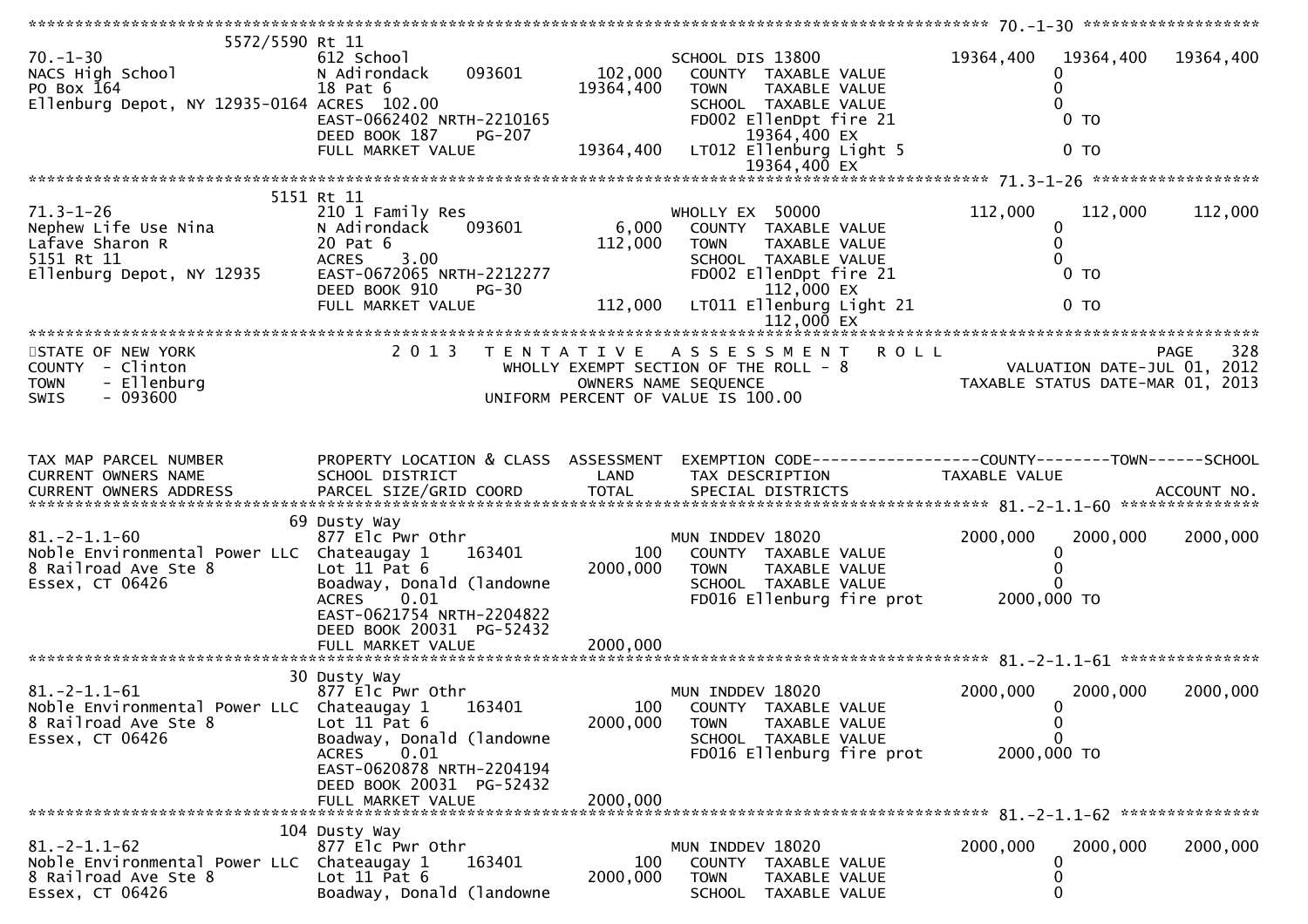|                                                                                                              | 0.01<br><b>ACRES</b><br>EAST-0622634 NRTH-2204252<br>DEED BOOK 20031 PG-52432<br>FULL MARKET VALUE                                                                           | 2000,000             | FD016 Ellenburg fire prot                                                                                                     | 2000,000 TO                                                                     |             |
|--------------------------------------------------------------------------------------------------------------|------------------------------------------------------------------------------------------------------------------------------------------------------------------------------|----------------------|-------------------------------------------------------------------------------------------------------------------------------|---------------------------------------------------------------------------------|-------------|
| $81. - 2 - 2. - 37$<br>Noble Environmental Power LLC N Adirondack<br>8 Railroad Ave Ste 8<br>Essex, CT 06426 | 35 John Deere Way<br>877 Elc Pwr Othr<br>093601<br>$11$ Pat $6$<br>Harrigan, Stephen (landow<br><b>ACRES</b><br>0.01<br>EAST-0620651 NRTH-2203128<br>DEED BOOK 715<br>PG-124 | 100<br>2000,000      | MUN INDDEV 18020<br>COUNTY TAXABLE VALUE<br>TAXABLE VALUE<br><b>TOWN</b><br>SCHOOL TAXABLE VALUE<br>FD016 Ellenburg fire prot | 2000,000<br>2000,000<br>0<br>0<br>$\Omega$<br>2000,000 TO                       | 2000,000    |
|                                                                                                              | 120 Clark Way                                                                                                                                                                |                      |                                                                                                                               |                                                                                 |             |
| $81. -2 - 2. -38$<br>Noble Environmental Power LLC N Adirondack<br>8 Railroad Ave Ste 8<br>Essex, CT 06426   | 877 Elc Pwr Othr<br>093601<br>11 Pat 6<br>Harrigan, Stephen (landow<br>0.01<br>ACRES<br>EAST-0621806 NRTH-2203020<br>DEED BOOK 715<br>$PG-124$                               | 100<br>2000,000      | MUN INDDEV 18020<br>COUNTY TAXABLE VALUE<br>TAXABLE VALUE<br>TOWN<br>SCHOOL TAXABLE VALUE<br>FD016 Ellenburg fire prot        | 2000,000<br>2000,000<br>0<br>0<br>0<br>2000,000 TO                              | 2000,000    |
|                                                                                                              | FULL MARKET VALUE                                                                                                                                                            | 2000,000             |                                                                                                                               |                                                                                 |             |
| STATE OF NEW YORK<br>COUNTY - Clinton<br>- Ellenburg<br><b>TOWN</b><br>$-093600$<br><b>SWIS</b>              | 2 0 1 3                                                                                                                                                                      | OWNERS NAME SEQUENCE | <b>ROLL</b><br>TENTATIVE ASSESSMENT<br>WHOLLY EXEMPT SECTION OF THE ROLL - $8$<br>UNIFORM PERCENT OF VALUE IS 100.00          | VALUATION DATE-JUL 01, 2012<br>TAXABLE STATUS DATE-MAR 01, 2013                 | 329<br>PAGE |
| TAX MAP PARCEL NUMBER<br>CURRENT OWNERS NAME                                                                 | PROPERTY LOCATION & CLASS ASSESSMENT<br>SCHOOL DISTRICT                                                                                                                      | LAND                 | TAX DESCRIPTION                                                                                                               | EXEMPTION CODE------------------COUNTY--------TOWN------SCHOOL<br>TAXABLE VALUE |             |
| $81. - 2 - 2. - 39$<br>Noble Environmental Power LLC N Adirondack<br>8 Railroad Ave Ste 8<br>Essex, CT 06426 | 84 Clark Way<br>877 Elc Pwr Othr<br>093601<br>11 Pat 6<br>Harrigan, Stephen (landow<br>0.01<br><b>ACRES</b><br>EAST-0622926 NRTH-2203216<br>DEED BOOK 715<br>PG-124          | 100<br>2000,000      | MUN INDDEV 18020<br>COUNTY TAXABLE VALUE<br><b>TOWN</b><br>TAXABLE VALUE<br>SCHOOL TAXABLE VALUE<br>FD016 Ellenburg fire prot | 2000,000<br>2000,000<br>0<br>0<br>$\Omega$<br>2000,000 TO                       | 2000,000    |
|                                                                                                              | FULL MARKET VALUE                                                                                                                                                            | 2000,000             |                                                                                                                               |                                                                                 |             |
| $81. - 2 - 2. - 40$<br>Noble Environmental Power LLC N Adirondack<br>8 Railroad Ave Ste 8<br>Essex, CT 06426 | 50 Clark Way<br>877 Elc Pwr Othr<br>093601<br>$11$ Pat $6$<br>Harrigan, Stephen (landow<br>ACRES<br>0.01<br>EAST-0622936 NRTH-2202196<br>DEED BOOK 715<br>PG-124             | 100<br>2000,000      | MUN INDDEV 18020<br>COUNTY TAXABLE VALUE<br><b>TOWN</b><br>TAXABLE VALUE<br>SCHOOL TAXABLE VALUE<br>FD016 Ellenburg fire prot | 2000,000<br>2000,000<br>$\bf{0}$<br>0<br>0<br>2000,000 TO                       | 2000,000    |
|                                                                                                              |                                                                                                                                                                              |                      |                                                                                                                               |                                                                                 |             |
|                                                                                                              | FULL MARKET VALUE                                                                                                                                                            | 2000,000             |                                                                                                                               |                                                                                 |             |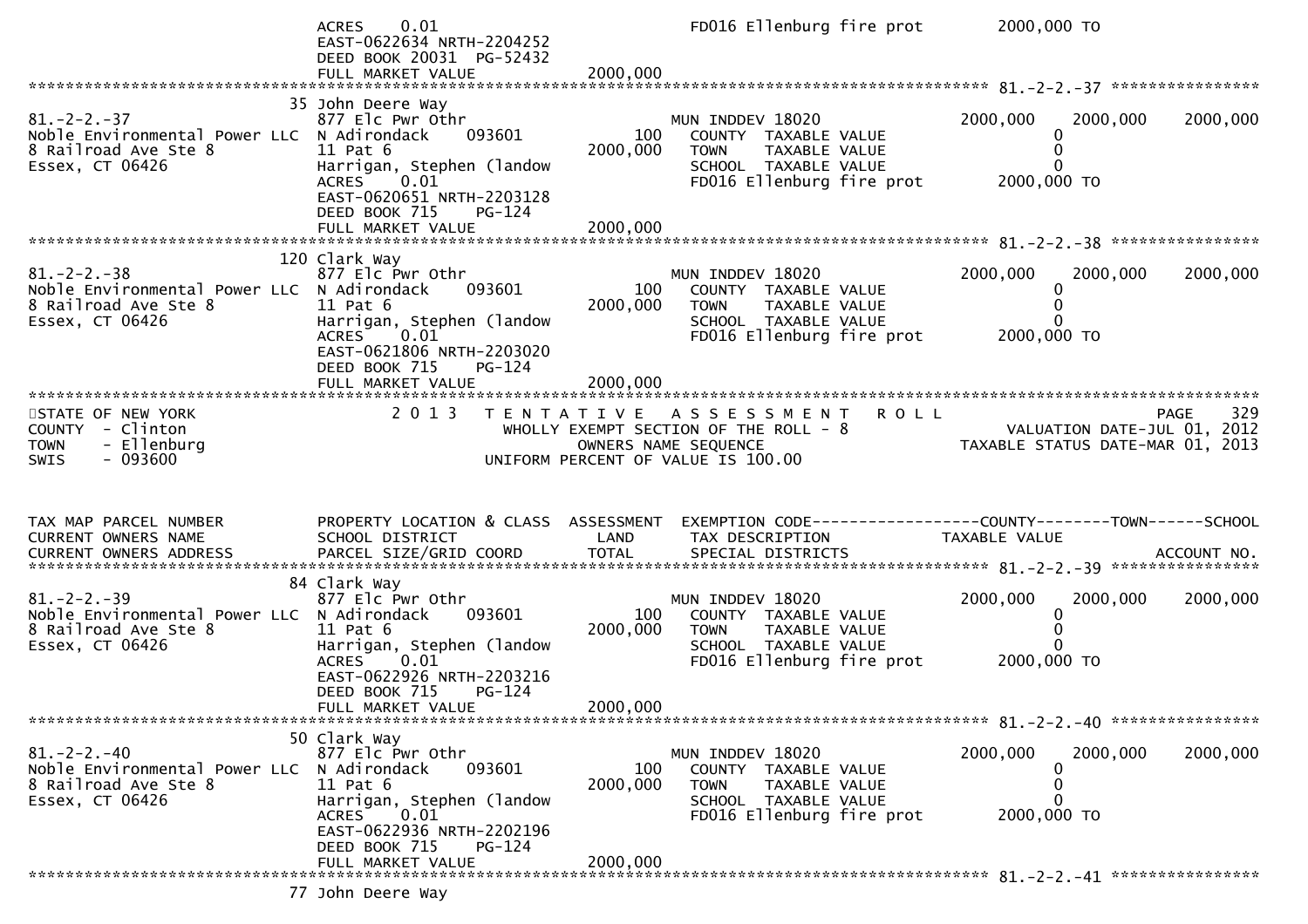| $81. - 2 - 2. - 41$<br>Noble Environmental Power LLC N Adirondack<br>8 Railroad Ave Ste 8<br>Essex, CT 06426  | 877 Elc Pwr Othr<br>093601<br>11 Pat 6<br>Harrigan, Stephen (landow<br>ACRES<br>0.01<br>EAST-0620749 NRTH-2202025<br>DEED BOOK 715<br>$PG-124$<br>FULL MARKET VALUE         | 100<br>2000,000<br>2000,000 | MUN INDDEV 18020<br>COUNTY TAXABLE VALUE<br><b>TOWN</b><br>TAXABLE VALUE<br>SCHOOL TAXABLE VALUE<br>FD016 Ellenburg fire prot              | 2000,000<br>2000,000<br>2000,000 TO                             | 2000,000    |  |
|---------------------------------------------------------------------------------------------------------------|-----------------------------------------------------------------------------------------------------------------------------------------------------------------------------|-----------------------------|--------------------------------------------------------------------------------------------------------------------------------------------|-----------------------------------------------------------------|-------------|--|
|                                                                                                               | 27 Clark Way                                                                                                                                                                |                             |                                                                                                                                            |                                                                 |             |  |
| $81. - 2 - 2. - 42$<br>Noble Environmental Power LLC N Adirondack<br>8 Railroad Ave Ste 8<br>Essex, CT 06426  | 877 Elc Pwr Othr<br>093601<br>11 Pat 6<br>Harrigan, Stephen (landow<br>0.01<br><b>ACRES</b><br>EAST-0621995 NRTH-2201722<br>DEED BOOK 715<br>PG-124                         | 100<br>2000,000             | MUN INDDEV 18020<br>COUNTY TAXABLE VALUE<br><b>TAXABLE VALUE</b><br><b>TOWN</b><br>SCHOOL TAXABLE VALUE<br>FD016 Ellenburg fire prot       | 2000,000<br>2000,000<br>2000,000 TO                             | 2000,000    |  |
|                                                                                                               |                                                                                                                                                                             |                             |                                                                                                                                            |                                                                 |             |  |
| $82. - 1 - 2. - 59$<br>Noble Environmental Power LLc Chateaugay 1<br>8 Railroad Ave Ste 8<br>Essex, CT 06426  | 131 Dusty Way<br>877 Elc Pwr Othr<br>163401<br>Lot $11$ Pat 5<br>Boadway, Donald (Landowne<br>0.01<br><b>ACRES</b><br>EAST-0623276 NRTH-2205091<br>DEED BOOK 20031 PG-52432 | 100<br>2000,000             | MUN INDDEV 18020<br>COUNTY TAXABLE VALUE<br>TAXABLE VALUE<br><b>TOWN</b><br>SCHOOL TAXABLE VALUE<br>FD016 Ellenburg fire prot              | 2000,000<br>2000,000<br>2000,000 TO                             | 2000,000    |  |
|                                                                                                               |                                                                                                                                                                             |                             |                                                                                                                                            |                                                                 |             |  |
| STATE OF NEW YORK<br>COUNTY - Clinton<br><b>TOWN</b><br>- Ellenburg<br>$-093600$<br><b>SWIS</b>               | 2 0 1 3                                                                                                                                                                     |                             | <b>ROLL</b><br>TENTATIVE ASSESSMENT<br>WHOLLY EXEMPT SECTION OF THE ROLL - 8<br>OWNERS NAME SEQUENCE<br>UNIFORM PERCENT OF VALUE IS 100.00 | VALUATION DATE-JUL 01, 2012<br>TAXABLE STATUS DATE-MAR 01, 2013 | 330<br>PAGE |  |
| TAX MAP PARCEL NUMBER<br>CURRENT OWNERS NAME                                                                  | PROPERTY LOCATION & CLASS ASSESSMENT<br>SCHOOL DISTRICT                                                                                                                     | LAND                        | EXEMPTION CODE-----------------COUNTY-------TOWN------SCHOOL<br>TAX DESCRIPTION                                                            | TAXABLE VALUE                                                   |             |  |
|                                                                                                               | 56 Chuckie Way                                                                                                                                                              |                             |                                                                                                                                            |                                                                 |             |  |
| $82. -1 - 16.1 - 19$<br>Noble Environmental Power LLC N Adirondack<br>8 Railroad Ave Ste 8<br>Essex, CT 06426 | 877 Elc Pwr Othr<br>093601<br>$12$ Pat $6$<br>Carter, Lawrence (landown<br>0.01<br><b>ACRES</b><br>EAST-0628955 NRTH-2204387                                                | 100<br>2000,000             | MUN INDDEV 18020<br>COUNTY TAXABLE VALUE<br><b>TOWN</b><br>TAXABLE VALUE<br>SCHOOL TAXABLE VALUE<br>FD016 Ellenburg fire prot              | 2000,000<br>2000,000<br>2000,000 TO                             | 2000,000    |  |
|                                                                                                               | DEED BOOK 485<br>$PG-424$<br>FULL MARKET VALUE                                                                                                                              | 2000,000                    |                                                                                                                                            |                                                                 |             |  |
|                                                                                                               |                                                                                                                                                                             |                             |                                                                                                                                            |                                                                 |             |  |
| $82. -1 - 16.1 - 21$<br>Noble Environmental Power LLC<br>8 Railroad Ave Ste 8<br>Essex, CT 06426              | 6 Chuckie Way<br>877 Elc Pwr Othr<br>N Adirondack<br>093601<br>$12$ Pat $6$<br>Carter, Lawrence (landown<br><b>ACRES</b><br>0.01<br>EAST-0629737 NRTH-2203414               | 100<br>2000,000             | MUN INDDEV 18020<br>COUNTY TAXABLE VALUE<br><b>TOWN</b><br>TAXABLE VALUE<br>SCHOOL TAXABLE VALUE<br>FD016 Ellenburg fire prot              | 2000,000<br>2000,000<br>0<br>2000,000 TO                        | 2000,000    |  |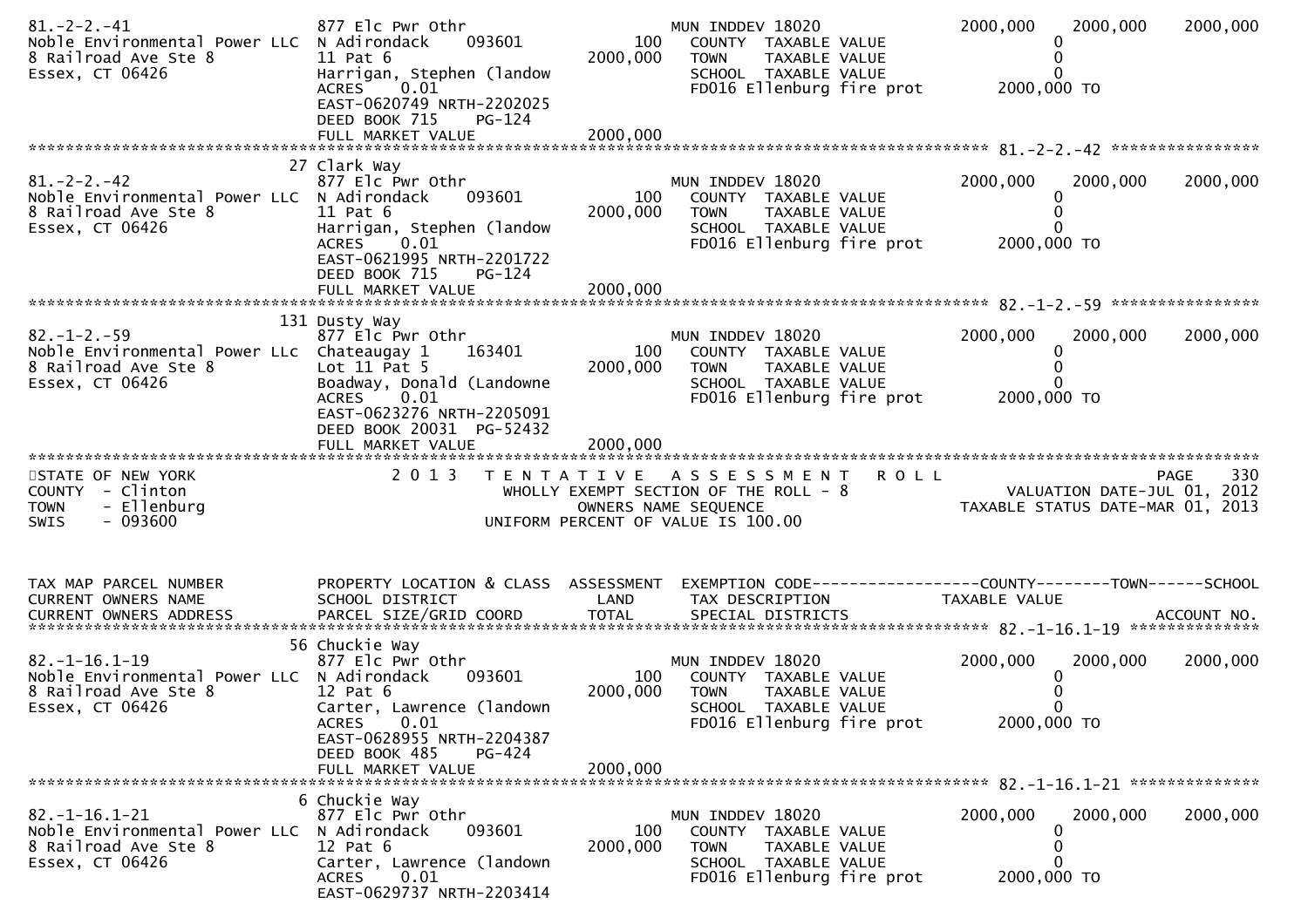|                                                                                                                                         | DEED BOOK 485<br>PG-424<br>FULL MARKET VALUE                                                                                                                                                                           | 2000,000                    |                                                                                                                                            |                                                                                                |             |
|-----------------------------------------------------------------------------------------------------------------------------------------|------------------------------------------------------------------------------------------------------------------------------------------------------------------------------------------------------------------------|-----------------------------|--------------------------------------------------------------------------------------------------------------------------------------------|------------------------------------------------------------------------------------------------|-------------|
| $82. - 1 - 16.1 - 23$<br>Noble Environmental Power LLC N Adirondack<br>8 Railroad Ave Ste 8<br>Essex, CT 06426                          | 25 Catherine Way<br>877 Elc Pwr Othr<br>093601<br>$12$ Pat $6$<br>Carter, Lawrence (landown<br>0.01<br><b>ACRES</b><br>EAST-0630651 NRTH-2202742<br>DEED BOOK 485<br><b>PG-424</b><br>FULL MARKET VALUE                | 100<br>2000,000<br>2000,000 | MUN INDDEV 18020<br>COUNTY TAXABLE VALUE<br><b>TOWN</b><br>TAXABLE VALUE<br>SCHOOL TAXABLE VALUE<br>FD016 Ellenburg fire prot              | 2000,000<br>2000,000<br>$\Omega$<br>0<br>0<br>2000,000 TO                                      | 2000,000    |
|                                                                                                                                         |                                                                                                                                                                                                                        |                             |                                                                                                                                            |                                                                                                |             |
| $82. -1 - 16.1 - 57$<br>Noble Environmental Power LLC N Adirondack<br>8 Railroad Ave Ste 8<br>Essex, CT 06426                           | 47 Tammy Way<br>877 Elc Pwr Othr<br>093601<br>$12$ Pat $6$<br>Carter, Lawrence (landown<br>0.01<br><b>ACRES</b><br>EAST-0630040 NRTH-2204652<br>DEED BOOK 485<br>PG-424<br>FULL MARKET VALUE                           | 100<br>2000,000<br>2000,000 | MUN INDDEV 18020<br>COUNTY TAXABLE VALUE<br>TAXABLE VALUE<br><b>TOWN</b><br>SCHOOL TAXABLE VALUE<br>FD016 Ellenburg fire prot              | 2000,000<br>2000,000<br>0<br>$\Omega$<br>2000,000 TO                                           | 2000,000    |
|                                                                                                                                         |                                                                                                                                                                                                                        |                             |                                                                                                                                            |                                                                                                |             |
| $82. -1 - 17.3 - 24$<br>Noble Environmental Power LLC N Adirondack<br>8 Railroad Ave Ste 8<br>Essex, CT 06426<br>********************** | 53 Hinkley Way<br>877 Elc Pwr Othr<br>093601<br>12 T6omt<br>Robbins, Steven (Landowne<br>0.01<br><b>ACRES</b><br>EAST-0627225 NRTH-2202146<br>DEED BOOK 904<br>$PG-1$<br>FULL MARKET VALUE<br>************************ | 100<br>2000,000<br>2000,000 | MUN INDDEV 18020<br>COUNTY TAXABLE VALUE<br><b>TOWN</b><br>TAXABLE VALUE<br>SCHOOL TAXABLE VALUE<br>FD016 Ellenburg fire prot              | 2000,000<br>2000,000<br>0<br>U<br>2000,000 TO                                                  | 2000,000    |
| STATE OF NEW YORK<br>COUNTY - Clinton<br>- Ellenburg<br><b>TOWN</b><br>$-093600$<br><b>SWIS</b>                                         | 2 0 1 3                                                                                                                                                                                                                |                             | <b>ROLL</b><br>TENTATIVE ASSESSMENT<br>WHOLLY EXEMPT SECTION OF THE ROLL - 8<br>OWNERS NAME SEQUENCE<br>UNIFORM PERCENT OF VALUE IS 100.00 | VALUATION DATE-JUL 01, 2012<br>VALUATION DATE-JUL 01, 2012<br>TAXABLE STATUS DATE-MAR 01, 2013 | 331<br>PAGE |
| TAX MAP PARCEL NUMBER<br>CURRENT OWNERS NAME                                                                                            | PROPERTY LOCATION & CLASS<br>SCHOOL DISTRICT                                                                                                                                                                           | ASSESSMENT<br>LAND          | TAX DESCRIPTION                                                                                                                            | EXEMPTION CODE-----------------COUNTY-------TOWN------SCHOOL<br>TAXABLE VALUE                  |             |
| $83. - 1 - 24.1 - 1$<br>Noble Environmental Power LLC<br>8 Railroad Ave Ste 8<br>Essex, CT 06426                                        | 244 Sample Way<br>877 Elc Pwr Othr<br>093601<br>N Adirondack<br>$7$ Pat $6$<br>Carter, Lee (Landowner)<br><b>ACRES</b><br>0.01<br>EAST-0640948 NRTH-2198275<br>DEED BOOK 963<br><b>PG-132</b><br>FULL MARKET VALUE     | 100<br>2000,000<br>2000,000 | MUN INDDEV 18020<br>COUNTY TAXABLE VALUE<br><b>TOWN</b><br>TAXABLE VALUE<br>SCHOOL TAXABLE VALUE<br>FD016 Ellenburg fire prot              | 2000,000<br>2000,000<br>0<br>0<br>0<br>2000,000 TO                                             | 2000,000    |
|                                                                                                                                         | 202 Sample Way                                                                                                                                                                                                         |                             |                                                                                                                                            |                                                                                                |             |
| $83. - 1 - 26.2 - 2$<br>Noble Environmental Power LLC N Adirondack                                                                      | 877 Elc Pwr Othr<br>093601                                                                                                                                                                                             | 100                         | MUN INDDEV 18020<br>COUNTY TAXABLE VALUE                                                                                                   | 2000,000<br>2000,000<br>$\mathbf{0}$                                                           | 2000,000    |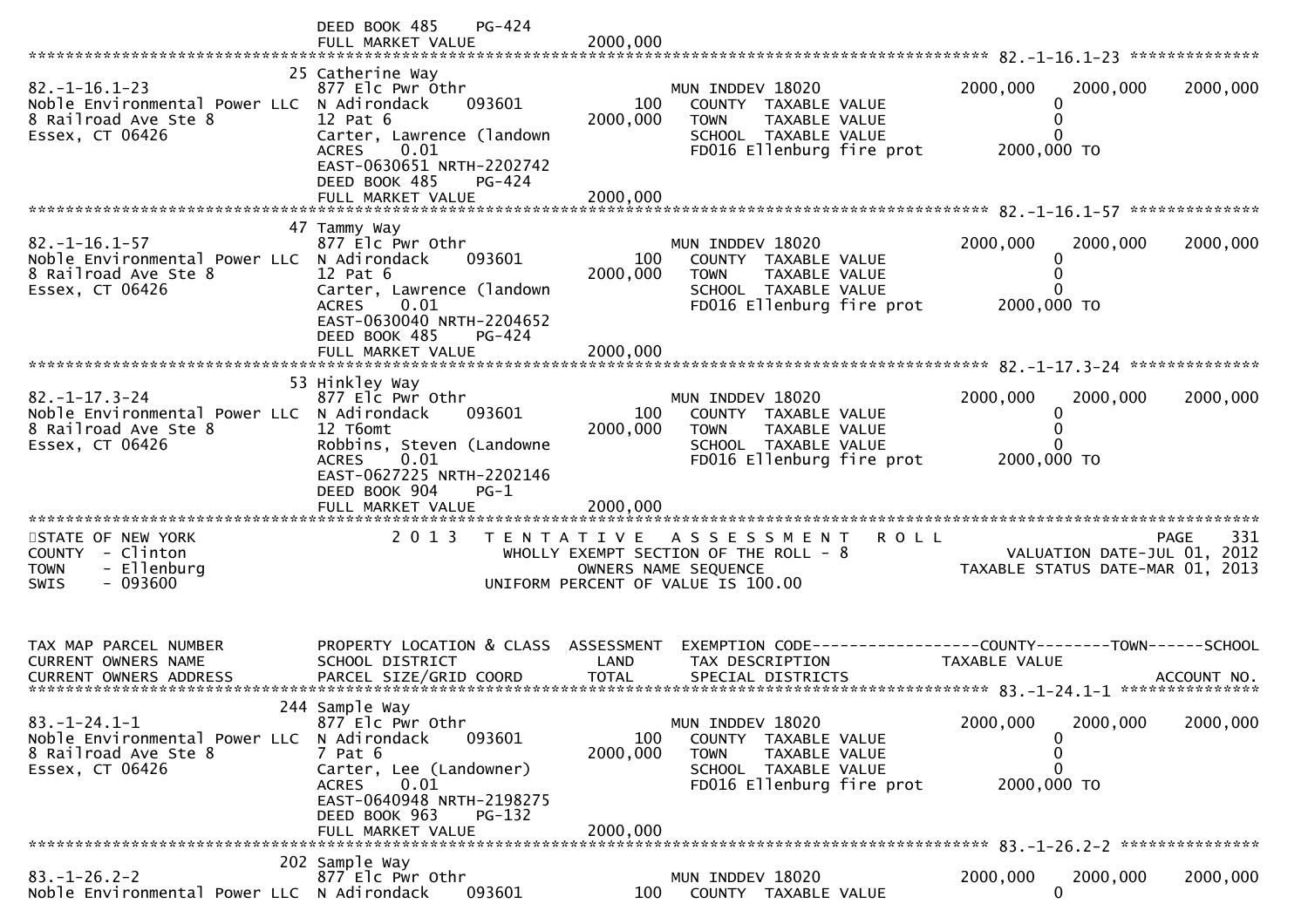| 8 Railroad Ave Ste 8<br>Essex, CT 06426                                                                       | Lot 7 T6omt<br>Sample, James (landowner)<br><b>ACRES</b><br>0.01<br>EAST-0639729 NRTH-2198095<br>DEED BOOK 1020 PG-199                                                                                  | 2000,000                                                                    | <b>TOWN</b>                                 | TAXABLE VALUE<br>SCHOOL TAXABLE VALUE                         | FD016 Ellenburg fire prot | 2000,000 TO             | 0<br>$\mathbf{0}$                                               |                    |
|---------------------------------------------------------------------------------------------------------------|---------------------------------------------------------------------------------------------------------------------------------------------------------------------------------------------------------|-----------------------------------------------------------------------------|---------------------------------------------|---------------------------------------------------------------|---------------------------|-------------------------|-----------------------------------------------------------------|--------------------|
|                                                                                                               | FULL MARKET VALUE                                                                                                                                                                                       | 2000,000                                                                    |                                             |                                                               |                           |                         |                                                                 |                    |
| $83. - 1 - 26.2 - 4$<br>Noble Environmental Power LLC N Adirondack<br>8 Railroad Ave Ste 8<br>Essex, CT 06426 | 162 Sample Way<br>877 Elc Pwr Othr<br>093601<br>Lot 7 T6omt<br>Sample, James (landowner)<br>ACRES 0.01<br>EAST-0639125 NRTH-2199096<br>DEED BOOK 1020<br>PG-199                                         | 100<br>2000,000                                                             | MUN INDDEV 18020<br><b>TOWN</b>             | COUNTY TAXABLE VALUE<br>TAXABLE VALUE<br>SCHOOL TAXABLE VALUE | FD016 Ellenburg fire prot | 2000,000<br>2000,000 TO | 2000,000<br>$\Omega$<br>0                                       | 2000,000           |
|                                                                                                               |                                                                                                                                                                                                         |                                                                             |                                             |                                                               |                           |                         |                                                                 |                    |
| $83. - 1 - 26.2 - 5$<br>Noble Environmental Power LLC N Adirondack<br>8 Railroad Ave Ste 8<br>Essex, CT 06426 | 137 Sample Way<br>877 Elc Pwr Othr<br>093601<br>Lot 7 T6omt<br>Sample, James (landowner)<br>0.01<br>ACRES<br>EAST-0639985 NRTH-2199656                                                                  | 100<br>2000,000                                                             | MUN INDDEV 18020<br><b>TOWN</b>             | COUNTY TAXABLE VALUE<br>TAXABLE VALUE<br>SCHOOL TAXABLE VALUE | FD016 Ellenburg fire prot | 2000,000<br>2000,000 TO | 2000,000<br>0                                                   | 2000,000           |
|                                                                                                               | DEED BOOK 1020<br>PG-199<br>FULL MARKET VALUE                                                                                                                                                           | 2000,000                                                                    |                                             |                                                               |                           |                         |                                                                 |                    |
| $83. - 1 - 26.2 - 7$<br>Noble Environmental Power LLC N Adirondack<br>8 Railroad Ave Ste 8<br>Essex, CT 06426 | 82 Sample Way<br>877 Elc Pwr Othr<br>093601<br>Lot 7 T6omt<br>Sample, James (landowner)<br><b>ACRES</b><br>0.01<br>EAST-0638712 NRTH-2200152<br>DEED BOOK 1020<br>PG-199                                | 100<br>2000,000                                                             | MUN INDDEV 18020<br><b>TOWN</b>             | COUNTY TAXABLE VALUE<br>TAXABLE VALUE<br>SCHOOL TAXABLE VALUE | FD016 Ellenburg fire prot | 2000,000<br>2000,000 TO | 2000,000<br>0                                                   | 2000,000           |
|                                                                                                               |                                                                                                                                                                                                         |                                                                             |                                             |                                                               |                           |                         |                                                                 |                    |
| STATE OF NEW YORK<br>COUNTY - Clinton<br>- Ellenburg<br><b>TOWN</b><br>SWIS<br>- 093600                       | 2 0 1 3<br>T E N T A T I V E                                                                                                                                                                            | WHOLLY EXEMPT SECTION OF THE ROLL - 8<br>UNIFORM PERCENT OF VALUE IS 100.00 | A S S E S S M E N T<br>OWNERS NAME SEQUENCE |                                                               | <b>ROLL</b>               |                         | VALUATION DATE-JUL 01, 2012<br>TAXABLE STATUS DATE-MAR 01, 2013 | 332<br><b>PAGE</b> |
| TAX MAP PARCEL NUMBER<br>CURRENT OWNERS NAME<br><b>CURRENT OWNERS ADDRESS</b>                                 | PROPERTY LOCATION & CLASS ASSESSMENT<br>SCHOOL DISTRICT<br>PARCEL SIZE/GRID COORD                                                                                                                       | LAND<br><b>TOTAL</b>                                                        |                                             | TAX DESCRIPTION<br>SPECIAL DISTRICTS                          |                           | TAXABLE VALUE           | EXEMPTION CODE-----------------COUNTY-------TOWN------SCHOOL    | ACCOUNT NO.        |
| $83. - 1 - 26.2 - 54$<br>Noble Environmental Power LLC<br>8 Railroad Ave Ste 8<br>Essex, CT 06426             | 105 Sample Way<br>877 Elc Pwr Othr<br>N Adirondack<br>093601<br>Lot 7 T6omt<br>Sample, James (landowner)<br>0.01<br>ACRES<br>EAST-0639643 NRTH-2200619<br>DEED BOOK 1020<br>PG-199<br>FULL MARKET VALUE | 100<br>2000,000<br>2000,000                                                 | MUN INDDEV 18020<br><b>TOWN</b>             | COUNTY TAXABLE VALUE<br>TAXABLE VALUE<br>SCHOOL TAXABLE VALUE | FD016 Ellenburg fire prot | 2000,000<br>2000,000 TO | 2000,000<br>0<br>0<br>$\Omega$                                  | 2000,000           |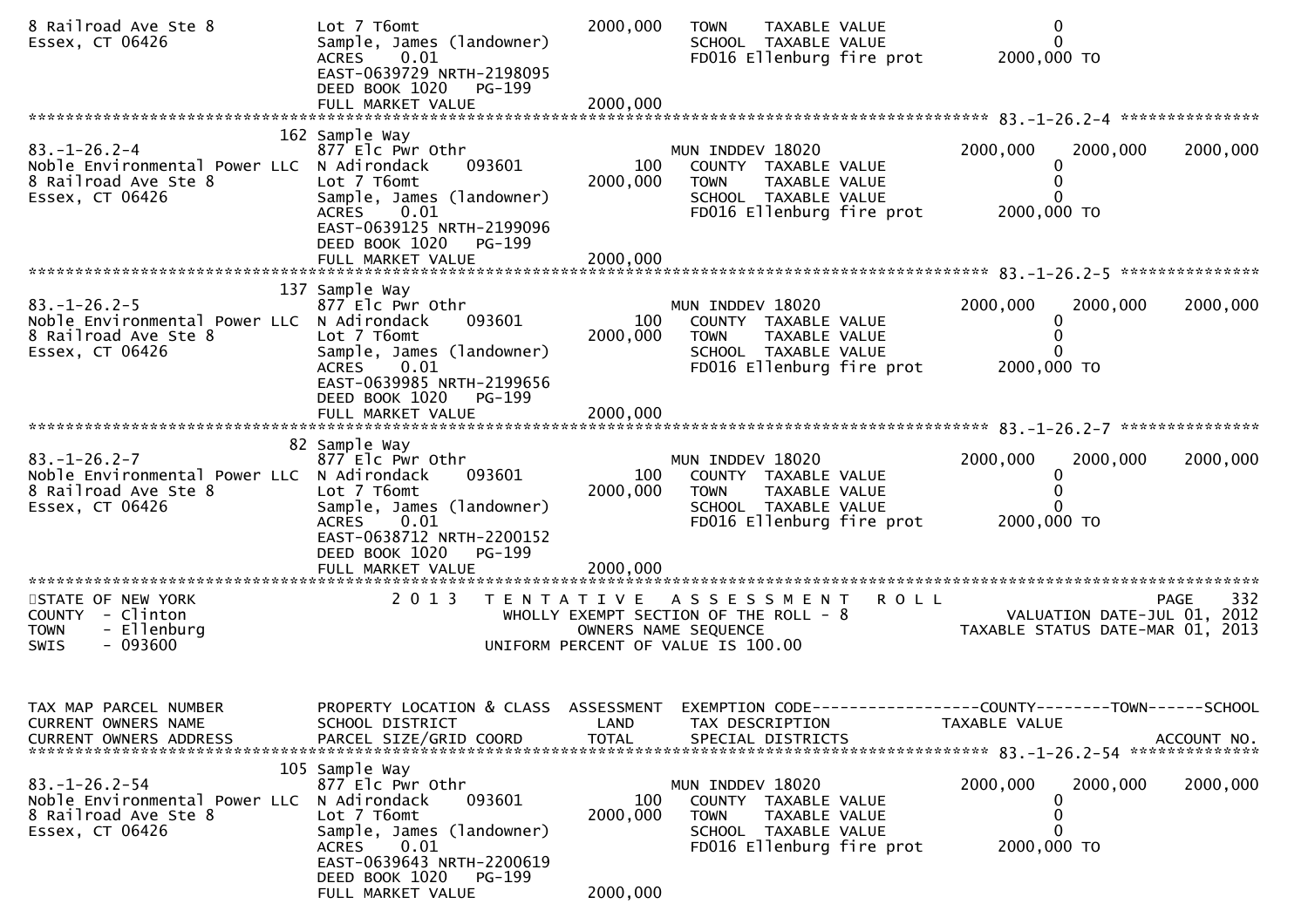| $96. - 1 - 1. - 45$<br>Noble Environmental Power LLC N Adirondack<br>8 Railroad Ave Ste 8<br>Essex, CT 06426  | 106 Rupert Way<br>877 Elc Pwr Othr<br>093601<br>10 Pat 6<br>Harrigan Brothers (landow<br>0.01<br>ACRES<br>EAST-0620757 NRTH-2198497<br>DEED BOOK 1025 PG-332<br>FULL MARKET VALUE   | 100<br>2000,000<br>2000,000 | MUN INDDEV 18020<br>COUNTY TAXABLE VALUE<br>TAXABLE VALUE<br><b>TOWN</b><br>SCHOOL TAXABLE VALUE<br>FD016 Ellenburg fire prot             | 2000,000<br>2000,000<br>0<br>2000,000 TO                                       | 2000,000 |
|---------------------------------------------------------------------------------------------------------------|-------------------------------------------------------------------------------------------------------------------------------------------------------------------------------------|-----------------------------|-------------------------------------------------------------------------------------------------------------------------------------------|--------------------------------------------------------------------------------|----------|
|                                                                                                               | 56 Steiger Way                                                                                                                                                                      |                             |                                                                                                                                           |                                                                                |          |
| $96. - 1 - 1. - 46$<br>Noble Environmental Power LLC N Adirondack<br>8 Railroad Ave Ste 8<br>Essex, CT 06426  | 877 Elc Pwr Othr<br>093601<br>10 Pat 6<br>Harrigan Brothers (landow<br><b>ACRES</b><br>0.01<br>EAST-0620817 NRTH-2199636<br>DEED BOOK 1025<br>PG-332                                | 100<br>2000,000             | MUN INDDEV 18020<br>COUNTY TAXABLE VALUE<br>TAXABLE VALUE<br><b>TOWN</b><br>SCHOOL TAXABLE VALUE<br>FD016 Ellenburg fire prot             | 2000,000<br>2000,000<br>0<br>0<br>2000,000 TO                                  | 2000,000 |
|                                                                                                               | FULL MARKET VALUE                                                                                                                                                                   | 2000,000                    |                                                                                                                                           |                                                                                |          |
|                                                                                                               | 76 Claas Way                                                                                                                                                                        |                             |                                                                                                                                           |                                                                                |          |
| $96. - 1 - 2.1 - 43$<br>Noble Environmental Power LLC N Adirondack<br>8 Railroad Ave Ste 8<br>Essex, CT 06426 | 877 Elc Pwr Othr<br>093601<br>10 Pat 6<br>Harrigan Brothers (landow<br>ACRES 0.01<br>EAST-0620970 NRTH-2196281                                                                      | 100<br>2000,000             | MUN INDDEV 18020<br>COUNTY TAXABLE VALUE<br><b>TOWN</b><br><b>TAXABLE VALUE</b><br>SCHOOL TAXABLE VALUE<br>FD016 Ellenburg fire prot      | 2000,000<br>2000,000<br>0<br>2000,000 TO                                       | 2000,000 |
|                                                                                                               | DEED BOOK 20051 PG-79090                                                                                                                                                            |                             |                                                                                                                                           |                                                                                |          |
|                                                                                                               |                                                                                                                                                                                     |                             |                                                                                                                                           |                                                                                |          |
| $96. - 1 - 2.1 - 44$<br>Noble Environmental Power LLC N Adirondack<br>8 Railroad Ave Ste 8<br>Essex, CT 06426 | 69 Rupert Way<br>877 Elc Pwr Othr<br>093601<br>10 Pat 6<br>Harrigan Brothers (landow<br>ACRES<br>0.01<br>EAST-0620754 NRTH-2197395<br>DEED BOOK 20051 PG-79090<br>FULL MARKET VALUE | 100<br>2000,000<br>2000,000 | MUN INDDEV 18020<br>COUNTY TAXABLE VALUE<br><b>TOWN</b><br>TAXABLE VALUE<br>SCHOOL TAXABLE VALUE<br>FD016 Ellenburg fire prot             | 2000,000<br>2000,000<br>0<br>0<br>2000,000 TO                                  | 2000,000 |
|                                                                                                               |                                                                                                                                                                                     |                             |                                                                                                                                           |                                                                                |          |
| STATE OF NEW YORK<br>COUNTY - Clinton<br>- Ellenburg<br><b>TOWN</b><br>SWIS<br>- 093600                       | 2 0 1 3                                                                                                                                                                             | T E N T A T I V E           | <b>ROLL</b><br>A S S E S S M E N T<br>WHOLLY EXEMPT SECTION OF THE ROLL - 8<br>OWNERS NAME SEQUENCE<br>UNIFORM PERCENT OF VALUE IS 100.00 | <b>PAGE</b><br>VALUATION DATE-JUL 01, 2012<br>TAXABLE STATUS DATE-MAR 01, 2013 | 333      |
|                                                                                                               |                                                                                                                                                                                     |                             |                                                                                                                                           |                                                                                |          |
| TAX MAP PARCEL NUMBER<br><b>CURRENT OWNERS NAME</b>                                                           | PROPERTY LOCATION & CLASS ASSESSMENT<br>SCHOOL DISTRICT                                                                                                                             | LAND                        | TAX DESCRIPTION                                                                                                                           | TAXABLE VALUE                                                                  |          |
|                                                                                                               | 29 Rupert Way                                                                                                                                                                       |                             |                                                                                                                                           |                                                                                |          |
| $96. - 1 - 2.1 - 47$<br>Noble Environmental Power LLC<br>8 Railroad Ave Ste 8<br>Essex, CT 06426              | 877 Elc Pwr Othr<br>093601<br>N Adirondack<br>10 Pat 6<br>Harrigan Brothers (landow                                                                                                 | 100<br>2000,000             | MUN INDDEV 18020<br><b>COUNTY</b><br>TAXABLE VALUE<br><b>TOWN</b><br>TAXABLE VALUE<br><b>SCHOOL</b><br>TAXABLE VALUE                      | 2000,000<br>2000,000<br>0<br>0<br>0                                            | 2000,000 |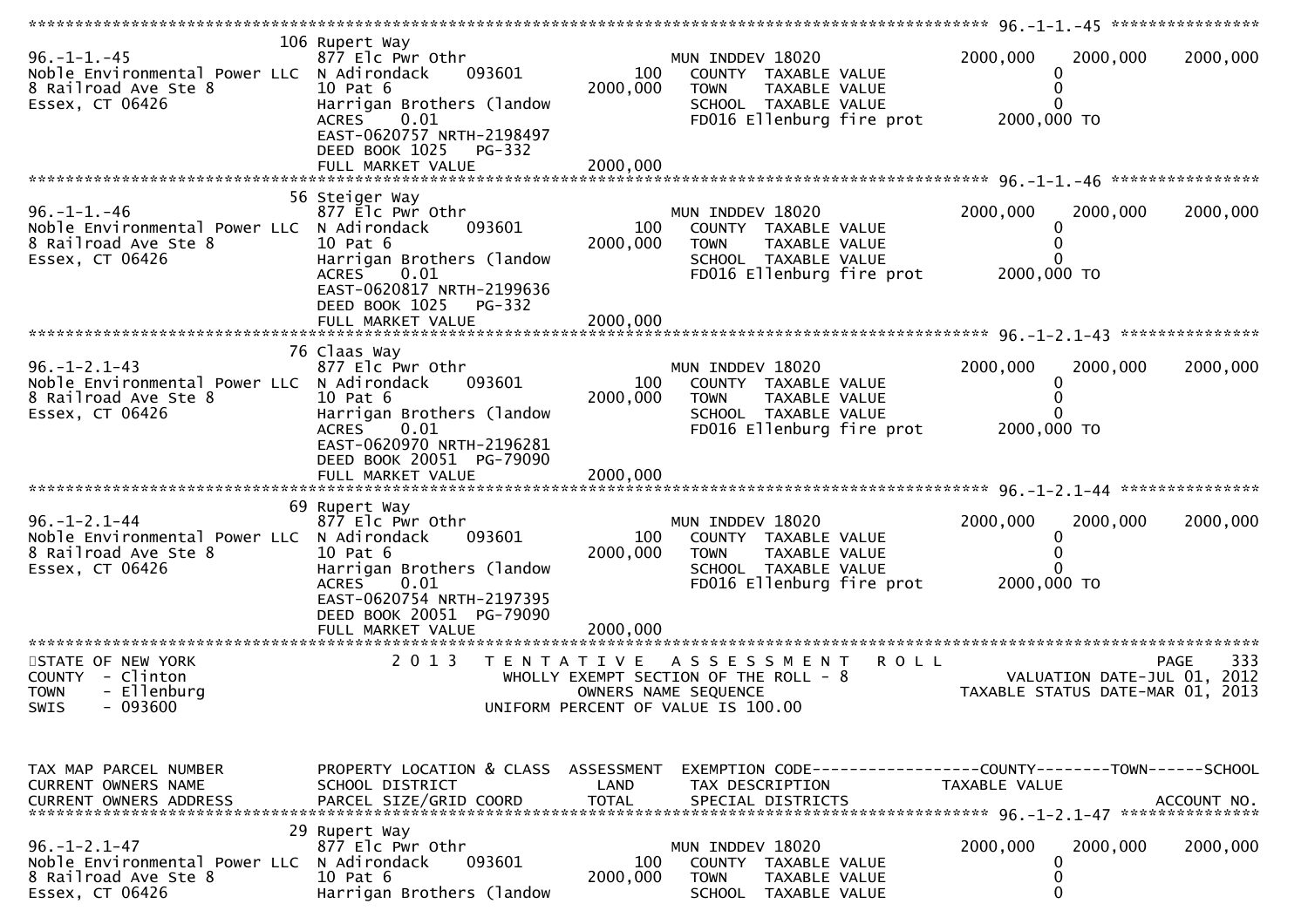ACRES 0.01 FD016 Ellenburg fire prot 2000,000 TO EAST-0622268 NRTH-2197612 DEED BOOK 20051 PG-79090 FULL MARKET VALUE 2000,000 \*\*\*\*\*\*\*\*\*\*\*\*\*\*\*\*\*\*\*\*\*\*\*\*\*\*\*\*\*\*\*\*\*\*\*\*\*\*\*\*\*\*\*\*\*\*\*\*\*\*\*\*\*\*\*\*\*\*\*\*\*\*\*\*\*\*\*\*\*\*\*\*\*\*\*\*\*\*\*\*\*\*\*\*\*\*\*\*\*\*\*\*\*\*\*\*\*\*\*\*\*\*\* 97.-1-1.-36 \*\*\*\*\*\*\*\*\*\*\*\*\*\*\*\* 22 Camp Way877 Elc Pwr Othr 97.-1-1.-36 877 Elc Pwr Othr MUN INDDEV 18020 2000,000 2000,000 2000,000Noble Environmental Power LLC N Adirondack 093601 100 COUNTY TAXABLE VALUE 0<br>8 Bailroad Ave Ste & 10 Bat 6 2000\_000 TOWN TAXABLE VALUE  $\Omega$ 8 Railroad Ave Ste 8 10 Pat 6 2000,000 TOWN TAXABLE VALUE <sup>0</sup> $\Omega$ Harrigan, Stephen (landow<br>ACRES 0.01 2000,000 TO FD016 Ellenburg fire prot EAST-0628415 NRTH-2200294DEED BOOK 863 PG-221 FULL MARKET VALUE 2000,000 \*\*\*\*\*\*\*\*\*\*\*\*\*\*\*\*\*\*\*\*\*\*\*\*\*\*\*\*\*\*\*\*\*\*\*\*\*\*\*\*\*\*\*\*\*\*\*\*\*\*\*\*\*\*\*\*\*\*\*\*\*\*\*\*\*\*\*\*\*\*\*\*\*\*\*\*\*\*\*\*\*\*\*\*\*\*\*\*\*\*\*\*\*\*\*\*\*\*\*\*\*\*\* 97.-1-1.-48 \*\*\*\*\*\*\*\*\*\*\*\*\*\*\*\* 62 McKinney Way877 Elc Pwr Othr 97.-1-1.-48 877 Elc Pwr Othr MUN INDDEV 18020 2000,000 2000,000 2000,000 2000,<br>Noble Environmental Pewer U.C. N.Adirendack 003601 100 COUNTY(TAXABLE VALUE Noble Environmental Power LLC N Adirondack 093601 100 COUNTY TAXABLE VALUE 0<br>8 Bailread Ave Ste & 10 Bat C  $\Omega$ 8 Railroad Ave Ste 8 10 Pat 6 2000,000 TOWN TAXABLE VALUE <sup>0</sup> $\Omega$ Harrigan Stephen (landown<br>ACRES 0.01 2000,000 TO FD016 Ellenburg fire prot EAST-0625340 NRTH-2199847 DEED BOOK 863 PG-221FULL MARKET VALUE FULL MARKET VALUE 2000,000 \*\*\*\*\*\*\*\*\*\*\*\*\*\*\*\*\*\*\*\*\*\*\*\*\*\*\*\*\*\*\*\*\*\*\*\*\*\*\*\*\*\*\*\*\*\*\*\*\*\*\*\*\*\*\*\*\*\*\*\*\*\*\*\*\*\*\*\*\*\*\*\*\*\*\*\*\*\*\*\*\*\*\*\*\*\*\*\*\*\*\*\*\*\*\*\*\*\*\*\*\*\*\* 97.-1-1.-50 \*\*\*\*\*\*\*\*\*\*\*\*\*\*\*\* 22 McKinney Way877 Elc Pwr Othr 97.-1-1.-50 877 Elc Pwr Othr MUN INDDEV 18020 2000,000 2000,000 2000,000Noble Environmental Power LLC N Adirondack 093601 100 COUNTY TAXABLE VALUE 0<br>8 Bailmaad Ave Ste 。。 10 Bat 6 2000 000 TOWN TAXABLE VALUE  $\mathbf 0$ 8 Railroad Ave Ste 8 10 Pat 6 2000,000 TOWN TAXABLE VALUE <sup>0</sup> $\Omega$ Harrigan Stephen (landown<br>ACRES 0.01 2000.000 TO  $FDO16$  Ellenburg fire prot EAST-0624573 NRTH-2200538DEED BOOK 863 PG-221<br>FULL MARKET VALUE FULL MARKET VALUE 2000,000 \*\*\*\*\*\*\*\*\*\*\*\*\*\*\*\*\*\*\*\*\*\*\*\*\*\*\*\*\*\*\*\*\*\*\*\*\*\*\*\*\*\*\*\*\*\*\*\*\*\*\*\*\*\*\*\*\*\*\*\*\*\*\*\*\*\*\*\*\*\*\*\*\*\*\*\*\*\*\*\*\*\*\*\*\*\*\*\*\*\*\*\*\*\*\*\*\*\*\*\*\*\*\* 97.-1-3.-32 \*\*\*\*\*\*\*\*\*\*\*\*\*\*\*\* 43 School House Way877 Elc Pwr Othr 97.-1-3.-32 877 Elc Pwr Othr MUN INDDEV 18020 2000,000 2000,000 2000,000Noble Environmental Power LLC N Adirondack 093601 100 COUNTY TAXABLE VALUE 0<br>8 Bailroad Ave Ste & 10 Bat 6 2000\_000 TOWN TAXABLE VALUE  $\Omega$ 8 Railroad Ave Ste 8 10 Pat 6 2000,000 TOWN TAXABLE VALUE <sup>0</sup> $\Omega$ LaFar, Steven (landowner)<br>ACRES 0.01 2000.000 TO FD016 Ellenburg fire prot EAST-0624310 NRTH-2198741DEED BOOK 20001 PG-24146<br>EULL MARKET VALUE FULL MARKET VALUE 2000,000 \*\*\*\*\*\*\*\*\*\*\*\*\*\*\*\*\*\*\*\*\*\*\*\*\*\*\*\*\*\*\*\*\*\*\*\*\*\*\*\*\*\*\*\*\*\*\*\*\*\*\*\*\*\*\*\*\*\*\*\*\*\*\*\*\*\*\*\*\*\*\*\*\*\*\*\*\*\*\*\*\*\*\*\*\*\*\*\*\*\*\*\*\*\*\*\*\*\*\*\*\*\*\*\*\*\*\*\*\*\*\*\*\*\*\*\*\*\*\*\*\*\*\*\*\*\*\*\*\*\*\*\*334 STATE OF NEW YORK 2 0 1 3 T E N T A T I V E A S S E S S M E N T R O L L PAGE <sup>334</sup>VALUATION DATE-JUL 01, 2012 COUNTY - Clinton WHOLLY EXEMPT SECTION OF THE ROLL - 8 VALUATION DATE-JUL 01, 2012 TOWN - Ellenburg OWNERS NAME SEQUENCE TAXABLE STATUS DATE-MAR 01, 2013SWIS - 093600 UNIFORM PERCENT OF VALUE IS 100.00TAX MAP PARCEL NUMBER PROPERTY LOCATION & CLASS ASSESSMENT EXEMPTION CODE------------------COUNTY--------TOWN------SCHOOLCURRENT OWNERS NAME SCHOOL DISTRICT LAND TAX DESCRIPTION TAXABLE VALUE<br>CURRENT OWNERS ARRRESS RARGEL SIZE(CRIR)COORR TOTAL SRECIAL RISTRICTS CURRENT OWNERS ADDRESS PARCEL SIZE/GRID COORD TOTAL SPECIAL DISTRICTS ACCOUNT NO. \*\*\*\*\*\*\*\*\*\*\*\*\*\*\*\*\*\*\*\*\*\*\*\*\*\*\*\*\*\*\*\*\*\*\*\*\*\*\*\*\*\*\*\*\*\*\*\*\*\*\*\*\*\*\*\*\*\*\*\*\*\*\*\*\*\*\*\*\*\*\*\*\*\*\*\*\*\*\*\*\*\*\*\*\*\*\*\*\*\*\*\*\*\*\*\*\*\*\*\*\*\*\* 97.-1-3.-56 \*\*\*\*\*\*\*\*\*\*\*\*\*\*\*\*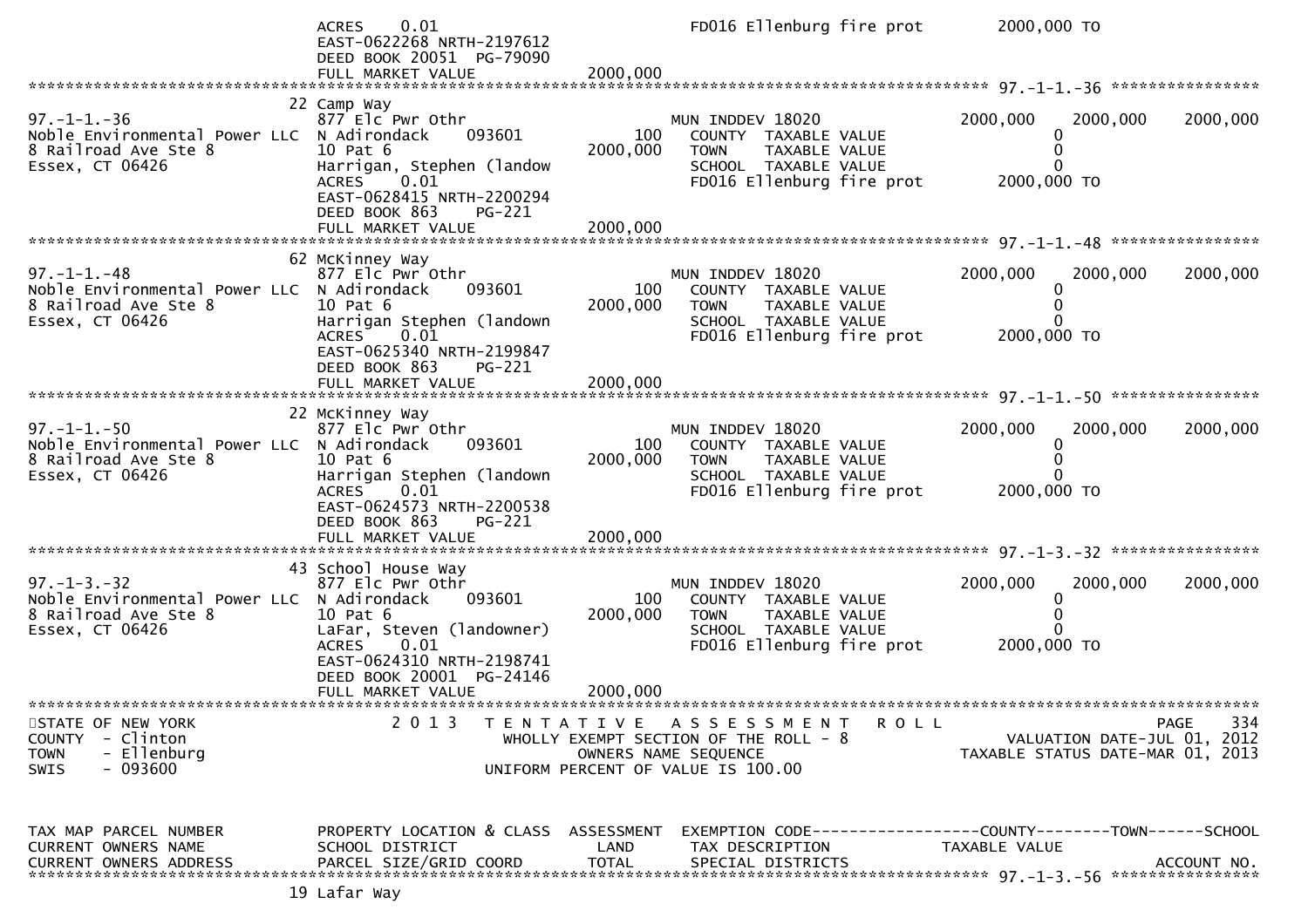| $97. - 1 - 3. - 56$<br>Noble Environmental Power LLC<br>8 Railroad Ave Ste 8<br>Essex, CT 06426               | 877 Elc Pwr Othr<br>N Adirondack<br>093601<br>10 Pat 6<br>LaFar, Steven (landowner)<br><b>ACRES</b><br>0.01<br>EAST-0623445 NRTH-2199639<br>DEED BOOK 20001 PG-24146<br>FULL MARKET VALUE   | 100<br>2000,000<br>2000,000 | MUN INDDEV 18020<br>COUNTY TAXABLE VALUE<br><b>TOWN</b><br>TAXABLE VALUE<br>SCHOOL TAXABLE VALUE<br>FD016 Ellenburg fire prot       | 2000,000<br>2000,000 TO | 2000,000<br>0                                                   | 2000,000    |
|---------------------------------------------------------------------------------------------------------------|---------------------------------------------------------------------------------------------------------------------------------------------------------------------------------------------|-----------------------------|-------------------------------------------------------------------------------------------------------------------------------------|-------------------------|-----------------------------------------------------------------|-------------|
|                                                                                                               |                                                                                                                                                                                             |                             |                                                                                                                                     |                         |                                                                 |             |
| $97. - 1 - 5. - 30$<br>Noble Environmental Power LLC N Adirondack<br>8 Railroad Ave Ste 8<br>Essex, CT 06426  | 85 School House Way<br>877 Elc Pwr Othr<br>093601<br>Lot $10$ Pat $6$<br>Boyea, Paul (landowner)<br>0.01<br><b>ACRES</b><br>EAST-0625339 NRTH-2198020                                       | 100<br>2000,000             | MUN INDDEV 18020<br>COUNTY TAXABLE VALUE<br>TAXABLE VALUE<br><b>TOWN</b><br>SCHOOL TAXABLE VALUE<br>FD016 Ellenburg fire prot       | 2000,000<br>2000,000 TO | 2000,000<br>0<br>0                                              | 2000,000    |
|                                                                                                               | DEED BOOK 569<br>PG-801                                                                                                                                                                     |                             |                                                                                                                                     |                         |                                                                 |             |
|                                                                                                               |                                                                                                                                                                                             |                             |                                                                                                                                     |                         |                                                                 |             |
| $97. -1 - 5. -31$<br>Noble Environmental Power LLC N Adirondack<br>8 Railroad Ave Ste 8<br>Essex, CT 06426    | 54 School House Way<br>877 Elc Pwr Othr<br>093601<br>Lot $10$ Pat $6$<br>Boyea, Paul (landowner)<br>ACRES<br>0.01                                                                           | 100<br>2000,000             | MUN INDDEV 18020<br>COUNTY TAXABLE VALUE<br>TAXABLE VALUE<br><b>TOWN</b><br>SCHOOL TAXABLE VALUE<br>FD016 Ellenburg fire prot       | 2000,000<br>2000,000 TO | 2000,000                                                        | 2000,000    |
|                                                                                                               | EAST-0624343 NRTH-2197707<br>DEED BOOK 569<br>PG-801                                                                                                                                        |                             |                                                                                                                                     |                         |                                                                 |             |
| $97. - 1 - 6.1 - 34$<br>Noble Environmental Power LLC N Adirondack<br>8 Railroad Ave Ste 8<br>Essex, CT 06426 | 104 McKinney Way<br>877 Elc Pwr Othr<br>093601<br>9 Pat 6<br>Schroeder, Horst (landown<br><b>ACRES</b><br>0.01<br>EAST-0626087 NRTH-2199127                                                 | 100<br>2000,000             | MUN INDDEV 18020<br>COUNTY TAXABLE VALUE<br>TOWN<br>TAXABLE VALUE<br>SCHOOL TAXABLE VALUE<br>FD016 Ellenburg fire prot              | 2000,000<br>2000,000 TO | 2000,000<br>0                                                   | 2000,000    |
|                                                                                                               | DEED BOOK 20072 PG-5909<br>FULL MARKET VALUE                                                                                                                                                | 2000,000                    |                                                                                                                                     |                         |                                                                 |             |
| $97. - 1 - 6.2 - 35$<br>Noble Environmental Power LLC N Adirondack<br>8 Railroad Ave Ste 8<br>Essex, CT 06426 | 70 Camp Way<br>877 Elc Pwr Othr<br>093601<br>Lot 9 T6omt<br>Schroeder, Horst (Landown<br><b>ACRES</b><br>0.01<br>EAST-0627448 NRTH-2199519<br>DEED BOOK 20041 PG-78257<br>FULL MARKET VALUE | 100<br>2000,000<br>2000,000 | MUN INDDEV 18020<br>COUNTY TAXABLE VALUE<br><b>TOWN</b><br>TAXABLE VALUE<br>SCHOOL TAXABLE VALUE<br>FD016 Ellenburg fire prot       | 2000,000<br>2000,000 TO | 2000,000<br>0                                                   | 2000,000    |
| STATE OF NEW YORK<br>- Clinton<br><b>COUNTY</b><br>- Ellenburg<br><b>TOWN</b><br>- 093600<br><b>SWIS</b>      | 2 0 1 3                                                                                                                                                                                     |                             | TENTATIVE ASSESSMENT<br>ROLL<br>WHOLLY EXEMPT SECTION OF THE ROLL - 8<br>OWNERS NAME SEQUENCE<br>UNIFORM PERCENT OF VALUE IS 100.00 |                         | VALUATION DATE-JUL 01, 2012<br>TAXABLE STATUS DATE-MAR 01, 2013 | 335<br>PAGE |

TAX MAP PARCEL NUMBER PROPERTY LOCATION & CLASS ASSESSMENT EXEMPTION CODE------------------COUNTY--------TOWN------SCHOOL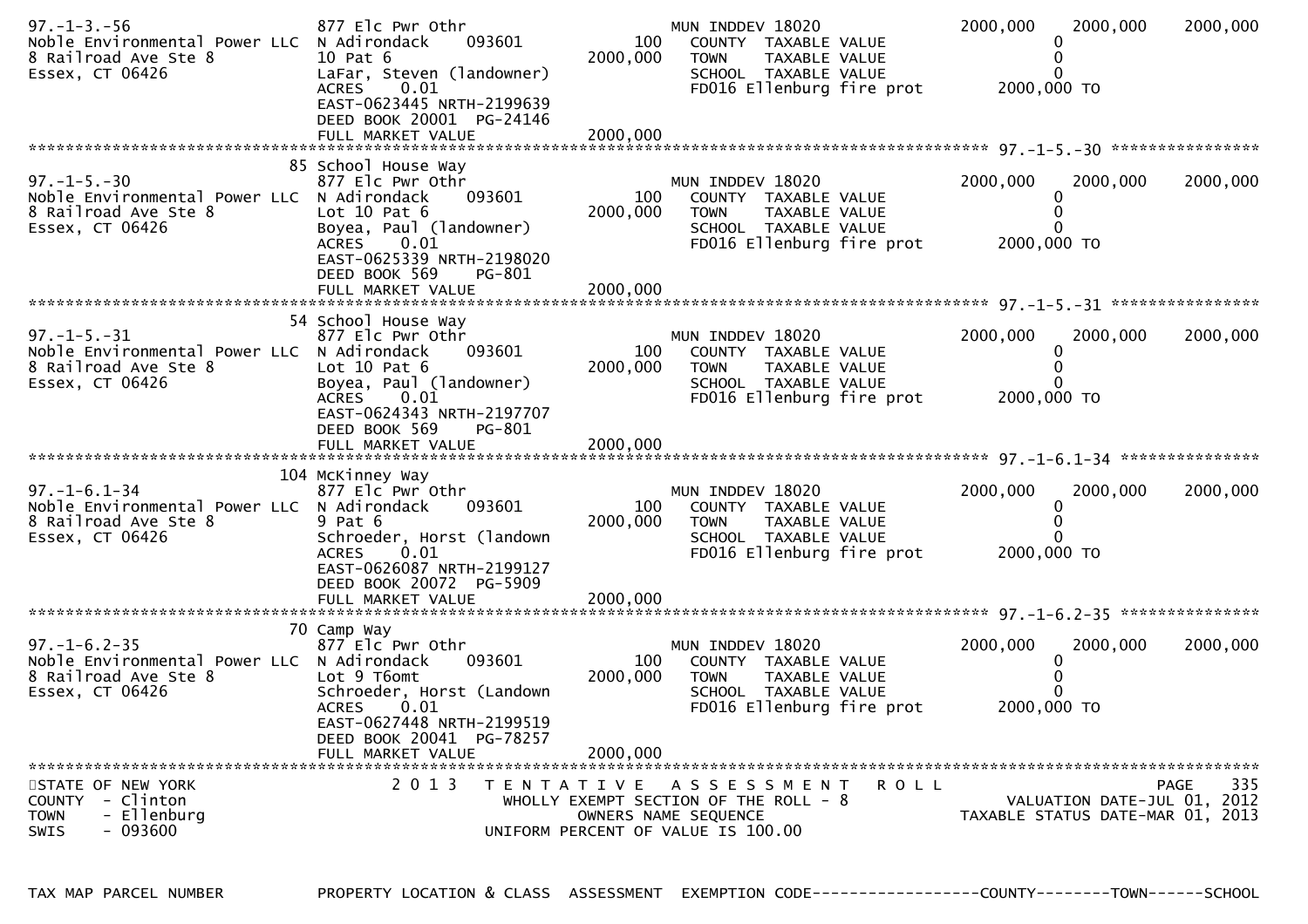| CURRENT OWNERS NAME                                                                                            | SCHOOL DISTRICT                                                                                                                                                            | LAND            | TAX DESCRIPTION                                                                                                                      | TAXABLE VALUE                          |                                                                                |
|----------------------------------------------------------------------------------------------------------------|----------------------------------------------------------------------------------------------------------------------------------------------------------------------------|-----------------|--------------------------------------------------------------------------------------------------------------------------------------|----------------------------------------|--------------------------------------------------------------------------------|
| <b>CURRENT OWNERS ADDRESS</b>                                                                                  | PARCEL SIZE/GRID COORD                                                                                                                                                     | <b>TOTAL</b>    | SPECIAL DISTRICTS                                                                                                                    |                                        | ACCOUNT NO.                                                                    |
|                                                                                                                | 133 Brior Way                                                                                                                                                              |                 |                                                                                                                                      |                                        |                                                                                |
| $97. - 1 - 8. - 17$<br>Noble Environmental Power LLC N Adirondack<br>8 Railroad Ave Ste 8<br>Essex, CT 06426   | 877 Elc Pwr Othr<br>093601<br>$9$ Pat $6$<br>Brior, Keith (landowner)<br>0.01<br><b>ACRES</b>                                                                              | 100<br>2000,000 | MUN INDDEV 18020<br>COUNTY TAXABLE VALUE<br><b>TOWN</b><br>TAXABLE VALUE<br>SCHOOL TAXABLE VALUE<br>FD016 Ellenburg fire prot        | 2000,000<br>$\Omega$<br>2000,000 TO    | 2000,000<br>2000,000                                                           |
|                                                                                                                | EAST-0631105 NRTH-2198634<br>DEED BOOK 98001 PG-02235                                                                                                                      |                 |                                                                                                                                      |                                        |                                                                                |
| $97. - 1 - 8. - 55$<br>Noble Environmental Power LLC N Adirondack<br>8 Railroad Ave Ste 8<br>Essex, CT 06426   | 630 Tacey Rd<br>877 Elc Pwr Othr<br>093601<br>9 Pat 6<br>Brior Keith (landowner)<br>0.01<br><b>ACRES</b>                                                                   | 100<br>2000,000 | MUN INDDEV 18020<br>COUNTY TAXABLE VALUE<br>TAXABLE VALUE<br><b>TOWN</b><br>SCHOOL TAXABLE VALUE<br>FD016 Ellenburg fire prot        | 2000,000<br>0<br>0<br>2000,000 TO      | 2000,000<br>2000,000                                                           |
|                                                                                                                | EAST-0629460 NRTH-2200639<br>DEED BOOK 98001 PG-02235<br>FULL MARKET VALUE                                                                                                 | 2000,000        |                                                                                                                                      |                                        |                                                                                |
|                                                                                                                | 103 Brior Way                                                                                                                                                              |                 |                                                                                                                                      |                                        |                                                                                |
| $97. - 1 - 10.2 - 18$<br>Noble Environmental Power LLC<br>8 Railroad Ave Ste 8<br>Essex, CT 06426              | 877 Elc Pwr Othr<br>N Adirondack<br>093601<br>Lot $8 \& 9 \t{T6}$<br>Brior, Keith (landowner)<br><b>ACRES</b><br>0.01<br>EAST-0631636 NRTH-2199533                         | 100<br>2000,000 | MUN INDDEV 18020<br>COUNTY TAXABLE VALUE<br>TAXABLE VALUE<br><b>TOWN</b><br>SCHOOL TAXABLE VALUE<br>FD016 Ellenburg fire prot        | 2000,000<br>0<br>2000,000 TO           | 2000,000<br>2000,000                                                           |
|                                                                                                                | DEED BOOK 20031 PG-62482                                                                                                                                                   | 2000,000        |                                                                                                                                      |                                        |                                                                                |
|                                                                                                                | FULL MARKET VALUE                                                                                                                                                          |                 |                                                                                                                                      |                                        |                                                                                |
| $97. - 1 - 10.2 - 49$<br>Noble Environmental Power LLC N Adirondack<br>8 Railroad Ave Ste 8<br>Essex, CT 06426 | 35 Brior Way<br>877 Elc Pwr Othr<br>093601<br>Lot 8 & 9 T6omt<br>Brior, Keith (landowner)<br><b>ACRES</b><br>0.01<br>EAST-0631565 NRTH-2200744                             | 100<br>2000,000 | MUN INDDEV 18020<br>COUNTY TAXABLE VALUE<br><b>TOWN</b><br><b>TAXABLE VALUE</b><br>SCHOOL TAXABLE VALUE<br>FD016 Ellenburg fire prot | 2000,000<br>0<br>0<br>2000,000 TO      | 2000,000<br>2000,000                                                           |
|                                                                                                                | DEED BOOK 20031 PG-62482                                                                                                                                                   |                 |                                                                                                                                      |                                        |                                                                                |
|                                                                                                                |                                                                                                                                                                            |                 |                                                                                                                                      |                                        |                                                                                |
| $97. - 1 - 10.2 - 52$<br>Noble Environmental Power LLC N Adirondack<br>8 Railroad Ave Ste 8<br>Essex, CT 06426 | 77 Brior Way<br>877 Elc Pwr Othr<br>093601<br>Lot 8 & 9 T6omt<br>Brior, Keith (landowner)<br>0.01<br><b>ACRES</b><br>EAST-0630697 NRTH-2199949<br>DEED BOOK 20031 PG-62482 | 100<br>2000,000 | MUN INDDEV 18020<br>COUNTY TAXABLE VALUE<br><b>TOWN</b><br>TAXABLE VALUE<br>SCHOOL TAXABLE VALUE<br>FD016 Ellenburg fire prot        | 2000,000<br>0<br>0<br>0<br>2000,000 TO | 2000,000<br>2000,000                                                           |
|                                                                                                                | FULL MARKET VALUE                                                                                                                                                          | 2000,000        |                                                                                                                                      |                                        |                                                                                |
| STATE OF NEW YORK<br>COUNTY - Clinton<br>- Ellenburg<br><b>TOWN</b><br>$-093600$<br>SWIS                       | 2 0 1 3<br>T E N T A T I V E                                                                                                                                               |                 | A S S E S S M E N T<br>ROLL<br>WHOLLY EXEMPT SECTION OF THE ROLL - 8<br>OWNERS NAME SEQUENCE<br>UNIFORM PERCENT OF VALUE IS 100.00   |                                        | PAGE<br>336<br>VALUATION DATE-JUL 01, 2012<br>TAXABLE STATUS DATE-MAR 01, 2013 |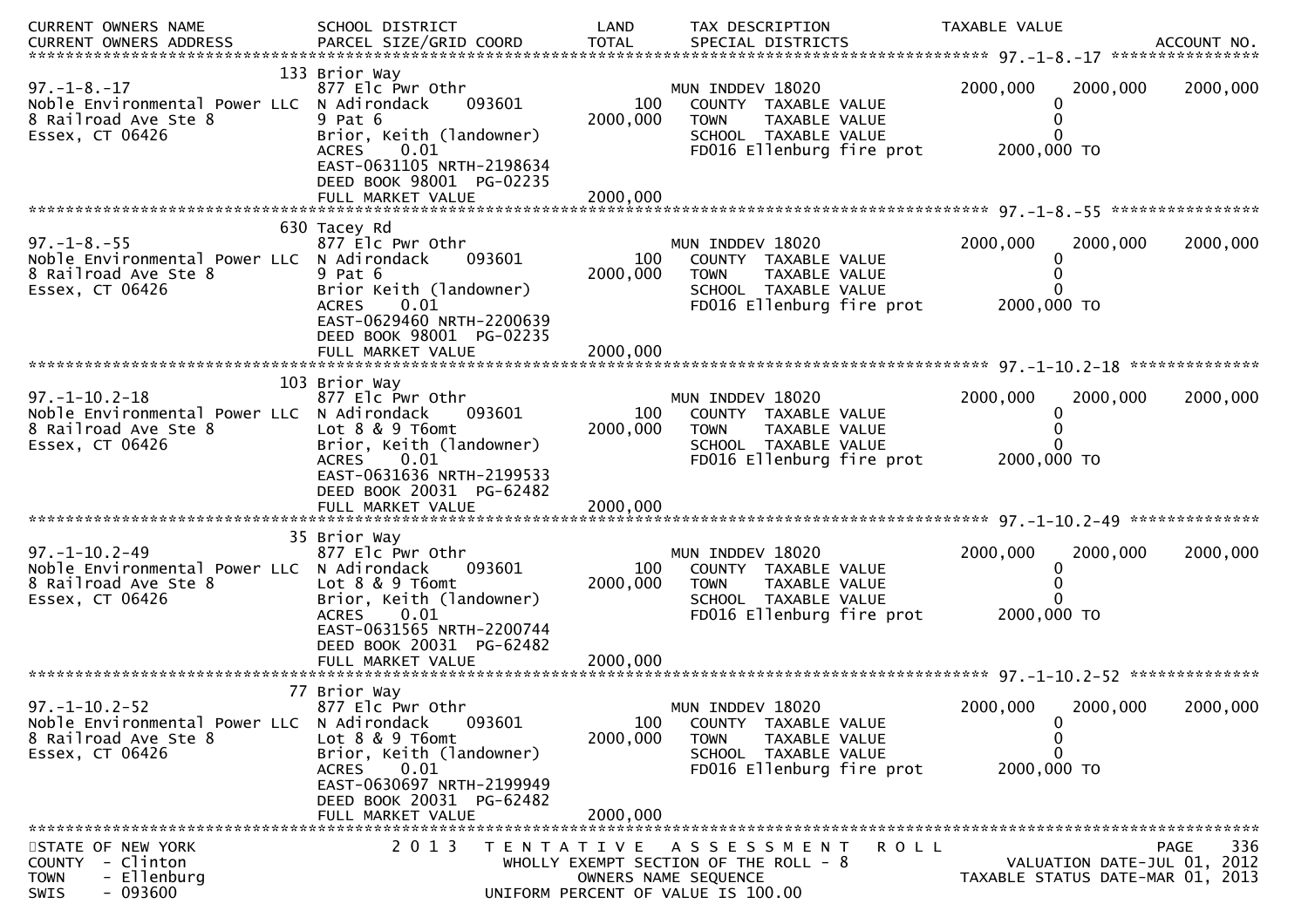| TAX MAP PARCEL NUMBER<br>CURRENT OWNERS NAME                                                                                                                             | PROPERTY LOCATION & CLASS ASSESSMENT<br>SCHOOL DISTRICT                                                                                                                                | LAND                        | EXEMPTION CODE------------------COUNTY--------TOWN------SCHOOL<br>TAX DESCRIPTION                                             | TAXABLE VALUE                                      |             |
|--------------------------------------------------------------------------------------------------------------------------------------------------------------------------|----------------------------------------------------------------------------------------------------------------------------------------------------------------------------------------|-----------------------------|-------------------------------------------------------------------------------------------------------------------------------|----------------------------------------------------|-------------|
| $97. - 1 - 16. - 14$<br>Noble Environmental Power LLC N Adirondack<br>8 Railroad Ave Ste 8<br>Essex, CT 06426                                                            | 61 Ingemoore Way<br>877 Elc Pwr Othr<br>093601<br>8 Pat 6<br>Trombley, Thomas (landown<br><b>ACRES</b><br>0.01<br>EAST-0633276 NRTH-2198322<br>DEED BOOK 874<br>PG-180                 | 100<br>2000,000             | MUN INDDEV 18020<br>COUNTY TAXABLE VALUE<br><b>TOWN</b><br>TAXABLE VALUE<br>SCHOOL TAXABLE VALUE<br>FD016 Ellenburg fire prot | 2000,000<br>2000,000<br>2000,000 TO                | 2000,000    |
| $97. - 1 - 17.2 - 58$<br>Noble Environmental Power LLC N Adirondack<br>8 Railroad Ave Ste 8<br>Essex, CT 06426                                                           | 22 Ingemoore Way<br>877 Elc Pwr Othr<br>093601<br>Minckler, Andrew (landown<br><b>ACRES</b><br>0.01<br>EAST-0634159 NRTH-2198851<br>DEED BOOK 883<br>PG-213                            | 100<br>2000,000             | MUN INDDEV 18020<br>COUNTY TAXABLE VALUE<br>TAXABLE VALUE<br><b>TOWN</b><br>SCHOOL TAXABLE VALUE<br>FD016 Ellenburg fire prot | 2000,000<br>2000,000<br>2000,000 TO                | 2000,000    |
| $97. - 1 - 18.1 - 13$<br>Noble Environmental Power LLC N Adirondack<br>8 Railroad Ave Ste 8<br>Essex, CT 06426<br>MAY BE SUBJECT TO PAYMENT<br>UNDER AGDIST LAW TIL 2015 | 28 Ingemoore Way<br>877 Elc Pwr Othr<br>093601<br>16 Pat 5<br>Tombley, Walter (landowne<br>0.01<br>ACRES<br>EAST-0634169 NRTH-2197325<br>DEED BOOK 590<br>PG-432<br>FULL MARKET VALUE  | 100<br>2000,000<br>2000,000 | MUN INDDEV 18020<br>COUNTY TAXABLE VALUE<br>TAXABLE VALUE<br><b>TOWN</b><br>SCHOOL TAXABLE VALUE<br>FD016 Ellenburg fire prot | 2000,000<br>2000,000<br>2000,000 TO                | 2000,000    |
| $97. - 1 - 18.1 - 15$<br>Noble Environmental Power LLC N Adirondack<br>8 Railroad Ave Ste 8<br>Essex, CT 06426<br>MAY BE SUBJECT TO PAYMENT<br>UNDER AGDIST LAW TIL 2015 | 103 Darlene Way<br>877 Elc Pwr Othr<br>093601<br>16 Pat 5<br>Trombley, Walter (landown<br><b>ACRES</b><br>0.01<br>EAST-0632572 NRTH-2197499<br>DEED BOOK 590<br>PG-432                 | 100<br>2000,000             | MUN INDDEV 18020<br>COUNTY TAXABLE VALUE<br>TAXABLE VALUE<br><b>TOWN</b><br>SCHOOL TAXABLE VALUE<br>FD016 Ellenburg fire prot | 2000,000<br>2000,000<br>2000,000 TO                | 2000,000    |
| $97. - 1 - 23. - 16$<br>Noble Environmental Power LLC N Adirondack<br>8 Railroad Ave Ste 8<br>Essex, CT 06426                                                            | 57 Darlene Way<br>877 Elc Pwr Othr<br>093601<br>Lot 9 T6omt<br>Trombley, Gerald (landown<br>0.01<br>ACRES<br>EAST-0631482 NRTH-2197444<br>DEED BOOK 901<br>PG-294<br>FULL MARKET VALUE | 100<br>2000,000<br>2000,000 | MUN INDDEV 18020<br>COUNTY TAXABLE VALUE<br><b>TOWN</b><br>TAXABLE VALUE<br>SCHOOL TAXABLE VALUE<br>FD016 Ellenburg fire prot | 2000,000<br>2000,000<br>0<br>0<br>0<br>2000,000 TO | 2000,000    |
| STATE OF NEW YORK                                                                                                                                                        | 2 0 1 3                                                                                                                                                                                |                             | TENTATIVE ASSESSMENT<br>ROLL                                                                                                  |                                                    | 337<br>PAGE |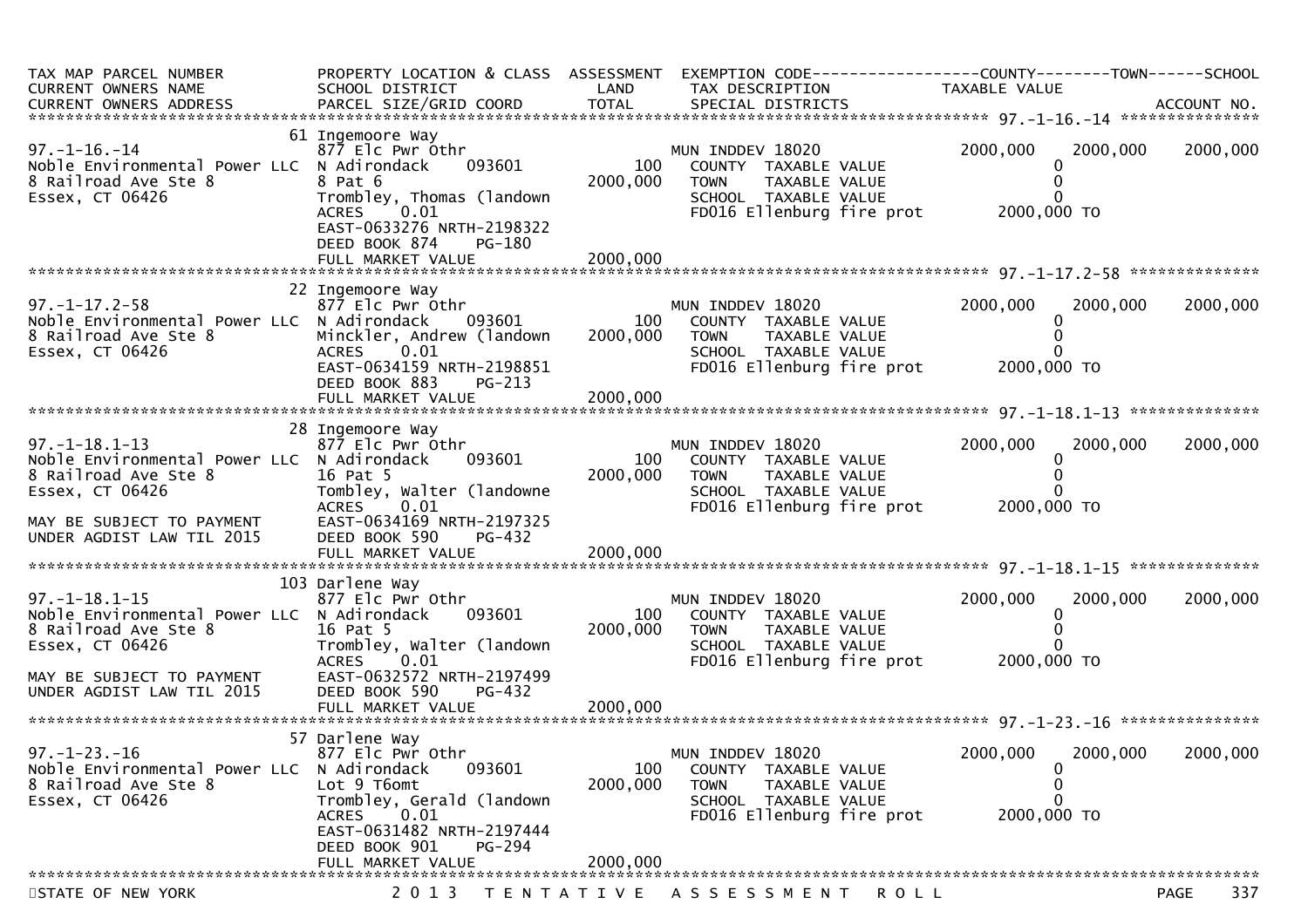| COUNTY - Clinton<br>- Ellenburg<br><b>TOWN</b><br>$-093600$<br>SWIS                                                                 | WHOLLY EXEMPT SECTION OF THE ROLL - 8<br>OWNERS NAME SEQUENCE<br>UNIFORM PERCENT OF VALUE IS 100.00                                                                                    |                             | VALUATION DATE-JUL 01, 2012<br>VALUATION DATE-JUL 01, 2012<br>TAXABLE STATUS DATE-MAR 01, 2013                                |                                                 |          |
|-------------------------------------------------------------------------------------------------------------------------------------|----------------------------------------------------------------------------------------------------------------------------------------------------------------------------------------|-----------------------------|-------------------------------------------------------------------------------------------------------------------------------|-------------------------------------------------|----------|
| TAX MAP PARCEL NUMBER<br>CURRENT OWNERS NAME                                                                                        | SCHOOL DISTRICT                                                                                                                                                                        | LAND                        | PROPERTY LOCATION & CLASS ASSESSMENT EXEMPTION CODE----------------COUNTY-------TOWN-----SCHOOL<br>TAX DESCRIPTION            | TAXABLE VALUE                                   |          |
| $97. - 1 - 23. - 25$<br>Noble Environmental Power LLC N Adirondack<br>8 Railroad Ave Ste 8<br>Essex, CT 06426                       | 77 Gerald Way<br>877 Elc Pwr Othr<br>093601<br>Lot 9 T6omt<br>Trombley, Gerald (landown<br>ACRES 0.01<br>EAST-0628160 NRTH-2197247<br>DEED BOOK 901<br>PG-294                          | 100<br>2000,000             | MUN INDDEV 18020<br>COUNTY TAXABLE VALUE<br>TAXABLE VALUE<br><b>TOWN</b><br>SCHOOL TAXABLE VALUE<br>FD016 Ellenburg fire prot | 2000,000<br>2000,000<br>2000,000 TO             | 2000,000 |
| $97. - 1 - 23. - 26$<br>Noble Environmental Power LLC N Adirondack<br>NODIE ENVIRONMENTE<br>8 Railroad Ave Ste 8<br>Fssex. CT 06426 | 28 Gerald Way<br>877 Elc Pwr Othr<br>093601<br>Lot 9 T6omt<br>Trombley, Gerald (landown<br>ACRES 0.01<br>EAST-0629272 NRTH-2197303<br>DEED BOOK 901<br>PG-294                          | 100<br>2000,000             | MUN INDDEV 18020<br>COUNTY TAXABLE VALUE<br><b>TOWN</b><br>TAXABLE VALUE<br>SCHOOL TAXABLE VALUE<br>FD016 Ellenburg fire prot | 2000,000<br>2000,000<br>2000,000 TO             | 2000,000 |
| $97. - 1 - 23. - 27$<br>Noble Environmental Power LLC N Adirondack<br>8 Railroad Ave Ste 8<br>Essex, CT 06426                       | 127 Gerald Way<br>877 Elc Pwr Othr<br>093601<br>Lot 9 T6omt<br>Trombley, Gerald (landown<br>0.01<br>ACRES<br>EAST-0626915 NRTH-2197071<br>DEED BOOK 901<br>PG-294                      | 100<br>2000,000             | MUN INDDEV 18020<br>COUNTY TAXABLE VALUE<br><b>TOWN</b><br>TAXABLE VALUE<br>SCHOOL TAXABLE VALUE<br>FD016 Ellenburg fire prot | 2000,000<br>2000,000<br>$\bf{0}$<br>2000,000 TO | 2000,000 |
| $97. - 1 - 23. - 28$<br>Noble Environmental Power LLC N Adirondack<br>8 Railroad Ave Ste 8<br>Essex, CT 06426                       | 110 Gerald Way<br>877 Elc Pwr Othr<br>093601<br>Lot 9 T6omt<br>Trombley, Gerald (landown<br>0.01<br>ACRES<br>EAST-0627085 NRTH-2198071<br>DEED BOOK 901<br>PG-294<br>FULL MARKET VALUE | 100<br>2000,000<br>2000,000 | MUN INDDEV 18020<br>COUNTY TAXABLE VALUE<br><b>TOWN</b><br>TAXABLE VALUE<br>SCHOOL TAXABLE VALUE<br>FD016 Ellenburg fire prot | 2000,000<br>2000,000<br>2000,000 TO             | 2000,000 |
| $97. - 1 - 23. - 29$<br>Noble Environmental Power LLC<br>8 Railroad Ave Ste 8<br>Essex, CT 06426                                    | 162 Gerald Way<br>877 Elc Pwr Othr<br>N Adirondack<br>093601<br>Lot 9 T6omt<br>Trombley, Gerald (landown<br>ACRES<br>0.01<br>EAST-0625908 NRTH-2197176                                 | 100<br>2000,000             | MUN INDDEV 18020<br>COUNTY TAXABLE VALUE<br>TAXABLE VALUE<br><b>TOWN</b><br>SCHOOL TAXABLE VALUE<br>FD016 Ellenburg fire prot | 2000,000<br>2000,000<br>2000,000 TO             | 2000,000 |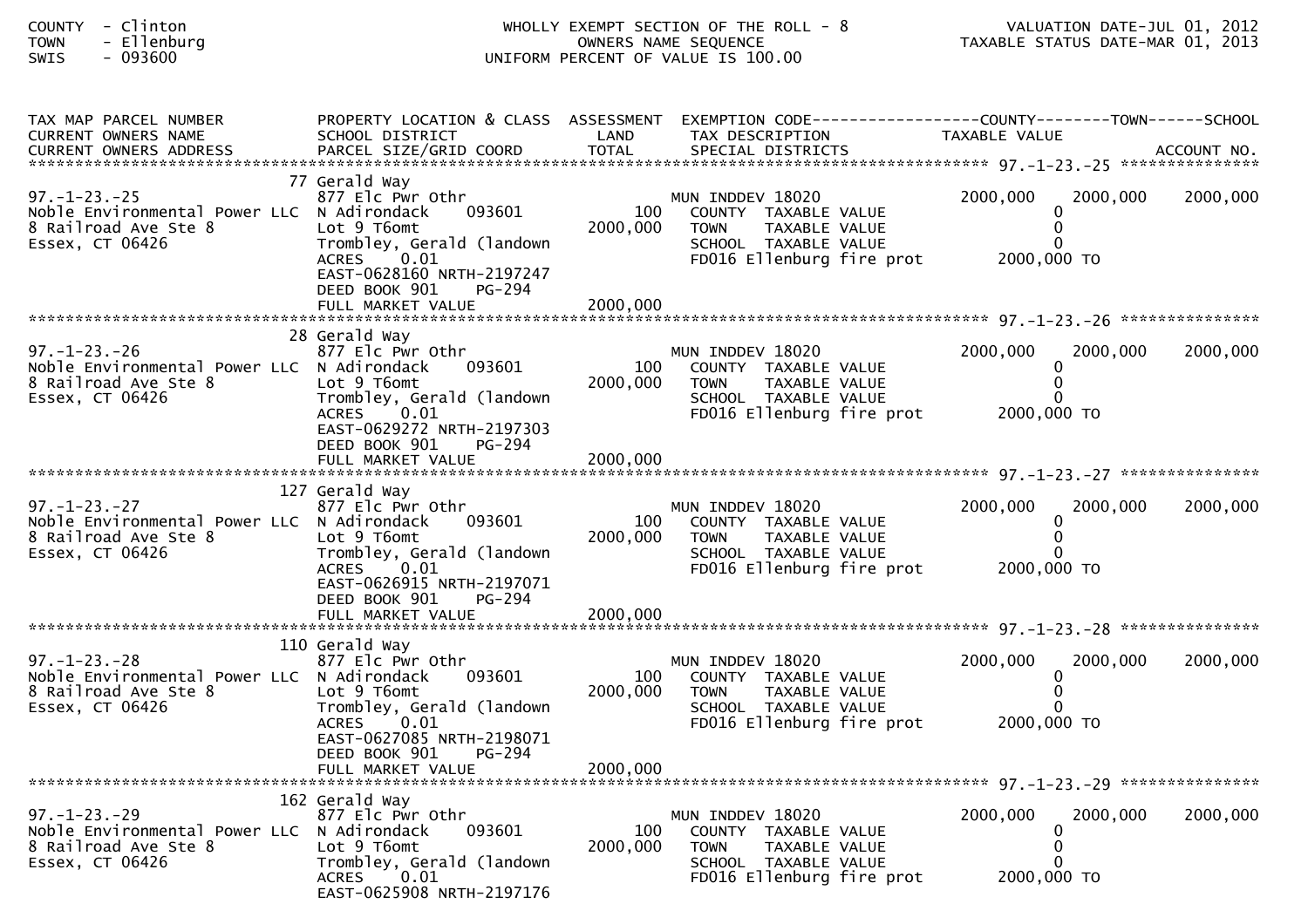|                                                                                                               | DEED BOOK 901<br>PG-294<br>FULL MARKET VALUE                                                                                                                                                   | 2000,000                    |                                                                                                                                            |                                                                 |             |
|---------------------------------------------------------------------------------------------------------------|------------------------------------------------------------------------------------------------------------------------------------------------------------------------------------------------|-----------------------------|--------------------------------------------------------------------------------------------------------------------------------------------|-----------------------------------------------------------------|-------------|
| STATE OF NEW YORK<br>COUNTY - Clinton<br><b>TOWN</b><br>- Ellenburg<br>$-093600$<br><b>SWIS</b>               | 2 0 1 3                                                                                                                                                                                        |                             | TENTATIVE ASSESSMENT<br><b>ROLL</b><br>WHOLLY EXEMPT SECTION OF THE ROLL - 8<br>OWNERS NAME SEQUENCE<br>UNIFORM PERCENT OF VALUE IS 100.00 | VALUATION DATE-JUL 01, 2012<br>TAXABLE STATUS DATE-MAR 01, 2013 | 338<br>PAGE |
|                                                                                                               |                                                                                                                                                                                                |                             |                                                                                                                                            |                                                                 |             |
| TAX MAP PARCEL NUMBER<br>CURRENT OWNERS NAME                                                                  | SCHOOL DISTRICT                                                                                                                                                                                | LAND                        | PROPERTY LOCATION & CLASS ASSESSMENT EXEMPTION CODE----------------COUNTY-------TOWN------SCHOOL<br>TAX DESCRIPTION                        | TAXABLE VALUE                                                   |             |
| $98. - 1 - 2. - 10$<br>Noble Environmental Power LLC N Adirondack<br>8 Railroad Ave Ste 8<br>Essex, CT 06426  | 141 Toms Way<br>877 Elc Pwr Othr<br>093601<br>14 Pat 7<br>Tombley, Tommy (landowner<br>0.01<br>ACRES<br>EAST-0637518 NRTH-2198184<br>DEED BOOK 98001 PG-07210<br>FULL MARKET VALUE             | 100<br>2000,000<br>2000,000 | MUN INDDEV 18020<br>COUNTY TAXABLE VALUE<br><b>TOWN</b><br>TAXABLE VALUE<br>SCHOOL TAXABLE VALUE<br>FD016 Ellenburg fire prot              | 2000,000<br>2000,000<br>2000,000 TO                             | 2000,000    |
| $98. - 1 - 29. - 11$<br>Noble Environmental Power LLC N Adirondack<br>8 Railroad Ave Ste 8<br>Essex, CT 06426 | 25 Toms Way<br>877 Elc Pwr Othr<br>093601<br>75 A<br>Trombley, Tommy (landowne<br>0.01<br>ACRES<br>EAST-0635974 NRTH-2198407<br>DEED BOOK 20041 PG-75758<br>FULL MARKET VALUE                  | 100<br>2000,000<br>2000,000 | MUN INDDEV 18020<br>COUNTY TAXABLE VALUE<br><b>TOWN</b><br>TAXABLE VALUE<br>SCHOOL TAXABLE VALUE<br>FD016 Ellenburg fire prot              | 2000,000<br>2000,000<br>0<br>2000,000 TO                        | 2000,000    |
|                                                                                                               |                                                                                                                                                                                                |                             |                                                                                                                                            |                                                                 |             |
| $98. - 1 - 29. - 12$<br>Noble Environmental Power LLC N Adirondack<br>8 Railroad Ave Ste 8<br>Essex, CT 06426 | 56 Toms Way<br>877 Elc Pwr Othr<br>093601<br>75 A<br>Trombley, Tommy (landowne<br><b>ACRES</b><br>0.01<br>EAST-0635302 NRTH-2197495                                                            | 100<br>2000,000             | MUN INDDEV 18020<br>COUNTY TAXABLE VALUE<br>TAXABLE VALUE<br><b>TOWN</b><br>SCHOOL TAXABLE VALUE<br>FD016 Ellenburg fire prot              | 2000,000<br>2000,000<br>$\Omega$<br>0<br>2000,000 TO            | 2000,000    |
|                                                                                                               | DEED BOOK 20041 PG-75758                                                                                                                                                                       |                             |                                                                                                                                            |                                                                 |             |
| $98. - 1 - 29. - 53$<br>Noble Environmental Power LLC<br>8 Railroad Ave Ste 8<br>Essex, CT 06426              | 106 Toms Way<br>877 Elc Pwr Othr<br>093601<br>N Adirondack<br>75 A<br>Trombley, Tommy (landowne<br>0.01<br>ACRES<br>EAST-0636655 NRTH-2197658<br>DEED BOOK 20041 PG-75758<br>FULL MARKET VALUE | 100<br>2000,000<br>2000.000 | MUN INDDEV 18020<br>COUNTY TAXABLE VALUE<br><b>TOWN</b><br>TAXABLE VALUE<br>SCHOOL TAXABLE VALUE<br>FD016 Ellenburg fire prot              | 2000,000<br>2000,000<br>0<br>0<br>2000,000 TO                   | 2000,000    |
| STATE OF NEW YORK<br>- Clinton<br><b>COUNTY</b><br><b>TOWN</b><br>- Ellenburg                                 | 2 0 1 3                                                                                                                                                                                        | T E N T A T I V E           | A S S E S S M E N T<br><b>ROLL</b><br>WHOLLY EXEMPT SECTION OF THE ROLL - 8<br>OWNERS NAME SEQUENCE                                        | VALUATION DATE-JUL 01, 2012<br>TAXABLE STATUS DATE-MAR 01, 2013 | 339<br>PAGE |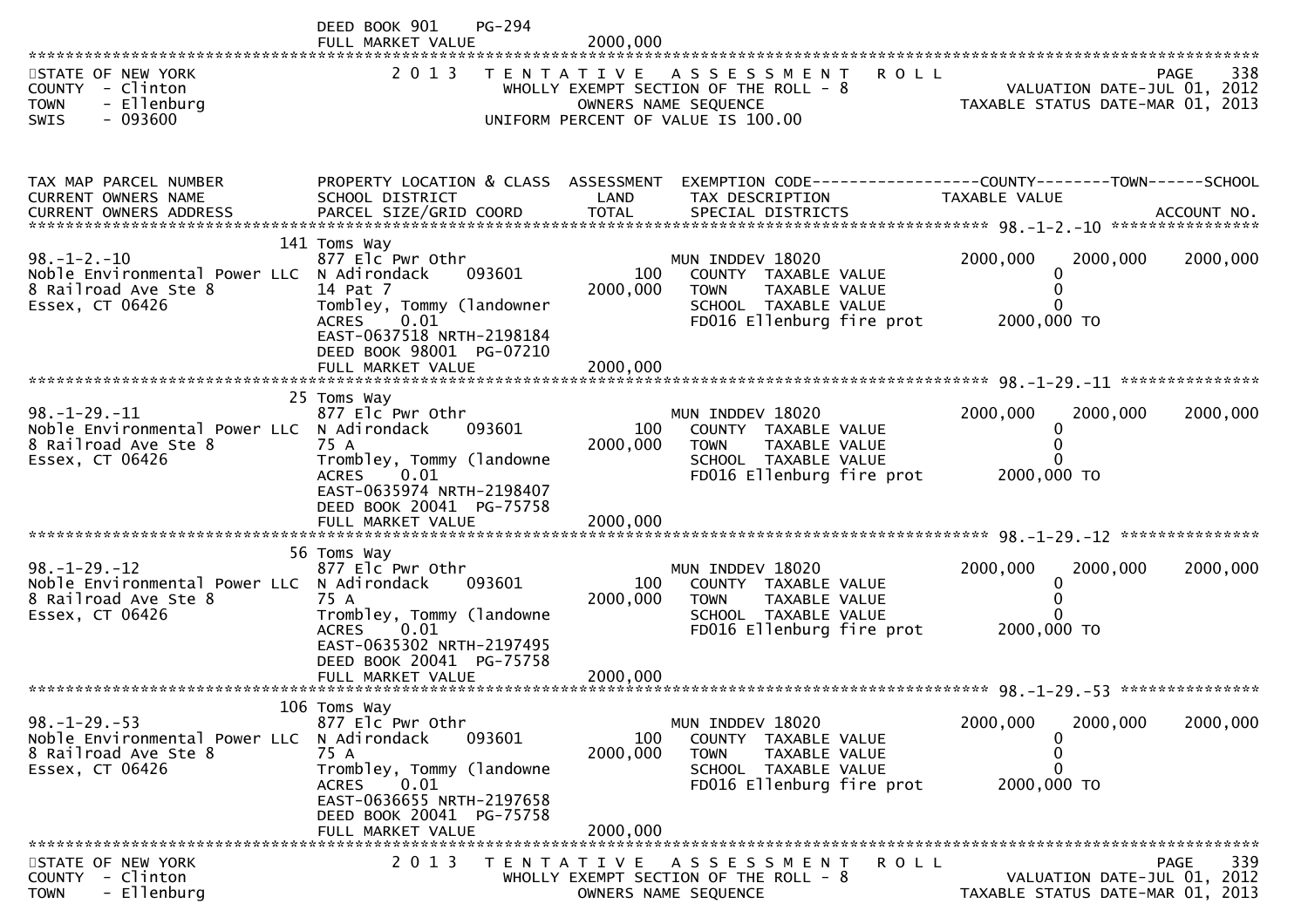| TAX MAP PARCEL NUMBER<br><b>CURRENT OWNERS NAME</b>                                                                                                     | SCHOOL DISTRICT                                                                                                                                                   | LAND                    | PROPERTY LOCATION & CLASS ASSESSMENT EXEMPTION CODE----------------COUNTY-------TOWN------SCHOOL<br>TAX DESCRIPTION                                                       | TAXABLE VALUE                             |                          |                    |
|---------------------------------------------------------------------------------------------------------------------------------------------------------|-------------------------------------------------------------------------------------------------------------------------------------------------------------------|-------------------------|---------------------------------------------------------------------------------------------------------------------------------------------------------------------------|-------------------------------------------|--------------------------|--------------------|
| $155.1 - 2 - 2 - 1$<br>NYS DEC<br>Attn: Real Property Bureau                                                                                            | Chateaugay Lk<br>961 State park<br>N Adirondack 093601<br>Exempt Improv Value Only                                                                                | 100<br>37,000           | 12100<br>NYS PROP<br>COUNTY TAXABLE VALUE<br><b>TOWN</b><br><b>TAXABLE VALUE</b>                                                                                          | 37,000<br>0<br>$\mathbf{0}$               | 37,000                   | 37,000             |
| 50 Wolf Rd<br>Albany, NY 12233                                                                                                                          | On Taxable State Land<br>Boat Launch<br><b>ACRES</b><br>0.01                                                                                                      |                         | SCHOOL TAXABLE VALUE<br>FD040 Lyon Mountain Fire<br>37,000 EX                                                                                                             | 0                                         | 0 <sub>T</sub>           |                    |
|                                                                                                                                                         | EAST-0627227_NRTH-2164901<br>PG-562<br>DEED BOOK 115<br>FULL MARKET VALUE                                                                                         | 37,000                  | WD018 Chat lake water dist<br>37,000 EX                                                                                                                                   |                                           | 0 TO M                   |                    |
| $97. - 1 - 21.4$<br>NYS Power Authority<br>123 Main St<br>White Plains, NY 10601-3170                                                                   | 874/878 West Hill Rd<br>835 Cable tv<br>093601<br>N Adirondack<br>Lot 18 T5omt<br>4.00<br><b>ACRES</b><br>EAST-0628641 NRTH-2193560<br>DEED BOOK 396<br>PG-351    | 20,000<br>250,000       | NYS POW AU 12350<br>COUNTY TAXABLE VALUE<br>TAXABLE VALUE<br><b>TOWN</b><br>SCHOOL TAXABLE VALUE<br>FD016 Ellenburg fire prot<br>250,000 EX                               | 250,000<br>0<br>$\mathbf{0}$<br>$\Omega$  | 250,000<br>$0$ TO        | 250,000            |
| $99.1 - 2 - 29$<br>Of Ellenburg Center Methodist N Adirondack<br>OT Ellenburg Concorner<br>Attn: Audrey Blow<br>20 Boy 11<br>Ellenburg Center, NY 12934 | 11 Brandy Brook Rd<br>534 Social org.<br>093601<br>Lot 11 T5omt<br>Church Hall<br>FRNT 115.00 DPTH 115.00<br>EAST-0649281 NRTH-2198512<br>DEED BOOK 191<br>PG-309 | 6,900<br>36,000         | NONPR RELI 25110<br>COUNTY TAXABLE VALUE<br><b>TOWN</b><br>TAXABLE VALUE<br>SCHOOL TAXABLE VALUE<br>FD014 EllenCtr fire #15<br>36,000 EX                                  | 36,000<br>$\mathbf 0$<br>0<br>0           | 36,000<br>0 <sub>T</sub> | 36,000             |
| $99 - 2 - 15$<br>old Cemetery<br>Attn: Deborah Paine<br>PO Box 15<br>Fllenburg Certic<br>Ellenburg Center, NY 12934                                     | 1403 Smith Rd<br>695 Cemetery<br>093601<br>N Adirondack<br>On Smith Road<br>FRNT 170.00 DPTH 120.00<br>EAST-0652768 NRTH-2197846<br>$PG-57$<br>DEED BOOK 1        | 4,100<br>4,100          | PRI CMTERY 27350<br>COUNTY TAXABLE VALUE<br><b>TOWN</b><br>TAXABLE VALUE<br>SCHOOL TAXABLE VALUE<br>SCHOOL TAXABLE VALUE<br>FD014 EllenCtr fire #15<br>100 EX<br>4,100 EX | 4,100<br>0<br>$\mathbf{0}$<br>$\mathbf 0$ | 4,100<br>0 <sub>T</sub>  | 4,100              |
| $83. - 1 - 10.1$<br>Our Lady Of The Adirondack Inc N Adirondack<br>7270 Star Rd<br>Ellenburg Center, NY 12934                                           | Star Rd<br>314 Rural vac<10<br>093601<br>15 Pat 6<br>8.30<br><b>ACRES</b><br>EAST-0647942 NRTH-2204588<br>DEED BOOK 841<br>$PG-29$<br>FULL MARKET VALUE           | 9,400<br>9,400<br>9,400 | NONPR RELI 25110<br>COUNTY TAXABLE VALUE<br><b>TOWN</b><br>TAXABLE VALUE<br>SCHOOL TAXABLE VALUE<br>FD014 EllenCtr fire #15<br>9,400 EX                                   | 9,400<br>0<br>0<br>$\Omega$               | 9,400<br>0 <sub>T</sub>  | 9,400              |
| STATE OF NEW YORK                                                                                                                                       |                                                                                                                                                                   |                         | 2013 TENTATIVE ASSESSMENT<br>R O L L                                                                                                                                      |                                           |                          | 340<br><b>PAGE</b> |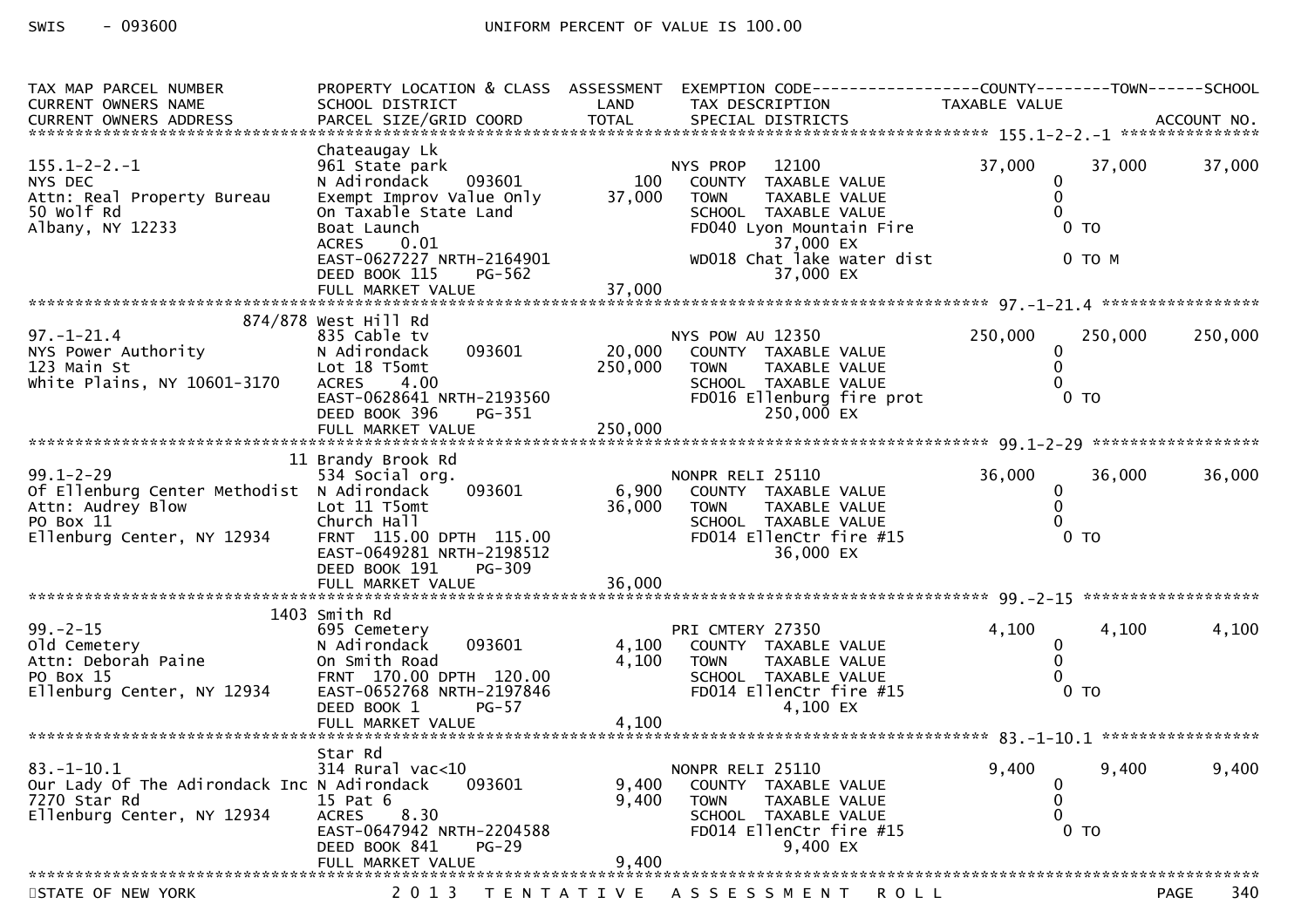| - Clinton<br><b>COUNTY</b><br>- Ellenburg<br><b>TOWN</b><br>$-093600$<br>SWIS                                        | WHOLLY EXEMPT SECTION OF THE ROLL - 8<br>OWNERS NAME SEQUENCE<br>UNIFORM PERCENT OF VALUE IS 100.00                                                                             |                            | VALUATION DATE-JUL 01, 2012<br>VALUATION DATE-JUL 01, ZOIZ<br>TAXABLE STATUS DATE-MAR 01, 2013                                                                     |                                             |                                    |         |
|----------------------------------------------------------------------------------------------------------------------|---------------------------------------------------------------------------------------------------------------------------------------------------------------------------------|----------------------------|--------------------------------------------------------------------------------------------------------------------------------------------------------------------|---------------------------------------------|------------------------------------|---------|
| TAX MAP PARCEL NUMBER<br>CURRENT OWNERS NAME                                                                         | PROPERTY LOCATION & CLASS ASSESSMENT<br>SCHOOL DISTRICT                                                                                                                         | LAND                       | EXEMPTION CODE-----------------COUNTY-------TOWN-----SCHOOL<br>TAX DESCRIPTION                                                                                     | TAXABLE VALUE                               |                                    |         |
| $83. - 1 - 12$<br>Our Lady Of The Adirondack Inc N Adirondack<br>7270 Star Rd<br>Ellenburg, NY 12934                 | 7270 Star Rd<br>620 Religious<br>093601<br>Lot $15$ Pat $6$<br>FRNT 410.00 DPTH 110.00<br>EAST-0648254 NRTH-2204272<br>DEED BOOK 609<br>PG-1075                                 | 4,100<br>106,000           | NONPR RELI 25110<br>COUNTY TAXABLE VALUE<br><b>TAXABLE VALUE</b><br><b>TOWN</b><br>SCHOOL TAXABLE VALUE<br>FD014 EllenCtr fire #15<br>106,000 EX                   | 106,000<br>0<br>$\mathbf{0}$<br>$\Omega$    | 106,000<br>$0$ TO                  | 106,000 |
| $83. - 1 - 9.4$<br>Our Lady of the Adirondacks In N Adirondack<br>7270 Star Rd<br>Ellenburg Center, NY 12934         | Star Rd<br>$322$ Rural vac $>10$<br>093601<br>15 T6omt<br>ACRES 12.30<br>EAST-0647370 NRTH-2204491<br>DEED BOOK 20021 PG-50428<br>FULL MARKET VALUE                             | 11,800<br>11,800<br>11,800 | NONPR RELI 25110<br>COUNTY TAXABLE VALUE<br>TAXABLE VALUE<br><b>TOWN</b><br>SCHOOL TAXABLE VALUE<br>FD014 EllenCtr fire #15<br>11,800 EX                           | 11,800<br>$\mathbf{0}$<br>$\mathbf{0}$<br>0 | 11,800<br>0 <sub>T</sub>           | 11,800  |
| $99. - 2 - 2$<br>Riverside Cemetery<br>Attn: Deborah Paine<br>PO Box 15<br>Ellenburg Center, NY 12934                | 36 Brandy Brook Rd<br>695 Cemetery<br>N Adirondack<br>093601<br>Village Of Ellbg Ctr<br>ACRES 4.00<br>EAST-0650089 NRTH-2199341<br>DEED BOOK 228<br><b>PG-65</b>                | 20,000<br>20,700           | PRI CMTERY 27350<br>COUNTY TAXABLE VALUE<br><b>TOWN</b><br>TAXABLE VALUE<br>SCHOOL TAXABLE VALUE<br>FD014 EllenCtr fire #15<br>20,700 EX                           | 20,700<br>0<br>0<br>$\Omega$                | 20,700<br>$0$ TO                   | 20,700  |
|                                                                                                                      |                                                                                                                                                                                 |                            |                                                                                                                                                                    |                                             |                                    |         |
| $71.3 - 1 - 23$<br>Sarah A Munsil Free Library<br>Colleen Sheehan Chairman<br>PO Box 22<br>Ellenburg Depot, NY 12935 | 5022 Rt 11<br>611 Library<br>093601<br>N Adirondack<br>20 Pat 6<br>FRNT 50.00 DPTH 160.00<br>EAST-0672308 NRTH-2212669<br>DEED BOOK 1016<br>PG-52<br>FULL MARKET VALUE          | 5,500<br>55,900<br>55,900  | 29350<br>TR-LIB<br>COUNTY TAXABLE VALUE<br>TAXABLE VALUE<br><b>TOWN</b><br>SCHOOL TAXABLE VALUE<br>FD002 EllenDpt fire 21<br>55,900 EX<br>LT011 Ellenburg Light 21 | 55,900<br>0<br>0<br>0                       | 55,900<br>$0$ TO<br>0 <sub>T</sub> | 55,900  |
|                                                                                                                      |                                                                                                                                                                                 |                            | 55,900 EX                                                                                                                                                          |                                             |                                    |         |
| $71.3 - 2 - 36$<br>Sheldon Hill Cemetery<br>Sharon LaFave<br>PO Box 79<br>Ellenburg Depot, NY 12935                  | Plank Rd<br>695 Cemetery<br>N Adirondack<br>093601<br>Vill Near Baptist Ch<br>9.00<br><b>ACRES</b><br>EAST-0675059 NRTH-2212692<br>DEED BOOK 348<br>PG-431<br>FULL MARKET VALUE | 45,000<br>45,000<br>45,000 | PRI CMTERY 27350<br>COUNTY TAXABLE VALUE<br><b>TOWN</b><br>TAXABLE VALUE<br>SCHOOL TAXABLE VALUE<br>FD002 EllenDpt fire 21<br>45,000 EX                            | 45,000<br>0<br>0<br>0                       | 45,000<br>$0$ TO                   | 45,000  |
|                                                                                                                      |                                                                                                                                                                                 |                            |                                                                                                                                                                    |                                             |                                    |         |

STATE OF NEW YORK 2013 TENTATIVE ASSESSMENT ROLL PAGE

341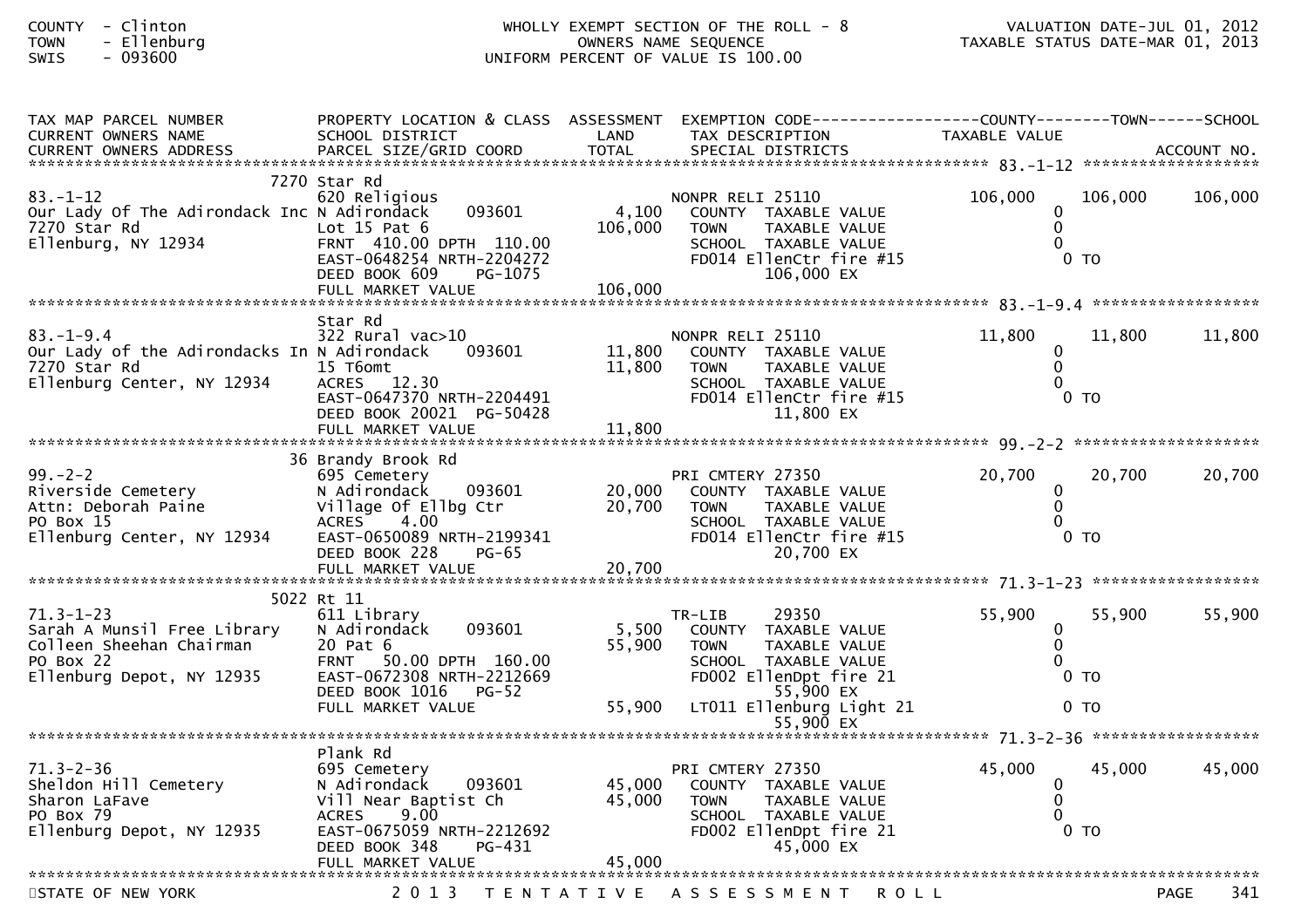## COUNTY - Clinton WHOLLY EXEMPT SECTION OF THE ROLL - 8 VALUATION DATE-JUL 01, 2012 TOWN - Ellenburg OWNERS NAME SEQUENCE TAXABLE STATUS DATE-MAR 01, 2013SWIS - 093600 UNIFORM PERCENT OF VALUE IS 100.00

| TAX MAP PARCEL NUMBER<br>CURRENT OWNERS NAME | PROPERTY LOCATION & CLASS ASSESSMENT<br>SCHOOL DISTRICT | LAND              | EXEMPTION CODE------------------COUNTY--------TOWN------SCHOOL<br>TAX DESCRIPTION | TAXABLE VALUE    |                             |
|----------------------------------------------|---------------------------------------------------------|-------------------|-----------------------------------------------------------------------------------|------------------|-----------------------------|
| <b>CURRENT OWNERS ADDRESS</b>                |                                                         |                   |                                                                                   |                  |                             |
|                                              |                                                         |                   |                                                                                   |                  |                             |
| $85.1 - 1 - 7.1$                             | 5528 Rt 11<br>620 Religious                             |                   |                                                                                   | 527,500          | 527,500                     |
| St Edmund's Catholic Church                  | 093601<br>N Adirondack                                  | 23,000            | NONPR RELI 25110<br>COUNTY TAXABLE VALUE                                          |                  | 527,500                     |
| PO Box 119                                   | <b>ACRES</b><br>4.60                                    | 527,500           | <b>TOWN</b><br>TAXABLE VALUE                                                      | $\Omega$         |                             |
| Ellenburg, NY 12933                          | EAST-0664051 NRTH-2209099                               |                   | SCHOOL TAXABLE VALUE                                                              |                  |                             |
|                                              | DEED BOOK 403<br>PG-211                                 |                   | FD002 EllenDpt fire 21                                                            | 71,777 TO        |                             |
|                                              |                                                         |                   |                                                                                   |                  |                             |
|                                              | 7997 Star Rd                                            |                   |                                                                                   |                  |                             |
| $97. - 1 - 9$<br>Star Cemetery               | 695 Cemetery<br>N Adirondack<br>093601                  | 4,500             | PRI CMTERY 27350<br>COUNTY TAXABLE VALUE                                          | 4,500            | 4,500<br>4,500              |
| Ellenburg Center, NY 12934                   | Star No Rd At Star                                      | 4,500             | TAXABLE VALUE<br><b>TOWN</b>                                                      | $\Omega$         |                             |
|                                              | FRNT 125.00 DPTH 185.00                                 |                   | SCHOOL TAXABLE VALUE                                                              |                  |                             |
|                                              | EAST-0630568 NRTH-2201526                               |                   | FD016 Ellenburg fire prot                                                         | 0 <sub>T</sub>   |                             |
|                                              |                                                         |                   |                                                                                   |                  |                             |
|                                              | Military Tpke                                           |                   |                                                                                   |                  |                             |
| $85. - 2 - 4$                                | $314$ Rural vac< $10$                                   |                   | 12100<br>NYS PROP                                                                 | 7,200            | 7,200<br>7,200              |
| State Of New York<br>81 South Peru St        | 093601<br>N Adirondack<br>19 Pat 6                      | 7,200<br>7,200    | COUNTY TAXABLE VALUE<br>TAXABLE VALUE<br><b>TOWN</b>                              | 0<br>$\Omega$    |                             |
| Plattsburgh, NY 12901                        | <b>ACRES</b><br>4.50                                    |                   | SCHOOL TAXABLE VALUE                                                              |                  |                             |
|                                              | EAST-0668115 NRTH-2208237                               |                   | FD016 Ellenburg fire prot                                                         | 0 <sub>TO</sub>  |                             |
|                                              | DEED BOOK 628<br>PG-1105                                |                   | 7,200 EX                                                                          |                  |                             |
|                                              |                                                         |                   |                                                                                   |                  |                             |
|                                              | Holtzman Way                                            |                   |                                                                                   |                  |                             |
| $155.3 - 3 - 15$                             | 560 Imprvd beach - WTRFNT                               |                   | 12100<br>NYS PROP                                                                 | 49,200           | 49,200<br>49,200            |
| State Of New York<br>137 Margaret St         | N Adirondack<br>093601<br>Sandbar Lt 120 T5omt          | 49,200<br>49,200  | COUNTY TAXABLE VALUE<br>TAXABLE VALUE<br><b>TOWN</b>                              | 0<br>$\mathbf 0$ |                             |
| Plattsburgh, NY 12901                        | FRNT 50.00 DPTH 600.00                                  |                   | SCHOOL TAXABLE VALUE                                                              |                  |                             |
|                                              | EAST-0629170 NRTH-2161940                               |                   | FD016 Ellenburg fire prot                                                         | 0 <sub>T</sub>   |                             |
|                                              | FULL MARKET VALUE                                       | 49,200            | 49,200 $EX$<br>WD018 Chat lake water dist                                         | $0$ TO M         |                             |
|                                              |                                                         |                   | 49,200 EX                                                                         |                  |                             |
|                                              |                                                         |                   |                                                                                   |                  |                             |
| $71.3 - 2 - 20$                              | Canaan Rd<br>314 Rural vac<10                           |                   | TOWN PROP 13500                                                                   | 20,000           | 20,000<br>20,000            |
| Town Of Ellenburg                            | 093601<br>N Adirondack                                  | 20,000            | COUNTY TAXABLE VALUE                                                              | $\bf{0}$         |                             |
| PO Box 22                                    | Lot 21 T6omt                                            | 20,000            | <b>TOWN</b><br>TAXABLE VALUE                                                      | $\Omega$         |                             |
| Ellenburg Depot, NY 12934                    | River Bed & Dam Site                                    |                   | SCHOOL TAXABLE VALUE                                                              |                  |                             |
|                                              | <b>ACRES</b><br>2.00<br>EAST-0674969 NRTH-2213928       |                   | FD002 EllenDpt fire 21<br>20,000 EX                                               | 0 <sub>T</sub>   |                             |
|                                              | <b>PG-560</b><br>DEED BOOK 575                          |                   | LT011 Ellenburg Light 21                                                          | 0 <sub>T</sub>   |                             |
|                                              |                                                         |                   |                                                                                   |                  |                             |
| STATE OF NEW YORK                            | 2 0 1 3                                                 | T E N T A T I V E | A S S E S S M E N T                                                               | <b>ROLL</b>      | 342<br><b>PAGE</b>          |
| COUNTY - Clinton                             |                                                         |                   | WHOLLY EXEMPT SECTION OF THE ROLL - 8                                             |                  | VALUATION DATE-JUL 01, 2012 |
|                                              |                                                         |                   |                                                                                   |                  |                             |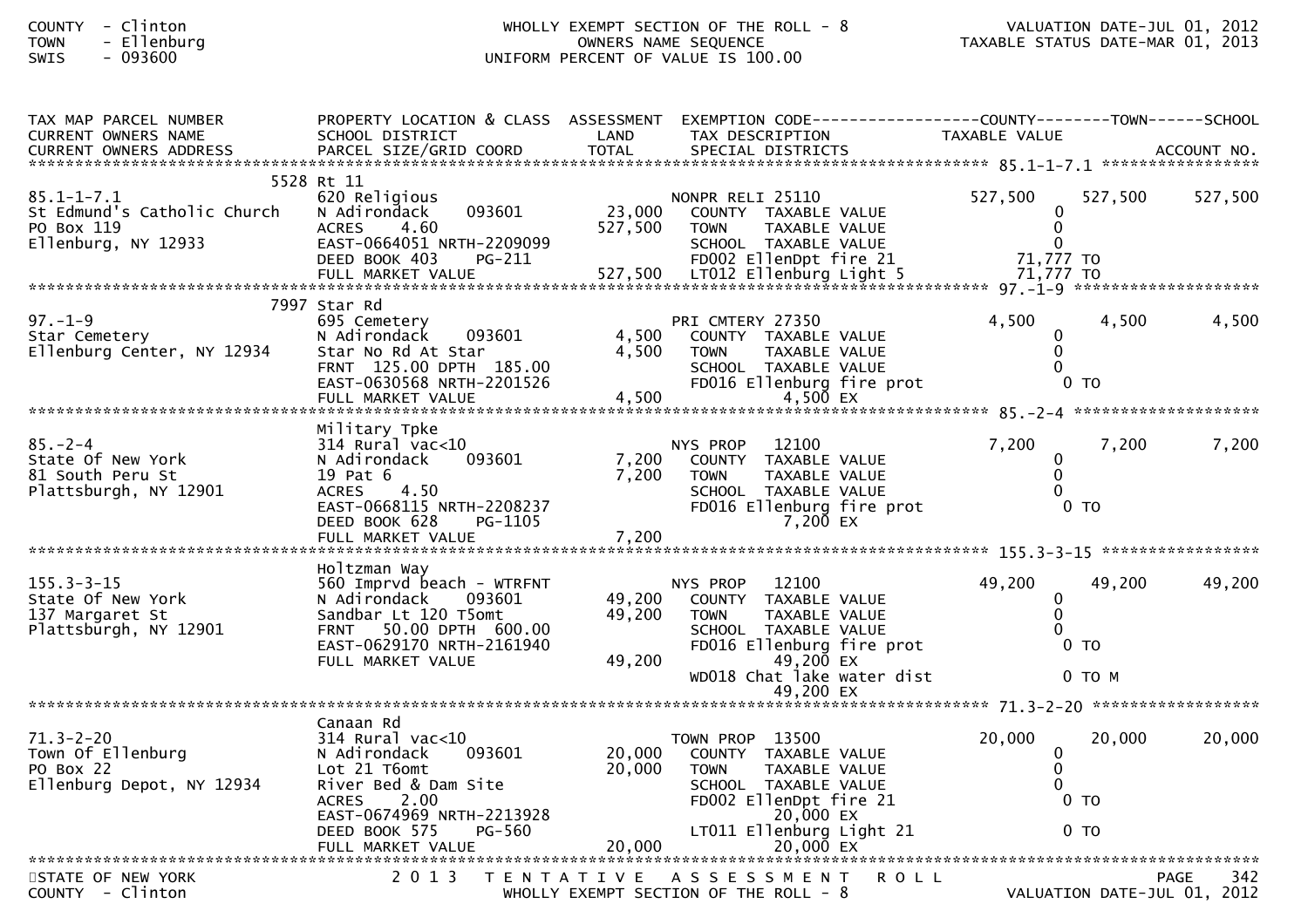## TOWN - Ellenburg OWNERS NAME SEQUENCE TAXABLE STATUS DATE-MAR 01, 2013UNIFORM PERCENT OF VALUE IS 100.00

| TAX MAP PARCEL NUMBER                               | PROPERTY LOCATION & CLASS ASSESSMENT                    |         | EXEMPTION CODE-----------------COUNTY-------TOWN------SCHOOL |                                                                 |                    |
|-----------------------------------------------------|---------------------------------------------------------|---------|--------------------------------------------------------------|-----------------------------------------------------------------|--------------------|
| CURRENT OWNERS NAME                                 | SCHOOL DISTRICT                                         | LAND    | TAX DESCRIPTION                                              | TAXABLE VALUE                                                   |                    |
| CURRENT OWNERS ADDRESS                              |                                                         |         |                                                              |                                                                 |                    |
|                                                     | 5534 Rt 11                                              |         |                                                              |                                                                 |                    |
| $85.1 - 1 - 7.21$                                   | 652 Govt bldgs                                          |         | TOWN PROP 13500                                              | 132,000<br>132,000                                              | 132,000            |
| Town Of Ellenburg                                   | 093601<br>N Adirondack                                  | 4,700   | COUNTY TAXABLE VALUE                                         | 0                                                               |                    |
| 5534 Rt 11                                          | Lot 18 T6omt                                            | 132,000 | <b>TAXABLE VALUE</b><br><b>TOWN</b>                          | $\mathbf 0$                                                     |                    |
| Ellenburg, NY 12933                                 | FRNT 160.00 DPTH 220.00                                 |         | SCHOOL TAXABLE VALUE                                         | $\Omega$                                                        |                    |
|                                                     | EAST-0663579 NRTH-2209103                               |         | FD002 EllenDpt fire 21                                       | 0 <sub>T</sub>                                                  |                    |
|                                                     | DEED BOOK 646<br>PG-748                                 |         | 132,000 EX                                                   |                                                                 |                    |
|                                                     | FULL MARKET VALUE                                       | 132,000 | LT012 Ellenburg Light 5                                      | $0$ TO                                                          |                    |
|                                                     |                                                         |         | 132,000 EX                                                   |                                                                 |                    |
|                                                     |                                                         |         |                                                              |                                                                 |                    |
|                                                     | Military Tpke                                           |         |                                                              |                                                                 |                    |
| $86. - 1 - 16$                                      | 323 Vacant rural                                        |         | TOWN PROP 13500                                              | 20,000<br>20,000                                                | 20,000             |
| Town Of Ellenburg                                   | N Adirondack<br>093601                                  | 20,000  | COUNTY TAXABLE VALUE                                         | $\mathbf{0}$                                                    |                    |
| PO Box 22                                           | Dump                                                    | 20,000  | TAXABLE VALUE<br><b>TOWN</b>                                 | $\mathbf 0$                                                     |                    |
| Ellenburg Depot, NY 12935                           | 4.00<br><b>ACRES</b>                                    |         | SCHOOL TAXABLE VALUE                                         | $\Omega$                                                        |                    |
|                                                     | EAST-0671539 NRTH-2207186                               |         | FD016 Ellenburg fire prot                                    | 0 <sub>T</sub>                                                  |                    |
|                                                     | DEED BOOK 508<br>PG-503                                 |         | 12,000 EX                                                    |                                                                 |                    |
|                                                     | FULL MARKET VALUE                                       | 20,000  |                                                              |                                                                 |                    |
|                                                     | 2099 Bradley Pond Rd                                    |         |                                                              |                                                                 |                    |
| $99. - 2 - 28$                                      | 651 Highway gar                                         |         | TOWN PROP 13500                                              | 203,000<br>203,000                                              | 203,000            |
| Town of Ellenburg                                   | N Adirondack<br>093601                                  | 36,900  | COUNTY TAXABLE VALUE                                         | $\mathbf{0}$                                                    |                    |
| PO Box 22                                           | 11 Pat 5                                                | 203,000 | <b>TAXABLE VALUE</b><br><b>TOWN</b>                          | $\mathbf{0}$                                                    |                    |
| Ellenburg Center, NY 12934                          | survey map 2010/236311                                  |         | SCHOOL TAXABLE VALUE                                         | 0                                                               |                    |
|                                                     | <b>ACRES</b><br>7.38                                    |         | FD014 EllenCtr fire #15                                      | $0$ TO                                                          |                    |
|                                                     | EAST-0649436 NRTH-2197002                               |         | 203,000 EX                                                   |                                                                 |                    |
|                                                     | DEED BOOK 20072 PG-4783                                 |         | LT010 Ellenburg Light 15                                     | 0 <sub>T</sub>                                                  |                    |
|                                                     |                                                         |         |                                                              |                                                                 |                    |
|                                                     |                                                         |         |                                                              |                                                                 |                    |
|                                                     | 2 Dupuis Rd                                             |         |                                                              |                                                                 |                    |
| $99.1 - 1 - 24$                                     | 651 Highway gar                                         |         | TOWN PROP 13500                                              | 69,000<br>69,000                                                | 69,000             |
| Town Of Ellenburg                                   | N Adirondack<br>093601                                  | 9,000   | COUNTY TAXABLE VALUE                                         | 0                                                               |                    |
| Rt 22                                               | 11 Pat 5                                                | 69,000  | TAXABLE VALUE<br><b>TOWN</b>                                 | $\Omega$                                                        |                    |
| Ellenburg Center, NY 12934                          | FRNT 150.00 DPTH 170.00                                 |         | SCHOOL TAXABLE VALUE                                         | $\Omega$                                                        |                    |
|                                                     | EAST-0649197 NRTH-2198739                               |         | FD014 EllenCtr fire #15                                      | $0$ TO                                                          |                    |
|                                                     | DEED BOOK 945<br>PG-233<br>FULL MARKET VALUE            |         | 69,000 EX                                                    |                                                                 |                    |
|                                                     |                                                         | 69,000  | LT010 Ellenburg Light 15<br>$69,000$ $\overline{ex}$         | 0 <sub>T</sub>                                                  |                    |
|                                                     |                                                         |         |                                                              |                                                                 |                    |
| STATE OF NEW YORK                                   | 2 0 1 3                                                 |         | TENTATIVE ASSESSMENT<br><b>ROLL</b>                          |                                                                 | 343<br><b>PAGE</b> |
| COUNTY - Clinton                                    |                                                         |         | WHOLLY EXEMPT SECTION OF THE ROLL - 8                        |                                                                 |                    |
| - Ellenburg<br><b>TOWN</b>                          |                                                         |         | OWNERS NAME SEQUENCE                                         | VALUATION DATE-JUL 01, 2012<br>TAXABLE STATUS DATE-MAR 01, 2013 |                    |
| $-093600$<br><b>SWIS</b>                            |                                                         |         | UNIFORM PERCENT OF VALUE IS 100.00                           |                                                                 |                    |
|                                                     |                                                         |         |                                                              |                                                                 |                    |
|                                                     |                                                         |         |                                                              |                                                                 |                    |
|                                                     |                                                         |         |                                                              |                                                                 |                    |
| TAX MAP PARCEL NUMBER<br><b>CURRENT OWNERS NAME</b> | PROPERTY LOCATION & CLASS ASSESSMENT<br>SCHOOL DISTRICT | LAND    | TAX DESCRIPTION                                              | TAXABLE VALUE                                                   |                    |
|                                                     |                                                         |         |                                                              |                                                                 |                    |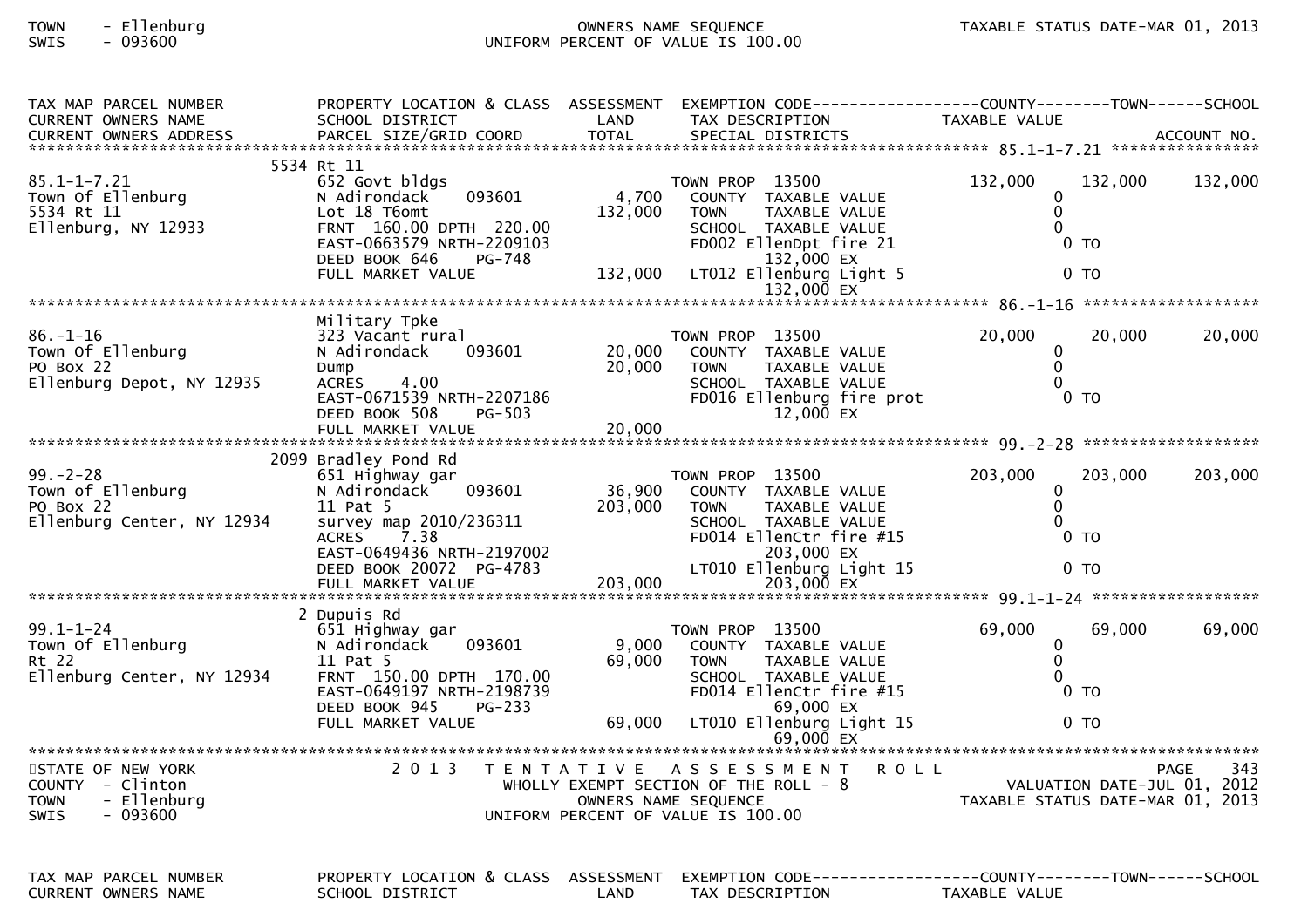| CURRENT OWNERS ADDRESS<br>******************************                                                  | PARCEL SIZE/GRID COORD                                                                                                                                                                           | <b>TOTAL</b>                | SPECIAL DISTRICTS                                                                                                                                                                           |                                                            | ACCOUNT NO.<br>******************                                              |
|-----------------------------------------------------------------------------------------------------------|--------------------------------------------------------------------------------------------------------------------------------------------------------------------------------------------------|-----------------------------|---------------------------------------------------------------------------------------------------------------------------------------------------------------------------------------------|------------------------------------------------------------|--------------------------------------------------------------------------------|
| $99.1 - 2 - 10$<br>Town Of Ellenburg<br>PO Box 22<br>Ellenburg Center, NY 12934                           | Brandy Brook Rd<br>311 Res vac land<br>093601<br>N Adirondack<br>11 Pat 5<br>FRNT 150.00 DPTH<br>80.00<br>EAST-0649381 NRTH-2198731<br>DEED BOOK 945<br>PG-236<br>FULL MARKET VALUE              | 3,200<br>3,200<br>3,200     | 13500<br>TOWN PROP<br><b>COUNTY</b><br>TAXABLE VALUE<br><b>TOWN</b><br>TAXABLE VALUE<br>SCHOOL TAXABLE VALUE<br>FD014 EllenCtr fire #15<br>3,200 EX<br>LT010 Ellenburg Light 15<br>3,200 EX | 3,200<br>$\mathbf 0$<br>0<br>0<br>$0$ TO<br>0 <sub>T</sub> | 3,200<br>3,200                                                                 |
|                                                                                                           |                                                                                                                                                                                                  |                             |                                                                                                                                                                                             |                                                            |                                                                                |
| $99.1 - 2 - 12$<br>Town of Ellenburg<br>Town Hall<br>PO Box 22<br>Ellenburg Center, NY 12934              | 13 Brandy Brook Rd<br>652 Govt bldgs<br>093601<br>N Adirondack<br>11 Pat 5<br>55.00 DPTH<br>90.00<br><b>FRNT</b><br>EAST-0649234 NRTH-2198580<br>DEED BOOK 143<br>$PG-79$<br>FULL MARKET VALUE   | 4,100<br>125,000<br>125,000 | TOWN PROP 13500<br>COUNTY TAXABLE VALUE<br>TAXABLE VALUE<br><b>TOWN</b><br>SCHOOL TAXABLE VALUE<br>FD014 EllenCtr fire #15<br>125,000 EX                                                    | 125,000<br>0<br>0<br>0 <sub>T</sub>                        | 125,000<br>125,000                                                             |
|                                                                                                           | West Hill Rd                                                                                                                                                                                     |                             |                                                                                                                                                                                             |                                                            |                                                                                |
| $99.1 - 3 - 16.2$<br>Town of Ellenburg<br>13 Brandy Brook Rd<br>Ellenburg Center, NY 12934                | $314$ Rural vac<10<br>N Adirondack<br>093601<br>11 Pat 5<br>1.90<br><b>ACRES</b><br>EAST-0697872 NRTH-2093802<br>DEED BOOK 20102 PG-32432<br>FULL MARKET VALUE                                   | 9,500<br>9,500<br>9,500     | TOWN PROP 13500<br>COUNTY TAXABLE VALUE<br><b>TOWN</b><br>TAXABLE VALUE<br>SCHOOL TAXABLE VALUE<br>FD014 EllenCtr fire #15<br>9,500 EX<br>LT010 Ellenburg Light 15                          | 9,500<br>0<br>0<br>0<br>0 <sub>T</sub><br>0 <sub>T</sub>   | 9,500<br>9,500                                                                 |
|                                                                                                           |                                                                                                                                                                                                  |                             |                                                                                                                                                                                             |                                                            |                                                                                |
| $115. - 1 - 8$<br>Town of Ellenburg<br>PO Box 22<br>Ellenburg Center, NY 12934                            | Smith Rd<br>311 Res vac land<br>N Adirondack<br>093601<br>35 Pat 5<br>school & Shed<br>FRNT 140.00 DPTH 75.00<br>EAST-0664615 NRTH-2188587<br><b>PG-206</b><br>DEED BOOK 52<br>FULL MARKET VALUE | 3,000<br>3,000<br>3,000     | SCHOOL DIS 13800<br>COUNTY TAXABLE VALUE<br><b>TOWN</b><br>TAXABLE VALUE<br>SCHOOL TAXABLE VALUE<br>FD016 Ellenburg fire prot<br>$3,000$ EX                                                 | 3,000<br>$\bf{0}$<br>0<br>$0$ TO                           | 3,000<br>3,000                                                                 |
|                                                                                                           | 69 Bigelow Rd                                                                                                                                                                                    |                             |                                                                                                                                                                                             |                                                            |                                                                                |
| $155. - 2 - 10.1$<br>Town Of Ellenburg<br>PO Box 7<br>Ellenburg, NY 12933                                 | 652 Govt bldgs<br>093601<br>N Adirondack<br>102 Pat 5<br>FRNT 75.00 DPTH 115.00<br>EAST-0632640 NRTH-2167424<br>DEED BOOK 1009<br><b>PG-45</b><br>FULL MARKET VALUE                              | 3,000<br>20,000<br>20,000   | WHOLLY EX 50000<br>COUNTY<br>TAXABLE VALUE<br><b>TOWN</b><br><b>TAXABLE VALUE</b><br>SCHOOL TAXABLE VALUE<br>FD040 Lyon Mountain Fire<br>20,000 EX                                          | 20,000<br>$\bf{0}$<br>$\mathbf 0$<br>0<br>0 <sub>T</sub>   | 20,000<br>20,000                                                               |
| STATE OF NEW YORK<br>- Clinton<br><b>COUNTY</b><br>- Ellenburg<br><b>TOWN</b><br>$-093600$<br><b>SWIS</b> | 2 0 1 3                                                                                                                                                                                          |                             | TENTATIVE ASSESSMENT<br><b>ROLL</b><br>WHOLLY EXEMPT SECTION OF THE ROLL - 8<br>OWNERS NAME SEQUENCE<br>UNIFORM PERCENT OF VALUE IS 100.00                                                  |                                                            | 344<br>PAGE<br>VALUATION DATE-JUL 01, 2012<br>TAXABLE STATUS DATE-MAR 01, 2013 |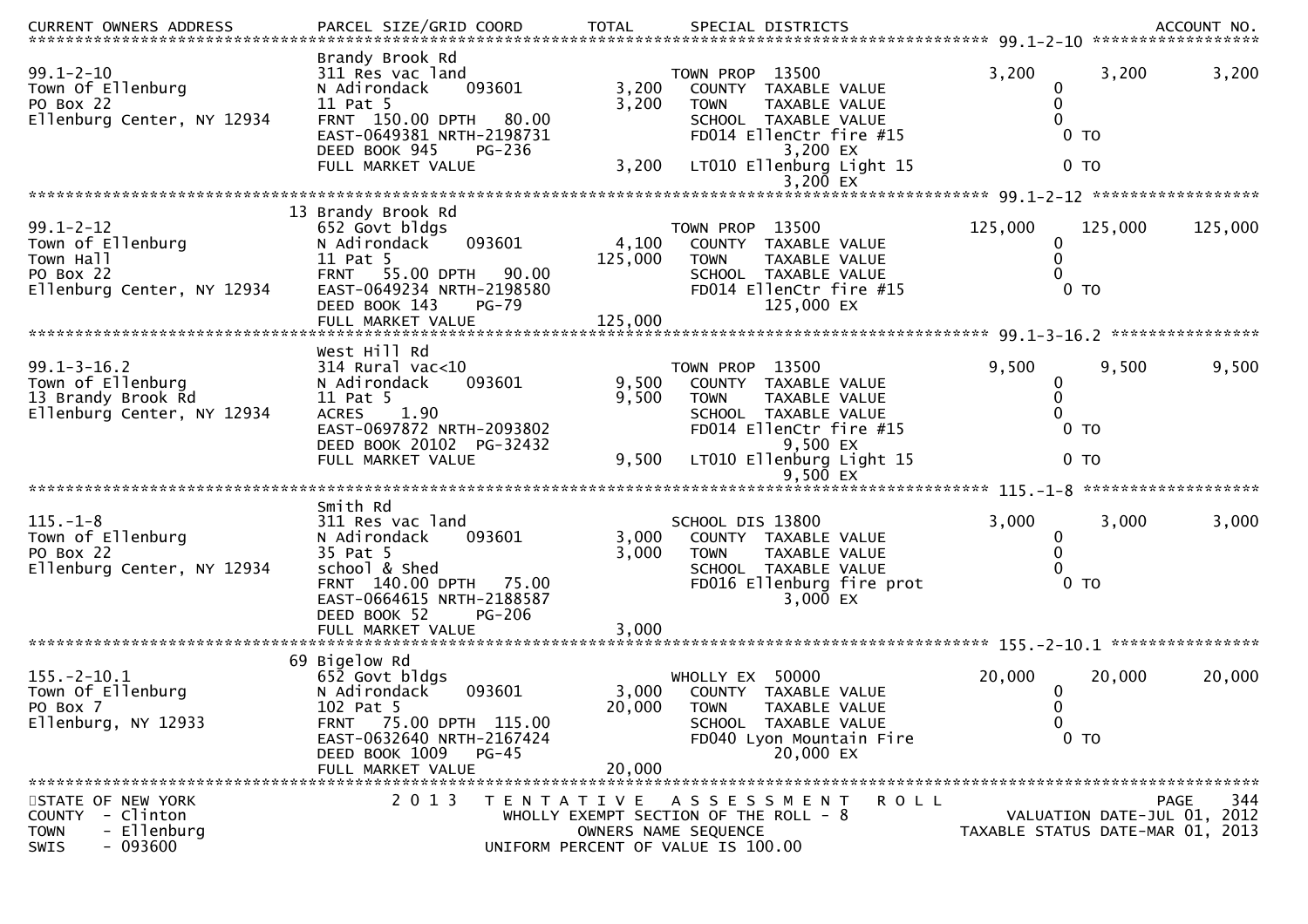| TAX MAP PARCEL NUMBER<br>CURRENT OWNERS NAME                                                                                                                                                                                                                                                                 | PROPERTY LOCATION & CLASS ASSESSMENT<br>SCHOOL DISTRICT<br><b>Example 12 District LAND</b>                                                           |                           | EXEMPTION CODE-----------------COUNTY-------TOWN------SCHOOL<br>TAX DESCRIPTION                                                                                                          | TAXABLE VALUE                          |                                    |                                |
|--------------------------------------------------------------------------------------------------------------------------------------------------------------------------------------------------------------------------------------------------------------------------------------------------------------|------------------------------------------------------------------------------------------------------------------------------------------------------|---------------------------|------------------------------------------------------------------------------------------------------------------------------------------------------------------------------------------|----------------------------------------|------------------------------------|--------------------------------|
|                                                                                                                                                                                                                                                                                                              |                                                                                                                                                      |                           |                                                                                                                                                                                          |                                        |                                    |                                |
| $155. - 3 - 5.2$<br>Town Of Ellenburg<br>PO Box 22<br>Ellenburg Center, NY 12934<br>Ellenburg Center, NY 12934 ACRES 5.70 SCHOOL TAXABLE VALUE<br>EAST-0631257 NRTH-2165253 FD040 Lyon Mountain Fire 0 0 TO<br>DEED BOOK 569 PG-426 28,500 28,500 EX<br>FULL MARKET VALUE 78,500 28,500 EX FULL MARKET VALUE | Shutts Rd<br>963 Municpl park<br>093601<br>N Adirondack<br>Lot 119 Pat 5<br>ACRES 5.70                                                               | 28,500<br>28,500          | TOWN PROP 13500<br>COUNTY TAXABLE VALUE<br><b>TOWN</b><br>TAXABLE VALUE<br>SCHOOL TAXABLE VALUE                                                                                          | 28,500<br>0<br>0                       | 28,500                             | 28,500                         |
|                                                                                                                                                                                                                                                                                                              | 5 Church St                                                                                                                                          |                           |                                                                                                                                                                                          |                                        |                                    |                                |
| $99.1 - 3 - 28$<br>United Methodist Church<br>Attn: Audrey Blow<br>PO Box 11<br>Ellenburg Center, NY 12934                                                                                                                                                                                                   | 620 Religious<br>093601<br>N Adirondack<br>Near Fire Dept<br>FRNT 141.00 DPTH 155.00<br>EAST-0649333 NRTH-2198109<br>DEED BOOK 77<br>PG-890          | 8,700<br>70,000           | NONPR RELI 25110<br>COUNTY TAXABLE VALUE<br>TAXABLE VALUE<br><b>TOWN</b><br>SCHOOL TAXABLE VALUE<br>FD014 EllenCtr fire #15<br>70,000 EX<br>70,000 $\overline{LT010}$ Ellenburg Light 15 | 70,000<br>0<br>$\mathbf 0$             | 70,000<br>0 <sub>T</sub><br>$0$ TO | 70,000                         |
|                                                                                                                                                                                                                                                                                                              | FULL MARKET VALUE                                                                                                                                    |                           | $70,000$ $\overline{ex}$                                                                                                                                                                 |                                        |                                    |                                |
|                                                                                                                                                                                                                                                                                                              | 88 old State Rd                                                                                                                                      |                           |                                                                                                                                                                                          |                                        |                                    |                                |
| $69. -2 - 2. -1$<br>Veterans Of Foreign Wars<br>Post No 8793<br>Attn: Bradley Rushford ACRES<br>PO Box 147<br>Ellenburg Depot, NY 12935-0147 DEED BOOK 608                                                                                                                                                   | 534 Social org.<br>093601<br>N Adirondack<br>17 Pat 6<br>8.10<br>EAST-0654042 NRTH-2209641<br>PG-129<br>FULL MARKET VALUE                            | 9,400<br>80,000<br>80,000 | VET ORGANI 26100<br>COUNTY TAXABLE VALUE<br>TAXABLE VALUE<br><b>TOWN</b><br>SCHOOL TAXABLE VALUE<br>FD016 Ellenburg fire prot<br>80,000 EX                                               | 80,000<br>$\mathbf{0}$<br>$\mathbf{0}$ | 80,000<br>$0$ TO                   | 80,000                         |
|                                                                                                                                                                                                                                                                                                              |                                                                                                                                                      |                           |                                                                                                                                                                                          |                                        |                                    |                                |
| $97. - 1 - 19$<br>у/.-1-19<br>West Hill Cemetery<br>Ellenburg Center, NY 12934                                                                                                                                                                                                                               | 652 West Hill Rd<br>695 Cemetery<br>N Adirondack<br>093601<br>West H <sub>11</sub> Rd Twd Lk<br>FRNT 220.00 DPTH 135.00<br>EAST-0634198 NRTH-2194385 | 3,800<br>3,800            | PRI CMTERY 27350<br>COUNTY TAXABLE VALUE<br><b>TOWN</b><br>TAXABLE VALUE<br>SCHOOL TAXABLE VALUE<br>FD016 Ellenburg fire prot                                                            | 3,800<br>0<br>0                        | 3,800<br>0 <sub>T</sub>            | 3,800                          |
|                                                                                                                                                                                                                                                                                                              | FULL MARKET VALUE                                                                                                                                    | 3,800                     | 3,800 EX                                                                                                                                                                                 |                                        |                                    |                                |
| $71.3 - 2 - 38$<br>whispering Maples<br>Memorial Gardens Inc<br>PO Box 163<br>Ellenburg Depot, NY 12935                                                                                                                                                                                                      | Rt 11<br>695 Cemetery<br>093601<br>N Adirondack<br>$10 \frac{1}{4}$ A<br>ACRES 12.50<br>EAST-0674410 NRTH-2212909<br>DEED BOOK 721<br><b>PG-278</b>  | 62,500<br>239,500         | PRI CMTERY 27350<br>COUNTY TAXABLE VALUE<br><b>TOWN</b><br>TAXABLE VALUE<br>SCHOOL TAXABLE VALUE<br>FD002 EllenDpt fire 21<br>239,500 EX                                                 | 239,500<br>0                           | 239,500<br>0 <sub>T</sub>          | 239,500                        |
|                                                                                                                                                                                                                                                                                                              | FULL MARKET VALUE                                                                                                                                    | 239,500                   | LT011 Ellenburg Light 21                                                                                                                                                                 |                                        | 0 <sub>T</sub>                     |                                |
| STATE OF NEW YORK<br>- Clinton<br><b>COUNTY</b><br>- Ellenburg<br><b>TOWN</b><br>SWIS<br>- 093600                                                                                                                                                                                                            | 2 0 1 3                                                                                                                                              |                           | 239,500 EX<br>TENTATIVE ASSESSMENT<br><b>ROLL</b><br>WHOLLY EXEMPT SECTION OF THE ROLL - 8<br>UNIFORM PERCENT OF VALUE IS 100.00                                                         | TAXABLE STATUS DATE-MAR 01, 2013       | VALUATION DATE-JUL 01, 2012        | 345<br>PAGE<br>RPS150/V04/L015 |
|                                                                                                                                                                                                                                                                                                              |                                                                                                                                                      |                           |                                                                                                                                                                                          |                                        | CURRENT DATE 4/24/2013             |                                |

# ROLL SECTION TOTALS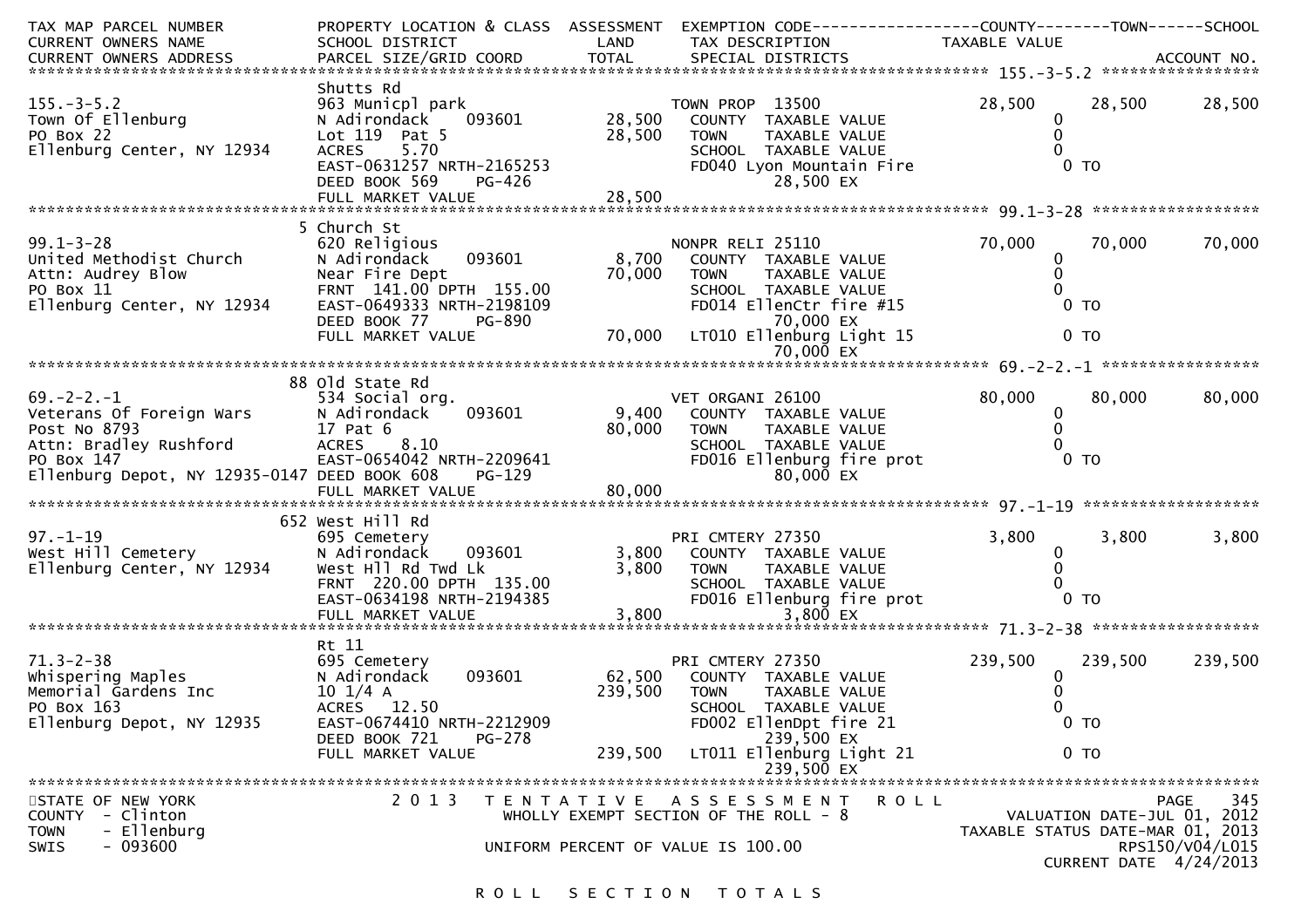## \*\*\* S P E C I A L D I S T R I C T S U M M A R Y \*\*\*

| DISTRICT NAME<br><b>CODE</b>                                                                | <b>TOTAL</b><br>EXTENSION<br><b>PARCELS</b><br><b>TYPE</b> | EXTENSION<br><b>VALUE</b> | AD VALOREM<br>VALUE                         | <b>EXEMPT</b><br><b>AMOUNT</b>           | <b>TAXABLE</b><br><b>VALUE</b> |
|---------------------------------------------------------------------------------------------|------------------------------------------------------------|---------------------------|---------------------------------------------|------------------------------------------|--------------------------------|
| FD002 EllenDpt fire<br>FD014 EllenCtr fire                                                  | 15 TOTAL<br>14 TOTAL                                       |                           | 21419,677<br>899,300                        | 21347,900<br>899,300                     | 71,777                         |
| FD016 Ellenburg fire<br>FD040 Lyon Mountain<br>LT010 Ellenburg Ligh<br>LT011 Ellenburg Ligh | 79 TOTAL<br>4 TOTAL<br>6 TOTAL<br>6 TOTAL                  |                           | 160569,700<br>110,500<br>581,300<br>784,200 | 569,700<br>110,500<br>581,300<br>784,200 | 160000,000                     |
| LT012 Ellenburg Ligh<br>WD018 Chat lake wate                                                | 7 TOTAL<br>2 TOTAL M                                       |                           | 20376,395<br>86,200                         | 20304,618<br>86,200                      | 71,777                         |

## \*\*\* S C H O O L D I S T R I C T S U M M A R Y \*\*\*

| <b>CODE</b>      | DISTRICT NAME                | <b>TOTAL</b><br><b>PARCELS</b> | ASSESSED<br>LAND | ASSESSED<br><b>TOTAL</b> | <b>EXEMPT</b><br>AMOUNT | <b>TOTAL</b><br>TAXABLE | <b>STAR</b><br><b>AMOUNT</b> | <b>STAR</b><br><b>TAXABLE</b> |
|------------------|------------------------------|--------------------------------|------------------|--------------------------|-------------------------|-------------------------|------------------------------|-------------------------------|
| 093601<br>163401 | N Adirondack<br>Chateaugay 1 | 108<br>4                       | 835,500<br>400   | 175462,900<br>8000,000   | 175462,900<br>8000,000  |                         |                              |                               |
|                  | $SUB - TO TAL$               | 112                            | 835,900          | 183462,900               | 183462,900              |                         |                              |                               |
|                  | <b>TOTAL</b>                 | 112                            | 835,900          | 183462,900               | 183462,900              |                         |                              |                               |

## \*\*\* S Y S T E M C O D E S S U M M A R Y \*\*\*

| <b>CODE</b>            | DESCRIPTION                                              | <b>TOTAL</b><br><b>PARCELS</b> | <b>COUNTY</b>                                                                                                | <b>TOWN</b>                       | <b>SCHOOL</b>                                                                           |
|------------------------|----------------------------------------------------------|--------------------------------|--------------------------------------------------------------------------------------------------------------|-----------------------------------|-----------------------------------------------------------------------------------------|
| 50000<br><b>COUNTY</b> | WHOLLY EX<br>T O T A L<br>STATE OF NEW YORK<br>- Clinton |                                | 435,100<br>435,100<br>A S S E S S M E N T<br>ENTATIVE <sup>.</sup><br>WHOLLY EXEMPT SECTION OF THE ROLL $-8$ | 435,100<br>435,100<br><b>ROLL</b> | 435,100<br>435,100<br>346<br><b>PAGE</b><br>VALUATION DATE-JUL 01, 2012                 |
| TOWN<br>SWIS           | - Ellenburg<br>- 093600                                  |                                | UNIFORM PERCENT OF VALUE IS 100.00                                                                           |                                   | TAXABLE STATUS DATE-MAR 01, 2013<br>RPS150/V04/L015<br>4/24/2013<br><b>CURRENT DATE</b> |

### ROLL SECTION TOTALS

#### \*\*\* E X E M P T I O N S U M M A R Y \*\*\*

| CODE  | DESCRIPTION | <b>TOTAL</b><br><b>PARCELS</b> | <b>COUNTY</b> | <b>TOWN</b> | <b>SCHOOL</b> |
|-------|-------------|--------------------------------|---------------|-------------|---------------|
| 12100 | NYS PROP    |                                | 93,400        | 93,400      | 93,400        |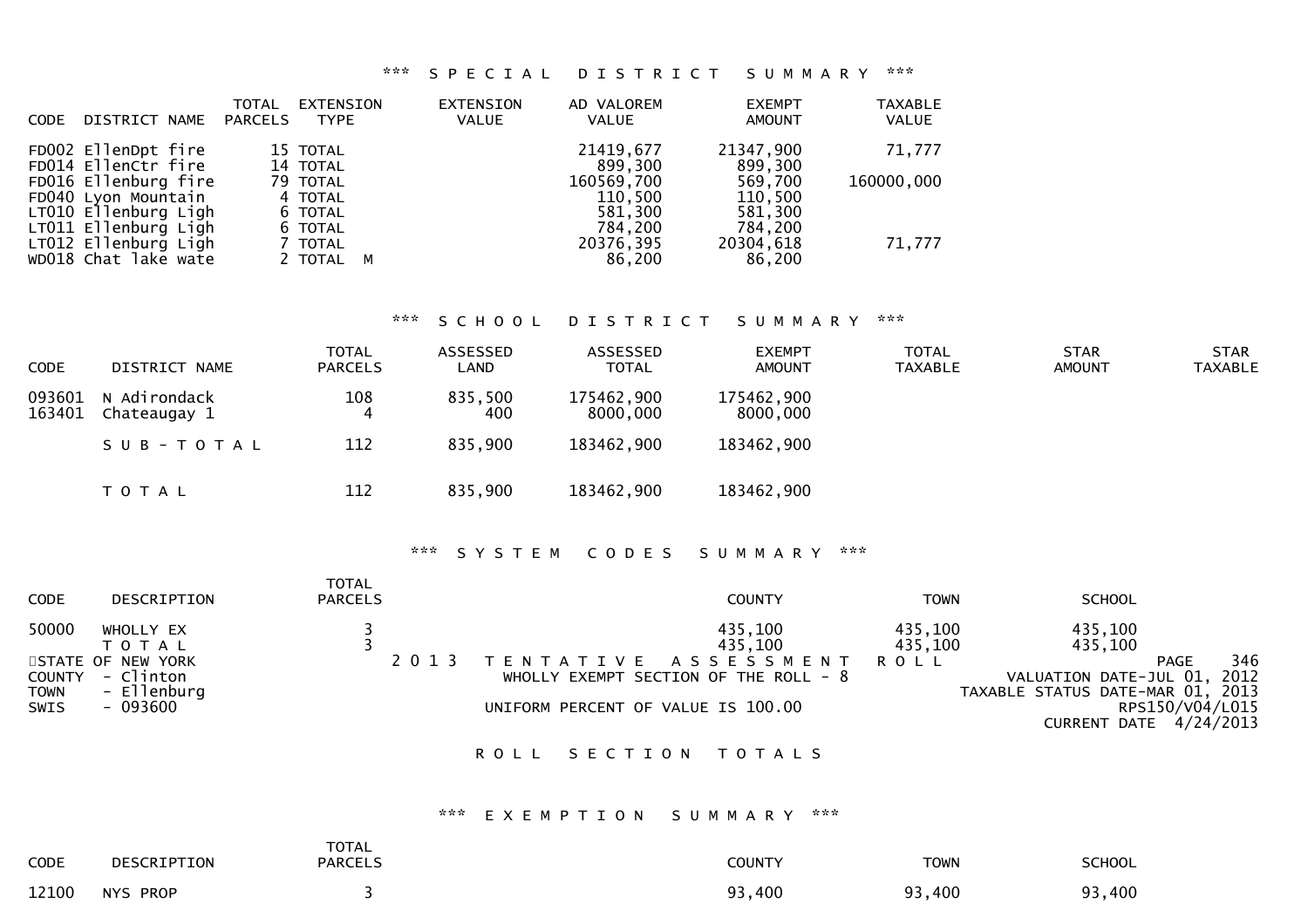| 12350 | NYS POW AU        |     | 250,000    | 250,000    | 250,000    |
|-------|-------------------|-----|------------|------------|------------|
| 13100 | CO OWNER          |     | 165,000    | 165,000    | 165,000    |
| 13500 | TOWN PROP         |     | 610,200    | 610,200    | 610,200    |
| 13800 | SCHOOL DIS        |     | 19367,400  | 19367,400  | 19367,400  |
| 18020 | MUN INDDEV        | 70  | 160000,000 | 160000,000 | 160000,000 |
| 25110 | NONPR RELI        |     | 889,600    | 889,600    | 889,600    |
| 26100 | <b>VET ORGANI</b> |     | 80,000     | 80,000     | 80,000     |
| 26400 | INCVOLFIRE        |     | 583,400    | 583,400    | 583,400    |
| 27350 | PRI CMTERY        |     | 446,900    | 446,900    | 446,900    |
| 28110 | UDC PROJEC        |     | 486,000    | 486,000    | 486,000    |
| 29350 | TR-LIB            |     | 55,900     | 55,900     | 55,900     |
|       | T O T A L         | 109 | 183027,800 | 183027,800 | 183027,800 |
|       |                   |     |            |            |            |

## \*\*\* G R A N D T O T A L S \*\*\*

| ROLL<br><b>SEC</b>  | DESCRIPTION                           | <b>TOTAL</b><br><b>PARCELS</b> | ASSESSED<br>LAND | ASSESSED<br><b>TOTAL</b>           | TAXABLE<br><b>COUNTY</b>       | <b>TAXABLE</b><br><b>TOWN</b> | <b>TAXABLE</b><br><b>SCHOOL</b>  | <b>STAR</b><br><b>TAXABLE</b>               |
|---------------------|---------------------------------------|--------------------------------|------------------|------------------------------------|--------------------------------|-------------------------------|----------------------------------|---------------------------------------------|
| 8                   | WHOLLY EXEMPT                         | 112                            | 835,900          | 183462,900                         |                                |                               |                                  |                                             |
|                     | STATE OF NEW YORK<br>COUNTY - Clinton |                                |                  |                                    | 2013 TENTATIVE ASSESSMENT ROLL |                               | VALUATION DATE-JUL 01, 2012      | 347<br><b>PAGE</b>                          |
| <b>TOWN</b><br>SWIS | - Ellenburg<br>- 093600               |                                |                  | UNIFORM PERCENT OF VALUE IS 100.00 | SWIS TOTALS                    |                               | TAXABLE STATUS DATE-MAR 01, 2013 | RPS150/V04/L015<br>CURRENT DATE $4/24/2013$ |

## \*\*\* S P E C I A L D I S T R I C T S U M M A R Y \*\*\*

| <b>CODE</b> | DISTRICT NAME                                                                                                                                                                                                                             | <b>TOTAL</b><br><b>PARCELS</b> | EXTENSION<br><b>TYPE</b>                                                                                                      | EXTENSION<br><b>VALUE</b> | AD VALOREM<br><b>VALUE</b>                                                                          | <b>EXEMPT</b><br>AMOUNT                                                                  | <b>TAXABLE</b><br>VALUE                                                                            |
|-------------|-------------------------------------------------------------------------------------------------------------------------------------------------------------------------------------------------------------------------------------------|--------------------------------|-------------------------------------------------------------------------------------------------------------------------------|---------------------------|-----------------------------------------------------------------------------------------------------|------------------------------------------------------------------------------------------|----------------------------------------------------------------------------------------------------|
|             | OTO02 Omitted Tax-Co<br>OT004 Omitted Tax-To<br>FD002 EllenDpt fire<br>FD014 EllenCtr fire<br>FD016 Ellenburg fire<br>FD040 Lyon Mountain<br>LT010 Ellenburg Ligh<br>LT011 Ellenburg Ligh<br>LT012 Ellenburg Ligh<br>WD018 Chat lake wate |                                | 2 MOVTAX<br>3 MOVTAX<br>197 TOTAL<br>239 TOTAL<br>823 TOTAL<br>412 TOTAL<br>119 TOTAL<br>149 TOTAL<br>83 TOTAL<br>219 TOTAL M |                           | 33463,109<br>14355,011<br>208718,744<br>43717,800<br>5927,512<br>9338,806<br>24935,885<br>34037,863 | 21369,300<br>933,815<br>941.375<br>300,600<br>591,704<br>798,760<br>20311,134<br>276.300 | 12093,809<br>13421,196<br>207777.369<br>43417,200<br>5335,808<br>8540,046<br>4624,751<br>33761,563 |
|             |                                                                                                                                                                                                                                           |                                |                                                                                                                               |                           |                                                                                                     |                                                                                          |                                                                                                    |

# \*\*\* S C H O O L D I S T R I C T S U M M A R Y \*\*\*

| <b>CODE</b> | DISTRICT NAME | <b>TOTAL</b><br><b>PARCELS</b> | <b>ASSESSED</b><br>_AND | <b>ASSESSED</b><br><b>TOTAL</b> | EXEMPT<br><b>AMOUNT</b> | <b>TOTAL</b><br>TAXABLE | STAR<br><b>AMOUNT</b> | STAR<br>TAXABLE |
|-------------|---------------|--------------------------------|-------------------------|---------------------------------|-------------------------|-------------------------|-----------------------|-----------------|
| 093601      | N Adirondack  | 1,576                          | 48413,100               | 288145,732                      | 177434,331              | 110711,401              | 18874,378             | 91837,023       |
| 163401      | Chateaugay 1  | 68                             | 2466,200                | 13612.393                       | 8031,889                | 5580,504                | 670,200               | 4910,304        |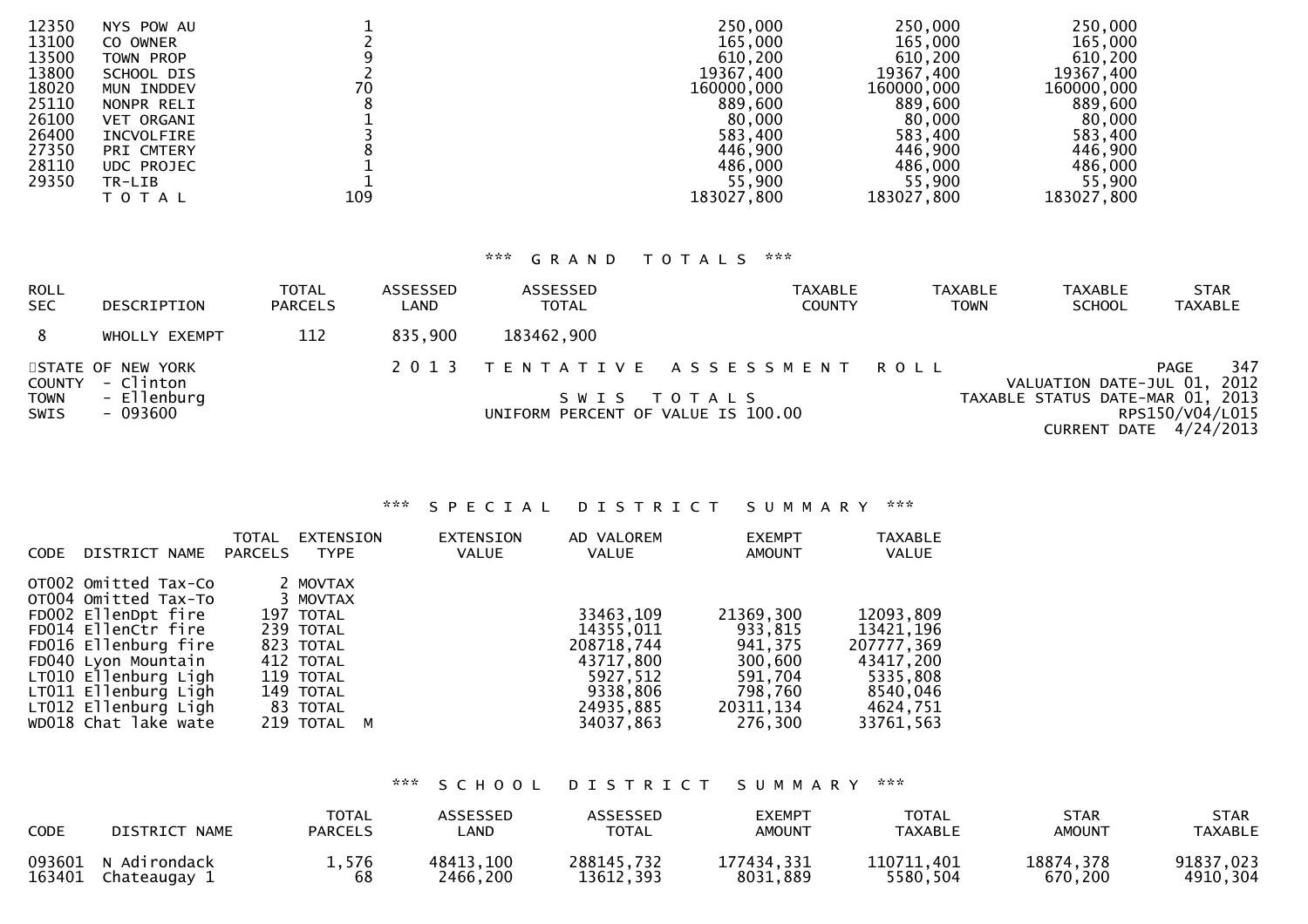|                         | SUB-TOTAL                                    | 1,644                          | 50879,300                                | 301758,125                                 | 185466,220            | 116291,905             | 19544,578                         | 96747,327                                 |
|-------------------------|----------------------------------------------|--------------------------------|------------------------------------------|--------------------------------------------|-----------------------|------------------------|-----------------------------------|-------------------------------------------|
|                         | T O T A L                                    | 1,644                          | 50879,300                                | 301758,125                                 | 185466,220            | 116291,905             | 19544,578                         | 96747,327                                 |
|                         |                                              |                                | $\mathbf{x} \times \mathbf{x}$<br>SYSTEM | CODES                                      | S U M M A R Y         | $\pi \times \pi$       |                                   |                                           |
| CODE                    | DESCRIPTION                                  | <b>TOTAL</b><br><b>PARCELS</b> |                                          |                                            | <b>COUNTY</b>         | <b>TOWN</b>            | <b>SCHOOL</b>                     |                                           |
| 50000<br>50001<br>50004 | WHOLLY EX<br><b>SCHL TAXBL</b><br>SCHL EXMPT |                                |                                          |                                            | 435,100               | 435,100                | 435,100                           |                                           |
| COUNTY                  | T O T A L<br>STATE OF NEW YORK<br>- Clinton  |                                | 2 0 1 3                                  | T E N T A T I V E                          | 435,100<br>ASSESSMENT | 435,100<br><b>ROLL</b> | 435,100<br>VALUATION DATE-JUL 01, | 348<br>PAGE<br>2012                       |
| TOWN<br>SWIS            | - Ellenburg<br>$-093600$                     |                                |                                          | SWIS<br>UNIFORM PERCENT OF VALUE IS 100.00 | <b>TOTALS</b>         |                        | TAXABLE STATUS DATE-MAR 01, 2013  | RPS150/V04/L015<br>CURRENT DATE 4/24/2013 |

## \*\*\* E X E M P T I O N S U M M A R Y \*\*\*

| <b>CODE</b>                                                                                                                                           | DESCRIPTION                                                                                                                                                                                                                                | <b>TOTAL</b><br><b>PARCELS</b>                | <b>COUNTY</b>                                                                                                                                                                            | <b>TOWN</b>                                                                                                                                                                              | <b>SCHOOL</b>                                                                                                                      |
|-------------------------------------------------------------------------------------------------------------------------------------------------------|--------------------------------------------------------------------------------------------------------------------------------------------------------------------------------------------------------------------------------------------|-----------------------------------------------|------------------------------------------------------------------------------------------------------------------------------------------------------------------------------------------|------------------------------------------------------------------------------------------------------------------------------------------------------------------------------------------|------------------------------------------------------------------------------------------------------------------------------------|
| 12100<br>12350<br>13100<br>13500<br>13800<br>18020<br>25110<br>26100<br>26400<br>27350<br>28110<br>29350<br>32301<br>41101<br>41121<br>41131<br>41141 | NYS PROP<br>NYS POW AU<br>CO OWNER<br>TOWN PROP<br>SCHOOL DIS<br>MUN INDDEV<br>NONPR RELI<br>VET ORGANI<br>INCVOLFIRE<br>PRI CMTERY<br>UDC PROJEC<br>TR-LIB<br><b>TXLSCHPURP</b><br><b>VETERANS</b><br>WARNONALL<br>WARCOMALL<br>WARDISALL | 9<br>70<br>8<br>6<br>38<br>27<br>9            | 93,400<br>250,000<br>165,000<br>610,200<br>19367,400<br>160000,000<br>889,600<br>80,000<br>583,400<br>446,900<br>486,000<br>55,900<br>429,100<br>15,550<br>528,156<br>568,661<br>270,968 | 93,400<br>250,000<br>165,000<br>610,200<br>19367,400<br>160000,000<br>889,600<br>80,000<br>583,400<br>446,900<br>486,000<br>55,900<br>429,100<br>15,550<br>528,156<br>568,661<br>270,968 | 93,400<br>250,000<br>165,000<br>610,200<br>19367,400<br>160000,000<br>889,600<br>80,000<br>583,400<br>446,900<br>486,000<br>55,900 |
| 41152<br>41642<br>41700<br>41720<br>41730<br>41800<br>41801<br>41802<br>41834<br>41854                                                                | $CW_10_VET/$<br>VFF C<br>10 YR AGR<br>AGRI DISTR<br>OS AG DIST<br>AGED - ALL<br>AGED C&T<br>AGED COUN<br>SR STAR<br>RES STAR                                                                                                               | 15<br>96<br>13<br>8<br>34<br>16<br>136<br>403 | 17,908<br>12,366<br>347,800<br>249,903<br>42,173<br>182,456<br>1111,549<br>308,544                                                                                                       | 347,800<br>249,903<br>42,173<br>182,456<br>1113,643                                                                                                                                      | 347,800<br>249,903<br>42,173<br>195,656<br>7495,178<br>12025,400                                                                   |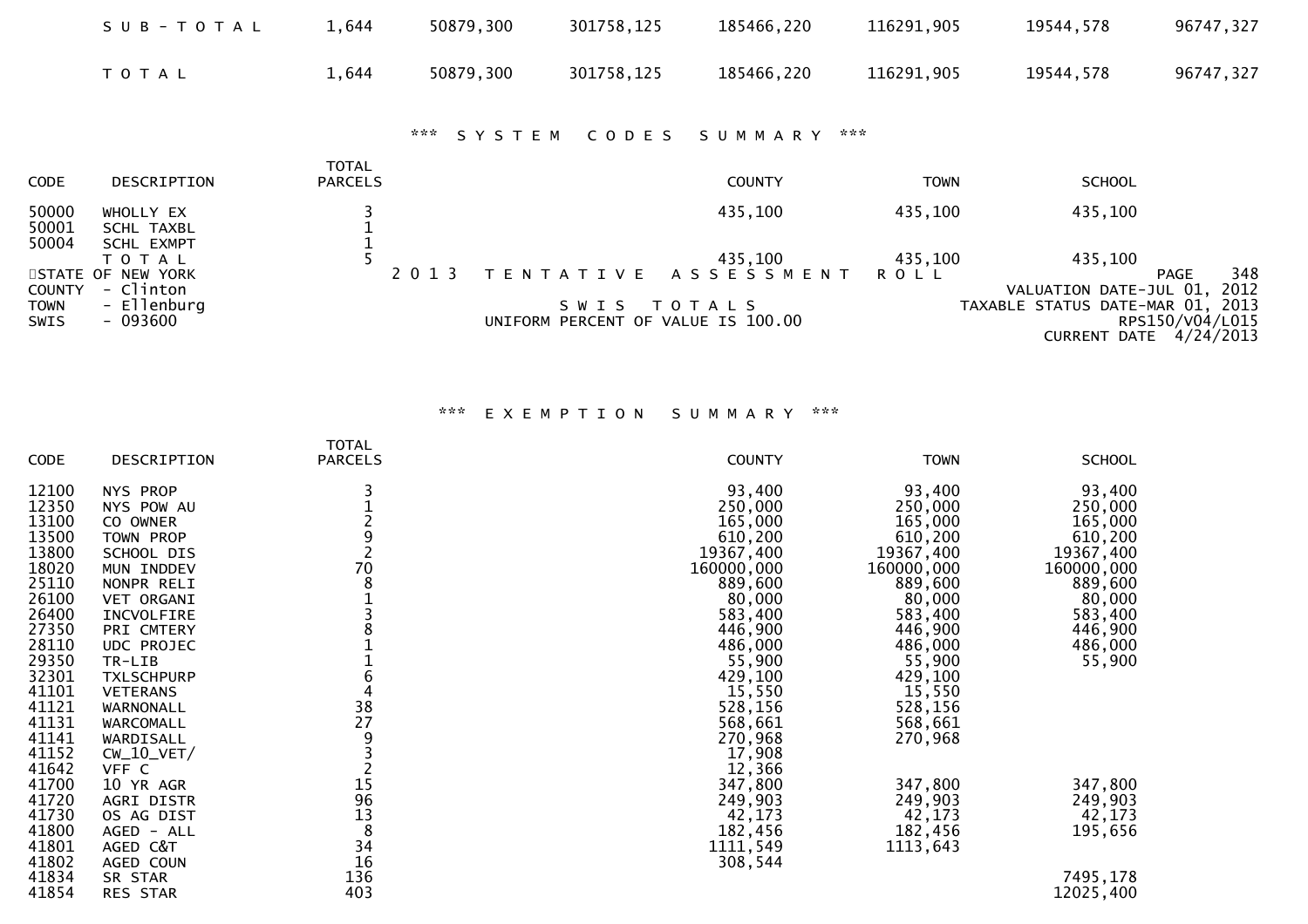| 41864       | RS STAR MH        |     |                                    |                      |            | 24,000                           |                 |     |
|-------------|-------------------|-----|------------------------------------|----------------------|------------|----------------------------------|-----------------|-----|
| 41932       | LIM INC DI        |     |                                    | 219,640              |            |                                  |                 |     |
| 42100       | 483A EX           | 33  |                                    | 188,590              | 188,590    | 188,590                          |                 |     |
| 47460       | 480A EX           | 17  |                                    | 979,198              | 979,198    | 979,198                          |                 |     |
|             | T O T A L         | 979 |                                    | 188500,362           | 187943,998 | 204575,698                       |                 |     |
|             | STATE OF NEW YORK |     |                                    | TENTATIVE ASSESSMENT | R O L L    |                                  | PAGE            | 349 |
| COUNTY      | - Clinton         |     |                                    |                      |            | VALUATION DATE-JUL 01, 2012      |                 |     |
| <b>TOWN</b> | - Ellenburg       |     | SWIS TOTALS                        |                      |            | TAXABLE STATUS DATE-MAR 01, 2013 |                 |     |
| SWIS        | $-093600$         |     | UNIFORM PERCENT OF VALUE IS 100.00 |                      |            |                                  | RPS150/V04/L015 |     |
|             |                   |     |                                    |                      |            | CURRENT DATE 4/24/2013           |                 |     |
|             |                   |     |                                    |                      |            |                                  |                 |     |

|                                                       |                                                                               |                         |                      | ***<br>GRAND                               | $\mathbf{x} \times \mathbf{x}$<br>T O T A L S                                          |                               |                                                                               |                                                                       |
|-------------------------------------------------------|-------------------------------------------------------------------------------|-------------------------|----------------------|--------------------------------------------|----------------------------------------------------------------------------------------|-------------------------------|-------------------------------------------------------------------------------|-----------------------------------------------------------------------|
| <b>ROLL</b><br><b>SEC</b>                             | DESCRIPTION                                                                   | TOTAL<br><b>PARCELS</b> | ASSESSED<br>LAND     | ASSESSED<br><b>TOTAL</b>                   | <b>TAXABLE</b><br><b>COUNTY</b>                                                        | <b>TAXABLE</b><br><b>TOWN</b> | <b>TAXABLE</b><br><b>SCHOOL</b>                                               | <b>STAR</b><br><b>TAXABLE</b>                                         |
| $\mathbf{1}$                                          | <b>TAXABLE</b>                                                                | 1,465                   | 43574,913            | 107745, 313                                | 102701,851                                                                             | 103258,215                    | 105741,993                                                                    | 86197,415                                                             |
| $\mathbf{3}$                                          | STATE OWNED LAND                                                              | 52                      | 6392,287             | 6392,287                                   | 5963,187                                                                               | 5963,187                      | 6392,287                                                                      | 6392,287                                                              |
| 5                                                     | SPECIAL FRANCHISE                                                             | 5                       |                      | 1486,384                                   | 1486,384                                                                               | 1486,384                      | 1486,384                                                                      | 1486,384                                                              |
| $6\overline{6}$                                       | UTILITIES & N.C.                                                              | 10                      | 76,200               | 2671,241                                   | 2671,241                                                                               | 2671,241                      | 2671,241                                                                      | 2671,241                                                              |
| 8                                                     | WHOLLY EXEMPT                                                                 | 112                     | 835,900              | 183462,900                                 |                                                                                        |                               |                                                                               |                                                                       |
| $\sim$                                                | <b>TOTAL</b><br><b>SUB</b>                                                    | 1,644                   | 50879,300            | 301758,125                                 | 112822,663                                                                             | 113379,027                    | 116291,905                                                                    | 96747,327                                                             |
| $\sim$ $\sim$<br><b>COUNTY</b><br>TOWN<br><b>SWIS</b> | <b>GRAND TOTAL</b><br>STATE OF NEW YORK<br>- Clinton<br>- Ellenburg<br>- 0936 | 1,644                   | 50879,300<br>2 0 1 3 | 301758,125<br>T E N T A T I V E<br>T O W N | 112822,663<br>A S S E S S M E N T<br>T O T A L S<br>UNIFORM PERCENT OF VALUE IS 100.00 | 113379,027<br><b>ROLL</b>     | 116291,905<br>VALUATION DATE-JUL 01, 2012<br>TAXABLE STATUS DATE-MAR 01, 2013 | 96747,327<br>350<br>PAGE<br>RPS150/V04/L015<br>CURRENT DATE 4/24/2013 |

\*\*\* S P E C I A L D I S T R I C T S U M M A R Y \*\*\*

| <b>CODE</b> | DISTRICT NAME                                                                                                                                                                                                     | TOTAL<br>PARCELS | EXTENSION<br>TYPE                                                                                              | EXTENSION<br><b>VALUE</b> | AD VALOREM<br>VALUE                                                                    | <b>EXEMPT</b><br><b>AMOUNT</b>                                                 | <b>TAXABLE</b><br><b>VALUE</b>                                                         |
|-------------|-------------------------------------------------------------------------------------------------------------------------------------------------------------------------------------------------------------------|------------------|----------------------------------------------------------------------------------------------------------------|---------------------------|----------------------------------------------------------------------------------------|--------------------------------------------------------------------------------|----------------------------------------------------------------------------------------|
|             | OTO02 Omitted Tax-Co<br>OT004 Omitted Tax-To<br>FD002 EllenDpt fire<br>FD014 EllenCtr fire<br>FD016 Ellenburg fire<br>FD040 Lyon Mountain<br>LT010 Ellenburg Ligh<br>LT011 Ellenburg Ligh<br>LT012 Ellenburg Ligh |                  | 2 MOVTAX<br>3 MOVTAX<br>197 TOTAL<br>239 TOTAL<br>823 TOTAL<br>412 TOTAL<br>119 TOTAL<br>149 TOTAL<br>83 TOTAL |                           | 33463,109<br>14355,011<br>208718,744<br>43717,800<br>5927,512<br>9338,806<br>24935,885 | 21369,300<br>933,815<br>941,375<br>300,600<br>591,704<br>798,760<br>20311, 134 | 12093,809<br>13421, 196<br>207777,369<br>43417,200<br>5335,808<br>8540,046<br>4624,751 |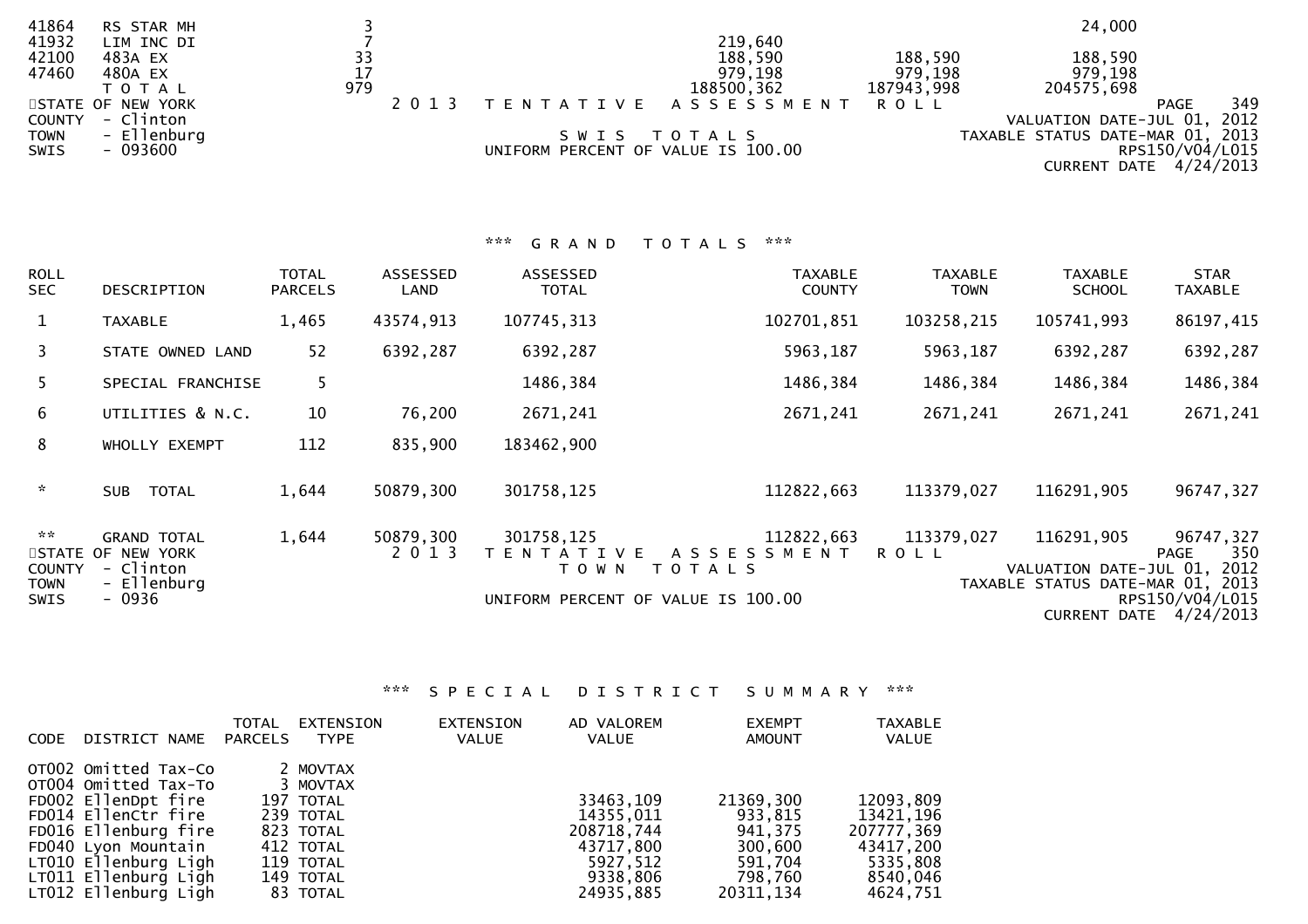\*\*\* S C H O O L D I S T R I C T S U M M A R Y \*\*\*

| <b>CODE</b>      | DISTRICT NAME                | <b>TOTAL</b><br><b>PARCELS</b> | ASSESSED<br><b>LAND</b> | ASSESSED<br><b>TOTAL</b> | <b>EXEMPT</b><br><b>AMOUNT</b> | <b>TOTAL</b><br><b>TAXABLE</b> | <b>STAR</b><br><b>AMOUNT</b> | STAR<br><b>TAXABLE</b> |
|------------------|------------------------------|--------------------------------|-------------------------|--------------------------|--------------------------------|--------------------------------|------------------------------|------------------------|
| 093601<br>163401 | N Adirondack<br>Chateaugay 1 | 1,576<br>68                    | 48413,100<br>2466.200   | 288145,732<br>13612.393  | 177434,331<br>8031.889         | 110711,401<br>5580.504         | 18874,378<br>670.200         | 91837,023<br>4910,304  |
|                  | SUB-TOTAL                    | 1.644                          | 50879,300               | 301758,125               | 185466,220                     | 116291,905                     | 19544,578                    | 96747,327              |
|                  | T O T A L                    | 1,644                          | 50879,300               | 301758,125               | 185466,220                     | 116291,905                     | 19544,578                    | 96747,327              |

# \*\*\* S Y S T E M C O D E S S U M M A R Y \*\*\*

| <b>CODE</b>    | DESCRIPTION             | <b>TOTAL</b><br><b>PARCELS</b> |         |                                    | <b>COUNTY</b>       | TOWN    | <b>SCHOOL</b>                    |      |
|----------------|-------------------------|--------------------------------|---------|------------------------------------|---------------------|---------|----------------------------------|------|
| 50000<br>50001 | WHOLLY EX<br>SCHL TAXBL |                                |         |                                    | 435,100             | 435,100 | 435,100                          |      |
| 50004          | <b>SCHL EXMPT</b>       |                                |         |                                    |                     |         |                                  |      |
|                | T O T A L               |                                |         |                                    | 435,100             | 435,100 | 435,100                          |      |
|                | STATE OF NEW YORK       |                                | 2 0 1 3 | T E N T A T I V E                  | A S S E S S M E N T | ROLL    | <b>PAGE</b>                      | 351  |
| <b>COUNTY</b>  | - Clinton               |                                |         | T O W N                            | T O T A L S         |         | VALUATION DATE-JUL 01,           | 2012 |
| <b>TOWN</b>    | - Ellenburg             |                                |         |                                    |                     |         | TAXABLE STATUS DATE-MAR 01, 2013 |      |
| SWIS           | - 0936                  |                                |         | UNIFORM PERCENT OF VALUE IS 100.00 |                     |         | RPS150/V04/L015                  |      |
|                |                         |                                |         |                                    |                     |         | CURRENT DATE 4/24/2013           |      |

## \*\*\* E X E M P T I O N S U M M A R Y \*\*\*

|             |                   | <b>TOTAL</b>   |               |             |               |
|-------------|-------------------|----------------|---------------|-------------|---------------|
| <b>CODE</b> | DESCRIPTION       | <b>PARCELS</b> | <b>COUNTY</b> | <b>TOWN</b> | <b>SCHOOL</b> |
| 12100       | NYS PROP          |                | 93,400        | 93,400      | 93,400        |
| 12350       | NYS POW AU        |                | 250,000       | 250,000     | 250,000       |
| 13100       | CO OWNER          |                | 165,000       | 165,000     | 165,000       |
| 13500       | TOWN PROP         |                | 610,200       | 610,200     | 610,200       |
| 13800       | SCHOOL DIS        |                | 19367,400     | 19367,400   | 19367,400     |
| 18020       | MUN INDDEV        | 70             | 160000,000    | 160000,000  | 160000,000    |
| 25110       | NONPR RELI        |                | 889,600       | 889,600     | 889,600       |
| 26100       | <b>VET ORGANI</b> |                | 80,000        | 80,000      | 80,000        |
| 26400       | <b>INCVOLFIRE</b> |                | 583,400       | 583,400     | 583,400       |
| 27350       | PRI CMTERY        |                | 446,900       | 446,900     | 446,900       |
| 28110       | <b>UDC PROJEC</b> |                | 486,000       | 486,000     | 486,000       |
| 29350       | TR-LIB            |                | 55,900        | 55,900      | 55,900        |
| 32301       | <b>TXLSCHPURP</b> |                | 429,100       | 429,100     |               |
| 41101       | <b>VETERANS</b>   |                | 15,550        | 15,550      |               |
| 41121       | WARNONALL         | 38             | 528,156       | 528,156     |               |
|             |                   |                |               |             |               |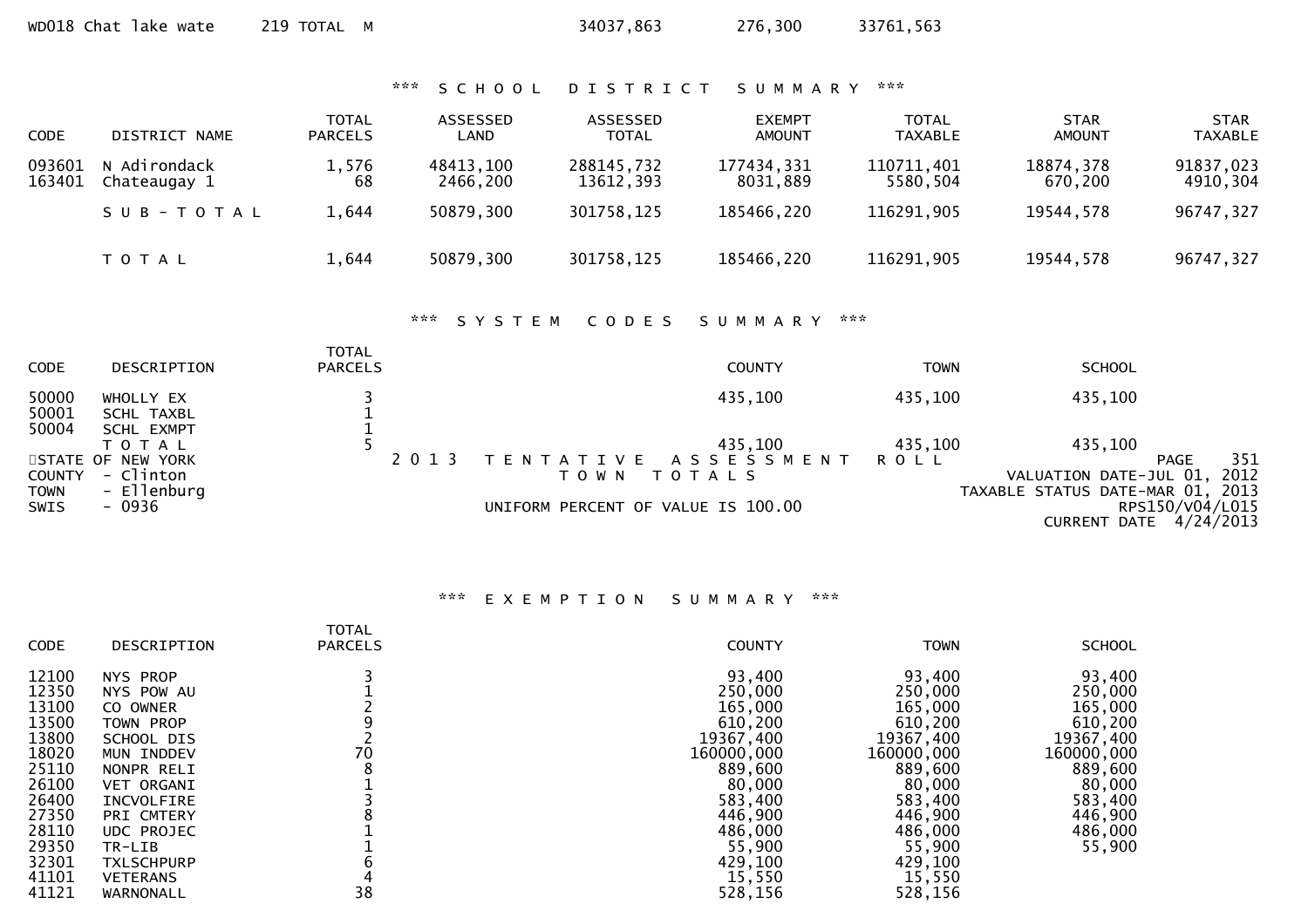| 41131<br>41141<br>41152<br>41642 | WARCOMALL<br>WARDISALL<br>$CW_10_VET/$<br>VFF C | 27<br>9                                 |         |                                    | 568,661<br>270,968<br>17,908<br>12,366 | 568,661<br>270,968 |                                  |                 |
|----------------------------------|-------------------------------------------------|-----------------------------------------|---------|------------------------------------|----------------------------------------|--------------------|----------------------------------|-----------------|
| 41700                            | 10 YR AGR                                       |                                         |         |                                    | 347,800                                | 347,800            | 347,800                          |                 |
| 41720                            | AGRI DISTR                                      |                                         |         |                                    | 249,903                                | 249,903            | 249,903                          |                 |
| 41730                            | OS AG DIST                                      | 15<br>96<br>13<br>8                     |         |                                    | 42,173                                 | 42,173             | 42,173                           |                 |
| 41800                            | AGED - ALL                                      |                                         |         |                                    | 182,456                                | 182,456            | 195,656                          |                 |
| 41801                            | AGED C&T                                        | 34                                      |         |                                    | 1111,549                               | 1113,643           |                                  |                 |
| 41802                            | AGED COUN                                       | 16                                      |         |                                    | 308,544                                |                    |                                  |                 |
| 41834                            | SR STAR                                         | 136                                     |         |                                    |                                        |                    | 7495,178                         |                 |
| 41854                            | <b>RES STAR</b>                                 | 403                                     |         |                                    |                                        |                    | 12025,400                        |                 |
| 41864                            | RS STAR MH                                      |                                         |         |                                    |                                        |                    | 24,000                           |                 |
| 41932                            | LIM INC DI                                      |                                         |         |                                    | 219,640                                |                    |                                  |                 |
| 42100                            | 483A EX                                         | $\begin{array}{c} 33 \\ 17 \end{array}$ |         |                                    | 188,590                                | 188,590            | 188,590                          |                 |
| 47460                            | 480A EX                                         |                                         |         |                                    | 979,198                                | 979,198            | 979,198                          |                 |
|                                  | TOTAL                                           | 979                                     |         |                                    | 188500, 362                            | 187943,998         | 204575,698                       |                 |
|                                  | STATE OF NEW YORK                               |                                         | 2 0 1 3 | IVE<br>EN<br>A                     | A S S E S S M E N T                    | <b>ROLL</b>        |                                  | 352<br>PAGE     |
| <b>COUNTY</b>                    | - Clinton                                       |                                         |         | T O W N                            | TOTALS                                 |                    | VALUATION DATE-JUL 01,           | 2012            |
| <b>TOWN</b>                      | - Ellenburg                                     |                                         |         |                                    |                                        |                    | TAXABLE STATUS DATE-MAR 01, 2013 |                 |
| <b>SWIS</b>                      | $-0936$                                         |                                         |         | UNIFORM PERCENT OF VALUE IS 100.00 |                                        |                    |                                  | RPS150/V04/L015 |
|                                  |                                                 |                                         |         |                                    |                                        |                    | CURRENT DATE                     | 4/24/2013       |

\*\*\* G R A N D T O T A L S \*\*\*

| <b>ROLL</b><br><b>SEC</b> | DESCRIPTION                | <b>TOTAL</b><br><b>PARCELS</b> | <b>ASSESSED</b><br>LAND | ASSESSED<br><b>TOTAL</b> | <b>TAXABLE</b><br><b>COUNTY</b> | <b>TAXABLE</b><br><b>TOWN</b> | <b>TAXABLE</b><br><b>SCHOOL</b> | <b>STAR</b><br><b>TAXABLE</b> |
|---------------------------|----------------------------|--------------------------------|-------------------------|--------------------------|---------------------------------|-------------------------------|---------------------------------|-------------------------------|
| $\mathbf{1}$              | <b>TAXABLE</b>             | 1,465                          | 43574,913               | 107745, 313              | 102701,851                      | 103258,215                    | 105741,993                      | 86197,415                     |
| 3                         | STATE OWNED LAND           | 52                             | 6392,287                | 6392,287                 | 5963,187                        | 5963,187                      | 6392,287                        | 6392,287                      |
| 5.                        | SPECIAL FRANCHISE          | 5                              |                         | 1486,384                 | 1486,384                        | 1486,384                      | 1486,384                        | 1486,384                      |
| 6                         | UTILITIES & N.C.           | 10                             | 76,200                  | 2671,241                 | 2671,241                        | 2671,241                      | 2671,241                        | 2671,241                      |
| 8                         | WHOLLY EXEMPT              | 112                            | 835,900                 | 183462,900               |                                 |                               |                                 |                               |
| $\sim$                    | <b>TOTAL</b><br><b>SUB</b> | 1,644                          | 50879,300               | 301758,125               | 112822,663                      | 113379,027                    | 116291,905                      | 96747,327                     |
| $\sim$ $\times$           | <b>GRAND TOTAL</b>         | 1,644                          | 50879,300               | 301758,125               | 112822,663                      | 113379,027                    | 116291,905                      | 96747,327                     |

| $\sim$        |                                                                                              | <b>Section</b> |
|---------------|----------------------------------------------------------------------------------------------|----------------|
|               |                                                                                              |                |
| $\sim$        | PROPRIETARY PROGRAM MATERIAL                                                                 | *              |
| $\mathbf{x}$  |                                                                                              | a ser          |
| $\sim$        | THIS MATERIAL IS PROPRIETARY TO THE NEW YORK STATE OFFICE OF REAL PROPERTY SERVICES (OFFICE) | $\mathbb{R}^n$ |
| $\sim$        | AND IS NOT TO BE REPRODUCED, USED OR DISCLOSED EXCEPT IN ACCORDANCE WITH PROGRAM LICENSE OR  | <b>X</b>       |
| $\mathcal{R}$ | UPON WRITTEN AUTHORIZATION OF THE NEW YORK STATE REAL PROPERTY INFORMATION SYSTEM SECTION OF | <b>X</b>       |